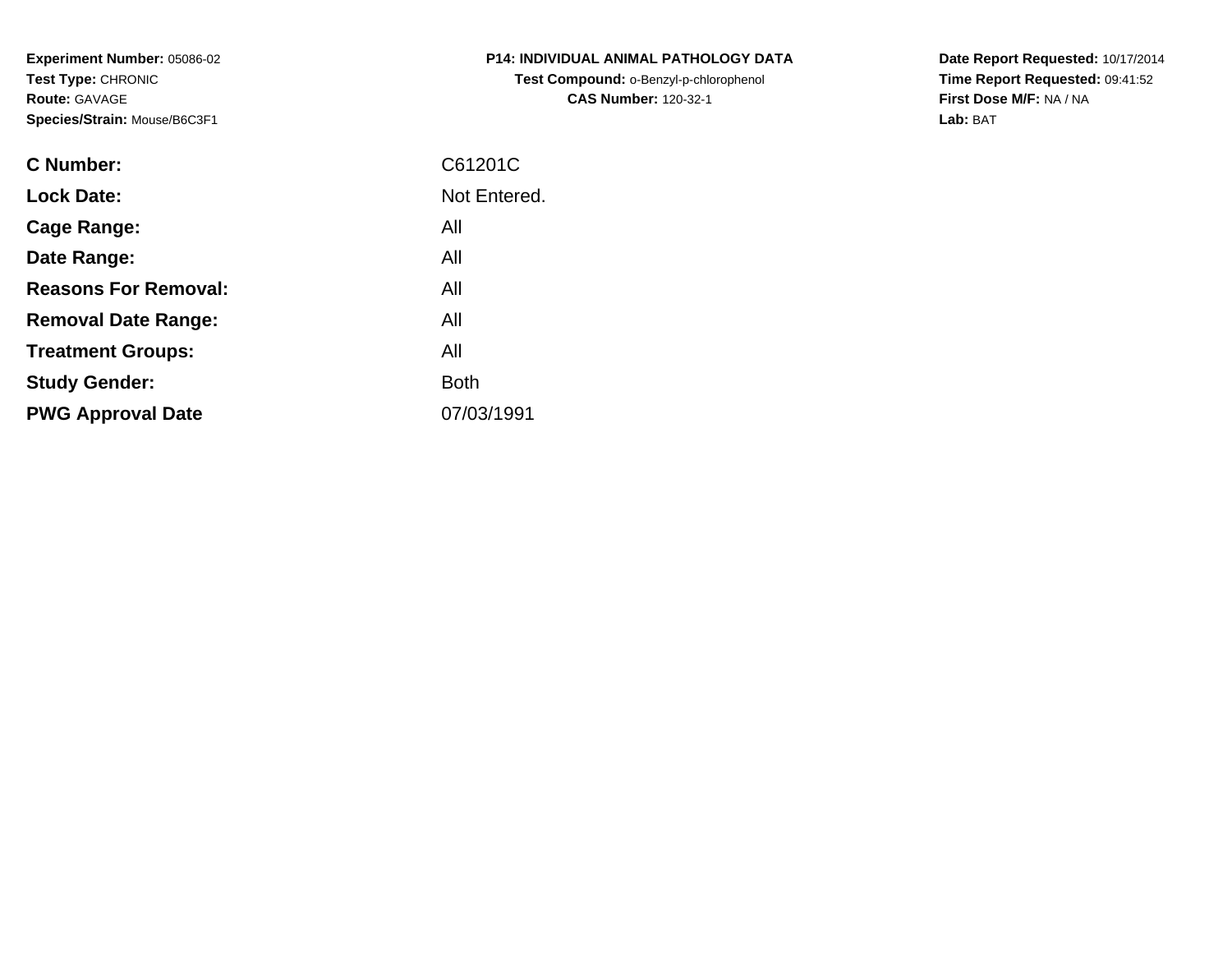| Experiment Number: 05086-02<br>Test Type: CHRONIC<br><b>Route: GAVAGE</b><br>Species/Strain: Mouse/B6C3F1 | <b>P14: INDIVIDUAL ANIMAL PATHOLOGY DATA</b><br>Test Compound: o-Benzyl-p-chlorophenol<br><b>CAS Number: 120-32-1</b> |                                   | Date Report Requested: 10/17/2014<br>Time Report Requested: 09:41:52<br>First Dose M/F: NA / NA<br>Lab: BAT |
|-----------------------------------------------------------------------------------------------------------|-----------------------------------------------------------------------------------------------------------------------|-----------------------------------|-------------------------------------------------------------------------------------------------------------|
| <b>ANIMAL ID: 1</b>                                                                                       | <b>TRT#: 1</b>                                                                                                        | <b>SEX: Male</b>                  | DAY ON TEST: 456                                                                                            |
|                                                                                                           | DOSE: 0 MG/KG                                                                                                         | <b>DISP:</b> Scheduled Sacrifice  | <b>HISTO: 862361</b>                                                                                        |
|                                                                                                           |                                                                                                                       | ORGAN AND ACCOUNTABLE SITE STATUS |                                                                                                             |
| <b>NORMAL</b>                                                                                             |                                                                                                                       |                                   |                                                                                                             |
| <b>Adrenal Gland - Cortex</b>                                                                             | Adrenal Gland - Medulla                                                                                               | Bone                              | <b>Bone Marrow</b>                                                                                          |
| <b>Brain</b>                                                                                              | Epididymis                                                                                                            | Esophagus                         | Gallbladder                                                                                                 |
| Heart                                                                                                     | Intestine Large - Cecum                                                                                               | Intestine Large - Colon           | Intestine Large - Rectum                                                                                    |
| Intestine Small - Duodenum                                                                                | Intestine Small - Ileum                                                                                               | Intestine Small - Jejunum         | Islets, Pancreatic                                                                                          |
| Lung                                                                                                      | Lymph Node - Mandibular                                                                                               | Lymph Node - Mesenteric           | Nose                                                                                                        |
| Pancreas                                                                                                  | Parathyroid Gland                                                                                                     | Prostate                          | Salivary Glands                                                                                             |
| <b>Seminal Vesicle</b>                                                                                    | <b>Skin</b>                                                                                                           | Spleen                            | Stomach - Forestomach                                                                                       |
| Stomach - Glandular                                                                                       | <b>Testes</b>                                                                                                         | Thymus                            | <b>Thyroid Gland</b>                                                                                        |
| Trachea                                                                                                   | <b>Urinary Bladder</b>                                                                                                |                                   |                                                                                                             |
| <b>MISSING</b>                                                                                            |                                                                                                                       |                                   |                                                                                                             |
| Mammary Gland                                                                                             | <b>Pituitary Gland</b>                                                                                                |                                   |                                                                                                             |
| <b>OBSERVATIONS</b>                                                                                       |                                                                                                                       |                                   |                                                                                                             |
| Kidney                                                                                                    |                                                                                                                       | Nephropathy                       | Minimal                                                                                                     |
| Liver                                                                                                     |                                                                                                                       | Fatty Change                      | Minimal                                                                                                     |
| PRIMARY CAUSE OF DEATH                                                                                    |                                                                                                                       |                                   |                                                                                                             |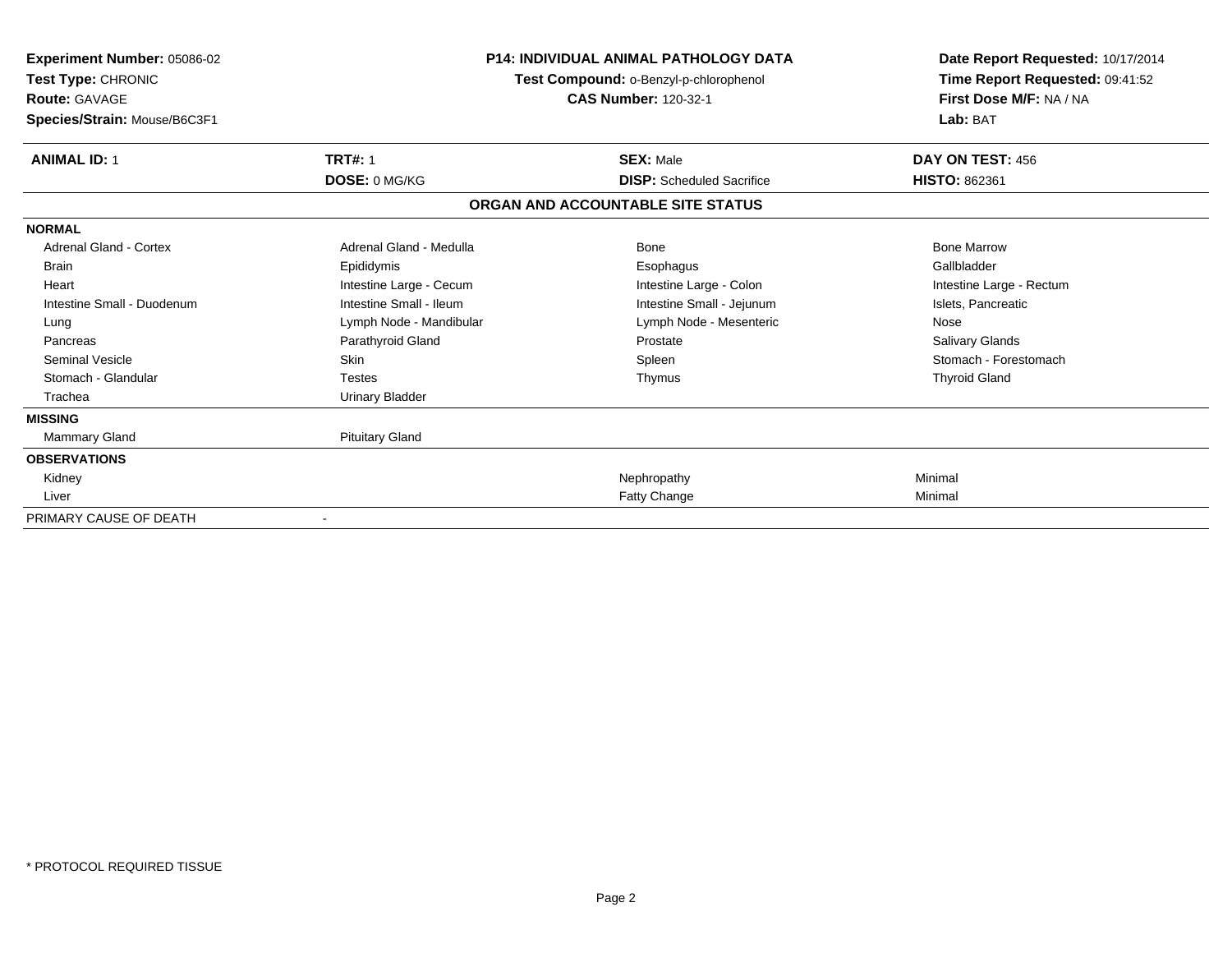| Experiment Number: 05086-02<br>Test Type: CHRONIC | <b>P14: INDIVIDUAL ANIMAL PATHOLOGY DATA</b><br>Test Compound: o-Benzyl-p-chlorophenol |                                   | Date Report Requested: 10/17/2014<br>Time Report Requested: 09:41:52 |
|---------------------------------------------------|----------------------------------------------------------------------------------------|-----------------------------------|----------------------------------------------------------------------|
| Route: GAVAGE                                     |                                                                                        | <b>CAS Number: 120-32-1</b>       | First Dose M/F: NA / NA                                              |
| Species/Strain: Mouse/B6C3F1                      |                                                                                        |                                   | Lab: BAT                                                             |
| <b>ANIMAL ID: 2</b>                               | <b>TRT#: 1</b>                                                                         | <b>SEX: Male</b>                  | DAY ON TEST: 722                                                     |
|                                                   | DOSE: 0 MG/KG                                                                          | <b>DISP: Terminal Sacrifice</b>   | <b>HISTO: 862362</b>                                                 |
|                                                   |                                                                                        | ORGAN AND ACCOUNTABLE SITE STATUS |                                                                      |
| <b>NORMAL</b>                                     |                                                                                        |                                   |                                                                      |
| Adrenal Gland - Cortex                            | Bone                                                                                   | <b>Bone Marrow</b>                | <b>Brain</b>                                                         |
| Epididymis                                        | Esophagus                                                                              | Gallbladder                       | Heart                                                                |
| Intestine Large - Cecum                           | Intestine Large - Colon                                                                | Intestine Large - Rectum          | Intestine Small - Duodenum                                           |
| Intestine Small - Ileum                           | Intestine Small - Jejunum                                                              | Islets, Pancreatic                | Lung                                                                 |
| Lymph Node - Mandibular                           | Lymph Node - Mesenteric                                                                | Nose                              | Pancreas                                                             |
| Parathyroid Gland                                 | <b>Pituitary Gland</b>                                                                 | Prostate                          | <b>Salivary Glands</b>                                               |
| <b>Seminal Vesicle</b>                            | <b>Skin</b>                                                                            | Spleen                            | Stomach - Forestomach                                                |
| Stomach - Glandular                               | <b>Testes</b>                                                                          | Thymus                            | <b>Thyroid Gland</b>                                                 |
| Trachea                                           | <b>Urinary Bladder</b>                                                                 |                                   |                                                                      |
| <b>MISSING</b>                                    |                                                                                        |                                   |                                                                      |
| <b>Mammary Gland</b>                              |                                                                                        |                                   |                                                                      |
| <b>OBSERVATIONS</b>                               |                                                                                        |                                   |                                                                      |
| <b>Adrenal Gland</b>                              | Medulla                                                                                | Hyperplasia                       | Mild                                                                 |
| Kidney                                            |                                                                                        | Nephropathy                       | Minimal                                                              |
| Liver                                             |                                                                                        | Hepatocellular Adenoma            | Multiple                                                             |
| Note: HEPATOCLR ADEN TGLs = 2,3,5-9+10+12         |                                                                                        |                                   |                                                                      |
| Mesentery                                         | Fat                                                                                    | Necrosis                          | Mild                                                                 |
| [Necrosis TGLS = $4-11$ ]                         |                                                                                        |                                   |                                                                      |
| <b>Preputial Gland</b>                            | Duct                                                                                   | Dilatation                        | Moderate                                                             |
| [ Dilatation TGLS = 1-8 ]                         |                                                                                        |                                   |                                                                      |
| PRIMARY CAUSE OF DEATH                            |                                                                                        |                                   |                                                                      |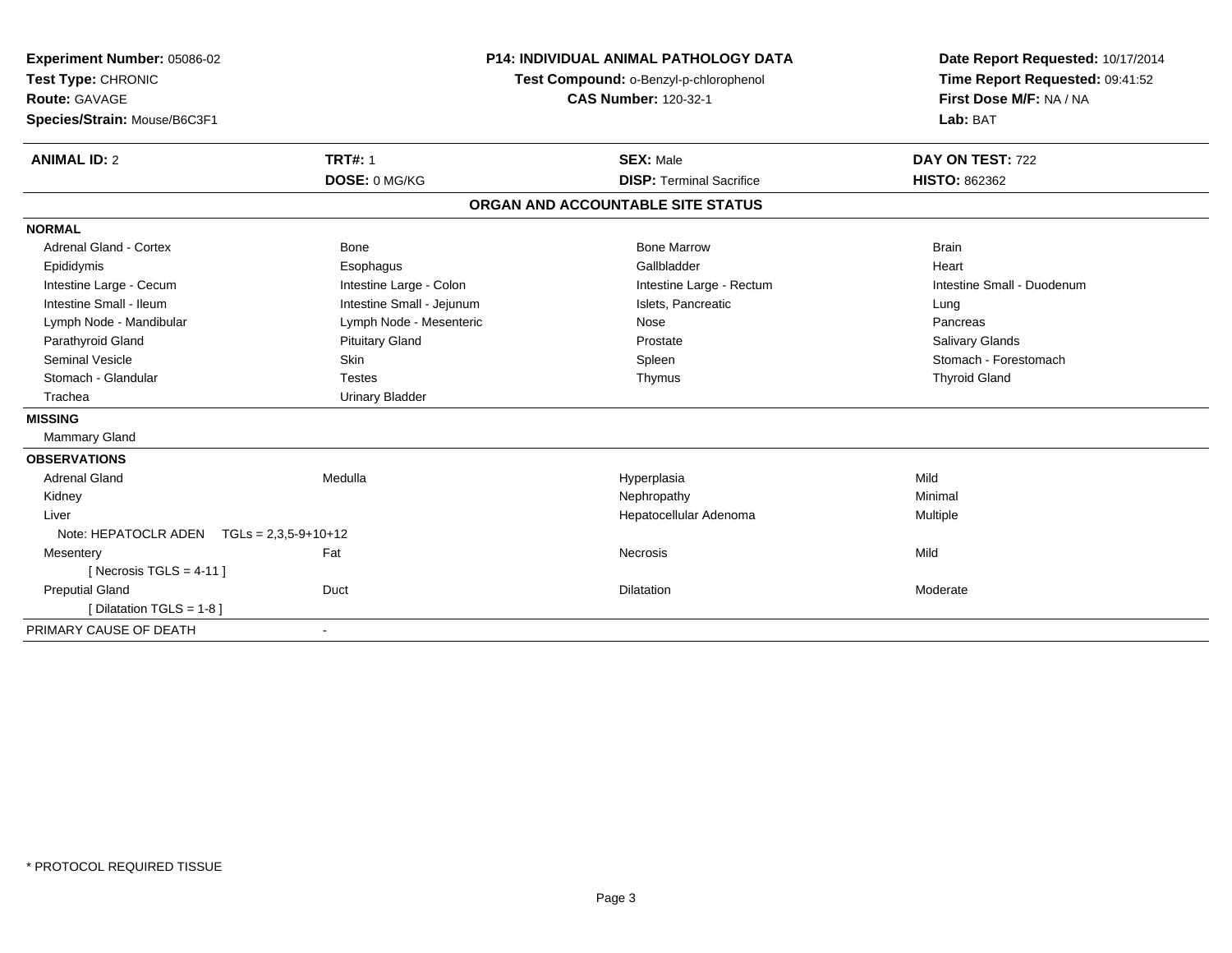| Experiment Number: 05086-02<br>Test Type: CHRONIC<br><b>Route: GAVAGE</b><br>Species/Strain: Mouse/B6C3F1 | <b>P14: INDIVIDUAL ANIMAL PATHOLOGY DATA</b><br>Test Compound: o-Benzyl-p-chlorophenol<br><b>CAS Number: 120-32-1</b> |                                   | Date Report Requested: 10/17/2014<br>Time Report Requested: 09:41:52<br>First Dose M/F: NA / NA<br>Lab: BAT |
|-----------------------------------------------------------------------------------------------------------|-----------------------------------------------------------------------------------------------------------------------|-----------------------------------|-------------------------------------------------------------------------------------------------------------|
| <b>ANIMAL ID: 3</b>                                                                                       | <b>TRT#: 1</b>                                                                                                        | <b>SEX: Male</b>                  | DAY ON TEST: 455                                                                                            |
|                                                                                                           | DOSE: 0 MG/KG                                                                                                         | <b>DISP:</b> Scheduled Sacrifice  | <b>HISTO: 862363</b>                                                                                        |
|                                                                                                           |                                                                                                                       | ORGAN AND ACCOUNTABLE SITE STATUS |                                                                                                             |
| <b>NORMAL</b>                                                                                             |                                                                                                                       |                                   |                                                                                                             |
| Adrenal Gland - Cortex                                                                                    | Adrenal Gland - Medulla                                                                                               | Bone                              | <b>Bone Marrow</b>                                                                                          |
| <b>Brain</b>                                                                                              | Epididymis                                                                                                            | Esophagus                         | Gallbladder                                                                                                 |
| Heart                                                                                                     | Intestine Large - Cecum                                                                                               | Intestine Large - Colon           | Intestine Large - Rectum                                                                                    |
| Intestine Small - Duodenum                                                                                | Intestine Small - Ileum                                                                                               | Intestine Small - Jejunum         | Islets, Pancreatic                                                                                          |
| Liver                                                                                                     | Lymph Node - Mandibular                                                                                               | Lymph Node - Mesenteric           | Nose                                                                                                        |
| Pancreas                                                                                                  | Parathyroid Gland                                                                                                     | <b>Pituitary Gland</b>            | Prostate                                                                                                    |
| <b>Salivary Glands</b>                                                                                    | Seminal Vesicle                                                                                                       | <b>Skin</b>                       | Spleen                                                                                                      |
| Stomach - Forestomach                                                                                     | Stomach - Glandular                                                                                                   | <b>Testes</b>                     | Thymus                                                                                                      |
| <b>Thyroid Gland</b>                                                                                      | Trachea                                                                                                               | <b>Urinary Bladder</b>            |                                                                                                             |
| <b>MISSING</b>                                                                                            |                                                                                                                       |                                   |                                                                                                             |
| <b>Mammary Gland</b>                                                                                      |                                                                                                                       |                                   |                                                                                                             |
| <b>OBSERVATIONS</b>                                                                                       |                                                                                                                       |                                   |                                                                                                             |
| Kidney                                                                                                    |                                                                                                                       | Nephropathy                       | Minimal                                                                                                     |
| Lung                                                                                                      |                                                                                                                       | Alveolar/Bronchiolar Adenoma      |                                                                                                             |
| PRIMARY CAUSE OF DEATH                                                                                    | $\overline{\phantom{a}}$                                                                                              |                                   |                                                                                                             |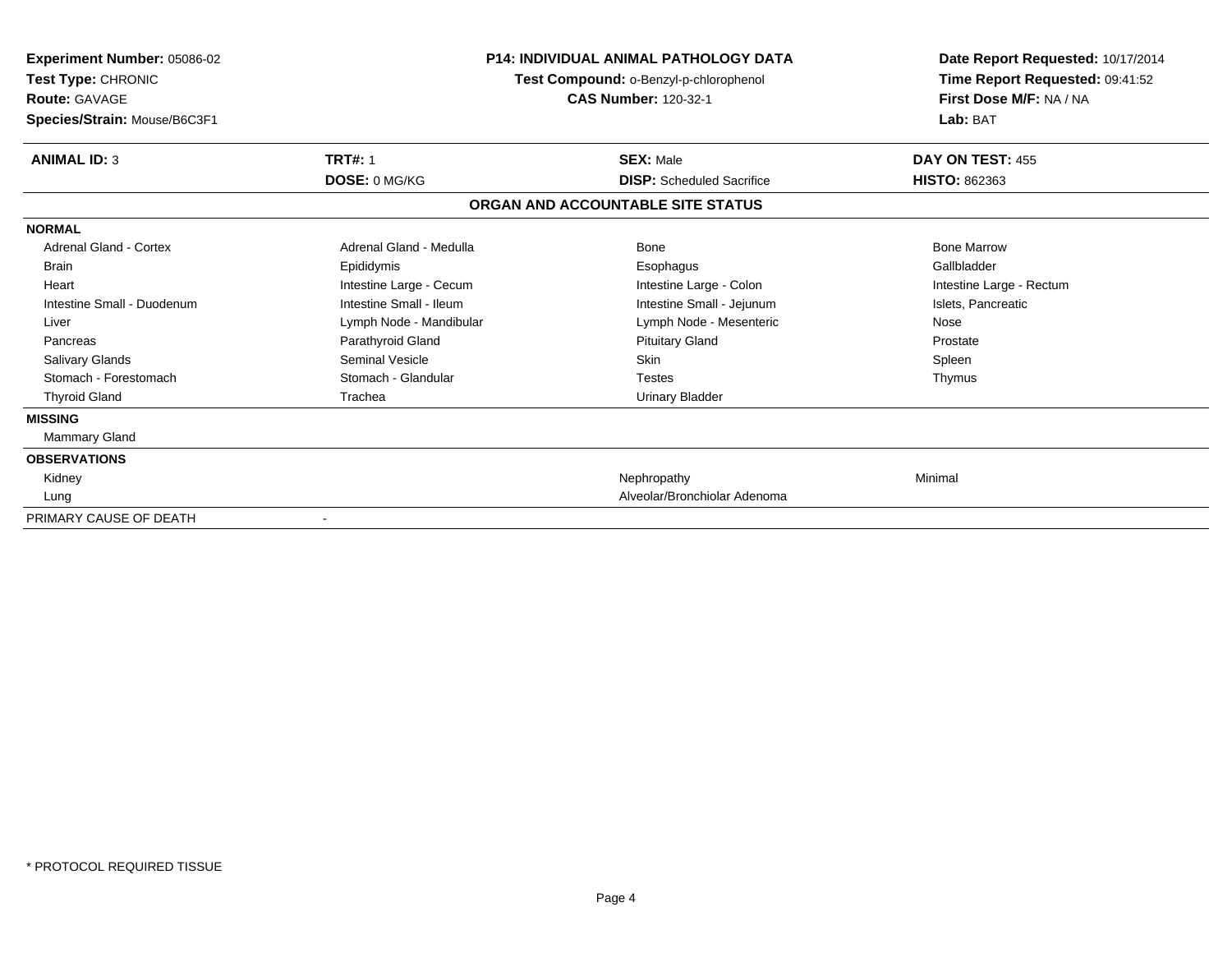| Experiment Number: 05086-02<br>Test Type: CHRONIC<br><b>Route: GAVAGE</b><br>Species/Strain: Mouse/B6C3F1<br><b>ANIMAL ID: 4</b> | <b>TRT#: 1</b>            | <b>P14: INDIVIDUAL ANIMAL PATHOLOGY DATA</b><br>Test Compound: o-Benzyl-p-chlorophenol<br><b>CAS Number: 120-32-1</b><br><b>SEX: Male</b> | Date Report Requested: 10/17/2014<br>Time Report Requested: 09:41:52<br>First Dose M/F: NA / NA<br>Lab: BAT<br>DAY ON TEST: 722 |
|----------------------------------------------------------------------------------------------------------------------------------|---------------------------|-------------------------------------------------------------------------------------------------------------------------------------------|---------------------------------------------------------------------------------------------------------------------------------|
|                                                                                                                                  | DOSE: 0 MG/KG             | <b>DISP: Terminal Sacrifice</b>                                                                                                           | <b>HISTO: 862364</b>                                                                                                            |
|                                                                                                                                  |                           | ORGAN AND ACCOUNTABLE SITE STATUS                                                                                                         |                                                                                                                                 |
| <b>NORMAL</b>                                                                                                                    |                           |                                                                                                                                           |                                                                                                                                 |
| <b>Adrenal Gland - Cortex</b>                                                                                                    | <b>Bone</b>               | <b>Bone Marrow</b>                                                                                                                        | <b>Brain</b>                                                                                                                    |
| Epididymis                                                                                                                       | Esophagus                 | Gallbladder                                                                                                                               | Heart                                                                                                                           |
| Intestine Large - Cecum                                                                                                          | Intestine Large - Colon   | Intestine Large - Rectum                                                                                                                  | Intestine Small - Duodenum                                                                                                      |
| Intestine Small - Ileum                                                                                                          | Intestine Small - Jejunum | Islets, Pancreatic                                                                                                                        | Lymph Node - Mandibular                                                                                                         |
| Lymph Node - Mesenteric                                                                                                          | Nose                      | Pancreas                                                                                                                                  | Parathyroid Gland                                                                                                               |
| <b>Pituitary Gland</b>                                                                                                           | Prostate                  | <b>Salivary Glands</b>                                                                                                                    | <b>Seminal Vesicle</b>                                                                                                          |
| Skin                                                                                                                             | Spleen                    | Stomach - Forestomach                                                                                                                     | Stomach - Glandular                                                                                                             |
| <b>Testes</b>                                                                                                                    | Thymus                    | <b>Thyroid Gland</b>                                                                                                                      | Trachea                                                                                                                         |
| <b>Urinary Bladder</b>                                                                                                           |                           |                                                                                                                                           |                                                                                                                                 |
| <b>MISSING</b>                                                                                                                   |                           |                                                                                                                                           |                                                                                                                                 |
| Adrenal Gland - Medulla                                                                                                          | <b>Mammary Gland</b>      |                                                                                                                                           |                                                                                                                                 |
| <b>OBSERVATIONS</b>                                                                                                              |                           |                                                                                                                                           |                                                                                                                                 |
| Kidney                                                                                                                           |                           | Nephropathy                                                                                                                               | Minimal                                                                                                                         |
| Liver                                                                                                                            |                           | Hepatocellular Adenoma                                                                                                                    | Multiple                                                                                                                        |
| [ Hepatocellular Adenoma TGLS = 3-1+10 ]                                                                                         |                           |                                                                                                                                           |                                                                                                                                 |
| Lung                                                                                                                             |                           | Alveolar/Bronchiolar Adenoma                                                                                                              |                                                                                                                                 |
| Note: ALV BRON ADEN<br>$TGLs = 2-9$                                                                                              |                           |                                                                                                                                           |                                                                                                                                 |
| <b>Preputial Gland</b>                                                                                                           | Duct                      | <b>Dilatation</b>                                                                                                                         | Moderate                                                                                                                        |
| Note: DILATATION<br>$TGLs = 1-8$                                                                                                 |                           |                                                                                                                                           |                                                                                                                                 |
| PRIMARY CAUSE OF DEATH                                                                                                           |                           |                                                                                                                                           |                                                                                                                                 |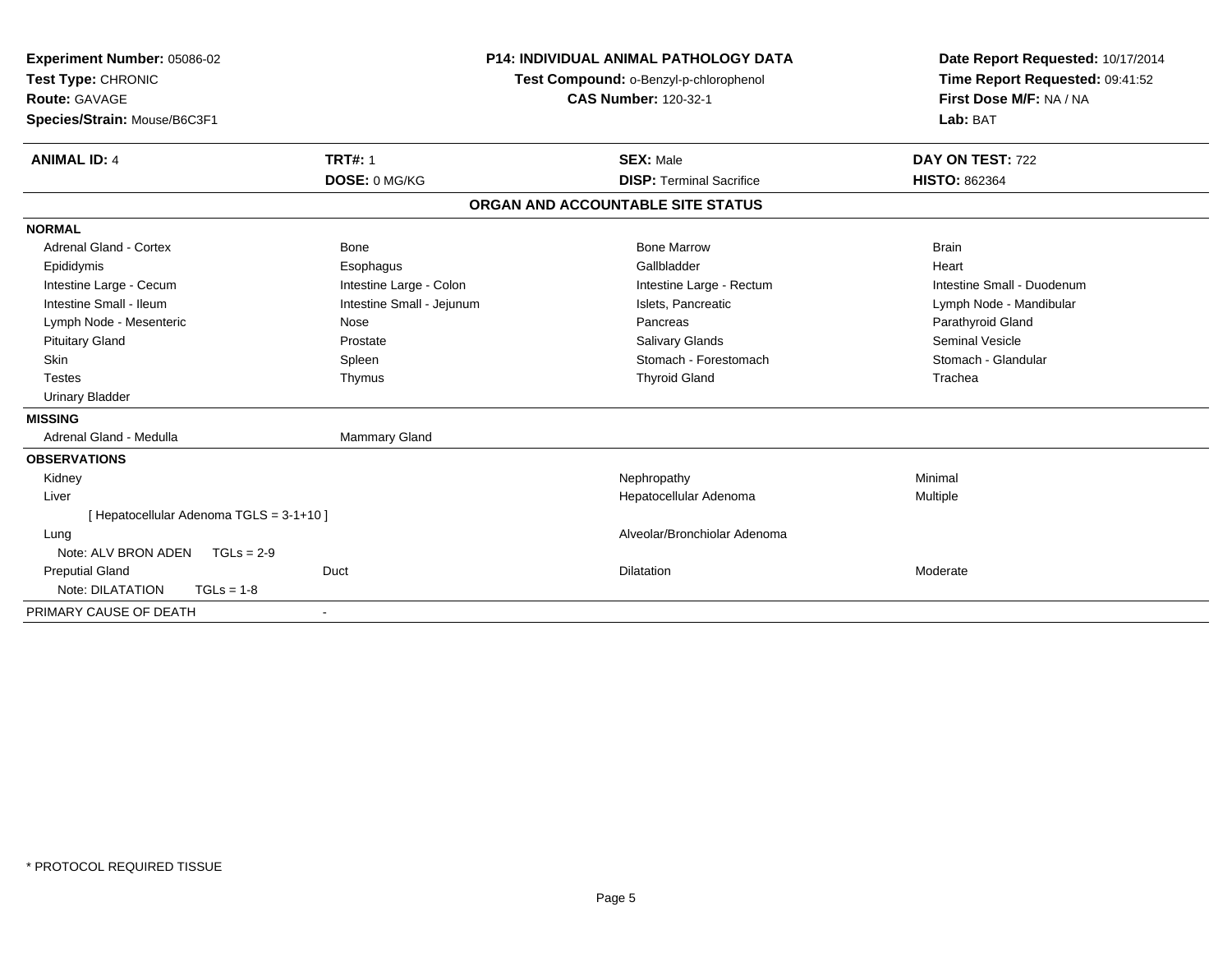| Experiment Number: 05086-02<br>Test Type: CHRONIC<br><b>Route: GAVAGE</b><br>Species/Strain: Mouse/B6C3F1 |                         | <b>P14: INDIVIDUAL ANIMAL PATHOLOGY DATA</b><br>Test Compound: o-Benzyl-p-chlorophenol<br><b>CAS Number: 120-32-1</b> | Date Report Requested: 10/17/2014<br>Time Report Requested: 09:41:52<br>First Dose M/F: NA / NA<br>Lab: BAT |
|-----------------------------------------------------------------------------------------------------------|-------------------------|-----------------------------------------------------------------------------------------------------------------------|-------------------------------------------------------------------------------------------------------------|
| <b>ANIMAL ID: 5</b>                                                                                       | <b>TRT#: 1</b>          | <b>SEX: Male</b>                                                                                                      | DAY ON TEST: 722                                                                                            |
|                                                                                                           | DOSE: 0 MG/KG           | <b>DISP:</b> Terminal Sacrifice                                                                                       | <b>HISTO: 862365</b>                                                                                        |
|                                                                                                           |                         | ORGAN AND ACCOUNTABLE SITE STATUS                                                                                     |                                                                                                             |
| <b>NORMAL</b>                                                                                             |                         |                                                                                                                       |                                                                                                             |
| Adrenal Gland - Cortex                                                                                    | Adrenal Gland - Medulla | Bone                                                                                                                  | <b>Bone Marrow</b>                                                                                          |
| <b>Brain</b>                                                                                              | Epididymis              | Esophagus                                                                                                             | Gallbladder                                                                                                 |
| Heart                                                                                                     | Intestine Large - Cecum | Intestine Large - Colon                                                                                               | Intestine Large - Rectum                                                                                    |
| Intestine Small - Duodenum                                                                                | Intestine Small - Ileum | Intestine Small - Jejunum                                                                                             | Islets, Pancreatic                                                                                          |
| Lung                                                                                                      | Lymph Node - Mandibular | Lymph Node - Mesenteric                                                                                               | Nose                                                                                                        |
| Pancreas                                                                                                  | Parathyroid Gland       | <b>Pituitary Gland</b>                                                                                                | Prostate                                                                                                    |
| <b>Salivary Glands</b>                                                                                    | <b>Seminal Vesicle</b>  | <b>Skin</b>                                                                                                           | Spleen                                                                                                      |
| Stomach - Forestomach                                                                                     | Stomach - Glandular     | <b>Testes</b>                                                                                                         | Thymus                                                                                                      |
| <b>Thyroid Gland</b>                                                                                      | Trachea                 | Urinary Bladder                                                                                                       |                                                                                                             |
| <b>MISSING</b>                                                                                            |                         |                                                                                                                       |                                                                                                             |
| Mammary Gland                                                                                             |                         |                                                                                                                       |                                                                                                             |
| <b>OBSERVATIONS</b>                                                                                       |                         |                                                                                                                       |                                                                                                             |
| Kidney                                                                                                    |                         | Nephropathy                                                                                                           | Minimal                                                                                                     |
| Liver                                                                                                     |                         | Hepatocellular Adenoma                                                                                                |                                                                                                             |
| Note: HEPATOCLR ADEN                                                                                      | $TGLs = 1-8$            |                                                                                                                       |                                                                                                             |
| PRIMARY CAUSE OF DEATH                                                                                    |                         |                                                                                                                       |                                                                                                             |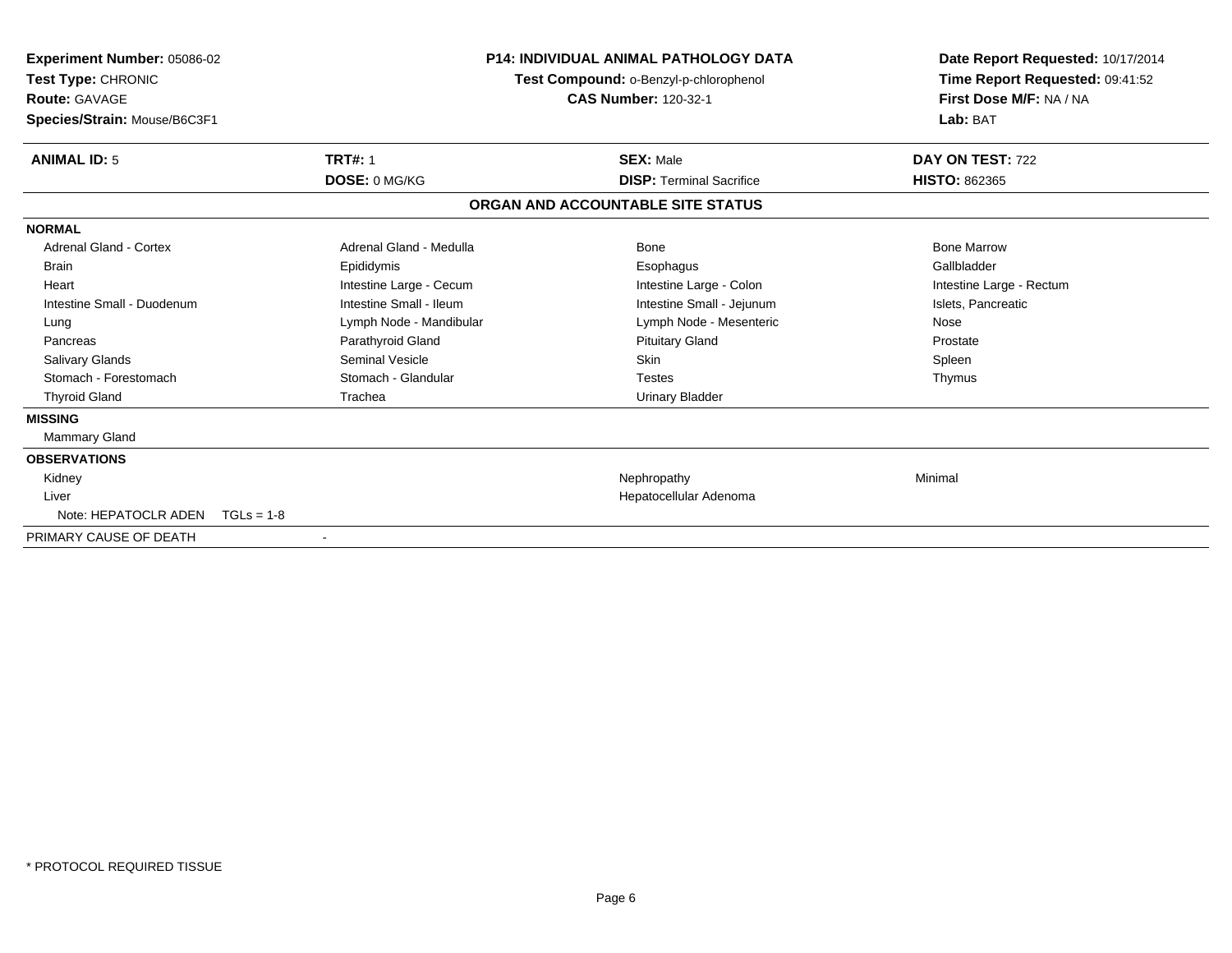| <b>Experiment Number: 05086-02</b><br>Test Type: CHRONIC<br>Route: GAVAGE<br>Species/Strain: Mouse/B6C3F1 | <b>P14: INDIVIDUAL ANIMAL PATHOLOGY DATA</b><br>Test Compound: o-Benzyl-p-chlorophenol<br><b>CAS Number: 120-32-1</b> |  | Date Report Requested: 10/17/2014<br>Time Report Requested: 09:41:52<br>First Dose M/F: NA / NA<br>Lab: BAT |                          |
|-----------------------------------------------------------------------------------------------------------|-----------------------------------------------------------------------------------------------------------------------|--|-------------------------------------------------------------------------------------------------------------|--------------------------|
| <b>ANIMAL ID: 6</b>                                                                                       | <b>TRT#: 1</b>                                                                                                        |  | <b>SEX: Male</b>                                                                                            | DAY ON TEST: 722         |
|                                                                                                           | DOSE: 0 MG/KG                                                                                                         |  | <b>DISP: Terminal Sacrifice</b>                                                                             | <b>HISTO: 862366</b>     |
|                                                                                                           |                                                                                                                       |  | ORGAN AND ACCOUNTABLE SITE STATUS                                                                           |                          |
| <b>NORMAL</b>                                                                                             |                                                                                                                       |  |                                                                                                             |                          |
| <b>Adrenal Gland - Cortex</b>                                                                             | Adrenal Gland - Medulla                                                                                               |  | Bone                                                                                                        | <b>Bone Marrow</b>       |
| Brain                                                                                                     | Epididymis                                                                                                            |  | Esophagus                                                                                                   | Gallbladder              |
| Heart                                                                                                     | Intestine Large - Cecum                                                                                               |  | Intestine Large - Colon                                                                                     | Intestine Large - Rectum |
| Intestine Small - Duodenum                                                                                | Intestine Small - Ileum                                                                                               |  | Intestine Small - Jejunum                                                                                   | Islets, Pancreatic       |
| Kidney                                                                                                    | Lung                                                                                                                  |  | Lymph Node - Mandibular                                                                                     | Lymph Node - Mesenteric  |
| Nose                                                                                                      | Pancreas                                                                                                              |  | Parathyroid Gland                                                                                           | <b>Pituitary Gland</b>   |
| Prostate                                                                                                  | <b>Salivary Glands</b>                                                                                                |  | Seminal Vesicle                                                                                             | <b>Skin</b>              |
| Spleen                                                                                                    | Stomach - Forestomach                                                                                                 |  | Stomach - Glandular                                                                                         | <b>Testes</b>            |
| Thymus                                                                                                    | <b>Thyroid Gland</b>                                                                                                  |  | Trachea                                                                                                     | <b>Urinary Bladder</b>   |
| <b>MISSING</b>                                                                                            |                                                                                                                       |  |                                                                                                             |                          |
| Mammary Gland                                                                                             |                                                                                                                       |  |                                                                                                             |                          |
| <b>OBSERVATIONS</b>                                                                                       |                                                                                                                       |  |                                                                                                             |                          |
| Liver                                                                                                     |                                                                                                                       |  | Hepatocellular Carcinoma                                                                                    |                          |
| Note: HEPATOCLR CARC TGLs = 3-10                                                                          |                                                                                                                       |  |                                                                                                             |                          |
| <b>Preputial Gland</b>                                                                                    | Duct                                                                                                                  |  | <b>Dilatation</b>                                                                                           | Mild                     |
| Note: DILATATION<br>$TGLs = 2-9$                                                                          |                                                                                                                       |  |                                                                                                             |                          |
| <b>Skin</b>                                                                                               |                                                                                                                       |  |                                                                                                             |                          |
| Note: NO CORRESP LESION FOR ALOPECIA SEEN AT NECROPSY                                                     |                                                                                                                       |  |                                                                                                             |                          |
| PRIMARY CAUSE OF DEATH                                                                                    | $\overline{\phantom{a}}$                                                                                              |  |                                                                                                             |                          |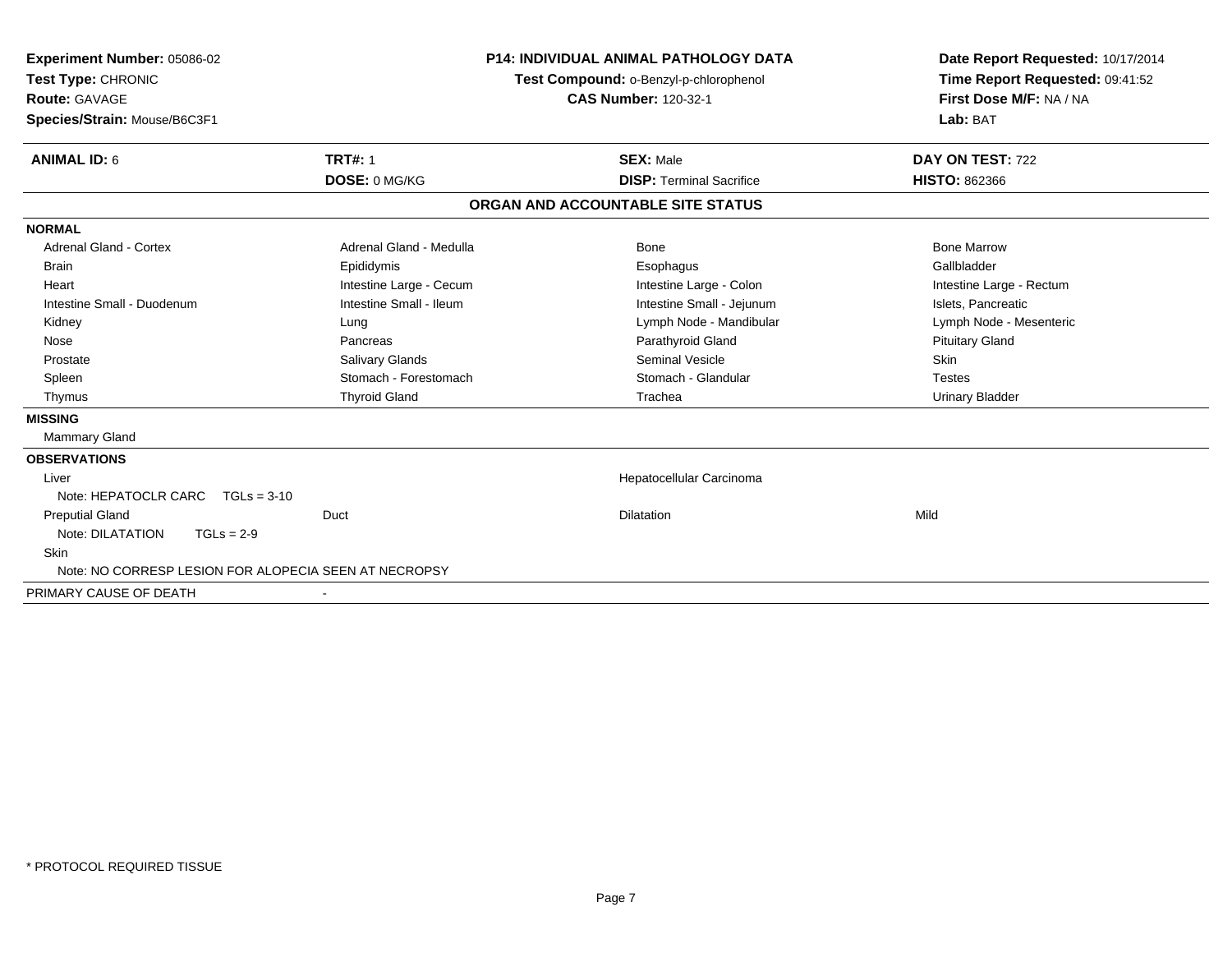| <b>Experiment Number: 05086-02</b><br>Test Type: CHRONIC<br><b>Route: GAVAGE</b><br>Species/Strain: Mouse/B6C3F1 |                         | <b>P14: INDIVIDUAL ANIMAL PATHOLOGY DATA</b><br>Test Compound: o-Benzyl-p-chlorophenol<br><b>CAS Number: 120-32-1</b> | Date Report Requested: 10/17/2014<br>Time Report Requested: 09:41:52<br>First Dose M/F: NA / NA<br>Lab: BAT |
|------------------------------------------------------------------------------------------------------------------|-------------------------|-----------------------------------------------------------------------------------------------------------------------|-------------------------------------------------------------------------------------------------------------|
| <b>ANIMAL ID: 7</b>                                                                                              | <b>TRT#: 1</b>          | <b>SEX: Male</b>                                                                                                      | DAY ON TEST: 724                                                                                            |
|                                                                                                                  | DOSE: 0 MG/KG           | <b>DISP: Terminal Sacrifice</b>                                                                                       | <b>HISTO: 862367</b>                                                                                        |
|                                                                                                                  |                         | ORGAN AND ACCOUNTABLE SITE STATUS                                                                                     |                                                                                                             |
| <b>NORMAL</b>                                                                                                    |                         |                                                                                                                       |                                                                                                             |
| <b>Adrenal Gland - Cortex</b>                                                                                    | Adrenal Gland - Medulla | Bone                                                                                                                  | <b>Bone Marrow</b>                                                                                          |
| <b>Brain</b>                                                                                                     | Epididymis              | Esophagus                                                                                                             | Gallbladder                                                                                                 |
| Heart                                                                                                            | Intestine Large - Cecum | Intestine Large - Colon                                                                                               | Intestine Large - Rectum                                                                                    |
| Intestine Small - Duodenum                                                                                       | Intestine Small - Ileum | Intestine Small - Jejunum                                                                                             | Islets, Pancreatic                                                                                          |
| Liver                                                                                                            | Lymph Node - Mandibular | Lymph Node - Mesenteric                                                                                               | Nose                                                                                                        |
| Pancreas                                                                                                         | Parathyroid Gland       | <b>Pituitary Gland</b>                                                                                                | Prostate                                                                                                    |
| <b>Salivary Glands</b>                                                                                           | <b>Seminal Vesicle</b>  | Skin                                                                                                                  | Spleen                                                                                                      |
| Stomach - Forestomach                                                                                            | Stomach - Glandular     | <b>Testes</b>                                                                                                         | Thymus                                                                                                      |
| <b>Thyroid Gland</b>                                                                                             | Trachea                 | <b>Urinary Bladder</b>                                                                                                |                                                                                                             |
| <b>MISSING</b>                                                                                                   |                         |                                                                                                                       |                                                                                                             |
| Mammary Gland                                                                                                    |                         |                                                                                                                       |                                                                                                             |
| <b>OBSERVATIONS</b>                                                                                              |                         |                                                                                                                       |                                                                                                             |
| Kidney                                                                                                           |                         | Nephropathy                                                                                                           | Minimal                                                                                                     |
| Lung                                                                                                             |                         | Alveolar/Bronchiolar Adenoma                                                                                          |                                                                                                             |
| [ Alveolar/Bronchiolar Adenoma TGLS = 1-2 ]                                                                      |                         |                                                                                                                       |                                                                                                             |
| PRIMARY CAUSE OF DEATH                                                                                           |                         |                                                                                                                       |                                                                                                             |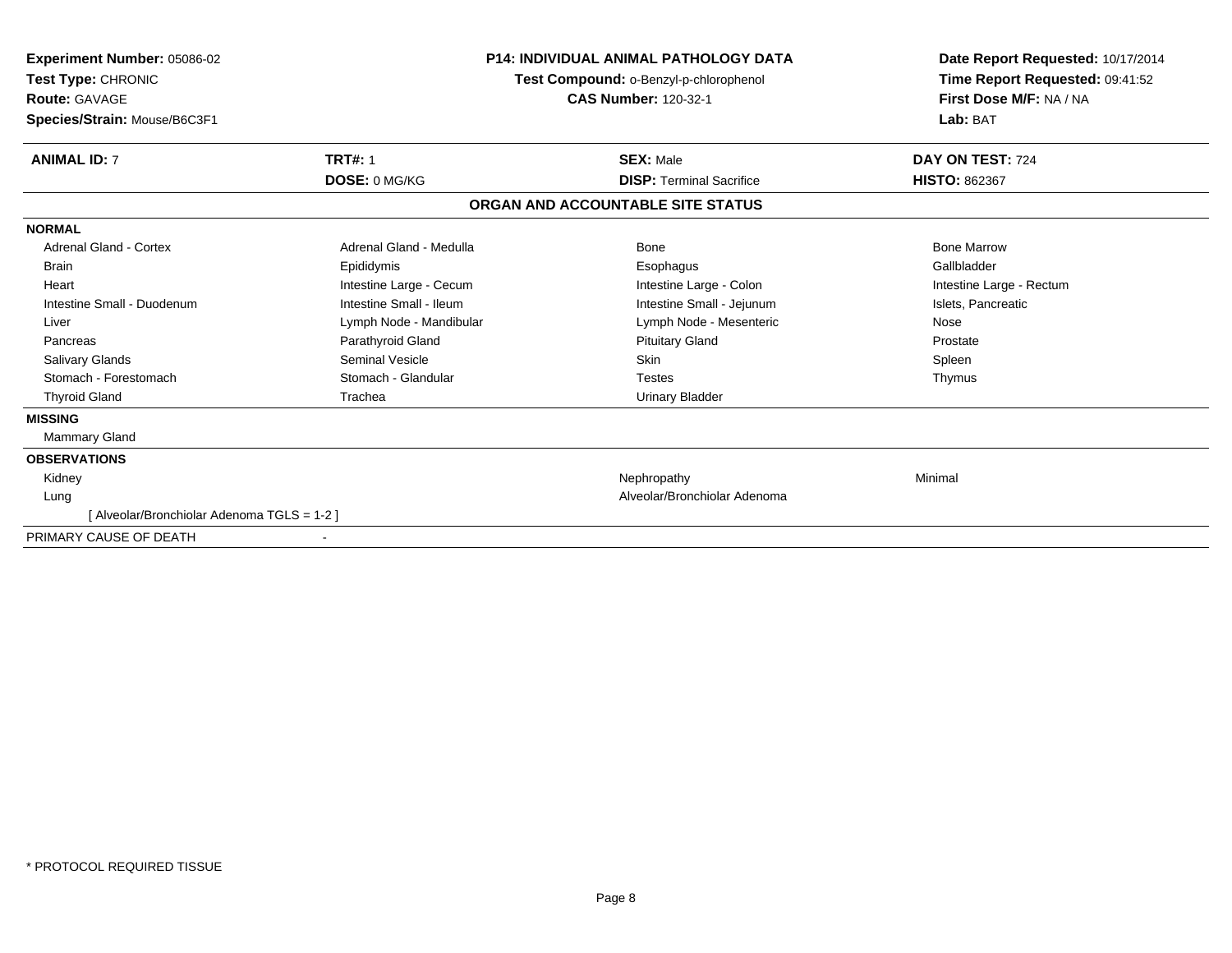| <b>Experiment Number: 05086-02</b><br>Test Type: CHRONIC<br><b>Route: GAVAGE</b><br>Species/Strain: Mouse/B6C3F1 | <b>P14: INDIVIDUAL ANIMAL PATHOLOGY DATA</b><br>Test Compound: o-Benzyl-p-chlorophenol<br><b>CAS Number: 120-32-1</b> |                                   | Date Report Requested: 10/17/2014<br>Time Report Requested: 09:41:52<br>First Dose M/F: NA / NA<br>Lab: BAT |
|------------------------------------------------------------------------------------------------------------------|-----------------------------------------------------------------------------------------------------------------------|-----------------------------------|-------------------------------------------------------------------------------------------------------------|
| <b>ANIMAL ID: 8</b>                                                                                              | <b>TRT#: 1</b>                                                                                                        | <b>SEX: Male</b>                  | DAY ON TEST: 456                                                                                            |
|                                                                                                                  | DOSE: 0 MG/KG                                                                                                         | <b>DISP:</b> Scheduled Sacrifice  | <b>HISTO: 862368</b>                                                                                        |
|                                                                                                                  |                                                                                                                       | ORGAN AND ACCOUNTABLE SITE STATUS |                                                                                                             |
| <b>NORMAL</b>                                                                                                    |                                                                                                                       |                                   |                                                                                                             |
| Adrenal Gland - Cortex                                                                                           | Adrenal Gland - Medulla                                                                                               | <b>Bone</b>                       | <b>Bone Marrow</b>                                                                                          |
| <b>Brain</b>                                                                                                     | Epididymis                                                                                                            | Esophagus                         | Gallbladder                                                                                                 |
| Heart                                                                                                            | Intestine Large - Cecum                                                                                               | Intestine Large - Colon           | Intestine Large - Rectum                                                                                    |
| Intestine Small - Duodenum                                                                                       | Intestine Small - Ileum                                                                                               | Intestine Small - Jejunum         | Islets, Pancreatic                                                                                          |
| Liver                                                                                                            | Lung                                                                                                                  | Lymph Node - Mandibular           | Lymph Node - Mesenteric                                                                                     |
| Nose                                                                                                             | Pancreas                                                                                                              | Parathyroid Gland                 | <b>Pituitary Gland</b>                                                                                      |
| Prostate                                                                                                         | Salivary Glands                                                                                                       | <b>Seminal Vesicle</b>            | <b>Skin</b>                                                                                                 |
| Spleen                                                                                                           | Stomach - Forestomach                                                                                                 | Stomach - Glandular               | <b>Testes</b>                                                                                               |
| Thymus                                                                                                           | <b>Thyroid Gland</b>                                                                                                  | Trachea                           | <b>Urinary Bladder</b>                                                                                      |
| <b>MISSING</b>                                                                                                   |                                                                                                                       |                                   |                                                                                                             |
| Mammary Gland                                                                                                    |                                                                                                                       |                                   |                                                                                                             |
| <b>OBSERVATIONS</b>                                                                                              |                                                                                                                       |                                   |                                                                                                             |
| Kidney                                                                                                           |                                                                                                                       | Nephropathy                       | Minimal                                                                                                     |
| PRIMARY CAUSE OF DEATH                                                                                           |                                                                                                                       |                                   |                                                                                                             |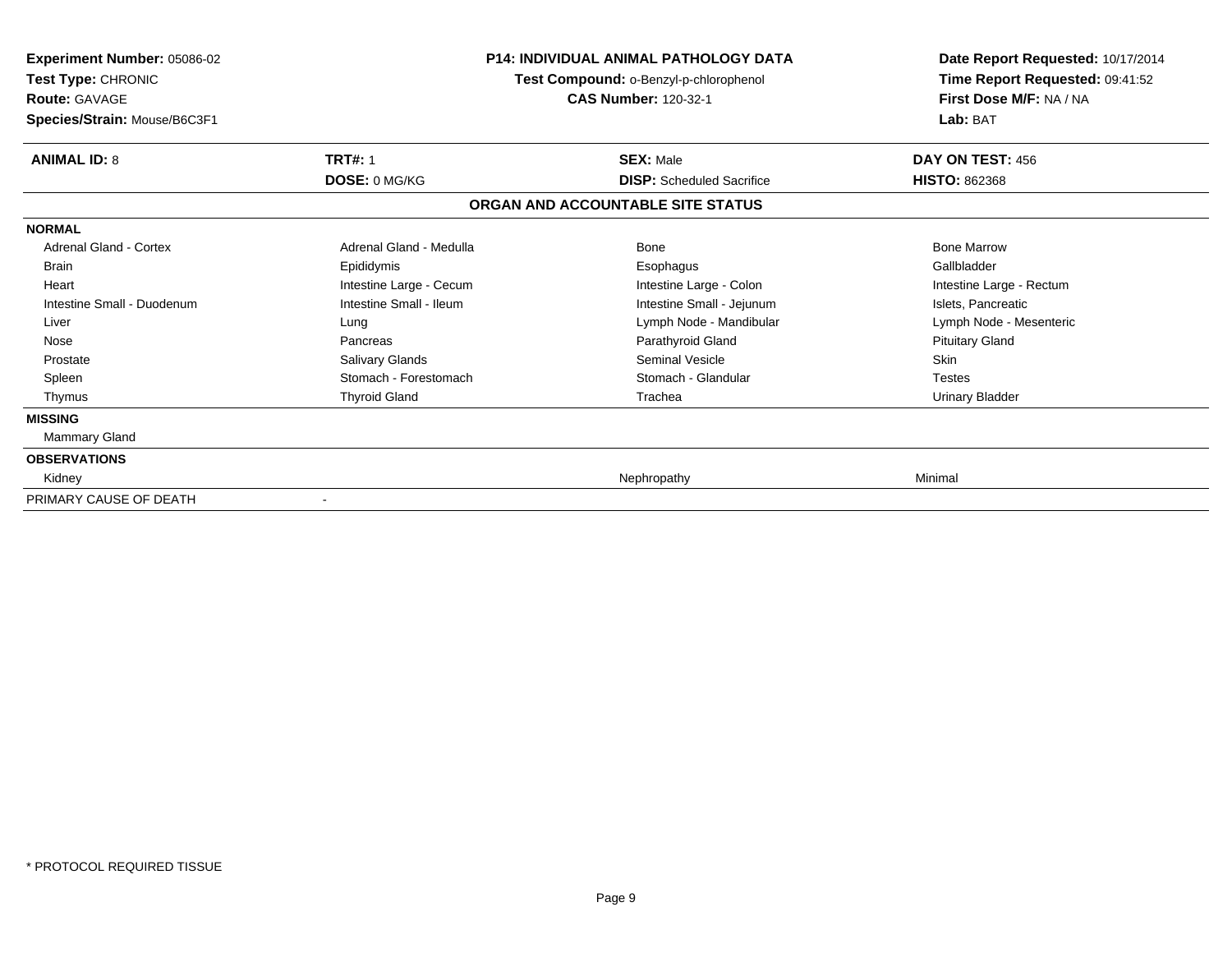| Experiment Number: 05086-02<br>Test Type: CHRONIC<br>Route: GAVAGE<br>Species/Strain: Mouse/B6C3F1 |                            | <b>P14: INDIVIDUAL ANIMAL PATHOLOGY DATA</b><br>Test Compound: o-Benzyl-p-chlorophenol<br><b>CAS Number: 120-32-1</b> | Date Report Requested: 10/17/2014<br>Time Report Requested: 09:41:52<br>First Dose M/F: NA / NA<br>Lab: BAT |  |
|----------------------------------------------------------------------------------------------------|----------------------------|-----------------------------------------------------------------------------------------------------------------------|-------------------------------------------------------------------------------------------------------------|--|
| <b>ANIMAL ID: 9</b>                                                                                | <b>TRT#: 1</b>             | <b>SEX: Male</b>                                                                                                      | DAY ON TEST: 724                                                                                            |  |
|                                                                                                    | DOSE: 0 MG/KG              | <b>DISP: Terminal Sacrifice</b>                                                                                       | <b>HISTO: 862369</b>                                                                                        |  |
|                                                                                                    |                            | ORGAN AND ACCOUNTABLE SITE STATUS                                                                                     |                                                                                                             |  |
| <b>NORMAL</b>                                                                                      |                            |                                                                                                                       |                                                                                                             |  |
| <b>Adrenal Gland - Cortex</b>                                                                      | Adrenal Gland - Medulla    | Bone                                                                                                                  | <b>Bone Marrow</b>                                                                                          |  |
| <b>Brain</b>                                                                                       | Epididymis                 | Esophagus                                                                                                             | Eye                                                                                                         |  |
| Gallbladder                                                                                        | Heart                      | Intestine Large - Cecum                                                                                               | Intestine Large - Colon                                                                                     |  |
| Intestine Large - Rectum                                                                           | Intestine Small - Duodenum | Intestine Small - Ileum                                                                                               | Intestine Small - Jejunum                                                                                   |  |
| Islets, Pancreatic                                                                                 | Liver                      | Lung                                                                                                                  | Lymph Node - Mandibular                                                                                     |  |
| Lymph Node - Mesenteric                                                                            | Nose                       | Pancreas                                                                                                              | Parathyroid Gland                                                                                           |  |
| <b>Pituitary Gland</b>                                                                             | Prostate                   | Salivary Glands                                                                                                       | <b>Seminal Vesicle</b>                                                                                      |  |
| <b>Skin</b>                                                                                        | Spleen                     | Stomach - Forestomach                                                                                                 | Stomach - Glandular                                                                                         |  |
| <b>Testes</b>                                                                                      | <b>Thyroid Gland</b>       | Trachea                                                                                                               | <b>Urinary Bladder</b>                                                                                      |  |
| <b>MISSING</b>                                                                                     |                            |                                                                                                                       |                                                                                                             |  |
| <b>Mammary Gland</b>                                                                               | Thymus                     |                                                                                                                       |                                                                                                             |  |
| <b>OBSERVATIONS</b>                                                                                |                            |                                                                                                                       |                                                                                                             |  |
| Eye                                                                                                |                            |                                                                                                                       |                                                                                                             |  |
| Note: NO CORRESP LESION FOR LENS OPACITY SEEN AT NECROPSY                                          |                            |                                                                                                                       |                                                                                                             |  |
| <b>Harderian Gland</b>                                                                             |                            | Adenoma                                                                                                               |                                                                                                             |  |
| [Adenoma TGLS = $1-5$ ]                                                                            |                            |                                                                                                                       |                                                                                                             |  |
| Kidney                                                                                             |                            | Nephropathy                                                                                                           | Minimal                                                                                                     |  |
| PRIMARY CAUSE OF DEATH                                                                             |                            |                                                                                                                       |                                                                                                             |  |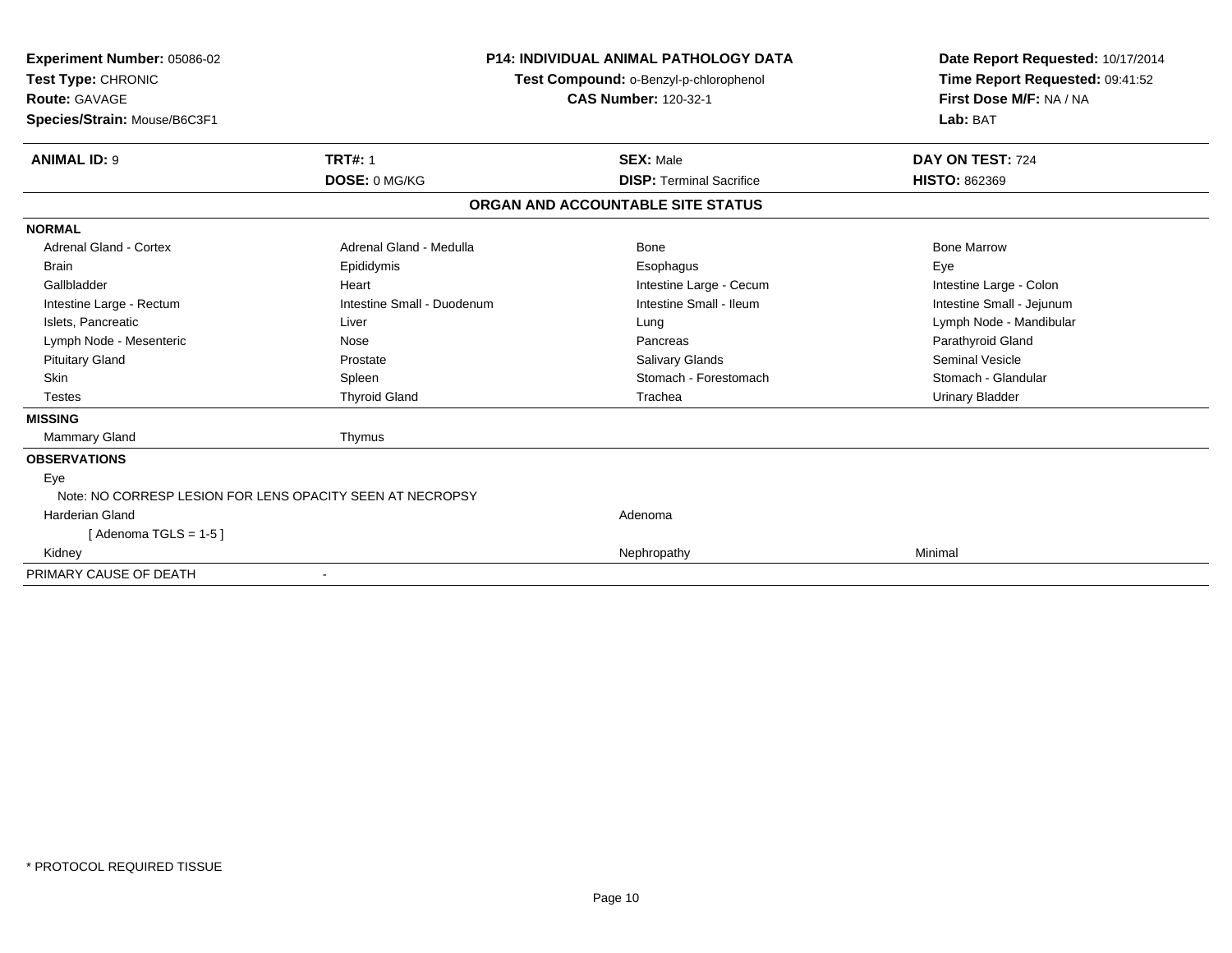| <b>Experiment Number: 05086-02</b><br>Test Type: CHRONIC<br><b>Route: GAVAGE</b><br>Species/Strain: Mouse/B6C3F1 |                         | <b>P14: INDIVIDUAL ANIMAL PATHOLOGY DATA</b><br>Test Compound: o-Benzyl-p-chlorophenol<br><b>CAS Number: 120-32-1</b> | Date Report Requested: 10/17/2014<br>Time Report Requested: 09:41:52<br>First Dose M/F: NA / NA<br>Lab: BAT |
|------------------------------------------------------------------------------------------------------------------|-------------------------|-----------------------------------------------------------------------------------------------------------------------|-------------------------------------------------------------------------------------------------------------|
| <b>ANIMAL ID: 10</b>                                                                                             | <b>TRT#: 1</b>          | <b>SEX: Male</b>                                                                                                      | DAY ON TEST: 646                                                                                            |
|                                                                                                                  | DOSE: 0 MG/KG           | <b>DISP: Natural Death</b>                                                                                            | HISTO: 862370                                                                                               |
|                                                                                                                  |                         | ORGAN AND ACCOUNTABLE SITE STATUS                                                                                     |                                                                                                             |
| <b>NORMAL</b>                                                                                                    |                         |                                                                                                                       |                                                                                                             |
| <b>Adrenal Gland - Cortex</b>                                                                                    | Adrenal Gland - Medulla | Bone                                                                                                                  | <b>Bone Marrow</b>                                                                                          |
| <b>Brain</b>                                                                                                     | Epididymis              | Esophagus                                                                                                             | Gallbladder                                                                                                 |
| Heart                                                                                                            | Intestine Large - Cecum | Intestine Large - Colon                                                                                               | Intestine Large - Rectum                                                                                    |
| Intestine Small - Duodenum                                                                                       | Intestine Small - Ileum | Intestine Small - Jejunum                                                                                             | Islets, Pancreatic                                                                                          |
| Kidney                                                                                                           | Lung                    | Lymph Node - Mandibular                                                                                               | Lymph Node - Mesenteric                                                                                     |
| Nose                                                                                                             | Pancreas                | <b>Pituitary Gland</b>                                                                                                | Prostate                                                                                                    |
| Salivary Glands                                                                                                  | Seminal Vesicle         | Skin                                                                                                                  | Spleen                                                                                                      |
| Stomach - Forestomach                                                                                            | Stomach - Glandular     | <b>Testes</b>                                                                                                         | Thymus                                                                                                      |
| <b>Thyroid Gland</b>                                                                                             | Trachea                 | <b>Urinary Bladder</b>                                                                                                |                                                                                                             |
| <b>MISSING</b>                                                                                                   |                         |                                                                                                                       |                                                                                                             |
| Mammary Gland                                                                                                    | Parathyroid Gland       |                                                                                                                       |                                                                                                             |
| <b>OBSERVATIONS</b>                                                                                              |                         |                                                                                                                       |                                                                                                             |
| Liver                                                                                                            |                         | Hepatocellular Adenoma                                                                                                |                                                                                                             |
| [ Hepatocellular Adenoma TGLS = 1-8 ]                                                                            |                         |                                                                                                                       |                                                                                                             |
| PRIMARY CAUSE OF DEATH                                                                                           |                         |                                                                                                                       |                                                                                                             |
| Animal Note: C O DEATH: HEPATOCELLULAR ADENOMA                                                                   |                         |                                                                                                                       |                                                                                                             |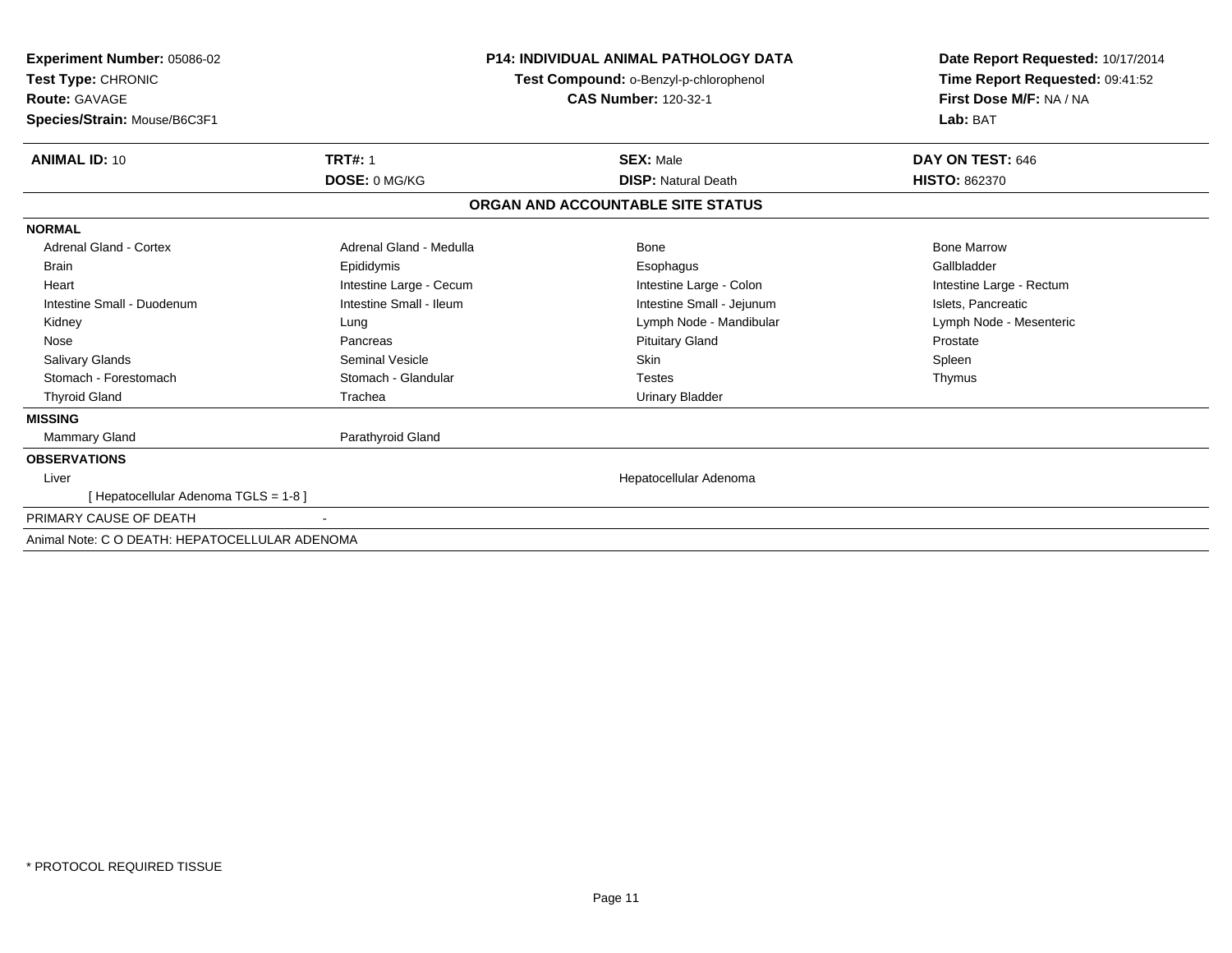| Experiment Number: 05086-02<br>Test Type: CHRONIC<br><b>Route: GAVAGE</b><br>Species/Strain: Mouse/B6C3F1 |                         | <b>P14: INDIVIDUAL ANIMAL PATHOLOGY DATA</b><br>Test Compound: o-Benzyl-p-chlorophenol<br><b>CAS Number: 120-32-1</b> | Date Report Requested: 10/17/2014<br>Time Report Requested: 09:41:52<br>First Dose M/F: NA / NA<br>Lab: BAT |  |
|-----------------------------------------------------------------------------------------------------------|-------------------------|-----------------------------------------------------------------------------------------------------------------------|-------------------------------------------------------------------------------------------------------------|--|
| <b>ANIMAL ID: 11</b>                                                                                      | <b>TRT#: 1</b>          | <b>SEX: Male</b>                                                                                                      | DAY ON TEST: 724                                                                                            |  |
|                                                                                                           | DOSE: 0 MG/KG           | <b>DISP: Terminal Sacrifice</b>                                                                                       | <b>HISTO: 862371</b>                                                                                        |  |
|                                                                                                           |                         | ORGAN AND ACCOUNTABLE SITE STATUS                                                                                     |                                                                                                             |  |
| <b>NORMAL</b>                                                                                             |                         |                                                                                                                       |                                                                                                             |  |
| Adrenal Gland - Cortex                                                                                    | Adrenal Gland - Medulla | Bone                                                                                                                  | <b>Bone Marrow</b>                                                                                          |  |
| <b>Brain</b>                                                                                              | Epididymis              | Esophagus                                                                                                             | Gallbladder                                                                                                 |  |
| Heart                                                                                                     | Intestine Large - Cecum | Intestine Large - Colon                                                                                               | Intestine Large - Rectum                                                                                    |  |
| Intestine Small - Duodenum                                                                                | Intestine Small - Ileum | Intestine Small - Jejunum                                                                                             | Islets, Pancreatic                                                                                          |  |
| Lymph Node - Mandibular                                                                                   | Lymph Node - Mesenteric | <b>Mammary Gland</b>                                                                                                  | Nose                                                                                                        |  |
| Pancreas                                                                                                  | Parathyroid Gland       | <b>Pituitary Gland</b>                                                                                                | Prostate                                                                                                    |  |
| <b>Salivary Glands</b>                                                                                    | <b>Seminal Vesicle</b>  | Skin                                                                                                                  | Stomach - Glandular                                                                                         |  |
| <b>Testes</b>                                                                                             | Thymus                  | <b>Thyroid Gland</b>                                                                                                  | Trachea                                                                                                     |  |
| <b>Urinary Bladder</b>                                                                                    |                         |                                                                                                                       |                                                                                                             |  |
| <b>OBSERVATIONS</b>                                                                                       |                         |                                                                                                                       |                                                                                                             |  |
| Kidney                                                                                                    |                         | Nephropathy                                                                                                           | Minimal                                                                                                     |  |
| Liver                                                                                                     |                         | Hepatocellular Carcinoma                                                                                              |                                                                                                             |  |
| [Hepatocellular Carcinoma TGLS = 1-1 ]                                                                    |                         |                                                                                                                       |                                                                                                             |  |
| Lung                                                                                                      |                         | Hepatocellular Carcinoma                                                                                              | Metastatic (Liver)                                                                                          |  |
| Spleen                                                                                                    |                         | Hematopoietic Cell Proliferation                                                                                      | Mild                                                                                                        |  |
| Stomach                                                                                                   | Forestomach             | Hyperplasia                                                                                                           | Squamous, Minimal                                                                                           |  |
| PRIMARY CAUSE OF DEATH                                                                                    |                         |                                                                                                                       |                                                                                                             |  |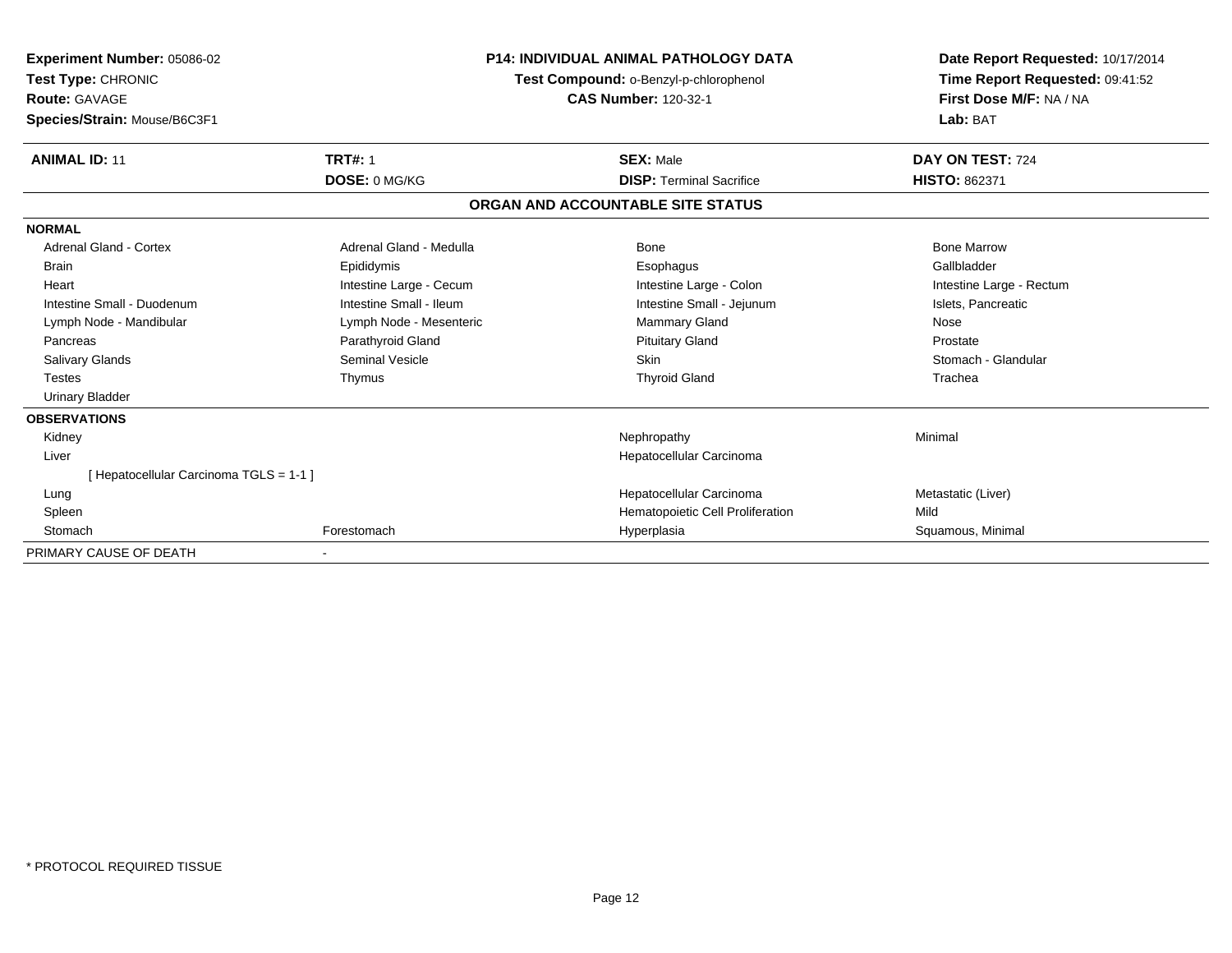| Experiment Number: 05086-02<br>Test Type: CHRONIC<br><b>Route: GAVAGE</b><br>Species/Strain: Mouse/B6C3F1 | <b>P14: INDIVIDUAL ANIMAL PATHOLOGY DATA</b><br>Test Compound: o-Benzyl-p-chlorophenol<br><b>CAS Number: 120-32-1</b> |                                   | Date Report Requested: 10/17/2014<br>Time Report Requested: 09:41:52<br>First Dose M/F: NA / NA<br>Lab: BAT |
|-----------------------------------------------------------------------------------------------------------|-----------------------------------------------------------------------------------------------------------------------|-----------------------------------|-------------------------------------------------------------------------------------------------------------|
| <b>ANIMAL ID: 12</b>                                                                                      | <b>TRT#: 1</b>                                                                                                        | <b>SEX: Male</b>                  | DAY ON TEST: 724                                                                                            |
|                                                                                                           | DOSE: 0 MG/KG                                                                                                         | <b>DISP: Terminal Sacrifice</b>   | <b>HISTO: 862372</b>                                                                                        |
|                                                                                                           |                                                                                                                       | ORGAN AND ACCOUNTABLE SITE STATUS |                                                                                                             |
| <b>NORMAL</b>                                                                                             |                                                                                                                       |                                   |                                                                                                             |
| <b>Adrenal Gland - Cortex</b>                                                                             | Adrenal Gland - Medulla                                                                                               | Bone                              | <b>Bone Marrow</b>                                                                                          |
| Brain                                                                                                     | Epididymis                                                                                                            | Esophagus                         | Gallbladder                                                                                                 |
| Heart                                                                                                     | Intestine Large - Cecum                                                                                               | Intestine Large - Colon           | Intestine Large - Rectum                                                                                    |
| Intestine Small - Duodenum                                                                                | Intestine Small - Ileum                                                                                               | Intestine Small - Jejunum         | Islets, Pancreatic                                                                                          |
| Lung                                                                                                      | Lymph Node - Mandibular                                                                                               | Lymph Node - Mesenteric           | Nose                                                                                                        |
| Pancreas                                                                                                  | Parathyroid Gland                                                                                                     | <b>Pituitary Gland</b>            | Prostate                                                                                                    |
| Salivary Glands                                                                                           | <b>Seminal Vesicle</b>                                                                                                | Skin                              | Stomach - Forestomach                                                                                       |
| Stomach - Glandular                                                                                       | <b>Testes</b>                                                                                                         | Thymus                            | <b>Thyroid Gland</b>                                                                                        |
| Trachea                                                                                                   | <b>Urinary Bladder</b>                                                                                                |                                   |                                                                                                             |
| <b>MISSING</b>                                                                                            |                                                                                                                       |                                   |                                                                                                             |
| <b>Mammary Gland</b>                                                                                      |                                                                                                                       |                                   |                                                                                                             |
| <b>OBSERVATIONS</b>                                                                                       |                                                                                                                       |                                   |                                                                                                             |
| Kidney                                                                                                    |                                                                                                                       | Nephropathy                       | Minimal                                                                                                     |
| Liver                                                                                                     |                                                                                                                       | Hemangiosarcoma                   | Multiple                                                                                                    |
|                                                                                                           |                                                                                                                       | Necrosis                          | Coagulative, Minimal                                                                                        |
| [Hemangiosarcoma TGLS = $1,2,3-1+8+9$ ]                                                                   |                                                                                                                       |                                   |                                                                                                             |
| Spleen                                                                                                    |                                                                                                                       | Hematopoietic Cell Proliferation  | Mild                                                                                                        |
| PRIMARY CAUSE OF DEATH                                                                                    | $\overline{\phantom{a}}$                                                                                              |                                   |                                                                                                             |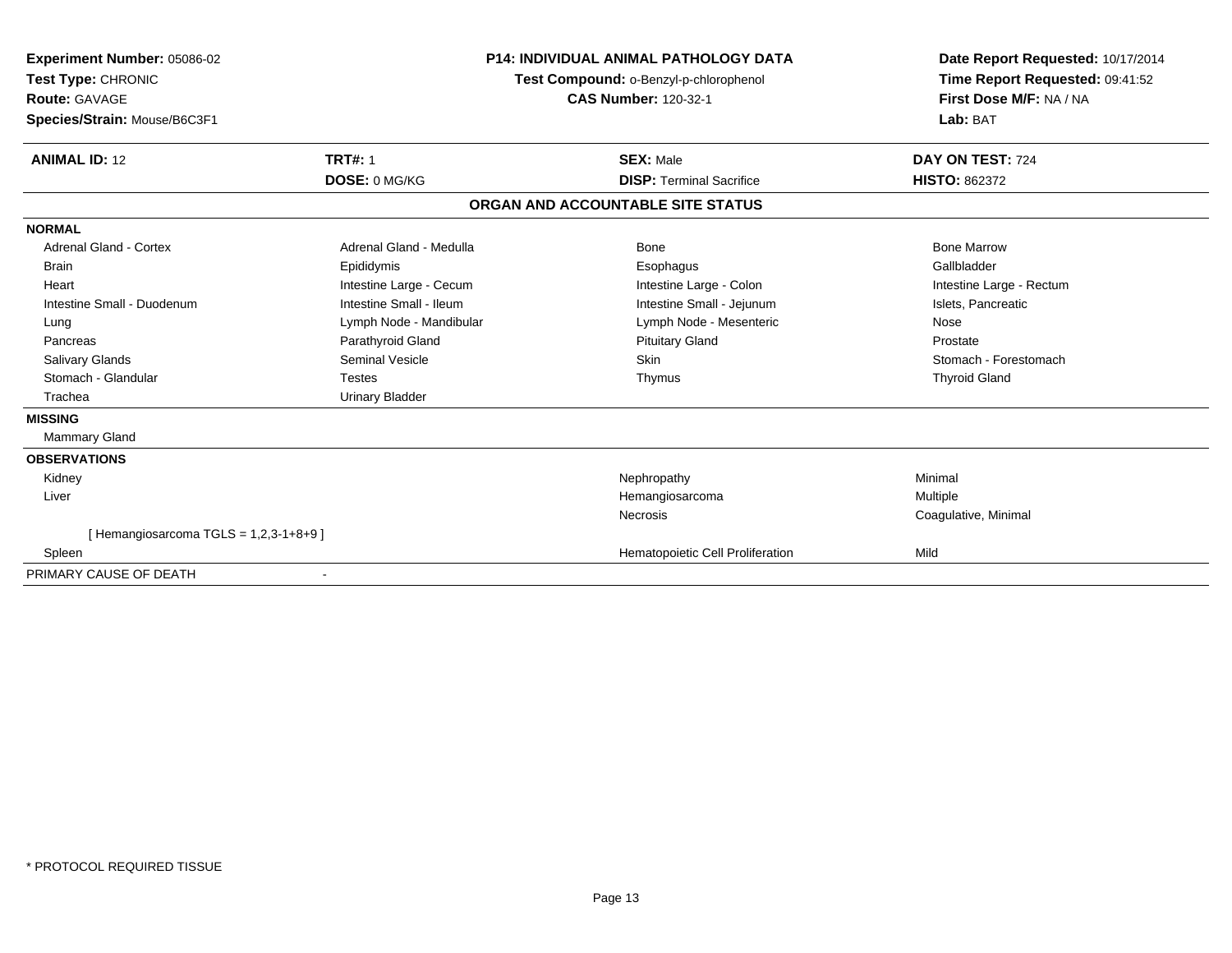| <b>Experiment Number: 05086-02</b><br>Test Type: CHRONIC<br><b>Route: GAVAGE</b><br>Species/Strain: Mouse/B6C3F1 |                         | <b>P14: INDIVIDUAL ANIMAL PATHOLOGY DATA</b><br>Test Compound: o-Benzyl-p-chlorophenol<br><b>CAS Number: 120-32-1</b> | Date Report Requested: 10/17/2014<br>Time Report Requested: 09:41:52<br>First Dose M/F: NA / NA<br>Lab: BAT |  |
|------------------------------------------------------------------------------------------------------------------|-------------------------|-----------------------------------------------------------------------------------------------------------------------|-------------------------------------------------------------------------------------------------------------|--|
| <b>ANIMAL ID: 13</b>                                                                                             | <b>TRT#: 1</b>          | <b>SEX: Male</b>                                                                                                      | DAY ON TEST: 727                                                                                            |  |
|                                                                                                                  | DOSE: 0 MG/KG           | <b>DISP: Terminal Sacrifice</b>                                                                                       | <b>HISTO: 862373</b>                                                                                        |  |
|                                                                                                                  |                         | ORGAN AND ACCOUNTABLE SITE STATUS                                                                                     |                                                                                                             |  |
| <b>NORMAL</b>                                                                                                    |                         |                                                                                                                       |                                                                                                             |  |
| <b>Adrenal Gland - Cortex</b>                                                                                    | Adrenal Gland - Medulla | <b>Bone</b>                                                                                                           | <b>Bone Marrow</b>                                                                                          |  |
| Brain                                                                                                            | Epididymis              | Esophagus                                                                                                             | Gallbladder                                                                                                 |  |
| Heart                                                                                                            | Intestine Large - Cecum | Intestine Large - Colon                                                                                               | Intestine Large - Rectum                                                                                    |  |
| Intestine Small - Duodenum                                                                                       | Intestine Small - Ileum | Intestine Small - Jejunum                                                                                             | Islets, Pancreatic                                                                                          |  |
| Liver                                                                                                            | Lung                    | Lymph Node - Mandibular                                                                                               | Lymph Node - Mesenteric                                                                                     |  |
| Nose                                                                                                             | Pancreas                | Parathyroid Gland                                                                                                     | <b>Pituitary Gland</b>                                                                                      |  |
| Prostate                                                                                                         | Salivary Glands         | <b>Seminal Vesicle</b>                                                                                                | Skin                                                                                                        |  |
| Spleen                                                                                                           | Stomach - Forestomach   | Stomach - Glandular                                                                                                   | <b>Testes</b>                                                                                               |  |
| Thymus                                                                                                           | <b>Thyroid Gland</b>    | Trachea                                                                                                               | <b>Urinary Bladder</b>                                                                                      |  |
| <b>MISSING</b>                                                                                                   |                         |                                                                                                                       |                                                                                                             |  |
| Mammary Gland                                                                                                    |                         |                                                                                                                       |                                                                                                             |  |
| <b>OBSERVATIONS</b>                                                                                              |                         |                                                                                                                       |                                                                                                             |  |
| Kidney                                                                                                           |                         | Nephropathy                                                                                                           | Minimal                                                                                                     |  |
| PRIMARY CAUSE OF DEATH                                                                                           |                         |                                                                                                                       |                                                                                                             |  |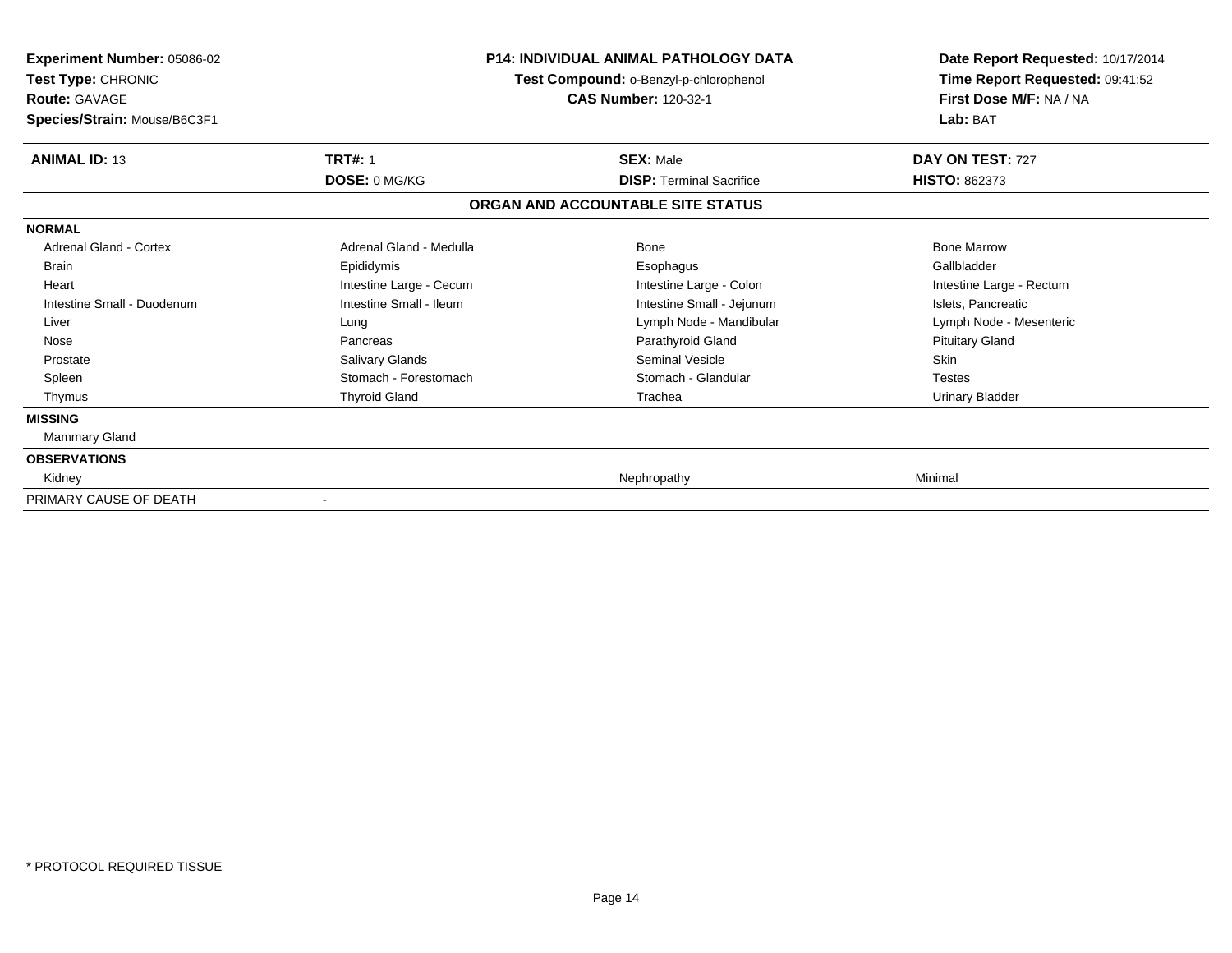| Experiment Number: 05086-02<br>Test Type: CHRONIC<br><b>Route: GAVAGE</b><br>Species/Strain: Mouse/B6C3F1 |                         | <b>P14: INDIVIDUAL ANIMAL PATHOLOGY DATA</b><br>Test Compound: o-Benzyl-p-chlorophenol<br><b>CAS Number: 120-32-1</b> | Date Report Requested: 10/17/2014<br>Time Report Requested: 09:41:52<br>First Dose M/F: NA / NA<br>Lab: BAT |
|-----------------------------------------------------------------------------------------------------------|-------------------------|-----------------------------------------------------------------------------------------------------------------------|-------------------------------------------------------------------------------------------------------------|
| <b>ANIMAL ID: 14</b>                                                                                      | <b>TRT#: 1</b>          | <b>SEX: Male</b>                                                                                                      | DAY ON TEST: 727                                                                                            |
|                                                                                                           | DOSE: 0 MG/KG           | <b>DISP: Terminal Sacrifice</b>                                                                                       | <b>HISTO: 862374</b>                                                                                        |
|                                                                                                           |                         | ORGAN AND ACCOUNTABLE SITE STATUS                                                                                     |                                                                                                             |
| <b>NORMAL</b>                                                                                             |                         |                                                                                                                       |                                                                                                             |
| <b>Adrenal Gland - Cortex</b>                                                                             | Adrenal Gland - Medulla | Bone                                                                                                                  | <b>Bone Marrow</b>                                                                                          |
| Brain                                                                                                     | Epididymis              | Esophagus                                                                                                             | Gallbladder                                                                                                 |
| Heart                                                                                                     | Intestine Large - Cecum | Intestine Large - Colon                                                                                               | Intestine Large - Rectum                                                                                    |
| Intestine Small - Duodenum                                                                                | Intestine Small - Ileum | Intestine Small - Jejunum                                                                                             | Islets, Pancreatic                                                                                          |
| Lung                                                                                                      | Lymph Node - Mandibular | Lymph Node - Mesenteric                                                                                               | Nose                                                                                                        |
| Pancreas                                                                                                  | Parathyroid Gland       | <b>Pituitary Gland</b>                                                                                                | Prostate                                                                                                    |
| Salivary Glands                                                                                           | <b>Seminal Vesicle</b>  | Skin                                                                                                                  | Spleen                                                                                                      |
| Stomach - Forestomach                                                                                     | Stomach - Glandular     | <b>Testes</b>                                                                                                         | Thymus                                                                                                      |
| <b>Thyroid Gland</b>                                                                                      | Trachea                 | <b>Urinary Bladder</b>                                                                                                |                                                                                                             |
| <b>MISSING</b>                                                                                            |                         |                                                                                                                       |                                                                                                             |
| <b>Mammary Gland</b>                                                                                      |                         |                                                                                                                       |                                                                                                             |
| <b>OBSERVATIONS</b>                                                                                       |                         |                                                                                                                       |                                                                                                             |
| Kidney                                                                                                    |                         | Nephropathy                                                                                                           | Minimal                                                                                                     |
| Liver                                                                                                     |                         | Hyperplasia                                                                                                           | Moderate                                                                                                    |
| Note: HYPERPLASIA<br>$TGLs = 2-9$                                                                         |                         |                                                                                                                       |                                                                                                             |
| <b>Preputial Gland</b>                                                                                    | Duct                    | <b>Dilatation</b>                                                                                                     | Moderate                                                                                                    |
| [Dilatation TGLS = 1-8 ]                                                                                  |                         |                                                                                                                       |                                                                                                             |
| PRIMARY CAUSE OF DEATH                                                                                    | $\blacksquare$          |                                                                                                                       |                                                                                                             |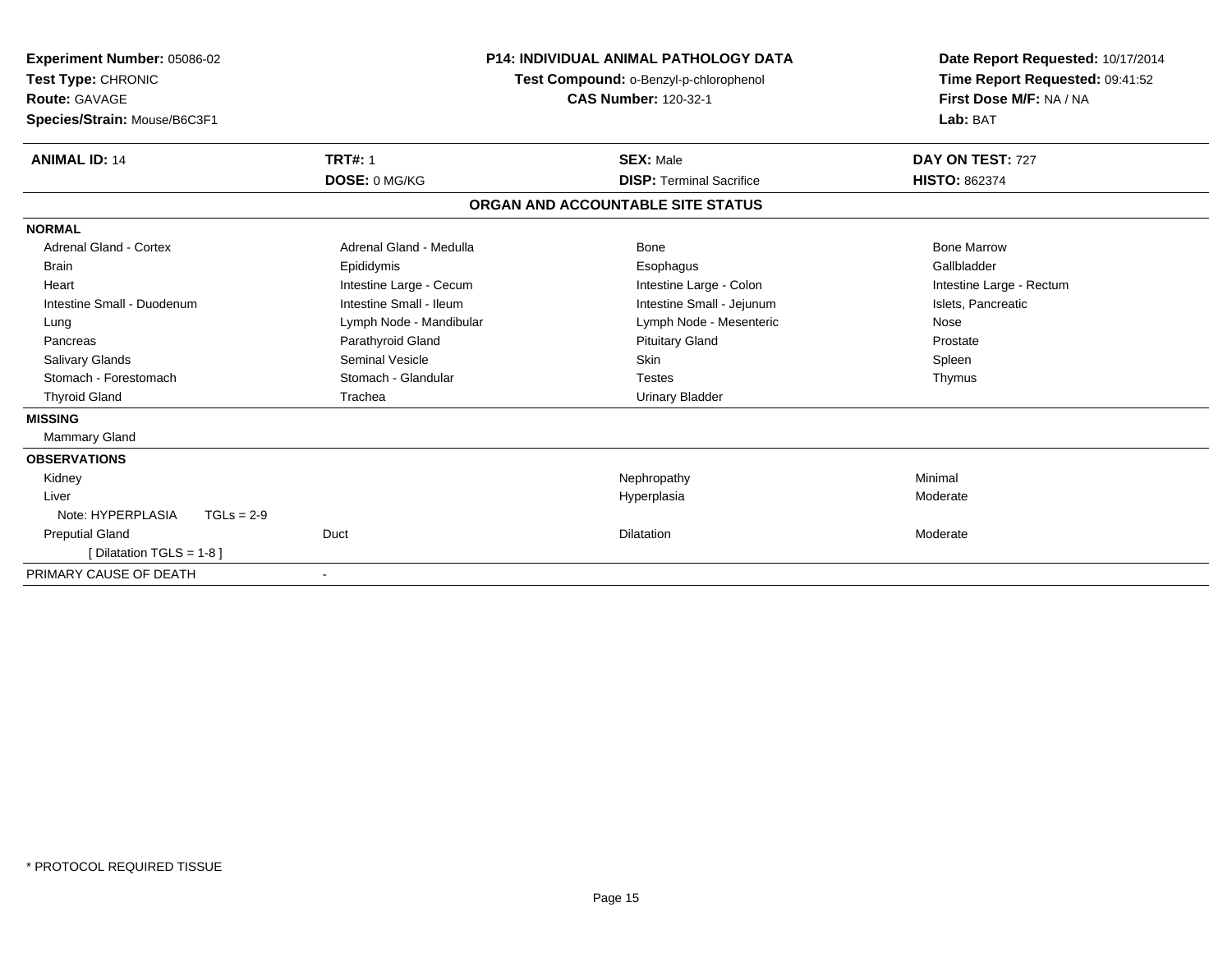| <b>Experiment Number: 05086-02</b><br>Test Type: CHRONIC<br><b>Route: GAVAGE</b><br>Species/Strain: Mouse/B6C3F1 |                                        | <b>P14: INDIVIDUAL ANIMAL PATHOLOGY DATA</b><br>Test Compound: o-Benzyl-p-chlorophenol<br><b>CAS Number: 120-32-1</b> | Date Report Requested: 10/17/2014<br>Time Report Requested: 09:41:52<br>First Dose M/F: NA / NA<br>Lab: BAT |  |
|------------------------------------------------------------------------------------------------------------------|----------------------------------------|-----------------------------------------------------------------------------------------------------------------------|-------------------------------------------------------------------------------------------------------------|--|
| <b>ANIMAL ID: 15</b>                                                                                             | <b>TRT#: 1</b><br><b>DOSE: 0 MG/KG</b> | <b>SEX: Male</b><br><b>DISP:</b> Scheduled Sacrifice                                                                  | DAY ON TEST: 93<br>HISTO:                                                                                   |  |
|                                                                                                                  |                                        | ORGAN AND ACCOUNTABLE SITE STATUS                                                                                     |                                                                                                             |  |
| <b>NORMAL</b>                                                                                                    |                                        |                                                                                                                       |                                                                                                             |  |
| <b>Adrenal Gland - Cortex</b>                                                                                    | Adrenal Gland - Medulla                | Bone                                                                                                                  | <b>Bone Marrow</b>                                                                                          |  |
| <b>Brain</b>                                                                                                     | Epididymis                             | Esophagus                                                                                                             | Gallbladder                                                                                                 |  |
| Heart                                                                                                            | Intestine Large - Cecum                | Intestine Large - Colon                                                                                               | Intestine Large - Rectum                                                                                    |  |
| Intestine Small - Duodenum                                                                                       | Intestine Small - Ileum                | Intestine Small - Jejunum                                                                                             | Islets, Pancreatic                                                                                          |  |
| Kidney                                                                                                           | Liver                                  | Lung                                                                                                                  | Lymph Node - Mandibular                                                                                     |  |
| Lymph Node - Mesenteric                                                                                          | Nose                                   | Pancreas                                                                                                              | Parathyroid Gland                                                                                           |  |
| <b>Pituitary Gland</b>                                                                                           | Prostate                               | <b>Salivary Glands</b>                                                                                                | <b>Seminal Vesicle</b>                                                                                      |  |
| Skin                                                                                                             | Spleen                                 | Stomach - Forestomach                                                                                                 | Stomach - Glandular                                                                                         |  |
| <b>Testes</b>                                                                                                    | Thymus                                 | <b>Thyroid Gland</b>                                                                                                  | Trachea                                                                                                     |  |
| <b>Urinary Bladder</b>                                                                                           |                                        |                                                                                                                       |                                                                                                             |  |
| <b>MISSING</b>                                                                                                   |                                        |                                                                                                                       |                                                                                                             |  |
| Mammary Gland                                                                                                    |                                        |                                                                                                                       |                                                                                                             |  |
| PRIMARY CAUSE OF DEATH                                                                                           |                                        |                                                                                                                       |                                                                                                             |  |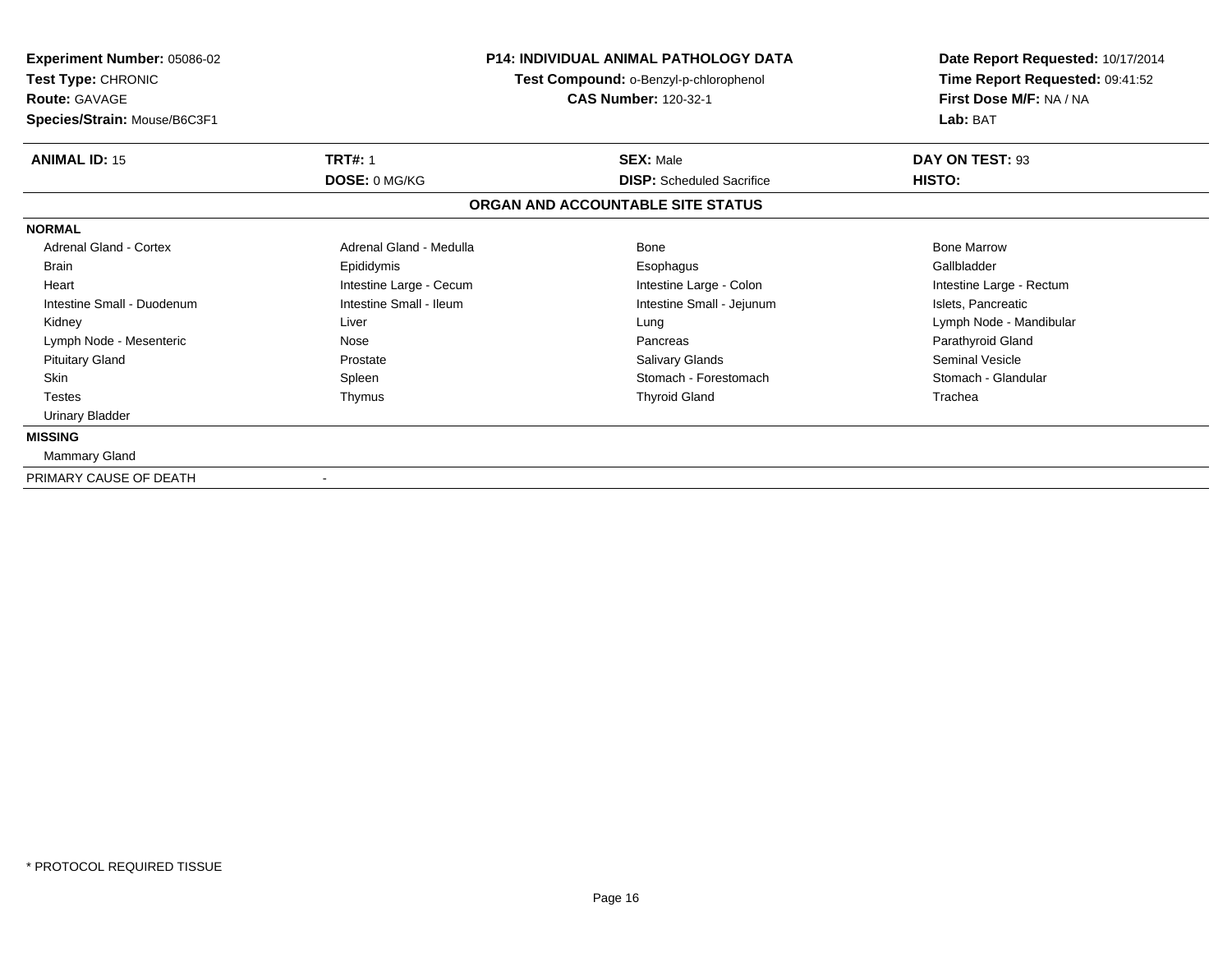| Experiment Number: 05086-02<br>Test Type: CHRONIC<br><b>Route: GAVAGE</b><br>Species/Strain: Mouse/B6C3F1 |                           | <b>P14: INDIVIDUAL ANIMAL PATHOLOGY DATA</b><br>Test Compound: o-Benzyl-p-chlorophenol<br><b>CAS Number: 120-32-1</b> | Date Report Requested: 10/17/2014<br>Time Report Requested: 09:41:52<br>First Dose M/F: NA / NA<br>Lab: BAT |
|-----------------------------------------------------------------------------------------------------------|---------------------------|-----------------------------------------------------------------------------------------------------------------------|-------------------------------------------------------------------------------------------------------------|
| <b>ANIMAL ID: 16</b>                                                                                      | <b>TRT#: 1</b>            | <b>SEX: Male</b>                                                                                                      | DAY ON TEST: 727                                                                                            |
|                                                                                                           | DOSE: 0 MG/KG             | <b>DISP: Terminal Sacrifice</b>                                                                                       | <b>HISTO: 862376</b>                                                                                        |
|                                                                                                           |                           | ORGAN AND ACCOUNTABLE SITE STATUS                                                                                     |                                                                                                             |
| <b>NORMAL</b>                                                                                             |                           |                                                                                                                       |                                                                                                             |
| Adrenal Gland - Medulla                                                                                   | Bone                      | <b>Bone Marrow</b>                                                                                                    | <b>Brain</b>                                                                                                |
| Epididymis                                                                                                | Esophagus                 | Gallbladder                                                                                                           | Heart                                                                                                       |
| Intestine Large - Cecum                                                                                   | Intestine Large - Colon   | Intestine Large - Rectum                                                                                              | Intestine Small - Duodenum                                                                                  |
| Intestine Small - Ileum                                                                                   | Intestine Small - Jejunum | Islets, Pancreatic                                                                                                    | Lymph Node - Mandibular                                                                                     |
| Lymph Node - Mesenteric                                                                                   | Nose                      | Pancreas                                                                                                              | Parathyroid Gland                                                                                           |
| <b>Pituitary Gland</b>                                                                                    | Prostate                  | <b>Salivary Glands</b>                                                                                                | Seminal Vesicle                                                                                             |
| <b>Skin</b>                                                                                               | Spleen                    | Stomach - Forestomach                                                                                                 | Stomach - Glandular                                                                                         |
| <b>Testes</b>                                                                                             | Thymus                    | Trachea                                                                                                               | <b>Urinary Bladder</b>                                                                                      |
| <b>MISSING</b>                                                                                            |                           |                                                                                                                       |                                                                                                             |
| Mammary Gland                                                                                             |                           |                                                                                                                       |                                                                                                             |
| <b>OBSERVATIONS</b>                                                                                       |                           |                                                                                                                       |                                                                                                             |
| Adrenal Gland                                                                                             | Cortex                    | Hypertrophy                                                                                                           | Focal, Minimal                                                                                              |
| Kidney                                                                                                    |                           | Nephropathy                                                                                                           | Minimal                                                                                                     |
| Liver                                                                                                     |                           | Hepatocellular Adenoma                                                                                                |                                                                                                             |
| [Hepatocellular Adenoma TGLS = 1-9]                                                                       |                           |                                                                                                                       |                                                                                                             |
| Lung                                                                                                      |                           | Alveolar/Bronchiolar Adenoma                                                                                          |                                                                                                             |
| Note: ALV BRON ADEN                                                                                       | $TGLs = 2-8$              |                                                                                                                       |                                                                                                             |
| <b>Thyroid Gland</b>                                                                                      | Follicle                  | Adenoma                                                                                                               |                                                                                                             |
| PRIMARY CAUSE OF DEATH                                                                                    |                           |                                                                                                                       |                                                                                                             |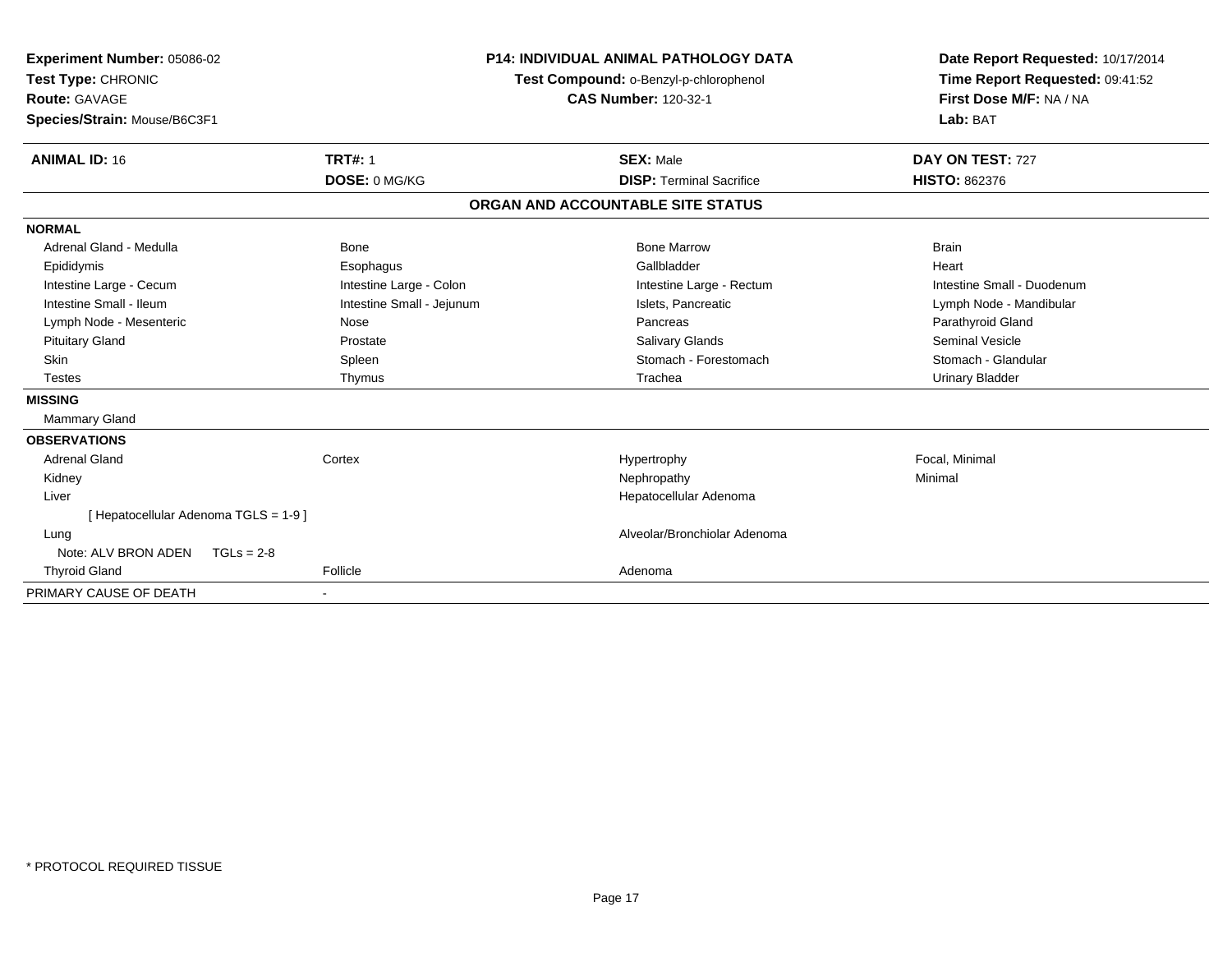| Experiment Number: 05086-02<br>Test Type: CHRONIC<br><b>Route: GAVAGE</b><br>Species/Strain: Mouse/B6C3F1 |                             | <b>P14: INDIVIDUAL ANIMAL PATHOLOGY DATA</b><br>Test Compound: o-Benzyl-p-chlorophenol<br><b>CAS Number: 120-32-1</b> | Date Report Requested: 10/17/2014<br>Time Report Requested: 09:41:52<br>First Dose M/F: NA / NA<br>Lab: BAT |  |
|-----------------------------------------------------------------------------------------------------------|-----------------------------|-----------------------------------------------------------------------------------------------------------------------|-------------------------------------------------------------------------------------------------------------|--|
| <b>ANIMAL ID: 17</b>                                                                                      | <b>TRT#: 1</b>              | <b>SEX: Male</b>                                                                                                      | DAY ON TEST: 727                                                                                            |  |
|                                                                                                           | DOSE: 0 MG/KG               | <b>DISP: Terminal Sacrifice</b>                                                                                       | <b>HISTO: 862377</b>                                                                                        |  |
|                                                                                                           |                             | ORGAN AND ACCOUNTABLE SITE STATUS                                                                                     |                                                                                                             |  |
| <b>NORMAL</b>                                                                                             |                             |                                                                                                                       |                                                                                                             |  |
| <b>Adrenal Gland - Cortex</b>                                                                             | Adrenal Gland - Medulla     | Bone                                                                                                                  | <b>Bone Marrow</b>                                                                                          |  |
| <b>Brain</b>                                                                                              | Epididymis                  | Esophagus                                                                                                             | Gallbladder                                                                                                 |  |
| Heart                                                                                                     | Intestine Large - Cecum     | Intestine Large - Colon                                                                                               | Intestine Large - Rectum                                                                                    |  |
| Intestine Small - Duodenum                                                                                | Intestine Small - Ileum     | Intestine Small - Jejunum                                                                                             | Lymph Node - Mandibular                                                                                     |  |
| Lymph Node - Mesenteric                                                                                   | Nose                        | Pancreas                                                                                                              | Parathyroid Gland                                                                                           |  |
| <b>Pituitary Gland</b>                                                                                    | Prostate                    | <b>Salivary Glands</b>                                                                                                | Seminal Vesicle                                                                                             |  |
| Skin                                                                                                      | Stomach - Forestomach       | Stomach - Glandular                                                                                                   | <b>Testes</b>                                                                                               |  |
| <b>Thyroid Gland</b>                                                                                      | Trachea                     | <b>Urinary Bladder</b>                                                                                                |                                                                                                             |  |
| <b>MISSING</b>                                                                                            |                             |                                                                                                                       |                                                                                                             |  |
| <b>Mammary Gland</b>                                                                                      | Thymus                      |                                                                                                                       |                                                                                                             |  |
| <b>OBSERVATIONS</b>                                                                                       |                             |                                                                                                                       |                                                                                                             |  |
| Islets, Pancreatic                                                                                        |                             | Hyperplasia                                                                                                           | Moderate                                                                                                    |  |
| Kidney                                                                                                    |                             | Nephropathy                                                                                                           | Minimal                                                                                                     |  |
| Liver                                                                                                     |                             | Hemangioma                                                                                                            | Multiple                                                                                                    |  |
|                                                                                                           |                             | Hepatocellular Adenoma                                                                                                | Multiple                                                                                                    |  |
|                                                                                                           |                             | Hepatocellular Carcinoma                                                                                              |                                                                                                             |  |
| Note: HEMANGIOMA<br>[Hemangioma TGLS = 5,6-11+12]<br>[ Hepatocellular Adenoma TGLS = 2-9 ]                | $TGLs = 1,2,4,6-1+2+8+9+12$ |                                                                                                                       |                                                                                                             |  |
| Lung                                                                                                      |                             | Alveolar/Bronchiolar Adenoma                                                                                          |                                                                                                             |  |
| Spleen                                                                                                    |                             | Hematopoietic Cell Proliferation                                                                                      | Mild                                                                                                        |  |
| Note: HEMA CELL PROL<br>$TGLs = 3-10$                                                                     |                             |                                                                                                                       |                                                                                                             |  |
| PRIMARY CAUSE OF DEATH                                                                                    |                             |                                                                                                                       |                                                                                                             |  |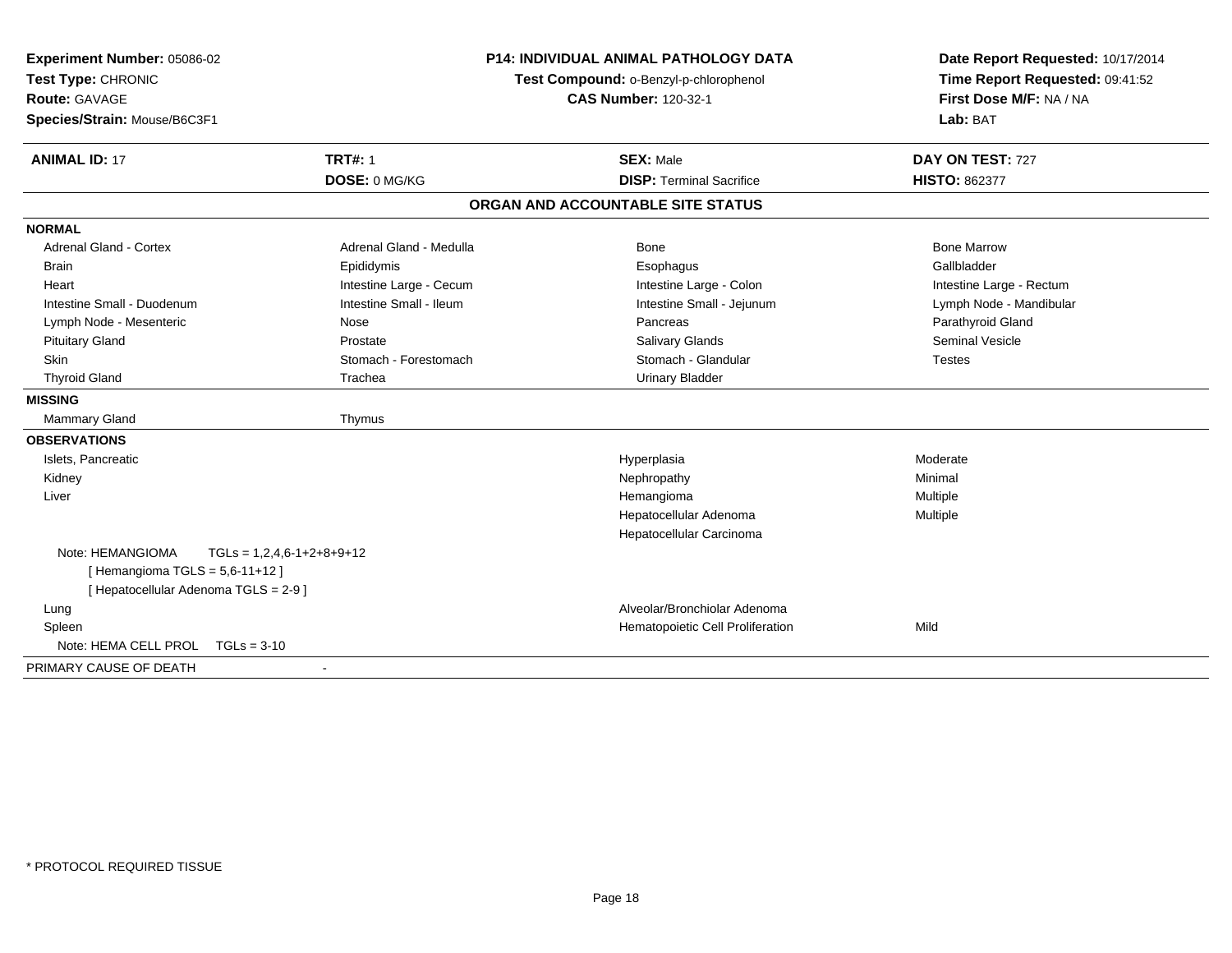| Experiment Number: 05086-02<br>Test Type: CHRONIC<br><b>Route: GAVAGE</b><br>Species/Strain: Mouse/B6C3F1 |              |                         | <b>P14: INDIVIDUAL ANIMAL PATHOLOGY DATA</b><br>Test Compound: o-Benzyl-p-chlorophenol<br><b>CAS Number: 120-32-1</b> |                                   | Date Report Requested: 10/17/2014<br>Time Report Requested: 09:41:52<br>First Dose M/F: NA / NA<br>Lab: BAT |
|-----------------------------------------------------------------------------------------------------------|--------------|-------------------------|-----------------------------------------------------------------------------------------------------------------------|-----------------------------------|-------------------------------------------------------------------------------------------------------------|
| <b>ANIMAL ID: 18</b>                                                                                      |              | <b>TRT#: 1</b>          |                                                                                                                       | <b>SEX: Male</b>                  | DAY ON TEST: 727                                                                                            |
|                                                                                                           |              | DOSE: 0 MG/KG           |                                                                                                                       | <b>DISP: Terminal Sacrifice</b>   | <b>HISTO: 862378</b>                                                                                        |
|                                                                                                           |              |                         |                                                                                                                       | ORGAN AND ACCOUNTABLE SITE STATUS |                                                                                                             |
| <b>NORMAL</b>                                                                                             |              |                         |                                                                                                                       |                                   |                                                                                                             |
| <b>Adrenal Gland - Cortex</b>                                                                             |              | Adrenal Gland - Medulla |                                                                                                                       | Bone                              | <b>Bone Marrow</b>                                                                                          |
| Brain                                                                                                     |              | Epididymis              |                                                                                                                       | Esophagus                         | Gallbladder                                                                                                 |
| Heart                                                                                                     |              | Intestine Large - Cecum |                                                                                                                       | Intestine Large - Colon           | Intestine Large - Rectum                                                                                    |
| Intestine Small - Duodenum                                                                                |              | Intestine Small - Ileum |                                                                                                                       | Intestine Small - Jejunum         | Islets, Pancreatic                                                                                          |
| Liver                                                                                                     |              | Lung                    |                                                                                                                       | Lymph Node - Mandibular           | Lymph Node - Mesenteric                                                                                     |
| Nose                                                                                                      |              | Pancreas                |                                                                                                                       | Parathyroid Gland                 | <b>Pituitary Gland</b>                                                                                      |
| Prostate                                                                                                  |              | Salivary Glands         |                                                                                                                       | <b>Seminal Vesicle</b>            | <b>Skin</b>                                                                                                 |
| Spleen                                                                                                    |              | Stomach - Glandular     |                                                                                                                       | <b>Testes</b>                     | Thymus                                                                                                      |
| <b>Thyroid Gland</b>                                                                                      |              | Trachea                 |                                                                                                                       | <b>Urinary Bladder</b>            |                                                                                                             |
| <b>MISSING</b>                                                                                            |              |                         |                                                                                                                       |                                   |                                                                                                             |
| <b>Mammary Gland</b>                                                                                      |              |                         |                                                                                                                       |                                   |                                                                                                             |
| <b>OBSERVATIONS</b>                                                                                       |              |                         |                                                                                                                       |                                   |                                                                                                             |
| Kidney                                                                                                    |              |                         |                                                                                                                       | Nephropathy                       | Mild                                                                                                        |
| Note: NEPHROPATHY                                                                                         | $TGLs = 1-1$ |                         |                                                                                                                       |                                   |                                                                                                             |
| Stomach                                                                                                   |              | Forestomach             |                                                                                                                       | Hyperplasia                       | Squamous, Minimal                                                                                           |
|                                                                                                           |              | Forestomach             |                                                                                                                       | Squamous Cell Papilloma           |                                                                                                             |
| Note: PAPILLOMA SQUA                                                                                      | $TGLs = 2-8$ |                         |                                                                                                                       |                                   |                                                                                                             |
| PRIMARY CAUSE OF DEATH                                                                                    |              | $\blacksquare$          |                                                                                                                       |                                   |                                                                                                             |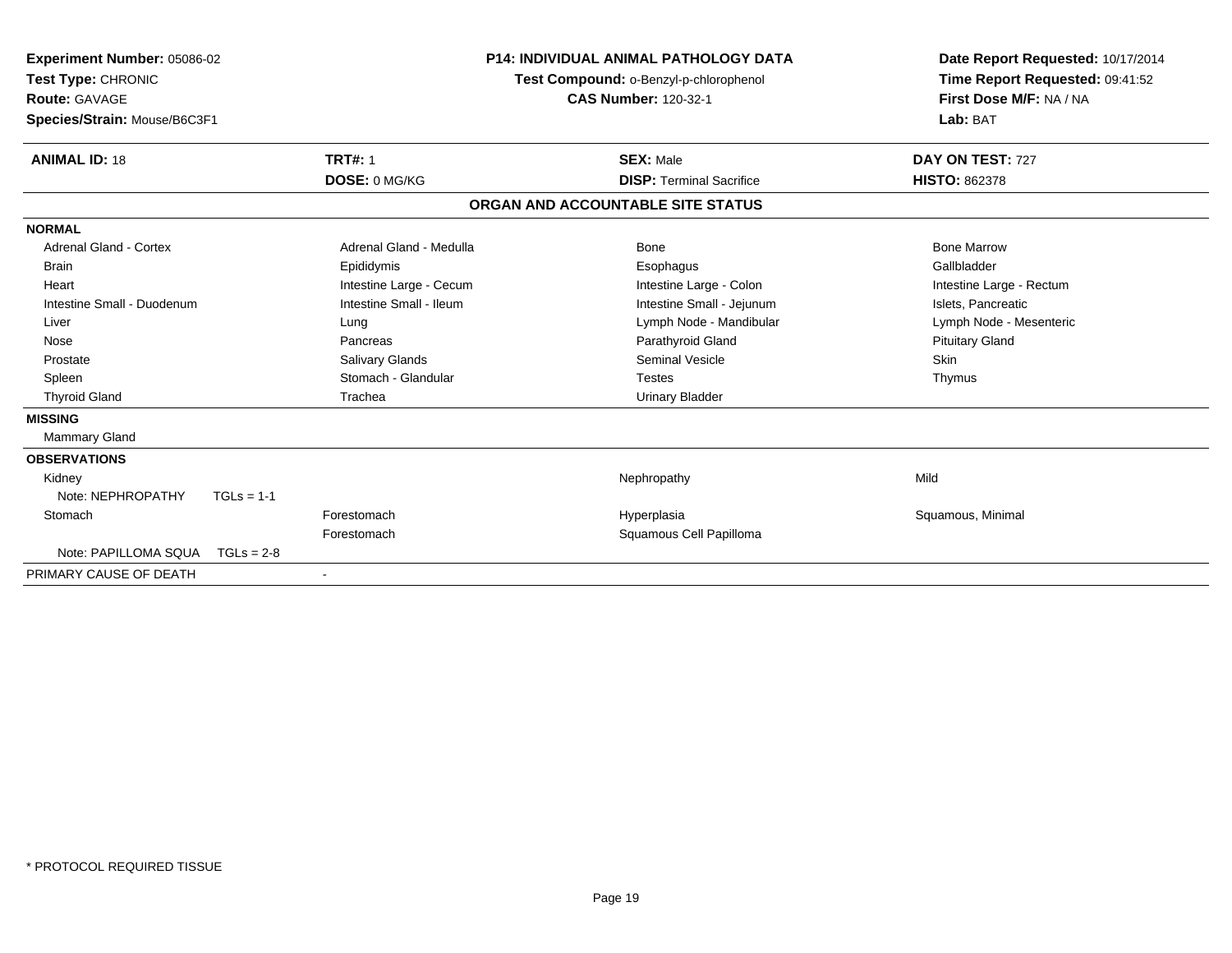| Experiment Number: 05086-02<br><b>Test Type: CHRONIC</b><br><b>Route: GAVAGE</b><br>Species/Strain: Mouse/B6C3F1 |                         | <b>P14: INDIVIDUAL ANIMAL PATHOLOGY DATA</b><br>Test Compound: o-Benzyl-p-chlorophenol<br><b>CAS Number: 120-32-1</b> | Date Report Requested: 10/17/2014<br>Time Report Requested: 09:41:52<br>First Dose M/F: NA / NA<br>Lab: BAT |
|------------------------------------------------------------------------------------------------------------------|-------------------------|-----------------------------------------------------------------------------------------------------------------------|-------------------------------------------------------------------------------------------------------------|
| <b>ANIMAL ID: 19</b>                                                                                             | <b>TRT#: 1</b>          | <b>SEX: Male</b>                                                                                                      | DAY ON TEST: 727                                                                                            |
|                                                                                                                  | DOSE: 0 MG/KG           | <b>DISP: Terminal Sacrifice</b>                                                                                       | <b>HISTO: 862379</b>                                                                                        |
|                                                                                                                  |                         | ORGAN AND ACCOUNTABLE SITE STATUS                                                                                     |                                                                                                             |
| <b>NORMAL</b>                                                                                                    |                         |                                                                                                                       |                                                                                                             |
| <b>Adrenal Gland - Cortex</b>                                                                                    | Adrenal Gland - Medulla | Bone                                                                                                                  | <b>Bone Marrow</b>                                                                                          |
| <b>Brain</b>                                                                                                     | Epididymis              | Esophagus                                                                                                             | Gallbladder                                                                                                 |
| Heart                                                                                                            | Intestine Large - Cecum | Intestine Large - Colon                                                                                               | Intestine Large - Rectum                                                                                    |
| Intestine Small - Duodenum                                                                                       | Intestine Small - Ileum | Intestine Small - Jejunum                                                                                             | Islets, Pancreatic                                                                                          |
| Lung                                                                                                             | Lymph Node - Mandibular | Lymph Node - Mesenteric                                                                                               | Nose                                                                                                        |
| Pancreas                                                                                                         | Parathyroid Gland       | <b>Pituitary Gland</b>                                                                                                | Prostate                                                                                                    |
| Salivary Glands                                                                                                  | <b>Seminal Vesicle</b>  | <b>Skin</b>                                                                                                           | Spleen                                                                                                      |
| Stomach - Glandular                                                                                              | <b>Testes</b>           | Thymus                                                                                                                | <b>Thyroid Gland</b>                                                                                        |
| Trachea                                                                                                          | Urinary Bladder         |                                                                                                                       |                                                                                                             |
| <b>MISSING</b>                                                                                                   |                         |                                                                                                                       |                                                                                                             |
| Mammary Gland                                                                                                    |                         |                                                                                                                       |                                                                                                             |
| <b>OBSERVATIONS</b>                                                                                              |                         |                                                                                                                       |                                                                                                             |
| Kidney                                                                                                           |                         | Nephropathy                                                                                                           | Minimal                                                                                                     |
| Liver                                                                                                            |                         | Hyperplasia                                                                                                           | Mild                                                                                                        |
| Stomach                                                                                                          | Forestomach             | <b>Cyst Epithelial Inclusion</b>                                                                                      | Minimal                                                                                                     |
| PRIMARY CAUSE OF DEATH                                                                                           |                         |                                                                                                                       |                                                                                                             |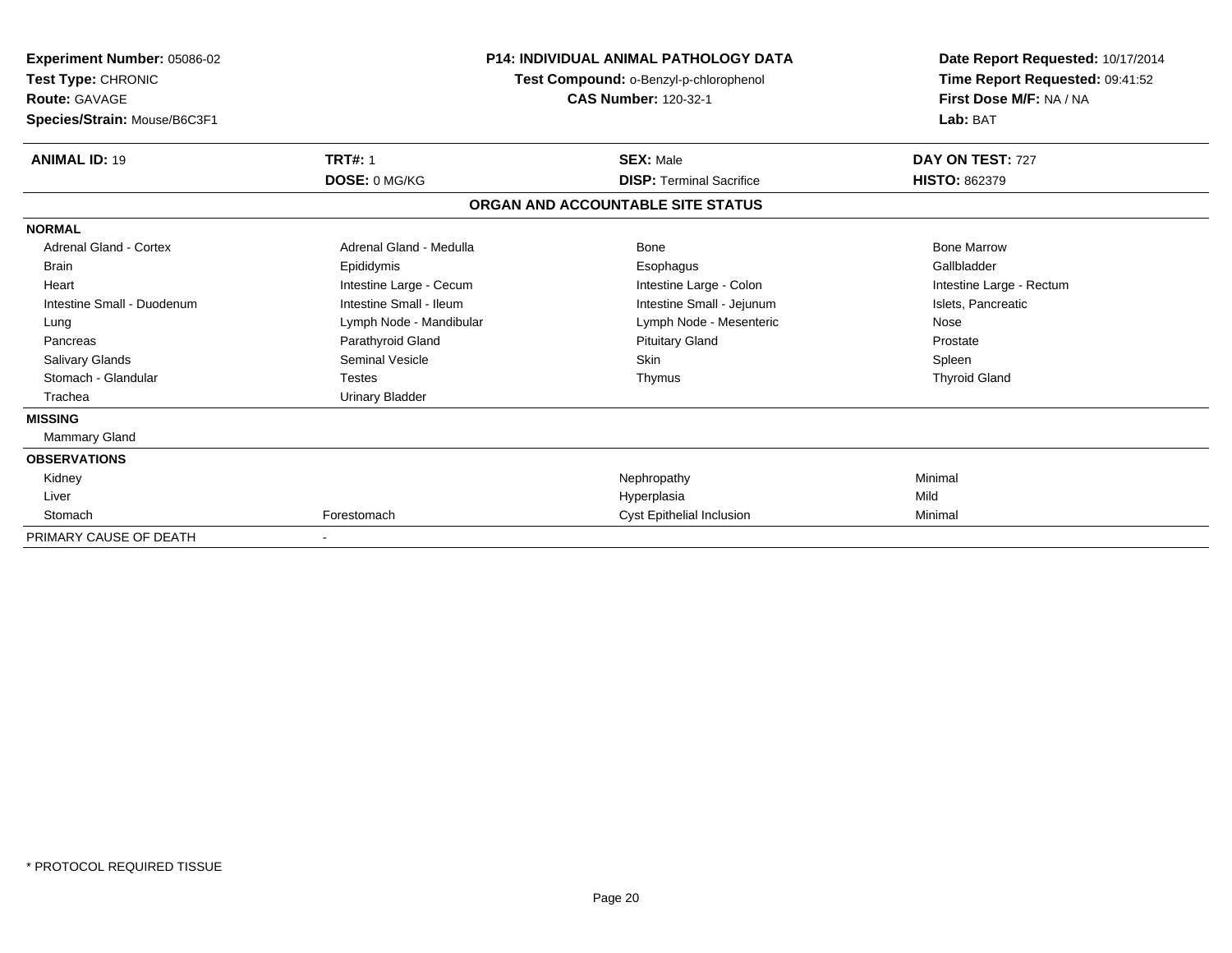| Experiment Number: 05086-02<br>Test Type: CHRONIC<br><b>Route: GAVAGE</b><br>Species/Strain: Mouse/B6C3F1<br><b>ANIMAL ID: 20</b> | <b>TRT#: 1</b>            | <b>P14: INDIVIDUAL ANIMAL PATHOLOGY DATA</b><br>Test Compound: o-Benzyl-p-chlorophenol<br><b>CAS Number: 120-32-1</b><br><b>SEX: Male</b> | Date Report Requested: 10/17/2014<br>Time Report Requested: 09:41:52<br>First Dose M/F: NA / NA<br>Lab: BAT<br>DAY ON TEST: 727 |
|-----------------------------------------------------------------------------------------------------------------------------------|---------------------------|-------------------------------------------------------------------------------------------------------------------------------------------|---------------------------------------------------------------------------------------------------------------------------------|
|                                                                                                                                   | DOSE: 0 MG/KG             | <b>DISP: Terminal Sacrifice</b>                                                                                                           | <b>HISTO: 862380</b>                                                                                                            |
|                                                                                                                                   |                           | ORGAN AND ACCOUNTABLE SITE STATUS                                                                                                         |                                                                                                                                 |
| <b>NORMAL</b>                                                                                                                     |                           |                                                                                                                                           |                                                                                                                                 |
| Adrenal Gland - Medulla                                                                                                           | Bone                      | <b>Bone Marrow</b>                                                                                                                        | <b>Brain</b>                                                                                                                    |
| Epididymis                                                                                                                        | Esophagus                 | Gallbladder                                                                                                                               | Heart                                                                                                                           |
| Intestine Large - Cecum                                                                                                           | Intestine Large - Colon   | Intestine Large - Rectum                                                                                                                  | Intestine Small - Duodenum                                                                                                      |
| Intestine Small - Ileum                                                                                                           | Intestine Small - Jejunum | Islets, Pancreatic                                                                                                                        | Liver                                                                                                                           |
| Lung                                                                                                                              | Lymph Node - Mandibular   | Lymph Node - Mesenteric                                                                                                                   | Nose                                                                                                                            |
| Pancreas                                                                                                                          | <b>Pituitary Gland</b>    | Prostate                                                                                                                                  | Salivary Glands                                                                                                                 |
| <b>Seminal Vesicle</b>                                                                                                            | Skin                      | Spleen                                                                                                                                    | Stomach - Forestomach                                                                                                           |
| Stomach - Glandular                                                                                                               | <b>Testes</b>             | Thymus                                                                                                                                    | <b>Tissue NOS</b>                                                                                                               |
| Trachea                                                                                                                           | <b>Urinary Bladder</b>    |                                                                                                                                           |                                                                                                                                 |
| <b>MISSING</b>                                                                                                                    |                           |                                                                                                                                           |                                                                                                                                 |
| <b>Mammary Gland</b>                                                                                                              |                           |                                                                                                                                           |                                                                                                                                 |
| <b>INSUFFICIENT TISSUE</b>                                                                                                        |                           |                                                                                                                                           |                                                                                                                                 |
| Parathyroid Gland                                                                                                                 |                           |                                                                                                                                           |                                                                                                                                 |
| <b>OBSERVATIONS</b>                                                                                                               |                           |                                                                                                                                           |                                                                                                                                 |
| <b>Adrenal Gland</b>                                                                                                              | Cortex                    | Hyperplasia                                                                                                                               | Moderate                                                                                                                        |
| Kidney                                                                                                                            |                           | Nephropathy                                                                                                                               | Minimal                                                                                                                         |
| <b>Thyroid Gland</b>                                                                                                              | Follicle                  | Hyperplasia                                                                                                                               | Minimal                                                                                                                         |
| Tooth                                                                                                                             |                           | Adamantinoma Benign                                                                                                                       |                                                                                                                                 |
| PRIMARY CAUSE OF DEATH                                                                                                            |                           |                                                                                                                                           |                                                                                                                                 |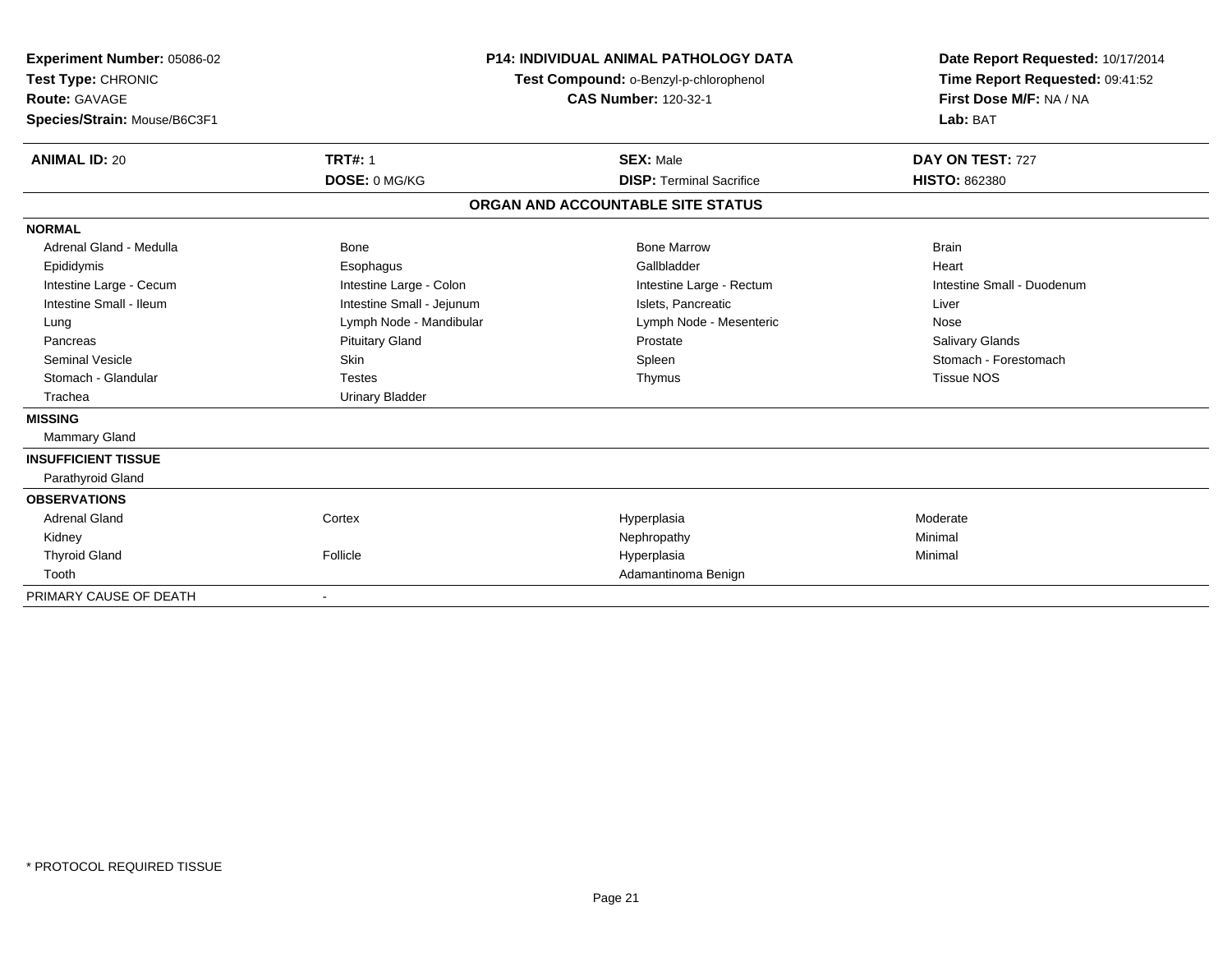| Experiment Number: 05086-02<br>Test Type: CHRONIC<br><b>Route: GAVAGE</b><br>Species/Strain: Mouse/B6C3F1 |                           | <b>P14: INDIVIDUAL ANIMAL PATHOLOGY DATA</b><br>Test Compound: o-Benzyl-p-chlorophenol<br><b>CAS Number: 120-32-1</b> | Date Report Requested: 10/17/2014<br>Time Report Requested: 09:41:52<br>First Dose M/F: NA / NA<br>Lab: BAT |
|-----------------------------------------------------------------------------------------------------------|---------------------------|-----------------------------------------------------------------------------------------------------------------------|-------------------------------------------------------------------------------------------------------------|
| <b>ANIMAL ID: 21</b>                                                                                      | <b>TRT#: 1</b>            | <b>SEX: Male</b>                                                                                                      | DAY ON TEST: 727                                                                                            |
|                                                                                                           | DOSE: 0 MG/KG             | <b>DISP: Terminal Sacrifice</b>                                                                                       | <b>HISTO: 862381</b>                                                                                        |
|                                                                                                           |                           | ORGAN AND ACCOUNTABLE SITE STATUS                                                                                     |                                                                                                             |
| <b>NORMAL</b>                                                                                             |                           |                                                                                                                       |                                                                                                             |
| Adrenal Gland - Medulla                                                                                   | <b>Bone</b>               | <b>Bone Marrow</b>                                                                                                    | <b>Brain</b>                                                                                                |
| Epididymis                                                                                                | Esophagus                 | Gallbladder                                                                                                           | Heart                                                                                                       |
| Intestine Large - Cecum                                                                                   | Intestine Large - Colon   | Intestine Large - Rectum                                                                                              | Intestine Small - Duodenum                                                                                  |
| Intestine Small - Ileum                                                                                   | Intestine Small - Jejunum | Islets, Pancreatic                                                                                                    | Liver                                                                                                       |
| Lung                                                                                                      | Lymph Node - Mandibular   | Lymph Node - Mesenteric                                                                                               | Nose                                                                                                        |
| Pancreas                                                                                                  | Parathyroid Gland         | <b>Pituitary Gland</b>                                                                                                | Prostate                                                                                                    |
| <b>Salivary Glands</b>                                                                                    | Seminal Vesicle           | Skin                                                                                                                  | Spleen                                                                                                      |
| Stomach - Forestomach                                                                                     | Stomach - Glandular       | <b>Testes</b>                                                                                                         | Thymus                                                                                                      |
| <b>Thyroid Gland</b>                                                                                      | Trachea                   | <b>Urinary Bladder</b>                                                                                                |                                                                                                             |
| <b>MISSING</b>                                                                                            |                           |                                                                                                                       |                                                                                                             |
| Mammary Gland                                                                                             |                           |                                                                                                                       |                                                                                                             |
| <b>OBSERVATIONS</b>                                                                                       |                           |                                                                                                                       |                                                                                                             |
| <b>Adrenal Gland</b>                                                                                      | Cortex                    | Hypertrophy                                                                                                           | Focal, Minimal                                                                                              |
| Kidney                                                                                                    |                           | Nephropathy                                                                                                           | Minimal                                                                                                     |
| <b>Preputial Gland</b>                                                                                    | Duct                      | <b>Dilatation</b>                                                                                                     | Moderate                                                                                                    |
| [ Dilatation TGLS = 1-8 ]                                                                                 |                           |                                                                                                                       |                                                                                                             |
| PRIMARY CAUSE OF DEATH                                                                                    |                           |                                                                                                                       |                                                                                                             |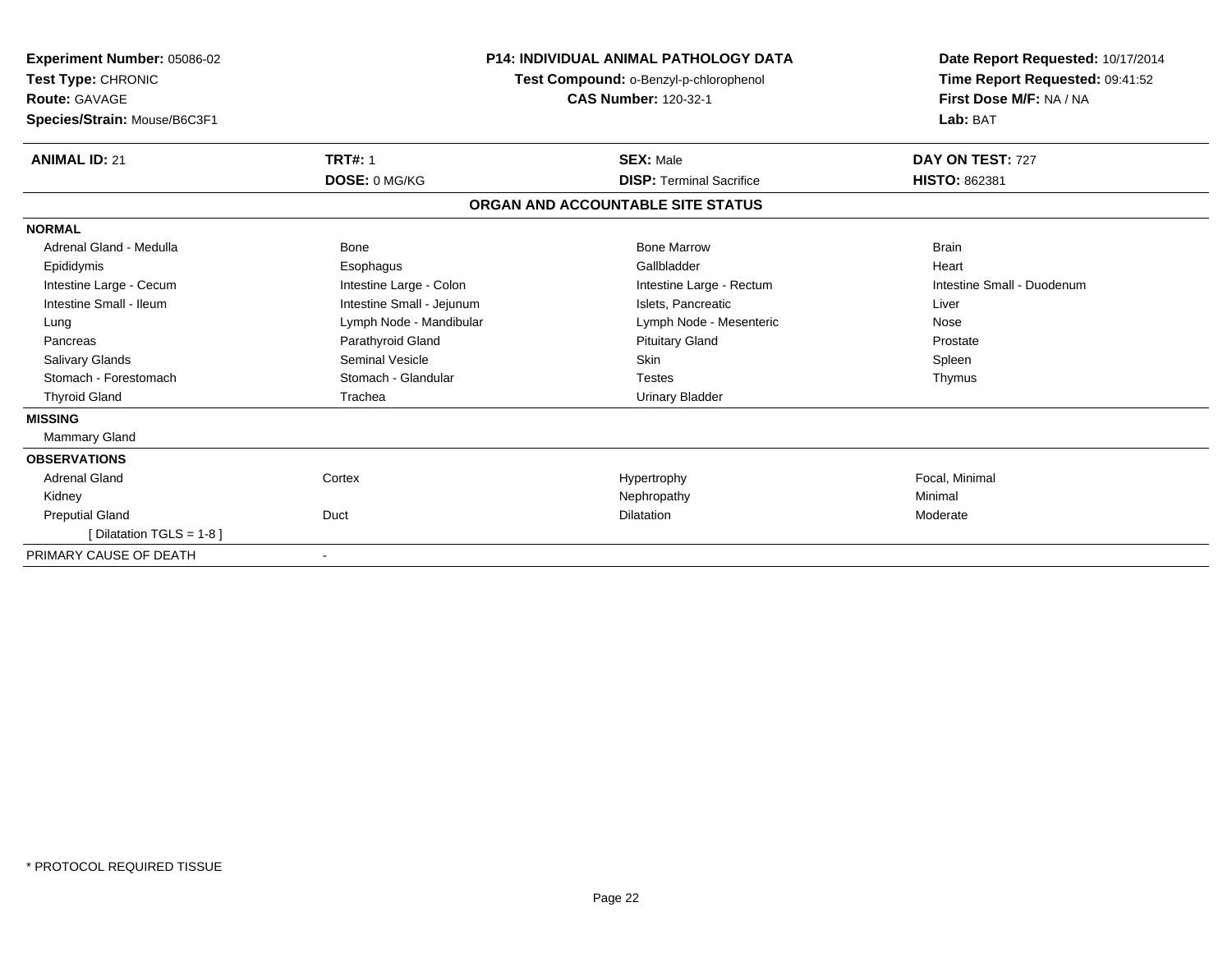| <b>Experiment Number: 05086-02</b><br>Test Type: CHRONIC<br><b>Route: GAVAGE</b><br>Species/Strain: Mouse/B6C3F1 |                         | <b>P14: INDIVIDUAL ANIMAL PATHOLOGY DATA</b><br>Test Compound: o-Benzyl-p-chlorophenol<br><b>CAS Number: 120-32-1</b> |                                   | Date Report Requested: 10/17/2014<br>Time Report Requested: 09:41:52<br>First Dose M/F: NA / NA<br>Lab: BAT |  |
|------------------------------------------------------------------------------------------------------------------|-------------------------|-----------------------------------------------------------------------------------------------------------------------|-----------------------------------|-------------------------------------------------------------------------------------------------------------|--|
| <b>ANIMAL ID: 22</b>                                                                                             | <b>TRT#: 1</b>          |                                                                                                                       | <b>SEX: Male</b>                  | DAY ON TEST: 727                                                                                            |  |
|                                                                                                                  | DOSE: 0 MG/KG           |                                                                                                                       | <b>DISP: Terminal Sacrifice</b>   | <b>HISTO: 862382</b>                                                                                        |  |
|                                                                                                                  |                         |                                                                                                                       | ORGAN AND ACCOUNTABLE SITE STATUS |                                                                                                             |  |
| <b>NORMAL</b>                                                                                                    |                         |                                                                                                                       |                                   |                                                                                                             |  |
| <b>Adrenal Gland - Cortex</b>                                                                                    | Adrenal Gland - Medulla |                                                                                                                       | Bone                              | <b>Bone Marrow</b>                                                                                          |  |
| <b>Brain</b>                                                                                                     | Epididymis              |                                                                                                                       | Esophagus                         | Gallbladder                                                                                                 |  |
| Heart                                                                                                            | Intestine Large - Cecum |                                                                                                                       | Intestine Large - Colon           | Intestine Large - Rectum                                                                                    |  |
| Intestine Small - Duodenum                                                                                       | Intestine Small - Ileum |                                                                                                                       | Intestine Small - Jejunum         | Islets. Pancreatic                                                                                          |  |
| Lymph Node - Mandibular                                                                                          | Lymph Node - Mesenteric |                                                                                                                       | Nose                              | Pancreas                                                                                                    |  |
| Parathyroid Gland                                                                                                | <b>Pituitary Gland</b>  |                                                                                                                       | Prostate                          | <b>Salivary Glands</b>                                                                                      |  |
| Seminal Vesicle                                                                                                  | Skin                    |                                                                                                                       | Spleen                            | Stomach - Forestomach                                                                                       |  |
| <b>Testes</b>                                                                                                    | Thymus                  |                                                                                                                       | Trachea                           | <b>Urinary Bladder</b>                                                                                      |  |
| <b>MISSING</b>                                                                                                   |                         |                                                                                                                       |                                   |                                                                                                             |  |
| Mammary Gland                                                                                                    |                         |                                                                                                                       |                                   |                                                                                                             |  |
| <b>OBSERVATIONS</b>                                                                                              |                         |                                                                                                                       |                                   |                                                                                                             |  |
| Kidney                                                                                                           |                         |                                                                                                                       | Nephropathy                       | Minimal                                                                                                     |  |
| Liver                                                                                                            |                         |                                                                                                                       | Hepatocellular Adenoma            |                                                                                                             |  |
| Note: HEPATOCLR ADEN<br>$TGLs = 1-8$                                                                             |                         |                                                                                                                       |                                   |                                                                                                             |  |
| Lung                                                                                                             |                         |                                                                                                                       | Alveolar/Bronchiolar Adenoma      |                                                                                                             |  |
| Stomach                                                                                                          | Glandular, Mucosa       |                                                                                                                       | Mineralization                    | Mild                                                                                                        |  |
| Note: MINERALIZATION<br>$TGLs = 2-4+9$                                                                           |                         |                                                                                                                       |                                   |                                                                                                             |  |
| <b>Thyroid Gland</b>                                                                                             | Follicle                |                                                                                                                       | Hyperplasia                       | Minimal                                                                                                     |  |
| PRIMARY CAUSE OF DEATH                                                                                           |                         |                                                                                                                       |                                   |                                                                                                             |  |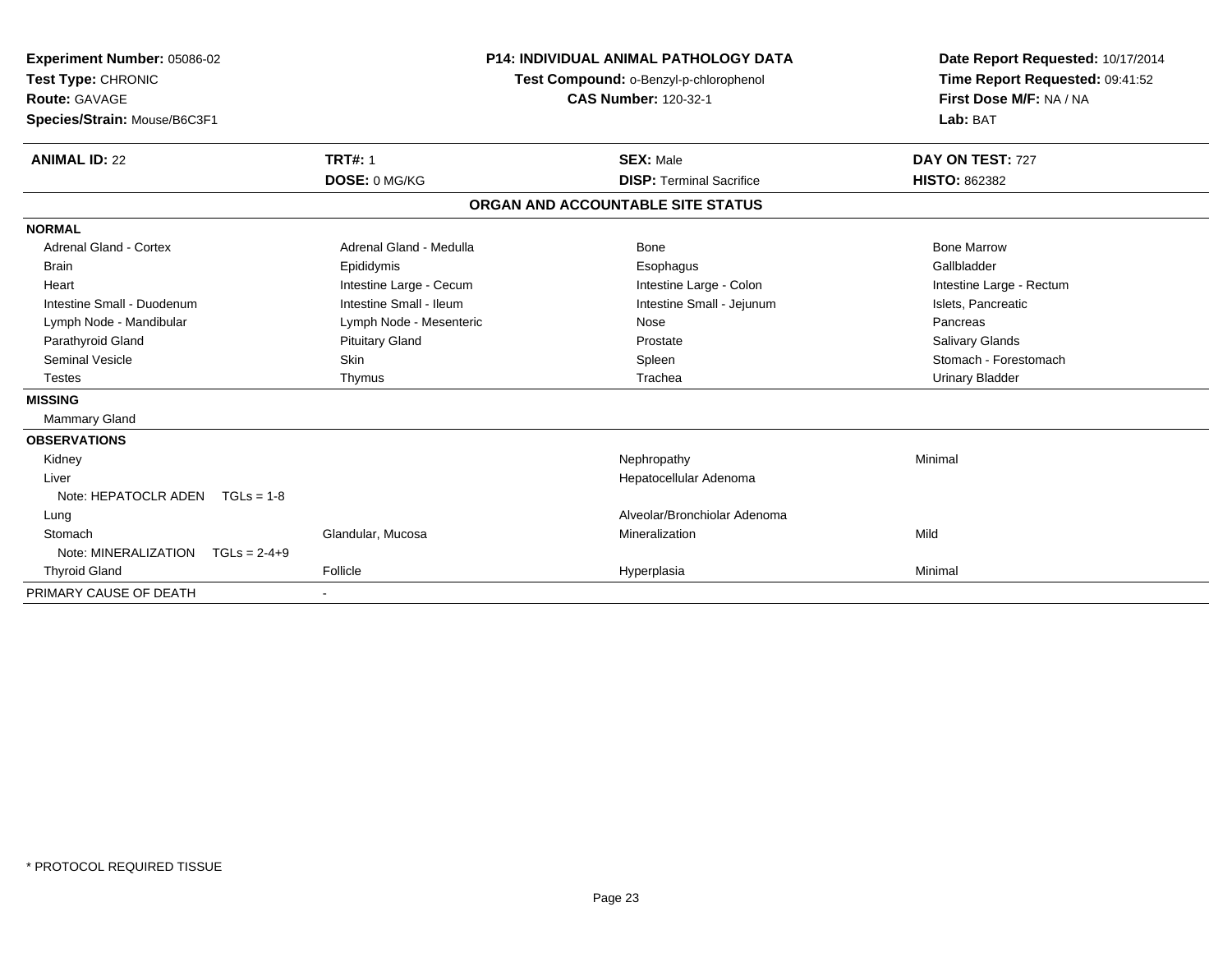| Experiment Number: 05086-02<br>Test Type: CHRONIC<br><b>Route: GAVAGE</b><br>Species/Strain: Mouse/B6C3F1 |                                             |                         | <b>P14: INDIVIDUAL ANIMAL PATHOLOGY DATA</b><br>Test Compound: o-Benzyl-p-chlorophenol<br><b>CAS Number: 120-32-1</b> | Date Report Requested: 10/17/2014<br>Time Report Requested: 09:41:52<br>First Dose M/F: NA / NA<br>Lab: BAT |
|-----------------------------------------------------------------------------------------------------------|---------------------------------------------|-------------------------|-----------------------------------------------------------------------------------------------------------------------|-------------------------------------------------------------------------------------------------------------|
| <b>ANIMAL ID: 23</b>                                                                                      |                                             | <b>TRT#: 1</b>          | <b>SEX: Male</b>                                                                                                      | DAY ON TEST: 727                                                                                            |
|                                                                                                           |                                             | DOSE: 0 MG/KG           | <b>DISP: Terminal Sacrifice</b>                                                                                       | <b>HISTO: 862383</b>                                                                                        |
|                                                                                                           |                                             |                         | ORGAN AND ACCOUNTABLE SITE STATUS                                                                                     |                                                                                                             |
| <b>NORMAL</b>                                                                                             |                                             |                         |                                                                                                                       |                                                                                                             |
| <b>Adrenal Gland - Cortex</b>                                                                             |                                             | Adrenal Gland - Medulla | Bone                                                                                                                  | <b>Bone Marrow</b>                                                                                          |
| Brain                                                                                                     |                                             | Epididymis              | Esophagus                                                                                                             | Gallbladder                                                                                                 |
| Heart                                                                                                     |                                             | Intestine Large - Cecum | Intestine Large - Colon                                                                                               | Intestine Large - Rectum                                                                                    |
| Intestine Small - Duodenum                                                                                |                                             | Intestine Small - Ileum | Intestine Small - Jejunum                                                                                             | Islets, Pancreatic                                                                                          |
| Kidney                                                                                                    |                                             | Lung                    | Lymph Node - Mandibular                                                                                               | Lymph Node - Mesenteric                                                                                     |
| Nose                                                                                                      |                                             | Pancreas                | Parathyroid Gland                                                                                                     | <b>Pituitary Gland</b>                                                                                      |
| Prostate                                                                                                  |                                             | Salivary Glands         | <b>Seminal Vesicle</b>                                                                                                | <b>Skin</b>                                                                                                 |
| Spleen                                                                                                    |                                             | Stomach - Forestomach   | <b>Testes</b>                                                                                                         | Thymus                                                                                                      |
| <b>Thyroid Gland</b>                                                                                      |                                             | Trachea                 | <b>Urinary Bladder</b>                                                                                                |                                                                                                             |
| <b>MISSING</b>                                                                                            |                                             |                         |                                                                                                                       |                                                                                                             |
| <b>Mammary Gland</b>                                                                                      |                                             |                         |                                                                                                                       |                                                                                                             |
| <b>OBSERVATIONS</b>                                                                                       |                                             |                         |                                                                                                                       |                                                                                                             |
| Liver                                                                                                     |                                             |                         | Hepatocellular Adenoma                                                                                                | Multiple                                                                                                    |
|                                                                                                           | [ Hepatocellular Adenoma TGLS = 2,3-2+8+9 ] |                         |                                                                                                                       |                                                                                                             |
| <b>Preputial Gland</b>                                                                                    |                                             | Duct                    | <b>Dilatation</b>                                                                                                     | Moderate                                                                                                    |
| Note: DILATATION                                                                                          | $TGLs = 1-10$                               |                         |                                                                                                                       |                                                                                                             |
| Stomach                                                                                                   |                                             | Glandular, Mucosa       | Mineralization                                                                                                        | Mild                                                                                                        |
| PRIMARY CAUSE OF DEATH                                                                                    |                                             |                         |                                                                                                                       |                                                                                                             |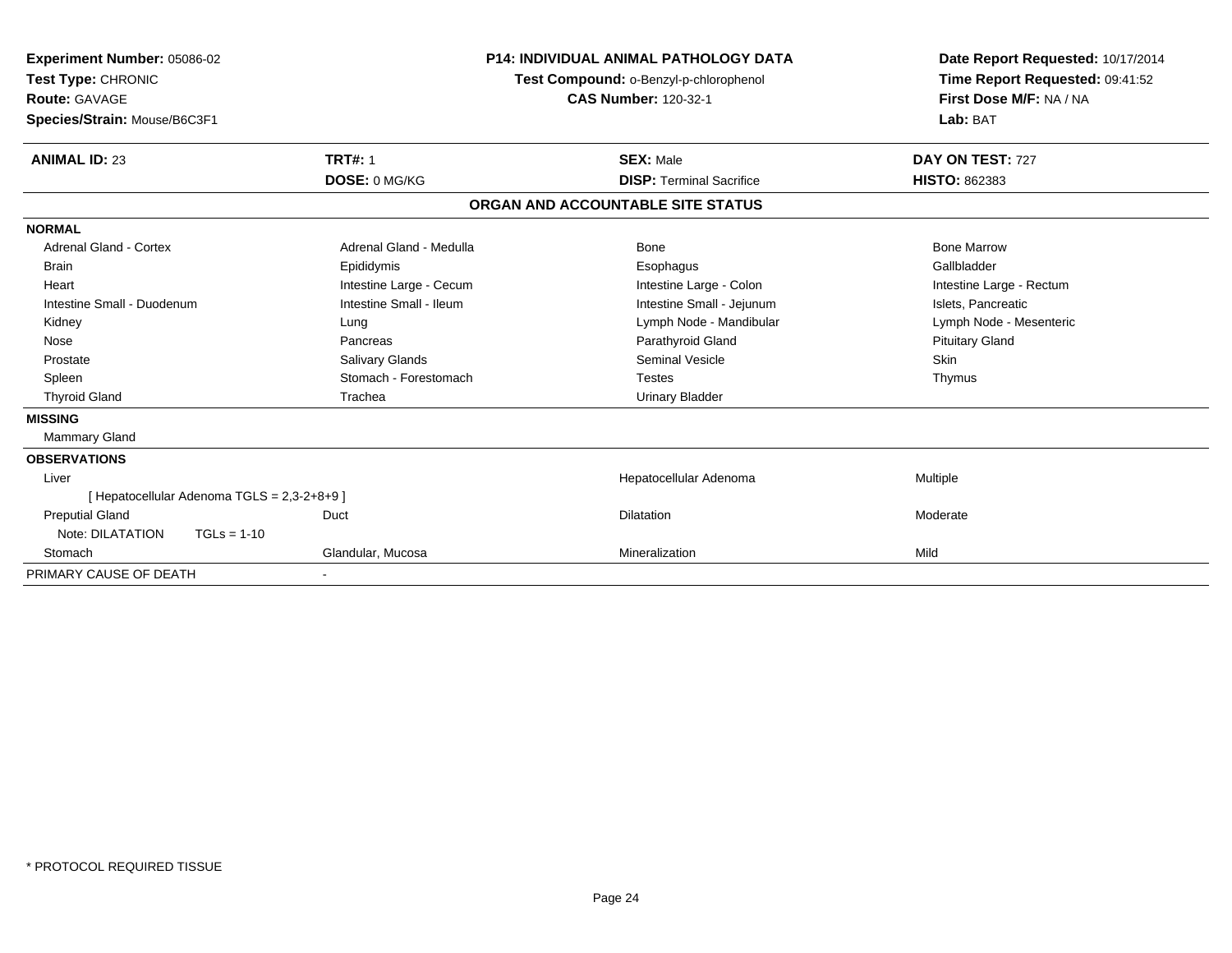| Experiment Number: 05086-02<br>Test Type: CHRONIC<br>Route: GAVAGE<br>Species/Strain: Mouse/B6C3F1 |                           | <b>P14: INDIVIDUAL ANIMAL PATHOLOGY DATA</b><br>Test Compound: o-Benzyl-p-chlorophenol<br><b>CAS Number: 120-32-1</b> |                            |
|----------------------------------------------------------------------------------------------------|---------------------------|-----------------------------------------------------------------------------------------------------------------------|----------------------------|
| <b>ANIMAL ID: 24</b>                                                                               | <b>TRT#: 1</b>            | <b>SEX: Male</b>                                                                                                      | DAY ON TEST: 455           |
|                                                                                                    | DOSE: 0 MG/KG             | <b>DISP:</b> Scheduled Sacrifice                                                                                      | <b>HISTO: 862384</b>       |
|                                                                                                    |                           | ORGAN AND ACCOUNTABLE SITE STATUS                                                                                     |                            |
| <b>NORMAL</b>                                                                                      |                           |                                                                                                                       |                            |
| Adrenal Gland - Medulla                                                                            | <b>Bone</b>               | <b>Bone Marrow</b>                                                                                                    | <b>Brain</b>               |
| Epididymis                                                                                         | Esophagus                 | Gallbladder                                                                                                           | Heart                      |
| Intestine Large - Cecum                                                                            | Intestine Large - Colon   | Intestine Large - Rectum                                                                                              | Intestine Small - Duodenum |
| Intestine Small - Ileum                                                                            | Intestine Small - Jejunum | Islets, Pancreatic                                                                                                    | Liver                      |
| Lymph Node - Mandibular                                                                            | Lymph Node - Mesenteric   | Nose                                                                                                                  | Pancreas                   |
| Parathyroid Gland                                                                                  | <b>Pituitary Gland</b>    | Prostate                                                                                                              | Salivary Glands            |
| <b>Seminal Vesicle</b>                                                                             | Skin                      | Spleen                                                                                                                | Stomach - Forestomach      |
| Stomach - Glandular                                                                                | <b>Testes</b>             | Thymus                                                                                                                | <b>Thyroid Gland</b>       |
| Trachea                                                                                            | <b>Urinary Bladder</b>    |                                                                                                                       |                            |
| <b>MISSING</b>                                                                                     |                           |                                                                                                                       |                            |
| Mammary Gland                                                                                      |                           |                                                                                                                       |                            |
| <b>OBSERVATIONS</b>                                                                                |                           |                                                                                                                       |                            |
| <b>Adrenal Gland</b>                                                                               | Cortex                    | Hyperplasia                                                                                                           | Minimal                    |
| Kidney                                                                                             |                           | Nephropathy                                                                                                           | Minimal                    |
| Lung                                                                                               | Alveolar Epith            | Hyperplasia                                                                                                           | Minimal                    |
| PRIMARY CAUSE OF DEATH                                                                             |                           |                                                                                                                       |                            |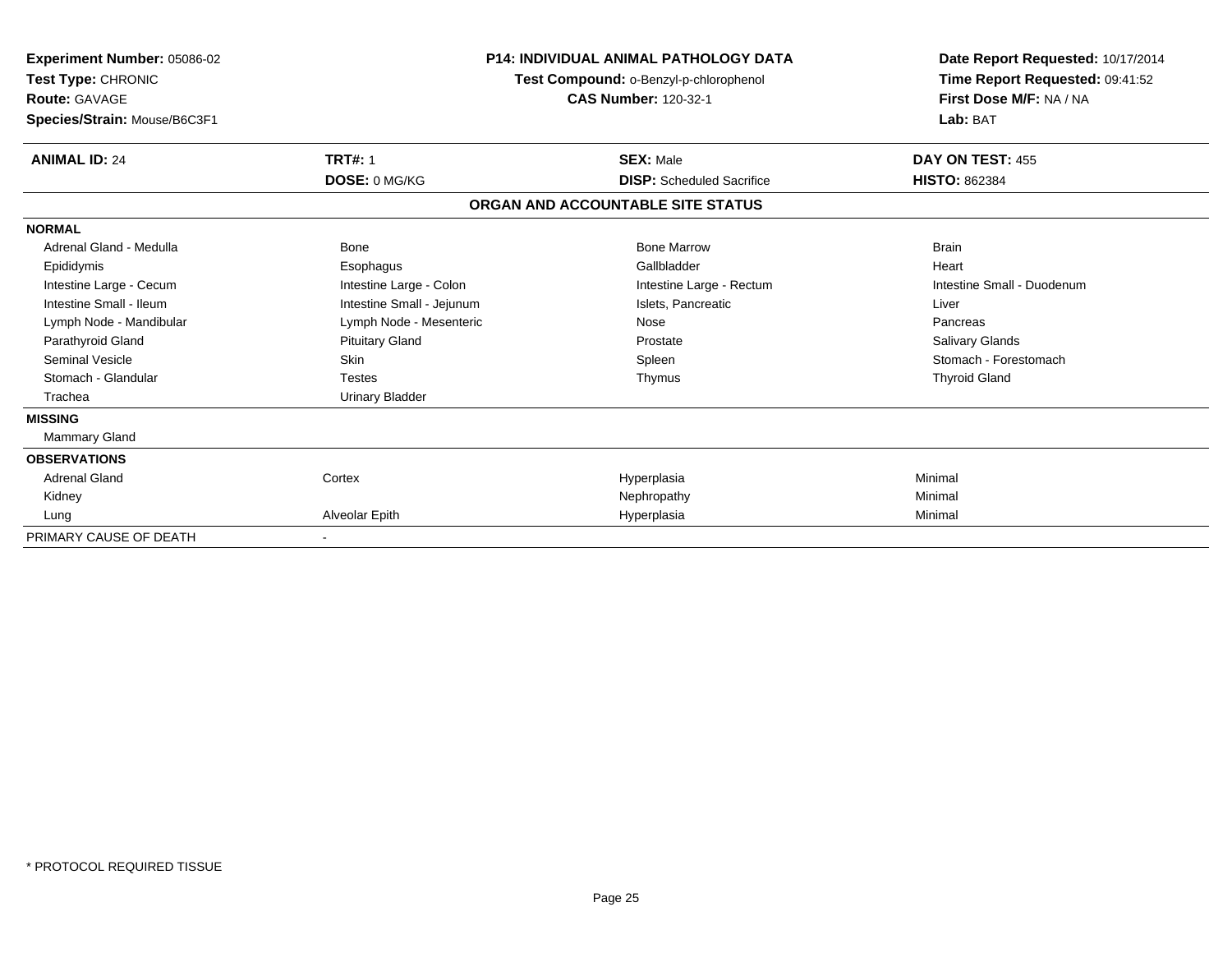| Experiment Number: 05086-02<br>Test Type: CHRONIC<br><b>Route: GAVAGE</b><br>Species/Strain: Mouse/B6C3F1 |                          | <b>P14: INDIVIDUAL ANIMAL PATHOLOGY DATA</b><br>Test Compound: o-Benzyl-p-chlorophenol<br><b>CAS Number: 120-32-1</b> | Date Report Requested: 10/17/2014<br>Time Report Requested: 09:41:52<br>First Dose M/F: NA / NA<br>Lab: BAT |
|-----------------------------------------------------------------------------------------------------------|--------------------------|-----------------------------------------------------------------------------------------------------------------------|-------------------------------------------------------------------------------------------------------------|
| <b>ANIMAL ID: 25</b>                                                                                      | <b>TRT#: 1</b>           | <b>SEX: Male</b>                                                                                                      | DAY ON TEST: 727                                                                                            |
|                                                                                                           | DOSE: 0 MG/KG            | <b>DISP: Terminal Sacrifice</b>                                                                                       | <b>HISTO: 862385</b>                                                                                        |
|                                                                                                           |                          | ORGAN AND ACCOUNTABLE SITE STATUS                                                                                     |                                                                                                             |
| <b>NORMAL</b>                                                                                             |                          |                                                                                                                       |                                                                                                             |
| Adrenal Gland - Cortex                                                                                    | Adrenal Gland - Medulla  | Bone                                                                                                                  | <b>Bone Marrow</b>                                                                                          |
| Brain                                                                                                     | Epididymis               | Esophagus                                                                                                             | Gallbladder                                                                                                 |
| Heart                                                                                                     | Intestine Large - Cecum  | Intestine Large - Colon                                                                                               | Intestine Large - Rectum                                                                                    |
| Intestine Small - Duodenum                                                                                | Intestine Small - Ileum  | Intestine Small - Jejunum                                                                                             | Islets, Pancreatic                                                                                          |
| Liver                                                                                                     | Lung                     | Lymph Node - Mandibular                                                                                               | Lymph Node - Mesenteric                                                                                     |
| Nose                                                                                                      | Pancreas                 | Parathyroid Gland                                                                                                     | <b>Pituitary Gland</b>                                                                                      |
| Prostate                                                                                                  | Salivary Glands          | <b>Skin</b>                                                                                                           | Spleen                                                                                                      |
| Stomach - Forestomach                                                                                     | Stomach - Glandular      | <b>Testes</b>                                                                                                         | Thymus                                                                                                      |
| <b>Thyroid Gland</b>                                                                                      | Trachea                  | <b>Urinary Bladder</b>                                                                                                |                                                                                                             |
| <b>MISSING</b>                                                                                            |                          |                                                                                                                       |                                                                                                             |
| <b>Mammary Gland</b>                                                                                      |                          |                                                                                                                       |                                                                                                             |
| <b>OBSERVATIONS</b>                                                                                       |                          |                                                                                                                       |                                                                                                             |
| Kidney                                                                                                    |                          | Nephropathy                                                                                                           | Minimal                                                                                                     |
| <b>Seminal Vesicle</b>                                                                                    |                          | Inflammation                                                                                                          | Chronic, Mild                                                                                               |
| [Inflammation TGLS = 1-6]                                                                                 |                          |                                                                                                                       |                                                                                                             |
| PRIMARY CAUSE OF DEATH                                                                                    | $\overline{\phantom{a}}$ |                                                                                                                       |                                                                                                             |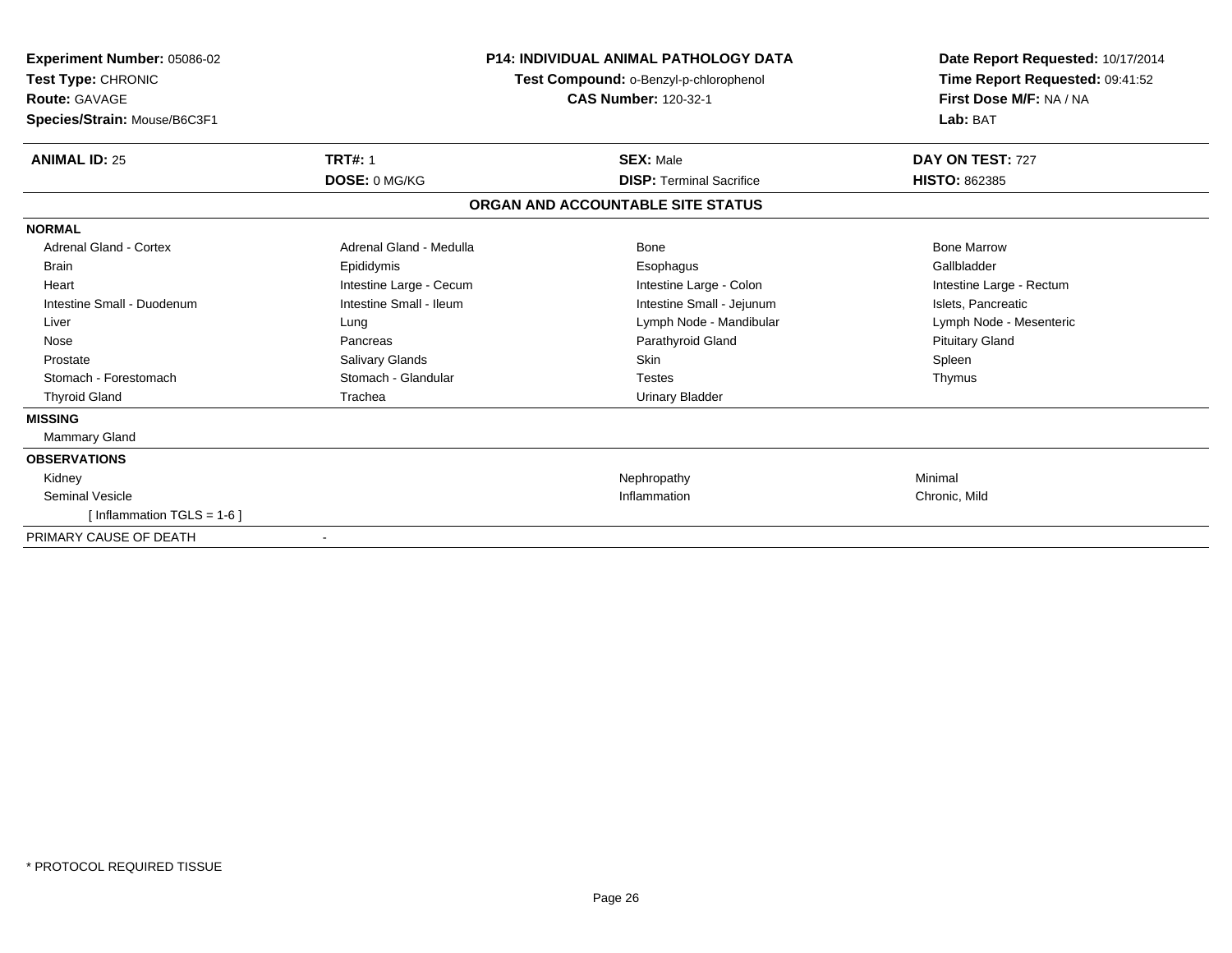| <b>Experiment Number: 05086-02</b><br>Test Type: CHRONIC<br><b>Route: GAVAGE</b><br>Species/Strain: Mouse/B6C3F1 |                         | <b>P14: INDIVIDUAL ANIMAL PATHOLOGY DATA</b><br>Test Compound: o-Benzyl-p-chlorophenol<br><b>CAS Number: 120-32-1</b> | Date Report Requested: 10/17/2014<br>Time Report Requested: 09:41:52<br>First Dose M/F: NA / NA<br>Lab: BAT |
|------------------------------------------------------------------------------------------------------------------|-------------------------|-----------------------------------------------------------------------------------------------------------------------|-------------------------------------------------------------------------------------------------------------|
| <b>ANIMAL ID: 26</b>                                                                                             | <b>TRT#: 1</b>          | <b>SEX: Male</b>                                                                                                      | DAY ON TEST: 456                                                                                            |
|                                                                                                                  | DOSE: 0 MG/KG           | <b>DISP:</b> Scheduled Sacrifice                                                                                      | <b>HISTO: 862386</b>                                                                                        |
|                                                                                                                  |                         | ORGAN AND ACCOUNTABLE SITE STATUS                                                                                     |                                                                                                             |
| <b>NORMAL</b>                                                                                                    |                         |                                                                                                                       |                                                                                                             |
| Adrenal Gland - Cortex                                                                                           | Adrenal Gland - Medulla | <b>Bone</b>                                                                                                           | <b>Bone Marrow</b>                                                                                          |
| <b>Brain</b>                                                                                                     | Epididymis              | Esophagus                                                                                                             | Gallbladder                                                                                                 |
| Heart                                                                                                            | Intestine Large - Cecum | Intestine Large - Colon                                                                                               | Intestine Large - Rectum                                                                                    |
| Intestine Small - Duodenum                                                                                       | Intestine Small - Ileum | Intestine Small - Jejunum                                                                                             | Islets, Pancreatic                                                                                          |
| Liver                                                                                                            | Lung                    | Lymph Node - Mandibular                                                                                               | Lymph Node - Mesenteric                                                                                     |
| <b>Mammary Gland</b>                                                                                             | Nose                    | Pancreas                                                                                                              | Parathyroid Gland                                                                                           |
| Prostate                                                                                                         | Salivary Glands         | <b>Seminal Vesicle</b>                                                                                                | <b>Skin</b>                                                                                                 |
| Spleen                                                                                                           | Stomach - Forestomach   | Stomach - Glandular                                                                                                   | <b>Testes</b>                                                                                               |
| Thymus                                                                                                           | <b>Thyroid Gland</b>    | Trachea                                                                                                               | <b>Urinary Bladder</b>                                                                                      |
| <b>MISSING</b>                                                                                                   |                         |                                                                                                                       |                                                                                                             |
| <b>Pituitary Gland</b>                                                                                           |                         |                                                                                                                       |                                                                                                             |
| <b>OBSERVATIONS</b>                                                                                              |                         |                                                                                                                       |                                                                                                             |
| Kidney                                                                                                           |                         | Nephropathy                                                                                                           | Minimal                                                                                                     |
| PRIMARY CAUSE OF DEATH                                                                                           |                         |                                                                                                                       |                                                                                                             |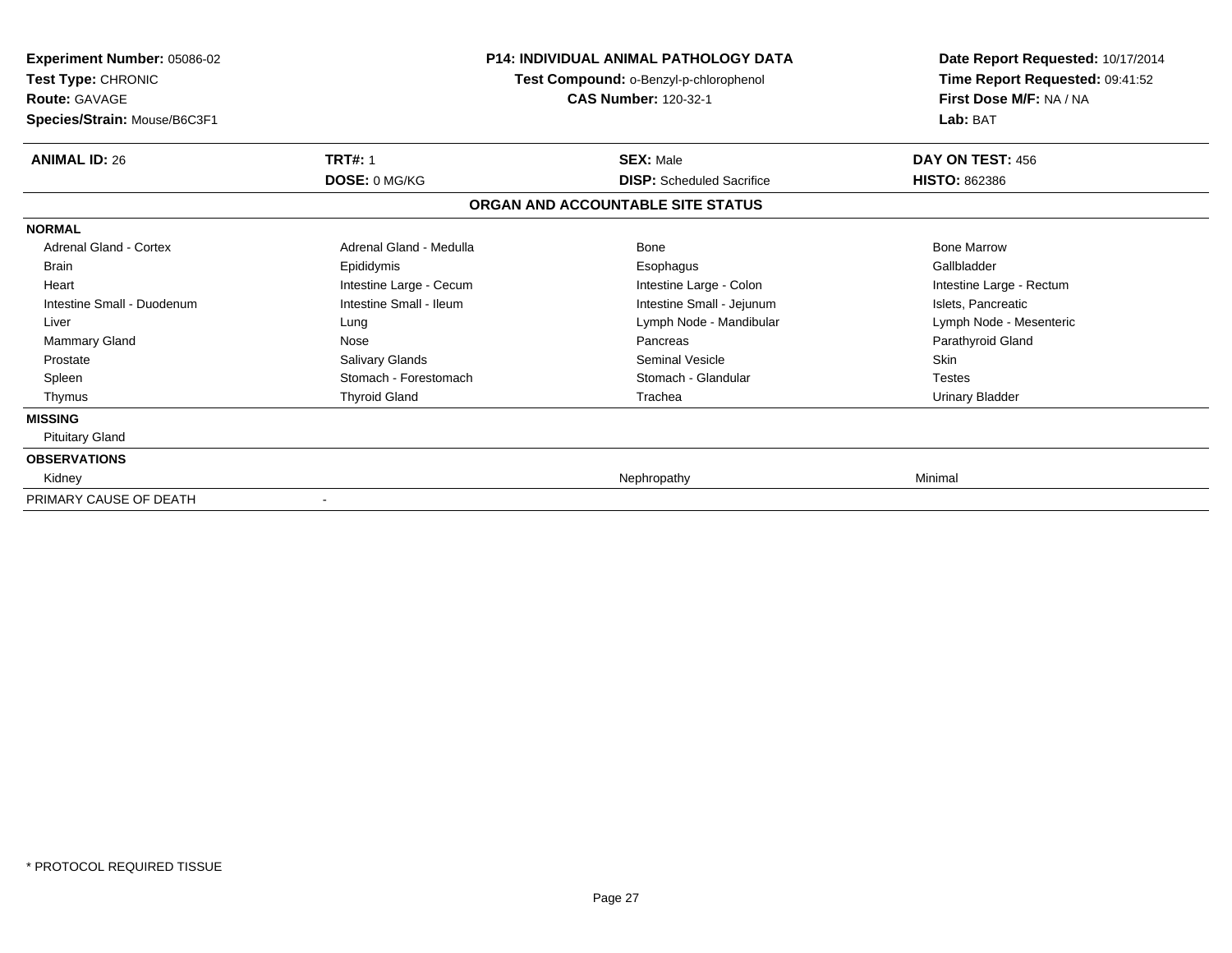| Experiment Number: 05086-02<br>Test Type: CHRONIC<br>Route: GAVAGE<br>Species/Strain: Mouse/B6C3F1 |                           | <b>P14: INDIVIDUAL ANIMAL PATHOLOGY DATA</b><br>Test Compound: o-Benzyl-p-chlorophenol<br><b>CAS Number: 120-32-1</b> | Date Report Requested: 10/17/2014<br>Time Report Requested: 09:41:52<br>First Dose M/F: NA / NA<br>Lab: BAT |
|----------------------------------------------------------------------------------------------------|---------------------------|-----------------------------------------------------------------------------------------------------------------------|-------------------------------------------------------------------------------------------------------------|
| <b>ANIMAL ID: 27</b>                                                                               | <b>TRT#: 1</b>            | <b>SEX: Male</b>                                                                                                      | DAY ON TEST: 727                                                                                            |
|                                                                                                    | DOSE: 0 MG/KG             | <b>DISP: Terminal Sacrifice</b>                                                                                       | <b>HISTO: 862387</b>                                                                                        |
|                                                                                                    |                           | ORGAN AND ACCOUNTABLE SITE STATUS                                                                                     |                                                                                                             |
| <b>NORMAL</b>                                                                                      |                           |                                                                                                                       |                                                                                                             |
| Adrenal Gland - Medulla                                                                            | Bone                      | <b>Bone Marrow</b>                                                                                                    | <b>Brain</b>                                                                                                |
| Epididymis                                                                                         | Esophagus                 | Gallbladder                                                                                                           | Heart                                                                                                       |
| Intestine Large - Cecum                                                                            | Intestine Large - Colon   | Intestine Large - Rectum                                                                                              | Intestine Small - Duodenum                                                                                  |
| Intestine Small - Ileum                                                                            | Intestine Small - Jejunum | Islets, Pancreatic                                                                                                    | Lung                                                                                                        |
| Lymph Node - Mandibular                                                                            | Lymph Node - Mesenteric   | Nose                                                                                                                  | Pancreas                                                                                                    |
| Parathyroid Gland                                                                                  | <b>Pituitary Gland</b>    | Prostate                                                                                                              | <b>Salivary Glands</b>                                                                                      |
| <b>Seminal Vesicle</b>                                                                             | Skin                      | Spleen                                                                                                                | Stomach - Forestomach                                                                                       |
| Stomach - Glandular                                                                                | <b>Testes</b>             | Thymus                                                                                                                | <b>Thyroid Gland</b>                                                                                        |
| Trachea                                                                                            | <b>Urinary Bladder</b>    |                                                                                                                       |                                                                                                             |
| <b>MISSING</b>                                                                                     |                           |                                                                                                                       |                                                                                                             |
| <b>Mammary Gland</b>                                                                               |                           |                                                                                                                       |                                                                                                             |
| <b>OBSERVATIONS</b>                                                                                |                           |                                                                                                                       |                                                                                                             |
| <b>Adrenal Gland</b>                                                                               | Capsule                   | Adenoma                                                                                                               |                                                                                                             |
|                                                                                                    | Cortex                    | Hypertrophy                                                                                                           | Focal, Mild                                                                                                 |
| Kidney                                                                                             |                           | Nephropathy                                                                                                           | Minimal                                                                                                     |
| Liver                                                                                              |                           | Hyperplasia                                                                                                           | Mild                                                                                                        |
| Note: HYPERPLASIA<br>$TGLs = 2-9$                                                                  |                           |                                                                                                                       |                                                                                                             |
| <b>Preputial Gland</b>                                                                             | Duct                      | <b>Dilatation</b>                                                                                                     | Moderate                                                                                                    |
| [Dilatation TGLS = 1-8]                                                                            |                           |                                                                                                                       |                                                                                                             |
| PRIMARY CAUSE OF DEATH                                                                             |                           |                                                                                                                       |                                                                                                             |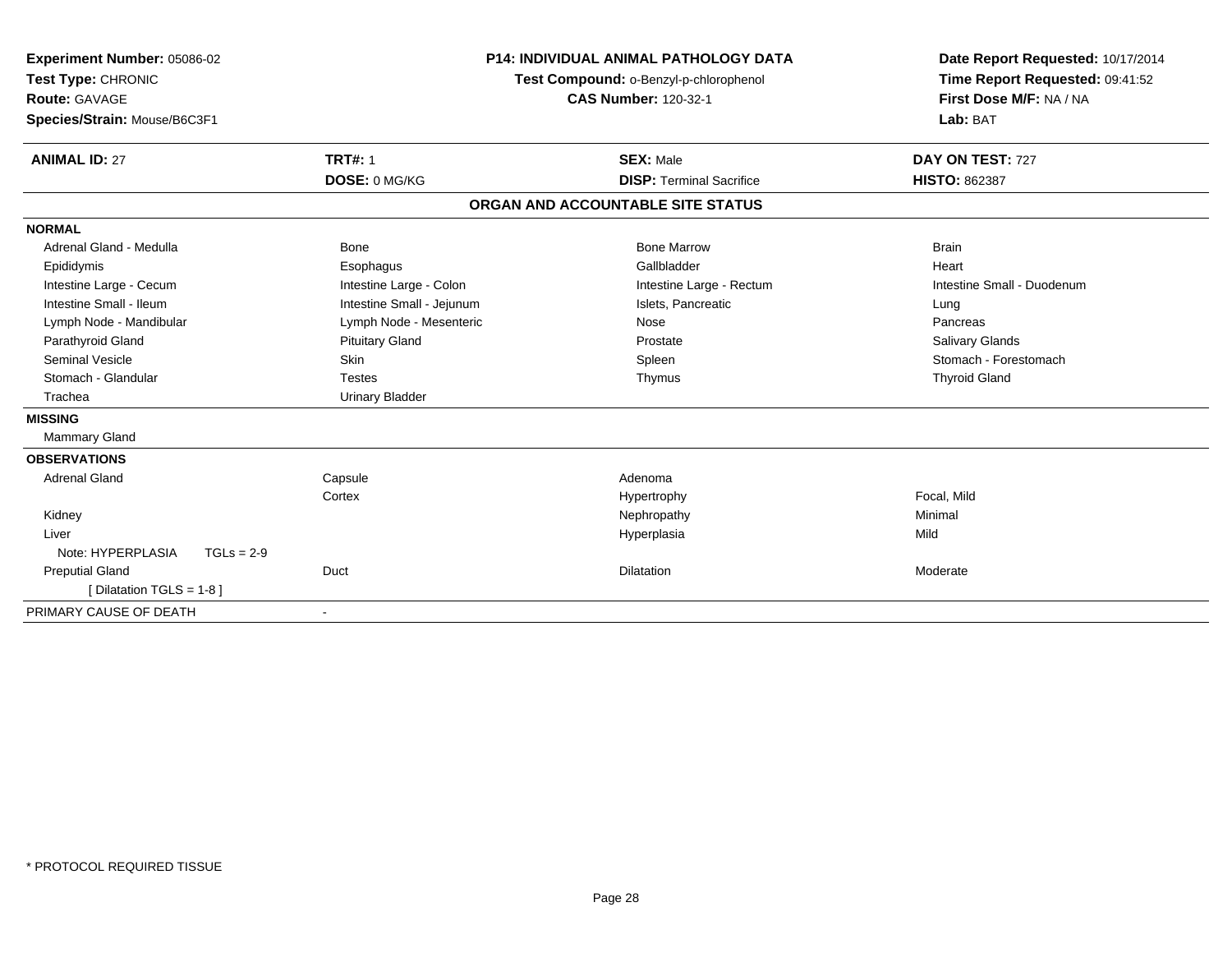| Experiment Number: 05086-02                   |                                                                 | <b>P14: INDIVIDUAL ANIMAL PATHOLOGY DATA</b> | Date Report Requested: 10/17/2014                                      |  |
|-----------------------------------------------|-----------------------------------------------------------------|----------------------------------------------|------------------------------------------------------------------------|--|
| Test Type: CHRONIC                            |                                                                 | Test Compound: o-Benzyl-p-chlorophenol       | Time Report Requested: 09:41:52<br>First Dose M/F: NA / NA<br>Lab: BAT |  |
| <b>Route: GAVAGE</b>                          |                                                                 | <b>CAS Number: 120-32-1</b>                  |                                                                        |  |
| Species/Strain: Mouse/B6C3F1                  |                                                                 |                                              |                                                                        |  |
| <b>ANIMAL ID: 28</b>                          | <b>TRT#: 1</b>                                                  | <b>SEX: Male</b>                             | DAY ON TEST: 728                                                       |  |
|                                               | DOSE: 0 MG/KG                                                   | <b>DISP: Terminal Sacrifice</b>              | <b>HISTO: 862388</b>                                                   |  |
|                                               |                                                                 | ORGAN AND ACCOUNTABLE SITE STATUS            |                                                                        |  |
| <b>NORMAL</b>                                 |                                                                 |                                              |                                                                        |  |
| <b>Adrenal Gland - Cortex</b>                 | Adrenal Gland - Medulla                                         | Bone                                         | <b>Bone Marrow</b>                                                     |  |
| <b>Brain</b>                                  | Epididymis                                                      | Esophagus                                    | Gallbladder                                                            |  |
| Heart                                         | Intestine Large - Cecum                                         | Intestine Large - Colon                      | Intestine Large - Rectum                                               |  |
| Intestine Small - Duodenum                    | Intestine Small - Ileum                                         | Intestine Small - Jejunum                    | Islets, Pancreatic                                                     |  |
| Lymph Node - Mandibular                       | Lymph Node - Mesenteric                                         | Nose                                         | Pancreas                                                               |  |
| Parathyroid Gland                             | Prostate                                                        | <b>Salivary Glands</b>                       | <b>Seminal Vesicle</b>                                                 |  |
| <b>Skin</b>                                   | Spleen                                                          | Stomach - Forestomach                        | Stomach - Glandular                                                    |  |
| <b>Testes</b>                                 | Thymus                                                          | <b>Thyroid Gland</b>                         | Trachea                                                                |  |
| <b>Urinary Bladder</b>                        |                                                                 |                                              |                                                                        |  |
| <b>MISSING</b>                                |                                                                 |                                              |                                                                        |  |
| <b>Mammary Gland</b>                          | <b>Pituitary Gland</b>                                          |                                              |                                                                        |  |
| <b>OBSERVATIONS</b>                           |                                                                 |                                              |                                                                        |  |
| Kidney                                        |                                                                 | Nephropathy                                  | Minimal                                                                |  |
| Liver                                         |                                                                 | Hepatocellular Adenoma                       | Multiple                                                               |  |
|                                               |                                                                 | <b>Necrosis</b>                              | Coagulative, Minimal                                                   |  |
| Note: HEPATOCLR ADEN $TGLs = 2.4-8+10$        |                                                                 |                                              |                                                                        |  |
| Lung                                          |                                                                 | Alveolar/Bronchiolar Carcinoma               |                                                                        |  |
| [ Alveolar/Bronchiolar Carcinoma TGLS = 3-9 ] |                                                                 |                                              |                                                                        |  |
| Sem Ves                                       |                                                                 |                                              |                                                                        |  |
|                                               | Note: NO CORRESP LESION FOR ENLARGEMENT OF SEM VES SEEN AT NECR |                                              |                                                                        |  |
| PRIMARY CAUSE OF DEATH                        |                                                                 |                                              |                                                                        |  |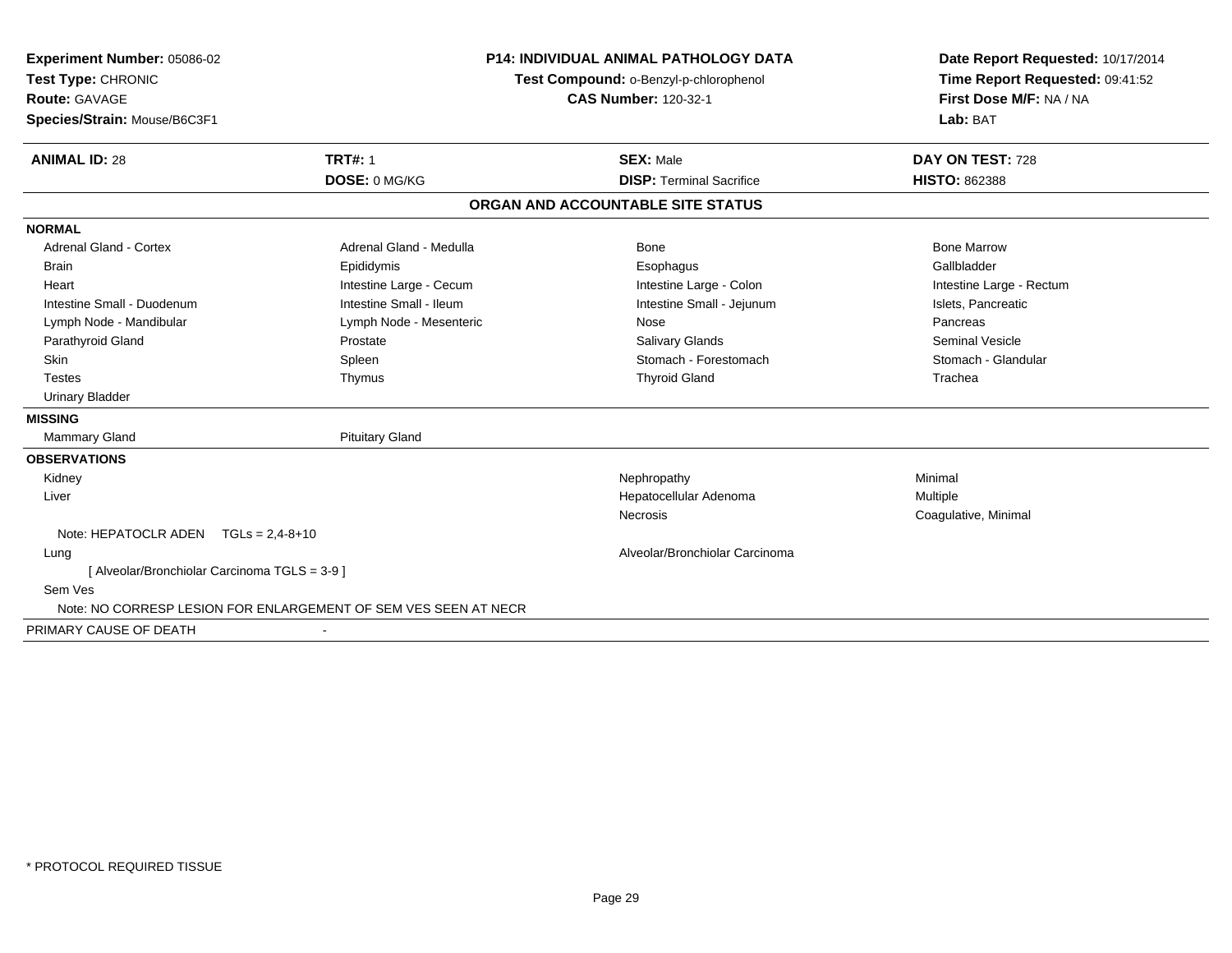| <b>Experiment Number: 05086-02</b><br>Test Type: CHRONIC    |                         | <b>P14: INDIVIDUAL ANIMAL PATHOLOGY DATA</b> | Date Report Requested: 10/17/2014<br>Time Report Requested: 09:41:52 |  |
|-------------------------------------------------------------|-------------------------|----------------------------------------------|----------------------------------------------------------------------|--|
|                                                             |                         | Test Compound: o-Benzyl-p-chlorophenol       |                                                                      |  |
| <b>Route: GAVAGE</b>                                        |                         | <b>CAS Number: 120-32-1</b>                  | First Dose M/F: NA / NA                                              |  |
| Species/Strain: Mouse/B6C3F1                                |                         |                                              | Lab: BAT                                                             |  |
| <b>ANIMAL ID: 29</b>                                        | <b>TRT#: 1</b>          | <b>SEX: Male</b>                             | DAY ON TEST: 694                                                     |  |
|                                                             | DOSE: 0 MG/KG           | <b>DISP:</b> Moribund Sacrifice              | <b>HISTO: 862389</b>                                                 |  |
|                                                             |                         | ORGAN AND ACCOUNTABLE SITE STATUS            |                                                                      |  |
| <b>NORMAL</b>                                               |                         |                                              |                                                                      |  |
| <b>Adrenal Gland - Cortex</b>                               | Adrenal Gland - Medulla | Bone                                         | <b>Bone Marrow</b>                                                   |  |
| <b>Brain</b>                                                | Epididymis              | Esophagus                                    | Gallbladder                                                          |  |
| Heart                                                       | Intestine Large - Cecum | Intestine Large - Colon                      | Intestine Large - Rectum                                             |  |
| Intestine Small - Duodenum                                  | Intestine Small - Ileum | Intestine Small - Jejunum                    | Islets, Pancreatic                                                   |  |
| Kidney                                                      | Liver                   | Lymph Node - Mesenteric                      | Pancreas                                                             |  |
| Parathyroid Gland                                           | <b>Pituitary Gland</b>  | Prostate                                     | Salivary Glands                                                      |  |
| <b>Seminal Vesicle</b>                                      | Skin                    | Stomach - Forestomach                        | Stomach - Glandular                                                  |  |
| <b>Testes</b>                                               | Thymus                  | <b>Thyroid Gland</b>                         | Trachea                                                              |  |
| <b>Urinary Bladder</b>                                      |                         |                                              |                                                                      |  |
| <b>MISSING</b>                                              |                         |                                              |                                                                      |  |
| <b>Mammary Gland</b>                                        |                         |                                              |                                                                      |  |
| <b>OBSERVATIONS</b>                                         |                         |                                              |                                                                      |  |
| Lung                                                        |                         | Carcinoma                                    | Metastatic (Nose)                                                    |  |
| Lymph Node                                                  | Mandibular              | Carcinoma                                    | Metastatic (Nose)                                                    |  |
| Nose                                                        |                         | Carcinoma                                    |                                                                      |  |
| Note: CARCINOMA<br>$TGLs = 1-5$                             |                         |                                              |                                                                      |  |
| Spleen                                                      |                         | Depletion Lymphoid                           | Moderate                                                             |  |
| Note: DEPLET LYMPH<br>$TGLs = 2-1$                          |                         |                                              |                                                                      |  |
| PRIMARY CAUSE OF DEATH                                      |                         |                                              |                                                                      |  |
| Animal Note: C O MORB: CARCINOMA OF MUCINOUS GLANDS OF NOSE |                         |                                              |                                                                      |  |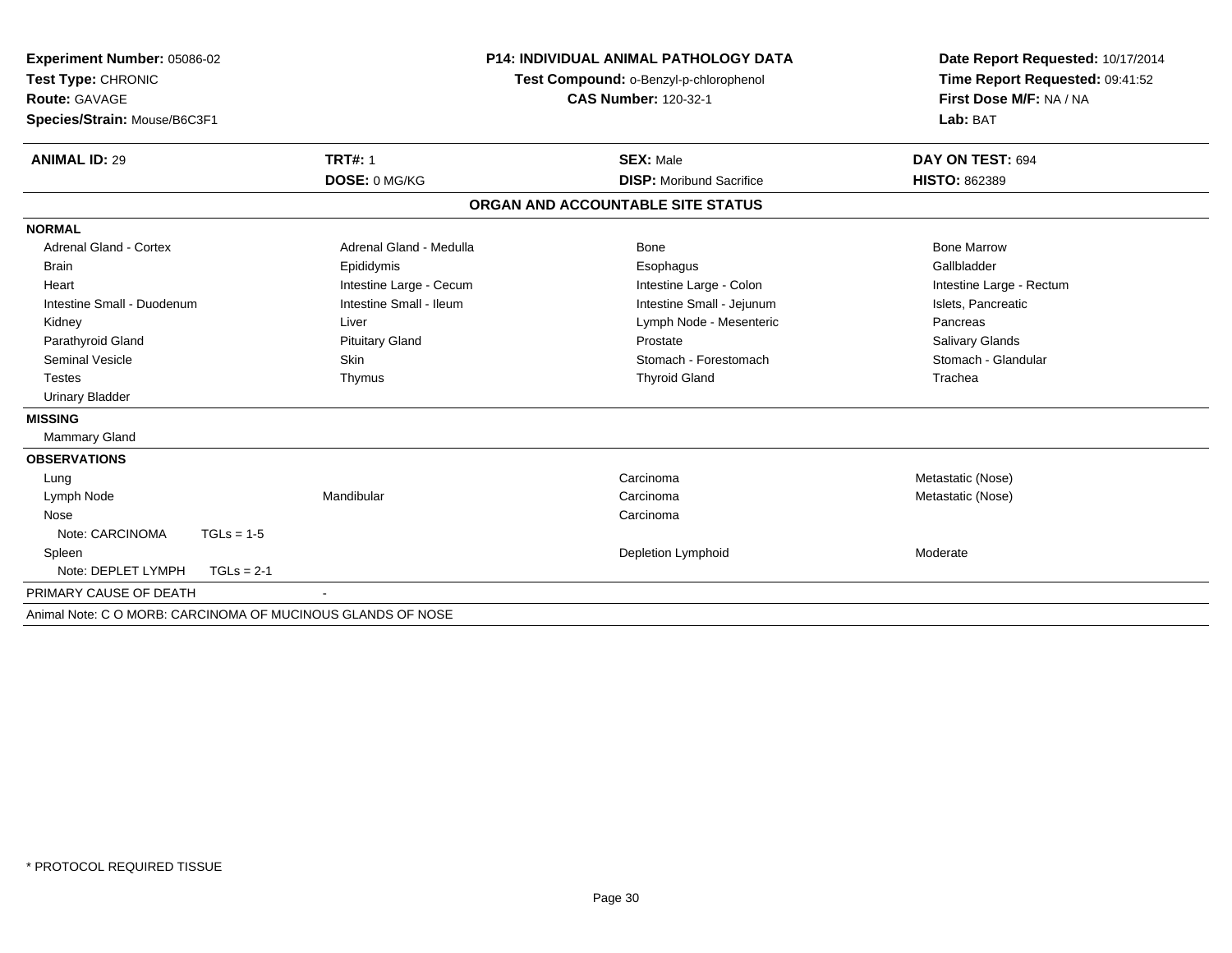| Experiment Number: 05086-02<br>Test Type: CHRONIC<br><b>Route: GAVAGE</b><br>Species/Strain: Mouse/B6C3F1      |                                                                                  | <b>P14: INDIVIDUAL ANIMAL PATHOLOGY DATA</b><br>Test Compound: o-Benzyl-p-chlorophenol<br><b>CAS Number: 120-32-1</b> | Date Report Requested: 10/17/2014<br>Time Report Requested: 09:41:52<br>First Dose M/F: NA / NA<br>Lab: BAT |
|----------------------------------------------------------------------------------------------------------------|----------------------------------------------------------------------------------|-----------------------------------------------------------------------------------------------------------------------|-------------------------------------------------------------------------------------------------------------|
| <b>ANIMAL ID: 30</b>                                                                                           | <b>TRT#: 1</b><br>DOSE: 0 MG/KG                                                  | <b>SEX: Male</b><br><b>DISP: Terminal Sacrifice</b>                                                                   | DAY ON TEST: 728<br><b>HISTO: 862390</b>                                                                    |
|                                                                                                                |                                                                                  | ORGAN AND ACCOUNTABLE SITE STATUS                                                                                     |                                                                                                             |
| <b>NORMAL</b>                                                                                                  |                                                                                  |                                                                                                                       |                                                                                                             |
| Adrenal Gland - Cortex<br>Epididymis<br>Intestine Large - Cecum<br>Intestine Small - Ileum                     | <b>Bone</b><br>Esophagus<br>Intestine Large - Colon<br>Intestine Small - Jejunum | <b>Bone Marrow</b><br>Gallbladder<br>Intestine Large - Rectum<br>Islets, Pancreatic                                   | <b>Brain</b><br>Heart<br>Intestine Small - Duodenum<br>Lung                                                 |
| Lymph Node - Mandibular<br>Parathyroid Gland<br>Skin<br><b>Testes</b>                                          | Lymph Node - Mesenteric<br>Prostate<br>Spleen<br><b>Thyroid Gland</b>            | Nose<br>Salivary Glands<br>Stomach - Forestomach<br>Trachea                                                           | Pancreas<br><b>Seminal Vesicle</b><br>Stomach - Glandular<br><b>Urinary Bladder</b>                         |
| <b>MISSING</b>                                                                                                 |                                                                                  |                                                                                                                       |                                                                                                             |
| <b>Mammary Gland</b>                                                                                           | Thymus                                                                           |                                                                                                                       |                                                                                                             |
| <b>OBSERVATIONS</b><br><b>Adrenal Gland</b><br>Kidney<br>Liver                                                 | Medulla                                                                          | Pheochromocytoma Benign<br>Nephropathy<br>Hepatocellular Adenoma                                                      | Minimal<br>Multiple                                                                                         |
| [ Hepatocellular Adenoma TGLS = 2,3,4,5,6-9+10+11+12+13 ]                                                      |                                                                                  |                                                                                                                       |                                                                                                             |
| <b>Pituitary Gland</b><br><b>Preputial Gland</b><br>Note: DILATATION<br>$TGLs = 1-8$<br>PRIMARY CAUSE OF DEATH | <b>Pars Distalis</b><br>Duct                                                     | Hyperplasia<br><b>Dilatation</b>                                                                                      | Mild<br>Moderate                                                                                            |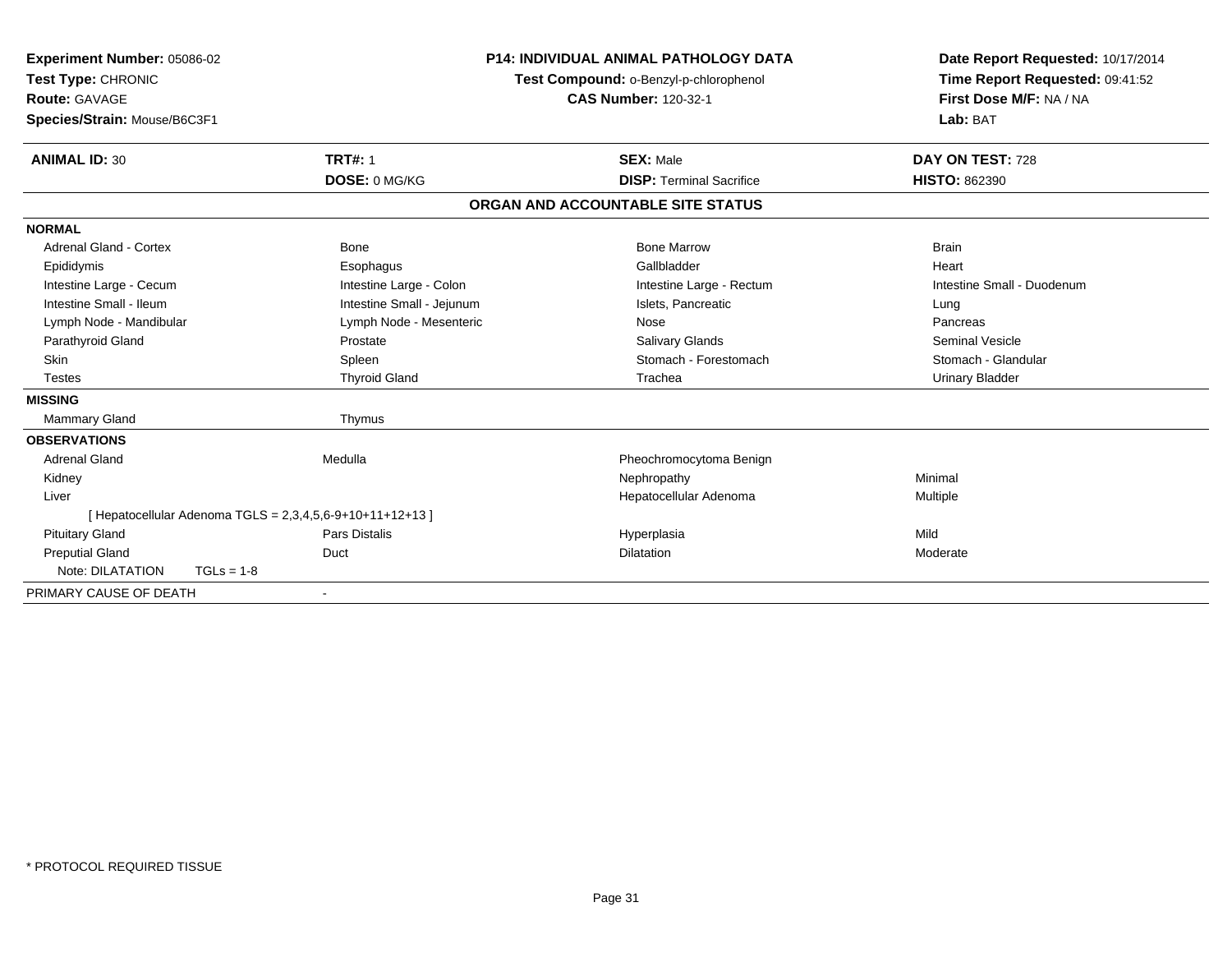| Experiment Number: 05086-02<br>Test Type: CHRONIC<br><b>Route: GAVAGE</b><br>Species/Strain: Mouse/B6C3F1<br><b>ANIMAL ID: 31</b> | <b>TRT#: 1</b>          | <b>P14: INDIVIDUAL ANIMAL PATHOLOGY DATA</b><br>Test Compound: o-Benzyl-p-chlorophenol<br><b>CAS Number: 120-32-1</b><br><b>SEX: Male</b> | Date Report Requested: 10/17/2014<br>Time Report Requested: 09:41:52<br>First Dose M/F: NA / NA<br>Lab: BAT<br>DAY ON TEST: 728 |
|-----------------------------------------------------------------------------------------------------------------------------------|-------------------------|-------------------------------------------------------------------------------------------------------------------------------------------|---------------------------------------------------------------------------------------------------------------------------------|
|                                                                                                                                   | DOSE: 0 MG/KG           | <b>DISP: Terminal Sacrifice</b>                                                                                                           | <b>HISTO: 862391</b>                                                                                                            |
|                                                                                                                                   |                         | ORGAN AND ACCOUNTABLE SITE STATUS                                                                                                         |                                                                                                                                 |
| <b>NORMAL</b>                                                                                                                     |                         |                                                                                                                                           |                                                                                                                                 |
| <b>Adrenal Gland - Cortex</b>                                                                                                     | Adrenal Gland - Medulla | Bone                                                                                                                                      | <b>Bone Marrow</b>                                                                                                              |
| <b>Brain</b>                                                                                                                      | Epididymis              | Esophagus                                                                                                                                 | Gallbladder                                                                                                                     |
| Heart                                                                                                                             | Intestine Large - Cecum | Intestine Large - Colon                                                                                                                   | Intestine Large - Rectum                                                                                                        |
| Intestine Small - Duodenum                                                                                                        | Intestine Small - Ileum | Intestine Small - Jejunum                                                                                                                 | Islets, Pancreatic                                                                                                              |
| Lymph Node - Mandibular                                                                                                           | Lymph Node - Mesenteric | Nose                                                                                                                                      | Pancreas                                                                                                                        |
| Parathyroid Gland                                                                                                                 | Prostate                | Salivary Glands                                                                                                                           | <b>Seminal Vesicle</b>                                                                                                          |
| <b>Skin</b>                                                                                                                       | Spleen                  | Stomach - Forestomach                                                                                                                     | Stomach - Glandular                                                                                                             |
| <b>Testes</b>                                                                                                                     | Thymus                  | Trachea                                                                                                                                   | <b>Urinary Bladder</b>                                                                                                          |
| <b>MISSING</b>                                                                                                                    |                         |                                                                                                                                           |                                                                                                                                 |
| <b>Mammary Gland</b>                                                                                                              | <b>Pituitary Gland</b>  |                                                                                                                                           |                                                                                                                                 |
| <b>OBSERVATIONS</b>                                                                                                               |                         |                                                                                                                                           |                                                                                                                                 |
| <b>Adrenal Gland</b>                                                                                                              | Capsule                 | Hyperplasia                                                                                                                               | Mild                                                                                                                            |
| Kidney                                                                                                                            |                         | Nephropathy                                                                                                                               | Minimal                                                                                                                         |
| Liver                                                                                                                             |                         | Hepatocellular Adenoma                                                                                                                    | Multiple                                                                                                                        |
|                                                                                                                                   |                         | Hyperplasia                                                                                                                               | Mild                                                                                                                            |
| Note: HEPATOCLR ADEN<br>$TGLs = 2,3-1+9+10$                                                                                       |                         |                                                                                                                                           |                                                                                                                                 |
| Lung                                                                                                                              |                         | Alveolar/Bronchiolar Adenoma                                                                                                              |                                                                                                                                 |
| <b>Preputial Gland</b>                                                                                                            | Duct                    | <b>Dilatation</b>                                                                                                                         | Moderate                                                                                                                        |
| Note: DILATATION<br>$TGLs = 1-8$                                                                                                  |                         |                                                                                                                                           |                                                                                                                                 |
| <b>Thyroid Gland</b>                                                                                                              | Follicle                | Hyperplasia                                                                                                                               | Minimal                                                                                                                         |
| PRIMARY CAUSE OF DEATH                                                                                                            |                         |                                                                                                                                           |                                                                                                                                 |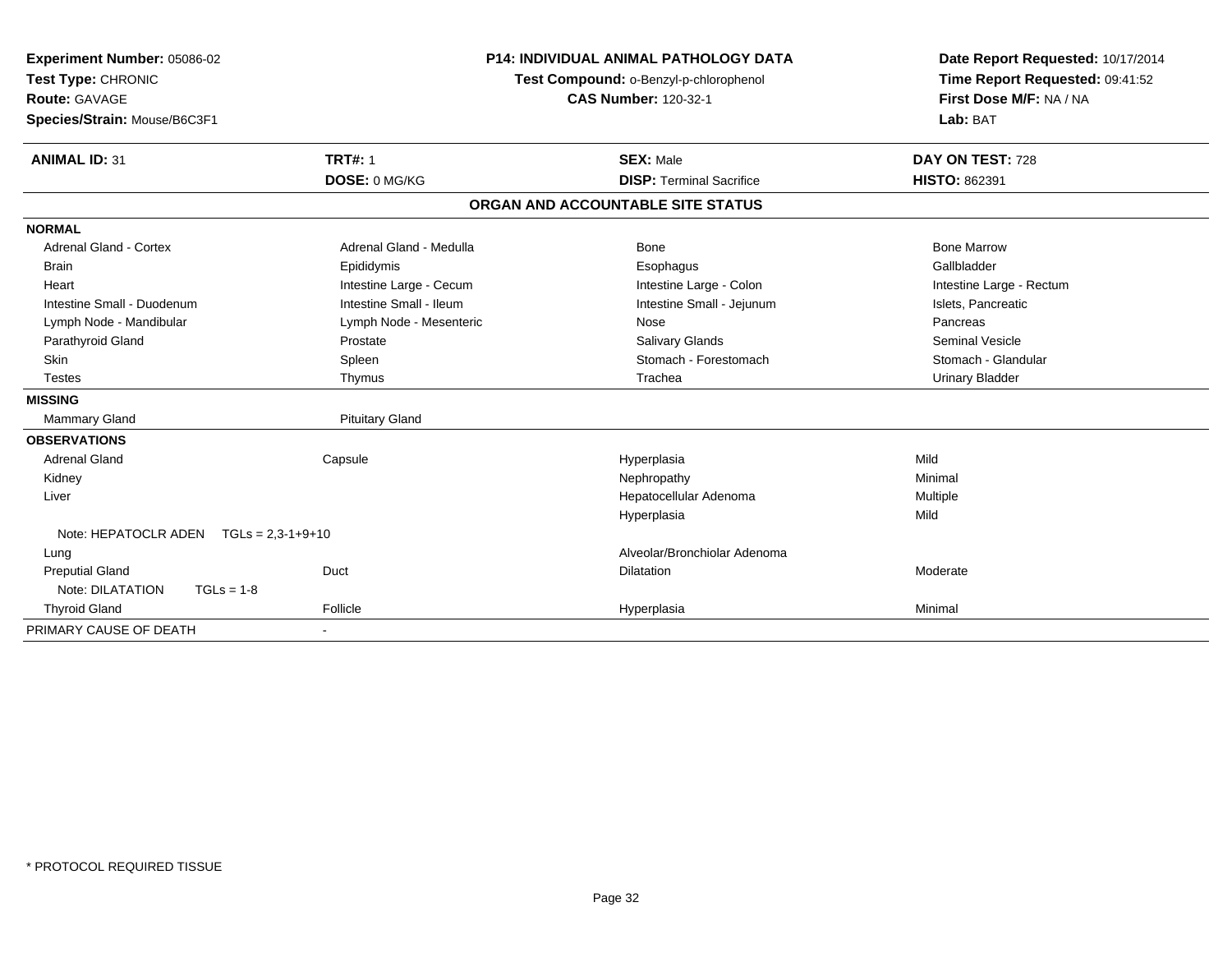| Experiment Number: 05086-02<br>Test Type: CHRONIC<br><b>Route: GAVAGE</b><br>Species/Strain: Mouse/B6C3F1 |                           | <b>P14: INDIVIDUAL ANIMAL PATHOLOGY DATA</b><br>Test Compound: o-Benzyl-p-chlorophenol<br><b>CAS Number: 120-32-1</b> | Date Report Requested: 10/17/2014<br>Time Report Requested: 09:41:52<br>First Dose M/F: NA / NA<br>Lab: BAT |
|-----------------------------------------------------------------------------------------------------------|---------------------------|-----------------------------------------------------------------------------------------------------------------------|-------------------------------------------------------------------------------------------------------------|
| <b>ANIMAL ID: 32</b>                                                                                      | <b>TRT#: 1</b>            | <b>SEX: Male</b>                                                                                                      | DAY ON TEST: 728                                                                                            |
|                                                                                                           | DOSE: 0 MG/KG             | <b>DISP: Terminal Sacrifice</b>                                                                                       | <b>HISTO: 862392</b>                                                                                        |
|                                                                                                           |                           | ORGAN AND ACCOUNTABLE SITE STATUS                                                                                     |                                                                                                             |
| <b>NORMAL</b>                                                                                             |                           |                                                                                                                       |                                                                                                             |
| Adrenal Gland - Medulla                                                                                   | <b>Bone</b>               | <b>Bone Marrow</b>                                                                                                    | <b>Brain</b>                                                                                                |
| Epididymis                                                                                                | Esophagus                 | Gallbladder                                                                                                           | Heart                                                                                                       |
| Intestine Large - Cecum                                                                                   | Intestine Large - Colon   | Intestine Large - Rectum                                                                                              | Intestine Small - Duodenum                                                                                  |
| Intestine Small - Ileum                                                                                   | Intestine Small - Jejunum | Islets. Pancreatic                                                                                                    | Liver                                                                                                       |
| Lung                                                                                                      | Lymph Node - Mandibular   | Lymph Node - Mesenteric                                                                                               | Nose                                                                                                        |
| Pancreas                                                                                                  | Parathyroid Gland         | <b>Pituitary Gland</b>                                                                                                | Prostate                                                                                                    |
| Salivary Glands                                                                                           | <b>Seminal Vesicle</b>    | Skin                                                                                                                  | Spleen                                                                                                      |
| Stomach - Forestomach                                                                                     | Stomach - Glandular       | <b>Testes</b>                                                                                                         | Thymus                                                                                                      |
| <b>Thyroid Gland</b>                                                                                      | Trachea                   | <b>Urinary Bladder</b>                                                                                                |                                                                                                             |
| <b>MISSING</b>                                                                                            |                           |                                                                                                                       |                                                                                                             |
| Mammary Gland                                                                                             |                           |                                                                                                                       |                                                                                                             |
| <b>OBSERVATIONS</b>                                                                                       |                           |                                                                                                                       |                                                                                                             |
| <b>Adrenal Gland</b>                                                                                      | Cortex                    | Hypertrophy                                                                                                           | Focal, Minimal                                                                                              |
| Kidney                                                                                                    |                           | Nephropathy                                                                                                           | Minimal                                                                                                     |
| PRIMARY CAUSE OF DEATH                                                                                    |                           |                                                                                                                       |                                                                                                             |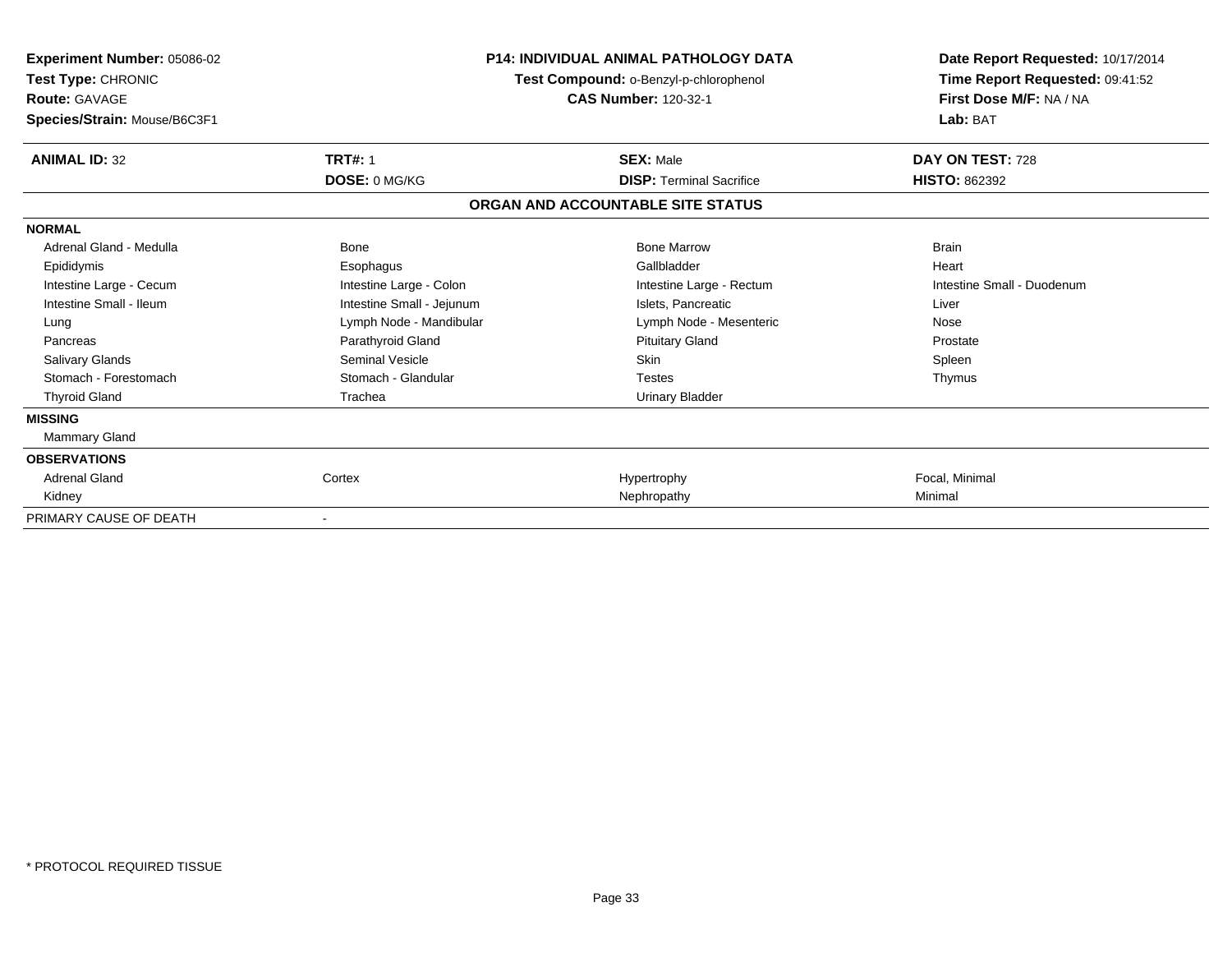| Experiment Number: 05086-02<br>Test Type: CHRONIC<br><b>Route: GAVAGE</b><br>Species/Strain: Mouse/B6C3F1 |                           | <b>P14: INDIVIDUAL ANIMAL PATHOLOGY DATA</b><br>Test Compound: o-Benzyl-p-chlorophenol<br><b>CAS Number: 120-32-1</b> | Date Report Requested: 10/17/2014<br>Time Report Requested: 09:41:52<br>First Dose M/F: NA / NA<br>Lab: BAT |
|-----------------------------------------------------------------------------------------------------------|---------------------------|-----------------------------------------------------------------------------------------------------------------------|-------------------------------------------------------------------------------------------------------------|
| <b>ANIMAL ID: 33</b>                                                                                      | <b>TRT#: 1</b>            | <b>SEX: Male</b>                                                                                                      | DAY ON TEST: 728                                                                                            |
|                                                                                                           | DOSE: 0 MG/KG             | <b>DISP: Terminal Sacrifice</b>                                                                                       | <b>HISTO: 862393</b>                                                                                        |
|                                                                                                           |                           | ORGAN AND ACCOUNTABLE SITE STATUS                                                                                     |                                                                                                             |
| <b>NORMAL</b>                                                                                             |                           |                                                                                                                       |                                                                                                             |
| Adrenal Gland - Medulla                                                                                   | <b>Bone</b>               | <b>Bone Marrow</b>                                                                                                    | <b>Brain</b>                                                                                                |
| Epididymis                                                                                                | Esophagus                 | Gallbladder                                                                                                           | Heart                                                                                                       |
| Intestine Large - Cecum                                                                                   | Intestine Large - Colon   | Intestine Large - Rectum                                                                                              | Intestine Small - Duodenum                                                                                  |
| Intestine Small - Ileum                                                                                   | Intestine Small - Jejunum | Islets. Pancreatic                                                                                                    | Liver                                                                                                       |
| Lung                                                                                                      | Lymph Node - Mandibular   | Lymph Node - Mesenteric                                                                                               | Nose                                                                                                        |
| Pancreas                                                                                                  | Parathyroid Gland         | <b>Pituitary Gland</b>                                                                                                | Prostate                                                                                                    |
| <b>Salivary Glands</b>                                                                                    | Seminal Vesicle           | <b>Skin</b>                                                                                                           | Spleen                                                                                                      |
| Stomach - Forestomach                                                                                     | Stomach - Glandular       | <b>Testes</b>                                                                                                         | Thymus                                                                                                      |
| <b>Thyroid Gland</b>                                                                                      | Trachea                   | <b>Urinary Bladder</b>                                                                                                |                                                                                                             |
| <b>MISSING</b>                                                                                            |                           |                                                                                                                       |                                                                                                             |
| Mammary Gland                                                                                             |                           |                                                                                                                       |                                                                                                             |
| <b>OBSERVATIONS</b>                                                                                       |                           |                                                                                                                       |                                                                                                             |
| <b>Adrenal Gland</b>                                                                                      | Capsule                   | Hyperplasia                                                                                                           | Mild                                                                                                        |
|                                                                                                           | Cortex                    | Hyperplasia                                                                                                           | Moderate                                                                                                    |
| Kidney                                                                                                    |                           | Nephropathy                                                                                                           | Minimal                                                                                                     |
| PRIMARY CAUSE OF DEATH                                                                                    |                           |                                                                                                                       |                                                                                                             |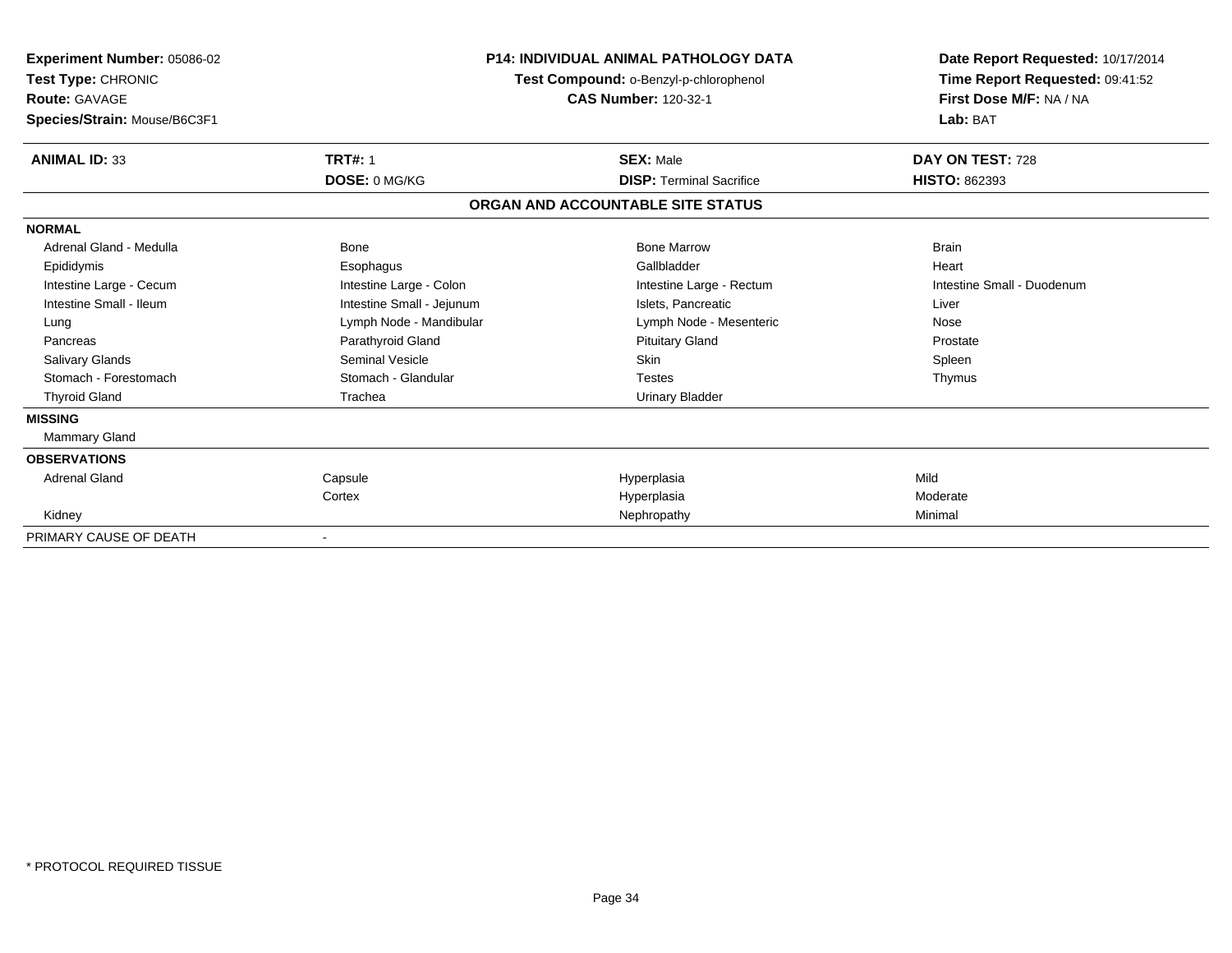| Experiment Number: 05086-02<br>Test Type: CHRONIC<br><b>Route: GAVAGE</b><br>Species/Strain: Mouse/B6C3F1 |                         | <b>P14: INDIVIDUAL ANIMAL PATHOLOGY DATA</b><br>Test Compound: o-Benzyl-p-chlorophenol<br><b>CAS Number: 120-32-1</b> | Date Report Requested: 10/17/2014<br>Time Report Requested: 09:41:52<br>First Dose M/F: NA / NA<br>Lab: BAT |
|-----------------------------------------------------------------------------------------------------------|-------------------------|-----------------------------------------------------------------------------------------------------------------------|-------------------------------------------------------------------------------------------------------------|
| <b>ANIMAL ID: 34</b>                                                                                      | <b>TRT#: 1</b>          | <b>SEX: Male</b>                                                                                                      | DAY ON TEST: 728                                                                                            |
|                                                                                                           | DOSE: 0 MG/KG           | <b>DISP: Terminal Sacrifice</b>                                                                                       | <b>HISTO: 862394</b>                                                                                        |
|                                                                                                           |                         | ORGAN AND ACCOUNTABLE SITE STATUS                                                                                     |                                                                                                             |
| <b>NORMAL</b>                                                                                             |                         |                                                                                                                       |                                                                                                             |
| Adrenal Gland - Cortex                                                                                    | Adrenal Gland - Medulla | Bone                                                                                                                  | <b>Bone Marrow</b>                                                                                          |
| <b>Brain</b>                                                                                              | Epididymis              | Esophagus                                                                                                             | Gallbladder                                                                                                 |
| Heart                                                                                                     | Intestine Large - Cecum | Intestine Large - Colon                                                                                               | Intestine Large - Rectum                                                                                    |
| Intestine Small - Duodenum                                                                                | Intestine Small - Ileum | Intestine Small - Jejunum                                                                                             | Islets, Pancreatic                                                                                          |
| Kidney                                                                                                    | Liver                   | Lymph Node - Mandibular                                                                                               | Lymph Node - Mesenteric                                                                                     |
| Nose                                                                                                      | Pancreas                | Parathyroid Gland                                                                                                     | <b>Pituitary Gland</b>                                                                                      |
| Prostate                                                                                                  | <b>Seminal Vesicle</b>  | Skin                                                                                                                  | Stomach - Forestomach                                                                                       |
| Stomach - Glandular                                                                                       | <b>Testes</b>           | Thymus                                                                                                                | <b>Thyroid Gland</b>                                                                                        |
| Trachea                                                                                                   | <b>Urinary Bladder</b>  |                                                                                                                       |                                                                                                             |
| <b>MISSING</b>                                                                                            |                         |                                                                                                                       |                                                                                                             |
| Mammary Gland                                                                                             |                         |                                                                                                                       |                                                                                                             |
| <b>OBSERVATIONS</b>                                                                                       |                         |                                                                                                                       |                                                                                                             |
| Lung                                                                                                      |                         | Alveolar/Bronchiolar Adenoma                                                                                          |                                                                                                             |
| <b>Salivary Glands</b>                                                                                    |                         | Hemangioma                                                                                                            |                                                                                                             |
| Spleen                                                                                                    |                         | Hyperplasia                                                                                                           | Lymphoid, Mild                                                                                              |
| PRIMARY CAUSE OF DEATH                                                                                    |                         |                                                                                                                       |                                                                                                             |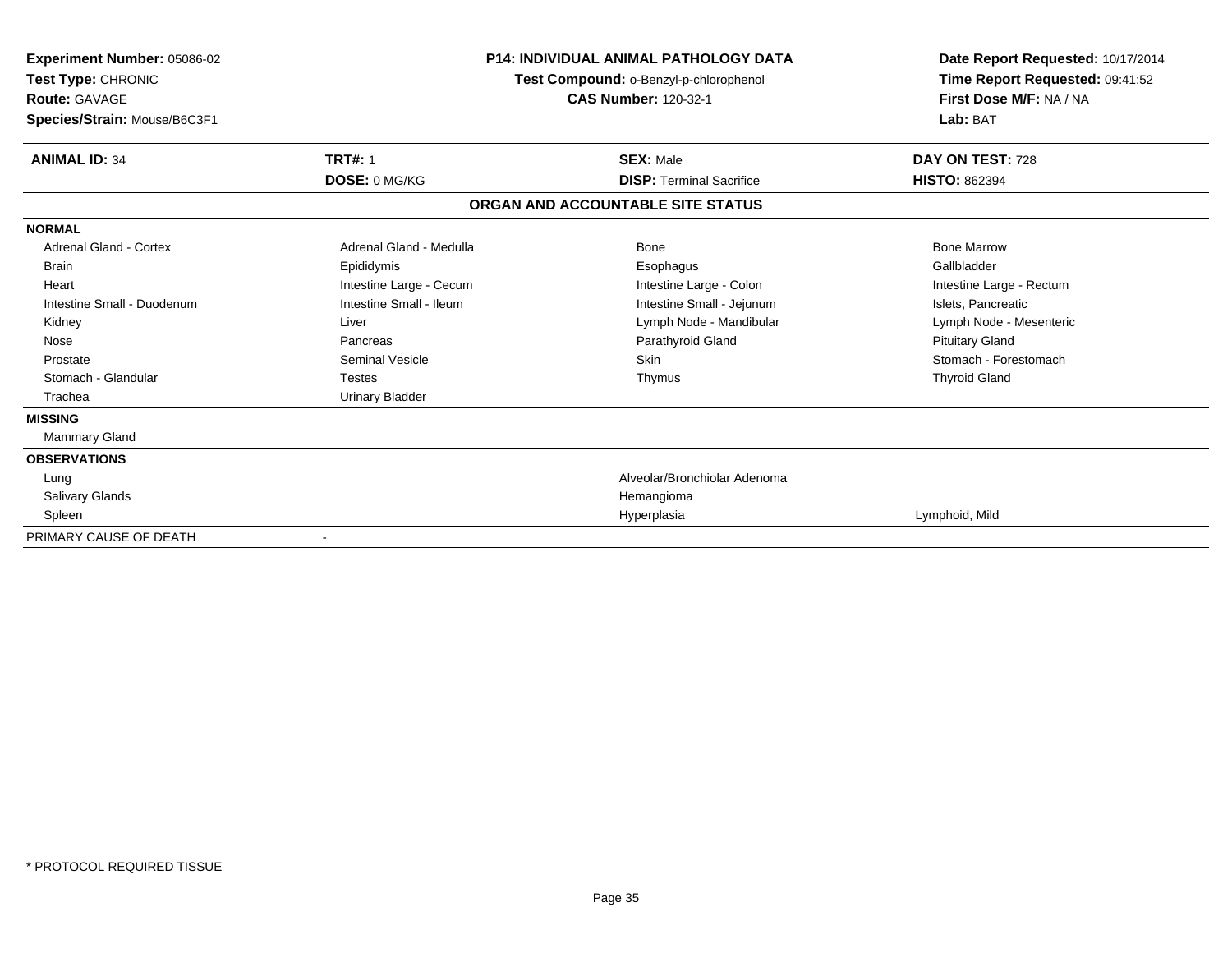| Experiment Number: 05086-02<br>Test Type: CHRONIC<br><b>Route: GAVAGE</b><br>Species/Strain: Mouse/B6C3F1 |                         | <b>P14: INDIVIDUAL ANIMAL PATHOLOGY DATA</b><br>Test Compound: o-Benzyl-p-chlorophenol<br><b>CAS Number: 120-32-1</b> | Date Report Requested: 10/17/2014<br>Time Report Requested: 09:41:52<br>First Dose M/F: NA / NA<br>Lab: BAT |
|-----------------------------------------------------------------------------------------------------------|-------------------------|-----------------------------------------------------------------------------------------------------------------------|-------------------------------------------------------------------------------------------------------------|
| <b>ANIMAL ID: 35</b>                                                                                      | <b>TRT#: 1</b>          | <b>SEX: Male</b>                                                                                                      | DAY ON TEST: 728                                                                                            |
|                                                                                                           | DOSE: 0 MG/KG           | <b>DISP: Terminal Sacrifice</b>                                                                                       | <b>HISTO: 862395</b>                                                                                        |
|                                                                                                           |                         | ORGAN AND ACCOUNTABLE SITE STATUS                                                                                     |                                                                                                             |
| <b>NORMAL</b>                                                                                             |                         |                                                                                                                       |                                                                                                             |
| Adrenal Gland - Cortex                                                                                    | Adrenal Gland - Medulla | Bone                                                                                                                  | <b>Bone Marrow</b>                                                                                          |
| <b>Brain</b>                                                                                              | Epididymis              | Esophagus                                                                                                             | Gallbladder                                                                                                 |
| Heart                                                                                                     | Intestine Large - Cecum | Intestine Large - Colon                                                                                               | Intestine Large - Rectum                                                                                    |
| Intestine Small - Duodenum                                                                                | Intestine Small - Ileum | Intestine Small - Jejunum                                                                                             | Islets, Pancreatic                                                                                          |
| Lymph Node - Mesenteric                                                                                   | Nose                    | Pancreas                                                                                                              | Parathyroid Gland                                                                                           |
| <b>Pituitary Gland</b>                                                                                    | Prostate                | <b>Salivary Glands</b>                                                                                                | <b>Seminal Vesicle</b>                                                                                      |
| Skin                                                                                                      | Spleen                  | Stomach - Forestomach                                                                                                 | Stomach - Glandular                                                                                         |
| <b>Testes</b>                                                                                             | Thymus                  | <b>Thyroid Gland</b>                                                                                                  | Trachea                                                                                                     |
| <b>Urinary Bladder</b>                                                                                    |                         |                                                                                                                       |                                                                                                             |
| <b>MISSING</b>                                                                                            |                         |                                                                                                                       |                                                                                                             |
| Lymph Node - Mandibular                                                                                   | Mammary Gland           |                                                                                                                       |                                                                                                             |
| <b>OBSERVATIONS</b>                                                                                       |                         |                                                                                                                       |                                                                                                             |
| <b>Adrenal Gland</b>                                                                                      | Capsule                 | Hyperplasia                                                                                                           | Mild                                                                                                        |
| Kidney                                                                                                    |                         | Nephropathy                                                                                                           | Mild                                                                                                        |
| Liver                                                                                                     |                         | Cyst                                                                                                                  |                                                                                                             |
|                                                                                                           |                         | Hepatocellular Adenoma                                                                                                | Multiple                                                                                                    |
| Note: CYST<br>$TGLs = 4-8$                                                                                |                         |                                                                                                                       |                                                                                                             |
| [Cyst TGLS = $2,3-9+10$ ]                                                                                 |                         |                                                                                                                       |                                                                                                             |
| Lung                                                                                                      |                         | Alveolar/Bronchiolar Adenoma                                                                                          |                                                                                                             |
| Note: ALV BRON ADEN TGLs = 5-2                                                                            |                         |                                                                                                                       |                                                                                                             |
| <b>Preputial Gland</b>                                                                                    | Duct                    | Dilatation                                                                                                            | Moderate                                                                                                    |
| [ Dilatation TGLS = 1-11 ]                                                                                |                         |                                                                                                                       |                                                                                                             |
| PRIMARY CAUSE OF DEATH                                                                                    |                         |                                                                                                                       |                                                                                                             |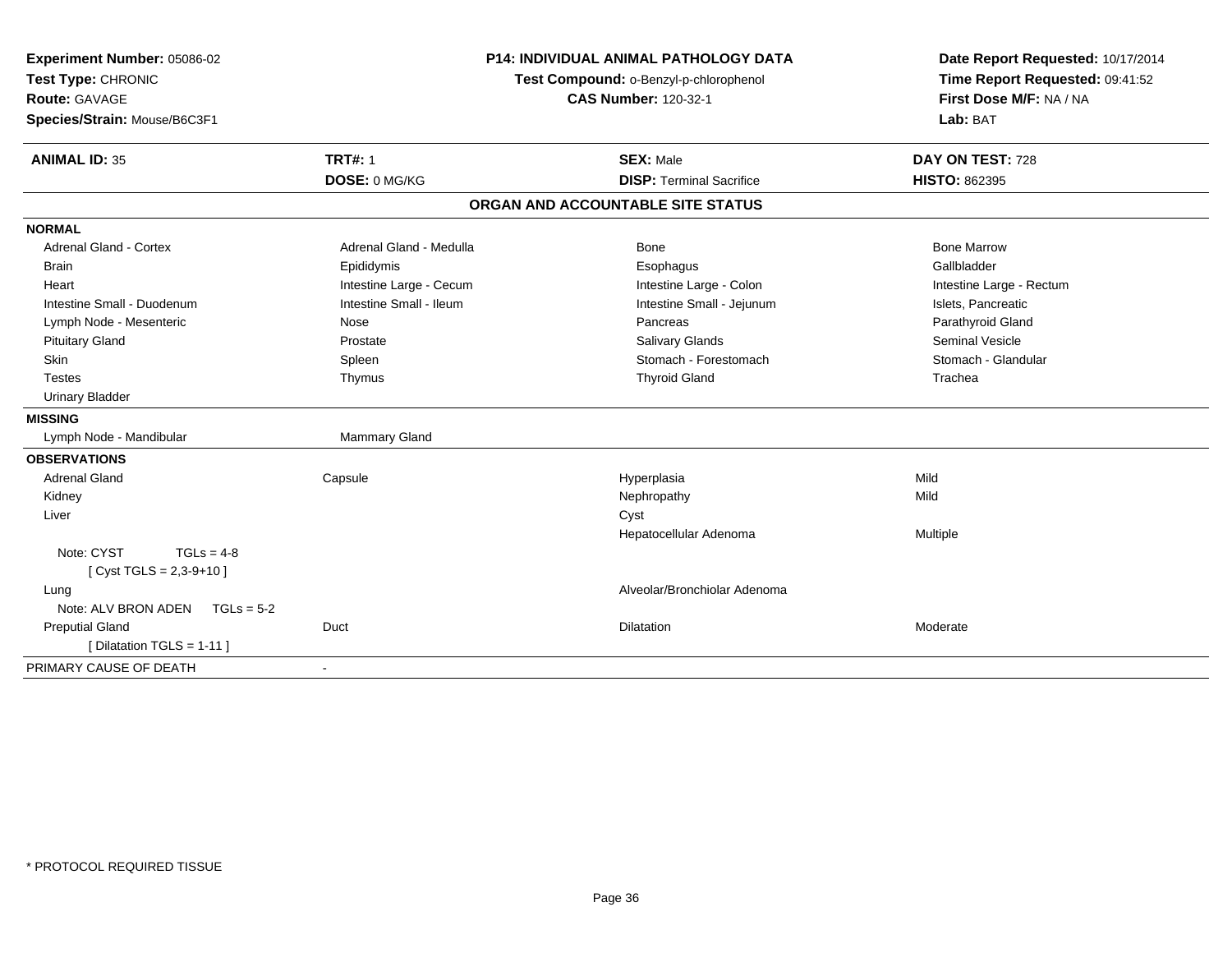| Experiment Number: 05086-02<br>Test Type: CHRONIC<br>Route: GAVAGE<br>Species/Strain: Mouse/B6C3F1 |                                 | <b>P14: INDIVIDUAL ANIMAL PATHOLOGY DATA</b><br>Test Compound: o-Benzyl-p-chlorophenol<br><b>CAS Number: 120-32-1</b> | Date Report Requested: 10/17/2014<br>Time Report Requested: 09:41:52<br>First Dose M/F: NA / NA<br>Lab: BAT |
|----------------------------------------------------------------------------------------------------|---------------------------------|-----------------------------------------------------------------------------------------------------------------------|-------------------------------------------------------------------------------------------------------------|
| <b>ANIMAL ID: 36</b>                                                                               | <b>TRT#: 1</b><br>DOSE: 0 MG/KG | <b>SEX: Male</b><br><b>DISP: Terminal Sacrifice</b>                                                                   | DAY ON TEST: 728<br><b>HISTO: 862396</b>                                                                    |
|                                                                                                    |                                 |                                                                                                                       |                                                                                                             |
|                                                                                                    |                                 | ORGAN AND ACCOUNTABLE SITE STATUS                                                                                     |                                                                                                             |
| <b>NORMAL</b>                                                                                      |                                 |                                                                                                                       |                                                                                                             |
| <b>Adrenal Gland - Cortex</b>                                                                      | Adrenal Gland - Medulla         | Bone                                                                                                                  | <b>Bone Marrow</b>                                                                                          |
| <b>Brain</b>                                                                                       | Epididymis                      | Esophagus                                                                                                             | Gallbladder                                                                                                 |
| Heart                                                                                              | Intestine Large - Cecum         | Intestine Large - Colon                                                                                               | Intestine Large - Rectum                                                                                    |
| Intestine Small - Duodenum                                                                         | Intestine Small - Ileum         | Intestine Small - Jejunum                                                                                             | Islets, Pancreatic                                                                                          |
| Lymph Node - Mandibular                                                                            | Lymph Node - Mesenteric         | Nose                                                                                                                  | Pancreas                                                                                                    |
| Parathyroid Gland                                                                                  | <b>Pituitary Gland</b>          | Prostate                                                                                                              | <b>Salivary Glands</b>                                                                                      |
| <b>Seminal Vesicle</b>                                                                             | Skin                            | Spleen                                                                                                                | Stomach - Forestomach                                                                                       |
| Stomach - Glandular                                                                                | <b>Testes</b>                   | Thymus                                                                                                                | <b>Thyroid Gland</b>                                                                                        |
| Trachea                                                                                            | <b>Urinary Bladder</b>          |                                                                                                                       |                                                                                                             |
| <b>MISSING</b>                                                                                     |                                 |                                                                                                                       |                                                                                                             |
| Mammary Gland                                                                                      |                                 |                                                                                                                       |                                                                                                             |
| <b>OBSERVATIONS</b>                                                                                |                                 |                                                                                                                       |                                                                                                             |
| Kidney                                                                                             |                                 | Nephropathy                                                                                                           | Minimal                                                                                                     |
| Liver                                                                                              |                                 | Hepatocellular Adenoma                                                                                                |                                                                                                             |
| Lung                                                                                               |                                 | Alveolar/Bronchiolar Carcinoma                                                                                        | Multiple                                                                                                    |
| Note: ALV BRON CARC<br>$TGLs = 2-9$                                                                |                                 |                                                                                                                       |                                                                                                             |
| Mesentery                                                                                          | Fat                             | Necrosis                                                                                                              | Mild                                                                                                        |
| Note: NECROSIS<br>$TGLs = 1-8$                                                                     |                                 |                                                                                                                       |                                                                                                             |
| PRIMARY CAUSE OF DEATH                                                                             |                                 |                                                                                                                       |                                                                                                             |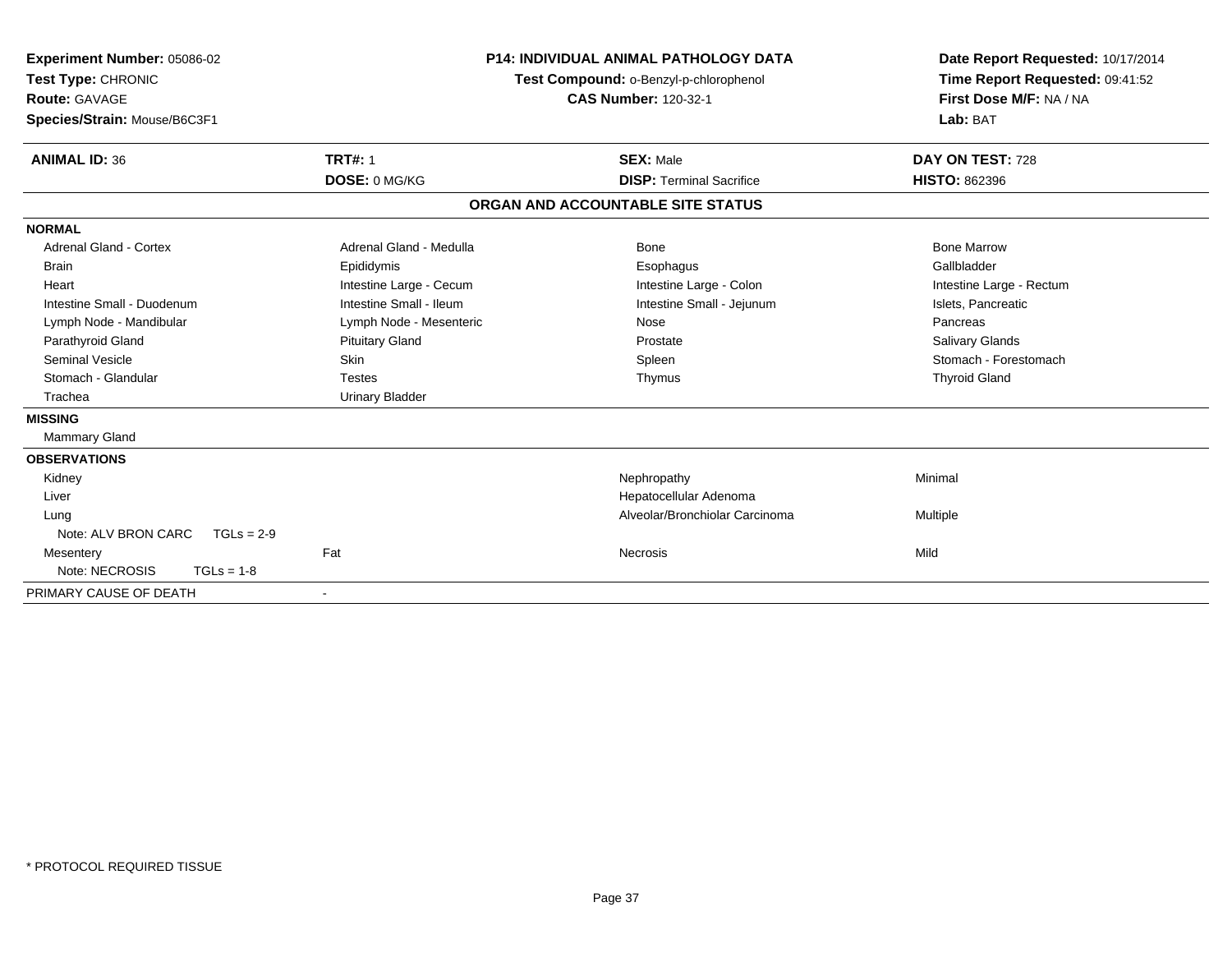| Experiment Number: 05086-02<br><b>Test Type: CHRONIC</b><br><b>Route: GAVAGE</b><br>Species/Strain: Mouse/B6C3F1 | <b>P14: INDIVIDUAL ANIMAL PATHOLOGY DATA</b><br><b>Test Compound: o-Benzyl-p-chlorophenol</b><br><b>CAS Number: 120-32-1</b> |                                                      | Date Report Requested: 10/17/2014<br>Time Report Requested: 09:41:52<br>First Dose M/F: NA / NA<br>Lab: BAT |
|------------------------------------------------------------------------------------------------------------------|------------------------------------------------------------------------------------------------------------------------------|------------------------------------------------------|-------------------------------------------------------------------------------------------------------------|
| <b>ANIMAL ID: 37</b>                                                                                             | <b>TRT#: 1</b><br>DOSE: 0 MG/KG                                                                                              | <b>SEX: Male</b><br><b>DISP:</b> Scheduled Sacrifice | DAY ON TEST: 93<br>HISTO:                                                                                   |
|                                                                                                                  |                                                                                                                              | ORGAN AND ACCOUNTABLE SITE STATUS                    |                                                                                                             |
| <b>NORMAL</b>                                                                                                    |                                                                                                                              |                                                      |                                                                                                             |
| Adrenal Gland - Cortex                                                                                           | Adrenal Gland - Medulla                                                                                                      | Bone                                                 | <b>Bone Marrow</b>                                                                                          |
| <b>Brain</b>                                                                                                     | Epididymis                                                                                                                   | Esophagus                                            | Gallbladder                                                                                                 |
| Heart                                                                                                            | Intestine Large - Cecum                                                                                                      | Intestine Large - Colon                              | Intestine Large - Rectum                                                                                    |
| Intestine Small - Duodenum                                                                                       | Intestine Small - Ileum                                                                                                      | Intestine Small - Jejunum                            | Islets, Pancreatic                                                                                          |
| Kidney                                                                                                           | Liver                                                                                                                        | Lung                                                 | Lymph Node - Mandibular                                                                                     |
| Lymph Node - Mesenteric                                                                                          | Mammary Gland                                                                                                                | Nose                                                 | Pancreas                                                                                                    |
| Parathyroid Gland                                                                                                | <b>Pituitary Gland</b>                                                                                                       | Prostate                                             | Salivary Glands                                                                                             |
| Seminal Vesicle                                                                                                  | Skin                                                                                                                         | Spleen                                               | Stomach - Forestomach                                                                                       |
| <b>Testes</b>                                                                                                    | Thymus                                                                                                                       | <b>Thyroid Gland</b>                                 | Trachea                                                                                                     |
| Urinary Bladder                                                                                                  |                                                                                                                              |                                                      |                                                                                                             |
| <b>OBSERVATIONS</b>                                                                                              |                                                                                                                              |                                                      |                                                                                                             |
| Stomach                                                                                                          | Glandular                                                                                                                    | Inflammation                                         | Suppurative, Mild                                                                                           |
| PRIMARY CAUSE OF DEATH                                                                                           |                                                                                                                              |                                                      |                                                                                                             |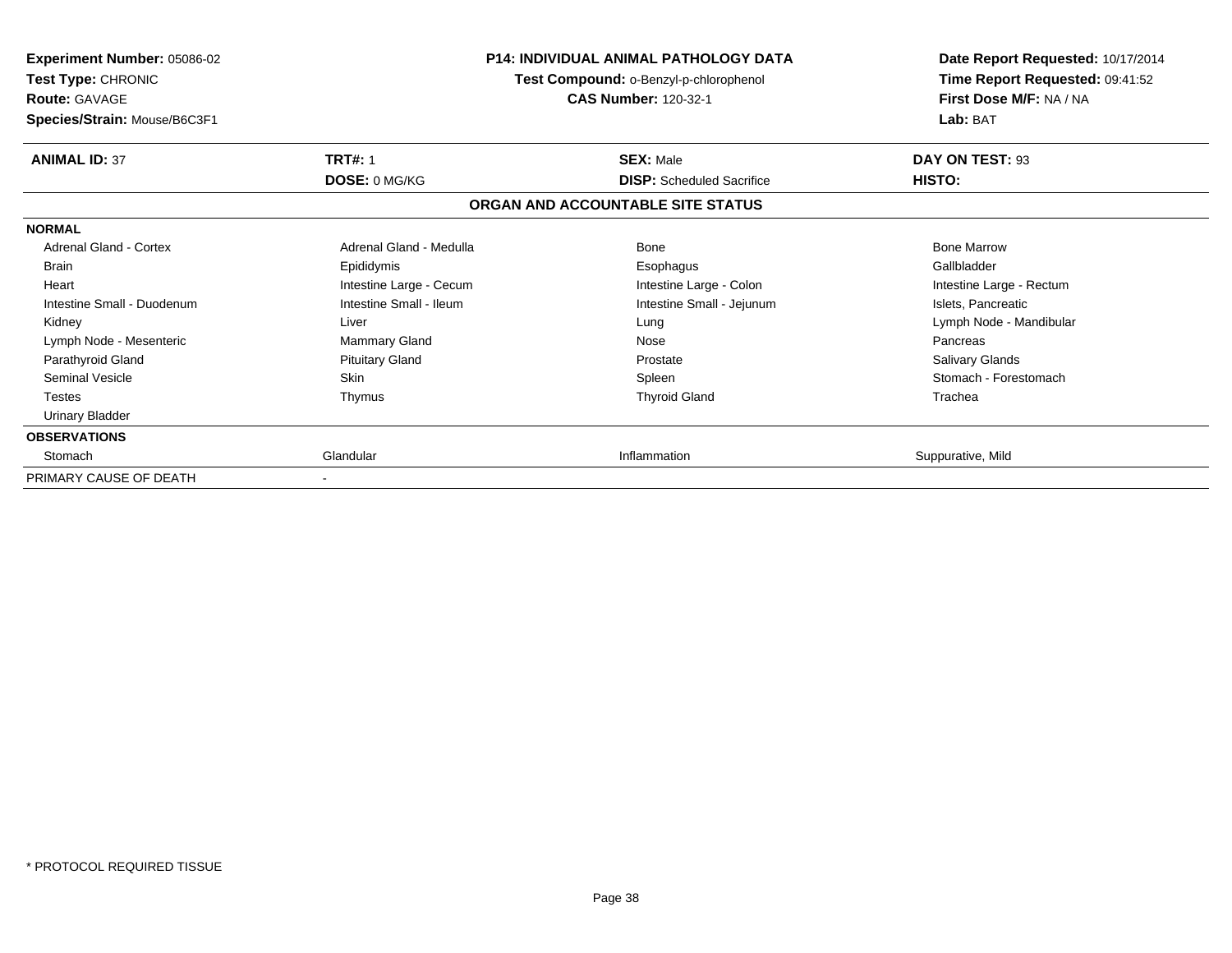| Experiment Number: 05086-02<br>Test Type: CHRONIC<br>Route: GAVAGE<br>Species/Strain: Mouse/B6C3F1 |                                                                   | <b>P14: INDIVIDUAL ANIMAL PATHOLOGY DATA</b><br>Test Compound: o-Benzyl-p-chlorophenol<br><b>CAS Number: 120-32-1</b> | Date Report Requested: 10/17/2014<br>Time Report Requested: 09:41:52<br>First Dose M/F: NA / NA<br>Lab: BAT |
|----------------------------------------------------------------------------------------------------|-------------------------------------------------------------------|-----------------------------------------------------------------------------------------------------------------------|-------------------------------------------------------------------------------------------------------------|
| <b>ANIMAL ID: 38</b>                                                                               | <b>TRT#: 1</b>                                                    | <b>SEX: Male</b>                                                                                                      | DAY ON TEST: 699                                                                                            |
|                                                                                                    | DOSE: 0 MG/KG                                                     | <b>DISP:</b> Moribund Sacrifice                                                                                       | <b>HISTO: 862398</b>                                                                                        |
|                                                                                                    |                                                                   | ORGAN AND ACCOUNTABLE SITE STATUS                                                                                     |                                                                                                             |
| <b>NORMAL</b>                                                                                      |                                                                   |                                                                                                                       |                                                                                                             |
| <b>Adrenal Gland - Cortex</b>                                                                      | Adrenal Gland - Medulla                                           | Bone                                                                                                                  | <b>Bone Marrow</b>                                                                                          |
| <b>Brain</b>                                                                                       | Epididymis                                                        | Esophagus                                                                                                             | Gallbladder                                                                                                 |
| Intestine Large - Cecum                                                                            | Intestine Large - Colon                                           | Intestine Large - Rectum                                                                                              | Intestine Small - Duodenum                                                                                  |
| Intestine Small - Ileum                                                                            | Intestine Small - Jejunum                                         | Islets, Pancreatic                                                                                                    | Lymph Node - Mandibular                                                                                     |
| Nose                                                                                               | Parathyroid Gland                                                 | <b>Pituitary Gland</b>                                                                                                | Salivary Glands                                                                                             |
| <b>Seminal Vesicle</b>                                                                             | Skin                                                              | Stomach - Forestomach                                                                                                 | Stomach - Glandular                                                                                         |
| <b>Testes</b>                                                                                      | <b>Thyroid Gland</b>                                              | Trachea                                                                                                               | <b>Urinary Bladder</b>                                                                                      |
| <b>MISSING</b>                                                                                     |                                                                   |                                                                                                                       |                                                                                                             |
| Mammary Gland                                                                                      |                                                                   |                                                                                                                       |                                                                                                             |
| <b>OBSERVATIONS</b>                                                                                |                                                                   |                                                                                                                       |                                                                                                             |
| Heart                                                                                              | Pericardium                                                       | Inflammation                                                                                                          | Subacute, Mild                                                                                              |
| Kidney                                                                                             |                                                                   | Lymphoma Malignant Undifferentiated Cell Type                                                                         |                                                                                                             |
| Liver                                                                                              |                                                                   | Lymphoma Malignant Undifferentiated Cell Type                                                                         |                                                                                                             |
| Lung                                                                                               |                                                                   | Alveolar/Bronchiolar Adenoma                                                                                          |                                                                                                             |
|                                                                                                    |                                                                   | Lymphoma Malignant Undifferentiated Cell Type                                                                         |                                                                                                             |
| Lymph Node                                                                                         | Mesenteric                                                        | Lymphoma Malignant Undifferentiated Cell Type                                                                         |                                                                                                             |
|                                                                                                    | Renal                                                             | Lymphoma Malignant Undifferentiated Cell Type                                                                         |                                                                                                             |
|                                                                                                    | [ Lymphoma Malignant Undifferentiated Cell Type TGLS = 3,4-9+10 ] |                                                                                                                       |                                                                                                             |
| Mesentery                                                                                          |                                                                   | Lymphoma Malignant Undifferentiated Cell Type                                                                         |                                                                                                             |
| Pancreas                                                                                           |                                                                   | Lymphoma Malignant Undifferentiated Cell Type                                                                         |                                                                                                             |
| Prostate                                                                                           |                                                                   | Lymphoma Malignant Undifferentiated Cell Type                                                                         |                                                                                                             |
| Spleen                                                                                             |                                                                   | Lymphoma Malignant Undifferentiated Cell Type                                                                         |                                                                                                             |
| [ Lymphoma Malignant Undifferentiated Cell Type TGLS = 2-8 ]                                       |                                                                   |                                                                                                                       |                                                                                                             |
| Thymus                                                                                             |                                                                   | Lymphoma Malignant Undifferentiated Cell Type                                                                         |                                                                                                             |
| PRIMARY CAUSE OF DEATH                                                                             |                                                                   |                                                                                                                       |                                                                                                             |

Animal Note: C O MORB: LYMPHOMA, UNDIFFERENTIATED, MULTIPLE ORGANS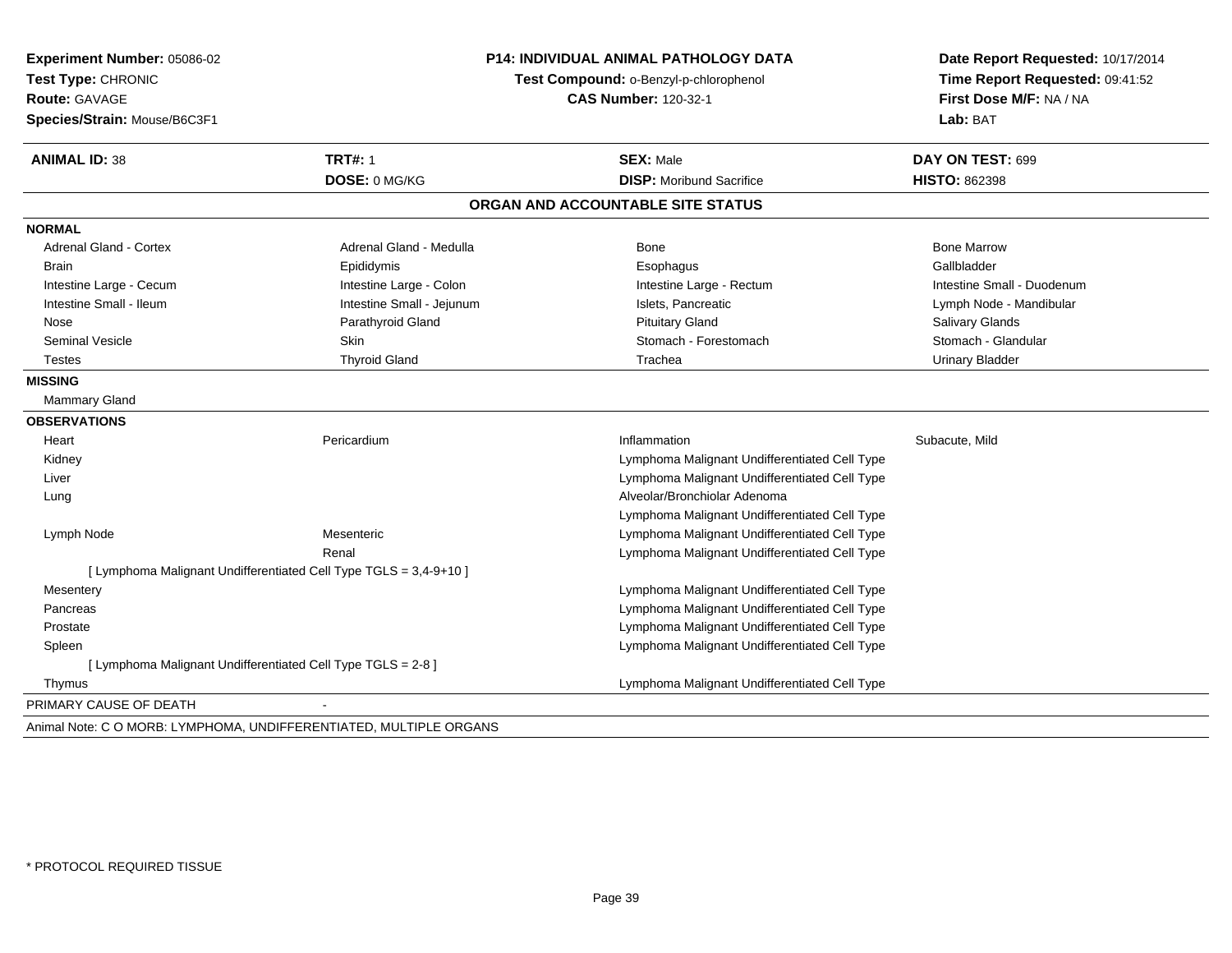| <b>Experiment Number: 05086-02</b><br>Test Type: CHRONIC<br><b>Route: GAVAGE</b><br>Species/Strain: Mouse/B6C3F1 |                         | <b>P14: INDIVIDUAL ANIMAL PATHOLOGY DATA</b><br>Test Compound: o-Benzyl-p-chlorophenol<br><b>CAS Number: 120-32-1</b> | Date Report Requested: 10/17/2014<br>Time Report Requested: 09:41:52<br>First Dose M/F: NA / NA<br>Lab: BAT |
|------------------------------------------------------------------------------------------------------------------|-------------------------|-----------------------------------------------------------------------------------------------------------------------|-------------------------------------------------------------------------------------------------------------|
| <b>ANIMAL ID: 39</b>                                                                                             | <b>TRT#: 1</b>          | <b>SEX: Male</b>                                                                                                      | DAY ON TEST: 455                                                                                            |
|                                                                                                                  | DOSE: 0 MG/KG           | <b>DISP:</b> Scheduled Sacrifice                                                                                      | <b>HISTO: 862399</b>                                                                                        |
|                                                                                                                  |                         | ORGAN AND ACCOUNTABLE SITE STATUS                                                                                     |                                                                                                             |
| <b>NORMAL</b>                                                                                                    |                         |                                                                                                                       |                                                                                                             |
| <b>Adrenal Gland - Cortex</b>                                                                                    | Adrenal Gland - Medulla | Bone                                                                                                                  | <b>Bone Marrow</b>                                                                                          |
| <b>Brain</b>                                                                                                     | Epididymis              | Esophagus                                                                                                             | Gallbladder                                                                                                 |
| Heart                                                                                                            | Intestine Large - Cecum | Intestine Large - Colon                                                                                               | Intestine Large - Rectum                                                                                    |
| Intestine Small - Duodenum                                                                                       | Intestine Small - Ileum | Intestine Small - Jejunum                                                                                             | Islets, Pancreatic                                                                                          |
| Lung                                                                                                             | Lymph Node - Mandibular | Lymph Node - Mesenteric                                                                                               | Nose                                                                                                        |
| Pancreas                                                                                                         | Parathyroid Gland       | <b>Pituitary Gland</b>                                                                                                | Prostate                                                                                                    |
| <b>Salivary Glands</b>                                                                                           | <b>Seminal Vesicle</b>  | <b>Skin</b>                                                                                                           | Spleen                                                                                                      |
| Stomach - Forestomach                                                                                            | <b>Testes</b>           | Thymus                                                                                                                | <b>Thyroid Gland</b>                                                                                        |
| Trachea                                                                                                          | <b>Urinary Bladder</b>  |                                                                                                                       |                                                                                                             |
| <b>MISSING</b>                                                                                                   |                         |                                                                                                                       |                                                                                                             |
| <b>Mammary Gland</b>                                                                                             |                         |                                                                                                                       |                                                                                                             |
| <b>OBSERVATIONS</b>                                                                                              |                         |                                                                                                                       |                                                                                                             |
| Kidney                                                                                                           |                         | Nephropathy                                                                                                           | Minimal                                                                                                     |
| Liver                                                                                                            |                         | Fatty Change                                                                                                          | Minimal                                                                                                     |
| Stomach                                                                                                          | Glandular, Mucosa       | Mineralization                                                                                                        | Mild                                                                                                        |
| PRIMARY CAUSE OF DEATH                                                                                           |                         |                                                                                                                       |                                                                                                             |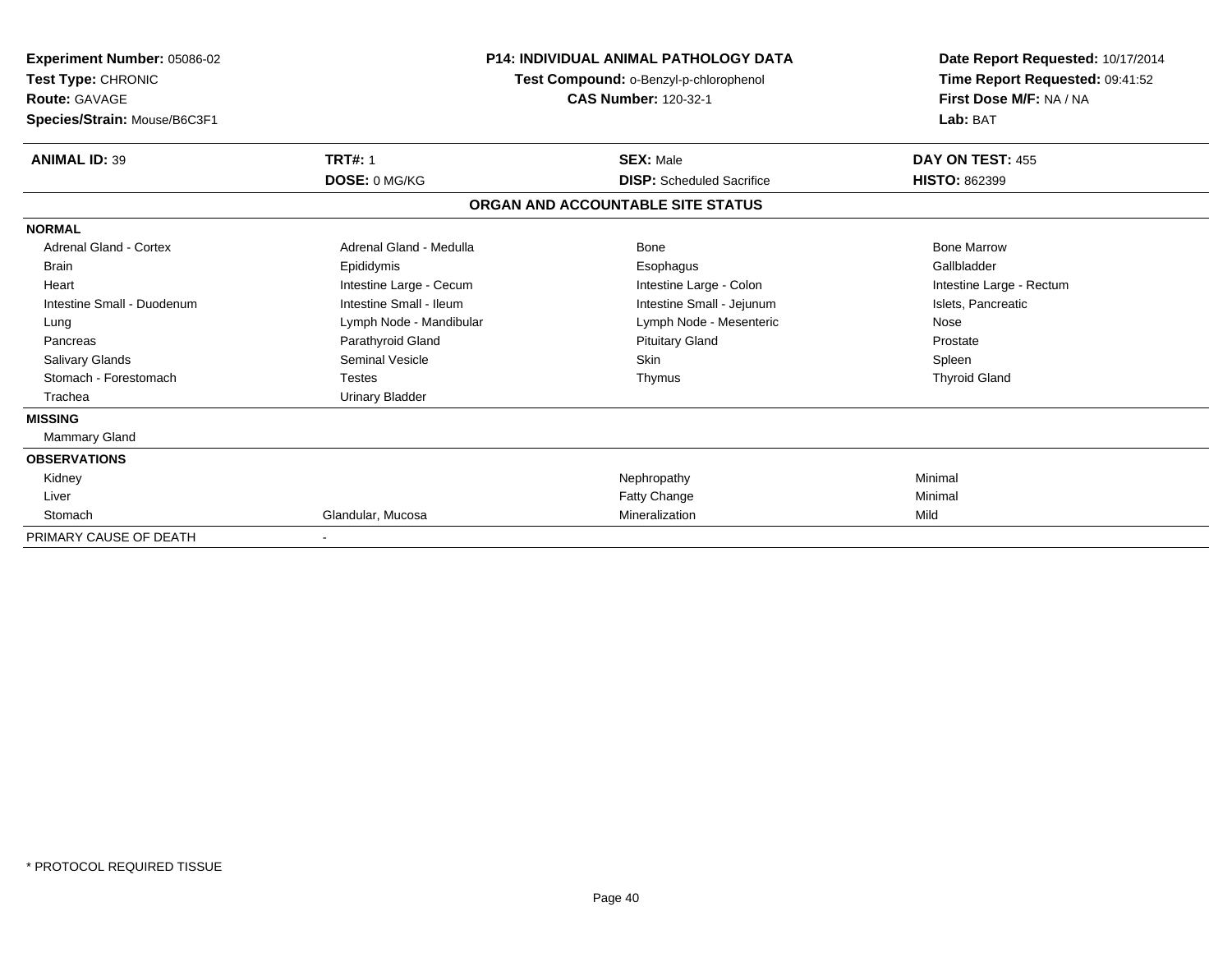| Experiment Number: 05086-02         |                                                              | <b>P14: INDIVIDUAL ANIMAL PATHOLOGY DATA</b> | Date Report Requested: 10/17/2014 |  |
|-------------------------------------|--------------------------------------------------------------|----------------------------------------------|-----------------------------------|--|
| Test Type: CHRONIC                  |                                                              | Test Compound: o-Benzyl-p-chlorophenol       | Time Report Requested: 09:41:52   |  |
| <b>Route: GAVAGE</b>                |                                                              | <b>CAS Number: 120-32-1</b>                  | First Dose M/F: NA / NA           |  |
| Species/Strain: Mouse/B6C3F1        |                                                              |                                              | Lab: BAT                          |  |
| <b>ANIMAL ID: 40</b>                | <b>TRT#: 1</b>                                               | <b>SEX: Male</b>                             | DAY ON TEST: 728                  |  |
|                                     | DOSE: 0 MG/KG                                                | <b>DISP: Terminal Sacrifice</b>              | <b>HISTO: 862400</b>              |  |
|                                     |                                                              | ORGAN AND ACCOUNTABLE SITE STATUS            |                                   |  |
| <b>NORMAL</b>                       |                                                              |                                              |                                   |  |
| <b>Adrenal Gland - Cortex</b>       | Adrenal Gland - Medulla                                      | Bone                                         | <b>Bone Marrow</b>                |  |
| <b>Brain</b>                        | Epididymis                                                   | Esophagus                                    | Gallbladder                       |  |
| Heart                               | Intestine Large - Cecum                                      | Intestine Large - Colon                      | Intestine Large - Rectum          |  |
| Intestine Small - Duodenum          | Intestine Small - Ileum                                      | Intestine Small - Jejunum                    | Kidney                            |  |
| Lung                                | Lymph Node - Mandibular                                      | Lymph Node - Mesenteric                      | Nose                              |  |
| Pancreas                            | <b>Pituitary Gland</b>                                       | Prostate                                     | Salivary Glands                   |  |
| <b>Seminal Vesicle</b>              | <b>Skin</b>                                                  | Stomach - Forestomach                        | Stomach - Glandular               |  |
| <b>Testes</b>                       | Trachea                                                      | <b>Urinary Bladder</b>                       |                                   |  |
| <b>MISSING</b>                      |                                                              |                                              |                                   |  |
| Mammary Gland                       | Parathyroid Gland                                            | Thymus                                       |                                   |  |
| <b>OBSERVATIONS</b>                 |                                                              |                                              |                                   |  |
| Islets, Pancreatic                  |                                                              | Hyperplasia                                  | Mild                              |  |
| Liver                               |                                                              | Hemangiosarcoma                              |                                   |  |
|                                     |                                                              | Hepatocellular Adenoma                       | Multiple                          |  |
| Note: HEPATOCLR ADEN                | $TGLs = 2,3,4,5-2+8+9+10$                                    |                                              |                                   |  |
| Note: HEMANGIOSARC<br>$TGLs = 2-8$  |                                                              |                                              |                                   |  |
| Sem Ves                             |                                                              |                                              |                                   |  |
|                                     | Note: NO CORRESP LESION FOR SEM VESICL ENLARGMT SEEN AT NECR |                                              |                                   |  |
| Spleen                              |                                                              | Hemangiosarcoma                              |                                   |  |
| Note: HEMANGIOSARC<br>$TGLs = 6-11$ |                                                              |                                              |                                   |  |
| <b>Thyroid Gland</b>                | Follicle                                                     | Hyperplasia                                  | Minimal                           |  |
| PRIMARY CAUSE OF DEATH              |                                                              |                                              |                                   |  |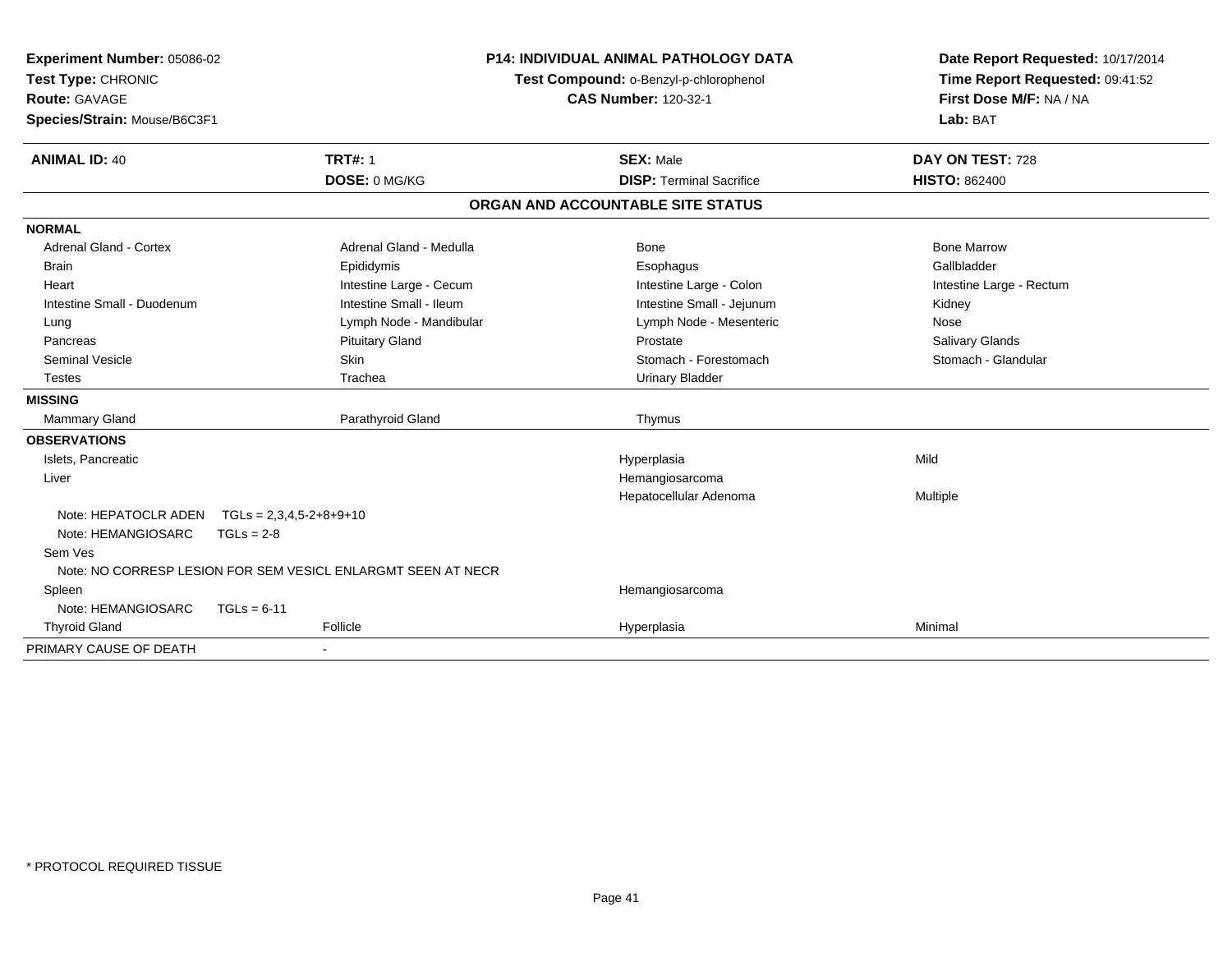| Experiment Number: 05086-02<br>Test Type: CHRONIC<br>Route: GAVAGE<br>Species/Strain: Mouse/B6C3F1 |                         | <b>P14: INDIVIDUAL ANIMAL PATHOLOGY DATA</b><br>Test Compound: o-Benzyl-p-chlorophenol<br><b>CAS Number: 120-32-1</b> | Date Report Requested: 10/17/2014<br>Time Report Requested: 09:41:52<br>First Dose M/F: NA / NA<br>Lab: BAT |  |
|----------------------------------------------------------------------------------------------------|-------------------------|-----------------------------------------------------------------------------------------------------------------------|-------------------------------------------------------------------------------------------------------------|--|
| <b>ANIMAL ID: 41</b>                                                                               | <b>TRT#: 1</b>          | <b>SEX: Male</b>                                                                                                      | DAY ON TEST: 728                                                                                            |  |
|                                                                                                    | DOSE: 0 MG/KG           | <b>DISP: Terminal Sacrifice</b>                                                                                       | <b>HISTO: 862401</b>                                                                                        |  |
|                                                                                                    |                         | ORGAN AND ACCOUNTABLE SITE STATUS                                                                                     |                                                                                                             |  |
| <b>NORMAL</b>                                                                                      |                         |                                                                                                                       |                                                                                                             |  |
| <b>Adrenal Gland - Cortex</b>                                                                      | Adrenal Gland - Medulla | Bone                                                                                                                  | <b>Bone Marrow</b>                                                                                          |  |
| <b>Brain</b>                                                                                       | Epididymis              | Esophagus                                                                                                             | Gallbladder                                                                                                 |  |
| Heart                                                                                              | Intestine Large - Cecum | Intestine Large - Colon                                                                                               | Intestine Large - Rectum                                                                                    |  |
| Intestine Small - Duodenum                                                                         | Intestine Small - Ileum | Intestine Small - Jejunum                                                                                             | Islets, Pancreatic                                                                                          |  |
| Lung                                                                                               | Lymph Node - Mandibular | Lymph Node - Mesenteric                                                                                               | Nose                                                                                                        |  |
| Pancreas                                                                                           | <b>Pituitary Gland</b>  | Prostate                                                                                                              | Salivary Glands                                                                                             |  |
| <b>Seminal Vesicle</b>                                                                             | Skin                    | Spleen                                                                                                                | Stomach - Glandular                                                                                         |  |
| Testes                                                                                             | Thymus                  | <b>Thyroid Gland</b>                                                                                                  | Trachea                                                                                                     |  |
| <b>Urinary Bladder</b>                                                                             |                         |                                                                                                                       |                                                                                                             |  |
| <b>MISSING</b>                                                                                     |                         |                                                                                                                       |                                                                                                             |  |
| <b>Mammary Gland</b>                                                                               | Parathyroid Gland       |                                                                                                                       |                                                                                                             |  |
| <b>OBSERVATIONS</b>                                                                                |                         |                                                                                                                       |                                                                                                             |  |
| Kidney                                                                                             |                         | Nephropathy                                                                                                           | Minimal                                                                                                     |  |
| Liver                                                                                              |                         | Hepatocellular Adenoma                                                                                                | <b>Multiple</b>                                                                                             |  |
| [Hepatocellular Adenoma TGLS = 1,2-1+2+8+9]                                                        |                         |                                                                                                                       |                                                                                                             |  |
| Stomach                                                                                            | Forestomach             | Hyperplasia                                                                                                           | Squamous, Mild                                                                                              |  |
| PRIMARY CAUSE OF DEATH                                                                             |                         |                                                                                                                       |                                                                                                             |  |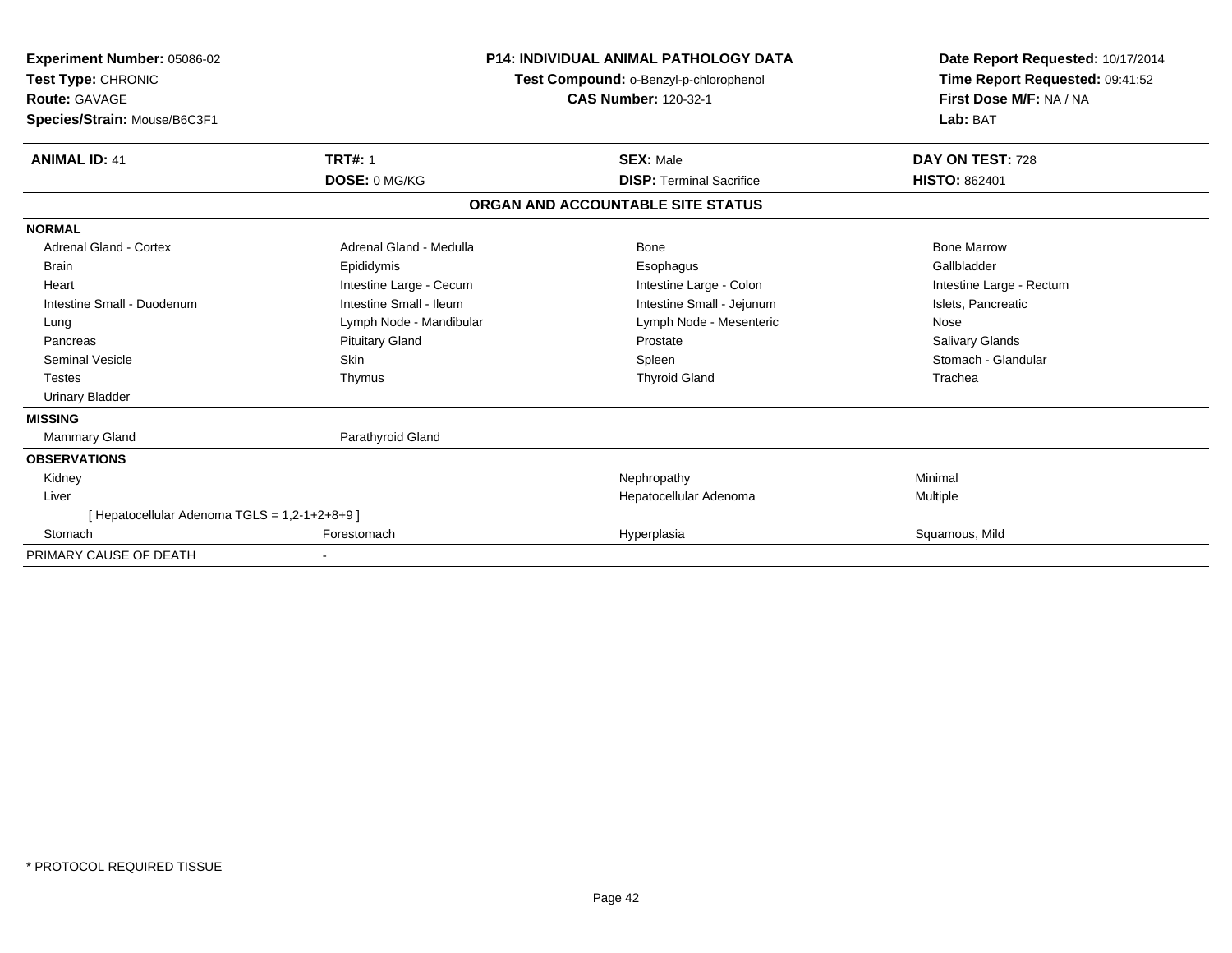| Experiment Number: 05086-02<br>Test Type: CHRONIC<br>Route: GAVAGE<br>Species/Strain: Mouse/B6C3F1 |                         | <b>P14: INDIVIDUAL ANIMAL PATHOLOGY DATA</b><br>Test Compound: o-Benzyl-p-chlorophenol<br><b>CAS Number: 120-32-1</b> | Date Report Requested: 10/17/2014<br>Time Report Requested: 09:41:52<br>First Dose M/F: NA / NA<br>Lab: BAT |
|----------------------------------------------------------------------------------------------------|-------------------------|-----------------------------------------------------------------------------------------------------------------------|-------------------------------------------------------------------------------------------------------------|
| <b>ANIMAL ID: 42</b>                                                                               | <b>TRT#: 1</b>          | <b>SEX: Male</b>                                                                                                      | DAY ON TEST: 456                                                                                            |
|                                                                                                    | DOSE: 0 MG/KG           | <b>DISP:</b> Scheduled Sacrifice                                                                                      | <b>HISTO: 862402</b>                                                                                        |
|                                                                                                    |                         | ORGAN AND ACCOUNTABLE SITE STATUS                                                                                     |                                                                                                             |
| <b>NORMAL</b>                                                                                      |                         |                                                                                                                       |                                                                                                             |
| <b>Adrenal Gland - Cortex</b>                                                                      | Adrenal Gland - Medulla | <b>Bone</b>                                                                                                           | <b>Bone Marrow</b>                                                                                          |
| <b>Brain</b>                                                                                       | Epididymis              | Esophagus                                                                                                             | Gallbladder                                                                                                 |
| Heart                                                                                              | Intestine Large - Cecum | Intestine Large - Colon                                                                                               | Intestine Large - Rectum                                                                                    |
| Intestine Small - Duodenum                                                                         | Intestine Small - Ileum | Intestine Small - Jejunum                                                                                             | Islets, Pancreatic                                                                                          |
| Lung                                                                                               | Lymph Node - Mandibular | Lymph Node - Mesenteric                                                                                               | Nose                                                                                                        |
| Parathyroid Gland                                                                                  | <b>Pituitary Gland</b>  | Prostate                                                                                                              | Salivary Glands                                                                                             |
| <b>Seminal Vesicle</b>                                                                             | Skin                    | Spleen                                                                                                                | Stomach - Forestomach                                                                                       |
| <b>Testes</b>                                                                                      | Thymus                  | <b>Thyroid Gland</b>                                                                                                  | Trachea                                                                                                     |
| <b>Urinary Bladder</b>                                                                             |                         |                                                                                                                       |                                                                                                             |
| <b>MISSING</b>                                                                                     |                         |                                                                                                                       |                                                                                                             |
| Mammary Gland                                                                                      |                         |                                                                                                                       |                                                                                                             |
| <b>OBSERVATIONS</b>                                                                                |                         |                                                                                                                       |                                                                                                             |
| Kidney                                                                                             |                         | Nephropathy                                                                                                           | Minimal                                                                                                     |
| Liver                                                                                              |                         | Fatty Change                                                                                                          | Minimal                                                                                                     |
| Pancreas                                                                                           |                         | Cyst                                                                                                                  |                                                                                                             |
| Note: CYST<br>$TGLs = 1-7$                                                                         |                         |                                                                                                                       |                                                                                                             |
| Stomach                                                                                            | Glandular, Mucosa       | Mineralization                                                                                                        | Mild                                                                                                        |
| PRIMARY CAUSE OF DEATH                                                                             |                         |                                                                                                                       |                                                                                                             |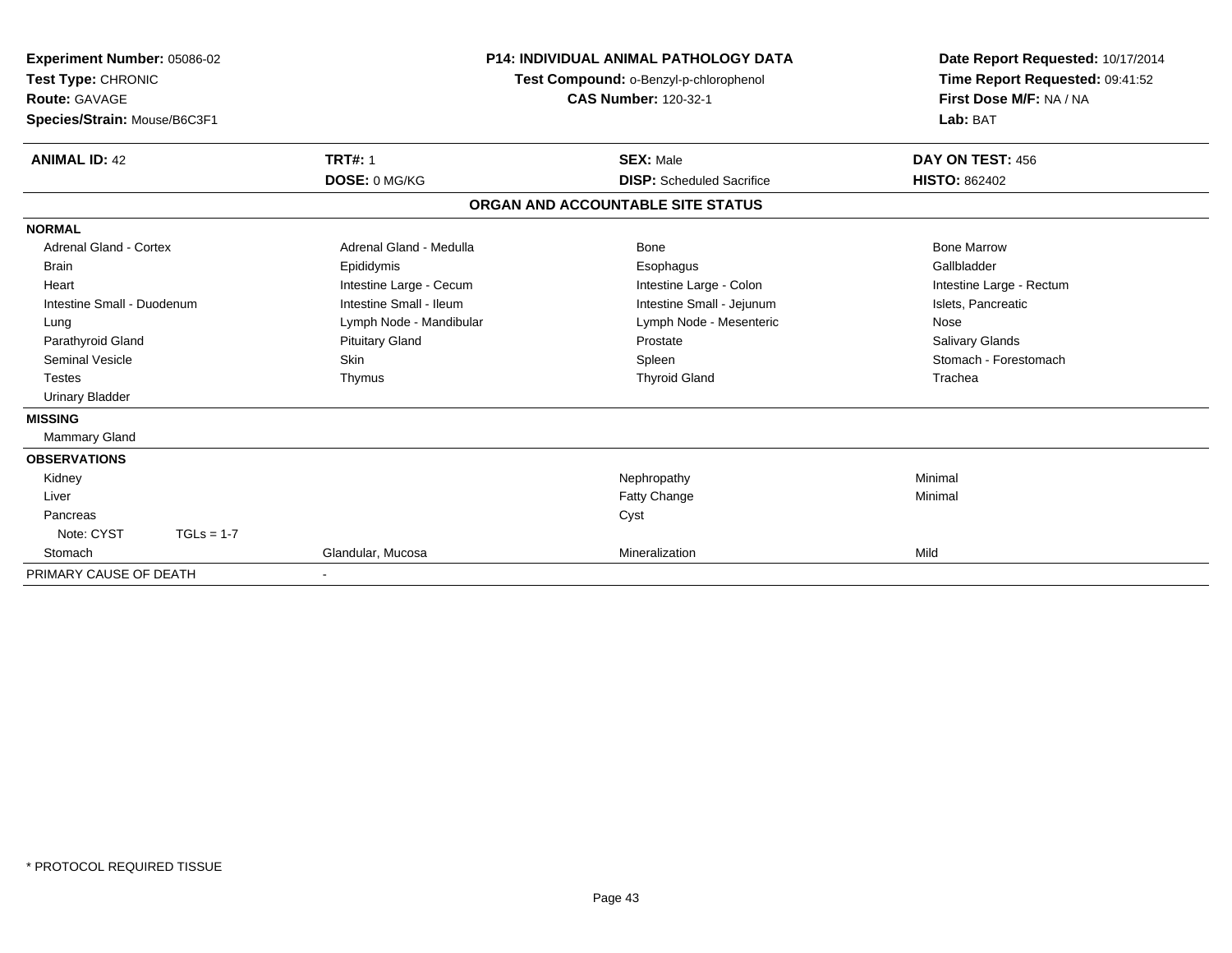| Experiment Number: 05086-02<br>Test Type: CHRONIC<br>Route: GAVAGE<br>Species/Strain: Mouse/B6C3F1 |                           | <b>P14: INDIVIDUAL ANIMAL PATHOLOGY DATA</b><br>Test Compound: o-Benzyl-p-chlorophenol<br><b>CAS Number: 120-32-1</b> | Date Report Requested: 10/17/2014<br>Time Report Requested: 09:41:52<br>First Dose M/F: NA / NA<br>Lab: BAT |
|----------------------------------------------------------------------------------------------------|---------------------------|-----------------------------------------------------------------------------------------------------------------------|-------------------------------------------------------------------------------------------------------------|
| <b>ANIMAL ID: 43</b>                                                                               | <b>TRT#: 1</b>            | <b>SEX: Male</b>                                                                                                      | DAY ON TEST: 728                                                                                            |
|                                                                                                    | DOSE: 0 MG/KG             | <b>DISP: Terminal Sacrifice</b>                                                                                       | <b>HISTO: 862403</b>                                                                                        |
|                                                                                                    |                           | ORGAN AND ACCOUNTABLE SITE STATUS                                                                                     |                                                                                                             |
| <b>NORMAL</b>                                                                                      |                           |                                                                                                                       |                                                                                                             |
| Adrenal Gland - Medulla                                                                            | Bone                      | <b>Bone Marrow</b>                                                                                                    | <b>Brain</b>                                                                                                |
| Epididymis                                                                                         | Esophagus                 | Gallbladder                                                                                                           | Heart                                                                                                       |
| Intestine Large - Cecum                                                                            | Intestine Large - Colon   | Intestine Large - Rectum                                                                                              | Intestine Small - Duodenum                                                                                  |
| Intestine Small - Ileum                                                                            | Intestine Small - Jejunum | Islets, Pancreatic                                                                                                    | Lung                                                                                                        |
| Lymph Node - Mandibular                                                                            | Lymph Node - Mesenteric   | Nose                                                                                                                  | Pancreas                                                                                                    |
| Parathyroid Gland                                                                                  | <b>Pituitary Gland</b>    | Prostate                                                                                                              | <b>Salivary Glands</b>                                                                                      |
| <b>Seminal Vesicle</b>                                                                             | <b>Skin</b>               | Spleen                                                                                                                | Stomach - Forestomach                                                                                       |
| Stomach - Glandular                                                                                | <b>Testes</b>             | Thymus                                                                                                                | <b>Thyroid Gland</b>                                                                                        |
| Trachea                                                                                            | <b>Urinary Bladder</b>    |                                                                                                                       |                                                                                                             |
| <b>MISSING</b>                                                                                     |                           |                                                                                                                       |                                                                                                             |
| Mammary Gland                                                                                      |                           |                                                                                                                       |                                                                                                             |
| <b>OBSERVATIONS</b>                                                                                |                           |                                                                                                                       |                                                                                                             |
| <b>Adrenal Gland</b>                                                                               | Cortex                    | Adenoma                                                                                                               |                                                                                                             |
| Kidney                                                                                             |                           | Nephropathy                                                                                                           | Mild                                                                                                        |
| Note: NEPHROPATHY                                                                                  | $TGLs = 3-1$              |                                                                                                                       |                                                                                                             |
| Liver                                                                                              |                           | Hepatocellular Adenoma                                                                                                | Multiple                                                                                                    |
| Note: HEPATOCLR ADEN                                                                               | $TGLs = 1,2-8+9$          |                                                                                                                       |                                                                                                             |
| PRIMARY CAUSE OF DEATH                                                                             |                           |                                                                                                                       |                                                                                                             |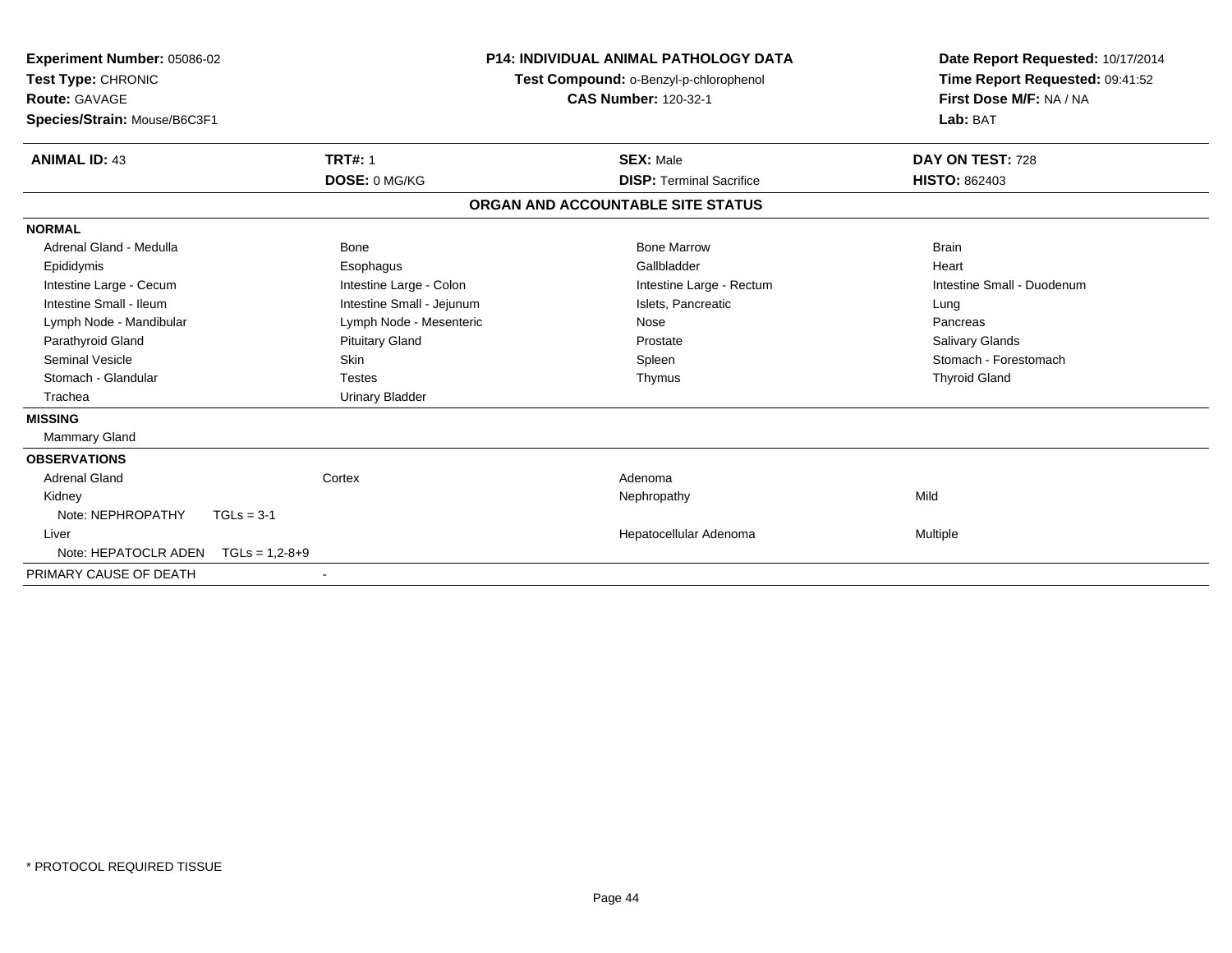| <b>Experiment Number: 05086-02</b><br>Test Type: CHRONIC<br><b>Route: GAVAGE</b><br>Species/Strain: Mouse/B6C3F1 |                            | <b>P14: INDIVIDUAL ANIMAL PATHOLOGY DATA</b><br>Test Compound: o-Benzyl-p-chlorophenol<br><b>CAS Number: 120-32-1</b> | Date Report Requested: 10/17/2014<br>Time Report Requested: 09:41:52<br>First Dose M/F: NA / NA<br>Lab: BAT |  |
|------------------------------------------------------------------------------------------------------------------|----------------------------|-----------------------------------------------------------------------------------------------------------------------|-------------------------------------------------------------------------------------------------------------|--|
| <b>ANIMAL ID: 44</b>                                                                                             | <b>TRT#: 1</b>             | <b>SEX: Male</b>                                                                                                      | DAY ON TEST: 728                                                                                            |  |
|                                                                                                                  | DOSE: 0 MG/KG              | <b>DISP: Terminal Sacrifice</b>                                                                                       | <b>HISTO: 862404</b>                                                                                        |  |
|                                                                                                                  |                            | ORGAN AND ACCOUNTABLE SITE STATUS                                                                                     |                                                                                                             |  |
| <b>NORMAL</b>                                                                                                    |                            |                                                                                                                       |                                                                                                             |  |
| Adrenal Gland - Cortex                                                                                           | Adrenal Gland - Medulla    | <b>Bone</b>                                                                                                           | <b>Brain</b>                                                                                                |  |
| Epididymis                                                                                                       | Esophagus                  | Intestine Large - Cecum                                                                                               | Intestine Large - Colon                                                                                     |  |
| Intestine Large - Rectum                                                                                         | Intestine Small - Duodenum | Intestine Small - Ileum                                                                                               | Intestine Small - Jejunum                                                                                   |  |
| Islets, Pancreatic                                                                                               | Liver                      | Lung                                                                                                                  | Lymph Node - Mandibular                                                                                     |  |
| Lymph Node - Mesenteric                                                                                          | Nose                       | Pancreas                                                                                                              | Prostate                                                                                                    |  |
| <b>Salivary Glands</b>                                                                                           | Seminal Vesicle            | <b>Skin</b>                                                                                                           | Spleen                                                                                                      |  |
| Stomach - Forestomach                                                                                            | Stomach - Glandular        | <b>Testes</b>                                                                                                         | Thymus                                                                                                      |  |
| <b>Thyroid Gland</b>                                                                                             | Trachea                    | <b>Urinary Bladder</b>                                                                                                |                                                                                                             |  |
| <b>MISSING</b>                                                                                                   |                            |                                                                                                                       |                                                                                                             |  |
| Mammary Gland                                                                                                    | Parathyroid Gland          |                                                                                                                       |                                                                                                             |  |
| <b>OBSERVATIONS</b>                                                                                              |                            |                                                                                                                       |                                                                                                             |  |
| Kidney                                                                                                           |                            | Nephropathy                                                                                                           | Minimal                                                                                                     |  |
| PRIMARY CAUSE OF DEATH                                                                                           |                            |                                                                                                                       |                                                                                                             |  |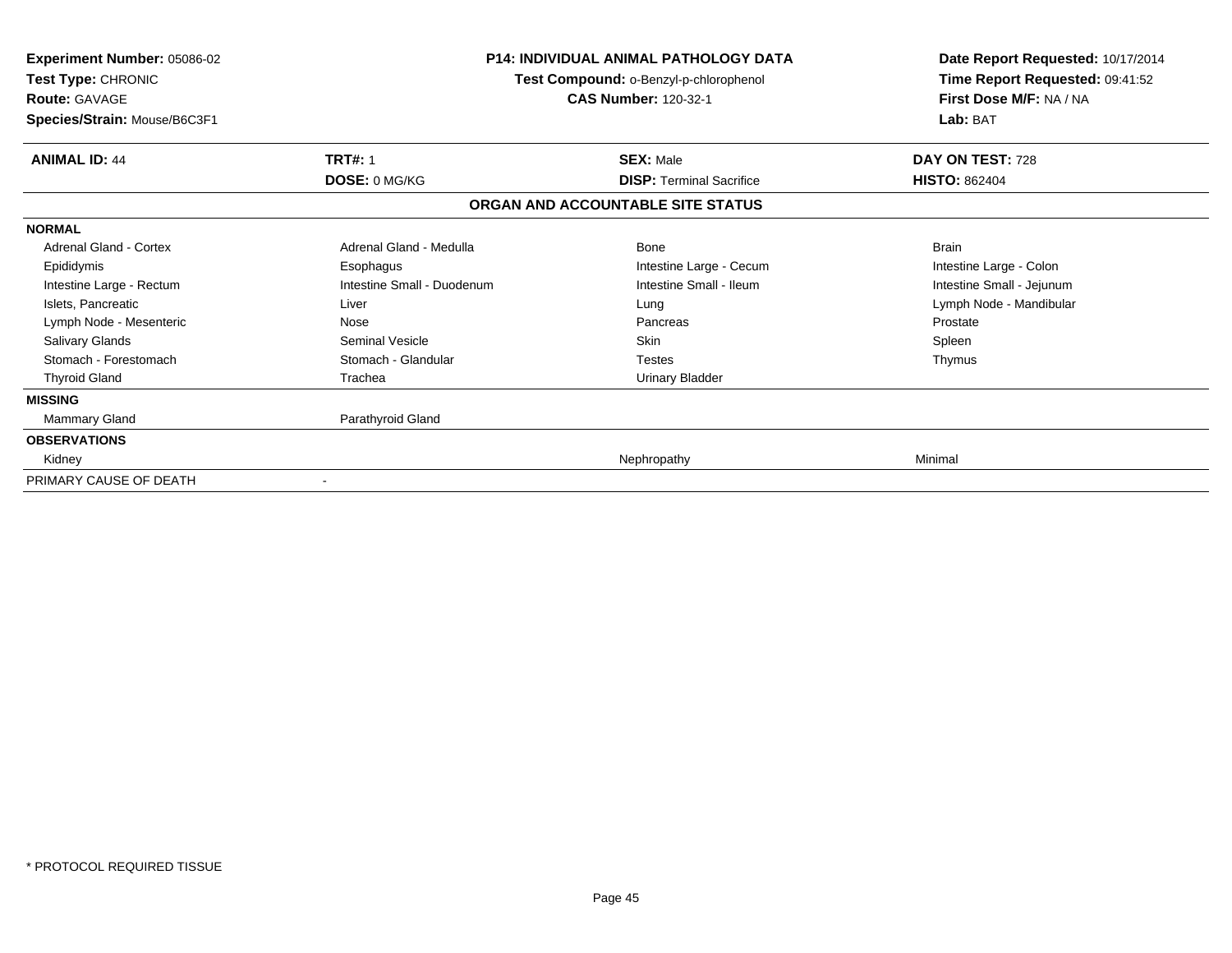| Experiment Number: 05086-02<br>Test Type: CHRONIC<br><b>Route: GAVAGE</b><br>Species/Strain: Mouse/B6C3F1 |                         | P14: INDIVIDUAL ANIMAL PATHOLOGY DATA<br>Test Compound: o-Benzyl-p-chlorophenol<br><b>CAS Number: 120-32-1</b> | Date Report Requested: 10/17/2014<br>Time Report Requested: 09:41:52<br>First Dose M/F: NA / NA<br>Lab: BAT |  |
|-----------------------------------------------------------------------------------------------------------|-------------------------|----------------------------------------------------------------------------------------------------------------|-------------------------------------------------------------------------------------------------------------|--|
| <b>ANIMAL ID: 45</b>                                                                                      | <b>TRT#: 1</b>          | <b>SEX: Male</b>                                                                                               | DAY ON TEST: 728                                                                                            |  |
|                                                                                                           | DOSE: 0 MG/KG           | <b>DISP: Terminal Sacrifice</b>                                                                                | <b>HISTO: 862405</b>                                                                                        |  |
|                                                                                                           |                         | ORGAN AND ACCOUNTABLE SITE STATUS                                                                              |                                                                                                             |  |
| <b>NORMAL</b>                                                                                             |                         |                                                                                                                |                                                                                                             |  |
| <b>Adrenal Gland - Cortex</b>                                                                             | Adrenal Gland - Medulla | <b>Bone</b>                                                                                                    | <b>Bone Marrow</b>                                                                                          |  |
| <b>Brain</b>                                                                                              | Epididymis              | Esophagus                                                                                                      | Gallbladder                                                                                                 |  |
| Heart                                                                                                     | Intestine Large - Cecum | Intestine Large - Colon                                                                                        | Intestine Large - Rectum                                                                                    |  |
| Intestine Small - Duodenum                                                                                | Intestine Small - Ileum | Intestine Small - Jejunum                                                                                      | Islets, Pancreatic                                                                                          |  |
| Lymph Node - Mandibular                                                                                   | Lymph Node - Mesenteric | Nose                                                                                                           | Pancreas                                                                                                    |  |
| Parathyroid Gland                                                                                         | <b>Pituitary Gland</b>  | Prostate                                                                                                       | Salivary Glands                                                                                             |  |
| Seminal Vesicle                                                                                           | Skin                    | Stomach - Forestomach                                                                                          | Stomach - Glandular                                                                                         |  |
| Testes                                                                                                    | Thymus                  | <b>Thyroid Gland</b>                                                                                           | Trachea                                                                                                     |  |
| <b>Urinary Bladder</b>                                                                                    |                         |                                                                                                                |                                                                                                             |  |
| <b>MISSING</b>                                                                                            |                         |                                                                                                                |                                                                                                             |  |
| <b>Mammary Gland</b>                                                                                      |                         |                                                                                                                |                                                                                                             |  |
| <b>OBSERVATIONS</b>                                                                                       |                         |                                                                                                                |                                                                                                             |  |
| Harderian Gland                                                                                           |                         | Adenoma                                                                                                        |                                                                                                             |  |
| Kidney                                                                                                    |                         | Nephropathy                                                                                                    | Minimal                                                                                                     |  |
| Liver                                                                                                     |                         | Hepatocellular Adenoma                                                                                         |                                                                                                             |  |
|                                                                                                           |                         | Hepatocellular Carcinoma                                                                                       |                                                                                                             |  |
| Note: HEPATOCLR CARC<br>$TGLs = 1-1+9$                                                                    |                         |                                                                                                                |                                                                                                             |  |
| Note: HEPATOCLR ADEN<br>$TGLs = 3-8$                                                                      |                         |                                                                                                                |                                                                                                             |  |
| Lung                                                                                                      |                         | Alveolar/Bronchiolar Adenoma                                                                                   |                                                                                                             |  |
|                                                                                                           |                         | Hepatocellular Carcinoma                                                                                       | Metastatic (Liver)                                                                                          |  |
| [ Alveolar/Bronchiolar Adenoma TGLS = 2-10 ]                                                              |                         |                                                                                                                |                                                                                                             |  |
| [ Hepatocellular Carcinoma TGLS = 4,5,6,7-10 ]                                                            |                         |                                                                                                                |                                                                                                             |  |
| Spleen                                                                                                    |                         | Hematopoietic Cell Proliferation                                                                               | Mild                                                                                                        |  |
| PRIMARY CAUSE OF DEATH                                                                                    | $\blacksquare$          |                                                                                                                |                                                                                                             |  |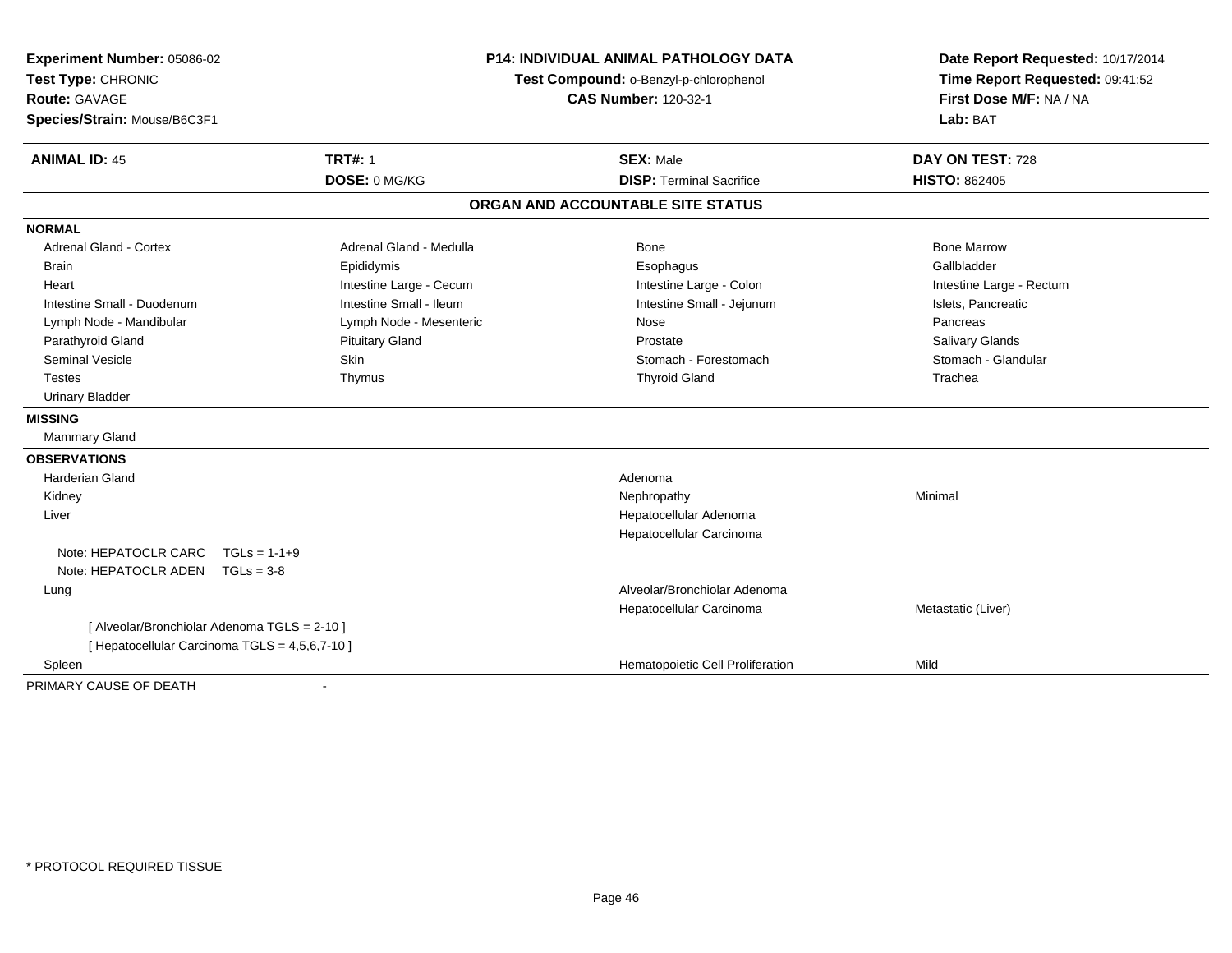| Experiment Number: 05086-02<br>Test Type: CHRONIC<br><b>Route: GAVAGE</b><br>Species/Strain: Mouse/B6C3F1 |              |                          | <b>P14: INDIVIDUAL ANIMAL PATHOLOGY DATA</b><br>Test Compound: o-Benzyl-p-chlorophenol<br><b>CAS Number: 120-32-1</b> |                                   | Date Report Requested: 10/17/2014<br>Time Report Requested: 09:41:52<br>First Dose M/F: NA / NA<br>Lab: BAT |
|-----------------------------------------------------------------------------------------------------------|--------------|--------------------------|-----------------------------------------------------------------------------------------------------------------------|-----------------------------------|-------------------------------------------------------------------------------------------------------------|
| <b>ANIMAL ID: 46</b>                                                                                      |              | <b>TRT#: 1</b>           |                                                                                                                       | <b>SEX: Male</b>                  | DAY ON TEST: 729                                                                                            |
|                                                                                                           |              | DOSE: 0 MG/KG            |                                                                                                                       | <b>DISP: Terminal Sacrifice</b>   | <b>HISTO: 862406</b>                                                                                        |
|                                                                                                           |              |                          |                                                                                                                       | ORGAN AND ACCOUNTABLE SITE STATUS |                                                                                                             |
| <b>NORMAL</b>                                                                                             |              |                          |                                                                                                                       |                                   |                                                                                                             |
| <b>Adrenal Gland - Cortex</b>                                                                             |              | Adrenal Gland - Medulla  |                                                                                                                       | Bone                              | <b>Bone Marrow</b>                                                                                          |
| <b>Brain</b>                                                                                              |              | Epididymis               |                                                                                                                       | Esophagus                         | Gallbladder                                                                                                 |
| Heart                                                                                                     |              | Intestine Large - Cecum  |                                                                                                                       | Intestine Large - Colon           | Intestine Large - Rectum                                                                                    |
| Intestine Small - Duodenum                                                                                |              | Intestine Small - Ileum  |                                                                                                                       | Islets, Pancreatic                | Kidney                                                                                                      |
| Liver                                                                                                     |              | Lung                     |                                                                                                                       | Lymph Node - Mandibular           | Nose                                                                                                        |
| Pancreas                                                                                                  |              | Parathyroid Gland        |                                                                                                                       | <b>Pituitary Gland</b>            | Prostate                                                                                                    |
| <b>Salivary Glands</b>                                                                                    |              | Seminal Vesicle          |                                                                                                                       | Skin                              | Spleen                                                                                                      |
| Stomach - Forestomach                                                                                     |              | Stomach - Glandular      |                                                                                                                       | <b>Testes</b>                     | Thymus                                                                                                      |
| <b>Thyroid Gland</b>                                                                                      |              | Trachea                  |                                                                                                                       | <b>Urinary Bladder</b>            |                                                                                                             |
| <b>MISSING</b>                                                                                            |              |                          |                                                                                                                       |                                   |                                                                                                             |
| Mammary Gland                                                                                             |              |                          |                                                                                                                       |                                   |                                                                                                             |
| <b>OBSERVATIONS</b>                                                                                       |              |                          |                                                                                                                       |                                   |                                                                                                             |
| <b>Adrenal Gland</b>                                                                                      |              | Capsule                  |                                                                                                                       | Hyperplasia                       | Mild                                                                                                        |
| <b>Intestine Small</b>                                                                                    |              | Jejunum                  |                                                                                                                       | Lymphoma Malignant Mixed          |                                                                                                             |
| Note: LYMPH MAL MIXD                                                                                      | $TGLs = 2-9$ |                          |                                                                                                                       |                                   |                                                                                                             |
| Lymph Node                                                                                                |              | Mesenteric               |                                                                                                                       | Lymphoma Malignant Mixed          |                                                                                                             |
| Note: LYMPH MAL MIXD                                                                                      | $TGLs = 1-8$ |                          |                                                                                                                       |                                   |                                                                                                             |
| PRIMARY CAUSE OF DEATH                                                                                    |              | $\overline{\phantom{a}}$ |                                                                                                                       |                                   |                                                                                                             |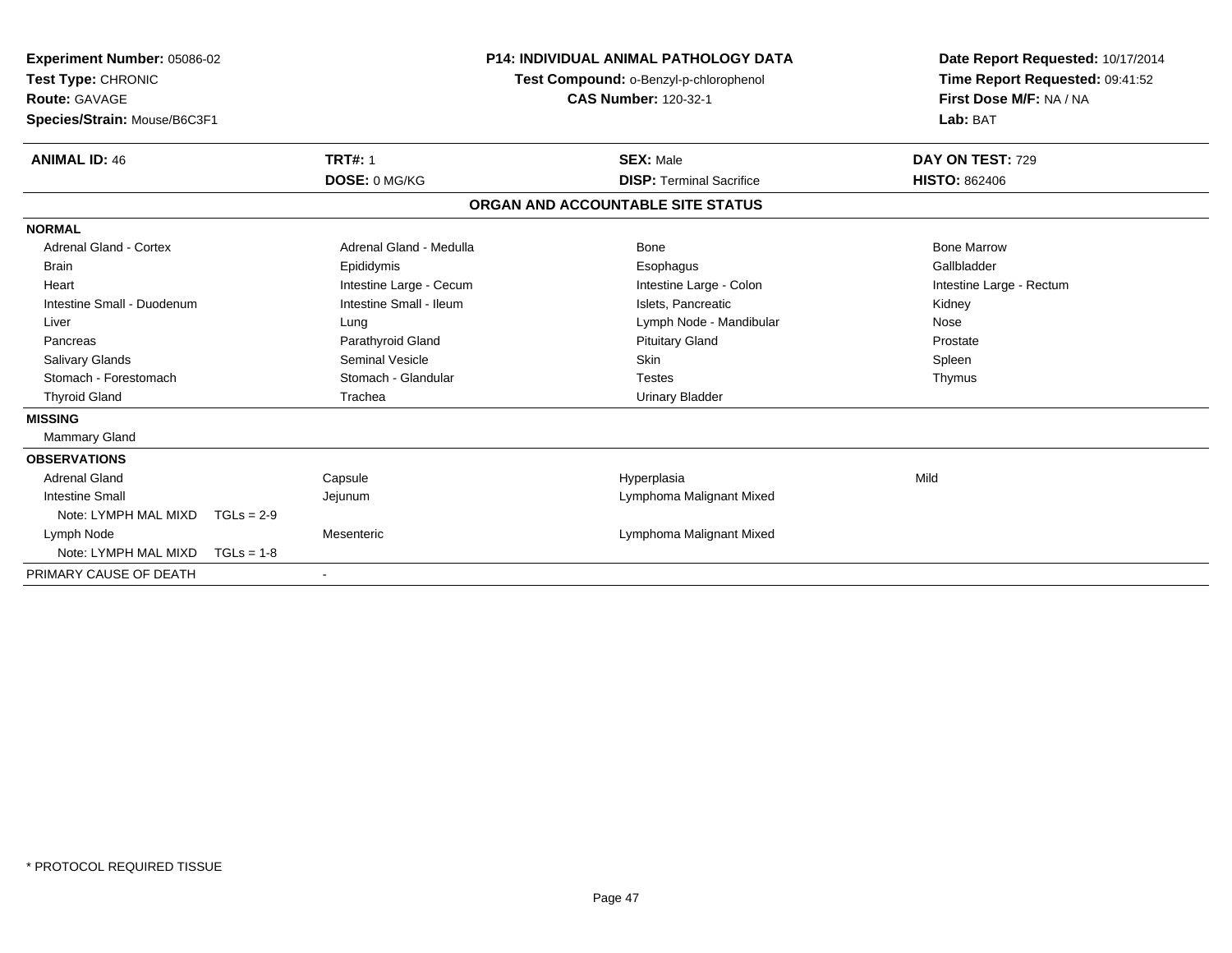| Experiment Number: 05086-02<br>Test Type: CHRONIC |                         | <b>P14: INDIVIDUAL ANIMAL PATHOLOGY DATA</b><br>Test Compound: o-Benzyl-p-chlorophenol |                                   | Date Report Requested: 10/17/2014<br>Time Report Requested: 09:41:52 |  |
|---------------------------------------------------|-------------------------|----------------------------------------------------------------------------------------|-----------------------------------|----------------------------------------------------------------------|--|
| Route: GAVAGE                                     |                         |                                                                                        | <b>CAS Number: 120-32-1</b>       | First Dose M/F: NA / NA                                              |  |
| Species/Strain: Mouse/B6C3F1                      |                         |                                                                                        |                                   | Lab: BAT                                                             |  |
| <b>ANIMAL ID: 47</b>                              | <b>TRT#: 1</b>          |                                                                                        | <b>SEX: Male</b>                  | DAY ON TEST: 729                                                     |  |
|                                                   | DOSE: 0 MG/KG           |                                                                                        | <b>DISP:</b> Terminal Sacrifice   | <b>HISTO: 862407</b>                                                 |  |
|                                                   |                         |                                                                                        | ORGAN AND ACCOUNTABLE SITE STATUS |                                                                      |  |
| <b>NORMAL</b>                                     |                         |                                                                                        |                                   |                                                                      |  |
| <b>Adrenal Gland - Cortex</b>                     | Adrenal Gland - Medulla |                                                                                        | Bone                              | <b>Bone Marrow</b>                                                   |  |
| Brain                                             | Epididymis              |                                                                                        | Esophagus                         | Gallbladder                                                          |  |
| Heart                                             | Intestine Large - Cecum |                                                                                        | Intestine Large - Colon           | Intestine Large - Rectum                                             |  |
| Intestine Small - Duodenum                        | Intestine Small - Ileum |                                                                                        | Intestine Small - Jejunum         | Islets, Pancreatic                                                   |  |
| Lymph Node - Mesenteric                           | Nose                    |                                                                                        | Pancreas                          | Parathyroid Gland                                                    |  |
| <b>Pituitary Gland</b>                            | Prostate                |                                                                                        | Salivary Glands                   | <b>Seminal Vesicle</b>                                               |  |
| <b>Skin</b>                                       | Spleen                  |                                                                                        | Stomach - Forestomach             | Stomach - Glandular                                                  |  |
| <b>Testes</b>                                     | Thymus                  |                                                                                        | <b>Thyroid Gland</b>              | Trachea                                                              |  |
| <b>Urinary Bladder</b>                            |                         |                                                                                        |                                   |                                                                      |  |
| <b>MISSING</b>                                    |                         |                                                                                        |                                   |                                                                      |  |
| Lymph Node - Mandibular                           | Mammary Gland           |                                                                                        |                                   |                                                                      |  |
| <b>OBSERVATIONS</b>                               |                         |                                                                                        |                                   |                                                                      |  |
| Kidney                                            |                         |                                                                                        | Nephropathy                       | Minimal                                                              |  |
| Liver                                             |                         |                                                                                        | Hepatocellular Adenoma            | Multiple                                                             |  |
| Note: HEPATOCLR ADEN<br>$TGLs = 1,2-1+2+8$        |                         |                                                                                        |                                   |                                                                      |  |
| Lung                                              |                         |                                                                                        | Inflammation                      | Subacute, Mild                                                       |  |
| Note: INFLAMMATION<br>$TGLs = 3-2$                |                         |                                                                                        |                                   |                                                                      |  |
| Tooth                                             |                         |                                                                                        | Developmental Malformation        |                                                                      |  |
| PRIMARY CAUSE OF DEATH                            |                         |                                                                                        |                                   |                                                                      |  |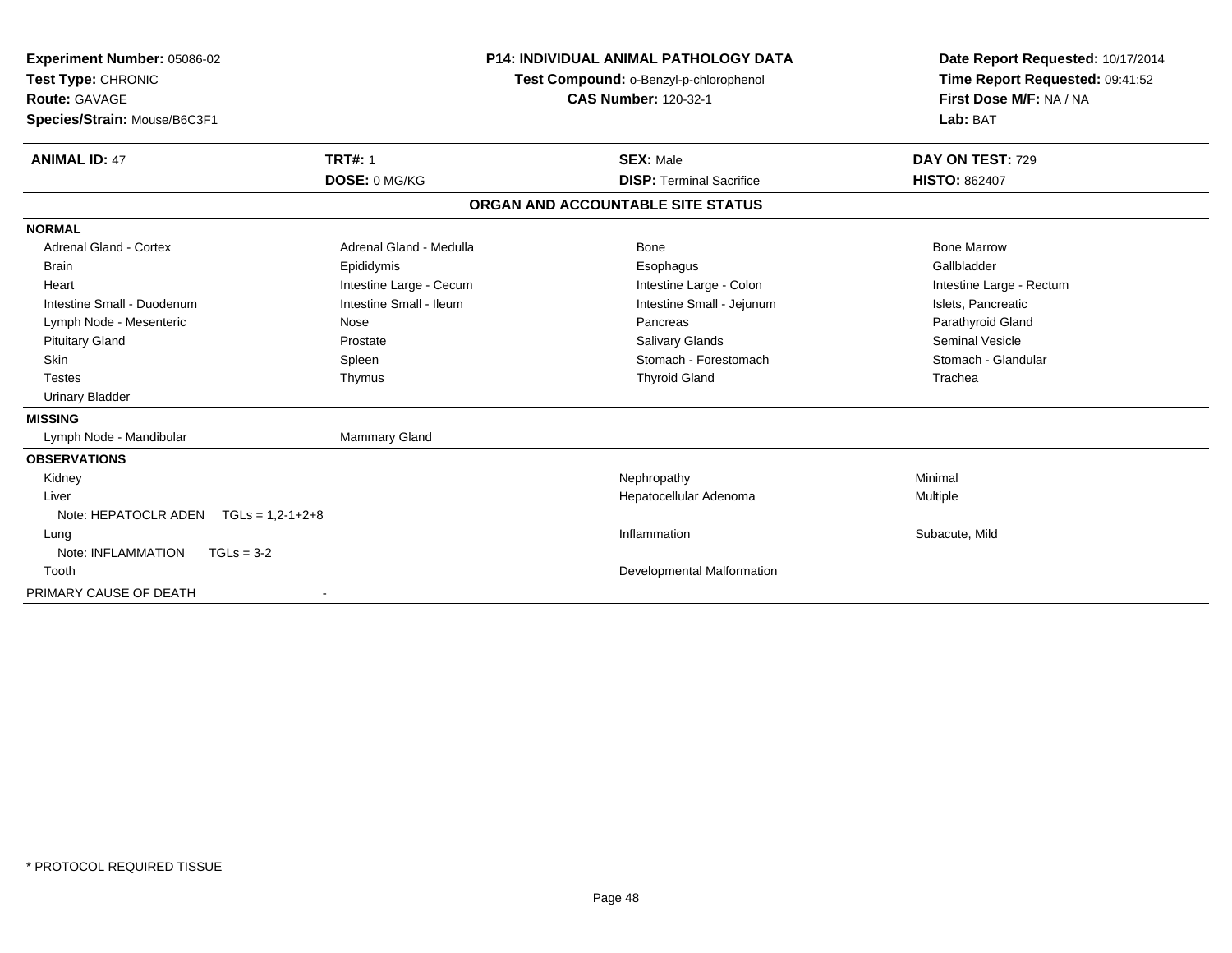| <b>Experiment Number: 05086-02</b><br>Test Type: CHRONIC<br><b>Route: GAVAGE</b><br>Species/Strain: Mouse/B6C3F1 |                         | <b>P14: INDIVIDUAL ANIMAL PATHOLOGY DATA</b><br>Test Compound: o-Benzyl-p-chlorophenol<br><b>CAS Number: 120-32-1</b> | Date Report Requested: 10/17/2014<br>Time Report Requested: 09:41:52<br>First Dose M/F: NA / NA<br>Lab: BAT |
|------------------------------------------------------------------------------------------------------------------|-------------------------|-----------------------------------------------------------------------------------------------------------------------|-------------------------------------------------------------------------------------------------------------|
| <b>ANIMAL ID: 48</b>                                                                                             | <b>TRT#: 1</b>          | <b>SEX: Male</b>                                                                                                      | DAY ON TEST: 456                                                                                            |
|                                                                                                                  | DOSE: 0 MG/KG           | <b>DISP:</b> Scheduled Sacrifice                                                                                      | <b>HISTO: 862408</b>                                                                                        |
|                                                                                                                  |                         | ORGAN AND ACCOUNTABLE SITE STATUS                                                                                     |                                                                                                             |
| <b>NORMAL</b>                                                                                                    |                         |                                                                                                                       |                                                                                                             |
| <b>Adrenal Gland - Cortex</b>                                                                                    | Adrenal Gland - Medulla | <b>Bone</b>                                                                                                           | <b>Bone Marrow</b>                                                                                          |
| <b>Brain</b>                                                                                                     | Epididymis              | Esophagus                                                                                                             | Gallbladder                                                                                                 |
| Heart                                                                                                            | Intestine Large - Cecum | Intestine Large - Colon                                                                                               | Intestine Large - Rectum                                                                                    |
| Intestine Small - Duodenum                                                                                       | Intestine Small - Ileum | Intestine Small - Jejunum                                                                                             | Islets, Pancreatic                                                                                          |
| Kidney                                                                                                           | Lung                    | Lymph Node - Mandibular                                                                                               | Lymph Node - Mesenteric                                                                                     |
| Nose                                                                                                             | Pancreas                | Parathyroid Gland                                                                                                     | <b>Pituitary Gland</b>                                                                                      |
| Prostate                                                                                                         | Salivary Glands         | <b>Seminal Vesicle</b>                                                                                                | Skin                                                                                                        |
| Spleen                                                                                                           | Stomach - Forestomach   | Stomach - Glandular                                                                                                   | <b>Testes</b>                                                                                               |
| Thymus                                                                                                           | <b>Thyroid Gland</b>    | Trachea                                                                                                               | <b>Urinary Bladder</b>                                                                                      |
| <b>MISSING</b>                                                                                                   |                         |                                                                                                                       |                                                                                                             |
| Mammary Gland                                                                                                    |                         |                                                                                                                       |                                                                                                             |
| <b>OBSERVATIONS</b>                                                                                              |                         |                                                                                                                       |                                                                                                             |
| Liver                                                                                                            |                         | Fatty Change                                                                                                          | Minimal                                                                                                     |
| PRIMARY CAUSE OF DEATH                                                                                           |                         |                                                                                                                       |                                                                                                             |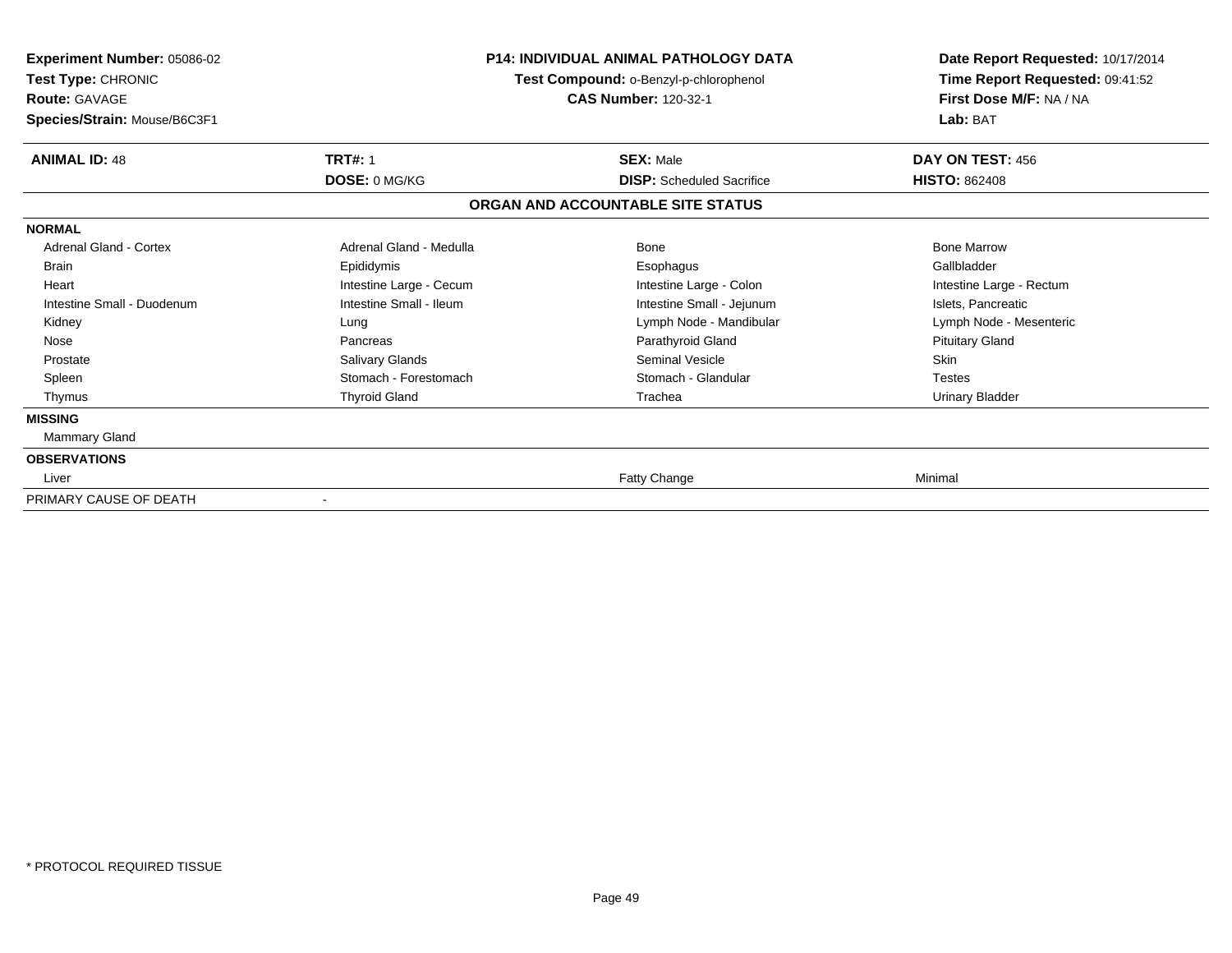| Experiment Number: 05086-02<br>Test Type: CHRONIC<br>Route: GAVAGE<br>Species/Strain: Mouse/B6C3F1 |                                                                | <b>P14: INDIVIDUAL ANIMAL PATHOLOGY DATA</b><br>Test Compound: o-Benzyl-p-chlorophenol<br><b>CAS Number: 120-32-1</b> | Date Report Requested: 10/17/2014<br>Time Report Requested: 09:41:52<br>First Dose M/F: NA / NA<br>Lab: BAT |
|----------------------------------------------------------------------------------------------------|----------------------------------------------------------------|-----------------------------------------------------------------------------------------------------------------------|-------------------------------------------------------------------------------------------------------------|
| <b>ANIMAL ID: 49</b>                                                                               | <b>TRT#: 1</b>                                                 | <b>SEX: Male</b>                                                                                                      | DAY ON TEST: 729                                                                                            |
|                                                                                                    | DOSE: 0 MG/KG                                                  | <b>DISP: Terminal Sacrifice</b>                                                                                       | <b>HISTO: 862409</b>                                                                                        |
|                                                                                                    |                                                                | ORGAN AND ACCOUNTABLE SITE STATUS                                                                                     |                                                                                                             |
| <b>NORMAL</b>                                                                                      |                                                                |                                                                                                                       |                                                                                                             |
| <b>Adrenal Gland - Cortex</b>                                                                      | Adrenal Gland - Medulla                                        | Bone                                                                                                                  | <b>Bone Marrow</b>                                                                                          |
| <b>Brain</b>                                                                                       | Epididymis                                                     | Esophagus                                                                                                             | Gallbladder                                                                                                 |
| Heart                                                                                              | Intestine Large - Cecum                                        | Intestine Large - Colon                                                                                               | Intestine Large - Rectum                                                                                    |
| Intestine Small - Duodenum                                                                         | Intestine Small - Ileum                                        | Intestine Small - Jejunum                                                                                             | Islets, Pancreatic                                                                                          |
| Liver                                                                                              | Lung                                                           | Lymph Node - Mandibular                                                                                               | Lymph Node - Mesenteric                                                                                     |
| Nose                                                                                               | Pancreas                                                       | Parathyroid Gland                                                                                                     | <b>Pituitary Gland</b>                                                                                      |
| Prostate                                                                                           | Salivary Glands                                                | <b>Seminal Vesicle</b>                                                                                                | <b>Skin</b>                                                                                                 |
| Stomach - Forestomach                                                                              | Stomach - Glandular                                            | <b>Testes</b>                                                                                                         | Thymus                                                                                                      |
| <b>Thyroid Gland</b>                                                                               | Trachea                                                        | <b>Urinary Bladder</b>                                                                                                |                                                                                                             |
| <b>MISSING</b>                                                                                     |                                                                |                                                                                                                       |                                                                                                             |
| <b>Mammary Gland</b>                                                                               |                                                                |                                                                                                                       |                                                                                                             |
| <b>OBSERVATIONS</b>                                                                                |                                                                |                                                                                                                       |                                                                                                             |
| Kidney                                                                                             |                                                                | Nephropathy                                                                                                           | Minimal                                                                                                     |
|                                                                                                    | Note: NO CORRESP LESION FOR CYST OF RT KIDNEY SEEN AT NECROPSY |                                                                                                                       |                                                                                                             |
| <b>Preputial Gland</b>                                                                             | Duct                                                           | <b>Dilatation</b>                                                                                                     | Marked                                                                                                      |
| [Dilatation TGLS = 1-8]                                                                            |                                                                |                                                                                                                       |                                                                                                             |
| Spleen                                                                                             |                                                                | Hyperplasia                                                                                                           | Lymphoid, Mild                                                                                              |
| PRIMARY CAUSE OF DEATH                                                                             |                                                                |                                                                                                                       |                                                                                                             |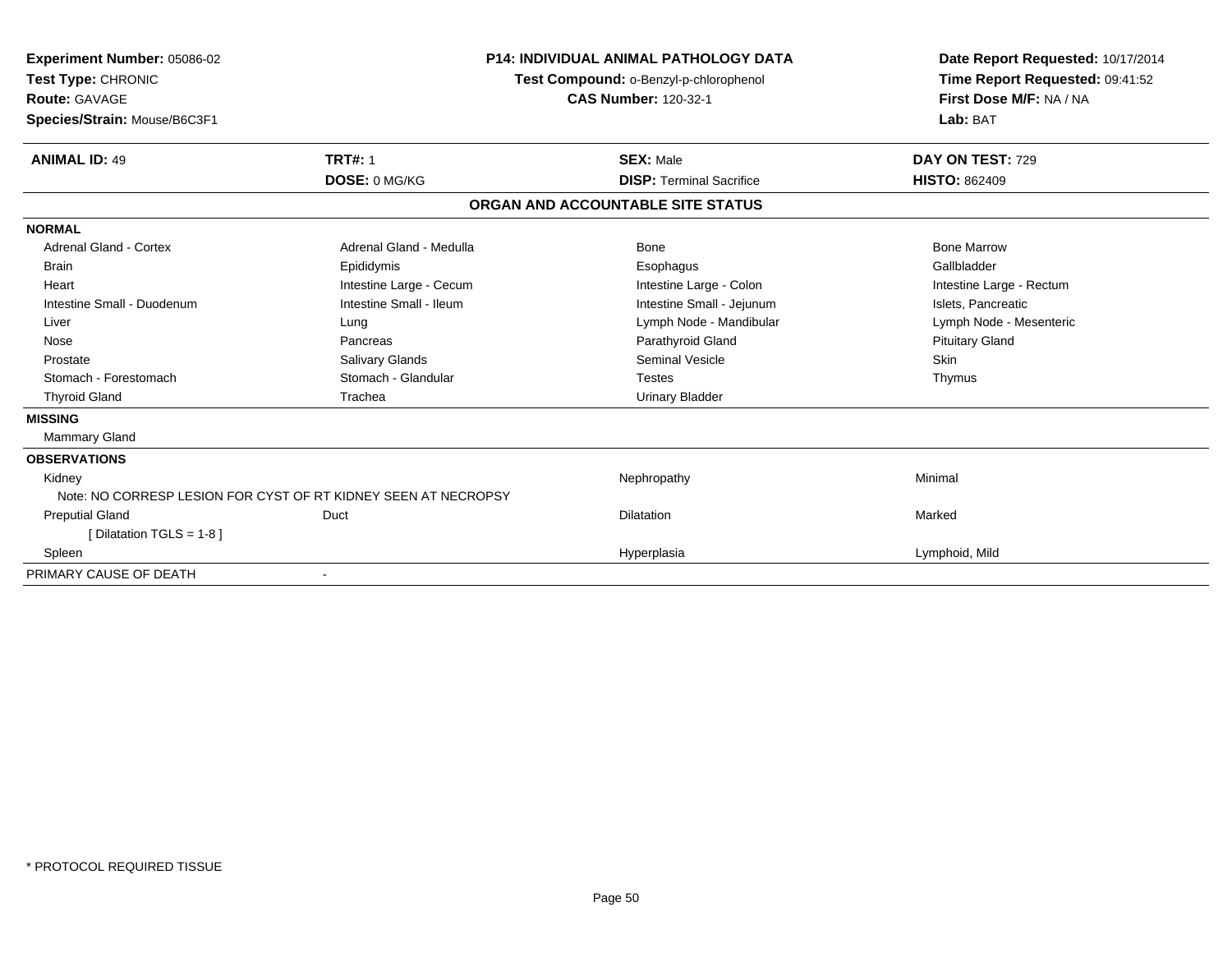| Experiment Number: 05086-02<br>Test Type: CHRONIC<br><b>Route: GAVAGE</b><br>Species/Strain: Mouse/B6C3F1 | <b>P14: INDIVIDUAL ANIMAL PATHOLOGY DATA</b><br>Test Compound: o-Benzyl-p-chlorophenol<br><b>CAS Number: 120-32-1</b> |                                   | Date Report Requested: 10/17/2014<br>Time Report Requested: 09:41:52<br>First Dose M/F: NA / NA<br>Lab: BAT |
|-----------------------------------------------------------------------------------------------------------|-----------------------------------------------------------------------------------------------------------------------|-----------------------------------|-------------------------------------------------------------------------------------------------------------|
| <b>ANIMAL ID: 50</b>                                                                                      | <b>TRT#: 1</b>                                                                                                        | <b>SEX: Male</b>                  | DAY ON TEST: 93                                                                                             |
|                                                                                                           | DOSE: 0 MG/KG                                                                                                         | <b>DISP:</b> Scheduled Sacrifice  | HISTO:                                                                                                      |
|                                                                                                           |                                                                                                                       | ORGAN AND ACCOUNTABLE SITE STATUS |                                                                                                             |
| <b>NORMAL</b>                                                                                             |                                                                                                                       |                                   |                                                                                                             |
| <b>Adrenal Gland - Cortex</b>                                                                             | Adrenal Gland - Medulla                                                                                               | <b>Bone</b>                       | <b>Bone Marrow</b>                                                                                          |
| <b>Brain</b>                                                                                              | Epididymis                                                                                                            | Esophagus                         | Gallbladder                                                                                                 |
| Heart                                                                                                     | Intestine Large - Cecum                                                                                               | Intestine Large - Colon           | Intestine Large - Rectum                                                                                    |
| Intestine Small - Duodenum                                                                                | Intestine Small - Ileum                                                                                               | Intestine Small - Jejunum         | Islets, Pancreatic                                                                                          |
| Kidney                                                                                                    | Lung                                                                                                                  | Lymph Node - Mandibular           | Nose                                                                                                        |
| Pancreas                                                                                                  | Parathyroid Gland                                                                                                     | <b>Pituitary Gland</b>            | Prostate                                                                                                    |
| Salivary Glands                                                                                           | <b>Seminal Vesicle</b>                                                                                                | <b>Skin</b>                       | Spleen                                                                                                      |
| Stomach - Forestomach                                                                                     | Stomach - Glandular                                                                                                   | <b>Testes</b>                     | Thymus                                                                                                      |
| <b>Thyroid Gland</b>                                                                                      | Trachea                                                                                                               | <b>Urinary Bladder</b>            |                                                                                                             |
| <b>MISSING</b>                                                                                            |                                                                                                                       |                                   |                                                                                                             |
| Lymph Node - Mesenteric                                                                                   | Mammary Gland                                                                                                         |                                   |                                                                                                             |
| <b>OBSERVATIONS</b>                                                                                       |                                                                                                                       |                                   |                                                                                                             |
| Liver                                                                                                     |                                                                                                                       | Inflammation                      | Necrotizing, Minimal                                                                                        |
| PRIMARY CAUSE OF DEATH                                                                                    |                                                                                                                       |                                   |                                                                                                             |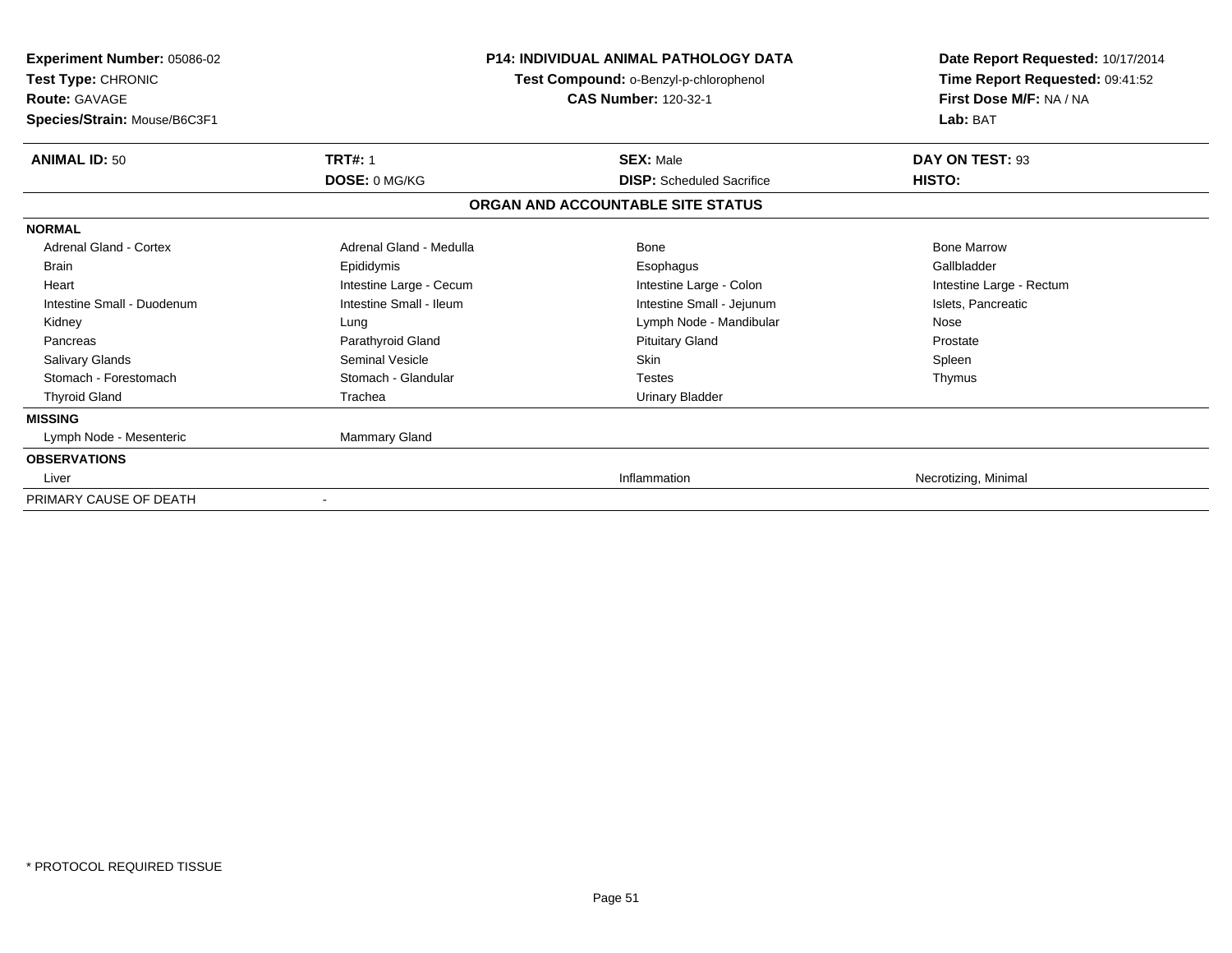| Experiment Number: 05086-02<br>Test Type: CHRONIC<br>Route: GAVAGE<br>Species/Strain: Mouse/B6C3F1 | <b>P14: INDIVIDUAL ANIMAL PATHOLOGY DATA</b><br>Test Compound: o-Benzyl-p-chlorophenol<br><b>CAS Number: 120-32-1</b> |                                   | Date Report Requested: 10/17/2014<br>Time Report Requested: 09:41:52<br>First Dose M/F: NA / NA<br>Lab: BAT |  |
|----------------------------------------------------------------------------------------------------|-----------------------------------------------------------------------------------------------------------------------|-----------------------------------|-------------------------------------------------------------------------------------------------------------|--|
| <b>ANIMAL ID: 51</b>                                                                               | <b>TRT#: 1</b>                                                                                                        | <b>SEX: Male</b>                  | DAY ON TEST: 729                                                                                            |  |
|                                                                                                    | DOSE: 0 MG/KG                                                                                                         | <b>DISP: Terminal Sacrifice</b>   | <b>HISTO: 862411</b>                                                                                        |  |
|                                                                                                    |                                                                                                                       | ORGAN AND ACCOUNTABLE SITE STATUS |                                                                                                             |  |
| <b>NORMAL</b>                                                                                      |                                                                                                                       |                                   |                                                                                                             |  |
| Adrenal Gland - Cortex                                                                             | Adrenal Gland - Medulla                                                                                               | Bone                              | <b>Bone Marrow</b>                                                                                          |  |
| <b>Brain</b>                                                                                       | Epididymis                                                                                                            | Esophagus                         | Gallbladder                                                                                                 |  |
| Heart                                                                                              | Intestine Large - Cecum                                                                                               | Intestine Large - Colon           | Intestine Large - Rectum                                                                                    |  |
| Intestine Small - Duodenum                                                                         | Intestine Small - Ileum                                                                                               | Intestine Small - Jejunum         | Islets, Pancreatic                                                                                          |  |
| Kidney                                                                                             | Lung                                                                                                                  | Lymph Node - Mandibular           | Lymph Node - Mesenteric                                                                                     |  |
| Nose                                                                                               | Pancreas                                                                                                              | Parathyroid Gland                 | <b>Pituitary Gland</b>                                                                                      |  |
| Prostate                                                                                           | Salivary Glands                                                                                                       | Seminal Vesicle                   | Stomach - Forestomach                                                                                       |  |
| <b>Testes</b>                                                                                      | <b>Thyroid Gland</b>                                                                                                  | Trachea                           | <b>Urinary Bladder</b>                                                                                      |  |
| <b>MISSING</b>                                                                                     |                                                                                                                       |                                   |                                                                                                             |  |
| Mammary Gland                                                                                      | Thymus                                                                                                                |                                   |                                                                                                             |  |
| <b>OBSERVATIONS</b>                                                                                |                                                                                                                       |                                   |                                                                                                             |  |
| Kidney                                                                                             |                                                                                                                       |                                   |                                                                                                             |  |
|                                                                                                    | Note: NO CORRESP LESION FOR PALLOR OF KIDNEY SEEN AT NECROPSY                                                         |                                   |                                                                                                             |  |
| Liver                                                                                              |                                                                                                                       | Hemangiosarcoma                   |                                                                                                             |  |
|                                                                                                    |                                                                                                                       | Necrosis                          | Coagulative, Mild                                                                                           |  |
|                                                                                                    | Note: NO CORRESP LESION FOR SMALLNESS OF LIVER SEEN AT NECROPSY                                                       |                                   |                                                                                                             |  |
| Note: [ NECROSIS<br>] $TGLs = 4-9$                                                                 |                                                                                                                       |                                   |                                                                                                             |  |
| Note: [HEMANGIOSARC ] TGLs = 4,7-9+10                                                              |                                                                                                                       |                                   |                                                                                                             |  |
| <b>Preputial Gland</b>                                                                             | Duct                                                                                                                  | Dilatation                        | Moderate                                                                                                    |  |
| Note: [DILATATION ] TGLs = 2-8                                                                     |                                                                                                                       |                                   |                                                                                                             |  |
| Skin                                                                                               |                                                                                                                       | Edema                             | Mild                                                                                                        |  |
| Note: [ EDEMA<br>$J \cdot TGLS = 1-6$                                                              |                                                                                                                       |                                   |                                                                                                             |  |
| Spleen                                                                                             |                                                                                                                       | Depletion Lymphoid                | Mild                                                                                                        |  |
| Stomach                                                                                            | Glandular                                                                                                             | Ulcer                             | Minimal                                                                                                     |  |
| PRIMARY CAUSE OF DEATH                                                                             |                                                                                                                       |                                   |                                                                                                             |  |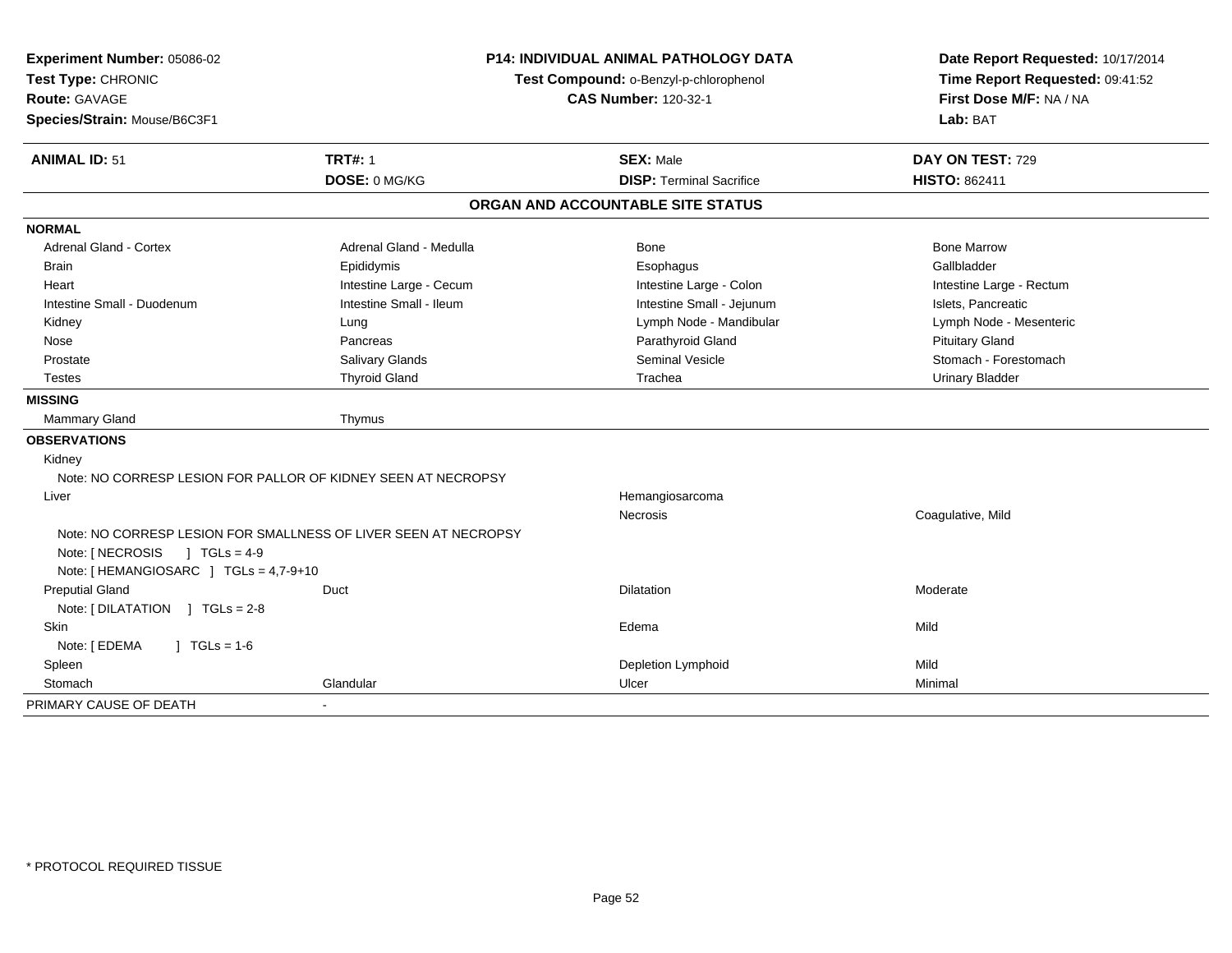| Experiment Number: 05086-02<br>Test Type: CHRONIC<br>Route: GAVAGE<br>Species/Strain: Mouse/B6C3F1 |                         | <b>P14: INDIVIDUAL ANIMAL PATHOLOGY DATA</b><br>Test Compound: o-Benzyl-p-chlorophenol<br><b>CAS Number: 120-32-1</b> | Date Report Requested: 10/17/2014<br>Time Report Requested: 09:41:52<br>First Dose M/F: NA / NA<br>Lab: BAT |
|----------------------------------------------------------------------------------------------------|-------------------------|-----------------------------------------------------------------------------------------------------------------------|-------------------------------------------------------------------------------------------------------------|
| <b>ANIMAL ID: 52</b>                                                                               | <b>TRT#: 1</b>          | <b>SEX: Male</b>                                                                                                      | DAY ON TEST: 455                                                                                            |
|                                                                                                    | DOSE: 0 MG/KG           | <b>DISP:</b> Scheduled Sacrifice                                                                                      | <b>HISTO: 862412</b>                                                                                        |
|                                                                                                    |                         | ORGAN AND ACCOUNTABLE SITE STATUS                                                                                     |                                                                                                             |
| <b>NORMAL</b>                                                                                      |                         |                                                                                                                       |                                                                                                             |
| <b>Adrenal Gland - Cortex</b>                                                                      | Adrenal Gland - Medulla | <b>Bone</b>                                                                                                           | <b>Bone Marrow</b>                                                                                          |
| <b>Brain</b>                                                                                       | Epididymis              | Esophagus                                                                                                             | Gallbladder                                                                                                 |
| Heart                                                                                              | Intestine Large - Cecum | Intestine Large - Colon                                                                                               | Intestine Large - Rectum                                                                                    |
| Intestine Small - Duodenum                                                                         | Intestine Small - Ileum | Intestine Small - Jejunum                                                                                             | Islets, Pancreatic                                                                                          |
| Lung                                                                                               | Lymph Node - Mandibular | Lymph Node - Mesenteric                                                                                               | Nose                                                                                                        |
| Pancreas                                                                                           | Parathyroid Gland       | <b>Pituitary Gland</b>                                                                                                | Prostate                                                                                                    |
| Salivary Glands                                                                                    | <b>Seminal Vesicle</b>  | Skin                                                                                                                  | Spleen                                                                                                      |
| Stomach - Forestomach                                                                              | <b>Testes</b>           | Thymus                                                                                                                | <b>Thyroid Gland</b>                                                                                        |
| Trachea                                                                                            | <b>Urinary Bladder</b>  |                                                                                                                       |                                                                                                             |
| <b>MISSING</b>                                                                                     |                         |                                                                                                                       |                                                                                                             |
| <b>Mammary Gland</b>                                                                               |                         |                                                                                                                       |                                                                                                             |
| <b>OBSERVATIONS</b>                                                                                |                         |                                                                                                                       |                                                                                                             |
| Kidney                                                                                             |                         | Nephropathy                                                                                                           | Minimal                                                                                                     |
| Liver                                                                                              |                         | Fatty Change                                                                                                          | Minimal                                                                                                     |
| <b>Preputial Gland</b>                                                                             | Duct                    | <b>Dilatation</b>                                                                                                     | Marked                                                                                                      |
| Note: DILATATION<br>$TGLs = 1-7$                                                                   |                         |                                                                                                                       |                                                                                                             |
| Stomach                                                                                            | Glandular, Mucosa       | Mineralization                                                                                                        | Minimal                                                                                                     |
| PRIMARY CAUSE OF DEATH                                                                             |                         |                                                                                                                       |                                                                                                             |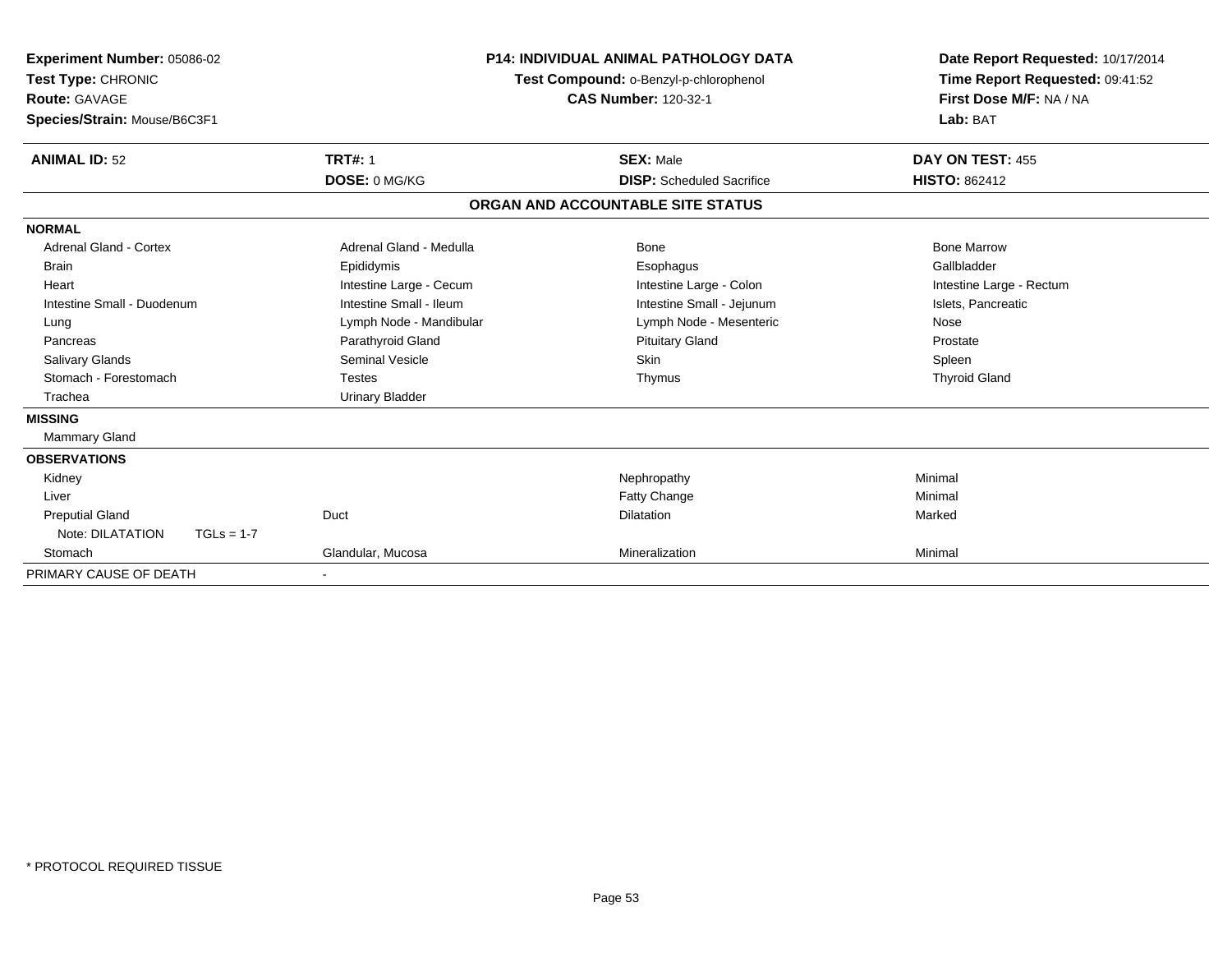| Experiment Number: 05086-02<br>Test Type: CHRONIC<br><b>Route: GAVAGE</b><br>Species/Strain: Mouse/B6C3F1 | <b>P14: INDIVIDUAL ANIMAL PATHOLOGY DATA</b><br>Test Compound: o-Benzyl-p-chlorophenol<br><b>CAS Number: 120-32-1</b> |                                   | Date Report Requested: 10/17/2014<br>Time Report Requested: 09:41:52<br>First Dose M/F: NA / NA<br>Lab: BAT |
|-----------------------------------------------------------------------------------------------------------|-----------------------------------------------------------------------------------------------------------------------|-----------------------------------|-------------------------------------------------------------------------------------------------------------|
| <b>ANIMAL ID: 53</b>                                                                                      | <b>TRT#: 1</b>                                                                                                        | <b>SEX: Male</b>                  | DAY ON TEST: 729                                                                                            |
|                                                                                                           | DOSE: 0 MG/KG                                                                                                         | <b>DISP: Terminal Sacrifice</b>   | HISTO: 862413                                                                                               |
|                                                                                                           |                                                                                                                       | ORGAN AND ACCOUNTABLE SITE STATUS |                                                                                                             |
| <b>NORMAL</b>                                                                                             |                                                                                                                       |                                   |                                                                                                             |
| Adrenal Gland - Medulla                                                                                   | <b>Bone</b>                                                                                                           | <b>Bone Marrow</b>                | <b>Brain</b>                                                                                                |
| Epididymis                                                                                                | Esophagus                                                                                                             | Gallbladder                       | Heart                                                                                                       |
| Intestine Large - Cecum                                                                                   | Intestine Large - Colon                                                                                               | Intestine Large - Rectum          | Intestine Small - Duodenum                                                                                  |
| Intestine Small - Ileum                                                                                   | Intestine Small - Jejunum                                                                                             | Islets, Pancreatic                | Lymph Node - Mandibular                                                                                     |
| Lymph Node - Mesenteric                                                                                   | Nose                                                                                                                  | Pancreas                          | Parathyroid Gland                                                                                           |
| <b>Pituitary Gland</b>                                                                                    | Prostate                                                                                                              | Salivary Glands                   | <b>Seminal Vesicle</b>                                                                                      |
| Skin                                                                                                      | Spleen                                                                                                                | Stomach - Forestomach             | Stomach - Glandular                                                                                         |
| <b>Testes</b>                                                                                             | Thymus                                                                                                                | <b>Thyroid Gland</b>              | Trachea                                                                                                     |
| <b>Urinary Bladder</b>                                                                                    |                                                                                                                       |                                   |                                                                                                             |
| <b>MISSING</b>                                                                                            |                                                                                                                       |                                   |                                                                                                             |
| <b>Mammary Gland</b>                                                                                      |                                                                                                                       |                                   |                                                                                                             |
| <b>OBSERVATIONS</b>                                                                                       |                                                                                                                       |                                   |                                                                                                             |
| <b>Adrenal Gland</b>                                                                                      | Capsule                                                                                                               | Hyperplasia                       | Mild                                                                                                        |
|                                                                                                           | Cortex                                                                                                                | Hyperplasia                       | Minimal                                                                                                     |
| Kidney                                                                                                    |                                                                                                                       | Nephropathy                       | Minimal                                                                                                     |
| Liver                                                                                                     |                                                                                                                       | Hepatocellular Adenoma            |                                                                                                             |
|                                                                                                           |                                                                                                                       | Hepatocellular Carcinoma          |                                                                                                             |
|                                                                                                           |                                                                                                                       | Necrosis                          | Coagulative, Minimal                                                                                        |
| Note: HEPATOCLR ADEN<br>$TGLs = 3-10$                                                                     |                                                                                                                       |                                   |                                                                                                             |
| Note: HEPATOCLR CARC TGLs = 2-1+8                                                                         |                                                                                                                       |                                   |                                                                                                             |
| Lung                                                                                                      |                                                                                                                       | Alveolar/Bronchiolar Adenoma      |                                                                                                             |
| <b>Preputial Gland</b>                                                                                    | Duct                                                                                                                  | <b>Dilatation</b>                 | Mild                                                                                                        |
| Note: DILATATION<br>$TGLs = 1-9$                                                                          |                                                                                                                       |                                   |                                                                                                             |
| PRIMARY CAUSE OF DEATH                                                                                    |                                                                                                                       |                                   |                                                                                                             |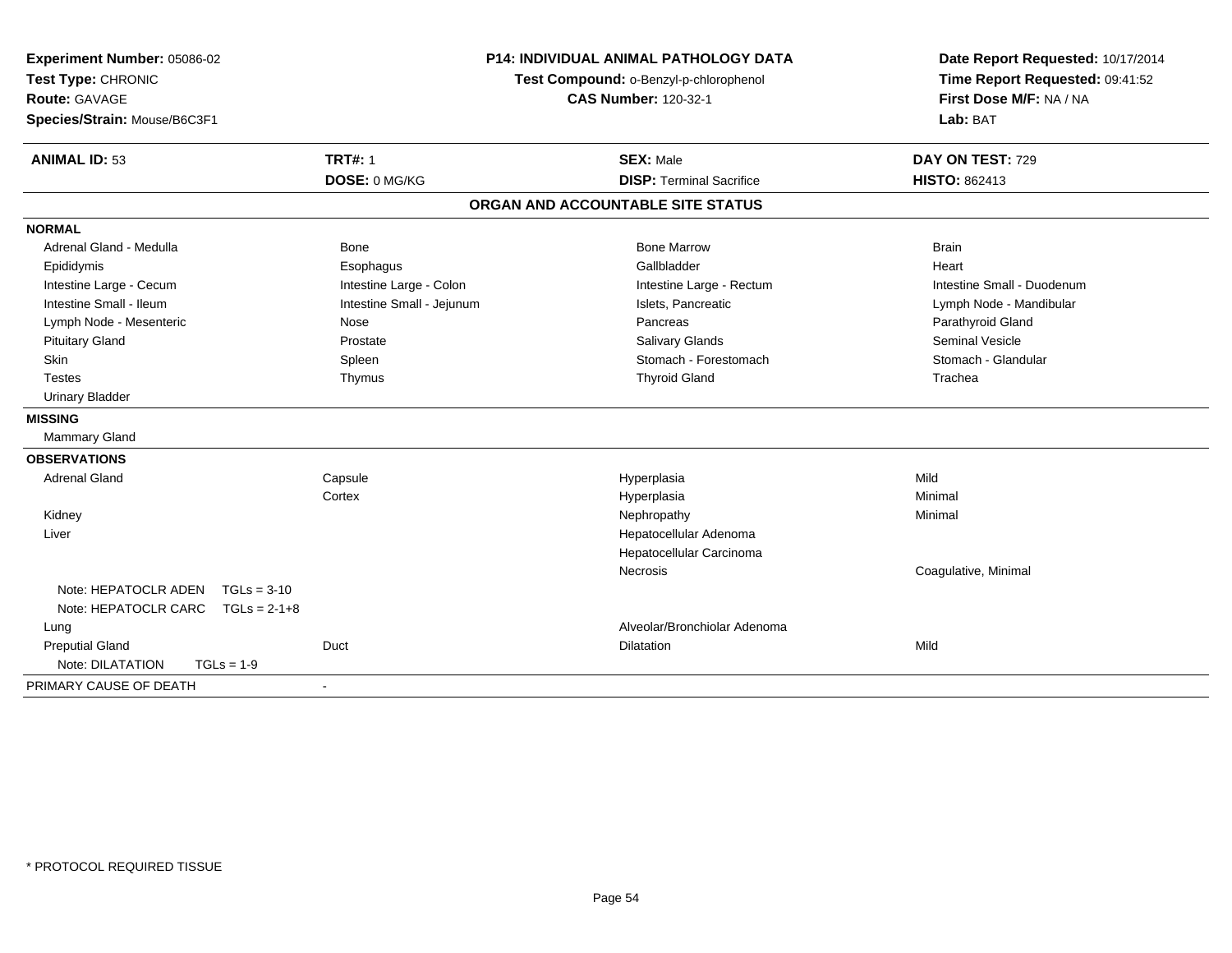| Experiment Number: 05086-02                                       |                                        | <b>P14: INDIVIDUAL ANIMAL PATHOLOGY DATA</b> | Date Report Requested: 10/17/2014<br>Time Report Requested: 09:41:52 |
|-------------------------------------------------------------------|----------------------------------------|----------------------------------------------|----------------------------------------------------------------------|
| Test Type: CHRONIC                                                | Test Compound: o-Benzyl-p-chlorophenol |                                              |                                                                      |
| <b>Route: GAVAGE</b>                                              |                                        | <b>CAS Number: 120-32-1</b>                  | First Dose M/F: NA / NA                                              |
| Species/Strain: Mouse/B6C3F1                                      |                                        |                                              | Lab: BAT                                                             |
|                                                                   |                                        |                                              |                                                                      |
| <b>ANIMAL ID: 54</b>                                              | <b>TRT#: 1</b>                         | <b>SEX: Male</b>                             | DAY ON TEST: 650                                                     |
|                                                                   | DOSE: 0 MG/KG                          | <b>DISP: Natural Death</b>                   | <b>HISTO: 862414</b>                                                 |
|                                                                   |                                        | ORGAN AND ACCOUNTABLE SITE STATUS            |                                                                      |
| <b>NORMAL</b>                                                     |                                        |                                              |                                                                      |
| <b>Adrenal Gland - Cortex</b>                                     | Adrenal Gland - Medulla                | Bone                                         | <b>Bone Marrow</b>                                                   |
| <b>Brain</b>                                                      | Epididymis                             | Esophagus                                    | Gallbladder                                                          |
| Heart                                                             | Intestine Large - Cecum                | Intestine Large - Colon                      | Intestine Large - Rectum                                             |
| Intestine Small - Duodenum                                        | Islets, Pancreatic                     | Kidney                                       | Lung                                                                 |
| Lymph Node - Mandibular                                           | Lymph Node - Mesenteric                | Nose                                         | Pancreas                                                             |
| Parathyroid Gland                                                 | <b>Pituitary Gland</b>                 | Prostate                                     | Salivary Glands                                                      |
| <b>Seminal Vesicle</b>                                            | Skin                                   | Spleen                                       | Stomach - Forestomach                                                |
| Stomach - Glandular                                               | <b>Testes</b>                          | Thymus                                       | <b>Thyroid Gland</b>                                                 |
| Trachea                                                           | <b>Urinary Bladder</b>                 |                                              |                                                                      |
| <b>MISSING</b>                                                    |                                        |                                              |                                                                      |
| Intestine Small - Ileum                                           | Intestine Small - Jejunum              | <b>Mammary Gland</b>                         |                                                                      |
| <b>OBSERVATIONS</b>                                               |                                        |                                              |                                                                      |
| Eye                                                               |                                        | <b>Phthisis Bulbi</b>                        |                                                                      |
| Note: PHTHISIS BULBI<br>$TGLs = 4-9$                              |                                        |                                              |                                                                      |
| <b>Harderian Gland</b>                                            |                                        | Adenoma                                      |                                                                      |
| Note: ADENOMA<br>$TGLs = 3-5$                                     |                                        |                                              |                                                                      |
| Liver                                                             |                                        | Hepatocellular Carcinoma                     |                                                                      |
| Note: NO CORRESP LESION FOR LEFT LOBE LIVER MASS SEEN AT NECROPSY |                                        |                                              |                                                                      |
| Note: HEPATOCLR CARC $TGLs = 1-8$                                 |                                        |                                              |                                                                      |
| PRIMARY CAUSE OF DEATH                                            |                                        |                                              |                                                                      |
| Animal Note: C O DEATH: HEPATOCELLULAR CARCINOMA                  |                                        |                                              |                                                                      |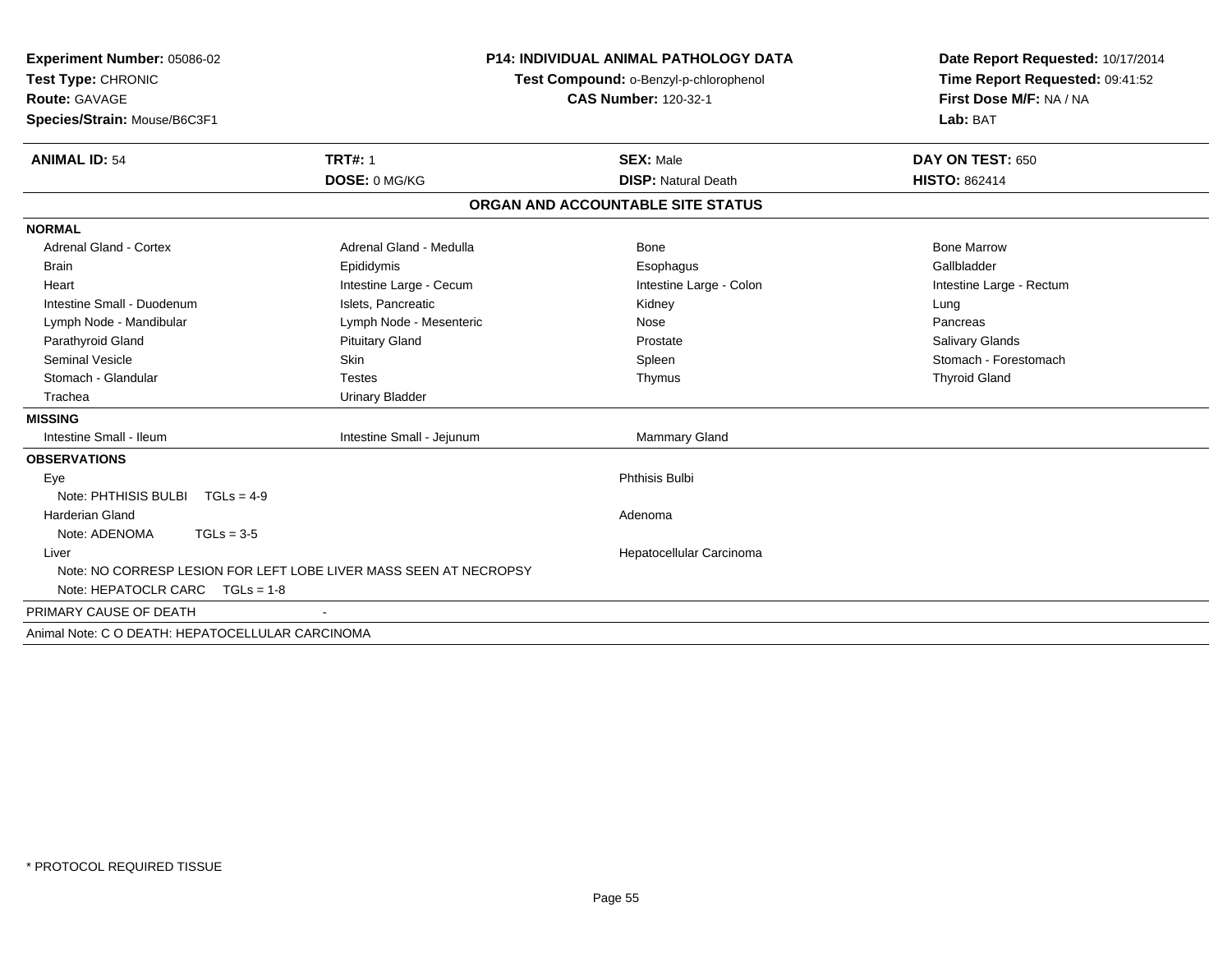| Experiment Number: 05086-02                   |                                        | <b>P14: INDIVIDUAL ANIMAL PATHOLOGY DATA</b> | Date Report Requested: 10/17/2014 |
|-----------------------------------------------|----------------------------------------|----------------------------------------------|-----------------------------------|
| Test Type: CHRONIC                            | Test Compound: o-Benzyl-p-chlorophenol |                                              | Time Report Requested: 09:41:52   |
| Route: GAVAGE                                 |                                        | <b>CAS Number: 120-32-1</b>                  | First Dose M/F: NA / NA           |
| Species/Strain: Mouse/B6C3F1                  |                                        |                                              | Lab: BAT                          |
| <b>ANIMAL ID: 55</b>                          | <b>TRT#: 1</b>                         | <b>SEX: Male</b>                             | DAY ON TEST: 729                  |
|                                               | DOSE: 0 MG/KG                          | <b>DISP: Terminal Sacrifice</b>              | <b>HISTO: 862415</b>              |
|                                               |                                        | ORGAN AND ACCOUNTABLE SITE STATUS            |                                   |
| <b>NORMAL</b>                                 |                                        |                                              |                                   |
| Adrenal Gland - Cortex                        | Adrenal Gland - Medulla                | Bone                                         | <b>Bone Marrow</b>                |
| <b>Brain</b>                                  | Epididymis                             | Esophagus                                    | Gallbladder                       |
| Heart                                         | Intestine Large - Cecum                | Intestine Large - Colon                      | Intestine Large - Rectum          |
| Intestine Small - Duodenum                    | Intestine Small - Ileum                | Intestine Small - Jejunum                    | Islets, Pancreatic                |
| Lung                                          | Lymph Node - Mandibular                | Lymph Node - Mesenteric                      | Nose                              |
| Pancreas                                      | Parathyroid Gland                      | <b>Pituitary Gland</b>                       | Prostate                          |
| <b>Salivary Glands</b>                        | <b>Seminal Vesicle</b>                 | Skin                                         | Spleen                            |
| Stomach - Glandular                           | <b>Testes</b>                          | Thymus                                       | <b>Thyroid Gland</b>              |
| Trachea                                       | <b>Urinary Bladder</b>                 |                                              |                                   |
| <b>MISSING</b>                                |                                        |                                              |                                   |
| Mammary Gland                                 |                                        |                                              |                                   |
| <b>OBSERVATIONS</b>                           |                                        |                                              |                                   |
| Kidney                                        |                                        | Nephropathy                                  | Minimal                           |
| Liver                                         |                                        | Hepatocellular Adenoma                       | Multiple                          |
| Note: HEPATOCLR ADEN $TGLs = 2,3,5-1+8+10+12$ |                                        |                                              |                                   |
| <b>Preputial Gland</b>                        | Duct                                   | <b>Dilatation</b>                            | Moderate                          |
| [ Dilatation TGLS = 1-9 ]                     |                                        |                                              |                                   |
| Stomach                                       | Forestomach                            | Squamous Cell Carcinoma                      |                                   |
|                                               | Forestomach                            | Ulcer                                        | Mild                              |
| Note: ULCER<br>$TGLs = 4-11$                  |                                        |                                              |                                   |
| PRIMARY CAUSE OF DEATH                        |                                        |                                              |                                   |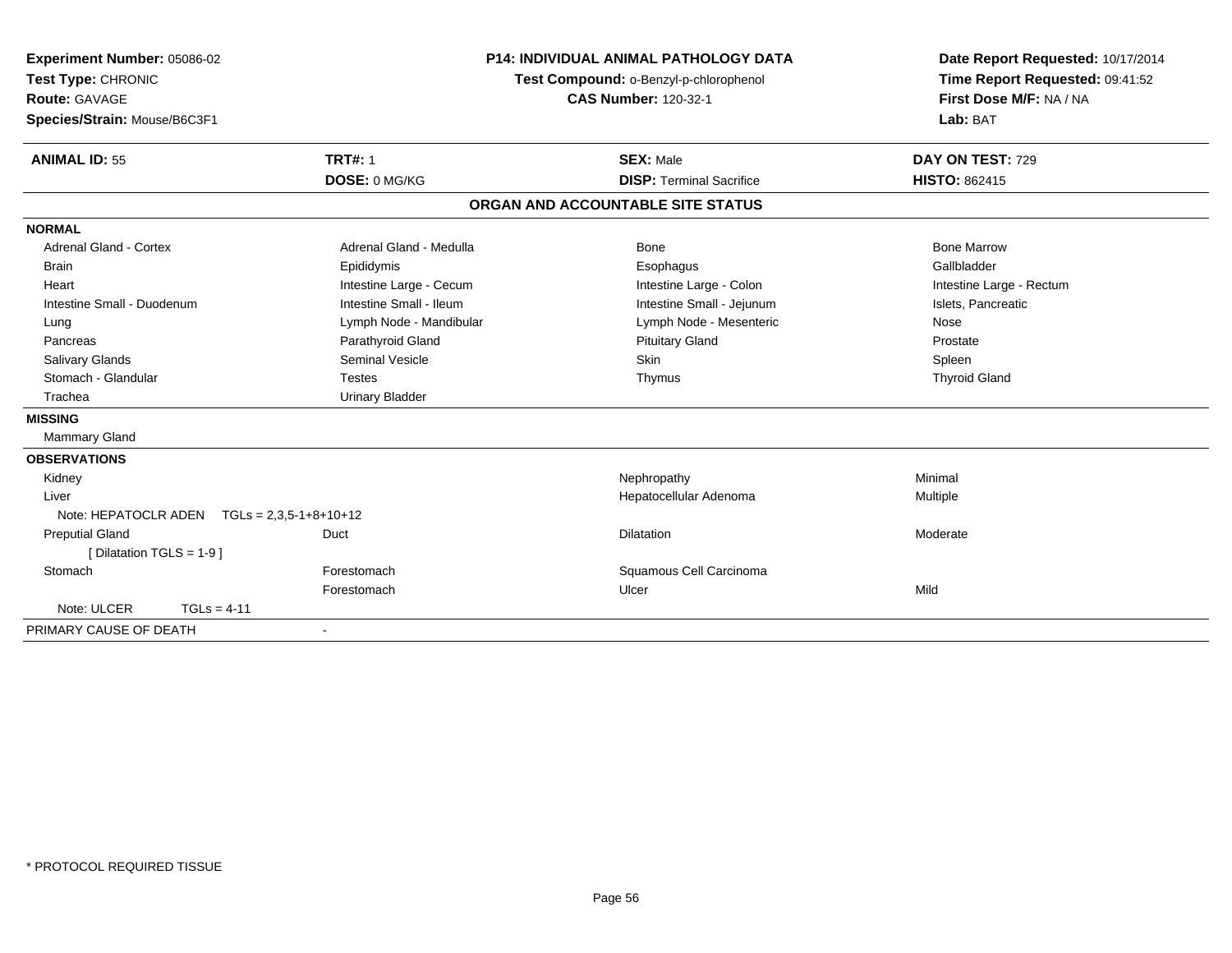| Experiment Number: 05086-02<br><b>Test Type: CHRONIC</b><br><b>Route: GAVAGE</b><br>Species/Strain: Mouse/B6C3F1 | <b>P14: INDIVIDUAL ANIMAL PATHOLOGY DATA</b><br>Test Compound: o-Benzyl-p-chlorophenol<br><b>CAS Number: 120-32-1</b> |                                   | Date Report Requested: 10/17/2014<br>Time Report Requested: 09:41:52<br>First Dose M/F: NA / NA<br>Lab: BAT |
|------------------------------------------------------------------------------------------------------------------|-----------------------------------------------------------------------------------------------------------------------|-----------------------------------|-------------------------------------------------------------------------------------------------------------|
| <b>ANIMAL ID: 56</b>                                                                                             | <b>TRT#: 1</b>                                                                                                        | <b>SEX: Male</b>                  | DAY ON TEST: 729                                                                                            |
|                                                                                                                  | DOSE: 0 MG/KG                                                                                                         | <b>DISP: Terminal Sacrifice</b>   | <b>HISTO: 862416</b>                                                                                        |
|                                                                                                                  |                                                                                                                       | ORGAN AND ACCOUNTABLE SITE STATUS |                                                                                                             |
| <b>NORMAL</b>                                                                                                    |                                                                                                                       |                                   |                                                                                                             |
| <b>Adrenal Gland - Cortex</b>                                                                                    | Adrenal Gland - Medulla                                                                                               | <b>Bone</b>                       | <b>Bone Marrow</b>                                                                                          |
| Brain                                                                                                            | Epididymis                                                                                                            | Esophagus                         | Heart                                                                                                       |
| Intestine Large - Cecum                                                                                          | Intestine Large - Colon                                                                                               | Intestine Large - Rectum          | Intestine Small - Duodenum                                                                                  |
| Intestine Small - Ileum                                                                                          | Intestine Small - Jejunum                                                                                             | Islets, Pancreatic                | Liver                                                                                                       |
| Lung                                                                                                             | Lymph Node - Mandibular                                                                                               | Lymph Node - Mesenteric           | Nose                                                                                                        |
| Pancreas                                                                                                         | Parathyroid Gland                                                                                                     | <b>Pituitary Gland</b>            | Prostate                                                                                                    |
| <b>Salivary Glands</b>                                                                                           | Seminal Vesicle                                                                                                       | Skin                              | Spleen                                                                                                      |
| Stomach - Forestomach                                                                                            | Stomach - Glandular                                                                                                   | <b>Testes</b>                     | Thymus                                                                                                      |
| <b>Thyroid Gland</b>                                                                                             | Trachea                                                                                                               | <b>Urinary Bladder</b>            |                                                                                                             |
| <b>MISSING</b>                                                                                                   |                                                                                                                       |                                   |                                                                                                             |
| Gallbladder                                                                                                      | <b>Mammary Gland</b>                                                                                                  |                                   |                                                                                                             |
| <b>OBSERVATIONS</b>                                                                                              |                                                                                                                       |                                   |                                                                                                             |
| Kidney                                                                                                           |                                                                                                                       | Nephropathy                       | Minimal                                                                                                     |
| <b>Preputial Gland</b>                                                                                           | Duct                                                                                                                  | <b>Dilatation</b>                 | Marked                                                                                                      |
| [ Dilatation TGLS = $1,2-8+9$ ]                                                                                  |                                                                                                                       |                                   |                                                                                                             |
| PRIMARY CAUSE OF DEATH                                                                                           |                                                                                                                       |                                   |                                                                                                             |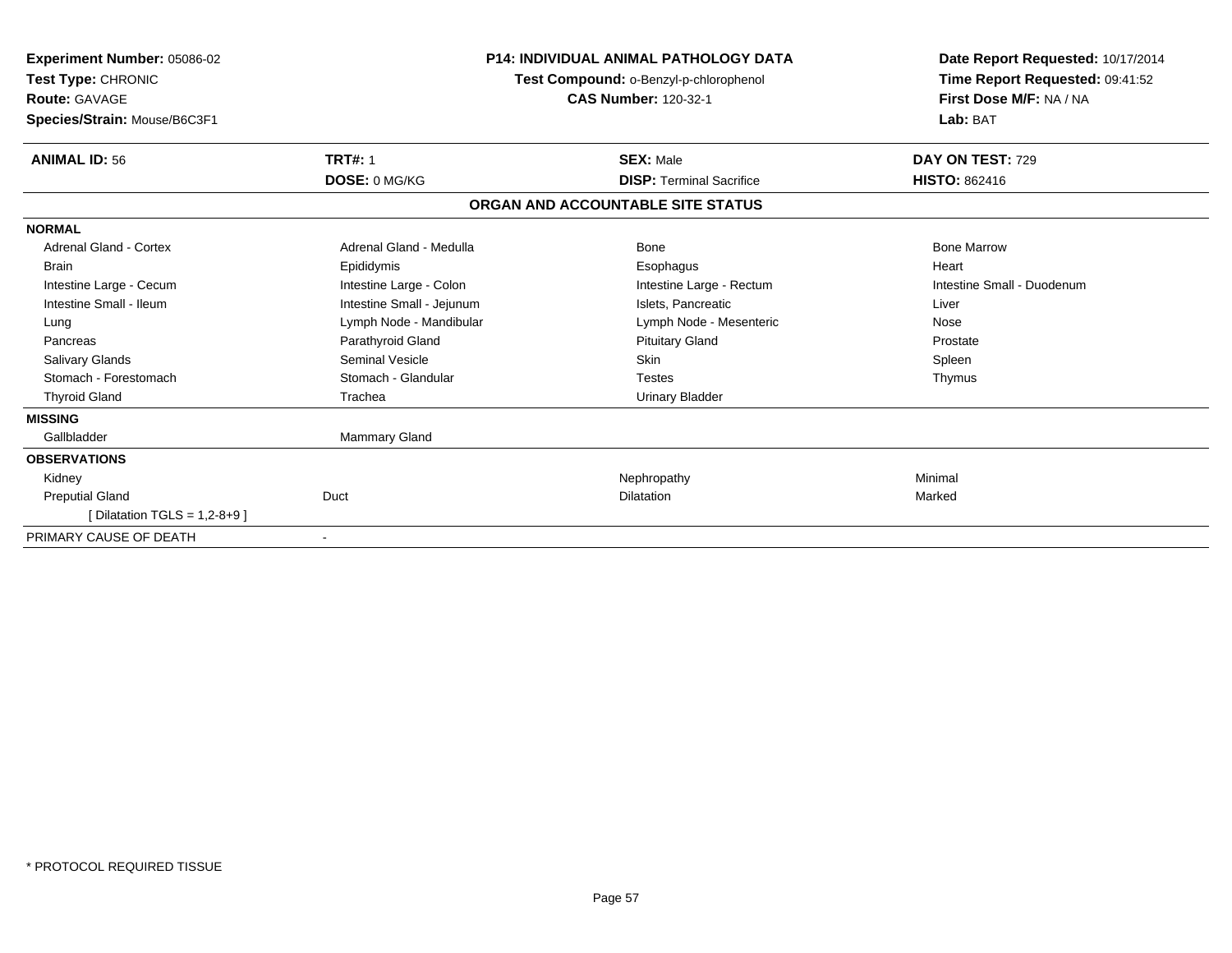| Experiment Number: 05086-02<br>Test Type: CHRONIC<br><b>Route: GAVAGE</b><br>Species/Strain: Mouse/B6C3F1 | <b>P14: INDIVIDUAL ANIMAL PATHOLOGY DATA</b><br>Test Compound: o-Benzyl-p-chlorophenol<br><b>CAS Number: 120-32-1</b> |                                   | Date Report Requested: 10/17/2014<br>Time Report Requested: 09:41:52<br>First Dose M/F: NA / NA<br>Lab: BAT |
|-----------------------------------------------------------------------------------------------------------|-----------------------------------------------------------------------------------------------------------------------|-----------------------------------|-------------------------------------------------------------------------------------------------------------|
| <b>ANIMAL ID: 57</b>                                                                                      | <b>TRT#: 1</b>                                                                                                        | <b>SEX: Male</b>                  | DAY ON TEST: 729                                                                                            |
|                                                                                                           | DOSE: 0 MG/KG                                                                                                         | <b>DISP: Terminal Sacrifice</b>   | <b>HISTO: 862417</b>                                                                                        |
|                                                                                                           |                                                                                                                       | ORGAN AND ACCOUNTABLE SITE STATUS |                                                                                                             |
| <b>NORMAL</b>                                                                                             |                                                                                                                       |                                   |                                                                                                             |
| Adrenal Gland - Cortex                                                                                    | Adrenal Gland - Medulla                                                                                               | <b>Bone</b>                       | <b>Bone Marrow</b>                                                                                          |
| Brain                                                                                                     | Epididymis                                                                                                            | Esophagus                         | Gallbladder                                                                                                 |
| Heart                                                                                                     | Intestine Large - Cecum                                                                                               | Intestine Large - Colon           | Intestine Large - Rectum                                                                                    |
| Intestine Small - Duodenum                                                                                | Intestine Small - Ileum                                                                                               | Intestine Small - Jejunum         | Islets, Pancreatic                                                                                          |
| Liver                                                                                                     | Lung                                                                                                                  | Lymph Node - Mandibular           | Lymph Node - Mesenteric                                                                                     |
| Mammary Gland                                                                                             | Nose                                                                                                                  | Pancreas                          | Parathyroid Gland                                                                                           |
| <b>Pituitary Gland</b>                                                                                    | Prostate                                                                                                              | Salivary Glands                   | <b>Seminal Vesicle</b>                                                                                      |
| <b>Skin</b>                                                                                               | Spleen                                                                                                                | Stomach - Forestomach             | Stomach - Glandular                                                                                         |
| <b>Testes</b>                                                                                             | <b>Thyroid Gland</b>                                                                                                  | Trachea                           | <b>Urinary Bladder</b>                                                                                      |
| <b>MISSING</b>                                                                                            |                                                                                                                       |                                   |                                                                                                             |
| Thymus                                                                                                    |                                                                                                                       |                                   |                                                                                                             |
| <b>OBSERVATIONS</b>                                                                                       |                                                                                                                       |                                   |                                                                                                             |
| Kidney                                                                                                    |                                                                                                                       | Nephropathy                       | Minimal                                                                                                     |
| PRIMARY CAUSE OF DEATH                                                                                    | $\overline{\phantom{a}}$                                                                                              |                                   |                                                                                                             |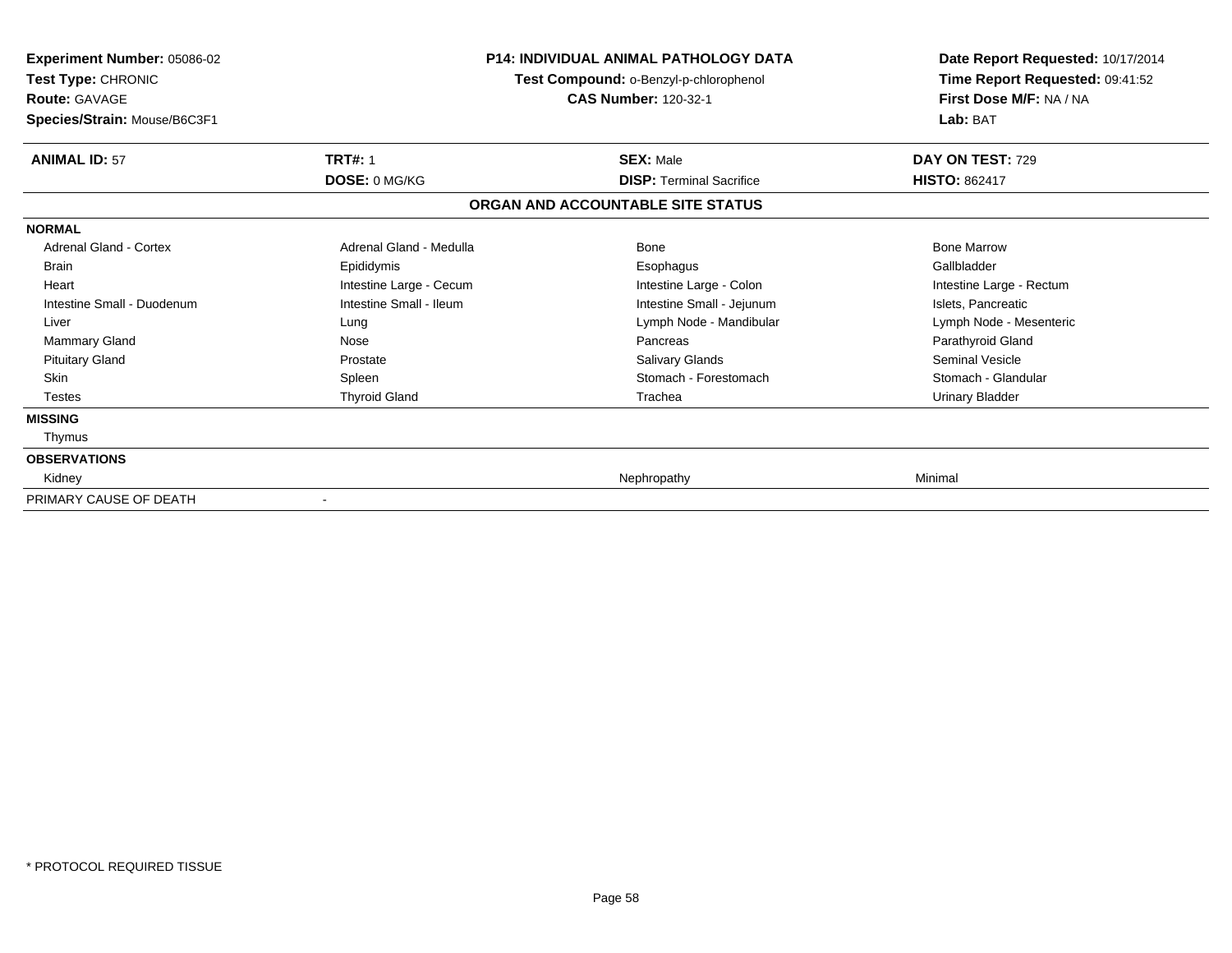| <b>Experiment Number: 05086-02</b><br>Test Type: CHRONIC<br><b>Route: GAVAGE</b><br>Species/Strain: Mouse/B6C3F1 |                         | P14: INDIVIDUAL ANIMAL PATHOLOGY DATA<br>Test Compound: o-Benzyl-p-chlorophenol<br><b>CAS Number: 120-32-1</b> | Date Report Requested: 10/17/2014<br>Time Report Requested: 09:41:52<br>First Dose M/F: NA / NA<br>Lab: BAT |
|------------------------------------------------------------------------------------------------------------------|-------------------------|----------------------------------------------------------------------------------------------------------------|-------------------------------------------------------------------------------------------------------------|
| <b>ANIMAL ID: 58</b>                                                                                             | <b>TRT#: 1</b>          | <b>SEX: Male</b>                                                                                               | DAY ON TEST: 94                                                                                             |
|                                                                                                                  | DOSE: 0 MG/KG           | <b>DISP:</b> Scheduled Sacrifice                                                                               | HISTO:                                                                                                      |
|                                                                                                                  |                         | ORGAN AND ACCOUNTABLE SITE STATUS                                                                              |                                                                                                             |
| <b>NORMAL</b>                                                                                                    |                         |                                                                                                                |                                                                                                             |
| <b>Adrenal Gland - Cortex</b>                                                                                    | Adrenal Gland - Medulla | <b>Bone</b>                                                                                                    | <b>Bone Marrow</b>                                                                                          |
| <b>Brain</b>                                                                                                     | Epididymis              | Esophagus                                                                                                      | Gallbladder                                                                                                 |
| Heart                                                                                                            | Intestine Large - Cecum | Intestine Large - Colon                                                                                        | Intestine Large - Rectum                                                                                    |
| Intestine Small - Duodenum                                                                                       | Intestine Small - Ileum | Intestine Small - Jejunum                                                                                      | Islets, Pancreatic                                                                                          |
| Kidney                                                                                                           | Liver                   | Lung                                                                                                           | Lymph Node - Mandibular                                                                                     |
| Lymph Node - Mesenteric                                                                                          | Nose                    | Parathyroid Gland                                                                                              | <b>Pituitary Gland</b>                                                                                      |
| Prostate                                                                                                         | Salivary Glands         | <b>Seminal Vesicle</b>                                                                                         | Skin                                                                                                        |
| Spleen                                                                                                           | Stomach - Forestomach   | Stomach - Glandular                                                                                            | <b>Testes</b>                                                                                               |
| Thymus                                                                                                           | <b>Thyroid Gland</b>    | Trachea                                                                                                        | <b>Urinary Bladder</b>                                                                                      |
| <b>MISSING</b>                                                                                                   |                         |                                                                                                                |                                                                                                             |
| Mammary Gland                                                                                                    |                         |                                                                                                                |                                                                                                             |
| <b>OBSERVATIONS</b>                                                                                              |                         |                                                                                                                |                                                                                                             |
| Pancreas                                                                                                         |                         | Inflammation                                                                                                   | Chronic, Minimal                                                                                            |
| PRIMARY CAUSE OF DEATH                                                                                           |                         |                                                                                                                |                                                                                                             |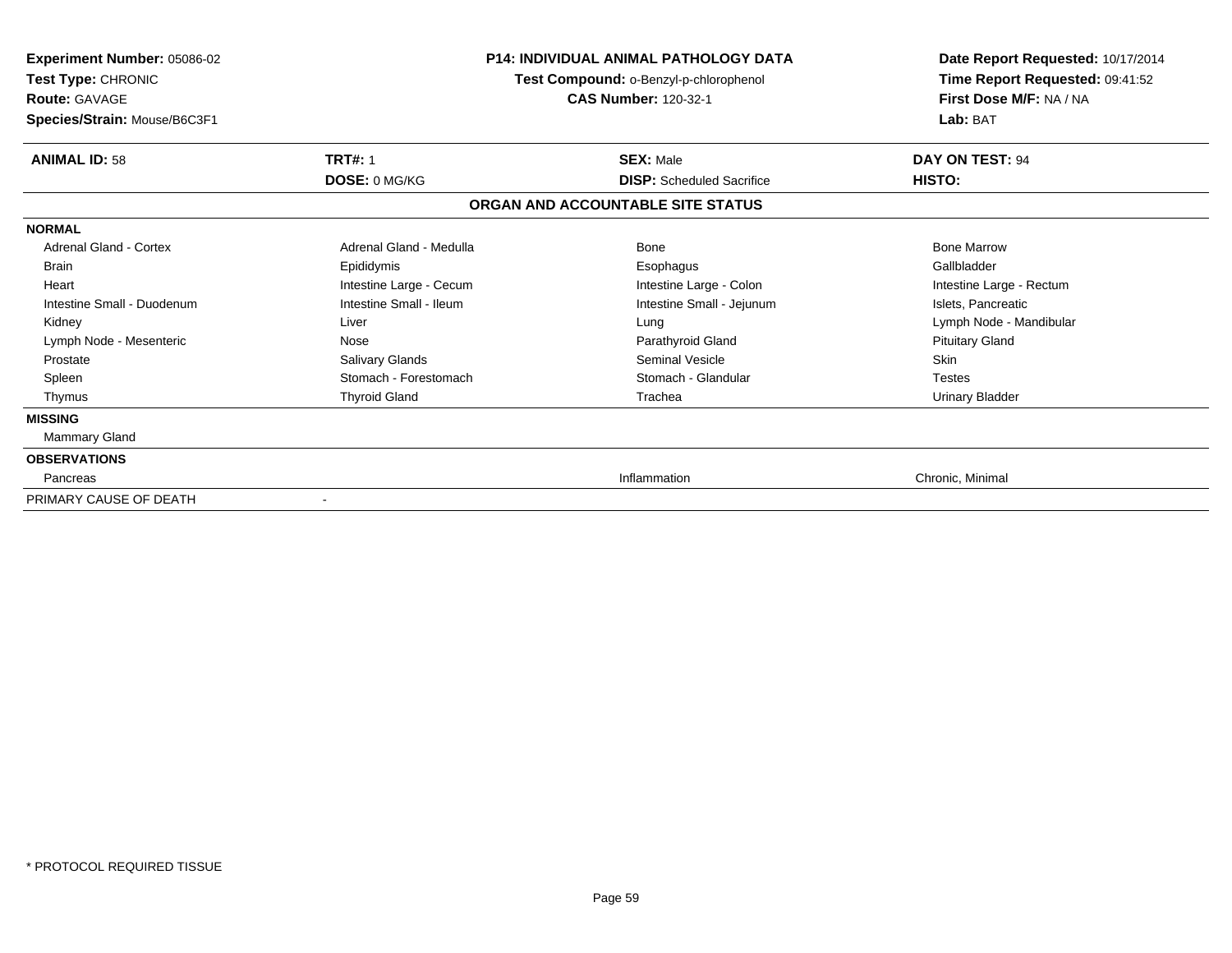| Experiment Number: 05086-02<br>Test Type: CHRONIC<br><b>Route: GAVAGE</b><br>Species/Strain: Mouse/B6C3F1 | <b>P14: INDIVIDUAL ANIMAL PATHOLOGY DATA</b><br>Test Compound: o-Benzyl-p-chlorophenol<br><b>CAS Number: 120-32-1</b> |                                                                      | Date Report Requested: 10/17/2014<br>Time Report Requested: 09:41:52<br>First Dose M/F: NA / NA<br>Lab: BAT |
|-----------------------------------------------------------------------------------------------------------|-----------------------------------------------------------------------------------------------------------------------|----------------------------------------------------------------------|-------------------------------------------------------------------------------------------------------------|
| <b>ANIMAL ID: 59</b>                                                                                      | <b>TRT#: 1</b>                                                                                                        | <b>SEX: Male</b>                                                     | DAY ON TEST: 729                                                                                            |
|                                                                                                           | DOSE: 0 MG/KG                                                                                                         | <b>DISP: Terminal Sacrifice</b><br>ORGAN AND ACCOUNTABLE SITE STATUS | <b>HISTO: 862419</b>                                                                                        |
| <b>NORMAL</b>                                                                                             |                                                                                                                       |                                                                      |                                                                                                             |
| <b>Adrenal Gland - Cortex</b>                                                                             | Adrenal Gland - Medulla                                                                                               | Bone                                                                 | <b>Bone Marrow</b>                                                                                          |
| <b>Brain</b>                                                                                              | Epididymis                                                                                                            | Esophagus                                                            | Gallbladder                                                                                                 |
| Heart                                                                                                     | Intestine Large - Cecum                                                                                               | Intestine Large - Colon                                              | Intestine Large - Rectum                                                                                    |
| Intestine Small - Duodenum                                                                                | Intestine Small - Ileum                                                                                               | Intestine Small - Jejunum                                            | Islets, Pancreatic                                                                                          |
| Kidney                                                                                                    | Liver                                                                                                                 | Lymph Node - Mandibular                                              | Lymph Node - Mesenteric                                                                                     |
| Nose                                                                                                      | Pancreas                                                                                                              | Parathyroid Gland                                                    | <b>Pituitary Gland</b>                                                                                      |
| Prostate                                                                                                  | Salivary Glands                                                                                                       | Seminal Vesicle                                                      | <b>Skin</b>                                                                                                 |
| Spleen                                                                                                    | Stomach - Forestomach                                                                                                 | Stomach - Glandular                                                  | <b>Testes</b>                                                                                               |
| <b>Thyroid Gland</b>                                                                                      | Trachea                                                                                                               | <b>Urinary Bladder</b>                                               |                                                                                                             |
| <b>MISSING</b>                                                                                            |                                                                                                                       |                                                                      |                                                                                                             |
| <b>Mammary Gland</b>                                                                                      | Thymus                                                                                                                |                                                                      |                                                                                                             |
| <b>OBSERVATIONS</b>                                                                                       |                                                                                                                       |                                                                      |                                                                                                             |
| Lung                                                                                                      |                                                                                                                       | Alveolar/Bronchiolar Adenoma                                         |                                                                                                             |
| PRIMARY CAUSE OF DEATH                                                                                    |                                                                                                                       |                                                                      |                                                                                                             |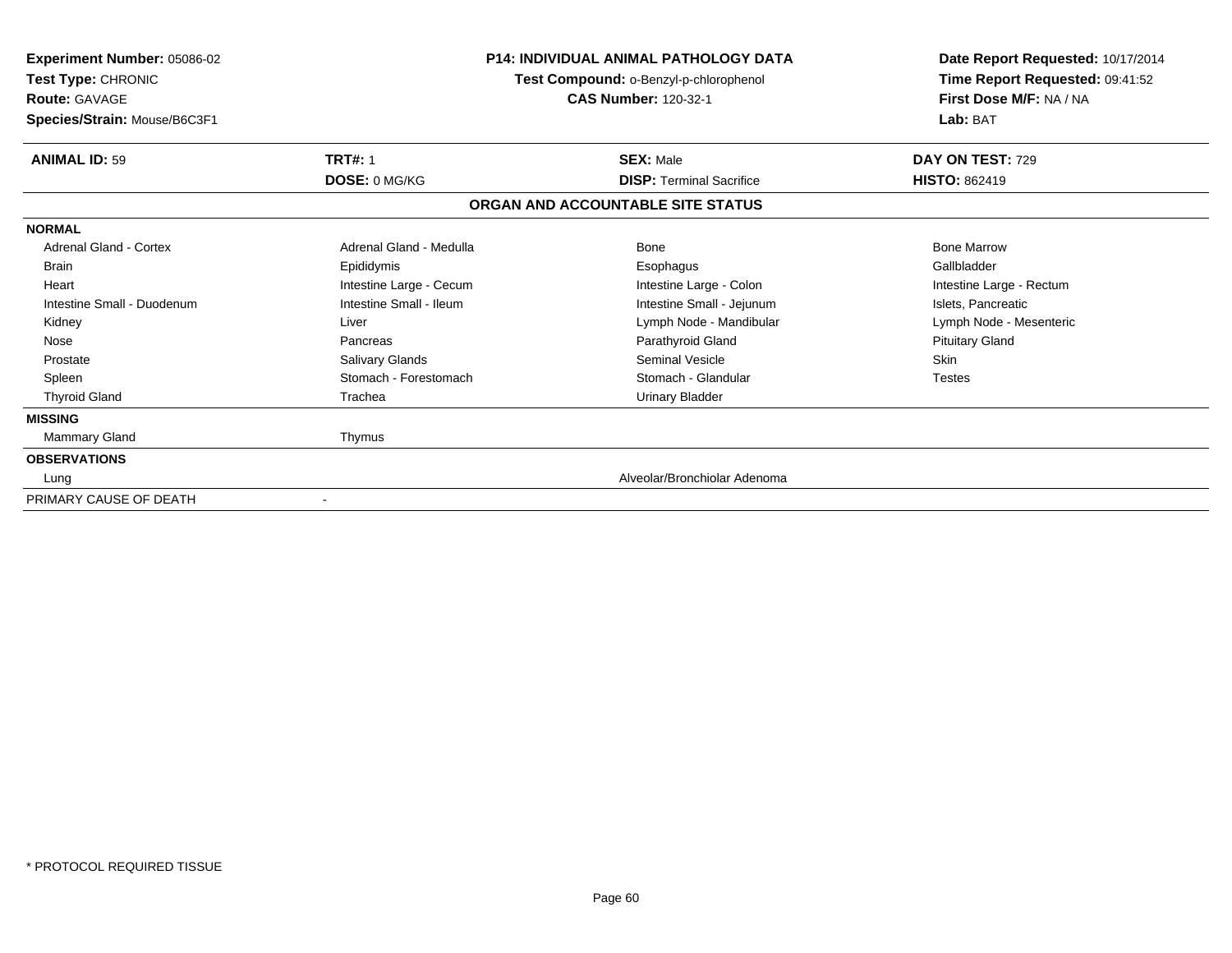| <b>Experiment Number: 05086-02</b><br>Test Type: CHRONIC<br><b>Route: GAVAGE</b><br>Species/Strain: Mouse/B6C3F1 | Test Compound: o-Benzyl-p-chlorophenol<br><b>CAS Number: 120-32-1</b> |                                   | P14: INDIVIDUAL ANIMAL PATHOLOGY DATA<br>First Dose M/F: NA / NA<br>Lab: BAT | Date Report Requested: 10/17/2014<br>Time Report Requested: 09:41:52 |
|------------------------------------------------------------------------------------------------------------------|-----------------------------------------------------------------------|-----------------------------------|------------------------------------------------------------------------------|----------------------------------------------------------------------|
| <b>ANIMAL ID: 60</b>                                                                                             | <b>TRT#: 1</b>                                                        | <b>SEX: Male</b>                  | DAY ON TEST: 455                                                             |                                                                      |
|                                                                                                                  | DOSE: 0 MG/KG                                                         | <b>DISP:</b> Scheduled Sacrifice  | <b>HISTO: 862420</b>                                                         |                                                                      |
|                                                                                                                  |                                                                       | ORGAN AND ACCOUNTABLE SITE STATUS |                                                                              |                                                                      |
| <b>NORMAL</b>                                                                                                    |                                                                       |                                   |                                                                              |                                                                      |
| <b>Adrenal Gland - Cortex</b>                                                                                    | Adrenal Gland - Medulla                                               | <b>Bone</b>                       | <b>Bone Marrow</b>                                                           |                                                                      |
| <b>Brain</b>                                                                                                     | Epididymis                                                            | Esophagus                         | Gallbladder                                                                  |                                                                      |
| Heart                                                                                                            | Intestine Large - Cecum                                               | Intestine Large - Colon           | Intestine Large - Rectum                                                     |                                                                      |
| Intestine Small - Duodenum                                                                                       | Intestine Small - Ileum                                               | Intestine Small - Jejunum         | Islets, Pancreatic                                                           |                                                                      |
| Liver                                                                                                            | Lung                                                                  | Lymph Node - Mandibular           | Lymph Node - Mesenteric                                                      |                                                                      |
| Nose                                                                                                             | Pancreas                                                              | Parathyroid Gland                 | <b>Pituitary Gland</b>                                                       |                                                                      |
| Prostate                                                                                                         | Salivary Glands                                                       | <b>Seminal Vesicle</b>            | Skin                                                                         |                                                                      |
| Spleen                                                                                                           | Stomach - Forestomach                                                 | Stomach - Glandular               | <b>Testes</b>                                                                |                                                                      |
| Thymus                                                                                                           | <b>Thyroid Gland</b>                                                  | Trachea                           | <b>Urinary Bladder</b>                                                       |                                                                      |
| <b>MISSING</b>                                                                                                   |                                                                       |                                   |                                                                              |                                                                      |
| Mammary Gland                                                                                                    |                                                                       |                                   |                                                                              |                                                                      |
| <b>OBSERVATIONS</b>                                                                                              |                                                                       |                                   |                                                                              |                                                                      |
| Kidney                                                                                                           |                                                                       | Nephropathy                       | Minimal                                                                      |                                                                      |
| PRIMARY CAUSE OF DEATH                                                                                           |                                                                       |                                   |                                                                              |                                                                      |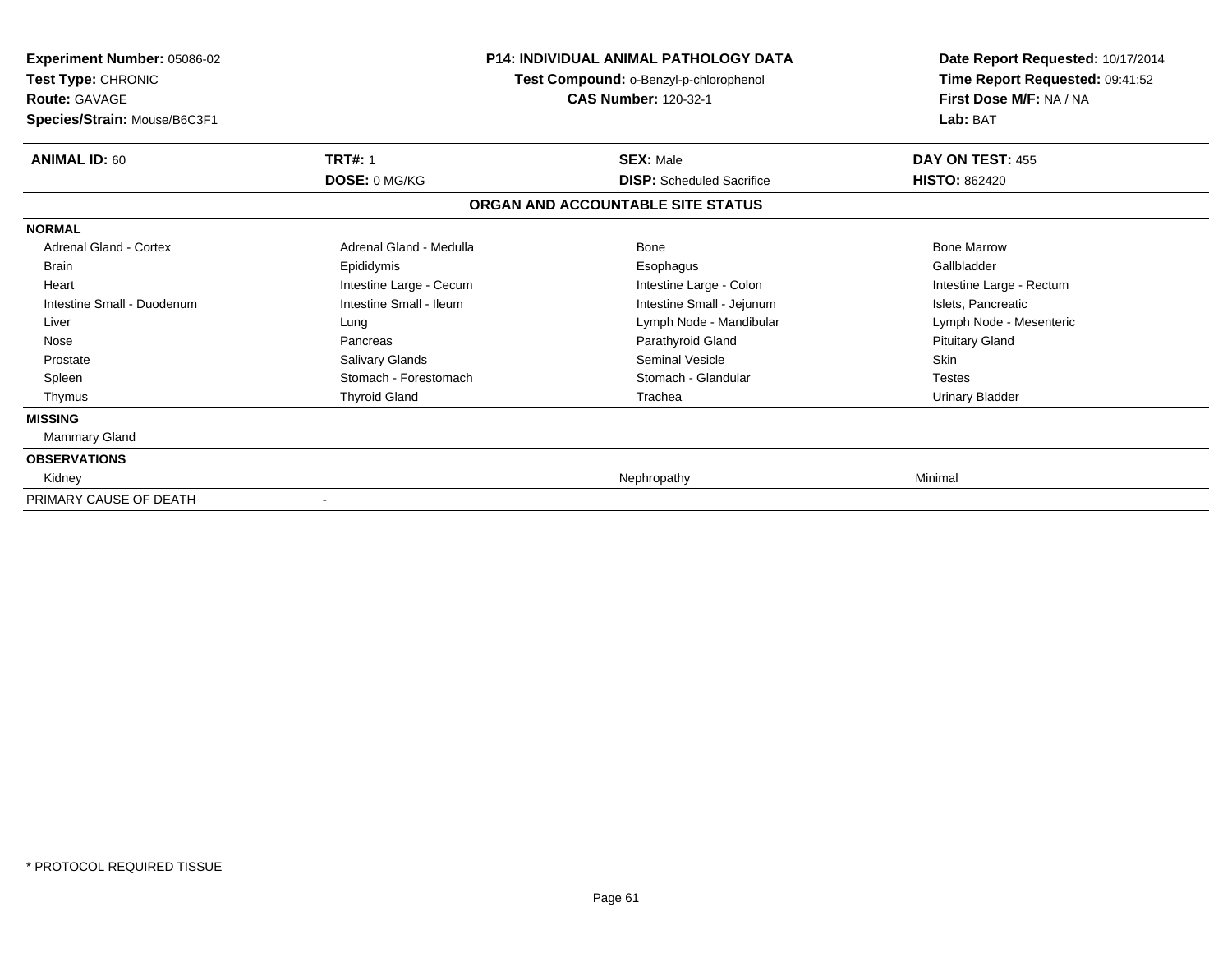| <b>Experiment Number: 05086-02</b><br>Test Type: CHRONIC<br><b>Route: GAVAGE</b><br>Species/Strain: Mouse/B6C3F1 | <b>P14: INDIVIDUAL ANIMAL PATHOLOGY DATA</b><br>Test Compound: o-Benzyl-p-chlorophenol<br><b>CAS Number: 120-32-1</b> |                                                      | Date Report Requested: 10/17/2014<br>Time Report Requested: 09:41:52<br>First Dose M/F: NA / NA<br>Lab: BAT |  |
|------------------------------------------------------------------------------------------------------------------|-----------------------------------------------------------------------------------------------------------------------|------------------------------------------------------|-------------------------------------------------------------------------------------------------------------|--|
| <b>ANIMAL ID: 61</b>                                                                                             | <b>TRT#: 1</b><br><b>DOSE: 0 MG/KG</b>                                                                                | <b>SEX: Male</b><br><b>DISP:</b> Scheduled Sacrifice | DAY ON TEST: 93<br>HISTO:                                                                                   |  |
|                                                                                                                  |                                                                                                                       | ORGAN AND ACCOUNTABLE SITE STATUS                    |                                                                                                             |  |
| <b>NORMAL</b>                                                                                                    |                                                                                                                       |                                                      |                                                                                                             |  |
| <b>Adrenal Gland - Cortex</b>                                                                                    | Adrenal Gland - Medulla                                                                                               | <b>Bone</b>                                          | <b>Bone Marrow</b>                                                                                          |  |
| <b>Brain</b>                                                                                                     | Epididymis                                                                                                            | Esophagus                                            | Gallbladder                                                                                                 |  |
| Heart                                                                                                            | Intestine Large - Cecum                                                                                               | Intestine Large - Colon                              | Intestine Large - Rectum                                                                                    |  |
| Intestine Small - Duodenum                                                                                       | Intestine Small - Ileum                                                                                               | Intestine Small - Jejunum                            | Islets, Pancreatic                                                                                          |  |
| Kidney                                                                                                           | Liver                                                                                                                 | Lung                                                 | Lymph Node - Mandibular                                                                                     |  |
| Lymph Node - Mesenteric                                                                                          | Nose                                                                                                                  | Pancreas                                             | Parathyroid Gland                                                                                           |  |
| <b>Pituitary Gland</b>                                                                                           | Prostate                                                                                                              | <b>Salivary Glands</b>                               | <b>Seminal Vesicle</b>                                                                                      |  |
| Skin                                                                                                             | Spleen                                                                                                                | Stomach - Forestomach                                | Stomach - Glandular                                                                                         |  |
| <b>Testes</b>                                                                                                    | Thymus                                                                                                                | <b>Thyroid Gland</b>                                 | Trachea                                                                                                     |  |
| <b>Urinary Bladder</b>                                                                                           |                                                                                                                       |                                                      |                                                                                                             |  |
| <b>MISSING</b>                                                                                                   |                                                                                                                       |                                                      |                                                                                                             |  |
| Mammary Gland                                                                                                    |                                                                                                                       |                                                      |                                                                                                             |  |
| PRIMARY CAUSE OF DEATH                                                                                           |                                                                                                                       |                                                      |                                                                                                             |  |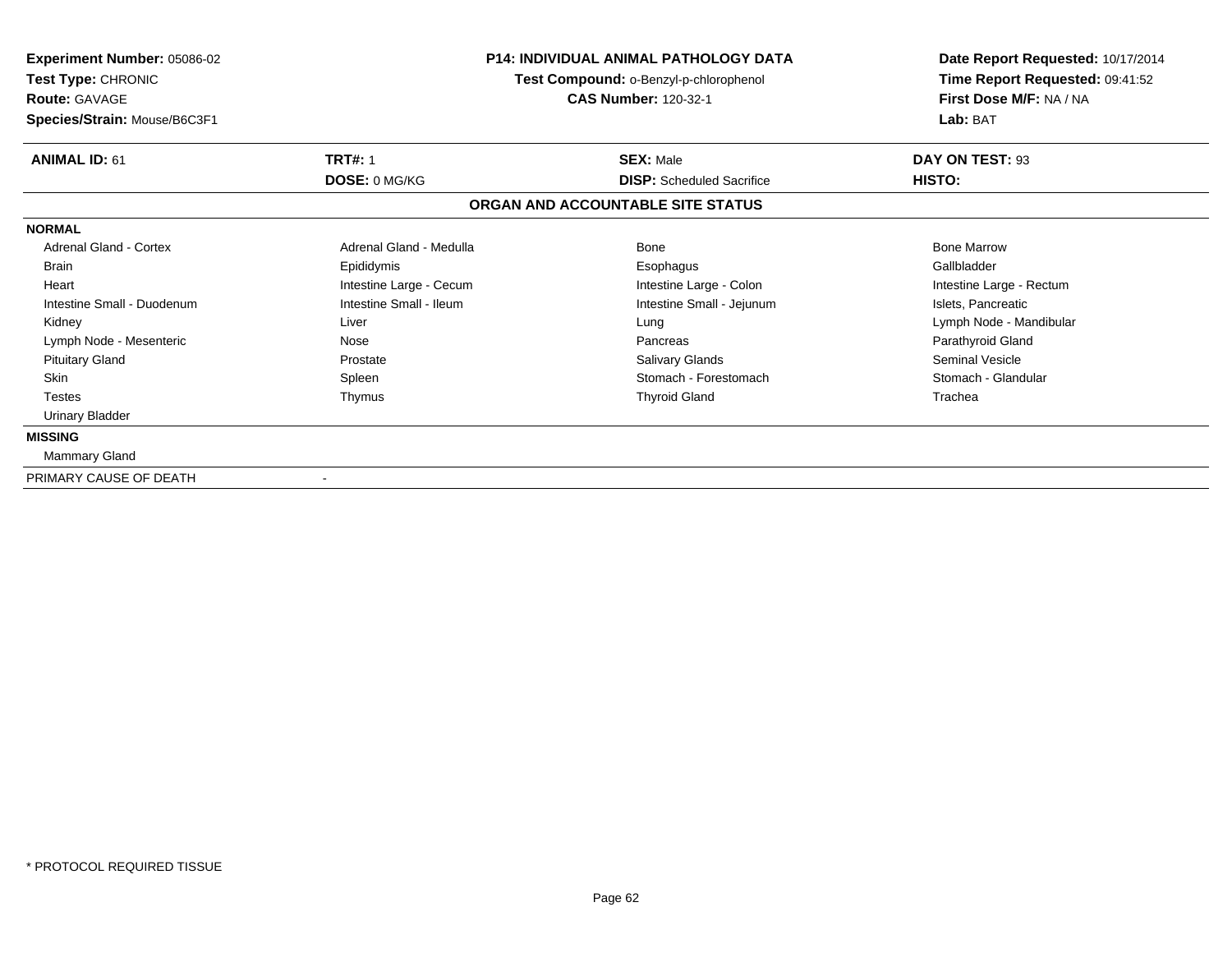| Experiment Number: 05086-02<br>Test Type: CHRONIC<br><b>Route: GAVAGE</b><br>Species/Strain: Mouse/B6C3F1 | <b>P14: INDIVIDUAL ANIMAL PATHOLOGY DATA</b><br>Test Compound: o-Benzyl-p-chlorophenol<br><b>CAS Number: 120-32-1</b> |                                                      | Date Report Requested: 10/17/2014<br>Time Report Requested: 09:41:52<br>First Dose M/F: NA / NA<br>Lab: BAT |
|-----------------------------------------------------------------------------------------------------------|-----------------------------------------------------------------------------------------------------------------------|------------------------------------------------------|-------------------------------------------------------------------------------------------------------------|
| <b>ANIMAL ID: 62</b>                                                                                      | <b>TRT#: 1</b><br>DOSE: 0 MG/KG                                                                                       | <b>SEX: Male</b><br><b>DISP:</b> Scheduled Sacrifice | DAY ON TEST: 93<br>HISTO:                                                                                   |
|                                                                                                           |                                                                                                                       | ORGAN AND ACCOUNTABLE SITE STATUS                    |                                                                                                             |
| <b>NORMAL</b>                                                                                             |                                                                                                                       |                                                      |                                                                                                             |
| <b>Adrenal Gland - Cortex</b>                                                                             | Adrenal Gland - Medulla                                                                                               | Bone                                                 | <b>Bone Marrow</b>                                                                                          |
| <b>Brain</b>                                                                                              | Epididymis                                                                                                            | Esophagus                                            | Gallbladder                                                                                                 |
| Heart                                                                                                     | Intestine Large - Cecum                                                                                               | Intestine Large - Colon                              | Intestine Large - Rectum                                                                                    |
| Intestine Small - Duodenum                                                                                | Intestine Small - Ileum                                                                                               | Intestine Small - Jejunum                            | Islets, Pancreatic                                                                                          |
| Kidney                                                                                                    | Liver                                                                                                                 | Lung                                                 | Lymph Node - Mandibular                                                                                     |
| Lymph Node - Mesenteric                                                                                   | Nose                                                                                                                  | Pancreas                                             | Parathyroid Gland                                                                                           |
| Prostate                                                                                                  | Salivary Glands                                                                                                       | <b>Seminal Vesicle</b>                               | <b>Skin</b>                                                                                                 |
| Spleen                                                                                                    | Stomach - Forestomach                                                                                                 | Stomach - Glandular                                  | <b>Testes</b>                                                                                               |
| Thymus                                                                                                    | <b>Thyroid Gland</b>                                                                                                  | Trachea                                              | Urinary Bladder                                                                                             |
| <b>MISSING</b>                                                                                            |                                                                                                                       |                                                      |                                                                                                             |
| Mammary Gland                                                                                             |                                                                                                                       |                                                      |                                                                                                             |
| <b>INSUFFICIENT TISSUE</b>                                                                                |                                                                                                                       |                                                      |                                                                                                             |
| <b>Pituitary Gland</b>                                                                                    |                                                                                                                       |                                                      |                                                                                                             |
| PRIMARY CAUSE OF DEATH                                                                                    |                                                                                                                       |                                                      |                                                                                                             |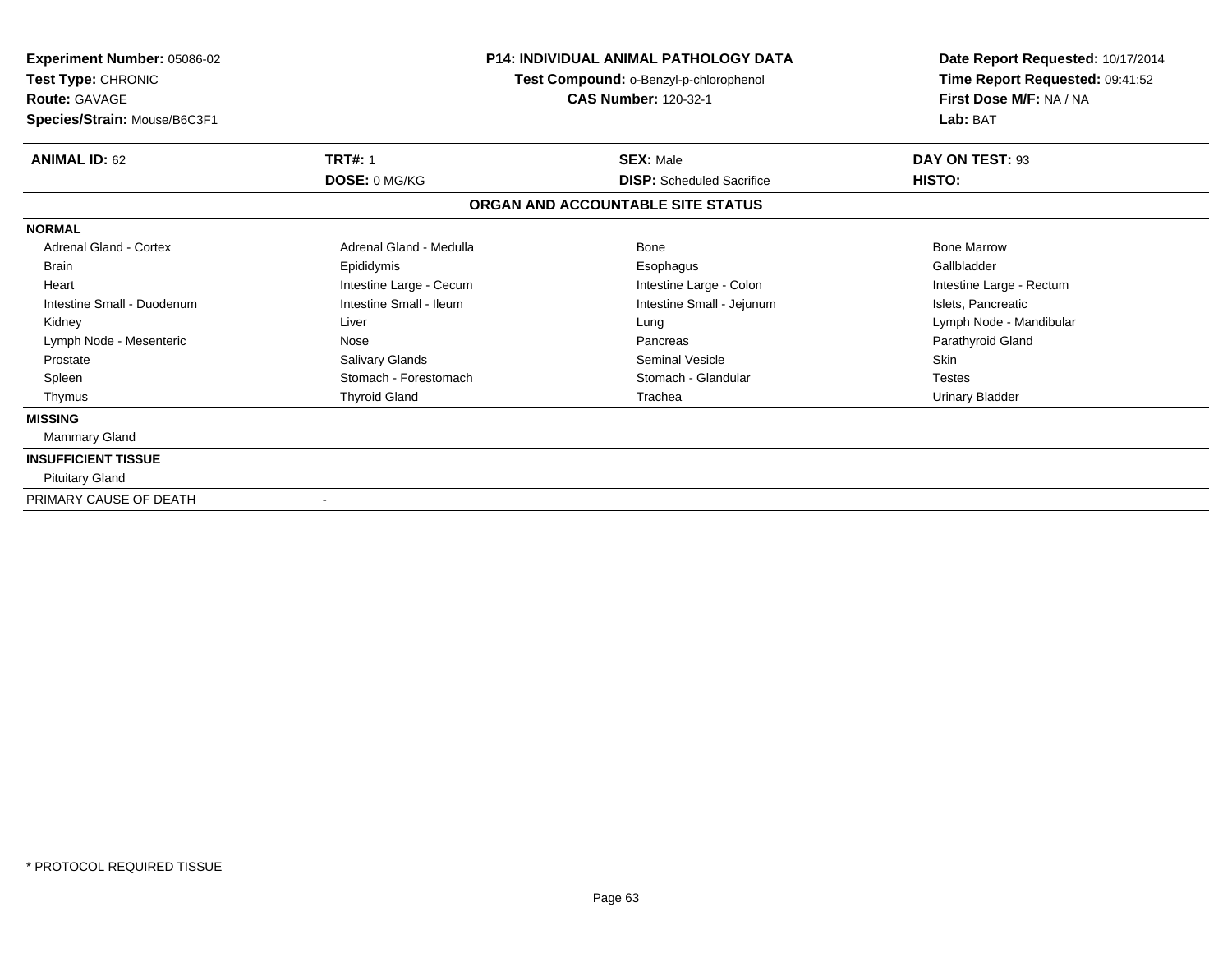| <b>Experiment Number: 05086-02</b><br>Test Type: CHRONIC<br><b>Route: GAVAGE</b><br>Species/Strain: Mouse/B6C3F1 |                           | <b>P14: INDIVIDUAL ANIMAL PATHOLOGY DATA</b><br>Test Compound: o-Benzyl-p-chlorophenol<br><b>CAS Number: 120-32-1</b> | Date Report Requested: 10/17/2014<br>Time Report Requested: 09:41:52<br>First Dose M/F: NA / NA<br>Lab: BAT |
|------------------------------------------------------------------------------------------------------------------|---------------------------|-----------------------------------------------------------------------------------------------------------------------|-------------------------------------------------------------------------------------------------------------|
| <b>ANIMAL ID: 63</b>                                                                                             | <b>TRT#: 1</b>            | <b>SEX: Male</b>                                                                                                      | DAY ON TEST: 93                                                                                             |
|                                                                                                                  | DOSE: 0 MG/KG             | <b>DISP:</b> Scheduled Sacrifice                                                                                      | HISTO:                                                                                                      |
|                                                                                                                  |                           | ORGAN AND ACCOUNTABLE SITE STATUS                                                                                     |                                                                                                             |
| <b>NORMAL</b>                                                                                                    |                           |                                                                                                                       |                                                                                                             |
| <b>Adrenal Gland - Cortex</b>                                                                                    | Adrenal Gland - Medulla   | Bone                                                                                                                  | <b>Bone Marrow</b>                                                                                          |
| <b>Brain</b>                                                                                                     | Epididymis                | Esophagus                                                                                                             | Heart                                                                                                       |
| Intestine Large - Cecum                                                                                          | Intestine Large - Colon   | Intestine Large - Rectum                                                                                              | Intestine Small - Duodenum                                                                                  |
| Intestine Small - Ileum                                                                                          | Intestine Small - Jejunum | Islets, Pancreatic                                                                                                    | Kidney                                                                                                      |
| Liver                                                                                                            | Lung                      | Lymph Node - Mandibular                                                                                               | Lymph Node - Mesenteric                                                                                     |
| Nose                                                                                                             | Pancreas                  | Parathyroid Gland                                                                                                     | <b>Pituitary Gland</b>                                                                                      |
| Prostate                                                                                                         | Salivary Glands           | <b>Seminal Vesicle</b>                                                                                                | Skin                                                                                                        |
| Spleen                                                                                                           | Stomach - Forestomach     | Stomach - Glandular                                                                                                   | <b>Testes</b>                                                                                               |
| Thymus                                                                                                           | <b>Thyroid Gland</b>      | Trachea                                                                                                               | <b>Urinary Bladder</b>                                                                                      |
| <b>MISSING</b>                                                                                                   |                           |                                                                                                                       |                                                                                                             |
| Gallbladder                                                                                                      | Mammary Gland             |                                                                                                                       |                                                                                                             |
| PRIMARY CAUSE OF DEATH                                                                                           |                           |                                                                                                                       |                                                                                                             |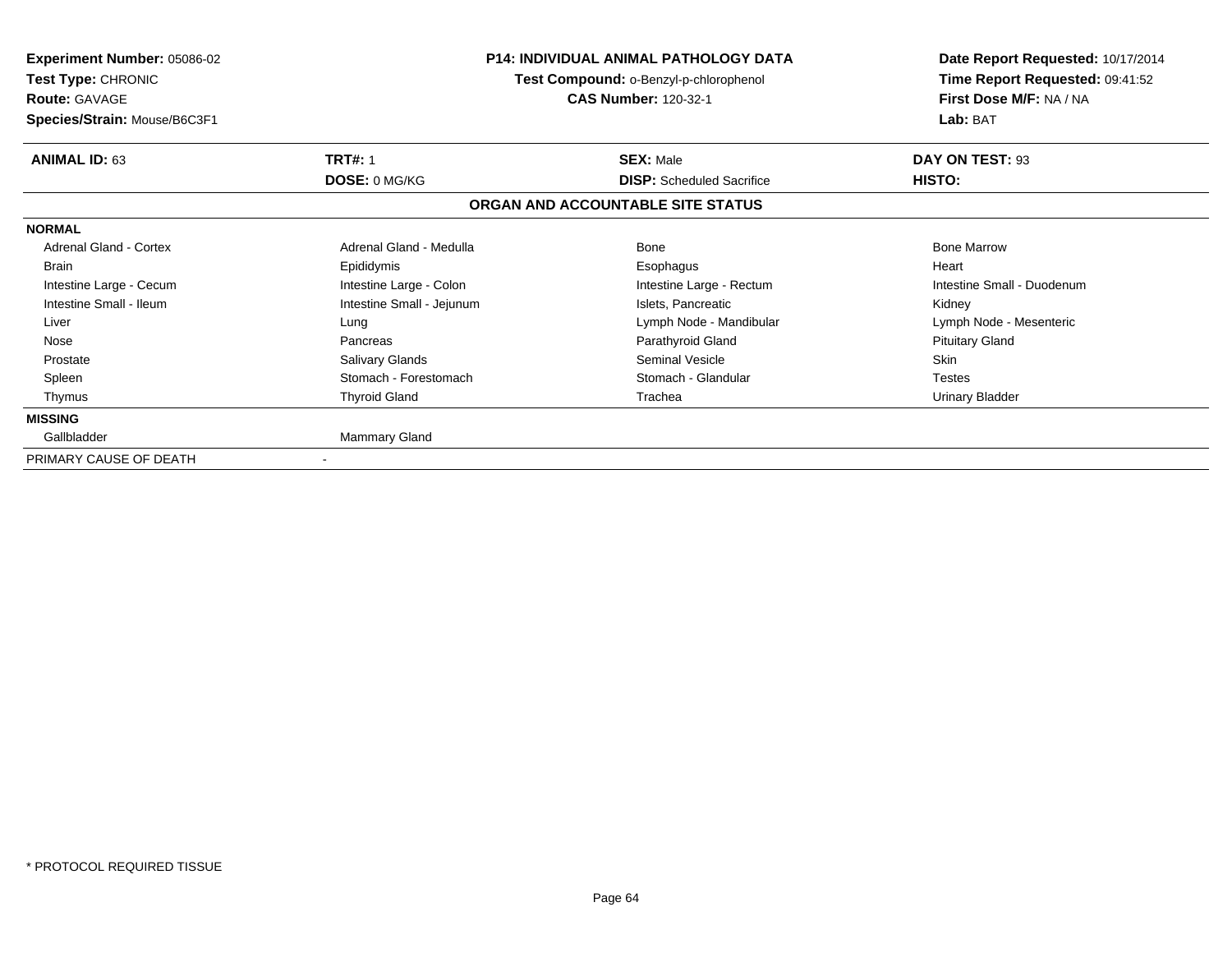| Experiment Number: 05086-02<br>Test Type: CHRONIC<br>Route: GAVAGE<br>Species/Strain: Mouse/B6C3F1 | <b>P14: INDIVIDUAL ANIMAL PATHOLOGY DATA</b><br>Test Compound: o-Benzyl-p-chlorophenol<br><b>CAS Number: 120-32-1</b> |                                   | Date Report Requested: 10/17/2014<br>Time Report Requested: 09:41:52<br>First Dose M/F: NA / NA<br>Lab: BAT |
|----------------------------------------------------------------------------------------------------|-----------------------------------------------------------------------------------------------------------------------|-----------------------------------|-------------------------------------------------------------------------------------------------------------|
| <b>ANIMAL ID: 64</b>                                                                               | <b>TRT#: 1</b>                                                                                                        | <b>SEX: Male</b>                  | DAY ON TEST: 93                                                                                             |
|                                                                                                    | DOSE: 0 MG/KG                                                                                                         | <b>DISP:</b> Scheduled Sacrifice  | HISTO:                                                                                                      |
|                                                                                                    |                                                                                                                       | ORGAN AND ACCOUNTABLE SITE STATUS |                                                                                                             |
| <b>NORMAL</b>                                                                                      |                                                                                                                       |                                   |                                                                                                             |
| <b>Adrenal Gland - Cortex</b>                                                                      | Adrenal Gland - Medulla                                                                                               | Bone                              | <b>Bone Marrow</b>                                                                                          |
| <b>Brain</b>                                                                                       | Epididymis                                                                                                            | Esophagus                         | Gallbladder                                                                                                 |
| Heart                                                                                              | Intestine Large - Cecum                                                                                               | Intestine Large - Colon           | Intestine Large - Rectum                                                                                    |
| Intestine Small - Duodenum                                                                         | Intestine Small - Ileum                                                                                               | Intestine Small - Jejunum         | Islets, Pancreatic                                                                                          |
| Liver                                                                                              | Lung                                                                                                                  | Lymph Node - Mandibular           | Lymph Node - Mesenteric                                                                                     |
| Nose                                                                                               | Parathyroid Gland                                                                                                     | <b>Pituitary Gland</b>            | Prostate                                                                                                    |
| <b>Salivary Glands</b>                                                                             | Seminal Vesicle                                                                                                       | <b>Skin</b>                       | Spleen                                                                                                      |
| Stomach - Forestomach                                                                              | Stomach - Glandular                                                                                                   | <b>Testes</b>                     | Thymus                                                                                                      |
| <b>Thyroid Gland</b>                                                                               | Trachea                                                                                                               | <b>Urinary Bladder</b>            |                                                                                                             |
| <b>MISSING</b>                                                                                     |                                                                                                                       |                                   |                                                                                                             |
| Mammary Gland                                                                                      |                                                                                                                       |                                   |                                                                                                             |
| <b>OBSERVATIONS</b>                                                                                |                                                                                                                       |                                   |                                                                                                             |
| Kidney                                                                                             |                                                                                                                       | Nephropathy                       | Minimal                                                                                                     |
| Pancreas                                                                                           |                                                                                                                       | <b>Necrosis</b>                   | Minimal                                                                                                     |
| PRIMARY CAUSE OF DEATH                                                                             |                                                                                                                       |                                   |                                                                                                             |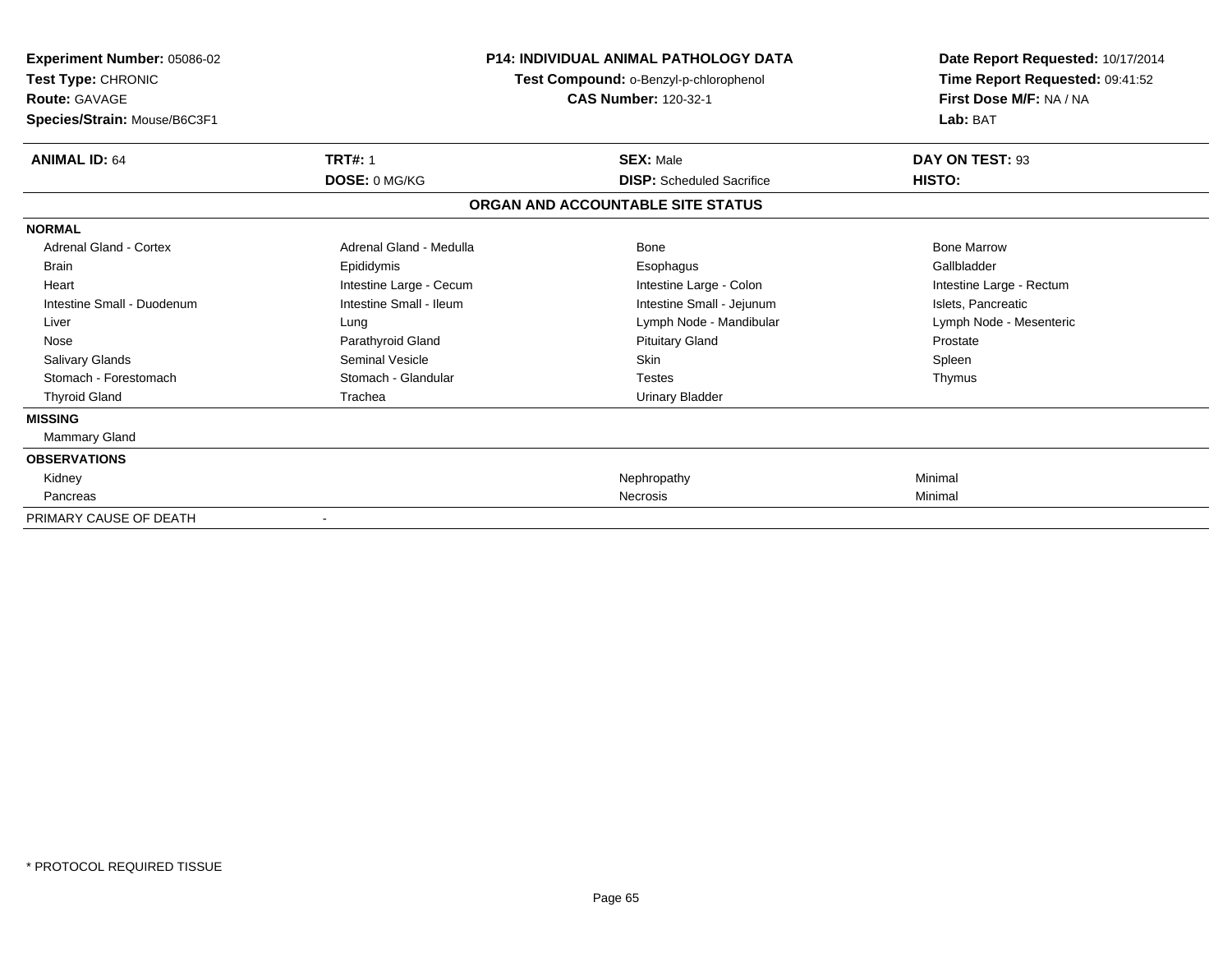| Experiment Number: 05086-02<br>Test Type: CHRONIC |                         | <b>P14: INDIVIDUAL ANIMAL PATHOLOGY DATA</b> | Date Report Requested: 10/17/2014<br>Time Report Requested: 09:41:52 |
|---------------------------------------------------|-------------------------|----------------------------------------------|----------------------------------------------------------------------|
|                                                   |                         | Test Compound: o-Benzyl-p-chlorophenol       |                                                                      |
| <b>Route: GAVAGE</b>                              |                         | <b>CAS Number: 120-32-1</b>                  | First Dose M/F: NA / NA                                              |
| Species/Strain: Mouse/B6C3F1                      |                         |                                              | Lab: BAT                                                             |
| <b>ANIMAL ID: 65</b>                              | <b>TRT#: 1</b>          | <b>SEX: Male</b>                             | DAY ON TEST: 729                                                     |
|                                                   | DOSE: 0 MG/KG           | <b>DISP: Terminal Sacrifice</b>              | <b>HISTO: 862425</b>                                                 |
|                                                   |                         | ORGAN AND ACCOUNTABLE SITE STATUS            |                                                                      |
| <b>NORMAL</b>                                     |                         |                                              |                                                                      |
| Adrenal Gland - Medulla                           | Bone                    | <b>Bone Marrow</b>                           | <b>Brain</b>                                                         |
| Epididymis                                        | Esophagus               | Gallbladder                                  | Heart                                                                |
| Intestine Large - Cecum                           | Intestine Large - Colon | Intestine Large - Rectum                     | Intestine Small - Duodenum                                           |
| Intestine Small - Ileum                           | Islets. Pancreatic      | Liver                                        | Lung                                                                 |
| Lymph Node - Mandibular                           | Lymph Node - Mesenteric | Nose                                         | Pancreas                                                             |
| Parathyroid Gland                                 | <b>Pituitary Gland</b>  | Prostate                                     | <b>Salivary Glands</b>                                               |
| <b>Seminal Vesicle</b>                            | Skin                    | Stomach - Forestomach                        | Stomach - Glandular                                                  |
| <b>Testes</b>                                     | Thymus                  | <b>Thyroid Gland</b>                         | Trachea                                                              |
| <b>Urinary Bladder</b>                            |                         |                                              |                                                                      |
| <b>MISSING</b>                                    |                         |                                              |                                                                      |
| <b>Mammary Gland</b>                              |                         |                                              |                                                                      |
| <b>OBSERVATIONS</b>                               |                         |                                              |                                                                      |
| <b>Adrenal Gland</b>                              | Cortex                  | Hypertrophy                                  | Focal, Mild                                                          |
| <b>Intestine Small</b>                            | Jejunum                 | Hemangiosarcoma                              |                                                                      |
| Note: HEMANGIOSARC<br>$TGLs = 2-8$                |                         |                                              |                                                                      |
| Kidney                                            |                         | Nephropathy                                  | Minimal                                                              |
| <b>Preputial Gland</b>                            | Duct                    | <b>Dilatation</b>                            | Moderate                                                             |
| [Dilatation TGLS = 1-9]                           |                         |                                              |                                                                      |
| Spleen                                            |                         | Hematopoietic Cell Proliferation             | Mild                                                                 |
| PRIMARY CAUSE OF DEATH                            |                         |                                              |                                                                      |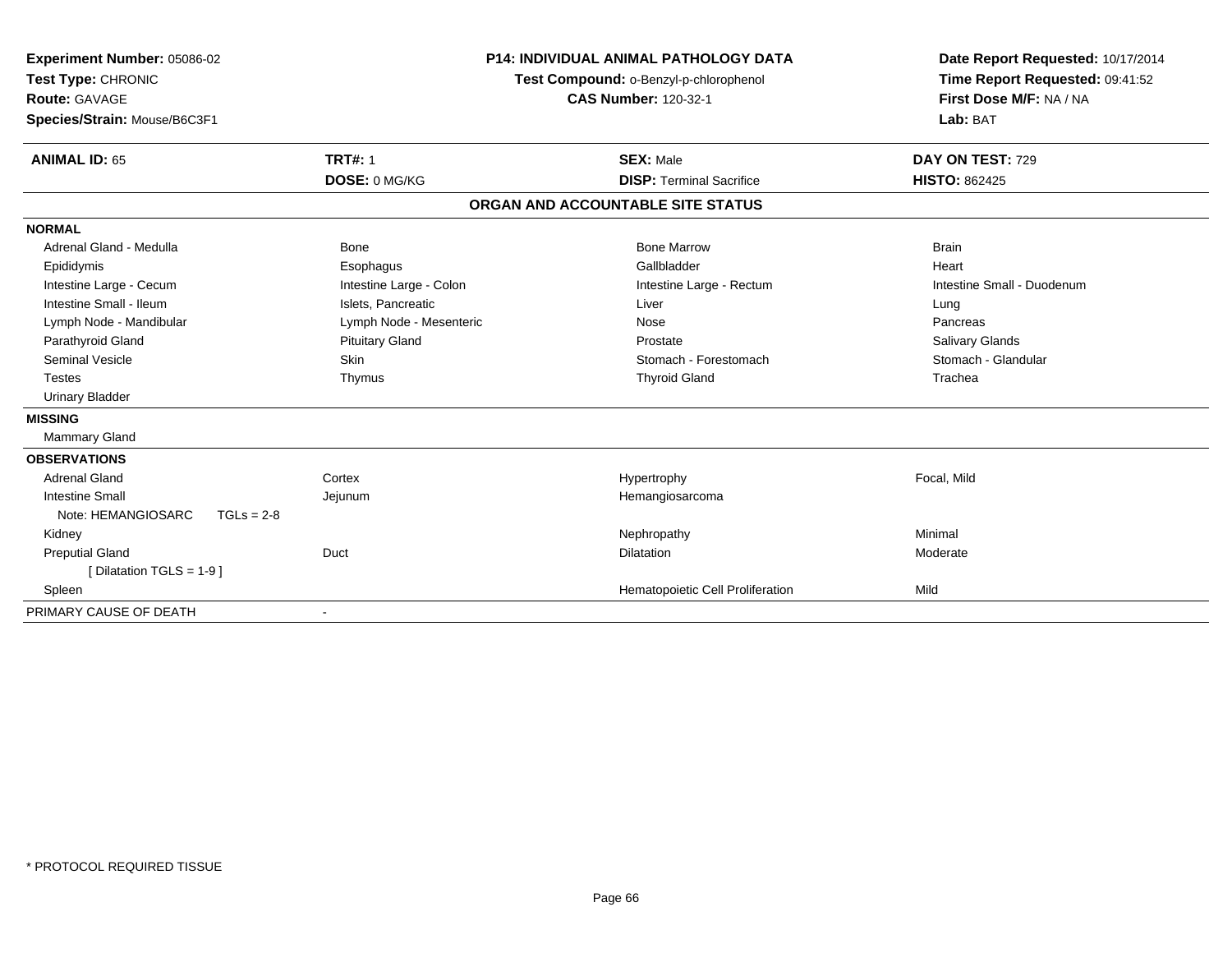| Experiment Number: 05086-02<br>Test Type: CHRONIC<br>Route: GAVAGE<br>Species/Strain: Mouse/B6C3F1 |                         | <b>P14: INDIVIDUAL ANIMAL PATHOLOGY DATA</b><br>Test Compound: o-Benzyl-p-chlorophenol<br><b>CAS Number: 120-32-1</b> | Date Report Requested: 10/17/2014<br>Time Report Requested: 09:41:52<br>First Dose M/F: NA / NA<br>Lab: BAT |
|----------------------------------------------------------------------------------------------------|-------------------------|-----------------------------------------------------------------------------------------------------------------------|-------------------------------------------------------------------------------------------------------------|
| <b>ANIMAL ID: 66</b>                                                                               | <b>TRT#: 1</b>          | <b>SEX: Male</b>                                                                                                      | DAY ON TEST: 729                                                                                            |
|                                                                                                    | DOSE: 0 MG/KG           | <b>DISP: Terminal Sacrifice</b>                                                                                       | <b>HISTO: 862426</b>                                                                                        |
|                                                                                                    |                         | ORGAN AND ACCOUNTABLE SITE STATUS                                                                                     |                                                                                                             |
| <b>NORMAL</b>                                                                                      |                         |                                                                                                                       |                                                                                                             |
| <b>Adrenal Gland - Cortex</b>                                                                      | Adrenal Gland - Medulla | Bone                                                                                                                  | <b>Bone Marrow</b>                                                                                          |
| <b>Brain</b>                                                                                       | Epididymis              | Esophagus                                                                                                             | Gallbladder                                                                                                 |
| Heart                                                                                              | Intestine Large - Cecum | Intestine Large - Colon                                                                                               | Intestine Large - Rectum                                                                                    |
| Intestine Small - Duodenum                                                                         | Intestine Small - Ileum | Intestine Small - Jejunum                                                                                             | Islets, Pancreatic                                                                                          |
| Lung                                                                                               | Lymph Node - Mandibular | Lymph Node - Mesenteric                                                                                               | Nose                                                                                                        |
| Pancreas                                                                                           | Parathyroid Gland       | Prostate                                                                                                              | <b>Salivary Glands</b>                                                                                      |
| <b>Seminal Vesicle</b>                                                                             | <b>Skin</b>             | Spleen                                                                                                                | Stomach - Forestomach                                                                                       |
| Stomach - Glandular                                                                                | <b>Testes</b>           | Thymus                                                                                                                | Trachea                                                                                                     |
| <b>Urinary Bladder</b>                                                                             |                         |                                                                                                                       |                                                                                                             |
| <b>MISSING</b>                                                                                     |                         |                                                                                                                       |                                                                                                             |
| <b>Mammary Gland</b>                                                                               |                         |                                                                                                                       |                                                                                                             |
| <b>OBSERVATIONS</b>                                                                                |                         |                                                                                                                       |                                                                                                             |
| Kidney                                                                                             |                         | Nephropathy                                                                                                           | Minimal                                                                                                     |
| Liver                                                                                              |                         | Hyperplasia                                                                                                           | Mild                                                                                                        |
| Note: HYPERPLASIA<br>$TGLs = 1-8$                                                                  |                         |                                                                                                                       |                                                                                                             |
| <b>Pituitary Gland</b>                                                                             | Pars Distalis           | Hyperplasia                                                                                                           | Minimal                                                                                                     |
| <b>Thyroid Gland</b>                                                                               | Follicle                | Hyperplasia                                                                                                           | Minimal                                                                                                     |
| PRIMARY CAUSE OF DEATH                                                                             |                         |                                                                                                                       |                                                                                                             |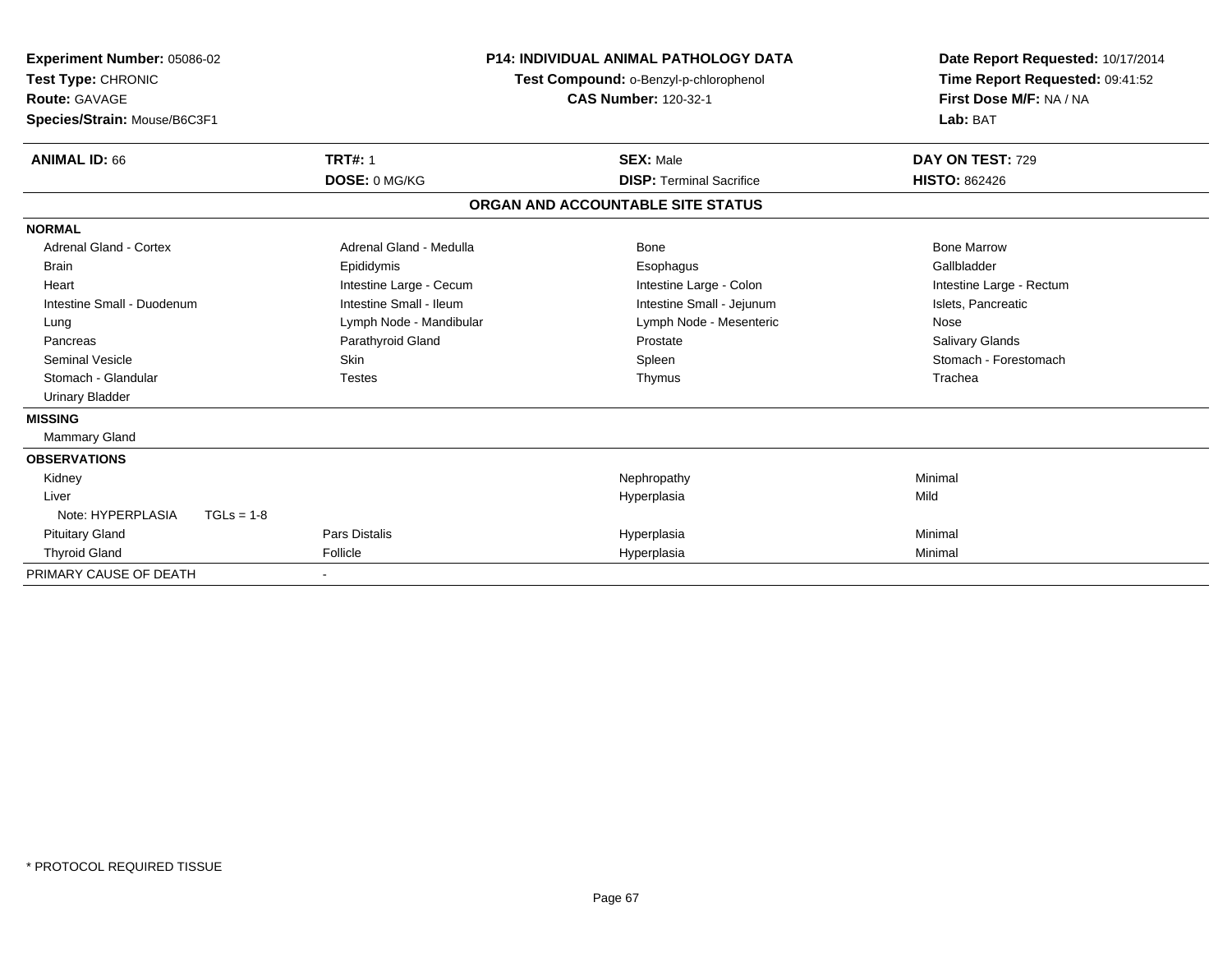| <b>Experiment Number: 05086-02</b>               |                                                                   | <b>P14: INDIVIDUAL ANIMAL PATHOLOGY DATA</b> | Date Report Requested: 10/17/2014<br>Time Report Requested: 09:41:52 |
|--------------------------------------------------|-------------------------------------------------------------------|----------------------------------------------|----------------------------------------------------------------------|
| Test Type: CHRONIC                               | Test Compound: o-Benzyl-p-chlorophenol                            |                                              |                                                                      |
| Route: GAVAGE                                    |                                                                   | <b>CAS Number: 120-32-1</b>                  | First Dose M/F: NA / NA                                              |
| Species/Strain: Mouse/B6C3F1                     |                                                                   |                                              | Lab: BAT                                                             |
| <b>ANIMAL ID: 67</b>                             | <b>TRT#: 1</b>                                                    | <b>SEX: Male</b>                             | DAY ON TEST: 721                                                     |
|                                                  | DOSE: 0 MG/KG                                                     | <b>DISP: Natural Death</b>                   | <b>HISTO: 862427</b>                                                 |
|                                                  |                                                                   | ORGAN AND ACCOUNTABLE SITE STATUS            |                                                                      |
| <b>NORMAL</b>                                    |                                                                   |                                              |                                                                      |
| <b>Adrenal Gland - Cortex</b>                    | Adrenal Gland - Medulla                                           | Bone                                         | <b>Bone Marrow</b>                                                   |
| <b>Brain</b>                                     | Epididymis                                                        | Esophagus                                    | Gallbladder                                                          |
| Heart                                            | Intestine Large - Cecum                                           | Intestine Large - Colon                      | Intestine Large - Rectum                                             |
| Intestine Small - Duodenum                       | Intestine Small - Ileum                                           | Intestine Small - Jejunum                    | Islets, Pancreatic                                                   |
| Lung                                             | Lymph Node - Mandibular                                           | Lymph Node - Mesenteric                      | Nose                                                                 |
| Pancreas                                         | Parathyroid Gland                                                 | <b>Pituitary Gland</b>                       | Prostate                                                             |
| <b>Salivary Glands</b>                           | Seminal Vesicle                                                   | Skin                                         | Spleen                                                               |
| Stomach - Glandular                              | <b>Testes</b>                                                     | Thymus                                       | <b>Thyroid Gland</b>                                                 |
| Trachea                                          | <b>Urinary Bladder</b>                                            |                                              |                                                                      |
| <b>MISSING</b>                                   |                                                                   |                                              |                                                                      |
| <b>Mammary Gland</b>                             |                                                                   |                                              |                                                                      |
| <b>OBSERVATIONS</b>                              |                                                                   |                                              |                                                                      |
| Kidney                                           |                                                                   | Nephropathy                                  | Minimal                                                              |
| Liver<br>Note: HEPATOCLR CARC $TGLs = 1-8$       |                                                                   | Hepatocellular Carcinoma                     |                                                                      |
|                                                  | Note: NO CORRESP LESION FOR YELLOW PIGMENT OF LEFT LAT LIVER LOBE |                                              |                                                                      |
|                                                  |                                                                   |                                              |                                                                      |
| Stomach                                          | Forestomach                                                       | Hyperplasia                                  | Squamous, Minimal                                                    |
| PRIMARY CAUSE OF DEATH                           |                                                                   |                                              |                                                                      |
| Animal Note: C O DEATH: HEPATOCELLULAR CARCINOMA |                                                                   |                                              |                                                                      |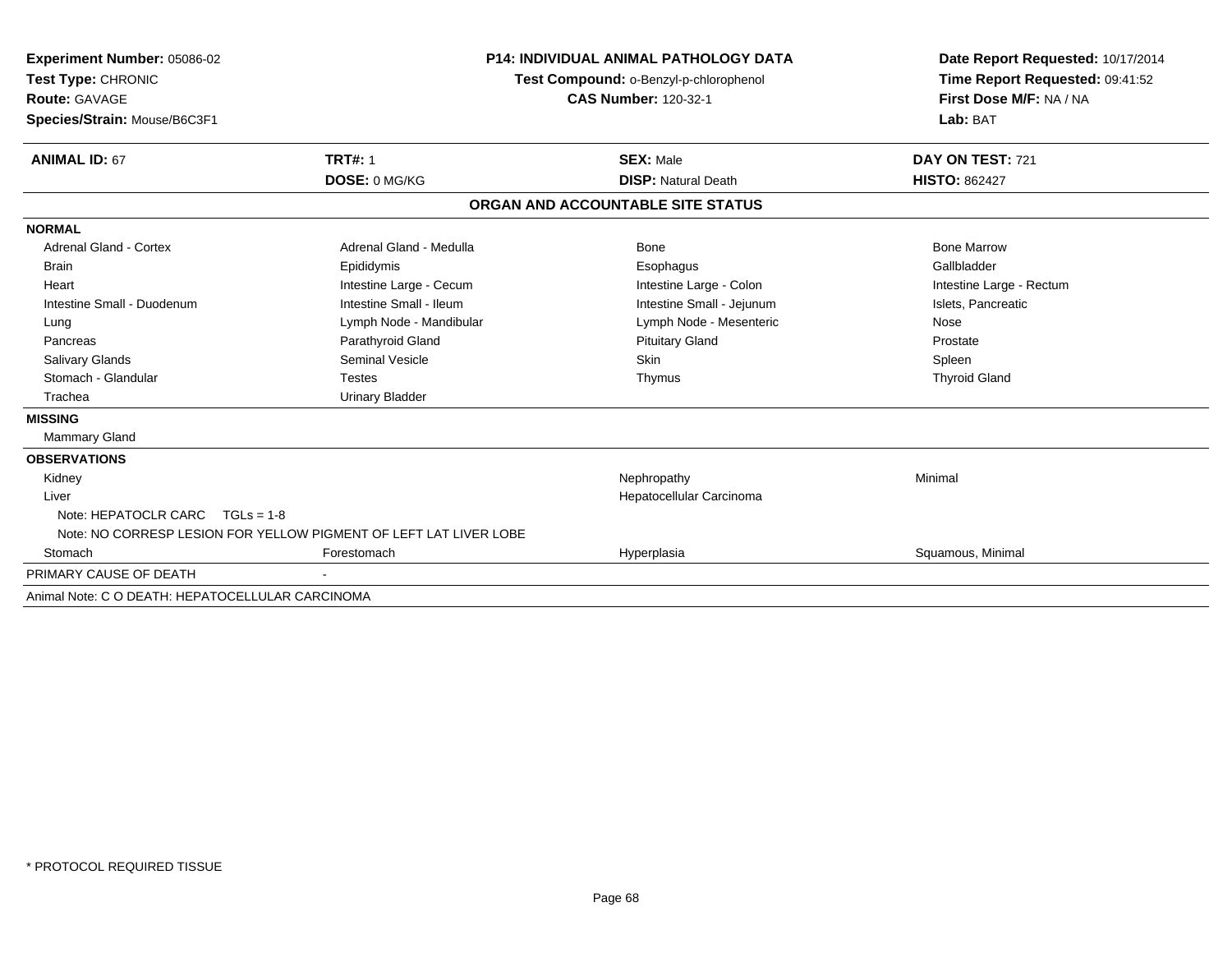| Experiment Number: 05086-02<br><b>Test Type: CHRONIC</b><br><b>Route: GAVAGE</b><br>Species/Strain: Mouse/B6C3F1 | <b>P14: INDIVIDUAL ANIMAL PATHOLOGY DATA</b><br>Test Compound: o-Benzyl-p-chlorophenol<br><b>CAS Number: 120-32-1</b> |                                   | Date Report Requested: 10/17/2014<br>Time Report Requested: 09:41:52<br>First Dose M/F: NA / NA<br>Lab: BAT |
|------------------------------------------------------------------------------------------------------------------|-----------------------------------------------------------------------------------------------------------------------|-----------------------------------|-------------------------------------------------------------------------------------------------------------|
| <b>ANIMAL ID: 68</b>                                                                                             | <b>TRT#: 1</b>                                                                                                        | <b>SEX: Male</b>                  | DAY ON TEST: 729                                                                                            |
|                                                                                                                  | DOSE: 0 MG/KG                                                                                                         | <b>DISP: Terminal Sacrifice</b>   | <b>HISTO: 862428</b>                                                                                        |
|                                                                                                                  |                                                                                                                       | ORGAN AND ACCOUNTABLE SITE STATUS |                                                                                                             |
| <b>NORMAL</b>                                                                                                    |                                                                                                                       |                                   |                                                                                                             |
| <b>Adrenal Gland - Cortex</b>                                                                                    | Adrenal Gland - Medulla                                                                                               | Bone                              | <b>Bone Marrow</b>                                                                                          |
| <b>Brain</b>                                                                                                     | Epididymis                                                                                                            | Esophagus                         | Gallbladder                                                                                                 |
| Heart                                                                                                            | Intestine Large - Cecum                                                                                               | Intestine Large - Colon           | Intestine Large - Rectum                                                                                    |
| Intestine Small - Duodenum                                                                                       | Intestine Small - Ileum                                                                                               | Intestine Small - Jejunum         | Islets, Pancreatic                                                                                          |
| Lung                                                                                                             | Lymph Node - Mandibular                                                                                               | Nose                              | Pancreas                                                                                                    |
| Parathyroid Gland                                                                                                | <b>Pituitary Gland</b>                                                                                                | Prostate                          | Salivary Glands                                                                                             |
| <b>Seminal Vesicle</b>                                                                                           | <b>Skin</b>                                                                                                           | Spleen                            | Stomach - Forestomach                                                                                       |
| Stomach - Glandular                                                                                              | <b>Testes</b>                                                                                                         | <b>Thyroid Gland</b>              | Trachea                                                                                                     |
| <b>Urinary Bladder</b>                                                                                           |                                                                                                                       |                                   |                                                                                                             |
| <b>MISSING</b>                                                                                                   |                                                                                                                       |                                   |                                                                                                             |
| Lymph Node - Mesenteric                                                                                          | Mammary Gland                                                                                                         | Thymus                            |                                                                                                             |
| <b>OBSERVATIONS</b>                                                                                              |                                                                                                                       |                                   |                                                                                                             |
| Kidney                                                                                                           |                                                                                                                       | Nephropathy                       | Minimal                                                                                                     |
| Liver                                                                                                            |                                                                                                                       | Hepatocellular Adenoma            |                                                                                                             |
| [Hepatocellular Adenoma TGLS = 1,2-8+9]                                                                          |                                                                                                                       |                                   |                                                                                                             |
| PRIMARY CAUSE OF DEATH                                                                                           |                                                                                                                       |                                   |                                                                                                             |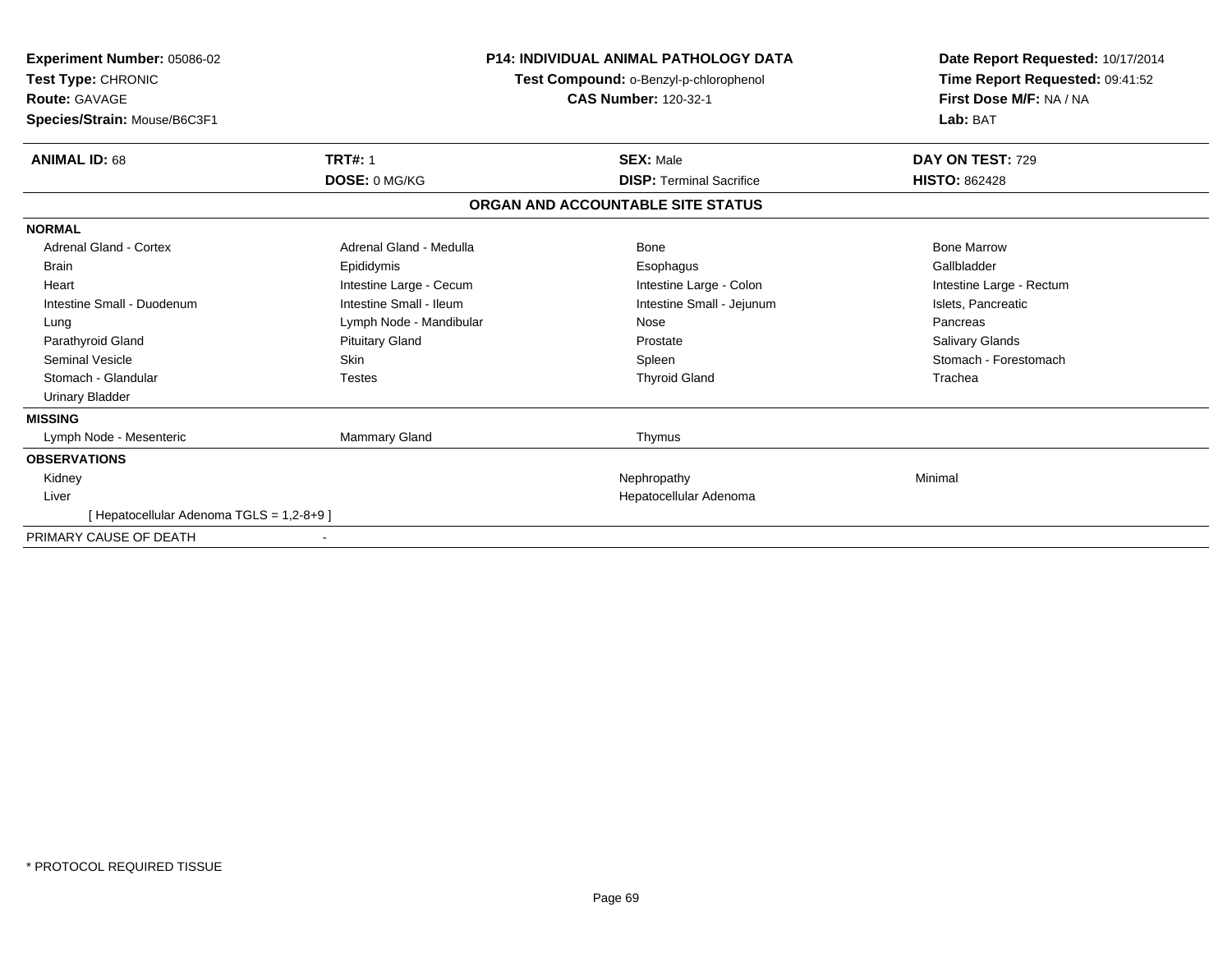| <b>Experiment Number: 05086-02</b><br>Test Type: CHRONIC<br><b>Route: GAVAGE</b><br>Species/Strain: Mouse/B6C3F1 | <b>P14: INDIVIDUAL ANIMAL PATHOLOGY DATA</b><br>Test Compound: o-Benzyl-p-chlorophenol<br><b>CAS Number: 120-32-1</b> |                                                                       | Date Report Requested: 10/17/2014<br>Time Report Requested: 09:41:52<br>First Dose M/F: NA / NA<br>Lab: BAT |
|------------------------------------------------------------------------------------------------------------------|-----------------------------------------------------------------------------------------------------------------------|-----------------------------------------------------------------------|-------------------------------------------------------------------------------------------------------------|
| <b>ANIMAL ID: 69</b>                                                                                             | <b>TRT#: 1</b>                                                                                                        | <b>SEX: Male</b>                                                      | DAY ON TEST: 93                                                                                             |
|                                                                                                                  | DOSE: 0 MG/KG                                                                                                         | <b>DISP:</b> Scheduled Sacrifice<br>ORGAN AND ACCOUNTABLE SITE STATUS | HISTO:                                                                                                      |
|                                                                                                                  |                                                                                                                       |                                                                       |                                                                                                             |
| <b>NORMAL</b><br><b>Adrenal Gland - Cortex</b><br><b>Brain</b>                                                   | Adrenal Gland - Medulla<br>Epididymis                                                                                 | Bone<br>Esophagus                                                     | <b>Bone Marrow</b><br>Gallbladder                                                                           |
| Heart<br>Intestine Small - Duodenum                                                                              | Intestine Large - Cecum<br>Intestine Small - Ileum                                                                    | Intestine Large - Colon                                               | Intestine Large - Rectum<br>Islets, Pancreatic                                                              |
| Kidney                                                                                                           | Lung                                                                                                                  | Intestine Small - Jejunum<br>Lymph Node - Mandibular                  | Lymph Node - Mesenteric                                                                                     |
| Nose<br>Prostate                                                                                                 | Pancreas<br>Salivary Glands                                                                                           | Parathyroid Gland<br><b>Seminal Vesicle</b>                           | <b>Pituitary Gland</b><br><b>Skin</b>                                                                       |
| Spleen<br>Thymus                                                                                                 | Stomach - Forestomach<br><b>Thyroid Gland</b>                                                                         | Stomach - Glandular<br>Trachea                                        | <b>Testes</b><br>Urinary Bladder                                                                            |
| <b>MISSING</b><br>Mammary Gland                                                                                  |                                                                                                                       |                                                                       |                                                                                                             |
| <b>OBSERVATIONS</b>                                                                                              |                                                                                                                       |                                                                       |                                                                                                             |
| Liver                                                                                                            |                                                                                                                       | Inflammation                                                          | Necrotizing, Minimal                                                                                        |
| PRIMARY CAUSE OF DEATH                                                                                           |                                                                                                                       |                                                                       |                                                                                                             |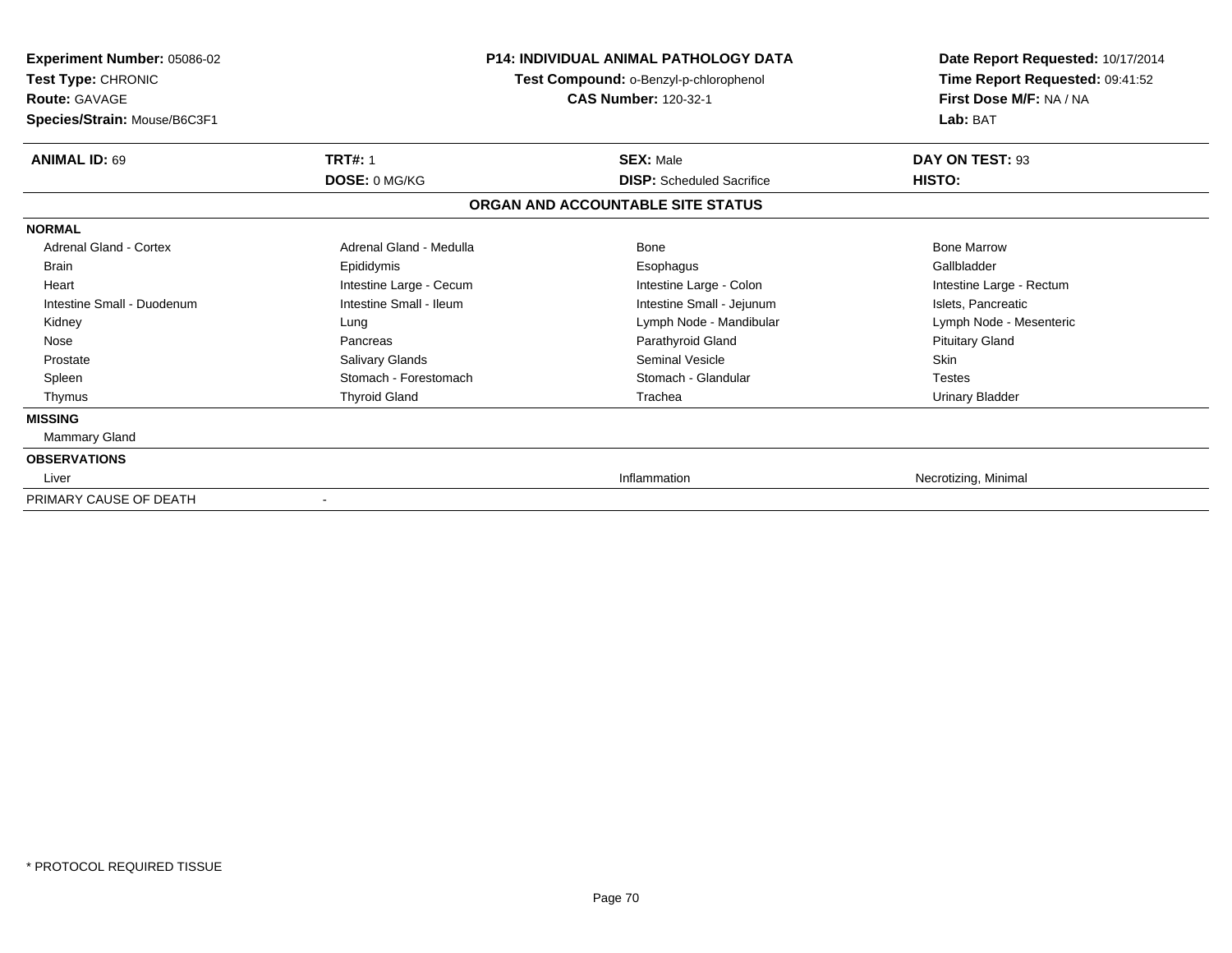| Experiment Number: 05086-02<br>Test Type: CHRONIC<br><b>Route: GAVAGE</b><br>Species/Strain: Mouse/B6C3F1 | <b>P14: INDIVIDUAL ANIMAL PATHOLOGY DATA</b><br>Test Compound: o-Benzyl-p-chlorophenol<br><b>CAS Number: 120-32-1</b> |                                   | Date Report Requested: 10/17/2014<br>Time Report Requested: 09:41:52<br>First Dose M/F: NA / NA<br>Lab: BAT |
|-----------------------------------------------------------------------------------------------------------|-----------------------------------------------------------------------------------------------------------------------|-----------------------------------|-------------------------------------------------------------------------------------------------------------|
| <b>ANIMAL ID: 70</b>                                                                                      | <b>TRT#: 1</b>                                                                                                        | <b>SEX: Male</b>                  | DAY ON TEST: 93                                                                                             |
|                                                                                                           | DOSE: 0 MG/KG                                                                                                         | <b>DISP:</b> Scheduled Sacrifice  | HISTO:                                                                                                      |
|                                                                                                           |                                                                                                                       | ORGAN AND ACCOUNTABLE SITE STATUS |                                                                                                             |
| <b>NORMAL</b>                                                                                             |                                                                                                                       |                                   |                                                                                                             |
| <b>Adrenal Gland - Cortex</b>                                                                             | Adrenal Gland - Medulla                                                                                               | Bone                              | <b>Bone Marrow</b>                                                                                          |
| <b>Brain</b>                                                                                              | Epididymis                                                                                                            | Esophagus                         | Gallbladder                                                                                                 |
| Heart                                                                                                     | Intestine Large - Cecum                                                                                               | Intestine Large - Colon           | Intestine Large - Rectum                                                                                    |
| Intestine Small - Duodenum                                                                                | Intestine Small - Ileum                                                                                               | Intestine Small - Jejunum         | Islets, Pancreatic                                                                                          |
| Kidney                                                                                                    | Lung                                                                                                                  | Lymph Node - Mandibular           | Lymph Node - Mesenteric                                                                                     |
| Nose                                                                                                      | Parathyroid Gland                                                                                                     | <b>Pituitary Gland</b>            | Prostate                                                                                                    |
| <b>Salivary Glands</b>                                                                                    | Seminal Vesicle                                                                                                       | Skin                              | Spleen                                                                                                      |
| Stomach - Forestomach                                                                                     | Stomach - Glandular                                                                                                   | <b>Testes</b>                     | Thymus                                                                                                      |
| <b>Thyroid Gland</b>                                                                                      | Trachea                                                                                                               | <b>Urinary Bladder</b>            |                                                                                                             |
| <b>MISSING</b>                                                                                            |                                                                                                                       |                                   |                                                                                                             |
| <b>Mammary Gland</b>                                                                                      |                                                                                                                       |                                   |                                                                                                             |
| <b>OBSERVATIONS</b>                                                                                       |                                                                                                                       |                                   |                                                                                                             |
| Liver                                                                                                     |                                                                                                                       | Inflammation                      | Necrotizing, Minimal                                                                                        |
| Pancreas                                                                                                  |                                                                                                                       | Inflammation                      | Chronic, Minimal                                                                                            |
| PRIMARY CAUSE OF DEATH                                                                                    |                                                                                                                       |                                   |                                                                                                             |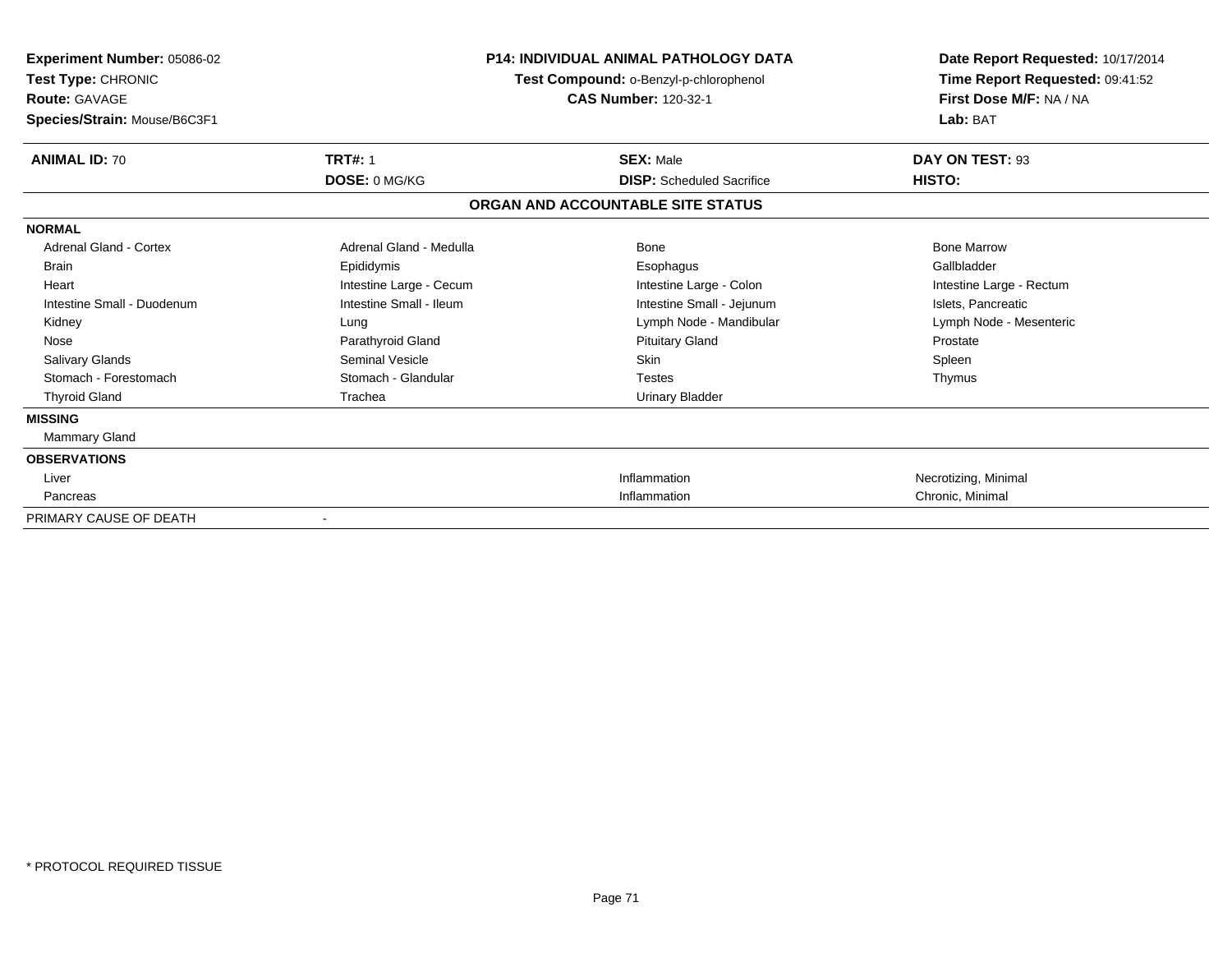| <b>Experiment Number: 05086-02</b><br>Test Type: CHRONIC<br><b>Route: GAVAGE</b> |                           | P14: INDIVIDUAL ANIMAL PATHOLOGY DATA<br><b>Test Compound: o-Benzyl-p-chlorophenol</b><br><b>CAS Number: 120-32-1</b> | Date Report Requested: 10/17/2014<br>Time Report Requested: 09:41:52<br>First Dose M/F: NA / NA |
|----------------------------------------------------------------------------------|---------------------------|-----------------------------------------------------------------------------------------------------------------------|-------------------------------------------------------------------------------------------------|
| Species/Strain: Mouse/B6C3F1                                                     |                           |                                                                                                                       | Lab: BAT                                                                                        |
| <b>ANIMAL ID: 71</b>                                                             | <b>TRT#: 2</b>            | <b>SEX: Male</b>                                                                                                      | DAY ON TEST: 456                                                                                |
|                                                                                  | <b>DOSE: 120</b><br>MG/KG | <b>DISP:</b> Scheduled Sacrifice                                                                                      | <b>HISTO: 862781</b>                                                                            |
|                                                                                  |                           | ORGAN AND ACCOUNTABLE SITE STATUS                                                                                     |                                                                                                 |
| <b>NORMAL</b>                                                                    |                           |                                                                                                                       |                                                                                                 |
| Stomach - Glandular                                                              |                           |                                                                                                                       |                                                                                                 |
| <b>OBSERVATIONS</b>                                                              |                           |                                                                                                                       |                                                                                                 |
| Kidney                                                                           |                           | Nephropathy                                                                                                           | Moderate                                                                                        |
| [Nephropathy TGLS = 1-1]                                                         |                           |                                                                                                                       |                                                                                                 |
| Lung                                                                             |                           | Alveolar/Bronchiolar Adenoma                                                                                          |                                                                                                 |
| [Alveolar/Bronchiolar Adenoma TGLS = 2-2 ]                                       |                           |                                                                                                                       |                                                                                                 |
| Stomach                                                                          | Forestomach               | Ulcer                                                                                                                 | Minimal                                                                                         |
| PRIMARY CAUSE OF DEATH                                                           |                           |                                                                                                                       |                                                                                                 |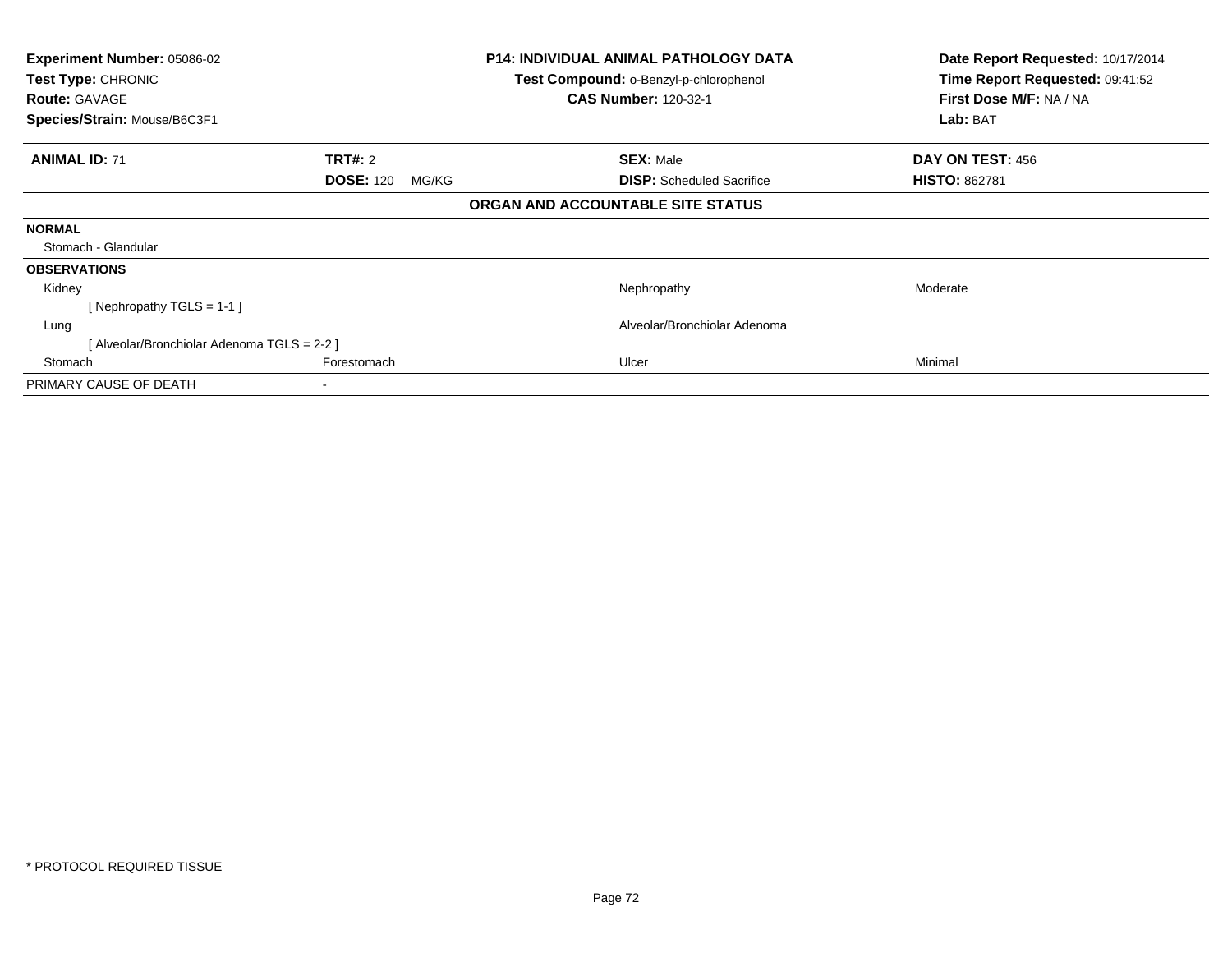| Experiment Number: 05086-02<br>Test Type: CHRONIC<br><b>Route: GAVAGE</b><br>Species/Strain: Mouse/B6C3F1 |                           | <b>P14: INDIVIDUAL ANIMAL PATHOLOGY DATA</b><br>Test Compound: o-Benzyl-p-chlorophenol<br><b>CAS Number: 120-32-1</b> | Date Report Requested: 10/17/2014<br>Time Report Requested: 09:41:52<br>First Dose M/F: NA / NA<br>Lab: BAT |
|-----------------------------------------------------------------------------------------------------------|---------------------------|-----------------------------------------------------------------------------------------------------------------------|-------------------------------------------------------------------------------------------------------------|
| <b>ANIMAL ID: 72</b>                                                                                      | <b>TRT#: 2</b>            | <b>SEX: Male</b>                                                                                                      | DAY ON TEST: 687                                                                                            |
|                                                                                                           | <b>DOSE: 120</b><br>MG/KG | <b>DISP:</b> Moribund Sacrifice                                                                                       | <b>HISTO: 862782</b>                                                                                        |
|                                                                                                           |                           | ORGAN AND ACCOUNTABLE SITE STATUS                                                                                     |                                                                                                             |
| <b>NORMAL</b>                                                                                             |                           |                                                                                                                       |                                                                                                             |
| <b>Adrenal Gland - Cortex</b>                                                                             | Adrenal Gland - Medulla   | <b>Bone</b>                                                                                                           | <b>Bone Marrow</b>                                                                                          |
| <b>Brain</b>                                                                                              | Epididymis                | Esophagus                                                                                                             | Gallbladder                                                                                                 |
| Heart                                                                                                     | Intestine Large - Cecum   | Intestine Large - Colon                                                                                               | Intestine Large - Rectum                                                                                    |
| Intestine Small - Duodenum                                                                                | Intestine Small - Ileum   | Intestine Small - Jejunum                                                                                             | Islets, Pancreatic                                                                                          |
| Lymph Node - Mandibular                                                                                   | Nose                      | Pancreas                                                                                                              | Parathyroid Gland                                                                                           |
| <b>Pituitary Gland</b>                                                                                    | Prostate                  | <b>Salivary Glands</b>                                                                                                | Seminal Vesicle                                                                                             |
| <b>Skin</b>                                                                                               | Spleen                    | Stomach - Glandular                                                                                                   | <b>Testes</b>                                                                                               |
| <b>Thyroid Gland</b>                                                                                      | Trachea                   | <b>Urinary Bladder</b>                                                                                                |                                                                                                             |
| <b>MISSING</b>                                                                                            |                           |                                                                                                                       |                                                                                                             |
| Lymph Node - Mesenteric                                                                                   | Mammary Gland             | Thymus                                                                                                                |                                                                                                             |
| <b>OBSERVATIONS</b>                                                                                       |                           |                                                                                                                       |                                                                                                             |
| Kidney                                                                                                    |                           | Nephropathy                                                                                                           | Moderate                                                                                                    |
| Liver                                                                                                     |                           | Hepatocellular Carcinoma                                                                                              | Multiple                                                                                                    |
| Note: HEPATOCLR CARC TGLs = 3,4-2+10                                                                      |                           |                                                                                                                       |                                                                                                             |
| Lung                                                                                                      |                           | Alveolar/Bronchiolar Carcinoma                                                                                        |                                                                                                             |
|                                                                                                           |                           | Hepatocellular Carcinoma                                                                                              | Metastatic (Liver)                                                                                          |
| Note: ALV BRON CARC<br>$TGLs = 5-9$                                                                       |                           |                                                                                                                       |                                                                                                             |
| <b>Preputial Gland</b>                                                                                    | Duct                      | <b>Dilatation</b>                                                                                                     | Marked                                                                                                      |
| Note: DILATATION<br>$TGLs = 1,2-11$                                                                       |                           |                                                                                                                       |                                                                                                             |
| Stomach                                                                                                   | Forestomach               | Hyperplasia                                                                                                           | Squamous, Mild                                                                                              |
|                                                                                                           | Forestomach               | Ulcer                                                                                                                 | Moderate                                                                                                    |
| Note: ULCER<br>$TGLs = 6-8$                                                                               |                           |                                                                                                                       |                                                                                                             |
| PRIMARY CAUSE OF DEATH                                                                                    |                           |                                                                                                                       |                                                                                                             |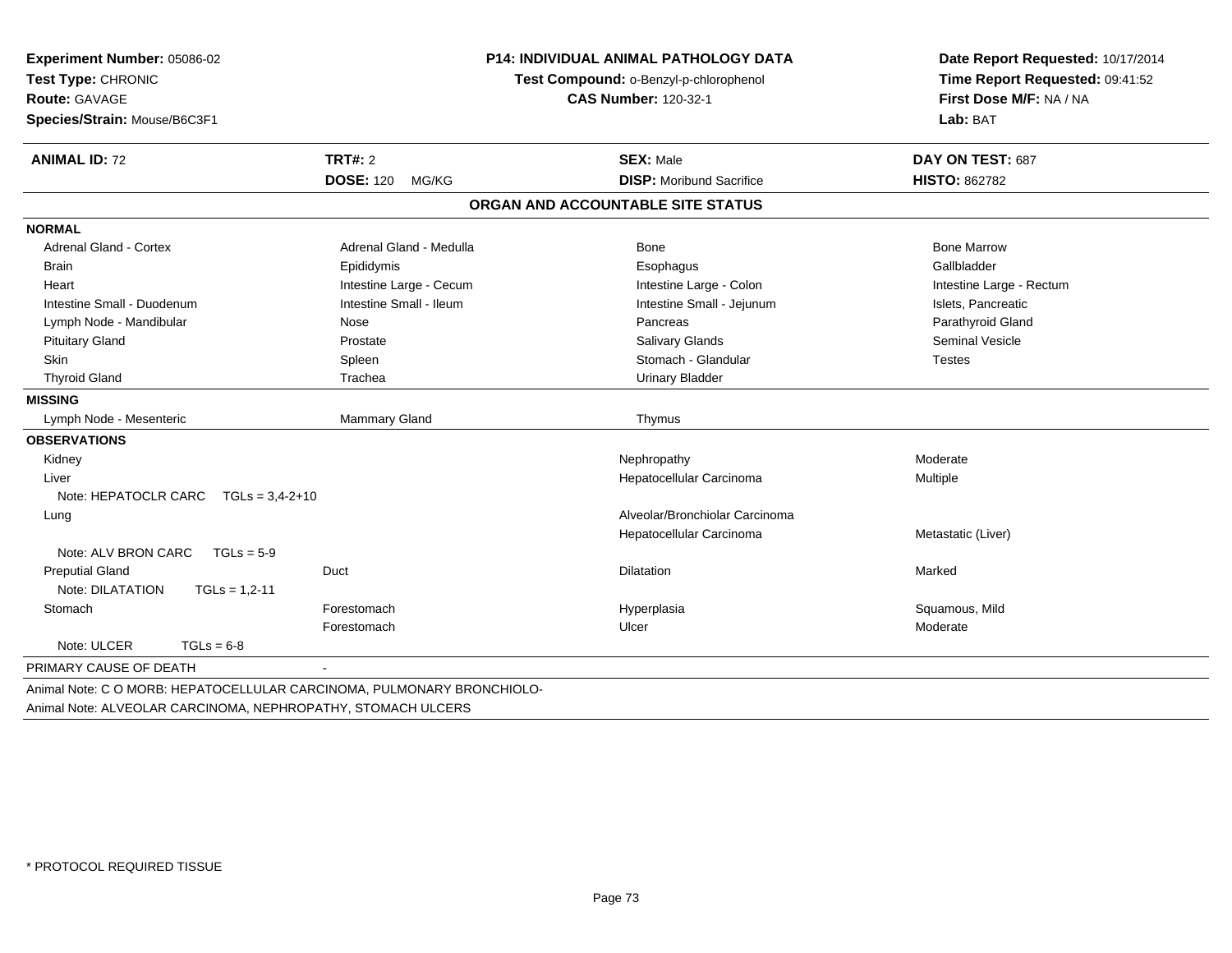| Experiment Number: 05086-02<br>Test Type: CHRONIC<br>Route: GAVAGE<br>Species/Strain: Mouse/B6C3F1 |                           | <b>P14: INDIVIDUAL ANIMAL PATHOLOGY DATA</b><br>Test Compound: o-Benzyl-p-chlorophenol<br><b>CAS Number: 120-32-1</b> | Date Report Requested: 10/17/2014<br>Time Report Requested: 09:41:52<br>First Dose M/F: NA / NA<br>Lab: BAT |
|----------------------------------------------------------------------------------------------------|---------------------------|-----------------------------------------------------------------------------------------------------------------------|-------------------------------------------------------------------------------------------------------------|
| <b>ANIMAL ID: 73</b>                                                                               | <b>TRT#: 2</b>            | <b>SEX: Male</b>                                                                                                      | DAY ON TEST: 722                                                                                            |
|                                                                                                    | <b>DOSE: 120</b><br>MG/KG | <b>DISP: Terminal Sacrifice</b>                                                                                       | <b>HISTO: 862783</b>                                                                                        |
|                                                                                                    |                           | ORGAN AND ACCOUNTABLE SITE STATUS                                                                                     |                                                                                                             |
| <b>NORMAL</b>                                                                                      |                           |                                                                                                                       |                                                                                                             |
| <b>Adrenal Gland - Cortex</b>                                                                      | Adrenal Gland - Medulla   | Bone                                                                                                                  | <b>Bone Marrow</b>                                                                                          |
| <b>Brain</b>                                                                                       | Epididymis                | Esophagus                                                                                                             | Gallbladder                                                                                                 |
| Heart                                                                                              | Intestine Large - Cecum   | Intestine Large - Colon                                                                                               | Intestine Large - Rectum                                                                                    |
| Intestine Small - Duodenum                                                                         | Intestine Small - Ileum   | Intestine Small - Jejunum                                                                                             | Islets, Pancreatic                                                                                          |
| Lung                                                                                               | Lymph Node - Mandibular   | Lymph Node - Mesenteric                                                                                               | Nose                                                                                                        |
| Pancreas                                                                                           | Parathyroid Gland         | <b>Pituitary Gland</b>                                                                                                | Prostate                                                                                                    |
| Salivary Glands                                                                                    | <b>Seminal Vesicle</b>    | Skin                                                                                                                  | Spleen                                                                                                      |
| Stomach - Forestomach                                                                              | Stomach - Glandular       | <b>Testes</b>                                                                                                         | Thymus                                                                                                      |
| <b>Thyroid Gland</b>                                                                               | Trachea                   | <b>Urinary Bladder</b>                                                                                                |                                                                                                             |
| <b>MISSING</b>                                                                                     |                           |                                                                                                                       |                                                                                                             |
| Mammary Gland                                                                                      |                           |                                                                                                                       |                                                                                                             |
| <b>OBSERVATIONS</b>                                                                                |                           |                                                                                                                       |                                                                                                             |
| Kidney                                                                                             |                           | Nephropathy                                                                                                           | Mild                                                                                                        |
| [Nephropathy TGLS = $2-1+10$ ]                                                                     |                           |                                                                                                                       |                                                                                                             |
| Liver                                                                                              |                           | Hepatocellular Adenoma                                                                                                |                                                                                                             |
|                                                                                                    |                           | Necrosis                                                                                                              | Coagulative, Moderate                                                                                       |
| [ Hepatocellular Adenoma TGLS = 3-8 ]                                                              |                           |                                                                                                                       |                                                                                                             |
| <b>Preputial Gland</b>                                                                             | Duct                      | <b>Dilatation</b>                                                                                                     | Moderate                                                                                                    |
| Note: DILATATION<br>$TGLs = 1-9$                                                                   |                           |                                                                                                                       |                                                                                                             |
| Stomach                                                                                            |                           |                                                                                                                       |                                                                                                             |
| Note: FORESTOMACH SEEN AT TRIM                                                                     |                           |                                                                                                                       |                                                                                                             |
| Note: NO CORRESP LESION FOR ROUND, WHITE LESIONS OF                                                |                           |                                                                                                                       |                                                                                                             |
| PRIMARY CAUSE OF DEATH                                                                             |                           |                                                                                                                       |                                                                                                             |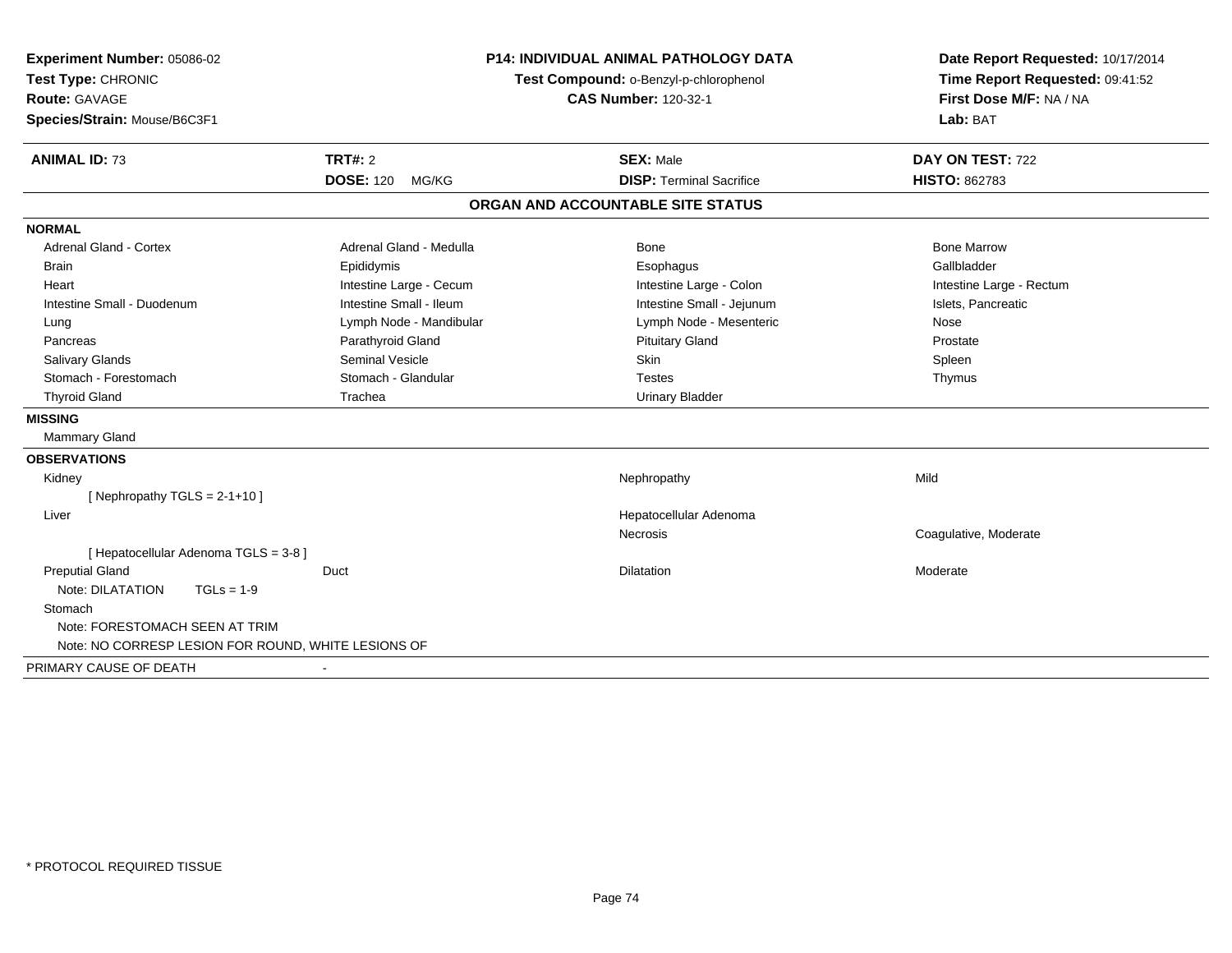| <b>Experiment Number: 05086-02</b><br>Test Type: CHRONIC<br><b>Route: GAVAGE</b><br>Species/Strain: Mouse/B6C3F1 |                           | <b>P14: INDIVIDUAL ANIMAL PATHOLOGY DATA</b><br>Test Compound: o-Benzyl-p-chlorophenol<br><b>CAS Number: 120-32-1</b> | Date Report Requested: 10/17/2014<br>Time Report Requested: 09:41:52<br>First Dose M/F: NA / NA<br>Lab: BAT |  |
|------------------------------------------------------------------------------------------------------------------|---------------------------|-----------------------------------------------------------------------------------------------------------------------|-------------------------------------------------------------------------------------------------------------|--|
| <b>ANIMAL ID: 74</b>                                                                                             | TRT#: 2                   | <b>SEX: Male</b>                                                                                                      | DAY ON TEST: 24                                                                                             |  |
|                                                                                                                  | <b>DOSE: 120</b><br>MG/KG | <b>DISP: Dosing Accident</b>                                                                                          | HISTO:                                                                                                      |  |
|                                                                                                                  |                           | ORGAN AND ACCOUNTABLE SITE STATUS                                                                                     |                                                                                                             |  |
| <b>NORMAL</b>                                                                                                    |                           |                                                                                                                       |                                                                                                             |  |
| <b>Adrenal Gland - Cortex</b>                                                                                    | Adrenal Gland - Medulla   | <b>Bone</b>                                                                                                           | <b>Bone Marrow</b>                                                                                          |  |
| <b>Brain</b>                                                                                                     | Epididymis                | Esophagus                                                                                                             | Gallbladder                                                                                                 |  |
| Heart                                                                                                            | Intestine Large - Cecum   | Intestine Large - Colon                                                                                               | Intestine Large - Rectum                                                                                    |  |
| Intestine Small - Duodenum                                                                                       | Intestine Small - Ileum   | Intestine Small - Jejunum                                                                                             | Islets, Pancreatic                                                                                          |  |
| Kidney                                                                                                           | Liver                     | Lymph Node - Mandibular                                                                                               | Nose                                                                                                        |  |
| Pancreas                                                                                                         | Parathyroid Gland         | <b>Pituitary Gland</b>                                                                                                | Prostate                                                                                                    |  |
| <b>Salivary Glands</b>                                                                                           | <b>Seminal Vesicle</b>    | Skin                                                                                                                  | Spleen                                                                                                      |  |
| Stomach - Forestomach                                                                                            | Stomach - Glandular       | <b>Testes</b>                                                                                                         | Thymus                                                                                                      |  |
| <b>Thyroid Gland</b>                                                                                             | Trachea                   | <b>Urinary Bladder</b>                                                                                                |                                                                                                             |  |
| <b>MISSING</b>                                                                                                   |                           |                                                                                                                       |                                                                                                             |  |
| Lymph Node - Mesenteric                                                                                          | Mammary Gland             |                                                                                                                       |                                                                                                             |  |
| <b>OBSERVATIONS</b>                                                                                              |                           |                                                                                                                       |                                                                                                             |  |
| Lung                                                                                                             |                           | Foreign Body                                                                                                          | Moderate                                                                                                    |  |
| Note: SLIDE #2                                                                                                   |                           |                                                                                                                       |                                                                                                             |  |
| Note: OIL IN AREA OF NECROTIZING INFLAMMATION NEAR HEART ON                                                      |                           |                                                                                                                       |                                                                                                             |  |
| Note: FOREIGN BODY<br>$TGLs = 1-2$                                                                               |                           |                                                                                                                       |                                                                                                             |  |
| PRIMARY CAUSE OF DEATH                                                                                           |                           |                                                                                                                       |                                                                                                             |  |
| Animal Note: COD & THORACIC FLUID: GAVAGE ERROR                                                                  |                           |                                                                                                                       |                                                                                                             |  |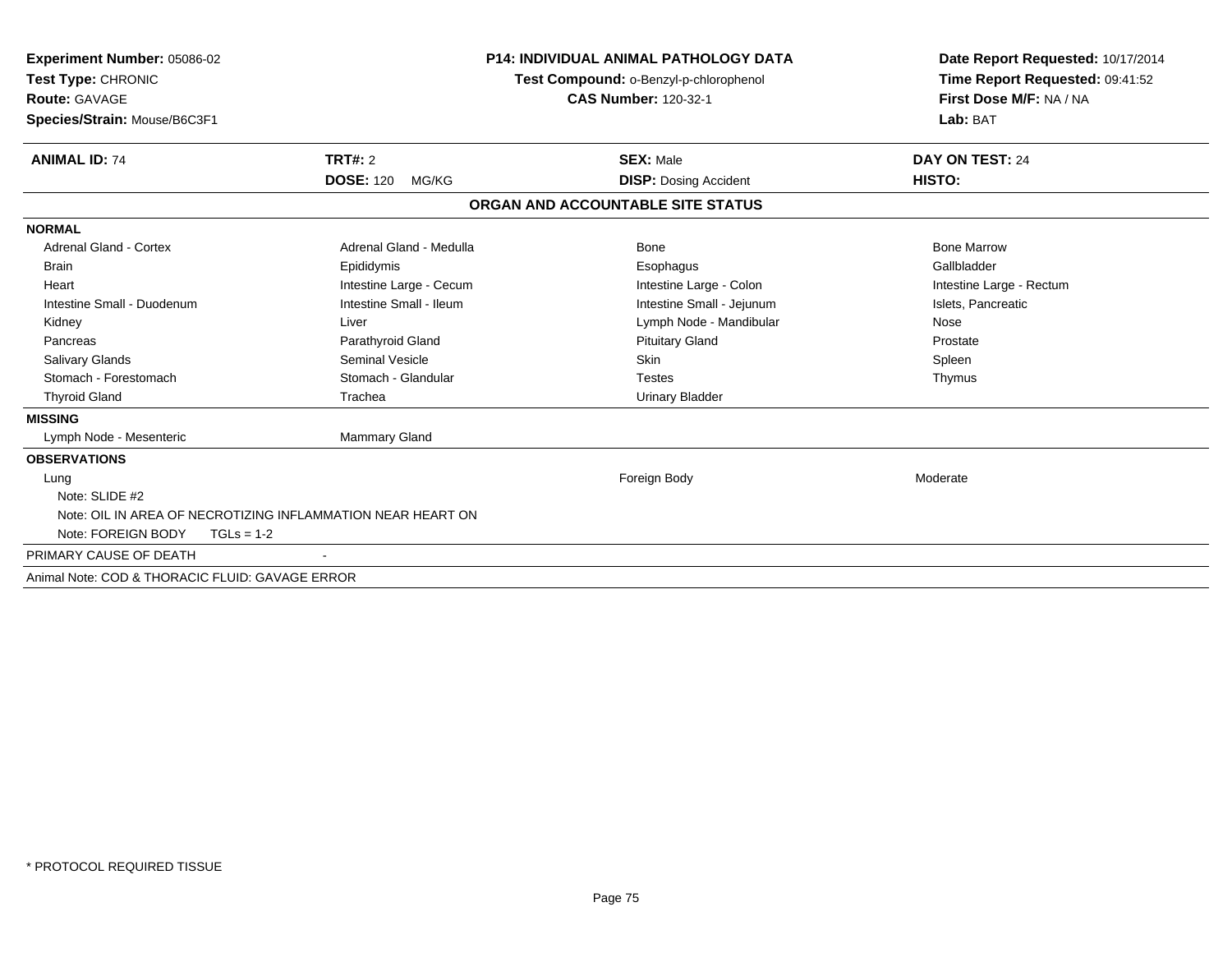| Experiment Number: 05086-02<br>Test Type: CHRONIC<br>Route: GAVAGE<br>Species/Strain: Mouse/B6C3F1 | <b>P14: INDIVIDUAL ANIMAL PATHOLOGY DATA</b><br>Test Compound: o-Benzyl-p-chlorophenol<br><b>CAS Number: 120-32-1</b> |                                   | Date Report Requested: 10/17/2014<br>Time Report Requested: 09:41:52<br>First Dose M/F: NA / NA<br>Lab: BAT |  |
|----------------------------------------------------------------------------------------------------|-----------------------------------------------------------------------------------------------------------------------|-----------------------------------|-------------------------------------------------------------------------------------------------------------|--|
| <b>ANIMAL ID: 75</b>                                                                               | <b>TRT#: 2</b>                                                                                                        | <b>SEX: Male</b>                  | DAY ON TEST: 650                                                                                            |  |
|                                                                                                    | <b>DOSE: 120</b><br>MG/KG                                                                                             | <b>DISP:</b> Moribund Sacrifice   | <b>HISTO: 862785</b>                                                                                        |  |
|                                                                                                    |                                                                                                                       | ORGAN AND ACCOUNTABLE SITE STATUS |                                                                                                             |  |
| <b>NORMAL</b>                                                                                      |                                                                                                                       |                                   |                                                                                                             |  |
| <b>Adrenal Gland - Cortex</b>                                                                      | Adrenal Gland - Medulla                                                                                               | Bone                              | <b>Bone Marrow</b>                                                                                          |  |
| Brain                                                                                              | Epididymis                                                                                                            | Esophagus                         | Gallbladder                                                                                                 |  |
| Heart                                                                                              | Intestine Large - Cecum                                                                                               | Intestine Large - Colon           | Intestine Large - Rectum                                                                                    |  |
| Intestine Small - Duodenum                                                                         | Intestine Small - Ileum                                                                                               | Intestine Small - Jejunum         | Islets, Pancreatic                                                                                          |  |
| Lung                                                                                               | Lymph Node - Mandibular                                                                                               | Nose                              | Pancreas                                                                                                    |  |
| <b>Pituitary Gland</b>                                                                             | Prostate                                                                                                              | Salivary Glands                   | Seminal Vesicle                                                                                             |  |
| <b>Skin</b>                                                                                        | Stomach - Glandular                                                                                                   | <b>Testes</b>                     | <b>Thyroid Gland</b>                                                                                        |  |
| Trachea                                                                                            | <b>Urinary Bladder</b>                                                                                                |                                   |                                                                                                             |  |
| <b>MISSING</b>                                                                                     |                                                                                                                       |                                   |                                                                                                             |  |
| Lymph Node - Mesenteric                                                                            | Mammary Gland                                                                                                         | Parathyroid Gland                 | Thymus                                                                                                      |  |
| <b>OBSERVATIONS</b>                                                                                |                                                                                                                       |                                   |                                                                                                             |  |
| Kidney                                                                                             |                                                                                                                       | Nephropathy                       | Moderate                                                                                                    |  |
| [Nephropathy TGLS = 4-1]                                                                           |                                                                                                                       |                                   |                                                                                                             |  |
| Liver                                                                                              |                                                                                                                       | Hepatocellular Carcinoma          |                                                                                                             |  |
| Note: HEPATOCLR CARC TGLs = 2-8                                                                    |                                                                                                                       |                                   |                                                                                                             |  |
| <b>Preputial Gland</b>                                                                             | Duct                                                                                                                  | Dilatation                        | Moderate                                                                                                    |  |
| Note: DILATATION<br>$TGLs = 1-9$                                                                   |                                                                                                                       |                                   |                                                                                                             |  |
| Spleen                                                                                             |                                                                                                                       | Hematopoietic Cell Proliferation  | Mild                                                                                                        |  |
| Stomach                                                                                            | Forestomach                                                                                                           | Hyperplasia                       | Squamous, Mild                                                                                              |  |
|                                                                                                    | Forestomach                                                                                                           | Ulcer                             | Mild                                                                                                        |  |
| Note: ULCER<br>$TGLs = 3-10$                                                                       |                                                                                                                       |                                   |                                                                                                             |  |
| PRIMARY CAUSE OF DEATH                                                                             |                                                                                                                       |                                   |                                                                                                             |  |
| Animal Note: C O MORB: HEPATOCELLULAR CARCINOMA, NEPHROPATHY,<br>Animal Note: STOMACH ULCER        |                                                                                                                       |                                   |                                                                                                             |  |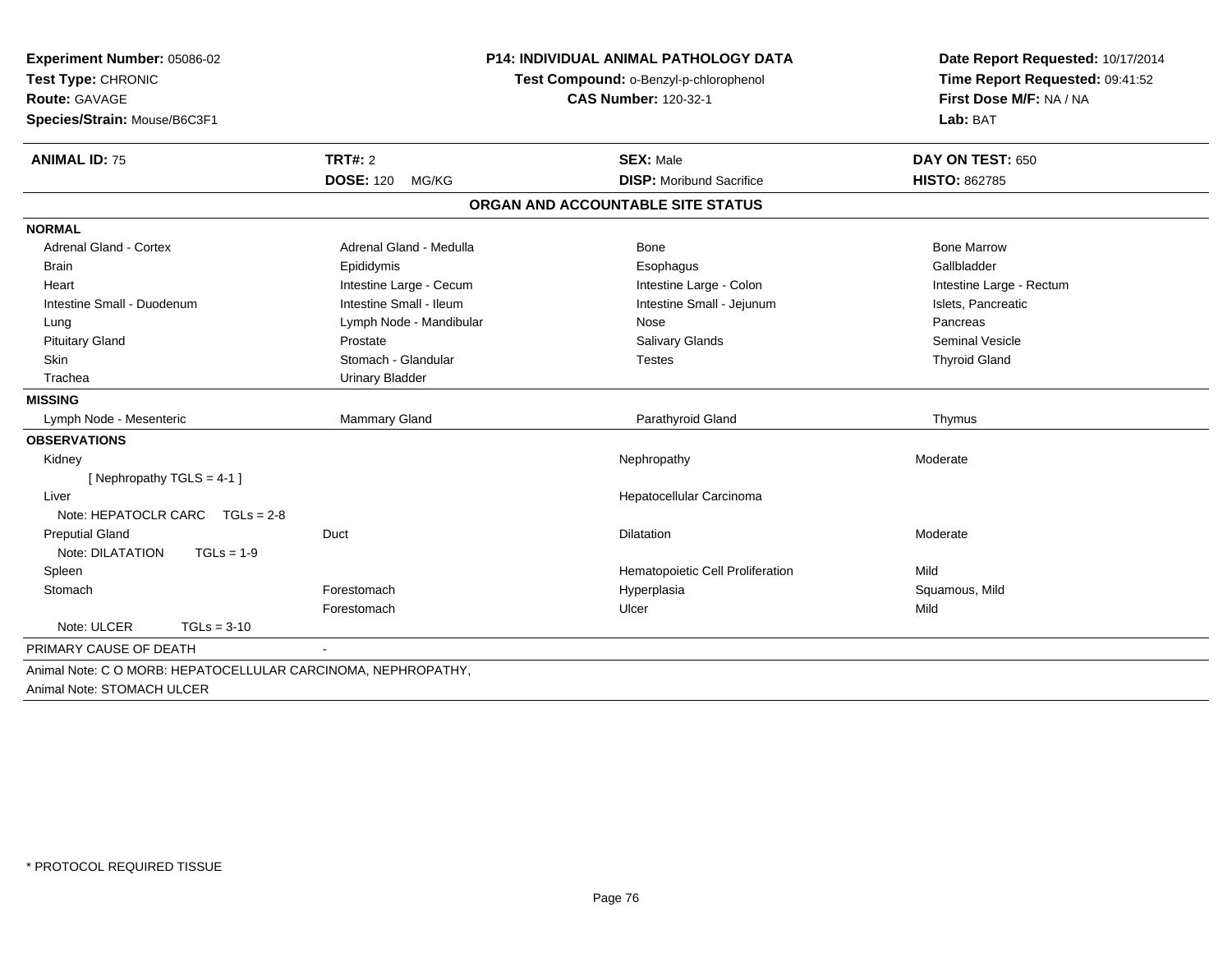| Experiment Number: 05086-02<br>Test Type: CHRONIC<br><b>Route: GAVAGE</b><br>Species/Strain: Mouse/B6C3F1 |                           |       | <b>P14: INDIVIDUAL ANIMAL PATHOLOGY DATA</b><br>Test Compound: o-Benzyl-p-chlorophenol<br><b>CAS Number: 120-32-1</b> | Date Report Requested: 10/17/2014<br>Time Report Requested: 09:41:52<br>First Dose M/F: NA / NA<br>Lab: BAT |
|-----------------------------------------------------------------------------------------------------------|---------------------------|-------|-----------------------------------------------------------------------------------------------------------------------|-------------------------------------------------------------------------------------------------------------|
| <b>ANIMAL ID: 76</b>                                                                                      | TRT#: 2                   |       | <b>SEX: Male</b>                                                                                                      | DAY ON TEST: 722                                                                                            |
|                                                                                                           | <b>DOSE: 120</b>          | MG/KG | <b>DISP: Terminal Sacrifice</b>                                                                                       | <b>HISTO: 862786</b>                                                                                        |
|                                                                                                           |                           |       | ORGAN AND ACCOUNTABLE SITE STATUS                                                                                     |                                                                                                             |
| <b>NORMAL</b>                                                                                             |                           |       |                                                                                                                       |                                                                                                             |
| <b>Adrenal Gland - Cortex</b>                                                                             | Adrenal Gland - Medulla   |       | <b>Bone Marrow</b>                                                                                                    | <b>Brain</b>                                                                                                |
| Epididymis                                                                                                | Esophagus                 |       | Gallbladder                                                                                                           | Heart                                                                                                       |
| Intestine Large - Cecum                                                                                   | Intestine Large - Colon   |       | Intestine Large - Rectum                                                                                              | Intestine Small - Duodenum                                                                                  |
| Intestine Small - Ileum                                                                                   | Intestine Small - Jejunum |       | Islets, Pancreatic                                                                                                    | Liver                                                                                                       |
| Lymph Node - Mandibular                                                                                   | Lymph Node - Mesenteric   |       | Nose                                                                                                                  | Pancreas                                                                                                    |
| Parathyroid Gland                                                                                         | <b>Pituitary Gland</b>    |       | Prostate                                                                                                              | <b>Salivary Glands</b>                                                                                      |
| <b>Seminal Vesicle</b>                                                                                    | <b>Skin</b>               |       | Spleen                                                                                                                | Stomach - Forestomach                                                                                       |
| Stomach - Glandular                                                                                       | <b>Testes</b>             |       | Thymus                                                                                                                | <b>Thyroid Gland</b>                                                                                        |
| Trachea                                                                                                   | <b>Urinary Bladder</b>    |       |                                                                                                                       |                                                                                                             |
| <b>MISSING</b>                                                                                            |                           |       |                                                                                                                       |                                                                                                             |
| <b>Mammary Gland</b>                                                                                      |                           |       |                                                                                                                       |                                                                                                             |
| <b>OBSERVATIONS</b>                                                                                       |                           |       |                                                                                                                       |                                                                                                             |
| <b>Bone</b>                                                                                               |                           |       | Fibrous Osteodystrophy                                                                                                | Mild                                                                                                        |
| Kidney                                                                                                    |                           |       | Nephropathy                                                                                                           | Mild                                                                                                        |
| Note: NEPHROPATHY                                                                                         | $TGLs = 1-1$              |       |                                                                                                                       |                                                                                                             |
| Lung                                                                                                      |                           |       | Alveolar/Bronchiolar Adenoma                                                                                          |                                                                                                             |
| PRIMARY CAUSE OF DEATH                                                                                    |                           |       |                                                                                                                       |                                                                                                             |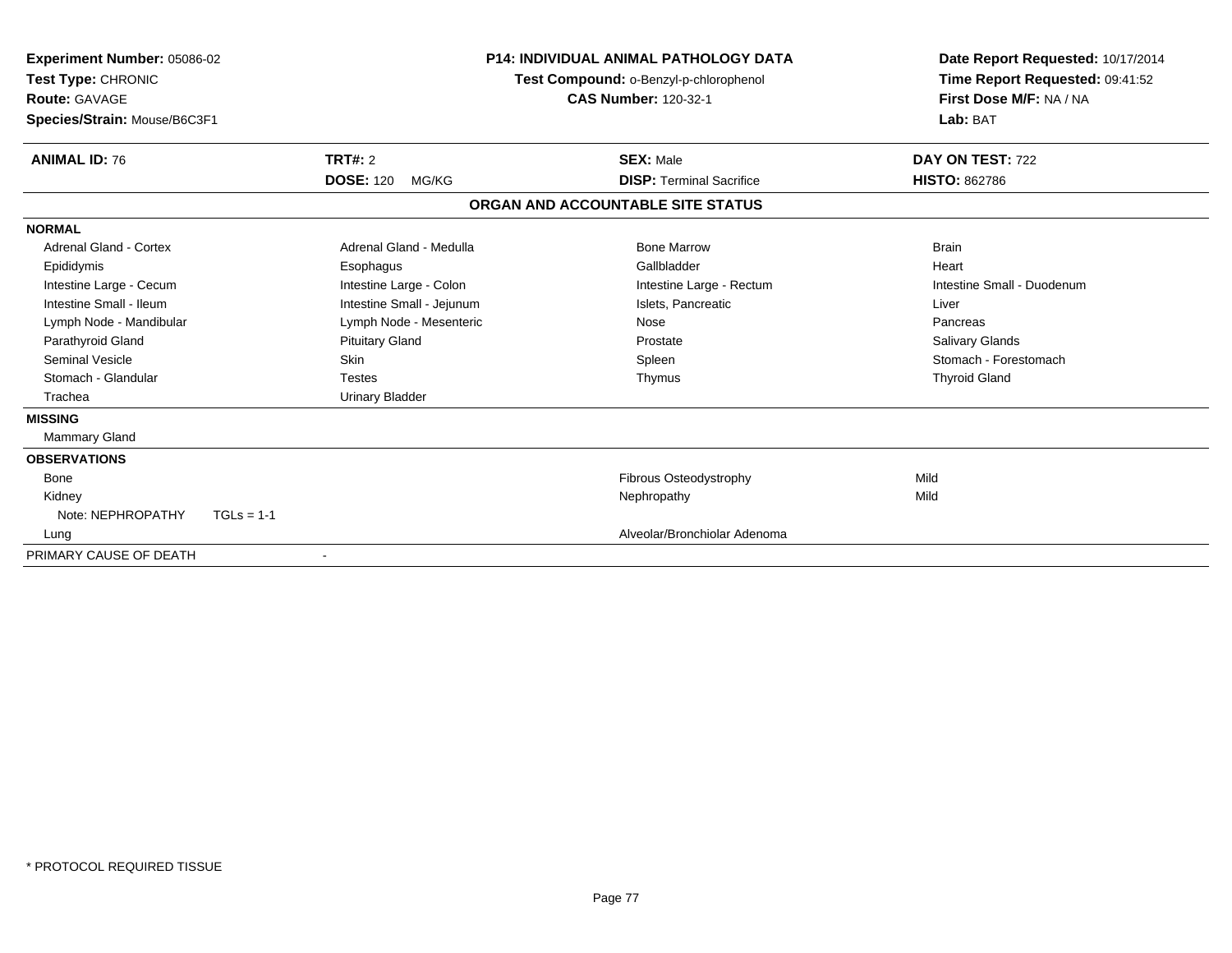| Experiment Number: 05086-02             |                                                                        | <b>P14: INDIVIDUAL ANIMAL PATHOLOGY DATA</b> | Date Report Requested: 10/17/2014                          |
|-----------------------------------------|------------------------------------------------------------------------|----------------------------------------------|------------------------------------------------------------|
| Test Type: CHRONIC<br>Route: GAVAGE     |                                                                        | Test Compound: o-Benzyl-p-chlorophenol       | Time Report Requested: 09:41:52<br>First Dose M/F: NA / NA |
|                                         |                                                                        | <b>CAS Number: 120-32-1</b>                  |                                                            |
| Species/Strain: Mouse/B6C3F1            |                                                                        |                                              | Lab: BAT                                                   |
| <b>ANIMAL ID: 77</b>                    | <b>TRT#: 2</b>                                                         | <b>SEX: Male</b>                             | DAY ON TEST: 412                                           |
|                                         | <b>DOSE: 120</b><br>MG/KG                                              | <b>DISP:</b> Moribund Sacrifice              | <b>HISTO: 862787</b>                                       |
|                                         |                                                                        | ORGAN AND ACCOUNTABLE SITE STATUS            |                                                            |
| <b>NORMAL</b>                           |                                                                        |                                              |                                                            |
| <b>Adrenal Gland - Cortex</b>           | Adrenal Gland - Medulla                                                | <b>Bone</b>                                  | <b>Bone Marrow</b>                                         |
| <b>Brain</b>                            | Epididymis                                                             | Esophagus                                    | Gallbladder                                                |
| Heart                                   | Intestine Large - Cecum                                                | Intestine Large - Colon                      | Intestine Large - Rectum                                   |
| Intestine Small - Duodenum              | Intestine Small - Ileum                                                | Intestine Small - Jejunum                    | Islets, Pancreatic                                         |
| Liver                                   | Lung                                                                   | Lymph Node - Mandibular                      | Lymph Node - Mesenteric                                    |
| Pancreas                                | Parathyroid Gland                                                      | <b>Pituitary Gland</b>                       | Prostate                                                   |
| Salivary Glands                         | <b>Seminal Vesicle</b>                                                 | <b>Skin</b>                                  | Stomach - Forestomach                                      |
| <b>Testes</b>                           | Thymus                                                                 | <b>Thyroid Gland</b>                         | Trachea                                                    |
| <b>Urinary Bladder</b>                  |                                                                        |                                              |                                                            |
| <b>MISSING</b>                          |                                                                        |                                              |                                                            |
| <b>Mammary Gland</b>                    |                                                                        |                                              |                                                            |
| <b>OBSERVATIONS</b>                     |                                                                        |                                              |                                                            |
| <b>Harderian Gland</b>                  |                                                                        | Inflammation                                 | Suppurative, Marked                                        |
| Intest Large                            |                                                                        |                                              |                                                            |
| Note: EPITHELIUM, ESPECIALLY IN CRYPTS. |                                                                        |                                              |                                                            |
|                                         | Note: MUCOSA FLATTENED AND THINNER THAN NORMAL; REGENERATION OF        |                                              |                                                            |
| Kidney                                  |                                                                        | Nephropathy                                  | Minimal                                                    |
| Nose                                    |                                                                        | Inflammation                                 | Suppurative, Mild                                          |
| Spleen                                  |                                                                        | Depletion Lymphoid                           | Moderate                                                   |
| Note: DEPLET LYMPH<br>$TGLs = 1-1$      |                                                                        |                                              |                                                            |
| Stomach                                 | Glandular                                                              | Ulcer                                        | Mild                                                       |
| Note: ULCER<br>$TGLs = 2-4$             |                                                                        |                                              |                                                            |
| PRIMARY CAUSE OF DEATH                  | $\blacksquare$                                                         |                                              |                                                            |
| Animal Note: ULCERS                     |                                                                        |                                              |                                                            |
|                                         | Animal Note: C O MORB: SUPPURATIVE INFL OF HARDER'S GL & NOSE, STOMACH |                                              |                                                            |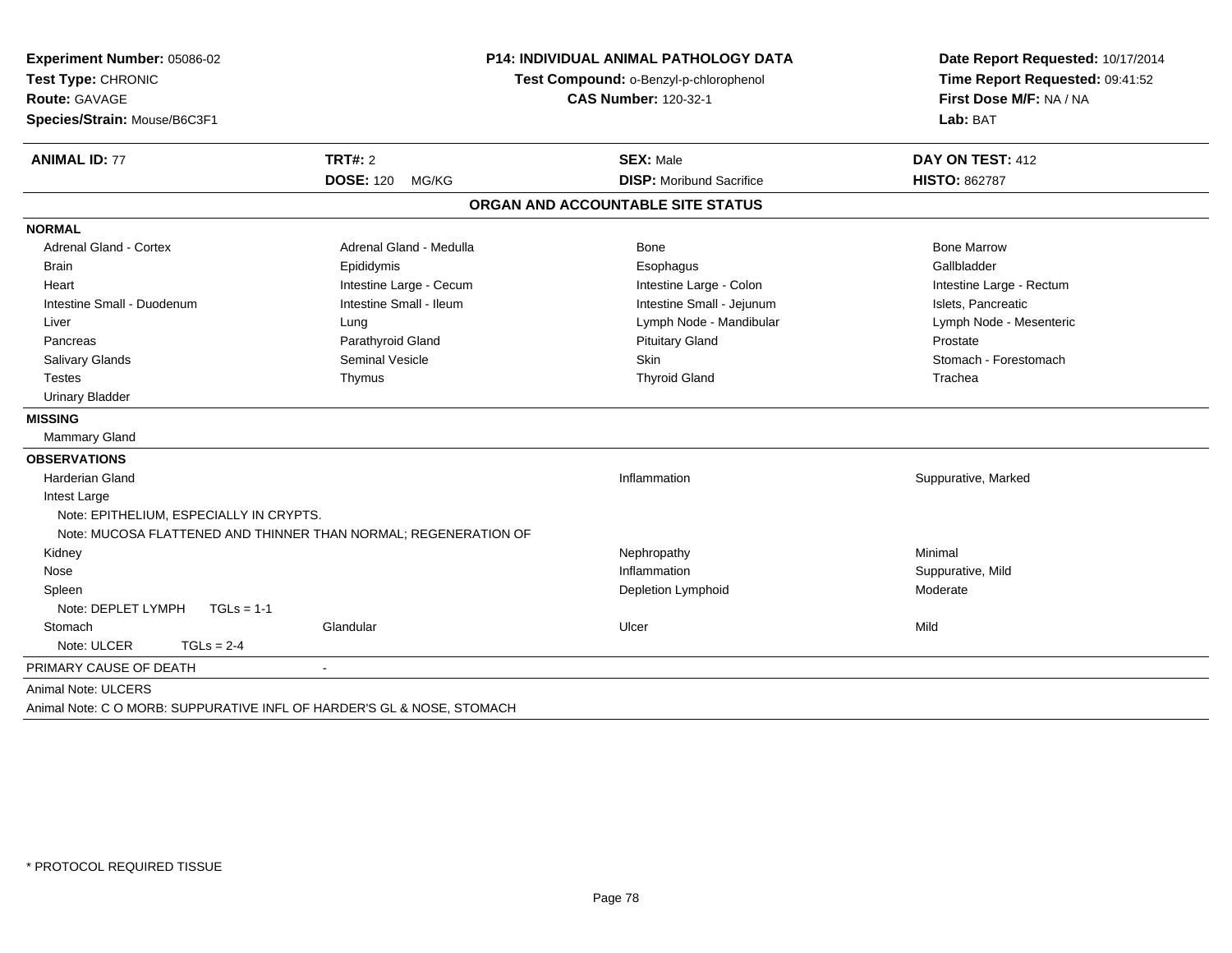| <b>Experiment Number: 05086-02</b> | <b>P14: INDIVIDUAL ANIMAL PATHOLOGY DATA</b><br>Test Compound: o-Benzyl-p-chlorophenol |                                   | Date Report Requested: 10/17/2014 |  |
|------------------------------------|----------------------------------------------------------------------------------------|-----------------------------------|-----------------------------------|--|
| Test Type: CHRONIC                 |                                                                                        |                                   | Time Report Requested: 09:41:52   |  |
| <b>Route: GAVAGE</b>               |                                                                                        | <b>CAS Number: 120-32-1</b>       | First Dose M/F: NA / NA           |  |
| Species/Strain: Mouse/B6C3F1       |                                                                                        |                                   | Lab: BAT                          |  |
| <b>ANIMAL ID: 78</b>               | TRT#: 2                                                                                | <b>SEX: Male</b>                  | DAY ON TEST: 93                   |  |
|                                    | <b>DOSE: 120</b><br>MG/KG                                                              | <b>DISP:</b> Scheduled Sacrifice  | HISTO:                            |  |
|                                    |                                                                                        | ORGAN AND ACCOUNTABLE SITE STATUS |                                   |  |
| <b>NORMAL</b>                      |                                                                                        |                                   |                                   |  |
| Kidney                             |                                                                                        |                                   |                                   |  |
| PRIMARY CAUSE OF DEATH             |                                                                                        |                                   |                                   |  |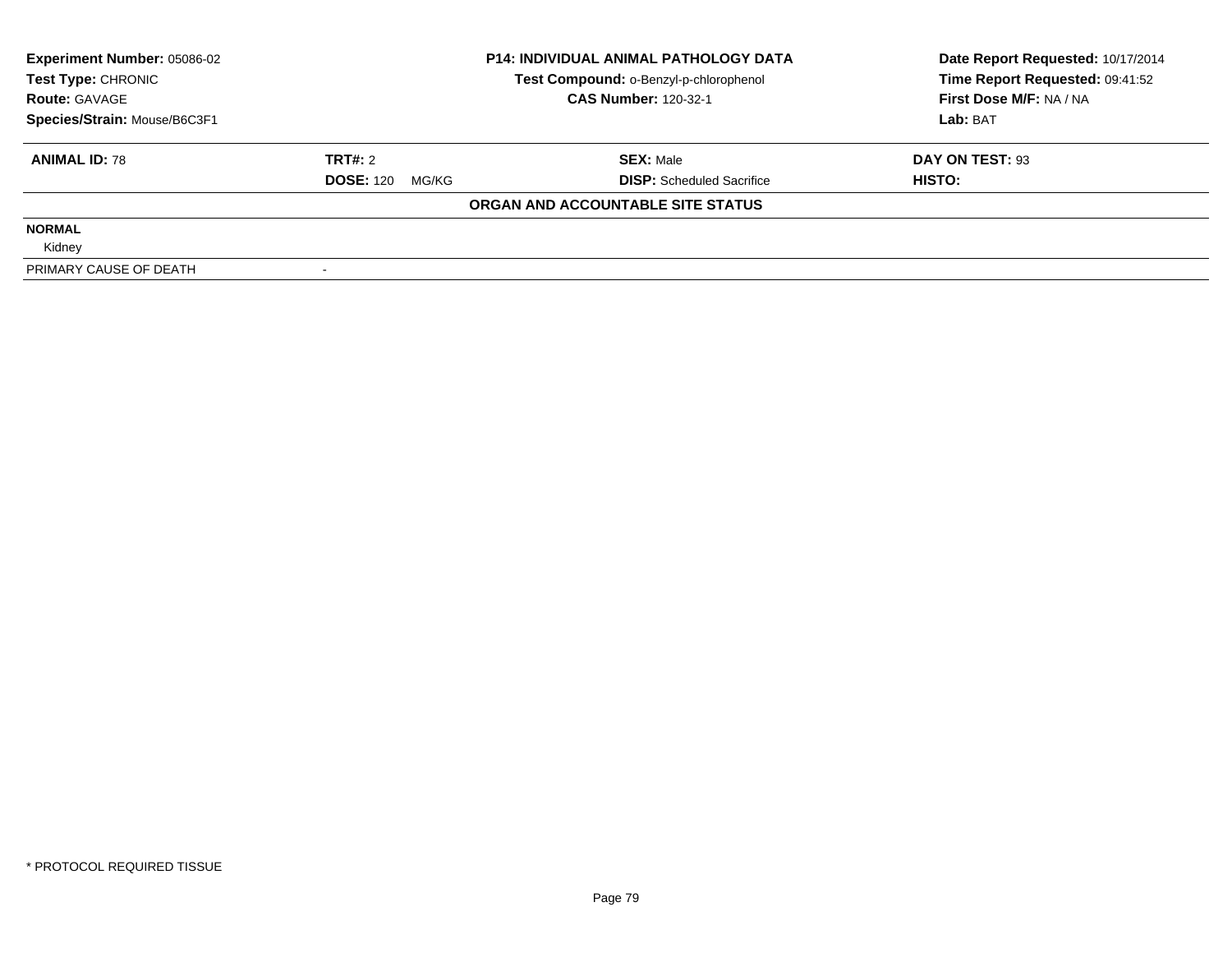| Experiment Number: 05086-02<br>Test Type: CHRONIC<br>Route: GAVAGE<br>Species/Strain: Mouse/B6C3F1 | P14: INDIVIDUAL ANIMAL PATHOLOGY DATA<br>Test Compound: o-Benzyl-p-chlorophenol<br><b>CAS Number: 120-32-1</b> |                                   | Date Report Requested: 10/17/2014<br>Time Report Requested: 09:41:53<br>First Dose M/F: NA / NA<br>Lab: BAT |  |
|----------------------------------------------------------------------------------------------------|----------------------------------------------------------------------------------------------------------------|-----------------------------------|-------------------------------------------------------------------------------------------------------------|--|
| <b>ANIMAL ID: 79</b>                                                                               | <b>TRT#: 2</b>                                                                                                 | <b>SEX: Male</b>                  | DAY ON TEST: 677                                                                                            |  |
|                                                                                                    | <b>DOSE: 120</b><br>MG/KG                                                                                      | <b>DISP: Natural Death</b>        | <b>HISTO: 862789</b>                                                                                        |  |
|                                                                                                    |                                                                                                                | ORGAN AND ACCOUNTABLE SITE STATUS |                                                                                                             |  |
| <b>NORMAL</b>                                                                                      |                                                                                                                |                                   |                                                                                                             |  |
| Adrenal Gland - Cortex                                                                             | Adrenal Gland - Medulla                                                                                        | <b>Bone</b>                       | <b>Brain</b>                                                                                                |  |
| Epididymis                                                                                         | Esophagus                                                                                                      | Gallbladder                       | Heart                                                                                                       |  |
| Intestine Large - Cecum                                                                            | Intestine Large - Colon                                                                                        | Intestine Large - Rectum          | Intestine Small - Duodenum                                                                                  |  |
| Intestine Small - Ileum                                                                            | Intestine Small - Jejunum                                                                                      | Islets, Pancreatic                | Lung                                                                                                        |  |
| Nose                                                                                               | Pancreas                                                                                                       | Parathyroid Gland                 | <b>Pituitary Gland</b>                                                                                      |  |
| Prostate                                                                                           | Salivary Glands                                                                                                | <b>Seminal Vesicle</b>            | Stomach - Glandular                                                                                         |  |
| <b>Testes</b>                                                                                      | Thymus                                                                                                         | <b>Thyroid Gland</b>              | Trachea                                                                                                     |  |
| <b>Urinary Bladder</b>                                                                             |                                                                                                                |                                   |                                                                                                             |  |
| <b>MISSING</b>                                                                                     |                                                                                                                |                                   |                                                                                                             |  |
| <b>Mammary Gland</b>                                                                               |                                                                                                                |                                   |                                                                                                             |  |
| <b>OBSERVATIONS</b>                                                                                |                                                                                                                |                                   |                                                                                                             |  |
| <b>Bone Marrow</b>                                                                                 |                                                                                                                | Hyperplasia                       | Mast Cell, Mild                                                                                             |  |
| Kidney                                                                                             |                                                                                                                | Nephropathy                       | Moderate                                                                                                    |  |
| [Nephropathy TGLS = 1,2-1]                                                                         |                                                                                                                |                                   |                                                                                                             |  |
| Liver                                                                                              |                                                                                                                | Hepatocellular Adenoma            |                                                                                                             |  |
| Note: HEPATOCLR ADEN $TGLs = 3-1$                                                                  |                                                                                                                |                                   |                                                                                                             |  |
| Note: NO CORRESP LESION FOR LIVER PALLOR SEEN AT NECROPSY                                          |                                                                                                                |                                   |                                                                                                             |  |
| Lymph Node                                                                                         | Mesenteric                                                                                                     | Ectasia                           | Moderate                                                                                                    |  |
|                                                                                                    | Mandibular                                                                                                     | Hyperplasia                       | Mast Cell, Mild                                                                                             |  |
| Note: ECTASIA<br>$TGLs = 6-4$                                                                      |                                                                                                                |                                   |                                                                                                             |  |
| Skin                                                                                               | <b>Subcut Tiss</b>                                                                                             | Hemangiosarcoma                   |                                                                                                             |  |
| Note: HEMANGIOSARC<br>$TGLs = 5-8$                                                                 |                                                                                                                |                                   |                                                                                                             |  |
| Spleen                                                                                             |                                                                                                                | Hematopoietic Cell Proliferation  | Moderate                                                                                                    |  |
| Stomach                                                                                            | Forestomach                                                                                                    | Hyperplasia                       | Squamous, Minimal                                                                                           |  |
| Note: OF STOMACH OBSERVED AT NECROPSY<br>Note: NO CORRESP LESION FOR RED, WATERY ACCUMULATION      |                                                                                                                |                                   |                                                                                                             |  |
| PRIMARY CAUSE OF DEATH                                                                             |                                                                                                                |                                   |                                                                                                             |  |
| Animal Note: C O DEATH: NEPHROPATHY, HEMANGIOSARCOMA OF SKIN                                       |                                                                                                                |                                   |                                                                                                             |  |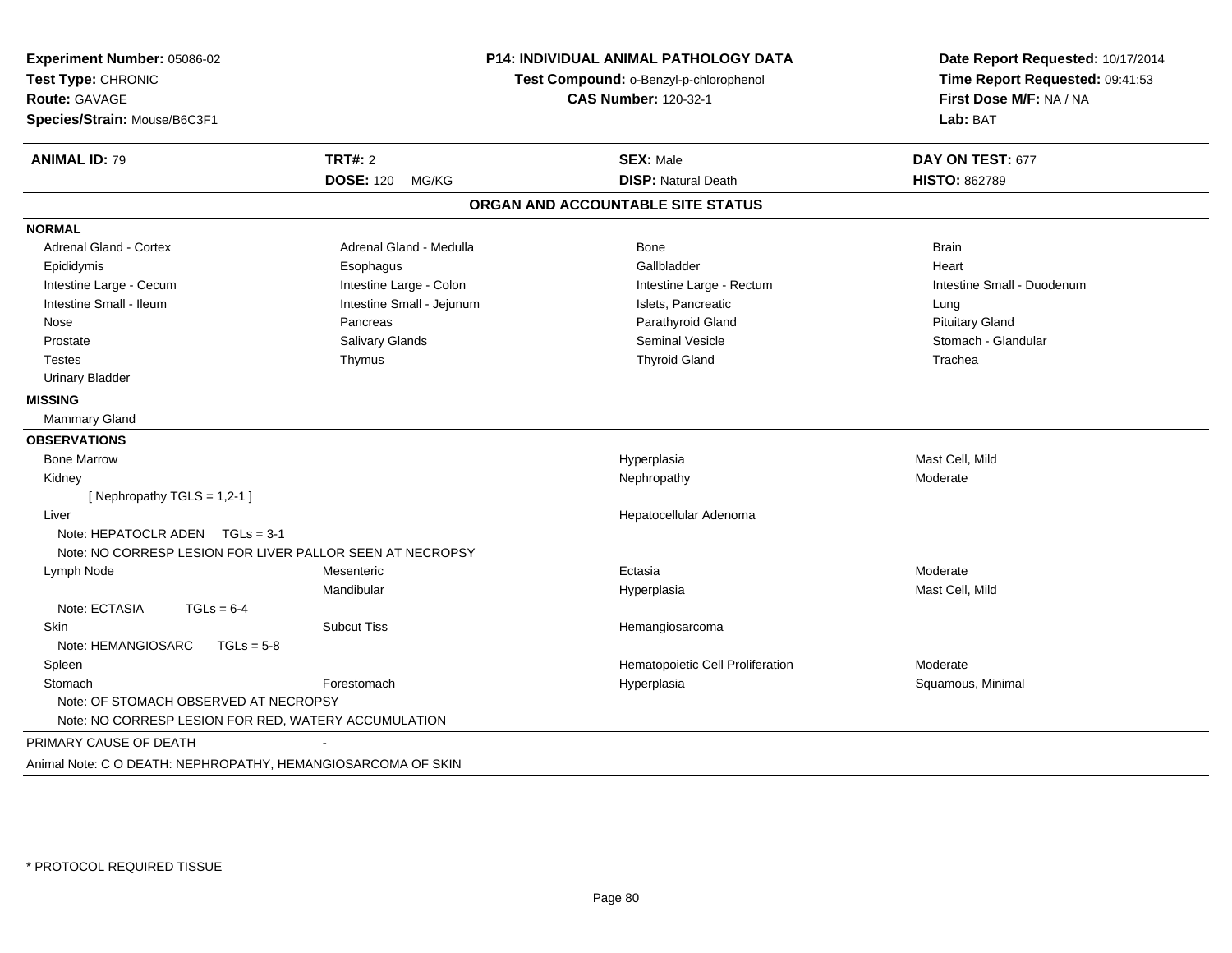| Experiment Number: 05086-02<br>Test Type: CHRONIC<br>Route: GAVAGE<br>Species/Strain: Mouse/B6C3F1<br><b>ANIMAL ID: 80</b> | <b>TRT#: 2</b><br><b>DOSE: 120</b><br>MG/KG | <b>P14: INDIVIDUAL ANIMAL PATHOLOGY DATA</b><br>Test Compound: o-Benzyl-p-chlorophenol<br><b>CAS Number: 120-32-1</b><br><b>SEX: Male</b><br><b>DISP: Terminal Sacrifice</b> |  | Date Report Requested: 10/17/2014<br>Time Report Requested: 09:41:53<br>First Dose M/F: NA / NA<br>Lab: BAT<br>DAY ON TEST: 722<br><b>HISTO: 862790</b> |
|----------------------------------------------------------------------------------------------------------------------------|---------------------------------------------|------------------------------------------------------------------------------------------------------------------------------------------------------------------------------|--|---------------------------------------------------------------------------------------------------------------------------------------------------------|
|                                                                                                                            |                                             | ORGAN AND ACCOUNTABLE SITE STATUS                                                                                                                                            |  |                                                                                                                                                         |
| <b>NORMAL</b>                                                                                                              |                                             |                                                                                                                                                                              |  |                                                                                                                                                         |
| Adrenal Gland - Medulla                                                                                                    | <b>Bone</b>                                 | <b>Bone Marrow</b>                                                                                                                                                           |  | <b>Brain</b>                                                                                                                                            |
| Epididymis                                                                                                                 | Esophagus                                   | Gallbladder                                                                                                                                                                  |  | Heart                                                                                                                                                   |
| Intestine Large - Cecum                                                                                                    | Intestine Large - Colon                     | Intestine Large - Rectum                                                                                                                                                     |  | Intestine Small - Duodenum                                                                                                                              |
| Intestine Small - Ileum                                                                                                    | Intestine Small - Jejunum                   | Islets. Pancreatic                                                                                                                                                           |  | Lung                                                                                                                                                    |
| Lymph Node - Mandibular                                                                                                    | Lymph Node - Mesenteric                     | Nose                                                                                                                                                                         |  | Pancreas                                                                                                                                                |
| Parathyroid Gland                                                                                                          | <b>Pituitary Gland</b>                      | Prostate                                                                                                                                                                     |  | <b>Salivary Glands</b>                                                                                                                                  |
| <b>Seminal Vesicle</b>                                                                                                     | <b>Skin</b>                                 | Spleen                                                                                                                                                                       |  | Stomach - Forestomach                                                                                                                                   |
| Stomach - Glandular                                                                                                        | <b>Testes</b>                               | Thymus                                                                                                                                                                       |  | Trachea                                                                                                                                                 |
| <b>Urinary Bladder</b>                                                                                                     |                                             |                                                                                                                                                                              |  |                                                                                                                                                         |
| <b>MISSING</b>                                                                                                             |                                             |                                                                                                                                                                              |  |                                                                                                                                                         |
| <b>Mammary Gland</b>                                                                                                       |                                             |                                                                                                                                                                              |  |                                                                                                                                                         |
| <b>OBSERVATIONS</b>                                                                                                        |                                             |                                                                                                                                                                              |  |                                                                                                                                                         |
| <b>Adrenal Gland</b>                                                                                                       | Cortex                                      | Hyperplasia                                                                                                                                                                  |  | Mild                                                                                                                                                    |
| Kidney                                                                                                                     |                                             | Nephropathy                                                                                                                                                                  |  | Mild                                                                                                                                                    |
| [Nephropathy TGLS = 2-1]                                                                                                   |                                             |                                                                                                                                                                              |  |                                                                                                                                                         |
| Liver                                                                                                                      |                                             | Hepatocellular Adenoma                                                                                                                                                       |  |                                                                                                                                                         |
| <b>Preputial Gland</b>                                                                                                     | Duct                                        | <b>Dilatation</b>                                                                                                                                                            |  | Moderate                                                                                                                                                |
| Note: DILATATION<br>$TGLs = 1-8$                                                                                           |                                             |                                                                                                                                                                              |  |                                                                                                                                                         |
| <b>Thyroid Gland</b>                                                                                                       | Follicle                                    | Hyperplasia                                                                                                                                                                  |  | Minimal                                                                                                                                                 |
| PRIMARY CAUSE OF DEATH                                                                                                     | $\overline{\phantom{a}}$                    |                                                                                                                                                                              |  |                                                                                                                                                         |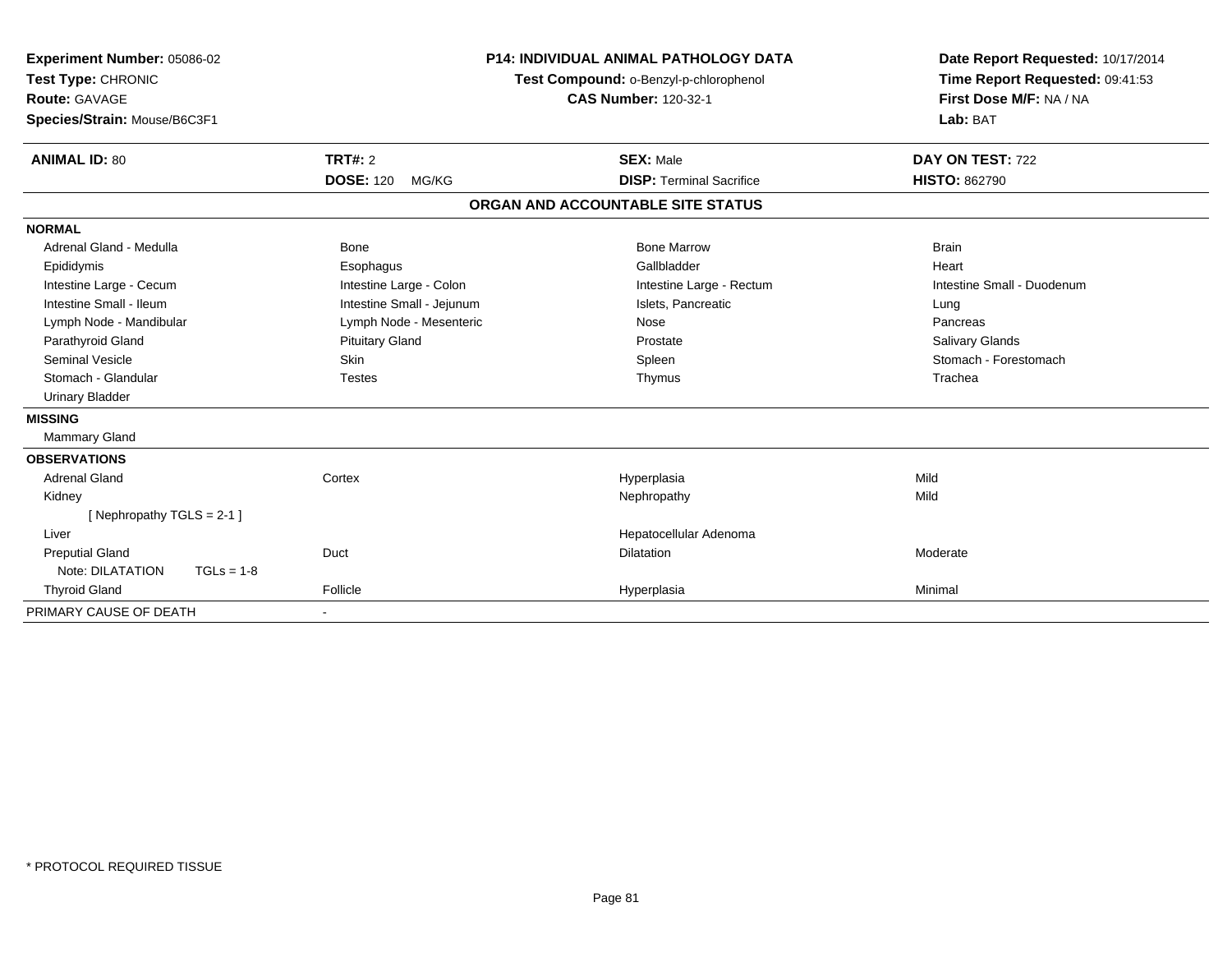| Experiment Number: 05086-02<br>Test Type: CHRONIC<br>Route: GAVAGE<br>Species/Strain: Mouse/B6C3F1 |                           | <b>P14: INDIVIDUAL ANIMAL PATHOLOGY DATA</b><br>Test Compound: o-Benzyl-p-chlorophenol<br><b>CAS Number: 120-32-1</b> | Date Report Requested: 10/17/2014<br>Time Report Requested: 09:41:53<br>First Dose M/F: NA / NA<br>Lab: BAT |
|----------------------------------------------------------------------------------------------------|---------------------------|-----------------------------------------------------------------------------------------------------------------------|-------------------------------------------------------------------------------------------------------------|
| <b>ANIMAL ID: 81</b>                                                                               | <b>TRT#: 2</b>            | <b>SEX: Male</b>                                                                                                      | DAY ON TEST: 722                                                                                            |
|                                                                                                    | <b>DOSE: 120</b><br>MG/KG | <b>DISP: Terminal Sacrifice</b>                                                                                       | <b>HISTO: 862791</b>                                                                                        |
|                                                                                                    |                           | ORGAN AND ACCOUNTABLE SITE STATUS                                                                                     |                                                                                                             |
| <b>NORMAL</b>                                                                                      |                           |                                                                                                                       |                                                                                                             |
| Adrenal Gland - Cortex                                                                             | Adrenal Gland - Medulla   | Bone                                                                                                                  | <b>Bone Marrow</b>                                                                                          |
| <b>Brain</b>                                                                                       | Epididymis                | Esophagus                                                                                                             | Gallbladder                                                                                                 |
| Heart                                                                                              | Intestine Large - Cecum   | Intestine Large - Colon                                                                                               | Intestine Large - Rectum                                                                                    |
| Intestine Small - Duodenum                                                                         | Intestine Small - Ileum   | Intestine Small - Jejunum                                                                                             | Islets, Pancreatic                                                                                          |
| Liver                                                                                              | Lung                      | Lymph Node - Mandibular                                                                                               | Lymph Node - Mesenteric                                                                                     |
| <b>Mammary Gland</b>                                                                               | Nose                      | Pancreas                                                                                                              | Parathyroid Gland                                                                                           |
| <b>Pituitary Gland</b>                                                                             | Prostate                  | <b>Salivary Glands</b>                                                                                                | <b>Seminal Vesicle</b>                                                                                      |
| <b>Skin</b>                                                                                        | Spleen                    | Stomach - Glandular                                                                                                   | <b>Testes</b>                                                                                               |
| <b>Thyroid Gland</b>                                                                               | Trachea                   | <b>Urinary Bladder</b>                                                                                                |                                                                                                             |
| <b>MISSING</b>                                                                                     |                           |                                                                                                                       |                                                                                                             |
| Thymus                                                                                             |                           |                                                                                                                       |                                                                                                             |
| <b>OBSERVATIONS</b>                                                                                |                           |                                                                                                                       |                                                                                                             |
| Kidney                                                                                             |                           | Nephropathy                                                                                                           | Mild                                                                                                        |
| [Nephropathy TGLS = $2-1$ ]                                                                        |                           |                                                                                                                       |                                                                                                             |
| <b>Preputial Gland</b>                                                                             | Duct                      | <b>Dilatation</b>                                                                                                     | Marked                                                                                                      |
| [Dilatation TGLS = 1-9]                                                                            |                           |                                                                                                                       |                                                                                                             |
| Stomach                                                                                            | Forestomach               | Hyperplasia                                                                                                           | Squamous, Minimal                                                                                           |
| PRIMARY CAUSE OF DEATH                                                                             |                           |                                                                                                                       |                                                                                                             |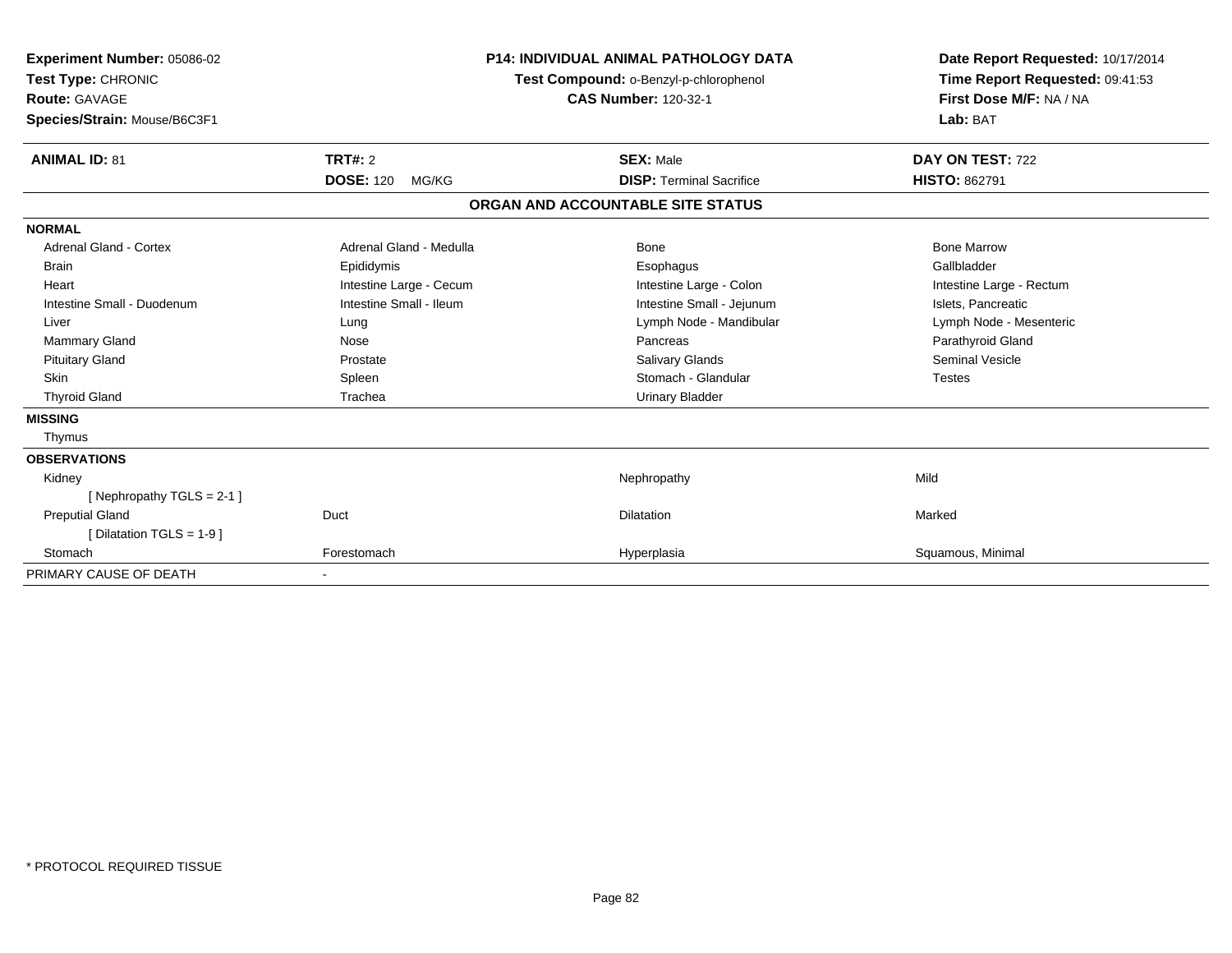| <b>Experiment Number: 05086-02</b><br>Test Type: CHRONIC<br><b>Route: GAVAGE</b><br>Species/Strain: Mouse/B6C3F1 |                                          | <b>P14: INDIVIDUAL ANIMAL PATHOLOGY DATA</b><br>Test Compound: o-Benzyl-p-chlorophenol<br><b>CAS Number: 120-32-1</b> | Date Report Requested: 10/17/2014<br>Time Report Requested: 09:41:53<br>First Dose M/F: NA / NA<br>Lab: BAT |
|------------------------------------------------------------------------------------------------------------------|------------------------------------------|-----------------------------------------------------------------------------------------------------------------------|-------------------------------------------------------------------------------------------------------------|
| <b>ANIMAL ID: 82</b>                                                                                             | <b>TRT#: 2</b><br><b>DOSE: 120 MG/KG</b> | <b>SEX: Male</b><br><b>DISP:</b> Scheduled Sacrifice                                                                  | DAY ON TEST: 93<br><b>HISTO:</b>                                                                            |
| <b>OBSERVATIONS</b>                                                                                              |                                          |                                                                                                                       |                                                                                                             |
| Kidney<br>PRIMARY CAUSE OF DEATH                                                                                 |                                          | Nephropathy                                                                                                           | Minimal                                                                                                     |
|                                                                                                                  |                                          |                                                                                                                       |                                                                                                             |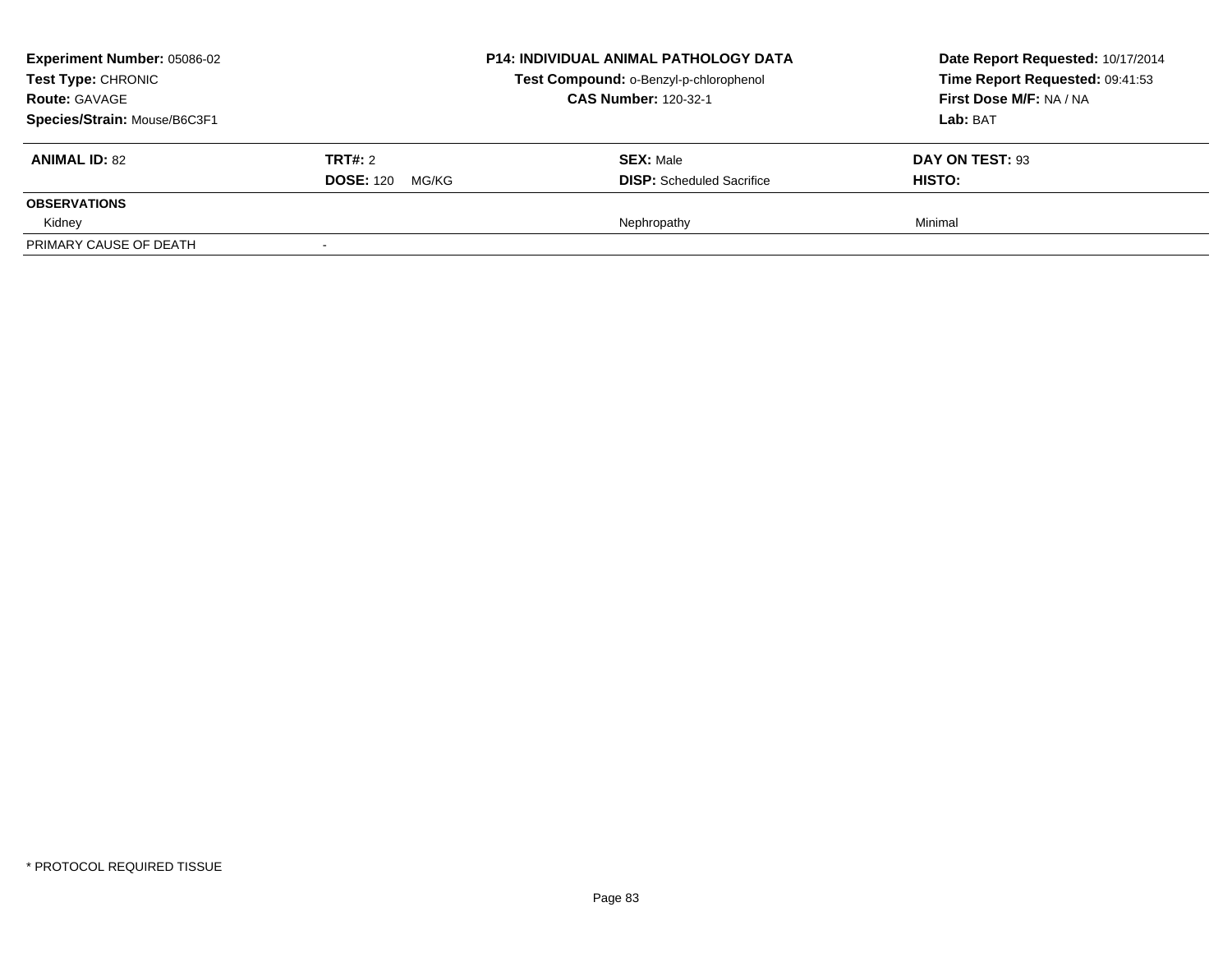| <b>Experiment Number: 05086-02</b> | <b>P14: INDIVIDUAL ANIMAL PATHOLOGY DATA</b><br>Test Compound: o-Benzyl-p-chlorophenol |                                   | Date Report Requested: 10/17/2014 |  |
|------------------------------------|----------------------------------------------------------------------------------------|-----------------------------------|-----------------------------------|--|
| Test Type: CHRONIC                 |                                                                                        |                                   | Time Report Requested: 09:41:53   |  |
| <b>Route: GAVAGE</b>               |                                                                                        | <b>CAS Number: 120-32-1</b>       | First Dose M/F: NA / NA           |  |
| Species/Strain: Mouse/B6C3F1       |                                                                                        |                                   | Lab: BAT                          |  |
| <b>ANIMAL ID: 83</b>               | TRT#: 2                                                                                | <b>SEX: Male</b>                  | DAY ON TEST: 93                   |  |
|                                    | <b>DOSE: 120</b><br>MG/KG                                                              | <b>DISP:</b> Scheduled Sacrifice  | HISTO:                            |  |
|                                    |                                                                                        | ORGAN AND ACCOUNTABLE SITE STATUS |                                   |  |
| <b>NORMAL</b>                      |                                                                                        |                                   |                                   |  |
| Kidney                             |                                                                                        |                                   |                                   |  |
| PRIMARY CAUSE OF DEATH             |                                                                                        |                                   |                                   |  |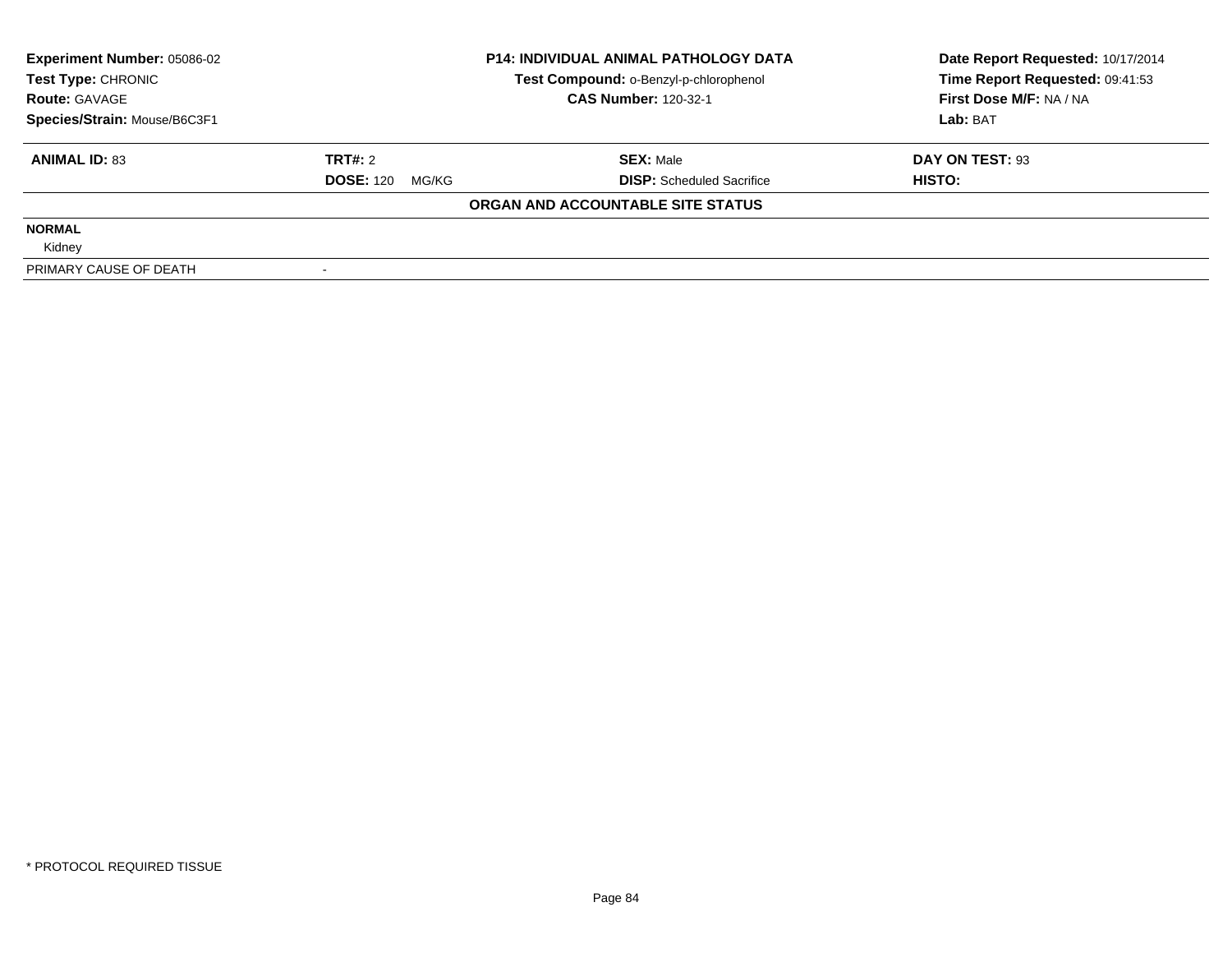| <b>Experiment Number: 05086-02</b><br>Test Type: CHRONIC<br>Route: GAVAGE<br>Species/Strain: Mouse/B6C3F1 | <b>P14: INDIVIDUAL ANIMAL PATHOLOGY DATA</b><br>Test Compound: o-Benzyl-p-chlorophenol<br><b>CAS Number: 120-32-1</b> |                                   | Date Report Requested: 10/17/2014<br>Time Report Requested: 09:41:53<br>First Dose M/F: NA / NA<br>Lab: BAT |
|-----------------------------------------------------------------------------------------------------------|-----------------------------------------------------------------------------------------------------------------------|-----------------------------------|-------------------------------------------------------------------------------------------------------------|
| <b>ANIMAL ID: 84</b>                                                                                      | TRT#: 2                                                                                                               | <b>SEX: Male</b>                  | DAY ON TEST: 722                                                                                            |
|                                                                                                           | <b>DOSE: 120</b><br>MG/KG                                                                                             | <b>DISP: Terminal Sacrifice</b>   | <b>HISTO: 862794</b>                                                                                        |
|                                                                                                           |                                                                                                                       | ORGAN AND ACCOUNTABLE SITE STATUS |                                                                                                             |
| <b>NORMAL</b>                                                                                             |                                                                                                                       |                                   |                                                                                                             |
| Adrenal Gland - Medulla                                                                                   | Bone                                                                                                                  | <b>Bone Marrow</b>                | <b>Brain</b>                                                                                                |
| Epididymis                                                                                                | Esophagus                                                                                                             | Gallbladder                       | Heart                                                                                                       |
| Intestine Large - Cecum                                                                                   | Intestine Large - Colon                                                                                               | Intestine Large - Rectum          | Intestine Small - Duodenum                                                                                  |
| Intestine Small - Ileum                                                                                   | Intestine Small - Jejunum                                                                                             | Islets. Pancreatic                | Liver                                                                                                       |
| Lung                                                                                                      | Lymph Node - Mandibular                                                                                               | Lymph Node - Mesenteric           | Nose                                                                                                        |
| Pancreas                                                                                                  | Parathyroid Gland                                                                                                     | <b>Pituitary Gland</b>            | Prostate                                                                                                    |
| Salivary Glands                                                                                           | <b>Seminal Vesicle</b>                                                                                                | Spleen                            | Stomach - Forestomach                                                                                       |
| Stomach - Glandular                                                                                       | <b>Testes</b>                                                                                                         | Thymus                            | <b>Thyroid Gland</b>                                                                                        |
| Trachea                                                                                                   | <b>Urinary Bladder</b>                                                                                                |                                   |                                                                                                             |
| <b>MISSING</b>                                                                                            |                                                                                                                       |                                   |                                                                                                             |
| <b>Mammary Gland</b>                                                                                      |                                                                                                                       |                                   |                                                                                                             |
| <b>OBSERVATIONS</b>                                                                                       |                                                                                                                       |                                   |                                                                                                             |
| Adrenal Gland                                                                                             | Cortex                                                                                                                | Hyperplasia                       | Mild                                                                                                        |
| Kidney                                                                                                    |                                                                                                                       | Nephropathy                       | Mild                                                                                                        |
| [Nephropathy TGLS = $2-1$ ]                                                                               |                                                                                                                       |                                   |                                                                                                             |
| <b>Skin</b>                                                                                               |                                                                                                                       | Inflammation                      | Chronic, Minimal                                                                                            |
| Note: INFLAMMATION<br>$TGLs = 1-6$                                                                        |                                                                                                                       |                                   |                                                                                                             |
| PRIMARY CAUSE OF DEATH                                                                                    |                                                                                                                       |                                   |                                                                                                             |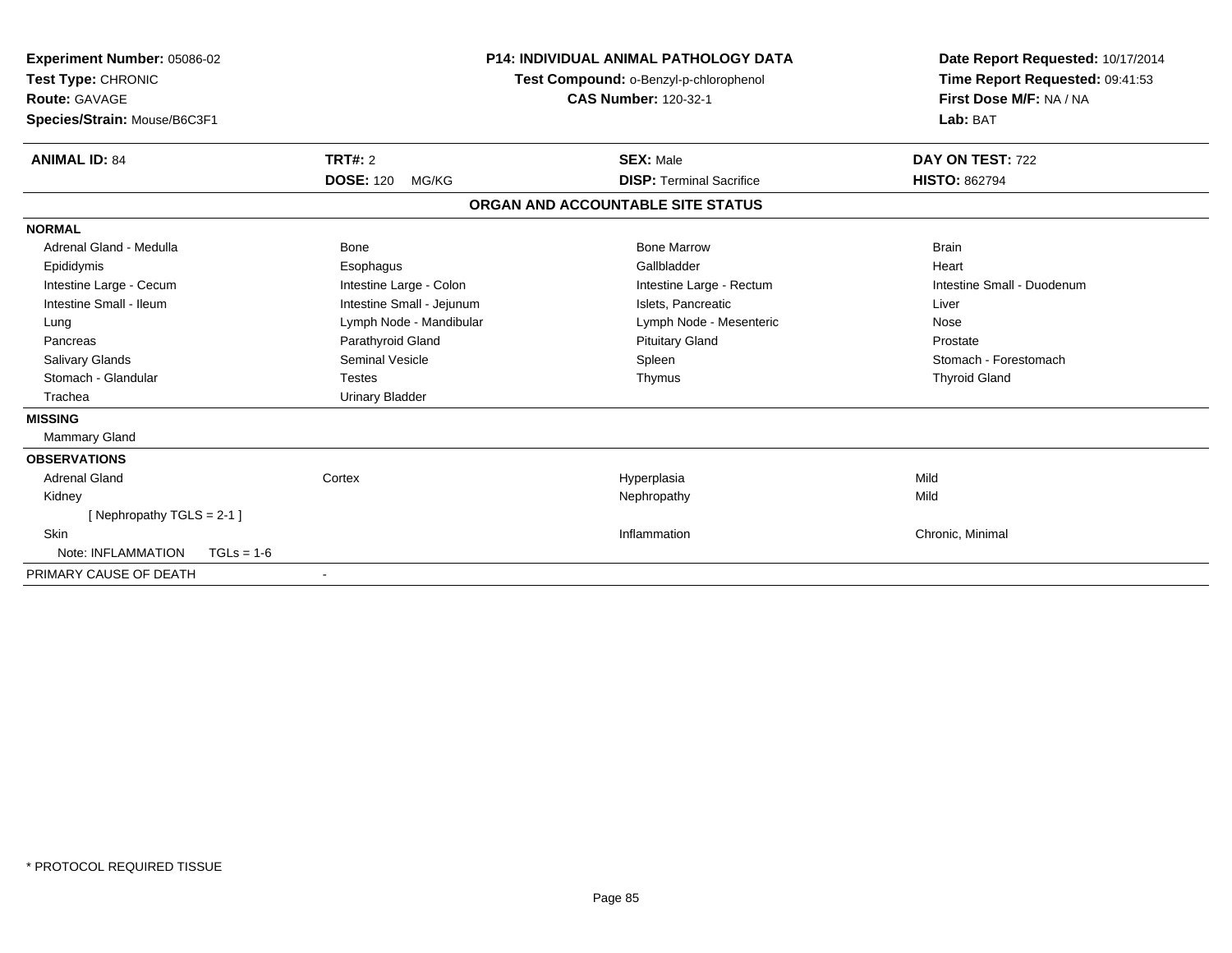| <b>Experiment Number: 05086-02</b><br><b>Test Type: CHRONIC</b><br><b>Route: GAVAGE</b><br>Species/Strain: Mouse/B6C3F1 |                                      | <b>P14: INDIVIDUAL ANIMAL PATHOLOGY DATA</b><br>Test Compound: o-Benzyl-p-chlorophenol<br><b>CAS Number: 120-32-1</b> | Date Report Requested: 10/17/2014<br>Time Report Requested: 09:41:53<br>First Dose M/F: NA / NA<br>Lab: BAT |  |
|-------------------------------------------------------------------------------------------------------------------------|--------------------------------------|-----------------------------------------------------------------------------------------------------------------------|-------------------------------------------------------------------------------------------------------------|--|
| <b>ANIMAL ID: 85</b>                                                                                                    | TRT#: 2<br><b>DOSE: 120</b><br>MG/KG | <b>SEX: Male</b><br><b>DISP:</b> Scheduled Sacrifice                                                                  | <b>DAY ON TEST: 456</b><br><b>HISTO: 862795</b>                                                             |  |
| <b>OBSERVATIONS</b>                                                                                                     |                                      |                                                                                                                       |                                                                                                             |  |
| Kidney<br>[Nephropathy TGLS = 1-1]                                                                                      |                                      | Nephropathy                                                                                                           | Moderate                                                                                                    |  |
| Lung                                                                                                                    |                                      | Alveolar/Bronchiolar Adenoma                                                                                          |                                                                                                             |  |
| [ Alveolar/Bronchiolar Adenoma TGLS = 2-2 ]                                                                             |                                      |                                                                                                                       |                                                                                                             |  |
| PRIMARY CAUSE OF DEATH                                                                                                  |                                      |                                                                                                                       |                                                                                                             |  |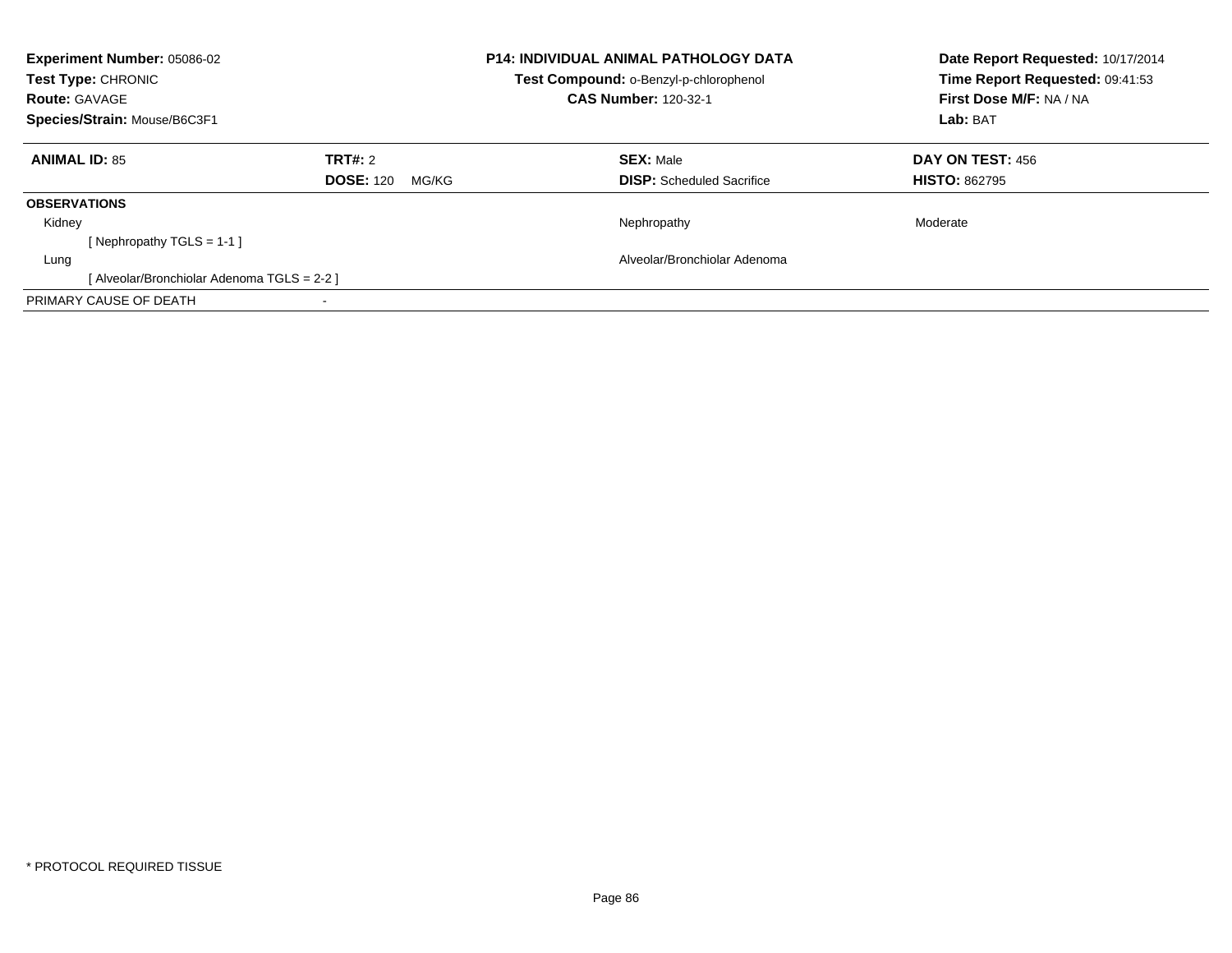| <b>Experiment Number: 05086-02</b><br>Test Type: CHRONIC<br><b>Route: GAVAGE</b><br>Species/Strain: Mouse/B6C3F1 |                           | <b>P14: INDIVIDUAL ANIMAL PATHOLOGY DATA</b><br>Test Compound: o-Benzyl-p-chlorophenol<br><b>CAS Number: 120-32-1</b> | Date Report Requested: 10/17/2014<br>Time Report Requested: 09:41:53<br>First Dose M/F: NA / NA<br>Lab: BAT |
|------------------------------------------------------------------------------------------------------------------|---------------------------|-----------------------------------------------------------------------------------------------------------------------|-------------------------------------------------------------------------------------------------------------|
| <b>ANIMAL ID: 86</b>                                                                                             | TRT#: 2                   | <b>SEX: Male</b>                                                                                                      | DAY ON TEST: 10                                                                                             |
|                                                                                                                  | <b>DOSE: 120</b><br>MG/KG | <b>DISP:</b> Dosing Accident                                                                                          | HISTO:                                                                                                      |
|                                                                                                                  |                           | ORGAN AND ACCOUNTABLE SITE STATUS                                                                                     |                                                                                                             |
| <b>NORMAL</b>                                                                                                    |                           |                                                                                                                       |                                                                                                             |
| <b>Adrenal Gland - Cortex</b>                                                                                    | Adrenal Gland - Medulla   | <b>Bone</b>                                                                                                           | <b>Bone Marrow</b>                                                                                          |
| <b>Brain</b>                                                                                                     | Epididymis                | Esophagus                                                                                                             | Gallbladder                                                                                                 |
| Heart                                                                                                            | Intestine Large - Cecum   | Intestine Large - Colon                                                                                               | Intestine Large - Rectum                                                                                    |
| Intestine Small - Duodenum                                                                                       | Intestine Small - Ileum   | Intestine Small - Jejunum                                                                                             | Islets, Pancreatic                                                                                          |
| Kidney                                                                                                           | Liver                     | Lymph Node - Mandibular                                                                                               | Pancreas                                                                                                    |
| Parathyroid Gland                                                                                                | <b>Pituitary Gland</b>    | Prostate                                                                                                              | Salivary Glands                                                                                             |
| <b>Seminal Vesicle</b>                                                                                           | Skin                      | Spleen                                                                                                                | Stomach - Forestomach                                                                                       |
| Stomach - Glandular                                                                                              | <b>Testes</b>             | Thymus                                                                                                                | <b>Thyroid Gland</b>                                                                                        |
| Trachea                                                                                                          | <b>Urinary Bladder</b>    |                                                                                                                       |                                                                                                             |
| <b>MISSING</b>                                                                                                   |                           |                                                                                                                       |                                                                                                             |
| Lymph Node - Mesenteric                                                                                          | Mammary Gland             |                                                                                                                       |                                                                                                             |
| <b>OBSERVATIONS</b>                                                                                              |                           |                                                                                                                       |                                                                                                             |
| Lung                                                                                                             |                           | Foreign Body                                                                                                          | Moderate                                                                                                    |
| Note: MODERATE AMOUNT OF OIL IN LUNGS.                                                                           |                           |                                                                                                                       |                                                                                                             |
| Nose                                                                                                             |                           | Foreign Body                                                                                                          | Mild                                                                                                        |
| Note: MILD AMOUNT OF OIL IN NOSE.                                                                                |                           |                                                                                                                       |                                                                                                             |
| PRIMARY CAUSE OF DEATH                                                                                           |                           |                                                                                                                       |                                                                                                             |
| Animal Note: COD: GAVAGE ERROR.                                                                                  |                           |                                                                                                                       |                                                                                                             |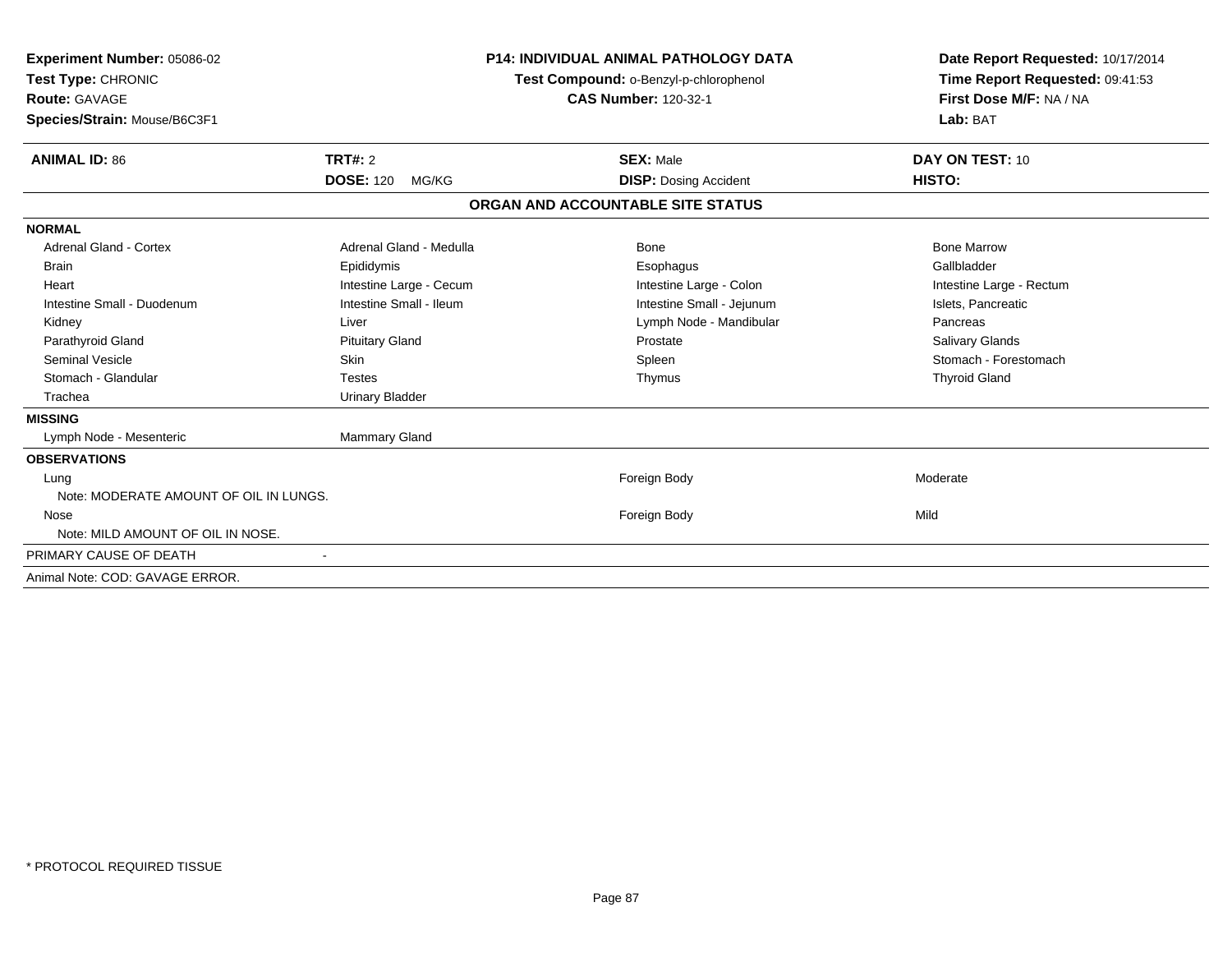| Experiment Number: 05086-02<br>Test Type: CHRONIC<br><b>Route: GAVAGE</b><br>Species/Strain: Mouse/B6C3F1 |                                      | <b>P14: INDIVIDUAL ANIMAL PATHOLOGY DATA</b><br>Test Compound: o-Benzyl-p-chlorophenol<br><b>CAS Number: 120-32-1</b> |                                                     | Date Report Requested: 10/17/2014<br>Time Report Requested: 09:41:53<br>First Dose M/F: NA / NA<br>Lab: BAT |
|-----------------------------------------------------------------------------------------------------------|--------------------------------------|-----------------------------------------------------------------------------------------------------------------------|-----------------------------------------------------|-------------------------------------------------------------------------------------------------------------|
| <b>ANIMAL ID: 87</b>                                                                                      | TRT#: 2<br><b>DOSE: 120</b><br>MG/KG |                                                                                                                       | <b>SEX: Male</b><br><b>DISP: Terminal Sacrifice</b> | DAY ON TEST: 722<br><b>HISTO: 862797</b>                                                                    |
|                                                                                                           |                                      |                                                                                                                       |                                                     |                                                                                                             |
|                                                                                                           |                                      |                                                                                                                       | ORGAN AND ACCOUNTABLE SITE STATUS                   |                                                                                                             |
| <b>NORMAL</b>                                                                                             |                                      |                                                                                                                       |                                                     |                                                                                                             |
| Adrenal Gland - Cortex                                                                                    | Adrenal Gland - Medulla              |                                                                                                                       | <b>Bone Marrow</b>                                  | <b>Brain</b>                                                                                                |
| Epididymis                                                                                                | Esophagus                            |                                                                                                                       | Gallbladder                                         | Heart                                                                                                       |
| Intestine Large - Cecum                                                                                   | Intestine Large - Colon              |                                                                                                                       | Intestine Large - Rectum                            | Intestine Small - Duodenum                                                                                  |
| Intestine Small - Ileum                                                                                   | Intestine Small - Jejunum            |                                                                                                                       | Islets, Pancreatic                                  | Lung                                                                                                        |
| Lymph Node - Mesenteric                                                                                   | Nose                                 |                                                                                                                       | Pancreas                                            | Parathyroid Gland                                                                                           |
| <b>Pituitary Gland</b>                                                                                    | Prostate                             |                                                                                                                       | <b>Salivary Glands</b>                              | <b>Seminal Vesicle</b>                                                                                      |
| Spleen                                                                                                    | Stomach - Forestomach                |                                                                                                                       | Stomach - Glandular                                 | <b>Testes</b>                                                                                               |
| Thymus                                                                                                    | <b>Thyroid Gland</b>                 |                                                                                                                       | Trachea                                             | <b>Urinary Bladder</b>                                                                                      |
| <b>MISSING</b>                                                                                            |                                      |                                                                                                                       |                                                     |                                                                                                             |
| Lymph Node - Mandibular                                                                                   | <b>Mammary Gland</b>                 |                                                                                                                       |                                                     |                                                                                                             |
| <b>OBSERVATIONS</b>                                                                                       |                                      |                                                                                                                       |                                                     |                                                                                                             |
| <b>Bone</b>                                                                                               |                                      |                                                                                                                       | <b>Fibrous Osteodystrophy</b>                       | Mild                                                                                                        |
| Kidney                                                                                                    |                                      |                                                                                                                       | Nephropathy                                         | Mild                                                                                                        |
| [Nephropathy TGLS = 3-1]                                                                                  |                                      |                                                                                                                       |                                                     |                                                                                                             |
| Liver                                                                                                     |                                      |                                                                                                                       | Hepatocellular Adenoma                              |                                                                                                             |
| [ Hepatocellular Adenoma TGLS = 2-1 ]                                                                     |                                      |                                                                                                                       |                                                     |                                                                                                             |
| <b>Skin</b>                                                                                               | <b>Subcut Tiss</b>                   |                                                                                                                       | Hemangiosarcoma                                     |                                                                                                             |
| Note: HEMANGIOSARC<br>$TGLs = 1-7$                                                                        |                                      |                                                                                                                       |                                                     |                                                                                                             |
| PRIMARY CAUSE OF DEATH                                                                                    |                                      |                                                                                                                       |                                                     |                                                                                                             |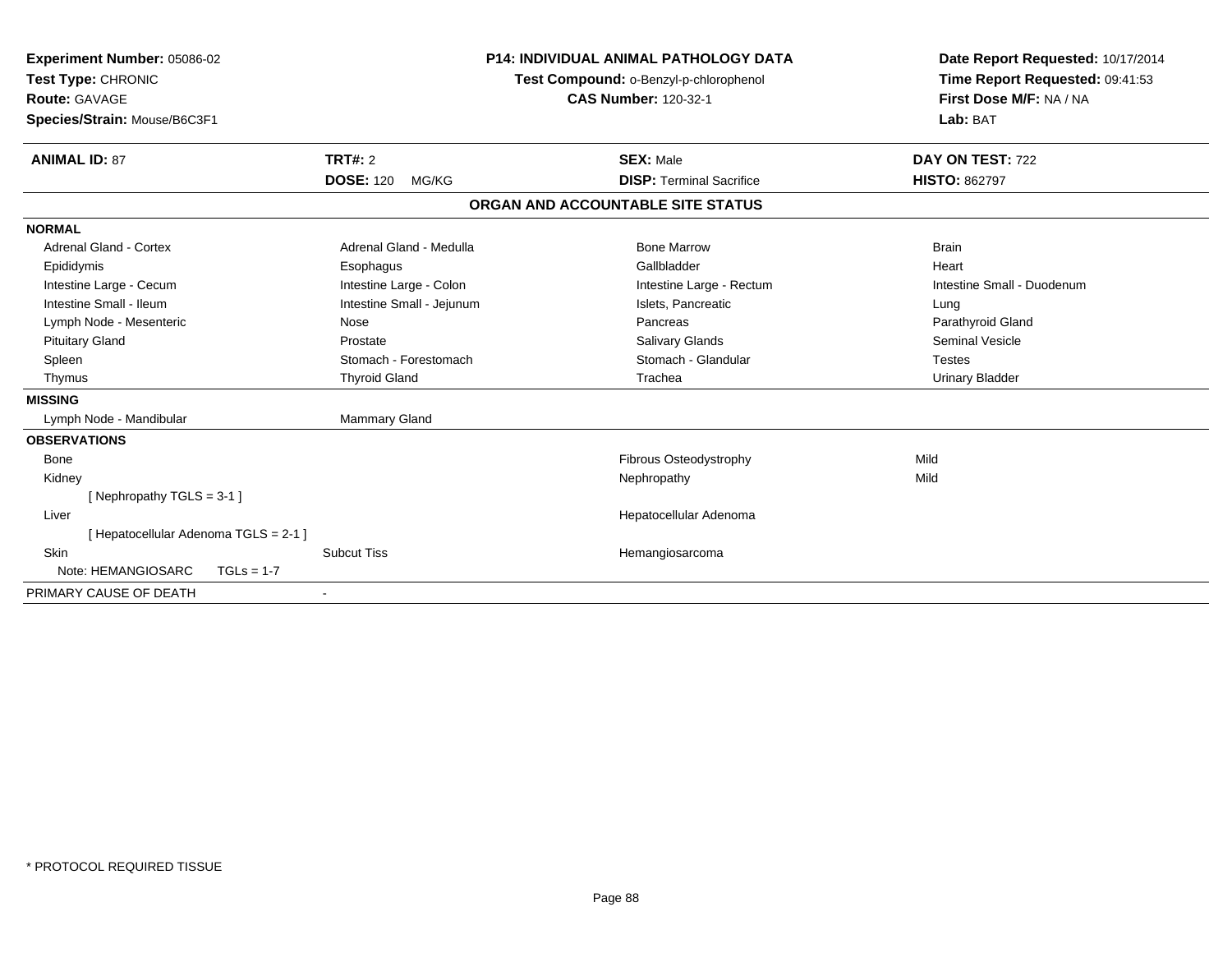| Experiment Number: 05086-02<br>Test Type: CHRONIC<br>Route: GAVAGE<br>Species/Strain: Mouse/B6C3F1 |                           | P14: INDIVIDUAL ANIMAL PATHOLOGY DATA<br>Test Compound: o-Benzyl-p-chlorophenol<br><b>CAS Number: 120-32-1</b> | Date Report Requested: 10/17/2014<br>Time Report Requested: 09:41:53<br>First Dose M/F: NA / NA<br>Lab: BAT |
|----------------------------------------------------------------------------------------------------|---------------------------|----------------------------------------------------------------------------------------------------------------|-------------------------------------------------------------------------------------------------------------|
| <b>ANIMAL ID: 88</b>                                                                               | TRT#: 2                   | <b>SEX: Male</b>                                                                                               | DAY ON TEST: 722                                                                                            |
|                                                                                                    | <b>DOSE: 120</b><br>MG/KG | <b>DISP: Terminal Sacrifice</b>                                                                                | <b>HISTO: 862798</b>                                                                                        |
|                                                                                                    |                           | ORGAN AND ACCOUNTABLE SITE STATUS                                                                              |                                                                                                             |
| <b>NORMAL</b>                                                                                      |                           |                                                                                                                |                                                                                                             |
| <b>Adrenal Gland - Cortex</b>                                                                      | Adrenal Gland - Medulla   | Bone                                                                                                           | <b>Bone Marrow</b>                                                                                          |
| <b>Brain</b>                                                                                       | Epididymis                | Esophagus                                                                                                      | Gallbladder                                                                                                 |
| Heart                                                                                              | Intestine Large - Cecum   | Intestine Large - Colon                                                                                        | Intestine Large - Rectum                                                                                    |
| Intestine Small - Duodenum                                                                         | Intestine Small - Ileum   | Intestine Small - Jejunum                                                                                      | Islets, Pancreatic                                                                                          |
| Lung                                                                                               | Lymph Node - Mandibular   | Lymph Node - Mesenteric                                                                                        | Nose                                                                                                        |
| Pancreas                                                                                           | Parathyroid Gland         | <b>Pituitary Gland</b>                                                                                         | Prostate                                                                                                    |
| Salivary Glands                                                                                    | <b>Seminal Vesicle</b>    | Skin                                                                                                           | Spleen                                                                                                      |
| Stomach - Forestomach                                                                              | Stomach - Glandular       | <b>Testes</b>                                                                                                  | Thymus                                                                                                      |
| Trachea                                                                                            | <b>Urinary Bladder</b>    |                                                                                                                |                                                                                                             |
| <b>MISSING</b>                                                                                     |                           |                                                                                                                |                                                                                                             |
| Mammary Gland                                                                                      |                           |                                                                                                                |                                                                                                             |
| <b>OBSERVATIONS</b>                                                                                |                           |                                                                                                                |                                                                                                             |
| Kidney                                                                                             |                           | Nephropathy                                                                                                    | Mild                                                                                                        |
| [Nephropathy TGLS = $4-1$ ]                                                                        |                           |                                                                                                                |                                                                                                             |
| Liver                                                                                              |                           | Inflammation                                                                                                   | Chronic, Mild                                                                                               |
| [Inflammation TGLS = $2-9$ ]                                                                       |                           |                                                                                                                |                                                                                                             |
| Mesentery                                                                                          | Fat                       | Necrosis                                                                                                       | Mild                                                                                                        |
| [Necrosis TGLS = $3-8$ ]                                                                           |                           |                                                                                                                |                                                                                                             |
| <b>Preputial Gland</b>                                                                             | Duct                      | <b>Dilatation</b>                                                                                              | Marked                                                                                                      |
| [ Dilatation TGLS = 1-10 ]                                                                         |                           |                                                                                                                |                                                                                                             |
| <b>Thyroid Gland</b>                                                                               | Follicle                  | Hyperplasia                                                                                                    | Minimal                                                                                                     |
| PRIMARY CAUSE OF DEATH                                                                             |                           |                                                                                                                |                                                                                                             |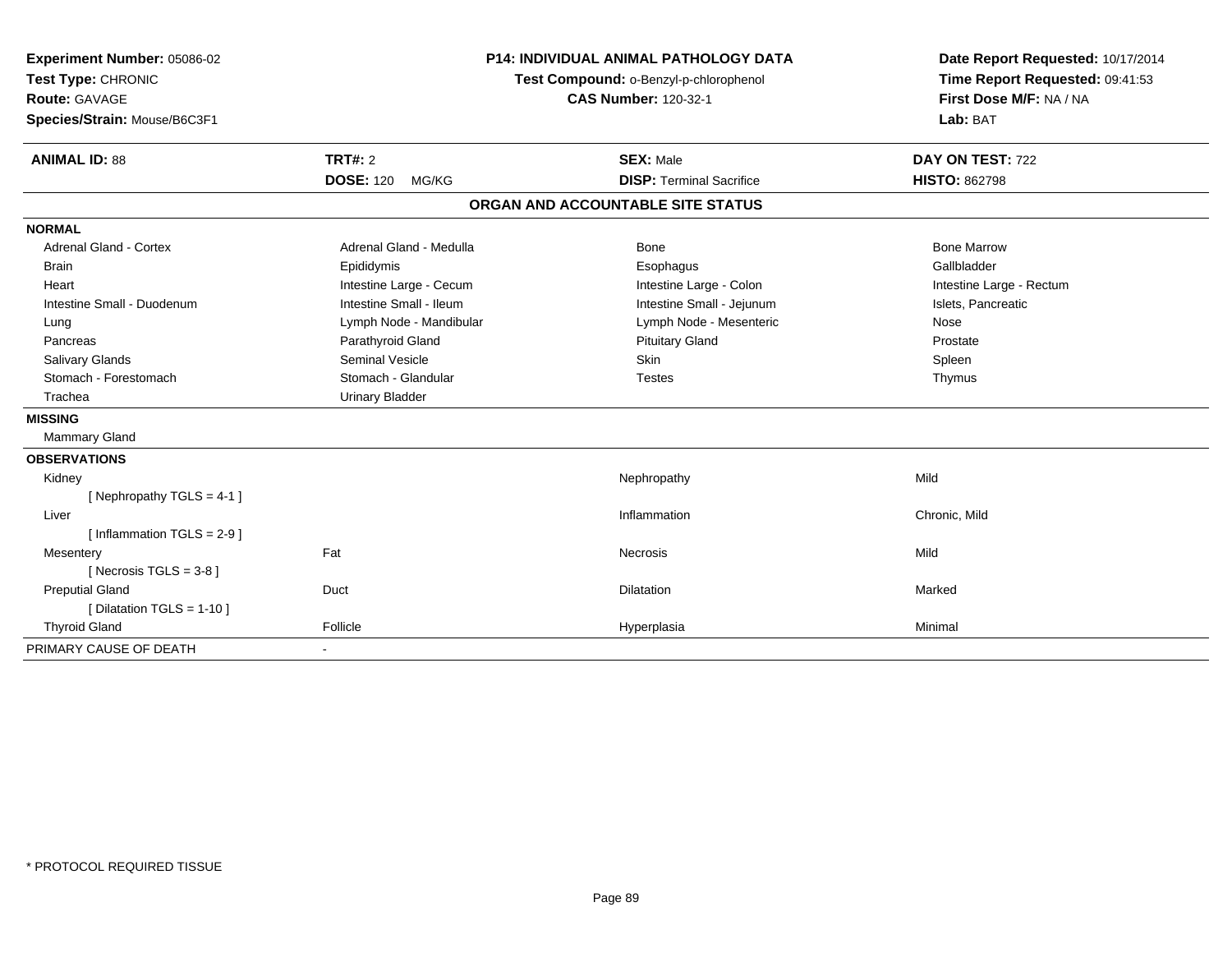| Experiment Number: 05086-02<br>Test Type: CHRONIC<br><b>Route: GAVAGE</b><br>Species/Strain: Mouse/B6C3F1              | <b>P14: INDIVIDUAL ANIMAL PATHOLOGY DATA</b><br>Test Compound: o-Benzyl-p-chlorophenol<br><b>CAS Number: 120-32-1</b> |                                   | Date Report Requested: 10/17/2014<br>Time Report Requested: 09:41:53<br>First Dose M/F: NA / NA<br>Lab: BAT |
|------------------------------------------------------------------------------------------------------------------------|-----------------------------------------------------------------------------------------------------------------------|-----------------------------------|-------------------------------------------------------------------------------------------------------------|
| <b>ANIMAL ID: 89</b>                                                                                                   | <b>TRT#: 2</b>                                                                                                        | <b>SEX: Male</b>                  | DAY ON TEST: 724                                                                                            |
|                                                                                                                        | <b>DOSE: 120</b><br>MG/KG                                                                                             | <b>DISP: Terminal Sacrifice</b>   | <b>HISTO: 862799</b>                                                                                        |
|                                                                                                                        |                                                                                                                       | ORGAN AND ACCOUNTABLE SITE STATUS |                                                                                                             |
| <b>NORMAL</b>                                                                                                          |                                                                                                                       |                                   |                                                                                                             |
| <b>Adrenal Gland - Cortex</b>                                                                                          | Adrenal Gland - Medulla                                                                                               | Bone                              | <b>Bone Marrow</b>                                                                                          |
| <b>Brain</b>                                                                                                           | Epididymis                                                                                                            | Esophagus                         | Gallbladder                                                                                                 |
| Heart                                                                                                                  | Intestine Large - Cecum                                                                                               | Intestine Large - Colon           | Intestine Large - Rectum                                                                                    |
| Intestine Small - Duodenum                                                                                             | Intestine Small - Ileum                                                                                               | Intestine Small - Jejunum         | Islets, Pancreatic                                                                                          |
| Lung                                                                                                                   | Lymph Node - Mandibular                                                                                               | Lymph Node - Mesenteric           | Nose                                                                                                        |
| Parathyroid Gland                                                                                                      | <b>Pituitary Gland</b>                                                                                                | Prostate                          | Salivary Glands                                                                                             |
| <b>Seminal Vesicle</b>                                                                                                 | Skin                                                                                                                  | Stomach - Forestomach             | Stomach - Glandular                                                                                         |
| Testes                                                                                                                 | Thymus                                                                                                                | <b>Thyroid Gland</b>              | Trachea                                                                                                     |
| <b>Urinary Bladder</b>                                                                                                 |                                                                                                                       |                                   |                                                                                                             |
| <b>MISSING</b>                                                                                                         |                                                                                                                       |                                   |                                                                                                             |
| <b>Mammary Gland</b>                                                                                                   |                                                                                                                       |                                   |                                                                                                             |
| <b>OBSERVATIONS</b>                                                                                                    |                                                                                                                       |                                   |                                                                                                             |
| Kidney                                                                                                                 | <b>Renal Tubule</b>                                                                                                   | Adenoma                           |                                                                                                             |
|                                                                                                                        | <b>Renal Tubule</b>                                                                                                   | Hyperplasia                       | Adenomatous, Moderate                                                                                       |
|                                                                                                                        |                                                                                                                       | Nephropathy                       | Mild                                                                                                        |
| Note: NEPHROPATHY<br>$TGLs = 4-1$                                                                                      |                                                                                                                       |                                   |                                                                                                             |
| Liver                                                                                                                  |                                                                                                                       | Inflammation                      | Chronic, Mild                                                                                               |
| Note: NO CORRESP LESION FOR NODULE OF RIGHT POSTERIOR LIVER<br>Note: LOBE SEEN AT TRIM<br>[Inflammation TGLS = $1-1$ ] |                                                                                                                       |                                   |                                                                                                             |
| Mesentery                                                                                                              | Fat                                                                                                                   | <b>Necrosis</b>                   | Mild                                                                                                        |
| Pancreas                                                                                                               |                                                                                                                       | Inflammation                      | Chronic, Mild                                                                                               |
| <b>Preputial Gland</b>                                                                                                 | Duct                                                                                                                  | Dilatation                        | Moderate                                                                                                    |
|                                                                                                                        |                                                                                                                       | Inflammation                      | Chronic Active, Mild                                                                                        |
| [ Dilatation TGLS = $2-10$ ]<br>[Inflammation TGLS = $2-10$ ]                                                          |                                                                                                                       |                                   |                                                                                                             |
| Spleen                                                                                                                 |                                                                                                                       | Inflammation                      | Chronic, Moderate                                                                                           |
| [Inflammation TGLS = $3-8$ ]                                                                                           |                                                                                                                       |                                   |                                                                                                             |
| PRIMARY CAUSE OF DEATH                                                                                                 | $\sim$                                                                                                                |                                   |                                                                                                             |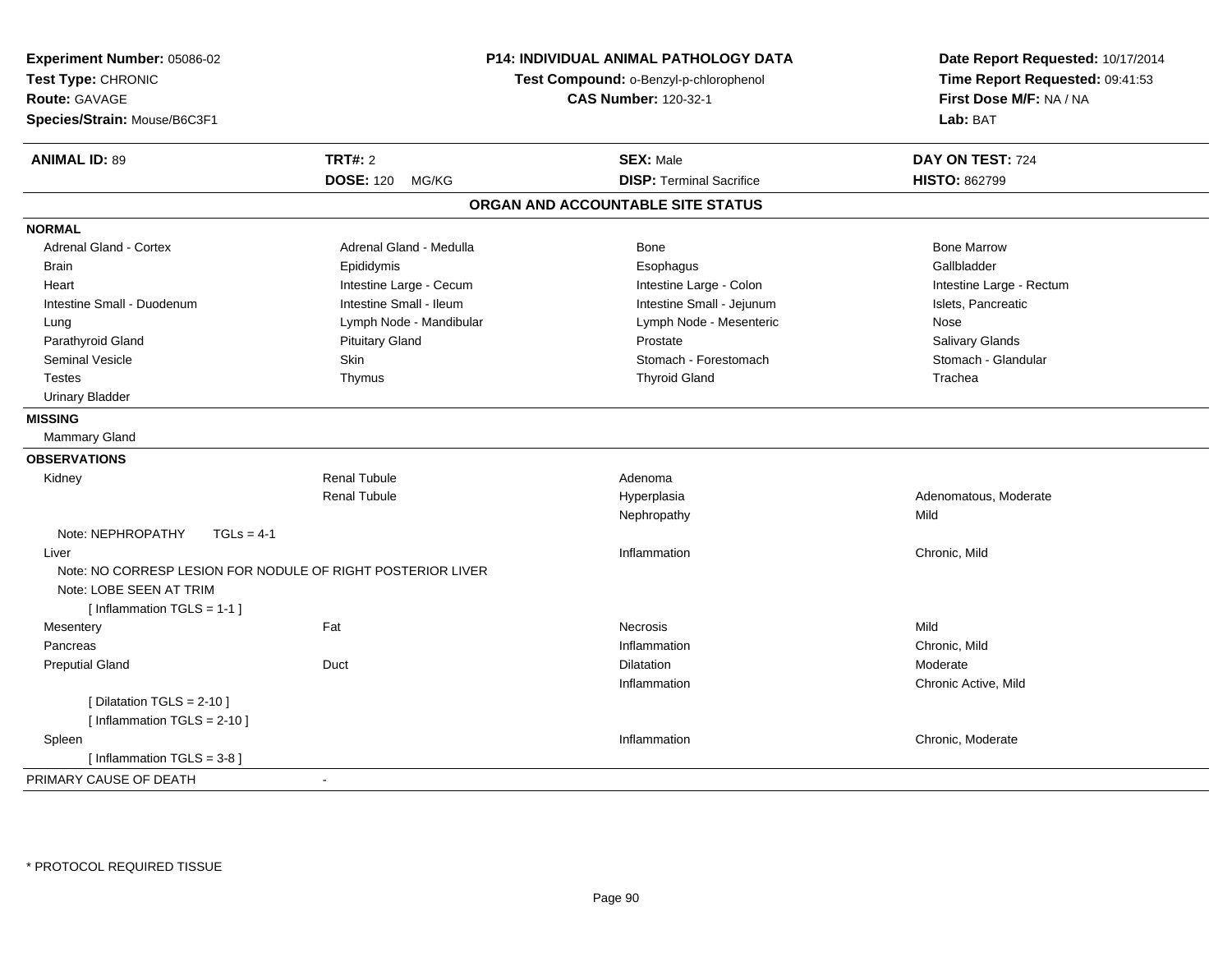| Experiment Number: 05086-02                                  |                                        | <b>P14: INDIVIDUAL ANIMAL PATHOLOGY DATA</b> | Date Report Requested: 10/17/2014 |  |
|--------------------------------------------------------------|----------------------------------------|----------------------------------------------|-----------------------------------|--|
| Test Type: CHRONIC                                           | Test Compound: o-Benzyl-p-chlorophenol |                                              | Time Report Requested: 09:41:53   |  |
| <b>Route: GAVAGE</b>                                         |                                        | <b>CAS Number: 120-32-1</b>                  | First Dose M/F: NA / NA           |  |
| Species/Strain: Mouse/B6C3F1                                 |                                        |                                              | Lab: BAT                          |  |
| <b>ANIMAL ID: 90</b>                                         | TRT#: 2                                | <b>SEX: Male</b>                             | DAY ON TEST: 693                  |  |
|                                                              | <b>DOSE: 120</b><br>MG/KG              | <b>DISP: Moribund Sacrifice</b>              | <b>HISTO: 862800</b>              |  |
|                                                              |                                        | ORGAN AND ACCOUNTABLE SITE STATUS            |                                   |  |
| <b>NORMAL</b>                                                |                                        |                                              |                                   |  |
| Adrenal Gland - Medulla                                      | <b>Bone Marrow</b>                     | <b>Brain</b>                                 | Epididymis                        |  |
| Esophagus                                                    | Gallbladder                            | Heart                                        | Intestine Large - Cecum           |  |
| Intestine Large - Colon                                      | Intestine Large - Rectum               | Intestine Small - Duodenum                   | Intestine Small - Ileum           |  |
| Intestine Small - Jejunum                                    | Islets, Pancreatic                     | Lung                                         | Lymph Node - Mandibular           |  |
| Lymph Node - Mesenteric                                      | Nose                                   | Pancreas                                     | Parathyroid Gland                 |  |
| <b>Pituitary Gland</b>                                       | Prostate                               | <b>Salivary Glands</b>                       | <b>Seminal Vesicle</b>            |  |
| <b>Skin</b>                                                  | Spleen                                 | Stomach - Forestomach                        | Stomach - Glandular               |  |
| <b>Testes</b>                                                | Thymus                                 | <b>Thyroid Gland</b>                         | Trachea                           |  |
| <b>Urinary Bladder</b>                                       |                                        |                                              |                                   |  |
| <b>MISSING</b>                                               |                                        |                                              |                                   |  |
| <b>Mammary Gland</b>                                         |                                        |                                              |                                   |  |
| <b>OBSERVATIONS</b>                                          |                                        |                                              |                                   |  |
| <b>Adrenal Gland</b>                                         | Cortex                                 | Hypertrophy                                  | Focal, Minimal                    |  |
| <b>Bone</b>                                                  |                                        | Fibrous Osteodystrophy                       | Minimal                           |  |
| Kidney                                                       |                                        | Nephropathy                                  | Mild                              |  |
| Liver                                                        |                                        | Hepatocellular Carcinoma                     |                                   |  |
| Note: HEPATOCLR CARC $TGLS = 1-1$                            |                                        |                                              |                                   |  |
| Stomach                                                      |                                        |                                              |                                   |  |
| Note: STOMACH SEEN AT TRIM                                   |                                        |                                              |                                   |  |
| Note: NO CORRESP LESION FOR BLACK NODULES OF GLANDULAR       |                                        |                                              |                                   |  |
| PRIMARY CAUSE OF DEATH                                       |                                        |                                              |                                   |  |
| Animal Note: C O MORB: HEPATOCELLULAR CARCINOMA, NEPHROPATHY |                                        |                                              |                                   |  |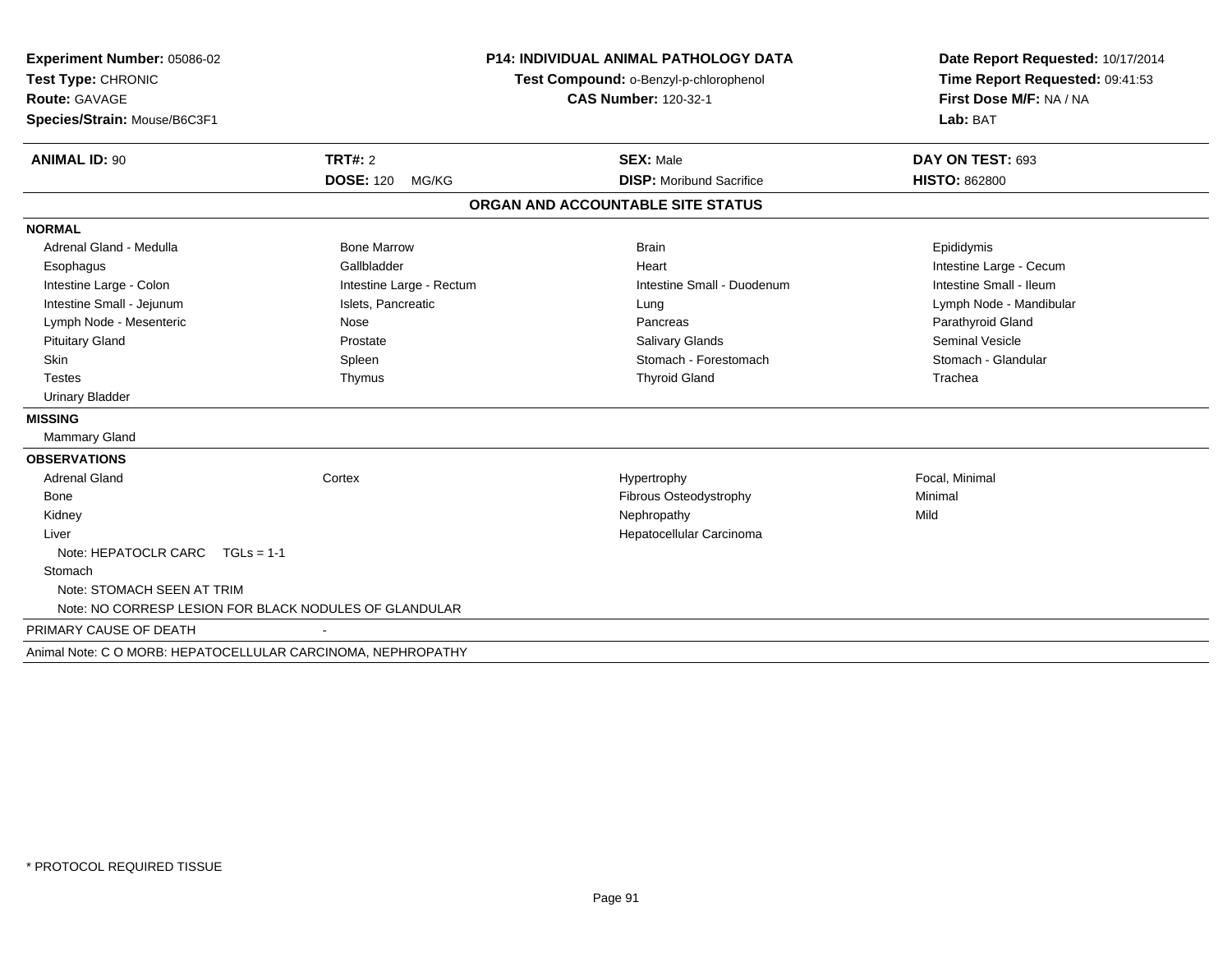| Experiment Number: 05086-02<br>Test Type: CHRONIC<br><b>Route: GAVAGE</b><br>Species/Strain: Mouse/B6C3F1 |              |                                             | <b>P14: INDIVIDUAL ANIMAL PATHOLOGY DATA</b><br>Test Compound: o-Benzyl-p-chlorophenol<br><b>CAS Number: 120-32-1</b> |                                                     | Date Report Requested: 10/17/2014<br>Time Report Requested: 09:41:53<br>First Dose M/F: NA / NA<br>Lab: BAT |  |
|-----------------------------------------------------------------------------------------------------------|--------------|---------------------------------------------|-----------------------------------------------------------------------------------------------------------------------|-----------------------------------------------------|-------------------------------------------------------------------------------------------------------------|--|
| <b>ANIMAL ID: 91</b>                                                                                      |              | <b>TRT#: 2</b><br><b>DOSE: 120</b><br>MG/KG |                                                                                                                       | <b>SEX: Male</b><br><b>DISP: Terminal Sacrifice</b> | DAY ON TEST: 724<br><b>HISTO: 862801</b>                                                                    |  |
|                                                                                                           |              |                                             |                                                                                                                       | ORGAN AND ACCOUNTABLE SITE STATUS                   |                                                                                                             |  |
| <b>NORMAL</b>                                                                                             |              |                                             |                                                                                                                       |                                                     |                                                                                                             |  |
| Adrenal Gland - Cortex                                                                                    |              | Adrenal Gland - Medulla                     |                                                                                                                       | <b>Bone Marrow</b>                                  | <b>Brain</b>                                                                                                |  |
| Epididymis                                                                                                |              | Esophagus                                   |                                                                                                                       | Gallbladder                                         | Intestine Large - Cecum                                                                                     |  |
| Intestine Large - Colon                                                                                   |              | Intestine Large - Rectum                    |                                                                                                                       | Intestine Small - Duodenum                          | Intestine Small - Ileum                                                                                     |  |
| Intestine Small - Jejunum                                                                                 |              | Islets, Pancreatic                          |                                                                                                                       | Liver                                               | Lung                                                                                                        |  |
| Lymph Node - Mandibular                                                                                   |              | Lymph Node - Mesenteric                     |                                                                                                                       | Nose                                                | Pancreas                                                                                                    |  |
| Parathyroid Gland                                                                                         |              | <b>Pituitary Gland</b>                      |                                                                                                                       | Prostate                                            | Salivary Glands                                                                                             |  |
| <b>Seminal Vesicle</b>                                                                                    |              | <b>Skin</b>                                 |                                                                                                                       | Spleen                                              | Stomach - Forestomach                                                                                       |  |
| Stomach - Glandular                                                                                       |              | <b>Testes</b>                               |                                                                                                                       | Thymus                                              | <b>Thyroid Gland</b>                                                                                        |  |
| Trachea                                                                                                   |              | <b>Urinary Bladder</b>                      |                                                                                                                       |                                                     |                                                                                                             |  |
| <b>MISSING</b>                                                                                            |              |                                             |                                                                                                                       |                                                     |                                                                                                             |  |
| Mammary Gland                                                                                             |              |                                             |                                                                                                                       |                                                     |                                                                                                             |  |
| <b>OBSERVATIONS</b>                                                                                       |              |                                             |                                                                                                                       |                                                     |                                                                                                             |  |
| <b>Bone</b>                                                                                               |              |                                             |                                                                                                                       | Fibrous Osteodystrophy                              | Minimal                                                                                                     |  |
| Heart                                                                                                     |              | Artery                                      |                                                                                                                       | Inflammation                                        | Necrotizing, Minimal                                                                                        |  |
| Kidney                                                                                                    |              |                                             |                                                                                                                       | Nephropathy                                         | Mild                                                                                                        |  |
| [Nephropathy TGLS = 2-1]                                                                                  |              |                                             |                                                                                                                       |                                                     |                                                                                                             |  |
| <b>Preputial Gland</b>                                                                                    |              | Duct                                        |                                                                                                                       | Dilatation                                          | Marked                                                                                                      |  |
| Note: DILATATION                                                                                          | $TGLs = 1-8$ |                                             |                                                                                                                       |                                                     |                                                                                                             |  |
| PRIMARY CAUSE OF DEATH                                                                                    |              | $\overline{\phantom{a}}$                    |                                                                                                                       |                                                     |                                                                                                             |  |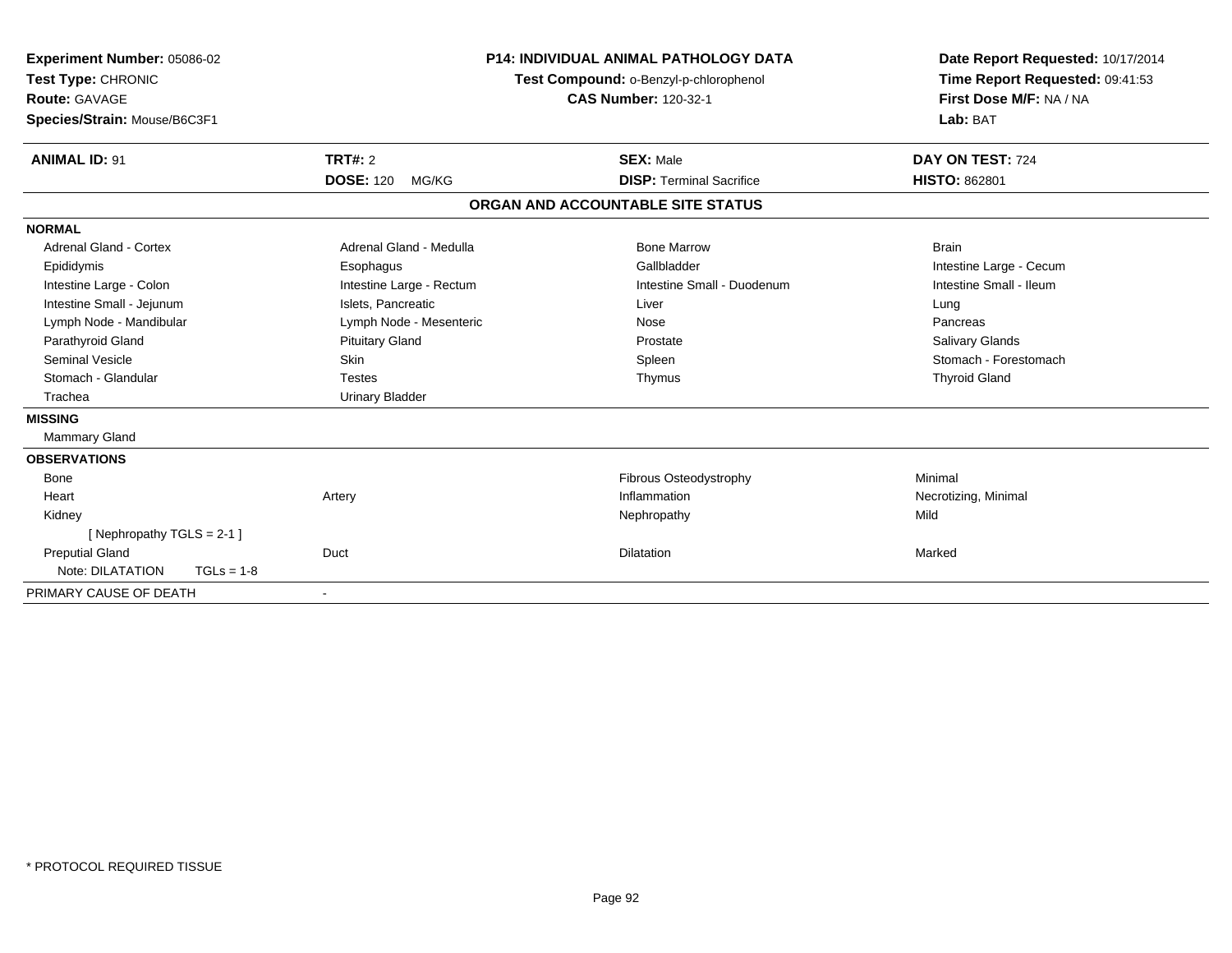| <b>Experiment Number: 05086-02</b><br>Test Type: CHRONIC<br><b>Route: GAVAGE</b><br>Species/Strain: Mouse/B6C3F1 |                                             | <b>P14: INDIVIDUAL ANIMAL PATHOLOGY DATA</b><br>Test Compound: o-Benzyl-p-chlorophenol<br><b>CAS Number: 120-32-1</b> | Date Report Requested: 10/17/2014<br>Time Report Requested: 09:41:53<br>First Dose M/F: NA / NA<br>Lab: BAT |
|------------------------------------------------------------------------------------------------------------------|---------------------------------------------|-----------------------------------------------------------------------------------------------------------------------|-------------------------------------------------------------------------------------------------------------|
| <b>ANIMAL ID: 92</b>                                                                                             | <b>TRT#: 2</b><br><b>DOSE: 120</b><br>MG/KG | <b>SEX: Male</b><br><b>DISP:</b> Scheduled Sacrifice                                                                  | DAY ON TEST: 456<br><b>HISTO: 862802</b>                                                                    |
| <b>OBSERVATIONS</b>                                                                                              |                                             |                                                                                                                       |                                                                                                             |
| Kidney                                                                                                           |                                             | Nephropathy                                                                                                           | Moderate                                                                                                    |
| [Nephropathy TGLS = $1-1$ ]                                                                                      |                                             |                                                                                                                       |                                                                                                             |
| PRIMARY CAUSE OF DEATH                                                                                           |                                             |                                                                                                                       |                                                                                                             |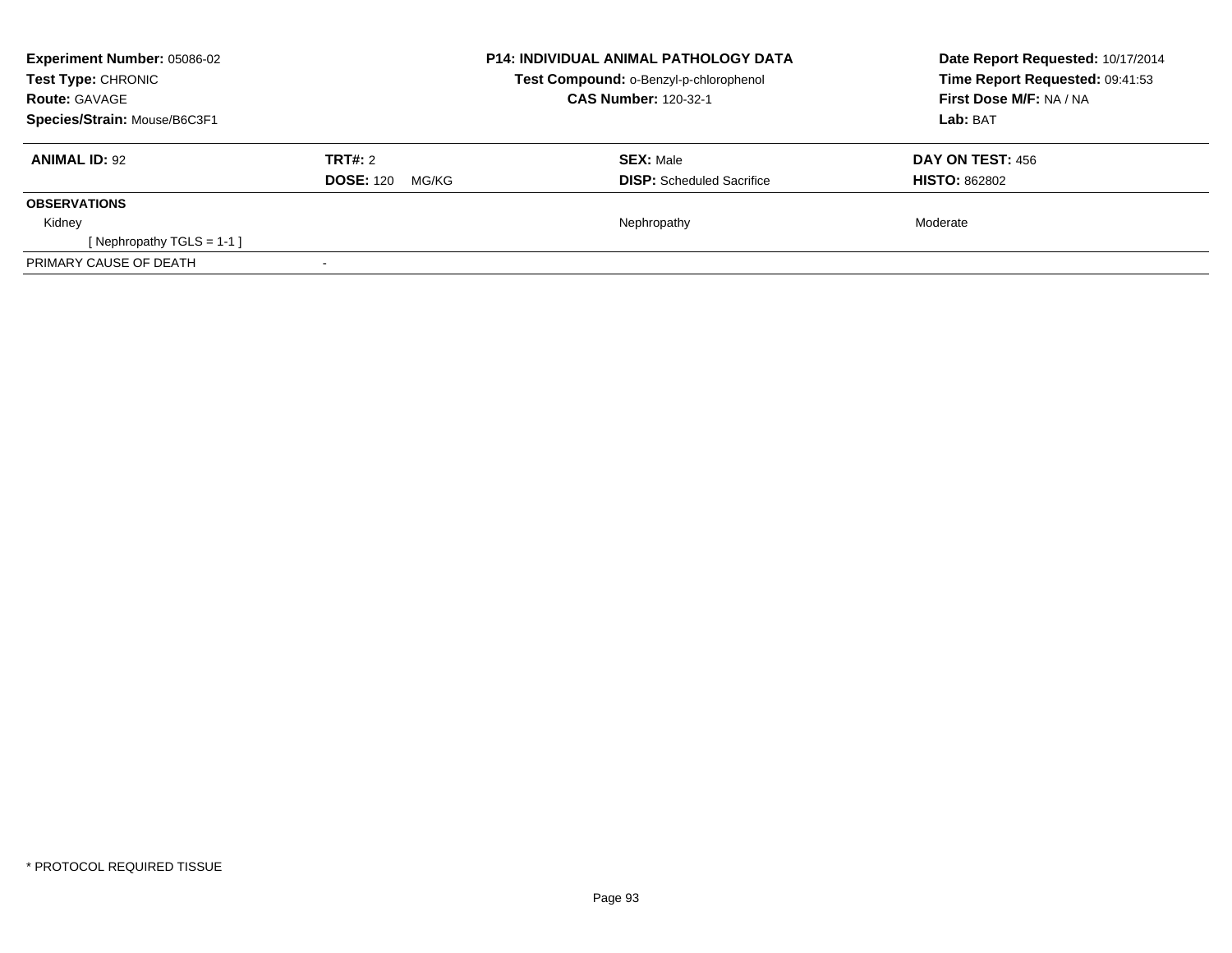| Experiment Number: 05086-02<br>Test Type: CHRONIC<br><b>Route: GAVAGE</b><br>Species/Strain: Mouse/B6C3F1 |                           | <b>P14: INDIVIDUAL ANIMAL PATHOLOGY DATA</b><br>Test Compound: o-Benzyl-p-chlorophenol<br><b>CAS Number: 120-32-1</b> | Date Report Requested: 10/17/2014<br>Time Report Requested: 09:41:53<br>First Dose M/F: NA / NA<br>Lab: BAT |
|-----------------------------------------------------------------------------------------------------------|---------------------------|-----------------------------------------------------------------------------------------------------------------------|-------------------------------------------------------------------------------------------------------------|
| <b>ANIMAL ID: 93</b>                                                                                      | <b>TRT#: 2</b>            | <b>SEX: Male</b>                                                                                                      | DAY ON TEST: 724                                                                                            |
|                                                                                                           | <b>DOSE: 120</b><br>MG/KG | <b>DISP: Terminal Sacrifice</b>                                                                                       | <b>HISTO: 862803</b>                                                                                        |
|                                                                                                           |                           | ORGAN AND ACCOUNTABLE SITE STATUS                                                                                     |                                                                                                             |
| <b>NORMAL</b>                                                                                             |                           |                                                                                                                       |                                                                                                             |
| Adrenal Gland - Medulla                                                                                   | Bone                      | <b>Bone Marrow</b>                                                                                                    | <b>Brain</b>                                                                                                |
| Epididymis                                                                                                | Esophagus                 | Gallbladder                                                                                                           | Heart                                                                                                       |
| Intestine Large - Cecum                                                                                   | Intestine Large - Colon   | Intestine Large - Rectum                                                                                              | Intestine Small - Duodenum                                                                                  |
| Intestine Small - Ileum                                                                                   | Intestine Small - Jejunum | Islets. Pancreatic                                                                                                    | Liver                                                                                                       |
| Lung                                                                                                      | Lymph Node - Mandibular   | Lymph Node - Mesenteric                                                                                               | Nose                                                                                                        |
| Pancreas                                                                                                  | Parathyroid Gland         | <b>Pituitary Gland</b>                                                                                                | Prostate                                                                                                    |
| <b>Salivary Glands</b>                                                                                    | Seminal Vesicle           | <b>Skin</b>                                                                                                           | Spleen                                                                                                      |
| Stomach - Forestomach                                                                                     | <b>Testes</b>             | Thymus                                                                                                                | <b>Thyroid Gland</b>                                                                                        |
| Trachea                                                                                                   | <b>Urinary Bladder</b>    |                                                                                                                       |                                                                                                             |
| <b>MISSING</b>                                                                                            |                           |                                                                                                                       |                                                                                                             |
| <b>Mammary Gland</b>                                                                                      |                           |                                                                                                                       |                                                                                                             |
| <b>OBSERVATIONS</b>                                                                                       |                           |                                                                                                                       |                                                                                                             |
| <b>Adrenal Gland</b>                                                                                      | Cortex                    | Hyperplasia                                                                                                           | Minimal                                                                                                     |
| Kidney                                                                                                    |                           | Nephropathy                                                                                                           | Moderate                                                                                                    |
| Note: NEPHROPATHY<br>$TGLs = 2-1$                                                                         |                           |                                                                                                                       |                                                                                                             |
| <b>Preputial Gland</b>                                                                                    | Duct                      | <b>Dilatation</b>                                                                                                     | Moderate                                                                                                    |
| Note: DILATATION<br>$TGLs = 1-8$                                                                          |                           |                                                                                                                       |                                                                                                             |
| Stomach                                                                                                   | Glandular, Mucosa         | Mineralization                                                                                                        | Mild                                                                                                        |
| PRIMARY CAUSE OF DEATH                                                                                    |                           |                                                                                                                       |                                                                                                             |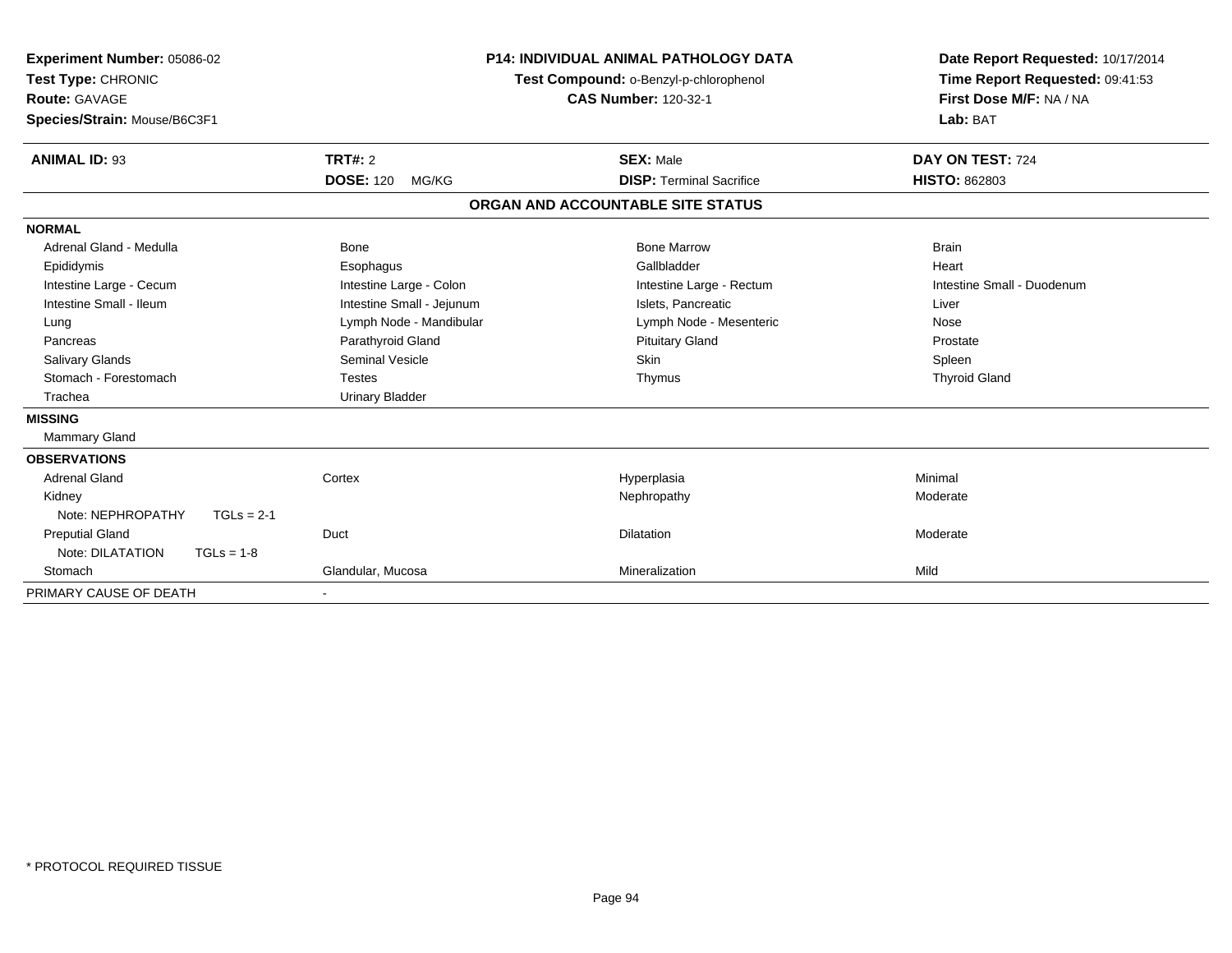| Experiment Number: 05086-02<br>Test Type: CHRONIC<br><b>Route: GAVAGE</b><br>Species/Strain: Mouse/B6C3F1 |                           | <b>P14: INDIVIDUAL ANIMAL PATHOLOGY DATA</b><br>Test Compound: o-Benzyl-p-chlorophenol<br><b>CAS Number: 120-32-1</b> | Date Report Requested: 10/17/2014<br>Time Report Requested: 09:41:53<br>First Dose M/F: NA / NA<br>Lab: BAT |
|-----------------------------------------------------------------------------------------------------------|---------------------------|-----------------------------------------------------------------------------------------------------------------------|-------------------------------------------------------------------------------------------------------------|
| <b>ANIMAL ID: 94</b>                                                                                      | <b>TRT#: 2</b>            | <b>SEX: Male</b>                                                                                                      | DAY ON TEST: 724                                                                                            |
|                                                                                                           | <b>DOSE: 120</b><br>MG/KG | <b>DISP: Terminal Sacrifice</b>                                                                                       | <b>HISTO: 862804</b>                                                                                        |
|                                                                                                           |                           | ORGAN AND ACCOUNTABLE SITE STATUS                                                                                     |                                                                                                             |
| <b>NORMAL</b>                                                                                             |                           |                                                                                                                       |                                                                                                             |
| Adrenal Gland - Medulla                                                                                   | <b>Bone Marrow</b>        | <b>Brain</b>                                                                                                          | Epididymis                                                                                                  |
| Esophagus                                                                                                 | Gallbladder               | Heart                                                                                                                 | Intestine Large - Cecum                                                                                     |
| Intestine Large - Colon                                                                                   | Intestine Large - Rectum  | Intestine Small - Duodenum                                                                                            | Intestine Small - Ileum                                                                                     |
| Intestine Small - Jejunum                                                                                 | Islets, Pancreatic        | Liver                                                                                                                 | Lung                                                                                                        |
| Lymph Node - Mandibular                                                                                   | Lymph Node - Mesenteric   | Nose                                                                                                                  | Pancreas                                                                                                    |
| Parathyroid Gland                                                                                         | <b>Pituitary Gland</b>    | Prostate                                                                                                              | <b>Salivary Glands</b>                                                                                      |
| Seminal Vesicle                                                                                           | <b>Skin</b>               | Spleen                                                                                                                | Stomach - Forestomach                                                                                       |
| <b>Testes</b>                                                                                             | Thymus                    | <b>Thyroid Gland</b>                                                                                                  | Trachea                                                                                                     |
| <b>Urinary Bladder</b>                                                                                    |                           |                                                                                                                       |                                                                                                             |
| <b>MISSING</b>                                                                                            |                           |                                                                                                                       |                                                                                                             |
| Mammary Gland                                                                                             |                           |                                                                                                                       |                                                                                                             |
| <b>OBSERVATIONS</b>                                                                                       |                           |                                                                                                                       |                                                                                                             |
| <b>Adrenal Gland</b>                                                                                      | Cortex                    | Hyperplasia                                                                                                           | Minimal                                                                                                     |
| <b>Bone</b>                                                                                               |                           | Fibrous Osteodystrophy                                                                                                | Minimal                                                                                                     |
| Kidney                                                                                                    |                           | Nephropathy                                                                                                           | Mild                                                                                                        |
| <b>Preputial Gland</b>                                                                                    | Duct                      | <b>Dilatation</b>                                                                                                     | Marked                                                                                                      |
| Note: DILATATION<br>$TGLs = 1-8$                                                                          |                           |                                                                                                                       |                                                                                                             |
| Stomach                                                                                                   | Glandular, Mucosa         | Mineralization                                                                                                        | Minimal                                                                                                     |
| PRIMARY CAUSE OF DEATH                                                                                    | $\blacksquare$            |                                                                                                                       |                                                                                                             |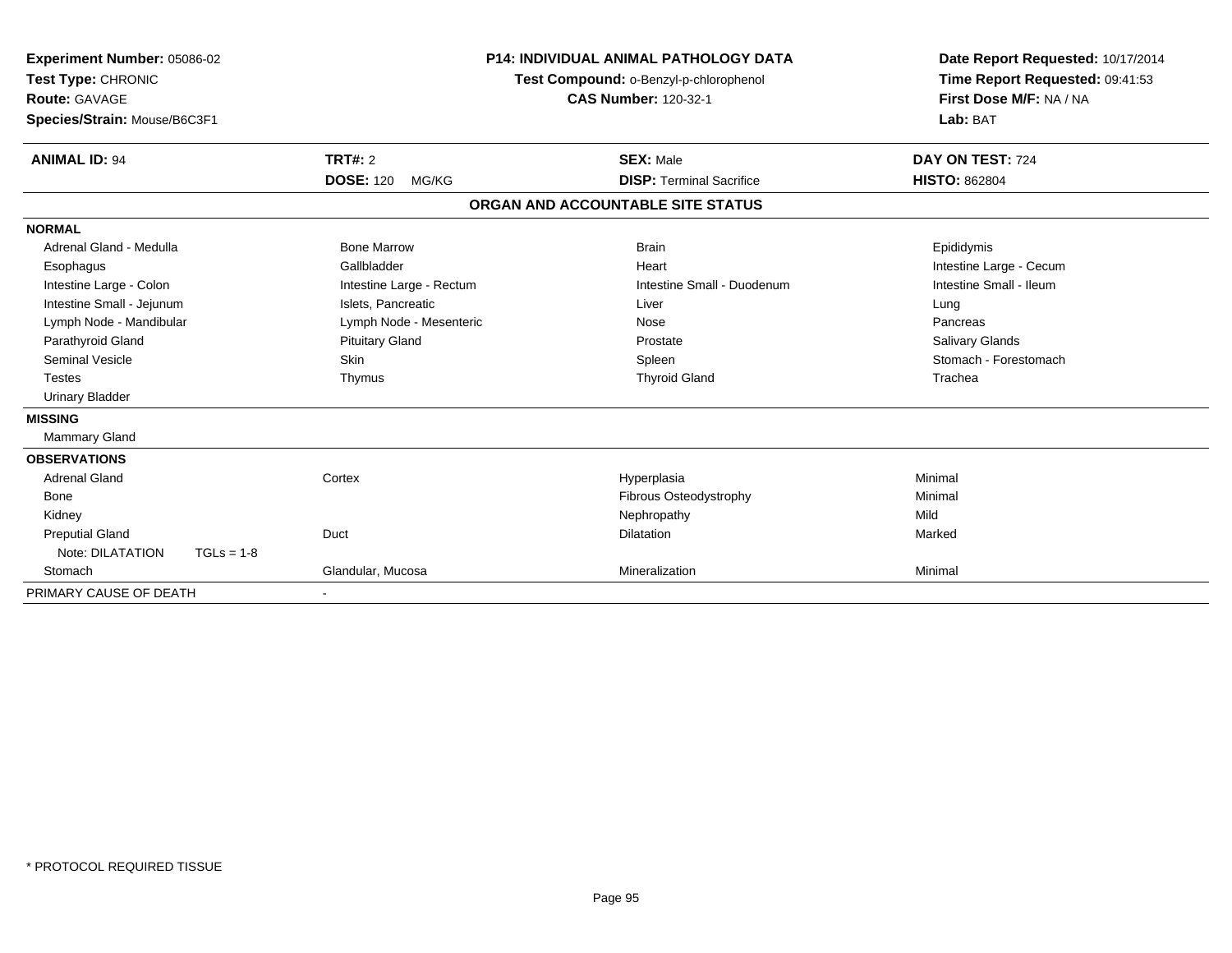| Experiment Number: 05086-02<br>Test Type: CHRONIC<br>Route: GAVAGE<br>Species/Strain: Mouse/B6C3F1 | <b>P14: INDIVIDUAL ANIMAL PATHOLOGY DATA</b><br>Test Compound: o-Benzyl-p-chlorophenol<br><b>CAS Number: 120-32-1</b> |                                   | Date Report Requested: 10/17/2014<br>Time Report Requested: 09:41:53<br>First Dose M/F: NA / NA<br>Lab: BAT |
|----------------------------------------------------------------------------------------------------|-----------------------------------------------------------------------------------------------------------------------|-----------------------------------|-------------------------------------------------------------------------------------------------------------|
| <b>ANIMAL ID: 95</b>                                                                               | <b>TRT#: 2</b>                                                                                                        | <b>SEX: Male</b>                  | DAY ON TEST: 724                                                                                            |
|                                                                                                    | <b>DOSE: 120</b><br>MG/KG                                                                                             | <b>DISP: Terminal Sacrifice</b>   | <b>HISTO: 862805</b>                                                                                        |
|                                                                                                    |                                                                                                                       | ORGAN AND ACCOUNTABLE SITE STATUS |                                                                                                             |
| <b>NORMAL</b>                                                                                      |                                                                                                                       |                                   |                                                                                                             |
| <b>Adrenal Gland - Cortex</b>                                                                      | Adrenal Gland - Medulla                                                                                               | <b>Bone Marrow</b>                | <b>Brain</b>                                                                                                |
| Epididymis                                                                                         | Esophagus                                                                                                             | Gallbladder                       | Heart                                                                                                       |
| Intestine Large - Cecum                                                                            | Intestine Large - Colon                                                                                               | Intestine Large - Rectum          | Intestine Small - Duodenum                                                                                  |
| Intestine Small - Ileum                                                                            | Intestine Small - Jejunum                                                                                             | Islets, Pancreatic                | Liver                                                                                                       |
| Lung                                                                                               | Lymph Node - Mandibular                                                                                               | Lymph Node - Mesenteric           | Nose                                                                                                        |
| Pancreas                                                                                           | Parathyroid Gland                                                                                                     | <b>Pituitary Gland</b>            | Prostate                                                                                                    |
| <b>Salivary Glands</b>                                                                             | <b>Seminal Vesicle</b>                                                                                                | <b>Skin</b>                       | Spleen                                                                                                      |
| Stomach - Forestomach                                                                              | Stomach - Glandular                                                                                                   | <b>Testes</b>                     | Thymus                                                                                                      |
| <b>Thyroid Gland</b>                                                                               | Trachea                                                                                                               | <b>Urinary Bladder</b>            |                                                                                                             |
| <b>MISSING</b>                                                                                     |                                                                                                                       |                                   |                                                                                                             |
| <b>Mammary Gland</b>                                                                               |                                                                                                                       |                                   |                                                                                                             |
| <b>OBSERVATIONS</b>                                                                                |                                                                                                                       |                                   |                                                                                                             |
| <b>Bone</b>                                                                                        |                                                                                                                       | Fibrous Osteodystrophy            | Minimal                                                                                                     |
| Kidney                                                                                             |                                                                                                                       | Nephropathy                       | Mild                                                                                                        |
| [Nephropathy TGLS = 1-1]                                                                           |                                                                                                                       |                                   |                                                                                                             |
| PRIMARY CAUSE OF DEATH                                                                             |                                                                                                                       |                                   |                                                                                                             |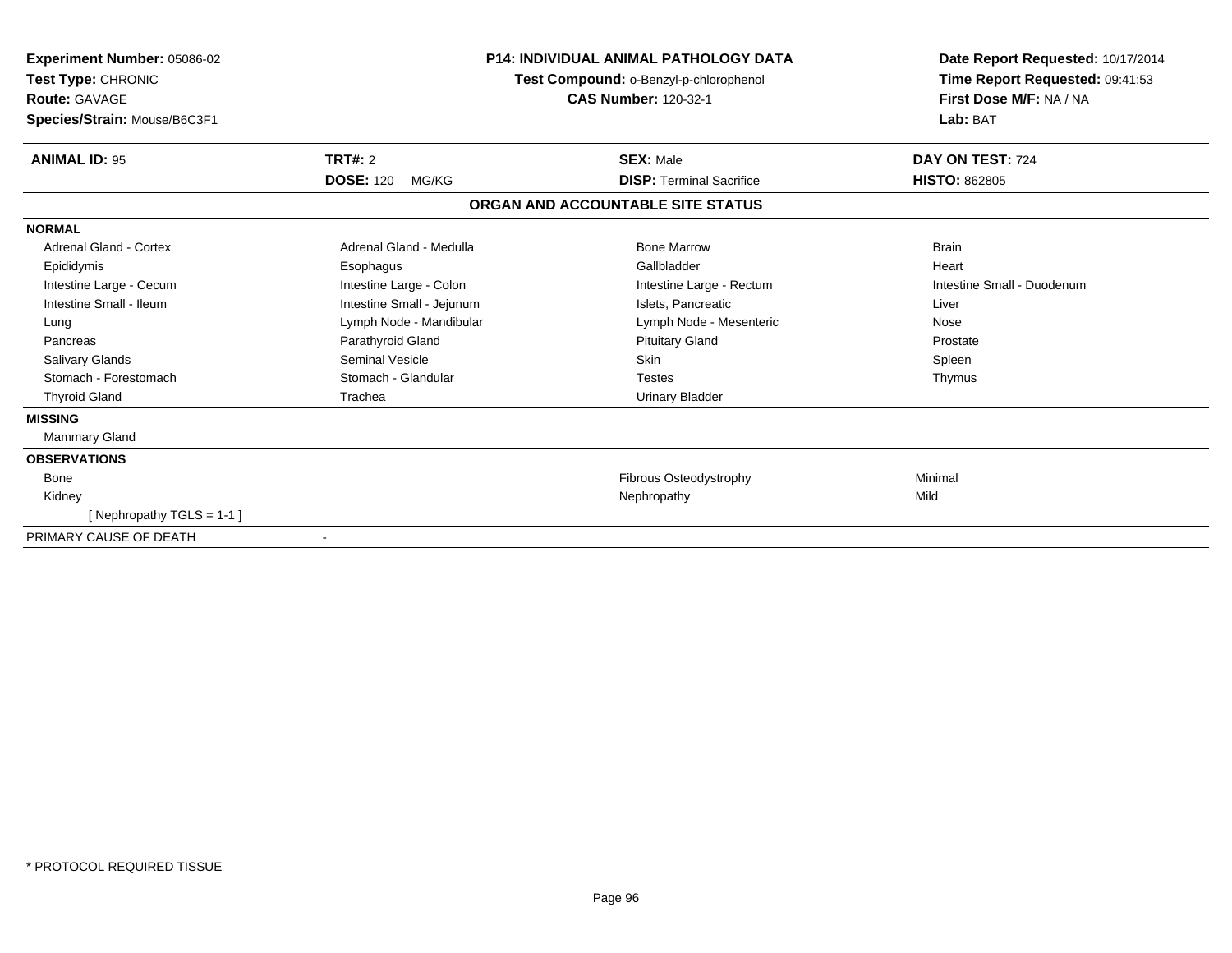| <b>Experiment Number: 05086-02</b><br>Test Type: CHRONIC<br><b>Route: GAVAGE</b><br>Species/Strain: Mouse/B6C3F1 |                           | <b>P14: INDIVIDUAL ANIMAL PATHOLOGY DATA</b><br>Test Compound: o-Benzyl-p-chlorophenol<br><b>CAS Number: 120-32-1</b> | Date Report Requested: 10/17/2014<br>Time Report Requested: 09:41:53<br>First Dose M/F: NA / NA<br>Lab: BAT |  |
|------------------------------------------------------------------------------------------------------------------|---------------------------|-----------------------------------------------------------------------------------------------------------------------|-------------------------------------------------------------------------------------------------------------|--|
| <b>ANIMAL ID: 96</b>                                                                                             | TRT#: 2                   | <b>SEX: Male</b>                                                                                                      | DAY ON TEST: 349                                                                                            |  |
|                                                                                                                  | <b>DOSE: 120</b><br>MG/KG | <b>DISP: Moribund Sacrifice</b>                                                                                       | <b>HISTO: 862806</b>                                                                                        |  |
|                                                                                                                  |                           | ORGAN AND ACCOUNTABLE SITE STATUS                                                                                     |                                                                                                             |  |
| <b>NORMAL</b>                                                                                                    |                           |                                                                                                                       |                                                                                                             |  |
| <b>Adrenal Gland - Cortex</b>                                                                                    | Adrenal Gland - Medulla   | <b>Bone</b>                                                                                                           | <b>Bone Marrow</b>                                                                                          |  |
| <b>Brain</b>                                                                                                     | Epididymis                | Esophagus                                                                                                             | Gallbladder                                                                                                 |  |
| Heart                                                                                                            | Intestine Large - Cecum   | Intestine Large - Colon                                                                                               | Intestine Large - Rectum                                                                                    |  |
| Intestine Small - Duodenum                                                                                       | Intestine Small - Ileum   | Intestine Small - Jejunum                                                                                             | Islets, Pancreatic                                                                                          |  |
| Liver                                                                                                            | Lung                      | Lymph Node - Mandibular                                                                                               | Lymph Node - Mesenteric                                                                                     |  |
| Nose                                                                                                             | Pancreas                  | Parathyroid Gland                                                                                                     | Prostate                                                                                                    |  |
| Salivary Glands                                                                                                  | <b>Seminal Vesicle</b>    | <b>Skin</b>                                                                                                           | Spleen                                                                                                      |  |
| Stomach - Forestomach                                                                                            | Stomach - Glandular       | <b>Testes</b>                                                                                                         | Thymus                                                                                                      |  |
| <b>Thyroid Gland</b>                                                                                             | Trachea                   | <b>Urinary Bladder</b>                                                                                                |                                                                                                             |  |
| <b>MISSING</b>                                                                                                   |                           |                                                                                                                       |                                                                                                             |  |
| Mammary Gland                                                                                                    | <b>Pituitary Gland</b>    |                                                                                                                       |                                                                                                             |  |
| <b>OBSERVATIONS</b>                                                                                              |                           |                                                                                                                       |                                                                                                             |  |
| Kidney                                                                                                           |                           | Nephropathy                                                                                                           | Minimal                                                                                                     |  |
| Spleen                                                                                                           |                           |                                                                                                                       |                                                                                                             |  |
| Note: SMALL SPLEEN WITHIN NORMAL LIMITS ON MICRO.                                                                |                           |                                                                                                                       |                                                                                                             |  |
| PRIMARY CAUSE OF DEATH                                                                                           |                           |                                                                                                                       |                                                                                                             |  |
| Animal Note: C O MORB: UNKNOWN                                                                                   |                           |                                                                                                                       |                                                                                                             |  |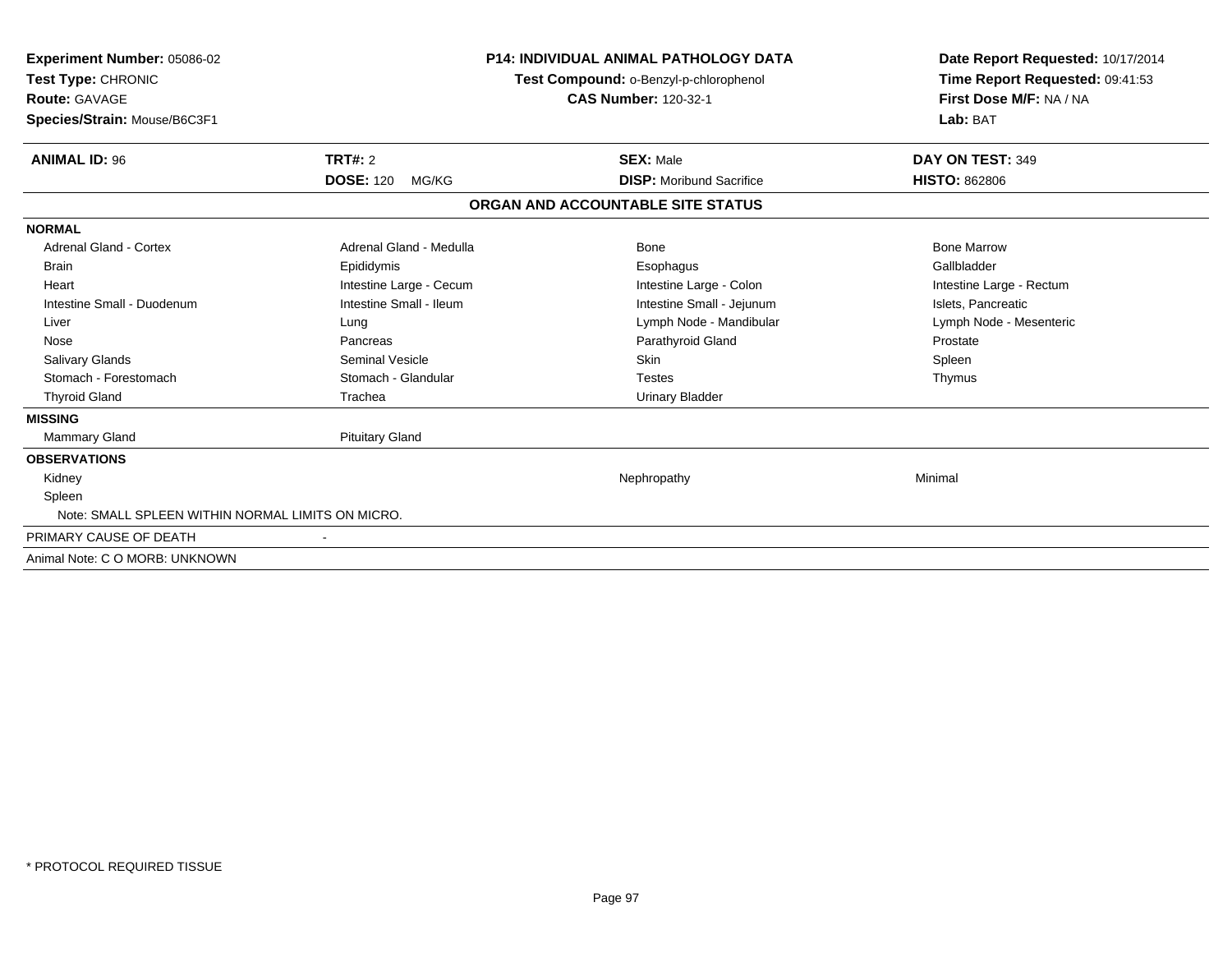| Experiment Number: 05086-02<br>Test Type: CHRONIC<br><b>Route: GAVAGE</b><br>Species/Strain: Mouse/B6C3F1<br><b>ANIMAL ID: 97</b> | TRT#: 2                   | <b>P14: INDIVIDUAL ANIMAL PATHOLOGY DATA</b><br>Test Compound: o-Benzyl-p-chlorophenol<br><b>CAS Number: 120-32-1</b><br><b>SEX: Male</b> | Date Report Requested: 10/17/2014<br>Time Report Requested: 09:41:53<br>First Dose M/F: NA / NA<br>Lab: BAT<br>DAY ON TEST: 724 |
|-----------------------------------------------------------------------------------------------------------------------------------|---------------------------|-------------------------------------------------------------------------------------------------------------------------------------------|---------------------------------------------------------------------------------------------------------------------------------|
|                                                                                                                                   | <b>DOSE: 120</b><br>MG/KG | <b>DISP: Terminal Sacrifice</b>                                                                                                           | <b>HISTO: 862807</b>                                                                                                            |
|                                                                                                                                   |                           | ORGAN AND ACCOUNTABLE SITE STATUS                                                                                                         |                                                                                                                                 |
| <b>NORMAL</b>                                                                                                                     |                           |                                                                                                                                           |                                                                                                                                 |
| Adrenal Gland - Cortex                                                                                                            | Adrenal Gland - Medulla   | <b>Bone Marrow</b>                                                                                                                        | <b>Brain</b>                                                                                                                    |
| Epididymis                                                                                                                        | Esophagus                 | Gallbladder                                                                                                                               | Heart                                                                                                                           |
| Intestine Large - Cecum                                                                                                           | Intestine Large - Colon   | Intestine Large - Rectum                                                                                                                  | Intestine Small - Duodenum                                                                                                      |
| Intestine Small - Ileum                                                                                                           | Intestine Small - Jejunum | Islets, Pancreatic                                                                                                                        | Lung                                                                                                                            |
| Lymph Node - Mandibular                                                                                                           | Lymph Node - Mesenteric   | Nose                                                                                                                                      | Pancreas                                                                                                                        |
| Parathyroid Gland                                                                                                                 | <b>Pituitary Gland</b>    | Prostate                                                                                                                                  | <b>Salivary Glands</b>                                                                                                          |
| <b>Seminal Vesicle</b>                                                                                                            | Skin                      | Spleen                                                                                                                                    | Stomach - Forestomach                                                                                                           |
| <b>Testes</b>                                                                                                                     | Thymus                    | <b>Thyroid Gland</b>                                                                                                                      | Trachea                                                                                                                         |
| <b>Urinary Bladder</b>                                                                                                            |                           |                                                                                                                                           |                                                                                                                                 |
| <b>MISSING</b>                                                                                                                    |                           |                                                                                                                                           |                                                                                                                                 |
| Mammary Gland                                                                                                                     |                           |                                                                                                                                           |                                                                                                                                 |
| <b>OBSERVATIONS</b>                                                                                                               |                           |                                                                                                                                           |                                                                                                                                 |
| <b>Bone</b>                                                                                                                       |                           | Fibrous Osteodystrophy                                                                                                                    | Minimal                                                                                                                         |
| Kidney                                                                                                                            | <b>Renal Tubule</b>       | Adenoma                                                                                                                                   |                                                                                                                                 |
|                                                                                                                                   |                           | Nephropathy                                                                                                                               | Mild                                                                                                                            |
| Note: NEPHROPATHY<br>$TGLs = 2-1$                                                                                                 |                           |                                                                                                                                           |                                                                                                                                 |
| Liver                                                                                                                             |                           | Hepatocellular Adenoma                                                                                                                    |                                                                                                                                 |
| Note: HEPATOCLR ADEN $TGLs = 3-9$                                                                                                 |                           |                                                                                                                                           |                                                                                                                                 |
| <b>Preputial Gland</b>                                                                                                            | Duct                      | Dilatation                                                                                                                                | Moderate                                                                                                                        |
| Note: DILATATION<br>$TGLs = 1-8$                                                                                                  |                           |                                                                                                                                           |                                                                                                                                 |
| Stomach                                                                                                                           | Glandular, Mucosa         | Mineralization                                                                                                                            | Minimal                                                                                                                         |
| PRIMARY CAUSE OF DEATH                                                                                                            |                           |                                                                                                                                           |                                                                                                                                 |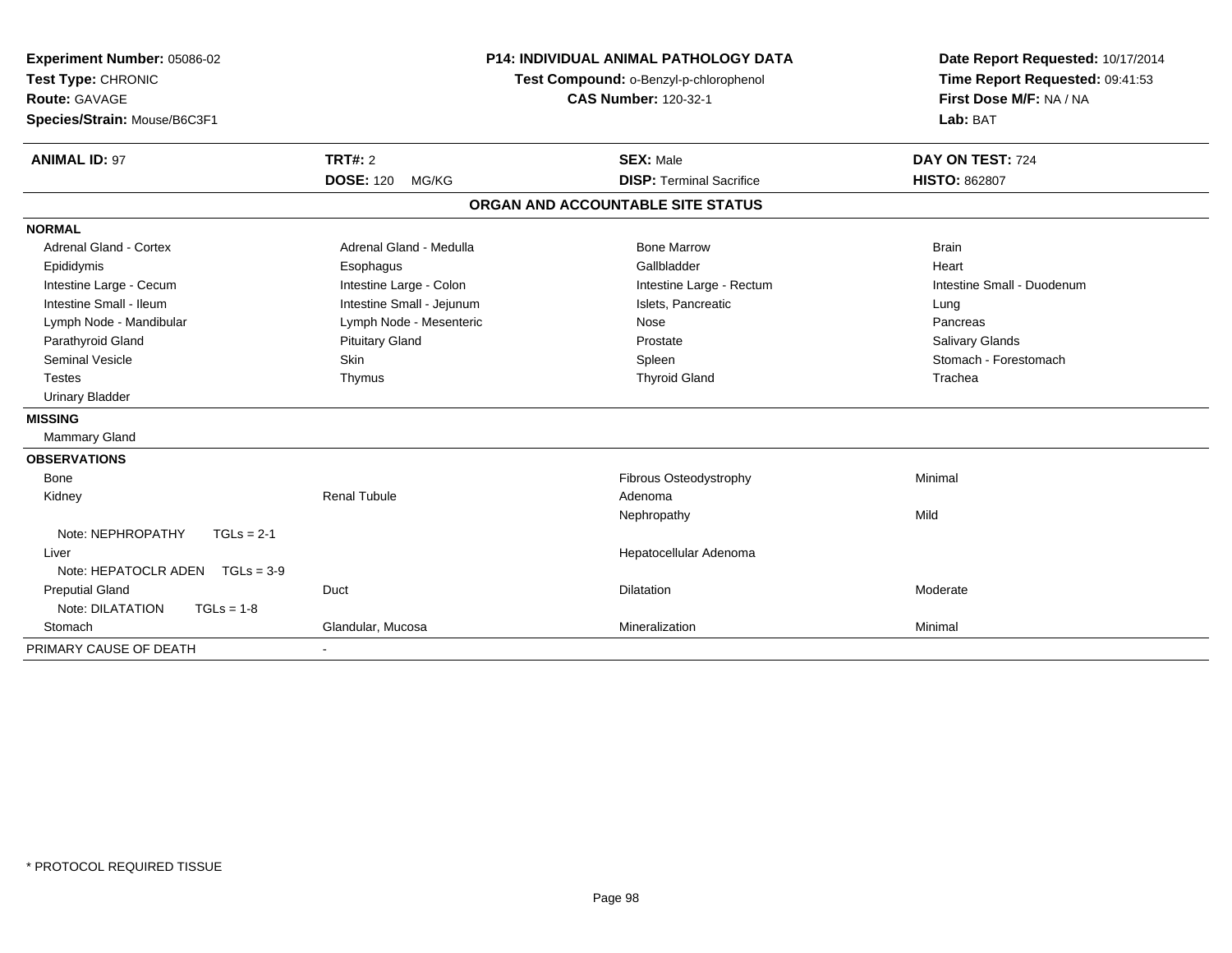| Experiment Number: 05086-02<br>Test Type: CHRONIC<br>Route: GAVAGE<br>Species/Strain: Mouse/B6C3F1 |                           | <b>P14: INDIVIDUAL ANIMAL PATHOLOGY DATA</b><br>Test Compound: o-Benzyl-p-chlorophenol<br><b>CAS Number: 120-32-1</b> | Date Report Requested: 10/17/2014<br>Time Report Requested: 09:41:53<br>First Dose M/F: NA / NA<br>Lab: BAT |
|----------------------------------------------------------------------------------------------------|---------------------------|-----------------------------------------------------------------------------------------------------------------------|-------------------------------------------------------------------------------------------------------------|
| <b>ANIMAL ID: 98</b>                                                                               | <b>TRT#: 2</b>            | <b>SEX: Male</b>                                                                                                      | DAY ON TEST: 724                                                                                            |
|                                                                                                    | <b>DOSE: 120</b><br>MG/KG | <b>DISP: Terminal Sacrifice</b>                                                                                       | <b>HISTO: 862808</b>                                                                                        |
|                                                                                                    |                           | ORGAN AND ACCOUNTABLE SITE STATUS                                                                                     |                                                                                                             |
| <b>NORMAL</b>                                                                                      |                           |                                                                                                                       |                                                                                                             |
| <b>Adrenal Gland - Cortex</b>                                                                      | Adrenal Gland - Medulla   | Bone                                                                                                                  | <b>Bone Marrow</b>                                                                                          |
| <b>Brain</b>                                                                                       | Epididymis                | Esophagus                                                                                                             | Gallbladder                                                                                                 |
| Heart                                                                                              | Intestine Large - Cecum   | Intestine Large - Colon                                                                                               | Intestine Large - Rectum                                                                                    |
| Intestine Small - Duodenum                                                                         | Intestine Small - Ileum   | Intestine Small - Jejunum                                                                                             | Islets, Pancreatic                                                                                          |
| Lung                                                                                               | Lymph Node - Mandibular   | Lymph Node - Mesenteric                                                                                               | Nose                                                                                                        |
| Pancreas                                                                                           | Parathyroid Gland         | <b>Pituitary Gland</b>                                                                                                | Prostate                                                                                                    |
| Salivary Glands                                                                                    | <b>Skin</b>               | Spleen                                                                                                                | Stomach - Forestomach                                                                                       |
| Stomach - Glandular                                                                                | <b>Testes</b>             | Thymus                                                                                                                | <b>Thyroid Gland</b>                                                                                        |
| Trachea                                                                                            | <b>Urinary Bladder</b>    |                                                                                                                       |                                                                                                             |
| <b>MISSING</b>                                                                                     |                           |                                                                                                                       |                                                                                                             |
| Mammary Gland                                                                                      |                           |                                                                                                                       |                                                                                                             |
| <b>OBSERVATIONS</b>                                                                                |                           |                                                                                                                       |                                                                                                             |
| <b>Adrenal Gland</b>                                                                               | Capsule                   | Adenoma                                                                                                               |                                                                                                             |
| Kidney                                                                                             |                           | Nephropathy                                                                                                           | Mild                                                                                                        |
| Note: NEPHROPATHY<br>$TGLs = 1-1$                                                                  |                           |                                                                                                                       |                                                                                                             |
| Liver                                                                                              |                           | Hepatocellular Adenoma                                                                                                |                                                                                                             |
| Note: HEPATOCLR ADEN TGLs = 2-1                                                                    |                           |                                                                                                                       |                                                                                                             |
| <b>Preputial Gland</b>                                                                             | Duct                      | Dilatation                                                                                                            | Marked                                                                                                      |
| Note: DILATATION<br>$TGLs = 3-8$                                                                   |                           |                                                                                                                       |                                                                                                             |
| Seminal Vesicle                                                                                    |                           | Inflammation                                                                                                          | Chronic, Minimal                                                                                            |
| Note: INFLAMMATION<br>$TGLs = 4-6$                                                                 |                           |                                                                                                                       |                                                                                                             |
| PRIMARY CAUSE OF DEATH                                                                             |                           |                                                                                                                       |                                                                                                             |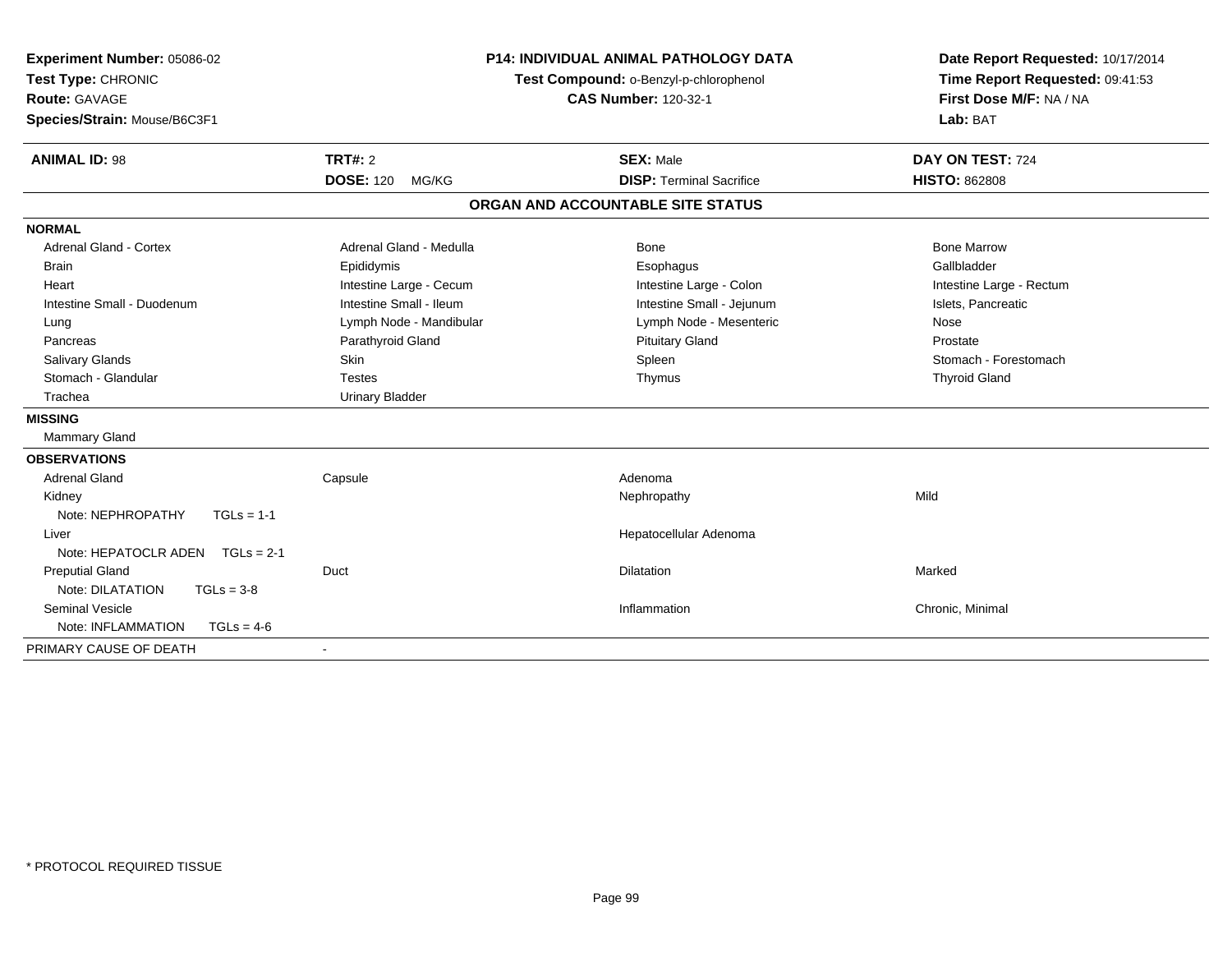| Experiment Number: 05086-02<br>Test Type: CHRONIC<br><b>Route: GAVAGE</b><br>Species/Strain: Mouse/B6C3F1 |                           | <b>P14: INDIVIDUAL ANIMAL PATHOLOGY DATA</b><br>Test Compound: o-Benzyl-p-chlorophenol<br><b>CAS Number: 120-32-1</b> | Date Report Requested: 10/17/2014<br>Time Report Requested: 09:41:53<br>First Dose M/F: NA / NA<br>Lab: BAT |
|-----------------------------------------------------------------------------------------------------------|---------------------------|-----------------------------------------------------------------------------------------------------------------------|-------------------------------------------------------------------------------------------------------------|
| <b>ANIMAL ID: 99</b>                                                                                      | <b>TRT#: 2</b>            | <b>SEX: Male</b>                                                                                                      | DAY ON TEST: 727                                                                                            |
|                                                                                                           | <b>DOSE: 120</b><br>MG/KG | <b>DISP: Terminal Sacrifice</b>                                                                                       | <b>HISTO: 862809</b>                                                                                        |
|                                                                                                           |                           | ORGAN AND ACCOUNTABLE SITE STATUS                                                                                     |                                                                                                             |
| <b>NORMAL</b>                                                                                             |                           |                                                                                                                       |                                                                                                             |
| Adrenal Gland - Medulla                                                                                   | <b>Bone</b>               | <b>Bone Marrow</b>                                                                                                    | <b>Brain</b>                                                                                                |
| Epididymis                                                                                                | Esophagus                 | Gallbladder                                                                                                           | Heart                                                                                                       |
| Intestine Large - Cecum                                                                                   | Intestine Large - Colon   | Intestine Large - Rectum                                                                                              | Intestine Small - Duodenum                                                                                  |
| Intestine Small - Ileum                                                                                   | Intestine Small - Jejunum | Islets, Pancreatic                                                                                                    | Liver                                                                                                       |
| Lymph Node - Mandibular                                                                                   | Lymph Node - Mesenteric   | Nose                                                                                                                  | Pancreas                                                                                                    |
| Parathyroid Gland                                                                                         | Prostate                  | <b>Salivary Glands</b>                                                                                                | <b>Seminal Vesicle</b>                                                                                      |
| <b>Skin</b>                                                                                               | Spleen                    | Stomach - Forestomach                                                                                                 | Stomach - Glandular                                                                                         |
| <b>Testes</b>                                                                                             | <b>Thyroid Gland</b>      | Trachea                                                                                                               | <b>Urinary Bladder</b>                                                                                      |
| <b>MISSING</b>                                                                                            |                           |                                                                                                                       |                                                                                                             |
| Mammary Gland                                                                                             | Thymus                    |                                                                                                                       |                                                                                                             |
| <b>OBSERVATIONS</b>                                                                                       |                           |                                                                                                                       |                                                                                                             |
| <b>Adrenal Gland</b>                                                                                      | Cortex                    | Hyperplasia                                                                                                           | Mild                                                                                                        |
| Kidney                                                                                                    |                           | Nephropathy                                                                                                           | Mild                                                                                                        |
| [Nephropathy TGLS = $1-1$ ]                                                                               |                           |                                                                                                                       |                                                                                                             |
| Lung                                                                                                      |                           | Alveolar/Bronchiolar Adenoma                                                                                          | Multiple                                                                                                    |
| [ Alveolar/Bronchiolar Adenoma TGLS = 2,3-2 ]                                                             |                           |                                                                                                                       |                                                                                                             |
| <b>Pituitary Gland</b>                                                                                    | Pars Distalis             | Hyperplasia                                                                                                           | Mild                                                                                                        |
| PRIMARY CAUSE OF DEATH                                                                                    |                           |                                                                                                                       |                                                                                                             |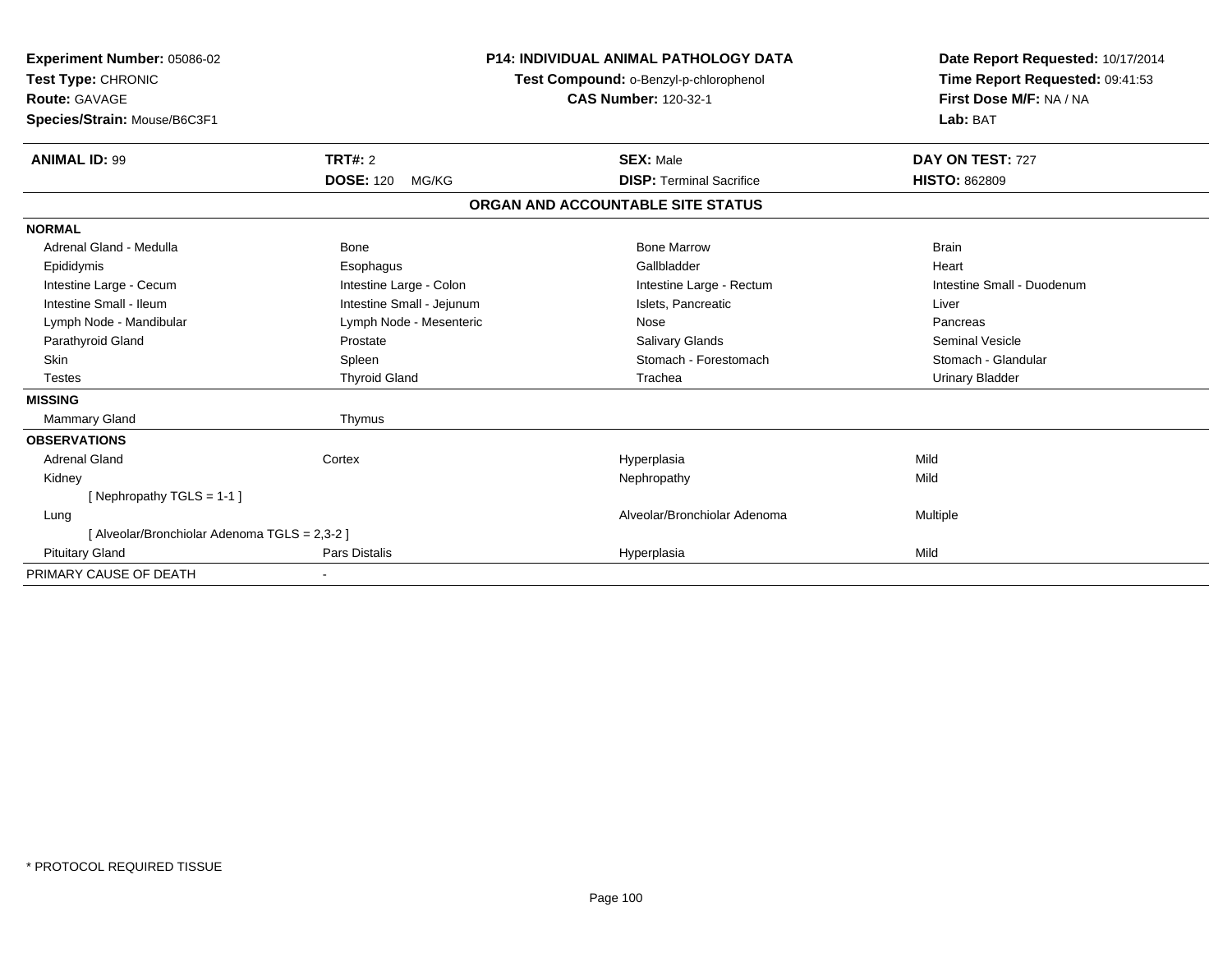| Experiment Number: 05086-02                                                                          | <b>P14: INDIVIDUAL ANIMAL PATHOLOGY DATA</b> |                                        | Date Report Requested: 10/17/2014 |  |
|------------------------------------------------------------------------------------------------------|----------------------------------------------|----------------------------------------|-----------------------------------|--|
| Test Type: CHRONIC                                                                                   |                                              | Test Compound: o-Benzyl-p-chlorophenol | Time Report Requested: 09:41:53   |  |
| <b>Route: GAVAGE</b>                                                                                 |                                              | <b>CAS Number: 120-32-1</b>            | First Dose M/F: NA / NA           |  |
| Species/Strain: Mouse/B6C3F1                                                                         |                                              |                                        | Lab: BAT                          |  |
| <b>ANIMAL ID: 100</b>                                                                                | <b>TRT#: 2</b>                               | <b>SEX: Male</b>                       | DAY ON TEST: 657                  |  |
|                                                                                                      | <b>DOSE: 120</b><br>MG/KG                    | <b>DISP: Natural Death</b>             | <b>HISTO: 862810</b>              |  |
|                                                                                                      |                                              | ORGAN AND ACCOUNTABLE SITE STATUS      |                                   |  |
| <b>NORMAL</b>                                                                                        |                                              |                                        |                                   |  |
| <b>Adrenal Gland - Cortex</b>                                                                        | Adrenal Gland - Medulla                      | <b>Bone</b>                            | <b>Bone Marrow</b>                |  |
| <b>Brain</b>                                                                                         | Epididymis                                   | Esophagus                              | Gallbladder                       |  |
| Heart                                                                                                | Intestine Large - Cecum                      | Intestine Large - Colon                | Intestine Large - Rectum          |  |
| Intestine Small - Duodenum                                                                           | Intestine Small - Ileum                      | Intestine Small - Jejunum              | Islets, Pancreatic                |  |
| Lung                                                                                                 | Lymph Node - Mandibular                      | Lymph Node - Mesenteric                | Nose                              |  |
| Pancreas                                                                                             | Parathyroid Gland                            | <b>Pituitary Gland</b>                 | Prostate                          |  |
| <b>Salivary Glands</b>                                                                               | <b>Seminal Vesicle</b>                       | <b>Skin</b>                            | Spleen                            |  |
| Stomach - Forestomach                                                                                | Stomach - Glandular                          | <b>Testes</b>                          | Thymus                            |  |
| <b>Thyroid Gland</b>                                                                                 | Trachea                                      | <b>Urinary Bladder</b>                 |                                   |  |
| <b>MISSING</b>                                                                                       |                                              |                                        |                                   |  |
| <b>Mammary Gland</b>                                                                                 |                                              |                                        |                                   |  |
| <b>OBSERVATIONS</b>                                                                                  |                                              |                                        |                                   |  |
| Kidney                                                                                               |                                              | Nephropathy                            | Minimal                           |  |
| [ Nephropathy TGLS = 4-1 ]                                                                           |                                              |                                        |                                   |  |
| Liver                                                                                                |                                              |                                        |                                   |  |
| Note: NO CORRESP LESION FOR LIVER PALLOR SEEN AT NECROPSY<br>[ Hepatocellular Carcinoma TGLS = 2-8 ] |                                              |                                        |                                   |  |
| <b>Preputial Gland</b>                                                                               | Duct                                         | <b>Dilatation</b>                      | Marked                            |  |
| Note: DILATATION<br>$TGLs = 1-9$                                                                     |                                              |                                        |                                   |  |
| PRIMARY CAUSE OF DEATH                                                                               |                                              |                                        |                                   |  |
| Animal Note: C O DEATH: HEPATOCELLULAR CARCINOMA, NEPHROPATHY                                        |                                              |                                        |                                   |  |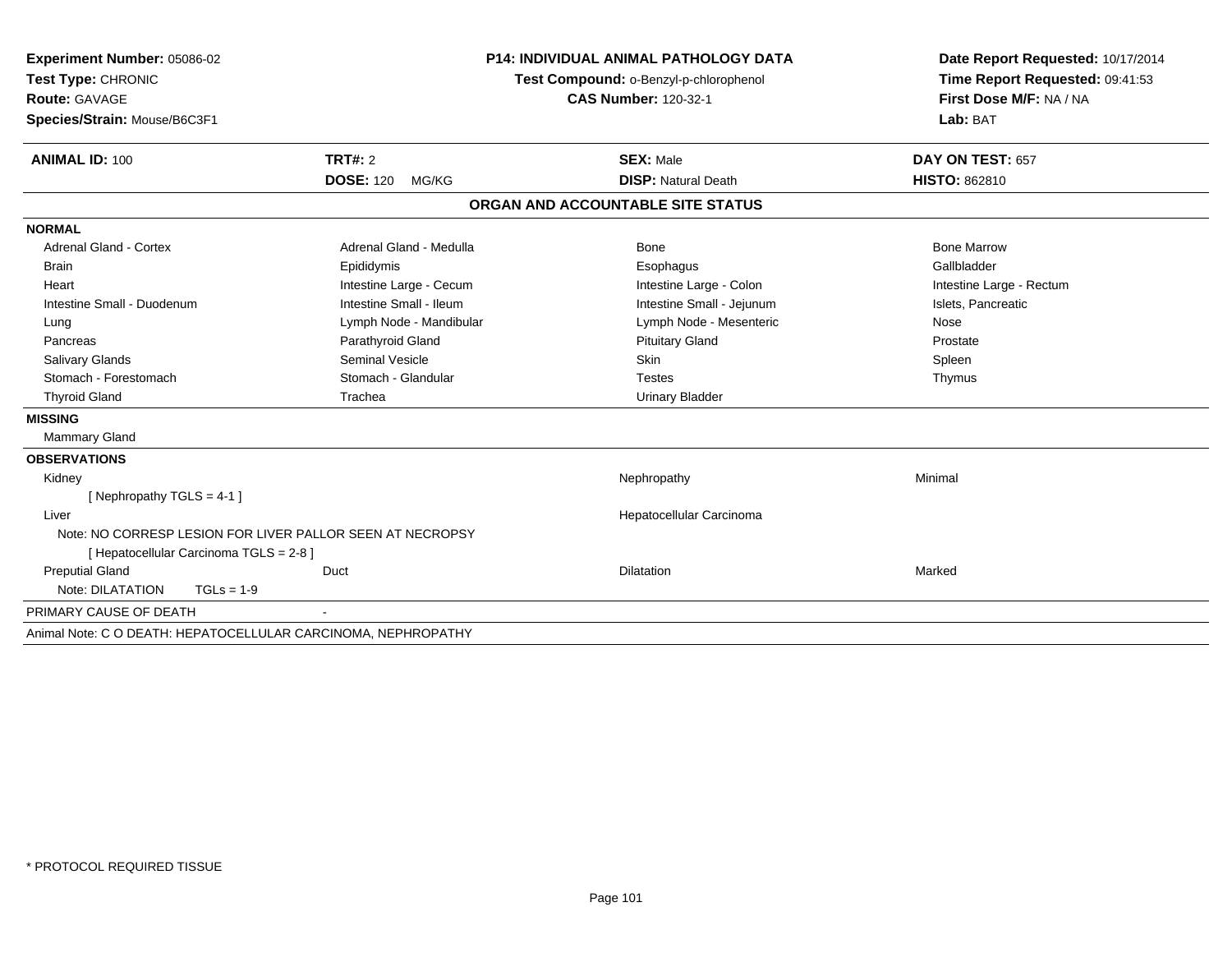| <b>P14: INDIVIDUAL ANIMAL PATHOLOGY DATA</b><br><b>Experiment Number: 05086-02</b> |                                        |                                   | Date Report Requested: 10/17/2014 |  |
|------------------------------------------------------------------------------------|----------------------------------------|-----------------------------------|-----------------------------------|--|
| Test Type: CHRONIC                                                                 | Test Compound: o-Benzyl-p-chlorophenol |                                   | Time Report Requested: 09:41:53   |  |
| <b>Route: GAVAGE</b>                                                               |                                        | <b>CAS Number: 120-32-1</b>       | First Dose M/F: NA / NA           |  |
| Species/Strain: Mouse/B6C3F1                                                       |                                        |                                   | Lab: BAT                          |  |
| <b>ANIMAL ID: 101</b>                                                              | TRT#: 2                                | <b>SEX: Male</b>                  | DAY ON TEST: 93                   |  |
|                                                                                    | <b>DOSE: 120</b><br>MG/KG              | <b>DISP:</b> Scheduled Sacrifice  | HISTO:                            |  |
|                                                                                    |                                        | ORGAN AND ACCOUNTABLE SITE STATUS |                                   |  |
| <b>NORMAL</b>                                                                      |                                        |                                   |                                   |  |
| Kidney                                                                             |                                        |                                   |                                   |  |
| PRIMARY CAUSE OF DEATH                                                             |                                        |                                   |                                   |  |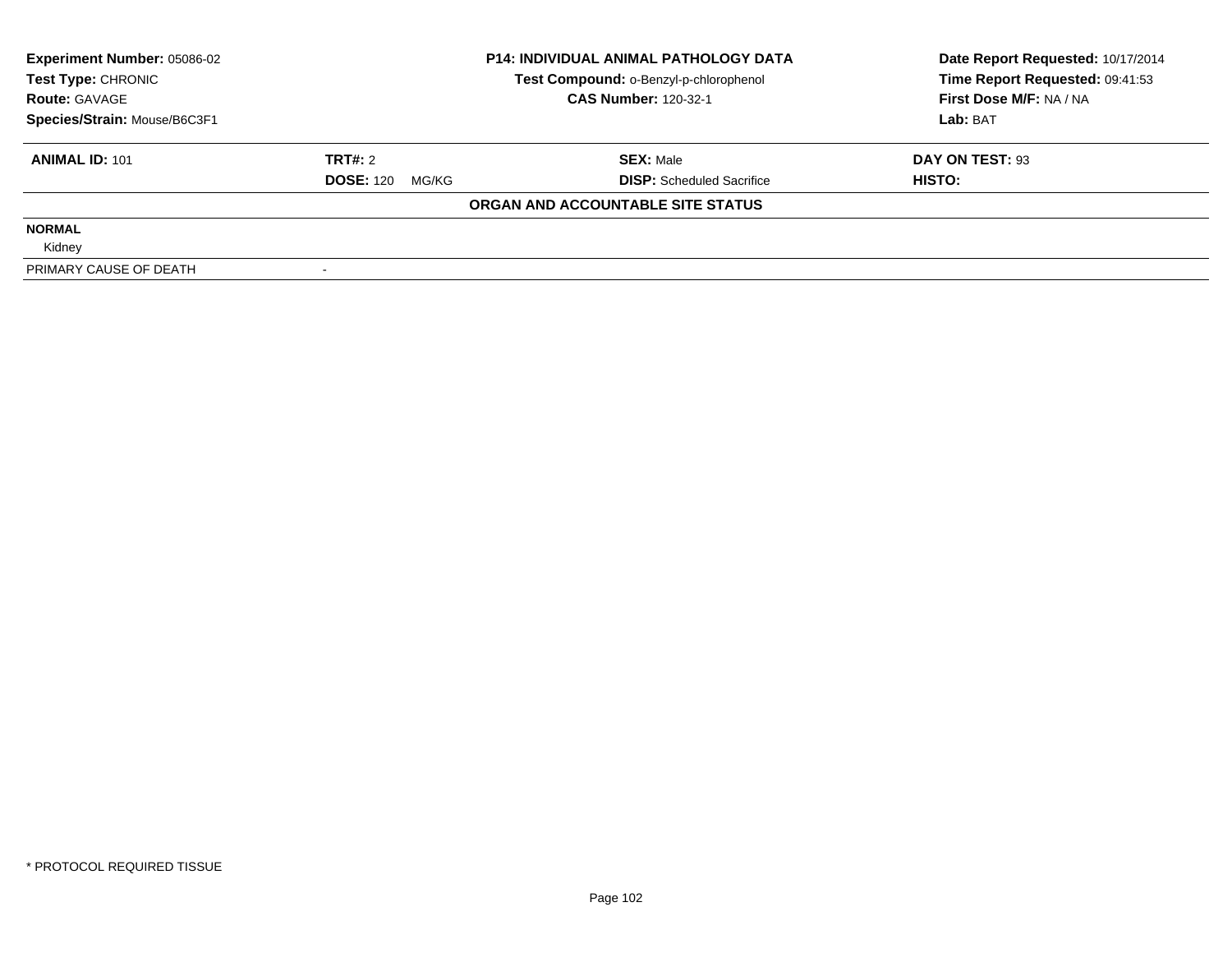| Experiment Number: 05086-02<br>Test Type: CHRONIC<br><b>Route: GAVAGE</b><br>Species/Strain: Mouse/B6C3F1 |                             |                          | <b>P14: INDIVIDUAL ANIMAL PATHOLOGY DATA</b><br>Test Compound: o-Benzyl-p-chlorophenol<br><b>CAS Number: 120-32-1</b> | Date Report Requested: 10/17/2014<br>Time Report Requested: 09:41:53<br>First Dose M/F: NA / NA<br>Lab: BAT |
|-----------------------------------------------------------------------------------------------------------|-----------------------------|--------------------------|-----------------------------------------------------------------------------------------------------------------------|-------------------------------------------------------------------------------------------------------------|
| <b>ANIMAL ID: 102</b>                                                                                     | TRT#: 2<br><b>DOSE: 120</b> | MG/KG                    | <b>SEX: Male</b><br><b>DISP: Terminal Sacrifice</b>                                                                   | DAY ON TEST: 727<br><b>HISTO: 862812</b>                                                                    |
|                                                                                                           |                             |                          |                                                                                                                       |                                                                                                             |
|                                                                                                           |                             |                          | ORGAN AND ACCOUNTABLE SITE STATUS                                                                                     |                                                                                                             |
| <b>NORMAL</b>                                                                                             |                             |                          |                                                                                                                       |                                                                                                             |
| Adrenal Gland - Medulla                                                                                   | <b>Bone Marrow</b>          |                          | <b>Brain</b>                                                                                                          | Epididymis                                                                                                  |
| Esophagus                                                                                                 | Gallbladder                 |                          | Heart                                                                                                                 | Intestine Large - Cecum                                                                                     |
| Intestine Large - Colon                                                                                   |                             | Intestine Large - Rectum | Intestine Small - Duodenum                                                                                            | Intestine Small - Ileum                                                                                     |
| Intestine Small - Jejunum                                                                                 | Islets, Pancreatic          |                          | Liver                                                                                                                 | Lymph Node - Mandibular                                                                                     |
| Lymph Node - Mesenteric                                                                                   | Nose                        |                          | Pancreas                                                                                                              | Parathyroid Gland                                                                                           |
| <b>Pituitary Gland</b>                                                                                    | Prostate                    |                          | Salivary Glands                                                                                                       | <b>Seminal Vesicle</b>                                                                                      |
| Skin                                                                                                      | Spleen                      |                          | Stomach - Forestomach                                                                                                 | Stomach - Glandular                                                                                         |
| <b>Testes</b>                                                                                             | Thymus                      |                          | <b>Thyroid Gland</b>                                                                                                  | Trachea                                                                                                     |
| <b>Urinary Bladder</b>                                                                                    |                             |                          |                                                                                                                       |                                                                                                             |
| <b>MISSING</b>                                                                                            |                             |                          |                                                                                                                       |                                                                                                             |
| Mammary Gland                                                                                             |                             |                          |                                                                                                                       |                                                                                                             |
| <b>OBSERVATIONS</b>                                                                                       |                             |                          |                                                                                                                       |                                                                                                             |
| <b>Adrenal Gland</b>                                                                                      | Cortex                      |                          | Hyperplasia                                                                                                           | Minimal                                                                                                     |
| Bone                                                                                                      |                             |                          | Fibrous Osteodystrophy                                                                                                | Mild                                                                                                        |
| <b>Harderian Gland</b>                                                                                    |                             |                          | Hyperplasia                                                                                                           | Mild                                                                                                        |
| Kidney                                                                                                    |                             |                          | Nephropathy                                                                                                           | Mild                                                                                                        |
| Lung                                                                                                      |                             |                          | Alveolar/Bronchiolar Adenoma                                                                                          |                                                                                                             |
| Note: ALV BRON ADEN                                                                                       | $TGLs = 1-2$                |                          |                                                                                                                       |                                                                                                             |
| PRIMARY CAUSE OF DEATH                                                                                    |                             |                          |                                                                                                                       |                                                                                                             |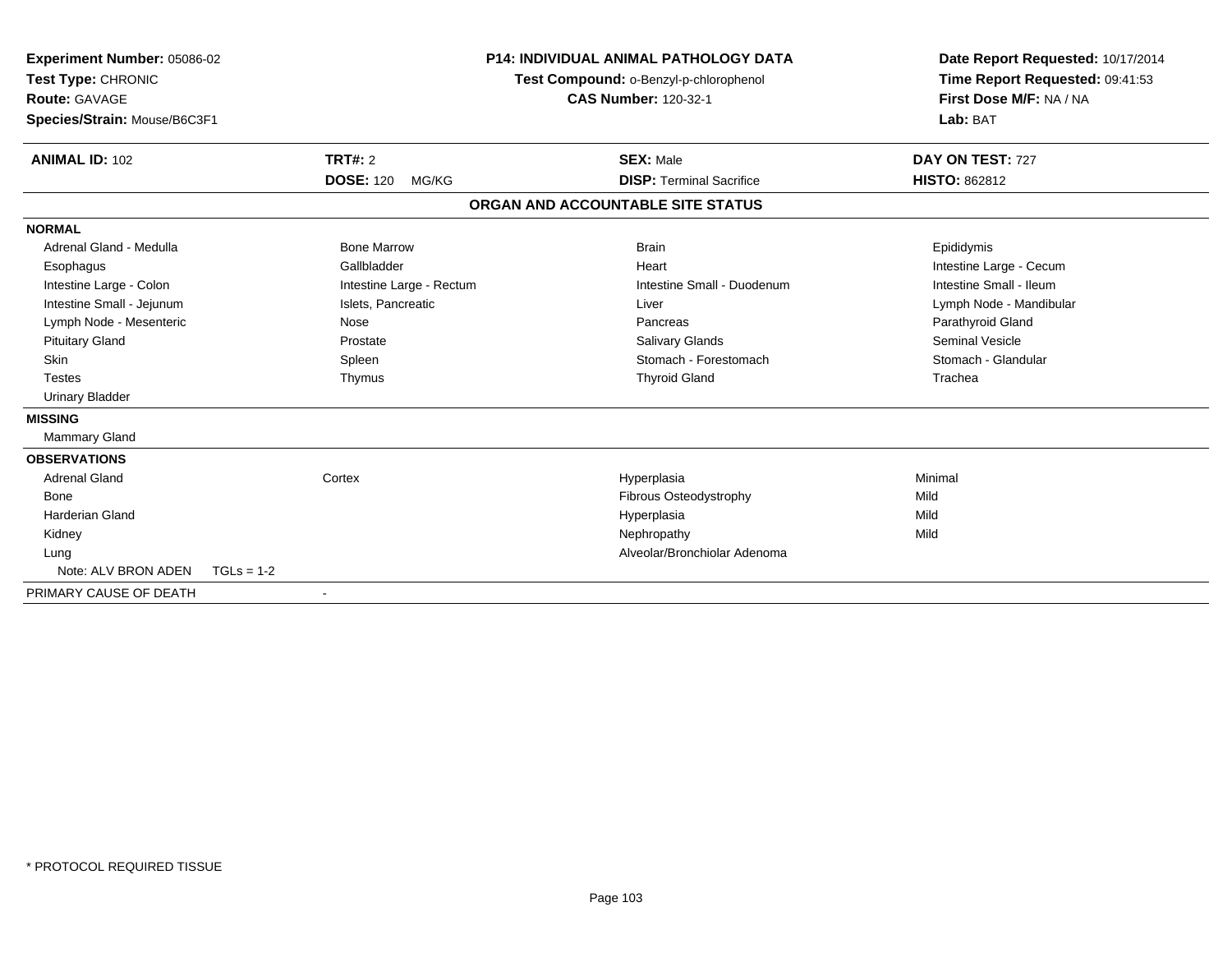| Experiment Number: 05086-02<br>Test Type: CHRONIC<br>Route: GAVAGE<br>Species/Strain: Mouse/B6C3F1 |                           | <b>P14: INDIVIDUAL ANIMAL PATHOLOGY DATA</b><br>Test Compound: o-Benzyl-p-chlorophenol<br><b>CAS Number: 120-32-1</b> | Date Report Requested: 10/17/2014<br>Time Report Requested: 09:41:53<br>First Dose M/F: NA / NA<br>Lab: BAT |  |
|----------------------------------------------------------------------------------------------------|---------------------------|-----------------------------------------------------------------------------------------------------------------------|-------------------------------------------------------------------------------------------------------------|--|
| <b>ANIMAL ID: 103</b>                                                                              | <b>TRT#: 2</b>            | <b>SEX: Male</b>                                                                                                      | DAY ON TEST: 727                                                                                            |  |
|                                                                                                    | <b>DOSE: 120 MG/KG</b>    | <b>DISP: Terminal Sacrifice</b>                                                                                       | HISTO: 862813                                                                                               |  |
|                                                                                                    |                           | ORGAN AND ACCOUNTABLE SITE STATUS                                                                                     |                                                                                                             |  |
| <b>NORMAL</b>                                                                                      |                           |                                                                                                                       |                                                                                                             |  |
| <b>Adrenal Gland - Cortex</b>                                                                      | Adrenal Gland - Medulla   | <b>Bone Marrow</b>                                                                                                    | <b>Brain</b>                                                                                                |  |
| Epididymis                                                                                         | Esophagus                 | Gallbladder                                                                                                           | Heart                                                                                                       |  |
| Intestine Large - Cecum                                                                            | Intestine Large - Colon   | Intestine Large - Rectum                                                                                              | Intestine Small - Duodenum                                                                                  |  |
| Intestine Small - Ileum                                                                            | Intestine Small - Jejunum | Islets, Pancreatic                                                                                                    | Lymph Node - Mandibular                                                                                     |  |
| Lymph Node - Mesenteric                                                                            | Nose                      | Pancreas                                                                                                              | Parathyroid Gland                                                                                           |  |
| Prostate                                                                                           | <b>Salivary Glands</b>    | <b>Seminal Vesicle</b>                                                                                                | <b>Skin</b>                                                                                                 |  |
| Spleen                                                                                             | Stomach - Forestomach     | Stomach - Glandular                                                                                                   | <b>Testes</b>                                                                                               |  |
| Thymus                                                                                             | <b>Thyroid Gland</b>      | Trachea                                                                                                               | <b>Urinary Bladder</b>                                                                                      |  |
| <b>MISSING</b>                                                                                     |                           |                                                                                                                       |                                                                                                             |  |
| Mammary Gland                                                                                      | <b>Pituitary Gland</b>    |                                                                                                                       |                                                                                                             |  |
| <b>OBSERVATIONS</b>                                                                                |                           |                                                                                                                       |                                                                                                             |  |
| Bone                                                                                               |                           | Fibrous Osteodystrophy                                                                                                | Mild                                                                                                        |  |
| Kidney                                                                                             |                           | Nephropathy                                                                                                           | Mild                                                                                                        |  |
| [Nephropathy TGLS = 5-1]                                                                           |                           |                                                                                                                       |                                                                                                             |  |
| Liver                                                                                              |                           | Hepatocellular Adenoma                                                                                                | Multiple                                                                                                    |  |
|                                                                                                    |                           | Hyperplasia                                                                                                           | Moderate                                                                                                    |  |
| Note: HEPATOCLR ADEN TGLs = 2,3,4-2+10                                                             |                           |                                                                                                                       |                                                                                                             |  |
| Lung                                                                                               |                           | Alveolar/Bronchiolar Adenoma                                                                                          |                                                                                                             |  |
| [ Alveolar/Bronchiolar Adenoma TGLS = 6-2 ]                                                        |                           |                                                                                                                       |                                                                                                             |  |
| <b>Preputial Gland</b>                                                                             | Duct                      | <b>Dilatation</b>                                                                                                     | Moderate                                                                                                    |  |
|                                                                                                    |                           | Inflammation                                                                                                          | Chronic Active, Mild                                                                                        |  |
| Note: DILATATION<br>$TGLs = 1-8$<br>[Dilatation TGLS = 1-8]                                        |                           |                                                                                                                       |                                                                                                             |  |
| Stomach                                                                                            |                           |                                                                                                                       |                                                                                                             |  |
| Note: WHITE LESION OF GLANDULAR STOMACH SEEN AT TRIM                                               |                           |                                                                                                                       |                                                                                                             |  |
| Note: NO CORRESP LESION FOR CYST OF FORESTOMACH AND ROUND,                                         |                           |                                                                                                                       |                                                                                                             |  |
| PRIMARY CAUSE OF DEATH                                                                             |                           |                                                                                                                       |                                                                                                             |  |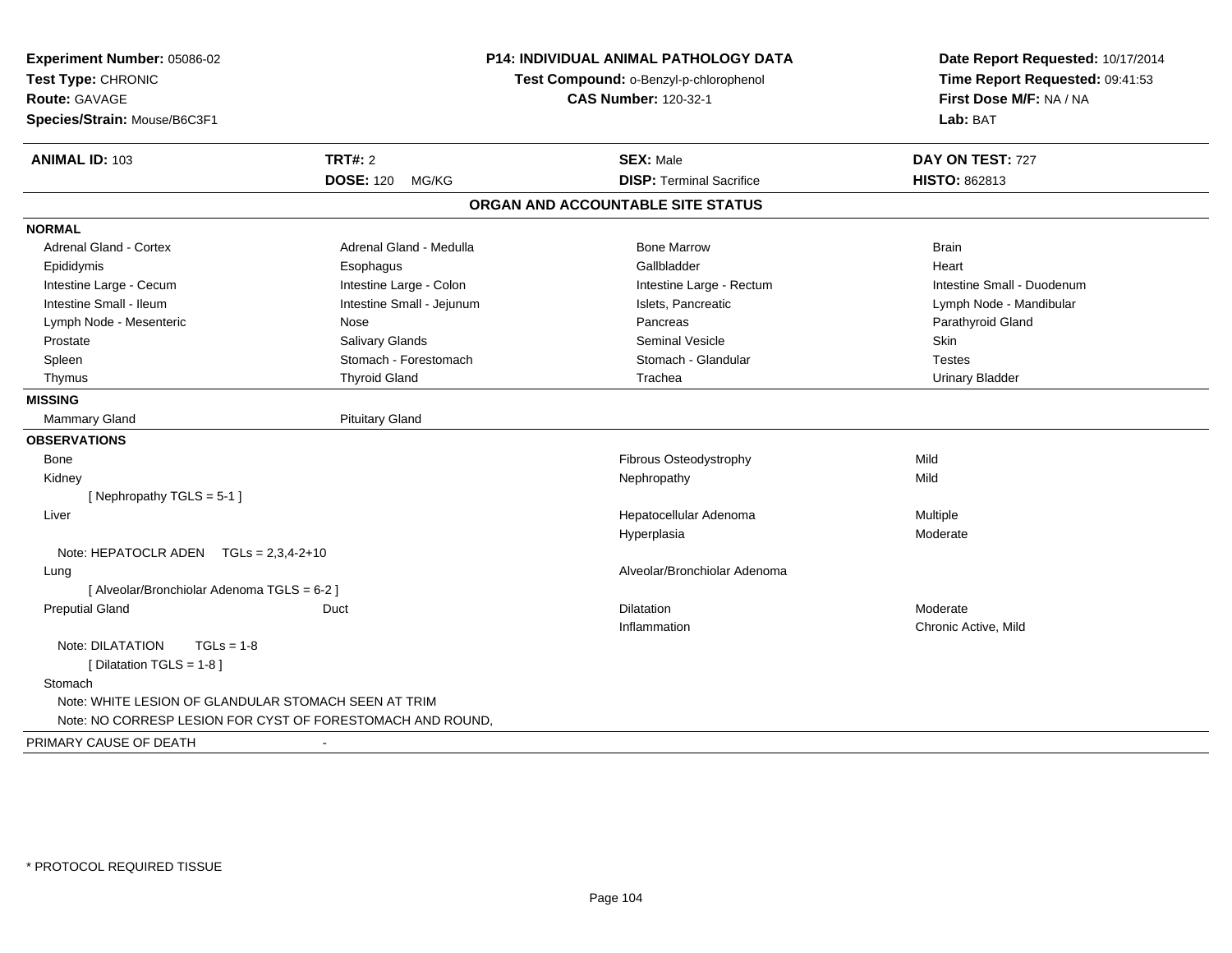| Experiment Number: 05086-02                   |                           | <b>P14: INDIVIDUAL ANIMAL PATHOLOGY DATA</b> | Date Report Requested: 10/17/2014                          |  |
|-----------------------------------------------|---------------------------|----------------------------------------------|------------------------------------------------------------|--|
| Test Type: CHRONIC                            |                           | Test Compound: o-Benzyl-p-chlorophenol       | Time Report Requested: 09:41:53<br>First Dose M/F: NA / NA |  |
| <b>Route: GAVAGE</b>                          |                           | <b>CAS Number: 120-32-1</b>                  |                                                            |  |
| Species/Strain: Mouse/B6C3F1                  |                           |                                              | Lab: BAT                                                   |  |
| <b>ANIMAL ID: 104</b>                         | <b>TRT#: 2</b>            | <b>SEX: Male</b>                             | DAY ON TEST: 727                                           |  |
|                                               | <b>DOSE: 120</b><br>MG/KG | <b>DISP: Terminal Sacrifice</b>              | <b>HISTO: 862814</b>                                       |  |
|                                               |                           | ORGAN AND ACCOUNTABLE SITE STATUS            |                                                            |  |
| <b>NORMAL</b>                                 |                           |                                              |                                                            |  |
| Adrenal Gland - Medulla                       | <b>Bone</b>               | <b>Bone Marrow</b>                           | <b>Brain</b>                                               |  |
| Epididymis                                    | Esophagus                 | Gallbladder                                  | Heart                                                      |  |
| Intestine Large - Cecum                       | Intestine Large - Colon   | Intestine Large - Rectum                     | Intestine Small - Duodenum                                 |  |
| Intestine Small - Ileum                       | Intestine Small - Jejunum | Islets, Pancreatic                           | Lymph Node - Mandibular                                    |  |
| Lymph Node - Mesenteric                       | Nose                      | Pancreas                                     | Parathyroid Gland                                          |  |
| <b>Pituitary Gland</b>                        | Prostate                  | Salivary Glands                              | <b>Seminal Vesicle</b>                                     |  |
| <b>Skin</b>                                   | Spleen                    | Stomach - Glandular                          | <b>Testes</b>                                              |  |
| <b>Thyroid Gland</b>                          | Trachea                   | <b>Urinary Bladder</b>                       |                                                            |  |
| <b>MISSING</b>                                |                           |                                              |                                                            |  |
| Mammary Gland                                 | Thymus                    |                                              |                                                            |  |
| <b>OBSERVATIONS</b>                           |                           |                                              |                                                            |  |
| <b>Adrenal Gland</b>                          | Cortex                    | Hyperplasia                                  | Minimal                                                    |  |
|                                               | Cortex                    | Hypertrophy                                  | Focal, Minimal                                             |  |
| Kidney                                        |                           | Nephropathy                                  | Mild                                                       |  |
| Note: NEPHROPATHY                             | $TGLs = 4-1$              |                                              |                                                            |  |
| Liver                                         |                           | Hepatocellular Adenoma                       | Multiple                                                   |  |
| [ Hepatocellular Adenoma TGLS = 2,3-1+2 ]     |                           |                                              |                                                            |  |
| Lung                                          |                           | Alveolar/Bronchiolar Carcinoma               |                                                            |  |
| [ Alveolar/Bronchiolar Carcinoma TGLS = 6-2 ] |                           |                                              |                                                            |  |
| Lymph Node                                    | Mediastinal               | Hyperplasia                                  | Moderate                                                   |  |
| Note: HYPERPLASIA<br>$TGLs = 1-7$             |                           |                                              |                                                            |  |
| Stomach                                       | Forestomach               | Hyperplasia                                  | Squamous, Minimal                                          |  |
| PRIMARY CAUSE OF DEATH                        |                           |                                              |                                                            |  |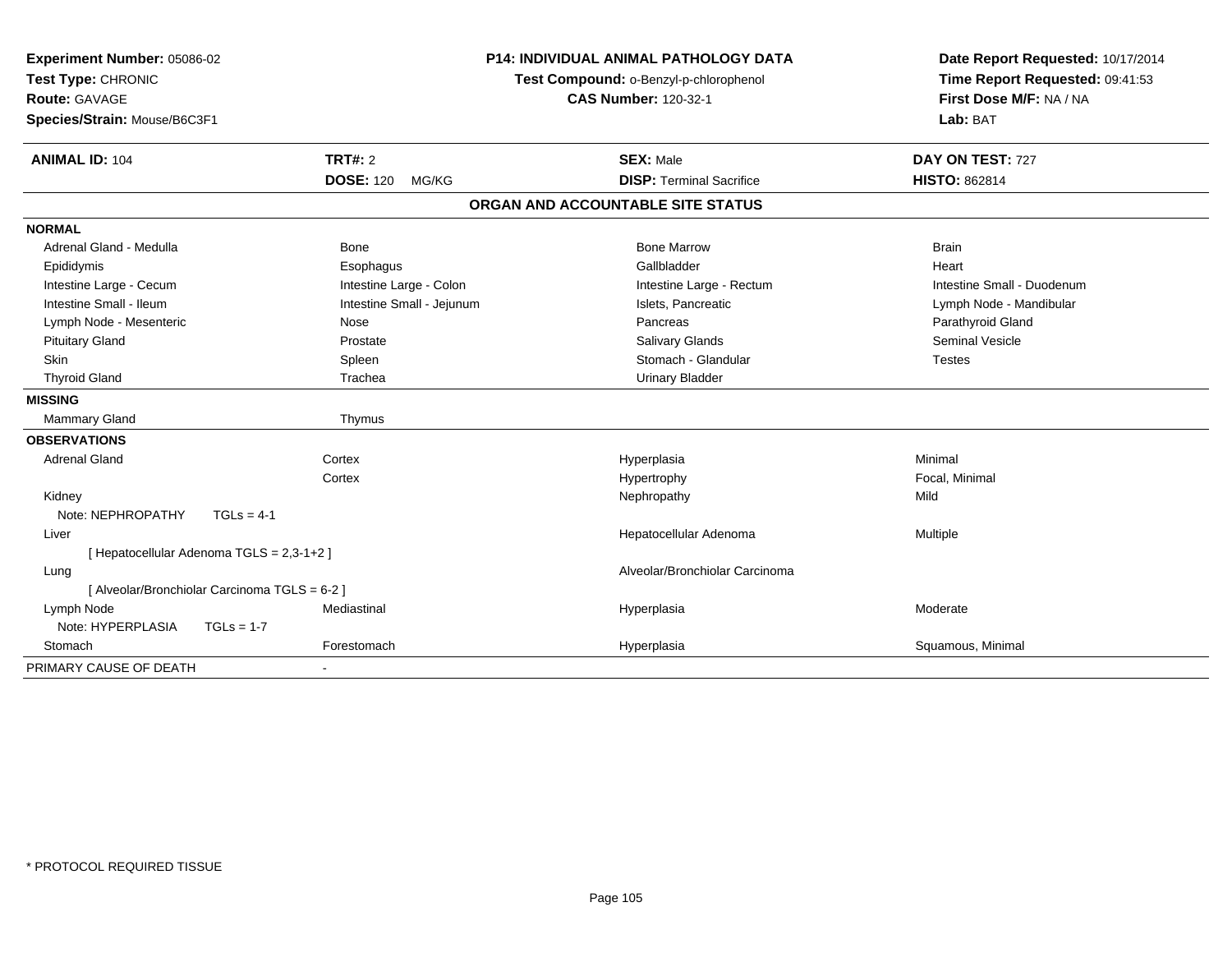| Experiment Number: 05086-02<br>Test Type: CHRONIC<br><b>Route: GAVAGE</b><br>Species/Strain: Mouse/B6C3F1 | <b>P14: INDIVIDUAL ANIMAL PATHOLOGY DATA</b><br>Test Compound: o-Benzyl-p-chlorophenol<br><b>CAS Number: 120-32-1</b> |                                   | Date Report Requested: 10/17/2014<br>Time Report Requested: 09:41:53<br>First Dose M/F: NA / NA<br>Lab: BAT |
|-----------------------------------------------------------------------------------------------------------|-----------------------------------------------------------------------------------------------------------------------|-----------------------------------|-------------------------------------------------------------------------------------------------------------|
| <b>ANIMAL ID: 105</b>                                                                                     | <b>TRT#: 2</b>                                                                                                        | <b>SEX: Male</b>                  | DAY ON TEST: 456                                                                                            |
|                                                                                                           | <b>DOSE: 120</b><br>MG/KG                                                                                             | <b>DISP:</b> Scheduled Sacrifice  | <b>HISTO: 862815</b>                                                                                        |
|                                                                                                           |                                                                                                                       | ORGAN AND ACCOUNTABLE SITE STATUS |                                                                                                             |
| <b>NORMAL</b>                                                                                             |                                                                                                                       |                                   |                                                                                                             |
| Stomach - Forestomach                                                                                     |                                                                                                                       |                                   |                                                                                                             |
| <b>OBSERVATIONS</b>                                                                                       |                                                                                                                       |                                   |                                                                                                             |
| Kidney                                                                                                    |                                                                                                                       | Nephropathy                       | Moderate                                                                                                    |
| Nephropathy TGLS = 1-1 ]                                                                                  |                                                                                                                       |                                   |                                                                                                             |
| Stomach                                                                                                   |                                                                                                                       |                                   |                                                                                                             |
| Note: 1X1X1MM NODULE SEEN AT TRIM NOT FOUND ON MICRO.                                                     |                                                                                                                       |                                   |                                                                                                             |
| PRIMARY CAUSE OF DEATH                                                                                    |                                                                                                                       |                                   |                                                                                                             |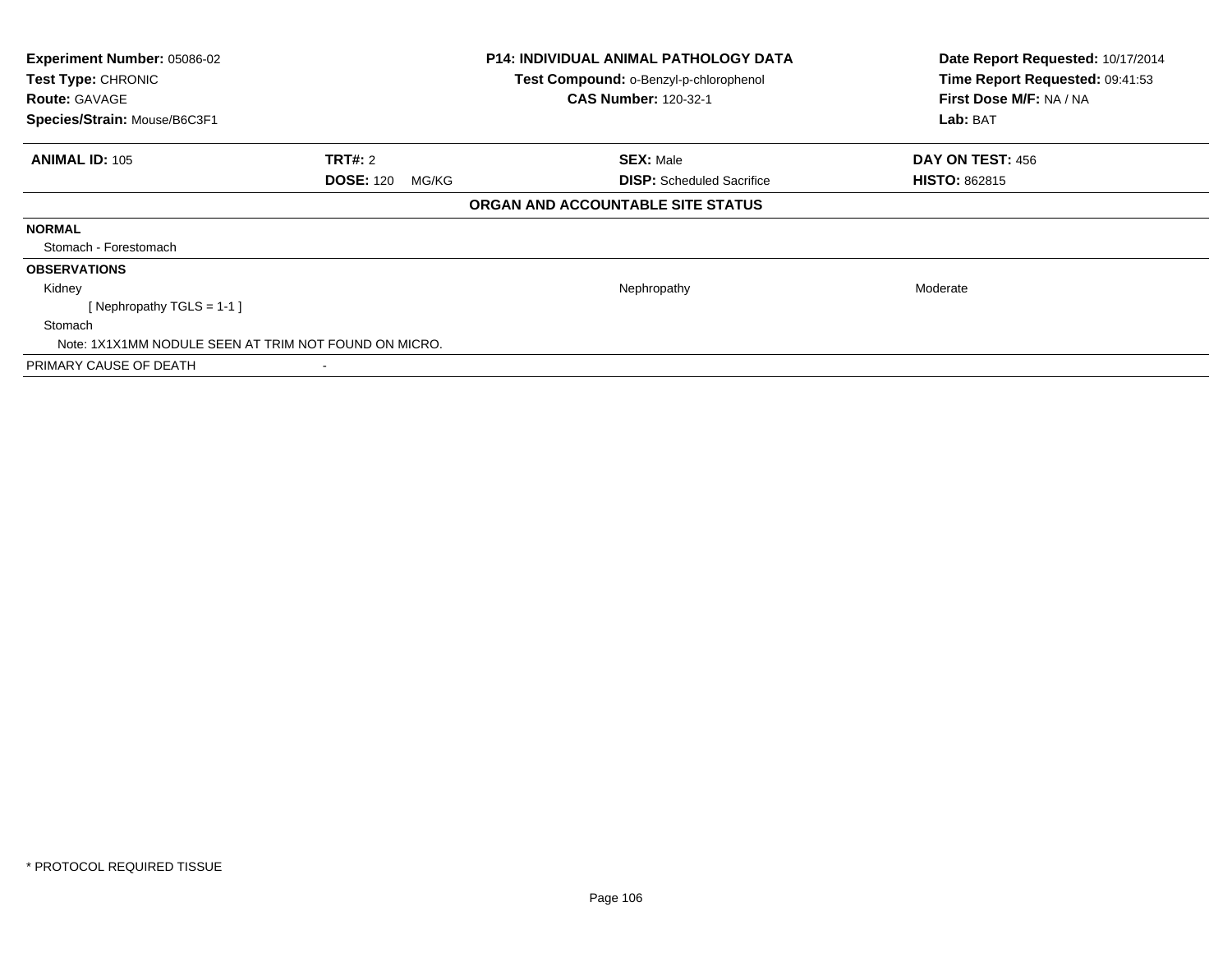| Experiment Number: 05086-02<br>Test Type: CHRONIC<br>Route: GAVAGE<br>Species/Strain: Mouse/B6C3F1 |                           | <b>P14: INDIVIDUAL ANIMAL PATHOLOGY DATA</b><br>Test Compound: o-Benzyl-p-chlorophenol<br><b>CAS Number: 120-32-1</b> | Date Report Requested: 10/17/2014<br>Time Report Requested: 09:41:53<br>First Dose M/F: NA / NA<br>Lab: BAT |  |
|----------------------------------------------------------------------------------------------------|---------------------------|-----------------------------------------------------------------------------------------------------------------------|-------------------------------------------------------------------------------------------------------------|--|
| <b>ANIMAL ID: 106</b>                                                                              | TRT#: 2                   | <b>SEX: Male</b>                                                                                                      | DAY ON TEST: 727                                                                                            |  |
|                                                                                                    | <b>DOSE: 120</b><br>MG/KG | <b>DISP: Terminal Sacrifice</b>                                                                                       | <b>HISTO: 862816</b>                                                                                        |  |
|                                                                                                    |                           | ORGAN AND ACCOUNTABLE SITE STATUS                                                                                     |                                                                                                             |  |
| <b>NORMAL</b>                                                                                      |                           |                                                                                                                       |                                                                                                             |  |
| Adrenal Gland - Cortex                                                                             | Adrenal Gland - Medulla   | Bone                                                                                                                  | <b>Bone Marrow</b>                                                                                          |  |
| <b>Brain</b>                                                                                       | Epididymis                | Esophagus                                                                                                             | Gallbladder                                                                                                 |  |
| Heart                                                                                              | Intestine Large - Cecum   | Intestine Large - Colon                                                                                               | Intestine Large - Rectum                                                                                    |  |
| Intestine Small - Duodenum                                                                         | Intestine Small - Ileum   | Intestine Small - Jejunum                                                                                             | Islets, Pancreatic                                                                                          |  |
| Liver                                                                                              | Lymph Node - Mandibular   | Lymph Node - Mesenteric                                                                                               | Nose                                                                                                        |  |
| Pancreas                                                                                           | Parathyroid Gland         | <b>Pituitary Gland</b>                                                                                                | Prostate                                                                                                    |  |
| <b>Salivary Glands</b>                                                                             | Seminal Vesicle           | <b>Skin</b>                                                                                                           | Spleen                                                                                                      |  |
| Stomach - Forestomach                                                                              | Stomach - Glandular       | <b>Testes</b>                                                                                                         | Thymus                                                                                                      |  |
| <b>Thyroid Gland</b>                                                                               | Trachea                   | <b>Urinary Bladder</b>                                                                                                |                                                                                                             |  |
| <b>MISSING</b>                                                                                     |                           |                                                                                                                       |                                                                                                             |  |
| Mammary Gland                                                                                      |                           |                                                                                                                       |                                                                                                             |  |
| <b>OBSERVATIONS</b>                                                                                |                           |                                                                                                                       |                                                                                                             |  |
| Kidney                                                                                             |                           | Nephropathy                                                                                                           | Mild                                                                                                        |  |
| [Nephropathy TGLS = 1-1]                                                                           |                           |                                                                                                                       |                                                                                                             |  |
| Lung                                                                                               |                           | Alveolar/Bronchiolar Adenoma                                                                                          |                                                                                                             |  |
| [ Alveolar/Bronchiolar Adenoma TGLS = 2-2 ]                                                        |                           |                                                                                                                       |                                                                                                             |  |
| PRIMARY CAUSE OF DEATH                                                                             |                           |                                                                                                                       |                                                                                                             |  |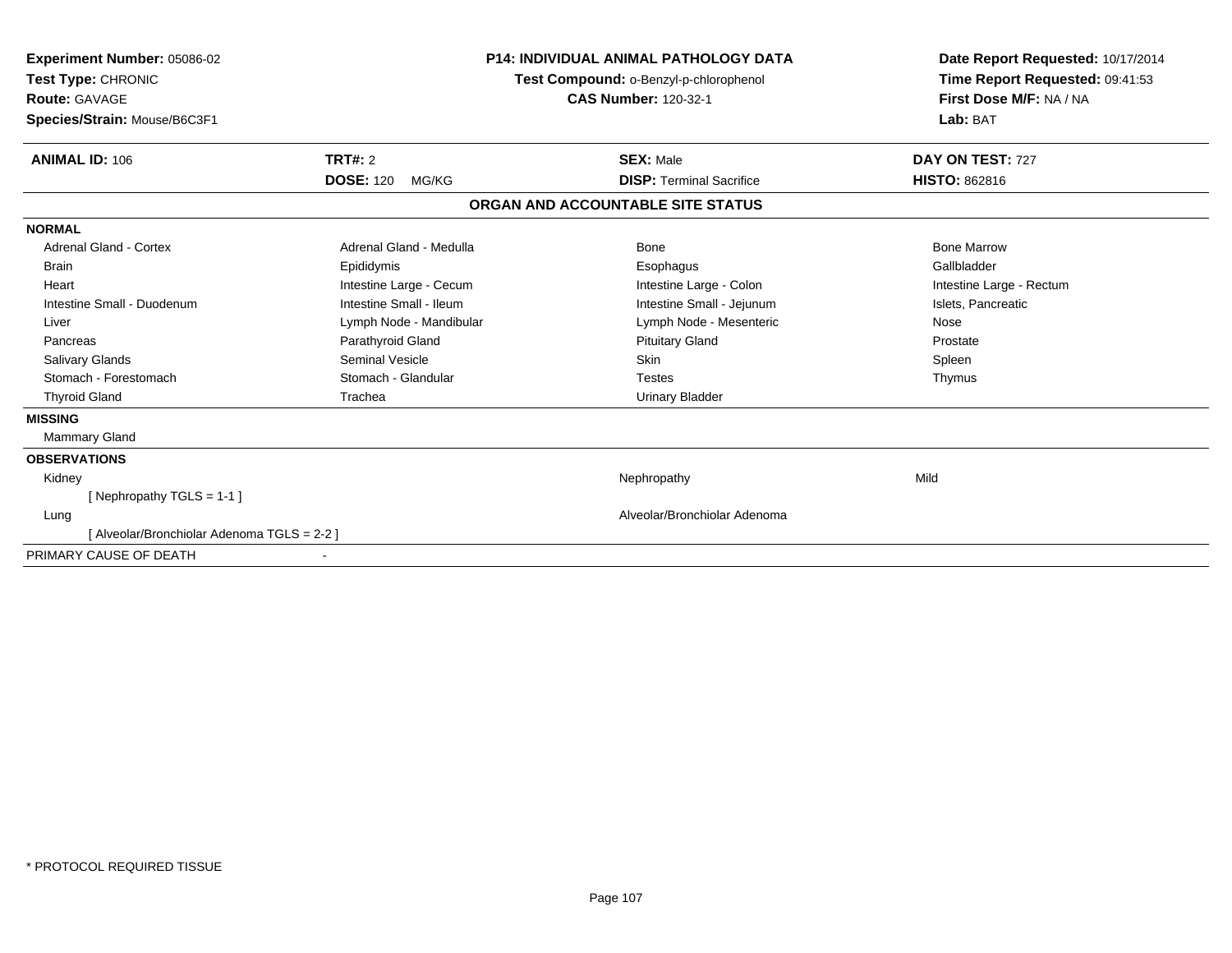| <b>Experiment Number: 05086-02</b><br>Test Type: CHRONIC | <b>P14: INDIVIDUAL ANIMAL PATHOLOGY DATA</b><br>Test Compound: o-Benzyl-p-chlorophenol<br><b>CAS Number: 120-32-1</b> |  | Date Report Requested: 10/17/2014<br>Time Report Requested: 09:41:53 |                         |
|----------------------------------------------------------|-----------------------------------------------------------------------------------------------------------------------|--|----------------------------------------------------------------------|-------------------------|
| Route: GAVAGE                                            |                                                                                                                       |  | First Dose M/F: NA / NA                                              |                         |
|                                                          |                                                                                                                       |  |                                                                      |                         |
| Species/Strain: Mouse/B6C3F1                             |                                                                                                                       |  |                                                                      | Lab: BAT                |
| <b>ANIMAL ID: 107</b>                                    | <b>TRT#: 2</b>                                                                                                        |  | <b>SEX: Male</b>                                                     | DAY ON TEST: 727        |
|                                                          | <b>DOSE: 120</b><br>MG/KG                                                                                             |  | <b>DISP: Terminal Sacrifice</b>                                      | <b>HISTO: 862817</b>    |
|                                                          |                                                                                                                       |  | ORGAN AND ACCOUNTABLE SITE STATUS                                    |                         |
| <b>NORMAL</b>                                            |                                                                                                                       |  |                                                                      |                         |
| Adrenal Gland - Medulla                                  | <b>Bone Marrow</b>                                                                                                    |  | <b>Brain</b>                                                         | Epididymis              |
| Esophagus                                                | Gallbladder                                                                                                           |  | Heart                                                                | Intestine Large - Cecum |
| Intestine Large - Colon                                  | Intestine Large - Rectum                                                                                              |  | Intestine Small - Duodenum                                           | Intestine Small - Ileum |
| Intestine Small - Jejunum                                | Islets, Pancreatic                                                                                                    |  | Lung                                                                 | Lymph Node - Mandibular |
| Lymph Node - Mesenteric                                  | Nose                                                                                                                  |  | Pancreas                                                             | Parathyroid Gland       |
| <b>Pituitary Gland</b>                                   | Prostate                                                                                                              |  | <b>Salivary Glands</b>                                               | <b>Seminal Vesicle</b>  |
| <b>Skin</b>                                              | Spleen                                                                                                                |  | Stomach - Forestomach                                                | Stomach - Glandular     |
| <b>Testes</b>                                            | Thymus                                                                                                                |  | <b>Thyroid Gland</b>                                                 | Trachea                 |
| <b>Urinary Bladder</b>                                   |                                                                                                                       |  |                                                                      |                         |
| <b>MISSING</b>                                           |                                                                                                                       |  |                                                                      |                         |
| Mammary Gland                                            |                                                                                                                       |  |                                                                      |                         |
| <b>OBSERVATIONS</b>                                      |                                                                                                                       |  |                                                                      |                         |
| <b>Adrenal Gland</b>                                     | Capsule                                                                                                               |  | Hyperplasia                                                          | Mild                    |
|                                                          | Cortex                                                                                                                |  | Hyperplasia                                                          | Mild                    |
| Bone                                                     |                                                                                                                       |  | Fibrous Osteodystrophy                                               | Minimal                 |
| Kidney                                                   |                                                                                                                       |  | Nephropathy                                                          | Mild                    |
| [Nephropathy TGLS = 2-1]                                 |                                                                                                                       |  |                                                                      |                         |
| Liver                                                    |                                                                                                                       |  | Hepatocellular Adenoma                                               |                         |
| [ Hepatocellular Adenoma TGLS = 1-1 ]                    |                                                                                                                       |  |                                                                      |                         |
| PRIMARY CAUSE OF DEATH                                   |                                                                                                                       |  |                                                                      |                         |
|                                                          |                                                                                                                       |  |                                                                      |                         |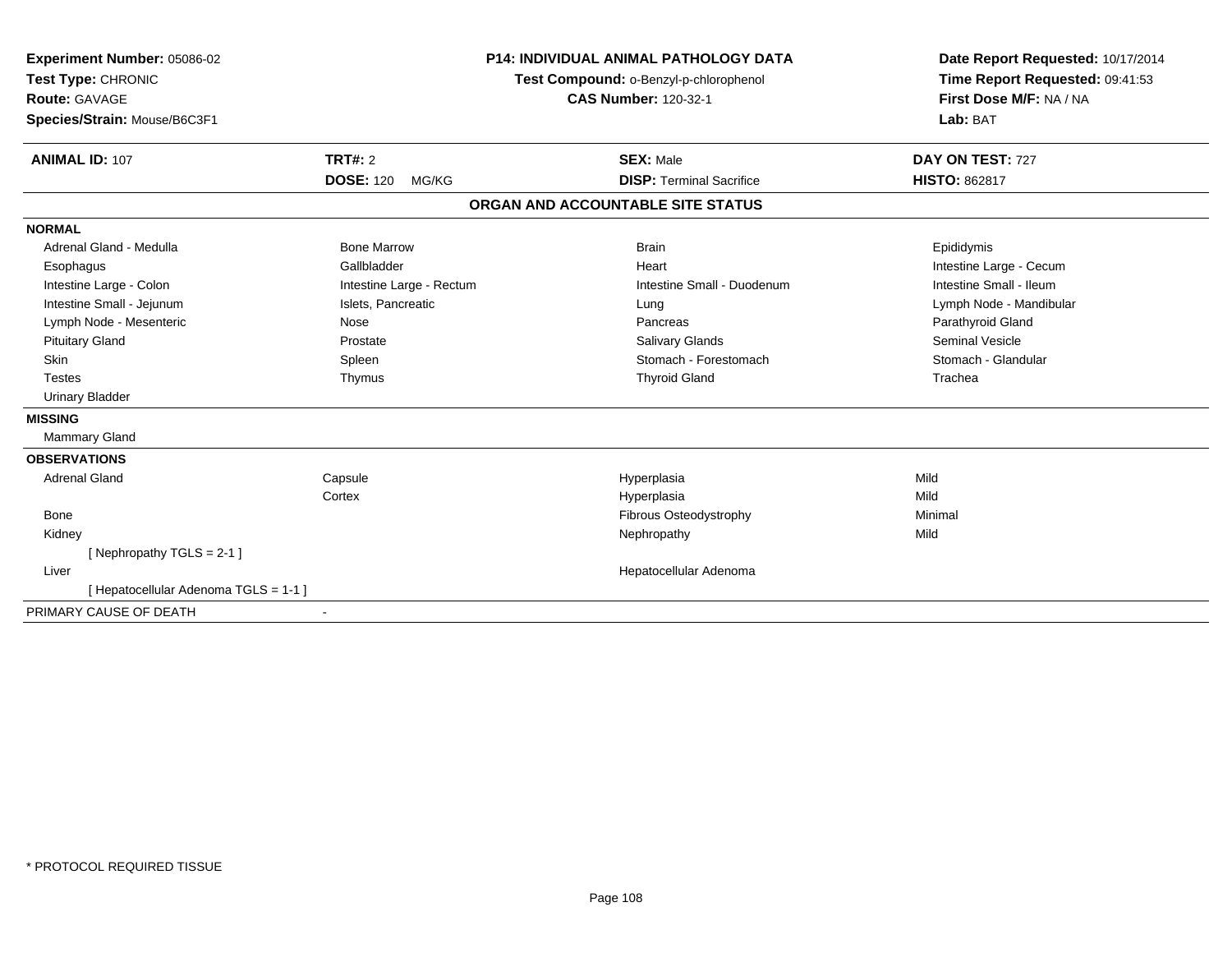| <b>Experiment Number: 05086-02</b><br>Test Type: CHRONIC<br><b>Route: GAVAGE</b><br>Species/Strain: Mouse/B6C3F1 |                                          | <b>P14: INDIVIDUAL ANIMAL PATHOLOGY DATA</b><br>Test Compound: o-Benzyl-p-chlorophenol<br><b>CAS Number: 120-32-1</b> | Date Report Requested: 10/17/2014<br>Time Report Requested: 09:41:53<br>First Dose M/F: NA / NA<br>Lab: BAT |
|------------------------------------------------------------------------------------------------------------------|------------------------------------------|-----------------------------------------------------------------------------------------------------------------------|-------------------------------------------------------------------------------------------------------------|
| <b>ANIMAL ID: 108</b>                                                                                            | <b>TRT#:</b> 2<br><b>DOSE: 120 MG/KG</b> | <b>SEX: Male</b><br><b>DISP:</b> Scheduled Sacrifice                                                                  | DAY ON TEST: 93<br><b>HISTO:</b>                                                                            |
| <b>OBSERVATIONS</b>                                                                                              |                                          |                                                                                                                       |                                                                                                             |
| Kidney                                                                                                           |                                          | Nephropathy                                                                                                           | Minimal                                                                                                     |
| PRIMARY CAUSE OF DEATH                                                                                           |                                          |                                                                                                                       |                                                                                                             |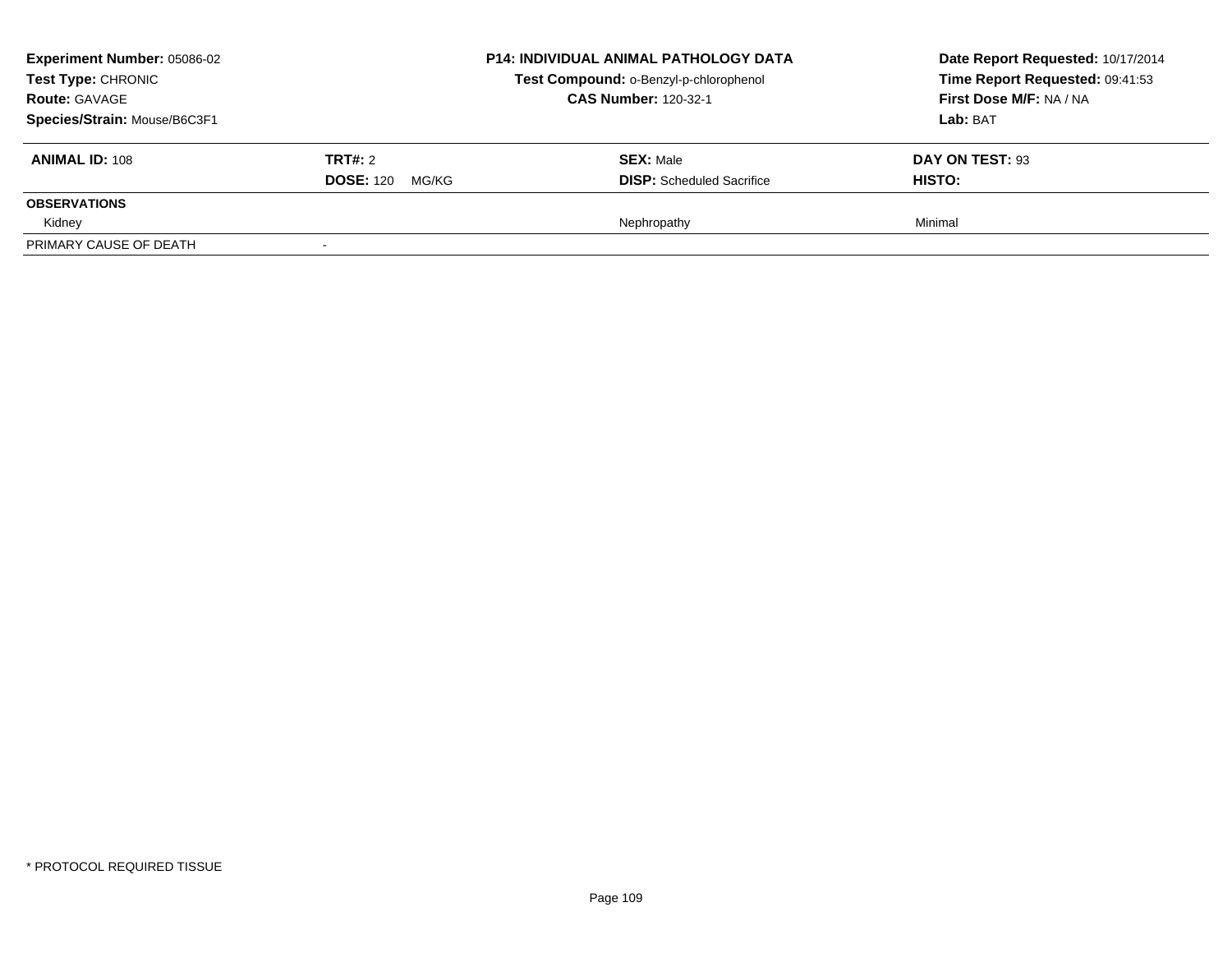| <b>Experiment Number: 05086-02</b> | <b>P14: INDIVIDUAL ANIMAL PATHOLOGY DATA</b> |                                        | Date Report Requested: 10/17/2014 |  |
|------------------------------------|----------------------------------------------|----------------------------------------|-----------------------------------|--|
| Test Type: CHRONIC                 |                                              | Test Compound: o-Benzyl-p-chlorophenol | Time Report Requested: 09:41:53   |  |
| <b>Route: GAVAGE</b>               | <b>CAS Number: 120-32-1</b>                  |                                        | First Dose M/F: NA / NA           |  |
| Species/Strain: Mouse/B6C3F1       |                                              |                                        | Lab: BAT                          |  |
| <b>ANIMAL ID: 109</b>              | TRT#: 2                                      | <b>SEX: Male</b>                       | DAY ON TEST: 93                   |  |
|                                    | <b>DOSE: 120</b><br>MG/KG                    | <b>DISP:</b> Scheduled Sacrifice       | HISTO:                            |  |
|                                    |                                              | ORGAN AND ACCOUNTABLE SITE STATUS      |                                   |  |
| <b>NORMAL</b>                      |                                              |                                        |                                   |  |
| Kidney                             |                                              |                                        |                                   |  |
| PRIMARY CAUSE OF DEATH             |                                              |                                        |                                   |  |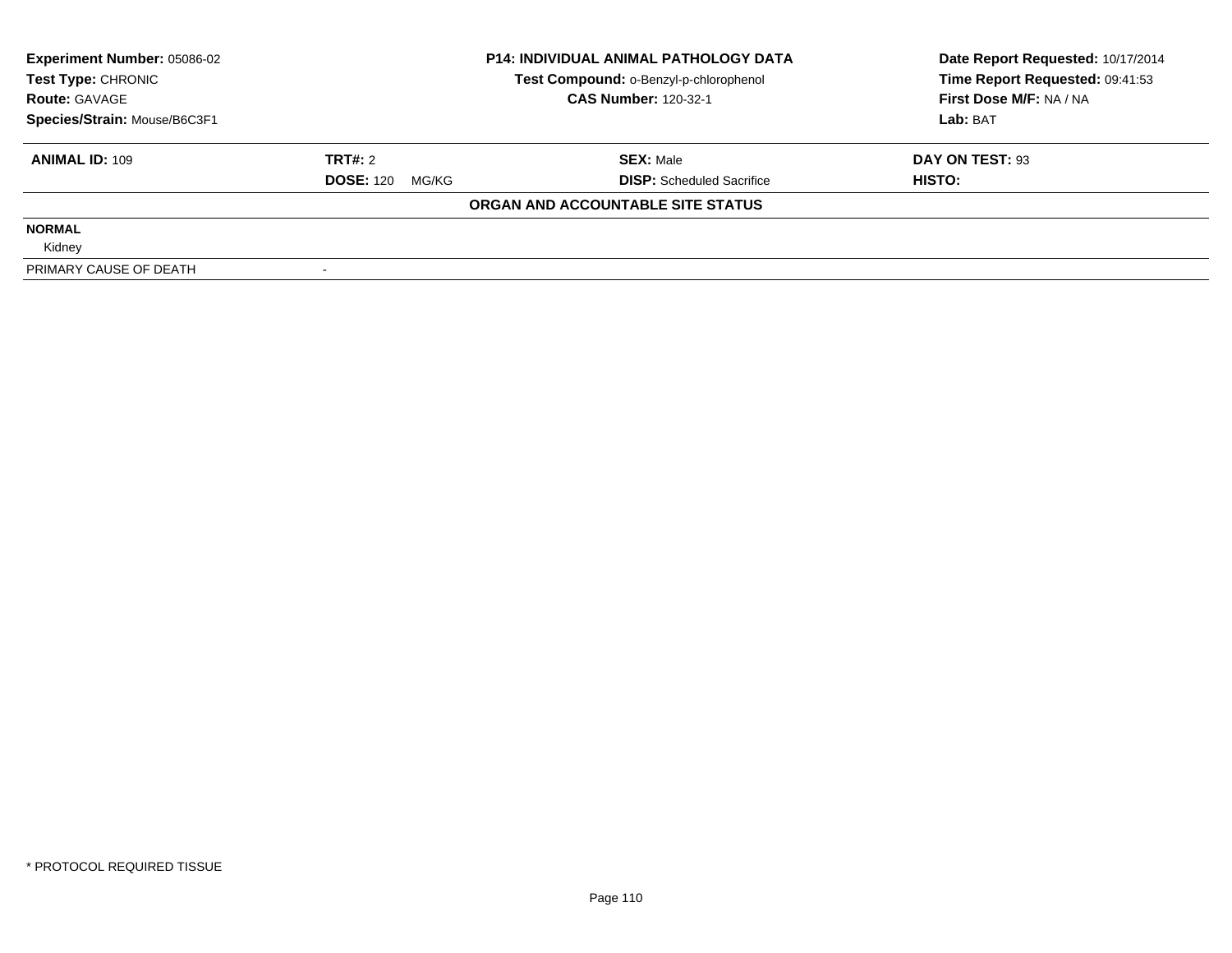| <b>Experiment Number: 05086-02</b> | <b>P14: INDIVIDUAL ANIMAL PATHOLOGY DATA</b> |                                        | Date Report Requested: 10/17/2014 |  |
|------------------------------------|----------------------------------------------|----------------------------------------|-----------------------------------|--|
| Test Type: CHRONIC                 |                                              | Test Compound: o-Benzyl-p-chlorophenol | Time Report Requested: 09:41:53   |  |
| <b>Route: GAVAGE</b>               |                                              | <b>CAS Number: 120-32-1</b>            | First Dose M/F: NA / NA           |  |
| Species/Strain: Mouse/B6C3F1       |                                              |                                        | Lab: BAT                          |  |
| <b>ANIMAL ID: 110</b>              | TRT#: 2                                      | <b>SEX: Male</b>                       | DAY ON TEST: 93                   |  |
|                                    | <b>DOSE: 120</b><br>MG/KG                    | <b>DISP:</b> Scheduled Sacrifice       | HISTO:                            |  |
|                                    |                                              | ORGAN AND ACCOUNTABLE SITE STATUS      |                                   |  |
| <b>NORMAL</b>                      |                                              |                                        |                                   |  |
| Kidney                             |                                              |                                        |                                   |  |
| PRIMARY CAUSE OF DEATH             |                                              |                                        |                                   |  |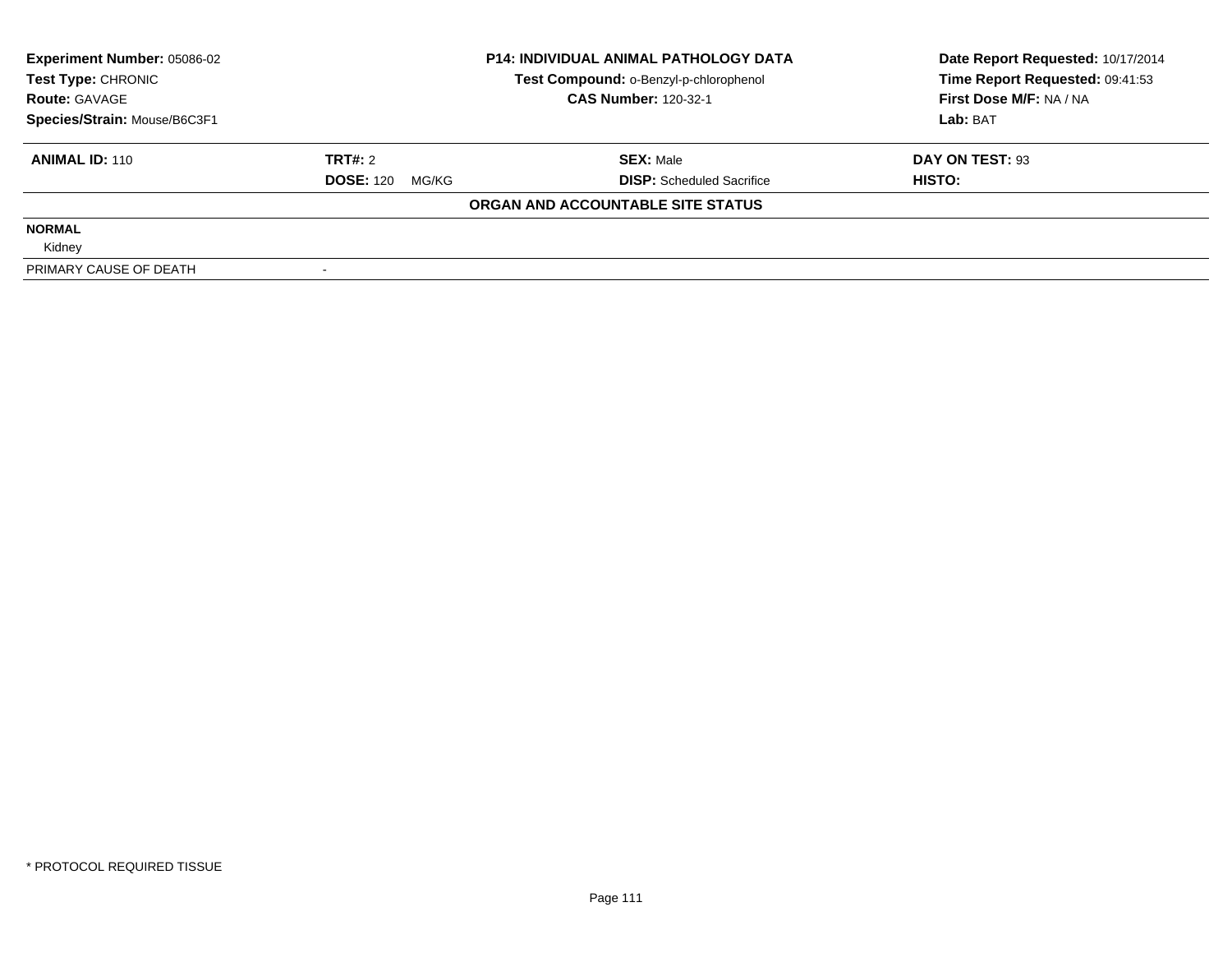| Experiment Number: 05086-02<br>Test Type: CHRONIC                  |                           | <b>P14: INDIVIDUAL ANIMAL PATHOLOGY DATA</b> | Date Report Requested: 10/17/2014<br>Time Report Requested: 09:41:53 |
|--------------------------------------------------------------------|---------------------------|----------------------------------------------|----------------------------------------------------------------------|
|                                                                    |                           | Test Compound: o-Benzyl-p-chlorophenol       |                                                                      |
| Route: GAVAGE                                                      |                           | <b>CAS Number: 120-32-1</b>                  | First Dose M/F: NA / NA                                              |
| Species/Strain: Mouse/B6C3F1                                       |                           |                                              | Lab: BAT                                                             |
| <b>ANIMAL ID: 111</b>                                              | TRT#: 2                   | <b>SEX: Male</b>                             | DAY ON TEST: 706                                                     |
|                                                                    | <b>DOSE: 120</b><br>MG/KG | <b>DISP:</b> Moribund Sacrifice              | <b>HISTO: 862821</b>                                                 |
|                                                                    |                           | ORGAN AND ACCOUNTABLE SITE STATUS            |                                                                      |
| <b>NORMAL</b>                                                      |                           |                                              |                                                                      |
| <b>Adrenal Gland - Cortex</b>                                      | Adrenal Gland - Medulla   | Bone                                         | <b>Bone Marrow</b>                                                   |
| Brain                                                              | Epididymis                | Esophagus                                    | Gallbladder                                                          |
| Heart                                                              | Intestine Large - Cecum   | Intestine Large - Colon                      | Intestine Large - Rectum                                             |
| Intestine Small - Duodenum                                         | Intestine Small - Ileum   | Intestine Small - Jejunum                    | Islets, Pancreatic                                                   |
| Lymph Node - Mandibular                                            | Lymph Node - Mesenteric   | Nose                                         | Parathyroid Gland                                                    |
| <b>Pituitary Gland</b>                                             | Prostate                  | Salivary Glands                              | <b>Seminal Vesicle</b>                                               |
| <b>Skin</b>                                                        | Stomach - Forestomach     | <b>Testes</b>                                | <b>Thyroid Gland</b>                                                 |
| Trachea                                                            | Urinary Bladder           |                                              |                                                                      |
| <b>MISSING</b>                                                     |                           |                                              |                                                                      |
| <b>Mammary Gland</b>                                               | Thymus                    |                                              |                                                                      |
| <b>OBSERVATIONS</b>                                                |                           |                                              |                                                                      |
| Kidney                                                             |                           | Nephropathy                                  | Mild                                                                 |
| Liver                                                              |                           | Hepatocellular Carcinoma                     |                                                                      |
|                                                                    |                           | Necrosis                                     | Coagulative, Moderate                                                |
| [ Hepatocellular Carcinoma TGLS = 1-8 ]                            |                           |                                              |                                                                      |
| Lung                                                               |                           | Hepatocellular Carcinoma                     | Metastatic (Liver)                                                   |
| Note: HEPATOCLR CARC TGLs = 2,3,4-9                                |                           |                                              |                                                                      |
| Mesentery                                                          | Fat                       | Necrosis                                     | Mild                                                                 |
| Pancreas                                                           |                           | Inflammation                                 | Chronic, Mild                                                        |
| Spleen                                                             |                           | Hematopoietic Cell Proliferation             | Mild                                                                 |
| Stomach                                                            | Glandular                 | Ulcer                                        | Mild                                                                 |
| Note: ULCER<br>$TGLs = 5-10$                                       |                           |                                              |                                                                      |
| PRIMARY CAUSE OF DEATH                                             |                           |                                              |                                                                      |
| Animal Note: HEPATOCELLULAR CARCINOMA, NEPHROPATHY, STOMACH ULCERS |                           |                                              |                                                                      |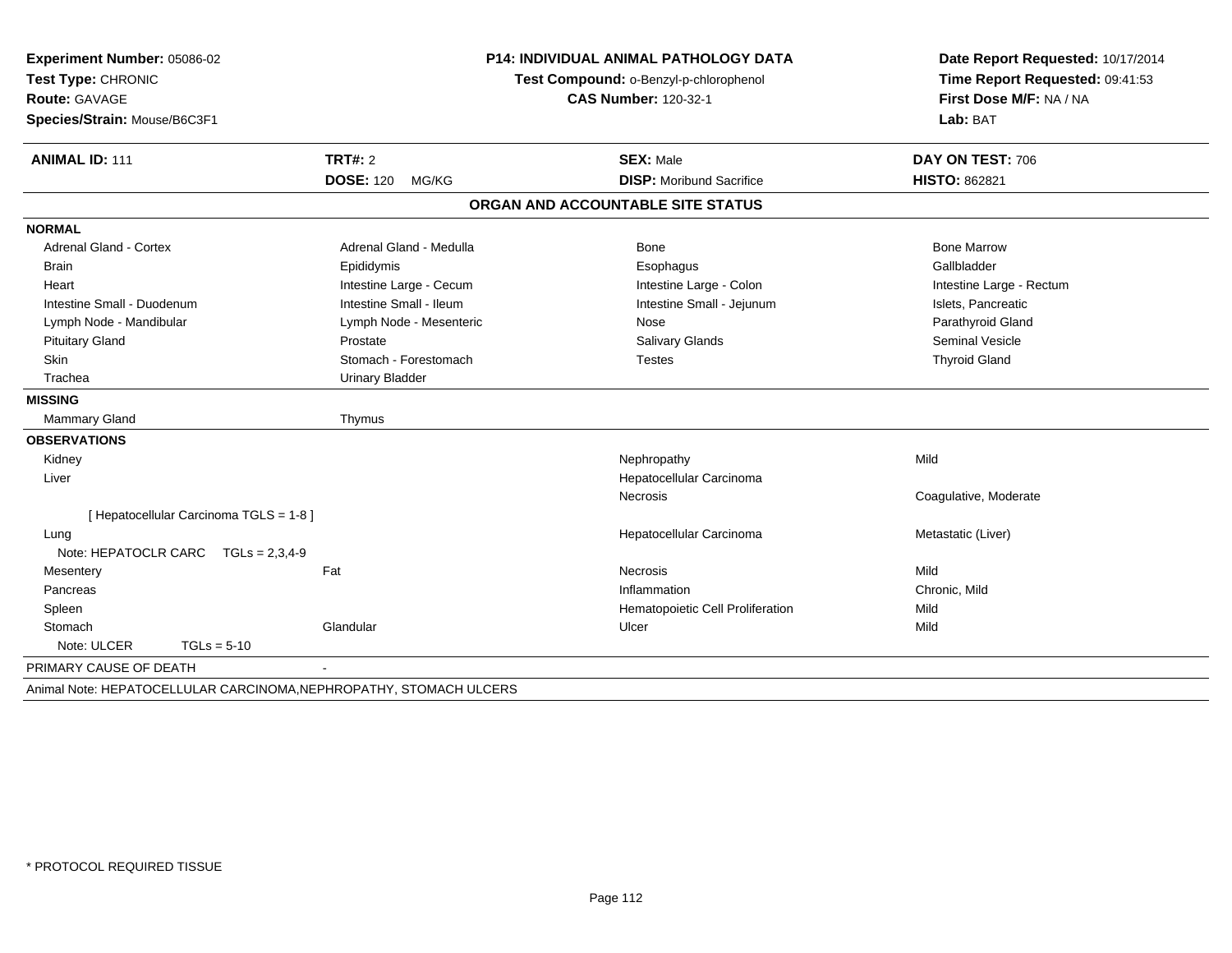| <b>Experiment Number: 05086-02</b><br>Test Type: CHRONIC<br><b>Route: GAVAGE</b><br>Species/Strain: Mouse/B6C3F1 | <b>P14: INDIVIDUAL ANIMAL PATHOLOGY DATA</b><br>Test Compound: o-Benzyl-p-chlorophenol<br><b>CAS Number: 120-32-1</b> |                                   | Date Report Requested: 10/17/2014<br>Time Report Requested: 09:41:53<br>First Dose M/F: NA / NA<br>Lab: BAT |  |
|------------------------------------------------------------------------------------------------------------------|-----------------------------------------------------------------------------------------------------------------------|-----------------------------------|-------------------------------------------------------------------------------------------------------------|--|
| <b>ANIMAL ID: 112</b>                                                                                            | TRT#: 2                                                                                                               | <b>SEX: Male</b>                  | DAY ON TEST: 728                                                                                            |  |
|                                                                                                                  | <b>DOSE: 120</b><br>MG/KG                                                                                             | <b>DISP: Terminal Sacrifice</b>   | <b>HISTO: 862822</b>                                                                                        |  |
|                                                                                                                  |                                                                                                                       | ORGAN AND ACCOUNTABLE SITE STATUS |                                                                                                             |  |
| <b>NORMAL</b>                                                                                                    |                                                                                                                       |                                   |                                                                                                             |  |
| Adrenal Gland - Cortex                                                                                           | Adrenal Gland - Medulla                                                                                               | Bone                              | <b>Bone Marrow</b>                                                                                          |  |
| <b>Brain</b>                                                                                                     | Epididymis                                                                                                            | Esophagus                         | Gallbladder                                                                                                 |  |
| Heart                                                                                                            | Intestine Large - Cecum                                                                                               | Intestine Large - Colon           | Intestine Large - Rectum                                                                                    |  |
| Intestine Small - Duodenum                                                                                       | Intestine Small - Ileum                                                                                               | Intestine Small - Jejunum         | Islets, Pancreatic                                                                                          |  |
| Liver                                                                                                            | Lymph Node - Mandibular                                                                                               | Lymph Node - Mesenteric           | Nose                                                                                                        |  |
| Pancreas                                                                                                         | Parathyroid Gland                                                                                                     | <b>Pituitary Gland</b>            | Prostate                                                                                                    |  |
| <b>Salivary Glands</b>                                                                                           | <b>Seminal Vesicle</b>                                                                                                | <b>Skin</b>                       | Spleen                                                                                                      |  |
| Stomach - Forestomach                                                                                            | Stomach - Glandular                                                                                                   | <b>Testes</b>                     | <b>Thyroid Gland</b>                                                                                        |  |
| Trachea                                                                                                          | <b>Urinary Bladder</b>                                                                                                |                                   |                                                                                                             |  |
| <b>MISSING</b>                                                                                                   |                                                                                                                       |                                   |                                                                                                             |  |
| <b>Mammary Gland</b>                                                                                             | Thymus                                                                                                                |                                   |                                                                                                             |  |
| <b>OBSERVATIONS</b>                                                                                              |                                                                                                                       |                                   |                                                                                                             |  |
| Kidney                                                                                                           |                                                                                                                       | Nephropathy                       | Mild                                                                                                        |  |
| [Nephropathy TGLS = 2-1]                                                                                         |                                                                                                                       |                                   |                                                                                                             |  |
| Lung                                                                                                             |                                                                                                                       | Alveolar/Bronchiolar Adenoma      |                                                                                                             |  |
| [Alveolar/Bronchiolar Adenoma TGLS = 1-8]                                                                        |                                                                                                                       |                                   |                                                                                                             |  |
| PRIMARY CAUSE OF DEATH                                                                                           |                                                                                                                       |                                   |                                                                                                             |  |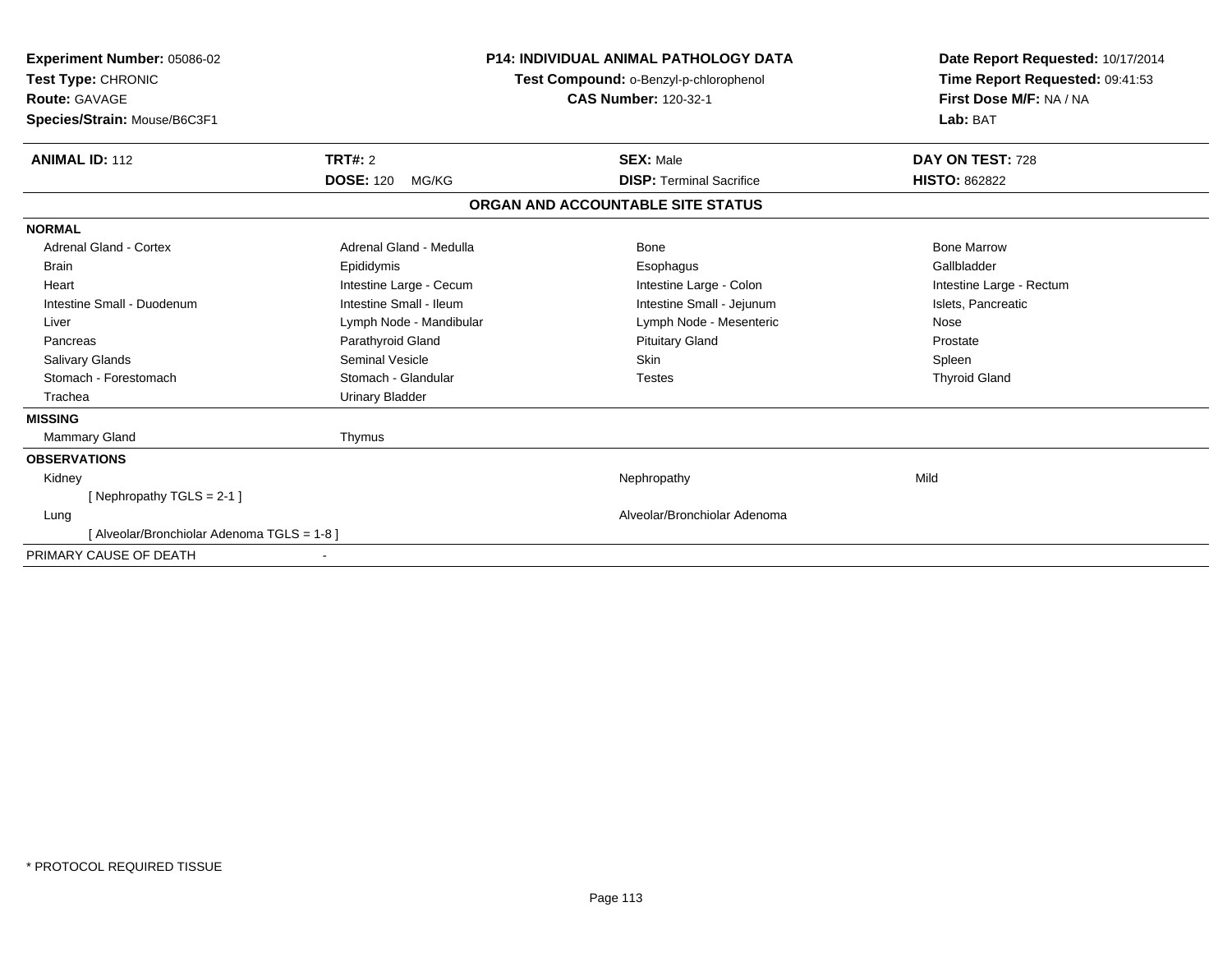| <b>Experiment Number: 05086-02</b><br>Test Type: CHRONIC<br><b>Route: GAVAGE</b><br>Species/Strain: Mouse/B6C3F1 |                           | <b>P14: INDIVIDUAL ANIMAL PATHOLOGY DATA</b><br>Test Compound: o-Benzyl-p-chlorophenol<br><b>CAS Number: 120-32-1</b> | Date Report Requested: 10/17/2014<br>Time Report Requested: 09:41:53<br>First Dose M/F: NA / NA<br>Lab: BAT |
|------------------------------------------------------------------------------------------------------------------|---------------------------|-----------------------------------------------------------------------------------------------------------------------|-------------------------------------------------------------------------------------------------------------|
| <b>ANIMAL ID: 113</b>                                                                                            | TRT#: 2                   | <b>SEX: Male</b>                                                                                                      | <b>DAY ON TEST: 455</b>                                                                                     |
|                                                                                                                  | <b>DOSE: 120</b><br>MG/KG | <b>DISP:</b> Scheduled Sacrifice                                                                                      | <b>HISTO: 862823</b>                                                                                        |
| <b>OBSERVATIONS</b>                                                                                              |                           |                                                                                                                       |                                                                                                             |
| Kidney                                                                                                           | <b>Renal Tubule</b>       | Hyperplasia                                                                                                           | Minimal                                                                                                     |
|                                                                                                                  |                           | Nephropathy                                                                                                           | Moderate                                                                                                    |
| Liver                                                                                                            |                           | Hepatocellular Adenoma                                                                                                |                                                                                                             |
| [Hepatocellular Adenoma TGLS = 2-1]                                                                              |                           |                                                                                                                       |                                                                                                             |
| <b>Preputial Gland</b>                                                                                           | Duct                      | Dilatation                                                                                                            | Moderate                                                                                                    |
| [Dilatation TGLS = 1-7 ]                                                                                         |                           |                                                                                                                       |                                                                                                             |
| PRIMARY CAUSE OF DEATH                                                                                           |                           |                                                                                                                       |                                                                                                             |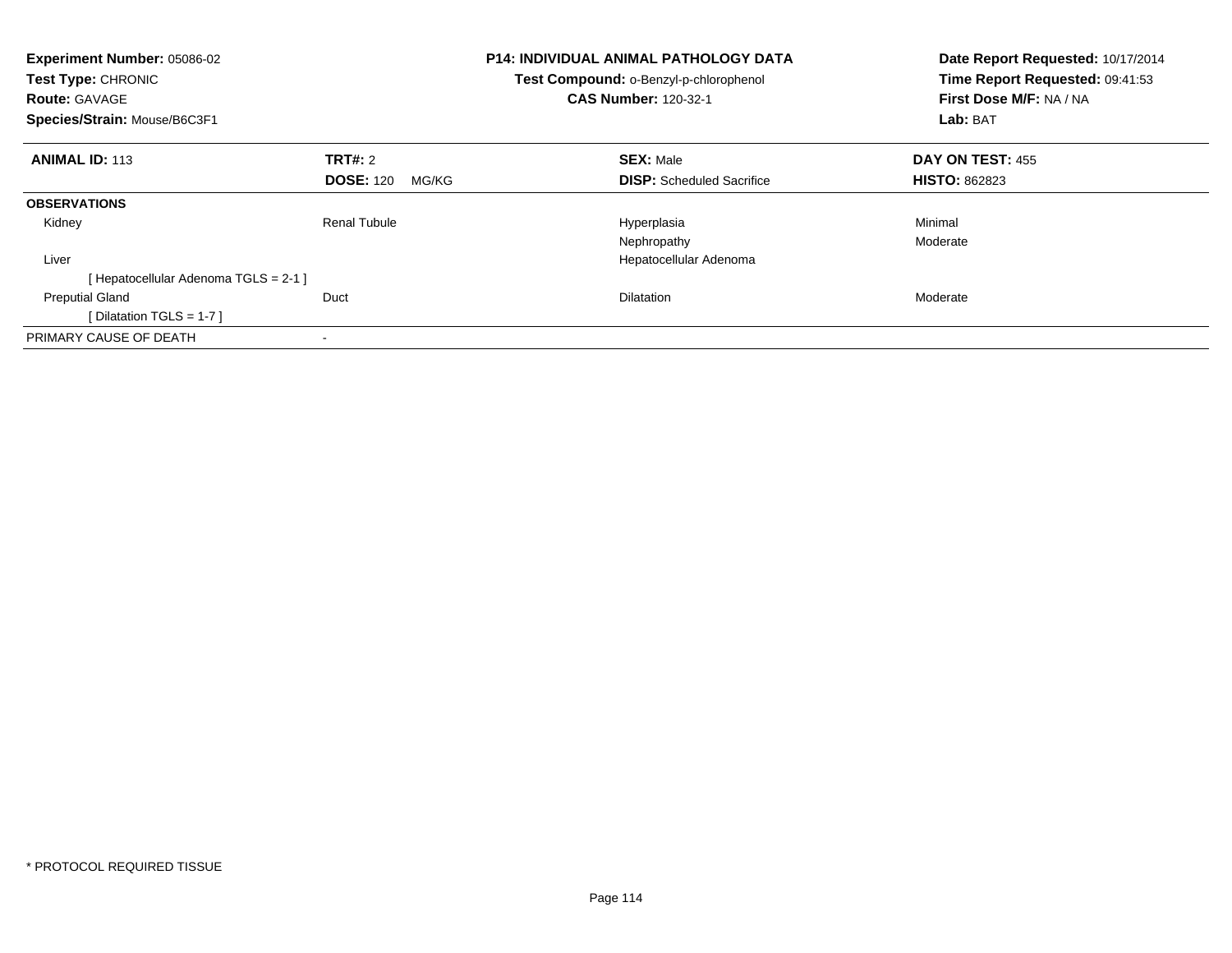| Experiment Number: 05086-02<br>Test Type: CHRONIC<br>Route: GAVAGE |                           | <b>P14: INDIVIDUAL ANIMAL PATHOLOGY DATA</b><br>Test Compound: o-Benzyl-p-chlorophenol | Date Report Requested: 10/17/2014<br>Time Report Requested: 09:41:53<br>First Dose M/F: NA / NA |
|--------------------------------------------------------------------|---------------------------|----------------------------------------------------------------------------------------|-------------------------------------------------------------------------------------------------|
|                                                                    |                           | <b>CAS Number: 120-32-1</b>                                                            |                                                                                                 |
|                                                                    |                           |                                                                                        | Lab: BAT                                                                                        |
| Species/Strain: Mouse/B6C3F1                                       |                           |                                                                                        |                                                                                                 |
| <b>ANIMAL ID: 114</b>                                              | TRT#: 2                   | <b>SEX: Male</b>                                                                       | DAY ON TEST: 464                                                                                |
|                                                                    | <b>DOSE: 120</b><br>MG/KG | <b>DISP:</b> Moribund Sacrifice                                                        | <b>HISTO: 862824</b>                                                                            |
|                                                                    |                           | ORGAN AND ACCOUNTABLE SITE STATUS                                                      |                                                                                                 |
| <b>NORMAL</b>                                                      |                           |                                                                                        |                                                                                                 |
| <b>Adrenal Gland - Cortex</b>                                      | Adrenal Gland - Medulla   | <b>Bone</b>                                                                            | <b>Bone Marrow</b>                                                                              |
| <b>Brain</b>                                                       | Epididymis                | Esophagus                                                                              | Gallbladder                                                                                     |
| Heart                                                              | Intestine Large - Cecum   | Intestine Large - Colon                                                                | Intestine Small - Duodenum                                                                      |
| Intestine Small - Ileum                                            | Intestine Small - Jejunum | Islets, Pancreatic                                                                     | Lung                                                                                            |
| Lymph Node - Mandibular                                            | Lymph Node - Mesenteric   | Nose                                                                                   | Pancreas                                                                                        |
| Parathyroid Gland                                                  | <b>Pituitary Gland</b>    | Prostate                                                                               | <b>Salivary Glands</b>                                                                          |
| Seminal Vesicle                                                    | <b>Skin</b>               | <b>Testes</b>                                                                          | <b>Thyroid Gland</b>                                                                            |
| Trachea                                                            | <b>Urinary Bladder</b>    |                                                                                        |                                                                                                 |
| <b>MISSING</b>                                                     |                           |                                                                                        |                                                                                                 |
| Intestine Large - Rectum                                           | Mammary Gland             | Thymus                                                                                 |                                                                                                 |
| <b>OBSERVATIONS</b>                                                |                           |                                                                                        |                                                                                                 |
| Kidney                                                             |                           | Nephropathy                                                                            | Minimal                                                                                         |
| Liver                                                              |                           | Hepatocellular Adenoma                                                                 |                                                                                                 |
| [ Hepatocellular Adenoma TGLS = 1-1 ]                              |                           |                                                                                        |                                                                                                 |
| Spleen                                                             |                           | Depletion Lymphoid                                                                     | Mild                                                                                            |
| Stomach                                                            | Forestomach               | Hyperplasia                                                                            | Squamous, Minimal                                                                               |
|                                                                    | Glandular                 | Ulcer                                                                                  | Marked                                                                                          |
| Note: ULCER<br>$TGLs = 2-4$                                        |                           |                                                                                        |                                                                                                 |
| PRIMARY CAUSE OF DEATH                                             |                           |                                                                                        |                                                                                                 |
| Animal Note: C O MORB: STOMACH ULCERS                              |                           |                                                                                        |                                                                                                 |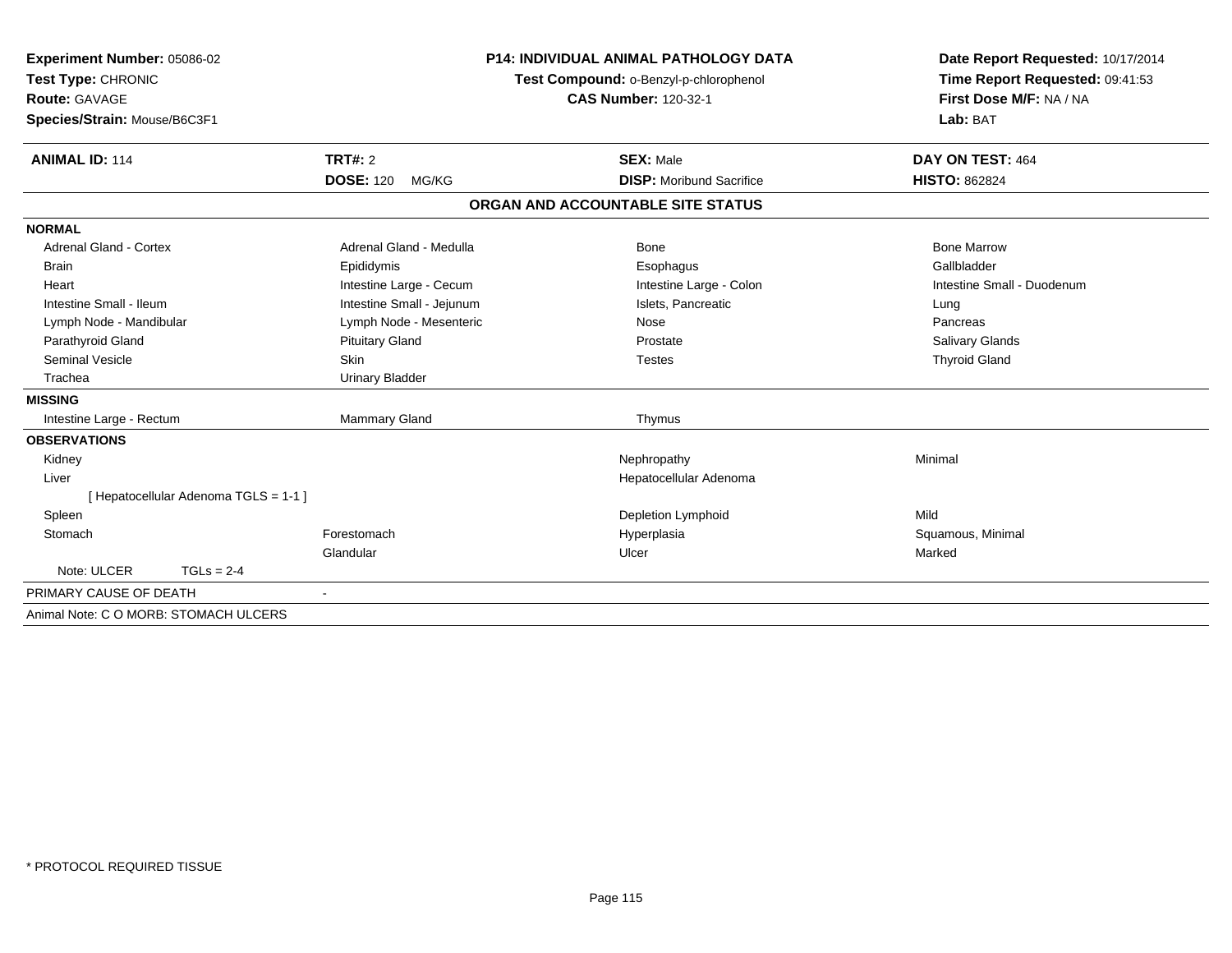| Experiment Number: 05086-02<br><b>Test Type: CHRONIC</b><br><b>Route: GAVAGE</b> |                           | <b>P14: INDIVIDUAL ANIMAL PATHOLOGY DATA</b><br>Test Compound: o-Benzyl-p-chlorophenol<br><b>CAS Number: 120-32-1</b> | Date Report Requested: 10/17/2014<br>Time Report Requested: 09:41:53<br>First Dose M/F: NA / NA |
|----------------------------------------------------------------------------------|---------------------------|-----------------------------------------------------------------------------------------------------------------------|-------------------------------------------------------------------------------------------------|
| Species/Strain: Mouse/B6C3F1                                                     |                           |                                                                                                                       | Lab: BAT                                                                                        |
| <b>ANIMAL ID: 115</b>                                                            | TRT#: 2                   | <b>SEX: Male</b>                                                                                                      | <b>DAY ON TEST: 455</b>                                                                         |
|                                                                                  | <b>DOSE: 120</b><br>MG/KG | <b>DISP:</b> Scheduled Sacrifice                                                                                      | <b>HISTO: 862825</b>                                                                            |
| <b>OBSERVATIONS</b>                                                              |                           |                                                                                                                       |                                                                                                 |
| Kidney                                                                           |                           | Nephropathy                                                                                                           | Moderate                                                                                        |
| [Nephropathy TGLS = 1-1 ]                                                        |                           |                                                                                                                       |                                                                                                 |
| PRIMARY CAUSE OF DEATH                                                           |                           |                                                                                                                       |                                                                                                 |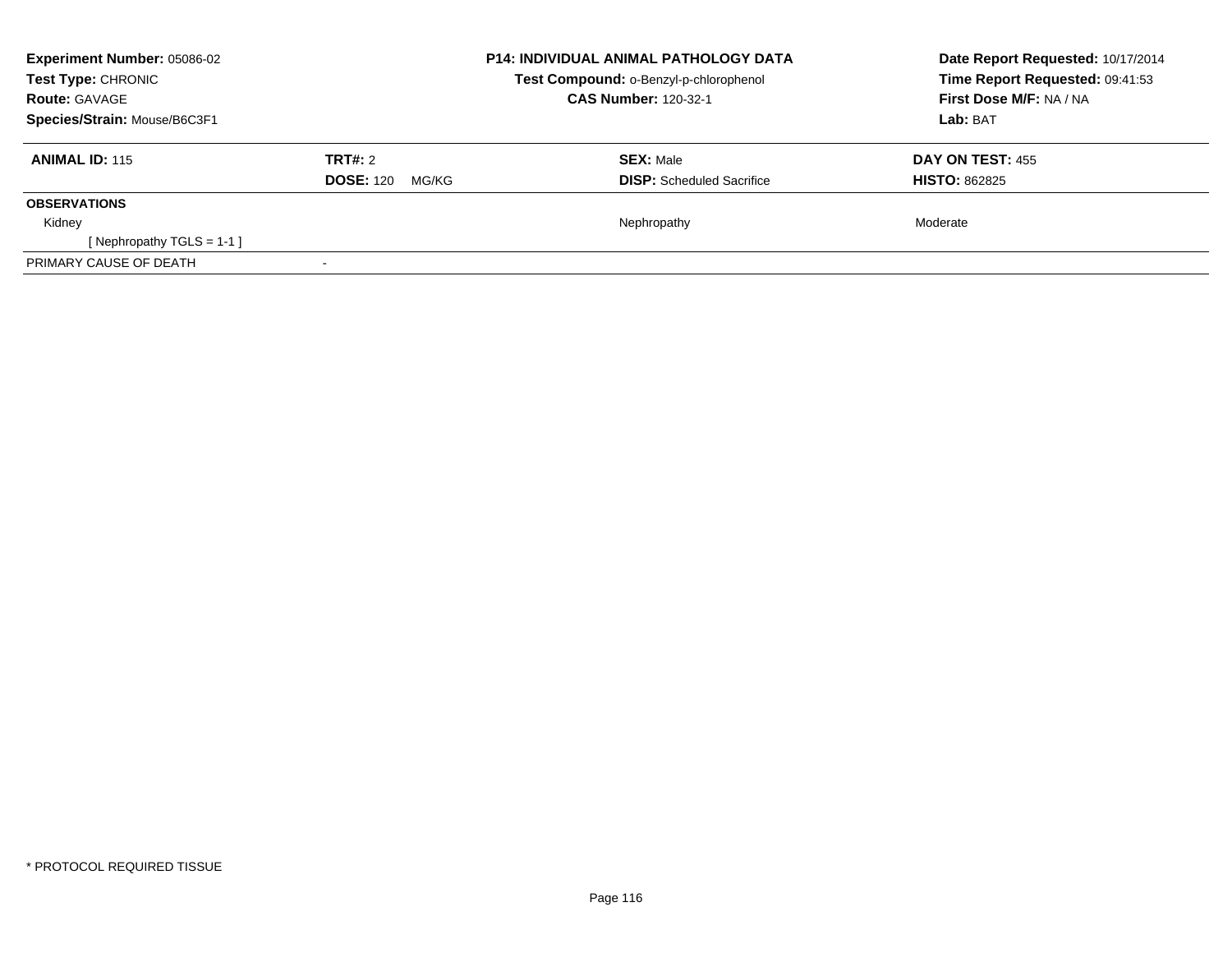| Experiment Number: 05086-02<br>Test Type: CHRONIC                                |                           | <b>P14: INDIVIDUAL ANIMAL PATHOLOGY DATA</b><br>Test Compound: o-Benzyl-p-chlorophenol | Date Report Requested: 10/17/2014<br>Time Report Requested: 09:41:53 |
|----------------------------------------------------------------------------------|---------------------------|----------------------------------------------------------------------------------------|----------------------------------------------------------------------|
| Route: GAVAGE<br>Species/Strain: Mouse/B6C3F1                                    |                           | <b>CAS Number: 120-32-1</b>                                                            | First Dose M/F: NA / NA<br>Lab: BAT                                  |
|                                                                                  |                           |                                                                                        |                                                                      |
| <b>ANIMAL ID: 116</b>                                                            | <b>TRT#: 2</b>            | <b>SEX: Male</b>                                                                       | DAY ON TEST: 728                                                     |
|                                                                                  | <b>DOSE: 120</b><br>MG/KG | <b>DISP: Terminal Sacrifice</b>                                                        | <b>HISTO: 862826</b>                                                 |
|                                                                                  |                           | ORGAN AND ACCOUNTABLE SITE STATUS                                                      |                                                                      |
| <b>NORMAL</b>                                                                    |                           |                                                                                        |                                                                      |
| Adrenal Gland - Medulla                                                          | <b>Bone Marrow</b>        | <b>Brain</b>                                                                           | Epididymis                                                           |
| Esophagus                                                                        | Gallbladder               | Heart                                                                                  | Intestine Large - Cecum                                              |
| Intestine Large - Colon                                                          | Intestine Large - Rectum  | Intestine Small - Duodenum                                                             | Intestine Small - Ileum                                              |
| Intestine Small - Jejunum                                                        | Islets, Pancreatic        | Lung                                                                                   | Lymph Node - Mandibular                                              |
| Lymph Node - Mesenteric                                                          | Nose                      | Pancreas                                                                               | Parathyroid Gland                                                    |
| <b>Pituitary Gland</b>                                                           | Prostate                  | <b>Salivary Glands</b>                                                                 | <b>Seminal Vesicle</b>                                               |
| <b>Skin</b>                                                                      | Spleen                    | Stomach - Forestomach                                                                  | Stomach - Glandular                                                  |
| <b>Testes</b>                                                                    | Thymus                    | <b>Thyroid Gland</b>                                                                   | Trachea                                                              |
| <b>Urinary Bladder</b>                                                           |                           |                                                                                        |                                                                      |
| <b>MISSING</b>                                                                   |                           |                                                                                        |                                                                      |
| <b>Mammary Gland</b>                                                             |                           |                                                                                        |                                                                      |
| <b>OBSERVATIONS</b>                                                              |                           |                                                                                        |                                                                      |
| <b>Adrenal Gland</b>                                                             | Cortex                    | Hyperplasia                                                                            | Minimal                                                              |
| Bone                                                                             |                           | Fibrous Osteodystrophy                                                                 | Minimal                                                              |
| Kidney                                                                           |                           | Nephropathy                                                                            | Moderate                                                             |
| [Nephropathy TGLS = 3-1]                                                         |                           |                                                                                        |                                                                      |
| Liver                                                                            |                           | Hepatocellular Adenoma                                                                 |                                                                      |
|                                                                                  |                           | Hepatocellular Carcinoma                                                               |                                                                      |
| [ Hepatocellular Adenoma TGLS = 4-9 ]<br>[ Hepatocellular Carcinoma TGLS = 2-1 ] |                           |                                                                                        |                                                                      |
| <b>Preputial Gland</b>                                                           | Duct                      | <b>Dilatation</b>                                                                      | Marked                                                               |
| Note: DILATATION<br>$TGLs = 1-8$                                                 |                           |                                                                                        |                                                                      |
| PRIMARY CAUSE OF DEATH                                                           |                           |                                                                                        |                                                                      |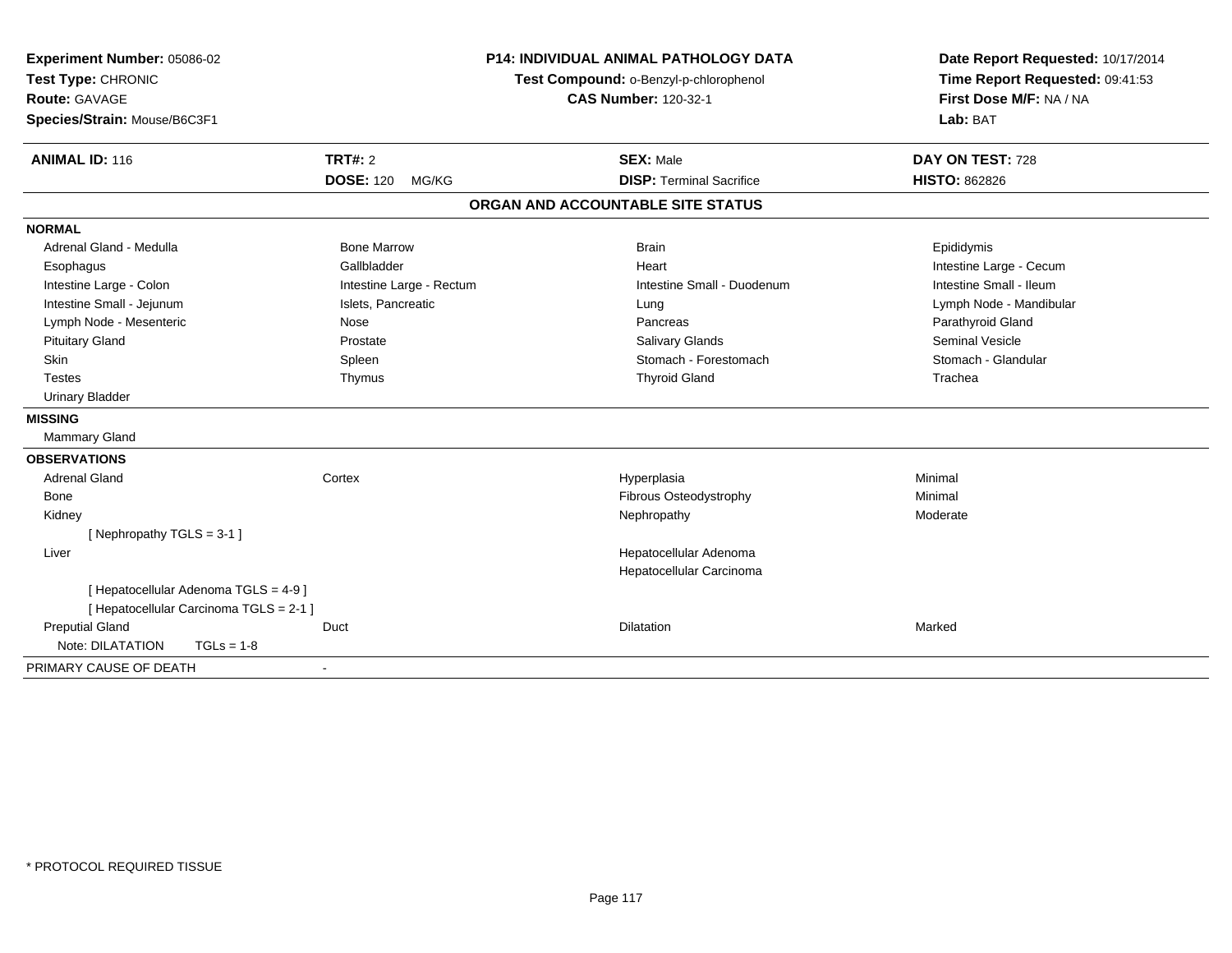| <b>Experiment Number: 05086-02</b><br>Test Type: CHRONIC<br><b>Route: GAVAGE</b><br>Species/Strain: Mouse/B6C3F1 |                                      | <b>P14: INDIVIDUAL ANIMAL PATHOLOGY DATA</b><br>Test Compound: o-Benzyl-p-chlorophenol<br><b>CAS Number: 120-32-1</b> | Date Report Requested: 10/17/2014<br>Time Report Requested: 09:41:53<br>First Dose M/F: NA / NA<br>Lab: BAT |
|------------------------------------------------------------------------------------------------------------------|--------------------------------------|-----------------------------------------------------------------------------------------------------------------------|-------------------------------------------------------------------------------------------------------------|
| <b>ANIMAL ID: 117</b>                                                                                            | TRT#: 2<br><b>DOSE: 120</b><br>MG/KG | <b>SEX: Male</b><br><b>DISP:</b> Moribund Sacrifice                                                                   | DAY ON TEST: 673<br><b>HISTO: 862827</b>                                                                    |
|                                                                                                                  |                                      | ORGAN AND ACCOUNTABLE SITE STATUS                                                                                     |                                                                                                             |
| <b>NORMAL</b>                                                                                                    |                                      |                                                                                                                       |                                                                                                             |
| Adrenal Gland - Medulla                                                                                          | Bone                                 | <b>Bone Marrow</b>                                                                                                    | <b>Brain</b>                                                                                                |
| Epididymis                                                                                                       | Esophagus                            | Gallbladder                                                                                                           | Heart                                                                                                       |
| Intestine Large - Cecum                                                                                          | Intestine Large - Colon              | Intestine Large - Rectum                                                                                              | Intestine Small - Duodenum                                                                                  |
| Intestine Small - Ileum                                                                                          | Intestine Small - Jejunum            | Islets, Pancreatic                                                                                                    | Lung                                                                                                        |
| Lymph Node - Mandibular                                                                                          | Nose                                 | Parathyroid Gland                                                                                                     | <b>Pituitary Gland</b>                                                                                      |
| Salivary Glands                                                                                                  | Skin                                 | Stomach - Glandular                                                                                                   | <b>Testes</b>                                                                                               |
| <b>Thyroid Gland</b>                                                                                             | Trachea                              | <b>Urinary Bladder</b>                                                                                                |                                                                                                             |
| <b>MISSING</b>                                                                                                   |                                      |                                                                                                                       |                                                                                                             |
| Lymph Node - Mesenteric                                                                                          | Mammary Gland                        | Thymus                                                                                                                |                                                                                                             |
| <b>OBSERVATIONS</b>                                                                                              |                                      |                                                                                                                       |                                                                                                             |
| <b>Adrenal Gland</b>                                                                                             | Cortex                               | Hyperplasia                                                                                                           | Minimal                                                                                                     |
| Kidney                                                                                                           |                                      | Nephropathy                                                                                                           | Moderate                                                                                                    |
|                                                                                                                  |                                      | Squamous Cell Carcinoma                                                                                               | Metastatic (Stomach)                                                                                        |
| Note: SQUAM CEL CARC<br>$TGLs = 4-1$<br>[Nephropathy TGLS = 7-1]                                                 |                                      |                                                                                                                       |                                                                                                             |
| Liver                                                                                                            |                                      | Necrosis                                                                                                              | Coagulative, Minimal                                                                                        |
| Lymph Node                                                                                                       |                                      | Squamous Cell Carcinoma                                                                                               | Metastatic (Stomach)                                                                                        |
| Note: SQUAM CEL CARC TGLs = 6-8                                                                                  |                                      |                                                                                                                       |                                                                                                             |
| Mesentery                                                                                                        |                                      | Squamous Cell Carcinoma                                                                                               | Metastatic (Stomach)                                                                                        |
| Note: SQUAM CEL CARC<br>$TGLs = 1-11$                                                                            |                                      |                                                                                                                       |                                                                                                             |
| Pancreas                                                                                                         |                                      | Squamous Cell Carcinoma                                                                                               | Metastatic (Uncertain Primary Site)                                                                         |
| Note: SQUAM CEL CARC<br>$TGLs = 8-10$                                                                            |                                      |                                                                                                                       |                                                                                                             |
| <b>Preputial Gland</b>                                                                                           | Duct                                 | <b>Dilatation</b>                                                                                                     | Marked                                                                                                      |
| Note: DILATATION<br>$TGLs = 9-14$                                                                                |                                      |                                                                                                                       |                                                                                                             |
| Prostate                                                                                                         |                                      | Squamous Cell Carcinoma                                                                                               | Metastatic (Stomach)                                                                                        |
| <b>Seminal Vesicle</b>                                                                                           |                                      | Squamous Cell Carcinoma                                                                                               | Metastatic (Stomach)                                                                                        |
| <b>Skeletal Muscle</b>                                                                                           |                                      | Squamous Cell Carcinoma                                                                                               | Metastatic (Uncertain Primary Site)                                                                         |
| Note: SQUAM CEL CARC TGLs = 2,3-12+13                                                                            |                                      |                                                                                                                       |                                                                                                             |
| Spleen                                                                                                           |                                      | Hematopoietic Cell Proliferation                                                                                      | Moderate                                                                                                    |
| Stomach                                                                                                          | Forestomach                          | Squamous Cell Carcinoma                                                                                               |                                                                                                             |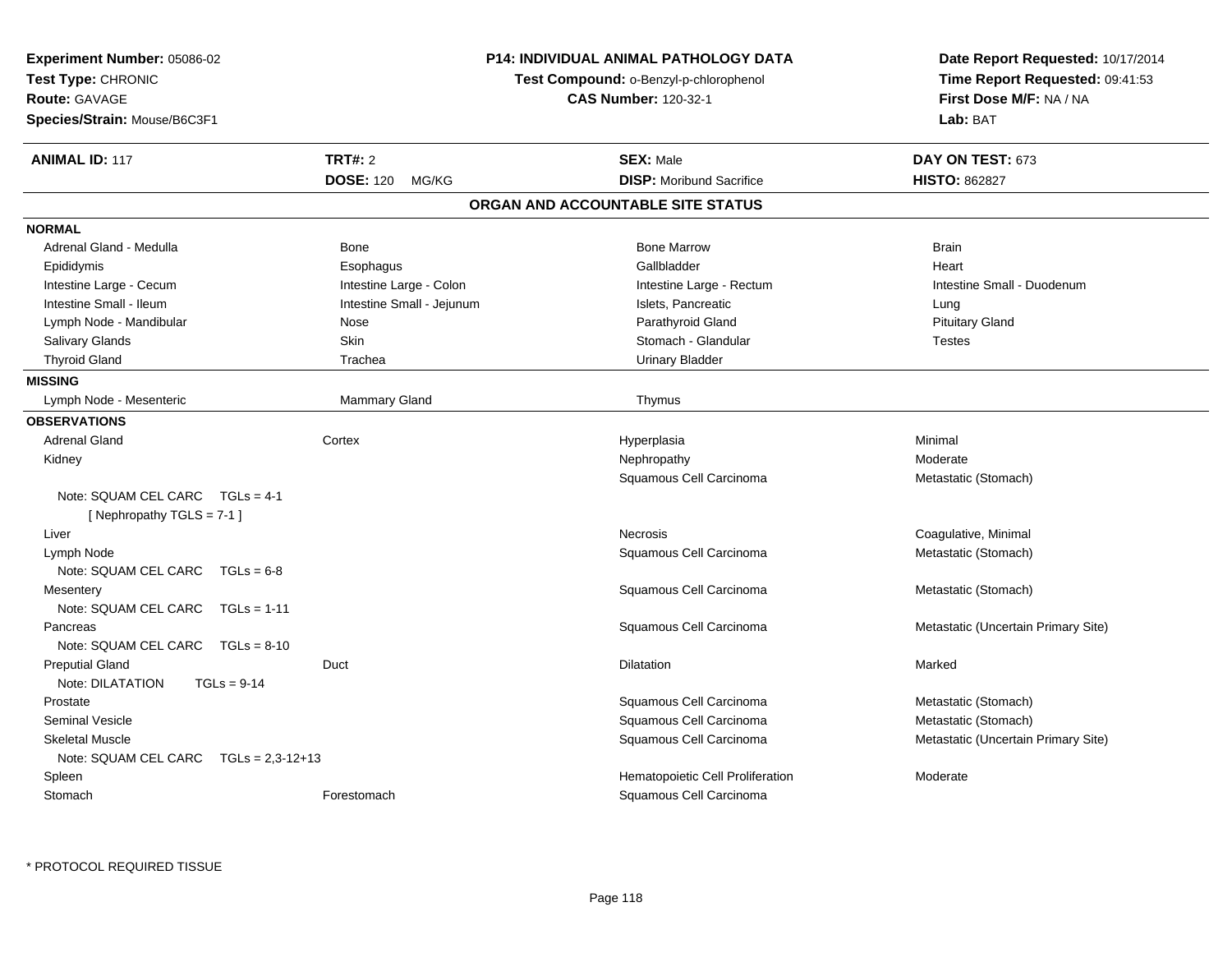| Experiment Number: 05086-02<br>Test Type: CHRONIC<br><b>Route: GAVAGE</b><br>Species/Strain: Mouse/B6C3F1 |                                                                | <b>P14: INDIVIDUAL ANIMAL PATHOLOGY DATA</b><br>Test Compound: o-Benzyl-p-chlorophenol<br><b>CAS Number: 120-32-1</b> | Date Report Requested: 10/17/2014<br>Time Report Requested: 09:41:53<br>First Dose M/F: NA / NA<br>Lab: BAT |
|-----------------------------------------------------------------------------------------------------------|----------------------------------------------------------------|-----------------------------------------------------------------------------------------------------------------------|-------------------------------------------------------------------------------------------------------------|
| <b>ANIMAL ID: 117</b>                                                                                     | TRT#: 2                                                        | <b>SEX:</b> Male                                                                                                      | <b>DAY ON TEST: 673</b>                                                                                     |
|                                                                                                           | <b>DOSE: 120</b><br>MG/KG                                      | <b>DISP:</b> Moribund Sacrifice<br>ORGAN AND ACCOUNTABLE SITE STATUS                                                  | <b>HISTO: 862827</b>                                                                                        |
| Note: SQUAM CEL CARC                                                                                      | $TGLs = 5-9$                                                   |                                                                                                                       |                                                                                                             |
| PRIMARY CAUSE OF DEATH                                                                                    |                                                                |                                                                                                                       |                                                                                                             |
| Animal Note: NEPHROPATHY                                                                                  | Animal Note: C O MORB: SQUAMOUS CELL CARCINOMA OF FORESTOMACH, |                                                                                                                       |                                                                                                             |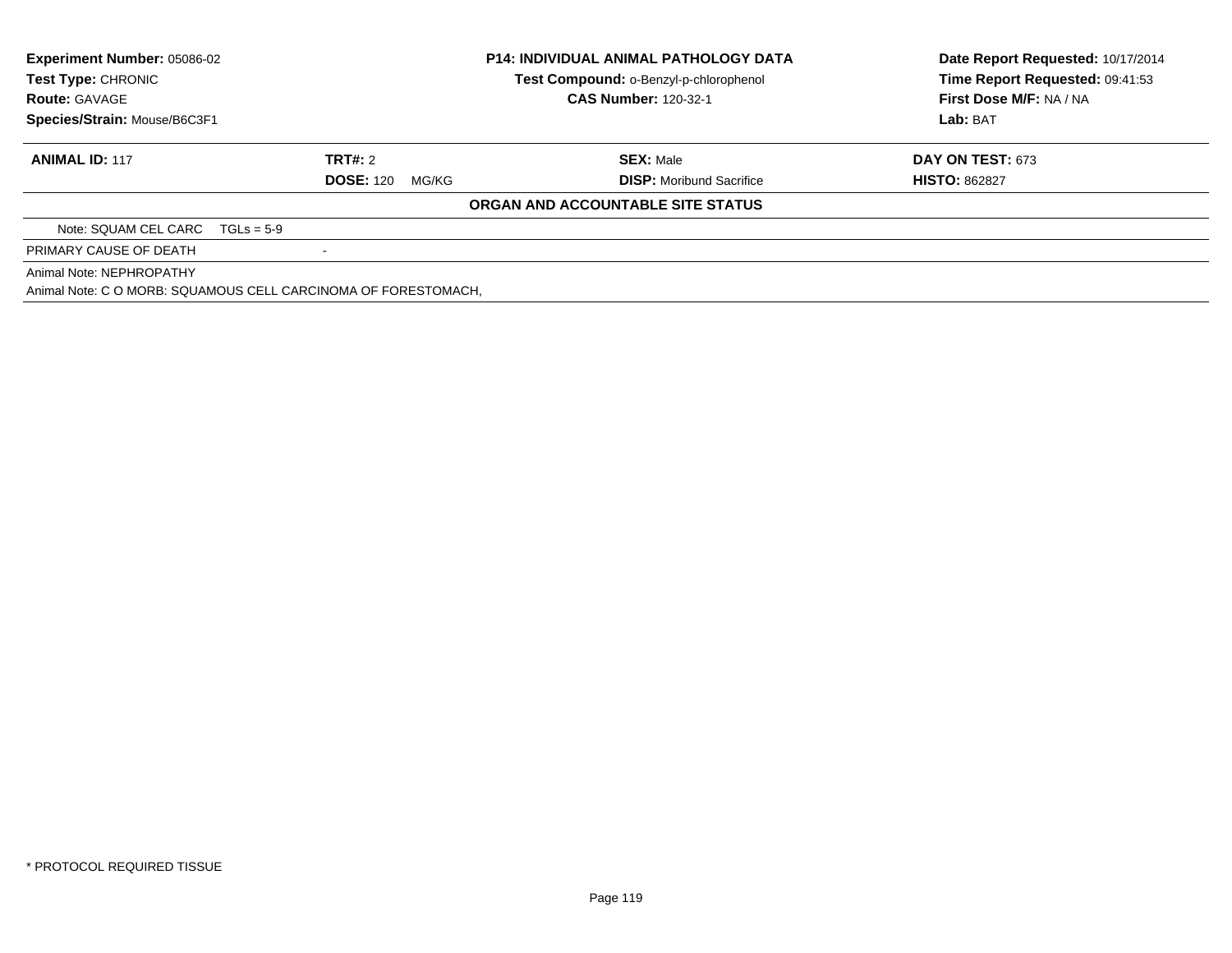| Experiment Number: 05086-02<br>Test Type: CHRONIC<br>Route: GAVAGE<br>Species/Strain: Mouse/B6C3F1<br><b>ANIMAL ID: 118</b>                                                                                                                                     | TRT#: 2<br><b>DOSE: 120</b><br>MG/KG                                                                                        | <b>P14: INDIVIDUAL ANIMAL PATHOLOGY DATA</b><br>Test Compound: o-Benzyl-p-chlorophenol<br><b>CAS Number: 120-32-1</b><br><b>SEX: Male</b><br><b>DISP: Terminal Sacrifice</b> | Date Report Requested: 10/17/2014<br>Time Report Requested: 09:41:53<br>First Dose M/F: NA / NA<br>Lab: BAT<br>DAY ON TEST: 728<br><b>HISTO: 862828</b>                      |
|-----------------------------------------------------------------------------------------------------------------------------------------------------------------------------------------------------------------------------------------------------------------|-----------------------------------------------------------------------------------------------------------------------------|------------------------------------------------------------------------------------------------------------------------------------------------------------------------------|------------------------------------------------------------------------------------------------------------------------------------------------------------------------------|
|                                                                                                                                                                                                                                                                 |                                                                                                                             | ORGAN AND ACCOUNTABLE SITE STATUS                                                                                                                                            |                                                                                                                                                                              |
| <b>NORMAL</b><br>Adrenal Gland - Medulla<br>Esophagus<br>Intestine Large - Colon<br>Intestine Small - Jejunum<br>Lymph Node - Mesenteric<br><b>Pituitary Gland</b><br><b>Skin</b><br><b>Testes</b><br><b>Urinary Bladder</b><br><b>MISSING</b><br>Mammary Gland | <b>Bone Marrow</b><br>Gallbladder<br>Intestine Large - Rectum<br>Islets, Pancreatic<br>Nose<br>Prostate<br>Spleen<br>Thymus | <b>Brain</b><br>Heart<br>Intestine Small - Duodenum<br>Lung<br>Pancreas<br><b>Salivary Glands</b><br>Stomach - Forestomach<br><b>Thyroid Gland</b>                           | Epididymis<br>Intestine Large - Cecum<br>Intestine Small - Ileum<br>Lymph Node - Mandibular<br>Parathyroid Gland<br><b>Seminal Vesicle</b><br>Stomach - Glandular<br>Trachea |
| <b>OBSERVATIONS</b><br><b>Adrenal Gland</b><br><b>Bone</b><br>Kidney<br>[Nephropathy TGLS = 1-1]<br>Liver<br>Mesentery<br>Note: NECROSIS<br>$TGLs = 2-8$<br>PRIMARY CAUSE OF DEATH                                                                              | Cortex<br>Fat<br>$\overline{\phantom{a}}$                                                                                   | Hyperplasia<br>Fibrous Osteodystrophy<br>Nephropathy<br>Hyperplasia<br>Necrosis                                                                                              | Mild<br>Minimal<br>Mild<br>Minimal<br>Mild                                                                                                                                   |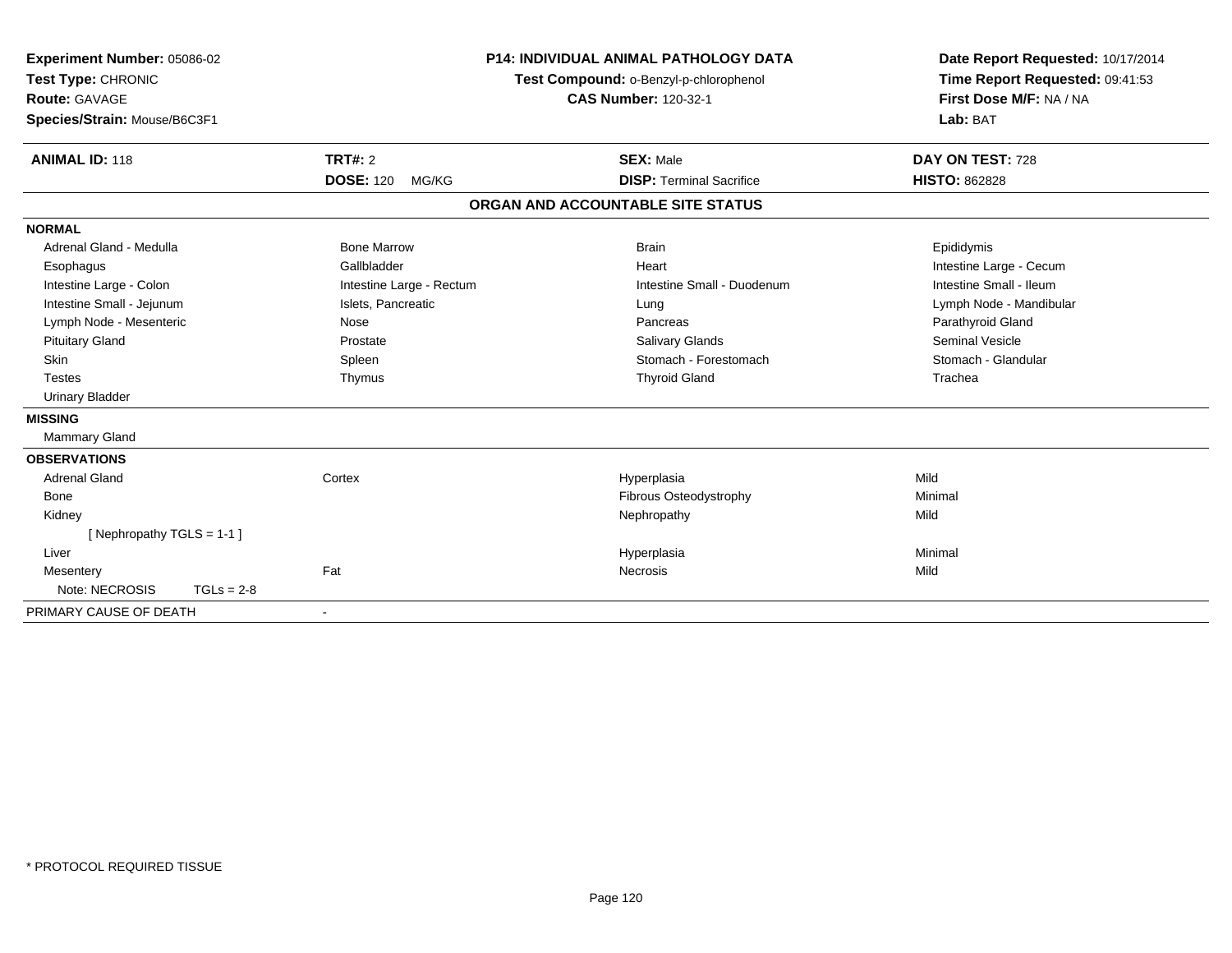| <b>Experiment Number: 05086-02</b><br>Test Type: CHRONIC<br>Route: GAVAGE<br>Species/Strain: Mouse/B6C3F1 | <b>P14: INDIVIDUAL ANIMAL PATHOLOGY DATA</b><br>Test Compound: o-Benzyl-p-chlorophenol<br><b>CAS Number: 120-32-1</b> |                                   | Date Report Requested: 10/17/2014<br>Time Report Requested: 09:41:53<br>First Dose M/F: NA / NA<br>Lab: BAT |
|-----------------------------------------------------------------------------------------------------------|-----------------------------------------------------------------------------------------------------------------------|-----------------------------------|-------------------------------------------------------------------------------------------------------------|
| <b>ANIMAL ID: 119</b>                                                                                     | TRT#: 2                                                                                                               | <b>SEX: Male</b>                  | DAY ON TEST: 661                                                                                            |
|                                                                                                           | <b>DOSE: 120</b><br>MG/KG                                                                                             | <b>DISP: Natural Death</b>        | <b>HISTO: 862829</b>                                                                                        |
|                                                                                                           |                                                                                                                       | ORGAN AND ACCOUNTABLE SITE STATUS |                                                                                                             |
| <b>NORMAL</b>                                                                                             |                                                                                                                       |                                   |                                                                                                             |
| <b>Adrenal Gland - Cortex</b>                                                                             | Adrenal Gland - Medulla                                                                                               | <b>Bone</b>                       | <b>Bone Marrow</b>                                                                                          |
| <b>Brain</b>                                                                                              | Epididymis                                                                                                            | Esophagus                         | Heart                                                                                                       |
| Intestine Large - Cecum                                                                                   | Intestine Large - Colon                                                                                               | Intestine Large - Rectum          | Intestine Small - Duodenum                                                                                  |
| Intestine Small - Ileum                                                                                   | Intestine Small - Jejunum                                                                                             | Islets, Pancreatic                | Liver                                                                                                       |
| Lung                                                                                                      | Lymph Node - Mandibular                                                                                               | Nose                              | Pancreas                                                                                                    |
| Parathyroid Gland                                                                                         | <b>Pituitary Gland</b>                                                                                                | Prostate                          | Salivary Glands                                                                                             |
| Seminal Vesicle                                                                                           | Skin                                                                                                                  | Spleen                            | Stomach - Forestomach                                                                                       |
| Stomach - Glandular                                                                                       | <b>Testes</b>                                                                                                         | Thymus                            | <b>Thyroid Gland</b>                                                                                        |
| Trachea                                                                                                   | <b>Urinary Bladder</b>                                                                                                |                                   |                                                                                                             |
| <b>MISSING</b>                                                                                            |                                                                                                                       |                                   |                                                                                                             |
| Lymph Node - Mesenteric                                                                                   | Mammary Gland                                                                                                         |                                   |                                                                                                             |
| <b>AUTO PRECLUDES DIAG.</b>                                                                               |                                                                                                                       |                                   |                                                                                                             |
| Gallbladder                                                                                               |                                                                                                                       |                                   |                                                                                                             |
| <b>OBSERVATIONS</b>                                                                                       |                                                                                                                       |                                   |                                                                                                             |
| Kidney                                                                                                    |                                                                                                                       | Nephropathy                       | Mild                                                                                                        |
| Spleen                                                                                                    |                                                                                                                       |                                   |                                                                                                             |
| Note: NO CORRESP LESION FOR SMALL SPLEEN SEEN AT NECROPSY                                                 |                                                                                                                       |                                   |                                                                                                             |
| PRIMARY CAUSE OF DEATH                                                                                    |                                                                                                                       |                                   |                                                                                                             |
| Animal Note: C O DEATH: UNKNOWN                                                                           |                                                                                                                       |                                   |                                                                                                             |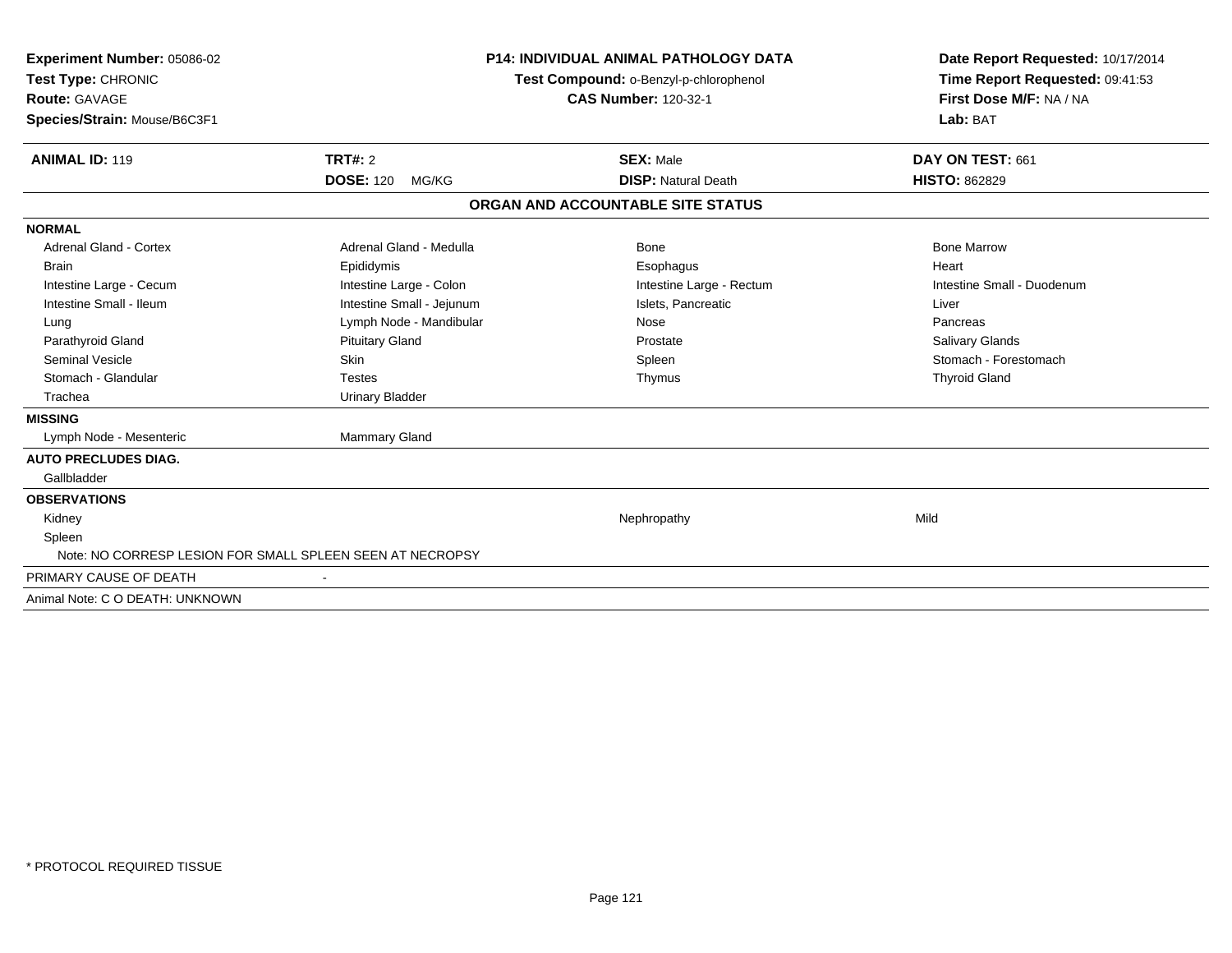| Experiment Number: 05086-02<br>Test Type: CHRONIC<br>Route: GAVAGE<br>Species/Strain: Mouse/B6C3F1 |                                                           | <b>P14: INDIVIDUAL ANIMAL PATHOLOGY DATA</b><br>Test Compound: o-Benzyl-p-chlorophenol<br><b>CAS Number: 120-32-1</b> | Date Report Requested: 10/17/2014<br>Time Report Requested: 09:41:53<br>First Dose M/F: NA / NA<br>Lab: BAT |
|----------------------------------------------------------------------------------------------------|-----------------------------------------------------------|-----------------------------------------------------------------------------------------------------------------------|-------------------------------------------------------------------------------------------------------------|
| <b>ANIMAL ID: 120</b>                                                                              | <b>TRT#: 2</b>                                            | <b>SEX: Male</b>                                                                                                      | DAY ON TEST: 631                                                                                            |
|                                                                                                    | <b>DOSE: 120</b><br>MG/KG                                 | <b>DISP:</b> Moribund Sacrifice                                                                                       | <b>HISTO: 862830</b>                                                                                        |
|                                                                                                    |                                                           | ORGAN AND ACCOUNTABLE SITE STATUS                                                                                     |                                                                                                             |
| <b>NORMAL</b>                                                                                      |                                                           |                                                                                                                       |                                                                                                             |
| Adrenal Gland - Medulla                                                                            | <b>Bone</b>                                               | <b>Bone Marrow</b>                                                                                                    | <b>Brain</b>                                                                                                |
| Epididymis                                                                                         | Esophagus                                                 | Gallbladder                                                                                                           | Heart                                                                                                       |
| Intestine Large - Cecum                                                                            | Intestine Large - Colon                                   | Intestine Large - Rectum                                                                                              | Intestine Small - Duodenum                                                                                  |
| Intestine Small - Ileum                                                                            | Intestine Small - Jejunum                                 | Islets, Pancreatic                                                                                                    | Liver                                                                                                       |
| Lymph Node - Mandibular                                                                            | Lymph Node - Mesenteric                                   | Nose                                                                                                                  | Pancreas                                                                                                    |
| Parathyroid Gland                                                                                  | <b>Pituitary Gland</b>                                    | Prostate                                                                                                              | Salivary Glands                                                                                             |
| <b>Seminal Vesicle</b>                                                                             | Skin                                                      | Spleen                                                                                                                | Stomach - Forestomach                                                                                       |
| <b>Testes</b>                                                                                      | Thymus                                                    | <b>Thyroid Gland</b>                                                                                                  | Trachea                                                                                                     |
| <b>Urinary Bladder</b>                                                                             |                                                           |                                                                                                                       |                                                                                                             |
| <b>MISSING</b>                                                                                     |                                                           |                                                                                                                       |                                                                                                             |
| Mammary Gland                                                                                      |                                                           |                                                                                                                       |                                                                                                             |
| <b>OBSERVATIONS</b>                                                                                |                                                           |                                                                                                                       |                                                                                                             |
| <b>Adrenal Gland</b>                                                                               | Cortex                                                    | Hyperplasia                                                                                                           | Minimal                                                                                                     |
| Kidney                                                                                             |                                                           | Nephropathy                                                                                                           | Mild                                                                                                        |
| Liver                                                                                              |                                                           |                                                                                                                       |                                                                                                             |
|                                                                                                    | Note: NO CORRESP LESION FOR LIVER PALLOR SEEN AT NECROPSY |                                                                                                                       |                                                                                                             |
| Lung                                                                                               |                                                           | Alveolar/Bronchiolar Adenoma                                                                                          |                                                                                                             |
| Note: ALV BRON ADEN                                                                                | $TGLs = 2-9$                                              |                                                                                                                       |                                                                                                             |
| Stomach                                                                                            | Glandular                                                 | Ulcer                                                                                                                 | Mild                                                                                                        |
| Note: ULCER                                                                                        | $TGLs = 3-10$                                             |                                                                                                                       |                                                                                                             |
| PRIMARY CAUSE OF DEATH                                                                             |                                                           |                                                                                                                       |                                                                                                             |
| Animal Note: C O MORB: UNKNOWN                                                                     |                                                           |                                                                                                                       |                                                                                                             |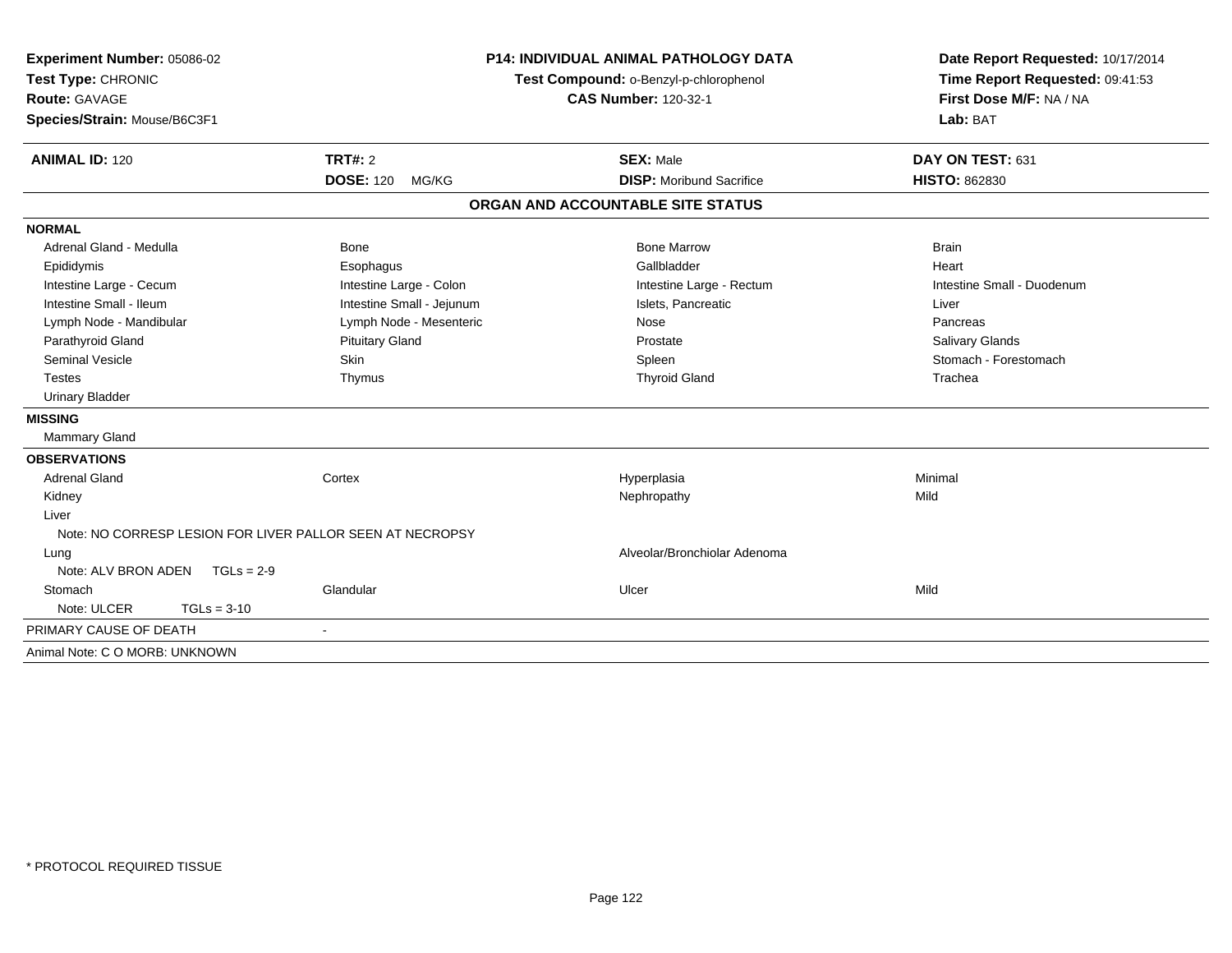| Experiment Number: 05086-02<br>Test Type: CHRONIC<br><b>Route: GAVAGE</b><br>Species/Strain: Mouse/B6C3F1 |                           | <b>P14: INDIVIDUAL ANIMAL PATHOLOGY DATA</b><br>Test Compound: o-Benzyl-p-chlorophenol<br><b>CAS Number: 120-32-1</b> |                                 | Date Report Requested: 10/17/2014<br>Time Report Requested: 09:41:53<br>First Dose M/F: NA / NA<br>Lab: BAT |
|-----------------------------------------------------------------------------------------------------------|---------------------------|-----------------------------------------------------------------------------------------------------------------------|---------------------------------|-------------------------------------------------------------------------------------------------------------|
| <b>ANIMAL ID: 121</b>                                                                                     | <b>TRT#: 2</b>            |                                                                                                                       | <b>SEX: Male</b>                | DAY ON TEST: 728                                                                                            |
|                                                                                                           | <b>DOSE: 120</b><br>MG/KG |                                                                                                                       | <b>DISP: Terminal Sacrifice</b> | <b>HISTO: 862831</b>                                                                                        |
|                                                                                                           |                           | ORGAN AND ACCOUNTABLE SITE STATUS                                                                                     |                                 |                                                                                                             |
| <b>NORMAL</b>                                                                                             |                           |                                                                                                                       |                                 |                                                                                                             |
| <b>Adrenal Gland - Cortex</b>                                                                             | Adrenal Gland - Medulla   |                                                                                                                       | <b>Bone Marrow</b>              | <b>Brain</b>                                                                                                |
| Epididymis                                                                                                | Esophagus                 |                                                                                                                       | Gallbladder                     | Heart                                                                                                       |
| Intestine Large - Cecum                                                                                   | Intestine Large - Colon   |                                                                                                                       | Intestine Large - Rectum        | Intestine Small - Duodenum                                                                                  |
| Intestine Small - Ileum                                                                                   | Intestine Small - Jejunum |                                                                                                                       | Islets, Pancreatic              | Lymph Node - Mandibular                                                                                     |
| Lymph Node - Mesenteric                                                                                   | Nose                      |                                                                                                                       | Pancreas                        | Parathyroid Gland                                                                                           |
| <b>Pituitary Gland</b>                                                                                    | Prostate                  |                                                                                                                       | <b>Salivary Glands</b>          | <b>Seminal Vesicle</b>                                                                                      |
| <b>Skin</b>                                                                                               | Spleen                    |                                                                                                                       | Stomach - Glandular             | <b>Testes</b>                                                                                               |
| Thymus                                                                                                    | <b>Thyroid Gland</b>      |                                                                                                                       | Trachea                         | <b>Urinary Bladder</b>                                                                                      |
| <b>MISSING</b>                                                                                            |                           |                                                                                                                       |                                 |                                                                                                             |
| Mammary Gland                                                                                             |                           |                                                                                                                       |                                 |                                                                                                             |
| <b>OBSERVATIONS</b>                                                                                       |                           |                                                                                                                       |                                 |                                                                                                             |
| <b>Bone</b>                                                                                               |                           |                                                                                                                       | <b>Fibrous Osteodystrophy</b>   | Minimal                                                                                                     |
| Kidney                                                                                                    |                           |                                                                                                                       | Nephropathy                     | Mild                                                                                                        |
| Note: NEPHROPATHY<br>$TGLs = 1-1+9$                                                                       |                           |                                                                                                                       |                                 |                                                                                                             |
| Liver                                                                                                     |                           |                                                                                                                       | Hepatocellular Adenoma          |                                                                                                             |
| Note: HEPATOCLR ADEN $TGLs = 2-8$                                                                         |                           |                                                                                                                       |                                 |                                                                                                             |
| Lung                                                                                                      |                           |                                                                                                                       | Alveolar/Bronchiolar Adenoma    |                                                                                                             |
| Stomach                                                                                                   | Forestomach               |                                                                                                                       | Hyperplasia                     | Squamous, Mild                                                                                              |
| PRIMARY CAUSE OF DEATH                                                                                    |                           |                                                                                                                       |                                 |                                                                                                             |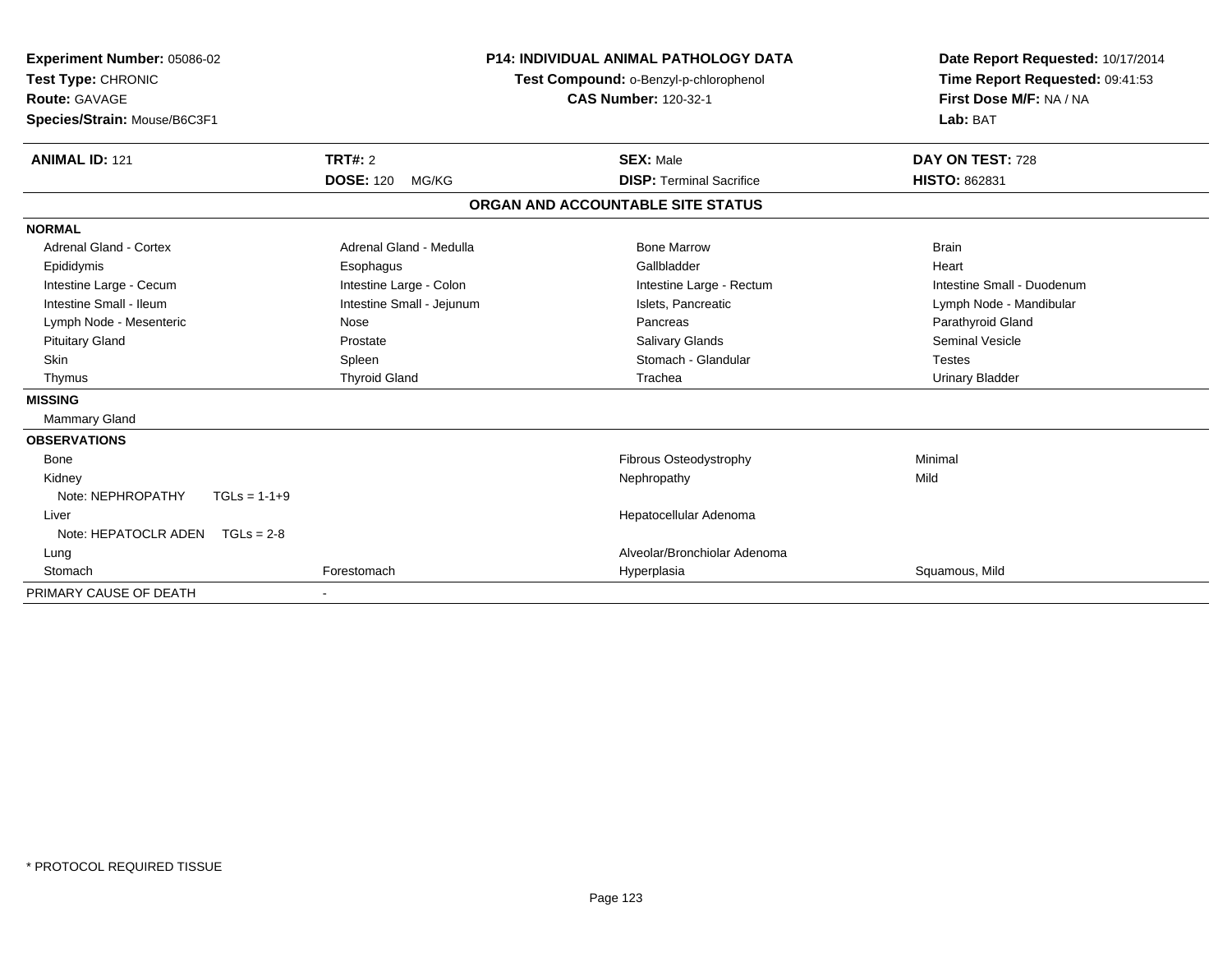| Experiment Number: 05086-02<br>Test Type: CHRONIC<br><b>Route: GAVAGE</b><br>Species/Strain: Mouse/B6C3F1 |                           | P14: INDIVIDUAL ANIMAL PATHOLOGY DATA<br>Test Compound: o-Benzyl-p-chlorophenol<br><b>CAS Number: 120-32-1</b> | Date Report Requested: 10/17/2014<br>Time Report Requested: 09:41:53<br>First Dose M/F: NA / NA<br>Lab: BAT |
|-----------------------------------------------------------------------------------------------------------|---------------------------|----------------------------------------------------------------------------------------------------------------|-------------------------------------------------------------------------------------------------------------|
| <b>ANIMAL ID: 122</b>                                                                                     | <b>TRT#: 2</b>            | <b>SEX: Male</b>                                                                                               | DAY ON TEST: 728                                                                                            |
|                                                                                                           | <b>DOSE: 120</b><br>MG/KG | <b>DISP: Terminal Sacrifice</b>                                                                                | <b>HISTO: 862832</b>                                                                                        |
|                                                                                                           |                           | ORGAN AND ACCOUNTABLE SITE STATUS                                                                              |                                                                                                             |
| <b>NORMAL</b>                                                                                             |                           |                                                                                                                |                                                                                                             |
| Adrenal Gland - Medulla                                                                                   | Bone                      | <b>Bone Marrow</b>                                                                                             | <b>Brain</b>                                                                                                |
| Epididymis                                                                                                | Esophagus                 | Heart                                                                                                          | Intestine Large - Cecum                                                                                     |
| Intestine Large - Colon                                                                                   | Intestine Large - Rectum  | Intestine Small - Duodenum                                                                                     | Intestine Small - Ileum                                                                                     |
| Intestine Small - Jejunum                                                                                 | Islets, Pancreatic        | Lymph Node - Mandibular                                                                                        | Lymph Node - Mesenteric                                                                                     |
| Nose                                                                                                      | Pancreas                  | <b>Pituitary Gland</b>                                                                                         | Prostate                                                                                                    |
| Salivary Glands                                                                                           | <b>Seminal Vesicle</b>    | Skin                                                                                                           | Stomach - Forestomach                                                                                       |
| <b>Testes</b>                                                                                             | <b>Thyroid Gland</b>      | Trachea                                                                                                        | <b>Urinary Bladder</b>                                                                                      |
| <b>MISSING</b>                                                                                            |                           |                                                                                                                |                                                                                                             |
| Gallbladder                                                                                               | Mammary Gland             | Parathyroid Gland                                                                                              | Thymus                                                                                                      |
| <b>OBSERVATIONS</b>                                                                                       |                           |                                                                                                                |                                                                                                             |
| <b>Adrenal Gland</b>                                                                                      | Cortex                    | Hyperplasia                                                                                                    | Minimal                                                                                                     |
| Eye                                                                                                       | Cornea                    | Inflammation                                                                                                   | Chronic, Mild                                                                                               |
| Note: INFLAMMATION<br>$TGLs = 1-8$                                                                        |                           |                                                                                                                |                                                                                                             |
| <b>Harderian Gland</b>                                                                                    |                           | Adenoma                                                                                                        |                                                                                                             |
| Note: ADENOMA<br>$TGLs = 2-5$                                                                             |                           |                                                                                                                |                                                                                                             |
| Kidney                                                                                                    |                           | Nephropathy                                                                                                    | Moderate                                                                                                    |
| [Nephropathy TGLS = 4-1]                                                                                  |                           |                                                                                                                |                                                                                                             |
| Liver                                                                                                     |                           | Hepatocellular Adenoma                                                                                         | Multiple                                                                                                    |
|                                                                                                           |                           | Hepatocellular Carcinoma                                                                                       |                                                                                                             |
| Note: HEPATOCLR CARC<br>$TGLs = 3-11$<br>Note: HEPATOCLR ADEN TGLs = 5,6,8-9+10                           |                           |                                                                                                                |                                                                                                             |
| Lung                                                                                                      |                           | Alveolar/Bronchiolar Adenoma                                                                                   |                                                                                                             |
|                                                                                                           |                           | Hepatocellular Carcinoma                                                                                       | Metastatic (Liver)                                                                                          |
| Spleen                                                                                                    |                           | Hematopoietic Cell Proliferation                                                                               | Mild                                                                                                        |
| Stomach                                                                                                   | Glandular, Mucosa         | Mineralization                                                                                                 | Minimal                                                                                                     |
| PRIMARY CAUSE OF DEATH                                                                                    | $\blacksquare$            |                                                                                                                |                                                                                                             |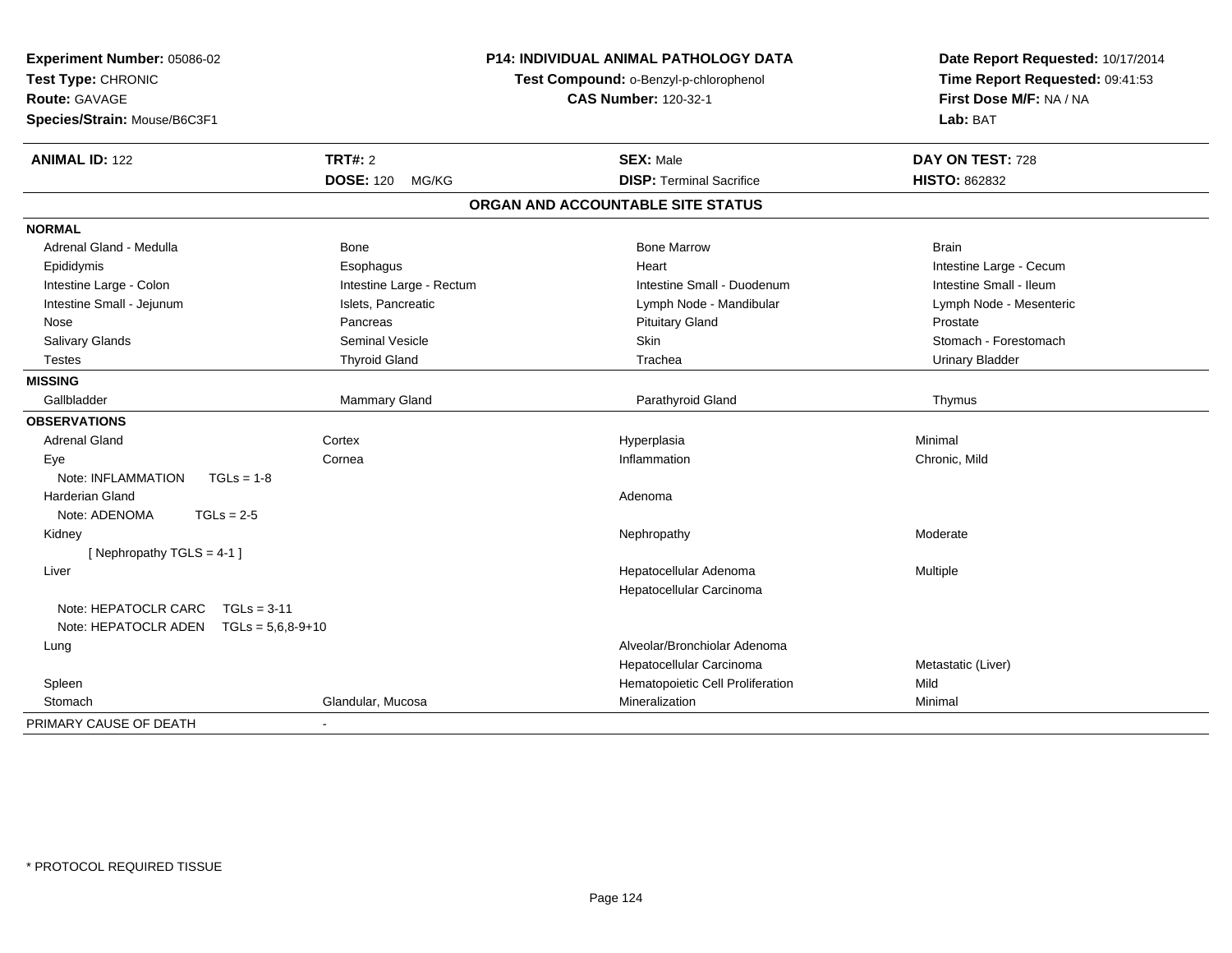| <b>Experiment Number: 05086-02</b> |                           | <b>P14: INDIVIDUAL ANIMAL PATHOLOGY DATA</b> | Date Report Requested: 10/17/2014 |  |
|------------------------------------|---------------------------|----------------------------------------------|-----------------------------------|--|
| Test Type: CHRONIC                 |                           | Test Compound: o-Benzyl-p-chlorophenol       | Time Report Requested: 09:41:53   |  |
| <b>Route: GAVAGE</b>               |                           | <b>CAS Number: 120-32-1</b>                  | First Dose M/F: NA / NA           |  |
| Species/Strain: Mouse/B6C3F1       |                           |                                              | Lab: BAT                          |  |
| <b>ANIMAL ID: 123</b>              | TRT#: 2                   | <b>SEX: Male</b>                             | DAY ON TEST: 93                   |  |
|                                    | <b>DOSE: 120</b><br>MG/KG | <b>DISP:</b> Scheduled Sacrifice             | HISTO:                            |  |
|                                    |                           | ORGAN AND ACCOUNTABLE SITE STATUS            |                                   |  |
| <b>NORMAL</b>                      |                           |                                              |                                   |  |
| Kidney                             |                           |                                              |                                   |  |
| PRIMARY CAUSE OF DEATH             |                           |                                              |                                   |  |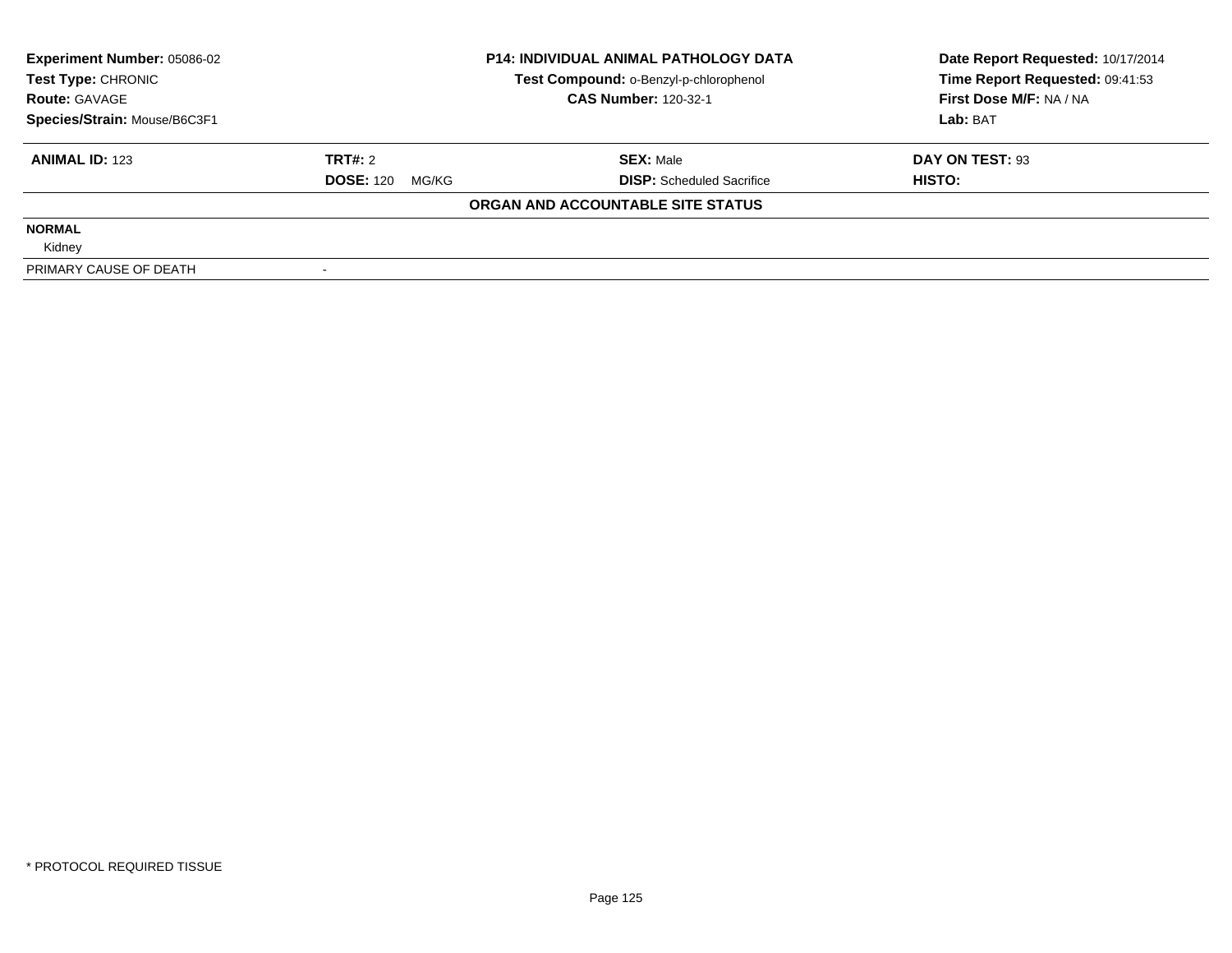| Experiment Number: 05086-02<br>Test Type: CHRONIC    |                           | <b>P14: INDIVIDUAL ANIMAL PATHOLOGY DATA</b><br>Test Compound: o-Benzyl-p-chlorophenol | Date Report Requested: 10/17/2014<br>Time Report Requested: 09:41:53 |
|------------------------------------------------------|---------------------------|----------------------------------------------------------------------------------------|----------------------------------------------------------------------|
| <b>Route: GAVAGE</b><br>Species/Strain: Mouse/B6C3F1 |                           | <b>CAS Number: 120-32-1</b>                                                            | First Dose M/F: NA / NA<br>Lab: BAT                                  |
|                                                      |                           |                                                                                        |                                                                      |
| <b>ANIMAL ID: 124</b>                                | TRT#: 2                   | <b>SEX: Male</b>                                                                       | DAY ON TEST: 456                                                     |
|                                                      | <b>DOSE: 120</b><br>MG/KG | <b>DISP:</b> Scheduled Sacrifice                                                       | <b>HISTO: 862834</b>                                                 |
|                                                      |                           | ORGAN AND ACCOUNTABLE SITE STATUS                                                      |                                                                      |
| <b>NORMAL</b>                                        |                           |                                                                                        |                                                                      |
| Adrenal Gland - Medulla                              |                           |                                                                                        |                                                                      |
| <b>OBSERVATIONS</b>                                  |                           |                                                                                        |                                                                      |
| <b>Adrenal Gland</b>                                 | Cortex                    | Hypertrophy                                                                            | Focal, Minimal                                                       |
| Kidney                                               |                           | Nephropathy                                                                            | Mild                                                                 |
| PRIMARY CAUSE OF DEATH                               |                           |                                                                                        |                                                                      |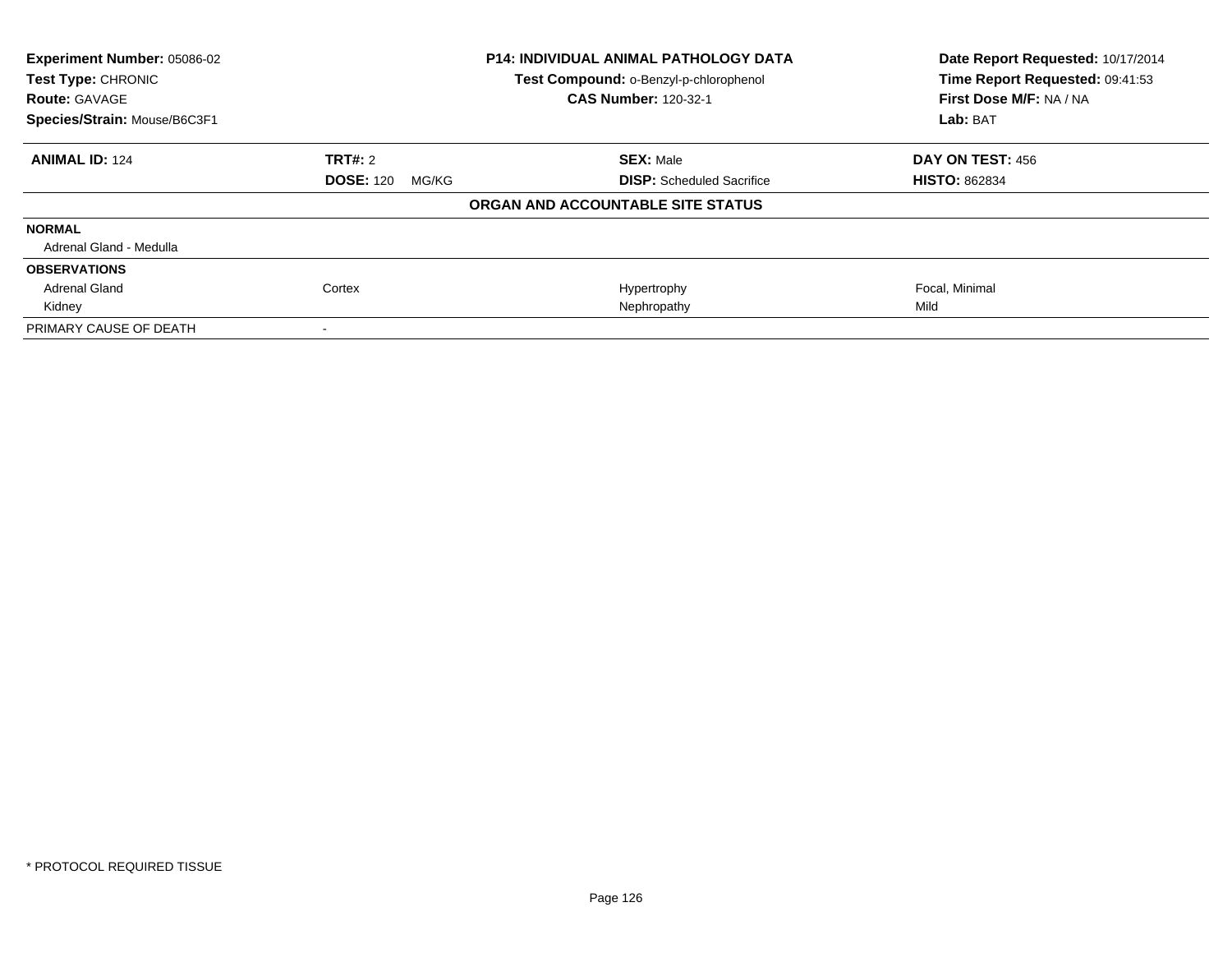| Experiment Number: 05086-02                                   | <b>P14: INDIVIDUAL ANIMAL PATHOLOGY DATA</b><br>Test Compound: o-Benzyl-p-chlorophenol |                             | Date Report Requested: 10/17/2014 |                            |
|---------------------------------------------------------------|----------------------------------------------------------------------------------------|-----------------------------|-----------------------------------|----------------------------|
| Test Type: CHRONIC                                            |                                                                                        |                             | Time Report Requested: 09:41:53   |                            |
| <b>Route: GAVAGE</b>                                          |                                                                                        | <b>CAS Number: 120-32-1</b> |                                   | First Dose M/F: NA / NA    |
| Species/Strain: Mouse/B6C3F1                                  |                                                                                        |                             |                                   | Lab: BAT                   |
|                                                               |                                                                                        |                             |                                   |                            |
| <b>ANIMAL ID: 125</b>                                         | TRT#: 2                                                                                |                             | <b>SEX: Male</b>                  | DAY ON TEST: 723           |
|                                                               | <b>DOSE: 120</b><br>MG/KG                                                              |                             | <b>DISP: Natural Death</b>        | <b>HISTO: 862835</b>       |
|                                                               |                                                                                        |                             | ORGAN AND ACCOUNTABLE SITE STATUS |                            |
| <b>NORMAL</b>                                                 |                                                                                        |                             |                                   |                            |
| Adrenal Gland - Cortex                                        | Adrenal Gland - Medulla                                                                |                             | <b>Bone Marrow</b>                | <b>Brain</b>               |
| Epididymis                                                    | Esophagus                                                                              |                             | Gallbladder                       | Heart                      |
| Intestine Large - Cecum                                       | Intestine Large - Colon                                                                |                             | Intestine Large - Rectum          | Intestine Small - Duodenum |
| Intestine Small - Ileum                                       | Intestine Small - Jejunum                                                              |                             | Islets, Pancreatic                | Lung                       |
| Lymph Node - Mandibular                                       | Lymph Node - Mesenteric                                                                |                             | Nose                              | Pancreas                   |
| Parathyroid Gland                                             | <b>Pituitary Gland</b>                                                                 |                             | Prostate                          | <b>Salivary Glands</b>     |
| <b>Seminal Vesicle</b>                                        | Skin                                                                                   |                             | Spleen                            | Stomach - Glandular        |
| <b>Testes</b>                                                 | <b>Thyroid Gland</b>                                                                   |                             | Trachea                           | <b>Urinary Bladder</b>     |
| <b>MISSING</b>                                                |                                                                                        |                             |                                   |                            |
| <b>Mammary Gland</b>                                          | Thymus                                                                                 |                             |                                   |                            |
| <b>OBSERVATIONS</b>                                           |                                                                                        |                             |                                   |                            |
| <b>Bone</b>                                                   |                                                                                        |                             | Fibrous Osteodystrophy            | Minimal                    |
| Kidney                                                        |                                                                                        |                             | Nephropathy                       | Marked                     |
| [Nephropathy TGLS = 3-1]                                      |                                                                                        |                             |                                   |                            |
| Liver                                                         |                                                                                        |                             | Hepatocellular Carcinoma          |                            |
| Note: HEPATOCLR CARC<br>$TGLs = 1.2 - 8 + 9$                  |                                                                                        |                             |                                   |                            |
| Stomach                                                       | Forestomach                                                                            |                             | Hyperplasia                       | Squamous, Minimal          |
|                                                               | Forestomach                                                                            |                             | Ulcer                             | Mild                       |
| [Ulcer TGLS = $4-10$ ]                                        |                                                                                        |                             |                                   |                            |
| PRIMARY CAUSE OF DEATH                                        |                                                                                        |                             |                                   |                            |
| Animal Note: C O DEATH: HEPATOCELLULAR CARCINOMA, NEPHROPATHY |                                                                                        |                             |                                   |                            |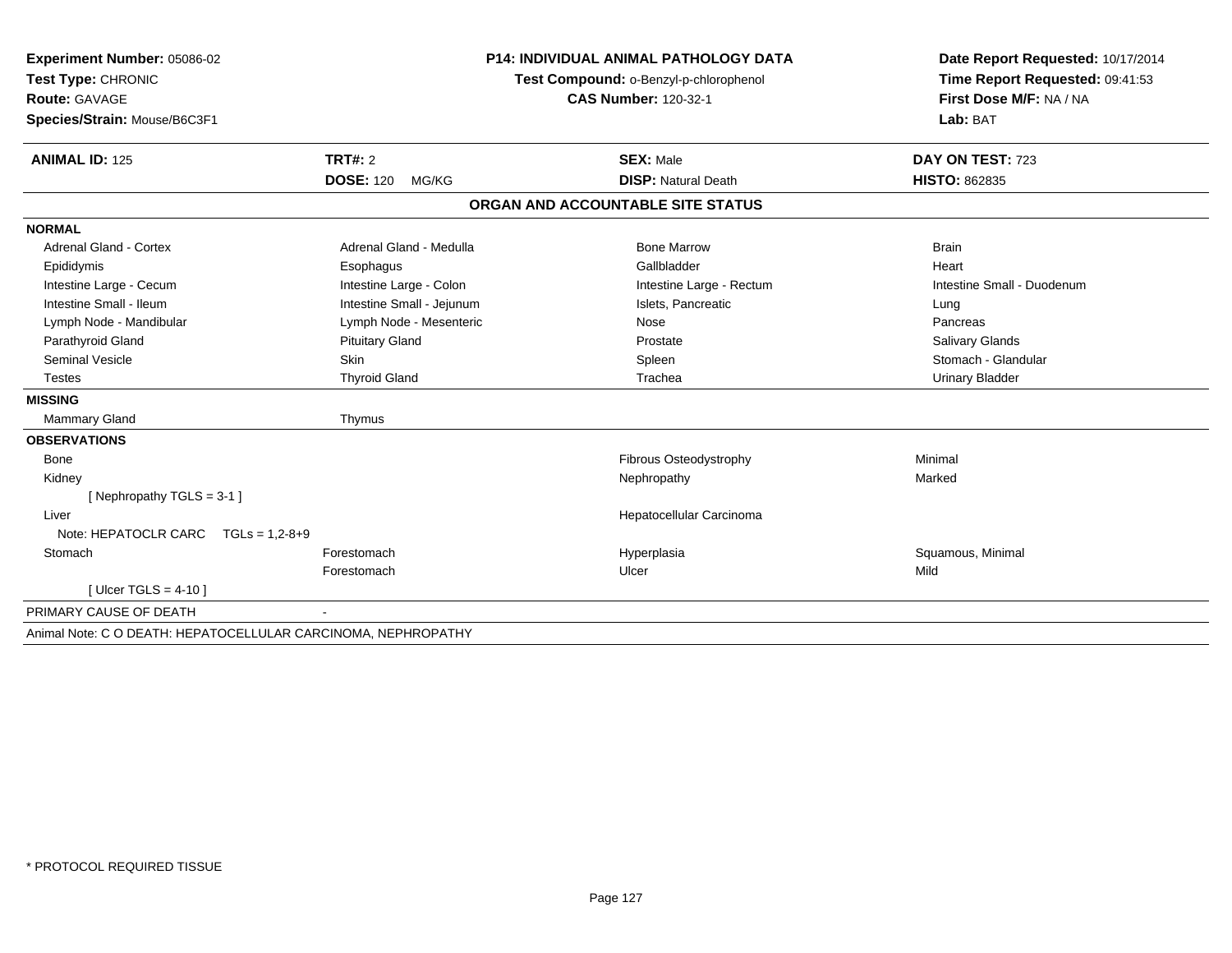| Experiment Number: 05086-02               | P14: INDIVIDUAL ANIMAL PATHOLOGY DATA |                                        | Date Report Requested: 10/17/2014 |
|-------------------------------------------|---------------------------------------|----------------------------------------|-----------------------------------|
| Test Type: CHRONIC                        |                                       | Test Compound: o-Benzyl-p-chlorophenol | Time Report Requested: 09:41:53   |
| <b>Route: GAVAGE</b>                      |                                       | <b>CAS Number: 120-32-1</b>            | First Dose M/F: NA / NA           |
| Species/Strain: Mouse/B6C3F1              |                                       |                                        | Lab: BAT                          |
| <b>ANIMAL ID: 126</b>                     | <b>TRT#: 2</b>                        | <b>SEX: Male</b>                       | DAY ON TEST: 729                  |
|                                           | <b>DOSE: 120</b><br>MG/KG             | <b>DISP: Terminal Sacrifice</b>        | <b>HISTO: 862836</b>              |
|                                           |                                       | ORGAN AND ACCOUNTABLE SITE STATUS      |                                   |
| <b>NORMAL</b>                             |                                       |                                        |                                   |
| Adrenal Gland - Medulla                   | <b>Bone</b>                           | <b>Bone Marrow</b>                     | <b>Brain</b>                      |
| Epididymis                                | Esophagus                             | Gallbladder                            | Heart                             |
| Intestine Large - Cecum                   | Intestine Large - Colon               | Intestine Large - Rectum               | Intestine Small - Duodenum        |
| Intestine Small - Ileum                   | Intestine Small - Jejunum             | Islets, Pancreatic                     | Lymph Node - Mandibular           |
| Lymph Node - Mesenteric                   | Nose                                  | Pancreas                               | Parathyroid Gland                 |
| <b>Pituitary Gland</b>                    | Prostate                              | Salivary Glands                        | <b>Seminal Vesicle</b>            |
| Skin                                      | Stomach - Forestomach                 | Stomach - Glandular                    | <b>Testes</b>                     |
| Thymus                                    | <b>Thyroid Gland</b>                  | Trachea                                | <b>Urinary Bladder</b>            |
| <b>MISSING</b>                            |                                       |                                        |                                   |
| <b>Mammary Gland</b>                      |                                       |                                        |                                   |
| <b>OBSERVATIONS</b>                       |                                       |                                        |                                   |
| <b>Adrenal Gland</b>                      | Cortex                                | Adenoma                                |                                   |
| Kidney                                    |                                       | Nephropathy                            | Mild                              |
| Liver                                     |                                       | Hepatocellular Adenoma                 |                                   |
|                                           |                                       | Hepatocellular Carcinoma               |                                   |
| Note: HEPATOCLR ADEN<br>$TGLs = 1-9$      |                                       |                                        |                                   |
| Note: HEPATOCLR CARC TGLs = 2-10          |                                       |                                        |                                   |
| Lung                                      |                                       | Alveolar/Bronchiolar Carcinoma         | Multiple                          |
| Note: ALV BRON CARC<br>$TGLs = 3,5,6,7-2$ |                                       |                                        |                                   |
| Mesentery                                 | Fat                                   | Necrosis                               | Mild                              |
| Note: NECROSIS<br>$TGLs = 4-8$            |                                       |                                        |                                   |
| Spleen                                    |                                       | Hematopoietic Cell Proliferation       | Minimal                           |
| PRIMARY CAUSE OF DEATH                    |                                       |                                        |                                   |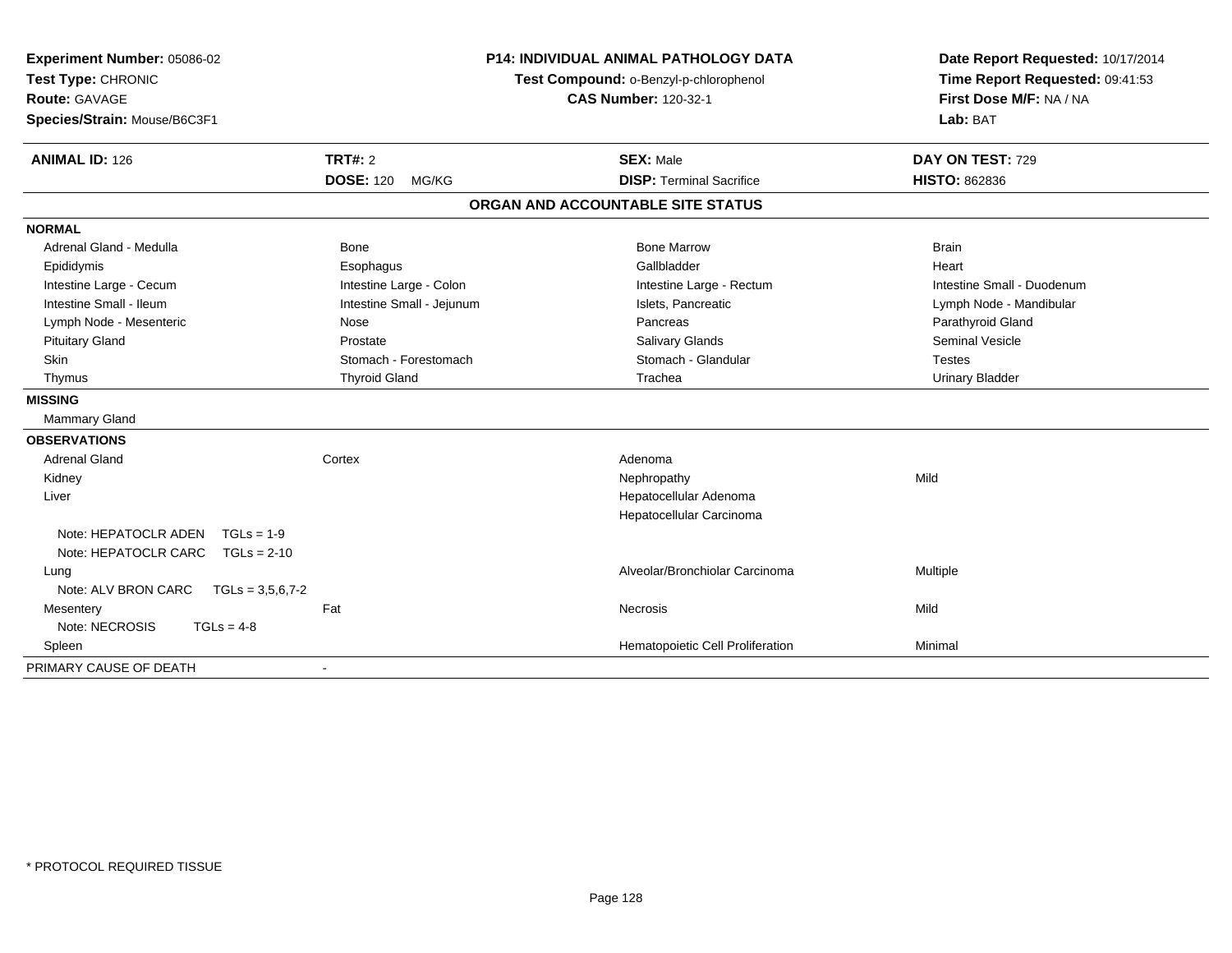| Experiment Number: 05086-02<br>Test Type: CHRONIC<br><b>Route: GAVAGE</b><br>Species/Strain: Mouse/B6C3F1 | <b>P14: INDIVIDUAL ANIMAL PATHOLOGY DATA</b><br>Test Compound: o-Benzyl-p-chlorophenol<br><b>CAS Number: 120-32-1</b> |                                   |                            |  | Date Report Requested: 10/17/2014<br>Time Report Requested: 09:41:53<br>First Dose M/F: NA / NA<br>Lab: BAT |
|-----------------------------------------------------------------------------------------------------------|-----------------------------------------------------------------------------------------------------------------------|-----------------------------------|----------------------------|--|-------------------------------------------------------------------------------------------------------------|
| <b>ANIMAL ID: 127</b>                                                                                     | <b>TRT#: 2</b>                                                                                                        | <b>SEX: Male</b>                  | DAY ON TEST: 682           |  |                                                                                                             |
|                                                                                                           | <b>DOSE: 120</b><br>MG/KG                                                                                             | <b>DISP:</b> Moribund Sacrifice   | <b>HISTO: 862837</b>       |  |                                                                                                             |
|                                                                                                           |                                                                                                                       | ORGAN AND ACCOUNTABLE SITE STATUS |                            |  |                                                                                                             |
| <b>NORMAL</b>                                                                                             |                                                                                                                       |                                   |                            |  |                                                                                                             |
| Adrenal Gland - Medulla                                                                                   | Bone                                                                                                                  | <b>Bone Marrow</b>                | <b>Brain</b>               |  |                                                                                                             |
| Epididymis                                                                                                | Esophagus                                                                                                             | Gallbladder                       | Heart                      |  |                                                                                                             |
| Intestine Large - Cecum                                                                                   | Intestine Large - Colon                                                                                               | Intestine Large - Rectum          | Intestine Small - Duodenum |  |                                                                                                             |
| Intestine Small - Ileum                                                                                   | Intestine Small - Jejunum                                                                                             | Islets, Pancreatic                | Lymph Node - Mandibular    |  |                                                                                                             |
| Lymph Node - Mesenteric                                                                                   | Nose                                                                                                                  | Pancreas                          | Parathyroid Gland          |  |                                                                                                             |
| <b>Pituitary Gland</b>                                                                                    | Prostate                                                                                                              | Salivary Glands                   | <b>Seminal Vesicle</b>     |  |                                                                                                             |
| <b>Skin</b>                                                                                               | Stomach - Forestomach                                                                                                 | <b>Testes</b>                     | Thymus                     |  |                                                                                                             |
| <b>Thyroid Gland</b>                                                                                      | Trachea                                                                                                               | <b>Urinary Bladder</b>            |                            |  |                                                                                                             |
| <b>MISSING</b>                                                                                            |                                                                                                                       |                                   |                            |  |                                                                                                             |
| Mammary Gland                                                                                             |                                                                                                                       |                                   |                            |  |                                                                                                             |
| <b>OBSERVATIONS</b>                                                                                       |                                                                                                                       |                                   |                            |  |                                                                                                             |
| <b>Adrenal Gland</b>                                                                                      | Cortex                                                                                                                | Hyperplasia                       | Moderate                   |  |                                                                                                             |
| Kidney                                                                                                    |                                                                                                                       | Nephropathy                       | Mild                       |  |                                                                                                             |
| Liver                                                                                                     |                                                                                                                       | Hepatocellular Adenoma            | Multiple                   |  |                                                                                                             |
|                                                                                                           |                                                                                                                       | Hepatocellular Carcinoma          |                            |  |                                                                                                             |
|                                                                                                           |                                                                                                                       | <b>Necrosis</b>                   | Coagulative, Moderate      |  |                                                                                                             |
| Note: HEPATOCLR CARC<br>$TGLs = 2-9$                                                                      |                                                                                                                       |                                   |                            |  |                                                                                                             |
| Note: HEPATOCLR ADEN TGLs = 3,4-1+2                                                                       |                                                                                                                       |                                   |                            |  |                                                                                                             |
| Lung                                                                                                      |                                                                                                                       | Alveolar/Bronchiolar Adenoma      |                            |  |                                                                                                             |
| <b>Preputial Gland</b>                                                                                    | Duct                                                                                                                  | <b>Dilatation</b>                 | Marked                     |  |                                                                                                             |
| Note: DILATATION<br>$TGLs = 1-8$                                                                          |                                                                                                                       |                                   |                            |  |                                                                                                             |
| Spleen                                                                                                    |                                                                                                                       | Hyperplasia                       | Lymphoid, Mild             |  |                                                                                                             |
| Stomach                                                                                                   | Glandular                                                                                                             | Ulcer                             | Moderate                   |  |                                                                                                             |
| Note: ULCER<br>$TGLs = 5-4$                                                                               |                                                                                                                       |                                   |                            |  |                                                                                                             |
| PRIMARY CAUSE OF DEATH                                                                                    |                                                                                                                       |                                   |                            |  |                                                                                                             |
| Animal Note: STOMACH ULCERS                                                                               |                                                                                                                       |                                   |                            |  |                                                                                                             |

Animal Note: C O MORB: HEPATOCELLULAR CARCINOMA,NEPHROPATHY,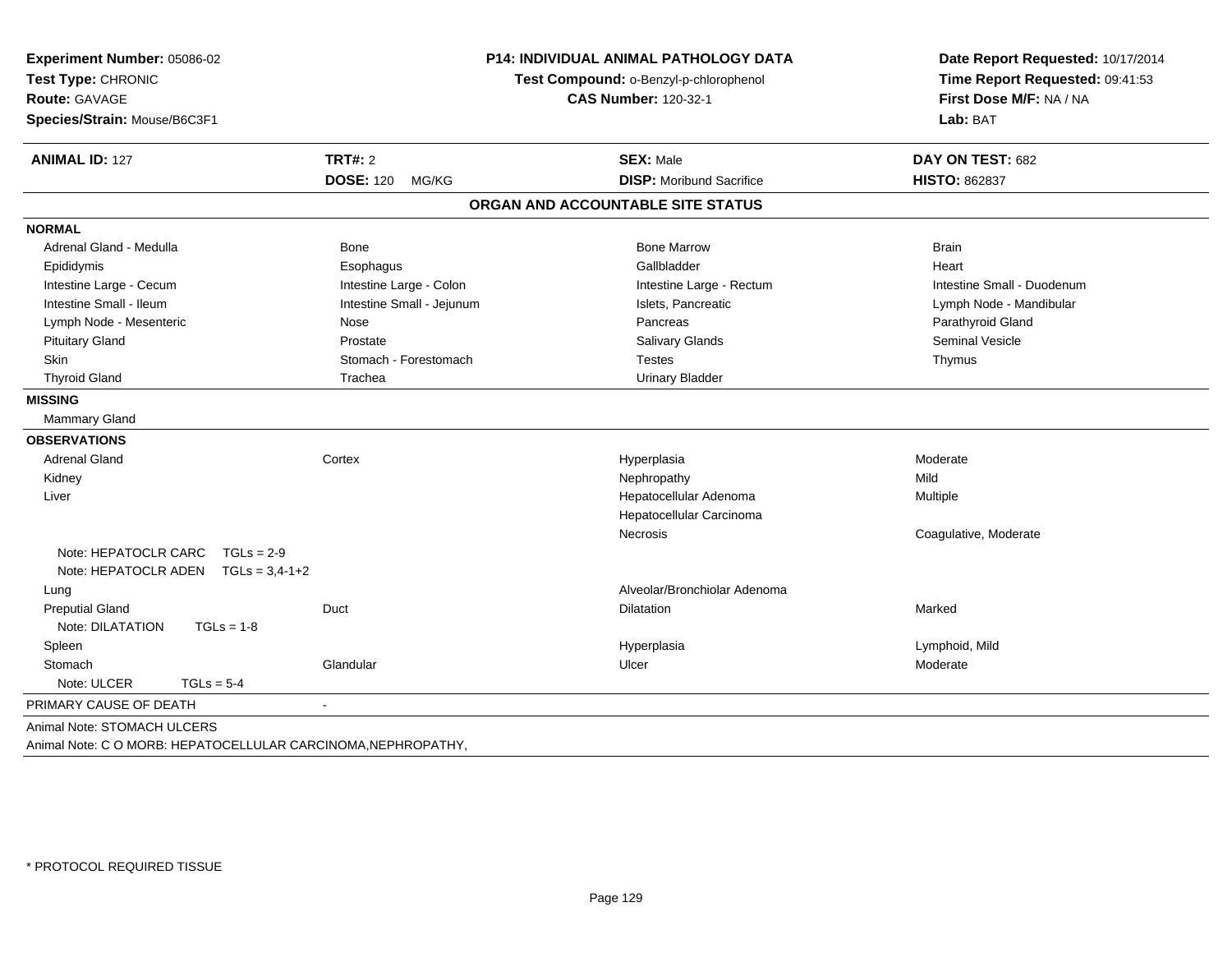| <b>Experiment Number: 05086-02</b><br>Test Type: CHRONIC<br><b>Route: GAVAGE</b><br>Species/Strain: Mouse/B6C3F1 |                                      | <b>P14: INDIVIDUAL ANIMAL PATHOLOGY DATA</b><br>Test Compound: o-Benzyl-p-chlorophenol<br><b>CAS Number: 120-32-1</b> | Date Report Requested: 10/17/2014<br>Time Report Requested: 09:41:53<br>First Dose M/F: NA / NA<br>Lab: BAT |
|------------------------------------------------------------------------------------------------------------------|--------------------------------------|-----------------------------------------------------------------------------------------------------------------------|-------------------------------------------------------------------------------------------------------------|
| <b>ANIMAL ID: 128</b>                                                                                            | TRT#: 2<br><b>DOSE: 120</b><br>MG/KG | <b>SEX: Male</b><br><b>DISP:</b> Scheduled Sacrifice                                                                  | <b>DAY ON TEST: 455</b><br><b>HISTO: 862838</b>                                                             |
| <b>OBSERVATIONS</b>                                                                                              |                                      |                                                                                                                       |                                                                                                             |
| Kidney<br>PRIMARY CAUSE OF DEATH                                                                                 |                                      | Nephropathy                                                                                                           | Minimal                                                                                                     |
|                                                                                                                  |                                      |                                                                                                                       |                                                                                                             |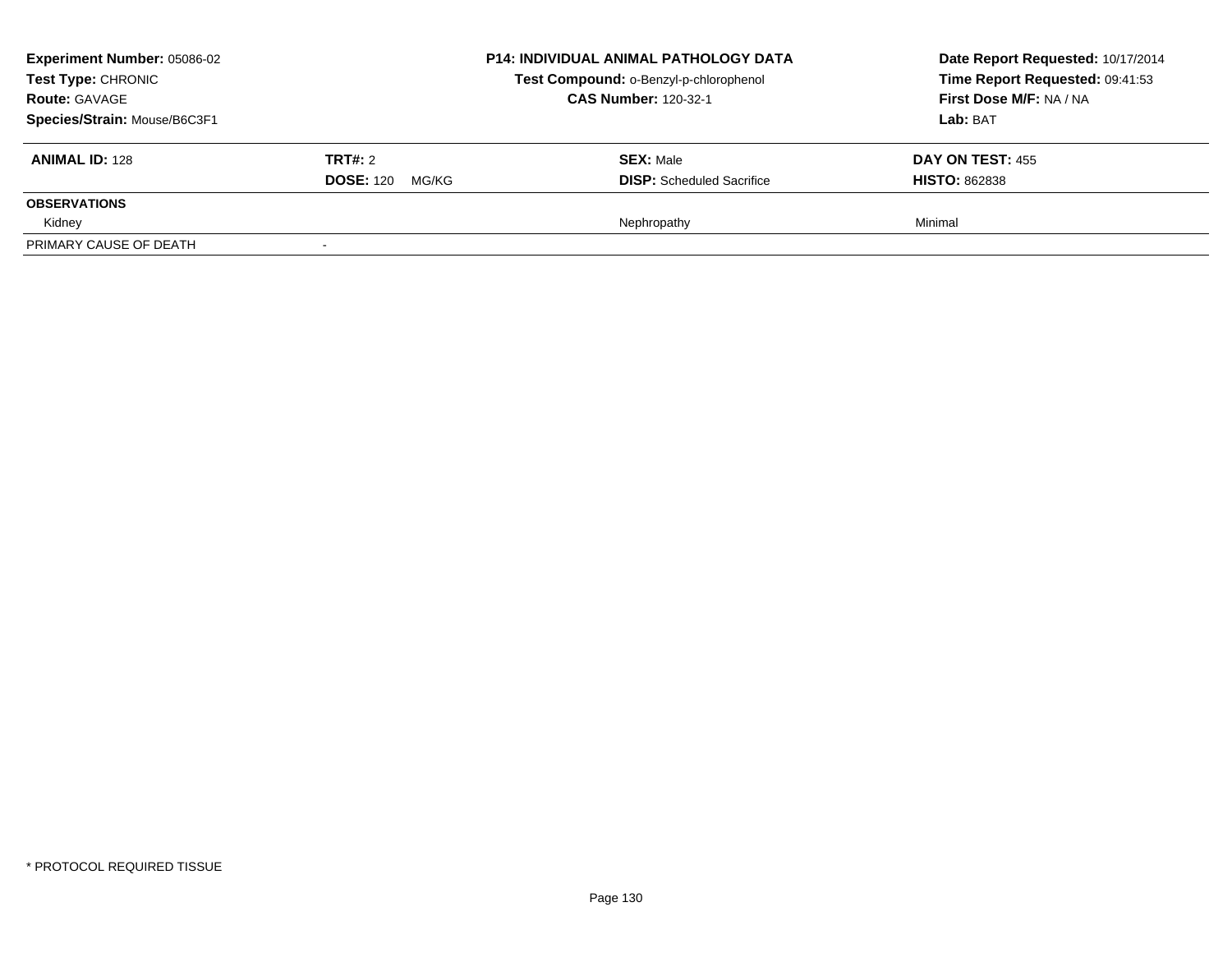| <b>Experiment Number: 05086-02</b><br>Test Type: CHRONIC<br><b>Route: GAVAGE</b><br>Species/Strain: Mouse/B6C3F1 |                                          | <b>P14: INDIVIDUAL ANIMAL PATHOLOGY DATA</b><br>Test Compound: o-Benzyl-p-chlorophenol<br><b>CAS Number: 120-32-1</b> | Date Report Requested: 10/17/2014<br>Time Report Requested: 09:41:53<br>First Dose M/F: NA / NA<br>Lab: BAT |
|------------------------------------------------------------------------------------------------------------------|------------------------------------------|-----------------------------------------------------------------------------------------------------------------------|-------------------------------------------------------------------------------------------------------------|
| <b>ANIMAL ID: 129</b>                                                                                            | <b>TRT#: 2</b><br><b>DOSE: 120 MG/KG</b> | <b>SEX: Male</b><br><b>DISP:</b> Scheduled Sacrifice                                                                  | DAY ON TEST: 93<br><b>HISTO:</b>                                                                            |
| <b>OBSERVATIONS</b>                                                                                              |                                          |                                                                                                                       |                                                                                                             |
| Kidney                                                                                                           |                                          | Nephropathy                                                                                                           | Minimal                                                                                                     |
| PRIMARY CAUSE OF DEATH                                                                                           |                                          |                                                                                                                       |                                                                                                             |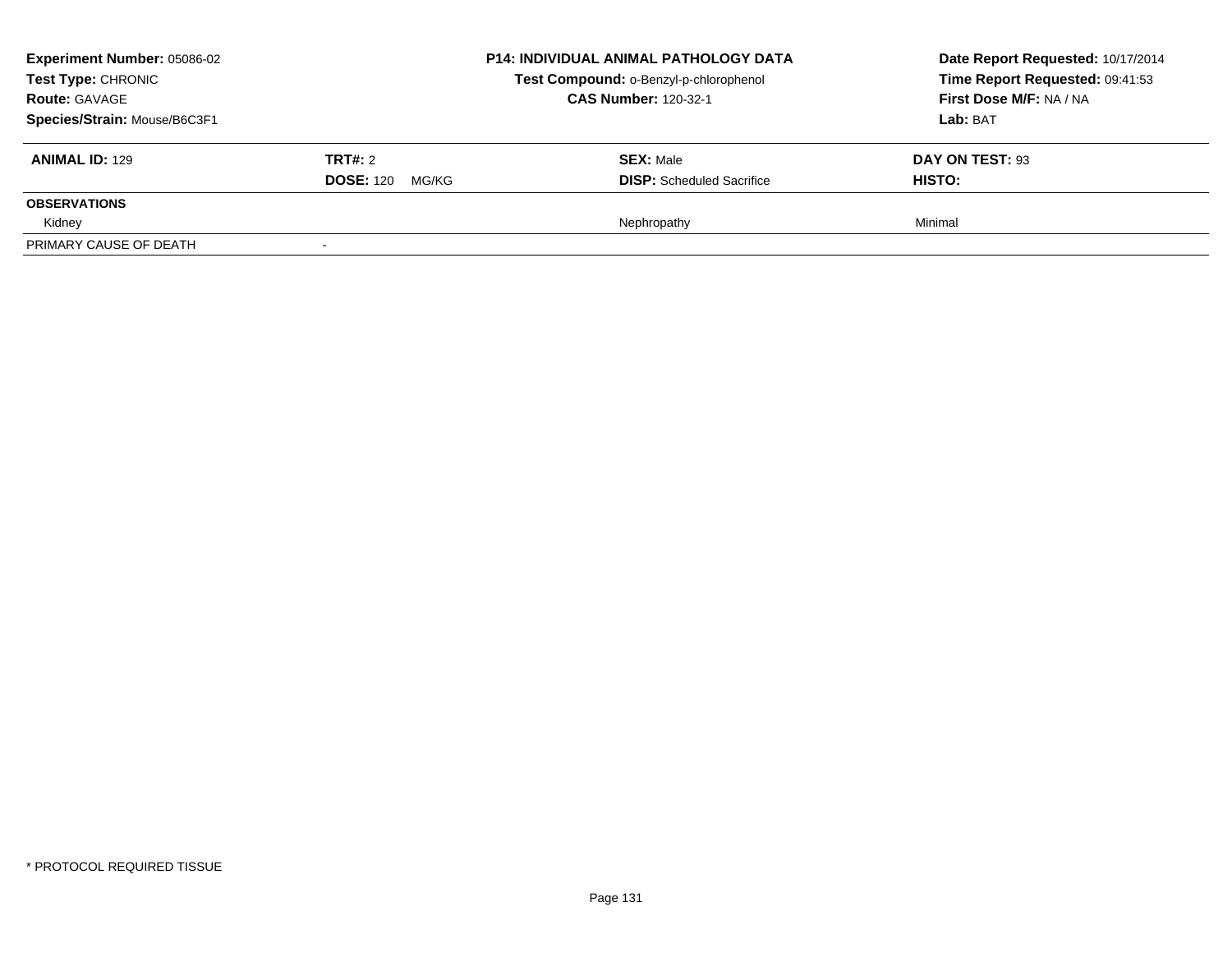| Experiment Number: 05086-02<br>Test Type: CHRONIC    |                           | <b>P14: INDIVIDUAL ANIMAL PATHOLOGY DATA</b><br>Test Compound: o-Benzyl-p-chlorophenol | Date Report Requested: 10/17/2014<br>Time Report Requested: 09:41:53 |
|------------------------------------------------------|---------------------------|----------------------------------------------------------------------------------------|----------------------------------------------------------------------|
| <b>Route: GAVAGE</b><br>Species/Strain: Mouse/B6C3F1 |                           | <b>CAS Number: 120-32-1</b>                                                            | First Dose M/F: NA / NA<br>Lab: BAT                                  |
|                                                      |                           |                                                                                        |                                                                      |
| <b>ANIMAL ID: 130</b>                                | TRT#: 2                   | <b>SEX: Male</b>                                                                       | <b>DAY ON TEST: 455</b>                                              |
|                                                      | <b>DOSE: 120</b><br>MG/KG | <b>DISP:</b> Scheduled Sacrifice                                                       | <b>HISTO: 862840</b>                                                 |
|                                                      |                           | ORGAN AND ACCOUNTABLE SITE STATUS                                                      |                                                                      |
| <b>NORMAL</b>                                        |                           |                                                                                        |                                                                      |
| Adrenal Gland - Medulla                              |                           |                                                                                        |                                                                      |
| <b>OBSERVATIONS</b>                                  |                           |                                                                                        |                                                                      |
| <b>Adrenal Gland</b>                                 | Cortex                    | Hyperplasia                                                                            | Mild                                                                 |
| Kidney                                               |                           | Nephropathy                                                                            | Moderate                                                             |
| PRIMARY CAUSE OF DEATH                               |                           |                                                                                        |                                                                      |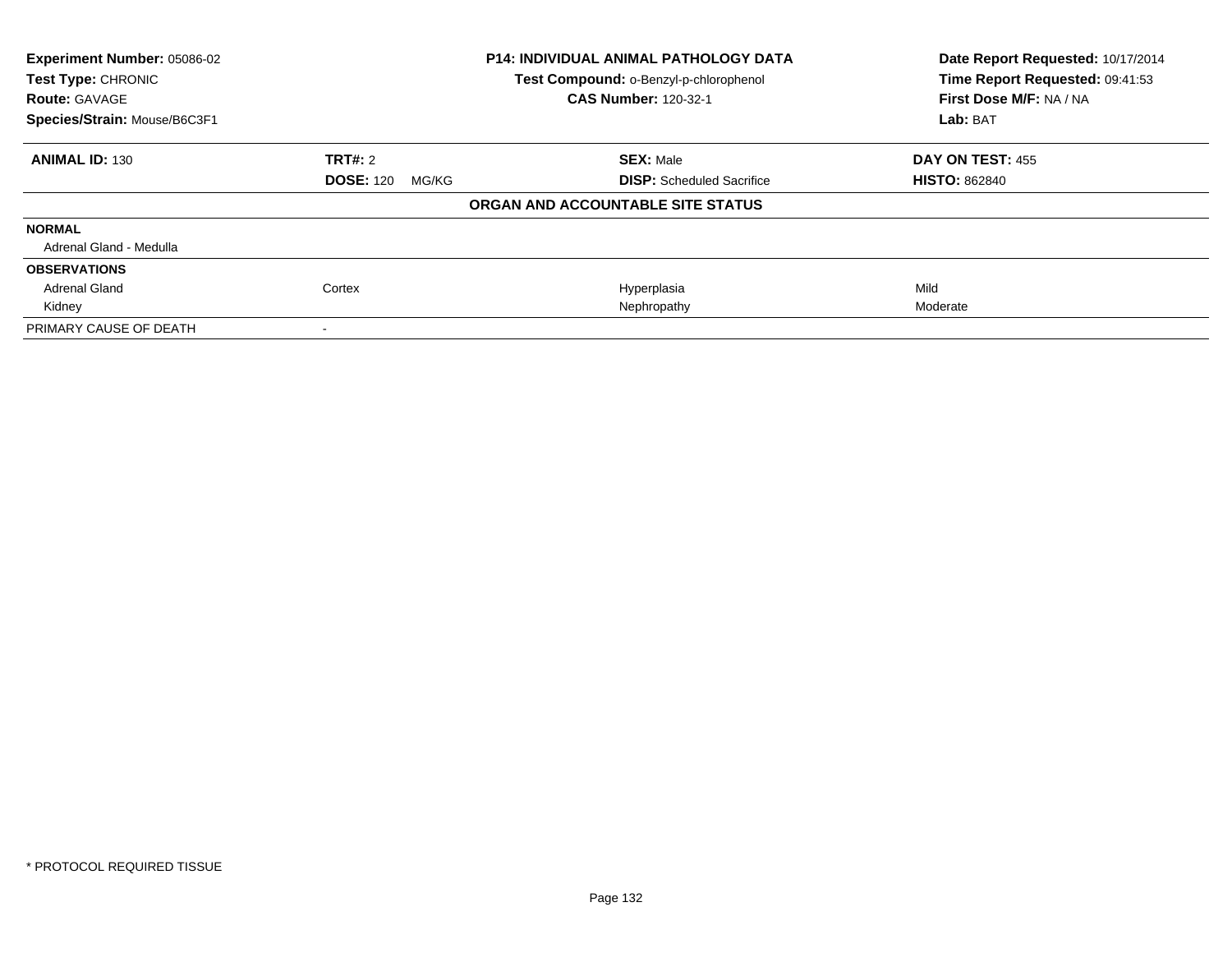| Experiment Number: 05086-02<br>Test Type: CHRONIC<br><b>Route: GAVAGE</b><br>Species/Strain: Mouse/B6C3F1<br><b>ANIMAL ID: 131</b> | TRT#: 2                   | <b>P14: INDIVIDUAL ANIMAL PATHOLOGY DATA</b><br>Test Compound: o-Benzyl-p-chlorophenol<br><b>CAS Number: 120-32-1</b><br><b>SEX: Male</b> | Date Report Requested: 10/17/2014<br>Time Report Requested: 09:41:53<br>First Dose M/F: NA / NA<br>Lab: BAT<br>DAY ON TEST: 729 |
|------------------------------------------------------------------------------------------------------------------------------------|---------------------------|-------------------------------------------------------------------------------------------------------------------------------------------|---------------------------------------------------------------------------------------------------------------------------------|
|                                                                                                                                    | <b>DOSE: 120</b><br>MG/KG | <b>DISP: Terminal Sacrifice</b>                                                                                                           | <b>HISTO: 862841</b>                                                                                                            |
|                                                                                                                                    |                           | ORGAN AND ACCOUNTABLE SITE STATUS                                                                                                         |                                                                                                                                 |
| <b>NORMAL</b>                                                                                                                      |                           |                                                                                                                                           |                                                                                                                                 |
| <b>Adrenal Gland - Cortex</b>                                                                                                      | Adrenal Gland - Medulla   | Bone                                                                                                                                      | <b>Bone Marrow</b>                                                                                                              |
| <b>Brain</b>                                                                                                                       | Epididymis                | Esophagus                                                                                                                                 | Gallbladder                                                                                                                     |
| Heart                                                                                                                              | Intestine Large - Cecum   | Intestine Large - Colon                                                                                                                   | Intestine Large - Rectum                                                                                                        |
| Intestine Small - Duodenum                                                                                                         | Intestine Small - Ileum   | Intestine Small - Jejunum                                                                                                                 | Islets, Pancreatic                                                                                                              |
| Lung                                                                                                                               | Lymph Node - Mandibular   | Lymph Node - Mesenteric                                                                                                                   | Nose                                                                                                                            |
| Pancreas                                                                                                                           | Parathyroid Gland         | <b>Pituitary Gland</b>                                                                                                                    | Prostate                                                                                                                        |
| <b>Salivary Glands</b>                                                                                                             | <b>Seminal Vesicle</b>    | Skin                                                                                                                                      | Spleen                                                                                                                          |
| Stomach - Forestomach                                                                                                              | Stomach - Glandular       | <b>Testes</b>                                                                                                                             | Thymus                                                                                                                          |
| <b>Thyroid Gland</b>                                                                                                               | Trachea                   | <b>Urinary Bladder</b>                                                                                                                    |                                                                                                                                 |
| <b>MISSING</b>                                                                                                                     |                           |                                                                                                                                           |                                                                                                                                 |
| Mammary Gland                                                                                                                      |                           |                                                                                                                                           |                                                                                                                                 |
| <b>OBSERVATIONS</b>                                                                                                                |                           |                                                                                                                                           |                                                                                                                                 |
| Kidney                                                                                                                             |                           | Nephropathy                                                                                                                               | Mild                                                                                                                            |
| [Nephropathy TGLS = 2-1]                                                                                                           |                           |                                                                                                                                           |                                                                                                                                 |
| Liver                                                                                                                              |                           | Hyperplasia                                                                                                                               | Mild                                                                                                                            |
| [Hyperplasia TGLS = 3-1]                                                                                                           |                           |                                                                                                                                           |                                                                                                                                 |
| <b>Preputial Gland</b>                                                                                                             | Duct                      | <b>Dilatation</b>                                                                                                                         | Moderate                                                                                                                        |
| [ Dilatation TGLS = 1-8 ]                                                                                                          |                           |                                                                                                                                           |                                                                                                                                 |
| PRIMARY CAUSE OF DEATH                                                                                                             |                           |                                                                                                                                           |                                                                                                                                 |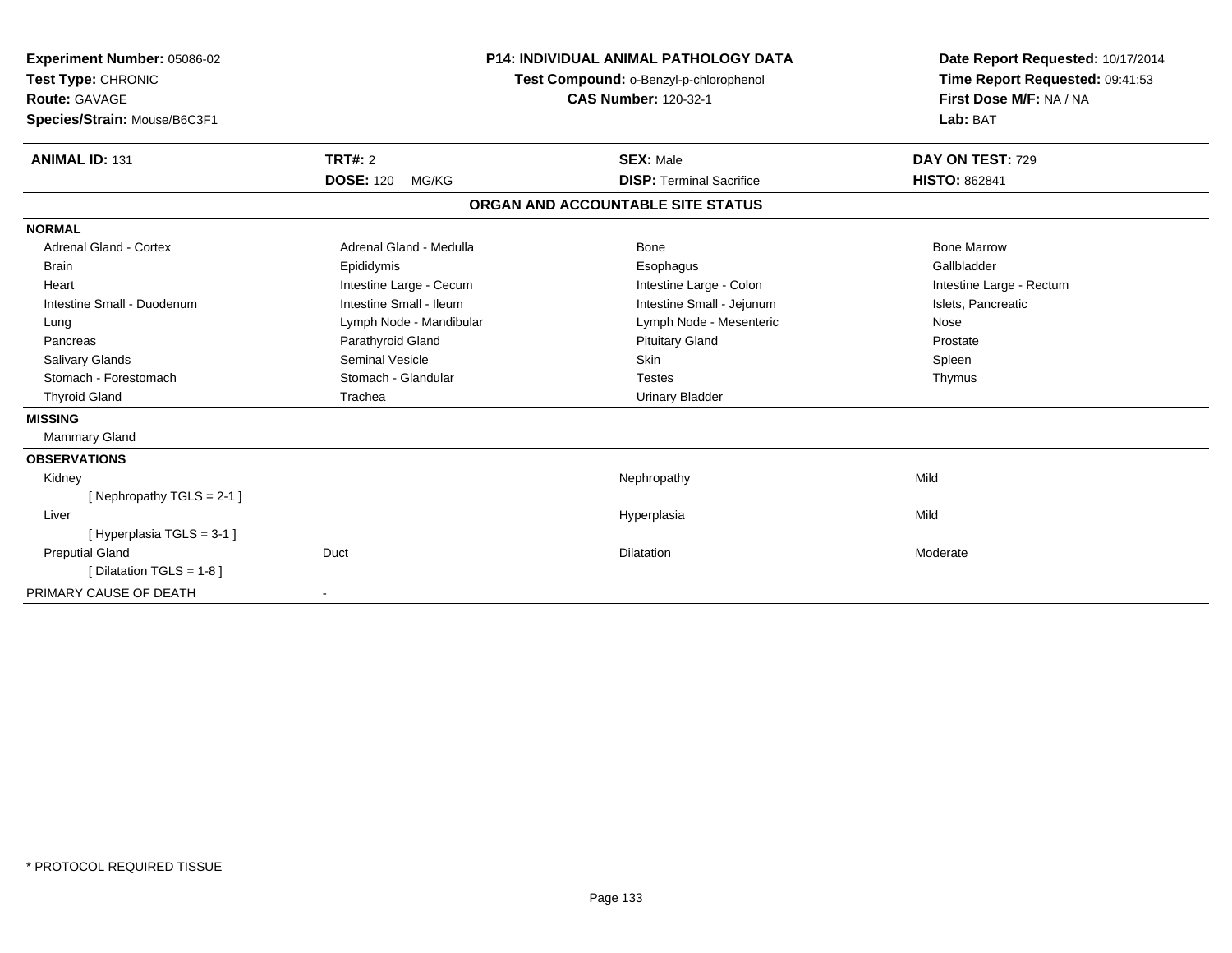| <b>Experiment Number: 05086-02</b><br>Test Type: CHRONIC |                                                         | <b>P14: INDIVIDUAL ANIMAL PATHOLOGY DATA</b> | Date Report Requested: 10/17/2014<br>Time Report Requested: 09:41:53 |
|----------------------------------------------------------|---------------------------------------------------------|----------------------------------------------|----------------------------------------------------------------------|
|                                                          |                                                         | Test Compound: o-Benzyl-p-chlorophenol       |                                                                      |
| <b>Route: GAVAGE</b>                                     |                                                         | <b>CAS Number: 120-32-1</b>                  | First Dose M/F: NA / NA                                              |
| Species/Strain: Mouse/B6C3F1                             |                                                         |                                              | Lab: BAT                                                             |
| <b>ANIMAL ID: 132</b>                                    | <b>TRT#: 2</b>                                          | <b>SEX: Male</b>                             | DAY ON TEST: 455                                                     |
|                                                          | <b>DOSE: 120</b><br>MG/KG                               | <b>DISP:</b> Scheduled Sacrifice             | <b>HISTO: 862842</b>                                                 |
|                                                          |                                                         | ORGAN AND ACCOUNTABLE SITE STATUS            |                                                                      |
| <b>NORMAL</b>                                            |                                                         |                                              |                                                                      |
| Intestine Small - Jejunum                                | Pancreas                                                | Stomach - Forestomach                        | Stomach - Glandular                                                  |
| <b>OBSERVATIONS</b>                                      |                                                         |                                              |                                                                      |
| <b>Intest Small</b>                                      |                                                         |                                              |                                                                      |
| Note: JEJUNAL MASS WAS ACTUALLY IN MESENTERY.            |                                                         |                                              |                                                                      |
| Kidney                                                   |                                                         | Nephropathy                                  | Moderate                                                             |
| Mesentery                                                | Fat                                                     | <b>Necrosis</b>                              | Marked                                                               |
| [Necrosis TGLS = $1,2,4-7+8$ ]                           |                                                         |                                              |                                                                      |
| Pancreas                                                 |                                                         |                                              |                                                                      |
| Note: PANCREATIC MASS WAS ACTUALLY IN MESENTERY.         |                                                         |                                              |                                                                      |
| Stomach                                                  |                                                         |                                              |                                                                      |
|                                                          | Note: 1X1X1MM NODULE IN FORESTOMACH NOT FOUND ON MICRO. |                                              |                                                                      |
|                                                          | Note: GLANDULAR STOMACH MASS WAS ACTUALLY IN MESENTERY. |                                              |                                                                      |
| PRIMARY CAUSE OF DEATH                                   |                                                         |                                              |                                                                      |
|                                                          |                                                         |                                              |                                                                      |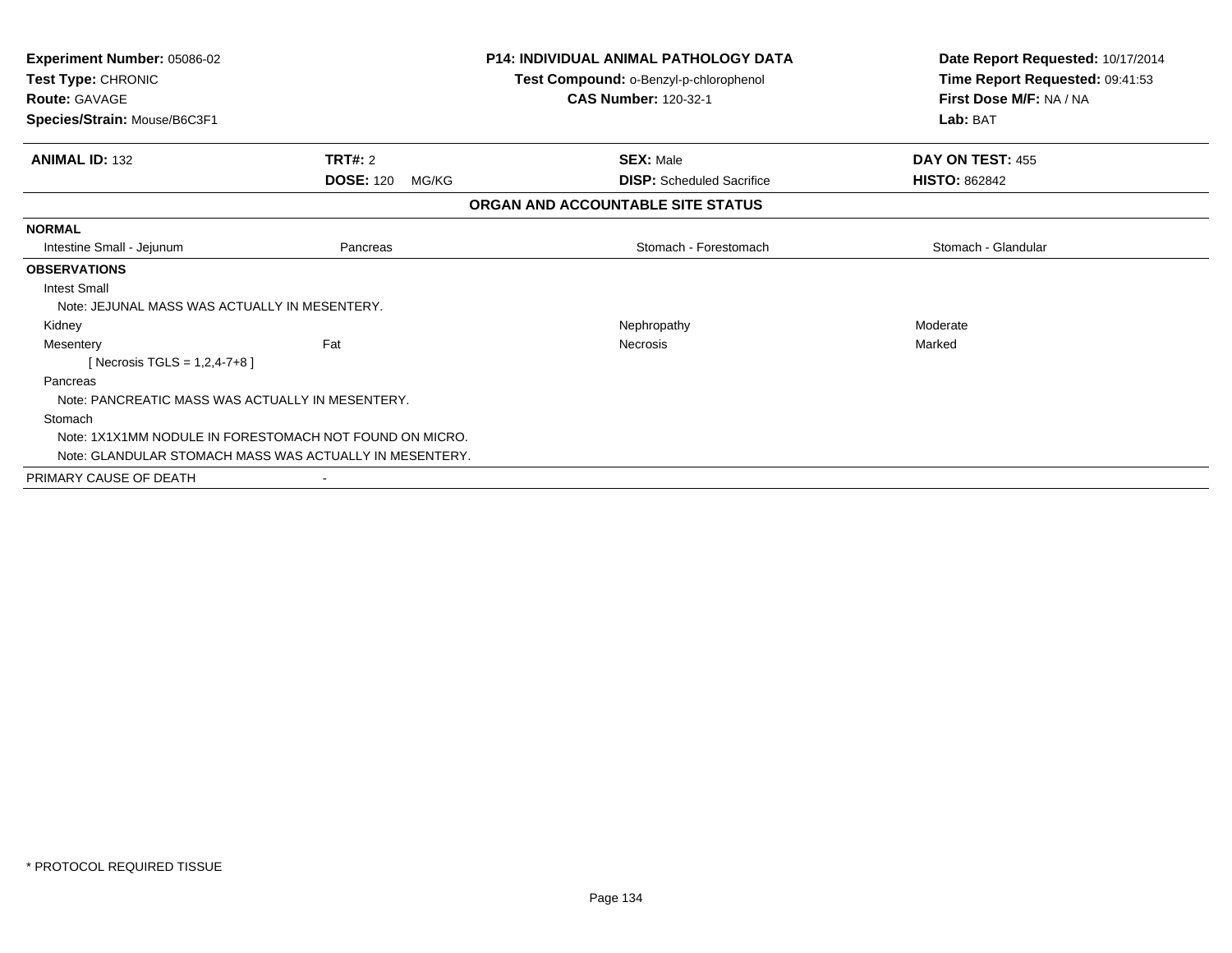| Experiment Number: 05086-02<br>Test Type: CHRONIC<br><b>Route: GAVAGE</b><br>Species/Strain: Mouse/B6C3F1 |                           | <b>P14: INDIVIDUAL ANIMAL PATHOLOGY DATA</b><br>Test Compound: o-Benzyl-p-chlorophenol<br><b>CAS Number: 120-32-1</b> | Date Report Requested: 10/17/2014<br>Time Report Requested: 09:41:53<br>First Dose M/F: NA / NA<br>Lab: BAT |
|-----------------------------------------------------------------------------------------------------------|---------------------------|-----------------------------------------------------------------------------------------------------------------------|-------------------------------------------------------------------------------------------------------------|
| <b>ANIMAL ID: 133</b>                                                                                     | <b>TRT#: 2</b>            | <b>SEX: Male</b>                                                                                                      | DAY ON TEST: 729                                                                                            |
|                                                                                                           | <b>DOSE: 120</b><br>MG/KG | <b>DISP: Terminal Sacrifice</b>                                                                                       | <b>HISTO: 862843</b>                                                                                        |
|                                                                                                           |                           | ORGAN AND ACCOUNTABLE SITE STATUS                                                                                     |                                                                                                             |
| <b>NORMAL</b>                                                                                             |                           |                                                                                                                       |                                                                                                             |
| Adrenal Gland - Medulla                                                                                   | <b>Bone Marrow</b>        | <b>Brain</b>                                                                                                          | Epididymis                                                                                                  |
| Esophagus                                                                                                 | Gallbladder               | Heart                                                                                                                 | Intestine Large - Cecum                                                                                     |
| Intestine Large - Colon                                                                                   | Intestine Large - Rectum  | Intestine Small - Duodenum                                                                                            | Intestine Small - Ileum                                                                                     |
| Intestine Small - Jejunum                                                                                 | Islets, Pancreatic        | Lung                                                                                                                  | Lymph Node - Mandibular                                                                                     |
| Lymph Node - Mesenteric                                                                                   | Nose                      | Pancreas                                                                                                              | Parathyroid Gland                                                                                           |
| <b>Pituitary Gland</b>                                                                                    | Prostate                  | <b>Salivary Glands</b>                                                                                                | <b>Seminal Vesicle</b>                                                                                      |
| <b>Skin</b>                                                                                               | Spleen                    | Stomach - Forestomach                                                                                                 | Stomach - Glandular                                                                                         |
| <b>Testes</b>                                                                                             | Thymus                    | Trachea                                                                                                               | <b>Urinary Bladder</b>                                                                                      |
| <b>MISSING</b>                                                                                            |                           |                                                                                                                       |                                                                                                             |
| <b>Mammary Gland</b>                                                                                      |                           |                                                                                                                       |                                                                                                             |
| <b>OBSERVATIONS</b>                                                                                       |                           |                                                                                                                       |                                                                                                             |
| <b>Adrenal Gland</b>                                                                                      | Cortex                    | Hyperplasia                                                                                                           | Minimal                                                                                                     |
| Bone                                                                                                      |                           | Fibrous Osteodystrophy                                                                                                | Minimal                                                                                                     |
| Eye                                                                                                       | Cornea                    | Inflammation                                                                                                          | Chronic, Minimal                                                                                            |
| Note: INFLAMMATION<br>$TGLs = 1-10$                                                                       |                           |                                                                                                                       |                                                                                                             |
| <b>Harderian Gland</b>                                                                                    |                           | Adenoma                                                                                                               |                                                                                                             |
| Note: ADENOMA<br>$TGLs = 2-9$                                                                             |                           |                                                                                                                       |                                                                                                             |
| Kidney                                                                                                    |                           | Nephropathy                                                                                                           | Mild                                                                                                        |
| [Nephropathy TGLS = 4-1]                                                                                  |                           |                                                                                                                       |                                                                                                             |
| Liver                                                                                                     |                           | Hepatocellular Adenoma                                                                                                |                                                                                                             |
| Note: HEPATOCLR ADEN $TGLs = 5-1$                                                                         |                           |                                                                                                                       |                                                                                                             |
| <b>Preputial Gland</b>                                                                                    | Duct                      | <b>Dilatation</b>                                                                                                     | Moderate                                                                                                    |
| Note: DILATATION<br>$TGLs = 3-8$                                                                          |                           |                                                                                                                       |                                                                                                             |
| <b>Thyroid Gland</b>                                                                                      | Follicle                  | Adenoma                                                                                                               |                                                                                                             |
| PRIMARY CAUSE OF DEATH                                                                                    |                           |                                                                                                                       |                                                                                                             |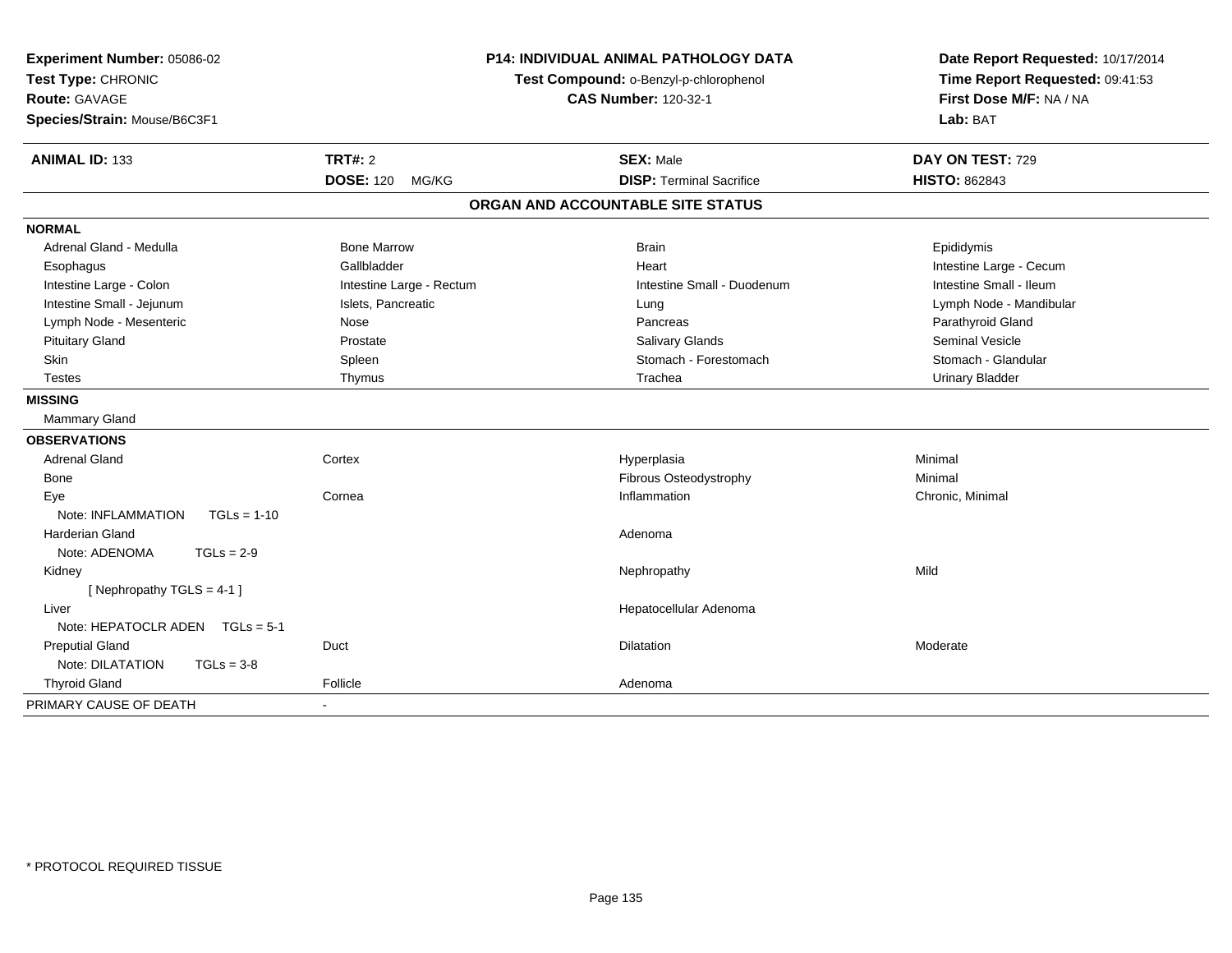| Experiment Number: 05086-02<br>Test Type: CHRONIC<br><b>Route: GAVAGE</b><br>Species/Strain: Mouse/B6C3F1                | <b>P14: INDIVIDUAL ANIMAL PATHOLOGY DATA</b><br>Test Compound: o-Benzyl-p-chlorophenol<br><b>CAS Number: 120-32-1</b> |                                   | Date Report Requested: 10/17/2014<br>Time Report Requested: 09:41:53<br>First Dose M/F: NA / NA<br>Lab: BAT |
|--------------------------------------------------------------------------------------------------------------------------|-----------------------------------------------------------------------------------------------------------------------|-----------------------------------|-------------------------------------------------------------------------------------------------------------|
| <b>ANIMAL ID: 134</b>                                                                                                    | <b>TRT#: 2</b>                                                                                                        | <b>SEX: Male</b>                  | DAY ON TEST: 729                                                                                            |
|                                                                                                                          | <b>DOSE: 120</b><br>MG/KG                                                                                             | <b>DISP: Terminal Sacrifice</b>   | <b>HISTO: 862844</b>                                                                                        |
|                                                                                                                          |                                                                                                                       | ORGAN AND ACCOUNTABLE SITE STATUS |                                                                                                             |
| <b>NORMAL</b>                                                                                                            |                                                                                                                       |                                   |                                                                                                             |
| Adrenal Gland - Cortex                                                                                                   | Adrenal Gland - Medulla                                                                                               | Bone                              | <b>Bone Marrow</b>                                                                                          |
| <b>Brain</b>                                                                                                             | Epididymis                                                                                                            | Esophagus                         | Gallbladder                                                                                                 |
| Heart                                                                                                                    | Intestine Large - Cecum                                                                                               | Intestine Large - Colon           | Intestine Large - Rectum                                                                                    |
| Intestine Small - Duodenum                                                                                               | Intestine Small - Ileum                                                                                               | Intestine Small - Jejunum         | Islets, Pancreatic                                                                                          |
| Lung                                                                                                                     | Lymph Node - Mandibular                                                                                               | Lymph Node - Mesenteric           | Nose                                                                                                        |
| Pancreas                                                                                                                 | Parathyroid Gland                                                                                                     | <b>Pituitary Gland</b>            | Prostate                                                                                                    |
| Salivary Glands                                                                                                          | Seminal Vesicle                                                                                                       | Skin                              | Spleen                                                                                                      |
| <b>Testes</b>                                                                                                            | Thymus                                                                                                                | Trachea                           | <b>Urinary Bladder</b>                                                                                      |
| <b>MISSING</b>                                                                                                           |                                                                                                                       |                                   |                                                                                                             |
| <b>Mammary Gland</b>                                                                                                     |                                                                                                                       |                                   |                                                                                                             |
| <b>OBSERVATIONS</b>                                                                                                      |                                                                                                                       |                                   |                                                                                                             |
| Kidney                                                                                                                   |                                                                                                                       | Nephropathy                       | Mild                                                                                                        |
| [ Nephropathy $TGLS = 2-1$ ]                                                                                             |                                                                                                                       |                                   |                                                                                                             |
| Liver                                                                                                                    |                                                                                                                       | Hepatocellular Adenoma            | <b>Multiple</b>                                                                                             |
| [ Hepatocellular Adenoma TGLS = 3,6-1+10 ]                                                                               |                                                                                                                       |                                   |                                                                                                             |
| Lung                                                                                                                     |                                                                                                                       |                                   |                                                                                                             |
| Note: ARTIFACT                                                                                                           |                                                                                                                       |                                   |                                                                                                             |
| Note: NO CORRESP LESION FOR FOCUS IN CARDIAC LOBE OF LUNG<br>Note: SEEN AT NECROPSY; LIVER TISSUE PRESENT ON SLIDE #2 IS |                                                                                                                       |                                   |                                                                                                             |
| <b>Preputial Gland</b><br>[ Dilatation TGLS = 1-9 ]                                                                      | Duct                                                                                                                  | Dilatation                        | Marked                                                                                                      |
| Stomach                                                                                                                  | Forestomach                                                                                                           | Hyperplasia                       | Squamous, Mild                                                                                              |
|                                                                                                                          | Glandular, Mucosa                                                                                                     | Mineralization                    | Mild                                                                                                        |
|                                                                                                                          | Forestomach                                                                                                           | Ulcer                             | Mild                                                                                                        |
| [Ulcer TGLS = $5-8$ ]                                                                                                    |                                                                                                                       |                                   |                                                                                                             |
| <b>Thyroid Gland</b>                                                                                                     | Follicle                                                                                                              | Adenoma                           |                                                                                                             |
| PRIMARY CAUSE OF DEATH                                                                                                   | $\blacksquare$                                                                                                        |                                   |                                                                                                             |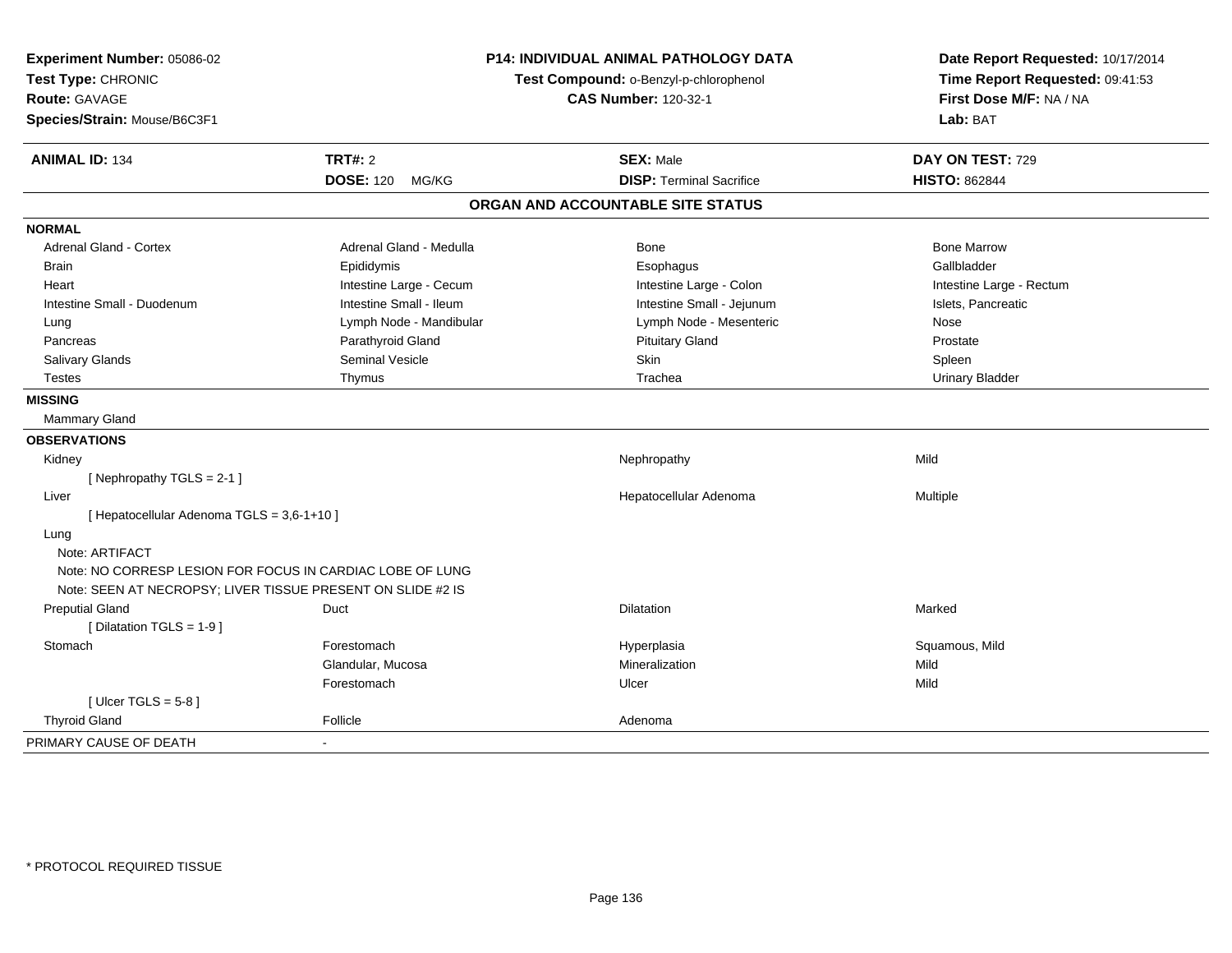| Experiment Number: 05086-02<br>Test Type: CHRONIC<br><b>Route: GAVAGE</b><br>Species/Strain: Mouse/B6C3F1 |                           | <b>P14: INDIVIDUAL ANIMAL PATHOLOGY DATA</b><br>Test Compound: o-Benzyl-p-chlorophenol<br><b>CAS Number: 120-32-1</b> | Date Report Requested: 10/17/2014<br>Time Report Requested: 09:41:53<br>First Dose M/F: NA / NA<br>Lab: BAT |
|-----------------------------------------------------------------------------------------------------------|---------------------------|-----------------------------------------------------------------------------------------------------------------------|-------------------------------------------------------------------------------------------------------------|
| <b>ANIMAL ID: 135</b>                                                                                     | <b>TRT#: 2</b>            | <b>SEX: Male</b>                                                                                                      | DAY ON TEST: 552                                                                                            |
|                                                                                                           | <b>DOSE: 120</b><br>MG/KG | <b>DISP:</b> Moribund Sacrifice                                                                                       | <b>HISTO: 862845</b>                                                                                        |
|                                                                                                           |                           | ORGAN AND ACCOUNTABLE SITE STATUS                                                                                     |                                                                                                             |
| <b>NORMAL</b>                                                                                             |                           |                                                                                                                       |                                                                                                             |
| Adrenal Gland - Medulla                                                                                   | <b>Bone</b>               | <b>Bone Marrow</b>                                                                                                    | <b>Brain</b>                                                                                                |
| Epididymis                                                                                                | Esophagus                 | Gallbladder                                                                                                           | Intestine Large - Cecum                                                                                     |
| Intestine Large - Colon                                                                                   | Intestine Large - Rectum  | Intestine Small - Duodenum                                                                                            | Intestine Small - Ileum                                                                                     |
| Intestine Small - Jejunum                                                                                 | Islets. Pancreatic        | Liver                                                                                                                 | Lung                                                                                                        |
| Lymph Node - Mandibular                                                                                   | Lymph Node - Mesenteric   | Nose                                                                                                                  | Pancreas                                                                                                    |
| Parathyroid Gland                                                                                         | <b>Pituitary Gland</b>    | Prostate                                                                                                              | <b>Salivary Glands</b>                                                                                      |
| <b>Seminal Vesicle</b>                                                                                    | Skin                      | Spleen                                                                                                                | Stomach - Forestomach                                                                                       |
| Stomach - Glandular                                                                                       | <b>Testes</b>             | Thymus                                                                                                                | <b>Thyroid Gland</b>                                                                                        |
| Trachea                                                                                                   | <b>Urinary Bladder</b>    |                                                                                                                       |                                                                                                             |
| <b>MISSING</b>                                                                                            |                           |                                                                                                                       |                                                                                                             |
| <b>Mammary Gland</b>                                                                                      |                           |                                                                                                                       |                                                                                                             |
| <b>OBSERVATIONS</b>                                                                                       |                           |                                                                                                                       |                                                                                                             |
| <b>Adrenal Gland</b>                                                                                      | Cortex                    | Hyperplasia                                                                                                           | Minimal                                                                                                     |
| Heart                                                                                                     | Artery                    | Inflammation                                                                                                          | Necrotizing, Mild                                                                                           |
| Kidney                                                                                                    |                           | Nephropathy                                                                                                           | Mild                                                                                                        |
| [Nephropathy TGLS = 1-1]                                                                                  |                           |                                                                                                                       |                                                                                                             |
| PRIMARY CAUSE OF DEATH                                                                                    |                           |                                                                                                                       |                                                                                                             |
| Animal Note: C O MORB: NEPHROPATHY; ARTERITIS OF HEART                                                    |                           |                                                                                                                       |                                                                                                             |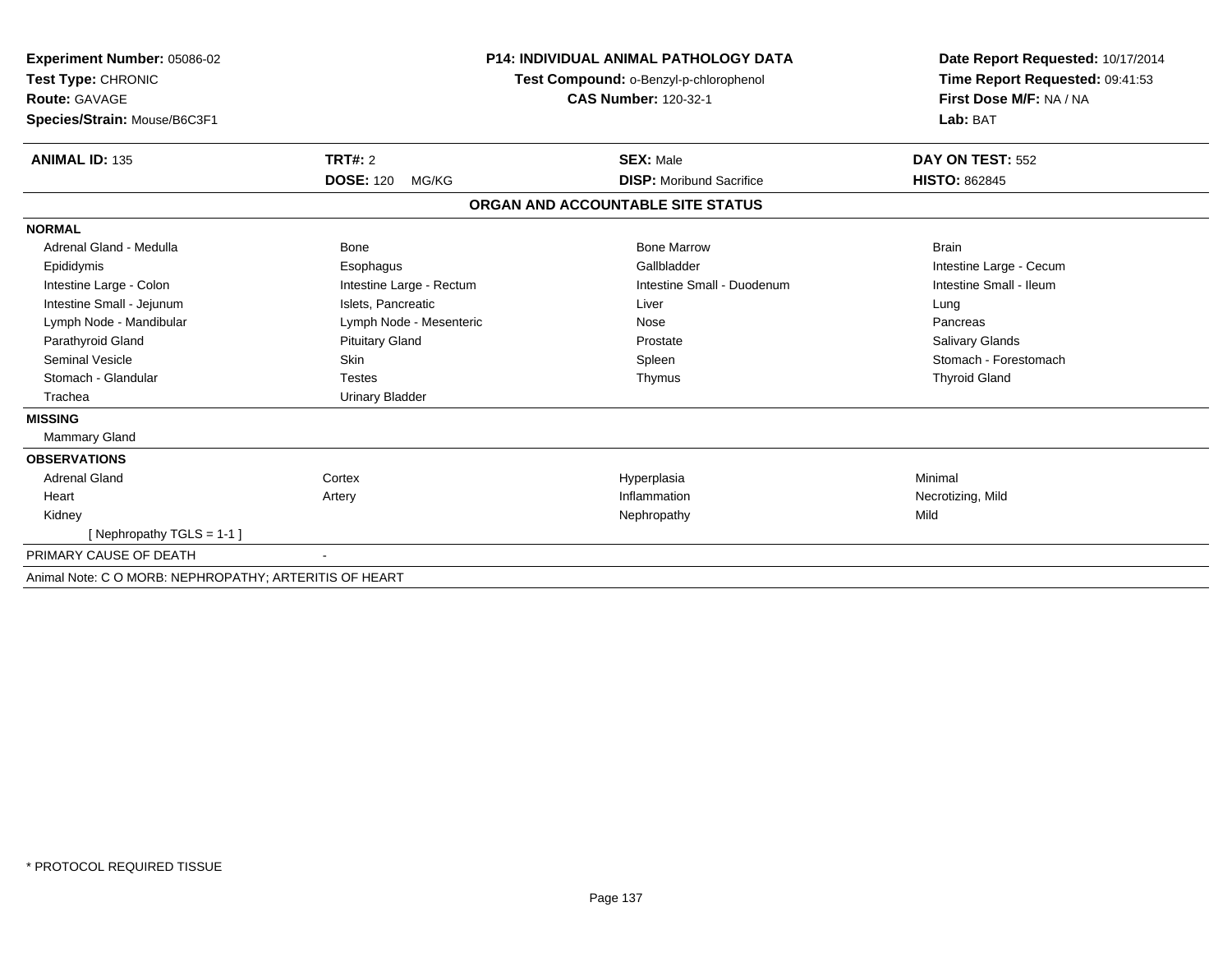| <b>Experiment Number: 05086-02</b> | <b>P14: INDIVIDUAL ANIMAL PATHOLOGY DATA</b><br>Test Compound: o-Benzyl-p-chlorophenol |                                   | Date Report Requested: 10/17/2014 |  |
|------------------------------------|----------------------------------------------------------------------------------------|-----------------------------------|-----------------------------------|--|
| Test Type: CHRONIC                 |                                                                                        |                                   | Time Report Requested: 09:41:53   |  |
| <b>Route: GAVAGE</b>               |                                                                                        | <b>CAS Number: 120-32-1</b>       | First Dose M/F: NA / NA           |  |
| Species/Strain: Mouse/B6C3F1       |                                                                                        |                                   | Lab: BAT                          |  |
| <b>ANIMAL ID: 136</b>              | TRT#: 2                                                                                | <b>SEX: Male</b>                  | DAY ON TEST: 93                   |  |
|                                    | <b>DOSE: 120</b><br>MG/KG                                                              | <b>DISP:</b> Scheduled Sacrifice  | HISTO:                            |  |
|                                    |                                                                                        | ORGAN AND ACCOUNTABLE SITE STATUS |                                   |  |
| <b>NORMAL</b>                      |                                                                                        |                                   |                                   |  |
| Kidney                             |                                                                                        |                                   |                                   |  |
| PRIMARY CAUSE OF DEATH             |                                                                                        |                                   |                                   |  |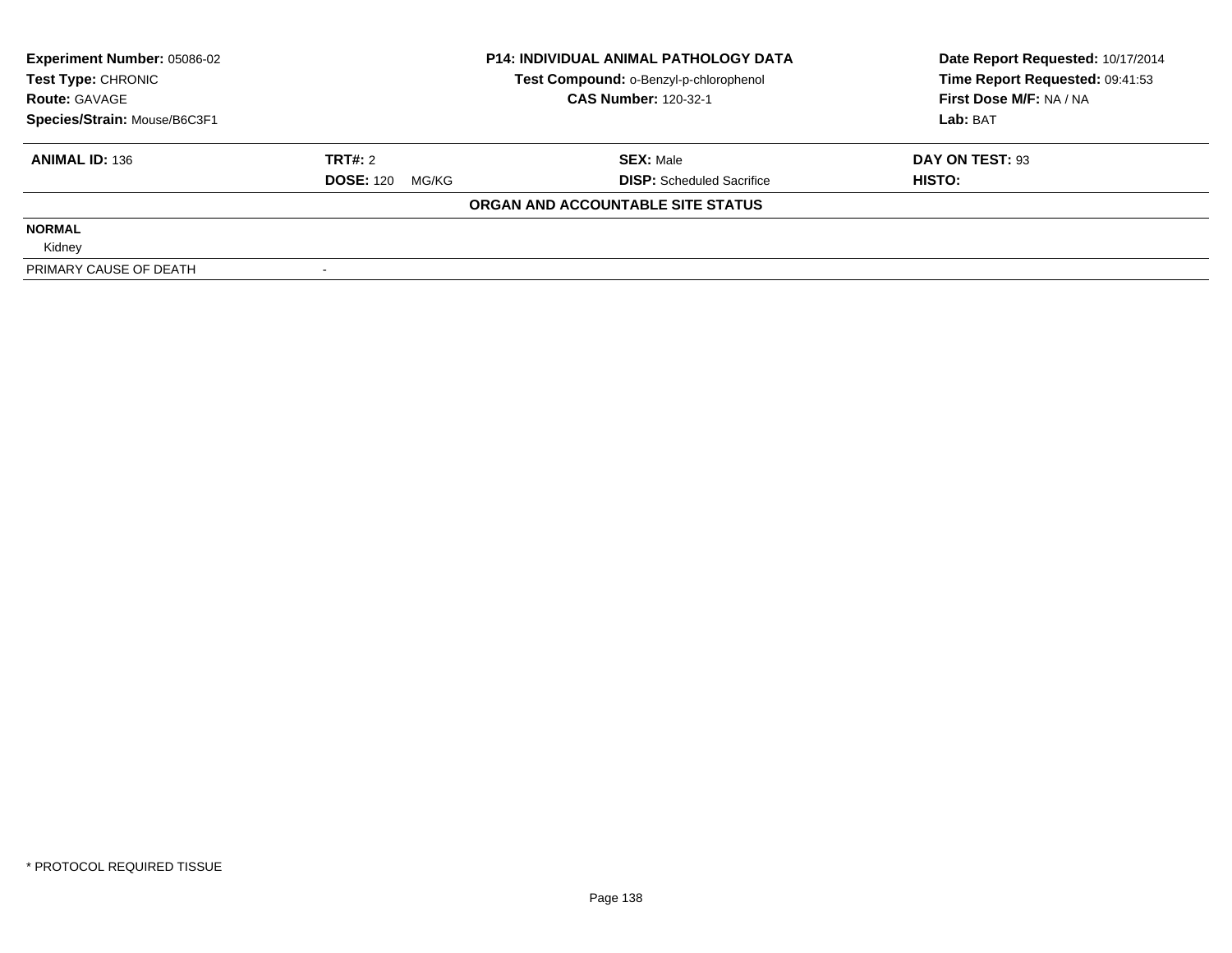| Experiment Number: 05086-02<br>Test Type: CHRONIC<br>Route: GAVAGE<br>Species/Strain: Mouse/B6C3F1 |                                             | P14: INDIVIDUAL ANIMAL PATHOLOGY DATA<br>Test Compound: o-Benzyl-p-chlorophenol<br><b>CAS Number: 120-32-1</b> | Date Report Requested: 10/17/2014<br>Time Report Requested: 09:41:53<br>First Dose M/F: NA / NA<br>Lab: BAT |
|----------------------------------------------------------------------------------------------------|---------------------------------------------|----------------------------------------------------------------------------------------------------------------|-------------------------------------------------------------------------------------------------------------|
| <b>ANIMAL ID: 137</b>                                                                              | <b>TRT#: 2</b><br><b>DOSE: 120</b><br>MG/KG | <b>SEX: Male</b><br><b>DISP: Terminal Sacrifice</b>                                                            | DAY ON TEST: 729<br><b>HISTO: 862847</b>                                                                    |
|                                                                                                    |                                             | ORGAN AND ACCOUNTABLE SITE STATUS                                                                              |                                                                                                             |
| <b>NORMAL</b>                                                                                      |                                             |                                                                                                                |                                                                                                             |
| <b>Adrenal Gland - Cortex</b>                                                                      | Adrenal Gland - Medulla                     | Bone                                                                                                           | <b>Bone Marrow</b>                                                                                          |
| <b>Brain</b>                                                                                       | Epididymis                                  | Esophagus                                                                                                      | Heart                                                                                                       |
| Intestine Large - Cecum                                                                            | Intestine Large - Colon                     | Intestine Large - Rectum                                                                                       | Intestine Small - Duodenum                                                                                  |
| Intestine Small - Ileum                                                                            | Intestine Small - Jejunum                   | Islets, Pancreatic                                                                                             | Lymph Node - Mandibular                                                                                     |
| Lymph Node - Mesenteric                                                                            | Nose                                        | Pancreas                                                                                                       | <b>Pituitary Gland</b>                                                                                      |
| Prostate                                                                                           | Salivary Glands                             | <b>Seminal Vesicle</b>                                                                                         | Skin                                                                                                        |
| Spleen                                                                                             | Stomach - Glandular                         | <b>Testes</b>                                                                                                  | Trachea                                                                                                     |
| <b>Urinary Bladder</b>                                                                             |                                             |                                                                                                                |                                                                                                             |
| <b>MISSING</b>                                                                                     |                                             |                                                                                                                |                                                                                                             |
| Gallbladder                                                                                        | Mammary Gland                               | Parathyroid Gland                                                                                              | Thymus                                                                                                      |
| <b>OBSERVATIONS</b>                                                                                |                                             |                                                                                                                |                                                                                                             |
| Kidney                                                                                             |                                             | Nephropathy                                                                                                    | Minimal                                                                                                     |
| Liver                                                                                              |                                             | Hepatocellular Carcinoma                                                                                       |                                                                                                             |
| Note: HEPATOCLR CARC TGLs = 3-8                                                                    |                                             |                                                                                                                |                                                                                                             |
| Lung                                                                                               |                                             | Hepatocellular Carcinoma                                                                                       | Metastatic (Liver)                                                                                          |
| <b>Preputial Gland</b>                                                                             | Duct                                        | Dilatation                                                                                                     | Marked                                                                                                      |
|                                                                                                    |                                             | Inflammation                                                                                                   | Chronic Active, Mild                                                                                        |
| Note: DILATATION<br>$TGLs = 1-9$                                                                   |                                             |                                                                                                                |                                                                                                             |
| Note: INFLAMMATION<br>$TGLs = 1-9$                                                                 |                                             |                                                                                                                |                                                                                                             |
| Sem Ves                                                                                            |                                             |                                                                                                                |                                                                                                             |
| Note: NO CORRESP LESION FOR SMALL SEMINAL VES SEEN AT NECROPSY                                     |                                             |                                                                                                                |                                                                                                             |
| Stomach                                                                                            | Forestomach                                 | Hyperplasia                                                                                                    | Squamous, Mild                                                                                              |
|                                                                                                    | Forestomach                                 | Ulcer                                                                                                          | Mild                                                                                                        |
| Note: ULCER<br>$TGLs = 4-4$                                                                        |                                             |                                                                                                                |                                                                                                             |
| <b>Thyroid Gland</b>                                                                               | Follicle                                    | Hyperplasia                                                                                                    | Moderate                                                                                                    |
| PRIMARY CAUSE OF DEATH                                                                             | $\blacksquare$                              |                                                                                                                |                                                                                                             |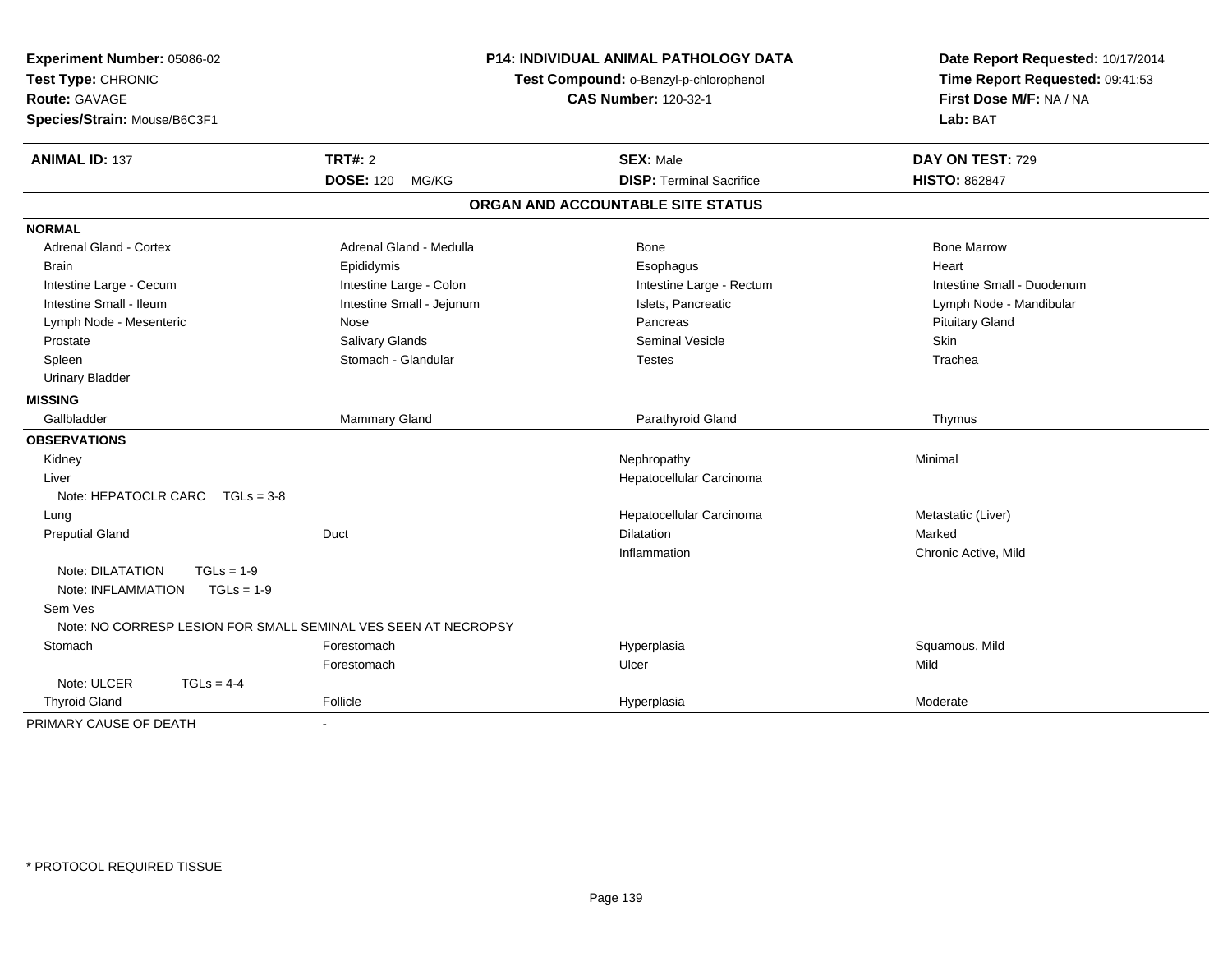| <b>Experiment Number: 05086-02</b><br>Test Type: CHRONIC<br><b>Route: GAVAGE</b><br>Species/Strain: Mouse/B6C3F1 |                           | <b>P14: INDIVIDUAL ANIMAL PATHOLOGY DATA</b><br>Test Compound: o-Benzyl-p-chlorophenol<br><b>CAS Number: 120-32-1</b> | Date Report Requested: 10/17/2014<br>Time Report Requested: 09:41:53<br>First Dose M/F: NA / NA<br>Lab: BAT |
|------------------------------------------------------------------------------------------------------------------|---------------------------|-----------------------------------------------------------------------------------------------------------------------|-------------------------------------------------------------------------------------------------------------|
| <b>ANIMAL ID: 138</b>                                                                                            | TRT#: 2                   | <b>SEX: Male</b>                                                                                                      | DAY ON TEST: 729                                                                                            |
|                                                                                                                  | <b>DOSE: 120</b><br>MG/KG | <b>DISP: Terminal Sacrifice</b>                                                                                       | <b>HISTO: 862848</b>                                                                                        |
|                                                                                                                  |                           | ORGAN AND ACCOUNTABLE SITE STATUS                                                                                     |                                                                                                             |
| <b>NORMAL</b>                                                                                                    |                           |                                                                                                                       |                                                                                                             |
| Adrenal Gland - Cortex                                                                                           | Adrenal Gland - Medulla   | Bone                                                                                                                  | <b>Bone Marrow</b>                                                                                          |
| <b>Brain</b>                                                                                                     | Epididymis                | Esophagus                                                                                                             | Gallbladder                                                                                                 |
| Heart                                                                                                            | Intestine Large - Cecum   | Intestine Large - Colon                                                                                               | Intestine Large - Rectum                                                                                    |
| Intestine Small - Duodenum                                                                                       | Intestine Small - Ileum   | Intestine Small - Jejunum                                                                                             | Islets, Pancreatic                                                                                          |
| Lung                                                                                                             | Lymph Node - Mandibular   | Lymph Node - Mesenteric                                                                                               | Nose                                                                                                        |
| Pancreas                                                                                                         | Parathyroid Gland         | <b>Pituitary Gland</b>                                                                                                | Prostate                                                                                                    |
| <b>Salivary Glands</b>                                                                                           | Seminal Vesicle           | <b>Skin</b>                                                                                                           | Spleen                                                                                                      |
| Stomach - Glandular                                                                                              | <b>Testes</b>             | Thymus                                                                                                                | <b>Thyroid Gland</b>                                                                                        |
| Trachea                                                                                                          | <b>Urinary Bladder</b>    |                                                                                                                       |                                                                                                             |
| <b>MISSING</b>                                                                                                   |                           |                                                                                                                       |                                                                                                             |
| <b>Mammary Gland</b>                                                                                             |                           |                                                                                                                       |                                                                                                             |
| <b>OBSERVATIONS</b>                                                                                              |                           |                                                                                                                       |                                                                                                             |
| Kidney                                                                                                           |                           | Nephropathy                                                                                                           | Minimal                                                                                                     |
| Liver                                                                                                            |                           | Hyperplasia                                                                                                           | Moderate                                                                                                    |
| Note: HYPERPLASIA<br>$TGLs = 2,3-1+9$                                                                            |                           |                                                                                                                       |                                                                                                             |
| Stomach                                                                                                          | Forestomach               | Hyperplasia                                                                                                           | Squamous, Mild                                                                                              |
| PRIMARY CAUSE OF DEATH                                                                                           |                           |                                                                                                                       |                                                                                                             |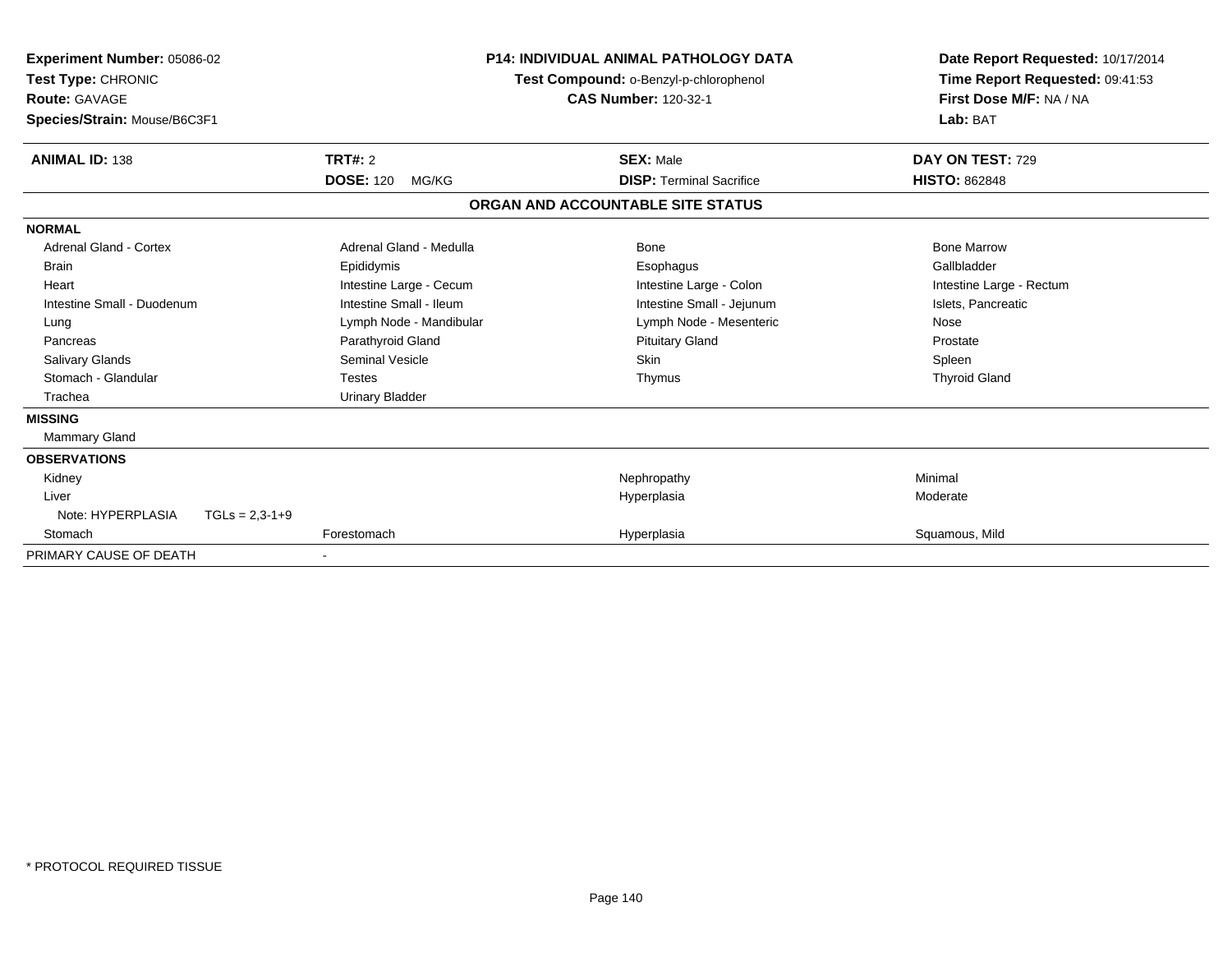| Experiment Number: 05086-02                                   |                                        | <b>P14: INDIVIDUAL ANIMAL PATHOLOGY DATA</b> | Date Report Requested: 10/17/2014 |
|---------------------------------------------------------------|----------------------------------------|----------------------------------------------|-----------------------------------|
| Test Type: CHRONIC                                            | Test Compound: o-Benzyl-p-chlorophenol |                                              | Time Report Requested: 09:41:53   |
| <b>Route: GAVAGE</b>                                          |                                        | <b>CAS Number: 120-32-1</b>                  | First Dose M/F: NA / NA           |
| Species/Strain: Mouse/B6C3F1                                  |                                        |                                              | Lab: BAT                          |
| <b>ANIMAL ID: 139</b>                                         | TRT#: 2                                | <b>SEX: Male</b>                             | DAY ON TEST: 707                  |
|                                                               | <b>DOSE: 120</b><br>MG/KG              | <b>DISP:</b> Moribund Sacrifice              | <b>HISTO: 862849</b>              |
|                                                               |                                        | ORGAN AND ACCOUNTABLE SITE STATUS            |                                   |
| <b>NORMAL</b>                                                 |                                        |                                              |                                   |
| <b>Adrenal Gland - Cortex</b>                                 | Adrenal Gland - Medulla                | Bone                                         | <b>Bone Marrow</b>                |
| <b>Brain</b>                                                  | Epididymis                             | Esophagus                                    | Gallbladder                       |
| Heart                                                         | Intestine Large - Cecum                | Intestine Large - Colon                      | Intestine Large - Rectum          |
| Intestine Small - Ileum                                       | Intestine Small - Jejunum              | Islets, Pancreatic                           | Lung                              |
| Lymph Node - Mandibular                                       | Lymph Node - Mesenteric                | Nose                                         | Pancreas                          |
| Parathyroid Gland                                             | <b>Pituitary Gland</b>                 | Prostate                                     | Salivary Glands                   |
| <b>Seminal Vesicle</b>                                        | Skin                                   | Stomach - Forestomach                        | Stomach - Glandular               |
| <b>Testes</b>                                                 | Thymus                                 | <b>Thyroid Gland</b>                         | Trachea                           |
| <b>Urinary Bladder</b>                                        |                                        |                                              |                                   |
| <b>MISSING</b>                                                |                                        |                                              |                                   |
| Mammary Gland                                                 |                                        |                                              |                                   |
| <b>OBSERVATIONS</b>                                           |                                        |                                              |                                   |
| <b>Intestine Small</b>                                        | Duodenum                               | Ulcer                                        | Mild                              |
| Kidney                                                        |                                        | Nephropathy                                  | Mild                              |
| Liver                                                         |                                        | Hepatocellular Carcinoma                     |                                   |
| Note: HEPATOCLR CARC<br>$TGLs = 2-8$                          |                                        |                                              |                                   |
| <b>Preputial Gland</b>                                        | Duct                                   | <b>Dilatation</b>                            | Marked                            |
| Note: DILATATION<br>$TGLs = 1-9$                              |                                        |                                              |                                   |
| Spleen                                                        |                                        | Hematopoietic Cell Proliferation             | Moderate                          |
| PRIMARY CAUSE OF DEATH                                        |                                        |                                              |                                   |
| Animal Note: C O MORB: HEPATOCELLULAR CARCINOMA, NEPHROPATHY, |                                        |                                              |                                   |
| Animal Note: STOMACH ULCER                                    |                                        |                                              |                                   |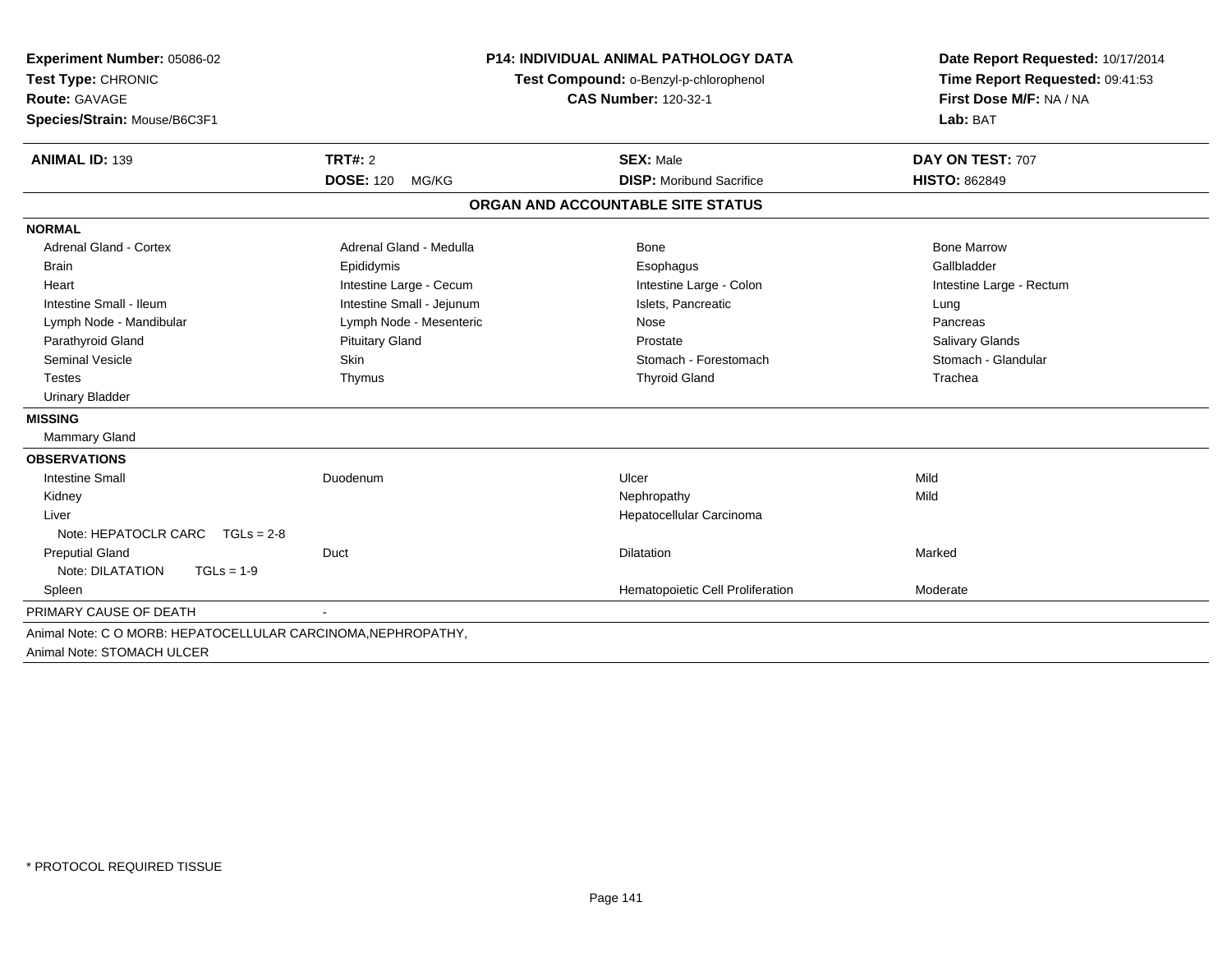| Experiment Number: 05086-02<br>Test Type: CHRONIC<br>Route: GAVAGE<br>Species/Strain: Mouse/B6C3F1<br><b>ANIMAL ID: 140</b>                                                                                                                 | <b>TRT#: 2</b>                                                                                                                                                           | <b>P14: INDIVIDUAL ANIMAL PATHOLOGY DATA</b><br>Test Compound: o-Benzyl-p-chlorophenol<br><b>CAS Number: 120-32-1</b><br><b>SEX: Male</b> | Date Report Requested: 10/17/2014<br>Time Report Requested: 09:41:53<br>First Dose M/F: NA / NA<br>Lab: BAT<br>DAY ON TEST: 729                           |
|---------------------------------------------------------------------------------------------------------------------------------------------------------------------------------------------------------------------------------------------|--------------------------------------------------------------------------------------------------------------------------------------------------------------------------|-------------------------------------------------------------------------------------------------------------------------------------------|-----------------------------------------------------------------------------------------------------------------------------------------------------------|
|                                                                                                                                                                                                                                             | <b>DOSE: 120</b><br>MG/KG                                                                                                                                                | <b>DISP: Terminal Sacrifice</b>                                                                                                           | <b>HISTO: 862850</b>                                                                                                                                      |
|                                                                                                                                                                                                                                             |                                                                                                                                                                          | ORGAN AND ACCOUNTABLE SITE STATUS                                                                                                         |                                                                                                                                                           |
|                                                                                                                                                                                                                                             |                                                                                                                                                                          |                                                                                                                                           |                                                                                                                                                           |
| <b>NORMAL</b><br>Adrenal Gland - Medulla<br>Esophagus<br>Intestine Large - Colon<br>Intestine Small - Jejunum<br>Lymph Node - Mandibular<br>Parathyroid Gland<br><b>Seminal Vesicle</b><br>Thymus<br><b>MISSING</b><br><b>Mammary Gland</b> | <b>Bone Marrow</b><br>Gallbladder<br>Intestine Large - Rectum<br>Islets, Pancreatic<br>Lymph Node - Mesenteric<br><b>Pituitary Gland</b><br>Skin<br><b>Thyroid Gland</b> | <b>Brain</b><br>Heart<br>Intestine Small - Duodenum<br>Liver<br>Nose<br>Prostate<br>Spleen<br>Trachea                                     | Epididymis<br>Intestine Large - Cecum<br>Intestine Small - Ileum<br>Lung<br>Pancreas<br><b>Salivary Glands</b><br><b>Testes</b><br><b>Urinary Bladder</b> |
| <b>OBSERVATIONS</b><br><b>Adrenal Gland</b><br>Bone<br>Kidney<br>[Nephropathy TGLS = 1-1]<br>Stomach                                                                                                                                        | Cortex<br>Forestomach<br>Glandular, Mucosa<br>Forestomach                                                                                                                | Hypertrophy<br>Fibrous Osteodystrophy<br>Nephropathy<br>Hyperplasia<br>Mineralization<br>Ulcer                                            | Focal, Minimal<br>Minimal<br>Mild<br>Squamous, Mild<br>Minimal<br>Moderate                                                                                |
| [Mineralization TGLS = 2-4 ]                                                                                                                                                                                                                |                                                                                                                                                                          |                                                                                                                                           |                                                                                                                                                           |
| PRIMARY CAUSE OF DEATH                                                                                                                                                                                                                      |                                                                                                                                                                          |                                                                                                                                           |                                                                                                                                                           |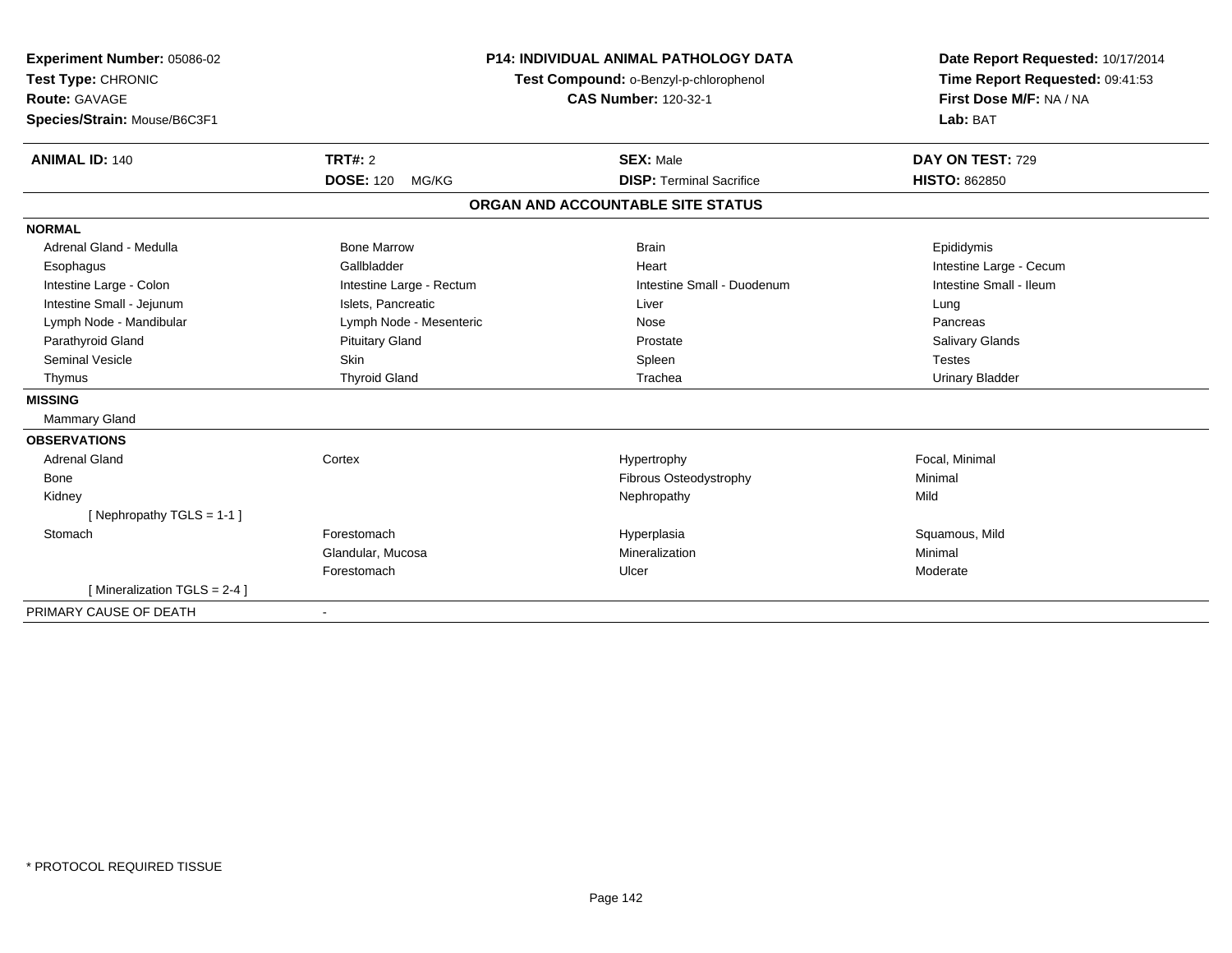| <b>Experiment Number: 05086-02</b><br>Test Type: CHRONIC<br><b>Route: GAVAGE</b><br>Species/Strain: Mouse/B6C3F1 |                                      | <b>P14: INDIVIDUAL ANIMAL PATHOLOGY DATA</b><br>Test Compound: o-Benzyl-p-chlorophenol<br><b>CAS Number: 120-32-1</b> | Date Report Requested: 10/17/2014<br>Time Report Requested: 09:41:53<br>First Dose M/F: NA / NA<br>Lab: BAT |
|------------------------------------------------------------------------------------------------------------------|--------------------------------------|-----------------------------------------------------------------------------------------------------------------------|-------------------------------------------------------------------------------------------------------------|
| <b>ANIMAL ID: 141</b>                                                                                            | TRT#: 3<br><b>DOSE: 240</b><br>MG/KG | <b>SEX: Male</b><br><b>DISP:</b> Scheduled Sacrifice                                                                  | DAY ON TEST: 93<br>HISTO:                                                                                   |
| <b>OBSERVATIONS</b><br>Kidney                                                                                    |                                      | Nephropathy                                                                                                           | Minimal                                                                                                     |
| PRIMARY CAUSE OF DEATH                                                                                           |                                      |                                                                                                                       |                                                                                                             |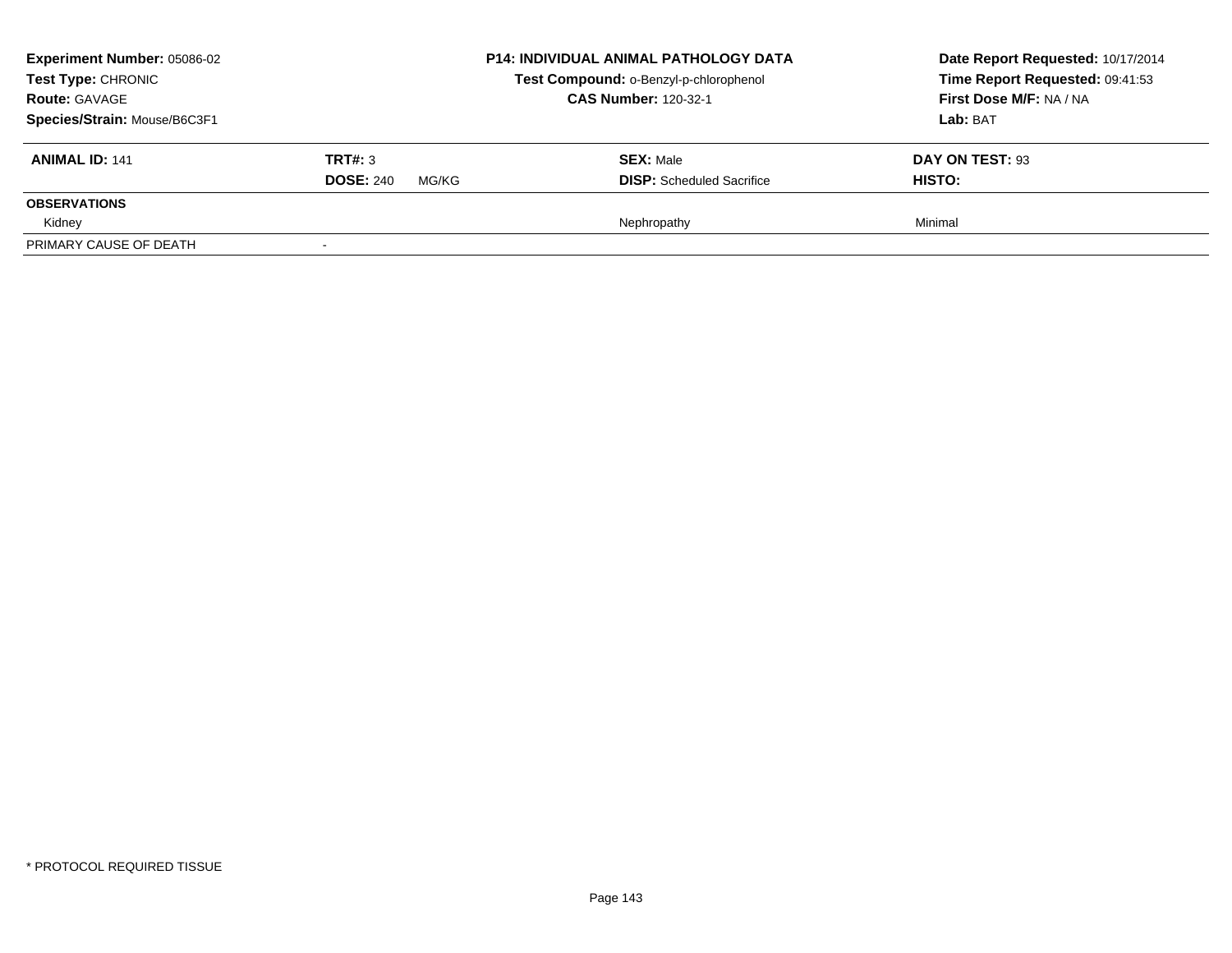| Experiment Number: 05086-02<br>Test Type: CHRONIC |                           | <b>P14: INDIVIDUAL ANIMAL PATHOLOGY DATA</b><br>Test Compound: o-Benzyl-p-chlorophenol | Date Report Requested: 10/17/2014<br>Time Report Requested: 09:41:53 |
|---------------------------------------------------|---------------------------|----------------------------------------------------------------------------------------|----------------------------------------------------------------------|
| Route: GAVAGE                                     |                           | <b>CAS Number: 120-32-1</b>                                                            | First Dose M/F: NA / NA                                              |
| Species/Strain: Mouse/B6C3F1                      |                           |                                                                                        | Lab: BAT                                                             |
| <b>ANIMAL ID: 142</b>                             | TRT#: 3                   | <b>SEX: Male</b>                                                                       | DAY ON TEST: 722                                                     |
|                                                   | <b>DOSE: 240</b><br>MG/KG | <b>DISP: Terminal Sacrifice</b>                                                        | <b>HISTO: 862642</b>                                                 |
|                                                   |                           | ORGAN AND ACCOUNTABLE SITE STATUS                                                      |                                                                      |
| <b>NORMAL</b>                                     |                           |                                                                                        |                                                                      |
| <b>Adrenal Gland - Cortex</b>                     | Adrenal Gland - Medulla   | <b>Bone Marrow</b>                                                                     | <b>Brain</b>                                                         |
| Epididymis                                        | Esophagus                 | Gallbladder                                                                            | Heart                                                                |
| Intestine Large - Cecum                           | Intestine Large - Colon   | Intestine Large - Rectum                                                               | Intestine Small - Duodenum                                           |
| Intestine Small - Ileum                           | Intestine Small - Jejunum | Islets. Pancreatic                                                                     | Liver                                                                |
| Lymph Node - Mesenteric                           | Nose                      | Pancreas                                                                               | Parathyroid Gland                                                    |
| <b>Pituitary Gland</b>                            | Prostate                  | <b>Salivary Glands</b>                                                                 | <b>Seminal Vesicle</b>                                               |
| Skin                                              | Stomach - Forestomach     | Stomach - Glandular                                                                    | <b>Testes</b>                                                        |
| Thymus                                            | <b>Thyroid Gland</b>      | Trachea                                                                                | <b>Urinary Bladder</b>                                               |
| <b>MISSING</b>                                    |                           |                                                                                        |                                                                      |
| Lymph Node - Mandibular                           | Mammary Gland             |                                                                                        |                                                                      |
| <b>OBSERVATIONS</b>                               |                           |                                                                                        |                                                                      |
| <b>Adrenal Gland</b>                              | Capsule                   | Hyperplasia                                                                            | Moderate                                                             |
| Bone                                              |                           | Fibrous Osteodystrophy                                                                 | Minimal                                                              |
| Kidney                                            |                           | Nephropathy                                                                            | Moderate                                                             |
| Note: NEPHROPATHY<br>$TGLs = 2-1$                 |                           |                                                                                        |                                                                      |
| Lung                                              |                           | Alveolar/Bronchiolar Adenoma                                                           |                                                                      |
| <b>Preputial Gland</b>                            | Duct                      | <b>Dilatation</b>                                                                      | Marked                                                               |
| [ Dilatation TGLS = $1-8$ ]                       |                           |                                                                                        |                                                                      |
| Spleen                                            |                           | Hyperplasia                                                                            | Lymphoid, Mild                                                       |
| PRIMARY CAUSE OF DEATH                            |                           |                                                                                        |                                                                      |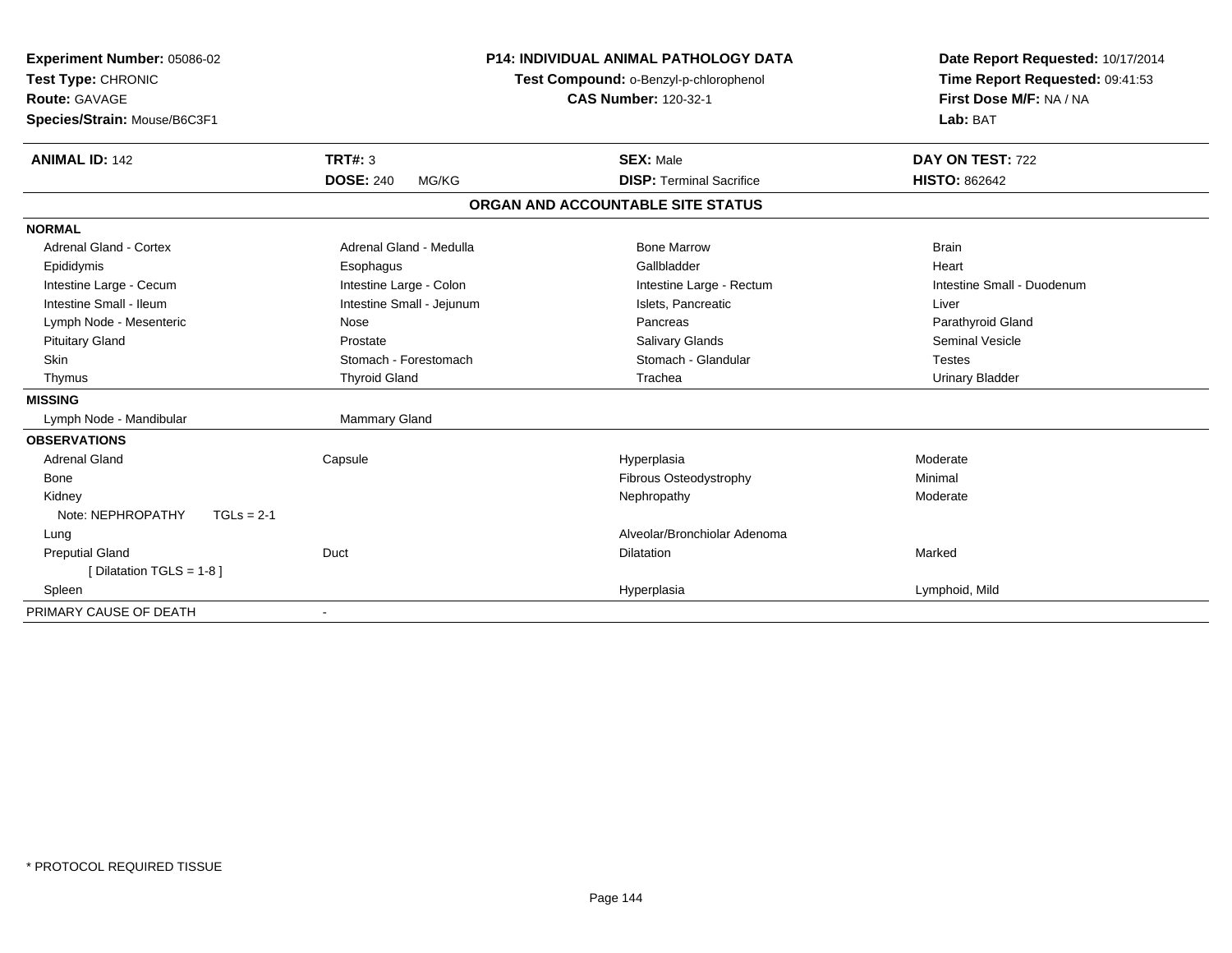| Experiment Number: 05086-02                                    |                           | P14: INDIVIDUAL ANIMAL PATHOLOGY DATA<br>Test Compound: o-Benzyl-p-chlorophenol | Date Report Requested: 10/17/2014 |
|----------------------------------------------------------------|---------------------------|---------------------------------------------------------------------------------|-----------------------------------|
| Test Type: CHRONIC                                             |                           | Time Report Requested: 09:41:53                                                 |                                   |
| <b>Route: GAVAGE</b>                                           |                           | <b>CAS Number: 120-32-1</b>                                                     | First Dose M/F: NA / NA           |
| Species/Strain: Mouse/B6C3F1                                   |                           |                                                                                 | Lab: BAT                          |
| <b>ANIMAL ID: 143</b>                                          | <b>TRT#: 3</b>            | <b>SEX: Male</b>                                                                | DAY ON TEST: 472                  |
|                                                                | <b>DOSE: 240</b><br>MG/KG | <b>DISP:</b> Moribund Sacrifice                                                 | <b>HISTO: 862643</b>              |
|                                                                |                           | ORGAN AND ACCOUNTABLE SITE STATUS                                               |                                   |
| <b>NORMAL</b>                                                  |                           |                                                                                 |                                   |
| Adrenal Gland - Cortex                                         | Adrenal Gland - Medulla   | <b>Bone Marrow</b>                                                              | <b>Brain</b>                      |
| Epididymis                                                     | Esophagus                 | Gallbladder                                                                     | Heart                             |
| Intestine Large - Cecum                                        | Intestine Large - Colon   | Intestine Large - Rectum                                                        | Intestine Small - Duodenum        |
| Intestine Small - Ileum                                        | Intestine Small - Jejunum | Islets, Pancreatic                                                              | Lung                              |
| Lymph Node - Mandibular                                        | Lymph Node - Mesenteric   | Nose                                                                            | Parathyroid Gland                 |
| <b>Pituitary Gland</b>                                         | Salivary Glands           | Skin                                                                            | <b>Testes</b>                     |
| <b>Thyroid Gland</b>                                           | Trachea                   | <b>Urinary Bladder</b>                                                          |                                   |
| <b>MISSING</b>                                                 |                           |                                                                                 |                                   |
| <b>Mammary Gland</b>                                           | Prostate                  | <b>Seminal Vesicle</b>                                                          | Thymus                            |
| <b>OBSERVATIONS</b>                                            |                           |                                                                                 |                                   |
| Bone                                                           |                           | Fibrous Osteodystrophy                                                          | Minimal                           |
| Kidney                                                         |                           | Nephropathy                                                                     | Moderate                          |
| Liver                                                          |                           | Hepatocellular Adenoma                                                          | Multiple                          |
|                                                                |                           | Hepatocellular Carcinoma                                                        | Multiple                          |
|                                                                |                           | Necrosis                                                                        | Coagulative, Mild                 |
| Note: HEPATOCLR CARC<br>$TGLs = 3.4 - 1 + 7$                   |                           |                                                                                 |                                   |
| Note: HEPATOCLR ADEN<br>$TGLs = 5-7$                           |                           |                                                                                 |                                   |
| Pancreas                                                       |                           | Inflammation                                                                    | Chronic, Minimal                  |
| Sem Ves                                                        |                           |                                                                                 |                                   |
| Note: NO SECTION OF SMALL SEMINAL VESICLES WAS TAKEN           |                           |                                                                                 |                                   |
| Spleen                                                         |                           | Depletion Lymphoid                                                              | Mild                              |
| Note: DEPLET LYMPH<br>$TGLs = 2-1$                             |                           |                                                                                 |                                   |
| Stomach                                                        | Forestomach               | Hyperplasia                                                                     | Squamous, Minimal                 |
|                                                                | Glandular, Mucosa         | Mineralization                                                                  | Minimal                           |
|                                                                | Forestomach               | Ulcer                                                                           | Mild                              |
| Note: ULCER<br>$TGLs = 6-8$                                    |                           |                                                                                 |                                   |
| PRIMARY CAUSE OF DEATH                                         |                           |                                                                                 |                                   |
| Animal Note: C O MORB: HEPATOCELLULAR ADENOMAS, STOMACH ULCERS |                           |                                                                                 |                                   |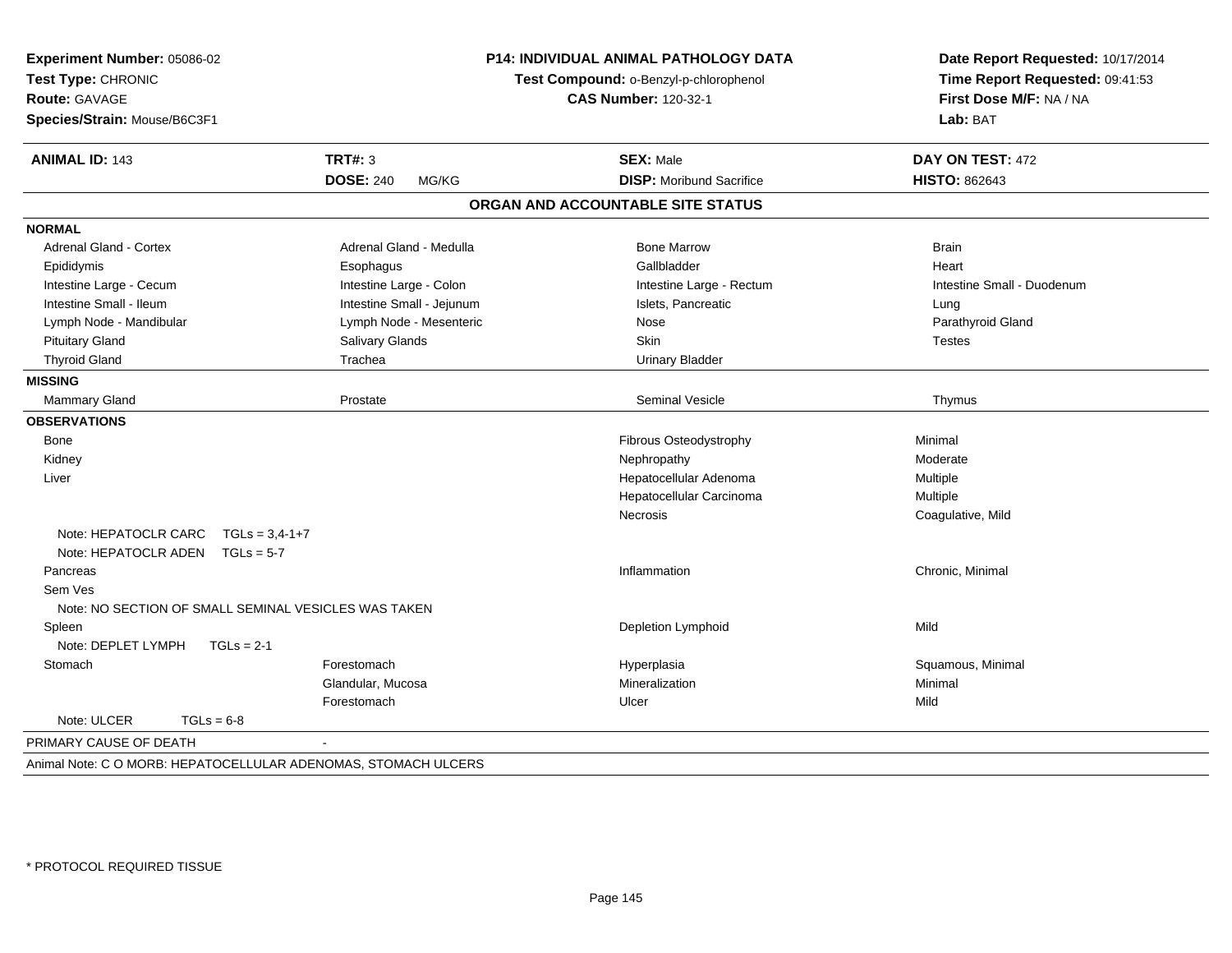| Experiment Number: 05086-02<br>Test Type: CHRONIC<br>Route: GAVAGE<br>Species/Strain: Mouse/B6C3F1 |                           | <b>P14: INDIVIDUAL ANIMAL PATHOLOGY DATA</b><br>Test Compound: o-Benzyl-p-chlorophenol<br><b>CAS Number: 120-32-1</b> | Date Report Requested: 10/17/2014<br>Time Report Requested: 09:41:53<br>First Dose M/F: NA / NA<br>Lab: BAT |  |
|----------------------------------------------------------------------------------------------------|---------------------------|-----------------------------------------------------------------------------------------------------------------------|-------------------------------------------------------------------------------------------------------------|--|
| <b>ANIMAL ID: 144</b>                                                                              | <b>TRT#: 3</b>            | <b>SEX: Male</b>                                                                                                      | DAY ON TEST: 722                                                                                            |  |
|                                                                                                    | <b>DOSE: 240</b><br>MG/KG | <b>DISP: Terminal Sacrifice</b>                                                                                       | <b>HISTO: 862644</b>                                                                                        |  |
|                                                                                                    |                           | ORGAN AND ACCOUNTABLE SITE STATUS                                                                                     |                                                                                                             |  |
| <b>NORMAL</b>                                                                                      |                           |                                                                                                                       |                                                                                                             |  |
| Adrenal Gland - Medulla                                                                            | <b>Bone</b>               | <b>Bone Marrow</b>                                                                                                    | <b>Brain</b>                                                                                                |  |
| Epididymis                                                                                         | Esophagus                 | Gallbladder                                                                                                           | Heart                                                                                                       |  |
| Intestine Large - Cecum                                                                            | Intestine Large - Colon   | Intestine Large - Rectum                                                                                              | Intestine Small - Duodenum                                                                                  |  |
| Intestine Small - Ileum                                                                            | Intestine Small - Jejunum | Islets, Pancreatic                                                                                                    | Liver                                                                                                       |  |
| Lung                                                                                               | Lymph Node - Mandibular   | Lymph Node - Mesenteric                                                                                               | Nose                                                                                                        |  |
| Pancreas                                                                                           | Parathyroid Gland         | <b>Pituitary Gland</b>                                                                                                | Prostate                                                                                                    |  |
| <b>Salivary Glands</b>                                                                             | Seminal Vesicle           | <b>Skin</b>                                                                                                           | Spleen                                                                                                      |  |
| Stomach - Forestomach                                                                              | Stomach - Glandular       | <b>Testes</b>                                                                                                         | Thymus                                                                                                      |  |
| <b>Thyroid Gland</b>                                                                               | Trachea                   | <b>Urinary Bladder</b>                                                                                                |                                                                                                             |  |
| <b>MISSING</b>                                                                                     |                           |                                                                                                                       |                                                                                                             |  |
| Mammary Gland                                                                                      |                           |                                                                                                                       |                                                                                                             |  |
| <b>OBSERVATIONS</b>                                                                                |                           |                                                                                                                       |                                                                                                             |  |
| <b>Adrenal Gland</b>                                                                               | Capsule                   | Hyperplasia                                                                                                           | Minimal                                                                                                     |  |
|                                                                                                    | Cortex                    | Hypertrophy                                                                                                           | Focal, Minimal                                                                                              |  |
| Kidney                                                                                             |                           | Nephropathy                                                                                                           | Moderate                                                                                                    |  |
| [Nephropathy TGLS = 1-1]                                                                           |                           |                                                                                                                       |                                                                                                             |  |
| PRIMARY CAUSE OF DEATH                                                                             | $\overline{\phantom{a}}$  |                                                                                                                       |                                                                                                             |  |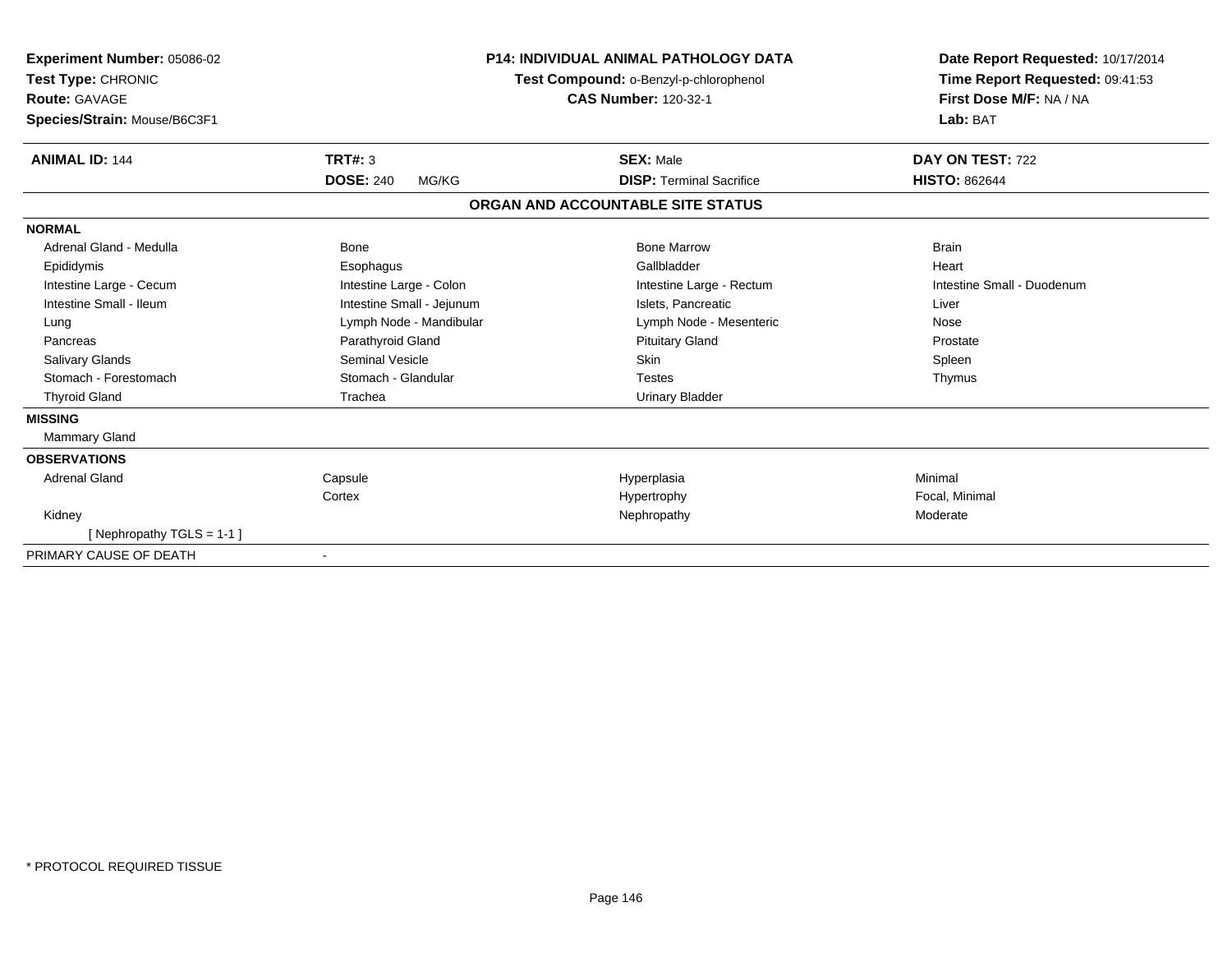| Experiment Number: 05086-02<br>Test Type: CHRONIC<br><b>Route: GAVAGE</b><br>Species/Strain: Mouse/B6C3F1<br><b>ANIMAL ID: 145</b> | TRT#: 3                                                      | P14: INDIVIDUAL ANIMAL PATHOLOGY DATA<br>Test Compound: o-Benzyl-p-chlorophenol<br><b>CAS Number: 120-32-1</b><br><b>SEX: Male</b> | Date Report Requested: 10/17/2014<br>Time Report Requested: 09:41:53<br>First Dose M/F: NA / NA<br>Lab: BAT<br>DAY ON TEST: 722 |
|------------------------------------------------------------------------------------------------------------------------------------|--------------------------------------------------------------|------------------------------------------------------------------------------------------------------------------------------------|---------------------------------------------------------------------------------------------------------------------------------|
|                                                                                                                                    | <b>DOSE: 240</b><br>MG/KG                                    | <b>DISP: Terminal Sacrifice</b>                                                                                                    | <b>HISTO: 862645</b>                                                                                                            |
|                                                                                                                                    |                                                              | ORGAN AND ACCOUNTABLE SITE STATUS                                                                                                  |                                                                                                                                 |
| <b>NORMAL</b>                                                                                                                      |                                                              |                                                                                                                                    |                                                                                                                                 |
| Adrenal Gland - Cortex                                                                                                             | Adrenal Gland - Medulla                                      | <b>Bone Marrow</b>                                                                                                                 | <b>Brain</b>                                                                                                                    |
| Epididymis                                                                                                                         | Esophagus                                                    | Gallbladder                                                                                                                        | Heart                                                                                                                           |
| Intestine Large - Cecum                                                                                                            | Intestine Large - Colon                                      | Intestine Large - Rectum                                                                                                           | Intestine Small - Duodenum                                                                                                      |
| Intestine Small - Ileum                                                                                                            | Intestine Small - Jejunum                                    | Islets. Pancreatic                                                                                                                 | Liver                                                                                                                           |
| Lung                                                                                                                               | Lymph Node - Mandibular                                      | Lymph Node - Mesenteric                                                                                                            | Nose                                                                                                                            |
| Pancreas                                                                                                                           | Parathyroid Gland                                            | <b>Pituitary Gland</b>                                                                                                             | Prostate                                                                                                                        |
| <b>Salivary Glands</b>                                                                                                             | <b>Seminal Vesicle</b>                                       | <b>Skin</b>                                                                                                                        | Spleen                                                                                                                          |
| Stomach - Glandular                                                                                                                | <b>Testes</b>                                                | Thymus                                                                                                                             | <b>Thyroid Gland</b>                                                                                                            |
| Trachea                                                                                                                            | <b>Urinary Bladder</b>                                       |                                                                                                                                    |                                                                                                                                 |
| <b>MISSING</b>                                                                                                                     |                                                              |                                                                                                                                    |                                                                                                                                 |
| <b>Mammary Gland</b>                                                                                                               |                                                              |                                                                                                                                    |                                                                                                                                 |
| <b>OBSERVATIONS</b>                                                                                                                |                                                              |                                                                                                                                    |                                                                                                                                 |
| Bone                                                                                                                               |                                                              | <b>Fibrous Osteodystrophy</b>                                                                                                      | Minimal                                                                                                                         |
| Kidney                                                                                                                             |                                                              | Nephropathy                                                                                                                        | Moderate                                                                                                                        |
| [Nephropathy TGLS = 1-1]                                                                                                           |                                                              |                                                                                                                                    |                                                                                                                                 |
| Stomach                                                                                                                            | Forestomach                                                  | Hyperplasia                                                                                                                        | Squamous, Moderate                                                                                                              |
|                                                                                                                                    | Forestomach                                                  | Ulcer                                                                                                                              | Moderate                                                                                                                        |
|                                                                                                                                    | Note: NO CORRESP LESION FOR CLEAR AREAS OF GLANDULAR STOMACH |                                                                                                                                    |                                                                                                                                 |
| Note: ULCER                                                                                                                        | $TGLs = 3-4+8$                                               |                                                                                                                                    |                                                                                                                                 |
| PRIMARY CAUSE OF DEATH                                                                                                             |                                                              |                                                                                                                                    |                                                                                                                                 |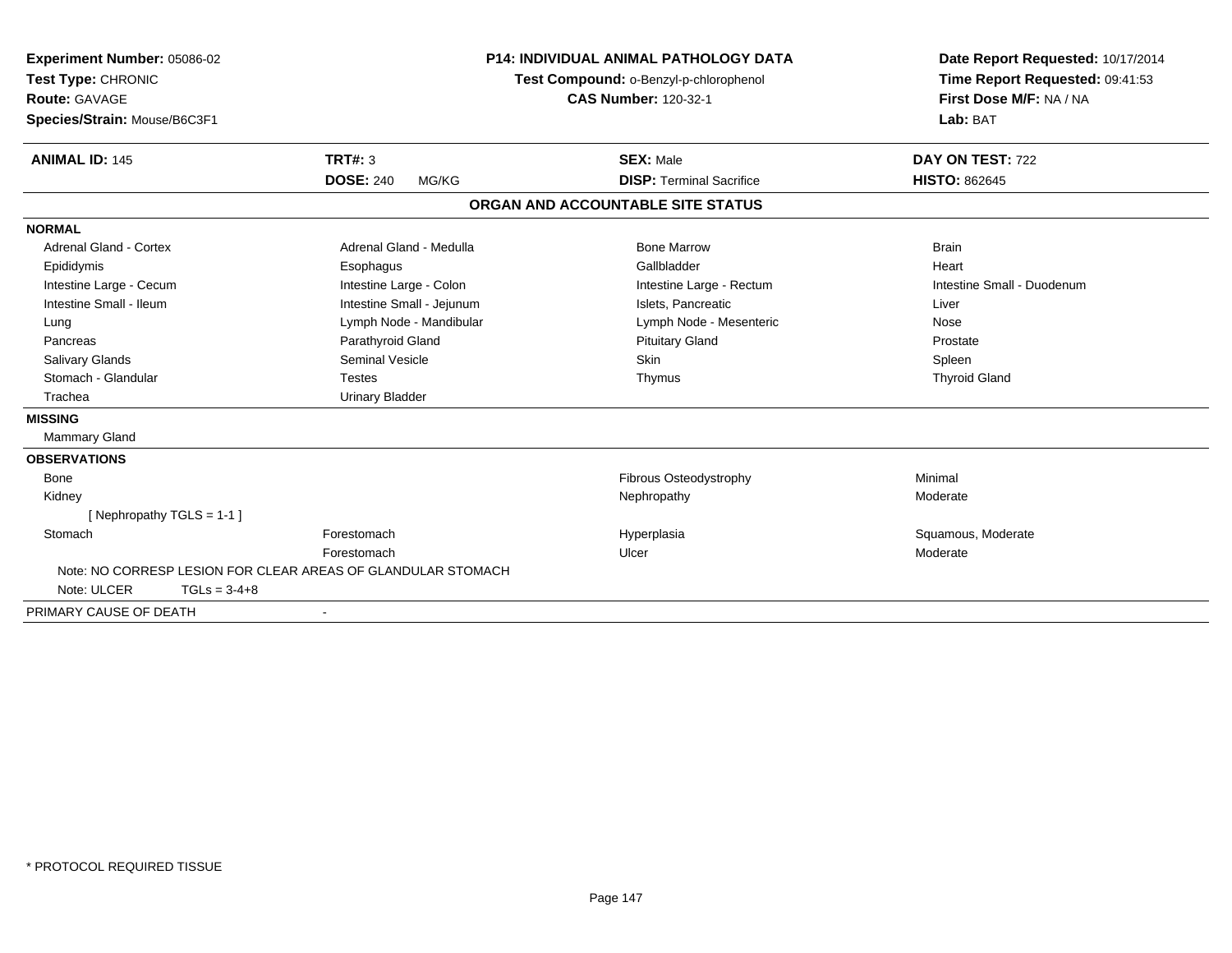| Experiment Number: 05086-02<br>Test Type: CHRONIC<br><b>Route: GAVAGE</b><br>Species/Strain: Mouse/B6C3F1 | <b>P14: INDIVIDUAL ANIMAL PATHOLOGY DATA</b><br>Test Compound: o-Benzyl-p-chlorophenol<br><b>CAS Number: 120-32-1</b> |                                   | Date Report Requested: 10/17/2014<br>Time Report Requested: 09:41:53<br>First Dose M/F: NA / NA<br>Lab: BAT |  |
|-----------------------------------------------------------------------------------------------------------|-----------------------------------------------------------------------------------------------------------------------|-----------------------------------|-------------------------------------------------------------------------------------------------------------|--|
| <b>ANIMAL ID: 146</b>                                                                                     | <b>TRT#: 3</b>                                                                                                        | <b>SEX: Male</b>                  | DAY ON TEST: 722                                                                                            |  |
|                                                                                                           | <b>DOSE: 240</b><br>MG/KG                                                                                             | <b>DISP: Terminal Sacrifice</b>   | <b>HISTO: 862646</b>                                                                                        |  |
|                                                                                                           |                                                                                                                       | ORGAN AND ACCOUNTABLE SITE STATUS |                                                                                                             |  |
| <b>NORMAL</b>                                                                                             |                                                                                                                       |                                   |                                                                                                             |  |
| <b>Adrenal Gland - Cortex</b>                                                                             | Adrenal Gland - Medulla                                                                                               | <b>Bone</b>                       | <b>Bone Marrow</b>                                                                                          |  |
| <b>Brain</b>                                                                                              | Epididymis                                                                                                            | Esophagus                         | Gallbladder                                                                                                 |  |
| Heart                                                                                                     | Intestine Large - Cecum                                                                                               | Intestine Large - Colon           | Intestine Large - Rectum                                                                                    |  |
| Intestine Small - Duodenum                                                                                | Intestine Small - Ileum                                                                                               | Intestine Small - Jejunum         | Islets, Pancreatic                                                                                          |  |
| Liver                                                                                                     | Lung                                                                                                                  | Lymph Node - Mandibular           | Lymph Node - Mesenteric                                                                                     |  |
| Nose                                                                                                      | Pancreas                                                                                                              | <b>Pituitary Gland</b>            | Prostate                                                                                                    |  |
| Salivary Glands                                                                                           | <b>Seminal Vesicle</b>                                                                                                | Skin                              | Stomach - Forestomach                                                                                       |  |
| Stomach - Glandular                                                                                       | <b>Testes</b>                                                                                                         | Thymus                            | <b>Thyroid Gland</b>                                                                                        |  |
| Trachea                                                                                                   | <b>Urinary Bladder</b>                                                                                                |                                   |                                                                                                             |  |
| <b>MISSING</b>                                                                                            |                                                                                                                       |                                   |                                                                                                             |  |
| Mammary Gland                                                                                             | Parathyroid Gland                                                                                                     |                                   |                                                                                                             |  |
| <b>OBSERVATIONS</b>                                                                                       |                                                                                                                       |                                   |                                                                                                             |  |
| Kidney                                                                                                    |                                                                                                                       | Nephropathy                       | Mild                                                                                                        |  |
| Note: NEPHROPATHY<br>$TGLs = 4-1$                                                                         |                                                                                                                       |                                   |                                                                                                             |  |
| <b>Preputial Gland</b>                                                                                    | Duct                                                                                                                  | Dilatation                        | Moderate                                                                                                    |  |
| [ Dilatation TGLS = 2-9 ]                                                                                 |                                                                                                                       |                                   |                                                                                                             |  |
| Skin                                                                                                      |                                                                                                                       |                                   |                                                                                                             |  |
|                                                                                                           | Note: NO CORRESP LESION FOR SCALY LESION OF FACE SEEN AT NECR                                                         |                                   |                                                                                                             |  |
| Spleen                                                                                                    |                                                                                                                       | Hyperplasia                       | Lymphoid, Moderate                                                                                          |  |
| Note: HYPERPLASIA<br>$TGLs = 3-1+8$                                                                       |                                                                                                                       |                                   |                                                                                                             |  |
| Stomach                                                                                                   |                                                                                                                       |                                   |                                                                                                             |  |
|                                                                                                           | Note: NO CORRESP LESION FOR STOMACH DIVERTICULUM SEEN AT NECR                                                         |                                   |                                                                                                             |  |
| Tooth                                                                                                     |                                                                                                                       | Inflammation                      | Chronic Active, Moderate                                                                                    |  |
| PRIMARY CAUSE OF DEATH                                                                                    | $\blacksquare$                                                                                                        |                                   |                                                                                                             |  |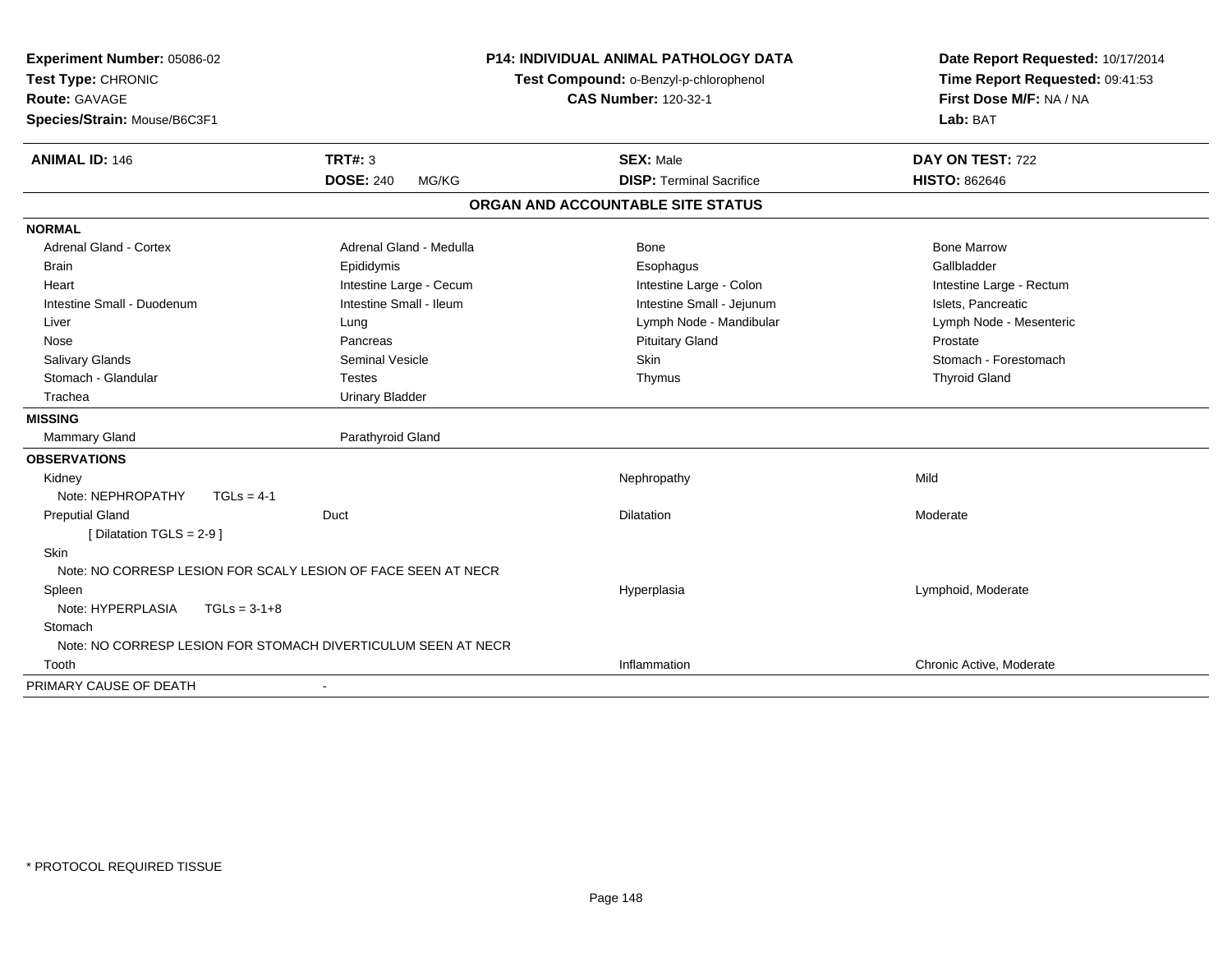| <b>Experiment Number: 05086-02</b><br>Test Type: CHRONIC<br><b>Route: GAVAGE</b> |                                      | <b>P14: INDIVIDUAL ANIMAL PATHOLOGY DATA</b><br>Test Compound: o-Benzyl-p-chlorophenol<br><b>CAS Number: 120-32-1</b> | Date Report Requested: 10/17/2014<br>Time Report Requested: 09:41:53<br>First Dose M/F: NA / NA |
|----------------------------------------------------------------------------------|--------------------------------------|-----------------------------------------------------------------------------------------------------------------------|-------------------------------------------------------------------------------------------------|
| Species/Strain: Mouse/B6C3F1<br><b>ANIMAL ID: 147</b>                            | TRT#: 3<br><b>DOSE: 240</b><br>MG/KG | <b>SEX: Male</b><br><b>DISP:</b> Scheduled Sacrifice                                                                  | Lab: BAT<br>DAY ON TEST: 93<br>HISTO:                                                           |
| <b>OBSERVATIONS</b><br>Kidney<br>PRIMARY CAUSE OF DEATH                          |                                      | Nephropathy                                                                                                           | Minimal                                                                                         |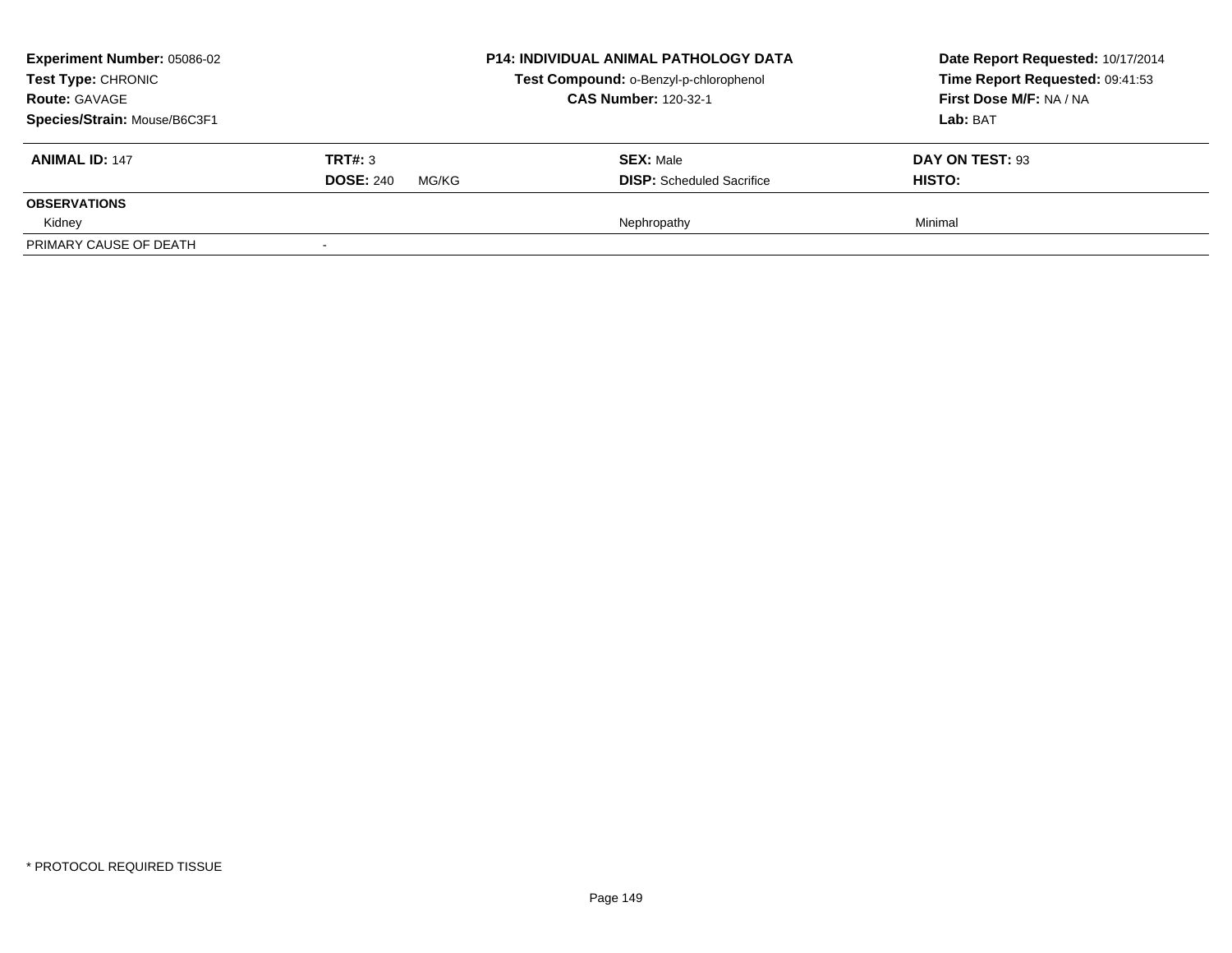| <b>Experiment Number: 05086-02</b><br>Test Type: CHRONIC |                           | <b>P14: INDIVIDUAL ANIMAL PATHOLOGY DATA</b><br>Test Compound: o-Benzyl-p-chlorophenol | Date Report Requested: 10/17/2014<br>Time Report Requested: 09:41:53 |
|----------------------------------------------------------|---------------------------|----------------------------------------------------------------------------------------|----------------------------------------------------------------------|
| <b>Route: GAVAGE</b>                                     |                           | <b>CAS Number: 120-32-1</b>                                                            | First Dose M/F: NA / NA                                              |
| Species/Strain: Mouse/B6C3F1                             |                           |                                                                                        | Lab: BAT                                                             |
| <b>ANIMAL ID: 148</b>                                    | TRT#: 3                   | <b>SEX: Male</b>                                                                       | DAY ON TEST: 455                                                     |
|                                                          | <b>DOSE: 240</b><br>MG/KG | <b>DISP:</b> Scheduled Sacrifice                                                       | <b>HISTO: 862648</b>                                                 |
| <b>OBSERVATIONS</b>                                      |                           |                                                                                        |                                                                      |
| Kidney                                                   |                           | Nephropathy                                                                            | Moderate                                                             |
| Note: NEPHROPATHY<br>$TGLs = 1-1$                        |                           |                                                                                        |                                                                      |
| PRIMARY CAUSE OF DEATH                                   |                           |                                                                                        |                                                                      |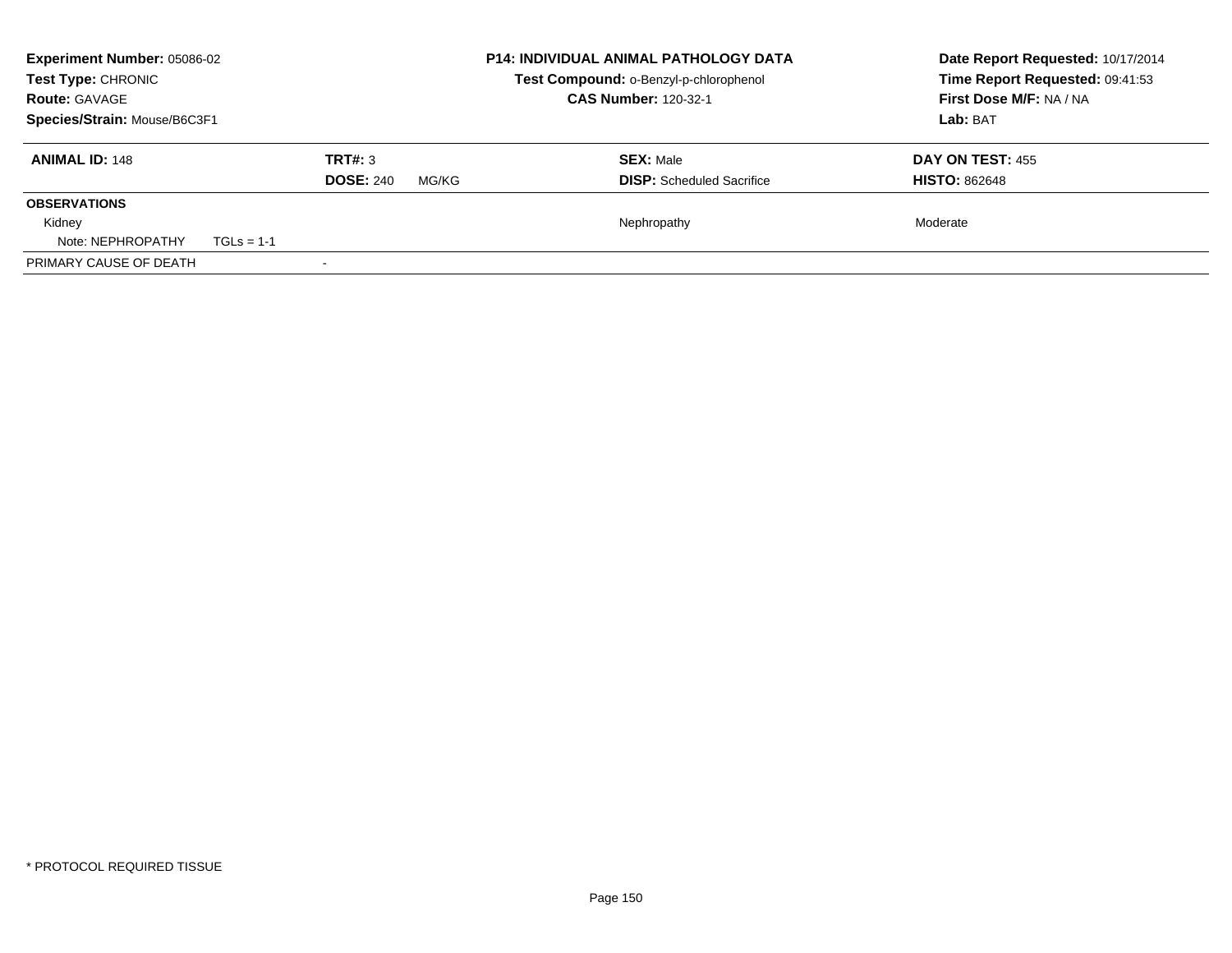| Experiment Number: 05086-02                                | <b>P14: INDIVIDUAL ANIMAL PATHOLOGY DATA</b> |                                   | Date Report Requested: 10/17/2014 |
|------------------------------------------------------------|----------------------------------------------|-----------------------------------|-----------------------------------|
| Test Type: CHRONIC                                         | Test Compound: o-Benzyl-p-chlorophenol       |                                   | Time Report Requested: 09:41:53   |
| <b>Route: GAVAGE</b>                                       |                                              | <b>CAS Number: 120-32-1</b>       | First Dose M/F: NA / NA           |
| Species/Strain: Mouse/B6C3F1                               |                                              |                                   | Lab: BAT                          |
| <b>ANIMAL ID: 149</b>                                      | TRT#: 3                                      | <b>SEX: Male</b>                  | DAY ON TEST: 722                  |
|                                                            | <b>DOSE: 240</b><br>MG/KG                    | <b>DISP: Terminal Sacrifice</b>   | <b>HISTO: 862649</b>              |
|                                                            |                                              | ORGAN AND ACCOUNTABLE SITE STATUS |                                   |
| <b>NORMAL</b>                                              |                                              |                                   |                                   |
| <b>Adrenal Gland - Cortex</b>                              | Adrenal Gland - Medulla                      | <b>Bone</b>                       | <b>Bone Marrow</b>                |
| <b>Brain</b>                                               | Epididymis                                   | Esophagus                         | Gallbladder                       |
| Heart                                                      | Intestine Large - Cecum                      | Intestine Large - Colon           | Intestine Large - Rectum          |
| Intestine Small - Duodenum                                 | Intestine Small - Ileum                      | Intestine Small - Jejunum         | Islets, Pancreatic                |
| Lung                                                       | Lymph Node - Mandibular                      | Lymph Node - Mesenteric           | Nose                              |
| Pancreas                                                   | Parathyroid Gland                            | <b>Pituitary Gland</b>            | Prostate                          |
| Salivary Glands                                            | Seminal Vesicle                              | Skin                              | Spleen                            |
| Stomach - Forestomach                                      | Stomach - Glandular                          | <b>Testes</b>                     | <b>Thyroid Gland</b>              |
| Trachea                                                    | <b>Urinary Bladder</b>                       |                                   |                                   |
| <b>MISSING</b>                                             |                                              |                                   |                                   |
| <b>Mammary Gland</b>                                       | Thymus                                       |                                   |                                   |
| <b>OBSERVATIONS</b>                                        |                                              |                                   |                                   |
| Kidney                                                     |                                              | Nephropathy                       | Moderate                          |
| [Nephropathy TGLS = 4-1]                                   |                                              |                                   |                                   |
| Liver                                                      |                                              | Hepatocellular Adenoma            |                                   |
|                                                            |                                              | Hepatocellular Carcinoma          |                                   |
| Note: HEPATOCLR CARC TGLs = 1-9                            |                                              |                                   |                                   |
| [ Hepatocellular Carcinoma TGLS = 3-8 ]                    |                                              |                                   |                                   |
| Sem Ves                                                    |                                              |                                   |                                   |
| Note: NO CORRESP LESION FOR SMALL SEMINAL VES SEEN AT NECR |                                              |                                   |                                   |
| PRIMARY CAUSE OF DEATH                                     |                                              |                                   |                                   |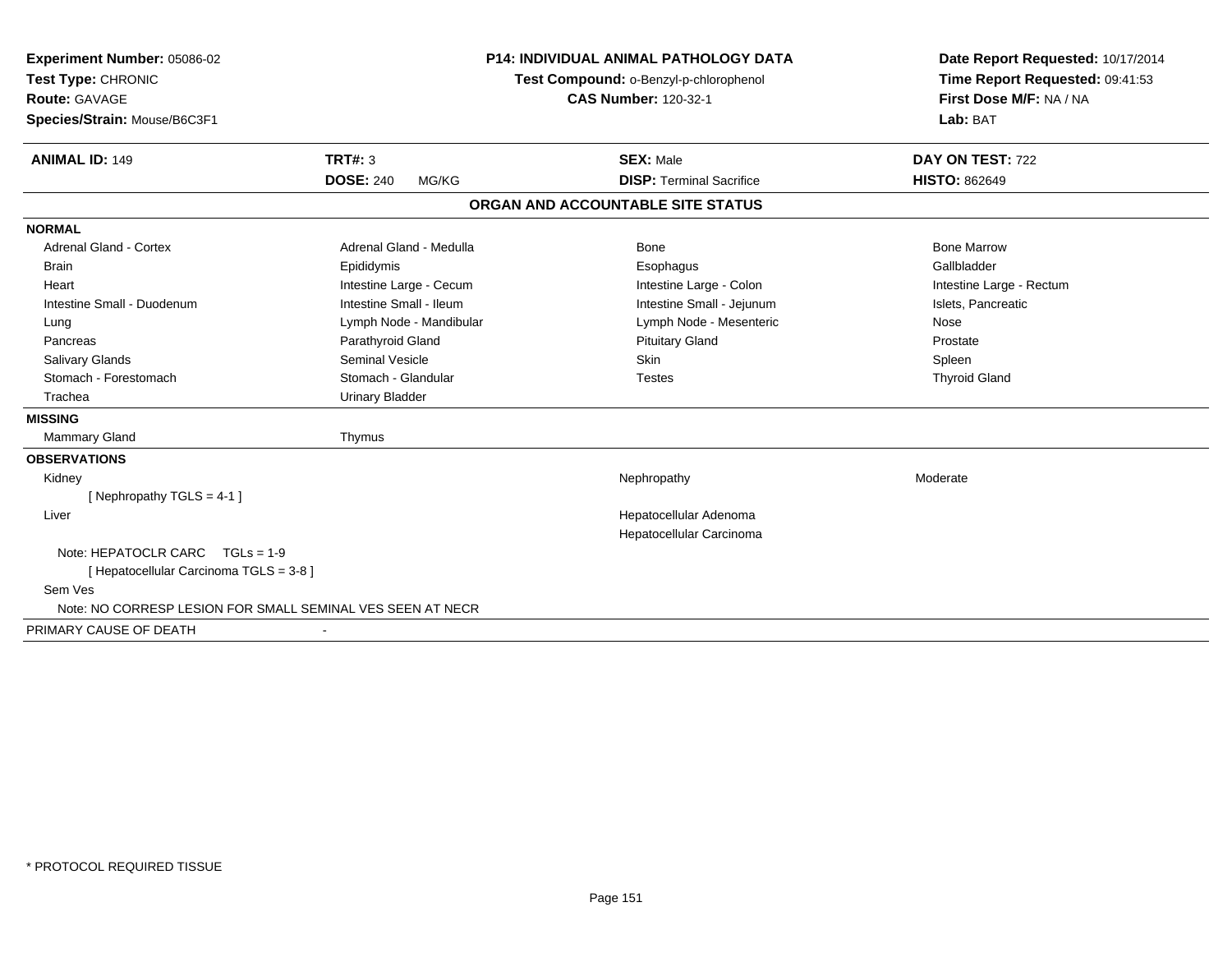| <b>Experiment Number: 05086-02</b><br>Test Type: CHRONIC<br><b>Route: GAVAGE</b><br>Species/Strain: Mouse/B6C3F1 |                |                           | <b>P14: INDIVIDUAL ANIMAL PATHOLOGY DATA</b><br>Test Compound: o-Benzyl-p-chlorophenol<br><b>CAS Number: 120-32-1</b> |                                   | Date Report Requested: 10/17/2014<br>Time Report Requested: 09:41:53<br>First Dose M/F: NA / NA<br>Lab: BAT |  |
|------------------------------------------------------------------------------------------------------------------|----------------|---------------------------|-----------------------------------------------------------------------------------------------------------------------|-----------------------------------|-------------------------------------------------------------------------------------------------------------|--|
| <b>ANIMAL ID: 150</b>                                                                                            |                | <b>TRT#: 3</b>            |                                                                                                                       | <b>SEX: Male</b>                  | DAY ON TEST: 722                                                                                            |  |
|                                                                                                                  |                | <b>DOSE: 240</b><br>MG/KG |                                                                                                                       | <b>DISP: Terminal Sacrifice</b>   | <b>HISTO: 862650</b>                                                                                        |  |
|                                                                                                                  |                |                           |                                                                                                                       | ORGAN AND ACCOUNTABLE SITE STATUS |                                                                                                             |  |
| <b>NORMAL</b>                                                                                                    |                |                           |                                                                                                                       |                                   |                                                                                                             |  |
| Adrenal Gland - Medulla                                                                                          |                | <b>Brain</b>              |                                                                                                                       | Epididymis                        | Esophagus                                                                                                   |  |
| Gallbladder                                                                                                      |                | Intestine Large - Cecum   |                                                                                                                       | Intestine Large - Colon           | Intestine Large - Rectum                                                                                    |  |
| Intestine Small - Duodenum                                                                                       |                | Intestine Small - Ileum   |                                                                                                                       | Intestine Small - Jejunum         | Islets, Pancreatic                                                                                          |  |
| Liver                                                                                                            |                | Lung                      |                                                                                                                       | Lymph Node - Mandibular           | Lymph Node - Mesenteric                                                                                     |  |
| Nose                                                                                                             |                | Pancreas                  |                                                                                                                       | Parathyroid Gland                 | <b>Pituitary Gland</b>                                                                                      |  |
| Prostate                                                                                                         |                | Salivary Glands           |                                                                                                                       | <b>Seminal Vesicle</b>            | <b>Skin</b>                                                                                                 |  |
| Spleen                                                                                                           |                | Stomach - Forestomach     |                                                                                                                       | Stomach - Glandular               | <b>Testes</b>                                                                                               |  |
| Thymus                                                                                                           |                | <b>Thyroid Gland</b>      |                                                                                                                       | Trachea                           | Urinary Bladder                                                                                             |  |
| <b>MISSING</b>                                                                                                   |                |                           |                                                                                                                       |                                   |                                                                                                             |  |
| <b>Mammary Gland</b>                                                                                             |                |                           |                                                                                                                       |                                   |                                                                                                             |  |
| <b>OBSERVATIONS</b>                                                                                              |                |                           |                                                                                                                       |                                   |                                                                                                             |  |
| <b>Adrenal Gland</b>                                                                                             |                | Cortex                    |                                                                                                                       | Hyperplasia                       | Mild                                                                                                        |  |
| Bone                                                                                                             |                |                           |                                                                                                                       | Fibrous Osteodystrophy            | Minimal                                                                                                     |  |
| <b>Bone Marrow</b>                                                                                               |                |                           |                                                                                                                       | Myelofibrosis                     | Mild                                                                                                        |  |
| Heart                                                                                                            |                | Artery                    |                                                                                                                       | Inflammation                      | Necrotizing, Mild                                                                                           |  |
| Kidney                                                                                                           |                |                           |                                                                                                                       | Nephropathy                       | Mild                                                                                                        |  |
| Note: NEPHROPATHY                                                                                                | $TGLs = 1-1+8$ |                           |                                                                                                                       |                                   |                                                                                                             |  |
| PRIMARY CAUSE OF DEATH                                                                                           |                |                           |                                                                                                                       |                                   |                                                                                                             |  |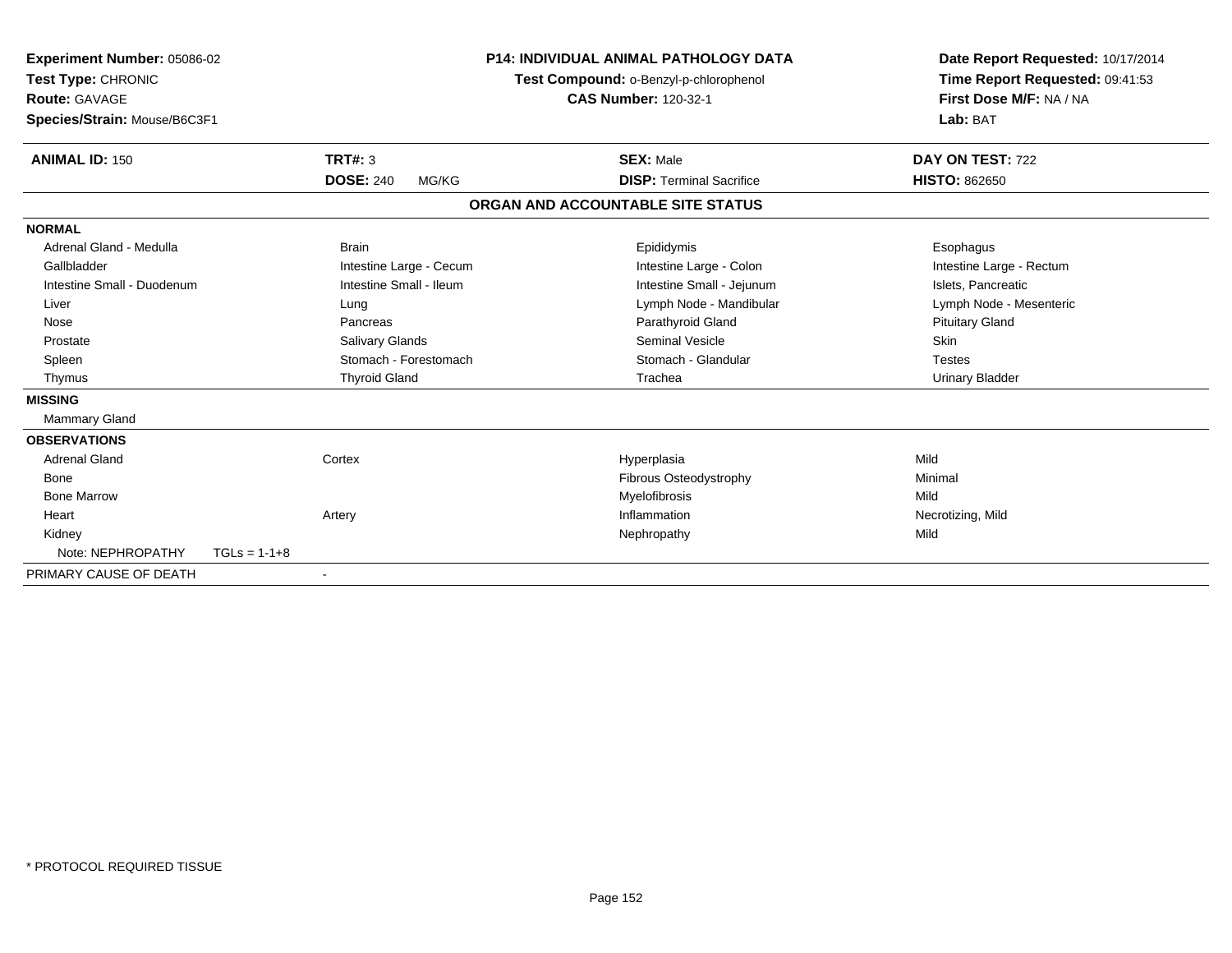| Experiment Number: 05086-02<br>Test Type: CHRONIC<br><b>Route: GAVAGE</b> |                           | <b>P14: INDIVIDUAL ANIMAL PATHOLOGY DATA</b>                                 | Date Report Requested: 10/17/2014                          |
|---------------------------------------------------------------------------|---------------------------|------------------------------------------------------------------------------|------------------------------------------------------------|
|                                                                           |                           | <b>Test Compound: o-Benzyl-p-chlorophenol</b><br><b>CAS Number: 120-32-1</b> | Time Report Requested: 09:41:53<br>First Dose M/F: NA / NA |
| Species/Strain: Mouse/B6C3F1                                              |                           |                                                                              | Lab: BAT                                                   |
| <b>ANIMAL ID: 151</b>                                                     | TRT#: 3                   | <b>SEX: Male</b>                                                             | DAY ON TEST: 455                                           |
|                                                                           | <b>DOSE: 240</b><br>MG/KG | <b>DISP:</b> Scheduled Sacrifice                                             | <b>HISTO: 862651</b>                                       |
| <b>OBSERVATIONS</b>                                                       |                           |                                                                              |                                                            |
| Kidney                                                                    |                           | Nephropathy                                                                  | Mild                                                       |
| <b>Preputial Gland</b>                                                    | Duct                      | <b>Dilatation</b>                                                            | Moderate                                                   |
| [ Dilatation TGLS = $1-7$ ]                                               |                           |                                                                              |                                                            |
| PRIMARY CAUSE OF DEATH                                                    |                           |                                                                              |                                                            |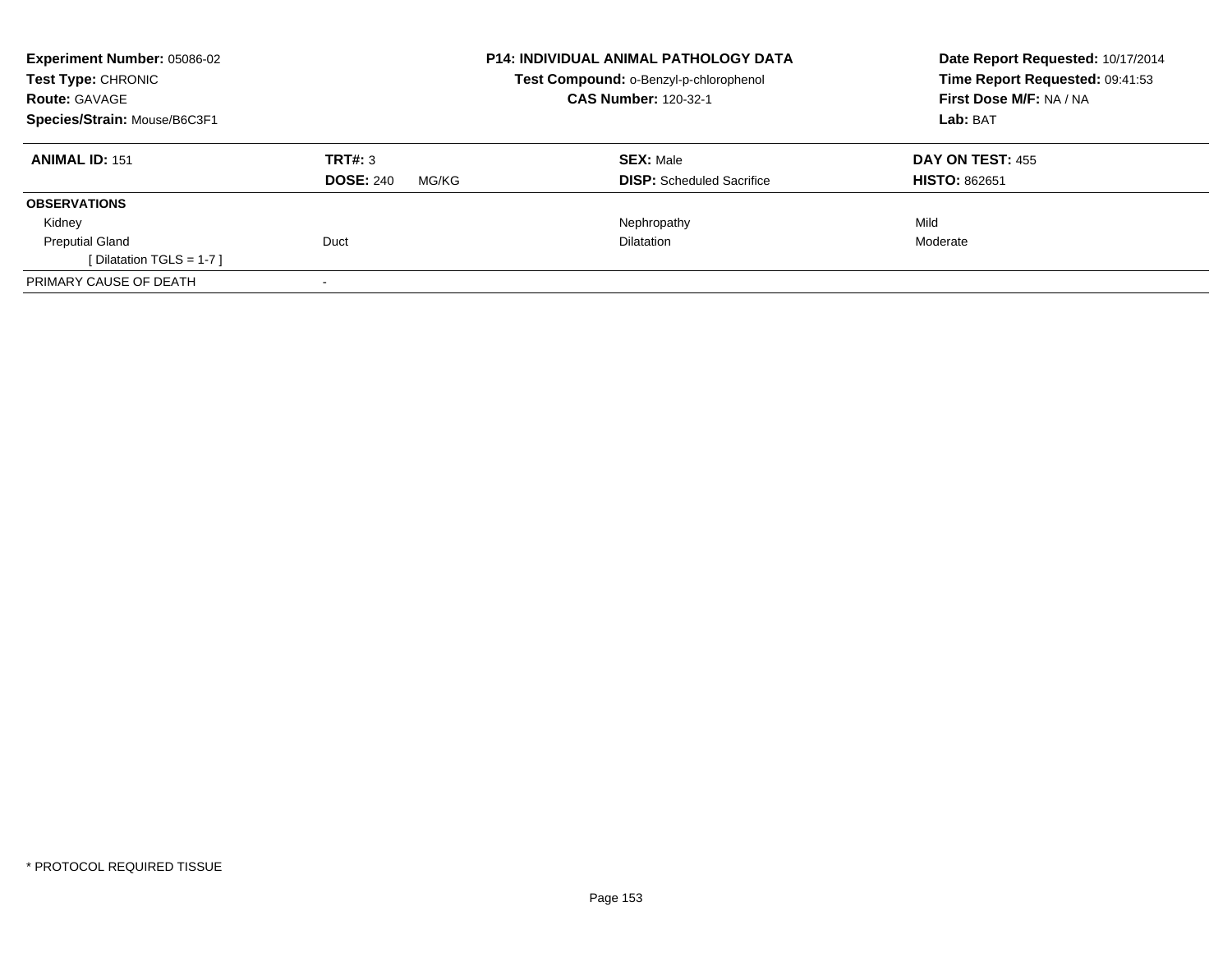| Experiment Number: 05086-02<br>Test Type: CHRONIC<br><b>Route: GAVAGE</b> |                           | <b>P14: INDIVIDUAL ANIMAL PATHOLOGY DATA</b><br>Test Compound: o-Benzyl-p-chlorophenol<br><b>CAS Number: 120-32-1</b> | Date Report Requested: 10/17/2014<br>Time Report Requested: 09:41:53<br>First Dose M/F: NA / NA |
|---------------------------------------------------------------------------|---------------------------|-----------------------------------------------------------------------------------------------------------------------|-------------------------------------------------------------------------------------------------|
| Species/Strain: Mouse/B6C3F1                                              |                           |                                                                                                                       | Lab: BAT                                                                                        |
| <b>ANIMAL ID: 152</b>                                                     | <b>TRT#: 3</b>            | <b>SEX: Male</b>                                                                                                      | DAY ON TEST: 722                                                                                |
|                                                                           | <b>DOSE: 240</b><br>MG/KG | <b>DISP: Terminal Sacrifice</b>                                                                                       | <b>HISTO: 862652</b>                                                                            |
|                                                                           |                           | ORGAN AND ACCOUNTABLE SITE STATUS                                                                                     |                                                                                                 |
| <b>NORMAL</b>                                                             |                           |                                                                                                                       |                                                                                                 |
| Adrenal Gland - Cortex                                                    | Adrenal Gland - Medulla   | <b>Bone Marrow</b>                                                                                                    | <b>Brain</b>                                                                                    |
| Ear                                                                       | Epididymis                | Esophagus                                                                                                             | Intestine Large - Cecum                                                                         |
| Intestine Large - Colon                                                   | Intestine Large - Rectum  | Intestine Small - Duodenum                                                                                            | Intestine Small - Ileum                                                                         |
| Intestine Small - Jejunum                                                 | Islets, Pancreatic        | Liver                                                                                                                 | Lung                                                                                            |
| Nose                                                                      | Pancreas                  | Parathyroid Gland                                                                                                     | Prostate                                                                                        |
| Salivary Glands                                                           | Seminal Vesicle           | <b>Skin</b>                                                                                                           | <b>Testes</b>                                                                                   |
| Thymus                                                                    | <b>Thyroid Gland</b>      | Trachea                                                                                                               | <b>Urinary Bladder</b>                                                                          |
| <b>MISSING</b>                                                            |                           |                                                                                                                       |                                                                                                 |
| <b>Mammary Gland</b>                                                      |                           |                                                                                                                       |                                                                                                 |
| <b>OBSERVATIONS</b>                                                       |                           |                                                                                                                       |                                                                                                 |
| <b>Adrenal Gland</b>                                                      | Capsule                   | Adenoma                                                                                                               |                                                                                                 |
| Bone                                                                      |                           | Fibrous Osteodystrophy                                                                                                | Mild                                                                                            |
| Kidney                                                                    |                           | Nephropathy                                                                                                           | Mild                                                                                            |
| Note: NEPHROPATHY<br>$TGLs = 1-1$                                         |                           |                                                                                                                       |                                                                                                 |
| Spleen                                                                    |                           | Hyperplasia                                                                                                           | Lymphoid, Mild                                                                                  |
| Stomach                                                                   | Forestomach               | Hyperplasia                                                                                                           | Squamous, Mild                                                                                  |
|                                                                           | Glandular, Mucosa         | Mineralization                                                                                                        | Minimal                                                                                         |
| PRIMARY CAUSE OF DEATH                                                    |                           |                                                                                                                       |                                                                                                 |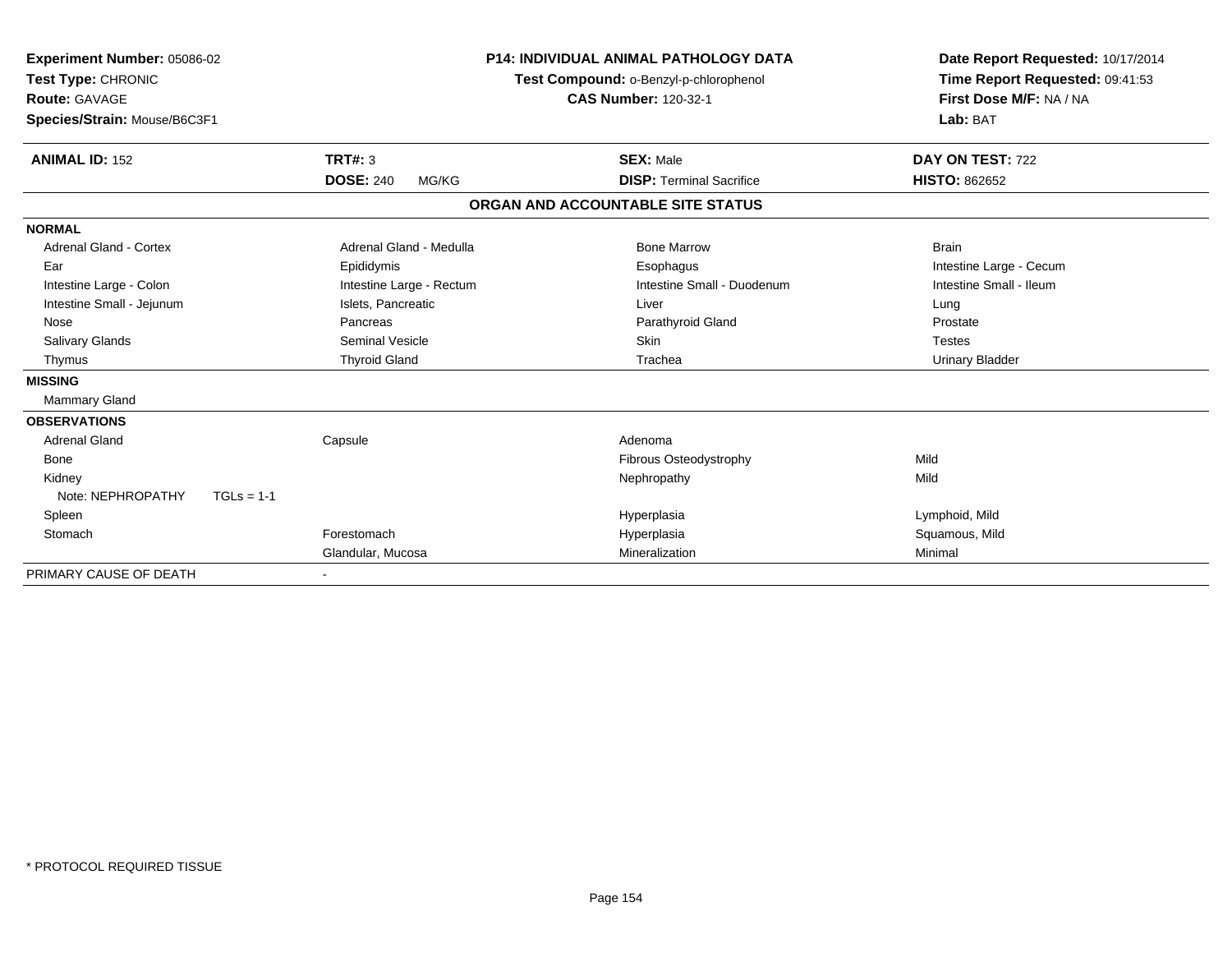| Experiment Number: 05086-02       |                           | <b>P14: INDIVIDUAL ANIMAL PATHOLOGY DATA</b> | Date Report Requested: 10/17/2014 |  |
|-----------------------------------|---------------------------|----------------------------------------------|-----------------------------------|--|
| Test Type: CHRONIC                |                           | Test Compound: o-Benzyl-p-chlorophenol       | Time Report Requested: 09:41:53   |  |
| Route: GAVAGE                     |                           | <b>CAS Number: 120-32-1</b>                  | First Dose M/F: NA / NA           |  |
| Species/Strain: Mouse/B6C3F1      |                           |                                              | Lab: BAT                          |  |
| <b>ANIMAL ID: 153</b>             | TRT#: 3                   | <b>SEX: Male</b>                             | DAY ON TEST: 722                  |  |
|                                   | <b>DOSE: 240</b><br>MG/KG | <b>DISP: Terminal Sacrifice</b>              | <b>HISTO: 862653</b>              |  |
|                                   |                           | ORGAN AND ACCOUNTABLE SITE STATUS            |                                   |  |
| <b>NORMAL</b>                     |                           |                                              |                                   |  |
| Adrenal Gland - Medulla           | <b>Bone</b>               | <b>Bone Marrow</b>                           | <b>Brain</b>                      |  |
| Epididymis                        | Esophagus                 | Gallbladder                                  | Heart                             |  |
| Intestine Large - Cecum           | Intestine Large - Colon   | Intestine Large - Rectum                     | Intestine Small - Duodenum        |  |
| Intestine Small - Ileum           | Intestine Small - Jejunum | Islets, Pancreatic                           | Lung                              |  |
| Lymph Node - Mandibular           | Lymph Node - Mesenteric   | Nose                                         | Pancreas                          |  |
| Parathyroid Gland                 | <b>Pituitary Gland</b>    | Prostate                                     | <b>Salivary Glands</b>            |  |
| <b>Seminal Vesicle</b>            | <b>Skin</b>               | Stomach - Forestomach                        | Stomach - Glandular               |  |
| <b>Testes</b>                     | Thymus                    | <b>Thyroid Gland</b>                         | Trachea                           |  |
| <b>Urinary Bladder</b>            |                           |                                              |                                   |  |
| <b>MISSING</b>                    |                           |                                              |                                   |  |
| <b>Mammary Gland</b>              |                           |                                              |                                   |  |
| <b>OBSERVATIONS</b>               |                           |                                              |                                   |  |
| <b>Adrenal Gland</b>              | Capsule                   | Hyperplasia                                  | Moderate                          |  |
|                                   | Cortex                    | Hyperplasia                                  | Moderate                          |  |
| Kidney                            |                           | Nephropathy                                  | Mild                              |  |
| [Nephropathy TGLS = 1-1]          |                           |                                              |                                   |  |
| Liver                             |                           | Hepatocellular Adenoma                       |                                   |  |
| Note: HEPATOCLR ADEN $TGLs = 2-8$ |                           |                                              |                                   |  |
| Spleen                            |                           | Hyperplasia                                  | Lymphoid, Mild                    |  |
| PRIMARY CAUSE OF DEATH            |                           |                                              |                                   |  |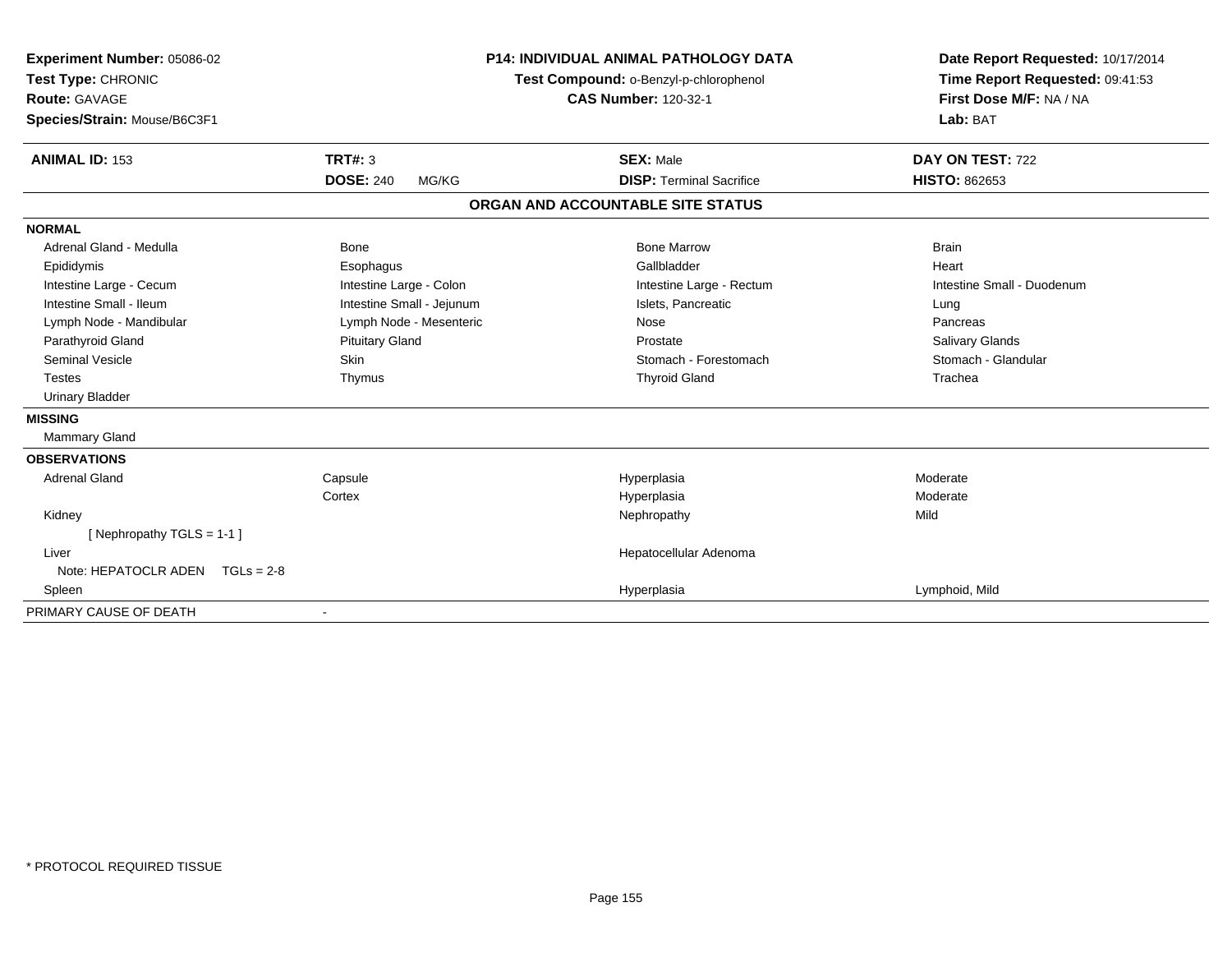| <b>Experiment Number: 05086-02</b>                    |                  | <b>P14: INDIVIDUAL ANIMAL PATHOLOGY DATA</b> | Date Report Requested: 10/17/2014 |
|-------------------------------------------------------|------------------|----------------------------------------------|-----------------------------------|
| Test Type: CHRONIC                                    |                  | Test Compound: o-Benzyl-p-chlorophenol       | Time Report Requested: 09:41:53   |
| <b>Route: GAVAGE</b>                                  |                  | <b>CAS Number: 120-32-1</b>                  | First Dose M/F: NA / NA           |
| Species/Strain: Mouse/B6C3F1<br><b>ANIMAL ID: 154</b> | TRT#: 3          | <b>SEX: Male</b>                             | Lab: BAT<br>DAY ON TEST: 93       |
| <b>OBSERVATIONS</b>                                   | <b>DOSE: 240</b> | <b>DISP:</b> Scheduled Sacrifice             | HISTO:                            |
| Kidney                                                | MG/KG            | Nephropathy                                  | Minimal                           |
| PRIMARY CAUSE OF DEATH                                |                  |                                              |                                   |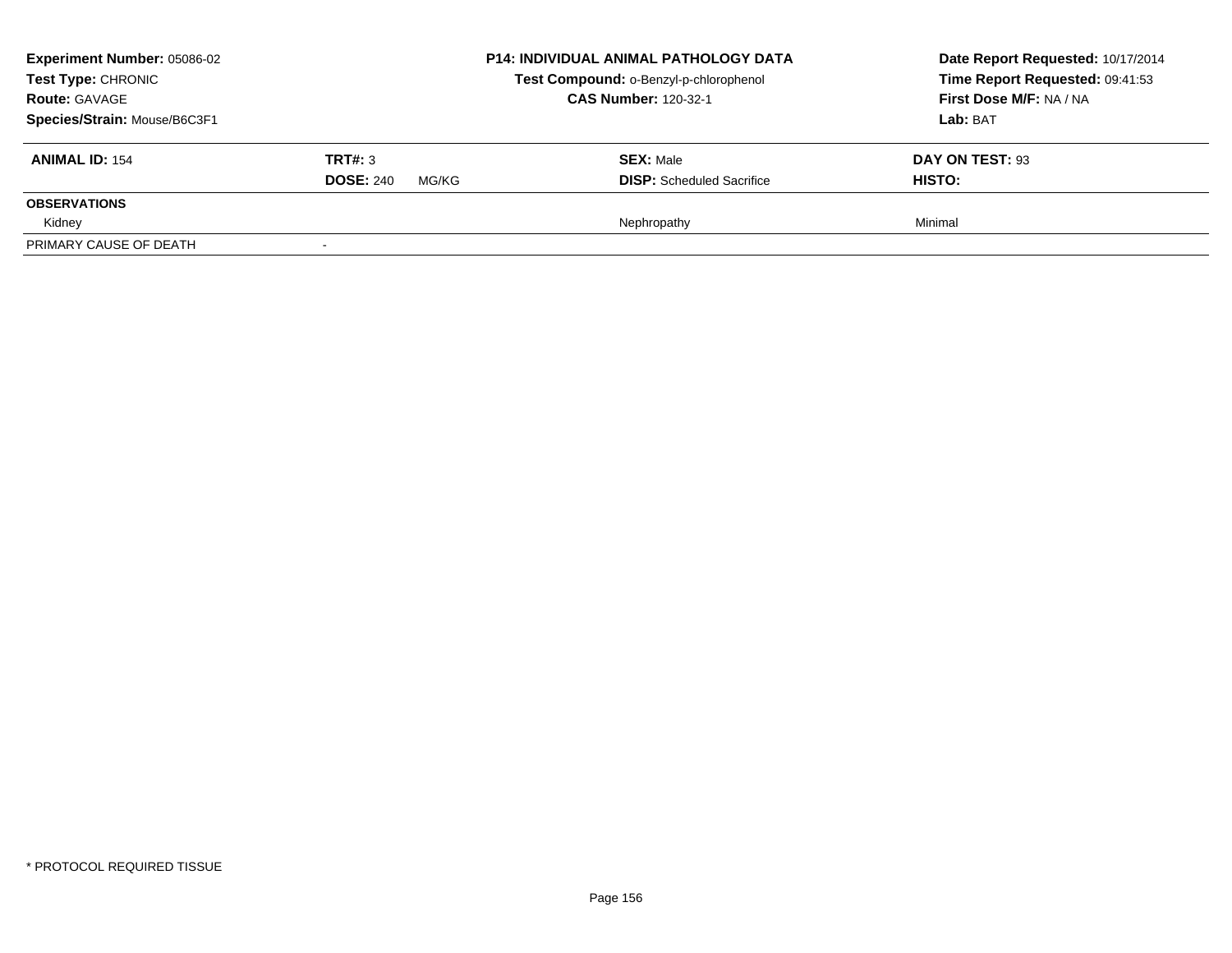| Experiment Number: 05086-02<br>Test Type: CHRONIC<br><b>Route: GAVAGE</b><br>Species/Strain: Mouse/B6C3F1 |                           | <b>P14: INDIVIDUAL ANIMAL PATHOLOGY DATA</b><br>Test Compound: o-Benzyl-p-chlorophenol<br><b>CAS Number: 120-32-1</b> | Date Report Requested: 10/17/2014<br>Time Report Requested: 09:41:53<br>First Dose M/F: NA / NA<br>Lab: BAT |
|-----------------------------------------------------------------------------------------------------------|---------------------------|-----------------------------------------------------------------------------------------------------------------------|-------------------------------------------------------------------------------------------------------------|
| <b>ANIMAL ID: 155</b>                                                                                     | TRT#: 3                   | <b>SEX: Male</b>                                                                                                      | <b>DAY ON TEST: 455</b>                                                                                     |
|                                                                                                           | <b>DOSE: 240</b><br>MG/KG | <b>DISP:</b> Scheduled Sacrifice                                                                                      | <b>HISTO: 862655</b>                                                                                        |
| <b>OBSERVATIONS</b>                                                                                       |                           |                                                                                                                       |                                                                                                             |
| Kidney                                                                                                    | <b>Renal Tubule</b>       | Hyperplasia                                                                                                           | Minimal                                                                                                     |
|                                                                                                           |                           | Metaplasia                                                                                                            | Osseous, Mild                                                                                               |
|                                                                                                           |                           | Nephropathy                                                                                                           | Moderate                                                                                                    |
| Liver                                                                                                     |                           | Hepatocellular Adenoma                                                                                                | Multiple                                                                                                    |
| [Hepatocellular Adenoma TGLS = 1-1 ]                                                                      |                           |                                                                                                                       |                                                                                                             |
| PRIMARY CAUSE OF DEATH                                                                                    |                           |                                                                                                                       |                                                                                                             |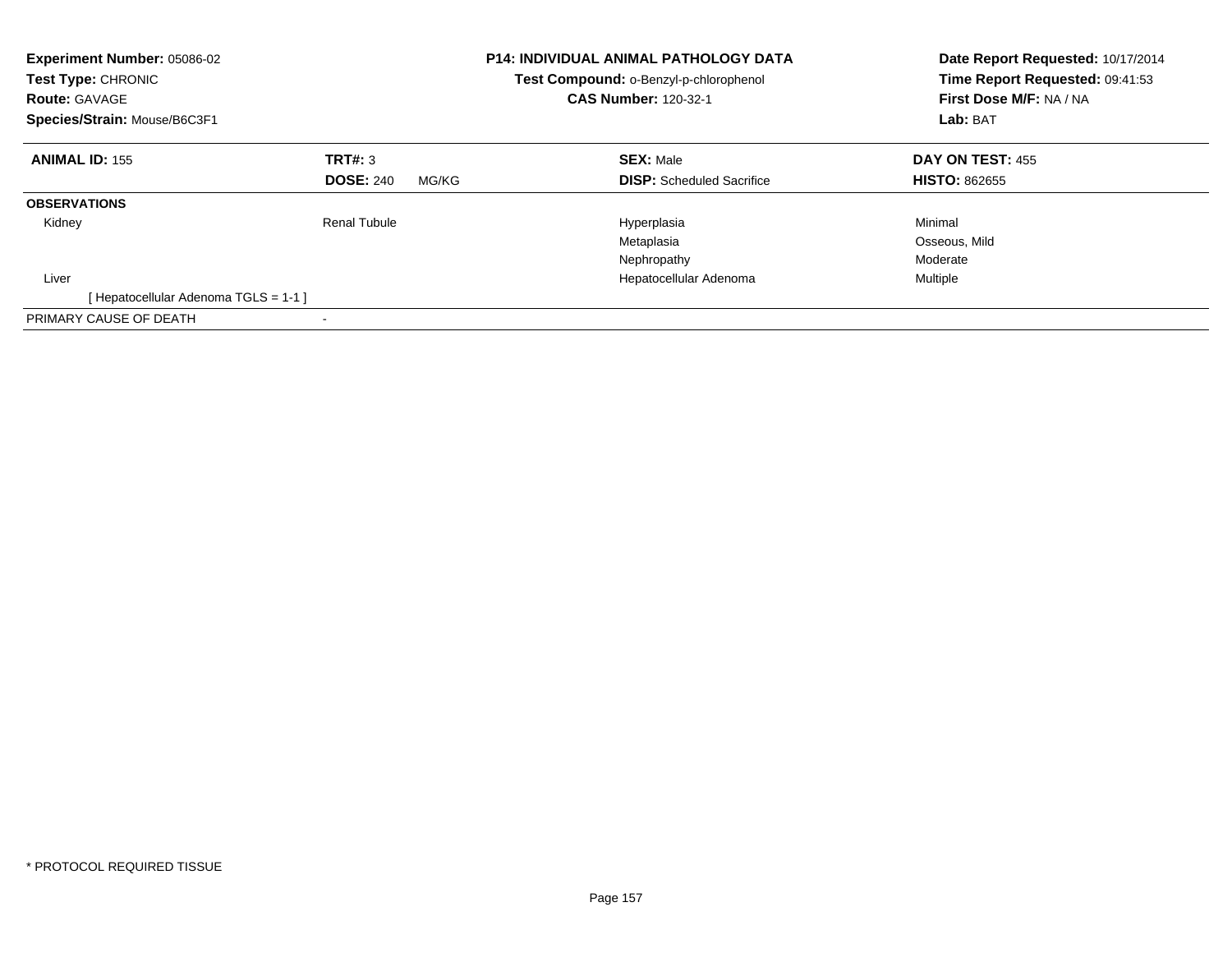| <b>Experiment Number: 05086-02</b><br>Test Type: CHRONIC<br><b>Route: GAVAGE</b> |                           | <b>P14: INDIVIDUAL ANIMAL PATHOLOGY DATA</b><br>Test Compound: o-Benzyl-p-chlorophenol | Date Report Requested: 10/17/2014<br>Time Report Requested: 09:41:53 |
|----------------------------------------------------------------------------------|---------------------------|----------------------------------------------------------------------------------------|----------------------------------------------------------------------|
|                                                                                  |                           | <b>CAS Number: 120-32-1</b>                                                            | First Dose M/F: NA / NA                                              |
| Species/Strain: Mouse/B6C3F1                                                     |                           |                                                                                        | Lab: BAT                                                             |
| <b>ANIMAL ID: 156</b>                                                            | TRT#: 3                   | <b>SEX: Male</b>                                                                       | DAY ON TEST: 456                                                     |
|                                                                                  | <b>DOSE: 240</b><br>MG/KG | <b>DISP:</b> Scheduled Sacrifice                                                       | <b>HISTO: 862656</b>                                                 |
| <b>OBSERVATIONS</b>                                                              |                           |                                                                                        |                                                                      |
| Kidney                                                                           |                           | Nephropathy                                                                            | Mild                                                                 |
| [Nephropathy TGLS = 1-1]                                                         |                           |                                                                                        |                                                                      |
| PRIMARY CAUSE OF DEATH                                                           |                           |                                                                                        |                                                                      |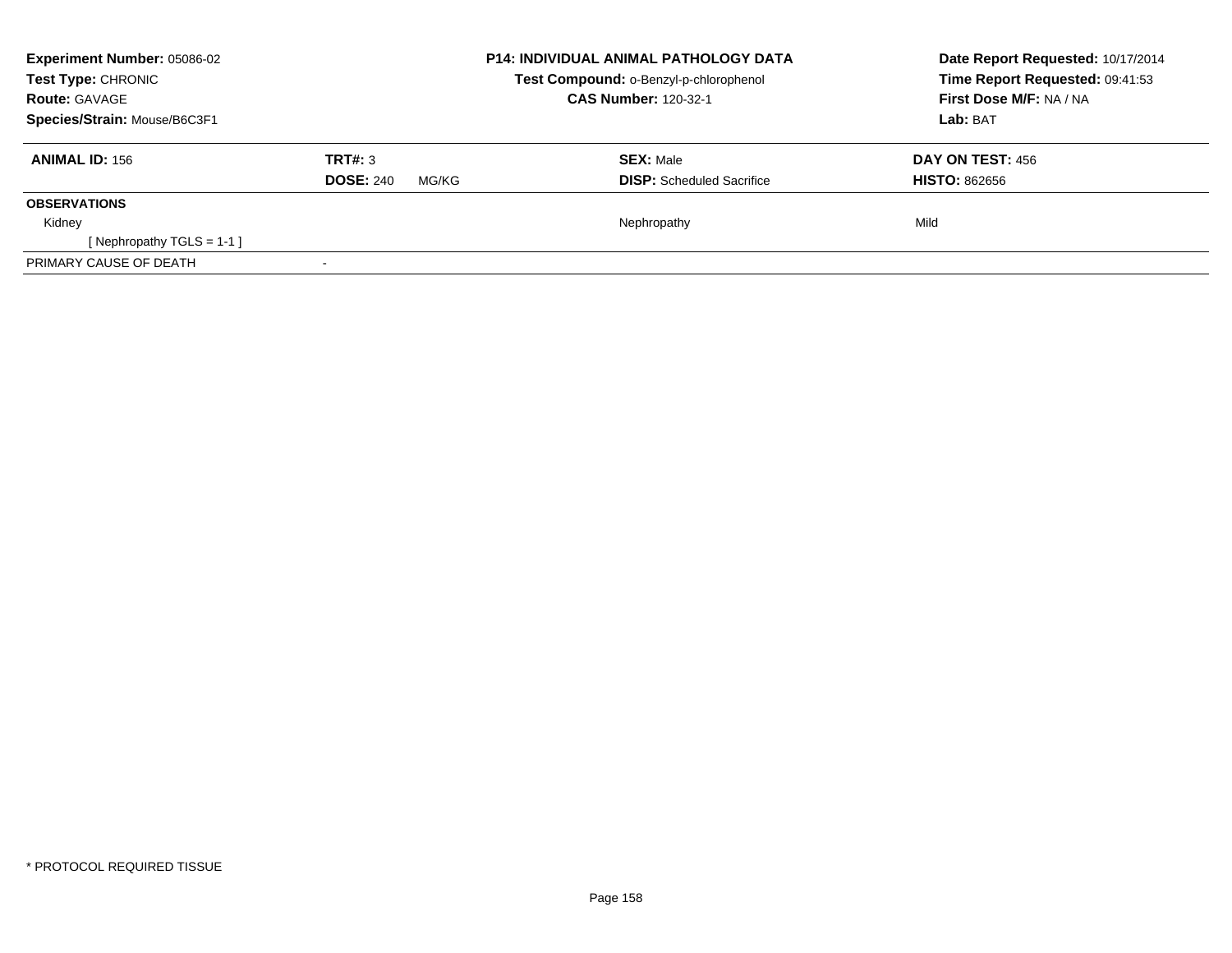| <b>Experiment Number: 05086-02</b><br>Test Type: CHRONIC<br>Route: GAVAGE<br>Species/Strain: Mouse/B6C3F1 |                                           | <b>P14: INDIVIDUAL ANIMAL PATHOLOGY DATA</b><br>Test Compound: o-Benzyl-p-chlorophenol<br><b>CAS Number: 120-32-1</b> | Date Report Requested: 10/17/2014<br>Time Report Requested: 09:41:53<br>First Dose M/F: NA / NA<br>Lab: BAT |
|-----------------------------------------------------------------------------------------------------------|-------------------------------------------|-----------------------------------------------------------------------------------------------------------------------|-------------------------------------------------------------------------------------------------------------|
| <b>ANIMAL ID: 157</b>                                                                                     | <b>TRT#: 3</b>                            | <b>SEX: Male</b>                                                                                                      | DAY ON TEST: 722                                                                                            |
|                                                                                                           | <b>DOSE: 240</b>                          | <b>DISP: Terminal Sacrifice</b><br>MG/KG                                                                              | <b>HISTO: 862657</b>                                                                                        |
|                                                                                                           |                                           | ORGAN AND ACCOUNTABLE SITE STATUS                                                                                     |                                                                                                             |
| <b>NORMAL</b>                                                                                             |                                           |                                                                                                                       |                                                                                                             |
| <b>Adrenal Gland - Cortex</b>                                                                             | Adrenal Gland - Medulla                   | <b>Bone Marrow</b>                                                                                                    | <b>Brain</b>                                                                                                |
| Epididymis                                                                                                | Esophagus                                 | Gallbladder                                                                                                           | Heart                                                                                                       |
| Intestine Large - Cecum                                                                                   | Intestine Large - Colon                   | Intestine Large - Rectum                                                                                              | Intestine Small - Duodenum                                                                                  |
| Intestine Small - Ileum                                                                                   | Intestine Small - Jejunum                 | Islets. Pancreatic                                                                                                    | Lung                                                                                                        |
| Lymph Node - Mandibular                                                                                   | Lymph Node - Mesenteric                   | Nose                                                                                                                  | Pancreas                                                                                                    |
| Parathyroid Gland                                                                                         | <b>Pituitary Gland</b>                    | Prostate                                                                                                              | <b>Salivary Glands</b>                                                                                      |
| <b>Seminal Vesicle</b>                                                                                    | <b>Skin</b>                               | Spleen                                                                                                                | Stomach - Forestomach                                                                                       |
| Stomach - Glandular                                                                                       | <b>Testes</b>                             | Thymus                                                                                                                | <b>Thyroid Gland</b>                                                                                        |
| Trachea                                                                                                   | <b>Urinary Bladder</b>                    |                                                                                                                       |                                                                                                             |
| <b>MISSING</b>                                                                                            |                                           |                                                                                                                       |                                                                                                             |
| Mammary Gland                                                                                             |                                           |                                                                                                                       |                                                                                                             |
| <b>OBSERVATIONS</b>                                                                                       |                                           |                                                                                                                       |                                                                                                             |
| <b>Bone</b>                                                                                               |                                           | Fibrous Osteodystrophy                                                                                                | Minimal                                                                                                     |
| Kidney                                                                                                    |                                           | Nephropathy                                                                                                           | Moderate                                                                                                    |
| Note: NEPHROPATHY                                                                                         | $TGLs = 1-1$                              |                                                                                                                       |                                                                                                             |
| Liver                                                                                                     |                                           | Hepatodiaphragmatic Nodule                                                                                            |                                                                                                             |
|                                                                                                           | [ Hepatodiaphragmatic Nodule TGLS = 2-8 ] |                                                                                                                       |                                                                                                             |
| PRIMARY CAUSE OF DEATH                                                                                    |                                           |                                                                                                                       |                                                                                                             |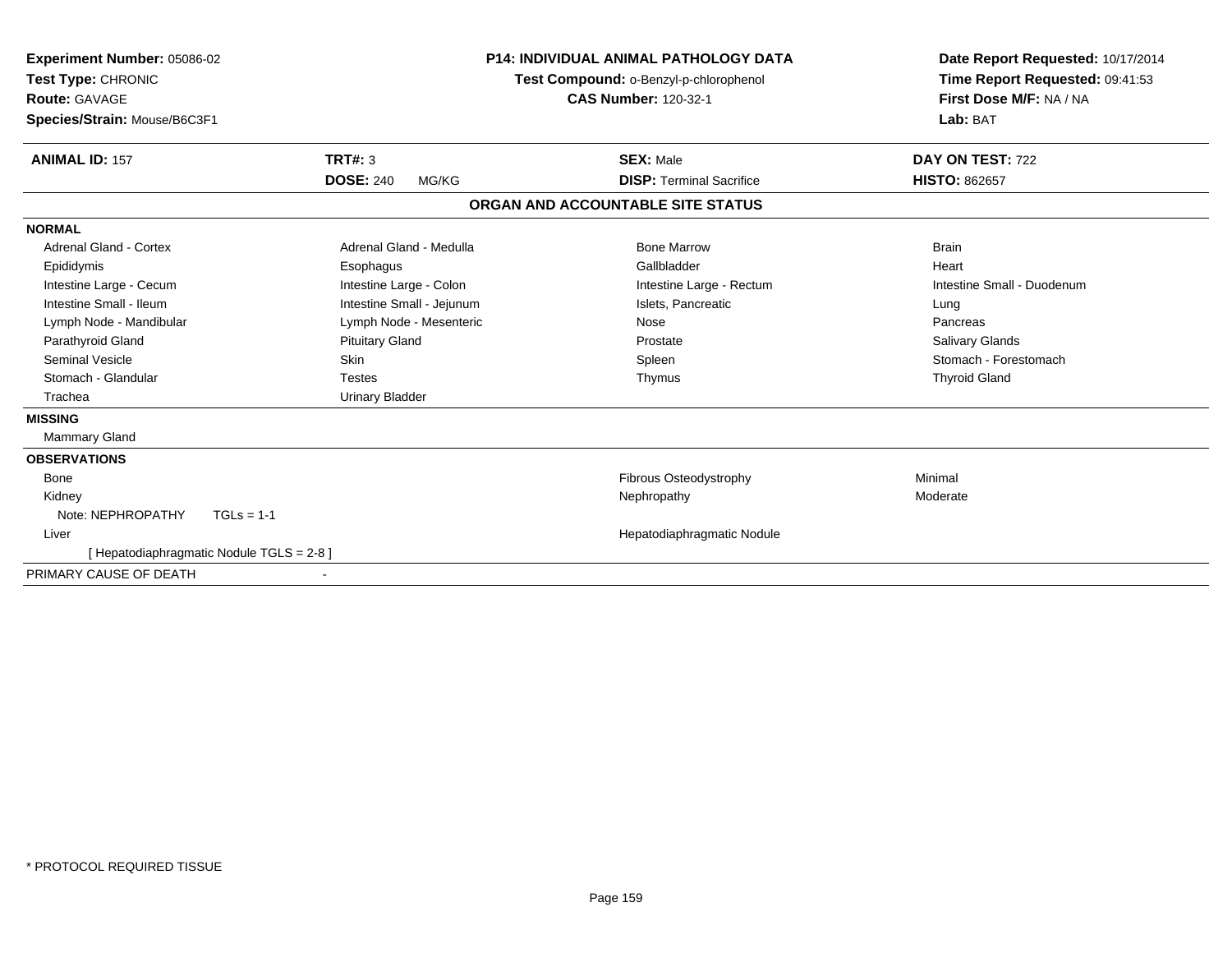| Experiment Number: 05086-02<br>Test Type: CHRONIC<br>Route: GAVAGE<br>Species/Strain: Mouse/B6C3F1 |                           | <b>P14: INDIVIDUAL ANIMAL PATHOLOGY DATA</b><br>Test Compound: o-Benzyl-p-chlorophenol<br><b>CAS Number: 120-32-1</b> | Date Report Requested: 10/17/2014<br>Time Report Requested: 09:41:53<br>First Dose M/F: NA / NA<br>Lab: BAT |  |
|----------------------------------------------------------------------------------------------------|---------------------------|-----------------------------------------------------------------------------------------------------------------------|-------------------------------------------------------------------------------------------------------------|--|
| <b>ANIMAL ID: 158</b>                                                                              | <b>TRT#: 3</b>            | <b>SEX: Male</b>                                                                                                      | DAY ON TEST: 724                                                                                            |  |
|                                                                                                    | <b>DOSE: 240</b><br>MG/KG | <b>DISP: Terminal Sacrifice</b>                                                                                       | <b>HISTO: 862658</b>                                                                                        |  |
|                                                                                                    |                           | ORGAN AND ACCOUNTABLE SITE STATUS                                                                                     |                                                                                                             |  |
| <b>NORMAL</b>                                                                                      |                           |                                                                                                                       |                                                                                                             |  |
| Adrenal Gland - Cortex                                                                             | Adrenal Gland - Medulla   | Bone                                                                                                                  | <b>Bone Marrow</b>                                                                                          |  |
| <b>Brain</b>                                                                                       | Epididymis                | Esophagus                                                                                                             | Gallbladder                                                                                                 |  |
| Heart                                                                                              | Intestine Large - Cecum   | Intestine Large - Colon                                                                                               | Intestine Large - Rectum                                                                                    |  |
| Intestine Small - Duodenum                                                                         | Intestine Small - Ileum   | Intestine Small - Jejunum                                                                                             | Islets, Pancreatic                                                                                          |  |
| Lung                                                                                               | Lymph Node - Mandibular   | Lymph Node - Mesenteric                                                                                               | <b>Mammary Gland</b>                                                                                        |  |
| Nose                                                                                               | Pancreas                  | Parathyroid Gland                                                                                                     | <b>Pituitary Gland</b>                                                                                      |  |
| Prostate                                                                                           | Salivary Glands           | Seminal Vesicle                                                                                                       | <b>Skin</b>                                                                                                 |  |
| Spleen                                                                                             | Stomach - Forestomach     | <b>Testes</b>                                                                                                         | <b>Thyroid Gland</b>                                                                                        |  |
| Trachea                                                                                            | <b>Urinary Bladder</b>    |                                                                                                                       |                                                                                                             |  |
| <b>MISSING</b>                                                                                     |                           |                                                                                                                       |                                                                                                             |  |
| Thymus                                                                                             |                           |                                                                                                                       |                                                                                                             |  |
| <b>OBSERVATIONS</b>                                                                                |                           |                                                                                                                       |                                                                                                             |  |
| Kidney                                                                                             |                           | Nephropathy                                                                                                           | Moderate                                                                                                    |  |
| [Nephropathy TGLS = 2-1]                                                                           |                           |                                                                                                                       |                                                                                                             |  |
| Liver                                                                                              |                           | Hepatocellular Carcinoma                                                                                              |                                                                                                             |  |
| Note: HEPATOCLR CARC<br>$TGLs = 1-8$                                                               |                           |                                                                                                                       |                                                                                                             |  |
| Stomach                                                                                            | Glandular, Mucosa         | Mineralization                                                                                                        | Minimal                                                                                                     |  |
| PRIMARY CAUSE OF DEATH                                                                             |                           |                                                                                                                       |                                                                                                             |  |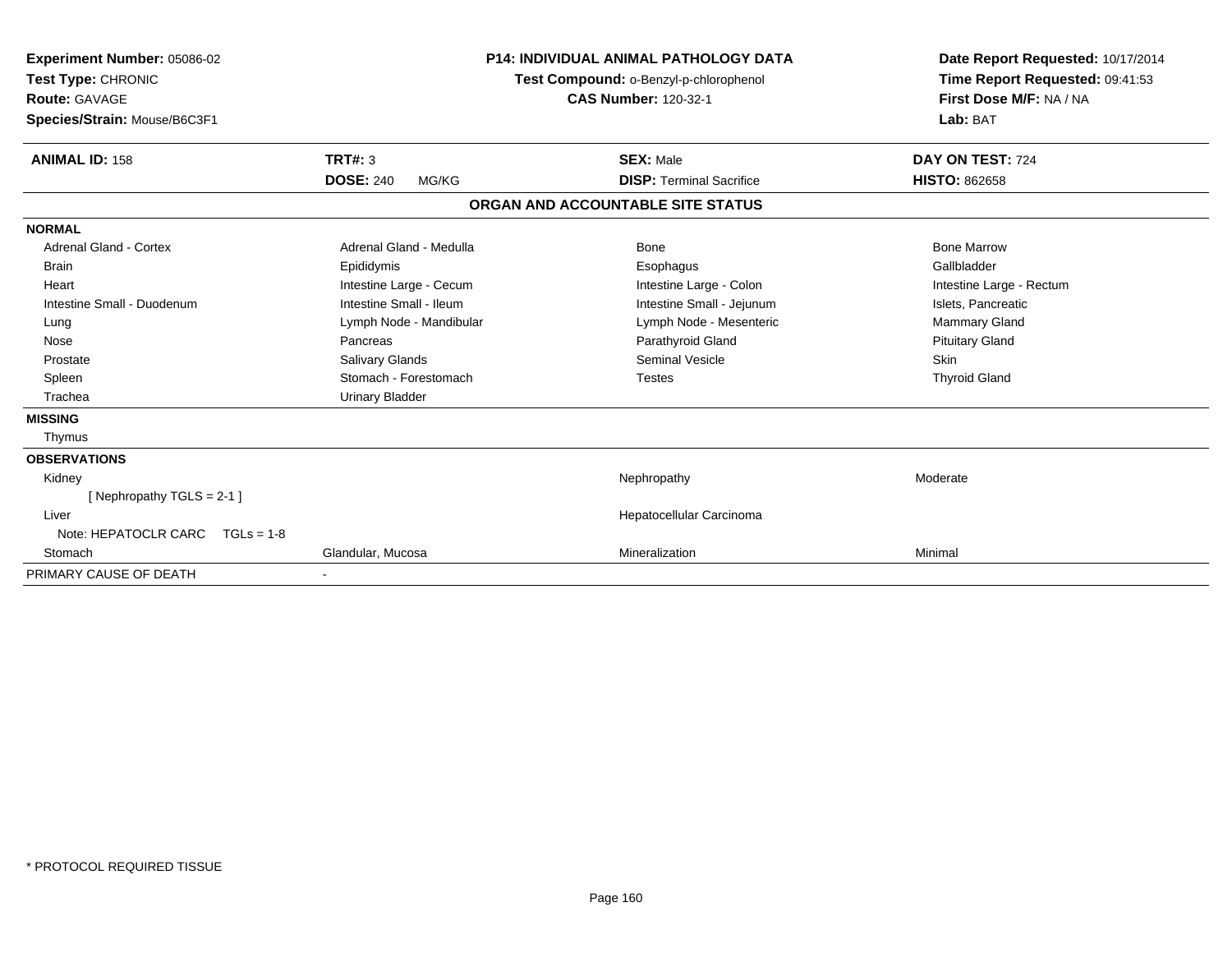| <b>P14: INDIVIDUAL ANIMAL PATHOLOGY DATA</b><br>Test Compound: o-Benzyl-p-chlorophenol<br><b>CAS Number: 120-32-1</b> | Date Report Requested: 10/17/2014<br>Time Report Requested: 09:41:53<br>First Dose M/F: NA / NA |
|-----------------------------------------------------------------------------------------------------------------------|-------------------------------------------------------------------------------------------------|
|                                                                                                                       | Lab: BAT                                                                                        |
| <b>SEX: Male</b>                                                                                                      | DAY ON TEST: 615                                                                                |
| <b>DISP: Natural Death</b>                                                                                            | <b>HISTO: 862659</b>                                                                            |
| ORGAN AND ACCOUNTABLE SITE STATUS                                                                                     |                                                                                                 |
|                                                                                                                       |                                                                                                 |
| Bone                                                                                                                  | <b>Bone Marrow</b>                                                                              |
| Esophagus                                                                                                             | Intestine Large - Cecum                                                                         |
| Intestine Small - Duodenum                                                                                            | Intestine Small - Ileum                                                                         |
| Lymph Node - Mandibular                                                                                               | Nose                                                                                            |
| <b>Pituitary Gland</b>                                                                                                | Prostate                                                                                        |
| <b>Skin</b>                                                                                                           | Stomach - Glandular                                                                             |
| <b>Thyroid Gland</b>                                                                                                  | Trachea                                                                                         |
|                                                                                                                       |                                                                                                 |
|                                                                                                                       |                                                                                                 |
|                                                                                                                       |                                                                                                 |
|                                                                                                                       |                                                                                                 |
|                                                                                                                       |                                                                                                 |
|                                                                                                                       |                                                                                                 |
| Mineralization                                                                                                        | Mild                                                                                            |
| Nephropathy                                                                                                           | Moderate                                                                                        |
|                                                                                                                       |                                                                                                 |
| <b>Necrosis</b>                                                                                                       | Coagulative, Mild                                                                               |
|                                                                                                                       |                                                                                                 |
| Inflammation                                                                                                          | Chronic, Minimal                                                                                |
| Hemangiosarcoma                                                                                                       |                                                                                                 |
|                                                                                                                       |                                                                                                 |
| Hyperplasia                                                                                                           | Squamous, Mild                                                                                  |
| Ulcer                                                                                                                 | Moderate                                                                                        |
|                                                                                                                       |                                                                                                 |
|                                                                                                                       |                                                                                                 |
|                                                                                                                       |                                                                                                 |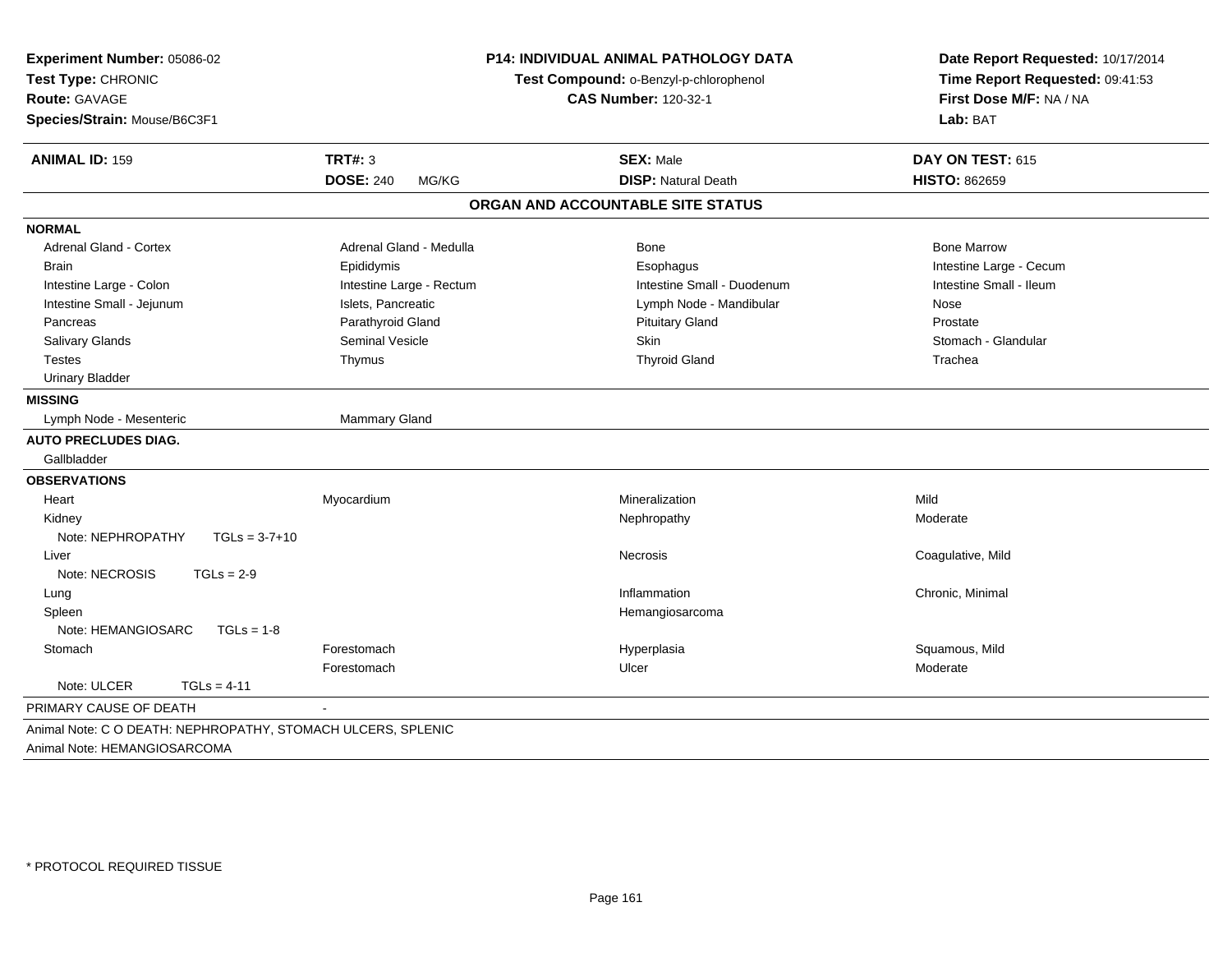| Experiment Number: 05086-02<br>Test Type: CHRONIC<br>Route: GAVAGE<br>Species/Strain: Mouse/B6C3F1 | <b>P14: INDIVIDUAL ANIMAL PATHOLOGY DATA</b><br>Test Compound: o-Benzyl-p-chlorophenol<br><b>CAS Number: 120-32-1</b> |                                   | Date Report Requested: 10/17/2014<br>Time Report Requested: 09:41:53<br>First Dose M/F: NA / NA<br>Lab: BAT |  |
|----------------------------------------------------------------------------------------------------|-----------------------------------------------------------------------------------------------------------------------|-----------------------------------|-------------------------------------------------------------------------------------------------------------|--|
| <b>ANIMAL ID: 160</b>                                                                              | TRT#: 3                                                                                                               | <b>SEX: Male</b>                  | DAY ON TEST: 724                                                                                            |  |
|                                                                                                    | <b>DOSE: 240</b><br>MG/KG                                                                                             | <b>DISP: Terminal Sacrifice</b>   | <b>HISTO: 862660</b>                                                                                        |  |
|                                                                                                    |                                                                                                                       | ORGAN AND ACCOUNTABLE SITE STATUS |                                                                                                             |  |
| <b>NORMAL</b>                                                                                      |                                                                                                                       |                                   |                                                                                                             |  |
| <b>Adrenal Gland - Cortex</b>                                                                      | Adrenal Gland - Medulla                                                                                               | <b>Bone Marrow</b>                | <b>Brain</b>                                                                                                |  |
| Epididymis                                                                                         | Esophagus                                                                                                             | Gallbladder                       | Heart                                                                                                       |  |
| Intestine Large - Cecum                                                                            | Intestine Large - Colon                                                                                               | Intestine Large - Rectum          | Intestine Small - Duodenum                                                                                  |  |
| Intestine Small - Ileum                                                                            | Intestine Small - Jejunum                                                                                             | Islets, Pancreatic                | Liver                                                                                                       |  |
| Lung                                                                                               | Lymph Node - Mandibular                                                                                               | Lymph Node - Mesenteric           | Nose                                                                                                        |  |
| Pancreas                                                                                           | Parathyroid Gland                                                                                                     | <b>Pituitary Gland</b>            | Prostate                                                                                                    |  |
| <b>Salivary Glands</b>                                                                             | <b>Seminal Vesicle</b>                                                                                                | <b>Skin</b>                       | Spleen                                                                                                      |  |
| Stomach - Forestomach                                                                              | Stomach - Glandular                                                                                                   | <b>Testes</b>                     | Thymus                                                                                                      |  |
| <b>Thyroid Gland</b>                                                                               | Trachea                                                                                                               | <b>Urinary Bladder</b>            |                                                                                                             |  |
| <b>MISSING</b>                                                                                     |                                                                                                                       |                                   |                                                                                                             |  |
| <b>Mammary Gland</b>                                                                               |                                                                                                                       |                                   |                                                                                                             |  |
| <b>OBSERVATIONS</b>                                                                                |                                                                                                                       |                                   |                                                                                                             |  |
| <b>Bone</b>                                                                                        |                                                                                                                       | Fibrous Osteodystrophy            | Minimal                                                                                                     |  |
| Kidney                                                                                             |                                                                                                                       | Nephropathy                       | Mild                                                                                                        |  |
| [Nephropathy TGLS = 1-1]                                                                           |                                                                                                                       |                                   |                                                                                                             |  |
| PRIMARY CAUSE OF DEATH                                                                             |                                                                                                                       |                                   |                                                                                                             |  |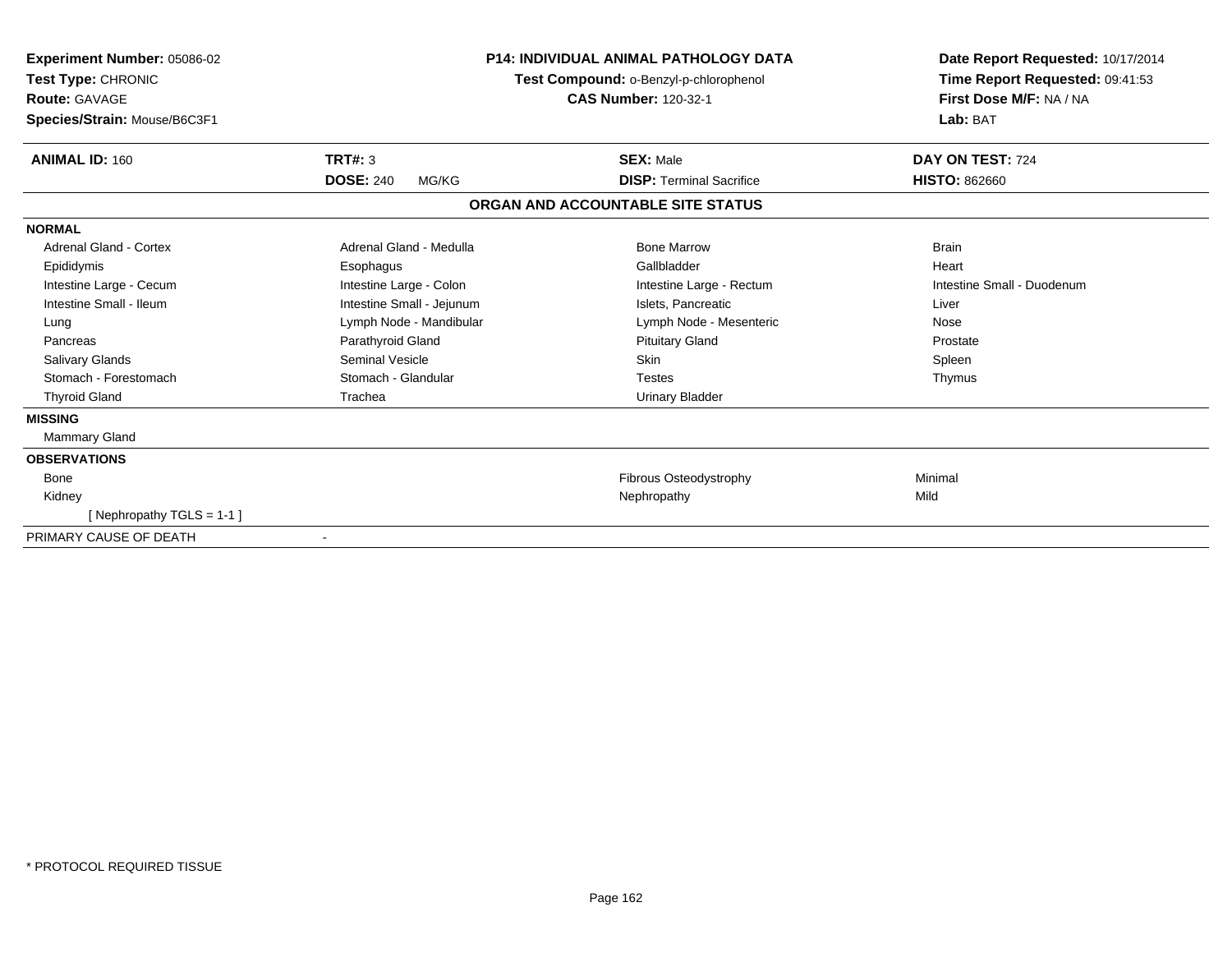| <b>Experiment Number: 05086-02</b><br><b>Test Type: CHRONIC</b> |                           | <b>P14: INDIVIDUAL ANIMAL PATHOLOGY DATA</b> | Date Report Requested: 10/17/2014 |
|-----------------------------------------------------------------|---------------------------|----------------------------------------------|-----------------------------------|
|                                                                 |                           | Test Compound: o-Benzyl-p-chlorophenol       | Time Report Requested: 09:41:53   |
| <b>Route: GAVAGE</b>                                            |                           | <b>CAS Number: 120-32-1</b>                  | First Dose M/F: NA / NA           |
| Species/Strain: Mouse/B6C3F1                                    |                           |                                              | Lab: BAT                          |
| <b>ANIMAL ID: 161</b>                                           | TRT#: 3                   | <b>SEX: Male</b>                             | DAY ON TEST: 93                   |
|                                                                 | <b>DOSE: 240</b><br>MG/KG | <b>DISP:</b> Scheduled Sacrifice             | HISTO:                            |
| <b>OBSERVATIONS</b>                                             |                           |                                              |                                   |
| Kidney                                                          |                           | Nephropathy                                  | Mild                              |
| PRIMARY CAUSE OF DEATH                                          |                           |                                              |                                   |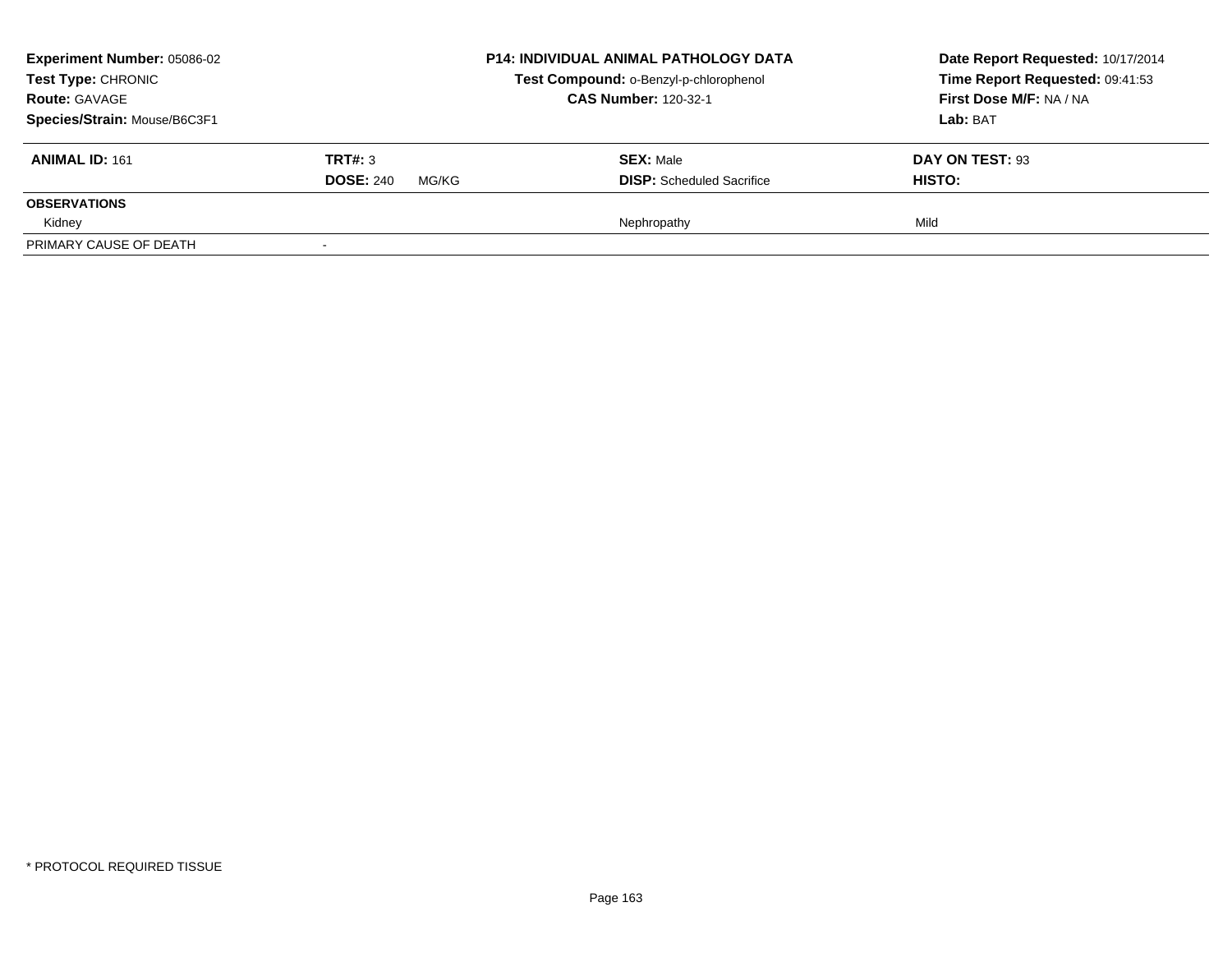| <b>Experiment Number: 05086-02</b><br>Test Type: CHRONIC<br><b>Route: GAVAGE</b><br>Species/Strain: Mouse/B6C3F1 |                           | <b>P14: INDIVIDUAL ANIMAL PATHOLOGY DATA</b><br>Test Compound: o-Benzyl-p-chlorophenol<br><b>CAS Number: 120-32-1</b> |                                 | Date Report Requested: 10/17/2014<br>Time Report Requested: 09:41:53<br>First Dose M/F: NA / NA<br>Lab: BAT |  |
|------------------------------------------------------------------------------------------------------------------|---------------------------|-----------------------------------------------------------------------------------------------------------------------|---------------------------------|-------------------------------------------------------------------------------------------------------------|--|
| <b>ANIMAL ID: 162</b>                                                                                            | <b>TRT#: 3</b>            |                                                                                                                       | <b>SEX: Male</b>                | DAY ON TEST: 724                                                                                            |  |
|                                                                                                                  | <b>DOSE: 240</b><br>MG/KG |                                                                                                                       | <b>DISP: Terminal Sacrifice</b> | <b>HISTO: 862662</b>                                                                                        |  |
|                                                                                                                  |                           | ORGAN AND ACCOUNTABLE SITE STATUS                                                                                     |                                 |                                                                                                             |  |
| <b>NORMAL</b>                                                                                                    |                           |                                                                                                                       |                                 |                                                                                                             |  |
| <b>Adrenal Gland - Cortex</b>                                                                                    | Adrenal Gland - Medulla   |                                                                                                                       | <b>Bone</b>                     | <b>Bone Marrow</b>                                                                                          |  |
| <b>Brain</b>                                                                                                     | Epididymis                |                                                                                                                       | Esophagus                       | Gallbladder                                                                                                 |  |
| Heart                                                                                                            | Intestine Large - Cecum   |                                                                                                                       | Intestine Large - Colon         | Intestine Large - Rectum                                                                                    |  |
| Intestine Small - Duodenum                                                                                       | Intestine Small - Ileum   |                                                                                                                       | Intestine Small - Jejunum       | Islets, Pancreatic                                                                                          |  |
| Lung                                                                                                             | Lymph Node - Mandibular   |                                                                                                                       | Lymph Node - Mesenteric         | Nose                                                                                                        |  |
| Pancreas                                                                                                         | Parathyroid Gland         |                                                                                                                       | <b>Pituitary Gland</b>          | Prostate                                                                                                    |  |
| Salivary Glands                                                                                                  | <b>Seminal Vesicle</b>    |                                                                                                                       | Skin                            | Spleen                                                                                                      |  |
| Stomach - Forestomach                                                                                            | <b>Testes</b>             |                                                                                                                       | Thymus                          | <b>Thyroid Gland</b>                                                                                        |  |
| Trachea                                                                                                          | <b>Urinary Bladder</b>    |                                                                                                                       |                                 |                                                                                                             |  |
| <b>MISSING</b><br>Mammary Gland                                                                                  |                           |                                                                                                                       |                                 |                                                                                                             |  |
| <b>OBSERVATIONS</b>                                                                                              |                           |                                                                                                                       |                                 |                                                                                                             |  |
| Kidney                                                                                                           |                           |                                                                                                                       | Nephropathy                     | Mild                                                                                                        |  |
| Note: NEPHROPATHY<br>$TGLs = 2-1$                                                                                |                           |                                                                                                                       |                                 |                                                                                                             |  |
| Liver                                                                                                            |                           |                                                                                                                       | Hepatocellular Adenoma          |                                                                                                             |  |
| [ Hepatocellular Adenoma TGLS = 1-2 ]                                                                            |                           |                                                                                                                       |                                 |                                                                                                             |  |
| Stomach                                                                                                          | Glandular, Mucosa         |                                                                                                                       | Mineralization                  | Minimal                                                                                                     |  |
| PRIMARY CAUSE OF DEATH                                                                                           |                           |                                                                                                                       |                                 |                                                                                                             |  |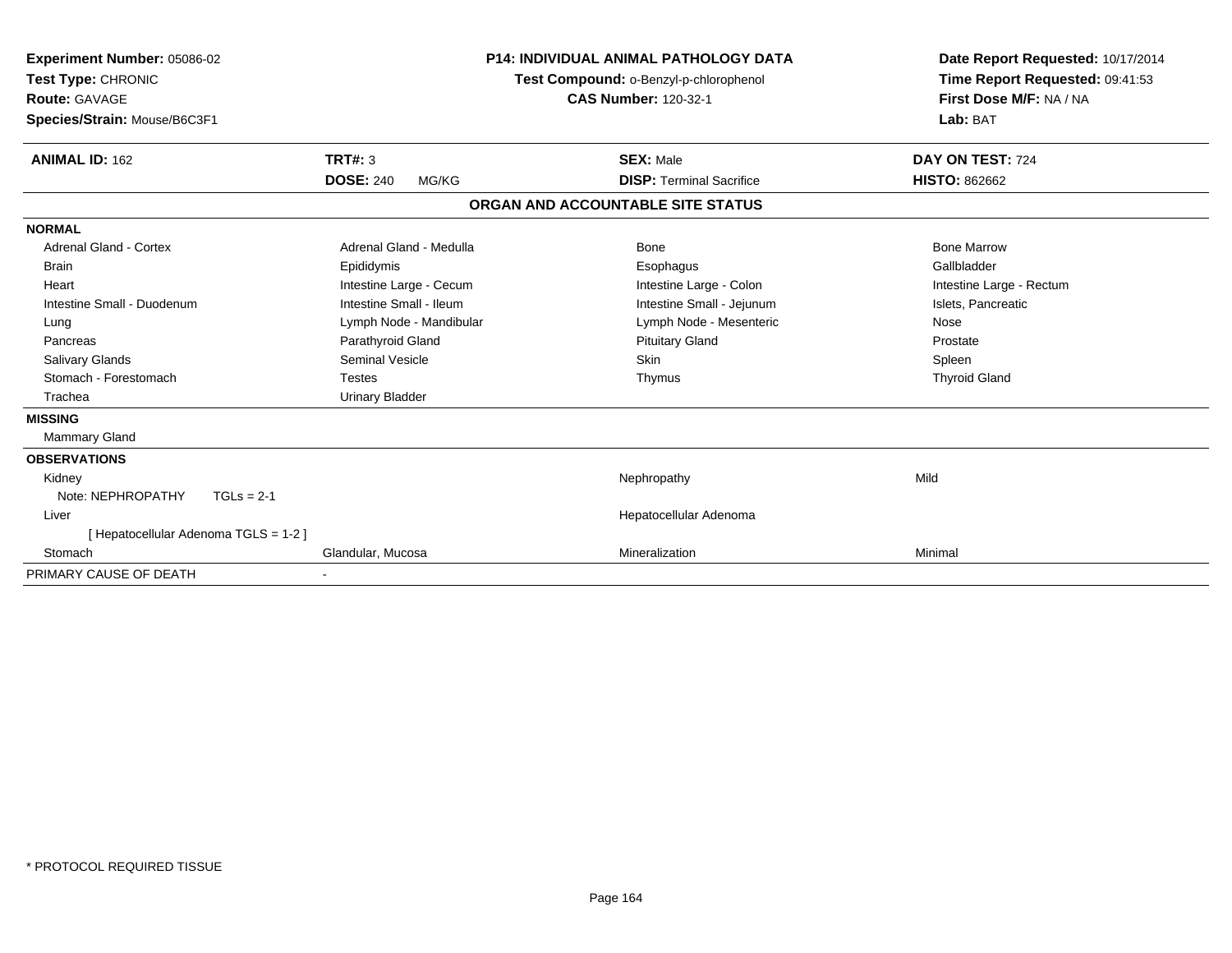| Experiment Number: 05086-02                      |                           | <b>P14: INDIVIDUAL ANIMAL PATHOLOGY DATA</b> | Date Report Requested: 10/17/2014 |
|--------------------------------------------------|---------------------------|----------------------------------------------|-----------------------------------|
| Test Type: CHRONIC                               |                           | Test Compound: o-Benzyl-p-chlorophenol       | Time Report Requested: 09:41:53   |
| Route: GAVAGE                                    |                           | <b>CAS Number: 120-32-1</b>                  | First Dose M/F: NA / NA           |
| Species/Strain: Mouse/B6C3F1                     |                           |                                              | Lab: BAT                          |
| <b>ANIMAL ID: 163</b>                            | TRT#: 3                   | <b>SEX: Male</b>                             | DAY ON TEST: 370                  |
|                                                  | <b>DOSE: 240</b><br>MG/KG | <b>DISP: Natural Death</b>                   | <b>HISTO: 862663</b>              |
|                                                  |                           | ORGAN AND ACCOUNTABLE SITE STATUS            |                                   |
| <b>NORMAL</b>                                    |                           |                                              |                                   |
| <b>Adrenal Gland - Cortex</b>                    | Adrenal Gland - Medulla   | Bone                                         | <b>Bone Marrow</b>                |
| <b>Brain</b>                                     | Epididymis                | Esophagus                                    | Heart                             |
| Intestine Large - Rectum                         | Lung                      | Lymph Node - Mandibular                      | Nose                              |
| Parathyroid Gland                                | <b>Pituitary Gland</b>    | Prostate                                     | Salivary Glands                   |
| <b>Seminal Vesicle</b>                           | Skin                      | Stomach - Forestomach                        | Stomach - Glandular               |
| <b>Testes</b>                                    | Thymus                    | <b>Thyroid Gland</b>                         | Trachea                           |
| <b>Urinary Bladder</b>                           |                           |                                              |                                   |
| <b>MISSING</b>                                   |                           |                                              |                                   |
| <b>Mammary Gland</b>                             |                           |                                              |                                   |
| <b>AUTO PRECLUDES DIAG.</b>                      |                           |                                              |                                   |
| Gallbladder                                      | Intestine Large - Cecum   | Intestine Large - Colon                      | Intestine Small - Duodenum        |
| Intestine Small - Ileum                          | Intestine Small - Jejunum | Islets, Pancreatic                           | Lymph Node - Mesenteric           |
| Pancreas                                         | Spleen                    |                                              |                                   |
| <b>OBSERVATIONS</b>                              |                           |                                              |                                   |
| Kidney                                           |                           | Nephropathy                                  | Moderate                          |
| Liver                                            |                           | Hepatocellular Carcinoma                     |                                   |
| Note: HEPATOCLR CARC $TGLs = 1-7$                |                           |                                              |                                   |
| PRIMARY CAUSE OF DEATH                           |                           |                                              |                                   |
| Animal Note: C O DEATH: HEPATOCELLULAR CARCINOMA |                           |                                              |                                   |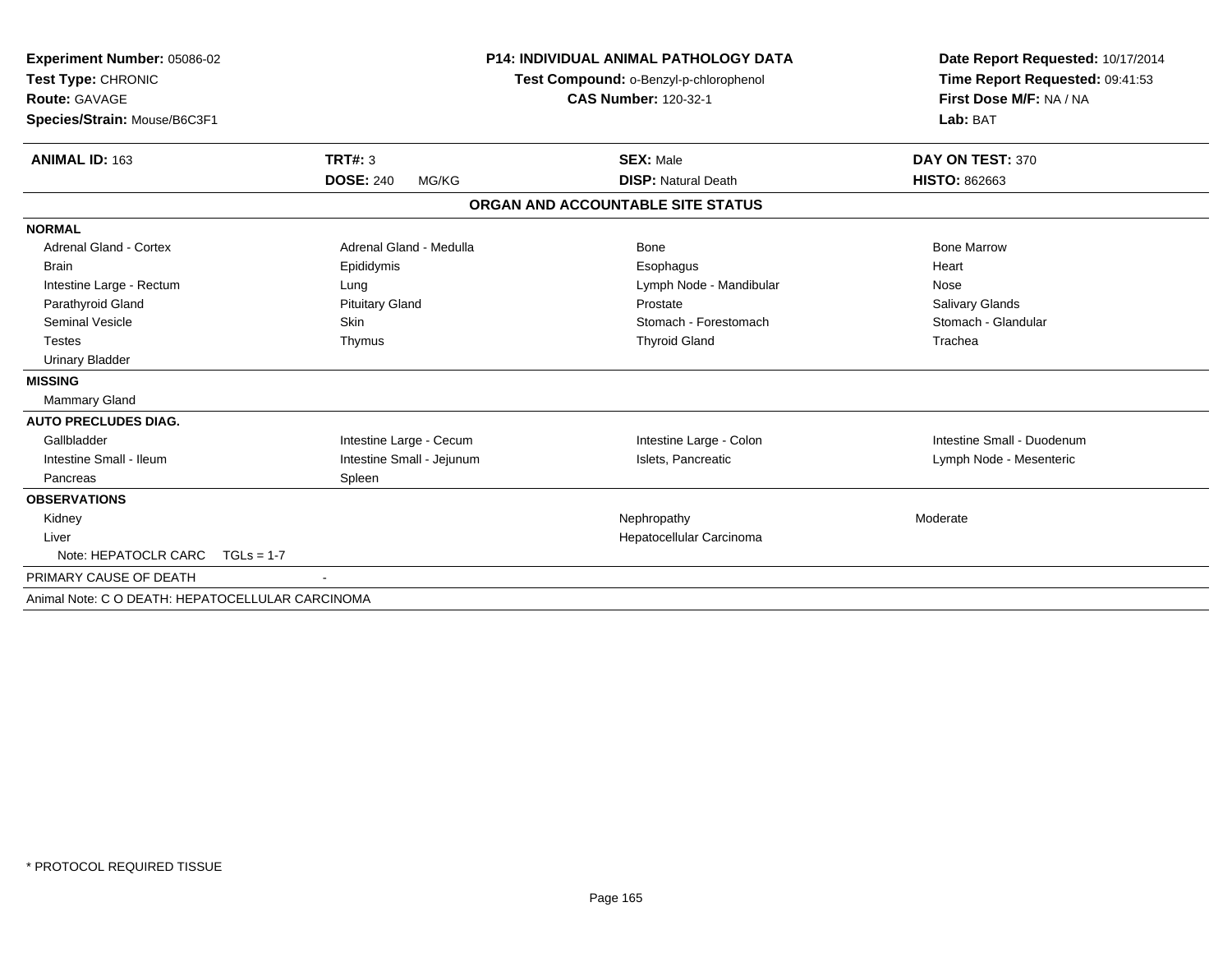| <b>Experiment Number: 05086-02</b><br>Test Type: CHRONIC<br><b>Route: GAVAGE</b><br>Species/Strain: Mouse/B6C3F1 |                           | <b>P14: INDIVIDUAL ANIMAL PATHOLOGY DATA</b><br>Test Compound: o-Benzyl-p-chlorophenol<br><b>CAS Number: 120-32-1</b> | Date Report Requested: 10/17/2014<br>Time Report Requested: 09:41:53<br>First Dose M/F: NA / NA<br>Lab: BAT |
|------------------------------------------------------------------------------------------------------------------|---------------------------|-----------------------------------------------------------------------------------------------------------------------|-------------------------------------------------------------------------------------------------------------|
| <b>ANIMAL ID: 164</b>                                                                                            | TRT#: 3                   | <b>SEX: Male</b>                                                                                                      | DAY ON TEST: 724                                                                                            |
|                                                                                                                  | <b>DOSE: 240</b><br>MG/KG | <b>DISP: Terminal Sacrifice</b>                                                                                       | <b>HISTO: 862664</b>                                                                                        |
|                                                                                                                  |                           | ORGAN AND ACCOUNTABLE SITE STATUS                                                                                     |                                                                                                             |
| <b>NORMAL</b>                                                                                                    |                           |                                                                                                                       |                                                                                                             |
| Adrenal Gland - Cortex                                                                                           | Adrenal Gland - Medulla   | <b>Bone Marrow</b>                                                                                                    | <b>Brain</b>                                                                                                |
| Epididymis                                                                                                       | Esophagus                 | Gallbladder                                                                                                           | Heart                                                                                                       |
| Intestine Large - Cecum                                                                                          | Intestine Large - Colon   | Intestine Large - Rectum                                                                                              | Intestine Small - Duodenum                                                                                  |
| Intestine Small - Ileum                                                                                          | Intestine Small - Jejunum | Islets, Pancreatic                                                                                                    | Liver                                                                                                       |
| Lung                                                                                                             | Lymph Node - Mandibular   | Lymph Node - Mesenteric                                                                                               | Nose                                                                                                        |
| Pancreas                                                                                                         | Parathyroid Gland         | Prostate                                                                                                              | <b>Salivary Glands</b>                                                                                      |
| Seminal Vesicle                                                                                                  | <b>Skin</b>               | Spleen                                                                                                                | Stomach - Forestomach                                                                                       |
| Stomach - Glandular                                                                                              | <b>Testes</b>             | <b>Thyroid Gland</b>                                                                                                  | Trachea                                                                                                     |
| <b>Urinary Bladder</b>                                                                                           |                           |                                                                                                                       |                                                                                                             |
| <b>MISSING</b>                                                                                                   |                           |                                                                                                                       |                                                                                                             |
| <b>Mammary Gland</b>                                                                                             | <b>Pituitary Gland</b>    | Thymus                                                                                                                |                                                                                                             |
| <b>OBSERVATIONS</b>                                                                                              |                           |                                                                                                                       |                                                                                                             |
| <b>Adrenal Gland</b>                                                                                             | Capsule                   | Hyperplasia                                                                                                           | Mild                                                                                                        |
| <b>Bone</b>                                                                                                      |                           | Fibrous Osteodystrophy                                                                                                | Minimal                                                                                                     |
| Kidney                                                                                                           |                           | Nephropathy                                                                                                           | Moderate                                                                                                    |
| [Nephropathy TGLS = 1-1]                                                                                         |                           |                                                                                                                       |                                                                                                             |
| PRIMARY CAUSE OF DEATH                                                                                           |                           |                                                                                                                       |                                                                                                             |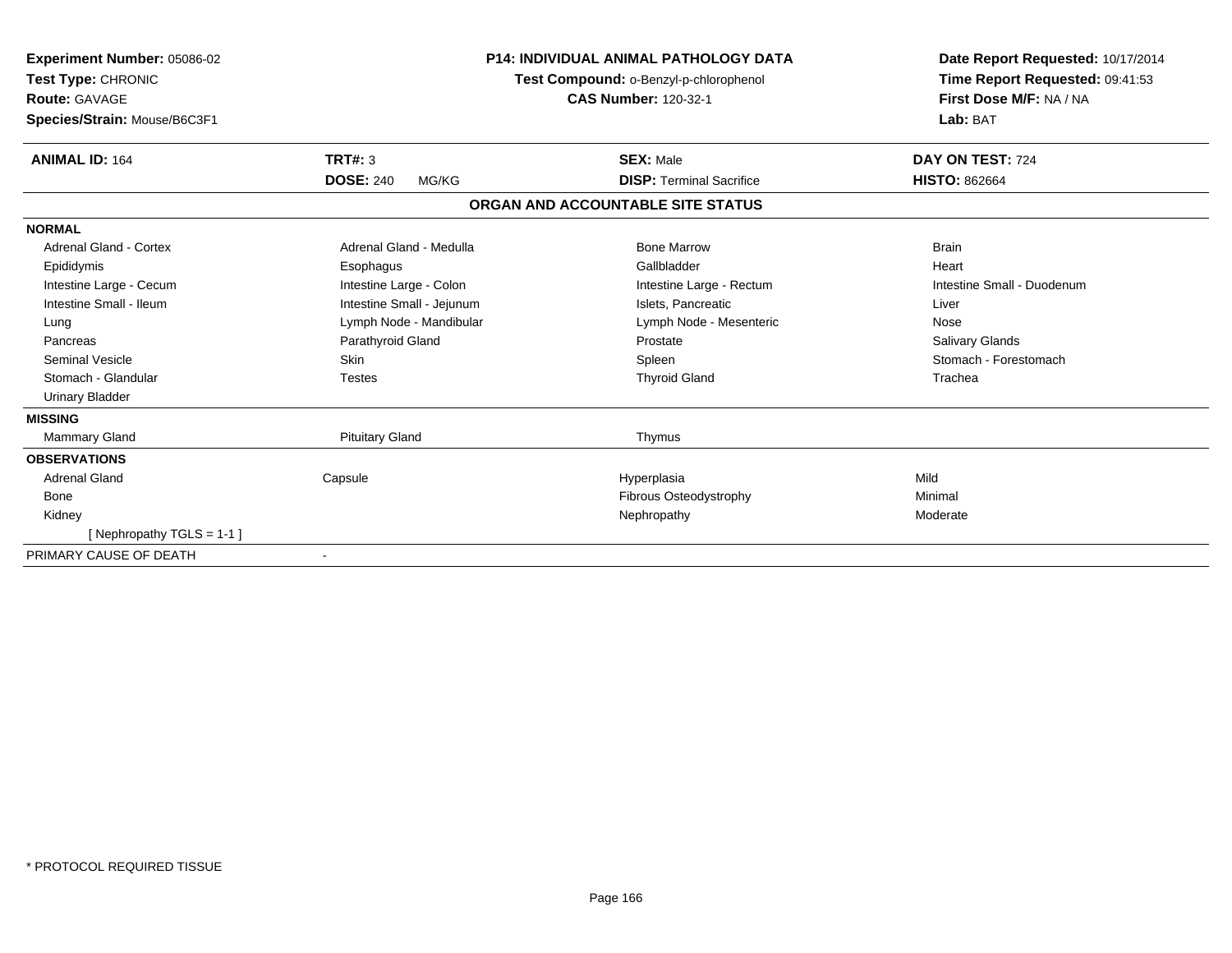| <b>Experiment Number: 05086-02</b><br>Test Type: CHRONIC<br><b>Route: GAVAGE</b><br>Species/Strain: Mouse/B6C3F1 |                                      | <b>P14: INDIVIDUAL ANIMAL PATHOLOGY DATA</b><br>Test Compound: o-Benzyl-p-chlorophenol<br><b>CAS Number: 120-32-1</b> | Date Report Requested: 10/17/2014<br>Time Report Requested: 09:41:53<br>First Dose M/F: NA / NA<br>Lab: BAT |
|------------------------------------------------------------------------------------------------------------------|--------------------------------------|-----------------------------------------------------------------------------------------------------------------------|-------------------------------------------------------------------------------------------------------------|
| <b>ANIMAL ID: 165</b>                                                                                            | TRT#: 3<br><b>DOSE: 240</b><br>MG/KG | <b>SEX: Male</b><br><b>DISP:</b> Scheduled Sacrifice                                                                  | DAY ON TEST: 455<br><b>HISTO: 862665</b>                                                                    |
| <b>OBSERVATIONS</b>                                                                                              |                                      |                                                                                                                       |                                                                                                             |
| Kidney                                                                                                           |                                      | Nephropathy                                                                                                           | Moderate                                                                                                    |
| [ Nephropathy $TGLS = 2-1$ ]                                                                                     |                                      |                                                                                                                       |                                                                                                             |
| <b>Preputial Gland</b>                                                                                           | Duct                                 | <b>Dilatation</b>                                                                                                     | Moderate                                                                                                    |
| [ Dilatation TGLS = $1-7$ ]                                                                                      |                                      |                                                                                                                       |                                                                                                             |
| PRIMARY CAUSE OF DEATH                                                                                           |                                      |                                                                                                                       |                                                                                                             |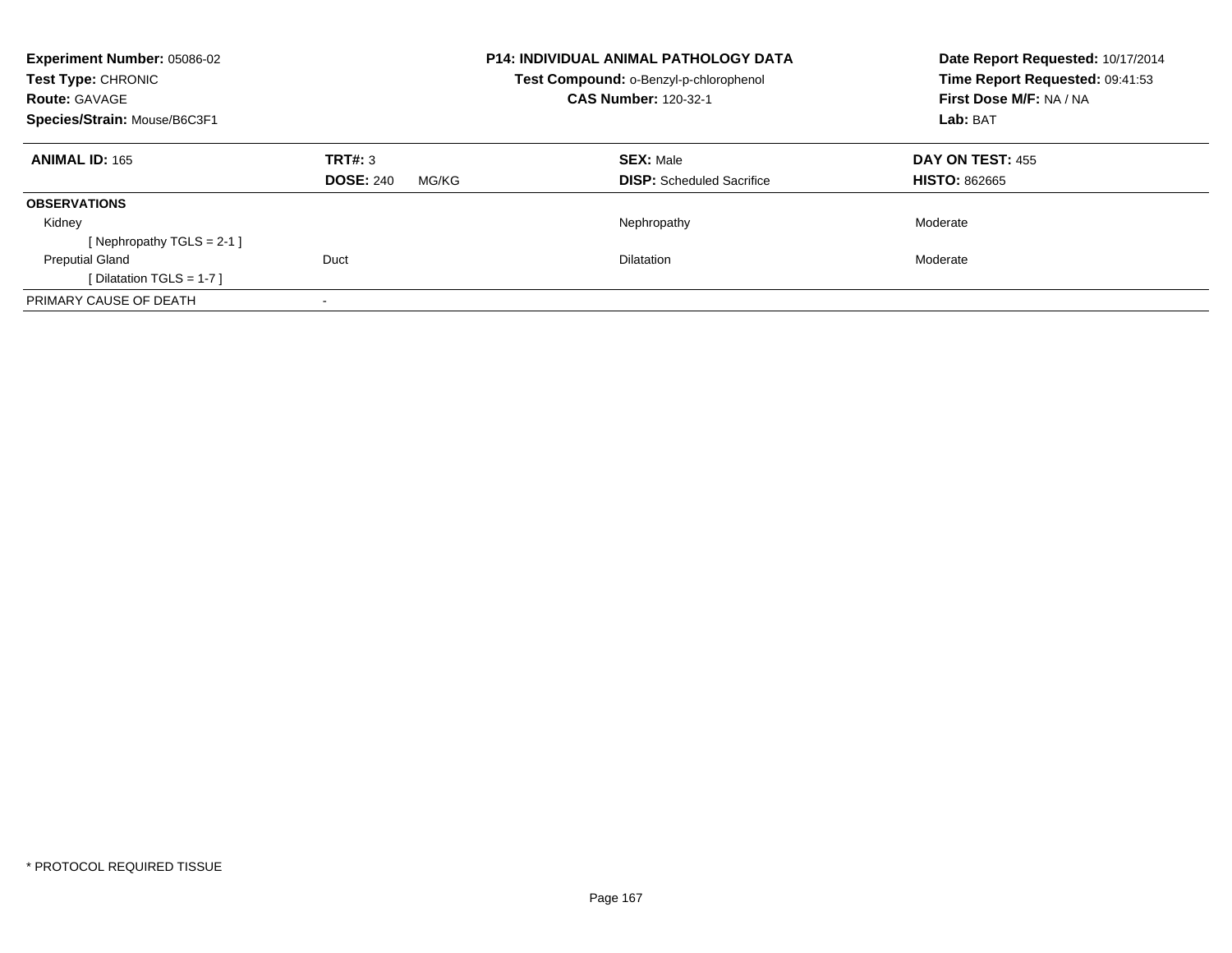| <b>Experiment Number: 05086-02</b><br>Test Type: CHRONIC<br><b>Route: GAVAGE</b><br>Species/Strain: Mouse/B6C3F1 |                                      | <b>P14: INDIVIDUAL ANIMAL PATHOLOGY DATA</b><br>Test Compound: o-Benzyl-p-chlorophenol<br><b>CAS Number: 120-32-1</b> | Date Report Requested: 10/17/2014<br>Time Report Requested: 09:41:53<br>First Dose M/F: NA / NA<br>Lab: BAT |
|------------------------------------------------------------------------------------------------------------------|--------------------------------------|-----------------------------------------------------------------------------------------------------------------------|-------------------------------------------------------------------------------------------------------------|
| <b>ANIMAL ID: 166</b>                                                                                            | TRT#: 3<br><b>DOSE: 240</b><br>MG/KG | <b>SEX: Male</b><br><b>DISP:</b> Scheduled Sacrifice                                                                  | DAY ON TEST: 93<br>HISTO:                                                                                   |
| <b>OBSERVATIONS</b><br>Kidney                                                                                    |                                      | Nephropathy                                                                                                           | Minimal                                                                                                     |
| PRIMARY CAUSE OF DEATH                                                                                           |                                      |                                                                                                                       |                                                                                                             |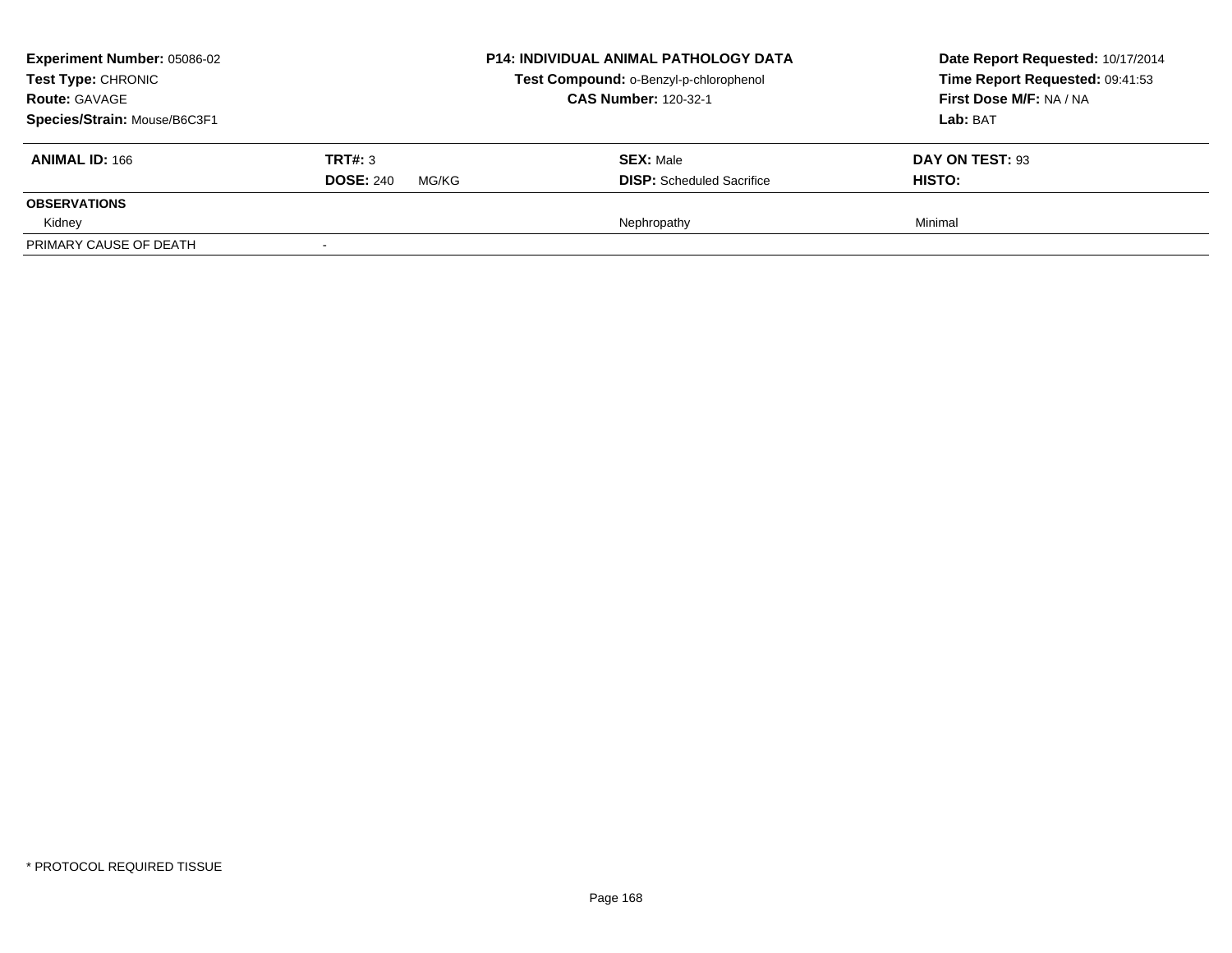| Experiment Number: 05086-02<br>Test Type: CHRONIC<br><b>Route: GAVAGE</b><br>Species/Strain: Mouse/B6C3F1<br><b>ANIMAL ID: 167</b> | <b>TRT#: 3</b>            | <b>P14: INDIVIDUAL ANIMAL PATHOLOGY DATA</b><br>Test Compound: o-Benzyl-p-chlorophenol<br><b>CAS Number: 120-32-1</b><br><b>SEX: Male</b> | Date Report Requested: 10/17/2014<br>Time Report Requested: 09:41:53<br>First Dose M/F: NA / NA<br>Lab: BAT<br>DAY ON TEST: 724 |
|------------------------------------------------------------------------------------------------------------------------------------|---------------------------|-------------------------------------------------------------------------------------------------------------------------------------------|---------------------------------------------------------------------------------------------------------------------------------|
|                                                                                                                                    | <b>DOSE: 240</b><br>MG/KG | <b>DISP: Terminal Sacrifice</b>                                                                                                           | <b>HISTO: 862667</b>                                                                                                            |
|                                                                                                                                    |                           | ORGAN AND ACCOUNTABLE SITE STATUS                                                                                                         |                                                                                                                                 |
| <b>NORMAL</b>                                                                                                                      |                           |                                                                                                                                           |                                                                                                                                 |
| Adrenal Gland - Medulla                                                                                                            | <b>Bone</b>               | <b>Bone Marrow</b>                                                                                                                        | <b>Brain</b>                                                                                                                    |
| Epididymis                                                                                                                         | Esophagus                 | Gallbladder                                                                                                                               | Heart                                                                                                                           |
| Intestine Large - Cecum                                                                                                            | Intestine Large - Colon   | Intestine Large - Rectum                                                                                                                  | Intestine Small - Duodenum                                                                                                      |
| Intestine Small - Ileum                                                                                                            | Intestine Small - Jejunum | Islets. Pancreatic                                                                                                                        | Liver                                                                                                                           |
| Lymph Node - Mandibular                                                                                                            | Lymph Node - Mesenteric   | Nose                                                                                                                                      | Pancreas                                                                                                                        |
| Parathyroid Gland                                                                                                                  | <b>Pituitary Gland</b>    | Prostate                                                                                                                                  | Salivary Glands                                                                                                                 |
| Seminal Vesicle                                                                                                                    | <b>Skin</b>               | Spleen                                                                                                                                    | Stomach - Forestomach                                                                                                           |
| Testes                                                                                                                             | Thymus                    | <b>Thyroid Gland</b>                                                                                                                      | Trachea                                                                                                                         |
| <b>Urinary Bladder</b>                                                                                                             |                           |                                                                                                                                           |                                                                                                                                 |
| <b>MISSING</b>                                                                                                                     |                           |                                                                                                                                           |                                                                                                                                 |
| Mammary Gland                                                                                                                      |                           |                                                                                                                                           |                                                                                                                                 |
| <b>OBSERVATIONS</b>                                                                                                                |                           |                                                                                                                                           |                                                                                                                                 |
| <b>Adrenal Gland</b>                                                                                                               | Cortex                    | Hyperplasia                                                                                                                               | Mild                                                                                                                            |
| Kidney                                                                                                                             |                           | Nephropathy                                                                                                                               | Mild                                                                                                                            |
| [ Nephropathy TGLS = $1-1$ ]                                                                                                       |                           |                                                                                                                                           |                                                                                                                                 |
| Lung                                                                                                                               |                           | Alveolar/Bronchiolar Adenoma                                                                                                              |                                                                                                                                 |
| [ Alveolar/Bronchiolar Adenoma TGLS = 2-2 ]                                                                                        |                           |                                                                                                                                           |                                                                                                                                 |
| Stomach                                                                                                                            | Glandular, Mucosa         | Mineralization                                                                                                                            | Minimal                                                                                                                         |
| PRIMARY CAUSE OF DEATH                                                                                                             |                           |                                                                                                                                           |                                                                                                                                 |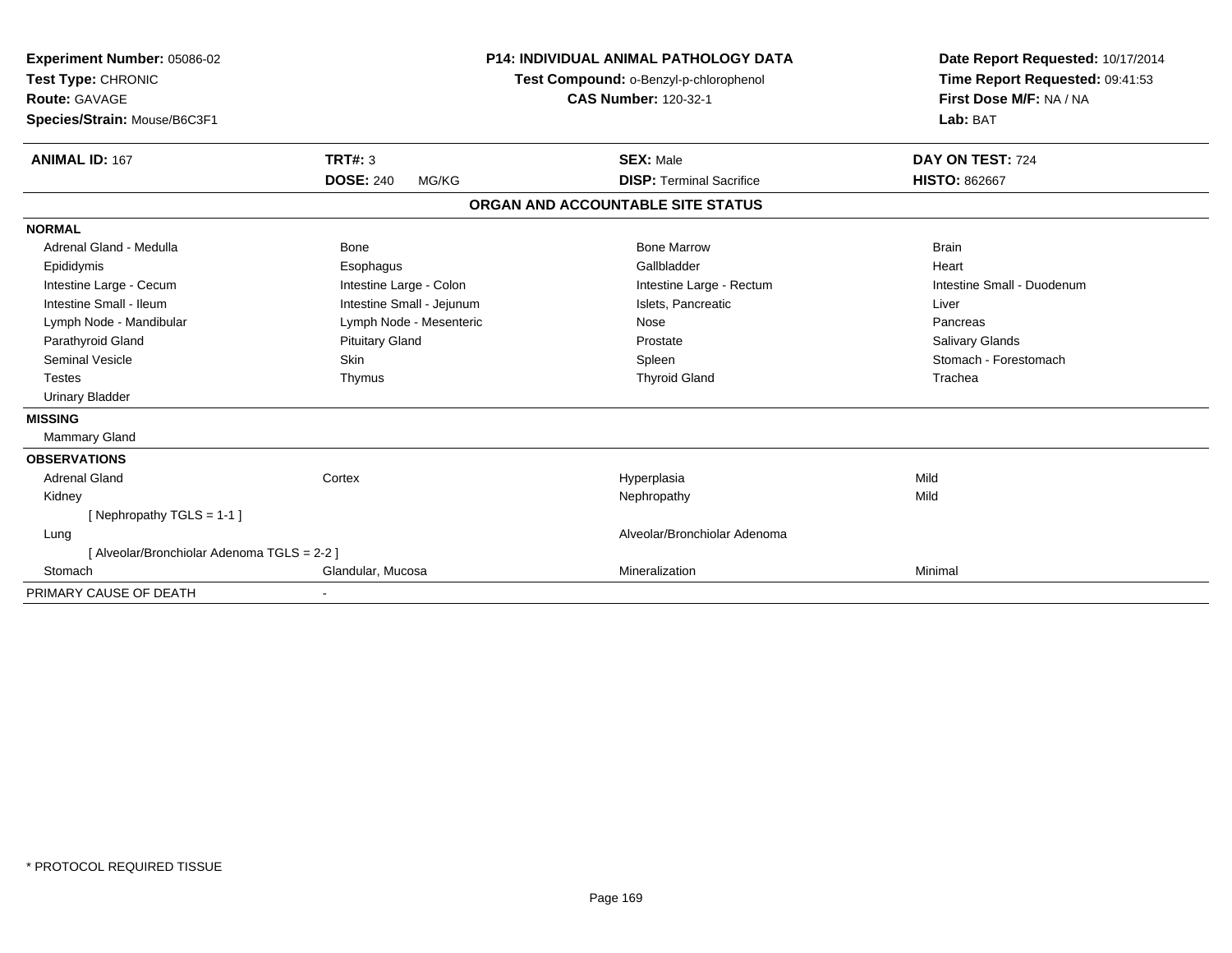| Experiment Number: 05086-02<br>Test Type: CHRONIC<br><b>Route: GAVAGE</b><br>Species/Strain: Mouse/B6C3F1<br><b>ANIMAL ID: 168</b> | TRT#: 3                   | P14: INDIVIDUAL ANIMAL PATHOLOGY DATA<br>Test Compound: o-Benzyl-p-chlorophenol<br><b>CAS Number: 120-32-1</b><br><b>SEX: Male</b> | Date Report Requested: 10/17/2014<br>Time Report Requested: 09:41:53<br>First Dose M/F: NA / NA<br>Lab: BAT<br>DAY ON TEST: 724 |
|------------------------------------------------------------------------------------------------------------------------------------|---------------------------|------------------------------------------------------------------------------------------------------------------------------------|---------------------------------------------------------------------------------------------------------------------------------|
|                                                                                                                                    | <b>DOSE: 240</b><br>MG/KG | <b>DISP: Terminal Sacrifice</b>                                                                                                    | <b>HISTO: 862668</b>                                                                                                            |
|                                                                                                                                    |                           | ORGAN AND ACCOUNTABLE SITE STATUS                                                                                                  |                                                                                                                                 |
| <b>NORMAL</b>                                                                                                                      |                           |                                                                                                                                    |                                                                                                                                 |
| <b>Adrenal Gland - Cortex</b>                                                                                                      | Adrenal Gland - Medulla   | Bone                                                                                                                               | <b>Bone Marrow</b>                                                                                                              |
| <b>Brain</b>                                                                                                                       | Epididymis                | Esophagus                                                                                                                          | Gallbladder                                                                                                                     |
| Heart                                                                                                                              | Intestine Large - Cecum   | Intestine Large - Colon                                                                                                            | Intestine Large - Rectum                                                                                                        |
| Intestine Small - Duodenum                                                                                                         | Intestine Small - Ileum   | Intestine Small - Jejunum                                                                                                          | Islets, Pancreatic                                                                                                              |
| Liver                                                                                                                              | Lung                      | Lymph Node - Mandibular                                                                                                            | Lymph Node - Mesenteric                                                                                                         |
| Nose                                                                                                                               | Pancreas                  | Parathyroid Gland                                                                                                                  | <b>Pituitary Gland</b>                                                                                                          |
| Prostate                                                                                                                           | Salivary Glands           | <b>Seminal Vesicle</b>                                                                                                             | Skin                                                                                                                            |
| Spleen                                                                                                                             | <b>Testes</b>             | Thymus                                                                                                                             | <b>Thyroid Gland</b>                                                                                                            |
| Trachea                                                                                                                            | <b>Urinary Bladder</b>    |                                                                                                                                    |                                                                                                                                 |
| <b>MISSING</b>                                                                                                                     |                           |                                                                                                                                    |                                                                                                                                 |
| Mammary Gland                                                                                                                      |                           |                                                                                                                                    |                                                                                                                                 |
| <b>OBSERVATIONS</b>                                                                                                                |                           |                                                                                                                                    |                                                                                                                                 |
| Kidney                                                                                                                             |                           | Nephropathy                                                                                                                        | Mild                                                                                                                            |
| [Nephropathy TGLS = 2-1]                                                                                                           |                           |                                                                                                                                    |                                                                                                                                 |
| Mesentery                                                                                                                          | Fat                       | Necrosis                                                                                                                           | Mild                                                                                                                            |
| Note: NECROSIS<br>$TGLs = 1-8$                                                                                                     |                           |                                                                                                                                    |                                                                                                                                 |
| Stomach                                                                                                                            | Glandular, Mucosa         | Mineralization                                                                                                                     | Minimal                                                                                                                         |
|                                                                                                                                    | Forestomach               | Ulcer                                                                                                                              | Mild                                                                                                                            |
| Note: ULCER<br>$TGLs = 3-9$                                                                                                        |                           |                                                                                                                                    |                                                                                                                                 |
| PRIMARY CAUSE OF DEATH                                                                                                             |                           |                                                                                                                                    |                                                                                                                                 |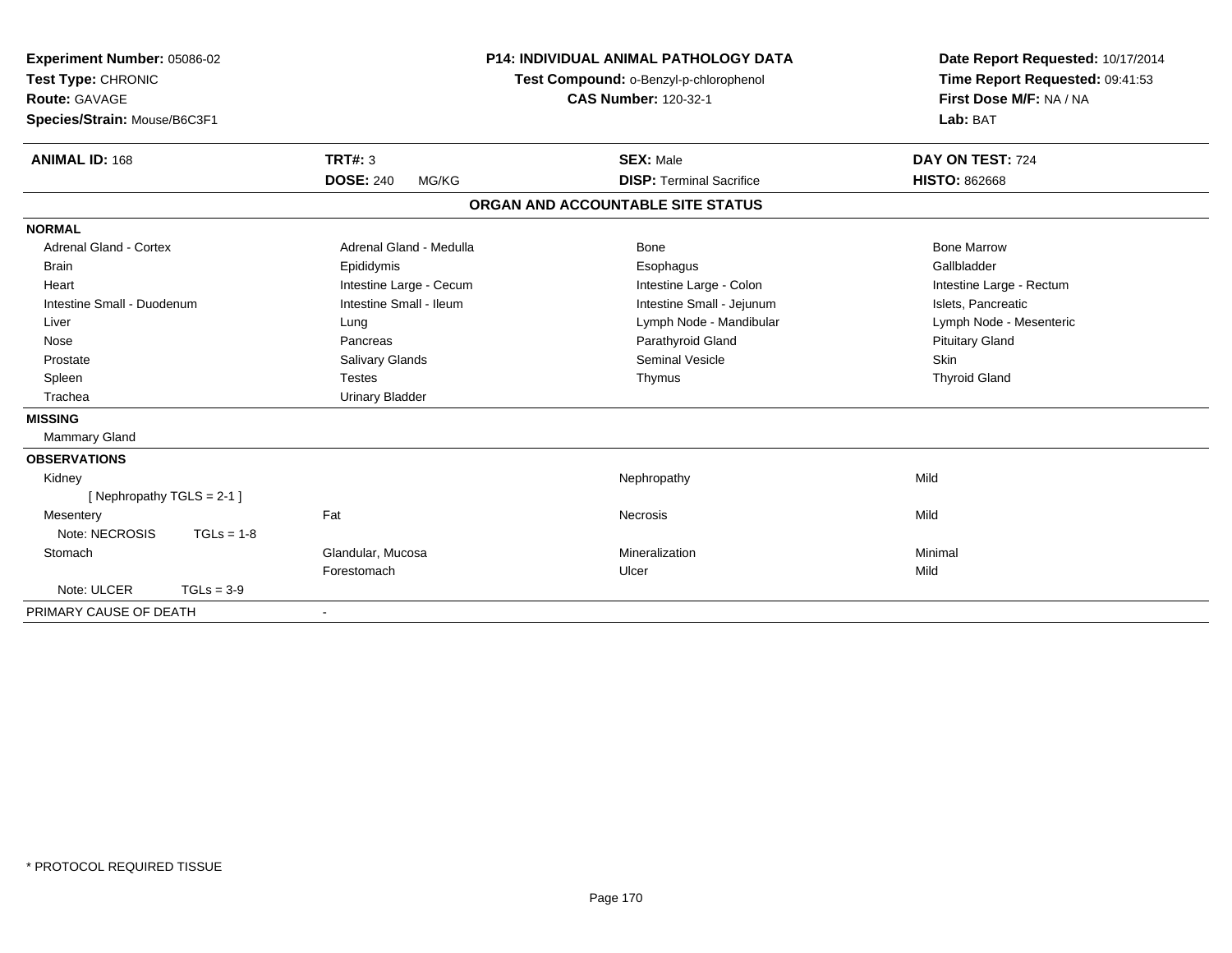| <b>Experiment Number: 05086-02</b> |                           | <b>P14: INDIVIDUAL ANIMAL PATHOLOGY DATA</b> | Date Report Requested: 10/17/2014 |
|------------------------------------|---------------------------|----------------------------------------------|-----------------------------------|
| <b>Test Type: CHRONIC</b>          |                           | Test Compound: o-Benzyl-p-chlorophenol       | Time Report Requested: 09:41:53   |
| <b>Route: GAVAGE</b>               |                           | <b>CAS Number: 120-32-1</b>                  | First Dose M/F: NA / NA           |
| Species/Strain: Mouse/B6C3F1       |                           |                                              | Lab: BAT                          |
| <b>ANIMAL ID: 169</b>              | TRT#: 3                   | <b>SEX: Male</b>                             | DAY ON TEST: 93                   |
|                                    | <b>DOSE: 240</b><br>MG/KG | <b>DISP:</b> Scheduled Sacrifice             | HISTO:                            |
| <b>OBSERVATIONS</b>                |                           |                                              |                                   |
| Kidney                             |                           | Nephropathy                                  | Mild                              |
| PRIMARY CAUSE OF DEATH             |                           |                                              |                                   |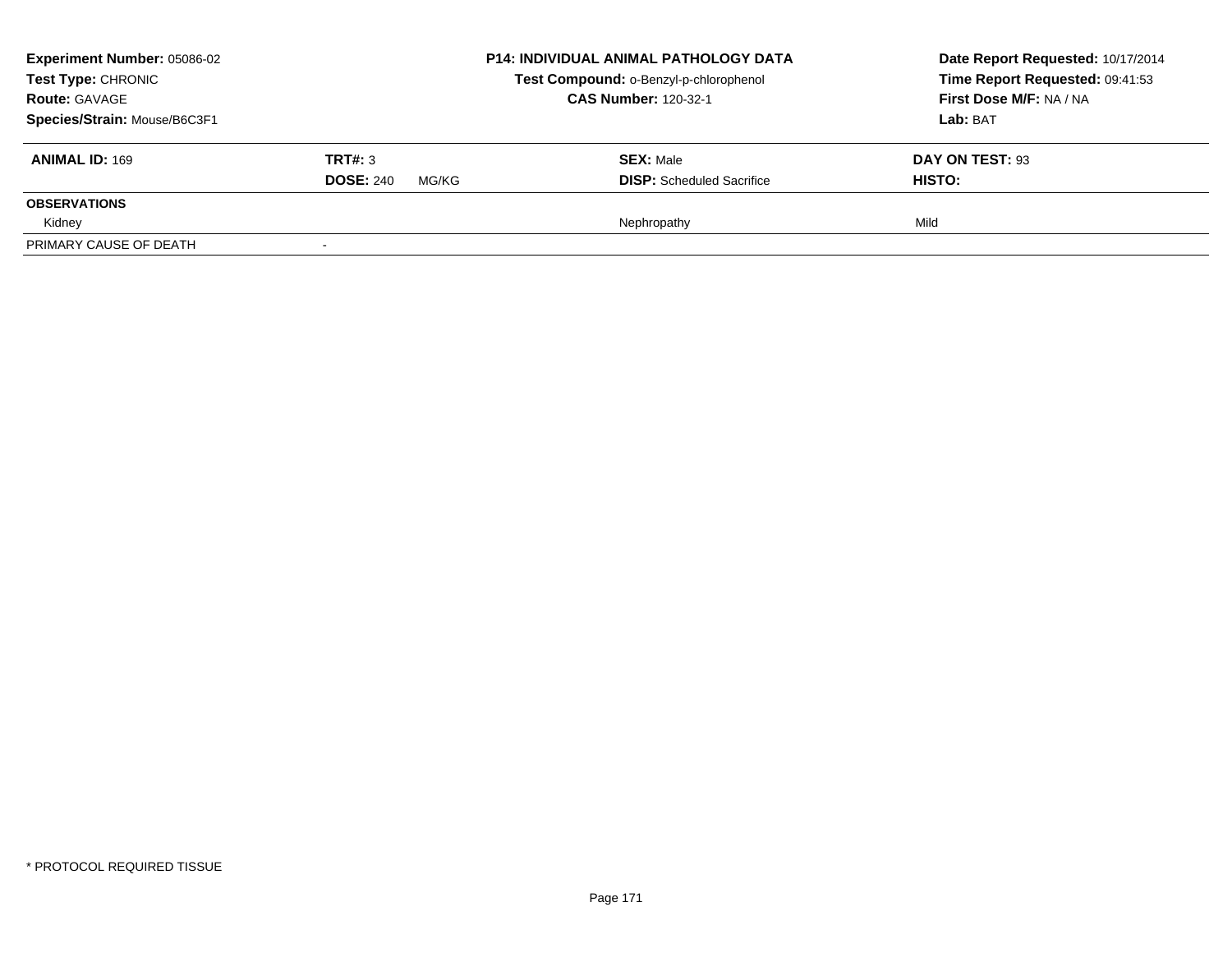| Experiment Number: 05086-02<br>Test Type: CHRONIC<br><b>Route: GAVAGE</b><br>Species/Strain: Mouse/B6C3F1 |                                                                | <b>P14: INDIVIDUAL ANIMAL PATHOLOGY DATA</b><br>Test Compound: o-Benzyl-p-chlorophenol<br><b>CAS Number: 120-32-1</b> | Date Report Requested: 10/17/2014<br>Time Report Requested: 09:41:53<br>First Dose M/F: NA / NA<br>Lab: BAT |  |
|-----------------------------------------------------------------------------------------------------------|----------------------------------------------------------------|-----------------------------------------------------------------------------------------------------------------------|-------------------------------------------------------------------------------------------------------------|--|
| <b>ANIMAL ID: 170</b>                                                                                     | TRT#: 3                                                        | <b>SEX: Male</b>                                                                                                      | DAY ON TEST: 713                                                                                            |  |
|                                                                                                           | <b>DOSE: 240</b><br>MG/KG                                      | <b>DISP: Moribund Sacrifice</b>                                                                                       | <b>HISTO: 862670</b>                                                                                        |  |
|                                                                                                           |                                                                | ORGAN AND ACCOUNTABLE SITE STATUS                                                                                     |                                                                                                             |  |
| <b>NORMAL</b>                                                                                             |                                                                |                                                                                                                       |                                                                                                             |  |
| Adrenal Gland - Cortex                                                                                    | Adrenal Gland - Medulla                                        | <b>Bone Marrow</b>                                                                                                    | <b>Brain</b>                                                                                                |  |
| Esophagus                                                                                                 | Gallbladder                                                    | Intestine Large - Cecum                                                                                               | Intestine Large - Colon                                                                                     |  |
| Intestine Large - Rectum                                                                                  | Intestine Small - Duodenum                                     | Intestine Small - Ileum                                                                                               | Intestine Small - Jejunum                                                                                   |  |
| Islets, Pancreatic                                                                                        | Lymph Node - Mandibular                                        | Lymph Node - Mesenteric                                                                                               | Nose                                                                                                        |  |
| Pancreas                                                                                                  | Parathyroid Gland                                              | <b>Pituitary Gland</b>                                                                                                | Prostate                                                                                                    |  |
| Salivary Glands                                                                                           | <b>Skin</b>                                                    | Spleen                                                                                                                | Stomach - Forestomach                                                                                       |  |
| Stomach - Glandular                                                                                       | <b>Thyroid Gland</b>                                           | Trachea                                                                                                               | <b>Urinary Bladder</b>                                                                                      |  |
| <b>MISSING</b>                                                                                            |                                                                |                                                                                                                       |                                                                                                             |  |
| Epididymis                                                                                                | <b>Mammary Gland</b>                                           | <b>Seminal Vesicle</b>                                                                                                | <b>Testes</b>                                                                                               |  |
| Thymus                                                                                                    |                                                                |                                                                                                                       |                                                                                                             |  |
| <b>OBSERVATIONS</b>                                                                                       |                                                                |                                                                                                                       |                                                                                                             |  |
| Bone                                                                                                      |                                                                | Fibrous Osteodystrophy                                                                                                | Minimal                                                                                                     |  |
| Heart                                                                                                     | Myocardium                                                     | Degeneration                                                                                                          | Minimal                                                                                                     |  |
| Kidney                                                                                                    | <b>Renal Tubule</b>                                            | Hyperplasia                                                                                                           | Minimal                                                                                                     |  |
|                                                                                                           |                                                                | Nephropathy                                                                                                           | Moderate                                                                                                    |  |
| Note: NEPHROPATHY<br>$TGLs = 1-1$                                                                         |                                                                |                                                                                                                       |                                                                                                             |  |
| Liver                                                                                                     |                                                                | Hepatocellular Carcinoma                                                                                              |                                                                                                             |  |
|                                                                                                           |                                                                | <b>Necrosis</b>                                                                                                       | Coagulative, Mild                                                                                           |  |
| [ Hepatocellular Carcinoma TGLS = 2-8 ]                                                                   |                                                                |                                                                                                                       |                                                                                                             |  |
| Lung                                                                                                      |                                                                | Hepatocellular Carcinoma                                                                                              | Metastatic (Liver)                                                                                          |  |
| Note: HEPATOCLR CARC TGLs = 3-2                                                                           |                                                                |                                                                                                                       |                                                                                                             |  |
| Stomach                                                                                                   |                                                                |                                                                                                                       |                                                                                                             |  |
|                                                                                                           | Note: NO CORRESP LESION FOR STOMACH DISCOLORATION SEEN AT NECR |                                                                                                                       |                                                                                                             |  |
| PRIMARY CAUSE OF DEATH                                                                                    |                                                                |                                                                                                                       |                                                                                                             |  |
| Animal Note: C O MORB: HEPATOCELLULAR CARCINOMA, NEPHROPATHY                                              |                                                                |                                                                                                                       |                                                                                                             |  |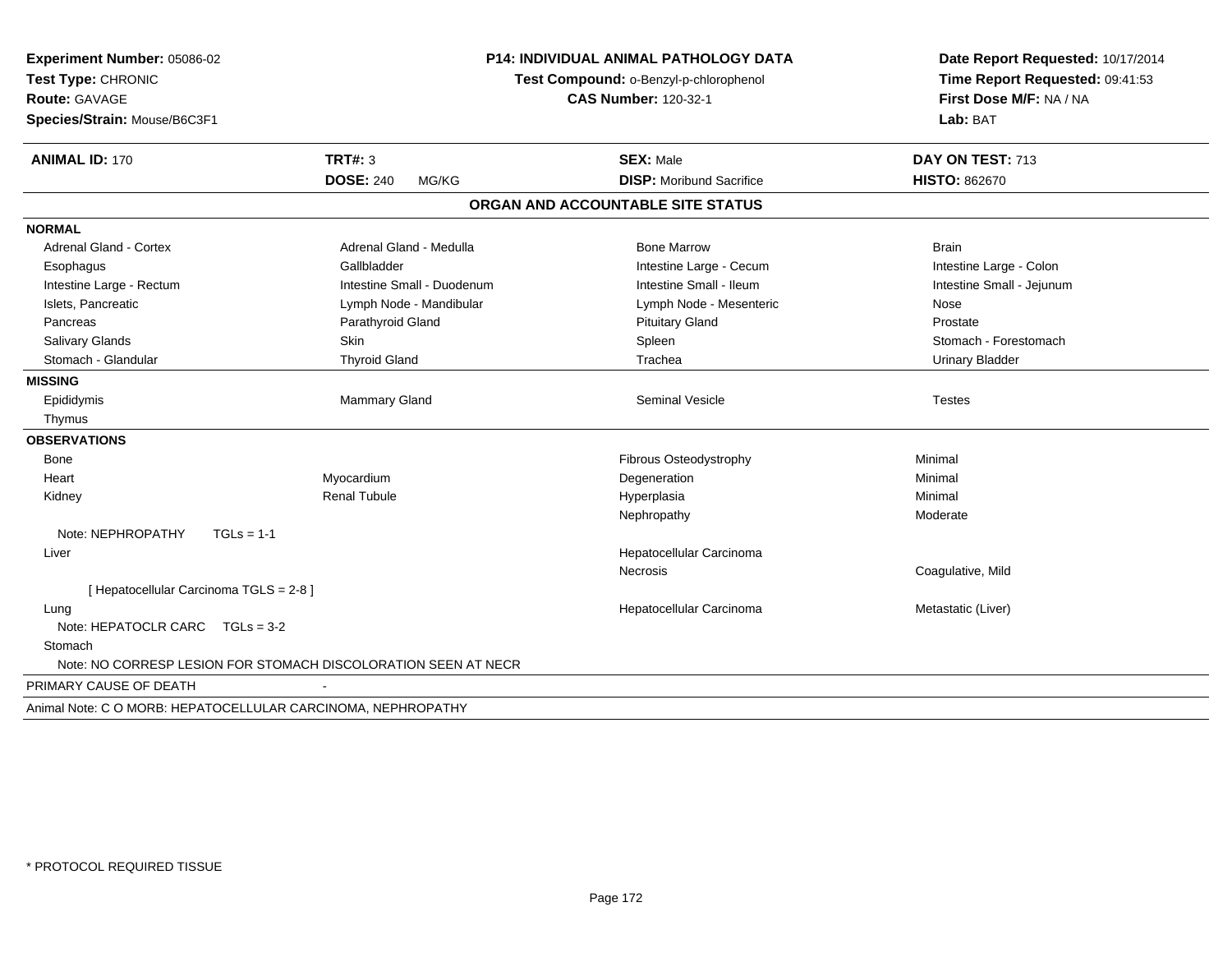| Experiment Number: 05086-02           | <b>P14: INDIVIDUAL ANIMAL PATHOLOGY DATA</b><br>Test Compound: o-Benzyl-p-chlorophenol<br><b>CAS Number: 120-32-1</b> |                                   | Date Report Requested: 10/17/2014                          |  |
|---------------------------------------|-----------------------------------------------------------------------------------------------------------------------|-----------------------------------|------------------------------------------------------------|--|
| Test Type: CHRONIC                    |                                                                                                                       |                                   | Time Report Requested: 09:41:53<br>First Dose M/F: NA / NA |  |
| Route: GAVAGE                         |                                                                                                                       |                                   |                                                            |  |
| Species/Strain: Mouse/B6C3F1          |                                                                                                                       |                                   | Lab: BAT                                                   |  |
| <b>ANIMAL ID: 171</b>                 | <b>TRT#: 3</b>                                                                                                        | <b>SEX: Male</b>                  | DAY ON TEST: 724                                           |  |
|                                       | <b>DOSE: 240</b><br>MG/KG                                                                                             | <b>DISP: Terminal Sacrifice</b>   | <b>HISTO: 862671</b>                                       |  |
|                                       |                                                                                                                       | ORGAN AND ACCOUNTABLE SITE STATUS |                                                            |  |
| <b>NORMAL</b>                         |                                                                                                                       |                                   |                                                            |  |
| <b>Adrenal Gland - Cortex</b>         | Adrenal Gland - Medulla                                                                                               | <b>Bone Marrow</b>                | <b>Brain</b>                                               |  |
| Epididymis                            | Esophagus                                                                                                             | Gallbladder                       | Heart                                                      |  |
| Intestine Large - Cecum               | Intestine Large - Colon                                                                                               | Intestine Large - Rectum          | Intestine Small - Duodenum                                 |  |
| Intestine Small - Ileum               | Intestine Small - Jejunum                                                                                             | Islets, Pancreatic                | Lung                                                       |  |
| Lymph Node - Mandibular               | Lymph Node - Mesenteric                                                                                               | Nose                              | Pancreas                                                   |  |
| Parathyroid Gland                     | Prostate                                                                                                              | <b>Salivary Glands</b>            | <b>Seminal Vesicle</b>                                     |  |
| Skin                                  | Spleen                                                                                                                | <b>Testes</b>                     | Thymus                                                     |  |
| <b>Thyroid Gland</b>                  | Trachea                                                                                                               | <b>Urinary Bladder</b>            |                                                            |  |
| <b>MISSING</b>                        |                                                                                                                       |                                   |                                                            |  |
| Mammary Gland                         |                                                                                                                       |                                   |                                                            |  |
| <b>OBSERVATIONS</b>                   |                                                                                                                       |                                   |                                                            |  |
| <b>Adrenal Gland</b>                  | Capsule                                                                                                               | Adenoma                           |                                                            |  |
| Bone                                  |                                                                                                                       | Fibrous Osteodystrophy            | Minimal                                                    |  |
| Kidney                                |                                                                                                                       | Nephropathy                       | Mild                                                       |  |
| [Nephropathy TGLS = 2-1]              |                                                                                                                       |                                   |                                                            |  |
| Liver                                 |                                                                                                                       | Hepatocellular Adenoma            |                                                            |  |
| [ Hepatocellular Adenoma TGLS = 1-2 ] |                                                                                                                       |                                   |                                                            |  |
| <b>Pituitary Gland</b>                | <b>Pars Distalis</b>                                                                                                  | Hyperplasia                       | Minimal                                                    |  |
| Stomach                               | Forestomach                                                                                                           | Hyperplasia                       | Squamous, Mild                                             |  |
|                                       | Glandular, Mucosa                                                                                                     | Mineralization                    | Mild                                                       |  |
|                                       | Forestomach                                                                                                           | Ulcer                             | Minimal                                                    |  |
| PRIMARY CAUSE OF DEATH                |                                                                                                                       |                                   |                                                            |  |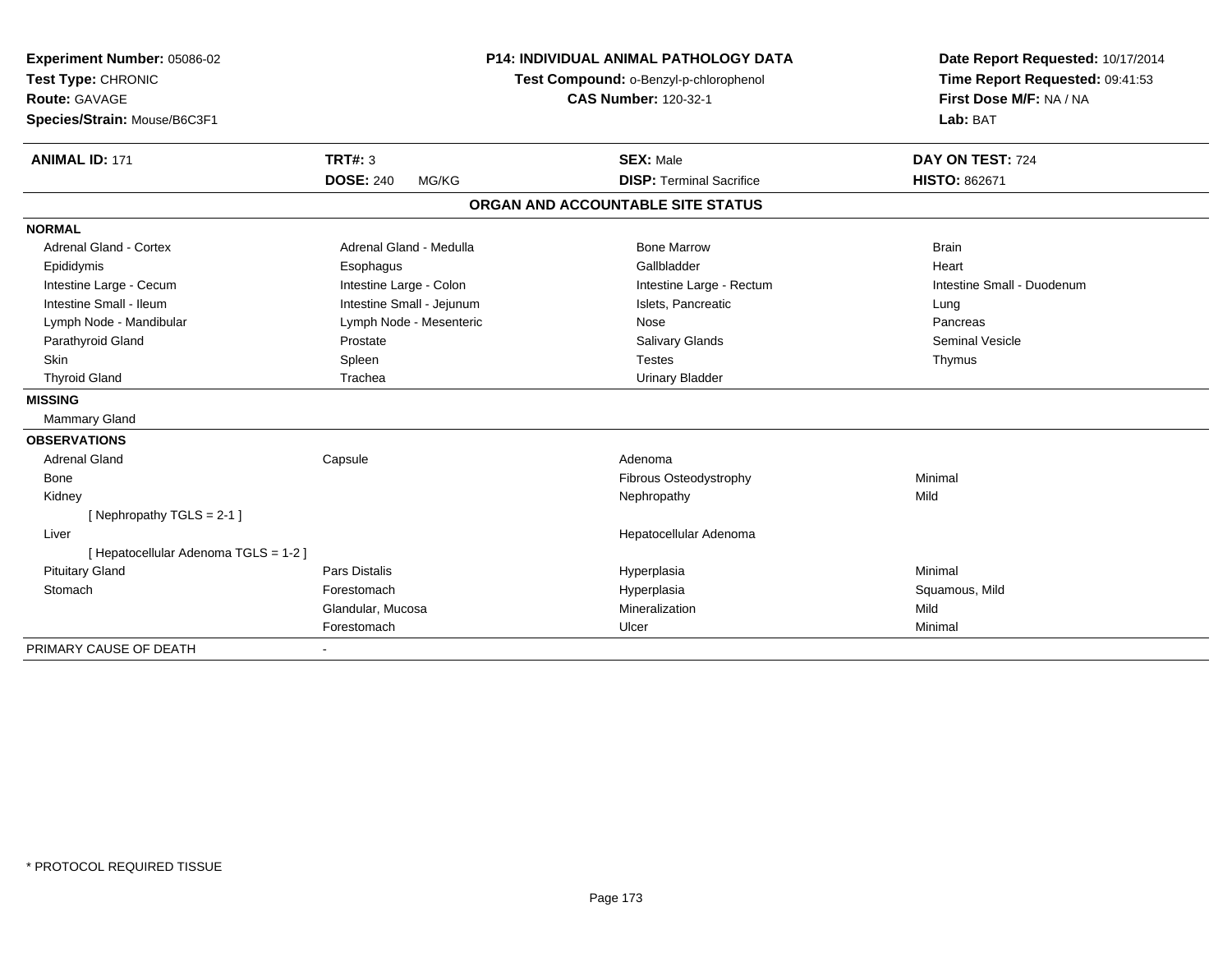| Experiment Number: 05086-02<br>Test Type: CHRONIC<br><b>Route: GAVAGE</b><br>Species/Strain: Mouse/B6C3F1 |                           | <b>P14: INDIVIDUAL ANIMAL PATHOLOGY DATA</b><br>Test Compound: o-Benzyl-p-chlorophenol<br><b>CAS Number: 120-32-1</b> | Date Report Requested: 10/17/2014<br>Time Report Requested: 09:41:53<br>First Dose M/F: NA / NA<br>Lab: BAT |  |
|-----------------------------------------------------------------------------------------------------------|---------------------------|-----------------------------------------------------------------------------------------------------------------------|-------------------------------------------------------------------------------------------------------------|--|
| <b>ANIMAL ID: 172</b>                                                                                     | TRT#: 3                   | <b>SEX: Male</b>                                                                                                      | DAY ON TEST: 724                                                                                            |  |
|                                                                                                           | <b>DOSE: 240</b><br>MG/KG | <b>DISP: Terminal Sacrifice</b>                                                                                       | <b>HISTO: 862672</b>                                                                                        |  |
|                                                                                                           |                           | ORGAN AND ACCOUNTABLE SITE STATUS                                                                                     |                                                                                                             |  |
| <b>NORMAL</b>                                                                                             |                           |                                                                                                                       |                                                                                                             |  |
| <b>Adrenal Gland - Cortex</b>                                                                             | Adrenal Gland - Medulla   | <b>Bone Marrow</b>                                                                                                    | <b>Brain</b>                                                                                                |  |
| Epididymis                                                                                                | Esophagus                 | Gallbladder                                                                                                           | Heart                                                                                                       |  |
| Intestine Large - Cecum                                                                                   | Intestine Large - Colon   | Intestine Large - Rectum                                                                                              | Intestine Small - Duodenum                                                                                  |  |
| Intestine Small - Ileum                                                                                   | Intestine Small - Jejunum | Islets. Pancreatic                                                                                                    | Lung                                                                                                        |  |
| Lymph Node - Mandibular                                                                                   | Lymph Node - Mesenteric   | Nose                                                                                                                  | Pancreas                                                                                                    |  |
| Parathyroid Gland                                                                                         | <b>Pituitary Gland</b>    | Prostate                                                                                                              | <b>Salivary Glands</b>                                                                                      |  |
| <b>Seminal Vesicle</b>                                                                                    | Skin                      | Spleen                                                                                                                | Stomach - Forestomach                                                                                       |  |
| <b>Testes</b>                                                                                             | Thymus                    | <b>Thyroid Gland</b>                                                                                                  | Trachea                                                                                                     |  |
| <b>Urinary Bladder</b>                                                                                    |                           |                                                                                                                       |                                                                                                             |  |
| <b>MISSING</b>                                                                                            |                           |                                                                                                                       |                                                                                                             |  |
| <b>Mammary Gland</b>                                                                                      |                           |                                                                                                                       |                                                                                                             |  |
| <b>OBSERVATIONS</b>                                                                                       |                           |                                                                                                                       |                                                                                                             |  |
| <b>Adrenal Gland</b>                                                                                      | Capsule                   | Adenoma                                                                                                               |                                                                                                             |  |
| <b>Bone</b>                                                                                               |                           | Fibrous Osteodystrophy                                                                                                | Minimal                                                                                                     |  |
| Kidney                                                                                                    |                           | Nephropathy                                                                                                           | Mild                                                                                                        |  |
| [Nephropathy TGLS = $1-1$ ]                                                                               |                           |                                                                                                                       |                                                                                                             |  |
| Liver                                                                                                     |                           | Hepatocellular Adenoma                                                                                                |                                                                                                             |  |
| Note: HEPATOCLR ADEN $TGLs = 2-8$                                                                         |                           |                                                                                                                       |                                                                                                             |  |
| Stomach                                                                                                   | Glandular, Mucosa         | Mineralization                                                                                                        | Mild                                                                                                        |  |
| PRIMARY CAUSE OF DEATH                                                                                    |                           |                                                                                                                       |                                                                                                             |  |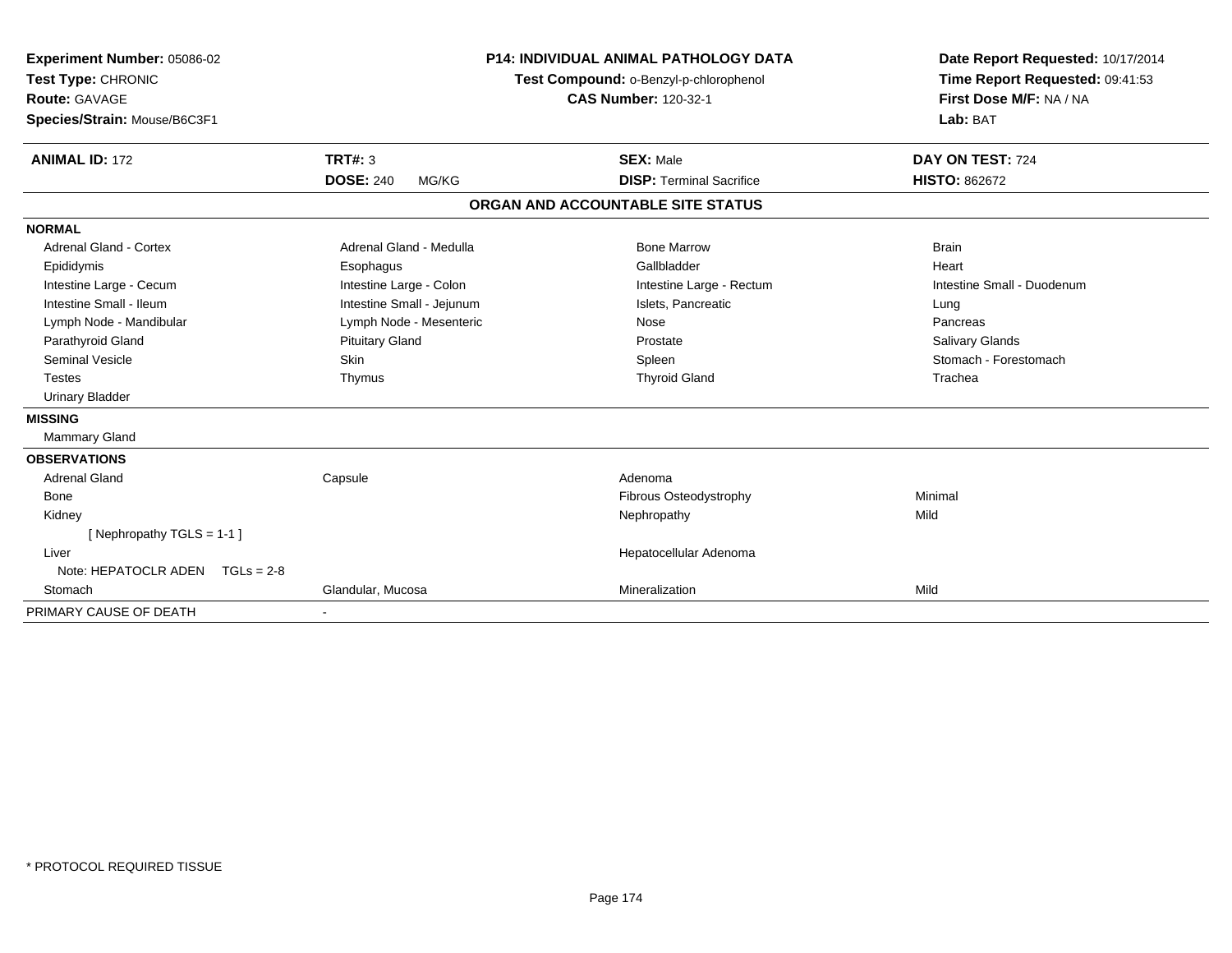| Experiment Number: 05086-02                               |                           | <b>P14: INDIVIDUAL ANIMAL PATHOLOGY DATA</b> | Date Report Requested: 10/17/2014                          |  |
|-----------------------------------------------------------|---------------------------|----------------------------------------------|------------------------------------------------------------|--|
| Test Type: CHRONIC                                        |                           | Test Compound: o-Benzyl-p-chlorophenol       | Time Report Requested: 09:41:53<br>First Dose M/F: NA / NA |  |
| Route: GAVAGE                                             |                           | <b>CAS Number: 120-32-1</b>                  |                                                            |  |
| Species/Strain: Mouse/B6C3F1                              |                           |                                              | Lab: BAT                                                   |  |
| <b>ANIMAL ID: 173</b>                                     | <b>TRT#: 3</b>            | <b>SEX: Male</b>                             | DAY ON TEST: 727                                           |  |
|                                                           | <b>DOSE: 240</b><br>MG/KG | <b>DISP: Terminal Sacrifice</b>              | <b>HISTO: 862673</b>                                       |  |
|                                                           |                           | ORGAN AND ACCOUNTABLE SITE STATUS            |                                                            |  |
| <b>NORMAL</b>                                             |                           |                                              |                                                            |  |
| <b>Adrenal Gland - Cortex</b>                             | Adrenal Gland - Medulla   | Bone                                         | <b>Bone Marrow</b>                                         |  |
| <b>Brain</b>                                              | Epididymis                | Esophagus                                    | Gallbladder                                                |  |
| Heart                                                     | Intestine Large - Cecum   | Intestine Large - Colon                      | Intestine Large - Rectum                                   |  |
| Intestine Small - Duodenum                                | Intestine Small - Ileum   | Intestine Small - Jejunum                    | Islets, Pancreatic                                         |  |
| Lung                                                      | Lymph Node - Mandibular   | Lymph Node - Mesenteric                      | Nose                                                       |  |
| Pancreas                                                  | Parathyroid Gland         | <b>Pituitary Gland</b>                       | Prostate                                                   |  |
| <b>Salivary Glands</b>                                    | <b>Seminal Vesicle</b>    | Skin                                         | Spleen                                                     |  |
| Stomach - Forestomach                                     | Stomach - Glandular       | <b>Testes</b>                                | Thymus                                                     |  |
| <b>Thyroid Gland</b>                                      | Trachea                   | <b>Urinary Bladder</b>                       |                                                            |  |
| <b>MISSING</b>                                            |                           |                                              |                                                            |  |
| Mammary Gland                                             |                           |                                              |                                                            |  |
| <b>OBSERVATIONS</b>                                       |                           |                                              |                                                            |  |
| <b>Adrenal Gland</b>                                      | Capsule                   | Hyperplasia                                  | Moderate                                                   |  |
| Kidney                                                    |                           | Nephropathy                                  | Moderate                                                   |  |
| [Nephropathy TGLS = 2-1]                                  |                           |                                              |                                                            |  |
| Liver                                                     |                           | Hepatocellular Adenoma                       |                                                            |  |
| Note: HEPATOCLR ADEN $TGLs = 5-9$                         |                           |                                              |                                                            |  |
| <b>Preputial Gland</b>                                    | Duct                      | <b>Dilatation</b>                            | Moderate                                                   |  |
| [ Dilatation TGLS = 1-8 ]                                 |                           |                                              |                                                            |  |
| Stomach                                                   |                           |                                              |                                                            |  |
| Note: AREAS SEEN AT NECROPSY                              |                           |                                              |                                                            |  |
| Note: NO CORRESP LESION FOR STOMACH FOCI AND ROUND, WHITE |                           |                                              |                                                            |  |
| PRIMARY CAUSE OF DEATH                                    |                           |                                              |                                                            |  |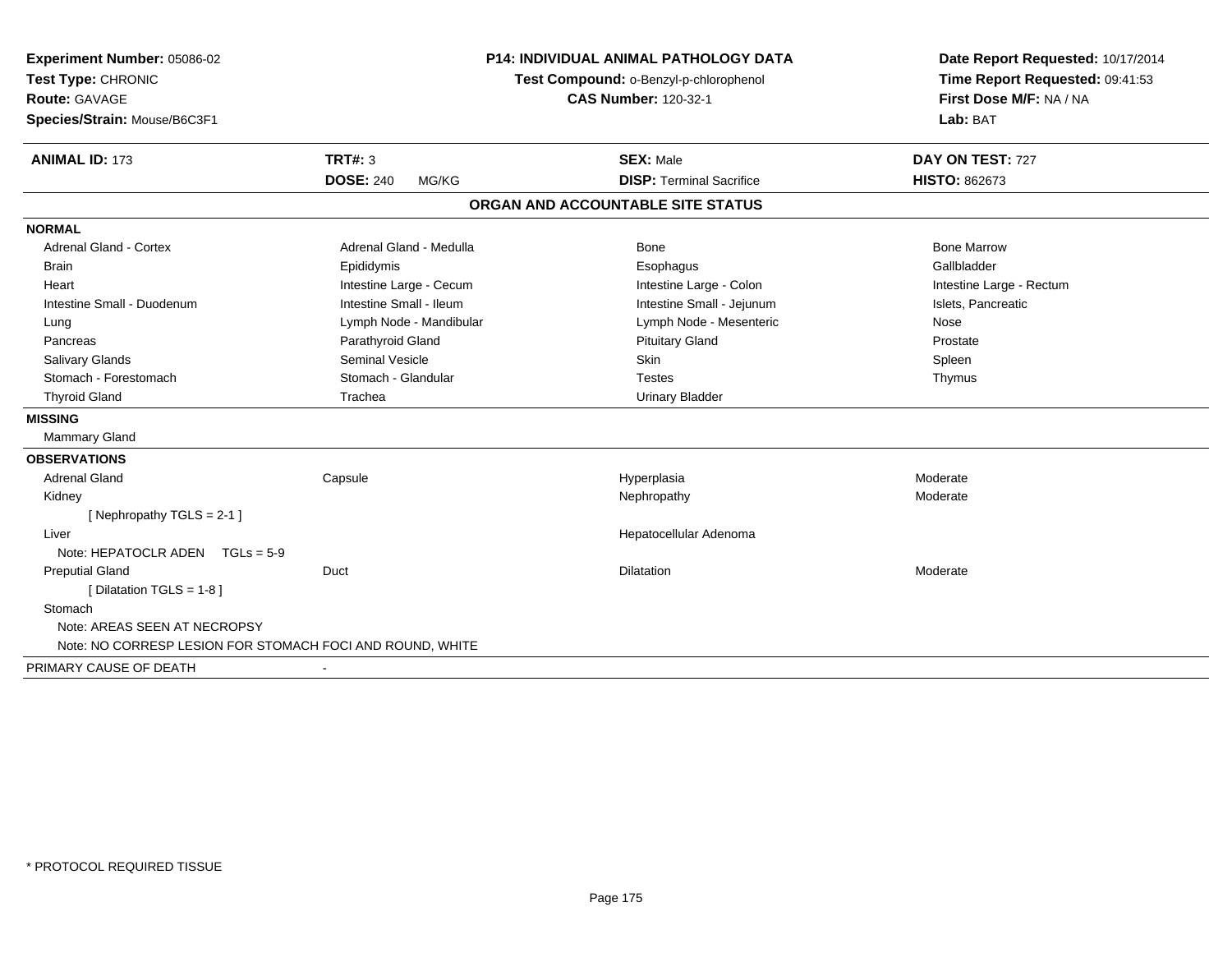| Experiment Number: 05086-02<br>Test Type: CHRONIC<br><b>Route: GAVAGE</b><br>Species/Strain: Mouse/B6C3F1 |                                             | <b>P14: INDIVIDUAL ANIMAL PATHOLOGY DATA</b><br>Test Compound: o-Benzyl-p-chlorophenol<br><b>CAS Number: 120-32-1</b> | Date Report Requested: 10/17/2014<br>Time Report Requested: 09:41:53<br>First Dose M/F: NA / NA<br>Lab: BAT |
|-----------------------------------------------------------------------------------------------------------|---------------------------------------------|-----------------------------------------------------------------------------------------------------------------------|-------------------------------------------------------------------------------------------------------------|
| <b>ANIMAL ID: 174</b>                                                                                     | <b>TRT#: 3</b><br><b>DOSE: 240</b><br>MG/KG | <b>SEX: Male</b><br><b>DISP: Terminal Sacrifice</b>                                                                   | DAY ON TEST: 727<br><b>HISTO: 862674</b>                                                                    |
|                                                                                                           |                                             | ORGAN AND ACCOUNTABLE SITE STATUS                                                                                     |                                                                                                             |
|                                                                                                           |                                             |                                                                                                                       |                                                                                                             |
| <b>NORMAL</b>                                                                                             |                                             |                                                                                                                       |                                                                                                             |
| Adrenal Gland - Medulla                                                                                   | <b>Bone Marrow</b>                          | <b>Brain</b>                                                                                                          | Epididymis                                                                                                  |
| Esophagus                                                                                                 | Gallbladder                                 | Heart                                                                                                                 | Intestine Large - Cecum                                                                                     |
| Intestine Large - Colon                                                                                   | Intestine Large - Rectum                    | Intestine Small - Duodenum                                                                                            | Intestine Small - Ileum                                                                                     |
| Intestine Small - Jejunum                                                                                 | Islets, Pancreatic                          | Lung                                                                                                                  | Lymph Node - Mandibular                                                                                     |
| Lymph Node - Mesenteric                                                                                   | Nose                                        | Pancreas                                                                                                              | Parathyroid Gland                                                                                           |
| <b>Pituitary Gland</b>                                                                                    | Prostate                                    | <b>Salivary Glands</b>                                                                                                | Seminal Vesicle                                                                                             |
| <b>Skin</b>                                                                                               | Spleen                                      | Stomach - Forestomach                                                                                                 | <b>Testes</b>                                                                                               |
| Thymus                                                                                                    | <b>Thyroid Gland</b>                        | Trachea                                                                                                               | <b>Urinary Bladder</b>                                                                                      |
| <b>MISSING</b>                                                                                            |                                             |                                                                                                                       |                                                                                                             |
| Mammary Gland                                                                                             |                                             |                                                                                                                       |                                                                                                             |
| <b>OBSERVATIONS</b>                                                                                       |                                             |                                                                                                                       |                                                                                                             |
| <b>Adrenal Gland</b>                                                                                      | Cortex                                      | Hyperplasia                                                                                                           | Minimal                                                                                                     |
| Bone                                                                                                      |                                             | Fibrous Osteodystrophy                                                                                                | Minimal                                                                                                     |
| Kidney                                                                                                    |                                             | Nephropathy                                                                                                           | Moderate                                                                                                    |
| [Nephropathy TGLS = $3-1$ ]                                                                               |                                             |                                                                                                                       |                                                                                                             |
| Liver                                                                                                     |                                             | Hepatocellular Adenoma                                                                                                | Multiple                                                                                                    |
| [ Hepatocellular Adenoma TGLS = 1,2-1+2 ]                                                                 |                                             |                                                                                                                       |                                                                                                             |
| Stomach                                                                                                   | Glandular, Mucosa                           | Mineralization                                                                                                        | Minimal                                                                                                     |
| PRIMARY CAUSE OF DEATH                                                                                    |                                             |                                                                                                                       |                                                                                                             |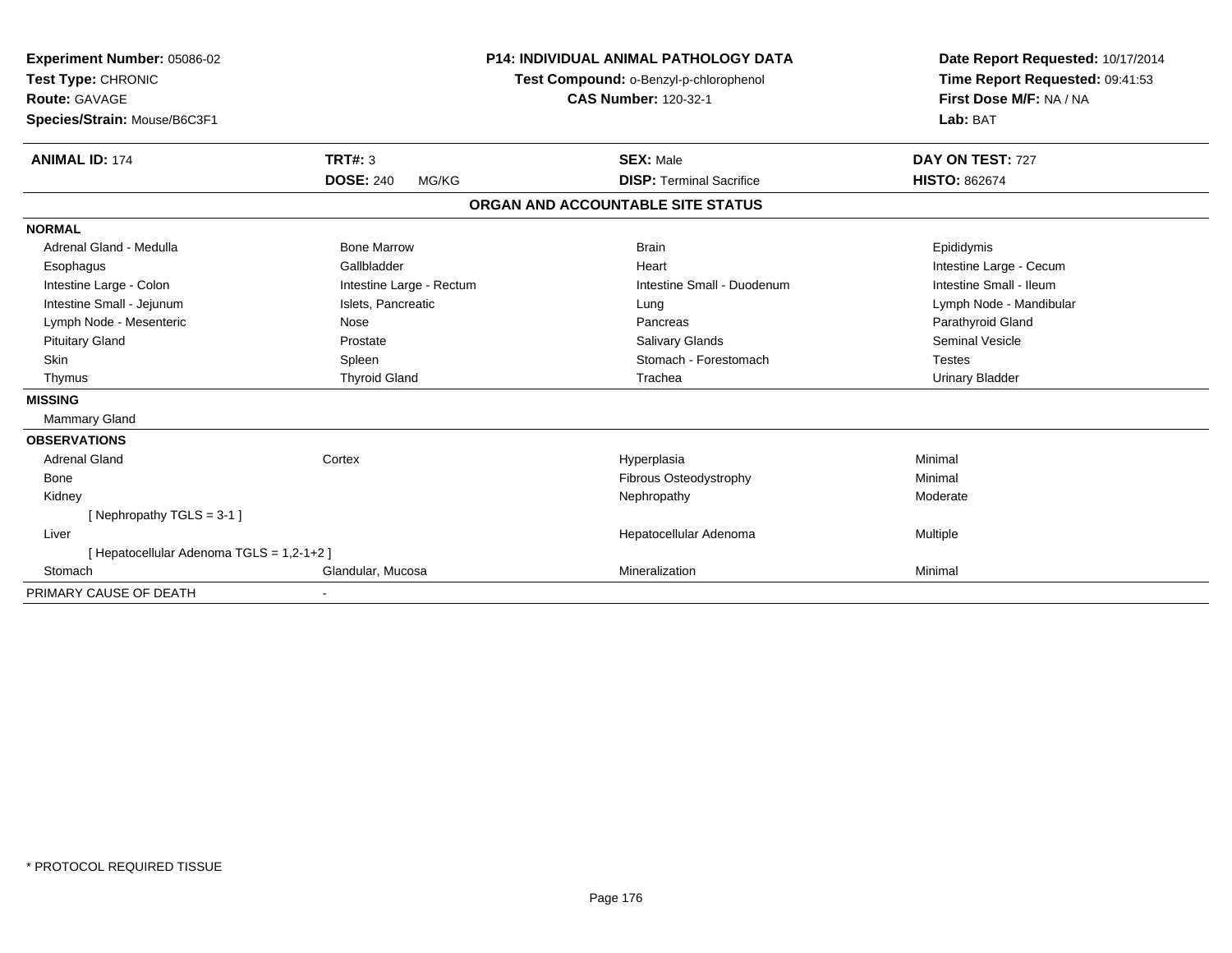| Experiment Number: 05086-02  | <b>P14: INDIVIDUAL ANIMAL PATHOLOGY DATA</b> |                                        | Date Report Requested: 10/17/2014 |  |
|------------------------------|----------------------------------------------|----------------------------------------|-----------------------------------|--|
| Test Type: CHRONIC           |                                              | Test Compound: o-Benzyl-p-chlorophenol | Time Report Requested: 09:41:53   |  |
| <b>Route: GAVAGE</b>         |                                              | <b>CAS Number: 120-32-1</b>            | First Dose M/F: NA / NA           |  |
| Species/Strain: Mouse/B6C3F1 |                                              |                                        | Lab: BAT                          |  |
| <b>ANIMAL ID: 175</b>        | TRT#: 3                                      | <b>SEX: Male</b>                       | DAY ON TEST: 455                  |  |
|                              | <b>DOSE: 240</b><br>MG/KG                    | <b>DISP:</b> Scheduled Sacrifice       | <b>HISTO: 862675</b>              |  |
|                              |                                              | ORGAN AND ACCOUNTABLE SITE STATUS      |                                   |  |
| <b>NORMAL</b>                |                                              |                                        |                                   |  |
| Stomach - Forestomach        |                                              |                                        |                                   |  |
| <b>OBSERVATIONS</b>          |                                              |                                        |                                   |  |
| Kidney                       |                                              | Nephropathy                            | Mild                              |  |
| Stomach                      | Glandular, Mucosa                            | Mineralization                         | Minimal                           |  |
| PRIMARY CAUSE OF DEATH       |                                              |                                        |                                   |  |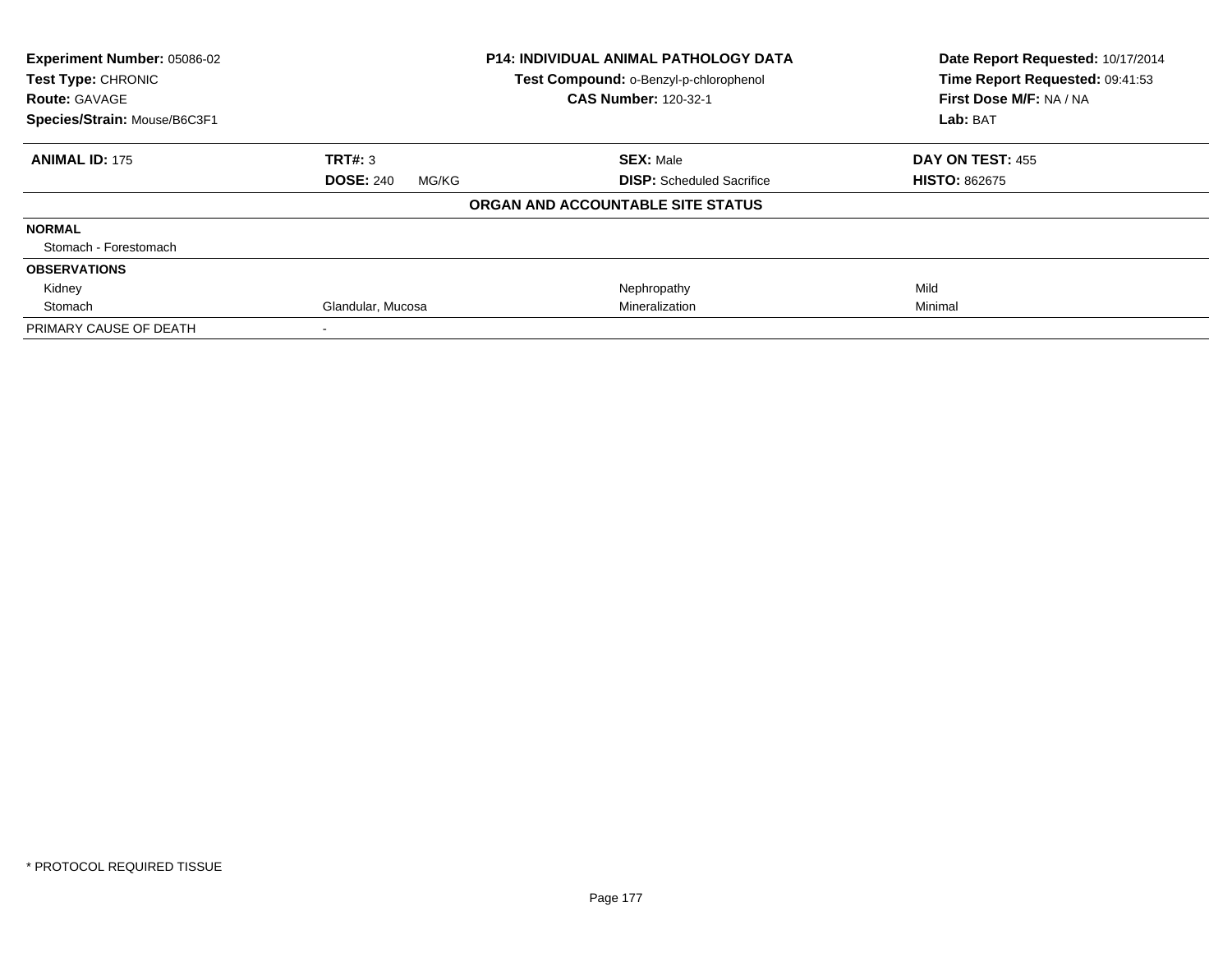| Experiment Number: 05086-02          |                           | <b>P14: INDIVIDUAL ANIMAL PATHOLOGY DATA</b> | Date Report Requested: 10/17/2014 |  |
|--------------------------------------|---------------------------|----------------------------------------------|-----------------------------------|--|
| Test Type: CHRONIC                   |                           | Test Compound: o-Benzyl-p-chlorophenol       | Time Report Requested: 09:41:53   |  |
| <b>Route: GAVAGE</b>                 |                           | <b>CAS Number: 120-32-1</b>                  | First Dose M/F: NA / NA           |  |
| Species/Strain: Mouse/B6C3F1         |                           |                                              | Lab: BAT                          |  |
| <b>ANIMAL ID: 176</b>                | TRT#: 3                   | <b>SEX: Male</b>                             | DAY ON TEST: 727                  |  |
|                                      | <b>DOSE: 240</b><br>MG/KG | <b>DISP: Terminal Sacrifice</b>              | <b>HISTO: 862676</b>              |  |
|                                      |                           | ORGAN AND ACCOUNTABLE SITE STATUS            |                                   |  |
| <b>NORMAL</b>                        |                           |                                              |                                   |  |
| Adrenal Gland - Medulla              | <b>Bone</b>               | <b>Bone Marrow</b>                           | <b>Brain</b>                      |  |
| Epididymis                           | Esophagus                 | Gallbladder                                  | Heart                             |  |
| Intestine Large - Cecum              | Intestine Large - Colon   | Intestine Large - Rectum                     | Intestine Small - Duodenum        |  |
| Intestine Small - Ileum              | Intestine Small - Jejunum | Islets, Pancreatic                           | Lung                              |  |
| Lymph Node - Mandibular              | Lymph Node - Mesenteric   | Nose                                         | Pancreas                          |  |
| Parathyroid Gland                    | <b>Pituitary Gland</b>    | Prostate                                     | Salivary Glands                   |  |
| Seminal Vesicle                      | <b>Skin</b>               | Spleen                                       | <b>Testes</b>                     |  |
| Thymus                               | <b>Thyroid Gland</b>      | Trachea                                      | <b>Urinary Bladder</b>            |  |
| <b>MISSING</b>                       |                           |                                              |                                   |  |
| <b>Mammary Gland</b>                 |                           |                                              |                                   |  |
| <b>OBSERVATIONS</b>                  |                           |                                              |                                   |  |
| <b>Adrenal Gland</b>                 | Cortex                    | Hyperplasia                                  | Minimal                           |  |
| Kidney                               |                           | Nephropathy                                  | Mild                              |  |
| Note: NEPHROPATHY<br>$TGLs = 2-1$    |                           |                                              |                                   |  |
| Liver                                |                           | Hepatocellular Adenoma                       |                                   |  |
| Note: HEPATOCLR ADEN<br>$TGLS = 1-1$ |                           |                                              |                                   |  |
| Stomach                              | Forestomach               | Hyperplasia                                  | Squamous, Mild                    |  |
|                                      | Glandular, Mucosa         | Mineralization                               | Minimal                           |  |
|                                      | Forestomach               | Ulcer                                        | Mild                              |  |
| [ Mineralization TGLS = 3-8 ]        |                           |                                              |                                   |  |
| PRIMARY CAUSE OF DEATH               |                           |                                              |                                   |  |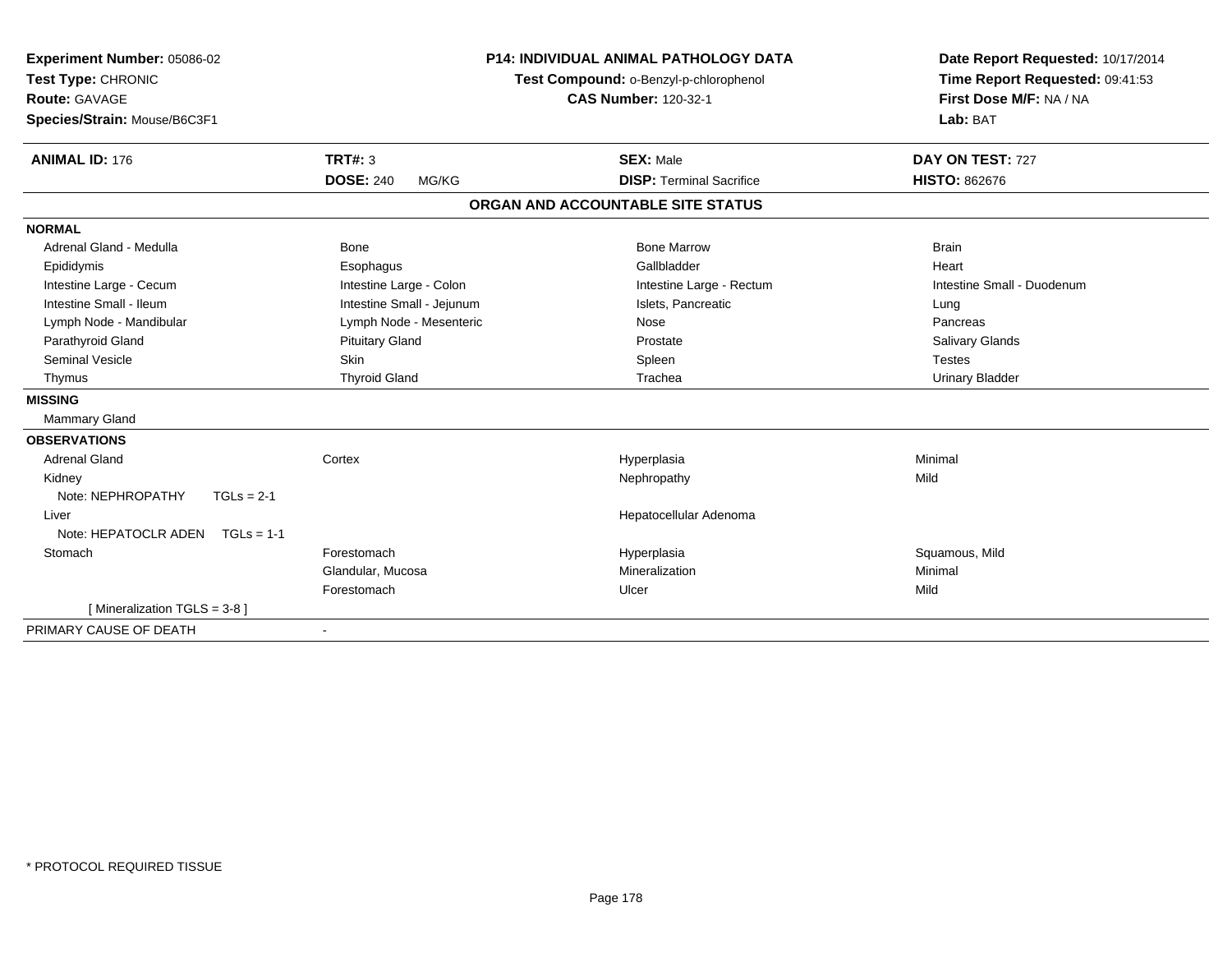| Experiment Number: 05086-02<br>Test Type: CHRONIC<br>Route: GAVAGE<br>Species/Strain: Mouse/B6C3F1 |                           | <b>P14: INDIVIDUAL ANIMAL PATHOLOGY DATA</b><br>Test Compound: o-Benzyl-p-chlorophenol<br><b>CAS Number: 120-32-1</b> | Date Report Requested: 10/17/2014<br>Time Report Requested: 09:41:53<br>First Dose M/F: NA / NA<br>Lab: BAT |  |
|----------------------------------------------------------------------------------------------------|---------------------------|-----------------------------------------------------------------------------------------------------------------------|-------------------------------------------------------------------------------------------------------------|--|
| <b>ANIMAL ID: 177</b>                                                                              | <b>TRT#: 3</b>            | <b>SEX: Male</b>                                                                                                      | DAY ON TEST: 727                                                                                            |  |
|                                                                                                    | <b>DOSE: 240</b><br>MG/KG | <b>DISP: Terminal Sacrifice</b>                                                                                       | <b>HISTO: 862677</b>                                                                                        |  |
|                                                                                                    |                           | ORGAN AND ACCOUNTABLE SITE STATUS                                                                                     |                                                                                                             |  |
| <b>NORMAL</b>                                                                                      |                           |                                                                                                                       |                                                                                                             |  |
| Adrenal Gland - Cortex                                                                             | Adrenal Gland - Medulla   | <b>Bone Marrow</b>                                                                                                    | <b>Brain</b>                                                                                                |  |
| Epididymis                                                                                         | Esophagus                 | Gallbladder                                                                                                           | Heart                                                                                                       |  |
| Intestine Large - Cecum                                                                            | Intestine Large - Colon   | Intestine Large - Rectum                                                                                              | Intestine Small - Duodenum                                                                                  |  |
| Intestine Small - Ileum                                                                            | Intestine Small - Jejunum | Islets, Pancreatic                                                                                                    | Lung                                                                                                        |  |
| Lymph Node - Mandibular                                                                            | Lymph Node - Mesenteric   | Nose                                                                                                                  | Pancreas                                                                                                    |  |
| Parathyroid Gland                                                                                  | <b>Pituitary Gland</b>    | Prostate                                                                                                              | Salivary Glands                                                                                             |  |
| <b>Seminal Vesicle</b>                                                                             | Skin                      | Spleen                                                                                                                | Stomach - Glandular                                                                                         |  |
| <b>Testes</b>                                                                                      | Thymus                    | <b>Thyroid Gland</b>                                                                                                  | Trachea                                                                                                     |  |
| <b>Urinary Bladder</b>                                                                             |                           |                                                                                                                       |                                                                                                             |  |
| <b>MISSING</b>                                                                                     |                           |                                                                                                                       |                                                                                                             |  |
| Mammary Gland                                                                                      |                           |                                                                                                                       |                                                                                                             |  |
| <b>OBSERVATIONS</b>                                                                                |                           |                                                                                                                       |                                                                                                             |  |
| <b>Bone</b>                                                                                        |                           | Fibrous Osteodystrophy                                                                                                | Minimal                                                                                                     |  |
| Kidney                                                                                             |                           | Nephropathy                                                                                                           | Mild                                                                                                        |  |
| Note: NEPHROPATHY<br>$TGLs = 2-1$                                                                  |                           |                                                                                                                       |                                                                                                             |  |
| Liver                                                                                              |                           | Hyperplasia                                                                                                           | Mild                                                                                                        |  |
| [ Hyperplasia TGLS = 3-1 ]                                                                         |                           |                                                                                                                       |                                                                                                             |  |
| <b>Preputial Gland</b>                                                                             | Duct                      | <b>Dilatation</b>                                                                                                     | Moderate                                                                                                    |  |
| Note: DILATATION<br>$TGLs = 1-8$                                                                   |                           |                                                                                                                       |                                                                                                             |  |
| Stomach                                                                                            | Forestomach               | Hyperplasia                                                                                                           | Squamous, Mild                                                                                              |  |
|                                                                                                    | Forestomach               | Squamous Cell Papilloma                                                                                               |                                                                                                             |  |
| Note: PAPILLOMA SQUA<br>$TGLs = 4.5 - 4 + 9$                                                       |                           |                                                                                                                       |                                                                                                             |  |
| PRIMARY CAUSE OF DEATH                                                                             |                           |                                                                                                                       |                                                                                                             |  |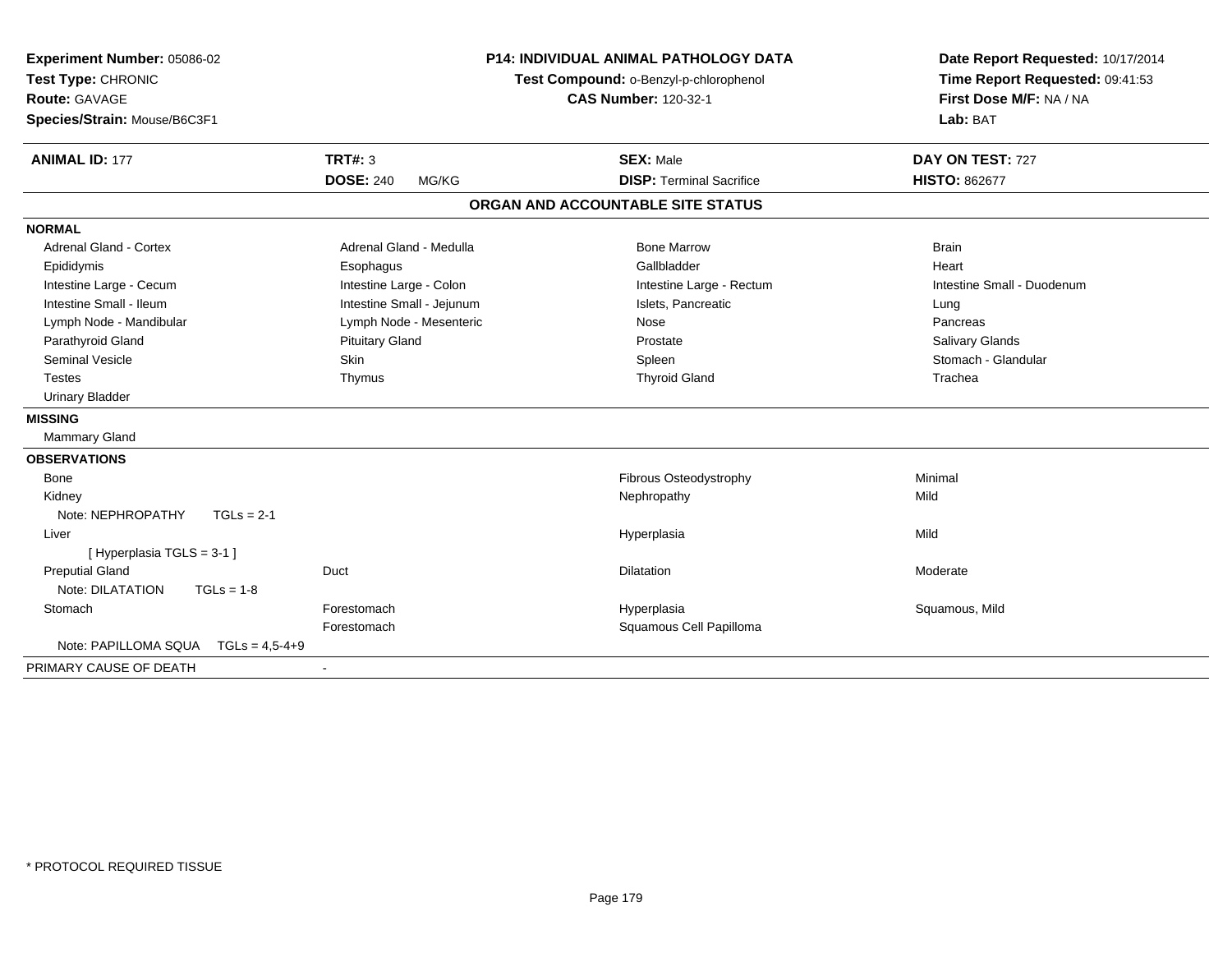| Experiment Number: 05086-02                                   | <b>P14: INDIVIDUAL ANIMAL PATHOLOGY DATA</b> |  | Date Report Requested: 10/17/2014      |                                 |
|---------------------------------------------------------------|----------------------------------------------|--|----------------------------------------|---------------------------------|
| Test Type: CHRONIC                                            |                                              |  | Test Compound: o-Benzyl-p-chlorophenol | Time Report Requested: 09:41:53 |
| <b>Route: GAVAGE</b>                                          |                                              |  | <b>CAS Number: 120-32-1</b>            | First Dose M/F: NA / NA         |
| Species/Strain: Mouse/B6C3F1                                  |                                              |  |                                        | Lab: BAT                        |
|                                                               |                                              |  |                                        |                                 |
| <b>ANIMAL ID: 178</b>                                         | TRT#: 3                                      |  | <b>SEX: Male</b>                       | DAY ON TEST: 722                |
|                                                               | <b>DOSE: 240</b><br>MG/KG                    |  | <b>DISP: Natural Death</b>             | <b>HISTO: 862678</b>            |
|                                                               |                                              |  | ORGAN AND ACCOUNTABLE SITE STATUS      |                                 |
| <b>NORMAL</b>                                                 |                                              |  |                                        |                                 |
| Adrenal Gland - Cortex                                        | Adrenal Gland - Medulla                      |  | Bone                                   | <b>Bone Marrow</b>              |
| <b>Brain</b>                                                  | Epididymis                                   |  | Esophagus                              | Gallbladder                     |
| Intestine Large - Cecum                                       | Intestine Large - Rectum                     |  | Intestine Small - Duodenum             | Intestine Small - Ileum         |
| Intestine Small - Jejunum                                     | Islets, Pancreatic                           |  | Lung                                   | Lymph Node - Mandibular         |
| Lymph Node - Mesenteric                                       | Nose                                         |  | Pancreas                               | Parathyroid Gland               |
| <b>Pituitary Gland</b>                                        | Prostate                                     |  | Salivary Glands                        | <b>Seminal Vesicle</b>          |
| <b>Skin</b>                                                   | Spleen                                       |  | Stomach - Forestomach                  | <b>Testes</b>                   |
| Thymus                                                        | <b>Thyroid Gland</b>                         |  | Trachea                                | <b>Urinary Bladder</b>          |
| <b>MISSING</b>                                                |                                              |  |                                        |                                 |
| <b>Mammary Gland</b>                                          |                                              |  |                                        |                                 |
| <b>INSUFFICIENT TISSUE</b>                                    |                                              |  |                                        |                                 |
| Intestine Large - Colon                                       |                                              |  |                                        |                                 |
| <b>OBSERVATIONS</b>                                           |                                              |  |                                        |                                 |
| Heart                                                         | Myocardium                                   |  | Degeneration                           | Minimal                         |
| Kidney                                                        |                                              |  | Nephropathy                            | Moderate                        |
| [Nephropathy TGLS = $2,3,4-9$ ]                               |                                              |  |                                        |                                 |
| Liver                                                         |                                              |  | Hepatocellular Carcinoma               |                                 |
| [Hepatocellular Carcinoma TGLS = 1-8]                         |                                              |  |                                        |                                 |
| Stomach                                                       | Glandular, Mucosa                            |  | Mineralization                         | Minimal                         |
| PRIMARY CAUSE OF DEATH                                        |                                              |  |                                        |                                 |
| Animal Note: C O DEATH: HEPATOCELLULAR CARCINOMA, NEPHROPATHY |                                              |  |                                        |                                 |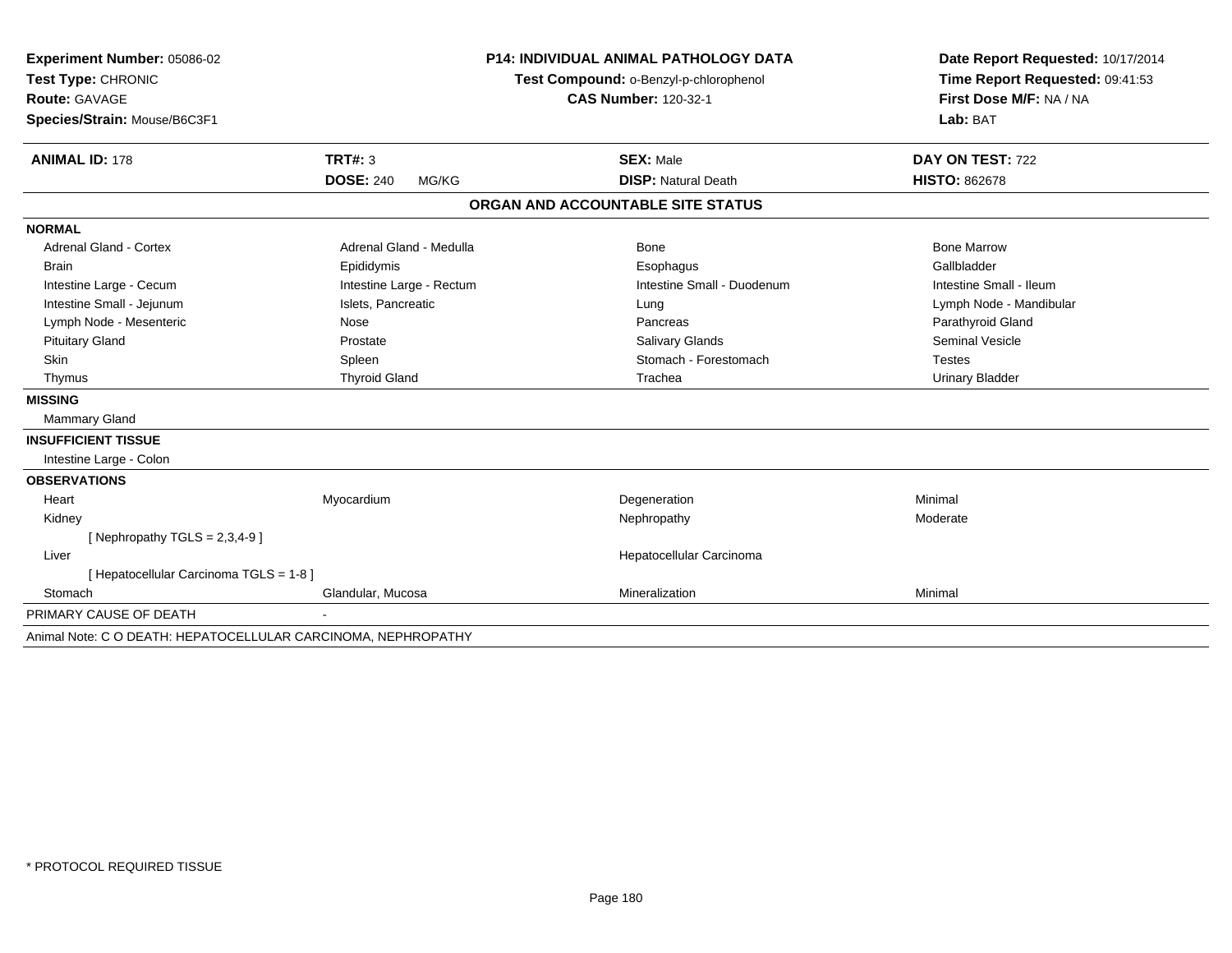| <b>Experiment Number: 05086-02</b><br>Test Type: CHRONIC<br><b>Route: GAVAGE</b><br>Species/Strain: Mouse/B6C3F1 |              |                             | <b>P14: INDIVIDUAL ANIMAL PATHOLOGY DATA</b><br>Test Compound: o-Benzyl-p-chlorophenol<br><b>CAS Number: 120-32-1</b> | Date Report Requested: 10/17/2014<br>Time Report Requested: 09:41:53<br><b>First Dose M/F: NA / NA</b><br>Lab: BAT |                                                 |
|------------------------------------------------------------------------------------------------------------------|--------------|-----------------------------|-----------------------------------------------------------------------------------------------------------------------|--------------------------------------------------------------------------------------------------------------------|-------------------------------------------------|
| <b>ANIMAL ID: 179</b>                                                                                            |              | TRT#: 3<br><b>DOSE: 240</b> | MG/KG                                                                                                                 | <b>SEX: Male</b><br><b>DISP:</b> Scheduled Sacrifice                                                               | <b>DAY ON TEST: 456</b><br><b>HISTO: 862679</b> |
| <b>OBSERVATIONS</b>                                                                                              |              |                             |                                                                                                                       |                                                                                                                    |                                                 |
| Kidney                                                                                                           |              |                             |                                                                                                                       | Metaplasia<br>Nephropathy                                                                                          | Osseous, Minimal<br>Moderate                    |
| Note: NEPHROPATHY                                                                                                | $TGLS = 1-1$ |                             |                                                                                                                       |                                                                                                                    |                                                 |
| PRIMARY CAUSE OF DEATH                                                                                           |              |                             |                                                                                                                       |                                                                                                                    |                                                 |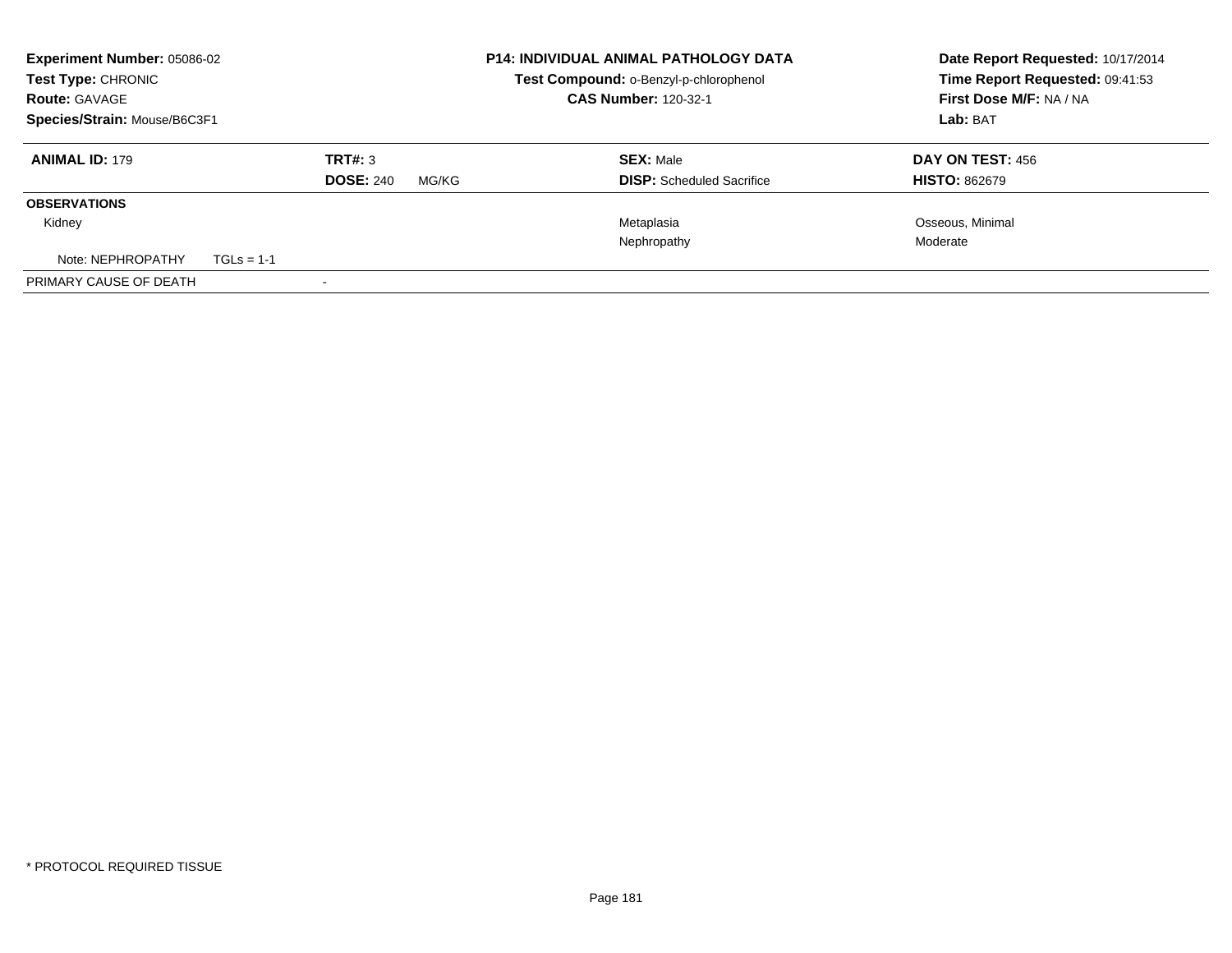| Experiment Number: 05086-02<br>Test Type: CHRONIC<br><b>Route: GAVAGE</b><br>Species/Strain: Mouse/B6C3F1 |                            | P14: INDIVIDUAL ANIMAL PATHOLOGY DATA<br>Test Compound: o-Benzyl-p-chlorophenol<br><b>CAS Number: 120-32-1</b> | Date Report Requested: 10/17/2014<br>Time Report Requested: 09:41:53<br>First Dose M/F: NA / NA<br>Lab: BAT |
|-----------------------------------------------------------------------------------------------------------|----------------------------|----------------------------------------------------------------------------------------------------------------|-------------------------------------------------------------------------------------------------------------|
| <b>ANIMAL ID: 180</b>                                                                                     | TRT#: 3                    | <b>SEX: Male</b>                                                                                               | DAY ON TEST: 727                                                                                            |
|                                                                                                           | <b>DOSE: 240</b><br>MG/KG  | <b>DISP: Terminal Sacrifice</b>                                                                                | <b>HISTO: 862680</b>                                                                                        |
|                                                                                                           |                            | ORGAN AND ACCOUNTABLE SITE STATUS                                                                              |                                                                                                             |
| <b>NORMAL</b>                                                                                             |                            |                                                                                                                |                                                                                                             |
| Adrenal Gland - Medulla                                                                                   | <b>Bone Marrow</b>         | <b>Brain</b>                                                                                                   | Epididymis                                                                                                  |
| Esophagus                                                                                                 | Gallbladder                | Intestine Large - Cecum                                                                                        | Intestine Large - Colon                                                                                     |
| Intestine Large - Rectum                                                                                  | Intestine Small - Duodenum | Intestine Small - Ileum                                                                                        | Intestine Small - Jejunum                                                                                   |
| Islets, Pancreatic                                                                                        | Liver                      | Lung                                                                                                           | Lymph Node - Mandibular                                                                                     |
| Lymph Node - Mesenteric                                                                                   | Nose                       | Pancreas                                                                                                       | Parathyroid Gland                                                                                           |
| Prostate                                                                                                  | Salivary Glands            | Seminal Vesicle                                                                                                | Skin                                                                                                        |
| Spleen                                                                                                    | Stomach - Forestomach      | Stomach - Glandular                                                                                            | <b>Testes</b>                                                                                               |
| Thymus                                                                                                    | <b>Thyroid Gland</b>       | Trachea                                                                                                        | <b>Urinary Bladder</b>                                                                                      |
| <b>MISSING</b>                                                                                            |                            |                                                                                                                |                                                                                                             |
| <b>Mammary Gland</b>                                                                                      |                            |                                                                                                                |                                                                                                             |
| <b>OBSERVATIONS</b>                                                                                       |                            |                                                                                                                |                                                                                                             |
| <b>Adrenal Gland</b>                                                                                      | Cortex                     | Hyperplasia                                                                                                    | Minimal                                                                                                     |
| Bone                                                                                                      |                            | <b>Fibrous Osteodystrophy</b>                                                                                  | Minimal                                                                                                     |
| Heart                                                                                                     | Artery                     | Inflammation                                                                                                   | Necrotizing, Mild                                                                                           |
| Kidney                                                                                                    |                            | Nephropathy                                                                                                    | Mild                                                                                                        |
| Note: NEPHROPATHY<br>$TGLs = 2-1$                                                                         |                            |                                                                                                                |                                                                                                             |
| <b>Pituitary Gland</b>                                                                                    | <b>Pars Distalis</b>       | Hyperplasia                                                                                                    | Minimal                                                                                                     |
| <b>Preputial Gland</b>                                                                                    | Duct                       | <b>Dilatation</b>                                                                                              | Moderate                                                                                                    |
| [ Dilatation TGLS = 1-8 ]                                                                                 |                            |                                                                                                                |                                                                                                             |
| PRIMARY CAUSE OF DEATH                                                                                    |                            |                                                                                                                |                                                                                                             |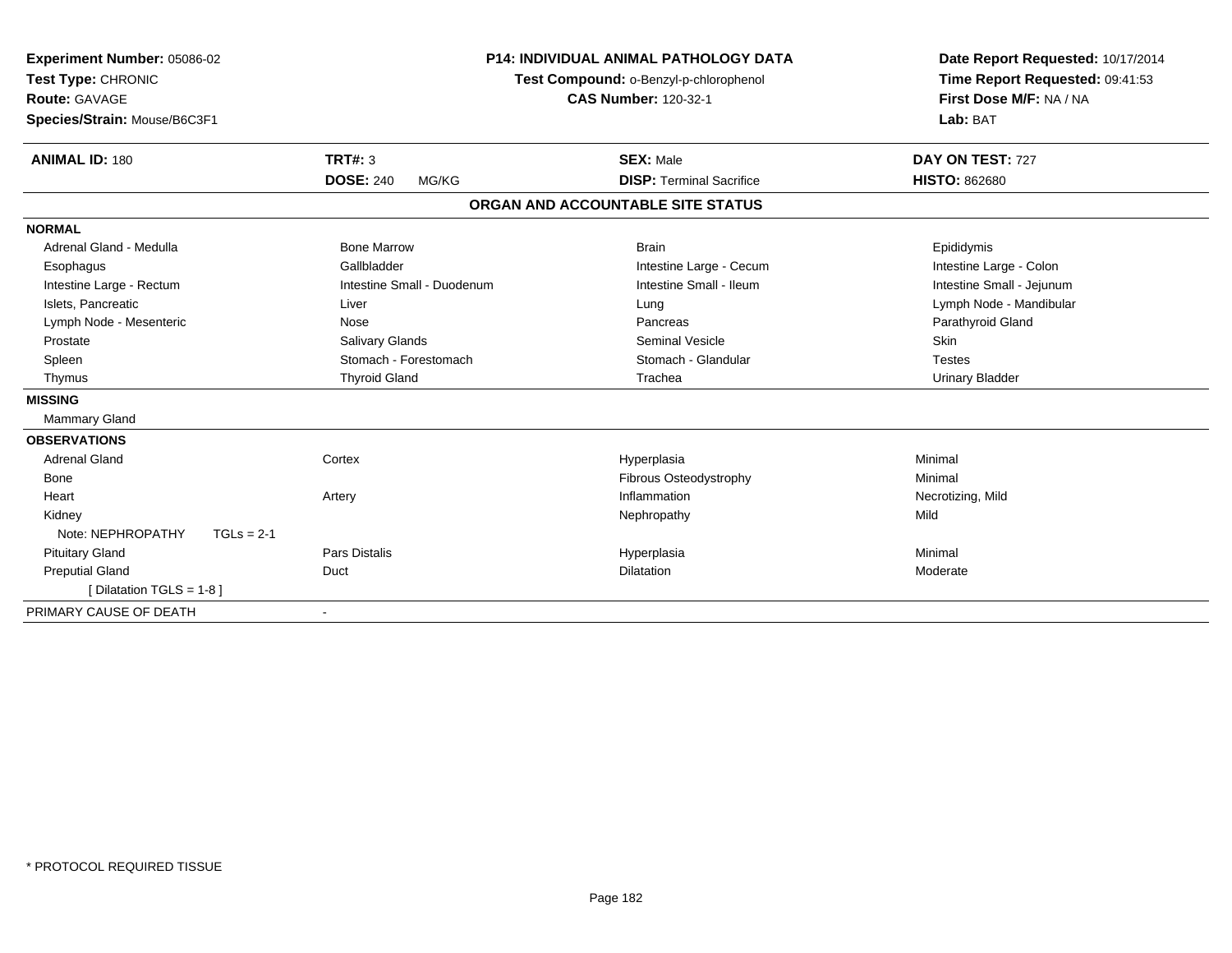| Experiment Number: 05086-02<br>Test Type: CHRONIC<br>Route: GAVAGE<br>Species/Strain: Mouse/B6C3F1 |                            | <b>P14: INDIVIDUAL ANIMAL PATHOLOGY DATA</b><br>Test Compound: o-Benzyl-p-chlorophenol<br><b>CAS Number: 120-32-1</b> | Date Report Requested: 10/17/2014<br>Time Report Requested: 09:41:53<br>First Dose M/F: NA / NA<br>Lab: BAT |
|----------------------------------------------------------------------------------------------------|----------------------------|-----------------------------------------------------------------------------------------------------------------------|-------------------------------------------------------------------------------------------------------------|
| <b>ANIMAL ID: 181</b>                                                                              | <b>TRT#: 3</b>             | <b>SEX: Male</b>                                                                                                      | DAY ON TEST: 727                                                                                            |
|                                                                                                    | <b>DOSE: 240</b><br>MG/KG  | <b>DISP: Terminal Sacrifice</b>                                                                                       | <b>HISTO: 862681</b>                                                                                        |
|                                                                                                    |                            | ORGAN AND ACCOUNTABLE SITE STATUS                                                                                     |                                                                                                             |
| <b>NORMAL</b>                                                                                      |                            |                                                                                                                       |                                                                                                             |
| Adrenal Gland - Medulla                                                                            | <b>Bone Marrow</b>         | <b>Brain</b>                                                                                                          | Epididymis                                                                                                  |
| Esophagus                                                                                          | Gallbladder                | Intestine Large - Cecum                                                                                               | Intestine Large - Colon                                                                                     |
| Intestine Large - Rectum                                                                           | Intestine Small - Duodenum | Intestine Small - Ileum                                                                                               | Intestine Small - Jejunum                                                                                   |
| Islets, Pancreatic                                                                                 | Lung                       | Lymph Node - Mandibular                                                                                               | Lymph Node - Mesenteric                                                                                     |
| Nose                                                                                               | Pancreas                   | Parathyroid Gland                                                                                                     | <b>Pituitary Gland</b>                                                                                      |
| Prostate                                                                                           | Salivary Glands            | <b>Seminal Vesicle</b>                                                                                                | Skin                                                                                                        |
| Stomach - Glandular                                                                                | <b>Testes</b>              | Thymus                                                                                                                | <b>Thyroid Gland</b>                                                                                        |
| Trachea                                                                                            | <b>Urinary Bladder</b>     |                                                                                                                       |                                                                                                             |
| <b>MISSING</b>                                                                                     |                            |                                                                                                                       |                                                                                                             |
| <b>Mammary Gland</b>                                                                               |                            |                                                                                                                       |                                                                                                             |
| <b>OBSERVATIONS</b>                                                                                |                            |                                                                                                                       |                                                                                                             |
| <b>Adrenal Gland</b>                                                                               | Cortex                     | Degeneration                                                                                                          | Fatty, Focal, Minimal                                                                                       |
| Bone                                                                                               |                            | Fibrous Osteodystrophy                                                                                                | Minimal                                                                                                     |
| Heart                                                                                              | Myocardium                 | Degeneration                                                                                                          | Minimal                                                                                                     |
| Kidney                                                                                             | <b>Renal Tubule</b>        | Adenocarcinoma                                                                                                        |                                                                                                             |
|                                                                                                    | <b>Renal Tubule</b>        | Hyperplasia                                                                                                           | Minimal                                                                                                     |
|                                                                                                    |                            | Nephropathy                                                                                                           | Moderate                                                                                                    |
| Note: NEPHROPATHY<br>$TGLs = 2-1$                                                                  |                            |                                                                                                                       |                                                                                                             |
| Liver<br>Note: HEPATOCLR CARC<br>$TGLs = 4-8$                                                      |                            | Hepatocellular Carcinoma                                                                                              |                                                                                                             |
| <b>Preputial Gland</b>                                                                             | Duct                       | Dilatation                                                                                                            | Moderate                                                                                                    |
| Note: DILATATION<br>$TGLs = 1-9$                                                                   |                            |                                                                                                                       |                                                                                                             |
| Spleen                                                                                             |                            | Hyperplasia                                                                                                           | Lymphoid, Mild                                                                                              |
| Stomach                                                                                            | Forestomach                | Hyperplasia                                                                                                           | Squamous, Mild                                                                                              |
|                                                                                                    | Forestomach                | Ulcer                                                                                                                 | Moderate                                                                                                    |
| [ Ulcer TGLS = $5-4$ ]                                                                             |                            |                                                                                                                       |                                                                                                             |
| PRIMARY CAUSE OF DEATH                                                                             | $\sim$                     |                                                                                                                       |                                                                                                             |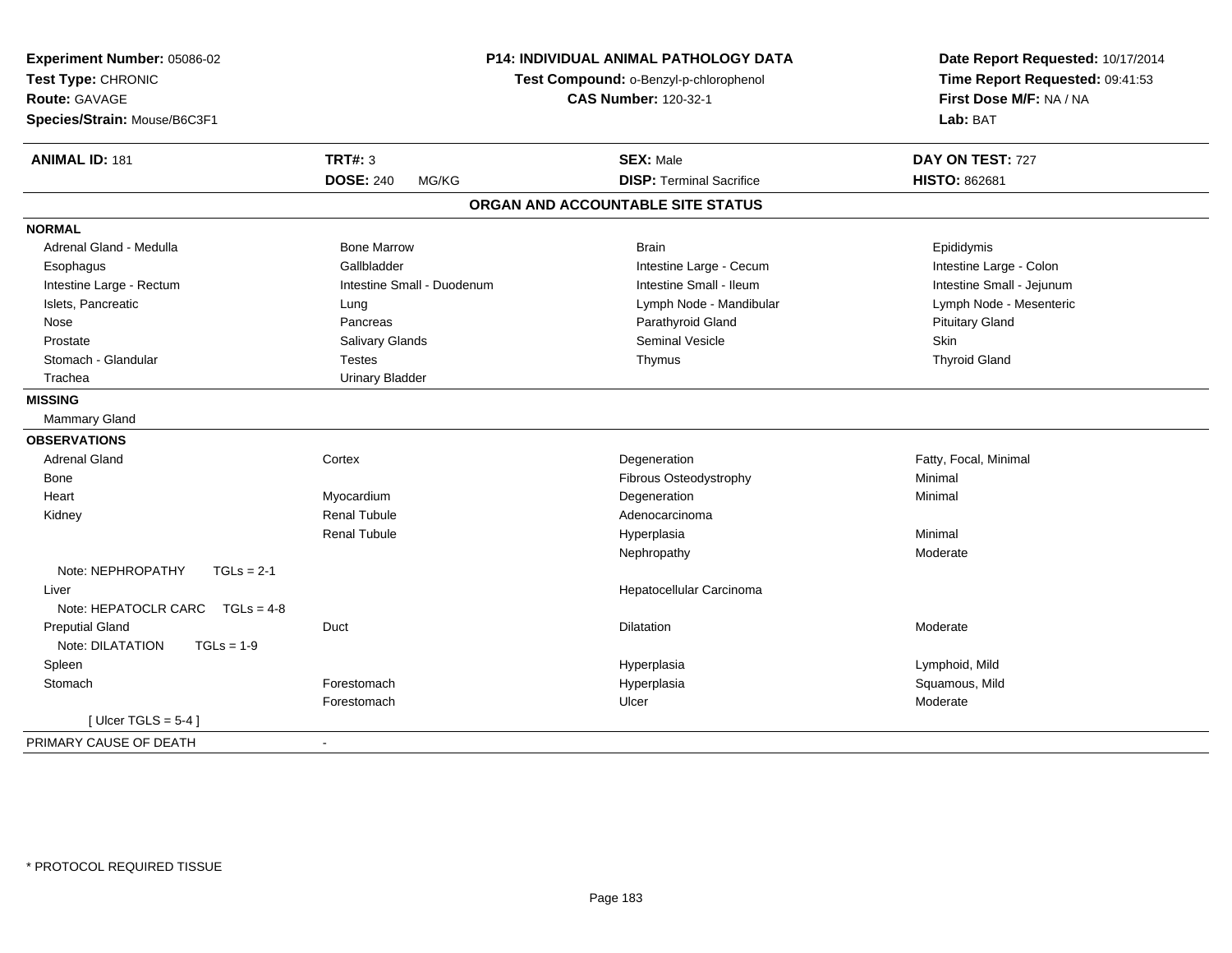| Experiment Number: 05086-02                                 |                           | <b>P14: INDIVIDUAL ANIMAL PATHOLOGY DATA</b> | Date Report Requested: 10/17/2014 |
|-------------------------------------------------------------|---------------------------|----------------------------------------------|-----------------------------------|
| Test Type: CHRONIC                                          |                           | Test Compound: o-Benzyl-p-chlorophenol       | Time Report Requested: 09:41:53   |
| <b>Route: GAVAGE</b>                                        |                           | <b>CAS Number: 120-32-1</b>                  | First Dose M/F: NA / NA           |
| Species/Strain: Mouse/B6C3F1                                |                           |                                              | Lab: BAT                          |
| <b>ANIMAL ID: 182</b>                                       | <b>TRT#: 3</b>            | <b>SEX: Male</b>                             | DAY ON TEST: 588                  |
|                                                             | <b>DOSE: 240</b><br>MG/KG | <b>DISP:</b> Moribund Sacrifice              | <b>HISTO: 862682</b>              |
|                                                             |                           | ORGAN AND ACCOUNTABLE SITE STATUS            |                                   |
| <b>NORMAL</b>                                               |                           |                                              |                                   |
| <b>Adrenal Gland - Cortex</b>                               | Adrenal Gland - Medulla   | <b>Bone</b>                                  | <b>Bone Marrow</b>                |
| <b>Brain</b>                                                | Epididymis                | Esophagus                                    | Gallbladder                       |
| Heart                                                       | Intestine Large - Cecum   | Intestine Large - Colon                      | Intestine Large - Rectum          |
| Intestine Small - Duodenum                                  | Intestine Small - Ileum   | Intestine Small - Jejunum                    | Islets, Pancreatic                |
| Nose                                                        | Pancreas                  | Parathyroid Gland                            | <b>Pituitary Gland</b>            |
| Prostate                                                    | Salivary Glands           | <b>Seminal Vesicle</b>                       | <b>Skin</b>                       |
| Stomach - Forestomach                                       | Stomach - Glandular       | <b>Testes</b>                                | <b>Thyroid Gland</b>              |
| Trachea                                                     | <b>Urinary Bladder</b>    |                                              |                                   |
| <b>MISSING</b>                                              |                           |                                              |                                   |
| Lymph Node - Mandibular                                     | Lymph Node - Mesenteric   | <b>Mammary Gland</b>                         | Thymus                            |
| <b>OBSERVATIONS</b>                                         |                           |                                              |                                   |
| Kidney                                                      |                           | Nephropathy                                  | Mild                              |
| Liver                                                       |                           | Hepatocellular Adenoma                       |                                   |
| Lung                                                        |                           | Alveolar/Bronchiolar Carcinoma               |                                   |
| Note: ALV BRON CARC<br>$TGLs = 2,3-8$                       |                           |                                              |                                   |
| Spleen                                                      |                           | Depletion Lymphoid                           | Minimal                           |
| Note: DEPLET LYMPH<br>$TGLs = 1-1$                          |                           |                                              |                                   |
| PRIMARY CAUSE OF DEATH                                      |                           |                                              |                                   |
| Animal Note: C O MORB: ALVEOLAR-BRONCHIOLAR ADENOMA OF LUNG |                           |                                              |                                   |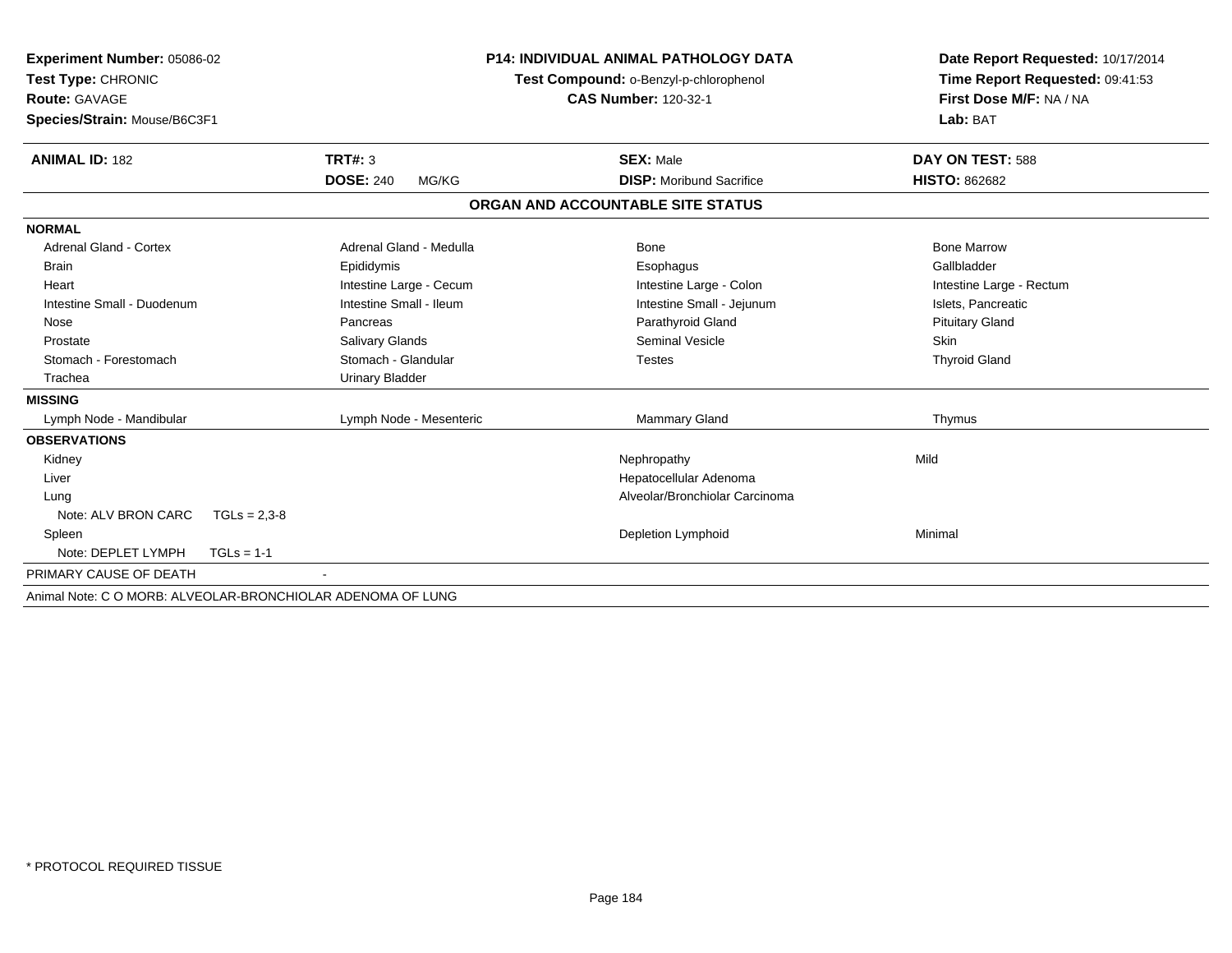| Experiment Number: 05086-02<br>Test Type: CHRONIC<br>Route: GAVAGE<br>Species/Strain: Mouse/B6C3F1 |                           | <b>P14: INDIVIDUAL ANIMAL PATHOLOGY DATA</b><br>Test Compound: o-Benzyl-p-chlorophenol<br><b>CAS Number: 120-32-1</b> | Date Report Requested: 10/17/2014<br>Time Report Requested: 09:41:53<br>First Dose M/F: NA / NA<br>Lab: BAT |
|----------------------------------------------------------------------------------------------------|---------------------------|-----------------------------------------------------------------------------------------------------------------------|-------------------------------------------------------------------------------------------------------------|
| <b>ANIMAL ID: 183</b>                                                                              | TRT#: 3                   | <b>SEX: Male</b>                                                                                                      | DAY ON TEST: 727                                                                                            |
|                                                                                                    | <b>DOSE: 240</b><br>MG/KG | <b>DISP: Terminal Sacrifice</b>                                                                                       | <b>HISTO: 862683</b>                                                                                        |
|                                                                                                    |                           | ORGAN AND ACCOUNTABLE SITE STATUS                                                                                     |                                                                                                             |
| <b>NORMAL</b>                                                                                      |                           |                                                                                                                       |                                                                                                             |
| <b>Adrenal Gland - Cortex</b>                                                                      | Adrenal Gland - Medulla   | <b>Bone Marrow</b>                                                                                                    | <b>Brain</b>                                                                                                |
| Epididymis                                                                                         | Esophagus                 | Gallbladder                                                                                                           | Heart                                                                                                       |
| Intestine Large - Cecum                                                                            | Intestine Large - Colon   | Intestine Large - Rectum                                                                                              | Intestine Small - Duodenum                                                                                  |
| Intestine Small - Ileum                                                                            | Intestine Small - Jejunum | Islets, Pancreatic                                                                                                    | Liver                                                                                                       |
| Lung                                                                                               | Lymph Node - Mandibular   | Lymph Node - Mesenteric                                                                                               | Nose                                                                                                        |
| Pancreas                                                                                           | Parathyroid Gland         | <b>Pituitary Gland</b>                                                                                                | Prostate                                                                                                    |
| Salivary Glands                                                                                    | Seminal Vesicle           | <b>Skin</b>                                                                                                           | Spleen                                                                                                      |
| Stomach - Forestomach                                                                              | Stomach - Glandular       | <b>Testes</b>                                                                                                         | Thymus                                                                                                      |
| <b>Thyroid Gland</b>                                                                               | Trachea                   | Urinary Bladder                                                                                                       |                                                                                                             |
| <b>MISSING</b>                                                                                     |                           |                                                                                                                       |                                                                                                             |
| <b>Mammary Gland</b>                                                                               |                           |                                                                                                                       |                                                                                                             |
| <b>OBSERVATIONS</b>                                                                                |                           |                                                                                                                       |                                                                                                             |
| <b>Bone</b>                                                                                        |                           | Fibrous Osteodystrophy                                                                                                | Mild                                                                                                        |
| Kidney                                                                                             |                           | Nephropathy                                                                                                           | Mild                                                                                                        |
| [Nephropathy TGLS = $1-1+8$ ]                                                                      |                           |                                                                                                                       |                                                                                                             |
| PRIMARY CAUSE OF DEATH                                                                             |                           |                                                                                                                       |                                                                                                             |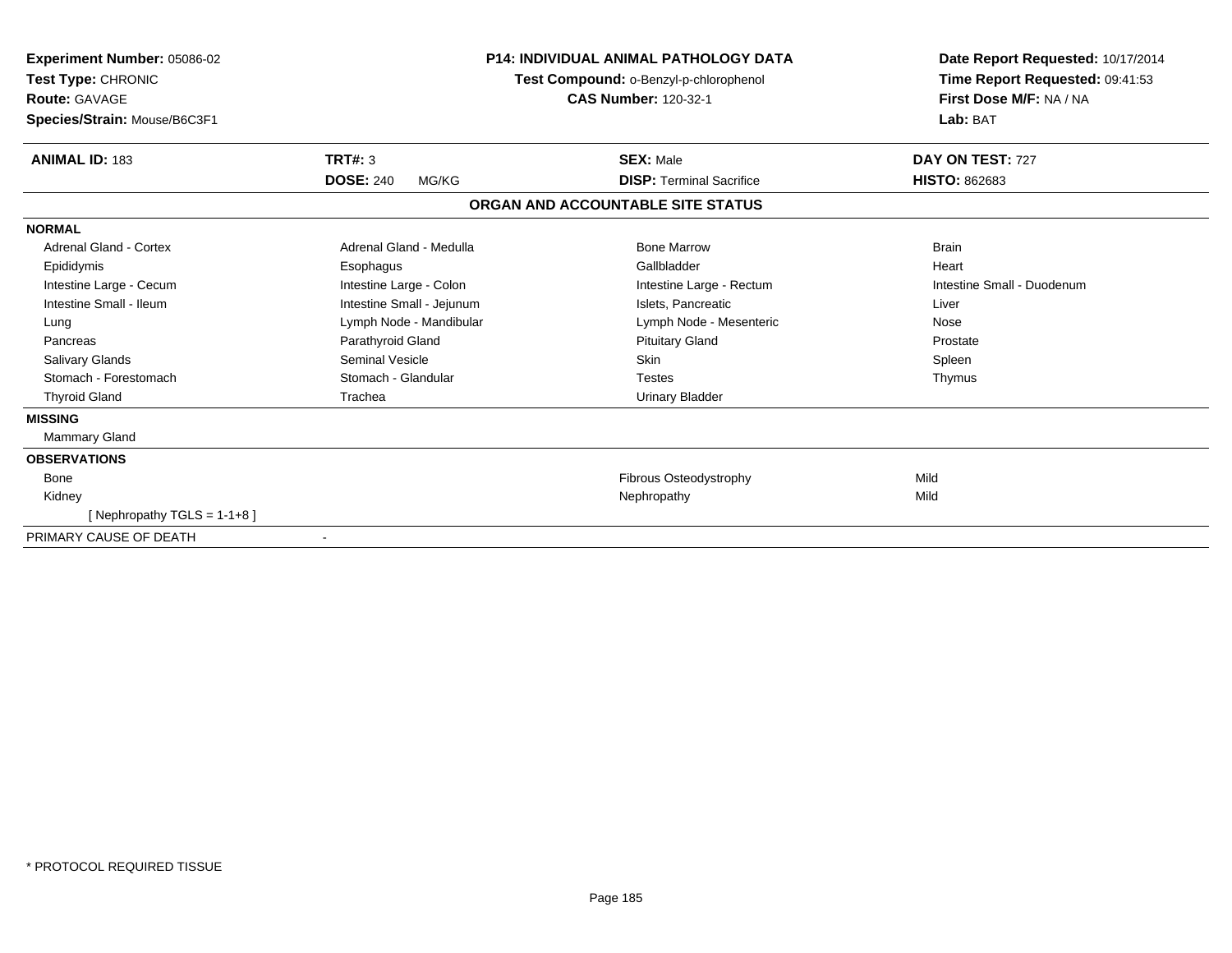| Experiment Number: 05086-02                          |                           | <b>P14: INDIVIDUAL ANIMAL PATHOLOGY DATA</b> | Date Report Requested: 10/17/2014 |
|------------------------------------------------------|---------------------------|----------------------------------------------|-----------------------------------|
| Test Type: CHRONIC                                   |                           | Test Compound: o-Benzyl-p-chlorophenol       | Time Report Requested: 09:41:53   |
| <b>Route: GAVAGE</b>                                 |                           | <b>CAS Number: 120-32-1</b>                  | First Dose M/F: NA / NA           |
| Species/Strain: Mouse/B6C3F1                         |                           |                                              | Lab: BAT                          |
| <b>ANIMAL ID: 184</b>                                | TRT#: 3                   | <b>SEX: Male</b>                             | DAY ON TEST: 728                  |
|                                                      | <b>DOSE: 240</b><br>MG/KG | <b>DISP: Terminal Sacrifice</b>              | <b>HISTO: 863630</b>              |
|                                                      |                           | ORGAN AND ACCOUNTABLE SITE STATUS            |                                   |
| <b>NORMAL</b>                                        |                           |                                              |                                   |
| Adrenal Gland - Medulla                              | <b>Bone Marrow</b>        | <b>Brain</b>                                 | Epididymis                        |
| Esophagus                                            | Gallbladder               | Heart                                        | Intestine Large - Cecum           |
| Intestine Large - Colon                              | Intestine Large - Rectum  | Intestine Small - Duodenum                   | Intestine Small - Ileum           |
| Intestine Small - Jejunum                            | Islets, Pancreatic        | Liver                                        | Lung                              |
| Lymph Node - Mandibular                              | Lymph Node - Mesenteric   | Nose                                         | Pancreas                          |
| Parathyroid Gland                                    | <b>Pituitary Gland</b>    | Prostate                                     | <b>Salivary Glands</b>            |
| Seminal Vesicle                                      | <b>Skin</b>               | Spleen                                       | Stomach - Forestomach             |
| Stomach - Glandular                                  | <b>Testes</b>             | Thymus                                       | <b>Thyroid Gland</b>              |
| Trachea                                              | <b>Urinary Bladder</b>    |                                              |                                   |
| <b>MISSING</b>                                       |                           |                                              |                                   |
| <b>Mammary Gland</b>                                 |                           |                                              |                                   |
| <b>OBSERVATIONS</b>                                  |                           |                                              |                                   |
| <b>Adrenal Gland</b>                                 | Cortex                    | Hypertrophy                                  | Focal, Minimal                    |
| Bone                                                 |                           | Fibrous Osteodystrophy                       | Minimal                           |
| Kidney                                               |                           | Nephropathy                                  | Mild                              |
| [Nephropathy TGLS = $2-1$ ]                          |                           |                                              |                                   |
| Liver                                                |                           |                                              |                                   |
| Note: NO CORRESP LESION FOR LIVER FOCUS SEEN AT TRIM |                           |                                              |                                   |
| <b>Preputial Gland</b>                               | Duct                      | <b>Dilatation</b>                            | Moderate                          |
| [ Dilatation TGLS = 1-8 ]                            |                           |                                              |                                   |
| PRIMARY CAUSE OF DEATH                               |                           |                                              |                                   |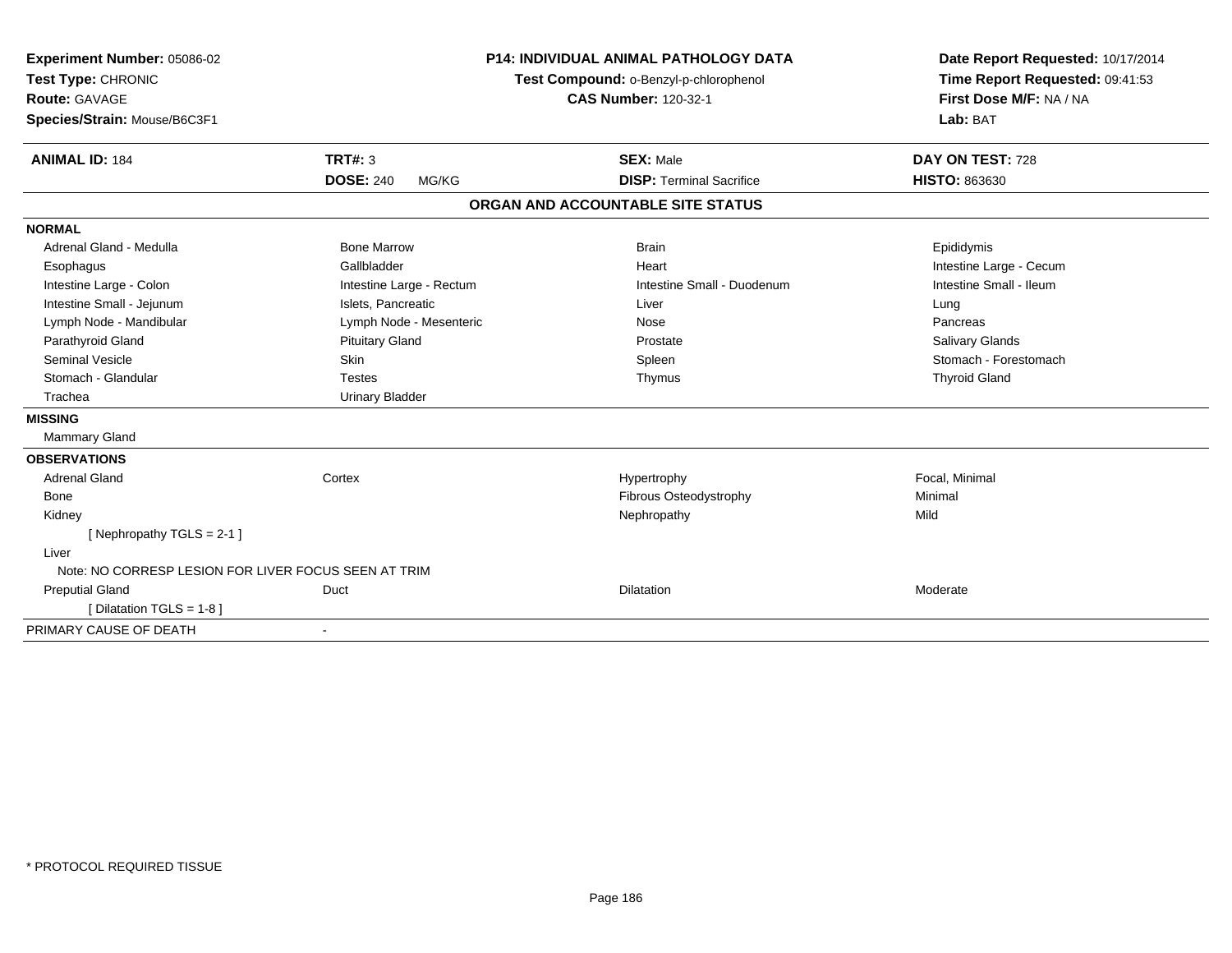| <b>Experiment Number: 05086-02</b><br>Test Type: CHRONIC<br><b>Route: GAVAGE</b> |                           | <b>P14: INDIVIDUAL ANIMAL PATHOLOGY DATA</b><br>Test Compound: o-Benzyl-p-chlorophenol<br><b>CAS Number: 120-32-1</b> | Date Report Requested: 10/17/2014<br>Time Report Requested: 09:41:53<br>First Dose M/F: NA / NA |
|----------------------------------------------------------------------------------|---------------------------|-----------------------------------------------------------------------------------------------------------------------|-------------------------------------------------------------------------------------------------|
| Species/Strain: Mouse/B6C3F1                                                     |                           |                                                                                                                       | Lab: BAT                                                                                        |
| <b>ANIMAL ID: 185</b>                                                            | TRT#: 3                   | <b>SEX: Male</b>                                                                                                      | DAY ON TEST: 93                                                                                 |
|                                                                                  | <b>DOSE: 240</b><br>MG/KG | <b>DISP:</b> Scheduled Sacrifice                                                                                      | HISTO:                                                                                          |
| <b>OBSERVATIONS</b>                                                              |                           |                                                                                                                       |                                                                                                 |
| Kidney                                                                           |                           | Nephropathy                                                                                                           | Minimal                                                                                         |
| PRIMARY CAUSE OF DEATH                                                           |                           |                                                                                                                       |                                                                                                 |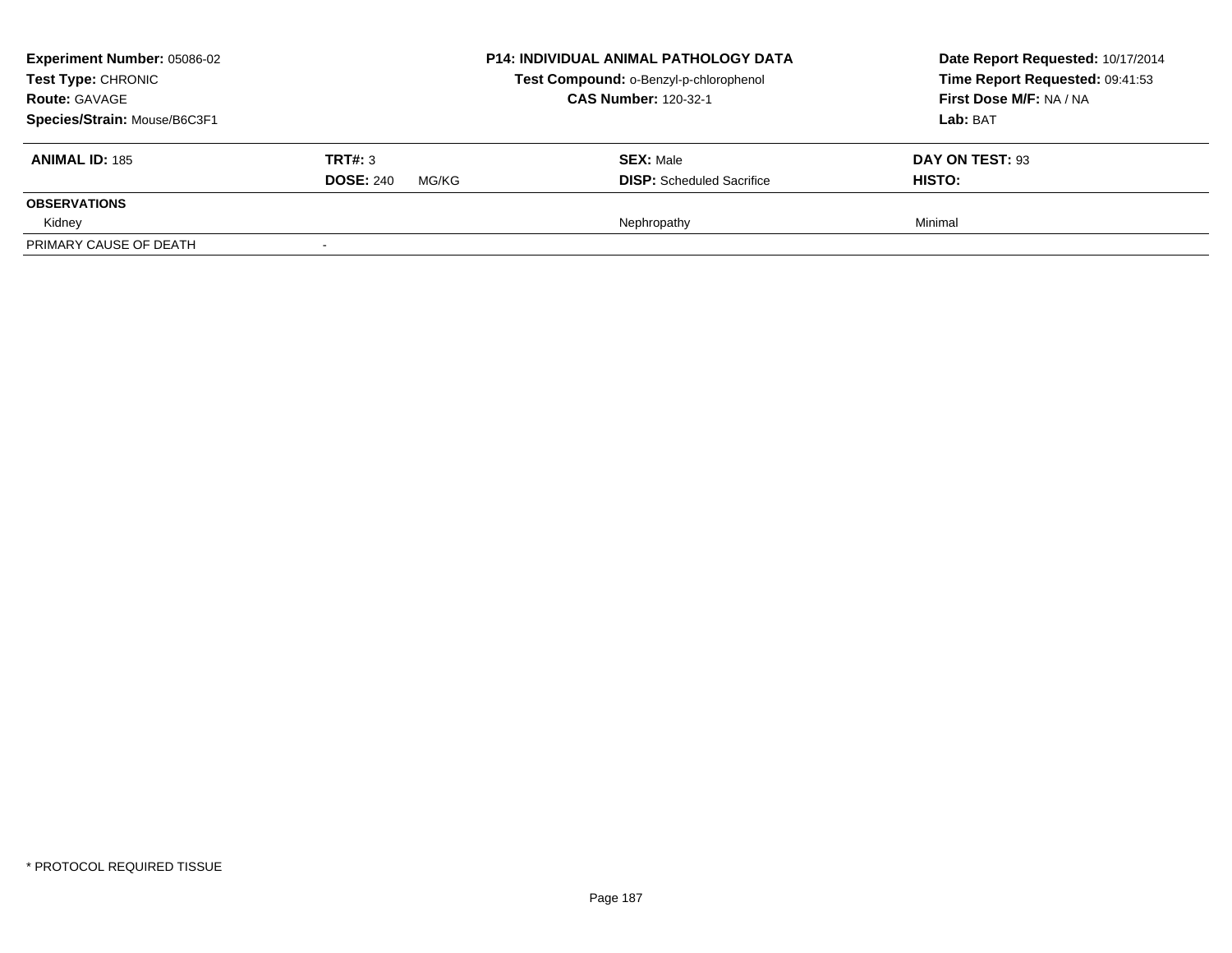| Experiment Number: 05086-02<br>Test Type: CHRONIC<br><b>Route: GAVAGE</b><br>Species/Strain: Mouse/B6C3F1 |                           | <b>P14: INDIVIDUAL ANIMAL PATHOLOGY DATA</b><br>Test Compound: o-Benzyl-p-chlorophenol<br><b>CAS Number: 120-32-1</b> | Date Report Requested: 10/17/2014<br>Time Report Requested: 09:41:53<br>First Dose M/F: NA / NA<br>Lab: BAT |
|-----------------------------------------------------------------------------------------------------------|---------------------------|-----------------------------------------------------------------------------------------------------------------------|-------------------------------------------------------------------------------------------------------------|
| <b>ANIMAL ID: 186</b>                                                                                     | <b>TRT#: 3</b>            | <b>SEX: Male</b>                                                                                                      | DAY ON TEST: 728                                                                                            |
|                                                                                                           | <b>DOSE: 240</b><br>MG/KG | <b>DISP: Terminal Sacrifice</b>                                                                                       | <b>HISTO: 862686</b>                                                                                        |
|                                                                                                           |                           | ORGAN AND ACCOUNTABLE SITE STATUS                                                                                     |                                                                                                             |
| <b>NORMAL</b>                                                                                             |                           |                                                                                                                       |                                                                                                             |
| Adrenal Gland - Medulla                                                                                   | <b>Bone Marrow</b>        | <b>Brain</b>                                                                                                          | Epididymis                                                                                                  |
| Esophagus                                                                                                 | Gallbladder               | Heart                                                                                                                 | Intestine Large - Cecum                                                                                     |
| Intestine Large - Colon                                                                                   | Intestine Large - Rectum  | Intestine Small - Duodenum                                                                                            | Intestine Small - Ileum                                                                                     |
| Intestine Small - Jejunum                                                                                 | Islets, Pancreatic        | Liver                                                                                                                 | Lung                                                                                                        |
| Lymph Node - Mandibular                                                                                   | Lymph Node - Mesenteric   | Nose                                                                                                                  | Pancreas                                                                                                    |
| Parathyroid Gland                                                                                         | <b>Pituitary Gland</b>    | Prostate                                                                                                              | <b>Salivary Glands</b>                                                                                      |
| Seminal Vesicle                                                                                           | <b>Skin</b>               | Spleen                                                                                                                | Stomach - Glandular                                                                                         |
| <b>Testes</b>                                                                                             | Thymus                    | <b>Thyroid Gland</b>                                                                                                  | Trachea                                                                                                     |
| <b>Urinary Bladder</b>                                                                                    |                           |                                                                                                                       |                                                                                                             |
| <b>MISSING</b>                                                                                            |                           |                                                                                                                       |                                                                                                             |
| Mammary Gland                                                                                             |                           |                                                                                                                       |                                                                                                             |
| <b>OBSERVATIONS</b>                                                                                       |                           |                                                                                                                       |                                                                                                             |
| <b>Adrenal Gland</b>                                                                                      | Cortex                    | Hypertrophy                                                                                                           | Focal, Minimal                                                                                              |
| Bone                                                                                                      |                           | Fibrous Osteodystrophy                                                                                                | Mild                                                                                                        |
| Kidney                                                                                                    |                           | Nephropathy                                                                                                           | Moderate                                                                                                    |
| [Nephropathy TGLS = 1-1]                                                                                  |                           |                                                                                                                       |                                                                                                             |
| Stomach                                                                                                   | Forestomach               | Hyperplasia                                                                                                           | Squamous, Mild                                                                                              |
| PRIMARY CAUSE OF DEATH                                                                                    | $\overline{\phantom{a}}$  |                                                                                                                       |                                                                                                             |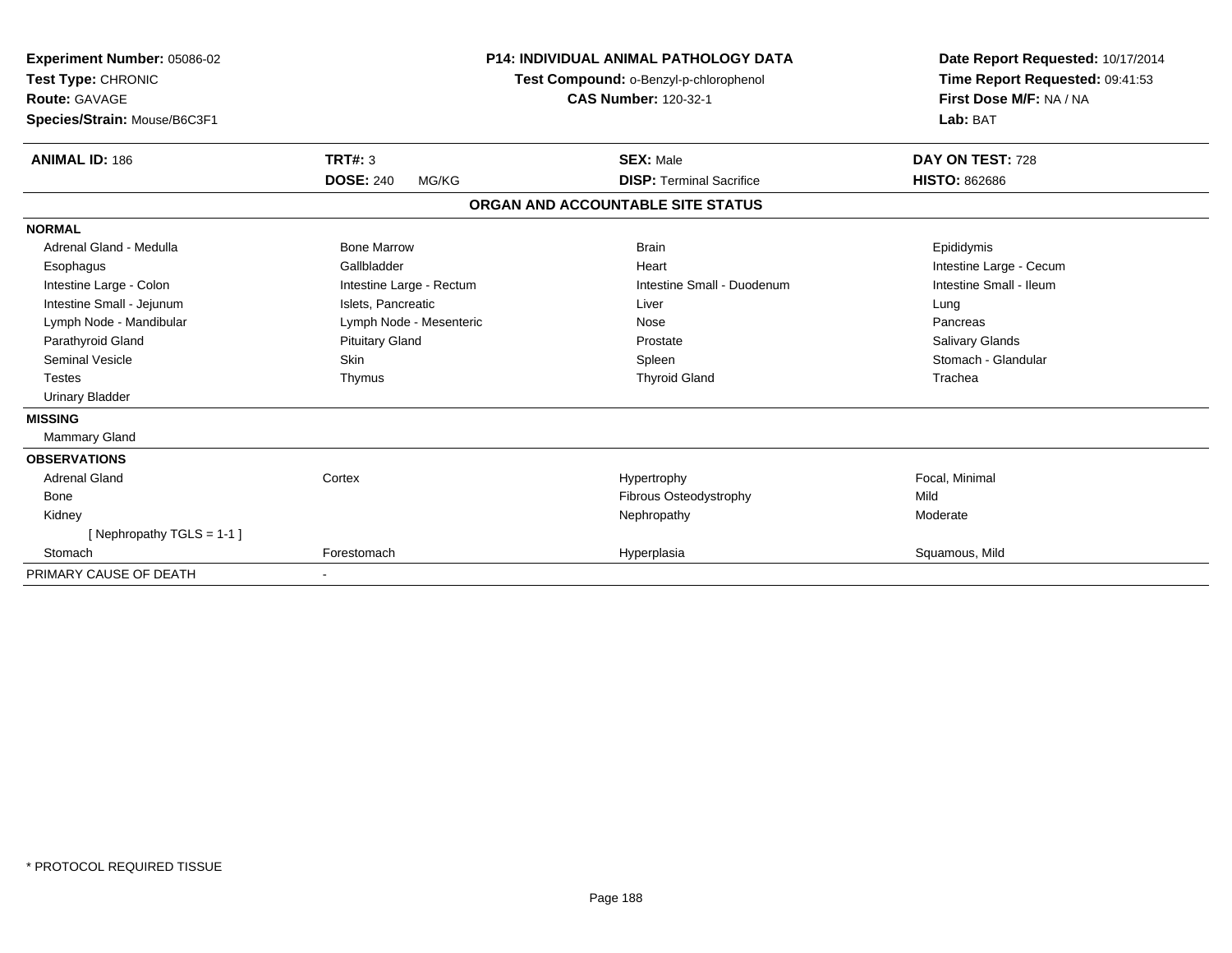| Experiment Number: 05086-02                                                                         |                                        | <b>P14: INDIVIDUAL ANIMAL PATHOLOGY DATA</b> | Date Report Requested: 10/17/2014 |
|-----------------------------------------------------------------------------------------------------|----------------------------------------|----------------------------------------------|-----------------------------------|
| Test Type: CHRONIC                                                                                  | Test Compound: o-Benzyl-p-chlorophenol |                                              | Time Report Requested: 09:41:53   |
| Route: GAVAGE                                                                                       |                                        | <b>CAS Number: 120-32-1</b>                  | First Dose M/F: NA / NA           |
| Species/Strain: Mouse/B6C3F1                                                                        |                                        |                                              | Lab: BAT                          |
| <b>ANIMAL ID: 187</b>                                                                               | TRT#: 3                                | <b>SEX: Male</b>                             | DAY ON TEST: 728                  |
|                                                                                                     | <b>DOSE: 240</b><br>MG/KG              | <b>DISP: Terminal Sacrifice</b>              | <b>HISTO: 862687</b>              |
|                                                                                                     |                                        | ORGAN AND ACCOUNTABLE SITE STATUS            |                                   |
| <b>NORMAL</b>                                                                                       |                                        |                                              |                                   |
| Adrenal Gland - Medulla                                                                             | Bone                                   | <b>Bone Marrow</b>                           | <b>Brain</b>                      |
| Epididymis                                                                                          | Esophagus                              | Gallbladder                                  | Intestine Large - Cecum           |
| Intestine Large - Colon                                                                             | Intestine Large - Rectum               | Intestine Small - Duodenum                   | Intestine Small - Ileum           |
| Intestine Small - Jejunum                                                                           | Islets, Pancreatic                     | Lymph Node - Mandibular                      | Lymph Node - Mesenteric           |
| Nose                                                                                                | Pancreas                               | Parathyroid Gland                            | <b>Pituitary Gland</b>            |
| Prostate                                                                                            | <b>Salivary Glands</b>                 | Seminal Vesicle                              | Skin                              |
| Spleen                                                                                              | Stomach - Forestomach                  | Stomach - Glandular                          | <b>Testes</b>                     |
| Thymus                                                                                              | <b>Thyroid Gland</b>                   | Trachea                                      | <b>Urinary Bladder</b>            |
| <b>MISSING</b>                                                                                      |                                        |                                              |                                   |
| Mammary Gland                                                                                       |                                        |                                              |                                   |
| <b>OBSERVATIONS</b>                                                                                 |                                        |                                              |                                   |
| <b>Adrenal Gland</b>                                                                                | Cortex                                 | Hyperplasia                                  | Minimal                           |
| Heart                                                                                               | Myocardium                             | Degeneration                                 | Minimal                           |
| Kidney                                                                                              |                                        | Nephropathy                                  | Mild                              |
| [ Nephropathy $TGLS = 3-1$ ]                                                                        |                                        |                                              |                                   |
| Liver                                                                                               |                                        | Hepatocellular Adenoma                       | Multiple                          |
| Note: NO CORRESP LESION SEEN FOR LEFT LIVER FOCI SEEN AT TRIM<br>Note: HEPATOCLR ADEN TGLs = 2-2+11 |                                        |                                              |                                   |
| Lung                                                                                                |                                        | Alveolar/Bronchiolar Adenoma                 | Multiple                          |
|                                                                                                     | Mediastinum                            | Hemangiosarcoma                              |                                   |
| Note: ALV BRON ADEN<br>$TGLs = 5-2$                                                                 |                                        |                                              |                                   |
| [Hemangiosarcoma TGLS = 4-9]                                                                        |                                        |                                              |                                   |
| <b>Preputial Gland</b>                                                                              | Duct                                   | Dilatation                                   | Mild                              |
| [ Dilatation TGLS = 1-8 ]                                                                           |                                        |                                              |                                   |
| PRIMARY CAUSE OF DEATH                                                                              |                                        |                                              |                                   |
|                                                                                                     | $\overline{a}$                         |                                              |                                   |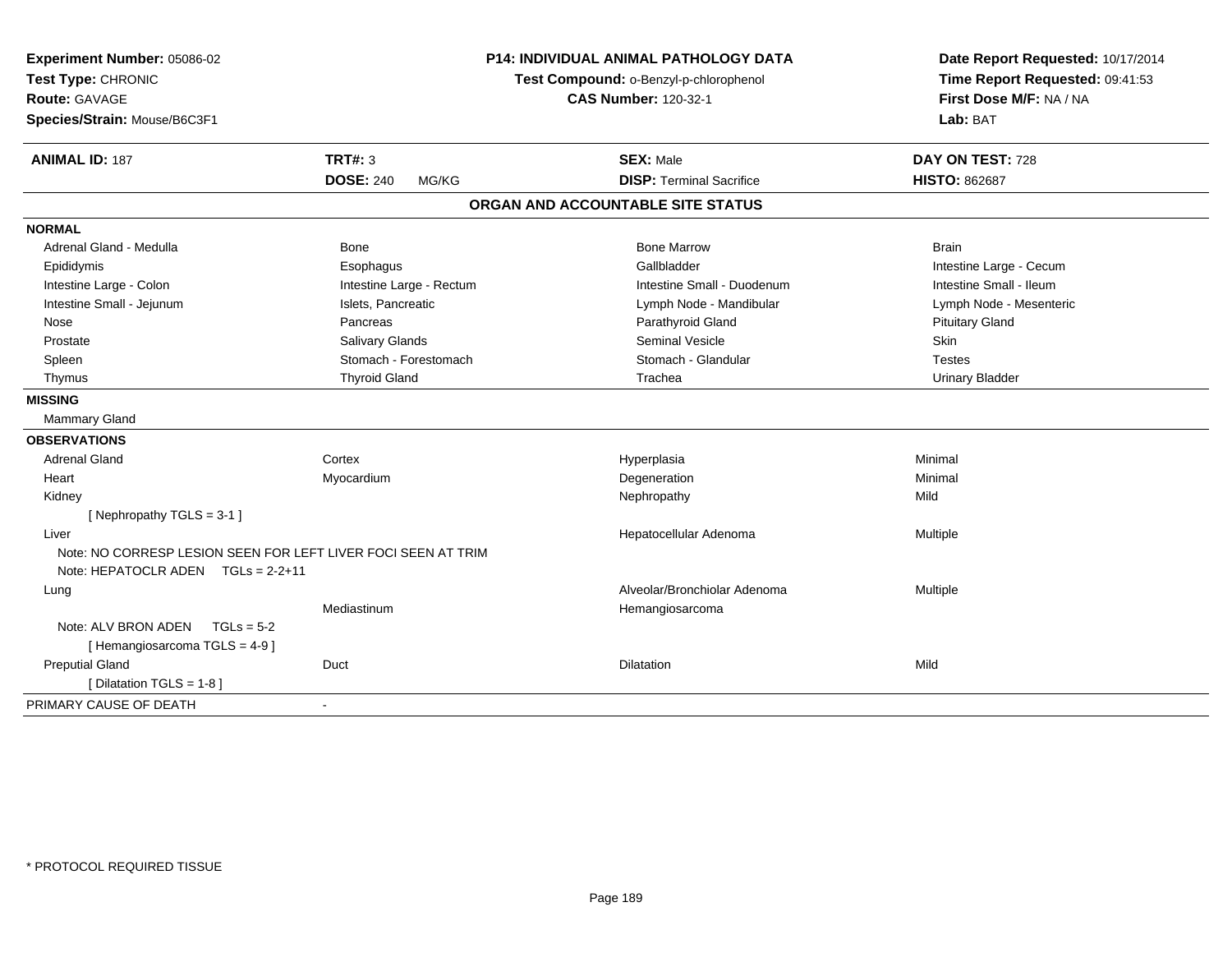| Experiment Number: 05086-02<br>Test Type: CHRONIC<br><b>Route: GAVAGE</b><br>Species/Strain: Mouse/B6C3F1 |                           | <b>P14: INDIVIDUAL ANIMAL PATHOLOGY DATA</b><br>Test Compound: o-Benzyl-p-chlorophenol<br><b>CAS Number: 120-32-1</b> | Date Report Requested: 10/17/2014<br>Time Report Requested: 09:41:53<br>First Dose M/F: NA / NA<br>Lab: BAT |
|-----------------------------------------------------------------------------------------------------------|---------------------------|-----------------------------------------------------------------------------------------------------------------------|-------------------------------------------------------------------------------------------------------------|
| <b>ANIMAL ID: 188</b>                                                                                     | TRT#: 3                   | <b>SEX: Male</b>                                                                                                      | DAY ON TEST: 728                                                                                            |
|                                                                                                           | <b>DOSE: 240</b><br>MG/KG | <b>DISP: Terminal Sacrifice</b>                                                                                       | <b>HISTO: 862688</b>                                                                                        |
|                                                                                                           |                           | ORGAN AND ACCOUNTABLE SITE STATUS                                                                                     |                                                                                                             |
| <b>NORMAL</b>                                                                                             |                           |                                                                                                                       |                                                                                                             |
| Adrenal Gland - Cortex                                                                                    | Adrenal Gland - Medulla   | <b>Bone</b>                                                                                                           | <b>Brain</b>                                                                                                |
| Epididymis                                                                                                | Esophagus                 | Gallbladder                                                                                                           | Heart                                                                                                       |
| Intestine Large - Cecum                                                                                   | Intestine Large - Colon   | Intestine Large - Rectum                                                                                              | Intestine Small - Duodenum                                                                                  |
| Intestine Small - Ileum                                                                                   | Intestine Small - Jejunum | Islets. Pancreatic                                                                                                    | Liver                                                                                                       |
| Lung                                                                                                      | Lymph Node - Mandibular   | Lymph Node - Mesenteric                                                                                               | Nose                                                                                                        |
| Pancreas                                                                                                  | Parathyroid Gland         | <b>Pituitary Gland</b>                                                                                                | Prostate                                                                                                    |
| Salivary Glands                                                                                           | <b>Seminal Vesicle</b>    | Stomach - Forestomach                                                                                                 | Stomach - Glandular                                                                                         |
| <b>Testes</b>                                                                                             | Thymus                    | <b>Thyroid Gland</b>                                                                                                  | Trachea                                                                                                     |
| <b>Urinary Bladder</b>                                                                                    |                           |                                                                                                                       |                                                                                                             |
| <b>MISSING</b>                                                                                            |                           |                                                                                                                       |                                                                                                             |
| Mammary Gland                                                                                             |                           |                                                                                                                       |                                                                                                             |
| <b>OBSERVATIONS</b>                                                                                       |                           |                                                                                                                       |                                                                                                             |
| <b>Bone Marrow</b>                                                                                        |                           | Hemangiosarcoma                                                                                                       |                                                                                                             |
| Kidney                                                                                                    |                           | Nephropathy                                                                                                           | Moderate                                                                                                    |
| [Nephropathy TGLS = 4-1]                                                                                  |                           |                                                                                                                       |                                                                                                             |
| <b>Preputial Gland</b>                                                                                    | Duct                      | <b>Dilatation</b>                                                                                                     | Moderate                                                                                                    |
| [Dilatation TGLS = $5-9$ ]                                                                                |                           |                                                                                                                       |                                                                                                             |
| <b>Skin</b>                                                                                               | <b>Subcut Tiss</b>        | Hemangiosarcoma                                                                                                       |                                                                                                             |
| Note: HEMANGIOSARC<br>$TGLs = 1-10$                                                                       |                           |                                                                                                                       |                                                                                                             |
| Spleen                                                                                                    |                           | Hemangiosarcoma                                                                                                       |                                                                                                             |
| [Hemangiosarcoma TGLS = 2,3-1+8]                                                                          |                           |                                                                                                                       |                                                                                                             |
| PRIMARY CAUSE OF DEATH                                                                                    |                           |                                                                                                                       |                                                                                                             |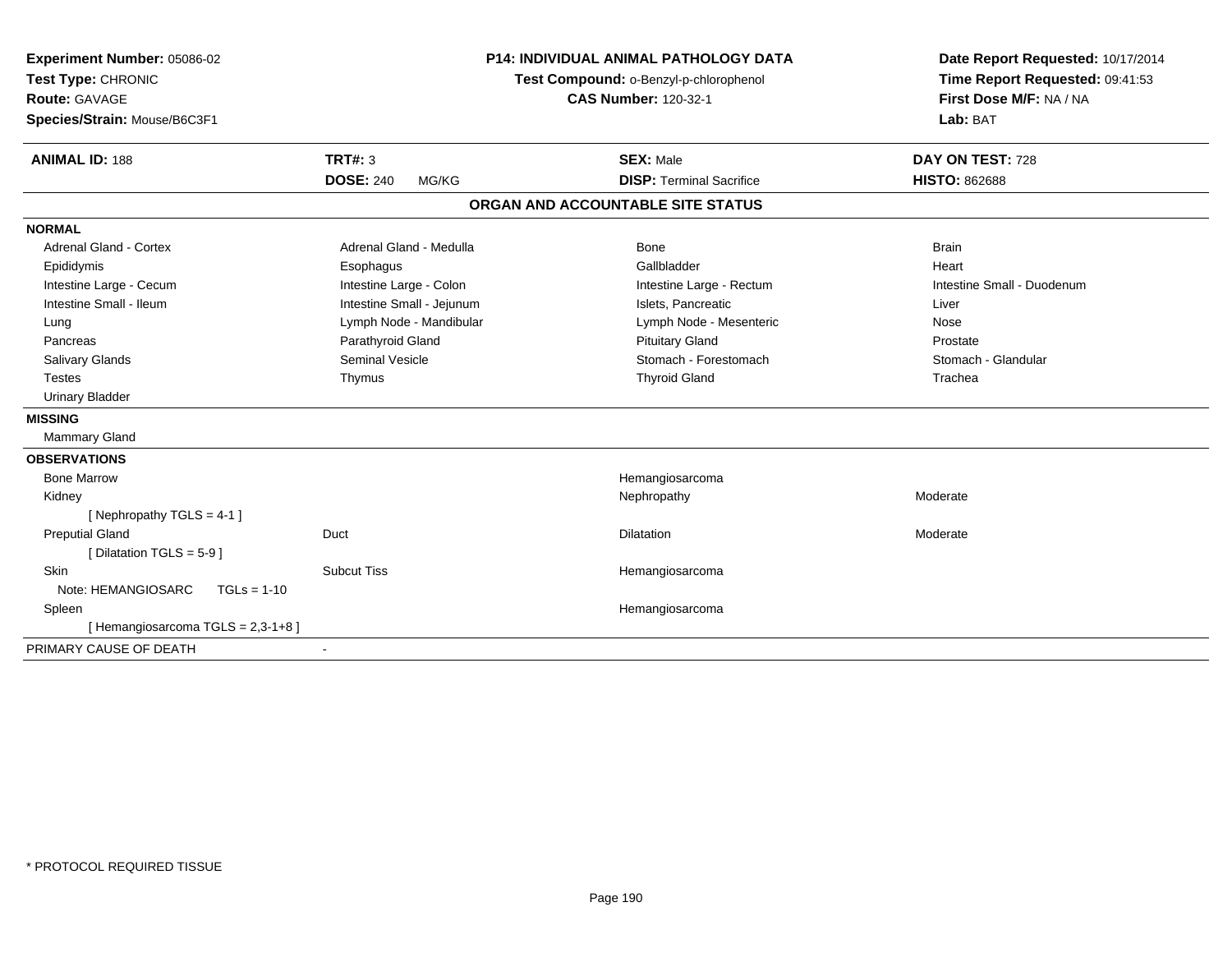| Experiment Number: 05086-02<br>Test Type: CHRONIC<br>Route: GAVAGE |                                                                | <b>P14: INDIVIDUAL ANIMAL PATHOLOGY DATA</b> | Date Report Requested: 10/17/2014<br>Time Report Requested: 09:41:53<br>First Dose M/F: NA / NA |  |
|--------------------------------------------------------------------|----------------------------------------------------------------|----------------------------------------------|-------------------------------------------------------------------------------------------------|--|
|                                                                    |                                                                | Test Compound: o-Benzyl-p-chlorophenol       |                                                                                                 |  |
|                                                                    |                                                                | <b>CAS Number: 120-32-1</b>                  |                                                                                                 |  |
| Species/Strain: Mouse/B6C3F1                                       |                                                                |                                              | Lab: BAT                                                                                        |  |
| <b>ANIMAL ID: 189</b>                                              | <b>TRT#: 3</b>                                                 | <b>SEX: Male</b>                             | DAY ON TEST: 727                                                                                |  |
|                                                                    | <b>DOSE: 240</b><br>MG/KG                                      | <b>DISP:</b> Moribund Sacrifice              | <b>HISTO: 862689</b>                                                                            |  |
|                                                                    |                                                                | ORGAN AND ACCOUNTABLE SITE STATUS            |                                                                                                 |  |
| <b>NORMAL</b>                                                      |                                                                |                                              |                                                                                                 |  |
| <b>Adrenal Gland - Cortex</b>                                      | Adrenal Gland - Medulla                                        | <b>Bone Marrow</b>                           | <b>Brain</b>                                                                                    |  |
| Epididymis                                                         | Esophagus                                                      | Gallbladder                                  | Intestine Large - Cecum                                                                         |  |
| Intestine Large - Colon                                            | Intestine Large - Rectum                                       | Intestine Small - Duodenum                   | Intestine Small - Ileum                                                                         |  |
| Intestine Small - Jejunum                                          | Islets, Pancreatic                                             | Lung                                         | Lymph Node - Mandibular                                                                         |  |
| Nose                                                               | Pancreas                                                       | Parathyroid Gland                            | <b>Pituitary Gland</b>                                                                          |  |
| Prostate                                                           | <b>Salivary Glands</b>                                         | <b>Seminal Vesicle</b>                       | Skin                                                                                            |  |
| Spleen                                                             | Stomach - Forestomach                                          | Stomach - Glandular                          | <b>Testes</b>                                                                                   |  |
| Thymus                                                             | <b>Thyroid Gland</b>                                           | Trachea                                      | <b>Urinary Bladder</b>                                                                          |  |
| <b>MISSING</b>                                                     |                                                                |                                              |                                                                                                 |  |
| <b>Mammary Gland</b>                                               |                                                                |                                              |                                                                                                 |  |
| <b>OBSERVATIONS</b>                                                |                                                                |                                              |                                                                                                 |  |
| <b>Bone</b>                                                        |                                                                | Fibrous Osteodystrophy                       | Mild                                                                                            |  |
| Heart                                                              | Atrium                                                         | Thrombosis                                   |                                                                                                 |  |
| Kidney                                                             |                                                                | Nephropathy                                  | Moderate                                                                                        |  |
| Note: NEPHROPATHY<br>$TGLs = 6-1$                                  |                                                                |                                              |                                                                                                 |  |
| Liver                                                              |                                                                | Hepatocellular Carcinoma                     | Multiple                                                                                        |  |
|                                                                    |                                                                | Necrosis                                     | Coagulative, Mild                                                                               |  |
| [ Hepatocellular Carcinoma TGLS = 2,3-1+8 ]                        |                                                                |                                              |                                                                                                 |  |
| Lymph Node                                                         | Mesenteric, Sinus                                              | Ectasia                                      | Moderate                                                                                        |  |
| Note: ECTASIA<br>$TGLs = 4-4$                                      |                                                                |                                              |                                                                                                 |  |
| Sem Ves                                                            |                                                                |                                              |                                                                                                 |  |
|                                                                    | Note: NO CORRESP LESION FOR SMALL SEMINAL VES SEEN AT NECROPSY |                                              |                                                                                                 |  |
| PRIMARY CAUSE OF DEATH                                             |                                                                |                                              |                                                                                                 |  |
| Animal Note: C O DEATH: HEPATOCELLULAR CARCINOMA, NEPHROPATHY      |                                                                |                                              |                                                                                                 |  |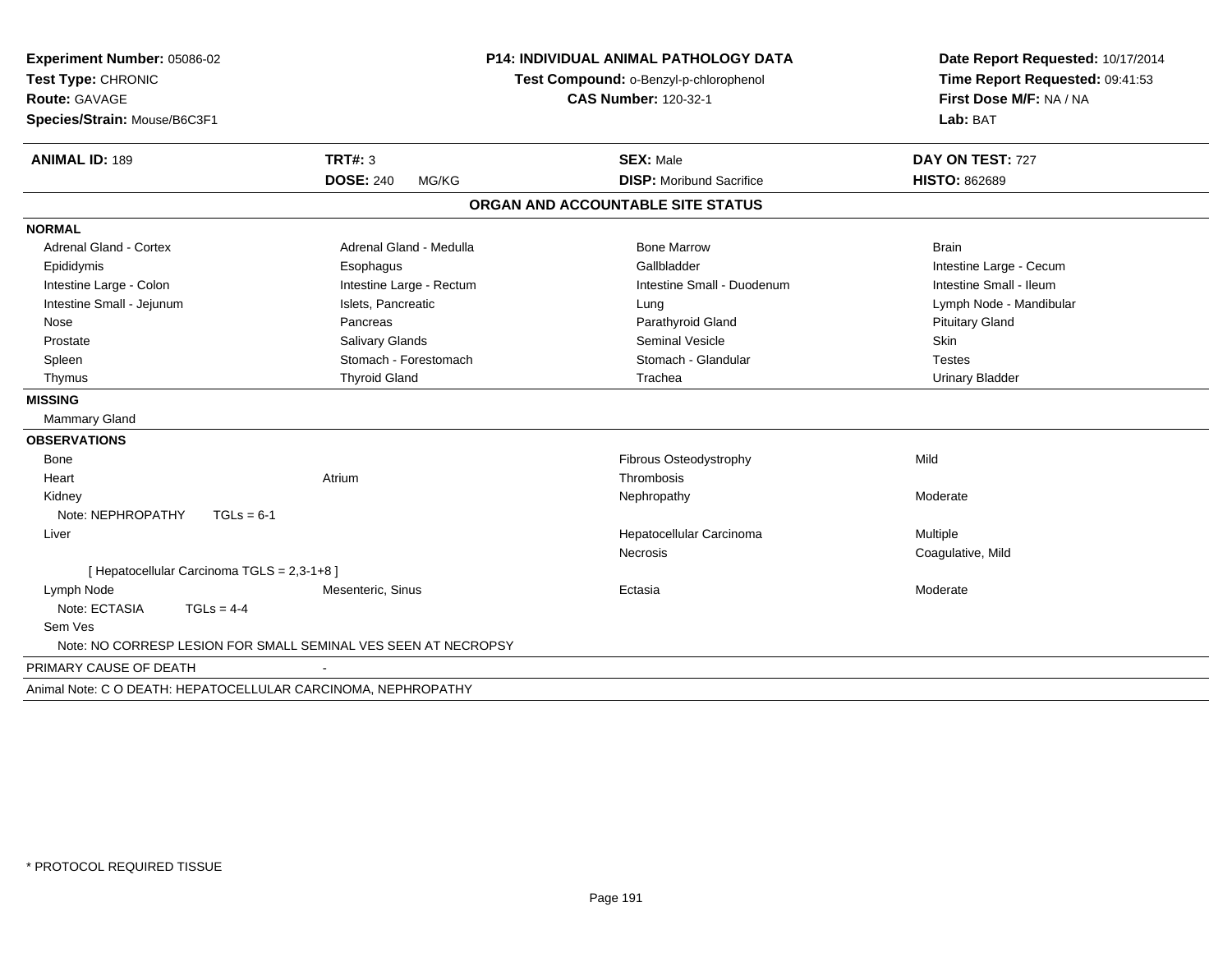| Experiment Number: 05086-02<br>Test Type: CHRONIC |                           | <b>P14: INDIVIDUAL ANIMAL PATHOLOGY DATA</b> | Date Report Requested: 10/17/2014 |
|---------------------------------------------------|---------------------------|----------------------------------------------|-----------------------------------|
|                                                   |                           | Test Compound: o-Benzyl-p-chlorophenol       | Time Report Requested: 09:41:53   |
| <b>Route: GAVAGE</b>                              |                           | <b>CAS Number: 120-32-1</b>                  | First Dose M/F: NA / NA           |
| Species/Strain: Mouse/B6C3F1                      |                           |                                              | Lab: BAT                          |
| <b>ANIMAL ID: 190</b>                             | TRT#: 3                   | <b>SEX: Male</b>                             | DAY ON TEST: 728                  |
|                                                   | <b>DOSE: 240</b><br>MG/KG | <b>DISP: Terminal Sacrifice</b>              | <b>HISTO: 862690</b>              |
|                                                   |                           | ORGAN AND ACCOUNTABLE SITE STATUS            |                                   |
| <b>NORMAL</b>                                     |                           |                                              |                                   |
| Adrenal Gland - Medulla                           | <b>Bone</b>               | <b>Bone Marrow</b>                           | <b>Brain</b>                      |
| Epididymis                                        | Esophagus                 | Gallbladder                                  | Heart                             |
| Intestine Large - Cecum                           | Intestine Large - Colon   | Intestine Large - Rectum                     | Intestine Small - Duodenum        |
| Intestine Small - Ileum                           | Intestine Small - Jejunum | Islets. Pancreatic                           | Lung                              |
| Lymph Node - Mandibular                           | Lymph Node - Mesenteric   | Nose                                         | Pancreas                          |
| Parathyroid Gland                                 | <b>Pituitary Gland</b>    | Prostate                                     | Salivary Glands                   |
| <b>Seminal Vesicle</b>                            | <b>Skin</b>               | Stomach - Glandular                          | <b>Testes</b>                     |
| Thymus                                            | <b>Thyroid Gland</b>      | Trachea                                      | Urinary Bladder                   |
| <b>MISSING</b>                                    |                           |                                              |                                   |
| Mammary Gland                                     |                           |                                              |                                   |
| <b>OBSERVATIONS</b>                               |                           |                                              |                                   |
| <b>Adrenal Gland</b>                              | Capsule                   | Hyperplasia                                  | Mild                              |
|                                                   | Cortex                    | Hypertrophy                                  | Focal, Mild                       |
| Kidney                                            | <b>Renal Tubule</b>       | Adenocarcinoma                               |                                   |
|                                                   |                           | Nephropathy                                  | Mild                              |
| Note: NEPHROPATHY<br>$TGLs = 1-1$                 |                           |                                              |                                   |
| Liver                                             |                           | Hyperplasia                                  | Minimal                           |
| Spleen                                            |                           | Hyperplasia                                  | Lymphoid, Mild                    |
| Stomach                                           | Forestomach               | Hyperplasia                                  | Squamous, Mild                    |
| PRIMARY CAUSE OF DEATH                            |                           |                                              |                                   |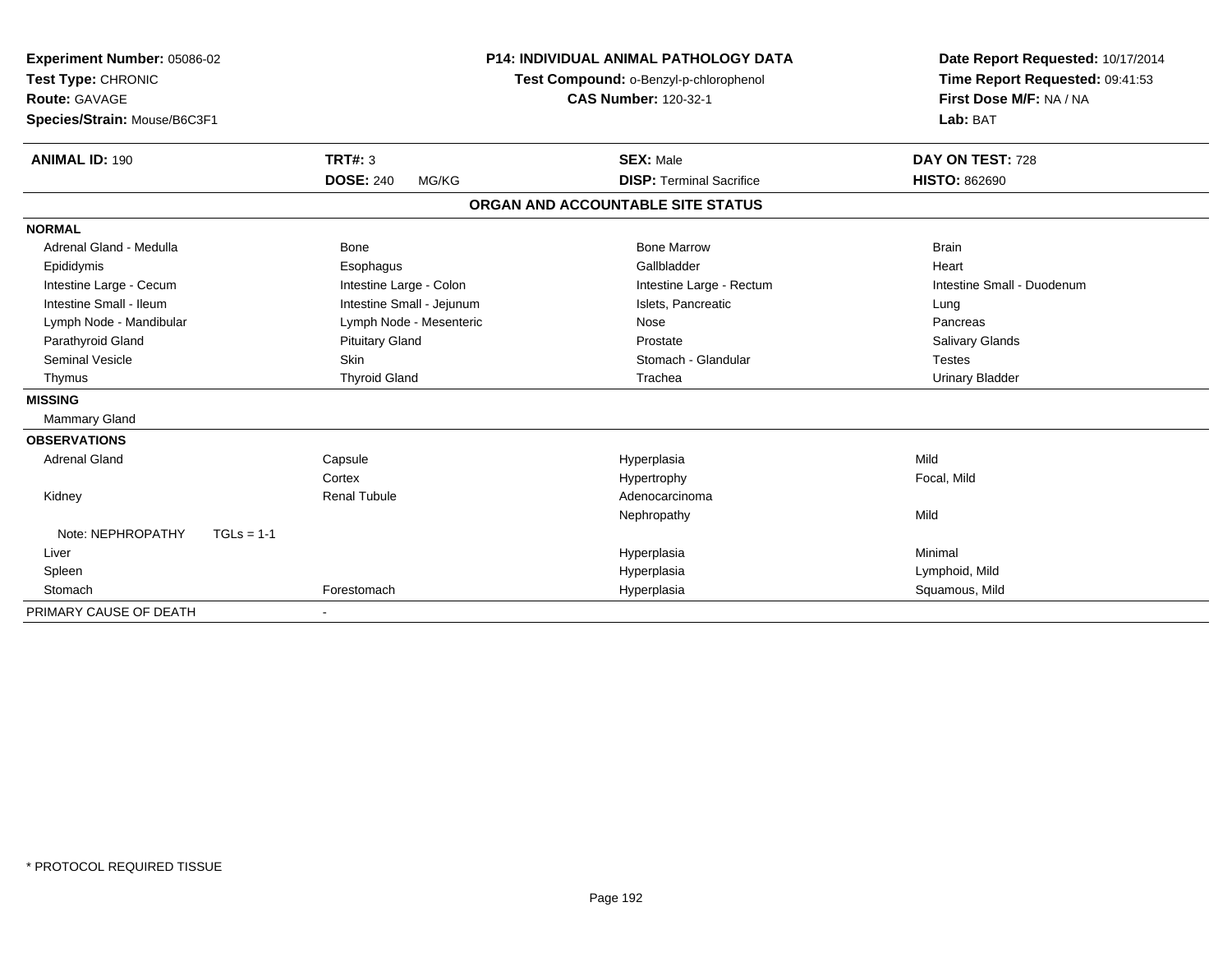| <b>Experiment Number: 05086-02</b><br>Test Type: CHRONIC<br><b>Route: GAVAGE</b> |                           | <b>P14: INDIVIDUAL ANIMAL PATHOLOGY DATA</b><br>Test Compound: o-Benzyl-p-chlorophenol<br><b>CAS Number: 120-32-1</b> | Date Report Requested: 10/17/2014<br>Time Report Requested: 09:41:53<br>First Dose M/F: NA / NA |
|----------------------------------------------------------------------------------|---------------------------|-----------------------------------------------------------------------------------------------------------------------|-------------------------------------------------------------------------------------------------|
| Species/Strain: Mouse/B6C3F1                                                     |                           |                                                                                                                       | Lab: BAT                                                                                        |
| <b>ANIMAL ID: 191</b>                                                            | TRT#: 3                   | <b>SEX: Male</b>                                                                                                      | DAY ON TEST: 93                                                                                 |
|                                                                                  | <b>DOSE: 240</b><br>MG/KG | <b>DISP:</b> Scheduled Sacrifice                                                                                      | HISTO:                                                                                          |
| <b>OBSERVATIONS</b>                                                              |                           |                                                                                                                       |                                                                                                 |
| Kidney                                                                           |                           | Nephropathy                                                                                                           | Minimal                                                                                         |
| PRIMARY CAUSE OF DEATH                                                           |                           |                                                                                                                       |                                                                                                 |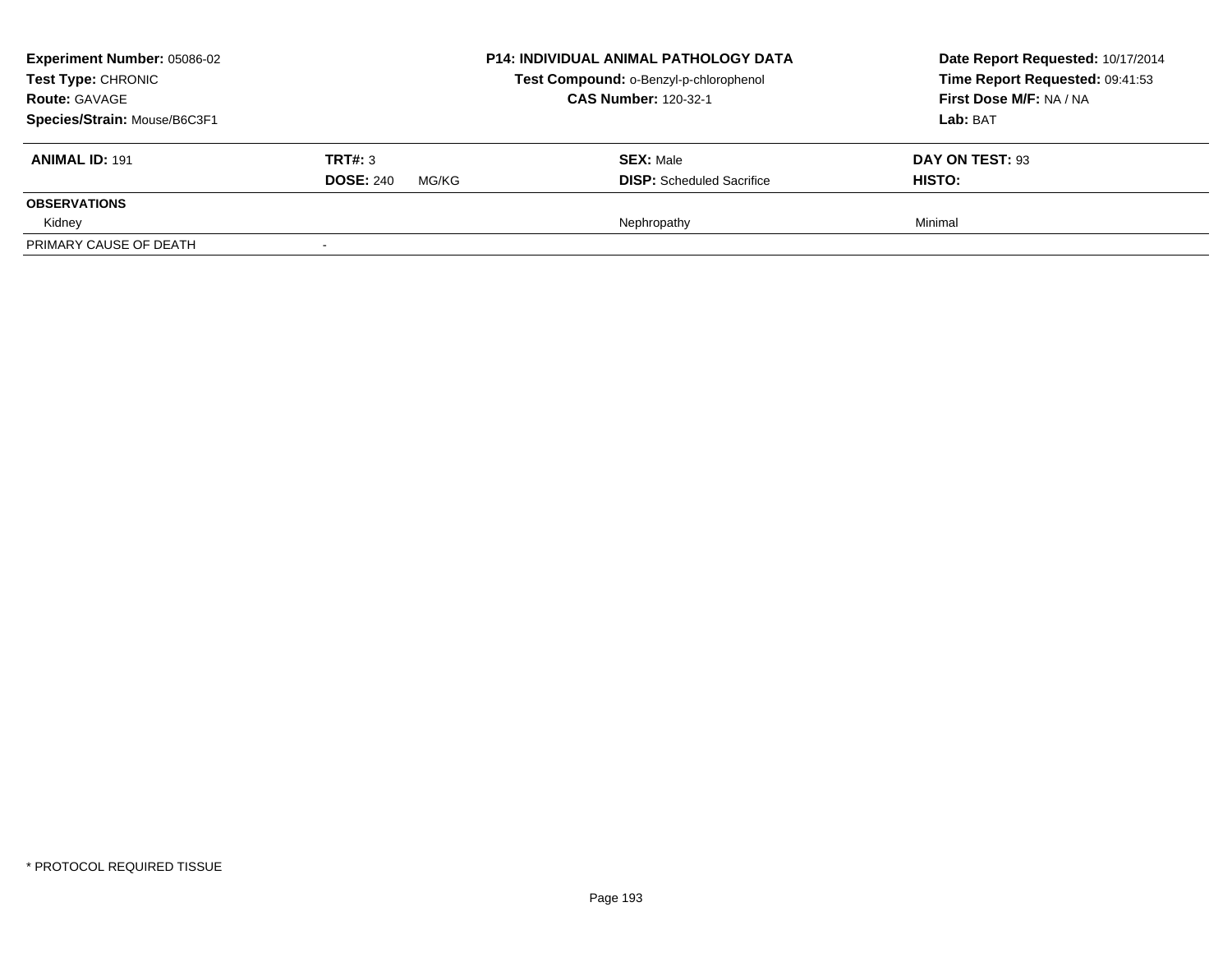| <b>Experiment Number: 05086-02</b><br>Test Type: CHRONIC<br><b>Route: GAVAGE</b><br>Species/Strain: Mouse/B6C3F1 |                                      | <b>P14: INDIVIDUAL ANIMAL PATHOLOGY DATA</b><br>Test Compound: o-Benzyl-p-chlorophenol<br><b>CAS Number: 120-32-1</b> | Date Report Requested: 10/17/2014<br>Time Report Requested: 09:41:53<br>First Dose M/F: NA / NA<br>Lab: BAT |
|------------------------------------------------------------------------------------------------------------------|--------------------------------------|-----------------------------------------------------------------------------------------------------------------------|-------------------------------------------------------------------------------------------------------------|
| <b>ANIMAL ID: 192</b>                                                                                            | TRT#: 3<br><b>DOSE: 240</b><br>MG/KG | <b>SEX: Male</b><br><b>DISP:</b> Scheduled Sacrifice                                                                  | DAY ON TEST: 93<br>HISTO:                                                                                   |
| <b>OBSERVATIONS</b><br>Kidney<br>PRIMARY CAUSE OF DEATH                                                          |                                      | Nephropathy                                                                                                           | Minimal                                                                                                     |
|                                                                                                                  |                                      |                                                                                                                       |                                                                                                             |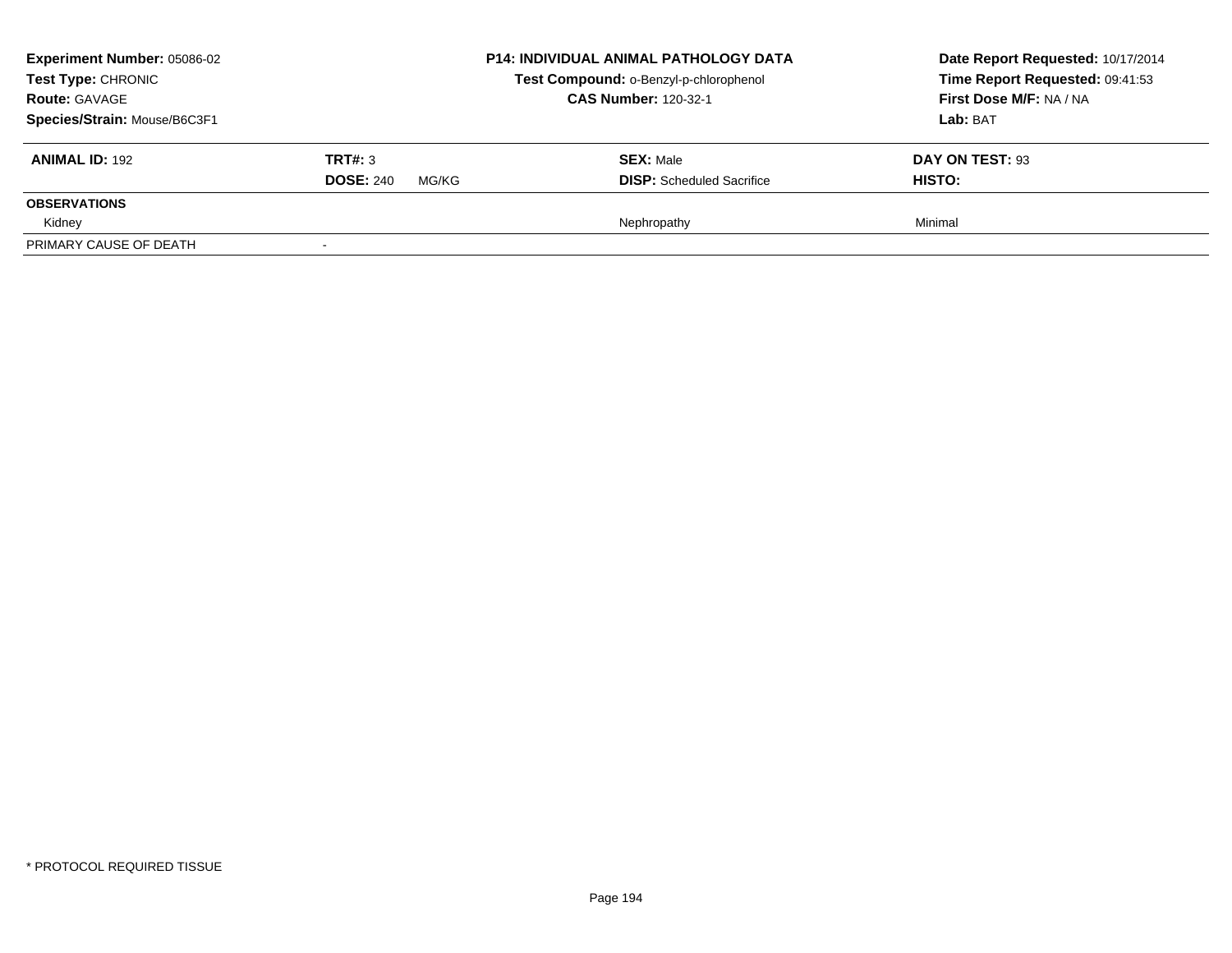| <b>Experiment Number: 05086-02</b><br>Test Type: CHRONIC<br><b>Route: GAVAGE</b><br>Species/Strain: Mouse/B6C3F1 |                                      | <b>P14: INDIVIDUAL ANIMAL PATHOLOGY DATA</b><br>Test Compound: o-Benzyl-p-chlorophenol<br><b>CAS Number: 120-32-1</b> | Date Report Requested: 10/17/2014<br>Time Report Requested: 09:41:53<br>First Dose M/F: NA / NA<br>Lab: BAT |
|------------------------------------------------------------------------------------------------------------------|--------------------------------------|-----------------------------------------------------------------------------------------------------------------------|-------------------------------------------------------------------------------------------------------------|
| <b>ANIMAL ID: 193</b>                                                                                            | TRT#: 3<br><b>DOSE: 240</b><br>MG/KG | <b>SEX: Male</b><br><b>DISP:</b> Scheduled Sacrifice                                                                  | DAY ON TEST: 93<br>HISTO:                                                                                   |
| <b>OBSERVATIONS</b><br>Kidney<br>PRIMARY CAUSE OF DEATH                                                          |                                      | Nephropathy                                                                                                           | Minimal                                                                                                     |
|                                                                                                                  |                                      |                                                                                                                       |                                                                                                             |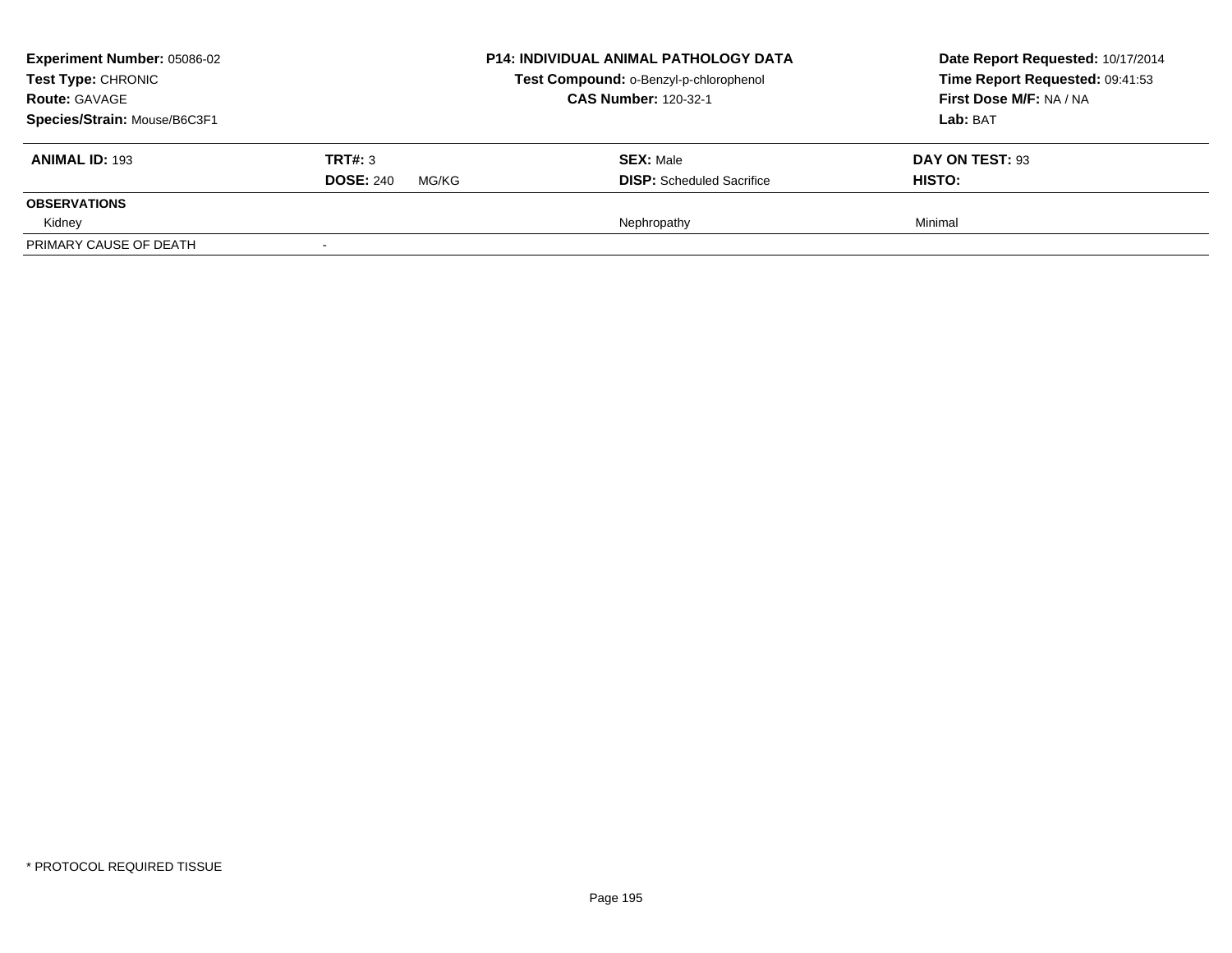| Experiment Number: 05086-02<br><b>Test Type: CHRONIC</b><br><b>Route: GAVAGE</b> |                           | <b>P14: INDIVIDUAL ANIMAL PATHOLOGY DATA</b><br>Test Compound: o-Benzyl-p-chlorophenol<br><b>CAS Number: 120-32-1</b> | Date Report Requested: 10/17/2014<br>Time Report Requested: 09:41:53<br>First Dose M/F: NA / NA |
|----------------------------------------------------------------------------------|---------------------------|-----------------------------------------------------------------------------------------------------------------------|-------------------------------------------------------------------------------------------------|
| Species/Strain: Mouse/B6C3F1                                                     |                           |                                                                                                                       | Lab: BAT                                                                                        |
| <b>ANIMAL ID: 194</b>                                                            | TRT#: 3                   | <b>SEX: Male</b>                                                                                                      | <b>DAY ON TEST: 456</b>                                                                         |
|                                                                                  | <b>DOSE: 240</b><br>MG/KG | <b>DISP:</b> Scheduled Sacrifice                                                                                      | <b>HISTO: 862694</b>                                                                            |
| <b>OBSERVATIONS</b>                                                              |                           |                                                                                                                       |                                                                                                 |
| Kidney                                                                           |                           | Nephropathy                                                                                                           | Moderate                                                                                        |
| [Nephropathy TGLS = 1-1]                                                         |                           |                                                                                                                       |                                                                                                 |
| PRIMARY CAUSE OF DEATH                                                           |                           |                                                                                                                       |                                                                                                 |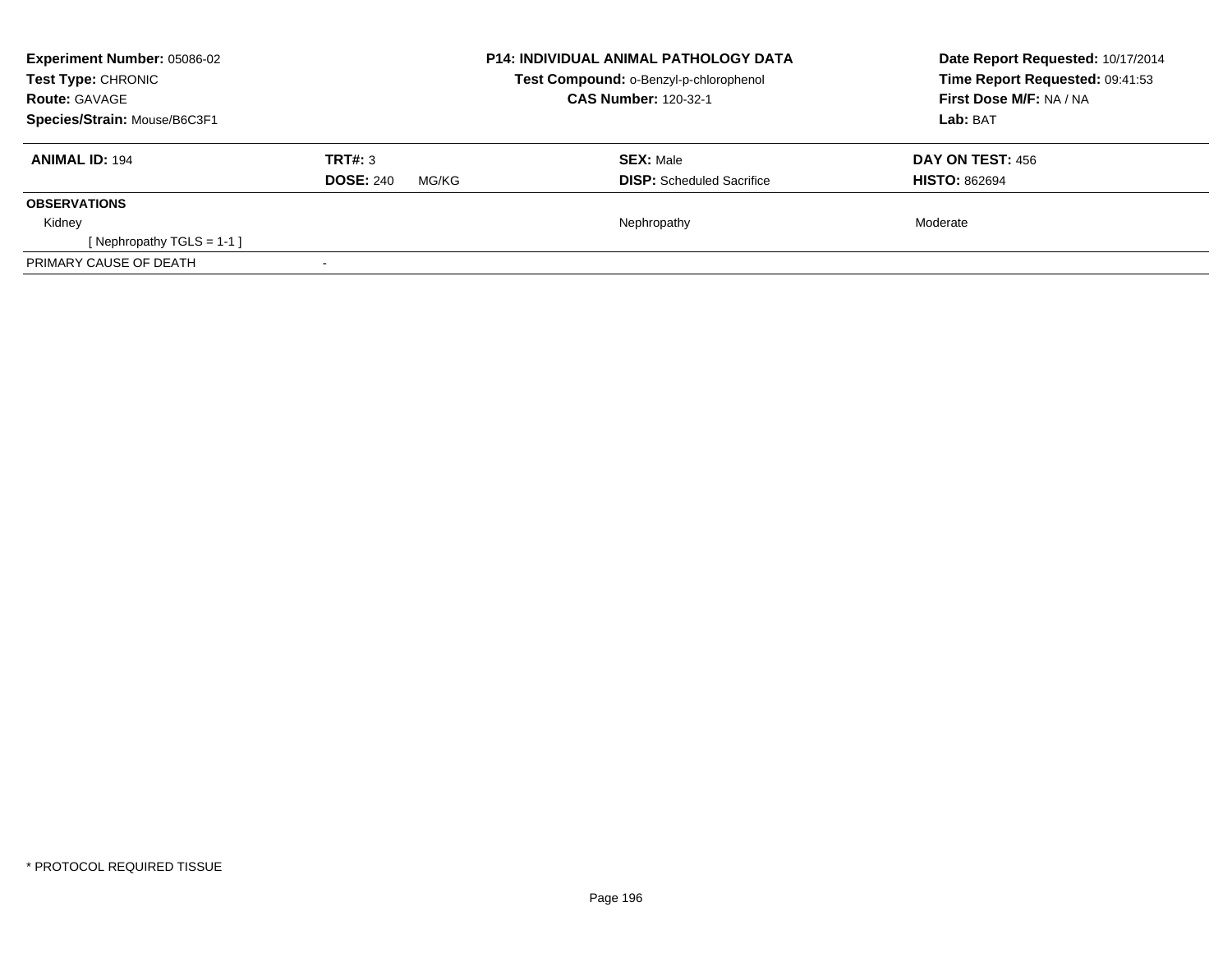| Experiment Number: 05086-02<br><b>Test Type: CHRONIC</b><br><b>Route: GAVAGE</b> |                           | <b>P14: INDIVIDUAL ANIMAL PATHOLOGY DATA</b><br>Test Compound: o-Benzyl-p-chlorophenol<br><b>CAS Number: 120-32-1</b> | Date Report Requested: 10/17/2014<br>Time Report Requested: 09:41:53<br>First Dose M/F: NA / NA |
|----------------------------------------------------------------------------------|---------------------------|-----------------------------------------------------------------------------------------------------------------------|-------------------------------------------------------------------------------------------------|
| Species/Strain: Mouse/B6C3F1                                                     |                           |                                                                                                                       | Lab: BAT                                                                                        |
| <b>ANIMAL ID: 195</b>                                                            | TRT#: 3                   | <b>SEX: Male</b>                                                                                                      | <b>DAY ON TEST: 456</b>                                                                         |
|                                                                                  | <b>DOSE: 240</b><br>MG/KG | <b>DISP:</b> Scheduled Sacrifice                                                                                      | <b>HISTO: 862695</b>                                                                            |
| <b>OBSERVATIONS</b>                                                              |                           |                                                                                                                       |                                                                                                 |
| Kidney                                                                           |                           | Nephropathy                                                                                                           | Moderate                                                                                        |
| [Nephropathy TGLS = 1-1]                                                         |                           |                                                                                                                       |                                                                                                 |
| PRIMARY CAUSE OF DEATH                                                           |                           |                                                                                                                       |                                                                                                 |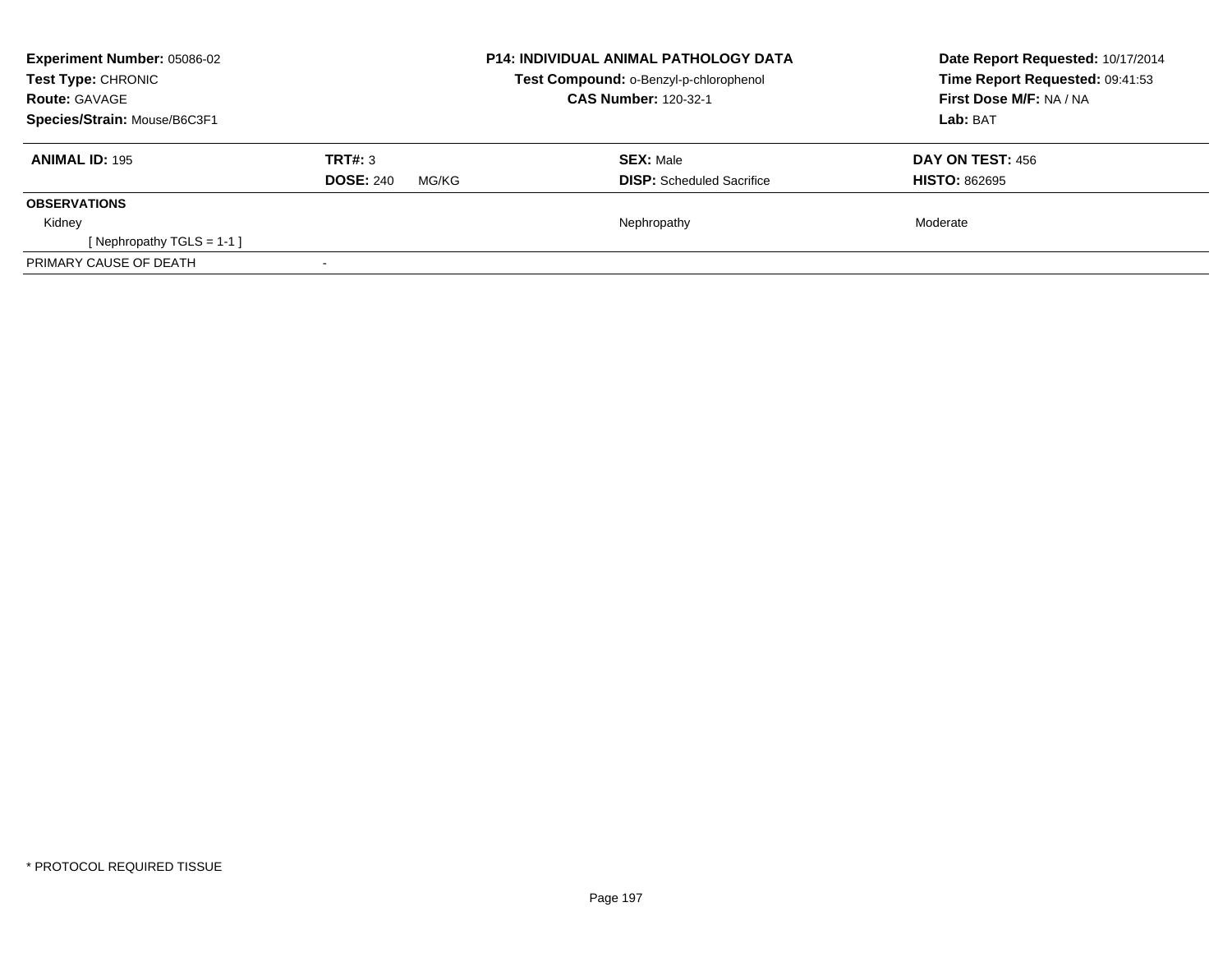| Experiment Number: 05086-02               | <b>P14: INDIVIDUAL ANIMAL PATHOLOGY DATA</b><br>Test Compound: o-Benzyl-p-chlorophenol |                                   | Date Report Requested: 10/17/2014<br>Time Report Requested: 09:41:53 |
|-------------------------------------------|----------------------------------------------------------------------------------------|-----------------------------------|----------------------------------------------------------------------|
| Test Type: CHRONIC                        |                                                                                        |                                   |                                                                      |
| Route: GAVAGE                             |                                                                                        | <b>CAS Number: 120-32-1</b>       | First Dose M/F: NA / NA                                              |
| Species/Strain: Mouse/B6C3F1              |                                                                                        |                                   | Lab: BAT                                                             |
| <b>ANIMAL ID: 196</b>                     | <b>TRT#: 3</b>                                                                         | <b>SEX: Male</b>                  | DAY ON TEST: 602                                                     |
|                                           | <b>DOSE: 240</b><br>MG/KG                                                              | <b>DISP:</b> Moribund Sacrifice   | <b>HISTO: 862696</b>                                                 |
|                                           |                                                                                        | ORGAN AND ACCOUNTABLE SITE STATUS |                                                                      |
| <b>NORMAL</b>                             |                                                                                        |                                   |                                                                      |
| <b>Adrenal Gland - Cortex</b>             | Adrenal Gland - Medulla                                                                | <b>Bone</b>                       | <b>Bone Marrow</b>                                                   |
| <b>Brain</b>                              | Epididymis                                                                             | Esophagus                         | Heart                                                                |
| Intestine Large - Colon                   | Intestine Large - Rectum                                                               | Intestine Small - Duodenum        | Intestine Small - Ileum                                              |
| Intestine Small - Jejunum                 | Islets, Pancreatic                                                                     | Lymph Node - Mandibular           | Nose                                                                 |
| Pancreas                                  | Parathyroid Gland                                                                      | <b>Pituitary Gland</b>            | Prostate                                                             |
| <b>Salivary Glands</b>                    | <b>Seminal Vesicle</b>                                                                 | Skin                              | Stomach - Forestomach                                                |
| Stomach - Glandular                       | <b>Testes</b>                                                                          | Thymus                            | <b>Thyroid Gland</b>                                                 |
| Trachea                                   | <b>Urinary Bladder</b>                                                                 |                                   |                                                                      |
| <b>MISSING</b>                            |                                                                                        |                                   |                                                                      |
| Gallbladder                               | Lymph Node - Mesenteric                                                                | <b>Mammary Gland</b>              |                                                                      |
| <b>OBSERVATIONS</b>                       |                                                                                        |                                   |                                                                      |
| Intestine Large                           | Cecum                                                                                  | Leiomyosarcoma                    |                                                                      |
| $TGLs = 3-10$<br>Note: LEIOMYOSAR         |                                                                                        |                                   |                                                                      |
| Kidney                                    |                                                                                        | Nephropathy                       | Mild                                                                 |
| Liver                                     |                                                                                        | Hepatocellular Carcinoma          |                                                                      |
|                                           |                                                                                        | Necrosis                          | Coagulative, Moderate                                                |
| [ Hepatocellular Carcinoma TGLS = 1-1+8 ] |                                                                                        |                                   |                                                                      |
| Lung                                      |                                                                                        | Hepatocellular Carcinoma          | Metastatic (Liver)                                                   |
| Note: HEPATOCLR CARC TGLs = 2-9           |                                                                                        |                                   |                                                                      |
| Spleen                                    |                                                                                        | Hematopoietic Cell Proliferation  | Minimal                                                              |
| Tooth                                     |                                                                                        | Inflammation                      | Chronic Active, Mild                                                 |
| PRIMARY CAUSE OF DEATH                    |                                                                                        |                                   |                                                                      |

Animal Note: C O MORB: HEPATOCELLULAR CARCINOMA, CECAL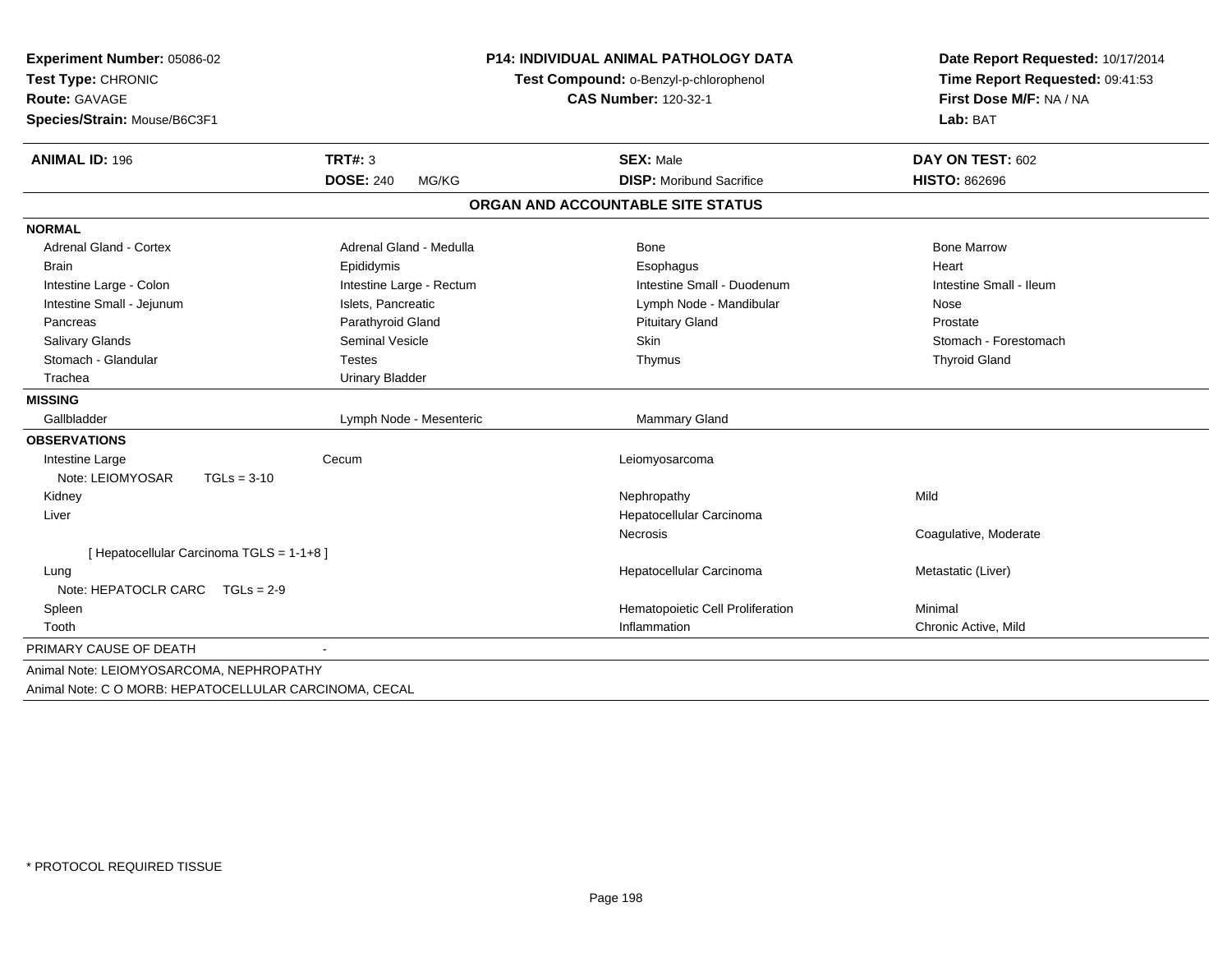| Experiment Number: 05086-02<br>Test Type: CHRONIC<br><b>Route: GAVAGE</b><br>Species/Strain: Mouse/B6C3F1 |                                      | <b>P14: INDIVIDUAL ANIMAL PATHOLOGY DATA</b><br><b>Test Compound: o-Benzyl-p-chlorophenol</b><br><b>CAS Number: 120-32-1</b> | Date Report Requested: 10/17/2014<br>Time Report Requested: 09:41:53<br>First Dose M/F: NA / NA<br>Lab: BAT |
|-----------------------------------------------------------------------------------------------------------|--------------------------------------|------------------------------------------------------------------------------------------------------------------------------|-------------------------------------------------------------------------------------------------------------|
| <b>ANIMAL ID: 197</b>                                                                                     | TRT#: 3<br><b>DOSE: 240</b><br>MG/KG | <b>SEX: Male</b><br><b>DISP:</b> Scheduled Sacrifice                                                                         | <b>DAY ON TEST: 456</b><br><b>HISTO: 862697</b>                                                             |
| <b>OBSERVATIONS</b>                                                                                       |                                      |                                                                                                                              |                                                                                                             |
| Kidney                                                                                                    |                                      | Nephropathy                                                                                                                  | Moderate                                                                                                    |
| Note: NEPHROPATHY<br>$TGLs = 2-1$                                                                         |                                      |                                                                                                                              |                                                                                                             |
| <b>Preputial Gland</b>                                                                                    |                                      | Inflammation                                                                                                                 | Chronic Active, Moderate                                                                                    |
| Inflammation $TGLS = 1-7$ ]                                                                               |                                      |                                                                                                                              |                                                                                                             |
| PRIMARY CAUSE OF DEATH                                                                                    |                                      |                                                                                                                              |                                                                                                             |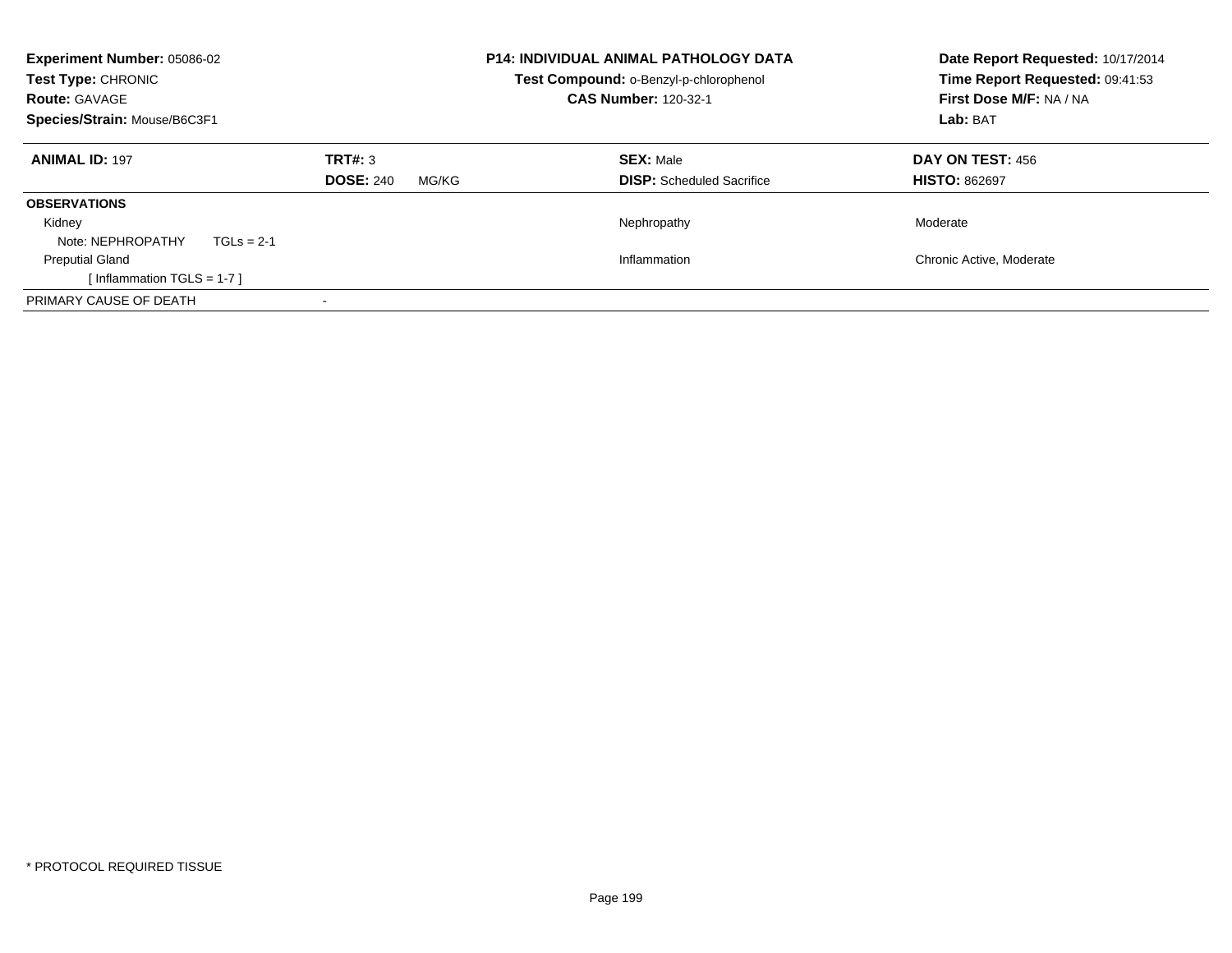| Experiment Number: 05086-02<br>Test Type: CHRONIC<br><b>Route: GAVAGE</b><br>Species/Strain: Mouse/B6C3F1 |                           | <b>P14: INDIVIDUAL ANIMAL PATHOLOGY DATA</b><br>Test Compound: o-Benzyl-p-chlorophenol<br><b>CAS Number: 120-32-1</b> | Date Report Requested: 10/17/2014<br>Time Report Requested: 09:41:53<br>First Dose M/F: NA / NA<br>Lab: BAT |
|-----------------------------------------------------------------------------------------------------------|---------------------------|-----------------------------------------------------------------------------------------------------------------------|-------------------------------------------------------------------------------------------------------------|
| <b>ANIMAL ID: 198</b>                                                                                     | TRT#: 3                   | <b>SEX: Male</b>                                                                                                      | DAY ON TEST: 728                                                                                            |
|                                                                                                           | <b>DOSE: 240</b><br>MG/KG | <b>DISP: Terminal Sacrifice</b>                                                                                       | <b>HISTO: 862698</b>                                                                                        |
|                                                                                                           |                           | ORGAN AND ACCOUNTABLE SITE STATUS                                                                                     |                                                                                                             |
| <b>NORMAL</b>                                                                                             |                           |                                                                                                                       |                                                                                                             |
| <b>Adrenal Gland - Cortex</b>                                                                             | Adrenal Gland - Medulla   | <b>Bone Marrow</b>                                                                                                    | <b>Brain</b>                                                                                                |
| Epididymis                                                                                                | Esophagus                 | Gallbladder                                                                                                           | Heart                                                                                                       |
| Intestine Large - Cecum                                                                                   | Intestine Large - Colon   | Intestine Large - Rectum                                                                                              | Intestine Small - Duodenum                                                                                  |
| Intestine Small - Ileum                                                                                   | Intestine Small - Jejunum | Islets. Pancreatic                                                                                                    | Lymph Node - Mandibular                                                                                     |
| Lymph Node - Mesenteric                                                                                   | Nose                      | Pancreas                                                                                                              | Parathyroid Gland                                                                                           |
| <b>Pituitary Gland</b>                                                                                    | Prostate                  | Salivary Glands                                                                                                       | <b>Seminal Vesicle</b>                                                                                      |
| Skin                                                                                                      | Spleen                    | Stomach - Forestomach                                                                                                 | Stomach - Glandular                                                                                         |
| <b>Testes</b>                                                                                             | Thymus                    | <b>Thyroid Gland</b>                                                                                                  | Trachea                                                                                                     |
| <b>Urinary Bladder</b>                                                                                    |                           |                                                                                                                       |                                                                                                             |
| <b>MISSING</b>                                                                                            |                           |                                                                                                                       |                                                                                                             |
| <b>Mammary Gland</b>                                                                                      |                           |                                                                                                                       |                                                                                                             |
| <b>OBSERVATIONS</b>                                                                                       |                           |                                                                                                                       |                                                                                                             |
| <b>Bone</b>                                                                                               |                           | Fibrous Osteodystrophy                                                                                                | Minimal                                                                                                     |
| Kidney                                                                                                    |                           | Nephropathy                                                                                                           | Mild                                                                                                        |
| [Nephropathy TGLS = 2-1]                                                                                  |                           |                                                                                                                       |                                                                                                             |
| Liver                                                                                                     |                           | Hepatocellular Adenoma                                                                                                |                                                                                                             |
| [ Hepatocellular Adenoma TGLS = 1-1 ]                                                                     |                           |                                                                                                                       |                                                                                                             |
| Lung                                                                                                      |                           | Alveolar/Bronchiolar Adenoma                                                                                          |                                                                                                             |
| [ Alveolar/Bronchiolar Adenoma TGLS = 3-2 ]                                                               |                           |                                                                                                                       |                                                                                                             |
| PRIMARY CAUSE OF DEATH                                                                                    |                           |                                                                                                                       |                                                                                                             |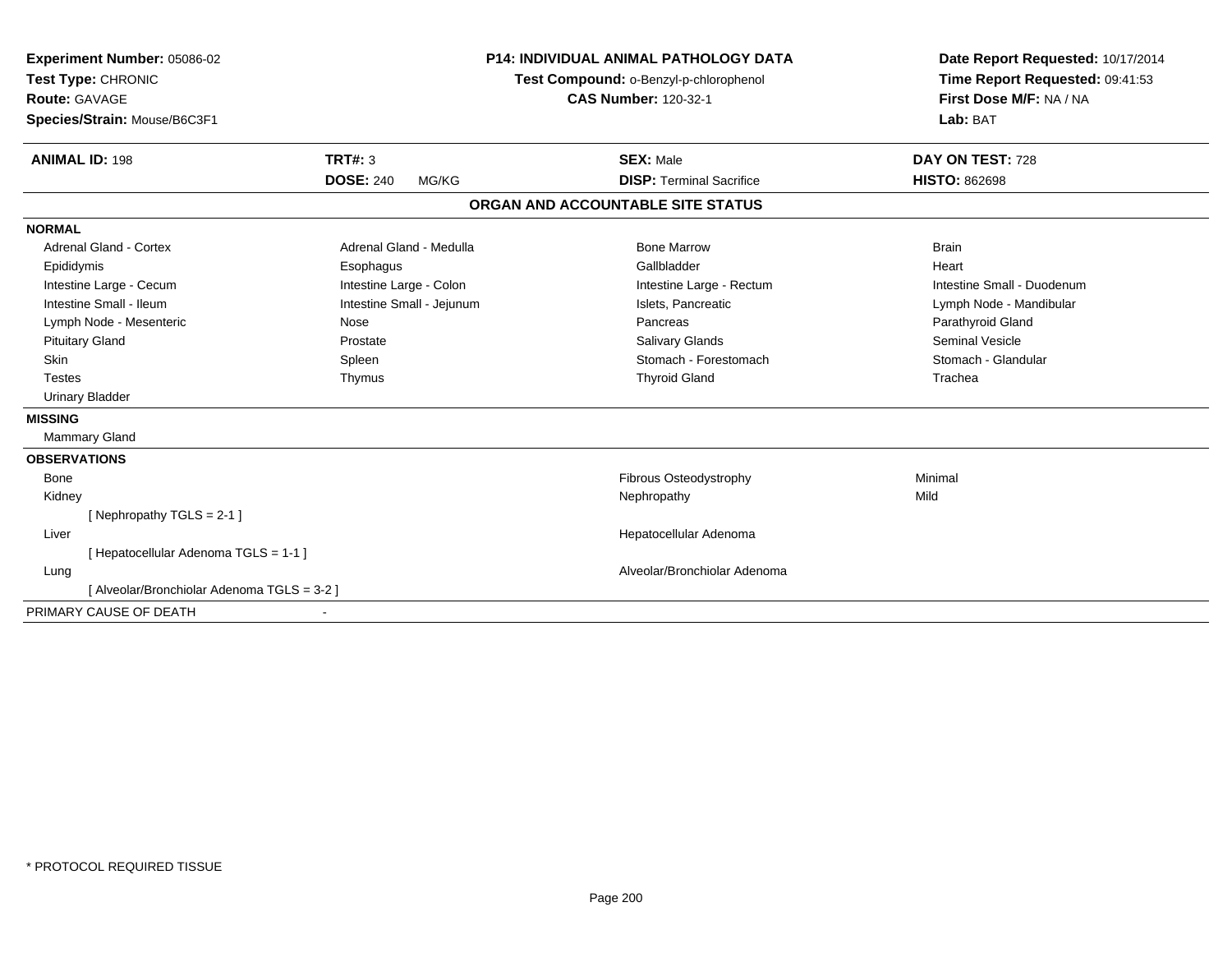| Experiment Number: 05086-02<br>Test Type: CHRONIC<br><b>Route: GAVAGE</b><br>Species/Strain: Mouse/B6C3F1 |                                             | <b>P14: INDIVIDUAL ANIMAL PATHOLOGY DATA</b><br>Test Compound: o-Benzyl-p-chlorophenol<br><b>CAS Number: 120-32-1</b> | Date Report Requested: 10/17/2014<br>Time Report Requested: 09:41:53<br>First Dose M/F: NA / NA<br>Lab: BAT |
|-----------------------------------------------------------------------------------------------------------|---------------------------------------------|-----------------------------------------------------------------------------------------------------------------------|-------------------------------------------------------------------------------------------------------------|
| <b>ANIMAL ID: 199</b>                                                                                     | <b>TRT#: 3</b><br><b>DOSE: 240</b><br>MG/KG | <b>SEX: Male</b><br><b>DISP: Terminal Sacrifice</b>                                                                   | DAY ON TEST: 728<br><b>HISTO: 862699</b>                                                                    |
|                                                                                                           |                                             | ORGAN AND ACCOUNTABLE SITE STATUS                                                                                     |                                                                                                             |
|                                                                                                           |                                             |                                                                                                                       |                                                                                                             |
| <b>NORMAL</b><br>Adrenal Gland - Medulla                                                                  | <b>Bone Marrow</b>                          |                                                                                                                       |                                                                                                             |
|                                                                                                           | Gallbladder                                 | <b>Brain</b>                                                                                                          | Epididymis                                                                                                  |
| Esophagus<br>Intestine Large - Colon                                                                      | Intestine Large - Rectum                    | Heart<br>Intestine Small - Duodenum                                                                                   | Intestine Large - Cecum<br>Intestine Small - Ileum                                                          |
| Intestine Small - Jejunum                                                                                 | Islets, Pancreatic                          | Lung                                                                                                                  | Lymph Node - Mandibular                                                                                     |
| Lymph Node - Mesenteric                                                                                   | Mesentery                                   | Nose                                                                                                                  | Pancreas                                                                                                    |
| Parathyroid Gland                                                                                         | <b>Pituitary Gland</b>                      | Prostate                                                                                                              | <b>Salivary Glands</b>                                                                                      |
| <b>Seminal Vesicle</b>                                                                                    | <b>Skin</b>                                 | Spleen                                                                                                                | Stomach - Forestomach                                                                                       |
| Stomach - Glandular                                                                                       | <b>Testes</b>                               | Thymus                                                                                                                | <b>Thyroid Gland</b>                                                                                        |
| Trachea                                                                                                   | <b>Urinary Bladder</b>                      |                                                                                                                       |                                                                                                             |
| <b>MISSING</b>                                                                                            |                                             |                                                                                                                       |                                                                                                             |
| Mammary Gland                                                                                             |                                             |                                                                                                                       |                                                                                                             |
| <b>OBSERVATIONS</b>                                                                                       |                                             |                                                                                                                       |                                                                                                             |
| <b>Adrenal Gland</b>                                                                                      | Cortex                                      | Hyperplasia                                                                                                           | Minimal                                                                                                     |
| Bone                                                                                                      |                                             | Fibrous Osteodystrophy                                                                                                | Mild                                                                                                        |
| Eye                                                                                                       |                                             | Cataract                                                                                                              | Marked                                                                                                      |
|                                                                                                           |                                             | Phthisis Bulbi                                                                                                        |                                                                                                             |
| Note: CATARACT<br>$TGLs = 1-8$                                                                            |                                             |                                                                                                                       |                                                                                                             |
| Note: PHTHISIS BULBI TGLs = 1-8                                                                           |                                             |                                                                                                                       |                                                                                                             |
| <b>Harderian Gland</b>                                                                                    |                                             | Adenoma                                                                                                               |                                                                                                             |
| Note: ADENOMA<br>$TGLs = 2-5$                                                                             |                                             |                                                                                                                       |                                                                                                             |
| Kidney                                                                                                    |                                             | Nephropathy                                                                                                           | Mild                                                                                                        |
| Note: NEPHROPATHY<br>$TGLs = 3-1$                                                                         |                                             |                                                                                                                       |                                                                                                             |
| Liver                                                                                                     |                                             | Hyperplasia                                                                                                           | Mild                                                                                                        |
| Note: NODULE SEEN AT NECROPSY                                                                             |                                             |                                                                                                                       |                                                                                                             |
| Note: NO CORRESP LESION FOR RIGHT ANT LOBE LIVER                                                          |                                             |                                                                                                                       |                                                                                                             |
| PRIMARY CAUSE OF DEATH                                                                                    |                                             |                                                                                                                       |                                                                                                             |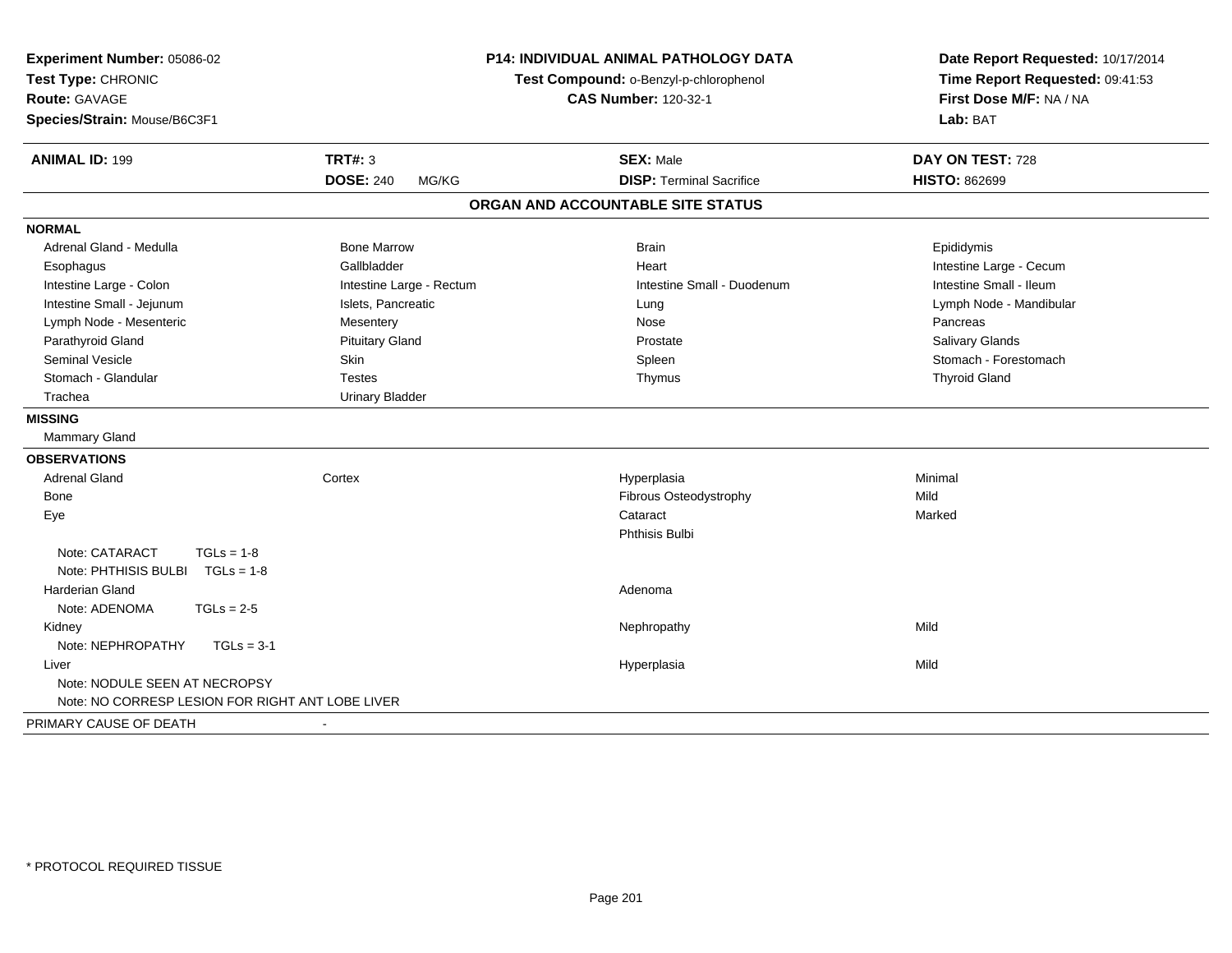| Experiment Number: 05086-02                 |                           | <b>P14: INDIVIDUAL ANIMAL PATHOLOGY DATA</b> | Date Report Requested: 10/17/2014 |
|---------------------------------------------|---------------------------|----------------------------------------------|-----------------------------------|
| Test Type: CHRONIC                          |                           | Test Compound: o-Benzyl-p-chlorophenol       | Time Report Requested: 09:41:53   |
| <b>Route: GAVAGE</b>                        |                           | <b>CAS Number: 120-32-1</b>                  | First Dose M/F: NA / NA           |
| Species/Strain: Mouse/B6C3F1                |                           |                                              | Lab: BAT                          |
| <b>ANIMAL ID: 200</b>                       | <b>TRT#: 3</b>            | <b>SEX: Male</b>                             | DAY ON TEST: 729                  |
|                                             | <b>DOSE: 240</b><br>MG/KG | <b>DISP: Terminal Sacrifice</b>              | <b>HISTO: 862700</b>              |
|                                             |                           | ORGAN AND ACCOUNTABLE SITE STATUS            |                                   |
| <b>NORMAL</b>                               |                           |                                              |                                   |
| <b>Adrenal Gland - Cortex</b>               | Adrenal Gland - Medulla   | <b>Bone Marrow</b>                           | <b>Brain</b>                      |
| Epididymis                                  | Esophagus                 | Gallbladder                                  | Heart                             |
| Intestine Large - Cecum                     | Intestine Large - Colon   | Intestine Large - Rectum                     | Intestine Small - Duodenum        |
| Intestine Small - Ileum                     | Intestine Small - Jejunum | Islets, Pancreatic                           | Liver                             |
| Lymph Node - Mandibular                     | Lymph Node - Mesenteric   | Nose                                         | Pancreas                          |
| Parathyroid Gland                           | <b>Pituitary Gland</b>    | Prostate                                     | <b>Seminal Vesicle</b>            |
| <b>Skin</b>                                 | Spleen                    | Stomach - Forestomach                        | <b>Testes</b>                     |
| <b>Thyroid Gland</b>                        | Trachea                   | <b>Urinary Bladder</b>                       |                                   |
| <b>MISSING</b>                              |                           |                                              |                                   |
| <b>Mammary Gland</b>                        | Thymus                    |                                              |                                   |
| <b>OBSERVATIONS</b>                         |                           |                                              |                                   |
| <b>Adrenal Gland</b>                        | Capsule                   | Hyperplasia                                  | Mild                              |
| <b>Bone</b>                                 |                           | Fibrous Osteodystrophy                       | Minimal                           |
| Harderian Gland                             |                           | Adenoma                                      |                                   |
| Kidney                                      |                           | Nephropathy                                  | Moderate                          |
| [Nephropathy TGLS = 1-1]                    |                           |                                              |                                   |
| Lung                                        |                           | Alveolar/Bronchiolar Adenoma                 |                                   |
| [ Alveolar/Bronchiolar Adenoma TGLS = 2-2 ] |                           |                                              |                                   |
| Salivary Glands                             |                           | Inflammation                                 | Chronic, Mild                     |
| Stomach                                     | Glandular, Mucosa         | Mineralization                               | Minimal                           |
| PRIMARY CAUSE OF DEATH                      |                           |                                              |                                   |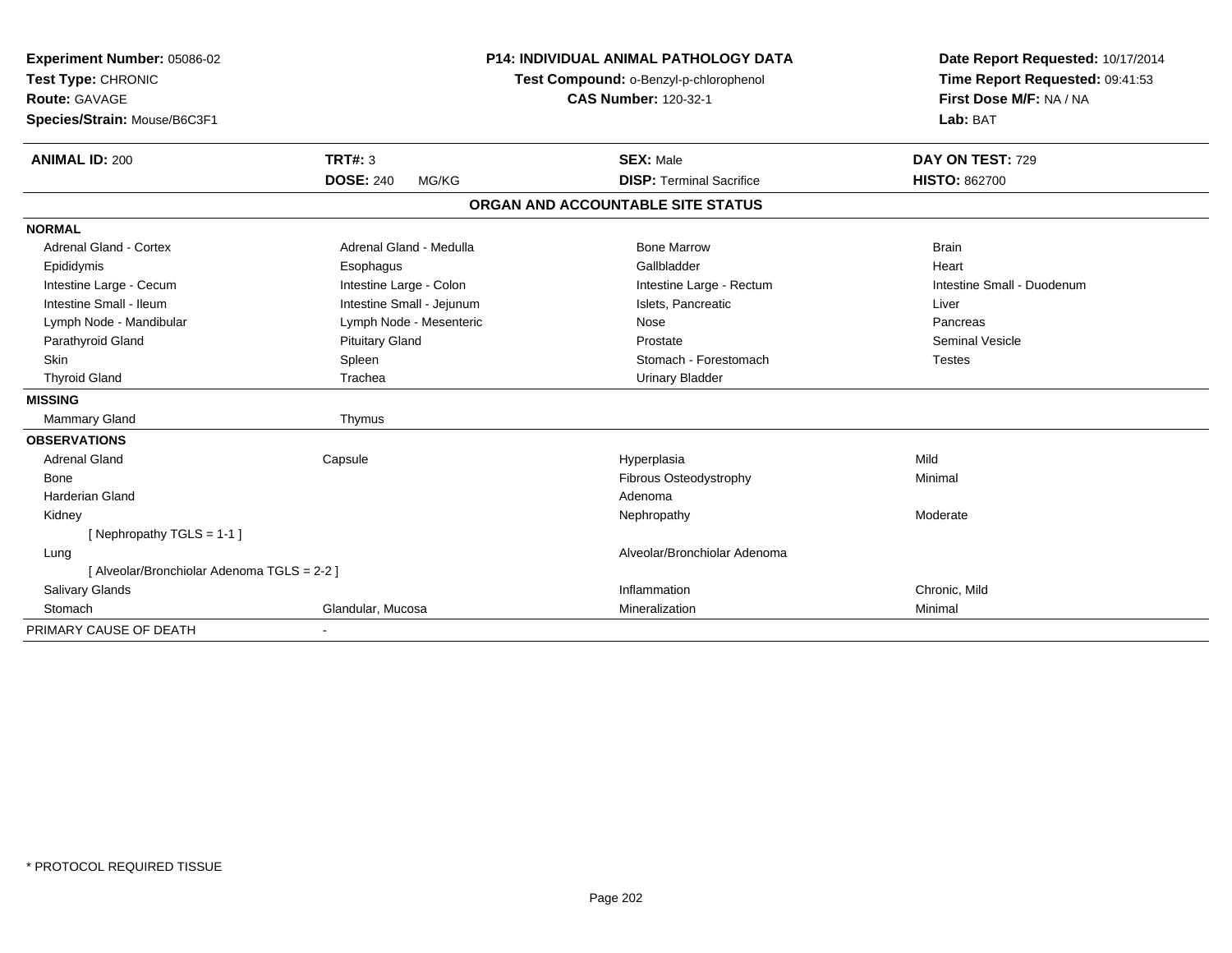| Experiment Number: 05086-02                                  |                           | <b>P14: INDIVIDUAL ANIMAL PATHOLOGY DATA</b> | Date Report Requested: 10/17/2014 |
|--------------------------------------------------------------|---------------------------|----------------------------------------------|-----------------------------------|
| Test Type: CHRONIC                                           |                           | Test Compound: o-Benzyl-p-chlorophenol       | Time Report Requested: 09:41:53   |
| <b>Route: GAVAGE</b>                                         |                           | <b>CAS Number: 120-32-1</b>                  | First Dose M/F: NA / NA           |
| Species/Strain: Mouse/B6C3F1                                 |                           |                                              | Lab: BAT                          |
| <b>ANIMAL ID: 201</b>                                        | TRT#: 3                   | <b>SEX: Male</b>                             | DAY ON TEST: 659                  |
|                                                              | <b>DOSE: 240</b><br>MG/KG | <b>DISP:</b> Moribund Sacrifice              | <b>HISTO: 862701</b>              |
|                                                              |                           | ORGAN AND ACCOUNTABLE SITE STATUS            |                                   |
| <b>NORMAL</b>                                                |                           |                                              |                                   |
| <b>Adrenal Gland - Cortex</b>                                | Adrenal Gland - Medulla   | <b>Bone</b>                                  | <b>Bone Marrow</b>                |
| <b>Brain</b>                                                 | Epididymis                | Esophagus                                    | Gallbladder                       |
| Heart                                                        | Intestine Large - Cecum   | Intestine Large - Colon                      | Intestine Large - Rectum          |
| Intestine Small - Duodenum                                   | Intestine Small - Ileum   | Intestine Small - Jejunum                    | Islets, Pancreatic                |
| Lung                                                         | Lymph Node - Mandibular   | Lymph Node - Mesenteric                      | Nose                              |
| Pancreas                                                     | Parathyroid Gland         | <b>Pituitary Gland</b>                       | Prostate                          |
| <b>Salivary Glands</b>                                       | Seminal Vesicle           | <b>Skin</b>                                  | Spleen                            |
| Stomach - Forestomach                                        | Stomach - Glandular       | <b>Testes</b>                                | <b>Thyroid Gland</b>              |
| Trachea                                                      | <b>Urinary Bladder</b>    |                                              |                                   |
| <b>MISSING</b>                                               |                           |                                              |                                   |
| <b>Mammary Gland</b>                                         | Thymus                    |                                              |                                   |
| <b>OBSERVATIONS</b>                                          |                           |                                              |                                   |
| Kidney                                                       |                           | Nephropathy                                  | Mild                              |
| [Nephropathy TGLS = 1-1]                                     |                           |                                              |                                   |
| Liver                                                        |                           | Hepatocellular Adenoma                       |                                   |
|                                                              |                           | Hepatocellular Carcinoma                     |                                   |
|                                                              |                           | <b>Necrosis</b>                              | Coagulative, Minimal              |
| Note: HEPATOCLR ADEN TGLs = 3-1                              |                           |                                              |                                   |
| [ Hepatocellular Carcinoma TGLS = 2-8 ]                      |                           |                                              |                                   |
| PRIMARY CAUSE OF DEATH                                       |                           |                                              |                                   |
| Animal Note: C O MORB: HEPATOCELLULAR CARCINOMA, NEPHROPATHY |                           |                                              |                                   |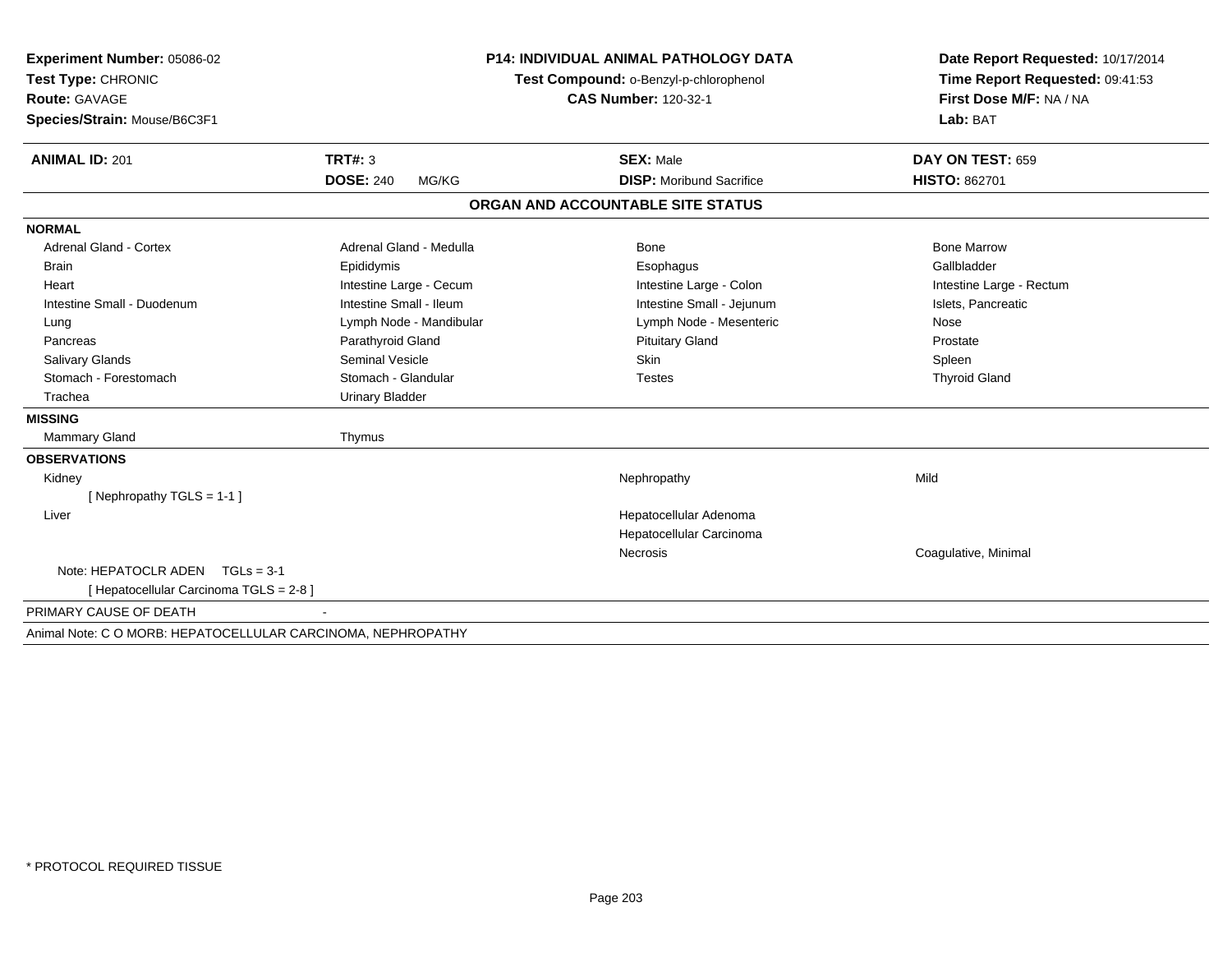| Experiment Number: 05086-02<br>Test Type: CHRONIC<br><b>Route: GAVAGE</b><br>Species/Strain: Mouse/B6C3F1 |                                    | <b>P14: INDIVIDUAL ANIMAL PATHOLOGY DATA</b><br>Test Compound: o-Benzyl-p-chlorophenol<br><b>CAS Number: 120-32-1</b> | Date Report Requested: 10/17/2014<br>Time Report Requested: 09:41:53<br>First Dose M/F: NA / NA<br>Lab: BAT |
|-----------------------------------------------------------------------------------------------------------|------------------------------------|-----------------------------------------------------------------------------------------------------------------------|-------------------------------------------------------------------------------------------------------------|
| <b>ANIMAL ID: 202</b>                                                                                     | <b>TRT#: 3</b><br><b>DOSE: 240</b> | <b>SEX: Male</b><br><b>DISP: Terminal Sacrifice</b>                                                                   | DAY ON TEST: 729<br><b>HISTO: 862702</b>                                                                    |
|                                                                                                           | MG/KG                              |                                                                                                                       |                                                                                                             |
|                                                                                                           |                                    | ORGAN AND ACCOUNTABLE SITE STATUS                                                                                     |                                                                                                             |
| <b>NORMAL</b>                                                                                             |                                    |                                                                                                                       |                                                                                                             |
| <b>Adrenal Gland - Cortex</b>                                                                             | <b>Bone Marrow</b>                 | <b>Brain</b>                                                                                                          | Epididymis                                                                                                  |
| Esophagus                                                                                                 | Gallbladder                        | Heart                                                                                                                 | Intestine Large - Cecum                                                                                     |
| Intestine Large - Colon                                                                                   | Intestine Large - Rectum           | Intestine Small - Duodenum                                                                                            | Intestine Small - Ileum                                                                                     |
| Intestine Small - Jejunum                                                                                 | Islets, Pancreatic                 | Lung                                                                                                                  | Lymph Node - Mandibular                                                                                     |
| Lymph Node - Mesenteric                                                                                   | Nose                               | Pancreas                                                                                                              | Parathyroid Gland                                                                                           |
| <b>Pituitary Gland</b>                                                                                    | Prostate                           | <b>Salivary Glands</b>                                                                                                | <b>Seminal Vesicle</b>                                                                                      |
| Skin                                                                                                      | Spleen                             | Stomach - Forestomach                                                                                                 | Stomach - Glandular                                                                                         |
| <b>Testes</b>                                                                                             | Thymus                             | <b>Thyroid Gland</b>                                                                                                  | Trachea                                                                                                     |
| <b>Urinary Bladder</b>                                                                                    |                                    |                                                                                                                       |                                                                                                             |
| <b>MISSING</b>                                                                                            |                                    |                                                                                                                       |                                                                                                             |
| <b>Mammary Gland</b>                                                                                      |                                    |                                                                                                                       |                                                                                                             |
| <b>OBSERVATIONS</b>                                                                                       |                                    |                                                                                                                       |                                                                                                             |
| <b>Adrenal Gland</b>                                                                                      | Medulla                            | Pheochromocytoma Malignant                                                                                            |                                                                                                             |
| Note: PHEOCHROM MAL<br>$TGLs = 4-7$                                                                       |                                    |                                                                                                                       |                                                                                                             |
| Bone                                                                                                      |                                    | Fibrous Osteodystrophy                                                                                                | Minimal                                                                                                     |
| Kidney                                                                                                    |                                    | Nephropathy                                                                                                           | Mild                                                                                                        |
| [Nephropathy TGLS = 3-1]                                                                                  |                                    |                                                                                                                       |                                                                                                             |
| Liver                                                                                                     |                                    | Hepatocellular Adenoma<br>Hepatocellular Carcinoma                                                                    |                                                                                                             |
| Note: NO CORRESP LESIONS FOR TWO FOCI OF MEDIAN LOBE OF                                                   |                                    |                                                                                                                       |                                                                                                             |
| Note: HEPATOCLR ADEN TGLs = 7-10                                                                          |                                    |                                                                                                                       |                                                                                                             |
| Note: LIVER SEEN AT TRIM                                                                                  |                                    |                                                                                                                       |                                                                                                             |
| [ Hepatocellular Adenoma TGLS = 2-9 ]                                                                     |                                    |                                                                                                                       |                                                                                                             |
| <b>Preputial Gland</b>                                                                                    | Duct                               | Dilatation                                                                                                            | Moderate                                                                                                    |
| Note: DILATATION<br>$TGLs = 1-8$                                                                          |                                    |                                                                                                                       |                                                                                                             |
| PRIMARY CAUSE OF DEATH                                                                                    |                                    |                                                                                                                       |                                                                                                             |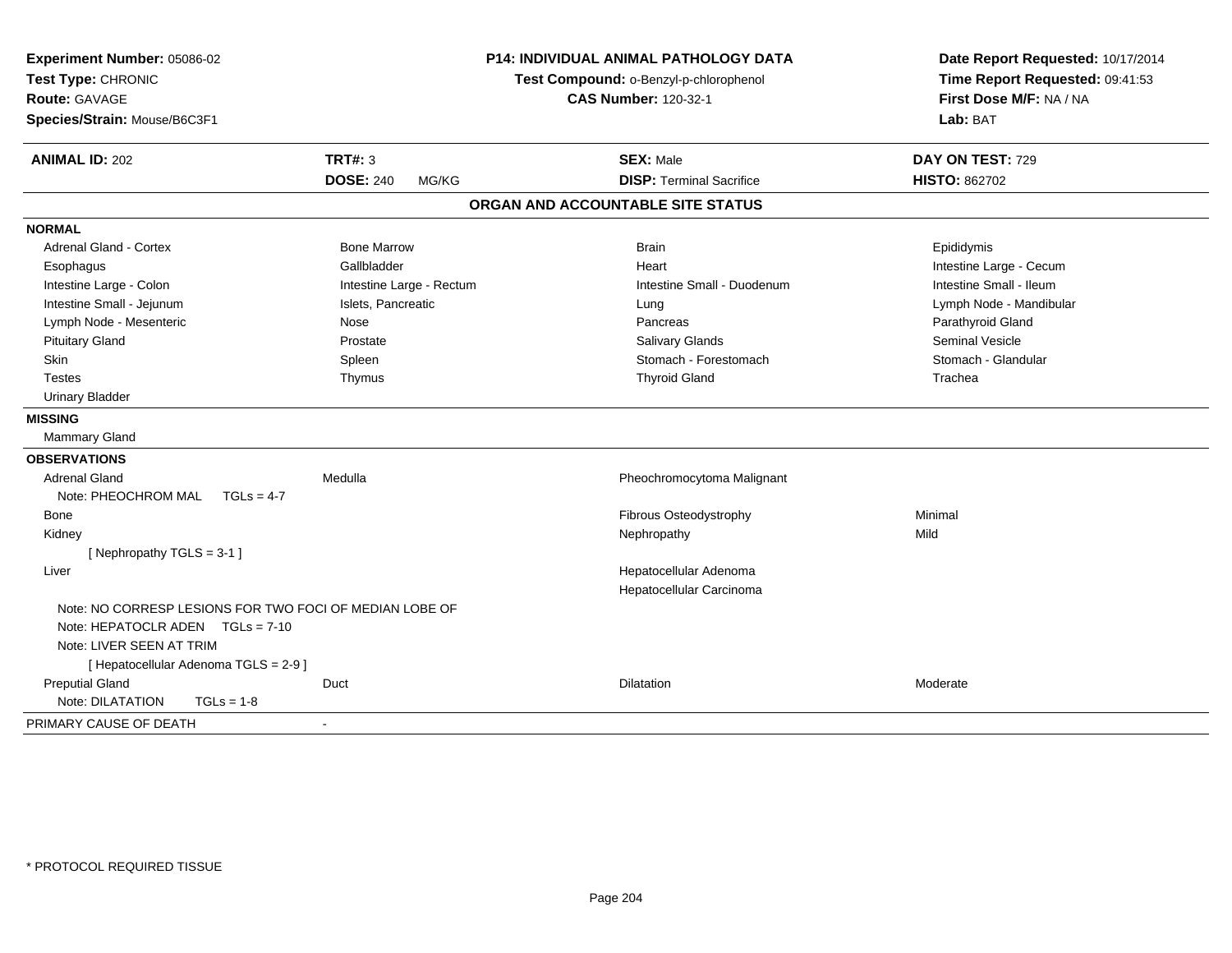| Experiment Number: 05086-02<br>Test Type: CHRONIC<br><b>Route: GAVAGE</b><br>Species/Strain: Mouse/B6C3F1 |                           | <b>P14: INDIVIDUAL ANIMAL PATHOLOGY DATA</b><br>Test Compound: o-Benzyl-p-chlorophenol<br><b>CAS Number: 120-32-1</b> | Date Report Requested: 10/17/2014<br>Time Report Requested: 09:41:53<br>First Dose M/F: NA / NA<br>Lab: BAT |
|-----------------------------------------------------------------------------------------------------------|---------------------------|-----------------------------------------------------------------------------------------------------------------------|-------------------------------------------------------------------------------------------------------------|
| <b>TRT#: 3</b><br><b>ANIMAL ID: 203</b>                                                                   |                           | <b>SEX: Male</b>                                                                                                      | DAY ON TEST: 699                                                                                            |
|                                                                                                           | <b>DOSE: 240</b><br>MG/KG | <b>DISP: Natural Death</b>                                                                                            | <b>HISTO: 862703</b>                                                                                        |
|                                                                                                           |                           | ORGAN AND ACCOUNTABLE SITE STATUS                                                                                     |                                                                                                             |
| <b>NORMAL</b>                                                                                             |                           |                                                                                                                       |                                                                                                             |
| <b>Adrenal Gland - Cortex</b>                                                                             | Adrenal Gland - Medulla   | <b>Bone Marrow</b>                                                                                                    | <b>Brain</b>                                                                                                |
| Epididymis                                                                                                | Esophagus                 | Gallbladder                                                                                                           | Intestine Large - Cecum                                                                                     |
| Intestine Large - Colon                                                                                   | Intestine Large - Rectum  | Intestine Small - Ileum                                                                                               | Intestine Small - Jejunum                                                                                   |
| Islets, Pancreatic<br>Lung                                                                                |                           | Lymph Node - Mandibular                                                                                               | Nose                                                                                                        |
| Parathyroid Gland                                                                                         | <b>Pituitary Gland</b>    | Prostate                                                                                                              | Salivary Glands                                                                                             |
| <b>Seminal Vesicle</b><br>Skin                                                                            |                           | Stomach - Forestomach                                                                                                 | Stomach - Glandular                                                                                         |
| <b>Testes</b>                                                                                             | <b>Thyroid Gland</b>      | Trachea                                                                                                               | <b>Urinary Bladder</b>                                                                                      |
| <b>MISSING</b>                                                                                            |                           |                                                                                                                       |                                                                                                             |
| Mammary Gland                                                                                             | Thymus                    |                                                                                                                       |                                                                                                             |
| <b>OBSERVATIONS</b>                                                                                       |                           |                                                                                                                       |                                                                                                             |
| Bone                                                                                                      |                           | Fibrous Osteodystrophy                                                                                                | Minimal                                                                                                     |
| Myocardium<br>Heart                                                                                       |                           | Degeneration                                                                                                          | Mild                                                                                                        |
| <b>Intestine Small</b><br>Duodenum                                                                        |                           | Ulcer                                                                                                                 | Moderate                                                                                                    |
| Kidney                                                                                                    | <b>Renal Tubule</b>       | Hyperplasia                                                                                                           | Minimal                                                                                                     |
|                                                                                                           |                           | Nephropathy                                                                                                           | Moderate                                                                                                    |
| Note: NEPHROPATHY<br>$TGLs = 4-1$                                                                         |                           |                                                                                                                       |                                                                                                             |
| Liver                                                                                                     |                           | Hepatocellular Adenoma                                                                                                | Multiple                                                                                                    |
|                                                                                                           |                           | <b>Necrosis</b>                                                                                                       | Coagulative, Mild                                                                                           |
| Note: HEPATOCLR ADEN $TGLs = 2,3-8+9$                                                                     |                           |                                                                                                                       |                                                                                                             |
| Lymph Node                                                                                                | Mesenteric, Sinus         | Ectasia                                                                                                               | Moderate                                                                                                    |
| Note: ECTASIA<br>$TGLs = 5-4$                                                                             |                           |                                                                                                                       |                                                                                                             |
| Pancreas                                                                                                  |                           | Inflammation                                                                                                          | Chronic, Mild                                                                                               |
| Spleen                                                                                                    |                           | Hematopoietic Cell Proliferation                                                                                      | Moderate                                                                                                    |
| <b>Urin Bladder</b>                                                                                       |                           |                                                                                                                       |                                                                                                             |
| Note: NO CORRESP LESION FOR FLUID SEEN IN UR BLADD AT NECR                                                |                           |                                                                                                                       |                                                                                                             |
| PRIMARY CAUSE OF DEATH                                                                                    |                           |                                                                                                                       |                                                                                                             |
| Animal Note: C O DEATH: NEPHROPATHY, DUODENAL ULCER                                                       |                           |                                                                                                                       |                                                                                                             |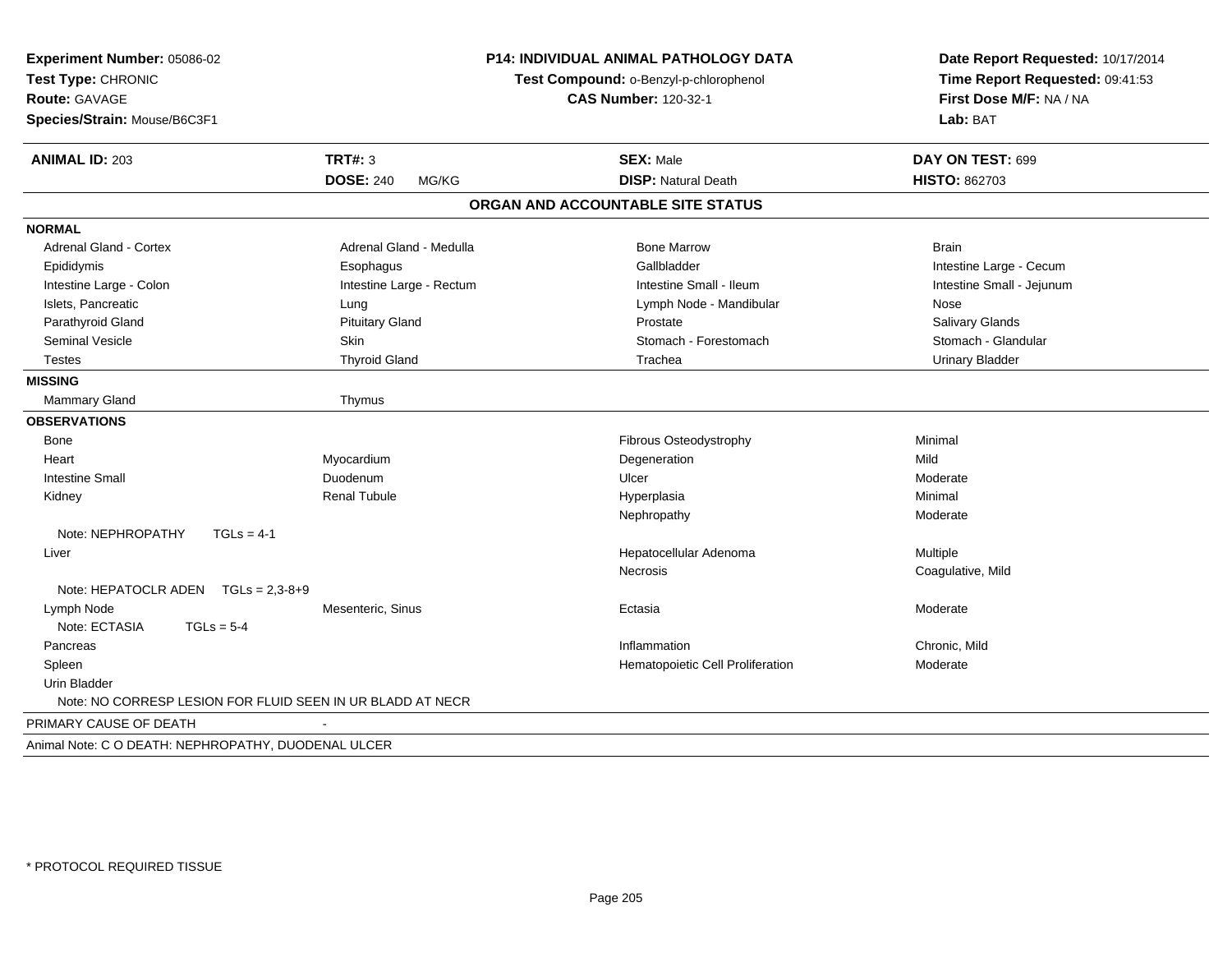| Experiment Number: 05086-02<br>Test Type: CHRONIC<br><b>Route: GAVAGE</b><br>Species/Strain: Mouse/B6C3F1<br><b>ANIMAL ID: 204</b> | TRT#: 3                   | P14: INDIVIDUAL ANIMAL PATHOLOGY DATA<br>Test Compound: o-Benzyl-p-chlorophenol<br><b>CAS Number: 120-32-1</b><br><b>SEX: Male</b> | Date Report Requested: 10/17/2014<br>Time Report Requested: 09:41:53<br>First Dose M/F: NA / NA<br>Lab: BAT<br>DAY ON TEST: 729 |
|------------------------------------------------------------------------------------------------------------------------------------|---------------------------|------------------------------------------------------------------------------------------------------------------------------------|---------------------------------------------------------------------------------------------------------------------------------|
|                                                                                                                                    | <b>DOSE: 240</b><br>MG/KG | <b>DISP: Terminal Sacrifice</b>                                                                                                    | <b>HISTO: 862704</b>                                                                                                            |
|                                                                                                                                    |                           | ORGAN AND ACCOUNTABLE SITE STATUS                                                                                                  |                                                                                                                                 |
| <b>NORMAL</b>                                                                                                                      |                           |                                                                                                                                    |                                                                                                                                 |
| Adrenal Gland - Cortex                                                                                                             | Adrenal Gland - Medulla   | <b>Bone</b>                                                                                                                        | <b>Bone Marrow</b>                                                                                                              |
| <b>Brain</b>                                                                                                                       | Epididymis                | Esophagus                                                                                                                          | Gallbladder                                                                                                                     |
| Heart                                                                                                                              | Intestine Large - Cecum   | Intestine Large - Colon                                                                                                            | Intestine Large - Rectum                                                                                                        |
| Intestine Small - Duodenum                                                                                                         | Intestine Small - Ileum   | Intestine Small - Jejunum                                                                                                          | Islets, Pancreatic                                                                                                              |
| Lung                                                                                                                               | Lymph Node - Mandibular   | Lymph Node - Mesenteric                                                                                                            | Nose                                                                                                                            |
| Pancreas                                                                                                                           | Parathyroid Gland         | <b>Pituitary Gland</b>                                                                                                             | Prostate                                                                                                                        |
| <b>Salivary Glands</b>                                                                                                             | <b>Seminal Vesicle</b>    | Skin                                                                                                                               | Spleen                                                                                                                          |
| Stomach - Glandular                                                                                                                | <b>Testes</b>             | Thymus                                                                                                                             | <b>Thyroid Gland</b>                                                                                                            |
| Trachea                                                                                                                            | <b>Urinary Bladder</b>    |                                                                                                                                    |                                                                                                                                 |
| <b>MISSING</b>                                                                                                                     |                           |                                                                                                                                    |                                                                                                                                 |
| <b>Mammary Gland</b>                                                                                                               |                           |                                                                                                                                    |                                                                                                                                 |
| <b>OBSERVATIONS</b>                                                                                                                |                           |                                                                                                                                    |                                                                                                                                 |
| Kidney                                                                                                                             |                           | Nephropathy                                                                                                                        | Moderate                                                                                                                        |
| [Nephropathy TGLS = 1-1]                                                                                                           |                           |                                                                                                                                    |                                                                                                                                 |
| Liver                                                                                                                              |                           | Hyperplasia                                                                                                                        | Mild                                                                                                                            |
| [ Hyperplasia TGLS = 2-8 ]                                                                                                         |                           |                                                                                                                                    |                                                                                                                                 |
| Stomach                                                                                                                            | Forestomach               | Squamous Cell Papilloma                                                                                                            |                                                                                                                                 |
|                                                                                                                                    | Forestomach               | Ulcer                                                                                                                              | Mild                                                                                                                            |
| Note: ULCER<br>$TGLs = 3-9$                                                                                                        |                           |                                                                                                                                    |                                                                                                                                 |
| PRIMARY CAUSE OF DEATH                                                                                                             |                           |                                                                                                                                    |                                                                                                                                 |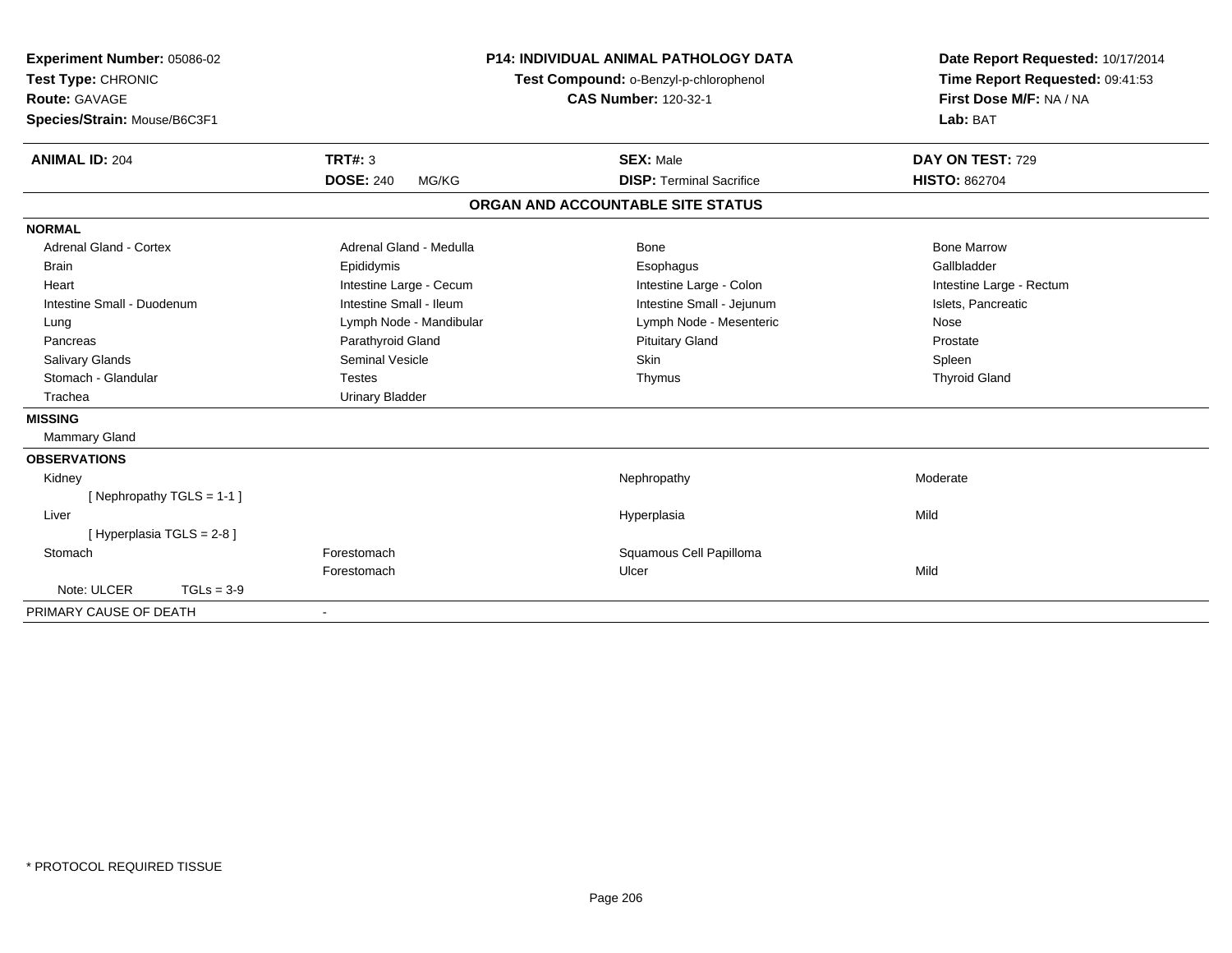| Experiment Number: 05086-02<br>Test Type: CHRONIC<br><b>Route: GAVAGE</b><br>Species/Strain: Mouse/B6C3F1 |                           | <b>P14: INDIVIDUAL ANIMAL PATHOLOGY DATA</b><br>Test Compound: o-Benzyl-p-chlorophenol<br><b>CAS Number: 120-32-1</b> | Date Report Requested: 10/17/2014<br>Time Report Requested: 09:41:53<br>First Dose M/F: NA / NA<br>Lab: BAT |
|-----------------------------------------------------------------------------------------------------------|---------------------------|-----------------------------------------------------------------------------------------------------------------------|-------------------------------------------------------------------------------------------------------------|
| <b>ANIMAL ID: 205</b>                                                                                     | TRT#: $3$                 | <b>SEX: Male</b>                                                                                                      | DAY ON TEST: 433                                                                                            |
|                                                                                                           | <b>DOSE: 240</b><br>MG/KG | <b>DISP: Natural Death</b>                                                                                            | <b>HISTO: 862705</b>                                                                                        |
|                                                                                                           |                           | ORGAN AND ACCOUNTABLE SITE STATUS                                                                                     |                                                                                                             |
| <b>NORMAL</b>                                                                                             |                           |                                                                                                                       |                                                                                                             |
| <b>Adrenal Gland - Cortex</b>                                                                             | Bone                      | <b>Bone Marrow</b>                                                                                                    | <b>Brain</b>                                                                                                |
| Epididymis                                                                                                | Esophagus                 | Heart                                                                                                                 | Intestine Large - Colon                                                                                     |
| Intestine Large - Rectum                                                                                  | Intestine Small - Ileum   | Islets, Pancreatic                                                                                                    | Lung                                                                                                        |
| Lymph Node - Mandibular                                                                                   | Nose                      | Parathyroid Gland                                                                                                     | Prostate                                                                                                    |
| Salivary Glands                                                                                           | <b>Seminal Vesicle</b>    | <b>Skin</b>                                                                                                           | Stomach - Forestomach                                                                                       |
| <b>Testes</b>                                                                                             | Thymus                    | <b>Thyroid Gland</b>                                                                                                  | Trachea                                                                                                     |
| <b>Urinary Bladder</b>                                                                                    |                           |                                                                                                                       |                                                                                                             |
| <b>MISSING</b>                                                                                            |                           |                                                                                                                       |                                                                                                             |
| Adrenal Gland - Medulla                                                                                   | Intestine Large - Cecum   | Intestine Small - Duodenum                                                                                            | Intestine Small - Jejunum                                                                                   |
| Lymph Node - Mesenteric                                                                                   | Mammary Gland             | <b>Pituitary Gland</b>                                                                                                |                                                                                                             |
| <b>AUTO PRECLUDES DIAG.</b>                                                                               |                           |                                                                                                                       |                                                                                                             |
| Gallbladder                                                                                               |                           |                                                                                                                       |                                                                                                             |
| <b>OBSERVATIONS</b>                                                                                       |                           |                                                                                                                       |                                                                                                             |
| <b>Harderian Gland</b>                                                                                    |                           | Adenoma                                                                                                               |                                                                                                             |
| Kidney                                                                                                    |                           | Nephropathy                                                                                                           | Minimal                                                                                                     |
| Note: NEPHROPATHY<br>$TGLs = 3-1$                                                                         |                           |                                                                                                                       |                                                                                                             |
| Liver                                                                                                     |                           | Hepatocellular Adenoma                                                                                                |                                                                                                             |
| Note: HEPATOCLR ADEN<br>$TGLs = 1-7$                                                                      |                           |                                                                                                                       |                                                                                                             |
| Pancreas                                                                                                  |                           | <b>Basophilic Focus</b>                                                                                               |                                                                                                             |
| Spleen                                                                                                    |                           | Depletion Lymphoid                                                                                                    | Moderate                                                                                                    |
| Note: DEPLET LYMPH<br>$TGLs = 2-1$                                                                        |                           |                                                                                                                       |                                                                                                             |
| Stomach                                                                                                   | Glandular                 | Ulcer                                                                                                                 | Mild                                                                                                        |
| PRIMARY CAUSE OF DEATH                                                                                    |                           |                                                                                                                       |                                                                                                             |
| Animal Note: C O DEATH: NEPHROPATHY, STOMACH ULCER                                                        |                           |                                                                                                                       |                                                                                                             |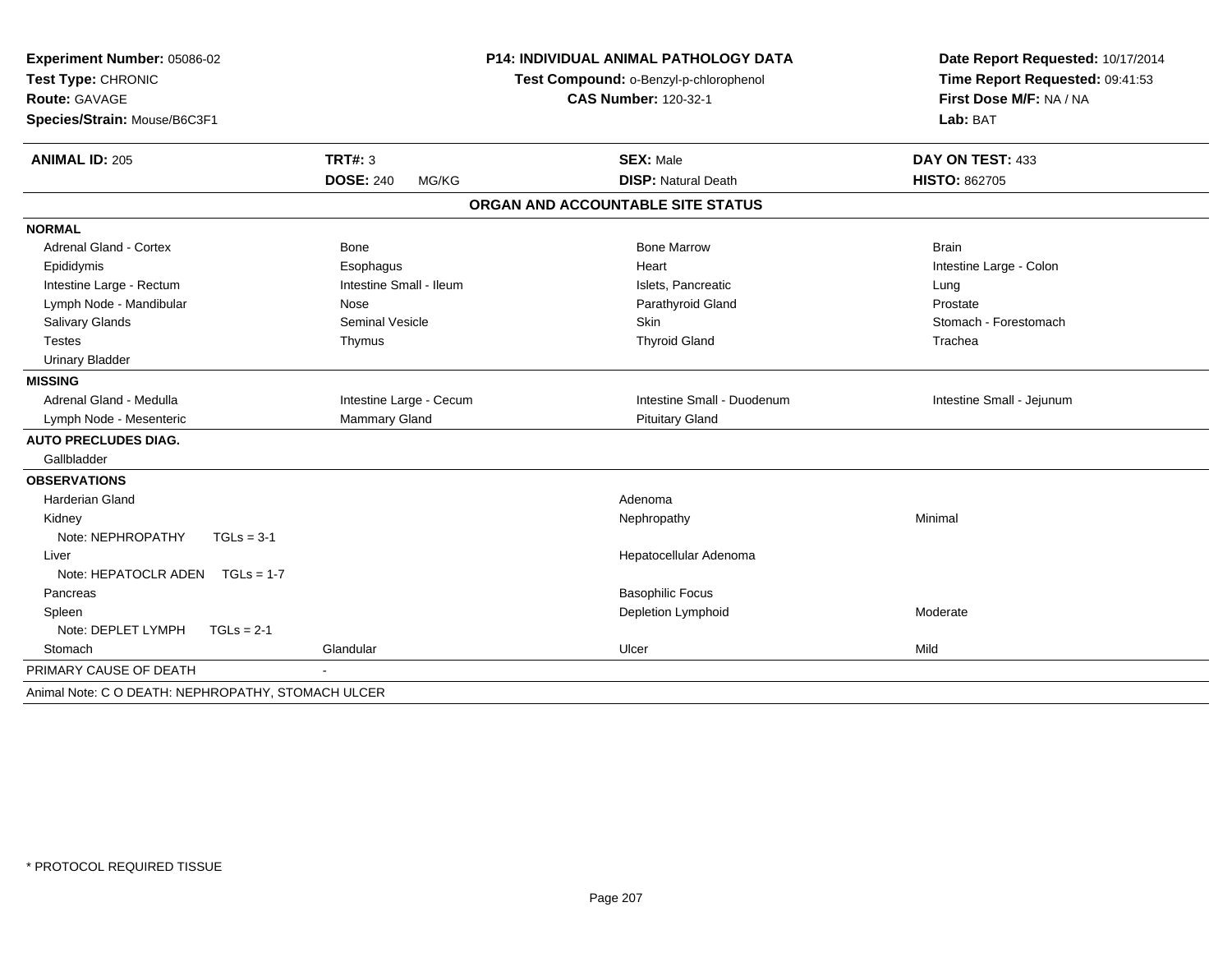| <b>Experiment Number: 05086-02</b><br>Test Type: CHRONIC<br><b>Route: GAVAGE</b><br>Species/Strain: Mouse/B6C3F1 |                           | <b>P14: INDIVIDUAL ANIMAL PATHOLOGY DATA</b><br>Test Compound: o-Benzyl-p-chlorophenol<br><b>CAS Number: 120-32-1</b> | Date Report Requested: 10/17/2014<br>Time Report Requested: 09:41:53<br>First Dose M/F: NA / NA<br>Lab: BAT |
|------------------------------------------------------------------------------------------------------------------|---------------------------|-----------------------------------------------------------------------------------------------------------------------|-------------------------------------------------------------------------------------------------------------|
| <b>ANIMAL ID: 206</b>                                                                                            | <b>TRT#: 3</b>            | <b>SEX: Male</b>                                                                                                      | DAY ON TEST: 729                                                                                            |
|                                                                                                                  | <b>DOSE: 240</b><br>MG/KG | <b>DISP: Terminal Sacrifice</b>                                                                                       | <b>HISTO: 862706</b>                                                                                        |
|                                                                                                                  |                           | ORGAN AND ACCOUNTABLE SITE STATUS                                                                                     |                                                                                                             |
| <b>NORMAL</b>                                                                                                    |                           |                                                                                                                       |                                                                                                             |
| <b>Adrenal Gland - Cortex</b>                                                                                    | Adrenal Gland - Medulla   | <b>Bone</b>                                                                                                           | <b>Bone Marrow</b>                                                                                          |
| <b>Brain</b>                                                                                                     | Epididymis                | Esophagus                                                                                                             | Gallbladder                                                                                                 |
| Heart                                                                                                            | Intestine Large - Cecum   | Intestine Large - Colon                                                                                               | Intestine Large - Rectum                                                                                    |
| Intestine Small - Duodenum                                                                                       | Intestine Small - Ileum   | Intestine Small - Jejunum                                                                                             | Islets, Pancreatic                                                                                          |
| Liver                                                                                                            | Lung                      | Lymph Node - Mandibular                                                                                               | Lymph Node - Mesenteric                                                                                     |
| Nose                                                                                                             | Pancreas                  | Parathyroid Gland                                                                                                     | <b>Pituitary Gland</b>                                                                                      |
| Prostate                                                                                                         | <b>Salivary Glands</b>    | Seminal Vesicle                                                                                                       | <b>Skin</b>                                                                                                 |
| Spleen                                                                                                           | Stomach - Forestomach     | Stomach - Glandular                                                                                                   | <b>Testes</b>                                                                                               |
| Thymus                                                                                                           | <b>Thyroid Gland</b>      | Trachea                                                                                                               | <b>Urinary Bladder</b>                                                                                      |
| <b>MISSING</b>                                                                                                   |                           |                                                                                                                       |                                                                                                             |
| Mammary Gland                                                                                                    |                           |                                                                                                                       |                                                                                                             |
| <b>OBSERVATIONS</b>                                                                                              |                           |                                                                                                                       |                                                                                                             |
| Kidney                                                                                                           | <b>Renal Tubule</b>       | Adenoma                                                                                                               |                                                                                                             |
|                                                                                                                  |                           | Nephropathy                                                                                                           | Mild                                                                                                        |
| Note: NEPHROPATHY                                                                                                | $TGLs = 1-1$              |                                                                                                                       |                                                                                                             |
| PRIMARY CAUSE OF DEATH                                                                                           | $\overline{\phantom{a}}$  |                                                                                                                       |                                                                                                             |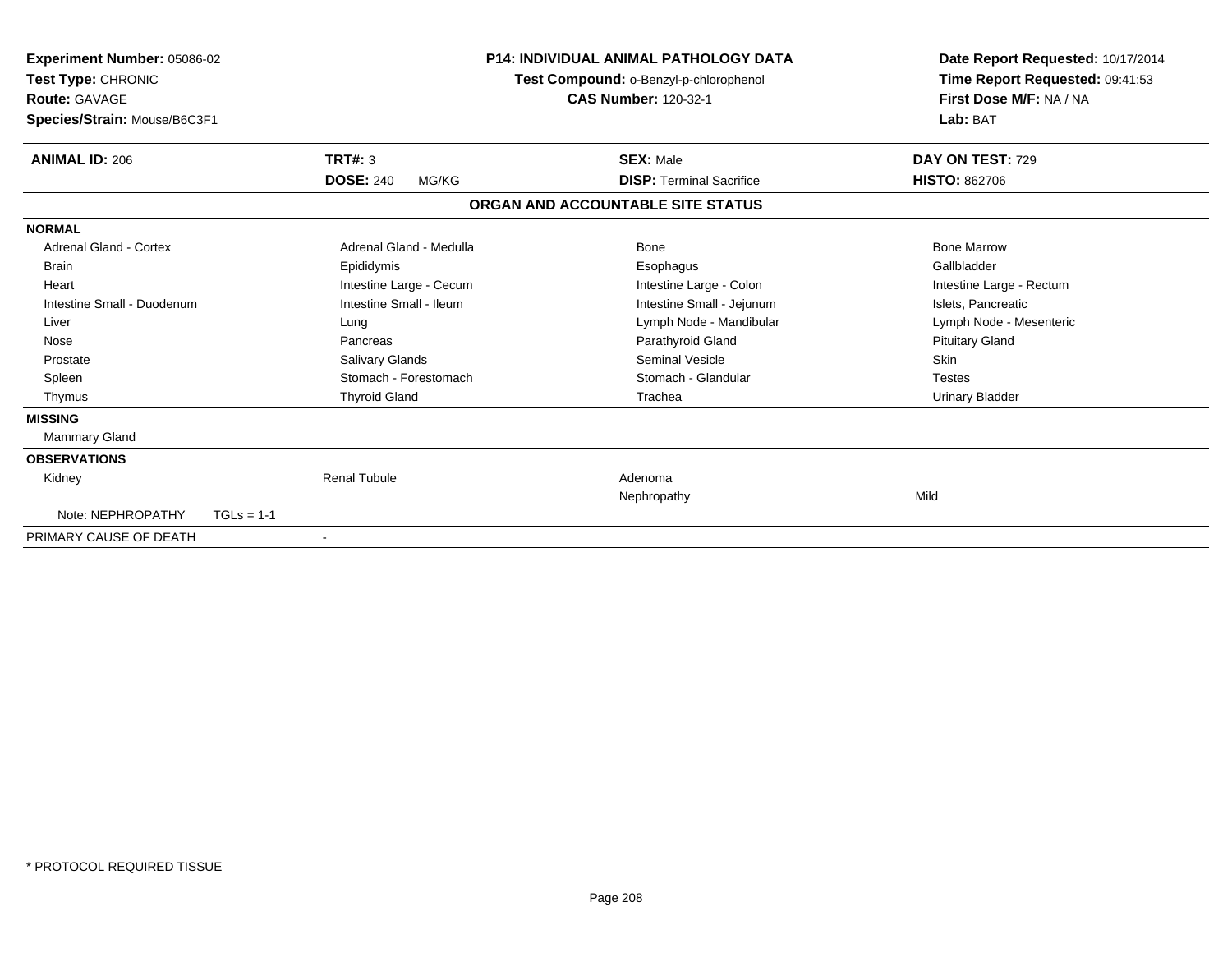| <b>Experiment Number: 05086-02</b><br>Test Type: CHRONIC<br><b>Route: GAVAGE</b><br>Species/Strain: Mouse/B6C3F1 |                           | P14: INDIVIDUAL ANIMAL PATHOLOGY DATA<br>Test Compound: o-Benzyl-p-chlorophenol<br><b>CAS Number: 120-32-1</b> | Date Report Requested: 10/17/2014<br>Time Report Requested: 09:41:53<br>First Dose M/F: NA / NA<br>Lab: BAT |
|------------------------------------------------------------------------------------------------------------------|---------------------------|----------------------------------------------------------------------------------------------------------------|-------------------------------------------------------------------------------------------------------------|
| <b>ANIMAL ID: 207</b>                                                                                            | <b>TRT#: 3</b>            | <b>SEX: Male</b>                                                                                               | DAY ON TEST: 729                                                                                            |
|                                                                                                                  | <b>DOSE: 240</b><br>MG/KG | <b>DISP: Terminal Sacrifice</b>                                                                                | <b>HISTO: 862707</b>                                                                                        |
|                                                                                                                  |                           | ORGAN AND ACCOUNTABLE SITE STATUS                                                                              |                                                                                                             |
| <b>NORMAL</b>                                                                                                    |                           |                                                                                                                |                                                                                                             |
| <b>Adrenal Gland - Cortex</b>                                                                                    | Adrenal Gland - Medulla   | <b>Bone Marrow</b>                                                                                             | <b>Brain</b>                                                                                                |
| Epididymis                                                                                                       | Esophagus                 | Gallbladder                                                                                                    | Heart                                                                                                       |
| Intestine Large - Cecum                                                                                          | Intestine Large - Colon   | Intestine Large - Rectum                                                                                       | Intestine Small - Duodenum                                                                                  |
| Intestine Small - Ileum                                                                                          | Intestine Small - Jejunum | Islets, Pancreatic                                                                                             | Lymph Node - Mandibular                                                                                     |
| Nose                                                                                                             | Pancreas                  | Parathyroid Gland                                                                                              | Prostate                                                                                                    |
| Salivary Glands                                                                                                  | <b>Seminal Vesicle</b>    | Skin                                                                                                           | Spleen                                                                                                      |
| Stomach - Glandular                                                                                              | <b>Testes</b>             | Thymus                                                                                                         | <b>Thyroid Gland</b>                                                                                        |
| Trachea                                                                                                          | <b>Urinary Bladder</b>    |                                                                                                                |                                                                                                             |
| <b>MISSING</b>                                                                                                   |                           |                                                                                                                |                                                                                                             |
| Mammary Gland                                                                                                    |                           |                                                                                                                |                                                                                                             |
| <b>OBSERVATIONS</b>                                                                                              |                           |                                                                                                                |                                                                                                             |
| <b>Adrenal Gland</b>                                                                                             | Capsule                   | Adenoma                                                                                                        |                                                                                                             |
| Bone                                                                                                             |                           | Fibrous Osteodystrophy                                                                                         | Minimal                                                                                                     |
| Kidney                                                                                                           |                           | Nephropathy                                                                                                    | Mild                                                                                                        |
| [Nephropathy TGLS = 4-1]                                                                                         |                           |                                                                                                                |                                                                                                             |
| Liver                                                                                                            |                           | Hepatocellular Adenoma                                                                                         |                                                                                                             |
| [ Hepatocellular Adenoma TGLS = 3-1 ]                                                                            |                           |                                                                                                                |                                                                                                             |
| Lung                                                                                                             |                           | Alveolar/Bronchiolar Adenoma                                                                                   |                                                                                                             |
| [ Alveolar/Bronchiolar Adenoma TGLS = 2-2 ]                                                                      |                           |                                                                                                                |                                                                                                             |
| Lymph Node                                                                                                       | Mesenteric                | Hyperplasia                                                                                                    | Lymphoid, Moderate                                                                                          |
| Note: HYPERPLASIA<br>$TGLs = 5-4$                                                                                |                           |                                                                                                                |                                                                                                             |
| <b>Pituitary Gland</b>                                                                                           | Pars Distalis             | Hyperplasia                                                                                                    | Minimal                                                                                                     |
| <b>Preputial Gland</b>                                                                                           | Duct                      | <b>Dilatation</b>                                                                                              | Moderate                                                                                                    |
| Note: DILATATION<br>$TGLs = 1-8$                                                                                 |                           |                                                                                                                |                                                                                                             |
| Stomach                                                                                                          | Forestomach               | Hyperplasia                                                                                                    | Squamous, Mild                                                                                              |
|                                                                                                                  | Forestomach               | Ulcer                                                                                                          | Moderate                                                                                                    |
| Note: NO CORRESP LESION FOR 1X1 RAISED WHITE LESION OF<br>Note: FORESTOMACH SEEN AT TRIM (TGL#6)                 |                           |                                                                                                                |                                                                                                             |
| Note: ULCER<br>$TGLs = 7,8-9$                                                                                    |                           |                                                                                                                |                                                                                                             |
| <b>DOILIADY OALIGE OF BEATLE</b>                                                                                 |                           |                                                                                                                |                                                                                                             |

PRIMARY CAUSE OF DEATH-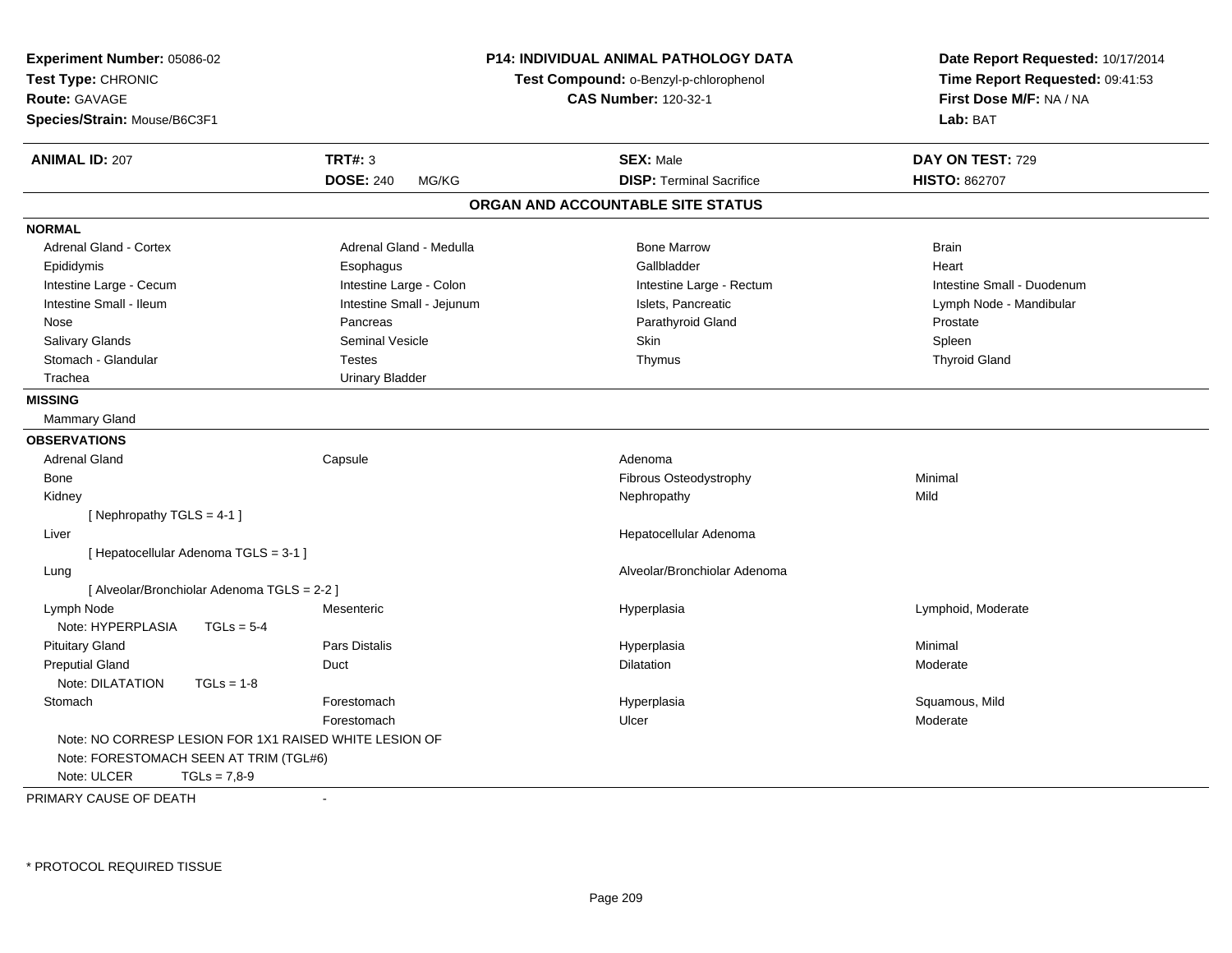| <b>Experiment Number: 05086-02</b><br>Test Type: CHRONIC |                           | <b>P14: INDIVIDUAL ANIMAL PATHOLOGY DATA</b><br>Test Compound: o-Benzyl-p-chlorophenol | Date Report Requested: 10/17/2014<br>Time Report Requested: 09:41:53 |
|----------------------------------------------------------|---------------------------|----------------------------------------------------------------------------------------|----------------------------------------------------------------------|
| <b>CAS Number: 120-32-1</b><br><b>Route: GAVAGE</b>      |                           |                                                                                        | First Dose M/F: NA / NA                                              |
| Species/Strain: Mouse/B6C3F1                             |                           |                                                                                        | Lab: BAT                                                             |
| <b>ANIMAL ID: 207</b>                                    | TRT#: 3                   | <b>SEX: Male</b>                                                                       | <b>DAY ON TEST: 729</b>                                              |
|                                                          | <b>DOSE: 240</b><br>MG/KG | <b>DISP: Terminal Sacrifice</b>                                                        | <b>HISTO: 862707</b>                                                 |
|                                                          |                           | ORGAN AND ACCOUNTABLE SITE STATUS                                                      |                                                                      |
|                                                          |                           |                                                                                        |                                                                      |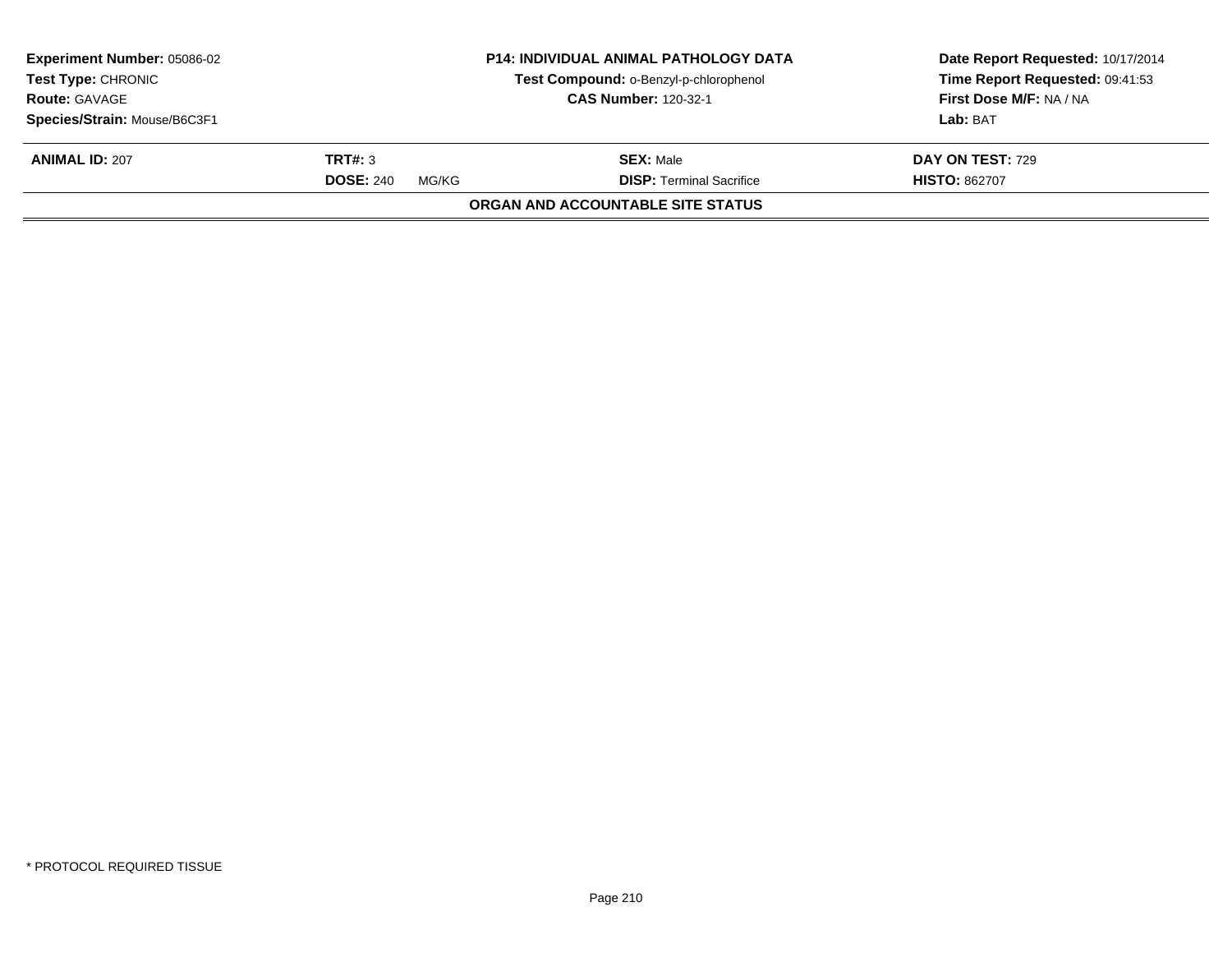| <b>Experiment Number: 05086-02</b><br>Test Type: CHRONIC<br><b>Route: GAVAGE</b><br>Species/Strain: Mouse/B6C3F1 | <b>P14: INDIVIDUAL ANIMAL PATHOLOGY DATA</b><br>Test Compound: o-Benzyl-p-chlorophenol<br><b>CAS Number: 120-32-1</b> |                                   | Date Report Requested: 10/17/2014<br>Time Report Requested: 09:41:53<br>First Dose M/F: NA / NA<br>Lab: BAT |  |
|------------------------------------------------------------------------------------------------------------------|-----------------------------------------------------------------------------------------------------------------------|-----------------------------------|-------------------------------------------------------------------------------------------------------------|--|
| <b>ANIMAL ID: 208</b>                                                                                            | <b>TRT#: 3</b>                                                                                                        | <b>SEX: Male</b>                  | DAY ON TEST: 729                                                                                            |  |
|                                                                                                                  | <b>DOSE: 240</b><br>MG/KG                                                                                             | <b>DISP: Terminal Sacrifice</b>   | HISTO: 863631                                                                                               |  |
|                                                                                                                  |                                                                                                                       | ORGAN AND ACCOUNTABLE SITE STATUS |                                                                                                             |  |
| <b>NORMAL</b>                                                                                                    |                                                                                                                       |                                   |                                                                                                             |  |
| Adrenal Gland - Cortex                                                                                           | Adrenal Gland - Medulla                                                                                               | <b>Bone</b>                       | <b>Bone Marrow</b>                                                                                          |  |
| <b>Brain</b>                                                                                                     | Epididymis                                                                                                            | Esophagus                         | Gallbladder                                                                                                 |  |
| Heart                                                                                                            | Intestine Large - Cecum                                                                                               | Intestine Large - Colon           | Intestine Large - Rectum                                                                                    |  |
| Intestine Small - Duodenum                                                                                       | Intestine Small - Ileum                                                                                               | Intestine Small - Jejunum         | Islets, Pancreatic                                                                                          |  |
| Lung                                                                                                             | Lymph Node - Mandibular                                                                                               | Lymph Node - Mesenteric           | Nose                                                                                                        |  |
| Pancreas                                                                                                         | Parathyroid Gland                                                                                                     | <b>Pituitary Gland</b>            | Prostate                                                                                                    |  |
| <b>Salivary Glands</b>                                                                                           | Seminal Vesicle                                                                                                       | <b>Skin</b>                       | Spleen                                                                                                      |  |
| Stomach - Forestomach                                                                                            | Stomach - Glandular                                                                                                   | <b>Testes</b>                     | Thymus                                                                                                      |  |
| <b>Thyroid Gland</b>                                                                                             | Trachea                                                                                                               | <b>Urinary Bladder</b>            |                                                                                                             |  |
| <b>MISSING</b>                                                                                                   |                                                                                                                       |                                   |                                                                                                             |  |
| <b>Mammary Gland</b>                                                                                             |                                                                                                                       |                                   |                                                                                                             |  |
| <b>OBSERVATIONS</b>                                                                                              |                                                                                                                       |                                   |                                                                                                             |  |
| Kidney                                                                                                           |                                                                                                                       | Nephropathy                       | Mild                                                                                                        |  |
| [Nephropathy TGLS = $1-1+8$ ]                                                                                    |                                                                                                                       |                                   |                                                                                                             |  |
| Liver                                                                                                            |                                                                                                                       | Hyperplasia                       | Minimal                                                                                                     |  |
| [Hyperplasia TGLS = 2-1]                                                                                         |                                                                                                                       |                                   |                                                                                                             |  |
| PRIMARY CAUSE OF DEATH                                                                                           | $\overline{\phantom{a}}$                                                                                              |                                   |                                                                                                             |  |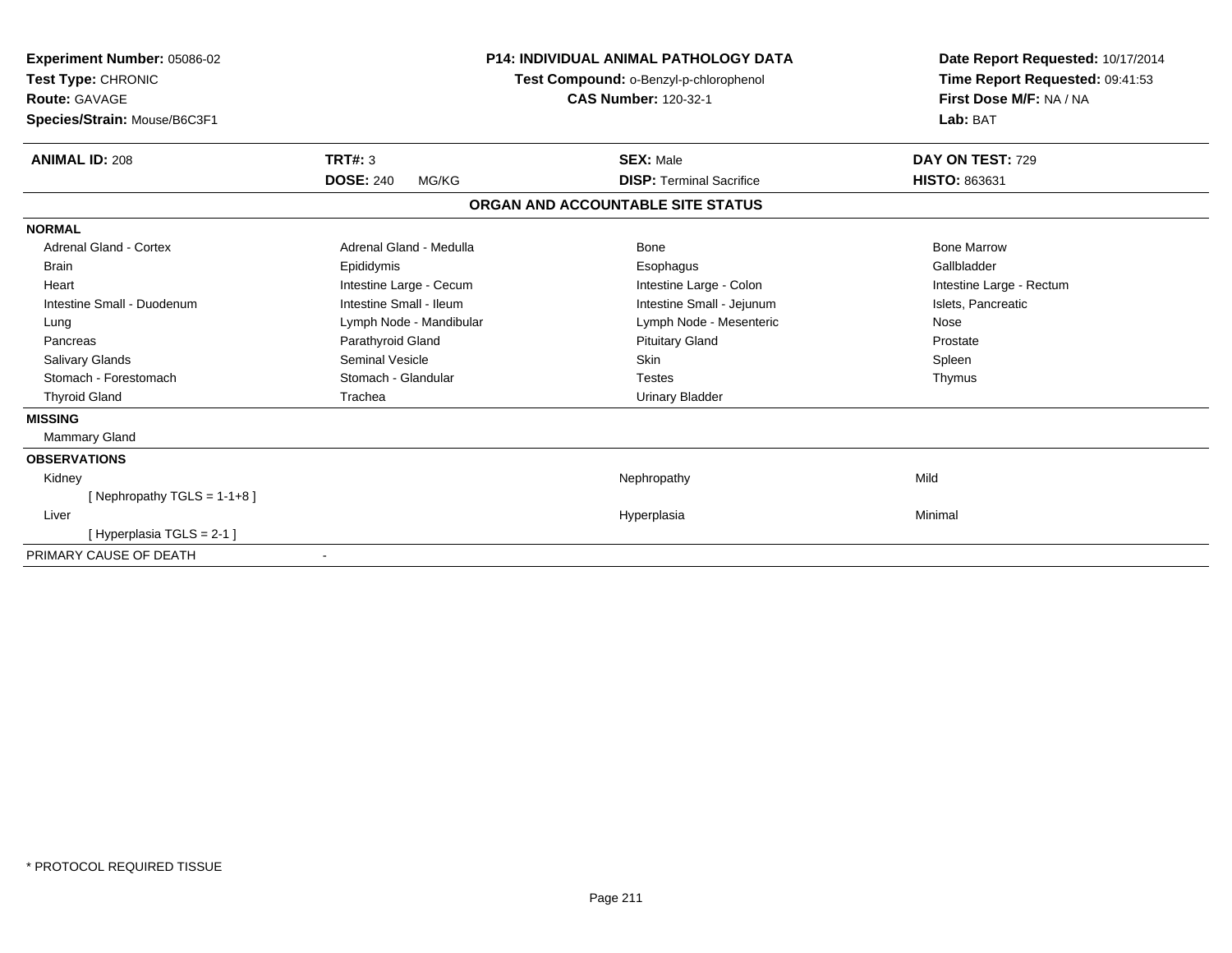| <b>P14: INDIVIDUAL ANIMAL PATHOLOGY DATA</b><br>Experiment Number: 05086-02 |                           |                                        | Date Report Requested: 10/17/2014 |
|-----------------------------------------------------------------------------|---------------------------|----------------------------------------|-----------------------------------|
| Test Type: CHRONIC                                                          |                           | Test Compound: o-Benzyl-p-chlorophenol | Time Report Requested: 09:41:53   |
| Route: GAVAGE                                                               |                           | <b>CAS Number: 120-32-1</b>            | First Dose M/F: NA / NA           |
| Species/Strain: Mouse/B6C3F1                                                |                           |                                        | Lab: BAT                          |
| <b>ANIMAL ID: 209</b>                                                       | <b>TRT#: 3</b>            | <b>SEX: Male</b>                       | DAY ON TEST: 547                  |
|                                                                             | <b>DOSE: 240</b><br>MG/KG | <b>DISP:</b> Moribund Sacrifice        | <b>HISTO: 862709</b>              |
|                                                                             |                           | ORGAN AND ACCOUNTABLE SITE STATUS      |                                   |
| <b>NORMAL</b>                                                               |                           |                                        |                                   |
| <b>Adrenal Gland - Cortex</b>                                               | Adrenal Gland - Medulla   | Bone                                   | <b>Bone Marrow</b>                |
| Brain                                                                       | Epididymis                | Esophagus                              | Gallbladder                       |
| Heart                                                                       | Intestine Large - Cecum   | Intestine Large - Colon                | Intestine Large - Rectum          |
| Intestine Small - Duodenum                                                  | Intestine Small - Ileum   | Intestine Small - Jejunum              | Islets, Pancreatic                |
| Lung                                                                        | Lymph Node - Mandibular   | Lymph Node - Mesenteric                | Nose                              |
| Pancreas                                                                    | Parathyroid Gland         | <b>Pituitary Gland</b>                 | Prostate                          |
| <b>Salivary Glands</b>                                                      | <b>Seminal Vesicle</b>    | Skin                                   | Spleen                            |
| Stomach - Forestomach                                                       | Stomach - Glandular       | <b>Testes</b>                          | Thymus                            |
| <b>Thyroid Gland</b>                                                        | Trachea                   | <b>Urinary Bladder</b>                 |                                   |
| <b>MISSING</b>                                                              |                           |                                        |                                   |
| Mammary Gland                                                               |                           |                                        |                                   |
| <b>OBSERVATIONS</b>                                                         |                           |                                        |                                   |
| Eye                                                                         | Cornea                    | Inflammation                           | Chronic, Moderate                 |
| [Inflammation TGLS = $1-7$ ]                                                |                           |                                        |                                   |
| <b>Harderian Gland</b>                                                      |                           | Adenoma                                |                                   |
| [Adenoma TGLS = $2-5$ ]                                                     |                           |                                        |                                   |
| Kidney                                                                      |                           | Nephropathy                            | Mild                              |
| [Nephropathy TGLS = 4-1]                                                    |                           |                                        |                                   |
| Liver                                                                       |                           | Hepatocellular Adenoma                 |                                   |
| [ Hepatocellular Adenoma TGLS = 3-8 ]                                       |                           |                                        |                                   |
| PRIMARY CAUSE OF DEATH                                                      |                           |                                        |                                   |
| Animal Note: C O MORB: UNKNOWN                                              |                           |                                        |                                   |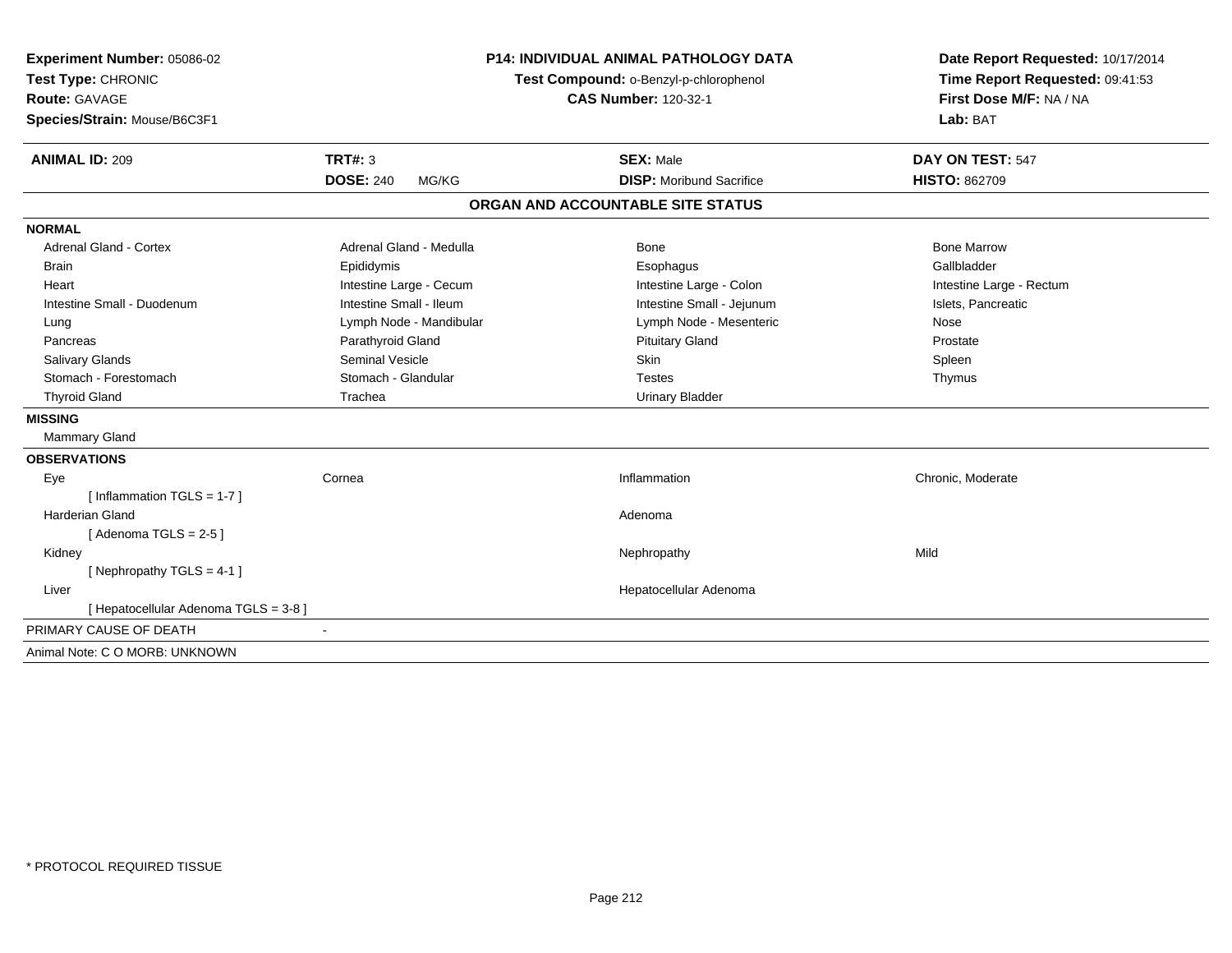| Experiment Number: 05086-02<br>Test Type: CHRONIC<br><b>Route: GAVAGE</b> |                           | <b>P14: INDIVIDUAL ANIMAL PATHOLOGY DATA</b><br>Test Compound: o-Benzyl-p-chlorophenol<br><b>CAS Number: 120-32-1</b> | Date Report Requested: 10/17/2014<br>Time Report Requested: 09:41:53<br>First Dose M/F: NA / NA |
|---------------------------------------------------------------------------|---------------------------|-----------------------------------------------------------------------------------------------------------------------|-------------------------------------------------------------------------------------------------|
| Species/Strain: Mouse/B6C3F1                                              |                           |                                                                                                                       | Lab: BAT                                                                                        |
| <b>ANIMAL ID: 210</b>                                                     | TRT#: 3                   | <b>SEX: Male</b>                                                                                                      | DAY ON TEST: 729                                                                                |
|                                                                           | <b>DOSE: 240</b><br>MG/KG | <b>DISP: Terminal Sacrifice</b>                                                                                       | <b>HISTO: 862710</b>                                                                            |
|                                                                           |                           | ORGAN AND ACCOUNTABLE SITE STATUS                                                                                     |                                                                                                 |
| <b>NORMAL</b>                                                             |                           |                                                                                                                       |                                                                                                 |
| Adrenal Gland - Cortex                                                    | Adrenal Gland - Medulla   | <b>Bone</b>                                                                                                           | <b>Bone Marrow</b>                                                                              |
| <b>Brain</b>                                                              | Epididymis                | Esophagus                                                                                                             | Gallbladder                                                                                     |
| Heart                                                                     | Intestine Large - Cecum   | Intestine Large - Colon                                                                                               | Intestine Large - Rectum                                                                        |
| Intestine Small - Duodenum                                                | Intestine Small - Ileum   | Intestine Small - Jejunum                                                                                             | Islets, Pancreatic                                                                              |
| Lung                                                                      | Lymph Node - Mandibular   | Lymph Node - Mesenteric                                                                                               | Nose                                                                                            |
| Pancreas                                                                  | Parathyroid Gland         | <b>Pituitary Gland</b>                                                                                                | Prostate                                                                                        |
| <b>Salivary Glands</b>                                                    | <b>Seminal Vesicle</b>    | Skin                                                                                                                  | Spleen                                                                                          |
| Stomach - Forestomach                                                     | Stomach - Glandular       | <b>Testes</b>                                                                                                         | Thymus                                                                                          |
| <b>Thyroid Gland</b>                                                      | Trachea                   | <b>Urinary Bladder</b>                                                                                                |                                                                                                 |
| <b>MISSING</b>                                                            |                           |                                                                                                                       |                                                                                                 |
| <b>Mammary Gland</b>                                                      |                           |                                                                                                                       |                                                                                                 |
| <b>OBSERVATIONS</b>                                                       |                           |                                                                                                                       |                                                                                                 |
| Kidney                                                                    | <b>Renal Tubule</b>       | Adenoma                                                                                                               |                                                                                                 |
|                                                                           |                           | Nephropathy                                                                                                           | Mild                                                                                            |
| [Nephropathy TGLS = 4-1]                                                  |                           |                                                                                                                       |                                                                                                 |
| Liver                                                                     |                           | Hemangiosarcoma                                                                                                       |                                                                                                 |
|                                                                           |                           | Hepatocellular Adenoma                                                                                                |                                                                                                 |
| [Hemangiosarcoma TGLS = 2-1]<br>[ Hepatocellular Adenoma TGLS = 3-9 ]     |                           |                                                                                                                       |                                                                                                 |
| <b>Preputial Gland</b>                                                    | Duct                      | <b>Dilatation</b>                                                                                                     | Marked                                                                                          |
| [ Dilatation TGLS = 1-8 ]                                                 |                           |                                                                                                                       |                                                                                                 |
| PRIMARY CAUSE OF DEATH                                                    |                           |                                                                                                                       |                                                                                                 |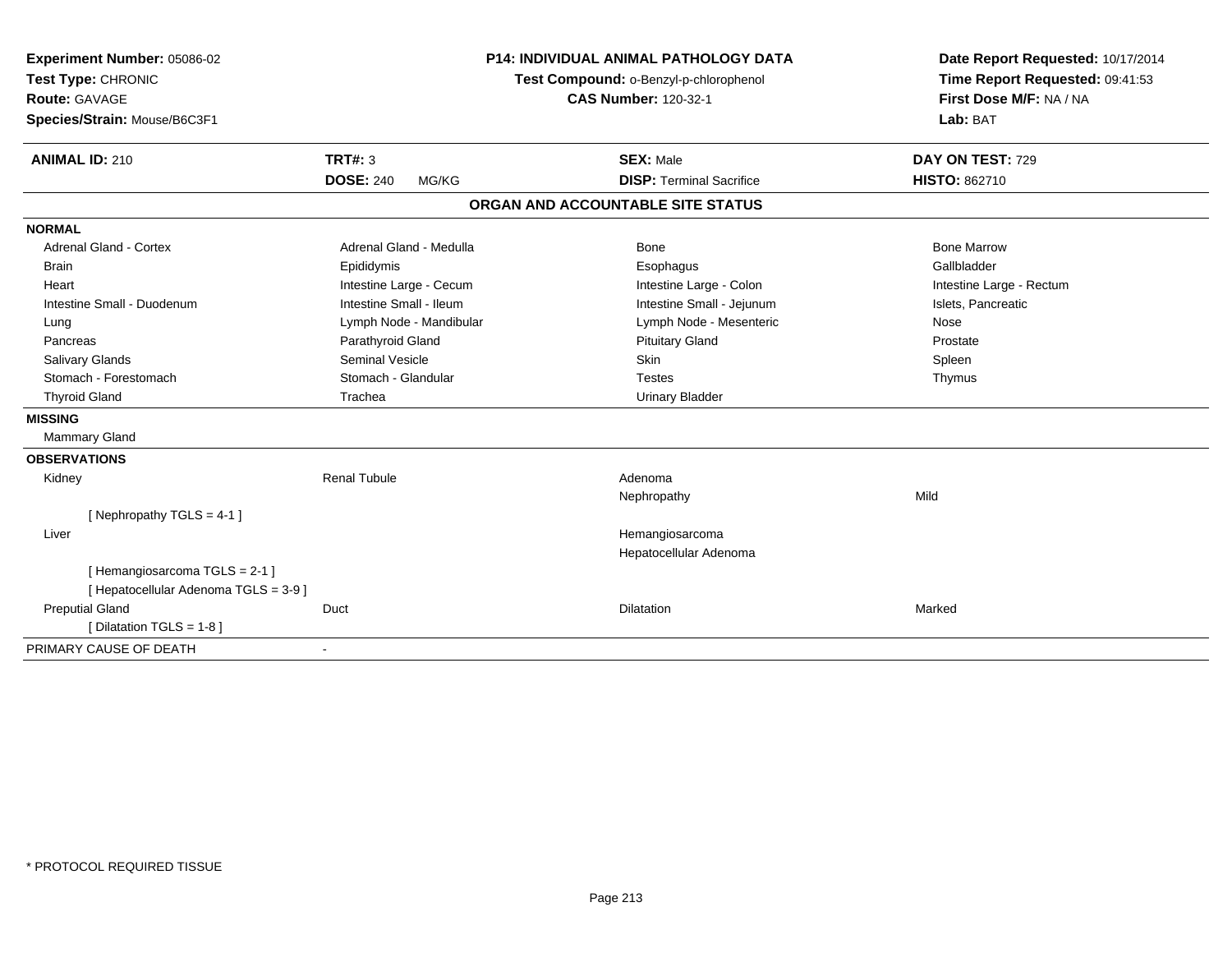| Experiment Number: 05086-02<br>Test Type: CHRONIC<br><b>Route: GAVAGE</b><br>Species/Strain: Mouse/B6C3F1 | <b>P14: INDIVIDUAL ANIMAL PATHOLOGY DATA</b><br>Test Compound: o-Benzyl-p-chlorophenol<br><b>CAS Number: 120-32-1</b> |                                   | Date Report Requested: 10/17/2014<br>Time Report Requested: 09:41:53<br>First Dose M/F: NA / NA<br>Lab: BAT |
|-----------------------------------------------------------------------------------------------------------|-----------------------------------------------------------------------------------------------------------------------|-----------------------------------|-------------------------------------------------------------------------------------------------------------|
| <b>ANIMAL ID: 211</b>                                                                                     | <b>TRT#: 4</b>                                                                                                        | <b>SEX: Male</b>                  | DAY ON TEST: 461                                                                                            |
|                                                                                                           | <b>DOSE: 480</b><br>MG/KG                                                                                             | <b>DISP: Natural Death</b>        | <b>HISTO: 862501</b>                                                                                        |
|                                                                                                           |                                                                                                                       | ORGAN AND ACCOUNTABLE SITE STATUS |                                                                                                             |
| <b>NORMAL</b>                                                                                             |                                                                                                                       |                                   |                                                                                                             |
| Adrenal Gland - Cortex                                                                                    | Adrenal Gland - Medulla                                                                                               | <b>Bone</b>                       | <b>Bone Marrow</b>                                                                                          |
| Brain                                                                                                     | Epididymis                                                                                                            | Esophagus                         | Gallbladder                                                                                                 |
| Heart                                                                                                     | Intestine Large - Colon                                                                                               | Intestine Large - Rectum          | Intestine Small - Duodenum                                                                                  |
| Intestine Small - Ileum                                                                                   | Intestine Small - Jejunum                                                                                             | Islets. Pancreatic                | Liver                                                                                                       |
| Lung                                                                                                      | Lymph Node - Mandibular                                                                                               | Lymph Node - Mesenteric           | <b>Mammary Gland</b>                                                                                        |
| Nose                                                                                                      | Pancreas                                                                                                              | Parathyroid Gland                 | <b>Pituitary Gland</b>                                                                                      |
| Prostate                                                                                                  | Salivary Glands                                                                                                       | <b>Seminal Vesicle</b>            | Skin                                                                                                        |
| Spleen                                                                                                    | Stomach - Forestomach                                                                                                 | Stomach - Glandular               | <b>Testes</b>                                                                                               |
| Thymus                                                                                                    | <b>Thyroid Gland</b>                                                                                                  | Trachea                           | <b>Urinary Bladder</b>                                                                                      |
| <b>AUTO PRECLUDES DIAG.</b>                                                                               |                                                                                                                       |                                   |                                                                                                             |
| Intestine Large - Cecum                                                                                   |                                                                                                                       |                                   |                                                                                                             |
| <b>OBSERVATIONS</b>                                                                                       |                                                                                                                       |                                   |                                                                                                             |
| Kidney                                                                                                    |                                                                                                                       | Nephropathy                       | Minimal                                                                                                     |
| Note: NEPHROPATHY<br>$TGLs = 1-1$                                                                         |                                                                                                                       |                                   |                                                                                                             |
| PRIMARY CAUSE OF DEATH                                                                                    |                                                                                                                       |                                   |                                                                                                             |
| Animal Note: C O DEATH: NEPHROPATHY                                                                       |                                                                                                                       |                                   |                                                                                                             |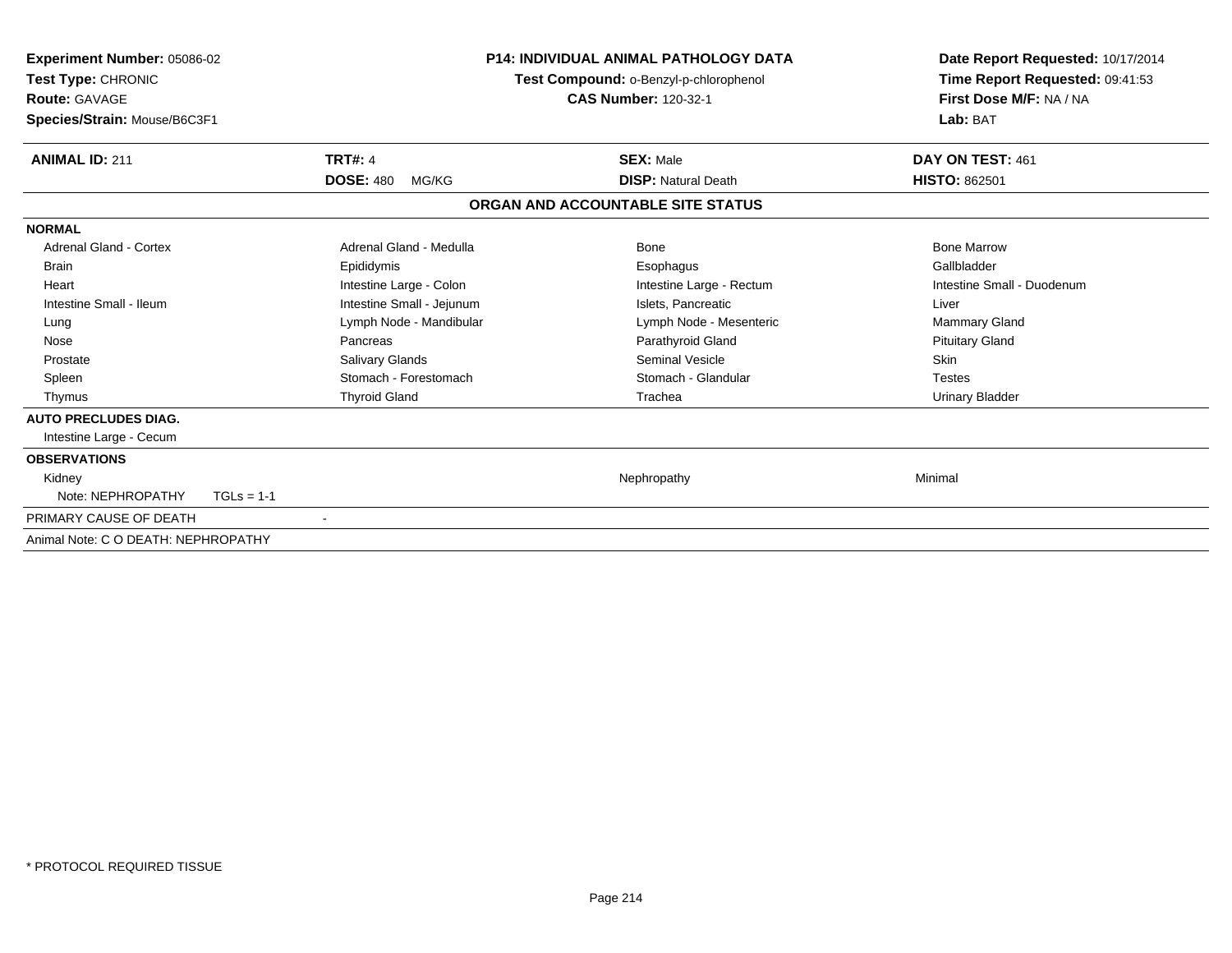| Experiment Number: 05086-02<br><b>Test Type: CHRONIC</b><br><b>Route: GAVAGE</b><br>Species/Strain: Mouse/B6C3F1 | <b>P14: INDIVIDUAL ANIMAL PATHOLOGY DATA</b><br>Test Compound: o-Benzyl-p-chlorophenol<br><b>CAS Number: 120-32-1</b> |                                   | Date Report Requested: 10/17/2014<br>Time Report Requested: 09:41:53<br>First Dose M/F: NA / NA<br>Lab: BAT |
|------------------------------------------------------------------------------------------------------------------|-----------------------------------------------------------------------------------------------------------------------|-----------------------------------|-------------------------------------------------------------------------------------------------------------|
| <b>ANIMAL ID: 212</b>                                                                                            | <b>TRT#: 4</b>                                                                                                        | <b>SEX: Male</b>                  | DAY ON TEST: 93                                                                                             |
|                                                                                                                  | <b>DOSE: 480</b><br>MG/KG                                                                                             | <b>DISP:</b> Scheduled Sacrifice  | HISTO:                                                                                                      |
|                                                                                                                  |                                                                                                                       | ORGAN AND ACCOUNTABLE SITE STATUS |                                                                                                             |
| <b>NORMAL</b>                                                                                                    |                                                                                                                       |                                   |                                                                                                             |
| <b>Adrenal Gland - Cortex</b>                                                                                    | Adrenal Gland - Medulla                                                                                               | Bone                              | <b>Bone Marrow</b>                                                                                          |
| <b>Brain</b>                                                                                                     | Epididymis                                                                                                            | Esophagus                         | Gallbladder                                                                                                 |
| Heart                                                                                                            | Intestine Large - Cecum                                                                                               | Intestine Large - Colon           | Intestine Large - Rectum                                                                                    |
| Intestine Small - Duodenum                                                                                       | Intestine Small - Ileum                                                                                               | Intestine Small - Jejunum         | Islets, Pancreatic                                                                                          |
| Liver                                                                                                            | Lung                                                                                                                  | Lymph Node - Mandibular           | Lymph Node - Mesenteric                                                                                     |
| Nose                                                                                                             | Pancreas                                                                                                              | Parathyroid Gland                 | <b>Pituitary Gland</b>                                                                                      |
| Prostate                                                                                                         | Salivary Glands                                                                                                       | <b>Seminal Vesicle</b>            | <b>Skin</b>                                                                                                 |
| Spleen                                                                                                           | Stomach - Forestomach                                                                                                 | Stomach - Glandular               | <b>Testes</b>                                                                                               |
| <b>Thyroid Gland</b>                                                                                             | Trachea                                                                                                               | <b>Urinary Bladder</b>            |                                                                                                             |
| <b>MISSING</b>                                                                                                   |                                                                                                                       |                                   |                                                                                                             |
| Mammary Gland                                                                                                    |                                                                                                                       |                                   |                                                                                                             |
| <b>OBSERVATIONS</b>                                                                                              |                                                                                                                       |                                   |                                                                                                             |
| Kidney                                                                                                           |                                                                                                                       | Nephropathy                       | Marked                                                                                                      |
| [ Nephropathy $TGLS = 1-1$ ]                                                                                     |                                                                                                                       |                                   |                                                                                                             |
| Thymus                                                                                                           |                                                                                                                       | <b>Depletion Lymphoid</b>         | Mild                                                                                                        |
| PRIMARY CAUSE OF DEATH                                                                                           |                                                                                                                       |                                   |                                                                                                             |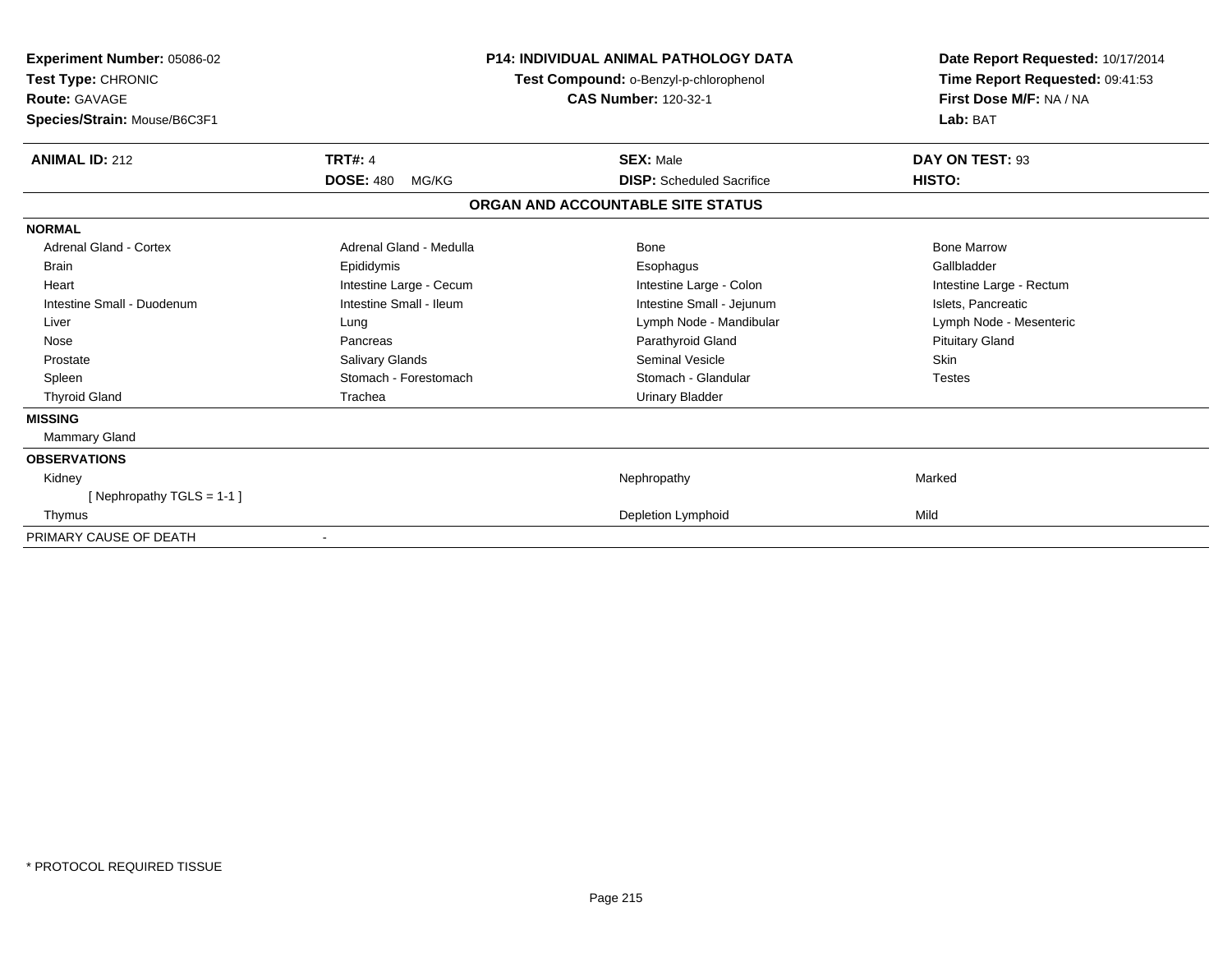| Experiment Number: 05086-02<br>Test Type: CHRONIC<br>Route: GAVAGE<br>Species/Strain: Mouse/B6C3F1 | <b>P14: INDIVIDUAL ANIMAL PATHOLOGY DATA</b><br>Test Compound: o-Benzyl-p-chlorophenol<br><b>CAS Number: 120-32-1</b> |                                   | Date Report Requested: 10/17/2014<br>Time Report Requested: 09:41:53<br>First Dose M/F: NA / NA<br>Lab: BAT |
|----------------------------------------------------------------------------------------------------|-----------------------------------------------------------------------------------------------------------------------|-----------------------------------|-------------------------------------------------------------------------------------------------------------|
| <b>ANIMAL ID: 213</b>                                                                              | <b>TRT#: 4</b>                                                                                                        | <b>SEX: Male</b>                  | DAY ON TEST: 455                                                                                            |
|                                                                                                    | <b>DOSE: 480</b><br>MG/KG                                                                                             | <b>DISP:</b> Scheduled Sacrifice  | <b>HISTO: 862503</b>                                                                                        |
|                                                                                                    |                                                                                                                       | ORGAN AND ACCOUNTABLE SITE STATUS |                                                                                                             |
| <b>NORMAL</b>                                                                                      |                                                                                                                       |                                   |                                                                                                             |
| <b>Adrenal Gland - Cortex</b>                                                                      | Adrenal Gland - Medulla                                                                                               | <b>Bone</b>                       | <b>Bone Marrow</b>                                                                                          |
| Brain                                                                                              | Epididymis                                                                                                            | Esophagus                         | Gallbladder                                                                                                 |
| Heart                                                                                              | Intestine Large - Cecum                                                                                               | Intestine Large - Colon           | Intestine Large - Rectum                                                                                    |
| Intestine Small - Duodenum                                                                         | Intestine Small - Ileum                                                                                               | Intestine Small - Jejunum         | Islets, Pancreatic                                                                                          |
| Lung                                                                                               | Lymph Node - Mandibular                                                                                               | Lymph Node - Mesenteric           | Nose                                                                                                        |
| Pancreas                                                                                           | Parathyroid Gland                                                                                                     | <b>Pituitary Gland</b>            | Prostate                                                                                                    |
| <b>Salivary Glands</b>                                                                             | Seminal Vesicle                                                                                                       | <b>Skin</b>                       | Spleen                                                                                                      |
| Stomach - Forestomach                                                                              | Stomach - Glandular                                                                                                   | <b>Testes</b>                     | Thymus                                                                                                      |
| <b>Thyroid Gland</b>                                                                               | Trachea                                                                                                               | <b>Urinary Bladder</b>            |                                                                                                             |
| <b>MISSING</b>                                                                                     |                                                                                                                       |                                   |                                                                                                             |
| <b>Mammary Gland</b>                                                                               |                                                                                                                       |                                   |                                                                                                             |
| <b>OBSERVATIONS</b>                                                                                |                                                                                                                       |                                   |                                                                                                             |
| Kidney                                                                                             |                                                                                                                       | Nephropathy                       | Mild                                                                                                        |
| Note: NEPHROPATHY<br>$TGLs = 2-1$                                                                  |                                                                                                                       |                                   |                                                                                                             |
| Liver                                                                                              |                                                                                                                       | Hepatocellular Adenoma            |                                                                                                             |
| [Hepatocellular Adenoma TGLS = 1-7]                                                                |                                                                                                                       |                                   |                                                                                                             |
| PRIMARY CAUSE OF DEATH                                                                             |                                                                                                                       |                                   |                                                                                                             |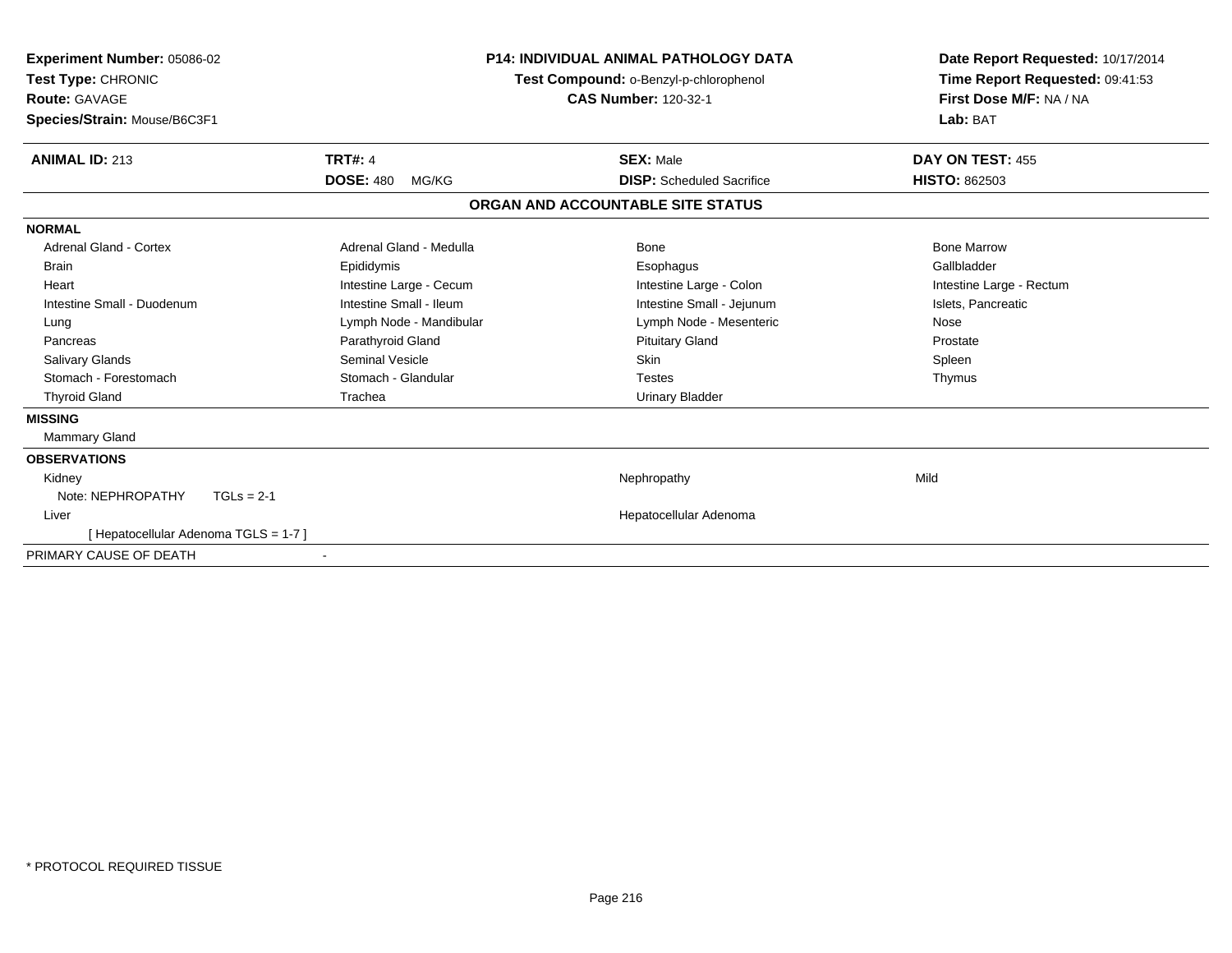| <b>Experiment Number: 05086-02</b><br>Test Type: CHRONIC<br><b>Route: GAVAGE</b><br>Species/Strain: Mouse/B6C3F1 | <b>P14: INDIVIDUAL ANIMAL PATHOLOGY DATA</b><br>Test Compound: o-Benzyl-p-chlorophenol<br><b>CAS Number: 120-32-1</b> |                                                      | Date Report Requested: 10/17/2014<br>Time Report Requested: 09:41:53<br>First Dose M/F: NA / NA<br>Lab: BAT |
|------------------------------------------------------------------------------------------------------------------|-----------------------------------------------------------------------------------------------------------------------|------------------------------------------------------|-------------------------------------------------------------------------------------------------------------|
| <b>ANIMAL ID: 214</b>                                                                                            | <b>TRT#: 4</b><br><b>DOSE: 480</b>                                                                                    | <b>SEX: Male</b><br><b>DISP:</b> Scheduled Sacrifice | DAY ON TEST: 93                                                                                             |
|                                                                                                                  | MG/KG                                                                                                                 | ORGAN AND ACCOUNTABLE SITE STATUS                    | HISTO:                                                                                                      |
| <b>NORMAL</b>                                                                                                    |                                                                                                                       |                                                      |                                                                                                             |
| Adrenal Gland - Cortex                                                                                           | Adrenal Gland - Medulla                                                                                               | Bone                                                 | <b>Bone Marrow</b>                                                                                          |
| <b>Brain</b>                                                                                                     | Epididymis                                                                                                            | Esophagus                                            | Gallbladder                                                                                                 |
| Heart                                                                                                            | Intestine Large - Cecum                                                                                               | Intestine Large - Colon                              | Intestine Large - Rectum                                                                                    |
| Intestine Small - Duodenum                                                                                       | Intestine Small - Ileum                                                                                               | Intestine Small - Jejunum                            | Islets, Pancreatic                                                                                          |
| Liver                                                                                                            | Lung                                                                                                                  | Lymph Node - Mandibular                              | Lymph Node - Mesenteric                                                                                     |
| Nose                                                                                                             | Pancreas                                                                                                              | Parathyroid Gland                                    | <b>Pituitary Gland</b>                                                                                      |
| Prostate                                                                                                         | Salivary Glands                                                                                                       | <b>Seminal Vesicle</b>                               | Skin                                                                                                        |
| Spleen                                                                                                           | Stomach - Forestomach                                                                                                 | Stomach - Glandular                                  | <b>Testes</b>                                                                                               |
| Thymus                                                                                                           | <b>Thyroid Gland</b>                                                                                                  | Trachea                                              | <b>Urinary Bladder</b>                                                                                      |
| <b>MISSING</b>                                                                                                   |                                                                                                                       |                                                      |                                                                                                             |
| Mammary Gland                                                                                                    |                                                                                                                       |                                                      |                                                                                                             |
| <b>OBSERVATIONS</b>                                                                                              |                                                                                                                       |                                                      |                                                                                                             |
| Kidney                                                                                                           |                                                                                                                       | Nephropathy                                          | Mild                                                                                                        |
| PRIMARY CAUSE OF DEATH                                                                                           |                                                                                                                       |                                                      |                                                                                                             |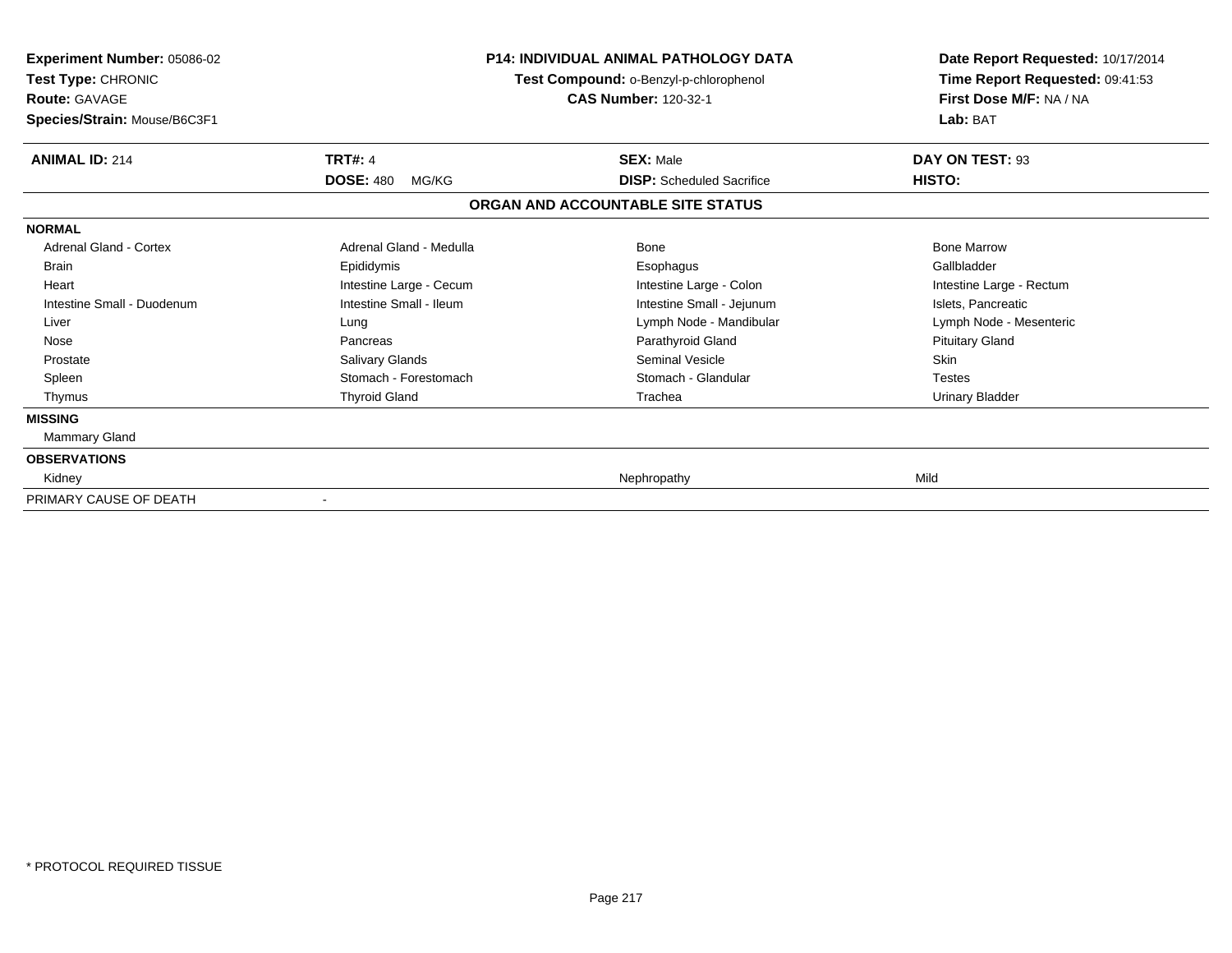| Experiment Number: 05086-02<br>Test Type: CHRONIC<br><b>Route: GAVAGE</b><br>Species/Strain: Mouse/B6C3F1 |                           | <b>P14: INDIVIDUAL ANIMAL PATHOLOGY DATA</b><br>Test Compound: o-Benzyl-p-chlorophenol<br><b>CAS Number: 120-32-1</b> | Date Report Requested: 10/17/2014<br>Time Report Requested: 09:41:53<br>First Dose M/F: NA / NA<br>Lab: BAT |
|-----------------------------------------------------------------------------------------------------------|---------------------------|-----------------------------------------------------------------------------------------------------------------------|-------------------------------------------------------------------------------------------------------------|
| <b>ANIMAL ID: 215</b>                                                                                     | <b>TRT#: 4</b>            | <b>SEX: Male</b>                                                                                                      | DAY ON TEST: 722                                                                                            |
|                                                                                                           | <b>DOSE: 480</b><br>MG/KG | <b>DISP: Terminal Sacrifice</b>                                                                                       | <b>HISTO: 862505</b>                                                                                        |
|                                                                                                           |                           | ORGAN AND ACCOUNTABLE SITE STATUS                                                                                     |                                                                                                             |
| <b>NORMAL</b>                                                                                             |                           |                                                                                                                       |                                                                                                             |
| <b>Bone Marrow</b>                                                                                        | <b>Brain</b>              | Epididymis                                                                                                            | Esophagus                                                                                                   |
| Gallbladder                                                                                               | Intestine Large - Cecum   | Intestine Large - Colon                                                                                               | Intestine Large - Rectum                                                                                    |
| Intestine Small - Duodenum                                                                                | Intestine Small - Ileum   | Intestine Small - Jejunum                                                                                             | Islets, Pancreatic                                                                                          |
| Lymph Node - Mandibular                                                                                   | Lymph Node - Mesenteric   | Nose                                                                                                                  | Pancreas                                                                                                    |
| Parathyroid Gland                                                                                         | <b>Pituitary Gland</b>    | Prostate                                                                                                              | <b>Salivary Glands</b>                                                                                      |
| <b>Seminal Vesicle</b>                                                                                    | <b>Skin</b>               | Spleen                                                                                                                | Stomach - Forestomach                                                                                       |
| Stomach - Glandular                                                                                       | <b>Testes</b>             | Thymus                                                                                                                | <b>Thyroid Gland</b>                                                                                        |
| Trachea                                                                                                   | <b>Urinary Bladder</b>    |                                                                                                                       |                                                                                                             |
| <b>MISSING</b>                                                                                            |                           |                                                                                                                       |                                                                                                             |
| <b>Mammary Gland</b>                                                                                      |                           |                                                                                                                       |                                                                                                             |
| <b>OBSERVATIONS</b>                                                                                       |                           |                                                                                                                       |                                                                                                             |
| <b>Adrenal Gland</b>                                                                                      | Capsule                   | Hyperplasia                                                                                                           | Moderate                                                                                                    |
|                                                                                                           | Medulla                   | Hyperplasia                                                                                                           | Mild                                                                                                        |
|                                                                                                           | Cortex                    | Hypertrophy                                                                                                           | Focal, Minimal                                                                                              |
| <b>Bone</b>                                                                                               |                           | Fibrous Osteodystrophy                                                                                                | Mild                                                                                                        |
| Heart                                                                                                     | Atrium                    | Thrombosis                                                                                                            |                                                                                                             |
| Kidney                                                                                                    |                           | Nephropathy                                                                                                           | Marked                                                                                                      |
| [ Nephropathy TGLS = $1,2-1$ ]                                                                            |                           |                                                                                                                       |                                                                                                             |
| Liver                                                                                                     |                           | Hepatocellular Adenoma                                                                                                |                                                                                                             |
|                                                                                                           |                           | Inflammation                                                                                                          | Chronic, Minimal                                                                                            |
| Note: HEPATOCLR ADEN TGLs = 3-8                                                                           |                           |                                                                                                                       |                                                                                                             |
| Lung                                                                                                      |                           | Inflammation                                                                                                          | Chronic, Minimal                                                                                            |
| PRIMARY CAUSE OF DEATH                                                                                    |                           |                                                                                                                       |                                                                                                             |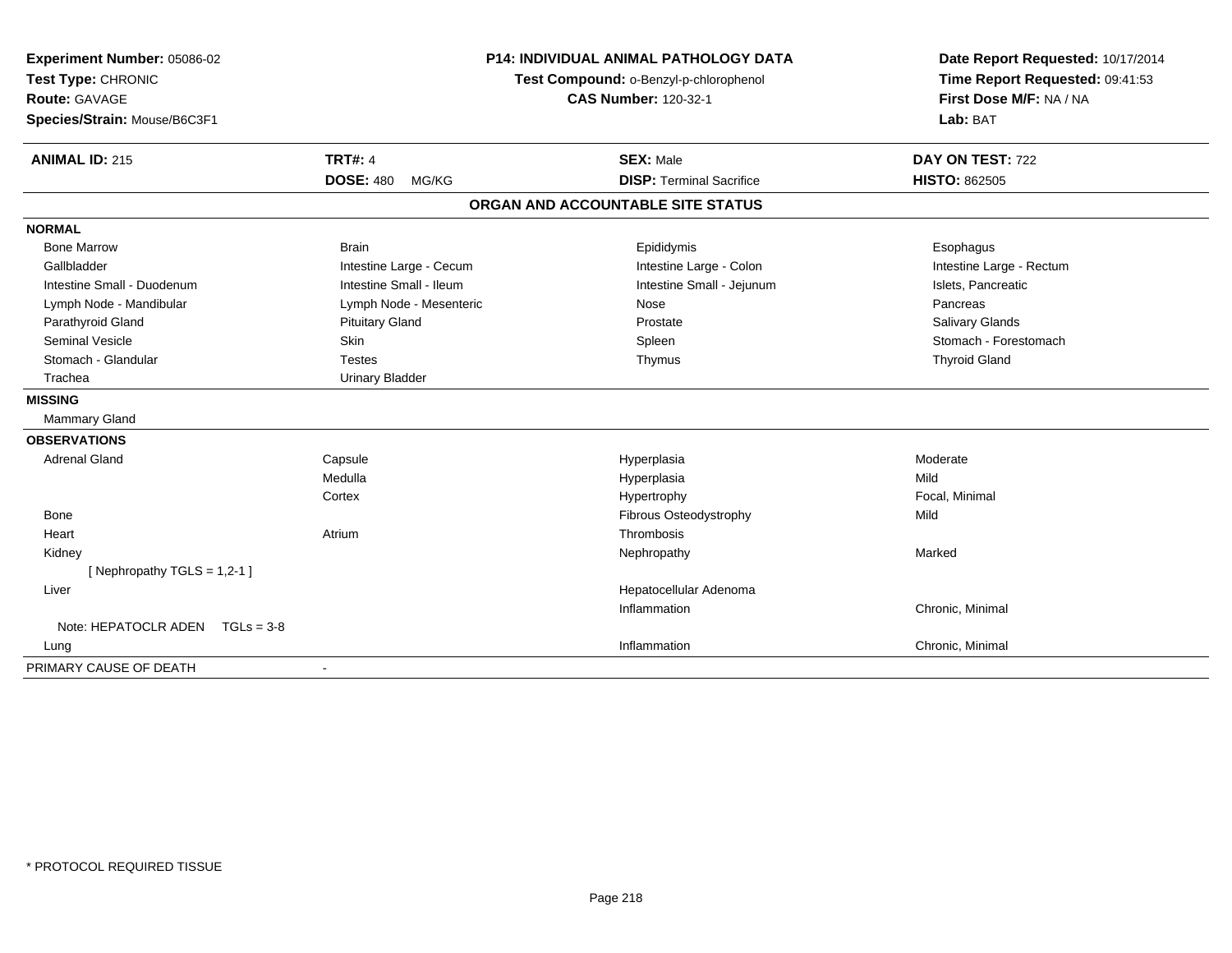| Experiment Number: 05086-02<br>Test Type: CHRONIC<br>Route: GAVAGE<br>Species/Strain: Mouse/B6C3F1 |                           | <b>P14: INDIVIDUAL ANIMAL PATHOLOGY DATA</b><br>Test Compound: o-Benzyl-p-chlorophenol<br><b>CAS Number: 120-32-1</b> | Date Report Requested: 10/17/2014<br>Time Report Requested: 09:41:53<br>First Dose M/F: NA / NA<br>Lab: BAT |
|----------------------------------------------------------------------------------------------------|---------------------------|-----------------------------------------------------------------------------------------------------------------------|-------------------------------------------------------------------------------------------------------------|
| <b>ANIMAL ID: 216</b>                                                                              | <b>TRT#: 4</b>            | <b>SEX: Male</b>                                                                                                      | DAY ON TEST: 722                                                                                            |
|                                                                                                    | <b>DOSE: 480</b><br>MG/KG | <b>DISP: Terminal Sacrifice</b>                                                                                       | <b>HISTO: 862506</b>                                                                                        |
|                                                                                                    |                           | ORGAN AND ACCOUNTABLE SITE STATUS                                                                                     |                                                                                                             |
| <b>NORMAL</b>                                                                                      |                           |                                                                                                                       |                                                                                                             |
| Adrenal Gland - Cortex                                                                             | Adrenal Gland - Medulla   | Bone                                                                                                                  | <b>Bone Marrow</b>                                                                                          |
| <b>Brain</b>                                                                                       | Epididymis                | Esophagus                                                                                                             | Gallbladder                                                                                                 |
| Heart                                                                                              | Intestine Large - Cecum   | Intestine Large - Colon                                                                                               | Intestine Large - Rectum                                                                                    |
| Intestine Small - Duodenum                                                                         | Intestine Small - Ileum   | Intestine Small - Jejunum                                                                                             | Islets, Pancreatic                                                                                          |
| Liver                                                                                              | Lung                      | Lymph Node - Mandibular                                                                                               | Lymph Node - Mesenteric                                                                                     |
| Nose                                                                                               | Pancreas                  | Parathyroid Gland                                                                                                     | <b>Pituitary Gland</b>                                                                                      |
| Prostate                                                                                           | Salivary Glands           | <b>Seminal Vesicle</b>                                                                                                | <b>Skin</b>                                                                                                 |
| Spleen                                                                                             | Stomach - Forestomach     | Stomach - Glandular                                                                                                   | <b>Testes</b>                                                                                               |
| Thymus                                                                                             | <b>Thyroid Gland</b>      | Trachea                                                                                                               | Urinary Bladder                                                                                             |
| <b>MISSING</b>                                                                                     |                           |                                                                                                                       |                                                                                                             |
| Mammary Gland                                                                                      |                           |                                                                                                                       |                                                                                                             |
| <b>OBSERVATIONS</b>                                                                                |                           |                                                                                                                       |                                                                                                             |
| <b>Adrenal Gland</b>                                                                               | Capsule                   | Hyperplasia                                                                                                           | Moderate                                                                                                    |
| Kidney                                                                                             |                           | Nephropathy                                                                                                           | Moderate                                                                                                    |
| Note: NEPHROPATHY                                                                                  | $TGLs = 1-1$              |                                                                                                                       |                                                                                                             |
| PRIMARY CAUSE OF DEATH                                                                             |                           |                                                                                                                       |                                                                                                             |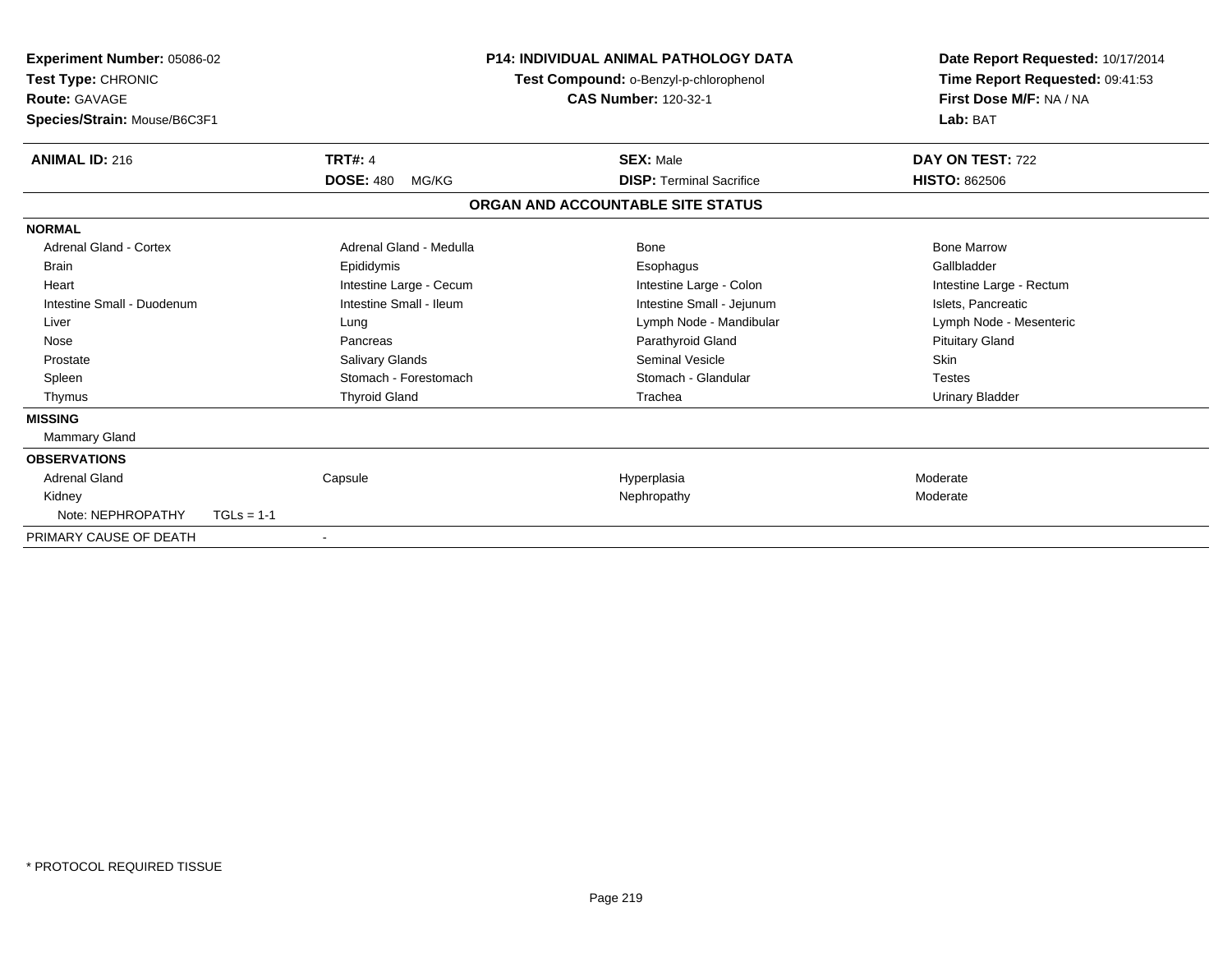| Experiment Number: 05086-02<br>Test Type: CHRONIC<br><b>Route: GAVAGE</b><br>Species/Strain: Mouse/B6C3F1 |                                             | P14: INDIVIDUAL ANIMAL PATHOLOGY DATA<br>Test Compound: o-Benzyl-p-chlorophenol<br><b>CAS Number: 120-32-1</b> | Date Report Requested: 10/17/2014<br>Time Report Requested: 09:41:53<br>First Dose M/F: NA / NA<br>Lab: BAT |
|-----------------------------------------------------------------------------------------------------------|---------------------------------------------|----------------------------------------------------------------------------------------------------------------|-------------------------------------------------------------------------------------------------------------|
| <b>ANIMAL ID: 217</b>                                                                                     | <b>TRT#: 4</b><br><b>DOSE: 480</b><br>MG/KG | <b>SEX: Male</b><br><b>DISP: Terminal Sacrifice</b>                                                            | DAY ON TEST: 722<br><b>HISTO: 862507</b>                                                                    |
|                                                                                                           |                                             | ORGAN AND ACCOUNTABLE SITE STATUS                                                                              |                                                                                                             |
|                                                                                                           |                                             |                                                                                                                |                                                                                                             |
| <b>NORMAL</b>                                                                                             |                                             |                                                                                                                |                                                                                                             |
| Adrenal Gland - Cortex                                                                                    | Adrenal Gland - Medulla                     | <b>Bone Marrow</b>                                                                                             | <b>Brain</b>                                                                                                |
| Epididymis                                                                                                | Esophagus                                   | Gallbladder                                                                                                    | Heart                                                                                                       |
| Intestine Large - Cecum                                                                                   | Intestine Large - Colon                     | Intestine Large - Rectum                                                                                       | Intestine Small - Duodenum                                                                                  |
| Intestine Small - Ileum                                                                                   | Intestine Small - Jejunum                   | Islets. Pancreatic                                                                                             | Liver                                                                                                       |
| Lung                                                                                                      | Lymph Node - Mandibular                     | Lymph Node - Mesenteric                                                                                        | Nose                                                                                                        |
| Pancreas                                                                                                  | Parathyroid Gland                           | <b>Pituitary Gland</b>                                                                                         | Prostate                                                                                                    |
| <b>Salivary Glands</b>                                                                                    | <b>Seminal Vesicle</b>                      | Skin                                                                                                           | Spleen                                                                                                      |
| Stomach - Glandular                                                                                       | <b>Testes</b>                               | Thymus                                                                                                         | <b>Thyroid Gland</b>                                                                                        |
| Trachea                                                                                                   | <b>Urinary Bladder</b>                      |                                                                                                                |                                                                                                             |
| <b>MISSING</b>                                                                                            |                                             |                                                                                                                |                                                                                                             |
| Mammary Gland                                                                                             |                                             |                                                                                                                |                                                                                                             |
| <b>OBSERVATIONS</b>                                                                                       |                                             |                                                                                                                |                                                                                                             |
| Bone                                                                                                      |                                             | Fibrous Osteodystrophy                                                                                         | Moderate                                                                                                    |
| Kidney                                                                                                    |                                             | Nephropathy                                                                                                    | Marked                                                                                                      |
| Note: NEPHROPATHY<br>$TGLs = 1-1$                                                                         |                                             |                                                                                                                |                                                                                                             |
| Stomach                                                                                                   | Forestomach                                 | Hyperplasia                                                                                                    | Squamous, Mild                                                                                              |
|                                                                                                           | Forestomach                                 | Ulcer                                                                                                          | Mild                                                                                                        |
| [ Ulcer TGLS = $2-8$ ]                                                                                    |                                             |                                                                                                                |                                                                                                             |
| PRIMARY CAUSE OF DEATH                                                                                    |                                             |                                                                                                                |                                                                                                             |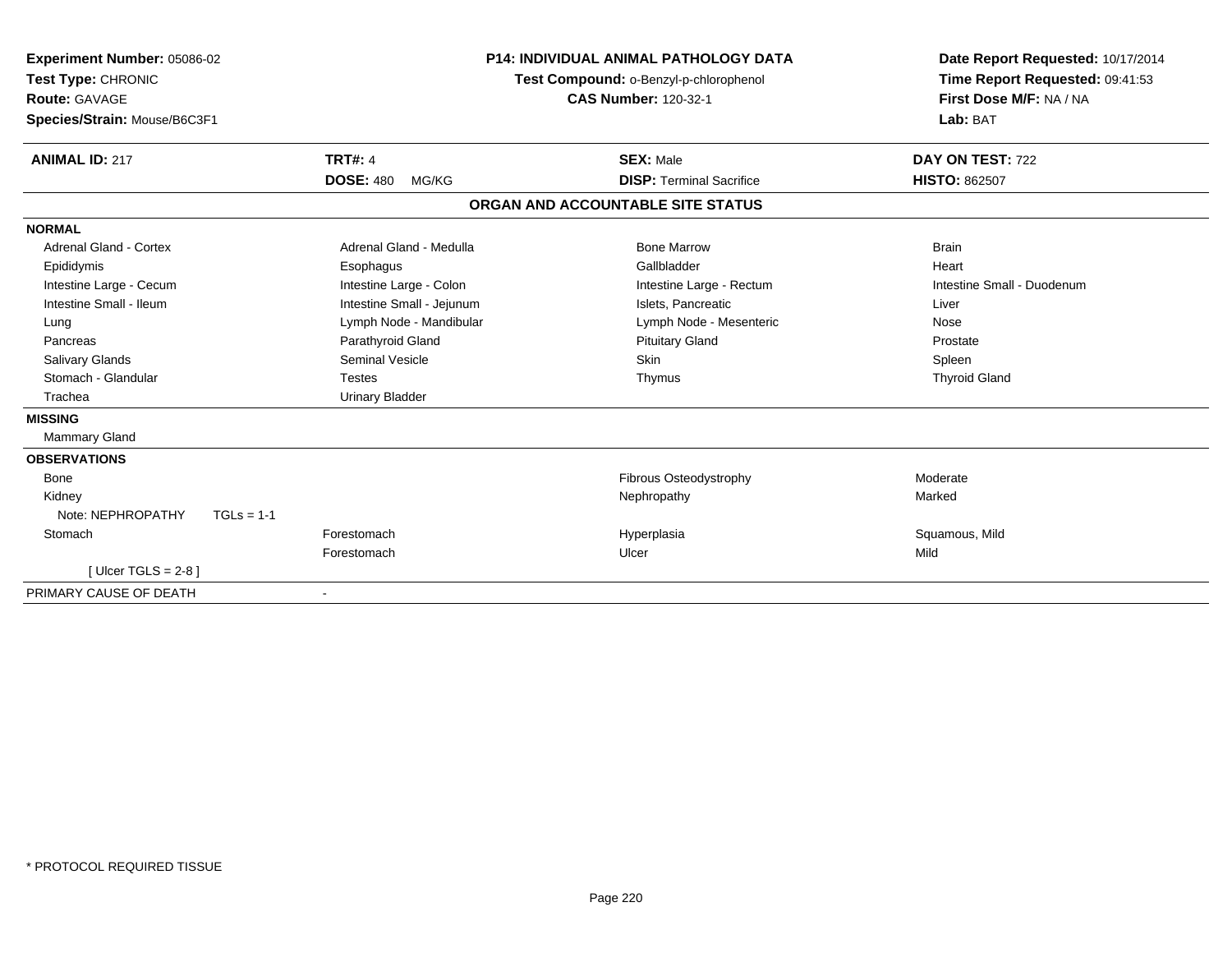| Experiment Number: 05086-02<br>Test Type: CHRONIC<br>Route: GAVAGE<br>Species/Strain: Mouse/B6C3F1 |                           | P14: INDIVIDUAL ANIMAL PATHOLOGY DATA<br>Test Compound: o-Benzyl-p-chlorophenol<br><b>CAS Number: 120-32-1</b> | Date Report Requested: 10/17/2014<br>Time Report Requested: 09:41:53<br>First Dose M/F: NA / NA<br>Lab: BAT |
|----------------------------------------------------------------------------------------------------|---------------------------|----------------------------------------------------------------------------------------------------------------|-------------------------------------------------------------------------------------------------------------|
| <b>ANIMAL ID: 218</b>                                                                              | <b>TRT#: 4</b>            | <b>SEX: Male</b>                                                                                               | DAY ON TEST: 722                                                                                            |
|                                                                                                    | <b>DOSE: 480</b><br>MG/KG | <b>DISP: Terminal Sacrifice</b>                                                                                | <b>HISTO: 822508</b>                                                                                        |
|                                                                                                    |                           | ORGAN AND ACCOUNTABLE SITE STATUS                                                                              |                                                                                                             |
| <b>NORMAL</b>                                                                                      |                           |                                                                                                                |                                                                                                             |
| <b>Adrenal Gland - Cortex</b>                                                                      | Adrenal Gland - Medulla   | <b>Bone</b>                                                                                                    | <b>Bone Marrow</b>                                                                                          |
| <b>Brain</b>                                                                                       | Epididymis                | Esophagus                                                                                                      | Gallbladder                                                                                                 |
| Heart                                                                                              | Intestine Large - Cecum   | Intestine Large - Colon                                                                                        | Intestine Large - Rectum                                                                                    |
| Intestine Small - Duodenum                                                                         | Intestine Small - Ileum   | Intestine Small - Jejunum                                                                                      | Islets, Pancreatic                                                                                          |
| Liver                                                                                              | Lung                      | Lymph Node - Mandibular                                                                                        | Lymph Node - Mesenteric                                                                                     |
| Nose                                                                                               | Pancreas                  | Parathyroid Gland                                                                                              | <b>Pituitary Gland</b>                                                                                      |
| Prostate                                                                                           | Salivary Glands           | <b>Seminal Vesicle</b>                                                                                         | Spleen                                                                                                      |
| Stomach - Forestomach                                                                              | Stomach - Glandular       | <b>Testes</b>                                                                                                  | <b>Thyroid Gland</b>                                                                                        |
| Trachea                                                                                            | <b>Urinary Bladder</b>    |                                                                                                                |                                                                                                             |
| <b>MISSING</b>                                                                                     |                           |                                                                                                                |                                                                                                             |
| <b>Mammary Gland</b>                                                                               | Thymus                    |                                                                                                                |                                                                                                             |
| <b>OBSERVATIONS</b>                                                                                |                           |                                                                                                                |                                                                                                             |
| Kidney                                                                                             |                           | Nephropathy                                                                                                    | Mild                                                                                                        |
| Note: [NEPHROPATHY ] TGLs = 2-1                                                                    |                           |                                                                                                                |                                                                                                             |
| <b>Skin</b>                                                                                        |                           | Ulcer                                                                                                          | Mild                                                                                                        |
| Note: [ ULCER<br>$TGLs = 1-8$                                                                      |                           |                                                                                                                |                                                                                                             |
| PRIMARY CAUSE OF DEATH                                                                             |                           |                                                                                                                |                                                                                                             |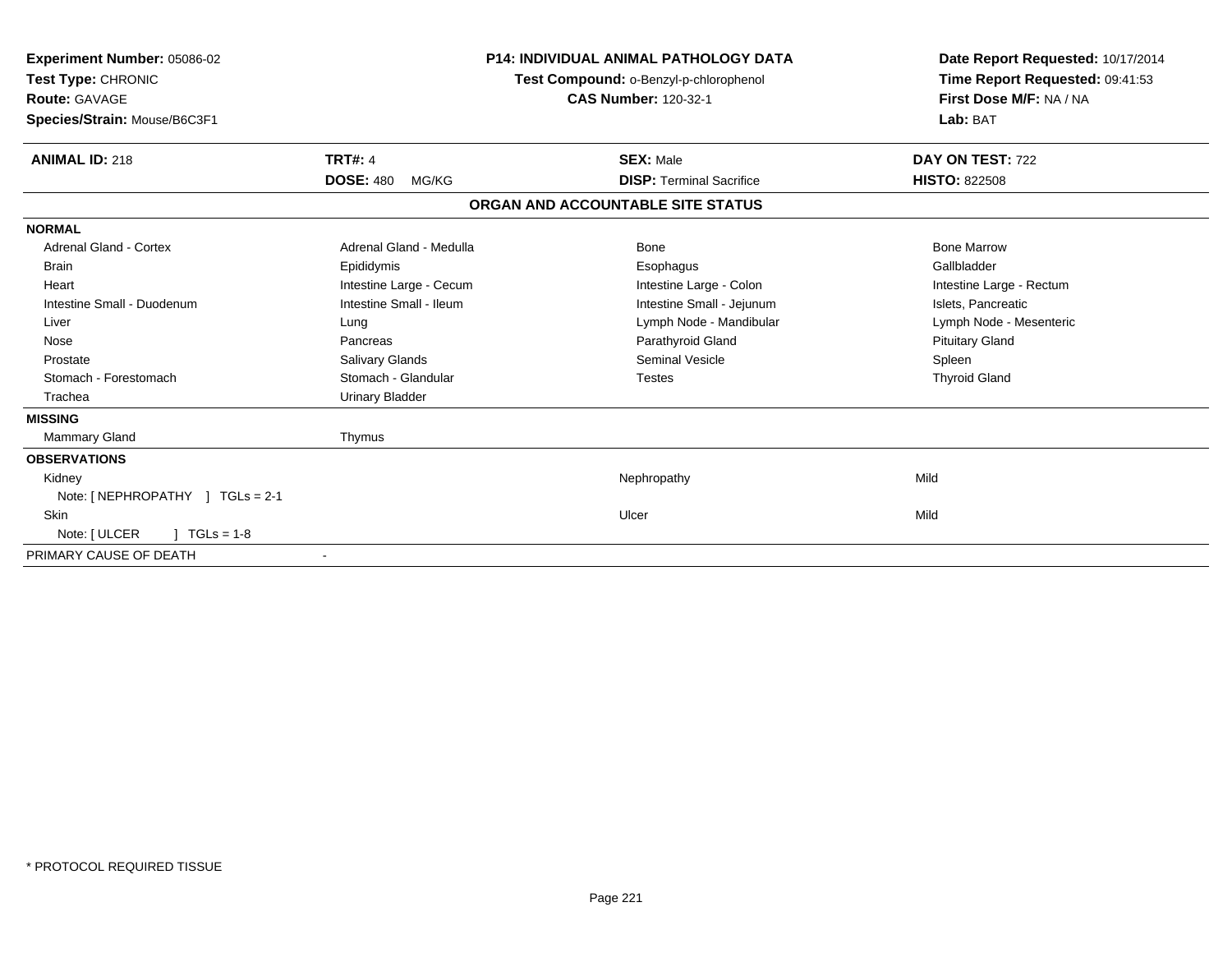| Experiment Number: 05086-02                       | <b>P14: INDIVIDUAL ANIMAL PATHOLOGY DATA</b><br>Test Compound: o-Benzyl-p-chlorophenol |                                   | Date Report Requested: 10/17/2014 |
|---------------------------------------------------|----------------------------------------------------------------------------------------|-----------------------------------|-----------------------------------|
| Test Type: CHRONIC                                |                                                                                        |                                   | Time Report Requested: 09:41:53   |
| <b>Route: GAVAGE</b>                              |                                                                                        | <b>CAS Number: 120-32-1</b>       | First Dose M/F: NA / NA           |
| Species/Strain: Mouse/B6C3F1                      |                                                                                        |                                   | Lab: BAT                          |
| <b>ANIMAL ID: 219</b>                             | <b>TRT#: 4</b>                                                                         | <b>SEX: Male</b>                  | DAY ON TEST: 722                  |
|                                                   | <b>DOSE: 480</b><br>MG/KG                                                              | <b>DISP: Terminal Sacrifice</b>   | <b>HISTO: 862509</b>              |
|                                                   |                                                                                        | ORGAN AND ACCOUNTABLE SITE STATUS |                                   |
| <b>NORMAL</b>                                     |                                                                                        |                                   |                                   |
| Adrenal Gland - Cortex                            | Adrenal Gland - Medulla                                                                | <b>Bone Marrow</b>                | <b>Brain</b>                      |
| Epididymis                                        | Esophagus                                                                              | Gallbladder                       | Heart                             |
| Intestine Large - Cecum                           | Intestine Large - Colon                                                                | Intestine Large - Rectum          | Intestine Small - Duodenum        |
| Intestine Small - Ileum                           | Intestine Small - Jejunum                                                              | Islets, Pancreatic                | Lung                              |
| Lymph Node - Mandibular                           | Lymph Node - Mesenteric                                                                | Nose                              | Pancreas                          |
| Parathyroid Gland                                 | <b>Pituitary Gland</b>                                                                 | Prostate                          | Salivary Glands                   |
| <b>Seminal Vesicle</b>                            | Skin                                                                                   | Spleen                            | Stomach - Glandular               |
| <b>Testes</b>                                     | Thymus                                                                                 | <b>Thyroid Gland</b>              | Trachea                           |
| <b>Urinary Bladder</b>                            |                                                                                        |                                   |                                   |
| <b>MISSING</b>                                    |                                                                                        |                                   |                                   |
| <b>Mammary Gland</b>                              |                                                                                        |                                   |                                   |
| <b>OBSERVATIONS</b>                               |                                                                                        |                                   |                                   |
| <b>Bone</b>                                       |                                                                                        | Fibrous Osteodystrophy            | Minimal                           |
| Kidney                                            | <b>Renal Tubule</b>                                                                    | Hyperplasia                       | Minimal                           |
|                                                   |                                                                                        | Nephropathy                       | Moderate                          |
| [ Nephropathy $TGLS = 1-1$ ]                      |                                                                                        |                                   |                                   |
| Liver                                             |                                                                                        | Hyperplasia                       | Mild                              |
| Note: AND FOCUS OF CAUDATE LOBE OF LIVER          |                                                                                        |                                   |                                   |
| Note: NO CORRESP LESION FOR NODULE OF RIGHT LIVER |                                                                                        |                                   |                                   |
| [ Hyperplasia TGLS = 5-9 ]                        |                                                                                        |                                   |                                   |
| Stomach                                           | Forestomach                                                                            | Hyperplasia                       | Squamous, Mild                    |
| PRIMARY CAUSE OF DEATH                            |                                                                                        |                                   |                                   |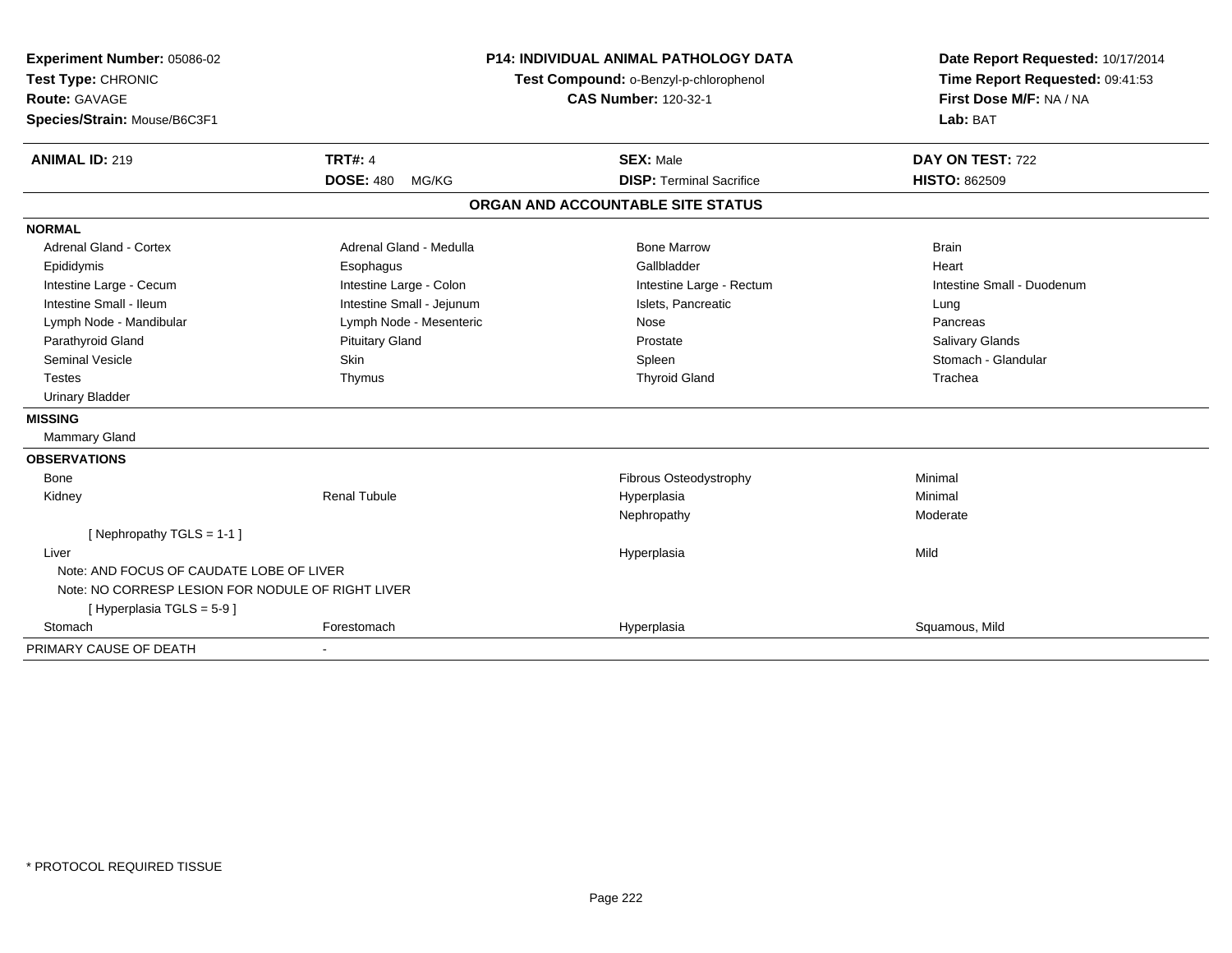| <b>Experiment Number: 05086-02</b><br>Test Type: CHRONIC<br><b>Route: GAVAGE</b><br>Species/Strain: Mouse/B6C3F1 |                           | <b>P14: INDIVIDUAL ANIMAL PATHOLOGY DATA</b><br>Test Compound: o-Benzyl-p-chlorophenol<br><b>CAS Number: 120-32-1</b> | Date Report Requested: 10/17/2014<br>Time Report Requested: 09:41:53<br>First Dose M/F: NA / NA<br>Lab: BAT |
|------------------------------------------------------------------------------------------------------------------|---------------------------|-----------------------------------------------------------------------------------------------------------------------|-------------------------------------------------------------------------------------------------------------|
| <b>ANIMAL ID: 220</b>                                                                                            | <b>TRT#: 4</b>            | <b>SEX: Male</b>                                                                                                      | DAY ON TEST: 722                                                                                            |
|                                                                                                                  | <b>DOSE: 480</b><br>MG/KG | <b>DISP: Terminal Sacrifice</b>                                                                                       | <b>HISTO: 862510</b>                                                                                        |
|                                                                                                                  |                           | ORGAN AND ACCOUNTABLE SITE STATUS                                                                                     |                                                                                                             |
| <b>NORMAL</b>                                                                                                    |                           |                                                                                                                       |                                                                                                             |
| Adrenal Gland - Medulla                                                                                          | <b>Bone Marrow</b>        | <b>Brain</b>                                                                                                          | Epididymis                                                                                                  |
| Esophagus                                                                                                        | Gallbladder               | Heart                                                                                                                 | Intestine Large - Cecum                                                                                     |
| Intestine Large - Colon                                                                                          | Intestine Large - Rectum  | Intestine Small - Duodenum                                                                                            | Intestine Small - Ileum                                                                                     |
| Intestine Small - Jejunum                                                                                        | Islets, Pancreatic        | Liver                                                                                                                 | Lung                                                                                                        |
| Lymph Node - Mandibular                                                                                          | Lymph Node - Mesenteric   | Nose                                                                                                                  | Pancreas                                                                                                    |
| Parathyroid Gland                                                                                                | <b>Pituitary Gland</b>    | Prostate                                                                                                              | <b>Salivary Glands</b>                                                                                      |
| <b>Seminal Vesicle</b>                                                                                           | Skin                      | Spleen                                                                                                                | Stomach - Forestomach                                                                                       |
| Stomach - Glandular                                                                                              | <b>Testes</b>             | Thymus                                                                                                                | <b>Thyroid Gland</b>                                                                                        |
| Trachea                                                                                                          | <b>Urinary Bladder</b>    |                                                                                                                       |                                                                                                             |
| <b>MISSING</b>                                                                                                   |                           |                                                                                                                       |                                                                                                             |
| Mammary Gland                                                                                                    |                           |                                                                                                                       |                                                                                                             |
| <b>OBSERVATIONS</b>                                                                                              |                           |                                                                                                                       |                                                                                                             |
| <b>Adrenal Gland</b>                                                                                             | Cortex                    | Hyperplasia                                                                                                           | Minimal                                                                                                     |
| Bone                                                                                                             |                           | Fibrous Osteodystrophy                                                                                                | Minimal                                                                                                     |
| Kidney                                                                                                           |                           | Nephropathy                                                                                                           | Moderate                                                                                                    |
| [Nephropathy TGLS = $1-1$ ]                                                                                      |                           |                                                                                                                       |                                                                                                             |
| PRIMARY CAUSE OF DEATH                                                                                           |                           |                                                                                                                       |                                                                                                             |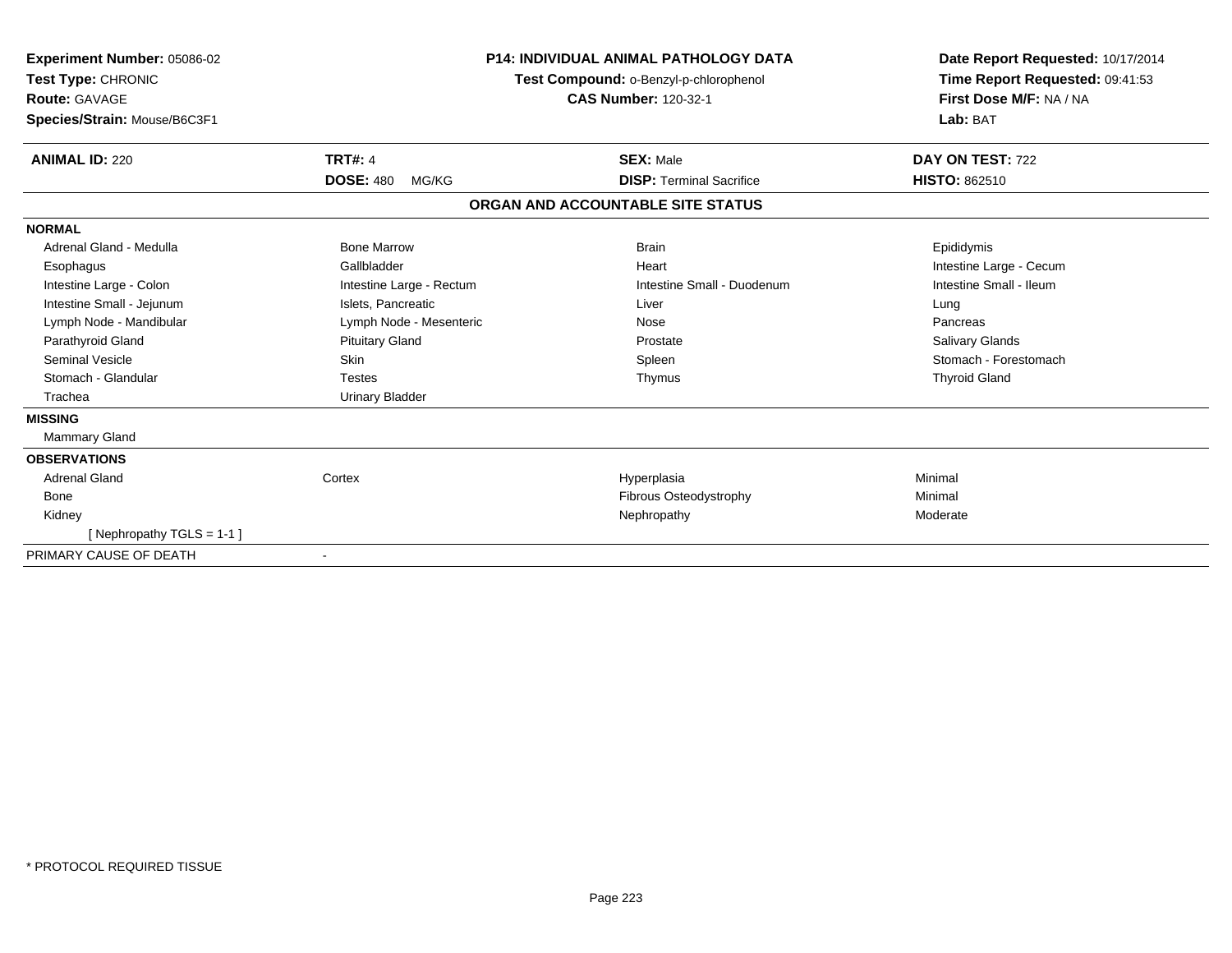| Experiment Number: 05086-02<br>Test Type: CHRONIC<br><b>Route: GAVAGE</b><br>Species/Strain: Mouse/B6C3F1 |                           | <b>P14: INDIVIDUAL ANIMAL PATHOLOGY DATA</b><br>Test Compound: o-Benzyl-p-chlorophenol<br><b>CAS Number: 120-32-1</b> | Date Report Requested: 10/17/2014<br>Time Report Requested: 09:41:53<br>First Dose M/F: NA / NA<br>Lab: BAT |
|-----------------------------------------------------------------------------------------------------------|---------------------------|-----------------------------------------------------------------------------------------------------------------------|-------------------------------------------------------------------------------------------------------------|
| <b>ANIMAL ID: 221</b>                                                                                     | <b>TRT#: 4</b>            | <b>SEX: Male</b>                                                                                                      | DAY ON TEST: 93                                                                                             |
|                                                                                                           | <b>DOSE: 480</b><br>MG/KG | <b>DISP:</b> Scheduled Sacrifice                                                                                      | HISTO:                                                                                                      |
|                                                                                                           |                           | ORGAN AND ACCOUNTABLE SITE STATUS                                                                                     |                                                                                                             |
| <b>NORMAL</b>                                                                                             |                           |                                                                                                                       |                                                                                                             |
| Adrenal Gland - Cortex                                                                                    | Adrenal Gland - Medulla   | Bone                                                                                                                  | <b>Bone Marrow</b>                                                                                          |
| <b>Brain</b>                                                                                              | Epididymis                | Esophagus                                                                                                             | Gallbladder                                                                                                 |
| Heart                                                                                                     | Intestine Large - Cecum   | Intestine Large - Colon                                                                                               | Intestine Large - Rectum                                                                                    |
| Intestine Small - Duodenum                                                                                | Intestine Small - Ileum   | Intestine Small - Jejunum                                                                                             | Islets, Pancreatic                                                                                          |
| Lung                                                                                                      | Lymph Node - Mandibular   | Lymph Node - Mesenteric                                                                                               | Nose                                                                                                        |
| Pancreas                                                                                                  | Parathyroid Gland         | <b>Pituitary Gland</b>                                                                                                | Prostate                                                                                                    |
| <b>Salivary Glands</b>                                                                                    | Seminal Vesicle           | <b>Skin</b>                                                                                                           | Spleen                                                                                                      |
| Stomach - Forestomach                                                                                     | Stomach - Glandular       | <b>Testes</b>                                                                                                         | Thymus                                                                                                      |
| <b>Thyroid Gland</b>                                                                                      | Trachea                   | <b>Urinary Bladder</b>                                                                                                |                                                                                                             |
| <b>MISSING</b>                                                                                            |                           |                                                                                                                       |                                                                                                             |
| Mammary Gland                                                                                             |                           |                                                                                                                       |                                                                                                             |
| <b>OBSERVATIONS</b>                                                                                       |                           |                                                                                                                       |                                                                                                             |
| Kidney                                                                                                    |                           | Nephropathy                                                                                                           | Mild                                                                                                        |
| Liver                                                                                                     |                           | Inflammation                                                                                                          | Necrotizing, Minimal                                                                                        |
| PRIMARY CAUSE OF DEATH                                                                                    |                           |                                                                                                                       |                                                                                                             |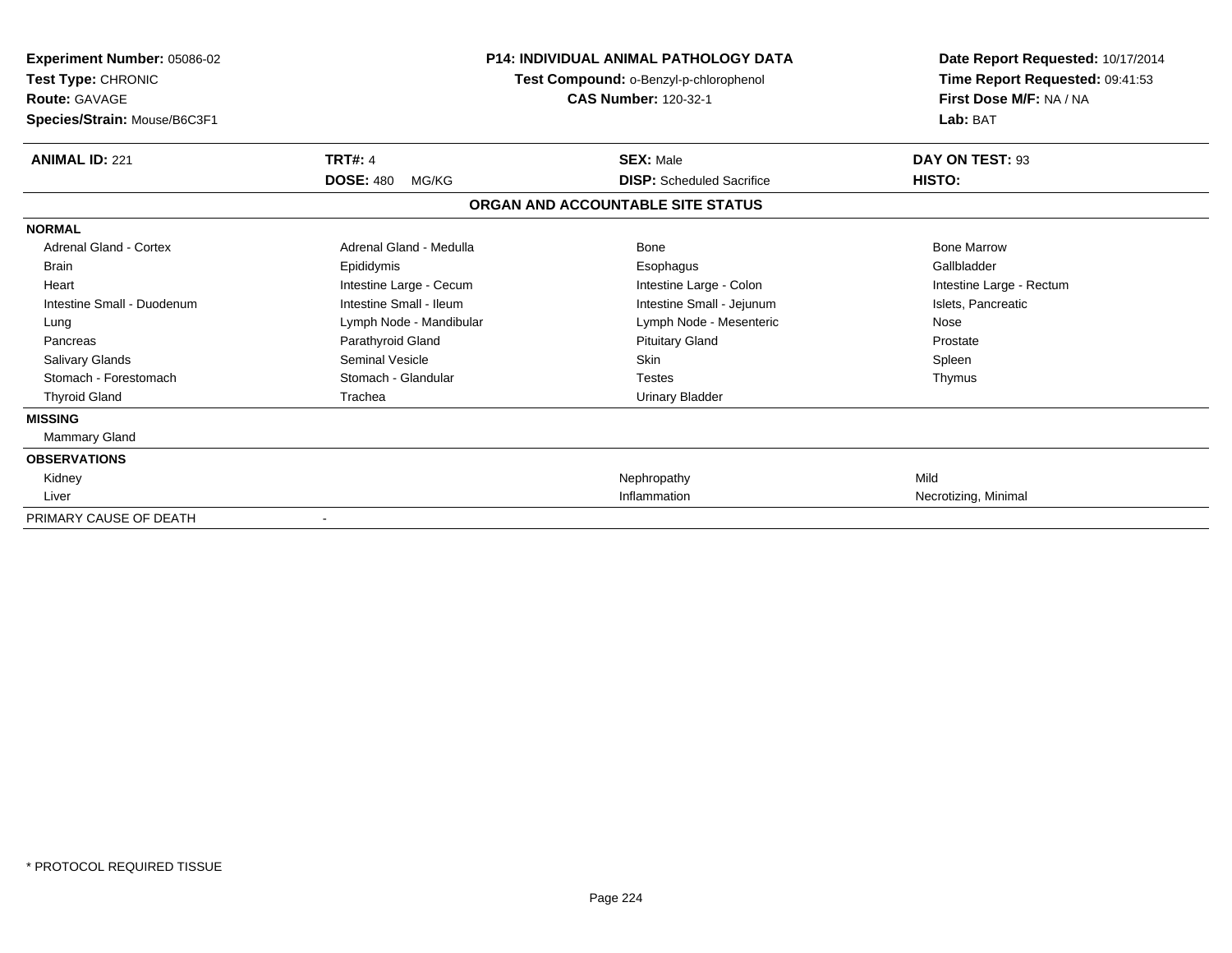| Experiment Number: 05086-02<br>Test Type: CHRONIC<br><b>Route: GAVAGE</b><br>Species/Strain: Mouse/B6C3F1 |                           | <b>P14: INDIVIDUAL ANIMAL PATHOLOGY DATA</b><br>Test Compound: o-Benzyl-p-chlorophenol<br><b>CAS Number: 120-32-1</b> | Date Report Requested: 10/17/2014<br>Time Report Requested: 09:41:53<br>First Dose M/F: NA / NA<br>Lab: BAT |
|-----------------------------------------------------------------------------------------------------------|---------------------------|-----------------------------------------------------------------------------------------------------------------------|-------------------------------------------------------------------------------------------------------------|
| <b>ANIMAL ID: 222</b>                                                                                     | <b>TRT#: 4</b>            | <b>SEX: Male</b>                                                                                                      | DAY ON TEST: 455                                                                                            |
|                                                                                                           | <b>DOSE: 480</b><br>MG/KG | <b>DISP:</b> Scheduled Sacrifice                                                                                      | <b>HISTO: 862512</b>                                                                                        |
|                                                                                                           |                           | ORGAN AND ACCOUNTABLE SITE STATUS                                                                                     |                                                                                                             |
| <b>NORMAL</b>                                                                                             |                           |                                                                                                                       |                                                                                                             |
| Adrenal Gland - Cortex                                                                                    | Adrenal Gland - Medulla   | Bone                                                                                                                  | <b>Bone Marrow</b>                                                                                          |
| <b>Brain</b>                                                                                              | Epididymis                | Esophagus                                                                                                             | Gallbladder                                                                                                 |
| Heart                                                                                                     | Intestine Large - Cecum   | Intestine Large - Colon                                                                                               | Intestine Small - Duodenum                                                                                  |
| Intestine Small - Ileum                                                                                   | Intestine Small - Jejunum | Islets. Pancreatic                                                                                                    | Liver                                                                                                       |
| Lymph Node - Mandibular                                                                                   | Lymph Node - Mesenteric   | Nose                                                                                                                  | Pancreas                                                                                                    |
| Parathyroid Gland                                                                                         | <b>Pituitary Gland</b>    | Prostate                                                                                                              | Salivary Glands                                                                                             |
| <b>Seminal Vesicle</b>                                                                                    | Skin                      | Spleen                                                                                                                | Stomach - Forestomach                                                                                       |
| Stomach - Glandular                                                                                       | <b>Testes</b>             | Thymus                                                                                                                | <b>Thyroid Gland</b>                                                                                        |
| Trachea                                                                                                   | <b>Urinary Bladder</b>    |                                                                                                                       |                                                                                                             |
| <b>MISSING</b>                                                                                            |                           |                                                                                                                       |                                                                                                             |
| Intestine Large - Rectum                                                                                  | <b>Mammary Gland</b>      |                                                                                                                       |                                                                                                             |
| <b>OBSERVATIONS</b>                                                                                       |                           |                                                                                                                       |                                                                                                             |
| Kidney                                                                                                    |                           | Nephropathy                                                                                                           | Moderate                                                                                                    |
| [Nephropathy TGLS = $1-1$ ]                                                                               |                           |                                                                                                                       |                                                                                                             |
| Lung                                                                                                      |                           | Alveolar/Bronchiolar Adenoma                                                                                          |                                                                                                             |
| PRIMARY CAUSE OF DEATH                                                                                    |                           |                                                                                                                       |                                                                                                             |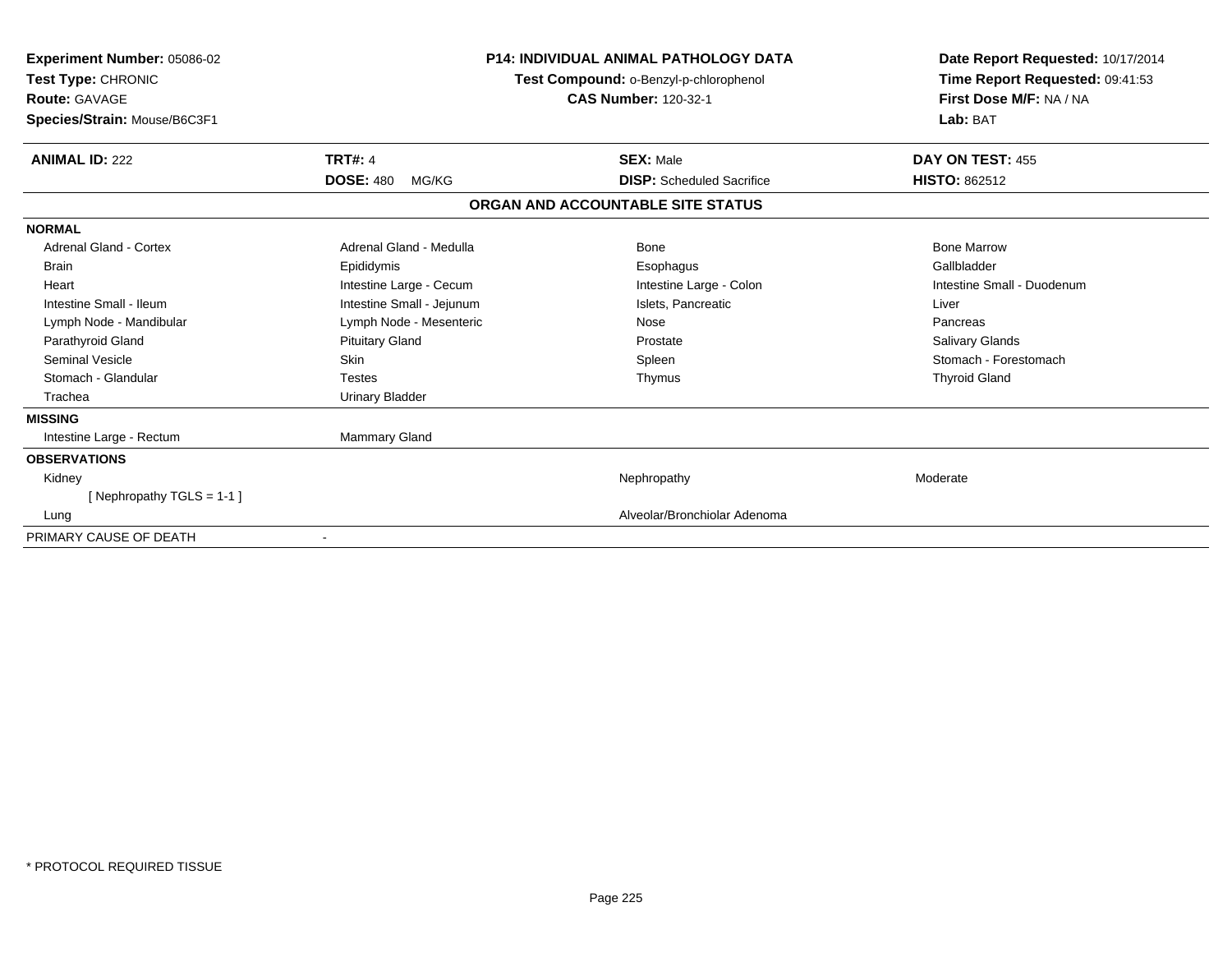| Experiment Number: 05086-02<br>Test Type: CHRONIC<br>Route: GAVAGE<br>Species/Strain: Mouse/B6C3F1 |                            | <b>P14: INDIVIDUAL ANIMAL PATHOLOGY DATA</b><br>Test Compound: o-Benzyl-p-chlorophenol<br><b>CAS Number: 120-32-1</b> | Date Report Requested: 10/17/2014<br>Time Report Requested: 09:41:53<br>First Dose M/F: NA / NA<br>Lab: BAT |
|----------------------------------------------------------------------------------------------------|----------------------------|-----------------------------------------------------------------------------------------------------------------------|-------------------------------------------------------------------------------------------------------------|
| <b>ANIMAL ID: 223</b>                                                                              | <b>TRT#: 4</b>             | <b>SEX: Male</b>                                                                                                      | DAY ON TEST: 194                                                                                            |
|                                                                                                    | <b>DOSE: 480</b><br>MG/KG  | <b>DISP: Natural Death</b>                                                                                            | <b>HISTO: 862513</b>                                                                                        |
|                                                                                                    |                            | ORGAN AND ACCOUNTABLE SITE STATUS                                                                                     |                                                                                                             |
| <b>NORMAL</b>                                                                                      |                            |                                                                                                                       |                                                                                                             |
| <b>Adrenal Gland - Cortex</b>                                                                      | Adrenal Gland - Medulla    | <b>Bone</b>                                                                                                           | <b>Bone Marrow</b>                                                                                          |
| <b>Brain</b>                                                                                       | Epididymis                 | Esophagus                                                                                                             | Heart                                                                                                       |
| Intestine Large - Cecum                                                                            | Intestine Large - Colon    | Intestine Large - Rectum                                                                                              | Liver                                                                                                       |
| Lung                                                                                               | Lymph Node - Mandibular    | Nose                                                                                                                  | Pancreas                                                                                                    |
| Parathyroid Gland                                                                                  | Prostate                   | Salivary Glands                                                                                                       | <b>Seminal Vesicle</b>                                                                                      |
| Skin                                                                                               | Spleen                     | Stomach - Forestomach                                                                                                 | Stomach - Glandular                                                                                         |
| <b>Testes</b>                                                                                      | Thymus                     | <b>Thyroid Gland</b>                                                                                                  | Trachea                                                                                                     |
| <b>Urinary Bladder</b>                                                                             |                            |                                                                                                                       |                                                                                                             |
| <b>MISSING</b>                                                                                     |                            |                                                                                                                       |                                                                                                             |
| Islets, Pancreatic                                                                                 | Mammary Gland              | <b>Pituitary Gland</b>                                                                                                |                                                                                                             |
| <b>AUTO PRECLUDES DIAG.</b>                                                                        |                            |                                                                                                                       |                                                                                                             |
| Gallbladder                                                                                        | Intestine Small - Duodenum | Intestine Small - Ileum                                                                                               | Intestine Small - Jejunum                                                                                   |
| Lymph Node - Mesenteric                                                                            |                            |                                                                                                                       |                                                                                                             |
| <b>OBSERVATIONS</b>                                                                                |                            |                                                                                                                       |                                                                                                             |
| Kidney                                                                                             |                            | Nephropathy                                                                                                           | Minimal                                                                                                     |
| PRIMARY CAUSE OF DEATH                                                                             |                            |                                                                                                                       |                                                                                                             |
| Animal Note: C O DEATH: UNKNOWN                                                                    |                            |                                                                                                                       |                                                                                                             |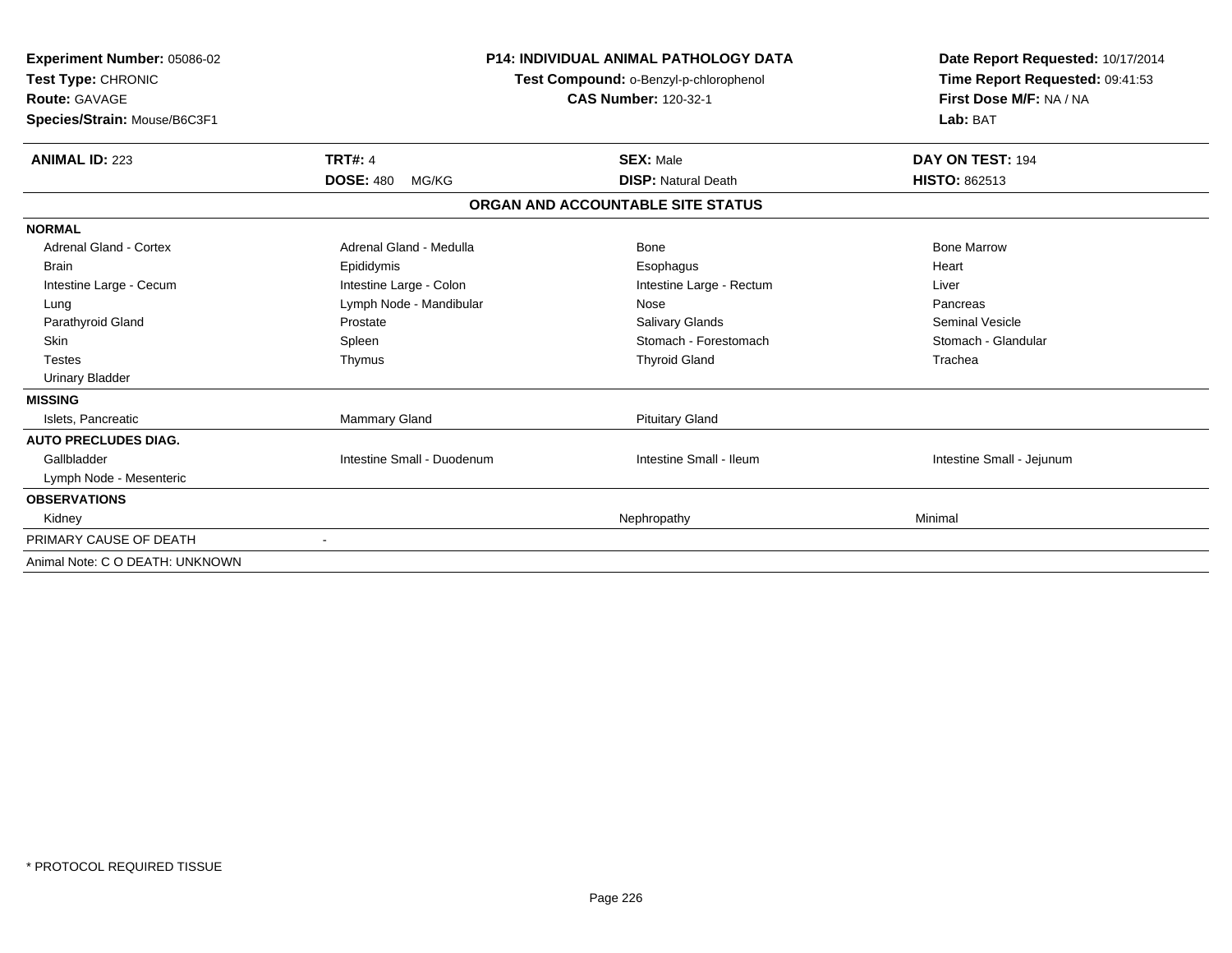| Experiment Number: 05086-02<br>Test Type: CHRONIC<br><b>Route: GAVAGE</b><br>Species/Strain: Mouse/B6C3F1<br><b>ANIMAL ID: 224</b> | <b>TRT#: 4</b>            | P14: INDIVIDUAL ANIMAL PATHOLOGY DATA<br>Test Compound: o-Benzyl-p-chlorophenol<br><b>CAS Number: 120-32-1</b><br><b>SEX: Male</b> | Date Report Requested: 10/17/2014<br>Time Report Requested: 09:41:53<br>First Dose M/F: NA / NA<br>Lab: BAT<br>DAY ON TEST: 724 |
|------------------------------------------------------------------------------------------------------------------------------------|---------------------------|------------------------------------------------------------------------------------------------------------------------------------|---------------------------------------------------------------------------------------------------------------------------------|
|                                                                                                                                    | <b>DOSE: 480</b><br>MG/KG | <b>DISP: Terminal Sacrifice</b>                                                                                                    | <b>HISTO: 862514</b>                                                                                                            |
|                                                                                                                                    |                           | ORGAN AND ACCOUNTABLE SITE STATUS                                                                                                  |                                                                                                                                 |
| <b>NORMAL</b>                                                                                                                      |                           |                                                                                                                                    |                                                                                                                                 |
| <b>Adrenal Gland - Cortex</b>                                                                                                      | <b>Bone Marrow</b>        | <b>Brain</b>                                                                                                                       | Epididymis                                                                                                                      |
| Esophagus                                                                                                                          | Gallbladder               | Heart                                                                                                                              | Intestine Large - Cecum                                                                                                         |
| Intestine Large - Colon                                                                                                            | Intestine Large - Rectum  | Intestine Small - Duodenum                                                                                                         | Intestine Small - Ileum                                                                                                         |
| Intestine Small - Jejunum                                                                                                          | Islets, Pancreatic        | Lung                                                                                                                               | Lymph Node - Mandibular                                                                                                         |
| Lymph Node - Mesenteric                                                                                                            | Nose                      | Pancreas                                                                                                                           | Parathyroid Gland                                                                                                               |
| <b>Pituitary Gland</b>                                                                                                             | Prostate                  | <b>Salivary Glands</b>                                                                                                             | <b>Seminal Vesicle</b>                                                                                                          |
| Skin                                                                                                                               | Spleen                    | Stomach - Forestomach                                                                                                              | Stomach - Glandular                                                                                                             |
| <b>Testes</b>                                                                                                                      | Thymus                    | <b>Thyroid Gland</b>                                                                                                               | Trachea                                                                                                                         |
| <b>Urinary Bladder</b>                                                                                                             |                           |                                                                                                                                    |                                                                                                                                 |
| <b>MISSING</b>                                                                                                                     |                           |                                                                                                                                    |                                                                                                                                 |
| Mammary Gland                                                                                                                      |                           |                                                                                                                                    |                                                                                                                                 |
| <b>OBSERVATIONS</b>                                                                                                                |                           |                                                                                                                                    |                                                                                                                                 |
| <b>Adrenal Gland</b>                                                                                                               | Medulla                   | Hyperplasia                                                                                                                        | Minimal                                                                                                                         |
| <b>Bone</b>                                                                                                                        |                           | Fibrous Osteodystrophy                                                                                                             | Moderate                                                                                                                        |
| Kidney                                                                                                                             | <b>Renal Tubule</b>       | Hyperplasia                                                                                                                        | Moderate                                                                                                                        |
|                                                                                                                                    |                           | Nephropathy                                                                                                                        | Moderate                                                                                                                        |
| Note: NEPHROPATHY<br>$TGLs = 1-1$                                                                                                  |                           |                                                                                                                                    |                                                                                                                                 |
| Liver                                                                                                                              |                           | Necrosis                                                                                                                           | Coagulative, Minimal                                                                                                            |
| [Necrosis TGLS = $2-1$ ]                                                                                                           |                           |                                                                                                                                    |                                                                                                                                 |
| PRIMARY CAUSE OF DEATH                                                                                                             |                           |                                                                                                                                    |                                                                                                                                 |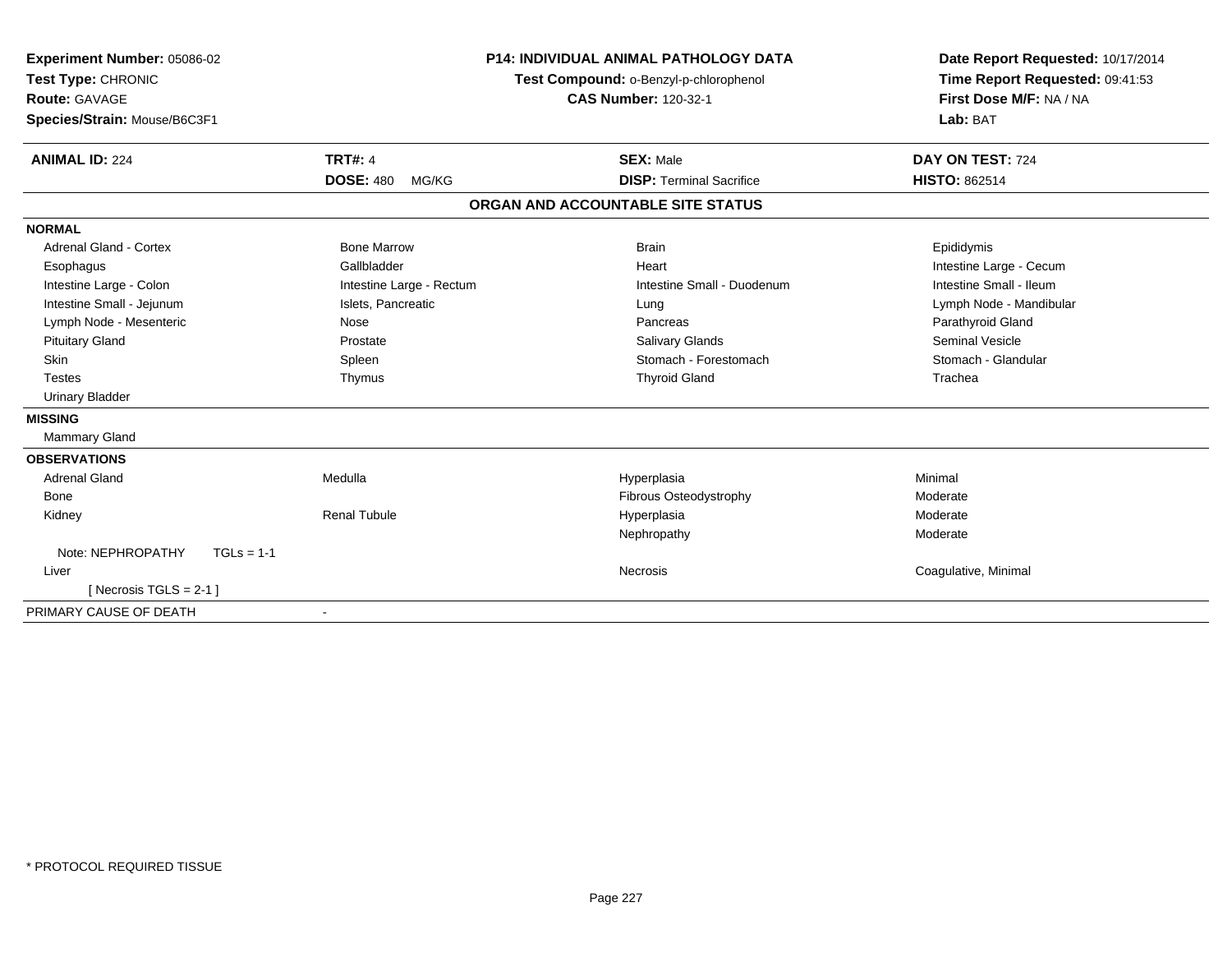| Experiment Number: 05086-02        | <b>P14: INDIVIDUAL ANIMAL PATHOLOGY DATA</b><br>Test Compound: o-Benzyl-p-chlorophenol |                                   | Date Report Requested: 10/17/2014 |
|------------------------------------|----------------------------------------------------------------------------------------|-----------------------------------|-----------------------------------|
| Test Type: CHRONIC                 |                                                                                        |                                   | Time Report Requested: 09:41:53   |
| <b>Route: GAVAGE</b>               |                                                                                        | <b>CAS Number: 120-32-1</b>       | First Dose M/F: NA / NA           |
| Species/Strain: Mouse/B6C3F1       |                                                                                        |                                   | Lab: BAT                          |
| <b>ANIMAL ID: 225</b>              | <b>TRT#: 4</b>                                                                         | <b>SEX: Male</b>                  | DAY ON TEST: 657                  |
|                                    | <b>DOSE: 480</b><br>MG/KG                                                              | <b>DISP:</b> Moribund Sacrifice   | <b>HISTO: 863623</b>              |
|                                    |                                                                                        | ORGAN AND ACCOUNTABLE SITE STATUS |                                   |
| <b>NORMAL</b>                      |                                                                                        |                                   |                                   |
| <b>Adrenal Gland - Cortex</b>      | Adrenal Gland - Medulla                                                                | <b>Bone Marrow</b>                | <b>Brain</b>                      |
| Epididymis                         | Esophagus                                                                              | Gallbladder                       | Intestine Large - Cecum           |
| Intestine Large - Colon            | Intestine Large - Rectum                                                               | Intestine Small - Duodenum        | Intestine Small - Ileum           |
| Intestine Small - Jejunum          | Islets, Pancreatic                                                                     | Liver                             | Lymph Node - Mandibular           |
| Lymph Node - Mesenteric            | Nose                                                                                   | Pancreas                          | Parathyroid Gland                 |
| <b>Pituitary Gland</b>             | Prostate                                                                               | <b>Salivary Glands</b>            | <b>Seminal Vesicle</b>            |
| <b>Skin</b>                        | Stomach - Forestomach                                                                  | Stomach - Glandular               | <b>Testes</b>                     |
| <b>Thyroid Gland</b>               | Trachea                                                                                | <b>Urinary Bladder</b>            |                                   |
| <b>MISSING</b>                     |                                                                                        |                                   |                                   |
| Mammary Gland                      | Thymus                                                                                 |                                   |                                   |
| <b>OBSERVATIONS</b>                |                                                                                        |                                   |                                   |
| <b>Bone</b>                        |                                                                                        | Fibrous Osteodystrophy            | Marked                            |
| Heart                              | Myocardium                                                                             | Degeneration                      | Minimal                           |
| Kidney                             |                                                                                        | Nephropathy                       | Marked                            |
| [Nephropathy TGLS = 1-1]           |                                                                                        |                                   |                                   |
| Lung                               |                                                                                        | Inflammation                      | Chronic, Minimal                  |
| Spleen                             |                                                                                        | Hematopoietic Cell Proliferation  | Mild                              |
| PRIMARY CAUSE OF DEATH             |                                                                                        |                                   |                                   |
| Animal Note: C O MORB: NEPHROPATHY |                                                                                        |                                   |                                   |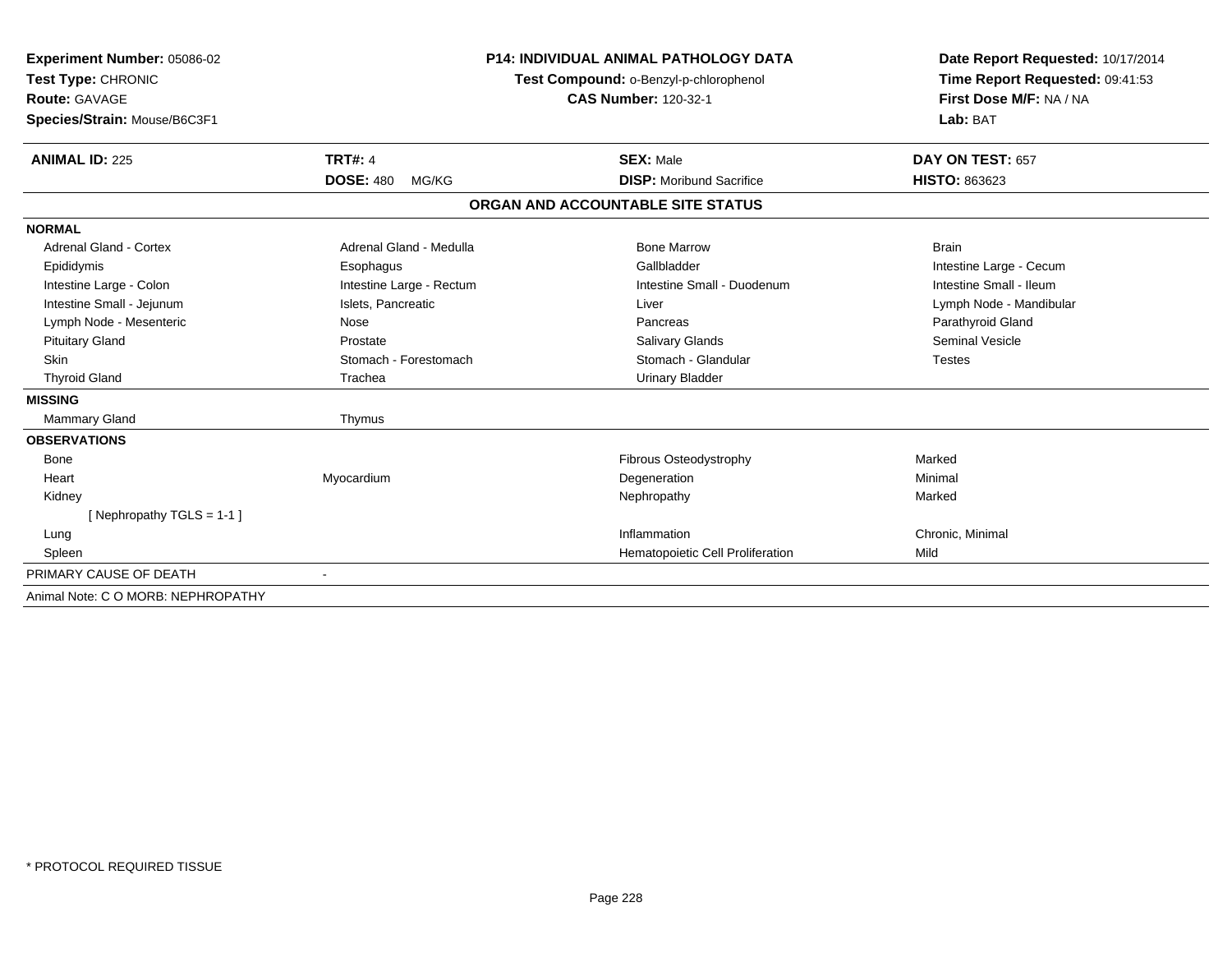| <b>Experiment Number: 05086-02</b><br>Test Type: CHRONIC<br><b>Route: GAVAGE</b><br>Species/Strain: Mouse/B6C3F1 | <b>P14: INDIVIDUAL ANIMAL PATHOLOGY DATA</b><br>Test Compound: o-Benzyl-p-chlorophenol<br><b>CAS Number: 120-32-1</b> |                                                                       | Date Report Requested: 10/17/2014<br>Time Report Requested: 09:41:53<br>First Dose M/F: NA / NA<br>Lab: BAT |
|------------------------------------------------------------------------------------------------------------------|-----------------------------------------------------------------------------------------------------------------------|-----------------------------------------------------------------------|-------------------------------------------------------------------------------------------------------------|
| <b>ANIMAL ID: 226</b>                                                                                            | <b>TRT#: 4</b>                                                                                                        | <b>SEX: Male</b>                                                      | DAY ON TEST: 93                                                                                             |
|                                                                                                                  | <b>DOSE: 480</b><br>MG/KG                                                                                             | <b>DISP:</b> Scheduled Sacrifice<br>ORGAN AND ACCOUNTABLE SITE STATUS | HISTO:                                                                                                      |
| <b>NORMAL</b>                                                                                                    |                                                                                                                       |                                                                       |                                                                                                             |
| <b>Adrenal Gland - Cortex</b>                                                                                    | Adrenal Gland - Medulla                                                                                               | Bone                                                                  | <b>Bone Marrow</b>                                                                                          |
| <b>Brain</b>                                                                                                     | Epididymis                                                                                                            | Esophagus                                                             | Gallbladder                                                                                                 |
| Heart                                                                                                            | Intestine Large - Cecum                                                                                               | Intestine Large - Colon                                               | Intestine Large - Rectum                                                                                    |
| Intestine Small - Duodenum                                                                                       | Intestine Small - Ileum                                                                                               | Intestine Small - Jejunum                                             | Islets, Pancreatic                                                                                          |
| Liver                                                                                                            | Lung                                                                                                                  | Lymph Node - Mandibular                                               | Lymph Node - Mesenteric                                                                                     |
| Nose                                                                                                             | Pancreas                                                                                                              | Parathyroid Gland                                                     | <b>Pituitary Gland</b>                                                                                      |
| Prostate                                                                                                         | Salivary Glands                                                                                                       | <b>Seminal Vesicle</b>                                                | Skin                                                                                                        |
| Spleen                                                                                                           | Stomach - Forestomach                                                                                                 | Stomach - Glandular                                                   | <b>Testes</b>                                                                                               |
| Thymus                                                                                                           | <b>Thyroid Gland</b>                                                                                                  | Trachea                                                               | <b>Urinary Bladder</b>                                                                                      |
| <b>MISSING</b>                                                                                                   |                                                                                                                       |                                                                       |                                                                                                             |
| Mammary Gland                                                                                                    |                                                                                                                       |                                                                       |                                                                                                             |
| <b>OBSERVATIONS</b>                                                                                              |                                                                                                                       |                                                                       |                                                                                                             |
| Kidney                                                                                                           |                                                                                                                       | Nephropathy                                                           | Mild                                                                                                        |
| PRIMARY CAUSE OF DEATH                                                                                           |                                                                                                                       |                                                                       |                                                                                                             |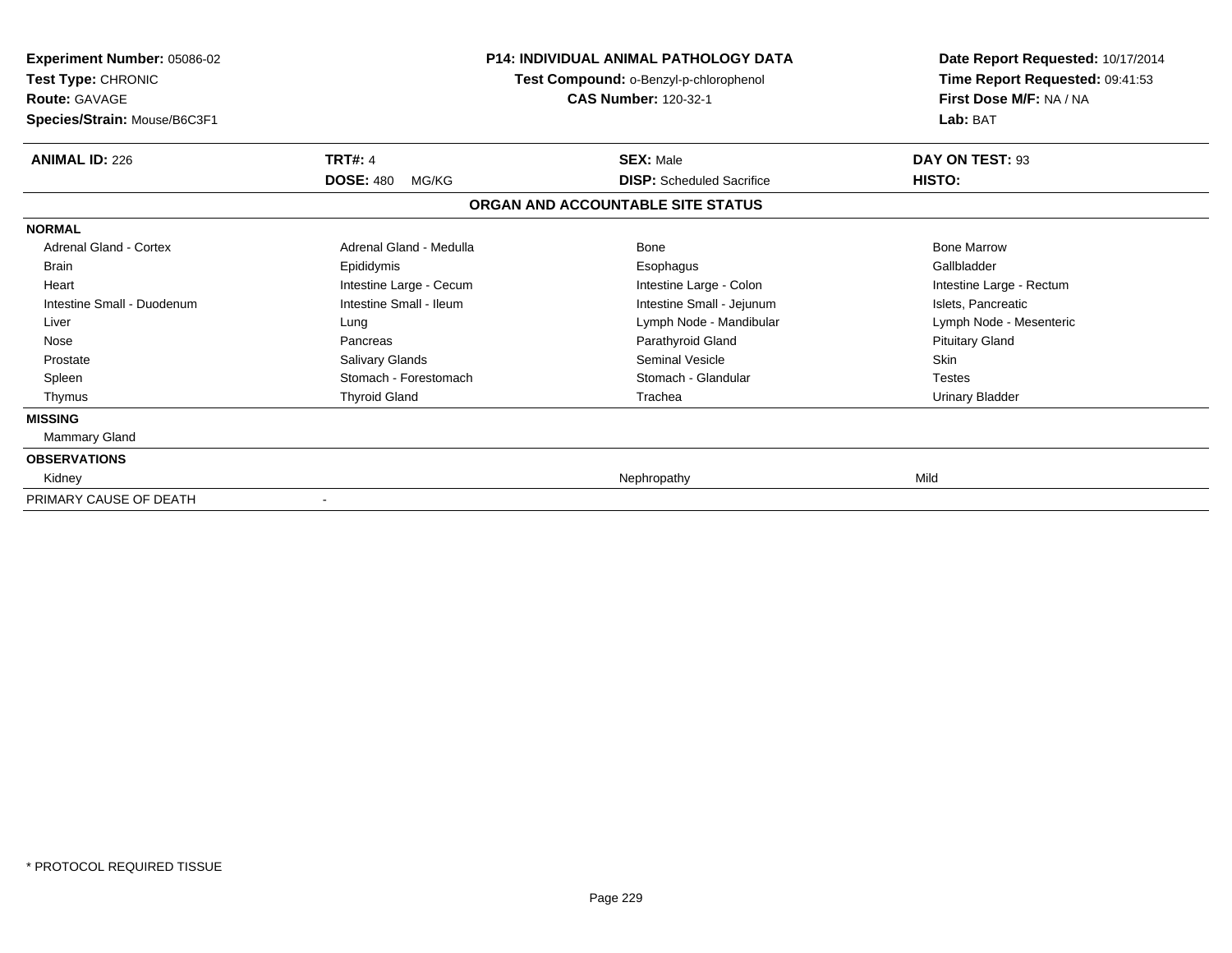| Experiment Number: 05086-02             |                           | <b>P14: INDIVIDUAL ANIMAL PATHOLOGY DATA</b> | Date Report Requested: 10/17/2014 |  |
|-----------------------------------------|---------------------------|----------------------------------------------|-----------------------------------|--|
| Test Type: CHRONIC                      |                           | Test Compound: o-Benzyl-p-chlorophenol       | Time Report Requested: 09:41:53   |  |
| Route: GAVAGE                           |                           | <b>CAS Number: 120-32-1</b>                  | First Dose M/F: NA / NA           |  |
| Species/Strain: Mouse/B6C3F1            |                           |                                              | Lab: BAT                          |  |
| <b>ANIMAL ID: 227</b>                   | <b>TRT#: 4</b>            | <b>SEX: Male</b>                             | DAY ON TEST: 456                  |  |
|                                         | <b>DOSE: 480</b><br>MG/KG | <b>DISP:</b> Scheduled Sacrifice             | <b>HISTO: 862517</b>              |  |
|                                         |                           | ORGAN AND ACCOUNTABLE SITE STATUS            |                                   |  |
| <b>NORMAL</b>                           |                           |                                              |                                   |  |
| <b>Adrenal Gland - Cortex</b>           | Adrenal Gland - Medulla   | <b>Bone</b>                                  | <b>Bone Marrow</b>                |  |
| <b>Brain</b>                            | Epididymis                | Esophagus                                    | Gallbladder                       |  |
| Heart                                   | Intestine Large - Cecum   | Intestine Large - Colon                      | Intestine Large - Rectum          |  |
| Intestine Small - Duodenum              | Intestine Small - Ileum   | Intestine Small - Jejunum                    | Islets, Pancreatic                |  |
| Lymph Node - Mandibular                 | Lymph Node - Mesenteric   | Nose                                         | Pancreas                          |  |
| Parathyroid Gland                       | <b>Pituitary Gland</b>    | Prostate                                     | Salivary Glands                   |  |
| <b>Seminal Vesicle</b>                  | Skin                      | Spleen                                       | Stomach - Forestomach             |  |
| Stomach - Glandular                     | <b>Testes</b>             | Thymus                                       | <b>Thyroid Gland</b>              |  |
| Trachea                                 | <b>Urinary Bladder</b>    |                                              |                                   |  |
| <b>MISSING</b>                          |                           |                                              |                                   |  |
| <b>Mammary Gland</b>                    |                           |                                              |                                   |  |
| <b>OBSERVATIONS</b>                     |                           |                                              |                                   |  |
| Kidney                                  |                           | Nephropathy                                  | Moderate                          |  |
| [Nephropathy TGLS = 3-1]                |                           |                                              |                                   |  |
| Liver                                   |                           | Hepatocellular Adenoma                       |                                   |  |
|                                         |                           | Hepatocellular Carcinoma                     |                                   |  |
| [ Hepatocellular Adenoma TGLS = 2-1 ]   |                           |                                              |                                   |  |
| [ Hepatocellular Carcinoma TGLS = 1-7 ] |                           |                                              |                                   |  |
| Lung                                    |                           | Hepatocellular Carcinoma                     | Metastatic (Liver)                |  |
| PRIMARY CAUSE OF DEATH                  |                           |                                              |                                   |  |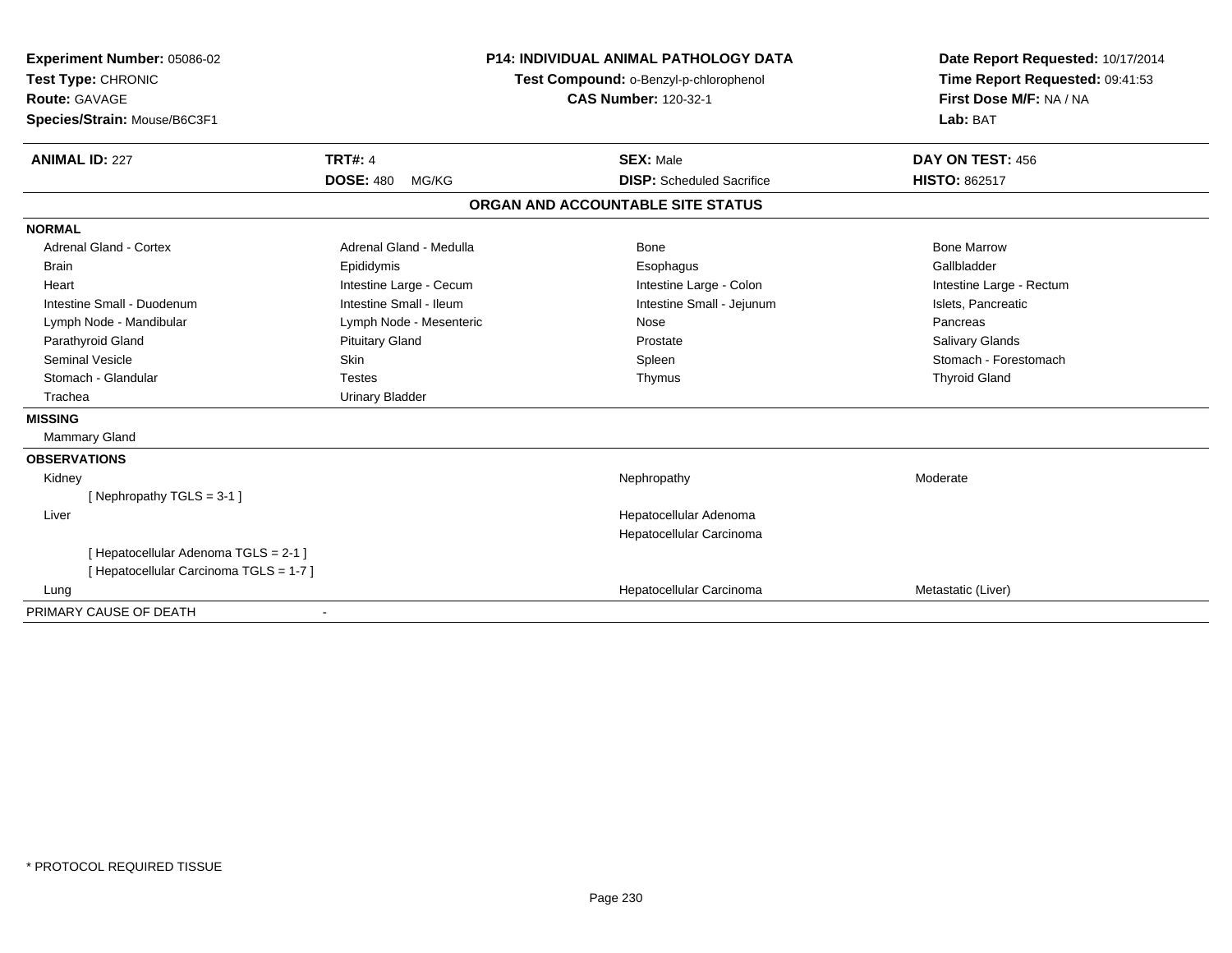| Experiment Number: 05086-02<br>Test Type: CHRONIC<br><b>Route: GAVAGE</b><br>Species/Strain: Mouse/B6C3F1<br><b>ANIMAL ID: 228</b> |              | <b>TRT#: 4</b>            | <b>P14: INDIVIDUAL ANIMAL PATHOLOGY DATA</b><br>Test Compound: o-Benzyl-p-chlorophenol<br><b>CAS Number: 120-32-1</b><br><b>SEX: Male</b> | Date Report Requested: 10/17/2014<br>Time Report Requested: 09:41:53<br>First Dose M/F: NA / NA<br>Lab: BAT<br>DAY ON TEST: 455 |  |
|------------------------------------------------------------------------------------------------------------------------------------|--------------|---------------------------|-------------------------------------------------------------------------------------------------------------------------------------------|---------------------------------------------------------------------------------------------------------------------------------|--|
|                                                                                                                                    |              | <b>DOSE: 480</b><br>MG/KG | <b>DISP:</b> Scheduled Sacrifice                                                                                                          | <b>HISTO: 862518</b>                                                                                                            |  |
|                                                                                                                                    |              |                           | ORGAN AND ACCOUNTABLE SITE STATUS                                                                                                         |                                                                                                                                 |  |
| <b>NORMAL</b>                                                                                                                      |              |                           |                                                                                                                                           |                                                                                                                                 |  |
| Adrenal Gland - Medulla                                                                                                            |              | <b>Bone</b>               | <b>Bone Marrow</b>                                                                                                                        | <b>Brain</b>                                                                                                                    |  |
| Epididymis                                                                                                                         |              | Esophagus                 | Gallbladder                                                                                                                               | Heart                                                                                                                           |  |
| Intestine Large - Cecum                                                                                                            |              | Intestine Large - Colon   | Intestine Large - Rectum                                                                                                                  | Intestine Small - Duodenum                                                                                                      |  |
| Intestine Small - Ileum                                                                                                            |              | Intestine Small - Jejunum | Islets, Pancreatic                                                                                                                        | Liver                                                                                                                           |  |
| Lung                                                                                                                               |              | Lymph Node - Mandibular   | Nose                                                                                                                                      | Pancreas                                                                                                                        |  |
| Parathyroid Gland                                                                                                                  |              | <b>Pituitary Gland</b>    | Prostate                                                                                                                                  | Salivary Glands                                                                                                                 |  |
| Seminal Vesicle                                                                                                                    |              | <b>Skin</b>               | Spleen                                                                                                                                    | Stomach - Glandular                                                                                                             |  |
| <b>Testes</b>                                                                                                                      |              | Thymus                    | <b>Thyroid Gland</b>                                                                                                                      | Trachea                                                                                                                         |  |
| <b>Urinary Bladder</b>                                                                                                             |              |                           |                                                                                                                                           |                                                                                                                                 |  |
| <b>MISSING</b>                                                                                                                     |              |                           |                                                                                                                                           |                                                                                                                                 |  |
| Lymph Node - Mesenteric                                                                                                            |              | Mammary Gland             |                                                                                                                                           |                                                                                                                                 |  |
| <b>OBSERVATIONS</b>                                                                                                                |              |                           |                                                                                                                                           |                                                                                                                                 |  |
| <b>Adrenal Gland</b>                                                                                                               |              | Cortex                    | Hyperplasia                                                                                                                               | Minimal                                                                                                                         |  |
| Kidney                                                                                                                             |              |                           | Nephropathy                                                                                                                               | Moderate                                                                                                                        |  |
| Note: NEPHROPATHY                                                                                                                  | $TGLs = 1-1$ |                           |                                                                                                                                           |                                                                                                                                 |  |
| Stomach                                                                                                                            |              | Forestomach               | Hyperplasia                                                                                                                               | Squamous, Mild                                                                                                                  |  |
|                                                                                                                                    |              | Forestomach               | Inflammation                                                                                                                              | Necrotizing, Mild                                                                                                               |  |
| Note: INFLAMMATION                                                                                                                 | $TGLs = 2-4$ |                           |                                                                                                                                           |                                                                                                                                 |  |
| PRIMARY CAUSE OF DEATH                                                                                                             |              |                           |                                                                                                                                           |                                                                                                                                 |  |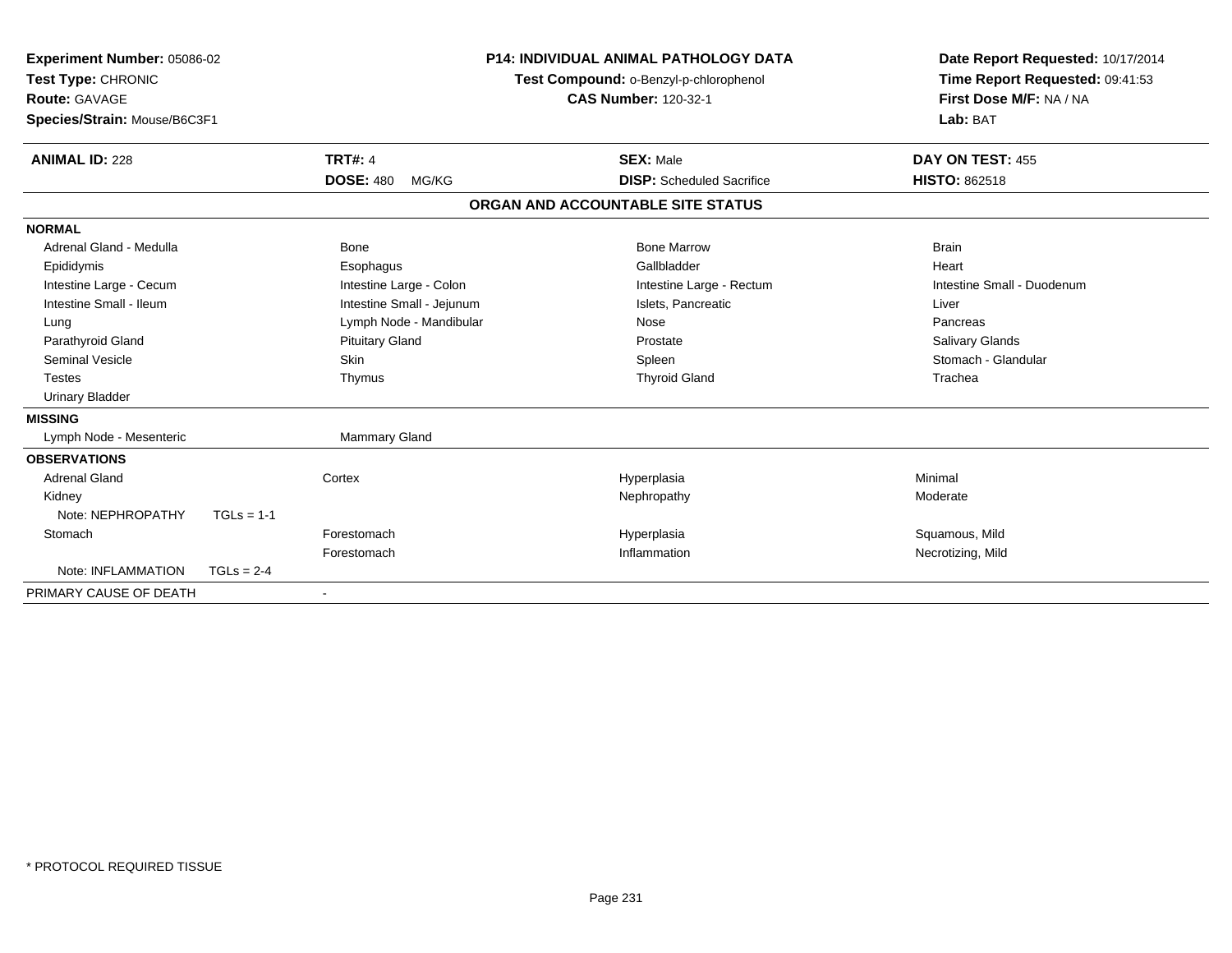| Experiment Number: 05086-02<br>Test Type: CHRONIC<br><b>Route: GAVAGE</b><br>Species/Strain: Mouse/B6C3F1<br><b>ANIMAL ID: 229</b> | <b>TRT#: 4</b>            | P14: INDIVIDUAL ANIMAL PATHOLOGY DATA<br>Test Compound: o-Benzyl-p-chlorophenol<br><b>CAS Number: 120-32-1</b><br><b>SEX: Male</b> | Date Report Requested: 10/17/2014<br>Time Report Requested: 09:41:53<br>First Dose M/F: NA / NA<br>Lab: BAT<br>DAY ON TEST: 724 |
|------------------------------------------------------------------------------------------------------------------------------------|---------------------------|------------------------------------------------------------------------------------------------------------------------------------|---------------------------------------------------------------------------------------------------------------------------------|
|                                                                                                                                    | <b>DOSE: 480</b><br>MG/KG | <b>DISP: Terminal Sacrifice</b>                                                                                                    | <b>HISTO: 862519</b>                                                                                                            |
|                                                                                                                                    |                           | ORGAN AND ACCOUNTABLE SITE STATUS                                                                                                  |                                                                                                                                 |
| <b>NORMAL</b>                                                                                                                      |                           |                                                                                                                                    |                                                                                                                                 |
| Adrenal Gland - Cortex                                                                                                             | Adrenal Gland - Medulla   | <b>Bone Marrow</b>                                                                                                                 | <b>Brain</b>                                                                                                                    |
| Epididymis                                                                                                                         | Esophagus                 | Gallbladder                                                                                                                        | Heart                                                                                                                           |
| Intestine Large - Cecum                                                                                                            | Intestine Large - Colon   | Intestine Large - Rectum                                                                                                           | Intestine Small - Duodenum                                                                                                      |
| Intestine Small - Ileum                                                                                                            | Intestine Small - Jejunum | Islets, Pancreatic                                                                                                                 | Liver                                                                                                                           |
| Lymph Node - Mandibular                                                                                                            | Lymph Node - Mesenteric   | Nose                                                                                                                               | Pancreas                                                                                                                        |
| Parathyroid Gland                                                                                                                  | <b>Pituitary Gland</b>    | Prostate                                                                                                                           | Salivary Glands                                                                                                                 |
| <b>Seminal Vesicle</b>                                                                                                             | Skin                      | Spleen                                                                                                                             | Stomach - Forestomach                                                                                                           |
| <b>Testes</b>                                                                                                                      | Thymus                    | <b>Thyroid Gland</b>                                                                                                               | Trachea                                                                                                                         |
| <b>Urinary Bladder</b>                                                                                                             |                           |                                                                                                                                    |                                                                                                                                 |
| <b>MISSING</b>                                                                                                                     |                           |                                                                                                                                    |                                                                                                                                 |
| <b>Mammary Gland</b>                                                                                                               |                           |                                                                                                                                    |                                                                                                                                 |
| <b>OBSERVATIONS</b>                                                                                                                |                           |                                                                                                                                    |                                                                                                                                 |
| <b>Bone</b>                                                                                                                        |                           | Fibrous Osteodystrophy                                                                                                             | Minimal                                                                                                                         |
| Kidney                                                                                                                             | <b>Renal Tubule</b>       | Hyperplasia                                                                                                                        | Minimal                                                                                                                         |
|                                                                                                                                    |                           | Nephropathy                                                                                                                        | Moderate                                                                                                                        |
| [Nephropathy TGLS = $1-1$ ]                                                                                                        |                           |                                                                                                                                    |                                                                                                                                 |
| Lung                                                                                                                               |                           | Alveolar/Bronchiolar Adenoma                                                                                                       |                                                                                                                                 |
| Note: ALV BRON ADEN<br>$TGLS = 2-8$                                                                                                |                           |                                                                                                                                    |                                                                                                                                 |
| Stomach                                                                                                                            | Glandular, Mucosa         | Mineralization                                                                                                                     | Minimal                                                                                                                         |
| PRIMARY CAUSE OF DEATH                                                                                                             |                           |                                                                                                                                    |                                                                                                                                 |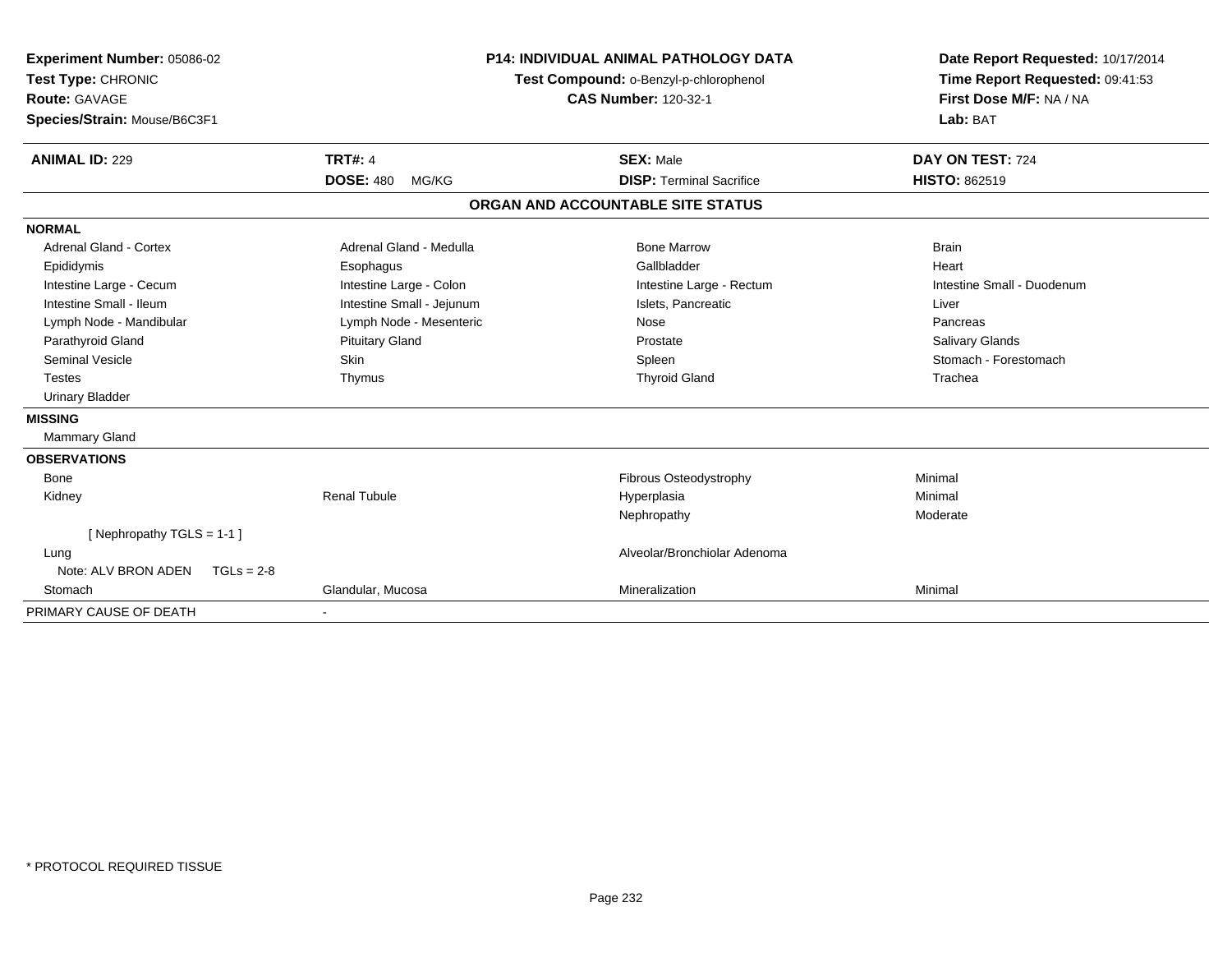| Experiment Number: 05086-02                     |                            | <b>P14: INDIVIDUAL ANIMAL PATHOLOGY DATA</b> | Date Report Requested: 10/17/2014 |
|-------------------------------------------------|----------------------------|----------------------------------------------|-----------------------------------|
| Test Type: CHRONIC                              |                            | Test Compound: o-Benzyl-p-chlorophenol       | Time Report Requested: 09:41:53   |
| Route: GAVAGE                                   |                            | <b>CAS Number: 120-32-1</b>                  | First Dose M/F: NA / NA           |
| Species/Strain: Mouse/B6C3F1                    |                            |                                              | Lab: BAT                          |
| <b>ANIMAL ID: 230</b>                           | <b>TRT#: 4</b>             | <b>SEX: Male</b>                             | DAY ON TEST: 9                    |
|                                                 | <b>DOSE: 480</b><br>MG/KG  | <b>DISP: Dosing Accident</b>                 | HISTO:                            |
|                                                 |                            | ORGAN AND ACCOUNTABLE SITE STATUS            |                                   |
| <b>NORMAL</b>                                   |                            |                                              |                                   |
| Adrenal Gland - Cortex                          | Adrenal Gland - Medulla    | Bone                                         | <b>Bone Marrow</b>                |
| <b>Brain</b>                                    | Epididymis                 | Esophagus                                    | Gallbladder                       |
| Heart                                           | Intestine Large - Colon    | Intestine Large - Rectum                     | Intestine Small - Ileum           |
| Intestine Small - Jejunum                       | Islets, Pancreatic         | Kidney                                       | Liver                             |
| Lymph Node - Mandibular                         | Mammary Gland              | Pancreas                                     | Parathyroid Gland                 |
| <b>Pituitary Gland</b>                          | Prostate                   | Salivary Glands                              | <b>Seminal Vesicle</b>            |
| Skin                                            | Spleen                     | Stomach - Forestomach                        | Stomach - Glandular               |
| <b>Testes</b>                                   | Thymus                     | <b>Thyroid Gland</b>                         | Trachea                           |
| <b>Urinary Bladder</b>                          |                            |                                              |                                   |
| <b>MISSING</b>                                  |                            |                                              |                                   |
| Lymph Node - Mesenteric                         |                            |                                              |                                   |
| <b>AUTO PRECLUDES DIAG.</b>                     |                            |                                              |                                   |
| Intestine Large - Cecum                         | Intestine Small - Duodenum |                                              |                                   |
| <b>OBSERVATIONS</b>                             |                            |                                              |                                   |
| Lung                                            |                            | Foreign Body                                 | Moderate                          |
| Note: MODERATE AMOUNT OF OIL IN ONE LUNG.       |                            |                                              |                                   |
| Nose                                            |                            | Foreign Body                                 | Moderate                          |
| Note: MODERATE AMOUNT OF OIL IN ALL 3 SECTIONS. |                            |                                              |                                   |
| PRIMARY CAUSE OF DEATH                          |                            |                                              |                                   |
| Animal Note: COD: GAVAGE ERROR.                 |                            |                                              |                                   |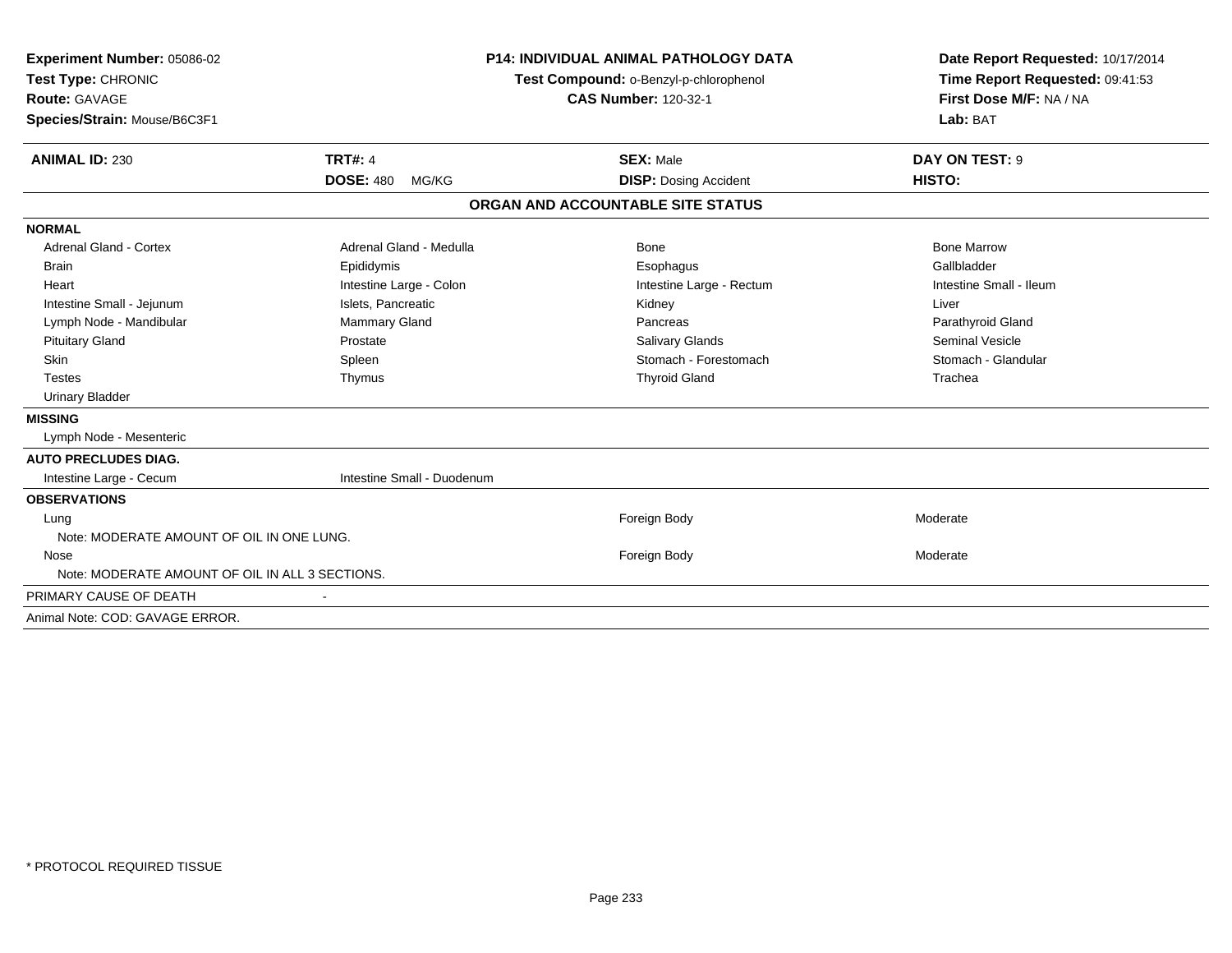| <b>Experiment Number: 05086-02</b><br>Test Type: CHRONIC<br><b>Route: GAVAGE</b><br>Species/Strain: Mouse/B6C3F1 |                                             | <b>P14: INDIVIDUAL ANIMAL PATHOLOGY DATA</b><br>Test Compound: o-Benzyl-p-chlorophenol<br><b>CAS Number: 120-32-1</b> | Date Report Requested: 10/17/2014<br>Time Report Requested: 09:41:53<br>First Dose M/F: NA / NA<br>Lab: BAT |
|------------------------------------------------------------------------------------------------------------------|---------------------------------------------|-----------------------------------------------------------------------------------------------------------------------|-------------------------------------------------------------------------------------------------------------|
| <b>ANIMAL ID: 231</b>                                                                                            | <b>TRT#: 4</b><br><b>DOSE: 480</b><br>MG/KG | <b>SEX: Male</b><br><b>DISP: Terminal Sacrifice</b>                                                                   | DAY ON TEST: 724<br><b>HISTO: 862521</b>                                                                    |
|                                                                                                                  |                                             | ORGAN AND ACCOUNTABLE SITE STATUS                                                                                     |                                                                                                             |
| <b>NORMAL</b>                                                                                                    |                                             |                                                                                                                       |                                                                                                             |
| Adrenal Gland - Cortex                                                                                           | Adrenal Gland - Medulla                     | <b>Bone Marrow</b>                                                                                                    | <b>Brain</b>                                                                                                |
| Epididymis                                                                                                       | Esophagus                                   | Gallbladder                                                                                                           | Heart                                                                                                       |
| Intestine Large - Cecum                                                                                          | Intestine Large - Colon                     | Intestine Large - Rectum                                                                                              | Intestine Small - Duodenum                                                                                  |
| Intestine Small - Ileum                                                                                          | Intestine Small - Jejunum                   | Islets. Pancreatic                                                                                                    | Lung                                                                                                        |
| Lymph Node - Mandibular                                                                                          | Lymph Node - Mesenteric                     | Nose                                                                                                                  | Pancreas                                                                                                    |
| Parathyroid Gland                                                                                                | <b>Pituitary Gland</b>                      | Prostate                                                                                                              | Salivary Glands                                                                                             |
| <b>Seminal Vesicle</b>                                                                                           | <b>Skin</b>                                 | Spleen                                                                                                                | Stomach - Forestomach                                                                                       |
| Stomach - Glandular                                                                                              | <b>Testes</b>                               | Thymus                                                                                                                | <b>Thyroid Gland</b>                                                                                        |
| Trachea                                                                                                          | <b>Urinary Bladder</b>                      |                                                                                                                       |                                                                                                             |
| <b>MISSING</b>                                                                                                   |                                             |                                                                                                                       |                                                                                                             |
| <b>Mammary Gland</b>                                                                                             |                                             |                                                                                                                       |                                                                                                             |
| <b>OBSERVATIONS</b>                                                                                              |                                             |                                                                                                                       |                                                                                                             |
| <b>Adrenal Gland</b>                                                                                             | Capsule                                     | Hyperplasia                                                                                                           | Moderate                                                                                                    |
| <b>Bone</b>                                                                                                      |                                             | Fibrous Osteodystrophy                                                                                                | Moderate                                                                                                    |
| Kidney                                                                                                           |                                             | Nephropathy                                                                                                           | Moderate                                                                                                    |
| [Nephropathy TGLS = 1-1]                                                                                         |                                             |                                                                                                                       |                                                                                                             |
| Liver                                                                                                            |                                             | Hepatocellular Adenoma                                                                                                |                                                                                                             |
| Note: HEPATOCLR ADEN<br>$TGLs = 2-8$                                                                             |                                             |                                                                                                                       |                                                                                                             |
| PRIMARY CAUSE OF DEATH                                                                                           |                                             |                                                                                                                       |                                                                                                             |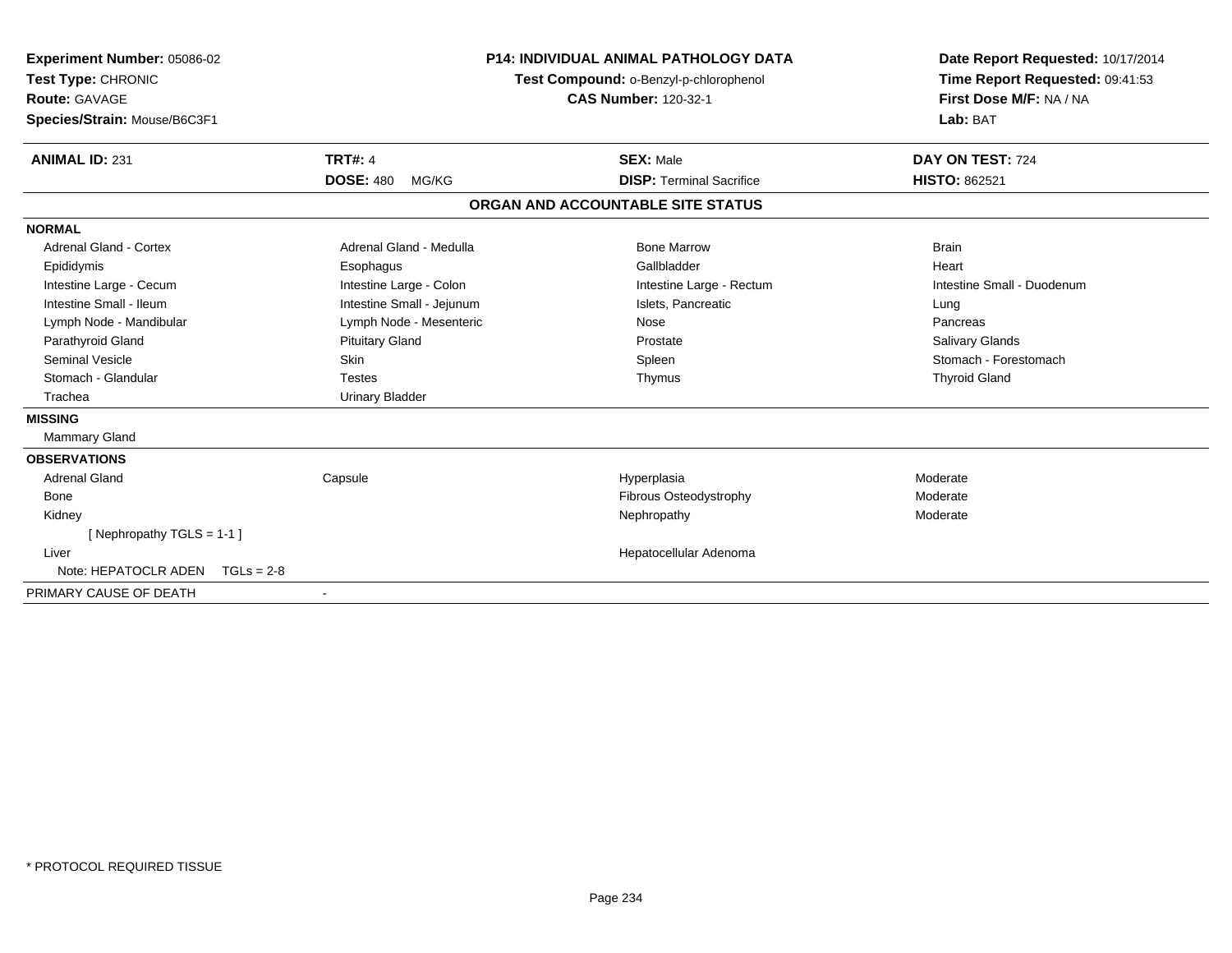| Experiment Number: 05086-02<br>Test Type: CHRONIC<br><b>Route: GAVAGE</b><br>Species/Strain: Mouse/B6C3F1 |                           | <b>P14: INDIVIDUAL ANIMAL PATHOLOGY DATA</b><br>Test Compound: o-Benzyl-p-chlorophenol<br><b>CAS Number: 120-32-1</b> | Date Report Requested: 10/17/2014<br>Time Report Requested: 09:41:53<br>First Dose M/F: NA / NA<br>Lab: BAT |
|-----------------------------------------------------------------------------------------------------------|---------------------------|-----------------------------------------------------------------------------------------------------------------------|-------------------------------------------------------------------------------------------------------------|
| <b>ANIMAL ID: 232</b>                                                                                     | <b>TRT#: 4</b>            | <b>SEX: Male</b>                                                                                                      | DAY ON TEST: 93                                                                                             |
|                                                                                                           | <b>DOSE: 480</b><br>MG/KG | <b>DISP:</b> Scheduled Sacrifice                                                                                      | HISTO:                                                                                                      |
|                                                                                                           |                           | ORGAN AND ACCOUNTABLE SITE STATUS                                                                                     |                                                                                                             |
| <b>NORMAL</b>                                                                                             |                           |                                                                                                                       |                                                                                                             |
| <b>Adrenal Gland - Cortex</b>                                                                             | Adrenal Gland - Medulla   | <b>Bone Marrow</b>                                                                                                    | <b>Brain</b>                                                                                                |
| Epididymis                                                                                                | Esophagus                 | Gallbladder                                                                                                           | Heart                                                                                                       |
| Intestine Large - Cecum                                                                                   | Intestine Large - Colon   | Intestine Large - Rectum                                                                                              | Intestine Small - Duodenum                                                                                  |
| Intestine Small - Ileum                                                                                   | Intestine Small - Jejunum | Islets. Pancreatic                                                                                                    | Liver                                                                                                       |
| Lung                                                                                                      | Lymph Node - Mandibular   | Lymph Node - Mesenteric                                                                                               | Nose                                                                                                        |
| Pancreas                                                                                                  | Parathyroid Gland         | <b>Pituitary Gland</b>                                                                                                | Prostate                                                                                                    |
| <b>Salivary Glands</b>                                                                                    | Seminal Vesicle           | Skin                                                                                                                  | Spleen                                                                                                      |
| Stomach - Forestomach                                                                                     | Stomach - Glandular       | <b>Testes</b>                                                                                                         | Thymus                                                                                                      |
| <b>Thyroid Gland</b>                                                                                      | Trachea                   | <b>Urinary Bladder</b>                                                                                                |                                                                                                             |
| <b>MISSING</b>                                                                                            |                           |                                                                                                                       |                                                                                                             |
| <b>Mammary Gland</b>                                                                                      |                           |                                                                                                                       |                                                                                                             |
| <b>OBSERVATIONS</b>                                                                                       |                           |                                                                                                                       |                                                                                                             |
| Bone                                                                                                      |                           | Hyperostosis                                                                                                          | Mild                                                                                                        |
| Kidney                                                                                                    |                           | Nephropathy                                                                                                           | Mild                                                                                                        |
| PRIMARY CAUSE OF DEATH                                                                                    |                           |                                                                                                                       |                                                                                                             |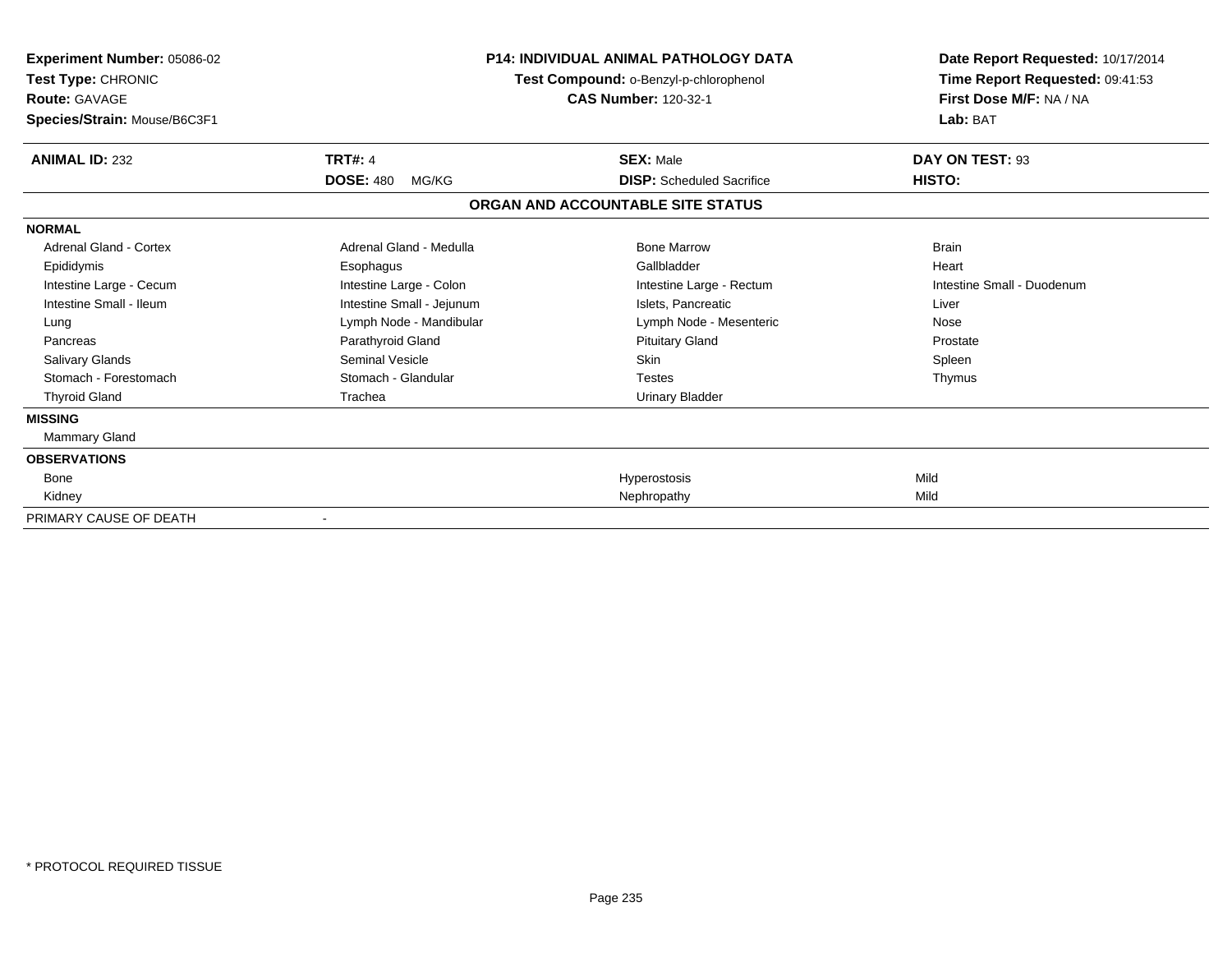| Experiment Number: 05086-02                                  |                           | P14: INDIVIDUAL ANIMAL PATHOLOGY DATA |                                 |
|--------------------------------------------------------------|---------------------------|---------------------------------------|---------------------------------|
| Test Type: CHRONIC<br>Test Compound: o-Benzyl-p-chlorophenol |                           |                                       | Time Report Requested: 09:41:53 |
| <b>Route: GAVAGE</b>                                         |                           | <b>CAS Number: 120-32-1</b>           | First Dose M/F: NA / NA         |
| Species/Strain: Mouse/B6C3F1                                 |                           |                                       | Lab: BAT                        |
| <b>ANIMAL ID: 233</b>                                        | <b>TRT#: 4</b>            | <b>SEX: Male</b>                      | DAY ON TEST: 421                |
|                                                              | <b>DOSE: 480</b><br>MG/KG | <b>DISP: Natural Death</b>            | <b>HISTO: 862523</b>            |
|                                                              |                           | ORGAN AND ACCOUNTABLE SITE STATUS     |                                 |
| <b>NORMAL</b>                                                |                           |                                       |                                 |
| Bone                                                         | <b>Bone Marrow</b>        | <b>Brain</b>                          | Epididymis                      |
| Esophagus                                                    | Gallbladder               | Heart                                 | Intestine Large - Cecum         |
| Intestine Large - Colon                                      | Intestine Large - Rectum  | Intestine Small - Ileum               | Intestine Small - Jejunum       |
| Islets, Pancreatic                                           | Liver                     | Lung                                  | Nose                            |
| Pancreas                                                     | Prostate                  | Salivary Glands                       | <b>Seminal Vesicle</b>          |
| Skin                                                         | Spleen                    | <b>Testes</b>                         | Thymus                          |
| <b>Thyroid Gland</b>                                         | Trachea                   | <b>Urinary Bladder</b>                |                                 |
| <b>MISSING</b>                                               |                           |                                       |                                 |
| Adrenal Gland - Cortex                                       | Adrenal Gland - Medulla   | Lymph Node - Mandibular               | Lymph Node - Mesenteric         |
| Mammary Gland                                                | Parathyroid Gland         | <b>Pituitary Gland</b>                |                                 |
| <b>OBSERVATIONS</b>                                          |                           |                                       |                                 |
| <b>Intestine Small</b>                                       | Duodenum                  | Ulcer                                 | Mild                            |
| Kidney                                                       |                           | Nephropathy                           | Moderate                        |
| Note: NEPHROPATHY<br>$TGLs = 3-1$                            |                           |                                       |                                 |
| Liver                                                        |                           |                                       |                                 |
| Note: ADHESION WAS MESENTERIC INFLAMMATION.                  |                           |                                       |                                 |
| Mesentery                                                    |                           | Foreign Body                          | Mild                            |
|                                                              |                           | Inflammation                          | Necrotizing, Moderate           |
| [Foreign Body TGLS = 1-1]                                    |                           |                                       |                                 |
| Stomach                                                      | Forestomach               | Hyperplasia                           | Squamous, Minimal               |
|                                                              | Forestomach               | Ulcer                                 | Moderate                        |
|                                                              | Glandular                 | Ulcer                                 | Minimal                         |
| Note: ULCER<br>$TGLs = 4-4$                                  |                           |                                       |                                 |
| Note: ULCER<br>$TGLs = 5-4$                                  |                           |                                       |                                 |
| PRIMARY CAUSE OF DEATH                                       |                           |                                       |                                 |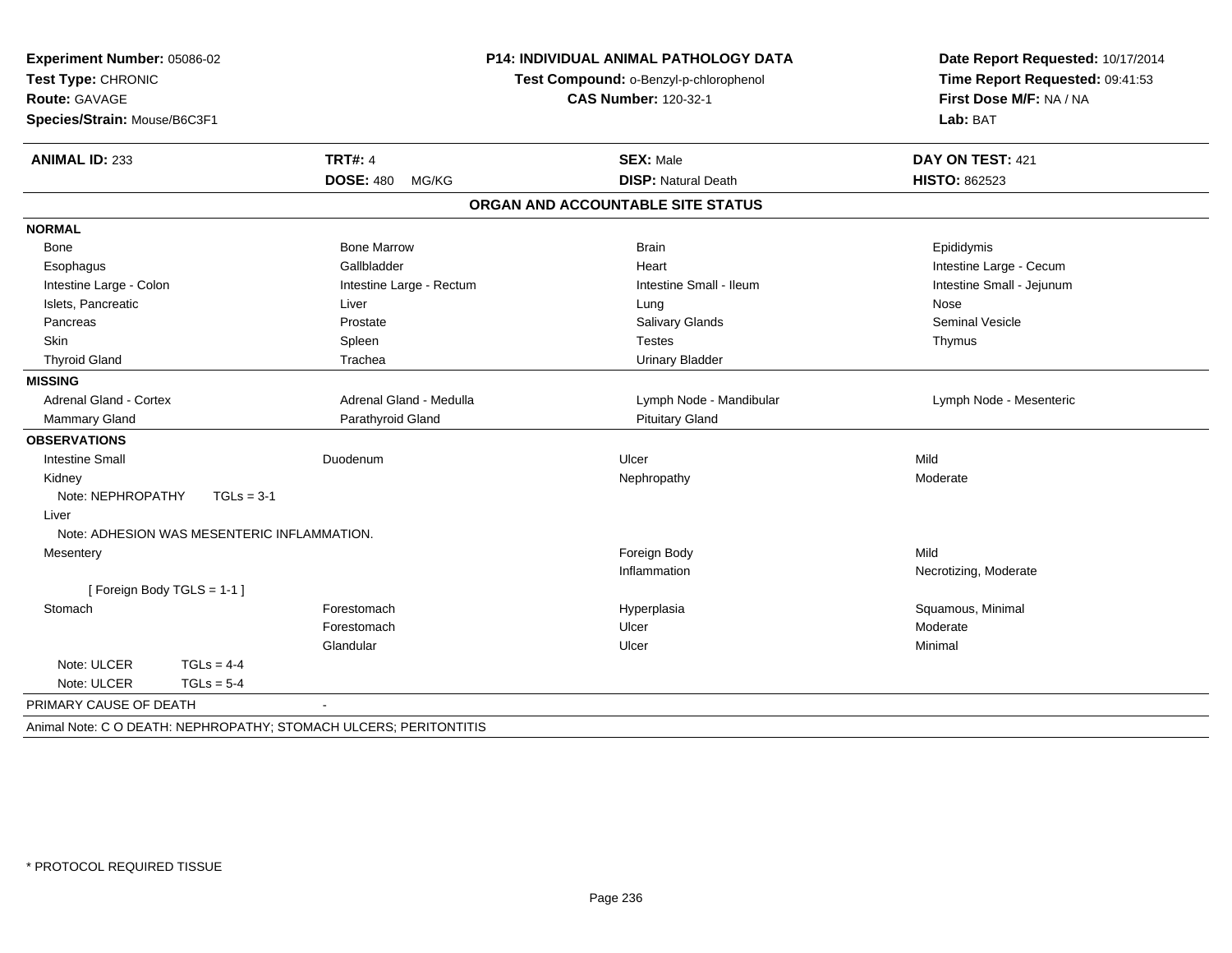| Experiment Number: 05086-02<br>Test Type: CHRONIC<br><b>Route: GAVAGE</b><br>Species/Strain: Mouse/B6C3F1 |                                                             | <b>P14: INDIVIDUAL ANIMAL PATHOLOGY DATA</b><br>Test Compound: o-Benzyl-p-chlorophenol<br><b>CAS Number: 120-32-1</b> | Date Report Requested: 10/17/2014<br>Time Report Requested: 09:41:53<br>First Dose M/F: NA / NA<br>Lab: BAT |
|-----------------------------------------------------------------------------------------------------------|-------------------------------------------------------------|-----------------------------------------------------------------------------------------------------------------------|-------------------------------------------------------------------------------------------------------------|
| <b>ANIMAL ID: 234</b>                                                                                     | <b>TRT#: 4</b><br><b>DOSE: 480</b><br>MG/KG                 | <b>SEX: Male</b><br><b>DISP:</b> Moribund Sacrifice                                                                   | DAY ON TEST: 700<br><b>HISTO: 862524</b>                                                                    |
|                                                                                                           |                                                             |                                                                                                                       |                                                                                                             |
|                                                                                                           |                                                             | ORGAN AND ACCOUNTABLE SITE STATUS                                                                                     |                                                                                                             |
| <b>NORMAL</b>                                                                                             |                                                             |                                                                                                                       |                                                                                                             |
| Adrenal Gland - Medulla                                                                                   | <b>Bone Marrow</b>                                          | <b>Brain</b>                                                                                                          | Epididymis                                                                                                  |
| Esophagus                                                                                                 | Gallbladder                                                 | Intestine Large - Cecum                                                                                               | Intestine Large - Colon                                                                                     |
| Intestine Large - Rectum                                                                                  | Intestine Small - Duodenum                                  | Intestine Small - Ileum                                                                                               | Intestine Small - Jejunum                                                                                   |
| Islets, Pancreatic                                                                                        | Liver                                                       | Lung                                                                                                                  | Lymph Node - Mandibular                                                                                     |
| Lymph Node - Mesenteric                                                                                   | Nose                                                        | Pancreas                                                                                                              | Parathyroid Gland                                                                                           |
| <b>Pituitary Gland</b>                                                                                    | Prostate                                                    | <b>Seminal Vesicle</b>                                                                                                | Skin                                                                                                        |
| Spleen                                                                                                    | Stomach - Forestomach                                       | Stomach - Glandular                                                                                                   | <b>Testes</b>                                                                                               |
| Thymus                                                                                                    | <b>Thyroid Gland</b>                                        | Trachea                                                                                                               | <b>Urinary Bladder</b>                                                                                      |
| <b>MISSING</b>                                                                                            |                                                             |                                                                                                                       |                                                                                                             |
| <b>Mammary Gland</b>                                                                                      |                                                             |                                                                                                                       |                                                                                                             |
| <b>OBSERVATIONS</b>                                                                                       |                                                             |                                                                                                                       |                                                                                                             |
| <b>Adrenal Gland</b>                                                                                      | Cortex                                                      | Hypertrophy                                                                                                           | Focal, Minimal                                                                                              |
| <b>Bone</b>                                                                                               |                                                             | Fibrous Osteodystrophy                                                                                                | Minimal                                                                                                     |
| Heart                                                                                                     | Myocardium                                                  | Degeneration                                                                                                          | Mild                                                                                                        |
| Intest Large                                                                                              |                                                             |                                                                                                                       |                                                                                                             |
|                                                                                                           | Note: NO CORRESP LESION FOR ENLARGED CECUM SEEN AT NECROPSY |                                                                                                                       |                                                                                                             |
| Kidney                                                                                                    |                                                             | Nephropathy                                                                                                           | Moderate                                                                                                    |
| Note: NEPHROPATHY                                                                                         | $TGLs = 1.2 - 1 + 8$                                        |                                                                                                                       |                                                                                                             |
| Salivary Glands                                                                                           |                                                             | Inflammation                                                                                                          | Chronic, Mild                                                                                               |
| PRIMARY CAUSE OF DEATH                                                                                    |                                                             |                                                                                                                       |                                                                                                             |
| Animal Note: C O MORB: NEPHROPATHY                                                                        |                                                             |                                                                                                                       |                                                                                                             |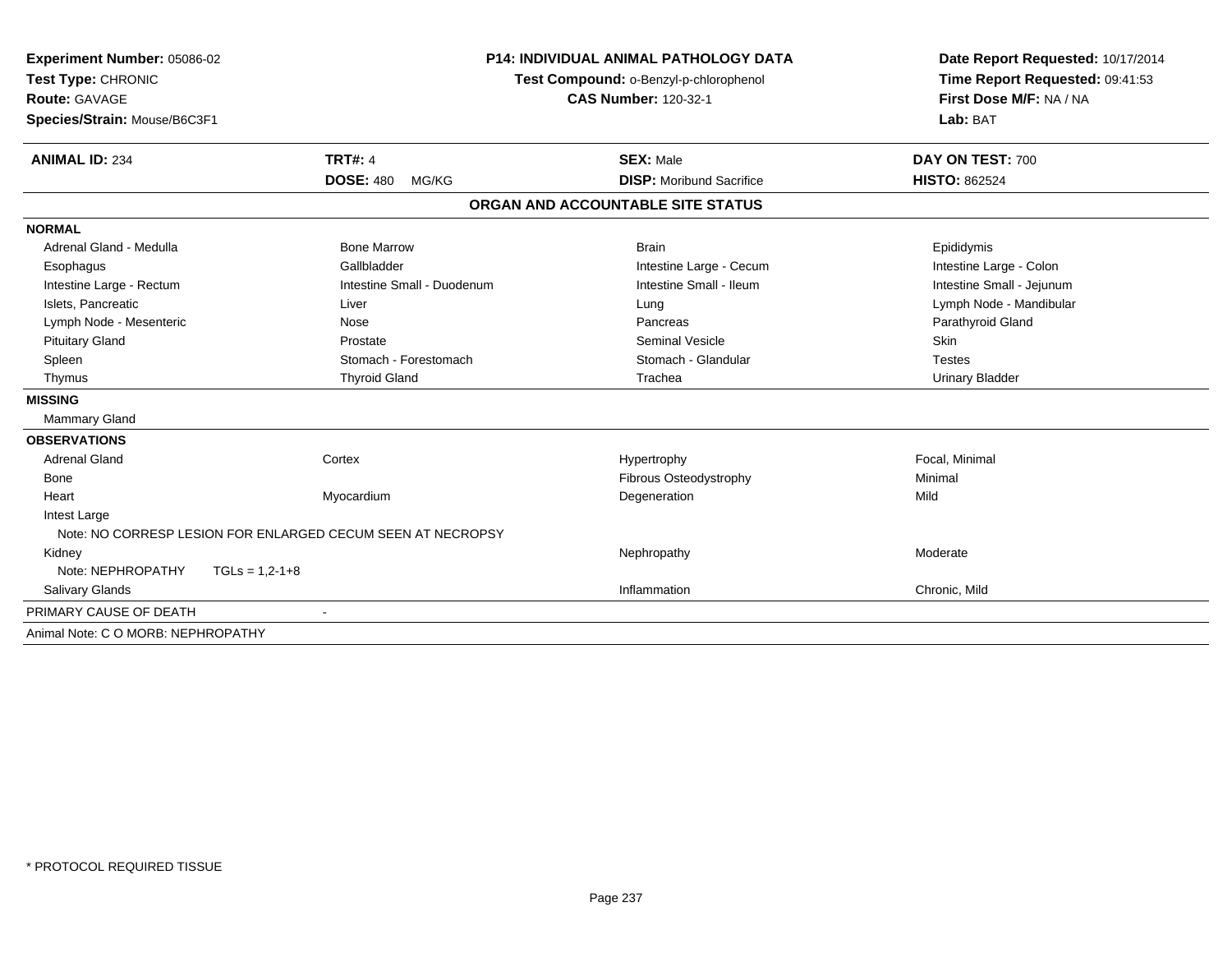| <b>Experiment Number: 05086-02</b><br>Test Type: CHRONIC<br><b>Route: GAVAGE</b><br>Species/Strain: Mouse/B6C3F1 |              |                           | P14: INDIVIDUAL ANIMAL PATHOLOGY DATA<br>Test Compound: o-Benzyl-p-chlorophenol<br><b>CAS Number: 120-32-1</b> | Date Report Requested: 10/17/2014<br>Time Report Requested: 09:41:53<br>First Dose M/F: NA / NA<br>Lab: BAT |
|------------------------------------------------------------------------------------------------------------------|--------------|---------------------------|----------------------------------------------------------------------------------------------------------------|-------------------------------------------------------------------------------------------------------------|
| <b>ANIMAL ID: 235</b>                                                                                            |              | <b>TRT#: 4</b>            | <b>SEX: Male</b>                                                                                               | DAY ON TEST: 724                                                                                            |
|                                                                                                                  |              | <b>DOSE: 480</b><br>MG/KG | <b>DISP: Terminal Sacrifice</b>                                                                                | <b>HISTO: 862525</b>                                                                                        |
|                                                                                                                  |              |                           | ORGAN AND ACCOUNTABLE SITE STATUS                                                                              |                                                                                                             |
| <b>NORMAL</b>                                                                                                    |              |                           |                                                                                                                |                                                                                                             |
| <b>Adrenal Gland - Cortex</b>                                                                                    |              | Adrenal Gland - Medulla   | <b>Bone</b>                                                                                                    | <b>Bone Marrow</b>                                                                                          |
| <b>Brain</b>                                                                                                     |              | Epididymis                | Esophagus                                                                                                      | Gallbladder                                                                                                 |
| Heart                                                                                                            |              | Intestine Large - Cecum   | Intestine Large - Colon                                                                                        | Intestine Large - Rectum                                                                                    |
| Intestine Small - Duodenum                                                                                       |              | Intestine Small - Ileum   | Intestine Small - Jejunum                                                                                      | Islets, Pancreatic                                                                                          |
| Liver                                                                                                            |              | Lymph Node - Mandibular   | Lymph Node - Mesenteric                                                                                        | Nose                                                                                                        |
| Pancreas                                                                                                         |              | Parathyroid Gland         | <b>Pituitary Gland</b>                                                                                         | Prostate                                                                                                    |
| Salivary Glands                                                                                                  |              | <b>Seminal Vesicle</b>    | Skin                                                                                                           | Spleen                                                                                                      |
| Stomach - Forestomach                                                                                            |              | <b>Testes</b>             | <b>Thyroid Gland</b>                                                                                           | Trachea                                                                                                     |
| <b>Urinary Bladder</b>                                                                                           |              |                           |                                                                                                                |                                                                                                             |
| <b>MISSING</b>                                                                                                   |              |                           |                                                                                                                |                                                                                                             |
| Mammary Gland                                                                                                    |              | Thymus                    |                                                                                                                |                                                                                                             |
| <b>OBSERVATIONS</b>                                                                                              |              |                           |                                                                                                                |                                                                                                             |
| Kidney                                                                                                           |              |                           | Nephropathy                                                                                                    | Mild                                                                                                        |
| Note: NEPHROPATHY                                                                                                | $TGLs = 2-1$ |                           |                                                                                                                |                                                                                                             |
| Lung                                                                                                             |              |                           | Alveolar/Bronchiolar Adenoma                                                                                   |                                                                                                             |
| Note: ALV BRON ADEN                                                                                              | $TGLs = 1-8$ |                           |                                                                                                                |                                                                                                             |
| Stomach                                                                                                          |              | Glandular, Mucosa         | Mineralization                                                                                                 | Minimal                                                                                                     |
| PRIMARY CAUSE OF DEATH                                                                                           |              |                           |                                                                                                                |                                                                                                             |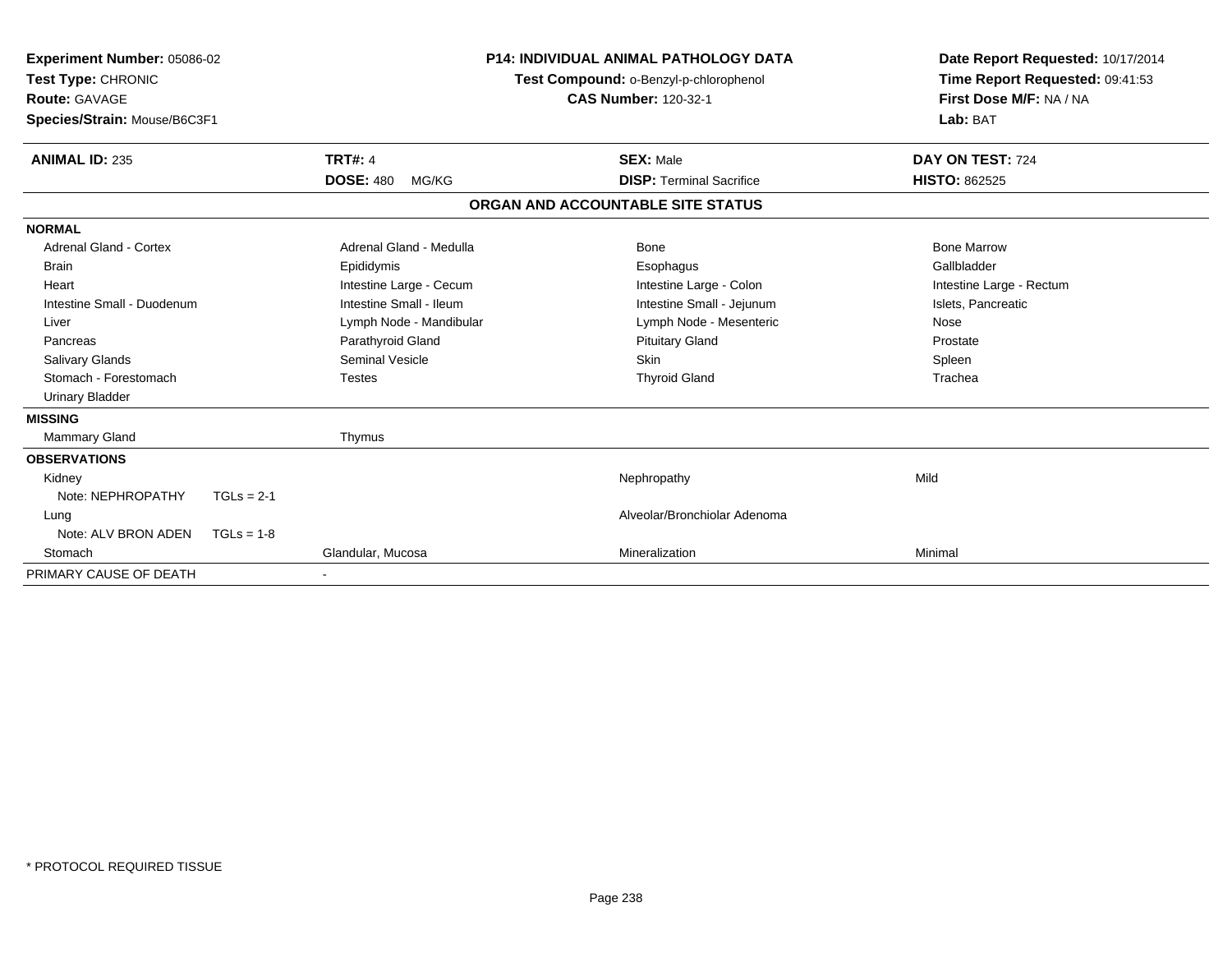| Experiment Number: 05086-02                                         | P14: INDIVIDUAL ANIMAL PATHOLOGY DATA |                                        | Date Report Requested: 10/17/2014 |  |
|---------------------------------------------------------------------|---------------------------------------|----------------------------------------|-----------------------------------|--|
| Test Type: CHRONIC                                                  |                                       | Test Compound: o-Benzyl-p-chlorophenol | Time Report Requested: 09:41:53   |  |
| <b>Route: GAVAGE</b>                                                |                                       | <b>CAS Number: 120-32-1</b>            | First Dose M/F: NA / NA           |  |
| Species/Strain: Mouse/B6C3F1                                        |                                       |                                        | Lab: BAT                          |  |
|                                                                     |                                       |                                        |                                   |  |
| <b>ANIMAL ID: 236</b>                                               | <b>TRT#: 4</b>                        | <b>SEX: Male</b>                       | DAY ON TEST: 619                  |  |
|                                                                     | <b>DOSE: 480</b><br>MG/KG             | <b>DISP:</b> Moribund Sacrifice        | <b>HISTO: 862526</b>              |  |
|                                                                     |                                       | ORGAN AND ACCOUNTABLE SITE STATUS      |                                   |  |
| <b>NORMAL</b>                                                       |                                       |                                        |                                   |  |
| Adrenal Gland - Medulla                                             | <b>Bone Marrow</b>                    | <b>Brain</b>                           | Epididymis                        |  |
| Esophagus                                                           | Gallbladder                           | Heart                                  | Intestine Large - Cecum           |  |
| Intestine Large - Colon                                             | Intestine Large - Rectum              | Intestine Small - Duodenum             | Intestine Small - Ileum           |  |
| Intestine Small - Jejunum                                           | Islets, Pancreatic                    | Lung                                   | Lymph Node - Mandibular           |  |
| Lymph Node - Mesenteric                                             | Nose                                  | Pancreas                               | Parathyroid Gland                 |  |
| <b>Pituitary Gland</b>                                              | Prostate                              | <b>Salivary Glands</b>                 | <b>Seminal Vesicle</b>            |  |
| Skin                                                                | Spleen                                | Stomach - Forestomach                  | <b>Testes</b>                     |  |
| Thymus                                                              | <b>Thyroid Gland</b>                  | Trachea                                | <b>Urinary Bladder</b>            |  |
| <b>MISSING</b>                                                      |                                       |                                        |                                   |  |
| Mammary Gland                                                       |                                       |                                        |                                   |  |
| <b>OBSERVATIONS</b>                                                 |                                       |                                        |                                   |  |
| Adrenal Gland                                                       | Cortex                                | Hyperplasia                            | Minimal                           |  |
| <b>Bone</b>                                                         |                                       | Fibrous Osteodystrophy                 | Minimal                           |  |
| Kidney                                                              |                                       | Nephropathy                            | Moderate                          |  |
| Note: NEPHROPATHY<br>$TGLs = 1-8$                                   |                                       |                                        |                                   |  |
| Liver                                                               |                                       | Hepatocellular Adenoma                 |                                   |  |
|                                                                     |                                       | <b>Necrosis</b>                        | Coagulative, Mild                 |  |
| [ Hepatocellular Adenoma TGLS = 2-9]<br>[Necrosis TGLS = $3-9+10$ ] |                                       |                                        |                                   |  |
| Stomach                                                             | Glandular, Mucosa                     | Mineralization                         | Mild                              |  |
| PRIMARY CAUSE OF DEATH                                              |                                       |                                        |                                   |  |
| Animal Note: C O MORB: NEPHROPATHY                                  |                                       |                                        |                                   |  |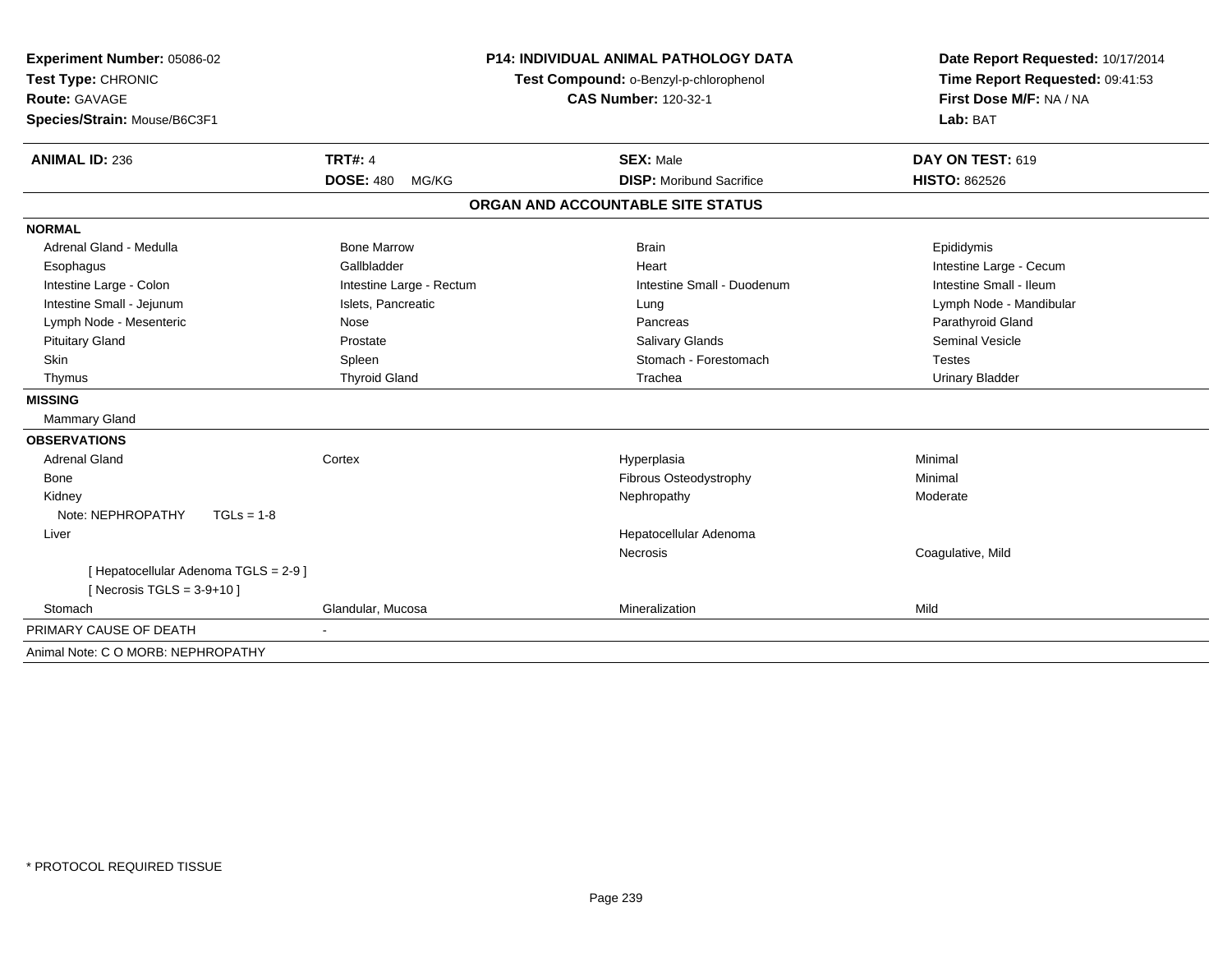| Experiment Number: 05086-02                                 | <b>P14: INDIVIDUAL ANIMAL PATHOLOGY DATA</b> |                                        | Date Report Requested: 10/17/2014   |  |
|-------------------------------------------------------------|----------------------------------------------|----------------------------------------|-------------------------------------|--|
| Test Type: CHRONIC                                          |                                              | Test Compound: o-Benzyl-p-chlorophenol | Time Report Requested: 09:41:53     |  |
| <b>Route: GAVAGE</b>                                        |                                              | <b>CAS Number: 120-32-1</b>            | First Dose M/F: NA / NA<br>Lab: BAT |  |
| Species/Strain: Mouse/B6C3F1                                |                                              |                                        |                                     |  |
| <b>ANIMAL ID: 237</b>                                       | <b>TRT#: 4</b>                               | <b>SEX: Male</b>                       | DAY ON TEST: 692                    |  |
|                                                             | <b>DOSE: 480</b><br>MG/KG                    | <b>DISP:</b> Moribund Sacrifice        | <b>HISTO: 862527</b>                |  |
|                                                             |                                              | ORGAN AND ACCOUNTABLE SITE STATUS      |                                     |  |
| <b>NORMAL</b>                                               |                                              |                                        |                                     |  |
| Adrenal Gland - Cortex                                      | Adrenal Gland - Medulla                      | <b>Bone Marrow</b>                     | <b>Brain</b>                        |  |
| Epididymis                                                  | Esophagus                                    | Gallbladder                            | Intestine Large - Cecum             |  |
| Intestine Large - Colon                                     | Intestine Large - Rectum                     | Intestine Small - Duodenum             | Intestine Small - Ileum             |  |
| Intestine Small - Jejunum                                   | Islets, Pancreatic                           | Liver                                  | Lung                                |  |
| Lymph Node - Mandibular                                     | Lymph Node - Mesenteric                      | Nose                                   | Pancreas                            |  |
| Parathyroid Gland                                           | Prostate                                     | <b>Salivary Glands</b>                 | <b>Seminal Vesicle</b>              |  |
| <b>Skin</b>                                                 | Stomach - Glandular                          | <b>Testes</b>                          | Thymus                              |  |
| <b>Thyroid Gland</b>                                        | Trachea                                      | <b>Urinary Bladder</b>                 |                                     |  |
| <b>MISSING</b>                                              |                                              |                                        |                                     |  |
| <b>Mammary Gland</b>                                        | <b>Pituitary Gland</b>                       |                                        |                                     |  |
| <b>OBSERVATIONS</b>                                         |                                              |                                        |                                     |  |
| <b>Bone</b>                                                 |                                              | Fibrous Osteodystrophy                 | Moderate                            |  |
| Heart                                                       | Myocardium                                   | Degeneration                           | Minimal                             |  |
| Note: NO CORRESP LESION FOR ENLARGEMENT OF RIGHT ATRIUM OF  |                                              |                                        |                                     |  |
| Note: HEART SEEN AT NECROPSY                                |                                              |                                        |                                     |  |
| Kidney                                                      | <b>Renal Tubule</b>                          | Adenoma                                |                                     |  |
|                                                             |                                              | Nephropathy                            | Moderate                            |  |
| Note: NEPHROPATHY<br>$TGLs = 1,2-1+8$                       |                                              |                                        |                                     |  |
| [Adenoma TGLS = 3-8]                                        |                                              |                                        |                                     |  |
| Spleen                                                      |                                              | Depletion Lymphoid                     | Mild                                |  |
| Stomach                                                     | Forestomach                                  | Hyperplasia                            | Squamous, Minimal                   |  |
| PRIMARY CAUSE OF DEATH                                      |                                              |                                        |                                     |  |
| Animal Note: C O MORB: NEPHROPATHY, MYOCARDIAL DEGENERATION |                                              |                                        |                                     |  |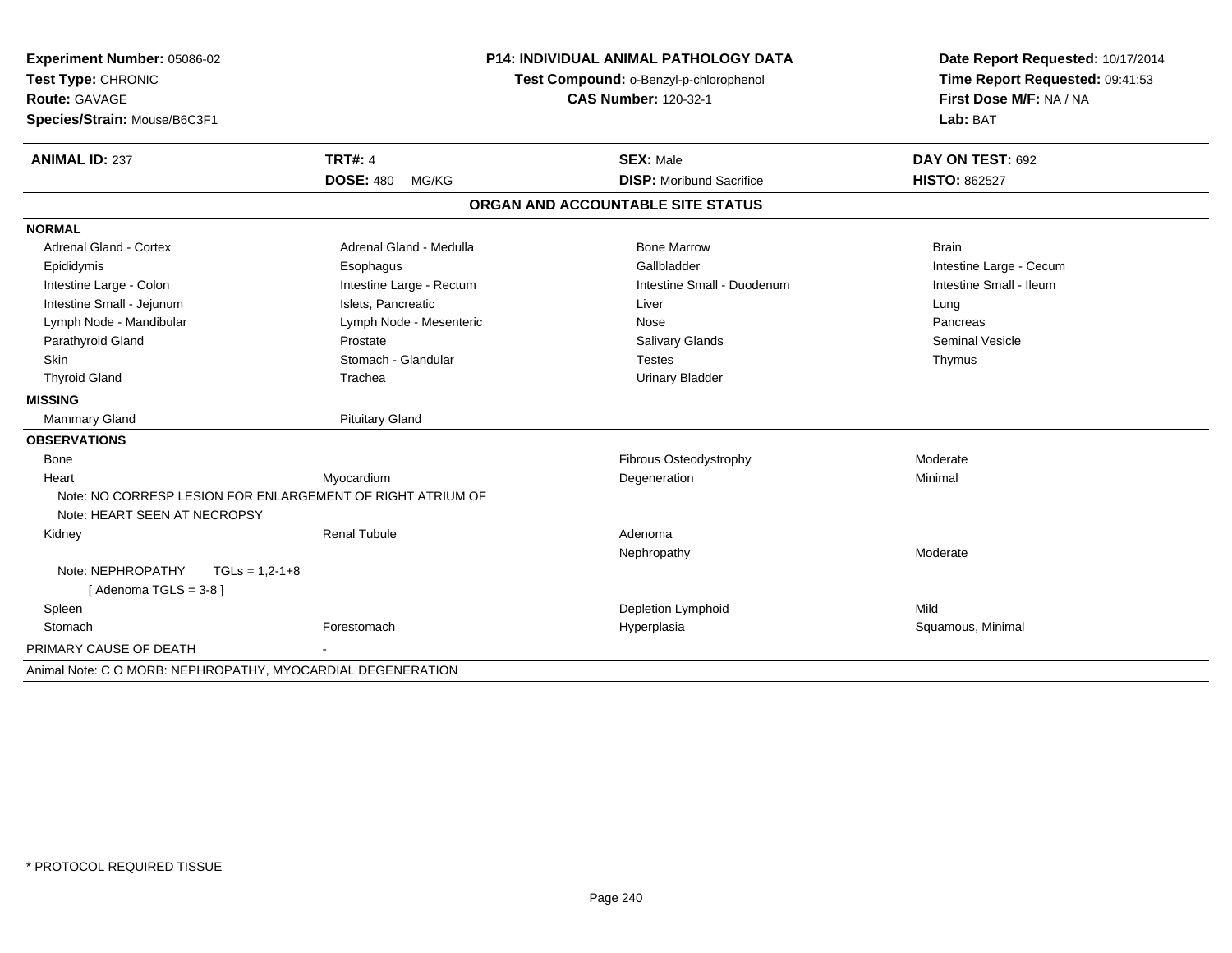| Experiment Number: 05086-02<br><b>Test Type: CHRONIC</b><br><b>Route: GAVAGE</b><br>Species/Strain: Mouse/B6C3F1 |                           | <b>P14: INDIVIDUAL ANIMAL PATHOLOGY DATA</b><br>Test Compound: o-Benzyl-p-chlorophenol<br><b>CAS Number: 120-32-1</b> | Date Report Requested: 10/17/2014<br>Time Report Requested: 09:41:53<br>First Dose M/F: NA / NA<br>Lab: BAT |
|------------------------------------------------------------------------------------------------------------------|---------------------------|-----------------------------------------------------------------------------------------------------------------------|-------------------------------------------------------------------------------------------------------------|
| <b>ANIMAL ID: 238</b>                                                                                            | <b>TRT#: 4</b>            | <b>SEX: Male</b>                                                                                                      | DAY ON TEST: 724                                                                                            |
|                                                                                                                  | <b>DOSE: 480</b><br>MG/KG | <b>DISP: Terminal Sacrifice</b>                                                                                       | <b>HISTO: 862528</b>                                                                                        |
|                                                                                                                  |                           | ORGAN AND ACCOUNTABLE SITE STATUS                                                                                     |                                                                                                             |
| <b>NORMAL</b>                                                                                                    |                           |                                                                                                                       |                                                                                                             |
| <b>Adrenal Gland - Cortex</b>                                                                                    | Adrenal Gland - Medulla   | <b>Bone</b>                                                                                                           | <b>Bone Marrow</b>                                                                                          |
| <b>Brain</b>                                                                                                     | Epididymis                | Esophagus                                                                                                             | Gallbladder                                                                                                 |
| Heart                                                                                                            | Intestine Large - Cecum   | Intestine Large - Colon                                                                                               | Intestine Large - Rectum                                                                                    |
| Intestine Small - Duodenum                                                                                       | Intestine Small - Ileum   | Intestine Small - Jejunum                                                                                             | Islets, Pancreatic                                                                                          |
| Liver                                                                                                            | Lung                      | Lymph Node - Mandibular                                                                                               | Lymph Node - Mesenteric                                                                                     |
| Nose                                                                                                             | Pancreas                  | Parathyroid Gland                                                                                                     | <b>Pituitary Gland</b>                                                                                      |
| Prostate                                                                                                         | <b>Salivary Glands</b>    | <b>Seminal Vesicle</b>                                                                                                | <b>Skin</b>                                                                                                 |
| Spleen                                                                                                           | Stomach - Forestomach     | <b>Testes</b>                                                                                                         | Thymus                                                                                                      |
| <b>Thyroid Gland</b>                                                                                             | Trachea                   | <b>Urinary Bladder</b>                                                                                                |                                                                                                             |
| <b>MISSING</b>                                                                                                   |                           |                                                                                                                       |                                                                                                             |
| Mammary Gland                                                                                                    |                           |                                                                                                                       |                                                                                                             |
| <b>OBSERVATIONS</b>                                                                                              |                           |                                                                                                                       |                                                                                                             |
| Kidney                                                                                                           |                           | Nephropathy                                                                                                           | Mild                                                                                                        |
| [Nephropathy TGLS = $1-1$ ]                                                                                      |                           |                                                                                                                       |                                                                                                             |
| Stomach                                                                                                          | Glandular, Mucosa         | Mineralization                                                                                                        | Minimal                                                                                                     |
| PRIMARY CAUSE OF DEATH                                                                                           |                           |                                                                                                                       |                                                                                                             |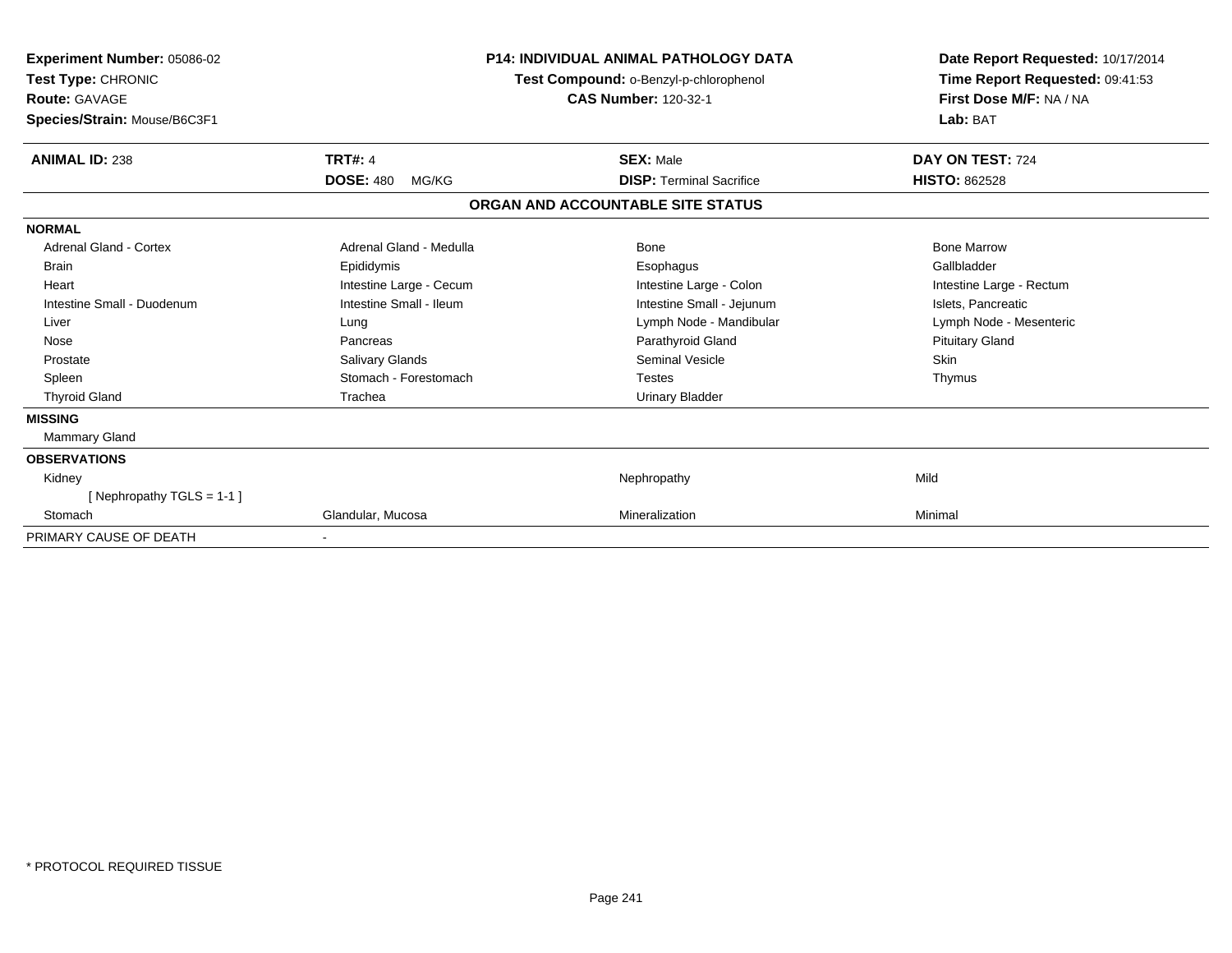| <b>Experiment Number: 05086-02</b><br>Test Type: CHRONIC<br>Route: GAVAGE<br>Species/Strain: Mouse/B6C3F1 |              |                           | P14: INDIVIDUAL ANIMAL PATHOLOGY DATA<br>Test Compound: o-Benzyl-p-chlorophenol<br><b>CAS Number: 120-32-1</b> |                                   | Date Report Requested: 10/17/2014<br>Time Report Requested: 09:41:53<br>First Dose M/F: NA / NA<br>Lab: BAT |
|-----------------------------------------------------------------------------------------------------------|--------------|---------------------------|----------------------------------------------------------------------------------------------------------------|-----------------------------------|-------------------------------------------------------------------------------------------------------------|
| <b>ANIMAL ID: 239</b>                                                                                     |              | <b>TRT#: 4</b>            |                                                                                                                | <b>SEX: Male</b>                  | DAY ON TEST: 724                                                                                            |
|                                                                                                           |              | <b>DOSE: 480</b><br>MG/KG |                                                                                                                | <b>DISP: Terminal Sacrifice</b>   | <b>HISTO: 862529</b>                                                                                        |
|                                                                                                           |              |                           |                                                                                                                | ORGAN AND ACCOUNTABLE SITE STATUS |                                                                                                             |
| <b>NORMAL</b>                                                                                             |              |                           |                                                                                                                |                                   |                                                                                                             |
| Adrenal Gland - Cortex                                                                                    |              | Adrenal Gland - Medulla   |                                                                                                                | <b>Bone Marrow</b>                | <b>Brain</b>                                                                                                |
| Epididymis                                                                                                |              | Esophagus                 |                                                                                                                | Gallbladder                       | Heart                                                                                                       |
| Intestine Large - Cecum                                                                                   |              | Intestine Large - Colon   |                                                                                                                | Intestine Large - Rectum          | Intestine Small - Duodenum                                                                                  |
| Intestine Small - Ileum                                                                                   |              | Intestine Small - Jejunum |                                                                                                                | Islets, Pancreatic                | Liver                                                                                                       |
| Lung                                                                                                      |              | Lymph Node - Mandibular   |                                                                                                                | Lymph Node - Mesenteric           | Nose                                                                                                        |
| Pancreas                                                                                                  |              | Parathyroid Gland         |                                                                                                                | <b>Pituitary Gland</b>            | Prostate                                                                                                    |
| <b>Salivary Glands</b>                                                                                    |              | Seminal Vesicle           |                                                                                                                | Skin                              | Spleen                                                                                                      |
| Stomach - Forestomach                                                                                     |              | Stomach - Glandular       |                                                                                                                | <b>Testes</b>                     | Thymus                                                                                                      |
| <b>Thyroid Gland</b>                                                                                      |              | Trachea                   |                                                                                                                | <b>Urinary Bladder</b>            |                                                                                                             |
| <b>MISSING</b>                                                                                            |              |                           |                                                                                                                |                                   |                                                                                                             |
| Mammary Gland                                                                                             |              |                           |                                                                                                                |                                   |                                                                                                             |
| <b>OBSERVATIONS</b>                                                                                       |              |                           |                                                                                                                |                                   |                                                                                                             |
| <b>Adrenal Gland</b>                                                                                      |              | Capsule                   |                                                                                                                | Adenoma                           |                                                                                                             |
| <b>Bone</b>                                                                                               |              |                           |                                                                                                                | Fibrous Osteodystrophy            | Moderate                                                                                                    |
| Kidney                                                                                                    |              |                           |                                                                                                                | Nephropathy                       | Mild                                                                                                        |
| Note: NEPHROPATHY                                                                                         | $TGLs = 1-1$ |                           |                                                                                                                |                                   |                                                                                                             |
| PRIMARY CAUSE OF DEATH                                                                                    |              |                           |                                                                                                                |                                   |                                                                                                             |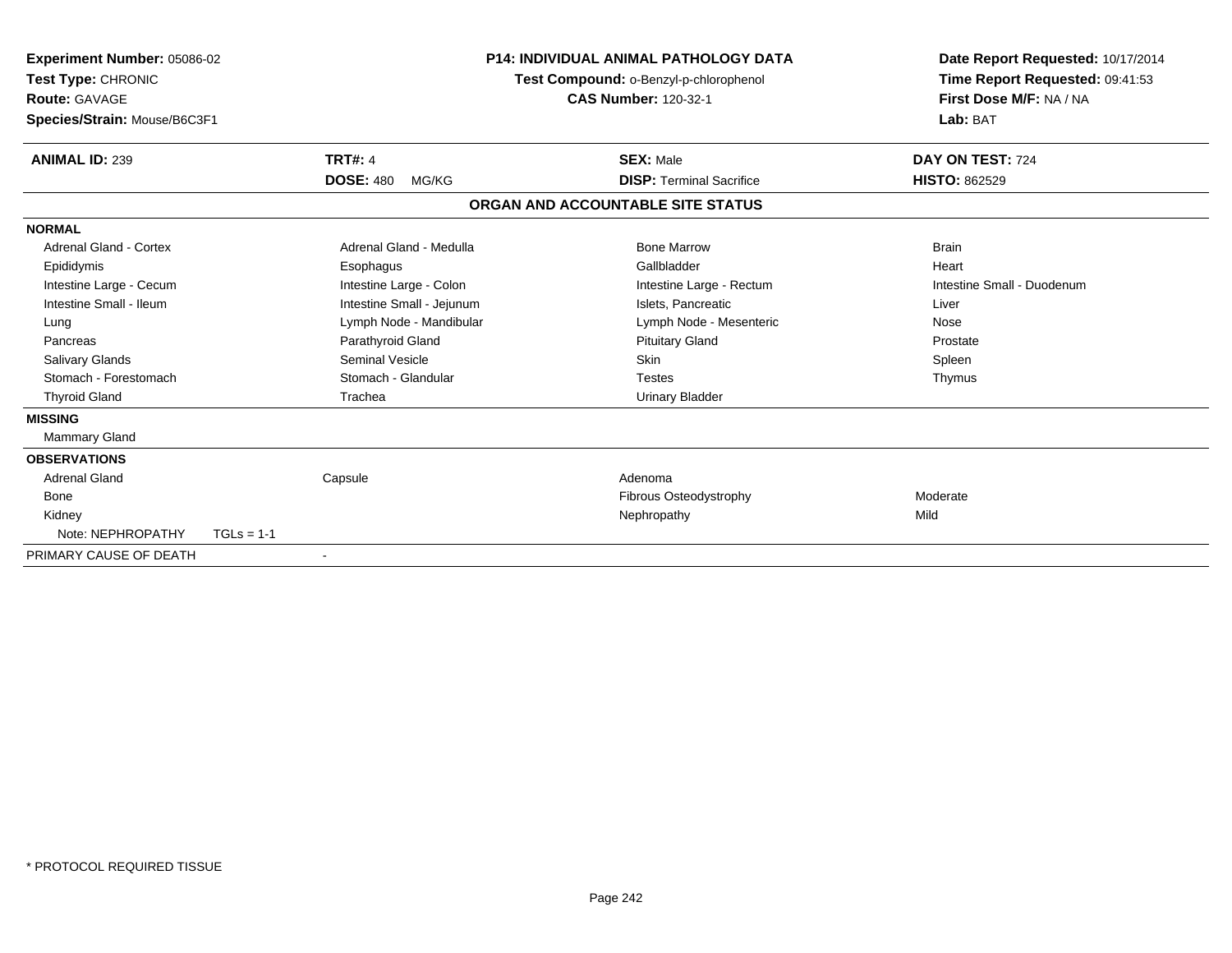| <b>Experiment Number: 05086-02</b><br>Test Type: CHRONIC<br><b>Route: GAVAGE</b><br>Species/Strain: Mouse/B6C3F1 |                           | <b>P14: INDIVIDUAL ANIMAL PATHOLOGY DATA</b><br>Test Compound: o-Benzyl-p-chlorophenol<br><b>CAS Number: 120-32-1</b> | Date Report Requested: 10/17/2014<br>Time Report Requested: 09:41:53<br>First Dose M/F: NA / NA<br>Lab: BAT |
|------------------------------------------------------------------------------------------------------------------|---------------------------|-----------------------------------------------------------------------------------------------------------------------|-------------------------------------------------------------------------------------------------------------|
| <b>ANIMAL ID: 240</b>                                                                                            | <b>TRT#: 4</b>            | <b>SEX: Male</b>                                                                                                      | DAY ON TEST: 456                                                                                            |
|                                                                                                                  | <b>DOSE: 480</b><br>MG/KG | <b>DISP:</b> Scheduled Sacrifice                                                                                      | <b>HISTO: 862530</b>                                                                                        |
|                                                                                                                  |                           | ORGAN AND ACCOUNTABLE SITE STATUS                                                                                     |                                                                                                             |
| <b>NORMAL</b>                                                                                                    |                           |                                                                                                                       |                                                                                                             |
| <b>Adrenal Gland - Cortex</b>                                                                                    | Adrenal Gland - Medulla   | Bone                                                                                                                  | <b>Bone Marrow</b>                                                                                          |
| <b>Brain</b>                                                                                                     | Epididymis                | Esophagus                                                                                                             | Gallbladder                                                                                                 |
| Heart                                                                                                            | Intestine Large - Cecum   | Intestine Large - Colon                                                                                               | Intestine Large - Rectum                                                                                    |
| Intestine Small - Duodenum                                                                                       | Intestine Small - Ileum   | Intestine Small - Jejunum                                                                                             | Islets, Pancreatic                                                                                          |
| Liver                                                                                                            | Lung                      | Lymph Node - Mandibular                                                                                               | Lymph Node - Mesenteric                                                                                     |
| Nose                                                                                                             | Pancreas                  | Parathyroid Gland                                                                                                     | <b>Pituitary Gland</b>                                                                                      |
| Prostate                                                                                                         | Salivary Glands           | <b>Seminal Vesicle</b>                                                                                                | Skin                                                                                                        |
| Spleen                                                                                                           | Stomach - Forestomach     | Stomach - Glandular                                                                                                   | <b>Testes</b>                                                                                               |
| Thymus                                                                                                           | <b>Thyroid Gland</b>      | Trachea                                                                                                               | <b>Urinary Bladder</b>                                                                                      |
| <b>MISSING</b>                                                                                                   |                           |                                                                                                                       |                                                                                                             |
| Mammary Gland                                                                                                    |                           |                                                                                                                       |                                                                                                             |
| <b>OBSERVATIONS</b>                                                                                              |                           |                                                                                                                       |                                                                                                             |
| Kidney                                                                                                           |                           | Nephropathy                                                                                                           | Moderate                                                                                                    |
| [Nephropathy TGLS = 1-1]                                                                                         |                           |                                                                                                                       |                                                                                                             |
| PRIMARY CAUSE OF DEATH                                                                                           |                           |                                                                                                                       |                                                                                                             |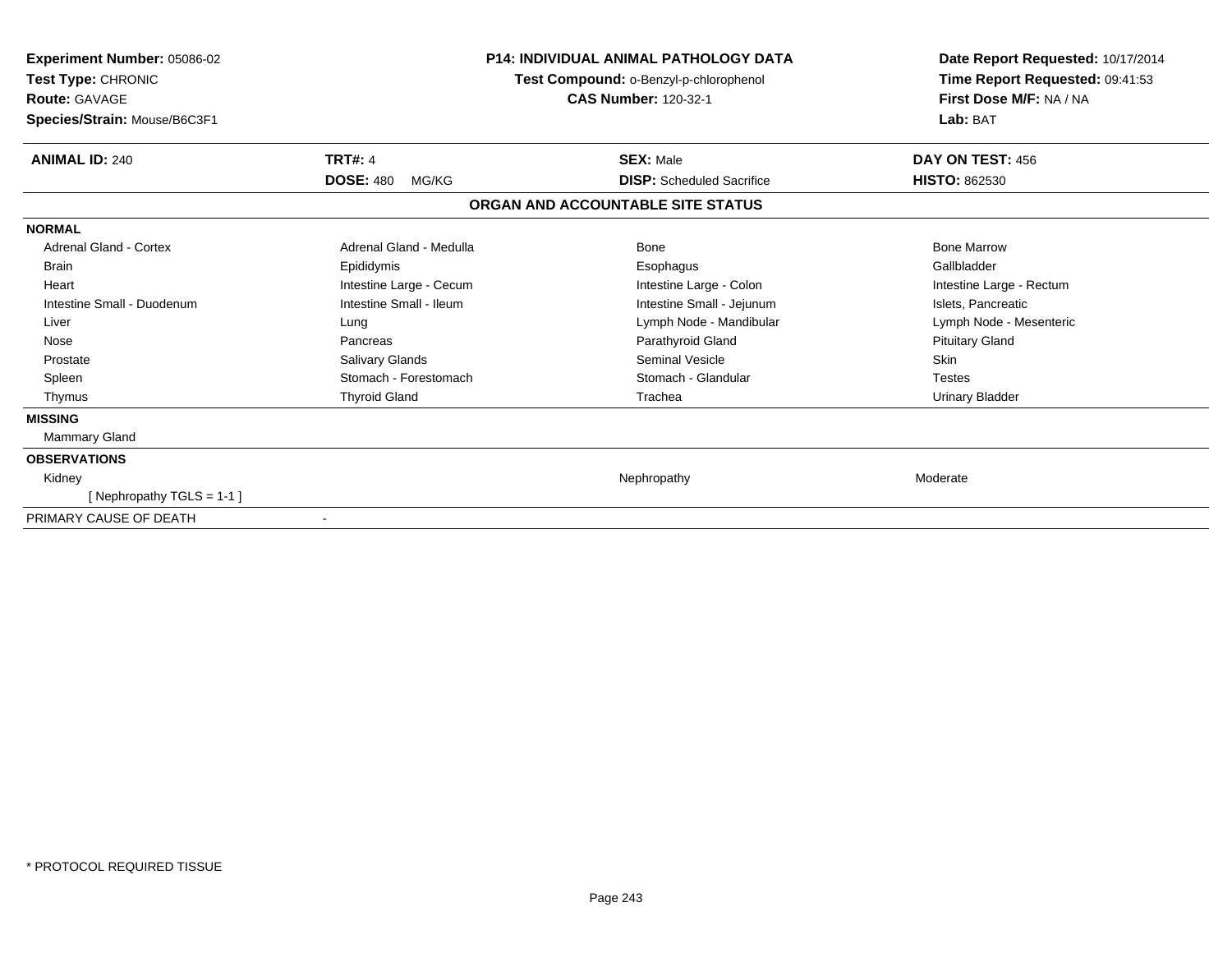| Experiment Number: 05086-02<br>Test Type: CHRONIC<br><b>Route: GAVAGE</b><br>Species/Strain: Mouse/B6C3F1 |                           | <b>P14: INDIVIDUAL ANIMAL PATHOLOGY DATA</b><br>Test Compound: o-Benzyl-p-chlorophenol<br><b>CAS Number: 120-32-1</b> | Date Report Requested: 10/17/2014<br>Time Report Requested: 09:41:53<br>First Dose M/F: NA / NA<br>Lab: BAT |
|-----------------------------------------------------------------------------------------------------------|---------------------------|-----------------------------------------------------------------------------------------------------------------------|-------------------------------------------------------------------------------------------------------------|
| <b>ANIMAL ID: 241</b>                                                                                     | <b>TRT#: 4</b>            | <b>SEX: Male</b>                                                                                                      | DAY ON TEST: 456                                                                                            |
|                                                                                                           | <b>DOSE: 480</b><br>MG/KG | <b>DISP:</b> Scheduled Sacrifice                                                                                      | <b>HISTO: 862531</b>                                                                                        |
|                                                                                                           |                           | ORGAN AND ACCOUNTABLE SITE STATUS                                                                                     |                                                                                                             |
| <b>NORMAL</b>                                                                                             |                           |                                                                                                                       |                                                                                                             |
| Adrenal Gland - Cortex                                                                                    | Adrenal Gland - Medulla   | Bone                                                                                                                  | <b>Bone Marrow</b>                                                                                          |
| <b>Brain</b>                                                                                              | Epididymis                | Esophagus                                                                                                             | Gallbladder                                                                                                 |
| Heart                                                                                                     | Intestine Large - Cecum   | Intestine Large - Colon                                                                                               | Intestine Large - Rectum                                                                                    |
| Intestine Small - Duodenum                                                                                | Intestine Small - Ileum   | Intestine Small - Jejunum                                                                                             | Islets, Pancreatic                                                                                          |
| Liver                                                                                                     | Lung                      | Lymph Node - Mandibular                                                                                               | Lymph Node - Mesenteric                                                                                     |
| Nose                                                                                                      | Pancreas                  | Parathyroid Gland                                                                                                     | <b>Pituitary Gland</b>                                                                                      |
| Prostate                                                                                                  | Salivary Glands           | Seminal Vesicle                                                                                                       | Skin                                                                                                        |
| Spleen                                                                                                    | Stomach - Forestomach     | Stomach - Glandular                                                                                                   | <b>Testes</b>                                                                                               |
| Thymus                                                                                                    | <b>Thyroid Gland</b>      | Trachea                                                                                                               | <b>Urinary Bladder</b>                                                                                      |
| <b>MISSING</b>                                                                                            |                           |                                                                                                                       |                                                                                                             |
| Mammary Gland                                                                                             |                           |                                                                                                                       |                                                                                                             |
| <b>OBSERVATIONS</b>                                                                                       |                           |                                                                                                                       |                                                                                                             |
| Kidney                                                                                                    |                           | Nephropathy                                                                                                           | Moderate                                                                                                    |
| [Nephropathy TGLS = 1-1]                                                                                  |                           |                                                                                                                       |                                                                                                             |
| PRIMARY CAUSE OF DEATH                                                                                    |                           |                                                                                                                       |                                                                                                             |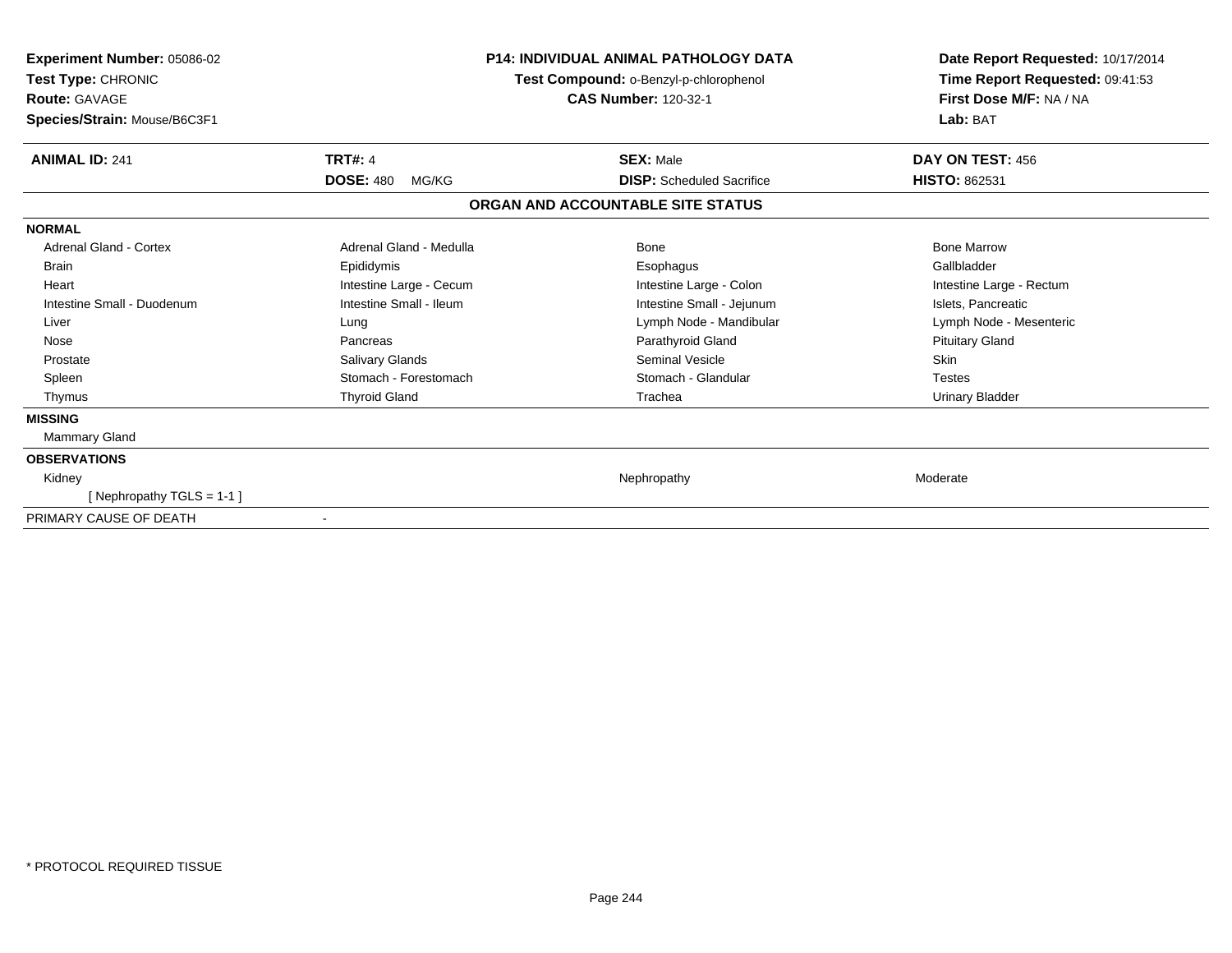|                           | <b>P14: INDIVIDUAL ANIMAL PATHOLOGY DATA</b>                  | Date Report Requested: 10/17/2014<br>Time Report Requested: 09:41:53<br>First Dose M/F: NA / NA<br>Lab: BAT |  |
|---------------------------|---------------------------------------------------------------|-------------------------------------------------------------------------------------------------------------|--|
|                           |                                                               |                                                                                                             |  |
|                           | <b>CAS Number: 120-32-1</b>                                   |                                                                                                             |  |
|                           |                                                               |                                                                                                             |  |
| <b>TRT#: 4</b>            | <b>SEX: Male</b>                                              | DAY ON TEST: 687                                                                                            |  |
| <b>DOSE: 480</b><br>MG/KG | <b>DISP: Natural Death</b>                                    | <b>HISTO: 862532</b>                                                                                        |  |
|                           |                                                               |                                                                                                             |  |
|                           |                                                               |                                                                                                             |  |
| Adrenal Gland - Medulla   | <b>Bone Marrow</b>                                            | <b>Brain</b>                                                                                                |  |
| Esophagus                 | Gallbladder                                                   | Intestine Large - Cecum                                                                                     |  |
| Intestine Large - Rectum  | Intestine Small - Duodenum                                    | Intestine Small - Jejunum                                                                                   |  |
| Lung                      | Lymph Node - Mandibular                                       | Lymph Node - Mesenteric                                                                                     |  |
| Pancreas                  | Parathyroid Gland                                             | <b>Pituitary Gland</b>                                                                                      |  |
| Salivary Glands           | <b>Seminal Vesicle</b>                                        | Skin                                                                                                        |  |
| Stomach - Glandular       | <b>Testes</b>                                                 | Thymus                                                                                                      |  |
| Trachea                   | <b>Urinary Bladder</b>                                        |                                                                                                             |  |
|                           |                                                               |                                                                                                             |  |
| Mammary Gland             |                                                               |                                                                                                             |  |
|                           |                                                               |                                                                                                             |  |
|                           | Fibrous Osteodystrophy                                        | Minimal                                                                                                     |  |
| Myocardium                | Degeneration                                                  | Minimal                                                                                                     |  |
| <b>Renal Tubule</b>       | Hyperplasia                                                   | Moderate                                                                                                    |  |
|                           | Nephropathy                                                   | Moderate                                                                                                    |  |
|                           |                                                               |                                                                                                             |  |
|                           | Hepatocellular Carcinoma                                      |                                                                                                             |  |
|                           | Necrosis                                                      | Coagulative, Mild                                                                                           |  |
|                           |                                                               |                                                                                                             |  |
|                           | Depletion Lymphoid                                            | Moderate                                                                                                    |  |
|                           |                                                               |                                                                                                             |  |
|                           | Animal Note: C O DEATH: HEPATOCELLULAR CARCINOMA, NEPHROPATHY | Test Compound: o-Benzyl-p-chlorophenol<br>ORGAN AND ACCOUNTABLE SITE STATUS                                 |  |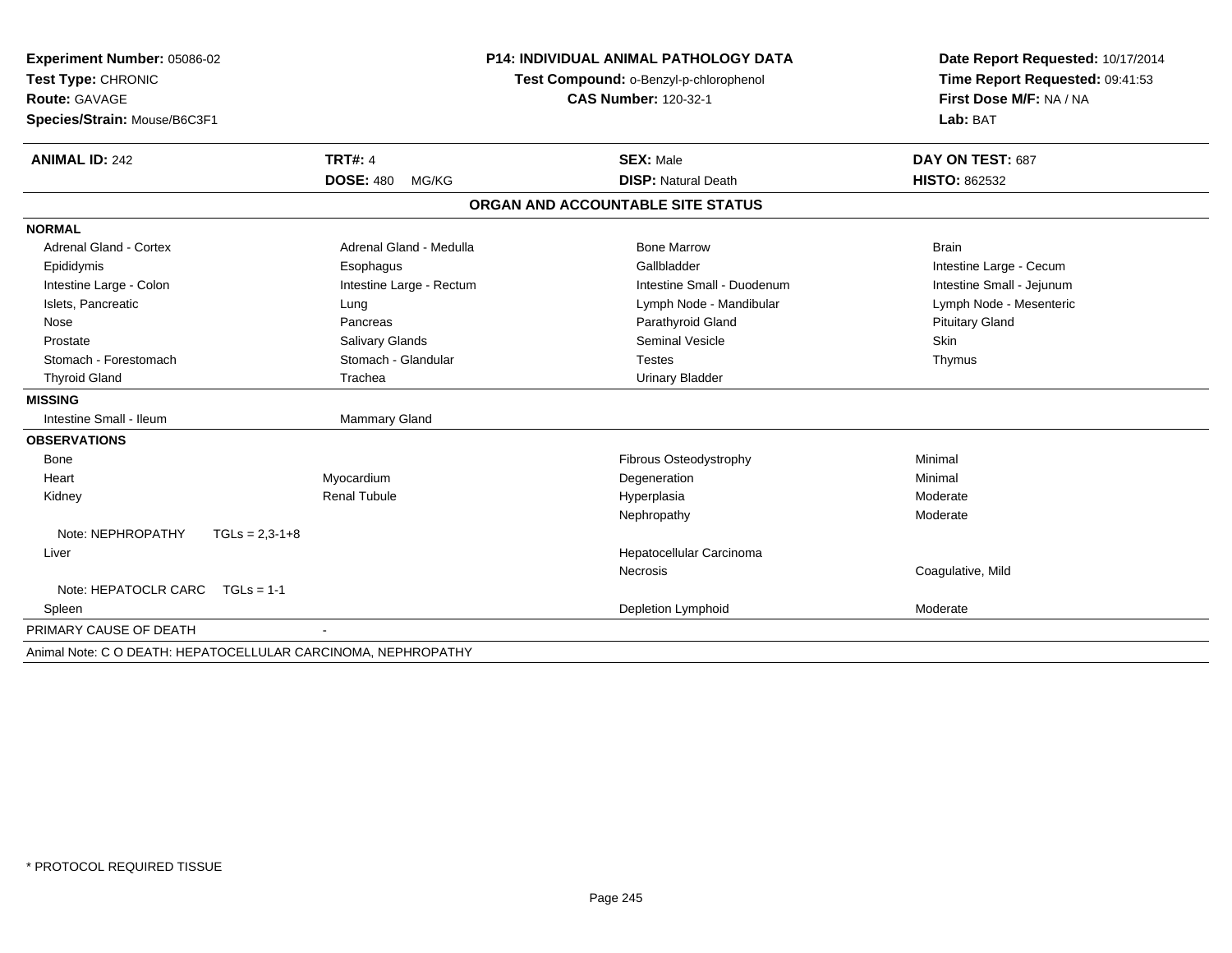| Experiment Number: 05086-02<br>Test Type: CHRONIC<br>Route: GAVAGE<br>Species/Strain: Mouse/B6C3F1 |                           | <b>P14: INDIVIDUAL ANIMAL PATHOLOGY DATA</b><br>Test Compound: o-Benzyl-p-chlorophenol<br><b>CAS Number: 120-32-1</b> | Date Report Requested: 10/17/2014<br>Time Report Requested: 09:41:53<br>First Dose M/F: NA / NA<br>Lab: BAT |  |
|----------------------------------------------------------------------------------------------------|---------------------------|-----------------------------------------------------------------------------------------------------------------------|-------------------------------------------------------------------------------------------------------------|--|
| <b>ANIMAL ID: 243</b>                                                                              | <b>TRT#: 4</b>            | <b>SEX: Male</b>                                                                                                      | DAY ON TEST: 706                                                                                            |  |
|                                                                                                    | <b>DOSE: 480</b><br>MG/KG | <b>DISP: Natural Death</b>                                                                                            | <b>HISTO: 862533</b>                                                                                        |  |
|                                                                                                    |                           | ORGAN AND ACCOUNTABLE SITE STATUS                                                                                     |                                                                                                             |  |
| <b>NORMAL</b>                                                                                      |                           |                                                                                                                       |                                                                                                             |  |
| <b>Adrenal Gland - Cortex</b>                                                                      | Adrenal Gland - Medulla   | <b>Bone Marrow</b>                                                                                                    | <b>Brain</b>                                                                                                |  |
| Epididymis                                                                                         | Esophagus                 | Heart                                                                                                                 | Intestine Small - Duodenum                                                                                  |  |
| Islets, Pancreatic                                                                                 | Liver                     | Lung                                                                                                                  | Lymph Node - Mandibular                                                                                     |  |
| Nose                                                                                               | Pancreas                  | Parathyroid Gland                                                                                                     | <b>Pituitary Gland</b>                                                                                      |  |
| Prostate                                                                                           | Salivary Glands           | <b>Seminal Vesicle</b>                                                                                                | <b>Skin</b>                                                                                                 |  |
| Spleen                                                                                             | Stomach - Forestomach     | Stomach - Glandular                                                                                                   | <b>Testes</b>                                                                                               |  |
| Thymus                                                                                             | <b>Thyroid Gland</b>      | Trachea                                                                                                               | <b>Urinary Bladder</b>                                                                                      |  |
| <b>MISSING</b>                                                                                     |                           |                                                                                                                       |                                                                                                             |  |
| Lymph Node - Mesenteric                                                                            | <b>Mammary Gland</b>      |                                                                                                                       |                                                                                                             |  |
| <b>AUTO PRECLUDES DIAG.</b>                                                                        |                           |                                                                                                                       |                                                                                                             |  |
| Gallbladder                                                                                        | Intestine Large - Cecum   | Intestine Large - Colon                                                                                               | Intestine Large - Rectum                                                                                    |  |
| Intestine Small - Ileum                                                                            | Intestine Small - Jejunum |                                                                                                                       |                                                                                                             |  |
| <b>OBSERVATIONS</b>                                                                                |                           |                                                                                                                       |                                                                                                             |  |
| Bone                                                                                               |                           | Fibrous Osteodystrophy                                                                                                | Minimal                                                                                                     |  |
| Kidney                                                                                             |                           | Nephropathy                                                                                                           | Moderate                                                                                                    |  |
| PRIMARY CAUSE OF DEATH                                                                             |                           |                                                                                                                       |                                                                                                             |  |
| Animal Note: C O DEATH: NEPHROPATHY                                                                |                           |                                                                                                                       |                                                                                                             |  |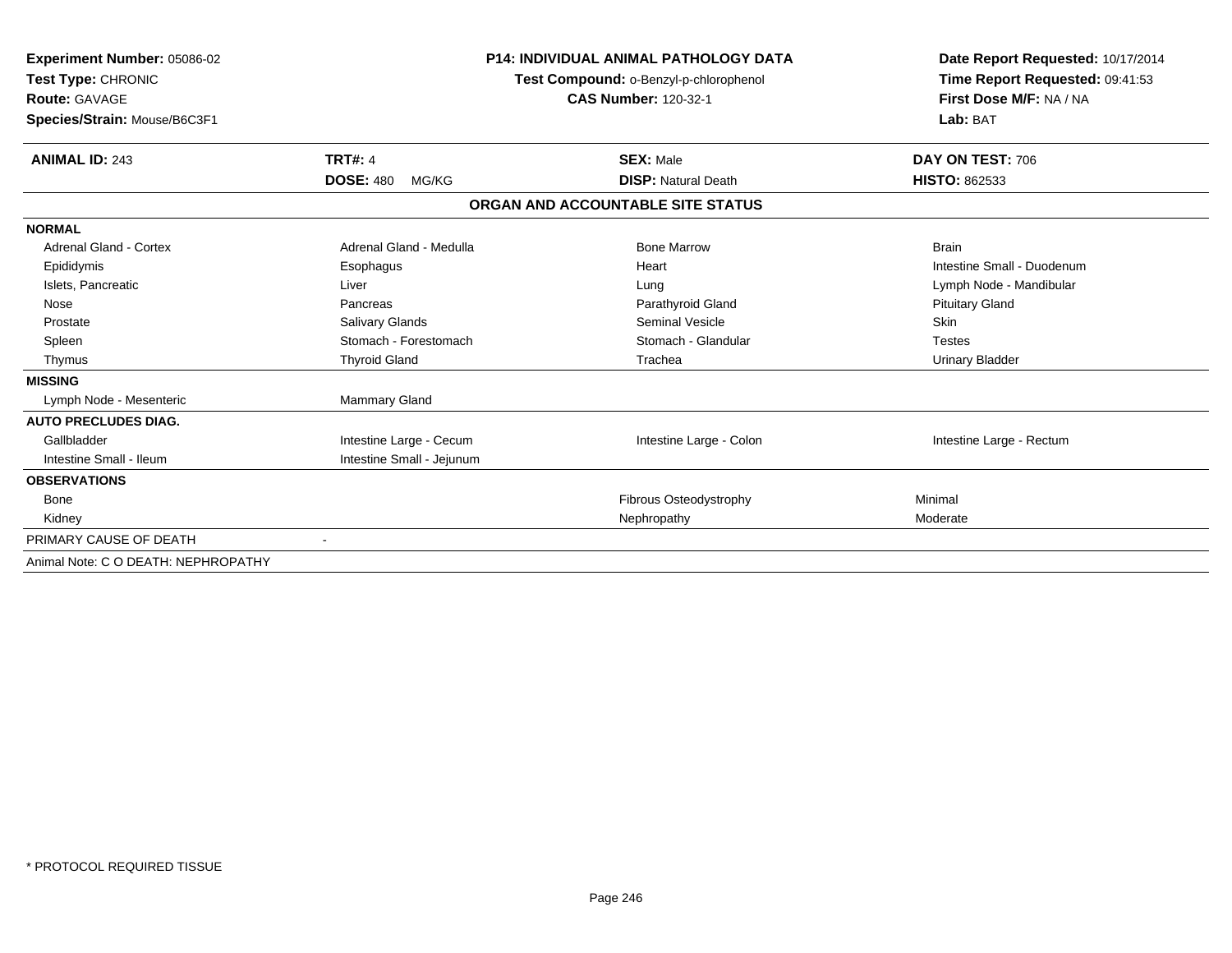| Experiment Number: 05086-02                                            |                           | <b>P14: INDIVIDUAL ANIMAL PATHOLOGY DATA</b> | Date Report Requested: 10/17/2014 |  |
|------------------------------------------------------------------------|---------------------------|----------------------------------------------|-----------------------------------|--|
| Test Type: CHRONIC                                                     |                           | Test Compound: o-Benzyl-p-chlorophenol       | Time Report Requested: 09:41:53   |  |
| Route: GAVAGE                                                          |                           | <b>CAS Number: 120-32-1</b>                  | First Dose M/F: NA / NA           |  |
| Species/Strain: Mouse/B6C3F1                                           |                           |                                              | Lab: BAT                          |  |
| <b>ANIMAL ID: 244</b>                                                  | <b>TRT#: 4</b>            | <b>SEX: Male</b>                             | DAY ON TEST: 643                  |  |
|                                                                        | <b>DOSE: 480</b><br>MG/KG | <b>DISP: Natural Death</b>                   | <b>HISTO: 862534</b>              |  |
|                                                                        |                           | ORGAN AND ACCOUNTABLE SITE STATUS            |                                   |  |
| <b>NORMAL</b>                                                          |                           |                                              |                                   |  |
| <b>Adrenal Gland - Cortex</b>                                          | Adrenal Gland - Medulla   | <b>Bone Marrow</b>                           | <b>Brain</b>                      |  |
| Epididymis                                                             | Esophagus                 | Gallbladder                                  | Heart                             |  |
| Intestine Large - Cecum                                                | Intestine Large - Colon   | Intestine Large - Rectum                     | Islets, Pancreatic                |  |
| Lung                                                                   | Nose                      | Pancreas                                     | Parathyroid Gland                 |  |
| Prostate                                                               | Salivary Glands           | <b>Seminal Vesicle</b>                       | Skin                              |  |
| Stomach - Forestomach                                                  | <b>Testes</b>             | Thymus                                       | <b>Thyroid Gland</b>              |  |
| Trachea                                                                | <b>Urinary Bladder</b>    |                                              |                                   |  |
| <b>MISSING</b>                                                         |                           |                                              |                                   |  |
| Intestine Small - Ileum                                                | Intestine Small - Jejunum | Lymph Node - Mandibular                      | Lymph Node - Mesenteric           |  |
| <b>Mammary Gland</b>                                                   | <b>Pituitary Gland</b>    |                                              |                                   |  |
| <b>OBSERVATIONS</b>                                                    |                           |                                              |                                   |  |
| Bone                                                                   |                           | Fibrous Osteodystrophy                       | Minimal                           |  |
| <b>Intestine Small</b>                                                 | Duodenum                  | Ulcer                                        | Marked                            |  |
| Kidney                                                                 |                           | Nephropathy                                  | Mild                              |  |
| Note: NEPHROPATHY<br>$TGLs = 3-10$                                     |                           |                                              |                                   |  |
| Liver                                                                  |                           | Hepatocellular Adenoma                       |                                   |  |
|                                                                        |                           | Hepatocellular Carcinoma                     |                                   |  |
| Note: HEPATOCLR ADEN<br>$TGLs = 1-8$                                   |                           |                                              |                                   |  |
| Note: HEPATOCLR CARC<br>$TGLs = 2-9$                                   |                           |                                              |                                   |  |
| Spleen                                                                 |                           | Depletion Lymphoid                           | Moderate                          |  |
| Stomach                                                                | Glandular, Mucosa         | Mineralization                               | Minimal                           |  |
| PRIMARY CAUSE OF DEATH                                                 |                           |                                              |                                   |  |
| Animal Note: C O DEATH: DUODENAL ULCER, NEPHROPATHY, HEPATOCELL CARCIN |                           |                                              |                                   |  |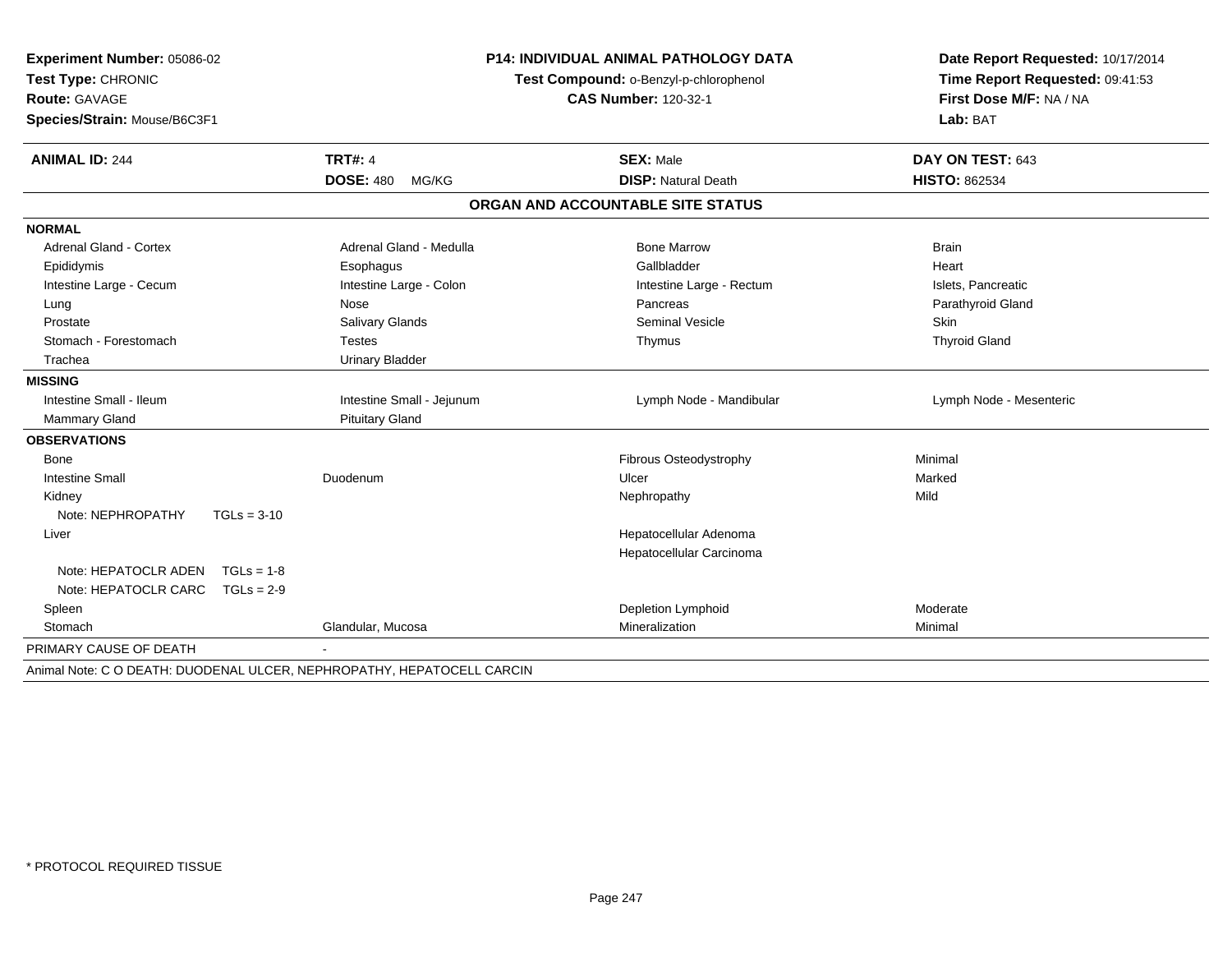| Experiment Number: 05086-02<br>Test Type: CHRONIC<br><b>Route: GAVAGE</b><br>Species/Strain: Mouse/B6C3F1<br><b>ANIMAL ID: 245</b> |              | <b>TRT#: 4</b>            | P14: INDIVIDUAL ANIMAL PATHOLOGY DATA<br>Test Compound: o-Benzyl-p-chlorophenol<br><b>CAS Number: 120-32-1</b><br><b>SEX: Male</b> |                                   | Date Report Requested: 10/17/2014<br>Time Report Requested: 09:41:53<br>First Dose M/F: NA / NA<br>Lab: BAT<br>DAY ON TEST: 727 |  |
|------------------------------------------------------------------------------------------------------------------------------------|--------------|---------------------------|------------------------------------------------------------------------------------------------------------------------------------|-----------------------------------|---------------------------------------------------------------------------------------------------------------------------------|--|
|                                                                                                                                    |              | <b>DOSE: 480</b><br>MG/KG |                                                                                                                                    | <b>DISP: Terminal Sacrifice</b>   | <b>HISTO: 862535</b>                                                                                                            |  |
|                                                                                                                                    |              |                           |                                                                                                                                    | ORGAN AND ACCOUNTABLE SITE STATUS |                                                                                                                                 |  |
| <b>NORMAL</b>                                                                                                                      |              |                           |                                                                                                                                    |                                   |                                                                                                                                 |  |
| <b>Adrenal Gland - Cortex</b>                                                                                                      |              | Adrenal Gland - Medulla   |                                                                                                                                    | <b>Bone Marrow</b>                | <b>Brain</b>                                                                                                                    |  |
| Epididymis                                                                                                                         |              | Esophagus                 |                                                                                                                                    | Gallbladder                       | Intestine Large - Cecum                                                                                                         |  |
| Intestine Large - Colon                                                                                                            |              | Intestine Large - Rectum  |                                                                                                                                    | Intestine Small - Duodenum        | Intestine Small - Ileum                                                                                                         |  |
| Intestine Small - Jejunum                                                                                                          |              | Islets, Pancreatic        |                                                                                                                                    | Liver                             | Lung                                                                                                                            |  |
| Lymph Node - Mandibular                                                                                                            |              | Lymph Node - Mesenteric   |                                                                                                                                    | Nose                              | Pancreas                                                                                                                        |  |
| Parathyroid Gland                                                                                                                  |              | <b>Pituitary Gland</b>    |                                                                                                                                    | Prostate                          | <b>Salivary Glands</b>                                                                                                          |  |
| <b>Seminal Vesicle</b>                                                                                                             |              | <b>Skin</b>               |                                                                                                                                    | Spleen                            | Stomach - Forestomach                                                                                                           |  |
| Stomach - Glandular                                                                                                                |              | <b>Testes</b>             |                                                                                                                                    | Thymus                            | <b>Thyroid Gland</b>                                                                                                            |  |
| Trachea                                                                                                                            |              | <b>Urinary Bladder</b>    |                                                                                                                                    |                                   |                                                                                                                                 |  |
| <b>MISSING</b>                                                                                                                     |              |                           |                                                                                                                                    |                                   |                                                                                                                                 |  |
| <b>Mammary Gland</b>                                                                                                               |              |                           |                                                                                                                                    |                                   |                                                                                                                                 |  |
| <b>OBSERVATIONS</b>                                                                                                                |              |                           |                                                                                                                                    |                                   |                                                                                                                                 |  |
| <b>Adrenal Gland</b>                                                                                                               |              | Capsule                   |                                                                                                                                    | Hyperplasia                       | Mild                                                                                                                            |  |
| <b>Bone</b>                                                                                                                        |              |                           |                                                                                                                                    | <b>Fibrous Osteodystrophy</b>     | Moderate                                                                                                                        |  |
| Harderian Gland                                                                                                                    |              |                           |                                                                                                                                    | Hyperplasia                       | Marked                                                                                                                          |  |
| Heart                                                                                                                              |              | Myocardium                |                                                                                                                                    | Degeneration                      | Minimal                                                                                                                         |  |
| Kidney                                                                                                                             |              | <b>Renal Tubule</b>       |                                                                                                                                    | Hyperplasia                       | Minimal                                                                                                                         |  |
|                                                                                                                                    |              |                           |                                                                                                                                    | Nephropathy                       | Moderate                                                                                                                        |  |
| Note: NEPHROPATHY                                                                                                                  | $TGLs = 1-1$ |                           |                                                                                                                                    |                                   |                                                                                                                                 |  |
| PRIMARY CAUSE OF DEATH                                                                                                             |              |                           |                                                                                                                                    |                                   |                                                                                                                                 |  |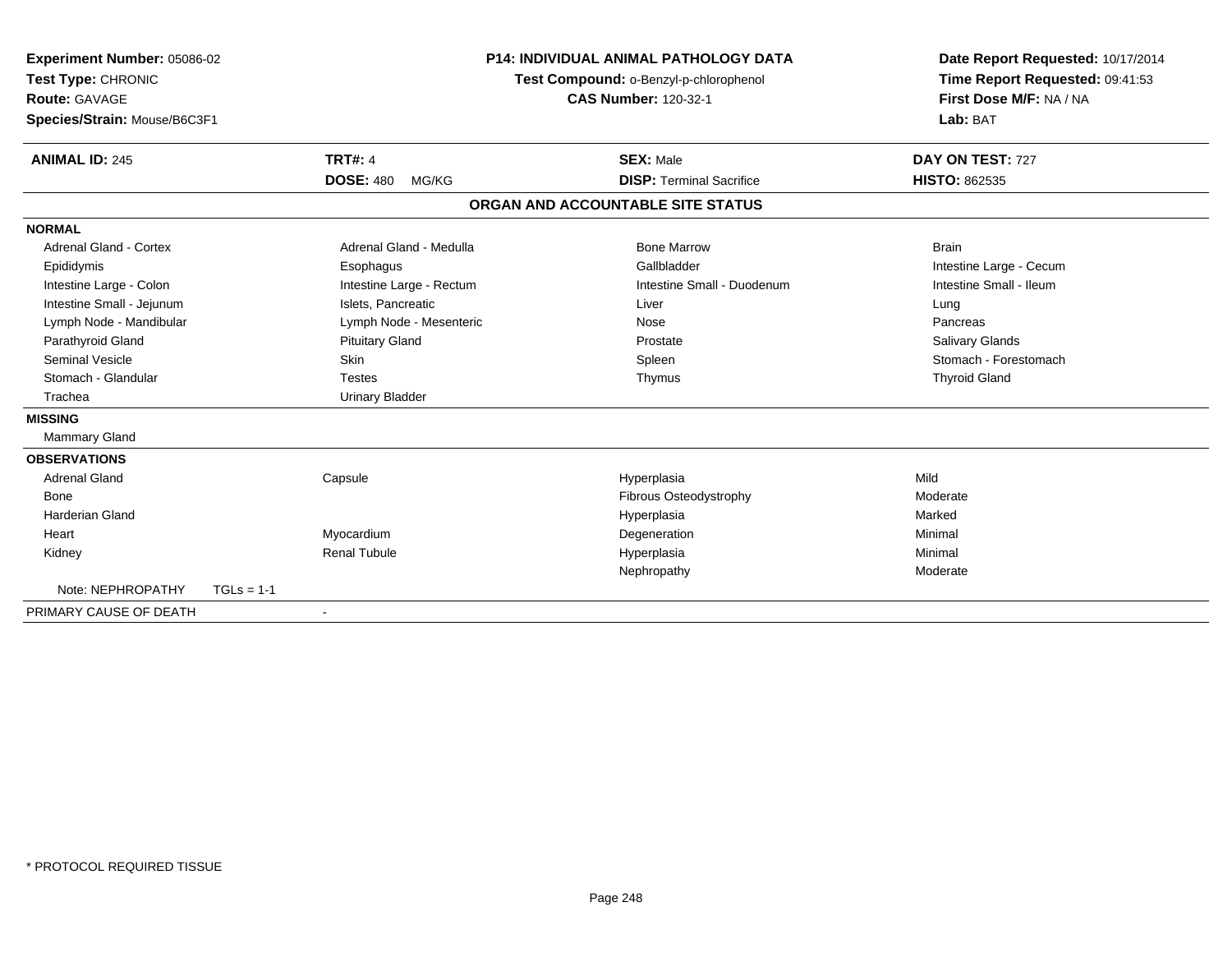| <b>Experiment Number: 05086-02</b><br>Test Type: CHRONIC<br><b>Route: GAVAGE</b><br>Species/Strain: Mouse/B6C3F1 |                                             | P14: INDIVIDUAL ANIMAL PATHOLOGY DATA<br>Test Compound: o-Benzyl-p-chlorophenol<br><b>CAS Number: 120-32-1</b> | Date Report Requested: 10/17/2014<br>Time Report Requested: 09:41:53<br>First Dose M/F: NA / NA<br>Lab: BAT |
|------------------------------------------------------------------------------------------------------------------|---------------------------------------------|----------------------------------------------------------------------------------------------------------------|-------------------------------------------------------------------------------------------------------------|
| <b>ANIMAL ID: 246</b>                                                                                            | <b>TRT#: 4</b><br><b>DOSE: 480</b><br>MG/KG | <b>SEX: Male</b><br><b>DISP:</b> Scheduled Sacrifice                                                           | DAY ON TEST: 93<br>HISTO:                                                                                   |
|                                                                                                                  |                                             | ORGAN AND ACCOUNTABLE SITE STATUS                                                                              |                                                                                                             |
| <b>NORMAL</b>                                                                                                    |                                             |                                                                                                                |                                                                                                             |
| <b>Adrenal Gland - Cortex</b>                                                                                    | Adrenal Gland - Medulla                     | Bone                                                                                                           | <b>Bone Marrow</b>                                                                                          |
| <b>Brain</b>                                                                                                     | Epididymis                                  | Esophagus                                                                                                      | Gallbladder                                                                                                 |
| Heart                                                                                                            | Intestine Large - Cecum                     | Intestine Large - Colon                                                                                        | Intestine Large - Rectum                                                                                    |
| Intestine Small - Duodenum                                                                                       | Intestine Small - Ileum                     | Intestine Small - Jejunum                                                                                      | Islets, Pancreatic                                                                                          |
| Liver                                                                                                            | Lung                                        | Lymph Node - Mandibular                                                                                        | Lymph Node - Mesenteric                                                                                     |
| Nose                                                                                                             | Pancreas                                    | Parathyroid Gland                                                                                              | <b>Pituitary Gland</b>                                                                                      |
| Prostate                                                                                                         | Salivary Glands                             | <b>Seminal Vesicle</b>                                                                                         | Skin                                                                                                        |
| Spleen                                                                                                           | Stomach - Forestomach                       | Stomach - Glandular                                                                                            | <b>Testes</b>                                                                                               |
| Thymus                                                                                                           | <b>Thyroid Gland</b>                        | Trachea                                                                                                        | <b>Urinary Bladder</b>                                                                                      |
| <b>MISSING</b>                                                                                                   |                                             |                                                                                                                |                                                                                                             |
| Mammary Gland                                                                                                    |                                             |                                                                                                                |                                                                                                             |
| <b>OBSERVATIONS</b>                                                                                              |                                             |                                                                                                                |                                                                                                             |
| Kidney                                                                                                           |                                             | Nephropathy                                                                                                    | Marked                                                                                                      |
| PRIMARY CAUSE OF DEATH                                                                                           |                                             |                                                                                                                |                                                                                                             |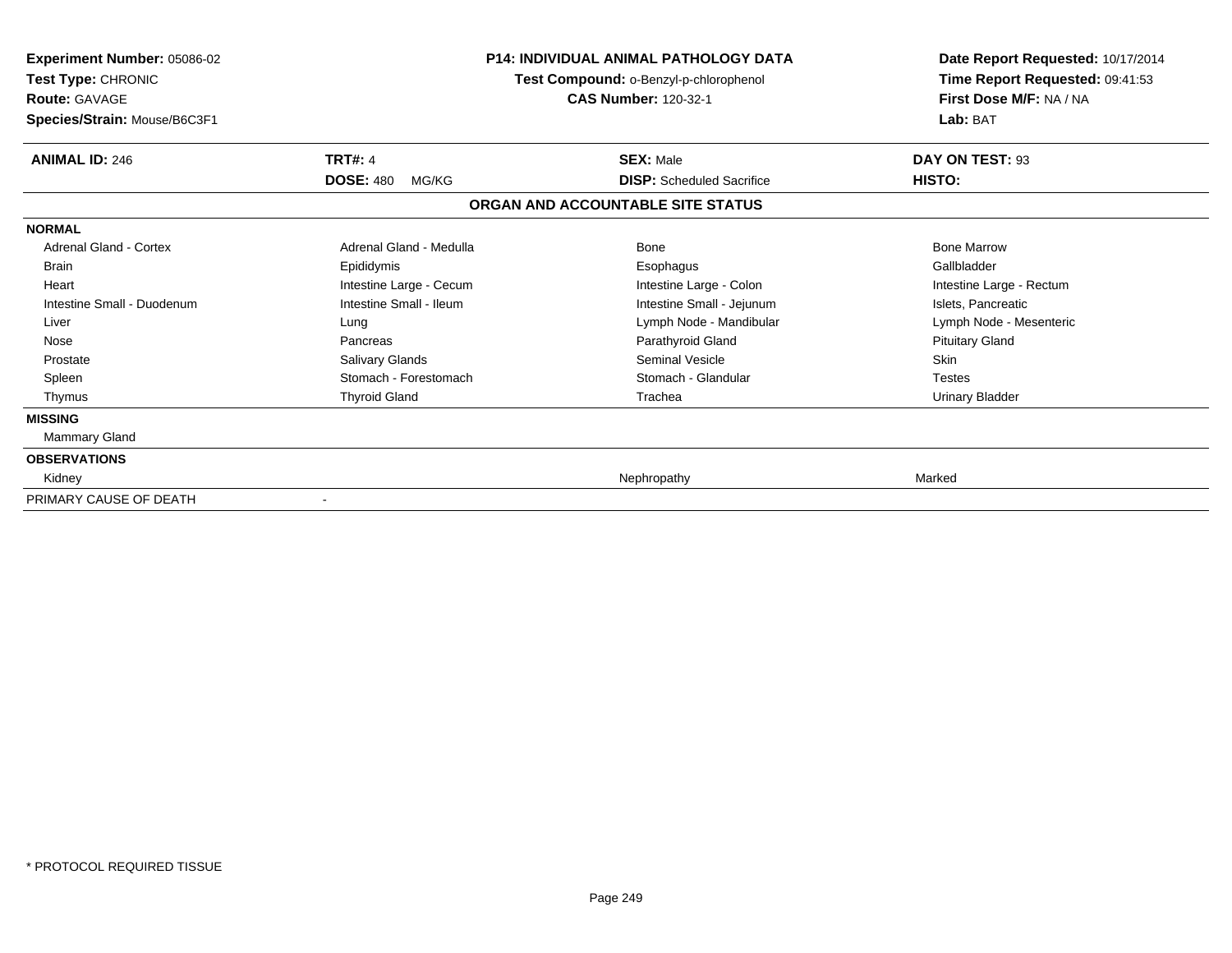| Experiment Number: 05086-02<br>Test Type: CHRONIC<br><b>Route: GAVAGE</b><br>Species/Strain: Mouse/B6C3F1<br><b>ANIMAL ID: 247</b>                                                                               | <b>TRT#: 4</b><br><b>DOSE: 480</b><br>MG/KG                                                                                    | <b>P14: INDIVIDUAL ANIMAL PATHOLOGY DATA</b><br>Test Compound: o-Benzyl-p-chlorophenol<br><b>CAS Number: 120-32-1</b><br><b>SEX: Male</b><br><b>DISP: Terminal Sacrifice</b> | Date Report Requested: 10/17/2014<br>Time Report Requested: 09:41:53<br>First Dose M/F: NA / NA<br>Lab: BAT<br>DAY ON TEST: 727<br><b>HISTO: 862537</b> |
|------------------------------------------------------------------------------------------------------------------------------------------------------------------------------------------------------------------|--------------------------------------------------------------------------------------------------------------------------------|------------------------------------------------------------------------------------------------------------------------------------------------------------------------------|---------------------------------------------------------------------------------------------------------------------------------------------------------|
|                                                                                                                                                                                                                  |                                                                                                                                | ORGAN AND ACCOUNTABLE SITE STATUS                                                                                                                                            |                                                                                                                                                         |
| <b>NORMAL</b>                                                                                                                                                                                                    |                                                                                                                                |                                                                                                                                                                              |                                                                                                                                                         |
| Adrenal Gland - Medulla<br>Esophagus<br>Intestine Large - Rectum<br>Islets, Pancreatic<br>Lymph Node - Mesenteric<br><b>Pituitary Gland</b><br>Spleen<br><b>Thyroid Gland</b><br><b>MISSING</b><br>Mammary Gland | <b>Bone Marrow</b><br>Gallbladder<br>Intestine Small - Duodenum<br>Liver<br>Nose<br>Prostate<br>Stomach - Glandular<br>Trachea | <b>Brain</b><br>Intestine Large - Cecum<br>Intestine Small - Ileum<br>Lung<br>Pancreas<br><b>Salivary Glands</b><br><b>Testes</b><br><b>Urinary Bladder</b>                  | Epididymis<br>Intestine Large - Colon<br>Intestine Small - Jejunum<br>Lymph Node - Mandibular<br>Parathyroid Gland<br><b>Seminal Vesicle</b><br>Thymus  |
| <b>OBSERVATIONS</b><br><b>Adrenal Gland</b><br>Bone<br>Heart<br>Kidney<br>Note: NEPHROPATHY<br>$TGLs = 2-1$                                                                                                      | Cortex<br>Myocardium                                                                                                           | Hyperplasia<br>Fibrous Osteodystrophy<br>Degeneration<br>Nephropathy                                                                                                         | Minimal<br>Moderate<br>Minimal<br>Mild                                                                                                                  |
| Skin<br>Note: ATROPHY<br>$TGLs = 1-6$<br>Stomach<br>PRIMARY CAUSE OF DEATH                                                                                                                                       | <b>Hair Follicle</b><br>Forestomach                                                                                            | Atrophy<br>Hyperplasia                                                                                                                                                       | Moderate<br>Squamous, Minimal                                                                                                                           |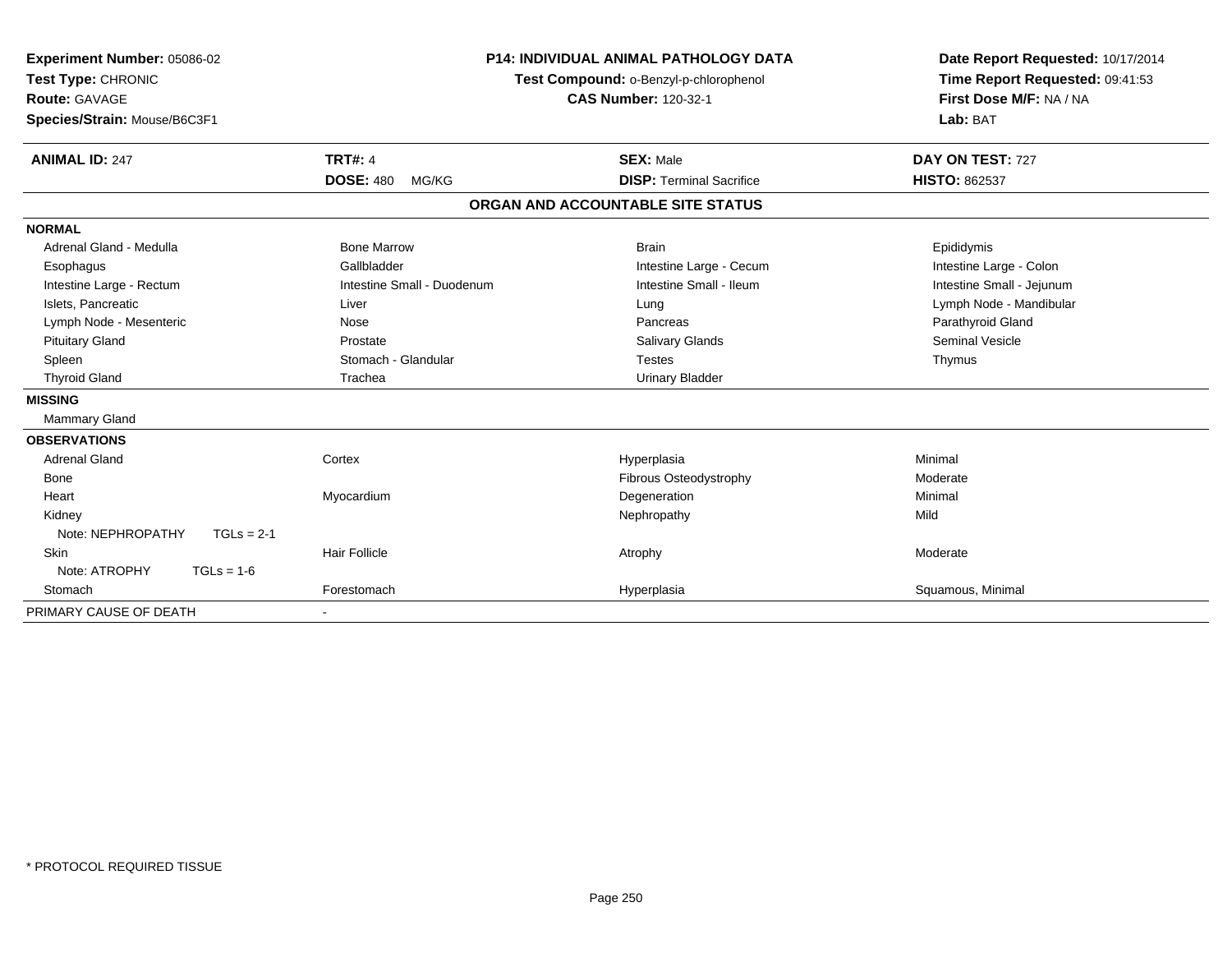| Experiment Number: 05086-02                                 |                           | <b>P14: INDIVIDUAL ANIMAL PATHOLOGY DATA</b> | Date Report Requested: 10/17/2014 |  |
|-------------------------------------------------------------|---------------------------|----------------------------------------------|-----------------------------------|--|
| Test Type: CHRONIC                                          |                           | Test Compound: o-Benzyl-p-chlorophenol       | Time Report Requested: 09:41:53   |  |
| <b>Route: GAVAGE</b>                                        |                           | <b>CAS Number: 120-32-1</b>                  | First Dose M/F: NA / NA           |  |
| Species/Strain: Mouse/B6C3F1                                |                           |                                              | Lab: BAT                          |  |
| <b>ANIMAL ID: 248</b>                                       | <b>TRT#: 4</b>            | <b>SEX: Male</b>                             | DAY ON TEST: 727                  |  |
|                                                             | <b>DOSE: 480</b><br>MG/KG | <b>DISP: Terminal Sacrifice</b>              | <b>HISTO: 862538</b>              |  |
|                                                             |                           | ORGAN AND ACCOUNTABLE SITE STATUS            |                                   |  |
| <b>NORMAL</b>                                               |                           |                                              |                                   |  |
| Adrenal Gland - Cortex                                      | Adrenal Gland - Medulla   | <b>Bone Marrow</b>                           | <b>Brain</b>                      |  |
| Epididymis                                                  | Esophagus                 | Gallbladder                                  | Intestine Large - Cecum           |  |
| Intestine Large - Colon                                     | Intestine Large - Rectum  | Intestine Small - Duodenum                   | Intestine Small - Ileum           |  |
| Intestine Small - Jejunum                                   | Islets, Pancreatic        | Lung                                         | Lymph Node - Mandibular           |  |
| Lymph Node - Mesenteric                                     | Nose                      | Pancreas                                     | Parathyroid Gland                 |  |
| <b>Pituitary Gland</b>                                      | Prostate                  | <b>Salivary Glands</b>                       | <b>Seminal Vesicle</b>            |  |
| <b>Skin</b>                                                 | Spleen                    | Stomach - Forestomach                        | Stomach - Glandular               |  |
| <b>Testes</b>                                               | Thymus                    | <b>Thyroid Gland</b>                         | Trachea                           |  |
| <b>Urinary Bladder</b>                                      |                           |                                              |                                   |  |
| <b>MISSING</b>                                              |                           |                                              |                                   |  |
| <b>Mammary Gland</b>                                        |                           |                                              |                                   |  |
| <b>OBSERVATIONS</b>                                         |                           |                                              |                                   |  |
| Bone                                                        |                           | Fibrous Osteodystrophy                       | Minimal                           |  |
| Heart                                                       | Myocardium                | Degeneration                                 | Minimal                           |  |
| Kidney                                                      | <b>Renal Tubule</b>       | Adenocarcinoma                               |                                   |  |
|                                                             |                           | Nephropathy                                  | Moderate                          |  |
| [Nephropathy TGLS = 1-1]                                    |                           |                                              |                                   |  |
| Liver                                                       |                           | Hepatocellular Adenoma                       | <b>Multiple</b>                   |  |
| Note: HEPATOCLR ADEN $TGLs = 3.5.6 - 1 + 2 + 9$             |                           |                                              |                                   |  |
| Sem Ves                                                     |                           |                                              |                                   |  |
| Note: NO CORRESP LESION FOR SMALL SEM VESICLES SEEN AT NECR |                           |                                              |                                   |  |
| PRIMARY CAUSE OF DEATH                                      |                           |                                              |                                   |  |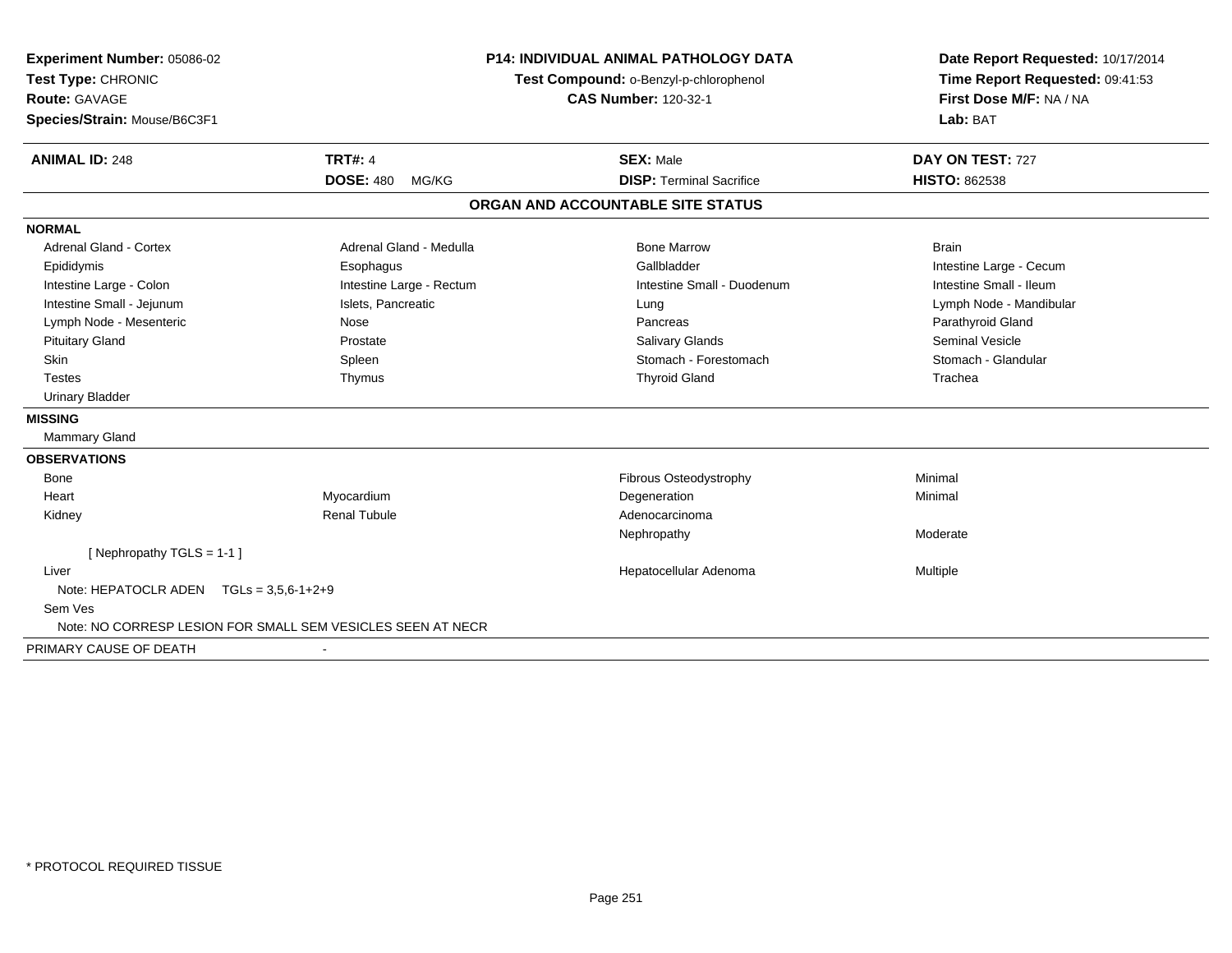| Experiment Number: 05086-02<br>Test Type: CHRONIC<br>Route: GAVAGE |                           | <b>P14: INDIVIDUAL ANIMAL PATHOLOGY DATA</b> | Date Report Requested: 10/17/2014                          |  |
|--------------------------------------------------------------------|---------------------------|----------------------------------------------|------------------------------------------------------------|--|
|                                                                    |                           | Test Compound: o-Benzyl-p-chlorophenol       | Time Report Requested: 09:41:53<br>First Dose M/F: NA / NA |  |
|                                                                    |                           | <b>CAS Number: 120-32-1</b>                  |                                                            |  |
| Species/Strain: Mouse/B6C3F1                                       |                           |                                              | Lab: BAT                                                   |  |
|                                                                    |                           |                                              |                                                            |  |
| <b>ANIMAL ID: 249</b>                                              | <b>TRT#: 4</b>            | <b>SEX: Male</b>                             | DAY ON TEST: 9                                             |  |
|                                                                    | <b>DOSE: 480</b><br>MG/KG | <b>DISP: Dosing Accident</b>                 | HISTO:                                                     |  |
|                                                                    |                           | ORGAN AND ACCOUNTABLE SITE STATUS            |                                                            |  |
| <b>NORMAL</b>                                                      |                           |                                              |                                                            |  |
| <b>Adrenal Gland - Cortex</b>                                      | Adrenal Gland - Medulla   | <b>Bone</b>                                  | <b>Bone Marrow</b>                                         |  |
| <b>Brain</b>                                                       | Epididymis                | Esophagus                                    | Heart                                                      |  |
| Intestine Small - Jejunum                                          | Islets, Pancreatic        | Liver                                        | Lymph Node - Mandibular                                    |  |
| Pancreas                                                           | Parathyroid Gland         | <b>Pituitary Gland</b>                       | Prostate                                                   |  |
| Salivary Glands                                                    | <b>Seminal Vesicle</b>    | <b>Skin</b>                                  | Spleen                                                     |  |
| Stomach - Forestomach                                              | Stomach - Glandular       | <b>Testes</b>                                | Thymus                                                     |  |
| <b>Thyroid Gland</b>                                               | Trachea                   | <b>Urinary Bladder</b>                       |                                                            |  |
| <b>MISSING</b>                                                     |                           |                                              |                                                            |  |
| Lymph Node - Mesenteric                                            | Mammary Gland             |                                              |                                                            |  |
| <b>AUTO PRECLUDES DIAG.</b>                                        |                           |                                              |                                                            |  |
| Gallbladder                                                        | Intestine Large - Cecum   | Intestine Large - Colon                      | Intestine Large - Rectum                                   |  |
| Intestine Small - Duodenum                                         | Intestine Small - Ileum   |                                              |                                                            |  |
| <b>OBSERVATIONS</b>                                                |                           |                                              |                                                            |  |
| Kidney                                                             |                           | Nephropathy                                  | Minimal                                                    |  |
| Lung                                                               |                           | Foreign Body                                 | Moderate                                                   |  |
| Note: MODERATE AMOUNT OF OIL IN BOTH LUNGS.                        |                           |                                              |                                                            |  |
| Nose                                                               |                           | Foreign Body                                 | Moderate                                                   |  |
| Note: MODERATE AMOUNT OF OIL, ESPECIALLY IN SECTION II.            |                           |                                              |                                                            |  |
| PRIMARY CAUSE OF DEATH                                             |                           |                                              |                                                            |  |
| Animal Note: COD: GAVAGE ERROR.                                    |                           |                                              |                                                            |  |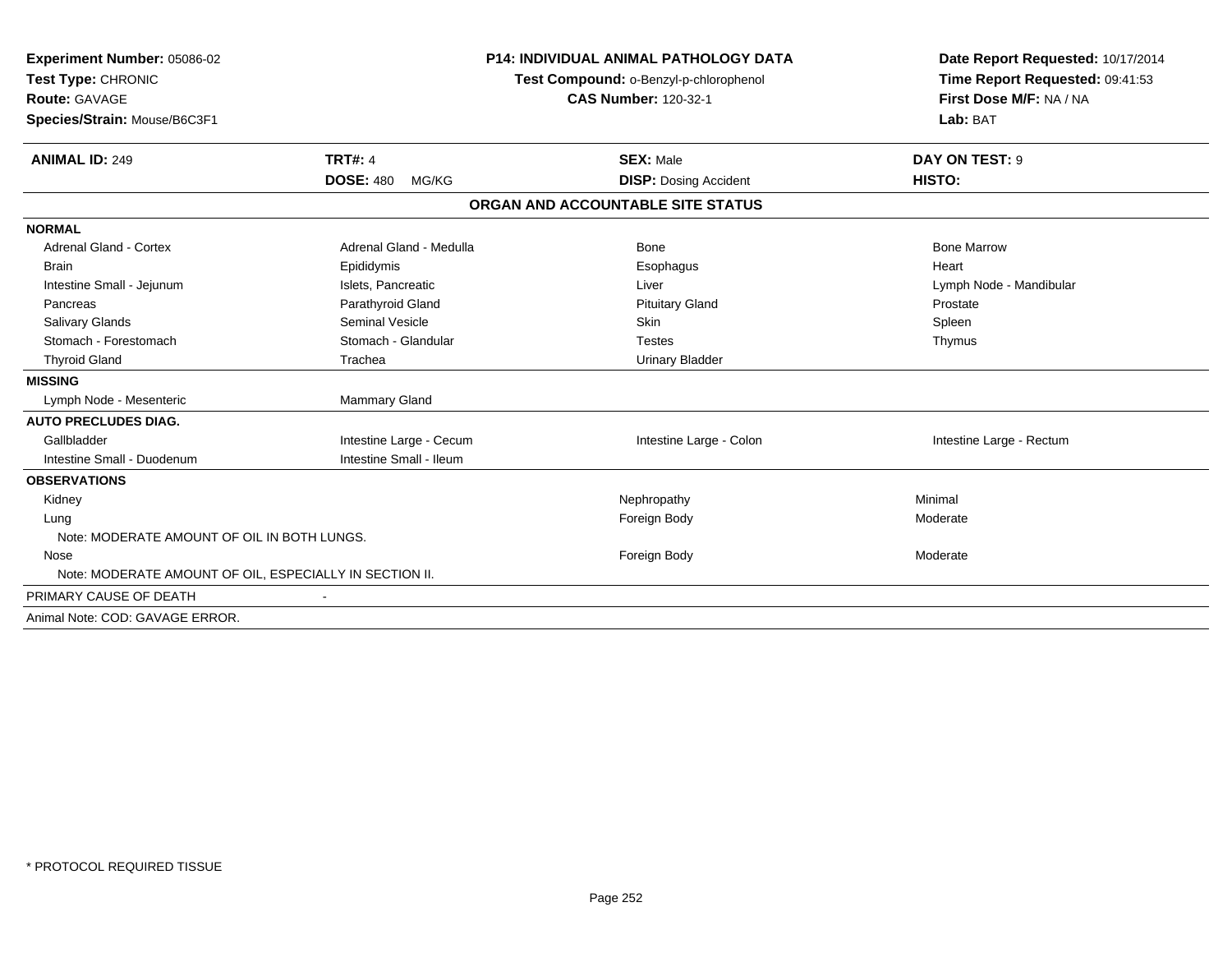| <b>Experiment Number: 05086-02</b><br>Test Type: CHRONIC<br><b>Route: GAVAGE</b><br>Species/Strain: Mouse/B6C3F1 | P14: INDIVIDUAL ANIMAL PATHOLOGY DATA<br>Test Compound: o-Benzyl-p-chlorophenol<br><b>CAS Number: 120-32-1</b> |                                                      | Date Report Requested: 10/17/2014<br>Time Report Requested: 09:41:53<br>First Dose M/F: NA / NA<br>Lab: BAT |  |
|------------------------------------------------------------------------------------------------------------------|----------------------------------------------------------------------------------------------------------------|------------------------------------------------------|-------------------------------------------------------------------------------------------------------------|--|
| <b>ANIMAL ID: 250</b>                                                                                            | <b>TRT#: 4</b><br><b>DOSE: 480</b><br>MG/KG                                                                    | <b>SEX: Male</b><br><b>DISP:</b> Scheduled Sacrifice | DAY ON TEST: 93<br>HISTO:                                                                                   |  |
|                                                                                                                  |                                                                                                                | ORGAN AND ACCOUNTABLE SITE STATUS                    |                                                                                                             |  |
| <b>NORMAL</b>                                                                                                    |                                                                                                                |                                                      |                                                                                                             |  |
| <b>Adrenal Gland - Cortex</b>                                                                                    | Adrenal Gland - Medulla                                                                                        | <b>Bone</b>                                          | <b>Bone Marrow</b>                                                                                          |  |
| <b>Brain</b>                                                                                                     | Epididymis                                                                                                     | Esophagus                                            | Gallbladder                                                                                                 |  |
| Heart                                                                                                            | Intestine Large - Cecum                                                                                        | Intestine Large - Colon                              | Intestine Large - Rectum                                                                                    |  |
| Intestine Small - Duodenum                                                                                       | Intestine Small - Ileum                                                                                        | Intestine Small - Jejunum                            | Islets, Pancreatic                                                                                          |  |
| Liver                                                                                                            | Lung                                                                                                           | Lymph Node - Mandibular                              | Lymph Node - Mesenteric                                                                                     |  |
| Nose                                                                                                             | Pancreas                                                                                                       | Parathyroid Gland                                    | <b>Pituitary Gland</b>                                                                                      |  |
| Prostate                                                                                                         | Salivary Glands                                                                                                | <b>Seminal Vesicle</b>                               | Skin                                                                                                        |  |
| Spleen                                                                                                           | Stomach - Forestomach                                                                                          | Stomach - Glandular                                  | <b>Testes</b>                                                                                               |  |
| Thymus                                                                                                           | <b>Thyroid Gland</b>                                                                                           | Trachea                                              | <b>Urinary Bladder</b>                                                                                      |  |
| <b>MISSING</b>                                                                                                   |                                                                                                                |                                                      |                                                                                                             |  |
| Mammary Gland                                                                                                    |                                                                                                                |                                                      |                                                                                                             |  |
| <b>OBSERVATIONS</b>                                                                                              |                                                                                                                |                                                      |                                                                                                             |  |
| Kidney                                                                                                           |                                                                                                                | Nephropathy                                          | Minimal                                                                                                     |  |
| PRIMARY CAUSE OF DEATH                                                                                           |                                                                                                                |                                                      |                                                                                                             |  |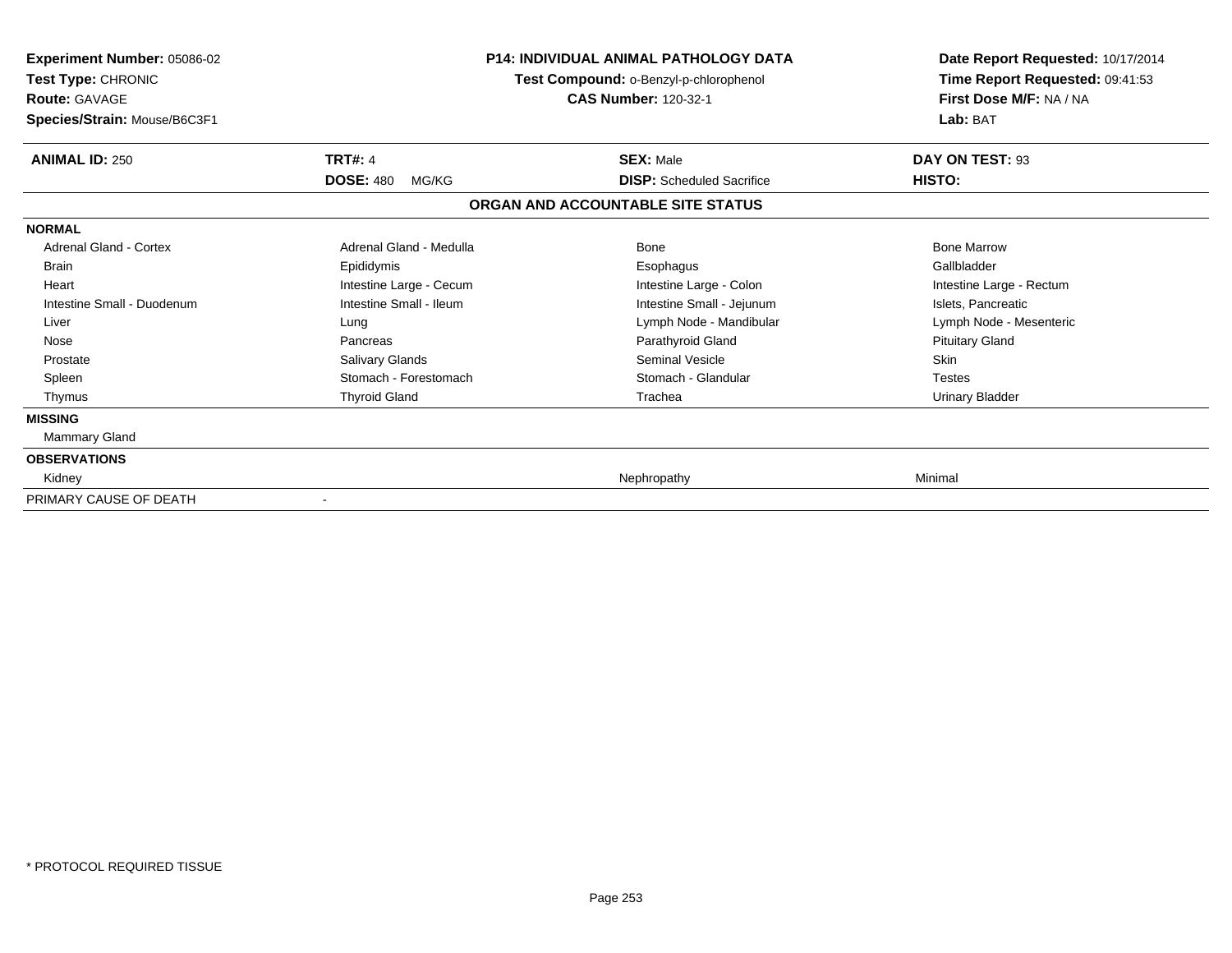| Experiment Number: 05086-02<br>Test Type: CHRONIC<br><b>Route: GAVAGE</b><br>Species/Strain: Mouse/B6C3F1 |                           | <b>P14: INDIVIDUAL ANIMAL PATHOLOGY DATA</b><br>Test Compound: o-Benzyl-p-chlorophenol<br><b>CAS Number: 120-32-1</b> | Date Report Requested: 10/17/2014<br>Time Report Requested: 09:41:53<br>First Dose M/F: NA / NA<br>Lab: BAT |
|-----------------------------------------------------------------------------------------------------------|---------------------------|-----------------------------------------------------------------------------------------------------------------------|-------------------------------------------------------------------------------------------------------------|
| <b>ANIMAL ID: 251</b>                                                                                     | <b>TRT#: 4</b>            | <b>SEX: Male</b>                                                                                                      | DAY ON TEST: 455                                                                                            |
|                                                                                                           | <b>DOSE: 480</b><br>MG/KG | <b>DISP:</b> Scheduled Sacrifice                                                                                      | <b>HISTO: 862541</b>                                                                                        |
|                                                                                                           |                           | ORGAN AND ACCOUNTABLE SITE STATUS                                                                                     |                                                                                                             |
| <b>NORMAL</b>                                                                                             |                           |                                                                                                                       |                                                                                                             |
| <b>Adrenal Gland - Cortex</b>                                                                             | Adrenal Gland - Medulla   | <b>Bone</b>                                                                                                           | <b>Bone Marrow</b>                                                                                          |
| <b>Brain</b>                                                                                              | Epididymis                | Esophagus                                                                                                             | Gallbladder                                                                                                 |
| Heart                                                                                                     | Intestine Large - Cecum   | Intestine Large - Colon                                                                                               | Intestine Large - Rectum                                                                                    |
| Intestine Small - Duodenum                                                                                | Intestine Small - Ileum   | Intestine Small - Jejunum                                                                                             | Islets, Pancreatic                                                                                          |
| Liver                                                                                                     | Lung                      | Lymph Node - Mandibular                                                                                               | Lymph Node - Mesenteric                                                                                     |
| Nose                                                                                                      | Pancreas                  | Parathyroid Gland                                                                                                     | <b>Pituitary Gland</b>                                                                                      |
| Prostate                                                                                                  | <b>Salivary Glands</b>    | Seminal Vesicle                                                                                                       | <b>Skin</b>                                                                                                 |
| Spleen                                                                                                    | Stomach - Forestomach     | Stomach - Glandular                                                                                                   | <b>Testes</b>                                                                                               |
| Thymus                                                                                                    | <b>Thyroid Gland</b>      | Trachea                                                                                                               | <b>Urinary Bladder</b>                                                                                      |
| <b>MISSING</b>                                                                                            |                           |                                                                                                                       |                                                                                                             |
| <b>Mammary Gland</b>                                                                                      |                           |                                                                                                                       |                                                                                                             |
| <b>OBSERVATIONS</b>                                                                                       |                           |                                                                                                                       |                                                                                                             |
| Kidney                                                                                                    |                           | Nephropathy                                                                                                           | Moderate                                                                                                    |
| Note: NEPHROPATHY                                                                                         | $TGLs = 1-1$              |                                                                                                                       |                                                                                                             |
| PRIMARY CAUSE OF DEATH                                                                                    |                           |                                                                                                                       |                                                                                                             |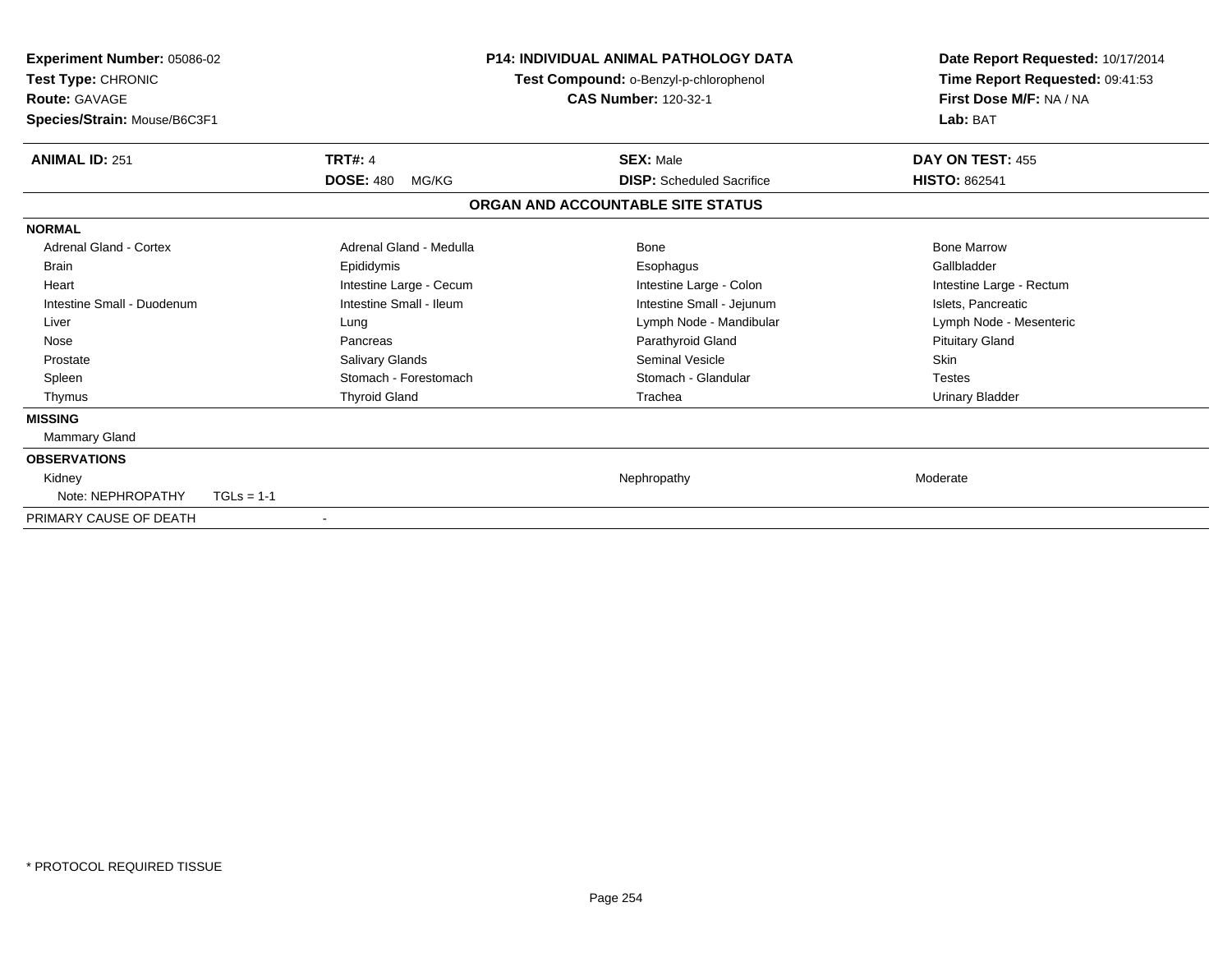| Experiment Number: 05086-02<br>Test Type: CHRONIC<br><b>Route: GAVAGE</b><br>Species/Strain: Mouse/B6C3F1 |                           | <b>P14: INDIVIDUAL ANIMAL PATHOLOGY DATA</b><br>Test Compound: o-Benzyl-p-chlorophenol<br><b>CAS Number: 120-32-1</b> | Date Report Requested: 10/17/2014<br>Time Report Requested: 09:41:53<br>First Dose M/F: NA / NA<br>Lab: BAT |
|-----------------------------------------------------------------------------------------------------------|---------------------------|-----------------------------------------------------------------------------------------------------------------------|-------------------------------------------------------------------------------------------------------------|
| <b>ANIMAL ID: 252</b>                                                                                     | <b>TRT#: 4</b>            | <b>SEX: Male</b>                                                                                                      | DAY ON TEST: 455                                                                                            |
|                                                                                                           | <b>DOSE: 480</b><br>MG/KG | <b>DISP:</b> Scheduled Sacrifice                                                                                      | <b>HISTO: 862542</b>                                                                                        |
|                                                                                                           |                           | ORGAN AND ACCOUNTABLE SITE STATUS                                                                                     |                                                                                                             |
| <b>NORMAL</b>                                                                                             |                           |                                                                                                                       |                                                                                                             |
| <b>Adrenal Gland - Cortex</b>                                                                             | Adrenal Gland - Medulla   | <b>Bone</b>                                                                                                           | <b>Bone Marrow</b>                                                                                          |
| <b>Brain</b>                                                                                              | Epididymis                | Esophagus                                                                                                             | Gallbladder                                                                                                 |
| Heart                                                                                                     | Intestine Large - Cecum   | Intestine Large - Colon                                                                                               | Intestine Large - Rectum                                                                                    |
| Intestine Small - Duodenum                                                                                | Intestine Small - Ileum   | Intestine Small - Jejunum                                                                                             | Islets, Pancreatic                                                                                          |
| Liver                                                                                                     | Lung                      | Lymph Node - Mesenteric                                                                                               | Nose                                                                                                        |
| Pancreas                                                                                                  | Parathyroid Gland         | <b>Pituitary Gland</b>                                                                                                | Prostate                                                                                                    |
| <b>Salivary Glands</b>                                                                                    | <b>Seminal Vesicle</b>    | <b>Skin</b>                                                                                                           | Spleen                                                                                                      |
| Stomach - Forestomach                                                                                     | Stomach - Glandular       | Testes                                                                                                                | Thymus                                                                                                      |
| <b>Thyroid Gland</b>                                                                                      | Trachea                   | <b>Urinary Bladder</b>                                                                                                |                                                                                                             |
| <b>MISSING</b>                                                                                            |                           |                                                                                                                       |                                                                                                             |
| Lymph Node - Mandibular                                                                                   | Mammary Gland             |                                                                                                                       |                                                                                                             |
| <b>OBSERVATIONS</b>                                                                                       |                           |                                                                                                                       |                                                                                                             |
| Kidney                                                                                                    |                           | Nephropathy                                                                                                           | Moderate                                                                                                    |
| Note: NEPHROPATHY                                                                                         | $TGLs = 1-1$              |                                                                                                                       |                                                                                                             |
| PRIMARY CAUSE OF DEATH                                                                                    | $\blacksquare$            |                                                                                                                       |                                                                                                             |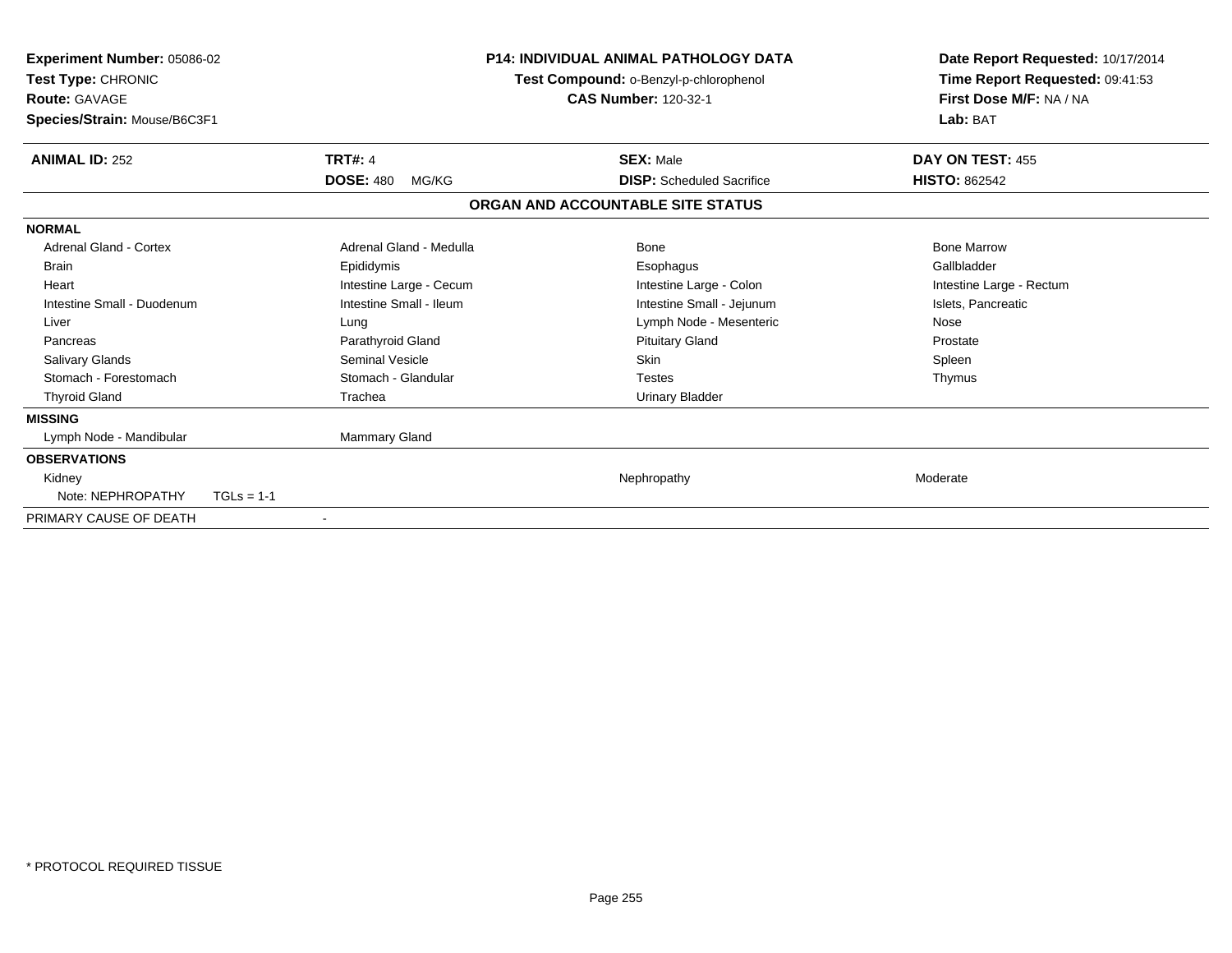| Experiment Number: 05086-02<br>Test Type: CHRONIC<br><b>Route: GAVAGE</b><br>Species/Strain: Mouse/B6C3F1 |                           | <b>P14: INDIVIDUAL ANIMAL PATHOLOGY DATA</b><br>Test Compound: o-Benzyl-p-chlorophenol<br><b>CAS Number: 120-32-1</b> | Date Report Requested: 10/17/2014<br>Time Report Requested: 09:41:53<br>First Dose M/F: NA / NA<br>Lab: BAT |  |
|-----------------------------------------------------------------------------------------------------------|---------------------------|-----------------------------------------------------------------------------------------------------------------------|-------------------------------------------------------------------------------------------------------------|--|
| <b>ANIMAL ID: 253</b>                                                                                     | <b>TRT#: 4</b>            | <b>SEX: Male</b>                                                                                                      | DAY ON TEST: 727                                                                                            |  |
|                                                                                                           | <b>DOSE: 480</b><br>MG/KG | <b>DISP:</b> Terminal Sacrifice                                                                                       | <b>HISTO: 862543</b>                                                                                        |  |
|                                                                                                           |                           | ORGAN AND ACCOUNTABLE SITE STATUS                                                                                     |                                                                                                             |  |
| <b>NORMAL</b>                                                                                             |                           |                                                                                                                       |                                                                                                             |  |
| Adrenal Gland - Cortex                                                                                    | Adrenal Gland - Medulla   | <b>Brain</b>                                                                                                          | Epididymis                                                                                                  |  |
| Esophagus                                                                                                 | Gallbladder               | Heart                                                                                                                 | Intestine Large - Cecum                                                                                     |  |
| Intestine Large - Colon                                                                                   | Intestine Large - Rectum  | Intestine Small - Duodenum                                                                                            | Intestine Small - Ileum                                                                                     |  |
| Intestine Small - Jejunum                                                                                 | Islets, Pancreatic        | Liver                                                                                                                 | Lung                                                                                                        |  |
| Lymph Node - Mandibular                                                                                   | Lymph Node - Mesenteric   | Nose                                                                                                                  | Pancreas                                                                                                    |  |
| <b>Pituitary Gland</b>                                                                                    | Prostate                  | <b>Salivary Glands</b>                                                                                                | Seminal Vesicle                                                                                             |  |
| <b>Skin</b>                                                                                               | Spleen                    | Stomach - Forestomach                                                                                                 | Stomach - Glandular                                                                                         |  |
| <b>Testes</b>                                                                                             | Thymus                    | <b>Thyroid Gland</b>                                                                                                  | Trachea                                                                                                     |  |
| <b>Urinary Bladder</b>                                                                                    |                           |                                                                                                                       |                                                                                                             |  |
| <b>MISSING</b>                                                                                            |                           |                                                                                                                       |                                                                                                             |  |
| Mammary Gland                                                                                             | Parathyroid Gland         |                                                                                                                       |                                                                                                             |  |
| <b>OBSERVATIONS</b>                                                                                       |                           |                                                                                                                       |                                                                                                             |  |
| Bone                                                                                                      |                           | <b>Fibrous Osteodystrophy</b>                                                                                         | Minimal                                                                                                     |  |
| <b>Bone Marrow</b>                                                                                        |                           | Hemangioma                                                                                                            |                                                                                                             |  |
| Kidney                                                                                                    |                           | Nephropathy                                                                                                           | Moderate                                                                                                    |  |
| [Nephropathy TGLS = 1-1]                                                                                  |                           |                                                                                                                       |                                                                                                             |  |
| PRIMARY CAUSE OF DEATH                                                                                    |                           |                                                                                                                       |                                                                                                             |  |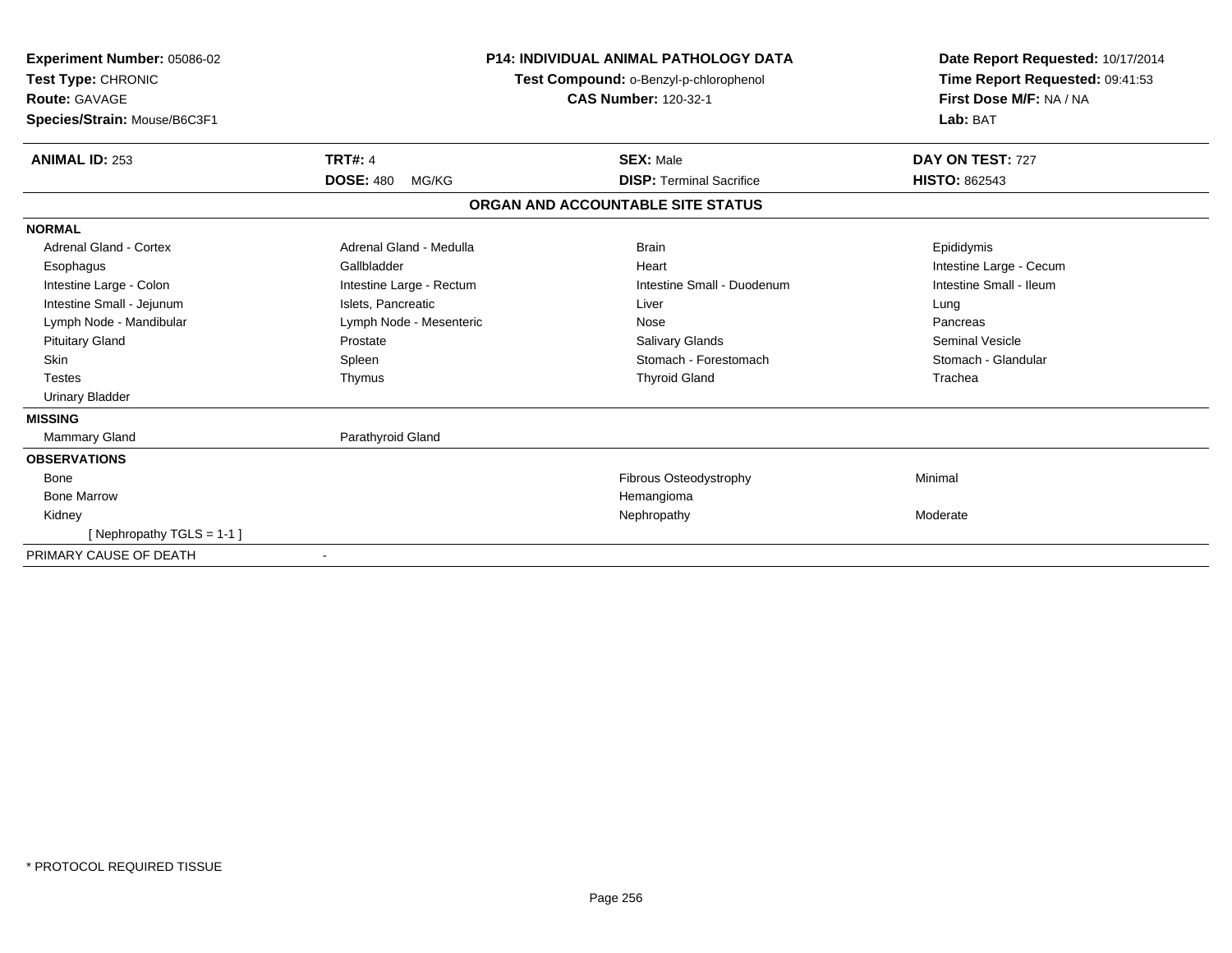| Experiment Number: 05086-02<br>Test Type: CHRONIC<br><b>Route: GAVAGE</b><br>Species/Strain: Mouse/B6C3F1 | <b>P14: INDIVIDUAL ANIMAL PATHOLOGY DATA</b><br>Test Compound: o-Benzyl-p-chlorophenol<br><b>CAS Number: 120-32-1</b> |                                   | Date Report Requested: 10/17/2014<br>Time Report Requested: 09:41:53<br>First Dose M/F: NA / NA<br>Lab: BAT |  |
|-----------------------------------------------------------------------------------------------------------|-----------------------------------------------------------------------------------------------------------------------|-----------------------------------|-------------------------------------------------------------------------------------------------------------|--|
| <b>ANIMAL ID: 254</b>                                                                                     | <b>TRT#: 4</b>                                                                                                        | <b>SEX: Male</b>                  | DAY ON TEST: 651                                                                                            |  |
|                                                                                                           | <b>DOSE: 480</b><br>MG/KG                                                                                             | <b>DISP:</b> Moribund Sacrifice   | <b>HISTO: 862544</b>                                                                                        |  |
|                                                                                                           |                                                                                                                       | ORGAN AND ACCOUNTABLE SITE STATUS |                                                                                                             |  |
| <b>NORMAL</b>                                                                                             |                                                                                                                       |                                   |                                                                                                             |  |
| <b>Adrenal Gland - Cortex</b>                                                                             | Adrenal Gland - Medulla                                                                                               | Bone                              | <b>Brain</b>                                                                                                |  |
| Epididymis                                                                                                | Esophagus                                                                                                             | Gallbladder                       | Heart                                                                                                       |  |
| Intestine Large - Cecum                                                                                   | Intestine Large - Colon                                                                                               | Intestine Large - Rectum          | Intestine Small - Duodenum                                                                                  |  |
| Intestine Small - Ileum                                                                                   | Intestine Small - Jejunum                                                                                             | Islets, Pancreatic                | Lung                                                                                                        |  |
| Lymph Node - Mandibular                                                                                   | Nose                                                                                                                  | Pancreas                          | Parathyroid Gland                                                                                           |  |
| <b>Pituitary Gland</b>                                                                                    | Prostate                                                                                                              | Salivary Glands                   | <b>Seminal Vesicle</b>                                                                                      |  |
| <b>Skin</b>                                                                                               | Stomach - Forestomach                                                                                                 | <b>Testes</b>                     | <b>Thyroid Gland</b>                                                                                        |  |
| Trachea                                                                                                   | <b>Urinary Bladder</b>                                                                                                |                                   |                                                                                                             |  |
| <b>MISSING</b>                                                                                            |                                                                                                                       |                                   |                                                                                                             |  |
| Lymph Node - Mesenteric                                                                                   | Mammary Gland                                                                                                         | Thymus                            |                                                                                                             |  |
| <b>OBSERVATIONS</b>                                                                                       |                                                                                                                       |                                   |                                                                                                             |  |
| <b>Bone Marrow</b>                                                                                        |                                                                                                                       | Hemangiosarcoma                   |                                                                                                             |  |
| Gallbladder                                                                                               |                                                                                                                       |                                   |                                                                                                             |  |
| Note: NO CORRESP LESION FOR GALLBLADDER DILATATION SEEN AT NECR                                           |                                                                                                                       |                                   |                                                                                                             |  |
| Kidney                                                                                                    |                                                                                                                       | Nephropathy                       | Minimal                                                                                                     |  |
| Note: NEPHROPATHY<br>$TGLs = 1-1$                                                                         |                                                                                                                       |                                   |                                                                                                             |  |
| Liver                                                                                                     |                                                                                                                       | Degeneration                      | Cystic, Minimal                                                                                             |  |
|                                                                                                           |                                                                                                                       | Hemangiosarcoma                   |                                                                                                             |  |
|                                                                                                           |                                                                                                                       | Hepatocellular Carcinoma          |                                                                                                             |  |
| Note: HEPATOCLR CARC<br>$TGLS = 4-9$<br>[ Degeneration TGLS = 4-9 ]                                       |                                                                                                                       |                                   |                                                                                                             |  |
| Lymph Node                                                                                                | Lumbar                                                                                                                | Hemangiosarcoma                   |                                                                                                             |  |
| Note: HEMANGIOSARC<br>$TGLs = 5-8$                                                                        |                                                                                                                       |                                   |                                                                                                             |  |
| Mesentery                                                                                                 |                                                                                                                       | Hemangiosarcoma                   |                                                                                                             |  |
| Note: HEMANGIOSARC<br>$TGLs = 2,3-4+6$                                                                    |                                                                                                                       |                                   |                                                                                                             |  |
| Spleen                                                                                                    |                                                                                                                       | Hemangiosarcoma                   |                                                                                                             |  |
| Stomach                                                                                                   | Glandular                                                                                                             | Hemangiosarcoma                   |                                                                                                             |  |
| PRIMARY CAUSE OF DEATH                                                                                    |                                                                                                                       |                                   |                                                                                                             |  |
| Animal Note: C O MORB: HEMANGIOSARC, MANY ORGS, AND NEPHROPATHY                                           |                                                                                                                       |                                   |                                                                                                             |  |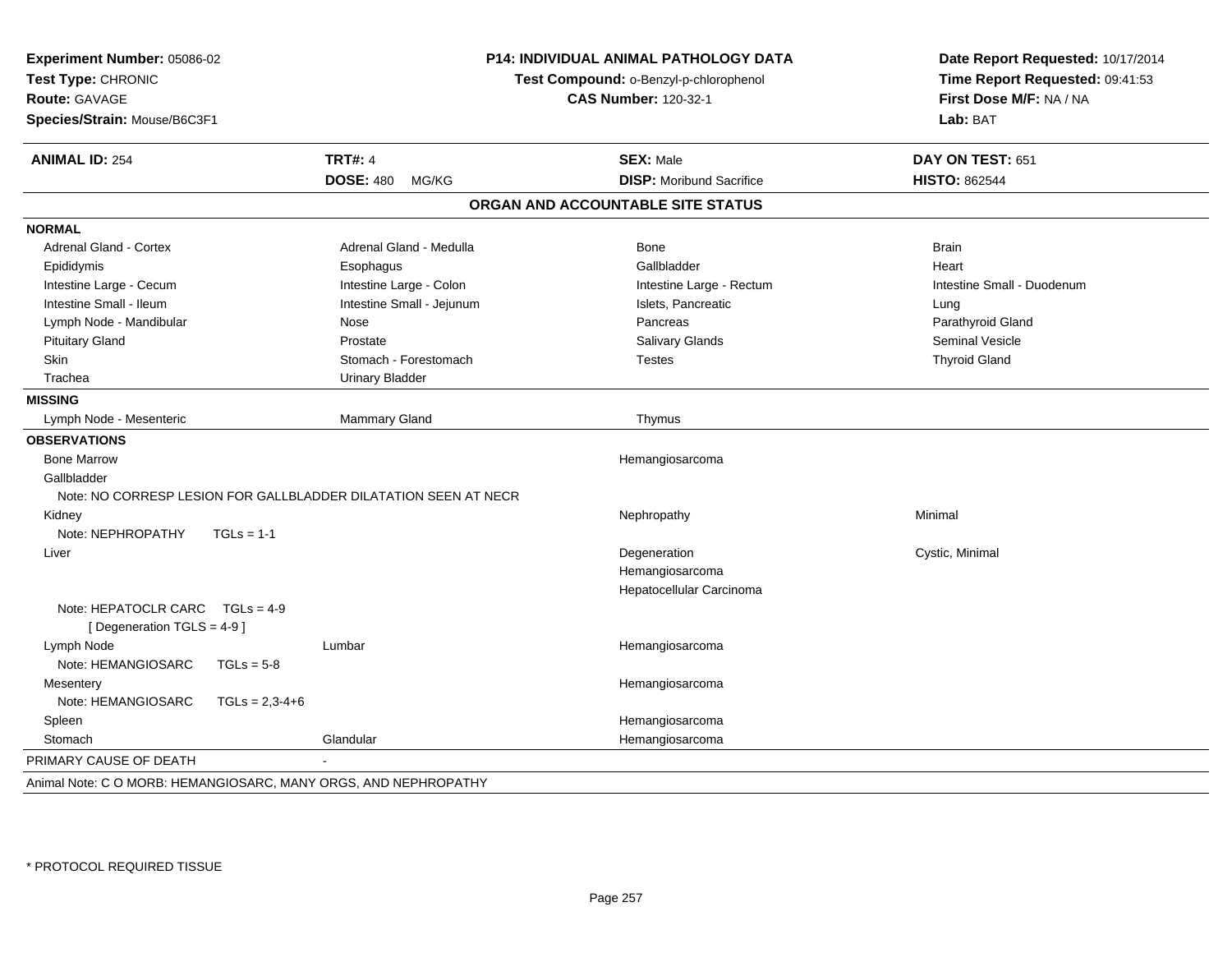| Experiment Number: 05086-02<br>Test Type: CHRONIC<br>Route: GAVAGE<br>Species/Strain: Mouse/B6C3F1<br><b>ANIMAL ID: 255</b> | <b>TRT#: 4</b><br><b>DOSE: 480</b><br>MG/KG | <b>P14: INDIVIDUAL ANIMAL PATHOLOGY DATA</b><br>Test Compound: o-Benzyl-p-chlorophenol<br><b>CAS Number: 120-32-1</b><br><b>SEX: Male</b><br><b>DISP: Terminal Sacrifice</b> | Date Report Requested: 10/17/2014<br>Time Report Requested: 09:41:53<br>First Dose M/F: NA / NA<br>Lab: BAT<br>DAY ON TEST: 727<br><b>HISTO: 862545</b> |
|-----------------------------------------------------------------------------------------------------------------------------|---------------------------------------------|------------------------------------------------------------------------------------------------------------------------------------------------------------------------------|---------------------------------------------------------------------------------------------------------------------------------------------------------|
|                                                                                                                             |                                             | ORGAN AND ACCOUNTABLE SITE STATUS                                                                                                                                            |                                                                                                                                                         |
| <b>NORMAL</b>                                                                                                               |                                             |                                                                                                                                                                              |                                                                                                                                                         |
| Adrenal Gland - Medulla                                                                                                     | Bone                                        | <b>Bone Marrow</b>                                                                                                                                                           | <b>Brain</b>                                                                                                                                            |
| Epididymis                                                                                                                  | Esophagus                                   | Gallbladder                                                                                                                                                                  | Heart                                                                                                                                                   |
| Intestine Large - Cecum                                                                                                     | Intestine Large - Colon                     | Intestine Large - Rectum                                                                                                                                                     | Intestine Small - Duodenum                                                                                                                              |
| Intestine Small - Ileum                                                                                                     | Intestine Small - Jejunum                   | Islets, Pancreatic                                                                                                                                                           | Lung                                                                                                                                                    |
| Lymph Node - Mandibular                                                                                                     | Lymph Node - Mesenteric                     | Nose                                                                                                                                                                         | Pancreas                                                                                                                                                |
| Parathyroid Gland                                                                                                           | <b>Pituitary Gland</b>                      | Prostate                                                                                                                                                                     | <b>Salivary Glands</b>                                                                                                                                  |
| <b>Seminal Vesicle</b>                                                                                                      | Spleen                                      | Stomach - Forestomach                                                                                                                                                        | Stomach - Glandular                                                                                                                                     |
| <b>Testes</b>                                                                                                               | Thymus                                      | <b>Thyroid Gland</b>                                                                                                                                                         | Trachea                                                                                                                                                 |
| <b>Urinary Bladder</b>                                                                                                      |                                             |                                                                                                                                                                              |                                                                                                                                                         |
| <b>MISSING</b>                                                                                                              |                                             |                                                                                                                                                                              |                                                                                                                                                         |
| <b>Mammary Gland</b>                                                                                                        |                                             |                                                                                                                                                                              |                                                                                                                                                         |
| <b>OBSERVATIONS</b>                                                                                                         |                                             |                                                                                                                                                                              |                                                                                                                                                         |
| <b>Adrenal Gland</b>                                                                                                        | Capsule                                     | Hyperplasia                                                                                                                                                                  | Moderate                                                                                                                                                |
|                                                                                                                             | Cortex                                      | Hypertrophy                                                                                                                                                                  | Focal, Minimal                                                                                                                                          |
| Kidney                                                                                                                      |                                             | Nephropathy                                                                                                                                                                  | Mild                                                                                                                                                    |
| Note: NEPHROPATHY<br>$TGLs = 2-1$                                                                                           |                                             |                                                                                                                                                                              |                                                                                                                                                         |
| Liver                                                                                                                       |                                             | Hepatocellular Adenoma                                                                                                                                                       |                                                                                                                                                         |
| Skin                                                                                                                        | <b>Subcut Tiss</b>                          | Fibrosarcoma                                                                                                                                                                 |                                                                                                                                                         |
| Note: FIBROSARC<br>$TGLs = 1-8$                                                                                             |                                             |                                                                                                                                                                              |                                                                                                                                                         |
| PRIMARY CAUSE OF DEATH                                                                                                      | $\blacksquare$                              |                                                                                                                                                                              |                                                                                                                                                         |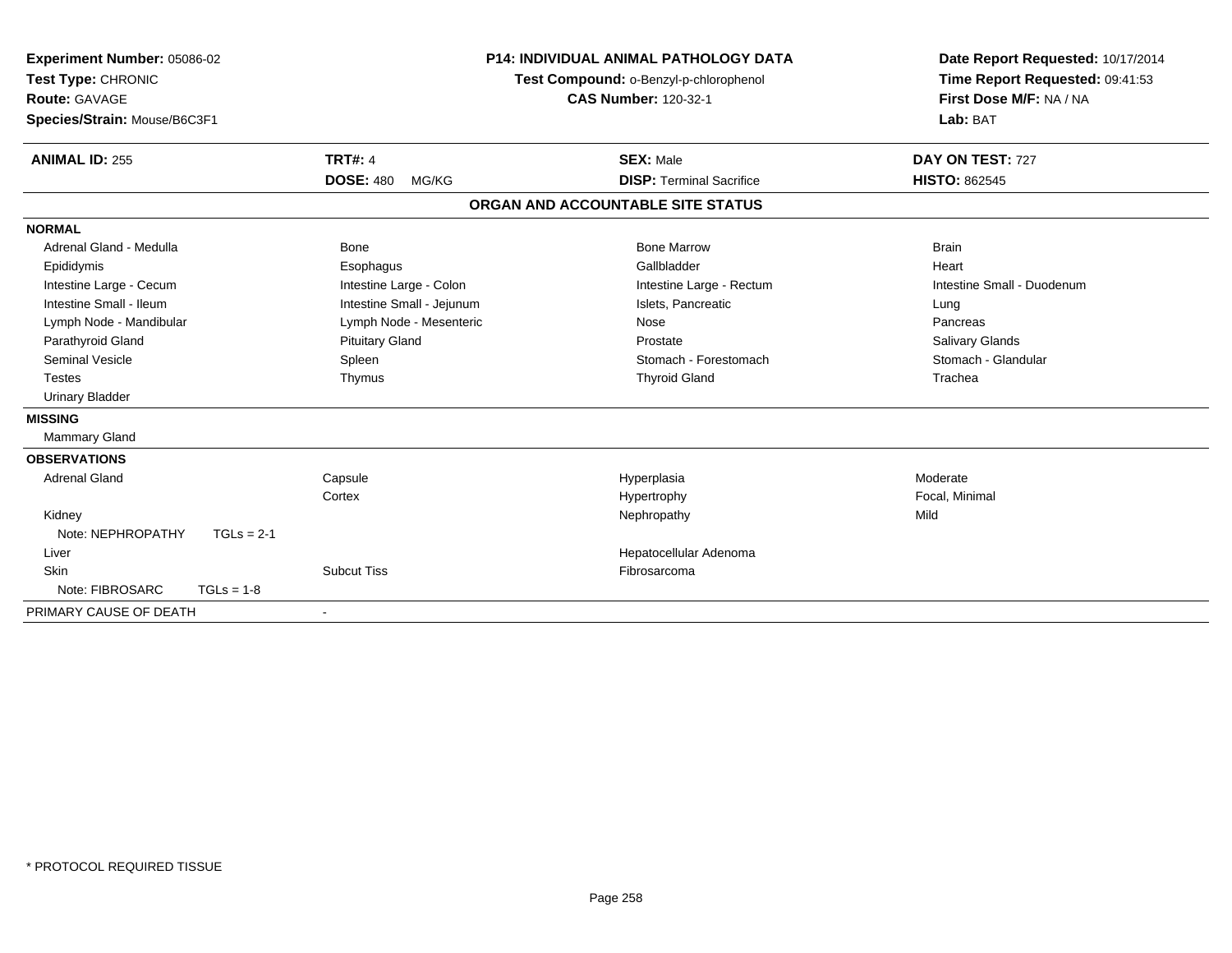| Experiment Number: 05086-02<br>Test Type: CHRONIC<br>Route: GAVAGE<br>Species/Strain: Mouse/B6C3F1 |                           | <b>P14: INDIVIDUAL ANIMAL PATHOLOGY DATA</b><br>Test Compound: o-Benzyl-p-chlorophenol<br><b>CAS Number: 120-32-1</b> | Date Report Requested: 10/17/2014<br>Time Report Requested: 09:41:53<br>First Dose M/F: NA / NA<br>Lab: BAT |
|----------------------------------------------------------------------------------------------------|---------------------------|-----------------------------------------------------------------------------------------------------------------------|-------------------------------------------------------------------------------------------------------------|
| <b>ANIMAL ID: 256</b>                                                                              | <b>TRT#: 4</b>            | <b>SEX: Male</b>                                                                                                      | DAY ON TEST: 727                                                                                            |
|                                                                                                    | <b>DOSE: 480</b><br>MG/KG | <b>DISP: Terminal Sacrifice</b>                                                                                       | <b>HISTO: 862546</b>                                                                                        |
|                                                                                                    |                           | ORGAN AND ACCOUNTABLE SITE STATUS                                                                                     |                                                                                                             |
| <b>NORMAL</b>                                                                                      |                           |                                                                                                                       |                                                                                                             |
| Adrenal Gland - Medulla                                                                            | <b>Bone Marrow</b>        | <b>Brain</b>                                                                                                          | Epididymis                                                                                                  |
| Esophagus                                                                                          | Gallbladder               | Heart                                                                                                                 | Intestine Large - Cecum                                                                                     |
| Intestine Large - Colon                                                                            | Intestine Large - Rectum  | Intestine Small - Duodenum                                                                                            | Intestine Small - Ileum                                                                                     |
| Intestine Small - Jejunum                                                                          | Islets, Pancreatic        | Lung                                                                                                                  | Lymph Node - Mandibular                                                                                     |
| Lymph Node - Mesenteric                                                                            | Nose                      | Pancreas                                                                                                              | Parathyroid Gland                                                                                           |
| Prostate                                                                                           | <b>Salivary Glands</b>    | <b>Skin</b>                                                                                                           | Spleen                                                                                                      |
| Stomach - Forestomach                                                                              | Stomach - Glandular       | <b>Testes</b>                                                                                                         | Thymus                                                                                                      |
| <b>Thyroid Gland</b>                                                                               | Trachea                   | <b>Urinary Bladder</b>                                                                                                |                                                                                                             |
| <b>MISSING</b>                                                                                     |                           |                                                                                                                       |                                                                                                             |
| Mammary Gland                                                                                      |                           |                                                                                                                       |                                                                                                             |
| <b>OBSERVATIONS</b>                                                                                |                           |                                                                                                                       |                                                                                                             |
| <b>Adrenal Gland</b>                                                                               | Cortex                    | Adenoma                                                                                                               |                                                                                                             |
| Bone                                                                                               |                           | Fibrous Osteodystrophy                                                                                                | Minimal                                                                                                     |
| Kidney                                                                                             |                           | Nephropathy                                                                                                           | Moderate                                                                                                    |
| [Nephropathy TGLS = 1-1]                                                                           |                           |                                                                                                                       |                                                                                                             |
| Liver                                                                                              |                           | Cyst                                                                                                                  |                                                                                                             |
| <b>Pituitary Gland</b>                                                                             | <b>Pars Distalis</b>      | Hyperplasia                                                                                                           | Mild                                                                                                        |
| <b>Seminal Vesicle</b>                                                                             |                           | Inflammation                                                                                                          | Chronic, Mild                                                                                               |
| PRIMARY CAUSE OF DEATH                                                                             | $\overline{\phantom{a}}$  |                                                                                                                       |                                                                                                             |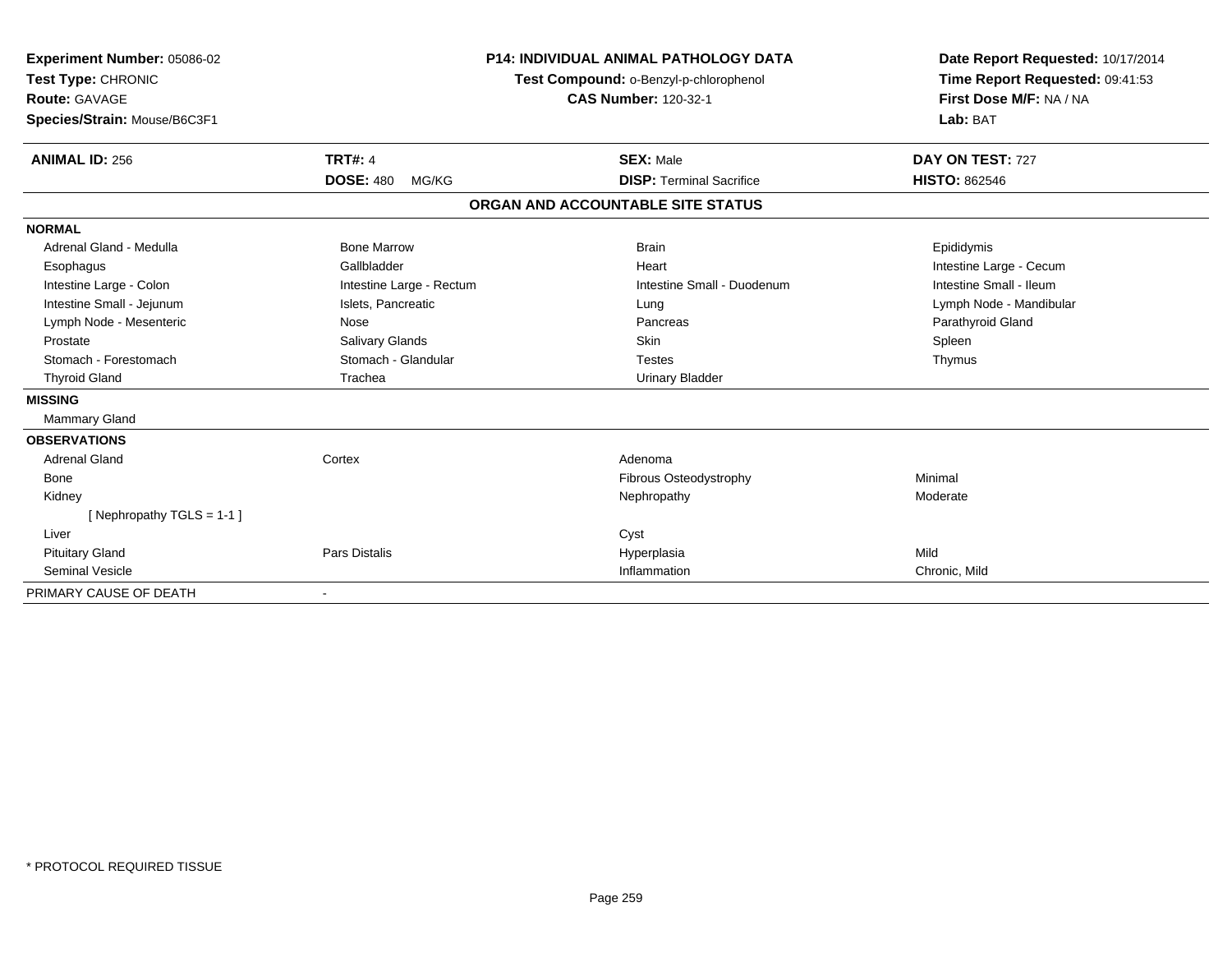| <b>Experiment Number: 05086-02</b><br>Test Type: CHRONIC<br><b>Route: GAVAGE</b><br>Species/Strain: Mouse/B6C3F1 |                           | <b>P14: INDIVIDUAL ANIMAL PATHOLOGY DATA</b><br>Test Compound: o-Benzyl-p-chlorophenol<br><b>CAS Number: 120-32-1</b> | Date Report Requested: 10/17/2014<br>Time Report Requested: 09:41:53<br>First Dose M/F: NA / NA<br>Lab: BAT |  |
|------------------------------------------------------------------------------------------------------------------|---------------------------|-----------------------------------------------------------------------------------------------------------------------|-------------------------------------------------------------------------------------------------------------|--|
| <b>ANIMAL ID: 257</b>                                                                                            | <b>TRT#: 4</b>            | <b>SEX: Male</b>                                                                                                      | DAY ON TEST: 728                                                                                            |  |
|                                                                                                                  | <b>DOSE: 480</b><br>MG/KG | <b>DISP: Terminal Sacrifice</b>                                                                                       | <b>HISTO: 862547</b>                                                                                        |  |
|                                                                                                                  |                           | ORGAN AND ACCOUNTABLE SITE STATUS                                                                                     |                                                                                                             |  |
| <b>NORMAL</b>                                                                                                    |                           |                                                                                                                       |                                                                                                             |  |
| Adrenal Gland - Cortex                                                                                           | Adrenal Gland - Medulla   | <b>Bone Marrow</b>                                                                                                    | <b>Brain</b>                                                                                                |  |
| Epididymis                                                                                                       | Esophagus                 | Gallbladder                                                                                                           | Heart                                                                                                       |  |
| Intestine Large - Cecum                                                                                          | Intestine Large - Colon   | Intestine Large - Rectum                                                                                              | Intestine Small - Duodenum                                                                                  |  |
| Intestine Small - Ileum                                                                                          | Intestine Small - Jejunum | Islets. Pancreatic                                                                                                    | Liver                                                                                                       |  |
| Lung                                                                                                             | Lymph Node - Mandibular   | Lymph Node - Mesenteric                                                                                               | Nose                                                                                                        |  |
| Pancreas                                                                                                         | Parathyroid Gland         | <b>Pituitary Gland</b>                                                                                                | Prostate                                                                                                    |  |
| <b>Salivary Glands</b>                                                                                           | <b>Seminal Vesicle</b>    | <b>Skin</b>                                                                                                           | Spleen                                                                                                      |  |
| Stomach - Forestomach                                                                                            | Stomach - Glandular       | <b>Testes</b>                                                                                                         | Thymus                                                                                                      |  |
| <b>Thyroid Gland</b>                                                                                             | Trachea                   | <b>Urinary Bladder</b>                                                                                                |                                                                                                             |  |
| <b>MISSING</b>                                                                                                   |                           |                                                                                                                       |                                                                                                             |  |
| Mammary Gland                                                                                                    |                           |                                                                                                                       |                                                                                                             |  |
| <b>OBSERVATIONS</b>                                                                                              |                           |                                                                                                                       |                                                                                                             |  |
| <b>Bone</b>                                                                                                      |                           | Fibrous Osteodystrophy                                                                                                | Moderate                                                                                                    |  |
| Kidney                                                                                                           |                           | Nephropathy                                                                                                           | Mild                                                                                                        |  |
| [Nephropathy TGLS = 1-1]                                                                                         |                           |                                                                                                                       |                                                                                                             |  |
| PRIMARY CAUSE OF DEATH                                                                                           |                           |                                                                                                                       |                                                                                                             |  |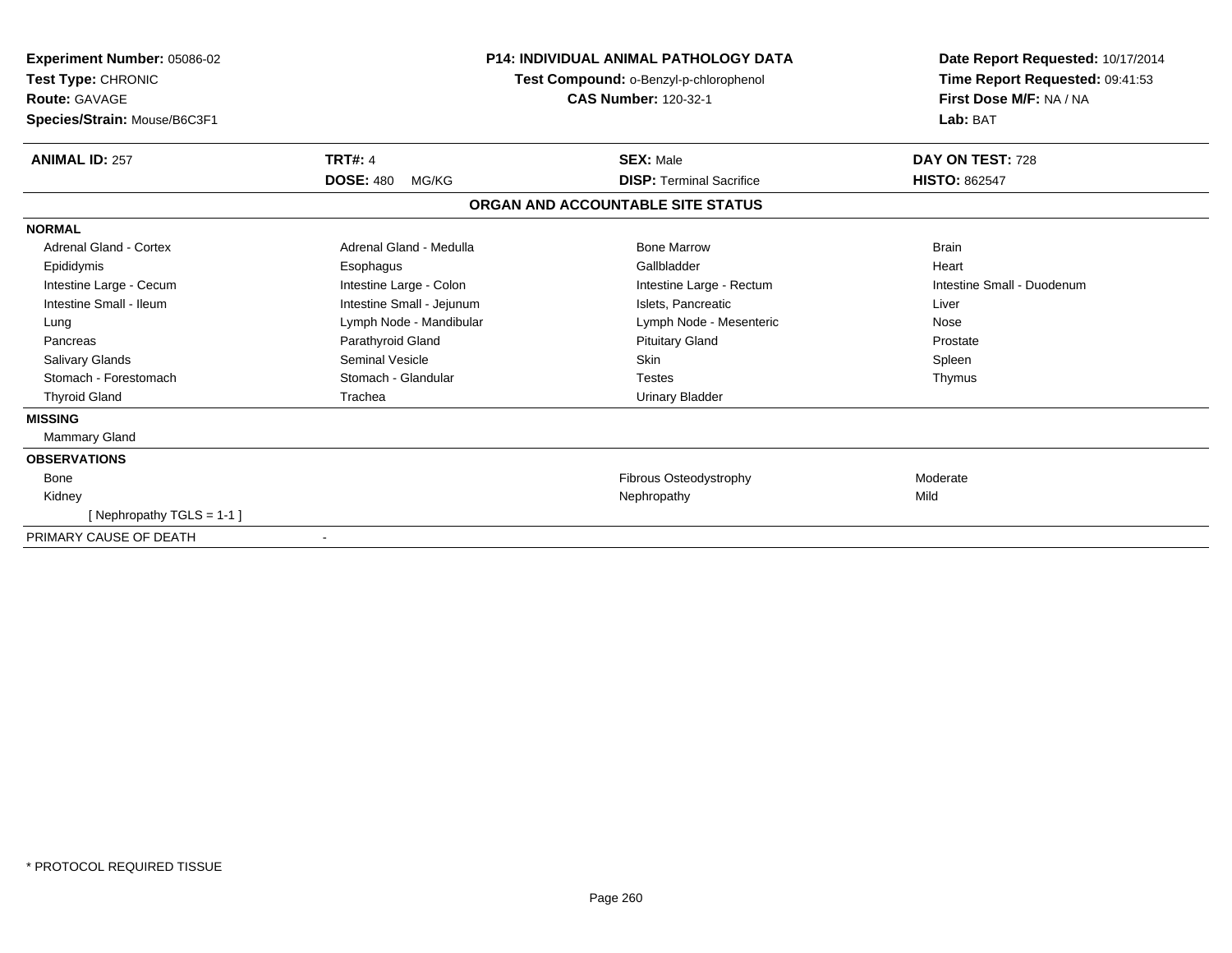| Experiment Number: 05086-02<br>Test Type: CHRONIC<br><b>Route: GAVAGE</b><br>Species/Strain: Mouse/B6C3F1 |                                                          | P14: INDIVIDUAL ANIMAL PATHOLOGY DATA<br>Test Compound: o-Benzyl-p-chlorophenol<br><b>CAS Number: 120-32-1</b> | Lab: BAT               | Date Report Requested: 10/17/2014<br>Time Report Requested: 09:41:53<br>First Dose M/F: NA / NA |
|-----------------------------------------------------------------------------------------------------------|----------------------------------------------------------|----------------------------------------------------------------------------------------------------------------|------------------------|-------------------------------------------------------------------------------------------------|
| <b>ANIMAL ID: 258</b>                                                                                     | <b>TRT#: 4</b>                                           | <b>SEX: Male</b>                                                                                               | DAY ON TEST: 728       |                                                                                                 |
|                                                                                                           | <b>DOSE: 480</b><br>MG/KG                                | <b>DISP: Terminal Sacrifice</b>                                                                                | <b>HISTO: 862548</b>   |                                                                                                 |
|                                                                                                           |                                                          | ORGAN AND ACCOUNTABLE SITE STATUS                                                                              |                        |                                                                                                 |
| <b>NORMAL</b>                                                                                             |                                                          |                                                                                                                |                        |                                                                                                 |
| Adrenal Gland - Medulla                                                                                   | <b>Bone Marrow</b>                                       | <b>Brain</b>                                                                                                   | Epididymis             |                                                                                                 |
| Esophagus                                                                                                 | Gallbladder                                              | Heart                                                                                                          |                        | Intestine Large - Cecum                                                                         |
| Intestine Large - Colon                                                                                   | Intestine Large - Rectum                                 | Intestine Small - Duodenum                                                                                     |                        | Intestine Small - Ileum                                                                         |
| Intestine Small - Jejunum                                                                                 | Islets, Pancreatic                                       | Liver                                                                                                          | Lung                   |                                                                                                 |
| Lymph Node - Mandibular                                                                                   | Lymph Node - Mesenteric                                  | Nose                                                                                                           | Pancreas               |                                                                                                 |
| Parathyroid Gland                                                                                         | <b>Pituitary Gland</b>                                   | Prostate                                                                                                       | <b>Salivary Glands</b> |                                                                                                 |
| <b>Seminal Vesicle</b>                                                                                    | Skin                                                     | Spleen                                                                                                         |                        | Stomach - Forestomach                                                                           |
| Stomach - Glandular                                                                                       | <b>Testes</b>                                            | Thymus                                                                                                         | <b>Thyroid Gland</b>   |                                                                                                 |
| Trachea                                                                                                   | <b>Urinary Bladder</b>                                   |                                                                                                                |                        |                                                                                                 |
| <b>MISSING</b>                                                                                            |                                                          |                                                                                                                |                        |                                                                                                 |
| Mammary Gland                                                                                             |                                                          |                                                                                                                |                        |                                                                                                 |
| <b>OBSERVATIONS</b>                                                                                       |                                                          |                                                                                                                |                        |                                                                                                 |
| <b>Adrenal Gland</b>                                                                                      | Capsule                                                  | Hyperplasia                                                                                                    | Mild                   |                                                                                                 |
|                                                                                                           | Cortex                                                   | Hyperplasia                                                                                                    | Minimal                |                                                                                                 |
| <b>Bone</b>                                                                                               |                                                          | Fibrous Osteodystrophy                                                                                         | Minimal                |                                                                                                 |
| Kidney                                                                                                    |                                                          | Nephropathy                                                                                                    | Moderate               |                                                                                                 |
| Note: NEPHROPATHY                                                                                         | $TGLs = 1-1$                                             |                                                                                                                |                        |                                                                                                 |
| Liver                                                                                                     |                                                          |                                                                                                                |                        |                                                                                                 |
|                                                                                                           | Note: NO CORRESP LESION FOR LIVER FOCUS SEEN AT NECROPSY |                                                                                                                |                        |                                                                                                 |
| PRIMARY CAUSE OF DEATH                                                                                    |                                                          |                                                                                                                |                        |                                                                                                 |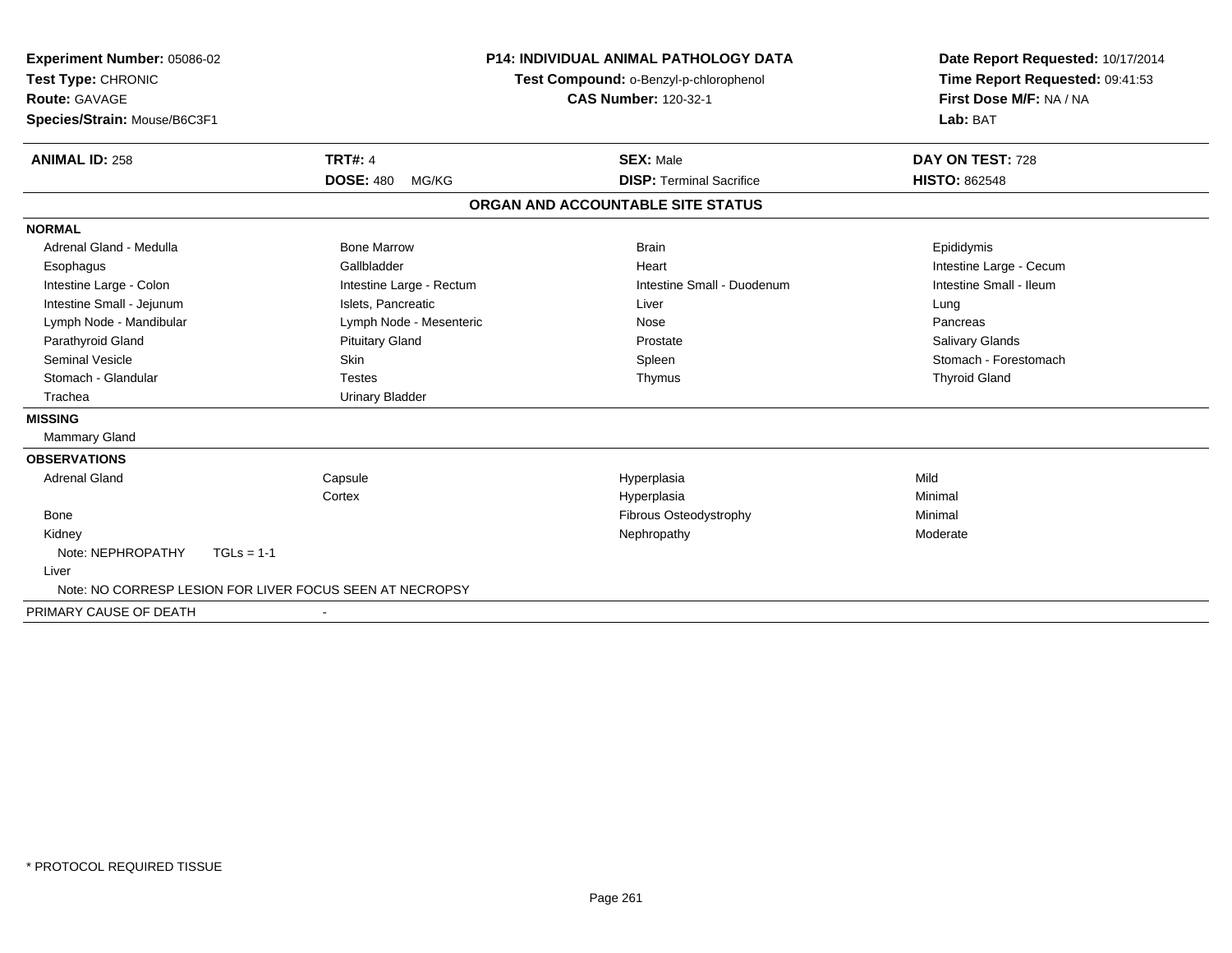| Experiment Number: 05086-02<br>Test Type: CHRONIC<br><b>Route: GAVAGE</b><br>Species/Strain: Mouse/B6C3F1 |                           | <b>P14: INDIVIDUAL ANIMAL PATHOLOGY DATA</b><br>Test Compound: o-Benzyl-p-chlorophenol<br><b>CAS Number: 120-32-1</b> | Date Report Requested: 10/17/2014<br>Time Report Requested: 09:41:53<br>First Dose M/F: NA / NA<br>Lab: BAT |
|-----------------------------------------------------------------------------------------------------------|---------------------------|-----------------------------------------------------------------------------------------------------------------------|-------------------------------------------------------------------------------------------------------------|
| <b>ANIMAL ID: 259</b>                                                                                     | <b>TRT#: 4</b>            | <b>SEX: Male</b>                                                                                                      | DAY ON TEST: 728                                                                                            |
|                                                                                                           | <b>DOSE: 480</b><br>MG/KG | <b>DISP: Terminal Sacrifice</b>                                                                                       | <b>HISTO: 862549</b>                                                                                        |
|                                                                                                           |                           | ORGAN AND ACCOUNTABLE SITE STATUS                                                                                     |                                                                                                             |
| <b>NORMAL</b>                                                                                             |                           |                                                                                                                       |                                                                                                             |
| Adrenal Gland - Cortex                                                                                    | Adrenal Gland - Medulla   | <b>Bone Marrow</b>                                                                                                    | <b>Brain</b>                                                                                                |
| Epididymis                                                                                                | Esophagus                 | Gallbladder                                                                                                           | Heart                                                                                                       |
| Intestine Large - Cecum                                                                                   | Intestine Large - Colon   | Intestine Large - Rectum                                                                                              | Intestine Small - Duodenum                                                                                  |
| Intestine Small - Ileum                                                                                   | Intestine Small - Jejunum | Islets, Pancreatic                                                                                                    | Lymph Node - Mandibular                                                                                     |
| Lymph Node - Mesenteric                                                                                   | Nose                      | Pancreas                                                                                                              | Parathyroid Gland                                                                                           |
| <b>Pituitary Gland</b>                                                                                    | Prostate                  | Salivary Glands                                                                                                       | <b>Seminal Vesicle</b>                                                                                      |
| Skin                                                                                                      | Spleen                    | Stomach - Forestomach                                                                                                 | Stomach - Glandular                                                                                         |
| <b>Testes</b>                                                                                             | Thymus                    | <b>Thyroid Gland</b>                                                                                                  | Trachea                                                                                                     |
| <b>Urinary Bladder</b>                                                                                    |                           |                                                                                                                       |                                                                                                             |
| <b>MISSING</b>                                                                                            |                           |                                                                                                                       |                                                                                                             |
| Mammary Gland                                                                                             |                           |                                                                                                                       |                                                                                                             |
| <b>OBSERVATIONS</b>                                                                                       |                           |                                                                                                                       |                                                                                                             |
| <b>Bone</b>                                                                                               |                           | Fibrous Osteodystrophy                                                                                                | Minimal                                                                                                     |
| Kidney                                                                                                    |                           | Nephropathy                                                                                                           | Mild                                                                                                        |
| [Nephropathy TGLS = 1-1]                                                                                  |                           |                                                                                                                       |                                                                                                             |
| Liver                                                                                                     |                           | Hyperplasia                                                                                                           | Mild                                                                                                        |
| Note: HYPERPLASIA<br>$TGLs = 2-8$                                                                         |                           |                                                                                                                       |                                                                                                             |
| Lung                                                                                                      |                           | Alveolar/Bronchiolar Adenoma                                                                                          |                                                                                                             |
| PRIMARY CAUSE OF DEATH                                                                                    |                           |                                                                                                                       |                                                                                                             |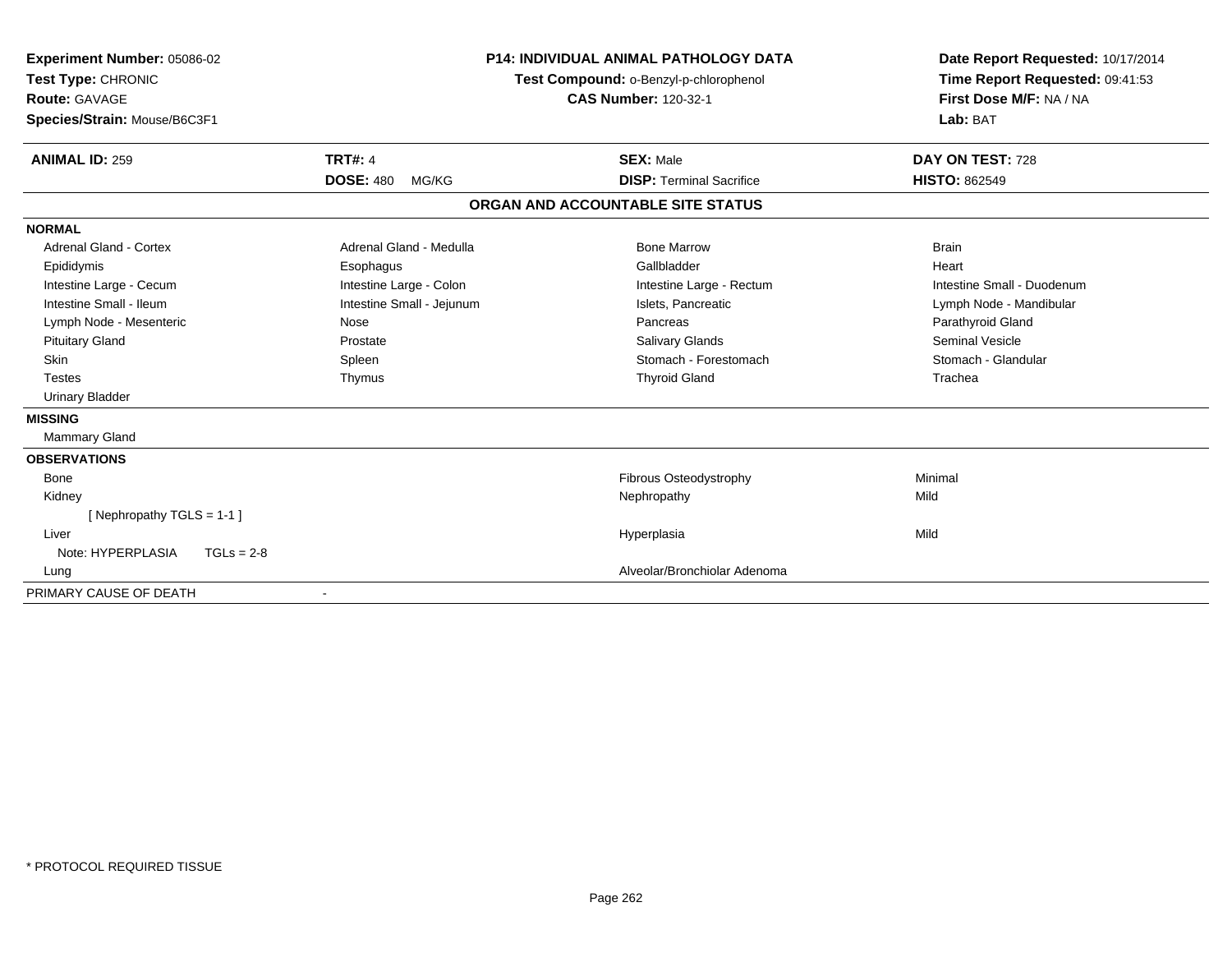| <b>Experiment Number: 05086-02</b><br>Test Type: CHRONIC<br><b>Route: GAVAGE</b><br>Species/Strain: Mouse/B6C3F1 |                           | <b>P14: INDIVIDUAL ANIMAL PATHOLOGY DATA</b><br>Test Compound: o-Benzyl-p-chlorophenol<br><b>CAS Number: 120-32-1</b> | Date Report Requested: 10/17/2014<br>Time Report Requested: 09:41:53<br>First Dose M/F: NA / NA<br>Lab: BAT |  |
|------------------------------------------------------------------------------------------------------------------|---------------------------|-----------------------------------------------------------------------------------------------------------------------|-------------------------------------------------------------------------------------------------------------|--|
| <b>ANIMAL ID: 260</b>                                                                                            | <b>TRT#: 4</b>            | <b>SEX: Male</b>                                                                                                      | DAY ON TEST: 728                                                                                            |  |
|                                                                                                                  | <b>DOSE: 480</b><br>MG/KG | <b>DISP: Terminal Sacrifice</b>                                                                                       | <b>HISTO: 862550</b>                                                                                        |  |
|                                                                                                                  |                           | ORGAN AND ACCOUNTABLE SITE STATUS                                                                                     |                                                                                                             |  |
| <b>NORMAL</b>                                                                                                    |                           |                                                                                                                       |                                                                                                             |  |
| Adrenal Gland - Cortex                                                                                           | Adrenal Gland - Medulla   | Bone                                                                                                                  | <b>Bone Marrow</b>                                                                                          |  |
| <b>Brain</b>                                                                                                     | Epididymis                | Esophagus                                                                                                             | Gallbladder                                                                                                 |  |
| Heart                                                                                                            | Intestine Large - Cecum   | Intestine Large - Colon                                                                                               | Intestine Large - Rectum                                                                                    |  |
| Intestine Small - Duodenum                                                                                       | Intestine Small - Ileum   | Intestine Small - Jejunum                                                                                             | Islets, Pancreatic                                                                                          |  |
| Lymph Node - Mandibular                                                                                          | Lymph Node - Mesenteric   | Nose                                                                                                                  | Pancreas                                                                                                    |  |
| Parathyroid Gland                                                                                                | <b>Pituitary Gland</b>    | Prostate                                                                                                              | Salivary Glands                                                                                             |  |
| <b>Seminal Vesicle</b>                                                                                           | <b>Skin</b>               | Spleen                                                                                                                | Stomach - Forestomach                                                                                       |  |
| Stomach - Glandular                                                                                              | <b>Testes</b>             | <b>Thyroid Gland</b>                                                                                                  | Trachea                                                                                                     |  |
| <b>Urinary Bladder</b>                                                                                           |                           |                                                                                                                       |                                                                                                             |  |
| <b>MISSING</b>                                                                                                   |                           |                                                                                                                       |                                                                                                             |  |
| <b>Mammary Gland</b>                                                                                             | Thymus                    |                                                                                                                       |                                                                                                             |  |
| <b>OBSERVATIONS</b>                                                                                              |                           |                                                                                                                       |                                                                                                             |  |
| Kidney                                                                                                           |                           | Nephropathy                                                                                                           | Moderate                                                                                                    |  |
| [Nephropathy TGLS = 1-1]                                                                                         |                           |                                                                                                                       |                                                                                                             |  |
| Liver                                                                                                            |                           | Hyperplasia                                                                                                           | Minimal                                                                                                     |  |
| Lung                                                                                                             |                           | Alveolar/Bronchiolar Adenoma                                                                                          |                                                                                                             |  |
| PRIMARY CAUSE OF DEATH                                                                                           |                           |                                                                                                                       |                                                                                                             |  |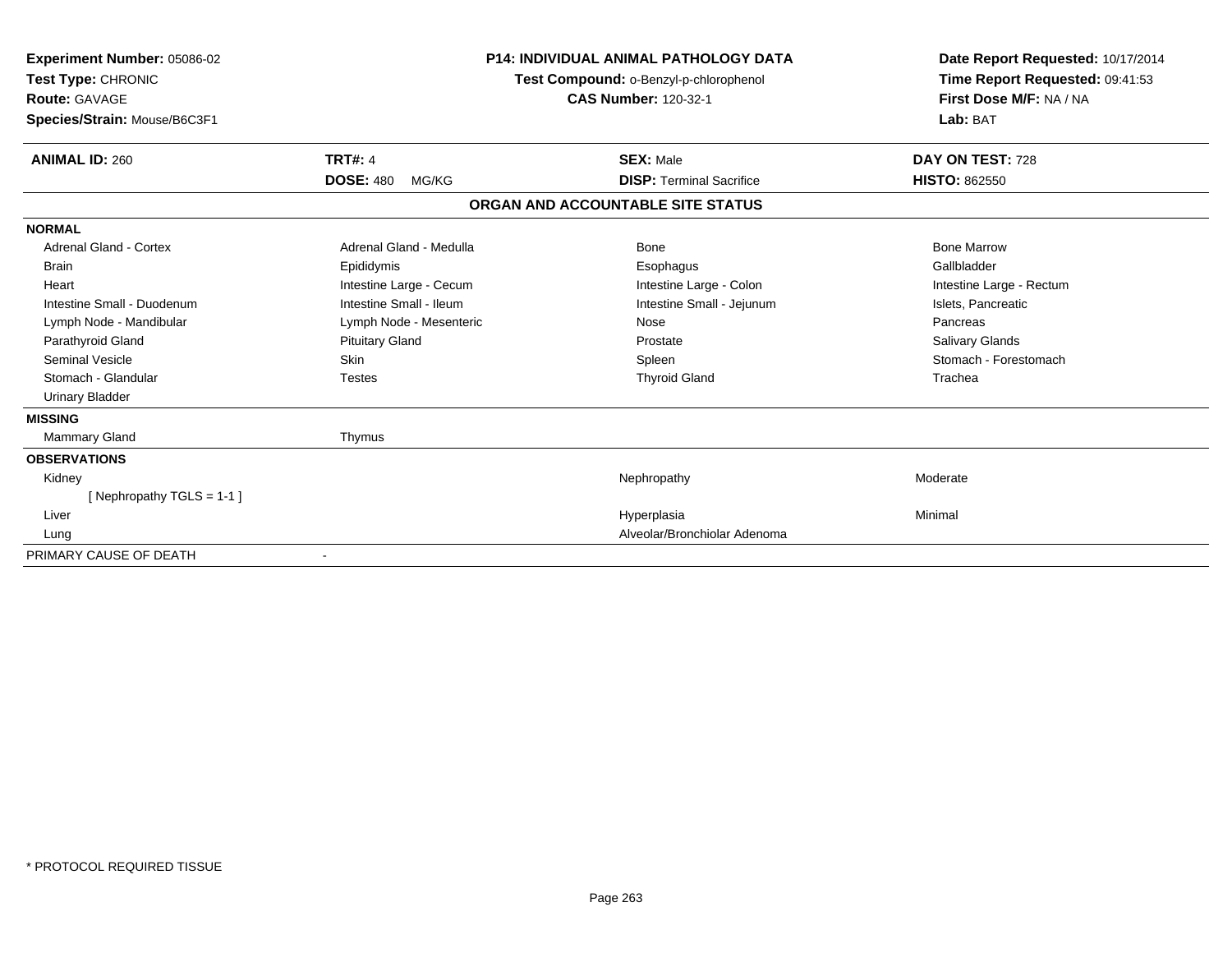| <b>Experiment Number: 05086-02</b><br>Test Type: CHRONIC<br><b>Route: GAVAGE</b><br>Species/Strain: Mouse/B6C3F1 |                           | <b>P14: INDIVIDUAL ANIMAL PATHOLOGY DATA</b><br>Test Compound: o-Benzyl-p-chlorophenol<br><b>CAS Number: 120-32-1</b> | Date Report Requested: 10/17/2014<br>Time Report Requested: 09:41:53<br>First Dose M/F: NA / NA<br>Lab: BAT |
|------------------------------------------------------------------------------------------------------------------|---------------------------|-----------------------------------------------------------------------------------------------------------------------|-------------------------------------------------------------------------------------------------------------|
|                                                                                                                  |                           |                                                                                                                       |                                                                                                             |
| <b>ANIMAL ID: 261</b>                                                                                            | <b>TRT#: 4</b>            | <b>SEX: Male</b>                                                                                                      | DAY ON TEST: 465                                                                                            |
|                                                                                                                  | <b>DOSE: 480</b><br>MG/KG | <b>DISP:</b> Moribund Sacrifice                                                                                       | <b>HISTO: 862551</b>                                                                                        |
|                                                                                                                  |                           | ORGAN AND ACCOUNTABLE SITE STATUS                                                                                     |                                                                                                             |
| <b>NORMAL</b>                                                                                                    |                           |                                                                                                                       |                                                                                                             |
| <b>Adrenal Gland - Cortex</b>                                                                                    | Adrenal Gland - Medulla   | <b>Bone</b>                                                                                                           | <b>Bone Marrow</b>                                                                                          |
| <b>Brain</b>                                                                                                     | Epididymis                | Esophagus                                                                                                             | Gallbladder                                                                                                 |
| Heart                                                                                                            | Intestine Large - Cecum   | Intestine Large - Colon                                                                                               | Intestine Large - Rectum                                                                                    |
| Intestine Small - Duodenum                                                                                       | Intestine Small - Ileum   | Intestine Small - Jejunum                                                                                             | Islets, Pancreatic                                                                                          |
| Lung                                                                                                             | Lymph Node - Mandibular   | Lymph Node - Mesenteric                                                                                               | Nose                                                                                                        |
| Pancreas                                                                                                         | Parathyroid Gland         | <b>Pituitary Gland</b>                                                                                                | Prostate                                                                                                    |
| Salivary Glands                                                                                                  | <b>Seminal Vesicle</b>    | Skin                                                                                                                  | Spleen                                                                                                      |
| Stomach - Forestomach                                                                                            | Stomach - Glandular       | <b>Testes</b>                                                                                                         | Thymus                                                                                                      |
| <b>Thyroid Gland</b>                                                                                             | Trachea                   | <b>Urinary Bladder</b>                                                                                                |                                                                                                             |
| <b>MISSING</b>                                                                                                   |                           |                                                                                                                       |                                                                                                             |
| <b>Mammary Gland</b>                                                                                             |                           |                                                                                                                       |                                                                                                             |
| <b>OBSERVATIONS</b>                                                                                              |                           |                                                                                                                       |                                                                                                             |
| Kidney                                                                                                           |                           | Nephropathy                                                                                                           | Mild                                                                                                        |
| Note: NEPHROPATHY<br>$TGLs = 2-1$                                                                                |                           |                                                                                                                       |                                                                                                             |
| Liver                                                                                                            |                           | Hepatocellular Carcinoma                                                                                              |                                                                                                             |
| [ Hepatocellular Carcinoma TGLS = 3-8 ]                                                                          |                           |                                                                                                                       |                                                                                                             |
| <b>Preputial Gland</b>                                                                                           | Duct                      | Dilatation                                                                                                            | Moderate                                                                                                    |
| [ Dilatation TGLS = $1-7$ ]                                                                                      |                           |                                                                                                                       |                                                                                                             |
| PRIMARY CAUSE OF DEATH                                                                                           |                           |                                                                                                                       |                                                                                                             |
| Animal Note: C O MORB: HEPATOCELLULAR CARCINOM; NEPHROPATHY                                                      |                           |                                                                                                                       |                                                                                                             |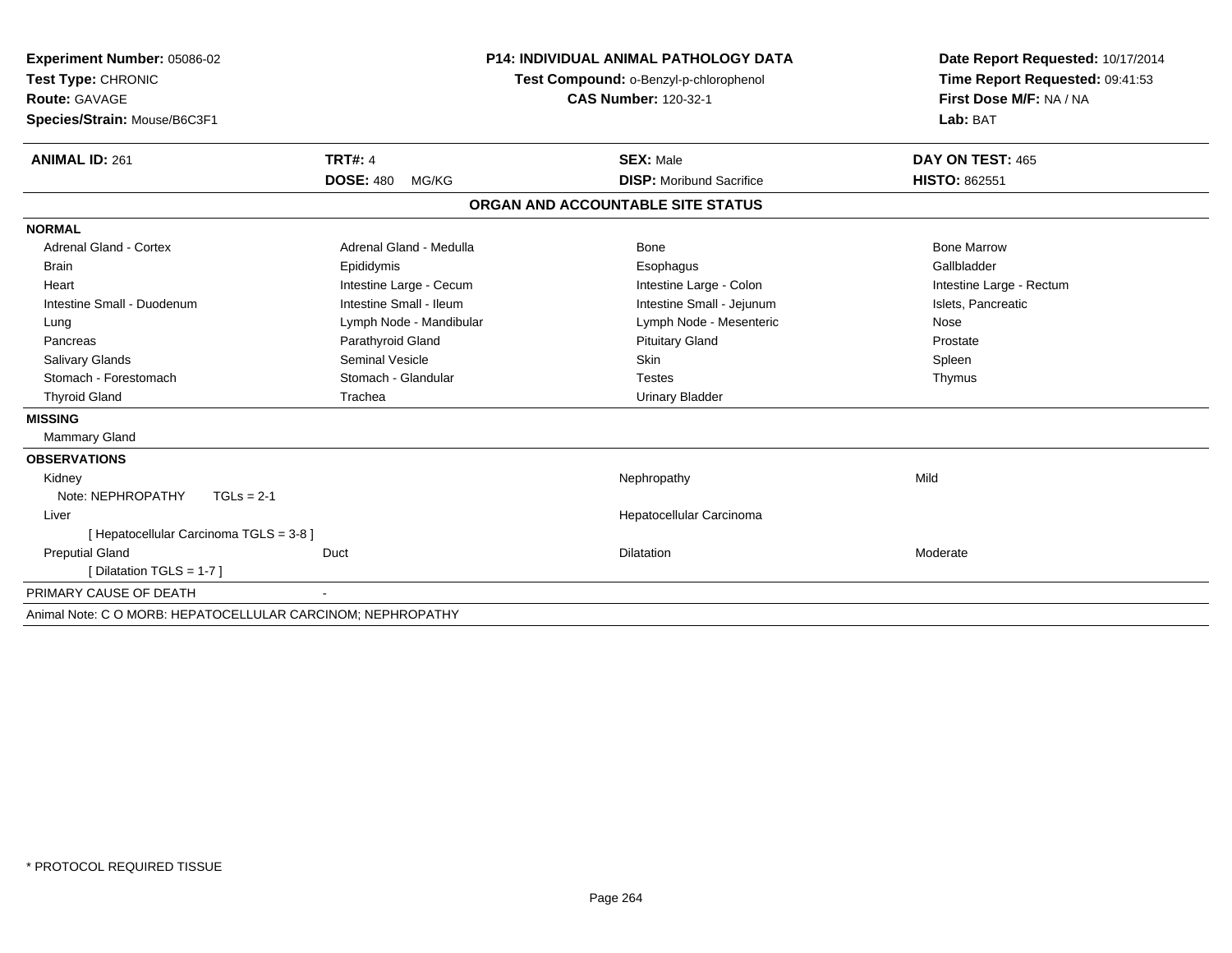| Experiment Number: 05086-02                       | <b>P14: INDIVIDUAL ANIMAL PATHOLOGY DATA</b><br>Test Compound: o-Benzyl-p-chlorophenol<br><b>CAS Number: 120-32-1</b> |                                   | Date Report Requested: 10/17/2014                          |  |
|---------------------------------------------------|-----------------------------------------------------------------------------------------------------------------------|-----------------------------------|------------------------------------------------------------|--|
| Test Type: CHRONIC                                |                                                                                                                       |                                   | Time Report Requested: 09:41:53<br>First Dose M/F: NA / NA |  |
| <b>Route: GAVAGE</b>                              |                                                                                                                       |                                   |                                                            |  |
| Species/Strain: Mouse/B6C3F1                      |                                                                                                                       |                                   | Lab: BAT                                                   |  |
|                                                   |                                                                                                                       |                                   |                                                            |  |
| <b>ANIMAL ID: 262</b>                             | <b>TRT#: 4</b>                                                                                                        | <b>SEX: Male</b>                  | DAY ON TEST: 680                                           |  |
|                                                   | <b>DOSE: 480</b><br>MG/KG                                                                                             | <b>DISP: Natural Death</b>        | <b>HISTO: 862552</b>                                       |  |
|                                                   |                                                                                                                       | ORGAN AND ACCOUNTABLE SITE STATUS |                                                            |  |
| <b>NORMAL</b>                                     |                                                                                                                       |                                   |                                                            |  |
| <b>Adrenal Gland - Cortex</b>                     | Adrenal Gland - Medulla                                                                                               | Bone                              | <b>Bone Marrow</b>                                         |  |
| <b>Brain</b>                                      | Epididymis                                                                                                            | Esophagus                         | Gallbladder                                                |  |
| Heart                                             | Intestine Large - Colon                                                                                               | Intestine Small - Duodenum        | Islets, Pancreatic                                         |  |
| Lymph Node - Mandibular                           | Lymph Node - Mesenteric                                                                                               | Nose                              | Pancreas                                                   |  |
| Parathyroid Gland                                 | <b>Pituitary Gland</b>                                                                                                | Prostate                          | Salivary Glands                                            |  |
| <b>Seminal Vesicle</b>                            | <b>Skin</b>                                                                                                           | Spleen                            | Stomach - Forestomach                                      |  |
| Stomach - Glandular                               | <b>Testes</b>                                                                                                         | <b>Thyroid Gland</b>              | Trachea                                                    |  |
| <b>Urinary Bladder</b>                            |                                                                                                                       |                                   |                                                            |  |
| <b>MISSING</b>                                    |                                                                                                                       |                                   |                                                            |  |
| <b>Mammary Gland</b>                              | Thymus                                                                                                                |                                   |                                                            |  |
| <b>AUTO PRECLUDES DIAG.</b>                       |                                                                                                                       |                                   |                                                            |  |
| Intestine Large - Cecum                           | Intestine Large - Rectum                                                                                              | Intestine Small - Ileum           | Intestine Small - Jejunum                                  |  |
| <b>OBSERVATIONS</b>                               |                                                                                                                       |                                   |                                                            |  |
| Kidney                                            |                                                                                                                       | Nephropathy                       | Minimal                                                    |  |
| Liver                                             |                                                                                                                       | Hemangiosarcoma                   | Multiple                                                   |  |
|                                                   |                                                                                                                       | <b>Necrosis</b>                   | Coagulative, Mild                                          |  |
| Note: NECROSIS<br>$TGLs = 3-1+2+8$                |                                                                                                                       |                                   |                                                            |  |
| $TGLs = 1,2-1+2$<br>Note: HEMANGIOSARC            |                                                                                                                       |                                   |                                                            |  |
| Lung                                              |                                                                                                                       | Foreign Body                      | Minimal                                                    |  |
| PRIMARY CAUSE OF DEATH                            |                                                                                                                       |                                   |                                                            |  |
| Animal Note: C O DEATH: HEPATOCELLULAR CARCINOMAS |                                                                                                                       |                                   |                                                            |  |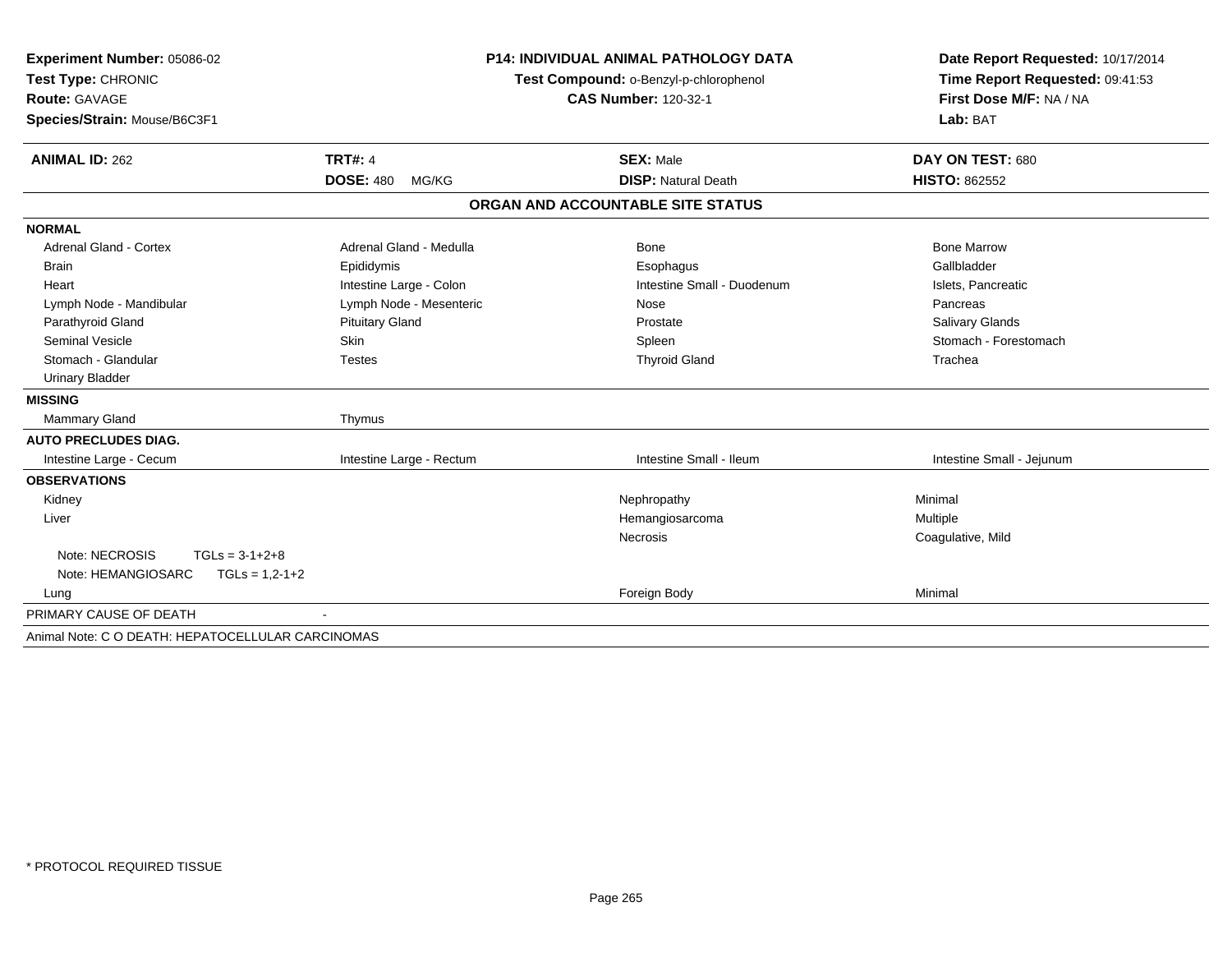| Experiment Number: 05086-02<br>Test Type: CHRONIC<br>Route: GAVAGE<br>Species/Strain: Mouse/B6C3F1 |                           | <b>P14: INDIVIDUAL ANIMAL PATHOLOGY DATA</b><br>Test Compound: o-Benzyl-p-chlorophenol<br><b>CAS Number: 120-32-1</b> | Date Report Requested: 10/17/2014<br>Time Report Requested: 09:41:53<br>First Dose M/F: NA / NA<br>Lab: BAT |
|----------------------------------------------------------------------------------------------------|---------------------------|-----------------------------------------------------------------------------------------------------------------------|-------------------------------------------------------------------------------------------------------------|
| <b>ANIMAL ID: 263</b>                                                                              | <b>TRT#: 4</b>            | <b>SEX: Male</b>                                                                                                      | DAY ON TEST: 456                                                                                            |
|                                                                                                    | <b>DOSE: 480</b><br>MG/KG | <b>DISP:</b> Scheduled Sacrifice                                                                                      | <b>HISTO: 862553</b>                                                                                        |
|                                                                                                    |                           | ORGAN AND ACCOUNTABLE SITE STATUS                                                                                     |                                                                                                             |
| <b>NORMAL</b>                                                                                      |                           |                                                                                                                       |                                                                                                             |
| <b>Adrenal Gland - Cortex</b>                                                                      | Adrenal Gland - Medulla   | Bone                                                                                                                  | <b>Bone Marrow</b>                                                                                          |
| <b>Brain</b>                                                                                       | Epididymis                | Esophagus                                                                                                             | Gallbladder                                                                                                 |
| Heart                                                                                              | Intestine Large - Cecum   | Intestine Large - Colon                                                                                               | Intestine Large - Rectum                                                                                    |
| Intestine Small - Duodenum                                                                         | Intestine Small - Ileum   | Intestine Small - Jejunum                                                                                             | Islets, Pancreatic                                                                                          |
| Liver                                                                                              | Lymph Node - Mandibular   | Lymph Node - Mesenteric                                                                                               | Nose                                                                                                        |
| Pancreas                                                                                           | Parathyroid Gland         | <b>Pituitary Gland</b>                                                                                                | Prostate                                                                                                    |
| <b>Salivary Glands</b>                                                                             | <b>Seminal Vesicle</b>    | <b>Skin</b>                                                                                                           | Spleen                                                                                                      |
| Stomach - Forestomach                                                                              | Stomach - Glandular       | <b>Testes</b>                                                                                                         | Thymus                                                                                                      |
| <b>Thyroid Gland</b>                                                                               | Trachea                   | <b>Urinary Bladder</b>                                                                                                |                                                                                                             |
| <b>MISSING</b>                                                                                     |                           |                                                                                                                       |                                                                                                             |
| Mammary Gland                                                                                      |                           |                                                                                                                       |                                                                                                             |
| <b>OBSERVATIONS</b>                                                                                |                           |                                                                                                                       |                                                                                                             |
| <b>Harderian Gland</b>                                                                             |                           | Adenoma                                                                                                               |                                                                                                             |
| Note: ADENOMA<br>$TGLs = 1-5$                                                                      |                           |                                                                                                                       |                                                                                                             |
| Kidney                                                                                             |                           | Nephropathy                                                                                                           | Mild                                                                                                        |
| Lung                                                                                               |                           | Alveolar/Bronchiolar Adenoma                                                                                          |                                                                                                             |
| PRIMARY CAUSE OF DEATH                                                                             |                           |                                                                                                                       |                                                                                                             |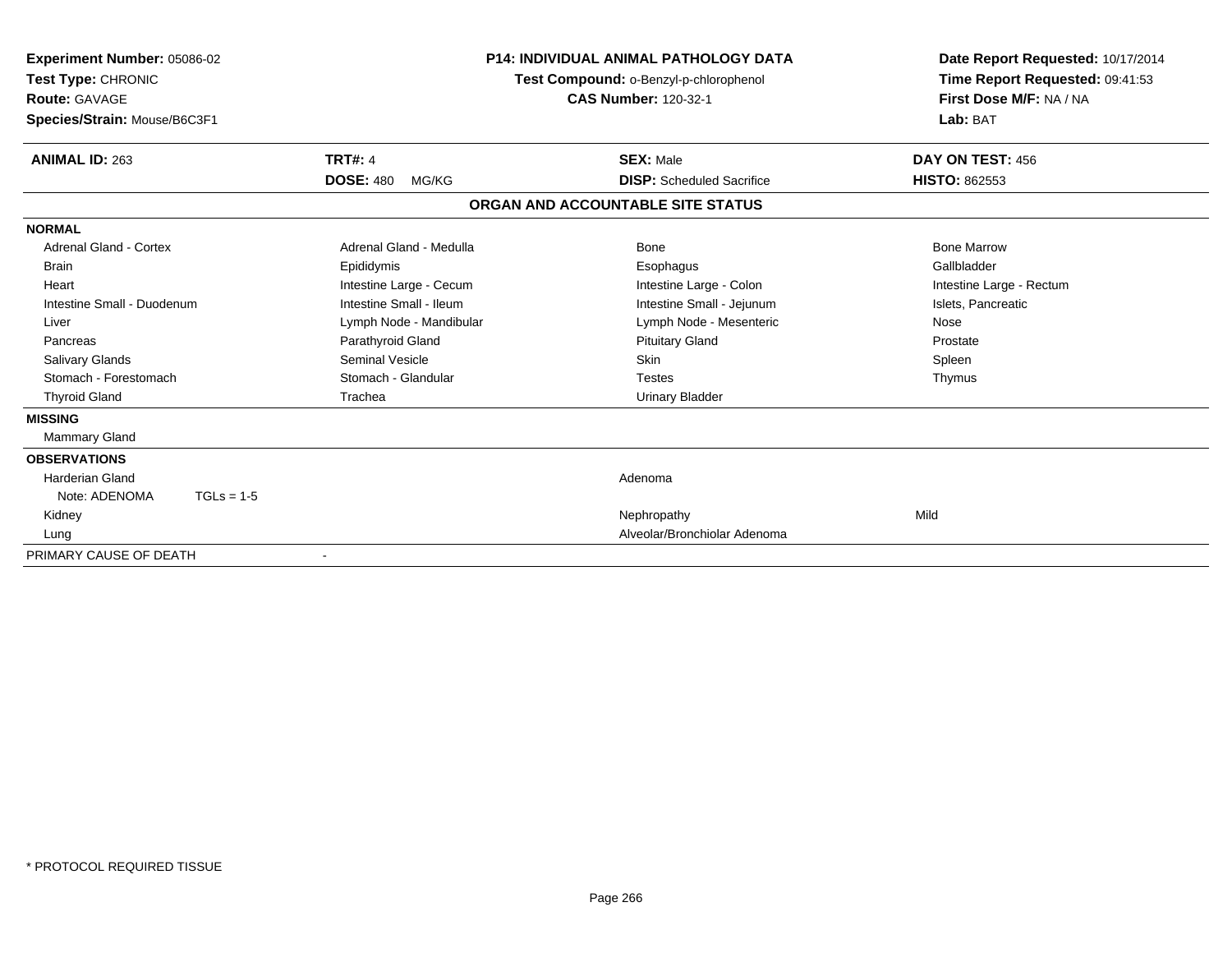| Experiment Number: 05086-02<br>Test Type: CHRONIC<br><b>Route: GAVAGE</b><br>Species/Strain: Mouse/B6C3F1 |                           | <b>P14: INDIVIDUAL ANIMAL PATHOLOGY DATA</b><br>Test Compound: o-Benzyl-p-chlorophenol<br><b>CAS Number: 120-32-1</b> | Date Report Requested: 10/17/2014<br>Time Report Requested: 09:41:53<br>First Dose M/F: NA / NA<br>Lab: BAT |
|-----------------------------------------------------------------------------------------------------------|---------------------------|-----------------------------------------------------------------------------------------------------------------------|-------------------------------------------------------------------------------------------------------------|
| <b>ANIMAL ID: 264</b>                                                                                     | <b>TRT#: 4</b>            | <b>SEX: Male</b>                                                                                                      | DAY ON TEST: 93                                                                                             |
|                                                                                                           | <b>DOSE: 480</b><br>MG/KG | <b>DISP:</b> Scheduled Sacrifice                                                                                      | HISTO:                                                                                                      |
|                                                                                                           |                           | ORGAN AND ACCOUNTABLE SITE STATUS                                                                                     |                                                                                                             |
| <b>NORMAL</b>                                                                                             |                           |                                                                                                                       |                                                                                                             |
| <b>Adrenal Gland - Cortex</b>                                                                             | Adrenal Gland - Medulla   | Bone                                                                                                                  | <b>Bone Marrow</b>                                                                                          |
| <b>Brain</b>                                                                                              | Epididymis                | Esophagus                                                                                                             | Gallbladder                                                                                                 |
| Heart                                                                                                     | Intestine Large - Cecum   | Intestine Large - Colon                                                                                               | Intestine Large - Rectum                                                                                    |
| Intestine Small - Duodenum                                                                                | Intestine Small - Ileum   | Intestine Small - Jejunum                                                                                             | Islets, Pancreatic                                                                                          |
| Liver                                                                                                     | Lung                      | Lymph Node - Mandibular                                                                                               | Lymph Node - Mesenteric                                                                                     |
| Nose                                                                                                      | Pancreas                  | Parathyroid Gland                                                                                                     | Prostate                                                                                                    |
| <b>Salivary Glands</b>                                                                                    | <b>Seminal Vesicle</b>    | <b>Skin</b>                                                                                                           | Spleen                                                                                                      |
| Stomach - Forestomach                                                                                     | Stomach - Glandular       | <b>Testes</b>                                                                                                         | Thymus                                                                                                      |
| <b>Thyroid Gland</b>                                                                                      | Trachea                   | <b>Urinary Bladder</b>                                                                                                |                                                                                                             |
| <b>MISSING</b>                                                                                            |                           |                                                                                                                       |                                                                                                             |
| <b>Mammary Gland</b>                                                                                      |                           |                                                                                                                       |                                                                                                             |
| <b>INSUFFICIENT TISSUE</b>                                                                                |                           |                                                                                                                       |                                                                                                             |
| <b>Pituitary Gland</b>                                                                                    |                           |                                                                                                                       |                                                                                                             |
| <b>OBSERVATIONS</b>                                                                                       |                           |                                                                                                                       |                                                                                                             |
| Kidney                                                                                                    |                           | Nephropathy                                                                                                           | Minimal                                                                                                     |
| PRIMARY CAUSE OF DEATH                                                                                    |                           |                                                                                                                       |                                                                                                             |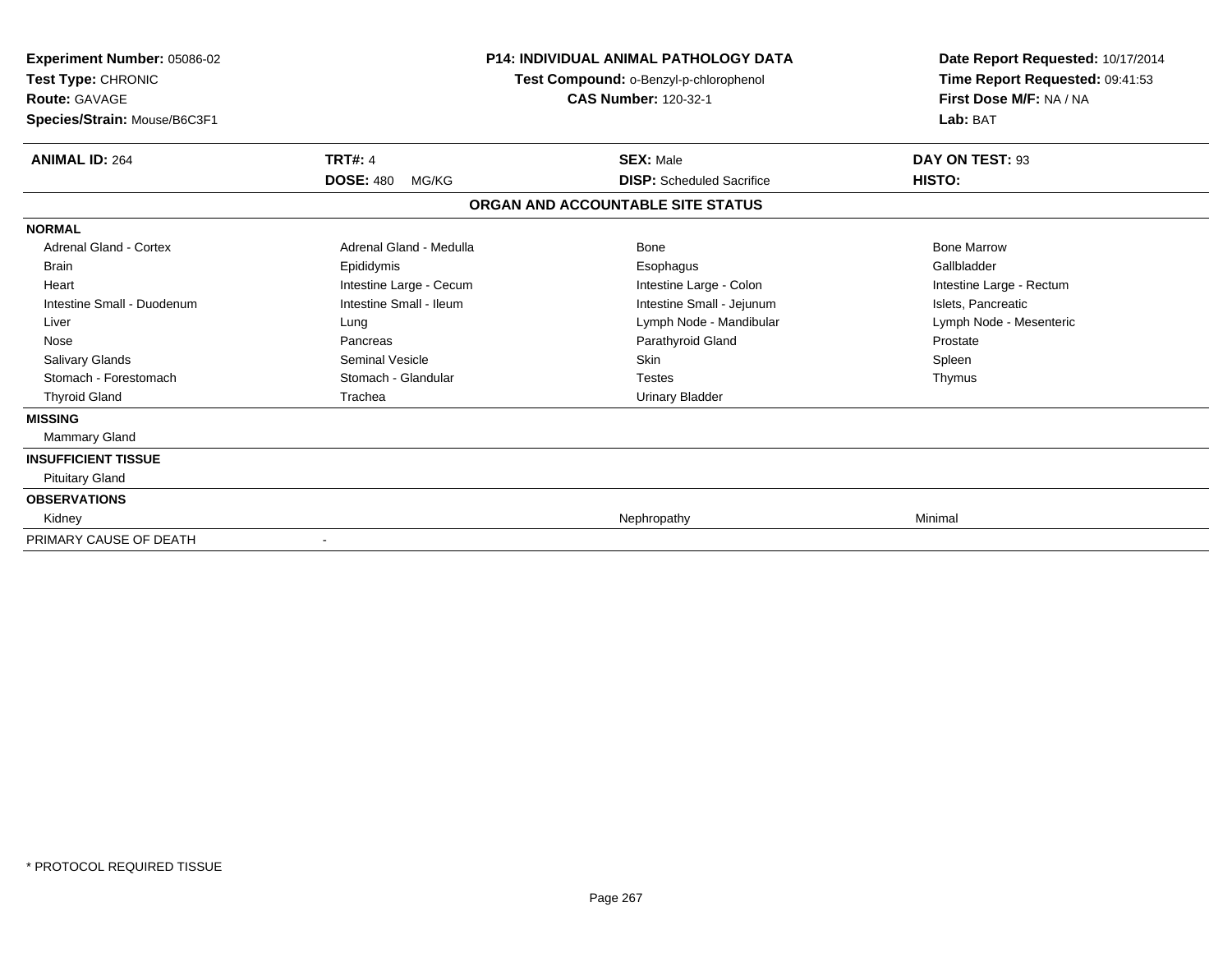| Experiment Number: 05086-02<br>Test Type: CHRONIC<br><b>Route: GAVAGE</b><br>Species/Strain: Mouse/B6C3F1<br><b>ANIMAL ID: 265</b> | <b>TRT#: 4</b>             | <b>P14: INDIVIDUAL ANIMAL PATHOLOGY DATA</b><br>Test Compound: o-Benzyl-p-chlorophenol<br><b>CAS Number: 120-32-1</b><br><b>SEX: Male</b> | Date Report Requested: 10/17/2014<br>Time Report Requested: 09:41:53<br>First Dose M/F: NA / NA<br>Lab: BAT<br>DAY ON TEST: 728 |
|------------------------------------------------------------------------------------------------------------------------------------|----------------------------|-------------------------------------------------------------------------------------------------------------------------------------------|---------------------------------------------------------------------------------------------------------------------------------|
|                                                                                                                                    | <b>DOSE: 480</b><br>MG/KG  | <b>DISP: Terminal Sacrifice</b>                                                                                                           | <b>HISTO: 862555</b>                                                                                                            |
|                                                                                                                                    |                            | ORGAN AND ACCOUNTABLE SITE STATUS                                                                                                         |                                                                                                                                 |
| <b>NORMAL</b>                                                                                                                      |                            |                                                                                                                                           |                                                                                                                                 |
| Adrenal Gland - Medulla                                                                                                            | <b>Bone Marrow</b>         | <b>Brain</b>                                                                                                                              | Epididymis                                                                                                                      |
| Esophagus                                                                                                                          | Gallbladder                | Intestine Large - Cecum                                                                                                                   | Intestine Large - Colon                                                                                                         |
| Intestine Large - Rectum                                                                                                           | Intestine Small - Duodenum | Intestine Small - Ileum                                                                                                                   | Intestine Small - Jejunum                                                                                                       |
| Islets, Pancreatic                                                                                                                 | Lung                       | Lymph Node - Mandibular                                                                                                                   | Lymph Node - Mesenteric                                                                                                         |
| Nose                                                                                                                               | Pancreas                   | Parathyroid Gland                                                                                                                         | <b>Pituitary Gland</b>                                                                                                          |
| Prostate                                                                                                                           | Salivary Glands            | <b>Seminal Vesicle</b>                                                                                                                    | <b>Skin</b>                                                                                                                     |
| Spleen                                                                                                                             | Stomach - Glandular        | <b>Testes</b>                                                                                                                             | Thymus                                                                                                                          |
| <b>Thyroid Gland</b>                                                                                                               | Trachea                    | <b>Urinary Bladder</b>                                                                                                                    |                                                                                                                                 |
| <b>MISSING</b>                                                                                                                     |                            |                                                                                                                                           |                                                                                                                                 |
| Mammary Gland                                                                                                                      |                            |                                                                                                                                           |                                                                                                                                 |
| <b>OBSERVATIONS</b>                                                                                                                |                            |                                                                                                                                           |                                                                                                                                 |
| <b>Adrenal Gland</b>                                                                                                               | Cortex                     | Hypertrophy                                                                                                                               | Focal, Mild                                                                                                                     |
| Bone                                                                                                                               |                            | Fibrous Osteodystrophy                                                                                                                    | Mild                                                                                                                            |
| Heart                                                                                                                              | Myocardium                 | Degeneration                                                                                                                              | Minimal                                                                                                                         |
| Kidney                                                                                                                             |                            | Nephropathy                                                                                                                               | Mild                                                                                                                            |
| Note: NEPHROPATHY<br>$TGLs = 1-1$                                                                                                  |                            |                                                                                                                                           |                                                                                                                                 |
| Liver                                                                                                                              |                            | Hepatocellular Adenoma                                                                                                                    |                                                                                                                                 |
| [Hepatocellular Adenoma TGLS = 2-2]                                                                                                |                            |                                                                                                                                           |                                                                                                                                 |
| Stomach                                                                                                                            | Forestomach                | Squamous Cell Papilloma                                                                                                                   |                                                                                                                                 |
| Note: PAPILLOMA SQUA<br>$TGLs = 3-8$                                                                                               |                            |                                                                                                                                           |                                                                                                                                 |
| PRIMARY CAUSE OF DEATH                                                                                                             | $\sim$                     |                                                                                                                                           |                                                                                                                                 |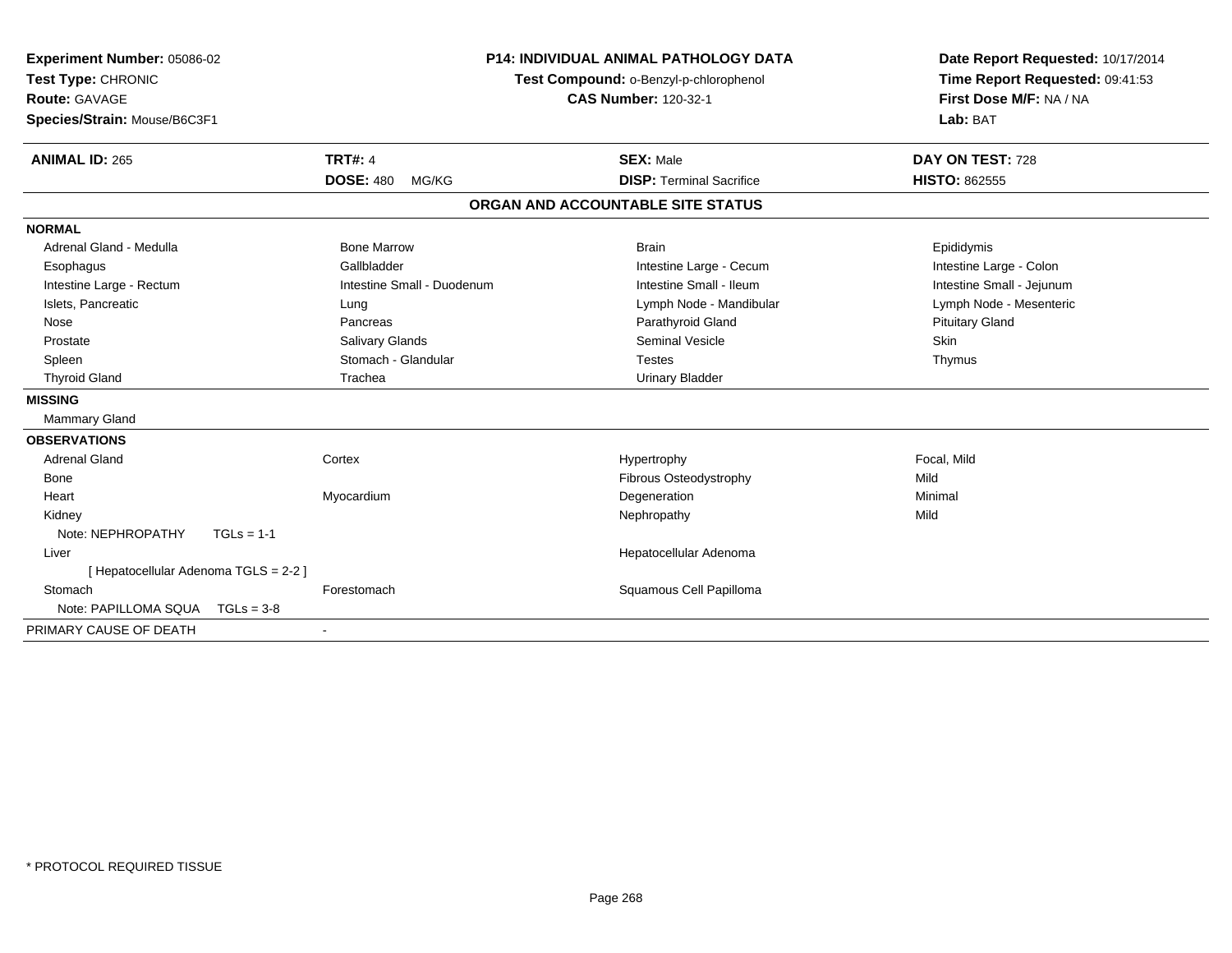| <b>Experiment Number: 05086-02</b><br>Test Type: CHRONIC<br><b>Route: GAVAGE</b><br>Species/Strain: Mouse/B6C3F1 | <b>P14: INDIVIDUAL ANIMAL PATHOLOGY DATA</b><br>Test Compound: o-Benzyl-p-chlorophenol<br><b>CAS Number: 120-32-1</b> |                                   | Date Report Requested: 10/17/2014<br>Time Report Requested: 09:41:53<br>First Dose M/F: NA / NA<br>Lab: BAT |
|------------------------------------------------------------------------------------------------------------------|-----------------------------------------------------------------------------------------------------------------------|-----------------------------------|-------------------------------------------------------------------------------------------------------------|
| <b>ANIMAL ID: 266</b>                                                                                            | <b>TRT#: 4</b>                                                                                                        | <b>SEX: Male</b>                  | DAY ON TEST: 728                                                                                            |
|                                                                                                                  | <b>DOSE: 480</b><br>MG/KG                                                                                             | <b>DISP: Terminal Sacrifice</b>   | <b>HISTO: 862556</b>                                                                                        |
|                                                                                                                  |                                                                                                                       | ORGAN AND ACCOUNTABLE SITE STATUS |                                                                                                             |
| <b>NORMAL</b>                                                                                                    |                                                                                                                       |                                   |                                                                                                             |
| Adrenal Gland - Cortex                                                                                           | Adrenal Gland - Medulla                                                                                               | <b>Bone Marrow</b>                | <b>Brain</b>                                                                                                |
| Epididymis                                                                                                       | Esophagus                                                                                                             | Gallbladder                       | Heart                                                                                                       |
| Intestine Large - Cecum                                                                                          | Intestine Large - Colon                                                                                               | Intestine Large - Rectum          | Intestine Small - Duodenum                                                                                  |
| Intestine Small - Ileum                                                                                          | Intestine Small - Jejunum                                                                                             | Islets. Pancreatic                | Liver                                                                                                       |
| Lung                                                                                                             | Lymph Node - Mandibular                                                                                               | Lymph Node - Mesenteric           | Nose                                                                                                        |
| Pancreas                                                                                                         | Parathyroid Gland                                                                                                     | <b>Pituitary Gland</b>            | Prostate                                                                                                    |
| <b>Salivary Glands</b>                                                                                           | <b>Seminal Vesicle</b>                                                                                                | <b>Skin</b>                       | Spleen                                                                                                      |
| Stomach - Forestomach                                                                                            | Stomach - Glandular                                                                                                   | <b>Testes</b>                     | Thymus                                                                                                      |
| <b>Thyroid Gland</b>                                                                                             | Trachea                                                                                                               | <b>Urinary Bladder</b>            |                                                                                                             |
| <b>MISSING</b>                                                                                                   |                                                                                                                       |                                   |                                                                                                             |
| Mammary Gland                                                                                                    |                                                                                                                       |                                   |                                                                                                             |
| <b>OBSERVATIONS</b>                                                                                              |                                                                                                                       |                                   |                                                                                                             |
| <b>Bone</b>                                                                                                      |                                                                                                                       | Fibrous Osteodystrophy            | Moderate                                                                                                    |
| Kidney                                                                                                           |                                                                                                                       | Nephropathy                       | Moderate                                                                                                    |
| [Nephropathy TGLS = 1-1]                                                                                         |                                                                                                                       |                                   |                                                                                                             |
| PRIMARY CAUSE OF DEATH                                                                                           |                                                                                                                       |                                   |                                                                                                             |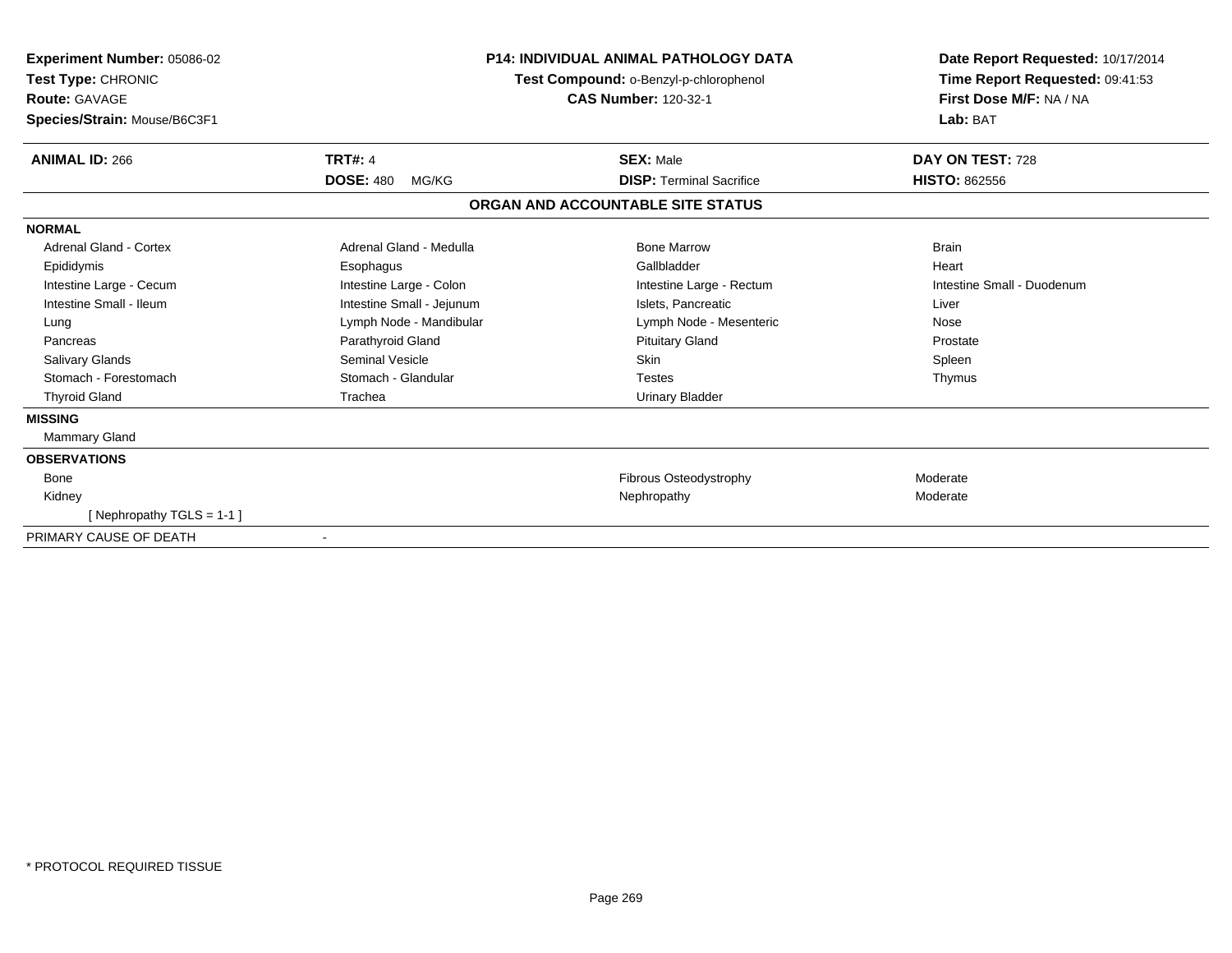| Experiment Number: 05086-02<br>Test Type: CHRONIC<br><b>Route: GAVAGE</b><br>Species/Strain: Mouse/B6C3F1<br><b>ANIMAL ID: 267</b> | <b>TRT#: 4</b>            | <b>P14: INDIVIDUAL ANIMAL PATHOLOGY DATA</b><br>Test Compound: o-Benzyl-p-chlorophenol<br><b>CAS Number: 120-32-1</b><br><b>SEX: Male</b> | Date Report Requested: 10/17/2014<br>Time Report Requested: 09:41:53<br>First Dose M/F: NA / NA<br>Lab: BAT<br>DAY ON TEST: 729 |
|------------------------------------------------------------------------------------------------------------------------------------|---------------------------|-------------------------------------------------------------------------------------------------------------------------------------------|---------------------------------------------------------------------------------------------------------------------------------|
|                                                                                                                                    | <b>DOSE: 480</b><br>MG/KG | <b>DISP: Terminal Sacrifice</b>                                                                                                           | <b>HISTO: 862557</b>                                                                                                            |
|                                                                                                                                    |                           | ORGAN AND ACCOUNTABLE SITE STATUS                                                                                                         |                                                                                                                                 |
| <b>NORMAL</b>                                                                                                                      |                           |                                                                                                                                           |                                                                                                                                 |
| <b>Adrenal Gland - Cortex</b>                                                                                                      | Adrenal Gland - Medulla   | Bone                                                                                                                                      | <b>Bone Marrow</b>                                                                                                              |
| Brain                                                                                                                              | Epididymis                | Esophagus                                                                                                                                 | Gallbladder                                                                                                                     |
| Intestine Large - Cecum                                                                                                            | Intestine Large - Colon   | Intestine Large - Rectum                                                                                                                  | Intestine Small - Duodenum                                                                                                      |
| Intestine Small - Ileum                                                                                                            | Intestine Small - Jejunum | Islets, Pancreatic                                                                                                                        | Liver                                                                                                                           |
| Lung                                                                                                                               | Lymph Node - Mandibular   | Lymph Node - Mesenteric                                                                                                                   | Nose                                                                                                                            |
| Pancreas                                                                                                                           | Parathyroid Gland         | <b>Pituitary Gland</b>                                                                                                                    | Prostate                                                                                                                        |
| <b>Salivary Glands</b>                                                                                                             | Seminal Vesicle           | <b>Skin</b>                                                                                                                               | Spleen                                                                                                                          |
| Stomach - Glandular                                                                                                                | <b>Testes</b>             | Thymus                                                                                                                                    | <b>Thyroid Gland</b>                                                                                                            |
| Trachea                                                                                                                            | <b>Urinary Bladder</b>    |                                                                                                                                           |                                                                                                                                 |
| <b>MISSING</b>                                                                                                                     |                           |                                                                                                                                           |                                                                                                                                 |
| Mammary Gland                                                                                                                      |                           |                                                                                                                                           |                                                                                                                                 |
| <b>OBSERVATIONS</b>                                                                                                                |                           |                                                                                                                                           |                                                                                                                                 |
| Heart                                                                                                                              |                           | Hemangiosarcoma                                                                                                                           |                                                                                                                                 |
| Kidney                                                                                                                             | <b>Renal Tubule</b>       | Hyperplasia                                                                                                                               | Minimal                                                                                                                         |
|                                                                                                                                    |                           | Nephropathy                                                                                                                               | Mild                                                                                                                            |
| [Nephropathy TGLS = $1-1$ ]                                                                                                        |                           |                                                                                                                                           |                                                                                                                                 |
| Stomach                                                                                                                            | Forestomach               | Hyperplasia                                                                                                                               | Squamous, Mild                                                                                                                  |
|                                                                                                                                    | Forestomach               | Squamous Cell Papilloma                                                                                                                   |                                                                                                                                 |
| Note: PAPILLOMA SQUA<br>$TGLs = 2-8$                                                                                               |                           |                                                                                                                                           |                                                                                                                                 |
| PRIMARY CAUSE OF DEATH                                                                                                             |                           |                                                                                                                                           |                                                                                                                                 |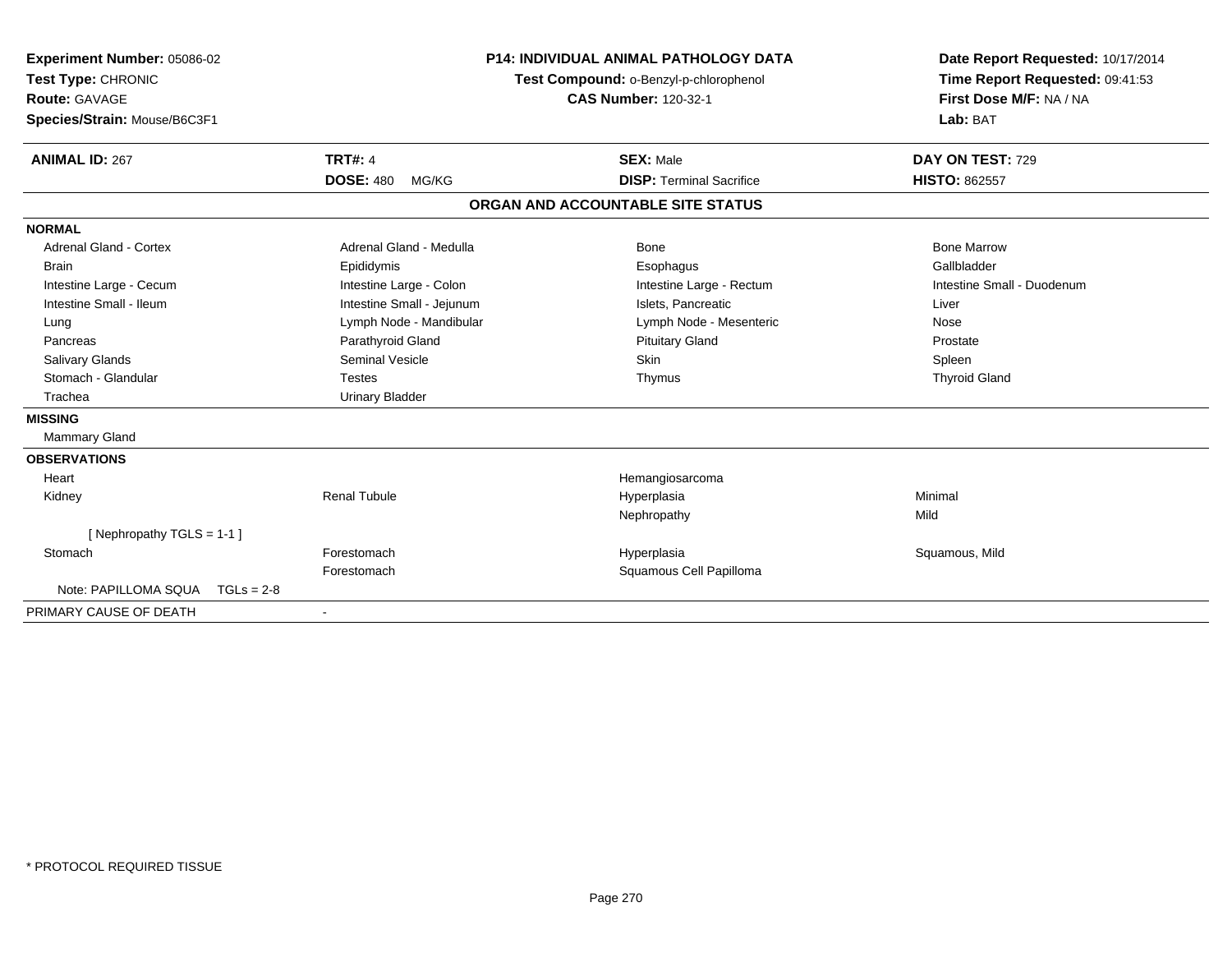| Experiment Number: 05086-02                        | P14: INDIVIDUAL ANIMAL PATHOLOGY DATA |                                        | Date Report Requested: 10/17/2014 |
|----------------------------------------------------|---------------------------------------|----------------------------------------|-----------------------------------|
| Test Type: CHRONIC                                 |                                       | Test Compound: o-Benzyl-p-chlorophenol | Time Report Requested: 09:41:54   |
| <b>Route: GAVAGE</b>                               |                                       | <b>CAS Number: 120-32-1</b>            | First Dose M/F: NA / NA           |
| Species/Strain: Mouse/B6C3F1                       |                                       |                                        | Lab: BAT                          |
| <b>ANIMAL ID: 268</b>                              | <b>TRT#: 4</b>                        | <b>SEX: Male</b>                       | DAY ON TEST: 558                  |
|                                                    | <b>DOSE: 480</b><br>MG/KG             | <b>DISP: Natural Death</b>             | <b>HISTO: 862558</b>              |
|                                                    |                                       | ORGAN AND ACCOUNTABLE SITE STATUS      |                                   |
| <b>NORMAL</b>                                      |                                       |                                        |                                   |
| Adrenal Gland - Cortex                             | Adrenal Gland - Medulla               | <b>Bone</b>                            | <b>Bone Marrow</b>                |
| <b>Brain</b>                                       | Epididymis                            | Esophagus                              | Gallbladder                       |
| Heart                                              | Intestine Large - Cecum               | Intestine Large - Colon                | Intestine Large - Rectum          |
| Intestine Small - Duodenum                         | Intestine Small - Ileum               | Intestine Small - Jejunum              | Islets, Pancreatic                |
| Lung                                               | Lymph Node - Mandibular               | Lymph Node - Mesenteric                | Nose                              |
| Pancreas                                           | Parathyroid Gland                     | <b>Pituitary Gland</b>                 | Prostate                          |
| <b>Salivary Glands</b>                             | Seminal Vesicle                       | Skin                                   | Stomach - Glandular               |
| <b>Testes</b>                                      | <b>Thyroid Gland</b>                  | Trachea                                | <b>Urinary Bladder</b>            |
| <b>MISSING</b>                                     |                                       |                                        |                                   |
| Mammary Gland                                      |                                       |                                        |                                   |
| <b>INSUFFICIENT TISSUE</b>                         |                                       |                                        |                                   |
| Thymus                                             |                                       |                                        |                                   |
| <b>OBSERVATIONS</b>                                |                                       |                                        |                                   |
| Kidney                                             |                                       | Nephropathy                            | Moderate                          |
| [Nephropathy TGLS = $1-8$ ]                        |                                       |                                        |                                   |
| Liver                                              |                                       | Hepatocellular Adenoma                 |                                   |
|                                                    |                                       | Necrosis                               | Coagulative, Mild                 |
| [ Hepatocellular Adenoma TGLS = 2-9 ]              |                                       |                                        |                                   |
| Mesentery                                          |                                       | Foreign Body                           | Minimal                           |
|                                                    |                                       | Inflammation                           | Necrotizing, Mild                 |
| Spleen                                             |                                       | Depletion Lymphoid                     | Mild                              |
| Stomach                                            | Forestomach                           | Hyperplasia                            | Squamous, Mild                    |
|                                                    | Forestomach                           | Ulcer                                  | Moderate                          |
| [ Ulcer TGLS = $3-10$ ]                            |                                       |                                        |                                   |
| PRIMARY CAUSE OF DEATH                             |                                       |                                        |                                   |
| Animal Note: C O DEATH: NEPHROPATHY; STOMACH ULCER |                                       |                                        |                                   |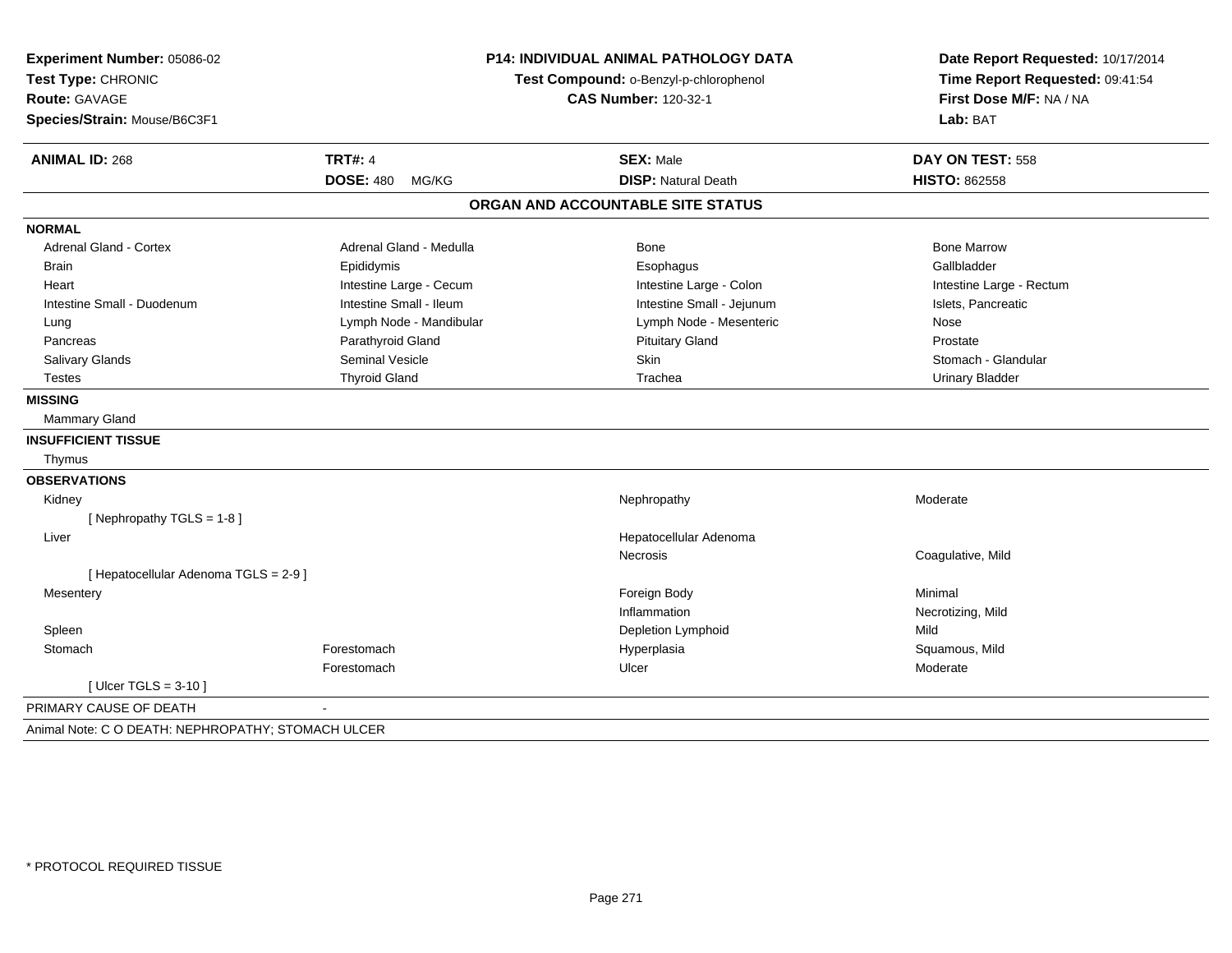| Experiment Number: 05086-02<br><b>Test Type: CHRONIC</b><br><b>Route: GAVAGE</b><br>Species/Strain: Mouse/B6C3F1 | <b>P14: INDIVIDUAL ANIMAL PATHOLOGY DATA</b><br>Test Compound: o-Benzyl-p-chlorophenol<br><b>CAS Number: 120-32-1</b> |                                   | Date Report Requested: 10/17/2014<br>Time Report Requested: 09:41:54<br>First Dose M/F: NA / NA<br>Lab: BAT |
|------------------------------------------------------------------------------------------------------------------|-----------------------------------------------------------------------------------------------------------------------|-----------------------------------|-------------------------------------------------------------------------------------------------------------|
| <b>ANIMAL ID: 269</b>                                                                                            | <b>TRT#: 4</b>                                                                                                        | <b>SEX: Male</b>                  | DAY ON TEST: 456                                                                                            |
|                                                                                                                  | <b>DOSE: 480</b><br>MG/KG                                                                                             | <b>DISP:</b> Scheduled Sacrifice  | <b>HISTO: 862559</b>                                                                                        |
|                                                                                                                  |                                                                                                                       | ORGAN AND ACCOUNTABLE SITE STATUS |                                                                                                             |
| <b>NORMAL</b>                                                                                                    |                                                                                                                       |                                   |                                                                                                             |
| Adrenal Gland - Cortex                                                                                           | Adrenal Gland - Medulla                                                                                               | Bone                              | <b>Bone Marrow</b>                                                                                          |
| Brain                                                                                                            | Epididymis                                                                                                            | Esophagus                         | Gallbladder                                                                                                 |
| Heart                                                                                                            | Intestine Large - Cecum                                                                                               | Intestine Large - Colon           | Intestine Large - Rectum                                                                                    |
| Intestine Small - Duodenum                                                                                       | Intestine Small - Ileum                                                                                               | Intestine Small - Jejunum         | Islets, Pancreatic                                                                                          |
| Liver                                                                                                            | Lymph Node - Mandibular                                                                                               | Nose                              | Pancreas                                                                                                    |
| Parathyroid Gland                                                                                                | <b>Pituitary Gland</b>                                                                                                | Prostate                          | <b>Salivary Glands</b>                                                                                      |
| <b>Seminal Vesicle</b>                                                                                           | <b>Skin</b>                                                                                                           | Spleen                            | Stomach - Forestomach                                                                                       |
| Stomach - Glandular                                                                                              | <b>Testes</b>                                                                                                         | Thymus                            | <b>Thyroid Gland</b>                                                                                        |
| Trachea                                                                                                          | <b>Urinary Bladder</b>                                                                                                |                                   |                                                                                                             |
| <b>MISSING</b>                                                                                                   |                                                                                                                       |                                   |                                                                                                             |
| Lymph Node - Mesenteric                                                                                          | Mammary Gland                                                                                                         |                                   |                                                                                                             |
| <b>OBSERVATIONS</b>                                                                                              |                                                                                                                       |                                   |                                                                                                             |
| Kidney                                                                                                           |                                                                                                                       | Nephropathy                       | Mild                                                                                                        |
| Note: NEPHROPATHY<br>$TGLs = 1-1$                                                                                |                                                                                                                       |                                   |                                                                                                             |
| Lung                                                                                                             | Alveolar Epith                                                                                                        | Hyperplasia                       | Mild                                                                                                        |
| PRIMARY CAUSE OF DEATH                                                                                           |                                                                                                                       |                                   |                                                                                                             |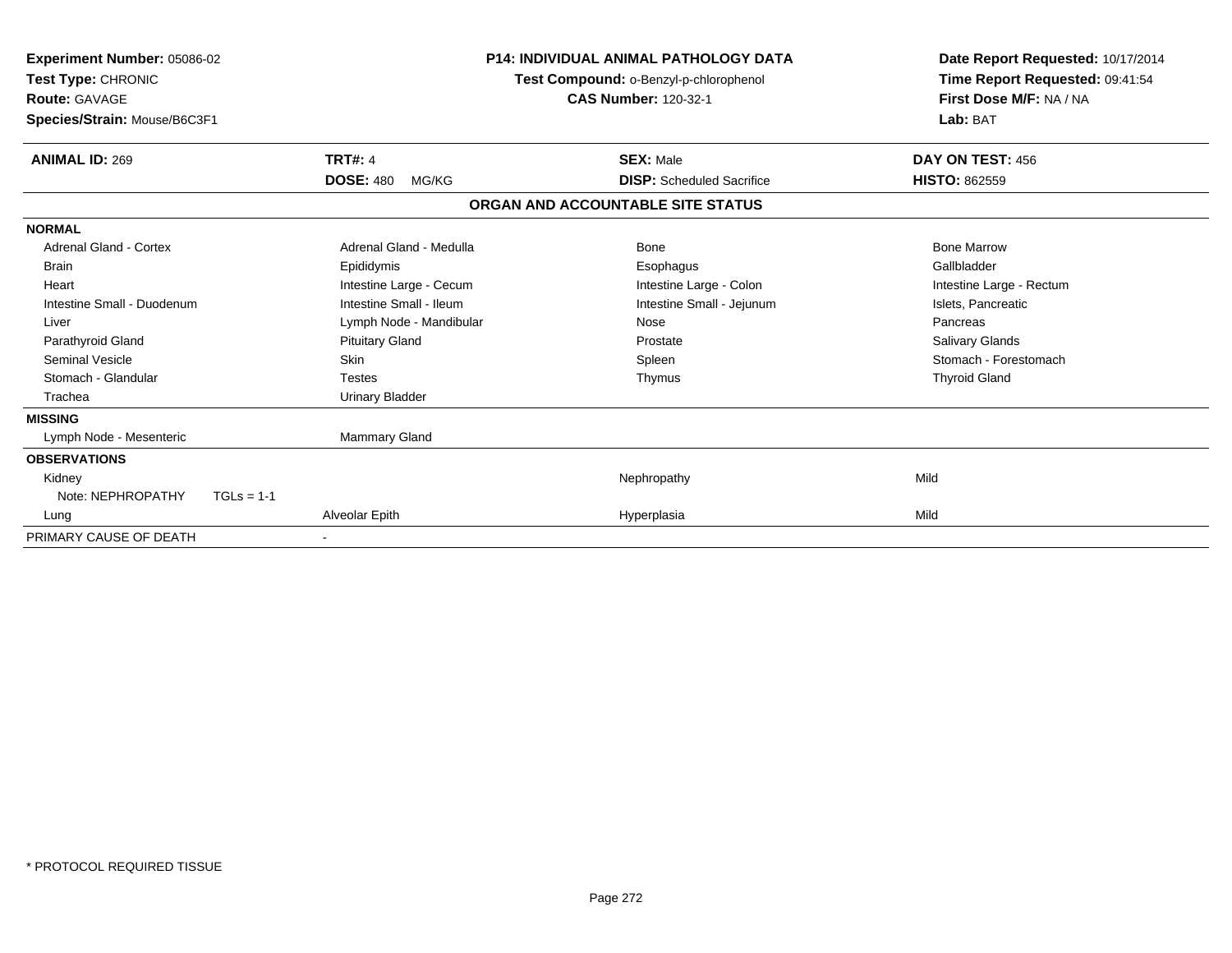| Experiment Number: 05086-02<br>Test Type: CHRONIC |                           | <b>P14: INDIVIDUAL ANIMAL PATHOLOGY DATA</b><br>Test Compound: o-Benzyl-p-chlorophenol | Date Report Requested: 10/17/2014<br>Time Report Requested: 09:41:54<br>First Dose M/F: NA / NA<br>Lab: BAT |
|---------------------------------------------------|---------------------------|----------------------------------------------------------------------------------------|-------------------------------------------------------------------------------------------------------------|
| Route: GAVAGE                                     |                           | <b>CAS Number: 120-32-1</b>                                                            |                                                                                                             |
| Species/Strain: Mouse/B6C3F1                      |                           |                                                                                        |                                                                                                             |
| <b>ANIMAL ID: 270</b>                             | <b>TRT#: 4</b>            | <b>SEX: Male</b>                                                                       | DAY ON TEST: 387                                                                                            |
|                                                   | <b>DOSE: 480</b><br>MG/KG | <b>DISP:</b> Moribund Sacrifice                                                        | <b>HISTO: 862560</b>                                                                                        |
|                                                   |                           | ORGAN AND ACCOUNTABLE SITE STATUS                                                      |                                                                                                             |
| <b>NORMAL</b>                                     |                           |                                                                                        |                                                                                                             |
| <b>Adrenal Gland - Cortex</b>                     | Adrenal Gland - Medulla   | <b>Bone</b>                                                                            | <b>Bone Marrow</b>                                                                                          |
| <b>Brain</b>                                      | Epididymis                | Esophagus                                                                              | Gallbladder                                                                                                 |
| Heart                                             | Intestine Large - Cecum   | Intestine Large - Colon                                                                | Intestine Large - Rectum                                                                                    |
| Intestine Small - Duodenum                        | Intestine Small - Ileum   | Intestine Small - Jejunum                                                              | Islets, Pancreatic                                                                                          |
| Lung                                              | Lymph Node - Mandibular   | Nose                                                                                   | Pancreas                                                                                                    |
| Parathyroid Gland                                 | <b>Pituitary Gland</b>    | Prostate                                                                               | Salivary Glands                                                                                             |
| <b>Seminal Vesicle</b>                            | Skin                      | Stomach - Glandular                                                                    | Testes                                                                                                      |
| Thymus                                            | <b>Thyroid Gland</b>      | Trachea                                                                                | <b>Urinary Bladder</b>                                                                                      |
| <b>MISSING</b>                                    |                           |                                                                                        |                                                                                                             |
| Lymph Node - Mesenteric                           | Mammary Gland             |                                                                                        |                                                                                                             |
| <b>OBSERVATIONS</b>                               |                           |                                                                                        |                                                                                                             |
| Kidney                                            |                           | Nephropathy                                                                            | Moderate                                                                                                    |
| Liver                                             |                           | Hepatocellular Adenoma                                                                 |                                                                                                             |
| Note: HEPATOCLR ADEN $TGLs = 1-7$                 |                           |                                                                                        |                                                                                                             |
| Spleen                                            |                           | Depletion Lymphoid                                                                     | Mild                                                                                                        |
| Stomach                                           | Forestomach               | Hyperplasia                                                                            | Squamous, Mild                                                                                              |
|                                                   | Forestomach               | Ulcer                                                                                  | Moderate                                                                                                    |
| Note: ULCER<br>$TGLs = 2-4+8$                     |                           |                                                                                        |                                                                                                             |
| PRIMARY CAUSE OF DEATH                            |                           |                                                                                        |                                                                                                             |
| Animal Note: C O MORB: NEPHROPATHY; STOMACH ULCER |                           |                                                                                        |                                                                                                             |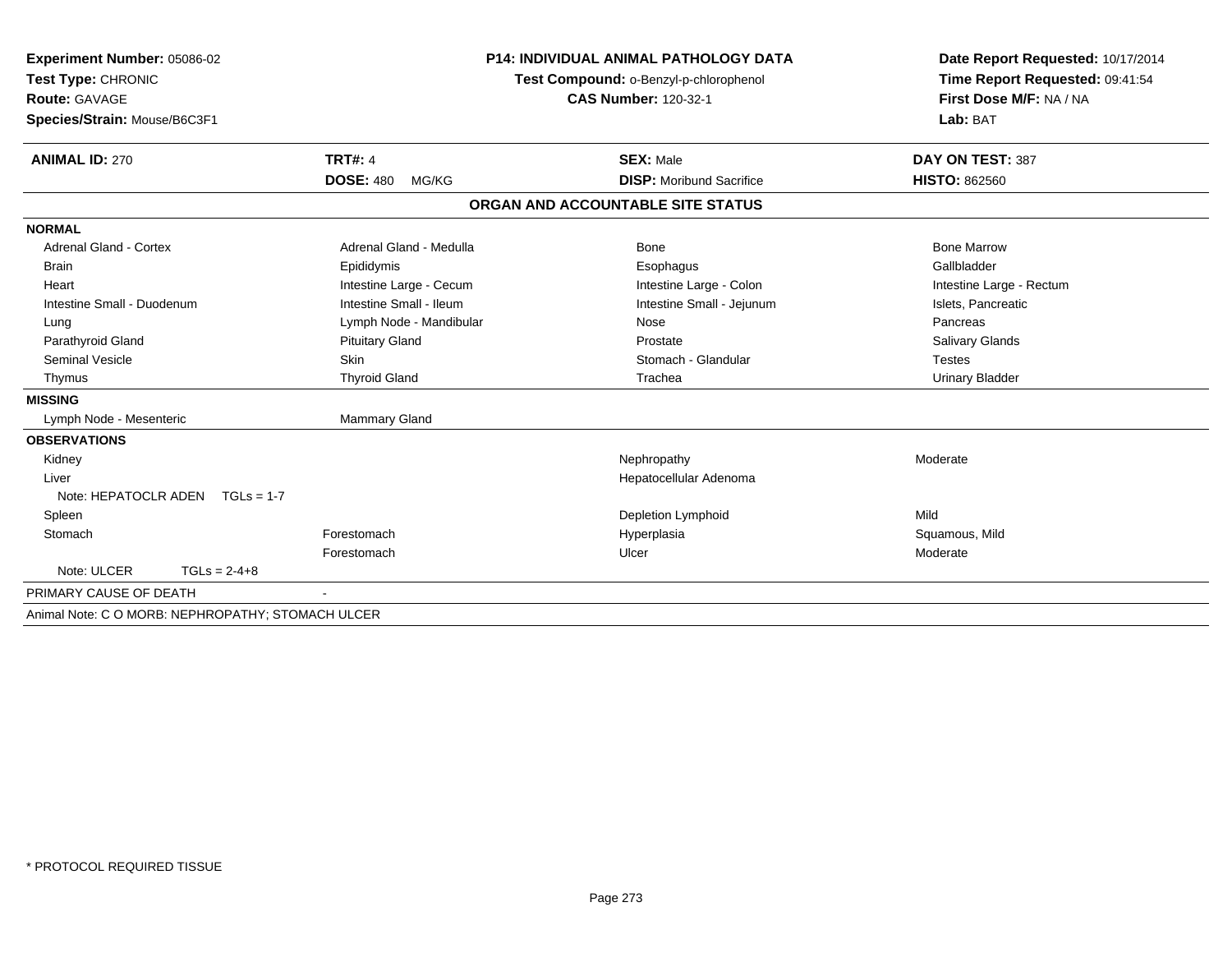| Experiment Number: 05086-02<br>Test Type: CHRONIC<br><b>Route: GAVAGE</b><br>Species/Strain: Mouse/B6C3F1 |                                                              | <b>P14: INDIVIDUAL ANIMAL PATHOLOGY DATA</b><br>Test Compound: o-Benzyl-p-chlorophenol<br><b>CAS Number: 120-32-1</b> | Date Report Requested: 10/17/2014<br>Time Report Requested: 09:41:54<br>First Dose M/F: NA / NA<br>Lab: BAT |
|-----------------------------------------------------------------------------------------------------------|--------------------------------------------------------------|-----------------------------------------------------------------------------------------------------------------------|-------------------------------------------------------------------------------------------------------------|
| <b>ANIMAL ID: 271</b>                                                                                     | <b>TRT#: 4</b>                                               | <b>SEX: Male</b>                                                                                                      | DAY ON TEST: 713                                                                                            |
|                                                                                                           | <b>DOSE: 480</b><br>MG/KG                                    | <b>DISP: Moribund Sacrifice</b>                                                                                       | <b>HISTO: 862561</b>                                                                                        |
|                                                                                                           |                                                              | ORGAN AND ACCOUNTABLE SITE STATUS                                                                                     |                                                                                                             |
| <b>NORMAL</b>                                                                                             |                                                              |                                                                                                                       |                                                                                                             |
| Adrenal Gland - Medulla                                                                                   | <b>Bone Marrow</b>                                           | <b>Brain</b>                                                                                                          | Epididymis                                                                                                  |
| Esophagus                                                                                                 | Gallbladder                                                  | Heart                                                                                                                 | Intestine Large - Cecum                                                                                     |
| Intestine Large - Colon                                                                                   | Intestine Large - Rectum                                     | Intestine Small - Duodenum                                                                                            | Intestine Small - Ileum                                                                                     |
| Intestine Small - Jejunum                                                                                 | Islets, Pancreatic                                           | Lymph Node - Mandibular                                                                                               | Lymph Node - Mesenteric                                                                                     |
| Nose                                                                                                      | Pancreas                                                     | Parathyroid Gland                                                                                                     | Penis                                                                                                       |
| <b>Pituitary Gland</b>                                                                                    | Prostate                                                     | Salivary Glands                                                                                                       | <b>Seminal Vesicle</b>                                                                                      |
| Skin                                                                                                      | Stomach - Forestomach                                        | Stomach - Glandular                                                                                                   | <b>Testes</b>                                                                                               |
| <b>Thyroid Gland</b>                                                                                      | Trachea                                                      | <b>Urinary Bladder</b>                                                                                                |                                                                                                             |
| <b>MISSING</b>                                                                                            |                                                              |                                                                                                                       |                                                                                                             |
| <b>Mammary Gland</b>                                                                                      | Thymus                                                       |                                                                                                                       |                                                                                                             |
| <b>OBSERVATIONS</b>                                                                                       |                                                              |                                                                                                                       |                                                                                                             |
| <b>Adrenal Gland</b>                                                                                      | Cortex                                                       | Hyperplasia                                                                                                           | Minimal                                                                                                     |
| Bone                                                                                                      |                                                              | Fibrous Osteodystrophy                                                                                                | Moderate                                                                                                    |
| <b>Harderian Gland</b>                                                                                    |                                                              | Adenoma                                                                                                               |                                                                                                             |
| Note: ADENOMA<br>$TGLs = 4-5$                                                                             |                                                              |                                                                                                                       |                                                                                                             |
| Kidney                                                                                                    |                                                              | Nephropathy                                                                                                           | Moderate                                                                                                    |
| Note: NEPHROPATHY<br>$TGLs = 2,3-1$                                                                       |                                                              |                                                                                                                       |                                                                                                             |
| Liver                                                                                                     |                                                              | Inflammation                                                                                                          | Chronic, Minimal                                                                                            |
| Lung                                                                                                      |                                                              | Inflammation                                                                                                          | Chronic, Minimal                                                                                            |
| Penis                                                                                                     |                                                              |                                                                                                                       |                                                                                                             |
|                                                                                                           | Note: NO CORRESP LESION FOR PROLAPSED PENIS SEEN AT NECROPSY |                                                                                                                       |                                                                                                             |
| Spleen                                                                                                    |                                                              | Depletion Lymphoid                                                                                                    | Moderate                                                                                                    |
| PRIMARY CAUSE OF DEATH                                                                                    |                                                              |                                                                                                                       |                                                                                                             |
| Animal Note: C O MORB: NEPHROPATHY                                                                        |                                                              |                                                                                                                       |                                                                                                             |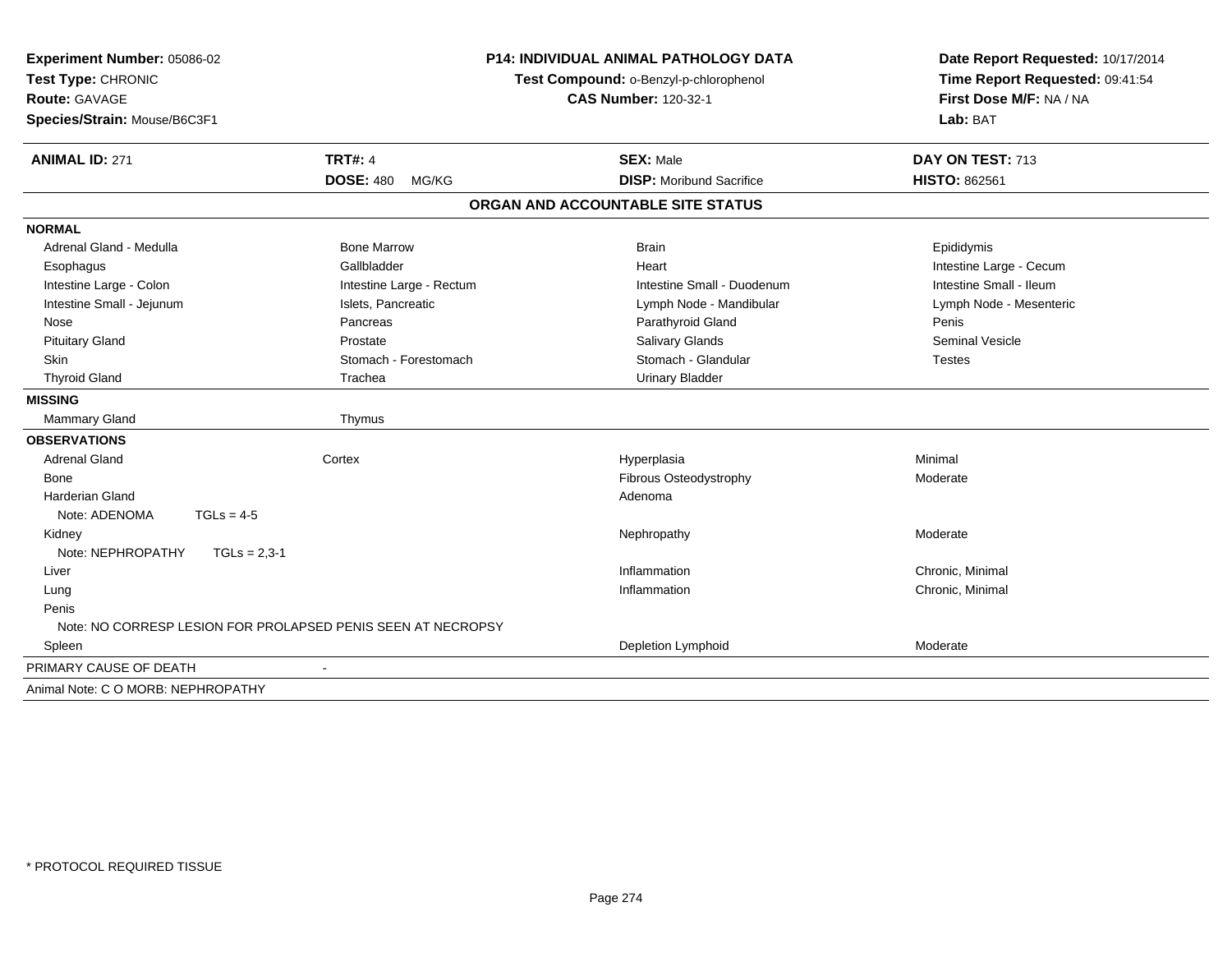| Experiment Number: 05086-02                     | <b>P14: INDIVIDUAL ANIMAL PATHOLOGY DATA</b><br>Test Compound: o-Benzyl-p-chlorophenol |                                   | Date Report Requested: 10/17/2014<br>Time Report Requested: 09:41:54 |
|-------------------------------------------------|----------------------------------------------------------------------------------------|-----------------------------------|----------------------------------------------------------------------|
| Test Type: CHRONIC                              |                                                                                        |                                   |                                                                      |
| <b>Route: GAVAGE</b>                            |                                                                                        | <b>CAS Number: 120-32-1</b>       | First Dose M/F: NA / NA                                              |
| Species/Strain: Mouse/B6C3F1                    |                                                                                        |                                   | Lab: BAT                                                             |
| <b>ANIMAL ID: 272</b>                           | <b>TRT#: 4</b>                                                                         | <b>SEX: Male</b>                  | DAY ON TEST: 275                                                     |
|                                                 | <b>DOSE: 480</b><br>MG/KG                                                              | <b>DISP: Natural Death</b>        | <b>HISTO: 862562</b>                                                 |
|                                                 |                                                                                        | ORGAN AND ACCOUNTABLE SITE STATUS |                                                                      |
| <b>NORMAL</b>                                   |                                                                                        |                                   |                                                                      |
| Adrenal Gland - Cortex                          | Adrenal Gland - Medulla                                                                | Bone                              | <b>Bone Marrow</b>                                                   |
| <b>Brain</b>                                    | Epididymis                                                                             | Esophagus                         | Intestine Large - Colon                                              |
| Intestine Large - Rectum                        | Intestine Small - Duodenum                                                             | Islets, Pancreatic                | Liver                                                                |
| Lung                                            | Lymph Node - Mandibular                                                                | Nose                              | Pancreas                                                             |
| Parathyroid Gland                               | <b>Pituitary Gland</b>                                                                 | Prostate                          | Salivary Glands                                                      |
| <b>Seminal Vesicle</b>                          | Skin                                                                                   | Spleen                            | Stomach - Forestomach                                                |
| Stomach - Glandular                             | <b>Testes</b>                                                                          | Thymus                            | <b>Thyroid Gland</b>                                                 |
| Trachea                                         | <b>Urinary Bladder</b>                                                                 |                                   |                                                                      |
| <b>MISSING</b>                                  |                                                                                        |                                   |                                                                      |
| Lymph Node - Mesenteric                         | <b>Mammary Gland</b>                                                                   |                                   |                                                                      |
| <b>AUTO PRECLUDES DIAG.</b>                     |                                                                                        |                                   |                                                                      |
| Gallbladder                                     | Intestine Large - Cecum                                                                | Intestine Small - Ileum           | Intestine Small - Jejunum                                            |
| <b>OBSERVATIONS</b>                             |                                                                                        |                                   |                                                                      |
| Heart                                           |                                                                                        | <b>Bacterium</b>                  |                                                                      |
|                                                 | Valve                                                                                  | Inflammation                      | Chronic Active, Moderate                                             |
| Kidney                                          |                                                                                        | Nephropathy                       | Minimal                                                              |
| PRIMARY CAUSE OF DEATH                          |                                                                                        |                                   |                                                                      |
| Animal Note: C O DEATH: VEGETATIVE ENDOCARDITIS |                                                                                        |                                   |                                                                      |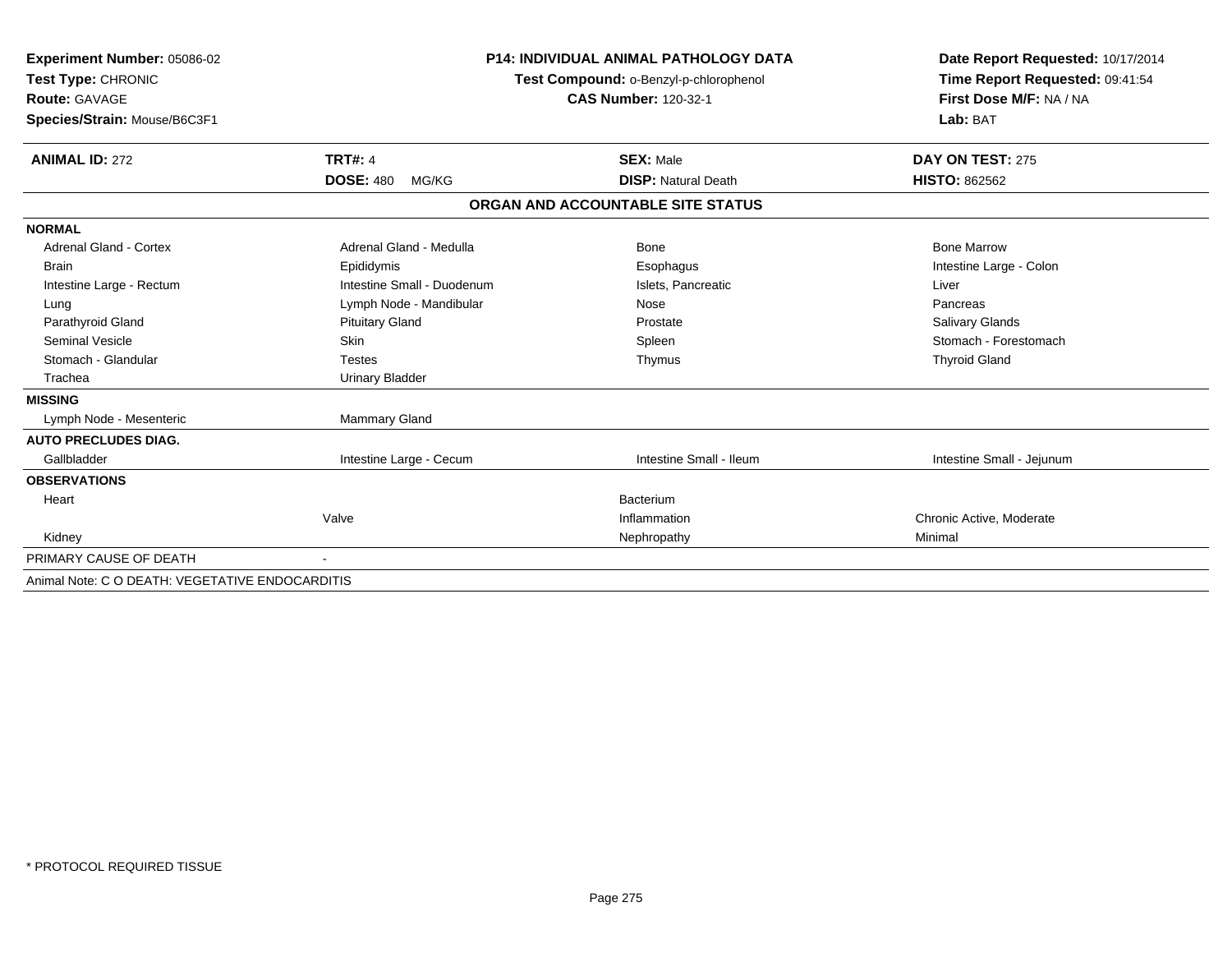| <b>Experiment Number: 05086-02</b><br>Test Type: CHRONIC<br><b>Route: GAVAGE</b><br>Species/Strain: Mouse/B6C3F1 | <b>P14: INDIVIDUAL ANIMAL PATHOLOGY DATA</b><br>Test Compound: o-Benzyl-p-chlorophenol<br><b>CAS Number: 120-32-1</b> |                                                      | Date Report Requested: 10/17/2014<br>Time Report Requested: 09:41:54<br>First Dose M/F: NA / NA<br>Lab: BAT |
|------------------------------------------------------------------------------------------------------------------|-----------------------------------------------------------------------------------------------------------------------|------------------------------------------------------|-------------------------------------------------------------------------------------------------------------|
| <b>ANIMAL ID: 273</b>                                                                                            | <b>TRT#: 4</b><br><b>DOSE: 480</b><br>MG/KG                                                                           | <b>SEX: Male</b><br><b>DISP:</b> Scheduled Sacrifice | DAY ON TEST: 93<br>HISTO:                                                                                   |
|                                                                                                                  |                                                                                                                       | ORGAN AND ACCOUNTABLE SITE STATUS                    |                                                                                                             |
| <b>NORMAL</b>                                                                                                    |                                                                                                                       |                                                      |                                                                                                             |
| Adrenal Gland - Cortex                                                                                           | Adrenal Gland - Medulla                                                                                               | Bone                                                 | <b>Bone Marrow</b>                                                                                          |
| <b>Brain</b>                                                                                                     | Epididymis                                                                                                            | Esophagus                                            | Gallbladder                                                                                                 |
| Heart                                                                                                            | Intestine Large - Cecum                                                                                               | Intestine Large - Colon                              | Intestine Large - Rectum                                                                                    |
| Intestine Small - Duodenum                                                                                       | Intestine Small - Ileum                                                                                               | Intestine Small - Jejunum                            | Islets, Pancreatic                                                                                          |
| Liver                                                                                                            | Lung                                                                                                                  | Lymph Node - Mandibular                              | Lymph Node - Mesenteric                                                                                     |
| Nose                                                                                                             | Pancreas                                                                                                              | Parathyroid Gland                                    | <b>Pituitary Gland</b>                                                                                      |
| Prostate                                                                                                         | Salivary Glands                                                                                                       | <b>Seminal Vesicle</b>                               | <b>Skin</b>                                                                                                 |
| Spleen                                                                                                           | Stomach - Forestomach                                                                                                 | Stomach - Glandular                                  | <b>Testes</b>                                                                                               |
| Thymus                                                                                                           | <b>Thyroid Gland</b>                                                                                                  | Trachea                                              | Urinary Bladder                                                                                             |
| <b>MISSING</b>                                                                                                   |                                                                                                                       |                                                      |                                                                                                             |
| Mammary Gland                                                                                                    |                                                                                                                       |                                                      |                                                                                                             |
| <b>OBSERVATIONS</b>                                                                                              |                                                                                                                       |                                                      |                                                                                                             |
| Kidney                                                                                                           |                                                                                                                       | Nephropathy                                          | Mild                                                                                                        |
| PRIMARY CAUSE OF DEATH                                                                                           |                                                                                                                       |                                                      |                                                                                                             |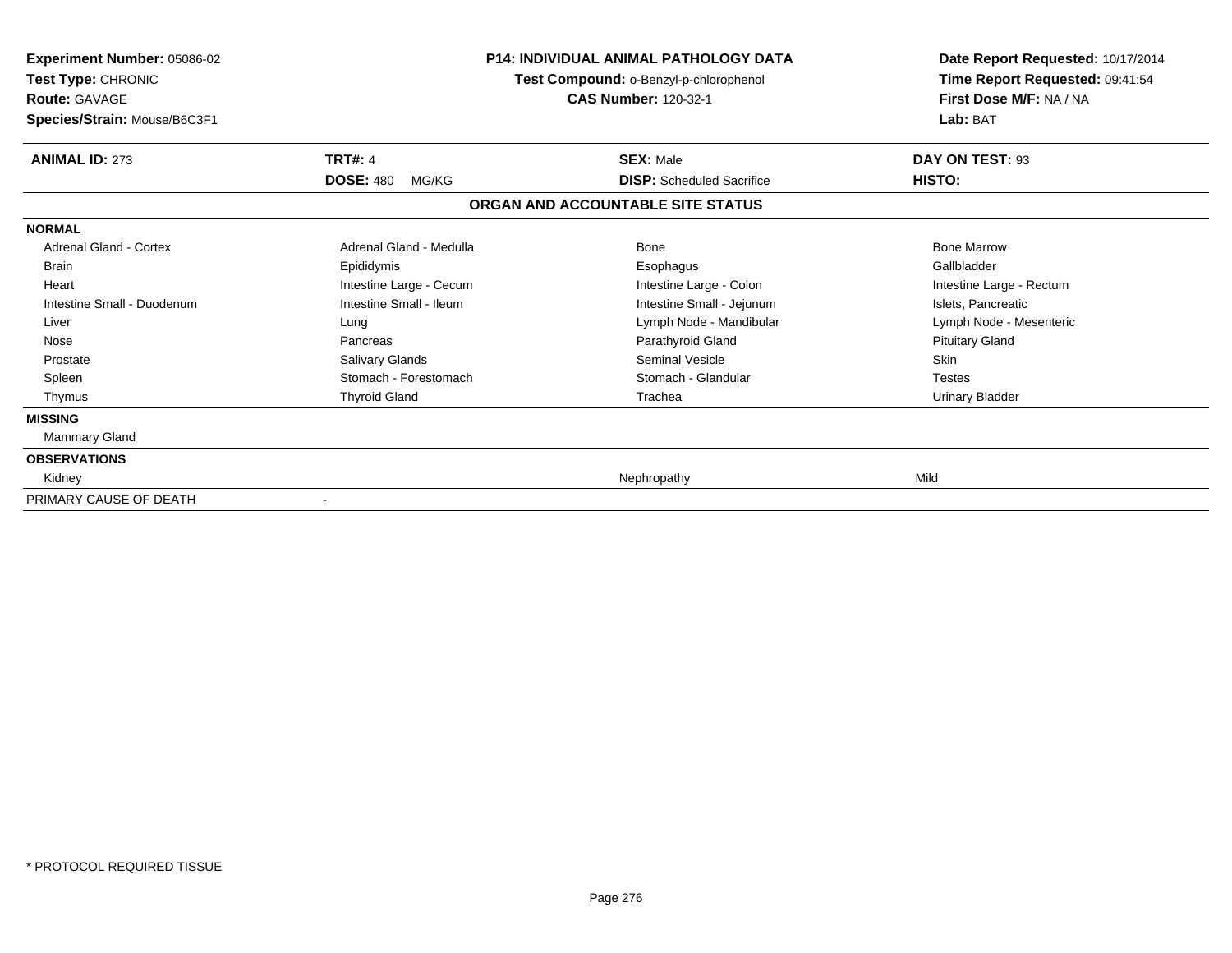| Experiment Number: 05086-02          | <b>P14: INDIVIDUAL ANIMAL PATHOLOGY DATA</b> |                                        | Date Report Requested: 10/17/2014 |                                 |
|--------------------------------------|----------------------------------------------|----------------------------------------|-----------------------------------|---------------------------------|
| Test Type: CHRONIC                   |                                              | Test Compound: o-Benzyl-p-chlorophenol |                                   | Time Report Requested: 09:41:54 |
| <b>Route: GAVAGE</b>                 |                                              |                                        | <b>CAS Number: 120-32-1</b>       | First Dose M/F: NA / NA         |
| Species/Strain: Mouse/B6C3F1         |                                              |                                        |                                   | Lab: BAT                        |
|                                      |                                              |                                        |                                   |                                 |
| <b>ANIMAL ID: 274</b>                | <b>TRT#: 4</b>                               |                                        | <b>SEX: Male</b>                  | DAY ON TEST: 729                |
|                                      | <b>DOSE: 480</b><br>MG/KG                    |                                        | <b>DISP: Terminal Sacrifice</b>   | <b>HISTO: 862564</b>            |
|                                      |                                              |                                        | ORGAN AND ACCOUNTABLE SITE STATUS |                                 |
| <b>NORMAL</b>                        |                                              |                                        |                                   |                                 |
| Bone                                 | <b>Bone Marrow</b>                           |                                        | <b>Brain</b>                      | Epididymis                      |
| Esophagus                            | Gallbladder                                  |                                        | Heart                             | Intestine Large - Cecum         |
| Intestine Large - Colon              | Intestine Large - Rectum                     |                                        | Intestine Small - Duodenum        | Intestine Small - Ileum         |
| Intestine Small - Jejunum            | Islets, Pancreatic                           |                                        | Lung                              | Lymph Node - Mandibular         |
| Lymph Node - Mesenteric              | Nose                                         |                                        | Pancreas                          | Parathyroid Gland               |
| <b>Pituitary Gland</b>               | Prostate                                     |                                        | Salivary Glands                   | <b>Seminal Vesicle</b>          |
| Skin                                 | Spleen                                       |                                        | <b>Testes</b>                     | Thymus                          |
| Trachea                              | <b>Urinary Bladder</b>                       |                                        |                                   |                                 |
| <b>MISSING</b>                       |                                              |                                        |                                   |                                 |
| <b>Mammary Gland</b>                 |                                              |                                        |                                   |                                 |
| <b>OBSERVATIONS</b>                  |                                              |                                        |                                   |                                 |
| <b>Adrenal Gland</b>                 | Cortex                                       |                                        | Hyperplasia                       | Minimal                         |
| Kidney                               |                                              |                                        | Nephropathy                       | Mild                            |
| Note: NEPHROPATHY<br>$TGLs = 2-1$    |                                              |                                        |                                   |                                 |
| Liver                                |                                              |                                        | Hepatocellular Adenoma            |                                 |
| Note: HEPATOCLR ADEN<br>$TGLs = 1-8$ |                                              |                                        |                                   |                                 |
| Stomach                              | Forestomach                                  |                                        | Hyperplasia                       | Squamous, Mild                  |
|                                      | Glandular, Mucosa                            |                                        | Mineralization                    | Minimal                         |
|                                      | Forestomach                                  |                                        | Ulcer                             | Mild                            |
| <b>Thyroid Gland</b>                 | Follicle                                     |                                        | Hyperplasia                       | Mild                            |
| PRIMARY CAUSE OF DEATH               |                                              |                                        |                                   |                                 |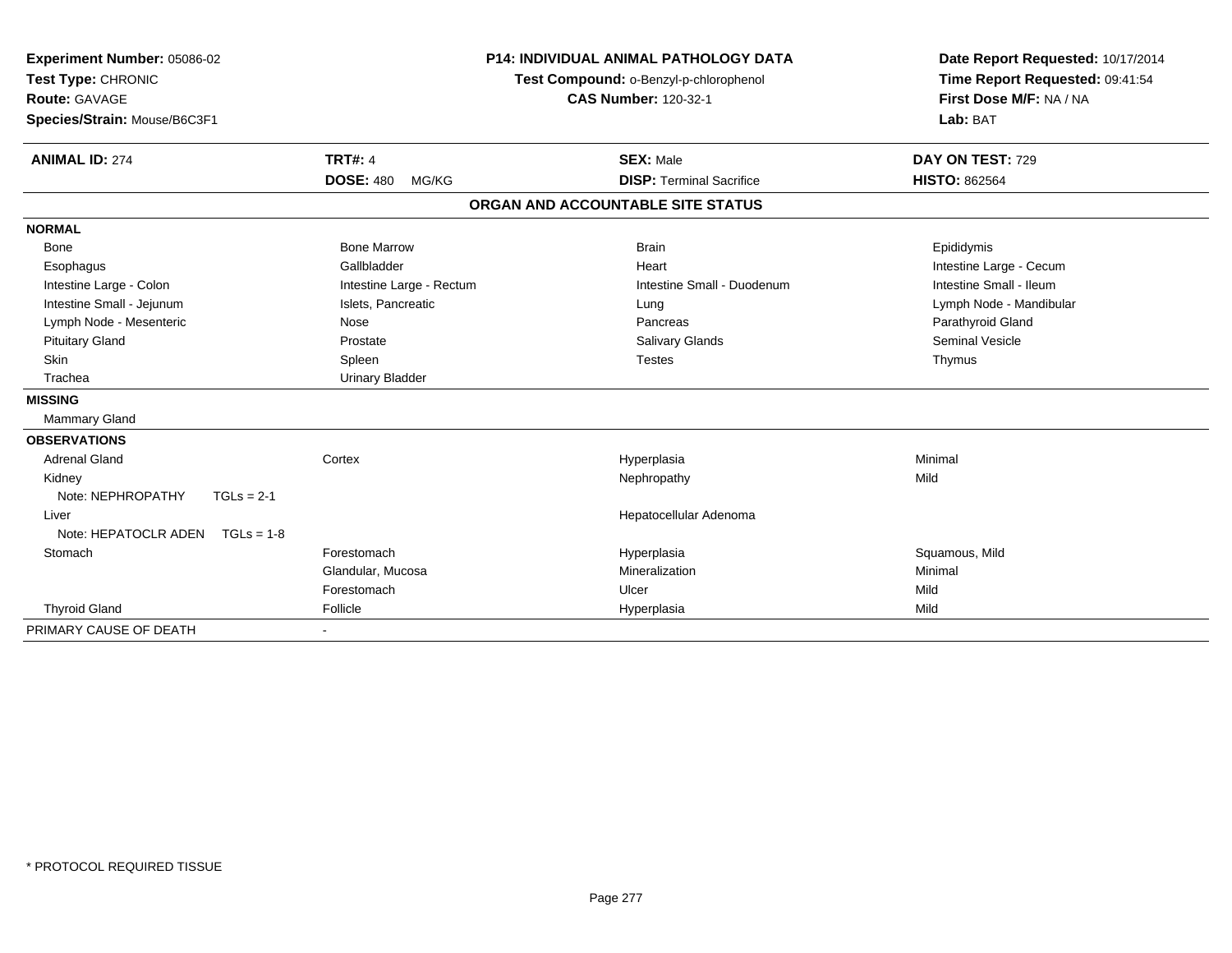| Experiment Number: 05086-02<br>Test Type: CHRONIC<br><b>Route: GAVAGE</b><br>Species/Strain: Mouse/B6C3F1 |              |                           | <b>P14: INDIVIDUAL ANIMAL PATHOLOGY DATA</b><br>Test Compound: o-Benzyl-p-chlorophenol<br><b>CAS Number: 120-32-1</b> |                                   | Date Report Requested: 10/17/2014<br>Time Report Requested: 09:41:54<br>First Dose M/F: NA / NA<br>Lab: BAT |  |
|-----------------------------------------------------------------------------------------------------------|--------------|---------------------------|-----------------------------------------------------------------------------------------------------------------------|-----------------------------------|-------------------------------------------------------------------------------------------------------------|--|
| <b>ANIMAL ID: 275</b>                                                                                     |              | <b>TRT#: 4</b>            |                                                                                                                       | <b>SEX: Male</b>                  | DAY ON TEST: 729                                                                                            |  |
|                                                                                                           |              | <b>DOSE: 480</b><br>MG/KG |                                                                                                                       | <b>DISP: Terminal Sacrifice</b>   | <b>HISTO: 862565</b>                                                                                        |  |
|                                                                                                           |              |                           |                                                                                                                       | ORGAN AND ACCOUNTABLE SITE STATUS |                                                                                                             |  |
| <b>NORMAL</b>                                                                                             |              |                           |                                                                                                                       |                                   |                                                                                                             |  |
| Adrenal Gland - Medulla                                                                                   |              | <b>Bone Marrow</b>        |                                                                                                                       | <b>Brain</b>                      | Epididymis                                                                                                  |  |
| Esophagus                                                                                                 |              | Gallbladder               |                                                                                                                       | Heart                             | Intestine Large - Cecum                                                                                     |  |
| Intestine Large - Colon                                                                                   |              | Intestine Large - Rectum  |                                                                                                                       | Intestine Small - Duodenum        | Intestine Small - Ileum                                                                                     |  |
| Intestine Small - Jejunum                                                                                 |              | Islets. Pancreatic        |                                                                                                                       | Lymph Node - Mandibular           | Lymph Node - Mesenteric                                                                                     |  |
| Nose                                                                                                      |              | Pancreas                  |                                                                                                                       | Parathyroid Gland                 | <b>Pituitary Gland</b>                                                                                      |  |
| Prostate                                                                                                  |              | Salivary Glands           |                                                                                                                       | <b>Seminal Vesicle</b>            | <b>Skin</b>                                                                                                 |  |
| Spleen                                                                                                    |              | Stomach - Forestomach     |                                                                                                                       | Stomach - Glandular               | <b>Testes</b>                                                                                               |  |
| Thymus                                                                                                    |              | <b>Thyroid Gland</b>      |                                                                                                                       | Trachea                           | <b>Urinary Bladder</b>                                                                                      |  |
| <b>MISSING</b>                                                                                            |              |                           |                                                                                                                       |                                   |                                                                                                             |  |
| Mammary Gland                                                                                             |              |                           |                                                                                                                       |                                   |                                                                                                             |  |
| <b>OBSERVATIONS</b>                                                                                       |              |                           |                                                                                                                       |                                   |                                                                                                             |  |
| <b>Adrenal Gland</b>                                                                                      |              | Cortex                    |                                                                                                                       | Hyperplasia                       | Minimal                                                                                                     |  |
| <b>Bone</b>                                                                                               |              |                           |                                                                                                                       | Fibrous Osteodystrophy            | Minimal                                                                                                     |  |
| Kidney                                                                                                    |              |                           |                                                                                                                       | Nephropathy                       | Mild                                                                                                        |  |
| Note: NEPHROPATHY                                                                                         | $TGLs = 1-1$ |                           |                                                                                                                       |                                   |                                                                                                             |  |
| Liver                                                                                                     |              |                           |                                                                                                                       | Hepatocellular Adenoma            |                                                                                                             |  |
| Lung                                                                                                      |              |                           |                                                                                                                       | Alveolar/Bronchiolar Carcinoma    |                                                                                                             |  |
| Note: ALV BRON CARC                                                                                       | $TGLs = 2-2$ |                           |                                                                                                                       |                                   |                                                                                                             |  |
| PRIMARY CAUSE OF DEATH                                                                                    |              |                           |                                                                                                                       |                                   |                                                                                                             |  |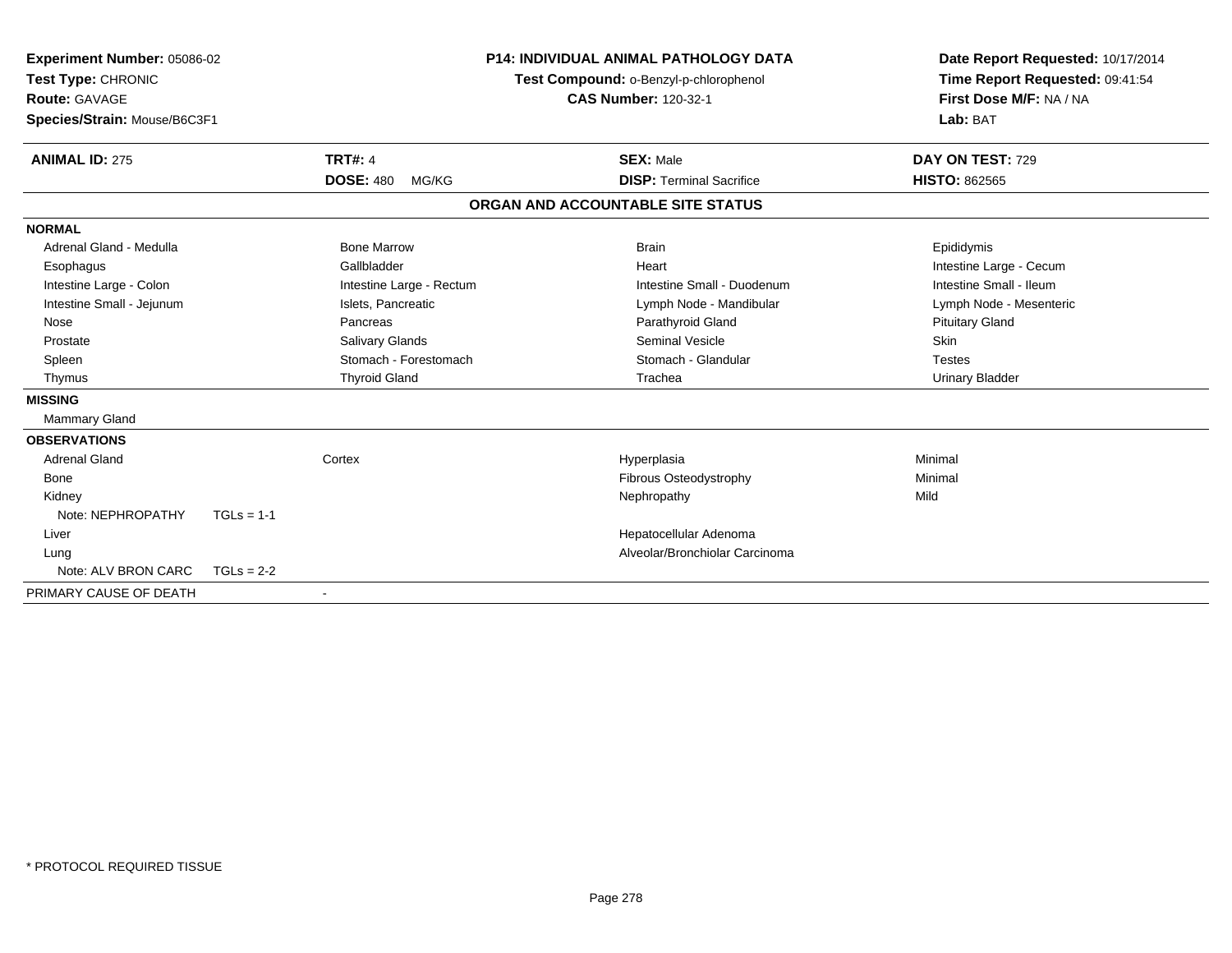| Experiment Number: 05086-02             |                           | <b>P14: INDIVIDUAL ANIMAL PATHOLOGY DATA</b> | Date Report Requested: 10/17/2014 |
|-----------------------------------------|---------------------------|----------------------------------------------|-----------------------------------|
| Test Type: CHRONIC                      |                           | Test Compound: o-Benzyl-p-chlorophenol       | Time Report Requested: 09:41:54   |
| <b>Route: GAVAGE</b>                    |                           | <b>CAS Number: 120-32-1</b>                  | First Dose M/F: NA / NA           |
| Species/Strain: Mouse/B6C3F1            |                           |                                              | Lab: BAT                          |
| <b>ANIMAL ID: 276</b>                   | <b>TRT#: 4</b>            | <b>SEX: Male</b>                             | DAY ON TEST: 729                  |
|                                         | <b>DOSE: 480</b><br>MG/KG | <b>DISP: Terminal Sacrifice</b>              | <b>HISTO: 862566</b>              |
|                                         |                           | ORGAN AND ACCOUNTABLE SITE STATUS            |                                   |
| <b>NORMAL</b>                           |                           |                                              |                                   |
| <b>Adrenal Gland - Cortex</b>           | Adrenal Gland - Medulla   | Bone                                         | <b>Bone Marrow</b>                |
| <b>Brain</b>                            | Epididymis                | Esophagus                                    | Gallbladder                       |
| Heart                                   | Intestine Large - Cecum   | Intestine Large - Colon                      | Intestine Large - Rectum          |
| Intestine Small - Duodenum              | Intestine Small - Ileum   | Intestine Small - Jejunum                    | Islets, Pancreatic                |
| Lung                                    | Lymph Node - Mandibular   | Lymph Node - Mesenteric                      | Nose                              |
| Pancreas                                | Parathyroid Gland         | <b>Pituitary Gland</b>                       | Prostate                          |
| Salivary Glands                         | <b>Seminal Vesicle</b>    | Skin                                         | Stomach - Forestomach             |
| Stomach - Glandular                     | <b>Testes</b>             | <b>Thyroid Gland</b>                         | Trachea                           |
| <b>Urinary Bladder</b>                  |                           |                                              |                                   |
| <b>MISSING</b>                          |                           |                                              |                                   |
| <b>Mammary Gland</b>                    |                           |                                              |                                   |
| <b>OBSERVATIONS</b>                     |                           |                                              |                                   |
| Kidney                                  |                           | Nephropathy                                  | Mild                              |
| [Nephropathy TGLS = 4-1]                |                           |                                              |                                   |
| Liver                                   |                           | Hepatocellular Adenoma                       | Multiple                          |
| [ Hepatocellular Adenoma TGLS = 3-1+2 ] |                           |                                              |                                   |
| Spleen                                  |                           | Lymphoma Malignant Mixed                     |                                   |
| [ Lymphoma Malignant Mixed TGLS = 2-8 ] |                           |                                              |                                   |
| Thymus                                  |                           | Lymphoma Malignant Mixed                     |                                   |
| [ Lymphoma Malignant Mixed TGLS = 1-7 ] |                           |                                              |                                   |
| PRIMARY CAUSE OF DEATH                  |                           |                                              |                                   |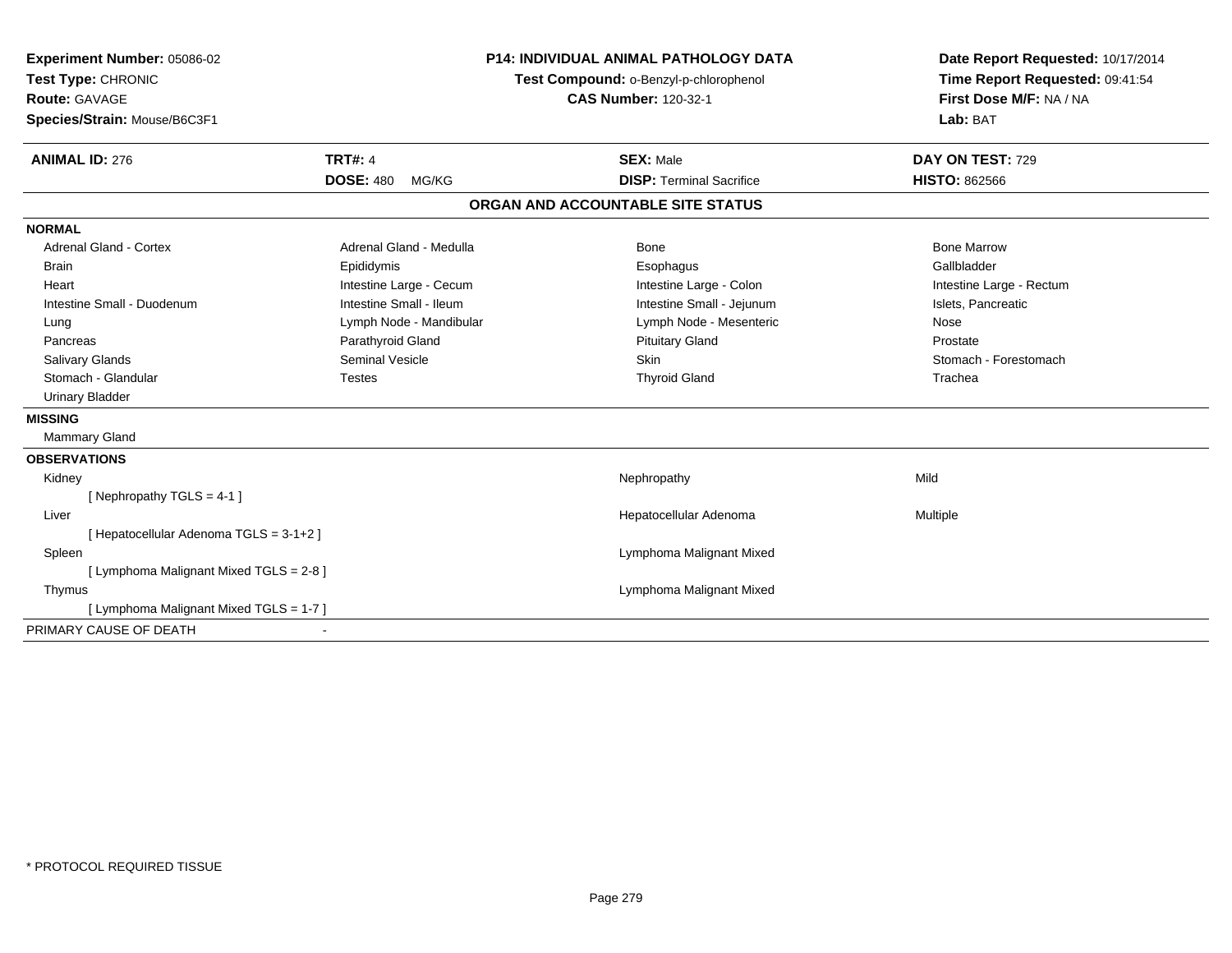| Experiment Number: 05086-02  | <b>P14: INDIVIDUAL ANIMAL PATHOLOGY DATA</b> |                                        | Date Report Requested: 10/17/2014 |
|------------------------------|----------------------------------------------|----------------------------------------|-----------------------------------|
| Test Type: CHRONIC           |                                              | Test Compound: o-Benzyl-p-chlorophenol | Time Report Requested: 09:41:54   |
| <b>Route: GAVAGE</b>         |                                              | <b>CAS Number: 120-32-1</b>            | First Dose M/F: NA / NA           |
| Species/Strain: Mouse/B6C3F1 |                                              |                                        | Lab: BAT                          |
| <b>ANIMAL ID: 277</b>        | <b>TRT#: 4</b>                               | <b>SEX: Male</b>                       | DAY ON TEST: 729                  |
|                              | <b>DOSE: 480</b><br>MG/KG                    | <b>DISP: Terminal Sacrifice</b>        | <b>HISTO: 862567</b>              |
|                              |                                              | ORGAN AND ACCOUNTABLE SITE STATUS      |                                   |
| <b>NORMAL</b>                |                                              |                                        |                                   |
| Adrenal Gland - Medulla      | <b>Bone</b>                                  | <b>Bone Marrow</b>                     | <b>Brain</b>                      |
| Epididymis                   | Esophagus                                    | Gallbladder                            | Heart                             |
| Intestine Large - Cecum      | Intestine Large - Colon                      | Intestine Large - Rectum               | Intestine Small - Duodenum        |
| Intestine Small - Ileum      | Intestine Small - Jejunum                    | Islets. Pancreatic                     | Liver                             |
| Lung                         | Lymph Node - Mandibular                      | Lymph Node - Mesenteric                | Nose                              |
| Pancreas                     | Parathyroid Gland                            | <b>Pituitary Gland</b>                 | Prostate                          |
| <b>Salivary Glands</b>       | Seminal Vesicle                              | <b>Skin</b>                            | Spleen                            |
| Stomach - Forestomach        | Stomach - Glandular                          | <b>Testes</b>                          | Thymus                            |
| <b>Thyroid Gland</b>         | Trachea                                      | <b>Urinary Bladder</b>                 |                                   |
| <b>MISSING</b>               |                                              |                                        |                                   |
| <b>Mammary Gland</b>         |                                              |                                        |                                   |
| <b>OBSERVATIONS</b>          |                                              |                                        |                                   |
| <b>Adrenal Gland</b>         | Cortex                                       | Hyperplasia                            | Minimal                           |
| Kidney                       | <b>Renal Tubule</b>                          | Adenoma                                |                                   |
|                              |                                              | Nephropathy                            | Moderate                          |
| [Adenoma TGLS = $1-8$ ]      |                                              |                                        |                                   |
| [Nephropathy TGLS = $2-1$ ]  |                                              |                                        |                                   |
| Mesentery                    | Fat                                          | <b>Necrosis</b>                        | Moderate                          |
| [ Necrosis $TGLS = 3-9$ ]    |                                              |                                        |                                   |
| PRIMARY CAUSE OF DEATH       |                                              |                                        |                                   |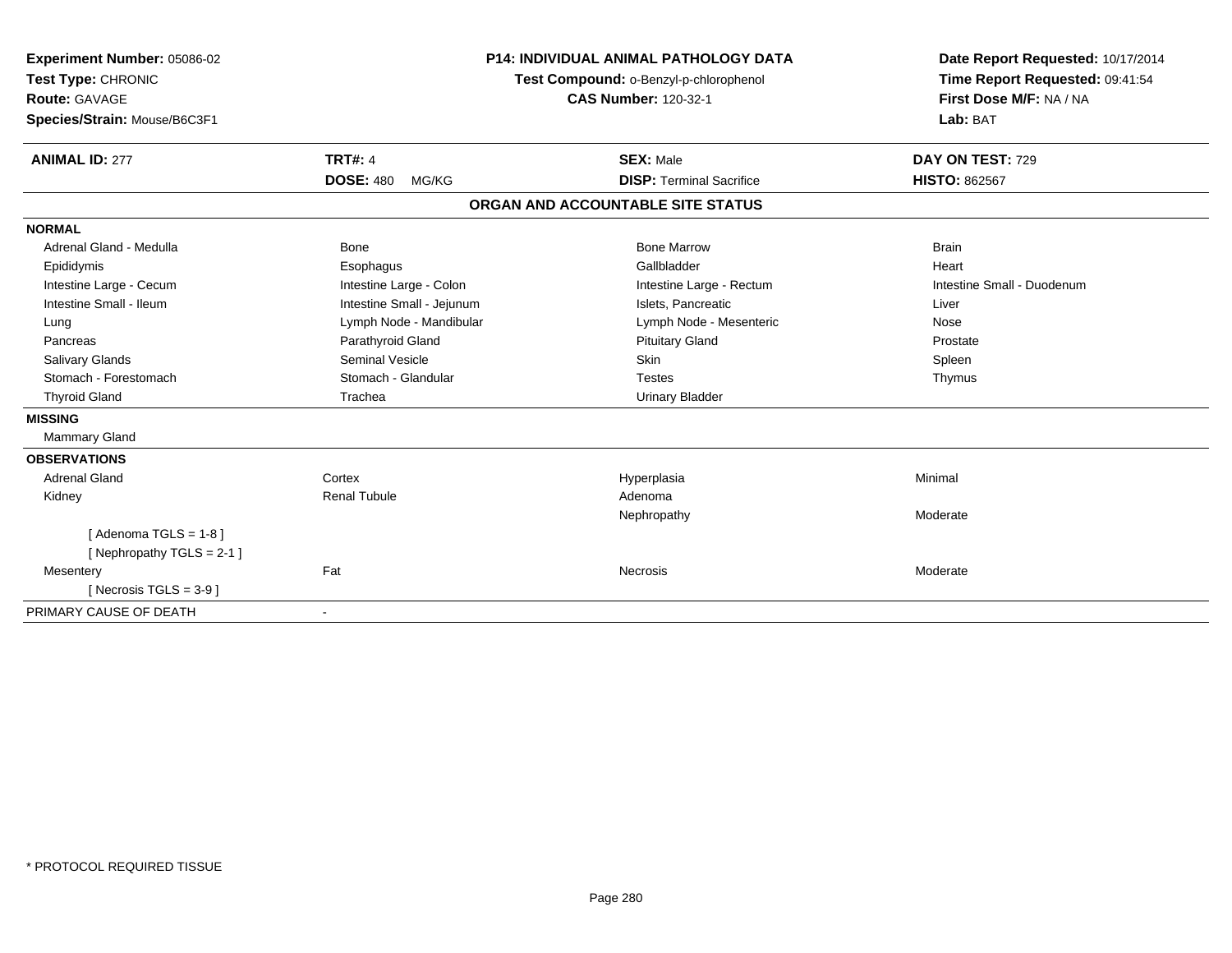| Experiment Number: 05086-02<br>Test Type: CHRONIC<br>Route: GAVAGE<br>Species/Strain: Mouse/B6C3F1 |                           | P14: INDIVIDUAL ANIMAL PATHOLOGY DATA<br>Test Compound: o-Benzyl-p-chlorophenol<br><b>CAS Number: 120-32-1</b> | Date Report Requested: 10/17/2014<br>Time Report Requested: 09:41:54<br>First Dose M/F: NA / NA<br>Lab: BAT |
|----------------------------------------------------------------------------------------------------|---------------------------|----------------------------------------------------------------------------------------------------------------|-------------------------------------------------------------------------------------------------------------|
| <b>ANIMAL ID: 278</b>                                                                              | <b>TRT#: 4</b>            | <b>SEX: Male</b>                                                                                               | DAY ON TEST: 729                                                                                            |
|                                                                                                    | <b>DOSE: 480</b><br>MG/KG | <b>DISP: Terminal Sacrifice</b>                                                                                | <b>HISTO: 862568</b>                                                                                        |
|                                                                                                    |                           | ORGAN AND ACCOUNTABLE SITE STATUS                                                                              |                                                                                                             |
| <b>NORMAL</b>                                                                                      |                           |                                                                                                                |                                                                                                             |
| <b>Adrenal Gland - Cortex</b>                                                                      | Adrenal Gland - Medulla   | <b>Bone Marrow</b>                                                                                             | <b>Brain</b>                                                                                                |
| Epididymis                                                                                         | Esophagus                 | Gallbladder                                                                                                    | Heart                                                                                                       |
| Intestine Large - Cecum                                                                            | Intestine Large - Colon   | Intestine Large - Rectum                                                                                       | Intestine Small - Duodenum                                                                                  |
| Intestine Small - Ileum                                                                            | Intestine Small - Jejunum | Islets. Pancreatic                                                                                             | Lung                                                                                                        |
| Lymph Node - Mandibular                                                                            | Lymph Node - Mesenteric   | Nose                                                                                                           | Pancreas                                                                                                    |
| Parathyroid Gland                                                                                  | <b>Pituitary Gland</b>    | Prostate                                                                                                       | <b>Salivary Glands</b>                                                                                      |
| <b>Seminal Vesicle</b>                                                                             | Skin                      | Spleen                                                                                                         | Stomach - Forestomach                                                                                       |
| Stomach - Glandular                                                                                | <b>Testes</b>             | Thymus                                                                                                         | <b>Thyroid Gland</b>                                                                                        |
| Trachea                                                                                            | <b>Urinary Bladder</b>    |                                                                                                                |                                                                                                             |
| <b>MISSING</b>                                                                                     |                           |                                                                                                                |                                                                                                             |
| <b>Mammary Gland</b>                                                                               |                           |                                                                                                                |                                                                                                             |
| <b>OBSERVATIONS</b>                                                                                |                           |                                                                                                                |                                                                                                             |
| <b>Bone</b>                                                                                        |                           | Fibrous Osteodystrophy                                                                                         | Minimal                                                                                                     |
| Kidney                                                                                             |                           | Nephropathy                                                                                                    | Mild                                                                                                        |
| [Nephropathy TGLS = 2-1]                                                                           |                           |                                                                                                                |                                                                                                             |
| Liver                                                                                              |                           | Hepatocellular Adenoma                                                                                         |                                                                                                             |
| [Hepatocellular Adenoma TGLS = 1-8]                                                                |                           |                                                                                                                |                                                                                                             |
| PRIMARY CAUSE OF DEATH                                                                             |                           |                                                                                                                |                                                                                                             |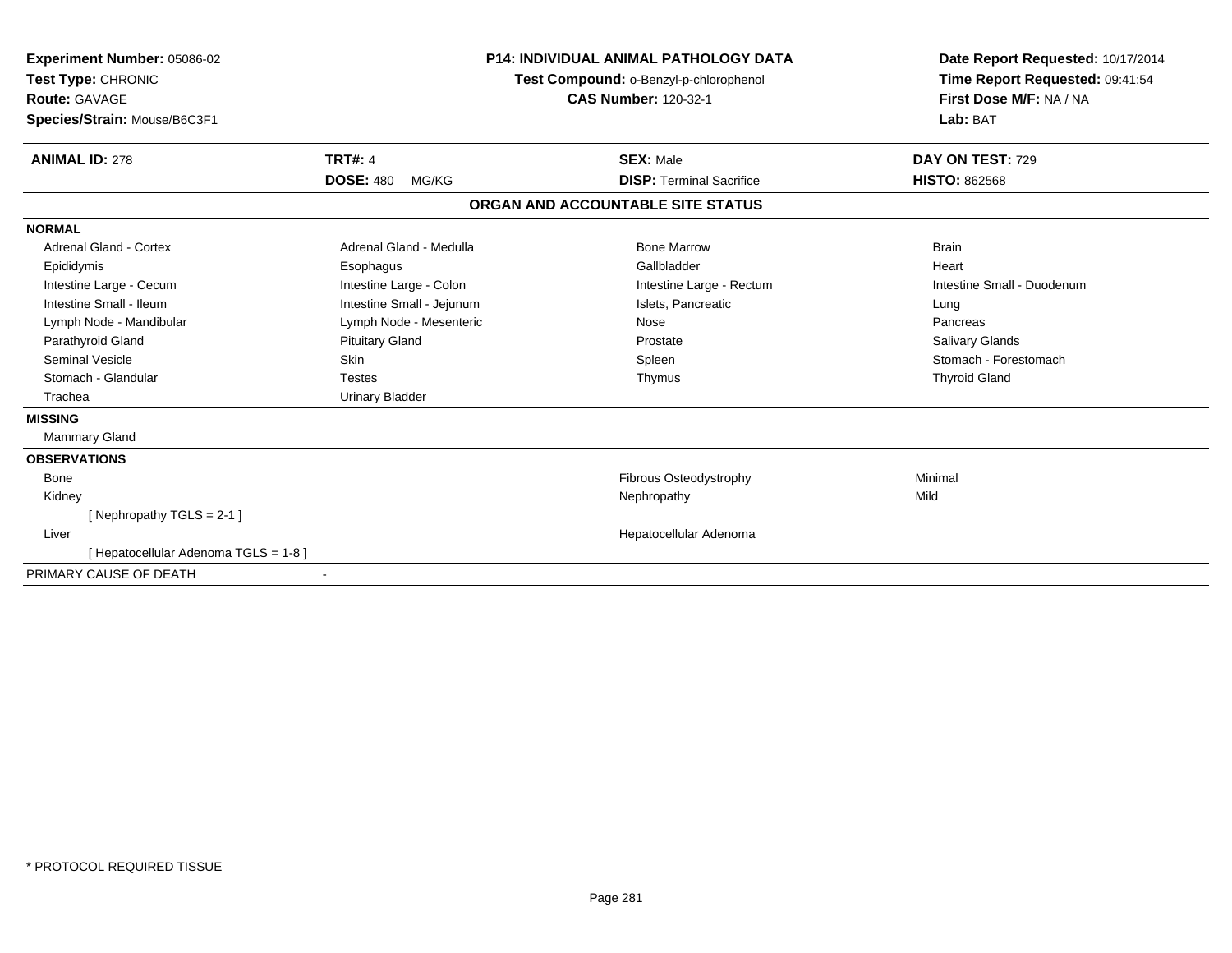| Experiment Number: 05086-02<br>Test Type: CHRONIC<br><b>Route: GAVAGE</b><br>Species/Strain: Mouse/B6C3F1 |                           | <b>P14: INDIVIDUAL ANIMAL PATHOLOGY DATA</b><br>Test Compound: o-Benzyl-p-chlorophenol<br><b>CAS Number: 120-32-1</b> | Date Report Requested: 10/17/2014<br>Time Report Requested: 09:41:54<br>First Dose M/F: NA / NA<br>Lab: BAT |
|-----------------------------------------------------------------------------------------------------------|---------------------------|-----------------------------------------------------------------------------------------------------------------------|-------------------------------------------------------------------------------------------------------------|
| <b>ANIMAL ID: 279</b>                                                                                     | <b>TRT#: 4</b>            | <b>SEX: Male</b>                                                                                                      | DAY ON TEST: 93                                                                                             |
|                                                                                                           | <b>DOSE: 480</b><br>MG/KG | <b>DISP:</b> Scheduled Sacrifice                                                                                      | HISTO:                                                                                                      |
|                                                                                                           |                           | ORGAN AND ACCOUNTABLE SITE STATUS                                                                                     |                                                                                                             |
| <b>NORMAL</b>                                                                                             |                           |                                                                                                                       |                                                                                                             |
| Adrenal Gland - Cortex                                                                                    | Adrenal Gland - Medulla   | Bone                                                                                                                  | <b>Bone Marrow</b>                                                                                          |
| <b>Brain</b>                                                                                              | Epididymis                | Esophagus                                                                                                             | Gallbladder                                                                                                 |
| Heart                                                                                                     | Intestine Large - Cecum   | Intestine Large - Colon                                                                                               | Intestine Large - Rectum                                                                                    |
| Intestine Small - Duodenum                                                                                | Intestine Small - Ileum   | Intestine Small - Jejunum                                                                                             | Islets, Pancreatic                                                                                          |
| Lung                                                                                                      | Lymph Node - Mandibular   | Lymph Node - Mesenteric                                                                                               | Nose                                                                                                        |
| Pancreas                                                                                                  | Parathyroid Gland         | <b>Pituitary Gland</b>                                                                                                | Prostate                                                                                                    |
| <b>Salivary Glands</b>                                                                                    | Seminal Vesicle           | <b>Skin</b>                                                                                                           | Spleen                                                                                                      |
| Stomach - Forestomach                                                                                     | Stomach - Glandular       | <b>Testes</b>                                                                                                         | Thymus                                                                                                      |
| <b>Thyroid Gland</b>                                                                                      | Trachea                   | <b>Urinary Bladder</b>                                                                                                |                                                                                                             |
| <b>MISSING</b>                                                                                            |                           |                                                                                                                       |                                                                                                             |
| Mammary Gland                                                                                             |                           |                                                                                                                       |                                                                                                             |
| <b>OBSERVATIONS</b>                                                                                       |                           |                                                                                                                       |                                                                                                             |
| Kidney                                                                                                    |                           | Nephropathy                                                                                                           | Mild                                                                                                        |
| Liver                                                                                                     |                           | Inflammation                                                                                                          | Necrotizing, Minimal                                                                                        |
| PRIMARY CAUSE OF DEATH                                                                                    |                           |                                                                                                                       |                                                                                                             |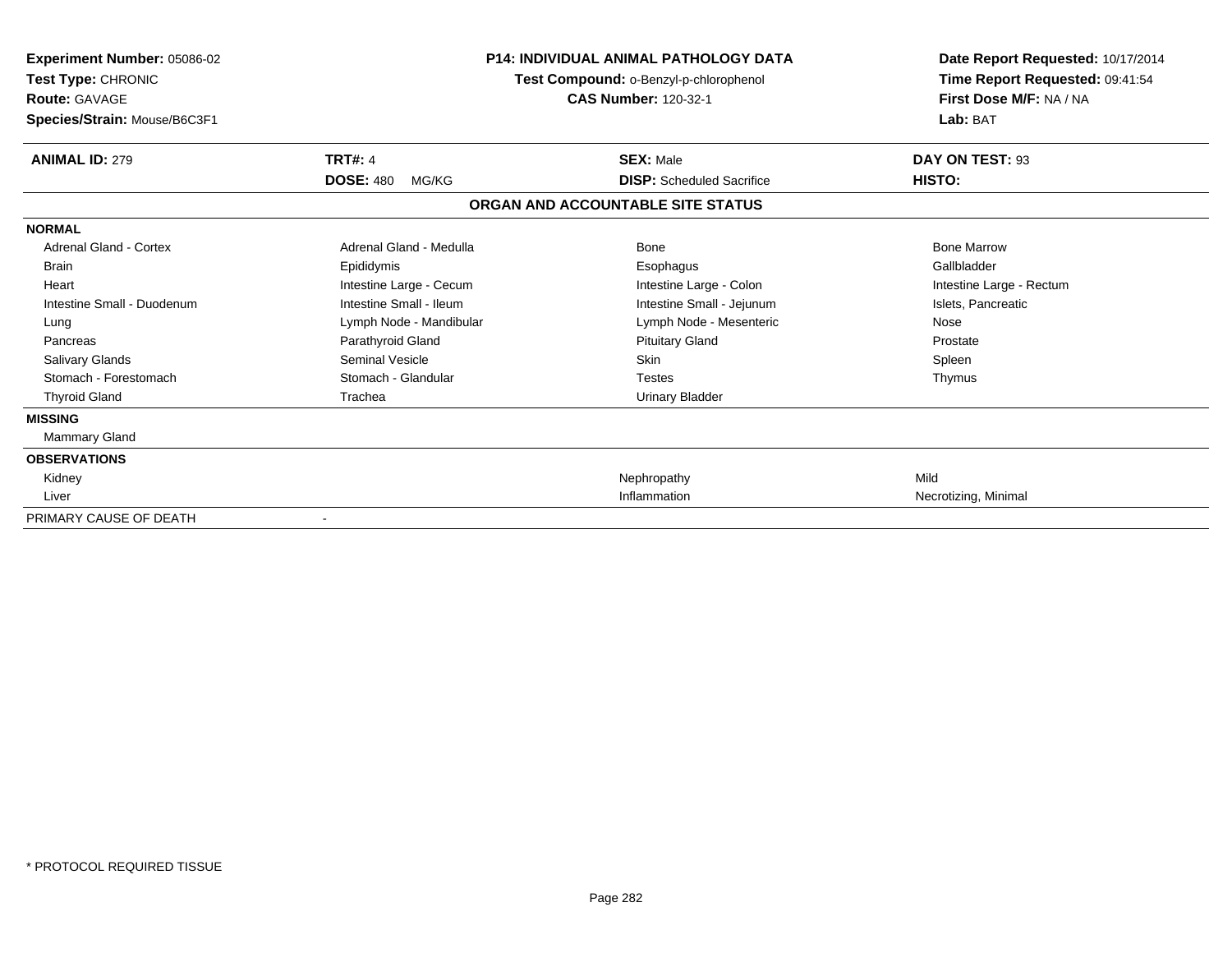| Experiment Number: 05086-02<br>Test Type: CHRONIC<br>Route: GAVAGE<br>Species/Strain: Mouse/B6C3F1 |                           | <b>P14: INDIVIDUAL ANIMAL PATHOLOGY DATA</b><br>Test Compound: o-Benzyl-p-chlorophenol<br><b>CAS Number: 120-32-1</b> | Date Report Requested: 10/17/2014<br>Time Report Requested: 09:41:54<br>First Dose M/F: NA / NA<br>Lab: BAT |
|----------------------------------------------------------------------------------------------------|---------------------------|-----------------------------------------------------------------------------------------------------------------------|-------------------------------------------------------------------------------------------------------------|
| <b>ANIMAL ID: 280</b>                                                                              | <b>TRT#: 4</b>            | <b>SEX: Male</b>                                                                                                      | DAY ON TEST: 424                                                                                            |
|                                                                                                    | <b>DOSE: 480</b><br>MG/KG | <b>DISP: Natural Death</b>                                                                                            | <b>HISTO: 862570</b>                                                                                        |
|                                                                                                    |                           | ORGAN AND ACCOUNTABLE SITE STATUS                                                                                     |                                                                                                             |
| <b>NORMAL</b>                                                                                      |                           |                                                                                                                       |                                                                                                             |
| <b>Adrenal Gland - Cortex</b>                                                                      | Adrenal Gland - Medulla   | Bone                                                                                                                  | <b>Bone Marrow</b>                                                                                          |
| <b>Brain</b>                                                                                       | Epididymis                | Esophagus                                                                                                             | Intestine Large - Cecum                                                                                     |
| Intestine Large - Colon                                                                            | Intestine Large - Rectum  | Intestine Small - Duodenum                                                                                            | Intestine Small - Ileum                                                                                     |
| Intestine Small - Jejunum                                                                          | Islets. Pancreatic        | Liver                                                                                                                 | Lung                                                                                                        |
| Lymph Node - Mandibular                                                                            | Lymph Node - Mesenteric   | Nose                                                                                                                  | Pancreas                                                                                                    |
| <b>Pituitary Gland</b>                                                                             | Prostate                  | Salivary Glands                                                                                                       | <b>Seminal Vesicle</b>                                                                                      |
| Skin                                                                                               | Spleen                    | Stomach - Glandular                                                                                                   | <b>Testes</b>                                                                                               |
| <b>Thyroid Gland</b>                                                                               | Trachea                   | <b>Urinary Bladder</b>                                                                                                |                                                                                                             |
| <b>MISSING</b>                                                                                     |                           |                                                                                                                       |                                                                                                             |
| <b>Mammary Gland</b>                                                                               | Parathyroid Gland         | Thymus                                                                                                                |                                                                                                             |
| <b>AUTO PRECLUDES DIAG.</b>                                                                        |                           |                                                                                                                       |                                                                                                             |
| Gallbladder                                                                                        |                           |                                                                                                                       |                                                                                                             |
| <b>OBSERVATIONS</b>                                                                                |                           |                                                                                                                       |                                                                                                             |
| Heart                                                                                              | Myocardium                | Degeneration                                                                                                          | Minimal                                                                                                     |
| Kidney                                                                                             |                           | Nephropathy                                                                                                           | Mild                                                                                                        |
| Note: NEPHROPATHY<br>$TGLs = 1-1$                                                                  |                           |                                                                                                                       |                                                                                                             |
| Stomach                                                                                            | Forestomach               | Ulcer                                                                                                                 | Mild                                                                                                        |
| Note: ULCER<br>$TGLs = 2-7$                                                                        |                           |                                                                                                                       |                                                                                                             |
| PRIMARY CAUSE OF DEATH                                                                             |                           |                                                                                                                       |                                                                                                             |
| Animal Note: C O DEATH: NEPHROPATHY; STOMACH ULCER                                                 |                           |                                                                                                                       |                                                                                                             |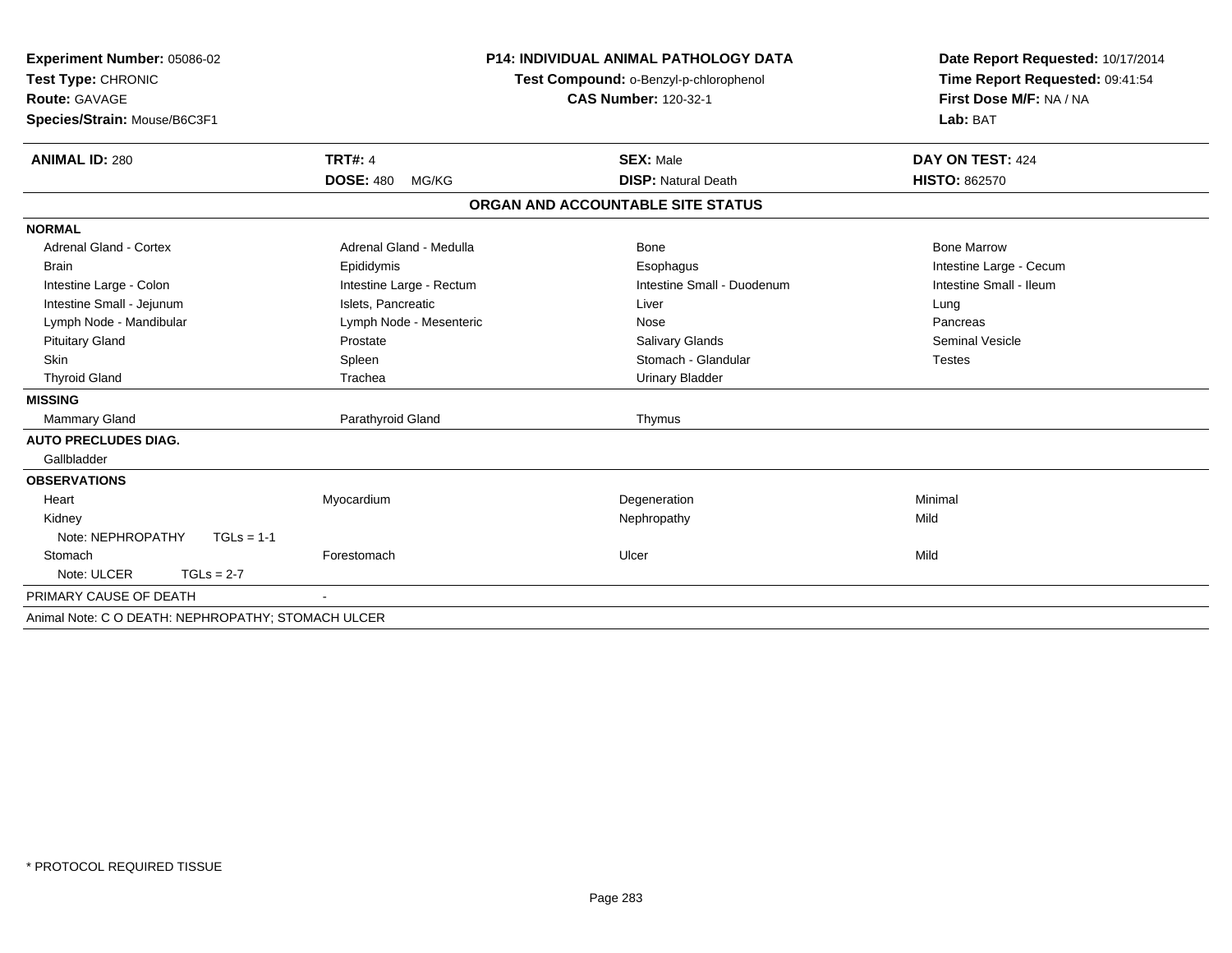| <b>Experiment Number: 05086-02</b><br><b>Test Type: CHRONIC</b><br><b>Route: GAVAGE</b><br>Species/Strain: Mouse/B6C3F1 |                           | <b>P14: INDIVIDUAL ANIMAL PATHOLOGY DATA</b><br>Test Compound: o-Benzyl-p-chlorophenol<br><b>CAS Number: 120-32-1</b> | Date Report Requested: 10/17/2014<br>Time Report Requested: 09:41:54<br>First Dose M/F: NA / NA<br>Lab: BAT |
|-------------------------------------------------------------------------------------------------------------------------|---------------------------|-----------------------------------------------------------------------------------------------------------------------|-------------------------------------------------------------------------------------------------------------|
| <b>ANIMAL ID: 281</b>                                                                                                   | TRT#: 5                   | <b>SEX: Female</b>                                                                                                    | DAY ON TEST: 93                                                                                             |
|                                                                                                                         | DOSE: 0 MG/KG             | <b>DISP:</b> Scheduled Sacrifice                                                                                      | HISTO:                                                                                                      |
|                                                                                                                         |                           | ORGAN AND ACCOUNTABLE SITE STATUS                                                                                     |                                                                                                             |
| <b>NORMAL</b>                                                                                                           |                           |                                                                                                                       |                                                                                                             |
| Adrenal Gland - Cortex                                                                                                  | Adrenal Gland - Medulla   | Bone                                                                                                                  | <b>Bone Marrow</b>                                                                                          |
| <b>Brain</b>                                                                                                            | Esophagus                 | Gallbladder                                                                                                           | Heart                                                                                                       |
| Intestine Large - Cecum                                                                                                 | Intestine Large - Colon   | Intestine Large - Rectum                                                                                              | Intestine Small - Duodenum                                                                                  |
| Intestine Small - Ileum                                                                                                 | Intestine Small - Jejunum | Islets, Pancreatic                                                                                                    | Kidney                                                                                                      |
| Lung                                                                                                                    | Lymph Node - Mandibular   | Lymph Node - Mesenteric                                                                                               | <b>Mammary Gland</b>                                                                                        |
| Nose                                                                                                                    | Ovary                     | Pancreas                                                                                                              | Parathyroid Gland                                                                                           |
| <b>Pituitary Gland</b>                                                                                                  | Salivary Glands           | <b>Skin</b>                                                                                                           | Spleen                                                                                                      |
| Stomach - Forestomach                                                                                                   | Stomach - Glandular       | Thymus                                                                                                                | <b>Thyroid Gland</b>                                                                                        |
| Trachea                                                                                                                 | <b>Urinary Bladder</b>    | Uterus                                                                                                                |                                                                                                             |
| <b>OBSERVATIONS</b>                                                                                                     |                           |                                                                                                                       |                                                                                                             |
| Liver                                                                                                                   |                           | Inflammation                                                                                                          | Necrotizing, Minimal                                                                                        |
| PRIMARY CAUSE OF DEATH                                                                                                  |                           |                                                                                                                       |                                                                                                             |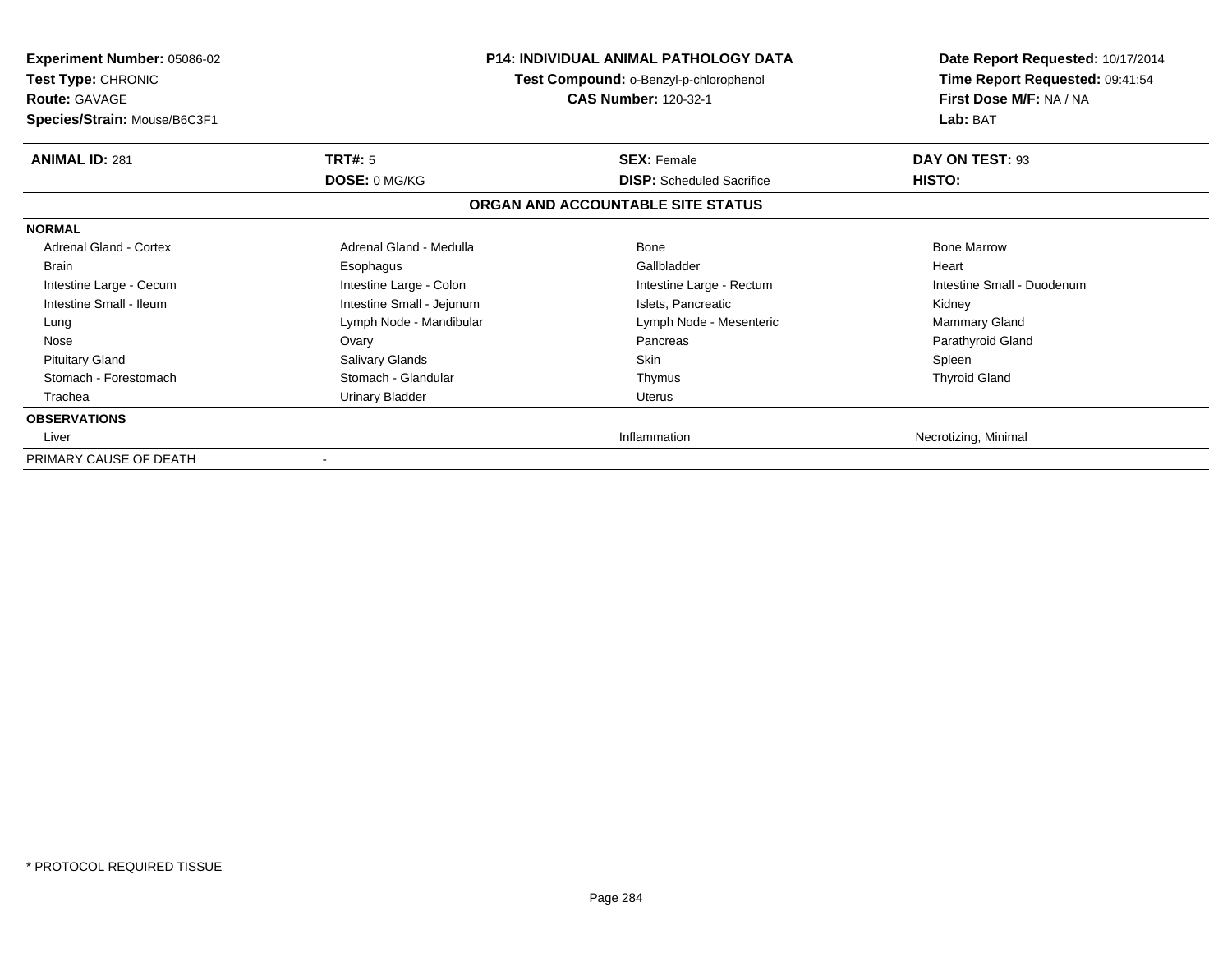| Experiment Number: 05086-02<br>Test Type: CHRONIC | <b>P14: INDIVIDUAL ANIMAL PATHOLOGY DATA</b><br>Test Compound: o-Benzyl-p-chlorophenol |                                   | Date Report Requested: 10/17/2014<br>Time Report Requested: 09:41:54 |
|---------------------------------------------------|----------------------------------------------------------------------------------------|-----------------------------------|----------------------------------------------------------------------|
| <b>Route: GAVAGE</b>                              |                                                                                        | <b>CAS Number: 120-32-1</b>       | First Dose M/F: NA / NA                                              |
| Species/Strain: Mouse/B6C3F1                      |                                                                                        |                                   | Lab: BAT                                                             |
| <b>ANIMAL ID: 282</b>                             | TRT#: 5                                                                                | <b>SEX: Female</b>                | DAY ON TEST: 722                                                     |
|                                                   | DOSE: 0 MG/KG                                                                          | <b>DISP: Terminal Sacrifice</b>   | <b>HISTO: 862432</b>                                                 |
|                                                   |                                                                                        | ORGAN AND ACCOUNTABLE SITE STATUS |                                                                      |
| <b>NORMAL</b>                                     |                                                                                        |                                   |                                                                      |
| <b>Adrenal Gland - Cortex</b>                     | Adrenal Gland - Medulla                                                                | <b>Bone</b>                       | <b>Brain</b>                                                         |
| Esophagus                                         | Gallbladder                                                                            | Heart                             | Intestine Large - Cecum                                              |
| Intestine Large - Colon                           | Intestine Large - Rectum                                                               | Intestine Small - Duodenum        | Intestine Small - Ileum                                              |
| Intestine Small - Jejunum                         | Islets, Pancreatic                                                                     | Lung                              | Lymph Node - Mandibular                                              |
| Lymph Node - Mesenteric                           | Nose                                                                                   | Pancreas                          | <b>Pituitary Gland</b>                                               |
| Salivary Glands                                   | Skin                                                                                   | Stomach - Forestomach             | Stomach - Glandular                                                  |
| <b>Thyroid Gland</b>                              | Trachea                                                                                | <b>Urinary Bladder</b>            |                                                                      |
| <b>MISSING</b>                                    |                                                                                        |                                   |                                                                      |
| <b>Mammary Gland</b>                              | Parathyroid Gland                                                                      | Thymus                            |                                                                      |
| <b>OBSERVATIONS</b>                               |                                                                                        |                                   |                                                                      |
| <b>Bone Marrow</b>                                |                                                                                        | Myelofibrosis                     | Moderate                                                             |
| Kidney                                            |                                                                                        | Nephropathy                       | Minimal                                                              |
| Liver                                             |                                                                                        | Hepatocellular Adenoma            |                                                                      |
|                                                   |                                                                                        | Lymphoma Malignant Mixed          |                                                                      |
| [ Hepatocellular Adenoma TGLS = 2-2 ]             |                                                                                        |                                   |                                                                      |
| Ovary                                             |                                                                                        | Infarct                           | Marked                                                               |
| [Infarct TGLS = $1-8$ ]                           |                                                                                        |                                   |                                                                      |
| Spleen                                            |                                                                                        | Hyperplasia                       | Lymphoid, Minimal                                                    |
| <b>Uterus</b>                                     | Endometrium                                                                            | Hyperplasia                       | Mild                                                                 |
| Note: HYPERPLASIA<br>$TGLs = 3-6+8$               |                                                                                        |                                   |                                                                      |
| PRIMARY CAUSE OF DEATH                            |                                                                                        |                                   |                                                                      |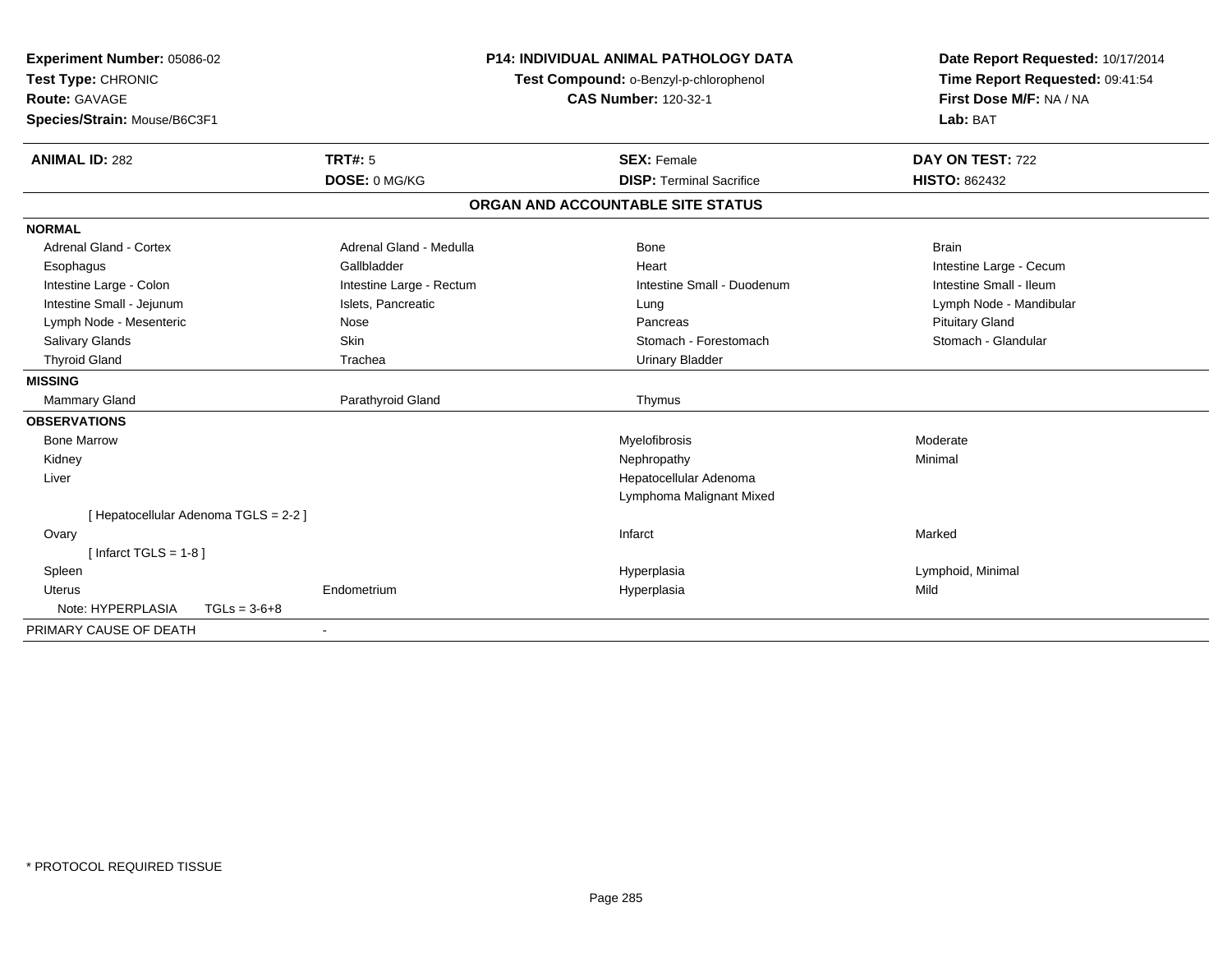| Experiment Number: 05086-02<br>Test Type: CHRONIC<br><b>Route: GAVAGE</b><br>Species/Strain: Mouse/B6C3F1 |                |                          | <b>P14: INDIVIDUAL ANIMAL PATHOLOGY DATA</b><br>Test Compound: o-Benzyl-p-chlorophenol<br><b>CAS Number: 120-32-1</b> |                                   | Date Report Requested: 10/17/2014<br>Time Report Requested: 09:41:54<br>First Dose M/F: NA / NA<br>Lab: BAT |  |
|-----------------------------------------------------------------------------------------------------------|----------------|--------------------------|-----------------------------------------------------------------------------------------------------------------------|-----------------------------------|-------------------------------------------------------------------------------------------------------------|--|
| <b>ANIMAL ID: 283</b>                                                                                     |                | TRT#: 5                  |                                                                                                                       | <b>SEX: Female</b>                | DAY ON TEST: 722                                                                                            |  |
|                                                                                                           |                | DOSE: 0 MG/KG            |                                                                                                                       | <b>DISP: Terminal Sacrifice</b>   | <b>HISTO: 862433</b>                                                                                        |  |
|                                                                                                           |                |                          |                                                                                                                       | ORGAN AND ACCOUNTABLE SITE STATUS |                                                                                                             |  |
| <b>NORMAL</b>                                                                                             |                |                          |                                                                                                                       |                                   |                                                                                                             |  |
| Adrenal Gland - Cortex                                                                                    |                | Adrenal Gland - Medulla  |                                                                                                                       | Bone                              | <b>Brain</b>                                                                                                |  |
| Esophagus                                                                                                 |                | Gallbladder              |                                                                                                                       | Heart                             | Intestine Large - Cecum                                                                                     |  |
| Intestine Large - Colon                                                                                   |                | Intestine Large - Rectum |                                                                                                                       | Intestine Small - Duodenum        | Intestine Small - Ileum                                                                                     |  |
| Intestine Small - Jejunum                                                                                 |                | Islets, Pancreatic       |                                                                                                                       | Kidney                            | Liver                                                                                                       |  |
| Lung                                                                                                      |                | Lymph Node - Mandibular  |                                                                                                                       | Lymph Node - Mesenteric           | Mammary Gland                                                                                               |  |
| Nose                                                                                                      |                | Ovary                    |                                                                                                                       | Pancreas                          | Salivary Glands                                                                                             |  |
| Skin                                                                                                      |                | Stomach - Forestomach    |                                                                                                                       | Stomach - Glandular               | Trachea                                                                                                     |  |
| <b>Urinary Bladder</b>                                                                                    |                |                          |                                                                                                                       |                                   |                                                                                                             |  |
| <b>MISSING</b>                                                                                            |                |                          |                                                                                                                       |                                   |                                                                                                             |  |
| Parathyroid Gland                                                                                         |                | Thymus                   |                                                                                                                       |                                   |                                                                                                             |  |
| <b>OBSERVATIONS</b>                                                                                       |                |                          |                                                                                                                       |                                   |                                                                                                             |  |
| <b>Bone Marrow</b>                                                                                        |                |                          |                                                                                                                       | Myelofibrosis                     | Minimal                                                                                                     |  |
| <b>Pituitary Gland</b>                                                                                    |                | <b>Pars Distalis</b>     |                                                                                                                       | Adenoma                           |                                                                                                             |  |
| Note: ADENOMA                                                                                             | $TGLs = 1-7$   |                          |                                                                                                                       |                                   |                                                                                                             |  |
| Spleen                                                                                                    |                |                          |                                                                                                                       | Hyperplasia                       | Lymphoid, Mild                                                                                              |  |
| <b>Thyroid Gland</b>                                                                                      |                | Follicle                 |                                                                                                                       | Hyperplasia                       | Minimal                                                                                                     |  |
| <b>Uterus</b>                                                                                             |                | Endometrium              |                                                                                                                       | Hyperplasia                       | Moderate                                                                                                    |  |
| Note: HYPERPLASIA                                                                                         | $TGLs = 2-6+8$ |                          |                                                                                                                       |                                   |                                                                                                             |  |
| PRIMARY CAUSE OF DEATH                                                                                    |                |                          |                                                                                                                       |                                   |                                                                                                             |  |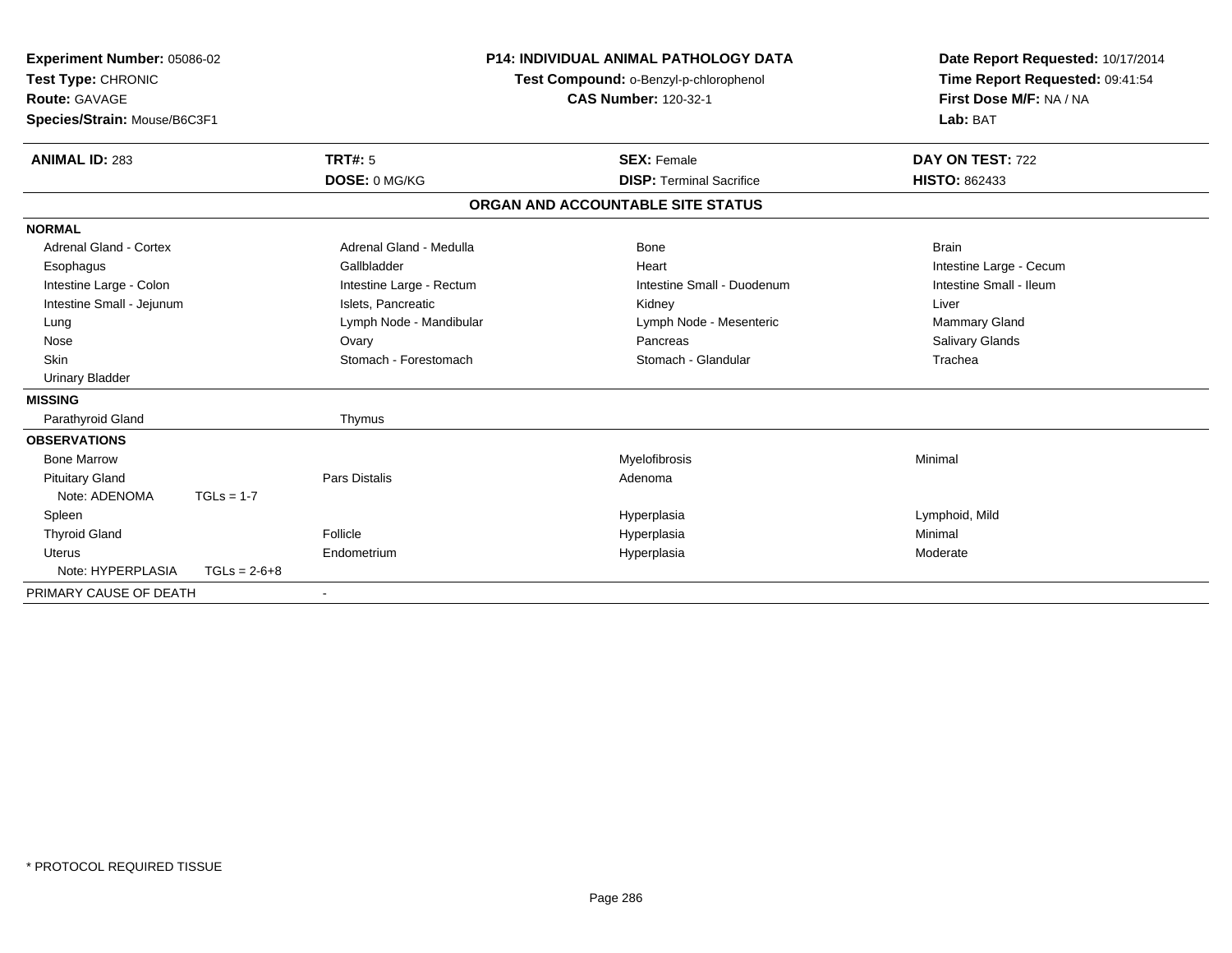| Experiment Number: 05086-02<br>Test Type: CHRONIC<br>Route: GAVAGE<br>Species/Strain: Mouse/B6C3F1 | P14: INDIVIDUAL ANIMAL PATHOLOGY DATA<br>Test Compound: o-Benzyl-p-chlorophenol<br><b>CAS Number: 120-32-1</b> |                                   | Date Report Requested: 10/17/2014<br>Time Report Requested: 09:41:54<br>First Dose M/F: NA / NA<br>Lab: BAT |
|----------------------------------------------------------------------------------------------------|----------------------------------------------------------------------------------------------------------------|-----------------------------------|-------------------------------------------------------------------------------------------------------------|
| <b>ANIMAL ID: 284</b>                                                                              | <b>TRT#: 5</b>                                                                                                 | <b>SEX: Female</b>                | DAY ON TEST: 722                                                                                            |
|                                                                                                    | DOSE: 0 MG/KG                                                                                                  | <b>DISP: Terminal Sacrifice</b>   | <b>HISTO: 862434</b>                                                                                        |
|                                                                                                    |                                                                                                                | ORGAN AND ACCOUNTABLE SITE STATUS |                                                                                                             |
| <b>NORMAL</b>                                                                                      |                                                                                                                |                                   |                                                                                                             |
| Adrenal Gland - Cortex                                                                             | Adrenal Gland - Medulla                                                                                        | <b>Bone</b>                       | <b>Brain</b>                                                                                                |
| Esophagus                                                                                          | Gallbladder                                                                                                    | Intestine Large - Cecum           | Intestine Large - Colon                                                                                     |
| Intestine Large - Rectum                                                                           | Intestine Small - Duodenum                                                                                     | Intestine Small - Ileum           | Intestine Small - Jejunum                                                                                   |
| Islets, Pancreatic                                                                                 | Liver                                                                                                          | Lung                              | Lymph Node - Mandibular                                                                                     |
| Lymph Node - Mesenteric                                                                            | <b>Mammary Gland</b>                                                                                           | Nose                              | Pancreas                                                                                                    |
| Parathyroid Gland                                                                                  | <b>Pituitary Gland</b>                                                                                         | <b>Salivary Glands</b>            | Spleen                                                                                                      |
| Thymus                                                                                             | <b>Thyroid Gland</b>                                                                                           | Trachea                           | <b>Urinary Bladder</b>                                                                                      |
| <b>OBSERVATIONS</b>                                                                                |                                                                                                                |                                   |                                                                                                             |
| <b>Bone Marrow</b>                                                                                 |                                                                                                                | Myelofibrosis                     | Mild                                                                                                        |
| Heart                                                                                              | Artery                                                                                                         | Inflammation                      | Necrotizing, Mild                                                                                           |
| Kidney                                                                                             |                                                                                                                | Nephropathy                       | Minimal                                                                                                     |
| Ovary                                                                                              |                                                                                                                | Cyst                              |                                                                                                             |
| Note: CYST<br>$TGLs = 2-8$                                                                         |                                                                                                                |                                   |                                                                                                             |
| Skin                                                                                               | <b>Subcut Tiss</b>                                                                                             | Neurofibrosarcoma                 |                                                                                                             |
| Note: NEUROFIBROSARC<br>$TGLs = 1-9$                                                               |                                                                                                                |                                   |                                                                                                             |
| Stomach                                                                                            | Forestomach                                                                                                    | Hyperplasia                       | Squamous, Mild                                                                                              |
|                                                                                                    | Glandular, Mucosa                                                                                              | Mineralization                    | Mild                                                                                                        |
|                                                                                                    | Forestomach                                                                                                    | Ulcer                             | Mild                                                                                                        |
| Note: ULCER<br>$TGLs = 4-10$                                                                       |                                                                                                                |                                   |                                                                                                             |
| Uterus                                                                                             | Endometrium                                                                                                    | Hyperplasia                       | Moderate                                                                                                    |
| Note: HYPERPLASIA<br>$TGLs = 3-6+8$                                                                |                                                                                                                |                                   |                                                                                                             |
| PRIMARY CAUSE OF DEATH                                                                             |                                                                                                                |                                   |                                                                                                             |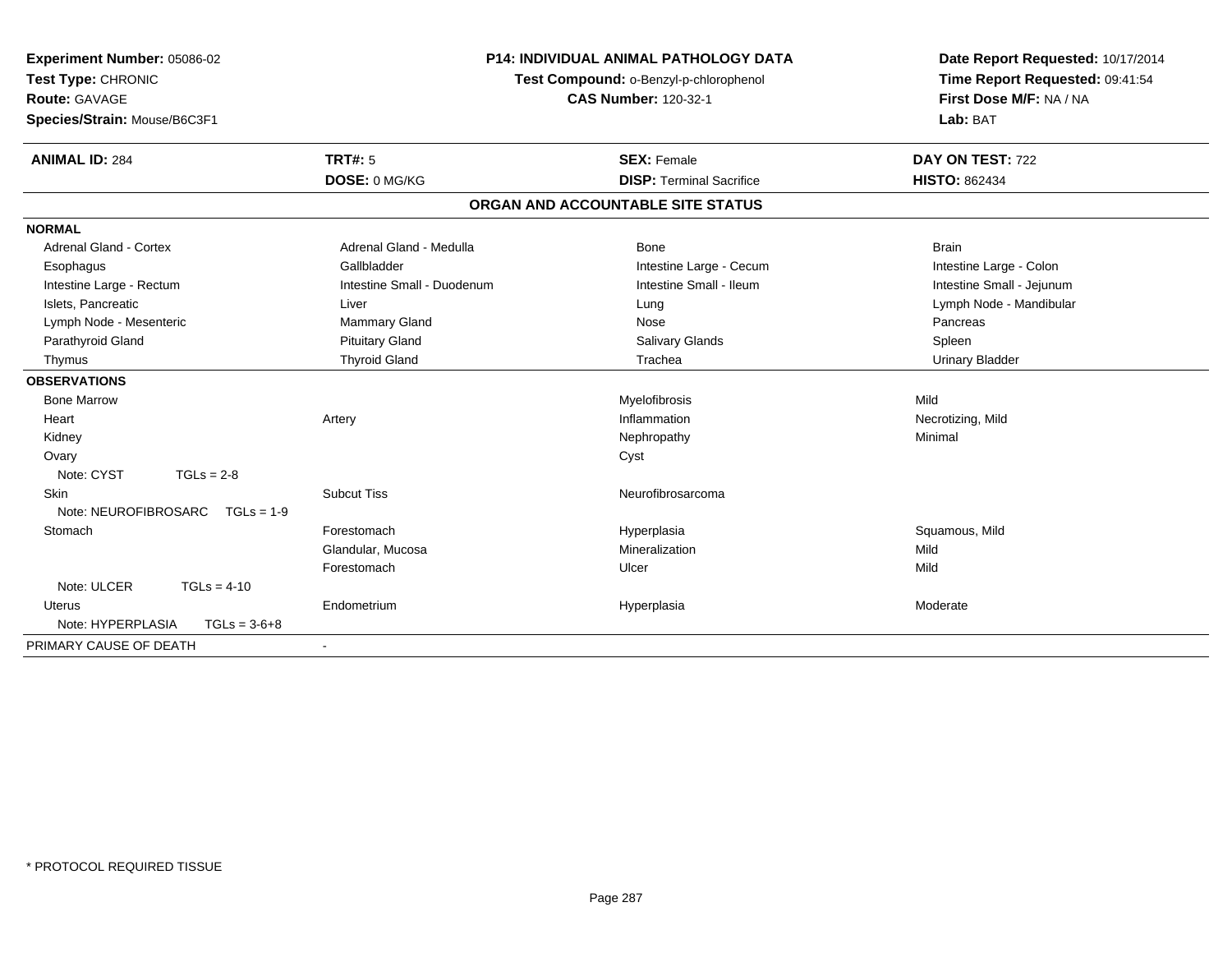| Experiment Number: 05086-02<br>Test Type: CHRONIC<br><b>Route: GAVAGE</b><br>Species/Strain: Mouse/B6C3F1 |                                                             | <b>P14: INDIVIDUAL ANIMAL PATHOLOGY DATA</b><br>Test Compound: o-Benzyl-p-chlorophenol<br><b>CAS Number: 120-32-1</b> | Date Report Requested: 10/17/2014<br>Time Report Requested: 09:41:54<br>First Dose M/F: NA / NA<br>Lab: BAT |
|-----------------------------------------------------------------------------------------------------------|-------------------------------------------------------------|-----------------------------------------------------------------------------------------------------------------------|-------------------------------------------------------------------------------------------------------------|
| <b>ANIMAL ID: 285</b>                                                                                     | <b>TRT#: 5</b><br>DOSE: 0 MG/KG                             | <b>SEX: Female</b><br><b>DISP: Terminal Sacrifice</b>                                                                 | DAY ON TEST: 722<br><b>HISTO: 862435</b>                                                                    |
|                                                                                                           |                                                             |                                                                                                                       |                                                                                                             |
|                                                                                                           |                                                             | ORGAN AND ACCOUNTABLE SITE STATUS                                                                                     |                                                                                                             |
| <b>NORMAL</b>                                                                                             |                                                             |                                                                                                                       |                                                                                                             |
| Adrenal Gland - Cortex                                                                                    | Adrenal Gland - Medulla                                     | Bone                                                                                                                  | <b>Brain</b>                                                                                                |
| Esophagus                                                                                                 | Gallbladder                                                 | Heart                                                                                                                 | Intestine Large - Cecum                                                                                     |
| Intestine Large - Colon                                                                                   | Intestine Large - Rectum                                    | Intestine Small - Duodenum                                                                                            | Intestine Small - Ileum                                                                                     |
| Intestine Small - Jejunum                                                                                 | Islets, Pancreatic                                          | Liver                                                                                                                 | Lymph Node - Mandibular                                                                                     |
| Lymph Node - Mesenteric                                                                                   | Mammary Gland                                               | Nose                                                                                                                  | Ovary                                                                                                       |
| Pancreas                                                                                                  | <b>Pituitary Gland</b>                                      | Salivary Glands                                                                                                       | Skin                                                                                                        |
| Spleen                                                                                                    | Stomach - Forestomach                                       | Stomach - Glandular                                                                                                   | Thymus                                                                                                      |
| <b>Thyroid Gland</b>                                                                                      | Trachea                                                     | <b>Urinary Bladder</b>                                                                                                |                                                                                                             |
| <b>MISSING</b>                                                                                            |                                                             |                                                                                                                       |                                                                                                             |
| Parathyroid Gland                                                                                         |                                                             |                                                                                                                       |                                                                                                             |
| <b>OBSERVATIONS</b>                                                                                       |                                                             |                                                                                                                       |                                                                                                             |
| <b>Bone Marrow</b>                                                                                        |                                                             | Myelofibrosis                                                                                                         | Minimal                                                                                                     |
| Kidney                                                                                                    |                                                             | Nephropathy                                                                                                           | Minimal                                                                                                     |
| Liver                                                                                                     |                                                             |                                                                                                                       |                                                                                                             |
|                                                                                                           | Note: NO CORRESP LESION FOR MEDIAN LOBE NODULE SEEN AT TRIM |                                                                                                                       |                                                                                                             |
| Lung                                                                                                      |                                                             | Alveolar/Bronchiolar Carcinoma                                                                                        |                                                                                                             |
| Note: ALV BRON CARC                                                                                       | $TGLs = 1-8$                                                |                                                                                                                       |                                                                                                             |
| <b>Uterus</b>                                                                                             | Endometrium                                                 | Hyperplasia                                                                                                           | Mild                                                                                                        |
| PRIMARY CAUSE OF DEATH                                                                                    |                                                             |                                                                                                                       |                                                                                                             |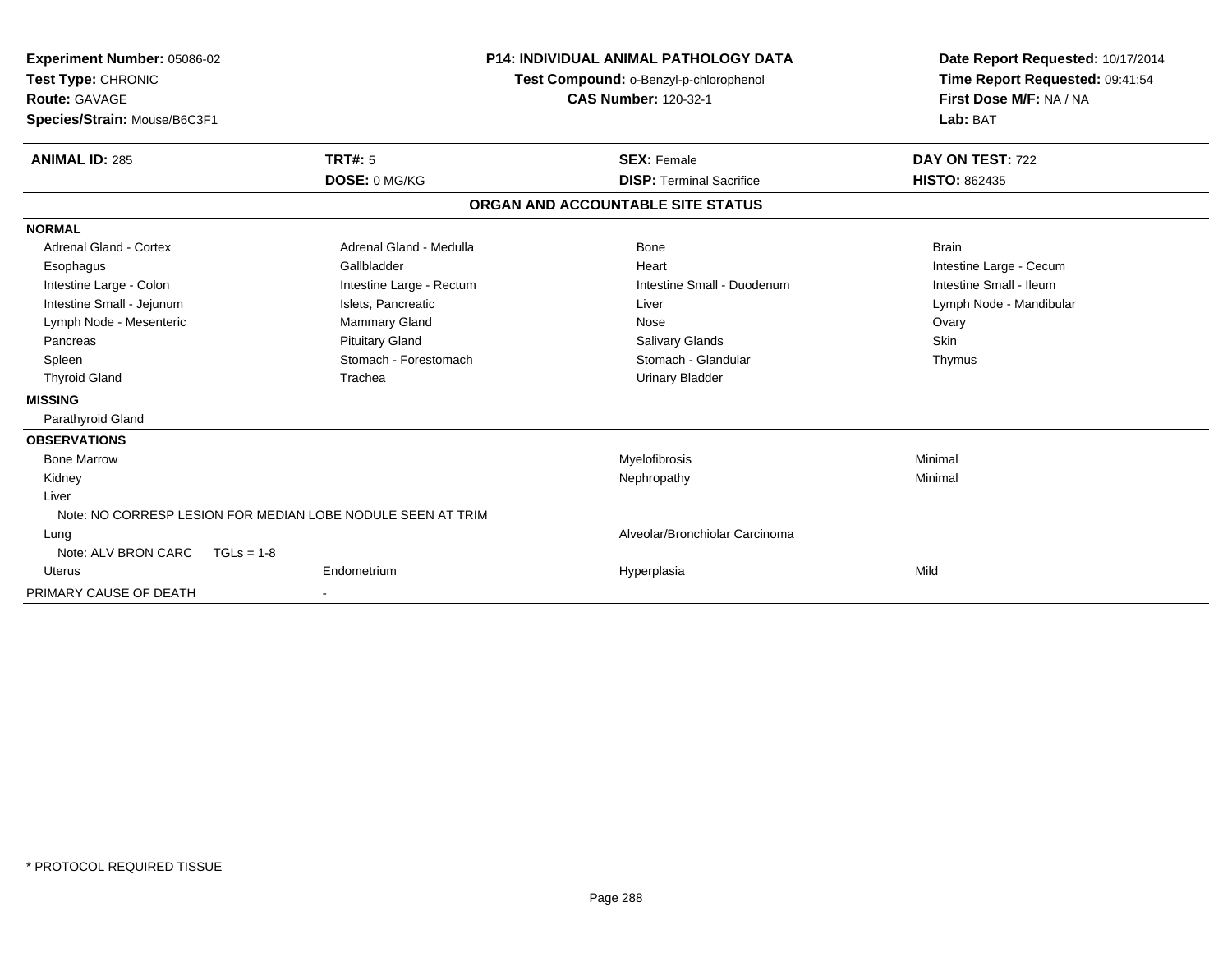| Experiment Number: 05086-02<br>Test Type: CHRONIC<br><b>Route: GAVAGE</b><br>Species/Strain: Mouse/B6C3F1 |                          | <b>P14: INDIVIDUAL ANIMAL PATHOLOGY DATA</b><br>Test Compound: o-Benzyl-p-chlorophenol<br><b>CAS Number: 120-32-1</b> | Date Report Requested: 10/17/2014<br>Time Report Requested: 09:41:54<br>First Dose M/F: NA / NA<br>Lab: BAT |  |  |
|-----------------------------------------------------------------------------------------------------------|--------------------------|-----------------------------------------------------------------------------------------------------------------------|-------------------------------------------------------------------------------------------------------------|--|--|
| <b>ANIMAL ID: 286</b>                                                                                     | TRT#: 5                  | <b>SEX: Female</b>                                                                                                    | DAY ON TEST: 724                                                                                            |  |  |
|                                                                                                           | DOSE: 0 MG/KG            | <b>DISP: Terminal Sacrifice</b>                                                                                       | <b>HISTO: 862436</b>                                                                                        |  |  |
|                                                                                                           |                          | ORGAN AND ACCOUNTABLE SITE STATUS                                                                                     |                                                                                                             |  |  |
| <b>NORMAL</b>                                                                                             |                          |                                                                                                                       |                                                                                                             |  |  |
| Adrenal Gland - Cortex                                                                                    | Adrenal Gland - Medulla  | Bone                                                                                                                  | <b>Brain</b>                                                                                                |  |  |
| Esophagus                                                                                                 | Gallbladder              | Heart                                                                                                                 | Intestine Large - Cecum                                                                                     |  |  |
| Intestine Large - Colon                                                                                   | Intestine Large - Rectum | Intestine Small - Duodenum                                                                                            | Intestine Small - Ileum                                                                                     |  |  |
| Intestine Small - Jejunum                                                                                 | Islets, Pancreatic       | Kidney                                                                                                                | Liver                                                                                                       |  |  |
| Lung                                                                                                      | Lymph Node - Mandibular  | Lymph Node - Mesenteric                                                                                               | <b>Mammary Gland</b>                                                                                        |  |  |
| Nose                                                                                                      | Pancreas                 | Parathyroid Gland                                                                                                     | <b>Salivary Glands</b>                                                                                      |  |  |
| <b>Skin</b>                                                                                               | Spleen                   | Stomach - Forestomach                                                                                                 | Stomach - Glandular                                                                                         |  |  |
| Thymus                                                                                                    | <b>Thyroid Gland</b>     | Trachea                                                                                                               | Urinary Bladder                                                                                             |  |  |
| <b>OBSERVATIONS</b>                                                                                       |                          |                                                                                                                       |                                                                                                             |  |  |
| <b>Bone Marrow</b>                                                                                        |                          | Myelofibrosis                                                                                                         | Minimal                                                                                                     |  |  |
| Ovary                                                                                                     |                          | Cyst                                                                                                                  |                                                                                                             |  |  |
| Note: CYST<br>$TGLs = 1-8$                                                                                |                          |                                                                                                                       |                                                                                                             |  |  |
| <b>Pituitary Gland</b>                                                                                    | Pars Distalis            | Adenoma                                                                                                               |                                                                                                             |  |  |
| <b>Uterus</b>                                                                                             | Endometrium              | Hyperplasia                                                                                                           | Mild                                                                                                        |  |  |
| PRIMARY CAUSE OF DEATH                                                                                    |                          |                                                                                                                       |                                                                                                             |  |  |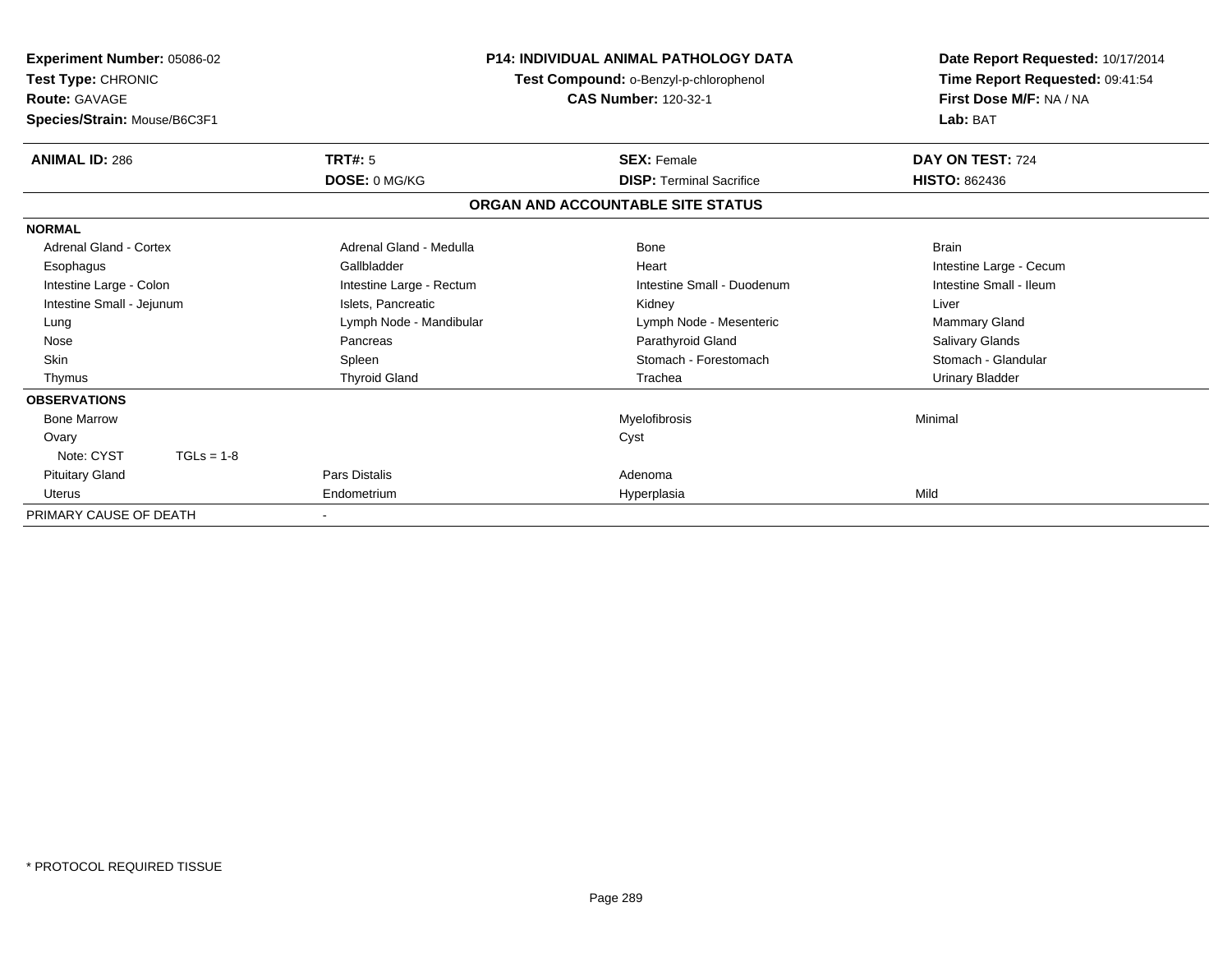| Experiment Number: 05086-02<br>Test Type: CHRONIC<br><b>Route: GAVAGE</b><br>Species/Strain: Mouse/B6C3F1 |                           | <b>P14: INDIVIDUAL ANIMAL PATHOLOGY DATA</b><br>Test Compound: o-Benzyl-p-chlorophenol<br><b>CAS Number: 120-32-1</b> | Date Report Requested: 10/17/2014<br>Time Report Requested: 09:41:54<br>First Dose M/F: NA / NA<br>Lab: BAT |
|-----------------------------------------------------------------------------------------------------------|---------------------------|-----------------------------------------------------------------------------------------------------------------------|-------------------------------------------------------------------------------------------------------------|
| <b>ANIMAL ID: 287</b>                                                                                     | TRT#: 5                   | <b>SEX: Female</b>                                                                                                    | DAY ON TEST: 455                                                                                            |
|                                                                                                           | DOSE: 0 MG/KG             | <b>DISP:</b> Scheduled Sacrifice                                                                                      | <b>HISTO: 862437</b>                                                                                        |
|                                                                                                           |                           | ORGAN AND ACCOUNTABLE SITE STATUS                                                                                     |                                                                                                             |
| <b>NORMAL</b>                                                                                             |                           |                                                                                                                       |                                                                                                             |
| <b>Adrenal Gland - Cortex</b>                                                                             | Adrenal Gland - Medulla   | <b>Bone</b>                                                                                                           | <b>Bone Marrow</b>                                                                                          |
| <b>Brain</b>                                                                                              | Esophagus                 | Gallbladder                                                                                                           | Heart                                                                                                       |
| Intestine Large - Cecum                                                                                   | Intestine Large - Colon   | Intestine Large - Rectum                                                                                              | Intestine Small - Duodenum                                                                                  |
| Intestine Small - Ileum                                                                                   | Intestine Small - Jejunum | Islets, Pancreatic                                                                                                    | Kidney                                                                                                      |
| Liver                                                                                                     | Lung                      | Lymph Node - Mandibular                                                                                               | <b>Mammary Gland</b>                                                                                        |
| Nose                                                                                                      | Ovary                     | Pancreas                                                                                                              | Parathyroid Gland                                                                                           |
| <b>Pituitary Gland</b>                                                                                    | Salivary Glands           | <b>Skin</b>                                                                                                           | Spleen                                                                                                      |
| Stomach - Forestomach                                                                                     | Stomach - Glandular       | Thymus                                                                                                                | <b>Thyroid Gland</b>                                                                                        |
| Trachea                                                                                                   | <b>Urinary Bladder</b>    | Uterus                                                                                                                |                                                                                                             |
| <b>MISSING</b>                                                                                            |                           |                                                                                                                       |                                                                                                             |
| Lymph Node - Mesenteric                                                                                   |                           |                                                                                                                       |                                                                                                             |
| PRIMARY CAUSE OF DEATH                                                                                    |                           |                                                                                                                       |                                                                                                             |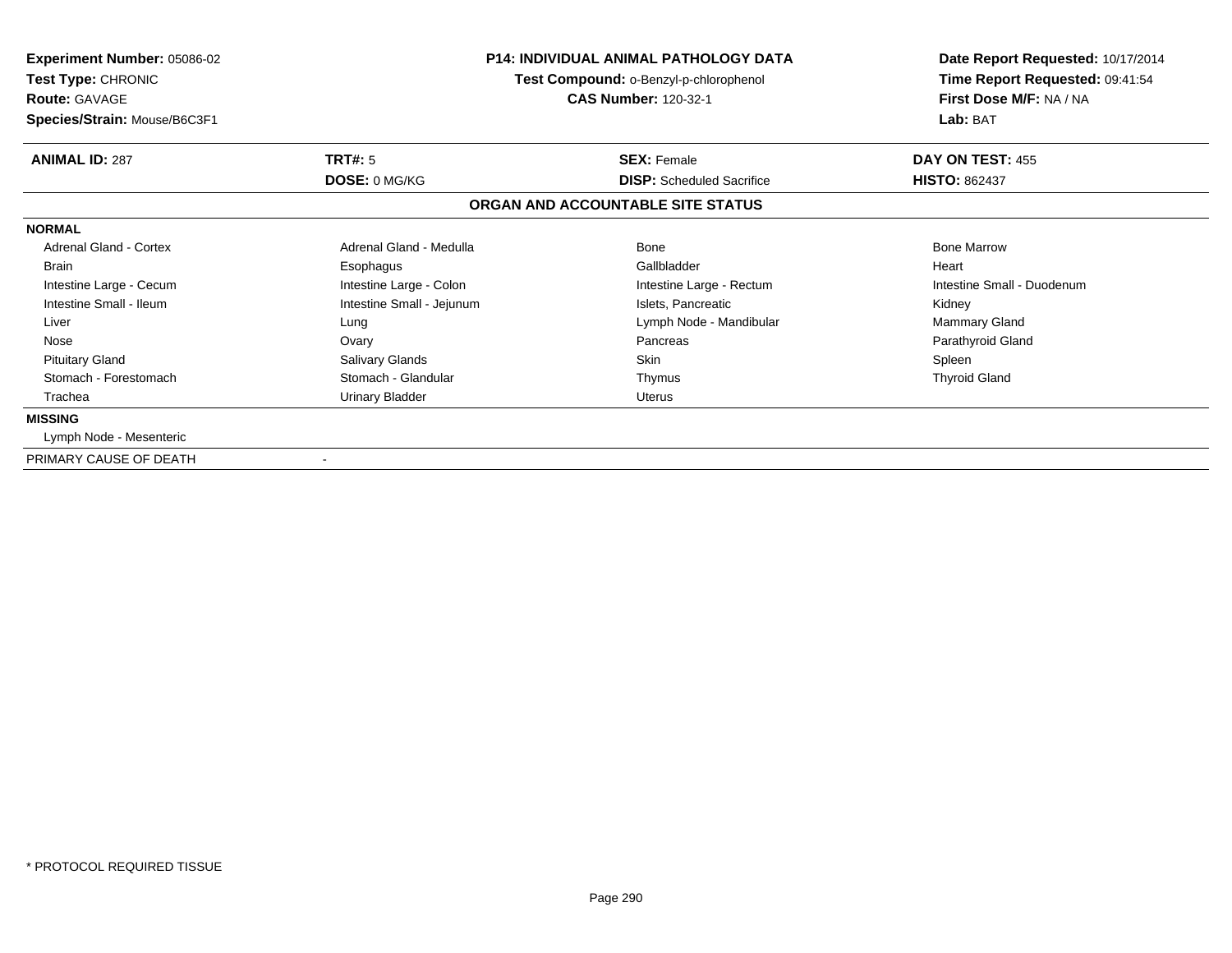| Experiment Number: 05086-02<br>Test Type: CHRONIC |                          | <b>P14: INDIVIDUAL ANIMAL PATHOLOGY DATA</b><br>Test Compound: o-Benzyl-p-chlorophenol | Date Report Requested: 10/17/2014<br>Time Report Requested: 09:41:54 |
|---------------------------------------------------|--------------------------|----------------------------------------------------------------------------------------|----------------------------------------------------------------------|
| <b>Route: GAVAGE</b>                              |                          | <b>CAS Number: 120-32-1</b>                                                            | First Dose M/F: NA / NA                                              |
| Species/Strain: Mouse/B6C3F1                      |                          |                                                                                        | Lab: BAT                                                             |
| <b>ANIMAL ID: 288</b>                             | <b>TRT#: 5</b>           | <b>SEX: Female</b>                                                                     | DAY ON TEST: 724                                                     |
|                                                   | DOSE: 0 MG/KG            | <b>DISP: Terminal Sacrifice</b>                                                        | <b>HISTO: 862438</b>                                                 |
|                                                   |                          | ORGAN AND ACCOUNTABLE SITE STATUS                                                      |                                                                      |
| <b>NORMAL</b>                                     |                          |                                                                                        |                                                                      |
| <b>Adrenal Gland - Cortex</b>                     | Adrenal Gland - Medulla  | Bone                                                                                   | <b>Brain</b>                                                         |
| Esophagus                                         | Gallbladder              | Heart                                                                                  | Intestine Large - Cecum                                              |
| Intestine Large - Colon                           | Intestine Large - Rectum | Intestine Small - Duodenum                                                             | Intestine Small - Ileum                                              |
| Intestine Small - Jejunum                         | Islets, Pancreatic       | Lymph Node - Mandibular                                                                | Lymph Node - Mesenteric                                              |
| Mammary Gland                                     | Nose                     | Pancreas                                                                               | Parathyroid Gland                                                    |
| <b>Pituitary Gland</b>                            | Skin                     | Stomach - Forestomach                                                                  | Stomach - Glandular                                                  |
| <b>Thyroid Gland</b>                              | Trachea                  | <b>Urinary Bladder</b>                                                                 |                                                                      |
| <b>OBSERVATIONS</b>                               |                          |                                                                                        |                                                                      |
| <b>Bone Marrow</b>                                |                          | Myelofibrosis                                                                          | Mild                                                                 |
| Kidney                                            |                          | Lymphoma Malignant Mixed                                                               |                                                                      |
| Liver                                             |                          | Lymphoma Malignant Mixed                                                               |                                                                      |
| Note: LYMPH MAL MIXD<br>$TGLs = 4-1+2+9$          |                          |                                                                                        |                                                                      |
| Lung                                              |                          | Inflammation                                                                           | Chronic, Minimal                                                     |
| Lymph Node                                        | Mediastinal              | Lymphoma Malignant Mixed                                                               |                                                                      |
|                                                   | Pancreatic               | Lymphoma Malignant Mixed                                                               |                                                                      |
| Note: LYMPH MAL MIXD<br>$TGLs = 1-8$              |                          |                                                                                        |                                                                      |
| Ovary                                             |                          | Cyst                                                                                   |                                                                      |
|                                                   |                          | Lymphoma Malignant Mixed                                                               |                                                                      |
| Note: CYST<br>$TGLs = 3-10$                       |                          |                                                                                        |                                                                      |
| <b>Salivary Glands</b>                            |                          | Lymphoma Malignant Mixed                                                               |                                                                      |
| Spleen                                            |                          | Lymphoma Malignant Mixed                                                               |                                                                      |
| Thymus                                            |                          | Lymphoma Malignant Mixed                                                               |                                                                      |
| <b>Uterus</b>                                     | Endometrium              | Hyperplasia                                                                            | Moderate                                                             |
| Note: HYPERPLASIA<br>$TGLs = 2-6$                 |                          |                                                                                        |                                                                      |
| PRIMARY CAUSE OF DEATH                            |                          |                                                                                        |                                                                      |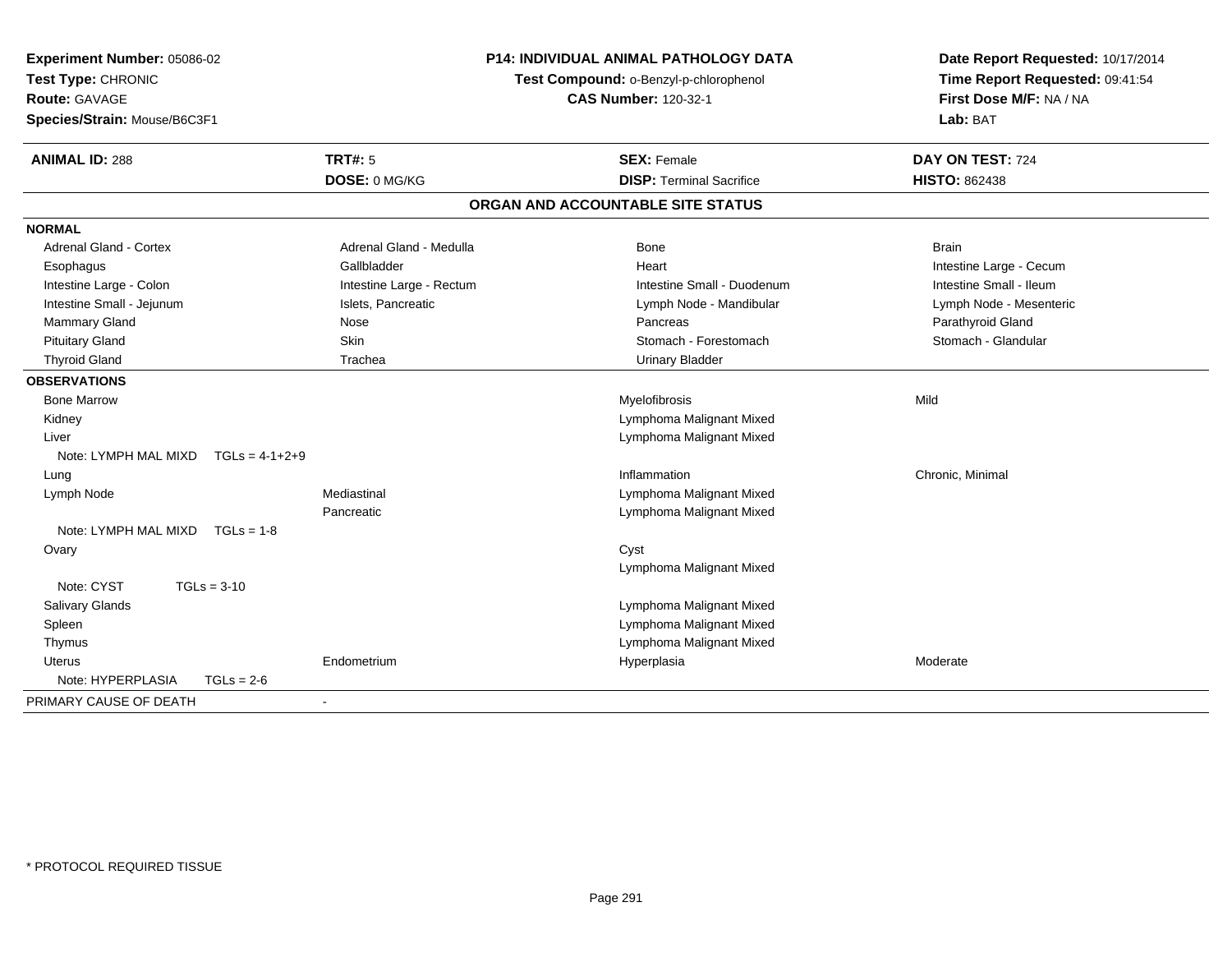| <b>Experiment Number: 05086-02</b><br>Test Type: CHRONIC<br><b>Route: GAVAGE</b><br>Species/Strain: Mouse/B6C3F1 |                          | <b>P14: INDIVIDUAL ANIMAL PATHOLOGY DATA</b><br>Test Compound: o-Benzyl-p-chlorophenol<br><b>CAS Number: 120-32-1</b> | Date Report Requested: 10/17/2014<br>Time Report Requested: 09:41:54<br>First Dose M/F: NA / NA<br>Lab: BAT |
|------------------------------------------------------------------------------------------------------------------|--------------------------|-----------------------------------------------------------------------------------------------------------------------|-------------------------------------------------------------------------------------------------------------|
| <b>ANIMAL ID: 289</b>                                                                                            | <b>TRT#: 5</b>           | <b>SEX: Female</b>                                                                                                    | DAY ON TEST: 93                                                                                             |
|                                                                                                                  | DOSE: 0 MG/KG            | <b>DISP:</b> Scheduled Sacrifice                                                                                      | HISTO:                                                                                                      |
|                                                                                                                  |                          | ORGAN AND ACCOUNTABLE SITE STATUS                                                                                     |                                                                                                             |
| <b>NORMAL</b>                                                                                                    |                          |                                                                                                                       |                                                                                                             |
| <b>Adrenal Gland - Cortex</b>                                                                                    | Adrenal Gland - Medulla  | Bone                                                                                                                  | <b>Bone Marrow</b>                                                                                          |
| Esophagus                                                                                                        | Gallbladder              | Heart                                                                                                                 | Intestine Large - Cecum                                                                                     |
| Intestine Large - Colon                                                                                          | Intestine Large - Rectum | Intestine Small - Duodenum                                                                                            | Intestine Small - Ileum                                                                                     |
| Intestine Small - Jejunum                                                                                        | Islets, Pancreatic       | Kidney                                                                                                                | Lung                                                                                                        |
| Lymph Node - Mandibular                                                                                          | Lymph Node - Mesenteric  | Mammary Gland                                                                                                         | Nose                                                                                                        |
| Ovary                                                                                                            | Pancreas                 | Parathyroid Gland                                                                                                     | <b>Pituitary Gland</b>                                                                                      |
| <b>Skin</b>                                                                                                      | Spleen                   | Stomach - Forestomach                                                                                                 | Stomach - Glandular                                                                                         |
| Thymus                                                                                                           | <b>Thyroid Gland</b>     | Trachea                                                                                                               | <b>Urinary Bladder</b>                                                                                      |
| Uterus                                                                                                           |                          |                                                                                                                       |                                                                                                             |
| <b>OBSERVATIONS</b>                                                                                              |                          |                                                                                                                       |                                                                                                             |
| <b>Brain</b>                                                                                                     |                          | Cyst Epithelial Inclusion                                                                                             |                                                                                                             |
| Liver                                                                                                            |                          | Inflammation                                                                                                          | Necrotizing, Minimal                                                                                        |
| Salivary Glands                                                                                                  |                          | Inflammation                                                                                                          | Chronic, Mild                                                                                               |
| PRIMARY CAUSE OF DEATH                                                                                           |                          |                                                                                                                       |                                                                                                             |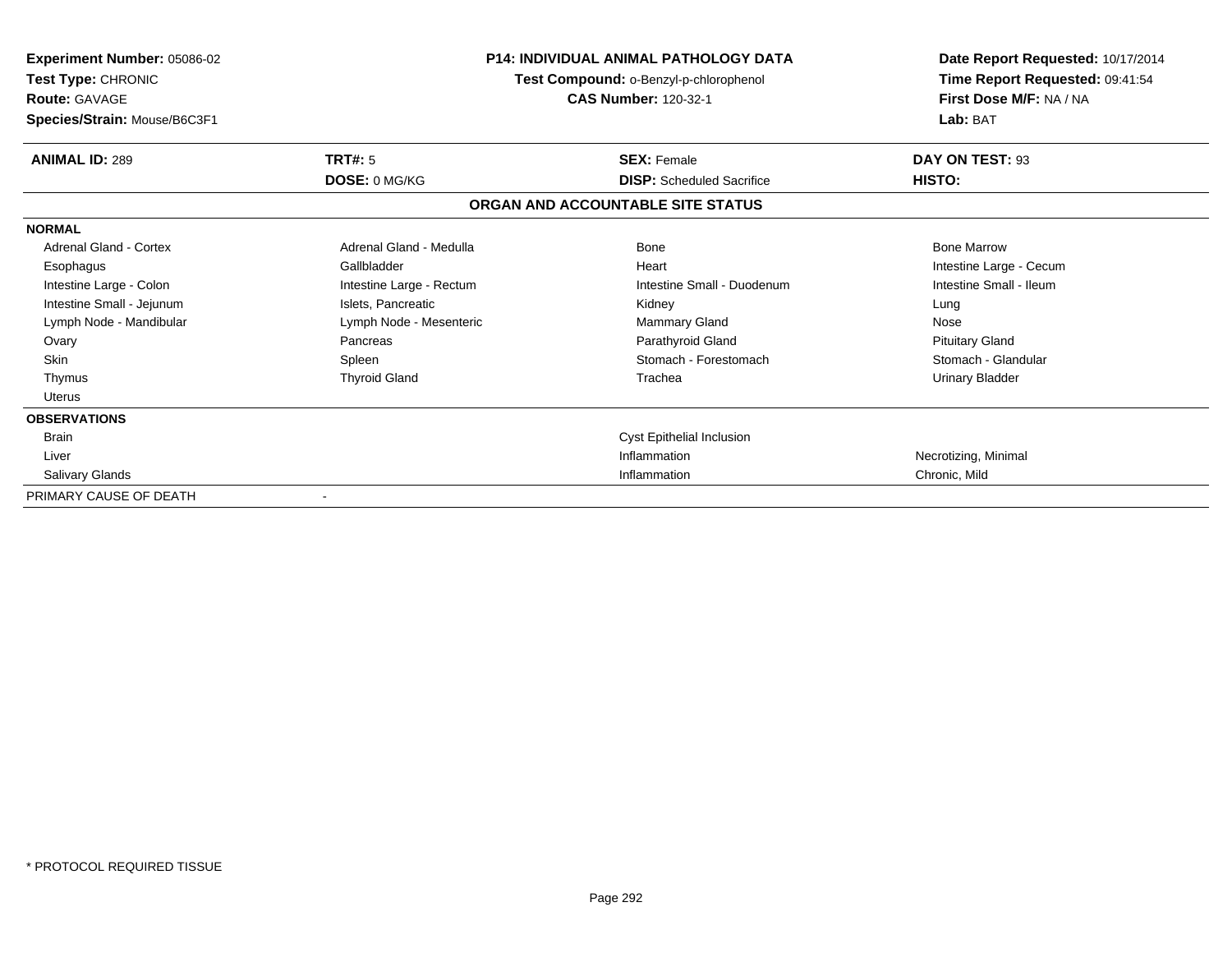| <b>Experiment Number: 05086-02</b><br>Test Type: CHRONIC<br><b>Route: GAVAGE</b><br>Species/Strain: Mouse/B6C3F1 |                                                   | <b>P14: INDIVIDUAL ANIMAL PATHOLOGY DATA</b><br>Test Compound: o-Benzyl-p-chlorophenol<br><b>CAS Number: 120-32-1</b> | Date Report Requested: 10/17/2014<br>Time Report Requested: 09:41:54<br>First Dose M/F: NA / NA<br>Lab: BAT |
|------------------------------------------------------------------------------------------------------------------|---------------------------------------------------|-----------------------------------------------------------------------------------------------------------------------|-------------------------------------------------------------------------------------------------------------|
| <b>ANIMAL ID: 290</b>                                                                                            | <b>TRT#: 5</b>                                    | <b>SEX: Female</b>                                                                                                    | DAY ON TEST: 455                                                                                            |
|                                                                                                                  | DOSE: 0 MG/KG<br><b>DISP:</b> Scheduled Sacrifice |                                                                                                                       | <b>HISTO: 862440</b>                                                                                        |
|                                                                                                                  |                                                   | ORGAN AND ACCOUNTABLE SITE STATUS                                                                                     |                                                                                                             |
| <b>NORMAL</b>                                                                                                    |                                                   |                                                                                                                       |                                                                                                             |
| <b>Adrenal Gland - Cortex</b>                                                                                    | Adrenal Gland - Medulla                           | Bone                                                                                                                  | <b>Bone Marrow</b>                                                                                          |
| <b>Brain</b>                                                                                                     | Esophagus                                         | Gallbladder                                                                                                           | Heart                                                                                                       |
| Intestine Large - Cecum                                                                                          | Intestine Large - Colon                           | Intestine Small - Duodenum                                                                                            | Intestine Small - Ileum                                                                                     |
| Intestine Small - Jejunum                                                                                        | Islets, Pancreatic                                | Kidney                                                                                                                | Liver                                                                                                       |
| Lung                                                                                                             | Lymph Node - Mandibular                           | <b>Mammary Gland</b>                                                                                                  | Nose                                                                                                        |
| Ovary                                                                                                            | Pancreas                                          | Parathyroid Gland                                                                                                     | <b>Pituitary Gland</b>                                                                                      |
| Salivary Glands                                                                                                  | Skin                                              | Spleen                                                                                                                | Stomach - Forestomach                                                                                       |
| Stomach - Glandular                                                                                              | Thymus                                            | <b>Thyroid Gland</b>                                                                                                  | Trachea                                                                                                     |
| <b>Urinary Bladder</b>                                                                                           | Uterus                                            |                                                                                                                       |                                                                                                             |
| <b>MISSING</b>                                                                                                   |                                                   |                                                                                                                       |                                                                                                             |
| Intestine Large - Rectum                                                                                         | Lymph Node - Mesenteric                           |                                                                                                                       |                                                                                                             |
| PRIMARY CAUSE OF DEATH                                                                                           |                                                   |                                                                                                                       |                                                                                                             |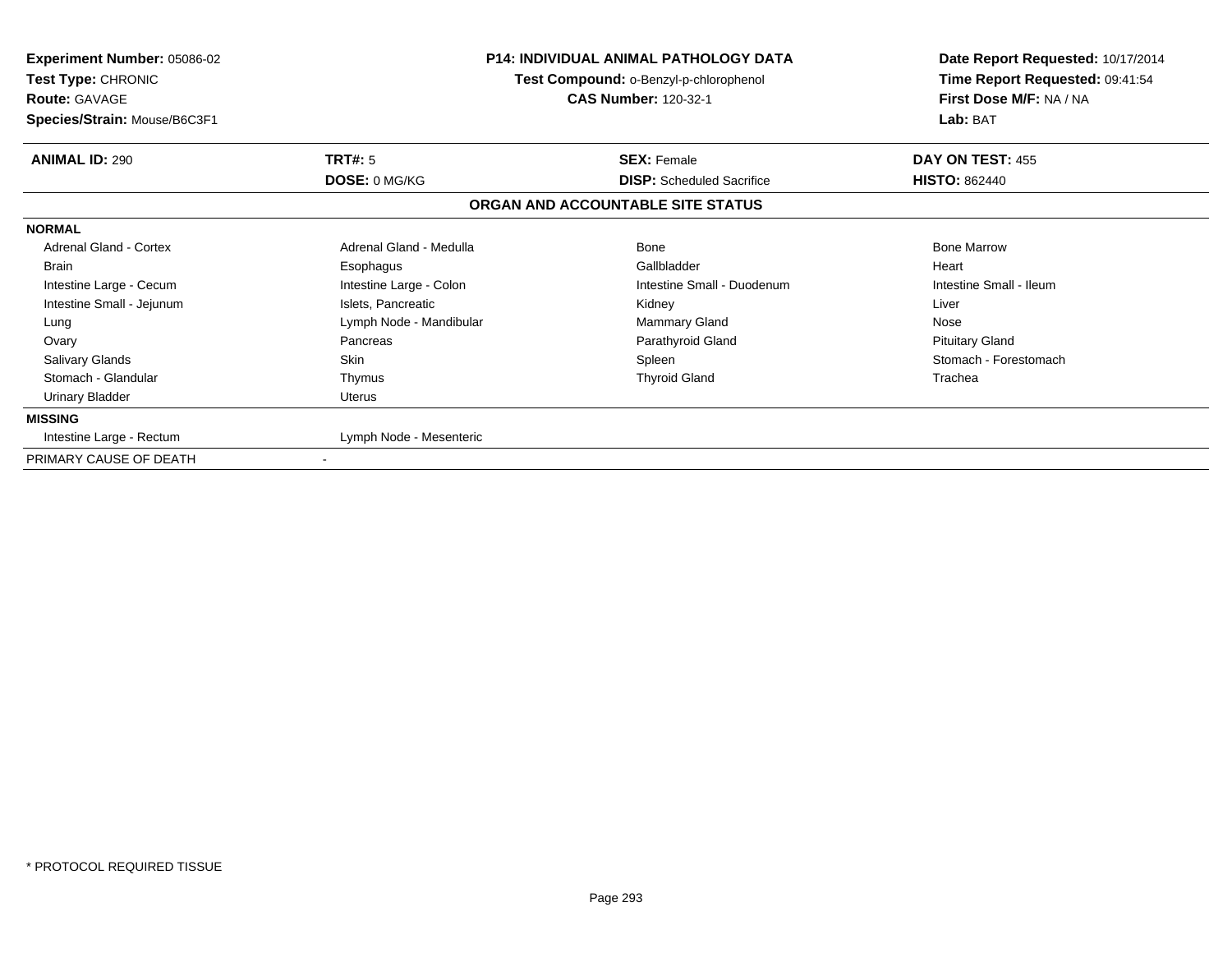| Experiment Number: 05086-02<br>Test Type: CHRONIC<br><b>Route: GAVAGE</b><br>Species/Strain: Mouse/B6C3F1 |                |                          | <b>P14: INDIVIDUAL ANIMAL PATHOLOGY DATA</b><br>Test Compound: o-Benzyl-p-chlorophenol<br><b>CAS Number: 120-32-1</b> |                                   | Date Report Requested: 10/17/2014<br>Time Report Requested: 09:41:54<br>First Dose M/F: NA / NA<br>Lab: BAT |
|-----------------------------------------------------------------------------------------------------------|----------------|--------------------------|-----------------------------------------------------------------------------------------------------------------------|-----------------------------------|-------------------------------------------------------------------------------------------------------------|
| <b>ANIMAL ID: 291</b>                                                                                     |                | TRT#: 5                  |                                                                                                                       | <b>SEX: Female</b>                | DAY ON TEST: 724                                                                                            |
|                                                                                                           |                | DOSE: 0 MG/KG            |                                                                                                                       | <b>DISP: Terminal Sacrifice</b>   | <b>HISTO: 862441</b>                                                                                        |
|                                                                                                           |                |                          |                                                                                                                       | ORGAN AND ACCOUNTABLE SITE STATUS |                                                                                                             |
| <b>NORMAL</b>                                                                                             |                |                          |                                                                                                                       |                                   |                                                                                                             |
| <b>Adrenal Gland - Cortex</b>                                                                             |                | Adrenal Gland - Medulla  |                                                                                                                       | Bone                              | <b>Brain</b>                                                                                                |
| Esophagus                                                                                                 |                | Gallbladder              |                                                                                                                       | Heart                             | Intestine Large - Cecum                                                                                     |
| Intestine Large - Colon                                                                                   |                | Intestine Large - Rectum |                                                                                                                       | Intestine Small - Duodenum        | Intestine Small - Ileum                                                                                     |
| Intestine Small - Jejunum                                                                                 |                | Islets, Pancreatic       |                                                                                                                       | Liver                             | Lung                                                                                                        |
| Lymph Node - Mandibular                                                                                   |                | Lymph Node - Mesenteric  |                                                                                                                       | <b>Mammary Gland</b>              | Nose                                                                                                        |
| Ovary                                                                                                     |                | Pancreas                 |                                                                                                                       | Parathyroid Gland                 | <b>Salivary Glands</b>                                                                                      |
| <b>Skin</b>                                                                                               |                | Spleen                   |                                                                                                                       | Stomach - Forestomach             | Stomach - Glandular                                                                                         |
| Thymus                                                                                                    |                | <b>Thyroid Gland</b>     |                                                                                                                       | Trachea                           | <b>Urinary Bladder</b>                                                                                      |
| <b>OBSERVATIONS</b>                                                                                       |                |                          |                                                                                                                       |                                   |                                                                                                             |
| <b>Bone Marrow</b>                                                                                        |                |                          |                                                                                                                       | Myelofibrosis                     | Minimal                                                                                                     |
| Eye                                                                                                       |                | Cornea                   |                                                                                                                       | Inflammation                      | Necrotizing, Moderate                                                                                       |
| Note: INFLAMMATION                                                                                        | $TGLs = 1-8$   |                          |                                                                                                                       |                                   |                                                                                                             |
| Kidney                                                                                                    |                |                          |                                                                                                                       | Nephropathy                       | Minimal                                                                                                     |
| <b>Pituitary Gland</b>                                                                                    |                | <b>Pars Distalis</b>     |                                                                                                                       | Adenoma                           |                                                                                                             |
| Uterus                                                                                                    |                | Endometrium              |                                                                                                                       | Hyperplasia                       | Moderate                                                                                                    |
| Note: HYPERPLASIA                                                                                         | $TGLs = 2-6+9$ |                          |                                                                                                                       |                                   |                                                                                                             |
| PRIMARY CAUSE OF DEATH                                                                                    |                |                          |                                                                                                                       |                                   |                                                                                                             |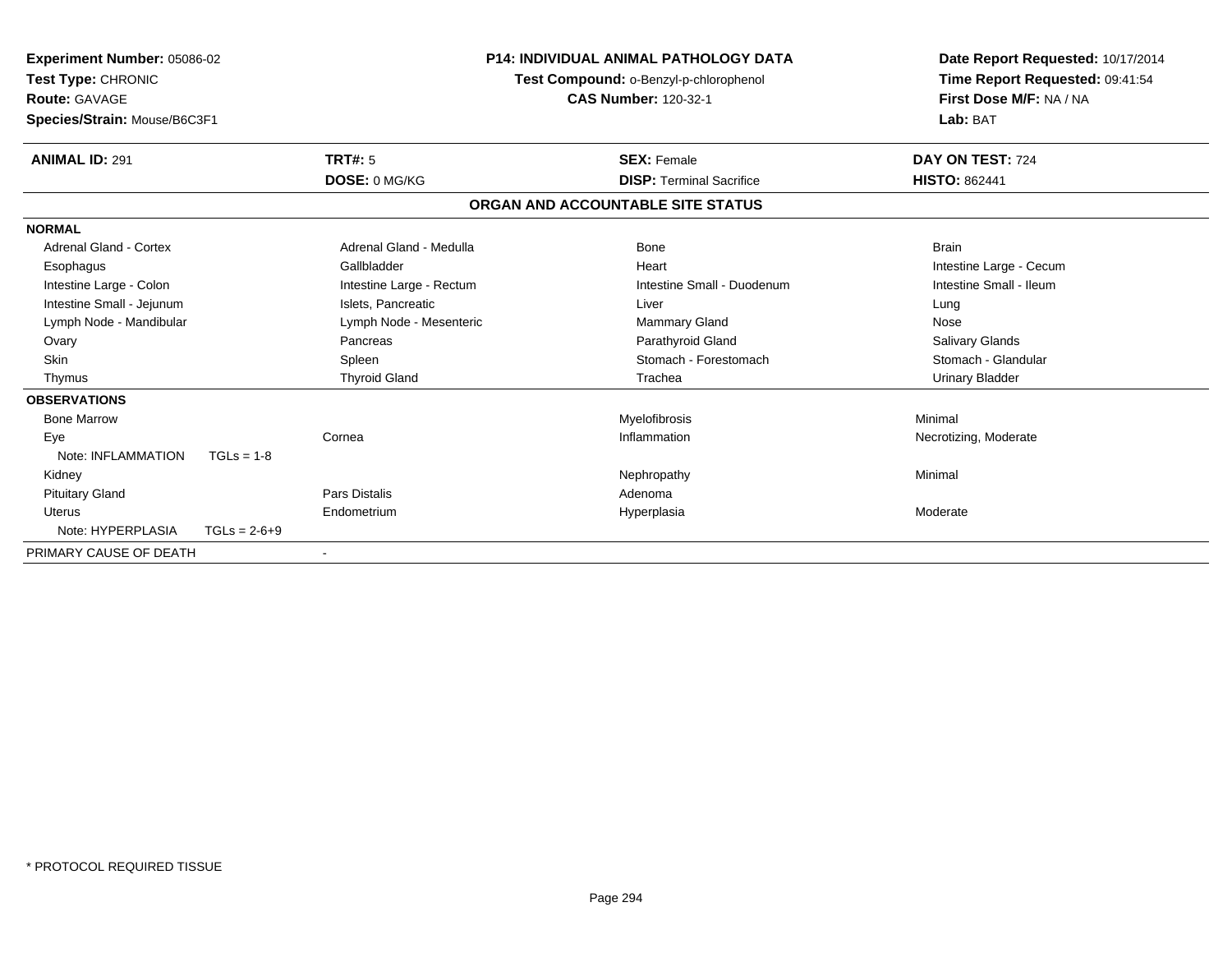| Experiment Number: 05086-02<br>Test Type: CHRONIC<br><b>Route: GAVAGE</b><br>Species/Strain: Mouse/B6C3F1 |                |                          | <b>P14: INDIVIDUAL ANIMAL PATHOLOGY DATA</b><br>Test Compound: o-Benzyl-p-chlorophenol<br><b>CAS Number: 120-32-1</b> |                                   |  | Date Report Requested: 10/17/2014<br>Time Report Requested: 09:41:54<br>First Dose M/F: NA / NA<br>Lab: BAT |
|-----------------------------------------------------------------------------------------------------------|----------------|--------------------------|-----------------------------------------------------------------------------------------------------------------------|-----------------------------------|--|-------------------------------------------------------------------------------------------------------------|
| <b>ANIMAL ID: 292</b>                                                                                     |                | <b>TRT#: 5</b>           |                                                                                                                       | <b>SEX: Female</b>                |  | DAY ON TEST: 724                                                                                            |
|                                                                                                           |                | DOSE: 0 MG/KG            |                                                                                                                       | <b>DISP: Terminal Sacrifice</b>   |  | <b>HISTO: 862442</b>                                                                                        |
|                                                                                                           |                |                          |                                                                                                                       | ORGAN AND ACCOUNTABLE SITE STATUS |  |                                                                                                             |
| <b>NORMAL</b>                                                                                             |                |                          |                                                                                                                       |                                   |  |                                                                                                             |
| Adrenal Gland - Cortex                                                                                    |                | Adrenal Gland - Medulla  |                                                                                                                       | <b>Bone</b>                       |  | <b>Brain</b>                                                                                                |
| Esophagus                                                                                                 |                | Gallbladder              |                                                                                                                       | Heart                             |  | Intestine Large - Cecum                                                                                     |
| Intestine Large - Colon                                                                                   |                | Intestine Large - Rectum |                                                                                                                       | Intestine Small - Duodenum        |  | Intestine Small - Ileum                                                                                     |
| Intestine Small - Jejunum                                                                                 |                | Islets, Pancreatic       |                                                                                                                       | Liver                             |  | Lung                                                                                                        |
| Lymph Node - Mandibular                                                                                   |                | Lymph Node - Mesenteric  |                                                                                                                       | Mammary Gland                     |  | Nose                                                                                                        |
| Ovary                                                                                                     |                | Pancreas                 |                                                                                                                       | Parathyroid Gland                 |  | <b>Pituitary Gland</b>                                                                                      |
| Salivary Glands                                                                                           |                | <b>Skin</b>              |                                                                                                                       | Spleen                            |  | Stomach - Forestomach                                                                                       |
| Stomach - Glandular                                                                                       |                | Thymus                   |                                                                                                                       | <b>Thyroid Gland</b>              |  | Trachea                                                                                                     |
| <b>Urinary Bladder</b>                                                                                    |                |                          |                                                                                                                       |                                   |  |                                                                                                             |
| <b>OBSERVATIONS</b>                                                                                       |                |                          |                                                                                                                       |                                   |  |                                                                                                             |
| <b>Bone Marrow</b>                                                                                        |                |                          |                                                                                                                       | Myelofibrosis                     |  | Mild                                                                                                        |
| Kidney                                                                                                    |                |                          |                                                                                                                       | Nephropathy                       |  | Minimal                                                                                                     |
| <b>Uterus</b>                                                                                             |                | Endometrium              |                                                                                                                       | Hyperplasia                       |  | Mild                                                                                                        |
| Note: HYPERPLASIA                                                                                         | $TGLs = 1-6+8$ |                          |                                                                                                                       |                                   |  |                                                                                                             |
| PRIMARY CAUSE OF DEATH                                                                                    |                | $\overline{\phantom{a}}$ |                                                                                                                       |                                   |  |                                                                                                             |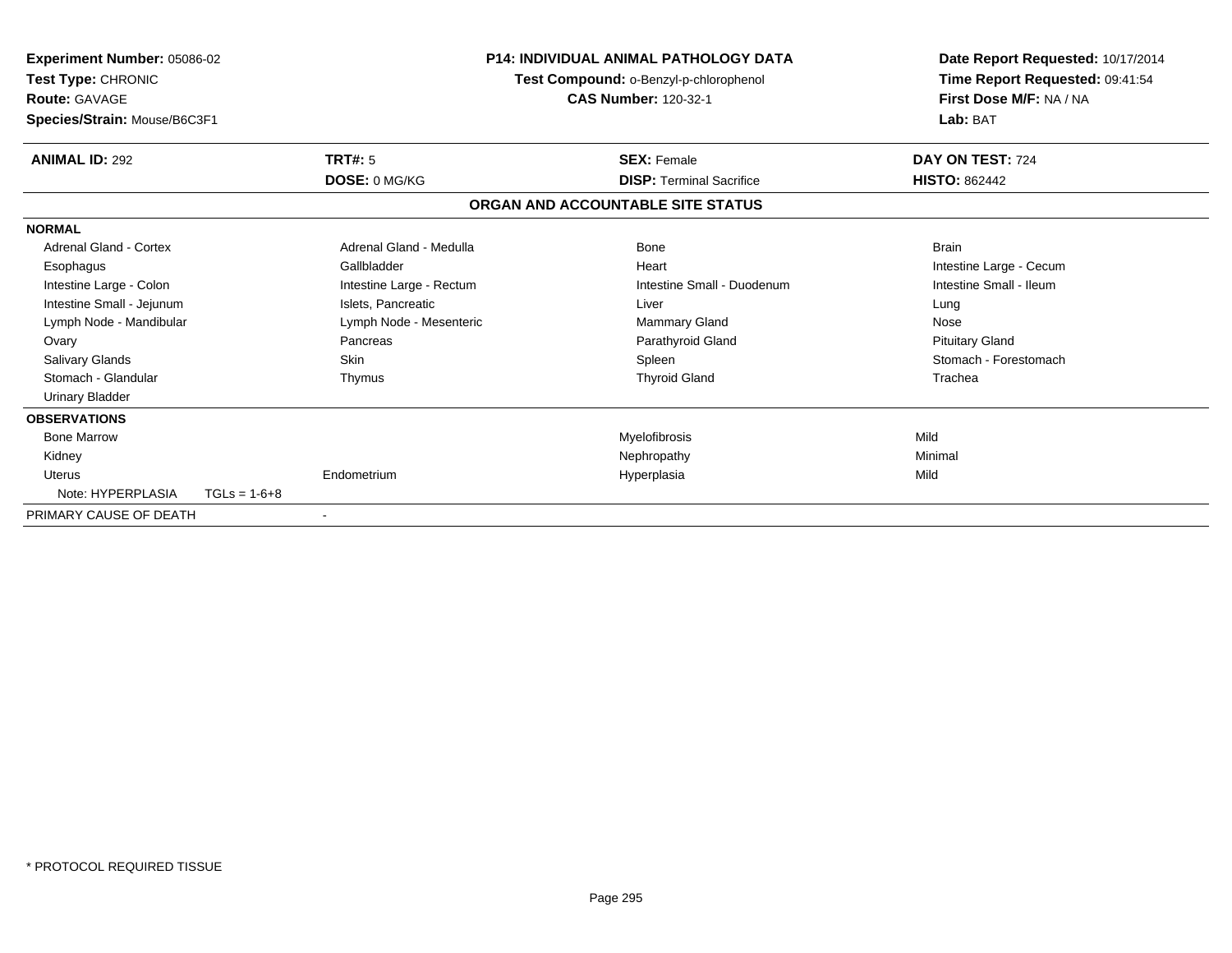| Experiment Number: 05086-02<br>Test Type: CHRONIC<br><b>Route: GAVAGE</b><br>Species/Strain: Mouse/B6C3F1 |                                                            | <b>P14: INDIVIDUAL ANIMAL PATHOLOGY DATA</b><br>Test Compound: o-Benzyl-p-chlorophenol<br><b>CAS Number: 120-32-1</b> | Date Report Requested: 10/17/2014<br>Time Report Requested: 09:41:54<br>First Dose M/F: NA / NA<br>Lab: BAT |
|-----------------------------------------------------------------------------------------------------------|------------------------------------------------------------|-----------------------------------------------------------------------------------------------------------------------|-------------------------------------------------------------------------------------------------------------|
| <b>ANIMAL ID: 293</b>                                                                                     | <b>TRT#: 5</b>                                             | <b>SEX: Female</b>                                                                                                    | DAY ON TEST: 727                                                                                            |
|                                                                                                           | DOSE: 0 MG/KG                                              | <b>DISP: Terminal Sacrifice</b>                                                                                       | <b>HISTO: 862443</b>                                                                                        |
|                                                                                                           |                                                            | ORGAN AND ACCOUNTABLE SITE STATUS                                                                                     |                                                                                                             |
| <b>NORMAL</b>                                                                                             |                                                            |                                                                                                                       |                                                                                                             |
| Adrenal Gland - Medulla                                                                                   | <b>Bone</b>                                                | <b>Bone Marrow</b>                                                                                                    | <b>Brain</b>                                                                                                |
| Esophagus                                                                                                 | Gallbladder                                                | Heart                                                                                                                 | Intestine Large - Cecum                                                                                     |
| Intestine Large - Colon                                                                                   | Intestine Large - Rectum                                   | Intestine Small - Duodenum                                                                                            | Intestine Small - Ileum                                                                                     |
| Intestine Small - Jejunum                                                                                 | Islets, Pancreatic                                         | Kidney                                                                                                                | Lung                                                                                                        |
| Lymph Node - Mesenteric                                                                                   | <b>Mammary Gland</b>                                       | Nose                                                                                                                  | Ovary                                                                                                       |
| Pancreas                                                                                                  | Parathyroid Gland                                          | <b>Pituitary Gland</b>                                                                                                | <b>Salivary Glands</b>                                                                                      |
| <b>Skin</b>                                                                                               | Spleen                                                     | Stomach - Forestomach                                                                                                 | Stomach - Glandular                                                                                         |
| Thymus                                                                                                    | <b>Thyroid Gland</b>                                       | Trachea                                                                                                               | <b>Urinary Bladder</b>                                                                                      |
| <b>MISSING</b>                                                                                            |                                                            |                                                                                                                       |                                                                                                             |
| Lymph Node - Mandibular                                                                                   |                                                            |                                                                                                                       |                                                                                                             |
| <b>OBSERVATIONS</b>                                                                                       |                                                            |                                                                                                                       |                                                                                                             |
| <b>Adrenal Gland</b>                                                                                      | Cortex                                                     | Hyperplasia                                                                                                           | Mild                                                                                                        |
| Liver                                                                                                     |                                                            | Hepatocellular Carcinoma                                                                                              |                                                                                                             |
| Note: HEPATOCLR CARC $TGLs = 1-1+8$                                                                       |                                                            |                                                                                                                       |                                                                                                             |
| Ovary                                                                                                     |                                                            |                                                                                                                       |                                                                                                             |
|                                                                                                           | Note: NO CORRESP LESION FOR CYST SEEN IN OVARY AT NECROPSY |                                                                                                                       |                                                                                                             |
| <b>Uterus</b>                                                                                             | Endometrium                                                | Hyperplasia                                                                                                           | Mild                                                                                                        |
| Note: HYPERPLASIA                                                                                         | $TGLs = 3-6+9$                                             |                                                                                                                       |                                                                                                             |
| PRIMARY CAUSE OF DEATH                                                                                    |                                                            |                                                                                                                       |                                                                                                             |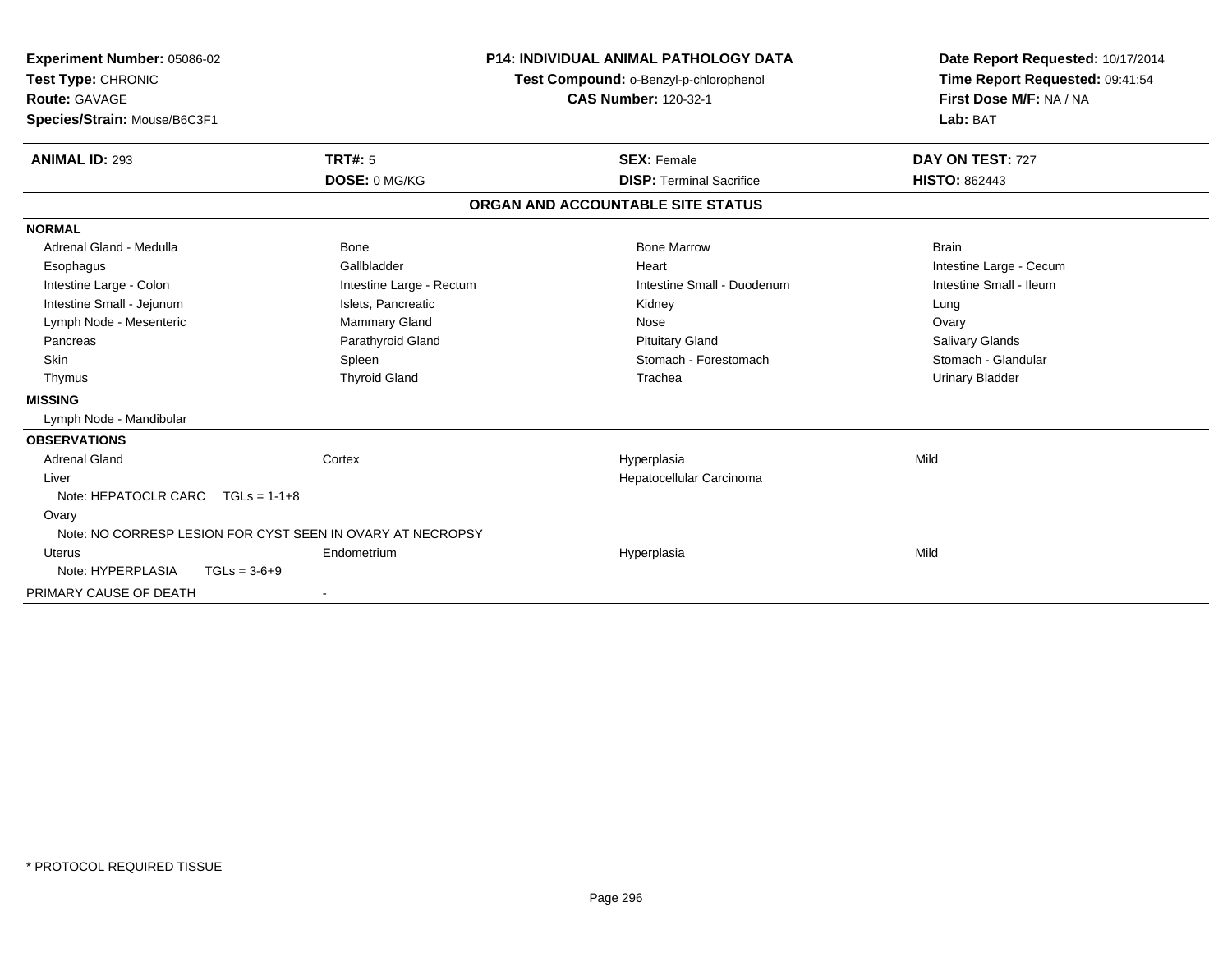| <b>Experiment Number: 05086-02</b><br>Test Type: CHRONIC<br>Route: GAVAGE<br>Species/Strain: Mouse/B6C3F1 |                          | P14: INDIVIDUAL ANIMAL PATHOLOGY DATA<br>Test Compound: o-Benzyl-p-chlorophenol<br><b>CAS Number: 120-32-1</b> | Date Report Requested: 10/17/2014<br>Time Report Requested: 09:41:54<br>First Dose M/F: NA / NA<br>Lab: BAT |
|-----------------------------------------------------------------------------------------------------------|--------------------------|----------------------------------------------------------------------------------------------------------------|-------------------------------------------------------------------------------------------------------------|
| <b>ANIMAL ID: 294</b>                                                                                     | TRT#: 5                  | <b>SEX: Female</b>                                                                                             | DAY ON TEST: 727                                                                                            |
|                                                                                                           | DOSE: 0 MG/KG            | <b>DISP: Terminal Sacrifice</b>                                                                                | <b>HISTO: 862444</b>                                                                                        |
|                                                                                                           |                          | ORGAN AND ACCOUNTABLE SITE STATUS                                                                              |                                                                                                             |
| <b>NORMAL</b>                                                                                             |                          |                                                                                                                |                                                                                                             |
| <b>Adrenal Gland - Cortex</b>                                                                             | Adrenal Gland - Medulla  | Bone                                                                                                           | <b>Brain</b>                                                                                                |
| Esophagus                                                                                                 | Gallbladder              | Heart                                                                                                          | Intestine Large - Cecum                                                                                     |
| Intestine Large - Colon                                                                                   | Intestine Large - Rectum | Intestine Small - Duodenum                                                                                     | Intestine Small - Ileum                                                                                     |
| Intestine Small - Jejunum                                                                                 | Islets, Pancreatic       | Liver                                                                                                          | Lung                                                                                                        |
| <b>Mammary Gland</b>                                                                                      | Nose                     | Pancreas                                                                                                       | Parathyroid Gland                                                                                           |
| <b>Pituitary Gland</b>                                                                                    | Salivary Glands          | <b>Skin</b>                                                                                                    | Stomach - Forestomach                                                                                       |
| Thymus                                                                                                    | Trachea                  | <b>Urinary Bladder</b>                                                                                         |                                                                                                             |
| <b>OBSERVATIONS</b>                                                                                       |                          |                                                                                                                |                                                                                                             |
| <b>Bone Marrow</b>                                                                                        |                          | Myelofibrosis                                                                                                  | Mild                                                                                                        |
| Kidney                                                                                                    |                          | Nephropathy                                                                                                    | Minimal                                                                                                     |
| Lymph Node                                                                                                | Mandibular               | <b>Infiltration Cellular</b>                                                                                   | Histiocyte, Marked                                                                                          |
|                                                                                                           | Mesenteric               | <b>Infiltration Cellular</b>                                                                                   | Histiocyte, Marked                                                                                          |
| Ovary                                                                                                     |                          | Cyst                                                                                                           |                                                                                                             |
| Note: CYST<br>$TGLs = 2-6$                                                                                |                          |                                                                                                                |                                                                                                             |
| Spleen                                                                                                    |                          | <b>Infiltration Cellular</b>                                                                                   | Histiocyte, Moderate                                                                                        |
| Stomach                                                                                                   | Glandular                | Inflammation                                                                                                   | Chronic, Mild                                                                                               |
| <b>Thyroid Gland</b>                                                                                      | Follicle                 | Hyperplasia                                                                                                    | Minimal                                                                                                     |
| Uterus                                                                                                    | Endometrium              | Hyperplasia                                                                                                    | Mild                                                                                                        |
| Note: HYPERPLASIA<br>$TGLs = 1-6$                                                                         |                          |                                                                                                                |                                                                                                             |
| PRIMARY CAUSE OF DEATH                                                                                    |                          |                                                                                                                |                                                                                                             |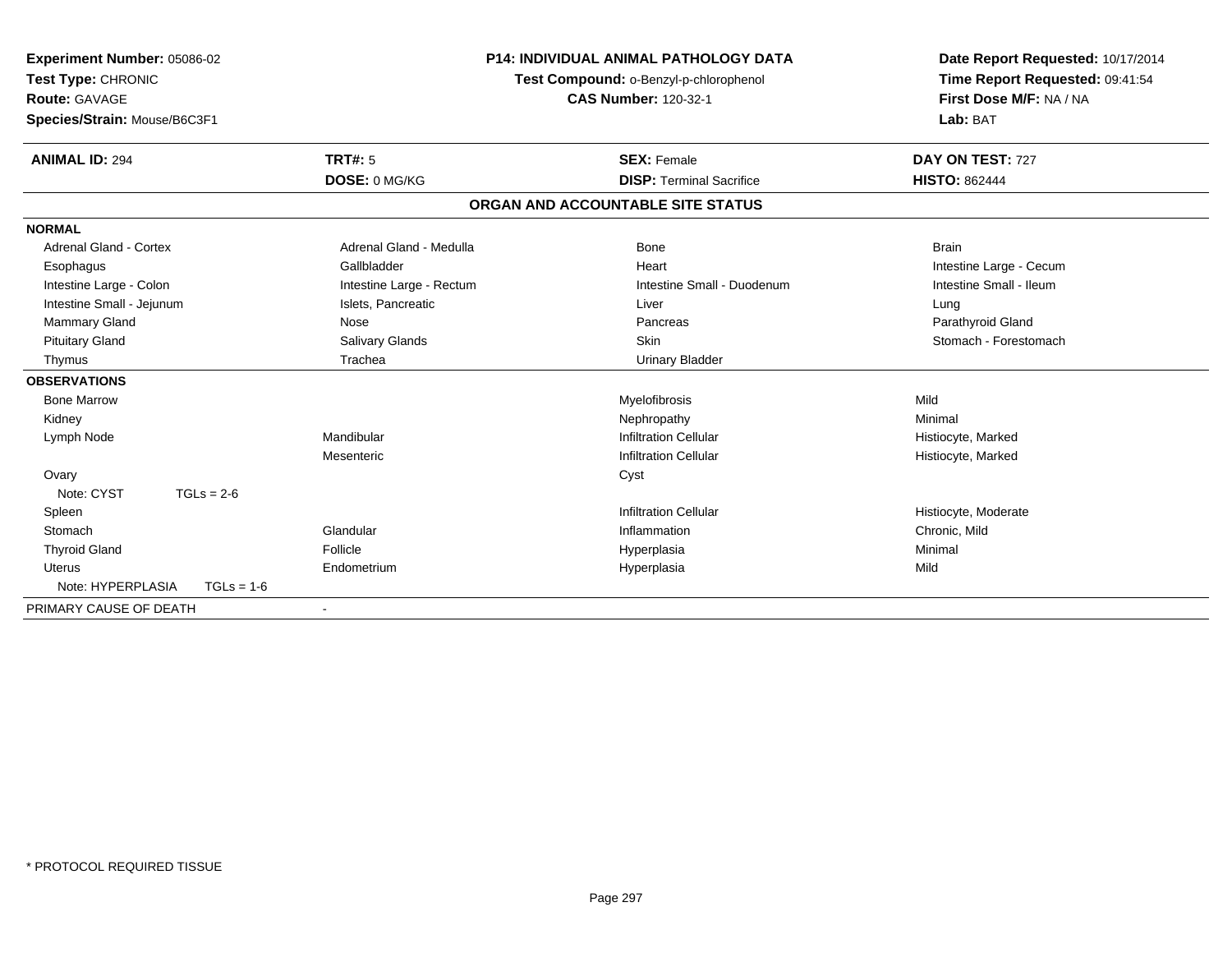| Experiment Number: 05086-02<br>Test Type: CHRONIC<br>Route: GAVAGE<br>Species/Strain: Mouse/B6C3F1 |                                                           | <b>P14: INDIVIDUAL ANIMAL PATHOLOGY DATA</b><br>Test Compound: o-Benzyl-p-chlorophenol<br><b>CAS Number: 120-32-1</b> |                        | Date Report Requested: 10/17/2014<br>Time Report Requested: 09:41:54<br>First Dose M/F: NA / NA<br>Lab: BAT |
|----------------------------------------------------------------------------------------------------|-----------------------------------------------------------|-----------------------------------------------------------------------------------------------------------------------|------------------------|-------------------------------------------------------------------------------------------------------------|
| <b>ANIMAL ID: 295</b>                                                                              | <b>TRT#: 5</b>                                            | <b>SEX: Female</b>                                                                                                    | DAY ON TEST: 727       |                                                                                                             |
|                                                                                                    | DOSE: 0 MG/KG                                             | <b>DISP: Terminal Sacrifice</b>                                                                                       | <b>HISTO: 862445</b>   |                                                                                                             |
|                                                                                                    |                                                           | ORGAN AND ACCOUNTABLE SITE STATUS                                                                                     |                        |                                                                                                             |
| <b>NORMAL</b>                                                                                      |                                                           |                                                                                                                       |                        |                                                                                                             |
| Adrenal Gland - Cortex                                                                             | Adrenal Gland - Medulla                                   | <b>Bone</b>                                                                                                           | <b>Bone Marrow</b>     |                                                                                                             |
| Brain                                                                                              | Esophagus                                                 | Gallbladder                                                                                                           | Heart                  |                                                                                                             |
| Intestine Large - Cecum                                                                            | Intestine Large - Colon                                   | Intestine Large - Rectum                                                                                              |                        | Intestine Small - Duodenum                                                                                  |
| Intestine Small - Ileum                                                                            | Intestine Small - Jejunum                                 | Islets, Pancreatic                                                                                                    | Kidney                 |                                                                                                             |
| Liver                                                                                              | Lung                                                      | Lymph Node - Mandibular                                                                                               |                        | Lymph Node - Mesenteric                                                                                     |
| <b>Mammary Gland</b>                                                                               | Nose                                                      | Pancreas                                                                                                              | <b>Salivary Glands</b> |                                                                                                             |
| <b>Skin</b>                                                                                        | Spleen                                                    | Stomach - Forestomach                                                                                                 | Stomach - Glandular    |                                                                                                             |
| Thymus                                                                                             | Trachea                                                   | <b>Urinary Bladder</b>                                                                                                |                        |                                                                                                             |
| <b>MISSING</b>                                                                                     |                                                           |                                                                                                                       |                        |                                                                                                             |
| Parathyroid Gland                                                                                  |                                                           |                                                                                                                       |                        |                                                                                                             |
| <b>OBSERVATIONS</b>                                                                                |                                                           |                                                                                                                       |                        |                                                                                                             |
| Ovary                                                                                              |                                                           | Granulosa Cell Tumor Benign                                                                                           |                        |                                                                                                             |
|                                                                                                    | Note: THIS OVARIAN TUMOR HAS SERTOLI-CELL DIFFERENTIATION |                                                                                                                       |                        |                                                                                                             |
| <b>Pituitary Gland</b>                                                                             | <b>Pars Distalis</b>                                      | Hyperplasia                                                                                                           | Minimal                |                                                                                                             |
| <b>Thyroid Gland</b>                                                                               | Follicle                                                  | Hyperplasia                                                                                                           | Minimal                |                                                                                                             |
| <b>Uterus</b>                                                                                      | Endometrium                                               | Hyperplasia                                                                                                           | Minimal                |                                                                                                             |
| Note: HYPERPLASIA                                                                                  | $TGLs = 1-6$                                              |                                                                                                                       |                        |                                                                                                             |
| PRIMARY CAUSE OF DEATH                                                                             |                                                           |                                                                                                                       |                        |                                                                                                             |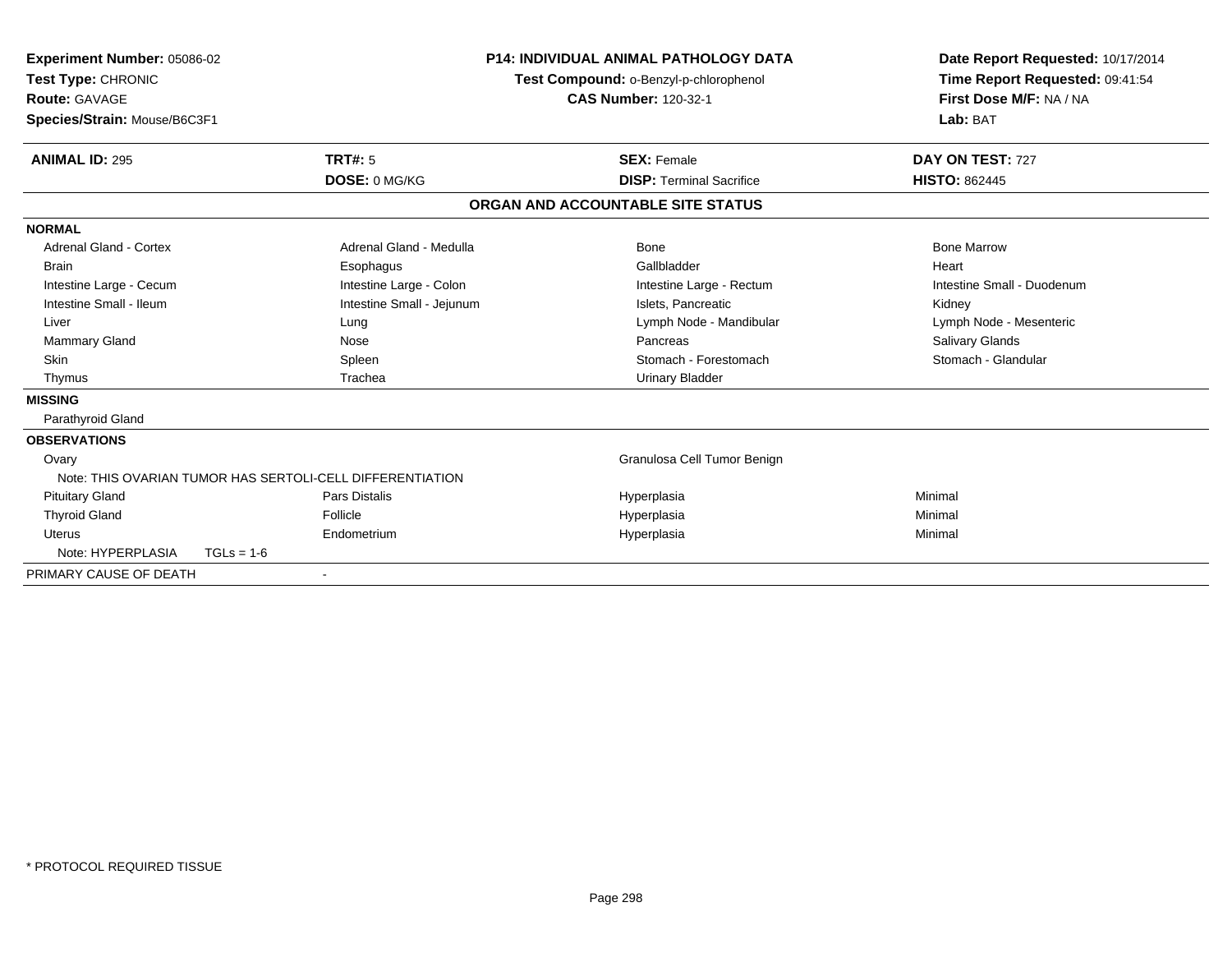| Experiment Number: 05086-02<br>Test Type: CHRONIC |                           | <b>P14: INDIVIDUAL ANIMAL PATHOLOGY DATA</b><br>Test Compound: o-Benzyl-p-chlorophenol | Date Report Requested: 10/17/2014<br>Time Report Requested: 09:41:54 |
|---------------------------------------------------|---------------------------|----------------------------------------------------------------------------------------|----------------------------------------------------------------------|
| <b>Route: GAVAGE</b>                              |                           | <b>CAS Number: 120-32-1</b>                                                            | First Dose M/F: NA / NA                                              |
| Species/Strain: Mouse/B6C3F1                      |                           |                                                                                        | Lab: BAT                                                             |
| <b>ANIMAL ID: 296</b>                             | <b>TRT#: 5</b>            | <b>SEX: Female</b>                                                                     | DAY ON TEST: 605                                                     |
|                                                   | DOSE: 0 MG/KG             | <b>DISP:</b> Moribund Sacrifice                                                        | <b>HISTO: 862446</b>                                                 |
|                                                   |                           | ORGAN AND ACCOUNTABLE SITE STATUS                                                      |                                                                      |
| <b>NORMAL</b>                                     |                           |                                                                                        |                                                                      |
| <b>Adrenal Gland - Cortex</b>                     | Adrenal Gland - Medulla   | Bone                                                                                   | <b>Bone Marrow</b>                                                   |
| <b>Brain</b>                                      | Esophagus                 | Gallbladder                                                                            | Heart                                                                |
| Intestine Large - Cecum                           | Intestine Large - Colon   | Intestine Large - Rectum                                                               | Intestine Small - Duodenum                                           |
| Intestine Small - Ileum                           | Intestine Small - Jejunum | Islets. Pancreatic                                                                     | Kidney                                                               |
| Liver                                             | Lung                      | Lymph Node - Mandibular                                                                | Lymph Node - Mesenteric                                              |
| Nose                                              | Pancreas                  | Parathyroid Gland                                                                      | <b>Pituitary Gland</b>                                               |
| Salivary Glands                                   | Skin                      | Stomach - Forestomach                                                                  | Stomach - Glandular                                                  |
| Thymus                                            | <b>Thyroid Gland</b>      | Trachea                                                                                | <b>Urinary Bladder</b>                                               |
| <b>MISSING</b>                                    |                           |                                                                                        |                                                                      |
| <b>Mammary Gland</b>                              |                           |                                                                                        |                                                                      |
| <b>OBSERVATIONS</b>                               |                           |                                                                                        |                                                                      |
| Eye                                               | Cornea                    | Inflammation                                                                           | Chronic, Mild                                                        |
| Note: INFLAMMATION<br>$TGLs = 1-8$                |                           |                                                                                        |                                                                      |
| <b>Harderian Gland</b>                            |                           | Adenoma                                                                                |                                                                      |
| [Adenoma TGLS = $2-5$ ]                           |                           |                                                                                        |                                                                      |
| Ovary                                             |                           | Cyst                                                                                   |                                                                      |
| Note: CYST<br>$TGLs = 3-6$                        |                           |                                                                                        |                                                                      |
| Spleen                                            |                           | Hyperplasia                                                                            | Lymphoid, Minimal                                                    |
| <b>Uterus</b>                                     | Endometrium               | Hyperplasia                                                                            | Moderate                                                             |
| PRIMARY CAUSE OF DEATH                            |                           |                                                                                        |                                                                      |
| Animal Note: C O MORB: UNKNOWN                    |                           |                                                                                        |                                                                      |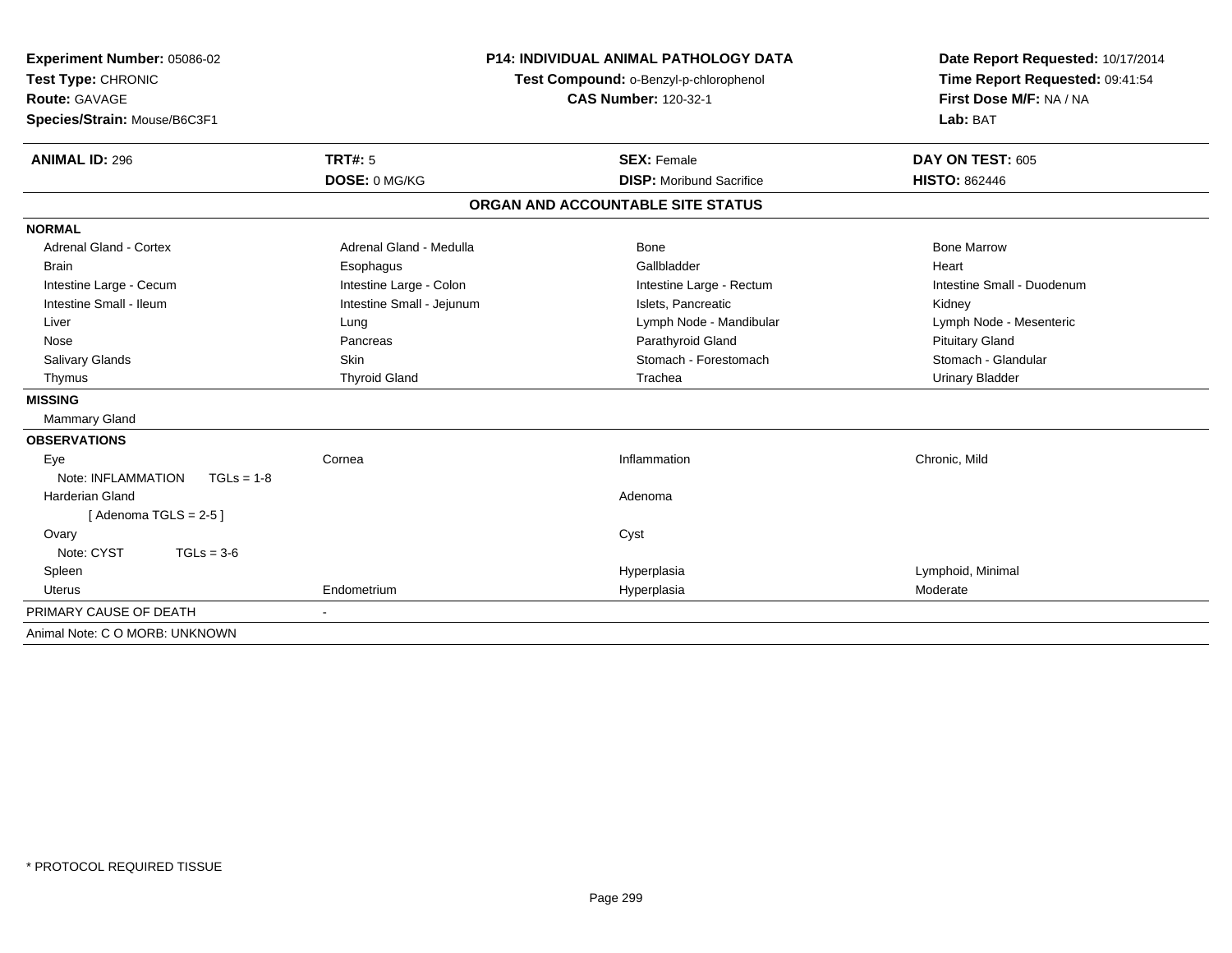| Experiment Number: 05086-02<br>Test Type: CHRONIC<br><b>Route: GAVAGE</b><br>Species/Strain: Mouse/B6C3F1 |              |                           | <b>P14: INDIVIDUAL ANIMAL PATHOLOGY DATA</b><br>Test Compound: o-Benzyl-p-chlorophenol<br><b>CAS Number: 120-32-1</b> |                                   | Date Report Requested: 10/17/2014<br>Time Report Requested: 09:41:54<br>First Dose M/F: NA / NA<br>Lab: BAT |
|-----------------------------------------------------------------------------------------------------------|--------------|---------------------------|-----------------------------------------------------------------------------------------------------------------------|-----------------------------------|-------------------------------------------------------------------------------------------------------------|
| <b>ANIMAL ID: 297</b>                                                                                     |              | TRT#: 5                   |                                                                                                                       | <b>SEX: Female</b>                | DAY ON TEST: 727                                                                                            |
|                                                                                                           |              | DOSE: 0 MG/KG             |                                                                                                                       | <b>DISP: Terminal Sacrifice</b>   | <b>HISTO: 862447</b>                                                                                        |
|                                                                                                           |              |                           |                                                                                                                       | ORGAN AND ACCOUNTABLE SITE STATUS |                                                                                                             |
| <b>NORMAL</b>                                                                                             |              |                           |                                                                                                                       |                                   |                                                                                                             |
| <b>Adrenal Gland - Cortex</b>                                                                             |              | Adrenal Gland - Medulla   |                                                                                                                       | Bone                              | <b>Bone Marrow</b>                                                                                          |
| <b>Brain</b>                                                                                              |              | Esophagus                 |                                                                                                                       | Gallbladder                       | Heart                                                                                                       |
| Intestine Large - Cecum                                                                                   |              | Intestine Large - Colon   |                                                                                                                       | Intestine Large - Rectum          | Intestine Small - Duodenum                                                                                  |
| Intestine Small - Ileum                                                                                   |              | Intestine Small - Jejunum |                                                                                                                       | Islets. Pancreatic                | Kidney                                                                                                      |
| Lung                                                                                                      |              | Lymph Node - Mandibular   |                                                                                                                       | Lymph Node - Mesenteric           | <b>Mammary Gland</b>                                                                                        |
| Nose                                                                                                      |              | Pancreas                  |                                                                                                                       | Parathyroid Gland                 | <b>Salivary Glands</b>                                                                                      |
| <b>Skin</b>                                                                                               |              | Stomach - Forestomach     |                                                                                                                       | Stomach - Glandular               | <b>Thyroid Gland</b>                                                                                        |
| Trachea                                                                                                   |              | <b>Urinary Bladder</b>    |                                                                                                                       |                                   |                                                                                                             |
| <b>OBSERVATIONS</b>                                                                                       |              |                           |                                                                                                                       |                                   |                                                                                                             |
| <b>Harderian Gland</b>                                                                                    |              |                           |                                                                                                                       | Adenoma                           |                                                                                                             |
| Liver                                                                                                     |              |                           |                                                                                                                       | Hepatocellular Adenoma            |                                                                                                             |
| Ovary                                                                                                     |              |                           |                                                                                                                       | Cyst                              |                                                                                                             |
| <b>Pituitary Gland</b>                                                                                    |              | <b>Pars Distalis</b>      |                                                                                                                       | Adenoma                           |                                                                                                             |
| Spleen                                                                                                    |              |                           |                                                                                                                       | Hyperplasia                       | Lymphoid, Mild                                                                                              |
| Thymus                                                                                                    |              |                           |                                                                                                                       | Thymoma Malignant                 |                                                                                                             |
| <b>Uterus</b>                                                                                             |              | Endometrium               |                                                                                                                       | Hyperplasia                       | Moderate                                                                                                    |
| Note: HYPERPLASIA                                                                                         | $TGLs = 1-6$ |                           |                                                                                                                       |                                   |                                                                                                             |
| PRIMARY CAUSE OF DEATH                                                                                    |              |                           |                                                                                                                       |                                   |                                                                                                             |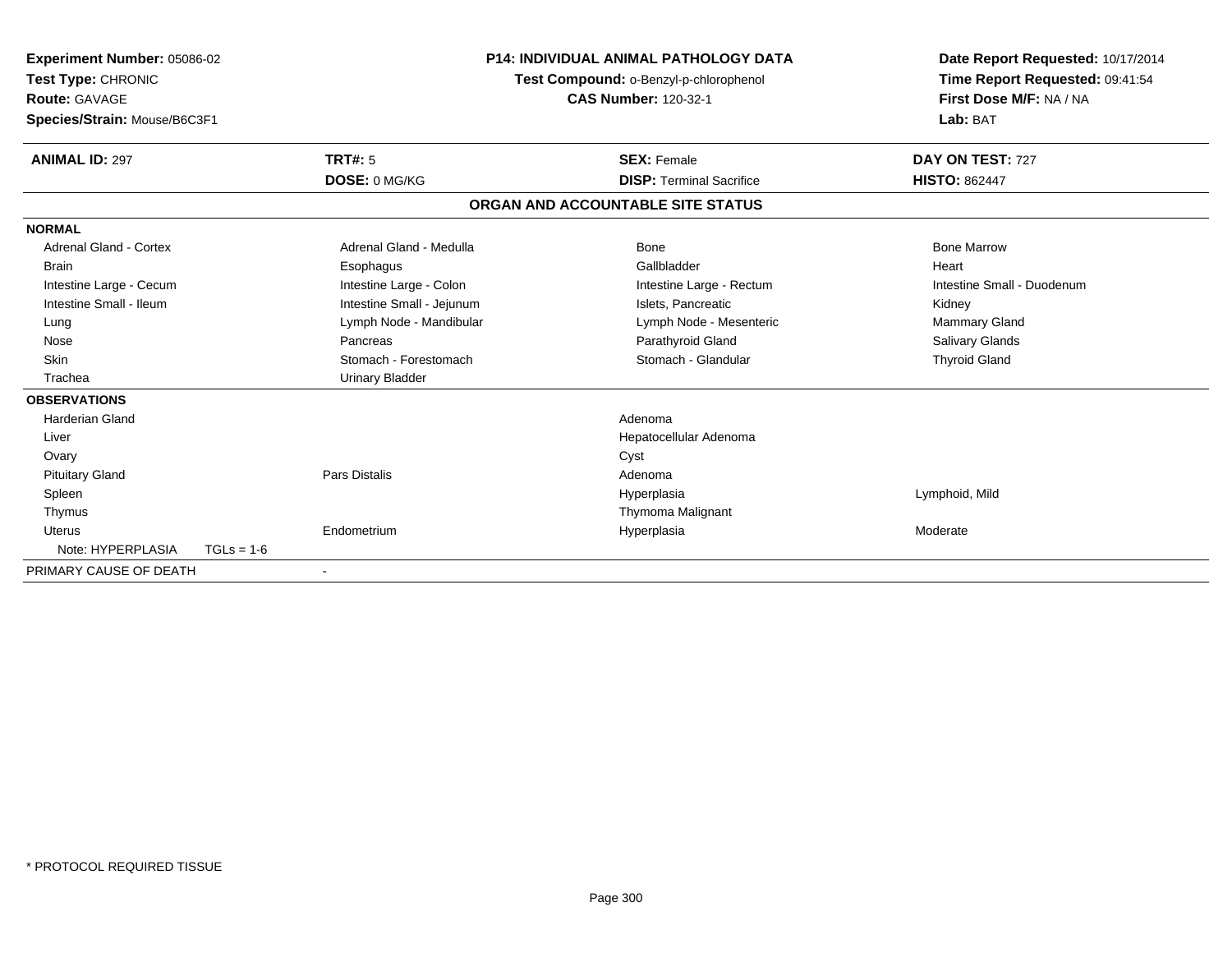| Experiment Number: 05086-02                     |                           | <b>P14: INDIVIDUAL ANIMAL PATHOLOGY DATA</b> | Date Report Requested: 10/17/2014 |
|-------------------------------------------------|---------------------------|----------------------------------------------|-----------------------------------|
| Test Type: CHRONIC                              |                           | Test Compound: o-Benzyl-p-chlorophenol       | Time Report Requested: 09:41:54   |
| <b>Route: GAVAGE</b>                            |                           | <b>CAS Number: 120-32-1</b>                  | First Dose M/F: NA / NA           |
| Species/Strain: Mouse/B6C3F1                    |                           |                                              | Lab: BAT                          |
| <b>ANIMAL ID: 298</b>                           | TRT#: 5                   | <b>SEX: Female</b>                           | DAY ON TEST: 727                  |
|                                                 | DOSE: 0 MG/KG             | <b>DISP: Terminal Sacrifice</b>              | <b>HISTO: 862448</b>              |
|                                                 |                           | ORGAN AND ACCOUNTABLE SITE STATUS            |                                   |
| <b>NORMAL</b>                                   |                           |                                              |                                   |
| <b>Adrenal Gland - Cortex</b>                   | Adrenal Gland - Medulla   | <b>Bone</b>                                  | <b>Bone Marrow</b>                |
| <b>Brain</b>                                    | Esophagus                 | Gallbladder                                  | Heart                             |
| Intestine Large - Cecum                         | Intestine Large - Colon   | Intestine Large - Rectum                     | Intestine Small - Duodenum        |
| Intestine Small - Ileum                         | Intestine Small - Jejunum | Islets, Pancreatic                           | Lung                              |
| Lymph Node - Mandibular                         | Lymph Node - Mesenteric   | Mammary Gland                                | Nose                              |
| Ovary                                           | Pancreas                  | Parathyroid Gland                            | <b>Pituitary Gland</b>            |
| Salivary Glands                                 | <b>Skin</b>               | Stomach - Glandular                          | Thymus                            |
| Trachea                                         | <b>Urinary Bladder</b>    |                                              |                                   |
| <b>OBSERVATIONS</b>                             |                           |                                              |                                   |
| Kidney                                          |                           | Nephropathy                                  | Minimal                           |
| Liver                                           |                           | Hepatocellular Carcinoma                     |                                   |
| Note: HEPATOCLR CARC $TGLs = 1-8$               |                           |                                              |                                   |
| Mesentery                                       | Fat                       | <b>Necrosis</b>                              | Moderate                          |
| [Necrosis $TGLS = 3-10$ ]                       |                           |                                              |                                   |
| Spleen                                          |                           | Hematopoietic Cell Proliferation             | Minimal                           |
|                                                 |                           | Hyperplasia                                  | Lymphoid, Minimal                 |
| Note: HYPERPLASIA<br>$TGLs = 2-9$               |                           |                                              |                                   |
| [ Hematopoietic Cell Proliferation TGLS = 2-9 ] |                           |                                              |                                   |
| Stomach                                         | Forestomach               | Hyperplasia                                  | Squamous, Minimal                 |
| <b>Thyroid Gland</b>                            | Follicle                  | Hyperplasia                                  | Minimal                           |
| Uterus                                          | Endometrium               | Hyperplasia                                  | Mild                              |
| PRIMARY CAUSE OF DEATH                          |                           |                                              |                                   |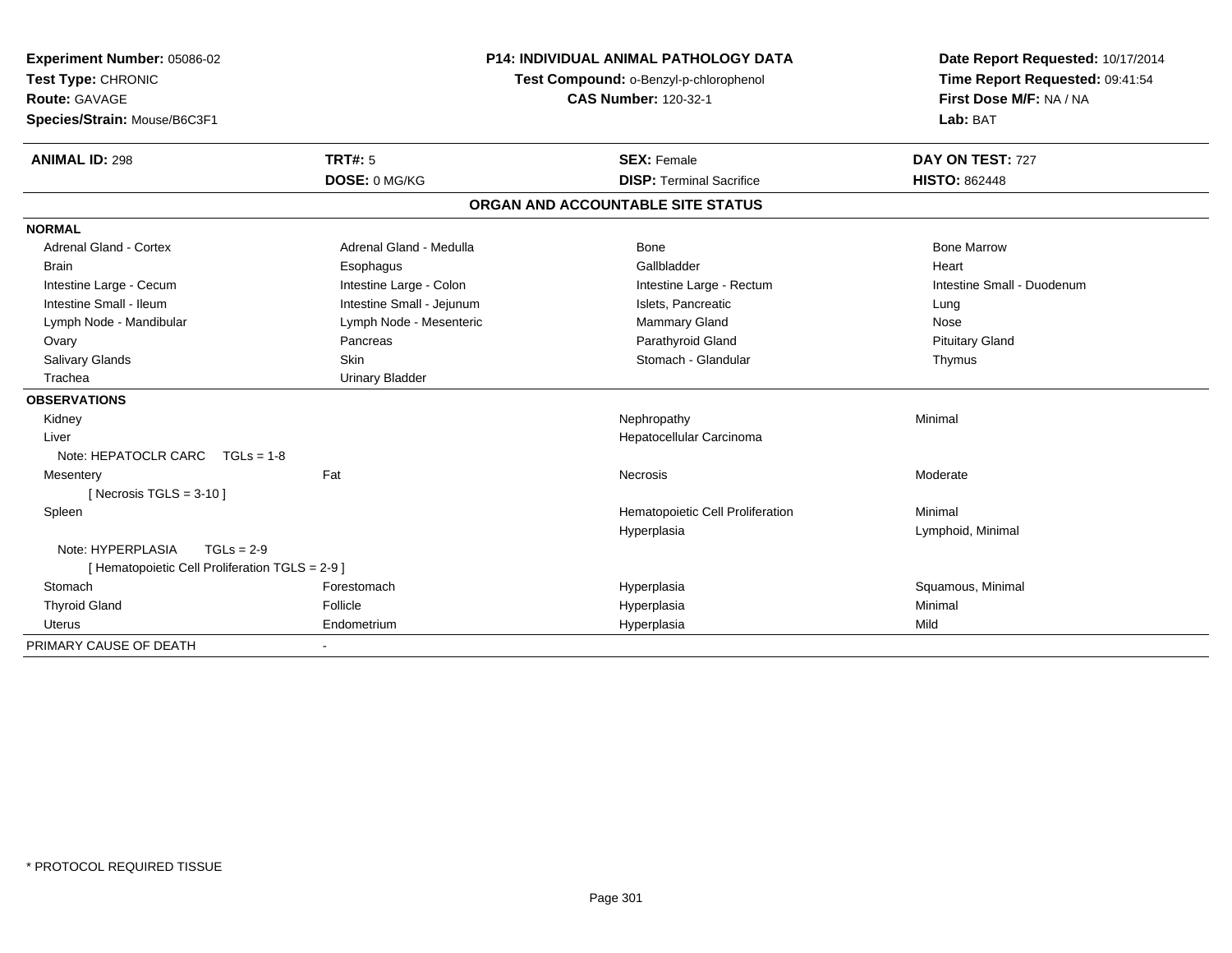| <b>Experiment Number: 05086-02</b><br>Test Type: CHRONIC<br><b>Route: GAVAGE</b><br>Species/Strain: Mouse/B6C3F1 |                          | <b>P14: INDIVIDUAL ANIMAL PATHOLOGY DATA</b><br>Test Compound: o-Benzyl-p-chlorophenol<br><b>CAS Number: 120-32-1</b> | Date Report Requested: 10/17/2014<br>Time Report Requested: 09:41:54<br>First Dose M/F: NA / NA<br>Lab: BAT |
|------------------------------------------------------------------------------------------------------------------|--------------------------|-----------------------------------------------------------------------------------------------------------------------|-------------------------------------------------------------------------------------------------------------|
| <b>ANIMAL ID: 299</b>                                                                                            | TRT#: 5                  | <b>SEX: Female</b>                                                                                                    | DAY ON TEST: 727                                                                                            |
|                                                                                                                  | DOSE: 0 MG/KG            | <b>DISP: Terminal Sacrifice</b>                                                                                       | <b>HISTO: 862449</b>                                                                                        |
|                                                                                                                  |                          | ORGAN AND ACCOUNTABLE SITE STATUS                                                                                     |                                                                                                             |
| <b>NORMAL</b>                                                                                                    |                          |                                                                                                                       |                                                                                                             |
| Adrenal Gland - Cortex                                                                                           | Adrenal Gland - Medulla  | <b>Bone Marrow</b>                                                                                                    | <b>Brain</b>                                                                                                |
| Esophagus                                                                                                        | Gallbladder              | Heart                                                                                                                 | Intestine Large - Cecum                                                                                     |
| Intestine Large - Colon                                                                                          | Intestine Large - Rectum | Intestine Small - Duodenum                                                                                            | Intestine Small - Ileum                                                                                     |
| Intestine Small - Jejunum                                                                                        | Islets. Pancreatic       | Kidney                                                                                                                | Liver                                                                                                       |
| Lung                                                                                                             | Lymph Node - Mandibular  | Lymph Node - Mesenteric                                                                                               | <b>Mammary Gland</b>                                                                                        |
| Nose                                                                                                             | Parathyroid Gland        | <b>Pituitary Gland</b>                                                                                                | Salivary Glands                                                                                             |
| <b>Skin</b>                                                                                                      | Spleen                   | Stomach - Forestomach                                                                                                 | Stomach - Glandular                                                                                         |
| Thymus                                                                                                           | Trachea                  | Urinary Bladder                                                                                                       | <b>Uterus</b>                                                                                               |
| <b>OBSERVATIONS</b>                                                                                              |                          |                                                                                                                       |                                                                                                             |
| Bone                                                                                                             |                          | Fibrous Osteodystrophy                                                                                                | Mild                                                                                                        |
| Ovary                                                                                                            |                          | Cyst                                                                                                                  |                                                                                                             |
| Pancreas                                                                                                         |                          | <b>Necrosis</b>                                                                                                       | Coagulative, Moderate                                                                                       |
| Note: NECROSIS<br>$TGLs = 1-8$                                                                                   |                          |                                                                                                                       |                                                                                                             |
| <b>Thyroid Gland</b>                                                                                             | Follicle                 | Hyperplasia                                                                                                           | Mild                                                                                                        |
| PRIMARY CAUSE OF DEATH                                                                                           |                          |                                                                                                                       |                                                                                                             |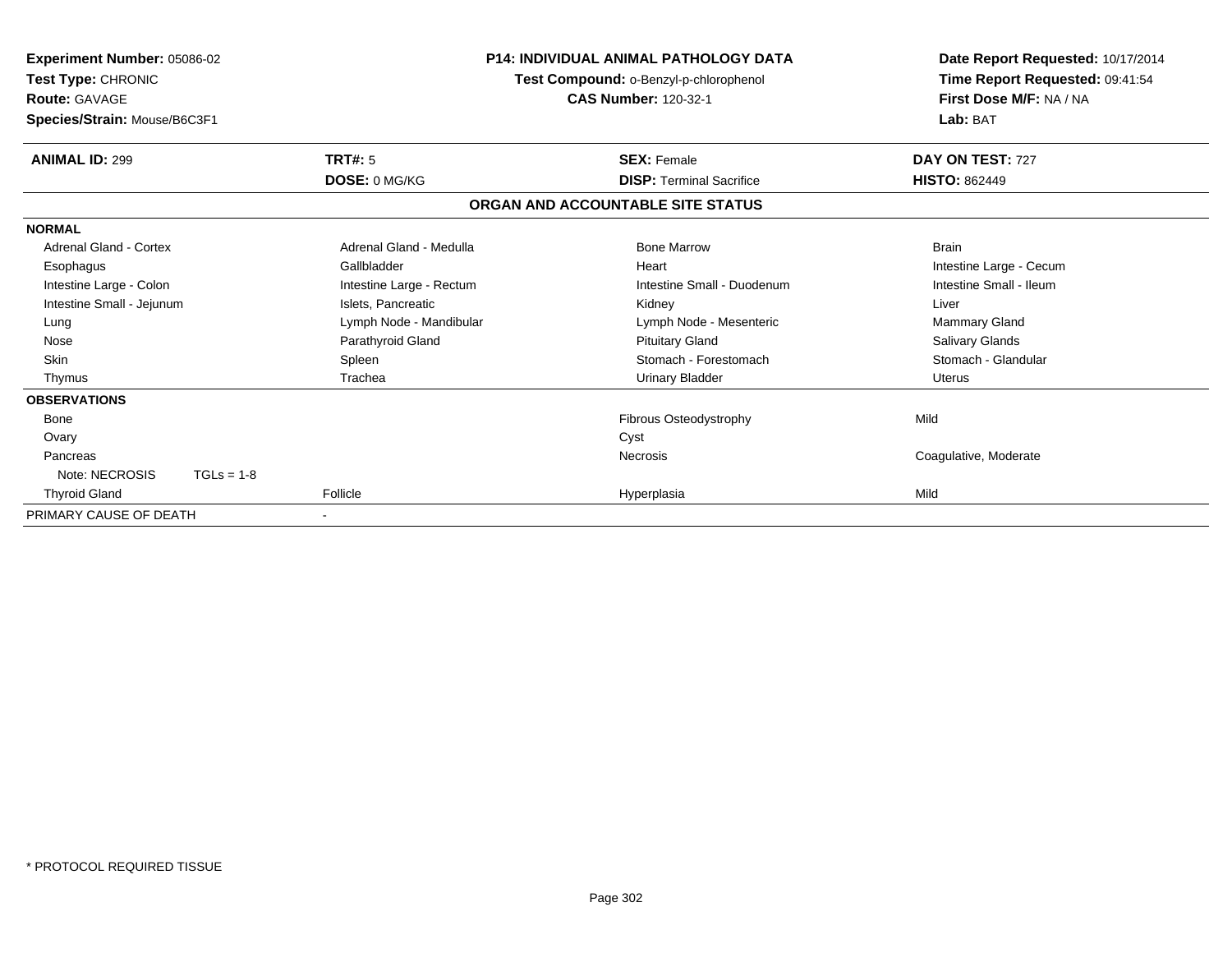| <b>Experiment Number: 05086-02</b><br><b>Test Type: CHRONIC</b><br><b>Route: GAVAGE</b> |                           | <b>P14: INDIVIDUAL ANIMAL PATHOLOGY DATA</b><br>Test Compound: o-Benzyl-p-chlorophenol<br><b>CAS Number: 120-32-1</b> | Date Report Requested: 10/17/2014<br>Time Report Requested: 09:41:54<br>First Dose M/F: NA / NA |  |
|-----------------------------------------------------------------------------------------|---------------------------|-----------------------------------------------------------------------------------------------------------------------|-------------------------------------------------------------------------------------------------|--|
| Species/Strain: Mouse/B6C3F1                                                            |                           |                                                                                                                       | Lab: BAT                                                                                        |  |
| <b>ANIMAL ID: 300</b>                                                                   | <b>TRT#: 5</b>            | <b>SEX: Female</b>                                                                                                    | DAY ON TEST: 456                                                                                |  |
|                                                                                         | DOSE: 0 MG/KG             | <b>DISP:</b> Scheduled Sacrifice                                                                                      | <b>HISTO: 862450</b>                                                                            |  |
|                                                                                         |                           | ORGAN AND ACCOUNTABLE SITE STATUS                                                                                     |                                                                                                 |  |
| <b>NORMAL</b>                                                                           |                           |                                                                                                                       |                                                                                                 |  |
| <b>Adrenal Gland - Cortex</b>                                                           | Adrenal Gland - Medulla   | Bone                                                                                                                  | <b>Bone Marrow</b>                                                                              |  |
| <b>Brain</b>                                                                            | Esophagus                 | Gallbladder                                                                                                           | Heart                                                                                           |  |
| Intestine Large - Cecum                                                                 | Intestine Large - Colon   | Intestine Large - Rectum                                                                                              | Intestine Small - Duodenum                                                                      |  |
| Intestine Small - Ileum                                                                 | Intestine Small - Jejunum | Islets, Pancreatic                                                                                                    | Kidney                                                                                          |  |
| Liver                                                                                   | Lung                      | Lymph Node - Mandibular                                                                                               | Lymph Node - Mesenteric                                                                         |  |
| Mammary Gland                                                                           | Nose                      | Ovary                                                                                                                 | Pancreas                                                                                        |  |
| Parathyroid Gland                                                                       | <b>Pituitary Gland</b>    | <b>Salivary Glands</b>                                                                                                | Skin                                                                                            |  |
| Spleen                                                                                  | Stomach - Forestomach     | Stomach - Glandular                                                                                                   | Thymus                                                                                          |  |
| <b>Thyroid Gland</b>                                                                    | Trachea                   | Urinary Bladder                                                                                                       | Uterus                                                                                          |  |
| PRIMARY CAUSE OF DEATH                                                                  |                           |                                                                                                                       |                                                                                                 |  |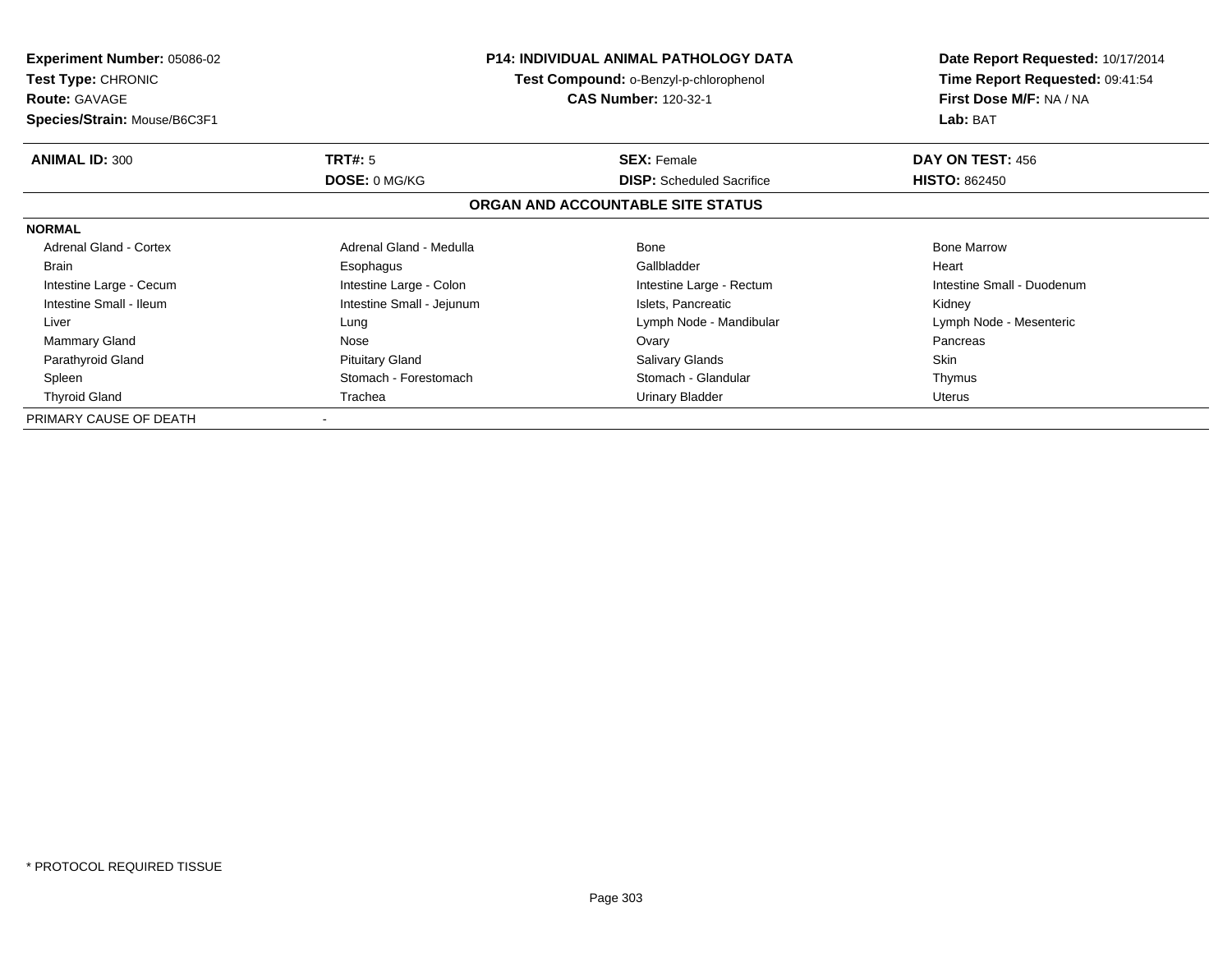| Experiment Number: 05086-02<br>Test Type: CHRONIC<br><b>Route: GAVAGE</b><br>Species/Strain: Mouse/B6C3F1 |                           | <b>P14: INDIVIDUAL ANIMAL PATHOLOGY DATA</b><br>Test Compound: o-Benzyl-p-chlorophenol<br><b>CAS Number: 120-32-1</b> | Date Report Requested: 10/17/2014<br>Time Report Requested: 09:41:54<br>First Dose M/F: NA / NA<br>Lab: BAT |
|-----------------------------------------------------------------------------------------------------------|---------------------------|-----------------------------------------------------------------------------------------------------------------------|-------------------------------------------------------------------------------------------------------------|
| <b>ANIMAL ID: 301</b>                                                                                     | TRT#: 5                   | <b>SEX: Female</b>                                                                                                    | DAY ON TEST: 727                                                                                            |
|                                                                                                           | DOSE: 0 MG/KG             | <b>DISP: Terminal Sacrifice</b>                                                                                       | <b>HISTO: 862451</b>                                                                                        |
|                                                                                                           |                           | ORGAN AND ACCOUNTABLE SITE STATUS                                                                                     |                                                                                                             |
| <b>NORMAL</b>                                                                                             |                           |                                                                                                                       |                                                                                                             |
| Adrenal Gland - Cortex                                                                                    | Adrenal Gland - Medulla   | Bone                                                                                                                  | <b>Bone Marrow</b>                                                                                          |
| <b>Brain</b>                                                                                              | Esophagus                 | Gallbladder                                                                                                           | Heart                                                                                                       |
| Intestine Large - Cecum                                                                                   | Intestine Large - Colon   | Intestine Large - Rectum                                                                                              | Intestine Small - Duodenum                                                                                  |
| Intestine Small - Ileum                                                                                   | Intestine Small - Jejunum | Islets, Pancreatic                                                                                                    | Liver                                                                                                       |
| Lung                                                                                                      | Lymph Node - Mandibular   | Lymph Node - Mesenteric                                                                                               | <b>Mammary Gland</b>                                                                                        |
| Nose                                                                                                      | Pancreas                  | Parathyroid Gland                                                                                                     | <b>Salivary Glands</b>                                                                                      |
| <b>Skin</b>                                                                                               | Spleen                    | Stomach - Forestomach                                                                                                 | Stomach - Glandular                                                                                         |
| Thymus                                                                                                    | <b>Thyroid Gland</b>      | Trachea                                                                                                               | <b>Urinary Bladder</b>                                                                                      |
| <b>MISSING</b>                                                                                            |                           |                                                                                                                       |                                                                                                             |
| <b>Pituitary Gland</b>                                                                                    |                           |                                                                                                                       |                                                                                                             |
| <b>OBSERVATIONS</b>                                                                                       |                           |                                                                                                                       |                                                                                                             |
| Kidney                                                                                                    |                           | Nephropathy                                                                                                           | Minimal                                                                                                     |
| Ovary                                                                                                     |                           | Cyst                                                                                                                  |                                                                                                             |
| Note: CYST<br>$TGLs = 1-6$                                                                                |                           |                                                                                                                       |                                                                                                             |
| <b>Uterus</b>                                                                                             | Endometrium               | Hyperplasia                                                                                                           | Moderate                                                                                                    |
| PRIMARY CAUSE OF DEATH                                                                                    |                           |                                                                                                                       |                                                                                                             |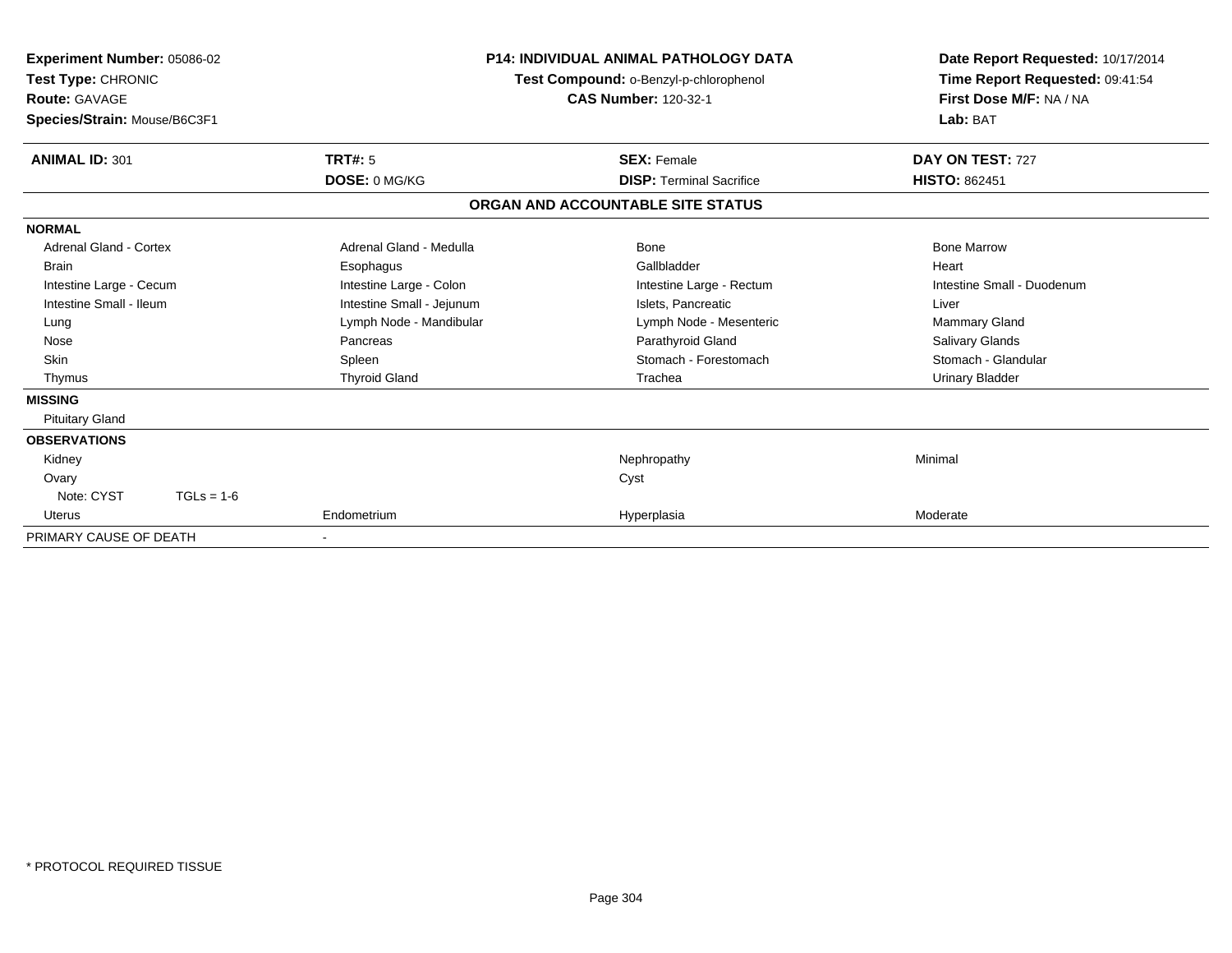| <b>Experiment Number: 05086-02</b><br><b>Test Type: CHRONIC</b><br><b>Route: GAVAGE</b><br>Species/Strain: Mouse/B6C3F1 |                           | <b>P14: INDIVIDUAL ANIMAL PATHOLOGY DATA</b><br>Test Compound: o-Benzyl-p-chlorophenol<br><b>CAS Number: 120-32-1</b> | Date Report Requested: 10/17/2014<br>Time Report Requested: 09:41:54<br>First Dose M/F: NA / NA<br>Lab: BAT |
|-------------------------------------------------------------------------------------------------------------------------|---------------------------|-----------------------------------------------------------------------------------------------------------------------|-------------------------------------------------------------------------------------------------------------|
| <b>ANIMAL ID: 302</b>                                                                                                   | TRT#: 5                   | <b>SEX: Female</b>                                                                                                    | DAY ON TEST: 93                                                                                             |
|                                                                                                                         | DOSE: 0 MG/KG             | <b>DISP:</b> Scheduled Sacrifice                                                                                      | HISTO:                                                                                                      |
|                                                                                                                         |                           | ORGAN AND ACCOUNTABLE SITE STATUS                                                                                     |                                                                                                             |
| <b>NORMAL</b>                                                                                                           |                           |                                                                                                                       |                                                                                                             |
| Adrenal Gland - Cortex                                                                                                  | Adrenal Gland - Medulla   | <b>Bone</b>                                                                                                           | <b>Bone Marrow</b>                                                                                          |
| <b>Brain</b>                                                                                                            | Esophagus                 | Gallbladder                                                                                                           | Heart                                                                                                       |
| Intestine Large - Cecum                                                                                                 | Intestine Large - Colon   | Intestine Large - Rectum                                                                                              | Intestine Small - Duodenum                                                                                  |
| Intestine Small - Ileum                                                                                                 | Intestine Small - Jejunum | Islets, Pancreatic                                                                                                    | Kidney                                                                                                      |
| Lung                                                                                                                    | Lymph Node - Mandibular   | Lymph Node - Mesenteric                                                                                               | <b>Mammary Gland</b>                                                                                        |
| Nose                                                                                                                    | Ovary                     | Pancreas                                                                                                              | Parathyroid Gland                                                                                           |
| <b>Pituitary Gland</b>                                                                                                  | Salivary Glands           | <b>Skin</b>                                                                                                           | Spleen                                                                                                      |
| Stomach - Forestomach                                                                                                   | Stomach - Glandular       | Thymus                                                                                                                | <b>Thyroid Gland</b>                                                                                        |
| Trachea                                                                                                                 | <b>Urinary Bladder</b>    | Uterus                                                                                                                |                                                                                                             |
| <b>OBSERVATIONS</b>                                                                                                     |                           |                                                                                                                       |                                                                                                             |
| Liver                                                                                                                   |                           | Inflammation                                                                                                          | Necrotizing, Minimal                                                                                        |
| PRIMARY CAUSE OF DEATH                                                                                                  |                           |                                                                                                                       |                                                                                                             |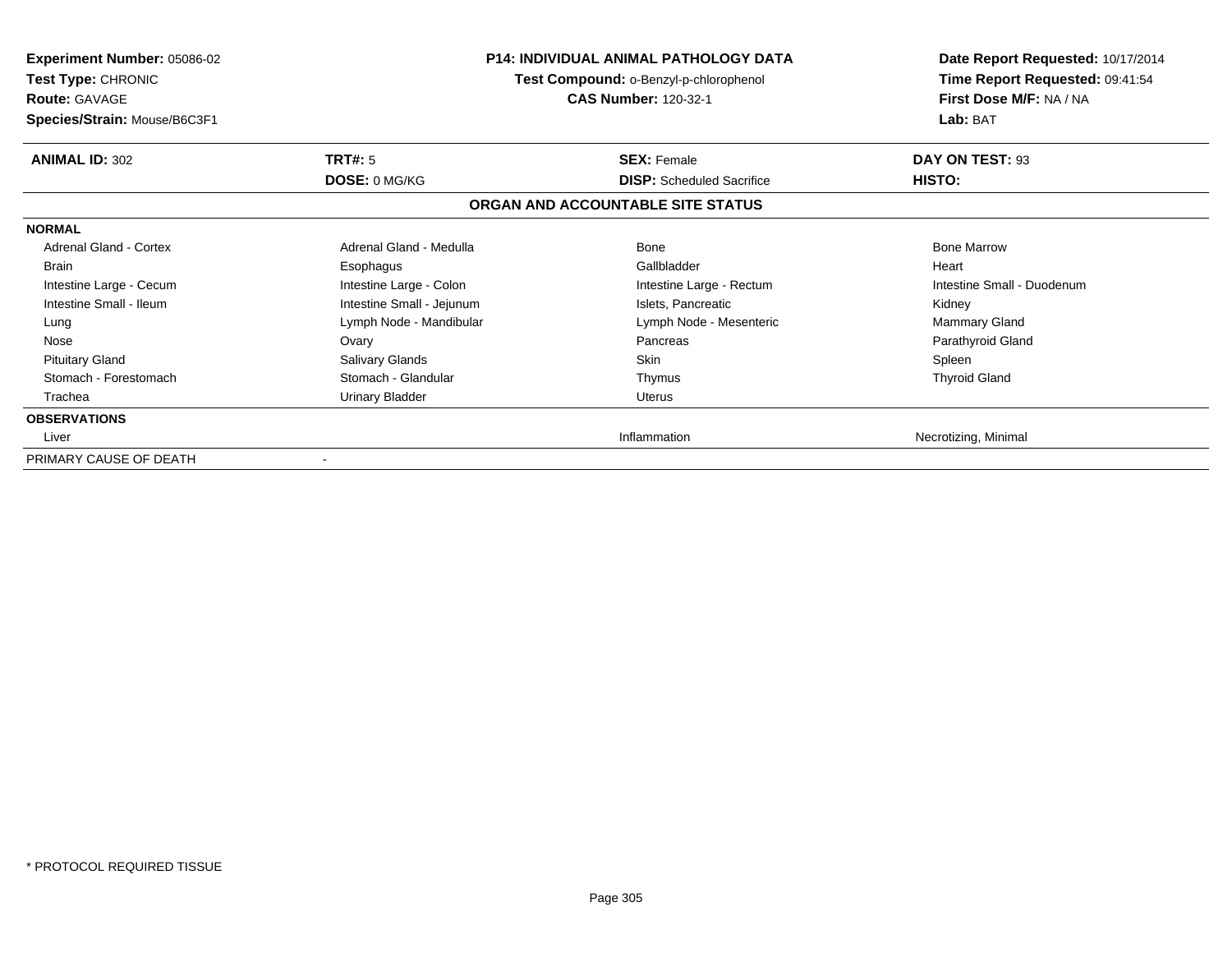| <b>Experiment Number: 05086-02</b><br>Test Type: CHRONIC<br><b>Route: GAVAGE</b><br>Species/Strain: Mouse/B6C3F1 |                | P14: INDIVIDUAL ANIMAL PATHOLOGY DATA<br>Test Compound: o-Benzyl-p-chlorophenol<br><b>CAS Number: 120-32-1</b> |  | Date Report Requested: 10/17/2014<br>Time Report Requested: 09:41:54<br>First Dose M/F: NA / NA<br>Lab: BAT |                            |  |
|------------------------------------------------------------------------------------------------------------------|----------------|----------------------------------------------------------------------------------------------------------------|--|-------------------------------------------------------------------------------------------------------------|----------------------------|--|
| <b>ANIMAL ID: 303</b>                                                                                            |                | <b>TRT#: 5</b>                                                                                                 |  | <b>SEX: Female</b>                                                                                          | DAY ON TEST: 727           |  |
|                                                                                                                  |                | DOSE: 0 MG/KG                                                                                                  |  | <b>DISP: Terminal Sacrifice</b>                                                                             | <b>HISTO: 862453</b>       |  |
|                                                                                                                  |                |                                                                                                                |  | ORGAN AND ACCOUNTABLE SITE STATUS                                                                           |                            |  |
| <b>NORMAL</b>                                                                                                    |                |                                                                                                                |  |                                                                                                             |                            |  |
| <b>Adrenal Gland - Cortex</b>                                                                                    |                | Adrenal Gland - Medulla                                                                                        |  | Bone                                                                                                        | <b>Bone Marrow</b>         |  |
| <b>Brain</b>                                                                                                     |                | Esophagus                                                                                                      |  | Gallbladder                                                                                                 | Heart                      |  |
| Intestine Large - Cecum                                                                                          |                | Intestine Large - Colon                                                                                        |  | Intestine Large - Rectum                                                                                    | Intestine Small - Duodenum |  |
| Intestine Small - Ileum                                                                                          |                | Intestine Small - Jejunum                                                                                      |  | Islets, Pancreatic                                                                                          | Liver                      |  |
| Lung                                                                                                             |                | Lymph Node - Mandibular                                                                                        |  | Lymph Node - Mesenteric                                                                                     | <b>Mammary Gland</b>       |  |
| Nose                                                                                                             |                | Pancreas                                                                                                       |  | Parathyroid Gland                                                                                           | <b>Pituitary Gland</b>     |  |
| <b>Salivary Glands</b>                                                                                           |                | <b>Skin</b>                                                                                                    |  | Spleen                                                                                                      | Stomach - Forestomach      |  |
| Stomach - Glandular                                                                                              |                | Thymus                                                                                                         |  | <b>Thyroid Gland</b>                                                                                        | Trachea                    |  |
| <b>Urinary Bladder</b>                                                                                           |                |                                                                                                                |  |                                                                                                             |                            |  |
| <b>OBSERVATIONS</b>                                                                                              |                |                                                                                                                |  |                                                                                                             |                            |  |
| Harderian Gland                                                                                                  |                |                                                                                                                |  | Hyperplasia                                                                                                 | Minimal                    |  |
| Kidney                                                                                                           |                |                                                                                                                |  | Nephropathy                                                                                                 | Minimal                    |  |
| Ovary                                                                                                            |                |                                                                                                                |  | Thecoma Benign                                                                                              |                            |  |
| <b>Uterus</b>                                                                                                    |                | Endometrium                                                                                                    |  | Hyperplasia                                                                                                 | Marked                     |  |
| Note: HYPERPLASIA                                                                                                | $TGLs = 1-6+8$ |                                                                                                                |  |                                                                                                             |                            |  |
| PRIMARY CAUSE OF DEATH                                                                                           |                |                                                                                                                |  |                                                                                                             |                            |  |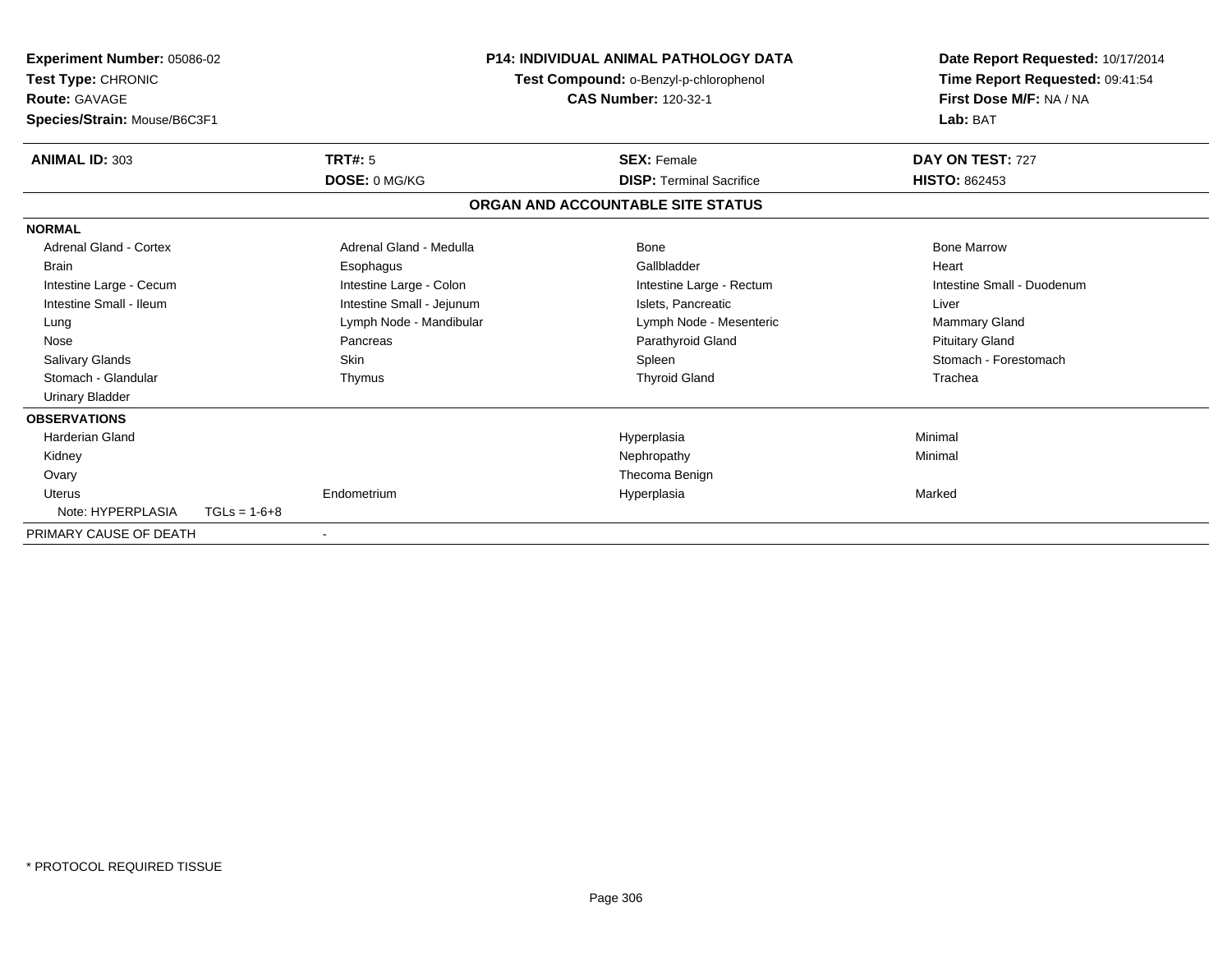| <b>Experiment Number: 05086-02</b><br><b>Test Type: CHRONIC</b><br><b>Route: GAVAGE</b> |                           | <b>P14: INDIVIDUAL ANIMAL PATHOLOGY DATA</b><br>Test Compound: o-Benzyl-p-chlorophenol<br><b>CAS Number: 120-32-1</b> | Date Report Requested: 10/17/2014<br>Time Report Requested: 09:41:54<br>First Dose M/F: NA / NA |  |
|-----------------------------------------------------------------------------------------|---------------------------|-----------------------------------------------------------------------------------------------------------------------|-------------------------------------------------------------------------------------------------|--|
| Species/Strain: Mouse/B6C3F1                                                            |                           |                                                                                                                       | Lab: BAT                                                                                        |  |
| <b>ANIMAL ID: 304</b>                                                                   | <b>TRT#: 5</b>            | <b>SEX: Female</b>                                                                                                    | DAY ON TEST: 456                                                                                |  |
|                                                                                         | DOSE: 0 MG/KG             | <b>DISP:</b> Scheduled Sacrifice                                                                                      | <b>HISTO: 862454</b>                                                                            |  |
|                                                                                         |                           | ORGAN AND ACCOUNTABLE SITE STATUS                                                                                     |                                                                                                 |  |
| <b>NORMAL</b>                                                                           |                           |                                                                                                                       |                                                                                                 |  |
| <b>Adrenal Gland - Cortex</b>                                                           | Adrenal Gland - Medulla   | Bone                                                                                                                  | <b>Bone Marrow</b>                                                                              |  |
| <b>Brain</b>                                                                            | Esophagus                 | Gallbladder                                                                                                           | Heart                                                                                           |  |
| Intestine Large - Cecum                                                                 | Intestine Large - Colon   | Intestine Large - Rectum                                                                                              | Intestine Small - Duodenum                                                                      |  |
| Intestine Small - Ileum                                                                 | Intestine Small - Jejunum | Islets, Pancreatic                                                                                                    | Kidney                                                                                          |  |
| Liver                                                                                   | Lung                      | Lymph Node - Mandibular                                                                                               | Lymph Node - Mesenteric                                                                         |  |
| Mammary Gland                                                                           | Nose                      | Ovary                                                                                                                 | Pancreas                                                                                        |  |
| Parathyroid Gland                                                                       | <b>Pituitary Gland</b>    | <b>Salivary Glands</b>                                                                                                | Skin                                                                                            |  |
| Spleen                                                                                  | Stomach - Forestomach     | Stomach - Glandular                                                                                                   | Thymus                                                                                          |  |
| <b>Thyroid Gland</b>                                                                    | Trachea                   | Urinary Bladder                                                                                                       | Uterus                                                                                          |  |
| PRIMARY CAUSE OF DEATH                                                                  |                           |                                                                                                                       |                                                                                                 |  |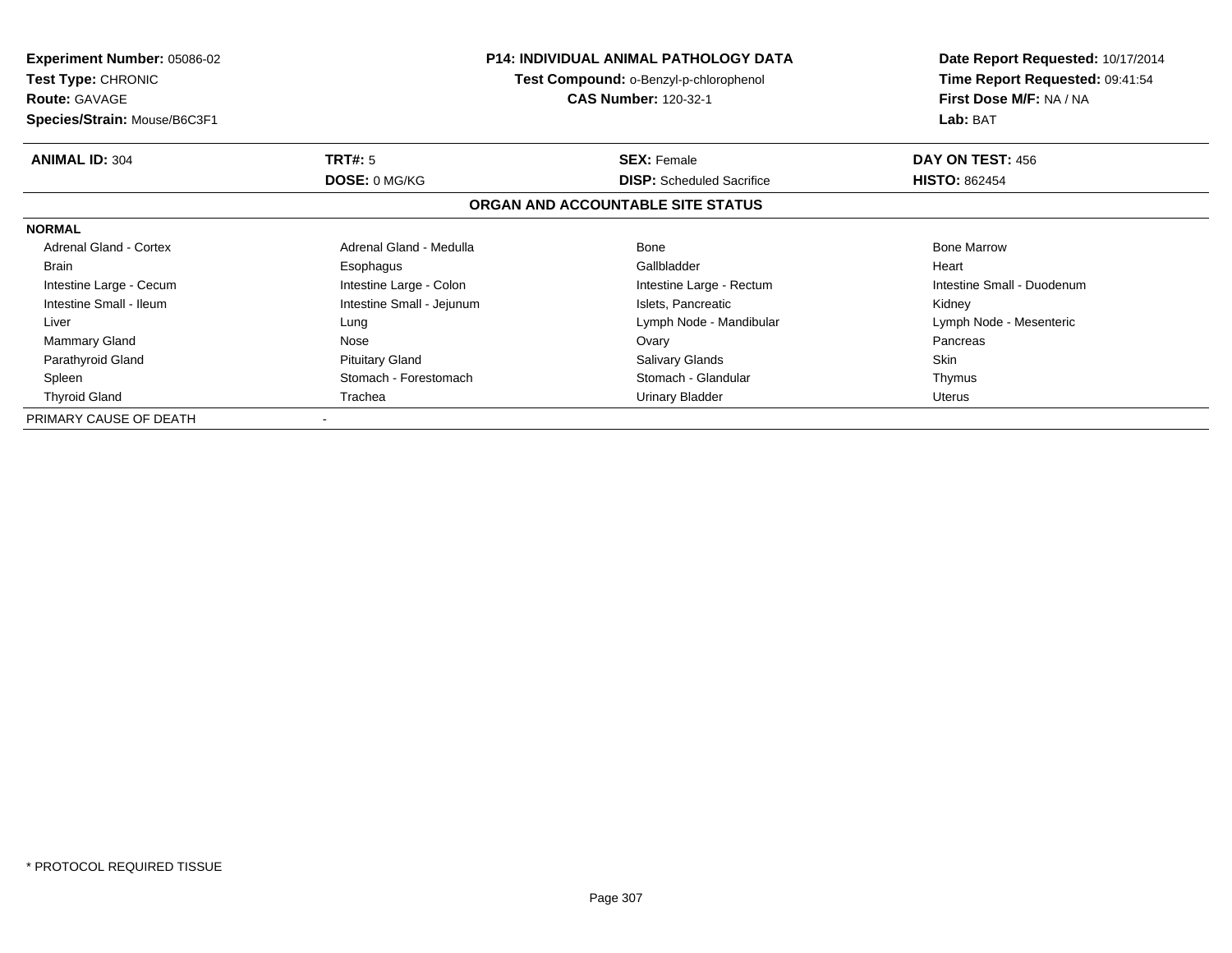| Experiment Number: 05086-02<br>Test Type: CHRONIC<br><b>Route: GAVAGE</b><br>Species/Strain: Mouse/B6C3F1 | <b>P14: INDIVIDUAL ANIMAL PATHOLOGY DATA</b><br>Test Compound: o-Benzyl-p-chlorophenol<br><b>CAS Number: 120-32-1</b> |                                   | Date Report Requested: 10/17/2014<br>Time Report Requested: 09:41:54<br>First Dose M/F: NA / NA<br>Lab: BAT |  |
|-----------------------------------------------------------------------------------------------------------|-----------------------------------------------------------------------------------------------------------------------|-----------------------------------|-------------------------------------------------------------------------------------------------------------|--|
| <b>ANIMAL ID: 305</b>                                                                                     | <b>TRT#: 5</b>                                                                                                        | <b>SEX: Female</b>                | DAY ON TEST: 694                                                                                            |  |
|                                                                                                           | DOSE: 0 MG/KG                                                                                                         | <b>DISP:</b> Moribund Sacrifice   | <b>HISTO: 862455</b>                                                                                        |  |
|                                                                                                           |                                                                                                                       | ORGAN AND ACCOUNTABLE SITE STATUS |                                                                                                             |  |
| <b>NORMAL</b>                                                                                             |                                                                                                                       |                                   |                                                                                                             |  |
| <b>Adrenal Gland - Cortex</b>                                                                             | Adrenal Gland - Medulla                                                                                               | Bone                              | <b>Bone Marrow</b>                                                                                          |  |
| <b>Brain</b>                                                                                              | Esophagus                                                                                                             | Gallbladder                       | Heart                                                                                                       |  |
| Intestine Large - Cecum                                                                                   | Intestine Large - Colon                                                                                               | Intestine Large - Rectum          | Intestine Small - Duodenum                                                                                  |  |
| Intestine Small - Ileum                                                                                   | Intestine Small - Jejunum                                                                                             | Islets, Pancreatic                | Kidney                                                                                                      |  |
| Lymph Node - Mandibular                                                                                   | Lymph Node - Mesenteric                                                                                               | Mammary Gland                     | Nose                                                                                                        |  |
| Pancreas                                                                                                  | Parathyroid Gland                                                                                                     | <b>Pituitary Gland</b>            | <b>Salivary Glands</b>                                                                                      |  |
| Skin                                                                                                      | Stomach - Forestomach                                                                                                 | Stomach - Glandular               | Thymus                                                                                                      |  |
| <b>Thyroid Gland</b>                                                                                      | Trachea                                                                                                               | <b>Urinary Bladder</b>            |                                                                                                             |  |
| <b>OBSERVATIONS</b>                                                                                       |                                                                                                                       |                                   |                                                                                                             |  |
| Liver                                                                                                     |                                                                                                                       | Hepatocellular Adenoma            |                                                                                                             |  |
| [ Hepatocellular Adenoma TGLS = 4-10 ]                                                                    |                                                                                                                       |                                   |                                                                                                             |  |
| Lung                                                                                                      |                                                                                                                       | Alveolar/Bronchiolar Carcinoma    |                                                                                                             |  |
|                                                                                                           | Alveolus                                                                                                              | <b>Infiltration Cellular</b>      | Histiocyte, Marked                                                                                          |  |
| Note: ALV BRON CARC<br>$TGLs = 5-11$                                                                      |                                                                                                                       |                                   |                                                                                                             |  |
| Note: INFILTRAT CELL $TGLs = 6.7-11$                                                                      |                                                                                                                       |                                   |                                                                                                             |  |
| Ovary                                                                                                     |                                                                                                                       | Cyst                              |                                                                                                             |  |
| [ $Cyst TGLS = 3-6$ ]                                                                                     |                                                                                                                       |                                   |                                                                                                             |  |
| Spleen                                                                                                    |                                                                                                                       | Hematopoietic Cell Proliferation  | Mild                                                                                                        |  |
|                                                                                                           |                                                                                                                       | Lymphoma Malignant Mixed          |                                                                                                             |  |
| Note: HEMA CELL PROL TGLs = 1-8+9                                                                         |                                                                                                                       |                                   |                                                                                                             |  |
| Note: LYMPH MAL MIXD<br>$TGLs = 2-8$                                                                      |                                                                                                                       |                                   |                                                                                                             |  |
| Uterus                                                                                                    | Endometrium                                                                                                           | Hyperplasia                       | Moderate                                                                                                    |  |
| PRIMARY CAUSE OF DEATH                                                                                    |                                                                                                                       |                                   |                                                                                                             |  |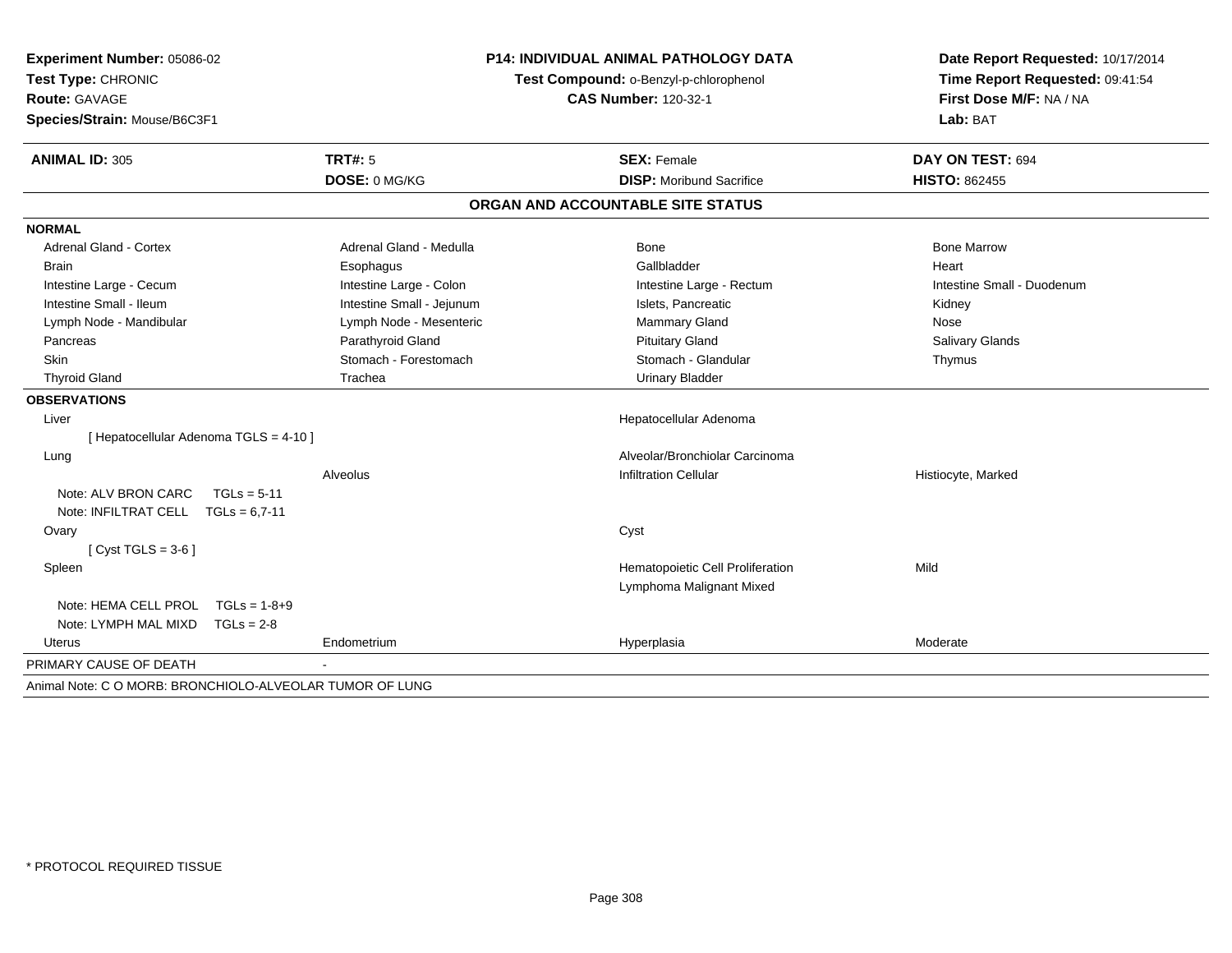| Experiment Number: 05086-02<br>Test Type: CHRONIC<br><b>Route: GAVAGE</b><br>Species/Strain: Mouse/B6C3F1 |              | <b>P14: INDIVIDUAL ANIMAL PATHOLOGY DATA</b><br>Test Compound: o-Benzyl-p-chlorophenol<br><b>CAS Number: 120-32-1</b> |                                   | Date Report Requested: 10/17/2014<br>Time Report Requested: 09:41:54<br>First Dose M/F: NA / NA<br>Lab: BAT |
|-----------------------------------------------------------------------------------------------------------|--------------|-----------------------------------------------------------------------------------------------------------------------|-----------------------------------|-------------------------------------------------------------------------------------------------------------|
| <b>ANIMAL ID: 306</b>                                                                                     |              | TRT#: 5                                                                                                               | <b>SEX: Female</b>                | DAY ON TEST: 727                                                                                            |
|                                                                                                           |              | DOSE: 0 MG/KG                                                                                                         | <b>DISP: Terminal Sacrifice</b>   | <b>HISTO: 862456</b>                                                                                        |
|                                                                                                           |              |                                                                                                                       | ORGAN AND ACCOUNTABLE SITE STATUS |                                                                                                             |
| <b>NORMAL</b>                                                                                             |              |                                                                                                                       |                                   |                                                                                                             |
| <b>Adrenal Gland - Cortex</b>                                                                             |              | Adrenal Gland - Medulla                                                                                               | Bone                              | <b>Bone Marrow</b>                                                                                          |
| <b>Brain</b>                                                                                              |              | Esophagus                                                                                                             | Gallbladder                       | Heart                                                                                                       |
| Intestine Large - Cecum                                                                                   |              | Intestine Large - Colon                                                                                               | Intestine Large - Rectum          | Intestine Small - Duodenum                                                                                  |
| Intestine Small - Ileum                                                                                   |              | Intestine Small - Jejunum                                                                                             | Islets. Pancreatic                | Kidney                                                                                                      |
| Lung                                                                                                      |              | Lymph Node - Mandibular                                                                                               | Lymph Node - Mesenteric           | Mammary Gland                                                                                               |
| Nose                                                                                                      |              | Pancreas                                                                                                              | Parathyroid Gland                 | <b>Pituitary Gland</b>                                                                                      |
| <b>Salivary Glands</b>                                                                                    |              | <b>Skin</b>                                                                                                           | Spleen                            | Stomach - Forestomach                                                                                       |
| Stomach - Glandular                                                                                       |              | Thymus                                                                                                                | <b>Thyroid Gland</b>              | Trachea                                                                                                     |
| <b>Urinary Bladder</b>                                                                                    |              |                                                                                                                       |                                   |                                                                                                             |
| <b>OBSERVATIONS</b>                                                                                       |              |                                                                                                                       |                                   |                                                                                                             |
| Liver                                                                                                     |              |                                                                                                                       | Hepatocellular Adenoma            |                                                                                                             |
| Ovary                                                                                                     |              |                                                                                                                       | Cyst                              |                                                                                                             |
| <b>Uterus</b>                                                                                             |              | Endometrium                                                                                                           | Hyperplasia                       | Moderate                                                                                                    |
| Note: HYPERPLASIA                                                                                         | $TGLs = 1-6$ |                                                                                                                       |                                   |                                                                                                             |
| PRIMARY CAUSE OF DEATH                                                                                    |              |                                                                                                                       |                                   |                                                                                                             |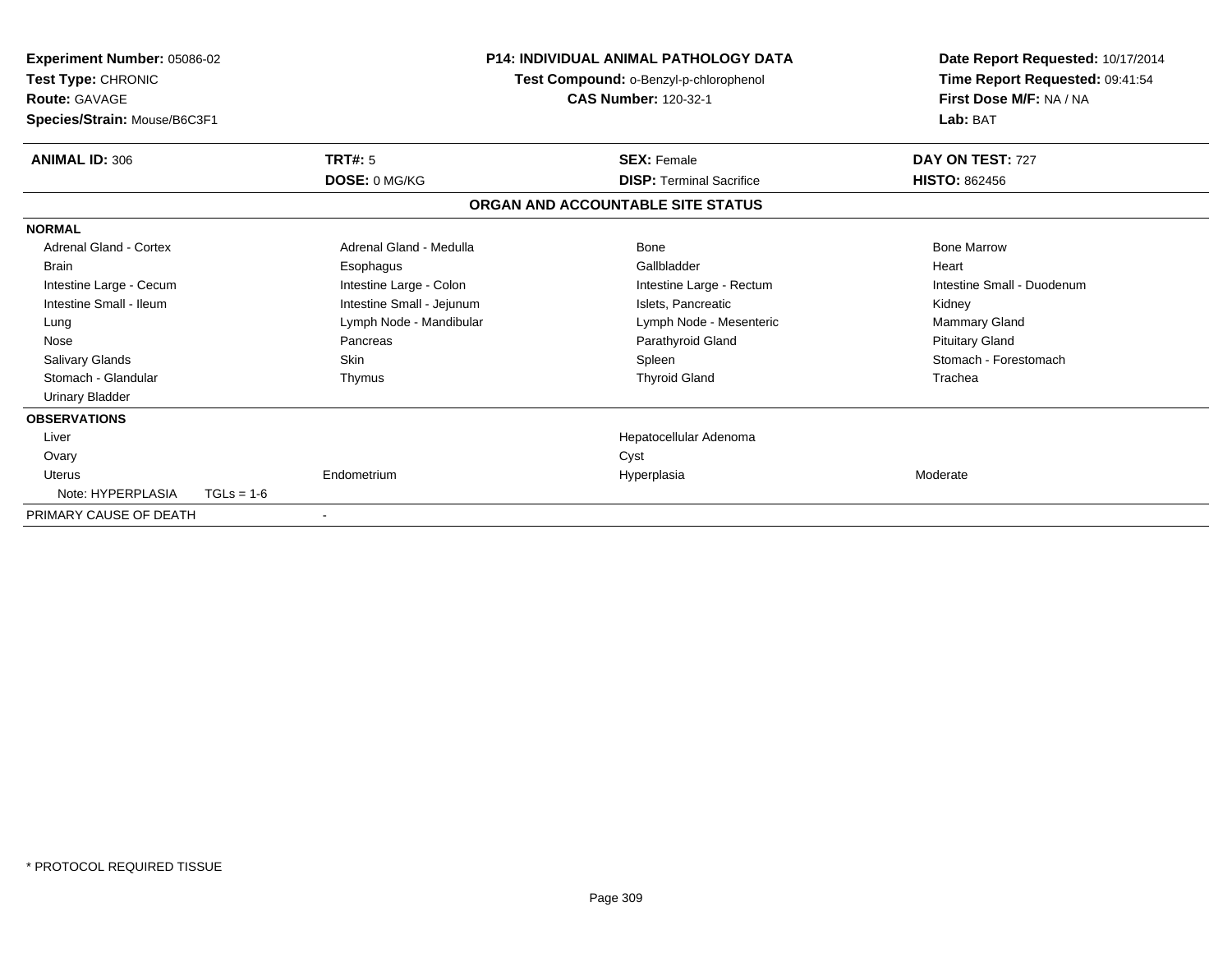| Experiment Number: 05086-02          |                                                            | <b>P14: INDIVIDUAL ANIMAL PATHOLOGY DATA</b> | Date Report Requested: 10/17/2014 |
|--------------------------------------|------------------------------------------------------------|----------------------------------------------|-----------------------------------|
| Test Type: CHRONIC                   |                                                            | Test Compound: o-Benzyl-p-chlorophenol       | Time Report Requested: 09:41:54   |
| <b>Route: GAVAGE</b>                 |                                                            | <b>CAS Number: 120-32-1</b>                  | First Dose M/F: NA / NA           |
| Species/Strain: Mouse/B6C3F1         |                                                            |                                              | Lab: BAT                          |
| <b>ANIMAL ID: 307</b>                | <b>TRT#: 5</b>                                             | <b>SEX: Female</b>                           | DAY ON TEST: 713                  |
|                                      | DOSE: 0 MG/KG                                              | <b>DISP:</b> Moribund Sacrifice              | <b>HISTO: 862457</b>              |
|                                      |                                                            | ORGAN AND ACCOUNTABLE SITE STATUS            |                                   |
| <b>NORMAL</b>                        |                                                            |                                              |                                   |
| <b>Adrenal Gland - Cortex</b>        | Adrenal Gland - Medulla                                    | Bone                                         | <b>Bone Marrow</b>                |
| <b>Brain</b>                         | Esophagus                                                  | Gallbladder                                  | Heart                             |
| Intestine Large - Cecum              | Intestine Large - Colon                                    | Intestine Large - Rectum                     | Intestine Small - Duodenum        |
| Intestine Small - Ileum              | Intestine Small - Jejunum                                  | Islets, Pancreatic                           | Kidney                            |
| Lymph Node - Mesenteric              | <b>Mammary Gland</b>                                       | Nose                                         | Pancreas                          |
| Parathyroid Gland                    | Salivary Glands                                            | <b>Skin</b>                                  | Stomach - Forestomach             |
| Stomach - Glandular                  | Thymus                                                     | <b>Thyroid Gland</b>                         | Trachea                           |
| <b>Urinary Bladder</b>               |                                                            |                                              |                                   |
| <b>MISSING</b>                       |                                                            |                                              |                                   |
| Lymph Node - Mandibular              | <b>Pituitary Gland</b>                                     |                                              |                                   |
| <b>OBSERVATIONS</b>                  |                                                            |                                              |                                   |
| Liver                                |                                                            | Hepatocellular Adenoma                       | Multiple                          |
| Note: HEPATOCLR ADEN $TGLs = 6-1+10$ |                                                            |                                              |                                   |
| Lung                                 |                                                            | Rhabdomyosarcoma                             | Metastatic (Skeletal Muscle)      |
| Ovary                                |                                                            | Cyst                                         |                                   |
| <b>Skeletal Muscle</b>               |                                                            | Rhabdomyosarcoma                             |                                   |
| Note: RHABDOMYOSARC                  | $TGLS = 1,2,3,4-8+9$                                       |                                              |                                   |
| Spleen                               |                                                            | Hematopoietic Cell Proliferation             | Mild                              |
| <b>Uterus</b>                        | Endometrium                                                | Hyperplasia                                  | Moderate                          |
| PRIMARY CAUSE OF DEATH               |                                                            |                                              |                                   |
|                                      | Animal Note: C O MORB: RHABDOMYOSARCOMA OF SKELETAL MUSCLE |                                              |                                   |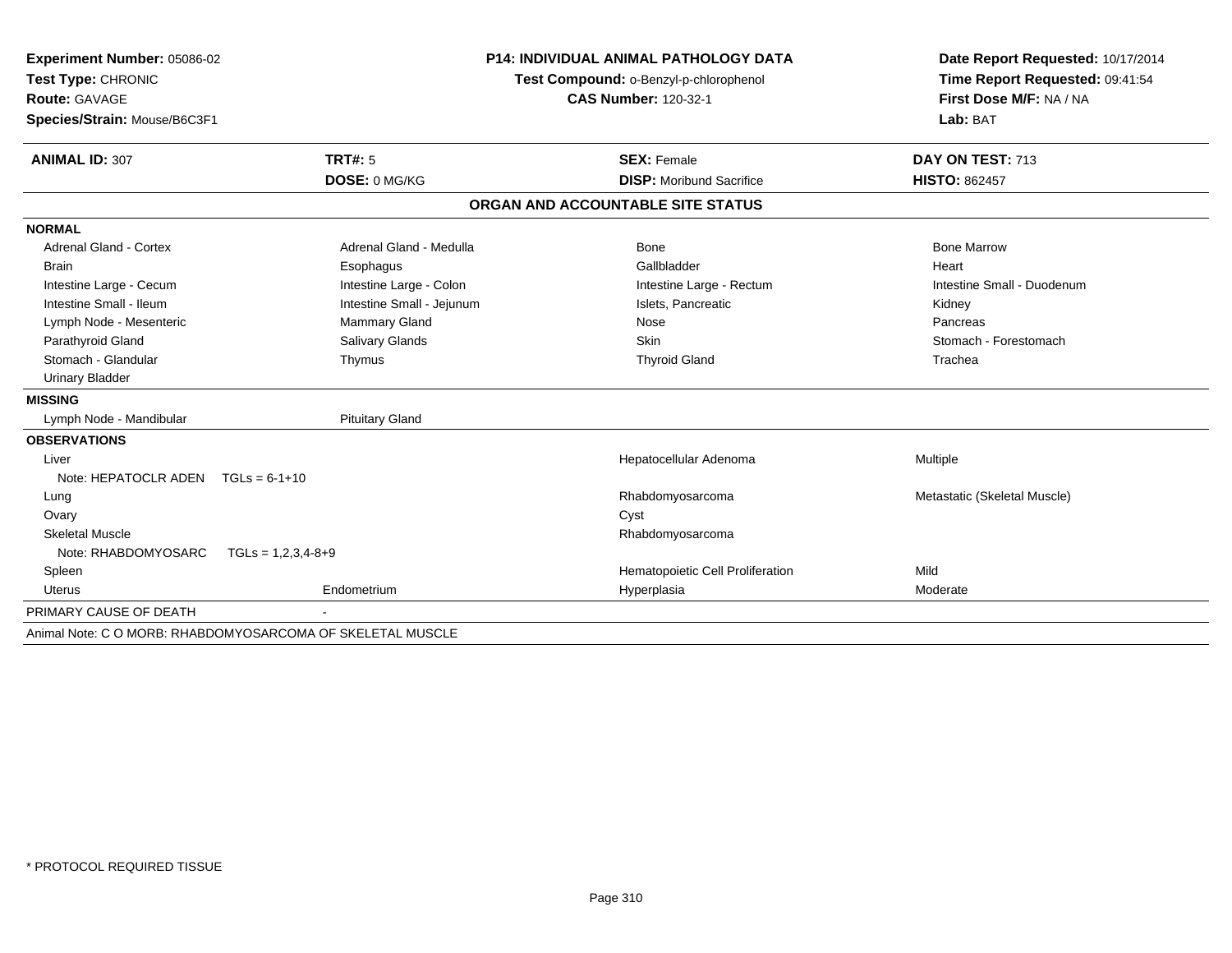| Experiment Number: 05086-02<br>Test Type: CHRONIC<br><b>Route: GAVAGE</b><br>Species/Strain: Mouse/B6C3F1 | <b>P14: INDIVIDUAL ANIMAL PATHOLOGY DATA</b><br>Test Compound: o-Benzyl-p-chlorophenol<br><b>CAS Number: 120-32-1</b> |                                   | Date Report Requested: 10/17/2014<br>Time Report Requested: 09:41:54<br>First Dose M/F: NA / NA<br>Lab: BAT |
|-----------------------------------------------------------------------------------------------------------|-----------------------------------------------------------------------------------------------------------------------|-----------------------------------|-------------------------------------------------------------------------------------------------------------|
| <b>ANIMAL ID: 308</b>                                                                                     | <b>TRT#: 5</b>                                                                                                        | <b>SEX: Female</b>                | DAY ON TEST: 706                                                                                            |
|                                                                                                           | DOSE: 0 MG/KG                                                                                                         | <b>DISP:</b> Moribund Sacrifice   | <b>HISTO: 862458</b>                                                                                        |
|                                                                                                           |                                                                                                                       | ORGAN AND ACCOUNTABLE SITE STATUS |                                                                                                             |
| <b>NORMAL</b>                                                                                             |                                                                                                                       |                                   |                                                                                                             |
| <b>Adrenal Gland - Cortex</b>                                                                             | Adrenal Gland - Medulla                                                                                               | <b>Bone Marrow</b>                | <b>Brain</b>                                                                                                |
| Esophagus                                                                                                 | Gallbladder                                                                                                           | Heart                             | Intestine Large - Cecum                                                                                     |
| Intestine Large - Colon                                                                                   | Intestine Large - Rectum                                                                                              | Intestine Small - Duodenum        | Intestine Small - Ileum                                                                                     |
| Intestine Small - Jejunum                                                                                 | Islets, Pancreatic                                                                                                    | Liver                             | Lung                                                                                                        |
| Lymph Node - Mandibular                                                                                   | Lymph Node - Mesenteric                                                                                               | Mammary Gland                     | Nose                                                                                                        |
| Pancreas                                                                                                  | <b>Pituitary Gland</b>                                                                                                | <b>Salivary Glands</b>            | Skin                                                                                                        |
| Stomach - Forestomach                                                                                     | Stomach - Glandular                                                                                                   | Thymus                            | <b>Thyroid Gland</b>                                                                                        |
| Trachea                                                                                                   | <b>Urinary Bladder</b>                                                                                                |                                   |                                                                                                             |
| <b>MISSING</b>                                                                                            |                                                                                                                       |                                   |                                                                                                             |
| Parathyroid Gland                                                                                         |                                                                                                                       |                                   |                                                                                                             |
| <b>OBSERVATIONS</b>                                                                                       |                                                                                                                       |                                   |                                                                                                             |
| Bone                                                                                                      |                                                                                                                       | Fibrous Osteodystrophy            | Mild                                                                                                        |
| Kidney                                                                                                    | <b>Renal Tubule</b>                                                                                                   | Mineralization                    | Moderate                                                                                                    |
| Note: MINERALIZATION<br>$TGLs = 3-1$                                                                      |                                                                                                                       |                                   |                                                                                                             |
| Ovary                                                                                                     |                                                                                                                       | Inflammation                      | Suppurative, Marked                                                                                         |
| Spleen                                                                                                    |                                                                                                                       | Amyloid Deposition                | Mild                                                                                                        |
|                                                                                                           |                                                                                                                       | Hematopoietic Cell Proliferation  | Marked                                                                                                      |
| Note: HEMA CELL PROL TGLs = 2-1                                                                           |                                                                                                                       |                                   |                                                                                                             |
| <b>Uterus</b>                                                                                             |                                                                                                                       | Inflammation                      | Suppurative, Moderate                                                                                       |
|                                                                                                           |                                                                                                                       | Polyp Stromal                     |                                                                                                             |
| Note: INFLAMMATION<br>$TGLs = 1-8$                                                                        |                                                                                                                       |                                   |                                                                                                             |
| Note: POLYP STROMAL<br>$TGLs = 1-8$                                                                       |                                                                                                                       |                                   |                                                                                                             |
| PRIMARY CAUSE OF DEATH                                                                                    |                                                                                                                       |                                   |                                                                                                             |
| Animal Note: C O MORB: UTERINE AND OVARIAN ABSCESSES, KIDNEY<br>Animal Note: MINERALIZATION               |                                                                                                                       |                                   |                                                                                                             |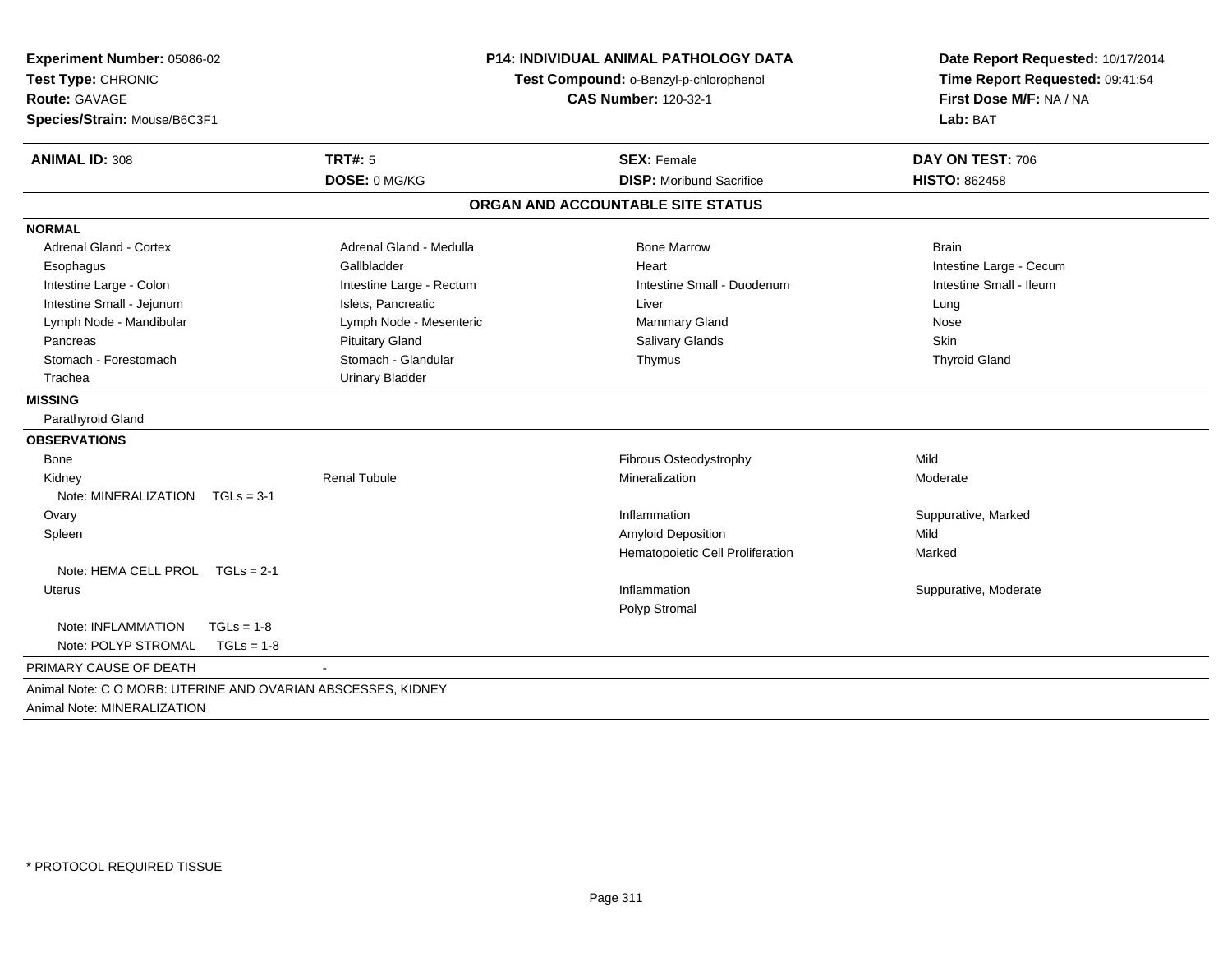| <b>Experiment Number: 05086-02</b><br><b>Test Type: CHRONIC</b><br><b>Route: GAVAGE</b> |                           | <b>P14: INDIVIDUAL ANIMAL PATHOLOGY DATA</b><br>Test Compound: o-Benzyl-p-chlorophenol<br><b>CAS Number: 120-32-1</b> | Date Report Requested: 10/17/2014<br>Time Report Requested: 09:41:54<br>First Dose M/F: NA / NA |  |
|-----------------------------------------------------------------------------------------|---------------------------|-----------------------------------------------------------------------------------------------------------------------|-------------------------------------------------------------------------------------------------|--|
| Species/Strain: Mouse/B6C3F1                                                            |                           |                                                                                                                       | Lab: BAT                                                                                        |  |
| <b>ANIMAL ID: 309</b>                                                                   | <b>TRT#: 5</b>            | <b>SEX: Female</b>                                                                                                    | DAY ON TEST: 93                                                                                 |  |
|                                                                                         | DOSE: 0 MG/KG             | <b>DISP:</b> Scheduled Sacrifice                                                                                      | <b>HISTO:</b>                                                                                   |  |
|                                                                                         |                           | ORGAN AND ACCOUNTABLE SITE STATUS                                                                                     |                                                                                                 |  |
| <b>NORMAL</b>                                                                           |                           |                                                                                                                       |                                                                                                 |  |
| <b>Adrenal Gland - Cortex</b>                                                           | Adrenal Gland - Medulla   | Bone                                                                                                                  | <b>Bone Marrow</b>                                                                              |  |
| <b>Brain</b>                                                                            | Esophagus                 | Gallbladder                                                                                                           | Heart                                                                                           |  |
| Intestine Large - Cecum                                                                 | Intestine Large - Colon   | Intestine Large - Rectum                                                                                              | Intestine Small - Duodenum                                                                      |  |
| Intestine Small - Ileum                                                                 | Intestine Small - Jejunum | Islets, Pancreatic                                                                                                    | Kidney                                                                                          |  |
| Liver                                                                                   | Lung                      | Lymph Node - Mandibular                                                                                               | Lymph Node - Mesenteric                                                                         |  |
| Mammary Gland                                                                           | Nose                      | Ovary                                                                                                                 | Pancreas                                                                                        |  |
| Parathyroid Gland                                                                       | <b>Pituitary Gland</b>    | <b>Salivary Glands</b>                                                                                                | Skin                                                                                            |  |
| Spleen                                                                                  | Stomach - Forestomach     | Stomach - Glandular                                                                                                   | Thymus                                                                                          |  |
| <b>Thyroid Gland</b>                                                                    | Trachea                   | Urinary Bladder                                                                                                       | Uterus                                                                                          |  |
| PRIMARY CAUSE OF DEATH                                                                  |                           |                                                                                                                       |                                                                                                 |  |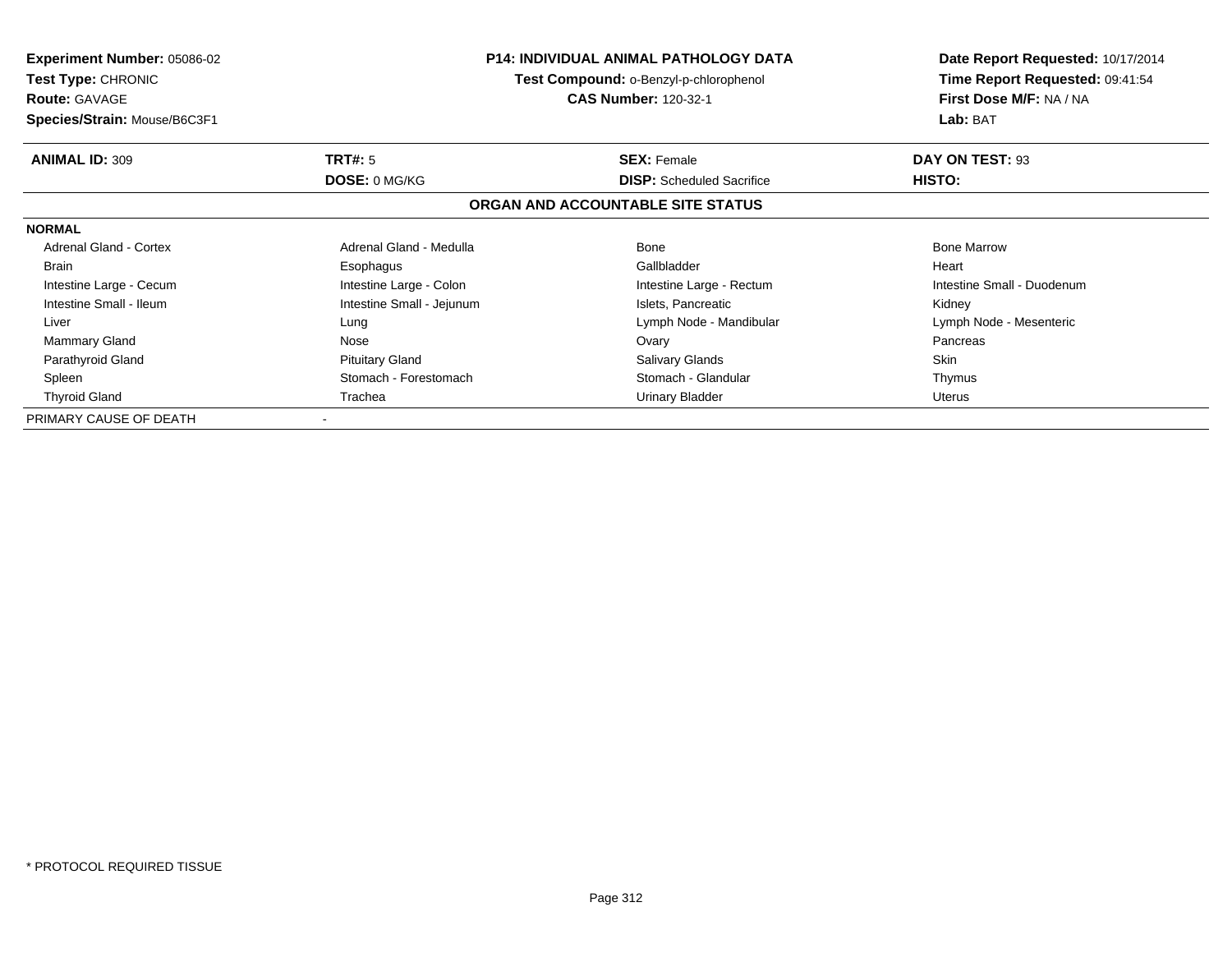| Experiment Number: 05086-02<br>Test Type: CHRONIC<br><b>Route: GAVAGE</b><br>Species/Strain: Mouse/B6C3F1 |              |                            | <b>P14: INDIVIDUAL ANIMAL PATHOLOGY DATA</b><br>Test Compound: o-Benzyl-p-chlorophenol<br><b>CAS Number: 120-32-1</b> |                                   | Date Report Requested: 10/17/2014<br>Time Report Requested: 09:41:54<br>First Dose M/F: NA / NA<br>Lab: BAT |  |
|-----------------------------------------------------------------------------------------------------------|--------------|----------------------------|-----------------------------------------------------------------------------------------------------------------------|-----------------------------------|-------------------------------------------------------------------------------------------------------------|--|
| <b>ANIMAL ID: 310</b>                                                                                     |              | <b>TRT#: 5</b>             |                                                                                                                       | <b>SEX: Female</b>                | DAY ON TEST: 727                                                                                            |  |
|                                                                                                           |              | DOSE: 0 MG/KG              |                                                                                                                       | <b>DISP: Terminal Sacrifice</b>   | <b>HISTO: 862460</b>                                                                                        |  |
|                                                                                                           |              |                            |                                                                                                                       | ORGAN AND ACCOUNTABLE SITE STATUS |                                                                                                             |  |
| <b>NORMAL</b>                                                                                             |              |                            |                                                                                                                       |                                   |                                                                                                             |  |
| Adrenal Gland - Medulla                                                                                   |              | <b>Bone</b>                |                                                                                                                       | <b>Brain</b>                      | Esophagus                                                                                                   |  |
| Gallbladder                                                                                               |              | Heart                      |                                                                                                                       | Intestine Large - Cecum           | Intestine Large - Colon                                                                                     |  |
| Intestine Large - Rectum                                                                                  |              | Intestine Small - Duodenum |                                                                                                                       | Intestine Small - Ileum           | Intestine Small - Jejunum                                                                                   |  |
| Islets, Pancreatic                                                                                        |              | Liver                      |                                                                                                                       | Lymph Node - Mandibular           | Mammary Gland                                                                                               |  |
| Nose                                                                                                      |              | Ovary                      |                                                                                                                       | Pancreas                          | Parathyroid Gland                                                                                           |  |
| Salivary Glands                                                                                           |              | Skin                       |                                                                                                                       | Spleen                            | Stomach - Forestomach                                                                                       |  |
| Stomach - Glandular                                                                                       |              | Thymus                     |                                                                                                                       | <b>Thyroid Gland</b>              | Trachea                                                                                                     |  |
| <b>Urinary Bladder</b>                                                                                    |              |                            |                                                                                                                       |                                   |                                                                                                             |  |
| <b>MISSING</b>                                                                                            |              |                            |                                                                                                                       |                                   |                                                                                                             |  |
| Lymph Node - Mesenteric                                                                                   |              |                            |                                                                                                                       |                                   |                                                                                                             |  |
| <b>OBSERVATIONS</b>                                                                                       |              |                            |                                                                                                                       |                                   |                                                                                                             |  |
| <b>Adrenal Gland</b>                                                                                      |              | Cortex                     |                                                                                                                       | Hyperplasia                       | Moderate                                                                                                    |  |
| <b>Bone Marrow</b>                                                                                        |              |                            |                                                                                                                       | Myelofibrosis                     | Mild                                                                                                        |  |
| Kidney                                                                                                    |              |                            |                                                                                                                       | Nephropathy                       | Minimal                                                                                                     |  |
| Lung                                                                                                      |              |                            |                                                                                                                       | Alveolar/Bronchiolar Adenoma      |                                                                                                             |  |
| <b>Pituitary Gland</b>                                                                                    |              | Pars Distalis              |                                                                                                                       | Hyperplasia                       | Mild                                                                                                        |  |
| <b>Uterus</b>                                                                                             |              | Endometrium                |                                                                                                                       | Hyperplasia                       | Moderate                                                                                                    |  |
| Note: HYPERPLASIA                                                                                         | $TGLs = 1-6$ |                            |                                                                                                                       |                                   |                                                                                                             |  |
| PRIMARY CAUSE OF DEATH                                                                                    |              |                            |                                                                                                                       |                                   |                                                                                                             |  |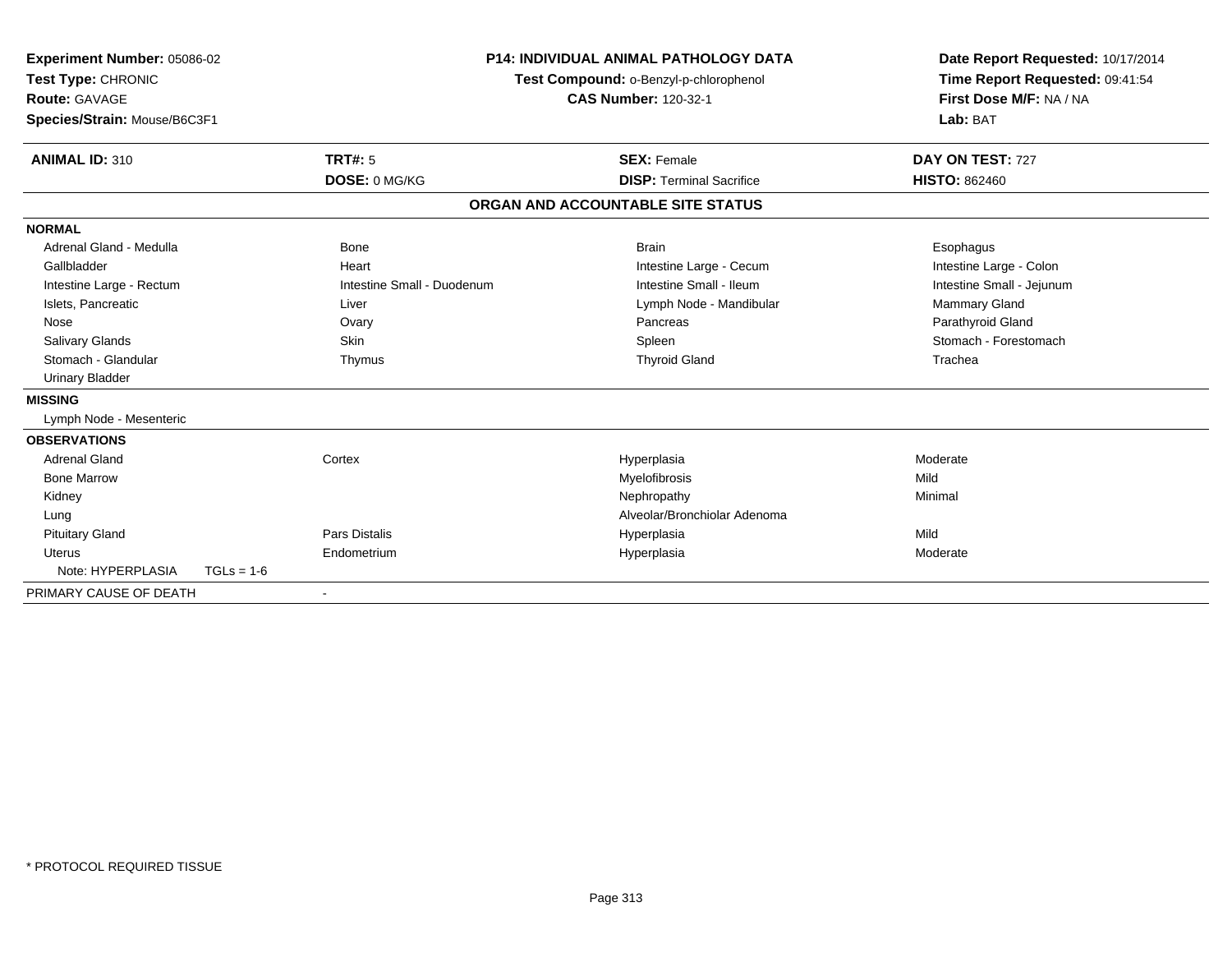| <b>Experiment Number: 05086-02</b><br><b>Test Type: CHRONIC</b><br><b>Route: GAVAGE</b> |                           | <b>P14: INDIVIDUAL ANIMAL PATHOLOGY DATA</b><br>Test Compound: o-Benzyl-p-chlorophenol<br><b>CAS Number: 120-32-1</b> | Date Report Requested: 10/17/2014<br>Time Report Requested: 09:41:54<br>First Dose M/F: NA / NA |  |
|-----------------------------------------------------------------------------------------|---------------------------|-----------------------------------------------------------------------------------------------------------------------|-------------------------------------------------------------------------------------------------|--|
| Species/Strain: Mouse/B6C3F1                                                            |                           |                                                                                                                       | Lab: BAT                                                                                        |  |
| <b>ANIMAL ID: 311</b>                                                                   | <b>TRT#: 5</b>            | <b>SEX: Female</b>                                                                                                    | DAY ON TEST: 93                                                                                 |  |
|                                                                                         | DOSE: 0 MG/KG             | <b>DISP:</b> Scheduled Sacrifice                                                                                      | <b>HISTO:</b>                                                                                   |  |
|                                                                                         |                           | ORGAN AND ACCOUNTABLE SITE STATUS                                                                                     |                                                                                                 |  |
| <b>NORMAL</b>                                                                           |                           |                                                                                                                       |                                                                                                 |  |
| <b>Adrenal Gland - Cortex</b>                                                           | Adrenal Gland - Medulla   | Bone                                                                                                                  | <b>Bone Marrow</b>                                                                              |  |
| <b>Brain</b>                                                                            | Esophagus                 | Gallbladder                                                                                                           | Heart                                                                                           |  |
| Intestine Large - Cecum                                                                 | Intestine Large - Colon   | Intestine Large - Rectum                                                                                              | Intestine Small - Duodenum                                                                      |  |
| Intestine Small - Ileum                                                                 | Intestine Small - Jejunum | Islets, Pancreatic                                                                                                    | Kidney                                                                                          |  |
| Liver                                                                                   | Lung                      | Lymph Node - Mandibular                                                                                               | Lymph Node - Mesenteric                                                                         |  |
| Mammary Gland                                                                           | Nose                      | Ovary                                                                                                                 | Pancreas                                                                                        |  |
| Parathyroid Gland                                                                       | <b>Pituitary Gland</b>    | <b>Salivary Glands</b>                                                                                                | Skin                                                                                            |  |
| Spleen                                                                                  | Stomach - Forestomach     | Stomach - Glandular                                                                                                   | Thymus                                                                                          |  |
| <b>Thyroid Gland</b>                                                                    | Trachea                   | Urinary Bladder                                                                                                       | Uterus                                                                                          |  |
| PRIMARY CAUSE OF DEATH                                                                  |                           |                                                                                                                       |                                                                                                 |  |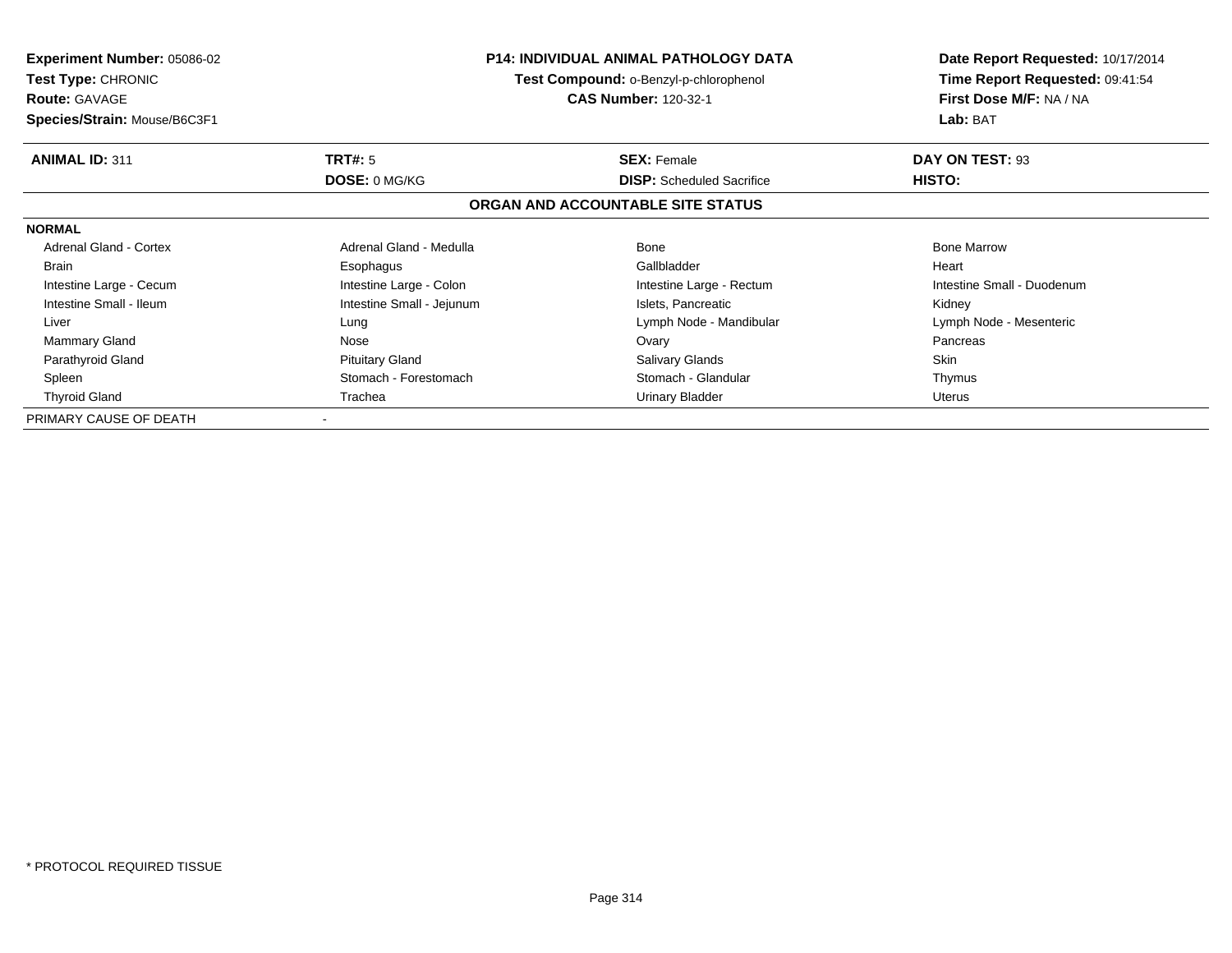| Experiment Number: 05086-02<br>Test Type: CHRONIC<br><b>Route: GAVAGE</b><br>Species/Strain: Mouse/B6C3F1<br>TRT#: 5<br><b>ANIMAL ID: 312</b> |                          | <b>P14: INDIVIDUAL ANIMAL PATHOLOGY DATA</b><br>Test Compound: o-Benzyl-p-chlorophenol<br><b>CAS Number: 120-32-1</b><br><b>SEX: Female</b> | Date Report Requested: 10/17/2014<br>Time Report Requested: 09:41:54<br>First Dose M/F: NA / NA<br>Lab: BAT<br>DAY ON TEST: 692 |  |
|-----------------------------------------------------------------------------------------------------------------------------------------------|--------------------------|---------------------------------------------------------------------------------------------------------------------------------------------|---------------------------------------------------------------------------------------------------------------------------------|--|
|                                                                                                                                               | DOSE: 0 MG/KG            | <b>DISP:</b> Moribund Sacrifice                                                                                                             | <b>HISTO: 862462</b>                                                                                                            |  |
|                                                                                                                                               |                          | ORGAN AND ACCOUNTABLE SITE STATUS                                                                                                           |                                                                                                                                 |  |
| <b>NORMAL</b>                                                                                                                                 |                          |                                                                                                                                             |                                                                                                                                 |  |
| <b>Adrenal Gland - Cortex</b>                                                                                                                 | Adrenal Gland - Medulla  | Bone                                                                                                                                        | <b>Bone Marrow</b>                                                                                                              |  |
| Esophagus                                                                                                                                     | Gallbladder              | Heart                                                                                                                                       | Intestine Large - Cecum                                                                                                         |  |
| Intestine Large - Colon                                                                                                                       | Intestine Large - Rectum | Intestine Small - Duodenum                                                                                                                  | Intestine Small - Ileum                                                                                                         |  |
| Intestine Small - Jejunum                                                                                                                     | Islets, Pancreatic       | Kidney                                                                                                                                      | Lung                                                                                                                            |  |
| Lymph Node - Mandibular                                                                                                                       | Lymph Node - Mesenteric  | <b>Mammary Gland</b>                                                                                                                        | Nose                                                                                                                            |  |
| Ovary                                                                                                                                         | Pancreas                 | Parathyroid Gland                                                                                                                           | Salivary Glands                                                                                                                 |  |
| Skin                                                                                                                                          | Spleen                   | Stomach - Forestomach                                                                                                                       | Stomach - Glandular                                                                                                             |  |
| <b>Thyroid Gland</b>                                                                                                                          | Trachea                  | <b>Urinary Bladder</b>                                                                                                                      |                                                                                                                                 |  |
| <b>MISSING</b>                                                                                                                                |                          |                                                                                                                                             |                                                                                                                                 |  |
| Thymus                                                                                                                                        |                          |                                                                                                                                             |                                                                                                                                 |  |
| <b>OBSERVATIONS</b>                                                                                                                           |                          |                                                                                                                                             |                                                                                                                                 |  |
| <b>Brain</b>                                                                                                                                  | Hypothalamus             | Compression                                                                                                                                 |                                                                                                                                 |  |
| Harderian Gland                                                                                                                               |                          | Adenoma                                                                                                                                     |                                                                                                                                 |  |
| Liver                                                                                                                                         |                          | Hyperplasia                                                                                                                                 | Mild                                                                                                                            |  |
| <b>Pituitary Gland</b>                                                                                                                        | Pars Distalis            | Adenoma                                                                                                                                     |                                                                                                                                 |  |
| [Adenoma TGLS = 1-8]                                                                                                                          |                          |                                                                                                                                             |                                                                                                                                 |  |
| <b>Uterus</b>                                                                                                                                 | Endometrium              | Hyperplasia                                                                                                                                 | Moderate                                                                                                                        |  |
| PRIMARY CAUSE OF DEATH                                                                                                                        |                          |                                                                                                                                             |                                                                                                                                 |  |
| Animal Note: C O MORB: PITUITARY GLAND ADENOMA                                                                                                |                          |                                                                                                                                             |                                                                                                                                 |  |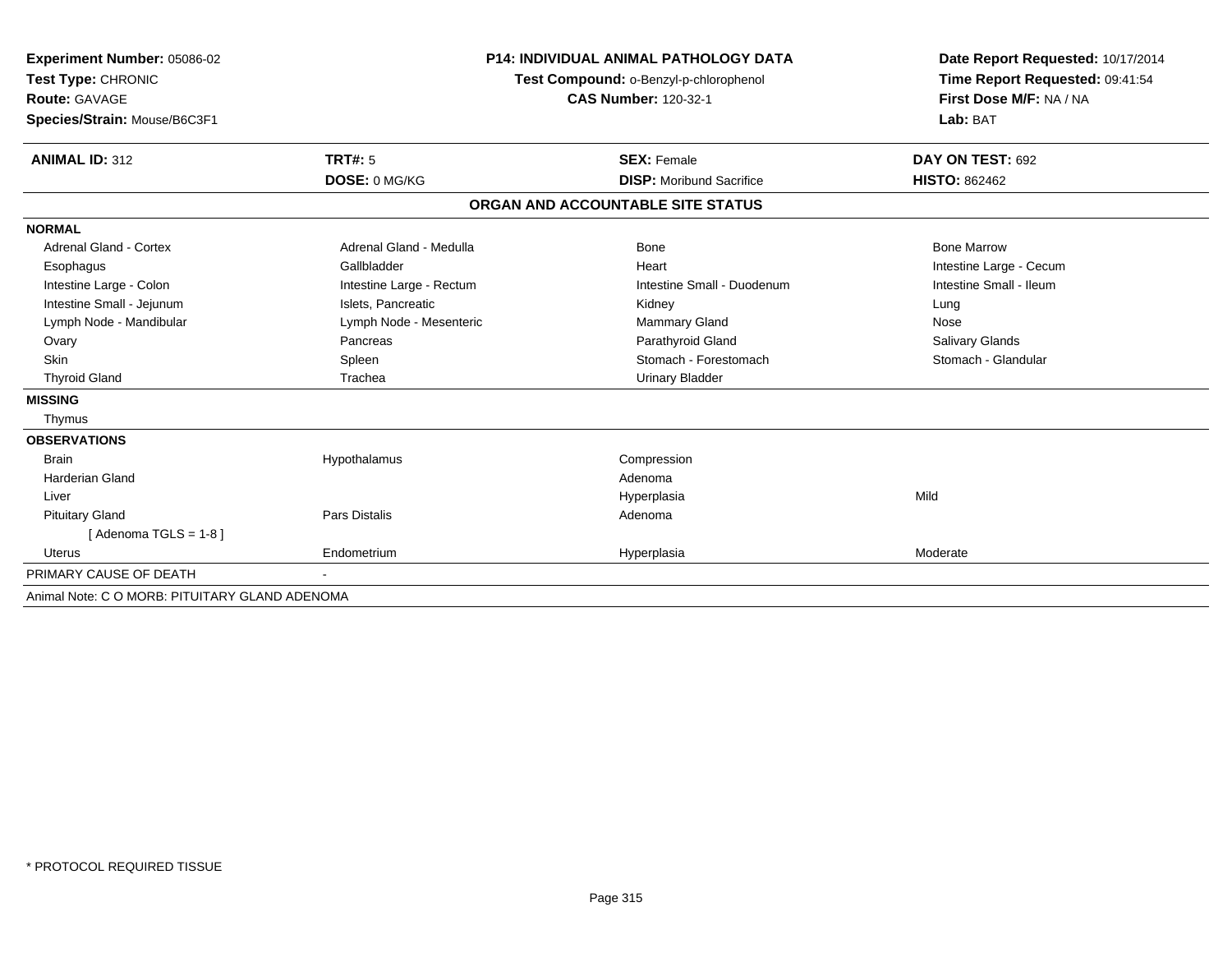| Experiment Number: 05086-02<br>Test Type: CHRONIC<br><b>Route: GAVAGE</b><br>Species/Strain: Mouse/B6C3F1 |                           | <b>P14: INDIVIDUAL ANIMAL PATHOLOGY DATA</b><br>Test Compound: o-Benzyl-p-chlorophenol<br><b>CAS Number: 120-32-1</b> | Date Report Requested: 10/17/2014<br>Time Report Requested: 09:41:54<br>First Dose M/F: NA / NA<br>Lab: BAT |  |
|-----------------------------------------------------------------------------------------------------------|---------------------------|-----------------------------------------------------------------------------------------------------------------------|-------------------------------------------------------------------------------------------------------------|--|
| <b>ANIMAL ID: 313</b>                                                                                     | TRT#: 5                   | <b>SEX: Female</b>                                                                                                    | DAY ON TEST: 603                                                                                            |  |
|                                                                                                           | DOSE: 0 MG/KG             | <b>DISP: Natural Death</b>                                                                                            | <b>HISTO: 862463</b>                                                                                        |  |
|                                                                                                           |                           | ORGAN AND ACCOUNTABLE SITE STATUS                                                                                     |                                                                                                             |  |
| <b>NORMAL</b>                                                                                             |                           |                                                                                                                       |                                                                                                             |  |
| Adrenal Gland - Cortex                                                                                    | Adrenal Gland - Medulla   | Bone                                                                                                                  | <b>Bone Marrow</b>                                                                                          |  |
| <b>Brain</b>                                                                                              | Esophagus                 | Gallbladder                                                                                                           | Heart                                                                                                       |  |
| Intestine Large - Cecum                                                                                   | Intestine Large - Colon   | Intestine Large - Rectum                                                                                              | Intestine Small - Duodenum                                                                                  |  |
| Intestine Small - Ileum                                                                                   | Intestine Small - Jejunum | Islets. Pancreatic                                                                                                    | Kidney                                                                                                      |  |
| Liver                                                                                                     | Lung                      | Lymph Node - Mandibular                                                                                               | Lymph Node - Mesenteric                                                                                     |  |
| Mammary Gland                                                                                             | Nose                      | Ovary                                                                                                                 | Pancreas                                                                                                    |  |
| Parathyroid Gland                                                                                         | <b>Pituitary Gland</b>    | <b>Salivary Glands</b>                                                                                                | <b>Skin</b>                                                                                                 |  |
| Spleen                                                                                                    | Stomach - Forestomach     | Stomach - Glandular                                                                                                   | Thymus                                                                                                      |  |
| <b>Thyroid Gland</b>                                                                                      | Trachea                   | <b>Uterus</b>                                                                                                         |                                                                                                             |  |
| <b>OBSERVATIONS</b>                                                                                       |                           |                                                                                                                       |                                                                                                             |  |
| <b>Urinary Bladder</b>                                                                                    |                           | Inflammation                                                                                                          | Necrotizing, Moderate                                                                                       |  |
| Note: INFLAMMATION<br>$TGLs = 1-8$                                                                        |                           |                                                                                                                       |                                                                                                             |  |
| PRIMARY CAUSE OF DEATH                                                                                    |                           |                                                                                                                       |                                                                                                             |  |
| Animal Note: C O DEATH: URINARY BLADDER INFLAMMATION                                                      |                           |                                                                                                                       |                                                                                                             |  |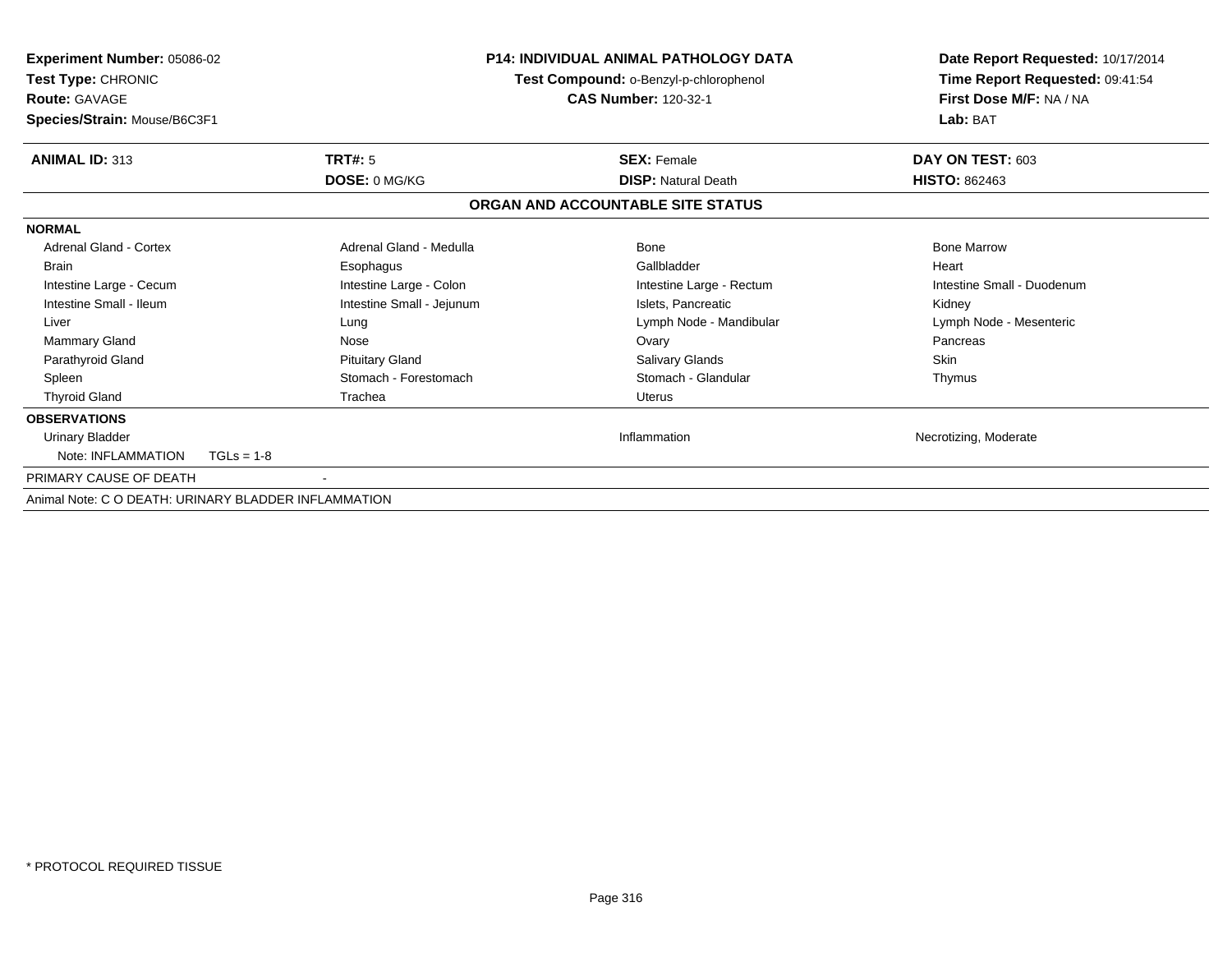| Experiment Number: 05086-02<br>Test Type: CHRONIC |                           | P14: INDIVIDUAL ANIMAL PATHOLOGY DATA<br>Test Compound: o-Benzyl-p-chlorophenol | Date Report Requested: 10/17/2014<br>Time Report Requested: 09:41:54 |
|---------------------------------------------------|---------------------------|---------------------------------------------------------------------------------|----------------------------------------------------------------------|
| <b>Route: GAVAGE</b>                              |                           | <b>CAS Number: 120-32-1</b>                                                     | First Dose M/F: NA / NA                                              |
|                                                   |                           |                                                                                 | Lab: BAT                                                             |
| Species/Strain: Mouse/B6C3F1                      |                           |                                                                                 |                                                                      |
| <b>ANIMAL ID: 314</b>                             | <b>TRT#: 5</b>            | <b>SEX: Female</b>                                                              | DAY ON TEST: 728                                                     |
|                                                   | DOSE: 0 MG/KG             | <b>DISP: Terminal Sacrifice</b>                                                 | <b>HISTO: 862464</b>                                                 |
|                                                   |                           | ORGAN AND ACCOUNTABLE SITE STATUS                                               |                                                                      |
| <b>NORMAL</b>                                     |                           |                                                                                 |                                                                      |
| <b>Adrenal Gland - Cortex</b>                     | Adrenal Gland - Medulla   | <b>Bone</b>                                                                     | <b>Bone Marrow</b>                                                   |
| <b>Brain</b>                                      | Esophagus                 | Gallbladder                                                                     | Heart                                                                |
| Intestine Large - Cecum                           | Intestine Large - Colon   | Intestine Large - Rectum                                                        | Intestine Small - Duodenum                                           |
| Intestine Small - Ileum                           | Intestine Small - Jejunum | Islets, Pancreatic                                                              | Liver                                                                |
| Lung                                              | Lymph Node - Mandibular   | Lymph Node - Mesenteric                                                         | Nose                                                                 |
| Pancreas                                          | Parathyroid Gland         | <b>Pituitary Gland</b>                                                          | Salivary Glands                                                      |
| Skin                                              | Spleen                    | Stomach - Forestomach                                                           | Stomach - Glandular                                                  |
| Thymus                                            | <b>Thyroid Gland</b>      | Trachea                                                                         | <b>Urinary Bladder</b>                                               |
| <b>MISSING</b>                                    |                           |                                                                                 |                                                                      |
| Mammary Gland                                     |                           |                                                                                 |                                                                      |
| <b>OBSERVATIONS</b>                               |                           |                                                                                 |                                                                      |
| <b>Harderian Gland</b>                            |                           | Adenoma                                                                         |                                                                      |
| Kidney                                            |                           | Nephropathy                                                                     | Minimal                                                              |
| Ovary                                             |                           | Cyst                                                                            |                                                                      |
|                                                   |                           | Infarct                                                                         | Minimal                                                              |
| Note: CYST<br>$TGLs = 2-6$                        |                           |                                                                                 |                                                                      |
| Note: INFARCT<br>$TGLs = 2-6$                     |                           |                                                                                 |                                                                      |
| <b>Uterus</b>                                     | Endometrium               | Hyperplasia                                                                     | Mild                                                                 |
| Note: HYPERPLASIA<br>$TGLs = 1-6$                 |                           |                                                                                 |                                                                      |
| PRIMARY CAUSE OF DEATH                            |                           |                                                                                 |                                                                      |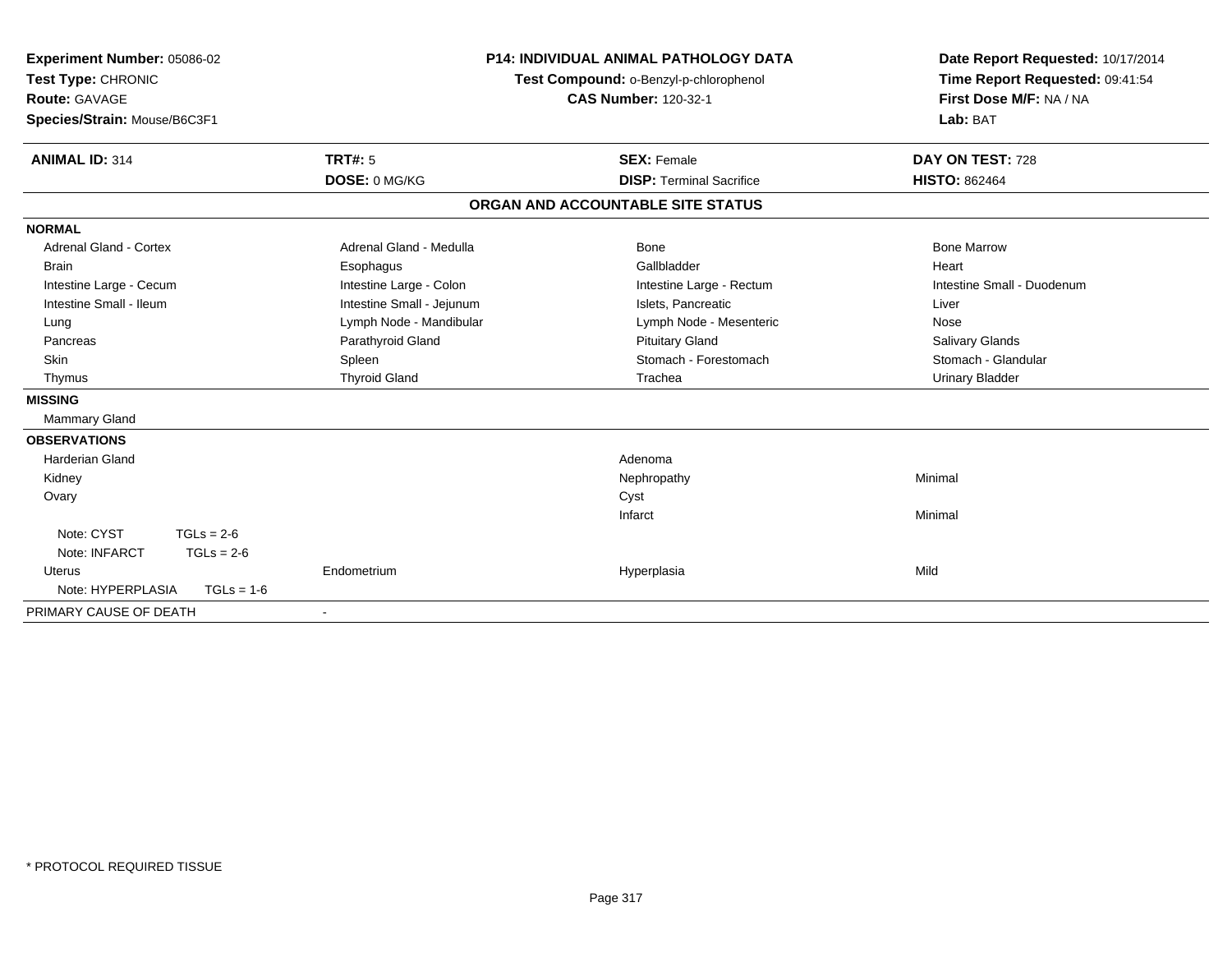| <b>Experiment Number: 05086-02</b><br>Test Type: CHRONIC<br><b>Route: GAVAGE</b><br>Species/Strain: Mouse/B6C3F1 |                                                      | <b>P14: INDIVIDUAL ANIMAL PATHOLOGY DATA</b><br>Test Compound: o-Benzyl-p-chlorophenol<br><b>CAS Number: 120-32-1</b> | Date Report Requested: 10/17/2014<br>Time Report Requested: 09:41:54<br>First Dose M/F: NA / NA<br>Lab: BAT |
|------------------------------------------------------------------------------------------------------------------|------------------------------------------------------|-----------------------------------------------------------------------------------------------------------------------|-------------------------------------------------------------------------------------------------------------|
| <b>ANIMAL ID: 315</b>                                                                                            | TRT#: 5                                              | <b>SEX: Female</b>                                                                                                    | DAY ON TEST: 456                                                                                            |
|                                                                                                                  | DOSE: 0 MG/KG                                        | <b>DISP:</b> Scheduled Sacrifice                                                                                      | <b>HISTO: 862465</b>                                                                                        |
|                                                                                                                  |                                                      | ORGAN AND ACCOUNTABLE SITE STATUS                                                                                     |                                                                                                             |
| <b>NORMAL</b>                                                                                                    |                                                      |                                                                                                                       |                                                                                                             |
| Adrenal Gland - Cortex                                                                                           | Adrenal Gland - Medulla                              | Bone                                                                                                                  | <b>Bone Marrow</b>                                                                                          |
| <b>Brain</b>                                                                                                     | Esophagus                                            | Gallbladder                                                                                                           | Heart                                                                                                       |
| Intestine Large - Cecum                                                                                          | Intestine Large - Colon                              | Intestine Large - Rectum                                                                                              | Intestine Small - Duodenum                                                                                  |
| Intestine Small - Ileum                                                                                          | Intestine Small - Jejunum                            | Islets, Pancreatic                                                                                                    | Kidney                                                                                                      |
| Liver                                                                                                            | Lung                                                 | Lymph Node - Mandibular                                                                                               | Mammary Gland                                                                                               |
| Nose                                                                                                             | Ovary                                                | Pancreas                                                                                                              | Parathyroid Gland                                                                                           |
| <b>Pituitary Gland</b>                                                                                           | Salivary Glands                                      | Spleen                                                                                                                | Stomach - Forestomach                                                                                       |
| Stomach - Glandular                                                                                              | Thymus                                               | <b>Thyroid Gland</b>                                                                                                  | Trachea                                                                                                     |
| <b>Urinary Bladder</b>                                                                                           | Uterus                                               |                                                                                                                       |                                                                                                             |
| <b>MISSING</b>                                                                                                   |                                                      |                                                                                                                       |                                                                                                             |
| Lymph Node - Mesenteric                                                                                          |                                                      |                                                                                                                       |                                                                                                             |
| <b>OBSERVATIONS</b>                                                                                              |                                                      |                                                                                                                       |                                                                                                             |
| Skin                                                                                                             |                                                      | Inflammation                                                                                                          | Chronic Active, Marked                                                                                      |
| Note: INFLAMMATION                                                                                               | $TGLs = 1-8$                                         |                                                                                                                       |                                                                                                             |
| Spleen                                                                                                           |                                                      |                                                                                                                       |                                                                                                             |
|                                                                                                                  | Note: ENLARGED SPLEEN WITHIN NORMAL LIMITS ON MICRO. |                                                                                                                       |                                                                                                             |
| PRIMARY CAUSE OF DEATH                                                                                           |                                                      |                                                                                                                       |                                                                                                             |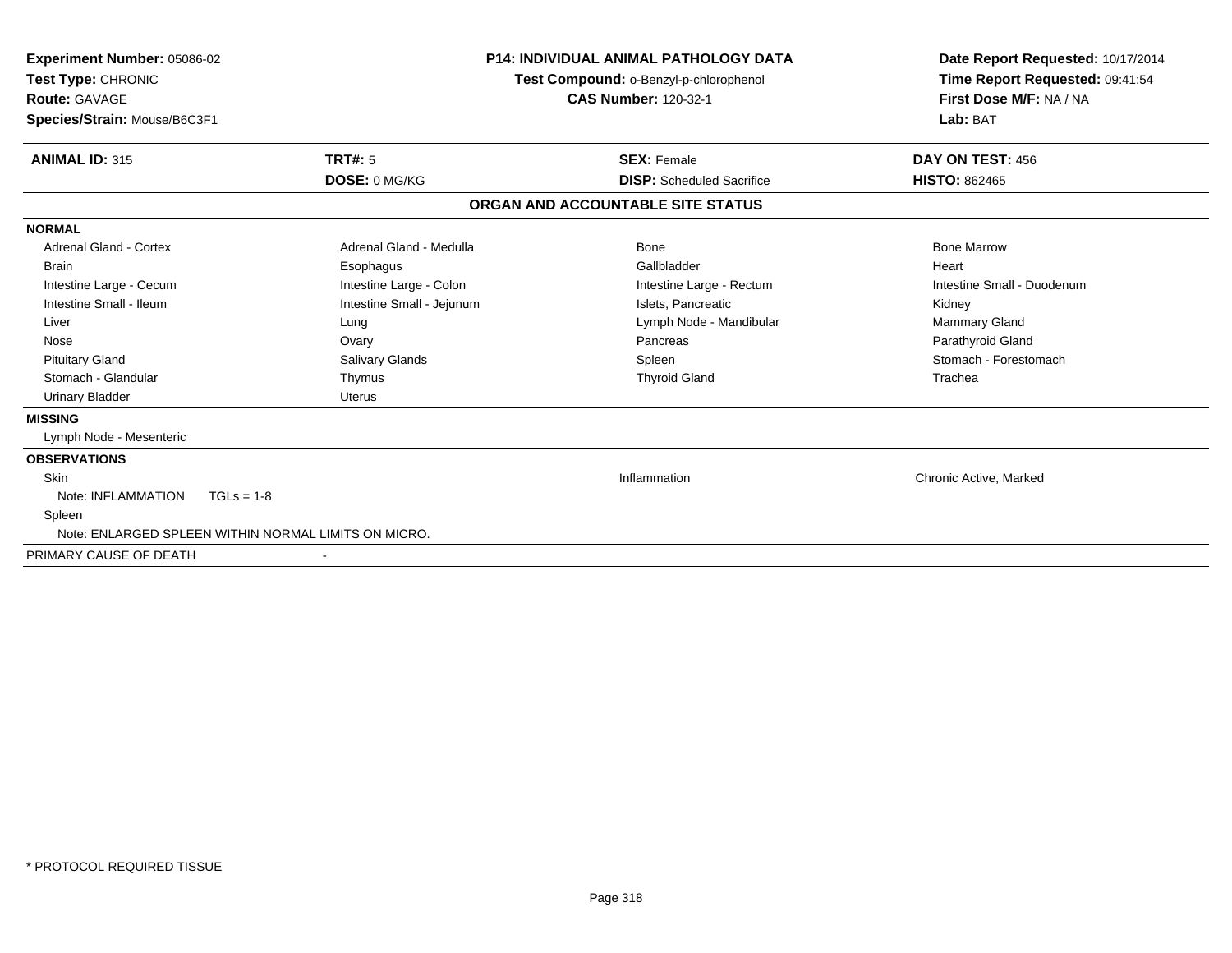| Experiment Number: 05086-02                 |                           | <b>P14: INDIVIDUAL ANIMAL PATHOLOGY DATA</b> | Date Report Requested: 10/17/2014 |  |
|---------------------------------------------|---------------------------|----------------------------------------------|-----------------------------------|--|
| Test Type: CHRONIC                          |                           | Test Compound: o-Benzyl-p-chlorophenol       | Time Report Requested: 09:41:54   |  |
| <b>Route: GAVAGE</b>                        |                           | <b>CAS Number: 120-32-1</b>                  | First Dose M/F: NA / NA           |  |
| Species/Strain: Mouse/B6C3F1                |                           |                                              | Lab: BAT                          |  |
| ANIMAL ID: 316                              | <b>TRT#: 5</b>            | <b>SEX: Female</b>                           | DAY ON TEST: 699                  |  |
|                                             | DOSE: 0 MG/KG             | <b>DISP:</b> Moribund Sacrifice              | <b>HISTO: 862466</b>              |  |
|                                             |                           | ORGAN AND ACCOUNTABLE SITE STATUS            |                                   |  |
| <b>NORMAL</b>                               |                           |                                              |                                   |  |
| <b>Adrenal Gland - Cortex</b>               | Adrenal Gland - Medulla   | Bone                                         | <b>Bone Marrow</b>                |  |
| <b>Brain</b>                                | Esophagus                 | Gallbladder                                  | Heart                             |  |
| Intestine Large - Cecum                     | Intestine Large - Colon   | Intestine Large - Rectum                     | Intestine Small - Duodenum        |  |
| Intestine Small - Ileum                     | Intestine Small - Jejunum | Islets, Pancreatic                           | Kidney                            |  |
| Liver                                       | Lung                      | Lymph Node - Mandibular                      | Lymph Node - Mesenteric           |  |
| Mammary Gland                               | Nose                      | Parathyroid Gland                            | <b>Pituitary Gland</b>            |  |
| Salivary Glands                             | Stomach - Forestomach     | Stomach - Glandular                          | Thymus                            |  |
| <b>Thyroid Gland</b>                        | Trachea                   | <b>Urinary Bladder</b>                       |                                   |  |
| <b>OBSERVATIONS</b>                         |                           |                                              |                                   |  |
| Ovary                                       |                           | Cyst                                         |                                   |  |
| Pancreas                                    |                           | Inflammation                                 | Chronic, Minimal                  |  |
| <b>Skin</b>                                 | <b>Subcut Tiss</b>        | Fibrosarcoma                                 |                                   |  |
| Note: FIBROSARC<br>$TGLs = 2-8$             |                           |                                              |                                   |  |
| Spleen                                      |                           | Hematopoietic Cell Proliferation             | Marked                            |  |
| Note: HEMA CELL PROL TGLs = 1-1             |                           |                                              |                                   |  |
| <b>Uterus</b>                               | Endometrium               | Hyperplasia                                  | Moderate                          |  |
| Note: HYPERPLASIA<br>$TGLs = 3-9$           |                           |                                              |                                   |  |
| PRIMARY CAUSE OF DEATH                      |                           |                                              |                                   |  |
| Animal Note: C O MORB: FIBROSARCOMA OF SKIN |                           |                                              |                                   |  |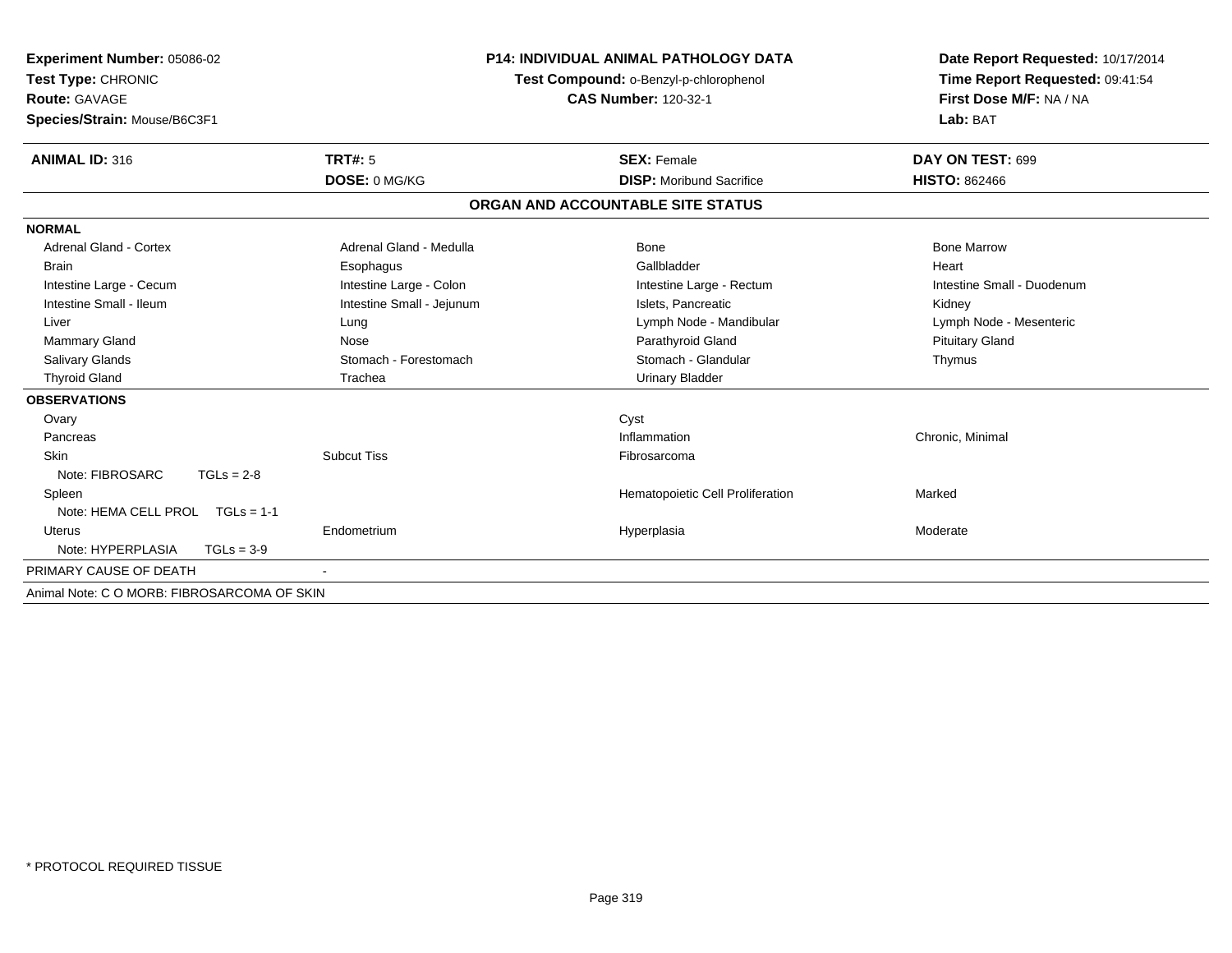| Experiment Number: 05086-02       |                                                                      | <b>P14: INDIVIDUAL ANIMAL PATHOLOGY DATA</b> | Date Report Requested: 10/17/2014 |
|-----------------------------------|----------------------------------------------------------------------|----------------------------------------------|-----------------------------------|
| Test Type: CHRONIC                |                                                                      | Test Compound: o-Benzyl-p-chlorophenol       | Time Report Requested: 09:41:54   |
| <b>Route: GAVAGE</b>              |                                                                      | <b>CAS Number: 120-32-1</b>                  | First Dose M/F: NA / NA           |
| Species/Strain: Mouse/B6C3F1      |                                                                      |                                              | Lab: BAT                          |
|                                   |                                                                      |                                              |                                   |
| <b>ANIMAL ID: 317</b>             | TRT#: 5                                                              | <b>SEX: Female</b>                           | DAY ON TEST: 650                  |
|                                   | DOSE: 0 MG/KG                                                        | <b>DISP: Natural Death</b>                   | <b>HISTO: 862467</b>              |
|                                   |                                                                      | ORGAN AND ACCOUNTABLE SITE STATUS            |                                   |
| <b>NORMAL</b>                     |                                                                      |                                              |                                   |
| <b>Adrenal Gland - Cortex</b>     | Adrenal Gland - Medulla                                              | Bone                                         | <b>Bone Marrow</b>                |
| <b>Brain</b>                      | Esophagus                                                            | Heart                                        | Intestine Large - Cecum           |
| Intestine Large - Colon           | Intestine Large - Rectum                                             | Intestine Small - Duodenum                   | Intestine Small - Ileum           |
| Intestine Small - Jejunum         | Islets, Pancreatic                                                   | Kidney                                       | Lymph Node - Mandibular           |
| Lymph Node - Mesenteric           | Mammary Gland                                                        | Nose                                         | Ovary                             |
| Pancreas                          | Parathyroid Gland                                                    | <b>Pituitary Gland</b>                       | Salivary Glands                   |
| Skin                              | Stomach - Forestomach                                                | Stomach - Glandular                          | Thymus                            |
| <b>Thyroid Gland</b>              | Trachea                                                              | <b>Urinary Bladder</b>                       |                                   |
| <b>MISSING</b>                    |                                                                      |                                              |                                   |
| Gallbladder                       |                                                                      |                                              |                                   |
| <b>OBSERVATIONS</b>               |                                                                      |                                              |                                   |
| Kidney                            |                                                                      |                                              |                                   |
|                                   | Note: NO CORRESP LESION FOR SMALLNESS OF KIDNEYS SEEN AT NECROPSY    |                                              |                                   |
| Liver                             |                                                                      | Lymphoma Malignant Mixed                     |                                   |
| Note: LYMPH MAL MIXD TGLs = 3-1+2 |                                                                      |                                              |                                   |
| Lung                              |                                                                      | Lymphoma Malignant Mixed                     |                                   |
| Spleen                            |                                                                      | Lymphoma Malignant Mixed                     |                                   |
| Note: LYMPH MAL MIXD              | $TGLs = 1-1$                                                         |                                              |                                   |
| Uterus                            | Endometrium                                                          | Hyperplasia                                  | Minimal                           |
| PRIMARY CAUSE OF DEATH            |                                                                      |                                              |                                   |
|                                   | Animal Note: C O DEATH: HISTIOCYTIC LYMPHOMA OF LIVER, LUNGS, SPLEEN |                                              |                                   |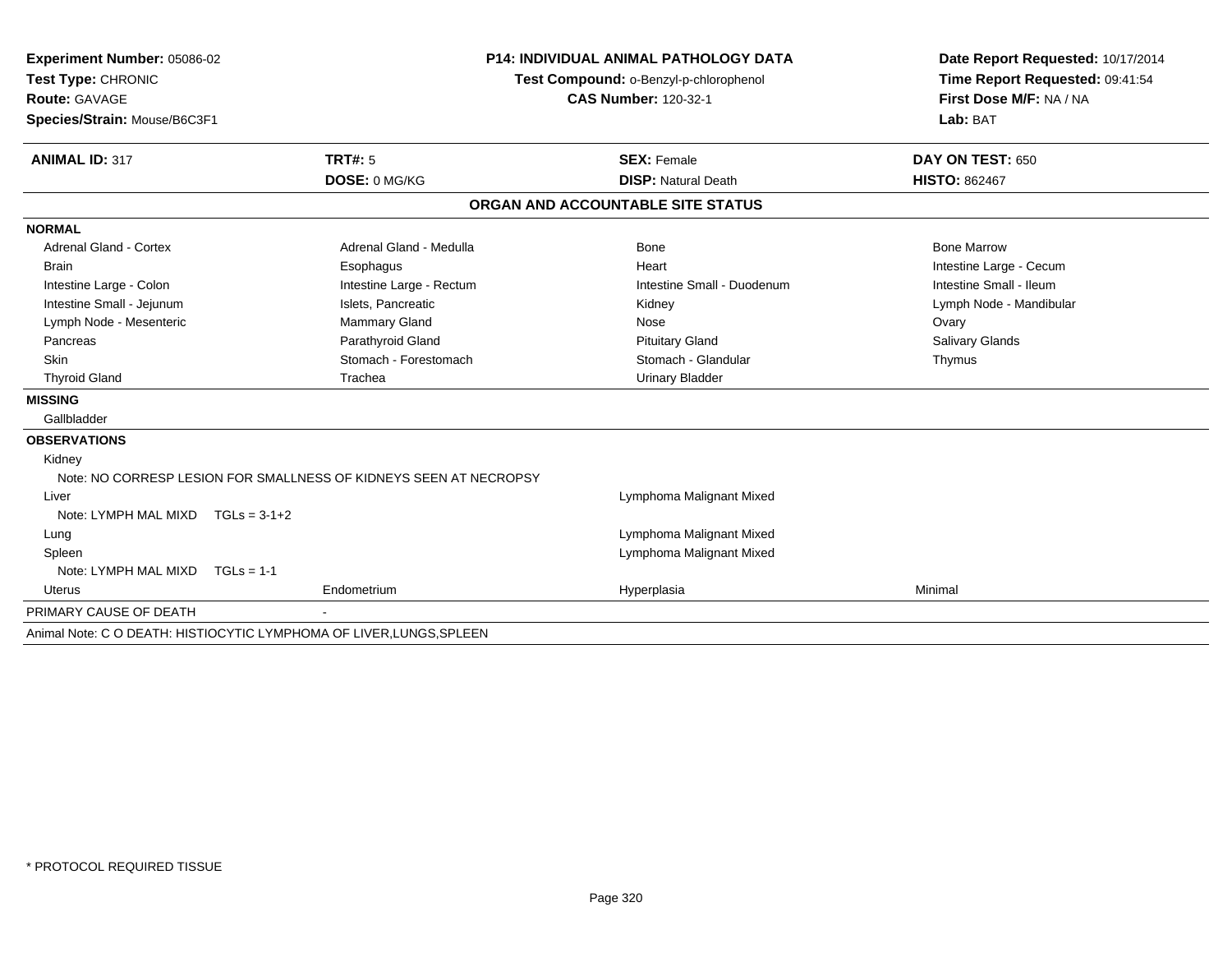| Experiment Number: 05086-02<br>Test Type: CHRONIC<br><b>Route: GAVAGE</b><br>Species/Strain: Mouse/B6C3F1 |                           | <b>P14: INDIVIDUAL ANIMAL PATHOLOGY DATA</b><br>Test Compound: o-Benzyl-p-chlorophenol<br><b>CAS Number: 120-32-1</b> | Date Report Requested: 10/17/2014<br>Time Report Requested: 09:41:54<br>First Dose M/F: NA / NA<br>Lab: BAT |
|-----------------------------------------------------------------------------------------------------------|---------------------------|-----------------------------------------------------------------------------------------------------------------------|-------------------------------------------------------------------------------------------------------------|
| <b>ANIMAL ID: 318</b>                                                                                     | TRT#: 5                   | <b>SEX: Female</b>                                                                                                    | DAY ON TEST: 728                                                                                            |
|                                                                                                           | <b>DOSE: 0 MG/KG</b>      | <b>DISP:</b> Terminal Sacrifice                                                                                       | <b>HISTO: 862468</b>                                                                                        |
|                                                                                                           |                           | ORGAN AND ACCOUNTABLE SITE STATUS                                                                                     |                                                                                                             |
| <b>NORMAL</b>                                                                                             |                           |                                                                                                                       |                                                                                                             |
| Adrenal Gland - Cortex                                                                                    | Adrenal Gland - Medulla   | <b>Bone</b>                                                                                                           | <b>Bone Marrow</b>                                                                                          |
| <b>Brain</b>                                                                                              | Esophagus                 | Gallbladder                                                                                                           | Heart                                                                                                       |
| Intestine Large - Cecum                                                                                   | Intestine Large - Colon   | Intestine Large - Rectum                                                                                              | Intestine Small - Duodenum                                                                                  |
| Intestine Small - Ileum                                                                                   | Intestine Small - Jejunum | Islets, Pancreatic                                                                                                    | Kidney                                                                                                      |
| Lung                                                                                                      | Lymph Node - Mandibular   | Lymph Node - Mesenteric                                                                                               | Mammary Gland                                                                                               |
| Nose                                                                                                      | Ovary                     | Pancreas                                                                                                              | Parathyroid Gland                                                                                           |
| <b>Pituitary Gland</b>                                                                                    | Salivary Glands           | <b>Skin</b>                                                                                                           | Spleen                                                                                                      |
| Stomach - Forestomach                                                                                     | Stomach - Glandular       | Thymus                                                                                                                | <b>Thyroid Gland</b>                                                                                        |
| Trachea                                                                                                   | Urinary Bladder           |                                                                                                                       |                                                                                                             |
| <b>OBSERVATIONS</b>                                                                                       |                           |                                                                                                                       |                                                                                                             |
| Liver                                                                                                     |                           | Hepatocellular Adenoma                                                                                                |                                                                                                             |
| [Hepatocellular Adenoma TGLS = 2-8]                                                                       |                           |                                                                                                                       |                                                                                                             |
| <b>Uterus</b>                                                                                             | Endometrium               | Hyperplasia                                                                                                           | Moderate                                                                                                    |
| [Hyperplasia TGLS = 1-6]                                                                                  |                           |                                                                                                                       |                                                                                                             |
| PRIMARY CAUSE OF DEATH                                                                                    |                           |                                                                                                                       |                                                                                                             |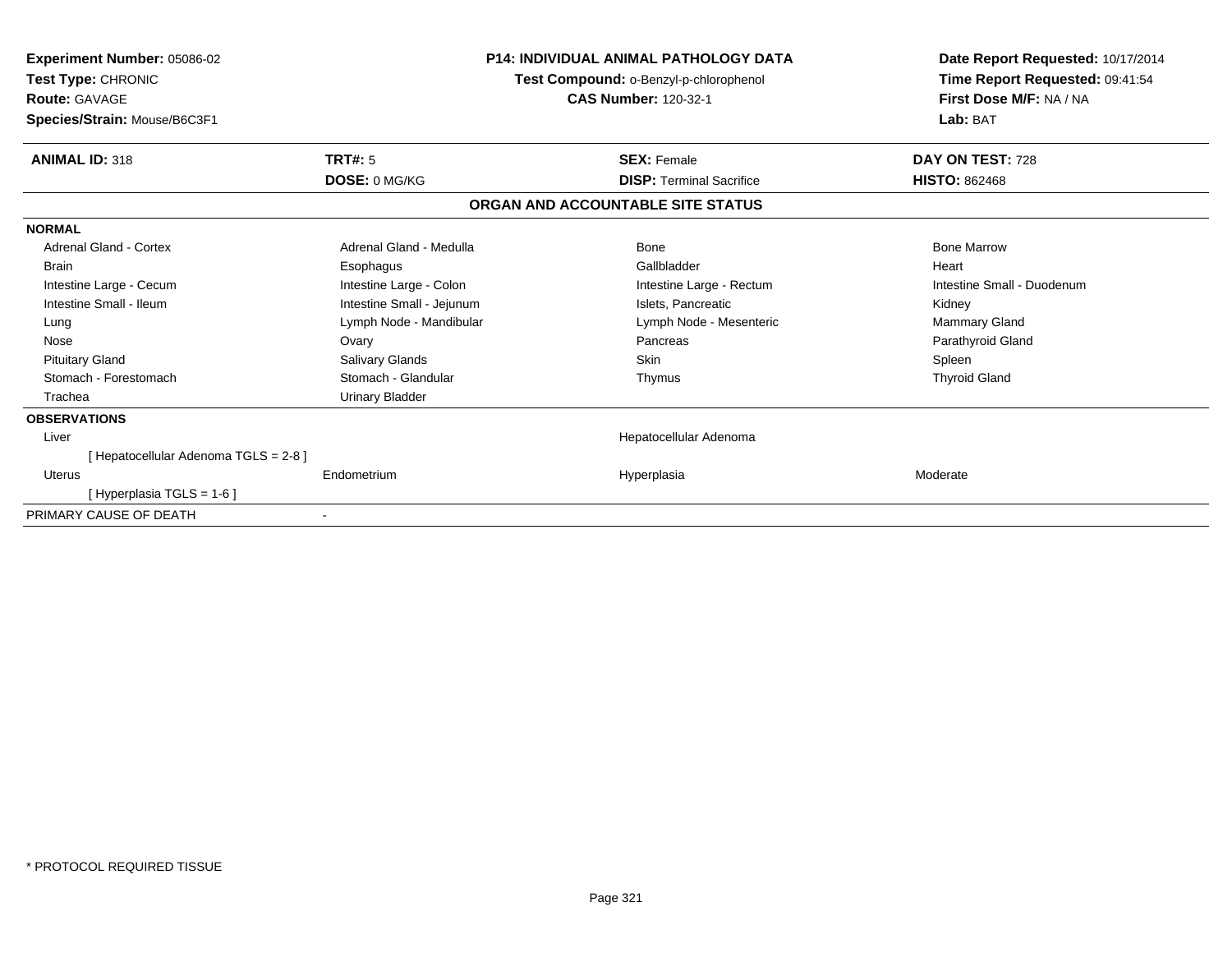| Experiment Number: 05086-02<br>Test Type: CHRONIC<br>Route: GAVAGE<br>Species/Strain: Mouse/B6C3F1 |                      | <b>P14: INDIVIDUAL ANIMAL PATHOLOGY DATA</b><br>Test Compound: o-Benzyl-p-chlorophenol<br><b>CAS Number: 120-32-1</b> |                                   | Date Report Requested: 10/17/2014<br>Time Report Requested: 09:41:54<br>First Dose M/F: NA / NA<br>Lab: BAT |  |
|----------------------------------------------------------------------------------------------------|----------------------|-----------------------------------------------------------------------------------------------------------------------|-----------------------------------|-------------------------------------------------------------------------------------------------------------|--|
| <b>ANIMAL ID: 319</b>                                                                              | <b>TRT#: 5</b>       |                                                                                                                       | <b>SEX: Female</b>                | DAY ON TEST: 728                                                                                            |  |
|                                                                                                    | DOSE: 0 MG/KG        |                                                                                                                       | <b>DISP: Terminal Sacrifice</b>   | <b>HISTO: 862469</b>                                                                                        |  |
|                                                                                                    |                      |                                                                                                                       | ORGAN AND ACCOUNTABLE SITE STATUS |                                                                                                             |  |
| <b>NORMAL</b>                                                                                      |                      |                                                                                                                       |                                   |                                                                                                             |  |
| <b>Adrenal Gland - Cortex</b>                                                                      |                      | Adrenal Gland - Medulla                                                                                               | Bone                              | <b>Brain</b>                                                                                                |  |
| Esophagus                                                                                          | Gallbladder          |                                                                                                                       | Heart                             | Intestine Large - Cecum                                                                                     |  |
| Intestine Large - Colon                                                                            |                      | Intestine Large - Rectum                                                                                              | Intestine Small - Duodenum        | Intestine Small - Ileum                                                                                     |  |
| Intestine Small - Jejunum                                                                          | Islets, Pancreatic   |                                                                                                                       | Liver                             | Lung                                                                                                        |  |
| Lymph Node - Mandibular                                                                            |                      | Lymph Node - Mesenteric                                                                                               | <b>Mammary Gland</b>              | Nose                                                                                                        |  |
| Pancreas                                                                                           | Parathyroid Gland    |                                                                                                                       | <b>Pituitary Gland</b>            | <b>Salivary Glands</b>                                                                                      |  |
| <b>Skin</b>                                                                                        | Spleen               |                                                                                                                       | Stomach - Forestomach             | Stomach - Glandular                                                                                         |  |
| Thymus                                                                                             | <b>Thyroid Gland</b> |                                                                                                                       | Trachea                           | <b>Urinary Bladder</b>                                                                                      |  |
| <b>OBSERVATIONS</b>                                                                                |                      |                                                                                                                       |                                   |                                                                                                             |  |
| <b>Bone Marrow</b>                                                                                 |                      |                                                                                                                       | Myelofibrosis                     | Mild                                                                                                        |  |
| Kidney                                                                                             |                      |                                                                                                                       | Nephropathy                       | Minimal                                                                                                     |  |
| Mesentery                                                                                          | Fat                  |                                                                                                                       | Necrosis                          | Mild                                                                                                        |  |
| Note: NECROSIS                                                                                     | $TGLs = 2-8$         |                                                                                                                       |                                   |                                                                                                             |  |
| Ovary                                                                                              |                      |                                                                                                                       | Cyst                              |                                                                                                             |  |
| Uterus                                                                                             | Endometrium          |                                                                                                                       | Hyperplasia                       | Marked                                                                                                      |  |
| Note: HYPERPLASIA                                                                                  | $TGLs = 1-6$         |                                                                                                                       |                                   |                                                                                                             |  |
| PRIMARY CAUSE OF DEATH                                                                             |                      |                                                                                                                       |                                   |                                                                                                             |  |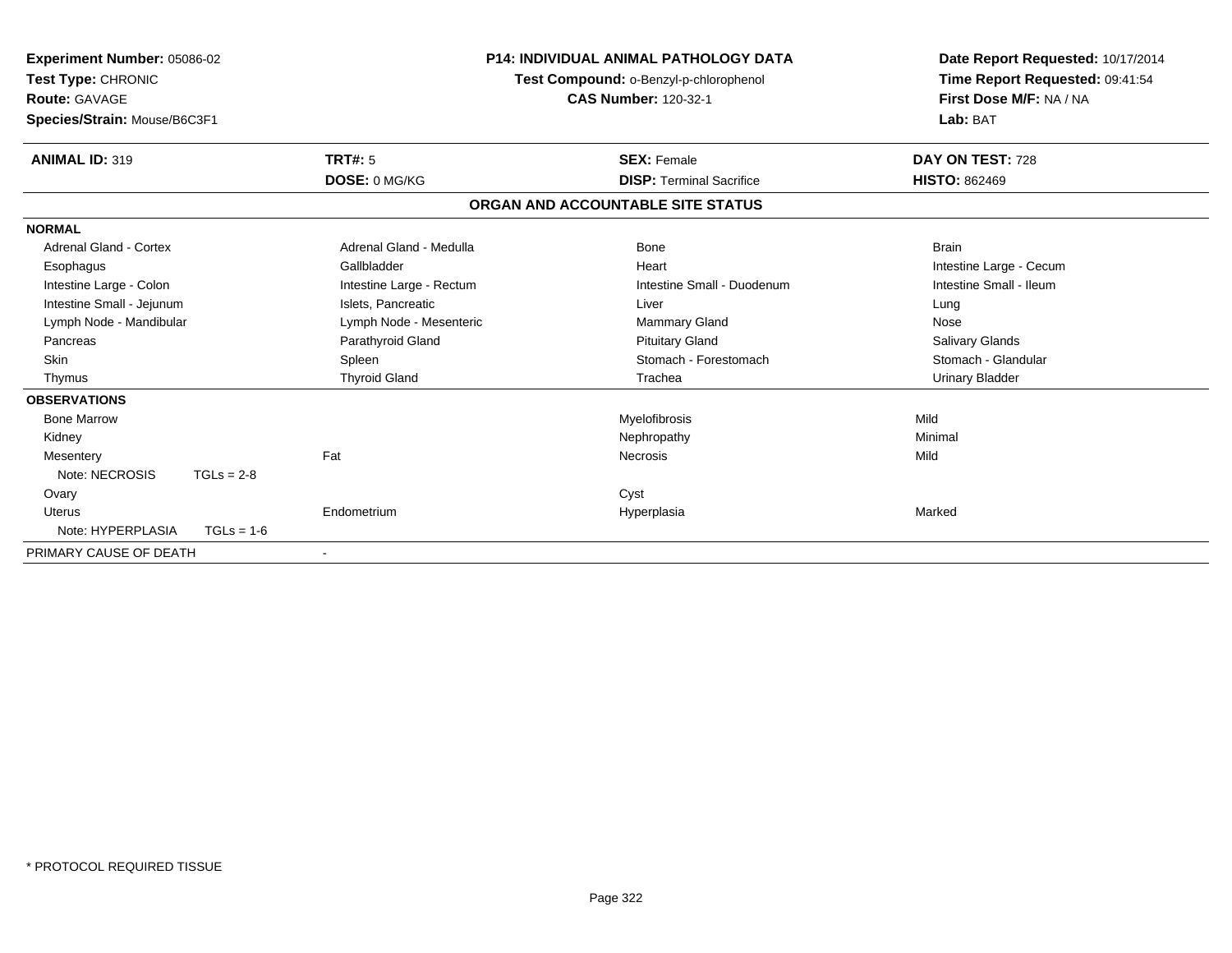| <b>Experiment Number: 05086-02</b><br>Test Type: CHRONIC<br><b>Route: GAVAGE</b><br>Species/Strain: Mouse/B6C3F1 |                | <b>P14: INDIVIDUAL ANIMAL PATHOLOGY DATA</b><br>Test Compound: o-Benzyl-p-chlorophenol<br><b>CAS Number: 120-32-1</b> |  |                                   | Date Report Requested: 10/17/2014<br>Time Report Requested: 09:41:54<br>First Dose M/F: NA / NA<br>Lab: BAT |
|------------------------------------------------------------------------------------------------------------------|----------------|-----------------------------------------------------------------------------------------------------------------------|--|-----------------------------------|-------------------------------------------------------------------------------------------------------------|
| <b>ANIMAL ID: 320</b>                                                                                            |                | TRT#: 5                                                                                                               |  | <b>SEX: Female</b>                | DAY ON TEST: 728                                                                                            |
|                                                                                                                  |                | DOSE: 0 MG/KG                                                                                                         |  | <b>DISP: Terminal Sacrifice</b>   | <b>HISTO: 862470</b>                                                                                        |
|                                                                                                                  |                |                                                                                                                       |  | ORGAN AND ACCOUNTABLE SITE STATUS |                                                                                                             |
| <b>NORMAL</b>                                                                                                    |                |                                                                                                                       |  |                                   |                                                                                                             |
| <b>Adrenal Gland - Cortex</b>                                                                                    |                | Adrenal Gland - Medulla                                                                                               |  | Bone                              | <b>Bone Marrow</b>                                                                                          |
| <b>Brain</b>                                                                                                     |                | Esophagus                                                                                                             |  | Gallbladder                       | Heart                                                                                                       |
| Intestine Large - Cecum                                                                                          |                | Intestine Large - Colon                                                                                               |  | Intestine Large - Rectum          | Intestine Small - Duodenum                                                                                  |
| Intestine Small - Ileum                                                                                          |                | Intestine Small - Jejunum                                                                                             |  | Islets. Pancreatic                | Kidney                                                                                                      |
| Lung                                                                                                             |                | Lymph Node - Mandibular                                                                                               |  | Lymph Node - Mesenteric           | <b>Mammary Gland</b>                                                                                        |
| Nose                                                                                                             |                | Ovary                                                                                                                 |  | Pancreas                          | Parathyroid Gland                                                                                           |
| Salivary Glands                                                                                                  |                | <b>Skin</b>                                                                                                           |  | Spleen                            | Stomach - Forestomach                                                                                       |
| Stomach - Glandular                                                                                              |                | Thymus                                                                                                                |  | Trachea                           | Urinary Bladder                                                                                             |
| <b>OBSERVATIONS</b>                                                                                              |                |                                                                                                                       |  |                                   |                                                                                                             |
| Liver                                                                                                            |                |                                                                                                                       |  | Hyperplasia                       | Mild                                                                                                        |
| <b>Pituitary Gland</b>                                                                                           |                | <b>Pars Distalis</b>                                                                                                  |  | Adenoma                           |                                                                                                             |
| <b>Thyroid Gland</b>                                                                                             |                | Follicle                                                                                                              |  | Hyperplasia                       | Minimal                                                                                                     |
| <b>Uterus</b>                                                                                                    |                | Endometrium                                                                                                           |  | Hyperplasia                       | Moderate                                                                                                    |
| Note: HYPERPLASIA                                                                                                | $TGLs = 1-6+8$ |                                                                                                                       |  |                                   |                                                                                                             |
| PRIMARY CAUSE OF DEATH                                                                                           |                |                                                                                                                       |  |                                   |                                                                                                             |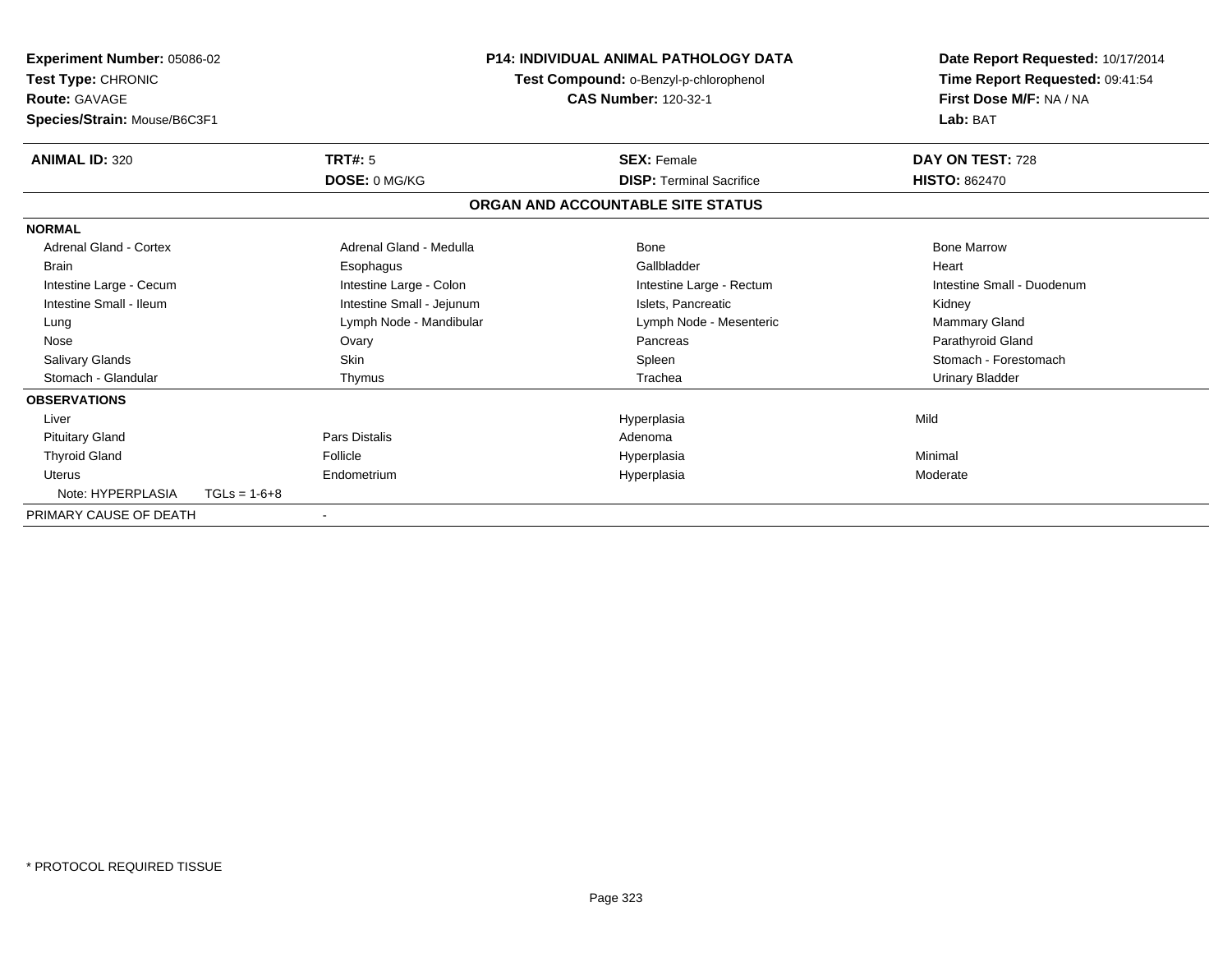| Experiment Number: 05086-02<br>Test Type: CHRONIC<br><b>Route: GAVAGE</b><br>Species/Strain: Mouse/B6C3F1 |                                                              | <b>P14: INDIVIDUAL ANIMAL PATHOLOGY DATA</b><br>Test Compound: o-Benzyl-p-chlorophenol<br><b>CAS Number: 120-32-1</b> | Date Report Requested: 10/17/2014<br>Time Report Requested: 09:41:54<br>First Dose M/F: NA / NA<br>Lab: BAT |
|-----------------------------------------------------------------------------------------------------------|--------------------------------------------------------------|-----------------------------------------------------------------------------------------------------------------------|-------------------------------------------------------------------------------------------------------------|
| <b>ANIMAL ID: 321</b>                                                                                     | TRT#: 5                                                      | <b>SEX: Female</b>                                                                                                    | DAY ON TEST: 719                                                                                            |
|                                                                                                           | DOSE: 0 MG/KG                                                | <b>DISP: Natural Death</b>                                                                                            | <b>HISTO: 862471</b>                                                                                        |
|                                                                                                           |                                                              | ORGAN AND ACCOUNTABLE SITE STATUS                                                                                     |                                                                                                             |
| <b>NORMAL</b>                                                                                             |                                                              |                                                                                                                       |                                                                                                             |
| <b>Adrenal Gland - Cortex</b>                                                                             | <b>Bone</b>                                                  | <b>Brain</b>                                                                                                          | Esophagus                                                                                                   |
| Gallbladder                                                                                               | Heart                                                        | Intestine Large - Cecum                                                                                               | Intestine Large - Colon                                                                                     |
| Intestine Large - Rectum                                                                                  | Intestine Small - Duodenum                                   | Intestine Small - Ileum                                                                                               | Intestine Small - Jejunum                                                                                   |
| Islets, Pancreatic                                                                                        | Kidney                                                       | Liver                                                                                                                 | Lung                                                                                                        |
| Lymph Node - Mandibular                                                                                   | Lymph Node - Mesenteric                                      | <b>Mammary Gland</b>                                                                                                  | Nose                                                                                                        |
| Pancreas                                                                                                  | Parathyroid Gland                                            | <b>Pituitary Gland</b>                                                                                                | Salivary Glands                                                                                             |
| Skin                                                                                                      | Spleen                                                       | Stomach - Forestomach                                                                                                 | Stomach - Glandular                                                                                         |
| Thymus                                                                                                    | <b>Thyroid Gland</b>                                         | Trachea                                                                                                               | <b>Urinary Bladder</b>                                                                                      |
| <b>MISSING</b>                                                                                            |                                                              |                                                                                                                       |                                                                                                             |
| Adrenal Gland - Medulla                                                                                   |                                                              |                                                                                                                       |                                                                                                             |
| <b>OBSERVATIONS</b>                                                                                       |                                                              |                                                                                                                       |                                                                                                             |
| <b>Bone Marrow</b>                                                                                        |                                                              | Myelofibrosis                                                                                                         | Minimal                                                                                                     |
| Ovary                                                                                                     |                                                              | Cyst                                                                                                                  |                                                                                                             |
| Spleen                                                                                                    |                                                              |                                                                                                                       |                                                                                                             |
|                                                                                                           | Note: NO CORRESP LESION FOR ENLARGED SPLEEN SEEN AT NECROPSY |                                                                                                                       |                                                                                                             |
| <b>Uterus</b>                                                                                             |                                                              | Hemorrhage                                                                                                            | Moderate                                                                                                    |
| Note: HEMORRHAGE                                                                                          | $TGLs = 1-6+8$                                               |                                                                                                                       |                                                                                                             |
| PRIMARY CAUSE OF DEATH                                                                                    |                                                              |                                                                                                                       |                                                                                                             |
| Animal Note: C O DEATH: UNKNOWN                                                                           |                                                              |                                                                                                                       |                                                                                                             |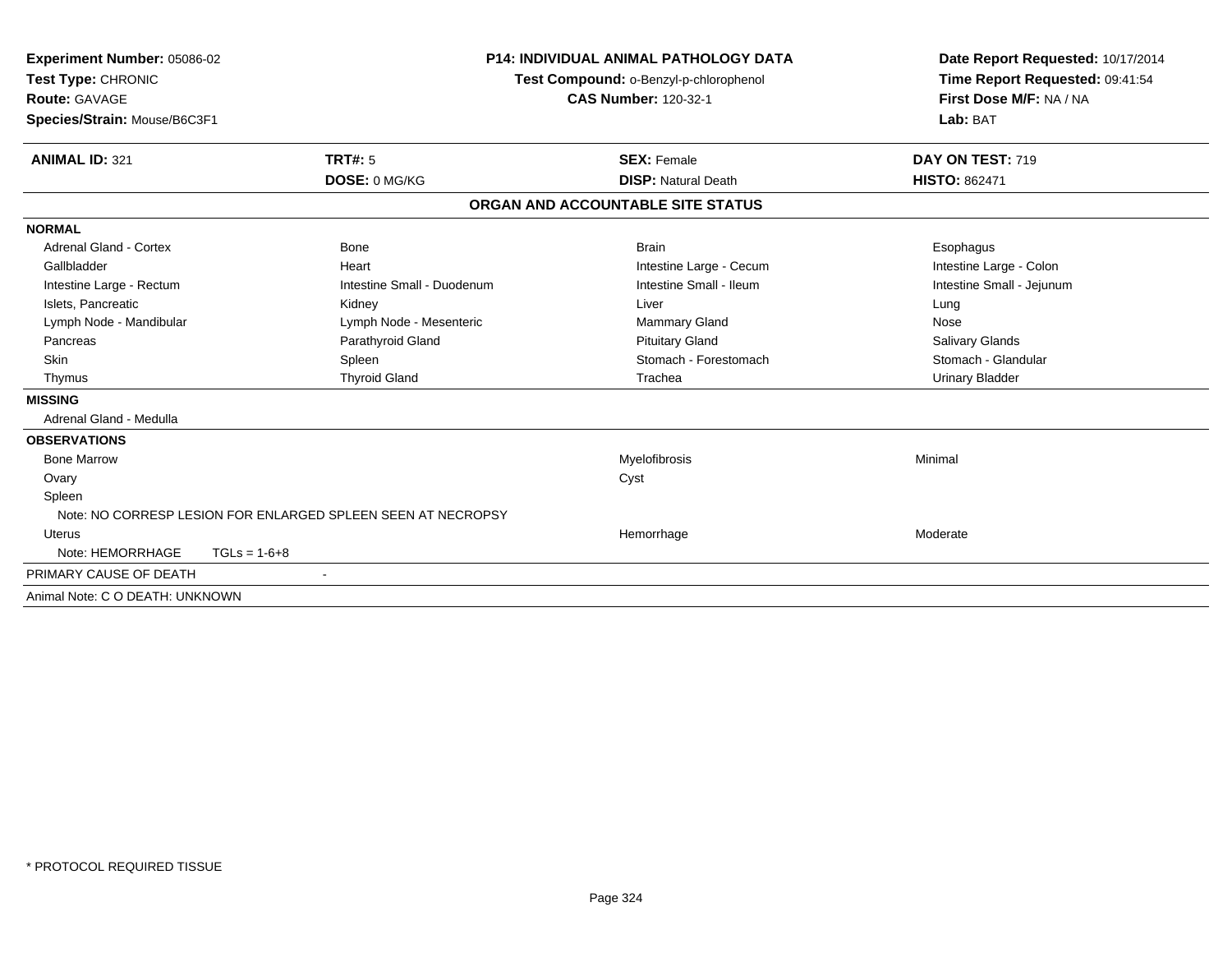| Experiment Number: 05086-02<br>Test Type: CHRONIC<br><b>Route: GAVAGE</b><br>Species/Strain: Mouse/B6C3F1 |                          | <b>P14: INDIVIDUAL ANIMAL PATHOLOGY DATA</b><br>Test Compound: o-Benzyl-p-chlorophenol<br><b>CAS Number: 120-32-1</b> | Date Report Requested: 10/17/2014<br>Time Report Requested: 09:41:54<br>First Dose M/F: NA / NA<br>Lab: BAT |
|-----------------------------------------------------------------------------------------------------------|--------------------------|-----------------------------------------------------------------------------------------------------------------------|-------------------------------------------------------------------------------------------------------------|
| <b>ANIMAL ID: 322</b>                                                                                     | TRT#: 5                  | <b>SEX: Female</b>                                                                                                    | DAY ON TEST: 728                                                                                            |
|                                                                                                           | DOSE: 0 MG/KG            | <b>DISP: Terminal Sacrifice</b>                                                                                       | <b>HISTO: 862472</b>                                                                                        |
|                                                                                                           |                          | ORGAN AND ACCOUNTABLE SITE STATUS                                                                                     |                                                                                                             |
| <b>NORMAL</b>                                                                                             |                          |                                                                                                                       |                                                                                                             |
| Adrenal Gland - Cortex                                                                                    | Adrenal Gland - Medulla  | Bone                                                                                                                  | <b>Brain</b>                                                                                                |
| Esophagus                                                                                                 | Gallbladder              | Heart                                                                                                                 | Intestine Large - Cecum                                                                                     |
| Intestine Large - Colon                                                                                   | Intestine Large - Rectum | Intestine Small - Duodenum                                                                                            | Intestine Small - Ileum                                                                                     |
| Intestine Small - Jejunum                                                                                 | Islets, Pancreatic       | Kidney                                                                                                                | Liver                                                                                                       |
| Lymph Node - Mandibular                                                                                   | Lymph Node - Mesenteric  | <b>Mammary Gland</b>                                                                                                  | Nose                                                                                                        |
| Ovary                                                                                                     | Pancreas                 | Parathyroid Gland                                                                                                     | Salivary Glands                                                                                             |
| <b>Skin</b>                                                                                               | Stomach - Forestomach    | Stomach - Glandular                                                                                                   | Thymus                                                                                                      |
| <b>Thyroid Gland</b>                                                                                      | Trachea                  | <b>Urinary Bladder</b>                                                                                                |                                                                                                             |
| <b>OBSERVATIONS</b>                                                                                       |                          |                                                                                                                       |                                                                                                             |
| <b>Bone Marrow</b>                                                                                        |                          | Myelofibrosis                                                                                                         | Mild                                                                                                        |
| Lung                                                                                                      |                          | Alveolar/Bronchiolar Adenoma                                                                                          |                                                                                                             |
| [ Alveolar/Bronchiolar Adenoma TGLS = 2-2 ]                                                               |                          |                                                                                                                       |                                                                                                             |
| <b>Pituitary Gland</b>                                                                                    | Pars Distalis            | Hyperplasia                                                                                                           | Mild                                                                                                        |
| Spleen                                                                                                    |                          | Hyperplasia                                                                                                           | Lymphoid, Mild                                                                                              |
| <b>Uterus</b>                                                                                             | Endometrium              | Hyperplasia                                                                                                           | Moderate                                                                                                    |
| [Hyperplasia TGLS = 1-6+8]                                                                                |                          |                                                                                                                       |                                                                                                             |
| PRIMARY CAUSE OF DEATH                                                                                    |                          |                                                                                                                       |                                                                                                             |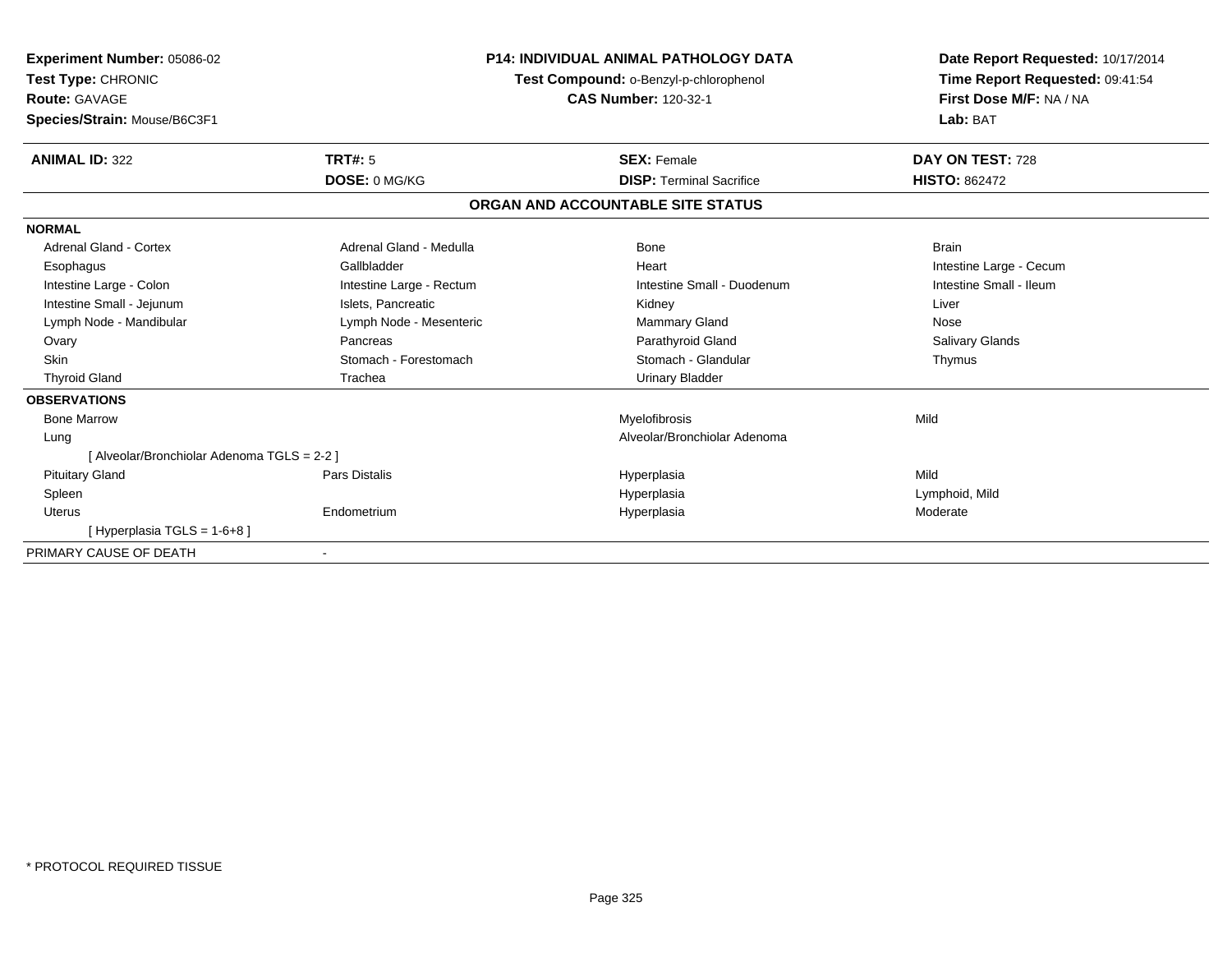| <b>Experiment Number: 05086-02</b><br><b>Test Type: CHRONIC</b><br><b>Route: GAVAGE</b> |                           | <b>P14: INDIVIDUAL ANIMAL PATHOLOGY DATA</b><br>Test Compound: o-Benzyl-p-chlorophenol<br><b>CAS Number: 120-32-1</b> | Date Report Requested: 10/17/2014<br>Time Report Requested: 09:41:54<br>First Dose M/F: NA / NA |
|-----------------------------------------------------------------------------------------|---------------------------|-----------------------------------------------------------------------------------------------------------------------|-------------------------------------------------------------------------------------------------|
| Species/Strain: Mouse/B6C3F1                                                            |                           |                                                                                                                       | Lab: BAT                                                                                        |
| <b>ANIMAL ID: 323</b>                                                                   | <b>TRT#: 5</b>            | <b>SEX: Female</b>                                                                                                    | DAY ON TEST: 93                                                                                 |
|                                                                                         | DOSE: 0 MG/KG             | <b>DISP:</b> Scheduled Sacrifice                                                                                      | <b>HISTO:</b>                                                                                   |
|                                                                                         |                           | ORGAN AND ACCOUNTABLE SITE STATUS                                                                                     |                                                                                                 |
| <b>NORMAL</b>                                                                           |                           |                                                                                                                       |                                                                                                 |
| <b>Adrenal Gland - Cortex</b>                                                           | Adrenal Gland - Medulla   | Bone                                                                                                                  | <b>Bone Marrow</b>                                                                              |
| <b>Brain</b>                                                                            | Esophagus                 | Gallbladder                                                                                                           | Heart                                                                                           |
| Intestine Large - Cecum                                                                 | Intestine Large - Colon   | Intestine Large - Rectum                                                                                              | Intestine Small - Duodenum                                                                      |
| Intestine Small - Ileum                                                                 | Intestine Small - Jejunum | Islets, Pancreatic                                                                                                    | Kidney                                                                                          |
| Liver                                                                                   | Lung                      | Lymph Node - Mandibular                                                                                               | Lymph Node - Mesenteric                                                                         |
| Mammary Gland                                                                           | Nose                      | Ovary                                                                                                                 | Pancreas                                                                                        |
| Parathyroid Gland                                                                       | <b>Pituitary Gland</b>    | <b>Salivary Glands</b>                                                                                                | Skin                                                                                            |
| Spleen                                                                                  | Stomach - Forestomach     | Stomach - Glandular                                                                                                   | Thymus                                                                                          |
| <b>Thyroid Gland</b>                                                                    | Trachea                   | Urinary Bladder                                                                                                       | Uterus                                                                                          |
| PRIMARY CAUSE OF DEATH                                                                  |                           |                                                                                                                       |                                                                                                 |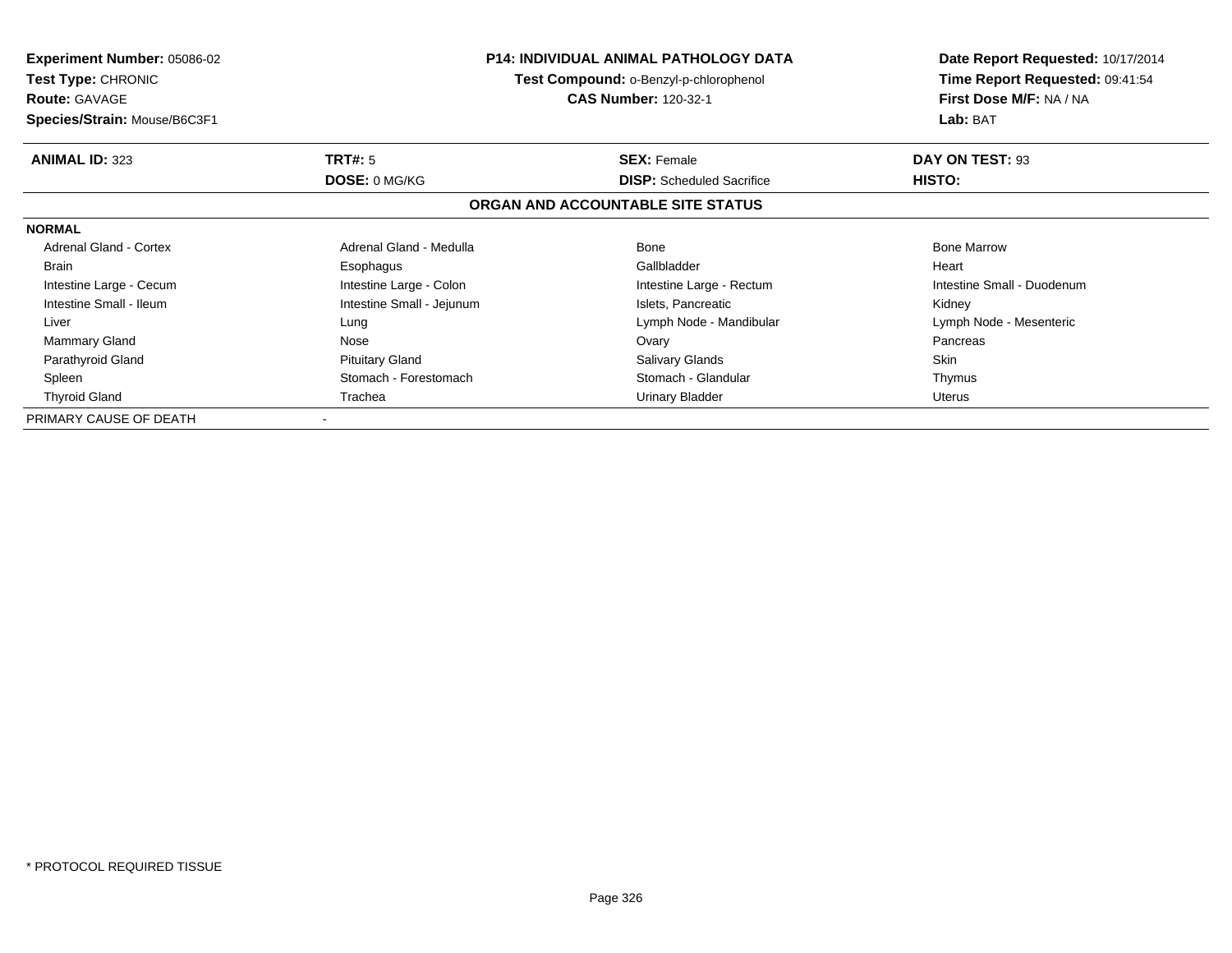| <b>Experiment Number: 05086-02</b><br><b>Test Type: CHRONIC</b><br><b>Route: GAVAGE</b> |                           | <b>P14: INDIVIDUAL ANIMAL PATHOLOGY DATA</b><br>Test Compound: o-Benzyl-p-chlorophenol<br><b>CAS Number: 120-32-1</b> | Date Report Requested: 10/17/2014<br>Time Report Requested: 09:41:54<br>First Dose M/F: NA / NA |
|-----------------------------------------------------------------------------------------|---------------------------|-----------------------------------------------------------------------------------------------------------------------|-------------------------------------------------------------------------------------------------|
| Species/Strain: Mouse/B6C3F1                                                            |                           |                                                                                                                       | Lab: BAT                                                                                        |
| <b>ANIMAL ID: 324</b>                                                                   | <b>TRT#: 5</b>            | <b>SEX: Female</b>                                                                                                    | DAY ON TEST: 456                                                                                |
|                                                                                         | DOSE: 0 MG/KG             | <b>DISP:</b> Scheduled Sacrifice                                                                                      | <b>HISTO: 862474</b>                                                                            |
|                                                                                         |                           | ORGAN AND ACCOUNTABLE SITE STATUS                                                                                     |                                                                                                 |
| <b>NORMAL</b>                                                                           |                           |                                                                                                                       |                                                                                                 |
| <b>Adrenal Gland - Cortex</b>                                                           | Adrenal Gland - Medulla   | Bone                                                                                                                  | <b>Bone Marrow</b>                                                                              |
| <b>Brain</b>                                                                            | Esophagus                 | Gallbladder                                                                                                           | Heart                                                                                           |
| Intestine Large - Cecum                                                                 | Intestine Large - Colon   | Intestine Large - Rectum                                                                                              | Intestine Small - Duodenum                                                                      |
| Intestine Small - Ileum                                                                 | Intestine Small - Jejunum | Islets, Pancreatic                                                                                                    | Kidney                                                                                          |
| Liver                                                                                   | Lung                      | Lymph Node - Mandibular                                                                                               | Lymph Node - Mesenteric                                                                         |
| Mammary Gland                                                                           | Nose                      | Ovary                                                                                                                 | Pancreas                                                                                        |
| Parathyroid Gland                                                                       | <b>Pituitary Gland</b>    | <b>Salivary Glands</b>                                                                                                | Skin                                                                                            |
| Spleen                                                                                  | Stomach - Forestomach     | Stomach - Glandular                                                                                                   | Thymus                                                                                          |
| <b>Thyroid Gland</b>                                                                    | Trachea                   | Urinary Bladder                                                                                                       | Uterus                                                                                          |
| PRIMARY CAUSE OF DEATH                                                                  |                           |                                                                                                                       |                                                                                                 |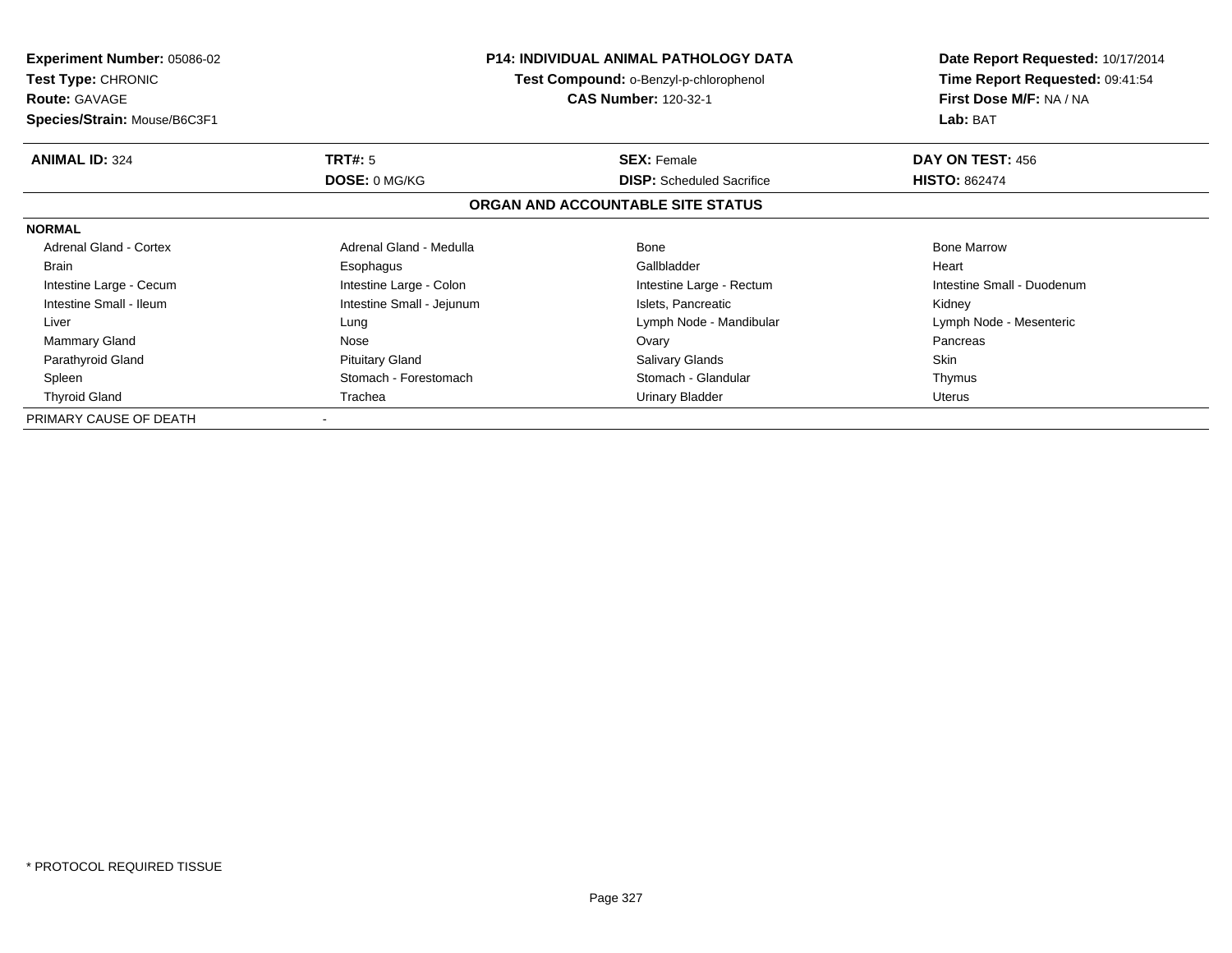| <b>Experiment Number: 05086-02</b><br><b>Test Type: CHRONIC</b><br><b>Route: GAVAGE</b><br>Species/Strain: Mouse/B6C3F1 | <b>P14: INDIVIDUAL ANIMAL PATHOLOGY DATA</b><br>Test Compound: o-Benzyl-p-chlorophenol<br><b>CAS Number: 120-32-1</b> |                                   | Date Report Requested: 10/17/2014<br>Time Report Requested: 09:41:54<br>First Dose M/F: NA / NA<br>Lab: BAT |
|-------------------------------------------------------------------------------------------------------------------------|-----------------------------------------------------------------------------------------------------------------------|-----------------------------------|-------------------------------------------------------------------------------------------------------------|
| <b>ANIMAL ID: 325</b>                                                                                                   | TRT#: 5                                                                                                               | <b>SEX: Female</b>                | DAY ON TEST: 455                                                                                            |
|                                                                                                                         | DOSE: 0 MG/KG                                                                                                         | <b>DISP:</b> Scheduled Sacrifice  | <b>HISTO: 862475</b>                                                                                        |
|                                                                                                                         |                                                                                                                       | ORGAN AND ACCOUNTABLE SITE STATUS |                                                                                                             |
| <b>NORMAL</b>                                                                                                           |                                                                                                                       |                                   |                                                                                                             |
| Adrenal Gland - Cortex                                                                                                  | Adrenal Gland - Medulla                                                                                               | Bone                              | <b>Bone Marrow</b>                                                                                          |
| <b>Brain</b>                                                                                                            | Esophagus                                                                                                             | Gallbladder                       | Heart                                                                                                       |
| Intestine Large - Cecum                                                                                                 | Intestine Large - Colon                                                                                               | Intestine Large - Rectum          | Intestine Small - Duodenum                                                                                  |
| Intestine Small - Ileum                                                                                                 | Intestine Small - Jejunum                                                                                             | Islets, Pancreatic                | Kidney                                                                                                      |
| Liver                                                                                                                   | Lung                                                                                                                  | Lymph Node - Mandibular           | Lymph Node - Mesenteric                                                                                     |
| <b>Mammary Gland</b>                                                                                                    | Nose                                                                                                                  | Ovary                             | Parathyroid Gland                                                                                           |
| <b>Pituitary Gland</b>                                                                                                  | Salivary Glands                                                                                                       | Skin                              | Spleen                                                                                                      |
| Stomach - Forestomach                                                                                                   | Stomach - Glandular                                                                                                   | Thymus                            | <b>Thyroid Gland</b>                                                                                        |
| Trachea                                                                                                                 | <b>Urinary Bladder</b>                                                                                                | Uterus                            |                                                                                                             |
| <b>OBSERVATIONS</b>                                                                                                     |                                                                                                                       |                                   |                                                                                                             |
| Pancreas                                                                                                                | Acinus                                                                                                                | Hyperplasia                       | Mild                                                                                                        |
| PRIMARY CAUSE OF DEATH                                                                                                  |                                                                                                                       |                                   |                                                                                                             |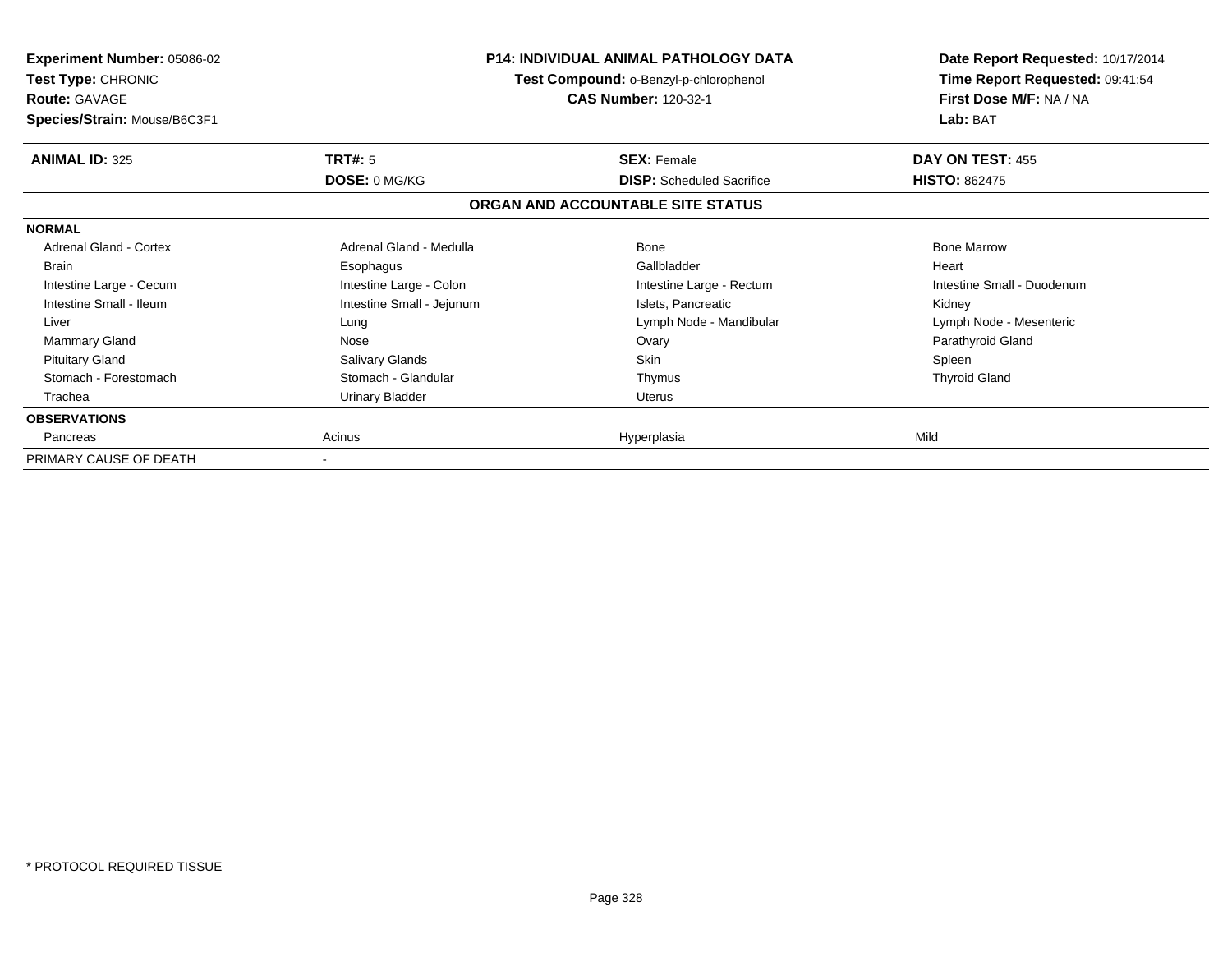| Experiment Number: 05086-02<br>Test Type: CHRONIC<br><b>Route: GAVAGE</b><br>Species/Strain: Mouse/B6C3F1 | <b>P14: INDIVIDUAL ANIMAL PATHOLOGY DATA</b><br>Test Compound: o-Benzyl-p-chlorophenol<br><b>CAS Number: 120-32-1</b> |                                   | Date Report Requested: 10/17/2014<br>Time Report Requested: 09:41:54<br>First Dose M/F: NA / NA<br>Lab: BAT |
|-----------------------------------------------------------------------------------------------------------|-----------------------------------------------------------------------------------------------------------------------|-----------------------------------|-------------------------------------------------------------------------------------------------------------|
| <b>ANIMAL ID: 326</b>                                                                                     | TRT#: 5                                                                                                               | <b>SEX: Female</b>                | DAY ON TEST: 728                                                                                            |
|                                                                                                           | <b>DOSE: 0 MG/KG</b>                                                                                                  | <b>DISP:</b> Terminal Sacrifice   | <b>HISTO: 862476</b>                                                                                        |
|                                                                                                           |                                                                                                                       | ORGAN AND ACCOUNTABLE SITE STATUS |                                                                                                             |
| <b>NORMAL</b>                                                                                             |                                                                                                                       |                                   |                                                                                                             |
| Adrenal Gland - Cortex                                                                                    | Adrenal Gland - Medulla                                                                                               | <b>Bone</b>                       | <b>Bone Marrow</b>                                                                                          |
| <b>Brain</b>                                                                                              | Esophagus                                                                                                             | Gallbladder                       | Heart                                                                                                       |
| Intestine Large - Cecum                                                                                   | Intestine Large - Colon                                                                                               | Intestine Large - Rectum          | Intestine Small - Duodenum                                                                                  |
| Intestine Small - Ileum                                                                                   | Intestine Small - Jejunum                                                                                             | Islets, Pancreatic                | Liver                                                                                                       |
| Lung                                                                                                      | Lymph Node - Mandibular                                                                                               | Lymph Node - Mesenteric           | <b>Mammary Gland</b>                                                                                        |
| Nose                                                                                                      | Ovary                                                                                                                 | Pancreas                          | Parathyroid Gland                                                                                           |
| <b>Pituitary Gland</b>                                                                                    | Salivary Glands                                                                                                       | <b>Skin</b>                       | Spleen                                                                                                      |
| Stomach - Forestomach                                                                                     | Stomach - Glandular                                                                                                   | Thymus                            | Trachea                                                                                                     |
| <b>Urinary Bladder</b>                                                                                    |                                                                                                                       |                                   |                                                                                                             |
| <b>OBSERVATIONS</b>                                                                                       |                                                                                                                       |                                   |                                                                                                             |
| Kidney                                                                                                    |                                                                                                                       | Nephropathy                       | Minimal                                                                                                     |
| <b>Thyroid Gland</b>                                                                                      |                                                                                                                       | Inflammation                      | Chronic, Mild                                                                                               |
| <b>Uterus</b>                                                                                             | Endometrium                                                                                                           | Hyperplasia                       | Moderate                                                                                                    |
| [Hyperplasia TGLS = 1-6+8]                                                                                |                                                                                                                       |                                   |                                                                                                             |
| PRIMARY CAUSE OF DEATH                                                                                    |                                                                                                                       |                                   |                                                                                                             |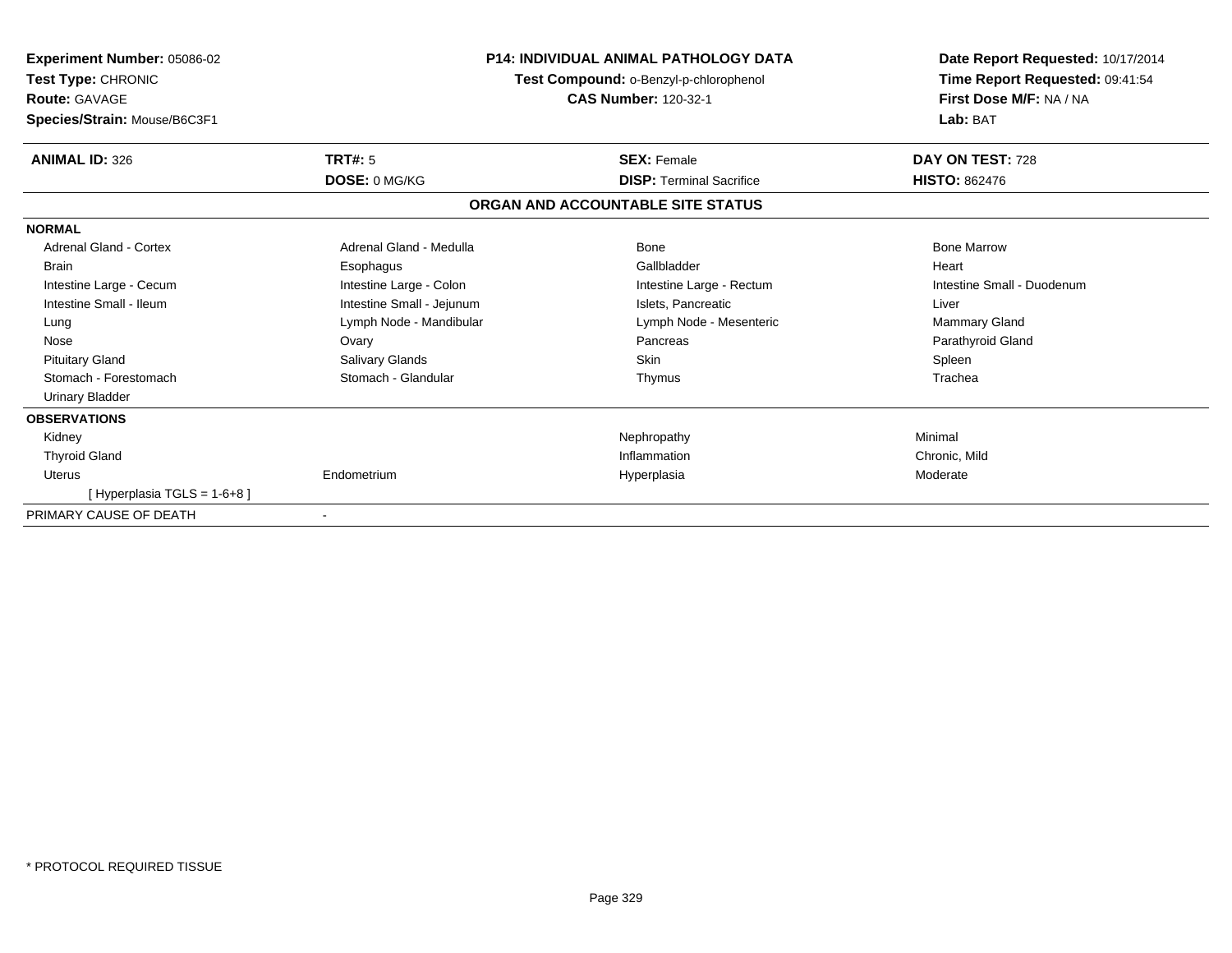| Experiment Number: 05086-02<br>Test Type: CHRONIC<br><b>Route: GAVAGE</b><br>Species/Strain: Mouse/B6C3F1 |                           | <b>P14: INDIVIDUAL ANIMAL PATHOLOGY DATA</b><br>Test Compound: o-Benzyl-p-chlorophenol<br><b>CAS Number: 120-32-1</b> | Date Report Requested: 10/17/2014<br>Time Report Requested: 09:41:54<br>First Dose M/F: NA / NA<br>Lab: BAT |
|-----------------------------------------------------------------------------------------------------------|---------------------------|-----------------------------------------------------------------------------------------------------------------------|-------------------------------------------------------------------------------------------------------------|
| <b>ANIMAL ID: 327</b>                                                                                     | <b>TRT#: 5</b>            | <b>SEX: Female</b>                                                                                                    | DAY ON TEST: 728                                                                                            |
|                                                                                                           | DOSE: 0 MG/KG             | <b>DISP: Terminal Sacrifice</b>                                                                                       | <b>HISTO: 862477</b>                                                                                        |
|                                                                                                           |                           | ORGAN AND ACCOUNTABLE SITE STATUS                                                                                     |                                                                                                             |
| <b>NORMAL</b>                                                                                             |                           |                                                                                                                       |                                                                                                             |
| Adrenal Gland - Cortex                                                                                    | Adrenal Gland - Medulla   | Bone                                                                                                                  | <b>Bone Marrow</b>                                                                                          |
| <b>Brain</b>                                                                                              | Esophagus                 | Gallbladder                                                                                                           | Heart                                                                                                       |
| Intestine Large - Cecum                                                                                   | Intestine Large - Colon   | Intestine Large - Rectum                                                                                              | Intestine Small - Duodenum                                                                                  |
| Intestine Small - Ileum                                                                                   | Intestine Small - Jejunum | Islets, Pancreatic                                                                                                    | Kidney                                                                                                      |
| Liver                                                                                                     | Lung                      | Lymph Node - Mandibular                                                                                               | <b>Mammary Gland</b>                                                                                        |
| Nose                                                                                                      | Pancreas                  | Parathyroid Gland                                                                                                     | <b>Pituitary Gland</b>                                                                                      |
| <b>Salivary Glands</b>                                                                                    | <b>Skin</b>               | Spleen                                                                                                                | Stomach - Forestomach                                                                                       |
| Stomach - Glandular                                                                                       | Thymus                    | <b>Thyroid Gland</b>                                                                                                  | Trachea                                                                                                     |
| <b>Urinary Bladder</b>                                                                                    |                           |                                                                                                                       |                                                                                                             |
| <b>MISSING</b>                                                                                            |                           |                                                                                                                       |                                                                                                             |
| Lymph Node - Mesenteric                                                                                   |                           |                                                                                                                       |                                                                                                             |
| <b>OBSERVATIONS</b>                                                                                       |                           |                                                                                                                       |                                                                                                             |
| Ovary                                                                                                     |                           | Cyst                                                                                                                  |                                                                                                             |
| Note: CYST<br>$TGLs = 1,2-6+8$                                                                            |                           |                                                                                                                       |                                                                                                             |
| <b>Uterus</b>                                                                                             | Endometrium               | Hyperplasia                                                                                                           | Moderate                                                                                                    |
| Note: HYPERPLASIA<br>$TGLs = 3-6$                                                                         |                           |                                                                                                                       |                                                                                                             |
| PRIMARY CAUSE OF DEATH                                                                                    | $\overline{\phantom{a}}$  |                                                                                                                       |                                                                                                             |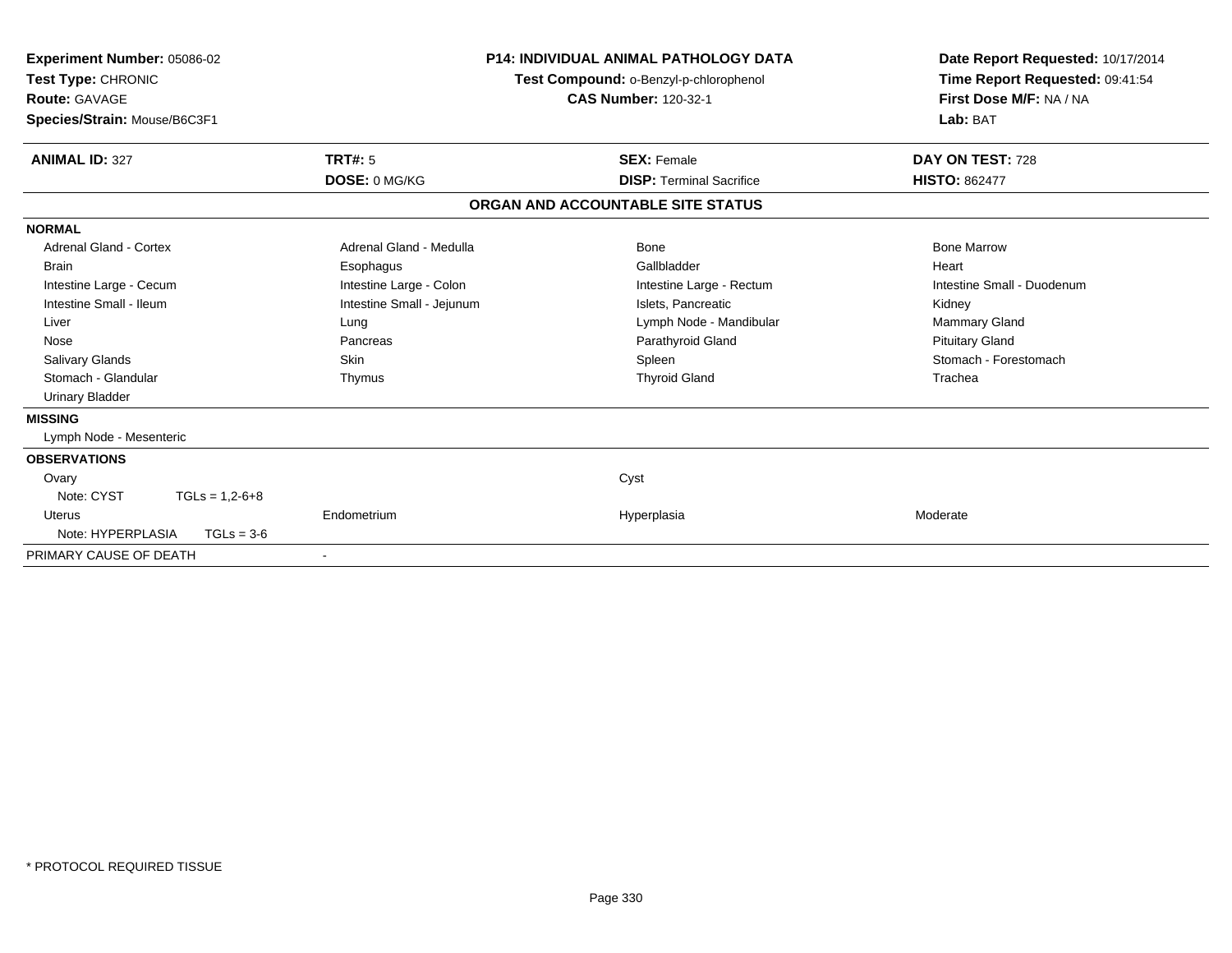| <b>Experiment Number: 05086-02</b><br><b>Test Type: CHRONIC</b><br><b>Route: GAVAGE</b><br>Species/Strain: Mouse/B6C3F1 |                           | <b>P14: INDIVIDUAL ANIMAL PATHOLOGY DATA</b><br>Test Compound: o-Benzyl-p-chlorophenol<br><b>CAS Number: 120-32-1</b> | Date Report Requested: 10/17/2014<br>Time Report Requested: 09:41:54<br>First Dose M/F: NA / NA<br>Lab: BAT |
|-------------------------------------------------------------------------------------------------------------------------|---------------------------|-----------------------------------------------------------------------------------------------------------------------|-------------------------------------------------------------------------------------------------------------|
| <b>ANIMAL ID: 328</b>                                                                                                   | TRT#: 5                   | <b>SEX: Female</b>                                                                                                    | DAY ON TEST: 93                                                                                             |
|                                                                                                                         | DOSE: 0 MG/KG             | <b>DISP:</b> Scheduled Sacrifice                                                                                      | HISTO:                                                                                                      |
|                                                                                                                         |                           | ORGAN AND ACCOUNTABLE SITE STATUS                                                                                     |                                                                                                             |
| <b>NORMAL</b>                                                                                                           |                           |                                                                                                                       |                                                                                                             |
| Adrenal Gland - Cortex                                                                                                  | Adrenal Gland - Medulla   | <b>Bone</b>                                                                                                           | <b>Bone Marrow</b>                                                                                          |
| <b>Brain</b>                                                                                                            | Esophagus                 | Gallbladder                                                                                                           | Heart                                                                                                       |
| Intestine Large - Cecum                                                                                                 | Intestine Large - Colon   | Intestine Large - Rectum                                                                                              | Intestine Small - Duodenum                                                                                  |
| Intestine Small - Ileum                                                                                                 | Intestine Small - Jejunum | Islets, Pancreatic                                                                                                    | Kidney                                                                                                      |
| Lung                                                                                                                    | Lymph Node - Mandibular   | Lymph Node - Mesenteric                                                                                               | <b>Mammary Gland</b>                                                                                        |
| Nose                                                                                                                    | Ovary                     | Pancreas                                                                                                              | Parathyroid Gland                                                                                           |
| <b>Pituitary Gland</b>                                                                                                  | Salivary Glands           | <b>Skin</b>                                                                                                           | Spleen                                                                                                      |
| Stomach - Forestomach                                                                                                   | Stomach - Glandular       | Thymus                                                                                                                | <b>Thyroid Gland</b>                                                                                        |
| Trachea                                                                                                                 | <b>Urinary Bladder</b>    | Uterus                                                                                                                |                                                                                                             |
| <b>OBSERVATIONS</b>                                                                                                     |                           |                                                                                                                       |                                                                                                             |
| Liver                                                                                                                   |                           | Inflammation                                                                                                          | Necrotizing, Minimal                                                                                        |
| PRIMARY CAUSE OF DEATH                                                                                                  |                           |                                                                                                                       |                                                                                                             |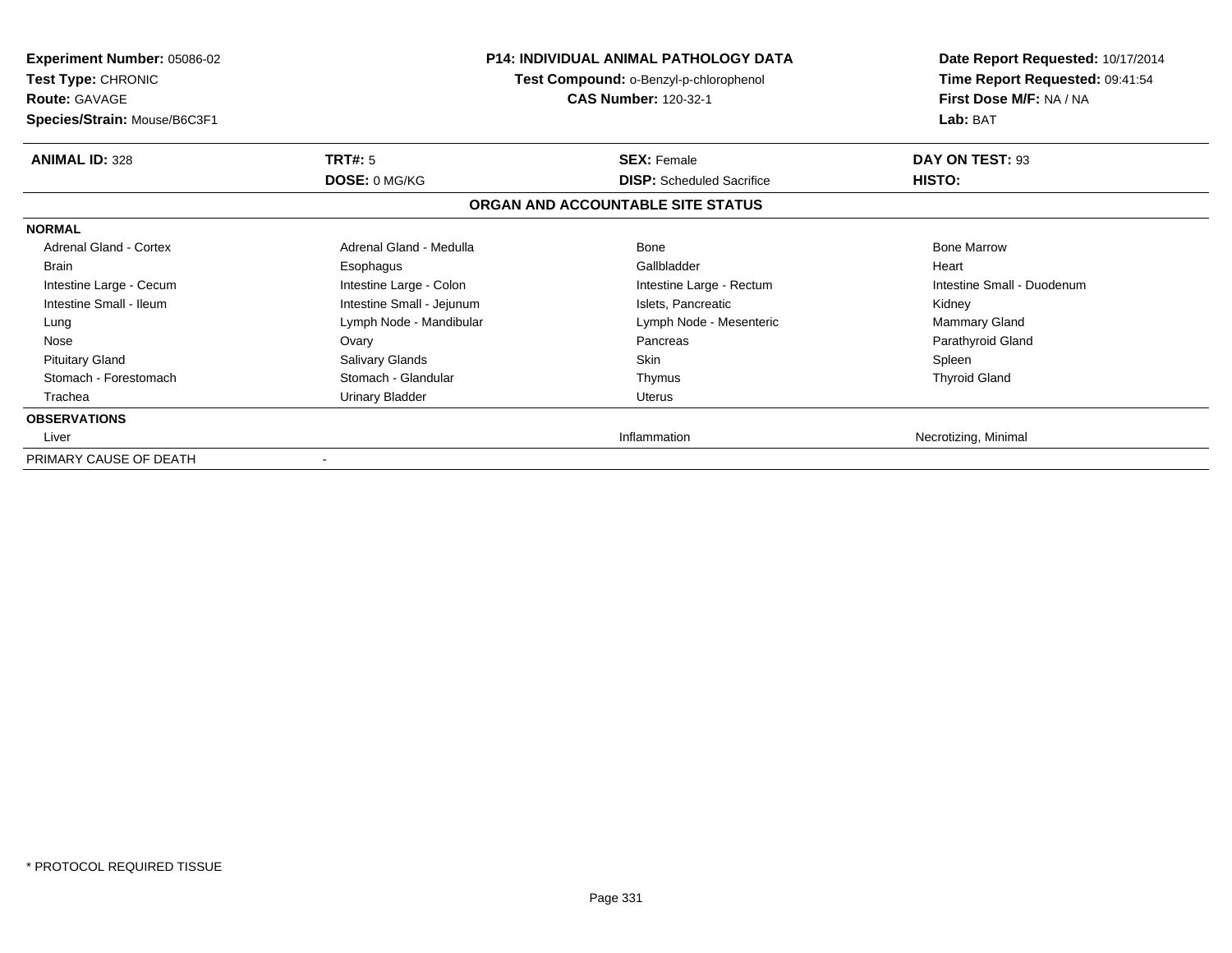| Experiment Number: 05086-02<br>Test Type: CHRONIC<br><b>Route: GAVAGE</b><br>Species/Strain: Mouse/B6C3F1 |                           | <b>P14: INDIVIDUAL ANIMAL PATHOLOGY DATA</b><br>Test Compound: o-Benzyl-p-chlorophenol<br><b>CAS Number: 120-32-1</b> | Date Report Requested: 10/17/2014<br>Time Report Requested: 09:41:54<br>First Dose M/F: NA / NA<br>Lab: BAT |
|-----------------------------------------------------------------------------------------------------------|---------------------------|-----------------------------------------------------------------------------------------------------------------------|-------------------------------------------------------------------------------------------------------------|
| <b>ANIMAL ID: 329</b>                                                                                     | TRT#: 5                   | <b>SEX: Female</b>                                                                                                    | DAY ON TEST: 728                                                                                            |
|                                                                                                           | DOSE: 0 MG/KG             | <b>DISP: Terminal Sacrifice</b>                                                                                       | <b>HISTO: 863622</b>                                                                                        |
|                                                                                                           |                           | ORGAN AND ACCOUNTABLE SITE STATUS                                                                                     |                                                                                                             |
| <b>NORMAL</b>                                                                                             |                           |                                                                                                                       |                                                                                                             |
| <b>Adrenal Gland - Cortex</b>                                                                             | Adrenal Gland - Medulla   | Bone                                                                                                                  | <b>Bone Marrow</b>                                                                                          |
| <b>Brain</b>                                                                                              | Esophagus                 | Gallbladder                                                                                                           | Heart                                                                                                       |
| Intestine Large - Cecum                                                                                   | Intestine Large - Colon   | Intestine Large - Rectum                                                                                              | Intestine Small - Duodenum                                                                                  |
| Intestine Small - Ileum                                                                                   | Intestine Small - Jejunum | Islets. Pancreatic                                                                                                    | Kidney                                                                                                      |
| Lung                                                                                                      | Lymph Node - Mandibular   | Lymph Node - Mesenteric                                                                                               | <b>Mammary Gland</b>                                                                                        |
| Nose                                                                                                      | Ovary                     | Parathyroid Gland                                                                                                     | <b>Pituitary Gland</b>                                                                                      |
| <b>Salivary Glands</b>                                                                                    | <b>Skin</b>               | Spleen                                                                                                                | Stomach - Forestomach                                                                                       |
| Stomach - Glandular                                                                                       | Thymus                    | <b>Thyroid Gland</b>                                                                                                  | Trachea                                                                                                     |
| <b>Urinary Bladder</b>                                                                                    |                           |                                                                                                                       |                                                                                                             |
| <b>OBSERVATIONS</b>                                                                                       |                           |                                                                                                                       |                                                                                                             |
| Liver                                                                                                     |                           | Hepatocellular Adenoma                                                                                                |                                                                                                             |
| Note: HEPATOCLR ADEN<br>$TGLs = 2-9$                                                                      |                           |                                                                                                                       |                                                                                                             |
| Pancreas                                                                                                  |                           | Inflammation                                                                                                          | Chronic, Minimal                                                                                            |
| Uterus                                                                                                    | Endometrium               | Hyperplasia                                                                                                           | Moderate                                                                                                    |
| Note: HYPERPLASIA<br>$TGLs = 1-6+8$                                                                       |                           |                                                                                                                       |                                                                                                             |
| PRIMARY CAUSE OF DEATH                                                                                    |                           |                                                                                                                       |                                                                                                             |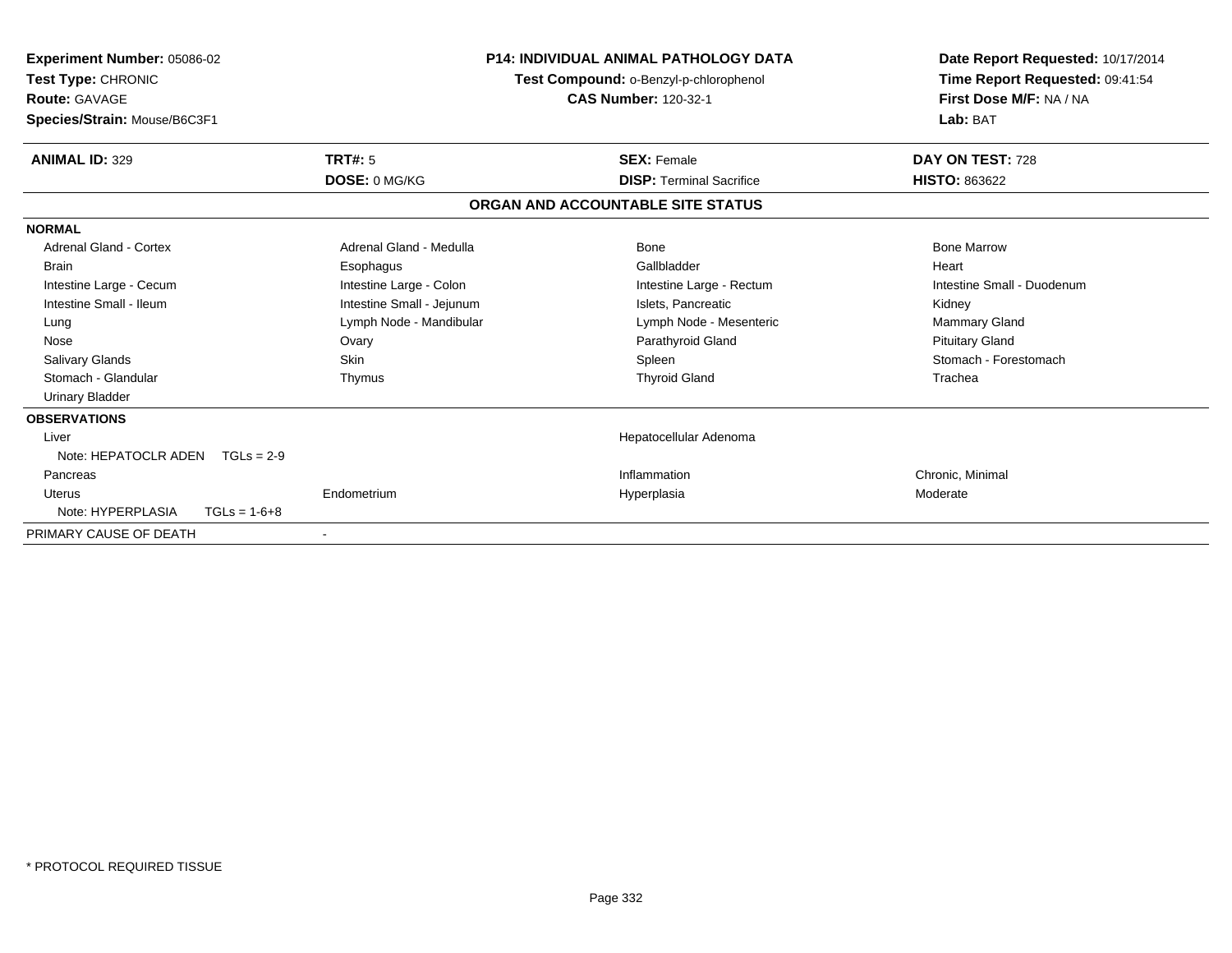| Experiment Number: 05086-02<br>Test Type: CHRONIC<br><b>Route: GAVAGE</b><br>Species/Strain: Mouse/B6C3F1 |                           | <b>P14: INDIVIDUAL ANIMAL PATHOLOGY DATA</b><br>Test Compound: o-Benzyl-p-chlorophenol<br><b>CAS Number: 120-32-1</b> | Date Report Requested: 10/17/2014<br>Time Report Requested: 09:41:54<br>First Dose M/F: NA / NA<br>Lab: BAT |
|-----------------------------------------------------------------------------------------------------------|---------------------------|-----------------------------------------------------------------------------------------------------------------------|-------------------------------------------------------------------------------------------------------------|
| <b>ANIMAL ID: 330</b>                                                                                     | TRT#: 5                   | <b>SEX: Female</b>                                                                                                    | DAY ON TEST: 728                                                                                            |
|                                                                                                           | DOSE: 0 MG/KG             | <b>DISP: Terminal Sacrifice</b>                                                                                       | <b>HISTO: 862480</b>                                                                                        |
|                                                                                                           |                           | ORGAN AND ACCOUNTABLE SITE STATUS                                                                                     |                                                                                                             |
| <b>NORMAL</b>                                                                                             |                           |                                                                                                                       |                                                                                                             |
| <b>Adrenal Gland - Cortex</b>                                                                             | Adrenal Gland - Medulla   | <b>Bone</b>                                                                                                           | <b>Bone Marrow</b>                                                                                          |
| <b>Brain</b>                                                                                              | Esophagus                 | Gallbladder                                                                                                           | Heart                                                                                                       |
| Intestine Large - Cecum                                                                                   | Intestine Large - Colon   | Intestine Large - Rectum                                                                                              | Intestine Small - Duodenum                                                                                  |
| Intestine Small - Ileum                                                                                   | Intestine Small - Jejunum | Islets, Pancreatic                                                                                                    | Lung                                                                                                        |
| Lymph Node - Mandibular                                                                                   | Lymph Node - Mesenteric   | Mammary Gland                                                                                                         | Nose                                                                                                        |
| Pancreas                                                                                                  | Parathyroid Gland         | <b>Pituitary Gland</b>                                                                                                | <b>Salivary Glands</b>                                                                                      |
| <b>Skin</b>                                                                                               | Spleen                    | Stomach - Forestomach                                                                                                 | Stomach - Glandular                                                                                         |
| Thymus                                                                                                    | <b>Thyroid Gland</b>      | Trachea                                                                                                               | <b>Urinary Bladder</b>                                                                                      |
| <b>OBSERVATIONS</b>                                                                                       |                           |                                                                                                                       |                                                                                                             |
| Kidney                                                                                                    |                           | Nephropathy                                                                                                           | Minimal                                                                                                     |
| Liver                                                                                                     |                           | Hepatocellular Adenoma                                                                                                |                                                                                                             |
| Note: [ HEPATOCLR ADEN ] TGLs = 2-8                                                                       |                           |                                                                                                                       |                                                                                                             |
| Ovary                                                                                                     |                           | Cyst                                                                                                                  |                                                                                                             |
| Uterus                                                                                                    | Endometrium               | Hyperplasia                                                                                                           | Mild                                                                                                        |
| Note: [HYPERPLASIA ] TGLs = 1-6                                                                           |                           |                                                                                                                       |                                                                                                             |
| PRIMARY CAUSE OF DEATH                                                                                    |                           |                                                                                                                       |                                                                                                             |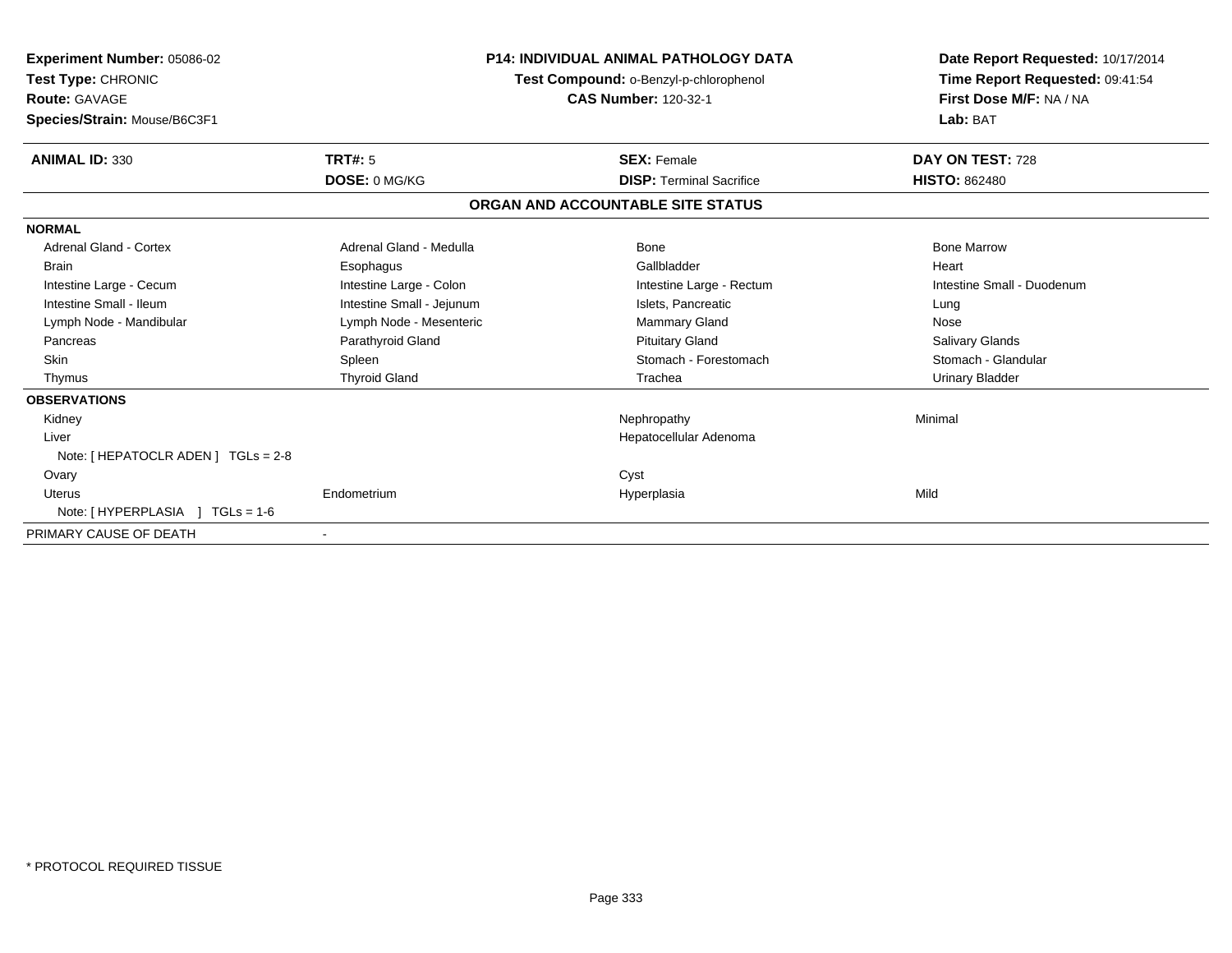| <b>Experiment Number: 05086-02</b><br><b>Test Type: CHRONIC</b><br><b>Route: GAVAGE</b><br>Species/Strain: Mouse/B6C3F1 |                           | <b>P14: INDIVIDUAL ANIMAL PATHOLOGY DATA</b><br>Test Compound: o-Benzyl-p-chlorophenol<br><b>CAS Number: 120-32-1</b> | Date Report Requested: 10/17/2014<br>Time Report Requested: 09:41:54<br>First Dose M/F: NA / NA<br>Lab: BAT |
|-------------------------------------------------------------------------------------------------------------------------|---------------------------|-----------------------------------------------------------------------------------------------------------------------|-------------------------------------------------------------------------------------------------------------|
| <b>ANIMAL ID: 331</b>                                                                                                   | TRT#: 5                   | <b>SEX: Female</b>                                                                                                    | DAY ON TEST: 93                                                                                             |
|                                                                                                                         | DOSE: 0 MG/KG             | <b>DISP:</b> Scheduled Sacrifice                                                                                      | HISTO:                                                                                                      |
|                                                                                                                         |                           | ORGAN AND ACCOUNTABLE SITE STATUS                                                                                     |                                                                                                             |
| <b>NORMAL</b>                                                                                                           |                           |                                                                                                                       |                                                                                                             |
| Adrenal Gland - Cortex                                                                                                  | Adrenal Gland - Medulla   | <b>Bone</b>                                                                                                           | <b>Bone Marrow</b>                                                                                          |
| <b>Brain</b>                                                                                                            | Esophagus                 | Gallbladder                                                                                                           | Heart                                                                                                       |
| Intestine Large - Cecum                                                                                                 | Intestine Large - Colon   | Intestine Large - Rectum                                                                                              | Intestine Small - Duodenum                                                                                  |
| Intestine Small - Ileum                                                                                                 | Intestine Small - Jejunum | Islets, Pancreatic                                                                                                    | Kidney                                                                                                      |
| Lung                                                                                                                    | Lymph Node - Mandibular   | Lymph Node - Mesenteric                                                                                               | <b>Mammary Gland</b>                                                                                        |
| Nose                                                                                                                    | Ovary                     | Pancreas                                                                                                              | Parathyroid Gland                                                                                           |
| <b>Pituitary Gland</b>                                                                                                  | Salivary Glands           | <b>Skin</b>                                                                                                           | Spleen                                                                                                      |
| Stomach - Forestomach                                                                                                   | Stomach - Glandular       | Thymus                                                                                                                | <b>Thyroid Gland</b>                                                                                        |
| Trachea                                                                                                                 | <b>Urinary Bladder</b>    | Uterus                                                                                                                |                                                                                                             |
| <b>OBSERVATIONS</b>                                                                                                     |                           |                                                                                                                       |                                                                                                             |
| Liver                                                                                                                   |                           | Inflammation                                                                                                          | Necrotizing, Minimal                                                                                        |
| PRIMARY CAUSE OF DEATH                                                                                                  |                           |                                                                                                                       |                                                                                                             |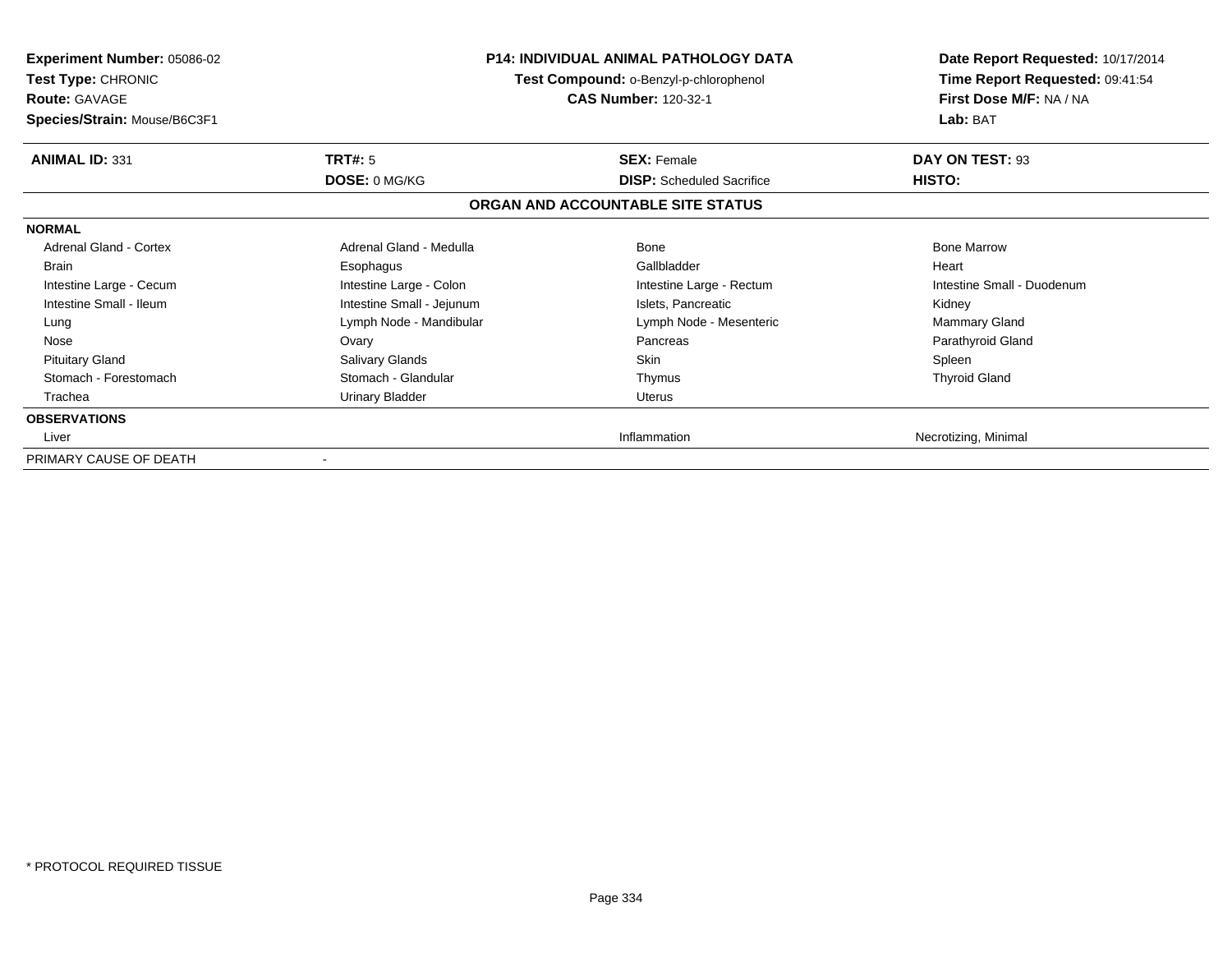| <b>Experiment Number: 05086-02</b><br>Test Type: CHRONIC<br>Route: GAVAGE<br>Species/Strain: Mouse/B6C3F1 |              |                                                       | <b>P14: INDIVIDUAL ANIMAL PATHOLOGY DATA</b><br>Test Compound: o-Benzyl-p-chlorophenol<br><b>CAS Number: 120-32-1</b> | Date Report Requested: 10/17/2014<br>Time Report Requested: 09:41:54<br>First Dose M/F: NA / NA<br>Lab: BAT |
|-----------------------------------------------------------------------------------------------------------|--------------|-------------------------------------------------------|-----------------------------------------------------------------------------------------------------------------------|-------------------------------------------------------------------------------------------------------------|
| <b>ANIMAL ID: 332</b>                                                                                     |              | <b>TRT#: 5</b>                                        | <b>SEX: Female</b>                                                                                                    | DAY ON TEST: 729                                                                                            |
|                                                                                                           |              | DOSE: 0 MG/KG                                         | <b>DISP: Terminal Sacrifice</b>                                                                                       | <b>HISTO: 862482</b>                                                                                        |
|                                                                                                           |              |                                                       | ORGAN AND ACCOUNTABLE SITE STATUS                                                                                     |                                                                                                             |
| <b>NORMAL</b>                                                                                             |              |                                                       |                                                                                                                       |                                                                                                             |
| <b>Adrenal Gland - Cortex</b>                                                                             |              | Adrenal Gland - Medulla                               | Bone                                                                                                                  | <b>Bone Marrow</b>                                                                                          |
| <b>Brain</b>                                                                                              |              | Esophagus                                             | Gallbladder                                                                                                           | Heart                                                                                                       |
| Intestine Large - Cecum                                                                                   |              | Intestine Large - Colon                               | Intestine Large - Rectum                                                                                              | Intestine Small - Duodenum                                                                                  |
| Intestine Small - Ileum                                                                                   |              | Intestine Small - Jejunum                             | Islets. Pancreatic                                                                                                    | Kidney                                                                                                      |
| Liver                                                                                                     |              | Lung                                                  | Lymph Node - Mandibular                                                                                               | Lymph Node - Mesenteric                                                                                     |
| Mammary Gland                                                                                             |              | <b>Nose</b>                                           | Ovary                                                                                                                 | Pancreas                                                                                                    |
| Parathyroid Gland                                                                                         |              | Salivary Glands                                       | Skin                                                                                                                  | Stomach - Glandular                                                                                         |
| Thymus                                                                                                    |              | <b>Thyroid Gland</b>                                  | Trachea                                                                                                               | Urinary Bladder                                                                                             |
| <b>OBSERVATIONS</b>                                                                                       |              |                                                       |                                                                                                                       |                                                                                                             |
| <b>Pituitary Gland</b>                                                                                    |              | <b>Pars Distalis</b>                                  | Adenoma                                                                                                               |                                                                                                             |
| Note: ADENOMA                                                                                             | $TGLs = 2-7$ |                                                       |                                                                                                                       |                                                                                                             |
| Spleen                                                                                                    |              |                                                       | Hyperplasia                                                                                                           | Lymphoid, Minimal                                                                                           |
| Stomach                                                                                                   |              | Forestomach                                           | Hyperplasia                                                                                                           | Squamous, Mild                                                                                              |
|                                                                                                           |              | Forestomach                                           | Ulcer                                                                                                                 | Moderate                                                                                                    |
|                                                                                                           |              | Note: NO CORRESP LESION FOR NODULES SEEN IN GLANDULAR |                                                                                                                       |                                                                                                             |
| Note: STOMACH AT TRIM                                                                                     |              |                                                       |                                                                                                                       |                                                                                                             |
| [Ulcer TGLS = $3-4$ ]                                                                                     |              |                                                       |                                                                                                                       |                                                                                                             |
| Uterus                                                                                                    |              | Endometrium                                           | Hyperplasia                                                                                                           | Marked                                                                                                      |
| Note: HYPERPLASIA                                                                                         | $TGLs = 1-6$ |                                                       |                                                                                                                       |                                                                                                             |
| PRIMARY CAUSE OF DEATH                                                                                    |              |                                                       |                                                                                                                       |                                                                                                             |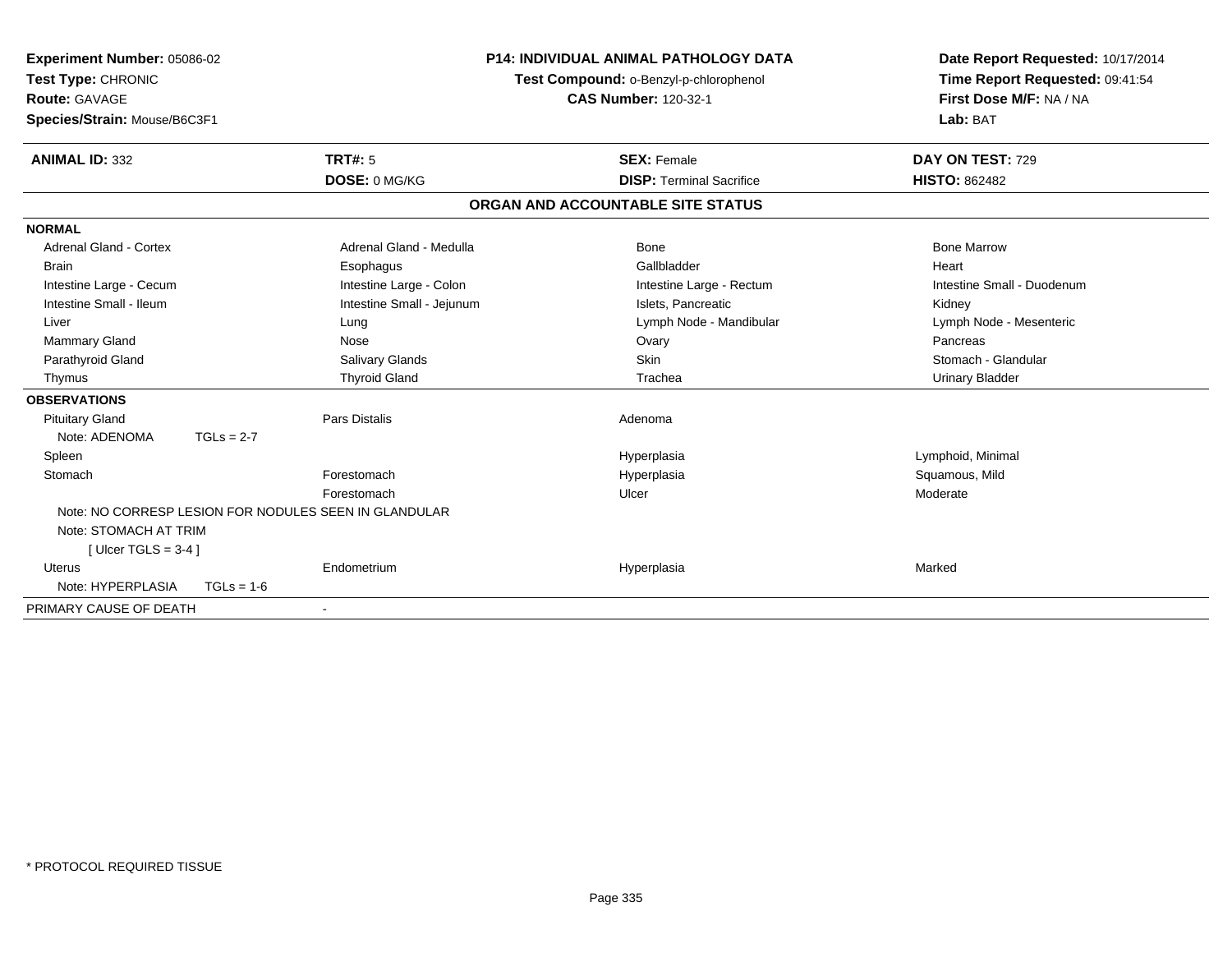| <b>ANIMAL ID: 333</b>              | <b>TRT#: 5</b><br>DOSE: 0 MG/KG | <b>SEX: Female</b>                | DAY ON TEST: 725        |
|------------------------------------|---------------------------------|-----------------------------------|-------------------------|
|                                    |                                 |                                   |                         |
|                                    |                                 | <b>DISP: Natural Death</b>        | <b>HISTO: 862483</b>    |
|                                    |                                 | ORGAN AND ACCOUNTABLE SITE STATUS |                         |
| <b>NORMAL</b>                      |                                 |                                   |                         |
| Adrenal Gland - Cortex             | Adrenal Gland - Medulla         | Bone                              | <b>Bone Marrow</b>      |
| <b>Brain</b>                       | Esophagus                       | Gallbladder                       | Intestine Large - Cecum |
| Intestine Large - Colon            | Intestine Large - Rectum        | Intestine Small - Duodenum        | Intestine Small - Ileum |
| Intestine Small - Jejunum          | Islets, Pancreatic              | Kidney                            | Liver                   |
| Lung                               | Mammary Gland                   | Nose                              | Pancreas                |
| Parathyroid Gland                  | Salivary Glands                 | Skin                              | Stomach - Forestomach   |
| Stomach - Glandular                | <b>Thyroid Gland</b>            | Trachea                           | <b>Urinary Bladder</b>  |
| <b>MISSING</b>                     |                                 |                                   |                         |
| Lymph Node - Mandibular            | Lymph Node - Mesenteric         | Thymus                            |                         |
| <b>OBSERVATIONS</b>                |                                 |                                   |                         |
| Heart                              | Atrium                          | Thrombosis                        |                         |
| Mesentery                          | Fat                             | Necrosis                          | Moderate                |
| Note: NECROSIS<br>$TGLs = 3-10$    |                                 |                                   |                         |
| Ovary                              |                                 | Cyst                              |                         |
|                                    |                                 | Hemangiosarcoma                   |                         |
| <b>Pituitary Gland</b>             | <b>Pars Distalis</b>            | Hyperplasia                       | Mild                    |
| Spleen                             |                                 | Hematopoietic Cell Proliferation  | Moderate                |
| Note: HEMA CELL PROL TGLs = 1-8    |                                 |                                   |                         |
| Uterus                             |                                 | Hemangiosarcoma                   |                         |
|                                    | Endometrium                     | Hyperplasia                       | Mild                    |
| Note: HEMANGIOSARC<br>$TGLs = 2-9$ |                                 |                                   |                         |
| PRIMARY CAUSE OF DEATH             |                                 |                                   |                         |
| Animal Note: THROMBUS              |                                 |                                   |                         |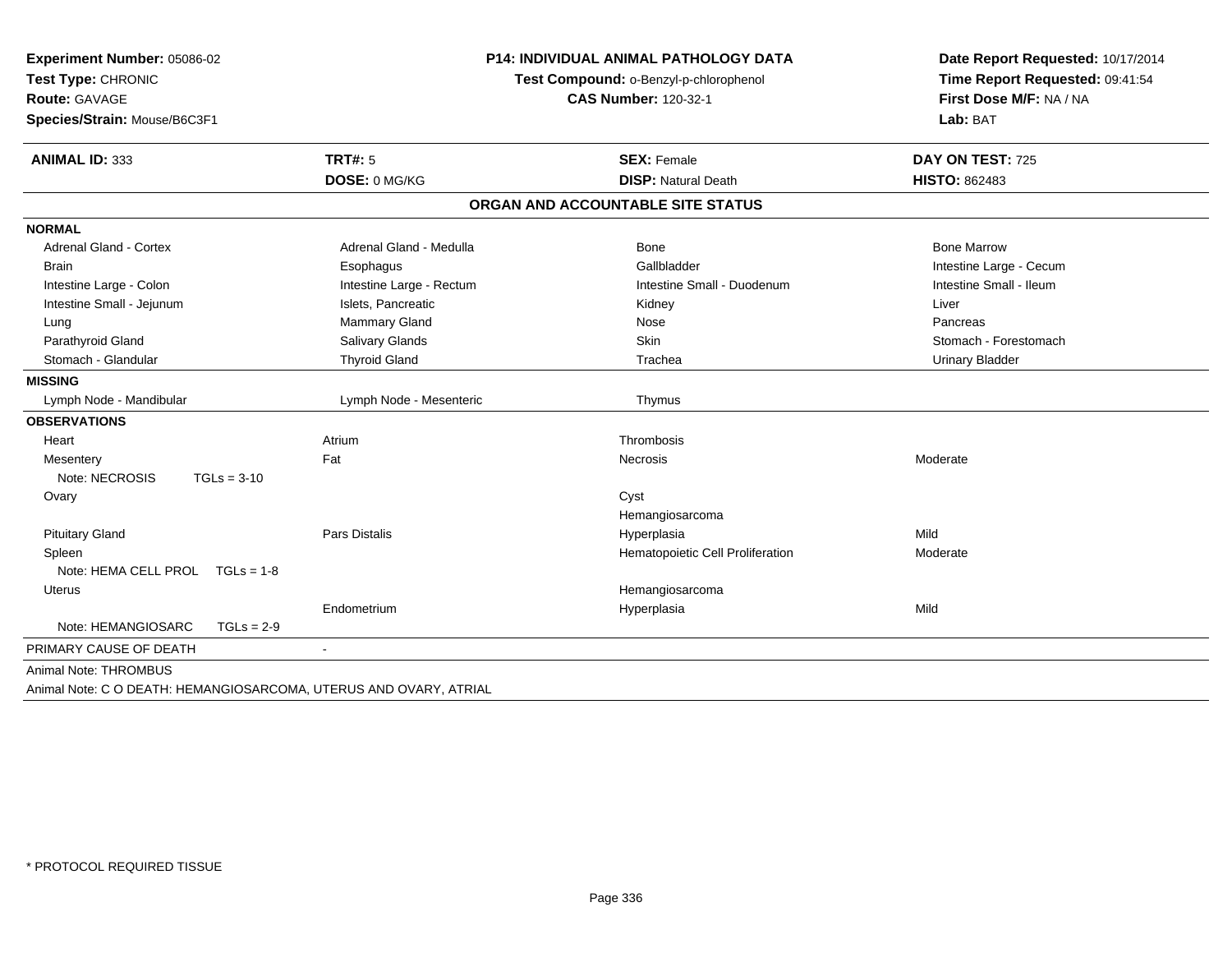| <b>Experiment Number: 05086-02</b><br>Test Type: CHRONIC<br><b>Route: GAVAGE</b><br>Species/Strain: Mouse/B6C3F1 |                           | <b>P14: INDIVIDUAL ANIMAL PATHOLOGY DATA</b><br>Test Compound: o-Benzyl-p-chlorophenol<br><b>CAS Number: 120-32-1</b> | Date Report Requested: 10/17/2014<br>Time Report Requested: 09:41:54<br>First Dose M/F: NA / NA<br>Lab: BAT |
|------------------------------------------------------------------------------------------------------------------|---------------------------|-----------------------------------------------------------------------------------------------------------------------|-------------------------------------------------------------------------------------------------------------|
| <b>ANIMAL ID: 334</b>                                                                                            | <b>TRT#: 5</b>            | <b>SEX: Female</b>                                                                                                    | DAY ON TEST: 456                                                                                            |
|                                                                                                                  | DOSE: 0 MG/KG             | <b>DISP:</b> Scheduled Sacrifice                                                                                      | <b>HISTO: 862484</b>                                                                                        |
|                                                                                                                  |                           | ORGAN AND ACCOUNTABLE SITE STATUS                                                                                     |                                                                                                             |
| <b>NORMAL</b>                                                                                                    |                           |                                                                                                                       |                                                                                                             |
| Adrenal Gland - Cortex                                                                                           | Adrenal Gland - Medulla   | Bone                                                                                                                  | <b>Bone Marrow</b>                                                                                          |
| <b>Brain</b>                                                                                                     | Esophagus                 | Gallbladder                                                                                                           | Heart                                                                                                       |
| Intestine Large - Cecum                                                                                          | Intestine Large - Colon   | Intestine Large - Rectum                                                                                              | Intestine Small - Duodenum                                                                                  |
| Intestine Small - Ileum                                                                                          | Intestine Small - Jejunum | Islets, Pancreatic                                                                                                    | Kidney                                                                                                      |
| Liver                                                                                                            | Lung                      | Lymph Node - Mandibular                                                                                               | Lymph Node - Mesenteric                                                                                     |
| Nose                                                                                                             | Pancreas                  | Parathyroid Gland                                                                                                     | <b>Pituitary Gland</b>                                                                                      |
| <b>Salivary Glands</b>                                                                                           | Skin                      | Spleen                                                                                                                | Stomach - Forestomach                                                                                       |
| Stomach - Glandular                                                                                              | Thymus                    | <b>Thyroid Gland</b>                                                                                                  | Trachea                                                                                                     |
| <b>Urinary Bladder</b>                                                                                           |                           |                                                                                                                       |                                                                                                             |
| <b>MISSING</b>                                                                                                   |                           |                                                                                                                       |                                                                                                             |
| <b>Mammary Gland</b>                                                                                             |                           |                                                                                                                       |                                                                                                             |
| <b>OBSERVATIONS</b>                                                                                              |                           |                                                                                                                       |                                                                                                             |
| Ovary                                                                                                            |                           | Teratoma                                                                                                              |                                                                                                             |
| Teratoma TGLS = 1-6 ]                                                                                            |                           |                                                                                                                       |                                                                                                             |
| Uterus                                                                                                           |                           | Cyst                                                                                                                  |                                                                                                             |
| [Cyst TGLS = $2-7$ ]                                                                                             |                           |                                                                                                                       |                                                                                                             |
| PRIMARY CAUSE OF DEATH                                                                                           |                           |                                                                                                                       |                                                                                                             |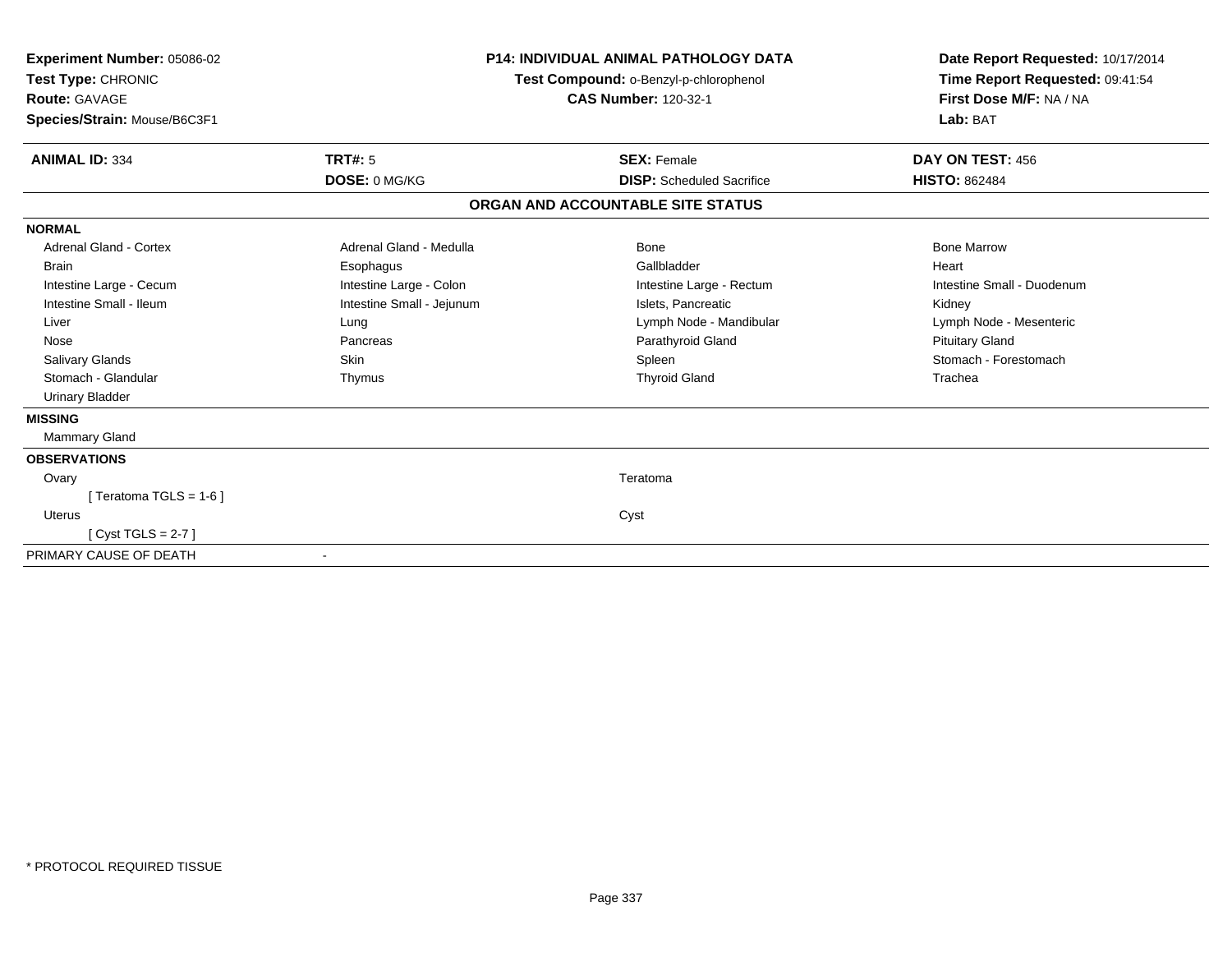| Experiment Number: 05086-02<br>Test Type: CHRONIC<br><b>Route: GAVAGE</b><br>Species/Strain: Mouse/B6C3F1 |                           | <b>P14: INDIVIDUAL ANIMAL PATHOLOGY DATA</b><br>Test Compound: o-Benzyl-p-chlorophenol<br><b>CAS Number: 120-32-1</b> | Date Report Requested: 10/17/2014<br>Time Report Requested: 09:41:54<br>First Dose M/F: NA / NA<br>Lab: BAT |
|-----------------------------------------------------------------------------------------------------------|---------------------------|-----------------------------------------------------------------------------------------------------------------------|-------------------------------------------------------------------------------------------------------------|
| <b>ANIMAL ID: 335</b>                                                                                     | <b>TRT#: 5</b>            | <b>SEX: Female</b>                                                                                                    | DAY ON TEST: 729                                                                                            |
|                                                                                                           | DOSE: 0 MG/KG             | <b>DISP: Terminal Sacrifice</b>                                                                                       | <b>HISTO: 862485</b>                                                                                        |
|                                                                                                           |                           | ORGAN AND ACCOUNTABLE SITE STATUS                                                                                     |                                                                                                             |
| <b>NORMAL</b>                                                                                             |                           |                                                                                                                       |                                                                                                             |
| <b>Adrenal Gland - Cortex</b>                                                                             | Adrenal Gland - Medulla   | Bone                                                                                                                  | <b>Bone Marrow</b>                                                                                          |
| <b>Brain</b>                                                                                              | Esophagus                 | Gallbladder                                                                                                           | Heart                                                                                                       |
| Intestine Large - Cecum                                                                                   | Intestine Large - Colon   | Intestine Large - Rectum                                                                                              | Intestine Small - Duodenum                                                                                  |
| Intestine Small - Ileum                                                                                   | Intestine Small - Jejunum | Islets. Pancreatic                                                                                                    | Liver                                                                                                       |
| Lung                                                                                                      | Lymph Node - Mandibular   | Lymph Node - Mesenteric                                                                                               | Mammary Gland                                                                                               |
| Nose                                                                                                      | Ovary                     | Pancreas                                                                                                              | Parathyroid Gland                                                                                           |
| <b>Pituitary Gland</b>                                                                                    | Salivary Glands           | Skin                                                                                                                  | Spleen                                                                                                      |
| Stomach - Forestomach                                                                                     | Stomach - Glandular       | Thymus                                                                                                                | <b>Thyroid Gland</b>                                                                                        |
| Trachea                                                                                                   | <b>Urinary Bladder</b>    |                                                                                                                       |                                                                                                             |
| <b>OBSERVATIONS</b>                                                                                       |                           |                                                                                                                       |                                                                                                             |
| Kidney                                                                                                    |                           | Nephropathy                                                                                                           | Minimal                                                                                                     |
| <b>Uterus</b>                                                                                             | Endometrium               | Hyperplasia                                                                                                           | Mild                                                                                                        |
|                                                                                                           |                           | Leiomyoma                                                                                                             |                                                                                                             |
| PRIMARY CAUSE OF DEATH                                                                                    |                           |                                                                                                                       |                                                                                                             |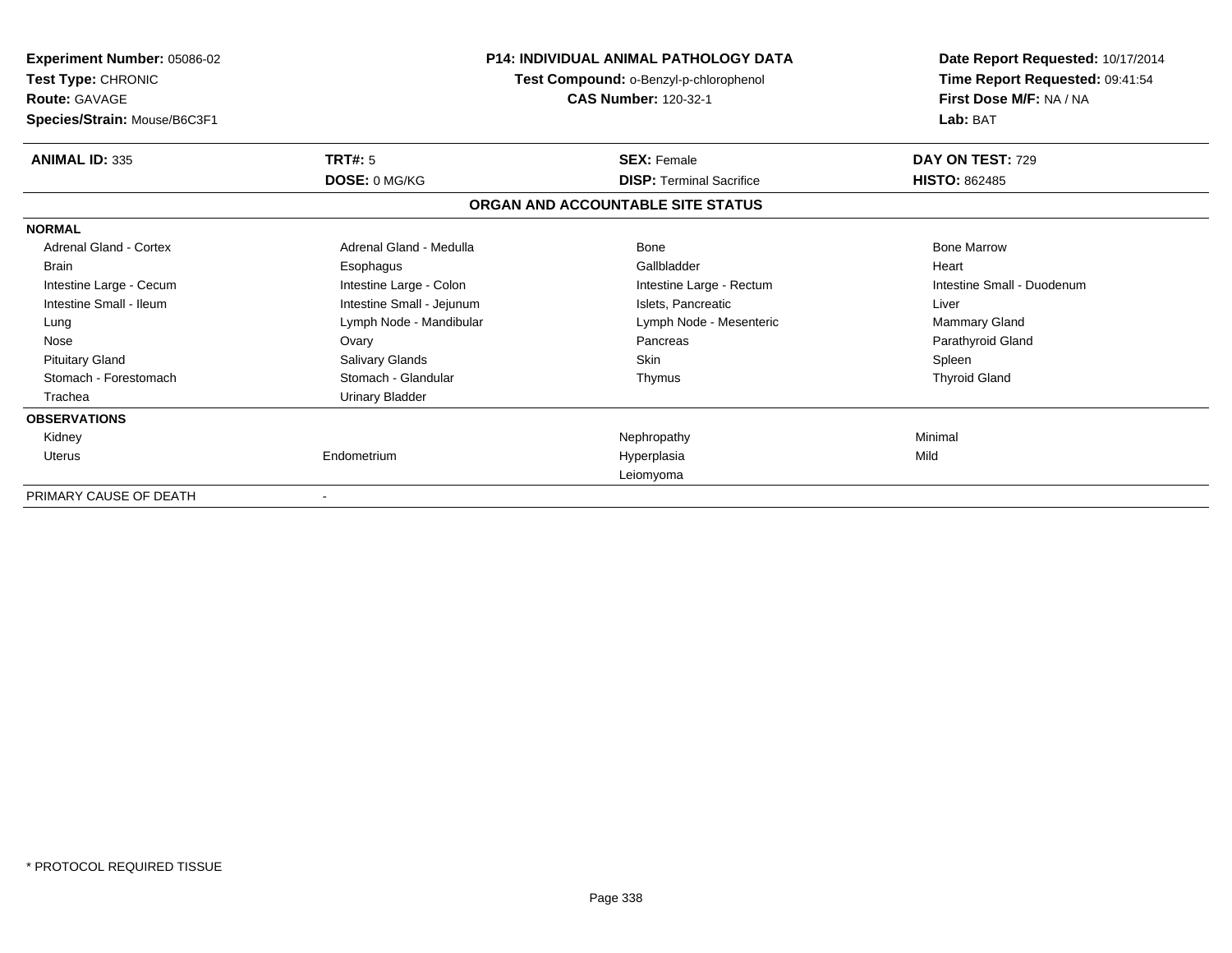| Experiment Number: 05086-02<br>Test Type: CHRONIC             |                                                              | <b>P14: INDIVIDUAL ANIMAL PATHOLOGY DATA</b><br>Test Compound: o-Benzyl-p-chlorophenol | Date Report Requested: 10/17/2014<br>Time Report Requested: 09:41:54 |  |
|---------------------------------------------------------------|--------------------------------------------------------------|----------------------------------------------------------------------------------------|----------------------------------------------------------------------|--|
| Route: GAVAGE                                                 |                                                              | <b>CAS Number: 120-32-1</b>                                                            | First Dose M/F: NA / NA                                              |  |
| Species/Strain: Mouse/B6C3F1                                  |                                                              |                                                                                        | Lab: BAT                                                             |  |
| <b>ANIMAL ID: 336</b>                                         | <b>TRT#: 5</b>                                               | <b>SEX: Female</b>                                                                     | DAY ON TEST: 645                                                     |  |
|                                                               | DOSE: 0 MG/KG                                                | <b>DISP: Moribund Sacrifice</b>                                                        | <b>HISTO: 862486</b>                                                 |  |
|                                                               |                                                              | ORGAN AND ACCOUNTABLE SITE STATUS                                                      |                                                                      |  |
| <b>NORMAL</b>                                                 |                                                              |                                                                                        |                                                                      |  |
| <b>Adrenal Gland - Cortex</b>                                 | Adrenal Gland - Medulla                                      | Bone                                                                                   | <b>Bone Marrow</b>                                                   |  |
| <b>Brain</b>                                                  | Esophagus                                                    | Heart                                                                                  | Intestine Large - Cecum                                              |  |
| Intestine Large - Colon                                       | Intestine Large - Rectum                                     | Intestine Small - Duodenum                                                             | Intestine Small - Ileum                                              |  |
| Intestine Small - Jejunum                                     | Islets, Pancreatic                                           | Liver                                                                                  | Lung                                                                 |  |
| Mammary Gland                                                 | Nose                                                         | Pancreas                                                                               | Parathyroid Gland                                                    |  |
| <b>Pituitary Gland</b>                                        | Salivary Glands                                              | Stomach - Forestomach                                                                  | Stomach - Glandular                                                  |  |
| <b>Thyroid Gland</b>                                          | Trachea                                                      |                                                                                        |                                                                      |  |
| <b>OBSERVATIONS</b>                                           |                                                              |                                                                                        |                                                                      |  |
| Gallbladder                                                   |                                                              | Lymphoma Malignant Lymphocytic                                                         |                                                                      |  |
| Kidney                                                        |                                                              | Lymphoma Malignant Lymphocytic                                                         |                                                                      |  |
| Lymph Node                                                    | Mandibular                                                   | Lymphoma Malignant Lymphocytic                                                         |                                                                      |  |
|                                                               | Mediastinal                                                  | Lymphoma Malignant Lymphocytic                                                         |                                                                      |  |
|                                                               | Mesenteric                                                   | Lymphoma Malignant Lymphocytic                                                         |                                                                      |  |
| Note: LYMPH MAL LYMP<br>$TGLs = 4-7$                          |                                                              |                                                                                        |                                                                      |  |
| Mesentery                                                     |                                                              | Lymphoma Malignant Lymphocytic                                                         |                                                                      |  |
| Ovary                                                         |                                                              | Lymphoma Malignant Lymphocytic                                                         |                                                                      |  |
| Skin                                                          | <b>Subcut Tiss</b>                                           | Fibrosarcoma                                                                           |                                                                      |  |
| Note: FIBROSARC<br>$TGLs = 5-8$                               | Note: NO CORRESP LESION FOR NECK AREA ALOPAECIA SEEN AT NECR |                                                                                        |                                                                      |  |
| Spleen                                                        |                                                              | Lymphoma Malignant Lymphocytic                                                         |                                                                      |  |
| Note: LYMPH MAL LYMP $TGLs = 2-1$                             |                                                              |                                                                                        |                                                                      |  |
| Thymus                                                        |                                                              | Lymphoma Malignant Lymphocytic                                                         |                                                                      |  |
| <b>Urinary Bladder</b>                                        |                                                              | Lymphoma Malignant Lymphocytic                                                         |                                                                      |  |
| <b>Uterus</b>                                                 | Endometrium                                                  | Hyperplasia                                                                            | Moderate                                                             |  |
| Note: HYPERPLASIA<br>$TGLs = 3-6$                             |                                                              |                                                                                        |                                                                      |  |
| PRIMARY CAUSE OF DEATH                                        |                                                              |                                                                                        |                                                                      |  |
| Animal Note: C O MORB: LYMPHOCYTIC LYMPHOMA, MULTIPLE ORGANS; |                                                              |                                                                                        |                                                                      |  |
| Animal Note: FIBROSARCOMA OF HINDLEG                          |                                                              |                                                                                        |                                                                      |  |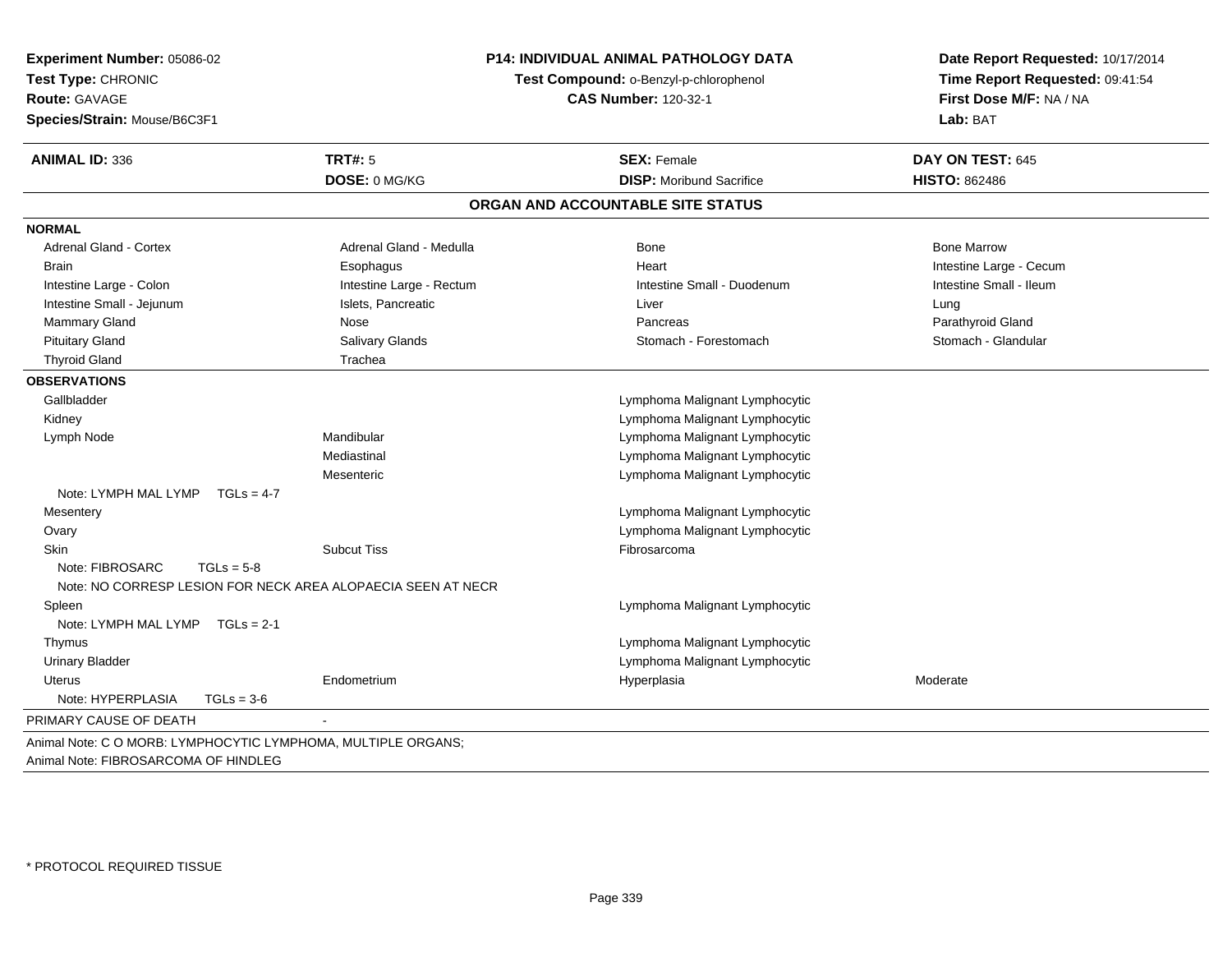| <b>Experiment Number: 05086-02</b><br><b>Test Type: CHRONIC</b><br><b>Route: GAVAGE</b><br>Species/Strain: Mouse/B6C3F1 |                           | <b>P14: INDIVIDUAL ANIMAL PATHOLOGY DATA</b><br>Test Compound: o-Benzyl-p-chlorophenol<br><b>CAS Number: 120-32-1</b> | Date Report Requested: 10/17/2014<br>Time Report Requested: 09:41:54<br>First Dose M/F: NA / NA<br>Lab: BAT |
|-------------------------------------------------------------------------------------------------------------------------|---------------------------|-----------------------------------------------------------------------------------------------------------------------|-------------------------------------------------------------------------------------------------------------|
| <b>ANIMAL ID: 337</b>                                                                                                   | TRT#: 5                   | <b>SEX: Female</b>                                                                                                    | DAY ON TEST: 93                                                                                             |
|                                                                                                                         | DOSE: 0 MG/KG             | <b>DISP:</b> Scheduled Sacrifice                                                                                      | HISTO:                                                                                                      |
|                                                                                                                         |                           | ORGAN AND ACCOUNTABLE SITE STATUS                                                                                     |                                                                                                             |
| <b>NORMAL</b>                                                                                                           |                           |                                                                                                                       |                                                                                                             |
| Adrenal Gland - Cortex                                                                                                  | Adrenal Gland - Medulla   | Bone                                                                                                                  | <b>Bone Marrow</b>                                                                                          |
| <b>Brain</b>                                                                                                            | Esophagus                 | Gallbladder                                                                                                           | Heart                                                                                                       |
| Intestine Large - Cecum                                                                                                 | Intestine Large - Colon   | Intestine Large - Rectum                                                                                              | Intestine Small - Duodenum                                                                                  |
| Intestine Small - Ileum                                                                                                 | Intestine Small - Jejunum | Islets, Pancreatic                                                                                                    | Kidney                                                                                                      |
| Liver                                                                                                                   | Lung                      | Lymph Node - Mandibular                                                                                               | Lymph Node - Mesenteric                                                                                     |
| Mammary Gland                                                                                                           | Nose                      | Ovary                                                                                                                 | Pancreas                                                                                                    |
| Parathyroid Gland                                                                                                       | <b>Pituitary Gland</b>    | Salivary Glands                                                                                                       | <b>Skin</b>                                                                                                 |
| Spleen                                                                                                                  | Stomach - Forestomach     | Stomach - Glandular                                                                                                   | Thymus                                                                                                      |
| Trachea                                                                                                                 | <b>Urinary Bladder</b>    | Uterus                                                                                                                |                                                                                                             |
| <b>OBSERVATIONS</b>                                                                                                     |                           |                                                                                                                       |                                                                                                             |
| <b>Thyroid Gland</b>                                                                                                    | C Cell                    | Hyperplasia                                                                                                           | Minimal                                                                                                     |
| PRIMARY CAUSE OF DEATH                                                                                                  |                           |                                                                                                                       |                                                                                                             |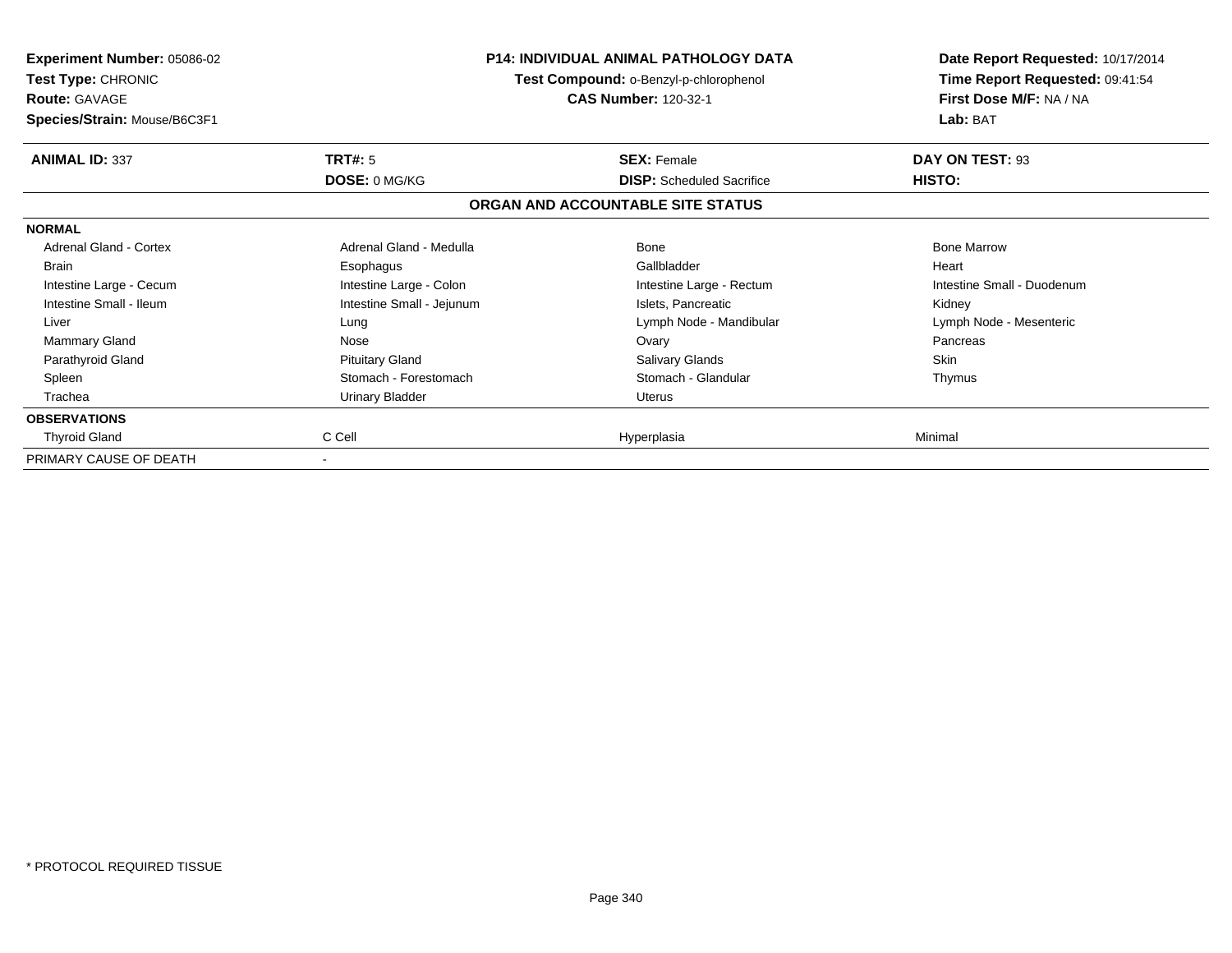|                                        | <b>P14: INDIVIDUAL ANIMAL PATHOLOGY DATA</b><br>Experiment Number: 05086-02<br>Test Type: CHRONIC<br>Test Compound: o-Benzyl-p-chlorophenol<br>Route: GAVAGE<br><b>CAS Number: 120-32-1</b><br>Species/Strain: Mouse/B6C3F1 |                                   | Date Report Requested: 10/17/2014<br>Time Report Requested: 09:41:54<br>First Dose M/F: NA / NA<br>Lab: BAT |  |
|----------------------------------------|-----------------------------------------------------------------------------------------------------------------------------------------------------------------------------------------------------------------------------|-----------------------------------|-------------------------------------------------------------------------------------------------------------|--|
| <b>ANIMAL ID: 338</b>                  | <b>TRT#: 5</b>                                                                                                                                                                                                              | <b>SEX: Female</b>                | DAY ON TEST: 707                                                                                            |  |
|                                        | DOSE: 0 MG/KG                                                                                                                                                                                                               | <b>DISP:</b> Moribund Sacrifice   | <b>HISTO: 862488</b>                                                                                        |  |
|                                        |                                                                                                                                                                                                                             | ORGAN AND ACCOUNTABLE SITE STATUS |                                                                                                             |  |
| <b>NORMAL</b>                          |                                                                                                                                                                                                                             |                                   |                                                                                                             |  |
| Adrenal Gland - Medulla                | Bone                                                                                                                                                                                                                        | <b>Bone Marrow</b>                | <b>Brain</b>                                                                                                |  |
| Esophagus                              | Gallbladder                                                                                                                                                                                                                 | Intestine Large - Cecum           | Intestine Large - Colon                                                                                     |  |
| Intestine Large - Rectum               | Intestine Small - Duodenum                                                                                                                                                                                                  | Intestine Small - Ileum           | Intestine Small - Jejunum                                                                                   |  |
| Islets, Pancreatic                     | Lung                                                                                                                                                                                                                        | Lymph Node - Mandibular           | Lymph Node - Mesenteric                                                                                     |  |
| Mammary Gland                          | Nose                                                                                                                                                                                                                        | Ovary                             | Pancreas                                                                                                    |  |
| Parathyroid Gland                      | <b>Pituitary Gland</b>                                                                                                                                                                                                      | Salivary Glands                   | Stomach - Forestomach                                                                                       |  |
| Stomach - Glandular                    | Thymus                                                                                                                                                                                                                      | <b>Thyroid Gland</b>              | Trachea                                                                                                     |  |
| <b>Urinary Bladder</b>                 |                                                                                                                                                                                                                             |                                   |                                                                                                             |  |
| <b>OBSERVATIONS</b>                    |                                                                                                                                                                                                                             |                                   |                                                                                                             |  |
| <b>Adrenal Gland</b>                   | Cortex                                                                                                                                                                                                                      | Hyperplasia                       | Minimal                                                                                                     |  |
| Heart                                  | Valve                                                                                                                                                                                                                       | Inflammation                      | Chronic Active, Mild                                                                                        |  |
| Kidney                                 |                                                                                                                                                                                                                             | Nephropathy                       | Minimal                                                                                                     |  |
| Liver                                  |                                                                                                                                                                                                                             | Hepatocellular Adenoma            | Multiple                                                                                                    |  |
| Note: HEPATOCLR ADEN $TGLs = 2.4-9+11$ |                                                                                                                                                                                                                             |                                   |                                                                                                             |  |
| Skin                                   | <b>Subcut Tiss</b>                                                                                                                                                                                                          | Fibrosarcoma                      |                                                                                                             |  |
| Note: FIBROSARC<br>$TGLs = 3-10$       |                                                                                                                                                                                                                             |                                   |                                                                                                             |  |
| Spleen                                 |                                                                                                                                                                                                                             | Hematopoietic Cell Proliferation  | Minimal                                                                                                     |  |
|                                        |                                                                                                                                                                                                                             | Hyperplasia                       | Lymphoid, Minimal                                                                                           |  |
| <b>Uterus</b>                          |                                                                                                                                                                                                                             | Hemorrhage                        | Marked                                                                                                      |  |
|                                        | Endometrium                                                                                                                                                                                                                 | Hyperplasia                       | Minimal                                                                                                     |  |
| Note: HEMORRHAGE<br>$TGLs = 1-8$       |                                                                                                                                                                                                                             |                                   |                                                                                                             |  |
| PRIMARY CAUSE OF DEATH                 | $\blacksquare$                                                                                                                                                                                                              |                                   |                                                                                                             |  |
| Animal Note: FIBROSARCOMA OF SKIN      |                                                                                                                                                                                                                             |                                   |                                                                                                             |  |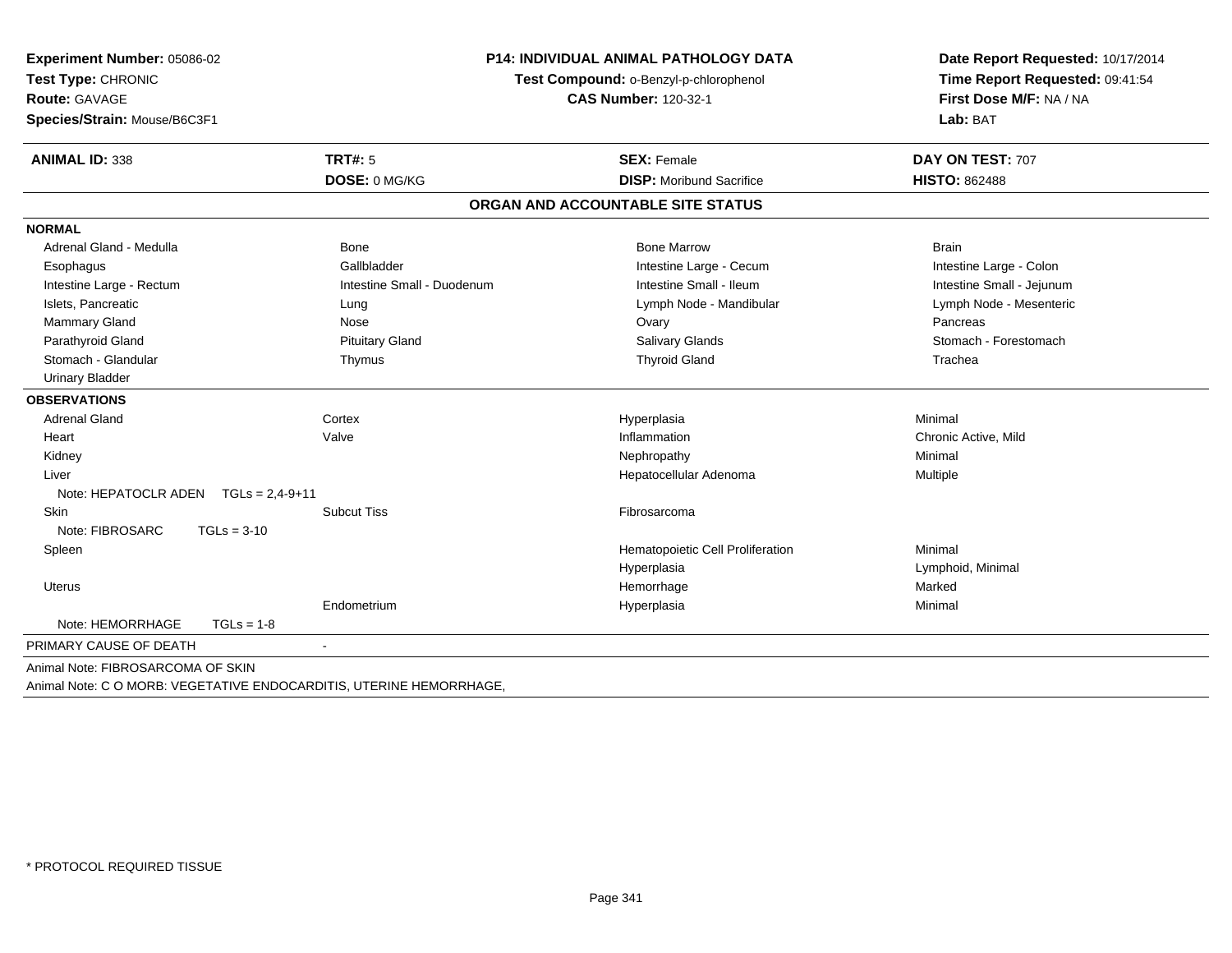| Experiment Number: 05086-02<br>Test Type: CHRONIC<br><b>Route: GAVAGE</b><br><b>CAS Number: 120-32-1</b><br>Species/Strain: Mouse/B6C3F1 |                                                                | <b>P14: INDIVIDUAL ANIMAL PATHOLOGY DATA</b><br>Test Compound: o-Benzyl-p-chlorophenol | Date Report Requested: 10/17/2014<br>Time Report Requested: 09:41:54<br>First Dose M/F: NA / NA<br>Lab: BAT |
|------------------------------------------------------------------------------------------------------------------------------------------|----------------------------------------------------------------|----------------------------------------------------------------------------------------|-------------------------------------------------------------------------------------------------------------|
| <b>ANIMAL ID: 339</b>                                                                                                                    | <b>TRT#: 5</b>                                                 | <b>SEX: Female</b>                                                                     | DAY ON TEST: 640                                                                                            |
|                                                                                                                                          | DOSE: 0 MG/KG                                                  | <b>DISP:</b> Moribund Sacrifice                                                        | <b>HISTO: 862489</b>                                                                                        |
|                                                                                                                                          |                                                                | ORGAN AND ACCOUNTABLE SITE STATUS                                                      |                                                                                                             |
| <b>NORMAL</b>                                                                                                                            |                                                                |                                                                                        |                                                                                                             |
| Adrenal Gland - Medulla                                                                                                                  | Bone                                                           | Esophagus                                                                              | Intestine Large - Cecum                                                                                     |
| Intestine Large - Colon                                                                                                                  | Intestine Large - Rectum                                       | Intestine Small - Duodenum                                                             | Intestine Small - Ileum                                                                                     |
| Intestine Small - Jejunum                                                                                                                | Islets, Pancreatic                                             | <b>Mammary Gland</b>                                                                   | Nose                                                                                                        |
| Trachea                                                                                                                                  |                                                                |                                                                                        |                                                                                                             |
| <b>MISSING</b>                                                                                                                           |                                                                |                                                                                        |                                                                                                             |
| Lymph Node - Mesenteric                                                                                                                  | Parathyroid Gland                                              | <b>Pituitary Gland</b>                                                                 |                                                                                                             |
| <b>OBSERVATIONS</b>                                                                                                                      |                                                                |                                                                                        |                                                                                                             |
| <b>Adrenal Gland</b>                                                                                                                     | Cortex                                                         | Lymphoma Malignant Lymphocytic                                                         |                                                                                                             |
| Note: LYMPH MAL LYMP                                                                                                                     | $TGLs = 11-7$                                                  |                                                                                        |                                                                                                             |
| <b>Bone Marrow</b>                                                                                                                       |                                                                | Lymphoma Malignant Lymphocytic                                                         |                                                                                                             |
| Brain                                                                                                                                    |                                                                | Lymphoma Malignant Lymphocytic                                                         |                                                                                                             |
| Note: LYMPH MAL LYMP TGLs = 12-3                                                                                                         |                                                                |                                                                                        |                                                                                                             |
| Gallbladder                                                                                                                              |                                                                | Lymphoma Malignant Lymphocytic                                                         |                                                                                                             |
| Heart                                                                                                                                    |                                                                | Lymphoma Malignant Lymphocytic                                                         |                                                                                                             |
| <b>Intest Small</b>                                                                                                                      |                                                                |                                                                                        |                                                                                                             |
|                                                                                                                                          | Note: NO CORRESP LESION FOR PALLOR OF JEJUNUM SEEN AT NECROPSY |                                                                                        |                                                                                                             |
| Kidney                                                                                                                                   |                                                                | Lymphoma Malignant Lymphocytic                                                         |                                                                                                             |
| Liver                                                                                                                                    |                                                                | Lymphoma Malignant Lymphocytic                                                         |                                                                                                             |
|                                                                                                                                          |                                                                | <b>Necrosis</b>                                                                        | Coagulative, Minimal                                                                                        |
| Note: LYMPH MAL LYMP                                                                                                                     | $TGLs = 9-1+2$                                                 |                                                                                        |                                                                                                             |
| Lung                                                                                                                                     |                                                                | Lymphoma Malignant Lymphocytic                                                         |                                                                                                             |
| Note: LYMPH MAL LYMP                                                                                                                     | $TGLs = 8-2$                                                   |                                                                                        |                                                                                                             |
| Lymph Node                                                                                                                               | Deep Cervical                                                  | Lymphoma Malignant Lymphocytic                                                         |                                                                                                             |
|                                                                                                                                          | Mandibular                                                     | Lymphoma Malignant Lymphocytic                                                         |                                                                                                             |
|                                                                                                                                          | Mediastinal                                                    | Lymphoma Malignant Lymphocytic                                                         |                                                                                                             |
| Note: LYMPH MAL LYMP $TGLs = 5.6.13 - 7 + 8 + 9$                                                                                         |                                                                |                                                                                        |                                                                                                             |
| Mesentery                                                                                                                                |                                                                | Lymphoma Malignant Lymphocytic                                                         |                                                                                                             |
| Ovary                                                                                                                                    |                                                                | Lymphoma Malignant Lymphocytic                                                         |                                                                                                             |
| Note: LYMPH MAL LYMP                                                                                                                     | $TGLs = 10-6$                                                  |                                                                                        |                                                                                                             |
| Pancreas                                                                                                                                 |                                                                | Lymphoma Malignant Lymphocytic                                                         |                                                                                                             |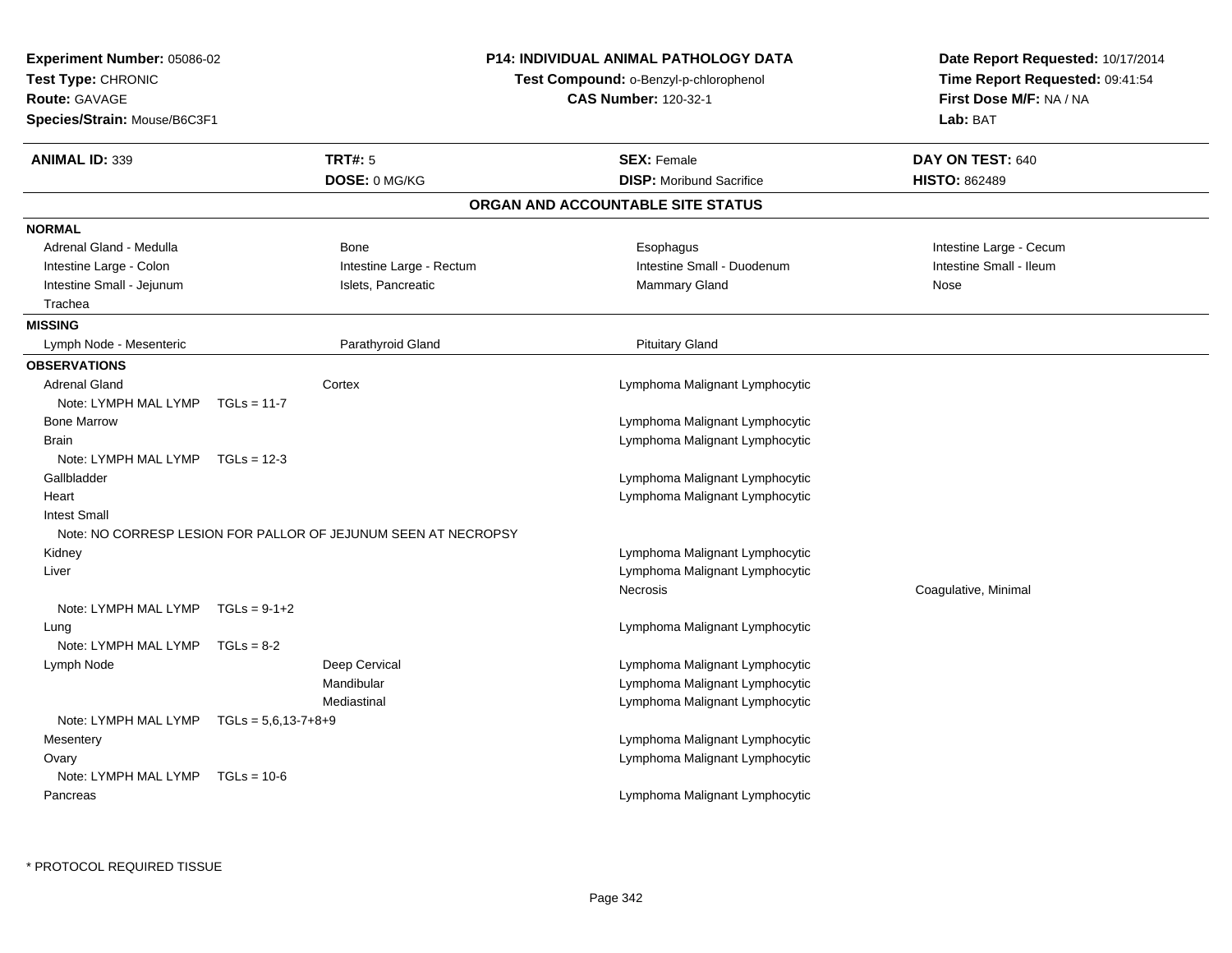| <b>Experiment Number: 05086-02</b><br><b>Test Type: CHRONIC</b> |                                                              | <b>P14: INDIVIDUAL ANIMAL PATHOLOGY DATA</b><br>Test Compound: o-Benzyl-p-chlorophenol | Date Report Requested: 10/17/2014<br>Time Report Requested: 09:41:54 |  |
|-----------------------------------------------------------------|--------------------------------------------------------------|----------------------------------------------------------------------------------------|----------------------------------------------------------------------|--|
| <b>Route: GAVAGE</b><br>Species/Strain: Mouse/B6C3F1            |                                                              | <b>CAS Number: 120-32-1</b>                                                            | First Dose M/F: NA / NA<br>Lab: BAT                                  |  |
| <b>ANIMAL ID: 339</b>                                           | <b>TRT#: 5</b>                                               | <b>SEX: Female</b>                                                                     | DAY ON TEST: 640                                                     |  |
|                                                                 | DOSE: 0 MG/KG                                                | <b>DISP:</b> Moribund Sacrifice                                                        | <b>HISTO: 862489</b>                                                 |  |
|                                                                 |                                                              | ORGAN AND ACCOUNTABLE SITE STATUS                                                      |                                                                      |  |
| <b>Salivary Glands</b>                                          |                                                              | Lymphoma Malignant Lymphocytic                                                         |                                                                      |  |
| Note: LYMPH MAL LYMP                                            | $TGLS = 4-9$                                                 |                                                                                        |                                                                      |  |
| <b>Skeletal Muscle</b>                                          |                                                              | Lymphoma Malignant Lymphocytic                                                         |                                                                      |  |
| <b>Skin</b>                                                     | <b>Subcut Tiss</b>                                           | Lymphoma Malignant Lymphocytic                                                         |                                                                      |  |
| Note: LYMPH MAL LYMP                                            | $TGLs = 1,2,3-7+9+10+12$                                     |                                                                                        |                                                                      |  |
| Spleen                                                          |                                                              | Lymphoma Malignant Lymphocytic                                                         |                                                                      |  |
| Note: LYMPH MAL LYMP                                            | $TGLs = 7-11$                                                |                                                                                        |                                                                      |  |
| Stomach                                                         | Forestomach                                                  | Lymphoma Malignant Lymphocytic                                                         |                                                                      |  |
|                                                                 | Glandular                                                    | Lymphoma Malignant Lymphocytic                                                         |                                                                      |  |
| Thymus                                                          |                                                              | Lymphoma Malignant Lymphocytic                                                         |                                                                      |  |
| <b>Thyroid Gland</b>                                            |                                                              | Lymphoma Malignant Lymphocytic                                                         |                                                                      |  |
| Urinary Bladder                                                 |                                                              | Lymphoma Malignant Lymphocytic                                                         |                                                                      |  |
| <b>Uterus</b>                                                   |                                                              | Lymphoma Malignant Lymphocytic                                                         |                                                                      |  |
| PRIMARY CAUSE OF DEATH                                          |                                                              |                                                                                        |                                                                      |  |
|                                                                 | Animal Note: C O MORB: LYMPHOCYTIC LYMPHOMA, MULTIPLE ORGANS |                                                                                        |                                                                      |  |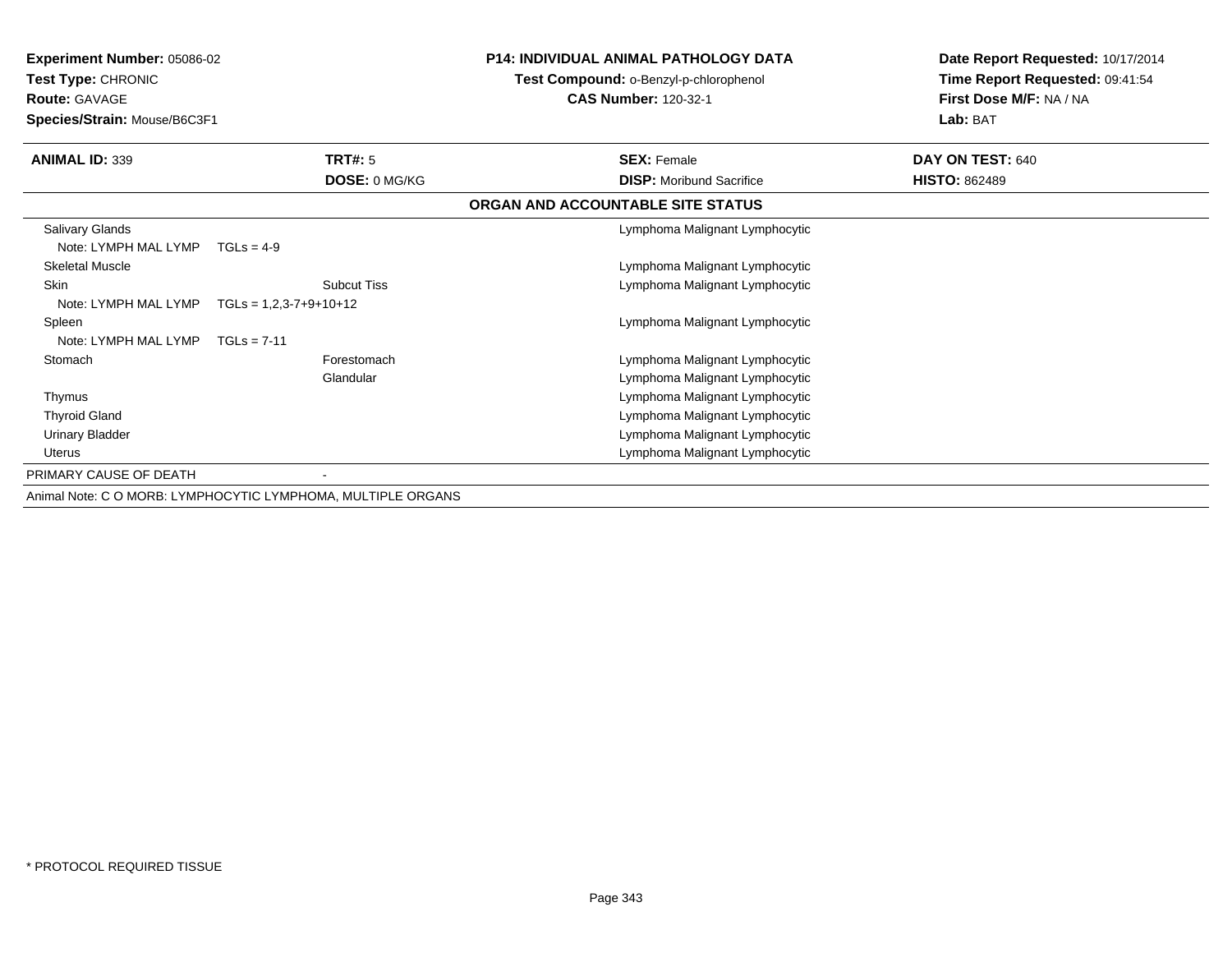| <b>Experiment Number: 05086-02</b><br>Test Type: CHRONIC<br><b>Route: GAVAGE</b><br>Species/Strain: Mouse/B6C3F1<br><b>ANIMAL ID: 340</b> |                      | <b>TRT#: 5</b>            | <b>P14: INDIVIDUAL ANIMAL PATHOLOGY DATA</b><br>Test Compound: o-Benzyl-p-chlorophenol<br><b>CAS Number: 120-32-1</b> |                                                       | Date Report Requested: 10/17/2014<br>Time Report Requested: 09:41:54<br>First Dose M/F: NA / NA<br>Lab: BAT<br>DAY ON TEST: 729 |  |
|-------------------------------------------------------------------------------------------------------------------------------------------|----------------------|---------------------------|-----------------------------------------------------------------------------------------------------------------------|-------------------------------------------------------|---------------------------------------------------------------------------------------------------------------------------------|--|
|                                                                                                                                           |                      | DOSE: 0 MG/KG             |                                                                                                                       | <b>SEX: Female</b><br><b>DISP: Terminal Sacrifice</b> | <b>HISTO: 862490</b>                                                                                                            |  |
|                                                                                                                                           |                      |                           |                                                                                                                       | ORGAN AND ACCOUNTABLE SITE STATUS                     |                                                                                                                                 |  |
| <b>NORMAL</b>                                                                                                                             |                      |                           |                                                                                                                       |                                                       |                                                                                                                                 |  |
| <b>Adrenal Gland - Cortex</b>                                                                                                             |                      | Adrenal Gland - Medulla   |                                                                                                                       | Bone                                                  | <b>Bone Marrow</b>                                                                                                              |  |
| <b>Brain</b>                                                                                                                              |                      | Esophagus                 |                                                                                                                       | Gallbladder                                           | Heart                                                                                                                           |  |
| Intestine Large - Cecum                                                                                                                   |                      | Intestine Large - Colon   |                                                                                                                       | Intestine Large - Rectum                              | Intestine Small - Duodenum                                                                                                      |  |
| Intestine Small - Ileum                                                                                                                   |                      | Intestine Small - Jejunum |                                                                                                                       | Islets, Pancreatic                                    | Kidney                                                                                                                          |  |
| Lung                                                                                                                                      |                      | Mammary Gland             |                                                                                                                       | Nose                                                  | Pancreas                                                                                                                        |  |
| Parathyroid Gland                                                                                                                         |                      | <b>Pituitary Gland</b>    |                                                                                                                       | <b>Salivary Glands</b>                                | Skin                                                                                                                            |  |
| Stomach - Forestomach                                                                                                                     |                      | Stomach - Glandular       |                                                                                                                       | Thymus                                                | <b>Thyroid Gland</b>                                                                                                            |  |
| Trachea                                                                                                                                   |                      | <b>Urinary Bladder</b>    |                                                                                                                       |                                                       |                                                                                                                                 |  |
| <b>OBSERVATIONS</b>                                                                                                                       |                      |                           |                                                                                                                       |                                                       |                                                                                                                                 |  |
| Liver                                                                                                                                     |                      |                           |                                                                                                                       | Lymphoma Malignant Mixed                              |                                                                                                                                 |  |
| Lymph Node                                                                                                                                |                      | Mandibular                |                                                                                                                       | Lymphoma Malignant Mixed                              |                                                                                                                                 |  |
|                                                                                                                                           |                      | Mediastinal               |                                                                                                                       | Lymphoma Malignant Mixed                              |                                                                                                                                 |  |
|                                                                                                                                           |                      | Mesenteric                |                                                                                                                       | Lymphoma Malignant Mixed                              |                                                                                                                                 |  |
| Note: LYMPH MAL MIXD                                                                                                                      | $TGLs = 1.3 - 7 + 9$ |                           |                                                                                                                       |                                                       |                                                                                                                                 |  |
| Ovary                                                                                                                                     |                      |                           |                                                                                                                       | Lymphoma Malignant Mixed                              |                                                                                                                                 |  |
| Spleen                                                                                                                                    |                      |                           |                                                                                                                       | Lymphoma Malignant Mixed                              |                                                                                                                                 |  |
| Note: LYMPH MAL MIXD                                                                                                                      | $TGLs = 2-8$         |                           |                                                                                                                       |                                                       |                                                                                                                                 |  |
| <b>Uterus</b>                                                                                                                             |                      | Endometrium               |                                                                                                                       | Hyperplasia                                           | Minimal                                                                                                                         |  |
| PRIMARY CAUSE OF DEATH                                                                                                                    |                      |                           |                                                                                                                       |                                                       |                                                                                                                                 |  |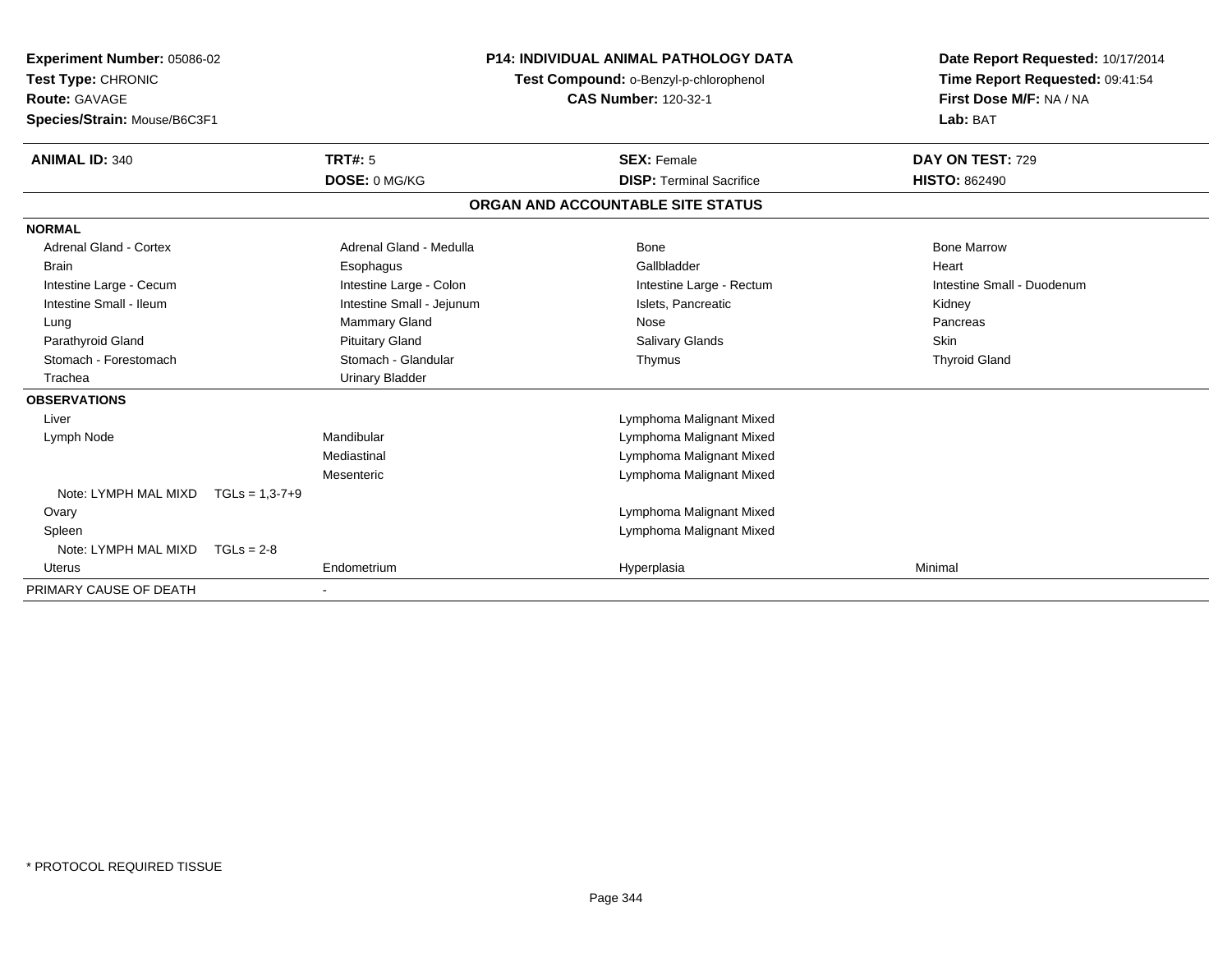| <b>Experiment Number: 05086-02</b><br>Test Type: CHRONIC<br><b>Route: GAVAGE</b><br>Species/Strain: Mouse/B6C3F1 |              |                           | <b>P14: INDIVIDUAL ANIMAL PATHOLOGY DATA</b><br>Test Compound: o-Benzyl-p-chlorophenol<br><b>CAS Number: 120-32-1</b> |                                   | Date Report Requested: 10/17/2014<br>Time Report Requested: 09:41:54<br>First Dose M/F: NA / NA<br>Lab: BAT |
|------------------------------------------------------------------------------------------------------------------|--------------|---------------------------|-----------------------------------------------------------------------------------------------------------------------|-----------------------------------|-------------------------------------------------------------------------------------------------------------|
| <b>ANIMAL ID: 341</b>                                                                                            |              | <b>TRT#: 5</b>            |                                                                                                                       | <b>SEX: Female</b>                | DAY ON TEST: 729                                                                                            |
|                                                                                                                  |              | DOSE: 0 MG/KG             |                                                                                                                       | <b>DISP: Terminal Sacrifice</b>   | <b>HISTO: 862491</b>                                                                                        |
|                                                                                                                  |              |                           |                                                                                                                       | ORGAN AND ACCOUNTABLE SITE STATUS |                                                                                                             |
| <b>NORMAL</b>                                                                                                    |              |                           |                                                                                                                       |                                   |                                                                                                             |
| <b>Adrenal Gland - Cortex</b>                                                                                    |              | Adrenal Gland - Medulla   |                                                                                                                       | Bone                              | <b>Bone Marrow</b>                                                                                          |
| <b>Brain</b>                                                                                                     |              | Esophagus                 |                                                                                                                       | Gallbladder                       | Heart                                                                                                       |
| Intestine Large - Cecum                                                                                          |              | Intestine Large - Colon   |                                                                                                                       | Intestine Large - Rectum          | Intestine Small - Duodenum                                                                                  |
| Intestine Small - Ileum                                                                                          |              | Intestine Small - Jejunum |                                                                                                                       | Islets, Pancreatic                | Kidney                                                                                                      |
| Liver                                                                                                            |              | Lung                      |                                                                                                                       | Lymph Node - Mandibular           | Lymph Node - Mesenteric                                                                                     |
| Mammary Gland                                                                                                    |              | Nose                      |                                                                                                                       | Ovary                             | Pancreas                                                                                                    |
| Parathyroid Gland                                                                                                |              | <b>Pituitary Gland</b>    |                                                                                                                       | <b>Salivary Glands</b>            | <b>Skin</b>                                                                                                 |
| Stomach - Forestomach                                                                                            |              | Stomach - Glandular       |                                                                                                                       | Thymus                            | <b>Thyroid Gland</b>                                                                                        |
| Trachea                                                                                                          |              | <b>Urinary Bladder</b>    |                                                                                                                       |                                   |                                                                                                             |
| <b>OBSERVATIONS</b>                                                                                              |              |                           |                                                                                                                       |                                   |                                                                                                             |
| Spleen                                                                                                           |              |                           |                                                                                                                       | Hyperplasia                       | Lymphoid, Mild                                                                                              |
| <b>Uterus</b>                                                                                                    |              | Endometrium               |                                                                                                                       | Hyperplasia                       | Marked                                                                                                      |
| Note: HYPERPLASIA                                                                                                | $TGLs = 1-6$ |                           |                                                                                                                       |                                   |                                                                                                             |
| PRIMARY CAUSE OF DEATH                                                                                           |              |                           |                                                                                                                       |                                   |                                                                                                             |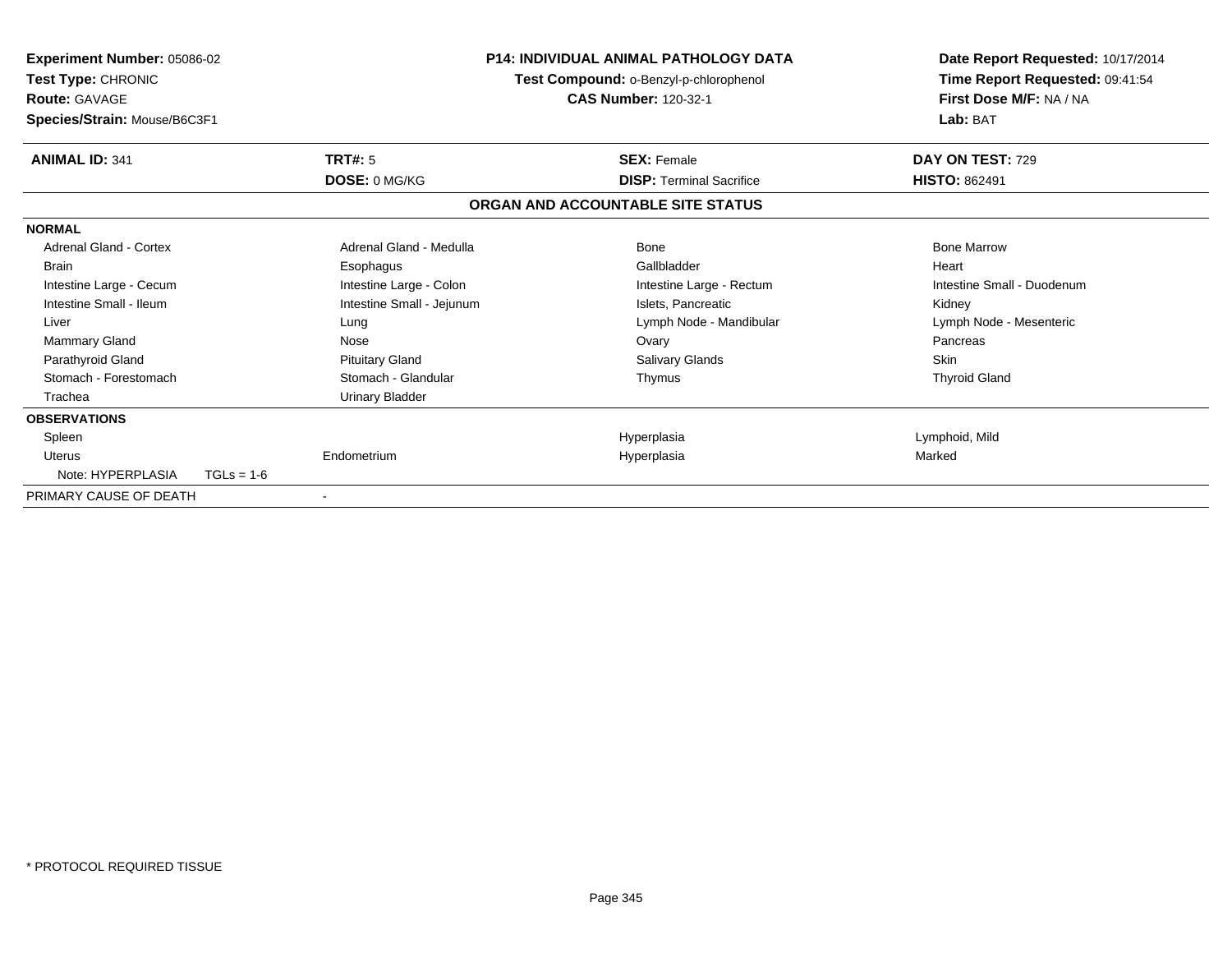| Experiment Number: 05086-02<br>Test Type: CHRONIC<br>Route: GAVAGE<br>Species/Strain: Mouse/B6C3F1 |                |                          | <b>P14: INDIVIDUAL ANIMAL PATHOLOGY DATA</b><br>Test Compound: o-Benzyl-p-chlorophenol<br><b>CAS Number: 120-32-1</b> |                                               | Date Report Requested: 10/17/2014<br>Time Report Requested: 09:41:54<br>First Dose M/F: NA / NA<br>Lab: BAT |
|----------------------------------------------------------------------------------------------------|----------------|--------------------------|-----------------------------------------------------------------------------------------------------------------------|-----------------------------------------------|-------------------------------------------------------------------------------------------------------------|
| <b>ANIMAL ID: 342</b>                                                                              |                | <b>TRT#: 5</b>           |                                                                                                                       | <b>SEX: Female</b>                            | DAY ON TEST: 729                                                                                            |
|                                                                                                    |                | DOSE: 0 MG/KG            |                                                                                                                       | <b>DISP: Terminal Sacrifice</b>               | <b>HISTO: 862492</b>                                                                                        |
|                                                                                                    |                |                          |                                                                                                                       | ORGAN AND ACCOUNTABLE SITE STATUS             |                                                                                                             |
| <b>NORMAL</b>                                                                                      |                |                          |                                                                                                                       |                                               |                                                                                                             |
| <b>Adrenal Gland - Cortex</b>                                                                      |                | Adrenal Gland - Medulla  |                                                                                                                       | <b>Bone</b>                                   | <b>Brain</b>                                                                                                |
| Esophagus                                                                                          |                | Gallbladder              |                                                                                                                       | Heart                                         | Intestine Large - Cecum                                                                                     |
| Intestine Large - Colon                                                                            |                | Intestine Large - Rectum |                                                                                                                       | Intestine Small - Duodenum                    | Intestine Small - Ileum                                                                                     |
| Intestine Small - Jejunum                                                                          |                | Kidney                   |                                                                                                                       | Lung                                          | Lymph Node - Mandibular                                                                                     |
| Lymph Node - Mesenteric                                                                            |                | Mammary Gland            |                                                                                                                       | Nose                                          | Ovary                                                                                                       |
| Parathyroid Gland                                                                                  |                | <b>Pituitary Gland</b>   |                                                                                                                       | <b>Salivary Glands</b>                        | <b>Skin</b>                                                                                                 |
| Stomach - Forestomach                                                                              |                | Stomach - Glandular      |                                                                                                                       | Trachea                                       | <b>Urinary Bladder</b>                                                                                      |
| <b>OBSERVATIONS</b>                                                                                |                |                          |                                                                                                                       |                                               |                                                                                                             |
| <b>Bone Marrow</b>                                                                                 |                |                          |                                                                                                                       | Myelofibrosis                                 | Mild                                                                                                        |
| Islets, Pancreatic                                                                                 |                |                          |                                                                                                                       | Hyperplasia                                   | Mild                                                                                                        |
| Liver                                                                                              |                |                          |                                                                                                                       | Hepatocellular Adenoma                        |                                                                                                             |
|                                                                                                    |                |                          |                                                                                                                       | Lymphoma Malignant Undifferentiated Cell Type |                                                                                                             |
| Note: HEPATOCLR ADEN                                                                               | $TGLs = 2-8$   |                          |                                                                                                                       |                                               |                                                                                                             |
| Lymph Node                                                                                         |                | Mediastinal              |                                                                                                                       | Lymphoma Malignant Undifferentiated Cell Type |                                                                                                             |
| Pancreas                                                                                           |                |                          |                                                                                                                       | Lymphoma Malignant Undifferentiated Cell Type |                                                                                                             |
| Spleen                                                                                             |                |                          |                                                                                                                       | Lymphoma Malignant Undifferentiated Cell Type |                                                                                                             |
| Thymus                                                                                             |                |                          |                                                                                                                       | Lymphoma Malignant Undifferentiated Cell Type |                                                                                                             |
| <b>Thyroid Gland</b>                                                                               |                | Follicle                 |                                                                                                                       | Hyperplasia                                   | Mild                                                                                                        |
| Uterus                                                                                             |                | Endometrium              |                                                                                                                       | Hyperplasia                                   | Moderate                                                                                                    |
| Note: HYPERPLASIA                                                                                  | $TGLs = 1-6+9$ |                          |                                                                                                                       |                                               |                                                                                                             |
| PRIMARY CAUSE OF DEATH                                                                             |                |                          |                                                                                                                       |                                               |                                                                                                             |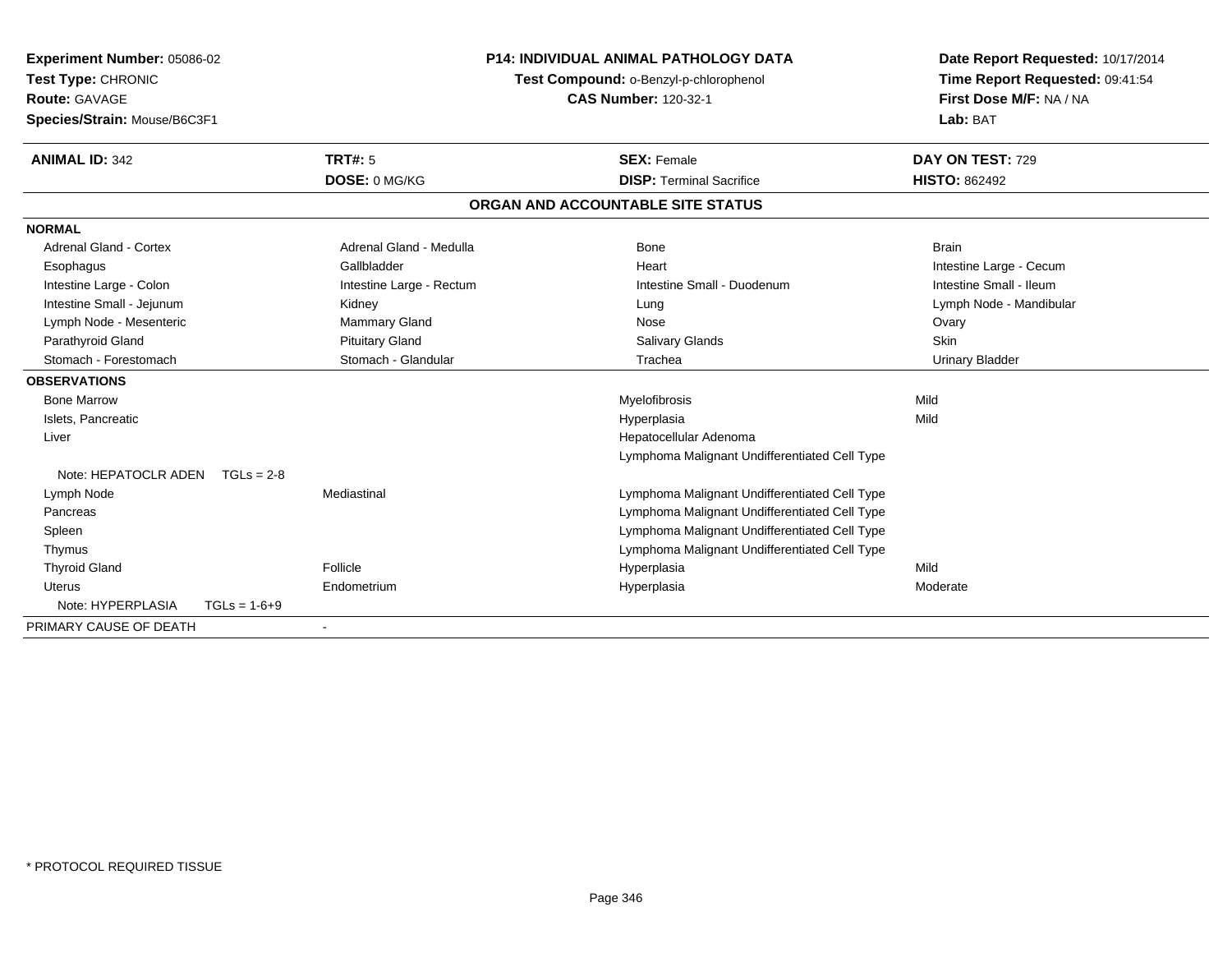| Experiment Number: 05086-02<br>Test Type: CHRONIC<br><b>Route: GAVAGE</b><br>Species/Strain: Mouse/B6C3F1 |                         | <b>P14: INDIVIDUAL ANIMAL PATHOLOGY DATA</b><br>Test Compound: o-Benzyl-p-chlorophenol<br><b>CAS Number: 120-32-1</b> |                            |
|-----------------------------------------------------------------------------------------------------------|-------------------------|-----------------------------------------------------------------------------------------------------------------------|----------------------------|
| <b>ANIMAL ID: 343</b>                                                                                     | <b>TRT#: 5</b>          | <b>SEX: Female</b>                                                                                                    | DAY ON TEST: 560           |
|                                                                                                           | DOSE: 0 MG/KG           | <b>DISP: Natural Death</b>                                                                                            | <b>HISTO: 862493</b>       |
|                                                                                                           |                         | ORGAN AND ACCOUNTABLE SITE STATUS                                                                                     |                            |
| <b>NORMAL</b>                                                                                             |                         |                                                                                                                       |                            |
| Adrenal Gland - Cortex                                                                                    | Adrenal Gland - Medulla | Bone                                                                                                                  | <b>Brain</b>               |
| Esophagus                                                                                                 | Heart                   | Intestine Large - Cecum                                                                                               | Intestine Small - Ileum    |
| Intestine Small - Jejunum                                                                                 | Islets, Pancreatic      | Kidney                                                                                                                | Liver                      |
| <b>Mammary Gland</b>                                                                                      | Nose                    | Ovary                                                                                                                 | Pancreas                   |
| Parathyroid Gland                                                                                         | <b>Pituitary Gland</b>  | <b>Salivary Glands</b>                                                                                                | <b>Skin</b>                |
| Spleen                                                                                                    | Stomach - Forestomach   | Stomach - Glandular                                                                                                   | Thymus                     |
| <b>Thyroid Gland</b>                                                                                      | Trachea                 | <b>Urinary Bladder</b>                                                                                                | Uterus                     |
| <b>MISSING</b>                                                                                            |                         |                                                                                                                       |                            |
| Lymph Node - Mandibular                                                                                   | Lymph Node - Mesenteric |                                                                                                                       |                            |
| <b>AUTO PRECLUDES DIAG.</b>                                                                               |                         |                                                                                                                       |                            |
| Gallbladder                                                                                               | Intestine Large - Colon | Intestine Large - Rectum                                                                                              | Intestine Small - Duodenum |
| <b>OBSERVATIONS</b>                                                                                       |                         |                                                                                                                       |                            |
| <b>Bone Marrow</b>                                                                                        |                         | <b>Myelofibrosis</b>                                                                                                  | Mild                       |
| Lung                                                                                                      |                         | Alveolar/Bronchiolar Adenoma                                                                                          |                            |
| PRIMARY CAUSE OF DEATH                                                                                    |                         |                                                                                                                       |                            |
| Animal Note: C O DEATH: UNKNOWN                                                                           |                         |                                                                                                                       |                            |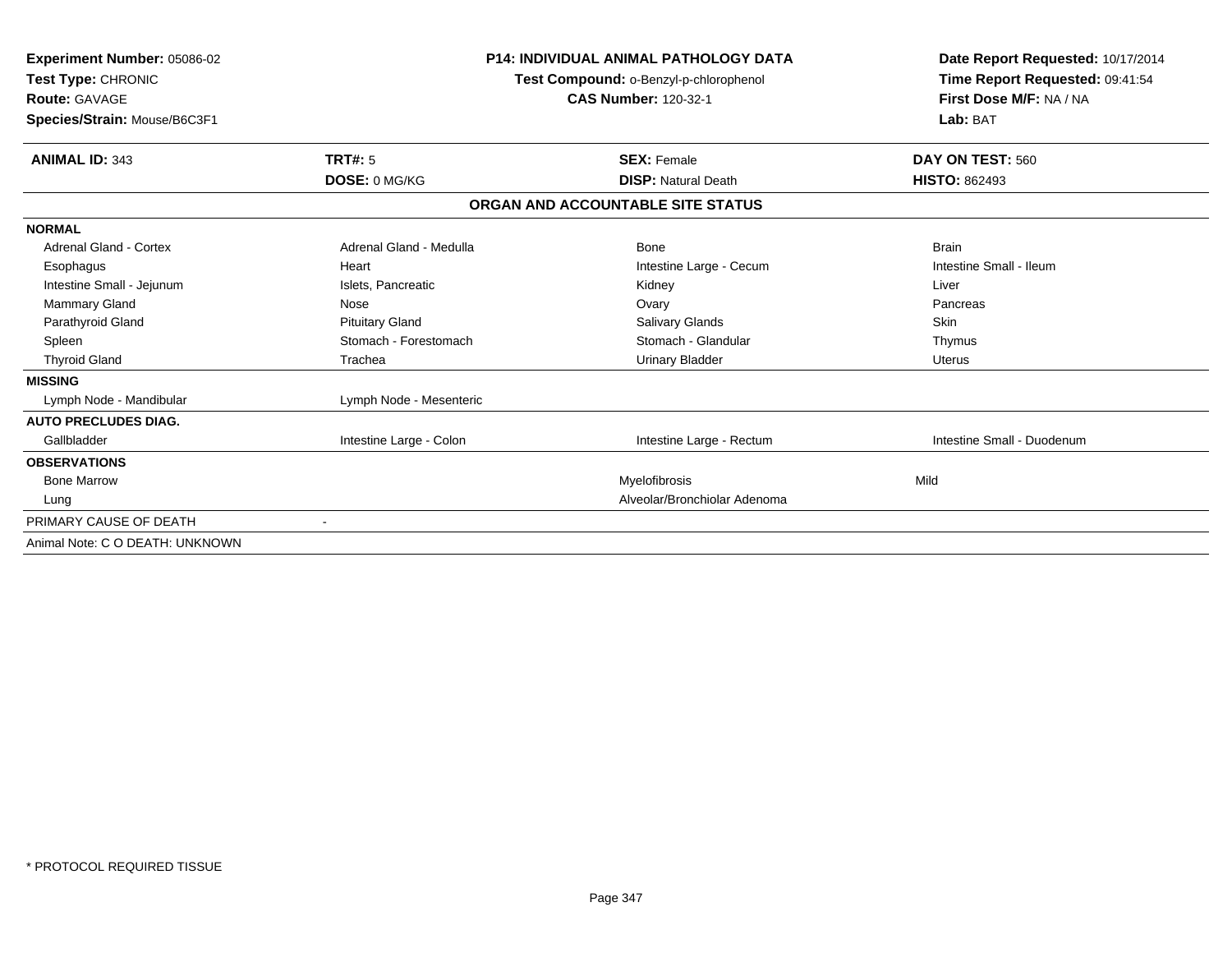| <b>Experiment Number: 05086-02</b><br>Test Type: CHRONIC<br><b>Route: GAVAGE</b><br>Species/Strain: Mouse/B6C3F1 |                                        | P14: INDIVIDUAL ANIMAL PATHOLOGY DATA<br>Test Compound: o-Benzyl-p-chlorophenol<br><b>CAS Number: 120-32-1</b> | Date Report Requested: 10/17/2014<br>Time Report Requested: 09:41:54<br>First Dose M/F: NA / NA<br>Lab: BAT |
|------------------------------------------------------------------------------------------------------------------|----------------------------------------|----------------------------------------------------------------------------------------------------------------|-------------------------------------------------------------------------------------------------------------|
| <b>ANIMAL ID: 344</b>                                                                                            | <b>TRT#: 5</b><br><b>DOSE: 0 MG/KG</b> | <b>SEX: Female</b><br><b>DISP:</b> Scheduled Sacrifice                                                         | DAY ON TEST: 455<br><b>HISTO: 862494</b>                                                                    |
|                                                                                                                  |                                        | ORGAN AND ACCOUNTABLE SITE STATUS                                                                              |                                                                                                             |
| <b>NORMAL</b>                                                                                                    |                                        |                                                                                                                |                                                                                                             |
| <b>Adrenal Gland - Cortex</b>                                                                                    | Adrenal Gland - Medulla                | Bone                                                                                                           | <b>Bone Marrow</b>                                                                                          |
| <b>Brain</b>                                                                                                     | Esophagus                              | Gallbladder                                                                                                    | Intestine Large - Cecum                                                                                     |
| Intestine Large - Colon                                                                                          | Intestine Small - Duodenum             | Intestine Small - Ileum                                                                                        | Intestine Small - Jejunum                                                                                   |
| Islets, Pancreatic                                                                                               | Kidney                                 | Liver                                                                                                          | Lung                                                                                                        |
| Lymph Node - Mandibular                                                                                          | Lymph Node - Mesenteric                | Nose                                                                                                           | Ovary                                                                                                       |
| Pancreas                                                                                                         | <b>Pituitary Gland</b>                 | Salivary Glands                                                                                                | <b>Skin</b>                                                                                                 |
| Spleen                                                                                                           | Stomach - Forestomach                  | Stomach - Glandular                                                                                            | Thymus                                                                                                      |
| <b>Thyroid Gland</b>                                                                                             | Trachea                                | Urinary Bladder                                                                                                | Uterus                                                                                                      |
| <b>MISSING</b>                                                                                                   |                                        |                                                                                                                |                                                                                                             |
| Heart                                                                                                            | Intestine Large - Rectum               | Mammary Gland                                                                                                  | Parathyroid Gland                                                                                           |
| PRIMARY CAUSE OF DEATH                                                                                           | $\blacksquare$                         |                                                                                                                |                                                                                                             |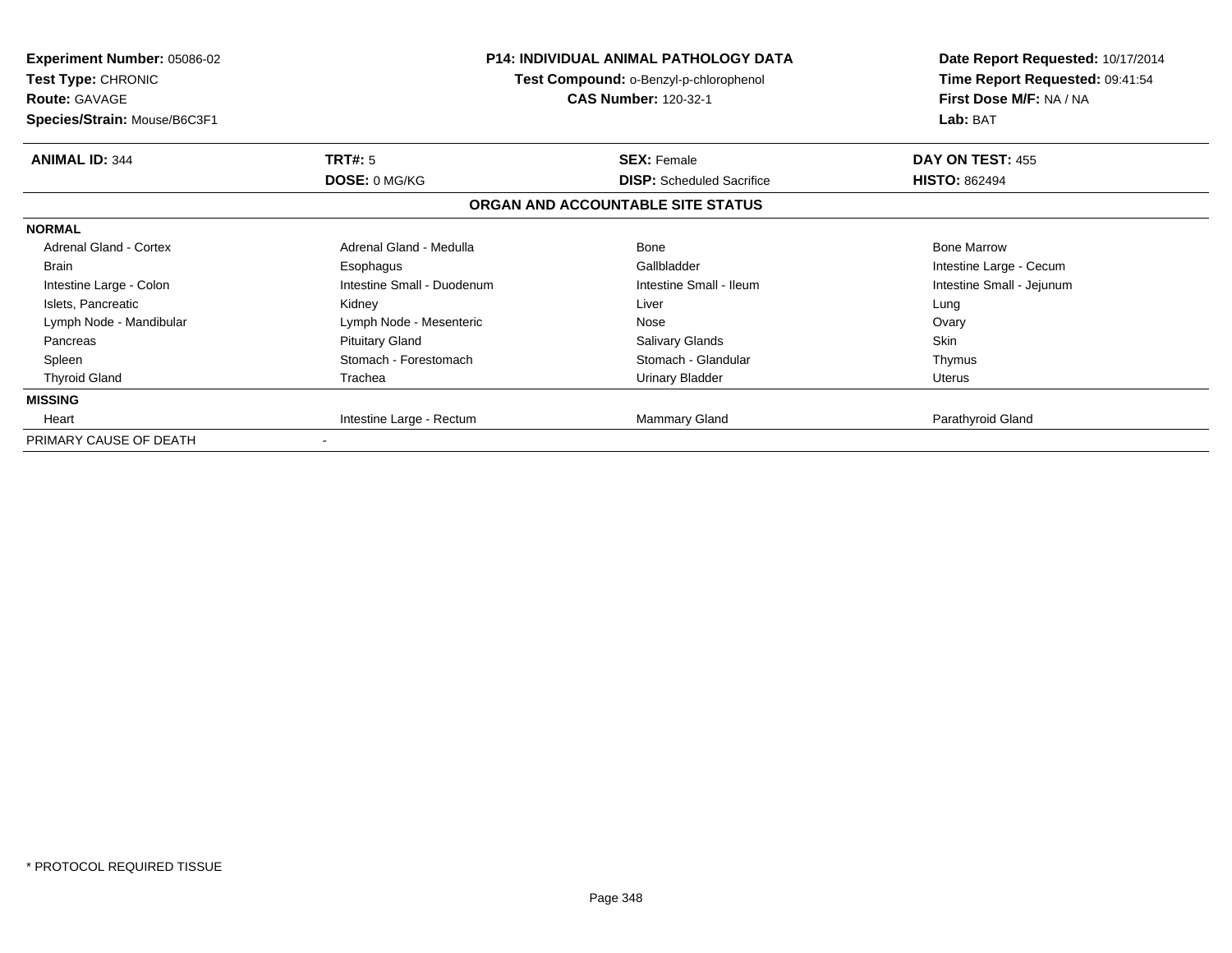| <b>Experiment Number: 05086-02</b><br>Test Type: CHRONIC<br><b>Route: GAVAGE</b> | <b>P14: INDIVIDUAL ANIMAL PATHOLOGY DATA</b><br>Test Compound: o-Benzyl-p-chlorophenol<br><b>CAS Number: 120-32-1</b> |                                   | Date Report Requested: 10/17/2014<br>Time Report Requested: 09:41:54<br>First Dose M/F: NA / NA |  |
|----------------------------------------------------------------------------------|-----------------------------------------------------------------------------------------------------------------------|-----------------------------------|-------------------------------------------------------------------------------------------------|--|
| Species/Strain: Mouse/B6C3F1                                                     |                                                                                                                       |                                   | Lab: BAT                                                                                        |  |
| <b>ANIMAL ID: 345</b>                                                            | TRT#: 5                                                                                                               | <b>SEX: Female</b>                | DAY ON TEST: 455                                                                                |  |
|                                                                                  | <b>DOSE: 0 MG/KG</b>                                                                                                  | <b>DISP:</b> Scheduled Sacrifice  | <b>HISTO: 862495</b>                                                                            |  |
|                                                                                  |                                                                                                                       | ORGAN AND ACCOUNTABLE SITE STATUS |                                                                                                 |  |
| <b>NORMAL</b>                                                                    |                                                                                                                       |                                   |                                                                                                 |  |
| Adrenal Gland - Cortex                                                           | Adrenal Gland - Medulla                                                                                               | Bone                              | <b>Bone Marrow</b>                                                                              |  |
| <b>Brain</b>                                                                     | Esophagus                                                                                                             | Gallbladder                       | Heart                                                                                           |  |
| Intestine Large - Cecum                                                          | Intestine Large - Colon                                                                                               | Intestine Large - Rectum          | Intestine Small - Duodenum                                                                      |  |
| Intestine Small - Ileum                                                          | Intestine Small - Jejunum                                                                                             | Islets, Pancreatic                | Kidney                                                                                          |  |
| Liver                                                                            | Lung                                                                                                                  | Lymph Node - Mandibular           | Lymph Node - Mesenteric                                                                         |  |
| <b>Mammary Gland</b>                                                             | Nose                                                                                                                  | Ovary                             | Pancreas                                                                                        |  |
| <b>Pituitary Gland</b>                                                           | Salivary Glands                                                                                                       | <b>Skin</b>                       | Spleen                                                                                          |  |
| Stomach - Forestomach                                                            | Stomach - Glandular                                                                                                   | Thymus                            | <b>Thyroid Gland</b>                                                                            |  |
| Trachea                                                                          | <b>Urinary Bladder</b>                                                                                                | <b>Uterus</b>                     |                                                                                                 |  |
| <b>MISSING</b>                                                                   |                                                                                                                       |                                   |                                                                                                 |  |
| Parathyroid Gland                                                                |                                                                                                                       |                                   |                                                                                                 |  |
| <b>OBSERVATIONS</b>                                                              |                                                                                                                       |                                   |                                                                                                 |  |
| <b>Uterus</b>                                                                    |                                                                                                                       |                                   |                                                                                                 |  |
| Note: UTERUS WITHIN NORMAL LIMITS ON MICRO.                                      |                                                                                                                       |                                   |                                                                                                 |  |
| PRIMARY CAUSE OF DEATH                                                           |                                                                                                                       |                                   |                                                                                                 |  |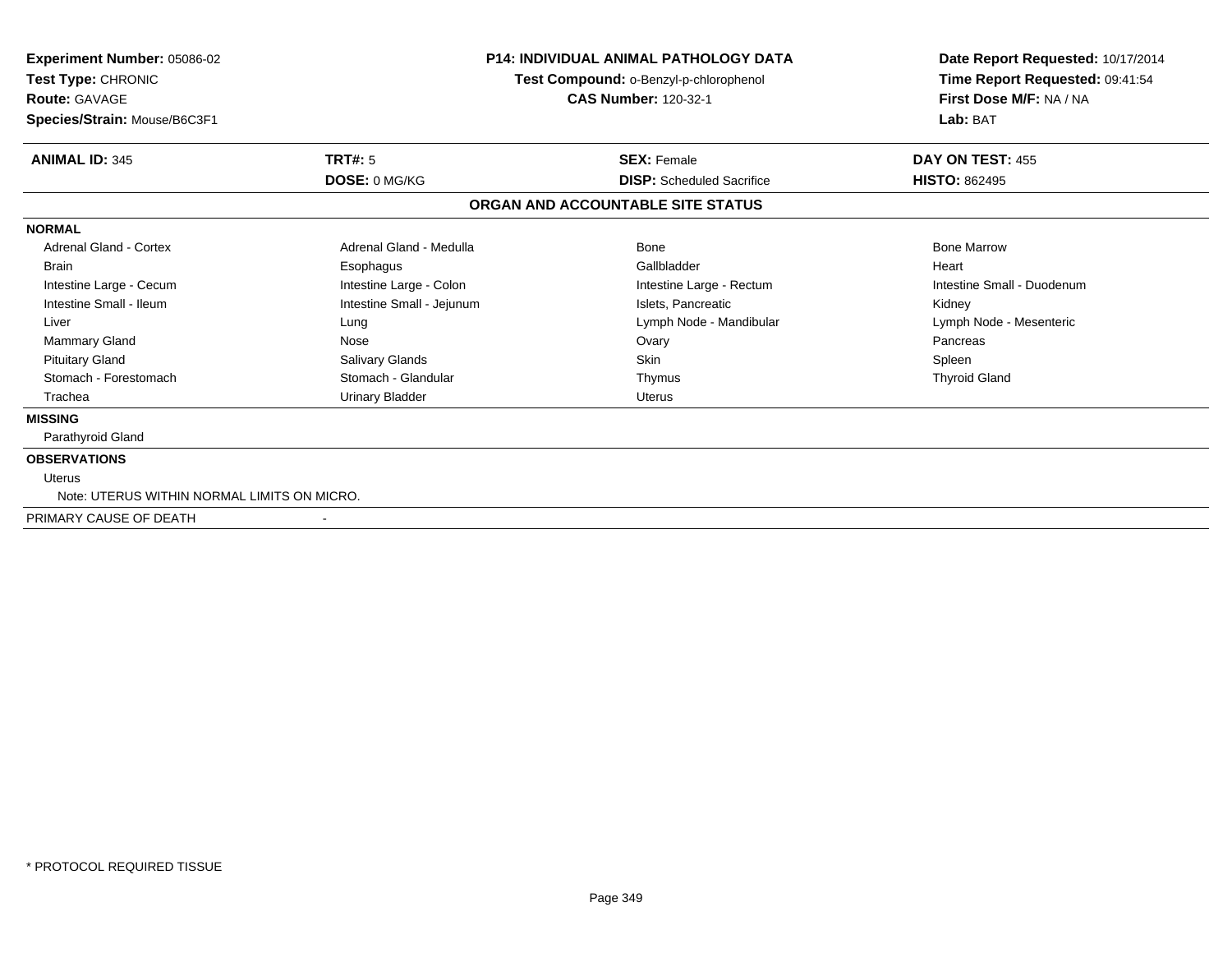| Experiment Number: 05086-02<br>Test Type: CHRONIC |                          | <b>P14: INDIVIDUAL ANIMAL PATHOLOGY DATA</b><br>Test Compound: o-Benzyl-p-chlorophenol | Date Report Requested: 10/17/2014<br>Time Report Requested: 09:41:54 |
|---------------------------------------------------|--------------------------|----------------------------------------------------------------------------------------|----------------------------------------------------------------------|
| <b>Route: GAVAGE</b>                              |                          | <b>CAS Number: 120-32-1</b>                                                            | First Dose M/F: NA / NA                                              |
| Species/Strain: Mouse/B6C3F1                      |                          |                                                                                        | Lab: BAT                                                             |
| <b>ANIMAL ID: 346</b>                             | <b>TRT#: 5</b>           | <b>SEX: Female</b>                                                                     | DAY ON TEST: 729                                                     |
|                                                   | DOSE: 0 MG/KG            | <b>DISP: Terminal Sacrifice</b>                                                        | <b>HISTO: 862496</b>                                                 |
|                                                   |                          | ORGAN AND ACCOUNTABLE SITE STATUS                                                      |                                                                      |
| <b>NORMAL</b>                                     |                          |                                                                                        |                                                                      |
| <b>Adrenal Gland - Cortex</b>                     | Adrenal Gland - Medulla  | <b>Bone</b>                                                                            | <b>Brain</b>                                                         |
| Esophagus                                         | Gallbladder              | Heart                                                                                  | Intestine Large - Cecum                                              |
| Intestine Large - Colon                           | Intestine Large - Rectum | Intestine Small - Duodenum                                                             | Intestine Small - Ileum                                              |
| Islets, Pancreatic                                | Liver                    | Lung                                                                                   | Lymph Node - Mandibular                                              |
| Mammary Gland                                     | Nose                     | Pancreas                                                                               | Parathyroid Gland                                                    |
| <b>Pituitary Gland</b>                            | Salivary Glands          | Spleen                                                                                 | Stomach - Forestomach                                                |
| Stomach - Glandular                               | Thymus                   | Trachea                                                                                | <b>Urinary Bladder</b>                                               |
| <b>OBSERVATIONS</b>                               |                          |                                                                                        |                                                                      |
| <b>Bone Marrow</b>                                |                          | Myelofibrosis                                                                          | Minimal                                                              |
| <b>Intestine Small</b>                            | Jejunum                  | Lymphoma Malignant Undifferentiated Cell Type                                          |                                                                      |
| Note: LYMPH MAL UNDF $TGLs = 5-8$                 |                          |                                                                                        |                                                                      |
| Kidney                                            |                          | Nephropathy                                                                            | Minimal                                                              |
| Lymph Node                                        | Mesenteric               | Lymphoma Malignant Undifferentiated Cell Type                                          |                                                                      |
| Note: LYMPH MAL UNDF $TGLs = 4-9$                 |                          |                                                                                        |                                                                      |
| Ovary                                             |                          | Cyst                                                                                   |                                                                      |
| Note: CYST<br>$TGLs = 2-6$                        |                          |                                                                                        |                                                                      |
| Skin                                              | <b>Subcut Tiss</b>       | Hemangioma                                                                             |                                                                      |
| Note: HEMANGIOMA<br>$TGLs = 1-11$                 |                          |                                                                                        |                                                                      |
| <b>Thyroid Gland</b>                              | Follicle                 | Adenoma                                                                                |                                                                      |
| <b>Uterus</b>                                     | Endometrium              | Hyperplasia                                                                            | Moderate                                                             |
| Note: HYPERPLASIA<br>$TGLs = 3-10$                |                          |                                                                                        |                                                                      |
| PRIMARY CAUSE OF DEATH                            |                          |                                                                                        |                                                                      |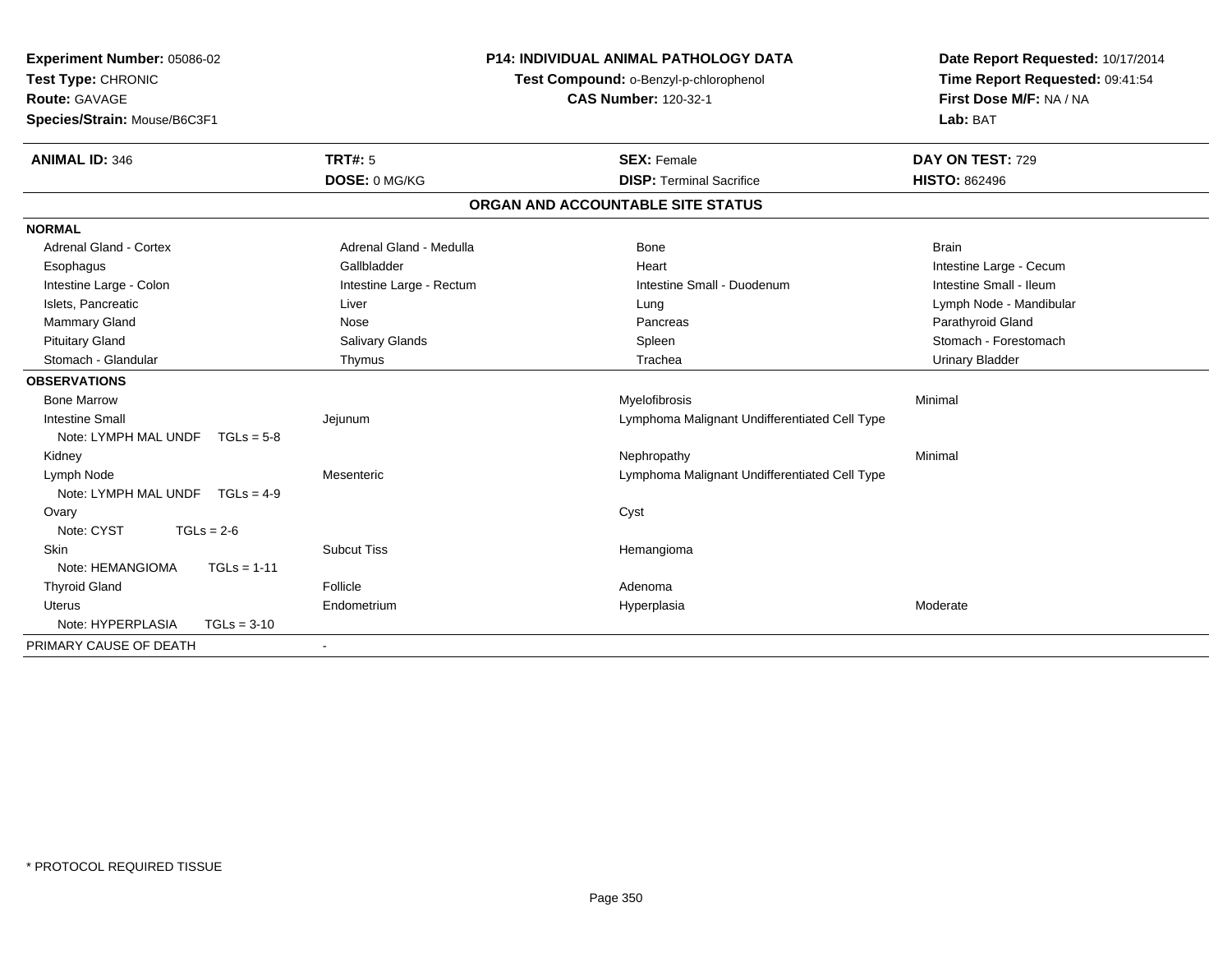| Experiment Number: 05086-02<br>Test Type: CHRONIC<br><b>Route: GAVAGE</b> |                          | <b>P14: INDIVIDUAL ANIMAL PATHOLOGY DATA</b><br>Test Compound: o-Benzyl-p-chlorophenol<br><b>CAS Number: 120-32-1</b> |                                   | Date Report Requested: 10/17/2014<br>Time Report Requested: 09:41:54<br>First Dose M/F: NA / NA |
|---------------------------------------------------------------------------|--------------------------|-----------------------------------------------------------------------------------------------------------------------|-----------------------------------|-------------------------------------------------------------------------------------------------|
| Species/Strain: Mouse/B6C3F1                                              |                          |                                                                                                                       |                                   | Lab: BAT                                                                                        |
| <b>ANIMAL ID: 347</b>                                                     | TRT#: 5                  |                                                                                                                       | <b>SEX: Female</b>                | DAY ON TEST: 729                                                                                |
|                                                                           | DOSE: 0 MG/KG            |                                                                                                                       | <b>DISP: Terminal Sacrifice</b>   | <b>HISTO: 862497</b>                                                                            |
|                                                                           |                          |                                                                                                                       | ORGAN AND ACCOUNTABLE SITE STATUS |                                                                                                 |
| <b>NORMAL</b>                                                             |                          |                                                                                                                       |                                   |                                                                                                 |
| Adrenal Gland - Cortex                                                    | Adrenal Gland - Medulla  |                                                                                                                       | Bone                              | <b>Bone Marrow</b>                                                                              |
| <b>Brain</b>                                                              | Esophagus                |                                                                                                                       | Heart                             | Intestine Large - Cecum                                                                         |
| Intestine Large - Colon                                                   | Intestine Large - Rectum |                                                                                                                       | Intestine Small - Duodenum        | Intestine Small - Ileum                                                                         |
| Intestine Small - Jejunum                                                 | Islets, Pancreatic       |                                                                                                                       | Kidney                            | Lung                                                                                            |
| Lymph Node - Mandibular                                                   | Lymph Node - Mesenteric  |                                                                                                                       | <b>Mammary Gland</b>              | Nose                                                                                            |
| Ovary                                                                     | Pancreas                 |                                                                                                                       | Parathyroid Gland                 | <b>Salivary Glands</b>                                                                          |
| <b>Skin</b>                                                               | Spleen                   |                                                                                                                       | Stomach - Forestomach             | Stomach - Glandular                                                                             |
| Thymus                                                                    | Trachea                  |                                                                                                                       | <b>Urinary Bladder</b>            |                                                                                                 |
| <b>MISSING</b>                                                            |                          |                                                                                                                       |                                   |                                                                                                 |
| Gallbladder                                                               |                          |                                                                                                                       |                                   |                                                                                                 |
| <b>OBSERVATIONS</b>                                                       |                          |                                                                                                                       |                                   |                                                                                                 |
| Liver                                                                     |                          |                                                                                                                       | Hepatocellular Adenoma            |                                                                                                 |
| Note: HEPATOCLR ADEN<br>$TGLs = 1-8$                                      |                          |                                                                                                                       |                                   |                                                                                                 |
| <b>Pituitary Gland</b>                                                    | <b>Pars Distalis</b>     |                                                                                                                       | Adenoma                           |                                                                                                 |
| Note: ADENOMA<br>$TGLs = 2-7$                                             |                          |                                                                                                                       |                                   |                                                                                                 |
| <b>Thyroid Gland</b>                                                      | Follicle                 |                                                                                                                       | Hyperplasia                       | Minimal                                                                                         |
| <b>Uterus</b>                                                             | Endometrium              |                                                                                                                       | Hyperplasia                       | Minimal                                                                                         |
| PRIMARY CAUSE OF DEATH                                                    |                          |                                                                                                                       |                                   |                                                                                                 |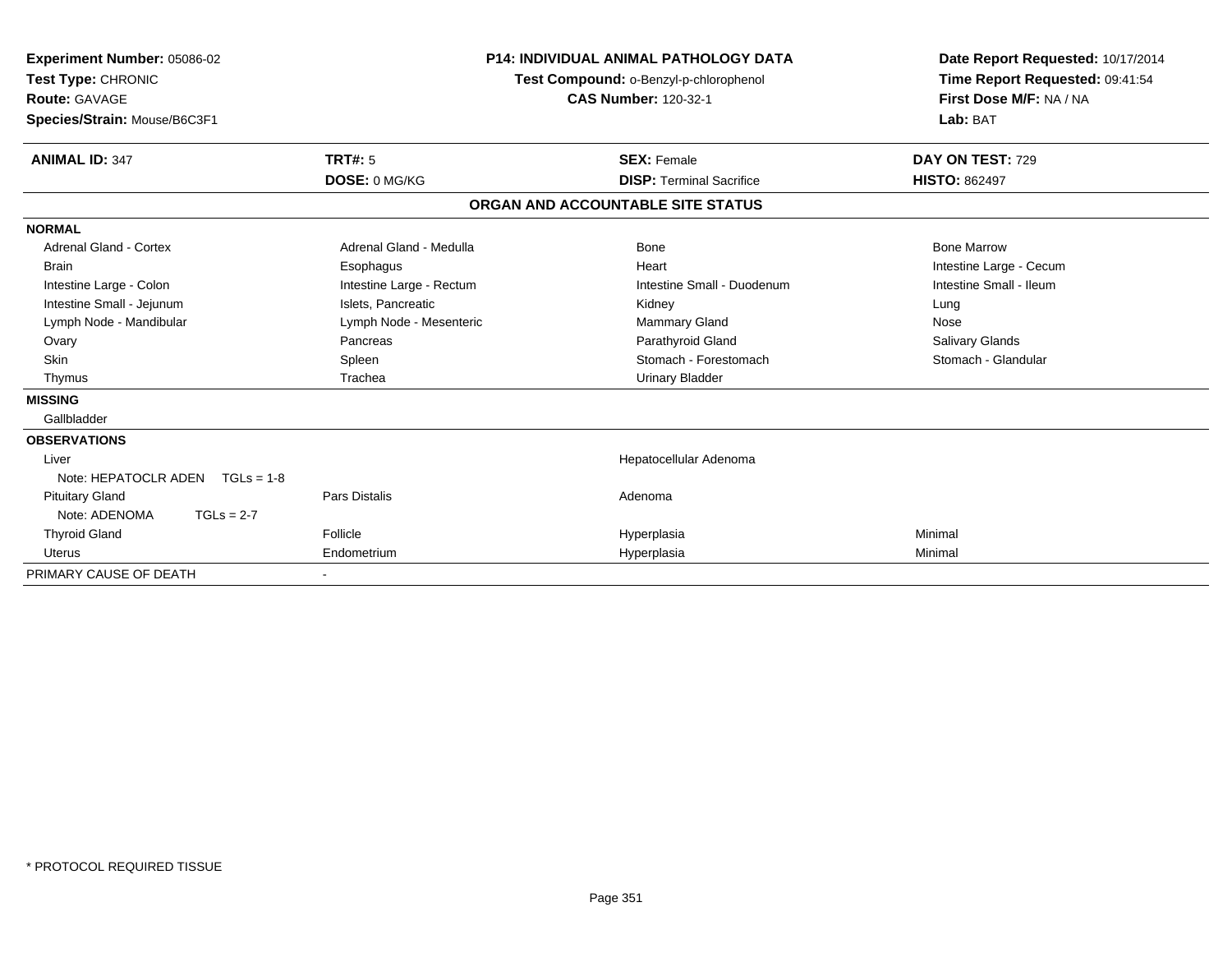| <b>Experiment Number: 05086-02</b><br>Test Type: CHRONIC<br><b>Route: GAVAGE</b><br>Species/Strain: Mouse/B6C3F1 |                           | P14: INDIVIDUAL ANIMAL PATHOLOGY DATA<br>Test Compound: o-Benzyl-p-chlorophenol<br><b>CAS Number: 120-32-1</b> | Date Report Requested: 10/17/2014<br>Time Report Requested: 09:41:54<br>First Dose M/F: NA / NA<br>Lab: BAT |
|------------------------------------------------------------------------------------------------------------------|---------------------------|----------------------------------------------------------------------------------------------------------------|-------------------------------------------------------------------------------------------------------------|
| <b>ANIMAL ID: 348</b>                                                                                            | <b>TRT#: 5</b>            | <b>SEX: Female</b>                                                                                             | DAY ON TEST: 729                                                                                            |
|                                                                                                                  | DOSE: 0 MG/KG             | <b>DISP: Terminal Sacrifice</b>                                                                                | <b>HISTO: 862498</b>                                                                                        |
|                                                                                                                  |                           | ORGAN AND ACCOUNTABLE SITE STATUS                                                                              |                                                                                                             |
| <b>NORMAL</b>                                                                                                    |                           |                                                                                                                |                                                                                                             |
| <b>Adrenal Gland - Cortex</b>                                                                                    | Adrenal Gland - Medulla   | <b>Bone</b>                                                                                                    | <b>Bone Marrow</b>                                                                                          |
| <b>Brain</b>                                                                                                     | Esophagus                 | Gallbladder                                                                                                    | Heart                                                                                                       |
| Intestine Large - Cecum                                                                                          | Intestine Large - Colon   | Intestine Large - Rectum                                                                                       | Intestine Small - Duodenum                                                                                  |
| Intestine Small - Ileum                                                                                          | Intestine Small - Jejunum | Islets, Pancreatic                                                                                             | Liver                                                                                                       |
| Lymph Node - Mandibular                                                                                          | Mammary Gland             | Nose                                                                                                           | Pancreas                                                                                                    |
| Parathyroid Gland                                                                                                | <b>Pituitary Gland</b>    | Salivary Glands                                                                                                | <b>Skin</b>                                                                                                 |
| Spleen                                                                                                           | Stomach - Forestomach     | Stomach - Glandular                                                                                            | Thymus                                                                                                      |
| <b>Thyroid Gland</b>                                                                                             | Trachea                   | <b>Urinary Bladder</b>                                                                                         |                                                                                                             |
| <b>MISSING</b>                                                                                                   |                           |                                                                                                                |                                                                                                             |
| Lymph Node - Mesenteric                                                                                          | Ovary                     |                                                                                                                |                                                                                                             |
| <b>OBSERVATIONS</b>                                                                                              |                           |                                                                                                                |                                                                                                             |
| Kidney                                                                                                           |                           | Nephropathy                                                                                                    | Minimal                                                                                                     |
| Lung                                                                                                             |                           | Inflammation                                                                                                   | Chronic, Minimal                                                                                            |
| Uterus                                                                                                           | Endometrium               | Hyperplasia                                                                                                    | Moderate                                                                                                    |
| [Hyperplasia TGLS = 1-6]                                                                                         |                           |                                                                                                                |                                                                                                             |
| PRIMARY CAUSE OF DEATH                                                                                           |                           |                                                                                                                |                                                                                                             |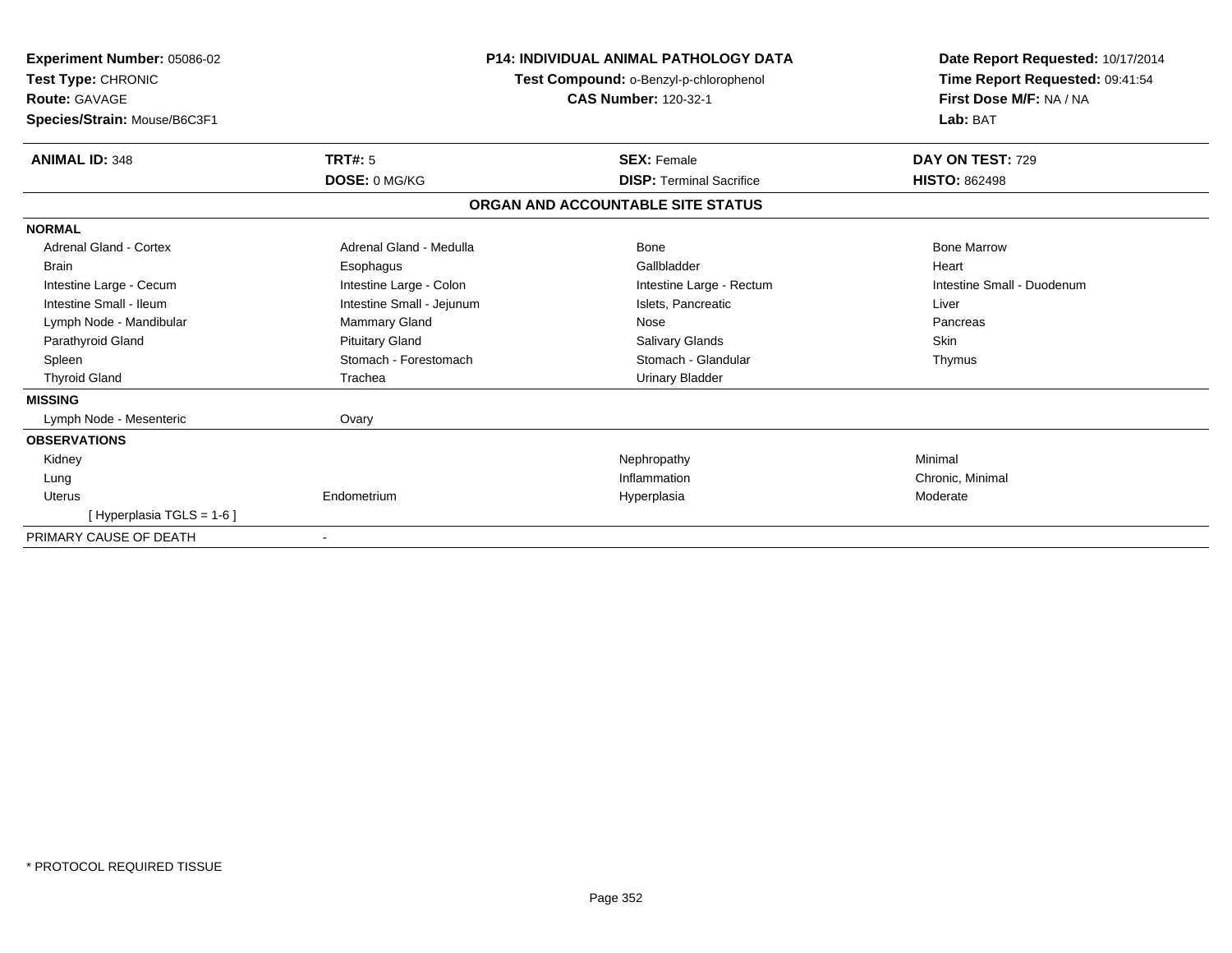| Experiment Number: 05086-02<br>Test Type: CHRONIC<br><b>Route: GAVAGE</b><br>Species/Strain: Mouse/B6C3F1 |              |                          | <b>P14: INDIVIDUAL ANIMAL PATHOLOGY DATA</b><br>Test Compound: o-Benzyl-p-chlorophenol<br><b>CAS Number: 120-32-1</b> |                                   | Date Report Requested: 10/17/2014<br>Time Report Requested: 09:41:54<br>First Dose M/F: NA / NA<br>Lab: BAT |
|-----------------------------------------------------------------------------------------------------------|--------------|--------------------------|-----------------------------------------------------------------------------------------------------------------------|-----------------------------------|-------------------------------------------------------------------------------------------------------------|
| <b>ANIMAL ID: 349</b>                                                                                     |              | TRT#: 5                  |                                                                                                                       | <b>SEX: Female</b>                | DAY ON TEST: 729                                                                                            |
|                                                                                                           |              | DOSE: 0 MG/KG            |                                                                                                                       | <b>DISP: Terminal Sacrifice</b>   | <b>HISTO: 862499</b>                                                                                        |
|                                                                                                           |              |                          |                                                                                                                       | ORGAN AND ACCOUNTABLE SITE STATUS |                                                                                                             |
| <b>NORMAL</b>                                                                                             |              |                          |                                                                                                                       |                                   |                                                                                                             |
| Adrenal Gland - Medulla                                                                                   |              | <b>Bone</b>              |                                                                                                                       | <b>Bone Marrow</b>                | <b>Brain</b>                                                                                                |
| Esophagus                                                                                                 |              | Gallbladder              |                                                                                                                       | Heart                             | Intestine Large - Cecum                                                                                     |
| Intestine Large - Colon                                                                                   |              | Intestine Large - Rectum | Intestine Small - Duodenum                                                                                            |                                   | Intestine Small - Ileum                                                                                     |
| Intestine Small - Jejunum                                                                                 |              | Islets, Pancreatic       |                                                                                                                       | Lymph Node - Mandibular           | Lymph Node - Mesenteric                                                                                     |
| Mammary Gland                                                                                             |              | Nose                     |                                                                                                                       | Pancreas                          | <b>Pituitary Gland</b>                                                                                      |
| <b>Salivary Glands</b>                                                                                    |              | <b>Skin</b>              |                                                                                                                       | Spleen                            | Stomach - Forestomach                                                                                       |
| Stomach - Glandular                                                                                       |              | Trachea                  |                                                                                                                       | <b>Urinary Bladder</b>            |                                                                                                             |
| <b>MISSING</b>                                                                                            |              |                          |                                                                                                                       |                                   |                                                                                                             |
| Lung                                                                                                      |              | Parathyroid Gland        |                                                                                                                       | Thymus                            | <b>Thyroid Gland</b>                                                                                        |
| <b>OBSERVATIONS</b>                                                                                       |              |                          |                                                                                                                       |                                   |                                                                                                             |
| <b>Adrenal Gland</b>                                                                                      |              | Cortex                   |                                                                                                                       | Hyperplasia                       | Minimal                                                                                                     |
| Kidney                                                                                                    |              |                          |                                                                                                                       | Nephropathy                       | Minimal                                                                                                     |
| Liver                                                                                                     |              |                          |                                                                                                                       | Hyperplasia                       | Mild                                                                                                        |
| Ovary                                                                                                     |              |                          |                                                                                                                       | Granulosa Cell Tumor Benign       |                                                                                                             |
| <b>Uterus</b>                                                                                             |              | Endometrium              |                                                                                                                       | Hyperplasia                       | Mild                                                                                                        |
| Note: HYPERPLASIA                                                                                         | $TGLs = 1-6$ |                          |                                                                                                                       |                                   |                                                                                                             |
| PRIMARY CAUSE OF DEATH                                                                                    |              |                          |                                                                                                                       |                                   |                                                                                                             |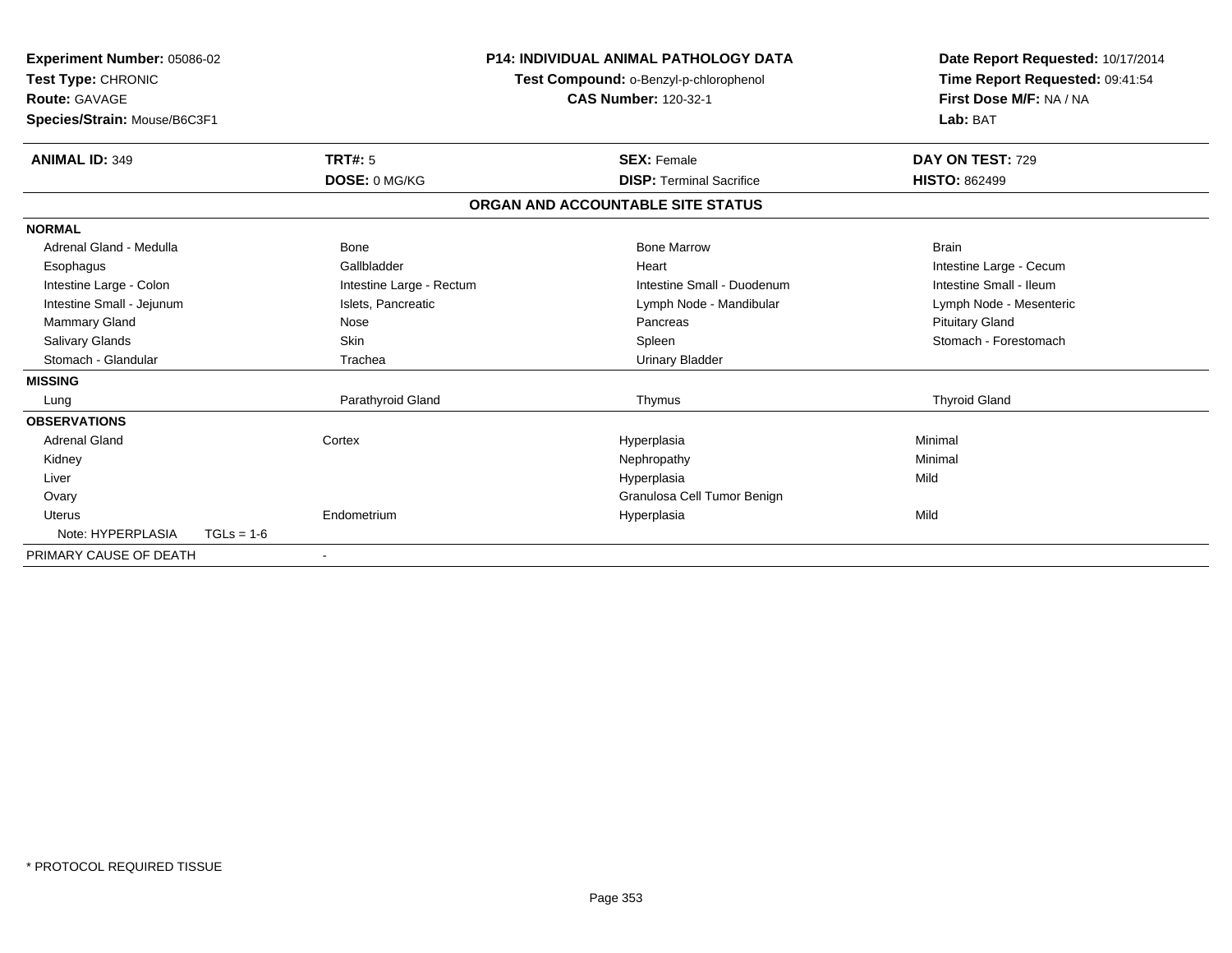| <b>Experiment Number: 05086-02</b><br><b>Test Type: CHRONIC</b><br><b>Route: GAVAGE</b><br>Species/Strain: Mouse/B6C3F1 | <b>P14: INDIVIDUAL ANIMAL PATHOLOGY DATA</b><br>Test Compound: o-Benzyl-p-chlorophenol<br><b>CAS Number: 120-32-1</b> |                                   | Date Report Requested: 10/17/2014<br>Time Report Requested: 09:41:54<br>First Dose M/F: NA / NA<br>Lab: BAT |
|-------------------------------------------------------------------------------------------------------------------------|-----------------------------------------------------------------------------------------------------------------------|-----------------------------------|-------------------------------------------------------------------------------------------------------------|
| <b>ANIMAL ID: 350</b>                                                                                                   | TRT#: 5                                                                                                               | <b>SEX: Female</b>                | DAY ON TEST: 93                                                                                             |
|                                                                                                                         | DOSE: 0 MG/KG                                                                                                         | <b>DISP:</b> Scheduled Sacrifice  | HISTO:                                                                                                      |
|                                                                                                                         |                                                                                                                       | ORGAN AND ACCOUNTABLE SITE STATUS |                                                                                                             |
| <b>NORMAL</b>                                                                                                           |                                                                                                                       |                                   |                                                                                                             |
| Adrenal Gland - Cortex                                                                                                  | Adrenal Gland - Medulla                                                                                               | Bone                              | <b>Bone Marrow</b>                                                                                          |
| <b>Brain</b>                                                                                                            | Esophagus                                                                                                             | Gallbladder                       | Heart                                                                                                       |
| Intestine Large - Cecum                                                                                                 | Intestine Large - Colon                                                                                               | Intestine Large - Rectum          | Intestine Small - Duodenum                                                                                  |
| Intestine Small - Ileum                                                                                                 | Intestine Small - Jejunum                                                                                             | Islets, Pancreatic                | Kidney                                                                                                      |
| Lung                                                                                                                    | Lymph Node - Mandibular                                                                                               | Lymph Node - Mesenteric           | <b>Mammary Gland</b>                                                                                        |
| Nose                                                                                                                    | Ovary                                                                                                                 | Pancreas                          | Parathyroid Gland                                                                                           |
| <b>Pituitary Gland</b>                                                                                                  | Salivary Glands                                                                                                       | <b>Skin</b>                       | Spleen                                                                                                      |
| Stomach - Forestomach                                                                                                   | Stomach - Glandular                                                                                                   | Thymus                            | <b>Thyroid Gland</b>                                                                                        |
| Trachea                                                                                                                 | <b>Urinary Bladder</b>                                                                                                | Uterus                            |                                                                                                             |
| <b>OBSERVATIONS</b>                                                                                                     |                                                                                                                       |                                   |                                                                                                             |
| Liver                                                                                                                   |                                                                                                                       | Inflammation                      | Necrotizing, Minimal                                                                                        |
| PRIMARY CAUSE OF DEATH                                                                                                  |                                                                                                                       |                                   |                                                                                                             |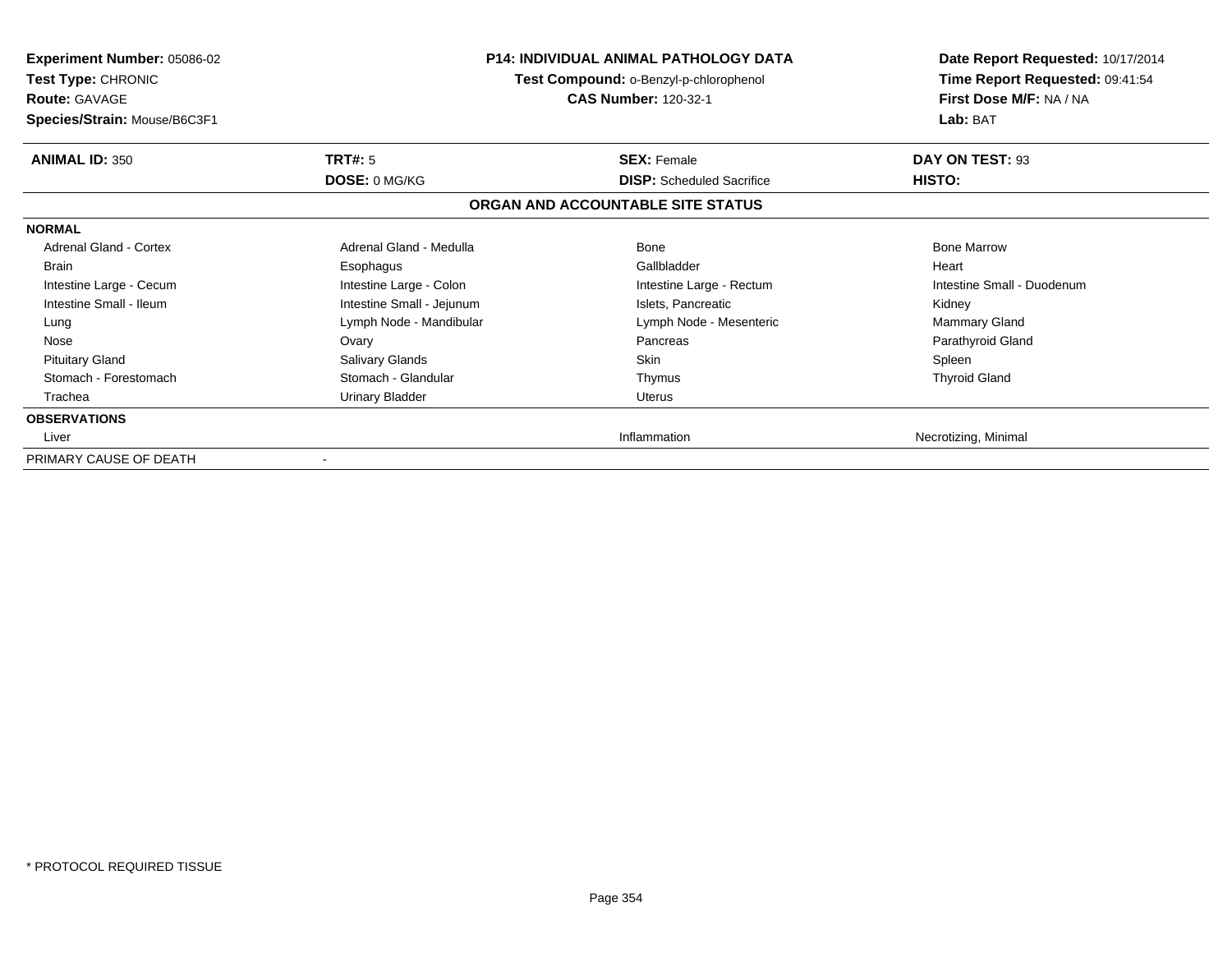| <b>Experiment Number: 05086-02</b><br><b>Test Type: CHRONIC</b><br><b>Route: GAVAGE</b><br>Species/Strain: Mouse/B6C3F1 |                                             | <b>P14: INDIVIDUAL ANIMAL PATHOLOGY DATA</b><br>Test Compound: o-Benzyl-p-chlorophenol<br><b>CAS Number: 120-32-1</b> | Date Report Requested: 10/17/2014<br>Time Report Requested: 09:41:54<br>First Dose M/F: NA / NA<br>Lab: BAT |
|-------------------------------------------------------------------------------------------------------------------------|---------------------------------------------|-----------------------------------------------------------------------------------------------------------------------|-------------------------------------------------------------------------------------------------------------|
| <b>ANIMAL ID: 351</b>                                                                                                   | <b>TRT#: 6</b><br><b>DOSE: 120</b><br>MG/KG | <b>SEX:</b> Female<br><b>DISP:</b> Scheduled Sacrifice                                                                | DAY ON TEST: 455<br><b>HISTO: 862851</b>                                                                    |
| <b>OBSERVATIONS</b>                                                                                                     |                                             |                                                                                                                       |                                                                                                             |
| Kidney<br>PRIMARY CAUSE OF DEATH                                                                                        |                                             | Nephropathy                                                                                                           | Minimal                                                                                                     |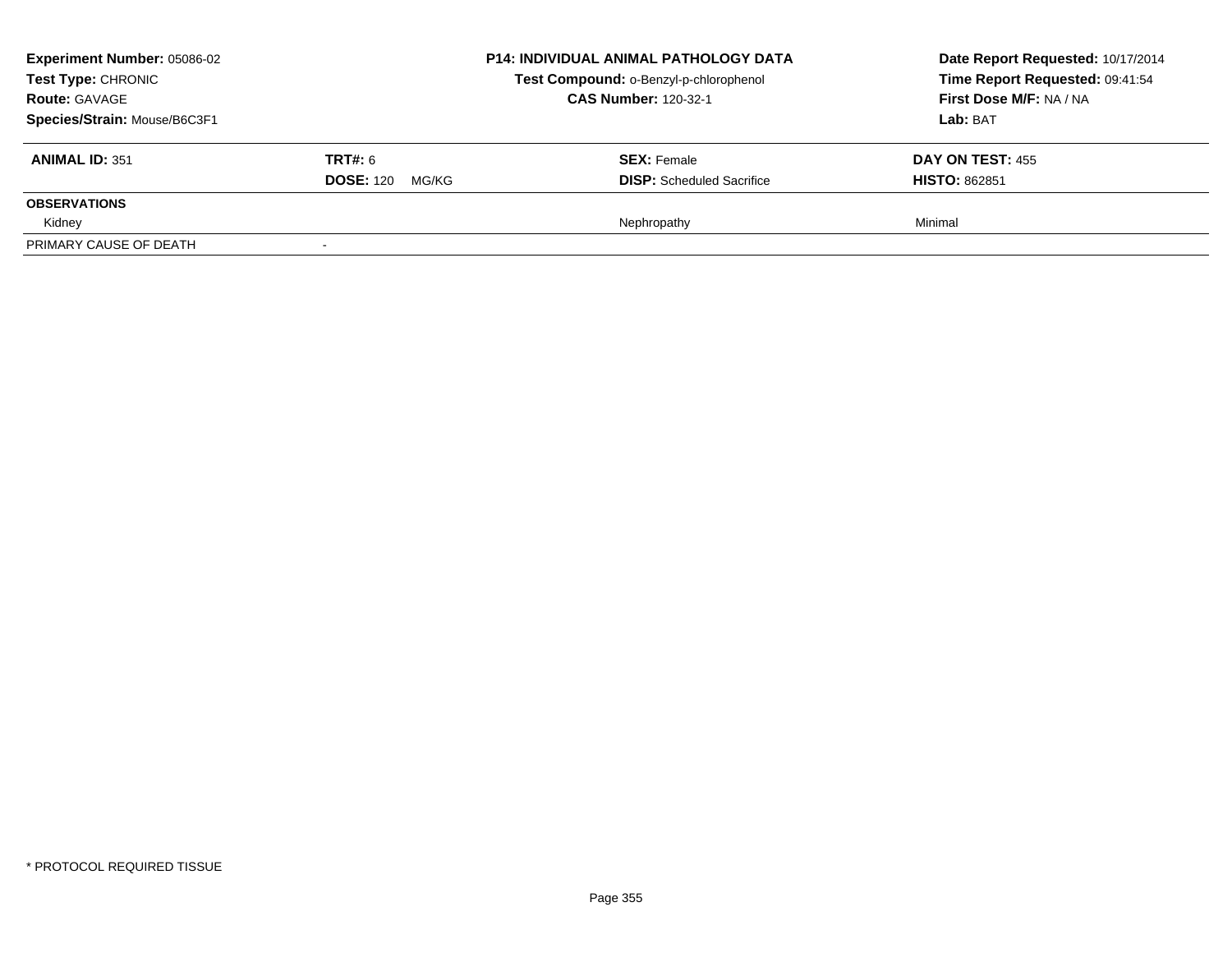| Experiment Number: 05086-02<br><b>Test Type: CHRONIC</b><br><b>Route: GAVAGE</b><br>Species/Strain: Mouse/B6C3F1 |                                      | <b>P14: INDIVIDUAL ANIMAL PATHOLOGY DATA</b><br>Test Compound: o-Benzyl-p-chlorophenol<br><b>CAS Number: 120-32-1</b> | Date Report Requested: 10/17/2014<br>Time Report Requested: 09:41:54<br>First Dose M/F: NA / NA<br>Lab: BAT |  |
|------------------------------------------------------------------------------------------------------------------|--------------------------------------|-----------------------------------------------------------------------------------------------------------------------|-------------------------------------------------------------------------------------------------------------|--|
| <b>ANIMAL ID: 352</b>                                                                                            | TRT#: 6<br><b>DOSE: 120</b><br>MG/KG | <b>SEX: Female</b><br><b>DISP:</b> Scheduled Sacrifice                                                                | DAY ON TEST: 456<br><b>HISTO: 863634</b>                                                                    |  |
| <b>OBSERVATIONS</b>                                                                                              |                                      |                                                                                                                       |                                                                                                             |  |
| Kidney                                                                                                           |                                      | Nephropathy                                                                                                           | Minimal                                                                                                     |  |
| Uterus                                                                                                           | Endometrium                          | Hyperplasia                                                                                                           | Mild                                                                                                        |  |
| [Hyperplasia TGLS = $1-6+7$ ]                                                                                    |                                      |                                                                                                                       |                                                                                                             |  |
| PRIMARY CAUSE OF DEATH                                                                                           |                                      |                                                                                                                       |                                                                                                             |  |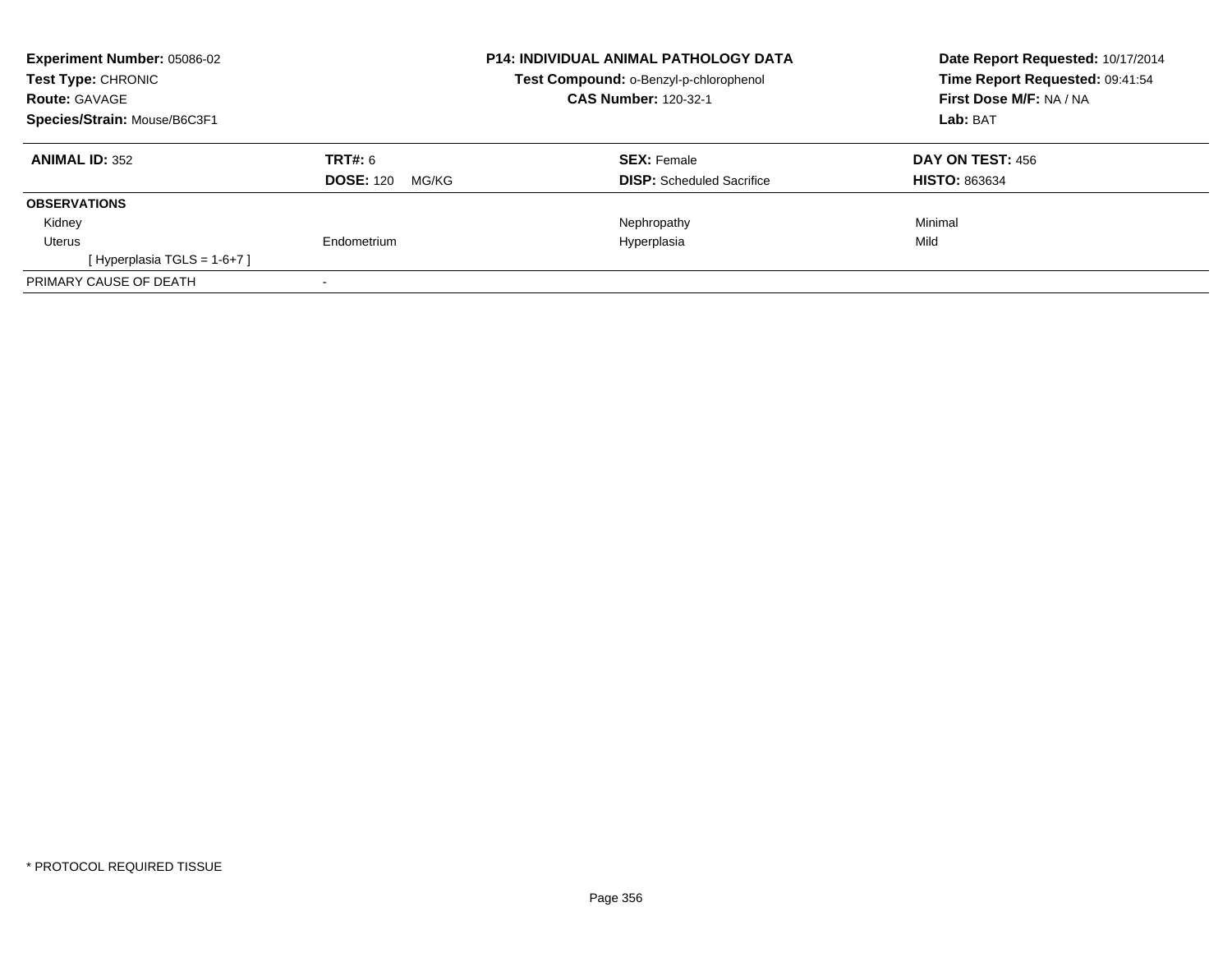| Experiment Number: 05086-02<br>Test Type: CHRONIC<br><b>Route: GAVAGE</b><br>Species/Strain: Mouse/B6C3F1 | <b>P14: INDIVIDUAL ANIMAL PATHOLOGY DATA</b><br>Test Compound: o-Benzyl-p-chlorophenol<br><b>CAS Number: 120-32-1</b> |                                               | Date Report Requested: 10/17/2014<br>Time Report Requested: 09:41:54<br>First Dose M/F: NA / NA<br>Lab: BAT |
|-----------------------------------------------------------------------------------------------------------|-----------------------------------------------------------------------------------------------------------------------|-----------------------------------------------|-------------------------------------------------------------------------------------------------------------|
| <b>ANIMAL ID: 353</b>                                                                                     | <b>TRT#: 6</b>                                                                                                        | <b>SEX: Female</b>                            | DAY ON TEST: 722                                                                                            |
|                                                                                                           | <b>DOSE: 120</b><br>MG/KG                                                                                             | <b>DISP: Terminal Sacrifice</b>               | HISTO: 862853                                                                                               |
|                                                                                                           |                                                                                                                       | ORGAN AND ACCOUNTABLE SITE STATUS             |                                                                                                             |
| <b>NORMAL</b>                                                                                             |                                                                                                                       |                                               |                                                                                                             |
| <b>Adrenal Gland - Cortex</b>                                                                             | <b>Bone</b>                                                                                                           | <b>Bone Marrow</b>                            | Esophagus                                                                                                   |
| Gallbladder                                                                                               | Heart                                                                                                                 | Intestine Large - Cecum                       | Intestine Large - Colon                                                                                     |
| Intestine Large - Rectum                                                                                  | Intestine Small - Duodenum                                                                                            | Intestine Small - Ileum                       | Intestine Small - Jejunum                                                                                   |
| Islets, Pancreatic                                                                                        | Lung                                                                                                                  | Lymph Node - Mandibular                       | Lymph Node - Mesenteric                                                                                     |
| Mammary Gland                                                                                             | Nose                                                                                                                  | Pancreas                                      | Parathyroid Gland                                                                                           |
| Salivary Glands                                                                                           | Skin                                                                                                                  | Stomach - Glandular                           | <b>Thyroid Gland</b>                                                                                        |
| Trachea                                                                                                   | <b>Urinary Bladder</b>                                                                                                |                                               |                                                                                                             |
| <b>OBSERVATIONS</b>                                                                                       |                                                                                                                       |                                               |                                                                                                             |
| <b>Adrenal Gland</b>                                                                                      | Medulla                                                                                                               | Hyperplasia                                   | Mild                                                                                                        |
| <b>Brain</b>                                                                                              | Hypothalamus                                                                                                          | Compression                                   |                                                                                                             |
| Kidney                                                                                                    |                                                                                                                       | Nephropathy                                   | Mild                                                                                                        |
| Liver                                                                                                     |                                                                                                                       | Hepatocellular Adenoma                        |                                                                                                             |
| Note: HEPATOCLR ADEN $TGLs = 2-10$                                                                        |                                                                                                                       |                                               |                                                                                                             |
| Ovary                                                                                                     |                                                                                                                       | Cyst                                          |                                                                                                             |
| <b>Pituitary Gland</b>                                                                                    | <b>Pars Distalis</b>                                                                                                  | Adenoma                                       |                                                                                                             |
| Note: ADENOMA<br>$TGLs = 1-7$                                                                             |                                                                                                                       |                                               |                                                                                                             |
| Spleen                                                                                                    |                                                                                                                       | Lymphoma Malignant Undifferentiated Cell Type |                                                                                                             |
| Stomach                                                                                                   | Forestomach                                                                                                           | Hyperplasia                                   | Squamous, Moderate                                                                                          |
|                                                                                                           | Forestomach                                                                                                           | Ulcer                                         | Moderate                                                                                                    |
| Note: ULCER<br>$TGLs = 4-4+8$                                                                             |                                                                                                                       |                                               |                                                                                                             |
| Thymus                                                                                                    |                                                                                                                       | Lymphoma Malignant Undifferentiated Cell Type |                                                                                                             |
| <b>Uterus</b>                                                                                             |                                                                                                                       | Leiomyosarcoma                                |                                                                                                             |
| Note: LEIOMYOSAR<br>$TGLs = 3-9$                                                                          |                                                                                                                       |                                               |                                                                                                             |
| PRIMARY CAUSE OF DEATH                                                                                    | $\blacksquare$                                                                                                        |                                               |                                                                                                             |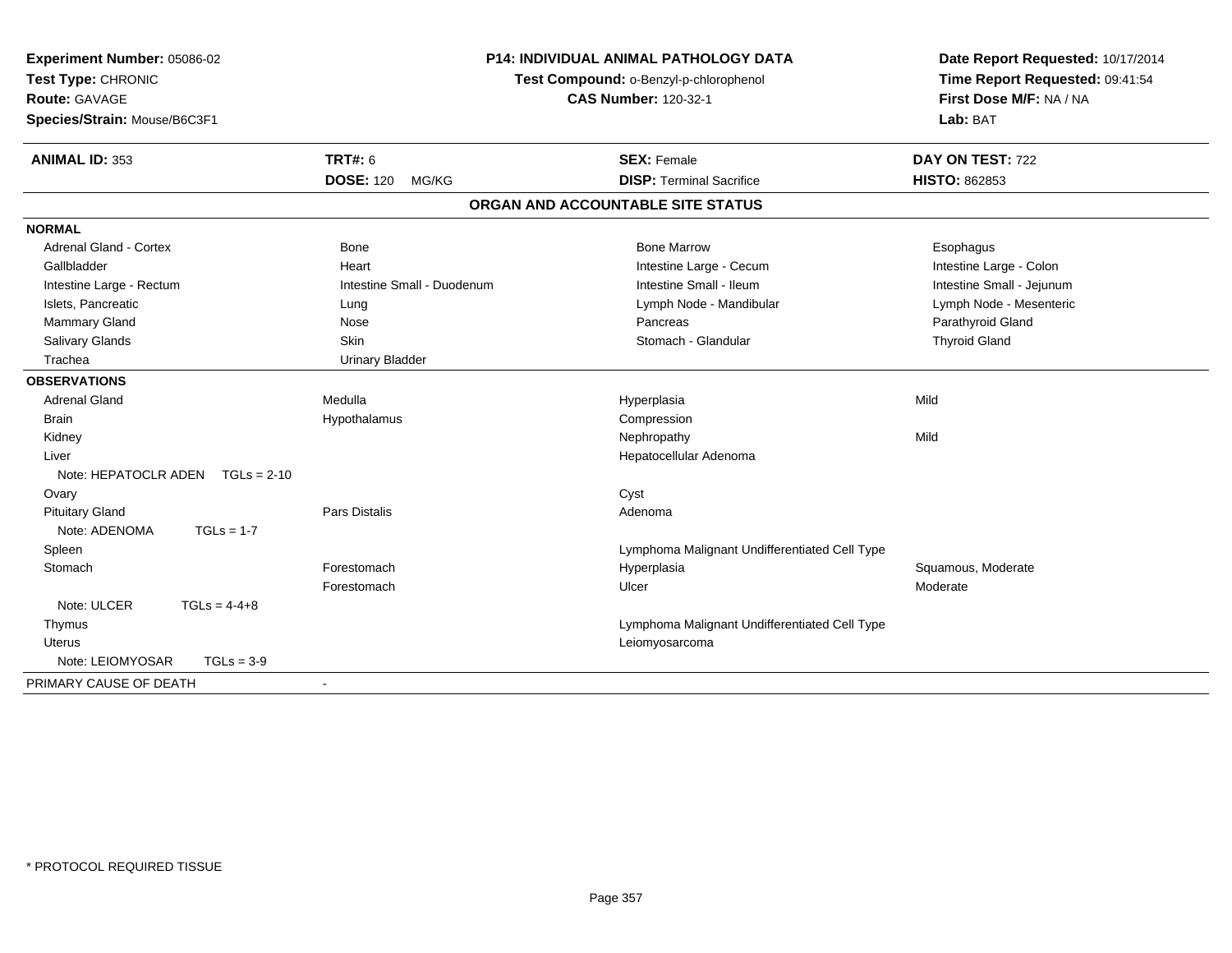| Experiment Number: 05086-02<br>Test Type: CHRONIC<br>Route: GAVAGE<br>Species/Strain: Mouse/B6C3F1 |                  |                                                        | <b>P14: INDIVIDUAL ANIMAL PATHOLOGY DATA</b><br>Test Compound: o-Benzyl-p-chlorophenol<br><b>CAS Number: 120-32-1</b> |              | Date Report Requested: 10/17/2014<br>Time Report Requested: 09:41:54<br>First Dose M/F: NA / NA<br>Lab: BAT |  |
|----------------------------------------------------------------------------------------------------|------------------|--------------------------------------------------------|-----------------------------------------------------------------------------------------------------------------------|--------------|-------------------------------------------------------------------------------------------------------------|--|
|                                                                                                    |                  |                                                        |                                                                                                                       |              |                                                                                                             |  |
| <b>ANIMAL ID: 354</b>                                                                              | TRT#: 6          |                                                        | <b>SEX: Female</b>                                                                                                    |              | DAY ON TEST: 722                                                                                            |  |
|                                                                                                    | <b>DOSE: 120</b> | MG/KG                                                  | <b>DISP: Terminal Sacrifice</b>                                                                                       |              | <b>HISTO: 862854</b>                                                                                        |  |
|                                                                                                    |                  |                                                        | ORGAN AND ACCOUNTABLE SITE STATUS                                                                                     |              |                                                                                                             |  |
| <b>NORMAL</b>                                                                                      |                  |                                                        |                                                                                                                       |              |                                                                                                             |  |
| Adrenal Gland - Cortex                                                                             |                  | Adrenal Gland - Medulla                                | Bone                                                                                                                  | <b>Brain</b> |                                                                                                             |  |
| Esophagus                                                                                          | Gallbladder      |                                                        | Heart                                                                                                                 |              | Intestine Large - Cecum                                                                                     |  |
| Intestine Large - Colon                                                                            |                  | Intestine Large - Rectum<br>Intestine Small - Duodenum |                                                                                                                       |              | Intestine Small - Ileum                                                                                     |  |
| Intestine Small - Jejunum                                                                          |                  | Islets, Pancreatic                                     | Liver                                                                                                                 | Lung         |                                                                                                             |  |
| Lymph Node - Mandibular                                                                            |                  | Lymph Node - Mesenteric                                | <b>Mammary Gland</b>                                                                                                  | Nose         |                                                                                                             |  |
| Pancreas                                                                                           |                  | Parathyroid Gland                                      | <b>Pituitary Gland</b>                                                                                                |              | <b>Salivary Glands</b>                                                                                      |  |
| Skin                                                                                               | Spleen           |                                                        | Stomach - Glandular                                                                                                   |              | Thymus                                                                                                      |  |
| Trachea                                                                                            |                  | <b>Urinary Bladder</b>                                 |                                                                                                                       |              |                                                                                                             |  |
| <b>OBSERVATIONS</b>                                                                                |                  |                                                        |                                                                                                                       |              |                                                                                                             |  |
| <b>Bone Marrow</b>                                                                                 |                  |                                                        | Myelofibrosis                                                                                                         | Minimal      |                                                                                                             |  |
| Kidney                                                                                             |                  |                                                        | Nephropathy                                                                                                           | Minimal      |                                                                                                             |  |
| Ovary                                                                                              |                  |                                                        | Cyst                                                                                                                  |              |                                                                                                             |  |
| $[Cyst TGLS = 1-6]$                                                                                |                  |                                                        |                                                                                                                       |              |                                                                                                             |  |
| Stomach                                                                                            | Forestomach      |                                                        | Hyperplasia                                                                                                           |              | Squamous, Mild                                                                                              |  |
| <b>Thyroid Gland</b>                                                                               | Follicle         |                                                        | Hyperplasia                                                                                                           | Minimal      |                                                                                                             |  |
| Uterus                                                                                             | Endometrium      |                                                        | Hyperplasia                                                                                                           | Marked       |                                                                                                             |  |
| Note: HYPERPLASIA                                                                                  | $TGLs = 2-6$     |                                                        |                                                                                                                       |              |                                                                                                             |  |
| PRIMARY CAUSE OF DEATH                                                                             |                  |                                                        |                                                                                                                       |              |                                                                                                             |  |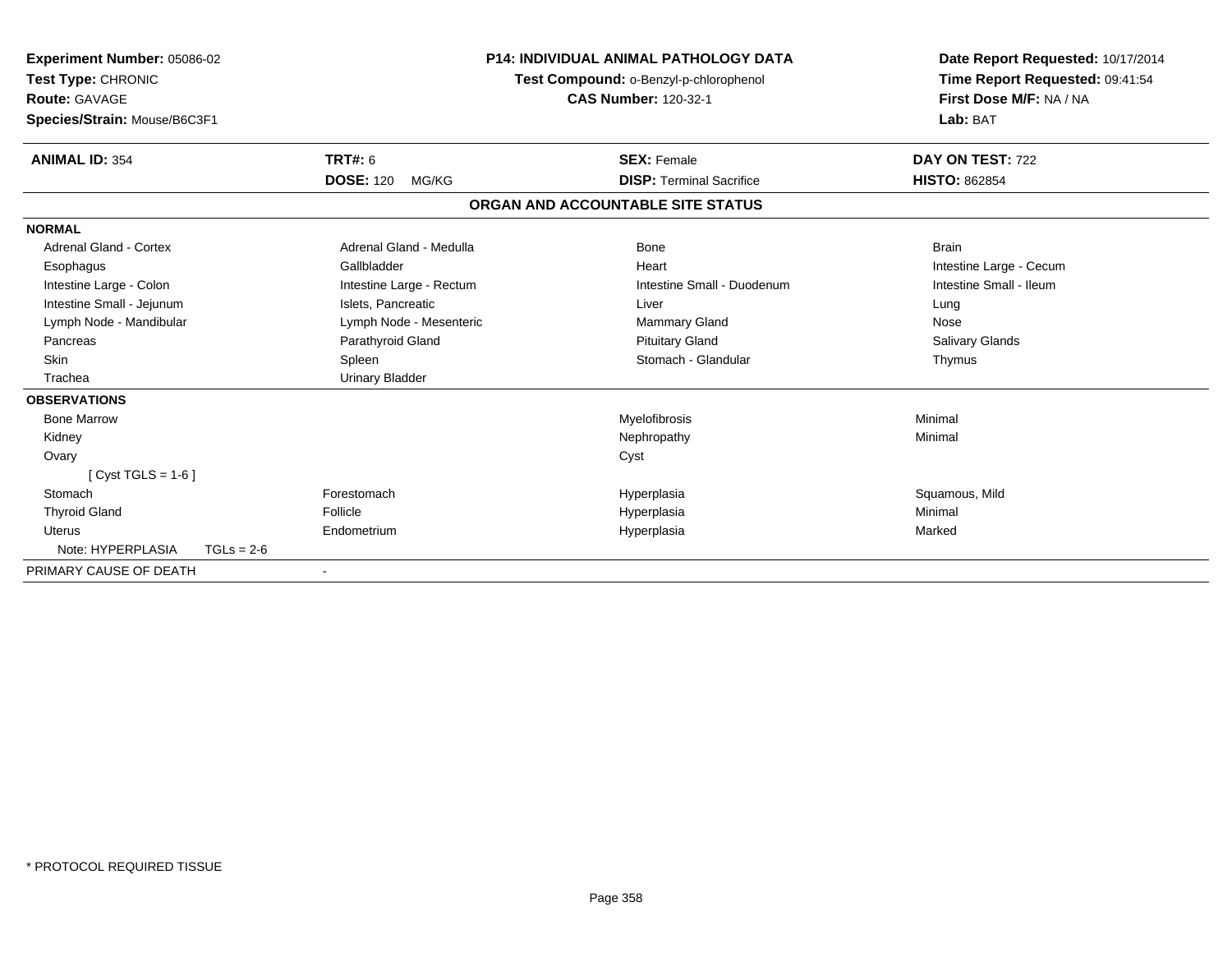| Experiment Number: 05086-02        |                                                               | P14: INDIVIDUAL ANIMAL PATHOLOGY DATA  | Date Report Requested: 10/17/2014 |
|------------------------------------|---------------------------------------------------------------|----------------------------------------|-----------------------------------|
| Test Type: CHRONIC                 |                                                               | Test Compound: o-Benzyl-p-chlorophenol | Time Report Requested: 09:41:54   |
| Route: GAVAGE                      |                                                               | <b>CAS Number: 120-32-1</b>            | First Dose M/F: NA / NA           |
| Species/Strain: Mouse/B6C3F1       |                                                               |                                        | Lab: BAT                          |
| <b>ANIMAL ID: 355</b>              | <b>TRT#: 6</b>                                                | <b>SEX: Female</b>                     | DAY ON TEST: 697                  |
|                                    | <b>DOSE: 120</b><br>MG/KG                                     | <b>DISP: Natural Death</b>             | <b>HISTO: 862855</b>              |
|                                    |                                                               | ORGAN AND ACCOUNTABLE SITE STATUS      |                                   |
| <b>NORMAL</b>                      |                                                               |                                        |                                   |
| Adrenal Gland - Cortex             | Adrenal Gland - Medulla                                       | <b>Bone Marrow</b>                     | <b>Brain</b>                      |
| Esophagus                          | Gallbladder                                                   | Heart                                  | Intestine Large - Cecum           |
| Intestine Large - Colon            | Intestine Large - Rectum                                      | Intestine Small - Duodenum             | Intestine Small - Ileum           |
| Intestine Small - Jejunum          | Islets, Pancreatic                                            | Liver                                  | Lung                              |
| Lymph Node - Mandibular            | <b>Mammary Gland</b>                                          | Nose                                   | Ovary                             |
| Pancreas                           | Parathyroid Gland                                             | <b>Pituitary Gland</b>                 | <b>Salivary Glands</b>            |
| <b>Skin</b>                        | Stomach - Forestomach                                         | Stomach - Glandular                    | Thymus                            |
| <b>Thyroid Gland</b>               | Trachea                                                       | <b>Urinary Bladder</b>                 |                                   |
| <b>OBSERVATIONS</b>                |                                                               |                                        |                                   |
| <b>Bone</b>                        |                                                               | Fibrous Osteodystrophy                 | Minimal                           |
| Kidney                             |                                                               | Nephropathy                            | Minimal                           |
| Lymph Node                         | Mesenteric                                                    | Lymphoma Malignant Mixed               |                                   |
| Note: LYMPH MAL MIXD               | $TGLs = 4-10$                                                 |                                        |                                   |
| <b>Skin</b>                        |                                                               |                                        |                                   |
|                                    | Note: NO CORRESP LESION FOR ALOPECIA SEEN AT NECROPSY         |                                        |                                   |
| Spleen                             |                                                               | Lymphoma Malignant Mixed               |                                   |
| Note: LYMPH MAL MIXD TGLs = 2,3-9  |                                                               |                                        |                                   |
| Uterus                             | Endometrium                                                   | Hyperplasia                            | Minimal                           |
| PRIMARY CAUSE OF DEATH             |                                                               |                                        |                                   |
|                                    | Animal Note: C O DEATH: LYMPHOSARCOMA, MIXED TYPE, SPLEEN AND |                                        |                                   |
| Animal Note: MESENTERIC LYMPH NODE |                                                               |                                        |                                   |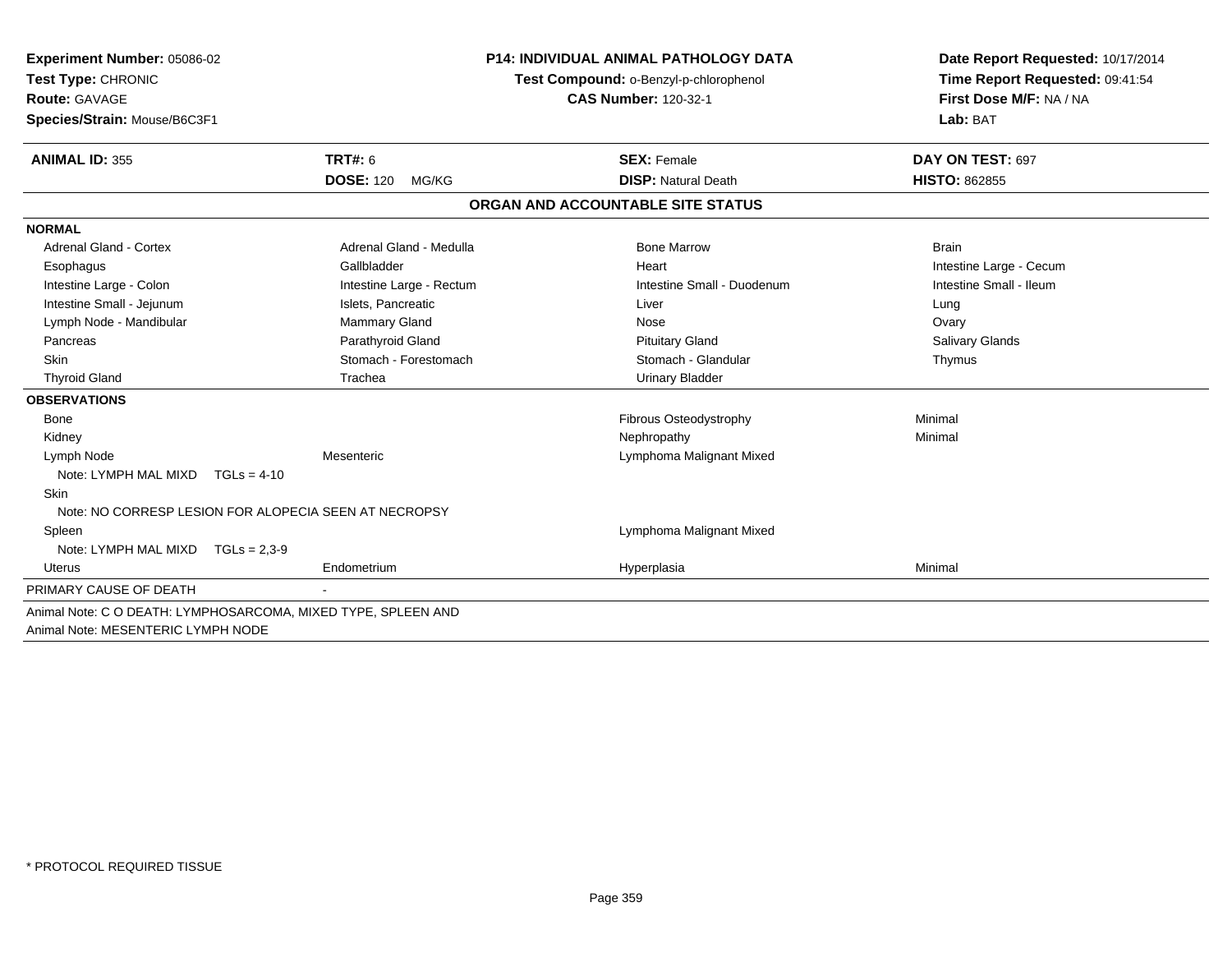| Experiment Number: 05086-02<br>Test Type: CHRONIC |                           | <b>P14: INDIVIDUAL ANIMAL PATHOLOGY DATA</b><br>Test Compound: o-Benzyl-p-chlorophenol |                                   |  | Date Report Requested: 10/17/2014<br>Time Report Requested: 09:41:54 |  |  |
|---------------------------------------------------|---------------------------|----------------------------------------------------------------------------------------|-----------------------------------|--|----------------------------------------------------------------------|--|--|
| <b>Route: GAVAGE</b>                              |                           |                                                                                        | <b>CAS Number: 120-32-1</b>       |  | First Dose M/F: NA / NA                                              |  |  |
| Species/Strain: Mouse/B6C3F1                      |                           |                                                                                        |                                   |  | Lab: BAT                                                             |  |  |
| <b>ANIMAL ID: 356</b>                             | TRT#: 6                   |                                                                                        | <b>SEX: Female</b>                |  | DAY ON TEST: 722                                                     |  |  |
|                                                   | <b>DOSE: 120</b><br>MG/KG |                                                                                        | <b>DISP: Terminal Sacrifice</b>   |  | <b>HISTO: 862856</b>                                                 |  |  |
|                                                   |                           |                                                                                        | ORGAN AND ACCOUNTABLE SITE STATUS |  |                                                                      |  |  |
| <b>NORMAL</b>                                     |                           |                                                                                        |                                   |  |                                                                      |  |  |
| <b>Adrenal Gland - Cortex</b>                     | Adrenal Gland - Medulla   |                                                                                        | <b>Bone</b>                       |  | <b>Brain</b>                                                         |  |  |
| Esophagus                                         | Gallbladder               |                                                                                        | Heart                             |  | Intestine Large - Cecum                                              |  |  |
| Intestine Large - Colon                           | Intestine Large - Rectum  |                                                                                        | Intestine Small - Duodenum        |  | Intestine Small - Ileum                                              |  |  |
| Intestine Small - Jejunum                         | Islets, Pancreatic        |                                                                                        | Lung                              |  | Lymph Node - Mandibular                                              |  |  |
| Lymph Node - Mesenteric                           | Mammary Gland             |                                                                                        | Nose                              |  | Pancreas                                                             |  |  |
| Parathyroid Gland                                 | <b>Pituitary Gland</b>    |                                                                                        | Salivary Glands                   |  | Skin                                                                 |  |  |
| Spleen                                            | Stomach - Glandular       |                                                                                        | <b>Thyroid Gland</b>              |  | Trachea                                                              |  |  |
| <b>Urinary Bladder</b>                            |                           |                                                                                        |                                   |  |                                                                      |  |  |
| <b>MISSING</b>                                    |                           |                                                                                        |                                   |  |                                                                      |  |  |
| Thymus                                            |                           |                                                                                        |                                   |  |                                                                      |  |  |
| <b>OBSERVATIONS</b>                               |                           |                                                                                        |                                   |  |                                                                      |  |  |
| <b>Bone Marrow</b>                                |                           |                                                                                        | Myelofibrosis                     |  | Minimal                                                              |  |  |
| Kidney                                            |                           |                                                                                        | Nephropathy                       |  | Minimal                                                              |  |  |
| Liver                                             |                           |                                                                                        | Hepatocellular Carcinoma          |  |                                                                      |  |  |
| [ Hepatocellular Carcinoma TGLS = 2-9 ]           |                           |                                                                                        |                                   |  |                                                                      |  |  |
| Ovary                                             |                           |                                                                                        | Cyst                              |  |                                                                      |  |  |
| [Cyst TGLS = $4-6$ ]                              |                           |                                                                                        |                                   |  |                                                                      |  |  |
| Stomach                                           | Forestomach               |                                                                                        | Hyperplasia                       |  | Squamous, Mild                                                       |  |  |
| <b>Uterus</b>                                     | Endometrium               |                                                                                        | Hyperplasia                       |  | Mild                                                                 |  |  |
| [Hyperplasia TGLS = 1-6]                          |                           |                                                                                        |                                   |  |                                                                      |  |  |
| PRIMARY CAUSE OF DEATH                            |                           |                                                                                        |                                   |  |                                                                      |  |  |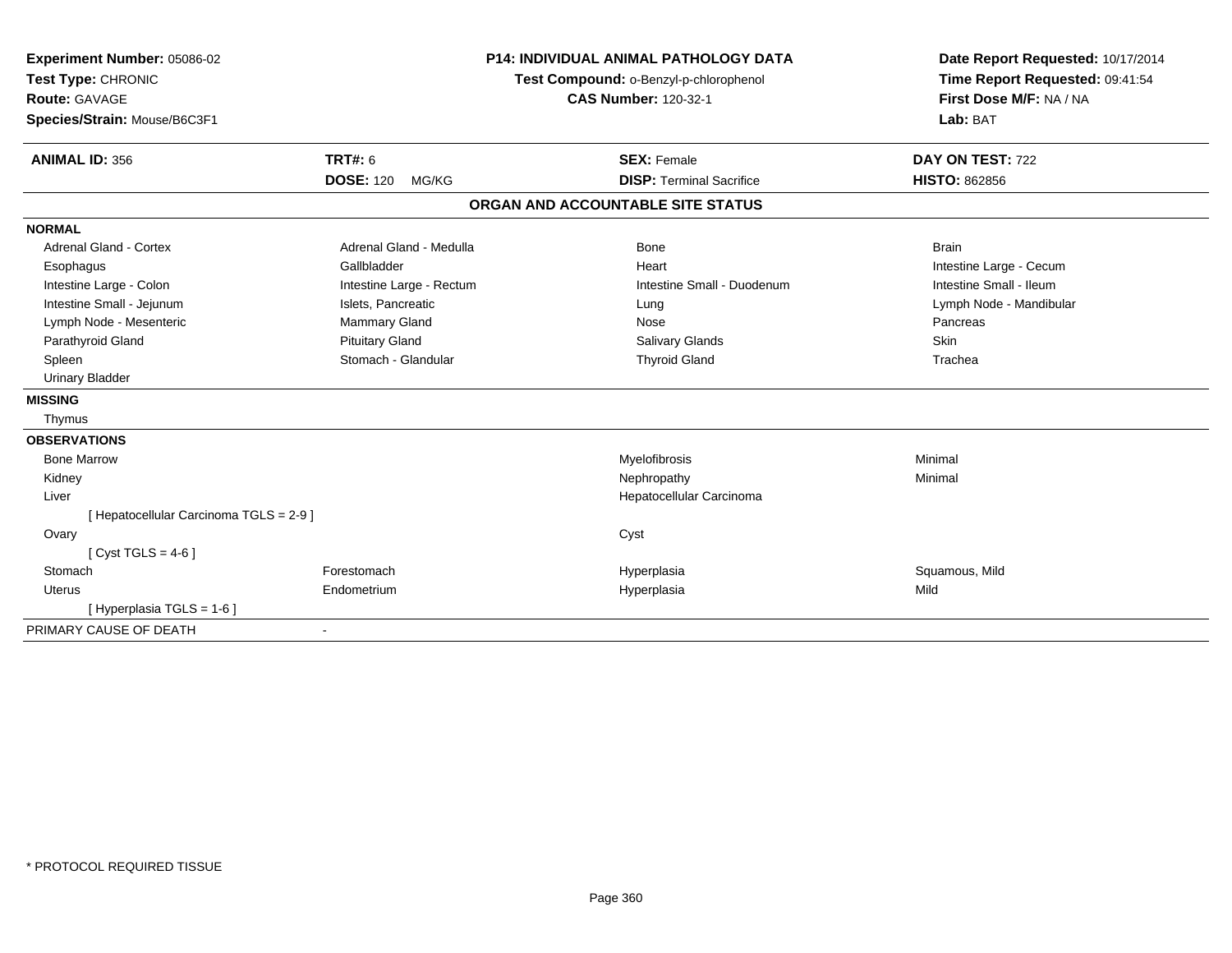| <b>Experiment Number: 05086-02</b><br><b>Test Type: CHRONIC</b><br><b>Route: GAVAGE</b><br>Species/Strain: Mouse/B6C3F1 |                                             | <b>P14: INDIVIDUAL ANIMAL PATHOLOGY DATA</b><br>Test Compound: o-Benzyl-p-chlorophenol<br><b>CAS Number: 120-32-1</b> | Date Report Requested: 10/17/2014<br>Time Report Requested: 09:41:54<br>First Dose M/F: NA / NA<br>Lab: BAT |
|-------------------------------------------------------------------------------------------------------------------------|---------------------------------------------|-----------------------------------------------------------------------------------------------------------------------|-------------------------------------------------------------------------------------------------------------|
| <b>ANIMAL ID: 357</b>                                                                                                   | <b>TRT#: 6</b><br><b>DOSE: 120</b><br>MG/KG | <b>SEX: Female</b><br><b>DISP:</b> Scheduled Sacrifice                                                                | DAY ON TEST: 456<br><b>HISTO: 862857</b>                                                                    |
| <b>OBSERVATIONS</b>                                                                                                     |                                             |                                                                                                                       |                                                                                                             |
| Kidney                                                                                                                  |                                             | Nephropathy                                                                                                           | Minimal                                                                                                     |
| PRIMARY CAUSE OF DEATH                                                                                                  |                                             |                                                                                                                       |                                                                                                             |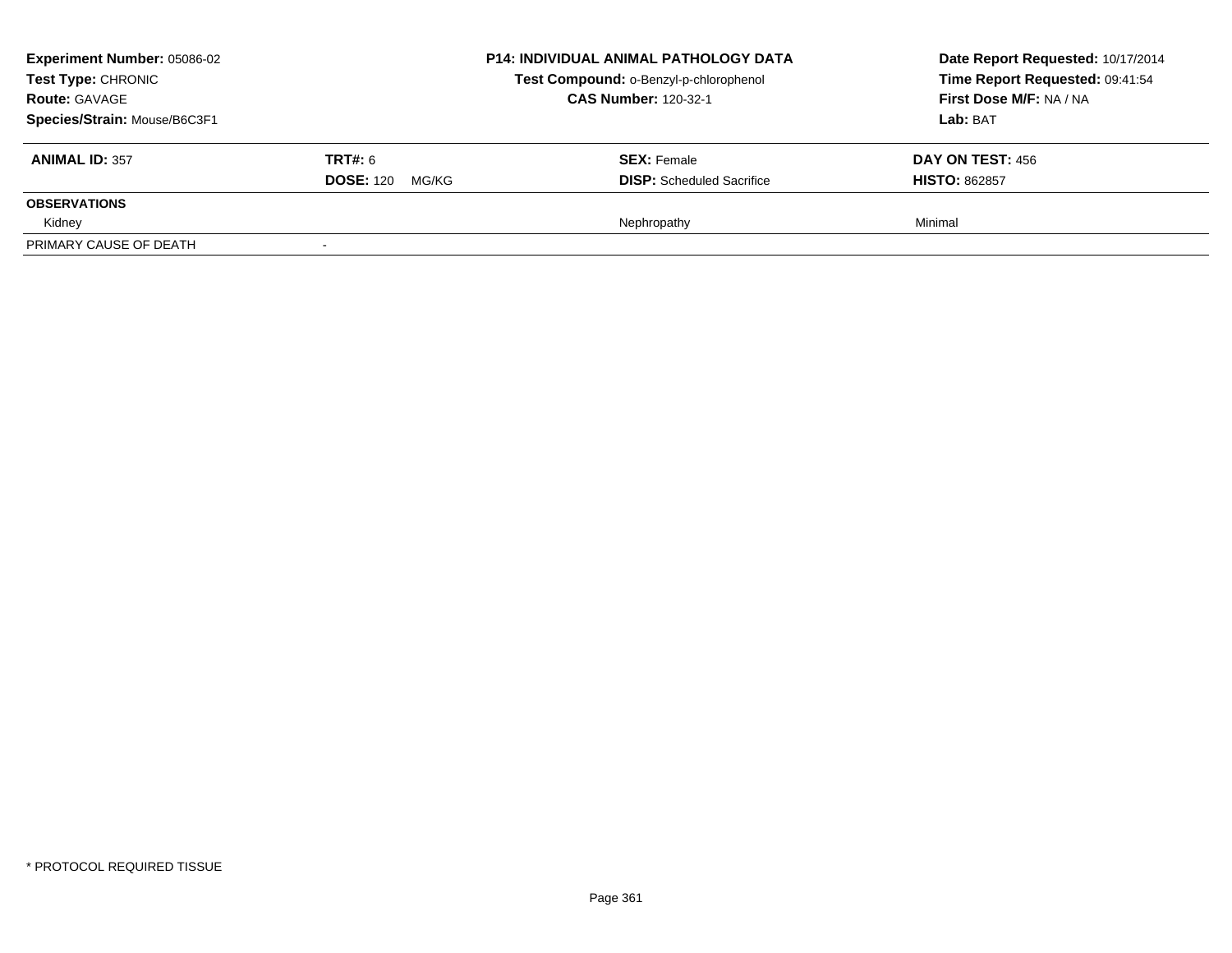| <b>Experiment Number: 05086-02</b> |                           | <b>P14: INDIVIDUAL ANIMAL PATHOLOGY DATA</b> | Date Report Requested: 10/17/2014 |  |
|------------------------------------|---------------------------|----------------------------------------------|-----------------------------------|--|
| Test Type: CHRONIC                 |                           | Test Compound: o-Benzyl-p-chlorophenol       | Time Report Requested: 09:41:54   |  |
| <b>Route: GAVAGE</b>               |                           | <b>CAS Number: 120-32-1</b>                  | First Dose M/F: NA / NA           |  |
| Species/Strain: Mouse/B6C3F1       |                           |                                              | Lab: BAT                          |  |
| <b>ANIMAL ID: 358</b>              | TRT#: 6                   | <b>SEX: Female</b>                           | DAY ON TEST: 93                   |  |
|                                    | <b>DOSE: 120</b><br>MG/KG | <b>DISP:</b> Scheduled Sacrifice             | HISTO:                            |  |
|                                    |                           | ORGAN AND ACCOUNTABLE SITE STATUS            |                                   |  |
| <b>NORMAL</b>                      |                           |                                              |                                   |  |
| Kidney                             |                           |                                              |                                   |  |
| PRIMARY CAUSE OF DEATH             |                           |                                              |                                   |  |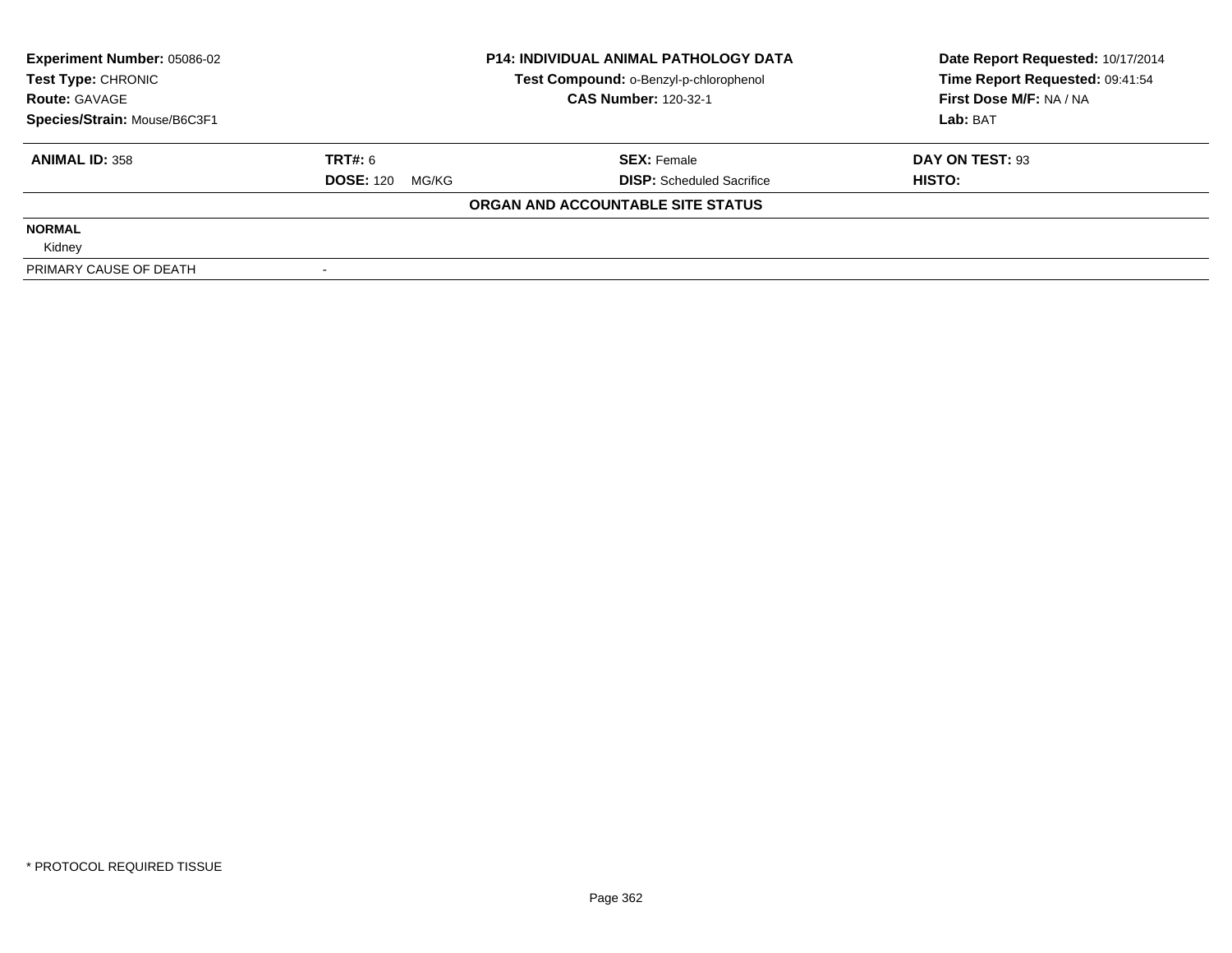| <b>Experiment Number: 05086-02</b><br><b>Test Type: CHRONIC</b><br><b>Route: GAVAGE</b><br>Species/Strain: Mouse/B6C3F1 |                                             | <b>P14: INDIVIDUAL ANIMAL PATHOLOGY DATA</b><br>Test Compound: o-Benzyl-p-chlorophenol<br><b>CAS Number: 120-32-1</b> | Date Report Requested: 10/17/2014<br>Time Report Requested: 09:41:54<br>First Dose M/F: NA / NA<br>Lab: BAT |
|-------------------------------------------------------------------------------------------------------------------------|---------------------------------------------|-----------------------------------------------------------------------------------------------------------------------|-------------------------------------------------------------------------------------------------------------|
| <b>ANIMAL ID: 359</b>                                                                                                   | <b>TRT#: 6</b><br><b>DOSE: 120</b><br>MG/KG | <b>SEX: Female</b><br><b>DISP:</b> Scheduled Sacrifice                                                                | DAY ON TEST: 455<br><b>HISTO: 862859</b>                                                                    |
| <b>OBSERVATIONS</b>                                                                                                     |                                             |                                                                                                                       |                                                                                                             |
| Kidney                                                                                                                  |                                             | Nephropathy                                                                                                           | Minimal                                                                                                     |
| PRIMARY CAUSE OF DEATH                                                                                                  |                                             |                                                                                                                       |                                                                                                             |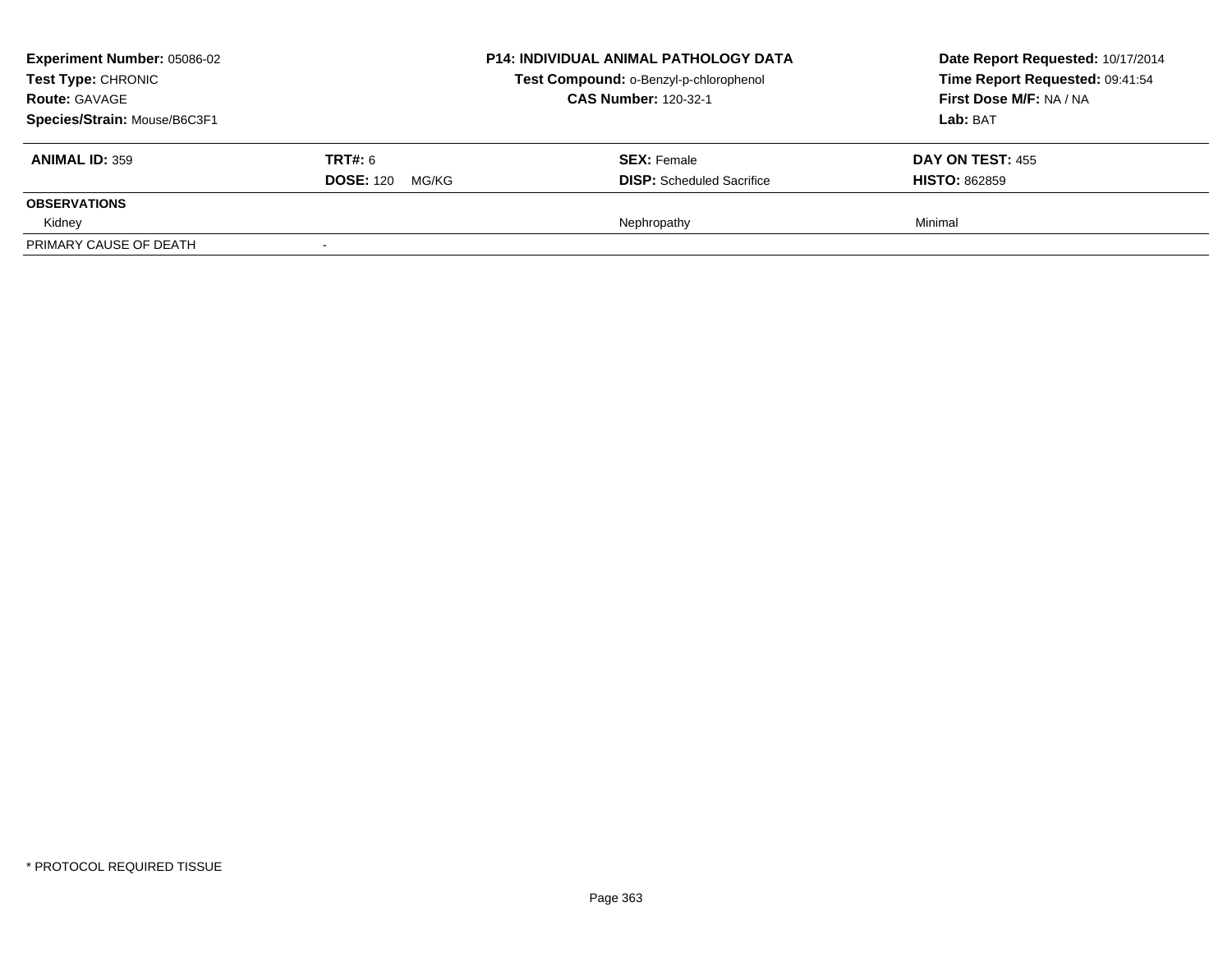| Experiment Number: 05086-02<br>Test Type: CHRONIC<br><b>Route: GAVAGE</b><br>Species/Strain: Mouse/B6C3F1 |                           | <b>P14: INDIVIDUAL ANIMAL PATHOLOGY DATA</b><br>Test Compound: o-Benzyl-p-chlorophenol<br><b>CAS Number: 120-32-1</b> | Date Report Requested: 10/17/2014<br>Time Report Requested: 09:41:54<br>First Dose M/F: NA / NA<br>Lab: BAT |
|-----------------------------------------------------------------------------------------------------------|---------------------------|-----------------------------------------------------------------------------------------------------------------------|-------------------------------------------------------------------------------------------------------------|
| <b>ANIMAL ID: 360</b>                                                                                     | TRT#: 6                   | <b>SEX: Female</b>                                                                                                    | DAY ON TEST: 17                                                                                             |
|                                                                                                           | <b>DOSE: 120</b><br>MG/KG | <b>DISP: Dosing Accident</b>                                                                                          | HISTO:                                                                                                      |
|                                                                                                           |                           | ORGAN AND ACCOUNTABLE SITE STATUS                                                                                     |                                                                                                             |
| <b>NORMAL</b>                                                                                             |                           |                                                                                                                       |                                                                                                             |
| <b>Adrenal Gland - Cortex</b>                                                                             | Adrenal Gland - Medulla   | <b>Bone</b>                                                                                                           | <b>Bone Marrow</b>                                                                                          |
| <b>Brain</b>                                                                                              | Gallbladder               | Heart                                                                                                                 | Intestine Large - Cecum                                                                                     |
| Intestine Large - Colon                                                                                   | Intestine Large - Rectum  | Intestine Small - Duodenum                                                                                            | Intestine Small - Ileum                                                                                     |
| Intestine Small - Jejunum                                                                                 | Islets, Pancreatic        | Kidney                                                                                                                | Liver                                                                                                       |
| Lymph Node - Mandibular                                                                                   | Lymph Node - Mesenteric   | Mammary Gland                                                                                                         | Ovary                                                                                                       |
| Pancreas                                                                                                  | Parathyroid Gland         | <b>Pituitary Gland</b>                                                                                                | Salivary Glands                                                                                             |
| Skin                                                                                                      | Spleen                    | Stomach - Forestomach                                                                                                 | Stomach - Glandular                                                                                         |
| Thymus                                                                                                    | <b>Thyroid Gland</b>      | Trachea                                                                                                               | <b>Urinary Bladder</b>                                                                                      |
| <b>Uterus</b>                                                                                             |                           |                                                                                                                       |                                                                                                             |
| <b>OBSERVATIONS</b>                                                                                       |                           |                                                                                                                       |                                                                                                             |
| Esophagus                                                                                                 |                           | Inflammation                                                                                                          | Chronic, Mild                                                                                               |
| Lung                                                                                                      |                           | Foreign Body                                                                                                          | Minimal                                                                                                     |
| Note: MINIMAL AMOUNT OF OIL IN LUNGS.                                                                     |                           |                                                                                                                       |                                                                                                             |
| Nose                                                                                                      |                           | Foreign Body                                                                                                          | Minimal                                                                                                     |
| Note: MINIMAL AMOUNT OF OIL IN NOSE.                                                                      |                           |                                                                                                                       |                                                                                                             |
| PRIMARY CAUSE OF DEATH                                                                                    |                           |                                                                                                                       |                                                                                                             |
| Animal Note: COD & THORACIC FLUID: GAVAGE ERROR.                                                          |                           |                                                                                                                       |                                                                                                             |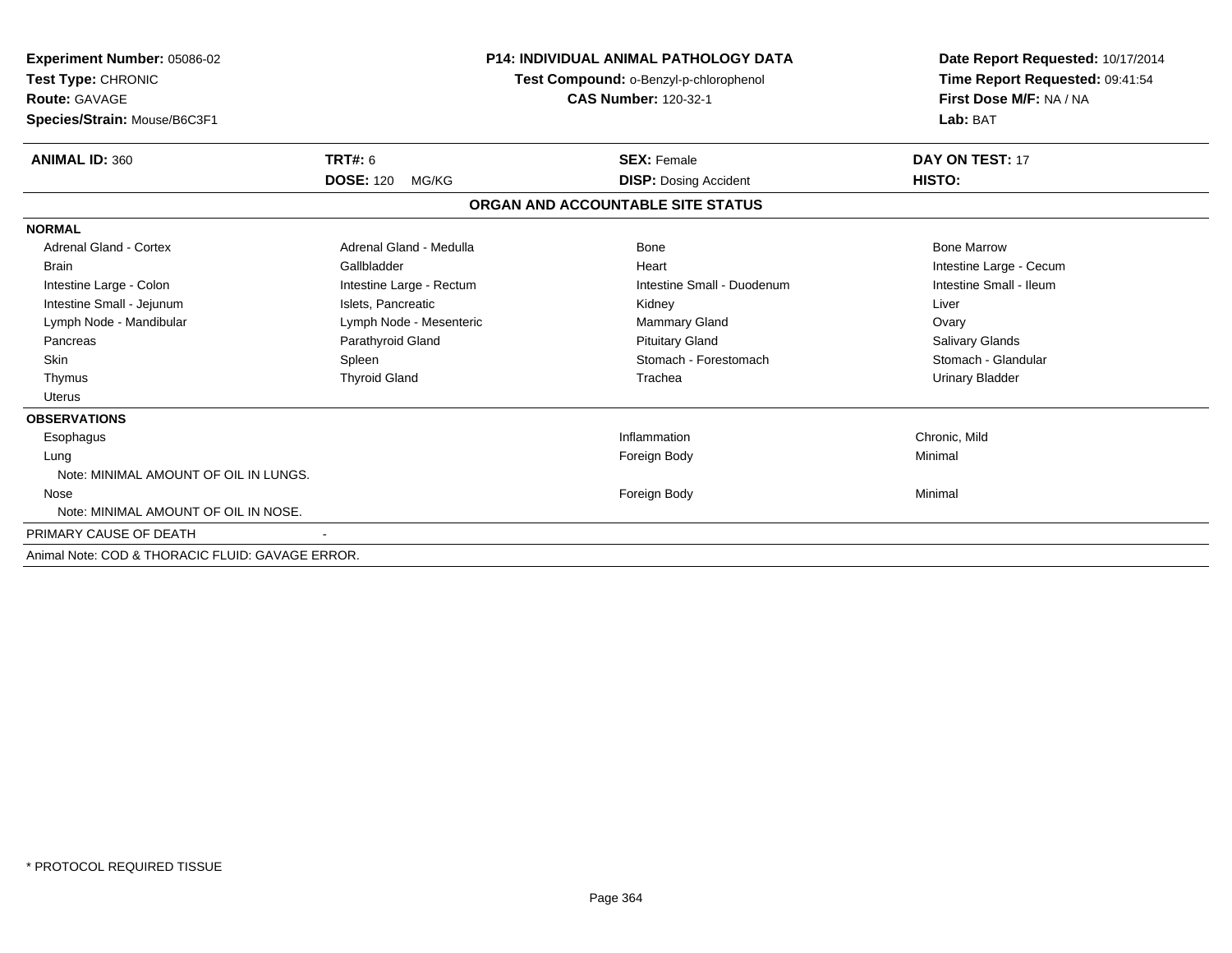| <b>Experiment Number: 05086-02</b> |                           | <b>P14: INDIVIDUAL ANIMAL PATHOLOGY DATA</b> | Date Report Requested: 10/17/2014 |  |
|------------------------------------|---------------------------|----------------------------------------------|-----------------------------------|--|
| Test Type: CHRONIC                 |                           | Test Compound: o-Benzyl-p-chlorophenol       | Time Report Requested: 09:41:54   |  |
| <b>Route: GAVAGE</b>               |                           | <b>CAS Number: 120-32-1</b>                  | First Dose M/F: NA / NA           |  |
| Species/Strain: Mouse/B6C3F1       |                           |                                              | Lab: BAT                          |  |
| <b>ANIMAL ID: 361</b>              | TRT#: 6                   | <b>SEX: Female</b>                           | DAY ON TEST: 93                   |  |
|                                    | <b>DOSE: 120</b><br>MG/KG | <b>DISP:</b> Scheduled Sacrifice             | HISTO:                            |  |
|                                    |                           | ORGAN AND ACCOUNTABLE SITE STATUS            |                                   |  |
| <b>NORMAL</b>                      |                           |                                              |                                   |  |
| Kidney                             |                           |                                              |                                   |  |
| PRIMARY CAUSE OF DEATH             |                           |                                              |                                   |  |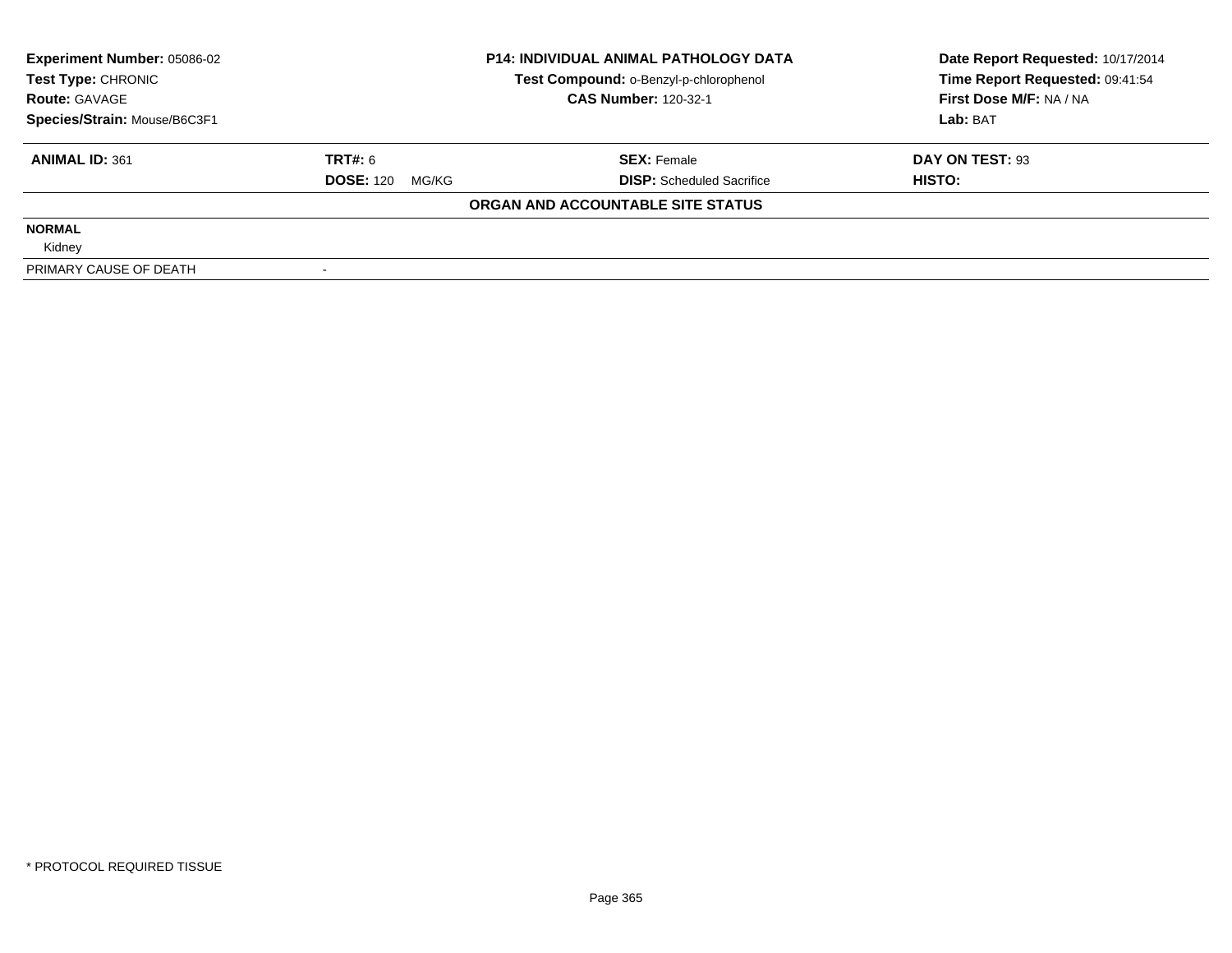| <b>Experiment Number: 05086-02</b><br><b>Test Type: CHRONIC</b><br><b>Route: GAVAGE</b><br>Species/Strain: Mouse/B6C3F1 |                           | <b>P14: INDIVIDUAL ANIMAL PATHOLOGY DATA</b><br>Test Compound: o-Benzyl-p-chlorophenol<br><b>CAS Number: 120-32-1</b> | Date Report Requested: 10/17/2014<br>Time Report Requested: 09:41:54<br>First Dose M/F: NA / NA<br>Lab: BAT |
|-------------------------------------------------------------------------------------------------------------------------|---------------------------|-----------------------------------------------------------------------------------------------------------------------|-------------------------------------------------------------------------------------------------------------|
| <b>ANIMAL ID: 362</b>                                                                                                   | <b>TRT#: 6</b>            | <b>SEX: Female</b>                                                                                                    | <b>DAY ON TEST: 455</b>                                                                                     |
|                                                                                                                         | <b>DOSE: 120</b><br>MG/KG | <b>DISP:</b> Scheduled Sacrifice                                                                                      | <b>HISTO: 862862</b>                                                                                        |
| <b>OBSERVATIONS</b>                                                                                                     |                           |                                                                                                                       |                                                                                                             |
| Kidney                                                                                                                  |                           | Nephropathy                                                                                                           | Minimal                                                                                                     |
| Uterus                                                                                                                  | Endometrium               | Hyperplasia                                                                                                           | Minimal                                                                                                     |
| [Hyperplasia TGLS = $1-6$ ]                                                                                             |                           |                                                                                                                       |                                                                                                             |
| PRIMARY CAUSE OF DEATH                                                                                                  |                           |                                                                                                                       |                                                                                                             |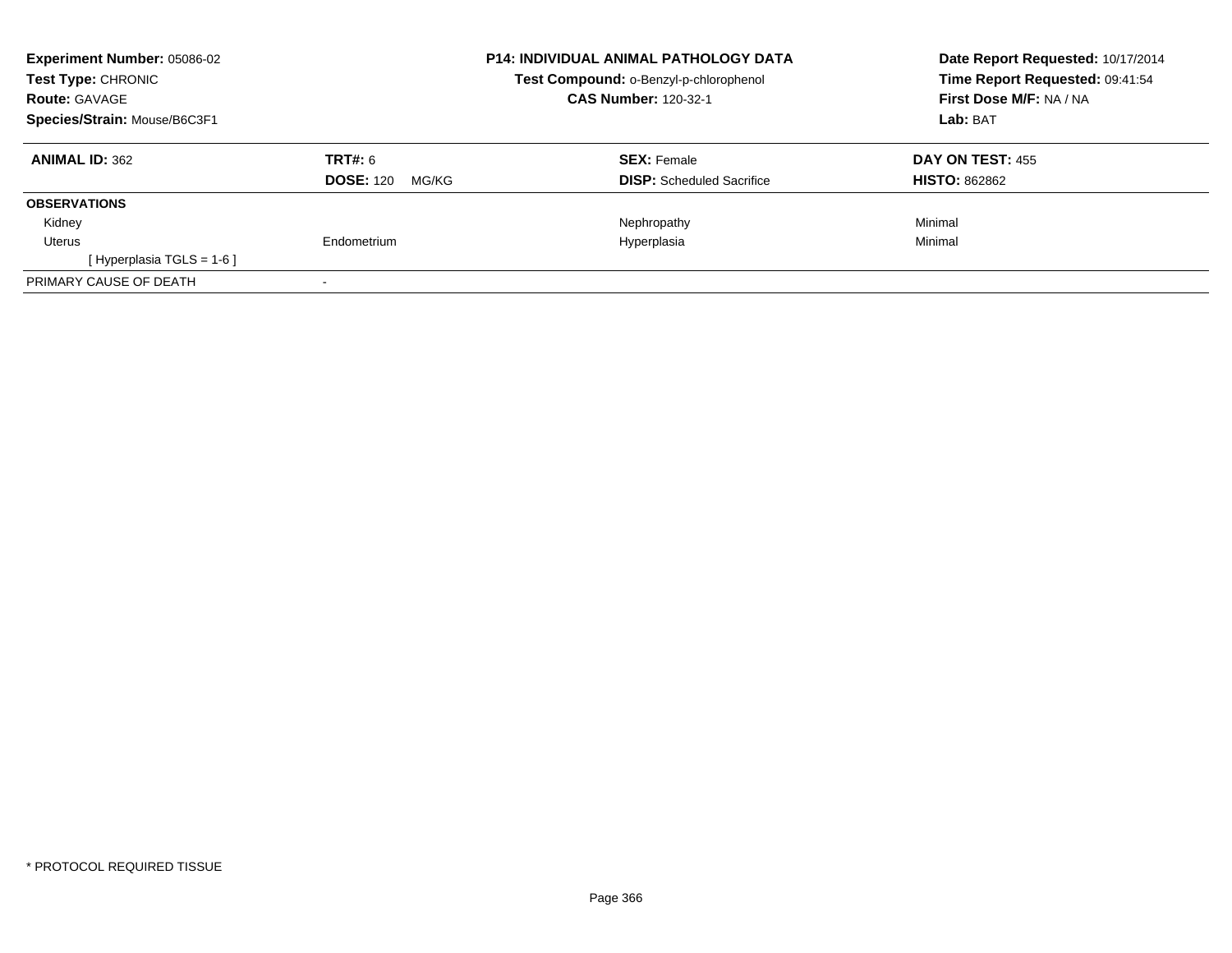| Experiment Number: 05086-02<br>Test Type: CHRONIC<br><b>Route: GAVAGE</b><br>Species/Strain: Mouse/B6C3F1 | <b>P14: INDIVIDUAL ANIMAL PATHOLOGY DATA</b><br>Test Compound: o-Benzyl-p-chlorophenol<br><b>CAS Number: 120-32-1</b> |                                   | Date Report Requested: 10/17/2014<br>Time Report Requested: 09:41:54<br>First Dose M/F: NA / NA<br>Lab: BAT |  |
|-----------------------------------------------------------------------------------------------------------|-----------------------------------------------------------------------------------------------------------------------|-----------------------------------|-------------------------------------------------------------------------------------------------------------|--|
| <b>ANIMAL ID: 363</b>                                                                                     | TRT#: 6                                                                                                               | <b>SEX: Female</b>                | DAY ON TEST: 722                                                                                            |  |
|                                                                                                           | <b>DOSE: 120</b><br>MG/KG                                                                                             | <b>DISP: Terminal Sacrifice</b>   | <b>HISTO: 862863</b>                                                                                        |  |
|                                                                                                           |                                                                                                                       | ORGAN AND ACCOUNTABLE SITE STATUS |                                                                                                             |  |
| <b>NORMAL</b>                                                                                             |                                                                                                                       |                                   |                                                                                                             |  |
| Adrenal Gland - Cortex                                                                                    | Adrenal Gland - Medulla                                                                                               | Bone                              | <b>Bone Marrow</b>                                                                                          |  |
| <b>Brain</b>                                                                                              | Esophagus                                                                                                             | Gallbladder                       | Heart                                                                                                       |  |
| Intestine Large - Cecum                                                                                   | Intestine Large - Colon                                                                                               | Intestine Large - Rectum          | Intestine Small - Duodenum                                                                                  |  |
| Intestine Small - Ileum                                                                                   | Intestine Small - Jejunum                                                                                             | Islets, Pancreatic                | Liver                                                                                                       |  |
| Lymph Node - Mandibular                                                                                   | Lymph Node - Mesenteric                                                                                               | Mammary Gland                     | Nose                                                                                                        |  |
| Ovary                                                                                                     | Pancreas                                                                                                              | Parathyroid Gland                 | <b>Pituitary Gland</b>                                                                                      |  |
| <b>Salivary Glands</b>                                                                                    | Skin                                                                                                                  | Spleen                            | Stomach - Forestomach                                                                                       |  |
| Stomach - Glandular                                                                                       | Thymus                                                                                                                | Trachea                           | <b>Urinary Bladder</b>                                                                                      |  |
| <b>OBSERVATIONS</b>                                                                                       |                                                                                                                       |                                   |                                                                                                             |  |
| Kidney                                                                                                    |                                                                                                                       | Nephropathy                       | Minimal                                                                                                     |  |
| Liver                                                                                                     |                                                                                                                       |                                   |                                                                                                             |  |
| Note: NO CORRESP LESION FOR LIVER FOCI SEEN AT TRIM                                                       |                                                                                                                       |                                   |                                                                                                             |  |
| Lung                                                                                                      |                                                                                                                       | Thrombosis                        |                                                                                                             |  |
| <b>Thyroid Gland</b>                                                                                      | Follicle                                                                                                              | Adenoma                           |                                                                                                             |  |
| Uterus                                                                                                    | Endometrium                                                                                                           | Hyperplasia                       | Minimal                                                                                                     |  |
| PRIMARY CAUSE OF DEATH                                                                                    |                                                                                                                       |                                   |                                                                                                             |  |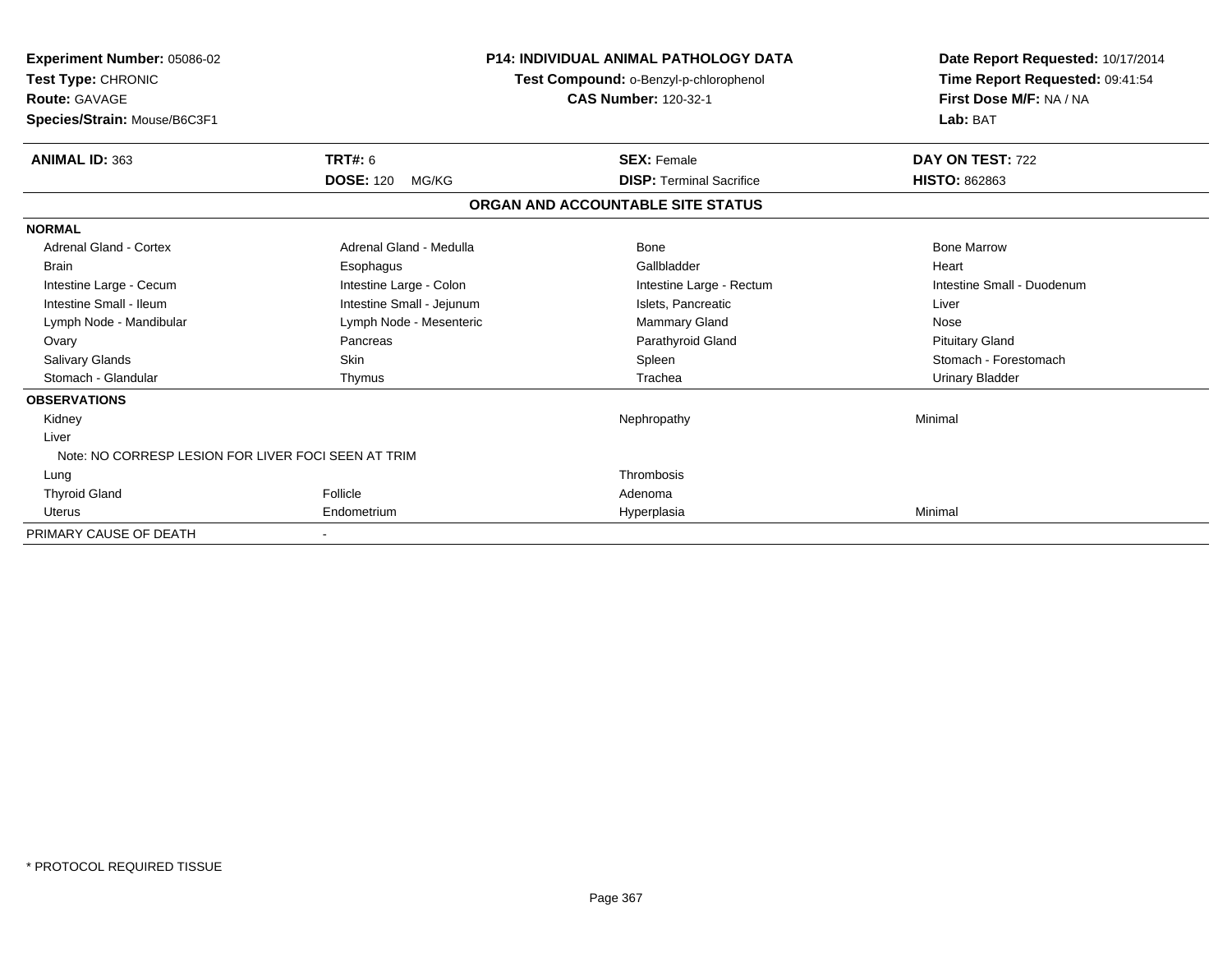| Experiment Number: 05086-02<br>Test Type: CHRONIC<br><b>Route: GAVAGE</b><br>Species/Strain: Mouse/B6C3F1 |                           | P14: INDIVIDUAL ANIMAL PATHOLOGY DATA<br>Test Compound: o-Benzyl-p-chlorophenol<br><b>CAS Number: 120-32-1</b> | Date Report Requested: 10/17/2014<br>Time Report Requested: 09:41:54<br>First Dose M/F: NA / NA<br>Lab: BAT |  |
|-----------------------------------------------------------------------------------------------------------|---------------------------|----------------------------------------------------------------------------------------------------------------|-------------------------------------------------------------------------------------------------------------|--|
| <b>ANIMAL ID: 364</b>                                                                                     | <b>TRT#: 6</b>            | <b>SEX: Female</b>                                                                                             | DAY ON TEST: 722                                                                                            |  |
|                                                                                                           | <b>DOSE: 120</b><br>MG/KG | <b>DISP: Terminal Sacrifice</b>                                                                                | <b>HISTO: 862864</b>                                                                                        |  |
|                                                                                                           |                           | ORGAN AND ACCOUNTABLE SITE STATUS                                                                              |                                                                                                             |  |
| <b>NORMAL</b>                                                                                             |                           |                                                                                                                |                                                                                                             |  |
| <b>Adrenal Gland - Cortex</b>                                                                             | Adrenal Gland - Medulla   | <b>Bone</b>                                                                                                    | <b>Bone Marrow</b>                                                                                          |  |
| <b>Brain</b>                                                                                              | Esophagus                 | Gallbladder                                                                                                    | Heart                                                                                                       |  |
| Intestine Large - Cecum                                                                                   | Intestine Large - Colon   | Intestine Large - Rectum                                                                                       | Intestine Small - Duodenum                                                                                  |  |
| Intestine Small - Ileum                                                                                   | Intestine Small - Jejunum | Islets, Pancreatic                                                                                             | Lymph Node - Mandibular                                                                                     |  |
| Lymph Node - Mesenteric                                                                                   | Mammary Gland             | Nose                                                                                                           | Ovary                                                                                                       |  |
| Parathyroid Gland                                                                                         | <b>Pituitary Gland</b>    | Salivary Glands                                                                                                | <b>Skin</b>                                                                                                 |  |
| Stomach - Glandular                                                                                       | <b>Thyroid Gland</b>      | Trachea                                                                                                        | <b>Urinary Bladder</b>                                                                                      |  |
| <b>OBSERVATIONS</b>                                                                                       |                           |                                                                                                                |                                                                                                             |  |
| Kidney                                                                                                    |                           | Nephropathy                                                                                                    | Minimal                                                                                                     |  |
| Liver                                                                                                     |                           | Hepatocellular Adenoma                                                                                         | Multiple                                                                                                    |  |
| Note: HEPATOCLR ADEN<br>$TGLs = 3,4-10+11$                                                                |                           |                                                                                                                |                                                                                                             |  |
| Lung                                                                                                      |                           | Alveolar/Bronchiolar Carcinoma                                                                                 |                                                                                                             |  |
| Note: ALV BRON CARC<br>$TGLs = 7-2$                                                                       |                           |                                                                                                                |                                                                                                             |  |
| Mesentery                                                                                                 |                           | Hemangiosarcoma                                                                                                |                                                                                                             |  |
| Note: HEMANGIOSARC<br>$TGLs = 2-8$                                                                        |                           |                                                                                                                |                                                                                                             |  |
| Pancreas                                                                                                  |                           | Inflammation                                                                                                   | Chronic, Minimal                                                                                            |  |
| Spleen                                                                                                    |                           | Hemangiosarcoma                                                                                                |                                                                                                             |  |
|                                                                                                           |                           | Lymphoma Malignant Undifferentiated Cell Type                                                                  |                                                                                                             |  |
| Stomach                                                                                                   | Forestomach               | Hyperplasia                                                                                                    | Squamous, Minimal                                                                                           |  |
|                                                                                                           | Forestomach               | Ulcer                                                                                                          | Mild                                                                                                        |  |
| Note: ULCER<br>$TGLs = 5-9$                                                                               |                           |                                                                                                                |                                                                                                             |  |
| Thymus                                                                                                    |                           | Lymphoma Malignant Undifferentiated Cell Type                                                                  |                                                                                                             |  |
| Note: LYMPH MAL UNDF TGLs = 6-7                                                                           |                           |                                                                                                                |                                                                                                             |  |
| Uterus                                                                                                    | Endometrium               | Hyperplasia                                                                                                    | Moderate                                                                                                    |  |
| Note: HYPERPLASIA<br>$TGLs = 1-6+12$                                                                      |                           |                                                                                                                |                                                                                                             |  |
| PRIMARY CAUSE OF DEATH                                                                                    |                           |                                                                                                                |                                                                                                             |  |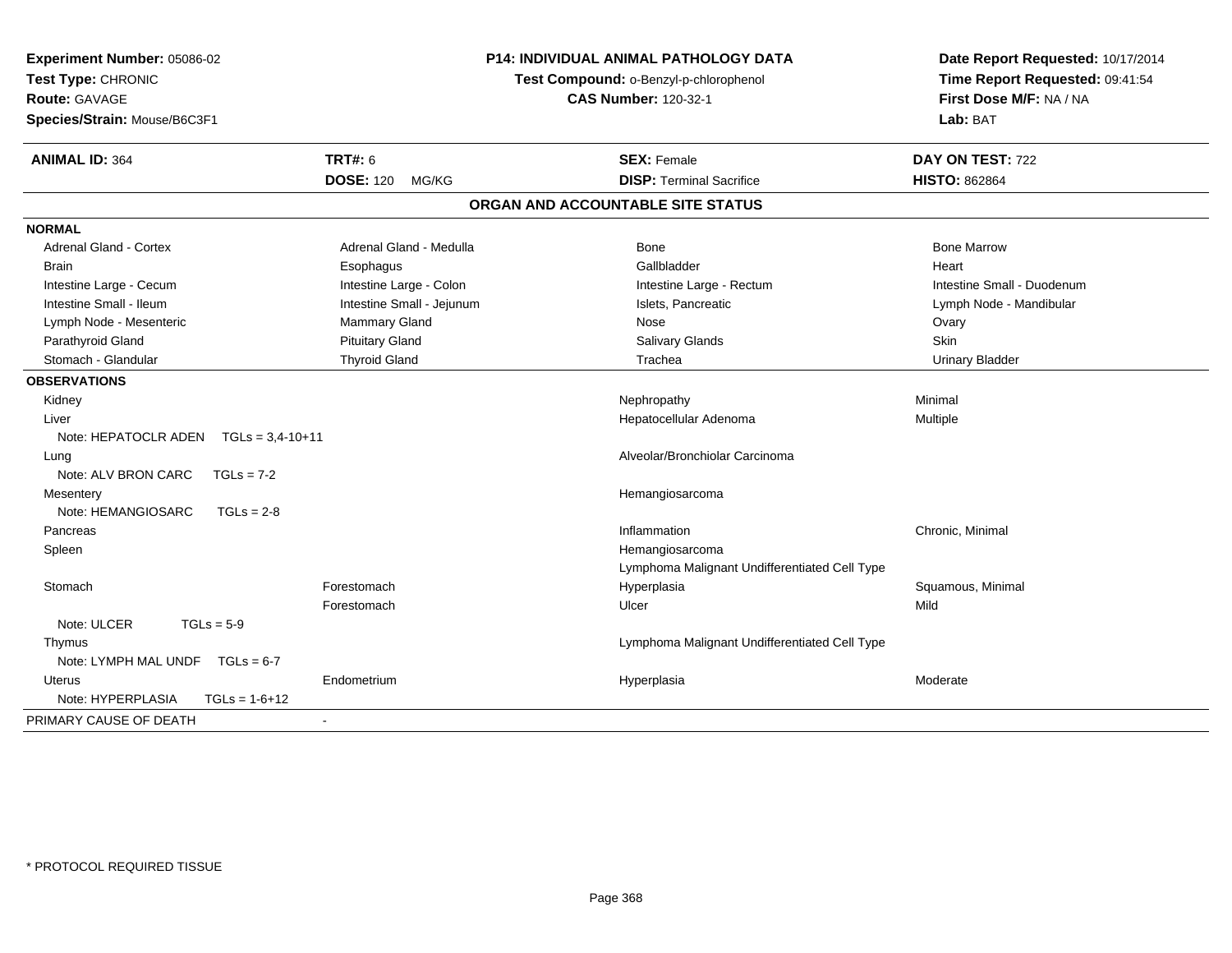| Experiment Number: 05086-02<br>Test Type: CHRONIC<br><b>Route: GAVAGE</b><br>Species/Strain: Mouse/B6C3F1 |                | <b>P14: INDIVIDUAL ANIMAL PATHOLOGY DATA</b><br>Test Compound: o-Benzyl-p-chlorophenol<br><b>CAS Number: 120-32-1</b> |  | Date Report Requested: 10/17/2014<br>Time Report Requested: 09:41:54<br>First Dose M/F: NA / NA<br>Lab: BAT |                         |
|-----------------------------------------------------------------------------------------------------------|----------------|-----------------------------------------------------------------------------------------------------------------------|--|-------------------------------------------------------------------------------------------------------------|-------------------------|
| <b>ANIMAL ID: 365</b>                                                                                     |                | TRT#: 6                                                                                                               |  | <b>SEX: Female</b>                                                                                          | DAY ON TEST: 722        |
|                                                                                                           |                | <b>DOSE: 120</b><br>MG/KG                                                                                             |  | <b>DISP: Terminal Sacrifice</b>                                                                             | <b>HISTO: 862865</b>    |
|                                                                                                           |                |                                                                                                                       |  | ORGAN AND ACCOUNTABLE SITE STATUS                                                                           |                         |
| <b>NORMAL</b>                                                                                             |                |                                                                                                                       |  |                                                                                                             |                         |
| Adrenal Gland - Cortex                                                                                    |                | Adrenal Gland - Medulla                                                                                               |  | <b>Bone Marrow</b>                                                                                          | <b>Brain</b>            |
| Esophagus                                                                                                 |                | Gallbladder                                                                                                           |  | Heart                                                                                                       | Intestine Large - Cecum |
| Intestine Large - Colon                                                                                   |                | Intestine Large - Rectum                                                                                              |  | Intestine Small - Duodenum                                                                                  | Intestine Small - Ileum |
| Intestine Small - Jejunum                                                                                 |                | Islets. Pancreatic                                                                                                    |  | Liver                                                                                                       | Lung                    |
| Lymph Node - Mandibular                                                                                   |                | Lymph Node - Mesenteric                                                                                               |  | <b>Mammary Gland</b>                                                                                        | Nose                    |
| Ovary                                                                                                     |                | Pancreas                                                                                                              |  | Parathyroid Gland                                                                                           | <b>Salivary Glands</b>  |
| <b>Skin</b>                                                                                               |                | Spleen                                                                                                                |  | Stomach - Forestomach                                                                                       | Stomach - Glandular     |
| Thymus                                                                                                    |                | <b>Thyroid Gland</b>                                                                                                  |  | Trachea                                                                                                     | <b>Urinary Bladder</b>  |
| <b>OBSERVATIONS</b>                                                                                       |                |                                                                                                                       |  |                                                                                                             |                         |
| Bone                                                                                                      |                |                                                                                                                       |  | Fibrous Osteodystrophy                                                                                      | Mild                    |
| Kidney                                                                                                    |                |                                                                                                                       |  | Nephropathy                                                                                                 | Mild                    |
| <b>Pituitary Gland</b>                                                                                    |                | <b>Pars Distalis</b>                                                                                                  |  | Hyperplasia                                                                                                 | Mild                    |
| <b>Uterus</b>                                                                                             |                | Endometrium                                                                                                           |  | Hyperplasia                                                                                                 | Moderate                |
| Note: HYPERPLASIA                                                                                         | $TGLs = 1-6+8$ |                                                                                                                       |  |                                                                                                             |                         |
| PRIMARY CAUSE OF DEATH                                                                                    |                |                                                                                                                       |  |                                                                                                             |                         |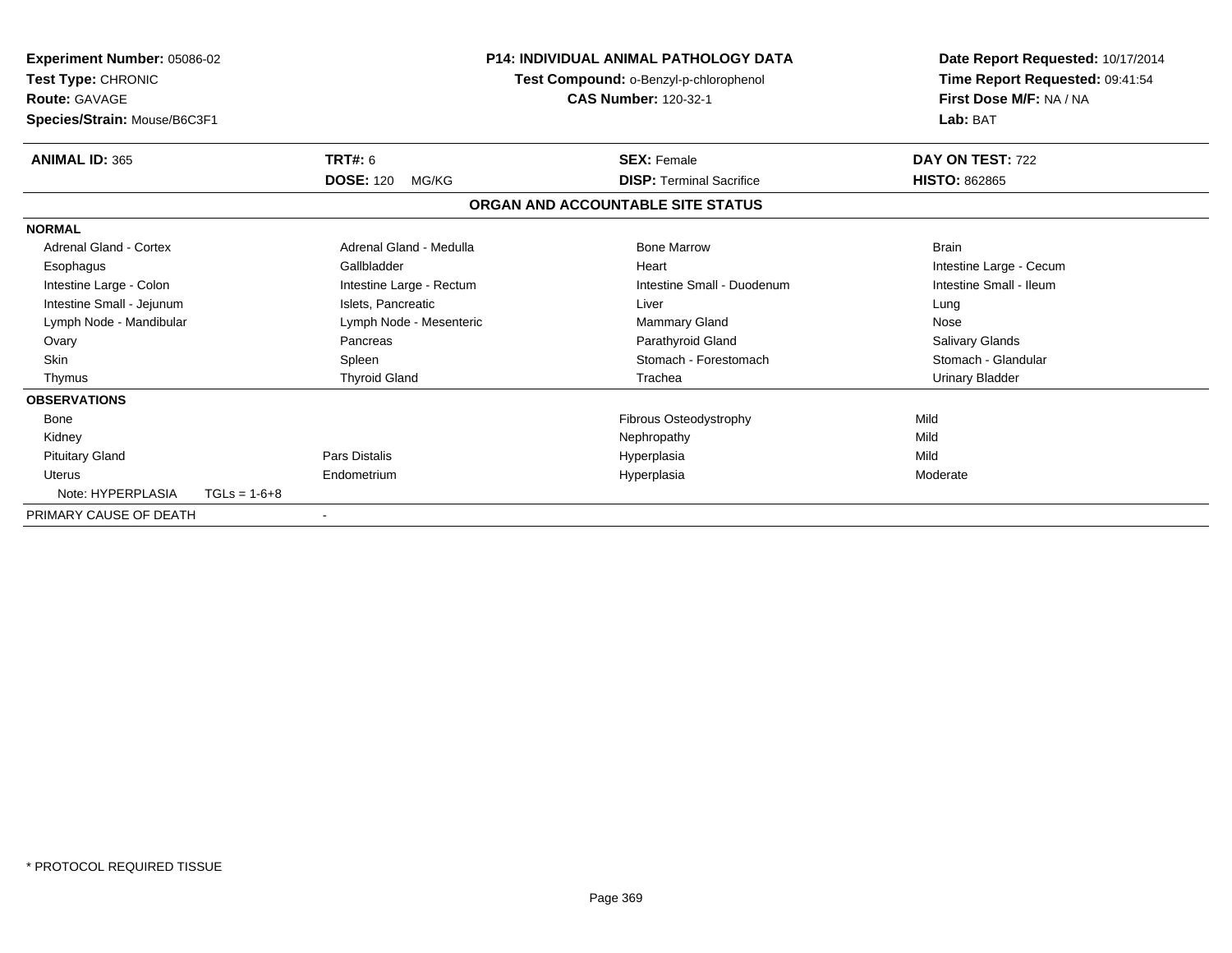| Experiment Number: 05086-02<br>Test Type: CHRONIC<br>Route: GAVAGE | <b>P14: INDIVIDUAL ANIMAL PATHOLOGY DATA</b><br>Test Compound: o-Benzyl-p-chlorophenol<br><b>CAS Number: 120-32-1</b> |                                   | Date Report Requested: 10/17/2014<br>Time Report Requested: 09:41:54<br>First Dose M/F: NA / NA |  |
|--------------------------------------------------------------------|-----------------------------------------------------------------------------------------------------------------------|-----------------------------------|-------------------------------------------------------------------------------------------------|--|
| Species/Strain: Mouse/B6C3F1                                       |                                                                                                                       |                                   | Lab: BAT                                                                                        |  |
| <b>ANIMAL ID: 366</b>                                              | <b>TRT#: 6</b>                                                                                                        | <b>SEX: Female</b>                | DAY ON TEST: 722                                                                                |  |
|                                                                    | <b>DOSE: 120</b><br>MG/KG                                                                                             | <b>DISP: Terminal Sacrifice</b>   | <b>HISTO: 862866</b>                                                                            |  |
|                                                                    |                                                                                                                       | ORGAN AND ACCOUNTABLE SITE STATUS |                                                                                                 |  |
| <b>NORMAL</b>                                                      |                                                                                                                       |                                   |                                                                                                 |  |
| Adrenal Gland - Cortex                                             | Adrenal Gland - Medulla                                                                                               | <b>Bone Marrow</b>                | <b>Brain</b>                                                                                    |  |
| Esophagus                                                          | Gallbladder                                                                                                           | Heart                             | Intestine Large - Cecum                                                                         |  |
| Intestine Large - Colon                                            | Intestine Large - Rectum                                                                                              | Intestine Small - Duodenum        | Intestine Small - Ileum                                                                         |  |
| Intestine Small - Jejunum                                          | Islets, Pancreatic                                                                                                    | Lung                              | Lymph Node - Mandibular                                                                         |  |
| Lymph Node - Mesenteric                                            | Mammary Gland                                                                                                         | Nose                              | Ovary                                                                                           |  |
| Pancreas                                                           | Parathyroid Gland                                                                                                     | <b>Pituitary Gland</b>            | Salivary Glands                                                                                 |  |
| <b>Skin</b>                                                        | Spleen                                                                                                                | Stomach - Forestomach             | Stomach - Glandular                                                                             |  |
| Thymus                                                             | <b>Thyroid Gland</b>                                                                                                  | Trachea                           | <b>Urinary Bladder</b>                                                                          |  |
| <b>Uterus</b>                                                      |                                                                                                                       |                                   |                                                                                                 |  |
| <b>OBSERVATIONS</b>                                                |                                                                                                                       |                                   |                                                                                                 |  |
| Bone                                                               |                                                                                                                       | Fibrous Osteodystrophy            | Minimal                                                                                         |  |
| <b>Clitoral Gland</b>                                              | Duct                                                                                                                  | <b>Dilatation</b>                 | Moderate                                                                                        |  |
| Note: DILATATION<br>$TGLs = 1-9$                                   |                                                                                                                       |                                   |                                                                                                 |  |
| Kidney                                                             |                                                                                                                       | Nephropathy                       | Mild                                                                                            |  |
| Liver                                                              |                                                                                                                       | Hepatocellular Adenoma            | Multiple                                                                                        |  |
| Note: HEPATOCLR ADEN $TGLs = 2,3,4,5,6-1+2$                        |                                                                                                                       |                                   |                                                                                                 |  |
| Stomach                                                            |                                                                                                                       |                                   |                                                                                                 |  |
| Note: STOMACH SEEN AT NECROPSY                                     |                                                                                                                       |                                   |                                                                                                 |  |
| Note: NO CORRESP LESION FOR IRREGULAR, WHITE LESIONS OF            |                                                                                                                       |                                   |                                                                                                 |  |
| PRIMARY CAUSE OF DEATH                                             |                                                                                                                       |                                   |                                                                                                 |  |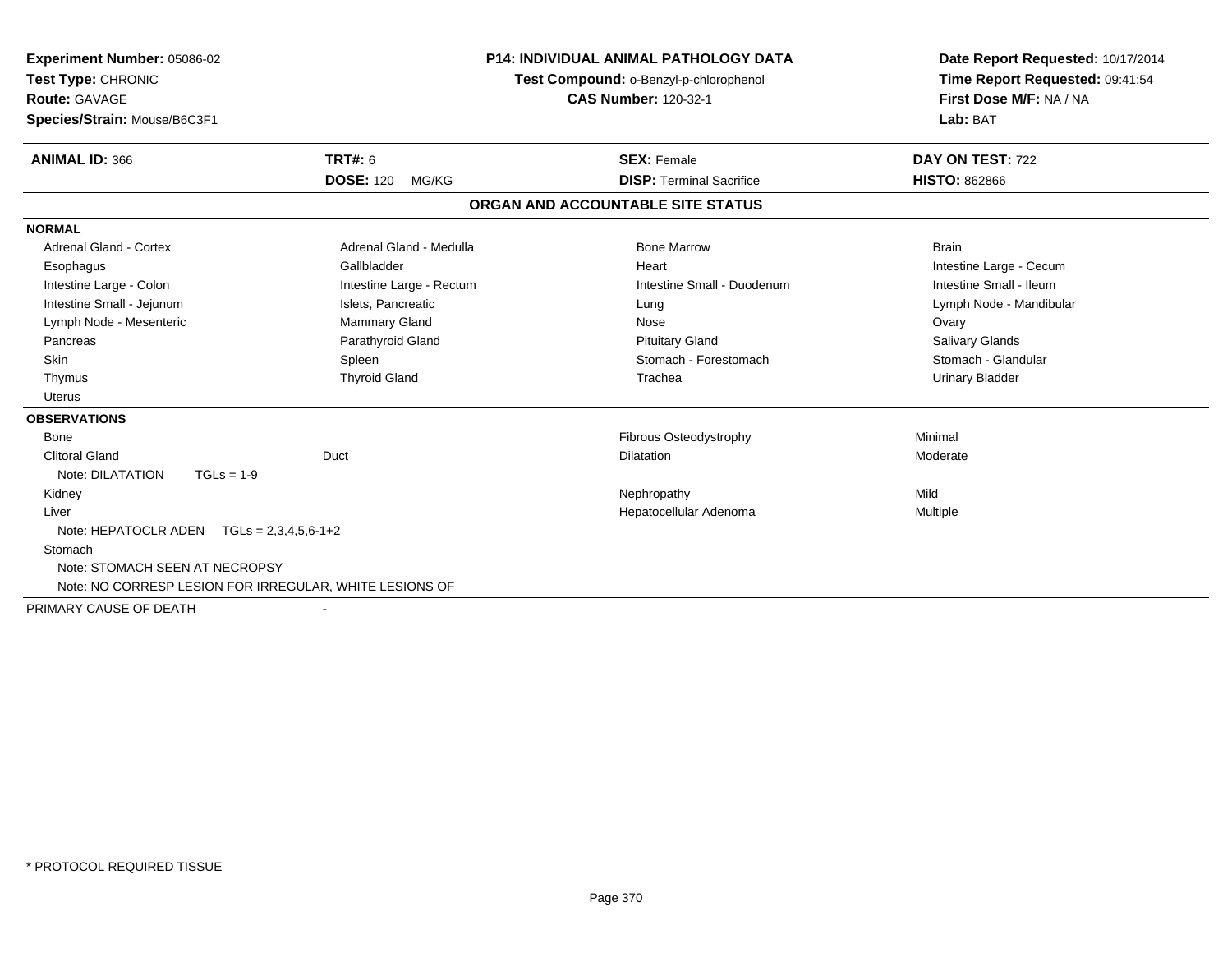| <b>Experiment Number: 05086-02</b><br>Test Type: CHRONIC<br><b>Route: GAVAGE</b><br>Species/Strain: Mouse/B6C3F1 |                           | <b>P14: INDIVIDUAL ANIMAL PATHOLOGY DATA</b><br>Test Compound: o-Benzyl-p-chlorophenol<br><b>CAS Number: 120-32-1</b> | Date Report Requested: 10/17/2014<br>Time Report Requested: 09:41:54<br>First Dose M/F: NA / NA<br>Lab: BAT |
|------------------------------------------------------------------------------------------------------------------|---------------------------|-----------------------------------------------------------------------------------------------------------------------|-------------------------------------------------------------------------------------------------------------|
| <b>ANIMAL ID: 367</b>                                                                                            | TRT#: 6                   | <b>SEX: Female</b>                                                                                                    | DAY ON TEST: 10                                                                                             |
|                                                                                                                  | <b>DOSE: 120</b><br>MG/KG | <b>DISP:</b> Dosing Accident                                                                                          | HISTO:                                                                                                      |
|                                                                                                                  |                           | ORGAN AND ACCOUNTABLE SITE STATUS                                                                                     |                                                                                                             |
| <b>NORMAL</b>                                                                                                    |                           |                                                                                                                       |                                                                                                             |
| <b>Adrenal Gland - Cortex</b>                                                                                    | Adrenal Gland - Medulla   | <b>Bone</b>                                                                                                           | <b>Bone Marrow</b>                                                                                          |
| <b>Brain</b>                                                                                                     | Gallbladder               | Heart                                                                                                                 | Intestine Large - Cecum                                                                                     |
| Intestine Large - Colon                                                                                          | Intestine Large - Rectum  | Intestine Small - Duodenum                                                                                            | Intestine Small - Ileum                                                                                     |
| Intestine Small - Jejunum                                                                                        | Islets, Pancreatic        | Kidney                                                                                                                | Liver                                                                                                       |
| Lymph Node - Mandibular                                                                                          | Lymph Node - Mesenteric   | <b>Mammary Gland</b>                                                                                                  | Ovary                                                                                                       |
| Pancreas                                                                                                         | Parathyroid Gland         | <b>Pituitary Gland</b>                                                                                                | <b>Salivary Glands</b>                                                                                      |
| <b>Skin</b>                                                                                                      | Spleen                    | Stomach - Forestomach                                                                                                 | Stomach - Glandular                                                                                         |
| Thymus                                                                                                           | <b>Thyroid Gland</b>      | Trachea                                                                                                               | <b>Urinary Bladder</b>                                                                                      |
| <b>Uterus</b>                                                                                                    |                           |                                                                                                                       |                                                                                                             |
| <b>OBSERVATIONS</b>                                                                                              |                           |                                                                                                                       |                                                                                                             |
| Esophagus                                                                                                        |                           | Foreign Body                                                                                                          | Moderate                                                                                                    |
| Note: MODERATE AMOUNT OF OIL IN ESOPHAGUS.                                                                       |                           |                                                                                                                       |                                                                                                             |
| Lung                                                                                                             |                           | Foreign Body                                                                                                          | Marked                                                                                                      |
| Note: MARKED AMOUNT OF OIL IN LUNGS.                                                                             |                           |                                                                                                                       |                                                                                                             |
| Nose                                                                                                             |                           | Foreign Body                                                                                                          | Moderate                                                                                                    |
| Note: MODERATE AMOUNT OF OIL IN NOSE.                                                                            |                           |                                                                                                                       |                                                                                                             |
| PRIMARY CAUSE OF DEATH                                                                                           |                           |                                                                                                                       |                                                                                                             |
| Animal Note: COD: GAVAGE ERROR.                                                                                  |                           |                                                                                                                       |                                                                                                             |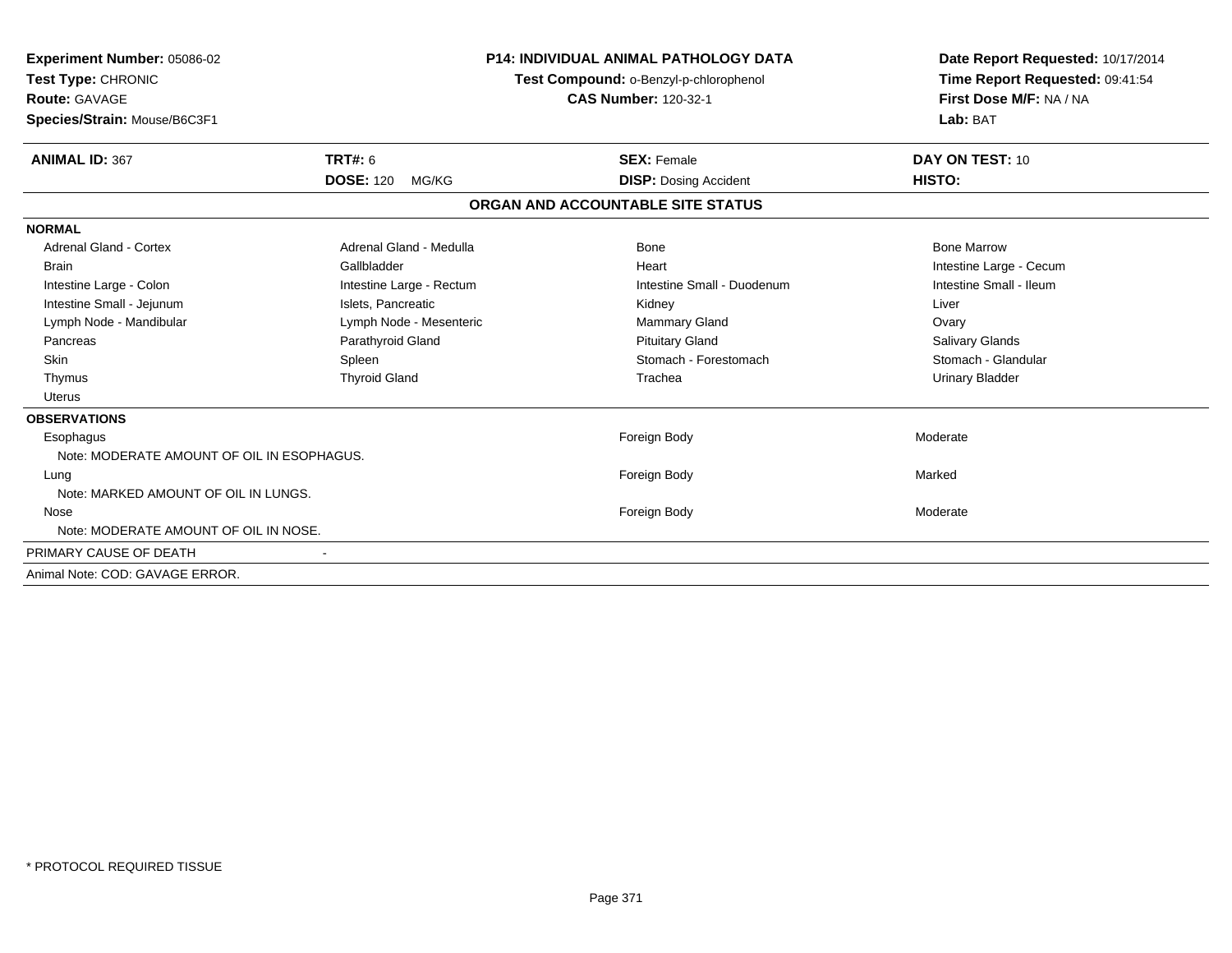| <b>Experiment Number: 05086-02</b> |                           | <b>P14: INDIVIDUAL ANIMAL PATHOLOGY DATA</b> | Date Report Requested: 10/17/2014 |  |
|------------------------------------|---------------------------|----------------------------------------------|-----------------------------------|--|
| Test Type: CHRONIC                 |                           | Test Compound: o-Benzyl-p-chlorophenol       | Time Report Requested: 09:41:54   |  |
| <b>Route: GAVAGE</b>               |                           | <b>CAS Number: 120-32-1</b>                  | First Dose M/F: NA / NA           |  |
| Species/Strain: Mouse/B6C3F1       |                           |                                              | Lab: BAT                          |  |
| <b>ANIMAL ID: 368</b>              | TRT#: 6                   | <b>SEX: Female</b>                           | DAY ON TEST: 93                   |  |
|                                    | <b>DOSE: 120</b><br>MG/KG | <b>DISP:</b> Scheduled Sacrifice             | HISTO:                            |  |
|                                    |                           | ORGAN AND ACCOUNTABLE SITE STATUS            |                                   |  |
| <b>NORMAL</b>                      |                           |                                              |                                   |  |
| Kidney                             |                           |                                              |                                   |  |
| PRIMARY CAUSE OF DEATH             |                           |                                              |                                   |  |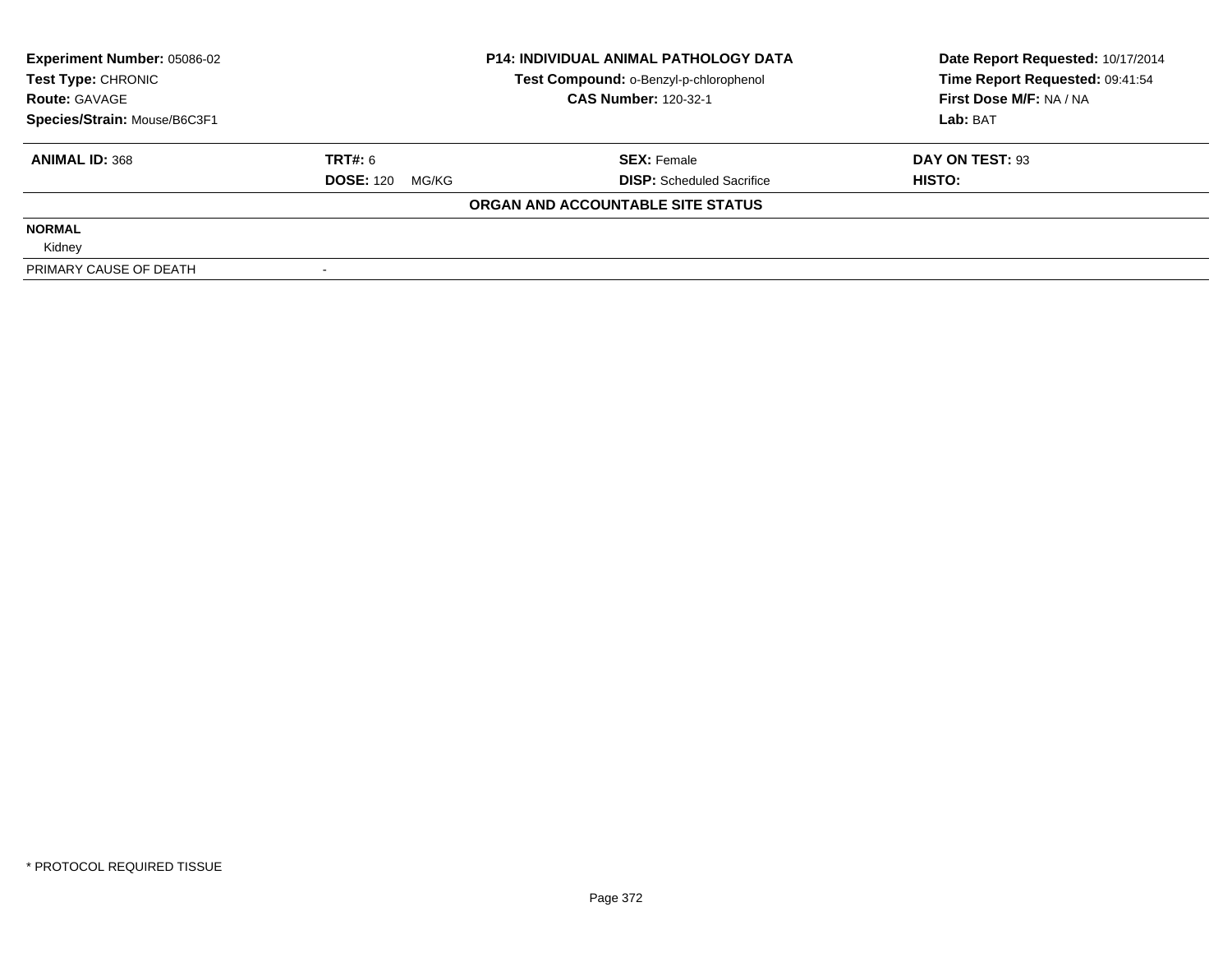| <b>Experiment Number: 05086-02</b><br><b>Test Type: CHRONIC</b><br><b>Route: GAVAGE</b><br>Species/Strain: Mouse/B6C3F1 |                                             | <b>P14: INDIVIDUAL ANIMAL PATHOLOGY DATA</b><br>Test Compound: o-Benzyl-p-chlorophenol<br><b>CAS Number: 120-32-1</b> | Date Report Requested: 10/17/2014<br>Time Report Requested: 09:41:54<br>First Dose M/F: NA / NA<br>Lab: BAT |
|-------------------------------------------------------------------------------------------------------------------------|---------------------------------------------|-----------------------------------------------------------------------------------------------------------------------|-------------------------------------------------------------------------------------------------------------|
| <b>ANIMAL ID: 369</b>                                                                                                   | <b>TRT#:</b> 6<br><b>DOSE: 120</b><br>MG/KG | <b>SEX:</b> Female<br><b>DISP:</b> Scheduled Sacrifice                                                                | DAY ON TEST: 93<br><b>HISTO:</b>                                                                            |
| <b>OBSERVATIONS</b>                                                                                                     |                                             |                                                                                                                       |                                                                                                             |
| Kidney                                                                                                                  |                                             | Nephropathy                                                                                                           | Minimal                                                                                                     |
| PRIMARY CAUSE OF DEATH                                                                                                  |                                             |                                                                                                                       |                                                                                                             |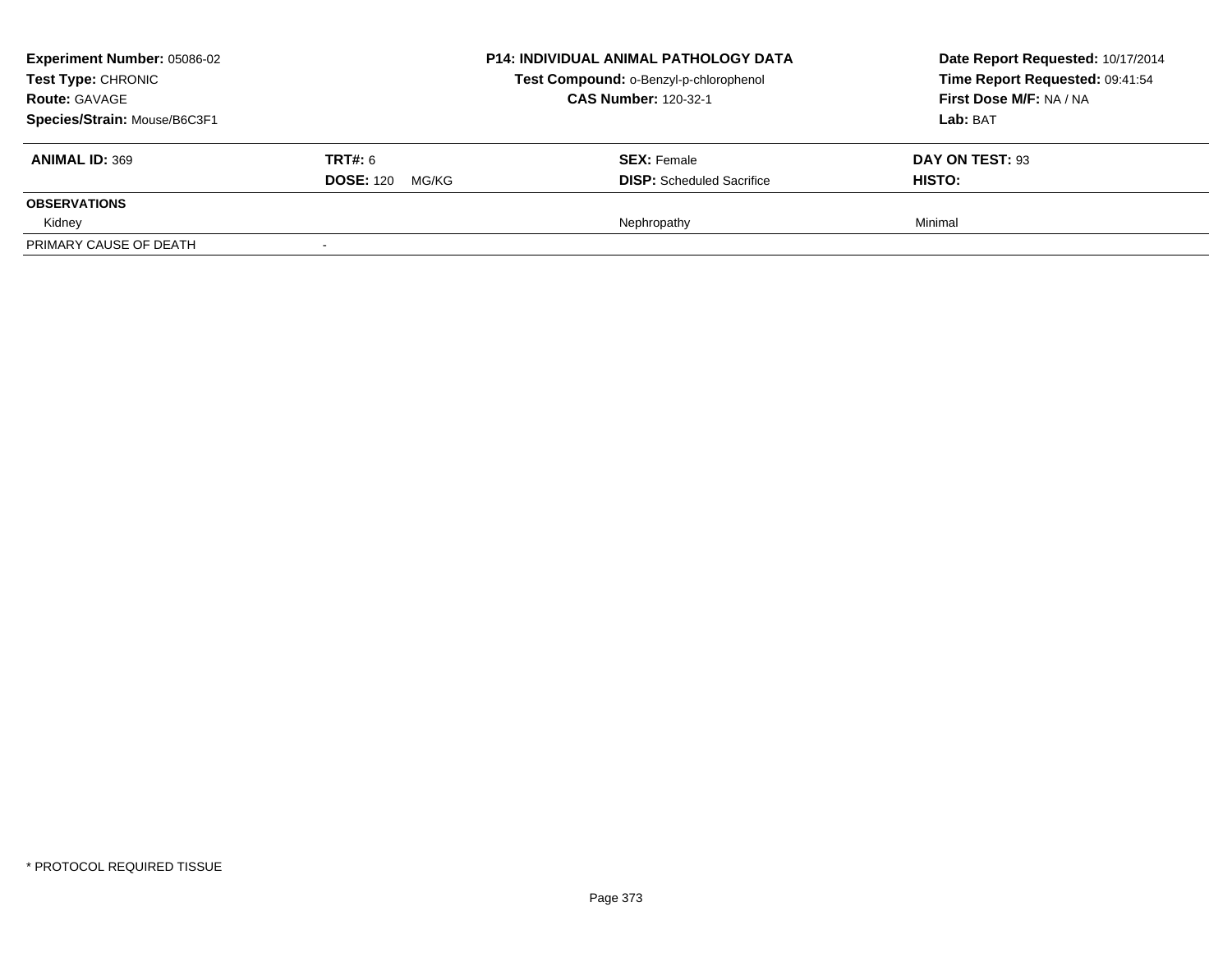| Experiment Number: 05086-02<br>Test Type: CHRONIC<br><b>Route: GAVAGE</b> |                           | <b>P14: INDIVIDUAL ANIMAL PATHOLOGY DATA</b><br>Test Compound: o-Benzyl-p-chlorophenol<br><b>CAS Number: 120-32-1</b> | Date Report Requested: 10/17/2014<br>Time Report Requested: 09:41:54<br>First Dose M/F: NA / NA |  |
|---------------------------------------------------------------------------|---------------------------|-----------------------------------------------------------------------------------------------------------------------|-------------------------------------------------------------------------------------------------|--|
| Species/Strain: Mouse/B6C3F1                                              |                           |                                                                                                                       | Lab: BAT                                                                                        |  |
| <b>ANIMAL ID: 370</b>                                                     | <b>TRT#:</b> 6            | <b>SEX: Female</b>                                                                                                    | DAY ON TEST: 456                                                                                |  |
|                                                                           | <b>DOSE: 120</b><br>MG/KG | <b>DISP:</b> Scheduled Sacrifice                                                                                      | <b>HISTO: 862870</b>                                                                            |  |
|                                                                           |                           | ORGAN AND ACCOUNTABLE SITE STATUS                                                                                     |                                                                                                 |  |
| <b>NORMAL</b>                                                             |                           |                                                                                                                       |                                                                                                 |  |
| Stomach - Forestomach                                                     |                           |                                                                                                                       |                                                                                                 |  |
| <b>OBSERVATIONS</b>                                                       |                           |                                                                                                                       |                                                                                                 |  |
| Kidney                                                                    |                           | Nephropathy                                                                                                           | Minimal                                                                                         |  |
| Stomach                                                                   | Glandular, Mucosa         | Mineralization                                                                                                        | Minimal                                                                                         |  |
| PRIMARY CAUSE OF DEATH                                                    |                           |                                                                                                                       |                                                                                                 |  |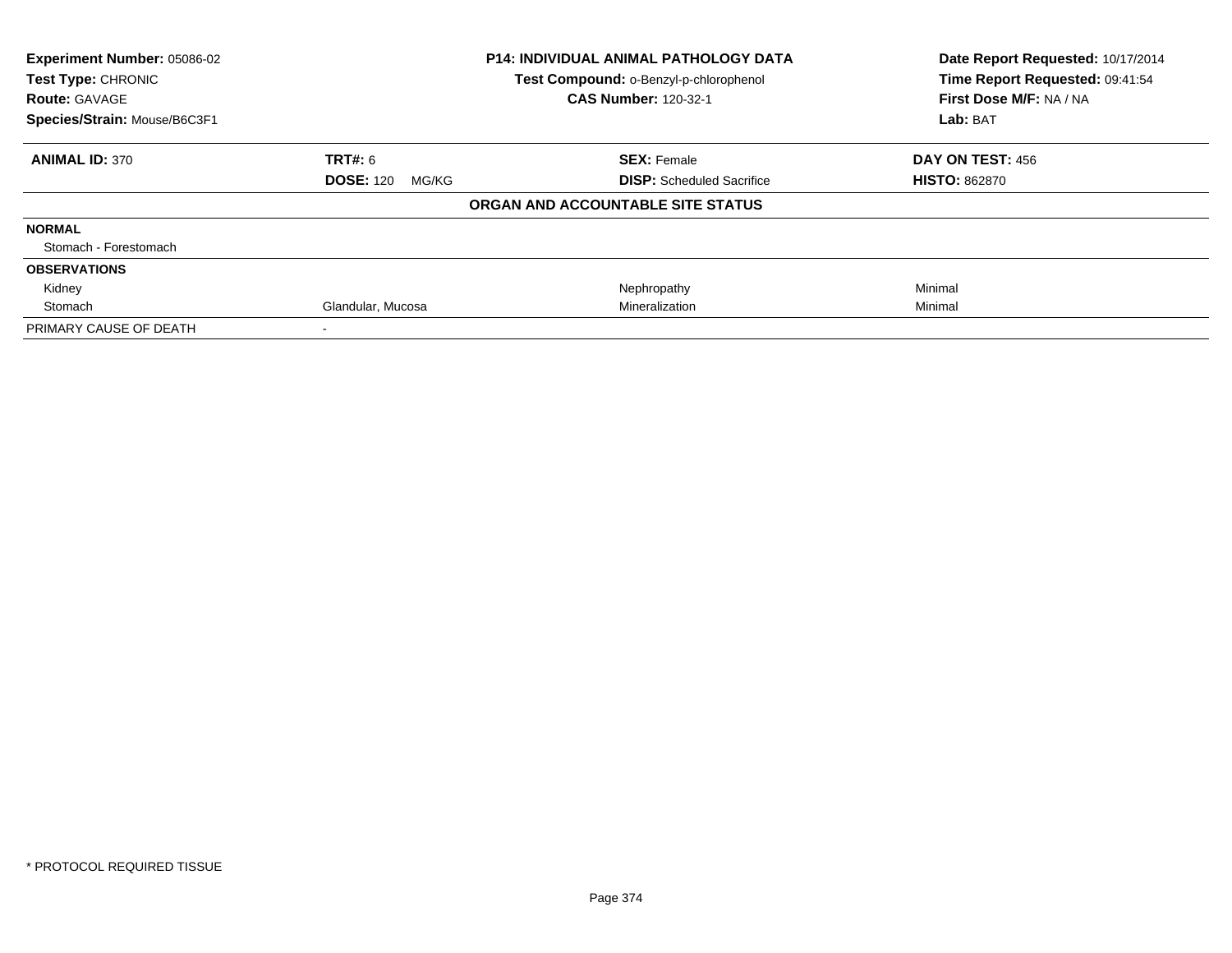| Experiment Number: 05086-02<br>Test Type: CHRONIC |                                           | <b>P14: INDIVIDUAL ANIMAL PATHOLOGY DATA</b><br>Test Compound: o-Benzyl-p-chlorophenol | Date Report Requested: 10/17/2014<br>Time Report Requested: 09:41:54 |
|---------------------------------------------------|-------------------------------------------|----------------------------------------------------------------------------------------|----------------------------------------------------------------------|
| <b>Route: GAVAGE</b>                              |                                           | <b>CAS Number: 120-32-1</b>                                                            | First Dose M/F: NA / NA                                              |
| Species/Strain: Mouse/B6C3F1                      |                                           |                                                                                        | Lab: BAT                                                             |
| <b>ANIMAL ID: 371</b>                             | <b>TRT#: 6</b>                            | <b>SEX: Female</b>                                                                     | DAY ON TEST: 722                                                     |
|                                                   | <b>DOSE: 120</b><br>MG/KG                 | <b>DISP: Terminal Sacrifice</b>                                                        | <b>HISTO: 862871</b>                                                 |
|                                                   |                                           | ORGAN AND ACCOUNTABLE SITE STATUS                                                      |                                                                      |
| <b>NORMAL</b>                                     |                                           |                                                                                        |                                                                      |
| Adrenal Gland - Cortex                            | Adrenal Gland - Medulla                   | <b>Bone</b>                                                                            | <b>Bone Marrow</b>                                                   |
| <b>Brain</b>                                      | Esophagus                                 | Gallbladder                                                                            | Heart                                                                |
| Intestine Large - Cecum                           | Intestine Large - Colon                   | Intestine Large - Rectum                                                               | Intestine Small - Duodenum                                           |
| Intestine Small - Ileum                           | Intestine Small - Jejunum                 | Lung                                                                                   | Lymph Node - Mesenteric                                              |
| <b>Mammary Gland</b>                              | Nose                                      | Ovary                                                                                  | Pancreas                                                             |
| Parathyroid Gland                                 | <b>Pituitary Gland</b>                    | Salivary Glands                                                                        | Skin                                                                 |
| Spleen                                            | Stomach - Forestomach                     | Stomach - Glandular                                                                    | Thymus                                                               |
| <b>Thyroid Gland</b>                              | Trachea                                   | <b>Urinary Bladder</b>                                                                 |                                                                      |
| <b>MISSING</b>                                    |                                           |                                                                                        |                                                                      |
| Lymph Node - Mandibular                           |                                           |                                                                                        |                                                                      |
| <b>OBSERVATIONS</b>                               |                                           |                                                                                        |                                                                      |
| Islets, Pancreatic                                |                                           | Hyperplasia                                                                            | Moderate                                                             |
| Kidney                                            |                                           | Nephropathy                                                                            | Mild                                                                 |
| Note: NEPHROPATHY                                 | $TGLs = 3-1$                              |                                                                                        |                                                                      |
| Liver                                             |                                           | Hepatocellular Adenoma                                                                 | Multiple                                                             |
|                                                   | [ Hepatocellular Adenoma TGLS = 1,2-1+8 ] |                                                                                        |                                                                      |
| <b>Uterus</b>                                     | Endometrium                               | Hyperplasia                                                                            | Minimal                                                              |
| PRIMARY CAUSE OF DEATH                            |                                           |                                                                                        |                                                                      |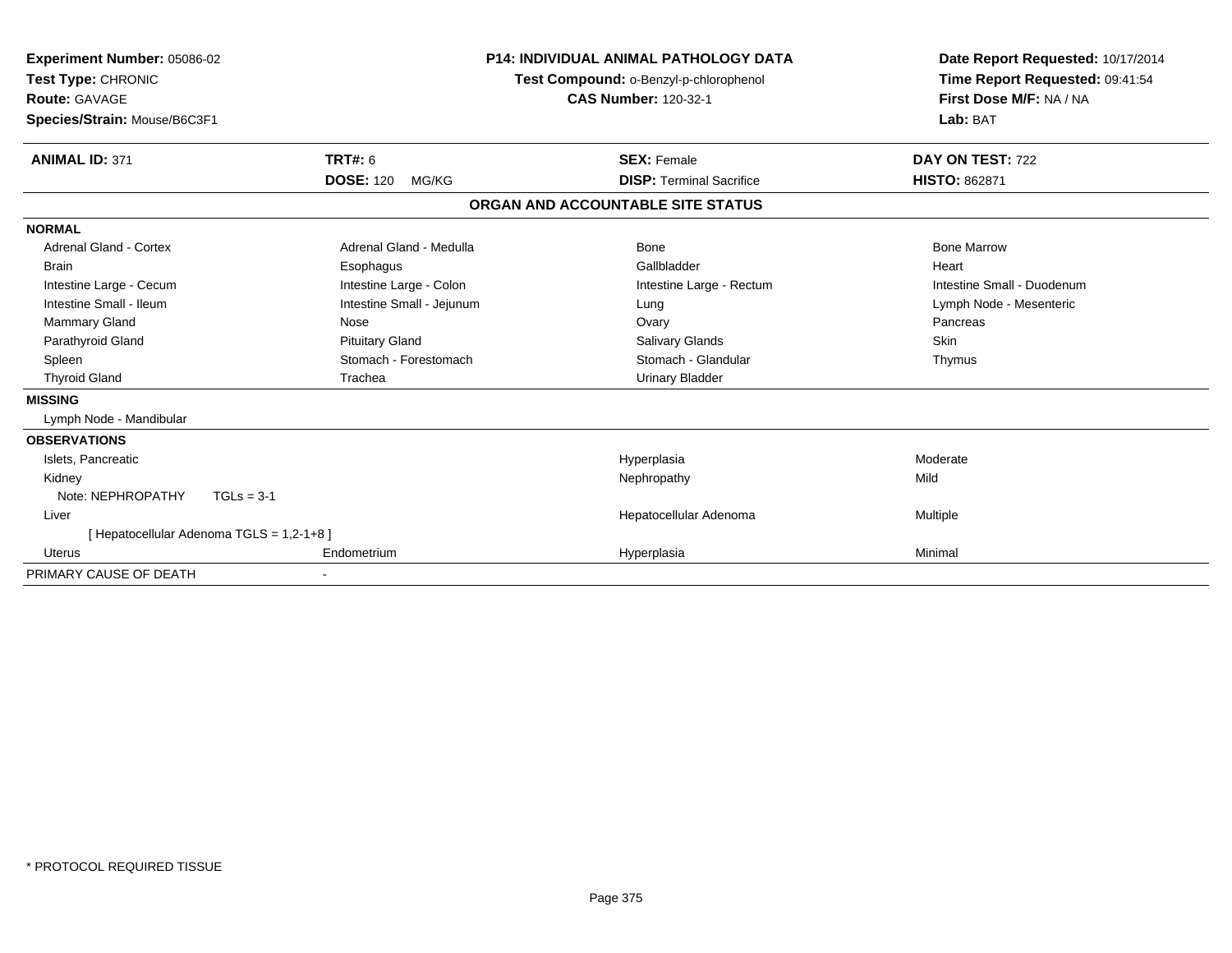| Experiment Number: 05086-02<br>Test Type: CHRONIC<br><b>Route: GAVAGE</b><br>Species/Strain: Mouse/B6C3F1 |                           | <b>P14: INDIVIDUAL ANIMAL PATHOLOGY DATA</b><br>Test Compound: o-Benzyl-p-chlorophenol<br><b>CAS Number: 120-32-1</b> | Date Report Requested: 10/17/2014<br>Time Report Requested: 09:41:54<br>First Dose M/F: NA / NA<br>Lab: BAT |  |
|-----------------------------------------------------------------------------------------------------------|---------------------------|-----------------------------------------------------------------------------------------------------------------------|-------------------------------------------------------------------------------------------------------------|--|
| <b>ANIMAL ID: 372</b>                                                                                     | <b>TRT#: 6</b>            | <b>SEX: Female</b>                                                                                                    | DAY ON TEST: 724                                                                                            |  |
|                                                                                                           | <b>DOSE: 120</b><br>MG/KG | <b>DISP: Terminal Sacrifice</b>                                                                                       | <b>HISTO: 862872</b>                                                                                        |  |
|                                                                                                           |                           | ORGAN AND ACCOUNTABLE SITE STATUS                                                                                     |                                                                                                             |  |
| <b>NORMAL</b>                                                                                             |                           |                                                                                                                       |                                                                                                             |  |
| Adrenal Gland - Cortex                                                                                    | Adrenal Gland - Medulla   | <b>Bone</b>                                                                                                           | <b>Bone Marrow</b>                                                                                          |  |
| Esophagus                                                                                                 | Gallbladder               | Heart                                                                                                                 | Intestine Large - Cecum                                                                                     |  |
| Intestine Large - Colon                                                                                   | Intestine Large - Rectum  | Intestine Small - Duodenum                                                                                            | Intestine Small - Ileum                                                                                     |  |
| Intestine Small - Jejunum                                                                                 | Islets, Pancreatic        | Lung                                                                                                                  | Lymph Node - Mandibular                                                                                     |  |
| Lymph Node - Mesenteric                                                                                   | Mammary Gland             | Nose                                                                                                                  | Ovary                                                                                                       |  |
| Pancreas                                                                                                  | Parathyroid Gland         | Salivary Glands                                                                                                       | Skin                                                                                                        |  |
| Spleen                                                                                                    | Stomach - Forestomach     | Stomach - Glandular                                                                                                   | Thymus                                                                                                      |  |
| <b>Thyroid Gland</b>                                                                                      | Trachea                   | <b>Urinary Bladder</b>                                                                                                |                                                                                                             |  |
| <b>OBSERVATIONS</b>                                                                                       |                           |                                                                                                                       |                                                                                                             |  |
| <b>Brain</b>                                                                                              | Hypothalamus              | Compression                                                                                                           |                                                                                                             |  |
| Kidney                                                                                                    |                           | Nephropathy                                                                                                           | Mild                                                                                                        |  |
| Liver                                                                                                     |                           | Hyperplasia                                                                                                           | Mild                                                                                                        |  |
| <b>Pituitary Gland</b>                                                                                    | Pars Distalis             | Adenoma                                                                                                               |                                                                                                             |  |
| Note: ADENOMA<br>$TGLs = 1-7$                                                                             |                           |                                                                                                                       |                                                                                                             |  |
| Uterus                                                                                                    | Endometrium               | Hyperplasia                                                                                                           | Minimal                                                                                                     |  |
| PRIMARY CAUSE OF DEATH                                                                                    |                           |                                                                                                                       |                                                                                                             |  |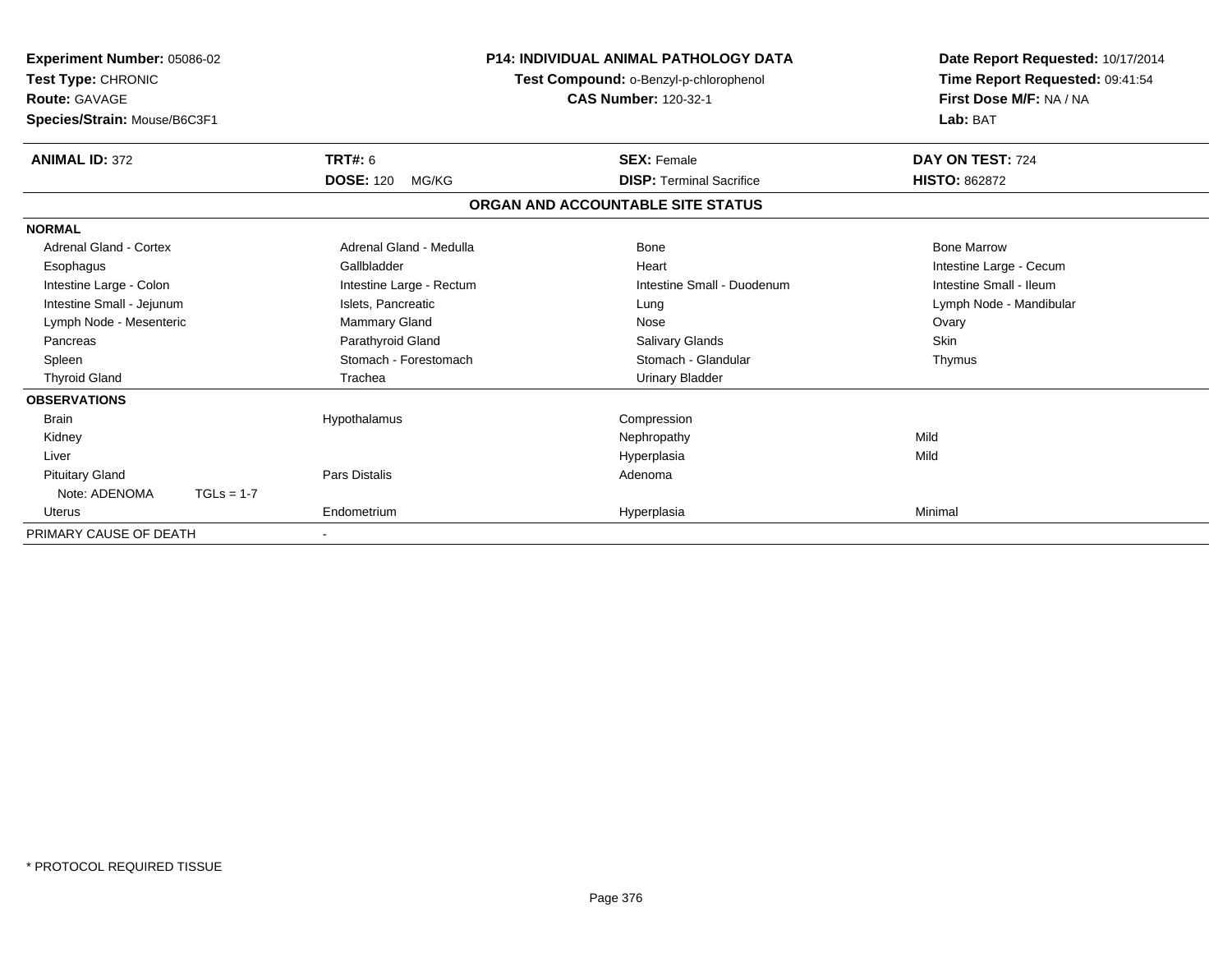| Experiment Number: 05086-02<br>Test Type: CHRONIC<br><b>Route: GAVAGE</b><br>Species/Strain: Mouse/B6C3F1 | <b>P14: INDIVIDUAL ANIMAL PATHOLOGY DATA</b><br>Test Compound: o-Benzyl-p-chlorophenol<br><b>CAS Number: 120-32-1</b> |                                   | Date Report Requested: 10/17/2014<br>Time Report Requested: 09:41:54<br>First Dose M/F: NA / NA<br>Lab: BAT |  |
|-----------------------------------------------------------------------------------------------------------|-----------------------------------------------------------------------------------------------------------------------|-----------------------------------|-------------------------------------------------------------------------------------------------------------|--|
| <b>ANIMAL ID: 373</b>                                                                                     | TRT#: 6                                                                                                               | <b>SEX: Female</b>                | DAY ON TEST: 724                                                                                            |  |
|                                                                                                           | <b>DOSE: 120</b><br>MG/KG                                                                                             | <b>DISP: Terminal Sacrifice</b>   | <b>HISTO: 862873</b>                                                                                        |  |
|                                                                                                           |                                                                                                                       | ORGAN AND ACCOUNTABLE SITE STATUS |                                                                                                             |  |
| <b>NORMAL</b>                                                                                             |                                                                                                                       |                                   |                                                                                                             |  |
| Adrenal Gland - Cortex                                                                                    | Adrenal Gland - Medulla                                                                                               | <b>Bone</b>                       | <b>Bone Marrow</b>                                                                                          |  |
| <b>Brain</b>                                                                                              | Esophagus                                                                                                             | Gallbladder                       | Heart                                                                                                       |  |
| Intestine Large - Cecum                                                                                   | Intestine Large - Colon                                                                                               | Intestine Large - Rectum          | Intestine Small - Duodenum                                                                                  |  |
| Intestine Small - Ileum                                                                                   | Intestine Small - Jejunum                                                                                             | Islets. Pancreatic                | Liver                                                                                                       |  |
| Lung                                                                                                      | Lymph Node - Mandibular                                                                                               | Lymph Node - Mesenteric           | Mammary Gland                                                                                               |  |
| Nose                                                                                                      | Ovary                                                                                                                 | Pancreas                          | Parathyroid Gland                                                                                           |  |
| <b>Pituitary Gland</b>                                                                                    | Salivary Glands                                                                                                       | <b>Skin</b>                       | Spleen                                                                                                      |  |
| Stomach - Forestomach                                                                                     | Stomach - Glandular                                                                                                   | Thymus                            | <b>Thyroid Gland</b>                                                                                        |  |
| Trachea                                                                                                   | <b>Urinary Bladder</b>                                                                                                |                                   |                                                                                                             |  |
| <b>OBSERVATIONS</b>                                                                                       |                                                                                                                       |                                   |                                                                                                             |  |
| Kidney                                                                                                    |                                                                                                                       | Nephropathy                       | Mild                                                                                                        |  |
| Liver                                                                                                     |                                                                                                                       |                                   |                                                                                                             |  |
| Note: NO CORRESP LESION FOR LIVER FOCI SEEN AT NECROPSY                                                   |                                                                                                                       |                                   |                                                                                                             |  |
| <b>Uterus</b>                                                                                             | Endometrium                                                                                                           | Hyperplasia                       | Moderate                                                                                                    |  |
| PRIMARY CAUSE OF DEATH                                                                                    |                                                                                                                       |                                   |                                                                                                             |  |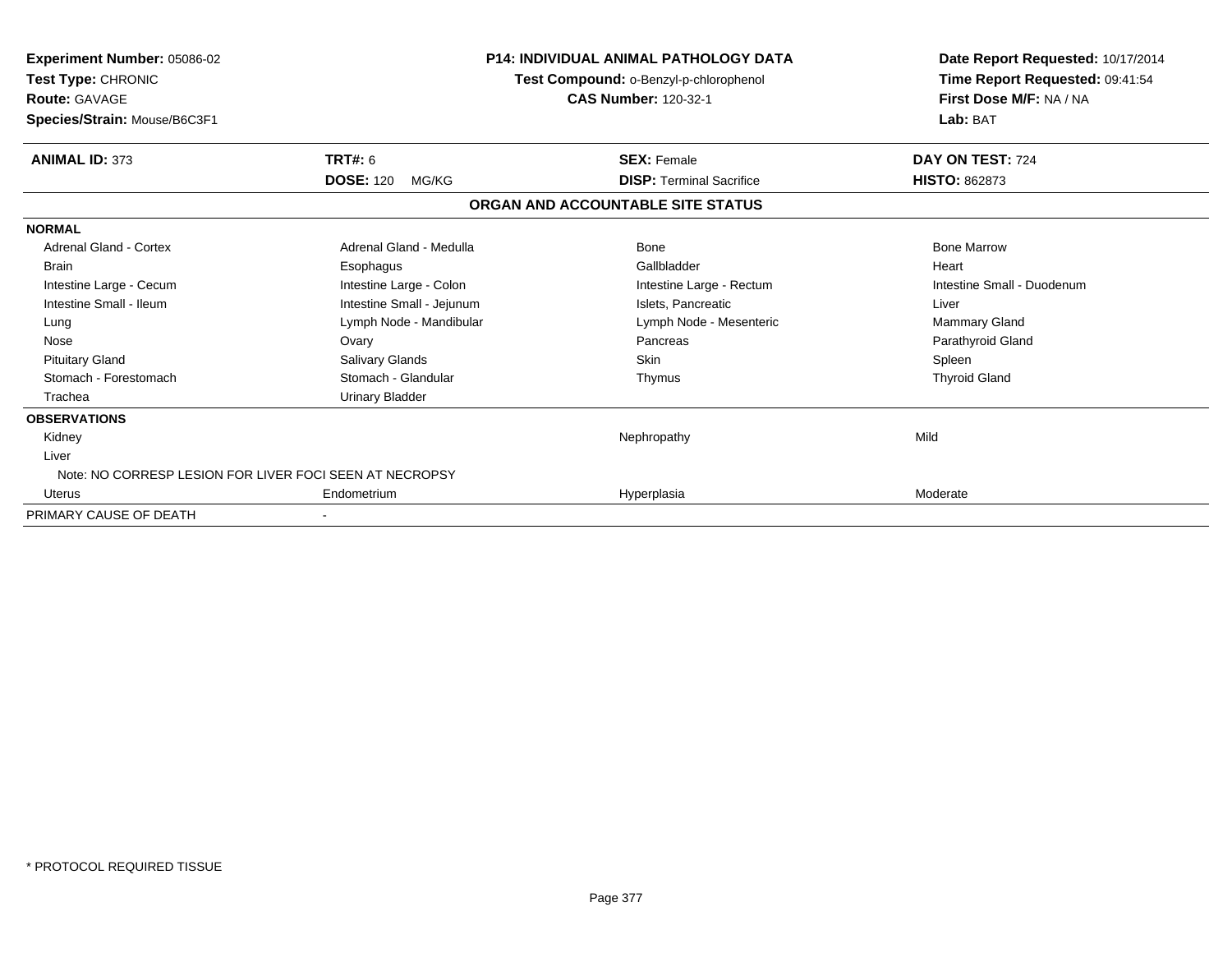| Experiment Number: 05086-02<br>Test Type: CHRONIC<br>Route: GAVAGE<br>Species/Strain: Mouse/B6C3F1 | <b>P14: INDIVIDUAL ANIMAL PATHOLOGY DATA</b><br>Test Compound: o-Benzyl-p-chlorophenol<br><b>CAS Number: 120-32-1</b> |                                   | Date Report Requested: 10/17/2014<br>Time Report Requested: 09:41:54<br>First Dose M/F: NA / NA<br>Lab: BAT |
|----------------------------------------------------------------------------------------------------|-----------------------------------------------------------------------------------------------------------------------|-----------------------------------|-------------------------------------------------------------------------------------------------------------|
| <b>ANIMAL ID: 374</b>                                                                              | <b>TRT#: 6</b>                                                                                                        | <b>SEX: Female</b>                | DAY ON TEST: 724                                                                                            |
|                                                                                                    | <b>DOSE: 120</b><br>MG/KG                                                                                             | <b>DISP: Terminal Sacrifice</b>   | <b>HISTO: 863635</b>                                                                                        |
|                                                                                                    |                                                                                                                       | ORGAN AND ACCOUNTABLE SITE STATUS |                                                                                                             |
| <b>NORMAL</b>                                                                                      |                                                                                                                       |                                   |                                                                                                             |
| <b>Adrenal Gland - Cortex</b>                                                                      | Adrenal Gland - Medulla                                                                                               | Bone                              | <b>Brain</b>                                                                                                |
| Esophagus                                                                                          | Gallbladder                                                                                                           | Heart                             | Intestine Large - Cecum                                                                                     |
| Intestine Large - Colon                                                                            | Intestine Large - Rectum                                                                                              | Intestine Small - Duodenum        | Intestine Small - Ileum                                                                                     |
| Intestine Small - Jejunum                                                                          | Islets, Pancreatic                                                                                                    | Lung                              | Lymph Node - Mandibular                                                                                     |
| Mammary Gland                                                                                      | Nose                                                                                                                  | Ovary                             | Pancreas                                                                                                    |
| Parathyroid Gland                                                                                  | <b>Pituitary Gland</b>                                                                                                | <b>Salivary Glands</b>            | Stomach - Forestomach                                                                                       |
| Stomach - Glandular                                                                                | Thymus                                                                                                                | Trachea                           |                                                                                                             |
| <b>OBSERVATIONS</b>                                                                                |                                                                                                                       |                                   |                                                                                                             |
| <b>Bone Marrow</b>                                                                                 |                                                                                                                       | Mast Cell Tumor Malignant         | Metastatic (Mesentery)                                                                                      |
| Kidney                                                                                             |                                                                                                                       | Nephropathy                       | Mild                                                                                                        |
| Liver                                                                                              |                                                                                                                       | Mast Cell Tumor Malignant         | Metastatic (Mesentery)                                                                                      |
| Lymph Node                                                                                         | Mesenteric                                                                                                            | Mast Cell Tumor Malignant         | Metastatic (Mesentery)                                                                                      |
| Note: MAST CL TM MAL $TGLs = 2-8$                                                                  |                                                                                                                       |                                   |                                                                                                             |
| Mesentery                                                                                          |                                                                                                                       | Mast Cell Tumor Malignant         |                                                                                                             |
| Note: MAST CL TM MAL $TGLs = 2-8$                                                                  |                                                                                                                       |                                   |                                                                                                             |
| Skin                                                                                               | <b>Subcut Tiss</b>                                                                                                    | Lymphoma Malignant Histiocytic    |                                                                                                             |
| Note: LYMPH MAL HIST<br>$TGLs = 3-1$                                                               |                                                                                                                       |                                   |                                                                                                             |
| Spleen                                                                                             |                                                                                                                       | Mast Cell Tumor Malignant         | Metastatic (Mesentery)                                                                                      |
| Note: MAST CL TM MAL TGLs = 3-1                                                                    |                                                                                                                       |                                   |                                                                                                             |
| <b>Thyroid Gland</b>                                                                               | Follicle                                                                                                              | Hyperplasia                       | Minimal                                                                                                     |
| <b>Urinary Bladder</b>                                                                             | <b>Transit Epithe</b>                                                                                                 | Hyperplasia                       | Mild                                                                                                        |
| <b>Uterus</b>                                                                                      | Endometrium                                                                                                           | Hyperplasia                       | Moderate                                                                                                    |
| Note: HYPERPLASIA<br>$TGLs = 1-6$                                                                  |                                                                                                                       |                                   |                                                                                                             |
| PRIMARY CAUSE OF DEATH                                                                             |                                                                                                                       |                                   |                                                                                                             |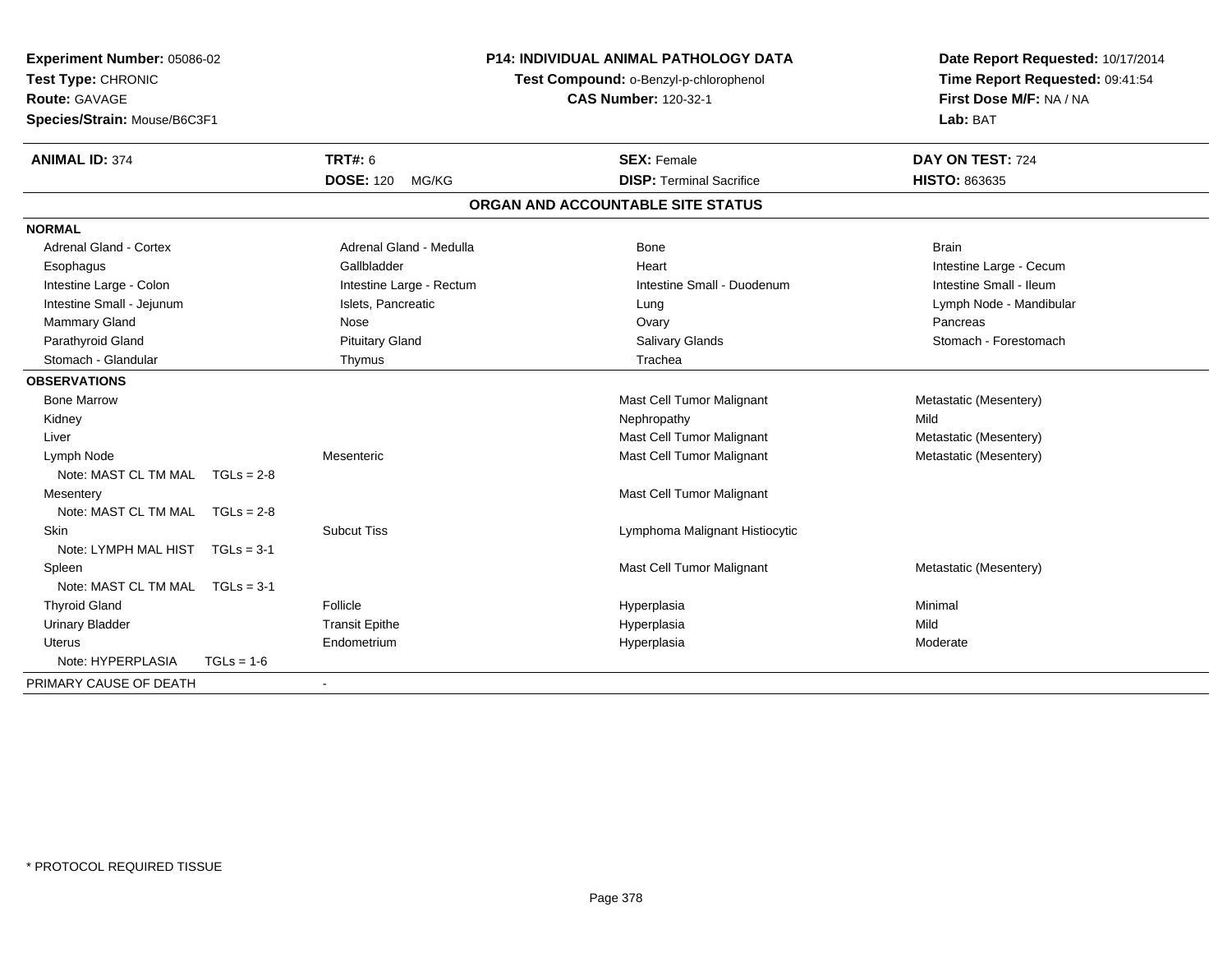| Experiment Number: 05086-02<br>Test Type: CHRONIC<br>Route: GAVAGE<br>Species/Strain: Mouse/B6C3F1 |                                                       | <b>P14: INDIVIDUAL ANIMAL PATHOLOGY DATA</b><br>Test Compound: o-Benzyl-p-chlorophenol<br><b>CAS Number: 120-32-1</b> | Date Report Requested: 10/17/2014<br>Time Report Requested: 09:41:54<br>First Dose M/F: NA / NA<br>Lab: BAT |
|----------------------------------------------------------------------------------------------------|-------------------------------------------------------|-----------------------------------------------------------------------------------------------------------------------|-------------------------------------------------------------------------------------------------------------|
| <b>ANIMAL ID: 375</b>                                                                              | <b>TRT#: 6</b>                                        | <b>SEX: Female</b>                                                                                                    | DAY ON TEST: 724                                                                                            |
|                                                                                                    | <b>DOSE: 120</b><br>MG/KG                             | <b>DISP: Terminal Sacrifice</b>                                                                                       | <b>HISTO: 862875</b>                                                                                        |
|                                                                                                    |                                                       | ORGAN AND ACCOUNTABLE SITE STATUS                                                                                     |                                                                                                             |
| <b>NORMAL</b>                                                                                      |                                                       |                                                                                                                       |                                                                                                             |
| Adrenal Gland - Cortex                                                                             | Adrenal Gland - Medulla                               | <b>Bone Marrow</b>                                                                                                    | <b>Brain</b>                                                                                                |
| Esophagus                                                                                          | Gallbladder                                           | Heart                                                                                                                 | Intestine Large - Cecum                                                                                     |
| Intestine Large - Colon                                                                            | Intestine Large - Rectum                              | Intestine Small - Duodenum                                                                                            | Intestine Small - Ileum                                                                                     |
| Intestine Small - Jejunum                                                                          | Islets, Pancreatic                                    | Lung                                                                                                                  | Lymph Node - Mandibular                                                                                     |
| Lymph Node - Mesenteric                                                                            | <b>Mammary Gland</b>                                  | Nose                                                                                                                  | Ovary                                                                                                       |
| Pancreas                                                                                           | Parathyroid Gland                                     | <b>Pituitary Gland</b>                                                                                                | <b>Salivary Glands</b>                                                                                      |
| Skin                                                                                               | Spleen                                                | Stomach - Forestomach                                                                                                 | Stomach - Glandular                                                                                         |
| Thymus                                                                                             | <b>Thyroid Gland</b>                                  | Trachea                                                                                                               | <b>Urinary Bladder</b>                                                                                      |
| <b>OBSERVATIONS</b>                                                                                |                                                       |                                                                                                                       |                                                                                                             |
| Bone                                                                                               |                                                       | Fibrous Osteodystrophy                                                                                                | Mild                                                                                                        |
| Kidney                                                                                             |                                                       | Nephropathy                                                                                                           | Mild                                                                                                        |
| Liver                                                                                              |                                                       | Hepatocellular Adenoma                                                                                                |                                                                                                             |
|                                                                                                    | [Hepatocellular Adenoma TGLS = 2-1 ]                  |                                                                                                                       |                                                                                                             |
| <b>Skin</b>                                                                                        |                                                       |                                                                                                                       |                                                                                                             |
|                                                                                                    | Note: NO CORRESP LESION FOR ALOPECIA SEEN AT NECROPSY |                                                                                                                       |                                                                                                             |
| Uterus                                                                                             | Endometrium                                           | Hyperplasia                                                                                                           | Moderate                                                                                                    |
| Note: HYPERPLASIA                                                                                  | $TGLs = 3-6+8$                                        |                                                                                                                       |                                                                                                             |
| PRIMARY CAUSE OF DEATH                                                                             |                                                       |                                                                                                                       |                                                                                                             |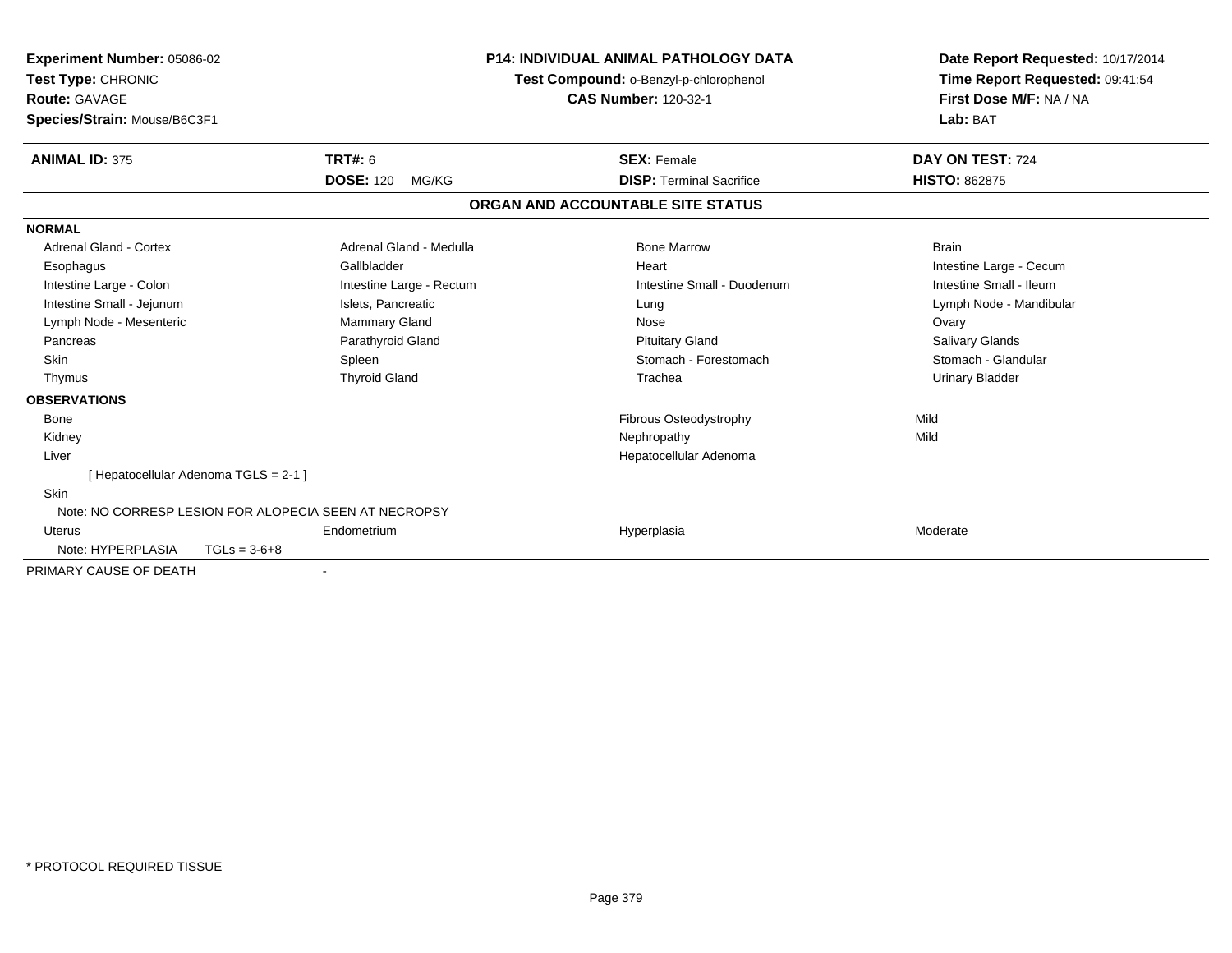| <b>Experiment Number: 05086-02</b> |                           | <b>P14: INDIVIDUAL ANIMAL PATHOLOGY DATA</b> | Date Report Requested: 10/17/2014 |  |
|------------------------------------|---------------------------|----------------------------------------------|-----------------------------------|--|
| Test Type: CHRONIC                 |                           | Test Compound: o-Benzyl-p-chlorophenol       | Time Report Requested: 09:41:54   |  |
| <b>Route: GAVAGE</b>               |                           | <b>CAS Number: 120-32-1</b>                  | First Dose M/F: NA / NA           |  |
| Species/Strain: Mouse/B6C3F1       |                           |                                              | Lab: BAT                          |  |
| <b>ANIMAL ID: 376</b>              | TRT#: 6                   | <b>SEX: Female</b>                           | DAY ON TEST: 93                   |  |
|                                    | <b>DOSE: 120</b><br>MG/KG | <b>DISP:</b> Scheduled Sacrifice             | HISTO:                            |  |
|                                    |                           | ORGAN AND ACCOUNTABLE SITE STATUS            |                                   |  |
| <b>NORMAL</b>                      |                           |                                              |                                   |  |
| Kidney                             |                           |                                              |                                   |  |
| PRIMARY CAUSE OF DEATH             |                           |                                              |                                   |  |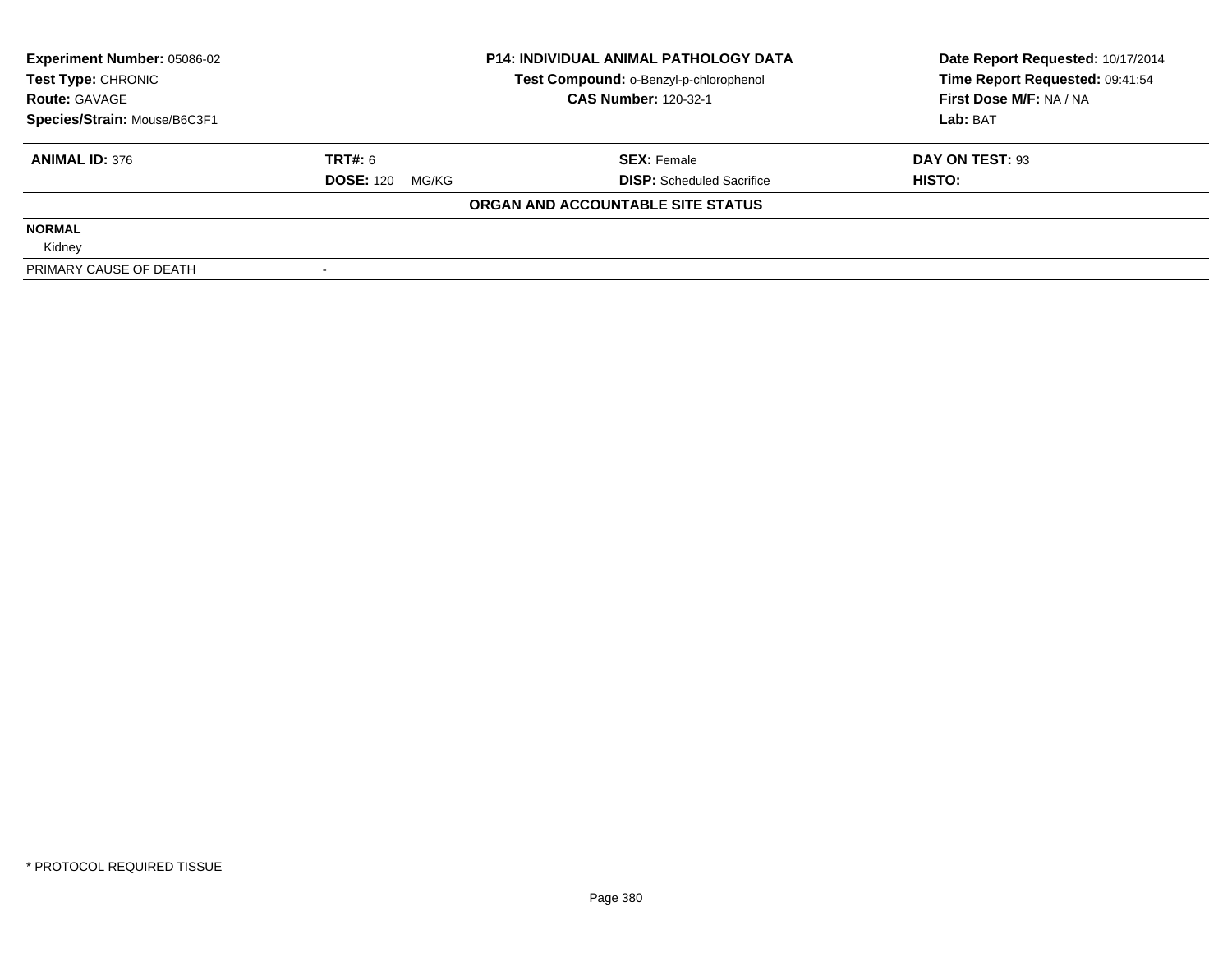| Experiment Number: 05086-02<br>Test Type: CHRONIC<br><b>Route: GAVAGE</b><br>Species/Strain: Mouse/B6C3F1 |                           | <b>P14: INDIVIDUAL ANIMAL PATHOLOGY DATA</b><br>Test Compound: o-Benzyl-p-chlorophenol<br><b>CAS Number: 120-32-1</b> | Date Report Requested: 10/17/2014<br>Time Report Requested: 09:41:54<br>First Dose M/F: NA / NA<br>Lab: BAT |  |
|-----------------------------------------------------------------------------------------------------------|---------------------------|-----------------------------------------------------------------------------------------------------------------------|-------------------------------------------------------------------------------------------------------------|--|
| <b>ANIMAL ID: 377</b>                                                                                     | <b>TRT#: 6</b>            | <b>SEX: Female</b>                                                                                                    | DAY ON TEST: 724                                                                                            |  |
|                                                                                                           | <b>DOSE: 120</b><br>MG/KG | <b>DISP: Terminal Sacrifice</b>                                                                                       | <b>HISTO: 862877</b>                                                                                        |  |
|                                                                                                           |                           | ORGAN AND ACCOUNTABLE SITE STATUS                                                                                     |                                                                                                             |  |
| <b>NORMAL</b>                                                                                             |                           |                                                                                                                       |                                                                                                             |  |
| Adrenal Gland - Cortex                                                                                    | Adrenal Gland - Medulla   | <b>Bone</b>                                                                                                           | <b>Bone Marrow</b>                                                                                          |  |
| <b>Brain</b>                                                                                              | Esophagus                 | Gallbladder                                                                                                           | Heart                                                                                                       |  |
| Intestine Large - Cecum                                                                                   | Intestine Large - Colon   | Intestine Large - Rectum                                                                                              | Intestine Small - Duodenum                                                                                  |  |
| Intestine Small - Ileum                                                                                   | Intestine Small - Jejunum | Islets, Pancreatic                                                                                                    | Lung                                                                                                        |  |
| Lymph Node - Mesenteric                                                                                   | <b>Mammary Gland</b>      | Nose                                                                                                                  | Ovary                                                                                                       |  |
| Parathyroid Gland                                                                                         | <b>Pituitary Gland</b>    | <b>Salivary Glands</b>                                                                                                | <b>Skin</b>                                                                                                 |  |
| Spleen                                                                                                    | Stomach - Glandular       | Thymus                                                                                                                | <b>Thyroid Gland</b>                                                                                        |  |
| Trachea                                                                                                   | <b>Urinary Bladder</b>    |                                                                                                                       |                                                                                                             |  |
| <b>MISSING</b>                                                                                            |                           |                                                                                                                       |                                                                                                             |  |
| Lymph Node - Mandibular                                                                                   |                           |                                                                                                                       |                                                                                                             |  |
| <b>OBSERVATIONS</b>                                                                                       |                           |                                                                                                                       |                                                                                                             |  |
| Kidney                                                                                                    |                           | Nephropathy                                                                                                           | Mild                                                                                                        |  |
| Liver                                                                                                     |                           | Hepatocellular Adenoma                                                                                                | Multiple                                                                                                    |  |
| [ Hepatocellular Adenoma TGLS = 1,2,3-1+2 ]                                                               |                           |                                                                                                                       |                                                                                                             |  |
| Pancreas                                                                                                  |                           | Inflammation                                                                                                          | Chronic, Mild                                                                                               |  |
| Stomach                                                                                                   | Forestomach               | Hyperplasia                                                                                                           | Squamous, Minimal                                                                                           |  |
| <b>Uterus</b>                                                                                             | Endometrium               | Hyperplasia                                                                                                           | Moderate                                                                                                    |  |
| PRIMARY CAUSE OF DEATH                                                                                    |                           |                                                                                                                       |                                                                                                             |  |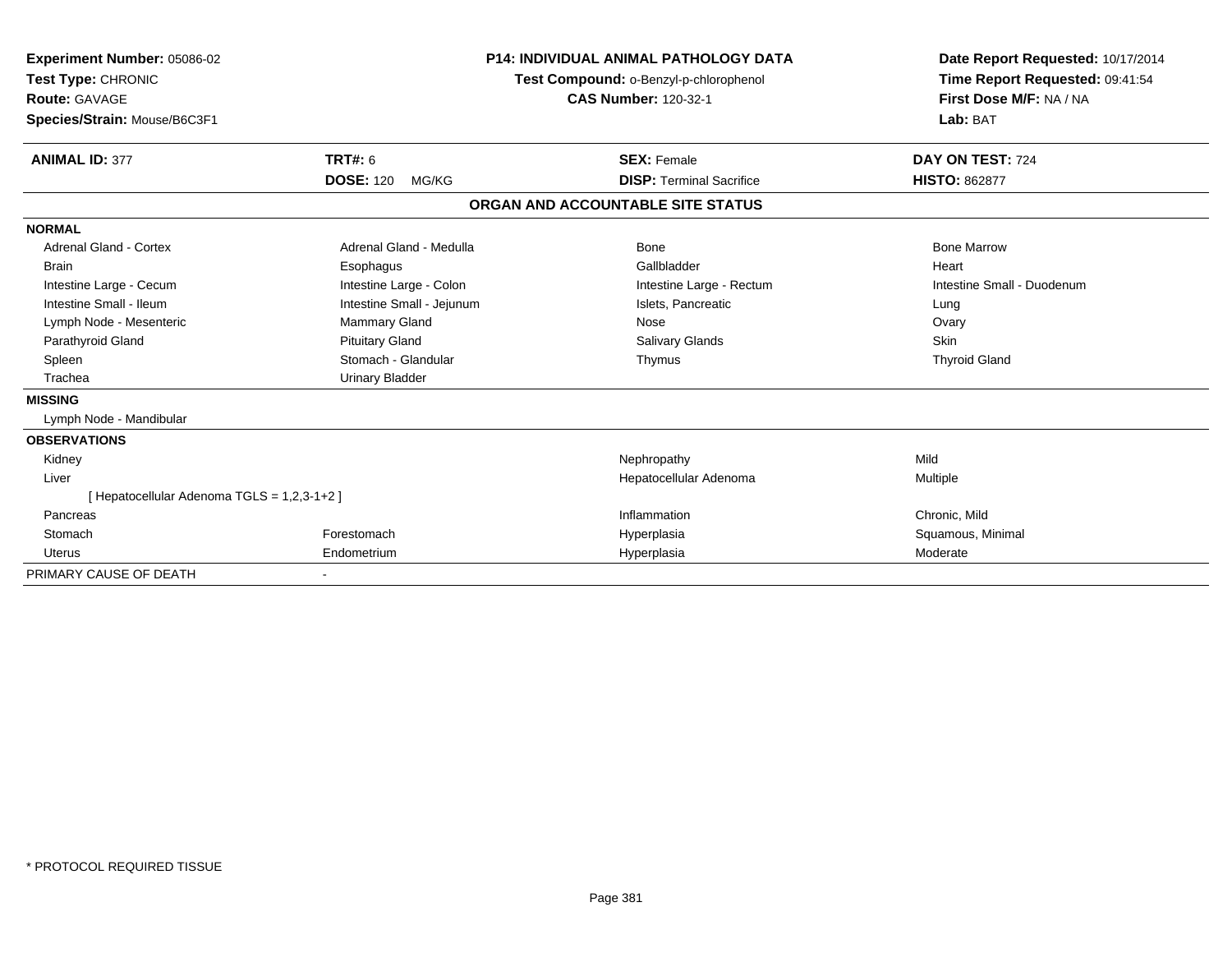| Experiment Number: 05086-02<br>Test Type: CHRONIC<br>Route: GAVAGE<br>Species/Strain: Mouse/B6C3F1 |                           | P14: INDIVIDUAL ANIMAL PATHOLOGY DATA<br>Test Compound: o-Benzyl-p-chlorophenol<br><b>CAS Number: 120-32-1</b> | Date Report Requested: 10/17/2014<br>Time Report Requested: 09:41:54<br>First Dose M/F: NA / NA<br>Lab: BAT |  |
|----------------------------------------------------------------------------------------------------|---------------------------|----------------------------------------------------------------------------------------------------------------|-------------------------------------------------------------------------------------------------------------|--|
| <b>ANIMAL ID: 378</b>                                                                              | <b>TRT#: 6</b>            | <b>SEX: Female</b>                                                                                             | DAY ON TEST: 664                                                                                            |  |
|                                                                                                    | <b>DOSE: 120</b><br>MG/KG | <b>DISP: Natural Death</b>                                                                                     | <b>HISTO: 862878</b>                                                                                        |  |
|                                                                                                    |                           | ORGAN AND ACCOUNTABLE SITE STATUS                                                                              |                                                                                                             |  |
| <b>NORMAL</b>                                                                                      |                           |                                                                                                                |                                                                                                             |  |
| <b>Adrenal Gland - Cortex</b>                                                                      | Adrenal Gland - Medulla   | <b>Bone</b>                                                                                                    | <b>Bone Marrow</b>                                                                                          |  |
| <b>Brain</b>                                                                                       | Esophagus                 | Heart                                                                                                          | Intestine Large - Cecum                                                                                     |  |
| Intestine Large - Colon                                                                            | Intestine Large - Rectum  | Intestine Small - Duodenum                                                                                     | Islets, Pancreatic                                                                                          |  |
| Kidney                                                                                             | Lung                      | Lymph Node - Mandibular                                                                                        | Lymph Node - Mesenteric                                                                                     |  |
| Mammary Gland                                                                                      | Nose                      | Pancreas                                                                                                       | Parathyroid Gland                                                                                           |  |
| <b>Pituitary Gland</b>                                                                             | Salivary Glands           | Skin                                                                                                           | Spleen                                                                                                      |  |
| Thymus                                                                                             | <b>Thyroid Gland</b>      | Trachea                                                                                                        | <b>Urinary Bladder</b>                                                                                      |  |
| <b>MISSING</b>                                                                                     |                           |                                                                                                                |                                                                                                             |  |
| Gallbladder                                                                                        |                           |                                                                                                                |                                                                                                             |  |
| <b>AUTO PRECLUDES DIAG.</b>                                                                        |                           |                                                                                                                |                                                                                                             |  |
| Intestine Small - Ileum                                                                            | Intestine Small - Jejunum |                                                                                                                |                                                                                                             |  |
| <b>OBSERVATIONS</b>                                                                                |                           |                                                                                                                |                                                                                                             |  |
| Liver                                                                                              |                           | <b>Necrosis</b>                                                                                                | Coagulative, Mild                                                                                           |  |
| Ovary                                                                                              |                           | Cyst                                                                                                           |                                                                                                             |  |
| Stomach                                                                                            | Forestomach               | Hyperplasia                                                                                                    | Squamous, Mild                                                                                              |  |
|                                                                                                    | Glandular, Mucosa         | Mineralization                                                                                                 | Minimal                                                                                                     |  |
|                                                                                                    | Forestomach               | Ulcer                                                                                                          | Moderate                                                                                                    |  |
| Note: ULCER<br>$TGLs = 2-4$                                                                        |                           |                                                                                                                |                                                                                                             |  |
| <b>Uterus</b>                                                                                      |                           | Hemorrhage                                                                                                     | Marked                                                                                                      |  |
|                                                                                                    | Endometrium               | Hyperplasia                                                                                                    | Mild                                                                                                        |  |
|                                                                                                    |                           | Polyp Stromal                                                                                                  |                                                                                                             |  |
| Note: POLYP STROMAL<br>$TGLs = 1-8$                                                                |                           |                                                                                                                |                                                                                                             |  |
| Note: HEMORRHAGE<br>$TGLs = 1-8$                                                                   |                           |                                                                                                                |                                                                                                             |  |
| PRIMARY CAUSE OF DEATH                                                                             |                           |                                                                                                                |                                                                                                             |  |
| Animal Note: C O DEATH: UTERINE HEMORRHAGE                                                         |                           |                                                                                                                |                                                                                                             |  |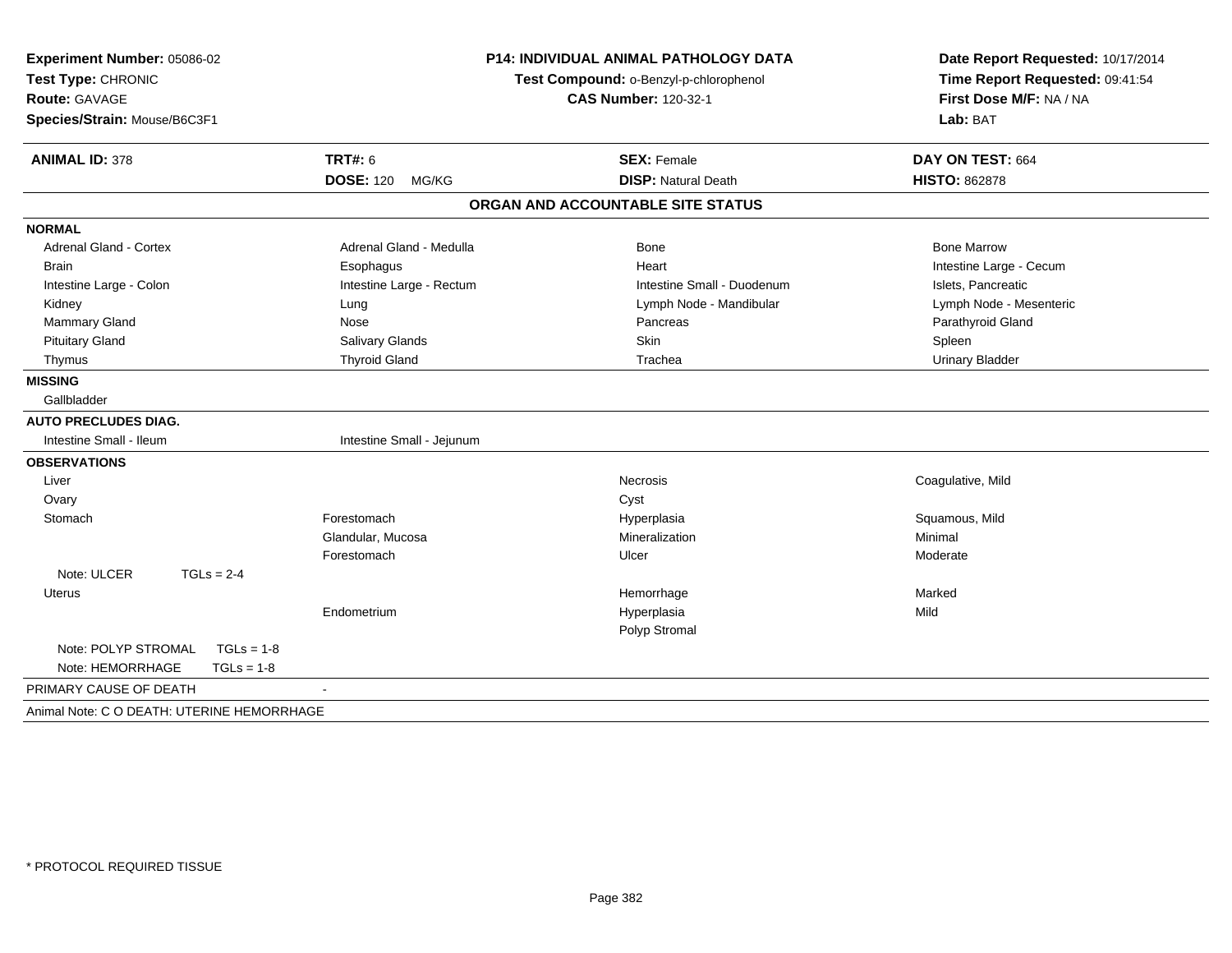| Experiment Number: 05086-02<br>Test Type: CHRONIC<br>Route: GAVAGE<br>Species/Strain: Mouse/B6C3F1 | <b>P14: INDIVIDUAL ANIMAL PATHOLOGY DATA</b><br>Test Compound: o-Benzyl-p-chlorophenol<br><b>CAS Number: 120-32-1</b> |                                   | Date Report Requested: 10/17/2014<br>Time Report Requested: 09:41:54<br>First Dose M/F: NA / NA<br>Lab: BAT |  |
|----------------------------------------------------------------------------------------------------|-----------------------------------------------------------------------------------------------------------------------|-----------------------------------|-------------------------------------------------------------------------------------------------------------|--|
| <b>ANIMAL ID: 379</b>                                                                              | <b>TRT#: 6</b>                                                                                                        | <b>SEX: Female</b>                | DAY ON TEST: 510                                                                                            |  |
|                                                                                                    | <b>DOSE: 120</b><br>MG/KG                                                                                             | <b>DISP:</b> Moribund Sacrifice   | <b>HISTO: 862879</b>                                                                                        |  |
|                                                                                                    |                                                                                                                       | ORGAN AND ACCOUNTABLE SITE STATUS |                                                                                                             |  |
| <b>NORMAL</b>                                                                                      |                                                                                                                       |                                   |                                                                                                             |  |
| Adrenal Gland - Cortex                                                                             | Adrenal Gland - Medulla                                                                                               | <b>Bone</b>                       | <b>Bone Marrow</b>                                                                                          |  |
| <b>Brain</b>                                                                                       | Esophagus                                                                                                             | Gallbladder                       | Intestine Large - Cecum                                                                                     |  |
| Intestine Large - Colon                                                                            | Intestine Large - Rectum                                                                                              | Intestine Small - Ileum           | Intestine Small - Jejunum                                                                                   |  |
| Islets. Pancreatic                                                                                 | Liver                                                                                                                 | Lung                              | Lymph Node - Mandibular                                                                                     |  |
| Lymph Node - Mesenteric                                                                            | <b>Mammary Gland</b>                                                                                                  | Nose                              | Pancreas                                                                                                    |  |
| Parathyroid Gland                                                                                  | <b>Pituitary Gland</b>                                                                                                | Salivary Glands                   | Skin                                                                                                        |  |
| Spleen                                                                                             | Stomach - Forestomach                                                                                                 | <b>Thyroid Gland</b>              | Trachea                                                                                                     |  |
| <b>Urinary Bladder</b>                                                                             |                                                                                                                       |                                   |                                                                                                             |  |
| <b>OBSERVATIONS</b>                                                                                |                                                                                                                       |                                   |                                                                                                             |  |
| Heart                                                                                              |                                                                                                                       | Hemangiosarcoma                   |                                                                                                             |  |
| <b>Intestine Small</b>                                                                             | Duodenum                                                                                                              | Inflammation                      | Chronic, Mild                                                                                               |  |
| Kidney                                                                                             |                                                                                                                       | Nephropathy                       | Minimal                                                                                                     |  |
| Mesentery                                                                                          |                                                                                                                       | Inflammation                      | Chronic, Mild                                                                                               |  |
| Ovary                                                                                              | <b>Bilateral</b>                                                                                                      | Hemangiosarcoma                   |                                                                                                             |  |
| Note: HEMANGIOSARC<br>$TGLs = 1-6+7$                                                               |                                                                                                                       |                                   |                                                                                                             |  |
| Stomach                                                                                            | Glandular                                                                                                             | Ulcer                             | Mild                                                                                                        |  |
| Thymus                                                                                             |                                                                                                                       | Atrophy                           | Marked                                                                                                      |  |
| Uterus                                                                                             | Endometrium                                                                                                           | Hyperplasia                       | Mild                                                                                                        |  |
|                                                                                                    |                                                                                                                       | Polyp Stromal                     |                                                                                                             |  |
| Note: POLYP STROMAL<br>$TGLs = 2-6$                                                                |                                                                                                                       |                                   |                                                                                                             |  |
| Note: HYPERPLASIA<br>$TGLs = 2-6+7$                                                                |                                                                                                                       |                                   |                                                                                                             |  |
| PRIMARY CAUSE OF DEATH                                                                             |                                                                                                                       |                                   |                                                                                                             |  |
| Animal Note: C O MORB: HEMANGIOSARCOMAS, HEART AND OVARIES, STOMACH<br>Animal Note: ULCERS         |                                                                                                                       |                                   |                                                                                                             |  |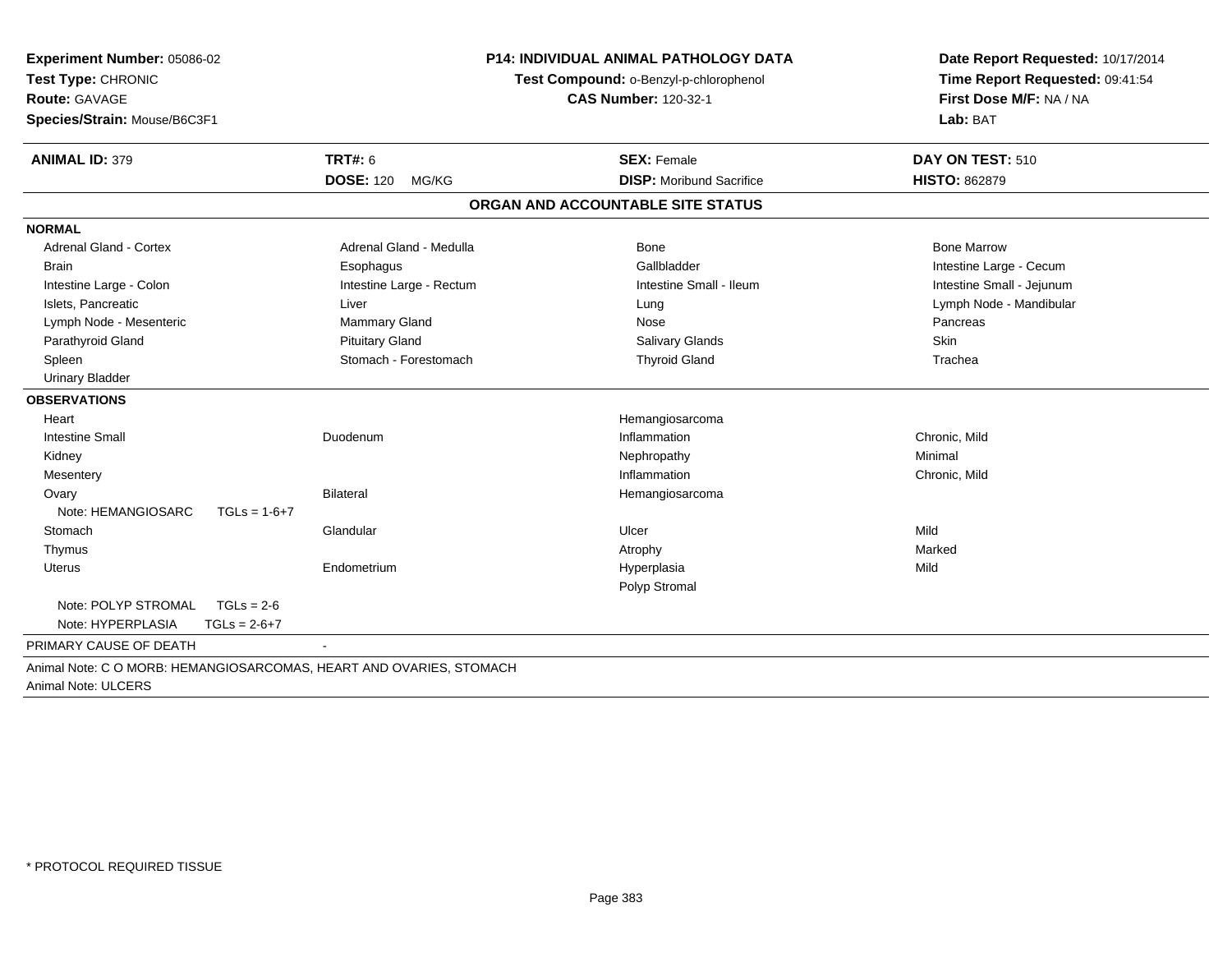| Experiment Number: 05086-02<br>Test Type: CHRONIC<br><b>Route: GAVAGE</b>                |                            | <b>P14: INDIVIDUAL ANIMAL PATHOLOGY DATA</b><br>Test Compound: o-Benzyl-p-chlorophenol<br><b>CAS Number: 120-32-1</b> | Date Report Requested: 10/17/2014<br>Time Report Requested: 09:41:54<br>First Dose M/F: NA / NA |
|------------------------------------------------------------------------------------------|----------------------------|-----------------------------------------------------------------------------------------------------------------------|-------------------------------------------------------------------------------------------------|
| Species/Strain: Mouse/B6C3F1                                                             |                            |                                                                                                                       | Lab: BAT                                                                                        |
| <b>ANIMAL ID: 380</b>                                                                    | <b>TRT#: 6</b>             | <b>SEX: Female</b>                                                                                                    | DAY ON TEST: 724                                                                                |
|                                                                                          | <b>DOSE: 120</b><br>MG/KG  | <b>DISP: Terminal Sacrifice</b>                                                                                       | <b>HISTO: 862880</b>                                                                            |
|                                                                                          |                            | ORGAN AND ACCOUNTABLE SITE STATUS                                                                                     |                                                                                                 |
| <b>NORMAL</b>                                                                            |                            |                                                                                                                       |                                                                                                 |
| Adrenal Gland - Cortex                                                                   | <b>Bone Marrow</b>         | <b>Brain</b>                                                                                                          | Esophagus                                                                                       |
| Gallbladder                                                                              | Heart                      | Intestine Large - Cecum                                                                                               | Intestine Large - Colon                                                                         |
| Intestine Large - Rectum                                                                 | Intestine Small - Duodenum | Intestine Small - Ileum                                                                                               | Intestine Small - Jejunum                                                                       |
| Islets, Pancreatic                                                                       | Lung                       | Lymph Node - Mandibular                                                                                               | Lymph Node - Mesenteric                                                                         |
| Mammary Gland                                                                            | Nose                       | Pancreas                                                                                                              | Parathyroid Gland                                                                               |
| Salivary Glands                                                                          | Skin                       | Spleen                                                                                                                | Stomach - Forestomach                                                                           |
| Stomach - Glandular                                                                      | Thymus                     | <b>Thyroid Gland</b>                                                                                                  | Trachea                                                                                         |
| <b>Urinary Bladder</b>                                                                   |                            |                                                                                                                       |                                                                                                 |
| <b>OBSERVATIONS</b>                                                                      |                            |                                                                                                                       |                                                                                                 |
| <b>Adrenal Gland</b>                                                                     | Medulla                    | Hyperplasia                                                                                                           | Minimal                                                                                         |
| Bone                                                                                     |                            | Fibrous Osteodystrophy                                                                                                | Moderate                                                                                        |
| Kidney                                                                                   |                            | Nephropathy                                                                                                           | Minimal                                                                                         |
| Liver                                                                                    |                            | Hyperplasia                                                                                                           | Mild                                                                                            |
| Note: HYPERPLASIA<br>$TGLs = 4-1$                                                        |                            |                                                                                                                       |                                                                                                 |
| Ovary                                                                                    |                            | Cyst                                                                                                                  |                                                                                                 |
| Note: CYST<br>$TGLs = 2-6$                                                               |                            |                                                                                                                       |                                                                                                 |
| <b>Pituitary Gland</b>                                                                   | <b>Pars Distalis</b>       | Hyperplasia                                                                                                           | Mild                                                                                            |
| Stomach                                                                                  |                            |                                                                                                                       |                                                                                                 |
| Note: NO CORRESP LESION FOR IRREGULAR, WHITE LESION OF<br>Note: FORESTOMACH SEEN AT TRIM |                            |                                                                                                                       |                                                                                                 |
| <b>Uterus</b>                                                                            | Endometrium                | Hyperplasia                                                                                                           | Moderate                                                                                        |
| Note: HYPERPLASIA<br>$TGLs = 1-6$                                                        |                            |                                                                                                                       |                                                                                                 |
| PRIMARY CAUSE OF DEATH                                                                   |                            |                                                                                                                       |                                                                                                 |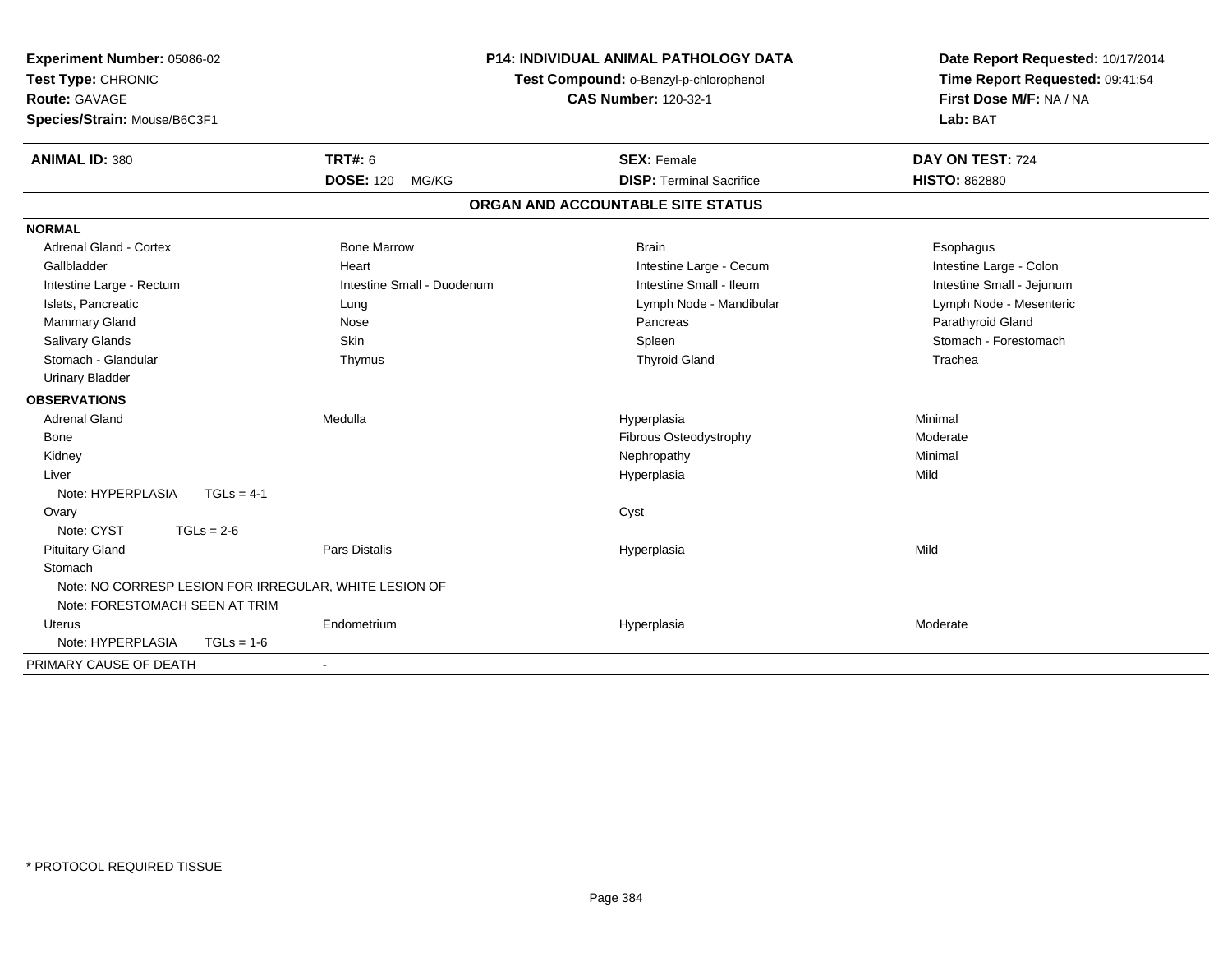| Experiment Number: 05086-02<br>Test Type: CHRONIC<br><b>Route: GAVAGE</b><br>Species/Strain: Mouse/B6C3F1 |                            | <b>P14: INDIVIDUAL ANIMAL PATHOLOGY DATA</b><br>Test Compound: o-Benzyl-p-chlorophenol<br><b>CAS Number: 120-32-1</b> | Date Report Requested: 10/17/2014<br>Time Report Requested: 09:41:54<br>First Dose M/F: NA / NA<br>Lab: BAT |
|-----------------------------------------------------------------------------------------------------------|----------------------------|-----------------------------------------------------------------------------------------------------------------------|-------------------------------------------------------------------------------------------------------------|
|                                                                                                           |                            |                                                                                                                       |                                                                                                             |
| <b>ANIMAL ID: 381</b>                                                                                     | <b>TRT#: 6</b>             | <b>SEX: Female</b>                                                                                                    | DAY ON TEST: 600                                                                                            |
|                                                                                                           | <b>DOSE: 120</b><br>MG/KG  | <b>DISP: Natural Death</b>                                                                                            | <b>HISTO: 862881</b>                                                                                        |
|                                                                                                           |                            | ORGAN AND ACCOUNTABLE SITE STATUS                                                                                     |                                                                                                             |
| <b>NORMAL</b>                                                                                             |                            |                                                                                                                       |                                                                                                             |
| <b>Adrenal Gland - Cortex</b>                                                                             | Adrenal Gland - Medulla    | Bone                                                                                                                  | <b>Bone Marrow</b>                                                                                          |
| <b>Brain</b>                                                                                              | Esophagus                  | Intestine Large - Cecum                                                                                               | Intestine Large - Colon                                                                                     |
| Intestine Large - Rectum                                                                                  | Intestine Small - Duodenum | Intestine Small - Ileum                                                                                               | Intestine Small - Jejunum                                                                                   |
| Islets. Pancreatic                                                                                        | Kidney                     | Lung                                                                                                                  | Lymph Node - Mandibular                                                                                     |
| Lymph Node - Mesenteric                                                                                   | Mammary Gland              | Nose                                                                                                                  | Pancreas                                                                                                    |
| Parathyroid Gland                                                                                         | <b>Pituitary Gland</b>     | <b>Salivary Glands</b>                                                                                                | Skin                                                                                                        |
| Stomach - Glandular                                                                                       | Thymus                     | <b>Thyroid Gland</b>                                                                                                  | Trachea                                                                                                     |
| <b>Urinary Bladder</b>                                                                                    | <b>Uterus</b>              |                                                                                                                       |                                                                                                             |
| <b>AUTO PRECLUDES DIAG.</b>                                                                               |                            |                                                                                                                       |                                                                                                             |
| Gallbladder                                                                                               |                            |                                                                                                                       |                                                                                                             |
| <b>OBSERVATIONS</b>                                                                                       |                            |                                                                                                                       |                                                                                                             |
| Heart                                                                                                     | Atrium                     | Thrombosis                                                                                                            |                                                                                                             |
| Liver                                                                                                     |                            | <b>Necrosis</b>                                                                                                       | Coagulative, Moderate                                                                                       |
| Ovary                                                                                                     |                            | Cyst                                                                                                                  |                                                                                                             |
| Note: CYST<br>$TGLs = 2-8$                                                                                |                            |                                                                                                                       |                                                                                                             |
| Spleen                                                                                                    |                            | Depletion Lymphoid                                                                                                    | Marked                                                                                                      |
| Note: DEPLET LYMPH<br>$TGLs = 3-9$                                                                        |                            |                                                                                                                       |                                                                                                             |
| Stomach                                                                                                   | Forestomach                | Squamous Cell Papilloma                                                                                               |                                                                                                             |
| Note: PAPILLOMA SQUA<br>$TGLs = 4-10$                                                                     |                            |                                                                                                                       |                                                                                                             |
| PRIMARY CAUSE OF DEATH                                                                                    | $\overline{\phantom{a}}$   |                                                                                                                       |                                                                                                             |
| Animal Note: C O DEATH: ATRIAL THROMBUS, LIVER NECROSIS, OVARIAN CYST                                     |                            |                                                                                                                       |                                                                                                             |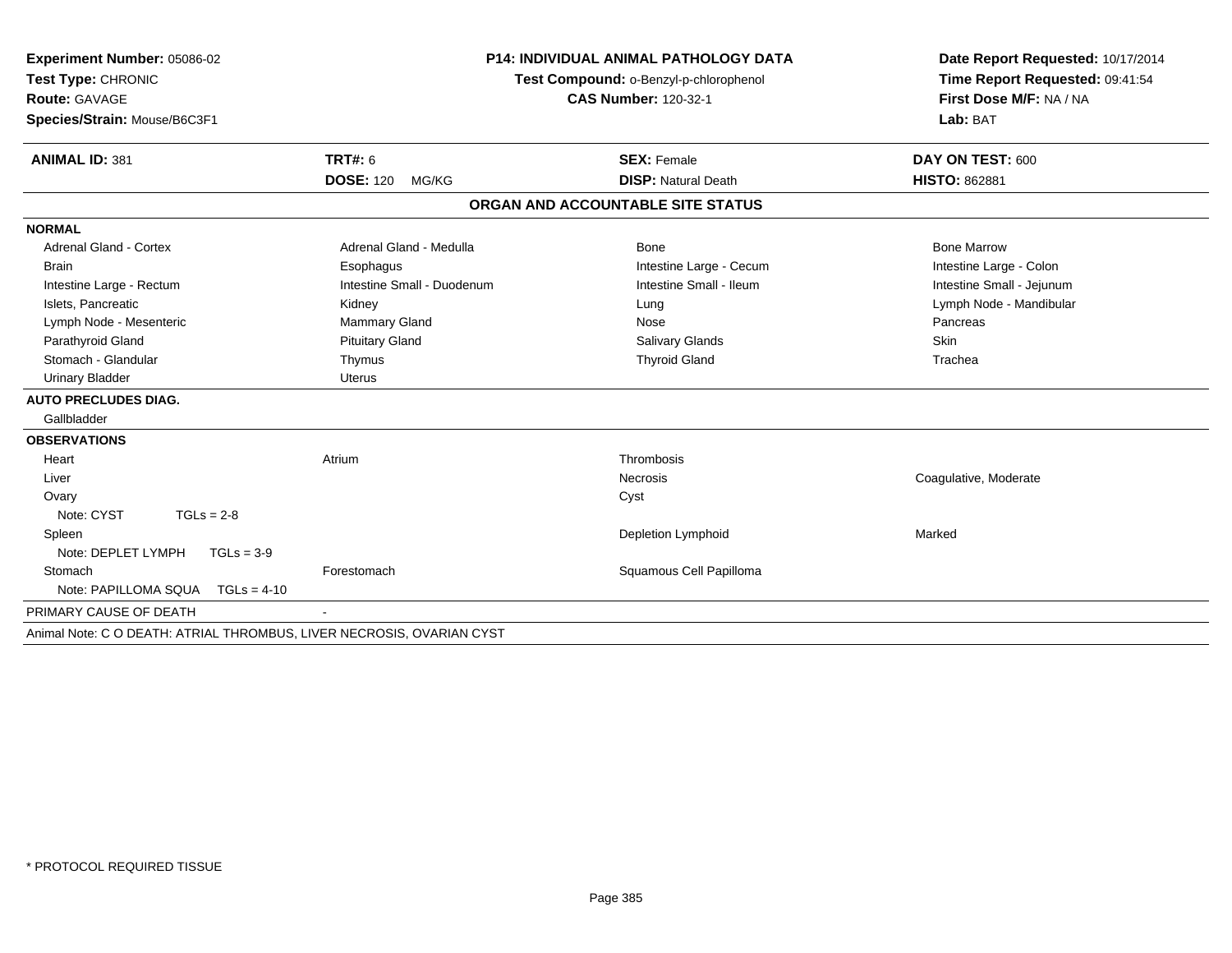| <b>Experiment Number: 05086-02</b><br>Test Type: CHRONIC |                           | <b>P14: INDIVIDUAL ANIMAL PATHOLOGY DATA</b> | Date Report Requested: 10/17/2014 |  |
|----------------------------------------------------------|---------------------------|----------------------------------------------|-----------------------------------|--|
|                                                          |                           | Test Compound: o-Benzyl-p-chlorophenol       | Time Report Requested: 09:41:54   |  |
| <b>Route: GAVAGE</b>                                     |                           | <b>CAS Number: 120-32-1</b>                  | First Dose M/F: NA / NA           |  |
| Species/Strain: Mouse/B6C3F1                             |                           |                                              | Lab: BAT                          |  |
| <b>ANIMAL ID: 382</b>                                    | TRT#: 6                   | <b>SEX: Female</b>                           | <b>DAY ON TEST: 455</b>           |  |
|                                                          | <b>DOSE: 120</b><br>MG/KG | <b>DISP:</b> Scheduled Sacrifice             | <b>HISTO: 862882</b>              |  |
|                                                          |                           | ORGAN AND ACCOUNTABLE SITE STATUS            |                                   |  |
| <b>NORMAL</b>                                            |                           |                                              |                                   |  |
| Kidney                                                   |                           |                                              |                                   |  |
| PRIMARY CAUSE OF DEATH                                   |                           |                                              |                                   |  |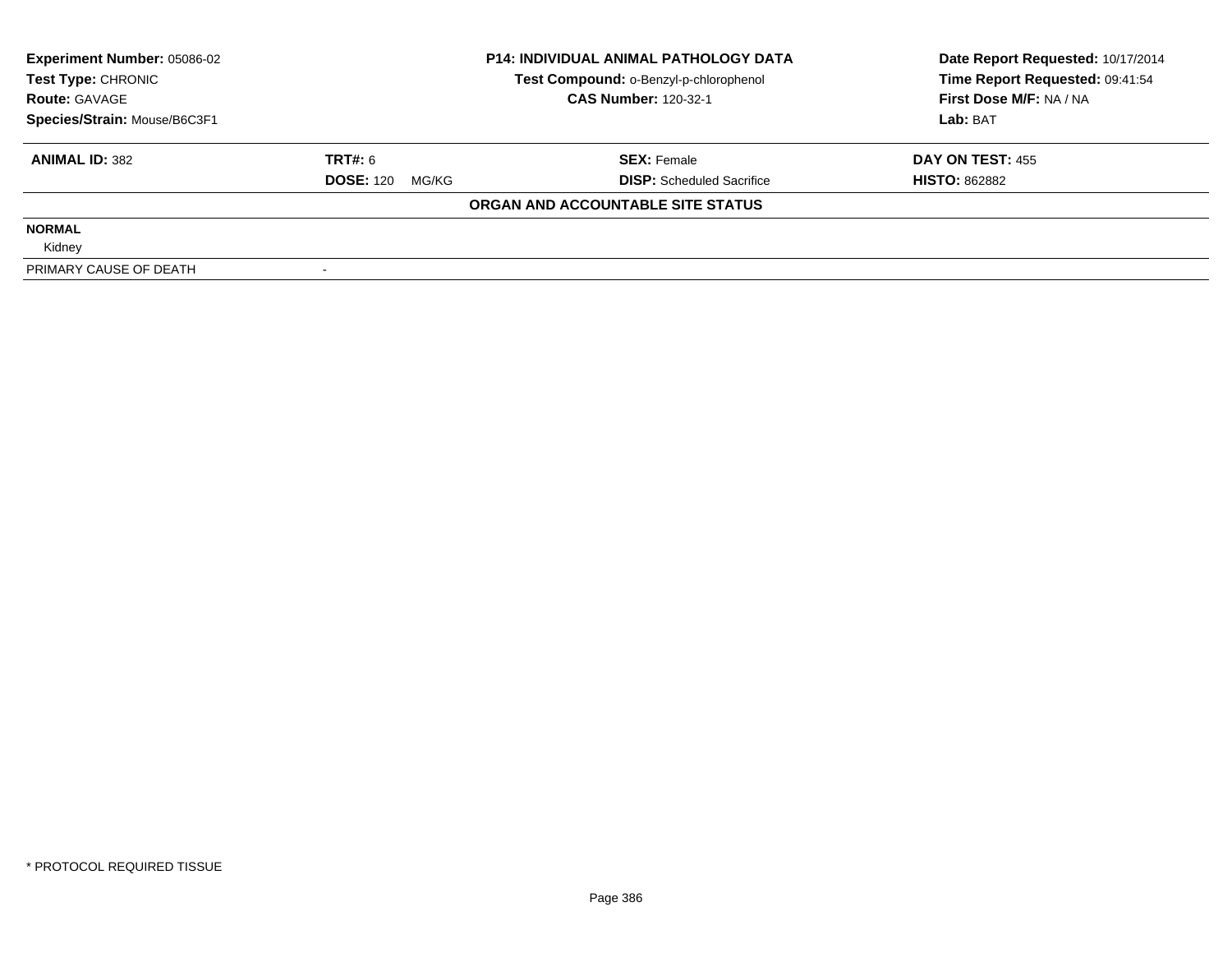| <b>Experiment Number: 05086-02</b><br>Test Type: CHRONIC<br>Route: GAVAGE<br>Species/Strain: Mouse/B6C3F1 |                            | P14: INDIVIDUAL ANIMAL PATHOLOGY DATA<br>Test Compound: o-Benzyl-p-chlorophenol<br><b>CAS Number: 120-32-1</b> | Date Report Requested: 10/17/2014<br>Time Report Requested: 09:41:54<br>First Dose M/F: NA / NA<br>Lab: BAT |
|-----------------------------------------------------------------------------------------------------------|----------------------------|----------------------------------------------------------------------------------------------------------------|-------------------------------------------------------------------------------------------------------------|
| <b>ANIMAL ID: 383</b>                                                                                     | <b>TRT#: 6</b>             | <b>SEX: Female</b>                                                                                             | DAY ON TEST: 692                                                                                            |
|                                                                                                           | <b>DOSE: 120</b><br>MG/KG  | <b>DISP:</b> Moribund Sacrifice                                                                                | <b>HISTO: 862883</b>                                                                                        |
|                                                                                                           |                            | ORGAN AND ACCOUNTABLE SITE STATUS                                                                              |                                                                                                             |
| <b>NORMAL</b>                                                                                             |                            |                                                                                                                |                                                                                                             |
| Adrenal Gland - Medulla                                                                                   | <b>Bone</b>                | <b>Bone Marrow</b>                                                                                             | <b>Brain</b>                                                                                                |
| Esophagus                                                                                                 | Gallbladder                | Intestine Large - Cecum                                                                                        | Intestine Large - Colon                                                                                     |
| Intestine Large - Rectum                                                                                  | Intestine Small - Duodenum | Intestine Small - Ileum                                                                                        | Intestine Small - Jejunum                                                                                   |
| Islets, Pancreatic                                                                                        | Lymph Node - Mesenteric    | Nose                                                                                                           | Parathyroid Gland                                                                                           |
| <b>Pituitary Gland</b>                                                                                    | Salivary Glands            | <b>Thyroid Gland</b>                                                                                           | Trachea                                                                                                     |
| <b>MISSING</b>                                                                                            |                            |                                                                                                                |                                                                                                             |
| Lymph Node - Mandibular                                                                                   | <b>Mammary Gland</b>       | Thymus                                                                                                         |                                                                                                             |
| <b>OBSERVATIONS</b>                                                                                       |                            |                                                                                                                |                                                                                                             |
| <b>Adrenal Gland</b>                                                                                      | Cortex                     | Lymphoma Malignant Lymphocytic                                                                                 |                                                                                                             |
| Heart                                                                                                     |                            | Lymphoma Malignant Lymphocytic                                                                                 |                                                                                                             |
| Kidney                                                                                                    |                            | Lymphoma Malignant Lymphocytic                                                                                 |                                                                                                             |
| Liver                                                                                                     |                            | Lymphoma Malignant Lymphocytic                                                                                 |                                                                                                             |
| Lung                                                                                                      |                            | Lymphoma Malignant Lymphocytic                                                                                 |                                                                                                             |
| Lymph Node                                                                                                | Mediastinal                | Lymphoma Malignant Lymphocytic                                                                                 |                                                                                                             |
| Mesentery                                                                                                 |                            | Lymphoma Malignant Lymphocytic                                                                                 |                                                                                                             |
| Ovary                                                                                                     |                            | Cyst                                                                                                           |                                                                                                             |
|                                                                                                           |                            | Lymphoma Malignant Lymphocytic                                                                                 |                                                                                                             |
| Note: CYST<br>$TGLs = 3-6$                                                                                |                            |                                                                                                                |                                                                                                             |
| Pancreas                                                                                                  | Acinus                     | Atrophy                                                                                                        | Marked                                                                                                      |
|                                                                                                           |                            | Lymphoma Malignant Lymphocytic                                                                                 |                                                                                                             |
| Skin                                                                                                      | <b>Subcut Tiss</b>         | Lymphoma Malignant Lymphocytic                                                                                 |                                                                                                             |
| Spleen                                                                                                    |                            | Lymphoma Malignant Lymphocytic                                                                                 |                                                                                                             |
| Note: LYMPH MAL LYMP<br>$TGLs = 2-8$                                                                      |                            |                                                                                                                |                                                                                                             |
| Stomach                                                                                                   | Forestomach                | Hyperplasia                                                                                                    | Squamous, Minimal                                                                                           |
|                                                                                                           | Forestomach                | Lymphoma Malignant Lymphocytic                                                                                 |                                                                                                             |
|                                                                                                           | Glandular                  | Lymphoma Malignant Lymphocytic                                                                                 |                                                                                                             |
| <b>Urinary Bladder</b>                                                                                    |                            | Lymphoma Malignant Lymphocytic                                                                                 |                                                                                                             |
| <b>Uterus</b>                                                                                             | Endometrium                | Hyperplasia                                                                                                    | Mild                                                                                                        |
|                                                                                                           |                            | Lymphoma Malignant Lymphocytic                                                                                 |                                                                                                             |

PRIMARY CAUSE OF DEATH-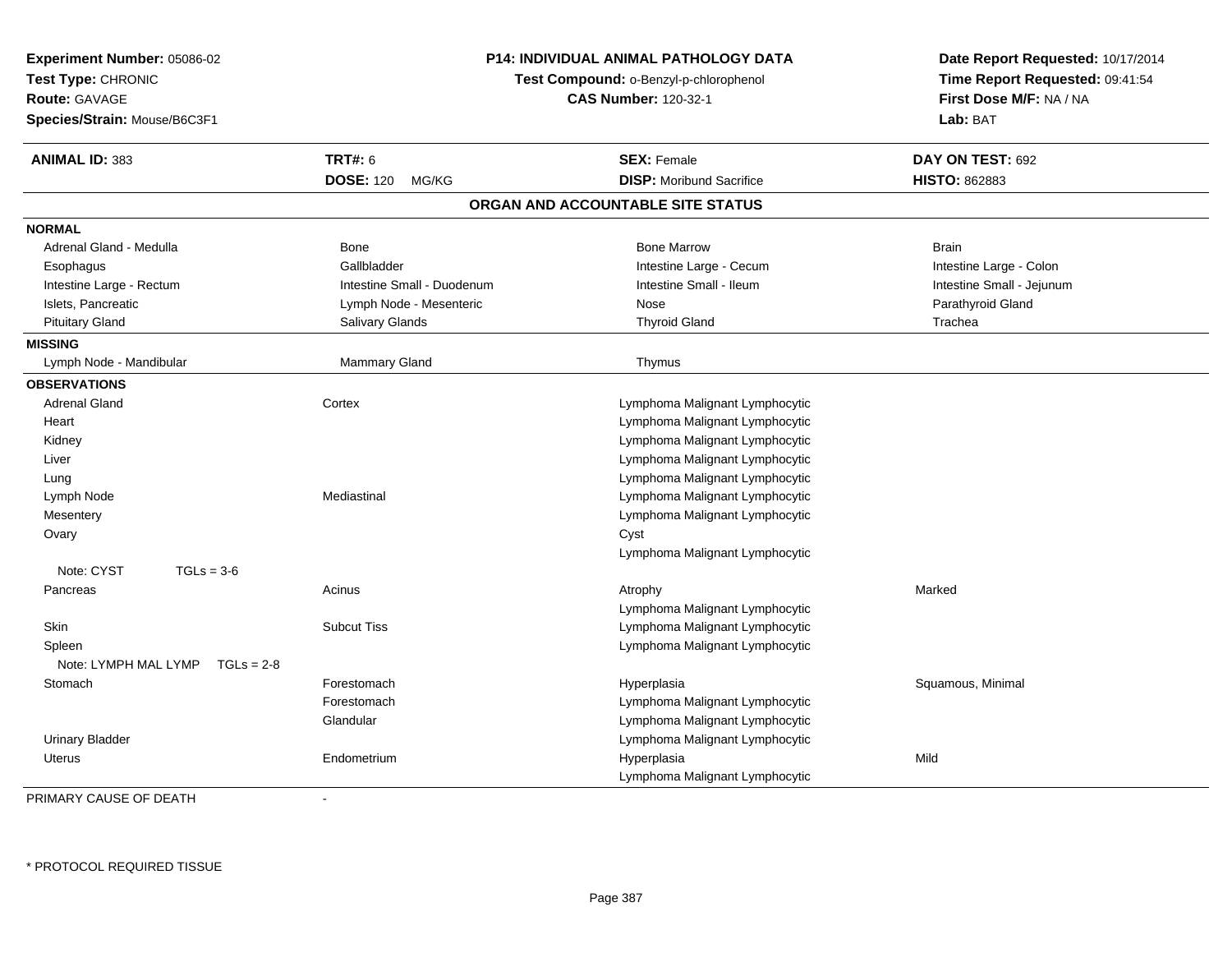| <b>Experiment Number: 05086-02</b>                           |                                        | <b>P14: INDIVIDUAL ANIMAL PATHOLOGY DATA</b> | Date Report Requested: 10/17/2014 |  |  |  |
|--------------------------------------------------------------|----------------------------------------|----------------------------------------------|-----------------------------------|--|--|--|
| <b>Test Type: CHRONIC</b>                                    | Test Compound: o-Benzyl-p-chlorophenol |                                              | Time Report Requested: 09:41:54   |  |  |  |
| <b>Route: GAVAGE</b>                                         |                                        | <b>CAS Number: 120-32-1</b>                  | First Dose M/F: NA / NA           |  |  |  |
| Species/Strain: Mouse/B6C3F1                                 |                                        |                                              | <b>Lab:</b> BAT                   |  |  |  |
| <b>ANIMAL ID: 383</b>                                        | <b>TRT#: 6</b>                         | <b>SEX: Female</b>                           | DAY ON TEST: 692                  |  |  |  |
|                                                              | <b>DOSE: 120</b><br>MG/KG              | <b>DISP:</b> Moribund Sacrifice              | <b>HISTO: 862883</b>              |  |  |  |
| <b>ORGAN AND ACCOUNTABLE SITE STATUS</b>                     |                                        |                                              |                                   |  |  |  |
| Animal Note: AND STOMACH ULCER                               |                                        |                                              |                                   |  |  |  |
| Animal Note: C O MORB: LYMPHOCYTIC LYMPHOMA, MULTIPLE ORGANS |                                        |                                              |                                   |  |  |  |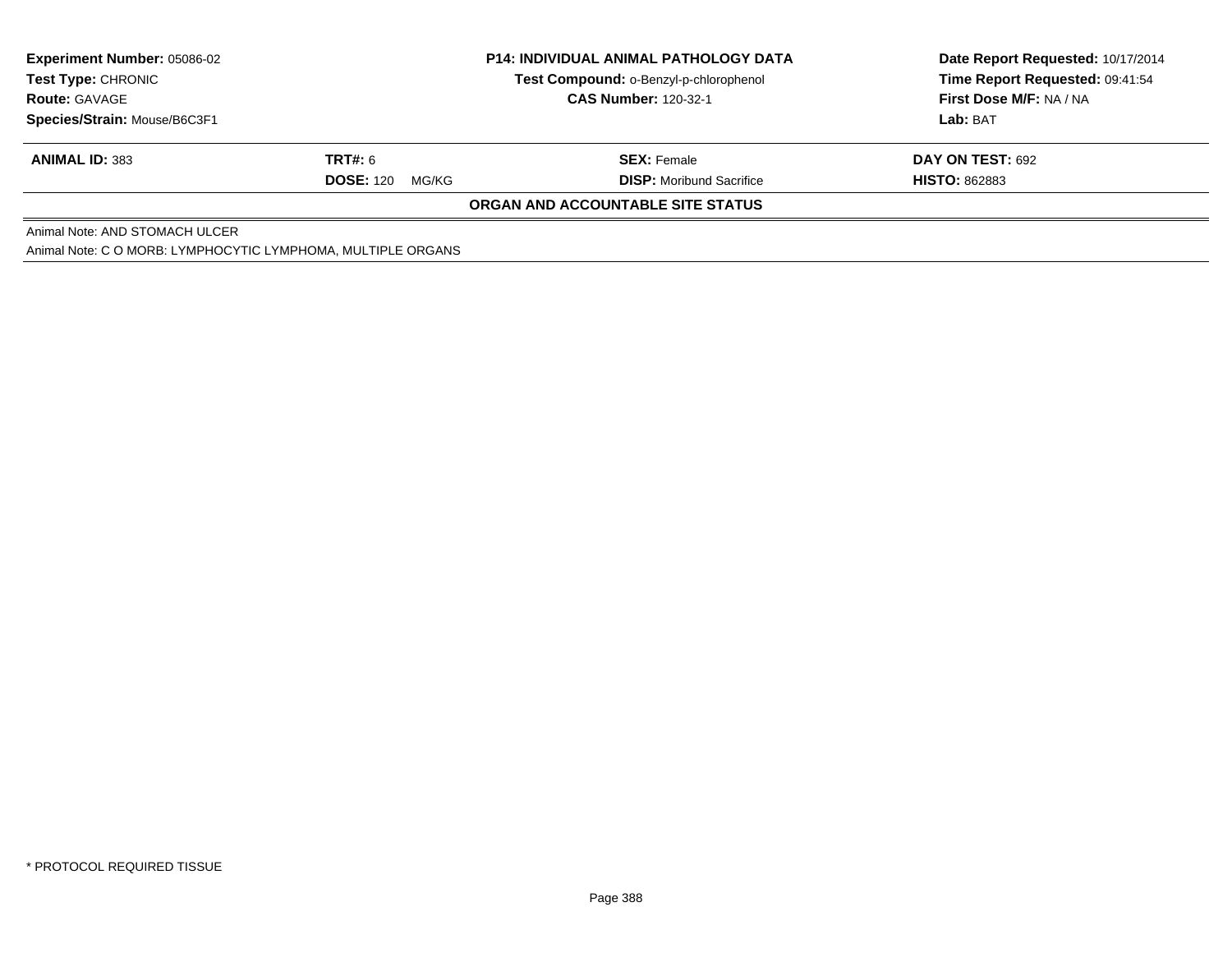| Experiment Number: 05086-02<br>Test Type: CHRONIC<br><b>Route: GAVAGE</b><br>Species/Strain: Mouse/B6C3F1 |                           | <b>P14: INDIVIDUAL ANIMAL PATHOLOGY DATA</b><br>Test Compound: o-Benzyl-p-chlorophenol<br><b>CAS Number: 120-32-1</b> | Date Report Requested: 10/17/2014<br>Time Report Requested: 09:41:54<br>First Dose M/F: NA / NA<br>Lab: BAT |
|-----------------------------------------------------------------------------------------------------------|---------------------------|-----------------------------------------------------------------------------------------------------------------------|-------------------------------------------------------------------------------------------------------------|
| <b>ANIMAL ID: 384</b>                                                                                     | <b>TRT#: 6</b>            | <b>SEX: Female</b>                                                                                                    | DAY ON TEST: 724                                                                                            |
|                                                                                                           | <b>DOSE: 120</b><br>MG/KG | <b>DISP: Terminal Sacrifice</b>                                                                                       | <b>HISTO: 862884</b>                                                                                        |
|                                                                                                           |                           | ORGAN AND ACCOUNTABLE SITE STATUS                                                                                     |                                                                                                             |
| <b>NORMAL</b>                                                                                             |                           |                                                                                                                       |                                                                                                             |
| <b>Adrenal Gland - Cortex</b>                                                                             | Adrenal Gland - Medulla   | <b>Bone</b>                                                                                                           | <b>Brain</b>                                                                                                |
| Esophagus                                                                                                 | Gallbladder               | Heart                                                                                                                 | Intestine Large - Cecum                                                                                     |
| Intestine Large - Colon                                                                                   | Intestine Large - Rectum  | Intestine Small - Duodenum                                                                                            | Intestine Small - Ileum                                                                                     |
| Intestine Small - Jejunum                                                                                 | Islets, Pancreatic        | Lung                                                                                                                  | Lymph Node - Mandibular                                                                                     |
| Lymph Node - Mesenteric                                                                                   | Mammary Gland             | Nose                                                                                                                  | Ovary                                                                                                       |
| Pancreas                                                                                                  | Parathyroid Gland         | <b>Pituitary Gland</b>                                                                                                | <b>Salivary Glands</b>                                                                                      |
| Skin                                                                                                      | Spleen                    | Stomach - Glandular                                                                                                   | <b>Thyroid Gland</b>                                                                                        |
| Trachea                                                                                                   | <b>Urinary Bladder</b>    |                                                                                                                       |                                                                                                             |
| <b>MISSING</b>                                                                                            |                           |                                                                                                                       |                                                                                                             |
| Thymus                                                                                                    |                           |                                                                                                                       |                                                                                                             |
| <b>OBSERVATIONS</b>                                                                                       |                           |                                                                                                                       |                                                                                                             |
| <b>Bone Marrow</b>                                                                                        |                           | Myelofibrosis                                                                                                         | Minimal                                                                                                     |
| <b>Harderian Gland</b>                                                                                    |                           | Hyperplasia                                                                                                           | Mild                                                                                                        |
| Kidney                                                                                                    |                           | Nephropathy                                                                                                           | Minimal                                                                                                     |
| Liver                                                                                                     |                           | Hyperplasia                                                                                                           | Mild                                                                                                        |
| [Hyperplasia TGLS = 1-1]                                                                                  |                           |                                                                                                                       |                                                                                                             |
| Stomach                                                                                                   | Forestomach               | Squamous Cell Papilloma                                                                                               |                                                                                                             |
| Note: PAPILLOMA SQUA  TGLs = 2-8                                                                          |                           |                                                                                                                       |                                                                                                             |
| <b>Uterus</b>                                                                                             | Endometrium               | Hyperplasia                                                                                                           | Moderate                                                                                                    |
| PRIMARY CAUSE OF DEATH                                                                                    |                           |                                                                                                                       |                                                                                                             |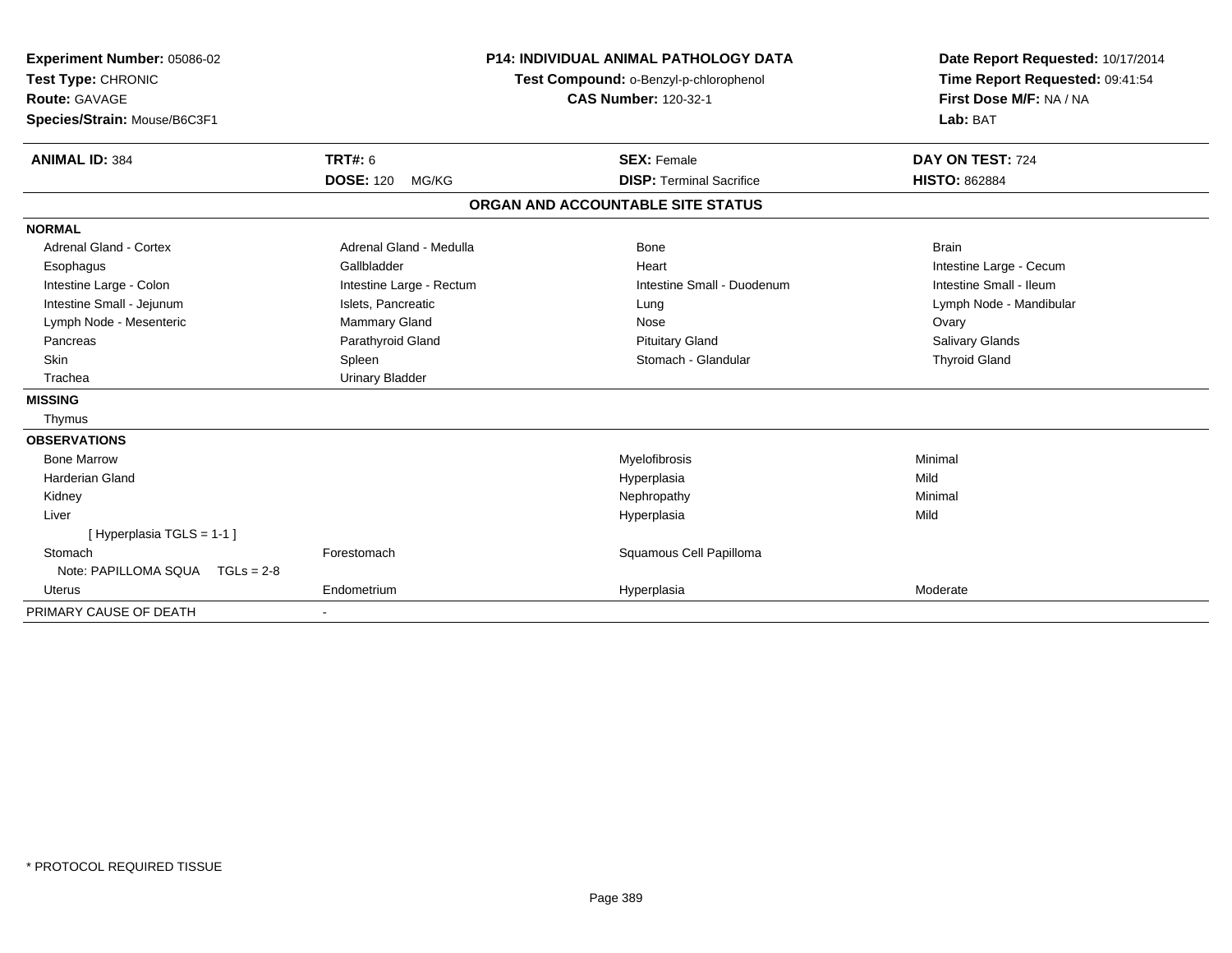| Experiment Number: 05086-02<br>Test Type: CHRONIC<br><b>Route: GAVAGE</b><br>Species/Strain: Mouse/B6C3F1 |                           | <b>P14: INDIVIDUAL ANIMAL PATHOLOGY DATA</b><br>Test Compound: o-Benzyl-p-chlorophenol<br><b>CAS Number: 120-32-1</b> | Date Report Requested: 10/17/2014<br>Time Report Requested: 09:41:54<br>First Dose M/F: NA / NA<br>Lab: BAT |  |
|-----------------------------------------------------------------------------------------------------------|---------------------------|-----------------------------------------------------------------------------------------------------------------------|-------------------------------------------------------------------------------------------------------------|--|
| <b>ANIMAL ID: 385</b>                                                                                     | TRT#: 6                   | <b>SEX: Female</b>                                                                                                    | DAY ON TEST: 724                                                                                            |  |
|                                                                                                           | <b>DOSE: 120</b><br>MG/KG | <b>DISP: Terminal Sacrifice</b>                                                                                       | <b>HISTO: 862885</b>                                                                                        |  |
|                                                                                                           |                           | ORGAN AND ACCOUNTABLE SITE STATUS                                                                                     |                                                                                                             |  |
| <b>NORMAL</b>                                                                                             |                           |                                                                                                                       |                                                                                                             |  |
| <b>Adrenal Gland - Cortex</b>                                                                             | Adrenal Gland - Medulla   | <b>Bone Marrow</b>                                                                                                    | <b>Brain</b>                                                                                                |  |
| Esophagus                                                                                                 | Gallbladder               | Heart                                                                                                                 | Intestine Large - Cecum                                                                                     |  |
| Intestine Large - Colon                                                                                   | Intestine Large - Rectum  | Intestine Small - Duodenum                                                                                            | Intestine Small - Ileum                                                                                     |  |
| Intestine Small - Jejunum                                                                                 | Islets, Pancreatic        | Liver                                                                                                                 | Lung                                                                                                        |  |
| Lymph Node - Mandibular                                                                                   | Lymph Node - Mesenteric   | Mammary Gland                                                                                                         | Nose                                                                                                        |  |
| Ovary                                                                                                     | Pancreas                  | Parathyroid Gland                                                                                                     | <b>Pituitary Gland</b>                                                                                      |  |
| <b>Salivary Glands</b>                                                                                    | Skin                      | Spleen                                                                                                                | Stomach - Forestomach                                                                                       |  |
| Stomach - Glandular                                                                                       | Thymus                    | <b>Thyroid Gland</b>                                                                                                  | Trachea                                                                                                     |  |
| <b>Urinary Bladder</b>                                                                                    |                           |                                                                                                                       |                                                                                                             |  |
| <b>OBSERVATIONS</b>                                                                                       |                           |                                                                                                                       |                                                                                                             |  |
| Bone                                                                                                      |                           | Fibrous Osteodystrophy                                                                                                | Mild                                                                                                        |  |
| Kidney                                                                                                    |                           | Nephropathy                                                                                                           | Mild                                                                                                        |  |
| Mesentery                                                                                                 | Fat                       | Necrosis                                                                                                              | Minimal                                                                                                     |  |
| Note: NECROSIS<br>$TGLs = 2-8$                                                                            |                           |                                                                                                                       |                                                                                                             |  |
| <b>Uterus</b>                                                                                             | Endometrium               | Hyperplasia                                                                                                           | Marked                                                                                                      |  |
| Note: HYPERPLASIA<br>$TGLs = 1-6$                                                                         |                           |                                                                                                                       |                                                                                                             |  |
| PRIMARY CAUSE OF DEATH                                                                                    |                           |                                                                                                                       |                                                                                                             |  |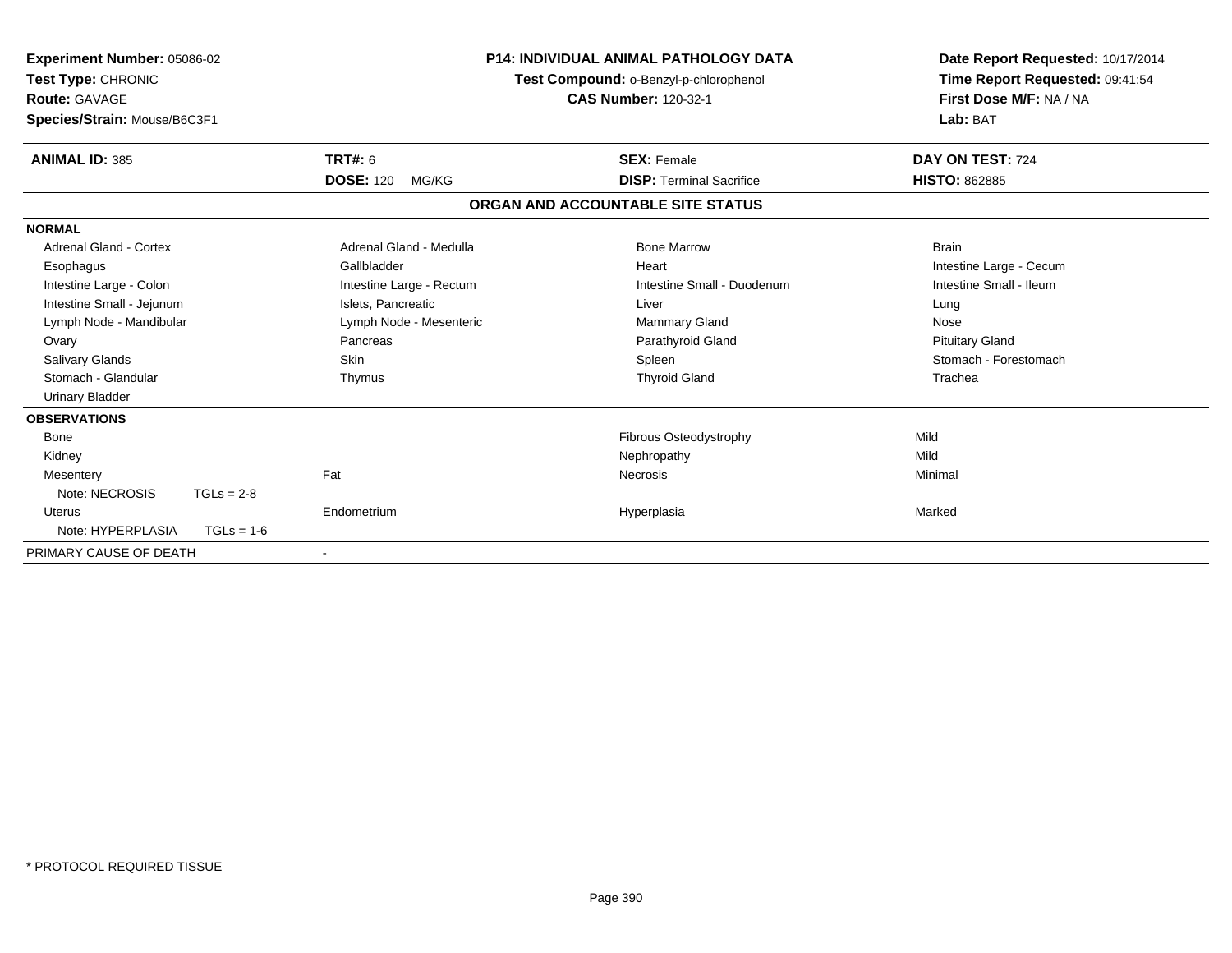| <b>Experiment Number: 05086-02</b><br><b>P14: INDIVIDUAL ANIMAL PATHOLOGY DATA</b><br>Test Compound: o-Benzyl-p-chlorophenol<br>Test Type: CHRONIC |                           | Date Report Requested: 10/17/2014 |                                 |  |
|----------------------------------------------------------------------------------------------------------------------------------------------------|---------------------------|-----------------------------------|---------------------------------|--|
|                                                                                                                                                    |                           |                                   | Time Report Requested: 09:41:54 |  |
| <b>Route: GAVAGE</b>                                                                                                                               |                           | <b>CAS Number: 120-32-1</b>       | First Dose M/F: NA / NA         |  |
| Species/Strain: Mouse/B6C3F1                                                                                                                       |                           |                                   | Lab: BAT                        |  |
| <b>ANIMAL ID: 386</b>                                                                                                                              | TRT#: 6                   | <b>SEX: Female</b>                | DAY ON TEST: 93                 |  |
|                                                                                                                                                    | <b>DOSE: 120</b><br>MG/KG | <b>DISP:</b> Scheduled Sacrifice  | HISTO:                          |  |
|                                                                                                                                                    |                           | ORGAN AND ACCOUNTABLE SITE STATUS |                                 |  |
| <b>NORMAL</b>                                                                                                                                      |                           |                                   |                                 |  |
| Kidney                                                                                                                                             |                           |                                   |                                 |  |
| PRIMARY CAUSE OF DEATH                                                                                                                             |                           |                                   |                                 |  |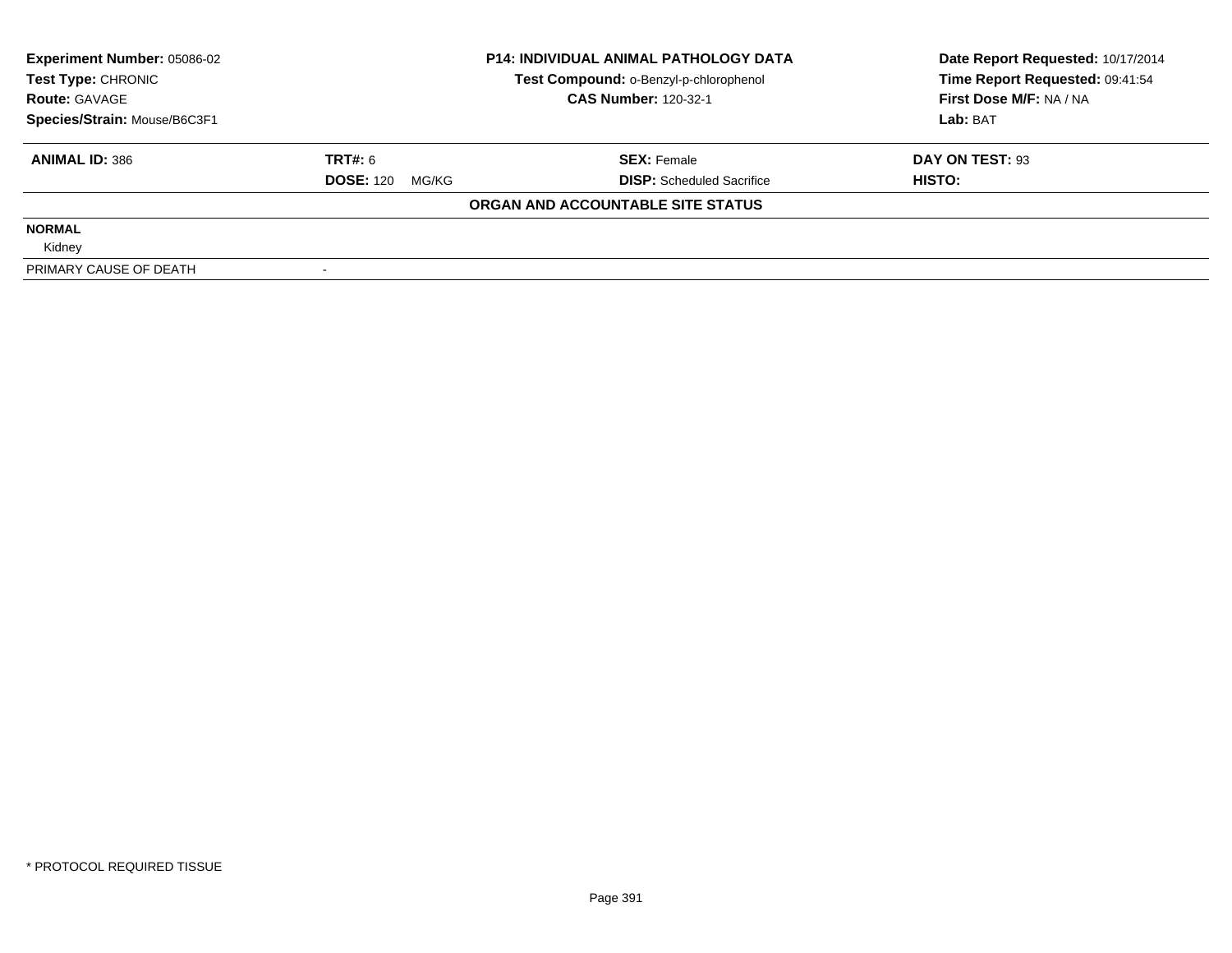| Experiment Number: 05086-02<br><b>Test Type: CHRONIC</b><br>Route: GAVAGE<br>Species/Strain: Mouse/B6C3F1 |                           | <b>P14: INDIVIDUAL ANIMAL PATHOLOGY DATA</b><br>Test Compound: o-Benzyl-p-chlorophenol<br><b>CAS Number: 120-32-1</b> | Date Report Requested: 10/17/2014<br>Time Report Requested: 09:41:54<br>First Dose M/F: NA / NA<br>Lab: BAT |  |
|-----------------------------------------------------------------------------------------------------------|---------------------------|-----------------------------------------------------------------------------------------------------------------------|-------------------------------------------------------------------------------------------------------------|--|
| <b>ANIMAL ID: 387</b>                                                                                     | <b>TRT#: 6</b>            | <b>SEX: Female</b>                                                                                                    | DAY ON TEST: 727                                                                                            |  |
|                                                                                                           | <b>DOSE: 120</b><br>MG/KG | <b>DISP: Terminal Sacrifice</b>                                                                                       | <b>HISTO: 862887</b>                                                                                        |  |
|                                                                                                           |                           | ORGAN AND ACCOUNTABLE SITE STATUS                                                                                     |                                                                                                             |  |
| <b>NORMAL</b>                                                                                             |                           |                                                                                                                       |                                                                                                             |  |
| <b>Adrenal Gland - Cortex</b>                                                                             | Adrenal Gland - Medulla   | <b>Bone Marrow</b>                                                                                                    | <b>Brain</b>                                                                                                |  |
| Esophagus                                                                                                 | Gallbladder               | Heart                                                                                                                 | Intestine Large - Cecum                                                                                     |  |
| Intestine Large - Colon                                                                                   | Intestine Large - Rectum  | Intestine Small - Duodenum                                                                                            | Intestine Small - Ileum                                                                                     |  |
| Intestine Small - Jejunum                                                                                 | Islets, Pancreatic        | Liver                                                                                                                 | Lung                                                                                                        |  |
| Lymph Node - Mandibular                                                                                   | Lymph Node - Mesenteric   | Mammary Gland                                                                                                         | Nose                                                                                                        |  |
| Pancreas                                                                                                  | Parathyroid Gland         | Salivary Glands                                                                                                       | <b>Skin</b>                                                                                                 |  |
| Spleen                                                                                                    | Stomach - Forestomach     | Stomach - Glandular                                                                                                   | Thymus                                                                                                      |  |
| <b>Thyroid Gland</b>                                                                                      | Trachea                   | <b>Urinary Bladder</b>                                                                                                |                                                                                                             |  |
| <b>OBSERVATIONS</b>                                                                                       |                           |                                                                                                                       |                                                                                                             |  |
| Bone                                                                                                      |                           | Fibrous Osteodystrophy                                                                                                | Mild                                                                                                        |  |
| Kidney                                                                                                    |                           | Nephropathy                                                                                                           | Minimal                                                                                                     |  |
| Ovary                                                                                                     |                           | Cyst                                                                                                                  |                                                                                                             |  |
| Note: CYST<br>$TGLs = 2-6$                                                                                |                           |                                                                                                                       |                                                                                                             |  |
| <b>Pituitary Gland</b>                                                                                    | Pars Distalis             | Hyperplasia                                                                                                           | Minimal                                                                                                     |  |
| <b>Uterus</b>                                                                                             | Endometrium               | Hyperplasia                                                                                                           | Moderate                                                                                                    |  |
| Note: HYPERPLASIA<br>$TGLs = 1-6$                                                                         |                           |                                                                                                                       |                                                                                                             |  |
| PRIMARY CAUSE OF DEATH                                                                                    | $\overline{\phantom{a}}$  |                                                                                                                       |                                                                                                             |  |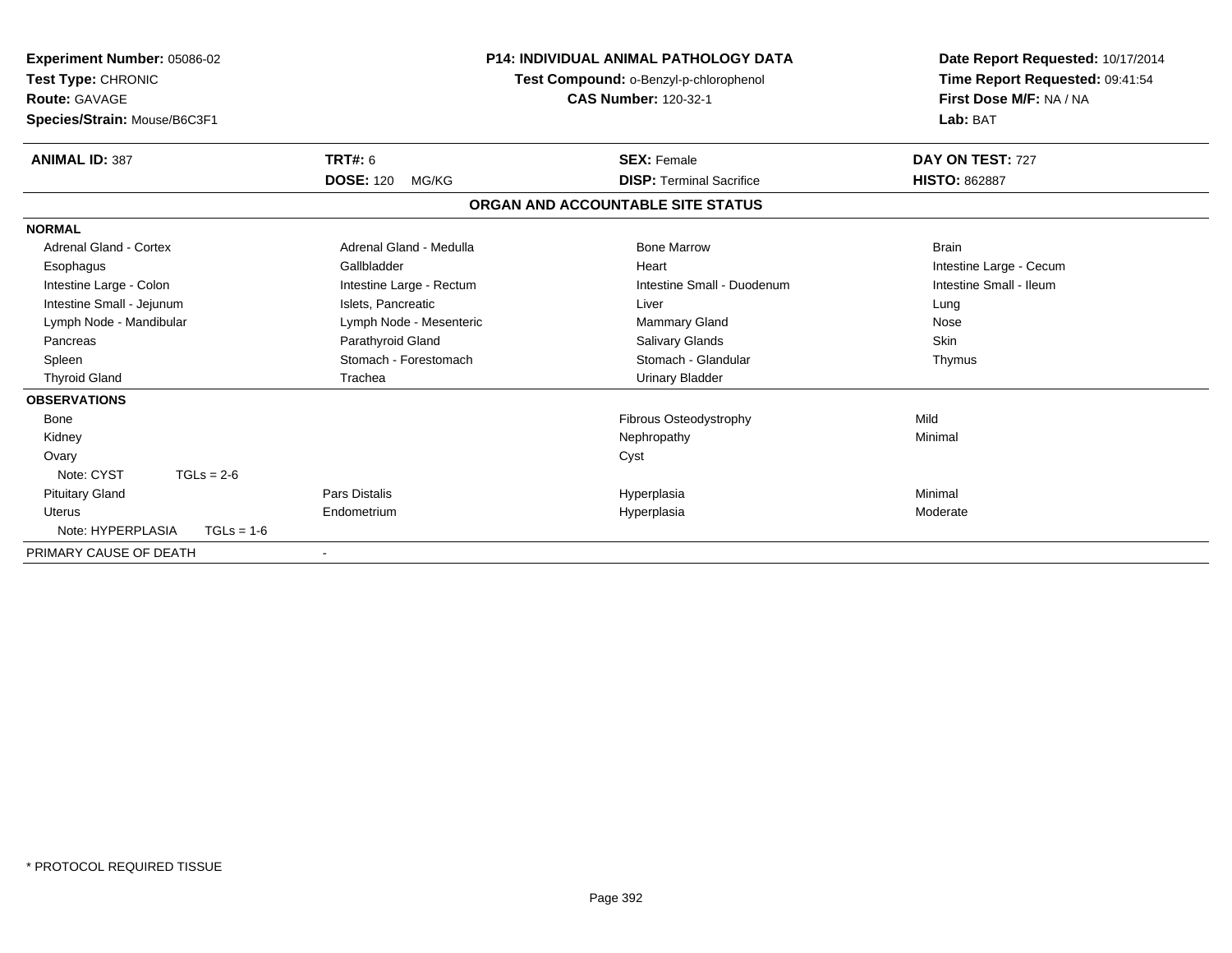| <b>Experiment Number: 05086-02</b><br>Test Type: CHRONIC<br><b>Route: GAVAGE</b><br>Species/Strain: Mouse/B6C3F1 |                                                  | <b>P14: INDIVIDUAL ANIMAL PATHOLOGY DATA</b><br>Test Compound: o-Benzyl-p-chlorophenol<br><b>CAS Number: 120-32-1</b> |                                 | Date Report Requested: 10/17/2014<br>Time Report Requested: 09:41:54<br>First Dose M/F: NA / NA<br>Lab: BAT |  |
|------------------------------------------------------------------------------------------------------------------|--------------------------------------------------|-----------------------------------------------------------------------------------------------------------------------|---------------------------------|-------------------------------------------------------------------------------------------------------------|--|
| <b>ANIMAL ID: 388</b>                                                                                            | <b>TRT#: 6</b>                                   | <b>SEX: Female</b>                                                                                                    |                                 | DAY ON TEST: 727                                                                                            |  |
|                                                                                                                  | <b>DOSE: 120</b><br>MG/KG                        |                                                                                                                       | <b>DISP: Terminal Sacrifice</b> | <b>HISTO: 862888</b>                                                                                        |  |
|                                                                                                                  |                                                  | ORGAN AND ACCOUNTABLE SITE STATUS                                                                                     |                                 |                                                                                                             |  |
| <b>NORMAL</b>                                                                                                    |                                                  |                                                                                                                       |                                 |                                                                                                             |  |
| <b>Adrenal Gland - Cortex</b>                                                                                    | Adrenal Gland - Medulla                          | <b>Bone Marrow</b>                                                                                                    |                                 | <b>Brain</b>                                                                                                |  |
| Esophagus                                                                                                        | Gallbladder                                      | Heart                                                                                                                 |                                 | Intestine Large - Cecum                                                                                     |  |
| Intestine Large - Colon                                                                                          | Intestine Large - Rectum                         |                                                                                                                       | Intestine Small - Duodenum      | Intestine Small - Ileum                                                                                     |  |
| Intestine Small - Jejunum                                                                                        | Islets, Pancreatic                               | Liver                                                                                                                 |                                 | Lung                                                                                                        |  |
| Lymph Node - Mandibular                                                                                          | Lymph Node - Mesenteric                          | <b>Mammary Gland</b>                                                                                                  |                                 | Nose                                                                                                        |  |
| Ovary                                                                                                            | Pancreas                                         | Parathyroid Gland                                                                                                     |                                 | <b>Pituitary Gland</b>                                                                                      |  |
| <b>Skin</b>                                                                                                      | Spleen                                           |                                                                                                                       | Stomach - Forestomach           | Stomach - Glandular                                                                                         |  |
| Thymus                                                                                                           | <b>Thyroid Gland</b>                             | Trachea                                                                                                               |                                 | <b>Urinary Bladder</b>                                                                                      |  |
| <b>OBSERVATIONS</b>                                                                                              |                                                  |                                                                                                                       |                                 |                                                                                                             |  |
| <b>Bone</b>                                                                                                      |                                                  | Fibrous Osteodystrophy                                                                                                |                                 | Mild                                                                                                        |  |
| Kidney                                                                                                           |                                                  | Nephropathy                                                                                                           |                                 | Mild                                                                                                        |  |
| Salivary Glands                                                                                                  |                                                  | Ectasia                                                                                                               |                                 | Mild                                                                                                        |  |
|                                                                                                                  | Note: ECTATIC TISSUE IN SALIVARY GLAND IS THYMUS |                                                                                                                       |                                 |                                                                                                             |  |
| <b>Uterus</b>                                                                                                    | Endometrium                                      | Hyperplasia                                                                                                           |                                 | Moderate                                                                                                    |  |
| Note: HYPERPLASIA                                                                                                | $TGLs = 1-6$                                     |                                                                                                                       |                                 |                                                                                                             |  |
| PRIMARY CAUSE OF DEATH                                                                                           |                                                  |                                                                                                                       |                                 |                                                                                                             |  |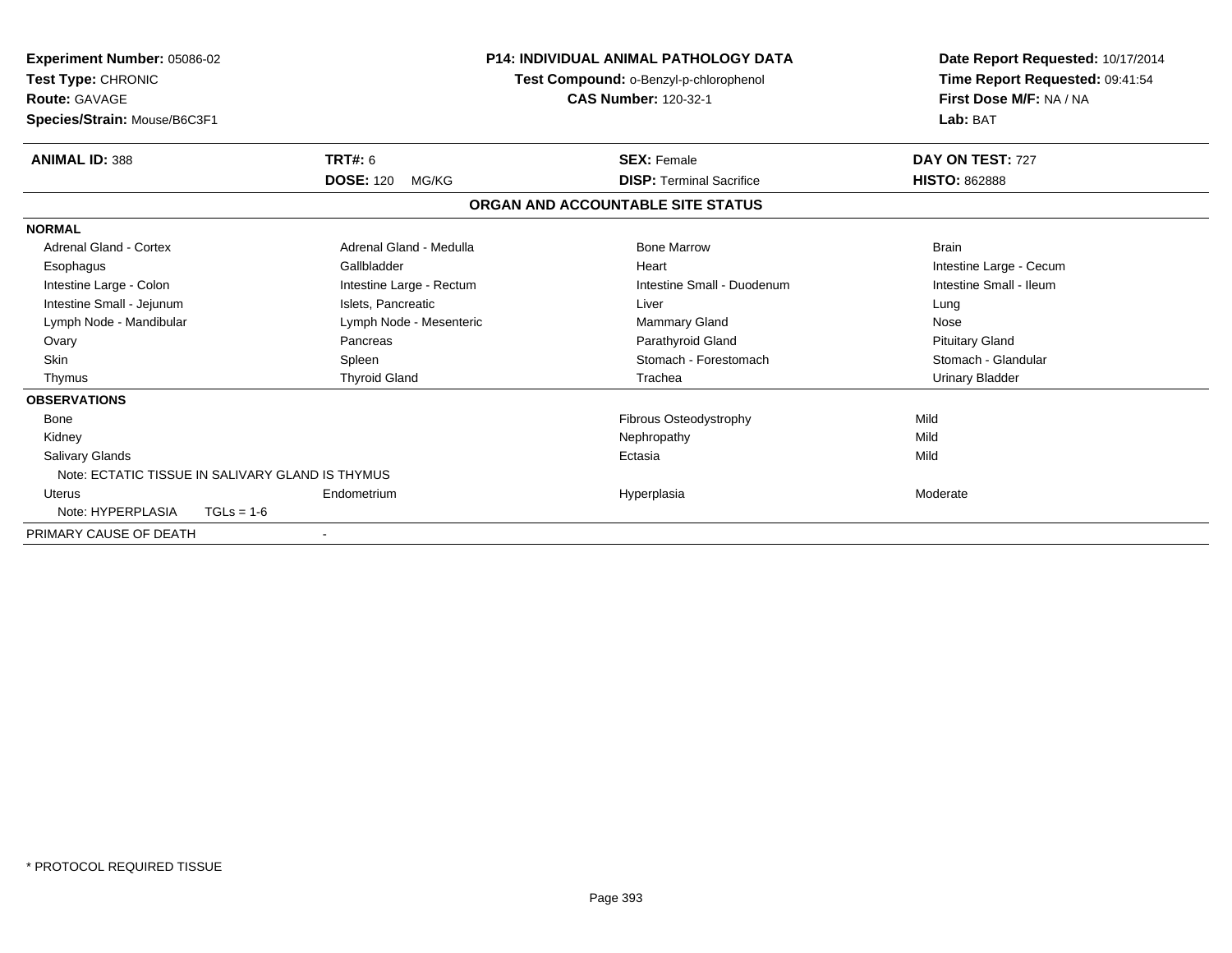| <b>Experiment Number: 05086-02</b> | <b>P14: INDIVIDUAL ANIMAL PATHOLOGY DATA</b><br>Test Compound: o-Benzyl-p-chlorophenol |                                   | Date Report Requested: 10/17/2014 |  |
|------------------------------------|----------------------------------------------------------------------------------------|-----------------------------------|-----------------------------------|--|
| Test Type: CHRONIC                 |                                                                                        |                                   | Time Report Requested: 09:41:54   |  |
| <b>Route: GAVAGE</b>               |                                                                                        | <b>CAS Number: 120-32-1</b>       | First Dose M/F: NA / NA           |  |
| Species/Strain: Mouse/B6C3F1       |                                                                                        |                                   | Lab: BAT                          |  |
| <b>ANIMAL ID: 389</b>              | TRT#: 6                                                                                | <b>SEX: Female</b>                | DAY ON TEST: 93                   |  |
|                                    | <b>DOSE: 120</b><br>MG/KG                                                              | <b>DISP:</b> Scheduled Sacrifice  | HISTO:                            |  |
|                                    |                                                                                        | ORGAN AND ACCOUNTABLE SITE STATUS |                                   |  |
| <b>NORMAL</b>                      |                                                                                        |                                   |                                   |  |
| Kidney                             |                                                                                        |                                   |                                   |  |
| PRIMARY CAUSE OF DEATH             |                                                                                        |                                   |                                   |  |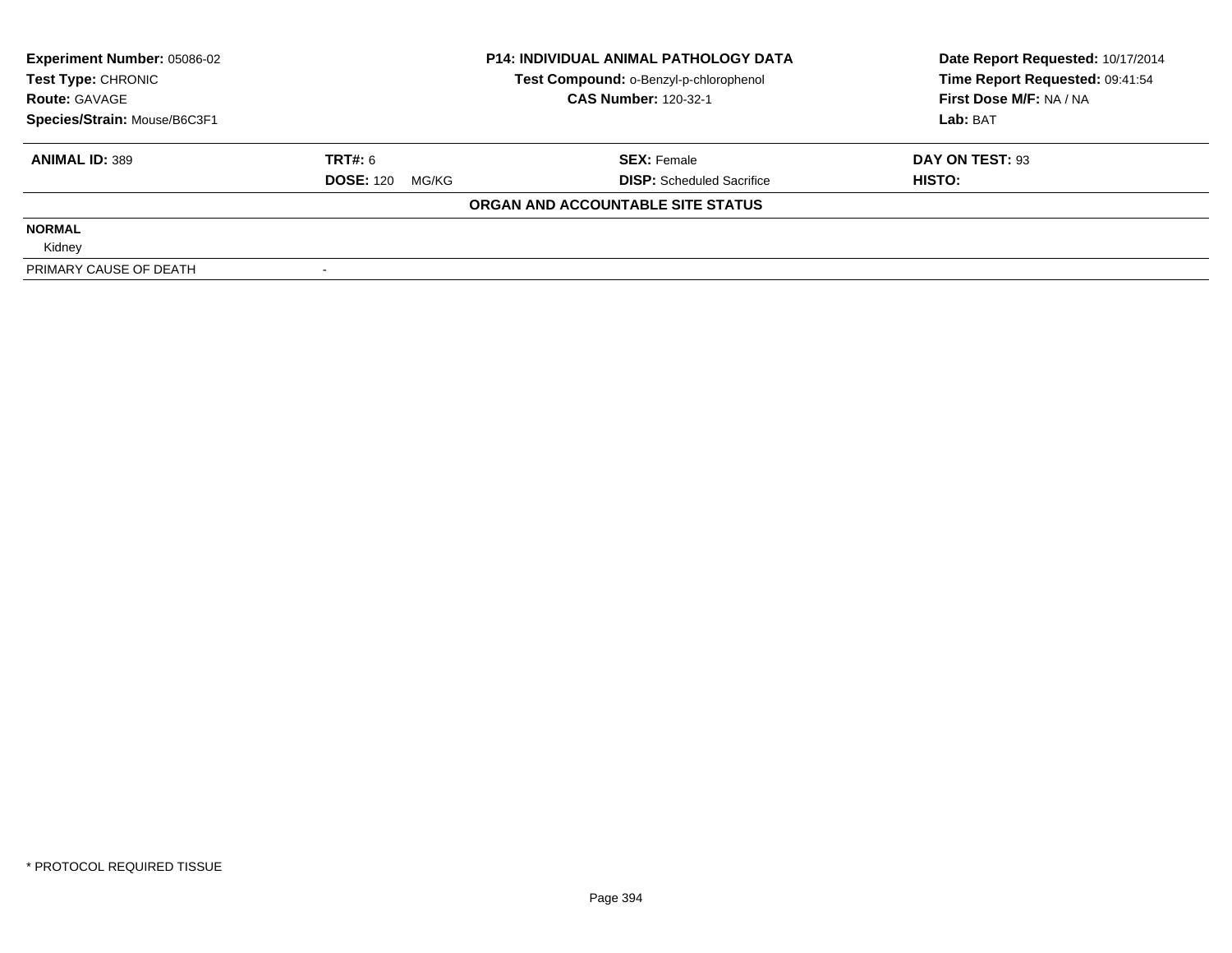| <b>Experiment Number: 05086-02</b>                           | <b>P14: INDIVIDUAL ANIMAL PATHOLOGY DATA</b> |                                   | Date Report Requested: 10/17/2014 |  |
|--------------------------------------------------------------|----------------------------------------------|-----------------------------------|-----------------------------------|--|
| Test Compound: o-Benzyl-p-chlorophenol<br>Test Type: CHRONIC |                                              | Time Report Requested: 09:41:54   |                                   |  |
| <b>Route: GAVAGE</b>                                         |                                              | <b>CAS Number: 120-32-1</b>       | First Dose M/F: NA / NA           |  |
| Species/Strain: Mouse/B6C3F1                                 |                                              |                                   | Lab: BAT                          |  |
| <b>ANIMAL ID: 390</b>                                        | TRT#: 6                                      | <b>SEX: Female</b>                | DAY ON TEST: 93                   |  |
|                                                              | <b>DOSE: 120</b><br>MG/KG                    | <b>DISP:</b> Scheduled Sacrifice  | HISTO:                            |  |
|                                                              |                                              | ORGAN AND ACCOUNTABLE SITE STATUS |                                   |  |
| <b>NORMAL</b>                                                |                                              |                                   |                                   |  |
| Kidney                                                       |                                              |                                   |                                   |  |
| PRIMARY CAUSE OF DEATH                                       |                                              |                                   |                                   |  |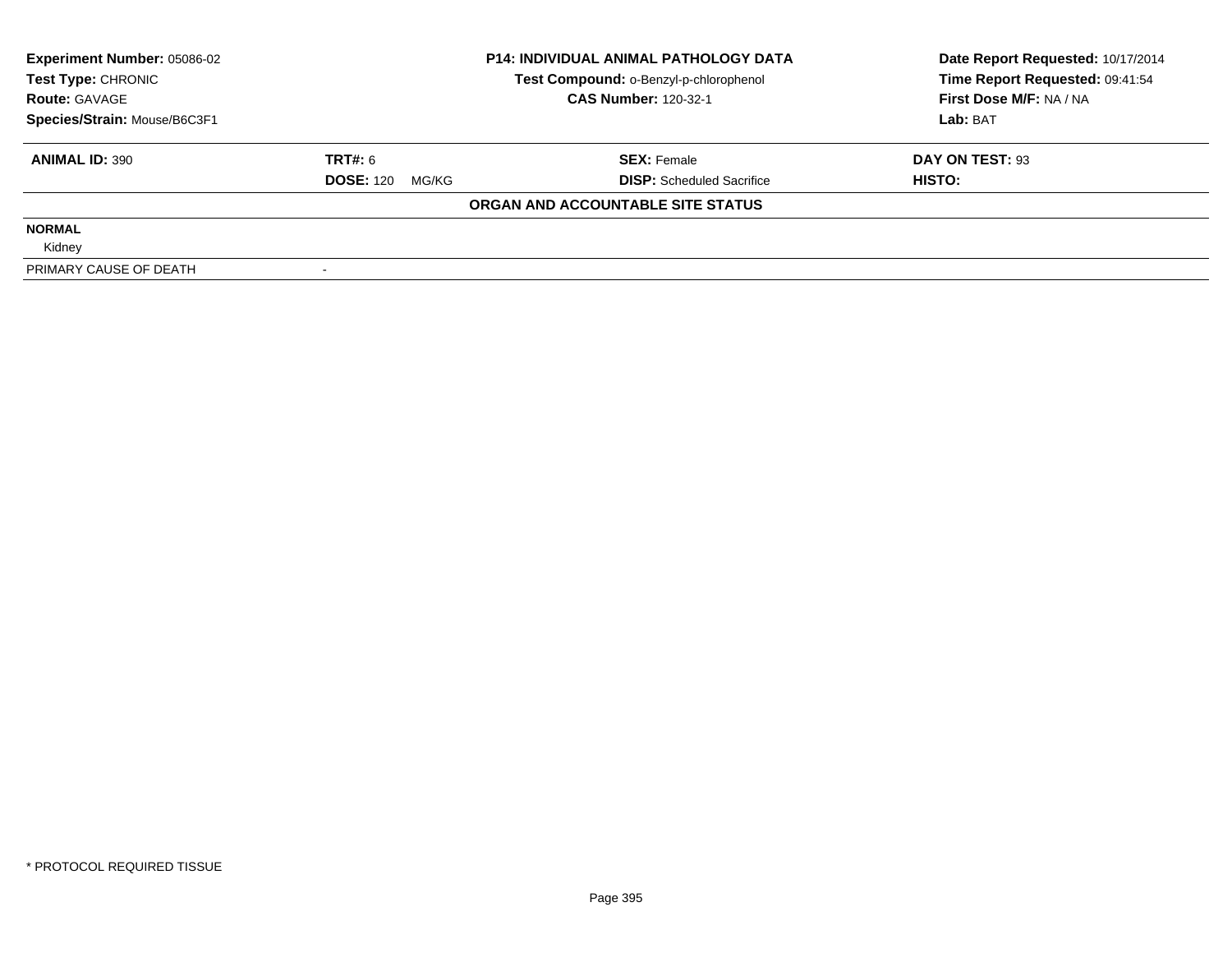| <b>Experiment Number: 05086-02</b><br><b>P14: INDIVIDUAL ANIMAL PATHOLOGY DATA</b><br>Test Compound: o-Benzyl-p-chlorophenol<br>Test Type: CHRONIC |                           | Date Report Requested: 10/17/2014 |                                 |  |
|----------------------------------------------------------------------------------------------------------------------------------------------------|---------------------------|-----------------------------------|---------------------------------|--|
|                                                                                                                                                    |                           |                                   | Time Report Requested: 09:41:54 |  |
| <b>Route: GAVAGE</b>                                                                                                                               |                           | <b>CAS Number: 120-32-1</b>       | First Dose M/F: NA / NA         |  |
| Species/Strain: Mouse/B6C3F1                                                                                                                       |                           |                                   | Lab: BAT                        |  |
| <b>ANIMAL ID: 391</b>                                                                                                                              | TRT#: 6                   | <b>SEX: Female</b>                | DAY ON TEST: 93                 |  |
|                                                                                                                                                    | <b>DOSE: 120</b><br>MG/KG | <b>DISP:</b> Scheduled Sacrifice  | HISTO:                          |  |
|                                                                                                                                                    |                           | ORGAN AND ACCOUNTABLE SITE STATUS |                                 |  |
| <b>NORMAL</b>                                                                                                                                      |                           |                                   |                                 |  |
| Kidney                                                                                                                                             |                           |                                   |                                 |  |
| PRIMARY CAUSE OF DEATH                                                                                                                             |                           |                                   |                                 |  |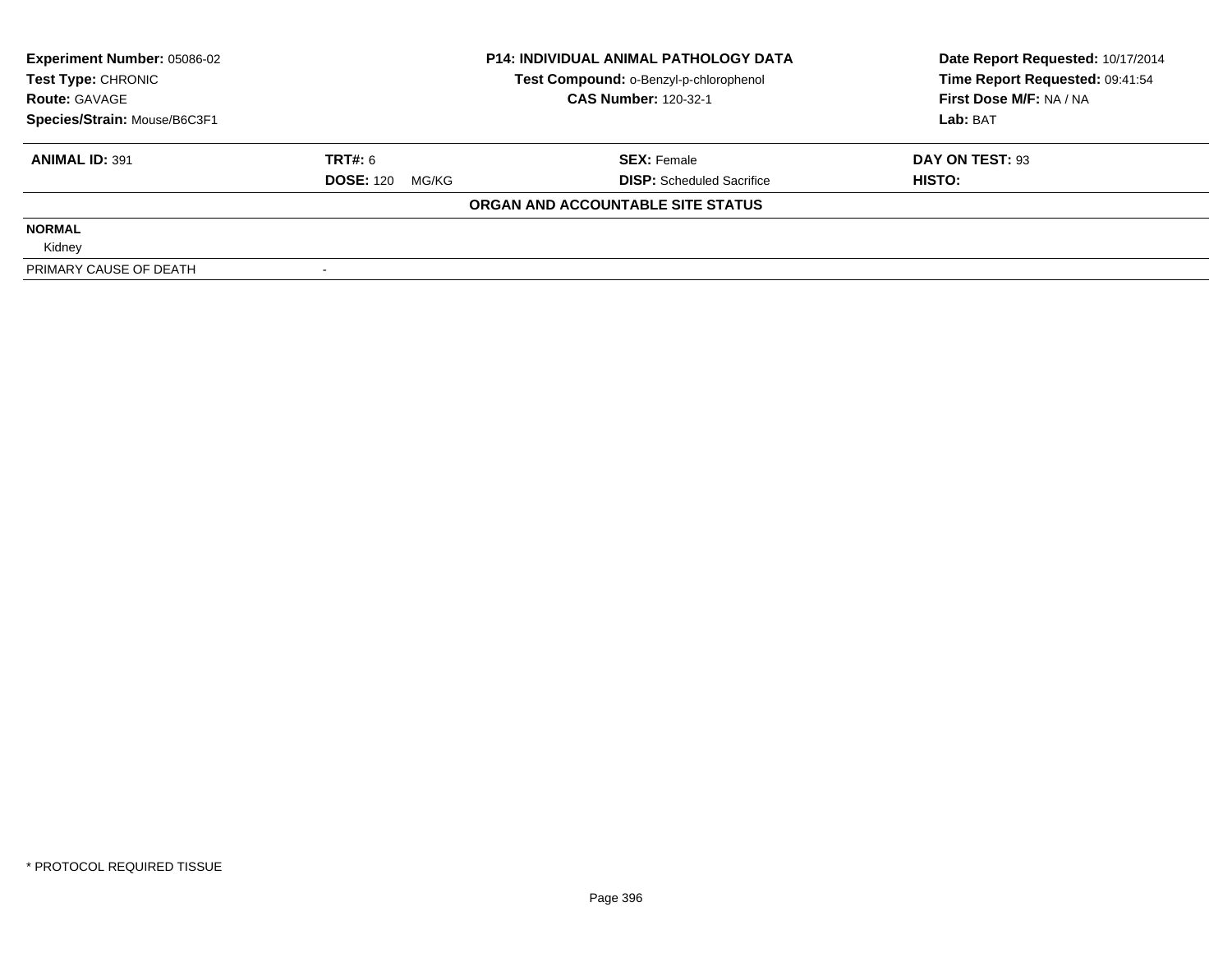| Experiment Number: 05086-02<br>Test Type: CHRONIC<br>Route: GAVAGE<br>Species/Strain: Mouse/B6C3F1 |                |                            | <b>P14: INDIVIDUAL ANIMAL PATHOLOGY DATA</b><br>Test Compound: o-Benzyl-p-chlorophenol<br><b>CAS Number: 120-32-1</b> |                                   | Date Report Requested: 10/17/2014<br>Time Report Requested: 09:41:54<br>First Dose M/F: NA / NA<br>Lab: BAT |
|----------------------------------------------------------------------------------------------------|----------------|----------------------------|-----------------------------------------------------------------------------------------------------------------------|-----------------------------------|-------------------------------------------------------------------------------------------------------------|
| <b>ANIMAL ID: 392</b>                                                                              |                | <b>TRT#: 6</b>             |                                                                                                                       | <b>SEX: Female</b>                | DAY ON TEST: 727                                                                                            |
|                                                                                                    |                | <b>DOSE: 120</b><br>MG/KG  |                                                                                                                       | <b>DISP: Terminal Sacrifice</b>   | <b>HISTO: 862892</b>                                                                                        |
|                                                                                                    |                |                            |                                                                                                                       | ORGAN AND ACCOUNTABLE SITE STATUS |                                                                                                             |
| <b>NORMAL</b>                                                                                      |                |                            |                                                                                                                       |                                   |                                                                                                             |
| Adrenal Gland - Medulla                                                                            |                | <b>Bone Marrow</b>         |                                                                                                                       | <b>Brain</b>                      | Esophagus                                                                                                   |
| Gallbladder                                                                                        |                | Heart                      |                                                                                                                       | Intestine Large - Cecum           | Intestine Large - Colon                                                                                     |
| Intestine Large - Rectum                                                                           |                | Intestine Small - Duodenum |                                                                                                                       | Intestine Small - Ileum           | Intestine Small - Jejunum                                                                                   |
| Islets, Pancreatic                                                                                 |                | Lung                       |                                                                                                                       | Lymph Node - Mandibular           | Lymph Node - Mesenteric                                                                                     |
| Mammary Gland                                                                                      |                | Nose                       |                                                                                                                       | Pancreas                          | Parathyroid Gland                                                                                           |
| <b>Pituitary Gland</b>                                                                             |                | Salivary Glands            |                                                                                                                       | Skin                              | Spleen                                                                                                      |
| Stomach - Forestomach                                                                              |                | Stomach - Glandular        |                                                                                                                       | Thymus                            | <b>Thyroid Gland</b>                                                                                        |
| Trachea                                                                                            |                | <b>Urinary Bladder</b>     |                                                                                                                       |                                   |                                                                                                             |
| <b>OBSERVATIONS</b>                                                                                |                |                            |                                                                                                                       |                                   |                                                                                                             |
| <b>Adrenal Gland</b>                                                                               |                | Cortex                     |                                                                                                                       | Hyperplasia                       | Minimal                                                                                                     |
| Bone                                                                                               |                |                            |                                                                                                                       | Fibrous Osteodystrophy            | Minimal                                                                                                     |
| Kidney                                                                                             |                |                            |                                                                                                                       | Nephropathy                       | Minimal                                                                                                     |
| Liver                                                                                              |                |                            |                                                                                                                       | Hyperplasia                       | Mild                                                                                                        |
| Note: HYPERPLASIA                                                                                  | $TGLs = 4-1$   |                            |                                                                                                                       |                                   |                                                                                                             |
| Mesentery                                                                                          |                | Fat                        |                                                                                                                       | Necrosis                          | Moderate                                                                                                    |
| Note: NECROSIS                                                                                     | $TGLs = 1-4$   |                            |                                                                                                                       |                                   |                                                                                                             |
| Ovary                                                                                              |                |                            |                                                                                                                       | Cyst                              |                                                                                                             |
| Uterus                                                                                             |                |                            |                                                                                                                       | Leiomyosarcoma                    |                                                                                                             |
| Note: LEIOMYOSAR                                                                                   | $TGLs = 2,3-8$ |                            |                                                                                                                       |                                   |                                                                                                             |
| PRIMARY CAUSE OF DEATH                                                                             |                |                            |                                                                                                                       |                                   |                                                                                                             |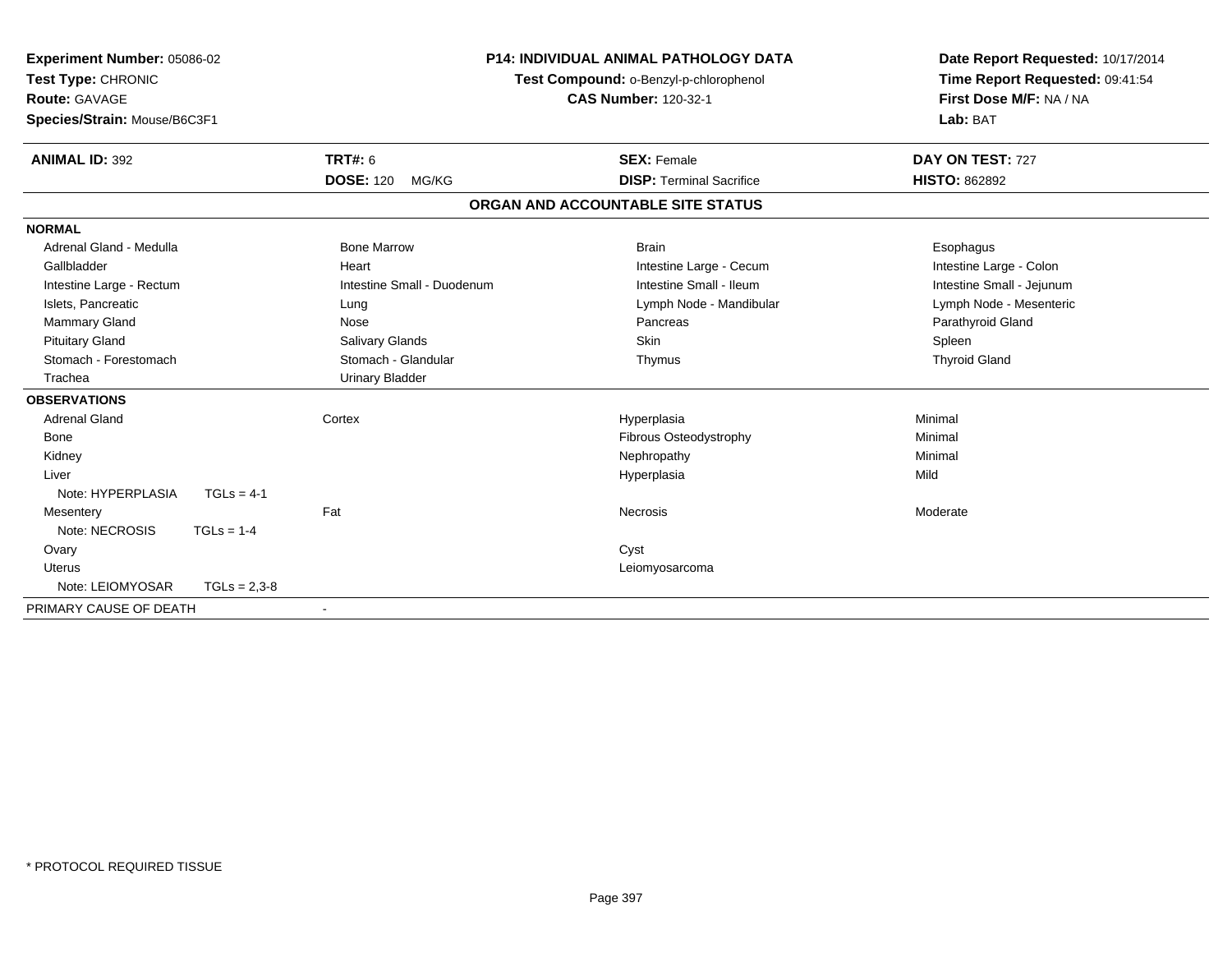| <b>Experiment Number: 05086-02</b><br>Test Type: CHRONIC<br><b>Route: GAVAGE</b><br>Species/Strain: Mouse/B6C3F1 |                           | <b>P14: INDIVIDUAL ANIMAL PATHOLOGY DATA</b><br>Test Compound: o-Benzyl-p-chlorophenol<br><b>CAS Number: 120-32-1</b> | Date Report Requested: 10/17/2014<br>Time Report Requested: 09:41:54<br>First Dose M/F: NA / NA<br>Lab: BAT |  |
|------------------------------------------------------------------------------------------------------------------|---------------------------|-----------------------------------------------------------------------------------------------------------------------|-------------------------------------------------------------------------------------------------------------|--|
| <b>ANIMAL ID: 393</b>                                                                                            | <b>TRT#: 6</b>            | <b>SEX: Female</b>                                                                                                    | DAY ON TEST: 727                                                                                            |  |
|                                                                                                                  | <b>DOSE: 120</b><br>MG/KG | <b>DISP:</b> Terminal Sacrifice                                                                                       | <b>HISTO: 862893</b>                                                                                        |  |
|                                                                                                                  |                           | ORGAN AND ACCOUNTABLE SITE STATUS                                                                                     |                                                                                                             |  |
| <b>NORMAL</b>                                                                                                    |                           |                                                                                                                       |                                                                                                             |  |
| Adrenal Gland - Cortex                                                                                           | Adrenal Gland - Medulla   | <b>Bone Marrow</b>                                                                                                    | <b>Brain</b>                                                                                                |  |
| Esophagus                                                                                                        | Gallbladder               | Heart                                                                                                                 | Intestine Large - Cecum                                                                                     |  |
| Intestine Large - Colon                                                                                          | Intestine Large - Rectum  | Intestine Small - Duodenum                                                                                            | Intestine Small - Ileum                                                                                     |  |
| Intestine Small - Jejunum                                                                                        | Islets, Pancreatic        | Liver                                                                                                                 | Lung                                                                                                        |  |
| Lymph Node - Mandibular                                                                                          | Lymph Node - Mesenteric   | Mammary Gland                                                                                                         | Nose                                                                                                        |  |
| Ovary                                                                                                            | Pancreas                  | Parathyroid Gland                                                                                                     | <b>Pituitary Gland</b>                                                                                      |  |
| <b>Salivary Glands</b>                                                                                           | Skin                      | Spleen                                                                                                                | Stomach - Forestomach                                                                                       |  |
| Stomach - Glandular                                                                                              | Thymus                    | <b>Thyroid Gland</b>                                                                                                  | Trachea                                                                                                     |  |
| <b>Urinary Bladder</b>                                                                                           |                           |                                                                                                                       |                                                                                                             |  |
| <b>OBSERVATIONS</b>                                                                                              |                           |                                                                                                                       |                                                                                                             |  |
| Bone                                                                                                             |                           | Fibrous Osteodystrophy                                                                                                | Mild                                                                                                        |  |
| Kidney                                                                                                           |                           | Nephropathy                                                                                                           | Minimal                                                                                                     |  |
| Uterus                                                                                                           | Endometrium               | Hyperplasia                                                                                                           | Moderate                                                                                                    |  |
| PRIMARY CAUSE OF DEATH                                                                                           |                           |                                                                                                                       |                                                                                                             |  |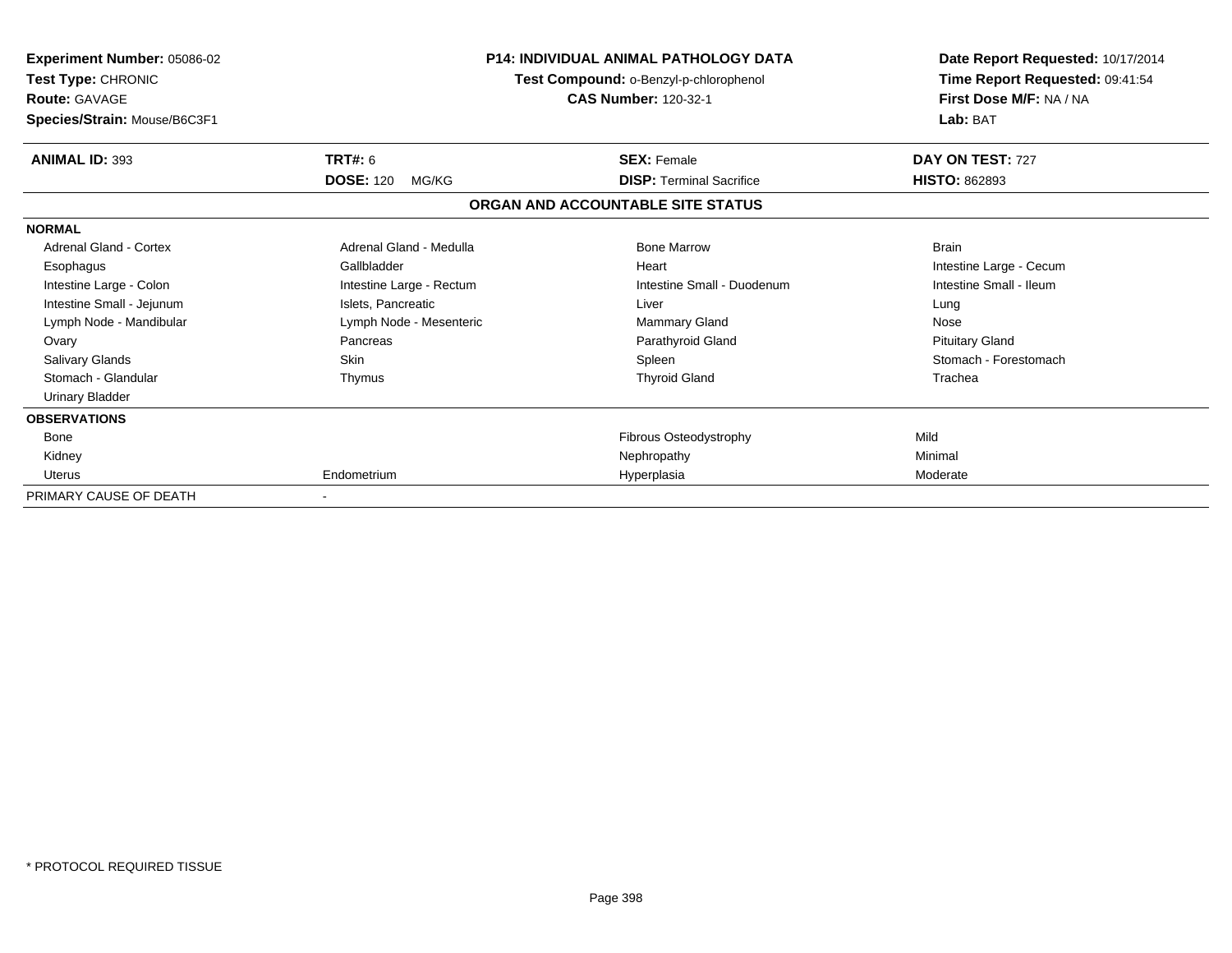| Experiment Number: 05086-02<br>Test Type: CHRONIC<br>Route: GAVAGE<br>Species/Strain: Mouse/B6C3F1 |                           | <b>P14: INDIVIDUAL ANIMAL PATHOLOGY DATA</b><br>Test Compound: o-Benzyl-p-chlorophenol<br><b>CAS Number: 120-32-1</b> |                                   | Date Report Requested: 10/17/2014<br>Time Report Requested: 09:41:54<br>First Dose M/F: NA / NA<br>Lab: BAT |  |
|----------------------------------------------------------------------------------------------------|---------------------------|-----------------------------------------------------------------------------------------------------------------------|-----------------------------------|-------------------------------------------------------------------------------------------------------------|--|
| <b>ANIMAL ID: 394</b>                                                                              | <b>TRT#: 6</b>            |                                                                                                                       | <b>SEX: Female</b>                | DAY ON TEST: 727                                                                                            |  |
|                                                                                                    | <b>DOSE: 120</b><br>MG/KG |                                                                                                                       | <b>DISP: Terminal Sacrifice</b>   | <b>HISTO: 862894</b>                                                                                        |  |
|                                                                                                    |                           |                                                                                                                       | ORGAN AND ACCOUNTABLE SITE STATUS |                                                                                                             |  |
| <b>NORMAL</b>                                                                                      |                           |                                                                                                                       |                                   |                                                                                                             |  |
| <b>Adrenal Gland - Cortex</b>                                                                      | Adrenal Gland - Medulla   |                                                                                                                       | <b>Bone Marrow</b>                | <b>Brain</b>                                                                                                |  |
| Esophagus                                                                                          | Gallbladder               |                                                                                                                       | Heart                             | Intestine Large - Cecum                                                                                     |  |
| Intestine Large - Colon                                                                            | Intestine Large - Rectum  |                                                                                                                       | Intestine Small - Duodenum        | Intestine Small - Ileum                                                                                     |  |
| Intestine Small - Jejunum                                                                          | Islets. Pancreatic        |                                                                                                                       | Liver                             | Lung                                                                                                        |  |
| Lymph Node - Mandibular                                                                            | Lymph Node - Mesenteric   |                                                                                                                       | Mammary Gland                     | Nose                                                                                                        |  |
| Ovary                                                                                              | Pancreas                  |                                                                                                                       | Parathyroid Gland                 | <b>Pituitary Gland</b>                                                                                      |  |
| Salivary Glands                                                                                    | <b>Skin</b>               |                                                                                                                       | Thymus                            | <b>Thyroid Gland</b>                                                                                        |  |
| Trachea                                                                                            | <b>Urinary Bladder</b>    |                                                                                                                       |                                   |                                                                                                             |  |
| <b>OBSERVATIONS</b>                                                                                |                           |                                                                                                                       |                                   |                                                                                                             |  |
| Bone                                                                                               |                           |                                                                                                                       | <b>Fibrous Osteodystrophy</b>     | Moderate                                                                                                    |  |
| Kidney                                                                                             |                           |                                                                                                                       | Nephropathy                       | Minimal                                                                                                     |  |
| Lung                                                                                               |                           |                                                                                                                       |                                   |                                                                                                             |  |
| Note: NO CORRESP LESION FOR LUNG FOCI SEEN AT TRIM                                                 |                           |                                                                                                                       |                                   |                                                                                                             |  |
| Spleen                                                                                             |                           |                                                                                                                       | Hematopoietic Cell Proliferation  | Mild                                                                                                        |  |
| [ Hematopoietic Cell Proliferation TGLS = 1-1 ]                                                    |                           |                                                                                                                       |                                   |                                                                                                             |  |
| Stomach                                                                                            | Glandular, Mucosa         |                                                                                                                       | Mineralization                    | Minimal                                                                                                     |  |
|                                                                                                    | Forestomach               |                                                                                                                       | Squamous Cell Papilloma           |                                                                                                             |  |
| Note: PAPILLOMA SQUA TGLs = 4-8                                                                    |                           |                                                                                                                       |                                   |                                                                                                             |  |
| Uterus                                                                                             | Endometrium               |                                                                                                                       | Hyperplasia                       | Marked                                                                                                      |  |
| Note: HYPERPLASIA<br>$TGLs = 2-6$                                                                  |                           |                                                                                                                       |                                   |                                                                                                             |  |
| PRIMARY CAUSE OF DEATH                                                                             |                           |                                                                                                                       |                                   |                                                                                                             |  |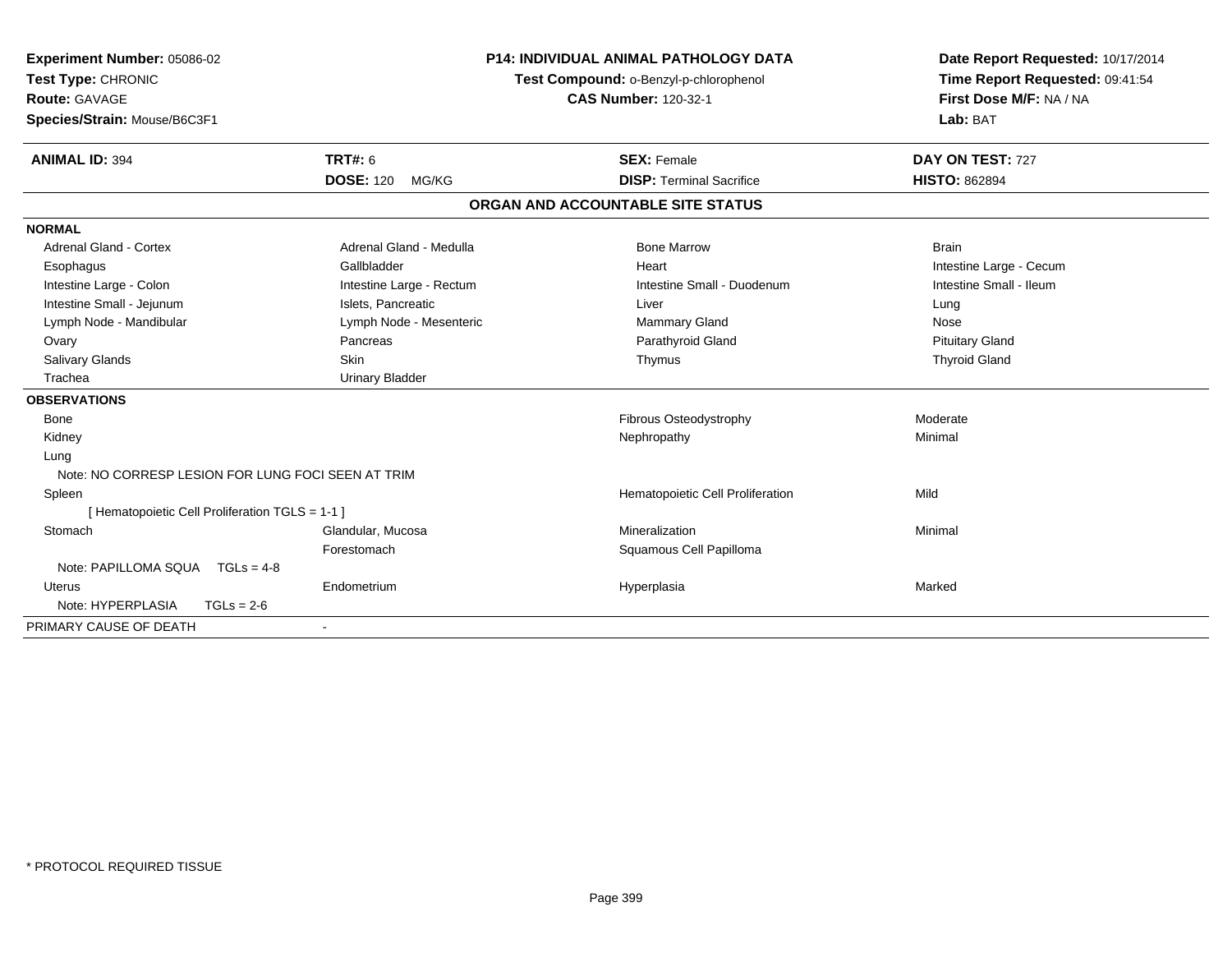| <b>Experiment Number: 05086-02</b><br>Test Type: CHRONIC<br><b>Route: GAVAGE</b><br>Species/Strain: Mouse/B6C3F1 | <b>P14: INDIVIDUAL ANIMAL PATHOLOGY DATA</b><br>Test Compound: o-Benzyl-p-chlorophenol<br><b>CAS Number: 120-32-1</b> | Date Report Requested: 10/17/2014<br>Time Report Requested: 09:41:54<br>First Dose M/F: NA / NA<br>Lab: BAT |
|------------------------------------------------------------------------------------------------------------------|-----------------------------------------------------------------------------------------------------------------------|-------------------------------------------------------------------------------------------------------------|
| <b>TRT#: 6</b><br><b>ANIMAL ID: 395</b>                                                                          | <b>SEX: Female</b>                                                                                                    | DAY ON TEST: 727                                                                                            |
| <b>DOSE: 120</b>                                                                                                 | <b>DISP: Terminal Sacrifice</b><br>MG/KG                                                                              | <b>HISTO: 862895</b>                                                                                        |
|                                                                                                                  | ORGAN AND ACCOUNTABLE SITE STATUS                                                                                     |                                                                                                             |
| <b>NORMAL</b>                                                                                                    |                                                                                                                       |                                                                                                             |
| Adrenal Gland - Cortex                                                                                           | Adrenal Gland - Medulla<br><b>Bone Marrow</b>                                                                         | Esophagus                                                                                                   |
| Heart                                                                                                            | Intestine Large - Cecum<br>Intestine Large - Colon                                                                    | Intestine Large - Rectum                                                                                    |
| Intestine Small - Duodenum                                                                                       | Intestine Small - Ileum<br>Intestine Small - Jejunum                                                                  | Islets, Pancreatic                                                                                          |
| Skin<br>Nose                                                                                                     | Stomach - Forestomach                                                                                                 | Trachea                                                                                                     |
| <b>MISSING</b>                                                                                                   |                                                                                                                       |                                                                                                             |
| Parathyroid Gland<br>Thymus                                                                                      |                                                                                                                       |                                                                                                             |
| <b>OBSERVATIONS</b>                                                                                              |                                                                                                                       |                                                                                                             |
| <b>Adrenal Gland</b><br>Capsule                                                                                  | Lymphoma Malignant Undifferentiated Cell Type                                                                         |                                                                                                             |
| <b>Bone</b>                                                                                                      | Fibrous Osteodystrophy                                                                                                | Minimal                                                                                                     |
| <b>Brain</b><br>Hypothalamus                                                                                     | Compression                                                                                                           |                                                                                                             |
| Gallbladder                                                                                                      | Lymphoma Malignant Undifferentiated Cell Type                                                                         |                                                                                                             |
| <b>Harderian Gland</b>                                                                                           | Lymphoma Malignant Undifferentiated Cell Type                                                                         |                                                                                                             |
| Kidney                                                                                                           | Lymphoma Malignant Undifferentiated Cell Type                                                                         |                                                                                                             |
| Liver                                                                                                            | Lymphoma Malignant Undifferentiated Cell Type                                                                         |                                                                                                             |
|                                                                                                                  | <b>Necrosis</b>                                                                                                       | Coagulative, Mild                                                                                           |
| Note: NECROSIS<br>$TGLs = 8-10$                                                                                  |                                                                                                                       |                                                                                                             |
| [ Necrosis TGLS = $2,8,9-1+2+10$ ]                                                                               |                                                                                                                       |                                                                                                             |
| Lung                                                                                                             | Alveolar/Bronchiolar Adenoma                                                                                          |                                                                                                             |
|                                                                                                                  | Lymphoma Malignant Undifferentiated Cell Type                                                                         |                                                                                                             |
| Note: ALV BRON ADEN<br>$TGLs = 10-2$                                                                             |                                                                                                                       |                                                                                                             |
| Mandibular<br>Lymph Node                                                                                         | Lymphoma Malignant Undifferentiated Cell Type                                                                         |                                                                                                             |
| Mediastinal                                                                                                      | Lymphoma Malignant Undifferentiated Cell Type                                                                         |                                                                                                             |
| Mesenteric<br>Note: LYMPH MAL UNDF TGLs = 4,5,11-3+7+11                                                          | Lymphoma Malignant Undifferentiated Cell Type                                                                         |                                                                                                             |
| Mammary Gland                                                                                                    | Lymphoma Malignant Undifferentiated Cell Type                                                                         |                                                                                                             |
| Note: LYMPH MAL UNDF TGLs = 12-7                                                                                 |                                                                                                                       |                                                                                                             |
| Ovary                                                                                                            | Cyst                                                                                                                  |                                                                                                             |
|                                                                                                                  | Lymphoma Malignant Undifferentiated Cell Type                                                                         |                                                                                                             |
| Note: LYMPH MAL UNDF $TGLs = 6-6$                                                                                |                                                                                                                       |                                                                                                             |
| Pancreas                                                                                                         | Lymphoma Malignant Undifferentiated Cell Type                                                                         |                                                                                                             |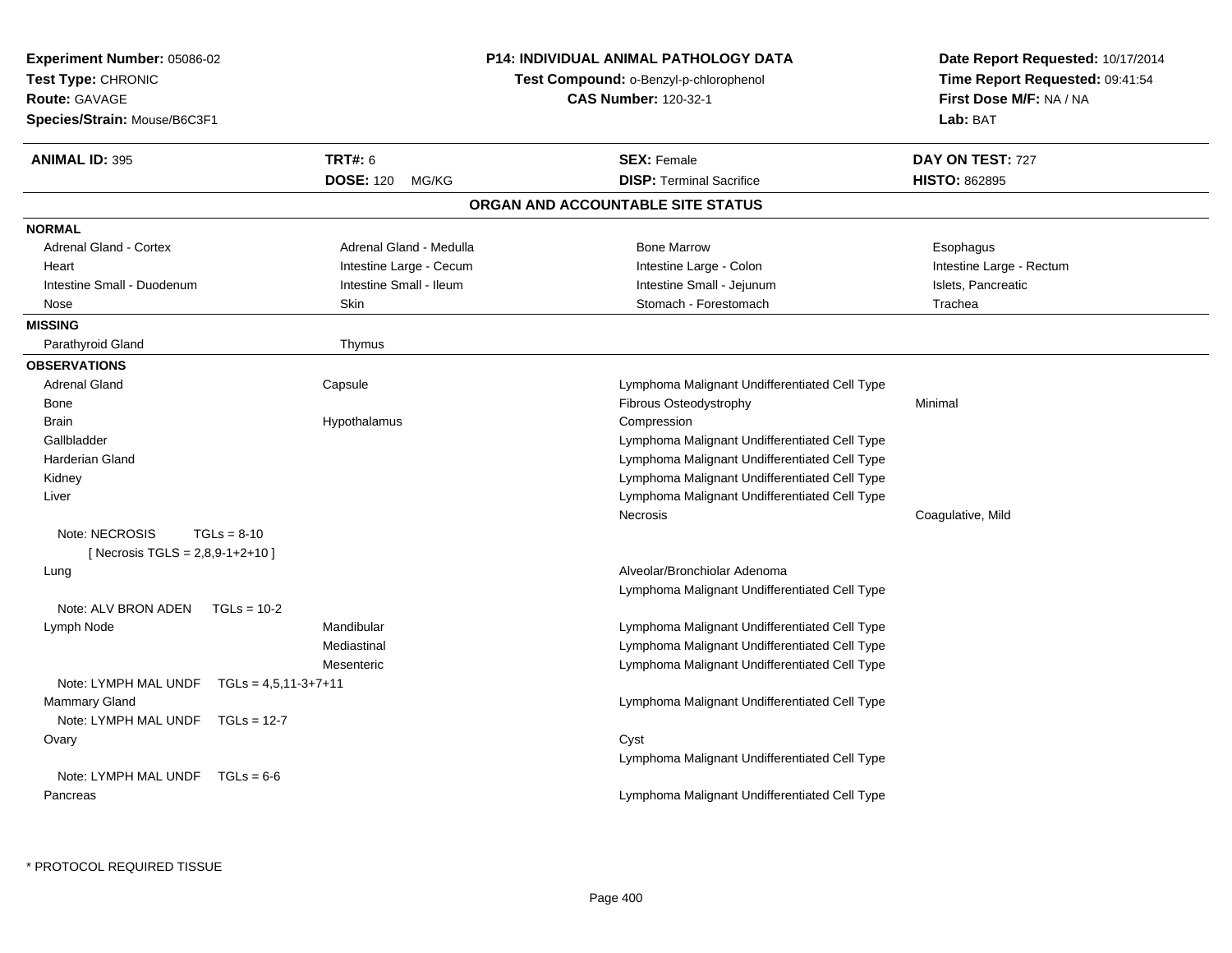| <b>Experiment Number: 05086-02</b><br>Test Type: CHRONIC<br><b>Route: GAVAGE</b><br>Species/Strain: Mouse/B6C3F1 |                                             | <b>P14: INDIVIDUAL ANIMAL PATHOLOGY DATA</b><br>Test Compound: o-Benzyl-p-chlorophenol<br><b>CAS Number: 120-32-1</b> | Date Report Requested: 10/17/2014<br>Time Report Requested: 09:41:54<br>First Dose M/F: NA / NA<br>Lab: BAT |  |
|------------------------------------------------------------------------------------------------------------------|---------------------------------------------|-----------------------------------------------------------------------------------------------------------------------|-------------------------------------------------------------------------------------------------------------|--|
|                                                                                                                  |                                             |                                                                                                                       |                                                                                                             |  |
| <b>ANIMAL ID: 395</b>                                                                                            | <b>TRT#:</b> 6<br><b>DOSE: 120</b><br>MG/KG | <b>SEX: Female</b><br><b>DISP:</b> Terminal Sacrifice                                                                 | DAY ON TEST: 727<br><b>HISTO: 862895</b>                                                                    |  |
|                                                                                                                  |                                             | ORGAN AND ACCOUNTABLE SITE STATUS                                                                                     |                                                                                                             |  |
| <b>Pituitary Gland</b><br>Note: ADENOMA<br>$TGLs = 1-7$                                                          | Pars Distalis                               | Adenoma                                                                                                               |                                                                                                             |  |
| <b>Salivary Glands</b>                                                                                           |                                             | Lymphoma Malignant Undifferentiated Cell Type                                                                         |                                                                                                             |  |
| Spleen<br>Note: LYMPH MAL UNDF<br>$TGLs = 3-8$                                                                   |                                             | Lymphoma Malignant Undifferentiated Cell Type                                                                         |                                                                                                             |  |
| Stomach<br>Note: LYMPH MAL UNDF<br>$TGLs = 7-4+9$                                                                | Glandular                                   | Lymphoma Malignant Undifferentiated Cell Type                                                                         |                                                                                                             |  |
| <b>Thyroid Gland</b>                                                                                             |                                             | Lymphoma Malignant Undifferentiated Cell Type                                                                         |                                                                                                             |  |
| Urinary Bladder                                                                                                  |                                             | Lymphoma Malignant Undifferentiated Cell Type                                                                         |                                                                                                             |  |
| Uterus                                                                                                           | Endometrium                                 | Hyperplasia<br>Lymphoma Malignant Undifferentiated Cell Type                                                          | Mild                                                                                                        |  |
| PRIMARY CAUSE OF DEATH                                                                                           |                                             |                                                                                                                       |                                                                                                             |  |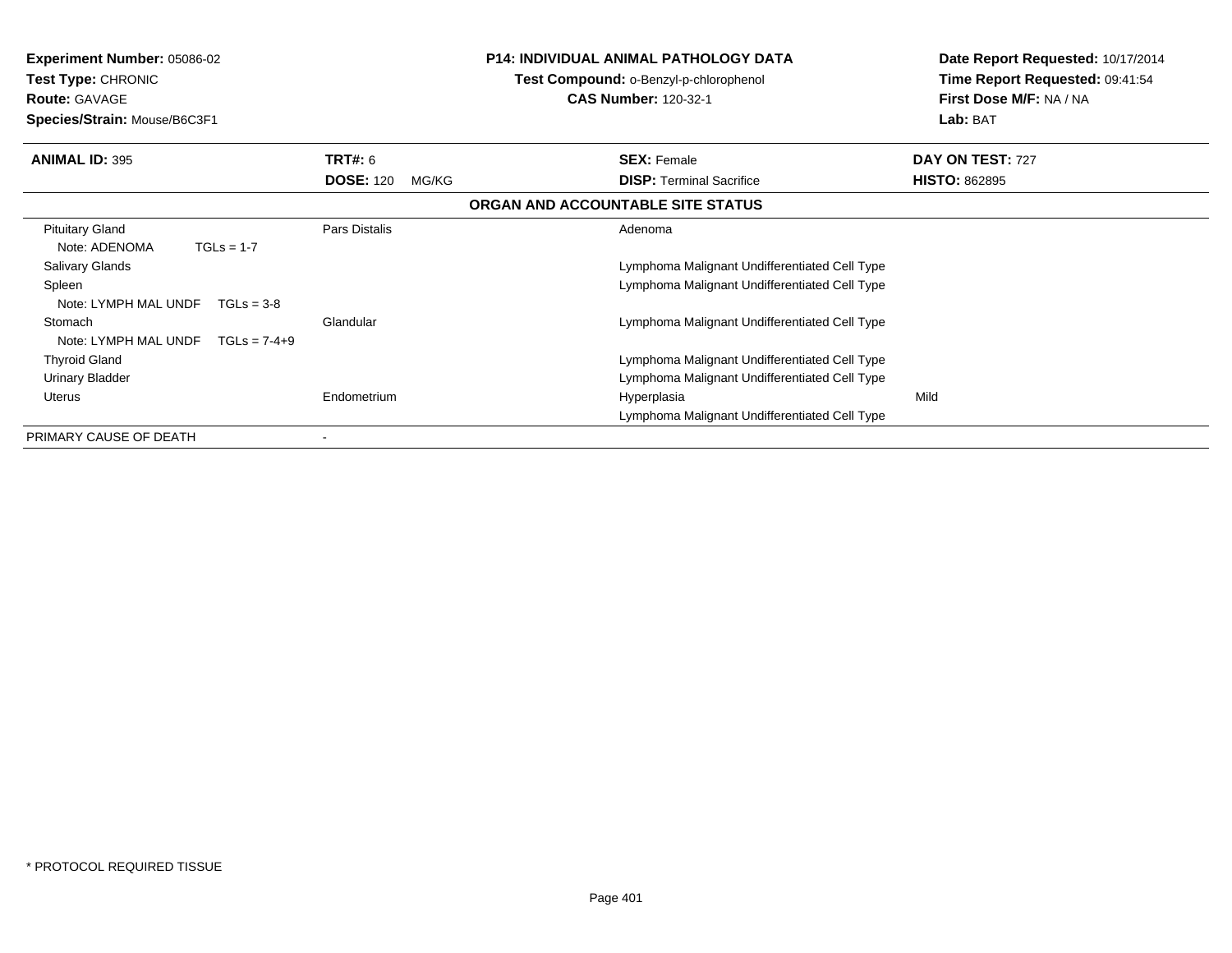| Experiment Number: 05086-02<br>Test Type: CHRONIC<br><b>Route: GAVAGE</b><br>Species/Strain: Mouse/B6C3F1 |                           | <b>P14: INDIVIDUAL ANIMAL PATHOLOGY DATA</b><br>Test Compound: o-Benzyl-p-chlorophenol<br><b>CAS Number: 120-32-1</b> | Date Report Requested: 10/17/2014<br>Time Report Requested: 09:41:54<br>First Dose M/F: NA / NA<br>Lab: BAT |  |
|-----------------------------------------------------------------------------------------------------------|---------------------------|-----------------------------------------------------------------------------------------------------------------------|-------------------------------------------------------------------------------------------------------------|--|
| <b>ANIMAL ID: 396</b>                                                                                     | <b>TRT#: 6</b>            | <b>SEX: Female</b>                                                                                                    | DAY ON TEST: 588                                                                                            |  |
|                                                                                                           | <b>DOSE: 120</b><br>MG/KG | <b>DISP:</b> Moribund Sacrifice                                                                                       | <b>HISTO: 862896</b>                                                                                        |  |
|                                                                                                           |                           | ORGAN AND ACCOUNTABLE SITE STATUS                                                                                     |                                                                                                             |  |
| <b>NORMAL</b>                                                                                             |                           |                                                                                                                       |                                                                                                             |  |
| <b>Adrenal Gland - Cortex</b>                                                                             | Adrenal Gland - Medulla   | <b>Bone</b>                                                                                                           | <b>Bone Marrow</b>                                                                                          |  |
| <b>Brain</b>                                                                                              | Esophagus                 | Gallbladder                                                                                                           | Heart                                                                                                       |  |
| Intestine Large - Cecum                                                                                   | Intestine Large - Colon   | Intestine Large - Rectum                                                                                              | Intestine Small - Duodenum                                                                                  |  |
| Intestine Small - Ileum                                                                                   | Intestine Small - Jejunum | Islets, Pancreatic                                                                                                    | Kidney                                                                                                      |  |
| Liver                                                                                                     | Lung                      | Lymph Node - Mandibular                                                                                               | Lymph Node - Mesenteric                                                                                     |  |
| Mammary Gland                                                                                             | Nose                      | Ovary                                                                                                                 | Pancreas                                                                                                    |  |
| Parathyroid Gland                                                                                         | <b>Pituitary Gland</b>    | Salivary Glands                                                                                                       | Skin                                                                                                        |  |
| Spleen                                                                                                    | Stomach - Forestomach     | Stomach - Glandular                                                                                                   | Thymus                                                                                                      |  |
| <b>Thyroid Gland</b>                                                                                      | Trachea                   | <b>Urinary Bladder</b>                                                                                                |                                                                                                             |  |
| <b>OBSERVATIONS</b>                                                                                       |                           |                                                                                                                       |                                                                                                             |  |
| <b>Harderian Gland</b>                                                                                    |                           | Adenoma                                                                                                               |                                                                                                             |  |
| Note: ADENOMA<br>$TGLs = 1-8$                                                                             |                           |                                                                                                                       |                                                                                                             |  |
| Uterus                                                                                                    | Endometrium               | Hyperplasia                                                                                                           | Minimal                                                                                                     |  |
| PRIMARY CAUSE OF DEATH                                                                                    | $\blacksquare$            |                                                                                                                       |                                                                                                             |  |
| Animal Note: C O MORB: UNKNOWN                                                                            |                           |                                                                                                                       |                                                                                                             |  |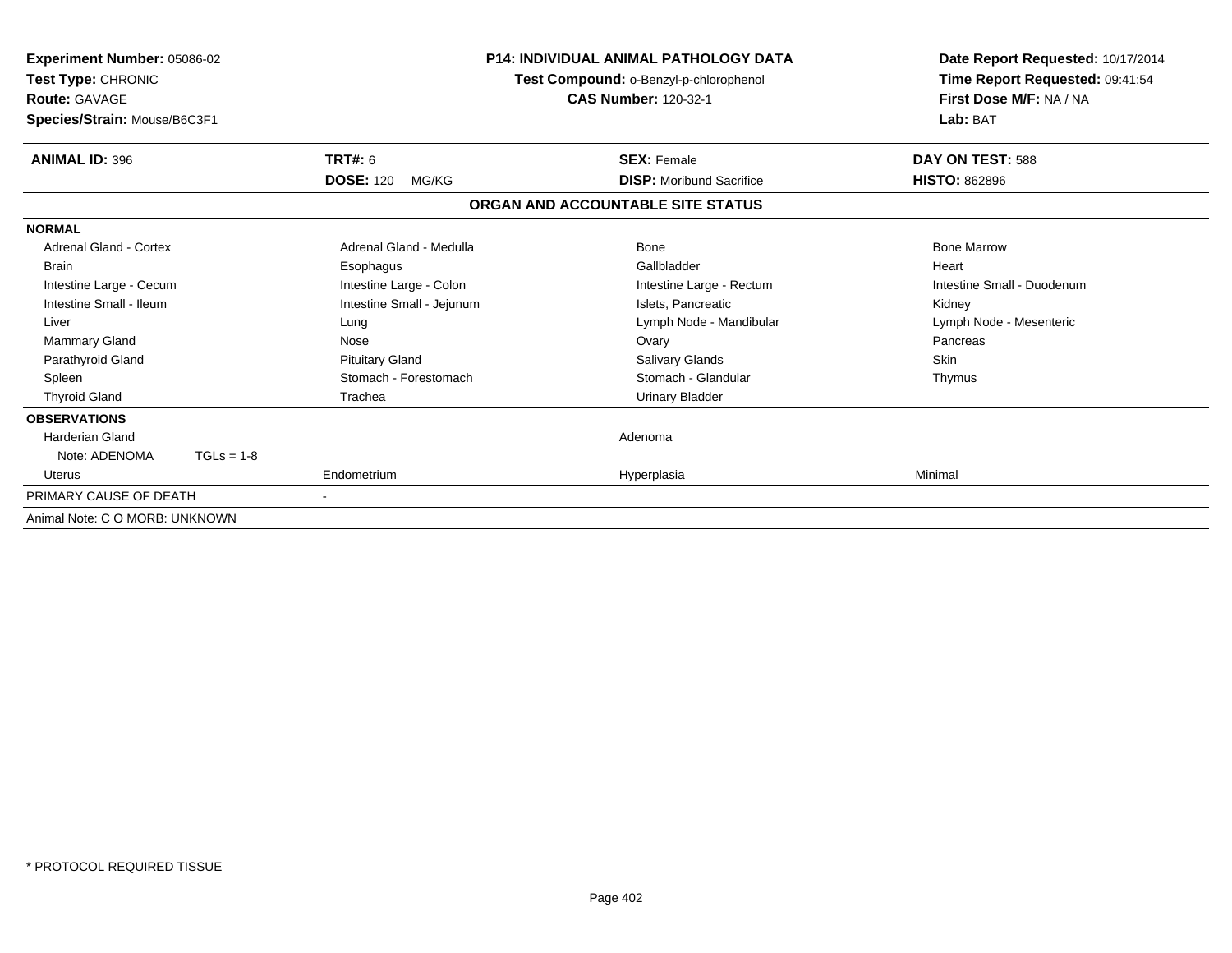| Experiment Number: 05086-02<br>Test Type: CHRONIC<br>Route: GAVAGE<br>Species/Strain: Mouse/B6C3F1 |                           | <b>P14: INDIVIDUAL ANIMAL PATHOLOGY DATA</b><br>Test Compound: o-Benzyl-p-chlorophenol<br><b>CAS Number: 120-32-1</b> | Date Report Requested: 10/17/2014<br>Time Report Requested: 09:41:54<br>First Dose M/F: NA / NA<br>Lab: BAT |  |
|----------------------------------------------------------------------------------------------------|---------------------------|-----------------------------------------------------------------------------------------------------------------------|-------------------------------------------------------------------------------------------------------------|--|
| <b>ANIMAL ID: 397</b>                                                                              | <b>TRT#: 6</b>            | <b>SEX: Female</b>                                                                                                    | DAY ON TEST: 727                                                                                            |  |
|                                                                                                    | <b>DOSE: 120</b><br>MG/KG | <b>DISP: Terminal Sacrifice</b>                                                                                       | <b>HISTO: 862897</b>                                                                                        |  |
|                                                                                                    |                           | ORGAN AND ACCOUNTABLE SITE STATUS                                                                                     |                                                                                                             |  |
| <b>NORMAL</b>                                                                                      |                           |                                                                                                                       |                                                                                                             |  |
| Adrenal Gland - Cortex                                                                             | Adrenal Gland - Medulla   | <b>Bone Marrow</b>                                                                                                    | <b>Brain</b>                                                                                                |  |
| Esophagus                                                                                          | Gallbladder               | Heart                                                                                                                 | Intestine Large - Cecum                                                                                     |  |
| Intestine Large - Colon                                                                            | Intestine Large - Rectum  | Intestine Small - Duodenum                                                                                            | Intestine Small - Ileum                                                                                     |  |
| Intestine Small - Jejunum                                                                          | Islets, Pancreatic        | Liver                                                                                                                 | Lung                                                                                                        |  |
| Lymph Node - Mandibular                                                                            | Lymph Node - Mesenteric   | <b>Mammary Gland</b>                                                                                                  | Nose                                                                                                        |  |
| Pancreas                                                                                           | <b>Pituitary Gland</b>    | Salivary Glands                                                                                                       | Skin                                                                                                        |  |
| Spleen                                                                                             | Stomach - Forestomach     | Stomach - Glandular                                                                                                   | Thymus                                                                                                      |  |
| <b>Thyroid Gland</b>                                                                               | Trachea                   | <b>Urinary Bladder</b>                                                                                                |                                                                                                             |  |
| <b>MISSING</b>                                                                                     |                           |                                                                                                                       |                                                                                                             |  |
| Parathyroid Gland                                                                                  |                           |                                                                                                                       |                                                                                                             |  |
| <b>OBSERVATIONS</b>                                                                                |                           |                                                                                                                       |                                                                                                             |  |
| Bone                                                                                               |                           | <b>Fibrous Osteodystrophy</b>                                                                                         | Moderate                                                                                                    |  |
| Kidney                                                                                             |                           | Nephropathy                                                                                                           | Minimal                                                                                                     |  |
| Ovary                                                                                              |                           | Cyst                                                                                                                  |                                                                                                             |  |
| Note: CYST<br>$TGLs = 2-6$                                                                         |                           |                                                                                                                       |                                                                                                             |  |
| <b>Uterus</b>                                                                                      | Endometrium               | Hyperplasia                                                                                                           | Moderate                                                                                                    |  |
| Note: HYPERPLASIA<br>$TGLs = 1-6$                                                                  |                           |                                                                                                                       |                                                                                                             |  |
| PRIMARY CAUSE OF DEATH                                                                             | $\overline{\phantom{a}}$  |                                                                                                                       |                                                                                                             |  |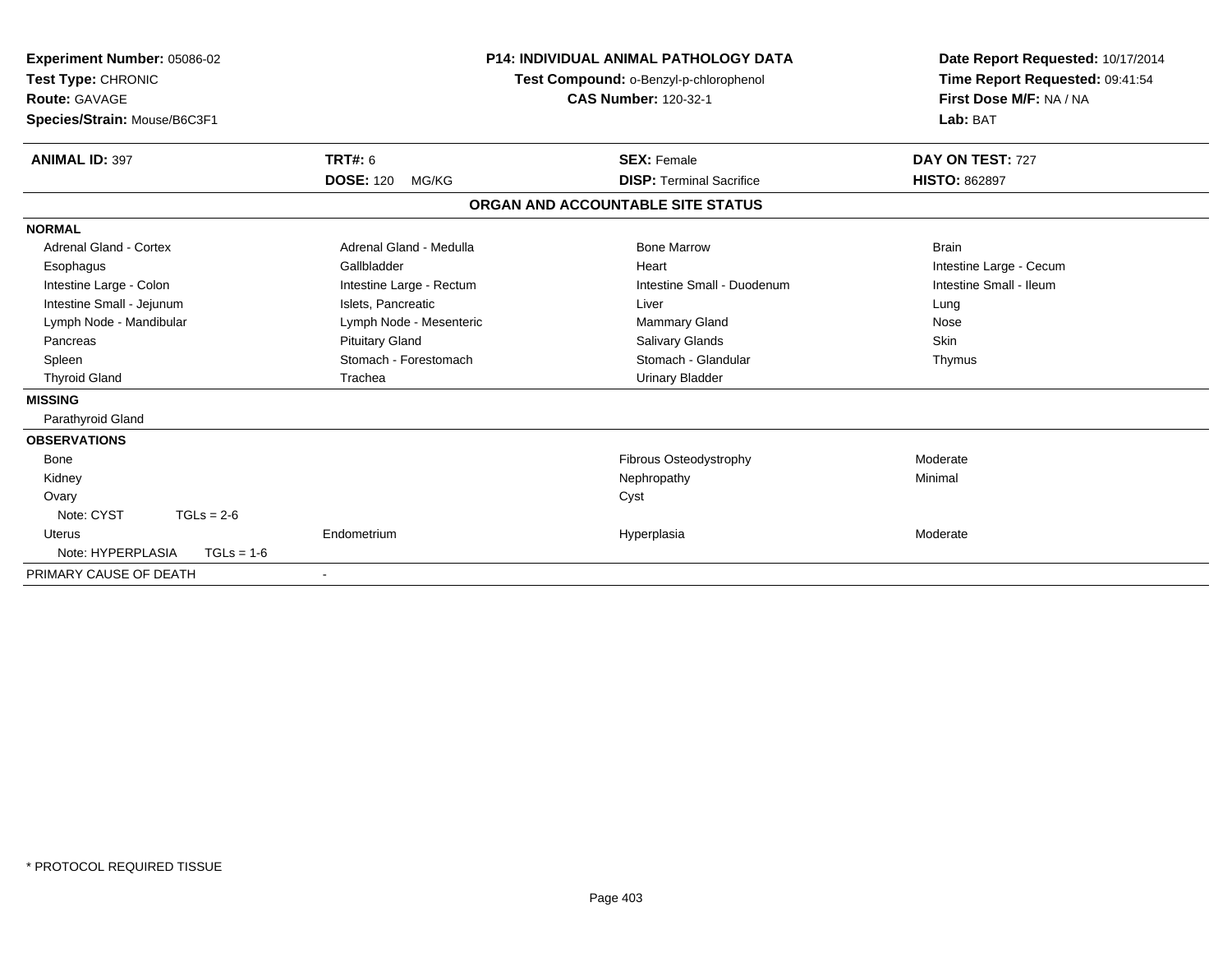| Experiment Number: 05086-02<br>Test Type: CHRONIC<br><b>Route: GAVAGE</b><br>Species/Strain: Mouse/B6C3F1 |                           | <b>P14: INDIVIDUAL ANIMAL PATHOLOGY DATA</b><br>Test Compound: o-Benzyl-p-chlorophenol<br><b>CAS Number: 120-32-1</b> |                                   | Date Report Requested: 10/17/2014<br>Time Report Requested: 09:41:54<br>First Dose M/F: NA / NA<br>Lab: BAT |  |
|-----------------------------------------------------------------------------------------------------------|---------------------------|-----------------------------------------------------------------------------------------------------------------------|-----------------------------------|-------------------------------------------------------------------------------------------------------------|--|
| <b>ANIMAL ID: 398</b>                                                                                     | <b>TRT#: 6</b>            |                                                                                                                       | <b>SEX: Female</b>                | DAY ON TEST: 727                                                                                            |  |
|                                                                                                           | <b>DOSE: 120</b><br>MG/KG |                                                                                                                       | <b>DISP: Terminal Sacrifice</b>   | <b>HISTO: 862898</b>                                                                                        |  |
|                                                                                                           |                           |                                                                                                                       | ORGAN AND ACCOUNTABLE SITE STATUS |                                                                                                             |  |
| <b>NORMAL</b>                                                                                             |                           |                                                                                                                       |                                   |                                                                                                             |  |
| Adrenal Gland - Cortex                                                                                    | Adrenal Gland - Medulla   |                                                                                                                       | <b>Bone Marrow</b>                | <b>Brain</b>                                                                                                |  |
| Esophagus                                                                                                 | Gallbladder               |                                                                                                                       | Heart                             | Intestine Large - Cecum                                                                                     |  |
| Intestine Large - Colon                                                                                   | Intestine Large - Rectum  |                                                                                                                       | Intestine Small - Duodenum        | Intestine Small - Ileum                                                                                     |  |
| Intestine Small - Jejunum                                                                                 | Islets, Pancreatic        |                                                                                                                       | Lung                              | Lymph Node - Mandibular                                                                                     |  |
| Lymph Node - Mesenteric                                                                                   | Mammary Gland             |                                                                                                                       | Nose                              | Ovary                                                                                                       |  |
| Pancreas                                                                                                  | Parathyroid Gland         |                                                                                                                       | <b>Pituitary Gland</b>            | Salivary Glands                                                                                             |  |
| <b>Skin</b>                                                                                               | Stomach - Forestomach     |                                                                                                                       | Stomach - Glandular               | Thymus                                                                                                      |  |
| <b>Thyroid Gland</b>                                                                                      | Trachea                   |                                                                                                                       | <b>Urinary Bladder</b>            |                                                                                                             |  |
| <b>OBSERVATIONS</b>                                                                                       |                           |                                                                                                                       |                                   |                                                                                                             |  |
| Bone                                                                                                      |                           |                                                                                                                       | Fibrous Osteodystrophy            | Moderate                                                                                                    |  |
| Kidney                                                                                                    |                           |                                                                                                                       | Nephropathy                       | Minimal                                                                                                     |  |
| Liver                                                                                                     |                           |                                                                                                                       | Hepatocellular Adenoma            |                                                                                                             |  |
| [Hepatocellular Adenoma TGLS = 1-8]                                                                       |                           |                                                                                                                       |                                   |                                                                                                             |  |
| Spleen                                                                                                    |                           |                                                                                                                       | Hyperplasia                       | Lymphoid, Moderate                                                                                          |  |
| Uterus                                                                                                    | Endometrium               |                                                                                                                       | Hyperplasia                       | Moderate                                                                                                    |  |
| PRIMARY CAUSE OF DEATH                                                                                    |                           |                                                                                                                       |                                   |                                                                                                             |  |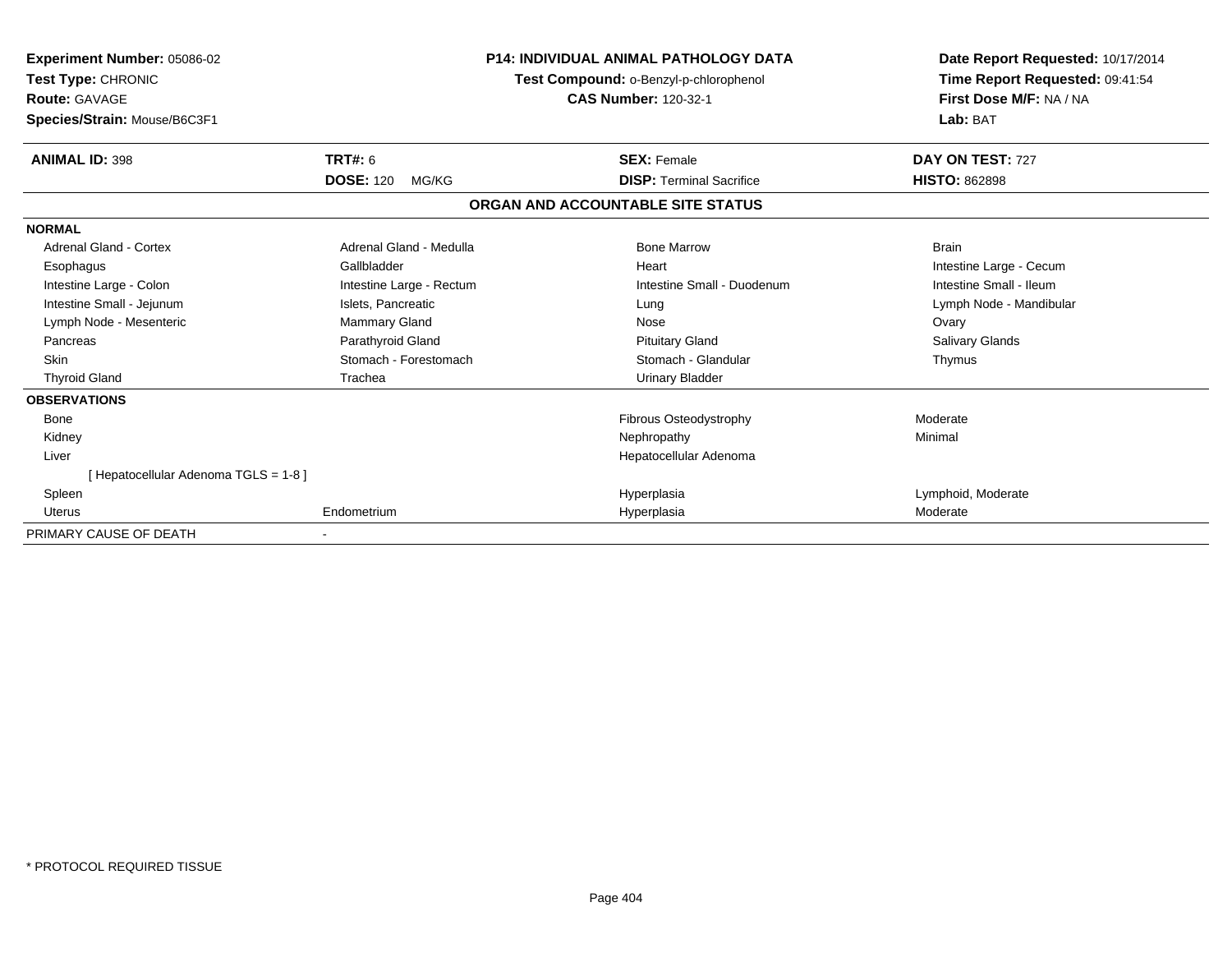| Experiment Number: 05086-02<br>Test Type: CHRONIC<br><b>Route: GAVAGE</b><br>Species/Strain: Mouse/B6C3F1<br><b>ANIMAL ID: 399</b> | <b>P14: INDIVIDUAL ANIMAL PATHOLOGY DATA</b><br>Test Compound: o-Benzyl-p-chlorophenol<br><b>CAS Number: 120-32-1</b> |                                                       | Date Report Requested: 10/17/2014<br>Time Report Requested: 09:41:54<br>First Dose M/F: NA / NA<br>Lab: BAT<br>DAY ON TEST: 728 |
|------------------------------------------------------------------------------------------------------------------------------------|-----------------------------------------------------------------------------------------------------------------------|-------------------------------------------------------|---------------------------------------------------------------------------------------------------------------------------------|
|                                                                                                                                    | <b>TRT#: 6</b><br><b>DOSE: 120</b><br>MG/KG                                                                           | <b>SEX: Female</b><br><b>DISP: Terminal Sacrifice</b> | <b>HISTO: 862899</b>                                                                                                            |
|                                                                                                                                    |                                                                                                                       |                                                       |                                                                                                                                 |
|                                                                                                                                    |                                                                                                                       | ORGAN AND ACCOUNTABLE SITE STATUS                     |                                                                                                                                 |
| <b>NORMAL</b>                                                                                                                      |                                                                                                                       |                                                       |                                                                                                                                 |
| <b>Adrenal Gland - Cortex</b>                                                                                                      | Adrenal Gland - Medulla                                                                                               | <b>Bone Marrow</b>                                    | <b>Brain</b>                                                                                                                    |
| Esophagus                                                                                                                          | Gallbladder                                                                                                           | Heart                                                 | Intestine Large - Cecum                                                                                                         |
| Intestine Large - Colon                                                                                                            | Intestine Large - Rectum                                                                                              | Intestine Small - Duodenum                            | Intestine Small - Ileum                                                                                                         |
| Intestine Small - Jejunum                                                                                                          | Islets, Pancreatic                                                                                                    | Liver                                                 | Lymph Node - Mandibular                                                                                                         |
| Lymph Node - Mesenteric                                                                                                            | Mammary Gland                                                                                                         | Nose                                                  | Pancreas                                                                                                                        |
| Parathyroid Gland                                                                                                                  | Salivary Glands                                                                                                       | <b>Skin</b>                                           | Stomach - Glandular                                                                                                             |
| Thymus                                                                                                                             | Trachea                                                                                                               | <b>Urinary Bladder</b>                                |                                                                                                                                 |
| <b>OBSERVATIONS</b>                                                                                                                |                                                                                                                       |                                                       |                                                                                                                                 |
| Bone                                                                                                                               |                                                                                                                       | Fibrous Osteodystrophy                                | Moderate                                                                                                                        |
| Kidney                                                                                                                             |                                                                                                                       | Nephropathy                                           | Mild                                                                                                                            |
| Lung                                                                                                                               |                                                                                                                       | Inflammation                                          | Chronic, Mild                                                                                                                   |
| Ovary                                                                                                                              |                                                                                                                       | Cyst                                                  |                                                                                                                                 |
| Note: CYST<br>$TGLs = 2-6$                                                                                                         |                                                                                                                       |                                                       |                                                                                                                                 |
| <b>Pituitary Gland</b>                                                                                                             | <b>Pars Distalis</b>                                                                                                  | Hyperplasia                                           | Mild                                                                                                                            |
| Spleen                                                                                                                             |                                                                                                                       | Hyperplasia                                           | Lymphoid, Mild                                                                                                                  |
| Stomach                                                                                                                            | Forestomach                                                                                                           | Hyperplasia                                           | Squamous, Mild                                                                                                                  |
|                                                                                                                                    | Forestomach                                                                                                           | Ulcer                                                 | Mild                                                                                                                            |
| <b>Thyroid Gland</b>                                                                                                               | Follicle                                                                                                              | Hyperplasia                                           | Mild                                                                                                                            |
| <b>Uterus</b>                                                                                                                      | Endometrium                                                                                                           | Hyperplasia                                           | Marked                                                                                                                          |
| Note: HYPERPLASIA<br>$TGLs = 1-6$                                                                                                  |                                                                                                                       |                                                       |                                                                                                                                 |
| PRIMARY CAUSE OF DEATH                                                                                                             | $\blacksquare$                                                                                                        |                                                       |                                                                                                                                 |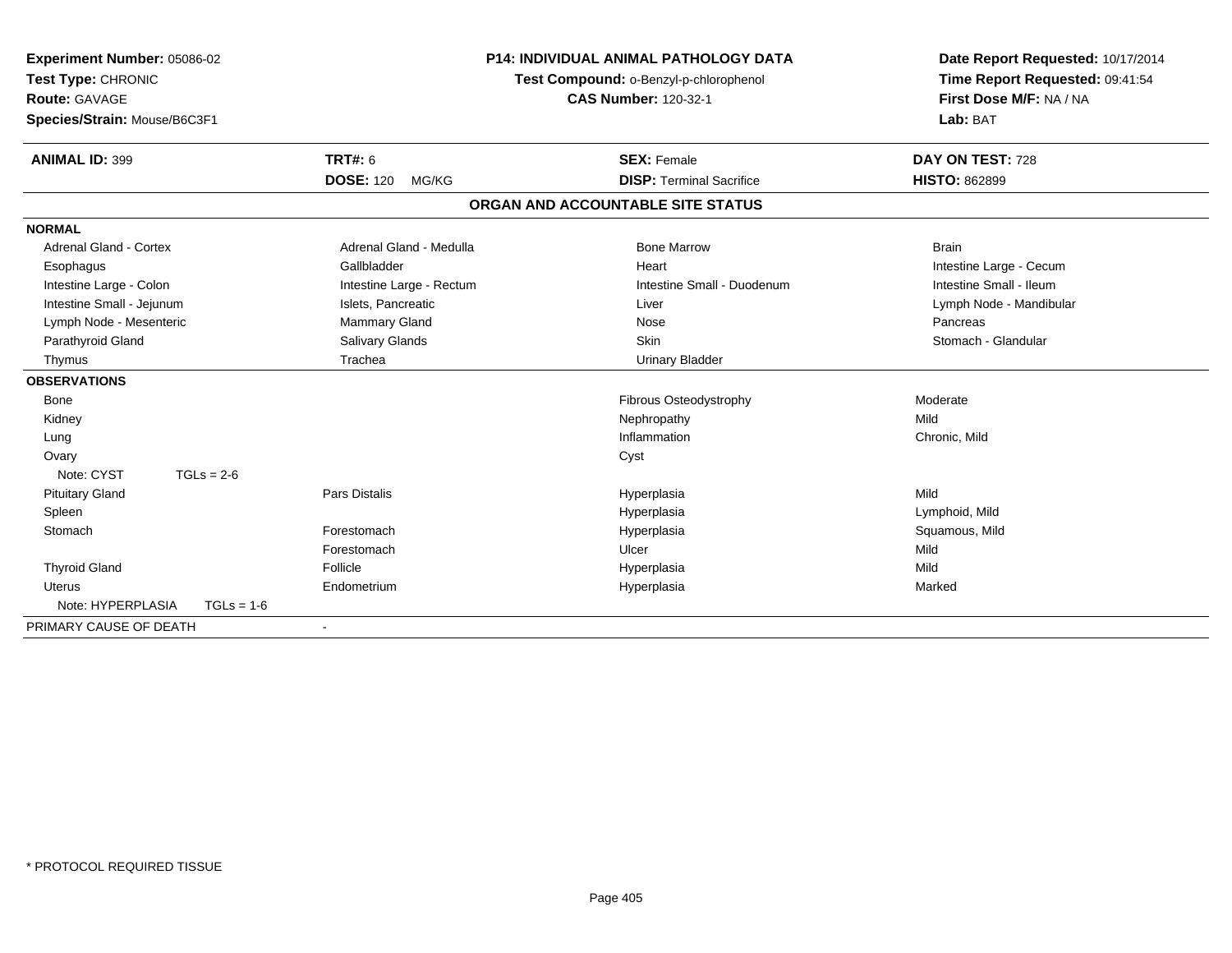| Experiment Number: 05086-02                              |                           |                                        | <b>P14: INDIVIDUAL ANIMAL PATHOLOGY DATA</b> | Date Report Requested: 10/17/2014 |
|----------------------------------------------------------|---------------------------|----------------------------------------|----------------------------------------------|-----------------------------------|
| Test Type: CHRONIC                                       |                           | Test Compound: o-Benzyl-p-chlorophenol |                                              | Time Report Requested: 09:41:54   |
| <b>Route: GAVAGE</b>                                     |                           | <b>CAS Number: 120-32-1</b>            |                                              | First Dose M/F: NA / NA           |
| Species/Strain: Mouse/B6C3F1                             |                           |                                        |                                              | Lab: BAT                          |
| <b>ANIMAL ID: 400</b>                                    | <b>TRT#: 6</b>            |                                        | <b>SEX: Female</b>                           | DAY ON TEST: 728                  |
|                                                          | <b>DOSE: 120</b><br>MG/KG |                                        | <b>DISP: Terminal Sacrifice</b>              | <b>HISTO: 862900</b>              |
|                                                          |                           |                                        | ORGAN AND ACCOUNTABLE SITE STATUS            |                                   |
| <b>NORMAL</b>                                            |                           |                                        |                                              |                                   |
| <b>Adrenal Gland - Cortex</b>                            | Adrenal Gland - Medulla   |                                        | <b>Bone</b>                                  | <b>Bone Marrow</b>                |
| Brain                                                    | Esophagus                 |                                        | Gallbladder                                  | Heart                             |
| Intestine Large - Cecum                                  | Intestine Large - Colon   |                                        | Intestine Large - Rectum                     | Intestine Small - Duodenum        |
| Intestine Small - Ileum                                  | Intestine Small - Jejunum |                                        | Islets, Pancreatic                           | Liver                             |
| Lung                                                     | Lymph Node - Mandibular   |                                        | Lymph Node - Mesenteric                      | Mammary Gland                     |
| Nose                                                     | Pancreas                  |                                        | Parathyroid Gland                            | <b>Pituitary Gland</b>            |
| Salivary Glands                                          | Skin                      |                                        | Spleen                                       | Thymus                            |
| <b>Thyroid Gland</b>                                     | Trachea                   |                                        | <b>Urinary Bladder</b>                       |                                   |
| <b>OBSERVATIONS</b>                                      |                           |                                        |                                              |                                   |
| Kidney                                                   |                           |                                        | Nephropathy                                  | Minimal                           |
| Ovary                                                    |                           |                                        | Cyst                                         |                                   |
| Note: CYST<br>$TGLs = 2-6$                               |                           |                                        |                                              |                                   |
| Stomach                                                  | Forestomach               |                                        | Hyperplasia                                  | Squamous, Mild                    |
|                                                          | Glandular, Mucosa         |                                        | Mineralization                               | Minimal                           |
| Note: FORESTOMACH LESION SEEN AT TRIM (TGL #3)           |                           |                                        |                                              |                                   |
| Note: NO CORRESP LESION FOR IRREGULAR, WHITE FORESTOMACH |                           |                                        |                                              |                                   |
| <b>Uterus</b>                                            | Endometrium               |                                        | Hyperplasia                                  | Moderate                          |
|                                                          |                           |                                        | Leiomyoma                                    |                                   |
| Note: LEIOMYOMA<br>$TGLs = 1-6$                          |                           |                                        |                                              |                                   |
| [ Leiomyoma TGLS = $1-6$ ]                               |                           |                                        |                                              |                                   |
| PRIMARY CAUSE OF DEATH                                   | ٠                         |                                        |                                              |                                   |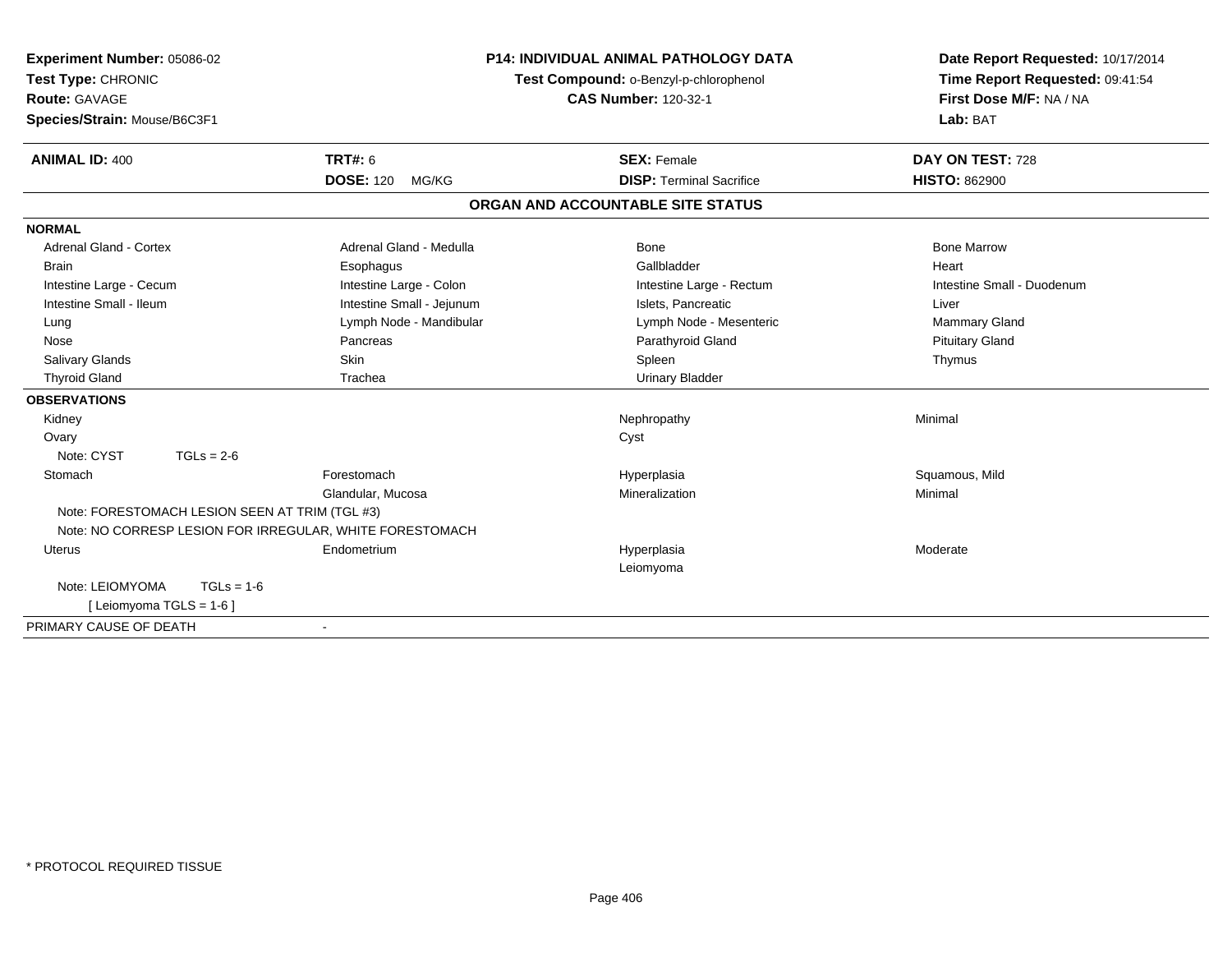| Experiment Number: 05086-02<br>Test Type: CHRONIC<br>Route: GAVAGE<br>Species/Strain: Mouse/B6C3F1 |                           | <b>P14: INDIVIDUAL ANIMAL PATHOLOGY DATA</b><br>Test Compound: o-Benzyl-p-chlorophenol<br><b>CAS Number: 120-32-1</b> | Date Report Requested: 10/17/2014<br>Time Report Requested: 09:41:54<br>First Dose M/F: NA / NA<br>Lab: BAT |
|----------------------------------------------------------------------------------------------------|---------------------------|-----------------------------------------------------------------------------------------------------------------------|-------------------------------------------------------------------------------------------------------------|
| <b>ANIMAL ID: 401</b>                                                                              | <b>TRT#: 6</b>            | <b>SEX: Female</b>                                                                                                    | DAY ON TEST: 728                                                                                            |
|                                                                                                    | <b>DOSE: 120</b><br>MG/KG | <b>DISP: Terminal Sacrifice</b>                                                                                       | <b>HISTO: 862901</b>                                                                                        |
|                                                                                                    |                           | ORGAN AND ACCOUNTABLE SITE STATUS                                                                                     |                                                                                                             |
| <b>NORMAL</b>                                                                                      |                           |                                                                                                                       |                                                                                                             |
| Adrenal Gland - Cortex                                                                             | Adrenal Gland - Medulla   | <b>Bone Marrow</b>                                                                                                    | <b>Brain</b>                                                                                                |
| Esophagus                                                                                          | Gallbladder               | Heart                                                                                                                 | Intestine Large - Cecum                                                                                     |
| Intestine Large - Colon                                                                            | Intestine Large - Rectum  | Intestine Small - Duodenum                                                                                            | Intestine Small - Ileum                                                                                     |
| Intestine Small - Jejunum                                                                          | Islets, Pancreatic        | Lung                                                                                                                  | Lymph Node - Mandibular                                                                                     |
| Lymph Node - Mesenteric                                                                            | <b>Mammary Gland</b>      | Nose                                                                                                                  | Pancreas                                                                                                    |
| Parathyroid Gland                                                                                  | <b>Pituitary Gland</b>    | Salivary Glands                                                                                                       | Skin                                                                                                        |
| Spleen                                                                                             | Stomach - Forestomach     | Stomach - Glandular                                                                                                   | Thymus                                                                                                      |
| <b>Thyroid Gland</b>                                                                               | Trachea                   | <b>Urinary Bladder</b>                                                                                                |                                                                                                             |
| <b>OBSERVATIONS</b>                                                                                |                           |                                                                                                                       |                                                                                                             |
| Bone                                                                                               |                           | <b>Fibrous Osteodystrophy</b>                                                                                         | Minimal                                                                                                     |
| Kidney                                                                                             |                           | Nephropathy                                                                                                           | Minimal                                                                                                     |
| Liver                                                                                              |                           | Hepatocellular Adenoma                                                                                                |                                                                                                             |
| [Hepatocellular Adenoma TGLS = 3-1]                                                                |                           |                                                                                                                       |                                                                                                             |
| Ovary                                                                                              |                           | Cyst                                                                                                                  |                                                                                                             |
| Note: CYST<br>$TGLs = 1-6$                                                                         |                           |                                                                                                                       |                                                                                                             |
| Uterus                                                                                             | Endometrium               | Hyperplasia                                                                                                           | Moderate                                                                                                    |
| Note: HYPERPLASIA<br>$TGLs = 2-6$                                                                  |                           |                                                                                                                       |                                                                                                             |
| PRIMARY CAUSE OF DEATH                                                                             |                           |                                                                                                                       |                                                                                                             |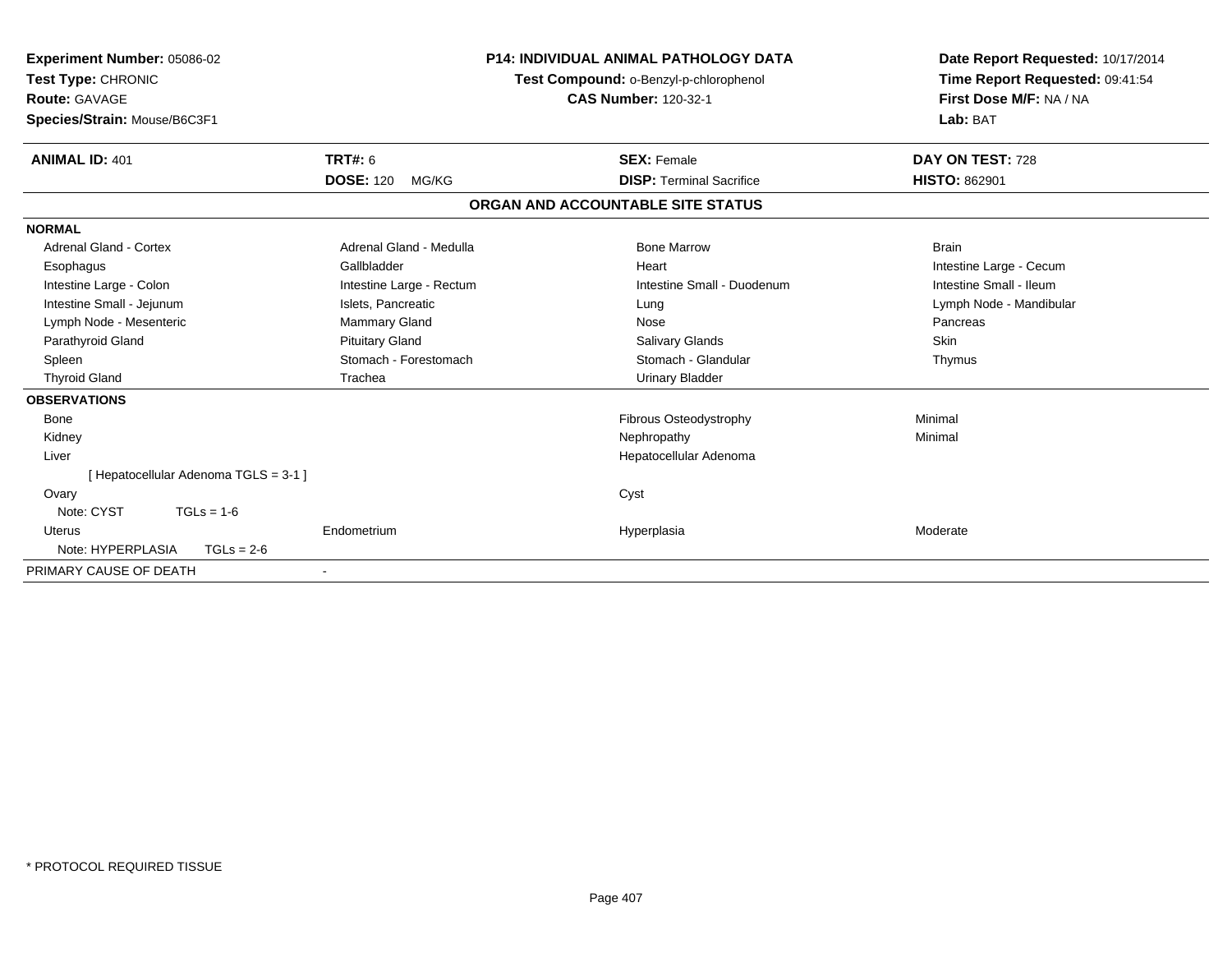| <b>Experiment Number: 05086-02</b><br><b>Test Type: CHRONIC</b><br><b>Route: GAVAGE</b><br>Species/Strain: Mouse/B6C3F1 |                                             | <b>P14: INDIVIDUAL ANIMAL PATHOLOGY DATA</b><br>Test Compound: o-Benzyl-p-chlorophenol<br><b>CAS Number: 120-32-1</b> | Date Report Requested: 10/17/2014<br>Time Report Requested: 09:41:54<br>First Dose M/F: NA / NA<br>Lab: BAT |
|-------------------------------------------------------------------------------------------------------------------------|---------------------------------------------|-----------------------------------------------------------------------------------------------------------------------|-------------------------------------------------------------------------------------------------------------|
| <b>ANIMAL ID: 402</b>                                                                                                   | <b>TRT#: 6</b><br><b>DOSE: 120</b><br>MG/KG | <b>SEX: Female</b><br><b>DISP:</b> Scheduled Sacrifice                                                                | DAY ON TEST: 456<br><b>HISTO: 862902</b>                                                                    |
| <b>OBSERVATIONS</b>                                                                                                     |                                             |                                                                                                                       |                                                                                                             |
| Kidney                                                                                                                  |                                             | Nephropathy                                                                                                           | Minimal                                                                                                     |
| PRIMARY CAUSE OF DEATH                                                                                                  |                                             |                                                                                                                       |                                                                                                             |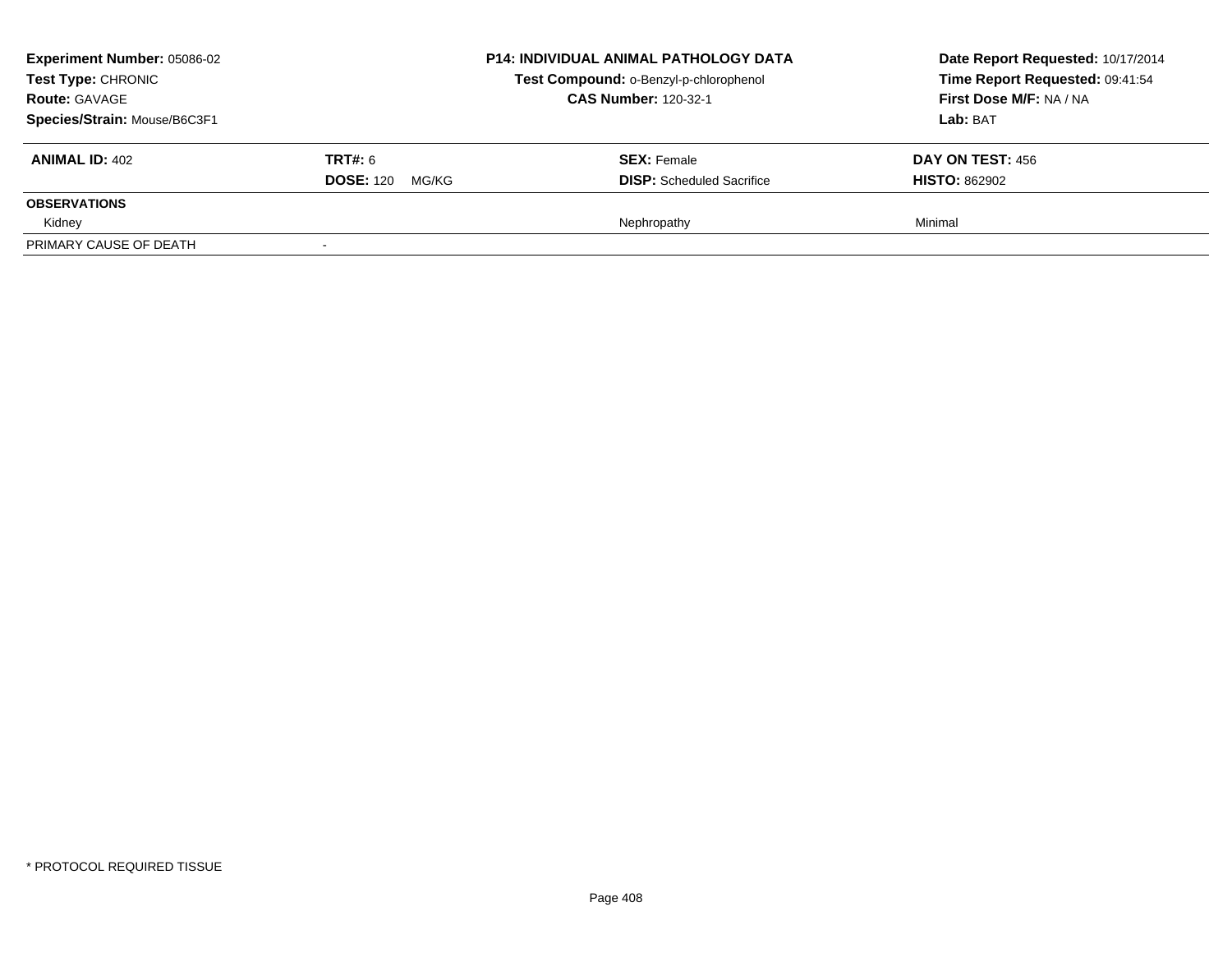| Experiment Number: 05086-02<br>Test Type: CHRONIC<br><b>Route: GAVAGE</b><br>Species/Strain: Mouse/B6C3F1 |                           | <b>P14: INDIVIDUAL ANIMAL PATHOLOGY DATA</b><br>Test Compound: o-Benzyl-p-chlorophenol<br><b>CAS Number: 120-32-1</b> | Date Report Requested: 10/17/2014<br>Time Report Requested: 09:41:54<br>First Dose M/F: NA / NA<br>Lab: BAT |
|-----------------------------------------------------------------------------------------------------------|---------------------------|-----------------------------------------------------------------------------------------------------------------------|-------------------------------------------------------------------------------------------------------------|
| <b>ANIMAL ID: 403</b>                                                                                     | <b>TRT#: 6</b>            | <b>SEX: Female</b>                                                                                                    | DAY ON TEST: 14                                                                                             |
|                                                                                                           | <b>DOSE: 120</b><br>MG/KG | <b>DISP:</b> Dosing Accident                                                                                          | HISTO:                                                                                                      |
|                                                                                                           |                           | ORGAN AND ACCOUNTABLE SITE STATUS                                                                                     |                                                                                                             |
| <b>NORMAL</b>                                                                                             |                           |                                                                                                                       |                                                                                                             |
| <b>Adrenal Gland - Cortex</b>                                                                             | Adrenal Gland - Medulla   | Bone                                                                                                                  | <b>Bone Marrow</b>                                                                                          |
| <b>Brain</b>                                                                                              | Esophagus                 | Heart                                                                                                                 | Intestine Large - Cecum                                                                                     |
| Intestine Large - Colon                                                                                   | Intestine Large - Rectum  | Intestine Small - Duodenum                                                                                            | Intestine Small - Ileum                                                                                     |
| Intestine Small - Jejunum                                                                                 | Islets, Pancreatic        | Kidney                                                                                                                | Liver                                                                                                       |
| Lymph Node - Mandibular                                                                                   | <b>Mammary Gland</b>      | Ovary                                                                                                                 | Pancreas                                                                                                    |
| Parathyroid Gland                                                                                         | <b>Pituitary Gland</b>    | <b>Salivary Glands</b>                                                                                                | Skin                                                                                                        |
| Spleen                                                                                                    | Stomach - Forestomach     | Stomach - Glandular                                                                                                   | Thymus                                                                                                      |
| <b>Thyroid Gland</b>                                                                                      | Trachea                   | <b>Urinary Bladder</b>                                                                                                | Uterus                                                                                                      |
| <b>MISSING</b>                                                                                            |                           |                                                                                                                       |                                                                                                             |
| Gallbladder                                                                                               | Lymph Node - Mesenteric   |                                                                                                                       |                                                                                                             |
| <b>OBSERVATIONS</b>                                                                                       |                           |                                                                                                                       |                                                                                                             |
| Lung                                                                                                      |                           | Foreign Body                                                                                                          | Marked                                                                                                      |
| Note: MARKED AMOUNT OF OIL IN LUNGS.                                                                      |                           |                                                                                                                       |                                                                                                             |
| Nose                                                                                                      |                           | Foreign Body                                                                                                          | Mild                                                                                                        |
| Note: MILD AMOUNT OF OIL IN NOSE.                                                                         |                           |                                                                                                                       |                                                                                                             |
| PRIMARY CAUSE OF DEATH                                                                                    |                           |                                                                                                                       |                                                                                                             |
| Animal Note: BUBBLING FLUID FROM TRACHEA DUE TO GAVAGE ERROR.<br>Animal Note: COD: GAVAGE ERROR.          |                           |                                                                                                                       |                                                                                                             |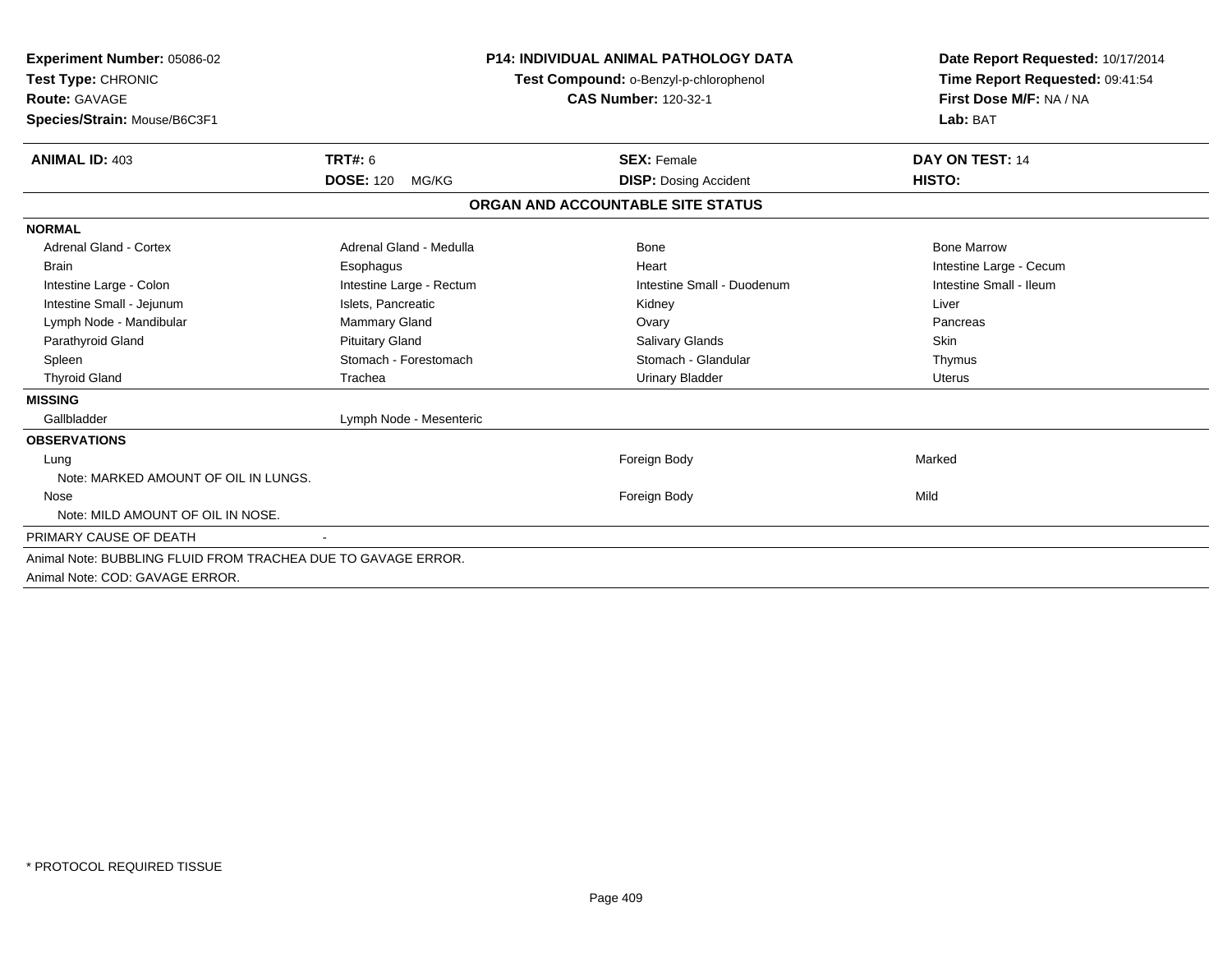| Experiment Number: 05086-02                                    |                                        | <b>P14: INDIVIDUAL ANIMAL PATHOLOGY DATA</b>  |                                                                      |
|----------------------------------------------------------------|----------------------------------------|-----------------------------------------------|----------------------------------------------------------------------|
| Test Type: CHRONIC                                             |                                        | Test Compound: o-Benzyl-p-chlorophenol        | Date Report Requested: 10/17/2014<br>Time Report Requested: 09:41:54 |
| <b>Route: GAVAGE</b>                                           | <b>CAS Number: 120-32-1</b>            |                                               | First Dose M/F: NA / NA                                              |
| Species/Strain: Mouse/B6C3F1                                   |                                        |                                               | Lab: BAT                                                             |
| <b>ANIMAL ID: 404</b>                                          | <b>TRT#: 6</b>                         | <b>SEX: Female</b>                            | DAY ON TEST: 728                                                     |
|                                                                | DOSE: 120 MG/KG                        | <b>DISP: Terminal Sacrifice</b>               | <b>HISTO: 862904</b>                                                 |
|                                                                |                                        | ORGAN AND ACCOUNTABLE SITE STATUS             |                                                                      |
| <b>NORMAL</b>                                                  |                                        |                                               |                                                                      |
| <b>Adrenal Gland - Cortex</b>                                  | Adrenal Gland - Medulla                | <b>Bone</b>                                   | <b>Bone Marrow</b>                                                   |
| <b>Brain</b>                                                   | Esophagus                              | Intestine Large - Cecum                       | Intestine Large - Colon                                              |
| Intestine Large - Rectum                                       | Intestine Small - Duodenum             | Intestine Small - Ileum                       | Intestine Small - Jejunum                                            |
| Islets, Pancreatic                                             | Nose                                   | Parathyroid Gland                             | Skin                                                                 |
| Stomach - Forestomach                                          | Stomach - Glandular                    | Thymus                                        | <b>Thyroid Gland</b>                                                 |
| Trachea                                                        |                                        |                                               |                                                                      |
| <b>OBSERVATIONS</b>                                            |                                        |                                               |                                                                      |
| Gallbladder                                                    |                                        | Lymphoma Malignant Undifferentiated Cell Type |                                                                      |
| Heart                                                          |                                        | Lymphoma Malignant Undifferentiated Cell Type |                                                                      |
| Kidney                                                         |                                        | Lymphoma Malignant Undifferentiated Cell Type |                                                                      |
| [ Lymphoma Malignant Undifferentiated Cell Type TGLS = 8-1 ]   |                                        |                                               |                                                                      |
| Liver                                                          |                                        | Lymphoma Malignant Undifferentiated Cell Type |                                                                      |
| [ Lymphoma Malignant Undifferentiated Cell Type TGLS = 4-1+2 ] |                                        |                                               |                                                                      |
| Lung                                                           |                                        | Lymphoma Malignant Undifferentiated Cell Type |                                                                      |
| Lymph Node                                                     | Inguinal                               | Lymphoma Malignant Undifferentiated Cell Type |                                                                      |
|                                                                | Lumbar                                 | Lymphoma Malignant Undifferentiated Cell Type |                                                                      |
|                                                                | Mandibular                             | Lymphoma Malignant Undifferentiated Cell Type |                                                                      |
|                                                                | Mediastinal                            | Lymphoma Malignant Undifferentiated Cell Type |                                                                      |
|                                                                | Mesenteric                             | Lymphoma Malignant Undifferentiated Cell Type |                                                                      |
|                                                                | Pancreatic                             | Lymphoma Malignant Undifferentiated Cell Type |                                                                      |
|                                                                | Renal                                  | Lymphoma Malignant Undifferentiated Cell Type |                                                                      |
| Note: LYMPH MAL UNDF<br>Note: 9+11+12+15                       | $TGLs = 2,3,6,7,9,10,11,13-3+4+6+7+8+$ |                                               |                                                                      |
| Mammary Gland                                                  |                                        | Lymphoma Malignant Undifferentiated Cell Type |                                                                      |
| Note: LYMPH MAL UNDF TGLs = 13-6                               |                                        |                                               |                                                                      |
| Mesentery                                                      |                                        | Lymphoma Malignant Undifferentiated Cell Type |                                                                      |
| Ovary                                                          |                                        | Lymphoma Malignant Undifferentiated Cell Type |                                                                      |
| Pancreas                                                       |                                        | Lymphoma Malignant Undifferentiated Cell Type |                                                                      |
| <b>Pituitary Gland</b>                                         |                                        | Cyst                                          |                                                                      |
| Note: CYST<br>$TGLs = 12-7$                                    |                                        |                                               |                                                                      |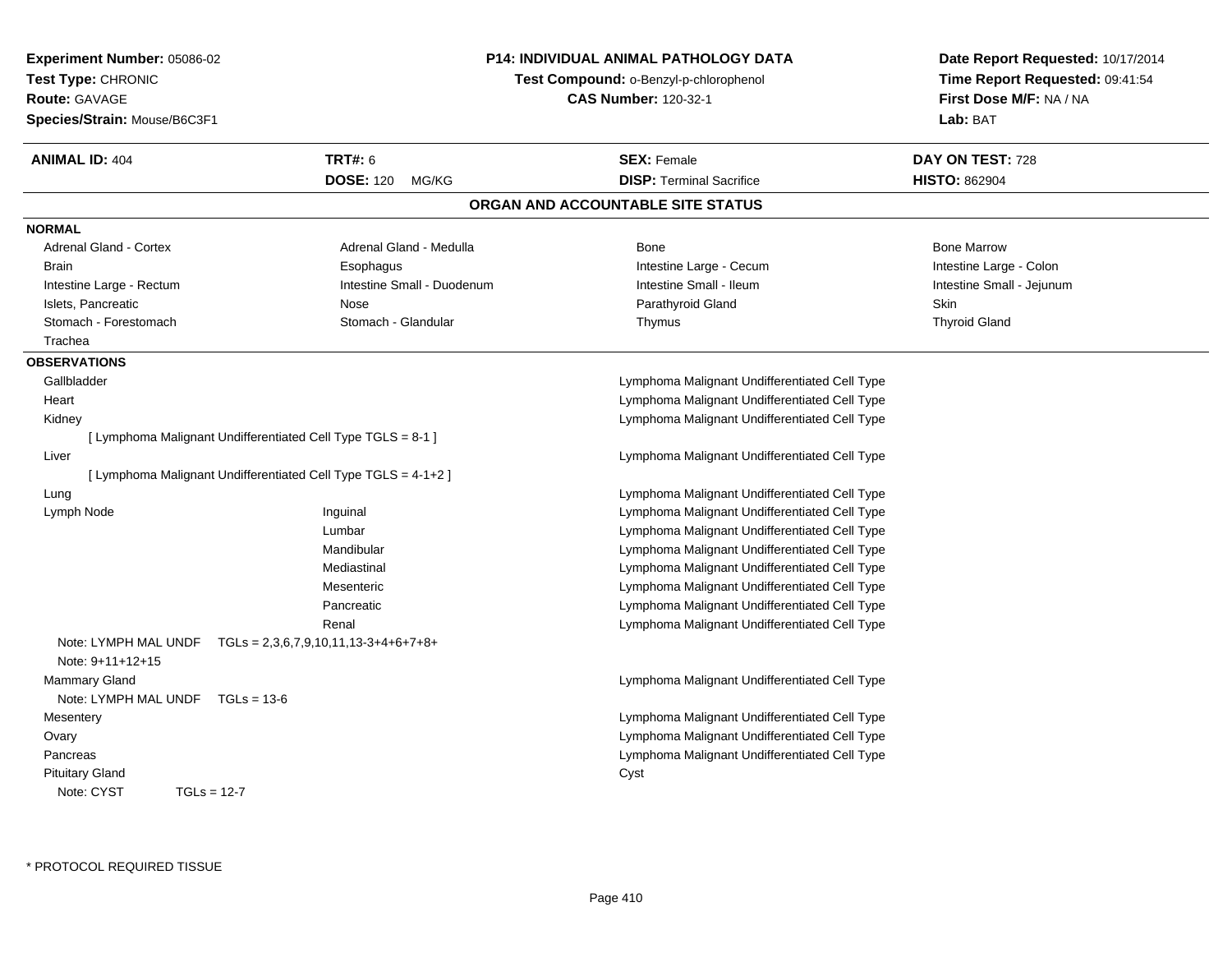| <b>Experiment Number: 05086-02</b><br><b>Test Type: CHRONIC</b><br><b>Route: GAVAGE</b><br>Species/Strain: Mouse/B6C3F1 |                                                                 | <b>P14: INDIVIDUAL ANIMAL PATHOLOGY DATA</b><br><b>Test Compound: o-Benzyl-p-chlorophenol</b><br><b>CAS Number: 120-32-1</b> | Date Report Requested: 10/17/2014<br>Time Report Requested: 09:41:54<br>First Dose M/F: NA / NA<br>Lab: BAT |
|-------------------------------------------------------------------------------------------------------------------------|-----------------------------------------------------------------|------------------------------------------------------------------------------------------------------------------------------|-------------------------------------------------------------------------------------------------------------|
| <b>ANIMAL ID: 404</b>                                                                                                   | <b>TRT#: 6</b>                                                  | <b>SEX: Female</b>                                                                                                           | DAY ON TEST: 728                                                                                            |
|                                                                                                                         | <b>DOSE: 120</b><br>MG/KG                                       | <b>DISP: Terminal Sacrifice</b>                                                                                              | <b>HISTO: 862904</b>                                                                                        |
|                                                                                                                         |                                                                 | ORGAN AND ACCOUNTABLE SITE STATUS                                                                                            |                                                                                                             |
| Salivary Glands                                                                                                         |                                                                 | Lymphoma Malignant Undifferentiated Cell Type                                                                                |                                                                                                             |
| Spleen                                                                                                                  |                                                                 | Lymphoma Malignant Undifferentiated Cell Type                                                                                |                                                                                                             |
|                                                                                                                         | [Lymphoma Malignant Undifferentiated Cell Type TGLS = 1-13+14 ] |                                                                                                                              |                                                                                                             |
| Urinary Bladder                                                                                                         |                                                                 | Lymphoma Malignant Undifferentiated Cell Type                                                                                |                                                                                                             |
| <b>Uterus</b>                                                                                                           | Endometrium                                                     | Hyperplasia                                                                                                                  | Mild                                                                                                        |
|                                                                                                                         |                                                                 | Lymphoma Malignant Undifferentiated Cell Type                                                                                |                                                                                                             |
| Note: HYPERPLASIA<br>$TGLs = 5-6$                                                                                       |                                                                 |                                                                                                                              |                                                                                                             |
| $TGLs = 5-6$<br>Note: LYMPH MAL UNDF                                                                                    |                                                                 |                                                                                                                              |                                                                                                             |
| PRIMARY CAUSE OF DEATH                                                                                                  |                                                                 |                                                                                                                              |                                                                                                             |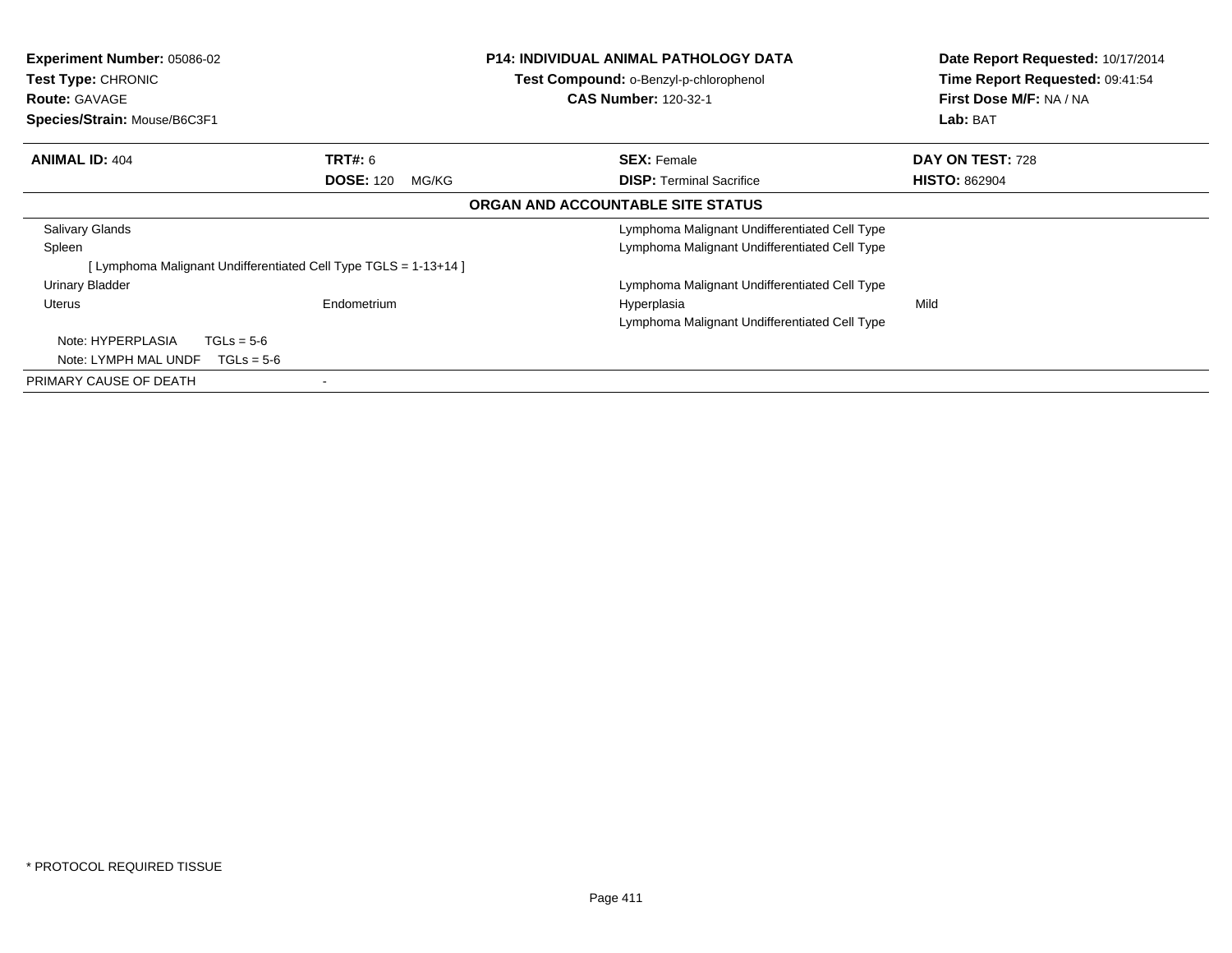| <b>Experiment Number: 05086-02</b><br><b>Test Type: CHRONIC</b><br><b>Route: GAVAGE</b><br>Species/Strain: Mouse/B6C3F1 |                                             | <b>P14: INDIVIDUAL ANIMAL PATHOLOGY DATA</b><br>Test Compound: o-Benzyl-p-chlorophenol<br><b>CAS Number: 120-32-1</b> | Date Report Requested: 10/17/2014<br>Time Report Requested: 09:41:54<br>First Dose M/F: NA / NA<br>Lab: BAT |
|-------------------------------------------------------------------------------------------------------------------------|---------------------------------------------|-----------------------------------------------------------------------------------------------------------------------|-------------------------------------------------------------------------------------------------------------|
| <b>ANIMAL ID: 405</b>                                                                                                   | <b>TRT#:</b> 6<br><b>DOSE: 120</b><br>MG/KG | <b>SEX:</b> Female<br><b>DISP:</b> Scheduled Sacrifice                                                                | DAY ON TEST: 93<br><b>HISTO:</b>                                                                            |
| <b>OBSERVATIONS</b>                                                                                                     |                                             |                                                                                                                       |                                                                                                             |
| Kidney                                                                                                                  |                                             | Nephropathy                                                                                                           | Minimal                                                                                                     |
| PRIMARY CAUSE OF DEATH                                                                                                  |                                             |                                                                                                                       |                                                                                                             |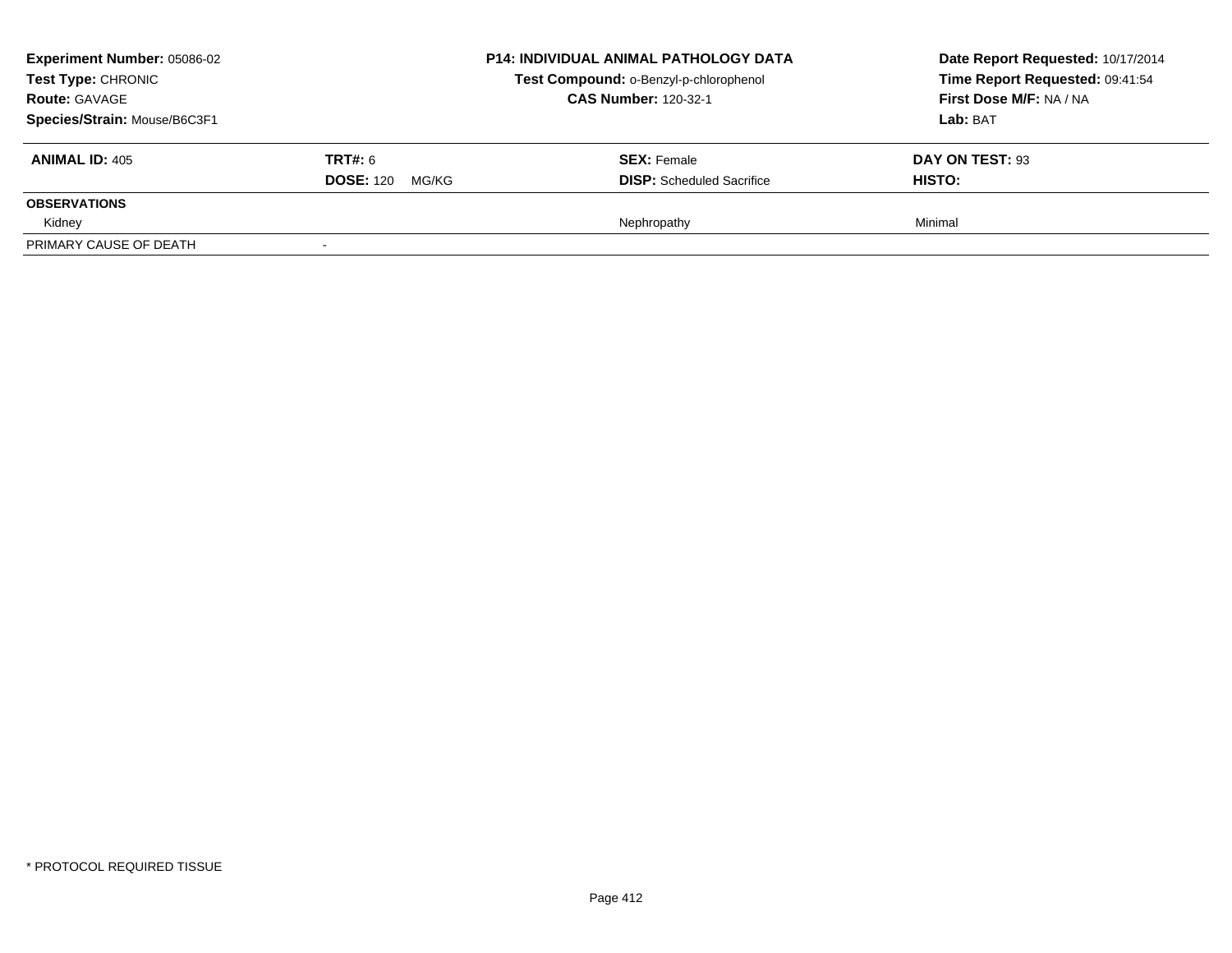| <b>Experiment Number: 05086-02</b><br><b>Test Type: CHRONIC</b><br><b>Route: GAVAGE</b><br>Species/Strain: Mouse/B6C3F1 |                                             | <b>P14: INDIVIDUAL ANIMAL PATHOLOGY DATA</b><br>Test Compound: o-Benzyl-p-chlorophenol<br><b>CAS Number: 120-32-1</b> | Date Report Requested: 10/17/2014<br>Time Report Requested: 09:41:54<br>First Dose M/F: NA / NA<br>Lab: BAT |
|-------------------------------------------------------------------------------------------------------------------------|---------------------------------------------|-----------------------------------------------------------------------------------------------------------------------|-------------------------------------------------------------------------------------------------------------|
| <b>ANIMAL ID: 406</b>                                                                                                   | <b>TRT#: 6</b><br><b>DOSE: 120</b><br>MG/KG | <b>SEX: Female</b><br><b>DISP:</b> Scheduled Sacrifice                                                                | DAY ON TEST: 455<br><b>HISTO: 862906</b>                                                                    |
| <b>OBSERVATIONS</b>                                                                                                     |                                             |                                                                                                                       |                                                                                                             |
| Kidney                                                                                                                  |                                             | Nephropathy                                                                                                           | Minimal                                                                                                     |
| PRIMARY CAUSE OF DEATH                                                                                                  |                                             |                                                                                                                       |                                                                                                             |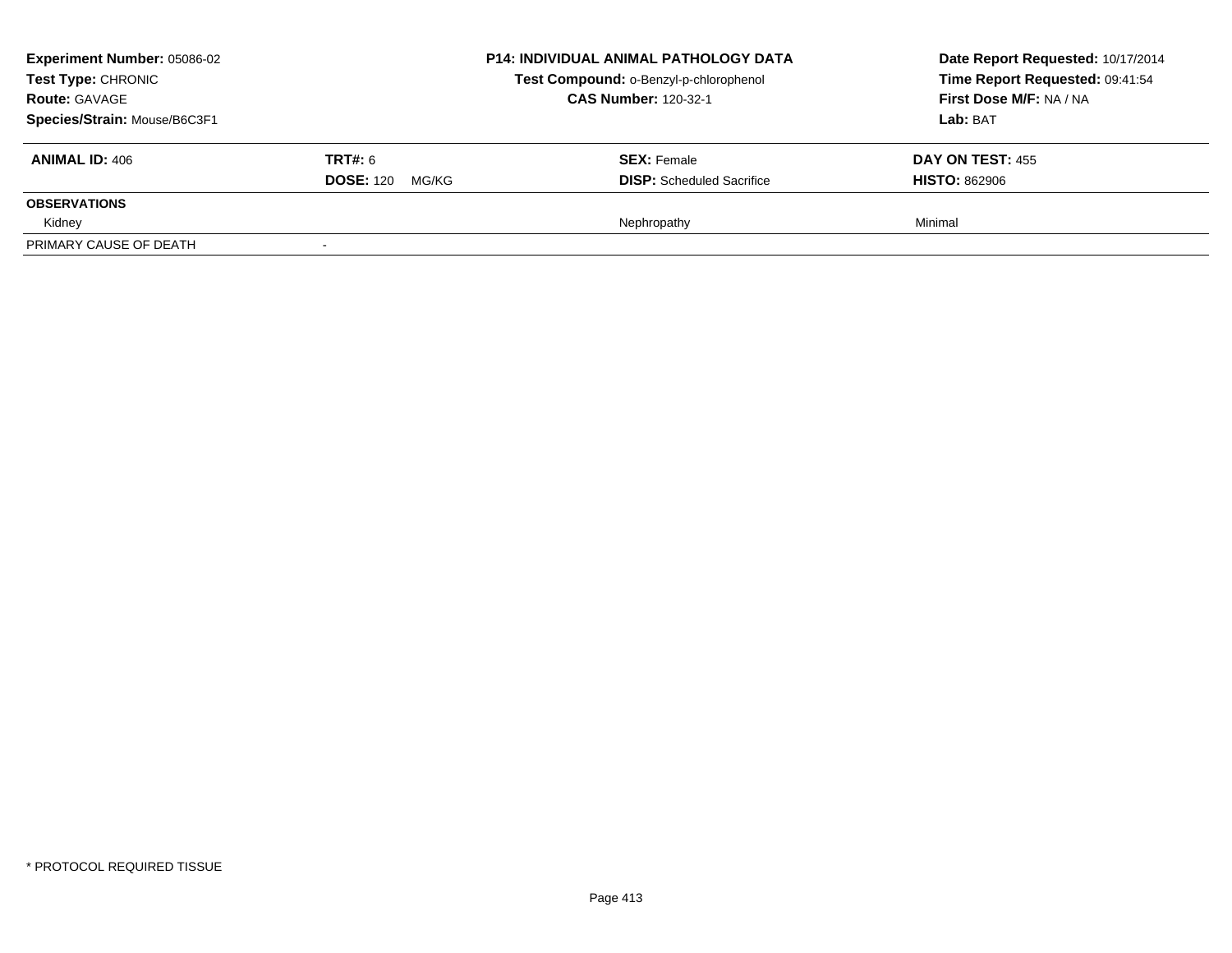| <b>Experiment Number: 05086-02</b><br>Test Type: CHRONIC<br><b>Route: GAVAGE</b><br>Species/Strain: Mouse/B6C3F1 |                           | <b>P14: INDIVIDUAL ANIMAL PATHOLOGY DATA</b><br>Test Compound: o-Benzyl-p-chlorophenol<br><b>CAS Number: 120-32-1</b> | Date Report Requested: 10/17/2014<br>Time Report Requested: 09:41:54<br>First Dose M/F: NA / NA<br>Lab: BAT |
|------------------------------------------------------------------------------------------------------------------|---------------------------|-----------------------------------------------------------------------------------------------------------------------|-------------------------------------------------------------------------------------------------------------|
| <b>ANIMAL ID: 407</b>                                                                                            | <b>TRT#:</b> 6            | <b>SEX:</b> Female                                                                                                    | <b>DAY ON TEST: 456</b>                                                                                     |
|                                                                                                                  | <b>DOSE: 120</b><br>MG/KG | <b>DISP:</b> Scheduled Sacrifice                                                                                      | <b>HISTO: 862907</b>                                                                                        |
| <b>OBSERVATIONS</b>                                                                                              |                           |                                                                                                                       |                                                                                                             |
| Kidney                                                                                                           |                           | Nephropathy                                                                                                           | Mild                                                                                                        |
| PRIMARY CAUSE OF DEATH                                                                                           |                           |                                                                                                                       |                                                                                                             |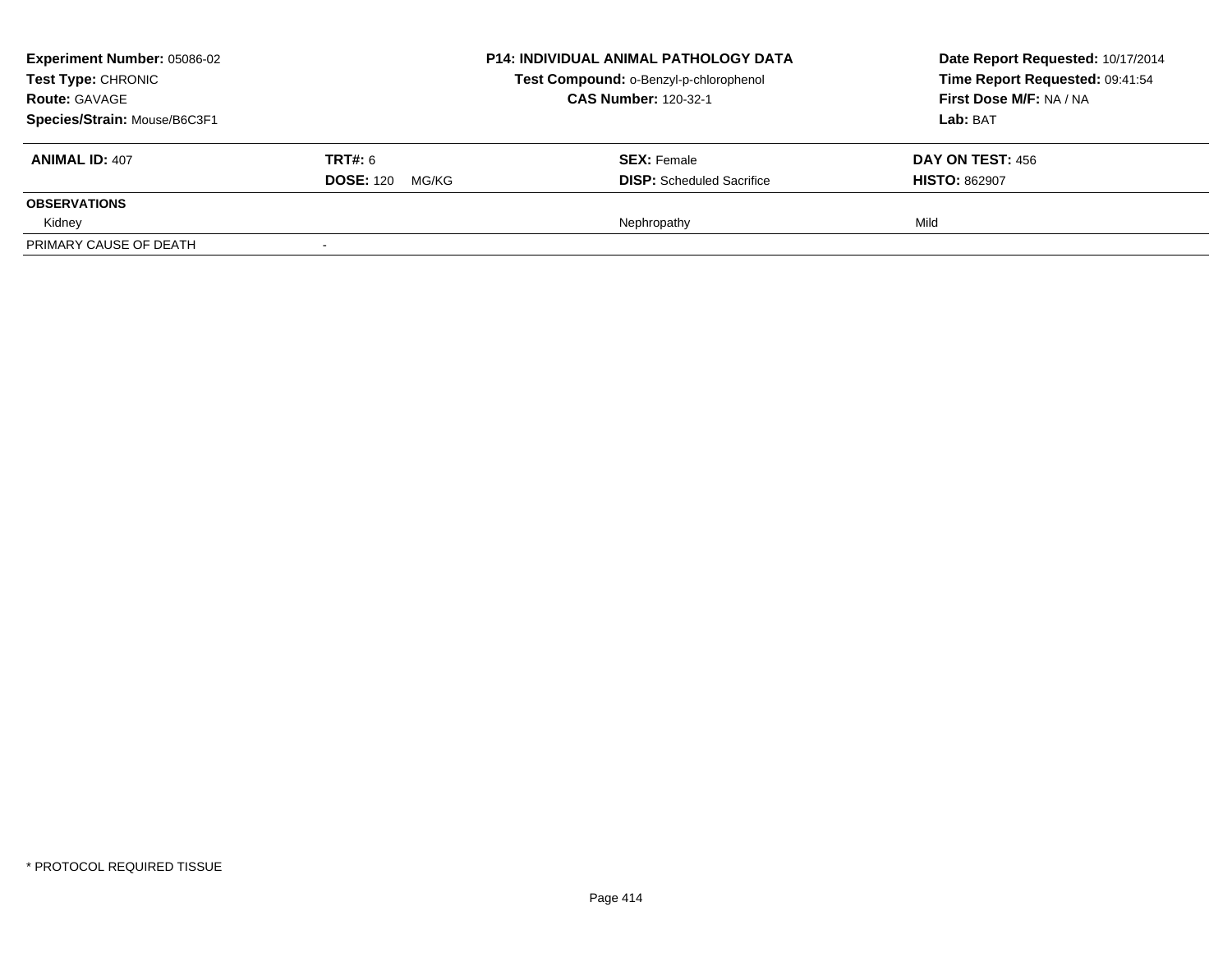| Experiment Number: 05086-02<br>Test Type: CHRONIC<br><b>Route: GAVAGE</b><br>Species/Strain: Mouse/B6C3F1 |                           | <b>P14: INDIVIDUAL ANIMAL PATHOLOGY DATA</b><br>Test Compound: o-Benzyl-p-chlorophenol<br><b>CAS Number: 120-32-1</b> |                            | Date Report Requested: 10/17/2014<br>Time Report Requested: 09:41:54<br>First Dose M/F: NA / NA<br>Lab: BAT |  |
|-----------------------------------------------------------------------------------------------------------|---------------------------|-----------------------------------------------------------------------------------------------------------------------|----------------------------|-------------------------------------------------------------------------------------------------------------|--|
| <b>ANIMAL ID: 408</b>                                                                                     | TRT#: 6                   | <b>SEX: Female</b>                                                                                                    |                            | DAY ON TEST: 728                                                                                            |  |
|                                                                                                           | <b>DOSE: 120</b><br>MG/KG | <b>DISP: Terminal Sacrifice</b>                                                                                       |                            | <b>HISTO: 862908</b>                                                                                        |  |
|                                                                                                           |                           | ORGAN AND ACCOUNTABLE SITE STATUS                                                                                     |                            |                                                                                                             |  |
| <b>NORMAL</b>                                                                                             |                           |                                                                                                                       |                            |                                                                                                             |  |
| Adrenal Gland - Cortex                                                                                    | Adrenal Gland - Medulla   | <b>Bone Marrow</b>                                                                                                    |                            | <b>Brain</b>                                                                                                |  |
| Esophagus                                                                                                 | Gallbladder               | Heart                                                                                                                 |                            | Intestine Large - Cecum                                                                                     |  |
| Intestine Large - Colon                                                                                   | Intestine Large - Rectum  |                                                                                                                       | Intestine Small - Duodenum | Intestine Small - Ileum                                                                                     |  |
| Intestine Small - Jejunum                                                                                 | Islets. Pancreatic        | Liver                                                                                                                 |                            | Lung                                                                                                        |  |
| Lymph Node - Mandibular                                                                                   | Lymph Node - Mesenteric   | Mammary Gland                                                                                                         |                            | Nose                                                                                                        |  |
| Ovary                                                                                                     | Pancreas                  | Parathyroid Gland                                                                                                     |                            | <b>Pituitary Gland</b>                                                                                      |  |
| <b>Salivary Glands</b>                                                                                    | <b>Skin</b>               |                                                                                                                       | Stomach - Forestomach      | Stomach - Glandular                                                                                         |  |
| Thymus                                                                                                    | <b>Thyroid Gland</b>      | Trachea                                                                                                               |                            | <b>Urinary Bladder</b>                                                                                      |  |
| <b>OBSERVATIONS</b>                                                                                       |                           |                                                                                                                       |                            |                                                                                                             |  |
| Bone                                                                                                      |                           | Fibrous Osteodystrophy                                                                                                |                            | Mild                                                                                                        |  |
| Kidney                                                                                                    |                           | Nephropathy                                                                                                           |                            | Minimal                                                                                                     |  |
| Spleen                                                                                                    |                           | Hemangiosarcoma                                                                                                       |                            |                                                                                                             |  |
| <b>Uterus</b>                                                                                             | Endometrium               | Hyperplasia                                                                                                           |                            | Moderate                                                                                                    |  |
| Note: HYPERPLASIA                                                                                         | $TGLs = 1-6$              |                                                                                                                       |                            |                                                                                                             |  |
| PRIMARY CAUSE OF DEATH                                                                                    |                           |                                                                                                                       |                            |                                                                                                             |  |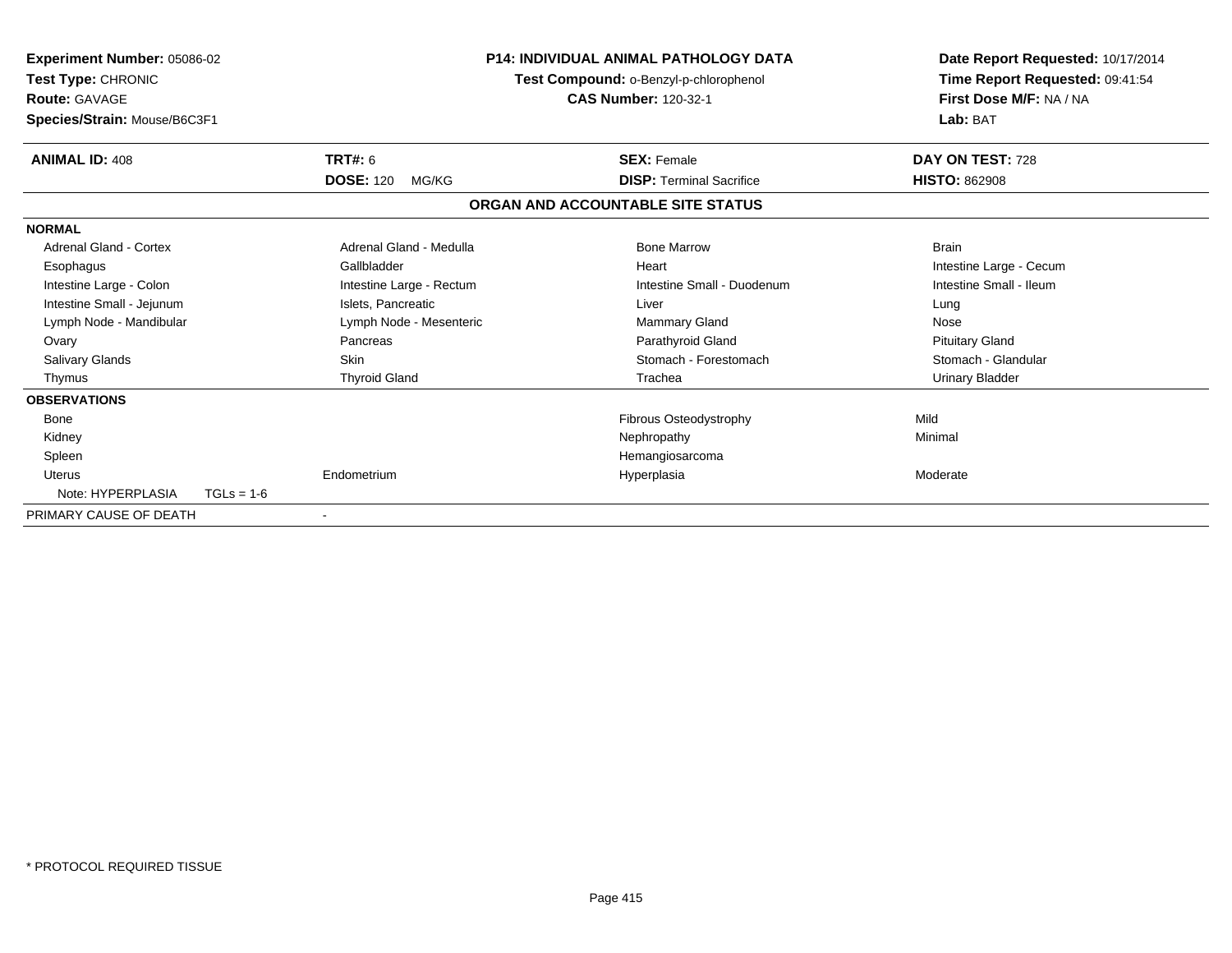| <b>Experiment Number: 05086-02</b><br>Test Type: CHRONIC<br><b>Route: GAVAGE</b><br>Species/Strain: Mouse/B6C3F1 |                           | <b>P14: INDIVIDUAL ANIMAL PATHOLOGY DATA</b><br>Test Compound: o-Benzyl-p-chlorophenol<br><b>CAS Number: 120-32-1</b> | Date Report Requested: 10/17/2014<br>Time Report Requested: 09:41:54<br>First Dose M/F: NA / NA<br>Lab: BAT |
|------------------------------------------------------------------------------------------------------------------|---------------------------|-----------------------------------------------------------------------------------------------------------------------|-------------------------------------------------------------------------------------------------------------|
| <b>ANIMAL ID: 409</b>                                                                                            | TRT#: 6                   | <b>SEX: Female</b>                                                                                                    | DAY ON TEST: 728                                                                                            |
|                                                                                                                  | <b>DOSE: 120</b><br>MG/KG | <b>DISP: Terminal Sacrifice</b>                                                                                       | <b>HISTO: 862909</b>                                                                                        |
|                                                                                                                  |                           | ORGAN AND ACCOUNTABLE SITE STATUS                                                                                     |                                                                                                             |
| <b>NORMAL</b>                                                                                                    |                           |                                                                                                                       |                                                                                                             |
| <b>Adrenal Gland - Cortex</b>                                                                                    | Adrenal Gland - Medulla   | <b>Bone Marrow</b>                                                                                                    | <b>Brain</b>                                                                                                |
| Esophagus                                                                                                        | Gallbladder               | Heart                                                                                                                 | Intestine Large - Cecum                                                                                     |
| Intestine Large - Colon                                                                                          | Intestine Large - Rectum  | Intestine Small - Duodenum                                                                                            | Intestine Small - Ileum                                                                                     |
| Intestine Small - Jejunum                                                                                        | Islets, Pancreatic        | Lung                                                                                                                  | Lymph Node - Mandibular                                                                                     |
| Lymph Node - Mesenteric                                                                                          | Mammary Gland             | Nose                                                                                                                  | Ovary                                                                                                       |
| Pancreas                                                                                                         | Parathyroid Gland         | <b>Pituitary Gland</b>                                                                                                | Salivary Glands                                                                                             |
| <b>Skin</b>                                                                                                      | Stomach - Forestomach     | Thymus                                                                                                                | <b>Thyroid Gland</b>                                                                                        |
| Trachea                                                                                                          | <b>Urinary Bladder</b>    |                                                                                                                       |                                                                                                             |
| <b>OBSERVATIONS</b>                                                                                              |                           |                                                                                                                       |                                                                                                             |
| Bone                                                                                                             |                           | Fibrous Osteodystrophy                                                                                                | Mild                                                                                                        |
| Kidney                                                                                                           |                           | Nephropathy                                                                                                           | Mild                                                                                                        |
| Liver                                                                                                            |                           | Hepatocellular Adenoma                                                                                                |                                                                                                             |
| Note: HEPATOCLR ADEN $TGLs = 2-2$                                                                                |                           |                                                                                                                       |                                                                                                             |
| Spleen                                                                                                           |                           | Hyperplasia                                                                                                           | Lymphoid, Mild                                                                                              |
| Stomach                                                                                                          | Glandular, Mucosa         | Mineralization                                                                                                        | Minimal                                                                                                     |
| <b>Uterus</b>                                                                                                    | Endometrium               | Hyperplasia                                                                                                           | Moderate                                                                                                    |
| Note: HYPERPLASIA<br>$TGLs = 1-6$                                                                                |                           |                                                                                                                       |                                                                                                             |
| PRIMARY CAUSE OF DEATH                                                                                           |                           |                                                                                                                       |                                                                                                             |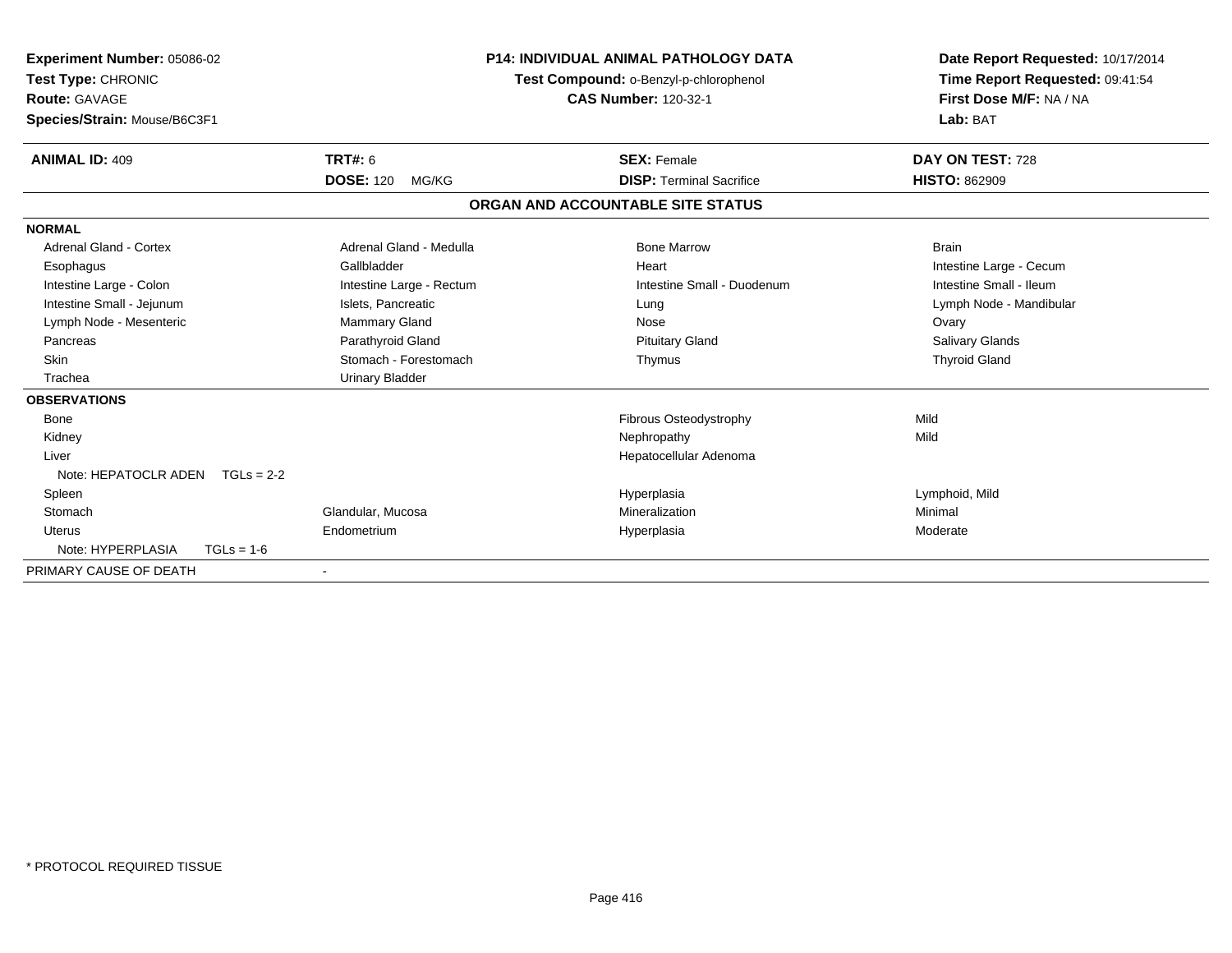| Experiment Number: 05086-02<br>Test Type: CHRONIC<br><b>Route: GAVAGE</b><br>Species/Strain: Mouse/B6C3F1 | <b>P14: INDIVIDUAL ANIMAL PATHOLOGY DATA</b><br>Test Compound: o-Benzyl-p-chlorophenol<br><b>CAS Number: 120-32-1</b> |                                   | Date Report Requested: 10/17/2014<br>Time Report Requested: 09:41:54<br>First Dose M/F: NA / NA<br>Lab: BAT |
|-----------------------------------------------------------------------------------------------------------|-----------------------------------------------------------------------------------------------------------------------|-----------------------------------|-------------------------------------------------------------------------------------------------------------|
| <b>ANIMAL ID: 410</b>                                                                                     | TRT#: 6                                                                                                               | <b>SEX: Female</b>                | DAY ON TEST: 728                                                                                            |
|                                                                                                           | <b>DOSE: 120</b><br>MG/KG                                                                                             | <b>DISP: Terminal Sacrifice</b>   | <b>HISTO: 862910</b>                                                                                        |
|                                                                                                           |                                                                                                                       | ORGAN AND ACCOUNTABLE SITE STATUS |                                                                                                             |
| <b>NORMAL</b>                                                                                             |                                                                                                                       |                                   |                                                                                                             |
| <b>Adrenal Gland - Cortex</b>                                                                             | Adrenal Gland - Medulla                                                                                               | Bone                              | <b>Bone Marrow</b>                                                                                          |
| <b>Brain</b>                                                                                              | Esophagus                                                                                                             | Gallbladder                       | Heart                                                                                                       |
| Intestine Large - Cecum                                                                                   | Intestine Large - Colon                                                                                               | Intestine Large - Rectum          | Intestine Small - Duodenum                                                                                  |
| Intestine Small - Ileum                                                                                   | Intestine Small - Jejunum                                                                                             | Islets. Pancreatic                | Liver                                                                                                       |
| Lung                                                                                                      | Lymph Node - Mandibular                                                                                               | Lymph Node - Mesenteric           | Mammary Gland                                                                                               |
| Nose                                                                                                      | Ovary                                                                                                                 | Parathyroid Gland                 | <b>Salivary Glands</b>                                                                                      |
| Skin                                                                                                      | Stomach - Forestomach                                                                                                 | Stomach - Glandular               | Thymus                                                                                                      |
| <b>Thyroid Gland</b>                                                                                      | Trachea                                                                                                               | <b>Urinary Bladder</b>            |                                                                                                             |
| <b>OBSERVATIONS</b>                                                                                       |                                                                                                                       |                                   |                                                                                                             |
| Kidney                                                                                                    |                                                                                                                       | Nephropathy                       | Minimal                                                                                                     |
| Pancreas                                                                                                  | Acinus                                                                                                                | Atrophy                           | Moderate                                                                                                    |
| <b>Pituitary Gland</b>                                                                                    | <b>Pars Distalis</b>                                                                                                  | Hyperplasia                       | Mild                                                                                                        |
| Spleen                                                                                                    |                                                                                                                       | Hyperplasia                       | Lymphoid, Minimal                                                                                           |
| <b>Uterus</b>                                                                                             | Endometrium                                                                                                           | Hyperplasia                       | Mild                                                                                                        |
| PRIMARY CAUSE OF DEATH                                                                                    |                                                                                                                       |                                   |                                                                                                             |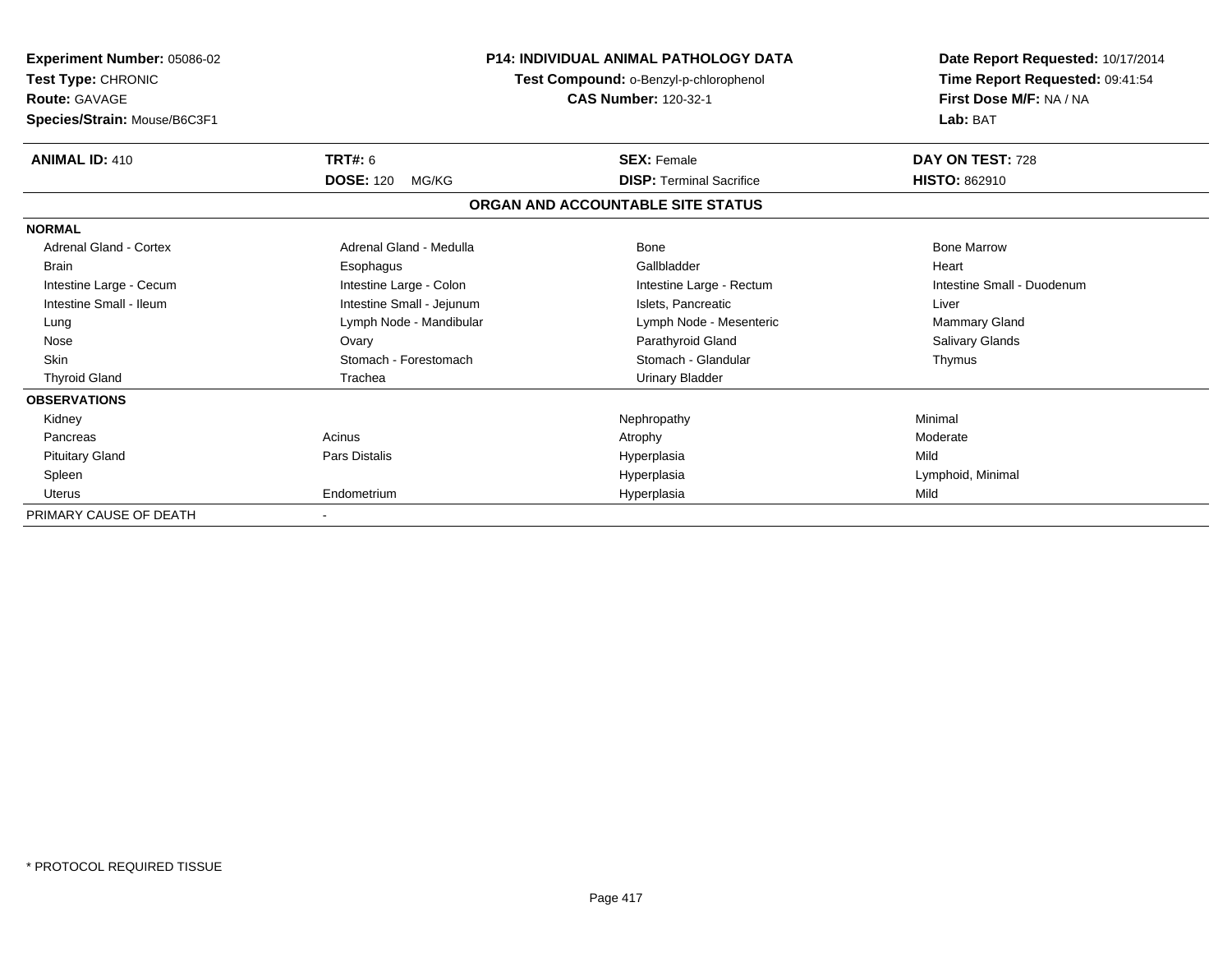| Experiment Number: 05086-02<br>Test Type: CHRONIC<br>Route: GAVAGE<br>Species/Strain: Mouse/B6C3F1 |                           | <b>P14: INDIVIDUAL ANIMAL PATHOLOGY DATA</b><br>Test Compound: o-Benzyl-p-chlorophenol<br><b>CAS Number: 120-32-1</b> | Date Report Requested: 10/17/2014<br>Time Report Requested: 09:41:54<br>First Dose M/F: NA / NA<br>Lab: BAT |
|----------------------------------------------------------------------------------------------------|---------------------------|-----------------------------------------------------------------------------------------------------------------------|-------------------------------------------------------------------------------------------------------------|
| <b>ANIMAL ID: 411</b>                                                                              | <b>TRT#: 6</b>            | <b>SEX: Female</b>                                                                                                    | DAY ON TEST: 728                                                                                            |
|                                                                                                    | <b>DOSE: 120</b><br>MG/KG | <b>DISP: Terminal Sacrifice</b>                                                                                       | <b>HISTO: 862911</b>                                                                                        |
|                                                                                                    |                           | ORGAN AND ACCOUNTABLE SITE STATUS                                                                                     |                                                                                                             |
| <b>NORMAL</b>                                                                                      |                           |                                                                                                                       |                                                                                                             |
| <b>Adrenal Gland - Cortex</b>                                                                      | Adrenal Gland - Medulla   | <b>Bone Marrow</b>                                                                                                    | <b>Brain</b>                                                                                                |
| Esophagus                                                                                          | Gallbladder               | Heart                                                                                                                 | Intestine Large - Cecum                                                                                     |
| Intestine Large - Colon                                                                            | Intestine Large - Rectum  | Intestine Small - Duodenum                                                                                            | Intestine Small - Ileum                                                                                     |
| Intestine Small - Jejunum                                                                          | Islets, Pancreatic        | Lung                                                                                                                  | Lymph Node - Mandibular                                                                                     |
| Lymph Node - Mesenteric                                                                            | Mammary Gland             | Nose                                                                                                                  | Pancreas                                                                                                    |
| Parathyroid Gland                                                                                  | Salivary Glands           | <b>Skin</b>                                                                                                           | Spleen                                                                                                      |
| Stomach - Forestomach                                                                              | Stomach - Glandular       | Thymus                                                                                                                | <b>Thyroid Gland</b>                                                                                        |
| Trachea                                                                                            | <b>Urinary Bladder</b>    |                                                                                                                       |                                                                                                             |
| <b>OBSERVATIONS</b>                                                                                |                           |                                                                                                                       |                                                                                                             |
| <b>Bone</b>                                                                                        |                           | <b>Fibrous Osteodystrophy</b>                                                                                         | Moderate                                                                                                    |
| Kidney                                                                                             |                           | Nephropathy                                                                                                           | Minimal                                                                                                     |
| Liver                                                                                              |                           | Hepatocellular Adenoma                                                                                                |                                                                                                             |
| [Hepatocellular Adenoma TGLS = 3-1]                                                                |                           |                                                                                                                       |                                                                                                             |
| Ovary                                                                                              |                           | Cyst                                                                                                                  |                                                                                                             |
| Note: CYST<br>$TGLs = 2-6$                                                                         |                           |                                                                                                                       |                                                                                                             |
| <b>Pituitary Gland</b>                                                                             | <b>Pars Distalis</b>      | Hyperplasia                                                                                                           | Mild                                                                                                        |
| <b>Uterus</b>                                                                                      | Endometrium               | Hyperplasia                                                                                                           | Moderate                                                                                                    |
| Note: HYPERPLASIA<br>$TGLs = 1-6$                                                                  |                           |                                                                                                                       |                                                                                                             |
| PRIMARY CAUSE OF DEATH                                                                             |                           |                                                                                                                       |                                                                                                             |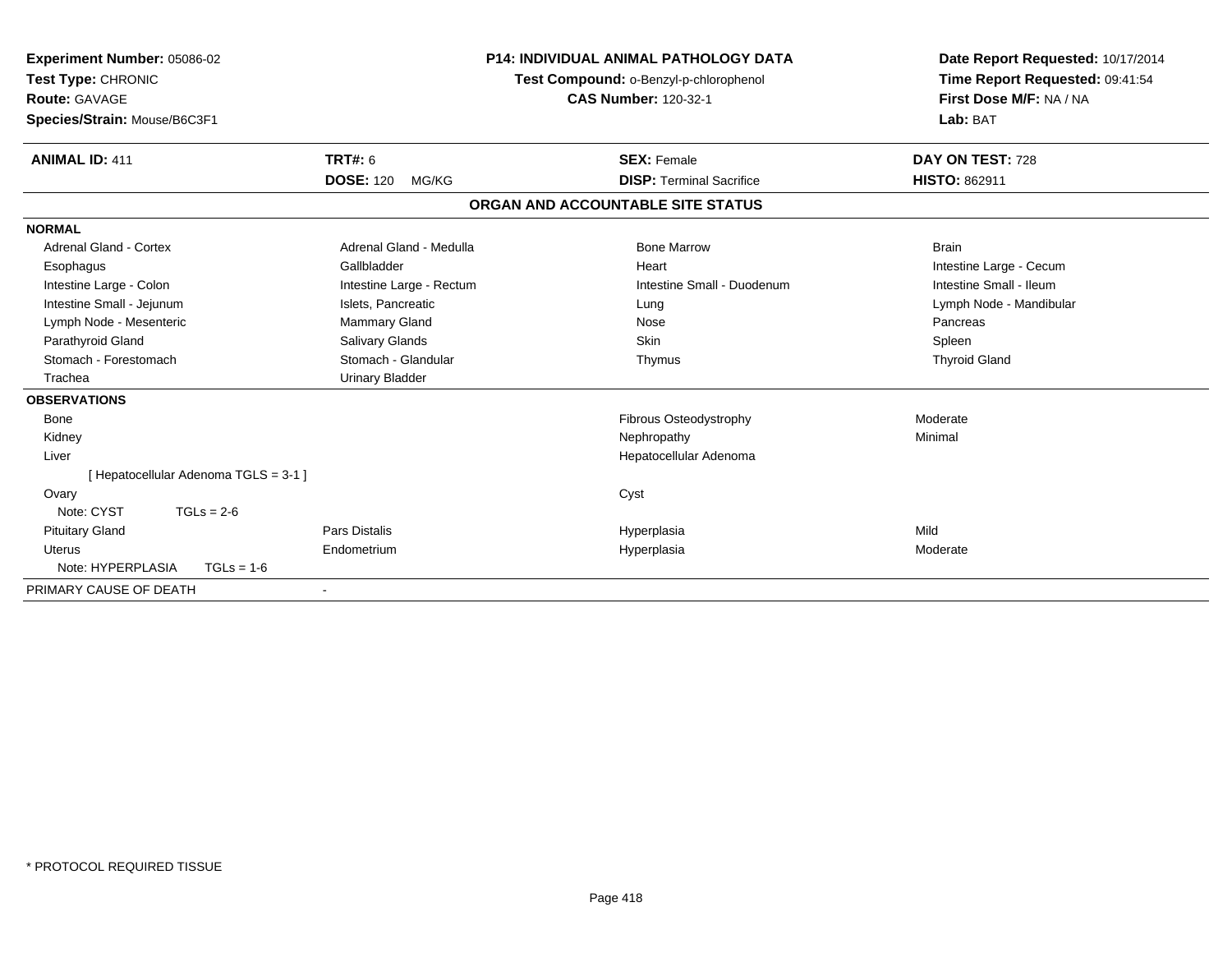| <b>Experiment Number: 05086-02</b><br>Test Type: CHRONIC<br><b>Route: GAVAGE</b><br>Species/Strain: Mouse/B6C3F1 |                           | <b>P14: INDIVIDUAL ANIMAL PATHOLOGY DATA</b><br>Test Compound: o-Benzyl-p-chlorophenol<br><b>CAS Number: 120-32-1</b> | Date Report Requested: 10/17/2014<br>Time Report Requested: 09:41:54<br>First Dose M/F: NA / NA<br>Lab: BAT |
|------------------------------------------------------------------------------------------------------------------|---------------------------|-----------------------------------------------------------------------------------------------------------------------|-------------------------------------------------------------------------------------------------------------|
| <b>ANIMAL ID: 412</b>                                                                                            | <b>TRT#: 6</b>            | <b>SEX: Female</b>                                                                                                    | DAY ON TEST: 729                                                                                            |
|                                                                                                                  | <b>DOSE: 120</b><br>MG/KG | <b>DISP: Terminal Sacrifice</b>                                                                                       | <b>HISTO: 862912</b>                                                                                        |
|                                                                                                                  |                           | ORGAN AND ACCOUNTABLE SITE STATUS                                                                                     |                                                                                                             |
| <b>NORMAL</b>                                                                                                    |                           |                                                                                                                       |                                                                                                             |
| Adrenal Gland - Medulla                                                                                          | <b>Bone</b>               | <b>Bone Marrow</b>                                                                                                    | <b>Brain</b>                                                                                                |
| Esophagus                                                                                                        | Gallbladder               | Heart                                                                                                                 | Intestine Large - Cecum                                                                                     |
| Intestine Large - Colon                                                                                          | Intestine Large - Rectum  | Islets, Pancreatic                                                                                                    | Kidney                                                                                                      |
| Lung                                                                                                             | Lymph Node - Mandibular   | Lymph Node - Mesenteric                                                                                               | <b>Mammary Gland</b>                                                                                        |
| Nose                                                                                                             | Ovary                     | Pancreas                                                                                                              | Parathyroid Gland                                                                                           |
| <b>Salivary Glands</b>                                                                                           | <b>Skin</b>               | Spleen                                                                                                                | Stomach - Forestomach                                                                                       |
| Stomach - Glandular                                                                                              | Thymus                    | <b>Thyroid Gland</b>                                                                                                  | Trachea                                                                                                     |
| <b>Urinary Bladder</b>                                                                                           |                           |                                                                                                                       |                                                                                                             |
| <b>OBSERVATIONS</b>                                                                                              |                           |                                                                                                                       |                                                                                                             |
| <b>Adrenal Gland</b>                                                                                             | Cortex                    | Hyperplasia                                                                                                           | Minimal                                                                                                     |
| Liver                                                                                                            |                           | Hepatocellular Adenoma                                                                                                |                                                                                                             |
| [ Hepatocellular Adenoma TGLS = 2-2 ]                                                                            |                           |                                                                                                                       |                                                                                                             |
| <b>Pituitary Gland</b>                                                                                           | Pars Distalis             | Hyperplasia                                                                                                           | Minimal                                                                                                     |
| Uterus                                                                                                           | Endometrium               | Hyperplasia                                                                                                           | Mild                                                                                                        |
| Note: HYPERPLASIA                                                                                                | $TGLs = 1-6$              |                                                                                                                       |                                                                                                             |
| PRIMARY CAUSE OF DEATH                                                                                           |                           |                                                                                                                       |                                                                                                             |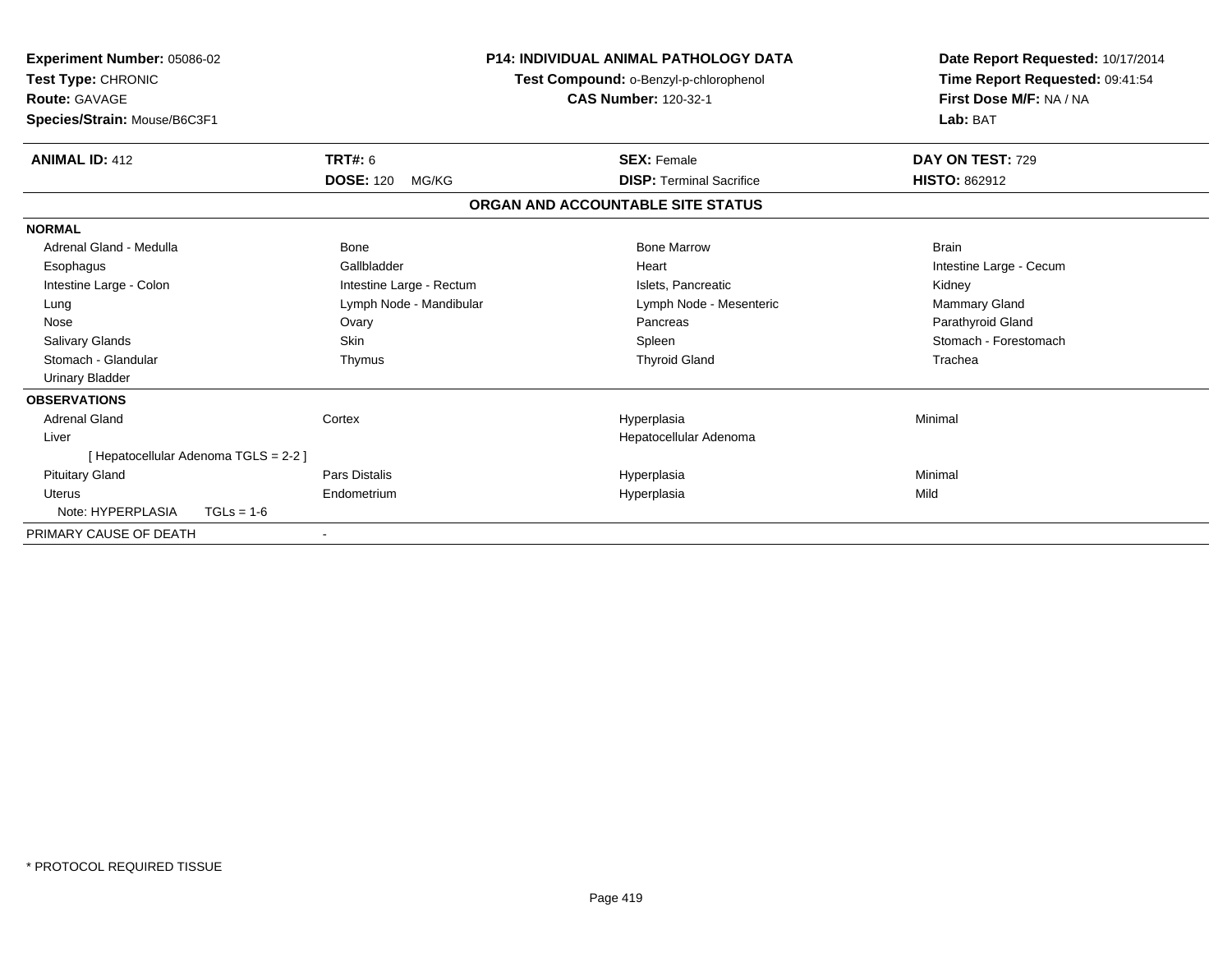| Experiment Number: 05086-02                             |                           | <b>P14: INDIVIDUAL ANIMAL PATHOLOGY DATA</b> | Date Report Requested: 10/17/2014 |
|---------------------------------------------------------|---------------------------|----------------------------------------------|-----------------------------------|
| Test Type: CHRONIC                                      |                           | Test Compound: o-Benzyl-p-chlorophenol       | Time Report Requested: 09:41:54   |
| Route: GAVAGE                                           |                           | <b>CAS Number: 120-32-1</b>                  | First Dose M/F: NA / NA           |
| Species/Strain: Mouse/B6C3F1                            |                           |                                              | Lab: BAT                          |
| <b>ANIMAL ID: 413</b>                                   | <b>TRT#: 6</b>            | <b>SEX: Female</b>                           | DAY ON TEST: 729                  |
|                                                         | <b>DOSE: 120</b><br>MG/KG | <b>DISP: Terminal Sacrifice</b>              | HISTO: 862913                     |
|                                                         |                           | ORGAN AND ACCOUNTABLE SITE STATUS            |                                   |
| <b>NORMAL</b>                                           |                           |                                              |                                   |
| Adrenal Gland - Medulla                                 | Bone                      | <b>Bone Marrow</b>                           | <b>Brain</b>                      |
| Esophagus                                               | Gallbladder               | Heart                                        | Intestine Large - Cecum           |
| Intestine Large - Colon                                 | Intestine Large - Rectum  | Intestine Small - Duodenum                   | Intestine Small - Ileum           |
| Intestine Small - Jejunum                               | Islets, Pancreatic        | Lung                                         | Lymph Node - Mandibular           |
| Lymph Node - Mesenteric                                 | <b>Mammary Gland</b>      | Nose                                         | Ovary                             |
| Pancreas                                                | Parathyroid Gland         | <b>Salivary Glands</b>                       | <b>Skin</b>                       |
| Spleen                                                  | Stomach - Forestomach     | Thymus                                       | <b>Thyroid Gland</b>              |
| Trachea                                                 | <b>Urinary Bladder</b>    |                                              |                                   |
| <b>OBSERVATIONS</b>                                     |                           |                                              |                                   |
| <b>Adrenal Gland</b>                                    | Cortex                    | Hyperplasia                                  | Minimal                           |
| Kidney                                                  |                           | Nephropathy                                  | Minimal                           |
| Liver                                                   |                           | Hepatocellular Adenoma                       | Multiple                          |
| Note: NO CORRESP LESION FOR PALE LEFT LIVER NODULE SEEN |                           |                                              |                                   |
| Note: AT TRIM (TGL #4)                                  |                           |                                              |                                   |
| [ Hepatocellular Adenoma TGLS = 3,5-1+8 ]               |                           |                                              |                                   |
| <b>Pituitary Gland</b>                                  | Pars Distalis             | Adenoma                                      |                                   |
| [Adenoma TGLS = $2-7$ ]                                 |                           |                                              |                                   |
| Stomach                                                 | Glandular, Mucosa         | Mineralization                               | Minimal                           |
| Uterus                                                  | Endometrium               | Hyperplasia                                  | Mild                              |
| [ Hyperplasia TGLS = 1-6 ]                              |                           |                                              |                                   |
| PRIMARY CAUSE OF DEATH                                  |                           |                                              |                                   |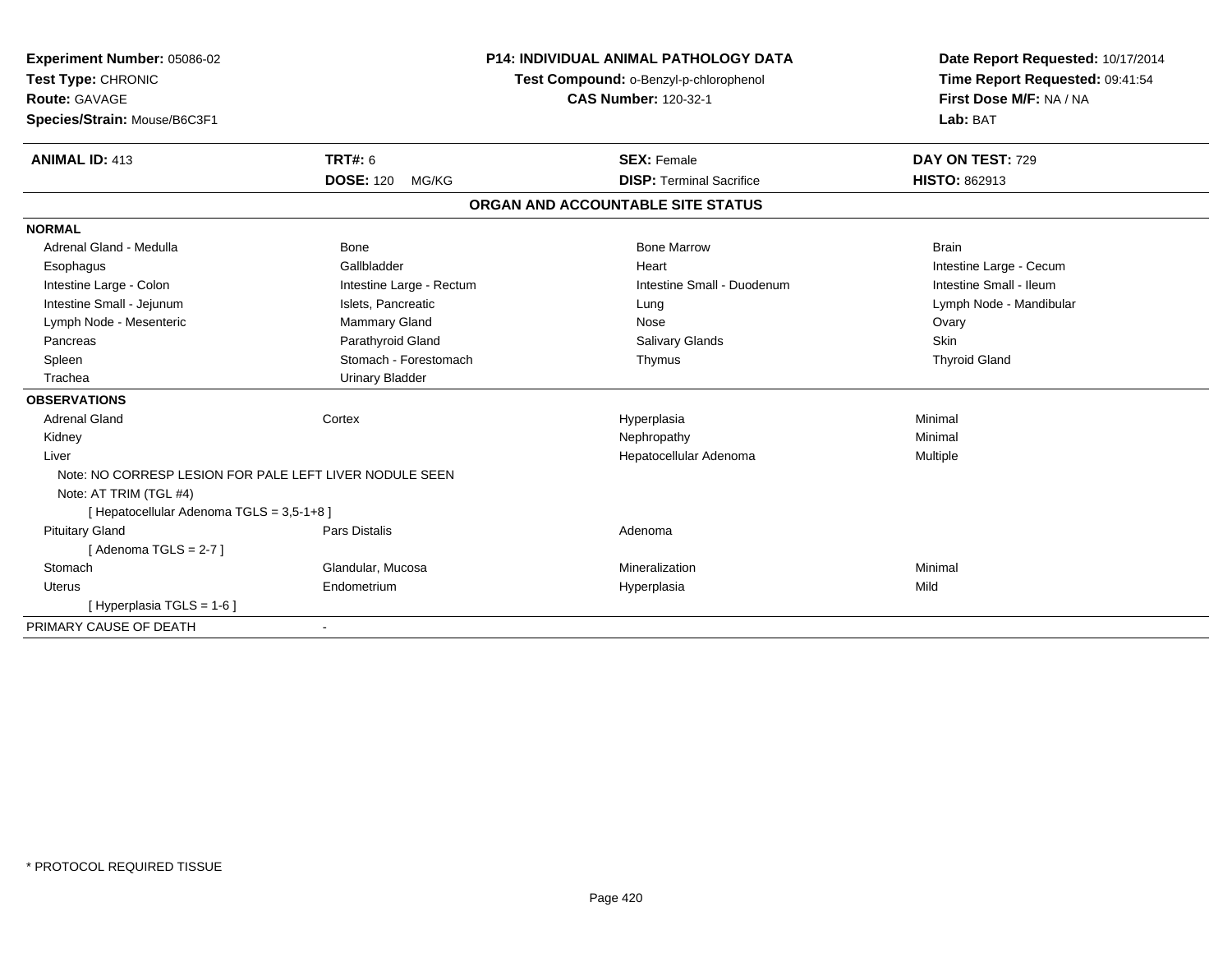| Experiment Number: 05086-02<br>Test Type: CHRONIC<br>Route: GAVAGE<br>Species/Strain: Mouse/B6C3F1<br><b>ANIMAL ID: 414</b><br>TRT#: 6 |              | <b>P14: INDIVIDUAL ANIMAL PATHOLOGY DATA</b><br>Test Compound: o-Benzyl-p-chlorophenol<br><b>CAS Number: 120-32-1</b><br><b>SEX: Female</b> |  | Date Report Requested: 10/17/2014<br>Time Report Requested: 09:41:54<br>First Dose M/F: NA / NA<br>Lab: BAT<br>DAY ON TEST: 729 |                         |
|----------------------------------------------------------------------------------------------------------------------------------------|--------------|---------------------------------------------------------------------------------------------------------------------------------------------|--|---------------------------------------------------------------------------------------------------------------------------------|-------------------------|
|                                                                                                                                        |              | <b>DOSE: 120</b><br>MG/KG                                                                                                                   |  | <b>DISP: Terminal Sacrifice</b>                                                                                                 | <b>HISTO: 862914</b>    |
|                                                                                                                                        |              |                                                                                                                                             |  | ORGAN AND ACCOUNTABLE SITE STATUS                                                                                               |                         |
| <b>NORMAL</b>                                                                                                                          |              |                                                                                                                                             |  |                                                                                                                                 |                         |
| <b>Adrenal Gland - Cortex</b>                                                                                                          |              | Adrenal Gland - Medulla                                                                                                                     |  | <b>Bone Marrow</b>                                                                                                              | <b>Brain</b>            |
| Esophagus                                                                                                                              |              | Gallbladder                                                                                                                                 |  | Heart                                                                                                                           | Intestine Large - Cecum |
| Intestine Large - Colon                                                                                                                |              | Intestine Large - Rectum                                                                                                                    |  | Intestine Small - Duodenum                                                                                                      | Intestine Small - Ileum |
| Intestine Small - Jejunum                                                                                                              |              | Islets, Pancreatic                                                                                                                          |  | Lung                                                                                                                            | Lymph Node - Mandibular |
| Lymph Node - Mesenteric                                                                                                                |              | <b>Mammary Gland</b>                                                                                                                        |  | Nose                                                                                                                            | Pancreas                |
| Parathyroid Gland                                                                                                                      |              | <b>Pituitary Gland</b>                                                                                                                      |  | <b>Salivary Glands</b>                                                                                                          | Skin                    |
| Spleen                                                                                                                                 |              | Stomach - Forestomach                                                                                                                       |  | Stomach - Glandular                                                                                                             | Thymus                  |
| <b>Thyroid Gland</b>                                                                                                                   |              | Trachea                                                                                                                                     |  | <b>Urinary Bladder</b>                                                                                                          |                         |
| <b>MISSING</b>                                                                                                                         |              |                                                                                                                                             |  |                                                                                                                                 |                         |
| Ovary                                                                                                                                  |              |                                                                                                                                             |  |                                                                                                                                 |                         |
| <b>OBSERVATIONS</b>                                                                                                                    |              |                                                                                                                                             |  |                                                                                                                                 |                         |
| <b>Bone</b>                                                                                                                            |              |                                                                                                                                             |  | <b>Fibrous Osteodystrophy</b>                                                                                                   | Mild                    |
| Kidney                                                                                                                                 |              |                                                                                                                                             |  | Nephropathy                                                                                                                     | Mild                    |
| Liver                                                                                                                                  |              |                                                                                                                                             |  | Hyperplasia                                                                                                                     | Mild                    |
| [Hyperplasia TGLS = $3,4-1+2$ ]                                                                                                        |              |                                                                                                                                             |  |                                                                                                                                 |                         |
| Mesentery                                                                                                                              |              |                                                                                                                                             |  | Hemangioma                                                                                                                      |                         |
| Note: HEMANGIOMA                                                                                                                       | $TGLs = 1-8$ |                                                                                                                                             |  |                                                                                                                                 |                         |
| <b>Uterus</b>                                                                                                                          |              | Endometrium                                                                                                                                 |  | Hyperplasia                                                                                                                     | Moderate                |
| Note: HYPERPLASIA                                                                                                                      | $TGLs = 2-6$ |                                                                                                                                             |  |                                                                                                                                 |                         |
| PRIMARY CAUSE OF DEATH                                                                                                                 |              |                                                                                                                                             |  |                                                                                                                                 |                         |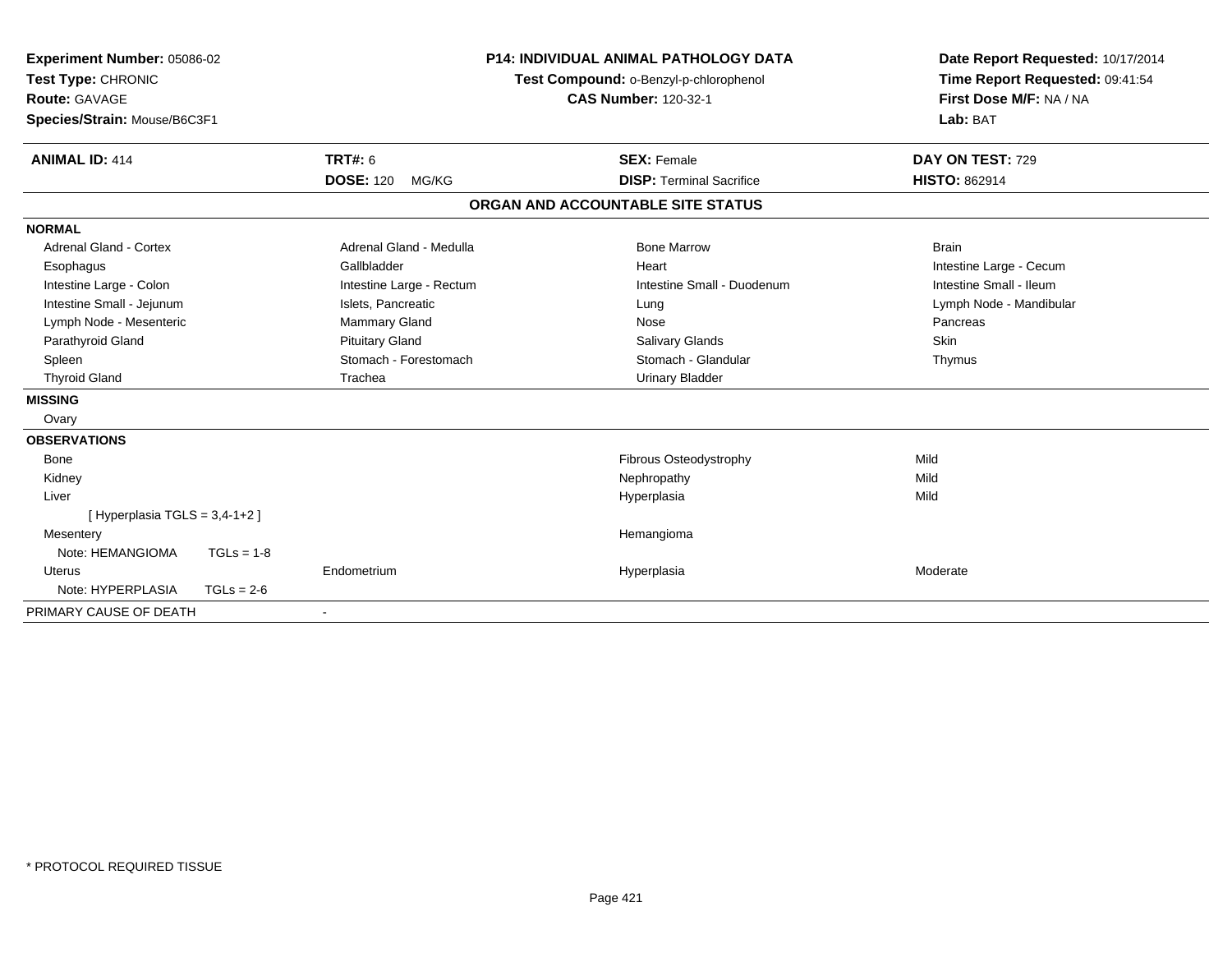| Experiment Number: 05086-02                                     |                           | <b>P14: INDIVIDUAL ANIMAL PATHOLOGY DATA</b> | Date Report Requested: 10/17/2014 |
|-----------------------------------------------------------------|---------------------------|----------------------------------------------|-----------------------------------|
| Test Type: CHRONIC                                              |                           | Test Compound: o-Benzyl-p-chlorophenol       | Time Report Requested: 09:41:54   |
| <b>Route: GAVAGE</b>                                            |                           | <b>CAS Number: 120-32-1</b>                  | First Dose M/F: NA / NA           |
| Species/Strain: Mouse/B6C3F1                                    |                           |                                              | Lab: BAT                          |
|                                                                 |                           |                                              |                                   |
| <b>ANIMAL ID: 415</b>                                           | <b>TRT#: 6</b>            | <b>SEX: Female</b>                           | DAY ON TEST: 588                  |
|                                                                 | <b>DOSE: 120</b><br>MG/KG | <b>DISP:</b> Moribund Sacrifice              | <b>HISTO: 862915</b>              |
|                                                                 |                           | ORGAN AND ACCOUNTABLE SITE STATUS            |                                   |
| <b>NORMAL</b>                                                   |                           |                                              |                                   |
| <b>Adrenal Gland - Cortex</b>                                   | Adrenal Gland - Medulla   | Bone                                         | <b>Bone Marrow</b>                |
| <b>Brain</b>                                                    | Esophagus                 | Gallbladder                                  | Heart                             |
| Intestine Large - Cecum                                         | Intestine Large - Colon   | Intestine Large - Rectum                     | Intestine Small - Duodenum        |
| Intestine Small - Ileum                                         | Intestine Small - Jejunum | Islets, Pancreatic                           | Lung                              |
| Lymph Node - Mandibular                                         | Mammary Gland             | Nose                                         | Ovary                             |
| Pancreas                                                        | Parathyroid Gland         | <b>Pituitary Gland</b>                       | <b>Salivary Glands</b>            |
| Skin                                                            | Stomach - Forestomach     | Stomach - Glandular                          | <b>Thyroid Gland</b>              |
| Trachea                                                         | <b>Urinary Bladder</b>    |                                              |                                   |
| <b>MISSING</b>                                                  |                           |                                              |                                   |
| Lymph Node - Mesenteric                                         | Thymus                    |                                              |                                   |
| <b>OBSERVATIONS</b>                                             |                           |                                              |                                   |
| Kidney                                                          |                           | Hydronephrosis                               | Mild                              |
|                                                                 |                           | Lymphoma Malignant Histiocytic               |                                   |
| Liver                                                           |                           | Lymphoma Malignant Histiocytic               |                                   |
| Note: LYMPH MAL HIST TGLs = 3-10                                |                           |                                              |                                   |
| Spleen                                                          |                           | Hematopoietic Cell Proliferation             | Moderate                          |
| Note: HEMA CELL PROL TGLs = 1-8                                 |                           |                                              |                                   |
| <b>Uterus</b>                                                   |                           | Lymphoma Malignant Histiocytic               |                                   |
| Note: LYMPH MAL HIST<br>$TGLs = 2-9$                            |                           |                                              |                                   |
| PRIMARY CAUSE OF DEATH                                          |                           |                                              |                                   |
| Animal Note: C O MORB: LYMPH MAL HIST, LIVER, KIDNEY AND UTERUS |                           |                                              |                                   |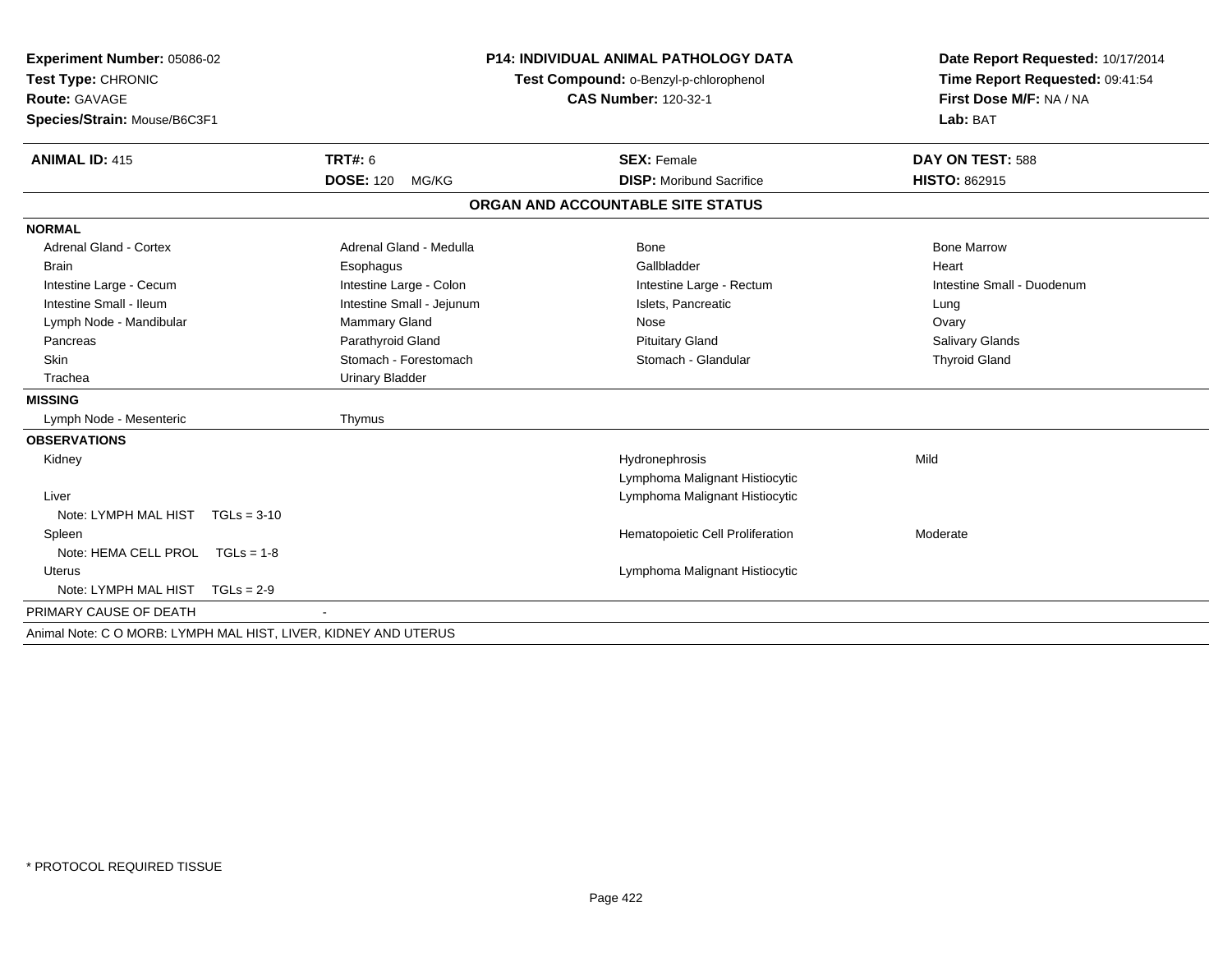| Experiment Number: 05086-02<br>Test Type: CHRONIC |                                                                | <b>P14: INDIVIDUAL ANIMAL PATHOLOGY DATA</b><br>Test Compound: o-Benzyl-p-chlorophenol | Date Report Requested: 10/17/2014<br>Time Report Requested: 09:41:54 |
|---------------------------------------------------|----------------------------------------------------------------|----------------------------------------------------------------------------------------|----------------------------------------------------------------------|
| Route: GAVAGE                                     |                                                                | <b>CAS Number: 120-32-1</b>                                                            | First Dose M/F: NA / NA                                              |
| Species/Strain: Mouse/B6C3F1                      |                                                                |                                                                                        | Lab: BAT                                                             |
| <b>ANIMAL ID: 416</b>                             | <b>TRT#: 6</b>                                                 | <b>SEX: Female</b>                                                                     | DAY ON TEST: 729                                                     |
|                                                   | <b>DOSE: 120</b><br>MG/KG                                      | <b>DISP: Terminal Sacrifice</b>                                                        | <b>HISTO: 862916</b>                                                 |
|                                                   |                                                                | ORGAN AND ACCOUNTABLE SITE STATUS                                                      |                                                                      |
| <b>NORMAL</b>                                     |                                                                |                                                                                        |                                                                      |
| Adrenal Gland - Medulla                           | <b>Bone</b>                                                    | <b>Bone Marrow</b>                                                                     | <b>Brain</b>                                                         |
| Esophagus                                         | Gallbladder                                                    | Heart                                                                                  | Intestine Large - Cecum                                              |
| Intestine Large - Colon                           | Intestine Large - Rectum                                       | Intestine Small - Duodenum                                                             | Intestine Small - Ileum                                              |
| Intestine Small - Jejunum                         | Islets, Pancreatic                                             | Lung                                                                                   | Lymph Node - Mandibular                                              |
| Lymph Node - Mesenteric                           | <b>Mammary Gland</b>                                           | Nose                                                                                   | Ovary                                                                |
| Pancreas                                          | Parathyroid Gland                                              | <b>Pituitary Gland</b>                                                                 | <b>Salivary Glands</b>                                               |
| <b>Skin</b>                                       | Stomach - Forestomach                                          | Stomach - Glandular                                                                    | Thymus                                                               |
| <b>Thyroid Gland</b>                              | Trachea                                                        | <b>Urinary Bladder</b>                                                                 |                                                                      |
| <b>OBSERVATIONS</b>                               |                                                                |                                                                                        |                                                                      |
| <b>Adrenal Gland</b>                              | Cortex                                                         | Hyperplasia                                                                            | Mild                                                                 |
| Kidney                                            |                                                                | Nephropathy                                                                            | Mild                                                                 |
| Liver                                             |                                                                | Hepatocellular Adenoma                                                                 |                                                                      |
|                                                   |                                                                | Hyperplasia                                                                            | Minimal                                                              |
| Note: AT TRIM (TGL #2)                            |                                                                |                                                                                        |                                                                      |
|                                                   | Note: NO CORRESP LESION FOR LEFT LATERAL LIVER LOBE FOCUS SEEN |                                                                                        |                                                                      |
| Note: HEPATOCLR ADEN $TGLs = 3-1$                 |                                                                |                                                                                        |                                                                      |
| Spleen                                            |                                                                | Hyperplasia                                                                            | Lymphoid, Mild                                                       |
| Stomach                                           |                                                                | Adenocarcinoma                                                                         |                                                                      |
| Note: ADENOCARC<br>$TGLs = 1-8$                   |                                                                |                                                                                        |                                                                      |
| <b>Uterus</b>                                     | Endometrium                                                    | Hyperplasia                                                                            | Moderate                                                             |
| PRIMARY CAUSE OF DEATH                            |                                                                |                                                                                        |                                                                      |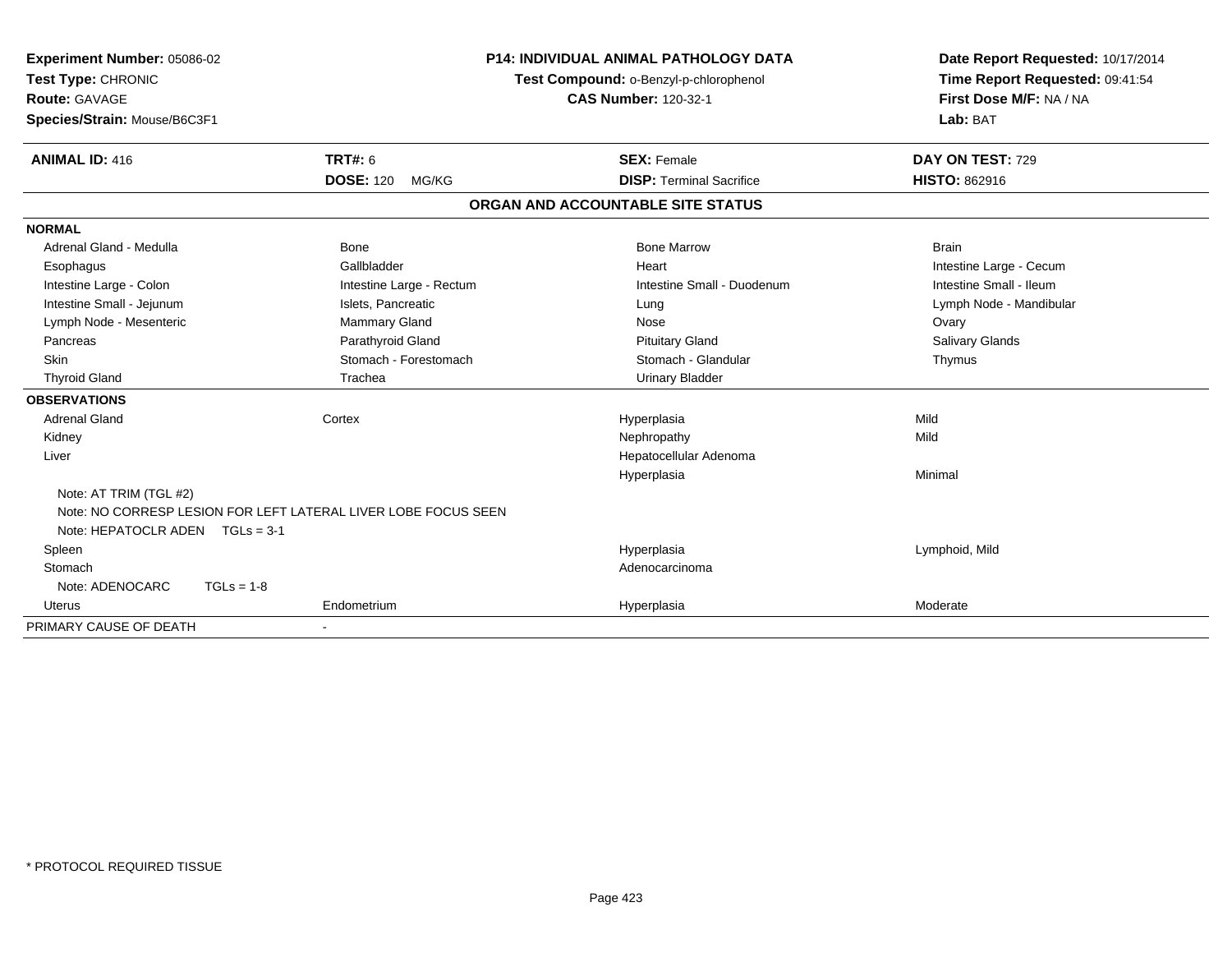| Experiment Number: 05086-02<br>Test Type: CHRONIC<br><b>Route: GAVAGE</b><br>Species/Strain: Mouse/B6C3F1 | <b>P14: INDIVIDUAL ANIMAL PATHOLOGY DATA</b><br>Test Compound: o-Benzyl-p-chlorophenol<br><b>CAS Number: 120-32-1</b> |                                   | Date Report Requested: 10/17/2014<br>Time Report Requested: 09:41:54<br>First Dose M/F: NA / NA<br>Lab: BAT |
|-----------------------------------------------------------------------------------------------------------|-----------------------------------------------------------------------------------------------------------------------|-----------------------------------|-------------------------------------------------------------------------------------------------------------|
| <b>ANIMAL ID: 417</b>                                                                                     | TRT#: 6                                                                                                               | <b>SEX: Female</b>                | DAY ON TEST: 729                                                                                            |
|                                                                                                           | <b>DOSE: 120</b><br>MG/KG                                                                                             | <b>DISP: Terminal Sacrifice</b>   | <b>HISTO: 862917</b>                                                                                        |
|                                                                                                           |                                                                                                                       | ORGAN AND ACCOUNTABLE SITE STATUS |                                                                                                             |
| <b>NORMAL</b>                                                                                             |                                                                                                                       |                                   |                                                                                                             |
| <b>Adrenal Gland - Cortex</b>                                                                             | Adrenal Gland - Medulla                                                                                               | Bone                              | <b>Bone Marrow</b>                                                                                          |
| <b>Brain</b>                                                                                              | Esophagus                                                                                                             | Gallbladder                       | Heart                                                                                                       |
| Intestine Large - Cecum                                                                                   | Intestine Large - Colon                                                                                               | Intestine Large - Rectum          | Intestine Small - Duodenum                                                                                  |
| Intestine Small - Ileum                                                                                   | Intestine Small - Jejunum                                                                                             | Islets, Pancreatic                | Liver                                                                                                       |
| Lung                                                                                                      | Lymph Node - Mandibular                                                                                               | Lymph Node - Mesenteric           | <b>Mammary Gland</b>                                                                                        |
| Nose                                                                                                      | Pancreas                                                                                                              | Parathyroid Gland                 | <b>Pituitary Gland</b>                                                                                      |
| Salivary Glands                                                                                           | Skin                                                                                                                  | Spleen                            | Stomach - Forestomach                                                                                       |
| Thymus                                                                                                    | <b>Thyroid Gland</b>                                                                                                  | Trachea                           | Urinary Bladder                                                                                             |
| <b>OBSERVATIONS</b>                                                                                       |                                                                                                                       |                                   |                                                                                                             |
| Kidney                                                                                                    |                                                                                                                       | Nephropathy                       | Mild                                                                                                        |
| Ovary                                                                                                     |                                                                                                                       | Cyst                              |                                                                                                             |
| Stomach                                                                                                   | Glandular, Mucosa                                                                                                     | Mineralization                    | Minimal                                                                                                     |
| <b>Uterus</b>                                                                                             | Endometrium                                                                                                           | Hyperplasia                       | Minimal                                                                                                     |
| PRIMARY CAUSE OF DEATH                                                                                    |                                                                                                                       |                                   |                                                                                                             |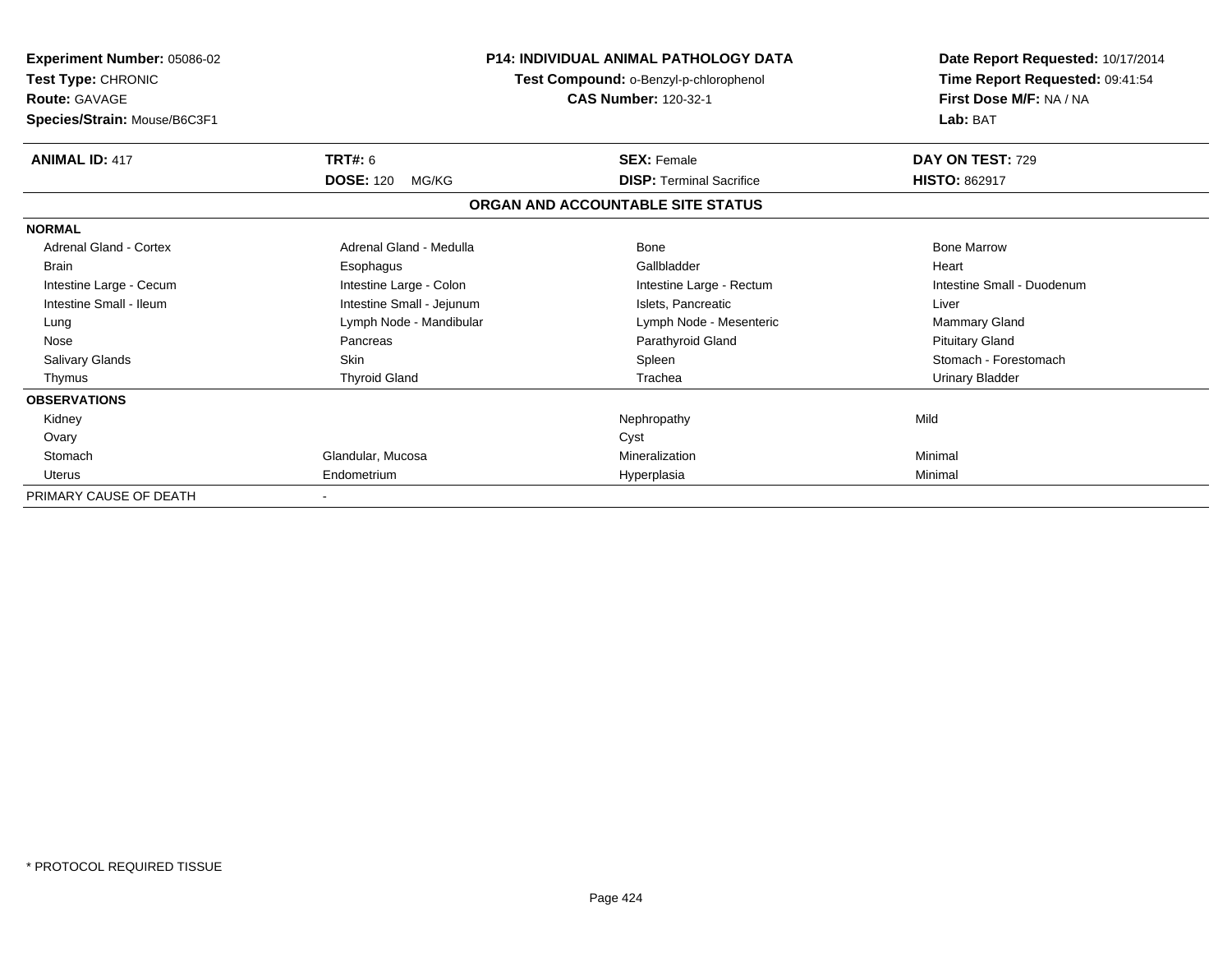| Experiment Number: 05086-02<br>Test Type: CHRONIC<br><b>Route: GAVAGE</b><br>Species/Strain: Mouse/B6C3F1 |                                                 | P14: INDIVIDUAL ANIMAL PATHOLOGY DATA<br>Test Compound: o-Benzyl-p-chlorophenol<br><b>CAS Number: 120-32-1</b> |                                   | Date Report Requested: 10/17/2014<br>Time Report Requested: 09:41:54<br>First Dose M/F: NA / NA<br>Lab: BAT |                            |
|-----------------------------------------------------------------------------------------------------------|-------------------------------------------------|----------------------------------------------------------------------------------------------------------------|-----------------------------------|-------------------------------------------------------------------------------------------------------------|----------------------------|
| <b>ANIMAL ID: 418</b>                                                                                     |                                                 | <b>TRT#: 6</b>                                                                                                 |                                   | <b>SEX: Female</b>                                                                                          | DAY ON TEST: 729           |
|                                                                                                           |                                                 | <b>DOSE: 120</b><br>MG/KG                                                                                      |                                   | <b>DISP: Terminal Sacrifice</b>                                                                             | <b>HISTO: 862918</b>       |
|                                                                                                           |                                                 |                                                                                                                | ORGAN AND ACCOUNTABLE SITE STATUS |                                                                                                             |                            |
| <b>NORMAL</b>                                                                                             |                                                 |                                                                                                                |                                   |                                                                                                             |                            |
| Adrenal Gland - Cortex                                                                                    |                                                 | Adrenal Gland - Medulla                                                                                        |                                   | <b>Bone</b>                                                                                                 | <b>Bone Marrow</b>         |
| <b>Brain</b>                                                                                              |                                                 | Esophagus                                                                                                      |                                   | Gallbladder                                                                                                 | Heart                      |
| Intestine Large - Cecum                                                                                   |                                                 | Intestine Large - Colon                                                                                        |                                   | Intestine Large - Rectum                                                                                    | Intestine Small - Duodenum |
| Intestine Small - Ileum                                                                                   |                                                 | Intestine Small - Jejunum                                                                                      |                                   | Islets, Pancreatic                                                                                          | Lung                       |
| Lymph Node - Mesenteric                                                                                   |                                                 | Mammary Gland                                                                                                  |                                   | Nose                                                                                                        | Pancreas                   |
| Parathyroid Gland                                                                                         |                                                 | <b>Pituitary Gland</b>                                                                                         |                                   | <b>Salivary Glands</b>                                                                                      | Stomach - Forestomach      |
| Stomach - Glandular                                                                                       |                                                 | Thymus                                                                                                         |                                   | <b>Thyroid Gland</b>                                                                                        | Trachea                    |
| <b>Urinary Bladder</b>                                                                                    |                                                 |                                                                                                                |                                   |                                                                                                             |                            |
| <b>OBSERVATIONS</b>                                                                                       |                                                 |                                                                                                                |                                   |                                                                                                             |                            |
| Ear                                                                                                       |                                                 | Pinna                                                                                                          |                                   | Fibrous Histiocytoma                                                                                        |                            |
| Note: FIB HISTIOCYT                                                                                       | $TGLs = 3-8$                                    |                                                                                                                |                                   |                                                                                                             |                            |
| Kidney                                                                                                    |                                                 |                                                                                                                |                                   | Nephropathy                                                                                                 | Mild                       |
| Liver                                                                                                     |                                                 |                                                                                                                |                                   | Fibrous Histiocytoma                                                                                        | Metastatic (Ear)           |
|                                                                                                           |                                                 |                                                                                                                |                                   | Hyperplasia                                                                                                 | Mild                       |
| Note: FIB HISTIOCYT $TGLs = 7-1+2$                                                                        |                                                 |                                                                                                                |                                   |                                                                                                             |                            |
| [ Hyperplasia TGLS = 6-2 ]                                                                                |                                                 |                                                                                                                |                                   |                                                                                                             |                            |
| Lymph Node                                                                                                |                                                 | Mandibular                                                                                                     |                                   | Fibrous Histiocytoma                                                                                        | Metastatic (Ear)           |
| Note: FIB HISTIOCYT TGLs = 4-7                                                                            |                                                 |                                                                                                                |                                   |                                                                                                             |                            |
| Ovary                                                                                                     |                                                 |                                                                                                                |                                   | Cyst                                                                                                        |                            |
| [Cyst TGLS = $9-6$ ]                                                                                      |                                                 |                                                                                                                |                                   |                                                                                                             |                            |
| <b>Skin</b>                                                                                               |                                                 | <b>Subcut Tiss</b>                                                                                             |                                   | Fibrous Histiocytoma                                                                                        |                            |
| Note: FIB HISTIOCYT TGLs = 1,2-9+10                                                                       |                                                 |                                                                                                                |                                   |                                                                                                             |                            |
| Spleen                                                                                                    |                                                 |                                                                                                                |                                   | Hematopoietic Cell Proliferation                                                                            | Moderate                   |
|                                                                                                           | [ Hematopoietic Cell Proliferation TGLS = 5-1 ] |                                                                                                                |                                   |                                                                                                             |                            |
| <b>Uterus</b>                                                                                             |                                                 |                                                                                                                |                                   | Hemangiosarcoma                                                                                             |                            |
|                                                                                                           |                                                 | Endometrium                                                                                                    |                                   | Hyperplasia                                                                                                 | Mild                       |
| [Hemangiosarcoma TGLS = 8-6]                                                                              |                                                 |                                                                                                                |                                   |                                                                                                             |                            |
| [ Hyperplasia TGLS = 8-6 ]                                                                                |                                                 |                                                                                                                |                                   |                                                                                                             |                            |
| PRIMARY CAUSE OF DEATH                                                                                    |                                                 | $\sim$                                                                                                         |                                   |                                                                                                             |                            |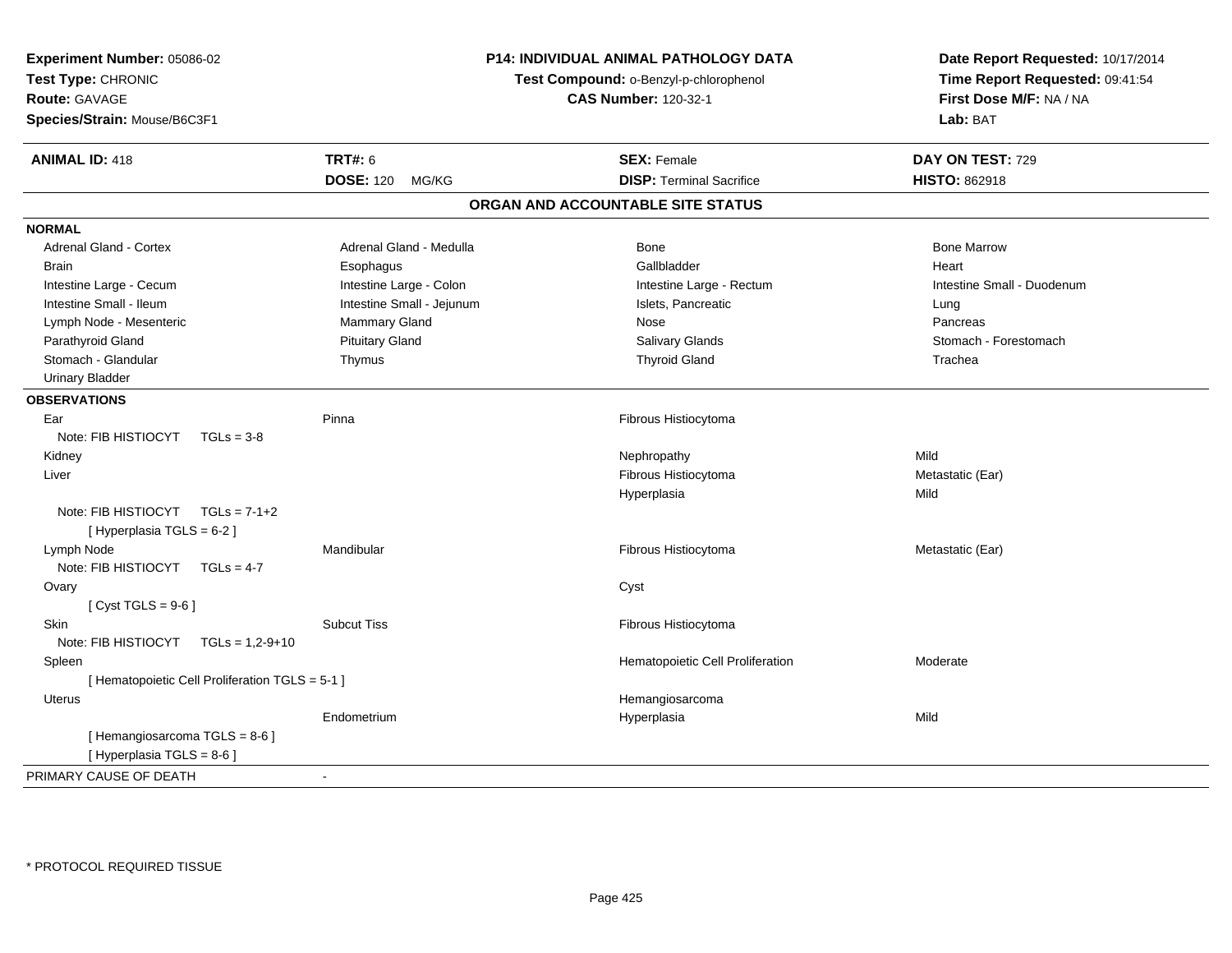| <b>Experiment Number: 05086-02</b><br>Test Type: CHRONIC<br><b>Route: GAVAGE</b><br>Species/Strain: Mouse/B6C3F1 | <b>P14: INDIVIDUAL ANIMAL PATHOLOGY DATA</b><br>Test Compound: o-Benzyl-p-chlorophenol<br><b>CAS Number: 120-32-1</b> |                                   | Date Report Requested: 10/17/2014<br>Time Report Requested: 09:41:54<br>First Dose M/F: NA / NA<br>Lab: BAT |
|------------------------------------------------------------------------------------------------------------------|-----------------------------------------------------------------------------------------------------------------------|-----------------------------------|-------------------------------------------------------------------------------------------------------------|
| <b>ANIMAL ID: 419</b>                                                                                            | TRT#: 6                                                                                                               | <b>SEX: Female</b>                | DAY ON TEST: 729                                                                                            |
|                                                                                                                  | <b>DOSE: 120</b><br>MG/KG                                                                                             | <b>DISP: Terminal Sacrifice</b>   | <b>HISTO: 862919</b>                                                                                        |
|                                                                                                                  |                                                                                                                       | ORGAN AND ACCOUNTABLE SITE STATUS |                                                                                                             |
| <b>NORMAL</b>                                                                                                    |                                                                                                                       |                                   |                                                                                                             |
| <b>Adrenal Gland - Cortex</b>                                                                                    | Adrenal Gland - Medulla                                                                                               | Bone                              | <b>Bone Marrow</b>                                                                                          |
| <b>Brain</b>                                                                                                     | Esophagus                                                                                                             | Gallbladder                       | Heart                                                                                                       |
| Intestine Large - Cecum                                                                                          | Intestine Large - Colon                                                                                               | Intestine Large - Rectum          | Intestine Small - Duodenum                                                                                  |
| Intestine Small - Ileum                                                                                          | Intestine Small - Jejunum                                                                                             | Islets, Pancreatic                | Liver                                                                                                       |
| Lung                                                                                                             | Lymph Node - Mandibular                                                                                               | Lymph Node - Mesenteric           | Mammary Gland                                                                                               |
| Nose                                                                                                             | Ovary                                                                                                                 | Pancreas                          | Parathyroid Gland                                                                                           |
| <b>Pituitary Gland</b>                                                                                           | Salivary Glands                                                                                                       | <b>Skin</b>                       | Spleen                                                                                                      |
| Stomach - Glandular                                                                                              | Thymus                                                                                                                | <b>Thyroid Gland</b>              | Trachea                                                                                                     |
| <b>Urinary Bladder</b>                                                                                           |                                                                                                                       |                                   |                                                                                                             |
| <b>OBSERVATIONS</b>                                                                                              |                                                                                                                       |                                   |                                                                                                             |
| Kidney                                                                                                           |                                                                                                                       | Nephropathy                       | Mild                                                                                                        |
| Stomach                                                                                                          | Forestomach                                                                                                           | Hyperplasia                       | Squamous, Mild                                                                                              |
| <b>Uterus</b>                                                                                                    |                                                                                                                       | Lymphoma Malignant Histiocytic    |                                                                                                             |
| [ Lymphoma Malignant Histiocytic TGLS = 1,2-6 ]                                                                  |                                                                                                                       |                                   |                                                                                                             |
| PRIMARY CAUSE OF DEATH                                                                                           |                                                                                                                       |                                   |                                                                                                             |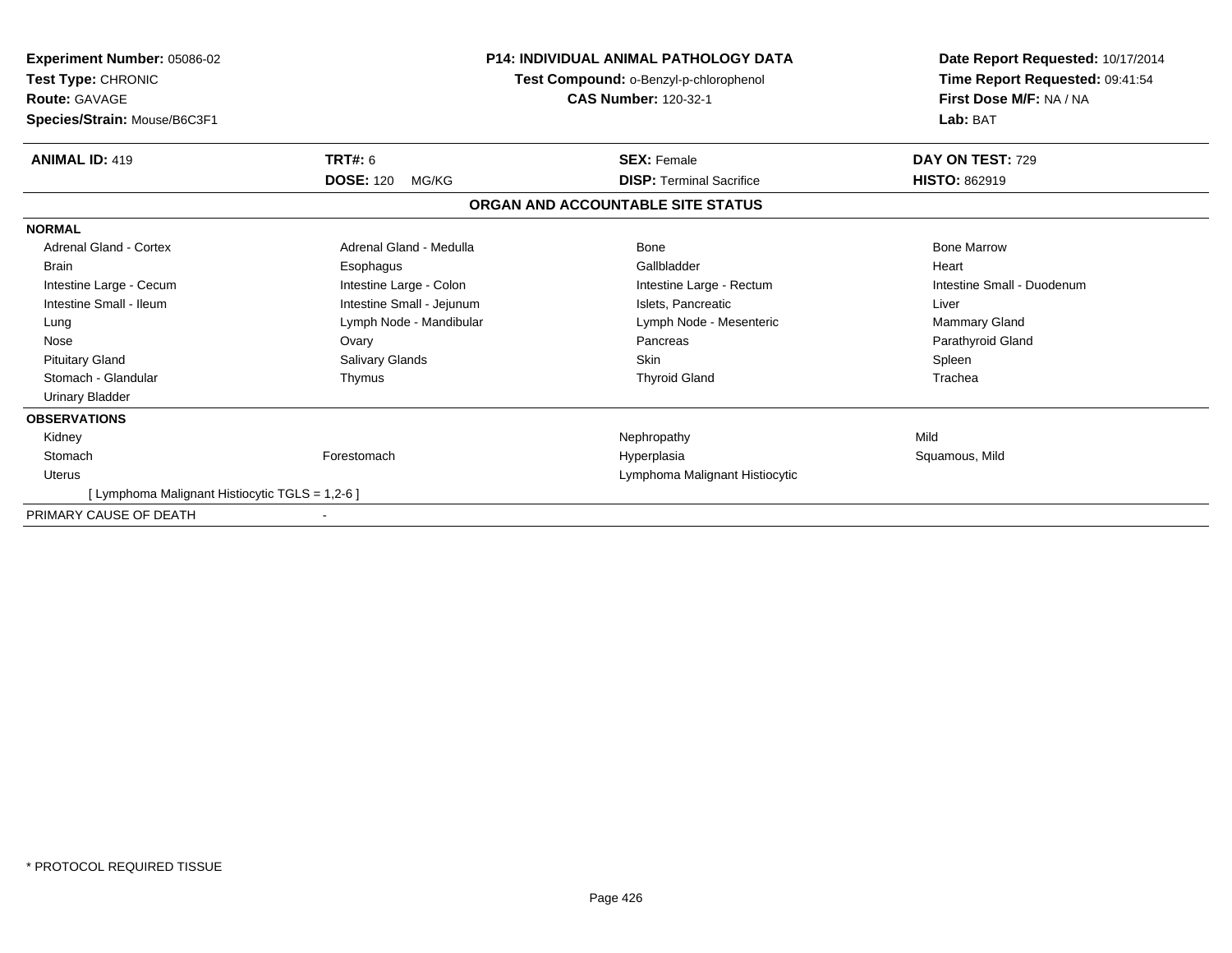| Experiment Number: 05086-02                   |                           | <b>P14: INDIVIDUAL ANIMAL PATHOLOGY DATA</b> | Date Report Requested: 10/17/2014 |  |
|-----------------------------------------------|---------------------------|----------------------------------------------|-----------------------------------|--|
| Test Type: CHRONIC                            |                           | Test Compound: o-Benzyl-p-chlorophenol       | Time Report Requested: 09:41:54   |  |
| <b>Route: GAVAGE</b>                          |                           | <b>CAS Number: 120-32-1</b>                  | First Dose M/F: NA / NA           |  |
| Species/Strain: Mouse/B6C3F1                  |                           |                                              | Lab: BAT                          |  |
| <b>ANIMAL ID: 420</b>                         | <b>TRT#: 6</b>            | <b>SEX: Female</b>                           | DAY ON TEST: 729                  |  |
|                                               | <b>DOSE: 120</b><br>MG/KG | <b>DISP: Terminal Sacrifice</b>              | <b>HISTO: 862920</b>              |  |
|                                               |                           | ORGAN AND ACCOUNTABLE SITE STATUS            |                                   |  |
| <b>NORMAL</b>                                 |                           |                                              |                                   |  |
| <b>Adrenal Gland - Cortex</b>                 | Adrenal Gland - Medulla   | Bone                                         | <b>Bone Marrow</b>                |  |
| <b>Brain</b>                                  | Esophagus                 | Gallbladder                                  | Heart                             |  |
| Intestine Large - Cecum                       | Intestine Large - Colon   | Intestine Large - Rectum                     | Intestine Small - Duodenum        |  |
| Intestine Small - Ileum                       | Intestine Small - Jejunum | Islets. Pancreatic                           | Kidney                            |  |
| Lymph Node - Mandibular                       | Lymph Node - Mesenteric   | Mammary Gland                                | Nose                              |  |
| Ovary                                         | Pancreas                  | Parathyroid Gland                            | <b>Pituitary Gland</b>            |  |
| <b>Salivary Glands</b>                        | Skin                      | Spleen                                       | Stomach - Forestomach             |  |
| Stomach - Glandular                           | <b>Thyroid Gland</b>      | Trachea                                      | <b>Urinary Bladder</b>            |  |
| <b>MISSING</b>                                |                           |                                              |                                   |  |
| Thymus                                        |                           |                                              |                                   |  |
| <b>OBSERVATIONS</b>                           |                           |                                              |                                   |  |
| Liver                                         |                           | Hepatocellular Adenoma                       |                                   |  |
|                                               |                           | Hyperplasia                                  | Mild                              |  |
| [ Hepatocellular Adenoma TGLS = 4-1 ]         |                           |                                              |                                   |  |
| [Hyperplasia TGLS = $5-1+8$ ]                 |                           |                                              |                                   |  |
| Lung                                          |                           | Alveolar/Bronchiolar Carcinoma               |                                   |  |
| [ Alveolar/Bronchiolar Carcinoma TGLS = 2-2 ] |                           |                                              |                                   |  |
| Lymph Node                                    | Mediastinal               | Hyperplasia                                  | Lymphoid, Moderate                |  |
| [Hyperplasia TGLS = 3-7]                      |                           |                                              |                                   |  |
| Uterus                                        | Endometrium               | Hyperplasia                                  | Moderate                          |  |
| [ Hyperplasia TGLS = 1-6 ]                    |                           |                                              |                                   |  |
| PRIMARY CAUSE OF DEATH                        | $\blacksquare$            |                                              |                                   |  |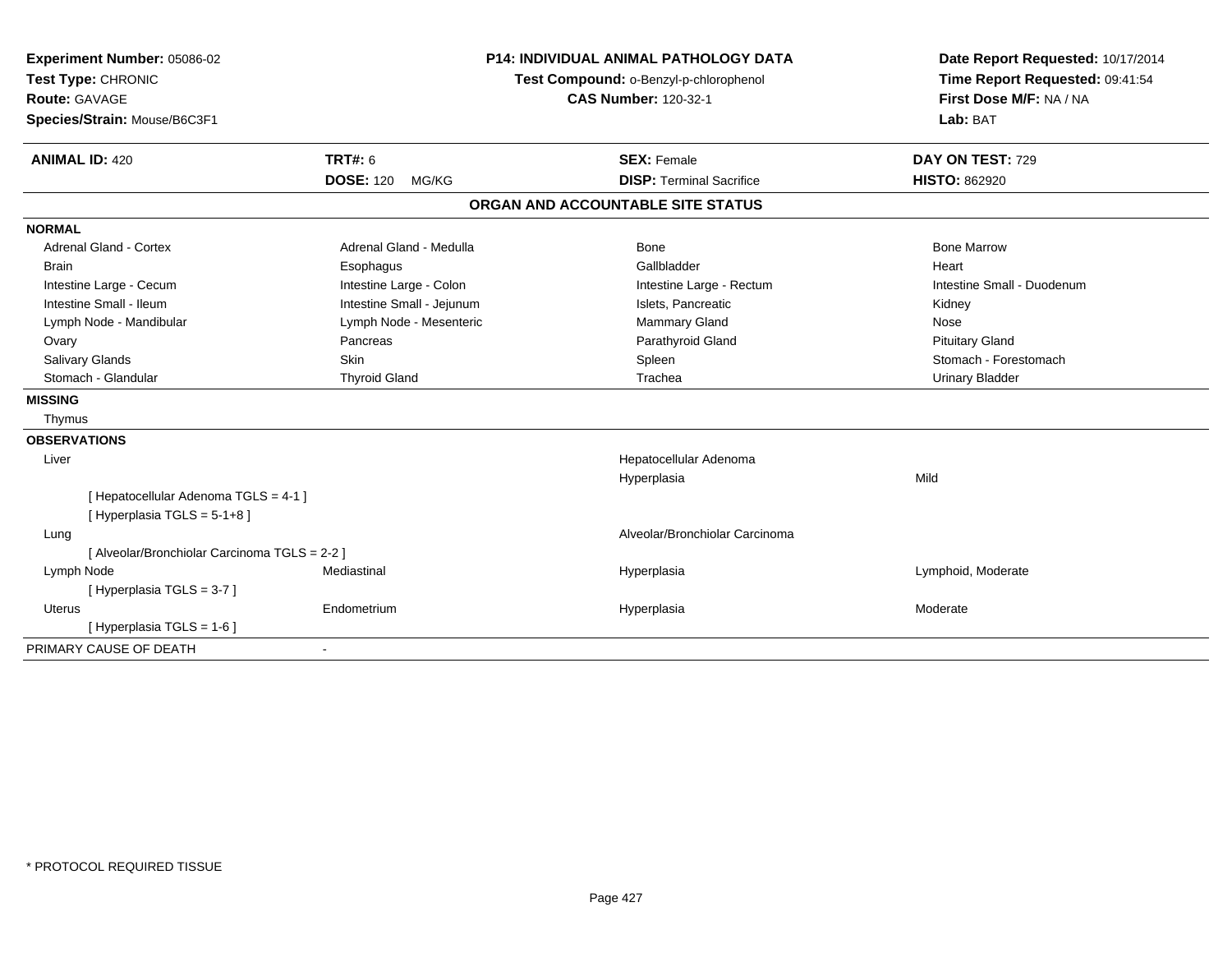| Experiment Number: 05086-02<br>Test Type: CHRONIC<br>Route: GAVAGE<br>Species/Strain: Mouse/B6C3F1 |                           | <b>P14: INDIVIDUAL ANIMAL PATHOLOGY DATA</b><br>Test Compound: o-Benzyl-p-chlorophenol<br><b>CAS Number: 120-32-1</b> | Date Report Requested: 10/17/2014<br>Time Report Requested: 09:41:54<br>First Dose M/F: NA / NA<br>Lab: BAT |  |
|----------------------------------------------------------------------------------------------------|---------------------------|-----------------------------------------------------------------------------------------------------------------------|-------------------------------------------------------------------------------------------------------------|--|
| <b>ANIMAL ID: 421</b>                                                                              | <b>TRT#: 7</b>            | <b>SEX: Female</b>                                                                                                    | DAY ON TEST: 722                                                                                            |  |
|                                                                                                    | <b>DOSE: 240</b><br>MG/KG | <b>DISP: Terminal Sacrifice</b>                                                                                       | <b>HISTO: 862711</b>                                                                                        |  |
|                                                                                                    |                           | ORGAN AND ACCOUNTABLE SITE STATUS                                                                                     |                                                                                                             |  |
| <b>NORMAL</b>                                                                                      |                           |                                                                                                                       |                                                                                                             |  |
| Adrenal Gland - Cortex                                                                             | Adrenal Gland - Medulla   | <b>Bone Marrow</b>                                                                                                    | <b>Brain</b>                                                                                                |  |
| Esophagus                                                                                          | Gallbladder               | Heart                                                                                                                 | Intestine Large - Cecum                                                                                     |  |
| Intestine Large - Colon                                                                            | Intestine Large - Rectum  | Intestine Small - Duodenum                                                                                            | Intestine Small - Ileum                                                                                     |  |
| Intestine Small - Jejunum                                                                          | Islets, Pancreatic        | Liver                                                                                                                 | Lung                                                                                                        |  |
| Lymph Node - Mandibular                                                                            | Lymph Node - Mesenteric   | <b>Mammary Gland</b>                                                                                                  | Nose                                                                                                        |  |
| Pancreas                                                                                           | Parathyroid Gland         | <b>Pituitary Gland</b>                                                                                                | Salivary Glands                                                                                             |  |
| Skin                                                                                               | Stomach - Forestomach     | Stomach - Glandular                                                                                                   | Thymus                                                                                                      |  |
| Trachea                                                                                            | <b>Urinary Bladder</b>    |                                                                                                                       |                                                                                                             |  |
| <b>OBSERVATIONS</b>                                                                                |                           |                                                                                                                       |                                                                                                             |  |
| <b>Bone</b>                                                                                        |                           | Fibrous Osteodystrophy                                                                                                | Moderate                                                                                                    |  |
| Eye                                                                                                | Cornea                    | Inflammation                                                                                                          | Chronic, Mild                                                                                               |  |
| Note: INFLAMMATION<br>$TGLs = 2-9$                                                                 |                           |                                                                                                                       |                                                                                                             |  |
| <b>Harderian Gland</b>                                                                             |                           | Adenoma                                                                                                               |                                                                                                             |  |
| [Adenoma TGLS = $1-5$ ]                                                                            |                           |                                                                                                                       |                                                                                                             |  |
| Kidney                                                                                             |                           | Nephropathy                                                                                                           | Mild                                                                                                        |  |
| [Nephropathy TGLS = 3-1]                                                                           |                           |                                                                                                                       |                                                                                                             |  |
| Liver                                                                                              |                           |                                                                                                                       |                                                                                                             |  |
| Note: NO CORRESP LESION FOR LIVER FOCUS SEEN AT TRIM                                               |                           |                                                                                                                       |                                                                                                             |  |
| Ovary                                                                                              |                           | Cyst                                                                                                                  |                                                                                                             |  |
| Spleen                                                                                             |                           | Lymphoma Malignant Mixed                                                                                              |                                                                                                             |  |
| Note: LYMPH MAL MIXD<br>$TGLs = 4-1$                                                               |                           |                                                                                                                       |                                                                                                             |  |
| <b>Thyroid Gland</b>                                                                               | Follicle                  | Hyperplasia                                                                                                           | Minimal                                                                                                     |  |
| <b>Uterus</b>                                                                                      | Endometrium               | Hyperplasia                                                                                                           | Marked                                                                                                      |  |
| Note: HYPERPLASIA<br>$TGLs = 5-6+8$                                                                |                           |                                                                                                                       |                                                                                                             |  |
| PRIMARY CAUSE OF DEATH                                                                             |                           |                                                                                                                       |                                                                                                             |  |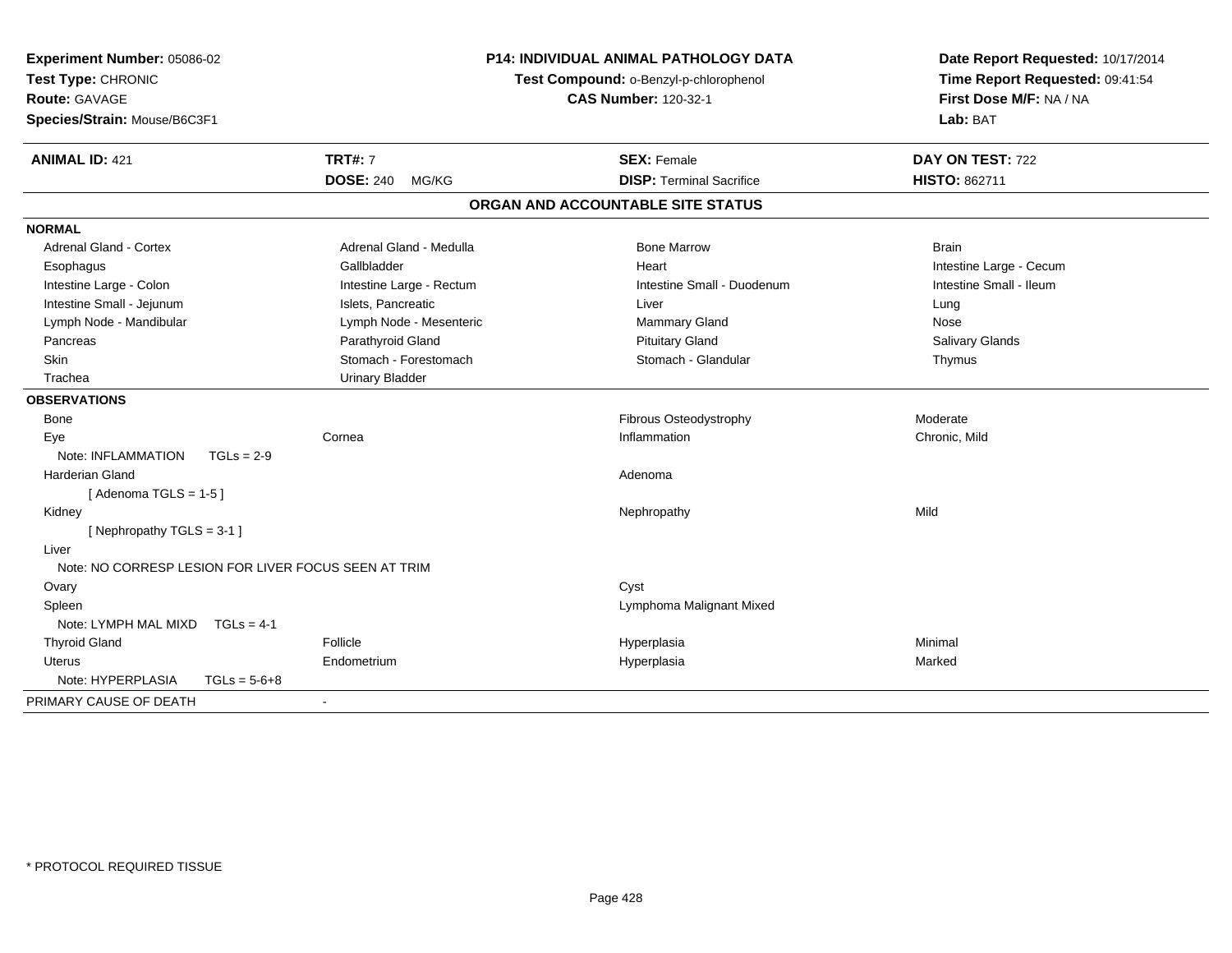| <b>Experiment Number: 05086-02</b><br>Test Type: CHRONIC<br><b>Route: GAVAGE</b><br>Species/Strain: Mouse/B6C3F1 |                           | <b>P14: INDIVIDUAL ANIMAL PATHOLOGY DATA</b><br>Test Compound: o-Benzyl-p-chlorophenol<br><b>CAS Number: 120-32-1</b> | Date Report Requested: 10/17/2014<br>Time Report Requested: 09:41:54<br>First Dose M/F: NA / NA<br>Lab: BAT |
|------------------------------------------------------------------------------------------------------------------|---------------------------|-----------------------------------------------------------------------------------------------------------------------|-------------------------------------------------------------------------------------------------------------|
| <b>ANIMAL ID: 422</b>                                                                                            | <b>TRT#:</b> 7            | <b>SEX:</b> Female                                                                                                    | <b>DAY ON TEST: 455</b>                                                                                     |
|                                                                                                                  | <b>DOSE: 240</b><br>MG/KG | <b>DISP:</b> Scheduled Sacrifice                                                                                      | <b>HISTO: 862712</b>                                                                                        |
| <b>OBSERVATIONS</b>                                                                                              |                           |                                                                                                                       |                                                                                                             |
| Kidney                                                                                                           |                           | Nephropathy                                                                                                           | Mild                                                                                                        |
| PRIMARY CAUSE OF DEATH                                                                                           |                           |                                                                                                                       |                                                                                                             |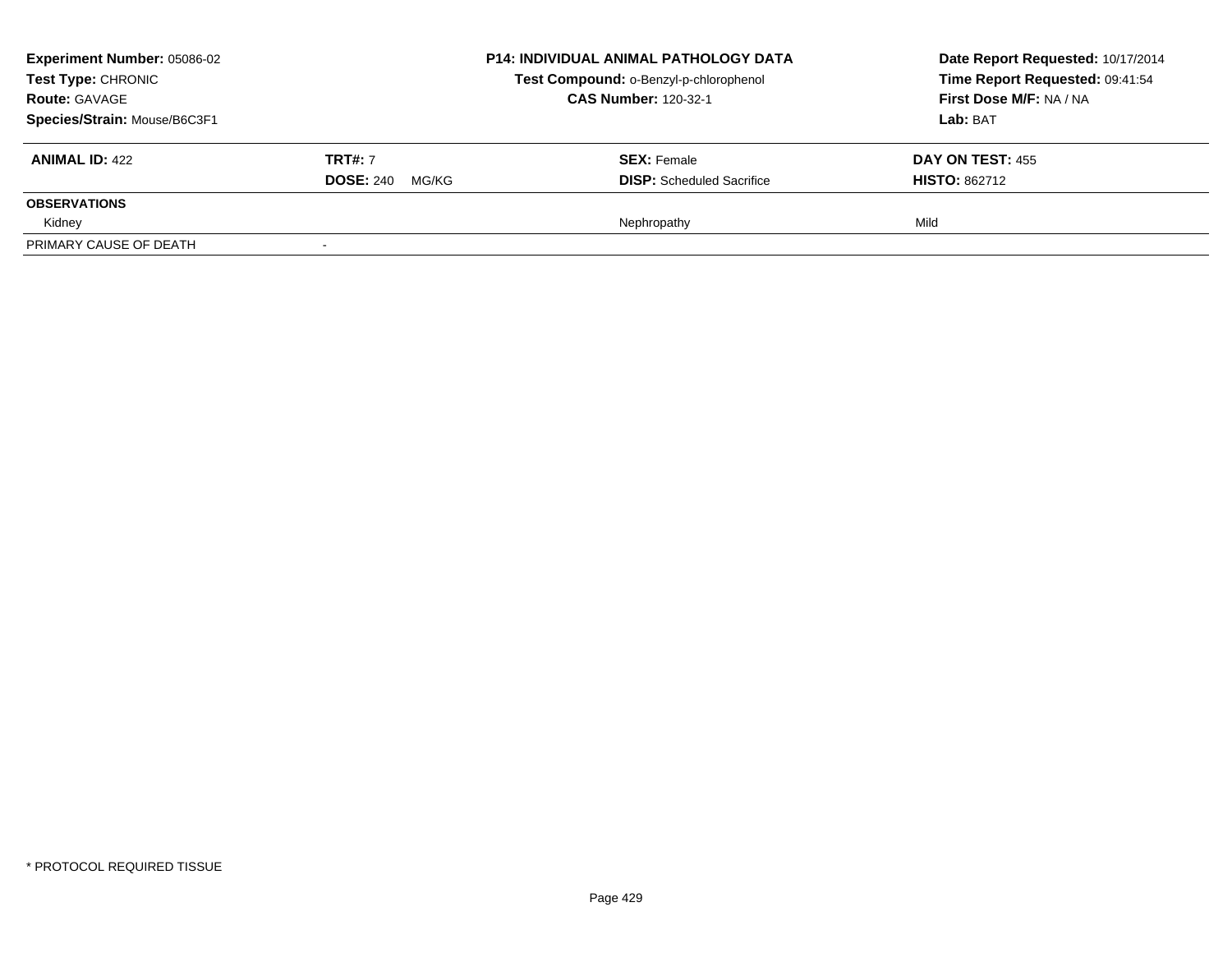| Experiment Number: 05086-02<br><b>Test Type: CHRONIC</b><br><b>Route: GAVAGE</b><br>Species/Strain: Mouse/B6C3F1 |              | <b>P14: INDIVIDUAL ANIMAL PATHOLOGY DATA</b><br>Test Compound: o-Benzyl-p-chlorophenol<br><b>CAS Number: 120-32-1</b> | Date Report Requested: 10/17/2014<br>Time Report Requested: 09:41:54<br>First Dose M/F: NA / NA<br>Lab: BAT |                                          |
|------------------------------------------------------------------------------------------------------------------|--------------|-----------------------------------------------------------------------------------------------------------------------|-------------------------------------------------------------------------------------------------------------|------------------------------------------|
| <b>ANIMAL ID: 423</b>                                                                                            |              | <b>TRT#: 7</b><br><b>DOSE: 240</b><br>MG/KG                                                                           | <b>SEX: Female</b><br><b>DISP:</b> Scheduled Sacrifice                                                      | DAY ON TEST: 456<br><b>HISTO: 862713</b> |
| <b>OBSERVATIONS</b>                                                                                              |              |                                                                                                                       |                                                                                                             |                                          |
| Kidney                                                                                                           |              |                                                                                                                       | Nephropathy                                                                                                 | Minimal                                  |
| Uterus                                                                                                           |              | Endometrium                                                                                                           | Hyperplasia                                                                                                 | Mild                                     |
| Note: HYPERPLASIA                                                                                                | $TGLs = 1-6$ |                                                                                                                       |                                                                                                             |                                          |
| PRIMARY CAUSE OF DEATH                                                                                           |              |                                                                                                                       |                                                                                                             |                                          |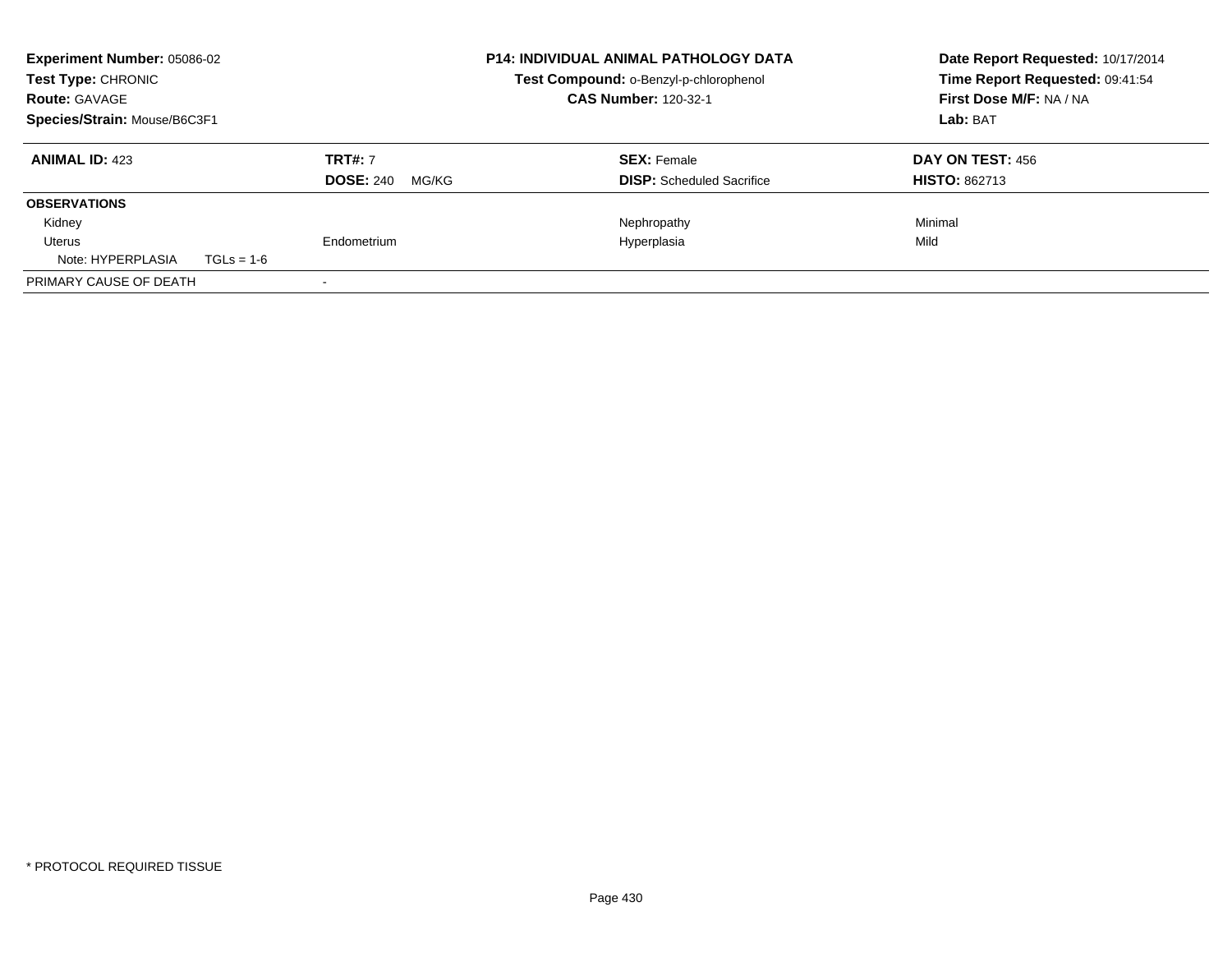| Experiment Number: 05086-02<br>Test Type: CHRONIC<br><b>Route: GAVAGE</b><br>Species/Strain: Mouse/B6C3F1 |                           | <b>P14: INDIVIDUAL ANIMAL PATHOLOGY DATA</b><br>Test Compound: o-Benzyl-p-chlorophenol<br><b>CAS Number: 120-32-1</b> | Date Report Requested: 10/17/2014<br>Time Report Requested: 09:41:54<br>First Dose M/F: NA / NA<br>Lab: BAT |  |
|-----------------------------------------------------------------------------------------------------------|---------------------------|-----------------------------------------------------------------------------------------------------------------------|-------------------------------------------------------------------------------------------------------------|--|
| <b>ANIMAL ID: 424</b>                                                                                     | <b>TRT#: 7</b>            | <b>SEX: Female</b>                                                                                                    | DAY ON TEST: 482                                                                                            |  |
|                                                                                                           | <b>DOSE: 240</b><br>MG/KG | <b>DISP:</b> Moribund Sacrifice                                                                                       | <b>HISTO: 8602714</b>                                                                                       |  |
|                                                                                                           |                           | ORGAN AND ACCOUNTABLE SITE STATUS                                                                                     |                                                                                                             |  |
| <b>NORMAL</b>                                                                                             |                           |                                                                                                                       |                                                                                                             |  |
| Adrenal Gland - Cortex                                                                                    | Adrenal Gland - Medulla   | <b>Bone</b>                                                                                                           | <b>Bone Marrow</b>                                                                                          |  |
| <b>Brain</b>                                                                                              | Esophagus                 | Gallbladder                                                                                                           | Heart                                                                                                       |  |
| Intestine Large - Cecum                                                                                   | Intestine Large - Colon   | Intestine Large - Rectum                                                                                              | Intestine Small - Duodenum                                                                                  |  |
| Intestine Small - Ileum                                                                                   | Intestine Small - Jejunum | Islets, Pancreatic                                                                                                    | Liver                                                                                                       |  |
| Lung                                                                                                      | Lymph Node - Mandibular   | Lymph Node - Mesenteric                                                                                               | <b>Mammary Gland</b>                                                                                        |  |
| Nose                                                                                                      | Ovary                     | Pancreas                                                                                                              | Peripheral Nerve                                                                                            |  |
| <b>Pituitary Gland</b>                                                                                    | Salivary Glands           | Skin                                                                                                                  | Spinal Cord                                                                                                 |  |
| Stomach - Forestomach                                                                                     | Stomach - Glandular       | Thymus                                                                                                                | <b>Thyroid Gland</b>                                                                                        |  |
| Trachea                                                                                                   | <b>Urinary Bladder</b>    |                                                                                                                       |                                                                                                             |  |
| <b>MISSING</b>                                                                                            |                           |                                                                                                                       |                                                                                                             |  |
| Parathyroid Gland                                                                                         |                           |                                                                                                                       |                                                                                                             |  |
| <b>OBSERVATIONS</b>                                                                                       |                           |                                                                                                                       |                                                                                                             |  |
| Kidney                                                                                                    |                           | Nephropathy                                                                                                           | Mild                                                                                                        |  |
| Spleen                                                                                                    |                           | Hyperplasia                                                                                                           | Lymphoid, Minimal                                                                                           |  |
| Uterus                                                                                                    | Endometrium               | Hyperplasia                                                                                                           | Mild                                                                                                        |  |
| PRIMARY CAUSE OF DEATH                                                                                    |                           |                                                                                                                       |                                                                                                             |  |
| Animal Note: C O MORB: UNKNOWN                                                                            |                           |                                                                                                                       |                                                                                                             |  |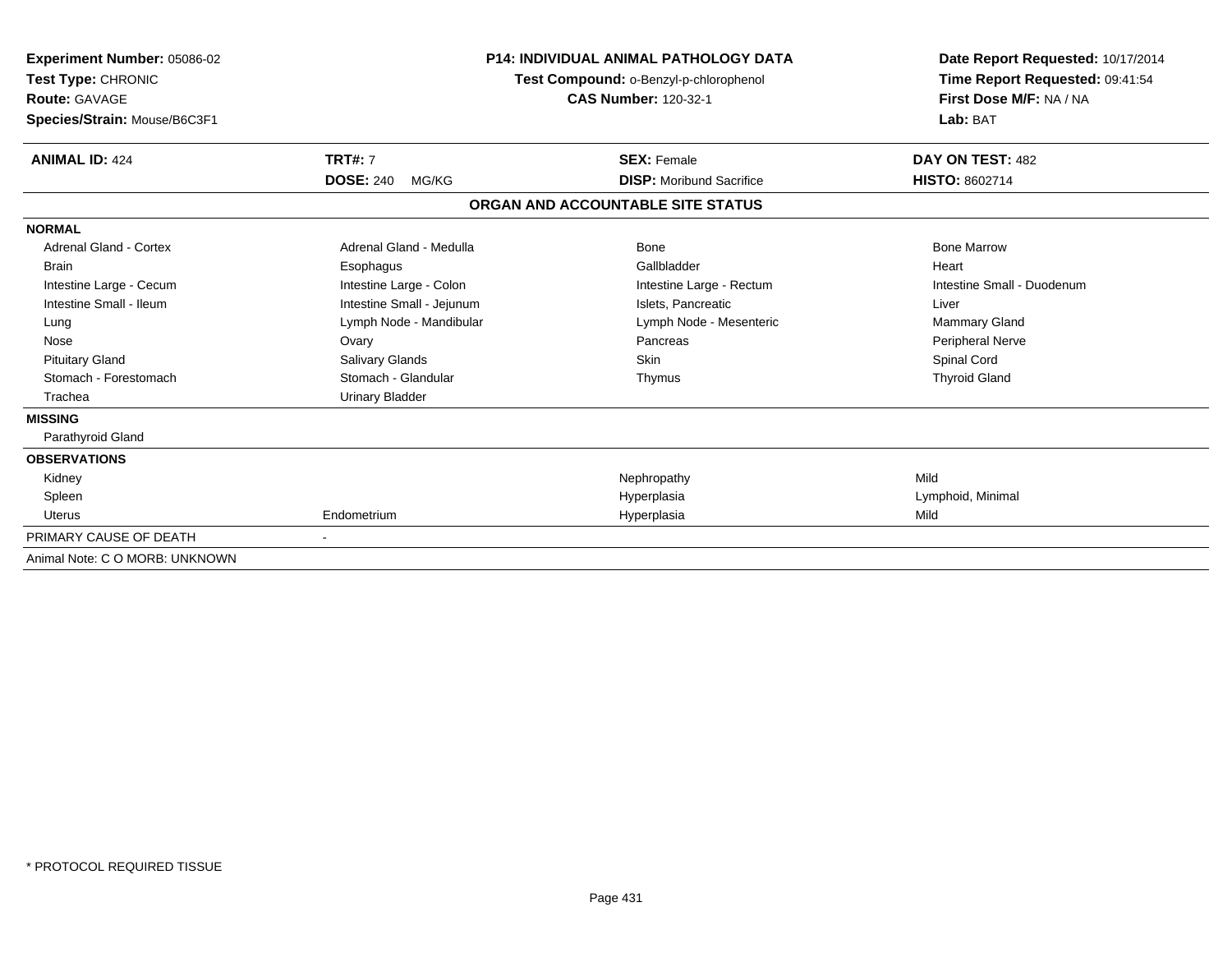| Experiment Number: 05086-02<br>Test Type: CHRONIC<br>Route: GAVAGE |                          |                                   | <b>P14: INDIVIDUAL ANIMAL PATHOLOGY DATA</b><br>Test Compound: o-Benzyl-p-chlorophenol<br><b>CAS Number: 120-32-1</b> | Date Report Requested: 10/17/2014<br>Time Report Requested: 09:41:54<br>First Dose M/F: NA / NA |  |
|--------------------------------------------------------------------|--------------------------|-----------------------------------|-----------------------------------------------------------------------------------------------------------------------|-------------------------------------------------------------------------------------------------|--|
| Species/Strain: Mouse/B6C3F1                                       |                          |                                   |                                                                                                                       | Lab: BAT                                                                                        |  |
| <b>ANIMAL ID: 425</b>                                              | <b>TRT#: 7</b>           |                                   | <b>SEX: Female</b>                                                                                                    | DAY ON TEST: 722                                                                                |  |
|                                                                    | <b>DOSE: 240</b>         | MG/KG                             | <b>DISP: Terminal Sacrifice</b>                                                                                       | HISTO: 862715                                                                                   |  |
|                                                                    |                          | ORGAN AND ACCOUNTABLE SITE STATUS |                                                                                                                       |                                                                                                 |  |
| <b>NORMAL</b>                                                      |                          |                                   |                                                                                                                       |                                                                                                 |  |
| <b>Adrenal Gland - Cortex</b>                                      | Adrenal Gland - Medulla  |                                   | <b>Bone Marrow</b>                                                                                                    | <b>Brain</b>                                                                                    |  |
| Esophagus                                                          | Gallbladder              |                                   | Heart                                                                                                                 | Intestine Large - Cecum                                                                         |  |
| Intestine Large - Colon                                            | Intestine Large - Rectum |                                   | Intestine Small - Duodenum                                                                                            | Intestine Small - Ileum                                                                         |  |
| Intestine Small - Jejunum                                          | Islets, Pancreatic       |                                   | Lung                                                                                                                  | Lymph Node - Mandibular                                                                         |  |
| Lymph Node - Mesenteric                                            | Mammary Gland            |                                   | Nose                                                                                                                  | Ovary                                                                                           |  |
| Pancreas                                                           | Salivary Glands          |                                   | Skin                                                                                                                  | Stomach - Glandular                                                                             |  |
| Thymus                                                             | <b>Thyroid Gland</b>     |                                   | Trachea                                                                                                               | <b>Urinary Bladder</b>                                                                          |  |
| <b>MISSING</b>                                                     |                          |                                   |                                                                                                                       |                                                                                                 |  |
| Parathyroid Gland                                                  |                          |                                   |                                                                                                                       |                                                                                                 |  |
| <b>OBSERVATIONS</b>                                                |                          |                                   |                                                                                                                       |                                                                                                 |  |
| Bone                                                               |                          |                                   | Fibrous Osteodystrophy                                                                                                | Mild                                                                                            |  |
| Kidney                                                             |                          |                                   | Nephropathy                                                                                                           | Mild                                                                                            |  |
| [Nephropathy TGLS = 3-1]                                           |                          |                                   |                                                                                                                       |                                                                                                 |  |
| Liver                                                              |                          |                                   | Hepatocellular Carcinoma                                                                                              |                                                                                                 |  |
|                                                                    |                          |                                   | Hyperplasia                                                                                                           | Mild                                                                                            |  |
| Note: HEPATOCLR CARC $TGLs = 4-9$                                  |                          |                                   |                                                                                                                       |                                                                                                 |  |
| Note: HYPERPLASIA                                                  | $TGLs = 6-10$            |                                   |                                                                                                                       |                                                                                                 |  |
| Mesentery                                                          | Fat                      |                                   | <b>Necrosis</b>                                                                                                       | Mild                                                                                            |  |
| Note: NECROSIS                                                     | $TGLs = 2-8$             |                                   |                                                                                                                       |                                                                                                 |  |
| <b>Pituitary Gland</b>                                             | Pars Intermed            |                                   | Adenoma                                                                                                               |                                                                                                 |  |
| Spleen                                                             |                          |                                   | Hematopoietic Cell Proliferation                                                                                      | Mild                                                                                            |  |
| Stomach                                                            | Forestomach              |                                   | Hyperplasia                                                                                                           | Squamous, Mild                                                                                  |  |
| Uterus                                                             | Endometrium              |                                   | Hyperplasia                                                                                                           | Marked                                                                                          |  |
| Note: HYPERPLASIA                                                  | $TGLs = 1-6$             |                                   |                                                                                                                       |                                                                                                 |  |
| PRIMARY CAUSE OF DEATH                                             |                          |                                   |                                                                                                                       |                                                                                                 |  |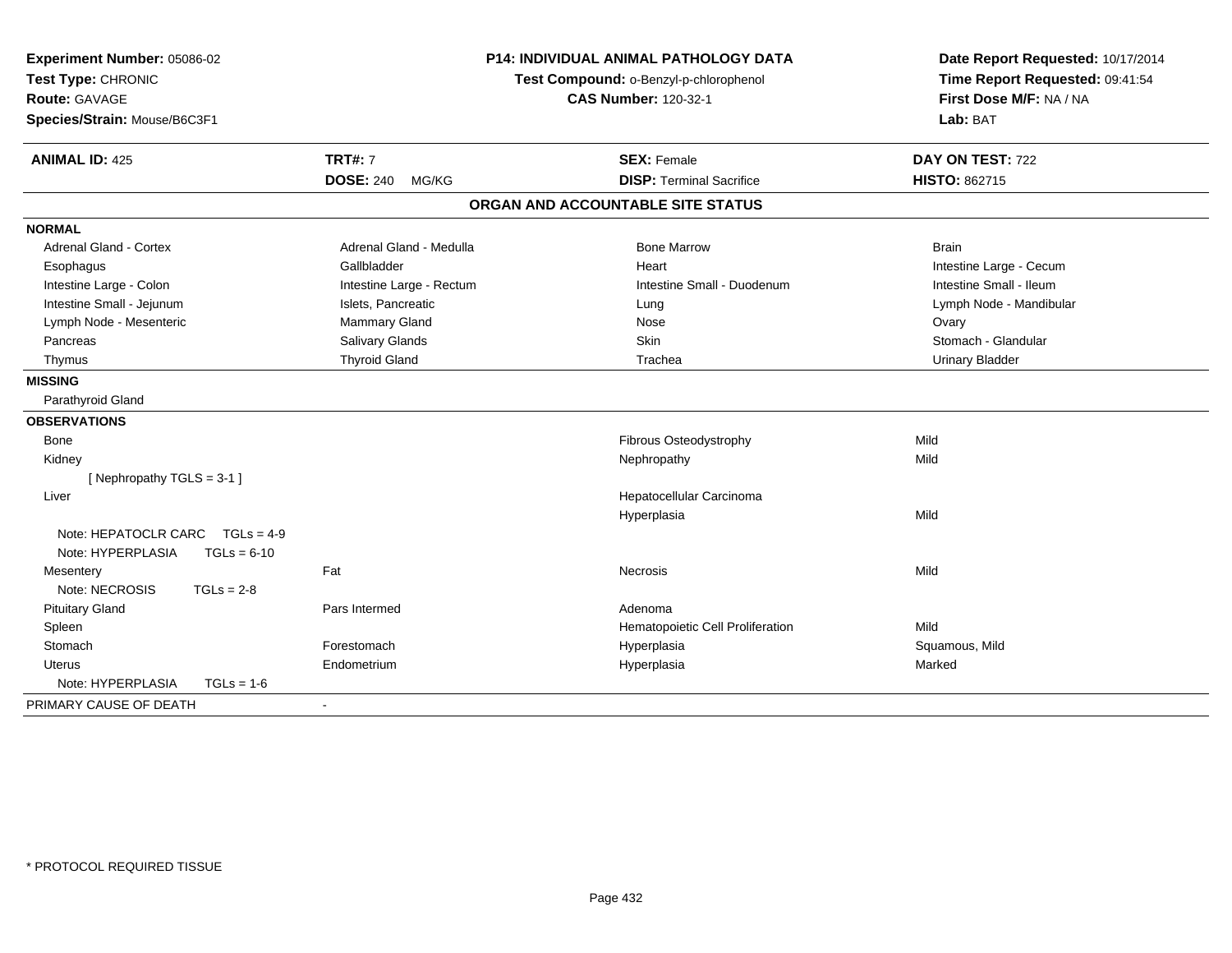| <b>Experiment Number: 05086-02</b><br>Test Type: CHRONIC<br><b>Route: GAVAGE</b><br>Species/Strain: Mouse/B6C3F1 |                                             | <b>P14: INDIVIDUAL ANIMAL PATHOLOGY DATA</b><br>Test Compound: o-Benzyl-p-chlorophenol<br><b>CAS Number: 120-32-1</b> | Date Report Requested: 10/17/2014<br>Time Report Requested: 09:41:54<br>First Dose M/F: NA / NA<br>Lab: BAT |
|------------------------------------------------------------------------------------------------------------------|---------------------------------------------|-----------------------------------------------------------------------------------------------------------------------|-------------------------------------------------------------------------------------------------------------|
| <b>ANIMAL ID: 426</b>                                                                                            | <b>TRT#: 7</b><br><b>DOSE: 240</b><br>MG/KG | <b>SEX:</b> Female<br><b>DISP:</b> Scheduled Sacrifice                                                                | DAY ON TEST: 93<br><b>HISTO:</b>                                                                            |
| <b>OBSERVATIONS</b>                                                                                              |                                             |                                                                                                                       |                                                                                                             |
| Kidney<br>PRIMARY CAUSE OF DEATH                                                                                 |                                             | Nephropathy                                                                                                           | Minimal                                                                                                     |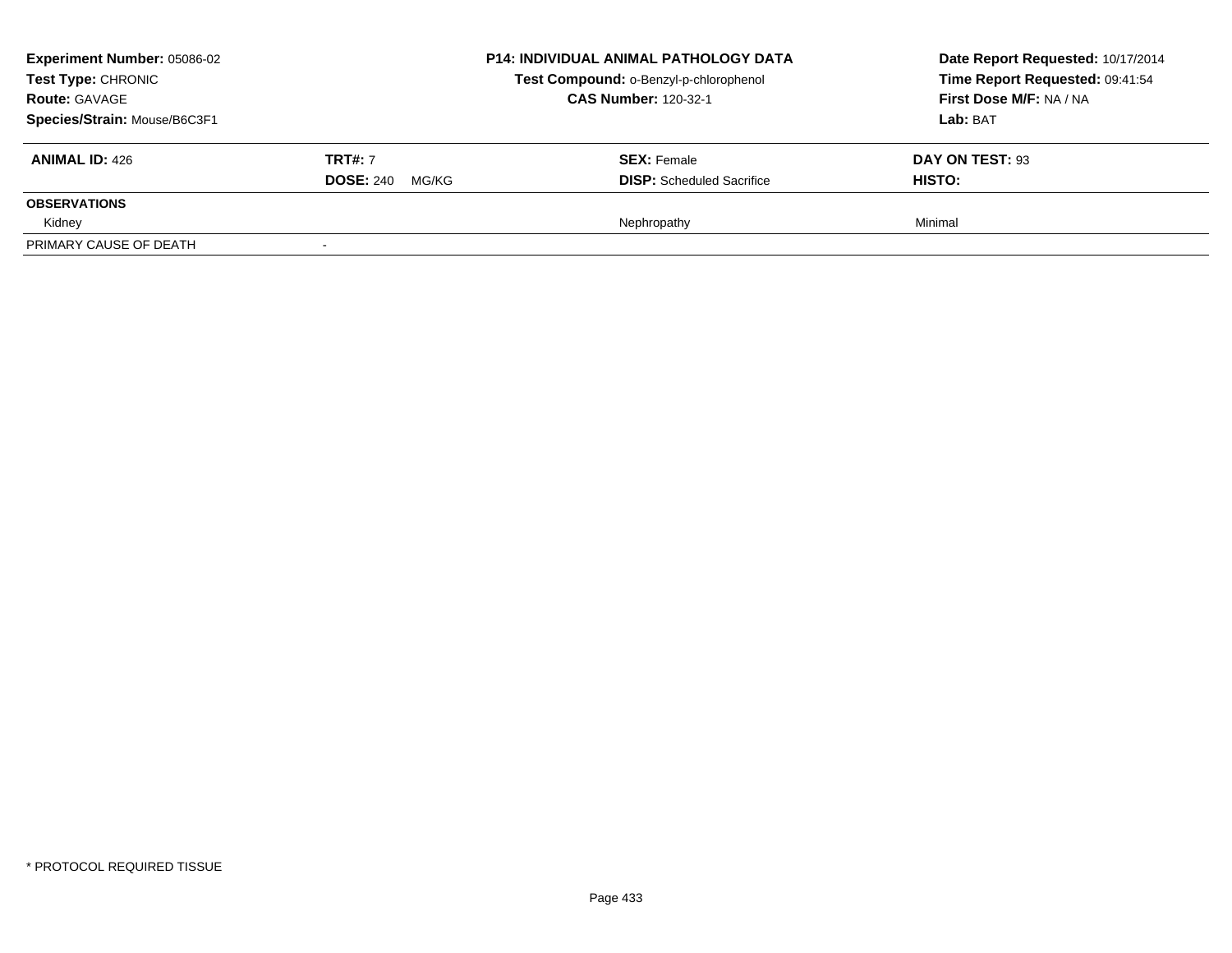| Experiment Number: 05086-02<br>Test Type: CHRONIC<br>Route: GAVAGE |                           | <b>P14: INDIVIDUAL ANIMAL PATHOLOGY DATA</b><br>Test Compound: o-Benzyl-p-chlorophenol<br><b>CAS Number: 120-32-1</b> | Date Report Requested: 10/17/2014<br>Time Report Requested: 09:41:54<br>First Dose M/F: NA / NA |
|--------------------------------------------------------------------|---------------------------|-----------------------------------------------------------------------------------------------------------------------|-------------------------------------------------------------------------------------------------|
| Species/Strain: Mouse/B6C3F1                                       |                           |                                                                                                                       | Lab: BAT                                                                                        |
| <b>ANIMAL ID: 427</b>                                              | <b>TRT#: 7</b>            | <b>SEX: Female</b>                                                                                                    | DAY ON TEST: 722                                                                                |
|                                                                    | <b>DOSE: 240</b><br>MG/KG | <b>DISP: Terminal Sacrifice</b>                                                                                       | <b>HISTO: 862717</b>                                                                            |
|                                                                    |                           | ORGAN AND ACCOUNTABLE SITE STATUS                                                                                     |                                                                                                 |
| <b>NORMAL</b>                                                      |                           |                                                                                                                       |                                                                                                 |
| <b>Adrenal Gland - Cortex</b>                                      | Adrenal Gland - Medulla   | <b>Bone</b>                                                                                                           | <b>Bone Marrow</b>                                                                              |
| <b>Brain</b>                                                       | Esophagus                 | Gallbladder                                                                                                           | Heart                                                                                           |
| Intestine Large - Cecum                                            | Intestine Large - Colon   | Intestine Large - Rectum                                                                                              | Intestine Small - Duodenum                                                                      |
| Intestine Small - Ileum                                            | Intestine Small - Jejunum | Islets, Pancreatic                                                                                                    | Lung                                                                                            |
| Lymph Node - Mandibular                                            | Lymph Node - Mesenteric   | Mammary Gland                                                                                                         | Nose                                                                                            |
| Pancreas                                                           | Parathyroid Gland         | Salivary Glands                                                                                                       | Skin                                                                                            |
| Spleen                                                             | Stomach - Forestomach     | Thymus                                                                                                                | <b>Thyroid Gland</b>                                                                            |
| Trachea                                                            | <b>Urinary Bladder</b>    |                                                                                                                       |                                                                                                 |
| <b>MISSING</b>                                                     |                           |                                                                                                                       |                                                                                                 |
| <b>Pituitary Gland</b>                                             |                           |                                                                                                                       |                                                                                                 |
| <b>OBSERVATIONS</b>                                                |                           |                                                                                                                       |                                                                                                 |
| Kidney                                                             |                           | Nephropathy                                                                                                           | Mild                                                                                            |
| Note: NEPHROPATHY<br>$TGLs = 3-1$                                  |                           |                                                                                                                       |                                                                                                 |
| Liver                                                              |                           | Hepatocellular Adenoma                                                                                                | Multiple                                                                                        |
|                                                                    |                           | Hyperplasia                                                                                                           | Minimal                                                                                         |
| Note: HEPATOCLR ADEN $TGLs = 4.5-8+9$                              |                           |                                                                                                                       |                                                                                                 |
| Note: HYPERPLASIA<br>$TGLs = 6-10$                                 |                           |                                                                                                                       |                                                                                                 |
| Ovary                                                              |                           | Cyst                                                                                                                  |                                                                                                 |
| Note: CYST<br>$TGLs = 1-6$                                         |                           |                                                                                                                       |                                                                                                 |
| Stomach                                                            | Glandular, Mucosa         | Mineralization                                                                                                        | Mild                                                                                            |
| <b>Uterus</b>                                                      | Endometrium               | Hyperplasia                                                                                                           | Marked                                                                                          |
| Note: HYPERPLASIA<br>$TGLs = 2-6$                                  |                           |                                                                                                                       |                                                                                                 |
| PRIMARY CAUSE OF DEATH                                             |                           |                                                                                                                       |                                                                                                 |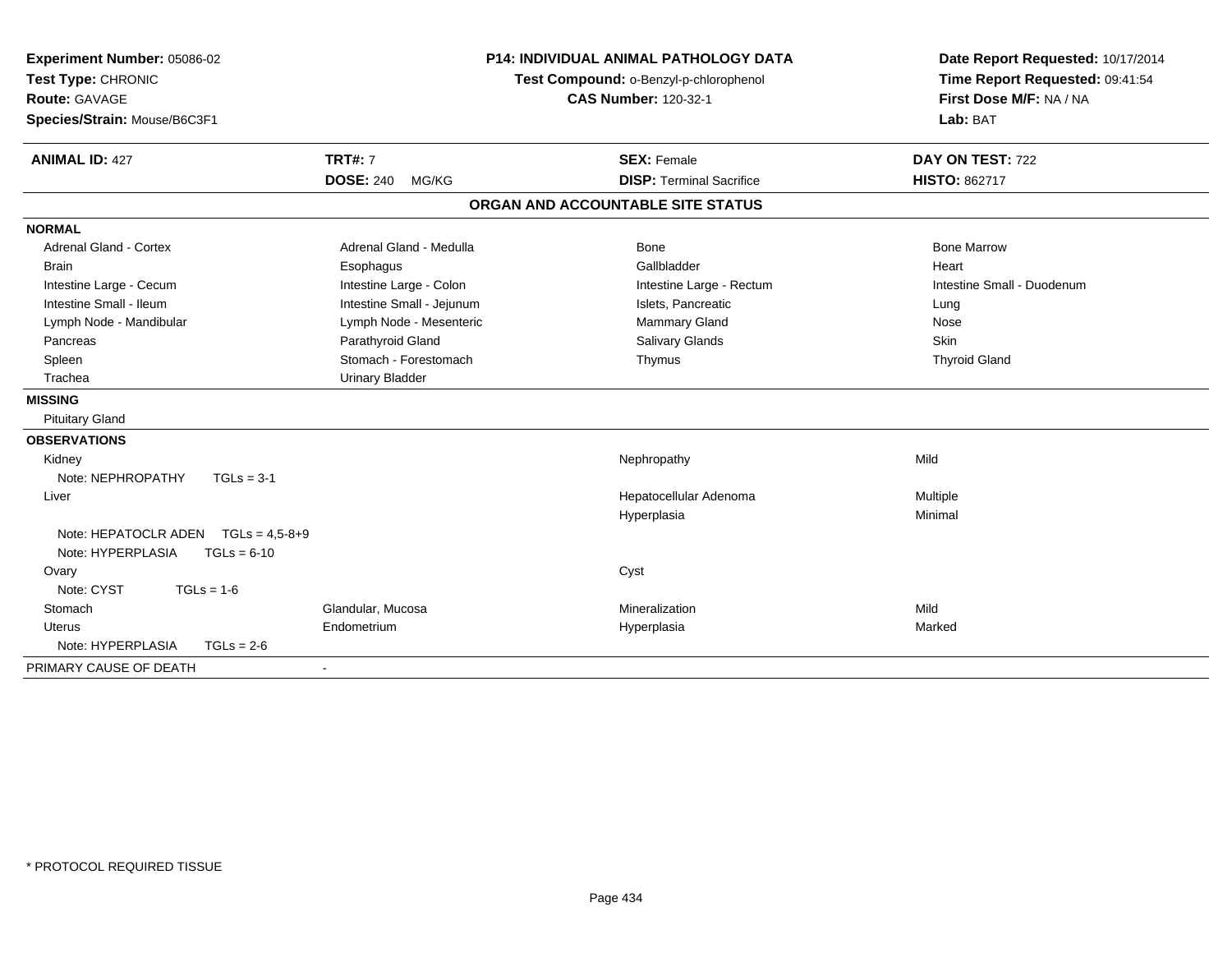| Experiment Number: 05086-02<br>Test Type: CHRONIC                  |                           | <b>P14: INDIVIDUAL ANIMAL PATHOLOGY DATA</b><br>Test Compound: o-Benzyl-p-chlorophenol | Date Report Requested: 10/17/2014<br>Time Report Requested: 09:41:54 |
|--------------------------------------------------------------------|---------------------------|----------------------------------------------------------------------------------------|----------------------------------------------------------------------|
| <b>Route: GAVAGE</b>                                               |                           | <b>CAS Number: 120-32-1</b>                                                            | First Dose M/F: NA / NA                                              |
| Species/Strain: Mouse/B6C3F1                                       |                           |                                                                                        | Lab: BAT                                                             |
| <b>ANIMAL ID: 428</b>                                              | <b>TRT#: 7</b>            | <b>SEX: Female</b>                                                                     | DAY ON TEST: 707                                                     |
|                                                                    | <b>DOSE: 240</b><br>MG/KG | <b>DISP:</b> Moribund Sacrifice                                                        | <b>HISTO: 862718</b>                                                 |
|                                                                    |                           | ORGAN AND ACCOUNTABLE SITE STATUS                                                      |                                                                      |
| <b>NORMAL</b>                                                      |                           |                                                                                        |                                                                      |
| <b>Adrenal Gland - Cortex</b>                                      | Adrenal Gland - Medulla   | Bone                                                                                   | <b>Bone Marrow</b>                                                   |
| <b>Brain</b>                                                       | Esophagus                 | Gallbladder                                                                            | Intestine Large - Cecum                                              |
| Intestine Large - Colon                                            | Intestine Large - Rectum  | Intestine Small - Ileum                                                                | Intestine Small - Jejunum                                            |
| Islets, Pancreatic                                                 | Lymph Node - Mandibular   | Lymph Node - Mesenteric                                                                | Mammary Gland                                                        |
| Nose                                                               | Ovary                     | Pancreas                                                                               | Parathyroid Gland                                                    |
| <b>Pituitary Gland</b>                                             | Salivary Glands           | Skin                                                                                   | Stomach - Forestomach                                                |
| Thymus                                                             | <b>Thyroid Gland</b>      | Trachea                                                                                | <b>Urinary Bladder</b>                                               |
| Uterus                                                             |                           |                                                                                        |                                                                      |
| <b>OBSERVATIONS</b>                                                |                           |                                                                                        |                                                                      |
| Heart                                                              | Myocardium                | Mineralization                                                                         | Mild                                                                 |
| <b>Intestine Small</b>                                             | Duodenum                  | Ulcer                                                                                  | Marked                                                               |
| Kidney                                                             |                           | Nephropathy                                                                            | Moderate                                                             |
| Liver                                                              |                           | Inflammation                                                                           | Chronic, Moderate                                                    |
| Note: INFLAMMATION<br>$TGLs = 2,3,4-1+2$                           |                           |                                                                                        |                                                                      |
| Lung                                                               |                           | Inflammation                                                                           | Chronic, Mild                                                        |
| Spleen                                                             |                           | Hematopoietic Cell Proliferation                                                       | Marked                                                               |
| Note: HEMA CELL PROL TGLs = 1-1                                    |                           |                                                                                        |                                                                      |
| Stomach                                                            | Glandular, Mucosa         | Mineralization                                                                         | Minimal                                                              |
| PRIMARY CAUSE OF DEATH                                             |                           |                                                                                        |                                                                      |
| Animal Note: C O MORB: DUODENAL ULCER, LIVER AND LUNG INFLAMMATION |                           |                                                                                        |                                                                      |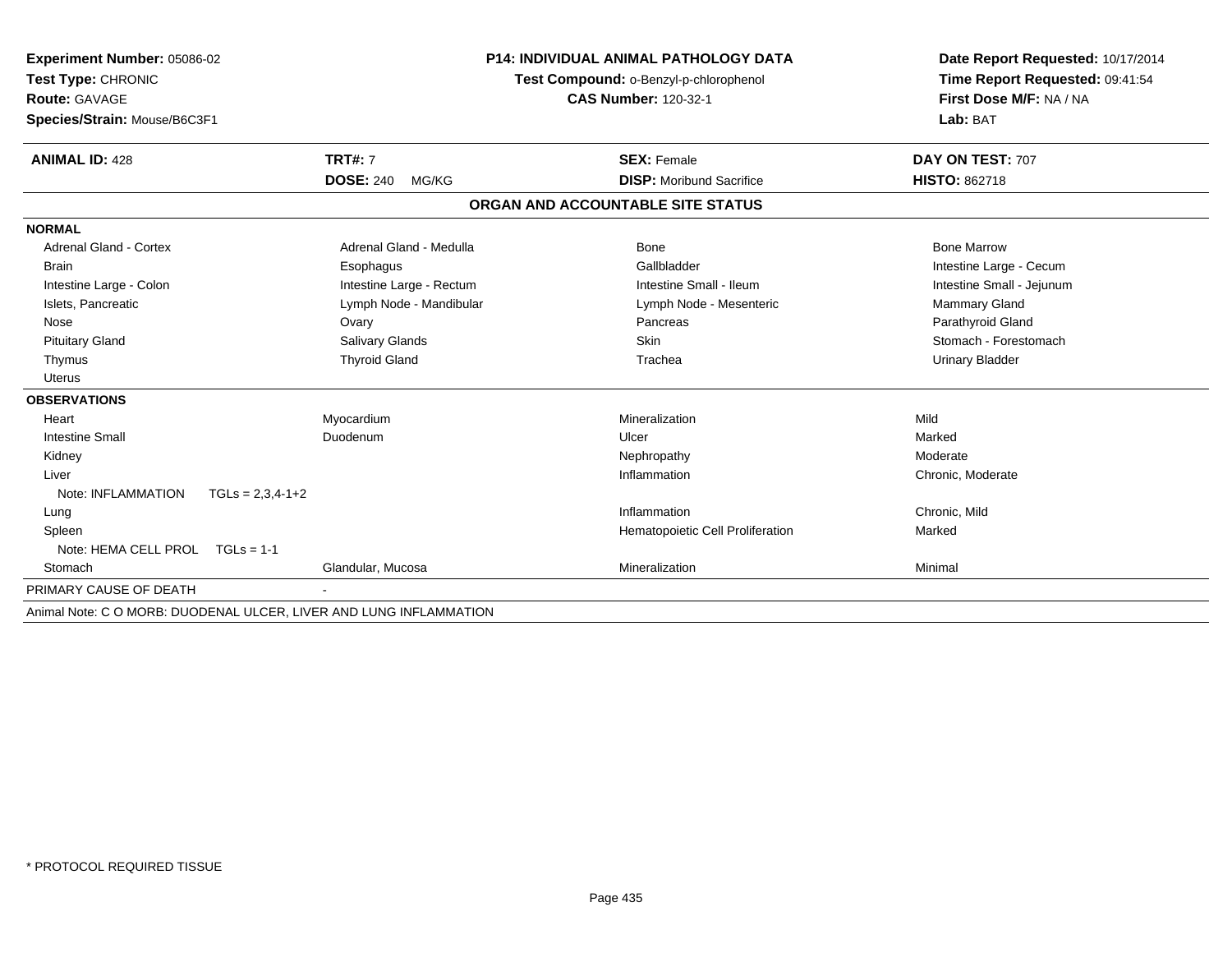| Experiment Number: 05086-02                       |                                        | <b>P14: INDIVIDUAL ANIMAL PATHOLOGY DATA</b> | Date Report Requested: 10/17/2014 |
|---------------------------------------------------|----------------------------------------|----------------------------------------------|-----------------------------------|
| Test Type: CHRONIC                                | Test Compound: o-Benzyl-p-chlorophenol |                                              | Time Report Requested: 09:41:54   |
| Route: GAVAGE                                     |                                        | <b>CAS Number: 120-32-1</b>                  | First Dose M/F: NA / NA           |
| Species/Strain: Mouse/B6C3F1                      |                                        |                                              | Lab: BAT                          |
| <b>ANIMAL ID: 429</b>                             | <b>TRT#: 7</b>                         | <b>SEX: Female</b>                           | DAY ON TEST: 722                  |
|                                                   | <b>DOSE: 240</b><br>MG/KG              | <b>DISP: Terminal Sacrifice</b>              | HISTO: 862719                     |
|                                                   |                                        | ORGAN AND ACCOUNTABLE SITE STATUS            |                                   |
| <b>NORMAL</b>                                     |                                        |                                              |                                   |
| <b>Adrenal Gland - Cortex</b>                     | Adrenal Gland - Medulla                | <b>Bone Marrow</b>                           | Brain                             |
| Esophagus                                         | Gallbladder                            | Heart                                        | Intestine Large - Cecum           |
| Intestine Large - Colon                           | Intestine Large - Rectum               | Intestine Small - Duodenum                   | Intestine Small - Ileum           |
| Intestine Small - Jejunum                         | Islets, Pancreatic                     | Lung                                         | Lymph Node - Mandibular           |
| <b>Mammary Gland</b>                              | Nose                                   | Pancreas                                     | Parathyroid Gland                 |
| <b>Pituitary Gland</b>                            | <b>Salivary Glands</b>                 | Stomach - Forestomach                        | Stomach - Glandular               |
| Thymus                                            | <b>Thyroid Gland</b>                   | Trachea                                      | <b>Urinary Bladder</b>            |
| <b>OBSERVATIONS</b>                               |                                        |                                              |                                   |
| Bone                                              |                                        | Fibrous Osteodystrophy                       |                                   |
| Kidney                                            |                                        | Nephropathy                                  | Mild                              |
| [Nephropathy TGLS = $5-1$ ]                       |                                        |                                              |                                   |
| Liver                                             |                                        | Hepatocellular Adenoma                       | Multiple                          |
| Note: HEPATOCLR ADEN $TGLS = 4.6.8.9 - 1 + 2 + 9$ |                                        |                                              |                                   |
| Lymph Node                                        | Mesenteric                             | Ectasia                                      | Marked                            |
| Note: ECTASIA<br>$TGLs = 7-4$                     |                                        |                                              |                                   |
| Ovary                                             |                                        | Cyst                                         |                                   |
| <b>Skin</b>                                       |                                        | Inflammation                                 | Chronic, Mild                     |
| Note: INFLAMMATION<br>$TGLs = 1,2-6+10$           |                                        |                                              |                                   |
| Spleen                                            |                                        | Hyperplasia                                  | Lymphoid, Mild                    |
| Uterus                                            | Endometrium                            | Hyperplasia                                  | Minimal                           |
| Note: HYPERPLASIA<br>$TGLs = 3-6+8$               |                                        |                                              |                                   |
| PRIMARY CAUSE OF DEATH                            | $\blacksquare$                         |                                              |                                   |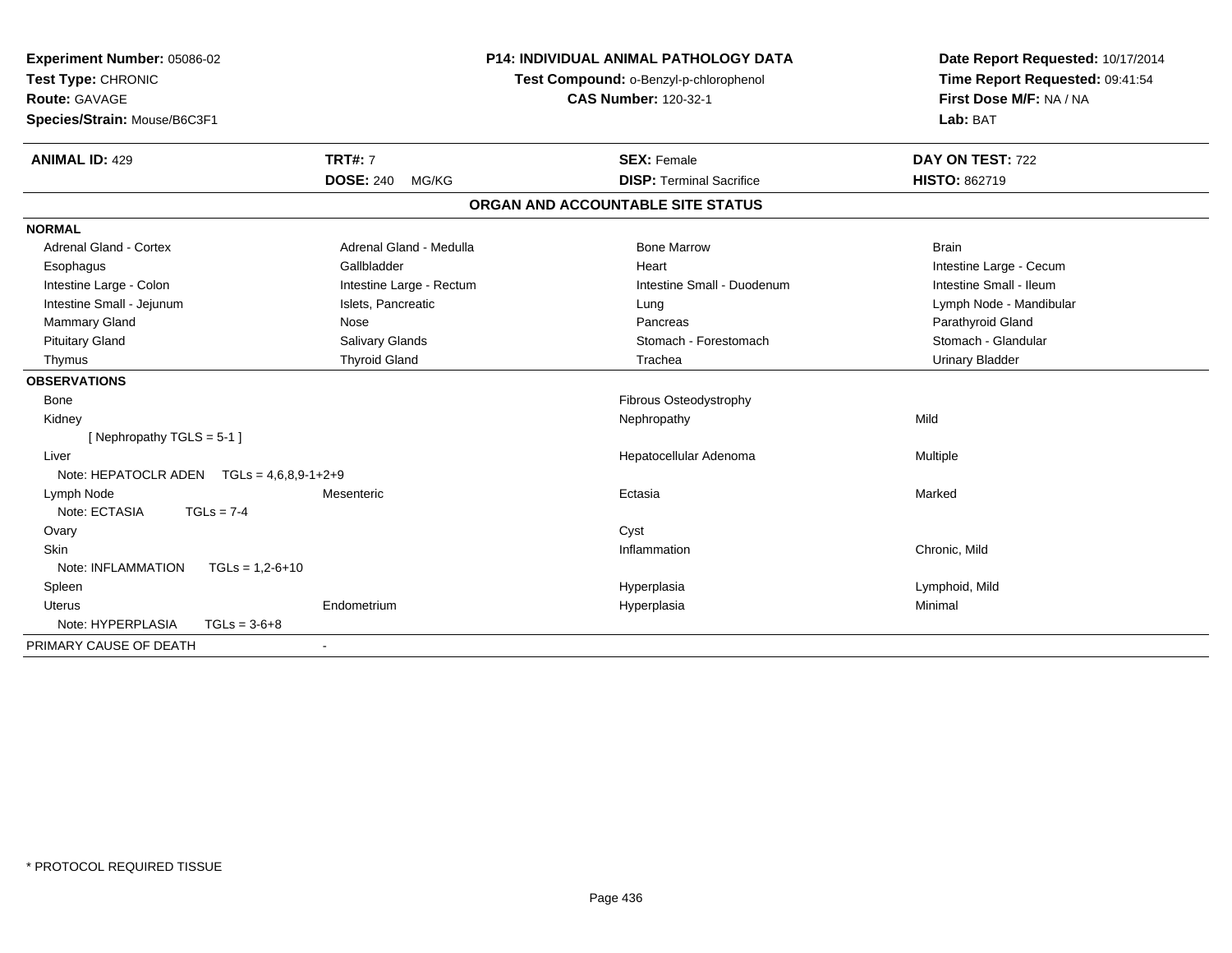| Experiment Number: 05086-02<br>Test Type: CHRONIC<br>Route: GAVAGE<br>Species/Strain: Mouse/B6C3F1 |                           | <b>P14: INDIVIDUAL ANIMAL PATHOLOGY DATA</b><br>Test Compound: o-Benzyl-p-chlorophenol<br><b>CAS Number: 120-32-1</b> | Date Report Requested: 10/17/2014<br>Time Report Requested: 09:41:54<br>First Dose M/F: NA / NA<br>Lab: BAT |
|----------------------------------------------------------------------------------------------------|---------------------------|-----------------------------------------------------------------------------------------------------------------------|-------------------------------------------------------------------------------------------------------------|
| <b>ANIMAL ID: 430</b>                                                                              | <b>TRT#: 7</b>            | <b>SEX: Female</b>                                                                                                    | DAY ON TEST: 722                                                                                            |
|                                                                                                    | <b>DOSE: 240</b><br>MG/KG | <b>DISP: Terminal Sacrifice</b>                                                                                       | <b>HISTO: 862720</b>                                                                                        |
|                                                                                                    |                           | ORGAN AND ACCOUNTABLE SITE STATUS                                                                                     |                                                                                                             |
| <b>NORMAL</b>                                                                                      |                           |                                                                                                                       |                                                                                                             |
| Adrenal Gland - Cortex                                                                             | Adrenal Gland - Medulla   | <b>Bone Marrow</b>                                                                                                    | <b>Brain</b>                                                                                                |
| Esophagus                                                                                          | Gallbladder               | Heart                                                                                                                 | Intestine Large - Cecum                                                                                     |
| Intestine Large - Colon                                                                            | Intestine Large - Rectum  | Intestine Small - Duodenum                                                                                            | Intestine Small - Ileum                                                                                     |
| Intestine Small - Jejunum                                                                          | Islets, Pancreatic        | Lung                                                                                                                  | Lymph Node - Mandibular                                                                                     |
| Lymph Node - Mesenteric                                                                            | Mammary Gland             | Nose                                                                                                                  | Ovary                                                                                                       |
| Pancreas                                                                                           | Parathyroid Gland         | <b>Pituitary Gland</b>                                                                                                | Salivary Glands                                                                                             |
| <b>Skin</b>                                                                                        | Spleen                    | Stomach - Glandular                                                                                                   | Thymus                                                                                                      |
| Trachea                                                                                            | <b>Urinary Bladder</b>    | Uterus                                                                                                                |                                                                                                             |
| <b>OBSERVATIONS</b>                                                                                |                           |                                                                                                                       |                                                                                                             |
| Bone                                                                                               |                           | Fibrous Osteodystrophy                                                                                                | Mild                                                                                                        |
| Kidney                                                                                             |                           | Nephropathy                                                                                                           | Mild                                                                                                        |
| [Nephropathy TGLS = $1-1$ ]                                                                        |                           |                                                                                                                       |                                                                                                             |
| Liver                                                                                              |                           | Hepatocellular Adenoma                                                                                                | <b>Multiple</b>                                                                                             |
| Note: NO CORRESP LESION FOR MEDIAN LOBE FOCUS SEEN AT TRIM                                         |                           |                                                                                                                       |                                                                                                             |
| Note: HEPATOCLR ADEN TGLs = 2,5-1+9                                                                |                           |                                                                                                                       |                                                                                                             |
| Stomach                                                                                            | Forestomach               | Hyperplasia                                                                                                           | Squamous, Minimal                                                                                           |
| <b>Thyroid Gland</b>                                                                               | Follicle                  | Hyperplasia                                                                                                           | Minimal                                                                                                     |
| PRIMARY CAUSE OF DEATH                                                                             |                           |                                                                                                                       |                                                                                                             |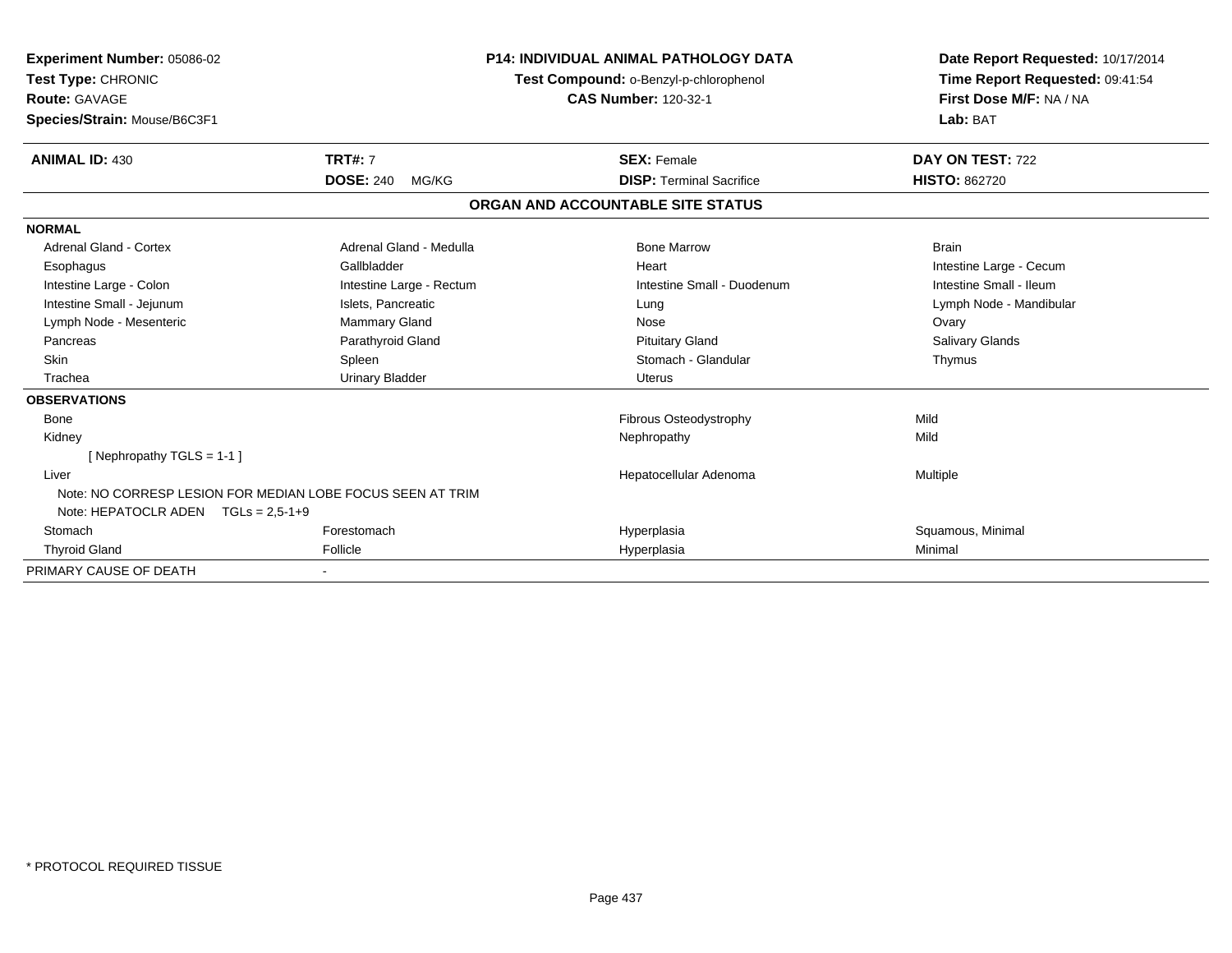| Experiment Number: 05086-02<br>Test Type: CHRONIC<br>Route: GAVAGE<br>Species/Strain: Mouse/B6C3F1 |                           | <b>P14: INDIVIDUAL ANIMAL PATHOLOGY DATA</b><br>Test Compound: o-Benzyl-p-chlorophenol<br><b>CAS Number: 120-32-1</b> | Date Report Requested: 10/17/2014<br>Time Report Requested: 09:41:54<br>First Dose M/F: NA / NA<br>Lab: BAT |
|----------------------------------------------------------------------------------------------------|---------------------------|-----------------------------------------------------------------------------------------------------------------------|-------------------------------------------------------------------------------------------------------------|
| <b>ANIMAL ID: 431</b>                                                                              | <b>TRT#: 7</b>            | <b>SEX: Female</b>                                                                                                    | DAY ON TEST: 722                                                                                            |
|                                                                                                    | <b>DOSE: 240</b><br>MG/KG | <b>DISP: Terminal Sacrifice</b>                                                                                       | <b>HISTO: 862721</b>                                                                                        |
|                                                                                                    |                           | ORGAN AND ACCOUNTABLE SITE STATUS                                                                                     |                                                                                                             |
| <b>NORMAL</b>                                                                                      |                           |                                                                                                                       |                                                                                                             |
| <b>Adrenal Gland - Cortex</b>                                                                      | Adrenal Gland - Medulla   | <b>Bone Marrow</b>                                                                                                    | <b>Brain</b>                                                                                                |
| Esophagus                                                                                          | Gallbladder               | Heart                                                                                                                 | Intestine Large - Cecum                                                                                     |
| Intestine Large - Colon                                                                            | Intestine Large - Rectum  | Intestine Small - Duodenum                                                                                            | Intestine Small - Ileum                                                                                     |
| Intestine Small - Jejunum                                                                          | Islets, Pancreatic        | Liver                                                                                                                 | Lung                                                                                                        |
| Lymph Node - Mandibular                                                                            | Lymph Node - Mesenteric   | Mammary Gland                                                                                                         | Nose                                                                                                        |
| Pancreas                                                                                           | Parathyroid Gland         | <b>Pituitary Gland</b>                                                                                                | Salivary Glands                                                                                             |
| Skin                                                                                               | Stomach - Forestomach     | Thymus                                                                                                                | <b>Thyroid Gland</b>                                                                                        |
| Trachea                                                                                            | <b>Urinary Bladder</b>    |                                                                                                                       |                                                                                                             |
| <b>OBSERVATIONS</b>                                                                                |                           |                                                                                                                       |                                                                                                             |
| <b>Bone</b>                                                                                        |                           | Fibrous Osteodystrophy                                                                                                | Minimal                                                                                                     |
| Kidney                                                                                             |                           | Nephropathy                                                                                                           | Mild                                                                                                        |
| Note: NEPHROPATHY<br>$TGLs = 2-1$                                                                  |                           |                                                                                                                       |                                                                                                             |
| Ovary                                                                                              |                           | Infarct                                                                                                               | Marked                                                                                                      |
| Note: INFARCT<br>$TGLs = 1-6$                                                                      |                           |                                                                                                                       |                                                                                                             |
| Spleen                                                                                             |                           | Hyperplasia                                                                                                           | Lymphoid, Mild                                                                                              |
| Stomach                                                                                            | Glandular, Mucosa         | Mineralization                                                                                                        | Minimal                                                                                                     |
| <b>Uterus</b>                                                                                      | Endometrium               | Hyperplasia                                                                                                           | Moderate                                                                                                    |
| Note: HYPERPLASIA<br>$TGLs = 3-6+8$                                                                |                           |                                                                                                                       |                                                                                                             |
| PRIMARY CAUSE OF DEATH                                                                             |                           |                                                                                                                       |                                                                                                             |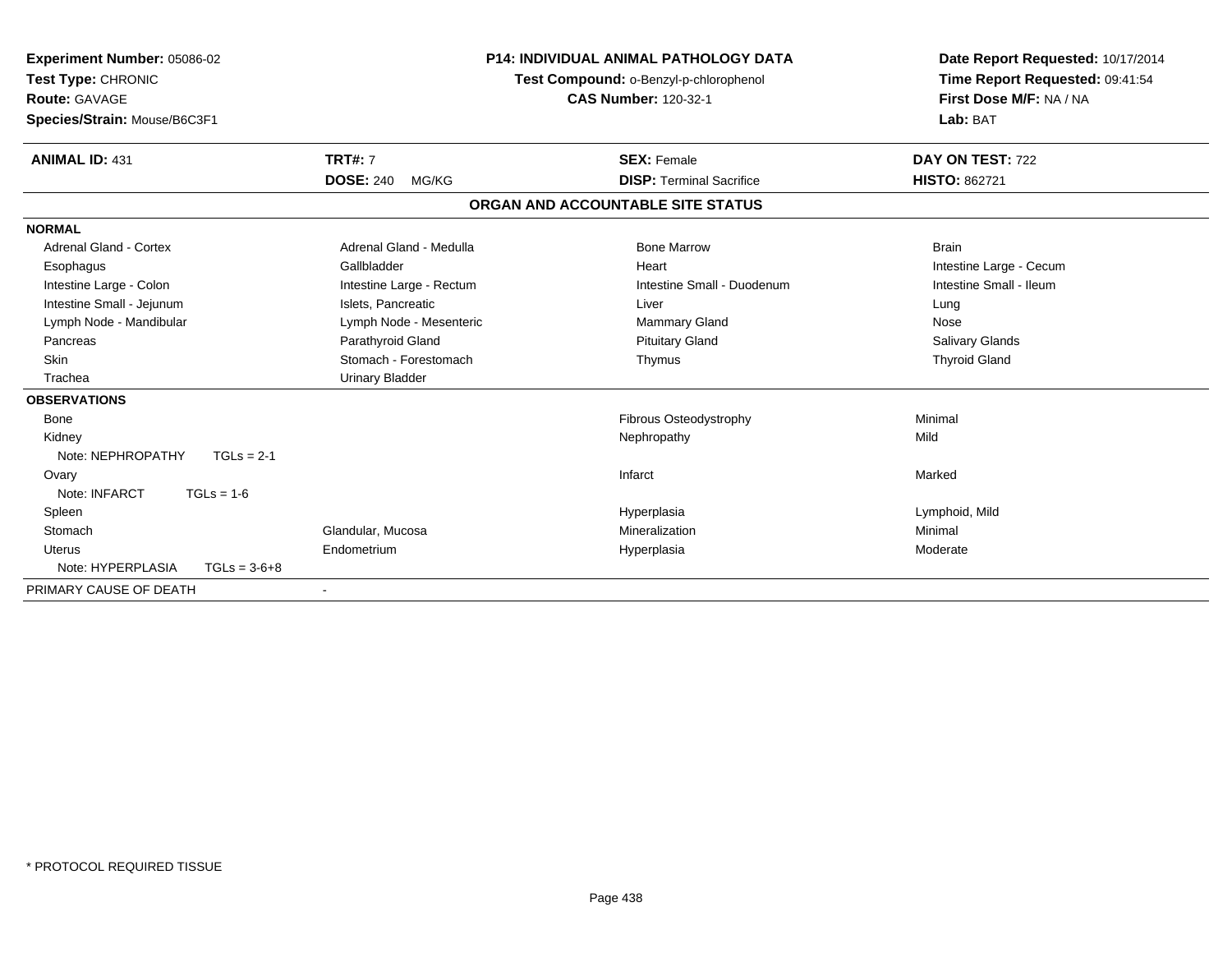| Experiment Number: 05086-02<br>Test Type: CHRONIC<br><b>Route: GAVAGE</b><br>Species/Strain: Mouse/B6C3F1 |                           | <b>P14: INDIVIDUAL ANIMAL PATHOLOGY DATA</b><br>Test Compound: o-Benzyl-p-chlorophenol<br><b>CAS Number: 120-32-1</b> | Date Report Requested: 10/17/2014<br>Time Report Requested: 09:41:54<br>First Dose M/F: NA / NA<br>Lab: BAT |
|-----------------------------------------------------------------------------------------------------------|---------------------------|-----------------------------------------------------------------------------------------------------------------------|-------------------------------------------------------------------------------------------------------------|
| <b>ANIMAL ID: 432</b>                                                                                     | <b>TRT#: 7</b>            | <b>SEX: Female</b>                                                                                                    | DAY ON TEST: 722                                                                                            |
|                                                                                                           | <b>DOSE: 240</b><br>MG/KG | <b>DISP: Terminal Sacrifice</b>                                                                                       | <b>HISTO: 862722</b>                                                                                        |
|                                                                                                           |                           | ORGAN AND ACCOUNTABLE SITE STATUS                                                                                     |                                                                                                             |
| <b>NORMAL</b>                                                                                             |                           |                                                                                                                       |                                                                                                             |
| <b>Adrenal Gland - Cortex</b>                                                                             | Adrenal Gland - Medulla   | <b>Bone Marrow</b>                                                                                                    | <b>Brain</b>                                                                                                |
| Esophagus                                                                                                 | Gallbladder               | Heart                                                                                                                 | Intestine Large - Cecum                                                                                     |
| Intestine Large - Colon                                                                                   | Intestine Large - Rectum  | Intestine Small - Duodenum                                                                                            | Intestine Small - Ileum                                                                                     |
| Intestine Small - Jejunum                                                                                 | Islets, Pancreatic        | Lymph Node - Mandibular                                                                                               | <b>Mammary Gland</b>                                                                                        |
| Nose                                                                                                      | Parathyroid Gland         | <b>Pituitary Gland</b>                                                                                                | Salivary Glands                                                                                             |
| Skin                                                                                                      | Stomach - Forestomach     | Stomach - Glandular                                                                                                   | Thymus                                                                                                      |
| <b>Thyroid Gland</b>                                                                                      | Trachea                   | <b>Urinary Bladder</b>                                                                                                |                                                                                                             |
| <b>OBSERVATIONS</b>                                                                                       |                           |                                                                                                                       |                                                                                                             |
| Bone                                                                                                      |                           | Fibrous Osteodystrophy                                                                                                | Mild                                                                                                        |
| Kidney                                                                                                    |                           | Nephropathy                                                                                                           | Minimal                                                                                                     |
| Liver                                                                                                     |                           | Lymphoma Malignant Undifferentiated Cell Type                                                                         |                                                                                                             |
| Lung                                                                                                      |                           | Lymphoma Malignant Undifferentiated Cell Type                                                                         |                                                                                                             |
| Lymph Node                                                                                                | Mediastinal               | Lymphoma Malignant Undifferentiated Cell Type                                                                         |                                                                                                             |
|                                                                                                           | Mesenteric                | Lymphoma Malignant Undifferentiated Cell Type                                                                         |                                                                                                             |
|                                                                                                           | Pancreatic                | Lymphoma Malignant Undifferentiated Cell Type                                                                         |                                                                                                             |
|                                                                                                           | Renal                     | Lymphoma Malignant Undifferentiated Cell Type                                                                         |                                                                                                             |
| Note: LYMPH MAL UNDF                                                                                      | $TGLs = 2,4,5-4+7+9$      |                                                                                                                       |                                                                                                             |
| Mesentery                                                                                                 |                           | Lymphoma Malignant Undifferentiated Cell Type                                                                         |                                                                                                             |
| Note: LYMPH MAL UNDF TGLs = 3-8                                                                           |                           |                                                                                                                       |                                                                                                             |
| Ovary                                                                                                     |                           | Lymphoma Malignant Undifferentiated Cell Type                                                                         |                                                                                                             |
| Pancreas                                                                                                  |                           | Lymphoma Malignant Undifferentiated Cell Type                                                                         |                                                                                                             |
| Spleen                                                                                                    |                           | Lymphoma Malignant Undifferentiated Cell Type                                                                         |                                                                                                             |
| Note: LYMPH MAL UNDF TGLs = 1-1                                                                           |                           |                                                                                                                       |                                                                                                             |
| Uterus                                                                                                    | Endometrium               | Hyperplasia                                                                                                           | Moderate                                                                                                    |
| PRIMARY CAUSE OF DEATH                                                                                    |                           |                                                                                                                       |                                                                                                             |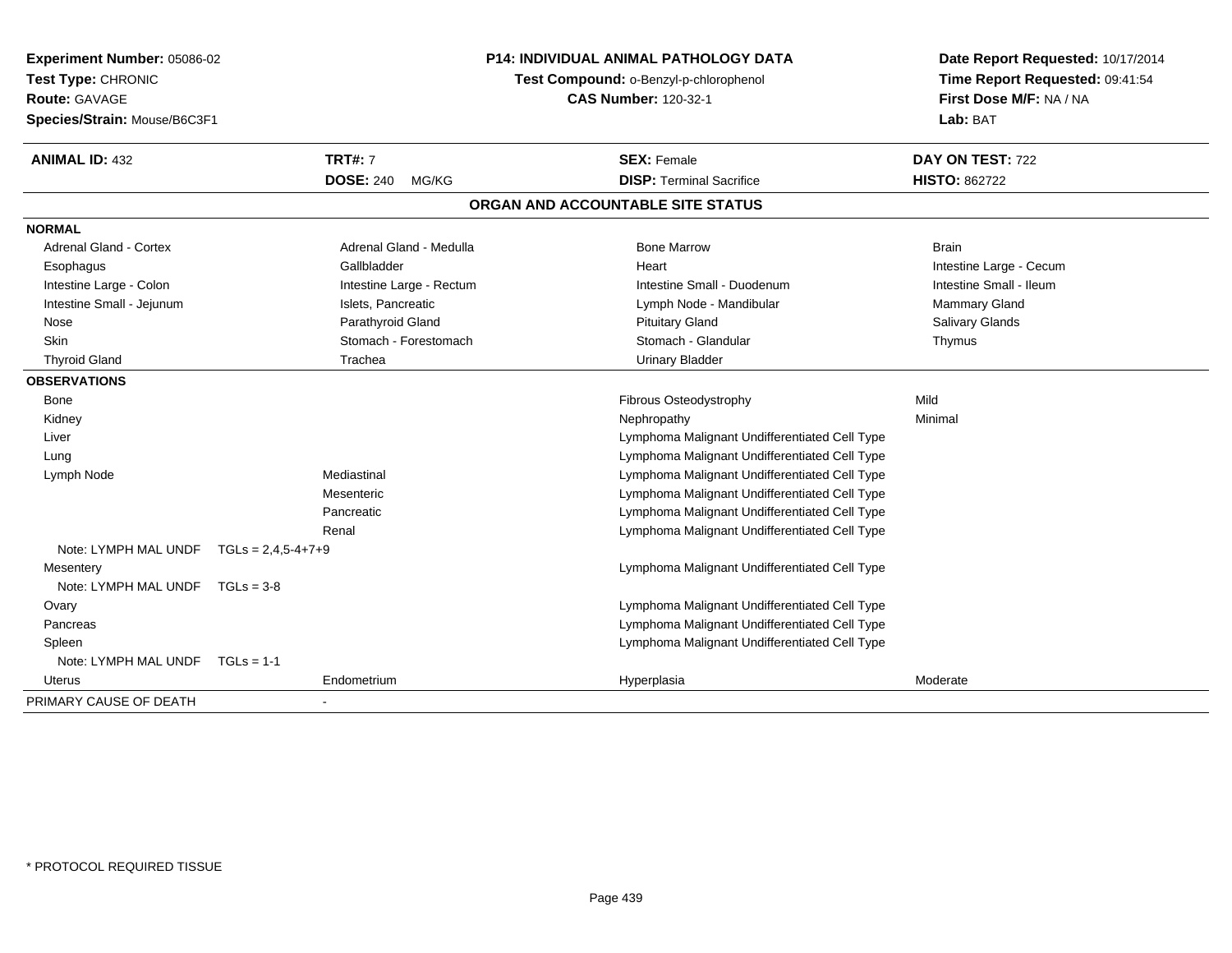| <b>Experiment Number: 05086-02</b><br>Test Type: CHRONIC<br><b>Route: GAVAGE</b><br>Species/Strain: Mouse/B6C3F1 |                           | <b>P14: INDIVIDUAL ANIMAL PATHOLOGY DATA</b><br>Test Compound: o-Benzyl-p-chlorophenol<br><b>CAS Number: 120-32-1</b> | Date Report Requested: 10/17/2014<br>Time Report Requested: 09:41:54<br>First Dose M/F: NA / NA<br>Lab: BAT |
|------------------------------------------------------------------------------------------------------------------|---------------------------|-----------------------------------------------------------------------------------------------------------------------|-------------------------------------------------------------------------------------------------------------|
| <b>ANIMAL ID: 433</b>                                                                                            | <b>TRT#: 7</b>            | <b>SEX: Female</b>                                                                                                    | DAY ON TEST: 724                                                                                            |
|                                                                                                                  | <b>DOSE: 240</b><br>MG/KG | <b>DISP: Terminal Sacrifice</b>                                                                                       | <b>HISTO: 862723</b>                                                                                        |
|                                                                                                                  |                           | ORGAN AND ACCOUNTABLE SITE STATUS                                                                                     |                                                                                                             |
| <b>NORMAL</b>                                                                                                    |                           |                                                                                                                       |                                                                                                             |
| Adrenal Gland - Cortex                                                                                           | Adrenal Gland - Medulla   | <b>Bone Marrow</b>                                                                                                    | <b>Brain</b>                                                                                                |
| Esophagus                                                                                                        | Gallbladder               | Heart                                                                                                                 | Intestine Large - Cecum                                                                                     |
| Intestine Large - Colon                                                                                          | Intestine Large - Rectum  | Intestine Small - Duodenum                                                                                            | Intestine Small - Ileum                                                                                     |
| Intestine Small - Jejunum                                                                                        | Islets, Pancreatic        | Liver                                                                                                                 | Lung                                                                                                        |
| Lymph Node - Mandibular                                                                                          | Lymph Node - Mesenteric   | Mammary Gland                                                                                                         | Nose                                                                                                        |
| Ovary                                                                                                            | Pancreas                  | Parathyroid Gland                                                                                                     | <b>Pituitary Gland</b>                                                                                      |
| <b>Salivary Glands</b>                                                                                           | <b>Skin</b>               | Spleen                                                                                                                | Stomach - Forestomach                                                                                       |
| Stomach - Glandular                                                                                              | Thymus                    | <b>Thyroid Gland</b>                                                                                                  | Trachea                                                                                                     |
| <b>Urinary Bladder</b>                                                                                           |                           |                                                                                                                       |                                                                                                             |
| <b>OBSERVATIONS</b>                                                                                              |                           |                                                                                                                       |                                                                                                             |
| <b>Bone</b>                                                                                                      |                           | Fibrous Osteodystrophy                                                                                                | Mild                                                                                                        |
| Kidney                                                                                                           |                           | Nephropathy                                                                                                           | Minimal                                                                                                     |
| Uterus                                                                                                           | Endometrium               | Hyperplasia                                                                                                           | Moderate                                                                                                    |
| PRIMARY CAUSE OF DEATH                                                                                           |                           |                                                                                                                       |                                                                                                             |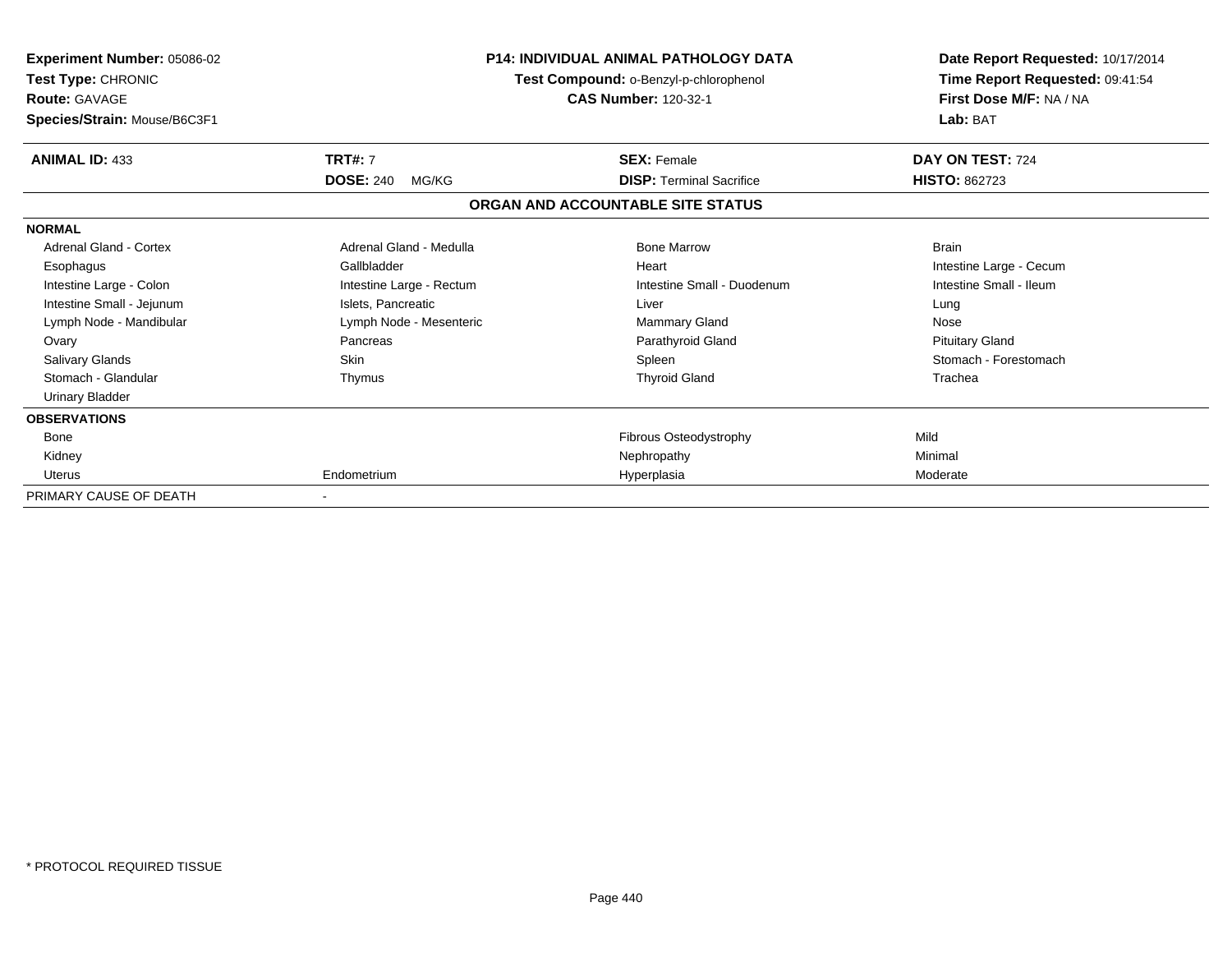| Experiment Number: 05086-02<br>Test Type: CHRONIC<br><b>Route: GAVAGE</b><br>Species/Strain: Mouse/B6C3F1 | <b>P14: INDIVIDUAL ANIMAL PATHOLOGY DATA</b><br>Test Compound: o-Benzyl-p-chlorophenol<br><b>CAS Number: 120-32-1</b> |                                   | Date Report Requested: 10/17/2014<br>Time Report Requested: 09:41:54<br>First Dose M/F: NA / NA<br>Lab: BAT |
|-----------------------------------------------------------------------------------------------------------|-----------------------------------------------------------------------------------------------------------------------|-----------------------------------|-------------------------------------------------------------------------------------------------------------|
| <b>ANIMAL ID: 434</b>                                                                                     | <b>TRT#: 7</b>                                                                                                        | <b>SEX: Female</b>                | DAY ON TEST: 724                                                                                            |
|                                                                                                           | <b>DOSE: 240</b><br>MG/KG                                                                                             | <b>DISP: Terminal Sacrifice</b>   | <b>HISTO: 862724</b>                                                                                        |
|                                                                                                           |                                                                                                                       | ORGAN AND ACCOUNTABLE SITE STATUS |                                                                                                             |
| <b>NORMAL</b>                                                                                             |                                                                                                                       |                                   |                                                                                                             |
| <b>Adrenal Gland - Cortex</b>                                                                             | Adrenal Gland - Medulla                                                                                               | <b>Bone Marrow</b>                | <b>Brain</b>                                                                                                |
| Esophagus                                                                                                 | Gallbladder                                                                                                           | Heart                             | Intestine Large - Cecum                                                                                     |
| Intestine Large - Colon                                                                                   | Intestine Large - Rectum                                                                                              | Intestine Small - Duodenum        | Intestine Small - Ileum                                                                                     |
| Intestine Small - Jejunum                                                                                 | Islets, Pancreatic                                                                                                    | Lung                              | Lymph Node - Mandibular                                                                                     |
| Lymph Node - Mesenteric                                                                                   | <b>Mammary Gland</b>                                                                                                  | Nose                              | Pancreas                                                                                                    |
| Parathyroid Gland                                                                                         | Salivary Glands                                                                                                       | <b>Skin</b>                       | Spleen                                                                                                      |
| Stomach - Forestomach                                                                                     | Stomach - Glandular                                                                                                   | Thymus                            | <b>Thyroid Gland</b>                                                                                        |
| Trachea                                                                                                   | <b>Urinary Bladder</b>                                                                                                |                                   |                                                                                                             |
| <b>OBSERVATIONS</b>                                                                                       |                                                                                                                       |                                   |                                                                                                             |
| Bone                                                                                                      |                                                                                                                       | Fibrous Osteodystrophy            | Minimal                                                                                                     |
| Kidney                                                                                                    |                                                                                                                       | Nephropathy                       | Mild                                                                                                        |
| Liver                                                                                                     |                                                                                                                       | Hepatocellular Adenoma            |                                                                                                             |
| Note: HEPATOCLR ADEN $TGLs = 1-1$                                                                         |                                                                                                                       |                                   |                                                                                                             |
| Ovary                                                                                                     |                                                                                                                       | Cyst                              |                                                                                                             |
| Note: CYST<br>$TGLs = 2-6$                                                                                |                                                                                                                       |                                   |                                                                                                             |
| <b>Pituitary Gland</b>                                                                                    | <b>Pars Distalis</b>                                                                                                  | Adenoma                           |                                                                                                             |
| <b>Uterus</b>                                                                                             | Endometrium                                                                                                           | Hyperplasia                       | Moderate                                                                                                    |
| PRIMARY CAUSE OF DEATH                                                                                    |                                                                                                                       |                                   |                                                                                                             |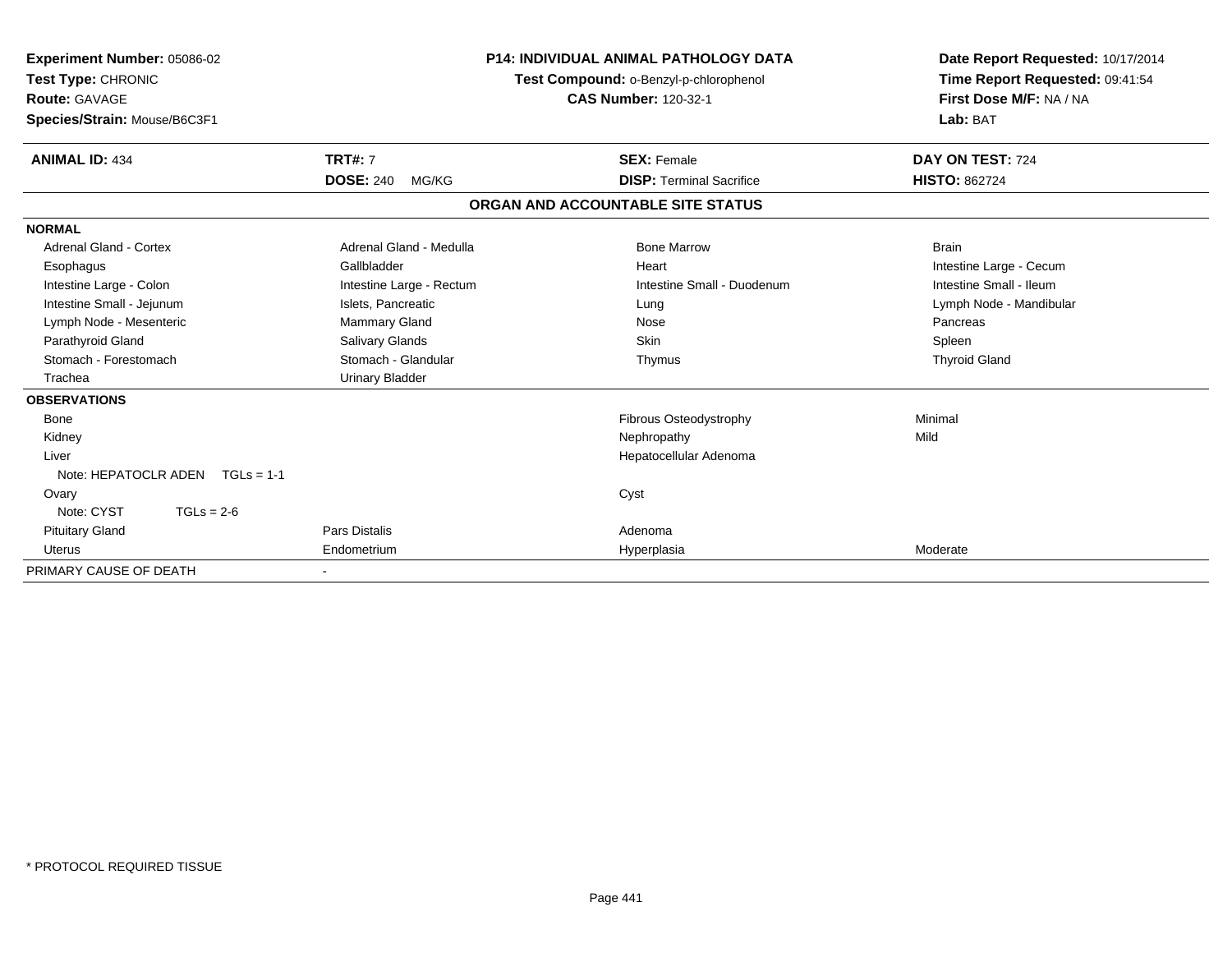| <b>Experiment Number: 05086-02</b><br><b>Test Type: CHRONIC</b><br><b>Route: GAVAGE</b> |                           | <b>P14: INDIVIDUAL ANIMAL PATHOLOGY DATA</b><br>Test Compound: o-Benzyl-p-chlorophenol<br><b>CAS Number: 120-32-1</b> | Date Report Requested: 10/17/2014<br>Time Report Requested: 09:41:54<br>First Dose M/F: NA / NA |
|-----------------------------------------------------------------------------------------|---------------------------|-----------------------------------------------------------------------------------------------------------------------|-------------------------------------------------------------------------------------------------|
| Species/Strain: Mouse/B6C3F1                                                            |                           |                                                                                                                       | Lab: BAT                                                                                        |
| <b>ANIMAL ID: 435</b>                                                                   | <b>TRT#: 7</b>            | <b>SEX: Female</b>                                                                                                    | DAY ON TEST: 456                                                                                |
|                                                                                         | <b>DOSE: 240</b><br>MG/KG | <b>DISP:</b> Scheduled Sacrifice                                                                                      | <b>HISTO: 862725</b>                                                                            |
| <b>OBSERVATIONS</b>                                                                     |                           |                                                                                                                       |                                                                                                 |
| Kidney                                                                                  |                           | Nephropathy                                                                                                           | Mild                                                                                            |
| Uterus                                                                                  | Endometrium               | Hyperplasia                                                                                                           | Mild                                                                                            |
| [Hyperplasia TGLS = $1-6$ ]                                                             |                           |                                                                                                                       |                                                                                                 |
| PRIMARY CAUSE OF DEATH                                                                  |                           |                                                                                                                       |                                                                                                 |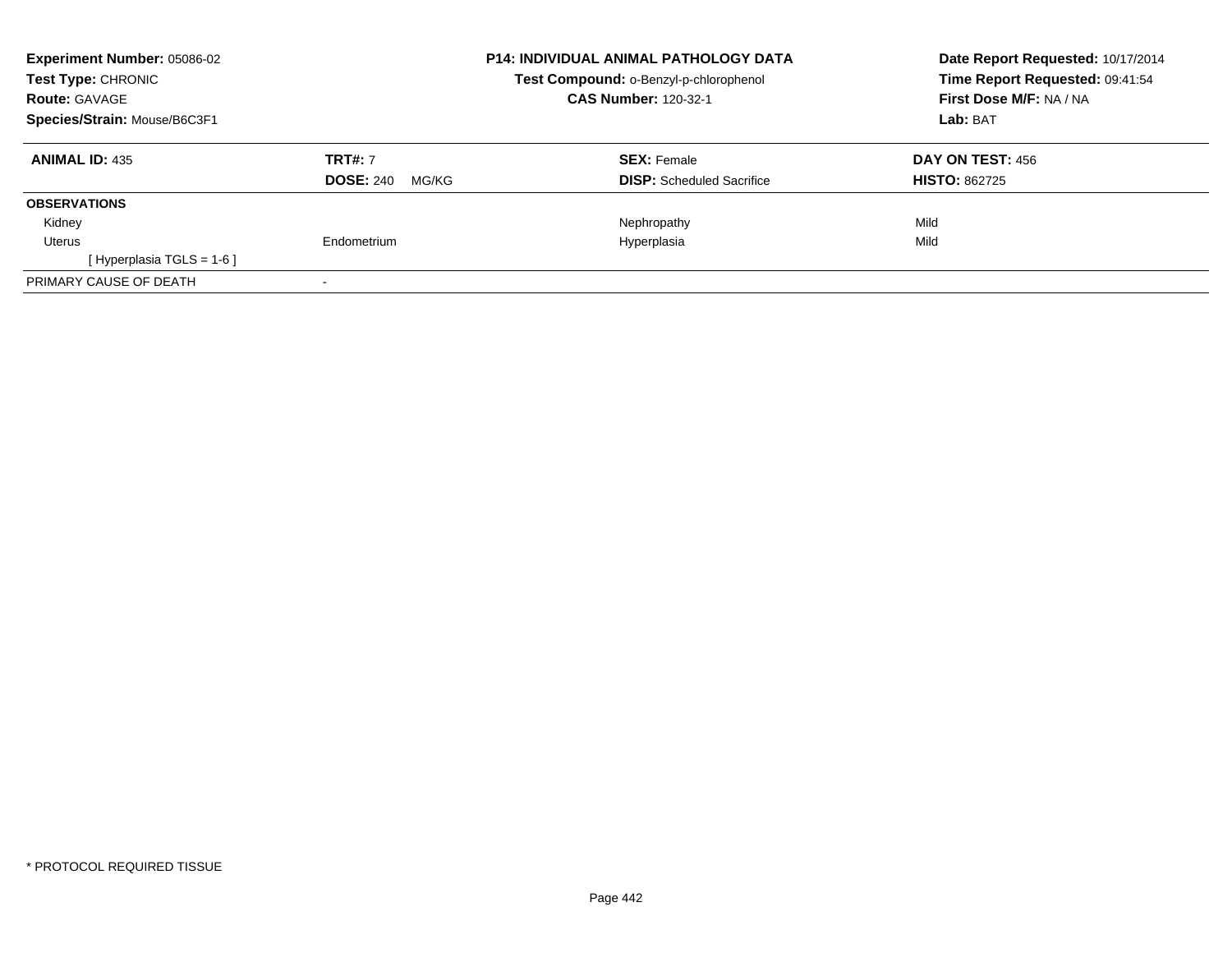| <b>Experiment Number: 05086-02</b><br><b>Test Type: CHRONIC</b><br><b>Route: GAVAGE</b><br>Species/Strain: Mouse/B6C3F1 |                                             | <b>P14: INDIVIDUAL ANIMAL PATHOLOGY DATA</b><br>Test Compound: o-Benzyl-p-chlorophenol<br><b>CAS Number: 120-32-1</b> | Date Report Requested: 10/17/2014<br>Time Report Requested: 09:41:54<br>First Dose M/F: NA / NA<br>Lab: BAT |
|-------------------------------------------------------------------------------------------------------------------------|---------------------------------------------|-----------------------------------------------------------------------------------------------------------------------|-------------------------------------------------------------------------------------------------------------|
| <b>ANIMAL ID: 436</b>                                                                                                   | <b>TRT#: 7</b><br><b>DOSE: 240</b><br>MG/KG | <b>SEX: Female</b><br><b>DISP:</b> Scheduled Sacrifice                                                                | DAY ON TEST: 93<br><b>HISTO:</b>                                                                            |
| <b>OBSERVATIONS</b>                                                                                                     |                                             |                                                                                                                       |                                                                                                             |
| Kidney                                                                                                                  |                                             | Nephropathy                                                                                                           | Minimal                                                                                                     |
| PRIMARY CAUSE OF DEATH                                                                                                  |                                             |                                                                                                                       |                                                                                                             |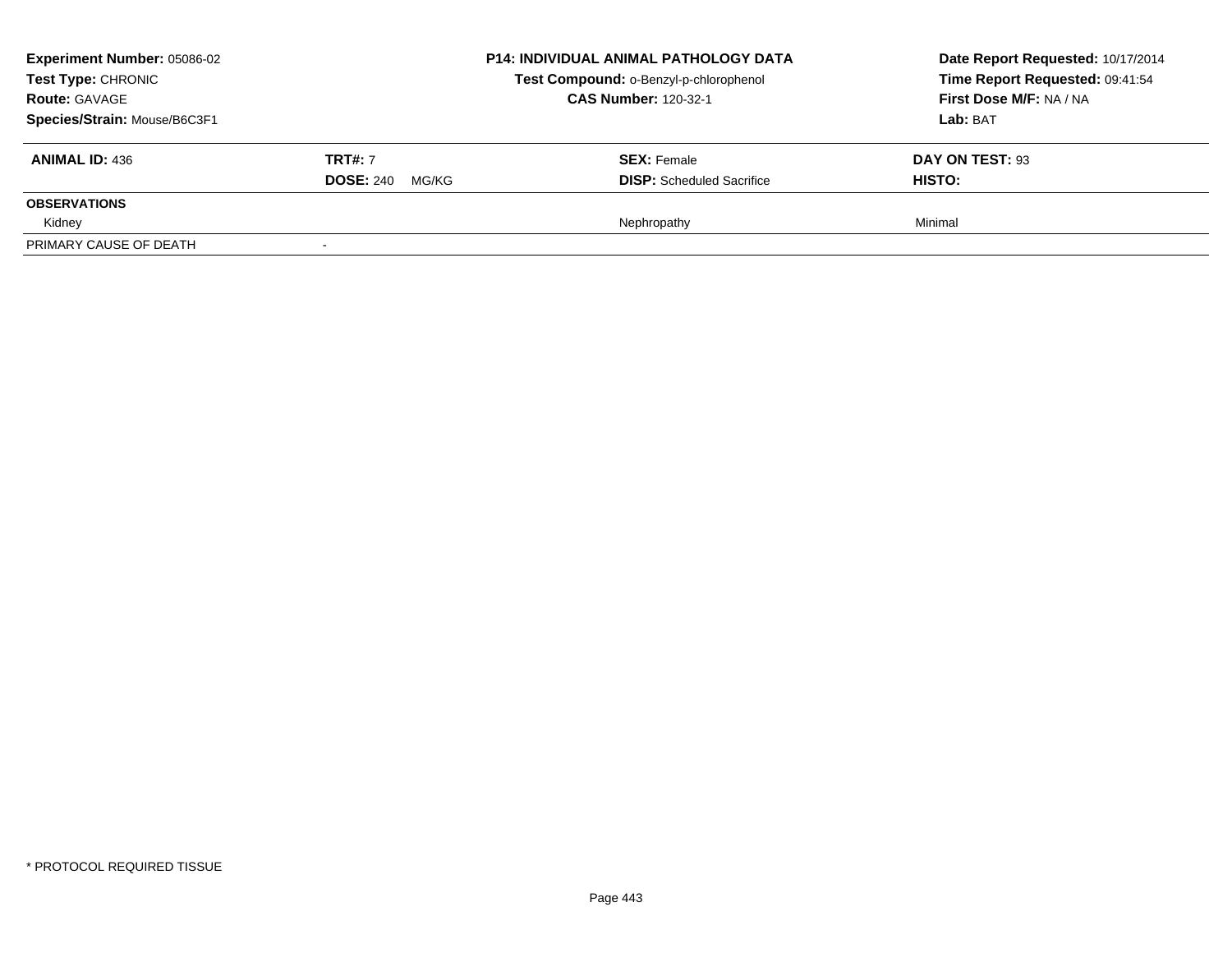| <b>Experiment Number: 05086-02</b><br>Test Type: CHRONIC<br><b>Route: GAVAGE</b><br>Species/Strain: Mouse/B6C3F1 |                                             | <b>P14: INDIVIDUAL ANIMAL PATHOLOGY DATA</b><br>Test Compound: o-Benzyl-p-chlorophenol<br><b>CAS Number: 120-32-1</b> | Date Report Requested: 10/17/2014<br>Time Report Requested: 09:41:54<br>First Dose M/F: NA / NA<br>Lab: BAT |
|------------------------------------------------------------------------------------------------------------------|---------------------------------------------|-----------------------------------------------------------------------------------------------------------------------|-------------------------------------------------------------------------------------------------------------|
| <b>ANIMAL ID: 437</b>                                                                                            | <b>TRT#: 7</b><br><b>DOSE: 240</b><br>MG/KG | <b>SEX:</b> Female<br><b>DISP:</b> Scheduled Sacrifice                                                                | DAY ON TEST: 93<br><b>HISTO:</b>                                                                            |
| <b>OBSERVATIONS</b>                                                                                              |                                             |                                                                                                                       |                                                                                                             |
| Kidney<br>PRIMARY CAUSE OF DEATH                                                                                 |                                             | Nephropathy                                                                                                           | Minimal                                                                                                     |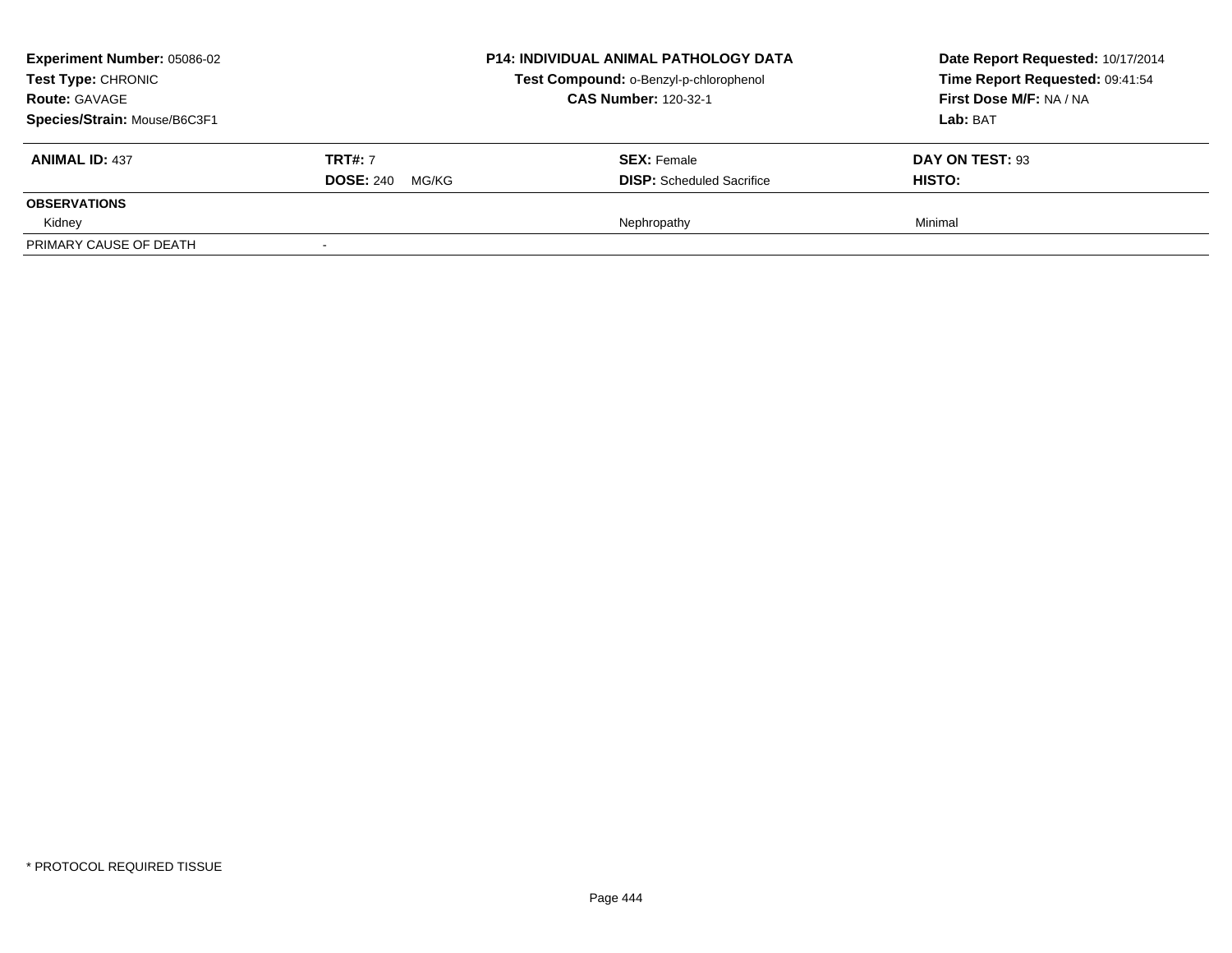| Experiment Number: 05086-02<br>Test Type: CHRONIC<br>Route: GAVAGE<br>Species/Strain: Mouse/B6C3F1 |                            | <b>P14: INDIVIDUAL ANIMAL PATHOLOGY DATA</b><br>Test Compound: o-Benzyl-p-chlorophenol<br><b>CAS Number: 120-32-1</b> | Date Report Requested: 10/17/2014<br>Time Report Requested: 09:41:54<br>First Dose M/F: NA / NA<br>Lab: BAT |
|----------------------------------------------------------------------------------------------------|----------------------------|-----------------------------------------------------------------------------------------------------------------------|-------------------------------------------------------------------------------------------------------------|
| <b>ANIMAL ID: 438</b>                                                                              | <b>TRT#: 7</b>             | <b>SEX: Female</b>                                                                                                    | DAY ON TEST: 724                                                                                            |
|                                                                                                    | <b>DOSE: 240</b><br>MG/KG  | <b>DISP: Terminal Sacrifice</b>                                                                                       | <b>HISTO: 862728</b>                                                                                        |
|                                                                                                    |                            | ORGAN AND ACCOUNTABLE SITE STATUS                                                                                     |                                                                                                             |
| <b>NORMAL</b>                                                                                      |                            |                                                                                                                       |                                                                                                             |
| Adrenal Gland - Medulla                                                                            | <b>Bone Marrow</b>         | <b>Brain</b>                                                                                                          | Esophagus                                                                                                   |
| Gallbladder                                                                                        | Heart                      | Intestine Large - Cecum                                                                                               | Intestine Large - Colon                                                                                     |
| Intestine Large - Rectum                                                                           | Intestine Small - Duodenum | Intestine Small - Ileum                                                                                               | Intestine Small - Jejunum                                                                                   |
| Islets, Pancreatic                                                                                 | Liver                      | Lung                                                                                                                  | Lymph Node - Mandibular                                                                                     |
| Lymph Node - Mesenteric                                                                            | Mammary Gland              | Nose                                                                                                                  | Pancreas                                                                                                    |
| Parathyroid Gland                                                                                  | <b>Pituitary Gland</b>     | Salivary Glands                                                                                                       | Skin                                                                                                        |
| Spleen                                                                                             | Thymus                     | <b>Thyroid Gland</b>                                                                                                  | Trachea                                                                                                     |
| <b>Urinary Bladder</b>                                                                             | Uterus                     |                                                                                                                       |                                                                                                             |
| <b>OBSERVATIONS</b>                                                                                |                            |                                                                                                                       |                                                                                                             |
| <b>Adrenal Gland</b>                                                                               | Cortex                     | Hyperplasia                                                                                                           | Mild                                                                                                        |
| Bone                                                                                               |                            | Fibrous Osteodystrophy                                                                                                | Mild                                                                                                        |
| Kidney                                                                                             |                            | Nephropathy                                                                                                           | Moderate                                                                                                    |
| Note: NEPHROPATHY<br>$TGLs = 1-1$                                                                  |                            |                                                                                                                       |                                                                                                             |
| Ovary                                                                                              |                            | Cyst                                                                                                                  |                                                                                                             |
| Note: CYST<br>$TGLs = 2-6$                                                                         |                            |                                                                                                                       |                                                                                                             |
| Stomach                                                                                            | Glandular                  | Inflammation                                                                                                          | Chronic, Mild                                                                                               |
|                                                                                                    | Forestomach                | Squamous Cell Papilloma                                                                                               |                                                                                                             |
|                                                                                                    | Forestomach                | Ulcer                                                                                                                 | Moderate                                                                                                    |
| [ Inflammation TGLS = $4-8$ ]                                                                      |                            |                                                                                                                       |                                                                                                             |
| [ Ulcer TGLS = $3-4$ ]                                                                             |                            |                                                                                                                       |                                                                                                             |
| PRIMARY CAUSE OF DEATH                                                                             |                            |                                                                                                                       |                                                                                                             |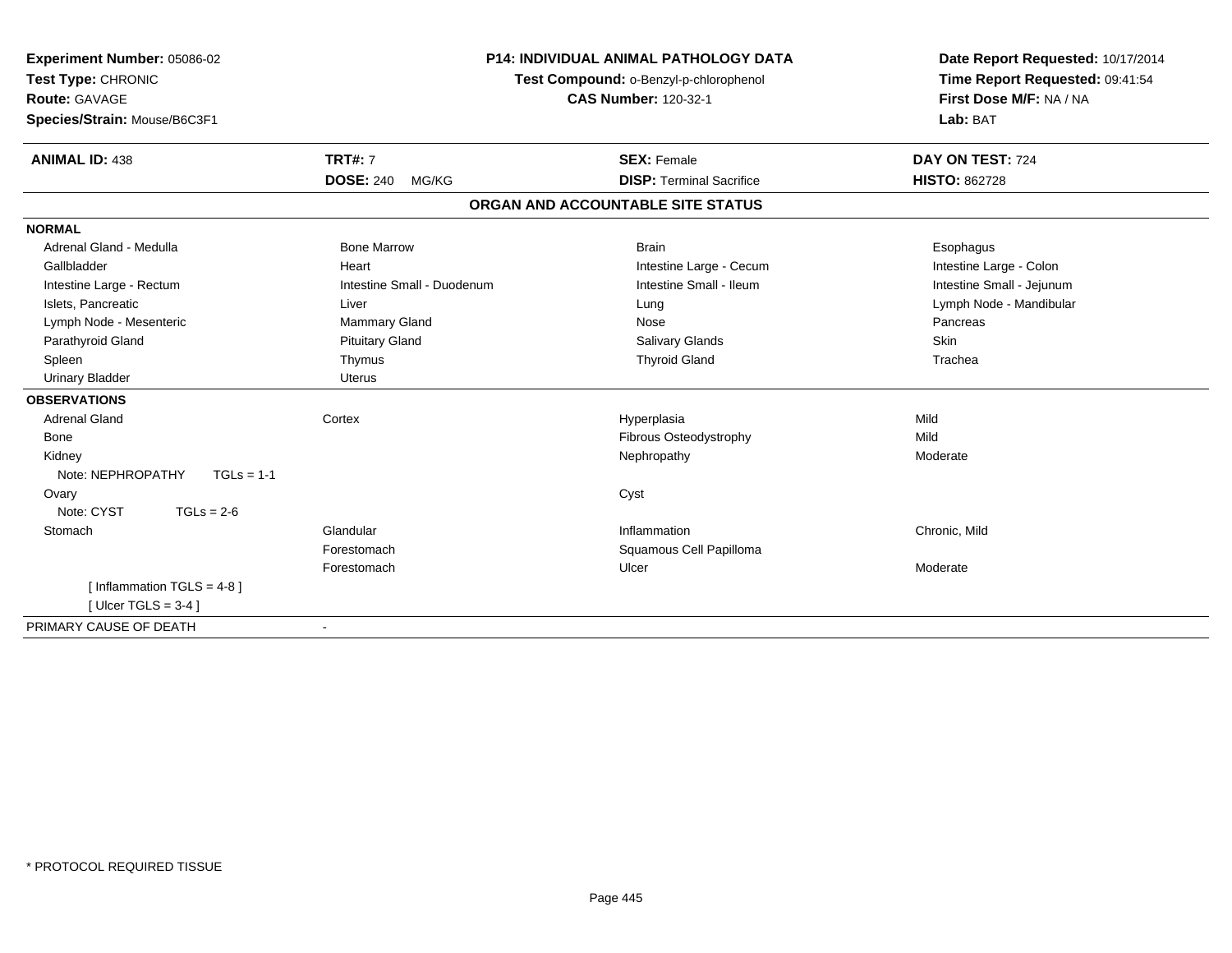| Experiment Number: 05086-02<br>Test Type: CHRONIC<br><b>Route: GAVAGE</b><br>Species/Strain: Mouse/B6C3F1 |                           | <b>P14: INDIVIDUAL ANIMAL PATHOLOGY DATA</b><br>Test Compound: o-Benzyl-p-chlorophenol<br><b>CAS Number: 120-32-1</b> |                                 | Date Report Requested: 10/17/2014<br>Time Report Requested: 09:41:54<br>First Dose M/F: NA / NA<br>Lab: BAT |
|-----------------------------------------------------------------------------------------------------------|---------------------------|-----------------------------------------------------------------------------------------------------------------------|---------------------------------|-------------------------------------------------------------------------------------------------------------|
| <b>ANIMAL ID: 439</b>                                                                                     | <b>TRT#: 7</b>            |                                                                                                                       | <b>SEX: Female</b>              | DAY ON TEST: 724                                                                                            |
|                                                                                                           | <b>DOSE: 240</b><br>MG/KG |                                                                                                                       | <b>DISP: Terminal Sacrifice</b> | <b>HISTO: 862729</b>                                                                                        |
|                                                                                                           |                           | ORGAN AND ACCOUNTABLE SITE STATUS                                                                                     |                                 |                                                                                                             |
| <b>NORMAL</b>                                                                                             |                           |                                                                                                                       |                                 |                                                                                                             |
| Adrenal Gland - Cortex                                                                                    | Adrenal Gland - Medulla   |                                                                                                                       | <b>Bone Marrow</b>              | <b>Brain</b>                                                                                                |
| Esophagus                                                                                                 | Gallbladder               |                                                                                                                       | Heart                           | Intestine Large - Cecum                                                                                     |
| Intestine Large - Colon                                                                                   | Intestine Large - Rectum  |                                                                                                                       | Intestine Small - Duodenum      | Intestine Small - Ileum                                                                                     |
| Intestine Small - Jejunum                                                                                 | Islets. Pancreatic        |                                                                                                                       | Liver                           | Lung                                                                                                        |
| Lymph Node - Mandibular                                                                                   | Lymph Node - Mesenteric   |                                                                                                                       | <b>Mammary Gland</b>            | Nose                                                                                                        |
| Ovary                                                                                                     | Pancreas                  |                                                                                                                       | Parathyroid Gland               | <b>Pituitary Gland</b>                                                                                      |
| Salivary Glands                                                                                           | <b>Skin</b>               |                                                                                                                       | Spleen                          | Stomach - Forestomach                                                                                       |
| Thymus                                                                                                    | <b>Thyroid Gland</b>      |                                                                                                                       | Trachea                         | <b>Urinary Bladder</b>                                                                                      |
| <b>OBSERVATIONS</b>                                                                                       |                           |                                                                                                                       |                                 |                                                                                                             |
| Bone                                                                                                      |                           |                                                                                                                       | Fibrous Osteodystrophy          | Mild                                                                                                        |
| Kidney                                                                                                    |                           |                                                                                                                       | Nephropathy                     | Minimal                                                                                                     |
| Stomach                                                                                                   | Glandular, Mucosa         |                                                                                                                       | Mineralization                  | Minimal                                                                                                     |
| <b>Uterus</b>                                                                                             | Endometrium               |                                                                                                                       | Hyperplasia                     | Moderate                                                                                                    |
| Note: HYPERPLASIA                                                                                         | $TGLs = 1-6$              |                                                                                                                       |                                 |                                                                                                             |
| PRIMARY CAUSE OF DEATH                                                                                    |                           |                                                                                                                       |                                 |                                                                                                             |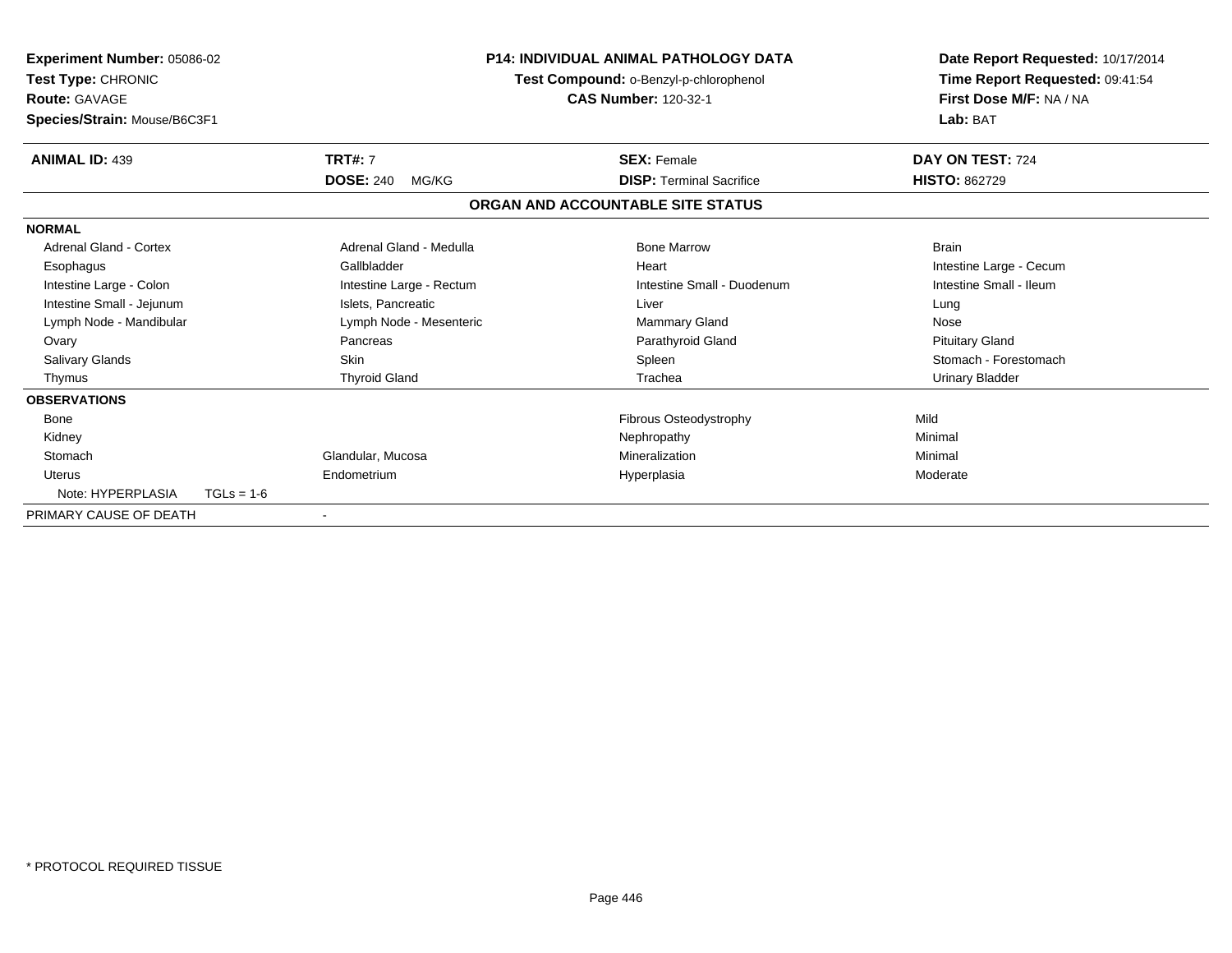| Experiment Number: 05086-02<br>Test Type: CHRONIC<br>Route: GAVAGE<br>Species/Strain: Mouse/B6C3F1 |                           | <b>P14: INDIVIDUAL ANIMAL PATHOLOGY DATA</b><br>Test Compound: o-Benzyl-p-chlorophenol<br><b>CAS Number: 120-32-1</b> | Date Report Requested: 10/17/2014<br>Time Report Requested: 09:41:54<br>First Dose M/F: NA / NA<br>Lab: BAT |
|----------------------------------------------------------------------------------------------------|---------------------------|-----------------------------------------------------------------------------------------------------------------------|-------------------------------------------------------------------------------------------------------------|
| <b>ANIMAL ID: 440</b>                                                                              | <b>TRT#: 7</b>            | <b>SEX: Female</b>                                                                                                    | DAY ON TEST: 714                                                                                            |
|                                                                                                    | <b>DOSE: 240</b><br>MG/KG | <b>DISP:</b> Moribund Sacrifice                                                                                       | <b>HISTO: 862730</b>                                                                                        |
|                                                                                                    |                           | ORGAN AND ACCOUNTABLE SITE STATUS                                                                                     |                                                                                                             |
| <b>NORMAL</b>                                                                                      |                           |                                                                                                                       |                                                                                                             |
| <b>Adrenal Gland - Cortex</b>                                                                      | Adrenal Gland - Medulla   | Bone                                                                                                                  | <b>Bone Marrow</b>                                                                                          |
| Esophagus                                                                                          | Gallbladder               | Heart                                                                                                                 | Intestine Large - Cecum                                                                                     |
| Intestine Large - Colon                                                                            | Intestine Large - Rectum  | Intestine Small - Duodenum                                                                                            | Intestine Small - Ileum                                                                                     |
| Intestine Small - Jejunum                                                                          | Lung                      | Mammary Gland                                                                                                         | Nose                                                                                                        |
| Pancreas                                                                                           | Parathyroid Gland         | Salivary Glands                                                                                                       | Skin                                                                                                        |
| Spleen                                                                                             | Stomach - Glandular       | <b>Thyroid Gland</b>                                                                                                  | Trachea                                                                                                     |
| <b>Urinary Bladder</b>                                                                             |                           |                                                                                                                       |                                                                                                             |
| <b>MISSING</b>                                                                                     |                           |                                                                                                                       |                                                                                                             |
| Lymph Node - Mesenteric                                                                            | Thymus                    |                                                                                                                       |                                                                                                             |
| <b>OBSERVATIONS</b>                                                                                |                           |                                                                                                                       |                                                                                                             |
| <b>Brain</b>                                                                                       |                           | Meningioma Malignant                                                                                                  |                                                                                                             |
| Islets, Pancreatic                                                                                 |                           | Carcinoma                                                                                                             |                                                                                                             |
| Note: CARCINOMA                                                                                    | $TGLs = 1,5-4+6+9+10$     |                                                                                                                       |                                                                                                             |
| Kidney                                                                                             |                           | Nephropathy                                                                                                           | Minimal                                                                                                     |
| Liver                                                                                              |                           | Carcinoma                                                                                                             | Metastatic (Islets, Pancreatic)                                                                             |
| Note: CARCINOMA<br>$TGLs = 3,4-1+2$                                                                |                           |                                                                                                                       |                                                                                                             |
| Lymph Node                                                                                         | Mandibular                | Carcinoma                                                                                                             | Metastatic (Islets, Pancreatic)                                                                             |
| Ovary                                                                                              |                           | Cyst                                                                                                                  |                                                                                                             |
| Note: CYST<br>$TGLs = 2-6$                                                                         |                           |                                                                                                                       |                                                                                                             |
| <b>Pituitary Gland</b>                                                                             | Pars Distalis             | Adenoma                                                                                                               |                                                                                                             |
| Stomach                                                                                            | Forestomach               | Hyperplasia                                                                                                           | Squamous, Minimal                                                                                           |
|                                                                                                    | Forestomach               | Ulcer                                                                                                                 | Moderate                                                                                                    |
| Note: ULCER<br>$TGLs = 6-11$                                                                       |                           |                                                                                                                       |                                                                                                             |
| <b>Uterus</b>                                                                                      | Endometrium               | Hyperplasia                                                                                                           | Moderate                                                                                                    |
| PRIMARY CAUSE OF DEATH                                                                             | $\blacksquare$            |                                                                                                                       |                                                                                                             |
| Animal Note: OF BRAIN                                                                              |                           |                                                                                                                       |                                                                                                             |

Animal Note: C O MORB:CARCINOMA OF PANCREATIC ISLETS, MENINGIOMA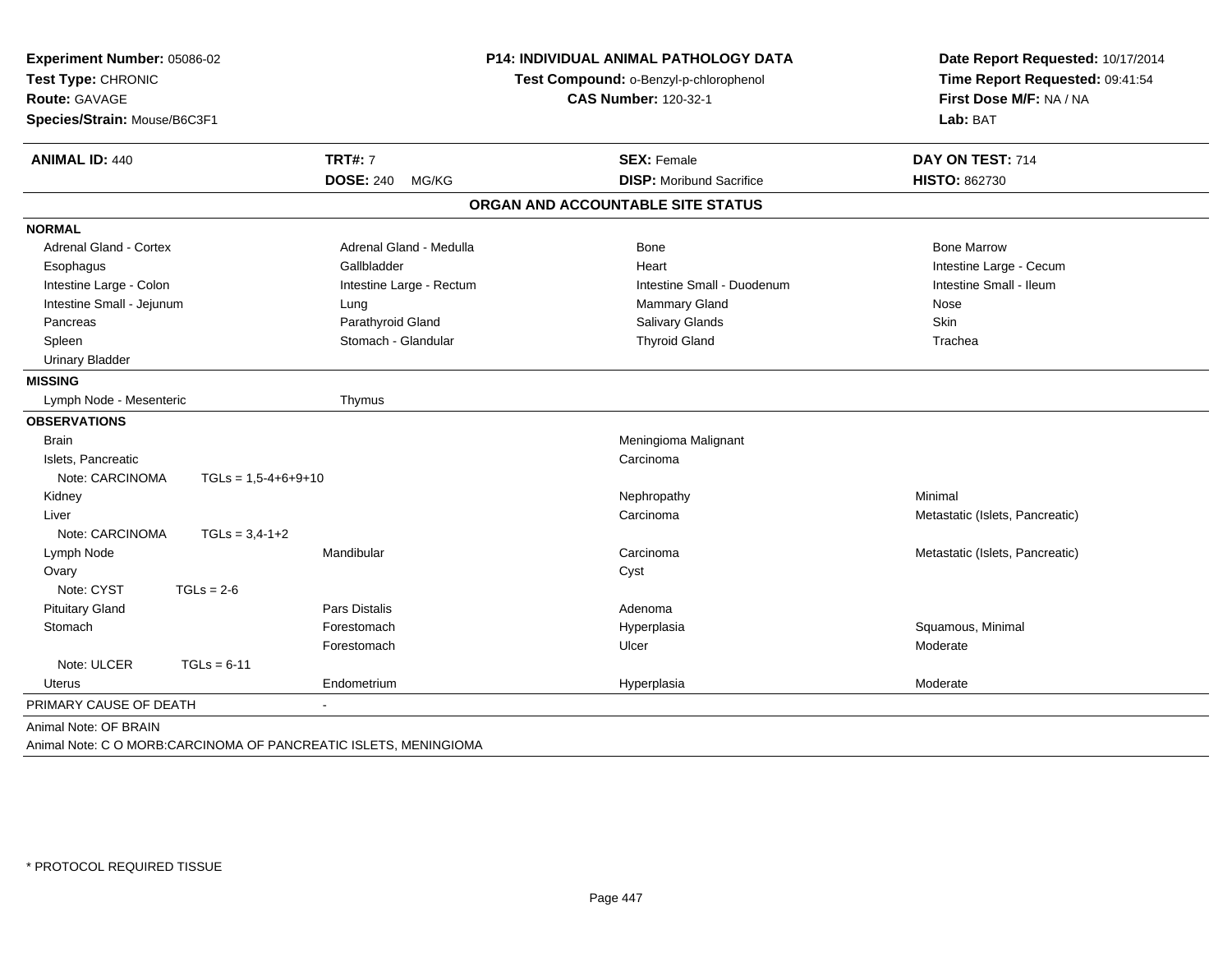| Experiment Number: 05086-02<br>Test Type: CHRONIC<br><b>Route: GAVAGE</b><br>Species/Strain: Mouse/B6C3F1 | <b>P14: INDIVIDUAL ANIMAL PATHOLOGY DATA</b><br>Test Compound: o-Benzyl-p-chlorophenol<br><b>CAS Number: 120-32-1</b> |                                   | Date Report Requested: 10/17/2014<br>Time Report Requested: 09:41:54<br>First Dose M/F: NA / NA<br>Lab: BAT |
|-----------------------------------------------------------------------------------------------------------|-----------------------------------------------------------------------------------------------------------------------|-----------------------------------|-------------------------------------------------------------------------------------------------------------|
| <b>ANIMAL ID: 441</b>                                                                                     | <b>TRT#: 7</b>                                                                                                        | <b>SEX: Female</b>                | DAY ON TEST: 668                                                                                            |
|                                                                                                           | <b>DOSE: 240</b><br>MG/KG                                                                                             | <b>DISP: Natural Death</b>        | <b>HISTO: 862731</b>                                                                                        |
|                                                                                                           |                                                                                                                       | ORGAN AND ACCOUNTABLE SITE STATUS |                                                                                                             |
| <b>NORMAL</b>                                                                                             |                                                                                                                       |                                   |                                                                                                             |
| Adrenal Gland - Cortex                                                                                    | Adrenal Gland - Medulla                                                                                               | <b>Bone Marrow</b>                | <b>Brain</b>                                                                                                |
| Esophagus                                                                                                 | Gallbladder                                                                                                           | Heart                             | Intestine Large - Cecum                                                                                     |
| Intestine Large - Colon                                                                                   | Intestine Large - Rectum                                                                                              | Intestine Small - Duodenum        | Intestine Small - Ileum                                                                                     |
| Intestine Small - Jejunum                                                                                 | Islets, Pancreatic                                                                                                    | Lung                              | Lymph Node - Mandibular                                                                                     |
| <b>Mammary Gland</b>                                                                                      | <b>Nose</b>                                                                                                           | Ovary                             | Pancreas                                                                                                    |
| Parathyroid Gland                                                                                         | <b>Pituitary Gland</b>                                                                                                | <b>Salivary Glands</b>            | Skin                                                                                                        |
| Spleen                                                                                                    | Stomach - Forestomach                                                                                                 | Stomach - Glandular               | Thymus                                                                                                      |
| <b>Thyroid Gland</b>                                                                                      | Trachea                                                                                                               | <b>Urinary Bladder</b>            | Uterus                                                                                                      |
| <b>MISSING</b>                                                                                            |                                                                                                                       |                                   |                                                                                                             |
| Lymph Node - Mesenteric                                                                                   |                                                                                                                       |                                   |                                                                                                             |
| <b>OBSERVATIONS</b>                                                                                       |                                                                                                                       |                                   |                                                                                                             |
| Bone                                                                                                      |                                                                                                                       | <b>Fibrous Osteodystrophy</b>     | Minimal                                                                                                     |
| Kidney                                                                                                    |                                                                                                                       | Nephropathy                       | Moderate                                                                                                    |
| Liver                                                                                                     |                                                                                                                       | Hepatocellular Adenoma            |                                                                                                             |
| PRIMARY CAUSE OF DEATH                                                                                    |                                                                                                                       |                                   |                                                                                                             |
| Animal Note: C O DEATH: UNKNOWN                                                                           |                                                                                                                       |                                   |                                                                                                             |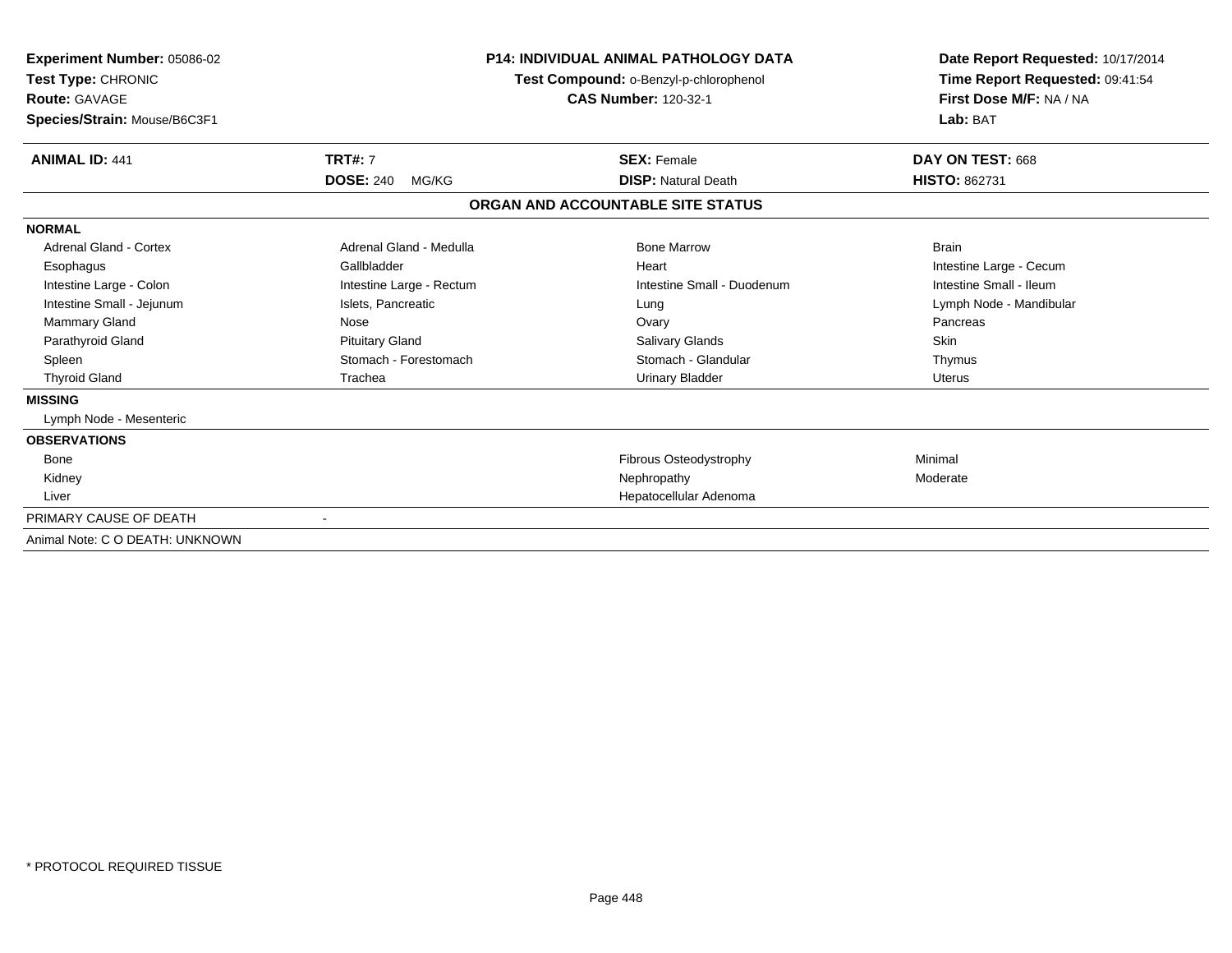| Experiment Number: 05086-02<br>Test Type: CHRONIC<br>Route: GAVAGE<br>Species/Strain: Mouse/B6C3F1 |                           | <b>P14: INDIVIDUAL ANIMAL PATHOLOGY DATA</b><br>Test Compound: o-Benzyl-p-chlorophenol<br><b>CAS Number: 120-32-1</b> | Date Report Requested: 10/17/2014<br>Time Report Requested: 09:41:54<br>First Dose M/F: NA / NA<br>Lab: BAT |
|----------------------------------------------------------------------------------------------------|---------------------------|-----------------------------------------------------------------------------------------------------------------------|-------------------------------------------------------------------------------------------------------------|
| <b>ANIMAL ID: 442</b>                                                                              | <b>TRT#: 7</b>            | <b>SEX: Female</b>                                                                                                    | DAY ON TEST: 724                                                                                            |
|                                                                                                    | <b>DOSE: 240</b><br>MG/KG | <b>DISP: Terminal Sacrifice</b>                                                                                       | <b>HISTO: 862732</b>                                                                                        |
|                                                                                                    |                           | ORGAN AND ACCOUNTABLE SITE STATUS                                                                                     |                                                                                                             |
| <b>NORMAL</b>                                                                                      |                           |                                                                                                                       |                                                                                                             |
| <b>Adrenal Gland - Cortex</b>                                                                      | Adrenal Gland - Medulla   | <b>Bone Marrow</b>                                                                                                    | <b>Brain</b>                                                                                                |
| Esophagus                                                                                          | Gallbladder               | Heart                                                                                                                 | Intestine Large - Cecum                                                                                     |
| Intestine Large - Colon                                                                            | Intestine Large - Rectum  | Intestine Small - Duodenum                                                                                            | Intestine Small - Ileum                                                                                     |
| Intestine Small - Jejunum                                                                          | Islets, Pancreatic        | Lung                                                                                                                  | Lymph Node - Mandibular                                                                                     |
| Lymph Node - Mesenteric                                                                            | <b>Mammary Gland</b>      | Nose                                                                                                                  | Pancreas                                                                                                    |
| Parathyroid Gland                                                                                  | <b>Pituitary Gland</b>    | Salivary Glands                                                                                                       | <b>Skin</b>                                                                                                 |
| Spleen                                                                                             | Stomach - Glandular       | Thymus                                                                                                                | <b>Thyroid Gland</b>                                                                                        |
| Trachea                                                                                            | <b>Urinary Bladder</b>    |                                                                                                                       |                                                                                                             |
| <b>OBSERVATIONS</b>                                                                                |                           |                                                                                                                       |                                                                                                             |
| Bone                                                                                               |                           | Fibrous Osteodystrophy                                                                                                | Minimal                                                                                                     |
| Kidney                                                                                             |                           | Nephropathy                                                                                                           | Moderate                                                                                                    |
| Liver                                                                                              |                           | Hepatocellular Adenoma                                                                                                |                                                                                                             |
| Ovary                                                                                              |                           | Cyst                                                                                                                  |                                                                                                             |
| Note: CYST<br>$TGLs = 1-6$                                                                         |                           |                                                                                                                       |                                                                                                             |
| Stomach                                                                                            | Forestomach               | Hyperplasia                                                                                                           | Squamous, Minimal                                                                                           |
| <b>Uterus</b>                                                                                      | Endometrium               | Hyperplasia                                                                                                           | Moderate                                                                                                    |
| PRIMARY CAUSE OF DEATH                                                                             |                           |                                                                                                                       |                                                                                                             |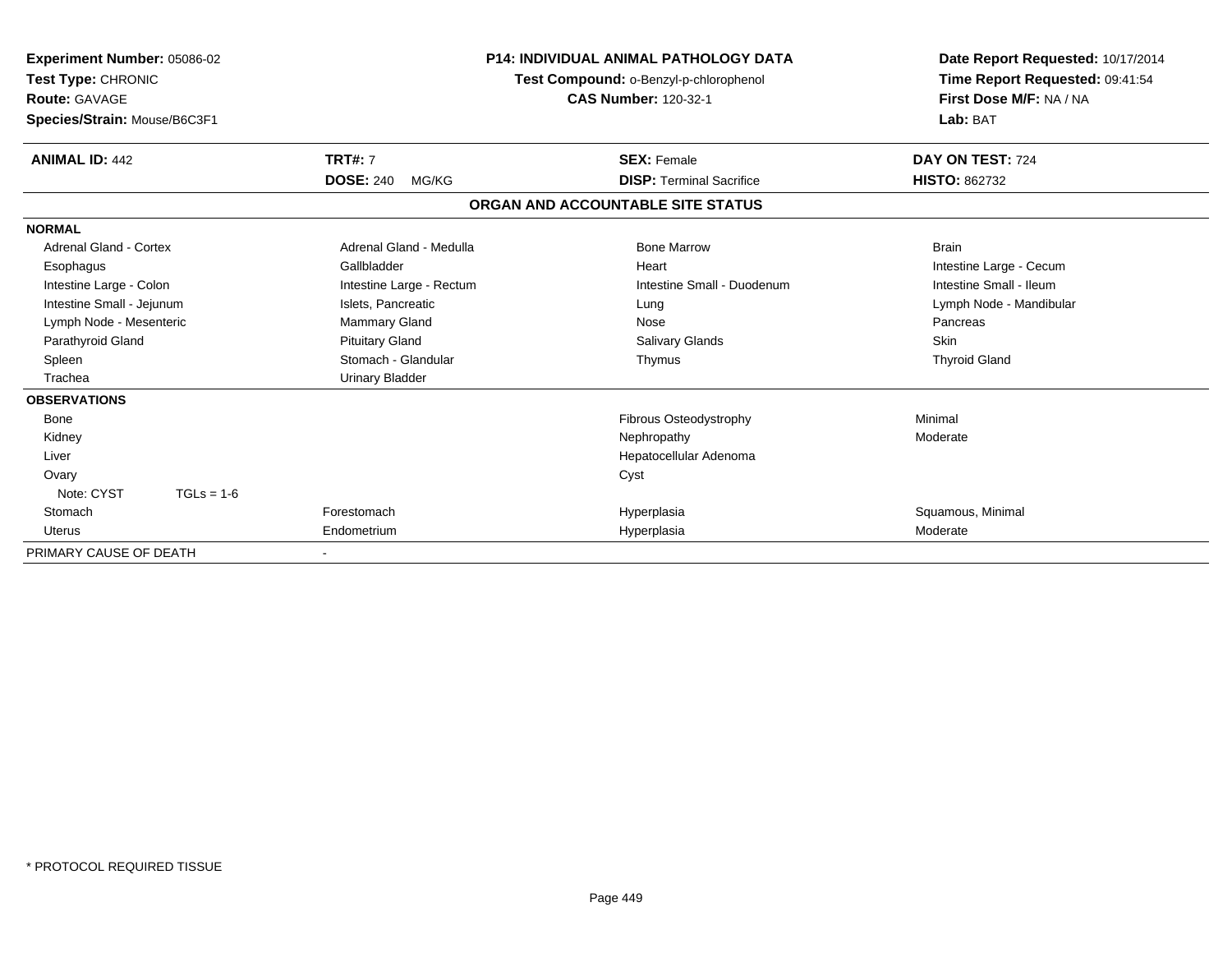| <b>Experiment Number: 05086-02</b> | <b>P14: INDIVIDUAL ANIMAL PATHOLOGY DATA</b> |                                        | Date Report Requested: 10/17/2014 |  |
|------------------------------------|----------------------------------------------|----------------------------------------|-----------------------------------|--|
| Test Type: CHRONIC                 |                                              | Test Compound: o-Benzyl-p-chlorophenol | Time Report Requested: 09:41:54   |  |
| <b>Route: GAVAGE</b>               |                                              | <b>CAS Number: 120-32-1</b>            | First Dose M/F: NA / NA           |  |
| Species/Strain: Mouse/B6C3F1       |                                              |                                        | Lab: BAT                          |  |
| <b>ANIMAL ID: 443</b>              | <b>TRT#: 7</b>                               | <b>SEX: Female</b>                     | DAY ON TEST: 93                   |  |
|                                    | <b>DOSE: 240 MG/KG</b>                       | <b>DISP:</b> Scheduled Sacrifice       | HISTO:                            |  |
|                                    |                                              | ORGAN AND ACCOUNTABLE SITE STATUS      |                                   |  |
| <b>NORMAL</b>                      |                                              |                                        |                                   |  |
| Kidney                             |                                              |                                        |                                   |  |
| PRIMARY CAUSE OF DEATH             |                                              |                                        |                                   |  |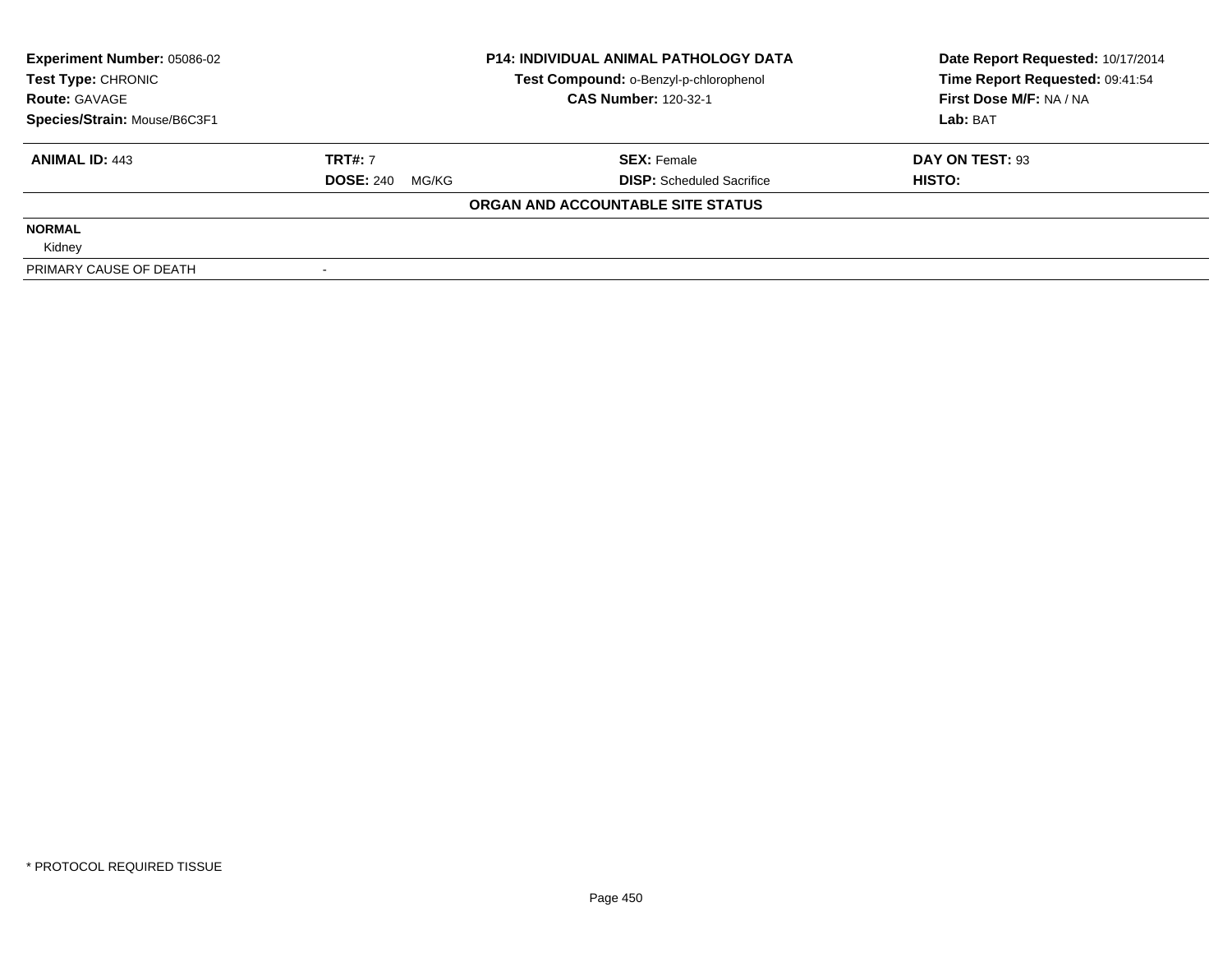| <b>Experiment Number: 05086-02</b><br>Test Type: CHRONIC<br><b>Route: GAVAGE</b><br>Species/Strain: Mouse/B6C3F1 |                                             | <b>P14: INDIVIDUAL ANIMAL PATHOLOGY DATA</b><br>Test Compound: o-Benzyl-p-chlorophenol<br><b>CAS Number: 120-32-1</b> | Date Report Requested: 10/17/2014<br>Time Report Requested: 09:41:54<br>First Dose M/F: NA / NA<br>Lab: BAT |
|------------------------------------------------------------------------------------------------------------------|---------------------------------------------|-----------------------------------------------------------------------------------------------------------------------|-------------------------------------------------------------------------------------------------------------|
| <b>ANIMAL ID: 444</b>                                                                                            | <b>TRT#: 7</b><br><b>DOSE: 240</b><br>MG/KG | <b>SEX:</b> Female<br><b>DISP:</b> Scheduled Sacrifice                                                                | DAY ON TEST: 93<br><b>HISTO:</b>                                                                            |
| <b>OBSERVATIONS</b>                                                                                              |                                             |                                                                                                                       |                                                                                                             |
| Kidney<br>PRIMARY CAUSE OF DEATH                                                                                 |                                             | Nephropathy                                                                                                           | Minimal                                                                                                     |
|                                                                                                                  |                                             |                                                                                                                       |                                                                                                             |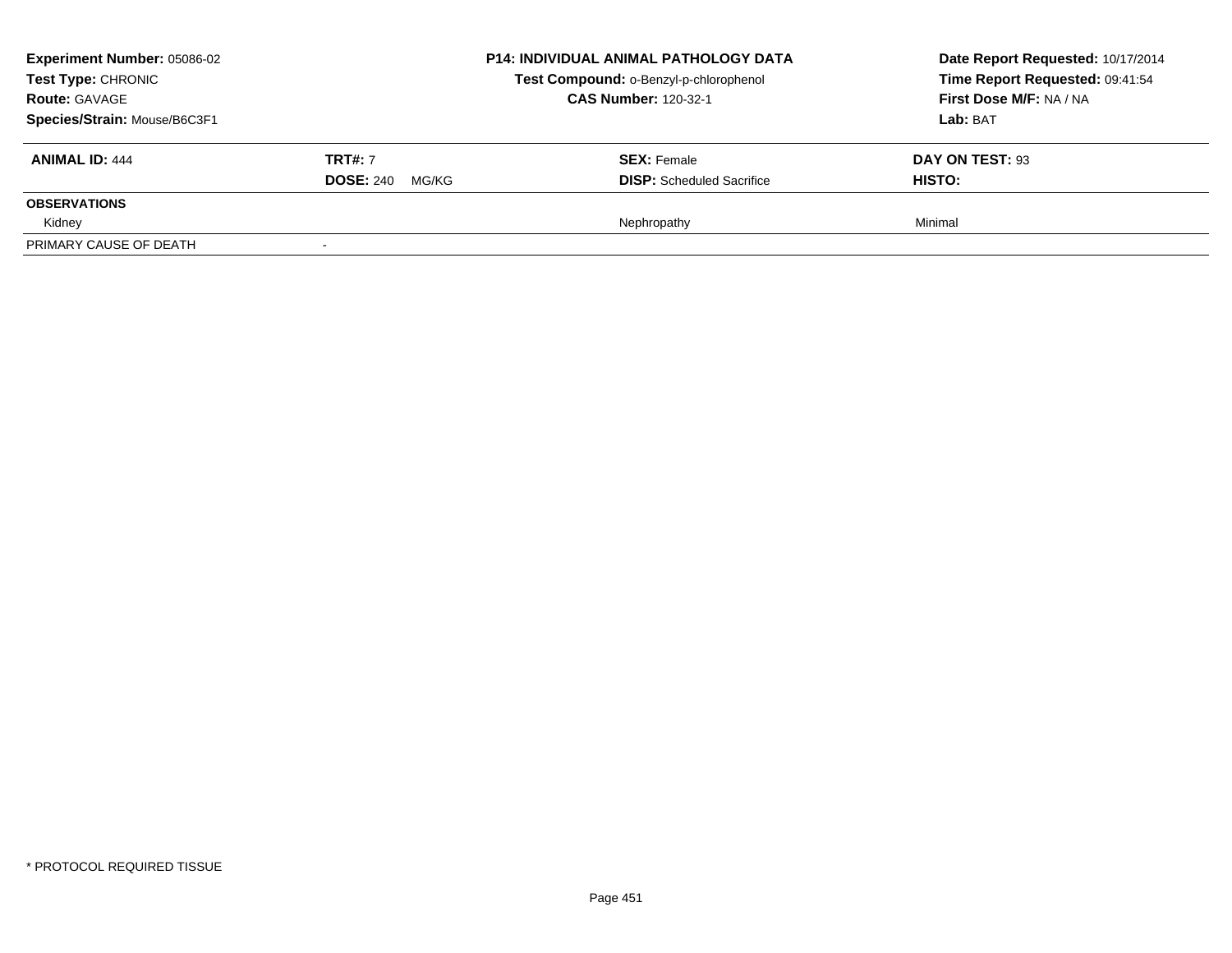| Experiment Number: 05086-02                     |                           | <b>P14: INDIVIDUAL ANIMAL PATHOLOGY DATA</b> | Date Report Requested: 10/17/2014                          |  |
|-------------------------------------------------|---------------------------|----------------------------------------------|------------------------------------------------------------|--|
| Test Type: CHRONIC                              |                           | Test Compound: o-Benzyl-p-chlorophenol       | Time Report Requested: 09:41:54<br>First Dose M/F: NA / NA |  |
| Route: GAVAGE                                   |                           | <b>CAS Number: 120-32-1</b>                  |                                                            |  |
| Species/Strain: Mouse/B6C3F1                    |                           |                                              | Lab: BAT                                                   |  |
| <b>ANIMAL ID: 445</b>                           | <b>TRT#: 7</b>            | <b>SEX: Female</b>                           | DAY ON TEST: 714                                           |  |
|                                                 | <b>DOSE: 240</b><br>MG/KG | <b>DISP:</b> Moribund Sacrifice              | <b>HISTO: 862735</b>                                       |  |
|                                                 |                           | ORGAN AND ACCOUNTABLE SITE STATUS            |                                                            |  |
| <b>NORMAL</b>                                   |                           |                                              |                                                            |  |
| <b>Adrenal Gland - Cortex</b>                   | Adrenal Gland - Medulla   | <b>Bone</b>                                  | <b>Bone Marrow</b>                                         |  |
| <b>Brain</b>                                    | Esophagus                 | Gallbladder                                  | Heart                                                      |  |
| Intestine Large - Cecum                         | Intestine Large - Colon   | Intestine Large - Rectum                     | Intestine Small - Duodenum                                 |  |
| Intestine Small - Ileum                         | Intestine Small - Jejunum | Islets, Pancreatic                           | Lymph Node - Mandibular                                    |  |
| Lymph Node - Mesenteric                         | <b>Mammary Gland</b>      | Nose                                         | Pancreas                                                   |  |
| Parathyroid Gland                               | Salivary Glands           | Skin                                         | Stomach - Forestomach                                      |  |
| Stomach - Glandular                             | <b>Thyroid Gland</b>      | Trachea                                      | <b>Urinary Bladder</b>                                     |  |
| <b>MISSING</b>                                  |                           |                                              |                                                            |  |
| Ovary                                           | <b>Pituitary Gland</b>    | Thymus                                       |                                                            |  |
| <b>OBSERVATIONS</b>                             |                           |                                              |                                                            |  |
| Kidney                                          |                           | Nephropathy                                  | Mild                                                       |  |
| Liver                                           |                           | Hepatocellular Carcinoma                     |                                                            |  |
| Note: HEPATOCLR CARC $TGLs = 2-9$               |                           |                                              |                                                            |  |
| Lung                                            |                           | Hepatocellular Carcinoma                     | Metastatic (Liver)                                         |  |
| Spleen                                          |                           | Hematopoietic Cell Proliferation             | Moderate                                                   |  |
| Note: HEMA CELL PROL TGLs = 1-8                 |                           |                                              |                                                            |  |
| <b>Uterus</b>                                   | Endometrium               | Hyperplasia                                  | Mild                                                       |  |
| PRIMARY CAUSE OF DEATH                          |                           |                                              |                                                            |  |
| Animal Note: C O MORB: HEPATOCELLULAR CARCINOMA |                           |                                              |                                                            |  |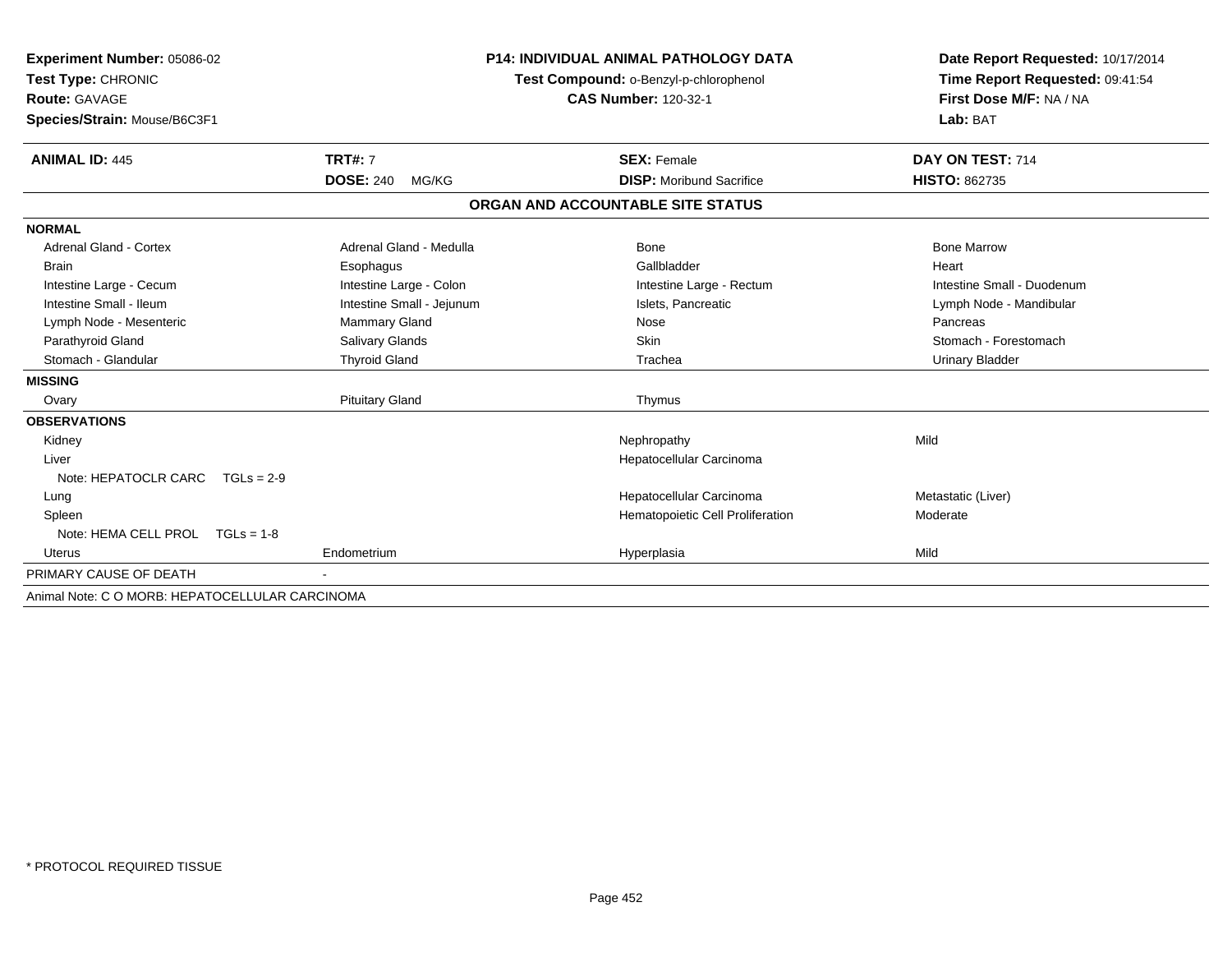|                | <b>P14: INDIVIDUAL ANIMAL PATHOLOGY DATA</b><br>Test Compound: o-Benzyl-p-chlorophenol<br><b>CAS Number: 120-32-1</b> | Date Report Requested: 10/17/2014<br>Time Report Requested: 09:41:54<br>First Dose M/F: NA / NA<br>Lab: BAT |
|----------------|-----------------------------------------------------------------------------------------------------------------------|-------------------------------------------------------------------------------------------------------------|
| <b>TRT#: 7</b> | <b>SEX:</b> Female                                                                                                    | DAY ON TEST: 93<br><b>HISTO:</b>                                                                            |
|                |                                                                                                                       |                                                                                                             |
|                |                                                                                                                       | Minimal                                                                                                     |
|                | <b>DOSE: 240</b><br>MG/KG                                                                                             | <b>DISP:</b> Scheduled Sacrifice<br>Nephropathy                                                             |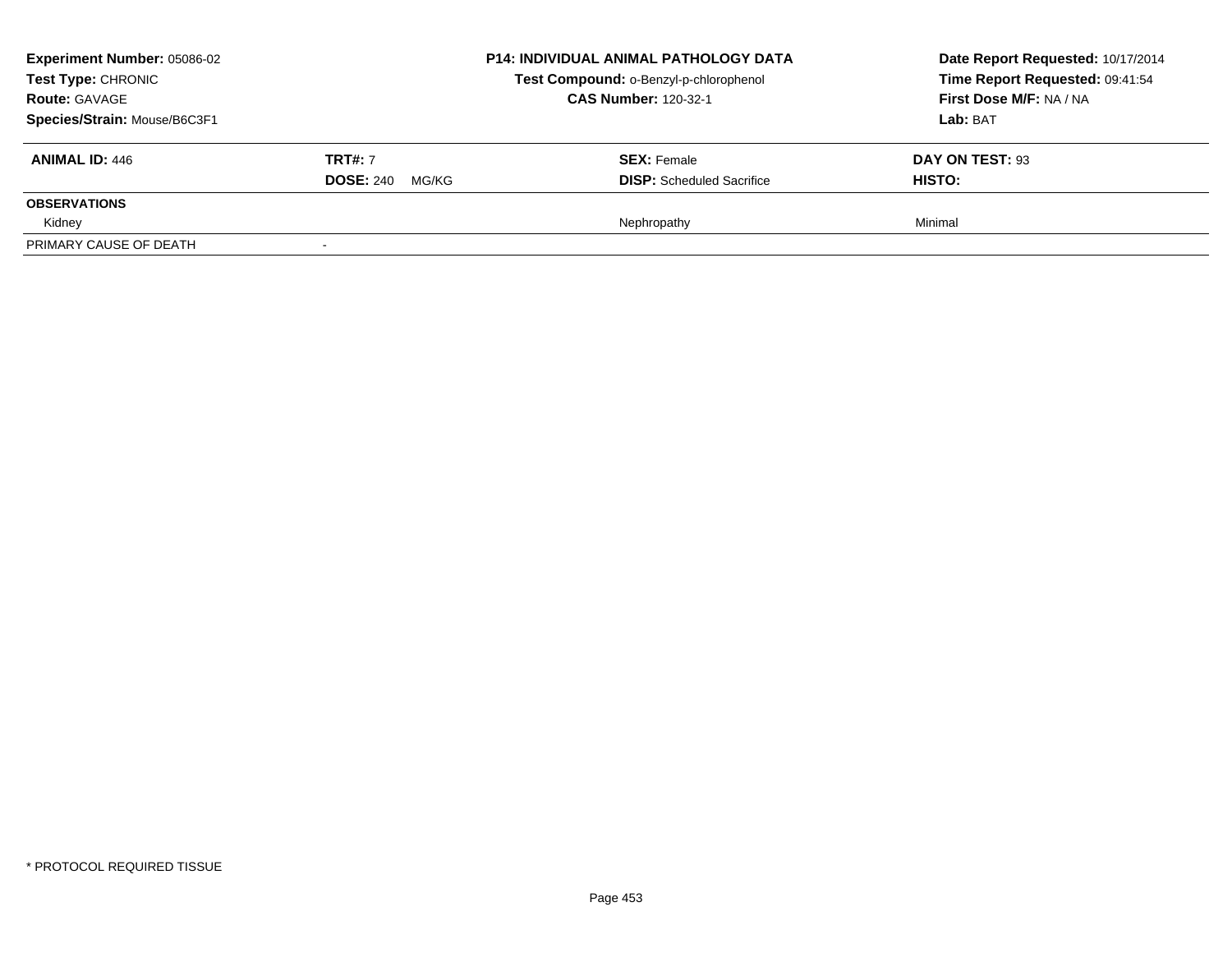| <b>Experiment Number: 05086-02</b> |                        | <b>P14: INDIVIDUAL ANIMAL PATHOLOGY DATA</b> | Date Report Requested: 10/17/2014 |  |
|------------------------------------|------------------------|----------------------------------------------|-----------------------------------|--|
| Test Type: CHRONIC                 |                        | Test Compound: o-Benzyl-p-chlorophenol       | Time Report Requested: 09:41:54   |  |
| <b>Route: GAVAGE</b>               |                        | <b>CAS Number: 120-32-1</b>                  | First Dose M/F: NA / NA           |  |
| Species/Strain: Mouse/B6C3F1       |                        |                                              | Lab: BAT                          |  |
| <b>ANIMAL ID: 447</b>              | <b>TRT#: 7</b>         | <b>SEX: Female</b>                           | DAY ON TEST: 93                   |  |
|                                    | <b>DOSE: 240 MG/KG</b> | <b>DISP:</b> Scheduled Sacrifice             | HISTO:                            |  |
|                                    |                        | ORGAN AND ACCOUNTABLE SITE STATUS            |                                   |  |
| <b>NORMAL</b>                      |                        |                                              |                                   |  |
| Kidney                             |                        |                                              |                                   |  |
| PRIMARY CAUSE OF DEATH             |                        |                                              |                                   |  |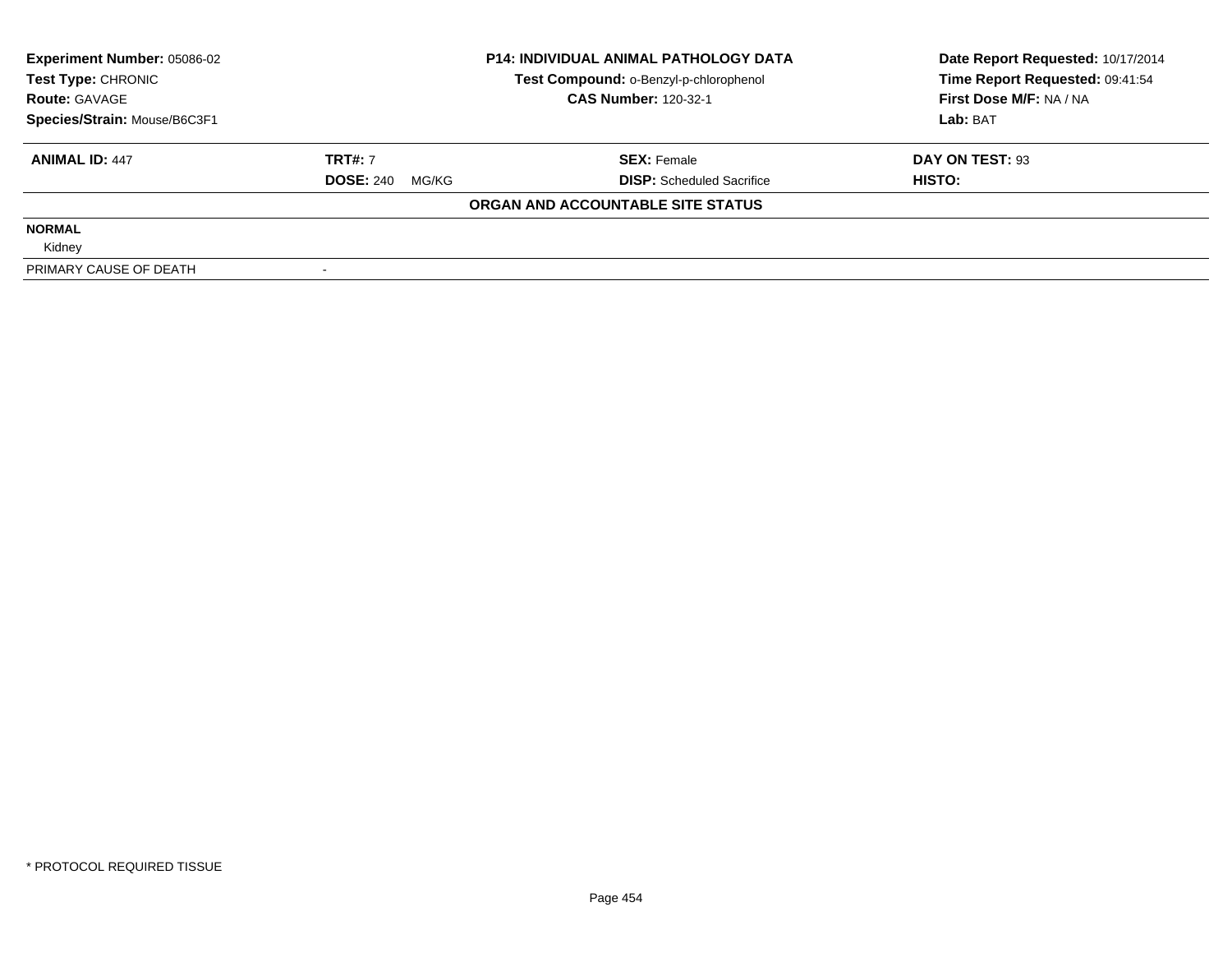| Experiment Number: 05086-02<br>Test Type: CHRONIC<br><b>Route: GAVAGE</b><br>Species/Strain: Mouse/B6C3F1 |                           | <b>P14: INDIVIDUAL ANIMAL PATHOLOGY DATA</b><br>Test Compound: o-Benzyl-p-chlorophenol<br><b>CAS Number: 120-32-1</b> | Date Report Requested: 10/17/2014<br>Time Report Requested: 09:41:54<br>First Dose M/F: NA / NA<br>Lab: BAT |
|-----------------------------------------------------------------------------------------------------------|---------------------------|-----------------------------------------------------------------------------------------------------------------------|-------------------------------------------------------------------------------------------------------------|
| <b>ANIMAL ID: 448</b>                                                                                     | <b>TRT#: 7</b>            | <b>SEX: Female</b>                                                                                                    | DAY ON TEST: 685                                                                                            |
|                                                                                                           | <b>DOSE: 240</b><br>MG/KG | <b>DISP:</b> Moribund Sacrifice                                                                                       | <b>HISTO: 862738</b>                                                                                        |
|                                                                                                           |                           | ORGAN AND ACCOUNTABLE SITE STATUS                                                                                     |                                                                                                             |
| <b>NORMAL</b>                                                                                             |                           |                                                                                                                       |                                                                                                             |
| Adrenal Gland - Cortex                                                                                    | Adrenal Gland - Medulla   | Bone                                                                                                                  | Brain                                                                                                       |
| Esophagus                                                                                                 | Intestine Large - Colon   | Intestine Small - Jejunum                                                                                             | Islets, Pancreatic                                                                                          |
| Lung                                                                                                      | Nose                      | Parathyroid Gland                                                                                                     | <b>Pituitary Gland</b>                                                                                      |
| Skin                                                                                                      | Stomach - Glandular       | <b>Thyroid Gland</b>                                                                                                  | Trachea                                                                                                     |
| <b>MISSING</b>                                                                                            |                           |                                                                                                                       |                                                                                                             |
| Gallbladder                                                                                               | <b>Mammary Gland</b>      |                                                                                                                       |                                                                                                             |
| <b>OBSERVATIONS</b>                                                                                       |                           |                                                                                                                       |                                                                                                             |
| <b>Bone Marrow</b>                                                                                        |                           | Lymphoma Malignant Histiocytic                                                                                        |                                                                                                             |
| <b>Harderian Gland</b>                                                                                    |                           | Adenoma                                                                                                               |                                                                                                             |
|                                                                                                           |                           | Lymphoma Malignant Histiocytic                                                                                        |                                                                                                             |
| Heart                                                                                                     | Myocardium                | Degeneration                                                                                                          | Minimal                                                                                                     |
| Intestine Large                                                                                           | Cecum                     | Lymphoma Malignant Histiocytic                                                                                        |                                                                                                             |
|                                                                                                           | Rectum                    | Lymphoma Malignant Histiocytic                                                                                        |                                                                                                             |
| <b>Intestine Small</b>                                                                                    | Duodenum                  | Lymphoma Malignant Histiocytic                                                                                        |                                                                                                             |
|                                                                                                           | <b>Ileum</b>              | Lymphoma Malignant Histiocytic                                                                                        |                                                                                                             |
| Note: LYMPH MAL HIST TGLs = 9-4                                                                           |                           |                                                                                                                       |                                                                                                             |
| Kidney                                                                                                    |                           | Lymphoma Malignant Histiocytic                                                                                        |                                                                                                             |
|                                                                                                           |                           | Nephropathy                                                                                                           | Minimal                                                                                                     |
| [ Lymphoma Malignant Histiocytic TGLS = 8-1 ]                                                             |                           |                                                                                                                       |                                                                                                             |
| Liver                                                                                                     |                           | Lymphoma Malignant Histiocytic                                                                                        |                                                                                                             |
| [ Lymphoma Malignant Histiocytic TGLS = 4,5-1+10 ]                                                        |                           |                                                                                                                       |                                                                                                             |
| Lymph Node                                                                                                | Mandibular                | Lymphoma Malignant Histiocytic                                                                                        |                                                                                                             |
|                                                                                                           | Mesenteric                | Lymphoma Malignant Histiocytic                                                                                        |                                                                                                             |
|                                                                                                           | Renal                     | Lymphoma Malignant Histiocytic                                                                                        |                                                                                                             |
| Note: LYMPH MAL HIST $TGLs = 1,3,7-3+4+7+9+11$                                                            |                           |                                                                                                                       |                                                                                                             |
| Ovary                                                                                                     |                           | Lymphoma Malignant Histiocytic                                                                                        |                                                                                                             |
| Pancreas                                                                                                  |                           | Lymphoma Malignant Histiocytic                                                                                        |                                                                                                             |
| Salivary Glands                                                                                           |                           | Lymphoma Malignant Histiocytic                                                                                        |                                                                                                             |
| Spleen                                                                                                    |                           | Lymphoma Malignant Histiocytic                                                                                        |                                                                                                             |
| Note: LYMPH MAL HIST TGLs = 2-8                                                                           |                           |                                                                                                                       |                                                                                                             |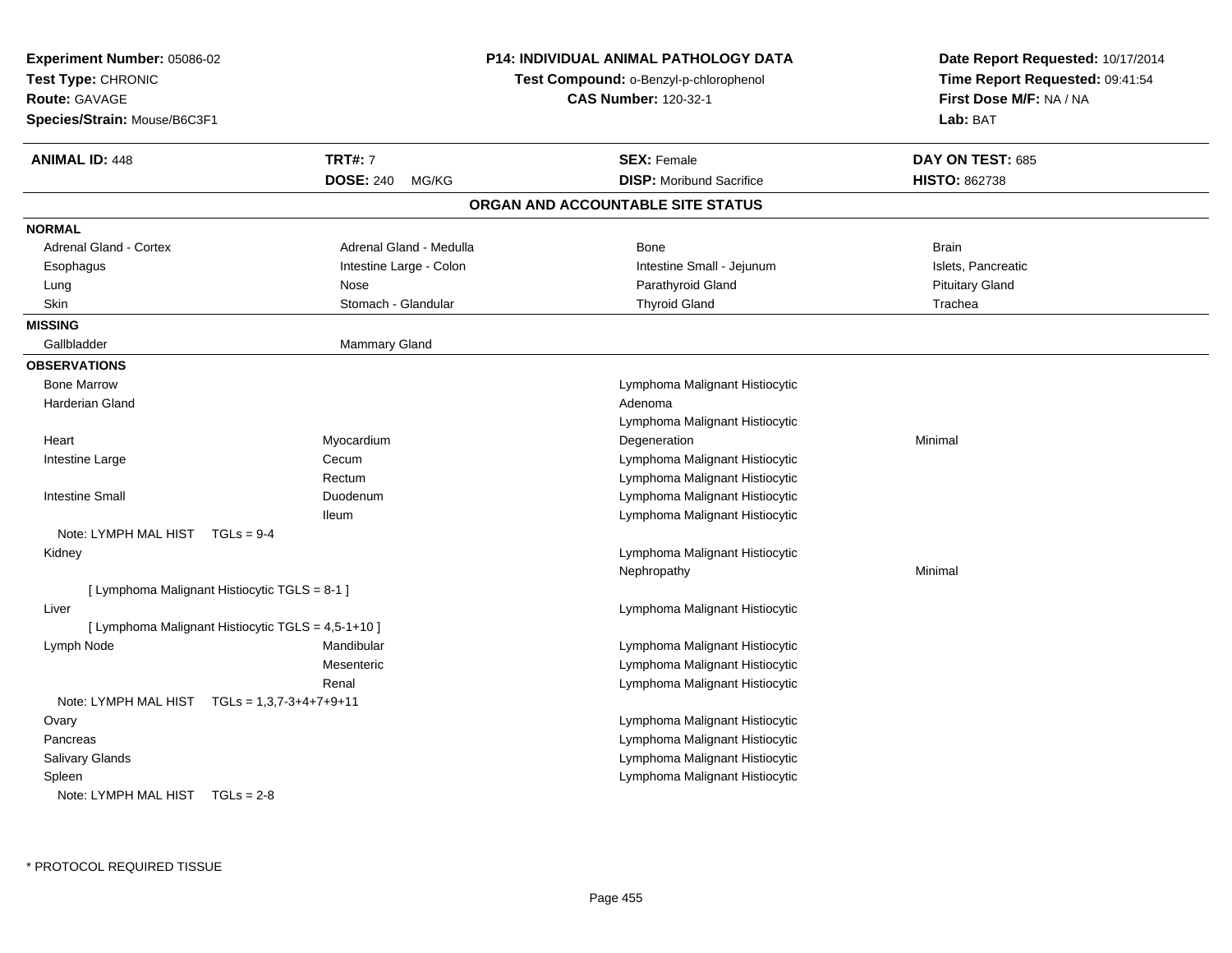| Experiment Number: 05086-02<br><b>Test Type: CHRONIC</b><br><b>Route: GAVAGE</b><br>Species/Strain: Mouse/B6C3F1 |                           | <b>P14: INDIVIDUAL ANIMAL PATHOLOGY DATA</b><br>Test Compound: o-Benzyl-p-chlorophenol<br><b>CAS Number: 120-32-1</b> | Date Report Requested: 10/17/2014<br>Time Report Requested: 09:41:54<br>First Dose M/F: NA / NA<br>Lab: BAT |
|------------------------------------------------------------------------------------------------------------------|---------------------------|-----------------------------------------------------------------------------------------------------------------------|-------------------------------------------------------------------------------------------------------------|
| <b>ANIMAL ID: 448</b>                                                                                            | <b>TRT#: 7</b>            | <b>SEX: Female</b>                                                                                                    | DAY ON TEST: 685                                                                                            |
|                                                                                                                  | <b>DOSE: 240</b><br>MG/KG | <b>DISP:</b> Moribund Sacrifice                                                                                       | <b>HISTO: 862738</b>                                                                                        |
|                                                                                                                  |                           | ORGAN AND ACCOUNTABLE SITE STATUS                                                                                     |                                                                                                             |
| Stomach                                                                                                          | Forestomach               | Lymphoma Malignant Histiocytic                                                                                        |                                                                                                             |
| Thymus<br>Note: LYMPH MAL HIST<br>$TGLs = 6-7$                                                                   |                           | Lymphoma Malignant Histiocytic                                                                                        |                                                                                                             |
| Urinary Bladder                                                                                                  |                           | Lymphoma Malignant Histiocytic                                                                                        |                                                                                                             |
| Uterus                                                                                                           |                           | Lymphoma Malignant Histiocytic                                                                                        |                                                                                                             |
| Vagina                                                                                                           |                           | Lymphoma Malignant Histiocytic                                                                                        |                                                                                                             |
| PRIMARY CAUSE OF DEATH                                                                                           |                           |                                                                                                                       |                                                                                                             |
| Animal Note: C O MORB: HISTIOCYTIC LYMPHOMA, MULTIPLE ORGANS                                                     |                           |                                                                                                                       |                                                                                                             |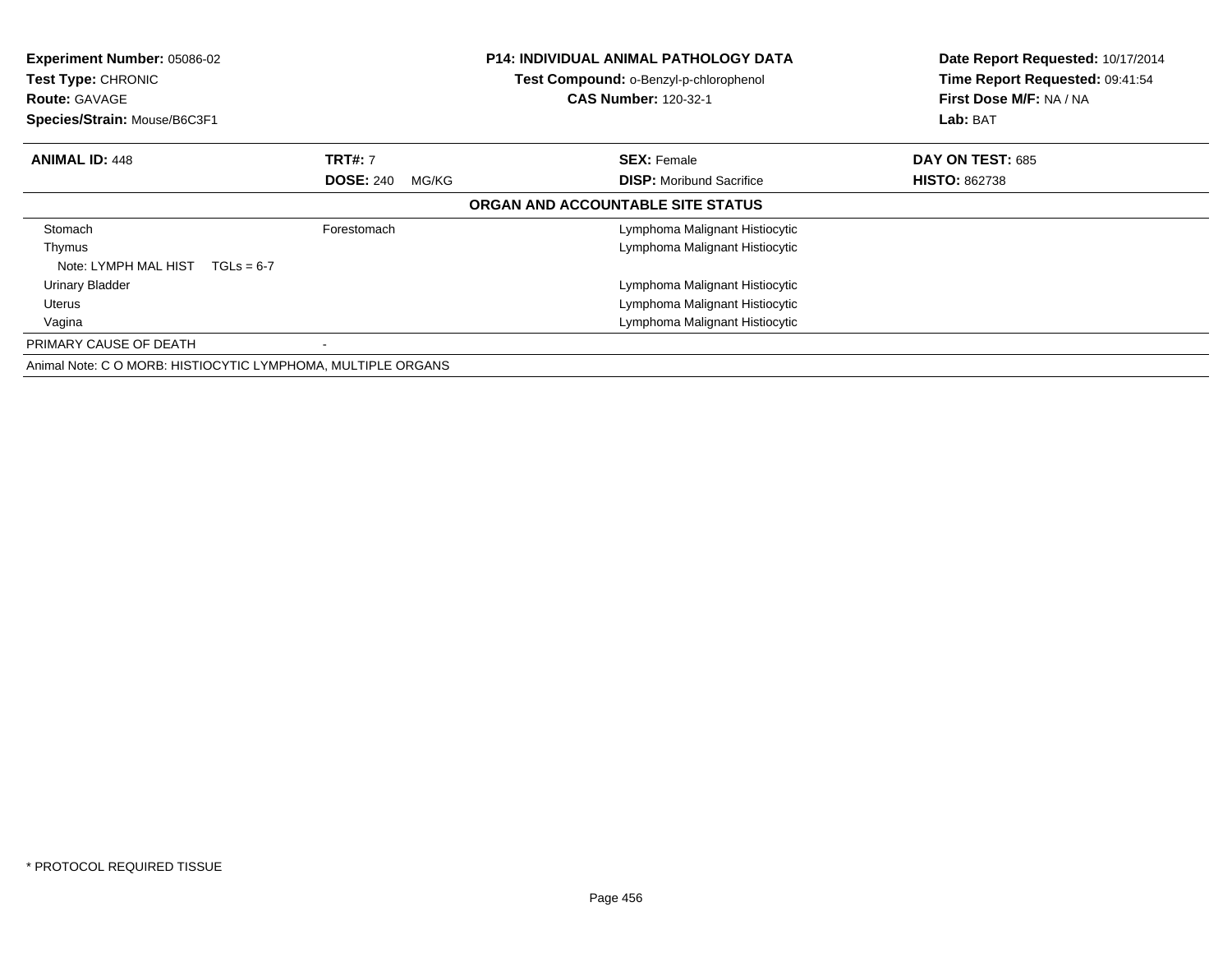| Experiment Number: 05086-02<br>Test Type: CHRONIC<br><b>Route: GAVAGE</b><br>Species/Strain: Mouse/B6C3F1 |                           | P14: INDIVIDUAL ANIMAL PATHOLOGY DATA<br>Test Compound: o-Benzyl-p-chlorophenol<br><b>CAS Number: 120-32-1</b> | Date Report Requested: 10/17/2014<br>Time Report Requested: 09:41:54<br>First Dose M/F: NA / NA<br>Lab: BAT |
|-----------------------------------------------------------------------------------------------------------|---------------------------|----------------------------------------------------------------------------------------------------------------|-------------------------------------------------------------------------------------------------------------|
| <b>ANIMAL ID: 449</b>                                                                                     | <b>TRT#: 7</b>            | <b>SEX: Female</b>                                                                                             | DAY ON TEST: 724                                                                                            |
|                                                                                                           | <b>DOSE: 240</b><br>MG/KG | <b>DISP: Terminal Sacrifice</b>                                                                                | <b>HISTO: 862739</b>                                                                                        |
|                                                                                                           |                           | ORGAN AND ACCOUNTABLE SITE STATUS                                                                              |                                                                                                             |
| <b>NORMAL</b>                                                                                             |                           |                                                                                                                |                                                                                                             |
| Adrenal Gland - Medulla                                                                                   | <b>Bone Marrow</b>        | <b>Brain</b>                                                                                                   | Esophagus                                                                                                   |
| Gallbladder                                                                                               | Heart                     | Intestine Large - Cecum                                                                                        | Intestine Large - Colon                                                                                     |
| Intestine Large - Rectum                                                                                  | Intestine Small - Ileum   | Intestine Small - Jejunum                                                                                      | Islets, Pancreatic                                                                                          |
| Lymph Node - Mandibular                                                                                   | Lymph Node - Mesenteric   | Mammary Gland                                                                                                  | Nose                                                                                                        |
| Ovary                                                                                                     | Pancreas                  | Parathyroid Gland                                                                                              | <b>Pituitary Gland</b>                                                                                      |
| Salivary Glands                                                                                           | Skin                      | Stomach - Glandular                                                                                            | <b>Thyroid Gland</b>                                                                                        |
| Trachea                                                                                                   | <b>Urinary Bladder</b>    |                                                                                                                |                                                                                                             |
| <b>MISSING</b>                                                                                            |                           |                                                                                                                |                                                                                                             |
| Thymus                                                                                                    |                           |                                                                                                                |                                                                                                             |
| <b>OBSERVATIONS</b>                                                                                       |                           |                                                                                                                |                                                                                                             |
| <b>Adrenal Gland</b>                                                                                      | Cortex                    | Hyperplasia                                                                                                    | Mild                                                                                                        |
| Bone                                                                                                      |                           | Fibrous Osteodystrophy                                                                                         | Mild                                                                                                        |
| <b>Intestine Small</b>                                                                                    | Duodenum                  | Ulcer                                                                                                          | Moderate                                                                                                    |
| Kidney                                                                                                    |                           | Nephropathy                                                                                                    | Moderate                                                                                                    |
| [Nephropathy TGLS = 4-1]                                                                                  |                           |                                                                                                                |                                                                                                             |
| Liver                                                                                                     |                           | Hepatocellular Adenoma                                                                                         |                                                                                                             |
| [ Hepatocellular Adenoma TGLS = 2-1 ]                                                                     |                           |                                                                                                                |                                                                                                             |
| Lung                                                                                                      |                           | Inflammation                                                                                                   | Chronic, Mild                                                                                               |
| Spleen                                                                                                    |                           | Hematopoietic Cell Proliferation                                                                               | Moderate                                                                                                    |
|                                                                                                           |                           | Inflammation                                                                                                   | Granulomatous, Mild                                                                                         |
| Note: HEMA CELL PROL TGLs = 3-1<br>Note: INFLAMMATION<br>$TGLs = 3-1$                                     |                           |                                                                                                                |                                                                                                             |
| Stomach                                                                                                   | Forestomach               | Hyperplasia                                                                                                    | Squamous, Moderate                                                                                          |
|                                                                                                           | Forestomach               | Ulcer                                                                                                          | Moderate                                                                                                    |
| Note: ULCER<br>$TGLs = 5-8$                                                                               |                           |                                                                                                                |                                                                                                             |
| Uterus                                                                                                    | Endometrium               | Hyperplasia                                                                                                    | Minimal                                                                                                     |
|                                                                                                           | Artery                    | Inflammation                                                                                                   | Chronic Active, Mild                                                                                        |
| Note: HYPERPLASIA<br>$TGLs = 1-6+9$                                                                       |                           |                                                                                                                |                                                                                                             |
| Note: INFLAMMATION<br>$TGLs = 1-6+9$                                                                      |                           |                                                                                                                |                                                                                                             |

PRIMARY CAUSE OF DEATH-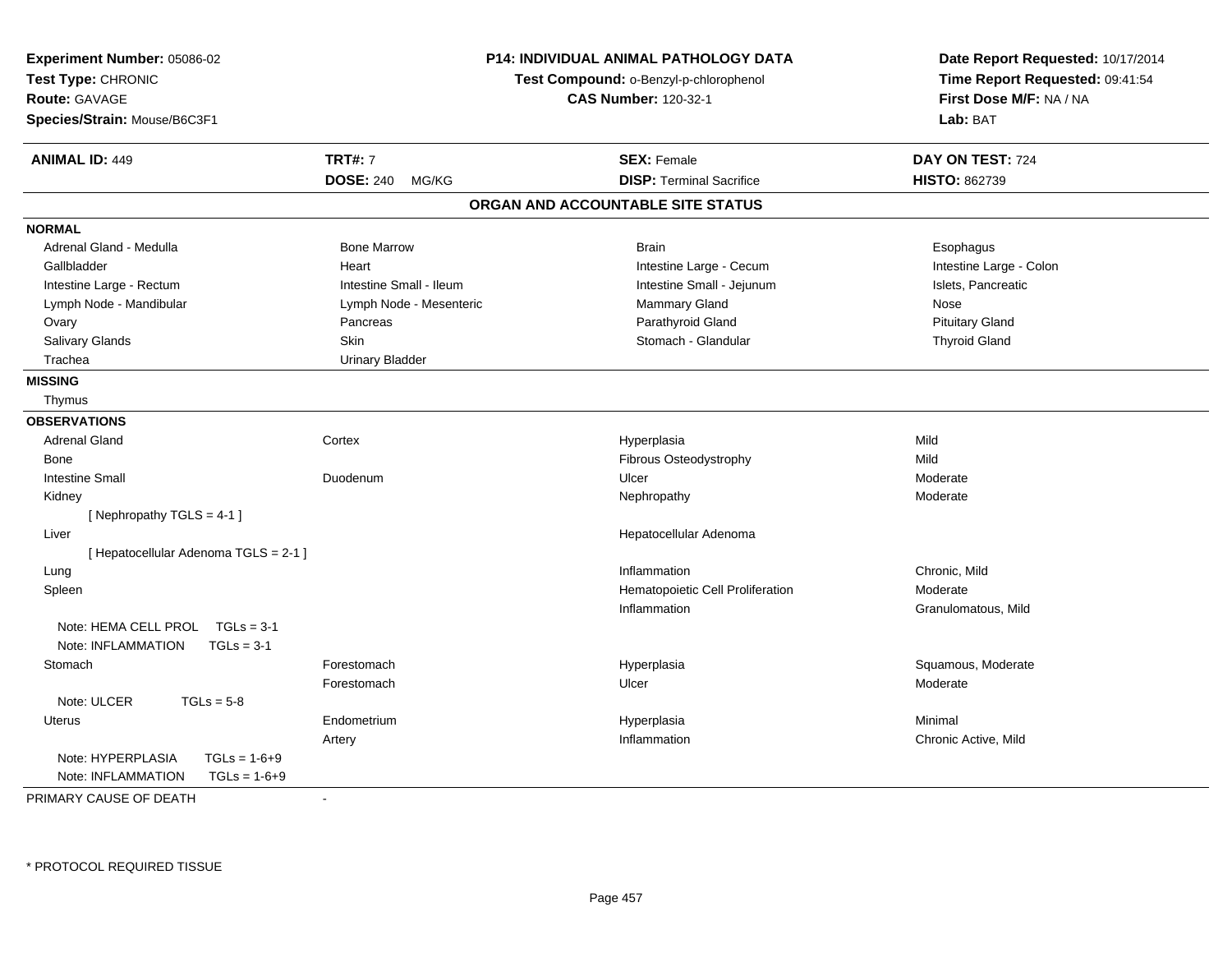| <b>Experiment Number: 05086-02</b><br><b>Test Type: CHRONIC</b><br><b>Route: GAVAGE</b><br>Species/Strain: Mouse/B6C3F1 |                                             | <b>P14: INDIVIDUAL ANIMAL PATHOLOGY DATA</b><br>Test Compound: o-Benzyl-p-chlorophenol<br><b>CAS Number: 120-32-1</b> | Date Report Requested: 10/17/2014<br>Time Report Requested: 09:41:54<br>First Dose M/F: NA / NA<br>Lab: BAT |
|-------------------------------------------------------------------------------------------------------------------------|---------------------------------------------|-----------------------------------------------------------------------------------------------------------------------|-------------------------------------------------------------------------------------------------------------|
| <b>ANIMAL ID: 449</b>                                                                                                   | <b>TRT#: 7</b><br><b>DOSE: 240</b><br>MG/KG | <b>SEX:</b> Female<br><b>DISP:</b> Terminal Sacrifice                                                                 | DAY ON TEST: 724<br><b>HISTO: 862739</b>                                                                    |
|                                                                                                                         |                                             | <b>ORGAN AND ACCOUNTABLE SITE STATUS</b>                                                                              |                                                                                                             |
|                                                                                                                         |                                             |                                                                                                                       |                                                                                                             |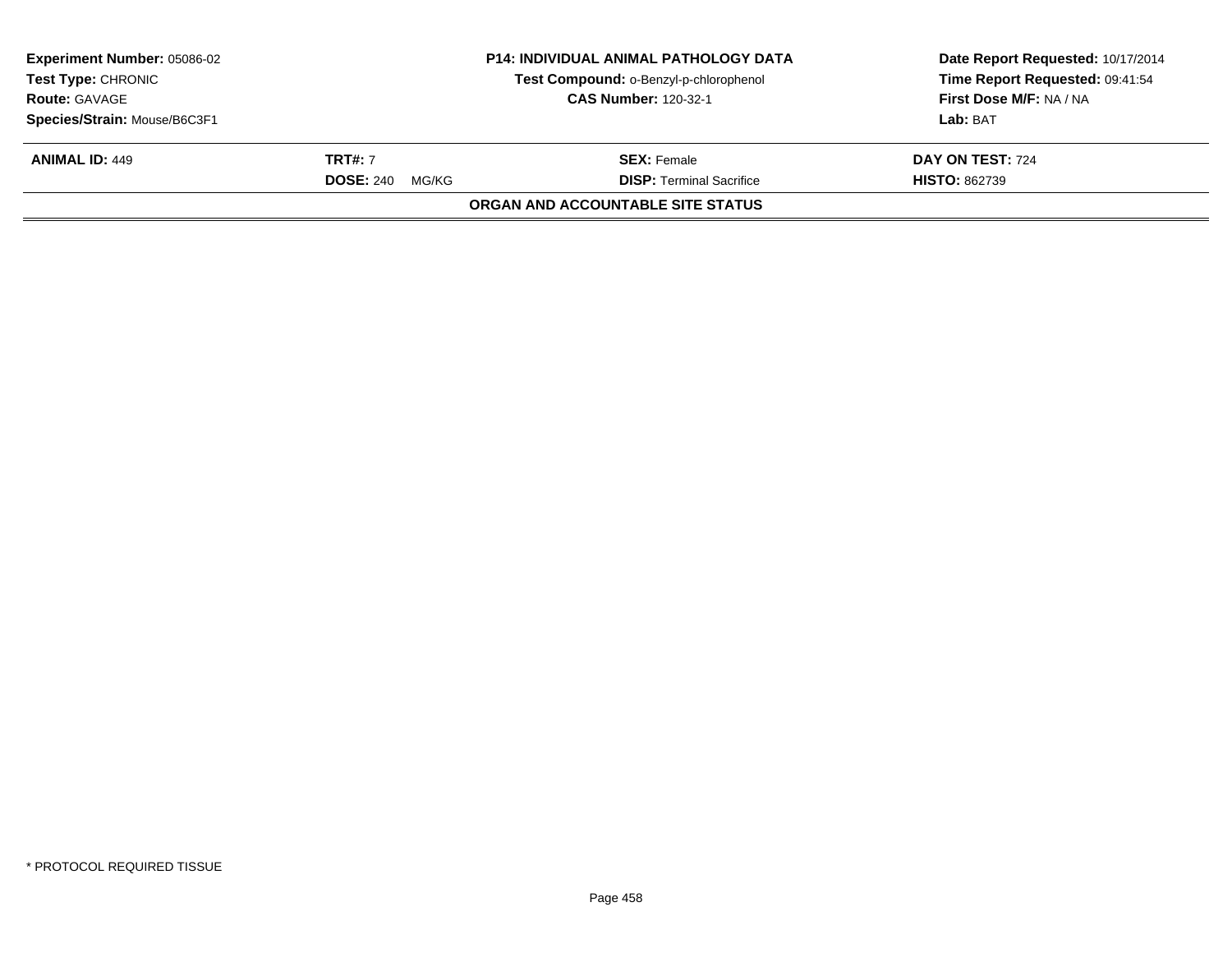| <b>Experiment Number: 05086-02</b><br>Test Type: CHRONIC<br><b>Route: GAVAGE</b> |                             |                                    |          | <b>P14: INDIVIDUAL ANIMAL PATHOLOGY DATA</b><br>Test Compound: o-Benzyl-p-chlorophenol | Date Report Requested: 10/17/2014<br>Time Report Requested: 09:41:54<br>First Dose M/F: NA / NA |  |
|----------------------------------------------------------------------------------|-----------------------------|------------------------------------|----------|----------------------------------------------------------------------------------------|-------------------------------------------------------------------------------------------------|--|
| Species/Strain: Mouse/B6C3F1                                                     | <b>CAS Number: 120-32-1</b> |                                    | Lab: BAT |                                                                                        |                                                                                                 |  |
| <b>ANIMAL ID: 450</b>                                                            |                             | <b>TRT#: 7</b><br><b>DOSE: 240</b> | MG/KG    | <b>SEX: Female</b><br><b>DISP:</b> Scheduled Sacrifice                                 | <b>DAY ON TEST: 455</b><br><b>HISTO: 862740</b>                                                 |  |
| <b>OBSERVATIONS</b>                                                              |                             |                                    |          |                                                                                        |                                                                                                 |  |
| Kidney<br>Note: NEPHROPATHY                                                      | $TGLs = 1-1$                |                                    |          | Nephropathy                                                                            | Mild                                                                                            |  |
| PRIMARY CAUSE OF DEATH                                                           |                             |                                    |          |                                                                                        |                                                                                                 |  |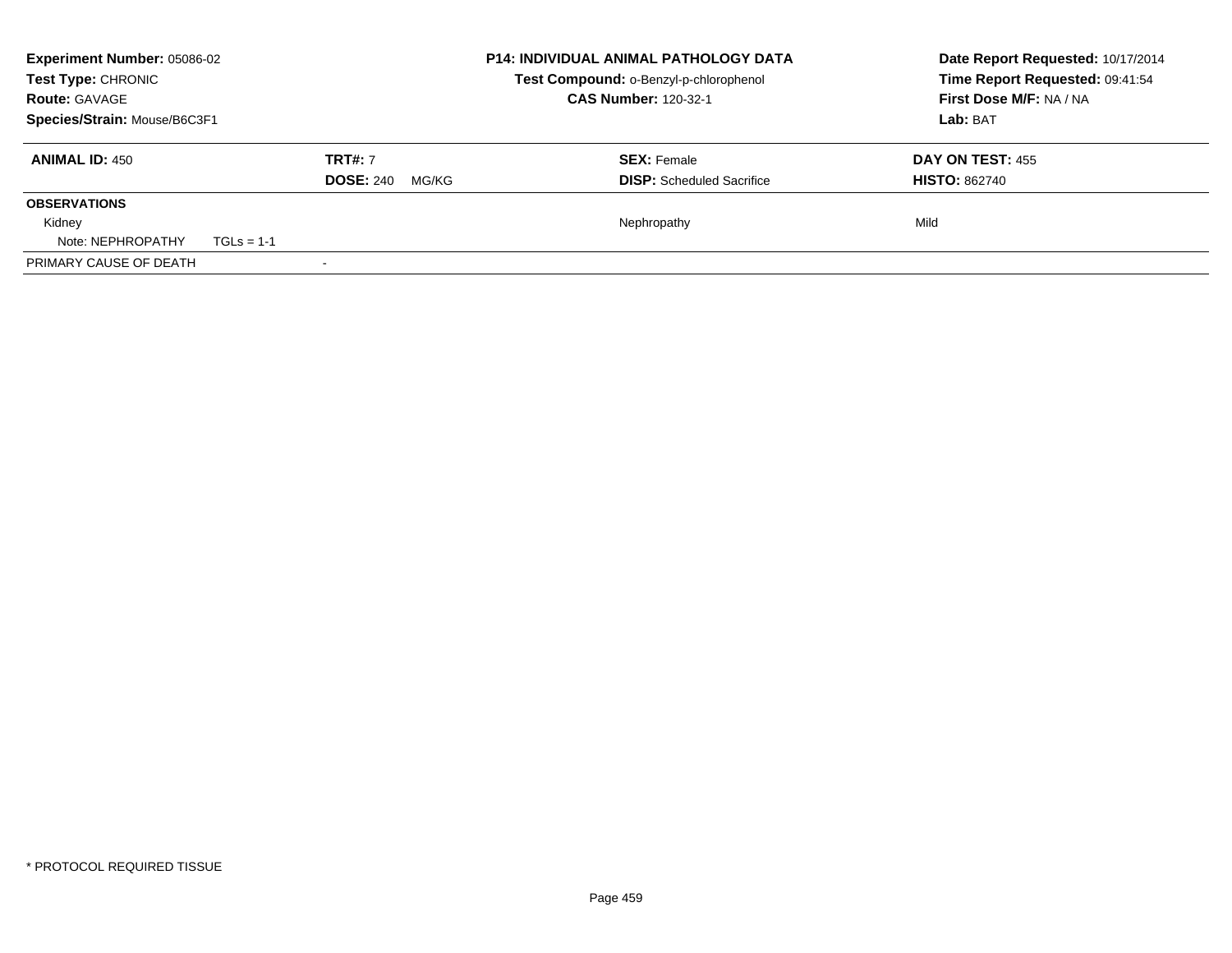| Experiment Number: 05086-02<br>Test Type: CHRONIC<br>Route: GAVAGE<br>Species/Strain: Mouse/B6C3F1 | <b>P14: INDIVIDUAL ANIMAL PATHOLOGY DATA</b><br>Test Compound: o-Benzyl-p-chlorophenol<br><b>CAS Number: 120-32-1</b> |                                   | Date Report Requested: 10/17/2014<br>Time Report Requested: 09:41:54<br>First Dose M/F: NA / NA<br>Lab: BAT |  |
|----------------------------------------------------------------------------------------------------|-----------------------------------------------------------------------------------------------------------------------|-----------------------------------|-------------------------------------------------------------------------------------------------------------|--|
| <b>ANIMAL ID: 451</b>                                                                              | <b>TRT#: 7</b>                                                                                                        | <b>SEX: Female</b>                | DAY ON TEST: 724                                                                                            |  |
|                                                                                                    | <b>DOSE: 240</b><br>MG/KG                                                                                             | <b>DISP: Terminal Sacrifice</b>   | <b>HISTO: 862741</b>                                                                                        |  |
|                                                                                                    |                                                                                                                       | ORGAN AND ACCOUNTABLE SITE STATUS |                                                                                                             |  |
| <b>NORMAL</b>                                                                                      |                                                                                                                       |                                   |                                                                                                             |  |
| Adrenal Gland - Cortex                                                                             | Adrenal Gland - Medulla                                                                                               | <b>Bone Marrow</b>                | <b>Brain</b>                                                                                                |  |
| Esophagus                                                                                          | Gallbladder                                                                                                           | Heart                             | Intestine Large - Cecum                                                                                     |  |
| Intestine Large - Colon                                                                            | Intestine Large - Rectum                                                                                              | Intestine Small - Duodenum        | Intestine Small - Ileum                                                                                     |  |
| Intestine Small - Jejunum                                                                          | Islets, Pancreatic                                                                                                    | Liver                             | Lung                                                                                                        |  |
| Lymph Node - Mandibular                                                                            | Lymph Node - Mesenteric                                                                                               | <b>Mammary Gland</b>              | Nose                                                                                                        |  |
| Ovary                                                                                              | Pancreas                                                                                                              | Parathyroid Gland                 | <b>Pituitary Gland</b>                                                                                      |  |
| Salivary Glands                                                                                    | <b>Skin</b>                                                                                                           | Spleen                            | Stomach - Glandular                                                                                         |  |
| Thymus                                                                                             | <b>Thyroid Gland</b>                                                                                                  | Trachea                           | <b>Urinary Bladder</b>                                                                                      |  |
| <b>OBSERVATIONS</b>                                                                                |                                                                                                                       |                                   |                                                                                                             |  |
| <b>Bone</b>                                                                                        |                                                                                                                       | Fibrous Osteodystrophy            | Mild                                                                                                        |  |
| Kidney                                                                                             |                                                                                                                       | Nephropathy                       | Mild                                                                                                        |  |
| [Nephropathy TGLS = $1-1$ ]                                                                        |                                                                                                                       |                                   |                                                                                                             |  |
| Stomach                                                                                            | Forestomach                                                                                                           | Hyperplasia                       | Squamous, Mild                                                                                              |  |
|                                                                                                    | Forestomach                                                                                                           | Ulcer                             | Mild                                                                                                        |  |
| Note: NODULE SEEN AT TRIM (TGL # 5)                                                                |                                                                                                                       |                                   |                                                                                                             |  |
| Note: NO CORRESP LESION FOR ROUND, WHITE, FIRM STOMACH                                             |                                                                                                                       |                                   |                                                                                                             |  |
| Note: ULCER<br>$TGLs = 4-9$                                                                        |                                                                                                                       |                                   |                                                                                                             |  |
| Uterus                                                                                             | Endometrium                                                                                                           | Hyperplasia                       | Moderate                                                                                                    |  |
| Note: HYPERPLASIA<br>$TGLs = 2-6+8$                                                                |                                                                                                                       |                                   |                                                                                                             |  |
| PRIMARY CAUSE OF DEATH                                                                             |                                                                                                                       |                                   |                                                                                                             |  |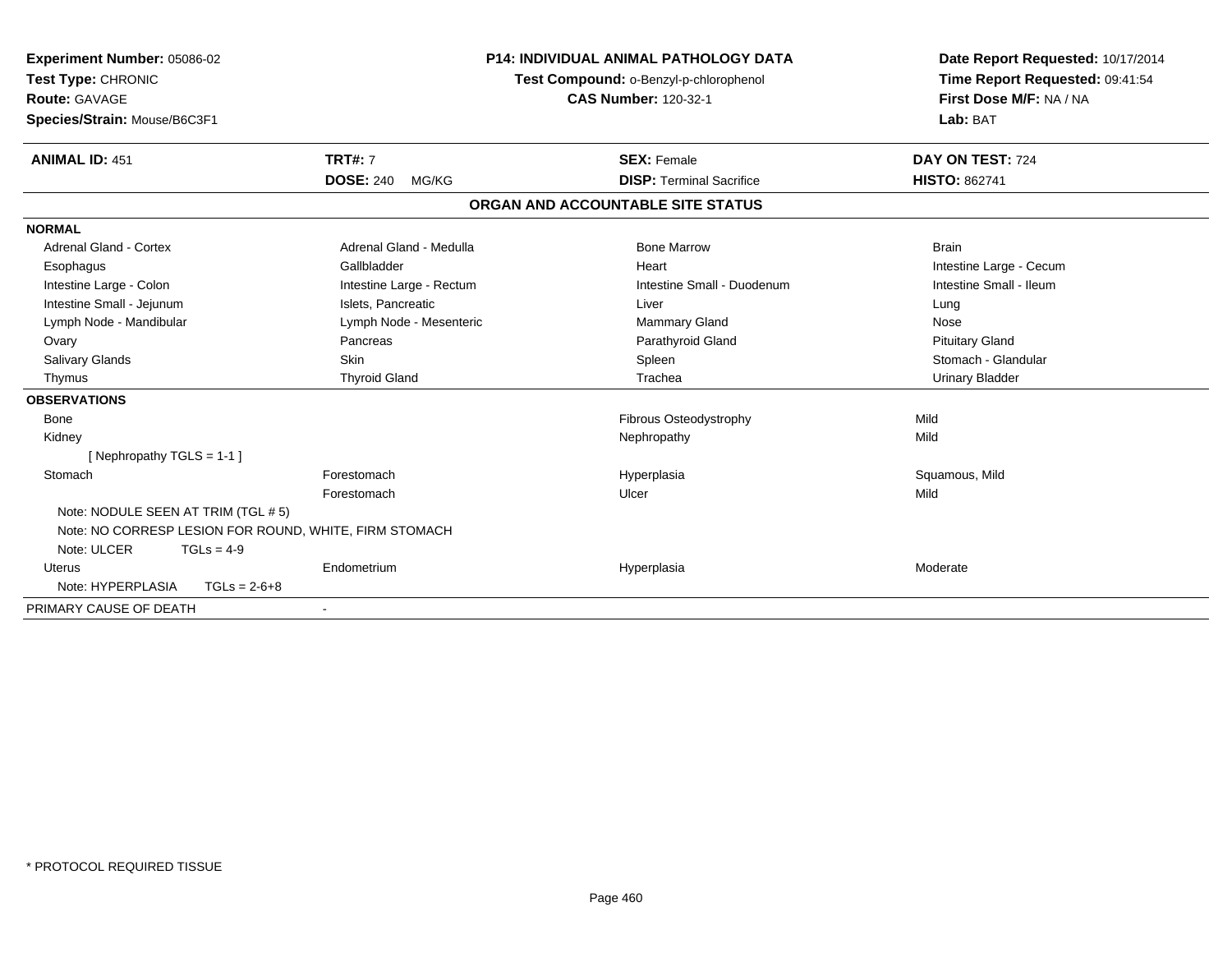| <b>Experiment Number: 05086-02</b>             |                           | <b>P14: INDIVIDUAL ANIMAL PATHOLOGY DATA</b>                          | Date Report Requested: 10/17/2014                          |
|------------------------------------------------|---------------------------|-----------------------------------------------------------------------|------------------------------------------------------------|
| Test Type: CHRONIC<br><b>Route: GAVAGE</b>     |                           | Test Compound: o-Benzyl-p-chlorophenol<br><b>CAS Number: 120-32-1</b> | Time Report Requested: 09:41:54<br>First Dose M/F: NA / NA |
| Species/Strain: Mouse/B6C3F1                   |                           |                                                                       | Lab: BAT                                                   |
| <b>ANIMAL ID: 452</b>                          | <b>TRT#: 7</b>            | <b>SEX: Female</b>                                                    | DAY ON TEST: 456                                           |
|                                                | <b>DOSE: 240</b><br>MG/KG | <b>DISP:</b> Scheduled Sacrifice                                      | <b>HISTO: 862742</b>                                       |
|                                                |                           | ORGAN AND ACCOUNTABLE SITE STATUS                                     |                                                            |
| <b>NORMAL</b>                                  |                           |                                                                       |                                                            |
| Intestine Large - Cecum                        |                           |                                                                       |                                                            |
| <b>OBSERVATIONS</b>                            |                           |                                                                       |                                                            |
| Intest Large                                   |                           |                                                                       |                                                            |
| Note: NODULE IN CECUM WAS NORMAL PEYERS PATCH. |                           |                                                                       |                                                            |
| Kidney                                         |                           | Nephropathy                                                           | Minimal                                                    |
| <b>Uterus</b>                                  | Endometrium               | Hyperplasia                                                           | Minimal                                                    |
| [ Hyperplasia TGLS = 1-6 ]                     |                           |                                                                       |                                                            |
| PRIMARY CAUSE OF DEATH                         |                           |                                                                       |                                                            |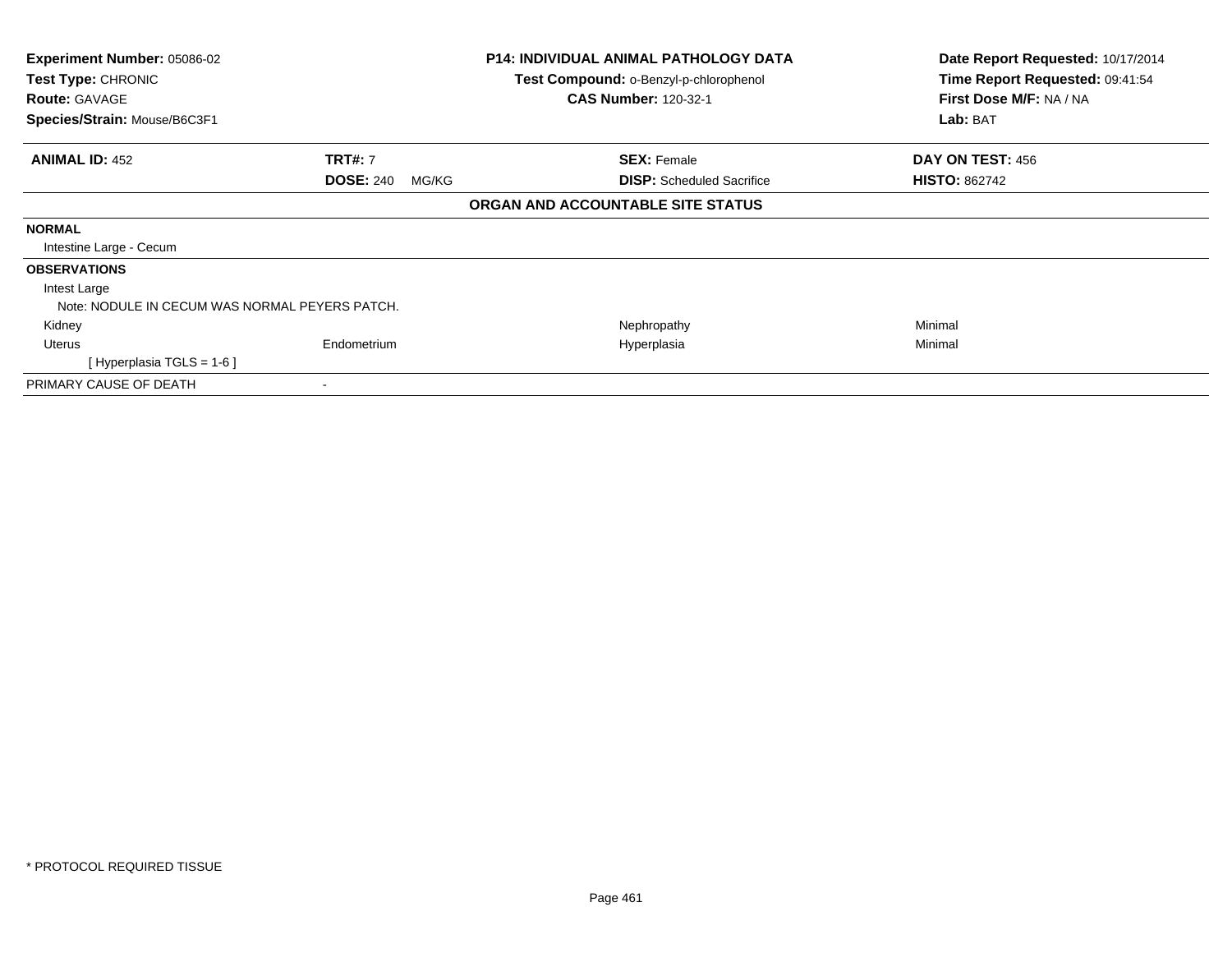| <b>Experiment Number: 05086-02</b><br>Test Type: CHRONIC<br><b>Route: GAVAGE</b><br>Species/Strain: Mouse/B6C3F1 |                                             | <b>P14: INDIVIDUAL ANIMAL PATHOLOGY DATA</b><br>Test Compound: o-Benzyl-p-chlorophenol<br><b>CAS Number: 120-32-1</b> | Date Report Requested: 10/17/2014<br>Time Report Requested: 09:41:54<br>First Dose M/F: NA / NA<br>Lab: BAT |  |
|------------------------------------------------------------------------------------------------------------------|---------------------------------------------|-----------------------------------------------------------------------------------------------------------------------|-------------------------------------------------------------------------------------------------------------|--|
| <b>ANIMAL ID: 453</b>                                                                                            | <b>TRT#: 7</b><br><b>DOSE: 240</b><br>MG/KG | <b>SEX:</b> Female<br><b>DISP:</b> Scheduled Sacrifice                                                                | DAY ON TEST: 93<br><b>HISTO:</b>                                                                            |  |
| <b>OBSERVATIONS</b>                                                                                              |                                             |                                                                                                                       |                                                                                                             |  |
| Kidney<br>PRIMARY CAUSE OF DEATH                                                                                 |                                             | Nephropathy                                                                                                           | Minimal                                                                                                     |  |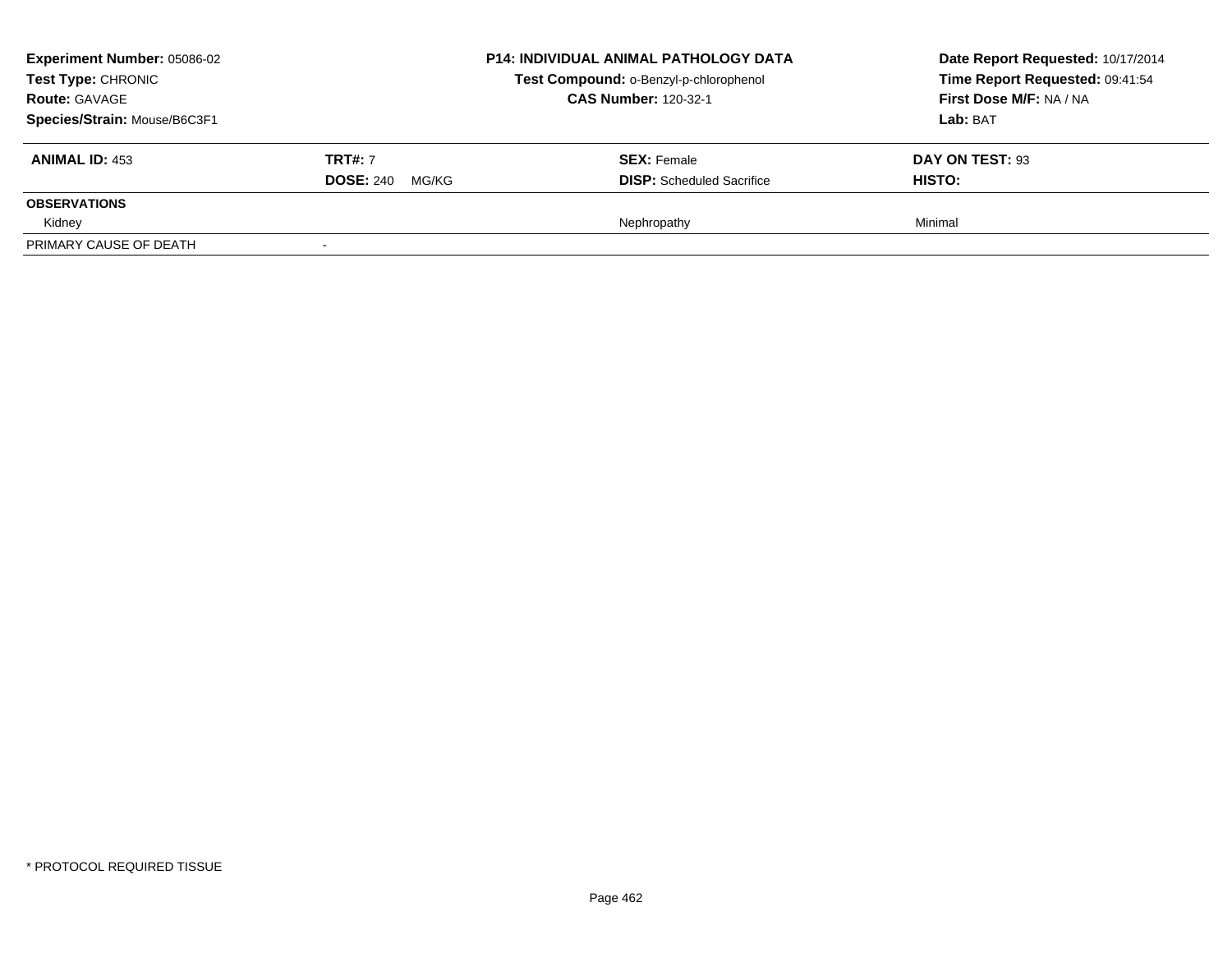| Experiment Number: 05086-02<br>Test Type: CHRONIC<br>Route: GAVAGE<br>Species/Strain: Mouse/B6C3F1<br><b>ANIMAL ID: 454</b> | <b>P14: INDIVIDUAL ANIMAL PATHOLOGY DATA</b><br>Test Compound: o-Benzyl-p-chlorophenol<br><b>CAS Number: 120-32-1</b><br><b>TRT#: 7</b><br><b>SEX: Female</b> |  | Date Report Requested: 10/17/2014<br>Time Report Requested: 09:41:54<br>First Dose M/F: NA / NA<br>Lab: BAT<br>DAY ON TEST: 727 |                         |
|-----------------------------------------------------------------------------------------------------------------------------|---------------------------------------------------------------------------------------------------------------------------------------------------------------|--|---------------------------------------------------------------------------------------------------------------------------------|-------------------------|
|                                                                                                                             | <b>DOSE: 240</b><br>MG/KG                                                                                                                                     |  | <b>DISP: Terminal Sacrifice</b>                                                                                                 | <b>HISTO: 862744</b>    |
|                                                                                                                             |                                                                                                                                                               |  | ORGAN AND ACCOUNTABLE SITE STATUS                                                                                               |                         |
| <b>NORMAL</b>                                                                                                               |                                                                                                                                                               |  |                                                                                                                                 |                         |
| Adrenal Gland - Cortex                                                                                                      | Adrenal Gland - Medulla                                                                                                                                       |  | <b>Bone Marrow</b>                                                                                                              | <b>Brain</b>            |
| Esophagus                                                                                                                   | Gallbladder                                                                                                                                                   |  | Heart                                                                                                                           | Intestine Large - Cecum |
| Intestine Large - Colon                                                                                                     | Intestine Large - Rectum                                                                                                                                      |  | Intestine Small - Duodenum                                                                                                      | Intestine Small - Ileum |
| Intestine Small - Jejunum                                                                                                   | Islets, Pancreatic                                                                                                                                            |  | Liver                                                                                                                           | Lung                    |
| Lymph Node - Mandibular                                                                                                     | Lymph Node - Mesenteric                                                                                                                                       |  | <b>Mammary Gland</b>                                                                                                            | Nose                    |
| Ovary                                                                                                                       | Pancreas                                                                                                                                                      |  | Parathyroid Gland                                                                                                               | <b>Salivary Glands</b>  |
| Skin                                                                                                                        | Spleen                                                                                                                                                        |  | Thymus                                                                                                                          | <b>Thyroid Gland</b>    |
| Trachea                                                                                                                     | <b>Urinary Bladder</b>                                                                                                                                        |  |                                                                                                                                 |                         |
| <b>OBSERVATIONS</b>                                                                                                         |                                                                                                                                                               |  |                                                                                                                                 |                         |
| <b>Bone</b>                                                                                                                 |                                                                                                                                                               |  | Fibrous Osteodystrophy                                                                                                          | Mild                    |
| Kidney                                                                                                                      |                                                                                                                                                               |  | Nephropathy                                                                                                                     | Mild                    |
| [Nephropathy TGLS = $1-1$ ]                                                                                                 |                                                                                                                                                               |  |                                                                                                                                 |                         |
| Liver                                                                                                                       |                                                                                                                                                               |  |                                                                                                                                 |                         |
| Note: NO CORRESP LESION FOR LIVER FOCUS SEEN AT TRIM                                                                        |                                                                                                                                                               |  |                                                                                                                                 |                         |
| <b>Pituitary Gland</b>                                                                                                      | Pars Distalis                                                                                                                                                 |  | Hyperplasia                                                                                                                     | Mild                    |
| Stomach                                                                                                                     | Glandular, Mucosa                                                                                                                                             |  | Mineralization                                                                                                                  | Minimal                 |
|                                                                                                                             | Forestomach                                                                                                                                                   |  | Squamous Cell Papilloma                                                                                                         |                         |
| Note: PAPILLOMA SQUA TGLs = 2,3-8                                                                                           |                                                                                                                                                               |  |                                                                                                                                 |                         |
| <b>Uterus</b>                                                                                                               | Endometrium                                                                                                                                                   |  | Hyperplasia                                                                                                                     | Mild                    |
| PRIMARY CAUSE OF DEATH                                                                                                      |                                                                                                                                                               |  |                                                                                                                                 |                         |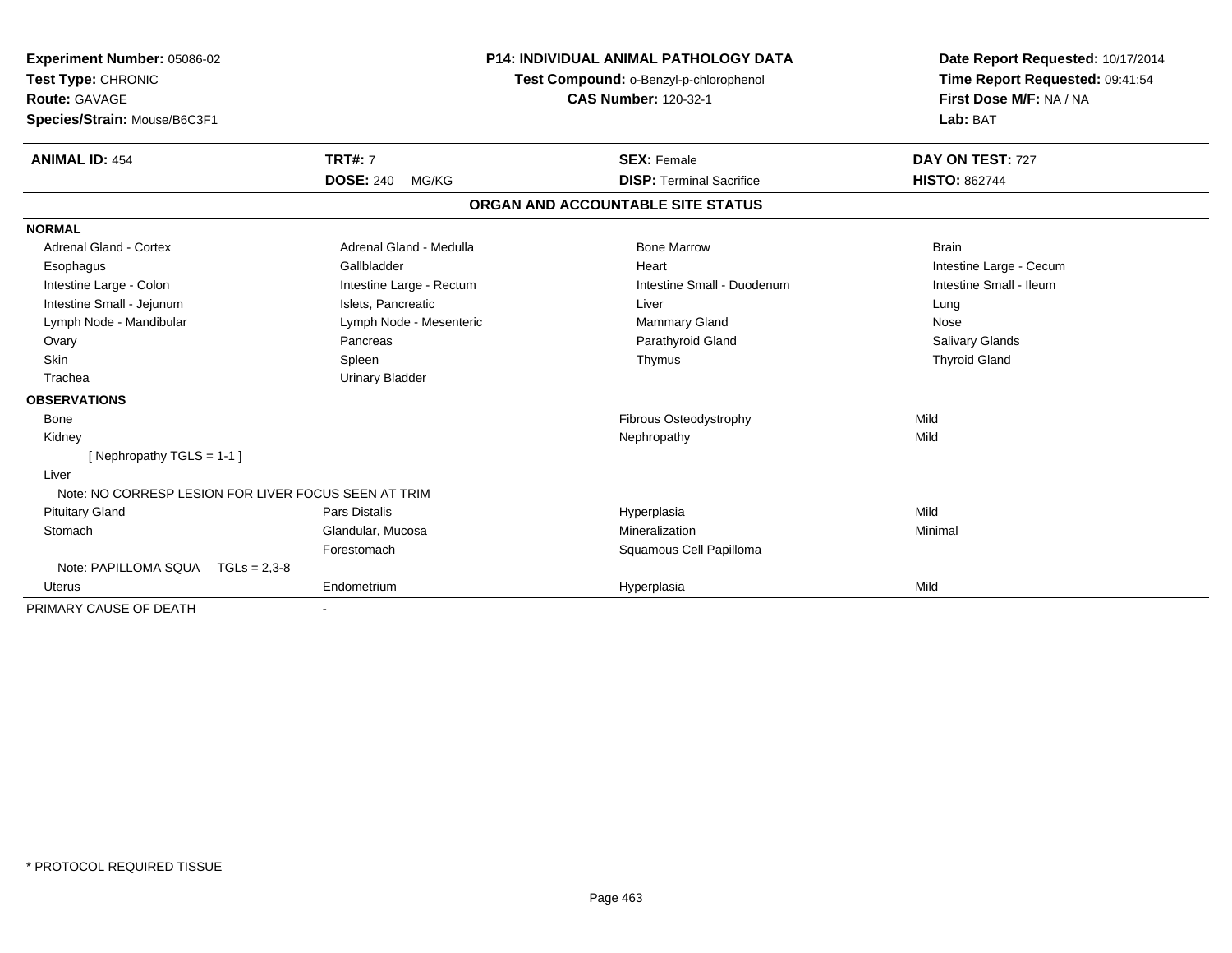| Experiment Number: 05086-02<br>Test Type: CHRONIC<br>Route: GAVAGE<br>Species/Strain: Mouse/B6C3F1 | <b>P14: INDIVIDUAL ANIMAL PATHOLOGY DATA</b><br>Test Compound: o-Benzyl-p-chlorophenol<br><b>CAS Number: 120-32-1</b> |                                   | Date Report Requested: 10/17/2014<br>Time Report Requested: 09:41:54<br>First Dose M/F: NA / NA<br>Lab: BAT |
|----------------------------------------------------------------------------------------------------|-----------------------------------------------------------------------------------------------------------------------|-----------------------------------|-------------------------------------------------------------------------------------------------------------|
| <b>ANIMAL ID: 455</b>                                                                              | <b>TRT#: 7</b>                                                                                                        | <b>SEX: Female</b>                | DAY ON TEST: 727                                                                                            |
|                                                                                                    | <b>DOSE: 240</b><br>MG/KG                                                                                             | <b>DISP: Terminal Sacrifice</b>   | <b>HISTO: 862745</b>                                                                                        |
|                                                                                                    |                                                                                                                       | ORGAN AND ACCOUNTABLE SITE STATUS |                                                                                                             |
| <b>NORMAL</b>                                                                                      |                                                                                                                       |                                   |                                                                                                             |
| <b>Adrenal Gland - Cortex</b>                                                                      | Adrenal Gland - Medulla                                                                                               | <b>Bone Marrow</b>                | <b>Brain</b>                                                                                                |
| Esophagus                                                                                          | Gallbladder                                                                                                           | Heart                             | Intestine Large - Cecum                                                                                     |
| Intestine Large - Colon                                                                            | Intestine Large - Rectum                                                                                              | Intestine Small - Duodenum        | Intestine Small - Ileum                                                                                     |
| Intestine Small - Jejunum                                                                          | Islets, Pancreatic                                                                                                    | Liver                             | Lung                                                                                                        |
| Lymph Node - Mandibular                                                                            | Lymph Node - Mesenteric                                                                                               | Mammary Gland                     | Nose                                                                                                        |
| Pancreas                                                                                           | Parathyroid Gland                                                                                                     | <b>Pituitary Gland</b>            | Salivary Glands                                                                                             |
| <b>Skin</b>                                                                                        | Spleen                                                                                                                | Stomach - Forestomach             | Stomach - Glandular                                                                                         |
| Thymus                                                                                             | <b>Thyroid Gland</b>                                                                                                  | Trachea                           | Urinary Bladder                                                                                             |
| <b>OBSERVATIONS</b>                                                                                |                                                                                                                       |                                   |                                                                                                             |
| <b>Bone</b>                                                                                        |                                                                                                                       | Fibrous Osteodystrophy            | Mild                                                                                                        |
| Kidney                                                                                             |                                                                                                                       | Nephropathy                       | Mild                                                                                                        |
| [Nephropathy TGLS = 1-1]                                                                           |                                                                                                                       |                                   |                                                                                                             |
| Ovary                                                                                              |                                                                                                                       | Cyst                              |                                                                                                             |
| <b>Uterus</b>                                                                                      | Endometrium                                                                                                           | Hyperplasia                       | Mild                                                                                                        |
| PRIMARY CAUSE OF DEATH                                                                             |                                                                                                                       |                                   |                                                                                                             |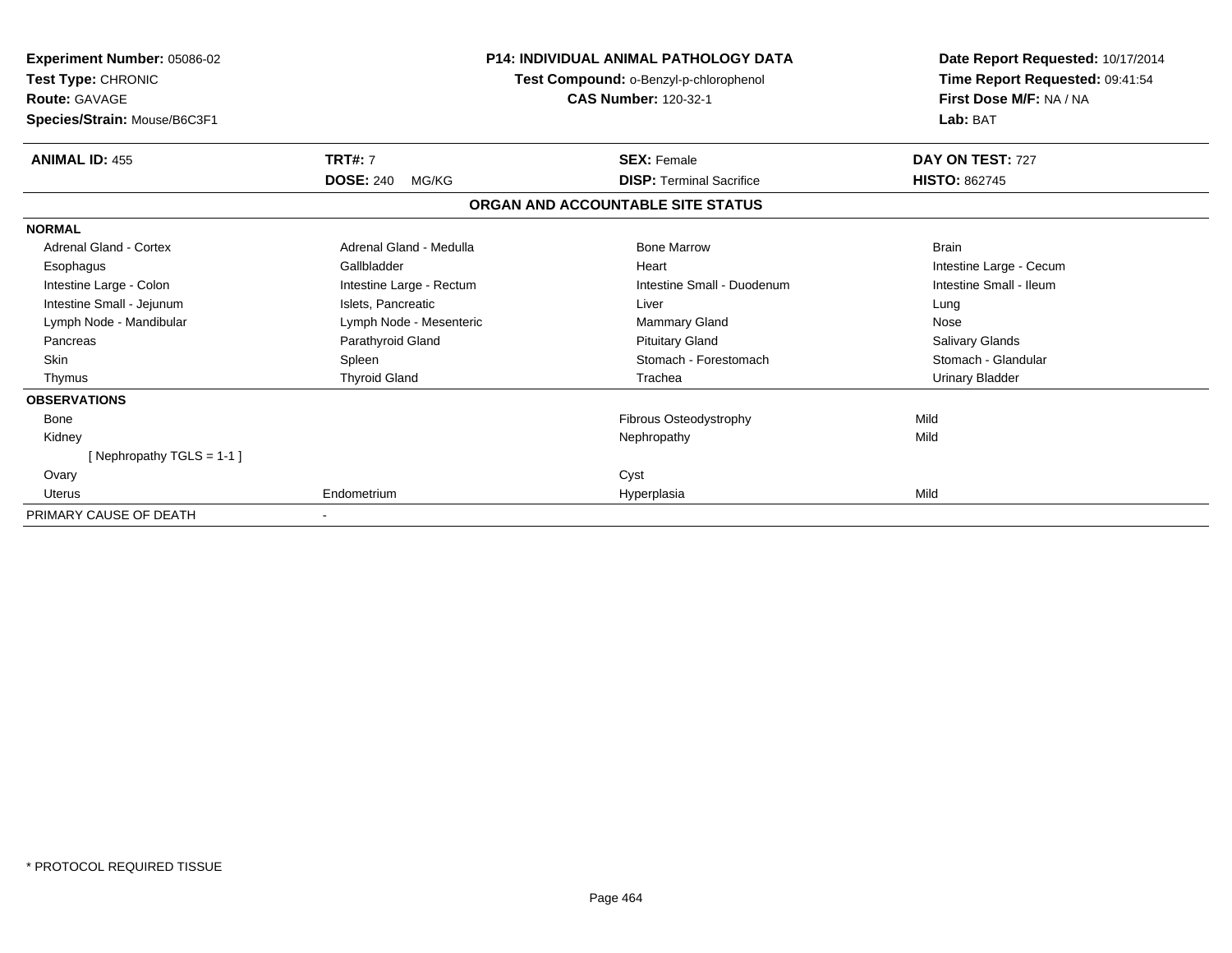| <b>Experiment Number: 05086-02</b><br>Test Type: CHRONIC<br><b>Route: GAVAGE</b><br>Species/Strain: Mouse/B6C3F1 |                           | <b>P14: INDIVIDUAL ANIMAL PATHOLOGY DATA</b><br>Test Compound: o-Benzyl-p-chlorophenol<br><b>CAS Number: 120-32-1</b> | Date Report Requested: 10/17/2014<br>Time Report Requested: 09:41:55<br>First Dose M/F: NA / NA<br>Lab: BAT |
|------------------------------------------------------------------------------------------------------------------|---------------------------|-----------------------------------------------------------------------------------------------------------------------|-------------------------------------------------------------------------------------------------------------|
| <b>ANIMAL ID: 456</b>                                                                                            | <b>TRT#: 7</b>            | <b>SEX: Female</b>                                                                                                    | <b>DAY ON TEST: 456</b>                                                                                     |
|                                                                                                                  | <b>DOSE: 240</b><br>MG/KG | <b>DISP:</b> Scheduled Sacrifice                                                                                      | <b>HISTO: 862746</b>                                                                                        |
| <b>OBSERVATIONS</b>                                                                                              |                           |                                                                                                                       |                                                                                                             |
| Kidney                                                                                                           |                           | Nephropathy                                                                                                           | Minimal                                                                                                     |
| PRIMARY CAUSE OF DEATH                                                                                           | $\overline{\phantom{a}}$  |                                                                                                                       |                                                                                                             |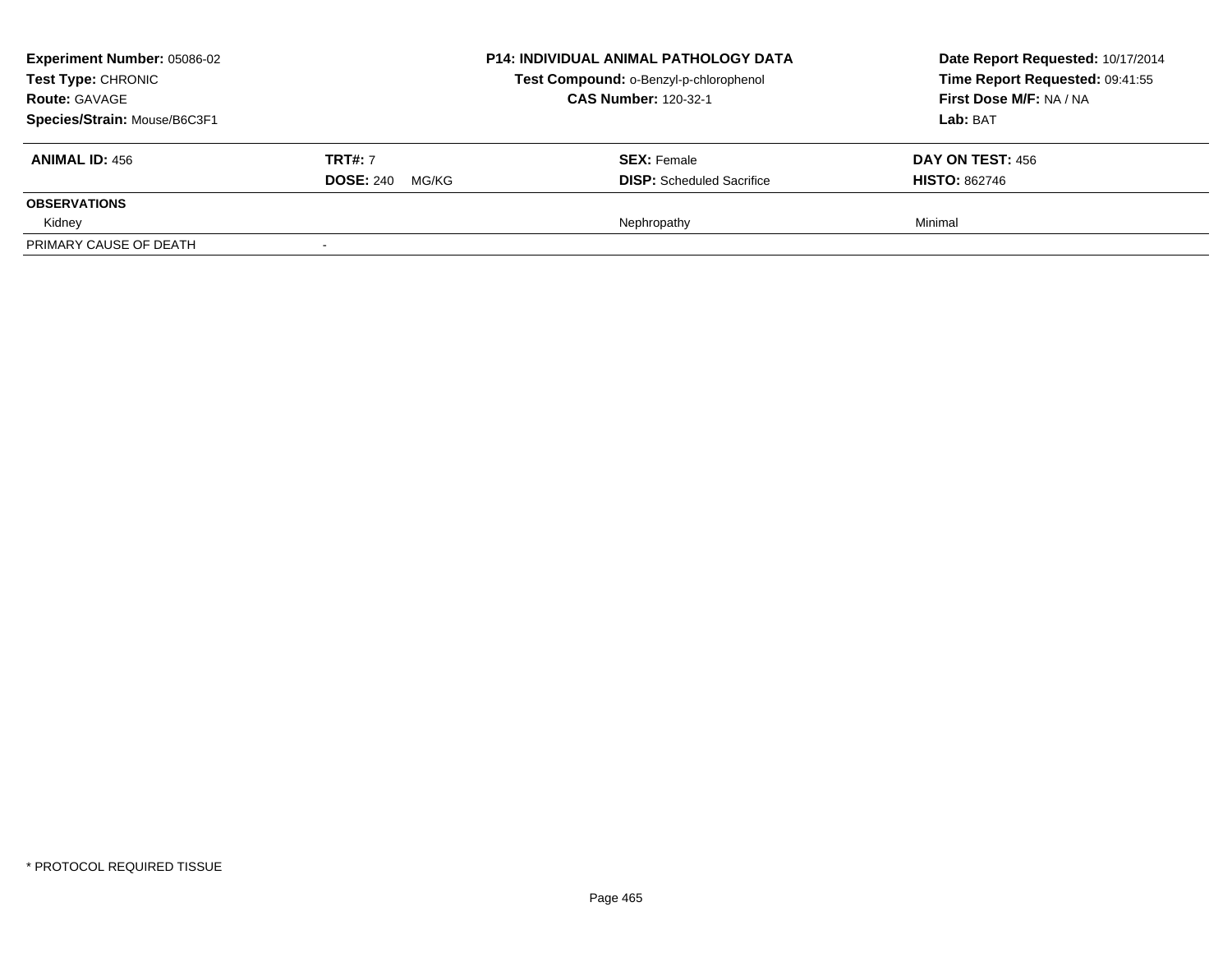| Experiment Number: 05086-02             |                            | P14: INDIVIDUAL ANIMAL PATHOLOGY DATA  | Date Report Requested: 10/17/2014 |
|-----------------------------------------|----------------------------|----------------------------------------|-----------------------------------|
| Test Type: CHRONIC                      |                            | Test Compound: o-Benzyl-p-chlorophenol | Time Report Requested: 09:41:55   |
| <b>Route: GAVAGE</b>                    |                            | <b>CAS Number: 120-32-1</b>            | First Dose M/F: NA / NA           |
| Species/Strain: Mouse/B6C3F1            |                            |                                        | Lab: BAT                          |
| <b>ANIMAL ID: 457</b>                   | <b>TRT#: 7</b>             | <b>SEX: Female</b>                     | DAY ON TEST: 727                  |
|                                         | <b>DOSE: 240</b><br>MG/KG  | <b>DISP: Terminal Sacrifice</b>        | <b>HISTO: 862747</b>              |
|                                         |                            | ORGAN AND ACCOUNTABLE SITE STATUS      |                                   |
| <b>NORMAL</b>                           |                            |                                        |                                   |
| Adrenal Gland - Medulla                 | <b>Bone Marrow</b>         | <b>Brain</b>                           | Esophagus                         |
| Gallbladder                             | Heart                      | Intestine Large - Cecum                | Intestine Large - Colon           |
| Intestine Large - Rectum                | Intestine Small - Duodenum | Intestine Small - Ileum                | Intestine Small - Jejunum         |
| Islets, Pancreatic                      | Lung                       | Lymph Node - Mandibular                | Lymph Node - Mesenteric           |
| Mammary Gland                           | Nose                       | Pancreas                               | Parathyroid Gland                 |
| Salivary Glands                         | Skin                       | Stomach - Forestomach                  | Stomach - Glandular               |
| Thymus                                  | <b>Thyroid Gland</b>       | Trachea                                | <b>Urinary Bladder</b>            |
| <b>OBSERVATIONS</b>                     |                            |                                        |                                   |
| <b>Adrenal Gland</b>                    | Cortex                     | Hyperplasia                            | Mild                              |
| <b>Bone</b>                             |                            | Fibrous Osteodystrophy                 | Mild                              |
| Kidney                                  |                            | Nephropathy                            | Mild                              |
| [Nephropathy TGLS = 3-1]                |                            |                                        |                                   |
| Liver                                   |                            | Hyperplasia                            | Moderate                          |
| [Hyperplasia TGLS = 4,5-1]              |                            |                                        |                                   |
| Ovary                                   |                            | Cyst                                   |                                   |
| Note: CYST<br>$TGLs = 6-6$              |                            |                                        |                                   |
| <b>Pituitary Gland</b>                  | <b>Pars Distalis</b>       | Hyperplasia                            | Minimal                           |
| Spleen                                  |                            | Lymphoma Malignant Mixed               |                                   |
| [ Lymphoma Malignant Mixed TGLS = 1-1 ] |                            |                                        |                                   |
| <b>Uterus</b>                           | Endometrium                | Hyperplasia                            | Marked                            |
| Note: HYPERPLASIA<br>$TGLs = 2-6$       |                            |                                        |                                   |
| PRIMARY CAUSE OF DEATH                  | $\overline{\phantom{a}}$   |                                        |                                   |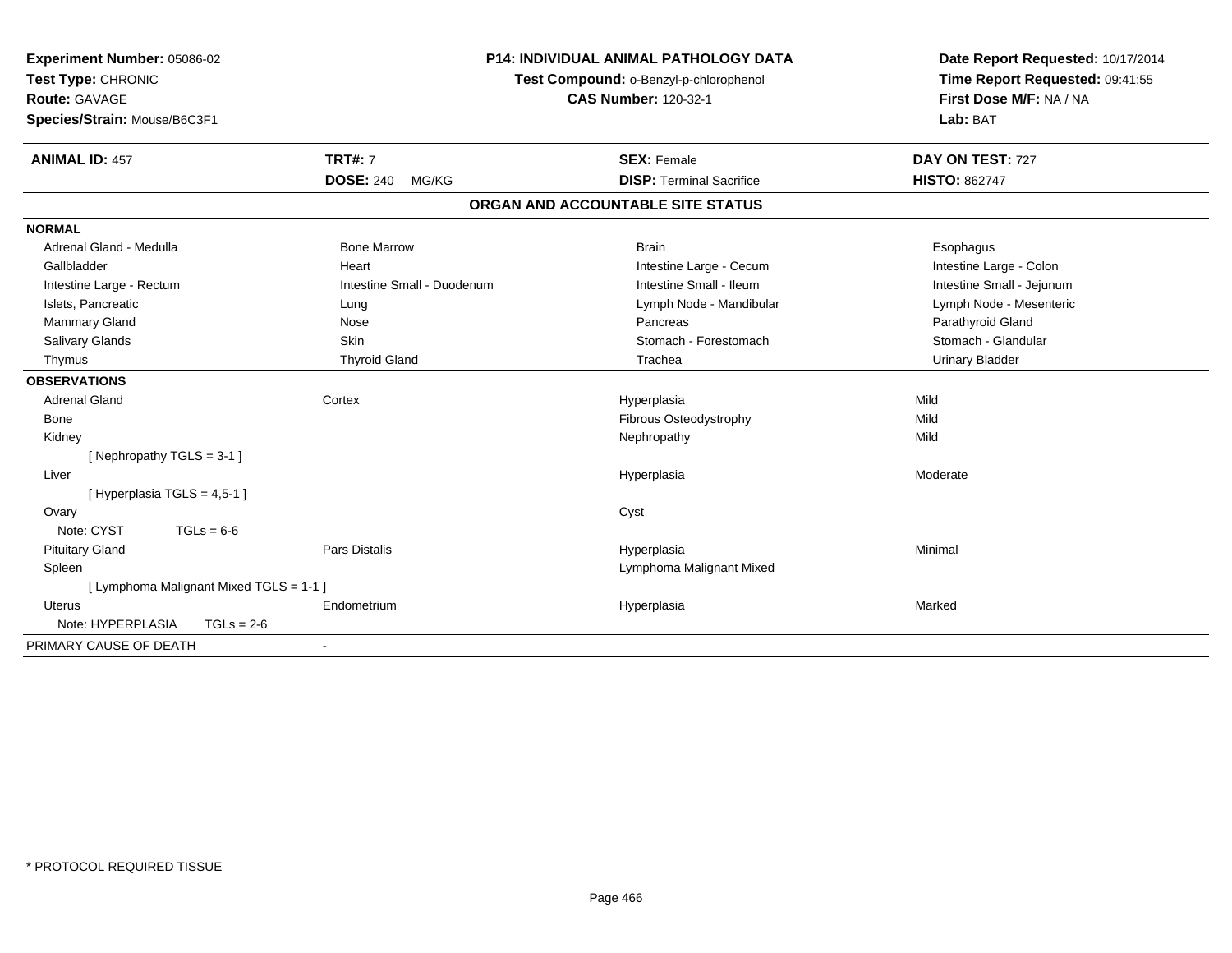| <b>Experiment Number: 05086-02</b><br>Test Type: CHRONIC<br><b>Route: GAVAGE</b><br>Species/Strain: Mouse/B6C3F1 |                           | <b>P14: INDIVIDUAL ANIMAL PATHOLOGY DATA</b><br>Test Compound: o-Benzyl-p-chlorophenol<br><b>CAS Number: 120-32-1</b> | Date Report Requested: 10/17/2014<br>Time Report Requested: 09:41:55<br>First Dose M/F: NA / NA<br>Lab: BAT |
|------------------------------------------------------------------------------------------------------------------|---------------------------|-----------------------------------------------------------------------------------------------------------------------|-------------------------------------------------------------------------------------------------------------|
| <b>ANIMAL ID: 458</b>                                                                                            | <b>TRT#: 7</b>            | <b>SEX: Female</b>                                                                                                    | DAY ON TEST: 706                                                                                            |
|                                                                                                                  | <b>DOSE: 240</b><br>MG/KG | <b>DISP:</b> Moribund Sacrifice                                                                                       | <b>HISTO: 862748</b>                                                                                        |
|                                                                                                                  |                           | ORGAN AND ACCOUNTABLE SITE STATUS                                                                                     |                                                                                                             |
| <b>NORMAL</b>                                                                                                    |                           |                                                                                                                       |                                                                                                             |
| <b>Adrenal Gland - Cortex</b>                                                                                    | Adrenal Gland - Medulla   | <b>Bone Marrow</b>                                                                                                    | <b>Brain</b>                                                                                                |
| Esophagus                                                                                                        | Gallbladder               | Heart                                                                                                                 | Intestine Large - Cecum                                                                                     |
| Intestine Large - Colon                                                                                          | Intestine Large - Rectum  | Intestine Small - Duodenum                                                                                            | Intestine Small - Ileum                                                                                     |
| Intestine Small - Jejunum                                                                                        | Islets, Pancreatic        | Lung                                                                                                                  | Lymph Node - Mandibular                                                                                     |
| Lymph Node - Mesenteric                                                                                          | <b>Mammary Gland</b>      | Nose                                                                                                                  | Pancreas                                                                                                    |
| Parathyroid Gland                                                                                                | <b>Pituitary Gland</b>    | Salivary Glands                                                                                                       | Skin                                                                                                        |
| Spleen                                                                                                           | Stomach - Forestomach     | Stomach - Glandular                                                                                                   | Thymus                                                                                                      |
| <b>Thyroid Gland</b>                                                                                             | Trachea                   | <b>Urinary Bladder</b>                                                                                                |                                                                                                             |
| <b>OBSERVATIONS</b>                                                                                              |                           |                                                                                                                       |                                                                                                             |
| Bone                                                                                                             |                           | Fibrous Osteodystrophy                                                                                                | Mild                                                                                                        |
| Kidney                                                                                                           |                           | Nephropathy                                                                                                           | Mild                                                                                                        |
| Liver                                                                                                            |                           | Hyperplasia                                                                                                           | Minimal                                                                                                     |
| Ovary                                                                                                            |                           | Cyst                                                                                                                  |                                                                                                             |
| Note: CYST<br>$TGLs = 1-6$                                                                                       |                           |                                                                                                                       |                                                                                                             |
| Uterus                                                                                                           | Endometrium               | Hyperplasia                                                                                                           | Minimal                                                                                                     |
| PRIMARY CAUSE OF DEATH                                                                                           |                           |                                                                                                                       |                                                                                                             |
| Animal Note: C O MORB: UNKNOWN                                                                                   |                           |                                                                                                                       |                                                                                                             |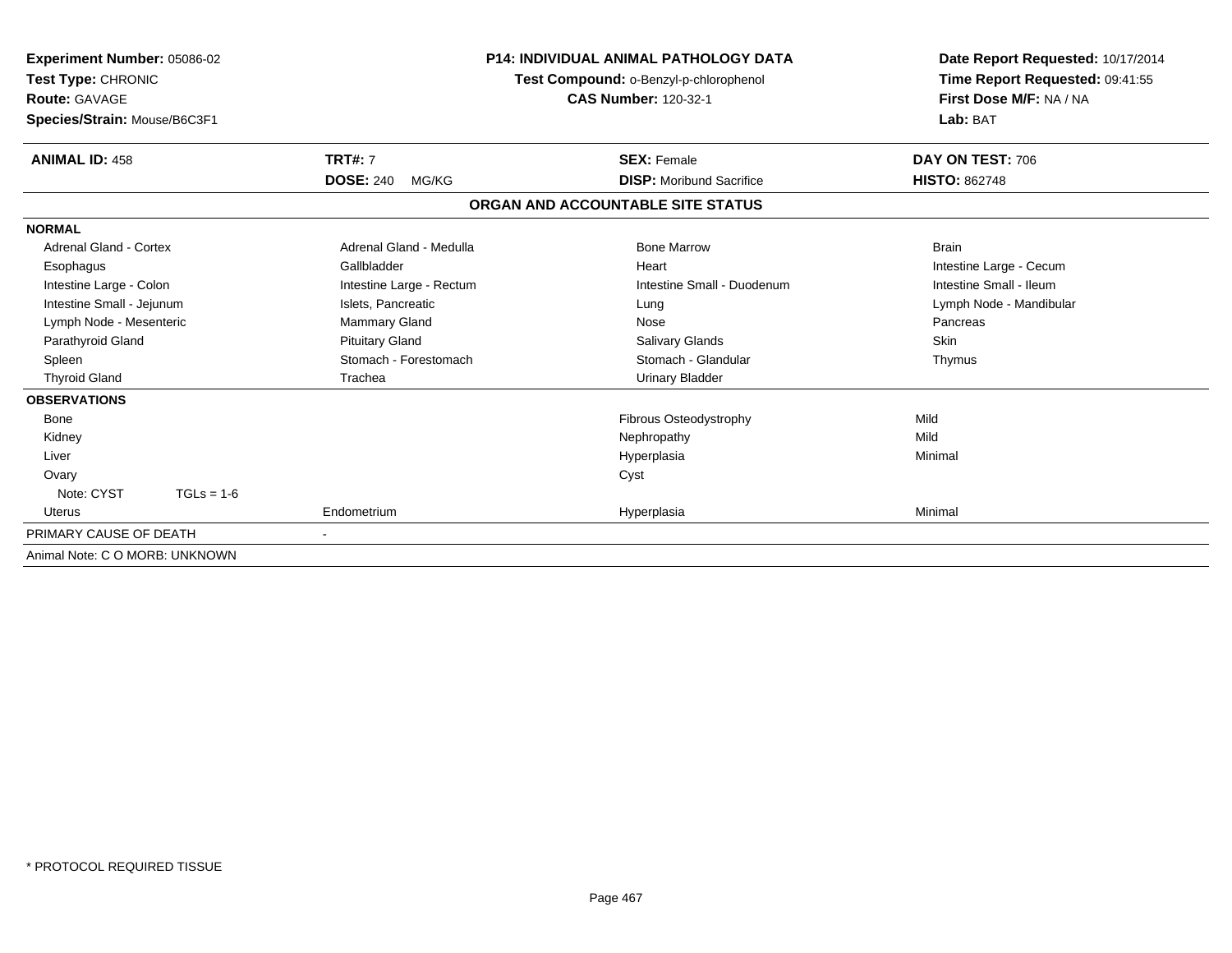| Experiment Number: 05086-02<br>Test Type: CHRONIC<br><b>Route: GAVAGE</b><br>Species/Strain: Mouse/B6C3F1 | <b>P14: INDIVIDUAL ANIMAL PATHOLOGY DATA</b><br>Test Compound: o-Benzyl-p-chlorophenol<br><b>CAS Number: 120-32-1</b> |                                   | Date Report Requested: 10/17/2014<br>Time Report Requested: 09:41:55<br>First Dose M/F: NA / NA<br>Lab: BAT |  |
|-----------------------------------------------------------------------------------------------------------|-----------------------------------------------------------------------------------------------------------------------|-----------------------------------|-------------------------------------------------------------------------------------------------------------|--|
| <b>ANIMAL ID: 459</b>                                                                                     | <b>TRT#: 7</b>                                                                                                        | <b>SEX: Female</b>                | DAY ON TEST: 727                                                                                            |  |
|                                                                                                           | <b>DOSE: 240</b><br>MG/KG                                                                                             | <b>DISP: Terminal Sacrifice</b>   | <b>HISTO: 862749</b>                                                                                        |  |
|                                                                                                           |                                                                                                                       | ORGAN AND ACCOUNTABLE SITE STATUS |                                                                                                             |  |
| <b>NORMAL</b>                                                                                             |                                                                                                                       |                                   |                                                                                                             |  |
| Adrenal Gland - Cortex                                                                                    | Adrenal Gland - Medulla                                                                                               | <b>Bone Marrow</b>                | <b>Brain</b>                                                                                                |  |
| Esophagus                                                                                                 | Gallbladder                                                                                                           | Heart                             | Intestine Large - Cecum                                                                                     |  |
| Intestine Large - Colon                                                                                   | Intestine Large - Rectum                                                                                              | Intestine Small - Duodenum        | Intestine Small - Ileum                                                                                     |  |
| Intestine Small - Jejunum                                                                                 | Islets, Pancreatic                                                                                                    | Lung                              | Lymph Node - Mandibular                                                                                     |  |
| Lymph Node - Mesenteric                                                                                   | Mammary Gland                                                                                                         | Nose                              | Pancreas                                                                                                    |  |
| Parathyroid Gland                                                                                         | <b>Pituitary Gland</b>                                                                                                | <b>Salivary Glands</b>            | <b>Skin</b>                                                                                                 |  |
| Stomach - Glandular                                                                                       | Thymus                                                                                                                | <b>Thyroid Gland</b>              | Trachea                                                                                                     |  |
| <b>Urinary Bladder</b>                                                                                    |                                                                                                                       |                                   |                                                                                                             |  |
| <b>OBSERVATIONS</b>                                                                                       |                                                                                                                       |                                   |                                                                                                             |  |
| <b>Bone</b>                                                                                               |                                                                                                                       | Fibrous Osteodystrophy            | Mild                                                                                                        |  |
| Kidney                                                                                                    |                                                                                                                       | Nephropathy                       | Mild                                                                                                        |  |
| [ Nephropathy TGLS = 4-1 ]                                                                                |                                                                                                                       |                                   |                                                                                                             |  |
| Liver                                                                                                     |                                                                                                                       | Hepatocellular Adenoma            |                                                                                                             |  |
| Note: NO CORRESP LESION FOR LEFT LIVER FOCUS SEEN AT TRIM<br>Note: HEPATOCLR ADEN TGLs = 1-9              |                                                                                                                       |                                   |                                                                                                             |  |
| Ovary                                                                                                     |                                                                                                                       | Cyst                              |                                                                                                             |  |
| Note: CYST<br>$TGLs = 2-6$                                                                                |                                                                                                                       |                                   |                                                                                                             |  |
| Spleen                                                                                                    |                                                                                                                       | Hyperplasia                       | Lymphoid, Mild                                                                                              |  |
| Stomach                                                                                                   | Forestomach                                                                                                           | Hyperplasia                       | Squamous, Mild                                                                                              |  |
|                                                                                                           | Forestomach                                                                                                           | Ulcer                             | Mild                                                                                                        |  |
| Note: ULCER<br>$TGLs = 5.6 - 8$                                                                           |                                                                                                                       |                                   |                                                                                                             |  |
| <b>Uterus</b>                                                                                             | Endometrium                                                                                                           | Hyperplasia                       | Moderate                                                                                                    |  |
| Note: HYPERPLASIA<br>$TGLs = 3-6$                                                                         |                                                                                                                       |                                   |                                                                                                             |  |
| PRIMARY CAUSE OF DEATH                                                                                    |                                                                                                                       |                                   |                                                                                                             |  |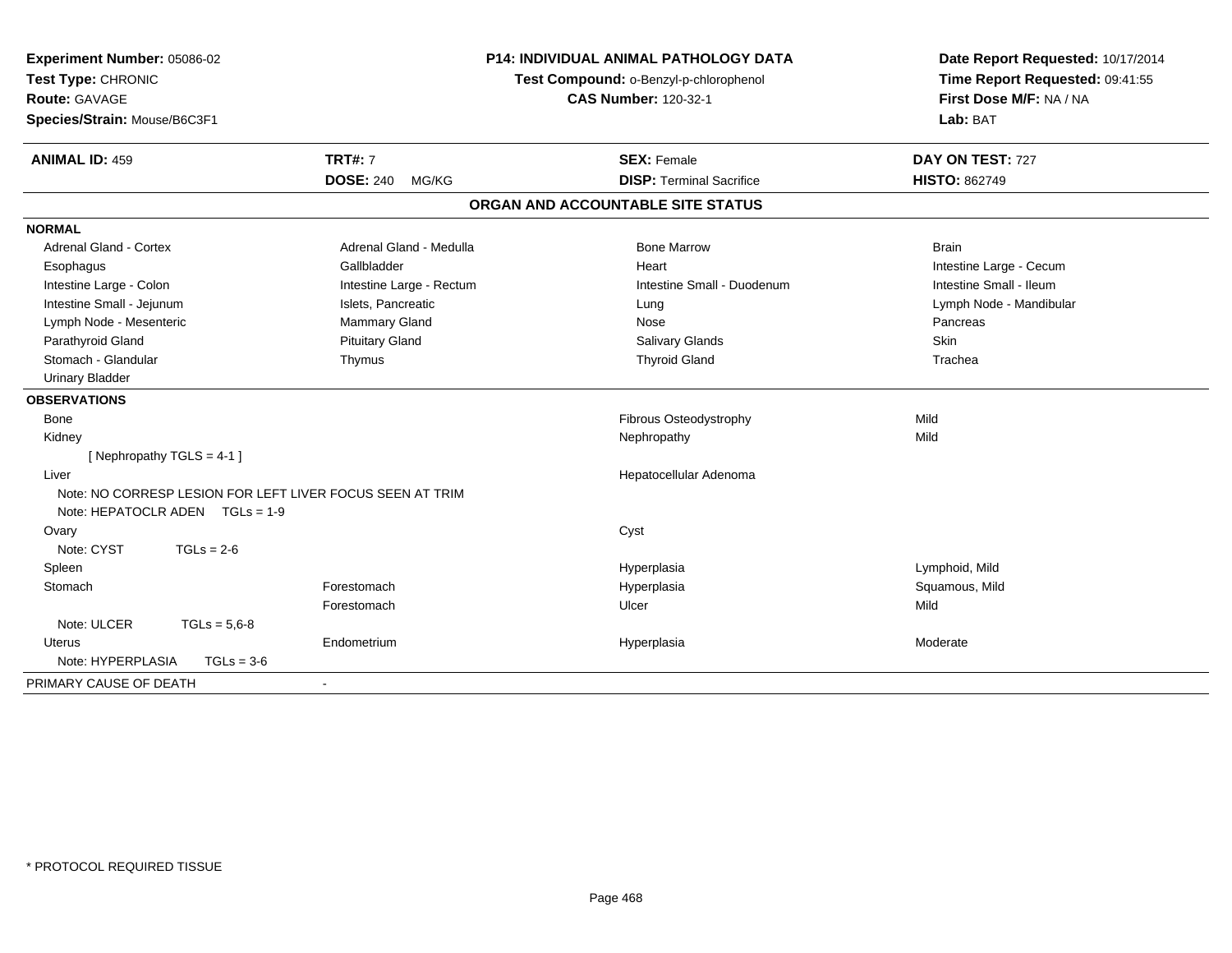| <b>Experiment Number: 05086-02</b><br>Test Type: CHRONIC<br><b>Route: GAVAGE</b><br>Species/Strain: Mouse/B6C3F1 | P14: INDIVIDUAL ANIMAL PATHOLOGY DATA<br>Test Compound: o-Benzyl-p-chlorophenol<br><b>CAS Number: 120-32-1</b> |                                   | Date Report Requested: 10/17/2014<br>Time Report Requested: 09:41:55<br>First Dose M/F: NA / NA<br>Lab: BAT |
|------------------------------------------------------------------------------------------------------------------|----------------------------------------------------------------------------------------------------------------|-----------------------------------|-------------------------------------------------------------------------------------------------------------|
| <b>ANIMAL ID: 460</b>                                                                                            | <b>TRT#: 7</b>                                                                                                 | <b>SEX: Female</b>                | DAY ON TEST: 7                                                                                              |
|                                                                                                                  | <b>DOSE: 240</b><br>MG/KG                                                                                      | <b>DISP: Dosing Accident</b>      | HISTO:                                                                                                      |
|                                                                                                                  |                                                                                                                | ORGAN AND ACCOUNTABLE SITE STATUS |                                                                                                             |
| <b>NORMAL</b>                                                                                                    |                                                                                                                |                                   |                                                                                                             |
| <b>Adrenal Gland - Cortex</b>                                                                                    | Adrenal Gland - Medulla                                                                                        | Bone                              | <b>Bone Marrow</b>                                                                                          |
| <b>Brain</b>                                                                                                     | Esophagus                                                                                                      | Gallbladder                       | Heart                                                                                                       |
| Intestine Large - Cecum                                                                                          | Intestine Large - Colon                                                                                        | Intestine Large - Rectum          | Intestine Small - Duodenum                                                                                  |
| Intestine Small - Ileum                                                                                          | Intestine Small - Jejunum                                                                                      | Islets, Pancreatic                | Kidney                                                                                                      |
| Liver                                                                                                            | Lymph Node - Mandibular                                                                                        | Lymph Node - Mesenteric           | <b>Mammary Gland</b>                                                                                        |
| Ovary                                                                                                            | Pancreas                                                                                                       | Parathyroid Gland                 | <b>Pituitary Gland</b>                                                                                      |
| <b>Salivary Glands</b>                                                                                           | <b>Skin</b>                                                                                                    | Spleen                            | Stomach - Forestomach                                                                                       |
| Stomach - Glandular                                                                                              | Thymus                                                                                                         | <b>Thyroid Gland</b>              | Trachea                                                                                                     |
| <b>Urinary Bladder</b>                                                                                           | <b>Uterus</b>                                                                                                  |                                   |                                                                                                             |
| <b>OBSERVATIONS</b>                                                                                              |                                                                                                                |                                   |                                                                                                             |
| Lung                                                                                                             |                                                                                                                | Foreign Body                      | Moderate                                                                                                    |
| Note: MODERATE AMOUNT OF OIL IN LUNGS.                                                                           |                                                                                                                |                                   |                                                                                                             |
| Nose                                                                                                             |                                                                                                                | Foreign Body                      | Moderate                                                                                                    |
| Note: MODERATE AMOUNT OF OIL IN NOSE.                                                                            |                                                                                                                |                                   |                                                                                                             |
| PRIMARY CAUSE OF DEATH                                                                                           |                                                                                                                |                                   |                                                                                                             |
| Animal Note: COD: GAVAGE ERROR.                                                                                  |                                                                                                                |                                   |                                                                                                             |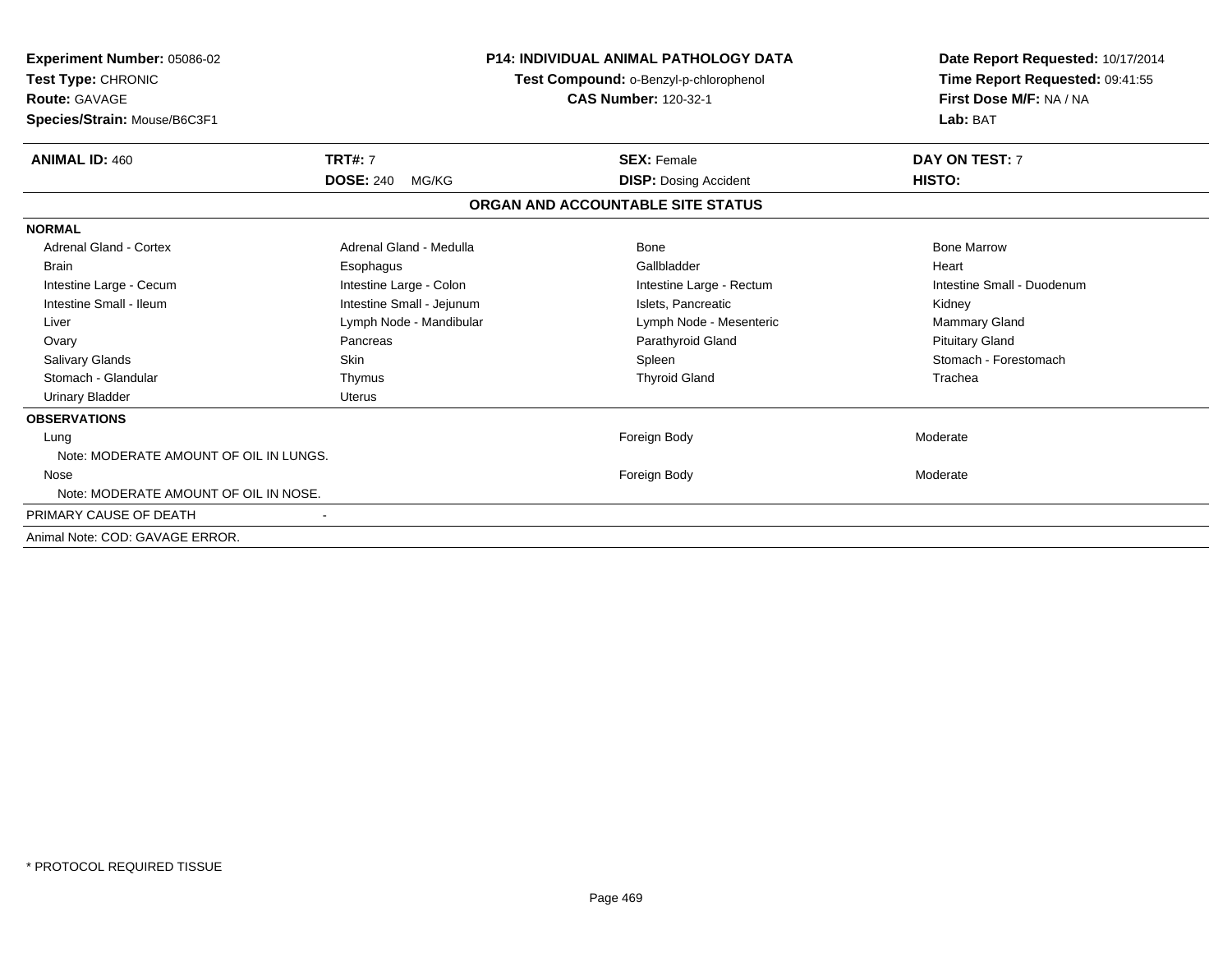| <b>Experiment Number: 05086-02</b><br><b>Test Type: CHRONIC</b><br><b>Route: GAVAGE</b><br>Species/Strain: Mouse/B6C3F1 |                                             | <b>P14: INDIVIDUAL ANIMAL PATHOLOGY DATA</b><br>Test Compound: o-Benzyl-p-chlorophenol<br><b>CAS Number: 120-32-1</b> | Date Report Requested: 10/17/2014<br>Time Report Requested: 09:41:55<br>First Dose M/F: NA / NA<br>Lab: BAT |  |
|-------------------------------------------------------------------------------------------------------------------------|---------------------------------------------|-----------------------------------------------------------------------------------------------------------------------|-------------------------------------------------------------------------------------------------------------|--|
| <b>ANIMAL ID: 461</b>                                                                                                   | <b>TRT#: 7</b><br><b>DOSE: 240</b><br>MG/KG | <b>SEX: Female</b><br><b>DISP:</b> Scheduled Sacrifice                                                                | DAY ON TEST: 456<br><b>HISTO: 863632</b>                                                                    |  |
| <b>OBSERVATIONS</b>                                                                                                     |                                             |                                                                                                                       |                                                                                                             |  |
| Kidney                                                                                                                  |                                             | Nephropathy                                                                                                           | Mild                                                                                                        |  |
| Uterus                                                                                                                  | Endometrium                                 | Hyperplasia                                                                                                           | Minimal                                                                                                     |  |
| [Hyperplasia TGLS = $1-6$ ]                                                                                             |                                             |                                                                                                                       |                                                                                                             |  |
| PRIMARY CAUSE OF DEATH                                                                                                  |                                             |                                                                                                                       |                                                                                                             |  |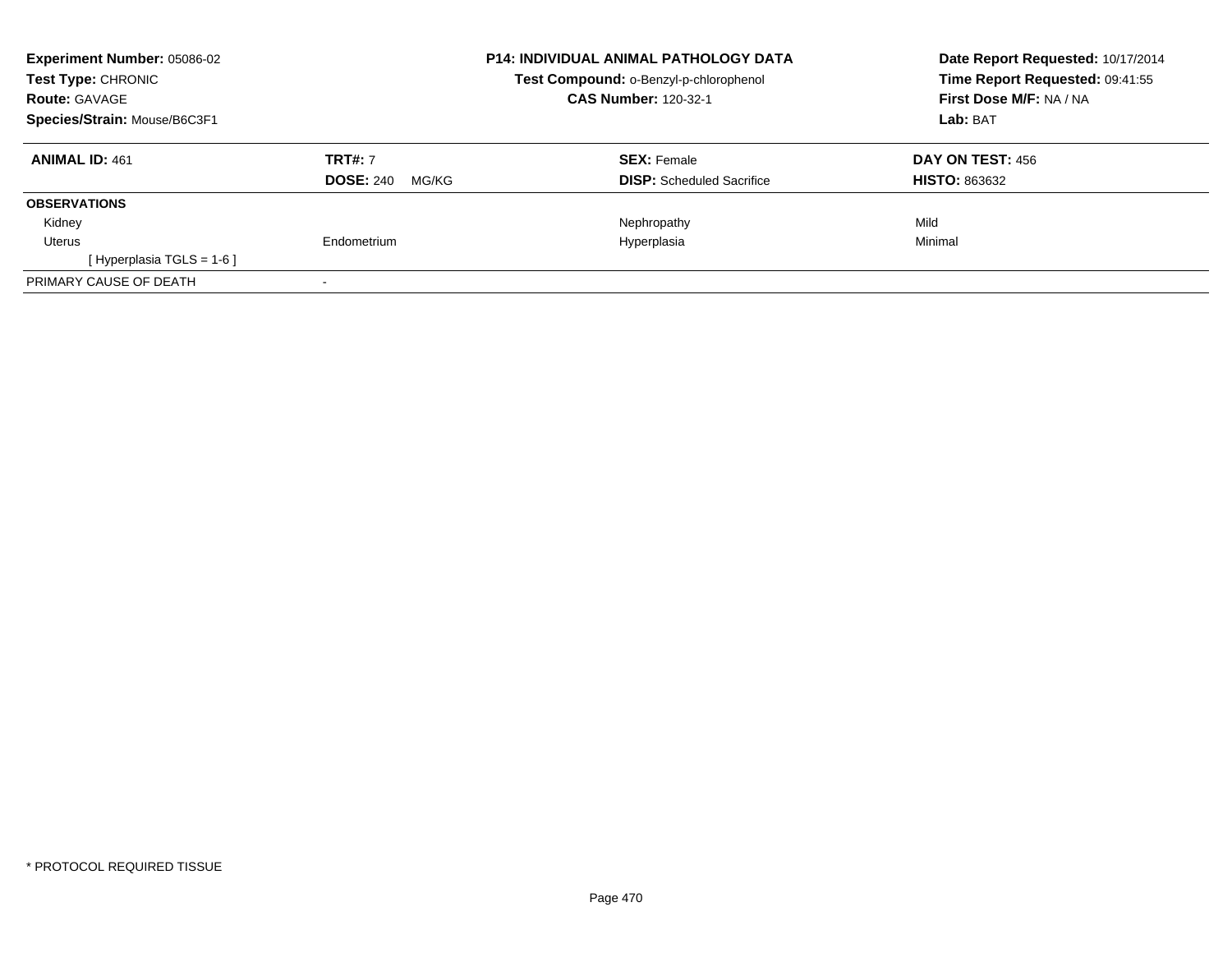| Experiment Number: 05086-02<br><b>Test Type: CHRONIC</b><br><b>Route: GAVAGE</b> |                           | <b>P14: INDIVIDUAL ANIMAL PATHOLOGY DATA</b><br>Test Compound: o-Benzyl-p-chlorophenol | Date Report Requested: 10/17/2014                          |  |  |
|----------------------------------------------------------------------------------|---------------------------|----------------------------------------------------------------------------------------|------------------------------------------------------------|--|--|
|                                                                                  |                           | <b>CAS Number: 120-32-1</b>                                                            | Time Report Requested: 09:41:55<br>First Dose M/F: NA / NA |  |  |
| Species/Strain: Mouse/B6C3F1                                                     |                           |                                                                                        | Lab: BAT                                                   |  |  |
|                                                                                  |                           |                                                                                        |                                                            |  |  |
| <b>ANIMAL ID: 462</b>                                                            | <b>TRT#: 7</b>            | <b>SEX: Female</b>                                                                     | DAY ON TEST: 196                                           |  |  |
|                                                                                  | <b>DOSE: 240</b><br>MG/KG | <b>DISP:</b> Moribund Sacrifice                                                        | <b>HISTO: 862752</b>                                       |  |  |
|                                                                                  |                           | ORGAN AND ACCOUNTABLE SITE STATUS                                                      |                                                            |  |  |
| <b>NORMAL</b>                                                                    |                           |                                                                                        |                                                            |  |  |
| <b>Adrenal Gland - Cortex</b>                                                    | Adrenal Gland - Medulla   | <b>Bone</b>                                                                            | <b>Bone Marrow</b>                                         |  |  |
| <b>Brain</b>                                                                     | Esophagus                 | Gallbladder                                                                            | Heart                                                      |  |  |
| Intestine Large - Cecum                                                          | Intestine Large - Colon   | Intestine Large - Rectum                                                               | Intestine Small - Duodenum                                 |  |  |
| Intestine Small - Ileum                                                          | Intestine Small - Jejunum | Islets, Pancreatic                                                                     | Liver                                                      |  |  |
| Lung                                                                             | Mammary Gland             | Nose                                                                                   | Ovary                                                      |  |  |
| Pancreas                                                                         | Parathyroid Gland         | <b>Pituitary Gland</b>                                                                 | Salivary Glands                                            |  |  |
| <b>Skin</b>                                                                      | Stomach - Forestomach     | Stomach - Glandular                                                                    | <b>Thyroid Gland</b>                                       |  |  |
| Trachea                                                                          | <b>Urinary Bladder</b>    | <b>Uterus</b>                                                                          |                                                            |  |  |
| <b>MISSING</b>                                                                   |                           |                                                                                        |                                                            |  |  |
| Lymph Node - Mandibular                                                          | Lymph Node - Mesenteric   |                                                                                        |                                                            |  |  |
| <b>OBSERVATIONS</b>                                                              |                           |                                                                                        |                                                            |  |  |
| <b>Harderian Gland</b>                                                           |                           | Inflammation                                                                           | Suppurative, Moderate                                      |  |  |
| Kidney                                                                           |                           | Nephropathy                                                                            | Minimal                                                    |  |  |
| Spleen                                                                           |                           | Depletion Lymphoid                                                                     | Moderate                                                   |  |  |
| Note: DEPLET LYMPH<br>$TGLs = 1-1$                                               |                           |                                                                                        |                                                            |  |  |
| Thymus                                                                           |                           | Atrophy                                                                                | Marked                                                     |  |  |
| PRIMARY CAUSE OF DEATH                                                           |                           |                                                                                        |                                                            |  |  |
| Animal Note: MORIBUND DUE TO HARDERIAN INFLAMMATION.                             |                           |                                                                                        |                                                            |  |  |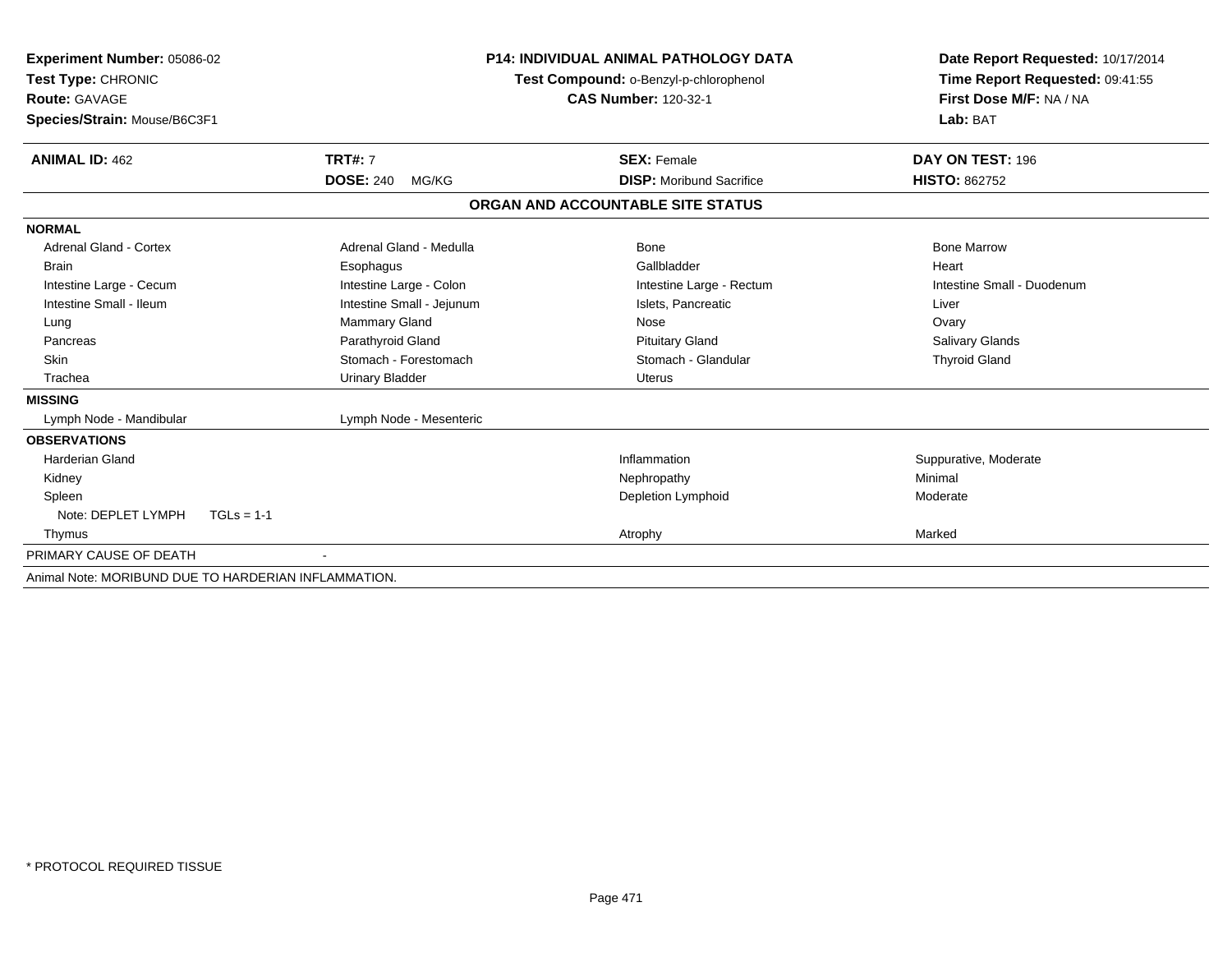| Experiment Number: 05086-02<br>Test Type: CHRONIC<br><b>Route: GAVAGE</b> |                           | <b>P14: INDIVIDUAL ANIMAL PATHOLOGY DATA</b><br>Test Compound: o-Benzyl-p-chlorophenol<br><b>CAS Number: 120-32-1</b> | Date Report Requested: 10/17/2014<br>Time Report Requested: 09:41:55<br>First Dose M/F: NA / NA |  |  |
|---------------------------------------------------------------------------|---------------------------|-----------------------------------------------------------------------------------------------------------------------|-------------------------------------------------------------------------------------------------|--|--|
| Species/Strain: Mouse/B6C3F1                                              |                           |                                                                                                                       | Lab: BAT                                                                                        |  |  |
| <b>ANIMAL ID: 463</b>                                                     | <b>TRT#: 7</b>            | <b>SEX: Female</b>                                                                                                    | DAY ON TEST: 678                                                                                |  |  |
|                                                                           | <b>DOSE: 240</b><br>MG/KG | <b>DISP: Natural Death</b>                                                                                            | <b>HISTO: 862753</b>                                                                            |  |  |
|                                                                           |                           | ORGAN AND ACCOUNTABLE SITE STATUS                                                                                     |                                                                                                 |  |  |
| <b>NORMAL</b>                                                             |                           |                                                                                                                       |                                                                                                 |  |  |
| <b>Adrenal Gland - Cortex</b>                                             | Adrenal Gland - Medulla   | Bone                                                                                                                  | <b>Bone Marrow</b>                                                                              |  |  |
| <b>Brain</b>                                                              | Esophagus                 | Gallbladder                                                                                                           | Intestine Large - Cecum                                                                         |  |  |
| Intestine Large - Colon                                                   | Intestine Large - Rectum  | Intestine Small - Duodenum                                                                                            | Intestine Small - Ileum                                                                         |  |  |
| Intestine Small - Jejunum                                                 | Islets, Pancreatic        | Lung                                                                                                                  | Lymph Node - Mandibular                                                                         |  |  |
| Lymph Node - Mesenteric                                                   | Nose                      | Ovary                                                                                                                 | Pancreas                                                                                        |  |  |
| Parathyroid Gland                                                         | <b>Pituitary Gland</b>    | <b>Salivary Glands</b>                                                                                                | Skin                                                                                            |  |  |
| Spleen                                                                    | Stomach - Forestomach     | Stomach - Glandular                                                                                                   | Thymus                                                                                          |  |  |
| <b>Thyroid Gland</b>                                                      | Trachea                   | <b>Urinary Bladder</b>                                                                                                | Uterus                                                                                          |  |  |
| <b>MISSING</b>                                                            |                           |                                                                                                                       |                                                                                                 |  |  |
| <b>Mammary Gland</b>                                                      |                           |                                                                                                                       |                                                                                                 |  |  |
| <b>OBSERVATIONS</b>                                                       |                           |                                                                                                                       |                                                                                                 |  |  |
| Heart                                                                     | Myocardium                | Mineralization                                                                                                        | Minimal                                                                                         |  |  |
| Kidney                                                                    |                           | Nephropathy                                                                                                           | Mild                                                                                            |  |  |
| Liver                                                                     |                           | Hepatocellular Adenoma                                                                                                |                                                                                                 |  |  |
|                                                                           |                           | Hepatocellular Carcinoma                                                                                              |                                                                                                 |  |  |
|                                                                           |                           | Necrosis                                                                                                              | Coagulative, Moderate                                                                           |  |  |
| Note: HEPATOCLR CARC<br>$TGLs = 1-8$                                      |                           |                                                                                                                       |                                                                                                 |  |  |
| PRIMARY CAUSE OF DEATH                                                    |                           |                                                                                                                       |                                                                                                 |  |  |
| Animal Note: C O DEATH: HEPATOCELLULAR CARCINOMA                          |                           |                                                                                                                       |                                                                                                 |  |  |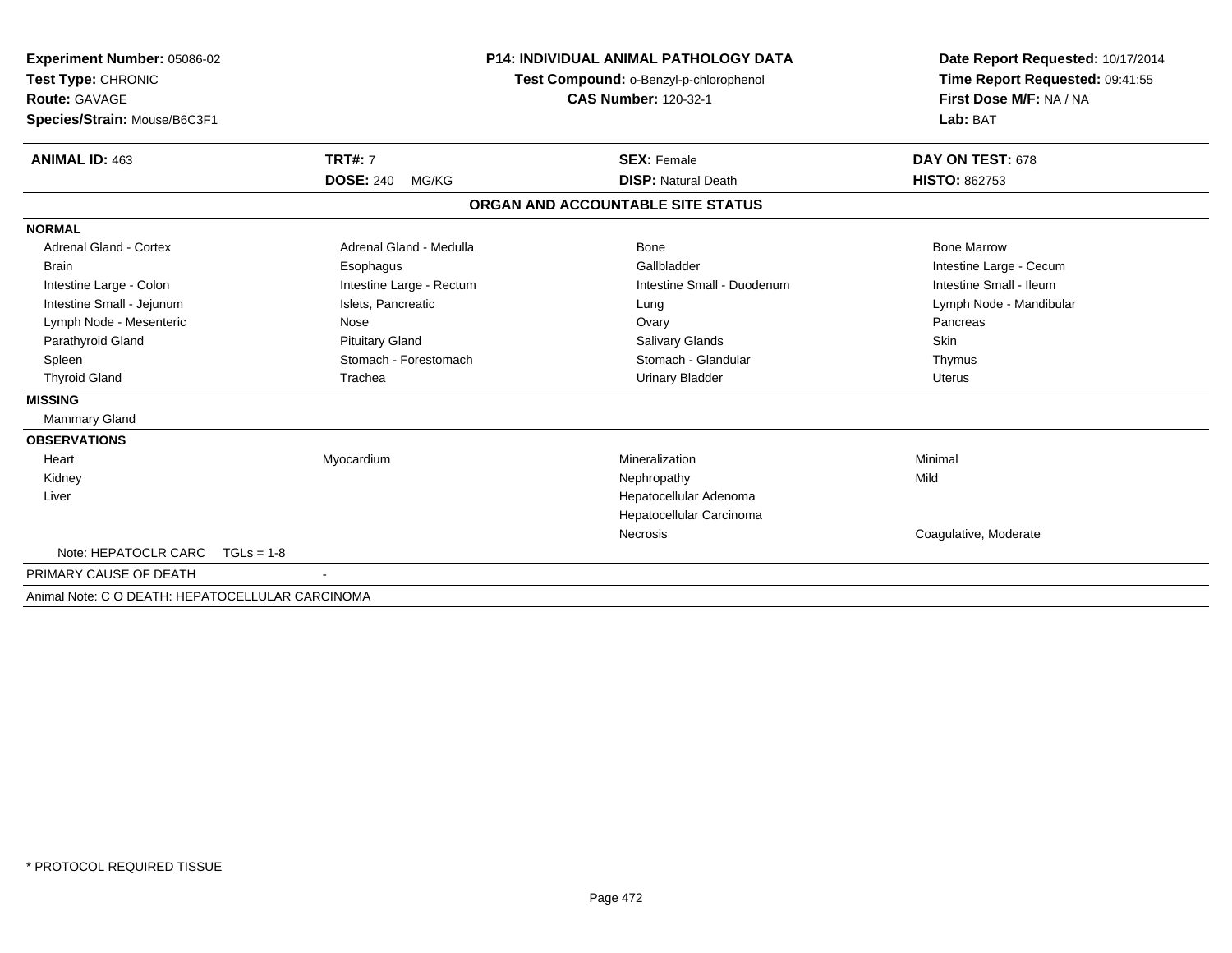| Experiment Number: 05086-02                    |                           | <b>P14: INDIVIDUAL ANIMAL PATHOLOGY DATA</b> | Date Report Requested: 10/17/2014 |  |  |
|------------------------------------------------|---------------------------|----------------------------------------------|-----------------------------------|--|--|
| Test Type: CHRONIC                             |                           | Test Compound: o-Benzyl-p-chlorophenol       | Time Report Requested: 09:41:55   |  |  |
| Route: GAVAGE                                  |                           | <b>CAS Number: 120-32-1</b>                  | First Dose M/F: NA / NA           |  |  |
| Species/Strain: Mouse/B6C3F1                   |                           |                                              | Lab: BAT                          |  |  |
| <b>ANIMAL ID: 464</b>                          | <b>TRT#: 7</b>            | <b>SEX: Female</b>                           | DAY ON TEST: 652                  |  |  |
|                                                | <b>DOSE: 240</b><br>MG/KG | <b>DISP:</b> Moribund Sacrifice              | <b>HISTO: 862754</b>              |  |  |
|                                                |                           | ORGAN AND ACCOUNTABLE SITE STATUS            |                                   |  |  |
| <b>NORMAL</b>                                  |                           |                                              |                                   |  |  |
| <b>Adrenal Gland - Cortex</b>                  | Adrenal Gland - Medulla   | <b>Bone</b>                                  | <b>Bone Marrow</b>                |  |  |
| <b>Brain</b>                                   | Esophagus                 | Gallbladder                                  | Heart                             |  |  |
| Intestine Large - Cecum                        | Intestine Large - Colon   | Intestine Large - Rectum                     | Intestine Small - Duodenum        |  |  |
| Intestine Small - Ileum                        | Intestine Small - Jejunum | Islets, Pancreatic                           | Liver                             |  |  |
| Lung                                           | Lymph Node - Mesenteric   | Mammary Gland                                | Nose                              |  |  |
| Ovary                                          | Pancreas                  | Parathyroid Gland                            | <b>Pituitary Gland</b>            |  |  |
| <b>Salivary Glands</b>                         | Stomach - Forestomach     | Thymus                                       | <b>Thyroid Gland</b>              |  |  |
| Trachea                                        | <b>Urinary Bladder</b>    | <b>Uterus</b>                                |                                   |  |  |
| <b>MISSING</b>                                 |                           |                                              |                                   |  |  |
| Lymph Node - Mandibular                        |                           |                                              |                                   |  |  |
| <b>OBSERVATIONS</b>                            |                           |                                              |                                   |  |  |
| Kidney                                         |                           | Nephropathy                                  | Minimal                           |  |  |
| Skin                                           |                           | Ulcer                                        | Marked                            |  |  |
| Note: ULCER<br>$TGLs = 1-8$                    |                           |                                              |                                   |  |  |
| Spleen                                         |                           | Hematopoietic Cell Proliferation             | Marked                            |  |  |
| [Hematopoietic Cell Proliferation TGLS = 2-1 ] |                           |                                              |                                   |  |  |
| Stomach                                        | Glandular, Mucosa         | Mineralization                               | Mild                              |  |  |
| PRIMARY CAUSE OF DEATH                         |                           |                                              |                                   |  |  |
| Animal Note: C O MORB: SKIN ULCER              |                           |                                              |                                   |  |  |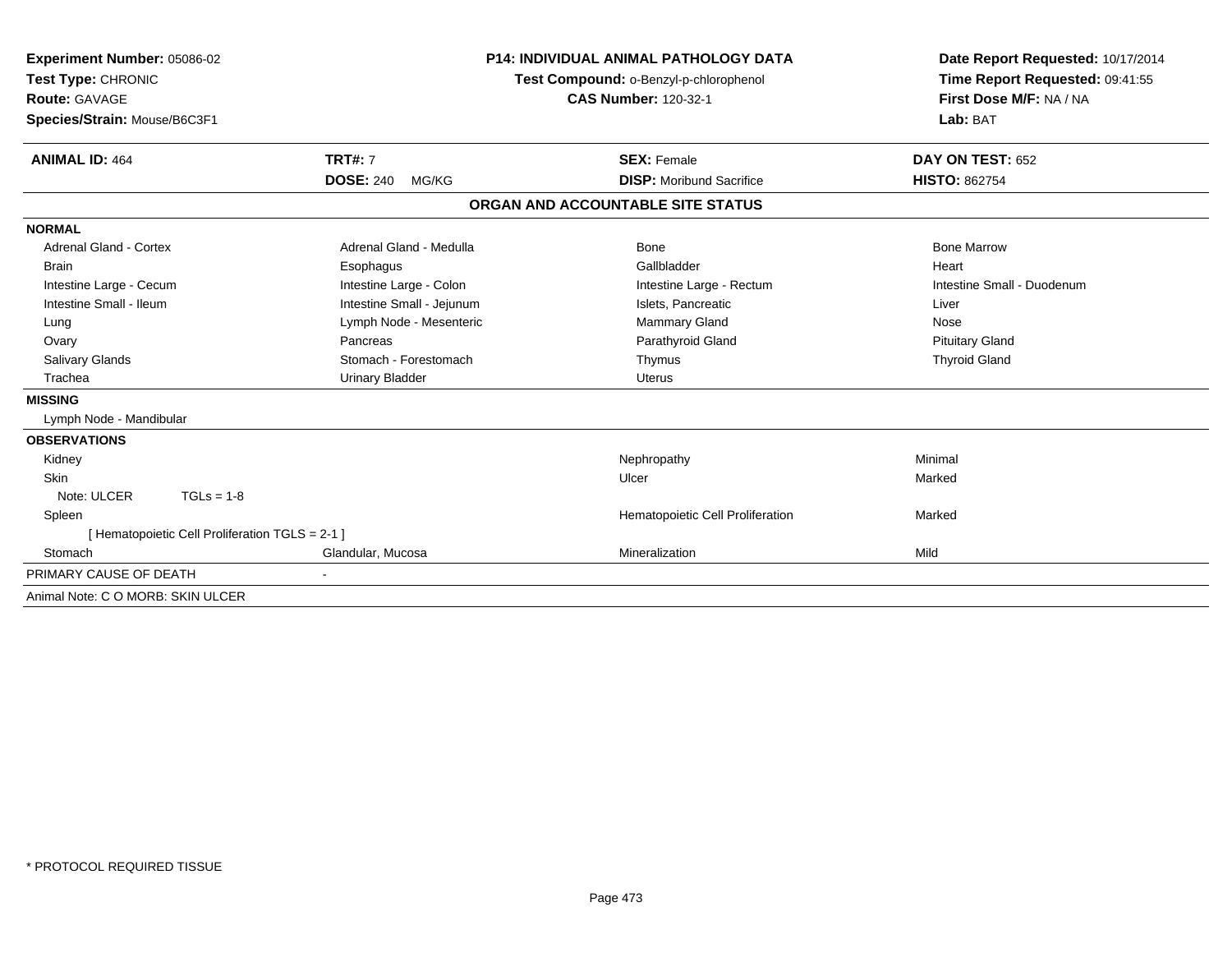| <b>Experiment Number: 05086-02</b><br>Test Type: CHRONIC<br><b>Route: GAVAGE</b><br>Species/Strain: Mouse/B6C3F1 |                           | <b>P14: INDIVIDUAL ANIMAL PATHOLOGY DATA</b><br>Test Compound: o-Benzyl-p-chlorophenol<br><b>CAS Number: 120-32-1</b> | Date Report Requested: 10/17/2014<br>Time Report Requested: 09:41:55<br>First Dose M/F: NA / NA<br>Lab: BAT |
|------------------------------------------------------------------------------------------------------------------|---------------------------|-----------------------------------------------------------------------------------------------------------------------|-------------------------------------------------------------------------------------------------------------|
| <b>ANIMAL ID: 465</b>                                                                                            | <b>TRT#: 7</b>            | <b>SEX: Female</b>                                                                                                    | DAY ON TEST: 7                                                                                              |
|                                                                                                                  | <b>DOSE: 240</b><br>MG/KG | <b>DISP: Dosing Accident</b>                                                                                          | HISTO:                                                                                                      |
|                                                                                                                  |                           | ORGAN AND ACCOUNTABLE SITE STATUS                                                                                     |                                                                                                             |
| <b>NORMAL</b>                                                                                                    |                           |                                                                                                                       |                                                                                                             |
| Adrenal Gland - Cortex                                                                                           | Adrenal Gland - Medulla   | Bone                                                                                                                  | <b>Bone Marrow</b>                                                                                          |
| <b>Brain</b>                                                                                                     | Esophagus                 | Gallbladder                                                                                                           | Heart                                                                                                       |
| Intestine Large - Cecum                                                                                          | Intestine Large - Colon   | Intestine Large - Rectum                                                                                              | Intestine Small - Duodenum                                                                                  |
| Intestine Small - Ileum                                                                                          | Intestine Small - Jejunum | Islets, Pancreatic                                                                                                    | Kidney                                                                                                      |
| Liver                                                                                                            | Lymph Node - Mandibular   | Lymph Node - Mesenteric                                                                                               | Mammary Gland                                                                                               |
| Ovary                                                                                                            | Pancreas                  | Parathyroid Gland                                                                                                     | <b>Pituitary Gland</b>                                                                                      |
| <b>Salivary Glands</b>                                                                                           | <b>Skin</b>               | Spleen                                                                                                                | Stomach - Forestomach                                                                                       |
| Stomach - Glandular                                                                                              | Thymus                    | <b>Thyroid Gland</b>                                                                                                  | Trachea                                                                                                     |
| <b>Urinary Bladder</b>                                                                                           | <b>Uterus</b>             |                                                                                                                       |                                                                                                             |
| <b>OBSERVATIONS</b>                                                                                              |                           |                                                                                                                       |                                                                                                             |
| Lung                                                                                                             |                           | Foreign Body                                                                                                          | Marked                                                                                                      |
| Note: MARKED AMOUNT OF OIL IN LUNGS.                                                                             |                           |                                                                                                                       |                                                                                                             |
| Nose                                                                                                             |                           | Foreign Body                                                                                                          | Mild                                                                                                        |
| Note: MILD AMOUNT OF OIL IN NOSE.                                                                                |                           |                                                                                                                       |                                                                                                             |
| PRIMARY CAUSE OF DEATH                                                                                           |                           |                                                                                                                       |                                                                                                             |
| Animal Note: COD: GAVAGE ERROR.                                                                                  |                           |                                                                                                                       |                                                                                                             |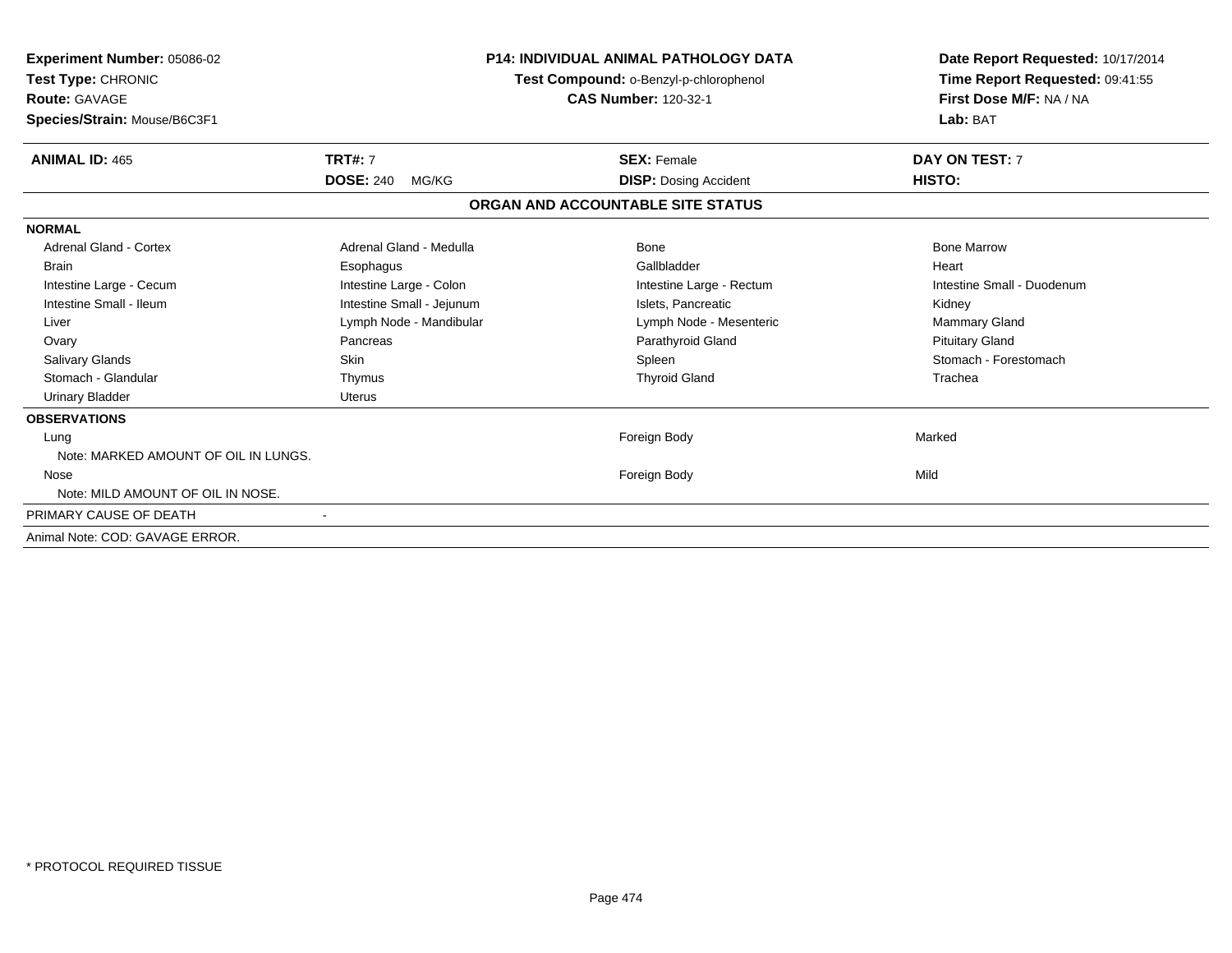| Experiment Number: 05086-02              |                                                                          | <b>P14: INDIVIDUAL ANIMAL PATHOLOGY DATA</b> | Date Report Requested: 10/17/2014 |
|------------------------------------------|--------------------------------------------------------------------------|----------------------------------------------|-----------------------------------|
| Test Type: CHRONIC                       |                                                                          | Test Compound: o-Benzyl-p-chlorophenol       | Time Report Requested: 09:41:55   |
| <b>Route: GAVAGE</b>                     |                                                                          | <b>CAS Number: 120-32-1</b>                  | First Dose M/F: NA / NA           |
| Species/Strain: Mouse/B6C3F1             |                                                                          |                                              | Lab: BAT                          |
| <b>ANIMAL ID: 466</b>                    | <b>TRT#: 7</b>                                                           | <b>SEX: Female</b>                           | DAY ON TEST: 449                  |
|                                          | <b>DOSE: 240</b><br>MG/KG                                                | <b>DISP: Natural Death</b>                   | <b>HISTO: 862756</b>              |
|                                          |                                                                          | ORGAN AND ACCOUNTABLE SITE STATUS            |                                   |
| <b>NORMAL</b>                            |                                                                          |                                              |                                   |
| <b>Adrenal Gland - Cortex</b>            | Adrenal Gland - Medulla                                                  | Bone                                         | <b>Bone Marrow</b>                |
| <b>Brain</b>                             | Esophagus                                                                | Gallbladder                                  | Intestine Large - Cecum           |
| Intestine Large - Colon                  | Intestine Large - Rectum                                                 | Intestine Small - Duodenum                   | Intestine Small - Ileum           |
| Intestine Small - Jejunum                | Islets, Pancreatic                                                       | Lung                                         | Lymph Node - Mandibular           |
| Lymph Node - Mesenteric                  | <b>Mammary Gland</b>                                                     | Nose                                         | Pancreas                          |
| Parathyroid Gland                        | <b>Pituitary Gland</b>                                                   | <b>Salivary Glands</b>                       | <b>Skin</b>                       |
| Stomach - Forestomach                    | Stomach - Glandular                                                      | Thymus                                       | <b>Thyroid Gland</b>              |
| Trachea                                  | <b>Urinary Bladder</b>                                                   |                                              |                                   |
| <b>OBSERVATIONS</b>                      |                                                                          |                                              |                                   |
| Heart                                    |                                                                          | Lymphoma Malignant Histiocytic               |                                   |
| Kidney                                   |                                                                          | Nephropathy                                  | Mild                              |
| Liver                                    |                                                                          | Lymphoma Malignant Histiocytic               |                                   |
|                                          |                                                                          | <b>Necrosis</b>                              | Coagulative, Mild                 |
| Note: LYMPH MAL HIST $TGLs = 3.4-1+9+10$ |                                                                          |                                              |                                   |
| Ovary                                    |                                                                          | Lymphoma Malignant Histiocytic               |                                   |
| Spleen                                   |                                                                          | Hematopoietic Cell Proliferation             | Moderate                          |
| Note: HEMA CELL PROL TGLs = 1-8          |                                                                          |                                              |                                   |
| Uterus                                   |                                                                          | Lymphoma Malignant Histiocytic               |                                   |
| Note: LYMPH MAL HIST TGLs = 2-6+7        |                                                                          |                                              |                                   |
| PRIMARY CAUSE OF DEATH                   |                                                                          |                                              |                                   |
|                                          | Animal Note: C O DEATH: MALIGNANT LYMPHOMA, HISTIOCYTIC, MULTIPLE ORGANS |                                              |                                   |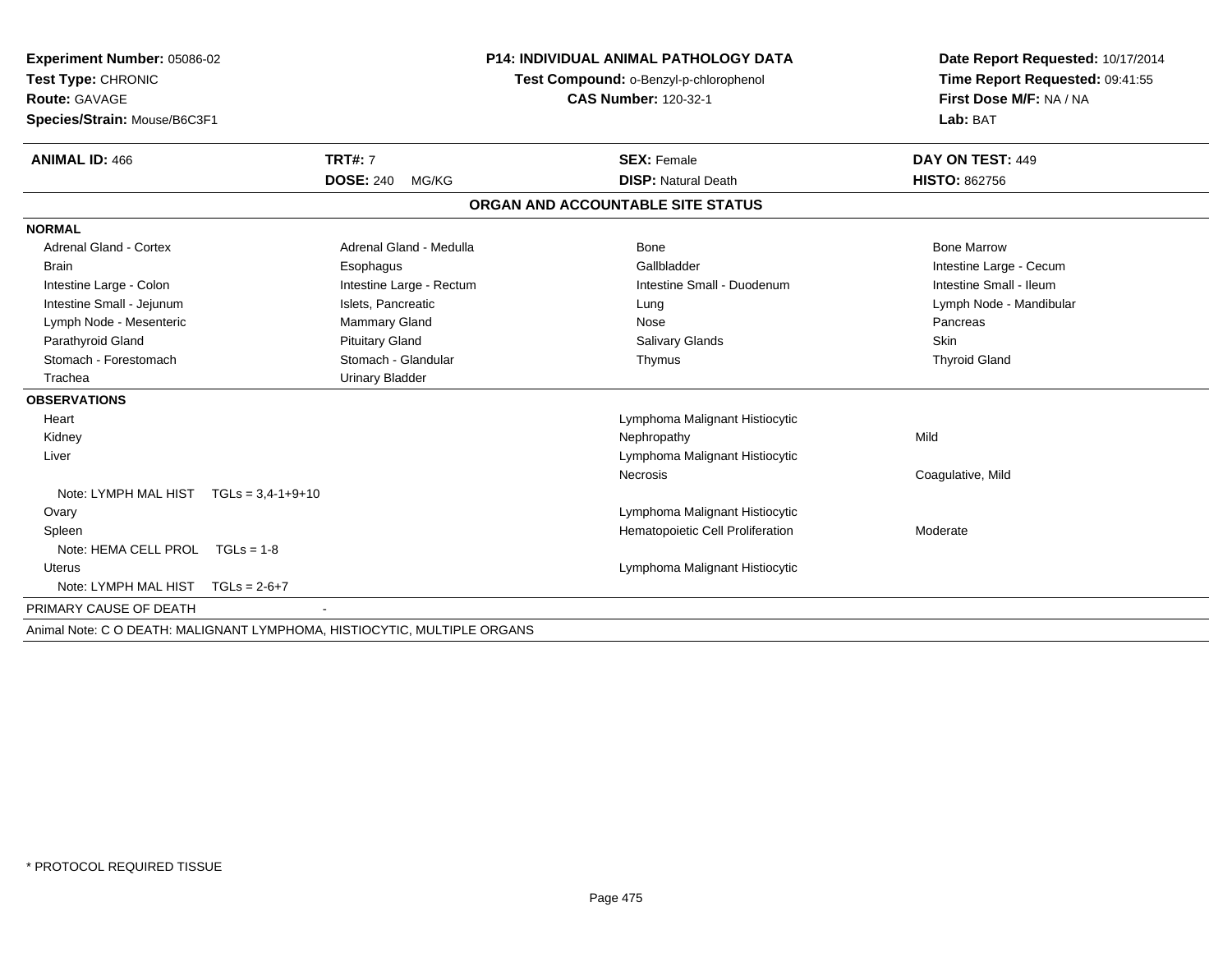| Experiment Number: 05086-02                               |                           | <b>P14: INDIVIDUAL ANIMAL PATHOLOGY DATA</b> | Date Report Requested: 10/17/2014                          |  |  |
|-----------------------------------------------------------|---------------------------|----------------------------------------------|------------------------------------------------------------|--|--|
| Test Type: CHRONIC                                        |                           | Test Compound: o-Benzyl-p-chlorophenol       | Time Report Requested: 09:41:55<br>First Dose M/F: NA / NA |  |  |
| <b>Route: GAVAGE</b>                                      |                           | <b>CAS Number: 120-32-1</b>                  |                                                            |  |  |
| Species/Strain: Mouse/B6C3F1                              |                           |                                              | Lab: BAT                                                   |  |  |
|                                                           |                           |                                              |                                                            |  |  |
| <b>ANIMAL ID: 467</b>                                     | <b>TRT#: 7</b>            | <b>SEX: Female</b>                           | DAY ON TEST: 691                                           |  |  |
|                                                           | <b>DOSE: 240</b><br>MG/KG | <b>DISP: Natural Death</b>                   | <b>HISTO: 862757</b>                                       |  |  |
|                                                           |                           | ORGAN AND ACCOUNTABLE SITE STATUS            |                                                            |  |  |
| <b>NORMAL</b>                                             |                           |                                              |                                                            |  |  |
| <b>Adrenal Gland - Cortex</b>                             | Adrenal Gland - Medulla   | Bone                                         | <b>Bone Marrow</b>                                         |  |  |
| <b>Brain</b>                                              | Esophagus                 | Gallbladder                                  | Heart                                                      |  |  |
| Intestine Large - Cecum                                   | Intestine Large - Colon   | Intestine Large - Rectum                     | Intestine Small - Duodenum                                 |  |  |
| Intestine Small - Ileum                                   | Intestine Small - Jejunum | Islets, Pancreatic                           | Lung                                                       |  |  |
| <b>Mammary Gland</b>                                      | Nose                      | Pancreas                                     | Parathyroid Gland                                          |  |  |
| <b>Pituitary Gland</b>                                    | Salivary Glands           | <b>Skin</b>                                  | Stomach - Forestomach                                      |  |  |
| Stomach - Glandular                                       | <b>Thyroid Gland</b>      | Trachea                                      | <b>Urinary Bladder</b>                                     |  |  |
| <b>MISSING</b>                                            |                           |                                              |                                                            |  |  |
| Lymph Node - Mandibular                                   | Lymph Node - Mesenteric   | Thymus                                       |                                                            |  |  |
| <b>OBSERVATIONS</b>                                       |                           |                                              |                                                            |  |  |
| Kidney                                                    |                           | Nephropathy                                  | Mild                                                       |  |  |
| Liver                                                     |                           | Necrosis                                     | Coagulative, Minimal                                       |  |  |
| Ovary                                                     |                           | Infarct                                      | Marked                                                     |  |  |
| Note: INFARCT<br>$TGLs = 2-8$                             |                           |                                              |                                                            |  |  |
| Spleen                                                    |                           | Amyloid Deposition                           | Mild                                                       |  |  |
|                                                           |                           | Hematopoietic Cell Proliferation             | Mild                                                       |  |  |
| Stomach                                                   |                           |                                              |                                                            |  |  |
| Note: NO CORRESP LESION FOR STOMACH FOCI SEEN AT NECROPSY |                           |                                              |                                                            |  |  |
| <b>Uterus</b>                                             | Endometrium               | Hyperplasia                                  | Minimal                                                    |  |  |
| PRIMARY CAUSE OF DEATH                                    |                           |                                              |                                                            |  |  |
| Animal Note: C O DEATH: OVARIAN INFARCT                   |                           |                                              |                                                            |  |  |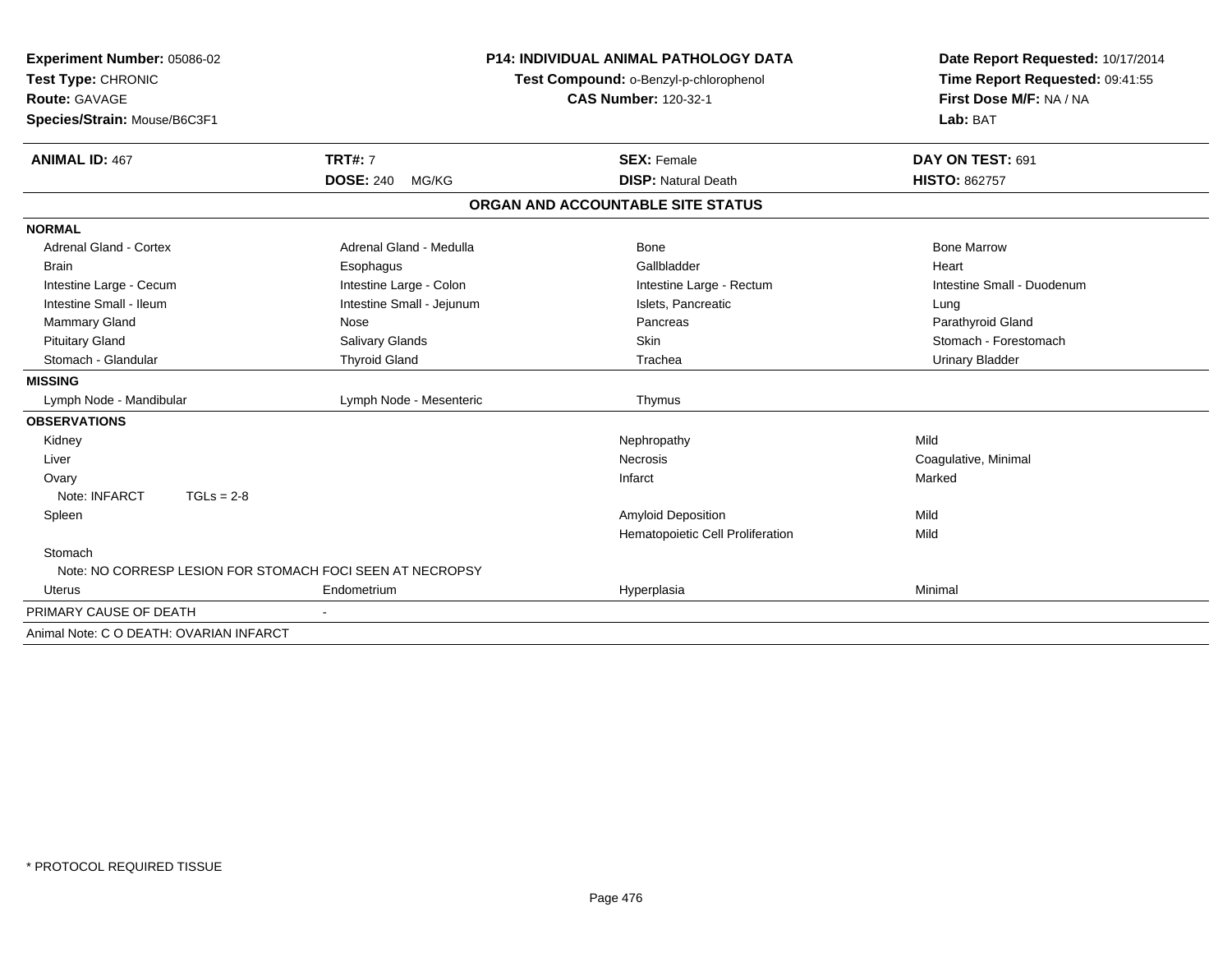| Experiment Number: 05086-02<br>Test Type: CHRONIC<br><b>Route: GAVAGE</b><br>Species/Strain: Mouse/B6C3F1 |                |                           | <b>P14: INDIVIDUAL ANIMAL PATHOLOGY DATA</b><br>Test Compound: o-Benzyl-p-chlorophenol<br><b>CAS Number: 120-32-1</b> |                                   | Date Report Requested: 10/17/2014<br>Time Report Requested: 09:41:55<br>First Dose M/F: NA / NA<br>Lab: BAT |
|-----------------------------------------------------------------------------------------------------------|----------------|---------------------------|-----------------------------------------------------------------------------------------------------------------------|-----------------------------------|-------------------------------------------------------------------------------------------------------------|
| <b>ANIMAL ID: 468</b>                                                                                     |                | <b>TRT#: 7</b>            |                                                                                                                       | <b>SEX: Female</b>                | DAY ON TEST: 727                                                                                            |
|                                                                                                           |                | <b>DOSE: 240</b><br>MG/KG |                                                                                                                       | <b>DISP: Terminal Sacrifice</b>   | <b>HISTO: 862758</b>                                                                                        |
|                                                                                                           |                |                           |                                                                                                                       | ORGAN AND ACCOUNTABLE SITE STATUS |                                                                                                             |
| <b>NORMAL</b>                                                                                             |                |                           |                                                                                                                       |                                   |                                                                                                             |
| Adrenal Gland - Cortex                                                                                    |                | Adrenal Gland - Medulla   |                                                                                                                       | <b>Bone Marrow</b>                | <b>Brain</b>                                                                                                |
| Esophagus                                                                                                 |                | Gallbladder               |                                                                                                                       | Heart                             | Intestine Large - Cecum                                                                                     |
| Intestine Large - Colon                                                                                   |                | Intestine Large - Rectum  |                                                                                                                       | Intestine Small - Duodenum        | Intestine Small - Ileum                                                                                     |
| Intestine Small - Jejunum                                                                                 |                | Islets. Pancreatic        |                                                                                                                       | Liver                             | Lung                                                                                                        |
| Lymph Node - Mandibular                                                                                   |                | Lymph Node - Mesenteric   |                                                                                                                       | <b>Mammary Gland</b>              | Nose                                                                                                        |
| Ovary                                                                                                     |                | Parathyroid Gland         |                                                                                                                       | <b>Pituitary Gland</b>            | Salivary Glands                                                                                             |
| <b>Skin</b>                                                                                               |                | Spleen                    |                                                                                                                       | Stomach - Forestomach             | Stomach - Glandular                                                                                         |
| Thymus                                                                                                    |                | <b>Thyroid Gland</b>      |                                                                                                                       | Trachea                           | <b>Urinary Bladder</b>                                                                                      |
| <b>OBSERVATIONS</b>                                                                                       |                |                           |                                                                                                                       |                                   |                                                                                                             |
| Bone                                                                                                      |                |                           |                                                                                                                       | Fibrous Osteodystrophy            | Mild                                                                                                        |
| Kidney                                                                                                    |                |                           |                                                                                                                       | Nephropathy                       | Mild                                                                                                        |
| Pancreas                                                                                                  |                |                           |                                                                                                                       | Inflammation                      | Chronic, Minimal                                                                                            |
| <b>Uterus</b>                                                                                             |                | Endometrium               |                                                                                                                       | Hyperplasia                       | Mild                                                                                                        |
| Note: HYPERPLASIA                                                                                         | $TGLs = 1-6+8$ |                           |                                                                                                                       |                                   |                                                                                                             |
| PRIMARY CAUSE OF DEATH                                                                                    |                |                           |                                                                                                                       |                                   |                                                                                                             |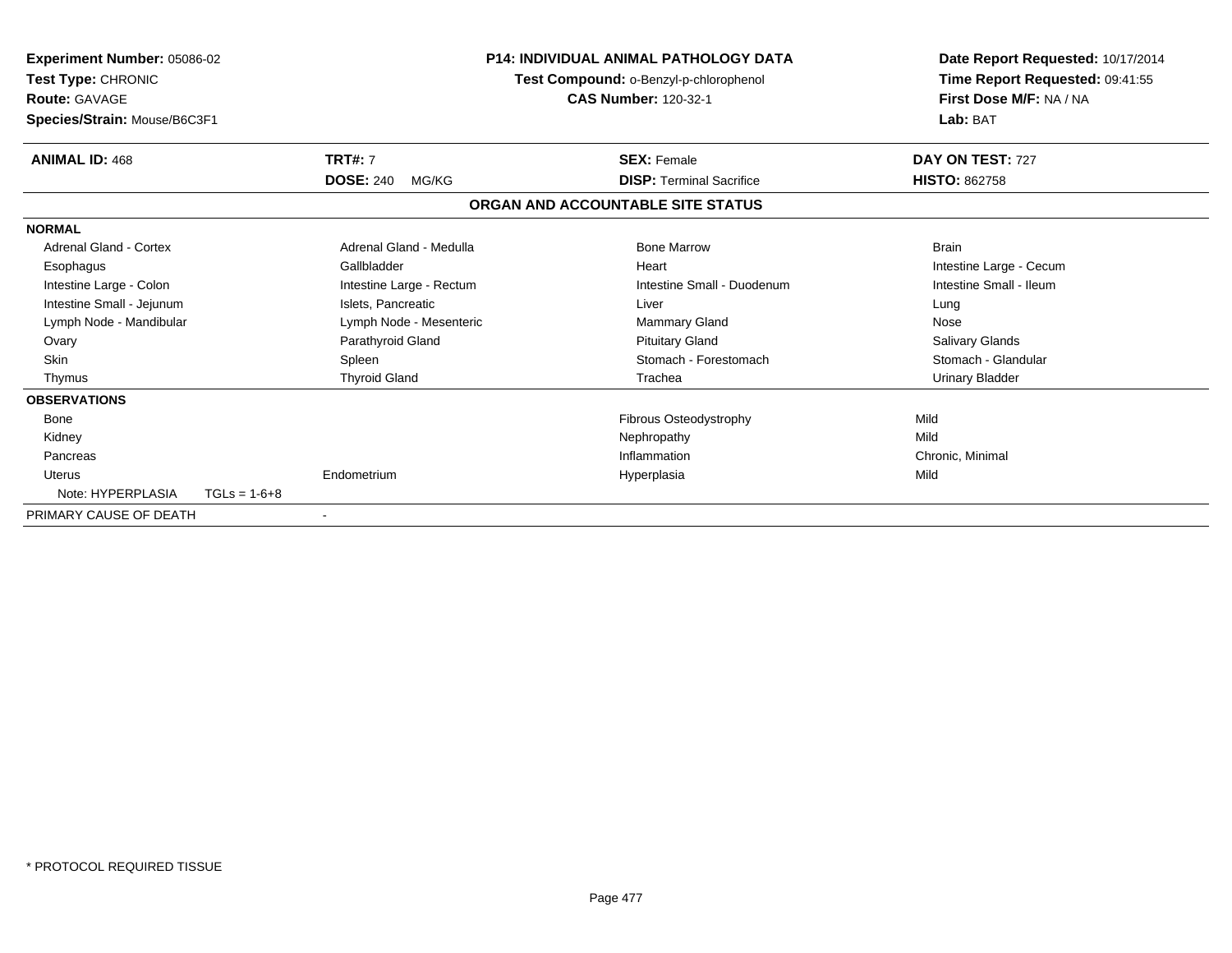| <b>Experiment Number: 05086-02</b><br>Test Type: CHRONIC<br><b>Route: GAVAGE</b><br>Species/Strain: Mouse/B6C3F1 |              |                           | <b>P14: INDIVIDUAL ANIMAL PATHOLOGY DATA</b><br>Test Compound: o-Benzyl-p-chlorophenol<br><b>CAS Number: 120-32-1</b> |                                   | Date Report Requested: 10/17/2014<br>Time Report Requested: 09:41:55<br>First Dose M/F: NA / NA<br>Lab: BAT |  |
|------------------------------------------------------------------------------------------------------------------|--------------|---------------------------|-----------------------------------------------------------------------------------------------------------------------|-----------------------------------|-------------------------------------------------------------------------------------------------------------|--|
| <b>ANIMAL ID: 469</b>                                                                                            |              | <b>TRT#: 7</b>            |                                                                                                                       | <b>SEX: Female</b>                | DAY ON TEST: 727                                                                                            |  |
|                                                                                                                  |              | <b>DOSE: 240</b><br>MG/KG |                                                                                                                       | <b>DISP: Terminal Sacrifice</b>   | <b>HISTO: 862759</b>                                                                                        |  |
|                                                                                                                  |              |                           |                                                                                                                       | ORGAN AND ACCOUNTABLE SITE STATUS |                                                                                                             |  |
| <b>NORMAL</b>                                                                                                    |              |                           |                                                                                                                       |                                   |                                                                                                             |  |
| Adrenal Gland - Cortex                                                                                           |              | Adrenal Gland - Medulla   |                                                                                                                       | <b>Bone Marrow</b>                | <b>Brain</b>                                                                                                |  |
| Esophagus                                                                                                        |              | Gallbladder               |                                                                                                                       | Heart                             | Intestine Large - Cecum                                                                                     |  |
| Intestine Large - Colon                                                                                          |              | Intestine Large - Rectum  |                                                                                                                       | Intestine Small - Duodenum        | Intestine Small - Ileum                                                                                     |  |
| Intestine Small - Jejunum                                                                                        |              | Islets, Pancreatic        |                                                                                                                       | Liver                             | Lung                                                                                                        |  |
| Lymph Node - Mandibular                                                                                          |              | Lymph Node - Mesenteric   |                                                                                                                       | <b>Mammary Gland</b>              | Nose                                                                                                        |  |
| Ovary                                                                                                            |              | Pancreas                  |                                                                                                                       | <b>Pituitary Gland</b>            | <b>Salivary Glands</b>                                                                                      |  |
| <b>Skin</b>                                                                                                      |              | Spleen                    |                                                                                                                       | Stomach - Glandular               | Thymus                                                                                                      |  |
| <b>Thyroid Gland</b>                                                                                             |              | Trachea                   |                                                                                                                       | <b>Urinary Bladder</b>            |                                                                                                             |  |
| <b>MISSING</b>                                                                                                   |              |                           |                                                                                                                       |                                   |                                                                                                             |  |
| Parathyroid Gland                                                                                                |              |                           |                                                                                                                       |                                   |                                                                                                             |  |
| <b>OBSERVATIONS</b>                                                                                              |              |                           |                                                                                                                       |                                   |                                                                                                             |  |
| Bone                                                                                                             |              |                           |                                                                                                                       | Fibrous Osteodystrophy            | Moderate                                                                                                    |  |
| Kidney                                                                                                           |              |                           |                                                                                                                       | Nephropathy                       | Minimal                                                                                                     |  |
| Stomach                                                                                                          |              | Forestomach               |                                                                                                                       | Hyperplasia                       | Squamous, Minimal                                                                                           |  |
| <b>Uterus</b>                                                                                                    |              | Endometrium               |                                                                                                                       | Hyperplasia                       | Moderate                                                                                                    |  |
| Note: HYPERPLASIA                                                                                                | $TGLs = 1-9$ |                           |                                                                                                                       |                                   |                                                                                                             |  |
| PRIMARY CAUSE OF DEATH                                                                                           |              |                           |                                                                                                                       |                                   |                                                                                                             |  |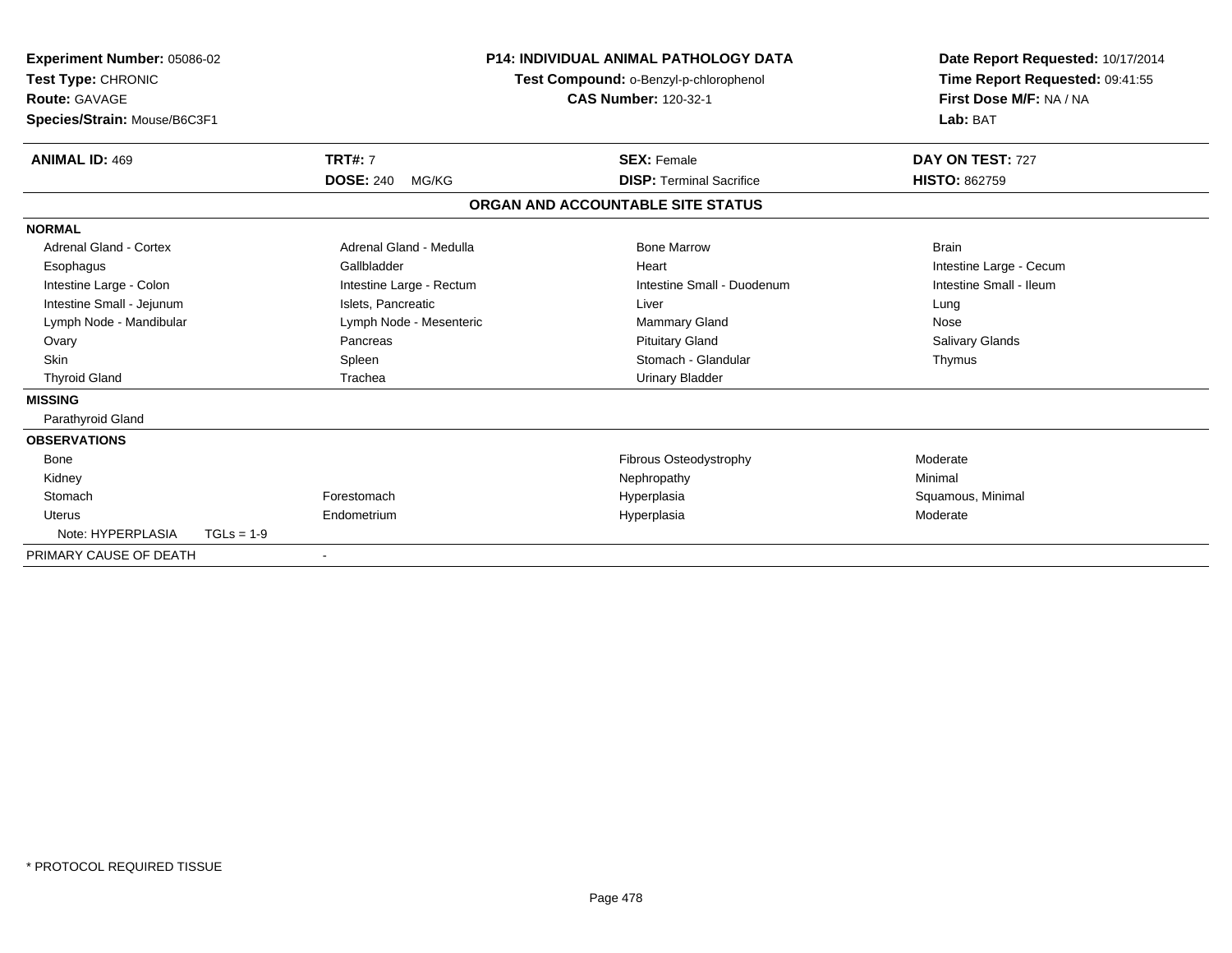| Experiment Number: 05086-02<br>Test Type: CHRONIC<br><b>Route: GAVAGE</b><br>Species/Strain: Mouse/B6C3F1 |                            | <b>P14: INDIVIDUAL ANIMAL PATHOLOGY DATA</b><br>Test Compound: o-Benzyl-p-chlorophenol<br><b>CAS Number: 120-32-1</b> | Date Report Requested: 10/17/2014<br>Time Report Requested: 09:41:55<br>First Dose M/F: NA / NA<br>Lab: BAT |
|-----------------------------------------------------------------------------------------------------------|----------------------------|-----------------------------------------------------------------------------------------------------------------------|-------------------------------------------------------------------------------------------------------------|
| <b>ANIMAL ID: 470</b>                                                                                     | <b>TRT#: 7</b>             | <b>SEX: Female</b>                                                                                                    | DAY ON TEST: 727                                                                                            |
|                                                                                                           | <b>DOSE: 240</b><br>MG/KG  | <b>DISP: Terminal Sacrifice</b>                                                                                       | <b>HISTO: 862760</b>                                                                                        |
|                                                                                                           |                            | ORGAN AND ACCOUNTABLE SITE STATUS                                                                                     |                                                                                                             |
| <b>NORMAL</b>                                                                                             |                            |                                                                                                                       |                                                                                                             |
| <b>Adrenal Gland - Cortex</b>                                                                             | Adrenal Gland - Medulla    | <b>Brain</b>                                                                                                          | Esophagus                                                                                                   |
| Gallbladder                                                                                               | Heart                      | Intestine Large - Cecum                                                                                               | Intestine Large - Colon                                                                                     |
| Intestine Large - Rectum                                                                                  | Intestine Small - Duodenum | Intestine Small - Ileum                                                                                               | Intestine Small - Jejunum                                                                                   |
| Islets, Pancreatic                                                                                        | Lung                       | Lymph Node - Mandibular                                                                                               | Lymph Node - Mesenteric                                                                                     |
| <b>Mammary Gland</b>                                                                                      | Nose                       | Pancreas                                                                                                              | Parathyroid Gland                                                                                           |
| <b>Pituitary Gland</b>                                                                                    | Salivary Glands            | Skin                                                                                                                  | <b>Thyroid Gland</b>                                                                                        |
| Trachea                                                                                                   | <b>Urinary Bladder</b>     |                                                                                                                       |                                                                                                             |
| <b>MISSING</b>                                                                                            |                            |                                                                                                                       |                                                                                                             |
| Thymus                                                                                                    |                            |                                                                                                                       |                                                                                                             |
| <b>OBSERVATIONS</b>                                                                                       |                            |                                                                                                                       |                                                                                                             |
| Bone                                                                                                      |                            | Fibrous Osteodystrophy                                                                                                | Mild                                                                                                        |
| <b>Bone Marrow</b>                                                                                        |                            | Myelofibrosis                                                                                                         | Minimal                                                                                                     |
| Kidney                                                                                                    |                            | Nephropathy                                                                                                           | Mild                                                                                                        |
| [ Nephropathy $TGLS = 3-1$ ]                                                                              |                            |                                                                                                                       |                                                                                                             |
| Liver                                                                                                     |                            | Hyperplasia                                                                                                           | Minimal                                                                                                     |
| Note: HYPERPLASIA<br>$TGLs = 9-2$                                                                         |                            |                                                                                                                       |                                                                                                             |
| Note: NO CORRESP LESION FOR LIVER CYST SEEN AT TRIM                                                       |                            |                                                                                                                       |                                                                                                             |
| Ovary                                                                                                     |                            | Cyst                                                                                                                  |                                                                                                             |
| Note: CYST<br>$TGLs = 2-6$                                                                                |                            |                                                                                                                       |                                                                                                             |
| Spleen                                                                                                    |                            | Hyperplasia                                                                                                           | Lymphoid, Minimal                                                                                           |
| Stomach                                                                                                   | Forestomach                | Hyperplasia                                                                                                           | Squamous, Mild                                                                                              |
|                                                                                                           | Glandular, Mucosa          | Mineralization                                                                                                        | Minimal                                                                                                     |
| Note: LESIONS SEEN AT TRIM (TGL #S 5 AND 7)                                                               |                            |                                                                                                                       |                                                                                                             |
| Note: NO CORRESP LESION FOR TWO WHITE, FIRM FORESTOMACH                                                   |                            |                                                                                                                       |                                                                                                             |
| <b>Uterus</b>                                                                                             | Endometrium                | Hyperplasia                                                                                                           | Marked                                                                                                      |
| Note: HYPERPLASIA<br>$TGLs = 1-6$                                                                         |                            |                                                                                                                       |                                                                                                             |
| PRIMARY CAUSE OF DEATH                                                                                    | $\sim$                     |                                                                                                                       |                                                                                                             |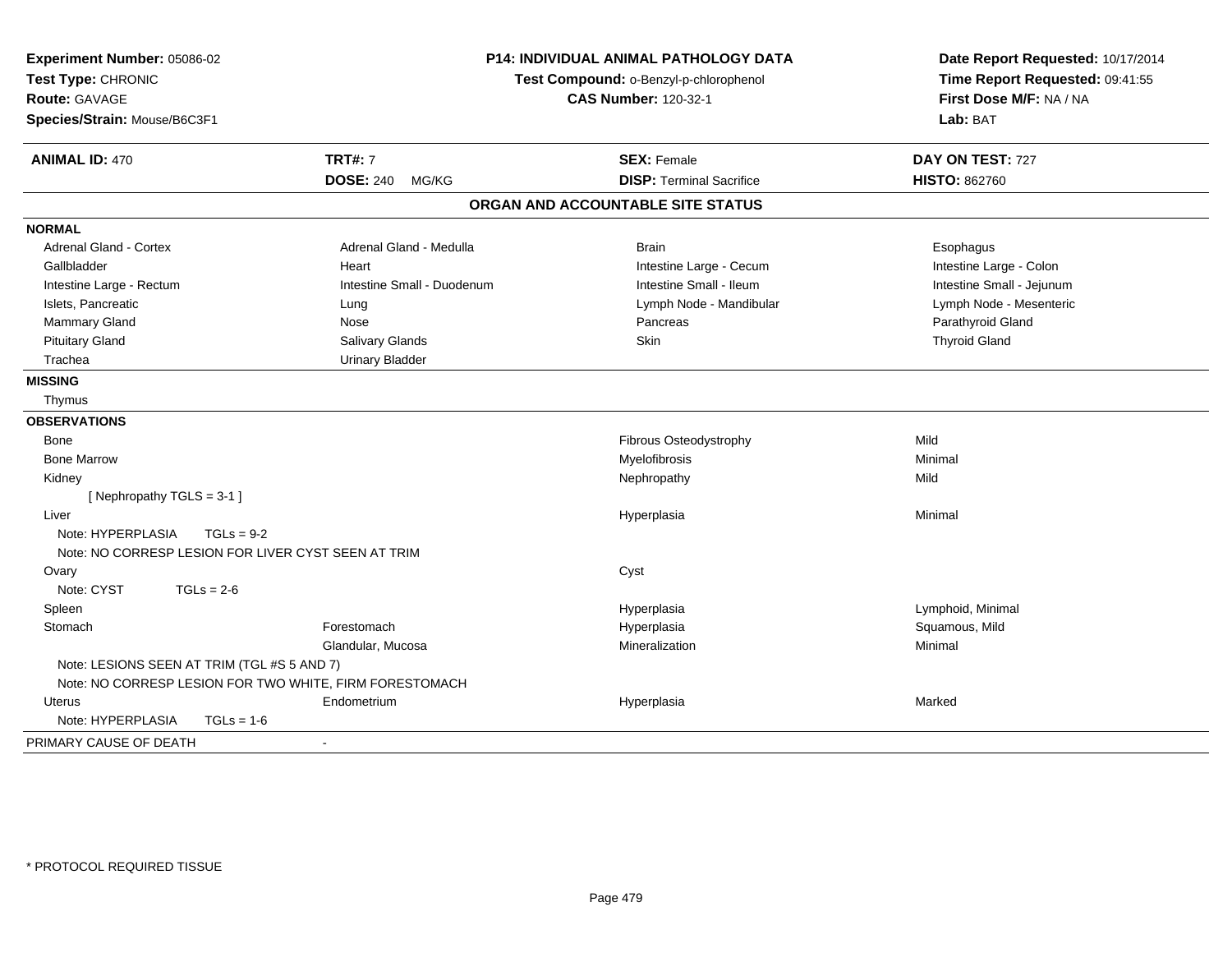| Experiment Number: 05086-02<br>Test Type: CHRONIC<br><b>Route: GAVAGE</b><br>Species/Strain: Mouse/B6C3F1 |                           | <b>P14: INDIVIDUAL ANIMAL PATHOLOGY DATA</b><br>Test Compound: o-Benzyl-p-chlorophenol<br><b>CAS Number: 120-32-1</b> |                                   | Date Report Requested: 10/17/2014<br>Time Report Requested: 09:41:55<br>First Dose M/F: NA / NA<br>Lab: BAT |
|-----------------------------------------------------------------------------------------------------------|---------------------------|-----------------------------------------------------------------------------------------------------------------------|-----------------------------------|-------------------------------------------------------------------------------------------------------------|
| <b>ANIMAL ID: 471</b>                                                                                     | <b>TRT#: 7</b>            |                                                                                                                       | <b>SEX: Female</b>                | DAY ON TEST: 692                                                                                            |
|                                                                                                           | <b>DOSE: 240</b><br>MG/KG |                                                                                                                       | <b>DISP: Natural Death</b>        | <b>HISTO: 862761</b>                                                                                        |
|                                                                                                           |                           |                                                                                                                       | ORGAN AND ACCOUNTABLE SITE STATUS |                                                                                                             |
| <b>NORMAL</b>                                                                                             |                           |                                                                                                                       |                                   |                                                                                                             |
| <b>Adrenal Gland - Cortex</b>                                                                             | Adrenal Gland - Medulla   |                                                                                                                       | <b>Brain</b>                      | Esophagus                                                                                                   |
| Gallbladder                                                                                               | Heart                     |                                                                                                                       | Intestine Large - Cecum           | Intestine Large - Colon                                                                                     |
| Intestine Large - Rectum                                                                                  | Islets, Pancreatic        |                                                                                                                       | Liver                             | Lung                                                                                                        |
| Lymph Node - Mesenteric                                                                                   | <b>Mammary Gland</b>      |                                                                                                                       | Nose                              | Ovary                                                                                                       |
| Pancreas                                                                                                  | Parathyroid Gland         |                                                                                                                       | <b>Pituitary Gland</b>            | <b>Salivary Glands</b>                                                                                      |
| <b>Skin</b>                                                                                               | Spleen                    |                                                                                                                       | Stomach - Glandular               | <b>Thyroid Gland</b>                                                                                        |
| Trachea                                                                                                   | <b>Urinary Bladder</b>    |                                                                                                                       |                                   |                                                                                                             |
| <b>MISSING</b>                                                                                            |                           |                                                                                                                       |                                   |                                                                                                             |
| Intestine Small - Duodenum                                                                                | Intestine Small - Ileum   |                                                                                                                       | Intestine Small - Jejunum         | Lymph Node - Mandibular                                                                                     |
| Thymus                                                                                                    |                           |                                                                                                                       |                                   |                                                                                                             |
| <b>OBSERVATIONS</b>                                                                                       |                           |                                                                                                                       |                                   |                                                                                                             |
| <b>Bone</b>                                                                                               |                           |                                                                                                                       | Fibrous Osteodystrophy            | Mild                                                                                                        |
| <b>Bone Marrow</b>                                                                                        |                           |                                                                                                                       | Myelofibrosis                     | Minimal                                                                                                     |
| Kidney                                                                                                    |                           |                                                                                                                       | Nephropathy                       | Minimal                                                                                                     |
| <b>Skin</b>                                                                                               |                           |                                                                                                                       |                                   |                                                                                                             |
| Note: NO CORRESP LESION FOR ALOPECIA SEEN AT NECROPSY                                                     |                           |                                                                                                                       |                                   |                                                                                                             |
| Stomach                                                                                                   | Forestomach               |                                                                                                                       | Hyperplasia                       | Squamous, Mild                                                                                              |
|                                                                                                           | Forestomach               |                                                                                                                       | Ulcer                             | Mild                                                                                                        |
| Uterus                                                                                                    | Endometrium               |                                                                                                                       | Hyperplasia                       | Minimal                                                                                                     |
| PRIMARY CAUSE OF DEATH                                                                                    |                           |                                                                                                                       |                                   |                                                                                                             |
| Animal Note: C O DEATH: UNKNOWN                                                                           |                           |                                                                                                                       |                                   |                                                                                                             |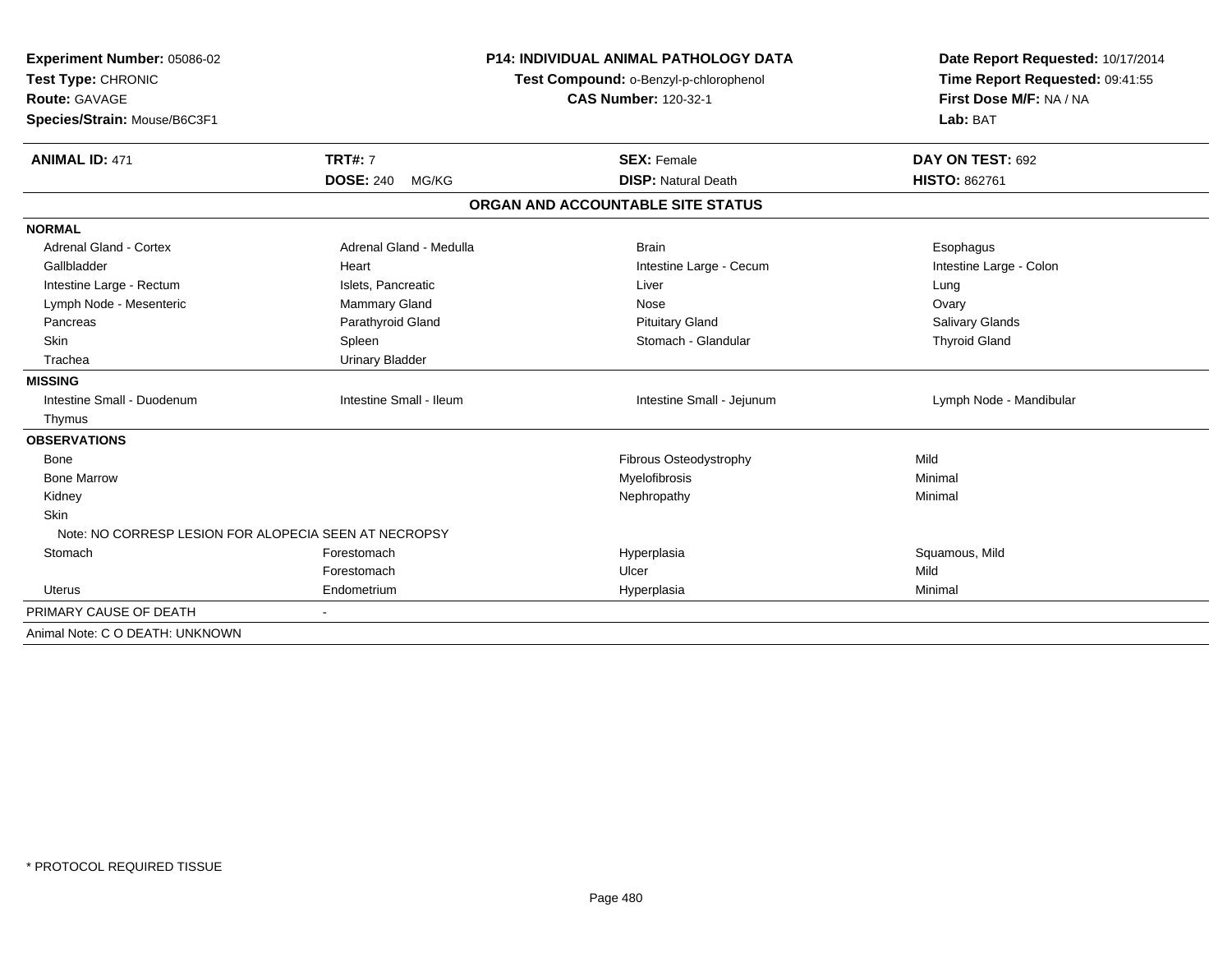| Experiment Number: 05086-02   |                           | <b>P14: INDIVIDUAL ANIMAL PATHOLOGY DATA</b> |                                        | Date Report Requested: 10/17/2014 |
|-------------------------------|---------------------------|----------------------------------------------|----------------------------------------|-----------------------------------|
| Test Type: CHRONIC            |                           |                                              | Test Compound: o-Benzyl-p-chlorophenol | Time Report Requested: 09:41:55   |
| Route: GAVAGE                 |                           |                                              | <b>CAS Number: 120-32-1</b>            | First Dose M/F: NA / NA           |
| Species/Strain: Mouse/B6C3F1  |                           |                                              |                                        | Lab: BAT                          |
| <b>ANIMAL ID: 472</b>         | <b>TRT#: 7</b>            |                                              | <b>SEX: Female</b>                     | DAY ON TEST: 728                  |
|                               | <b>DOSE: 240</b><br>MG/KG |                                              | <b>DISP: Terminal Sacrifice</b>        | <b>HISTO: 862762</b>              |
|                               |                           | ORGAN AND ACCOUNTABLE SITE STATUS            |                                        |                                   |
| <b>NORMAL</b>                 |                           |                                              |                                        |                                   |
| <b>Adrenal Gland - Cortex</b> | Adrenal Gland - Medulla   |                                              | Bone                                   | <b>Bone Marrow</b>                |
| Brain                         | Esophagus                 |                                              | Gallbladder                            | Heart                             |
| Intestine Large - Cecum       | Intestine Large - Colon   |                                              | Intestine Large - Rectum               | Intestine Small - Duodenum        |
| Intestine Small - Ileum       | Intestine Small - Jejunum |                                              | Islets. Pancreatic                     | Liver                             |
| Lung                          | Lymph Node - Mandibular   |                                              | Lymph Node - Mesenteric                | Mammary Gland                     |
| Nose                          | Pancreas                  |                                              | Parathyroid Gland                      | <b>Pituitary Gland</b>            |
| Salivary Glands               | <b>Skin</b>               |                                              | Spleen                                 | Thymus                            |
| <b>Thyroid Gland</b>          | Trachea                   |                                              | <b>Urinary Bladder</b>                 |                                   |
| <b>OBSERVATIONS</b>           |                           |                                              |                                        |                                   |
| Kidney                        |                           |                                              | Nephropathy                            | Mild                              |
| [Nephropathy TGLS = $3-1$ ]   |                           |                                              |                                        |                                   |
| Ovary                         |                           | Cyst                                         |                                        |                                   |
| [ $Cyst TGLS = 1-6$ ]         |                           |                                              |                                        |                                   |
| Stomach                       | Forestomach               |                                              | Hyperplasia                            | Squamous, Mild                    |
|                               | Glandular                 |                                              | Inflammation                           | Chronic, Mild                     |
|                               | Forestomach               | Ulcer                                        |                                        | Moderate                          |
| [Inflammation TGLS = $5-8$ ]  |                           |                                              |                                        |                                   |
| [ Ulcer TGLS = $4-4+8$ ]      |                           |                                              |                                        |                                   |
| <b>Uterus</b>                 | Endometrium               |                                              | Hyperplasia                            | Moderate                          |
| [ Hyperplasia TGLS = 2-6 ]    |                           |                                              |                                        |                                   |
| PRIMARY CAUSE OF DEATH        |                           |                                              |                                        |                                   |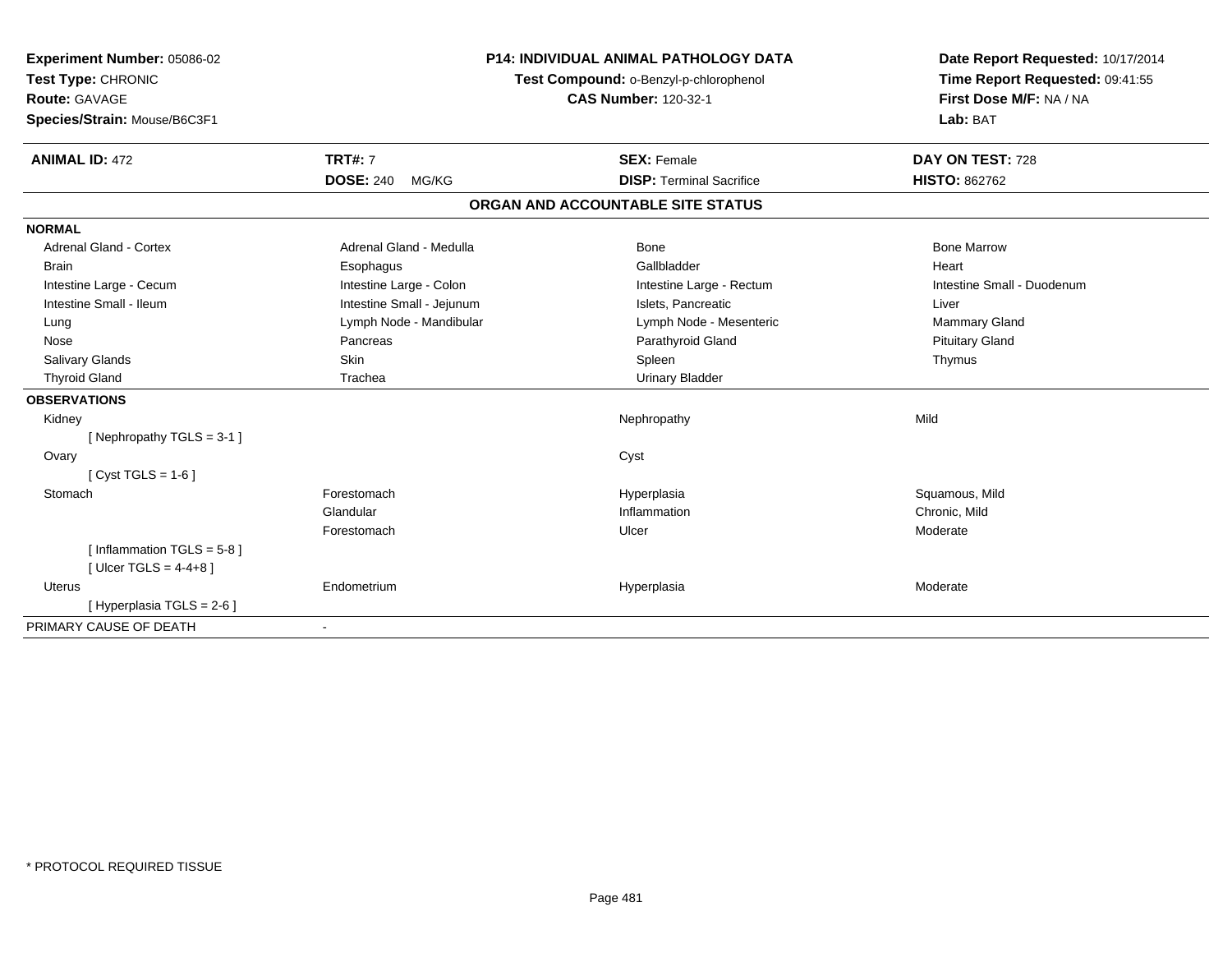| Experiment Number: 05086-02<br>Test Type: CHRONIC<br><b>Route: GAVAGE</b><br>Species/Strain: Mouse/B6C3F1 |                           | <b>P14: INDIVIDUAL ANIMAL PATHOLOGY DATA</b><br>Test Compound: o-Benzyl-p-chlorophenol<br><b>CAS Number: 120-32-1</b> | Date Report Requested: 10/17/2014<br>Time Report Requested: 09:41:55<br>First Dose M/F: NA / NA<br>Lab: BAT |
|-----------------------------------------------------------------------------------------------------------|---------------------------|-----------------------------------------------------------------------------------------------------------------------|-------------------------------------------------------------------------------------------------------------|
| <b>ANIMAL ID: 473</b>                                                                                     | <b>TRT#: 7</b>            | <b>SEX: Female</b>                                                                                                    | DAY ON TEST: 728                                                                                            |
|                                                                                                           | <b>DOSE: 240</b><br>MG/KG | <b>DISP: Terminal Sacrifice</b>                                                                                       | <b>HISTO: 862763</b>                                                                                        |
|                                                                                                           |                           | ORGAN AND ACCOUNTABLE SITE STATUS                                                                                     |                                                                                                             |
| <b>NORMAL</b>                                                                                             |                           |                                                                                                                       |                                                                                                             |
| Adrenal Gland - Cortex                                                                                    | Adrenal Gland - Medulla   | <b>Bone Marrow</b>                                                                                                    | <b>Brain</b>                                                                                                |
| Esophagus                                                                                                 | Gallbladder               | Heart                                                                                                                 | Intestine Large - Cecum                                                                                     |
| Intestine Large - Colon                                                                                   | Intestine Large - Rectum  | Intestine Small - Duodenum                                                                                            | Intestine Small - Ileum                                                                                     |
| Intestine Small - Jejunum                                                                                 | Islets, Pancreatic        | Lung                                                                                                                  | Lymph Node - Mandibular                                                                                     |
| Lymph Node - Mesenteric                                                                                   | <b>Mammary Gland</b>      | Nose                                                                                                                  | Ovary                                                                                                       |
| Parathyroid Gland                                                                                         | Salivary Glands           | Skin                                                                                                                  | Spleen                                                                                                      |
| Stomach - Glandular                                                                                       | Thymus                    | Trachea                                                                                                               | <b>Urinary Bladder</b>                                                                                      |
| <b>OBSERVATIONS</b>                                                                                       |                           |                                                                                                                       |                                                                                                             |
| Bone                                                                                                      |                           | Fibrous Osteodystrophy                                                                                                | Mild                                                                                                        |
| Kidney                                                                                                    |                           | Nephropathy                                                                                                           | Mild                                                                                                        |
| Liver                                                                                                     |                           | Hepatocellular Adenoma                                                                                                | Multiple                                                                                                    |
| Note: HEPATOCLR ADEN $TGLs = 1.2-1$                                                                       |                           |                                                                                                                       |                                                                                                             |
| Pancreas                                                                                                  |                           | Inflammation                                                                                                          | Chronic, Mild                                                                                               |
| <b>Pituitary Gland</b>                                                                                    | <b>Pars Distalis</b>      | Adenoma                                                                                                               |                                                                                                             |
| Stomach                                                                                                   | Forestomach               | Hyperplasia                                                                                                           | Squamous, Mild                                                                                              |
|                                                                                                           | Forestomach               | Ulcer                                                                                                                 | Minimal                                                                                                     |
| Note: ULCER<br>$TGLs = 3-8$                                                                               |                           |                                                                                                                       |                                                                                                             |
| <b>Thyroid Gland</b>                                                                                      | Follicle                  | Hyperplasia                                                                                                           | Minimal                                                                                                     |
| Uterus                                                                                                    | Endometrium               | Hyperplasia                                                                                                           | Minimal                                                                                                     |
| PRIMARY CAUSE OF DEATH                                                                                    |                           |                                                                                                                       |                                                                                                             |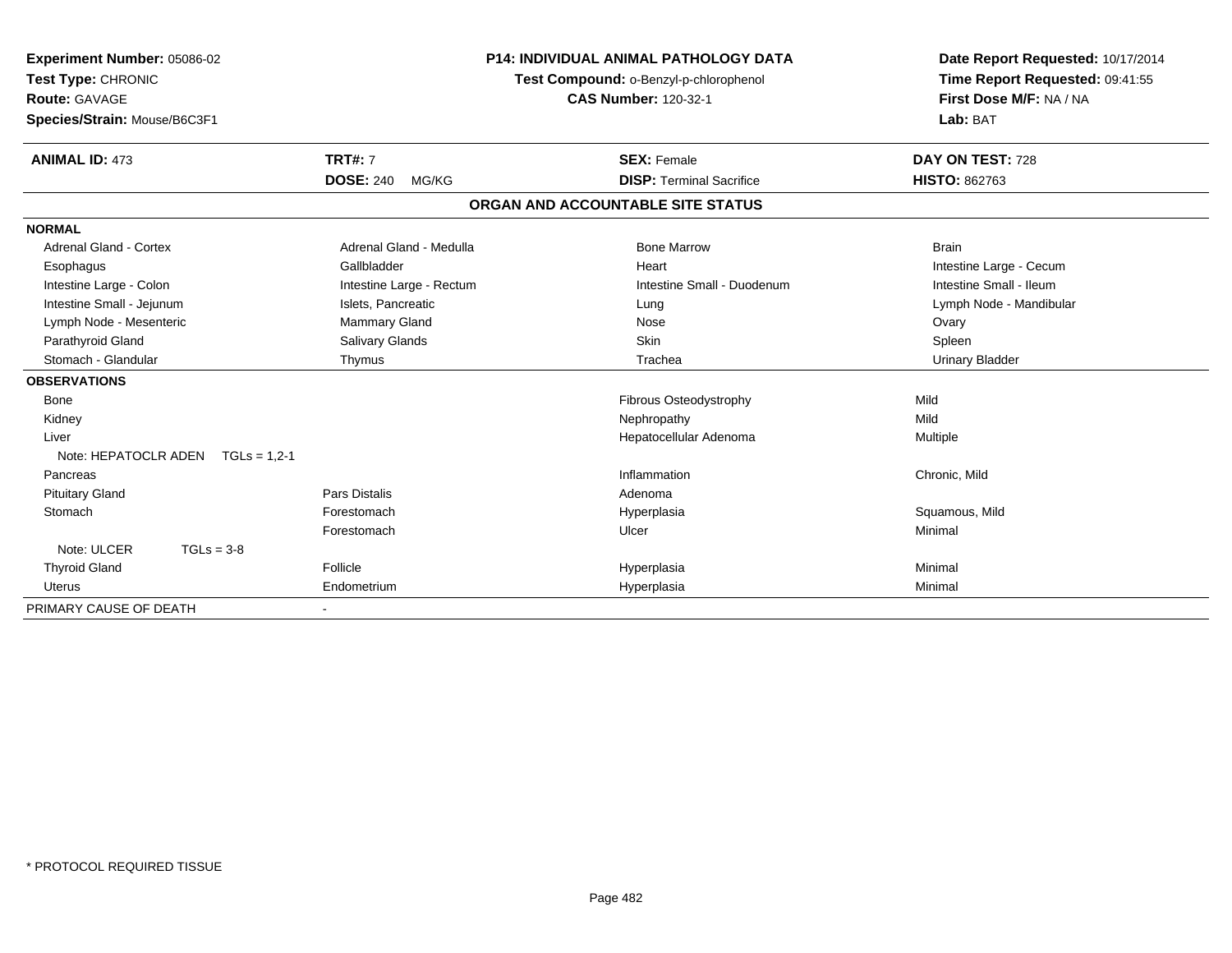| Experiment Number: 05086-02<br>Test Type: CHRONIC<br>Route: GAVAGE<br>Species/Strain: Mouse/B6C3F1 |                                                             | <b>P14: INDIVIDUAL ANIMAL PATHOLOGY DATA</b><br>Test Compound: o-Benzyl-p-chlorophenol<br><b>CAS Number: 120-32-1</b> | Date Report Requested: 10/17/2014<br>Time Report Requested: 09:41:55<br>First Dose M/F: NA / NA<br>Lab: BAT |
|----------------------------------------------------------------------------------------------------|-------------------------------------------------------------|-----------------------------------------------------------------------------------------------------------------------|-------------------------------------------------------------------------------------------------------------|
| <b>ANIMAL ID: 474</b>                                                                              | <b>TRT#: 7</b>                                              | <b>SEX: Female</b>                                                                                                    | DAY ON TEST: 728                                                                                            |
|                                                                                                    | <b>DOSE: 240</b><br>MG/KG                                   | <b>DISP: Terminal Sacrifice</b>                                                                                       | <b>HISTO: 862764</b>                                                                                        |
|                                                                                                    |                                                             | ORGAN AND ACCOUNTABLE SITE STATUS                                                                                     |                                                                                                             |
| <b>NORMAL</b>                                                                                      |                                                             |                                                                                                                       |                                                                                                             |
| Adrenal Gland - Medulla                                                                            | <b>Bone Marrow</b>                                          | <b>Brain</b>                                                                                                          | Esophagus                                                                                                   |
| Gallbladder                                                                                        | Heart                                                       | Intestine Large - Cecum                                                                                               | Intestine Large - Colon                                                                                     |
| Intestine Large - Rectum                                                                           | Intestine Small - Duodenum                                  | Intestine Small - Ileum                                                                                               | Intestine Small - Jejunum                                                                                   |
| Islets, Pancreatic                                                                                 | Lung                                                        | Lymph Node - Mandibular                                                                                               | Lymph Node - Mesenteric                                                                                     |
| Mammary Gland                                                                                      | Nose                                                        | Pancreas                                                                                                              | Parathyroid Gland                                                                                           |
| Salivary Glands                                                                                    | Skin                                                        | Spleen                                                                                                                | Stomach - Forestomach                                                                                       |
| Stomach - Glandular                                                                                | Thymus                                                      | <b>Thyroid Gland</b>                                                                                                  | Trachea                                                                                                     |
| <b>Urinary Bladder</b>                                                                             |                                                             |                                                                                                                       |                                                                                                             |
| <b>OBSERVATIONS</b>                                                                                |                                                             |                                                                                                                       |                                                                                                             |
| <b>Adrenal Gland</b>                                                                               | Cortex                                                      | Hyperplasia                                                                                                           | Minimal                                                                                                     |
| Bone                                                                                               |                                                             | Fibrous Osteodystrophy                                                                                                | Mild                                                                                                        |
| Kidney                                                                                             |                                                             | Nephropathy                                                                                                           | Mild                                                                                                        |
| [Nephropathy TGLS = 5-1]                                                                           |                                                             |                                                                                                                       |                                                                                                             |
| Liver                                                                                              |                                                             | Hepatocellular Adenoma                                                                                                |                                                                                                             |
| Note: SEEN AT TRIM (TGL #S 6 AND 8)                                                                |                                                             |                                                                                                                       |                                                                                                             |
|                                                                                                    | Note: NO CORRESP LESION FOR RIGHT ANTERIOR LIVER LOBE FOCUS |                                                                                                                       |                                                                                                             |
|                                                                                                    | [ Hepatocellular Adenoma TGLS = 7-1 ]                       |                                                                                                                       |                                                                                                             |
| Ovary                                                                                              |                                                             | Cyst                                                                                                                  |                                                                                                             |
| Note: CYST                                                                                         | $TGLs = 1-6$                                                |                                                                                                                       |                                                                                                             |
| <b>Pituitary Gland</b>                                                                             | Pars Distalis                                               | Hyperplasia                                                                                                           | Minimal                                                                                                     |
| Stomach                                                                                            |                                                             |                                                                                                                       |                                                                                                             |
|                                                                                                    | Note: FORESTOMACH PERFORATION IS ALMOST SURELY ARTIFACT     |                                                                                                                       |                                                                                                             |
| <b>Uterus</b>                                                                                      | Endometrium                                                 | Hyperplasia                                                                                                           | Moderate                                                                                                    |
| Note: HYPERPLASIA                                                                                  | $TGLs = 2,3-6+8$                                            |                                                                                                                       |                                                                                                             |
| PRIMARY CAUSE OF DEATH                                                                             | $\overline{\phantom{a}}$                                    |                                                                                                                       |                                                                                                             |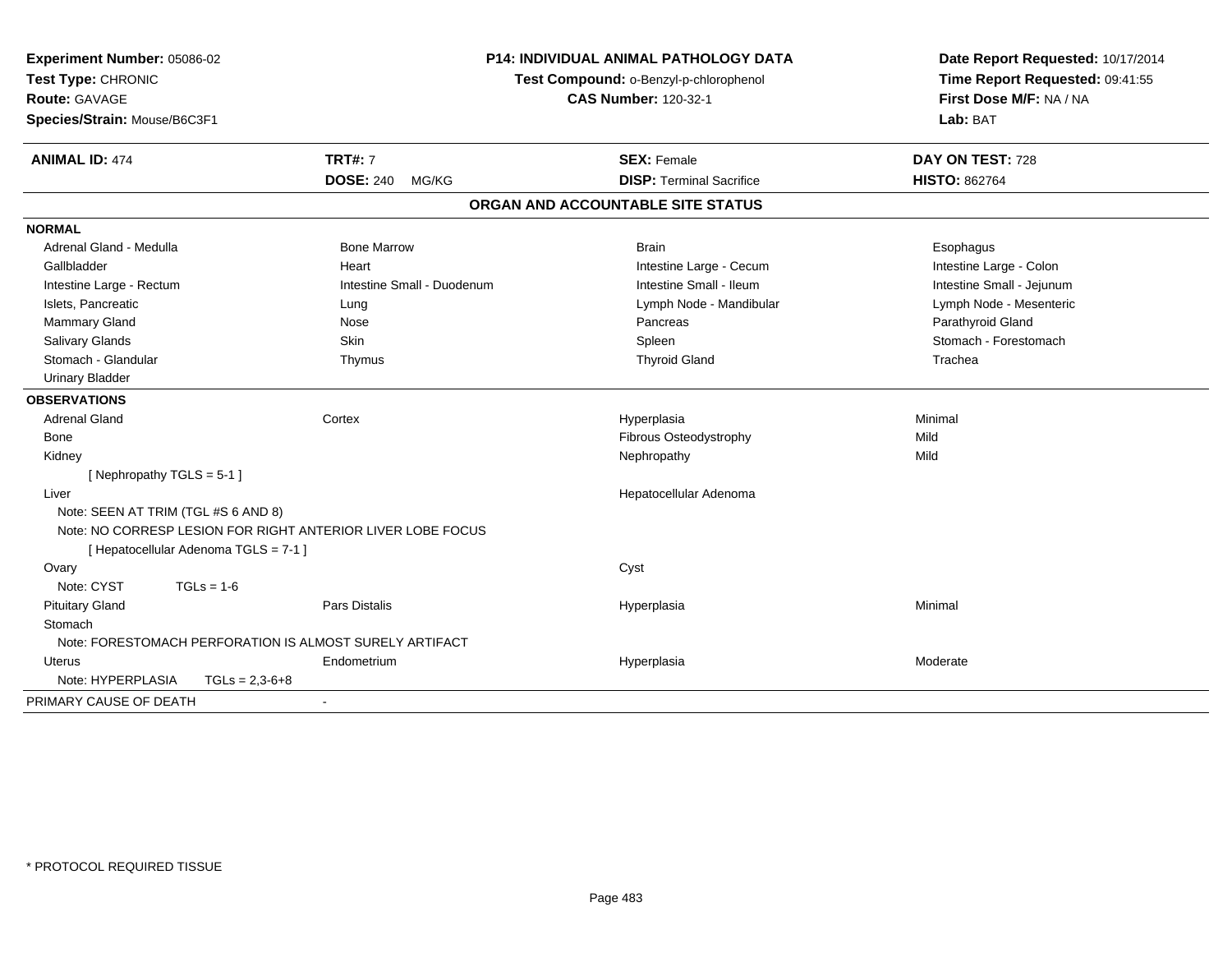| Experiment Number: 05086-02<br>Test Type: CHRONIC<br><b>Route: GAVAGE</b> |                           | <b>P14: INDIVIDUAL ANIMAL PATHOLOGY DATA</b><br>Test Compound: o-Benzyl-p-chlorophenol<br><b>CAS Number: 120-32-1</b> | Date Report Requested: 10/17/2014<br>Time Report Requested: 09:41:55<br>First Dose M/F: NA / NA |
|---------------------------------------------------------------------------|---------------------------|-----------------------------------------------------------------------------------------------------------------------|-------------------------------------------------------------------------------------------------|
| Species/Strain: Mouse/B6C3F1                                              |                           |                                                                                                                       | Lab: BAT                                                                                        |
| <b>ANIMAL ID: 475</b>                                                     | <b>TRT#: 7</b>            | <b>SEX: Female</b>                                                                                                    | DAY ON TEST: 728                                                                                |
|                                                                           | <b>DOSE: 240</b><br>MG/KG | <b>DISP: Terminal Sacrifice</b>                                                                                       | <b>HISTO: 862765</b>                                                                            |
|                                                                           |                           | ORGAN AND ACCOUNTABLE SITE STATUS                                                                                     |                                                                                                 |
| <b>NORMAL</b>                                                             |                           |                                                                                                                       |                                                                                                 |
| <b>Adrenal Gland - Cortex</b>                                             | Adrenal Gland - Medulla   | <b>Bone Marrow</b>                                                                                                    | <b>Brain</b>                                                                                    |
| Esophagus                                                                 | Gallbladder               | Heart                                                                                                                 | Intestine Large - Cecum                                                                         |
| Intestine Large - Colon                                                   | Intestine Large - Rectum  | Intestine Small - Duodenum                                                                                            | Intestine Small - Ileum                                                                         |
| Intestine Small - Jejunum                                                 | Islets, Pancreatic        | Lymph Node - Mesenteric                                                                                               | Mammary Gland                                                                                   |
| Nose                                                                      | Ovary                     | Parathyroid Gland                                                                                                     | <b>Skin</b>                                                                                     |
| Thymus                                                                    | <b>Thyroid Gland</b>      | Trachea                                                                                                               |                                                                                                 |
| <b>OBSERVATIONS</b>                                                       |                           |                                                                                                                       |                                                                                                 |
| Bone                                                                      |                           | Fibrous Osteodystrophy                                                                                                | Mild                                                                                            |
| Kidney                                                                    |                           | Lymphoma Malignant Undifferentiated Cell Type                                                                         |                                                                                                 |
|                                                                           |                           | Nephropathy                                                                                                           | Minimal                                                                                         |
| Liver                                                                     |                           | Hepatocellular Adenoma                                                                                                |                                                                                                 |
|                                                                           |                           | Lymphoma Malignant Undifferentiated Cell Type                                                                         |                                                                                                 |
| [ Lymphoma Malignant Undifferentiated Cell Type TGLS = 4-10 ]             |                           |                                                                                                                       |                                                                                                 |
| Lung                                                                      |                           | Lymphoma Malignant Undifferentiated Cell Type                                                                         |                                                                                                 |
| Lymph Node                                                                | Mandibular                | Lymphoma Malignant Undifferentiated Cell Type                                                                         |                                                                                                 |
| Pancreas                                                                  |                           | Lymphoma Malignant Undifferentiated Cell Type                                                                         |                                                                                                 |
| <b>Pituitary Gland</b>                                                    | <b>Pars Distalis</b>      | Adenoma                                                                                                               |                                                                                                 |
| Note: ADENOMA<br>$TGLs = 2-7$                                             |                           |                                                                                                                       |                                                                                                 |
| Salivary Glands                                                           |                           | Lymphoma Malignant Undifferentiated Cell Type                                                                         |                                                                                                 |
| Spleen                                                                    |                           | Lymphoma Malignant Undifferentiated Cell Type                                                                         |                                                                                                 |
| [ Lymphoma Malignant Undifferentiated Cell Type TGLS = 1-8 ]              |                           |                                                                                                                       |                                                                                                 |
| Stomach                                                                   | Forestomach               | Hyperplasia                                                                                                           | Squamous, Minimal                                                                               |
|                                                                           | Glandular, Mucosa         | Mineralization                                                                                                        | Minimal                                                                                         |
| <b>Urinary Bladder</b>                                                    |                           | Lymphoma Malignant Undifferentiated Cell Type                                                                         |                                                                                                 |
| Uterus                                                                    | Endometrium               | Hyperplasia                                                                                                           | Minimal                                                                                         |
|                                                                           |                           | Lymphoma Malignant Undifferentiated Cell Type                                                                         |                                                                                                 |
| PRIMARY CAUSE OF DEATH                                                    |                           |                                                                                                                       |                                                                                                 |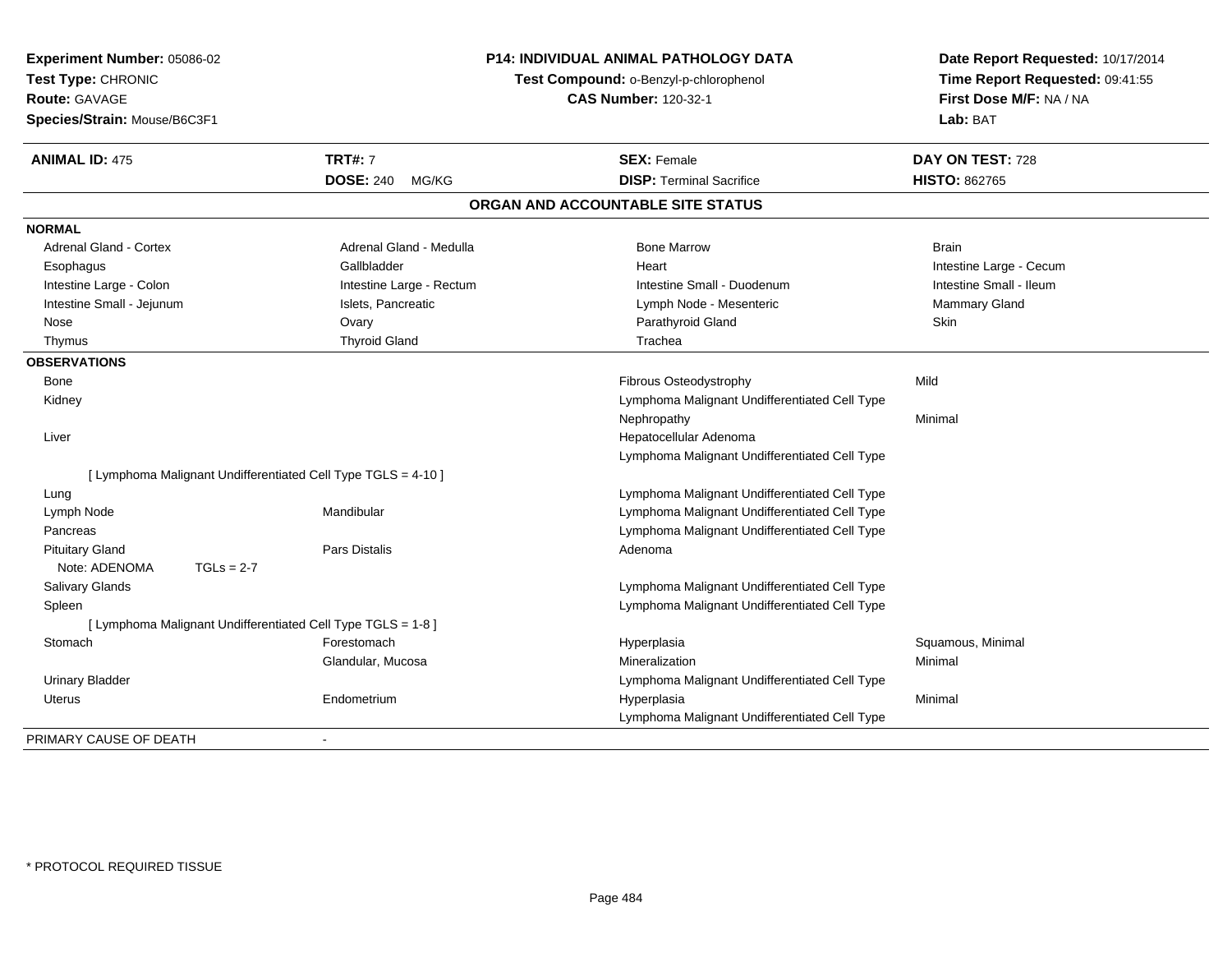| Experiment Number: 05086-02<br><b>Test Type: CHRONIC</b><br><b>Route: GAVAGE</b><br>Species/Strain: Mouse/B6C3F1 |                                             | <b>P14: INDIVIDUAL ANIMAL PATHOLOGY DATA</b><br>Test Compound: o-Benzyl-p-chlorophenol<br><b>CAS Number: 120-32-1</b> | Date Report Requested: 10/17/2014<br>Time Report Requested: 09:41:55<br>First Dose M/F: NA / NA<br>Lab: BAT |
|------------------------------------------------------------------------------------------------------------------|---------------------------------------------|-----------------------------------------------------------------------------------------------------------------------|-------------------------------------------------------------------------------------------------------------|
| <b>ANIMAL ID: 476</b>                                                                                            | <b>TRT#: 7</b><br><b>DOSE: 240</b><br>MG/KG | <b>SEX: Female</b><br><b>DISP:</b> Scheduled Sacrifice                                                                | <b>DAY ON TEST: 455</b><br><b>HISTO: 862766</b>                                                             |
| <b>OBSERVATIONS</b>                                                                                              |                                             |                                                                                                                       |                                                                                                             |
| Kidney                                                                                                           |                                             | Nephropathy                                                                                                           | Minimal                                                                                                     |
| Uterus                                                                                                           | Endometrium                                 | Hyperplasia                                                                                                           | Minimal                                                                                                     |
| [Hyperplasia TGLS = $1-6$ ]                                                                                      |                                             |                                                                                                                       |                                                                                                             |
| PRIMARY CAUSE OF DEATH                                                                                           |                                             |                                                                                                                       |                                                                                                             |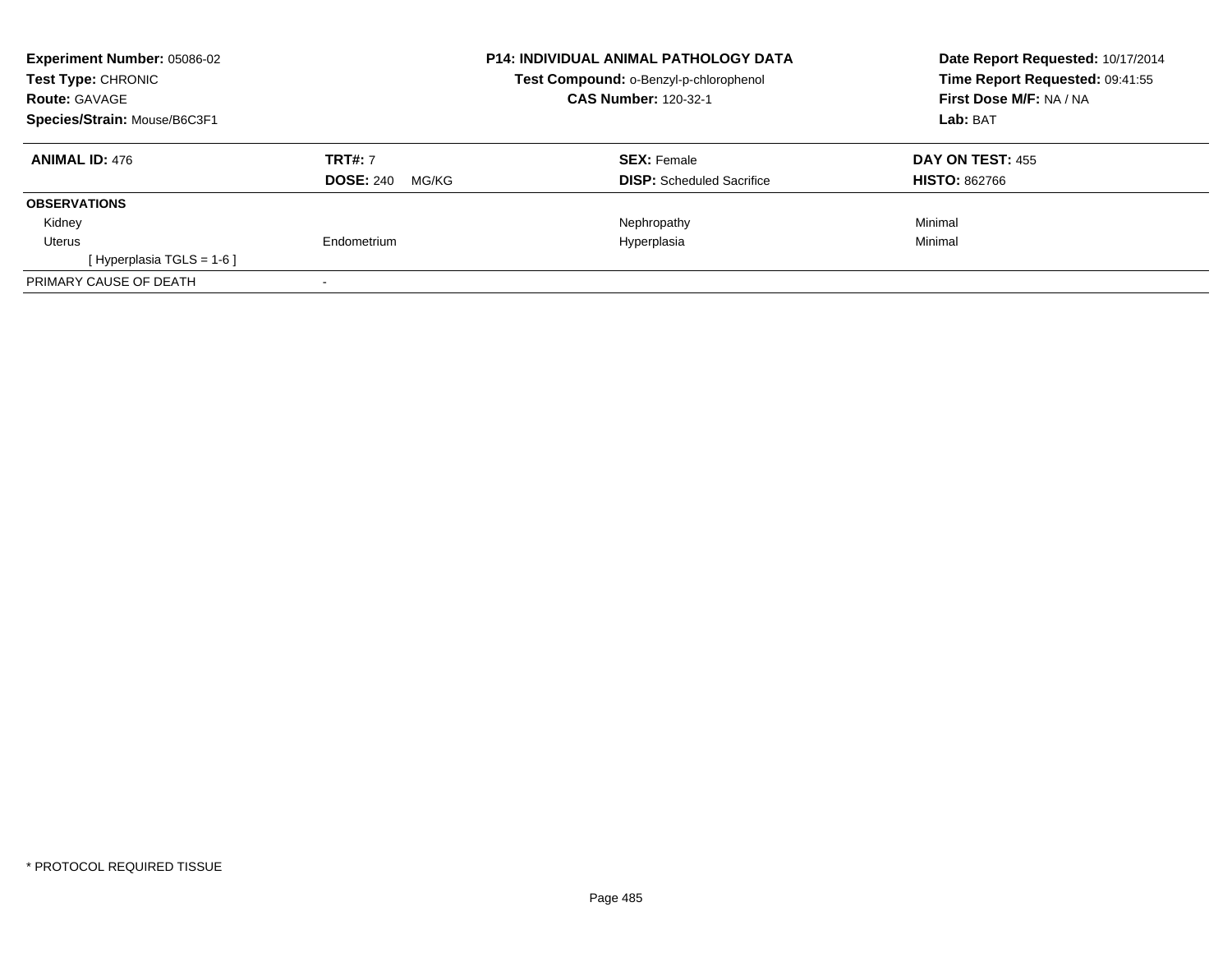| Experiment Number: 05086-02<br>Test Type: CHRONIC<br><b>Route: GAVAGE</b><br>Species/Strain: Mouse/B6C3F1 |                           | <b>P14: INDIVIDUAL ANIMAL PATHOLOGY DATA</b><br>Test Compound: o-Benzyl-p-chlorophenol<br><b>CAS Number: 120-32-1</b> | Date Report Requested: 10/17/2014<br>Time Report Requested: 09:41:55<br>First Dose M/F: NA / NA<br>Lab: BAT |
|-----------------------------------------------------------------------------------------------------------|---------------------------|-----------------------------------------------------------------------------------------------------------------------|-------------------------------------------------------------------------------------------------------------|
| <b>ANIMAL ID: 477</b>                                                                                     | <b>TRT#: 7</b>            | <b>SEX: Female</b>                                                                                                    | DAY ON TEST: 728                                                                                            |
|                                                                                                           | <b>DOSE: 240</b><br>MG/KG | <b>DISP: Terminal Sacrifice</b>                                                                                       | <b>HISTO: 862767</b>                                                                                        |
|                                                                                                           |                           | ORGAN AND ACCOUNTABLE SITE STATUS                                                                                     |                                                                                                             |
| <b>NORMAL</b>                                                                                             |                           |                                                                                                                       |                                                                                                             |
| Adrenal Gland - Cortex                                                                                    | Adrenal Gland - Medulla   | <b>Bone Marrow</b>                                                                                                    | <b>Brain</b>                                                                                                |
| Esophagus                                                                                                 | Intestine Large - Cecum   | Intestine Large - Colon                                                                                               | Intestine Large - Rectum                                                                                    |
| Islets, Pancreatic                                                                                        | Lymph Node - Mandibular   | Lymph Node - Mesenteric                                                                                               | Nose                                                                                                        |
| Pancreas                                                                                                  | Parathyroid Gland         | Salivary Glands                                                                                                       | <b>Skin</b>                                                                                                 |
| Stomach - Forestomach                                                                                     | Stomach - Glandular       | Thymus                                                                                                                | <b>Thyroid Gland</b>                                                                                        |
| Trachea                                                                                                   | <b>Urinary Bladder</b>    |                                                                                                                       |                                                                                                             |
| <b>MISSING</b>                                                                                            |                           |                                                                                                                       |                                                                                                             |
| <b>Mammary Gland</b>                                                                                      |                           |                                                                                                                       |                                                                                                             |
| <b>OBSERVATIONS</b>                                                                                       |                           |                                                                                                                       |                                                                                                             |
| Bone                                                                                                      |                           | Fibrous Osteodystrophy                                                                                                | Minimal                                                                                                     |
| Kidney                                                                                                    |                           | Nephropathy                                                                                                           | Minimal                                                                                                     |
| Liver                                                                                                     |                           | Hepatocellular Adenoma                                                                                                |                                                                                                             |
|                                                                                                           |                           | Hyperplasia                                                                                                           | Mild                                                                                                        |
|                                                                                                           |                           | Lymphoma Malignant Histiocytic                                                                                        |                                                                                                             |
| Note: HEPATOCLR ADEN $TGLs = 7-9$                                                                         |                           |                                                                                                                       |                                                                                                             |
| [ Hepatocellular Adenoma TGLS = 5-2 ]<br>[Hyperplasia TGLS = 5-1+2]                                       |                           |                                                                                                                       |                                                                                                             |
| Lung                                                                                                      |                           | Alveolar/Bronchiolar Carcinoma                                                                                        |                                                                                                             |
| Note: ALV BRON CARC<br>$TGLs = 6-2$                                                                       |                           |                                                                                                                       |                                                                                                             |
| Ovary                                                                                                     |                           | Cyst                                                                                                                  |                                                                                                             |
| Note: CYST<br>$TGLs = 1,2-6$                                                                              |                           |                                                                                                                       |                                                                                                             |
| <b>Pituitary Gland</b>                                                                                    | Pars Distalis             | Adenoma                                                                                                               |                                                                                                             |
| Spleen                                                                                                    |                           | Lymphoma Malignant Histiocytic                                                                                        |                                                                                                             |
| Uterus                                                                                                    | Endometrium               | Hyperplasia                                                                                                           | Moderate                                                                                                    |
|                                                                                                           |                           | Lymphoma Malignant Histiocytic                                                                                        |                                                                                                             |
| Note: LYMPH MAL HIST TGLs = 3-8                                                                           |                           |                                                                                                                       |                                                                                                             |
| [ Lymphoma Malignant Histiocytic TGLS = 4-6+8 ]                                                           |                           |                                                                                                                       |                                                                                                             |
| PRIMARY CAUSE OF DEATH                                                                                    |                           |                                                                                                                       |                                                                                                             |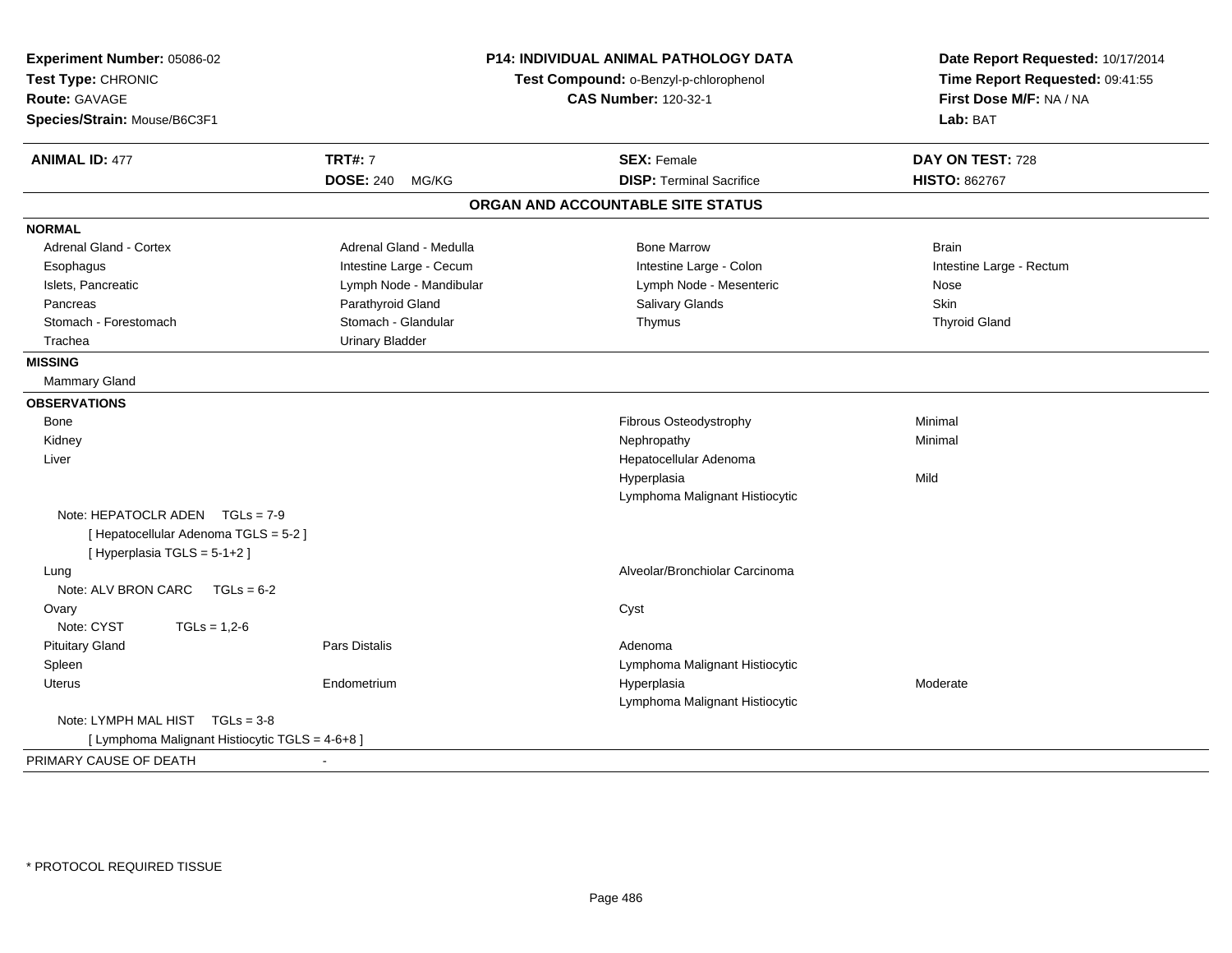| <b>Experiment Number: 05086-02</b><br>Test Type: CHRONIC<br><b>Route: GAVAGE</b><br>Species/Strain: Mouse/B6C3F1 |                                             | <b>P14: INDIVIDUAL ANIMAL PATHOLOGY DATA</b><br>Test Compound: o-Benzyl-p-chlorophenol<br><b>CAS Number: 120-32-1</b> | Date Report Requested: 10/17/2014<br>Time Report Requested: 09:41:55<br>First Dose M/F: NA / NA<br>Lab: BAT |
|------------------------------------------------------------------------------------------------------------------|---------------------------------------------|-----------------------------------------------------------------------------------------------------------------------|-------------------------------------------------------------------------------------------------------------|
| <b>ANIMAL ID: 478</b>                                                                                            | <b>TRT#: 7</b><br><b>DOSE: 240</b><br>MG/KG | <b>SEX:</b> Female<br><b>DISP:</b> Scheduled Sacrifice                                                                | DAY ON TEST: 93<br><b>HISTO:</b>                                                                            |
| <b>OBSERVATIONS</b>                                                                                              |                                             |                                                                                                                       |                                                                                                             |
| Kidney<br>PRIMARY CAUSE OF DEATH                                                                                 |                                             | Nephropathy                                                                                                           | Minimal                                                                                                     |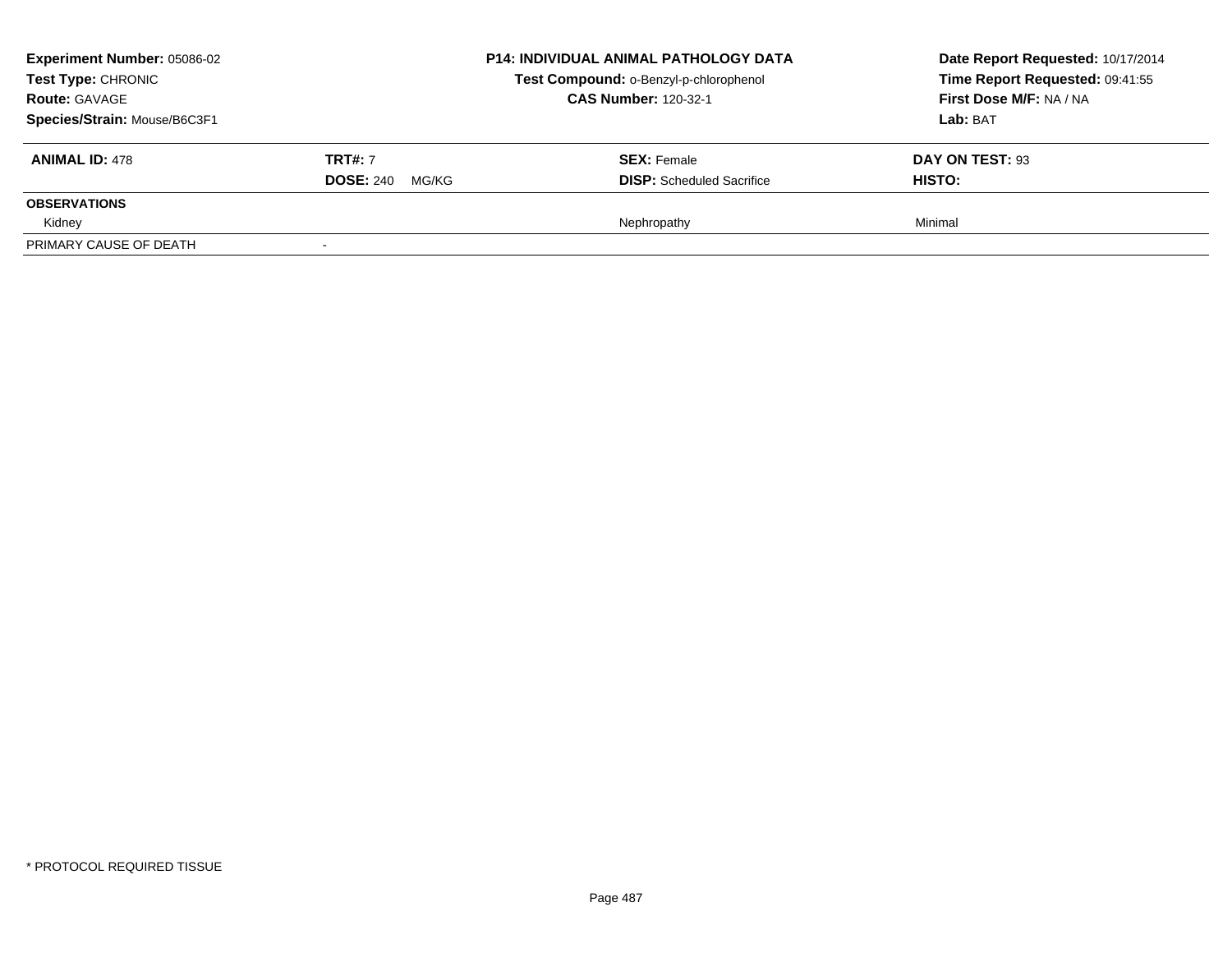| Experiment Number: 05086-02<br>Test Type: CHRONIC |                           | <b>P14: INDIVIDUAL ANIMAL PATHOLOGY DATA</b>  | Date Report Requested: 10/17/2014 |
|---------------------------------------------------|---------------------------|-----------------------------------------------|-----------------------------------|
|                                                   |                           | Test Compound: o-Benzyl-p-chlorophenol        | Time Report Requested: 09:41:55   |
| <b>Route: GAVAGE</b>                              |                           | <b>CAS Number: 120-32-1</b>                   | First Dose M/F: NA / NA           |
| Species/Strain: Mouse/B6C3F1                      |                           |                                               | Lab: BAT                          |
| <b>ANIMAL ID: 479</b>                             | <b>TRT#: 7</b>            | <b>SEX: Female</b>                            | DAY ON TEST: 728                  |
|                                                   | <b>DOSE: 240</b><br>MG/KG | <b>DISP: Terminal Sacrifice</b>               | <b>HISTO: 862769</b>              |
|                                                   |                           | ORGAN AND ACCOUNTABLE SITE STATUS             |                                   |
| <b>NORMAL</b>                                     |                           |                                               |                                   |
| <b>Adrenal Gland - Cortex</b>                     | Adrenal Gland - Medulla   | <b>Bone Marrow</b>                            | <b>Brain</b>                      |
| Esophagus                                         | Gallbladder               | Heart                                         | Intestine Large - Cecum           |
| Intestine Large - Colon                           | Intestine Large - Rectum  | Intestine Small - Duodenum                    | Islets, Pancreatic                |
| Lung                                              | <b>Mammary Gland</b>      | Nose                                          | Ovary                             |
| Pancreas                                          | Parathyroid Gland         | <b>Pituitary Gland</b>                        | Salivary Glands                   |
| <b>Skin</b>                                       | Stomach - Forestomach     | Stomach - Glandular                           | Thymus                            |
| <b>Thyroid Gland</b>                              | Trachea                   | <b>Urinary Bladder</b>                        |                                   |
| <b>OBSERVATIONS</b>                               |                           |                                               |                                   |
| <b>Bone</b>                                       |                           | Fibrous Osteodystrophy                        | Mild                              |
| <b>Intestine Small</b>                            | <b>Ileum</b>              | Lymphoma Malignant Undifferentiated Cell Type |                                   |
|                                                   | Jejunum                   | Lymphoma Malignant Undifferentiated Cell Type |                                   |
| Note: LYMPH MAL UNDF<br>$TGLs = 5-9$              |                           |                                               |                                   |
| Kidney                                            |                           | Nephropathy                                   | Mild                              |
| [Nephropathy TGLS = $4-1$ ]                       |                           |                                               |                                   |
| Liver                                             |                           | Hepatocellular Adenoma                        |                                   |
| Note: HEPATOCLR ADEN TGLs = 2-10                  |                           |                                               |                                   |
| Lymph Node                                        | Mandibular                | Lymphoma Malignant Undifferentiated Cell Type |                                   |
|                                                   | Mesenteric                | Lymphoma Malignant Undifferentiated Cell Type |                                   |
| Note: LYMPH MAL UNDF<br>$TGLs = 1,3-7+8$          |                           |                                               |                                   |
| Spleen                                            |                           | Lymphoma Malignant Undifferentiated Cell Type |                                   |
| <b>Uterus</b>                                     | Endometrium               | Hyperplasia                                   | Moderate                          |
| PRIMARY CAUSE OF DEATH                            |                           |                                               |                                   |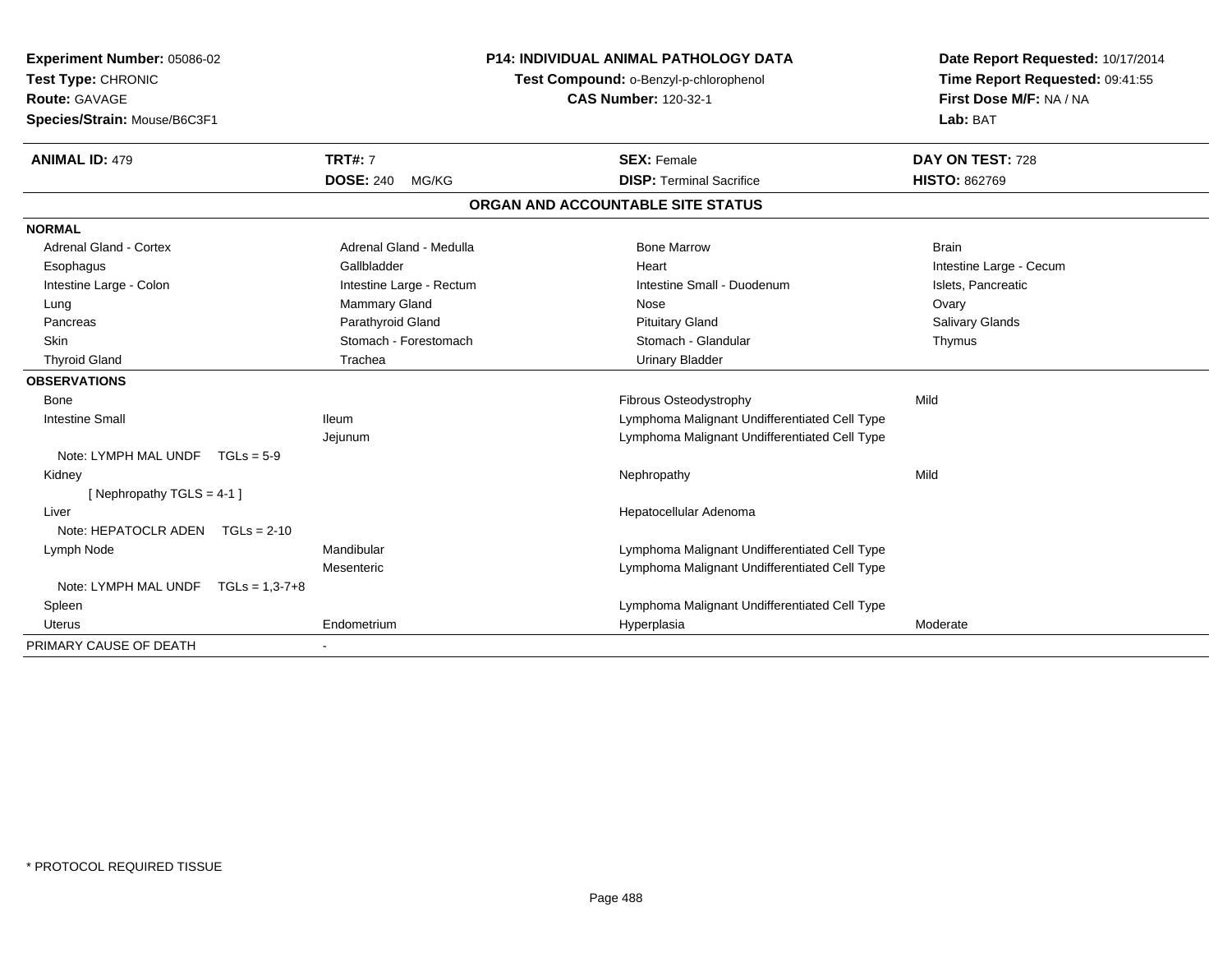| <b>Experiment Number: 05086-02</b><br>Test Type: CHRONIC<br><b>Route: GAVAGE</b><br>Species/Strain: Mouse/B6C3F1 |                           | <b>P14: INDIVIDUAL ANIMAL PATHOLOGY DATA</b><br>Test Compound: o-Benzyl-p-chlorophenol<br><b>CAS Number: 120-32-1</b> | Date Report Requested: 10/17/2014<br>Time Report Requested: 09:41:55<br>First Dose M/F: NA / NA<br>Lab: BAT |
|------------------------------------------------------------------------------------------------------------------|---------------------------|-----------------------------------------------------------------------------------------------------------------------|-------------------------------------------------------------------------------------------------------------|
| <b>ANIMAL ID: 480</b>                                                                                            | <b>TRT#: 7</b>            | <b>SEX: Female</b>                                                                                                    | <b>DAY ON TEST: 455</b>                                                                                     |
|                                                                                                                  | <b>DOSE: 240</b><br>MG/KG | <b>DISP:</b> Scheduled Sacrifice                                                                                      | <b>HISTO: 862770</b>                                                                                        |
| <b>OBSERVATIONS</b>                                                                                              |                           |                                                                                                                       |                                                                                                             |
| Kidney                                                                                                           |                           | Nephropathy                                                                                                           | Minimal                                                                                                     |
| PRIMARY CAUSE OF DEATH                                                                                           | $\overline{\phantom{a}}$  |                                                                                                                       |                                                                                                             |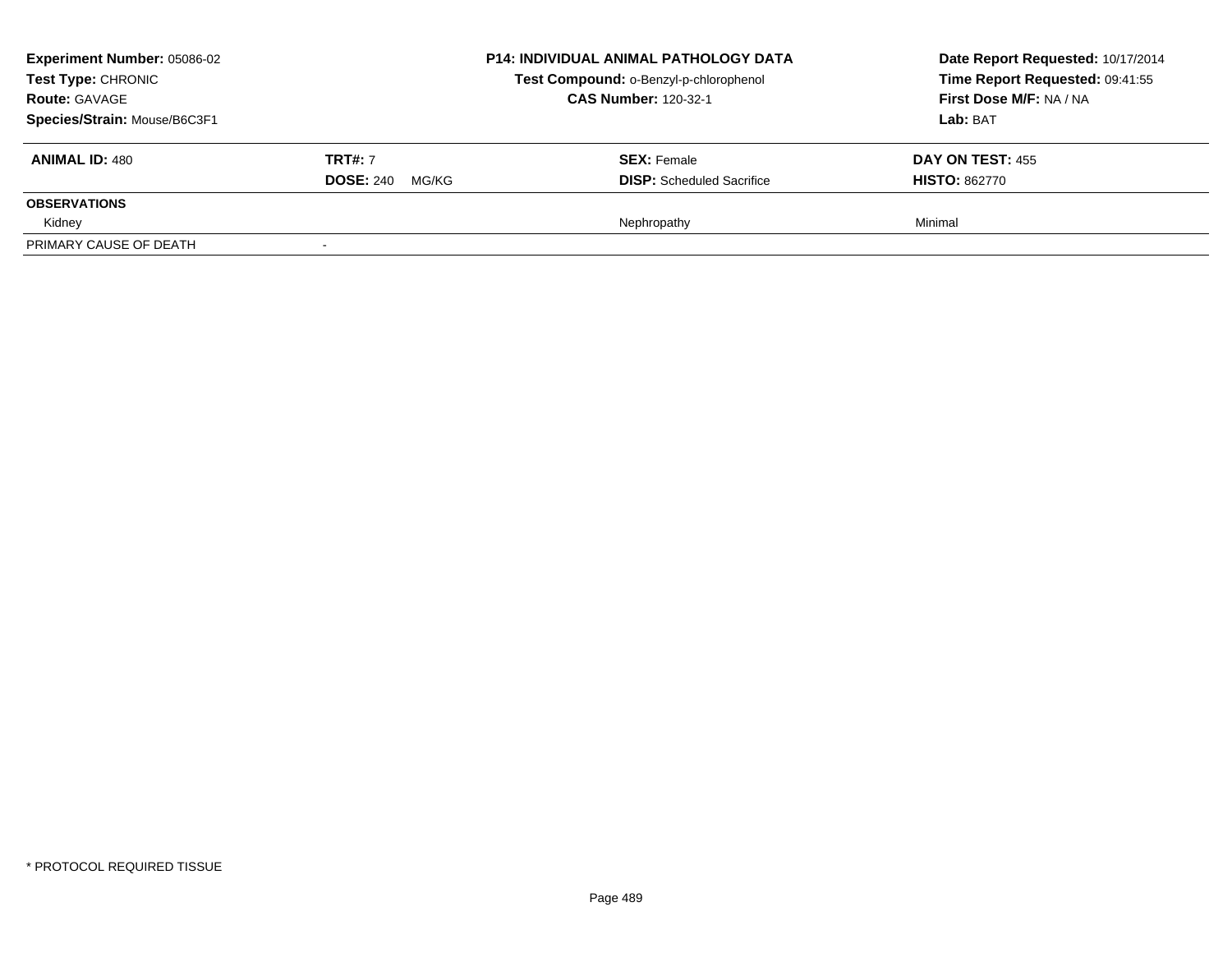| Experiment Number: 05086-02<br>Test Type: CHRONIC<br><b>Route: GAVAGE</b><br>Species/Strain: Mouse/B6C3F1 |                                                            | <b>P14: INDIVIDUAL ANIMAL PATHOLOGY DATA</b><br>Test Compound: o-Benzyl-p-chlorophenol<br><b>CAS Number: 120-32-1</b> | Date Report Requested: 10/17/2014<br>Time Report Requested: 09:41:55<br>First Dose M/F: NA / NA<br>Lab: BAT |  |
|-----------------------------------------------------------------------------------------------------------|------------------------------------------------------------|-----------------------------------------------------------------------------------------------------------------------|-------------------------------------------------------------------------------------------------------------|--|
| <b>ANIMAL ID: 481</b>                                                                                     | <b>TRT#: 7</b>                                             | <b>SEX: Female</b>                                                                                                    | DAY ON TEST: 729                                                                                            |  |
|                                                                                                           | <b>DOSE: 240</b><br>MG/KG                                  | <b>DISP: Terminal Sacrifice</b>                                                                                       | <b>HISTO: 862771</b>                                                                                        |  |
|                                                                                                           |                                                            | ORGAN AND ACCOUNTABLE SITE STATUS                                                                                     |                                                                                                             |  |
| <b>NORMAL</b>                                                                                             |                                                            |                                                                                                                       |                                                                                                             |  |
| <b>Adrenal Gland - Cortex</b>                                                                             | Adrenal Gland - Medulla                                    | Bone                                                                                                                  | <b>Bone Marrow</b>                                                                                          |  |
| <b>Brain</b>                                                                                              | Esophagus                                                  | Gallbladder                                                                                                           | Heart                                                                                                       |  |
| Intestine Large - Cecum                                                                                   | Intestine Large - Colon                                    | Intestine Large - Rectum                                                                                              | Intestine Small - Duodenum                                                                                  |  |
| Intestine Small - Ileum                                                                                   | Intestine Small - Jejunum                                  | Islets, Pancreatic                                                                                                    | Liver                                                                                                       |  |
| Lung                                                                                                      | Lymph Node - Mandibular                                    | Lymph Node - Mesenteric                                                                                               | Mammary Gland                                                                                               |  |
| Nose                                                                                                      | Ovary                                                      | Pancreas                                                                                                              | Parathyroid Gland                                                                                           |  |
| <b>Pituitary Gland</b>                                                                                    | Salivary Glands                                            | Skin                                                                                                                  | Stomach - Glandular                                                                                         |  |
| Thymus                                                                                                    | <b>Thyroid Gland</b>                                       | Trachea                                                                                                               | <b>Urinary Bladder</b>                                                                                      |  |
| <b>OBSERVATIONS</b>                                                                                       |                                                            |                                                                                                                       |                                                                                                             |  |
| Kidney                                                                                                    |                                                            | Nephropathy                                                                                                           | Mild                                                                                                        |  |
| [Nephropathy TGLS = $1-1$ ]                                                                               |                                                            |                                                                                                                       |                                                                                                             |  |
| Lymph Node                                                                                                | Mediastinal                                                | Lymphoma Malignant Histiocytic                                                                                        |                                                                                                             |  |
|                                                                                                           | Renal                                                      | Lymphoma Malignant Histiocytic                                                                                        |                                                                                                             |  |
| [ Lymphoma Malignant Histiocytic TGLS = 4-9 ]                                                             |                                                            |                                                                                                                       |                                                                                                             |  |
| Spleen                                                                                                    |                                                            | Lymphoma Malignant Histiocytic                                                                                        |                                                                                                             |  |
| [ Lymphoma Malignant Histiocytic TGLS = 2-8 ]                                                             |                                                            |                                                                                                                       |                                                                                                             |  |
| Stomach                                                                                                   | Forestomach                                                | Hyperplasia                                                                                                           | Squamous, Mild                                                                                              |  |
|                                                                                                           | Forestomach                                                | Ulcer                                                                                                                 | Minimal                                                                                                     |  |
| Note: FORESTOMACH SEEN AT TRIM (TGL #7)                                                                   |                                                            |                                                                                                                       |                                                                                                             |  |
| Note: ULCER<br>$TGLs = 5-10$                                                                              |                                                            |                                                                                                                       |                                                                                                             |  |
|                                                                                                           | Note: NO CORRESP LESION FOR IRREGULAR, WHITE 1MM LESION OF |                                                                                                                       |                                                                                                             |  |
| <b>Uterus</b>                                                                                             | Endometrium                                                | Hyperplasia                                                                                                           | Mild                                                                                                        |  |
| [Hyperplasia TGLS = 3-6]                                                                                  |                                                            |                                                                                                                       |                                                                                                             |  |
| PRIMARY CAUSE OF DEATH                                                                                    |                                                            |                                                                                                                       |                                                                                                             |  |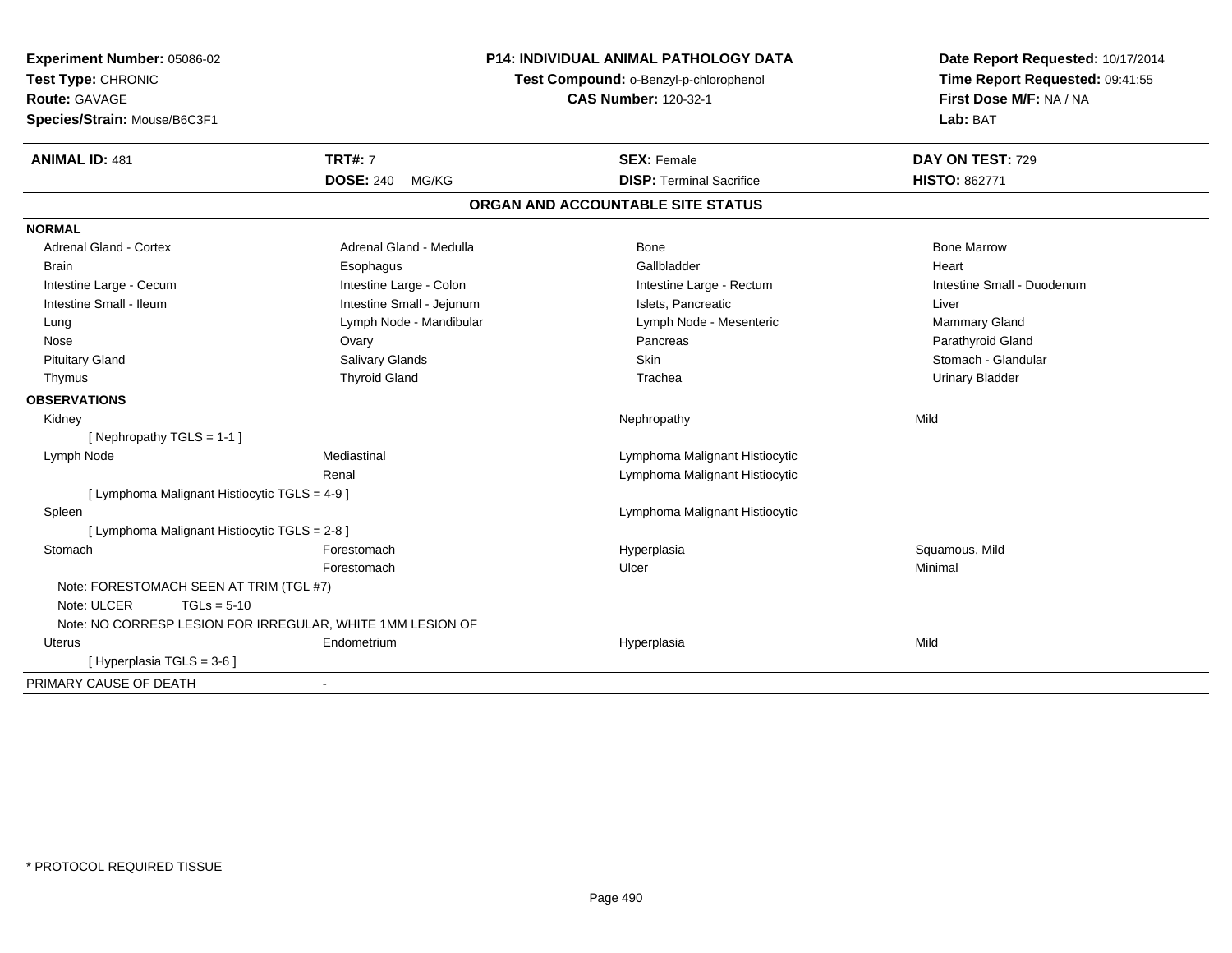| Experiment Number: 05086-02<br>Test Type: CHRONIC<br>Route: GAVAGE<br>Species/Strain: Mouse/B6C3F1 | P14: INDIVIDUAL ANIMAL PATHOLOGY DATA<br>Test Compound: o-Benzyl-p-chlorophenol<br><b>CAS Number: 120-32-1</b> |                                   | Date Report Requested: 10/17/2014<br>Time Report Requested: 09:41:55<br>First Dose M/F: NA / NA<br>Lab: BAT |
|----------------------------------------------------------------------------------------------------|----------------------------------------------------------------------------------------------------------------|-----------------------------------|-------------------------------------------------------------------------------------------------------------|
| <b>ANIMAL ID: 482</b>                                                                              | <b>TRT#: 7</b>                                                                                                 | <b>SEX: Female</b>                | DAY ON TEST: 569                                                                                            |
|                                                                                                    | <b>DOSE: 240</b><br>MG/KG                                                                                      | <b>DISP:</b> Moribund Sacrifice   | <b>HISTO: 862772</b>                                                                                        |
|                                                                                                    |                                                                                                                | ORGAN AND ACCOUNTABLE SITE STATUS |                                                                                                             |
| <b>NORMAL</b>                                                                                      |                                                                                                                |                                   |                                                                                                             |
| <b>Adrenal Gland - Cortex</b>                                                                      | Adrenal Gland - Medulla                                                                                        | <b>Bone</b>                       | <b>Bone Marrow</b>                                                                                          |
| <b>Brain</b>                                                                                       | Esophagus                                                                                                      | Gallbladder                       | Heart                                                                                                       |
| Intestine Large - Colon                                                                            | Intestine Large - Rectum                                                                                       | Intestine Small - Ileum           | Islets, Pancreatic                                                                                          |
| Lung                                                                                               | Lymph Node - Mandibular                                                                                        | Mammary Gland                     | Nose                                                                                                        |
| Pancreas                                                                                           | Parathyroid Gland                                                                                              | <b>Pituitary Gland</b>            | Salivary Glands                                                                                             |
| Skin                                                                                               | Stomach - Glandular                                                                                            | Thymus                            | <b>Thyroid Gland</b>                                                                                        |
| Trachea                                                                                            | <b>Urinary Bladder</b>                                                                                         | Uterus                            |                                                                                                             |
| <b>OBSERVATIONS</b>                                                                                |                                                                                                                |                                   |                                                                                                             |
| Intestine Large                                                                                    | Cecum                                                                                                          | Lymphoma Malignant Mixed          |                                                                                                             |
| <b>Intestine Small</b>                                                                             | Jejunum                                                                                                        | Lymphoma Malignant Mixed          |                                                                                                             |
|                                                                                                    | Duodenum                                                                                                       | Ulcer                             | Moderate                                                                                                    |
| Kidney                                                                                             |                                                                                                                | Nephropathy                       | Minimal                                                                                                     |
| Liver                                                                                              |                                                                                                                | Lymphoma Malignant Mixed          |                                                                                                             |
| [ Lymphoma Malignant Mixed TGLS = 3,4-1+8 ]                                                        |                                                                                                                |                                   |                                                                                                             |
| Lymph Node                                                                                         | Mesenteric                                                                                                     | Lymphoma Malignant Mixed          |                                                                                                             |
| Note: LYMPH MAL MIXD TGLs = 5-9                                                                    |                                                                                                                |                                   |                                                                                                             |
| Ovary                                                                                              |                                                                                                                | Cyst                              |                                                                                                             |
| Spleen                                                                                             |                                                                                                                | Lymphoma Malignant Mixed          |                                                                                                             |
| Note: LYMPH MAL MIXD<br>$TGLs = 1,2-7$                                                             |                                                                                                                |                                   |                                                                                                             |
| Stomach                                                                                            | Forestomach                                                                                                    | Hyperplasia                       | Squamous, Mild                                                                                              |
|                                                                                                    | Forestomach                                                                                                    | Ulcer                             | Mild                                                                                                        |
| Note: ULCER<br>$TGLs = 6-10$                                                                       |                                                                                                                |                                   |                                                                                                             |
| PRIMARY CAUSE OF DEATH                                                                             | $\blacksquare$                                                                                                 |                                   |                                                                                                             |
| Animal Note: ULCERS                                                                                |                                                                                                                |                                   |                                                                                                             |

Animal Note: C O MORB: LYMPHOMA OF MIXED TYPE, STOMACH AND DUODENAL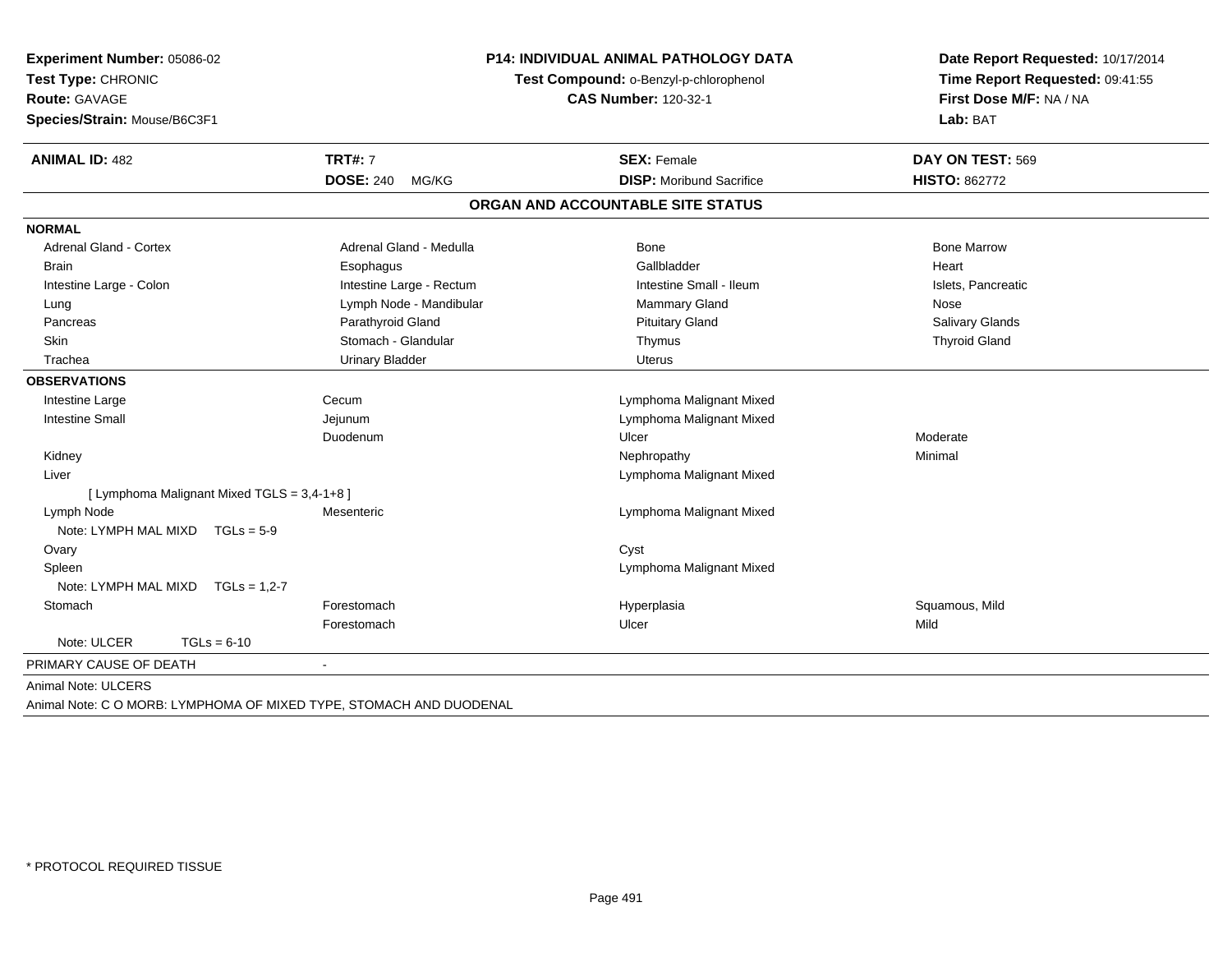| <b>Experiment Number: 05086-02</b><br><b>Test Type: CHRONIC</b><br><b>Route: GAVAGE</b> |                           | <b>P14: INDIVIDUAL ANIMAL PATHOLOGY DATA</b><br>Test Compound: o-Benzyl-p-chlorophenol<br><b>CAS Number: 120-32-1</b> | Date Report Requested: 10/17/2014<br>Time Report Requested: 09:41:55<br>First Dose M/F: NA / NA |
|-----------------------------------------------------------------------------------------|---------------------------|-----------------------------------------------------------------------------------------------------------------------|-------------------------------------------------------------------------------------------------|
| Species/Strain: Mouse/B6C3F1                                                            |                           |                                                                                                                       | Lab: BAT                                                                                        |
| <b>ANIMAL ID: 483</b>                                                                   | <b>TRT#: 7</b>            | <b>SEX:</b> Female                                                                                                    | DAY ON TEST: 455                                                                                |
|                                                                                         | <b>DOSE: 240</b><br>MG/KG | <b>DISP:</b> Scheduled Sacrifice                                                                                      | <b>HISTO: 862773</b>                                                                            |
| <b>OBSERVATIONS</b>                                                                     |                           |                                                                                                                       |                                                                                                 |
| Kidney                                                                                  |                           | Nephropathy                                                                                                           | Mild                                                                                            |
| Uterus                                                                                  | Endometrium               | Hyperplasia                                                                                                           | Mild                                                                                            |
| [Hyperplasia TGLS = $1-6$ ]                                                             |                           |                                                                                                                       |                                                                                                 |
| PRIMARY CAUSE OF DEATH                                                                  |                           |                                                                                                                       |                                                                                                 |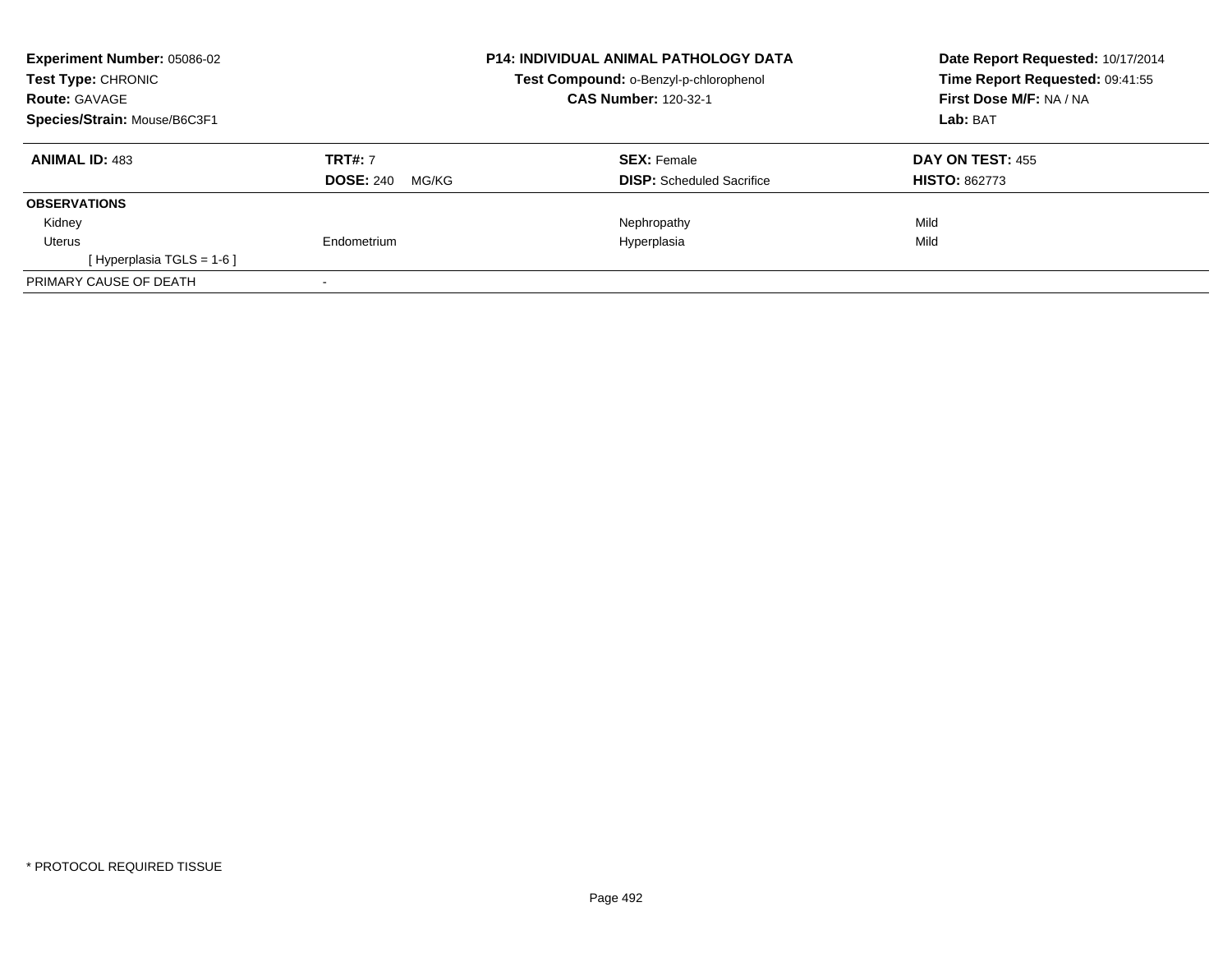| Experiment Number: 05086-02           |                           | <b>P14: INDIVIDUAL ANIMAL PATHOLOGY DATA</b> | Date Report Requested: 10/17/2014 |
|---------------------------------------|---------------------------|----------------------------------------------|-----------------------------------|
| Test Type: CHRONIC                    |                           | Test Compound: o-Benzyl-p-chlorophenol       | Time Report Requested: 09:41:55   |
| Route: GAVAGE                         |                           | <b>CAS Number: 120-32-1</b>                  | First Dose M/F: NA / NA           |
| Species/Strain: Mouse/B6C3F1          |                           |                                              | Lab: BAT                          |
| <b>ANIMAL ID: 484</b>                 | <b>TRT#: 7</b>            | <b>SEX: Female</b>                           | DAY ON TEST: 729                  |
|                                       | <b>DOSE: 240</b><br>MG/KG | <b>DISP: Terminal Sacrifice</b>              | <b>HISTO: 862774</b>              |
|                                       |                           | ORGAN AND ACCOUNTABLE SITE STATUS            |                                   |
| <b>NORMAL</b>                         |                           |                                              |                                   |
| Adrenal Gland - Cortex                | Adrenal Gland - Medulla   | <b>Bone Marrow</b>                           | <b>Brain</b>                      |
| Esophagus                             | Gallbladder               | Heart                                        | Intestine Large - Cecum           |
| Intestine Large - Colon               | Intestine Large - Rectum  | Intestine Small - Duodenum                   | Intestine Small - Ileum           |
| Intestine Small - Jejunum             | Islets, Pancreatic        | Lung                                         | Lymph Node - Mandibular           |
| Mammary Gland                         | Nose                      | Ovary                                        | Pancreas                          |
| Parathyroid Gland                     | <b>Pituitary Gland</b>    | Salivary Glands                              | Skin                              |
| Spleen                                | Thymus                    | Trachea                                      | <b>Urinary Bladder</b>            |
| <b>OBSERVATIONS</b>                   |                           |                                              |                                   |
| <b>Bone</b>                           |                           | Fibrous Osteodystrophy                       | Moderate                          |
| Kidney                                |                           | Nephropathy                                  | Mild                              |
| [Nephropathy TGLS = 2-1]              |                           |                                              |                                   |
| Liver                                 |                           | Hepatocellular Adenoma                       |                                   |
| [ Hepatocellular Adenoma TGLS = 3-2 ] |                           |                                              |                                   |
| Lymph Node                            | Mesenteric                | Ectasia                                      | Marked                            |
| [Ectasia TGLS = $1-8$ ]               |                           |                                              |                                   |
| Stomach                               | Forestomach               | Hyperplasia                                  | Squamous, Mild                    |
|                                       | Glandular, Mucosa         | Mineralization                               | Minimal                           |
|                                       | Forestomach               | Ulcer                                        | Mild                              |
| Note: ULCER<br>$TGLs = 4-4$           |                           |                                              |                                   |
| <b>Thyroid Gland</b>                  | Follicle                  | Hyperplasia                                  | Minimal                           |
| <b>Uterus</b>                         | Endometrium               | Hyperplasia                                  | Mild                              |
| PRIMARY CAUSE OF DEATH                |                           |                                              |                                   |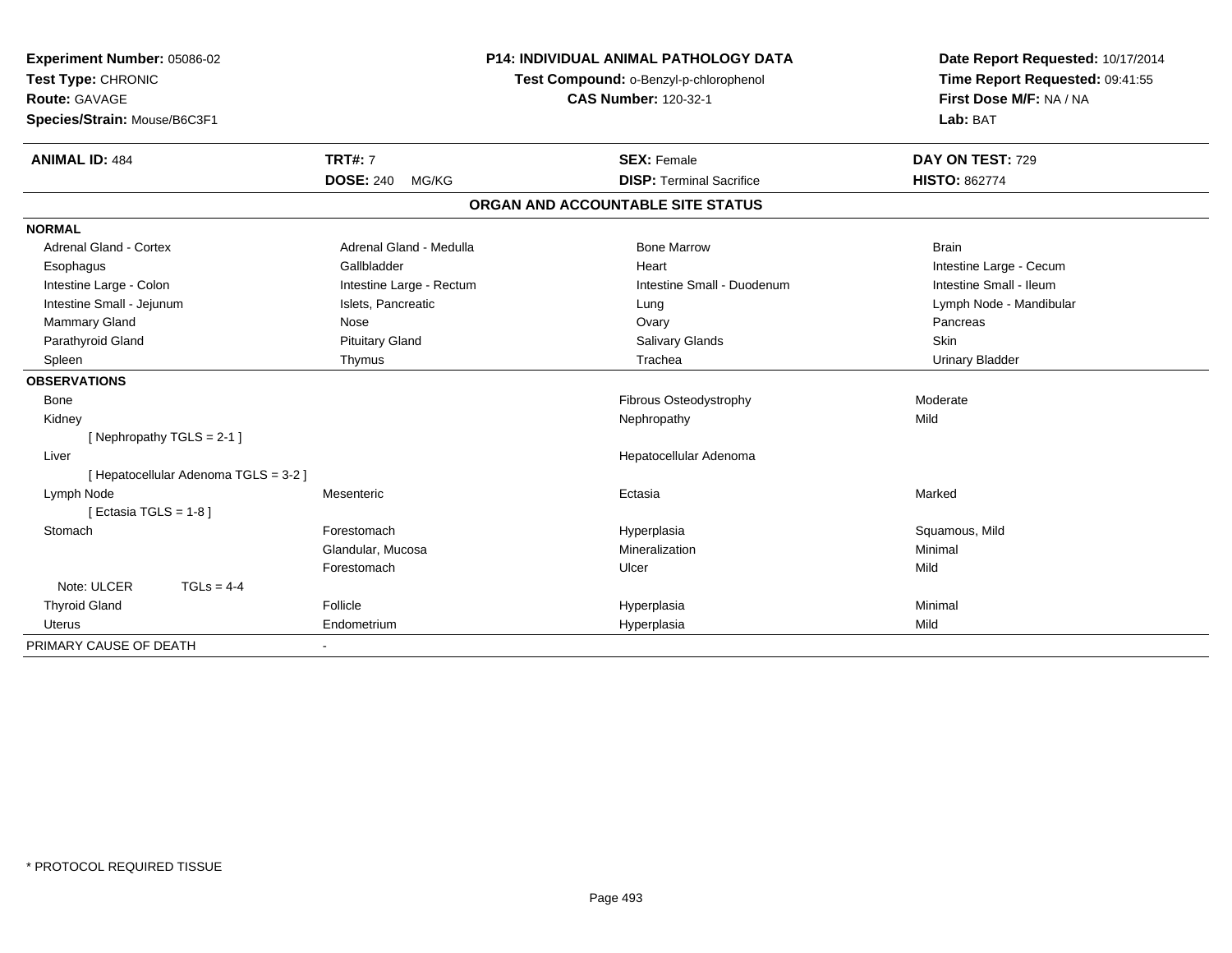| <b>Experiment Number: 05086-02</b><br>Test Type: CHRONIC<br><b>Route: GAVAGE</b><br>Species/Strain: Mouse/B6C3F1 |                                             | <b>P14: INDIVIDUAL ANIMAL PATHOLOGY DATA</b><br>Test Compound: o-Benzyl-p-chlorophenol<br><b>CAS Number: 120-32-1</b> | Date Report Requested: 10/17/2014<br>Time Report Requested: 09:41:55<br>First Dose M/F: NA / NA<br>Lab: BAT |
|------------------------------------------------------------------------------------------------------------------|---------------------------------------------|-----------------------------------------------------------------------------------------------------------------------|-------------------------------------------------------------------------------------------------------------|
| <b>ANIMAL ID: 485</b>                                                                                            | <b>TRT#:</b> 7<br><b>DOSE: 240</b><br>MG/KG | <b>SEX: Female</b><br><b>DISP:</b> Scheduled Sacrifice                                                                | DAY ON TEST: 93<br><b>HISTO:</b>                                                                            |
| <b>OBSERVATIONS</b>                                                                                              |                                             |                                                                                                                       |                                                                                                             |
| Kidney                                                                                                           |                                             | Nephropathy                                                                                                           | Mild                                                                                                        |
| PRIMARY CAUSE OF DEATH                                                                                           |                                             |                                                                                                                       |                                                                                                             |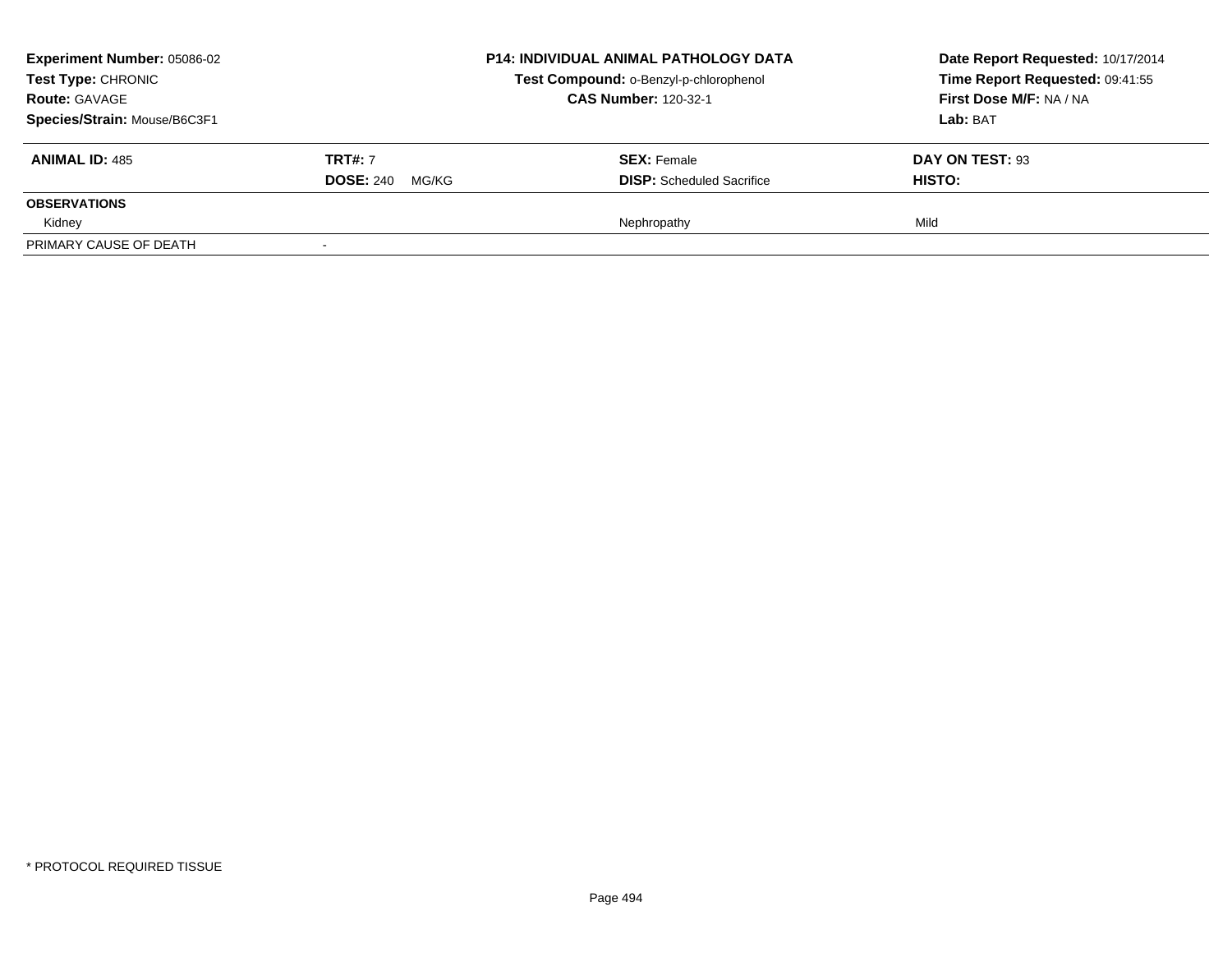| <b>Experiment Number: 05086-02</b>                    |                           | <b>P14: INDIVIDUAL ANIMAL PATHOLOGY DATA</b> | Date Report Requested: 10/17/2014 |
|-------------------------------------------------------|---------------------------|----------------------------------------------|-----------------------------------|
| Test Type: CHRONIC                                    |                           | Test Compound: o-Benzyl-p-chlorophenol       | Time Report Requested: 09:41:55   |
| <b>Route: GAVAGE</b>                                  |                           | <b>CAS Number: 120-32-1</b>                  | First Dose M/F: NA / NA           |
| Species/Strain: Mouse/B6C3F1                          |                           |                                              | Lab: BAT                          |
| <b>ANIMAL ID: 486</b>                                 | <b>TRT#: 7</b>            | <b>SEX: Female</b>                           | DAY ON TEST: 729                  |
|                                                       | <b>DOSE: 240</b><br>MG/KG | <b>DISP: Terminal Sacrifice</b>              | <b>HISTO: 862776</b>              |
|                                                       |                           | ORGAN AND ACCOUNTABLE SITE STATUS            |                                   |
| <b>NORMAL</b>                                         |                           |                                              |                                   |
| <b>Adrenal Gland - Cortex</b>                         | Adrenal Gland - Medulla   | <b>Bone Marrow</b>                           | <b>Brain</b>                      |
| Esophagus                                             | Gallbladder               | Heart                                        | Intestine Large - Cecum           |
| Intestine Large - Colon                               | Intestine Large - Rectum  | Intestine Small - Duodenum                   | Intestine Small - Ileum           |
| Intestine Small - Jejunum                             | Islets, Pancreatic        | Liver                                        | Lung                              |
| Lymph Node - Mandibular                               | Lymph Node - Mesenteric   | <b>Mammary Gland</b>                         | Nose                              |
| Pancreas                                              | Parathyroid Gland         | <b>Salivary Glands</b>                       | Skin                              |
| Spleen                                                | Stomach - Glandular       | Thymus                                       | <b>Thyroid Gland</b>              |
| Trachea                                               | <b>Urinary Bladder</b>    |                                              |                                   |
| <b>OBSERVATIONS</b>                                   |                           |                                              |                                   |
| <b>Bone</b>                                           |                           | Fibrous Osteodystrophy                       | Minimal                           |
| Kidney                                                |                           | Nephropathy                                  | Mild                              |
| [Nephropathy TGLS = $2-1$ ]                           |                           |                                              |                                   |
| Ovary                                                 |                           | Cyst                                         |                                   |
| Note: CYST<br>$TGLs = 1-6$                            |                           |                                              |                                   |
| <b>Pituitary Gland</b>                                | <b>Pars Distalis</b>      | Hyperplasia                                  | Minimal                           |
| Stomach                                               | Forestomach               | Hyperplasia                                  | Squamous, Moderate                |
|                                                       | Forestomach               | Ulcer                                        | Moderate                          |
| Note: GLANDULAR STOMACH SEEN AT TRIM                  |                           |                                              |                                   |
| Note: NO CORRESP LESION FOR IRREGULAR PINK LESIONS OF |                           |                                              |                                   |
| [ Ulcer TGLS = $3-8$ ]                                |                           |                                              |                                   |
| <b>Uterus</b>                                         | Endometrium               | Hyperplasia                                  | Mild                              |
| PRIMARY CAUSE OF DEATH                                |                           |                                              |                                   |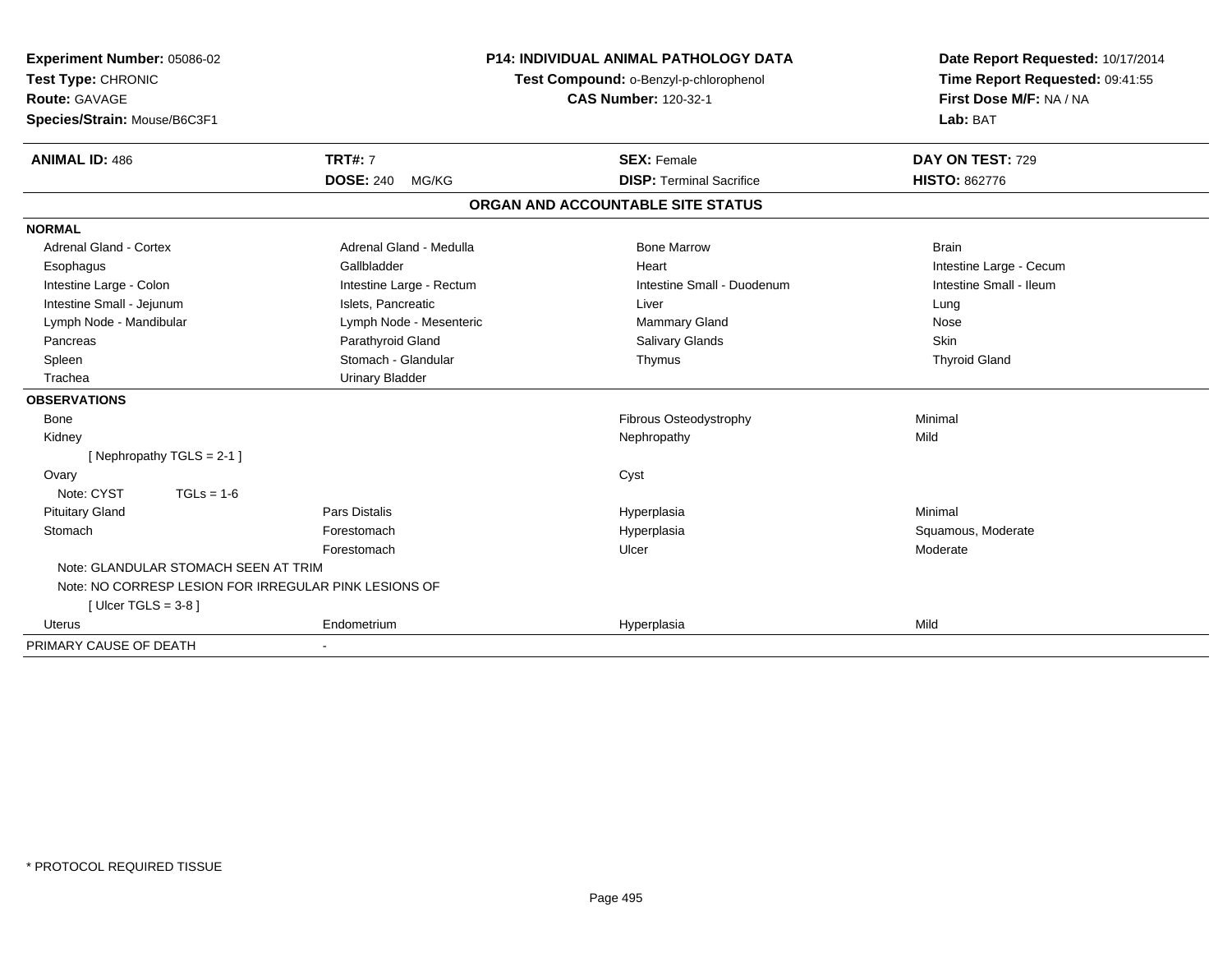| Experiment Number: 05086-02<br>Test Type: CHRONIC<br>Route: GAVAGE<br>Species/Strain: Mouse/B6C3F1 |              |                            | <b>P14: INDIVIDUAL ANIMAL PATHOLOGY DATA</b><br>Test Compound: o-Benzyl-p-chlorophenol<br><b>CAS Number: 120-32-1</b> | Date Report Requested: 10/17/2014<br>Time Report Requested: 09:41:55<br>First Dose M/F: NA / NA<br>Lab: BAT |
|----------------------------------------------------------------------------------------------------|--------------|----------------------------|-----------------------------------------------------------------------------------------------------------------------|-------------------------------------------------------------------------------------------------------------|
| <b>ANIMAL ID: 487</b>                                                                              |              | <b>TRT#: 7</b>             | <b>SEX: Female</b>                                                                                                    | DAY ON TEST: 729                                                                                            |
|                                                                                                    |              | <b>DOSE: 240</b><br>MG/KG  | <b>DISP: Terminal Sacrifice</b>                                                                                       | <b>HISTO: 862777</b>                                                                                        |
|                                                                                                    |              |                            | ORGAN AND ACCOUNTABLE SITE STATUS                                                                                     |                                                                                                             |
| <b>NORMAL</b>                                                                                      |              |                            |                                                                                                                       |                                                                                                             |
| <b>Adrenal Gland - Cortex</b>                                                                      |              | Adrenal Gland - Medulla    | <b>Brain</b>                                                                                                          | Esophagus                                                                                                   |
| Gallbladder                                                                                        |              | Heart                      | Intestine Large - Cecum                                                                                               | Intestine Large - Colon                                                                                     |
| Intestine Large - Rectum                                                                           |              | Intestine Small - Duodenum | Intestine Small - Ileum                                                                                               | Intestine Small - Jejunum                                                                                   |
| Islets, Pancreatic                                                                                 |              | Liver                      | Lung                                                                                                                  | Lymph Node - Mandibular                                                                                     |
| Lymph Node - Mesenteric                                                                            |              | <b>Mammary Gland</b>       | Nose                                                                                                                  | Ovary                                                                                                       |
| Pancreas                                                                                           |              | Parathyroid Gland          | <b>Pituitary Gland</b>                                                                                                | <b>Salivary Glands</b>                                                                                      |
| <b>Skin</b>                                                                                        |              | Stomach - Glandular        | Thymus                                                                                                                | <b>Thyroid Gland</b>                                                                                        |
| Trachea                                                                                            |              | <b>Urinary Bladder</b>     |                                                                                                                       |                                                                                                             |
| <b>OBSERVATIONS</b>                                                                                |              |                            |                                                                                                                       |                                                                                                             |
| Bone                                                                                               |              |                            | Hemangiosarcoma                                                                                                       |                                                                                                             |
| Note: HEMANGIOSARC                                                                                 | $TGLs = 2-9$ |                            |                                                                                                                       |                                                                                                             |
| <b>Bone Marrow</b>                                                                                 |              |                            | Hemangiosarcoma                                                                                                       |                                                                                                             |
| Kidney                                                                                             |              |                            | Nephropathy                                                                                                           | Minimal                                                                                                     |
| Spleen                                                                                             |              |                            | Hemangiosarcoma                                                                                                       |                                                                                                             |
| Note: HEMANGIOSARC                                                                                 | $TGLs = 1-8$ |                            |                                                                                                                       |                                                                                                             |
| Stomach                                                                                            |              | Forestomach                | Hyperplasia                                                                                                           | Squamous, Minimal                                                                                           |
| Uterus                                                                                             |              | Endometrium                | Hyperplasia                                                                                                           | Minimal                                                                                                     |
| PRIMARY CAUSE OF DEATH                                                                             |              |                            |                                                                                                                       |                                                                                                             |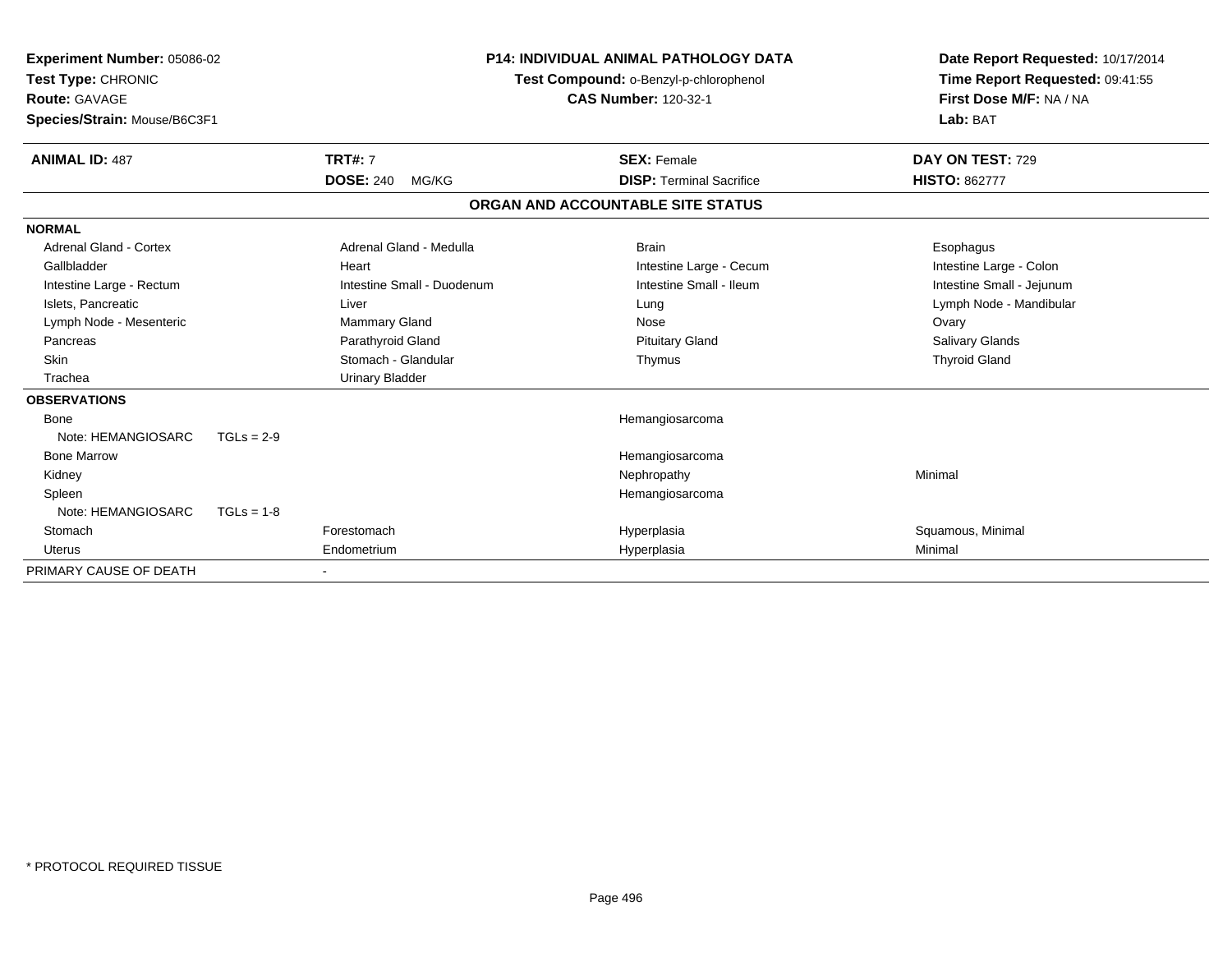| Experiment Number: 05086-02   |                | <b>P14: INDIVIDUAL ANIMAL PATHOLOGY DATA</b> |                                                                       | Date Report Requested: 10/17/2014 |                                 |
|-------------------------------|----------------|----------------------------------------------|-----------------------------------------------------------------------|-----------------------------------|---------------------------------|
| Test Type: CHRONIC            |                |                                              | Test Compound: o-Benzyl-p-chlorophenol<br><b>CAS Number: 120-32-1</b> |                                   | Time Report Requested: 09:41:55 |
| <b>Route: GAVAGE</b>          |                |                                              |                                                                       |                                   | First Dose M/F: NA / NA         |
| Species/Strain: Mouse/B6C3F1  |                |                                              |                                                                       |                                   | Lab: BAT                        |
|                               |                |                                              |                                                                       |                                   |                                 |
| <b>ANIMAL ID: 488</b>         |                | <b>TRT#: 7</b>                               |                                                                       | <b>SEX: Female</b>                | DAY ON TEST: 729                |
|                               |                | <b>DOSE: 240</b><br>MG/KG                    |                                                                       | <b>DISP: Terminal Sacrifice</b>   | <b>HISTO: 862778</b>            |
|                               |                |                                              | ORGAN AND ACCOUNTABLE SITE STATUS                                     |                                   |                                 |
| <b>NORMAL</b>                 |                |                                              |                                                                       |                                   |                                 |
| <b>Adrenal Gland - Cortex</b> |                | Adrenal Gland - Medulla                      |                                                                       | <b>Bone Marrow</b>                | <b>Brain</b>                    |
| Esophagus                     |                | Gallbladder                                  |                                                                       | Heart                             | Intestine Large - Cecum         |
| Intestine Large - Colon       |                | Intestine Large - Rectum                     |                                                                       | Intestine Small - Duodenum        | Intestine Small - Ileum         |
| Intestine Small - Jejunum     |                | Islets, Pancreatic                           |                                                                       | Lung                              | Lymph Node - Mandibular         |
| Lymph Node - Mesenteric       |                | Mammary Gland                                |                                                                       | Nose                              | Ovary                           |
| Pancreas                      |                | <b>Pituitary Gland</b>                       |                                                                       | Salivary Glands                   | <b>Skin</b>                     |
| Stomach - Forestomach         |                | Stomach - Glandular                          |                                                                       | Thymus                            | <b>Thyroid Gland</b>            |
| Trachea                       |                | <b>Urinary Bladder</b>                       |                                                                       |                                   |                                 |
| <b>MISSING</b>                |                |                                              |                                                                       |                                   |                                 |
| Parathyroid Gland             |                |                                              |                                                                       |                                   |                                 |
| <b>OBSERVATIONS</b>           |                |                                              |                                                                       |                                   |                                 |
| Bone                          |                |                                              |                                                                       | Fibrous Osteodystrophy            | Minimal                         |
| Kidney                        |                |                                              |                                                                       | Nephropathy                       | Mild                            |
| Liver                         |                |                                              |                                                                       | Hyperplasia                       | Mild                            |
| Note: HYPERPLASIA             | $TGLs = 3-10$  |                                              |                                                                       |                                   |                                 |
| Spleen                        |                |                                              |                                                                       | Hyperplasia                       | Lymphoid, Mild                  |
| Uterus                        |                |                                              |                                                                       | Dilatation                        | Marked                          |
|                               |                |                                              |                                                                       | Leiomyoma                         |                                 |
| Note: DILATATION              | $TGLs = 1-6+9$ |                                              |                                                                       |                                   |                                 |
| Note: LEIOMYOMA               | $TGLs = 2-8$   |                                              |                                                                       |                                   |                                 |
| PRIMARY CAUSE OF DEATH        |                |                                              |                                                                       |                                   |                                 |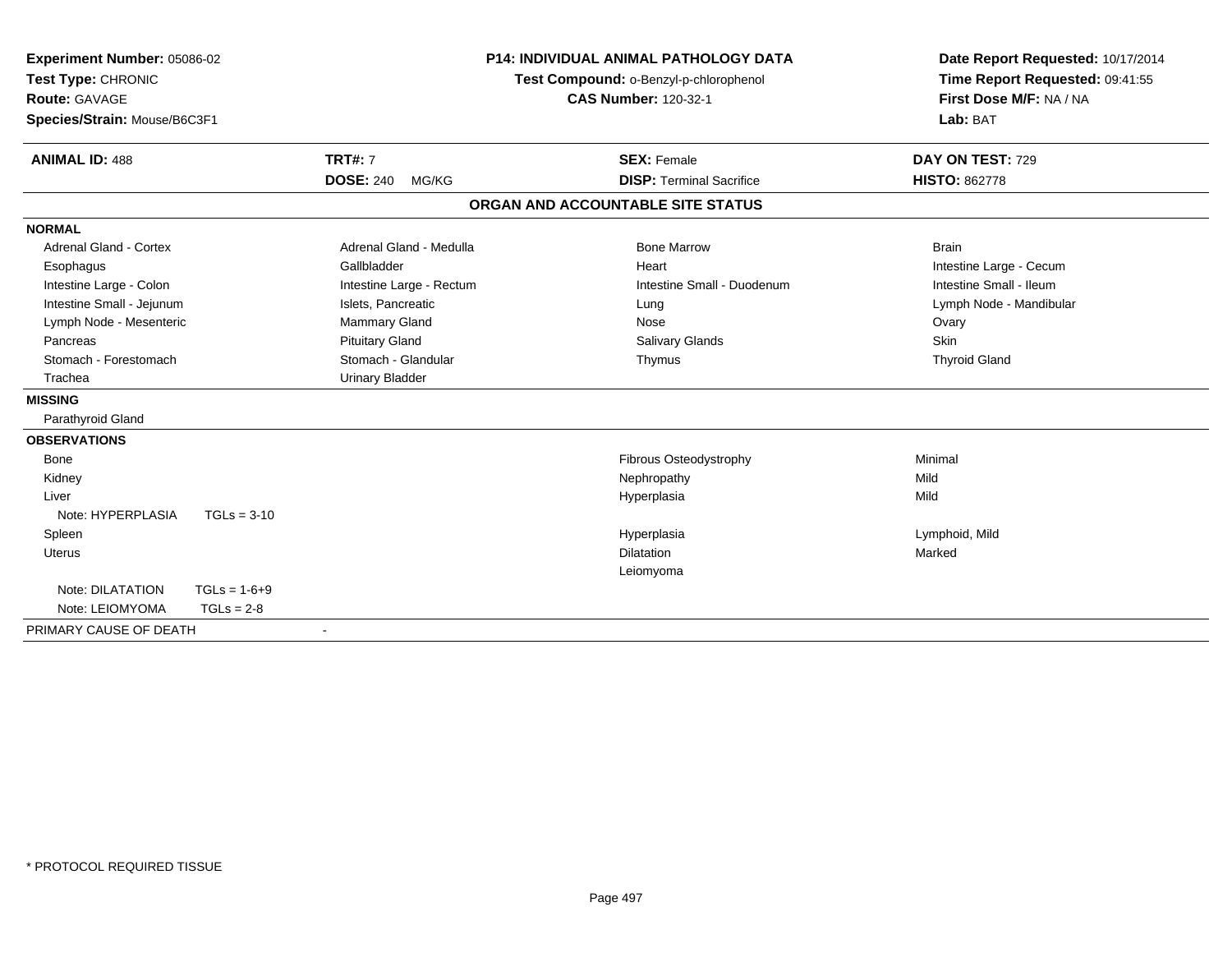| Experiment Number: 05086-02<br>Test Type: CHRONIC<br><b>Route: GAVAGE</b><br>Species/Strain: Mouse/B6C3F1 |                           | <b>P14: INDIVIDUAL ANIMAL PATHOLOGY DATA</b><br>Test Compound: o-Benzyl-p-chlorophenol<br><b>CAS Number: 120-32-1</b> | Date Report Requested: 10/17/2014<br>Time Report Requested: 09:41:55<br>First Dose M/F: NA / NA<br>Lab: BAT |
|-----------------------------------------------------------------------------------------------------------|---------------------------|-----------------------------------------------------------------------------------------------------------------------|-------------------------------------------------------------------------------------------------------------|
| <b>ANIMAL ID: 489</b>                                                                                     | <b>TRT#: 7</b>            | <b>SEX: Female</b>                                                                                                    | DAY ON TEST: 729                                                                                            |
|                                                                                                           | <b>DOSE: 240</b><br>MG/KG | <b>DISP:</b> Terminal Sacrifice                                                                                       | <b>HISTO: 862779</b>                                                                                        |
|                                                                                                           |                           | ORGAN AND ACCOUNTABLE SITE STATUS                                                                                     |                                                                                                             |
| <b>NORMAL</b>                                                                                             |                           |                                                                                                                       |                                                                                                             |
| Adrenal Gland - Cortex                                                                                    | Adrenal Gland - Medulla   | <b>Bone Marrow</b>                                                                                                    | <b>Brain</b>                                                                                                |
| Esophagus                                                                                                 | Gallbladder               | Heart                                                                                                                 | Intestine Large - Cecum                                                                                     |
| Intestine Large - Colon                                                                                   | Intestine Large - Rectum  | Intestine Small - Duodenum                                                                                            | Intestine Small - Ileum                                                                                     |
| Intestine Small - Jejunum                                                                                 | Islets, Pancreatic        | Liver                                                                                                                 | Lung                                                                                                        |
| Lymph Node - Mandibular                                                                                   | Lymph Node - Mesenteric   | <b>Mammary Gland</b>                                                                                                  | Nose                                                                                                        |
| Pancreas                                                                                                  | Parathyroid Gland         | <b>Pituitary Gland</b>                                                                                                | Salivary Glands                                                                                             |
| <b>Skin</b>                                                                                               | Spleen                    | Stomach - Forestomach                                                                                                 | Thymus                                                                                                      |
| <b>Thyroid Gland</b>                                                                                      | Trachea                   | <b>Urinary Bladder</b>                                                                                                |                                                                                                             |
| <b>OBSERVATIONS</b>                                                                                       |                           |                                                                                                                       |                                                                                                             |
| <b>Bone</b>                                                                                               |                           | Fibrous Osteodystrophy                                                                                                | Moderate                                                                                                    |
| Kidney                                                                                                    |                           | Nephropathy                                                                                                           | Mild                                                                                                        |
| Ovary                                                                                                     |                           | Cyst                                                                                                                  |                                                                                                             |
| Note: CYST<br>$TGLs = 1-6$                                                                                |                           |                                                                                                                       |                                                                                                             |
| Stomach                                                                                                   | Glandular, Mucosa         | Mineralization                                                                                                        | Minimal                                                                                                     |
| Uterus                                                                                                    | Endometrium               | Hyperplasia                                                                                                           | Mild                                                                                                        |
| PRIMARY CAUSE OF DEATH                                                                                    |                           |                                                                                                                       |                                                                                                             |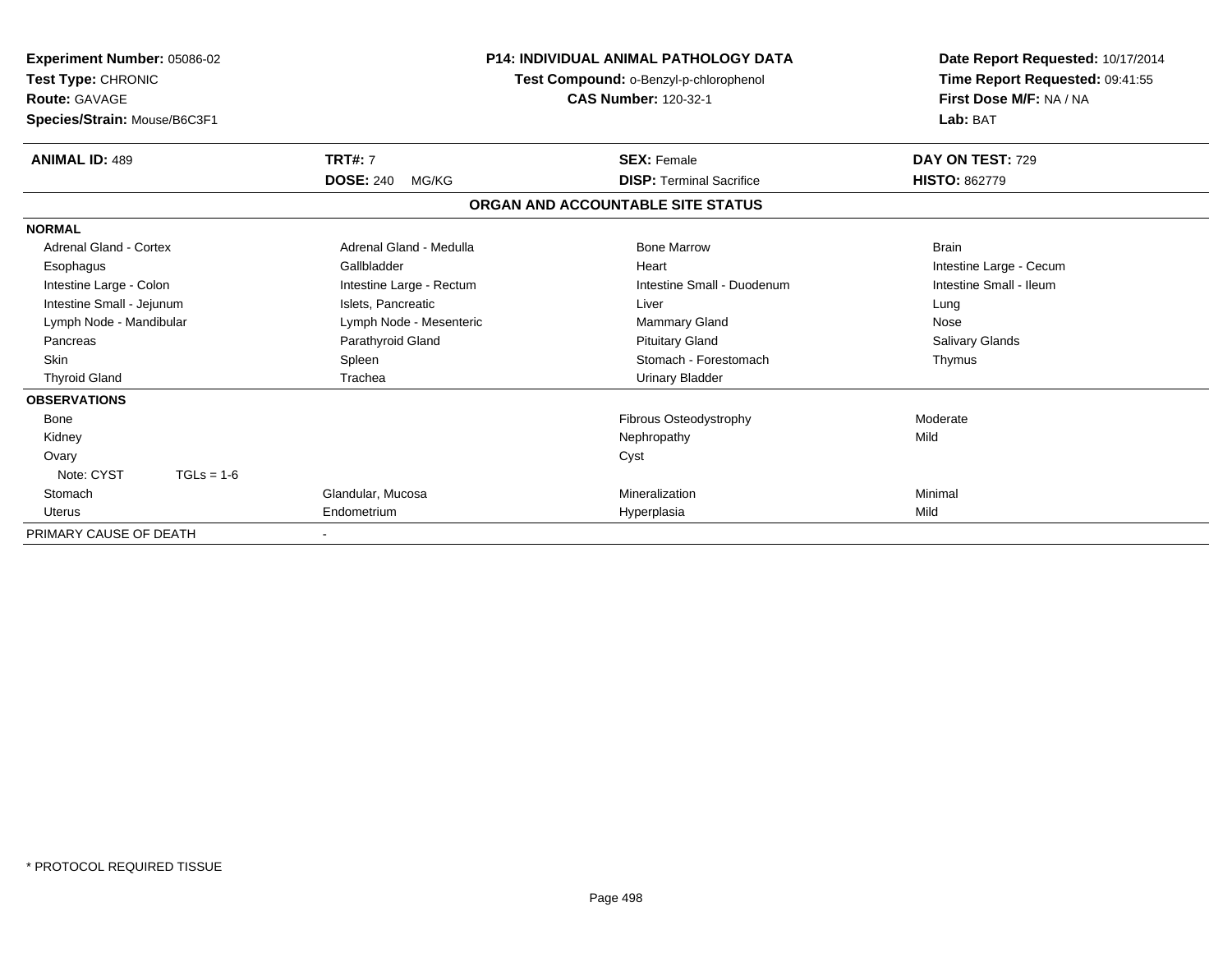| Experiment Number: 05086-02<br>Test Type: CHRONIC<br><b>Route: GAVAGE</b> |                          | <b>P14: INDIVIDUAL ANIMAL PATHOLOGY DATA</b> | Date Report Requested: 10/17/2014 |
|---------------------------------------------------------------------------|--------------------------|----------------------------------------------|-----------------------------------|
|                                                                           |                          | Test Compound: o-Benzyl-p-chlorophenol       | Time Report Requested: 09:41:55   |
|                                                                           |                          | <b>CAS Number: 120-32-1</b>                  | First Dose M/F: NA / NA           |
| Species/Strain: Mouse/B6C3F1                                              |                          |                                              | Lab: BAT                          |
| <b>ANIMAL ID: 490</b>                                                     | <b>TRT#: 7</b>           | <b>SEX: Female</b>                           | DAY ON TEST: 622                  |
|                                                                           | DOSE: 240 MG/KG          | <b>DISP:</b> Moribund Sacrifice              | <b>HISTO: 862780</b>              |
|                                                                           |                          | ORGAN AND ACCOUNTABLE SITE STATUS            |                                   |
| <b>NORMAL</b>                                                             |                          |                                              |                                   |
| <b>Adrenal Gland - Cortex</b>                                             | Adrenal Gland - Medulla  | <b>Bone Marrow</b>                           | <b>Brain</b>                      |
| Esophagus                                                                 | Gallbladder              | Heart                                        | Intestine Large - Cecum           |
| Intestine Large - Colon                                                   | Intestine Large - Rectum | Intestine Small - Ileum                      | Intestine Small - Jejunum         |
| Islets, Pancreatic                                                        | Liver                    | Lung                                         | Lymph Node - Mandibular           |
| Lymph Node - Mesenteric                                                   | Mammary Gland            | Nose                                         | Ovary                             |
| Pancreas                                                                  | Parathyroid Gland        | <b>Salivary Glands</b>                       | <b>Skin</b>                       |
| Spleen                                                                    | Stomach - Forestomach    | Thymus                                       | <b>Thyroid Gland</b>              |
| Trachea                                                                   | <b>Urinary Bladder</b>   |                                              |                                   |
| <b>MISSING</b>                                                            |                          |                                              |                                   |
| <b>Pituitary Gland</b>                                                    |                          |                                              |                                   |
| <b>OBSERVATIONS</b>                                                       |                          |                                              |                                   |
| Bone                                                                      |                          | Fibrous Osteodystrophy                       | Minimal                           |
| <b>Intestine Small</b>                                                    | Duodenum                 | Ulcer                                        | Mild                              |
| Kidney                                                                    |                          | Nephropathy                                  | Moderate                          |
| Mesentery                                                                 |                          |                                              |                                   |
| Note: IN THE WET TISSUE                                                   |                          |                                              |                                   |
| Note: THE MESENTERY FAT MASS DESCRIBED COULD NOT BE FOUND                 |                          |                                              |                                   |
| Note: THE TISSUE SUBMITTED IN BLOCK #8 IS THE CLITORAL GLAND;             |                          |                                              |                                   |
| Stomach                                                                   | Glandular                | Ulcer                                        | Mild                              |
| Note: ULCER<br>$TGLs = 4-10$                                              |                          |                                              |                                   |
| Uterus                                                                    |                          | Inflammation                                 | Suppurative, Moderate             |
| Note: INFLAMMATION<br>$TGLs = 3-9$                                        |                          |                                              |                                   |
| PRIMARY CAUSE OF DEATH                                                    | $\blacksquare$           |                                              |                                   |
| Animal Note: ULCERS                                                       |                          |                                              |                                   |
| Animal Note: C O MORB: UTERINE INFLAMMATION, DUODENAL AND STOMACH         |                          |                                              |                                   |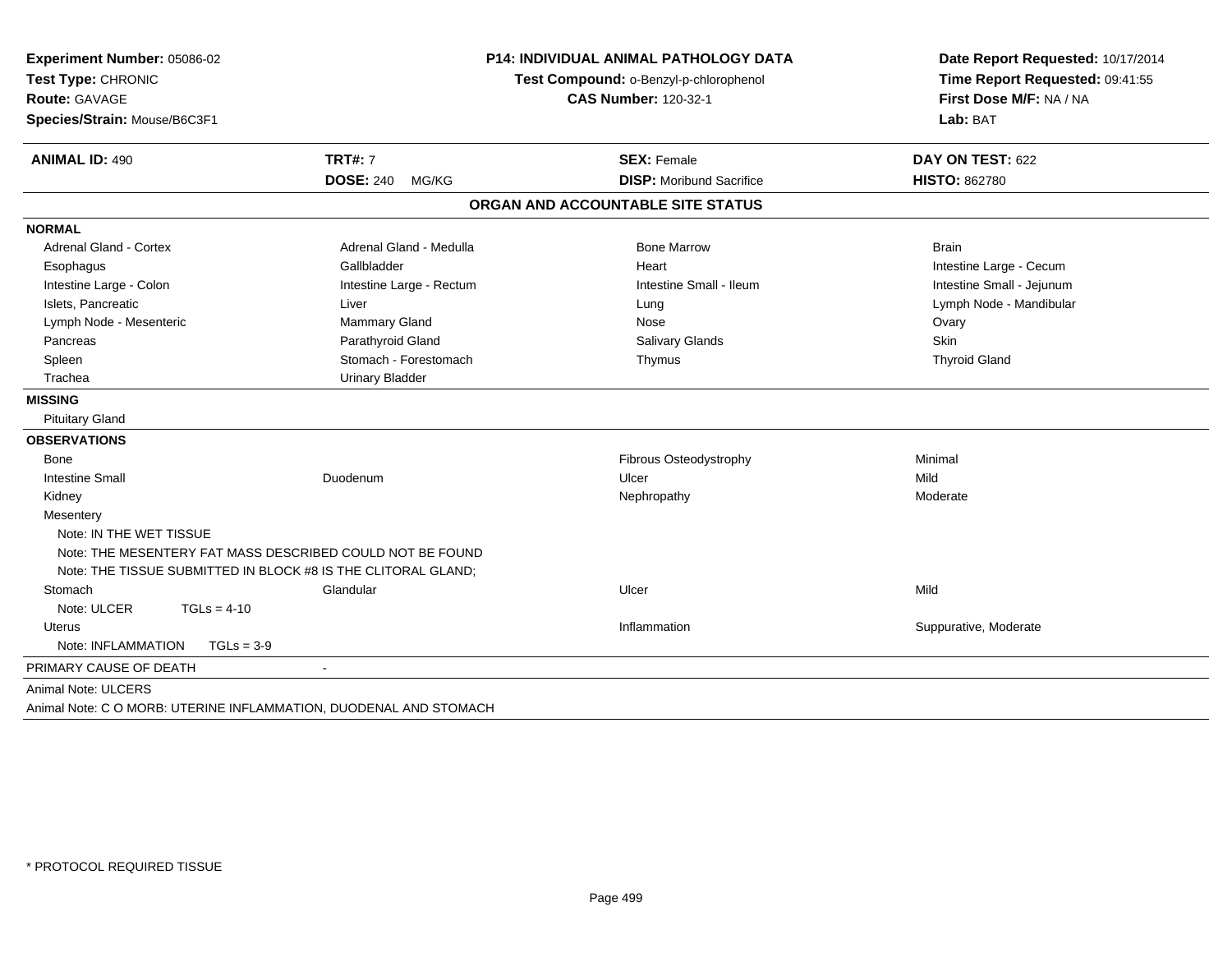| Experiment Number: 05086-02<br>Test Type: CHRONIC<br><b>Route: GAVAGE</b> | <b>P14: INDIVIDUAL ANIMAL PATHOLOGY DATA</b><br>Test Compound: o-Benzyl-p-chlorophenol<br><b>CAS Number: 120-32-1</b> |                                   | Date Report Requested: 10/17/2014<br>Time Report Requested: 09:41:55<br>First Dose M/F: NA / NA |  |
|---------------------------------------------------------------------------|-----------------------------------------------------------------------------------------------------------------------|-----------------------------------|-------------------------------------------------------------------------------------------------|--|
| Species/Strain: Mouse/B6C3F1                                              |                                                                                                                       |                                   | Lab: BAT                                                                                        |  |
| <b>ANIMAL ID: 491</b>                                                     | TRT#: 8                                                                                                               | <b>SEX: Female</b>                | DAY ON TEST: 521                                                                                |  |
|                                                                           | <b>DOSE: 480</b><br>MG/KG                                                                                             | <b>DISP:</b> Moribund Sacrifice   | <b>HISTO: 862571</b>                                                                            |  |
|                                                                           |                                                                                                                       | ORGAN AND ACCOUNTABLE SITE STATUS |                                                                                                 |  |
| <b>NORMAL</b>                                                             |                                                                                                                       |                                   |                                                                                                 |  |
| <b>Adrenal Gland - Cortex</b>                                             | Adrenal Gland - Medulla                                                                                               | Bone                              | <b>Bone Marrow</b>                                                                              |  |
| <b>Brain</b>                                                              | Esophagus                                                                                                             | Gallbladder                       | Heart                                                                                           |  |
| Intestine Large - Cecum                                                   | Intestine Large - Colon                                                                                               | Intestine Large - Rectum          | Intestine Small - Duodenum                                                                      |  |
| Intestine Small - Ileum                                                   | Intestine Small - Jejunum                                                                                             | Islets. Pancreatic                | Liver                                                                                           |  |
| Lung                                                                      | Lymph Node - Mandibular                                                                                               | Lymph Node - Mesenteric           | Nose                                                                                            |  |
| Pancreas                                                                  | Parathyroid Gland                                                                                                     | <b>Pituitary Gland</b>            | Salivary Glands                                                                                 |  |
| Stomach - Forestomach                                                     | Stomach - Glandular                                                                                                   | <b>Thyroid Gland</b>              | Trachea                                                                                         |  |
| Urinary Bladder                                                           | <b>Uterus</b>                                                                                                         |                                   |                                                                                                 |  |
| <b>MISSING</b>                                                            |                                                                                                                       |                                   |                                                                                                 |  |
| Mammary Gland                                                             | Ovary                                                                                                                 | Thymus                            |                                                                                                 |  |
| <b>OBSERVATIONS</b>                                                       |                                                                                                                       |                                   |                                                                                                 |  |
| Kidney                                                                    |                                                                                                                       | Nephropathy                       | Minimal                                                                                         |  |
| <b>Skin</b>                                                               |                                                                                                                       | Ulcer                             | Moderate                                                                                        |  |
| Note: ULCER<br>$TGLs = 1-7$                                               |                                                                                                                       |                                   |                                                                                                 |  |
| Spleen                                                                    |                                                                                                                       | Hematopoietic Cell Proliferation  | Moderate                                                                                        |  |
| Note: HEMA CELL PROL TGLs = 2-8                                           |                                                                                                                       |                                   |                                                                                                 |  |
| PRIMARY CAUSE OF DEATH                                                    |                                                                                                                       |                                   |                                                                                                 |  |
| Animal Note: C O MORB: UNKNOWN                                            |                                                                                                                       |                                   |                                                                                                 |  |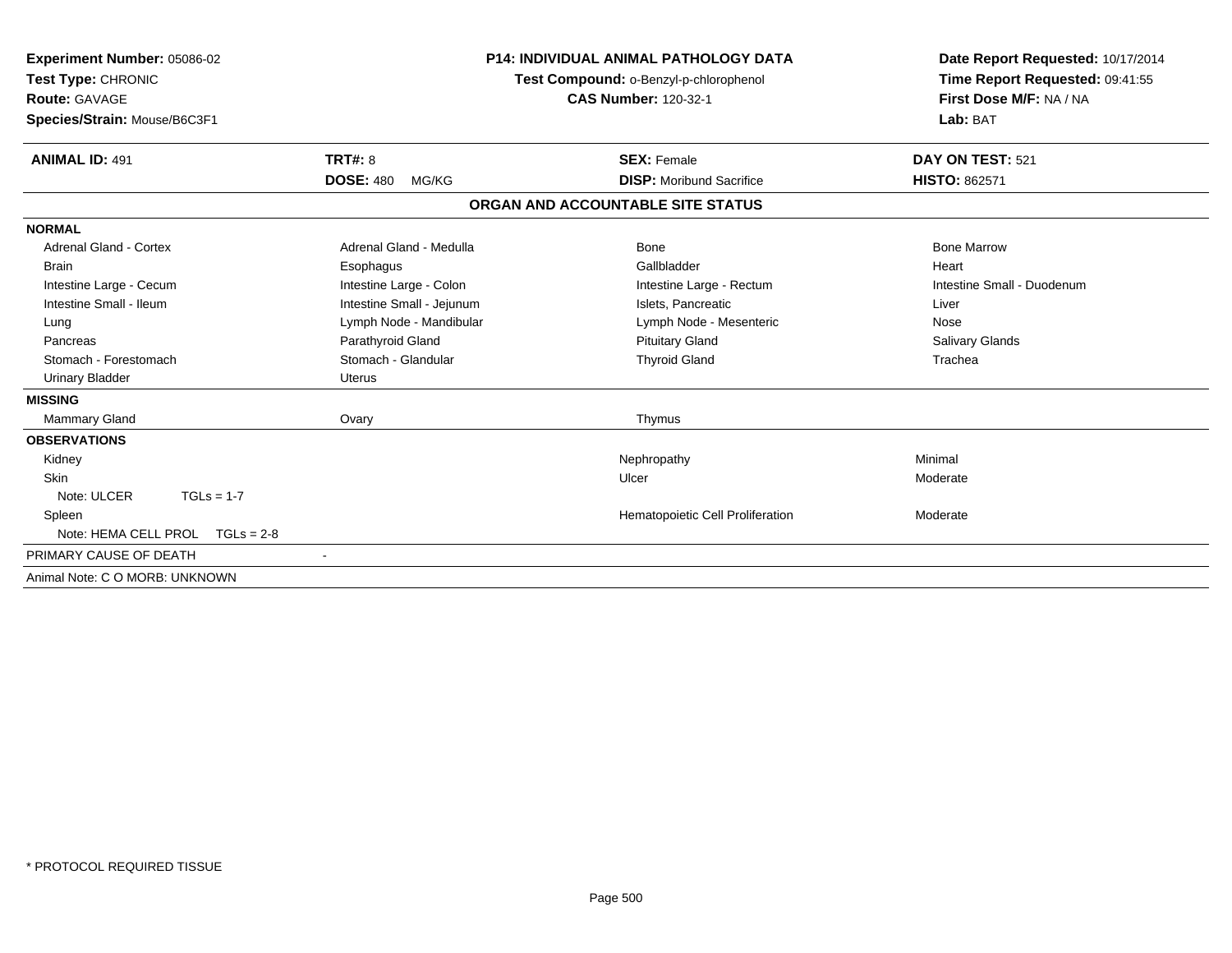| Experiment Number: 05086-02<br>Test Type: CHRONIC<br><b>Route: GAVAGE</b><br>Species/Strain: Mouse/B6C3F1 | <b>P14: INDIVIDUAL ANIMAL PATHOLOGY DATA</b><br>Test Compound: o-Benzyl-p-chlorophenol<br><b>CAS Number: 120-32-1</b> |                                   | Date Report Requested: 10/17/2014<br>Time Report Requested: 09:41:55<br>First Dose M/F: NA / NA<br>Lab: BAT |
|-----------------------------------------------------------------------------------------------------------|-----------------------------------------------------------------------------------------------------------------------|-----------------------------------|-------------------------------------------------------------------------------------------------------------|
| <b>ANIMAL ID: 492</b>                                                                                     | TRT#: 8                                                                                                               | <b>SEX: Female</b>                | DAY ON TEST: 197                                                                                            |
|                                                                                                           | <b>DOSE: 480</b><br>MG/KG                                                                                             | <b>DISP: Natural Death</b>        | <b>HISTO: 862572</b>                                                                                        |
|                                                                                                           |                                                                                                                       | ORGAN AND ACCOUNTABLE SITE STATUS |                                                                                                             |
| <b>NORMAL</b>                                                                                             |                                                                                                                       |                                   |                                                                                                             |
| <b>Adrenal Gland - Cortex</b>                                                                             | Adrenal Gland - Medulla                                                                                               | Bone                              | <b>Bone Marrow</b>                                                                                          |
| <b>Brain</b>                                                                                              | Esophagus                                                                                                             | Heart                             | Intestine Large - Cecum                                                                                     |
| Intestine Large - Colon                                                                                   | Intestine Large - Rectum                                                                                              | Intestine Small - Duodenum        | Intestine Small - Ileum                                                                                     |
| Intestine Small - Jejunum                                                                                 | Islets, Pancreatic                                                                                                    | Liver                             | Lung                                                                                                        |
| Lymph Node - Mandibular                                                                                   | Lymph Node - Mesenteric                                                                                               | Mammary Gland                     | Nose                                                                                                        |
| Ovary                                                                                                     | Pancreas                                                                                                              | Parathyroid Gland                 | <b>Pituitary Gland</b>                                                                                      |
| Salivary Glands                                                                                           | <b>Skin</b>                                                                                                           | Spleen                            | Stomach - Forestomach                                                                                       |
| Stomach - Glandular                                                                                       | Thymus                                                                                                                | <b>Thyroid Gland</b>              | Trachea                                                                                                     |
| <b>Urinary Bladder</b>                                                                                    | <b>Uterus</b>                                                                                                         |                                   |                                                                                                             |
| <b>MISSING</b>                                                                                            |                                                                                                                       |                                   |                                                                                                             |
| Gallbladder                                                                                               |                                                                                                                       |                                   |                                                                                                             |
| <b>OBSERVATIONS</b>                                                                                       |                                                                                                                       |                                   |                                                                                                             |
| Kidney                                                                                                    |                                                                                                                       | Nephropathy                       | Minimal                                                                                                     |
| PRIMARY CAUSE OF DEATH                                                                                    |                                                                                                                       |                                   |                                                                                                             |
| Animal Note: COD: UNDETERMINED.                                                                           |                                                                                                                       |                                   |                                                                                                             |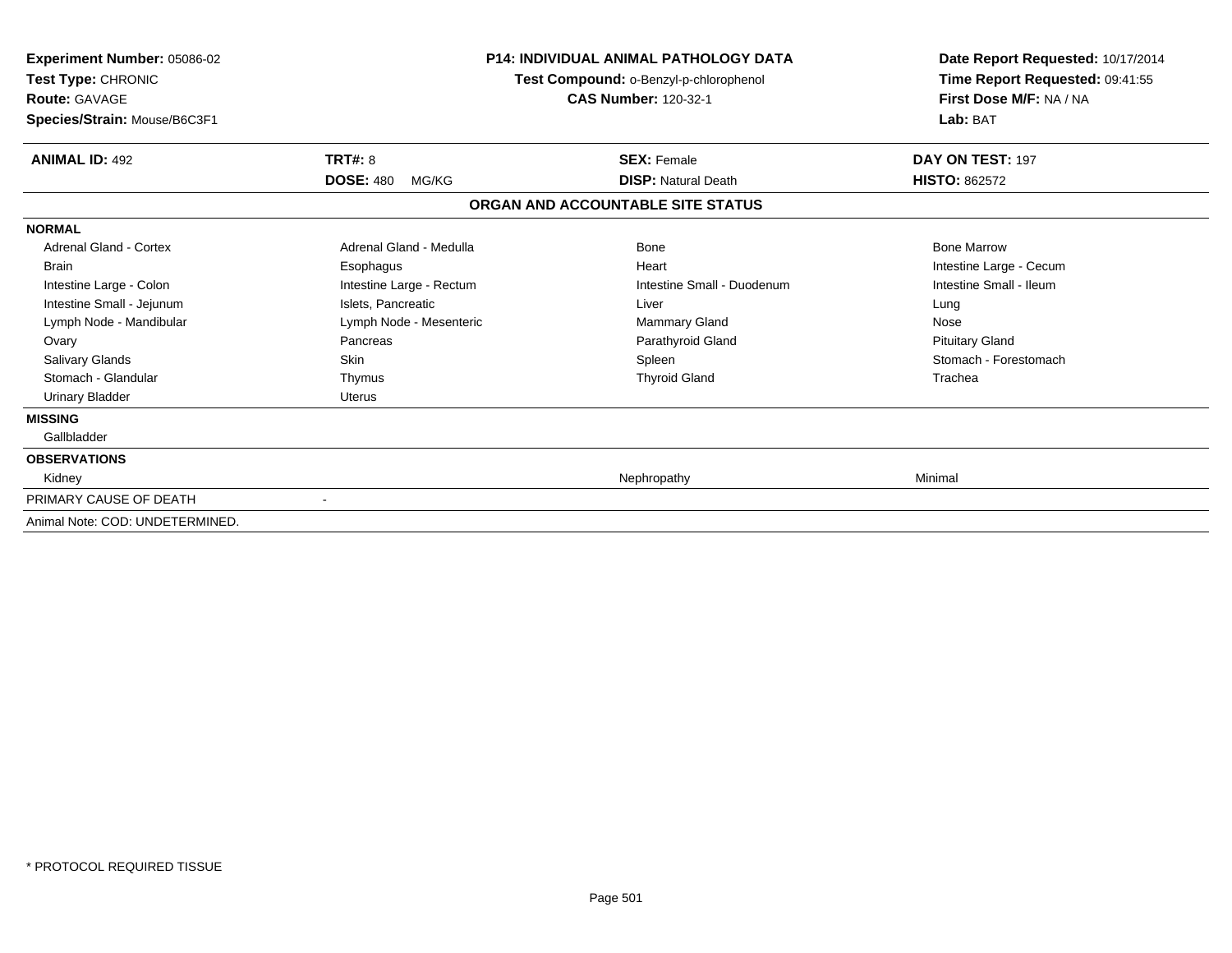| Experiment Number: 05086-02<br>Test Type: CHRONIC<br><b>Route: GAVAGE</b><br>Species/Strain: Mouse/B6C3F1 |                           | <b>P14: INDIVIDUAL ANIMAL PATHOLOGY DATA</b><br>Test Compound: o-Benzyl-p-chlorophenol<br><b>CAS Number: 120-32-1</b> | Date Report Requested: 10/17/2014<br>Time Report Requested: 09:41:55<br>First Dose M/F: NA / NA<br>Lab: BAT |
|-----------------------------------------------------------------------------------------------------------|---------------------------|-----------------------------------------------------------------------------------------------------------------------|-------------------------------------------------------------------------------------------------------------|
| <b>ANIMAL ID: 493</b>                                                                                     | <b>TRT#: 8</b>            | <b>SEX: Female</b>                                                                                                    | DAY ON TEST: 455                                                                                            |
|                                                                                                           | <b>DOSE: 480</b><br>MG/KG | <b>DISP:</b> Scheduled Sacrifice                                                                                      | <b>HISTO: 863624</b>                                                                                        |
|                                                                                                           |                           | ORGAN AND ACCOUNTABLE SITE STATUS                                                                                     |                                                                                                             |
| <b>NORMAL</b>                                                                                             |                           |                                                                                                                       |                                                                                                             |
| Adrenal Gland - Cortex                                                                                    | Adrenal Gland - Medulla   | Bone                                                                                                                  | <b>Bone Marrow</b>                                                                                          |
| <b>Brain</b>                                                                                              | Esophagus                 | Gallbladder                                                                                                           | Heart                                                                                                       |
| Intestine Large - Cecum                                                                                   | Intestine Large - Colon   | Intestine Large - Rectum                                                                                              | Intestine Small - Duodenum                                                                                  |
| Intestine Small - Ileum                                                                                   | Intestine Small - Jejunum | Islets, Pancreatic                                                                                                    | Liver                                                                                                       |
| Lung                                                                                                      | Lymph Node - Mandibular   | Lymph Node - Mesenteric                                                                                               | Mammary Gland                                                                                               |
| Nose                                                                                                      | Ovary                     | Pancreas                                                                                                              | Parathyroid Gland                                                                                           |
| <b>Pituitary Gland</b>                                                                                    | Salivary Glands           | Spleen                                                                                                                | Stomach - Forestomach                                                                                       |
| Stomach - Glandular                                                                                       | Thymus                    | <b>Thyroid Gland</b>                                                                                                  | Trachea                                                                                                     |
| <b>Urinary Bladder</b>                                                                                    | <b>Uterus</b>             |                                                                                                                       |                                                                                                             |
| <b>MISSING</b>                                                                                            |                           |                                                                                                                       |                                                                                                             |
| Skin                                                                                                      |                           |                                                                                                                       |                                                                                                             |
| <b>OBSERVATIONS</b>                                                                                       |                           |                                                                                                                       |                                                                                                             |
| Kidney                                                                                                    |                           | Nephropathy                                                                                                           | Mild                                                                                                        |
| PRIMARY CAUSE OF DEATH                                                                                    |                           |                                                                                                                       |                                                                                                             |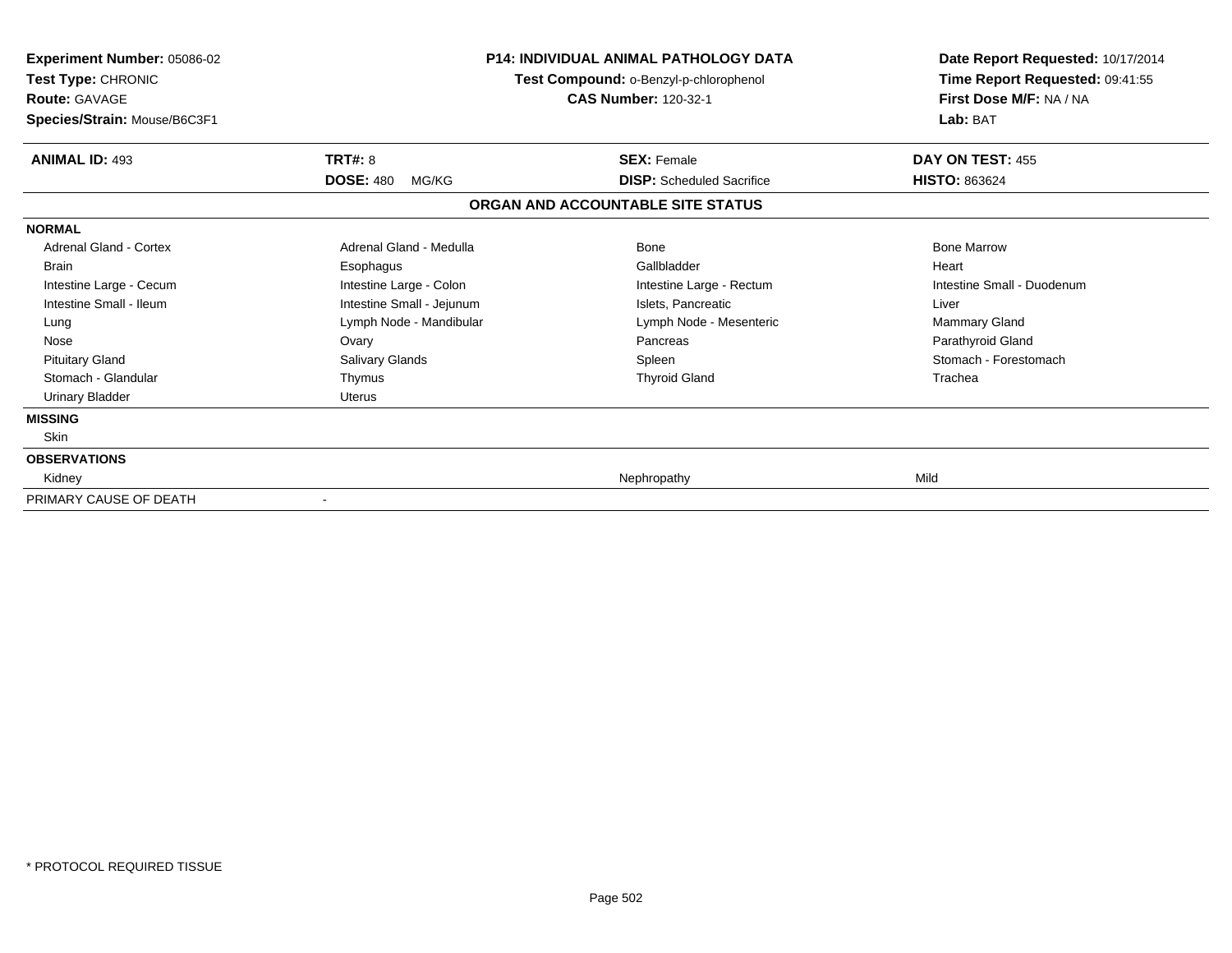| Experiment Number: 05086-02<br>Test Type: CHRONIC<br><b>Route: GAVAGE</b><br>Species/Strain: Mouse/B6C3F1 |                           | <b>P14: INDIVIDUAL ANIMAL PATHOLOGY DATA</b><br>Test Compound: o-Benzyl-p-chlorophenol<br><b>CAS Number: 120-32-1</b> | Date Report Requested: 10/17/2014<br>Time Report Requested: 09:41:55<br>First Dose M/F: NA / NA<br>Lab: BAT |
|-----------------------------------------------------------------------------------------------------------|---------------------------|-----------------------------------------------------------------------------------------------------------------------|-------------------------------------------------------------------------------------------------------------|
| <b>ANIMAL ID: 494</b>                                                                                     | TRT#: 8                   | <b>SEX: Female</b>                                                                                                    | DAY ON TEST: 455                                                                                            |
|                                                                                                           | <b>DOSE: 480</b><br>MG/KG | <b>DISP:</b> Scheduled Sacrifice                                                                                      | <b>HISTO: 862574</b>                                                                                        |
|                                                                                                           |                           | ORGAN AND ACCOUNTABLE SITE STATUS                                                                                     |                                                                                                             |
| <b>NORMAL</b>                                                                                             |                           |                                                                                                                       |                                                                                                             |
| <b>Adrenal Gland - Cortex</b>                                                                             | Adrenal Gland - Medulla   | Bone                                                                                                                  | <b>Bone Marrow</b>                                                                                          |
| <b>Brain</b>                                                                                              | Esophagus                 | Gallbladder                                                                                                           | Heart                                                                                                       |
| Intestine Large - Cecum                                                                                   | Intestine Large - Colon   | Intestine Large - Rectum                                                                                              | Intestine Small - Duodenum                                                                                  |
| Intestine Small - Ileum                                                                                   | Intestine Small - Jejunum | Islets. Pancreatic                                                                                                    | Liver                                                                                                       |
| Lung                                                                                                      | Lymph Node - Mandibular   | Lymph Node - Mesenteric                                                                                               | <b>Mammary Gland</b>                                                                                        |
| Nose                                                                                                      | Ovary                     | Pancreas                                                                                                              | Parathyroid Gland                                                                                           |
| <b>Pituitary Gland</b>                                                                                    | Salivary Glands           | <b>Skin</b>                                                                                                           | Spleen                                                                                                      |
| Stomach - Glandular                                                                                       | Thymus                    | <b>Thyroid Gland</b>                                                                                                  | Trachea                                                                                                     |
| <b>Urinary Bladder</b>                                                                                    | Uterus                    |                                                                                                                       |                                                                                                             |
| <b>OBSERVATIONS</b>                                                                                       |                           |                                                                                                                       |                                                                                                             |
| Kidney                                                                                                    |                           | Nephropathy                                                                                                           | Moderate                                                                                                    |
| [Nephropathy TGLS = 1-1]                                                                                  |                           |                                                                                                                       |                                                                                                             |
| Stomach                                                                                                   | Forestomach               | Hyperplasia                                                                                                           | Squamous, Mild                                                                                              |
| Note: HYPERPLASIA<br>$TGLs = 2-7$                                                                         |                           |                                                                                                                       |                                                                                                             |
| PRIMARY CAUSE OF DEATH                                                                                    |                           |                                                                                                                       |                                                                                                             |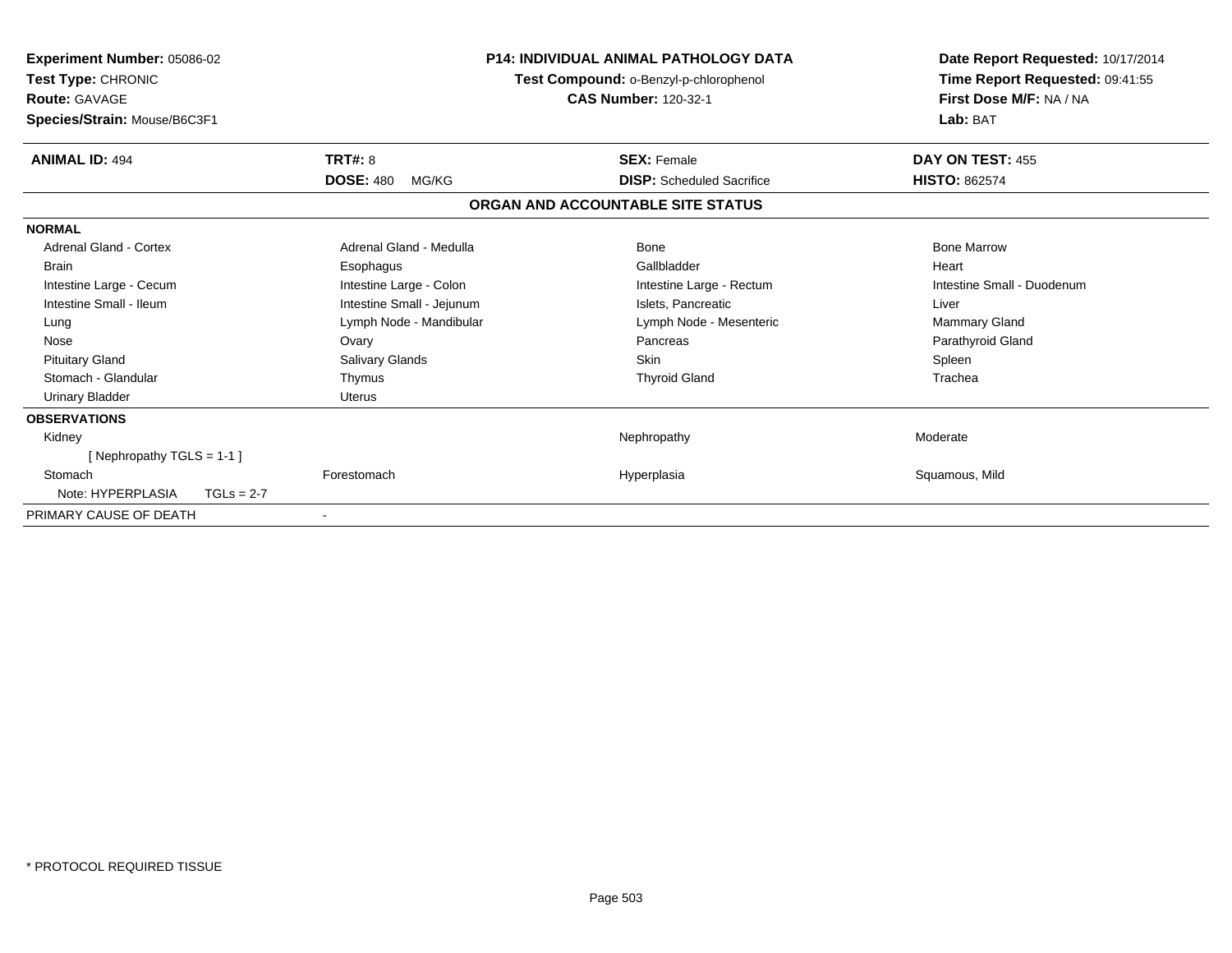| <b>Experiment Number: 05086-02</b><br>Test Type: CHRONIC<br><b>Route: GAVAGE</b><br>Species/Strain: Mouse/B6C3F1 |                           | <b>P14: INDIVIDUAL ANIMAL PATHOLOGY DATA</b><br>Test Compound: o-Benzyl-p-chlorophenol<br><b>CAS Number: 120-32-1</b> | Date Report Requested: 10/17/2014<br>Time Report Requested: 09:41:55<br>First Dose M/F: NA / NA<br>Lab: BAT |
|------------------------------------------------------------------------------------------------------------------|---------------------------|-----------------------------------------------------------------------------------------------------------------------|-------------------------------------------------------------------------------------------------------------|
| <b>ANIMAL ID: 495</b>                                                                                            | TRT#: 8                   | <b>SEX: Female</b>                                                                                                    | DAY ON TEST: 93                                                                                             |
|                                                                                                                  | <b>DOSE: 480</b><br>MG/KG | <b>DISP:</b> Scheduled Sacrifice                                                                                      | HISTO:                                                                                                      |
|                                                                                                                  |                           | ORGAN AND ACCOUNTABLE SITE STATUS                                                                                     |                                                                                                             |
| <b>NORMAL</b>                                                                                                    |                           |                                                                                                                       |                                                                                                             |
| <b>Adrenal Gland - Cortex</b>                                                                                    | Adrenal Gland - Medulla   | Bone                                                                                                                  | <b>Bone Marrow</b>                                                                                          |
| <b>Brain</b>                                                                                                     | Esophagus                 | Gallbladder                                                                                                           | Heart                                                                                                       |
| Intestine Large - Cecum                                                                                          | Intestine Large - Colon   | Intestine Large - Rectum                                                                                              | Intestine Small - Duodenum                                                                                  |
| Intestine Small - Ileum                                                                                          | Intestine Small - Jejunum | Islets, Pancreatic                                                                                                    | Lung                                                                                                        |
| Lymph Node - Mandibular                                                                                          | Lymph Node - Mesenteric   | Mammary Gland                                                                                                         | Nose                                                                                                        |
| Ovary                                                                                                            | Pancreas                  | Parathyroid Gland                                                                                                     | <b>Pituitary Gland</b>                                                                                      |
| <b>Salivary Glands</b>                                                                                           | Skin                      | Spleen                                                                                                                | Stomach - Forestomach                                                                                       |
| Stomach - Glandular                                                                                              | Thymus                    | <b>Thyroid Gland</b>                                                                                                  | Trachea                                                                                                     |
| <b>Urinary Bladder</b>                                                                                           | Uterus                    |                                                                                                                       |                                                                                                             |
| <b>OBSERVATIONS</b>                                                                                              |                           |                                                                                                                       |                                                                                                             |
| Kidney                                                                                                           |                           | Nephropathy                                                                                                           | Minimal                                                                                                     |
| Liver                                                                                                            |                           | Inflammation                                                                                                          | Necrotizing, Minimal                                                                                        |
| PRIMARY CAUSE OF DEATH                                                                                           | $\overline{\phantom{a}}$  |                                                                                                                       |                                                                                                             |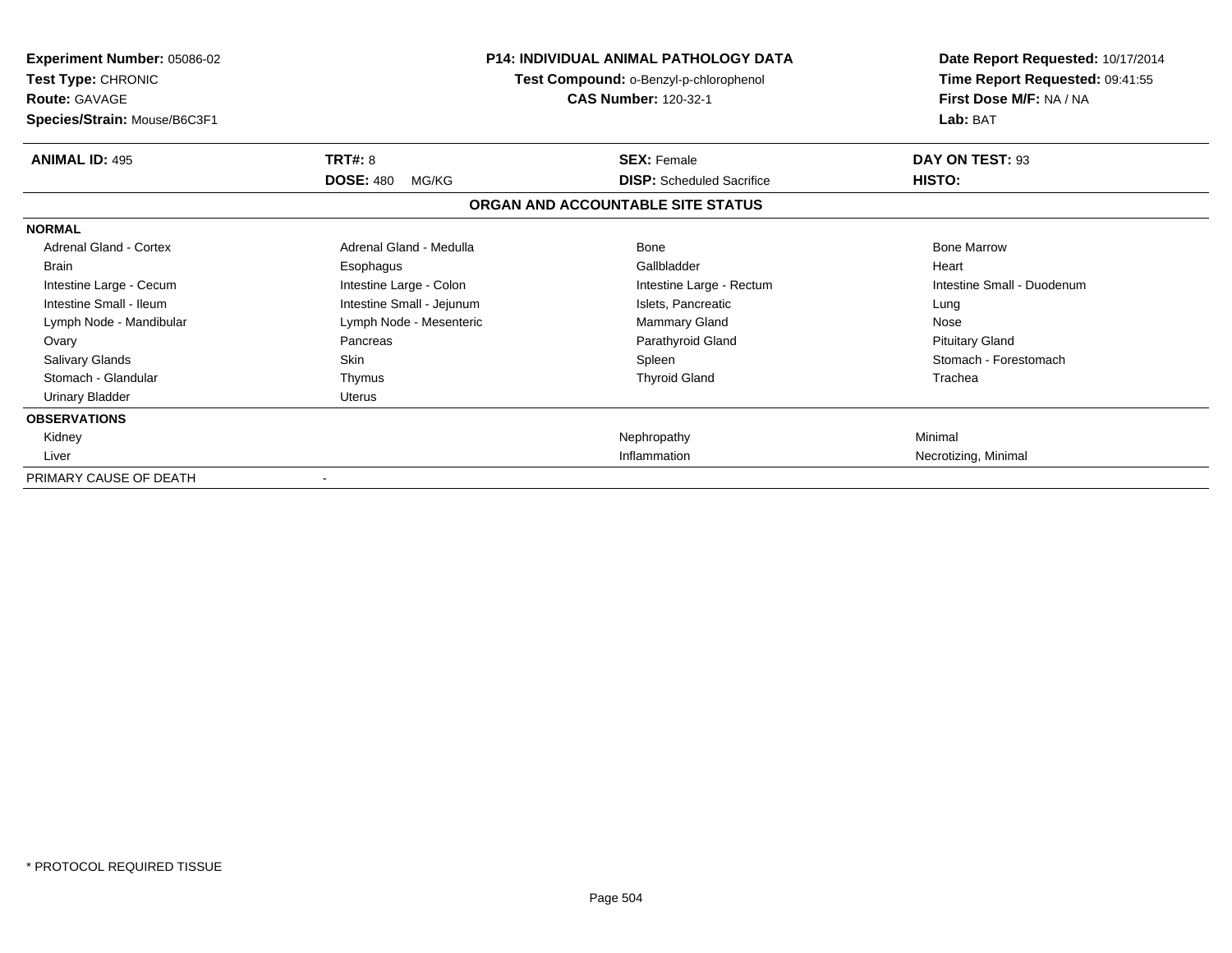| Experiment Number: 05086-02<br>Test Type: CHRONIC<br>Route: GAVAGE<br>Species/Strain: Mouse/B6C3F1 |                           | <b>P14: INDIVIDUAL ANIMAL PATHOLOGY DATA</b><br>Test Compound: o-Benzyl-p-chlorophenol<br><b>CAS Number: 120-32-1</b> | Date Report Requested: 10/17/2014<br>Time Report Requested: 09:41:55<br>First Dose M/F: NA / NA<br>Lab: BAT |
|----------------------------------------------------------------------------------------------------|---------------------------|-----------------------------------------------------------------------------------------------------------------------|-------------------------------------------------------------------------------------------------------------|
| <b>ANIMAL ID: 496</b>                                                                              | TRT#: 8                   | <b>SEX: Female</b>                                                                                                    | DAY ON TEST: 722                                                                                            |
|                                                                                                    | <b>DOSE: 480</b><br>MG/KG | <b>DISP: Terminal Sacrifice</b>                                                                                       | <b>HISTO: 862576</b>                                                                                        |
|                                                                                                    |                           | ORGAN AND ACCOUNTABLE SITE STATUS                                                                                     |                                                                                                             |
| <b>NORMAL</b>                                                                                      |                           |                                                                                                                       |                                                                                                             |
| <b>Adrenal Gland - Cortex</b>                                                                      | Adrenal Gland - Medulla   | <b>Bone Marrow</b>                                                                                                    | <b>Brain</b>                                                                                                |
| Esophagus                                                                                          | Gallbladder               | Heart                                                                                                                 | Intestine Large - Cecum                                                                                     |
| Intestine Large - Colon                                                                            | Intestine Large - Rectum  | Intestine Small - Duodenum                                                                                            | Intestine Small - Ileum                                                                                     |
| Intestine Small - Jejunum                                                                          | Islets, Pancreatic        | Liver                                                                                                                 | Lung                                                                                                        |
| Lymph Node - Mandibular                                                                            | Lymph Node - Mesenteric   | Mammary Gland                                                                                                         | Nose                                                                                                        |
| Pancreas                                                                                           | Parathyroid Gland         | <b>Pituitary Gland</b>                                                                                                | Salivary Glands                                                                                             |
| <b>Skin</b>                                                                                        | Spleen                    | Stomach - Glandular                                                                                                   | Thymus                                                                                                      |
| <b>Thyroid Gland</b>                                                                               | Trachea                   | <b>Urinary Bladder</b>                                                                                                |                                                                                                             |
| <b>OBSERVATIONS</b>                                                                                |                           |                                                                                                                       |                                                                                                             |
| <b>Bone</b>                                                                                        |                           | Fibrous Osteodystrophy                                                                                                | Moderate                                                                                                    |
| Kidney                                                                                             |                           | Nephropathy                                                                                                           | Moderate                                                                                                    |
| Note: NEPHROPATHY<br>$TGLs = 2,3-1+8$                                                              |                           |                                                                                                                       |                                                                                                             |
| Ovary                                                                                              |                           | Cyst                                                                                                                  |                                                                                                             |
| Note: CYST<br>$TGLs = 1-6$                                                                         |                           |                                                                                                                       |                                                                                                             |
| Stomach                                                                                            | Forestomach               | Hyperplasia                                                                                                           | Squamous, Moderate                                                                                          |
|                                                                                                    | Forestomach               | Ulcer                                                                                                                 | Moderate                                                                                                    |
| Note: ULCER<br>$TGLS = 4-4$                                                                        |                           |                                                                                                                       |                                                                                                             |
| <b>Uterus</b>                                                                                      | Endometrium               | Hyperplasia                                                                                                           | Moderate                                                                                                    |
| PRIMARY CAUSE OF DEATH                                                                             |                           |                                                                                                                       |                                                                                                             |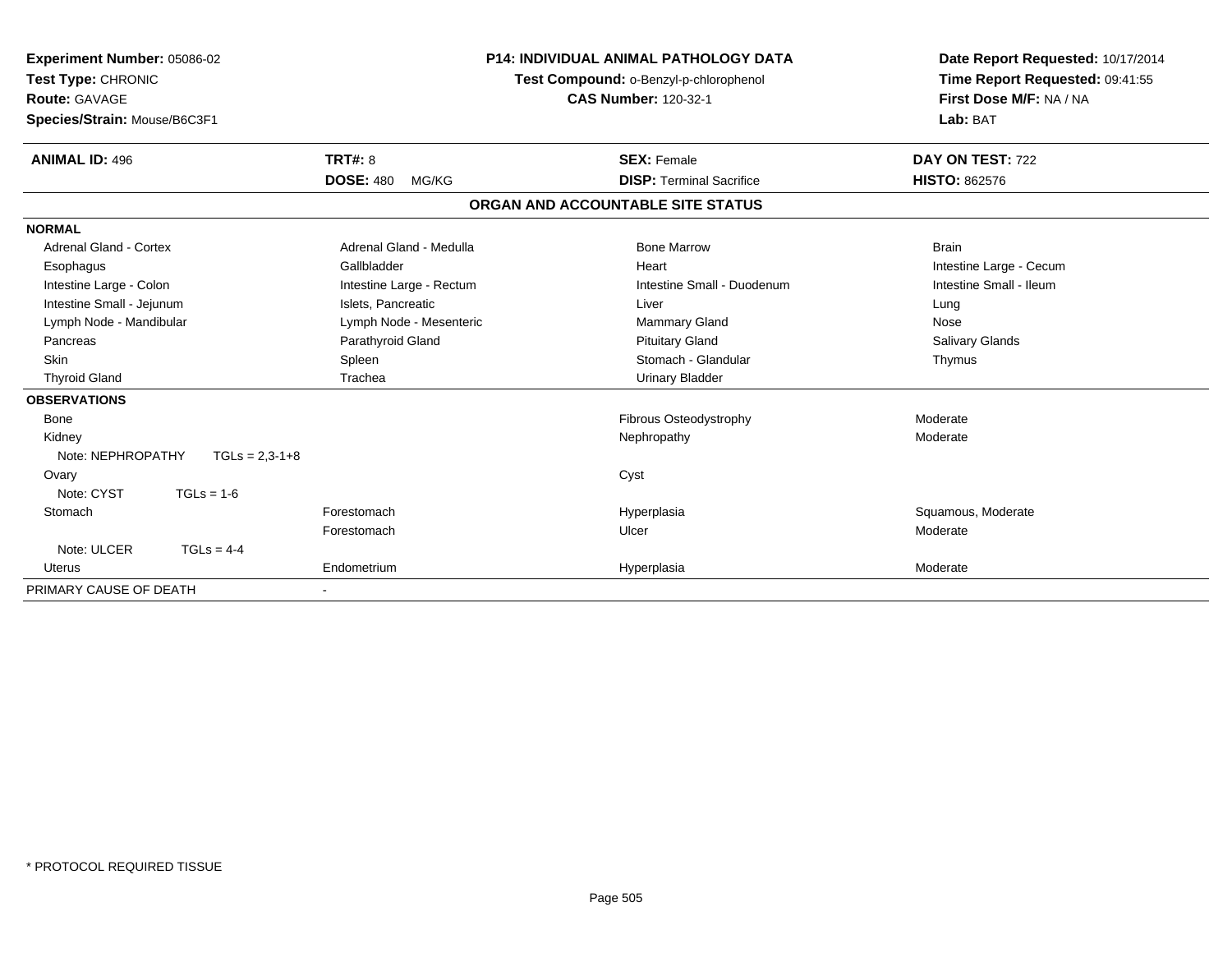| Experiment Number: 05086-02<br>Test Type: CHRONIC<br>Route: GAVAGE<br>Species/Strain: Mouse/B6C3F1<br><b>ANIMAL ID: 497</b> | TRT#: 8                    | <b>P14: INDIVIDUAL ANIMAL PATHOLOGY DATA</b><br>Test Compound: o-Benzyl-p-chlorophenol<br><b>CAS Number: 120-32-1</b><br><b>SEX: Female</b> | Date Report Requested: 10/17/2014<br>Time Report Requested: 09:41:55<br>First Dose M/F: NA / NA<br>Lab: BAT<br>DAY ON TEST: 722 |
|-----------------------------------------------------------------------------------------------------------------------------|----------------------------|---------------------------------------------------------------------------------------------------------------------------------------------|---------------------------------------------------------------------------------------------------------------------------------|
|                                                                                                                             | <b>DOSE: 480</b><br>MG/KG  | <b>DISP: Terminal Sacrifice</b>                                                                                                             | <b>HISTO: 862577</b>                                                                                                            |
|                                                                                                                             |                            | ORGAN AND ACCOUNTABLE SITE STATUS                                                                                                           |                                                                                                                                 |
| <b>NORMAL</b>                                                                                                               |                            |                                                                                                                                             |                                                                                                                                 |
| Adrenal Gland - Medulla                                                                                                     | <b>Bone Marrow</b>         | <b>Brain</b>                                                                                                                                | Esophagus                                                                                                                       |
| Gallbladder                                                                                                                 | Heart                      | Intestine Large - Cecum                                                                                                                     | Intestine Large - Colon                                                                                                         |
| Intestine Large - Rectum                                                                                                    | Intestine Small - Duodenum | Intestine Small - Ileum                                                                                                                     | Intestine Small - Jejunum                                                                                                       |
| Islets, Pancreatic                                                                                                          | Lung                       | Lymph Node - Mandibular                                                                                                                     | Lymph Node - Mesenteric                                                                                                         |
| Mammary Gland                                                                                                               | Nose                       | Ovary                                                                                                                                       | Pancreas                                                                                                                        |
| Parathyroid Gland                                                                                                           | <b>Pituitary Gland</b>     | <b>Salivary Glands</b>                                                                                                                      | Skin                                                                                                                            |
| Spleen                                                                                                                      | Stomach - Forestomach      | Thymus                                                                                                                                      | Trachea                                                                                                                         |
| <b>Urinary Bladder</b>                                                                                                      |                            |                                                                                                                                             |                                                                                                                                 |
| <b>OBSERVATIONS</b>                                                                                                         |                            |                                                                                                                                             |                                                                                                                                 |
| <b>Adrenal Gland</b>                                                                                                        | Cortex                     | Hyperplasia                                                                                                                                 | Minimal                                                                                                                         |
| Bone                                                                                                                        |                            | Fibrous Osteodystrophy                                                                                                                      | Moderate                                                                                                                        |
| Kidney                                                                                                                      |                            | Nephropathy                                                                                                                                 | Mild                                                                                                                            |
| [Nephropathy TGLS = 2-1]                                                                                                    |                            |                                                                                                                                             |                                                                                                                                 |
| Liver                                                                                                                       |                            | Hepatocellular Adenoma                                                                                                                      |                                                                                                                                 |
| [ Hepatocellular Adenoma TGLS = 1-1 ]                                                                                       |                            |                                                                                                                                             |                                                                                                                                 |
| Stomach                                                                                                                     | Glandular, Mucosa          | Mineralization                                                                                                                              | Mild                                                                                                                            |
| <b>Thyroid Gland</b>                                                                                                        | Follicle                   | Adenoma                                                                                                                                     |                                                                                                                                 |
| <b>Uterus</b>                                                                                                               | Endometrium                | Hyperplasia                                                                                                                                 | Mild                                                                                                                            |
| PRIMARY CAUSE OF DEATH                                                                                                      |                            |                                                                                                                                             |                                                                                                                                 |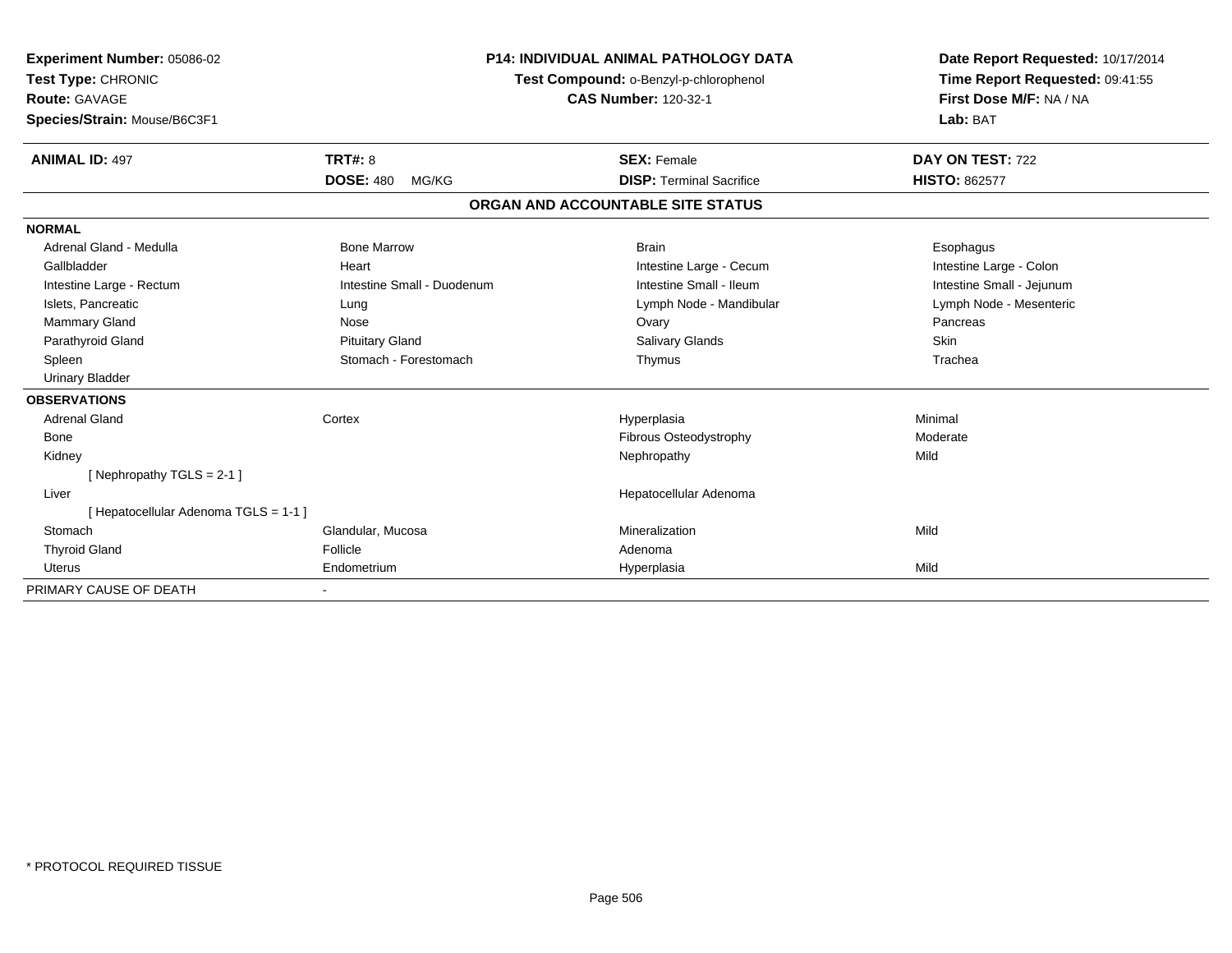| <b>Experiment Number: 05086-02</b><br><b>Test Type: CHRONIC</b><br><b>Route: GAVAGE</b><br>Species/Strain: Mouse/B6C3F1 | <b>P14: INDIVIDUAL ANIMAL PATHOLOGY DATA</b><br>Test Compound: o-Benzyl-p-chlorophenol<br><b>CAS Number: 120-32-1</b> |                                   | Date Report Requested: 10/17/2014<br>Time Report Requested: 09:41:55<br>First Dose M/F: NA / NA<br>Lab: BAT |
|-------------------------------------------------------------------------------------------------------------------------|-----------------------------------------------------------------------------------------------------------------------|-----------------------------------|-------------------------------------------------------------------------------------------------------------|
| <b>ANIMAL ID: 498</b>                                                                                                   | <b>TRT#: 8</b>                                                                                                        | <b>SEX: Female</b>                | DAY ON TEST: 93                                                                                             |
|                                                                                                                         | <b>DOSE: 480</b><br>MG/KG                                                                                             | <b>DISP:</b> Scheduled Sacrifice  | HISTO:                                                                                                      |
|                                                                                                                         |                                                                                                                       | ORGAN AND ACCOUNTABLE SITE STATUS |                                                                                                             |
| <b>NORMAL</b>                                                                                                           |                                                                                                                       |                                   |                                                                                                             |
| Adrenal Gland - Cortex                                                                                                  | Adrenal Gland - Medulla                                                                                               | Bone                              | <b>Bone Marrow</b>                                                                                          |
| <b>Brain</b>                                                                                                            | Esophagus                                                                                                             | Gallbladder                       | Heart                                                                                                       |
| Intestine Large - Cecum                                                                                                 | Intestine Large - Colon                                                                                               | Intestine Large - Rectum          | Intestine Small - Duodenum                                                                                  |
| Intestine Small - Ileum                                                                                                 | Intestine Small - Jejunum                                                                                             | Islets, Pancreatic                | Liver                                                                                                       |
| Lung                                                                                                                    | Lymph Node - Mandibular                                                                                               | Lymph Node - Mesenteric           | <b>Mammary Gland</b>                                                                                        |
| Nose                                                                                                                    | Ovary                                                                                                                 | Pancreas                          | Parathyroid Gland                                                                                           |
| <b>Pituitary Gland</b>                                                                                                  | Salivary Glands                                                                                                       | <b>Skin</b>                       | Spleen                                                                                                      |
| Stomach - Forestomach                                                                                                   | Stomach - Glandular                                                                                                   | Thymus                            | <b>Thyroid Gland</b>                                                                                        |
| Trachea                                                                                                                 | Urinary Bladder                                                                                                       | <b>Uterus</b>                     |                                                                                                             |
| <b>OBSERVATIONS</b>                                                                                                     |                                                                                                                       |                                   |                                                                                                             |
| Kidney                                                                                                                  |                                                                                                                       | Nephropathy                       | Minimal                                                                                                     |
| PRIMARY CAUSE OF DEATH                                                                                                  |                                                                                                                       |                                   |                                                                                                             |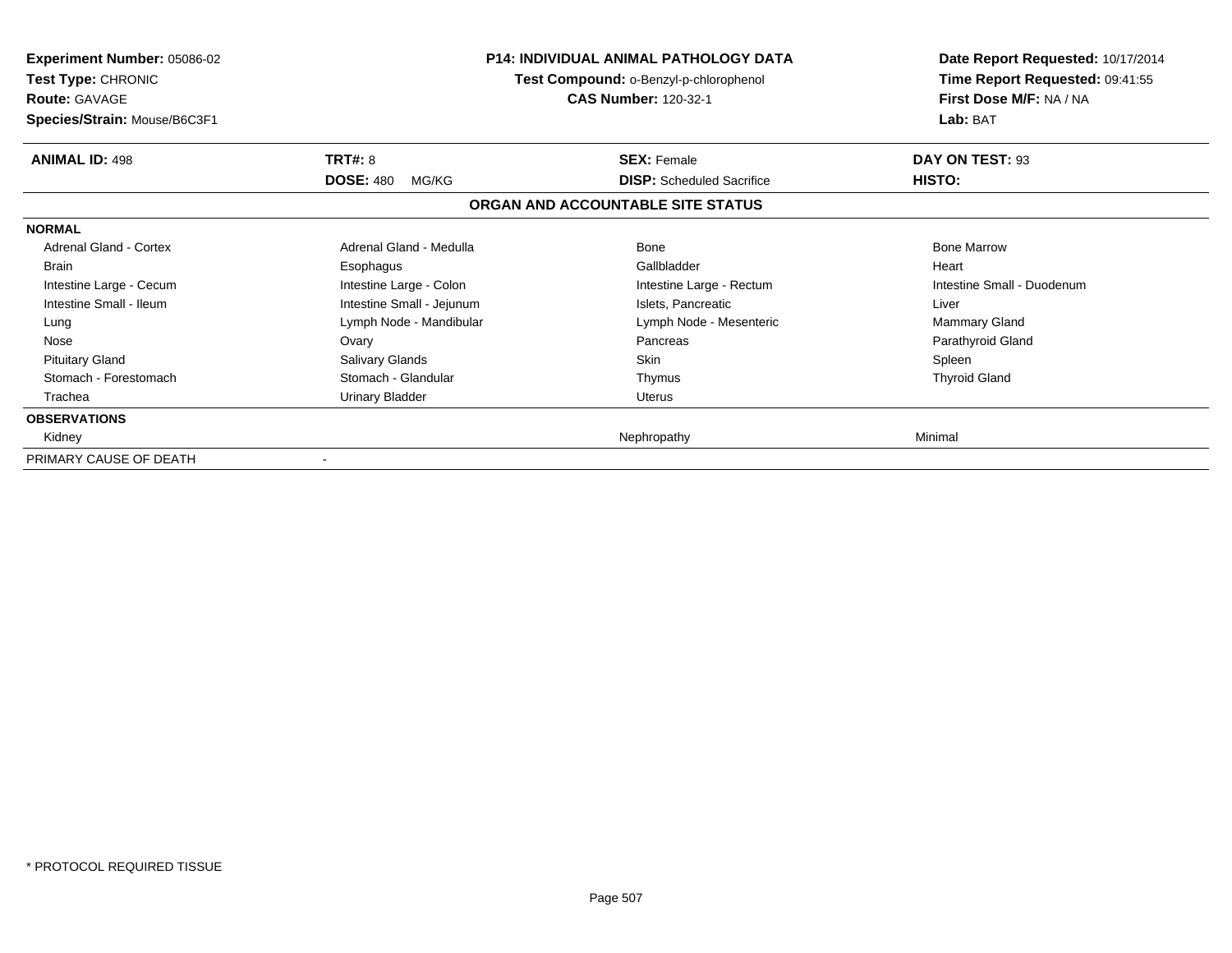| Experiment Number: 05086-02                          |                             | <b>P14: INDIVIDUAL ANIMAL PATHOLOGY DATA</b> | Date Report Requested: 10/17/2014                          |
|------------------------------------------------------|-----------------------------|----------------------------------------------|------------------------------------------------------------|
| Test Type: CHRONIC                                   |                             | Test Compound: o-Benzyl-p-chlorophenol       | Time Report Requested: 09:41:55<br>First Dose M/F: NA / NA |
| <b>Route: GAVAGE</b>                                 | <b>CAS Number: 120-32-1</b> |                                              |                                                            |
| Species/Strain: Mouse/B6C3F1                         |                             |                                              | Lab: BAT                                                   |
|                                                      |                             |                                              |                                                            |
| <b>ANIMAL ID: 499</b>                                | <b>TRT#: 8</b>              | <b>SEX: Female</b>                           | DAY ON TEST: 720                                           |
|                                                      | <b>DOSE: 480</b><br>MG/KG   | <b>DISP: Natural Death</b>                   | <b>HISTO: 862579</b>                                       |
|                                                      |                             | ORGAN AND ACCOUNTABLE SITE STATUS            |                                                            |
| <b>NORMAL</b>                                        |                             |                                              |                                                            |
| Adrenal Gland - Cortex                               | Adrenal Gland - Medulla     | <b>Bone Marrow</b>                           | <b>Brain</b>                                               |
| Esophagus                                            | Heart                       | Intestine Large - Cecum                      | Intestine Large - Colon                                    |
| Intestine Large - Rectum                             | Intestine Small - Duodenum  | Intestine Small - Ileum                      | Intestine Small - Jejunum                                  |
| Islets, Pancreatic                                   | Lung                        | Lymph Node - Mandibular                      | Mammary Gland                                              |
| Nose                                                 | Pancreas                    | Parathyroid Gland                            | <b>Pituitary Gland</b>                                     |
| <b>Salivary Glands</b>                               | Skin                        | Stomach - Forestomach                        | Stomach - Glandular                                        |
| Thymus                                               | <b>Thyroid Gland</b>        | Trachea                                      | <b>Urinary Bladder</b>                                     |
| <b>Uterus</b>                                        |                             |                                              |                                                            |
| <b>MISSING</b>                                       |                             |                                              |                                                            |
| Gallbladder                                          | Lymph Node - Mesenteric     |                                              |                                                            |
| <b>OBSERVATIONS</b>                                  |                             |                                              |                                                            |
| <b>Bone</b>                                          |                             | <b>Fibrous Osteodystrophy</b>                | Mild                                                       |
| Kidney                                               |                             | Nephropathy                                  | Minimal                                                    |
| Liver                                                |                             | <b>Necrosis</b>                              | Coagulative, Moderate                                      |
| Ovary                                                |                             | Infarct                                      | Marked                                                     |
| Note: INFARCT<br>$TGLs = 1-6$                        |                             |                                              |                                                            |
| Spleen                                               |                             | Depletion Lymphoid                           | Mild                                                       |
|                                                      |                             | Hematopoietic Cell Proliferation             | Mild                                                       |
| PRIMARY CAUSE OF DEATH                               |                             |                                              |                                                            |
| Animal Note: C O DEATH: NEPHROPATHY, OVARIAN INFARCT |                             |                                              |                                                            |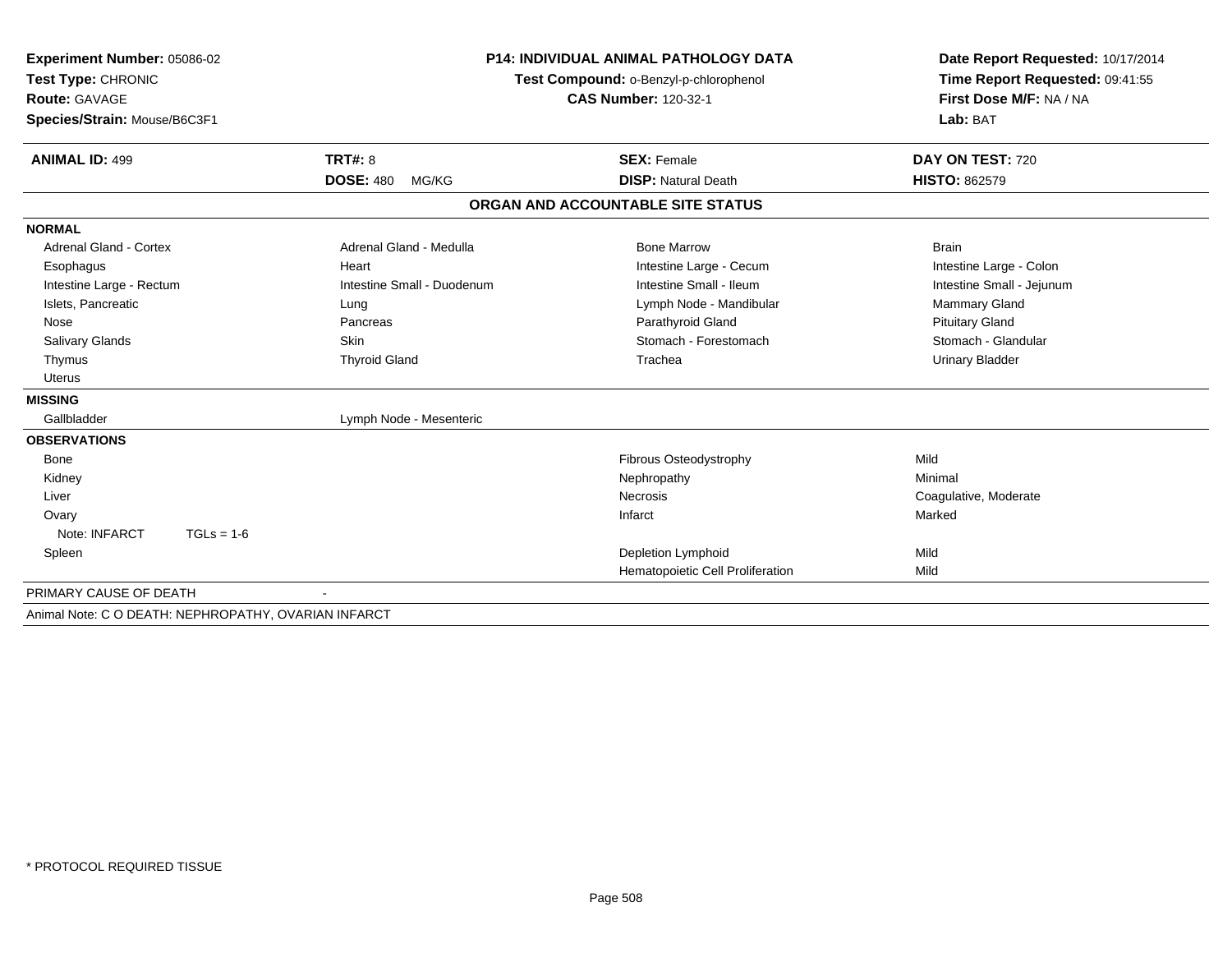| Experiment Number: 05086-02<br>Test Type: CHRONIC<br><b>Route: GAVAGE</b><br>Species/Strain: Mouse/B6C3F1 |                                                                                                                                             | P14: INDIVIDUAL ANIMAL PATHOLOGY DATA<br>Test Compound: o-Benzyl-p-chlorophenol<br><b>CAS Number: 120-32-1</b> | Date Report Requested: 10/17/2014<br>Time Report Requested: 09:41:55<br>First Dose M/F: NA / NA<br>Lab: BAT |
|-----------------------------------------------------------------------------------------------------------|---------------------------------------------------------------------------------------------------------------------------------------------|----------------------------------------------------------------------------------------------------------------|-------------------------------------------------------------------------------------------------------------|
| <b>ANIMAL ID: 500</b>                                                                                     | <b>TRT#: 8</b>                                                                                                                              | <b>SEX: Female</b>                                                                                             | DAY ON TEST: 666                                                                                            |
|                                                                                                           | <b>DOSE: 480</b><br>MG/KG                                                                                                                   | <b>DISP: Natural Death</b>                                                                                     | <b>HISTO: 862580</b>                                                                                        |
|                                                                                                           |                                                                                                                                             | ORGAN AND ACCOUNTABLE SITE STATUS                                                                              |                                                                                                             |
| <b>NORMAL</b>                                                                                             |                                                                                                                                             |                                                                                                                |                                                                                                             |
| <b>Adrenal Gland - Cortex</b>                                                                             | Adrenal Gland - Medulla                                                                                                                     | <b>Bone Marrow</b>                                                                                             | <b>Brain</b>                                                                                                |
| Esophagus                                                                                                 | Gallbladder                                                                                                                                 | Intestine Large - Cecum                                                                                        | Intestine Large - Colon                                                                                     |
| Intestine Large - Rectum                                                                                  | Intestine Small - Ileum                                                                                                                     | Intestine Small - Jejunum                                                                                      | Islets, Pancreatic                                                                                          |
| Lung                                                                                                      | Lymph Node - Mandibular                                                                                                                     | Lymph Node - Mesenteric                                                                                        | Mammary Gland                                                                                               |
| Nose                                                                                                      | Ovary                                                                                                                                       | Pancreas                                                                                                       | Parathyroid Gland                                                                                           |
| <b>Pituitary Gland</b>                                                                                    | <b>Salivary Glands</b>                                                                                                                      | <b>Skin</b>                                                                                                    | Stomach - Forestomach                                                                                       |
| Stomach - Glandular                                                                                       | Thymus                                                                                                                                      | <b>Thyroid Gland</b>                                                                                           | Trachea                                                                                                     |
| <b>Urinary Bladder</b>                                                                                    |                                                                                                                                             |                                                                                                                |                                                                                                             |
| <b>OBSERVATIONS</b>                                                                                       |                                                                                                                                             |                                                                                                                |                                                                                                             |
| <b>Bone</b>                                                                                               |                                                                                                                                             | Fibrous Osteodystrophy                                                                                         | Mild                                                                                                        |
| Eye                                                                                                       |                                                                                                                                             | <b>Phthisis Bulbi</b>                                                                                          |                                                                                                             |
| Note: PHTHISIS BULBI                                                                                      | $TGLs = 4-10$                                                                                                                               |                                                                                                                |                                                                                                             |
| <b>Harderian Gland</b>                                                                                    |                                                                                                                                             | Adenoma                                                                                                        |                                                                                                             |
| Note: ADENOMA<br>$TGLs = 3-5$                                                                             |                                                                                                                                             |                                                                                                                |                                                                                                             |
| Heart                                                                                                     | Atrium                                                                                                                                      | Thrombosis                                                                                                     |                                                                                                             |
| <b>Intestine Small</b>                                                                                    | Duodenum                                                                                                                                    | Ulcer                                                                                                          | Moderate                                                                                                    |
| $TGLs = 1-4+8$<br>Note: ULCER                                                                             |                                                                                                                                             |                                                                                                                |                                                                                                             |
| Kidney                                                                                                    |                                                                                                                                             | Nephropathy                                                                                                    | Mild                                                                                                        |
| Liver                                                                                                     |                                                                                                                                             | Foreign Body                                                                                                   | Mild                                                                                                        |
|                                                                                                           |                                                                                                                                             | Inflammation                                                                                                   | Chronic, Moderate                                                                                           |
|                                                                                                           |                                                                                                                                             | Necrosis                                                                                                       | Coagulative, Minimal                                                                                        |
| Note: INFLAMMATION                                                                                        | Note: LIVER FOREIGN BODY IS PLANT MATERIAL INSIDE AREA OF<br>$TGLs = 2-9$<br>Note: NECROTIZING INFLAMMATION; PROBABLY SECONDARY TO DUODENAL |                                                                                                                |                                                                                                             |
| Note: ULCER                                                                                               |                                                                                                                                             |                                                                                                                |                                                                                                             |
| Spleen                                                                                                    |                                                                                                                                             | Depletion Lymphoid                                                                                             | Mild                                                                                                        |
| Uterus                                                                                                    | Endometrium                                                                                                                                 | Hyperplasia                                                                                                    | Minimal                                                                                                     |
| PRIMARY CAUSE OF DEATH                                                                                    |                                                                                                                                             |                                                                                                                |                                                                                                             |
|                                                                                                           |                                                                                                                                             |                                                                                                                |                                                                                                             |

Animal Note: INFLAMMATION OF LIVER

Animal Note: C O DEATH: NEPHROPATHY, DUODENAL ULCER, NECROTIZING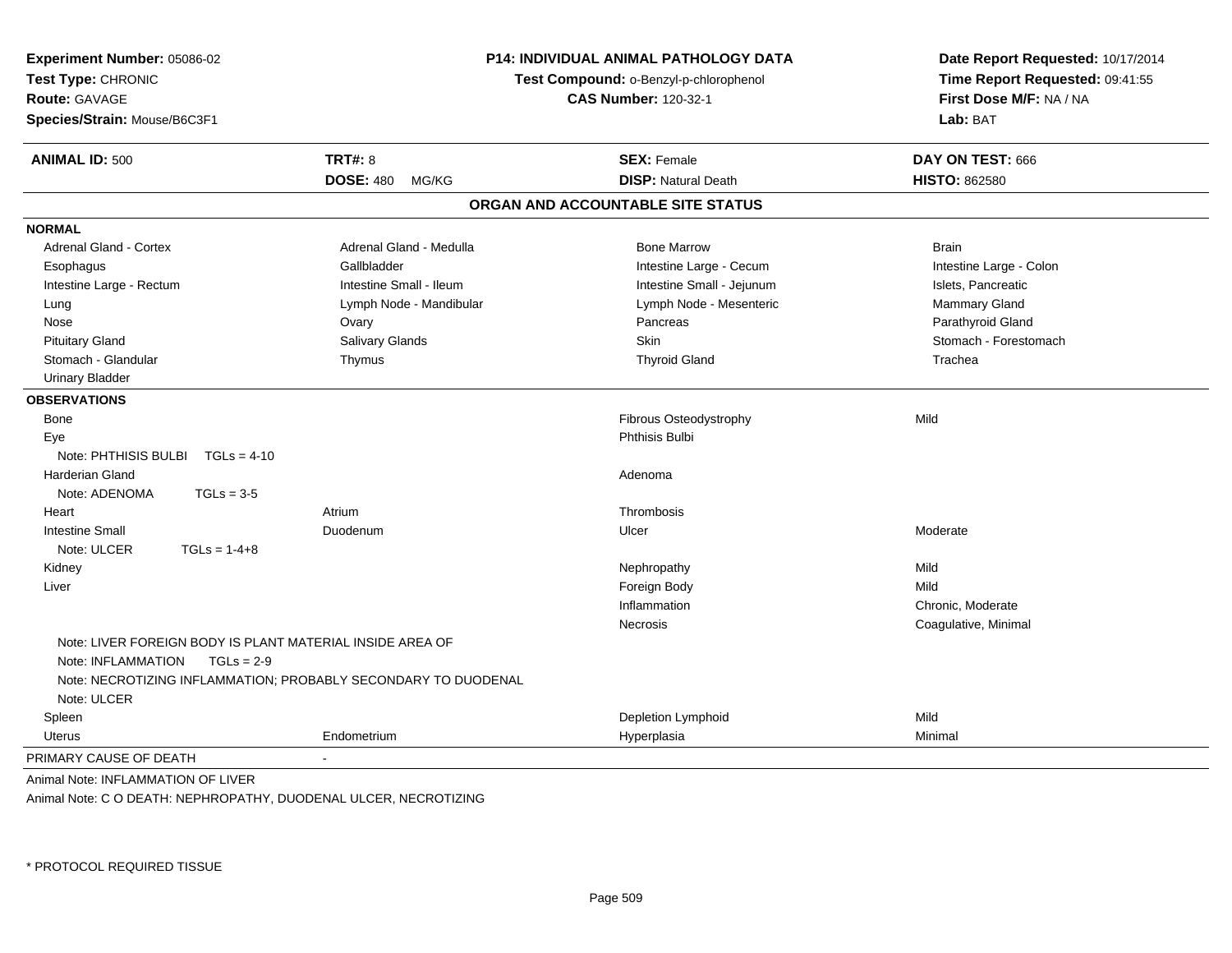| <b>Experiment Number: 05086-02</b><br><b>Test Type: CHRONIC</b> |                           | <b>P14: INDIVIDUAL ANIMAL PATHOLOGY DATA</b><br>Test Compound: o-Benzyl-p-chlorophenol | Date Report Requested: 10/17/2014<br>Time Report Requested: 09:41:55 |
|-----------------------------------------------------------------|---------------------------|----------------------------------------------------------------------------------------|----------------------------------------------------------------------|
| <b>Route: GAVAGE</b>                                            |                           | <b>CAS Number: 120-32-1</b>                                                            | First Dose M/F: NA / NA                                              |
| Species/Strain: Mouse/B6C3F1                                    |                           |                                                                                        | Lab: BAT                                                             |
| <b>ANIMAL ID: 500</b>                                           | <b>TRT#: 8</b>            | <b>SEX:</b> Female                                                                     | DAY ON TEST: 666                                                     |
|                                                                 | <b>DOSE: 480</b><br>MG/KG | <b>DISP: Natural Death</b>                                                             | <b>HISTO: 862580</b>                                                 |
|                                                                 |                           | ORGAN AND ACCOUNTABLE SITE STATUS                                                      |                                                                      |
|                                                                 |                           |                                                                                        |                                                                      |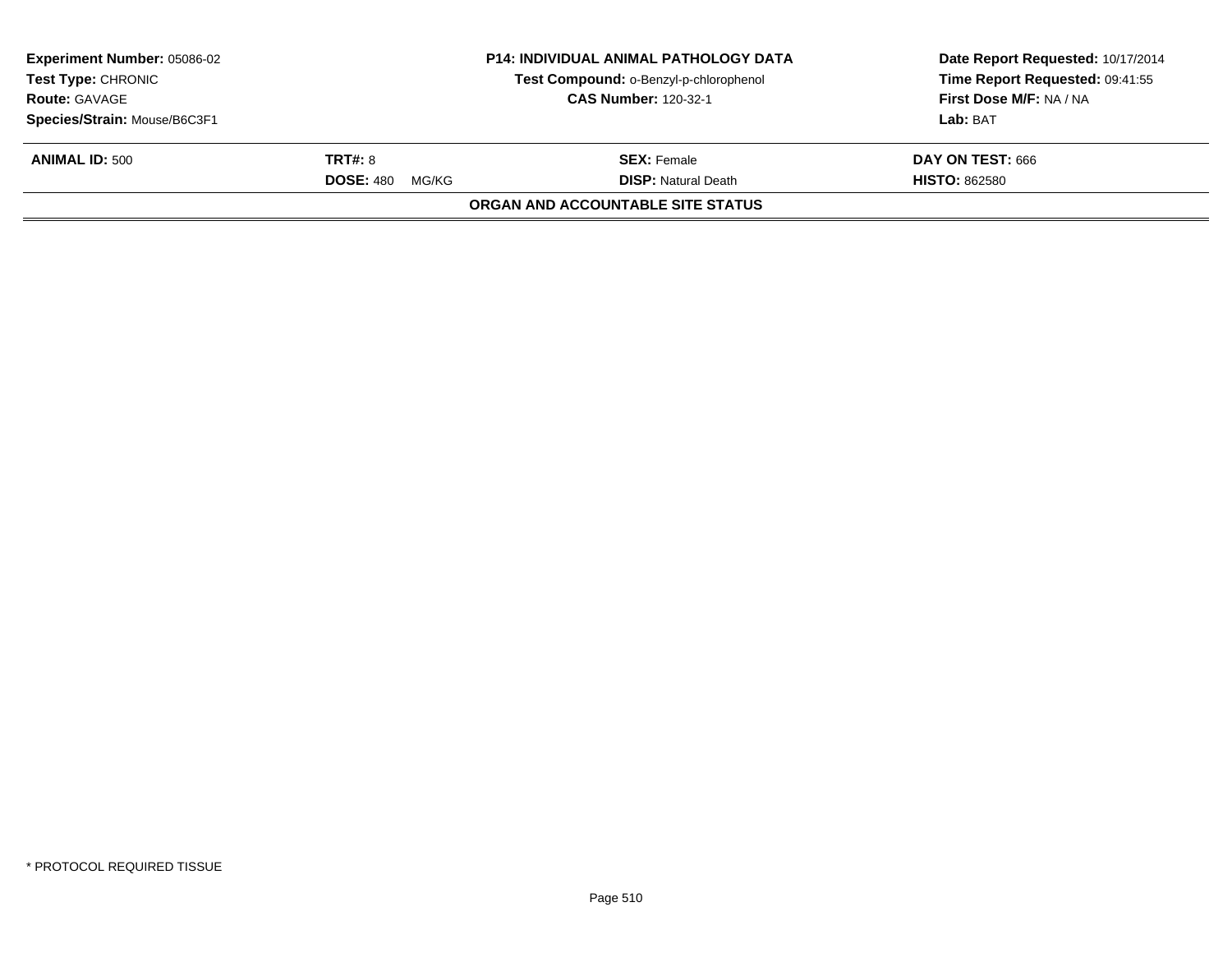| Experiment Number: 05086-02<br>Test Type: CHRONIC<br><b>Route: GAVAGE</b><br>Species/Strain: Mouse/B6C3F1 |                           | <b>P14: INDIVIDUAL ANIMAL PATHOLOGY DATA</b><br>Test Compound: o-Benzyl-p-chlorophenol<br><b>CAS Number: 120-32-1</b> | Date Report Requested: 10/17/2014<br>Time Report Requested: 09:41:55<br>First Dose M/F: NA / NA<br>Lab: BAT |
|-----------------------------------------------------------------------------------------------------------|---------------------------|-----------------------------------------------------------------------------------------------------------------------|-------------------------------------------------------------------------------------------------------------|
| <b>ANIMAL ID: 501</b>                                                                                     | TRT#: 8                   | <b>SEX: Female</b>                                                                                                    | DAY ON TEST: 455                                                                                            |
|                                                                                                           | <b>DOSE: 480</b><br>MG/KG | <b>DISP:</b> Scheduled Sacrifice                                                                                      | <b>HISTO: 862581</b>                                                                                        |
|                                                                                                           |                           | ORGAN AND ACCOUNTABLE SITE STATUS                                                                                     |                                                                                                             |
| <b>NORMAL</b>                                                                                             |                           |                                                                                                                       |                                                                                                             |
| Adrenal Gland - Cortex                                                                                    | Adrenal Gland - Medulla   | Bone                                                                                                                  | <b>Bone Marrow</b>                                                                                          |
| <b>Brain</b>                                                                                              | Esophagus                 | Gallbladder                                                                                                           | Heart                                                                                                       |
| Intestine Large - Cecum                                                                                   | Intestine Large - Colon   | Intestine Large - Rectum                                                                                              | Intestine Small - Duodenum                                                                                  |
| Intestine Small - Ileum                                                                                   | Intestine Small - Jejunum | Islets, Pancreatic                                                                                                    | Liver                                                                                                       |
| Lung                                                                                                      | Lymph Node - Mandibular   | Mammary Gland                                                                                                         | Nose                                                                                                        |
| Pancreas                                                                                                  | Parathyroid Gland         | <b>Pituitary Gland</b>                                                                                                | <b>Salivary Glands</b>                                                                                      |
| Skin                                                                                                      | Spleen                    | Stomach - Forestomach                                                                                                 | Stomach - Glandular                                                                                         |
| Thymus                                                                                                    | <b>Thyroid Gland</b>      | Trachea                                                                                                               | <b>Urinary Bladder</b>                                                                                      |
| <b>Uterus</b>                                                                                             |                           |                                                                                                                       |                                                                                                             |
| <b>MISSING</b>                                                                                            |                           |                                                                                                                       |                                                                                                             |
| Lymph Node - Mesenteric                                                                                   |                           |                                                                                                                       |                                                                                                             |
| <b>OBSERVATIONS</b>                                                                                       |                           |                                                                                                                       |                                                                                                             |
| Kidney                                                                                                    |                           | Nephropathy                                                                                                           | Moderate                                                                                                    |
| [Nephropathy TGLS = 2-1]                                                                                  |                           |                                                                                                                       |                                                                                                             |
| Ovary                                                                                                     |                           | Cyst                                                                                                                  |                                                                                                             |
| Note: CYST<br>$TGLs = 1-6$                                                                                |                           |                                                                                                                       |                                                                                                             |
| PRIMARY CAUSE OF DEATH                                                                                    |                           |                                                                                                                       |                                                                                                             |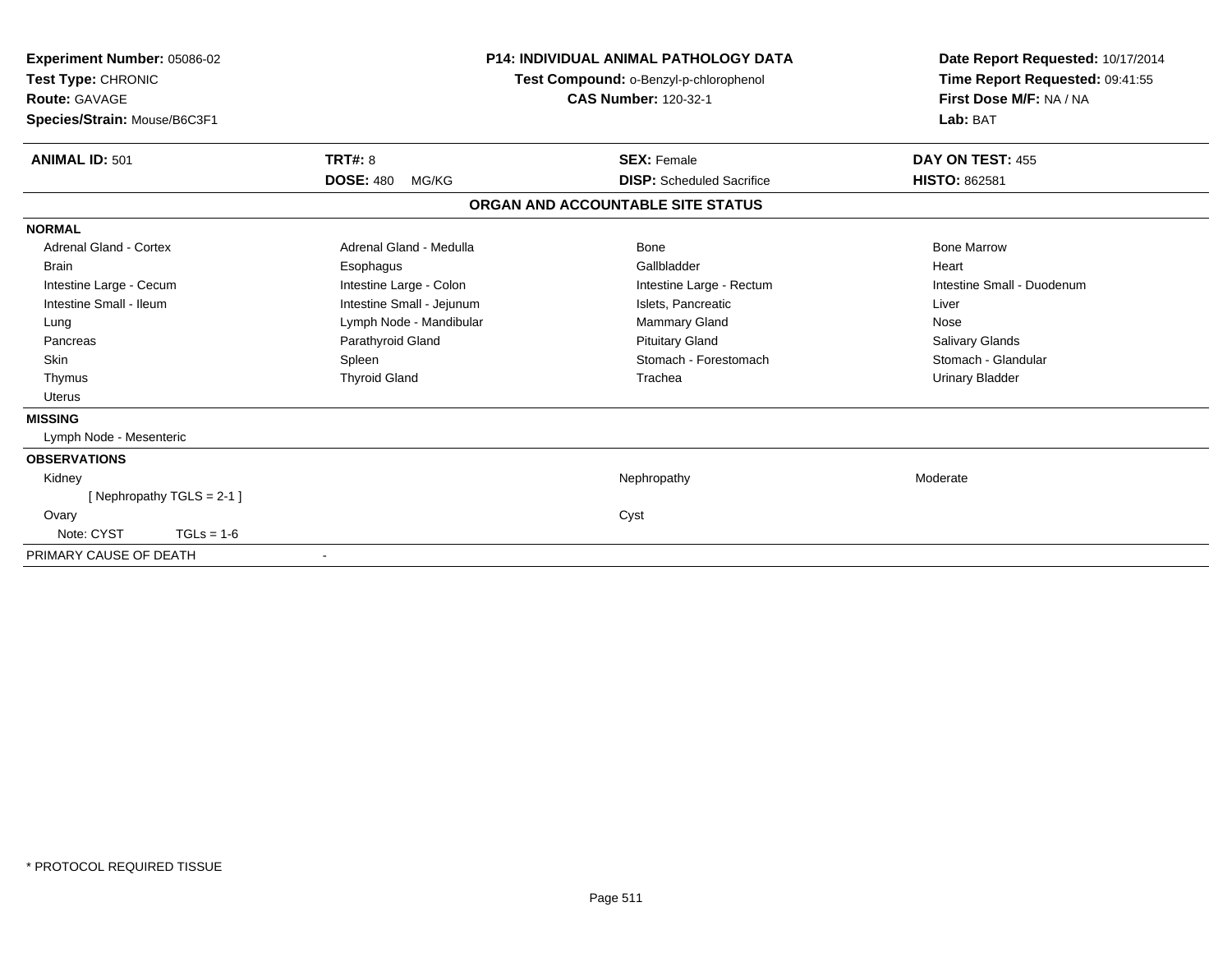| Experiment Number: 05086-02<br>Test Type: CHRONIC<br>Route: GAVAGE |                           | <b>P14: INDIVIDUAL ANIMAL PATHOLOGY DATA</b><br>Test Compound: o-Benzyl-p-chlorophenol<br><b>CAS Number: 120-32-1</b> | Date Report Requested: 10/17/2014<br>Time Report Requested: 09:41:55<br>First Dose M/F: NA / NA |
|--------------------------------------------------------------------|---------------------------|-----------------------------------------------------------------------------------------------------------------------|-------------------------------------------------------------------------------------------------|
| Species/Strain: Mouse/B6C3F1                                       |                           |                                                                                                                       | Lab: BAT                                                                                        |
| <b>ANIMAL ID: 502</b>                                              | TRT#: 8                   | <b>SEX: Female</b>                                                                                                    | DAY ON TEST: 722                                                                                |
|                                                                    | <b>DOSE: 480</b><br>MG/KG | <b>DISP: Terminal Sacrifice</b>                                                                                       | <b>HISTO: 862582</b>                                                                            |
|                                                                    |                           | ORGAN AND ACCOUNTABLE SITE STATUS                                                                                     |                                                                                                 |
| <b>NORMAL</b>                                                      |                           |                                                                                                                       |                                                                                                 |
| Adrenal Gland - Cortex                                             | Adrenal Gland - Medulla   | <b>Bone Marrow</b>                                                                                                    | <b>Brain</b>                                                                                    |
| Esophagus                                                          | Gallbladder               | Heart                                                                                                                 | Intestine Large - Cecum                                                                         |
| Intestine Large - Colon                                            | Intestine Large - Rectum  | Intestine Small - Duodenum                                                                                            | Intestine Small - Ileum                                                                         |
| Intestine Small - Jejunum                                          | Islets, Pancreatic        | Lung                                                                                                                  | Lymph Node - Mandibular                                                                         |
| Lymph Node - Mesenteric                                            | Mammary Gland             | Nose                                                                                                                  | Parathyroid Gland                                                                               |
| <b>Pituitary Gland</b>                                             | Salivary Glands           | <b>Skin</b>                                                                                                           | Spleen                                                                                          |
| Stomach - Forestomach                                              | Stomach - Glandular       | Thymus                                                                                                                | <b>Thyroid Gland</b>                                                                            |
| Trachea                                                            | <b>Urinary Bladder</b>    |                                                                                                                       |                                                                                                 |
| <b>OBSERVATIONS</b>                                                |                           |                                                                                                                       |                                                                                                 |
| <b>Bone</b>                                                        |                           | Fibrous Osteodystrophy                                                                                                | Mild                                                                                            |
| Kidney                                                             |                           | Nephropathy                                                                                                           | Mild                                                                                            |
| [ Nephropathy TGLS = $1-1$ ]                                       |                           |                                                                                                                       |                                                                                                 |
| Liver                                                              |                           | Inflammation                                                                                                          | Chronic, Mild                                                                                   |
| Note: INFLAMMATION<br>$TGLs = 2-8$                                 |                           |                                                                                                                       |                                                                                                 |
| Ovary                                                              |                           | Inflammation                                                                                                          | Chronic Active, Mild                                                                            |
| Pancreas                                                           |                           | Inflammation                                                                                                          | Chronic, Mild                                                                                   |
| Uterus                                                             | Endometrium               | Hyperplasia                                                                                                           | Minimal                                                                                         |
| PRIMARY CAUSE OF DEATH                                             |                           |                                                                                                                       |                                                                                                 |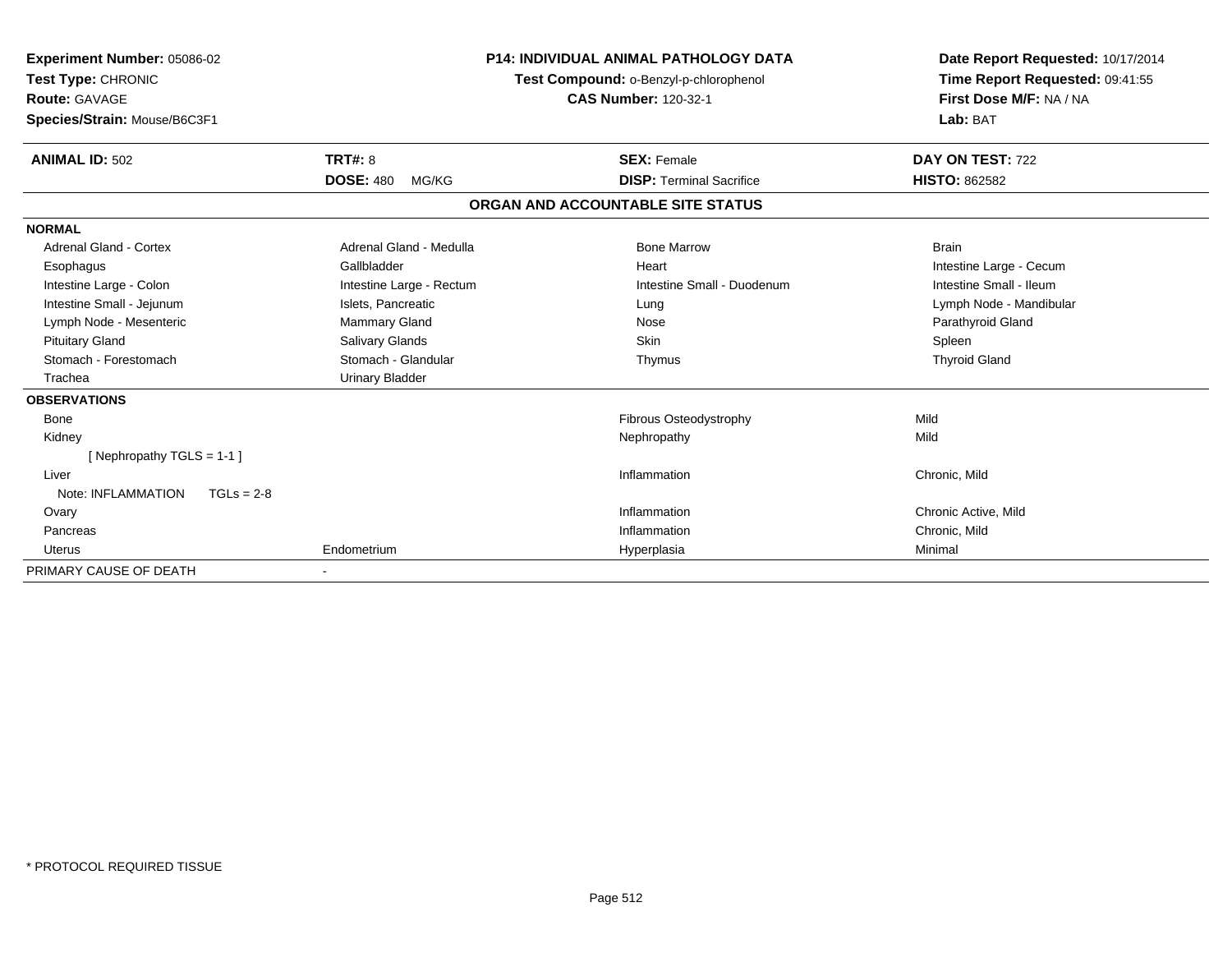| Experiment Number: 05086-02<br>Test Type: CHRONIC<br><b>Route: GAVAGE</b><br>Species/Strain: Mouse/B6C3F1 |                                      | <b>P14: INDIVIDUAL ANIMAL PATHOLOGY DATA</b><br>Test Compound: o-Benzyl-p-chlorophenol<br><b>CAS Number: 120-32-1</b> | Date Report Requested: 10/17/2014<br>Time Report Requested: 09:41:55<br>First Dose M/F: NA / NA<br>Lab: BAT |
|-----------------------------------------------------------------------------------------------------------|--------------------------------------|-----------------------------------------------------------------------------------------------------------------------|-------------------------------------------------------------------------------------------------------------|
| <b>ANIMAL ID: 503</b>                                                                                     | TRT#: 8<br><b>DOSE: 480</b><br>MG/KG | <b>SEX: Female</b><br><b>DISP:</b> Scheduled Sacrifice                                                                | DAY ON TEST: 93<br>HISTO:                                                                                   |
|                                                                                                           |                                      | ORGAN AND ACCOUNTABLE SITE STATUS                                                                                     |                                                                                                             |
| <b>NORMAL</b>                                                                                             |                                      |                                                                                                                       |                                                                                                             |
| Adrenal Gland - Cortex                                                                                    | Adrenal Gland - Medulla              | Bone                                                                                                                  | <b>Bone Marrow</b>                                                                                          |
| <b>Brain</b>                                                                                              | Esophagus                            | Gallbladder                                                                                                           | Heart                                                                                                       |
| Intestine Large - Cecum                                                                                   | Intestine Large - Colon              | Intestine Large - Rectum                                                                                              | Intestine Small - Duodenum                                                                                  |
| Intestine Small - Ileum                                                                                   | Intestine Small - Jejunum            | Islets, Pancreatic                                                                                                    | Lung                                                                                                        |
| Lymph Node - Mandibular                                                                                   | Lymph Node - Mesenteric              | <b>Mammary Gland</b>                                                                                                  | Nose                                                                                                        |
| Ovary                                                                                                     | Pancreas                             | Parathyroid Gland                                                                                                     | <b>Pituitary Gland</b>                                                                                      |
| Salivary Glands                                                                                           | <b>Skin</b>                          | Spleen                                                                                                                | Stomach - Glandular                                                                                         |
| Thymus                                                                                                    | <b>Thyroid Gland</b>                 | Trachea                                                                                                               | <b>Urinary Bladder</b>                                                                                      |
| <b>Uterus</b>                                                                                             |                                      |                                                                                                                       |                                                                                                             |
| <b>OBSERVATIONS</b>                                                                                       |                                      |                                                                                                                       |                                                                                                             |
| Kidney                                                                                                    |                                      | Nephropathy                                                                                                           | Mild                                                                                                        |
| Liver                                                                                                     |                                      | Inflammation                                                                                                          | Necrotizing, Minimal                                                                                        |
| Stomach                                                                                                   | Forestomach                          | Inflammation                                                                                                          | Chronic Active, Mild                                                                                        |
| PRIMARY CAUSE OF DEATH                                                                                    |                                      |                                                                                                                       |                                                                                                             |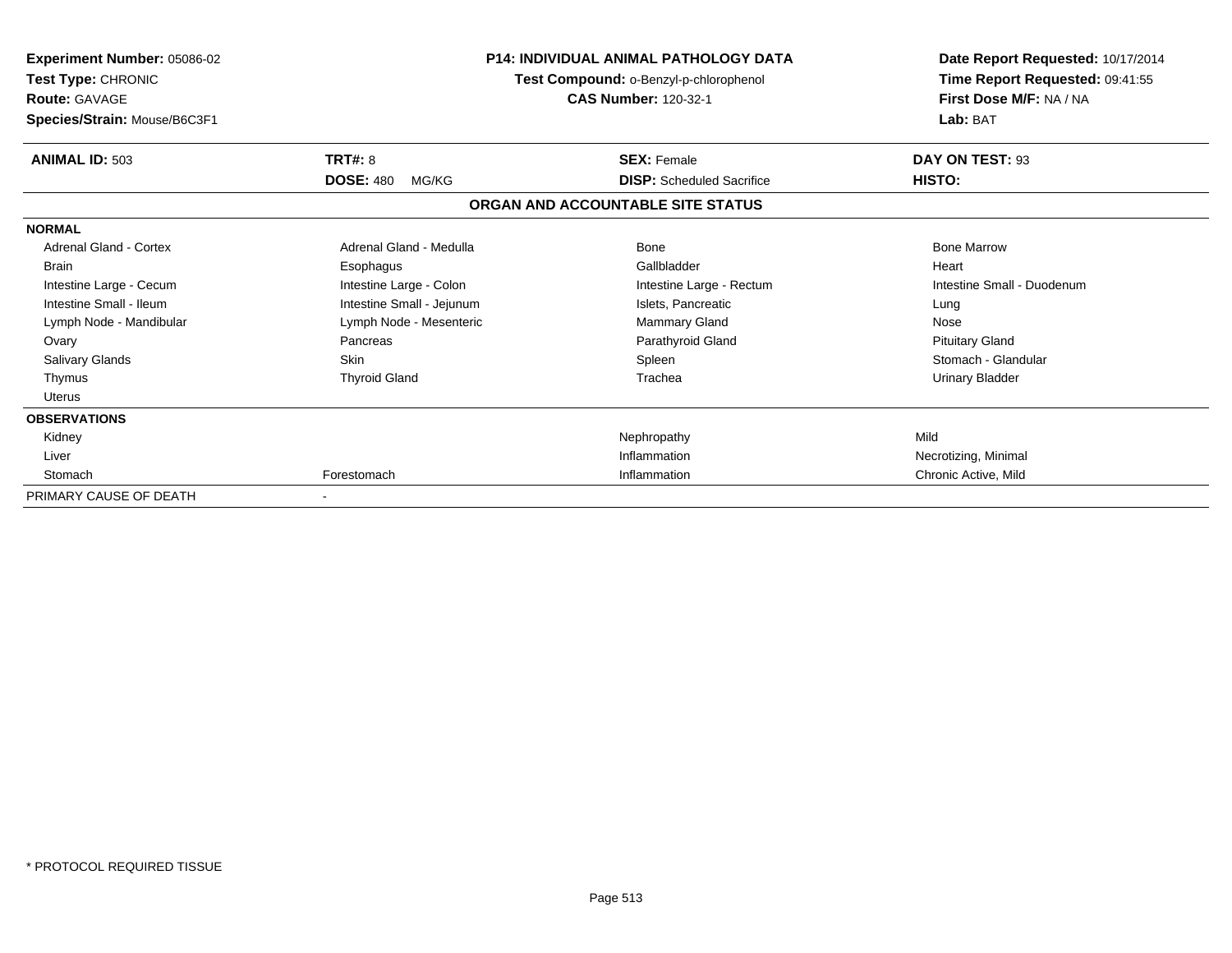| <b>Experiment Number: 05086-02</b> | <b>P14: INDIVIDUAL ANIMAL PATHOLOGY DATA</b> |                                        | Date Report Requested: 10/17/2014                          |  |
|------------------------------------|----------------------------------------------|----------------------------------------|------------------------------------------------------------|--|
| Test Type: CHRONIC                 |                                              | Test Compound: o-Benzyl-p-chlorophenol |                                                            |  |
| <b>Route: GAVAGE</b>               |                                              | <b>CAS Number: 120-32-1</b>            | Time Report Requested: 09:41:55<br>First Dose M/F: NA / NA |  |
| Species/Strain: Mouse/B6C3F1       |                                              |                                        | Lab: BAT                                                   |  |
| <b>ANIMAL ID: 504</b>              | TRT#: 8                                      | <b>SEX: Female</b>                     | DAY ON TEST: 482                                           |  |
|                                    | <b>DOSE: 480</b><br>MG/KG                    | <b>DISP: Moribund Sacrifice</b>        | <b>HISTO: 862584</b>                                       |  |
|                                    |                                              | ORGAN AND ACCOUNTABLE SITE STATUS      |                                                            |  |
| <b>NORMAL</b>                      |                                              |                                        |                                                            |  |
| <b>Adrenal Gland - Cortex</b>      | Adrenal Gland - Medulla                      | <b>Bone</b>                            | <b>Bone Marrow</b>                                         |  |
| <b>Brain</b>                       | Esophagus                                    | Gallbladder                            | Intestine Large - Cecum                                    |  |
| Intestine Large - Colon            | Intestine Large - Rectum                     | Intestine Small - Duodenum             | Intestine Small - Ileum                                    |  |
| Intestine Small - Jejunum          | Islets, Pancreatic                           | Lymph Node - Mandibular                | Nose                                                       |  |
| Pancreas                           | Parathyroid Gland                            | <b>Pituitary Gland</b>                 | Salivary Glands                                            |  |
| <b>Skin</b>                        | Stomach - Glandular                          | <b>Thyroid Gland</b>                   | Trachea                                                    |  |
| <b>Urinary Bladder</b>             | <b>Uterus</b>                                |                                        |                                                            |  |
| <b>MISSING</b>                     |                                              |                                        |                                                            |  |
| Lymph Node - Mesenteric            | Mammary Gland                                | Thymus                                 |                                                            |  |
| <b>OBSERVATIONS</b>                |                                              |                                        |                                                            |  |
| Heart                              | Myocardium                                   | Mineralization                         | Mild                                                       |  |
| Kidney                             |                                              | Nephropathy                            | Mild                                                       |  |
| Liver                              |                                              | Necrosis                               | Coagulative, Moderate                                      |  |
| Lung                               |                                              | Alveolar/Bronchiolar Adenoma           |                                                            |  |
| Ovary                              |                                              | Infarct                                | Marked                                                     |  |
| Note: INFARCT<br>$TGLs = 1-7$      |                                              |                                        |                                                            |  |
| Spleen                             |                                              | Depletion Lymphoid                     | Mild                                                       |  |
|                                    |                                              | Hematopoietic Cell Proliferation       | Mild                                                       |  |
| Stomach                            | Forestomach                                  | Hyperplasia                            | Squamous, Mild                                             |  |
|                                    | Forestomach                                  | Ulcer                                  | Marked                                                     |  |
| PRIMARY CAUSE OF DEATH             |                                              |                                        |                                                            |  |
| Animal Note: STOMACH ULCERS        |                                              |                                        |                                                            |  |

Animal Note: C O MORB: LIVER NECROSIS, CARCDIAC MINERALIZATION,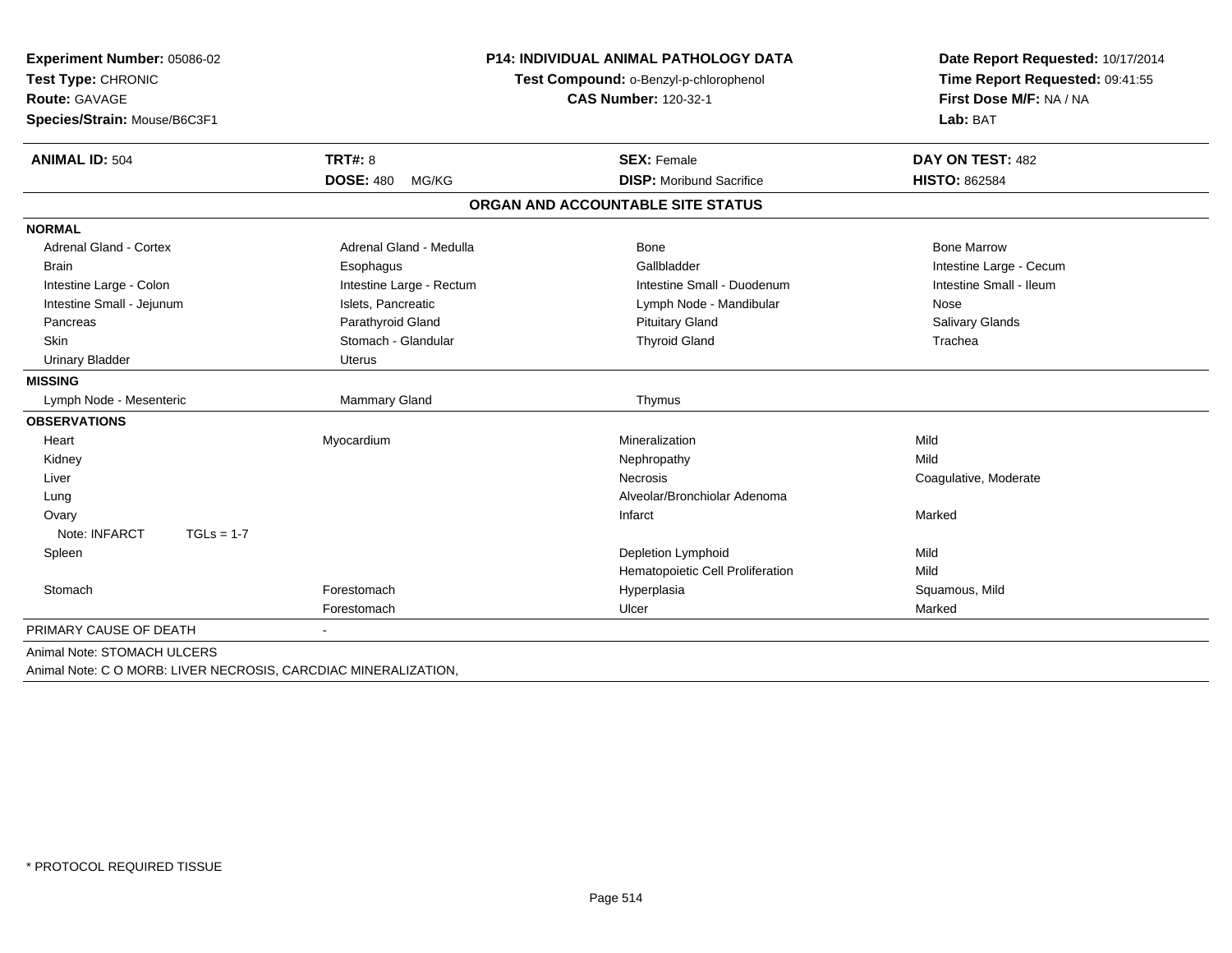| <b>Experiment Number: 05086-02</b><br>Test Type: CHRONIC<br><b>Route: GAVAGE</b><br>Species/Strain: Mouse/B6C3F1 |                           | <b>P14: INDIVIDUAL ANIMAL PATHOLOGY DATA</b><br>Test Compound: o-Benzyl-p-chlorophenol<br><b>CAS Number: 120-32-1</b> | Date Report Requested: 10/17/2014<br>Time Report Requested: 09:41:55<br>First Dose M/F: NA / NA<br>Lab: BAT |
|------------------------------------------------------------------------------------------------------------------|---------------------------|-----------------------------------------------------------------------------------------------------------------------|-------------------------------------------------------------------------------------------------------------|
| <b>ANIMAL ID: 505</b>                                                                                            | <b>TRT#: 8</b>            | <b>SEX: Female</b>                                                                                                    | DAY ON TEST: 722                                                                                            |
|                                                                                                                  | <b>DOSE: 480</b><br>MG/KG | <b>DISP: Terminal Sacrifice</b>                                                                                       | <b>HISTO: 862585</b>                                                                                        |
|                                                                                                                  |                           | ORGAN AND ACCOUNTABLE SITE STATUS                                                                                     |                                                                                                             |
| <b>NORMAL</b>                                                                                                    |                           |                                                                                                                       |                                                                                                             |
| Adrenal Gland - Cortex                                                                                           | Adrenal Gland - Medulla   | <b>Bone Marrow</b>                                                                                                    | <b>Brain</b>                                                                                                |
| Esophagus                                                                                                        | Gallbladder               | Heart                                                                                                                 | Intestine Large - Cecum                                                                                     |
| Intestine Large - Colon                                                                                          | Intestine Large - Rectum  | Intestine Small - Duodenum                                                                                            | Intestine Small - Ileum                                                                                     |
| Intestine Small - Jejunum                                                                                        | Islets, Pancreatic        | Liver                                                                                                                 | Lung                                                                                                        |
| Lymph Node - Mandibular                                                                                          | Lymph Node - Mesenteric   | Mammary Gland                                                                                                         | Nose                                                                                                        |
| Ovary                                                                                                            | Pancreas                  | Parathyroid Gland                                                                                                     | <b>Pituitary Gland</b>                                                                                      |
| <b>Salivary Glands</b>                                                                                           | Skin                      | Spleen                                                                                                                | Stomach - Forestomach                                                                                       |
| Thymus                                                                                                           | <b>Thyroid Gland</b>      | Trachea                                                                                                               | <b>Urinary Bladder</b>                                                                                      |
| Uterus                                                                                                           |                           |                                                                                                                       |                                                                                                             |
| <b>OBSERVATIONS</b>                                                                                              |                           |                                                                                                                       |                                                                                                             |
| <b>Bone</b>                                                                                                      |                           | Fibrous Osteodystrophy                                                                                                | Marked                                                                                                      |
| Eye                                                                                                              | Cornea                    | Inflammation                                                                                                          | Chronic, Mild                                                                                               |
| Note: INFLAMMATION<br>$TGLs = 1-8$                                                                               |                           |                                                                                                                       |                                                                                                             |
| Harderian Gland                                                                                                  |                           | Adenoma                                                                                                               |                                                                                                             |
| Note: ADENOMA<br>$TGLs = 3-5$                                                                                    |                           |                                                                                                                       |                                                                                                             |
| Kidney                                                                                                           |                           | Nephropathy                                                                                                           | Moderate                                                                                                    |
| [Nephropathy TGLS = 2-1]                                                                                         |                           |                                                                                                                       |                                                                                                             |
| Stomach                                                                                                          | Glandular, Mucosa         | Mineralization                                                                                                        | Mild                                                                                                        |
| PRIMARY CAUSE OF DEATH                                                                                           |                           |                                                                                                                       |                                                                                                             |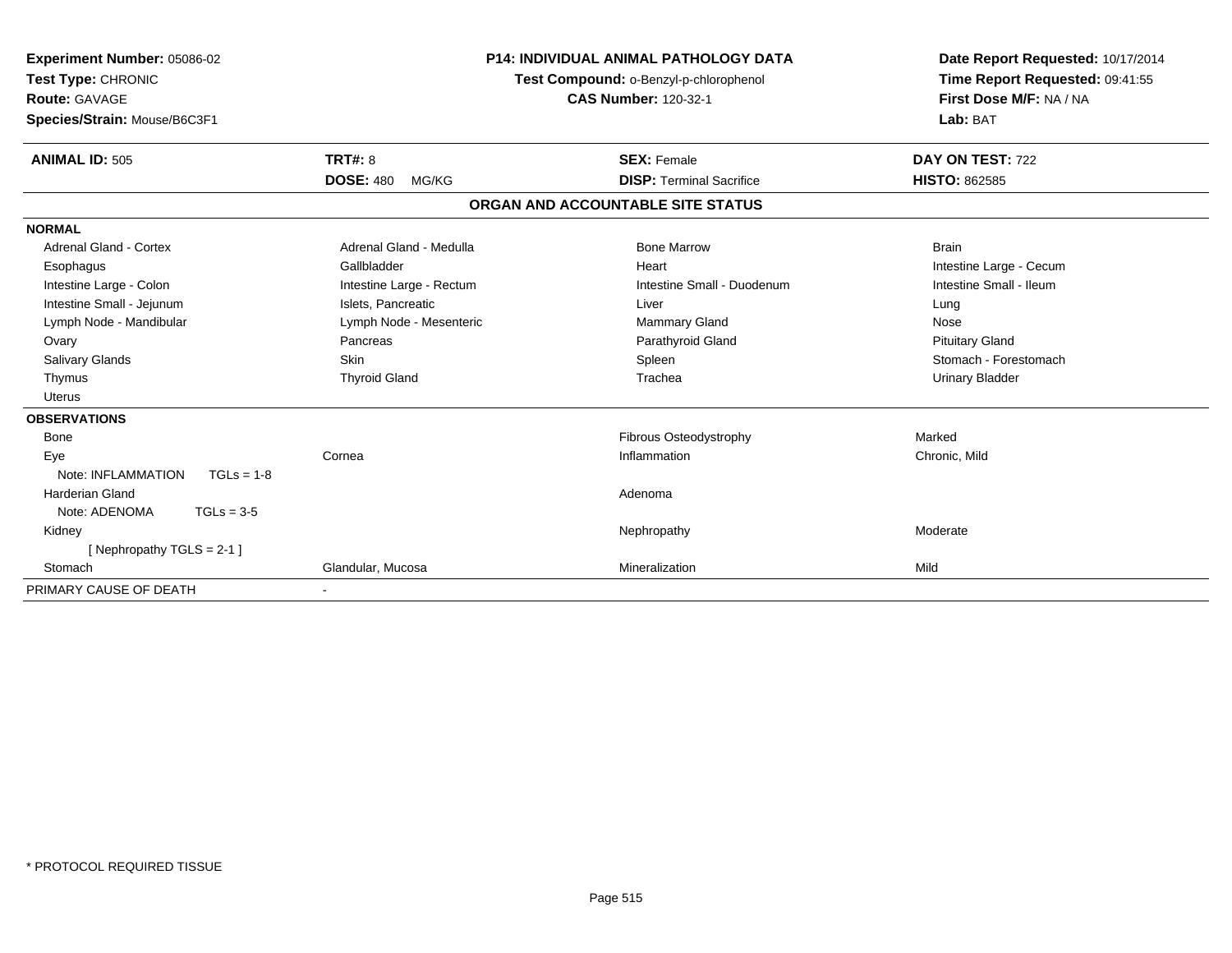| <b>Experiment Number: 05086-02</b><br>Test Type: CHRONIC<br><b>Route: GAVAGE</b><br>Species/Strain: Mouse/B6C3F1 |                           | <b>P14: INDIVIDUAL ANIMAL PATHOLOGY DATA</b><br>Test Compound: o-Benzyl-p-chlorophenol<br><b>CAS Number: 120-32-1</b> |                            |
|------------------------------------------------------------------------------------------------------------------|---------------------------|-----------------------------------------------------------------------------------------------------------------------|----------------------------|
| <b>ANIMAL ID: 506</b>                                                                                            | TRT#: 8                   | <b>SEX: Female</b>                                                                                                    | DAY ON TEST: 455           |
|                                                                                                                  | <b>DOSE: 480</b><br>MG/KG | <b>DISP:</b> Scheduled Sacrifice                                                                                      | <b>HISTO: 862586</b>       |
|                                                                                                                  |                           | ORGAN AND ACCOUNTABLE SITE STATUS                                                                                     |                            |
| <b>NORMAL</b>                                                                                                    |                           |                                                                                                                       |                            |
| Adrenal Gland - Cortex                                                                                           | Adrenal Gland - Medulla   | Bone                                                                                                                  | <b>Bone Marrow</b>         |
| <b>Brain</b>                                                                                                     | Esophagus                 | Gallbladder                                                                                                           | Heart                      |
| Intestine Large - Cecum                                                                                          | Intestine Large - Colon   | Intestine Large - Rectum                                                                                              | Intestine Small - Duodenum |
| Intestine Small - Ileum                                                                                          | Intestine Small - Jejunum | Islets. Pancreatic                                                                                                    | Liver                      |
| Lung                                                                                                             | Lymph Node - Mandibular   | Lymph Node - Mesenteric                                                                                               | Mammary Gland              |
| Nose                                                                                                             | Ovary                     | Parathyroid Gland                                                                                                     | <b>Pituitary Gland</b>     |
| Salivary Glands                                                                                                  | <b>Skin</b>               | Spleen                                                                                                                | Stomach - Glandular        |
| Thymus                                                                                                           | <b>Thyroid Gland</b>      | Trachea                                                                                                               | <b>Urinary Bladder</b>     |
| Uterus                                                                                                           |                           |                                                                                                                       |                            |
| <b>OBSERVATIONS</b>                                                                                              |                           |                                                                                                                       |                            |
| Kidney                                                                                                           |                           | Nephropathy                                                                                                           | Mild                       |
| Pancreas                                                                                                         |                           | <b>Basophilic Focus</b>                                                                                               |                            |
| Stomach                                                                                                          | Forestomach               | Hyperplasia                                                                                                           | Squamous, Minimal          |
| PRIMARY CAUSE OF DEATH                                                                                           |                           |                                                                                                                       |                            |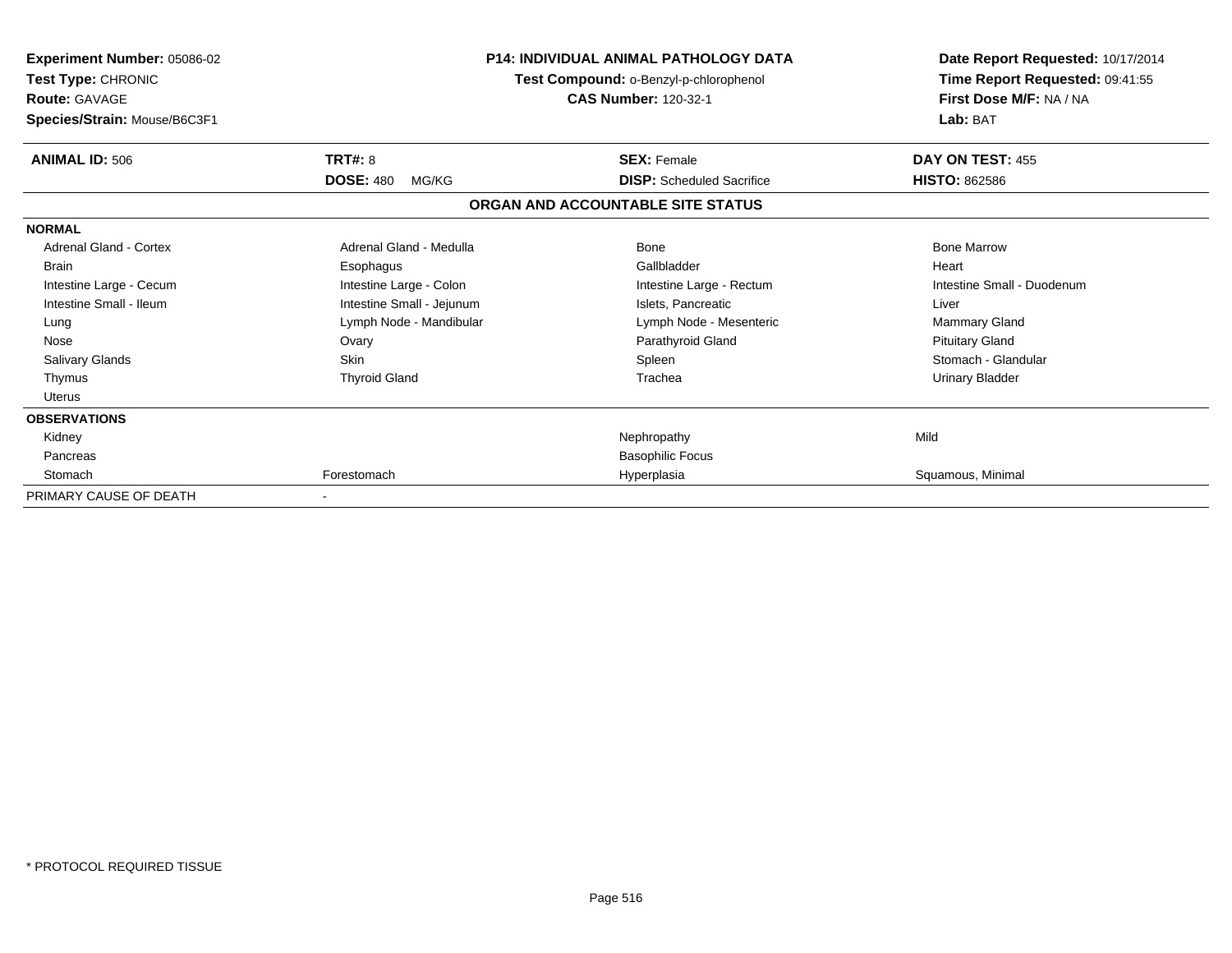| Experiment Number: 05086-02                               | <b>P14: INDIVIDUAL ANIMAL PATHOLOGY DATA</b> |                                        | Date Report Requested: 10/17/2014 |  |
|-----------------------------------------------------------|----------------------------------------------|----------------------------------------|-----------------------------------|--|
| Test Type: CHRONIC                                        |                                              | Test Compound: o-Benzyl-p-chlorophenol | Time Report Requested: 09:41:55   |  |
| Route: GAVAGE                                             |                                              | <b>CAS Number: 120-32-1</b>            | First Dose M/F: NA / NA           |  |
| Species/Strain: Mouse/B6C3F1                              |                                              |                                        | Lab: BAT                          |  |
| <b>ANIMAL ID: 507</b>                                     | <b>TRT#: 8</b>                               | <b>SEX: Female</b>                     | DAY ON TEST: 722                  |  |
|                                                           | <b>DOSE: 480</b><br>MG/KG                    | <b>DISP: Terminal Sacrifice</b>        | <b>HISTO: 862587</b>              |  |
|                                                           |                                              | ORGAN AND ACCOUNTABLE SITE STATUS      |                                   |  |
| <b>NORMAL</b>                                             |                                              |                                        |                                   |  |
| Adrenal Gland - Medulla                                   | <b>Bone Marrow</b>                           | <b>Brain</b>                           | Esophagus                         |  |
| Gallbladder                                               | Heart                                        | Intestine Large - Cecum                | Intestine Large - Colon           |  |
| Intestine Large - Rectum                                  | Intestine Small - Duodenum                   | Intestine Small - Ileum                | Intestine Small - Jejunum         |  |
| Islets, Pancreatic                                        | Liver                                        | Lung                                   | Lymph Node - Mandibular           |  |
| Lymph Node - Mesenteric                                   | Nose                                         | Ovary                                  | Pancreas                          |  |
| Parathyroid Gland                                         | <b>Pituitary Gland</b>                       | <b>Salivary Glands</b>                 | Stomach - Forestomach             |  |
| Thymus                                                    | <b>Thyroid Gland</b>                         | Trachea                                | <b>Urinary Bladder</b>            |  |
| <b>MISSING</b>                                            |                                              |                                        |                                   |  |
| Mammary Gland                                             |                                              |                                        |                                   |  |
| <b>OBSERVATIONS</b>                                       |                                              |                                        |                                   |  |
| <b>Adrenal Gland</b>                                      | Cortex                                       | Hyperplasia                            | Minimal                           |  |
| Bone                                                      |                                              | Fibrous Osteodystrophy                 | Mild                              |  |
| Kidney                                                    |                                              | Nephropathy                            | Moderate                          |  |
| Liver                                                     |                                              |                                        |                                   |  |
| Note: AT TRIM                                             |                                              |                                        |                                   |  |
| Note: NO CORRESP LESION FOR MEDIAN LOBE LIVER NODULE SEEN |                                              |                                        |                                   |  |
| <b>Skin</b>                                               | <b>Subcut Tiss</b>                           | Fibrosarcoma                           |                                   |  |
| Note: FIBROSARC<br>$TGLs = 1-8$                           |                                              |                                        |                                   |  |
| Spleen                                                    |                                              | Hematopoietic Cell Proliferation       | Moderate                          |  |
| Stomach                                                   | Glandular, Mucosa                            | Mineralization                         | Minimal                           |  |
| Uterus                                                    | Endometrium                                  | Hyperplasia                            | Mild                              |  |
| PRIMARY CAUSE OF DEATH                                    |                                              |                                        |                                   |  |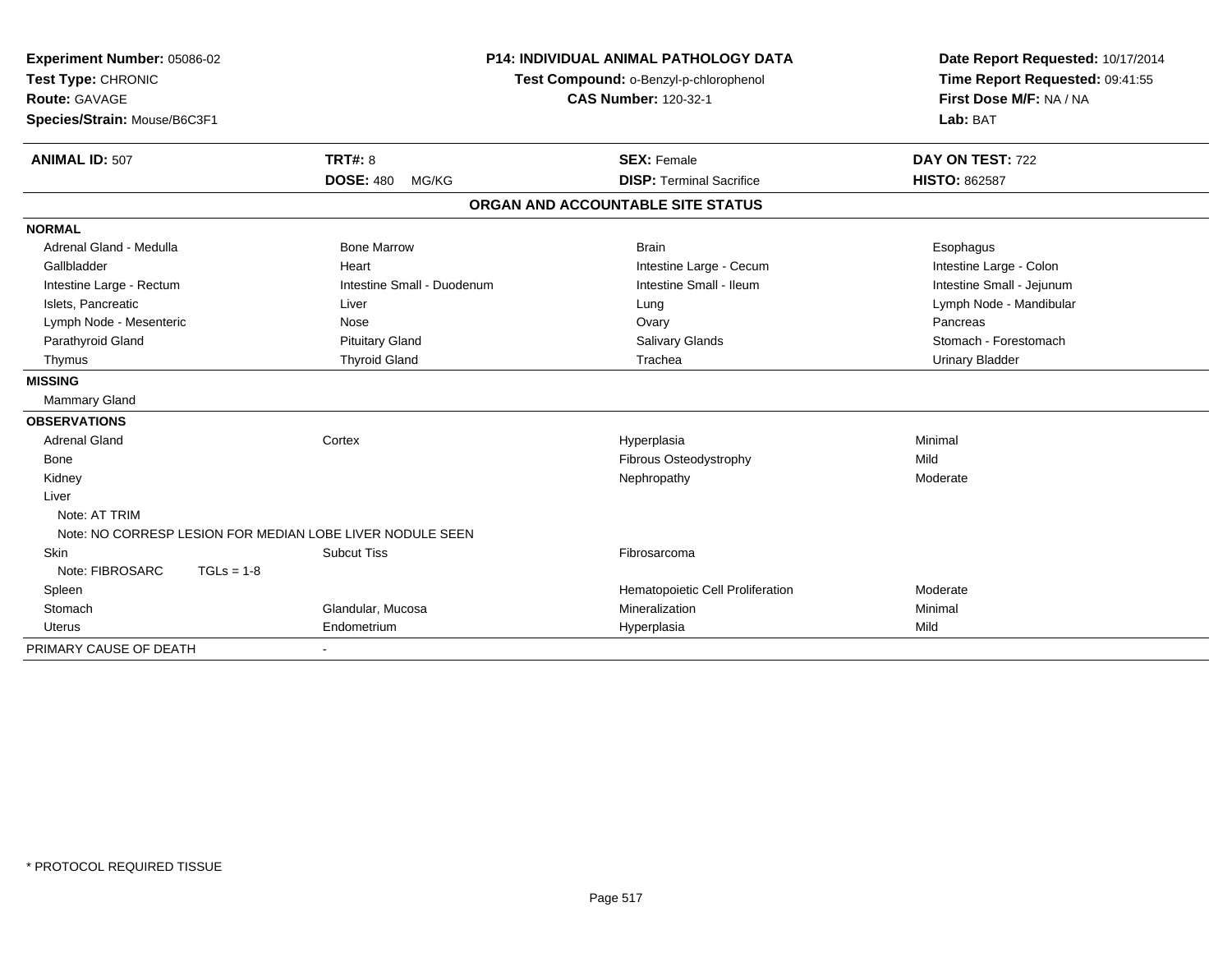| <b>Experiment Number: 05086-02</b><br>Test Type: CHRONIC<br>Route: GAVAGE<br>Species/Strain: Mouse/B6C3F1 |                           | <b>P14: INDIVIDUAL ANIMAL PATHOLOGY DATA</b><br>Test Compound: o-Benzyl-p-chlorophenol<br><b>CAS Number: 120-32-1</b> | Date Report Requested: 10/17/2014<br>Time Report Requested: 09:41:55<br>First Dose M/F: NA / NA<br>Lab: BAT |  |
|-----------------------------------------------------------------------------------------------------------|---------------------------|-----------------------------------------------------------------------------------------------------------------------|-------------------------------------------------------------------------------------------------------------|--|
| <b>ANIMAL ID: 508</b>                                                                                     | <b>TRT#: 8</b>            | <b>SEX: Female</b>                                                                                                    | DAY ON TEST: 714                                                                                            |  |
|                                                                                                           | <b>DOSE: 480</b><br>MG/KG | <b>DISP: Natural Death</b>                                                                                            | <b>HISTO: 862588</b>                                                                                        |  |
|                                                                                                           |                           | ORGAN AND ACCOUNTABLE SITE STATUS                                                                                     |                                                                                                             |  |
| <b>NORMAL</b>                                                                                             |                           |                                                                                                                       |                                                                                                             |  |
| Adrenal Gland - Cortex                                                                                    | Adrenal Gland - Medulla   | <b>Bone Marrow</b>                                                                                                    | <b>Brain</b>                                                                                                |  |
| Esophagus                                                                                                 | Heart                     | Intestine Large - Cecum                                                                                               | Intestine Large - Colon                                                                                     |  |
| Intestine Large - Rectum                                                                                  | Intestine Small - Ileum   | Intestine Small - Jejunum                                                                                             | Islets, Pancreatic                                                                                          |  |
| Lung                                                                                                      | Lymph Node - Mandibular   | Lymph Node - Mesenteric                                                                                               | Nose                                                                                                        |  |
| Ovary                                                                                                     | Pancreas                  | Parathyroid Gland                                                                                                     | Salivary Glands                                                                                             |  |
| Skin                                                                                                      | Stomach - Forestomach     | <b>Thyroid Gland</b>                                                                                                  | Trachea                                                                                                     |  |
| <b>Urinary Bladder</b>                                                                                    | Uterus                    |                                                                                                                       |                                                                                                             |  |
| <b>MISSING</b>                                                                                            |                           |                                                                                                                       |                                                                                                             |  |
| Mammary Gland                                                                                             | Thymus                    |                                                                                                                       |                                                                                                             |  |
| <b>AUTO PRECLUDES DIAG.</b>                                                                               |                           |                                                                                                                       |                                                                                                             |  |
| Gallbladder                                                                                               |                           |                                                                                                                       |                                                                                                             |  |
| <b>OBSERVATIONS</b>                                                                                       |                           |                                                                                                                       |                                                                                                             |  |
| Bone                                                                                                      |                           | Fibrous Osteodystrophy                                                                                                | Moderate                                                                                                    |  |
| <b>Intestine Small</b>                                                                                    | Duodenum                  | Ulcer                                                                                                                 | Moderate                                                                                                    |  |
| Kidney                                                                                                    |                           | Nephropathy                                                                                                           | Mild                                                                                                        |  |
| Liver                                                                                                     |                           | Inflammation                                                                                                          | Chronic, Mild                                                                                               |  |
| Note: INFLAMMATION<br>$TGLs = 2-2$                                                                        |                           |                                                                                                                       |                                                                                                             |  |
| <b>Pituitary Gland</b>                                                                                    | Pars Intermed             | Hyperplasia                                                                                                           | Mild                                                                                                        |  |
| Spleen                                                                                                    |                           | Hemangiosarcoma                                                                                                       |                                                                                                             |  |
| Note: HEMANGIOSARC<br>$TGLs = 1-1$                                                                        |                           |                                                                                                                       |                                                                                                             |  |
| Stomach                                                                                                   | Glandular                 | Ulcer                                                                                                                 | Mild                                                                                                        |  |
| Note: ULCER<br>$TGLs = 3-8$                                                                               |                           |                                                                                                                       |                                                                                                             |  |
| PRIMARY CAUSE OF DEATH                                                                                    |                           |                                                                                                                       |                                                                                                             |  |
| Animal Note: C O DEATH: SPLENIC HEMANGIOSARCOMA, NEPHROPATHY,<br>Animal Note: DUODENAL AND STOMACH ULCERS |                           |                                                                                                                       |                                                                                                             |  |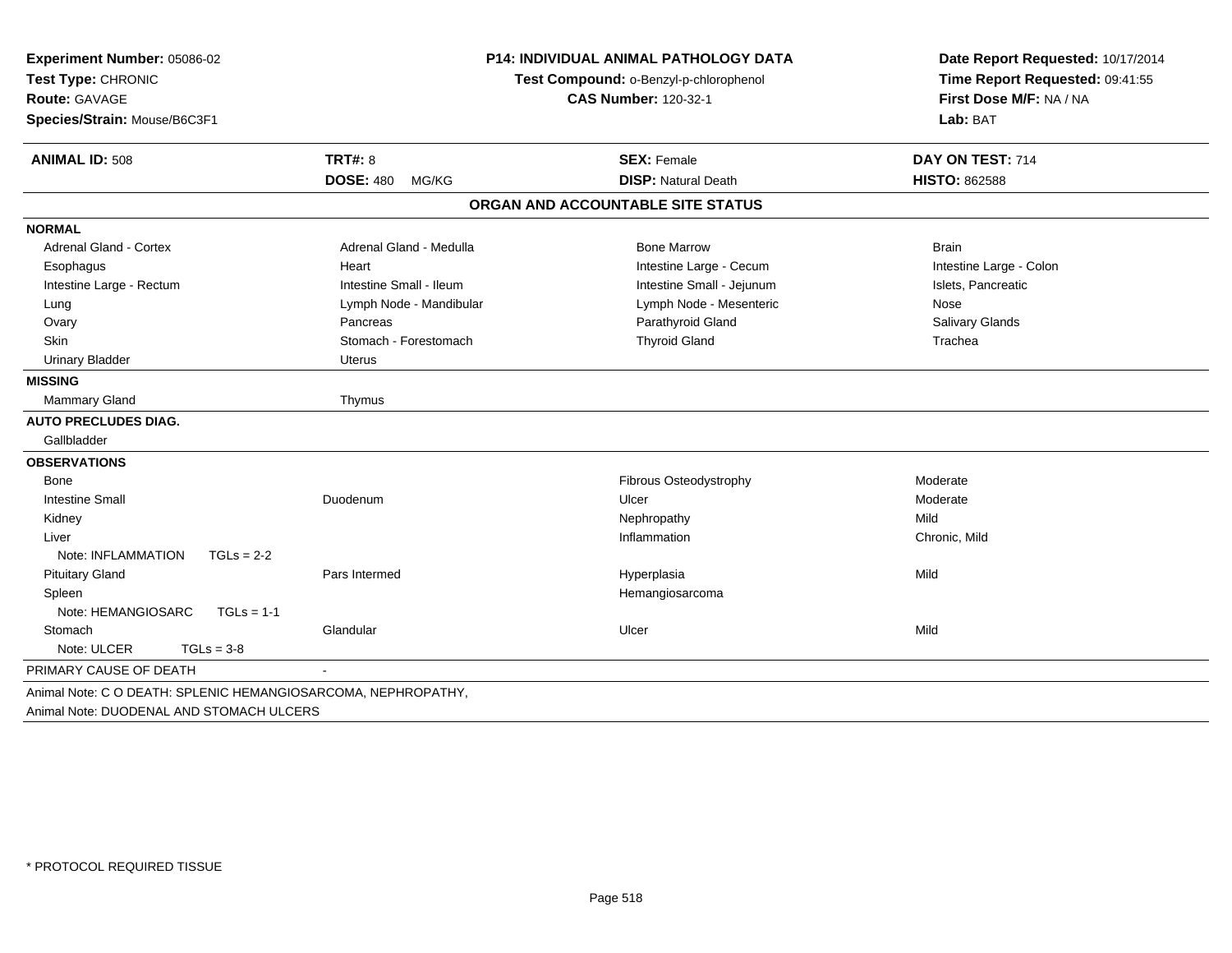| <b>Experiment Number: 05086-02</b><br><b>Test Type: CHRONIC</b><br><b>Route: GAVAGE</b><br>Species/Strain: Mouse/B6C3F1 |                           | <b>P14: INDIVIDUAL ANIMAL PATHOLOGY DATA</b><br>Test Compound: o-Benzyl-p-chlorophenol<br><b>CAS Number: 120-32-1</b> | Date Report Requested: 10/17/2014<br>Time Report Requested: 09:41:55<br>First Dose M/F: NA / NA<br>Lab: BAT |
|-------------------------------------------------------------------------------------------------------------------------|---------------------------|-----------------------------------------------------------------------------------------------------------------------|-------------------------------------------------------------------------------------------------------------|
| <b>ANIMAL ID: 509</b>                                                                                                   | TRT#: 8                   | <b>SEX: Female</b>                                                                                                    | DAY ON TEST: 93                                                                                             |
|                                                                                                                         | <b>DOSE: 480</b><br>MG/KG | <b>DISP:</b> Scheduled Sacrifice                                                                                      | HISTO:                                                                                                      |
|                                                                                                                         |                           | ORGAN AND ACCOUNTABLE SITE STATUS                                                                                     |                                                                                                             |
| <b>NORMAL</b>                                                                                                           |                           |                                                                                                                       |                                                                                                             |
| Adrenal Gland - Cortex                                                                                                  | Adrenal Gland - Medulla   | Bone                                                                                                                  | <b>Bone Marrow</b>                                                                                          |
| <b>Brain</b>                                                                                                            | Esophagus                 | Gallbladder                                                                                                           | Heart                                                                                                       |
| Intestine Large - Cecum                                                                                                 | Intestine Large - Colon   | Intestine Large - Rectum                                                                                              | Intestine Small - Duodenum                                                                                  |
| Intestine Small - Ileum                                                                                                 | Intestine Small - Jejunum | Islets, Pancreatic                                                                                                    | Kidney                                                                                                      |
| Liver                                                                                                                   | Lung                      | Lymph Node - Mandibular                                                                                               | Lymph Node - Mesenteric                                                                                     |
| Mammary Gland                                                                                                           | Nose                      | Ovary                                                                                                                 | Pancreas                                                                                                    |
| Parathyroid Gland                                                                                                       | <b>Pituitary Gland</b>    | Salivary Glands                                                                                                       | <b>Skin</b>                                                                                                 |
| Spleen                                                                                                                  | Stomach - Forestomach     | Stomach - Glandular                                                                                                   | Thymus                                                                                                      |
| <b>Thyroid Gland</b>                                                                                                    | Trachea                   | <b>Uterus</b>                                                                                                         |                                                                                                             |
| <b>OBSERVATIONS</b>                                                                                                     |                           |                                                                                                                       |                                                                                                             |
| <b>Urinary Bladder</b>                                                                                                  |                           | Inflammation                                                                                                          | Minimal                                                                                                     |
| PRIMARY CAUSE OF DEATH                                                                                                  |                           |                                                                                                                       |                                                                                                             |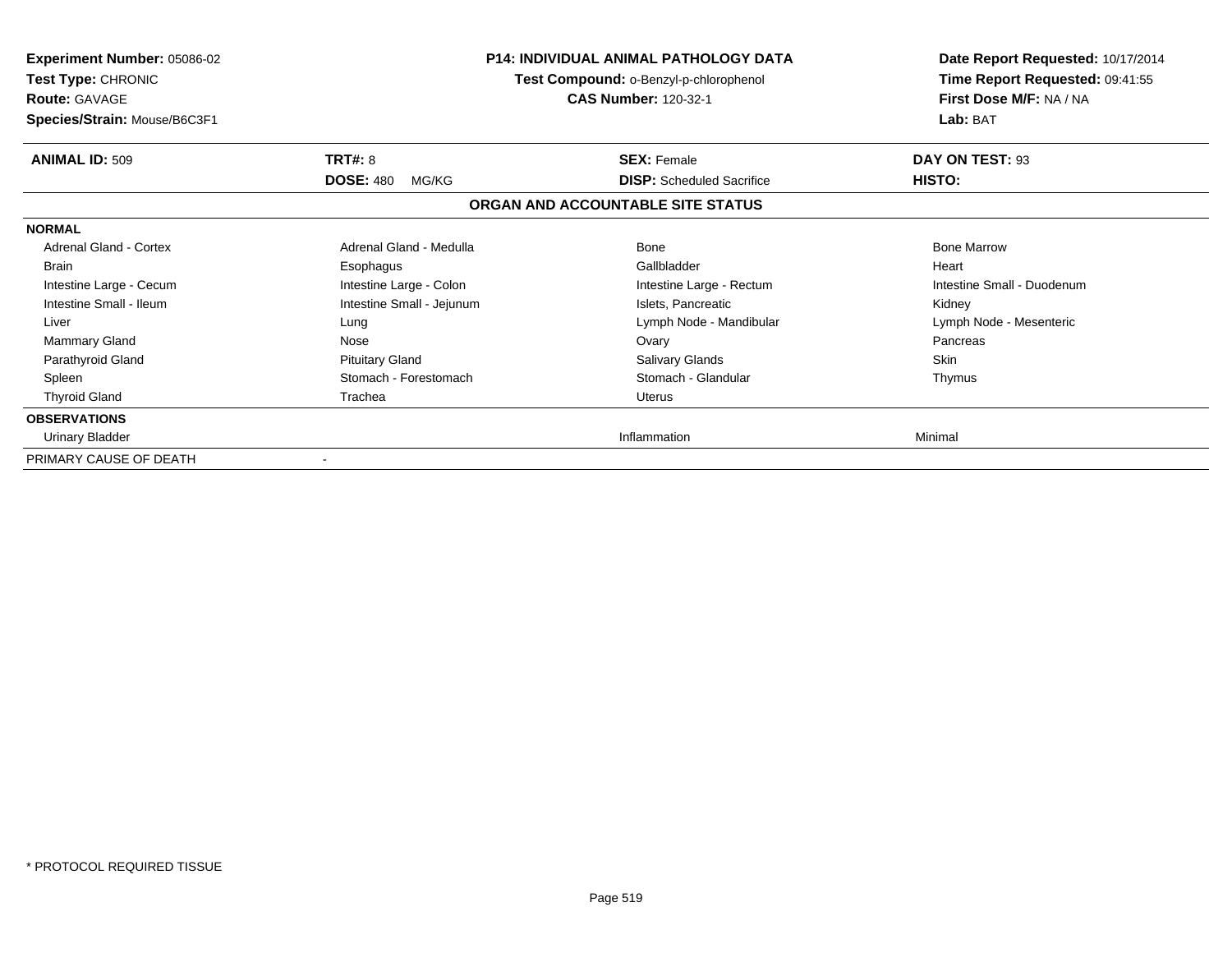| Experiment Number: 05086-02<br>Test Type: CHRONIC<br><b>Route: GAVAGE</b><br>Species/Strain: Mouse/B6C3F1 |                                                           | <b>P14: INDIVIDUAL ANIMAL PATHOLOGY DATA</b><br>Test Compound: o-Benzyl-p-chlorophenol<br><b>CAS Number: 120-32-1</b> | Date Report Requested: 10/17/2014<br>Time Report Requested: 09:41:55<br>First Dose M/F: NA / NA<br>Lab: BAT |  |
|-----------------------------------------------------------------------------------------------------------|-----------------------------------------------------------|-----------------------------------------------------------------------------------------------------------------------|-------------------------------------------------------------------------------------------------------------|--|
| <b>ANIMAL ID: 510</b>                                                                                     | <b>TRT#: 8</b>                                            | <b>SEX: Female</b>                                                                                                    | DAY ON TEST: 608                                                                                            |  |
|                                                                                                           | <b>DOSE: 480</b><br>MG/KG                                 | <b>DISP: Natural Death</b>                                                                                            | <b>HISTO: 862590</b>                                                                                        |  |
|                                                                                                           |                                                           | ORGAN AND ACCOUNTABLE SITE STATUS                                                                                     |                                                                                                             |  |
| <b>NORMAL</b>                                                                                             |                                                           |                                                                                                                       |                                                                                                             |  |
| Adrenal Gland - Cortex                                                                                    | Adrenal Gland - Medulla                                   | <b>Bone Marrow</b>                                                                                                    | <b>Brain</b>                                                                                                |  |
| Esophagus                                                                                                 | Heart                                                     | Intestine Large - Cecum                                                                                               | Intestine Large - Colon                                                                                     |  |
| Intestine Large - Rectum                                                                                  | Intestine Small - Duodenum                                | Intestine Small - Ileum                                                                                               | Intestine Small - Jejunum                                                                                   |  |
| Islets, Pancreatic                                                                                        | Liver                                                     | Lung                                                                                                                  | Lymph Node - Mandibular                                                                                     |  |
| Lymph Node - Mesenteric                                                                                   | Nose                                                      | Ovary                                                                                                                 | Pancreas                                                                                                    |  |
| Parathyroid Gland                                                                                         | <b>Pituitary Gland</b>                                    | <b>Salivary Glands</b>                                                                                                | Skin                                                                                                        |  |
| Stomach - Forestomach                                                                                     | Stomach - Glandular                                       | Thymus                                                                                                                | <b>Thyroid Gland</b>                                                                                        |  |
| Trachea                                                                                                   | <b>Urinary Bladder</b>                                    | <b>Uterus</b>                                                                                                         |                                                                                                             |  |
| <b>MISSING</b>                                                                                            |                                                           |                                                                                                                       |                                                                                                             |  |
| Gallbladder                                                                                               | <b>Mammary Gland</b>                                      |                                                                                                                       |                                                                                                             |  |
| <b>OBSERVATIONS</b>                                                                                       |                                                           |                                                                                                                       |                                                                                                             |  |
| <b>Bone</b>                                                                                               |                                                           | Fibrous Osteodystrophy                                                                                                | Minimal                                                                                                     |  |
| Kidney                                                                                                    |                                                           | Nephropathy                                                                                                           | Mild                                                                                                        |  |
| Note: NEPHROPATHY<br>$TGLs = 1-1$                                                                         |                                                           |                                                                                                                       |                                                                                                             |  |
| Liver                                                                                                     |                                                           |                                                                                                                       |                                                                                                             |  |
|                                                                                                           | Note: NO CORRESP LESION FOR LIVER PALLOR SEEN AT NECROPSY |                                                                                                                       |                                                                                                             |  |
| Spleen                                                                                                    |                                                           | Depletion Lymphoid                                                                                                    | Mild                                                                                                        |  |
| PRIMARY CAUSE OF DEATH                                                                                    |                                                           |                                                                                                                       |                                                                                                             |  |
| Animal Note: C O DEATH: NEPHROPATHY                                                                       |                                                           |                                                                                                                       |                                                                                                             |  |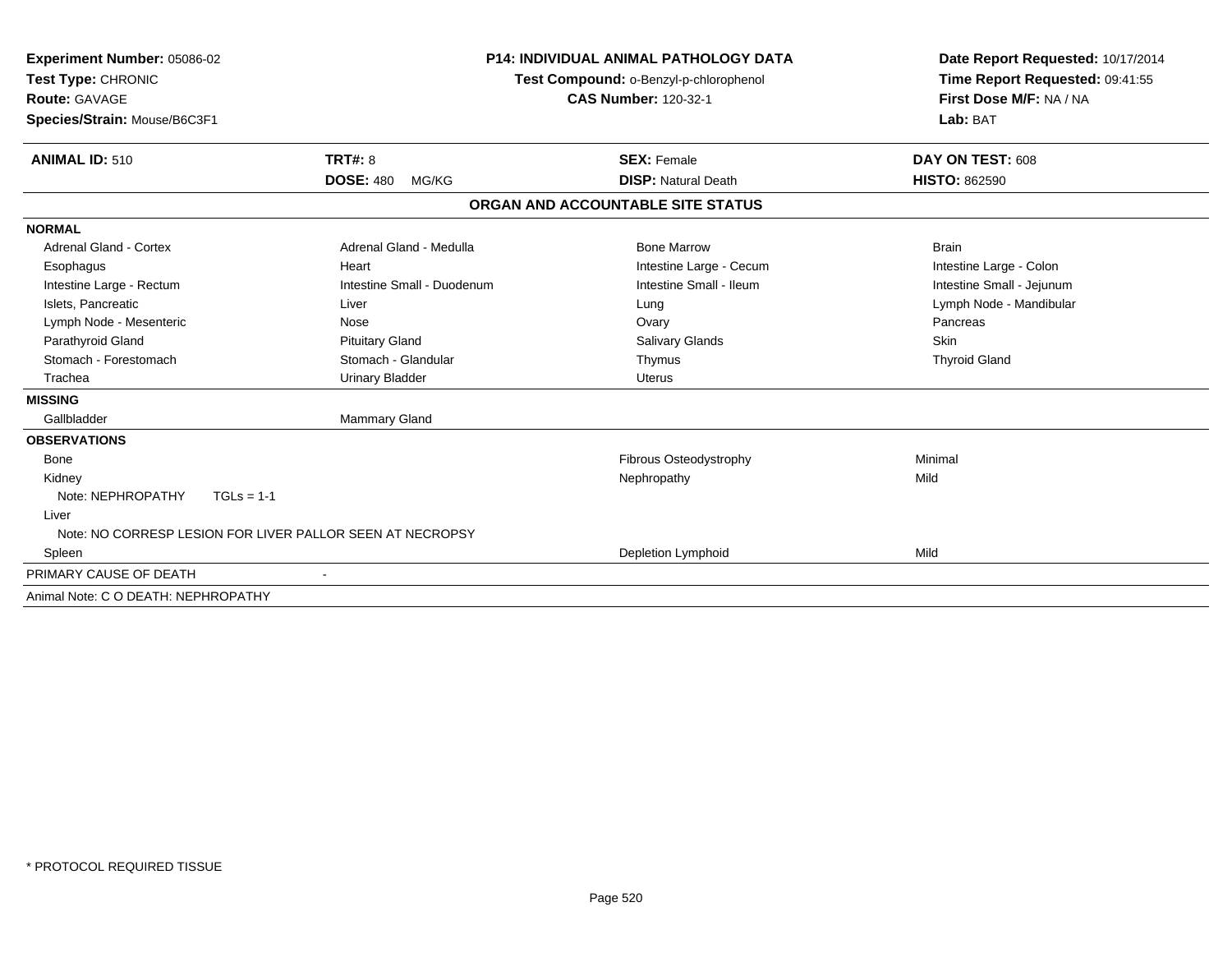| Experiment Number: 05086-02<br>Test Type: CHRONIC<br>Route: GAVAGE<br>Species/Strain: Mouse/B6C3F1 |                           | <b>P14: INDIVIDUAL ANIMAL PATHOLOGY DATA</b><br>Test Compound: o-Benzyl-p-chlorophenol<br><b>CAS Number: 120-32-1</b> | Date Report Requested: 10/17/2014<br>Time Report Requested: 09:41:55<br>First Dose M/F: NA / NA<br>Lab: BAT |
|----------------------------------------------------------------------------------------------------|---------------------------|-----------------------------------------------------------------------------------------------------------------------|-------------------------------------------------------------------------------------------------------------|
| <b>ANIMAL ID: 511</b>                                                                              | TRT#: 8                   | <b>SEX: Female</b>                                                                                                    | DAY ON TEST: 724                                                                                            |
|                                                                                                    | <b>DOSE: 480</b><br>MG/KG | <b>DISP:</b> Terminal Sacrifice                                                                                       | <b>HISTO: 862591</b>                                                                                        |
|                                                                                                    |                           | ORGAN AND ACCOUNTABLE SITE STATUS                                                                                     |                                                                                                             |
| <b>NORMAL</b>                                                                                      |                           |                                                                                                                       |                                                                                                             |
| Adrenal Gland - Cortex                                                                             | Adrenal Gland - Medulla   | <b>Bone Marrow</b>                                                                                                    | <b>Brain</b>                                                                                                |
| Esophagus                                                                                          | Gallbladder               | Heart                                                                                                                 | Intestine Large - Cecum                                                                                     |
| Intestine Large - Colon                                                                            | Intestine Large - Rectum  | Intestine Small - Duodenum                                                                                            | Intestine Small - Ileum                                                                                     |
| Intestine Small - Jejunum                                                                          | Islets, Pancreatic        | Liver                                                                                                                 | Lung                                                                                                        |
| Lymph Node - Mandibular                                                                            | Lymph Node - Mesenteric   | Mammary Gland                                                                                                         | Nose                                                                                                        |
| Pancreas                                                                                           | Parathyroid Gland         | <b>Pituitary Gland</b>                                                                                                | Salivary Glands                                                                                             |
| <b>Skin</b>                                                                                        | Stomach - Forestomach     | Thymus                                                                                                                | <b>Thyroid Gland</b>                                                                                        |
| Trachea                                                                                            | <b>Urinary Bladder</b>    |                                                                                                                       |                                                                                                             |
| <b>OBSERVATIONS</b>                                                                                |                           |                                                                                                                       |                                                                                                             |
| Bone                                                                                               |                           | Fibrous Osteodystrophy                                                                                                | Moderate                                                                                                    |
| Kidney                                                                                             |                           | Nephropathy                                                                                                           | Moderate                                                                                                    |
| [Nephropathy TGLS = $1-1$ ]                                                                        |                           |                                                                                                                       |                                                                                                             |
| Ovary                                                                                              |                           | Cyst                                                                                                                  |                                                                                                             |
| Spleen                                                                                             |                           | <b>Amyloid Deposition</b>                                                                                             | Mild                                                                                                        |
|                                                                                                    |                           | Hematopoietic Cell Proliferation                                                                                      | Minimal                                                                                                     |
| Stomach                                                                                            | Glandular, Mucosa         | Mineralization                                                                                                        | Mild                                                                                                        |
| <b>Uterus</b>                                                                                      | Endometrium               | Hyperplasia                                                                                                           | Minimal                                                                                                     |
| PRIMARY CAUSE OF DEATH                                                                             |                           |                                                                                                                       |                                                                                                             |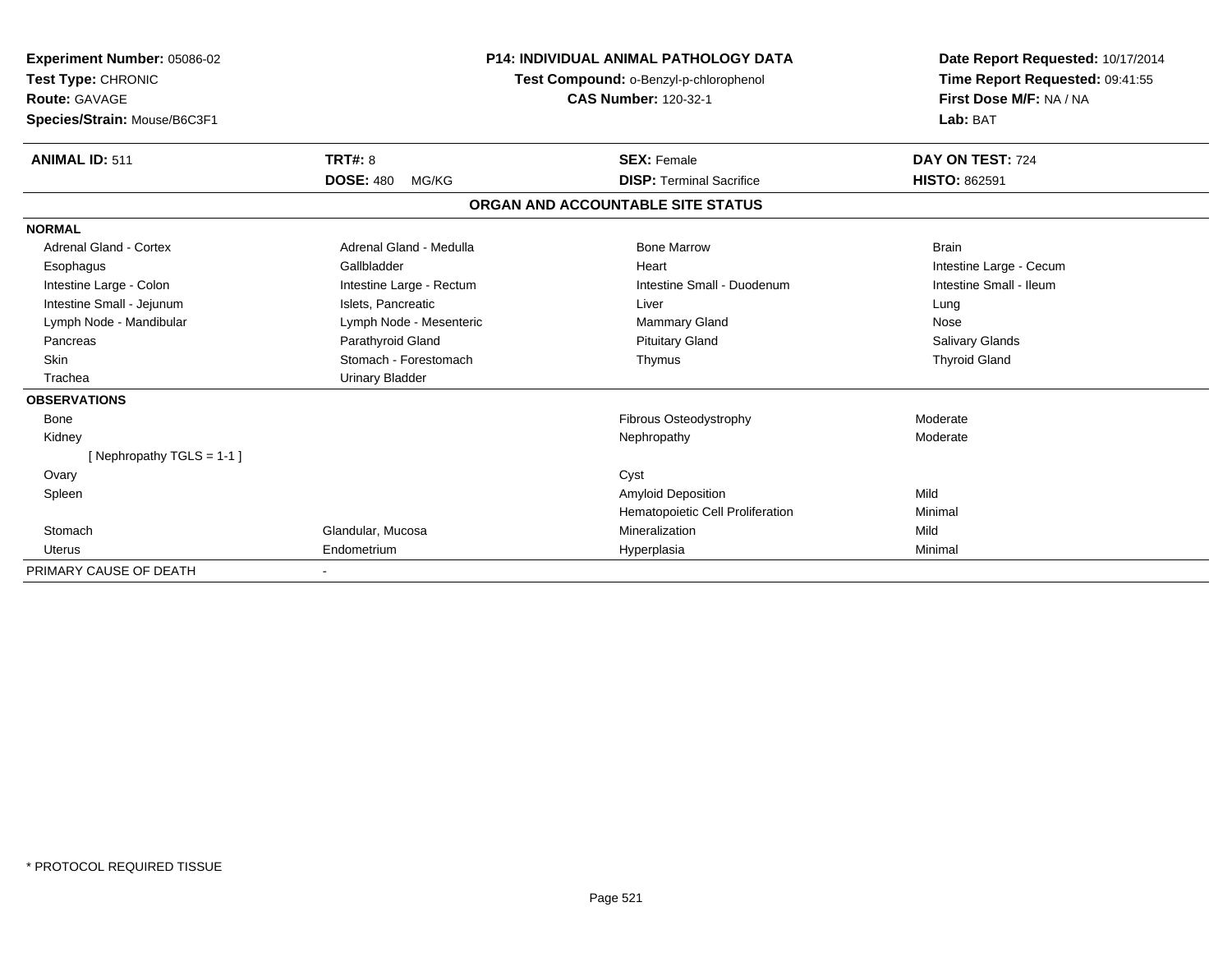| Experiment Number: 05086-02<br>Test Type: CHRONIC<br><b>Route: GAVAGE</b><br>Species/Strain: Mouse/B6C3F1 | <b>P14: INDIVIDUAL ANIMAL PATHOLOGY DATA</b><br>Test Compound: o-Benzyl-p-chlorophenol<br><b>CAS Number: 120-32-1</b> |                                   | Date Report Requested: 10/17/2014<br>Time Report Requested: 09:41:55<br>First Dose M/F: NA / NA<br>Lab: BAT |  |
|-----------------------------------------------------------------------------------------------------------|-----------------------------------------------------------------------------------------------------------------------|-----------------------------------|-------------------------------------------------------------------------------------------------------------|--|
| <b>ANIMAL ID: 512</b>                                                                                     | TRT#: 8                                                                                                               | <b>SEX: Female</b>                | DAY ON TEST: 422                                                                                            |  |
|                                                                                                           | <b>DOSE: 480</b><br>MG/KG                                                                                             | <b>DISP: Natural Death</b>        | <b>HISTO: 863625</b>                                                                                        |  |
|                                                                                                           |                                                                                                                       | ORGAN AND ACCOUNTABLE SITE STATUS |                                                                                                             |  |
| <b>NORMAL</b>                                                                                             |                                                                                                                       |                                   |                                                                                                             |  |
| <b>Adrenal Gland - Cortex</b>                                                                             | Adrenal Gland - Medulla                                                                                               | <b>Bone</b>                       | <b>Bone Marrow</b>                                                                                          |  |
| <b>Brain</b>                                                                                              | Esophagus                                                                                                             | Heart                             | Intestine Large - Cecum                                                                                     |  |
| Intestine Large - Colon                                                                                   | Intestine Large - Rectum                                                                                              | Intestine Small - Duodenum        | Intestine Small - Ileum                                                                                     |  |
| Intestine Small - Jejunum                                                                                 | Islets, Pancreatic                                                                                                    | Liver                             | Lung                                                                                                        |  |
| Lymph Node - Mandibular                                                                                   | Lymph Node - Mesenteric                                                                                               | Mammary Gland                     | Nose                                                                                                        |  |
| Ovary                                                                                                     | Pancreas                                                                                                              | Parathyroid Gland                 | <b>Pituitary Gland</b>                                                                                      |  |
| <b>Salivary Glands</b>                                                                                    | <b>Skin</b>                                                                                                           | Spleen                            | Stomach - Glandular                                                                                         |  |
| Thymus                                                                                                    | <b>Thyroid Gland</b>                                                                                                  | Trachea                           | <b>Urinary Bladder</b>                                                                                      |  |
| <b>AUTO PRECLUDES DIAG.</b>                                                                               |                                                                                                                       |                                   |                                                                                                             |  |
| Gallbladder                                                                                               |                                                                                                                       |                                   |                                                                                                             |  |
| <b>OBSERVATIONS</b>                                                                                       |                                                                                                                       |                                   |                                                                                                             |  |
| Kidney                                                                                                    |                                                                                                                       | Nephropathy                       | Mild                                                                                                        |  |
| Stomach                                                                                                   | Forestomach                                                                                                           | Hyperplasia                       | Squamous, Minimal                                                                                           |  |
| Uterus                                                                                                    | Endometrium                                                                                                           | Hyperplasia                       | Minimal                                                                                                     |  |
| PRIMARY CAUSE OF DEATH                                                                                    |                                                                                                                       |                                   |                                                                                                             |  |
| Animal Note: C O DEATH: UNKNOWN                                                                           |                                                                                                                       |                                   |                                                                                                             |  |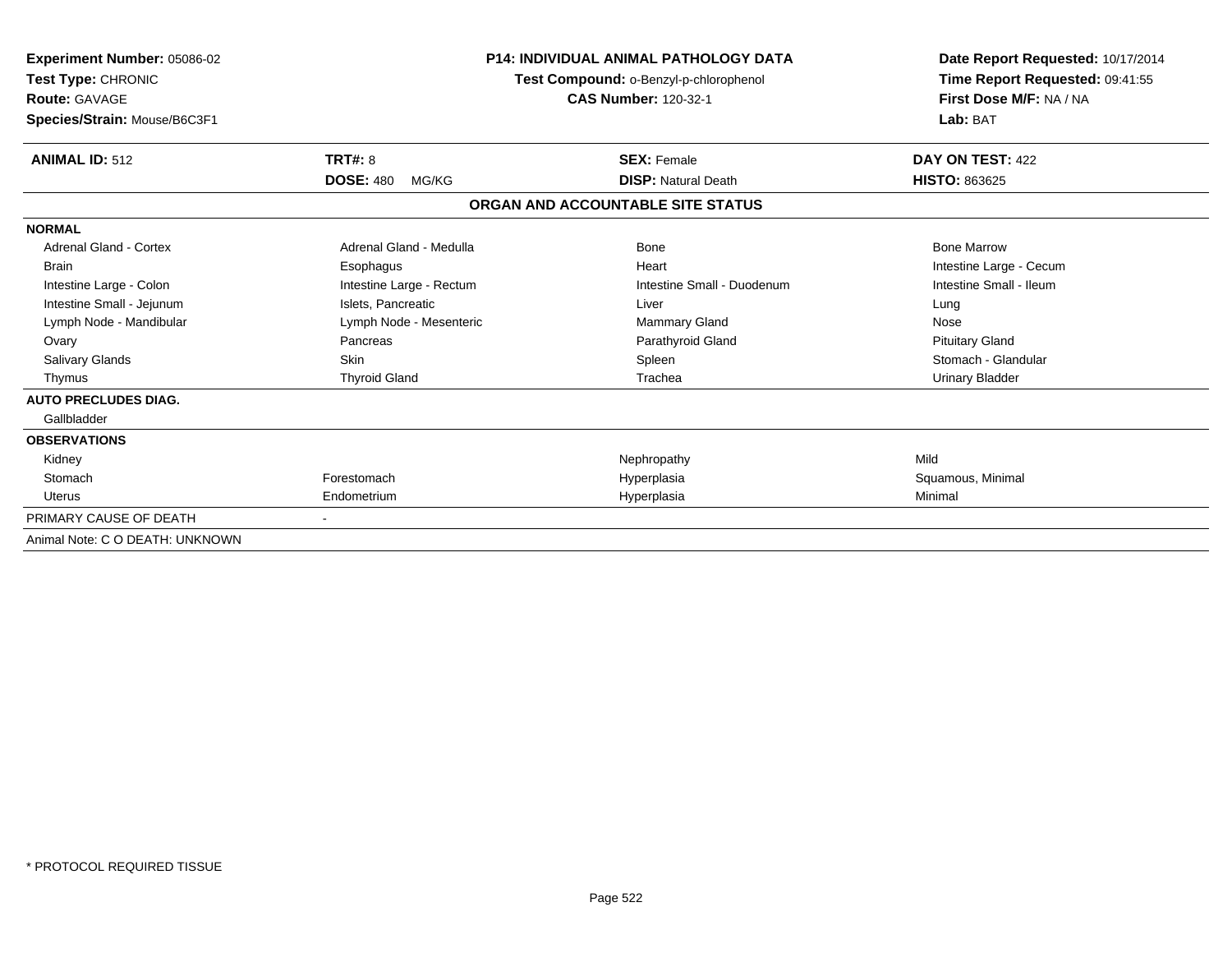| <b>Experiment Number: 05086-02</b><br>Test Type: CHRONIC<br><b>Route: GAVAGE</b><br>Species/Strain: Mouse/B6C3F1 |                           | <b>P14: INDIVIDUAL ANIMAL PATHOLOGY DATA</b><br>Test Compound: o-Benzyl-p-chlorophenol<br><b>CAS Number: 120-32-1</b> | Date Report Requested: 10/17/2014<br>Time Report Requested: 09:41:55<br>First Dose M/F: NA / NA<br>Lab: BAT |
|------------------------------------------------------------------------------------------------------------------|---------------------------|-----------------------------------------------------------------------------------------------------------------------|-------------------------------------------------------------------------------------------------------------|
| <b>ANIMAL ID: 513</b>                                                                                            | <b>TRT#: 8</b>            | <b>SEX: Female</b>                                                                                                    | DAY ON TEST: 93                                                                                             |
|                                                                                                                  | <b>DOSE: 480</b><br>MG/KG | <b>DISP:</b> Scheduled Sacrifice                                                                                      | HISTO:                                                                                                      |
|                                                                                                                  |                           | ORGAN AND ACCOUNTABLE SITE STATUS                                                                                     |                                                                                                             |
| <b>NORMAL</b>                                                                                                    |                           |                                                                                                                       |                                                                                                             |
| Adrenal Gland - Cortex                                                                                           | Adrenal Gland - Medulla   | Bone                                                                                                                  | <b>Bone Marrow</b>                                                                                          |
| <b>Brain</b>                                                                                                     | Esophagus                 | Gallbladder                                                                                                           | Heart                                                                                                       |
| Intestine Large - Cecum                                                                                          | Intestine Large - Colon   | Intestine Large - Rectum                                                                                              | Intestine Small - Duodenum                                                                                  |
| Intestine Small - Ileum                                                                                          | Intestine Small - Jejunum | Islets, Pancreatic                                                                                                    | Liver                                                                                                       |
| Lung                                                                                                             | Lymph Node - Mandibular   | Lymph Node - Mesenteric                                                                                               | <b>Mammary Gland</b>                                                                                        |
| Nose                                                                                                             | Ovary                     | Pancreas                                                                                                              | Parathyroid Gland                                                                                           |
| <b>Pituitary Gland</b>                                                                                           | Salivary Glands           | <b>Skin</b>                                                                                                           | Spleen                                                                                                      |
| Stomach - Forestomach                                                                                            | Stomach - Glandular       | Thymus                                                                                                                | <b>Thyroid Gland</b>                                                                                        |
| Trachea                                                                                                          | Urinary Bladder           | <b>Uterus</b>                                                                                                         |                                                                                                             |
| <b>OBSERVATIONS</b>                                                                                              |                           |                                                                                                                       |                                                                                                             |
| Kidney                                                                                                           |                           | Nephropathy                                                                                                           | Minimal                                                                                                     |
| PRIMARY CAUSE OF DEATH                                                                                           |                           |                                                                                                                       |                                                                                                             |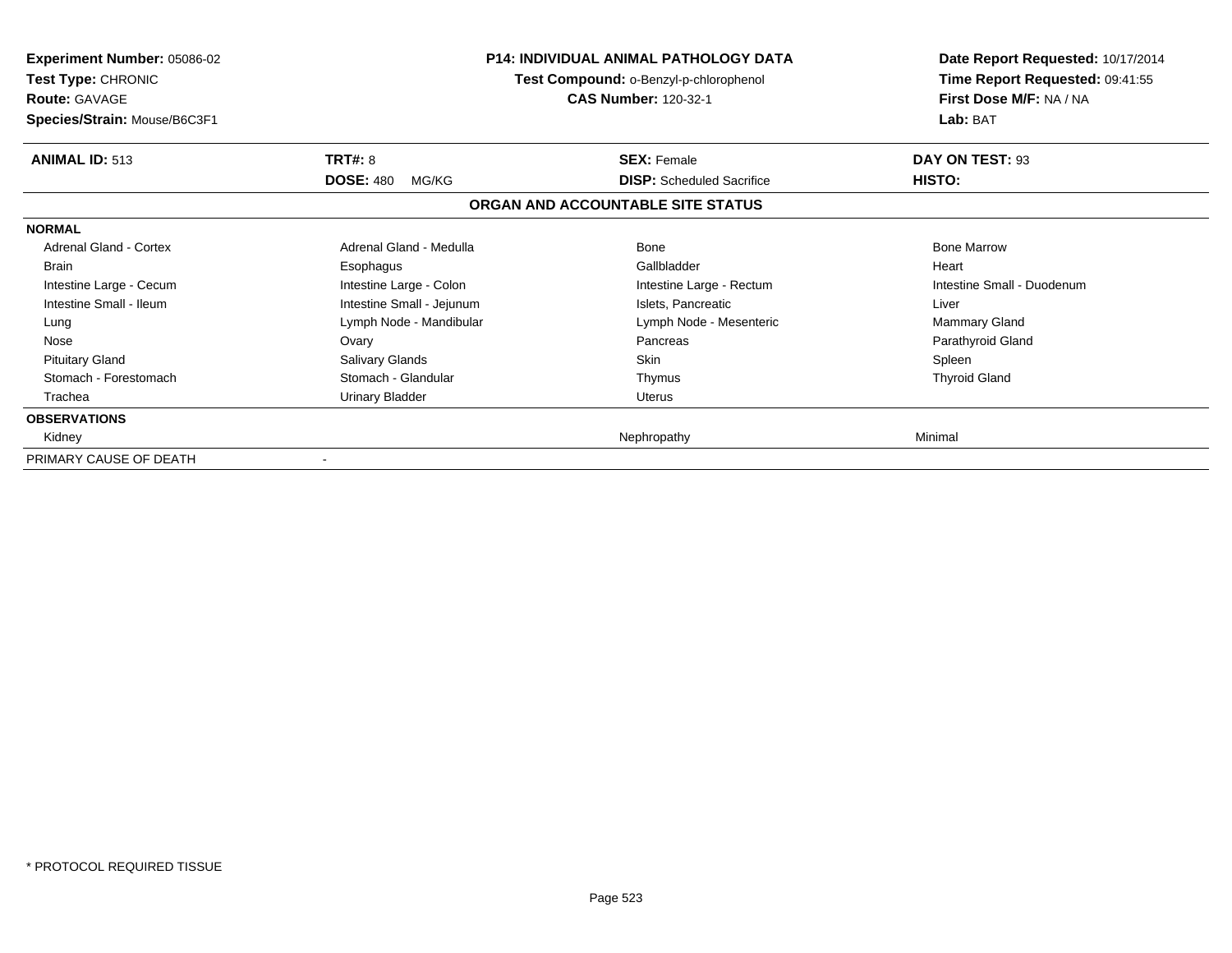| Experiment Number: 05086-02<br>Test Type: CHRONIC<br><b>Route: GAVAGE</b><br>Species/Strain: Mouse/B6C3F1 |                           | <b>P14: INDIVIDUAL ANIMAL PATHOLOGY DATA</b><br>Test Compound: o-Benzyl-p-chlorophenol<br><b>CAS Number: 120-32-1</b> | Date Report Requested: 10/17/2014<br>Time Report Requested: 09:41:55<br>First Dose M/F: NA / NA<br>Lab: BAT |  |
|-----------------------------------------------------------------------------------------------------------|---------------------------|-----------------------------------------------------------------------------------------------------------------------|-------------------------------------------------------------------------------------------------------------|--|
| <b>ANIMAL ID: 514</b>                                                                                     | <b>TRT#: 8</b>            | <b>SEX: Female</b>                                                                                                    | DAY ON TEST: 110                                                                                            |  |
|                                                                                                           | <b>DOSE: 480</b><br>MG/KG | <b>DISP: Natural Death</b>                                                                                            | <b>HISTO: 862594</b>                                                                                        |  |
|                                                                                                           |                           | ORGAN AND ACCOUNTABLE SITE STATUS                                                                                     |                                                                                                             |  |
| <b>NORMAL</b>                                                                                             |                           |                                                                                                                       |                                                                                                             |  |
| <b>Adrenal Gland - Cortex</b>                                                                             | Bone                      | <b>Bone Marrow</b>                                                                                                    | <b>Brain</b>                                                                                                |  |
| Esophagus                                                                                                 | Gallbladder               | Heart                                                                                                                 | Intestine Large - Cecum                                                                                     |  |
| Intestine Large - Colon                                                                                   | Intestine Large - Rectum  | Intestine Small - Ileum                                                                                               | Intestine Small - Jejunum                                                                                   |  |
| Islets, Pancreatic                                                                                        | Liver                     | Lung                                                                                                                  | Lymph Node - Mandibular                                                                                     |  |
| Lymph Node - Mesenteric                                                                                   | Nose                      | Ovary                                                                                                                 | Pancreas                                                                                                    |  |
| Parathyroid Gland                                                                                         | <b>Pituitary Gland</b>    | <b>Salivary Glands</b>                                                                                                | Skin                                                                                                        |  |
| Spleen                                                                                                    | Stomach - Glandular       | Thymus                                                                                                                | <b>Thyroid Gland</b>                                                                                        |  |
| Trachea                                                                                                   | <b>Urinary Bladder</b>    | <b>Uterus</b>                                                                                                         |                                                                                                             |  |
| <b>MISSING</b>                                                                                            |                           |                                                                                                                       |                                                                                                             |  |
| Mammary Gland                                                                                             |                           |                                                                                                                       |                                                                                                             |  |
| <b>OBSERVATIONS</b>                                                                                       |                           |                                                                                                                       |                                                                                                             |  |
| <b>Adrenal Gland</b>                                                                                      | Medulla                   | Hyperplasia                                                                                                           | Minimal                                                                                                     |  |
| <b>Intestine Small</b>                                                                                    | Duodenum                  | Ulcer                                                                                                                 | Minimal                                                                                                     |  |
| Kidney                                                                                                    |                           | Nephropathy                                                                                                           | Minimal                                                                                                     |  |
| Stomach                                                                                                   | Forestomach               | Hyperplasia                                                                                                           | Squamous, Minimal                                                                                           |  |
|                                                                                                           | Forestomach               | Ulcer                                                                                                                 | Mild                                                                                                        |  |
| Note: [ ULCER<br>$TGLs = 1-8$                                                                             |                           |                                                                                                                       |                                                                                                             |  |
| PRIMARY CAUSE OF DEATH                                                                                    | $\overline{\phantom{a}}$  |                                                                                                                       |                                                                                                             |  |
| Animal Note: COD: UNDETERMINED.                                                                           |                           |                                                                                                                       |                                                                                                             |  |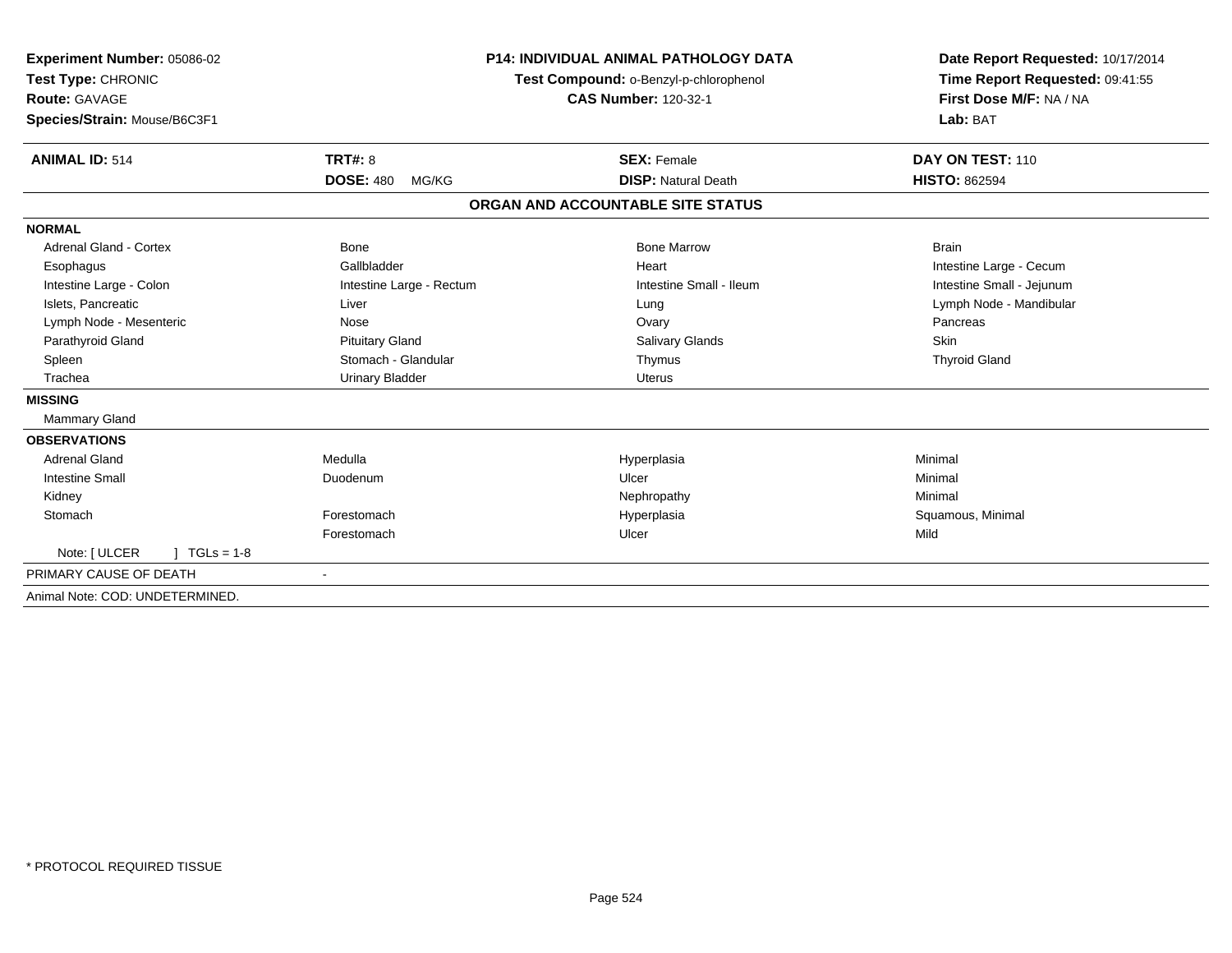| Experiment Number: 05086-02<br>Test Type: CHRONIC<br><b>Route: GAVAGE</b><br>Species/Strain: Mouse/B6C3F1 |                | <b>P14: INDIVIDUAL ANIMAL PATHOLOGY DATA</b><br>Test Compound: o-Benzyl-p-chlorophenol<br><b>CAS Number: 120-32-1</b> |  | Date Report Requested: 10/17/2014<br>Time Report Requested: 09:41:55<br>First Dose M/F: NA / NA<br>Lab: BAT |                         |  |
|-----------------------------------------------------------------------------------------------------------|----------------|-----------------------------------------------------------------------------------------------------------------------|--|-------------------------------------------------------------------------------------------------------------|-------------------------|--|
| <b>ANIMAL ID: 515</b>                                                                                     |                | <b>TRT#: 8</b>                                                                                                        |  | <b>SEX: Female</b>                                                                                          | DAY ON TEST: 724        |  |
|                                                                                                           |                | <b>DOSE: 480</b><br>MG/KG                                                                                             |  | <b>DISP: Terminal Sacrifice</b>                                                                             | <b>HISTO: 862595</b>    |  |
|                                                                                                           |                |                                                                                                                       |  | ORGAN AND ACCOUNTABLE SITE STATUS                                                                           |                         |  |
| <b>NORMAL</b>                                                                                             |                |                                                                                                                       |  |                                                                                                             |                         |  |
| Adrenal Gland - Cortex                                                                                    |                | Adrenal Gland - Medulla                                                                                               |  | <b>Bone Marrow</b>                                                                                          | <b>Brain</b>            |  |
| Esophagus                                                                                                 |                | Gallbladder                                                                                                           |  | Heart                                                                                                       | Intestine Large - Cecum |  |
| Intestine Large - Colon                                                                                   |                | Intestine Large - Rectum                                                                                              |  | Intestine Small - Duodenum                                                                                  | Intestine Small - Ileum |  |
| Intestine Small - Jejunum                                                                                 |                | Islets, Pancreatic                                                                                                    |  | Liver                                                                                                       | Lung                    |  |
| Lymph Node - Mandibular                                                                                   |                | Lymph Node - Mesenteric                                                                                               |  | <b>Mammary Gland</b>                                                                                        | Nose                    |  |
| Pancreas                                                                                                  |                | Parathyroid Gland                                                                                                     |  | <b>Pituitary Gland</b>                                                                                      | <b>Salivary Glands</b>  |  |
| <b>Skin</b>                                                                                               |                | Stomach - Forestomach                                                                                                 |  | Thymus                                                                                                      | <b>Thyroid Gland</b>    |  |
| Trachea                                                                                                   |                | <b>Urinary Bladder</b>                                                                                                |  |                                                                                                             |                         |  |
| <b>OBSERVATIONS</b>                                                                                       |                |                                                                                                                       |  |                                                                                                             |                         |  |
| <b>Bone</b>                                                                                               |                |                                                                                                                       |  | Fibrous Osteodystrophy                                                                                      | Mild                    |  |
| Kidney                                                                                                    |                |                                                                                                                       |  | Nephropathy                                                                                                 | Moderate                |  |
| [Nephropathy TGLS = $2,3-1$ ]                                                                             |                |                                                                                                                       |  |                                                                                                             |                         |  |
| Ovary                                                                                                     |                |                                                                                                                       |  | Cyst                                                                                                        |                         |  |
| Spleen                                                                                                    |                |                                                                                                                       |  | Hyperplasia                                                                                                 | Lymphoid, Mild          |  |
| Stomach                                                                                                   |                | Glandular, Mucosa                                                                                                     |  | Mineralization                                                                                              | Minimal                 |  |
| Uterus                                                                                                    |                | Endometrium                                                                                                           |  | Hyperplasia                                                                                                 | Mild                    |  |
| Note: HYPERPLASIA                                                                                         | $TGLs = 1-6+8$ |                                                                                                                       |  |                                                                                                             |                         |  |
| PRIMARY CAUSE OF DEATH                                                                                    |                | $\blacksquare$                                                                                                        |  |                                                                                                             |                         |  |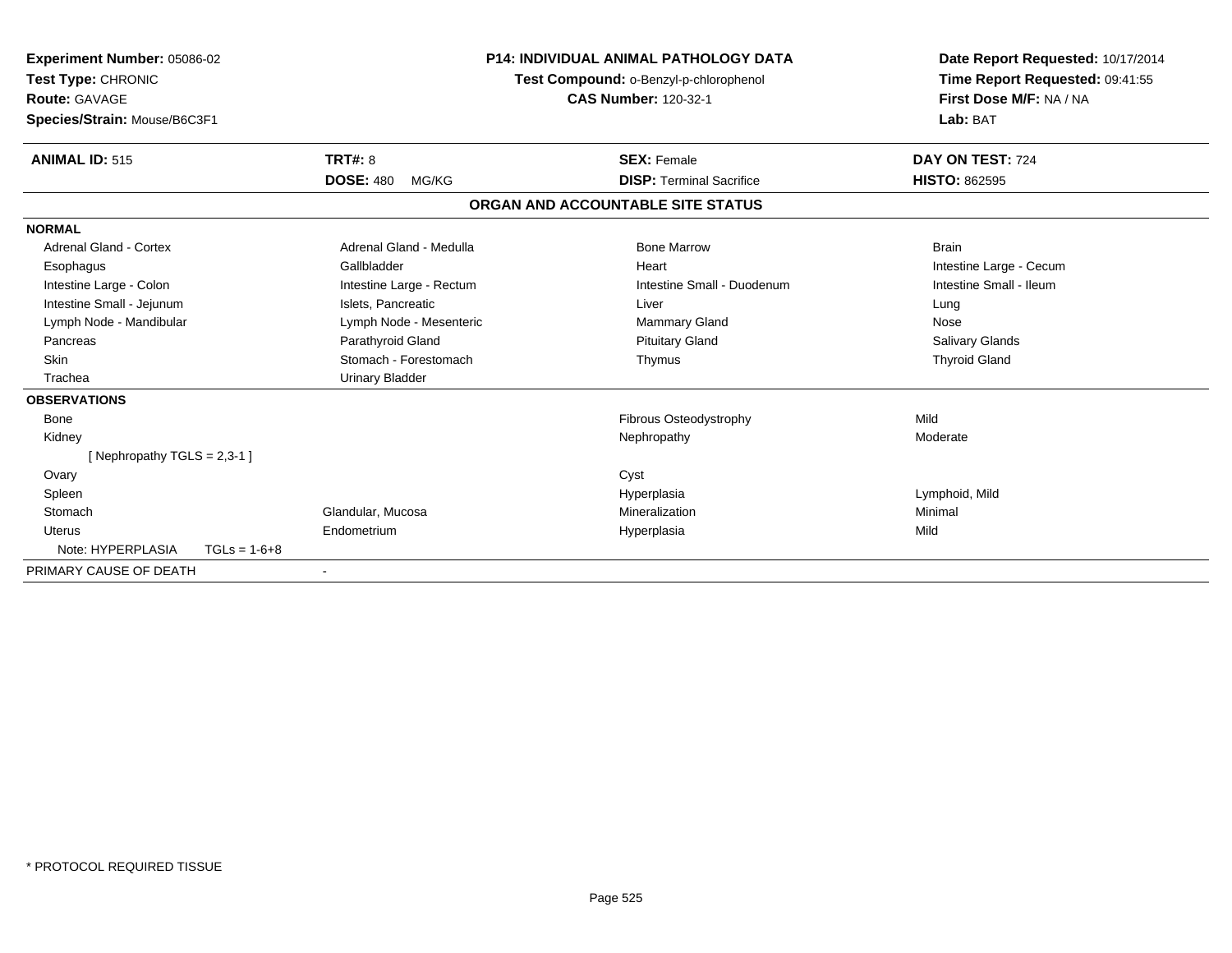| Experiment Number: 05086-02<br>Test Type: CHRONIC<br>Route: GAVAGE<br>Species/Strain: Mouse/B6C3F1 |                                                                 | <b>P14: INDIVIDUAL ANIMAL PATHOLOGY DATA</b><br>Test Compound: o-Benzyl-p-chlorophenol<br><b>CAS Number: 120-32-1</b> |                                          |  |
|----------------------------------------------------------------------------------------------------|-----------------------------------------------------------------|-----------------------------------------------------------------------------------------------------------------------|------------------------------------------|--|
|                                                                                                    |                                                                 |                                                                                                                       | Lab: BAT                                 |  |
| <b>ANIMAL ID: 516</b>                                                                              | <b>TRT#: 8</b><br><b>DOSE: 480</b><br>MG/KG                     | <b>SEX: Female</b><br><b>DISP: Terminal Sacrifice</b>                                                                 | DAY ON TEST: 724<br><b>HISTO: 862596</b> |  |
|                                                                                                    |                                                                 | ORGAN AND ACCOUNTABLE SITE STATUS                                                                                     |                                          |  |
|                                                                                                    |                                                                 |                                                                                                                       |                                          |  |
| <b>NORMAL</b>                                                                                      |                                                                 |                                                                                                                       |                                          |  |
| <b>Adrenal Gland - Cortex</b>                                                                      | Adrenal Gland - Medulla                                         | <b>Bone Marrow</b>                                                                                                    | <b>Brain</b>                             |  |
| Esophagus                                                                                          | Gallbladder                                                     | Heart                                                                                                                 | Intestine Large - Cecum                  |  |
| Intestine Large - Colon                                                                            | Intestine Large - Rectum                                        | Intestine Small - Duodenum                                                                                            | Intestine Small - Ileum                  |  |
| Intestine Small - Jejunum                                                                          | Islets, Pancreatic                                              | Lymph Node - Mandibular                                                                                               | Lymph Node - Mesenteric                  |  |
| Mammary Gland                                                                                      | Nose                                                            | Ovary                                                                                                                 | Pancreas                                 |  |
| Parathyroid Gland                                                                                  | <b>Pituitary Gland</b>                                          | Salivary Glands                                                                                                       | Skin                                     |  |
| <b>Thyroid Gland</b>                                                                               | Trachea                                                         | <b>Urinary Bladder</b>                                                                                                |                                          |  |
| <b>MISSING</b>                                                                                     |                                                                 |                                                                                                                       |                                          |  |
| Thymus                                                                                             |                                                                 |                                                                                                                       |                                          |  |
| <b>OBSERVATIONS</b>                                                                                |                                                                 |                                                                                                                       |                                          |  |
| Bone                                                                                               |                                                                 | Fibrous Osteodystrophy                                                                                                | Minimal                                  |  |
| Kidney                                                                                             |                                                                 | Nephropathy                                                                                                           | Moderate                                 |  |
| [Nephropathy TGLS = 3-1]                                                                           |                                                                 |                                                                                                                       |                                          |  |
| Liver                                                                                              |                                                                 | Hepatocellular Adenoma                                                                                                | Multiple                                 |  |
|                                                                                                    |                                                                 | Hepatocellular Carcinoma                                                                                              |                                          |  |
| Note: HEPATOCLR ADEN $TGLs = 1-1+2$                                                                |                                                                 |                                                                                                                       |                                          |  |
| [ Hepatocellular Adenoma TGLS = 2-8 ]                                                              |                                                                 |                                                                                                                       |                                          |  |
| Lung                                                                                               |                                                                 | Hepatocellular Carcinoma                                                                                              | Metastatic (Liver)                       |  |
| Ovary                                                                                              |                                                                 |                                                                                                                       |                                          |  |
|                                                                                                    | Note: NO CORRESP LESION FOR CYST OF LEFT OVARY SEEN AT NECROPSY |                                                                                                                       |                                          |  |
| Spleen                                                                                             |                                                                 | Hyperplasia                                                                                                           | Lymphoid, Mild                           |  |
| Stomach                                                                                            | Forestomach                                                     | Hyperplasia                                                                                                           | Squamous, Mild                           |  |
|                                                                                                    | Glandular, Mucosa                                               | Mineralization                                                                                                        | Mild                                     |  |
| <b>Uterus</b>                                                                                      | Endometrium                                                     | Hyperplasia                                                                                                           | Mild                                     |  |
| PRIMARY CAUSE OF DEATH                                                                             |                                                                 |                                                                                                                       |                                          |  |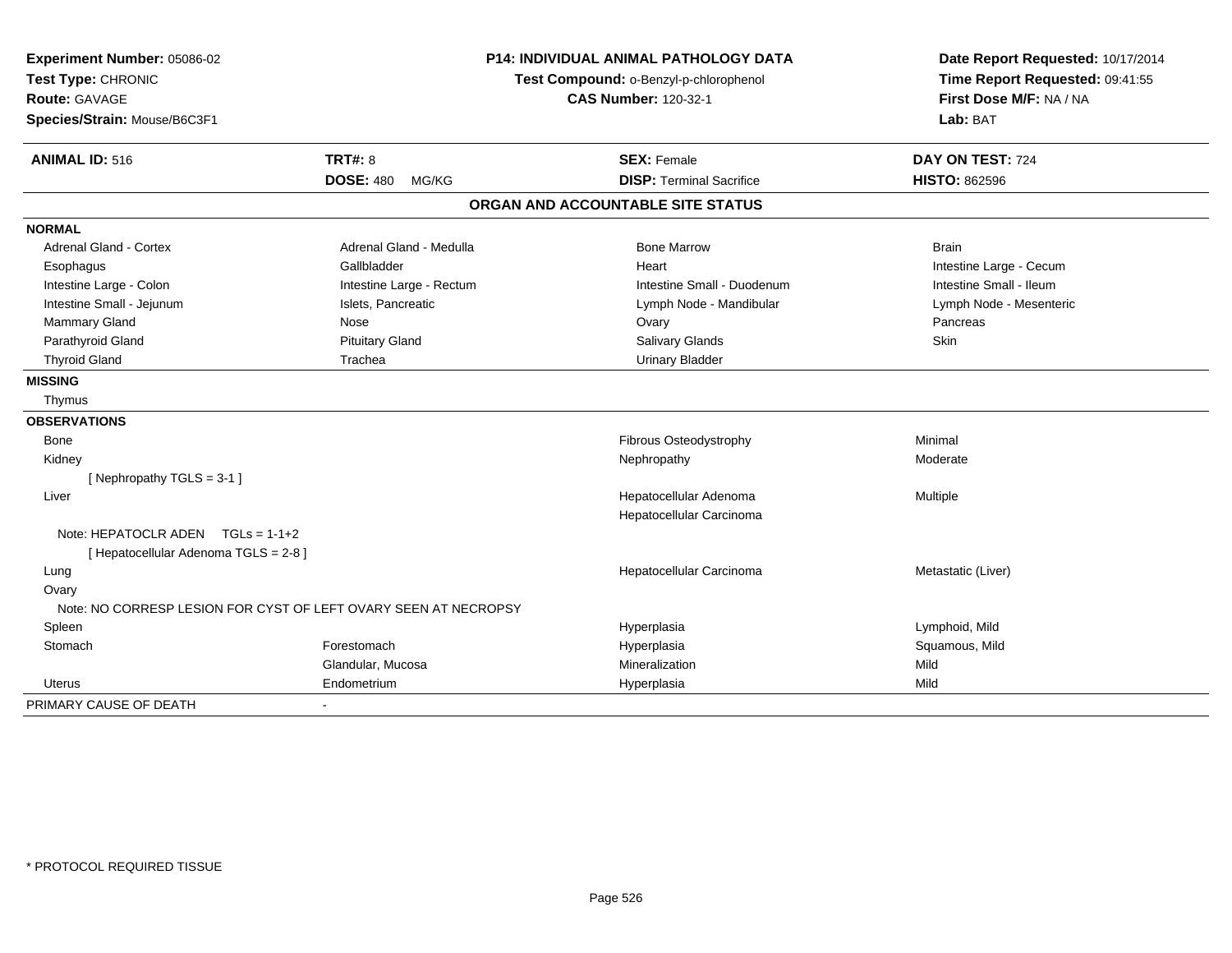| Experiment Number: 05086-02<br>Test Type: CHRONIC<br>Route: GAVAGE | <b>P14: INDIVIDUAL ANIMAL PATHOLOGY DATA</b><br>Test Compound: o-Benzyl-p-chlorophenol<br><b>CAS Number: 120-32-1</b> |                                   | Date Report Requested: 10/17/2014<br>Time Report Requested: 09:41:55<br>First Dose M/F: NA / NA |
|--------------------------------------------------------------------|-----------------------------------------------------------------------------------------------------------------------|-----------------------------------|-------------------------------------------------------------------------------------------------|
| Species/Strain: Mouse/B6C3F1                                       |                                                                                                                       |                                   | Lab: BAT                                                                                        |
| <b>ANIMAL ID: 517</b>                                              | <b>TRT#: 8</b>                                                                                                        | <b>SEX: Female</b>                | DAY ON TEST: 724                                                                                |
|                                                                    | <b>DOSE: 480</b><br>MG/KG                                                                                             | <b>DISP: Terminal Sacrifice</b>   | <b>HISTO: 862597</b>                                                                            |
|                                                                    |                                                                                                                       | ORGAN AND ACCOUNTABLE SITE STATUS |                                                                                                 |
| <b>NORMAL</b>                                                      |                                                                                                                       |                                   |                                                                                                 |
| Adrenal Gland - Cortex                                             | Adrenal Gland - Medulla                                                                                               | <b>Bone Marrow</b>                | <b>Brain</b>                                                                                    |
| Esophagus                                                          | Gallbladder                                                                                                           | Heart                             | Intestine Large - Cecum                                                                         |
| Intestine Large - Colon                                            | Intestine Large - Rectum                                                                                              | Intestine Small - Duodenum        | Intestine Small - Ileum                                                                         |
| Intestine Small - Jejunum                                          | Islets, Pancreatic                                                                                                    | Lung                              | Lymph Node - Mandibular                                                                         |
| Lymph Node - Mesenteric                                            | <b>Mammary Gland</b>                                                                                                  | Nose                              | Pancreas                                                                                        |
| Parathyroid Gland                                                  | <b>Pituitary Gland</b>                                                                                                | <b>Salivary Glands</b>            | Skin                                                                                            |
| Stomach - Glandular                                                | Thymus                                                                                                                | <b>Thyroid Gland</b>              | Trachea                                                                                         |
| <b>Urinary Bladder</b>                                             |                                                                                                                       |                                   |                                                                                                 |
| <b>OBSERVATIONS</b>                                                |                                                                                                                       |                                   |                                                                                                 |
| <b>Bone</b>                                                        |                                                                                                                       | Fibrous Osteodystrophy            | Mild                                                                                            |
| Kidney                                                             |                                                                                                                       | Nephropathy                       | Mild                                                                                            |
| [Nephropathy TGLS = 3-1]                                           |                                                                                                                       |                                   |                                                                                                 |
| Liver                                                              |                                                                                                                       | Hepatocellular Adenoma            |                                                                                                 |
| Note: HEPATOCLR ADEN $TGLs = 4-8$                                  |                                                                                                                       |                                   |                                                                                                 |
| Ovary                                                              |                                                                                                                       | Cyst                              |                                                                                                 |
| Note: CYST<br>$TGLs = 2-9$                                         |                                                                                                                       |                                   |                                                                                                 |
| Spleen                                                             |                                                                                                                       | Hyperplasia                       | Lymphoid, Mild                                                                                  |
| Stomach                                                            | Forestomach                                                                                                           | Hyperplasia                       | Squamous, Mild                                                                                  |
| <b>Uterus</b>                                                      | Endometrium                                                                                                           | Hyperplasia                       | Moderate                                                                                        |
| Note: HYPERPLASIA<br>$TGLs = 1-6+9$                                |                                                                                                                       |                                   |                                                                                                 |
| PRIMARY CAUSE OF DEATH                                             |                                                                                                                       |                                   |                                                                                                 |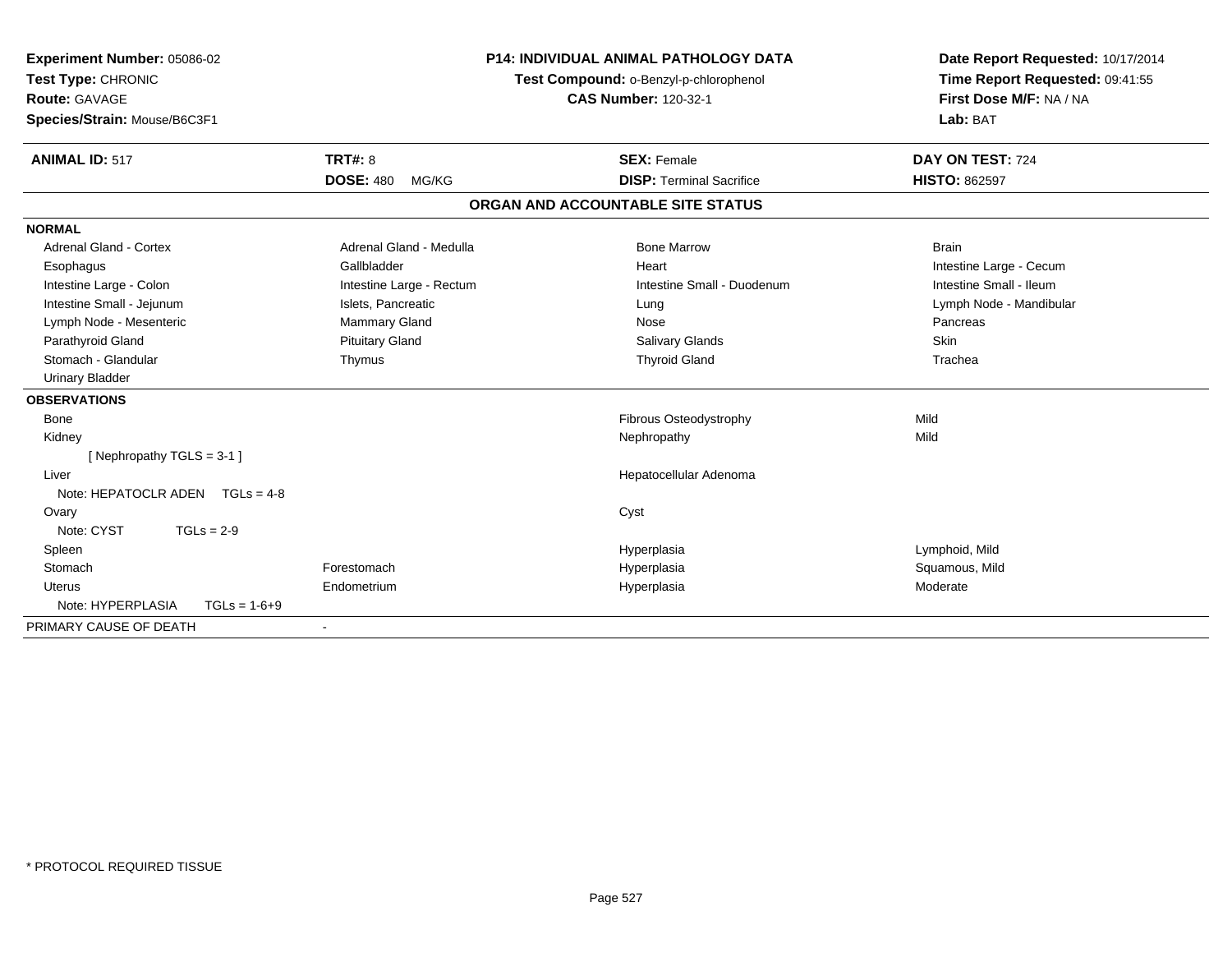| Experiment Number: 05086-02<br>Test Type: CHRONIC<br>Route: GAVAGE  |                           | <b>P14: INDIVIDUAL ANIMAL PATHOLOGY DATA</b><br>Test Compound: o-Benzyl-p-chlorophenol<br><b>CAS Number: 120-32-1</b> | Date Report Requested: 10/17/2014<br>Time Report Requested: 09:41:55<br>First Dose M/F: NA / NA<br>Lab: BAT<br>DAY ON TEST: 554 |  |
|---------------------------------------------------------------------|---------------------------|-----------------------------------------------------------------------------------------------------------------------|---------------------------------------------------------------------------------------------------------------------------------|--|
| Species/Strain: Mouse/B6C3F1                                        |                           |                                                                                                                       |                                                                                                                                 |  |
| <b>ANIMAL ID: 518</b>                                               | <b>TRT#: 8</b>            | <b>SEX: Female</b>                                                                                                    |                                                                                                                                 |  |
|                                                                     | <b>DOSE: 480</b><br>MG/KG | <b>DISP:</b> Moribund Sacrifice                                                                                       | <b>HISTO: 862598</b>                                                                                                            |  |
|                                                                     |                           | ORGAN AND ACCOUNTABLE SITE STATUS                                                                                     |                                                                                                                                 |  |
| <b>NORMAL</b>                                                       |                           |                                                                                                                       |                                                                                                                                 |  |
| Adrenal Gland - Cortex                                              | Adrenal Gland - Medulla   | <b>Bone Marrow</b>                                                                                                    | <b>Brain</b>                                                                                                                    |  |
| Esophagus                                                           | Gallbladder               | Heart                                                                                                                 | Intestine Large - Cecum                                                                                                         |  |
| Intestine Large - Colon                                             | Intestine Large - Rectum  | Intestine Small - Ileum                                                                                               | Intestine Small - Jejunum                                                                                                       |  |
| Islets, Pancreatic                                                  | Lymph Node - Mandibular   | Lymph Node - Mesenteric                                                                                               | Mammary Gland                                                                                                                   |  |
| Nose                                                                | Ovary                     | Pancreas                                                                                                              | Parathyroid Gland                                                                                                               |  |
| <b>Pituitary Gland</b>                                              | Salivary Glands           | <b>Skin</b>                                                                                                           | Spleen                                                                                                                          |  |
| Stomach - Glandular                                                 | Thymus                    | <b>Thyroid Gland</b>                                                                                                  | Trachea                                                                                                                         |  |
| <b>Urinary Bladder</b>                                              | <b>Uterus</b>             |                                                                                                                       |                                                                                                                                 |  |
| <b>OBSERVATIONS</b>                                                 |                           |                                                                                                                       |                                                                                                                                 |  |
| Bone                                                                |                           | Fibrous Osteodystrophy                                                                                                | Mild                                                                                                                            |  |
| <b>Intestine Small</b>                                              | Duodenum                  | Ulcer                                                                                                                 | Moderate                                                                                                                        |  |
| Kidney                                                              |                           | Nephropathy                                                                                                           | Mild                                                                                                                            |  |
| [Nephropathy TGLS = 1-1]                                            |                           |                                                                                                                       |                                                                                                                                 |  |
| Liver                                                               |                           | Hepatocellular Carcinoma                                                                                              | Multiple                                                                                                                        |  |
|                                                                     |                           | Necrosis                                                                                                              | Coagulative, Mild                                                                                                               |  |
| [ Hepatocellular Carcinoma TGLS = 2,3-1+7 ]                         |                           |                                                                                                                       |                                                                                                                                 |  |
| Lung                                                                |                           | Alveolar/Bronchiolar Adenoma                                                                                          |                                                                                                                                 |  |
| [ Alveolar/Bronchiolar Adenoma TGLS = 4-2 ]                         |                           |                                                                                                                       |                                                                                                                                 |  |
| Stomach                                                             | Forestomach               | Hyperplasia                                                                                                           | Squamous, Minimal                                                                                                               |  |
|                                                                     | Forestomach               | Ulcer                                                                                                                 | Moderate                                                                                                                        |  |
| Note: ULCER<br>$TGLs = 5-8$                                         |                           |                                                                                                                       |                                                                                                                                 |  |
| PRIMARY CAUSE OF DEATH                                              |                           |                                                                                                                       |                                                                                                                                 |  |
| Animal Note: C O MORB:LIVER CARCINOMAS, NEPHROPATHY, STOMACH ULCERS |                           |                                                                                                                       |                                                                                                                                 |  |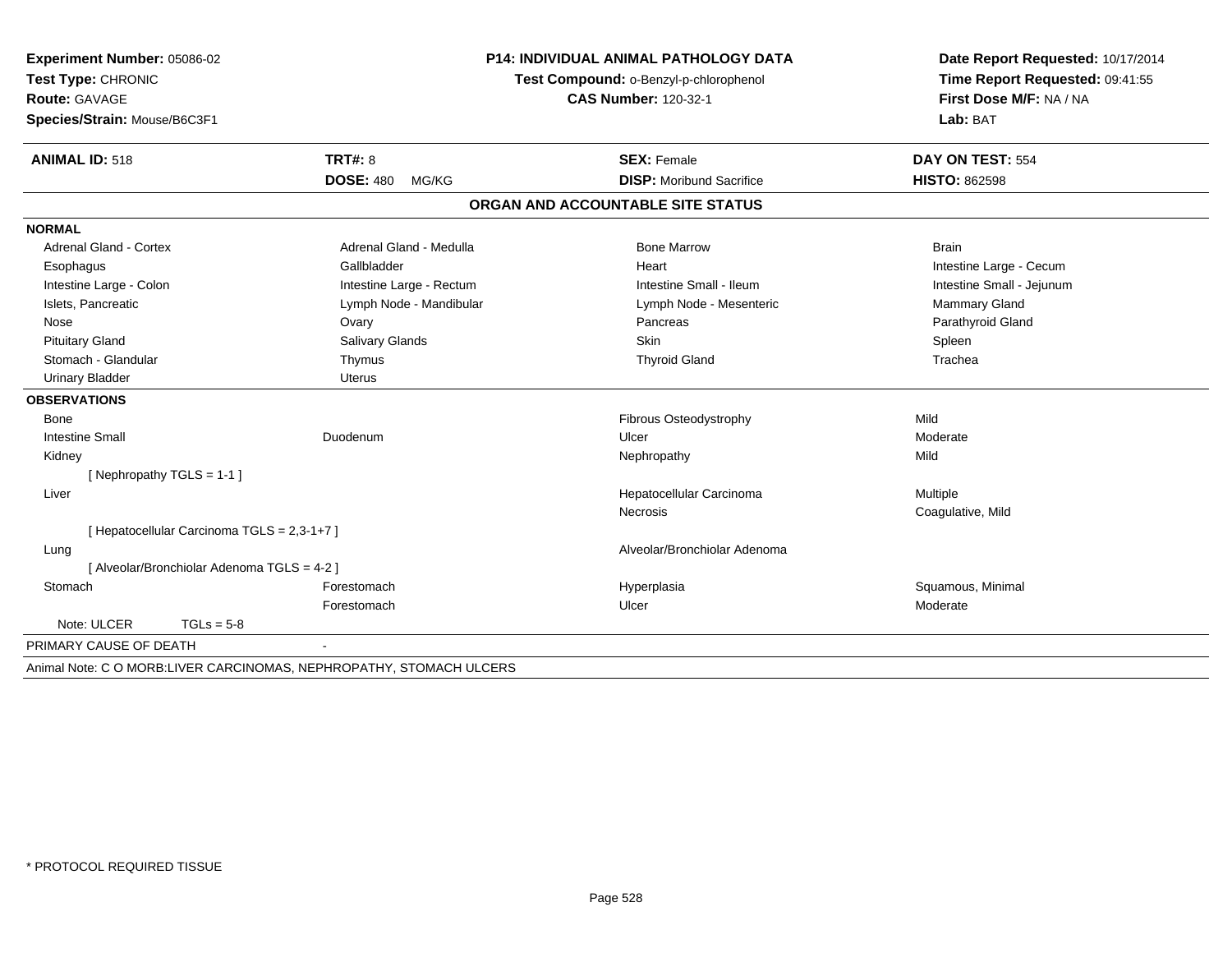| Experiment Number: 05086-02                                  |                  |                           | <b>P14: INDIVIDUAL ANIMAL PATHOLOGY DATA</b> | Date Report Requested: 10/17/2014 |                                 |
|--------------------------------------------------------------|------------------|---------------------------|----------------------------------------------|-----------------------------------|---------------------------------|
| Test Type: CHRONIC                                           |                  |                           | Test Compound: o-Benzyl-p-chlorophenol       |                                   | Time Report Requested: 09:41:55 |
| <b>Route: GAVAGE</b>                                         |                  |                           |                                              | <b>CAS Number: 120-32-1</b>       | First Dose M/F: NA / NA         |
| Species/Strain: Mouse/B6C3F1                                 |                  |                           |                                              |                                   | Lab: BAT                        |
| <b>ANIMAL ID: 519</b>                                        |                  | <b>TRT#: 8</b>            |                                              | <b>SEX: Female</b>                | DAY ON TEST: 651                |
|                                                              |                  | <b>DOSE: 480</b><br>MG/KG |                                              | <b>DISP: Natural Death</b>        | <b>HISTO: 862599</b>            |
|                                                              |                  |                           |                                              | ORGAN AND ACCOUNTABLE SITE STATUS |                                 |
| <b>NORMAL</b>                                                |                  |                           |                                              |                                   |                                 |
| <b>Adrenal Gland - Cortex</b>                                |                  | Adrenal Gland - Medulla   |                                              | Bone                              | <b>Bone Marrow</b>              |
| <b>Brain</b>                                                 |                  | Esophagus                 |                                              | Gallbladder                       | Intestine Large - Cecum         |
| Intestine Large - Colon                                      |                  | Intestine Large - Rectum  |                                              | Intestine Small - Duodenum        | Intestine Small - Ileum         |
| Intestine Small - Jejunum                                    |                  | Islets, Pancreatic        |                                              | Lymph Node - Mandibular           | Lymph Node - Mesenteric         |
| Mammary Gland                                                |                  | Nose                      |                                              | Ovary                             | Pancreas                        |
| Parathyroid Gland                                            |                  | <b>Pituitary Gland</b>    |                                              | <b>Salivary Glands</b>            | <b>Skin</b>                     |
| Stomach - Forestomach                                        |                  | Stomach - Glandular       |                                              | Thymus                            | <b>Thyroid Gland</b>            |
| Trachea                                                      |                  | <b>Urinary Bladder</b>    |                                              | Uterus                            |                                 |
| <b>OBSERVATIONS</b>                                          |                  |                           |                                              |                                   |                                 |
| Heart                                                        |                  |                           |                                              | Lymphoma Malignant Mixed          |                                 |
| Kidney                                                       |                  |                           |                                              | Nephropathy                       | Mild                            |
| Liver                                                        |                  |                           |                                              | Lymphoma Malignant Mixed          |                                 |
|                                                              |                  |                           |                                              | <b>Necrosis</b>                   | Coagulative, Minimal            |
| Note: LYMPH MAL MIXD                                         | $TGLs = 2.3-1+2$ |                           |                                              |                                   |                                 |
| Lung                                                         |                  |                           |                                              | Lymphoma Malignant Mixed          |                                 |
| Lymph Node                                                   |                  | Mediastinal               |                                              | Lymphoma Malignant Mixed          |                                 |
| Note: LYMPH MAL MIXD $TGLs = 1-7$                            |                  |                           |                                              |                                   |                                 |
| Spleen                                                       |                  |                           |                                              | Lymphoma Malignant Histiocytic    |                                 |
| Note: LYMPH MAL HIST                                         | $TGLs = 4-8$     |                           |                                              |                                   |                                 |
| PRIMARY CAUSE OF DEATH                                       |                  |                           |                                              |                                   |                                 |
| Animal Note: C O DEATH: MIXED TYPE LYMPHOMA, MULTIPLE ORGANS |                  |                           |                                              |                                   |                                 |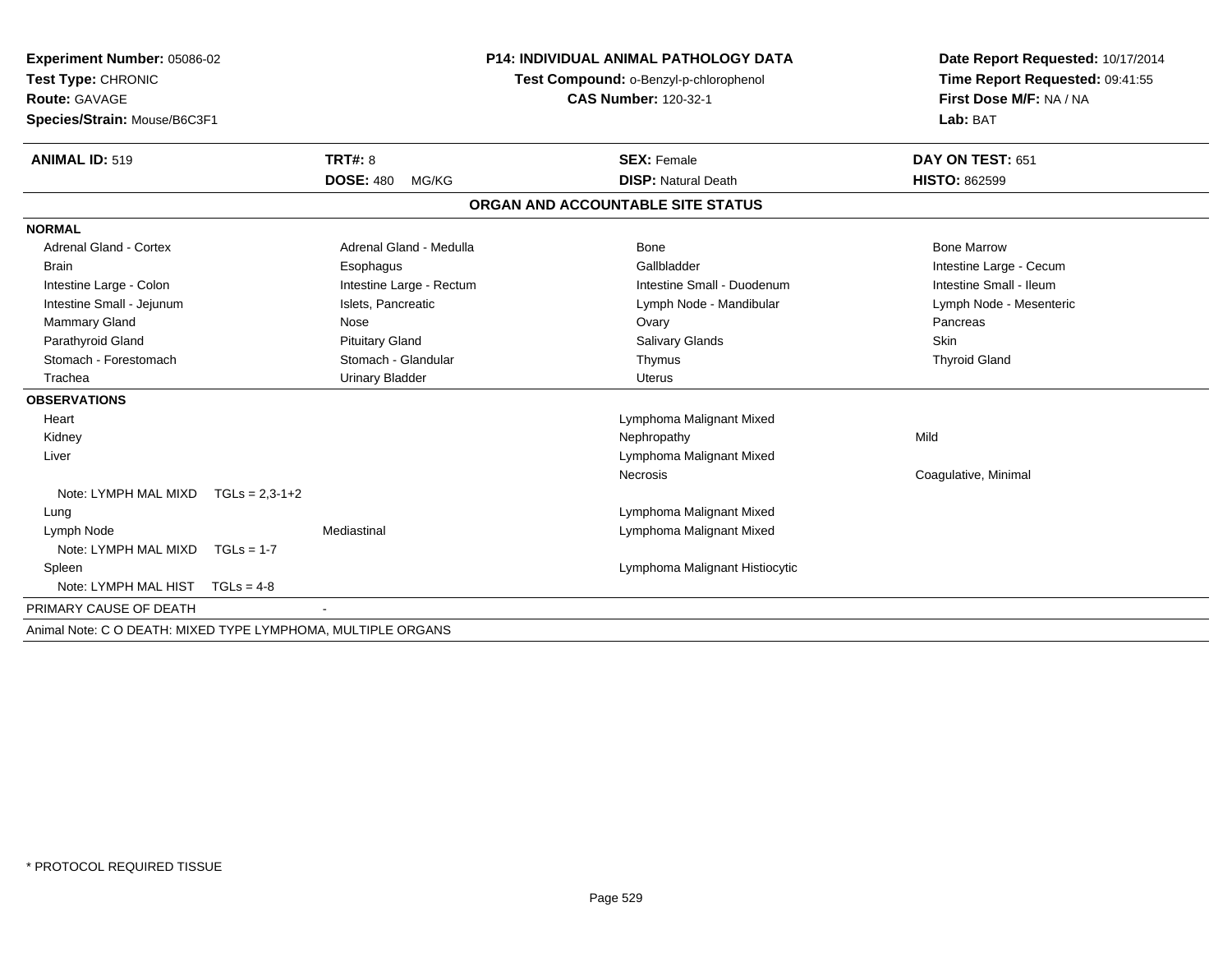| <b>Experiment Number: 05086-02</b><br>Test Type: CHRONIC<br><b>Route: GAVAGE</b><br>Species/Strain: Mouse/B6C3F1 |                           | <b>P14: INDIVIDUAL ANIMAL PATHOLOGY DATA</b><br>Test Compound: o-Benzyl-p-chlorophenol<br><b>CAS Number: 120-32-1</b> | Date Report Requested: 10/17/2014<br>Time Report Requested: 09:41:55<br>First Dose M/F: NA / NA<br>Lab: BAT |
|------------------------------------------------------------------------------------------------------------------|---------------------------|-----------------------------------------------------------------------------------------------------------------------|-------------------------------------------------------------------------------------------------------------|
| <b>ANIMAL ID: 520</b>                                                                                            | <b>TRT#: 8</b>            | <b>SEX: Female</b>                                                                                                    | DAY ON TEST: 455                                                                                            |
|                                                                                                                  | <b>DOSE: 480</b><br>MG/KG | <b>DISP:</b> Scheduled Sacrifice                                                                                      | <b>HISTO: 862600</b>                                                                                        |
|                                                                                                                  |                           | ORGAN AND ACCOUNTABLE SITE STATUS                                                                                     |                                                                                                             |
| <b>NORMAL</b>                                                                                                    |                           |                                                                                                                       |                                                                                                             |
| <b>Adrenal Gland - Cortex</b>                                                                                    | Adrenal Gland - Medulla   | <b>Bone</b>                                                                                                           | <b>Bone Marrow</b>                                                                                          |
| <b>Brain</b>                                                                                                     | Esophagus                 | Gallbladder                                                                                                           | Heart                                                                                                       |
| Intestine Large - Cecum                                                                                          | Intestine Large - Colon   | Intestine Large - Rectum                                                                                              | Intestine Small - Duodenum                                                                                  |
| Intestine Small - Ileum                                                                                          | Intestine Small - Jejunum | Islets, Pancreatic                                                                                                    | Liver                                                                                                       |
| Lymph Node - Mandibular                                                                                          | Lymph Node - Mesenteric   | Mammary Gland                                                                                                         | Nose                                                                                                        |
| Ovary                                                                                                            | Pancreas                  | Parathyroid Gland                                                                                                     | <b>Pituitary Gland</b>                                                                                      |
| <b>Salivary Glands</b>                                                                                           | Skin                      | Spleen                                                                                                                | Stomach - Forestomach                                                                                       |
| Stomach - Glandular                                                                                              | Thymus                    | <b>Thyroid Gland</b>                                                                                                  | Trachea                                                                                                     |
| <b>Urinary Bladder</b>                                                                                           | <b>Uterus</b>             |                                                                                                                       |                                                                                                             |
| <b>OBSERVATIONS</b>                                                                                              |                           |                                                                                                                       |                                                                                                             |
| Kidney                                                                                                           |                           | Nephropathy                                                                                                           | Mild                                                                                                        |
| Lung                                                                                                             |                           | Alveolar/Bronchiolar Adenoma                                                                                          |                                                                                                             |
| Note: ALV BRON ADEN                                                                                              | $TGLS = 1-2$              |                                                                                                                       |                                                                                                             |
| PRIMARY CAUSE OF DEATH                                                                                           |                           |                                                                                                                       |                                                                                                             |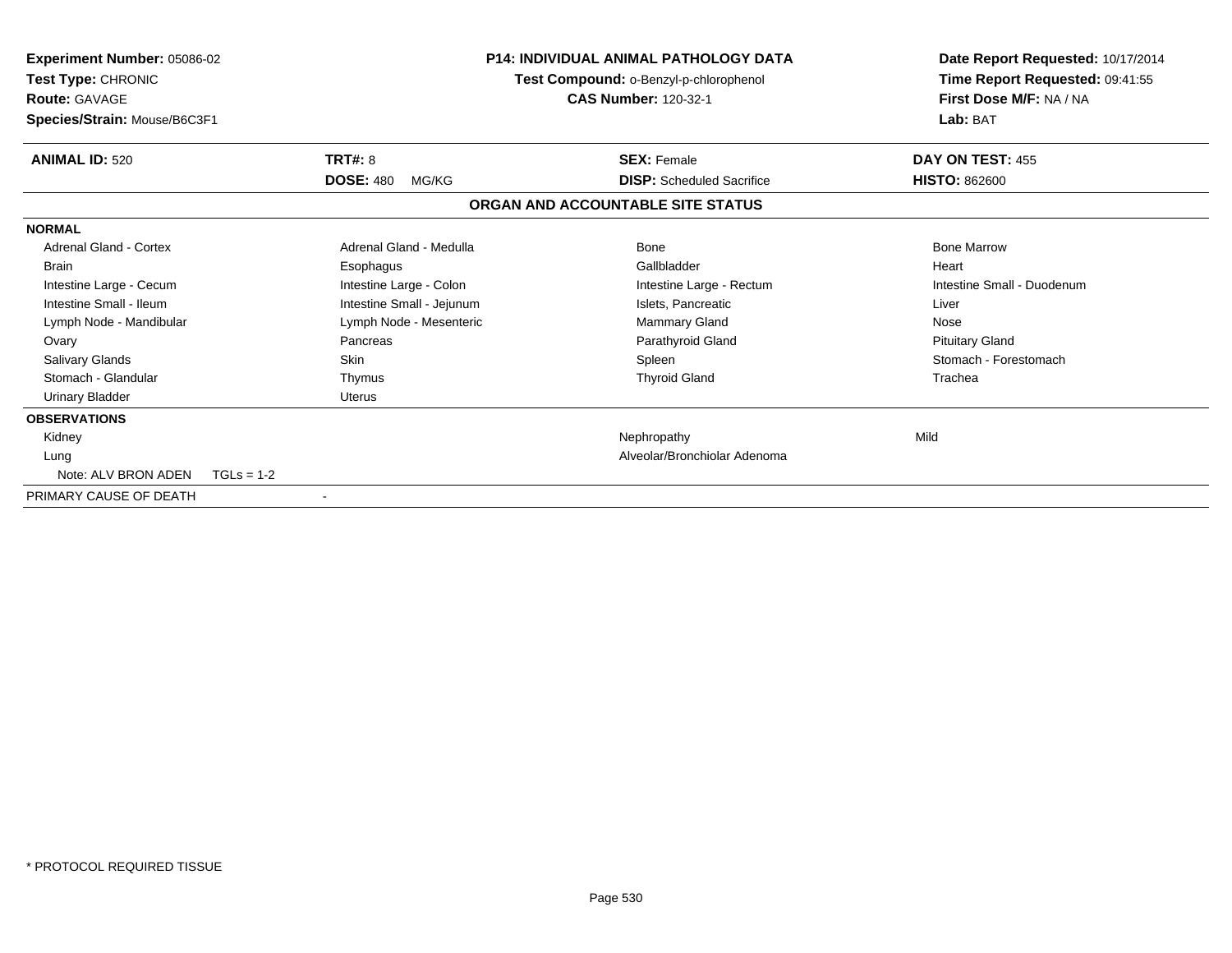| <b>ANIMAL ID: 521</b><br>TRT#: 8<br>DAY ON TEST: 707<br><b>SEX: Female</b><br><b>DOSE: 480</b><br><b>DISP: Moribund Sacrifice</b><br><b>HISTO: 862601</b><br>MG/KG<br>ORGAN AND ACCOUNTABLE SITE STATUS<br><b>NORMAL</b><br><b>Adrenal Gland - Cortex</b><br>Adrenal Gland - Medulla<br><b>Bone Marrow</b><br><b>Brain</b><br>Gallbladder<br>Heart<br>Intestine Large - Cecum<br>Esophagus<br>Intestine Large - Colon<br>Intestine Large - Rectum<br>Intestine Small - Duodenum<br>Intestine Small - Ileum<br>Intestine Small - Jejunum<br>Islets, Pancreatic<br>Lymph Node - Mandibular<br>Lung<br>Lymph Node - Mesenteric<br>Mammary Gland<br>Nose<br>Pancreas<br>Parathyroid Gland<br><b>Pituitary Gland</b><br>Salivary Glands<br>Skin<br>Stomach - Glandular<br>Stomach - Forestomach<br><b>Thyroid Gland</b><br>Thymus<br><b>Urinary Bladder</b><br>Trachea<br><b>OBSERVATIONS</b><br>Fibrous Osteodystrophy<br>Minimal<br><b>Bone</b><br>Kidney<br>Nephropathy<br>Moderate<br>Lymphoma Malignant Histiocytic<br>Liver<br>Note: LYMPH MAL HIST $TGLs = 5.6.7 - 1 + 2 + 9$<br>Cyst<br>Ovary<br>Note: CYST<br>$TGLs = 1-6$<br>Hematopoietic Cell Proliferation<br>Mild<br>Spleen<br>Note: HEMA CELL PROL TGLs = 4-1<br>Mild<br>Endometrium<br>Hyperplasia<br>Uterus<br>Lymphoma Malignant Histiocytic<br>Note: LYMPH MAL HIST TGLs = 2,3-6+8<br>Note: HYPERPLASIA<br>$TGLs = 3-6+8$<br>PRIMARY CAUSE OF DEATH<br>Animal Note: C O MORB: HISTIOCYTIC LYMPHOMA, LIVER AND UTERUS, | Experiment Number: 05086-02<br>Test Type: CHRONIC<br><b>Route: GAVAGE</b><br>Species/Strain: Mouse/B6C3F1 |  | <b>P14: INDIVIDUAL ANIMAL PATHOLOGY DATA</b><br>Test Compound: o-Benzyl-p-chlorophenol<br><b>CAS Number: 120-32-1</b> | Date Report Requested: 10/17/2014<br>Time Report Requested: 09:41:55<br>First Dose M/F: NA / NA<br>Lab: BAT |
|-------------------------------------------------------------------------------------------------------------------------------------------------------------------------------------------------------------------------------------------------------------------------------------------------------------------------------------------------------------------------------------------------------------------------------------------------------------------------------------------------------------------------------------------------------------------------------------------------------------------------------------------------------------------------------------------------------------------------------------------------------------------------------------------------------------------------------------------------------------------------------------------------------------------------------------------------------------------------------------------------------------------------------------------------------------------------------------------------------------------------------------------------------------------------------------------------------------------------------------------------------------------------------------------------------------------------------------------------------------------------------------------------------------------------------------------------------------------------------------|-----------------------------------------------------------------------------------------------------------|--|-----------------------------------------------------------------------------------------------------------------------|-------------------------------------------------------------------------------------------------------------|
|                                                                                                                                                                                                                                                                                                                                                                                                                                                                                                                                                                                                                                                                                                                                                                                                                                                                                                                                                                                                                                                                                                                                                                                                                                                                                                                                                                                                                                                                                     |                                                                                                           |  |                                                                                                                       |                                                                                                             |
|                                                                                                                                                                                                                                                                                                                                                                                                                                                                                                                                                                                                                                                                                                                                                                                                                                                                                                                                                                                                                                                                                                                                                                                                                                                                                                                                                                                                                                                                                     |                                                                                                           |  |                                                                                                                       |                                                                                                             |
|                                                                                                                                                                                                                                                                                                                                                                                                                                                                                                                                                                                                                                                                                                                                                                                                                                                                                                                                                                                                                                                                                                                                                                                                                                                                                                                                                                                                                                                                                     |                                                                                                           |  |                                                                                                                       |                                                                                                             |
|                                                                                                                                                                                                                                                                                                                                                                                                                                                                                                                                                                                                                                                                                                                                                                                                                                                                                                                                                                                                                                                                                                                                                                                                                                                                                                                                                                                                                                                                                     |                                                                                                           |  |                                                                                                                       |                                                                                                             |
|                                                                                                                                                                                                                                                                                                                                                                                                                                                                                                                                                                                                                                                                                                                                                                                                                                                                                                                                                                                                                                                                                                                                                                                                                                                                                                                                                                                                                                                                                     |                                                                                                           |  |                                                                                                                       |                                                                                                             |
|                                                                                                                                                                                                                                                                                                                                                                                                                                                                                                                                                                                                                                                                                                                                                                                                                                                                                                                                                                                                                                                                                                                                                                                                                                                                                                                                                                                                                                                                                     |                                                                                                           |  |                                                                                                                       |                                                                                                             |
|                                                                                                                                                                                                                                                                                                                                                                                                                                                                                                                                                                                                                                                                                                                                                                                                                                                                                                                                                                                                                                                                                                                                                                                                                                                                                                                                                                                                                                                                                     |                                                                                                           |  |                                                                                                                       |                                                                                                             |
|                                                                                                                                                                                                                                                                                                                                                                                                                                                                                                                                                                                                                                                                                                                                                                                                                                                                                                                                                                                                                                                                                                                                                                                                                                                                                                                                                                                                                                                                                     |                                                                                                           |  |                                                                                                                       |                                                                                                             |
|                                                                                                                                                                                                                                                                                                                                                                                                                                                                                                                                                                                                                                                                                                                                                                                                                                                                                                                                                                                                                                                                                                                                                                                                                                                                                                                                                                                                                                                                                     |                                                                                                           |  |                                                                                                                       |                                                                                                             |
|                                                                                                                                                                                                                                                                                                                                                                                                                                                                                                                                                                                                                                                                                                                                                                                                                                                                                                                                                                                                                                                                                                                                                                                                                                                                                                                                                                                                                                                                                     |                                                                                                           |  |                                                                                                                       |                                                                                                             |
|                                                                                                                                                                                                                                                                                                                                                                                                                                                                                                                                                                                                                                                                                                                                                                                                                                                                                                                                                                                                                                                                                                                                                                                                                                                                                                                                                                                                                                                                                     |                                                                                                           |  |                                                                                                                       |                                                                                                             |
|                                                                                                                                                                                                                                                                                                                                                                                                                                                                                                                                                                                                                                                                                                                                                                                                                                                                                                                                                                                                                                                                                                                                                                                                                                                                                                                                                                                                                                                                                     |                                                                                                           |  |                                                                                                                       |                                                                                                             |
|                                                                                                                                                                                                                                                                                                                                                                                                                                                                                                                                                                                                                                                                                                                                                                                                                                                                                                                                                                                                                                                                                                                                                                                                                                                                                                                                                                                                                                                                                     |                                                                                                           |  |                                                                                                                       |                                                                                                             |
|                                                                                                                                                                                                                                                                                                                                                                                                                                                                                                                                                                                                                                                                                                                                                                                                                                                                                                                                                                                                                                                                                                                                                                                                                                                                                                                                                                                                                                                                                     |                                                                                                           |  |                                                                                                                       |                                                                                                             |
|                                                                                                                                                                                                                                                                                                                                                                                                                                                                                                                                                                                                                                                                                                                                                                                                                                                                                                                                                                                                                                                                                                                                                                                                                                                                                                                                                                                                                                                                                     |                                                                                                           |  |                                                                                                                       |                                                                                                             |
|                                                                                                                                                                                                                                                                                                                                                                                                                                                                                                                                                                                                                                                                                                                                                                                                                                                                                                                                                                                                                                                                                                                                                                                                                                                                                                                                                                                                                                                                                     |                                                                                                           |  |                                                                                                                       |                                                                                                             |
|                                                                                                                                                                                                                                                                                                                                                                                                                                                                                                                                                                                                                                                                                                                                                                                                                                                                                                                                                                                                                                                                                                                                                                                                                                                                                                                                                                                                                                                                                     |                                                                                                           |  |                                                                                                                       |                                                                                                             |
|                                                                                                                                                                                                                                                                                                                                                                                                                                                                                                                                                                                                                                                                                                                                                                                                                                                                                                                                                                                                                                                                                                                                                                                                                                                                                                                                                                                                                                                                                     |                                                                                                           |  |                                                                                                                       |                                                                                                             |
|                                                                                                                                                                                                                                                                                                                                                                                                                                                                                                                                                                                                                                                                                                                                                                                                                                                                                                                                                                                                                                                                                                                                                                                                                                                                                                                                                                                                                                                                                     |                                                                                                           |  |                                                                                                                       |                                                                                                             |
|                                                                                                                                                                                                                                                                                                                                                                                                                                                                                                                                                                                                                                                                                                                                                                                                                                                                                                                                                                                                                                                                                                                                                                                                                                                                                                                                                                                                                                                                                     |                                                                                                           |  |                                                                                                                       |                                                                                                             |
|                                                                                                                                                                                                                                                                                                                                                                                                                                                                                                                                                                                                                                                                                                                                                                                                                                                                                                                                                                                                                                                                                                                                                                                                                                                                                                                                                                                                                                                                                     |                                                                                                           |  |                                                                                                                       |                                                                                                             |
|                                                                                                                                                                                                                                                                                                                                                                                                                                                                                                                                                                                                                                                                                                                                                                                                                                                                                                                                                                                                                                                                                                                                                                                                                                                                                                                                                                                                                                                                                     |                                                                                                           |  |                                                                                                                       |                                                                                                             |
|                                                                                                                                                                                                                                                                                                                                                                                                                                                                                                                                                                                                                                                                                                                                                                                                                                                                                                                                                                                                                                                                                                                                                                                                                                                                                                                                                                                                                                                                                     |                                                                                                           |  |                                                                                                                       |                                                                                                             |
|                                                                                                                                                                                                                                                                                                                                                                                                                                                                                                                                                                                                                                                                                                                                                                                                                                                                                                                                                                                                                                                                                                                                                                                                                                                                                                                                                                                                                                                                                     |                                                                                                           |  |                                                                                                                       |                                                                                                             |
|                                                                                                                                                                                                                                                                                                                                                                                                                                                                                                                                                                                                                                                                                                                                                                                                                                                                                                                                                                                                                                                                                                                                                                                                                                                                                                                                                                                                                                                                                     |                                                                                                           |  |                                                                                                                       |                                                                                                             |
|                                                                                                                                                                                                                                                                                                                                                                                                                                                                                                                                                                                                                                                                                                                                                                                                                                                                                                                                                                                                                                                                                                                                                                                                                                                                                                                                                                                                                                                                                     |                                                                                                           |  |                                                                                                                       |                                                                                                             |
|                                                                                                                                                                                                                                                                                                                                                                                                                                                                                                                                                                                                                                                                                                                                                                                                                                                                                                                                                                                                                                                                                                                                                                                                                                                                                                                                                                                                                                                                                     | Animal Note: NEPHROPATHY                                                                                  |  |                                                                                                                       |                                                                                                             |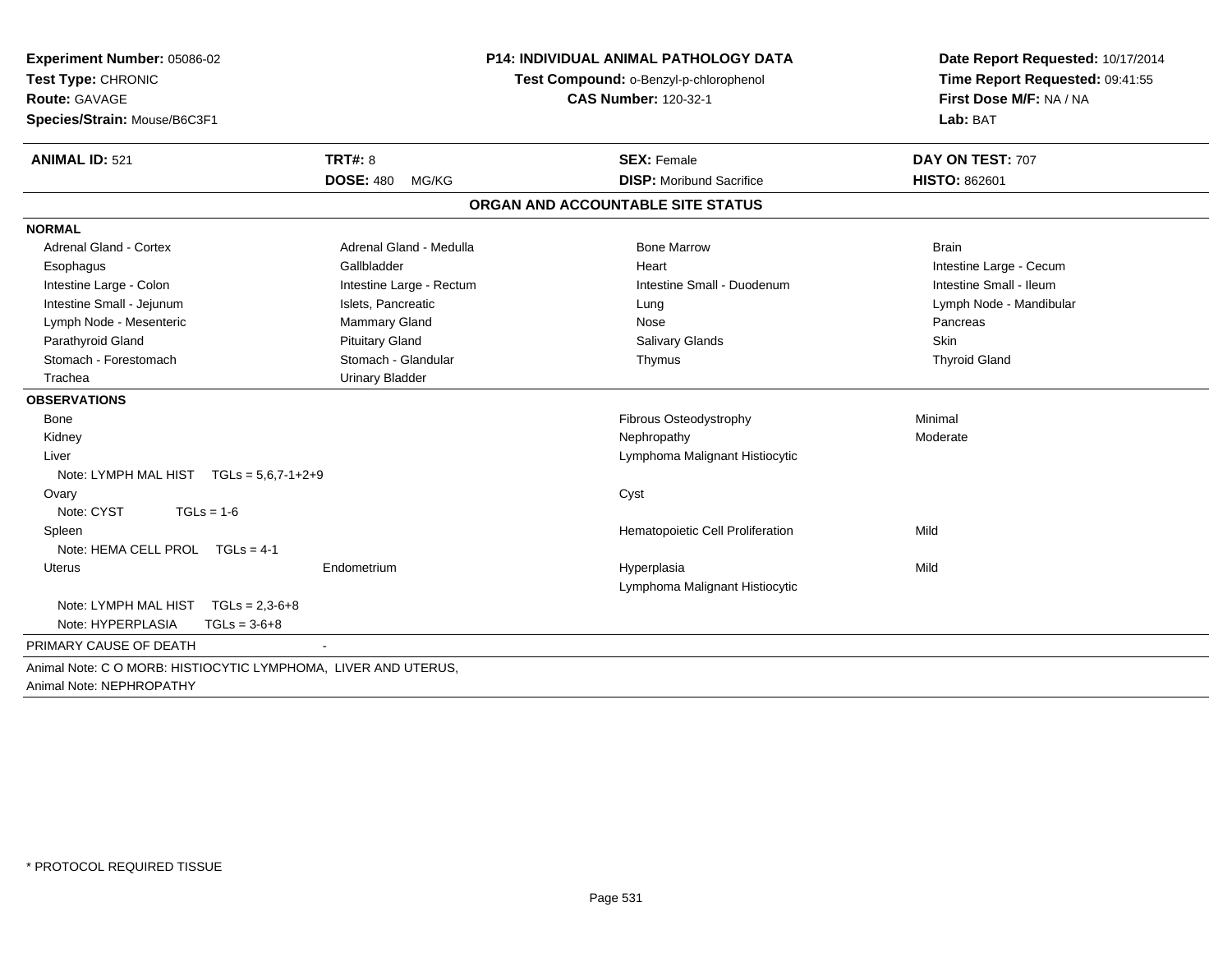| Experiment Number: 05086-02           |                           | <b>P14: INDIVIDUAL ANIMAL PATHOLOGY DATA</b> | Date Report Requested: 10/17/2014   |  |
|---------------------------------------|---------------------------|----------------------------------------------|-------------------------------------|--|
| Test Type: CHRONIC                    |                           | Test Compound: o-Benzyl-p-chlorophenol       | Time Report Requested: 09:41:55     |  |
| <b>Route: GAVAGE</b>                  |                           | <b>CAS Number: 120-32-1</b>                  | First Dose M/F: NA / NA<br>Lab: BAT |  |
| Species/Strain: Mouse/B6C3F1          |                           |                                              |                                     |  |
| <b>ANIMAL ID: 522</b>                 | <b>TRT#: 8</b>            | <b>SEX: Female</b>                           | DAY ON TEST: 724                    |  |
|                                       | <b>DOSE: 480</b><br>MG/KG | <b>DISP: Terminal Sacrifice</b>              | <b>HISTO: 862602</b>                |  |
|                                       |                           | ORGAN AND ACCOUNTABLE SITE STATUS            |                                     |  |
| <b>NORMAL</b>                         |                           |                                              |                                     |  |
| <b>Adrenal Gland - Cortex</b>         | Adrenal Gland - Medulla   | <b>Bone Marrow</b>                           | <b>Brain</b>                        |  |
| Esophagus                             | Gallbladder               | Heart                                        | Intestine Large - Cecum             |  |
| Intestine Large - Colon               | Intestine Large - Rectum  | Intestine Small - Duodenum                   | Intestine Small - Ileum             |  |
| Intestine Small - Jejunum             | Islets, Pancreatic        | Lung                                         | Lymph Node - Mandibular             |  |
| Lymph Node - Mesenteric               | Mammary Gland             | Nose                                         | Pancreas                            |  |
| <b>Pituitary Gland</b>                | Salivary Glands           | Skin                                         | Stomach - Forestomach               |  |
| Stomach - Glandular                   | Thymus                    | <b>Thyroid Gland</b>                         | Trachea                             |  |
| <b>Urinary Bladder</b>                |                           |                                              |                                     |  |
| <b>MISSING</b>                        |                           |                                              |                                     |  |
| Parathyroid Gland                     |                           |                                              |                                     |  |
| <b>OBSERVATIONS</b>                   |                           |                                              |                                     |  |
| <b>Bone</b>                           |                           | Fibrous Osteodystrophy                       | Moderate                            |  |
| Kidney                                |                           | Nephropathy                                  | Mild                                |  |
| [Nephropathy TGLS = 1-1]              |                           |                                              |                                     |  |
| Liver                                 |                           | Hepatocellular Adenoma                       | Multiple                            |  |
|                                       |                           | Necrosis                                     | Coagulative, Mild                   |  |
| Note: HEPATOCLR ADEN $TGLs = 3.4-1+8$ |                           |                                              |                                     |  |
| Ovary                                 |                           | Cyst                                         |                                     |  |
| Spleen                                |                           | Hyperplasia                                  | Lymphoid, Mild                      |  |
| <b>Uterus</b>                         | Endometrium               | Hyperplasia                                  | Moderate                            |  |
| Note: HYPERPLASIA<br>$TGLs = 2-6$     |                           |                                              |                                     |  |
| PRIMARY CAUSE OF DEATH                |                           |                                              |                                     |  |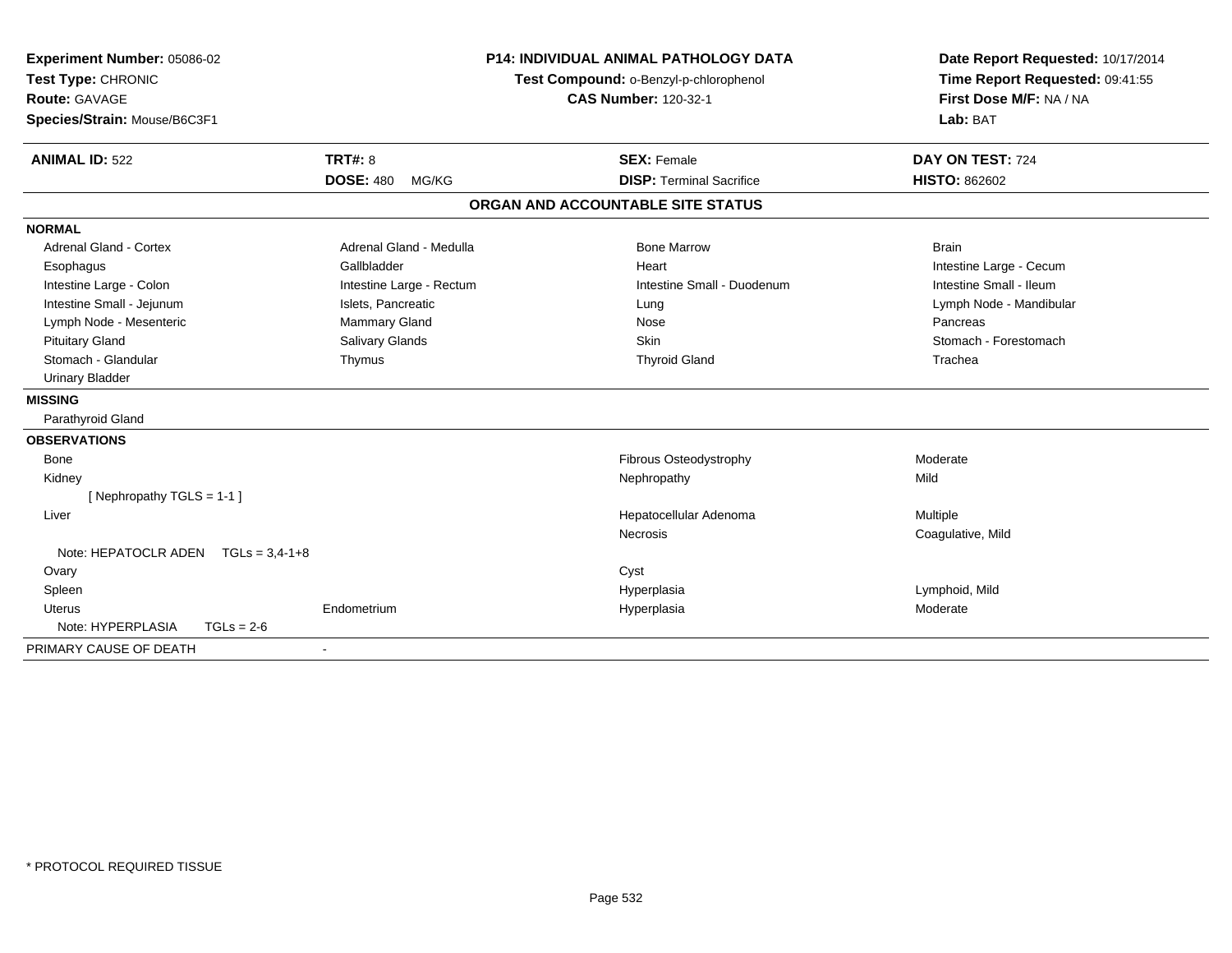| Route: GAVAGE                           |                            | Test Compound: o-Benzyl-p-chlorophenol | Date Report Requested: 10/17/2014<br>Time Report Requested: 09:41:55<br>First Dose M/F: NA / NA<br>Lab: BAT |  |
|-----------------------------------------|----------------------------|----------------------------------------|-------------------------------------------------------------------------------------------------------------|--|
|                                         |                            | <b>CAS Number: 120-32-1</b>            |                                                                                                             |  |
| Species/Strain: Mouse/B6C3F1            |                            |                                        |                                                                                                             |  |
| <b>ANIMAL ID: 523</b>                   | <b>TRT#: 8</b>             | <b>SEX: Female</b>                     | DAY ON TEST: 652                                                                                            |  |
|                                         | <b>DOSE: 480</b><br>MG/KG  | <b>DISP: Moribund Sacrifice</b>        | <b>HISTO: 862603</b>                                                                                        |  |
|                                         |                            | ORGAN AND ACCOUNTABLE SITE STATUS      |                                                                                                             |  |
| <b>NORMAL</b>                           |                            |                                        |                                                                                                             |  |
| Adrenal Gland - Cortex                  | Adrenal Gland - Medulla    | <b>Bone Marrow</b>                     | Esophagus                                                                                                   |  |
| Gallbladder                             | Heart                      | Intestine Large - Cecum                | Intestine Large - Colon                                                                                     |  |
| Intestine Large - Rectum                | Intestine Small - Duodenum | Intestine Small - Ileum                | Intestine Small - Jejunum                                                                                   |  |
| Islets, Pancreatic                      | Liver                      | Lung                                   | Lymph Node - Mesenteric                                                                                     |  |
| Mammary Gland                           | Nose                       | Ovary                                  | Parathyroid Gland                                                                                           |  |
| Salivary Glands                         | Spleen                     | Stomach - Glandular                    | Trachea                                                                                                     |  |
| <b>Urinary Bladder</b>                  | <b>Uterus</b>              |                                        |                                                                                                             |  |
| <b>MISSING</b>                          |                            |                                        |                                                                                                             |  |
| Lymph Node - Mandibular                 |                            |                                        |                                                                                                             |  |
| <b>OBSERVATIONS</b>                     |                            |                                        |                                                                                                             |  |
| Bone                                    |                            | Fibrous Osteodystrophy                 | Minimal                                                                                                     |  |
| <b>Brain</b>                            | Hypothalamus               | Compression                            |                                                                                                             |  |
| Kidney                                  |                            | Nephropathy                            | Marked                                                                                                      |  |
| Pancreas                                |                            | Inflammation                           | Chronic, Mild                                                                                               |  |
| <b>Pituitary Gland</b>                  | Pars Distalis              | Adenoma                                |                                                                                                             |  |
| $J \cdot TGLS = 2-8$<br>Note: [ ADENOMA |                            |                                        |                                                                                                             |  |
| <b>Skin</b>                             |                            | Hyperkeratosis                         | Moderate                                                                                                    |  |
| Note: [ HYPERKERATOSIS ] TGLs = 1-9     |                            |                                        |                                                                                                             |  |
| Stomach                                 | Forestomach                | Hyperplasia                            | Squamous, Moderate                                                                                          |  |
|                                         | Forestomach                | Ulcer                                  | Moderate                                                                                                    |  |
| $1 TGLs = 3-4$<br>Note: [ ULCER         |                            |                                        |                                                                                                             |  |
| Thymus                                  |                            | Cyst                                   |                                                                                                             |  |
| <b>Thyroid Gland</b>                    | Follicle                   | Hyperplasia                            | Mild                                                                                                        |  |
| PRIMARY CAUSE OF DEATH                  |                            |                                        |                                                                                                             |  |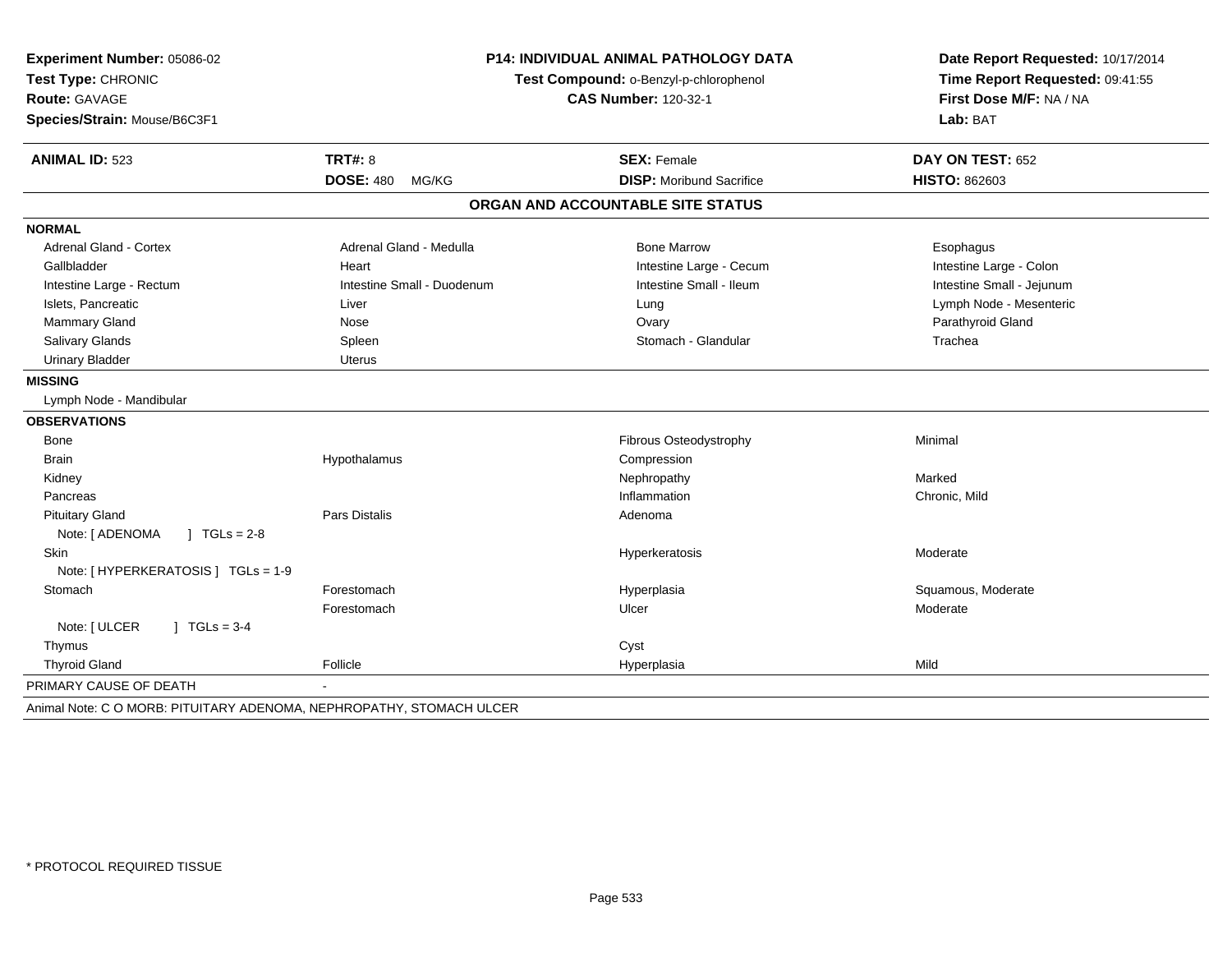| <b>Experiment Number: 05086-02</b><br>Test Type: CHRONIC<br><b>Route: GAVAGE</b><br>Species/Strain: Mouse/B6C3F1 |                                             | P14: INDIVIDUAL ANIMAL PATHOLOGY DATA<br>Test Compound: o-Benzyl-p-chlorophenol<br><b>CAS Number: 120-32-1</b> | Date Report Requested: 10/17/2014<br>Time Report Requested: 09:41:55<br>First Dose M/F: NA / NA<br>Lab: BAT |  |
|------------------------------------------------------------------------------------------------------------------|---------------------------------------------|----------------------------------------------------------------------------------------------------------------|-------------------------------------------------------------------------------------------------------------|--|
| <b>ANIMAL ID: 524</b>                                                                                            | <b>TRT#: 8</b><br><b>DOSE: 480</b><br>MG/KG | <b>SEX: Female</b><br><b>DISP: Natural Death</b>                                                               | <b>DAY ON TEST: 8</b><br>HISTO:                                                                             |  |
|                                                                                                                  |                                             | ORGAN AND ACCOUNTABLE SITE STATUS                                                                              |                                                                                                             |  |
| <b>NORMAL</b>                                                                                                    |                                             |                                                                                                                |                                                                                                             |  |
| <b>Adrenal Gland - Cortex</b>                                                                                    | Adrenal Gland - Medulla                     | Bone                                                                                                           | <b>Bone Marrow</b>                                                                                          |  |
| <b>Brain</b>                                                                                                     | Esophagus                                   | Gallbladder                                                                                                    | Heart                                                                                                       |  |
| Intestine Large - Cecum                                                                                          | Intestine Large - Colon                     | Intestine Large - Rectum                                                                                       | Intestine Small - Duodenum                                                                                  |  |
| Intestine Small - Ileum                                                                                          | Intestine Small - Jejunum                   | Islets, Pancreatic                                                                                             | Kidney                                                                                                      |  |
| Liver                                                                                                            | Lymph Node - Mandibular                     | Lymph Node - Mesenteric                                                                                        | Mammary Gland                                                                                               |  |
| Nose                                                                                                             | Ovary                                       | Pancreas                                                                                                       | Parathyroid Gland                                                                                           |  |
| <b>Pituitary Gland</b>                                                                                           | <b>Salivary Glands</b>                      | Skin                                                                                                           | Spleen                                                                                                      |  |
| Stomach - Forestomach                                                                                            | Stomach - Glandular                         | Thymus                                                                                                         | <b>Thyroid Gland</b>                                                                                        |  |
| Trachea                                                                                                          | <b>Urinary Bladder</b>                      | <b>Uterus</b>                                                                                                  |                                                                                                             |  |
| <b>OBSERVATIONS</b>                                                                                              |                                             |                                                                                                                |                                                                                                             |  |
| Lung                                                                                                             |                                             | Foreign Body                                                                                                   | Minimal                                                                                                     |  |
| Note: MINIMAL OIL IN LUNG.                                                                                       |                                             |                                                                                                                |                                                                                                             |  |
| PRIMARY CAUSE OF DEATH                                                                                           |                                             |                                                                                                                |                                                                                                             |  |
| Animal Note: C O DEATH: GAVAGE ERROR                                                                             |                                             |                                                                                                                |                                                                                                             |  |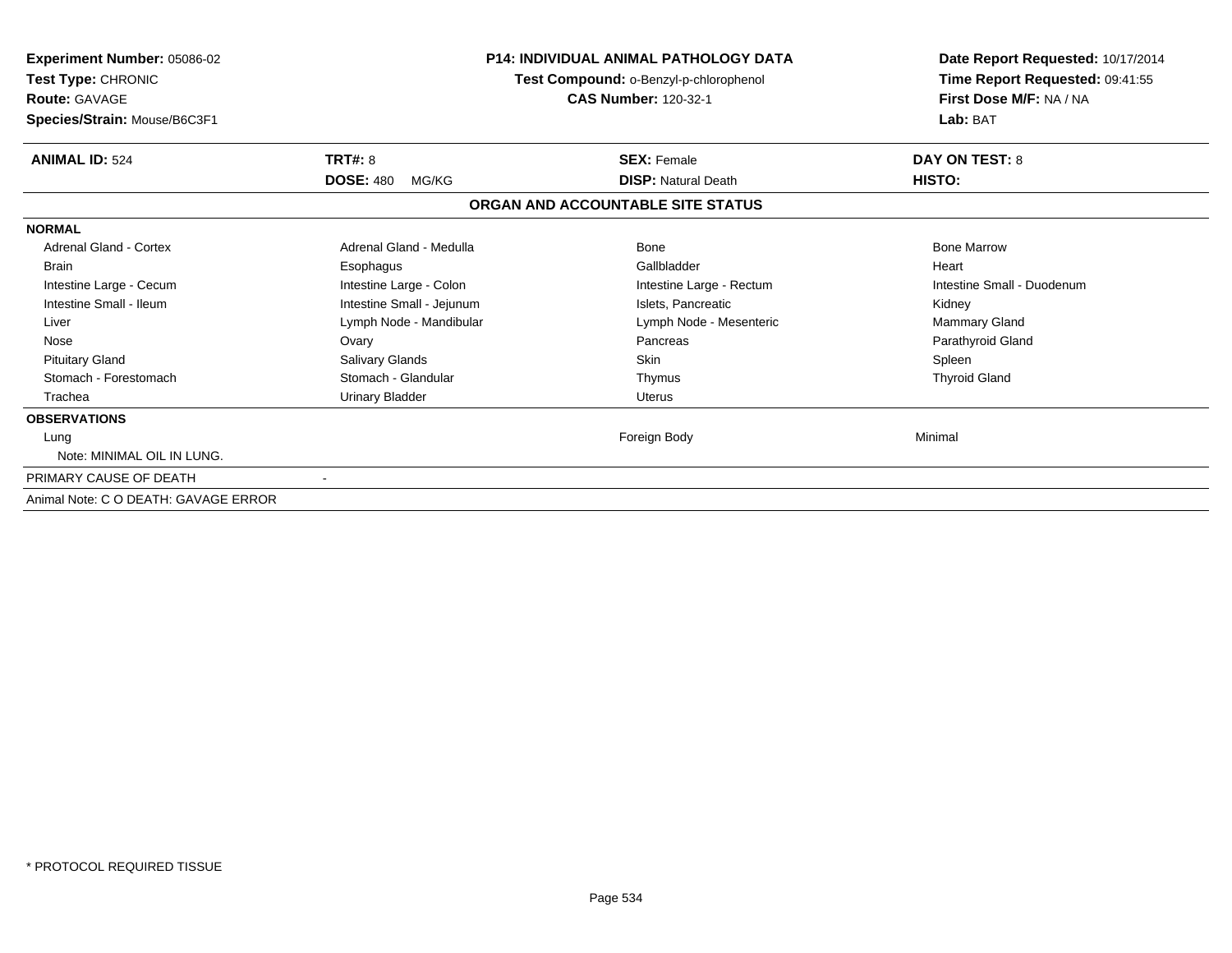| <b>Experiment Number: 05086-02</b><br>Test Type: CHRONIC<br><b>Route: GAVAGE</b> | <b>P14: INDIVIDUAL ANIMAL PATHOLOGY DATA</b><br>Test Compound: o-Benzyl-p-chlorophenol<br><b>CAS Number: 120-32-1</b> |                                   | Date Report Requested: 10/17/2014<br>Time Report Requested: 09:41:55<br>First Dose M/F: NA / NA |
|----------------------------------------------------------------------------------|-----------------------------------------------------------------------------------------------------------------------|-----------------------------------|-------------------------------------------------------------------------------------------------|
| Species/Strain: Mouse/B6C3F1                                                     |                                                                                                                       |                                   | Lab: BAT                                                                                        |
| <b>ANIMAL ID: 525</b>                                                            | TRT#: 8                                                                                                               | <b>SEX: Female</b>                | DAY ON TEST: 93                                                                                 |
|                                                                                  | <b>DOSE: 480</b><br>MG/KG                                                                                             | <b>DISP:</b> Scheduled Sacrifice  | <b>HISTO:</b>                                                                                   |
|                                                                                  |                                                                                                                       | ORGAN AND ACCOUNTABLE SITE STATUS |                                                                                                 |
| <b>NORMAL</b>                                                                    |                                                                                                                       |                                   |                                                                                                 |
| <b>Adrenal Gland - Cortex</b>                                                    | Adrenal Gland - Medulla                                                                                               | Bone                              | <b>Bone Marrow</b>                                                                              |
| Brain                                                                            | Esophagus                                                                                                             | Gallbladder                       | Heart                                                                                           |
| Intestine Large - Cecum                                                          | Intestine Large - Colon                                                                                               | Intestine Large - Rectum          | Intestine Small - Duodenum                                                                      |
| Intestine Small - Ileum                                                          | Intestine Small - Jejunum                                                                                             | Islets, Pancreatic                | Kidney                                                                                          |
| Liver                                                                            | Lung                                                                                                                  | Lymph Node - Mandibular           | Lymph Node - Mesenteric                                                                         |
| Mammary Gland                                                                    | Nose                                                                                                                  | Ovary                             | Pancreas                                                                                        |
| Parathyroid Gland                                                                | <b>Pituitary Gland</b>                                                                                                | <b>Salivary Glands</b>            | <b>Skin</b>                                                                                     |
| Spleen                                                                           | Stomach - Forestomach                                                                                                 | Stomach - Glandular               | Thymus                                                                                          |
| <b>Thyroid Gland</b>                                                             | Trachea                                                                                                               | Urinary Bladder                   | Uterus                                                                                          |
| PRIMARY CAUSE OF DEATH                                                           |                                                                                                                       |                                   |                                                                                                 |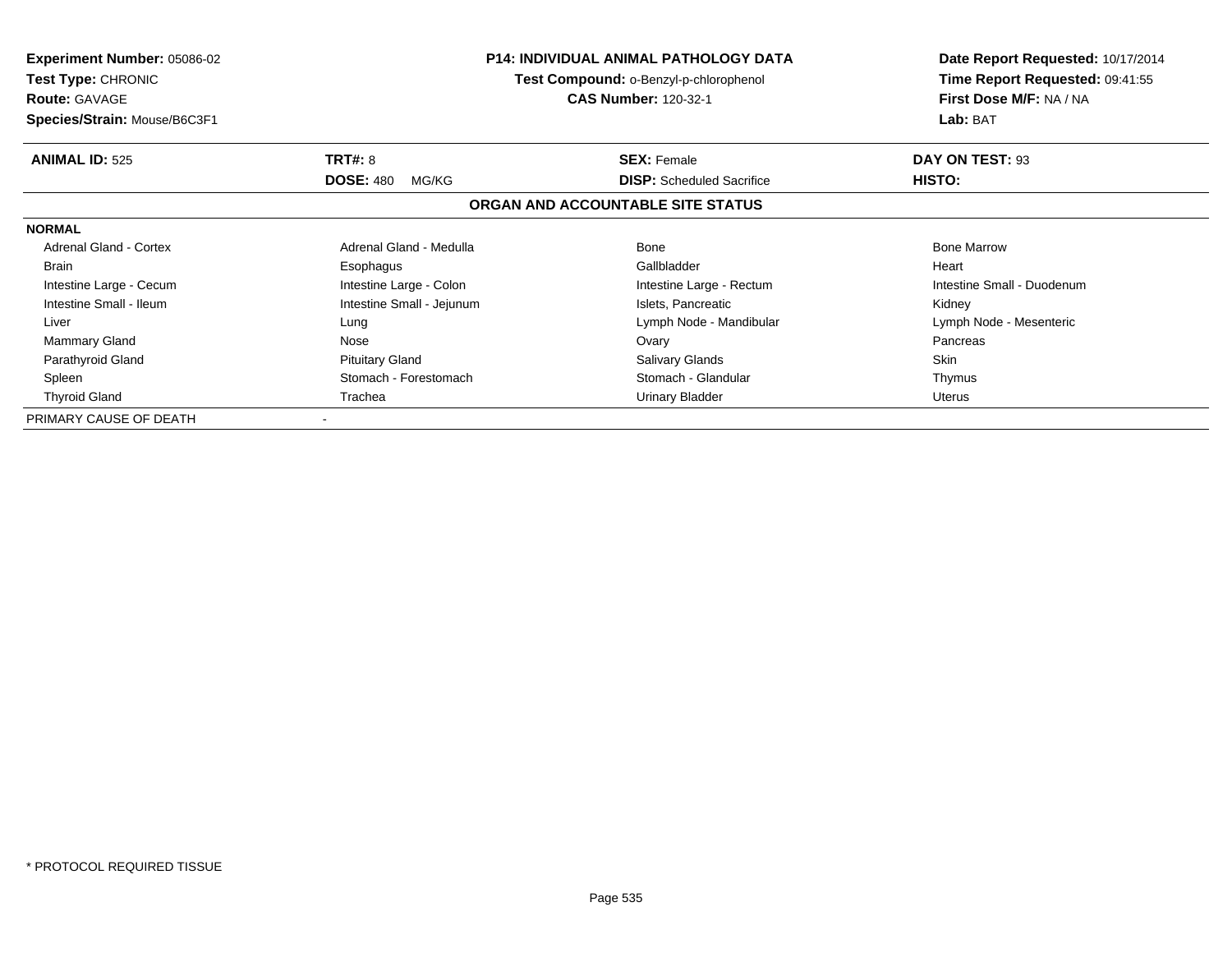| <b>Experiment Number: 05086-02</b><br>Test Type: CHRONIC<br><b>Route: GAVAGE</b><br>Species/Strain: Mouse/B6C3F1 |                           | <b>P14: INDIVIDUAL ANIMAL PATHOLOGY DATA</b><br>Test Compound: o-Benzyl-p-chlorophenol<br><b>CAS Number: 120-32-1</b> | Date Report Requested: 10/17/2014<br>Time Report Requested: 09:41:55<br>First Dose M/F: NA / NA<br>Lab: BAT |  |
|------------------------------------------------------------------------------------------------------------------|---------------------------|-----------------------------------------------------------------------------------------------------------------------|-------------------------------------------------------------------------------------------------------------|--|
| <b>ANIMAL ID: 526</b>                                                                                            | TRT#: 8                   | <b>SEX: Female</b>                                                                                                    | DAY ON TEST: 456                                                                                            |  |
|                                                                                                                  | <b>DOSE: 480</b><br>MG/KG | <b>DISP:</b> Scheduled Sacrifice                                                                                      | <b>HISTO: 862606</b>                                                                                        |  |
|                                                                                                                  |                           | ORGAN AND ACCOUNTABLE SITE STATUS                                                                                     |                                                                                                             |  |
| <b>NORMAL</b>                                                                                                    |                           |                                                                                                                       |                                                                                                             |  |
| Adrenal Gland - Cortex                                                                                           | Adrenal Gland - Medulla   | Bone                                                                                                                  | <b>Bone Marrow</b>                                                                                          |  |
| <b>Brain</b>                                                                                                     | Esophagus                 | Gallbladder                                                                                                           | Heart                                                                                                       |  |
| Intestine Large - Cecum                                                                                          | Intestine Large - Colon   | Intestine Large - Rectum                                                                                              | Intestine Small - Duodenum                                                                                  |  |
| Intestine Small - Ileum                                                                                          | Intestine Small - Jejunum | Islets, Pancreatic                                                                                                    | Liver                                                                                                       |  |
| Lung                                                                                                             | Lymph Node - Mandibular   | Lymph Node - Mesenteric                                                                                               | Mammary Gland                                                                                               |  |
| Nose                                                                                                             | Ovary                     | Pancreas                                                                                                              | Parathyroid Gland                                                                                           |  |
| <b>Pituitary Gland</b>                                                                                           | Salivary Glands           | <b>Skin</b>                                                                                                           | Spleen                                                                                                      |  |
| Stomach - Forestomach                                                                                            | Stomach - Glandular       | Thymus                                                                                                                | <b>Thyroid Gland</b>                                                                                        |  |
| Trachea                                                                                                          | Urinary Bladder           | Uterus                                                                                                                |                                                                                                             |  |
| <b>OBSERVATIONS</b>                                                                                              |                           |                                                                                                                       |                                                                                                             |  |
| Kidney                                                                                                           |                           | <b>Amyloid Deposition</b>                                                                                             | Moderate                                                                                                    |  |
|                                                                                                                  |                           | Nephropathy                                                                                                           | Moderate                                                                                                    |  |
| Note: AMYLOID MAKES NEPHROPATHY DIFFICULT TO GRADE.                                                              |                           |                                                                                                                       |                                                                                                             |  |
| [ Amyloid Deposition TGLS = 1-1 ]                                                                                |                           |                                                                                                                       |                                                                                                             |  |
| PRIMARY CAUSE OF DEATH                                                                                           |                           |                                                                                                                       |                                                                                                             |  |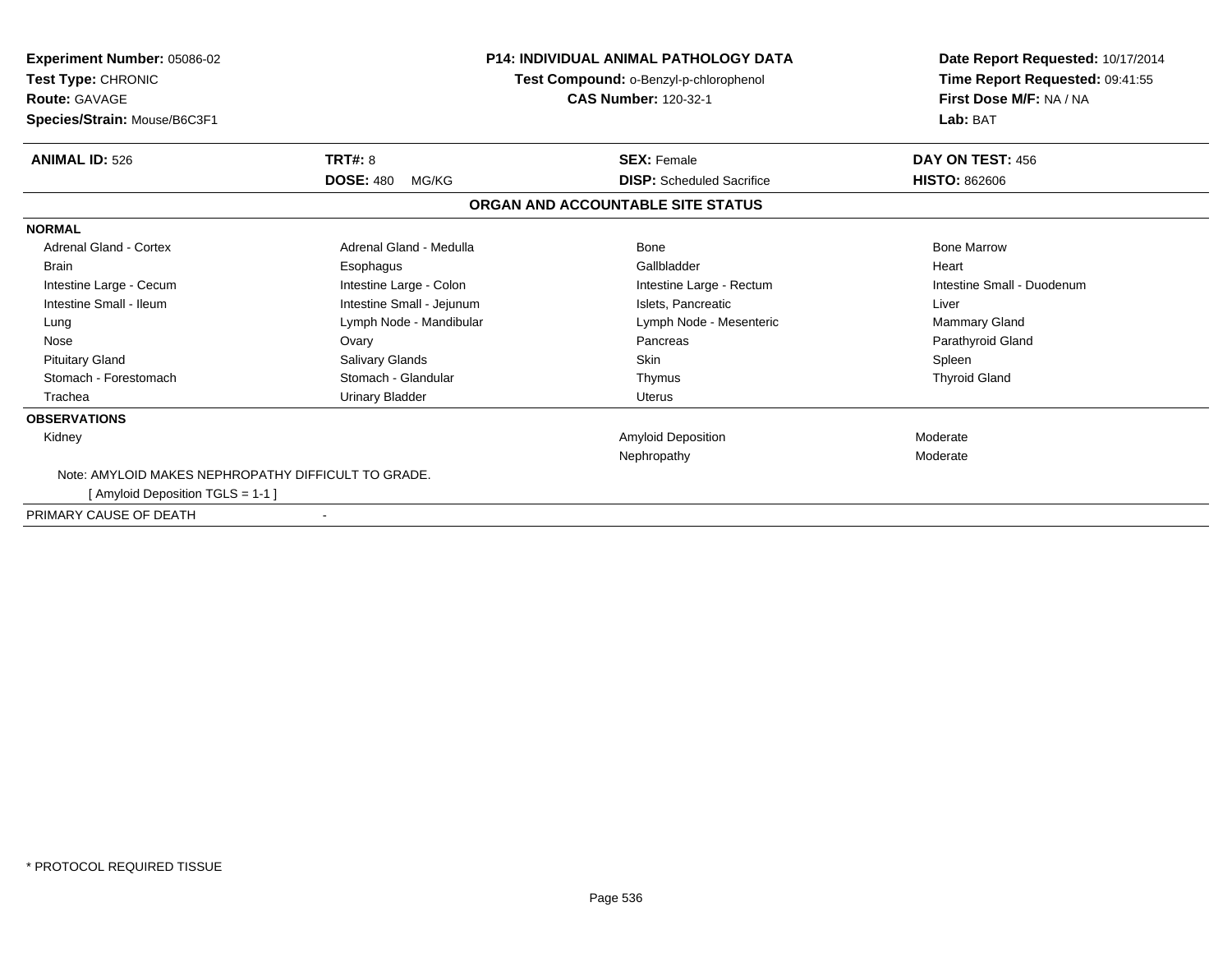| Experiment Number: 05086-02<br>Test Type: CHRONIC<br>Route: GAVAGE<br>Species/Strain: Mouse/B6C3F1 |              |                           | <b>P14: INDIVIDUAL ANIMAL PATHOLOGY DATA</b><br>Test Compound: o-Benzyl-p-chlorophenol<br><b>CAS Number: 120-32-1</b> |                                   | Date Report Requested: 10/17/2014<br>Time Report Requested: 09:41:55<br>First Dose M/F: NA / NA<br>Lab: BAT |  |
|----------------------------------------------------------------------------------------------------|--------------|---------------------------|-----------------------------------------------------------------------------------------------------------------------|-----------------------------------|-------------------------------------------------------------------------------------------------------------|--|
| <b>ANIMAL ID: 527</b>                                                                              |              | TRT#: 8                   |                                                                                                                       | <b>SEX: Female</b>                | DAY ON TEST: 727                                                                                            |  |
|                                                                                                    |              | <b>DOSE: 480</b><br>MG/KG |                                                                                                                       | <b>DISP:</b> Terminal Sacrifice   | <b>HISTO: 862607</b>                                                                                        |  |
|                                                                                                    |              |                           |                                                                                                                       | ORGAN AND ACCOUNTABLE SITE STATUS |                                                                                                             |  |
| <b>NORMAL</b>                                                                                      |              |                           |                                                                                                                       |                                   |                                                                                                             |  |
| Adrenal Gland - Cortex                                                                             |              | Adrenal Gland - Medulla   |                                                                                                                       | <b>Bone Marrow</b>                | <b>Brain</b>                                                                                                |  |
| Esophagus                                                                                          |              | Gallbladder               |                                                                                                                       | Heart                             | Intestine Large - Cecum                                                                                     |  |
| Intestine Large - Colon                                                                            |              | Intestine Large - Rectum  |                                                                                                                       | Intestine Small - Duodenum        | Intestine Small - Ileum                                                                                     |  |
| Intestine Small - Jejunum                                                                          |              | Islets, Pancreatic        |                                                                                                                       | Liver                             | Lymph Node - Mandibular                                                                                     |  |
| Lymph Node - Mesenteric                                                                            |              | Mammary Gland             |                                                                                                                       | Nose                              | Pancreas                                                                                                    |  |
| Parathyroid Gland                                                                                  |              | <b>Pituitary Gland</b>    |                                                                                                                       | Salivary Glands                   | Skin                                                                                                        |  |
| Spleen                                                                                             |              | Stomach - Glandular       |                                                                                                                       | Thymus                            | <b>Thyroid Gland</b>                                                                                        |  |
| Trachea                                                                                            |              | <b>Urinary Bladder</b>    |                                                                                                                       |                                   |                                                                                                             |  |
| <b>OBSERVATIONS</b>                                                                                |              |                           |                                                                                                                       |                                   |                                                                                                             |  |
| <b>Bone</b>                                                                                        |              |                           |                                                                                                                       | Fibrous Osteodystrophy            | Moderate                                                                                                    |  |
| Kidney                                                                                             |              |                           |                                                                                                                       | Nephropathy                       | Moderate                                                                                                    |  |
| [Nephropathy TGLS = $2-1$ ]                                                                        |              |                           |                                                                                                                       |                                   |                                                                                                             |  |
| Lung                                                                                               |              |                           |                                                                                                                       | Inflammation                      | Chronic, Minimal                                                                                            |  |
| Ovary                                                                                              |              |                           |                                                                                                                       | Cyst                              |                                                                                                             |  |
| Stomach                                                                                            |              | Forestomach               |                                                                                                                       | Hyperplasia                       | Squamous, Minimal                                                                                           |  |
| Uterus                                                                                             |              | Endometrium               |                                                                                                                       | Hyperplasia                       | Moderate                                                                                                    |  |
| Note: HYPERPLASIA                                                                                  | $TGLs = 1-6$ |                           |                                                                                                                       |                                   |                                                                                                             |  |
| PRIMARY CAUSE OF DEATH                                                                             |              | $\overline{\phantom{a}}$  |                                                                                                                       |                                   |                                                                                                             |  |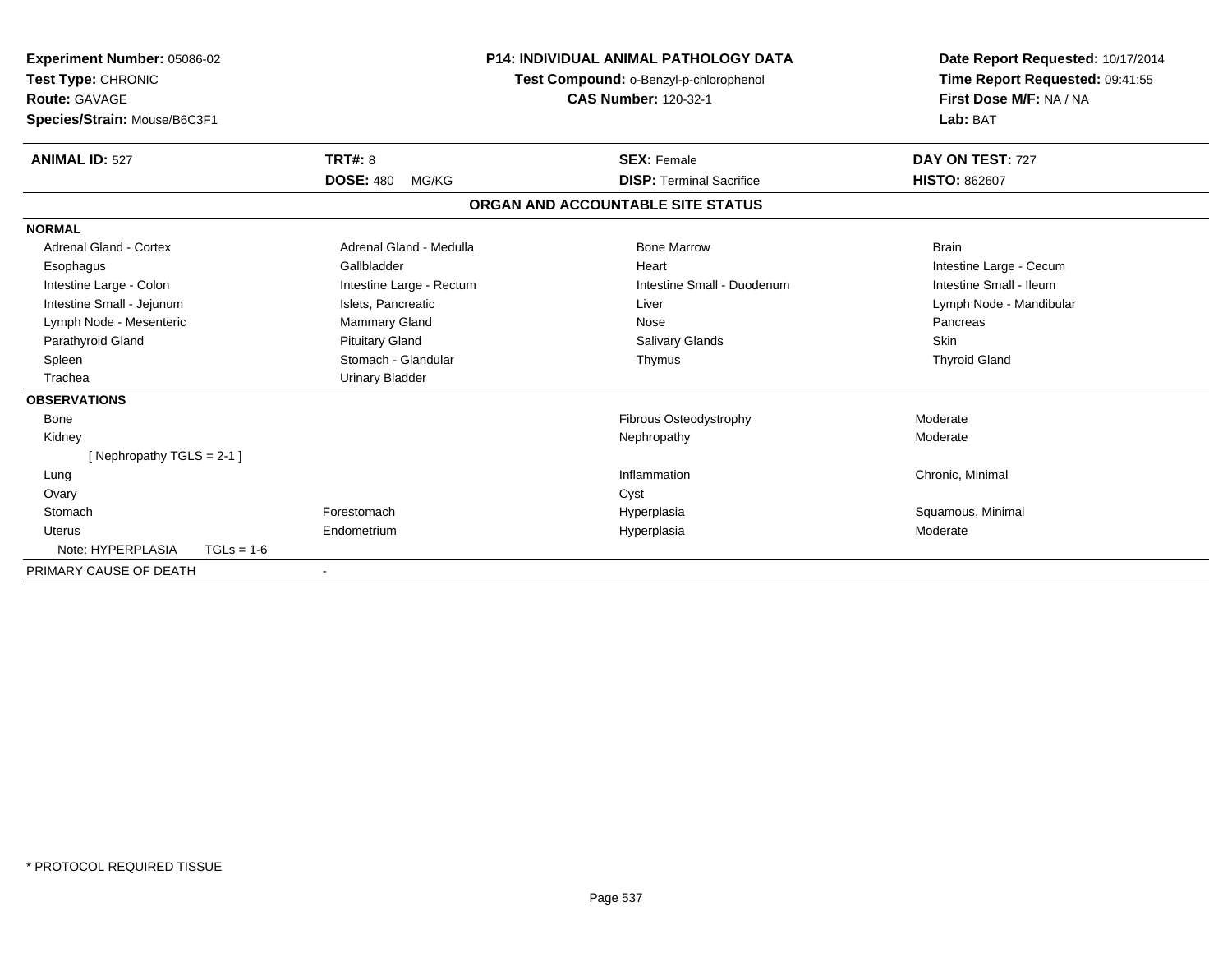| <b>Experiment Number: 05086-02</b><br>Test Type: CHRONIC<br><b>Route: GAVAGE</b><br>Species/Strain: Mouse/B6C3F1 |                           | <b>P14: INDIVIDUAL ANIMAL PATHOLOGY DATA</b><br>Test Compound: o-Benzyl-p-chlorophenol<br><b>CAS Number: 120-32-1</b> | Date Report Requested: 10/17/2014<br>Time Report Requested: 09:41:55<br>First Dose M/F: NA / NA<br>Lab: BAT |  |
|------------------------------------------------------------------------------------------------------------------|---------------------------|-----------------------------------------------------------------------------------------------------------------------|-------------------------------------------------------------------------------------------------------------|--|
| <b>ANIMAL ID: 528</b>                                                                                            | TRT#: 8                   | <b>SEX: Female</b>                                                                                                    | DAY ON TEST: 647                                                                                            |  |
|                                                                                                                  | <b>DOSE: 480</b><br>MG/KG | <b>DISP:</b> Moribund Sacrifice                                                                                       | <b>HISTO: 862608</b>                                                                                        |  |
|                                                                                                                  |                           | ORGAN AND ACCOUNTABLE SITE STATUS                                                                                     |                                                                                                             |  |
| <b>NORMAL</b>                                                                                                    |                           |                                                                                                                       |                                                                                                             |  |
| <b>Adrenal Gland - Cortex</b>                                                                                    | Adrenal Gland - Medulla   | <b>Bone Marrow</b>                                                                                                    | <b>Brain</b>                                                                                                |  |
| Esophagus                                                                                                        | Gallbladder               | Heart                                                                                                                 | Intestine Large - Cecum                                                                                     |  |
| Intestine Large - Colon                                                                                          | Intestine Large - Rectum  | Intestine Small - Ileum                                                                                               | Intestine Small - Jejunum                                                                                   |  |
| Islets. Pancreatic                                                                                               | Liver                     | Lung                                                                                                                  | Lymph Node - Mandibular                                                                                     |  |
| Lymph Node - Mesenteric                                                                                          | Mammary Gland             | Nose                                                                                                                  | Ovary                                                                                                       |  |
| Pancreas                                                                                                         | Parathyroid Gland         | <b>Pituitary Gland</b>                                                                                                | Salivary Glands                                                                                             |  |
| <b>Skin</b>                                                                                                      | Spleen                    | Stomach - Glandular                                                                                                   | Thymus                                                                                                      |  |
| <b>Thyroid Gland</b>                                                                                             | Trachea                   | <b>Urinary Bladder</b>                                                                                                |                                                                                                             |  |
| <b>OBSERVATIONS</b>                                                                                              |                           |                                                                                                                       |                                                                                                             |  |
| Bone                                                                                                             |                           | Fibrous Osteodystrophy                                                                                                | Mild                                                                                                        |  |
| <b>Intestine Small</b>                                                                                           | Duodenum                  | Ulcer                                                                                                                 | Mild                                                                                                        |  |
| Kidney                                                                                                           |                           | Nephropathy                                                                                                           | Moderate                                                                                                    |  |
| Stomach                                                                                                          | Forestomach               | Ulcer                                                                                                                 | Mild                                                                                                        |  |
| Note: ULCER<br>$TGLs = 1-8$                                                                                      |                           |                                                                                                                       |                                                                                                             |  |
| Uterus                                                                                                           | Endometrium               | Hyperplasia                                                                                                           | Mild                                                                                                        |  |
| PRIMARY CAUSE OF DEATH                                                                                           |                           |                                                                                                                       |                                                                                                             |  |
| $\lambda$ nimal Nata: C.O.MODD: NIEDUDODATUV. CTOMACU AND DUODENIAL ULOEDO                                       |                           |                                                                                                                       |                                                                                                             |  |

Animal Note: C O MORB: NEPHROPATHY, STOMACH AND DUODENAL ULCERS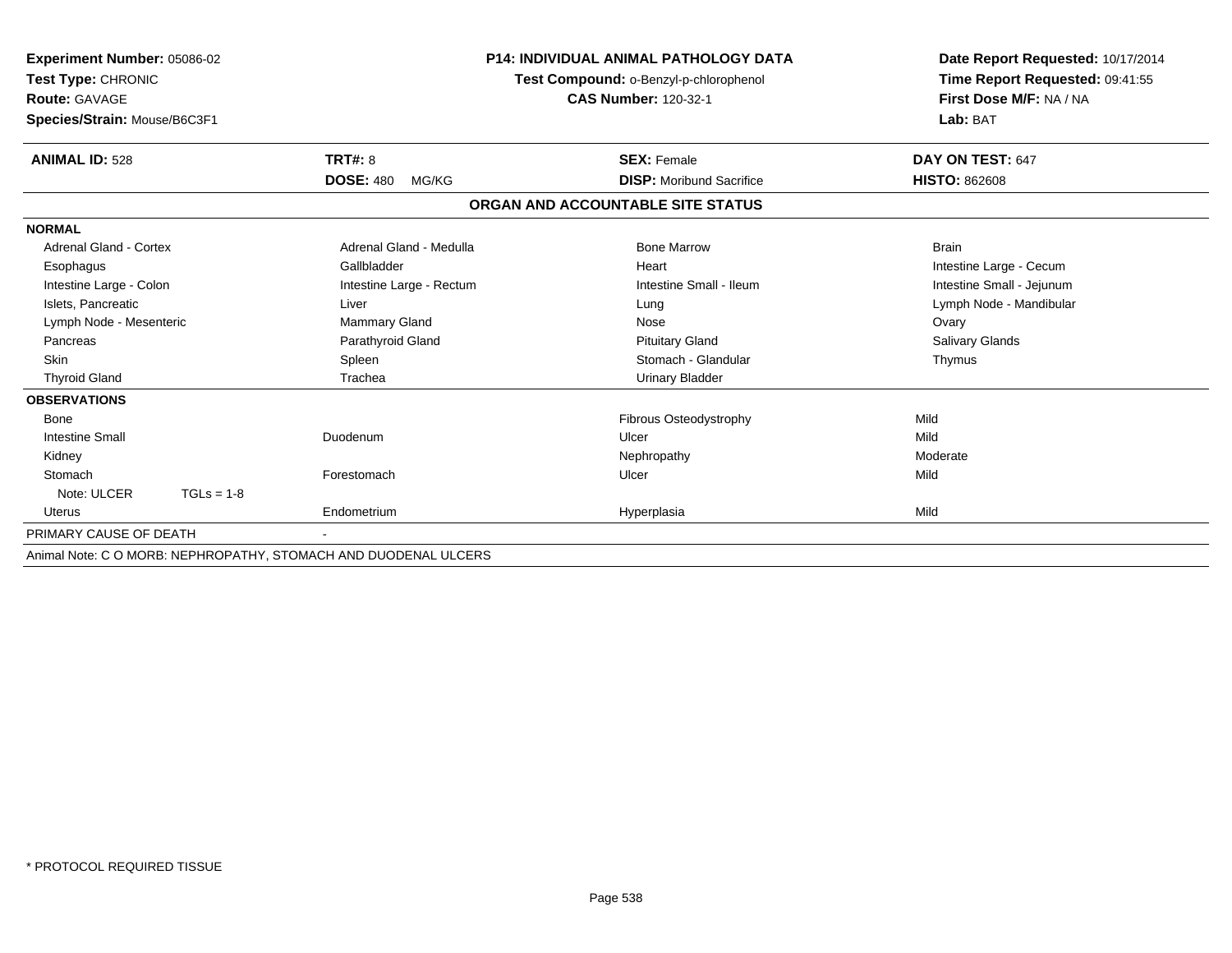| <b>Experiment Number: 05086-02</b><br>Test Type: CHRONIC<br><b>Route: GAVAGE</b><br>Species/Strain: Mouse/B6C3F1 |                           | <b>P14: INDIVIDUAL ANIMAL PATHOLOGY DATA</b><br>Test Compound: o-Benzyl-p-chlorophenol<br><b>CAS Number: 120-32-1</b> | Date Report Requested: 10/17/2014<br>Time Report Requested: 09:41:55<br>First Dose M/F: NA / NA<br>Lab: BAT |  |
|------------------------------------------------------------------------------------------------------------------|---------------------------|-----------------------------------------------------------------------------------------------------------------------|-------------------------------------------------------------------------------------------------------------|--|
| <b>ANIMAL ID: 529</b>                                                                                            | TRT#: 8                   | <b>SEX: Female</b>                                                                                                    | DAY ON TEST: 93                                                                                             |  |
|                                                                                                                  | <b>DOSE: 480</b><br>MG/KG | <b>DISP:</b> Scheduled Sacrifice                                                                                      | HISTO:                                                                                                      |  |
|                                                                                                                  |                           | ORGAN AND ACCOUNTABLE SITE STATUS                                                                                     |                                                                                                             |  |
| <b>NORMAL</b>                                                                                                    |                           |                                                                                                                       |                                                                                                             |  |
| <b>Adrenal Gland - Cortex</b>                                                                                    | Adrenal Gland - Medulla   | Bone                                                                                                                  | <b>Bone Marrow</b>                                                                                          |  |
| <b>Brain</b>                                                                                                     | Esophagus                 | Gallbladder                                                                                                           | Heart                                                                                                       |  |
| Intestine Large - Cecum                                                                                          | Intestine Large - Colon   | Intestine Large - Rectum                                                                                              | Intestine Small - Duodenum                                                                                  |  |
| Intestine Small - Ileum                                                                                          | Intestine Small - Jejunum | Islets, Pancreatic                                                                                                    | Lung                                                                                                        |  |
| Lymph Node - Mandibular                                                                                          | Lymph Node - Mesenteric   | Mammary Gland                                                                                                         | Nose                                                                                                        |  |
| Ovary                                                                                                            | Pancreas                  | Parathyroid Gland                                                                                                     | <b>Pituitary Gland</b>                                                                                      |  |
| <b>Salivary Glands</b>                                                                                           | Skin                      | Spleen                                                                                                                | Stomach - Forestomach                                                                                       |  |
| Stomach - Glandular                                                                                              | Thymus                    | <b>Thyroid Gland</b>                                                                                                  | Trachea                                                                                                     |  |
| <b>Urinary Bladder</b>                                                                                           | <b>Uterus</b>             |                                                                                                                       |                                                                                                             |  |
| <b>OBSERVATIONS</b>                                                                                              |                           |                                                                                                                       |                                                                                                             |  |
| Kidney                                                                                                           |                           | Nephropathy                                                                                                           | Minimal                                                                                                     |  |
| Liver                                                                                                            |                           | Inflammation                                                                                                          | Necrotizing, Minimal                                                                                        |  |
| PRIMARY CAUSE OF DEATH                                                                                           | $\blacksquare$            |                                                                                                                       |                                                                                                             |  |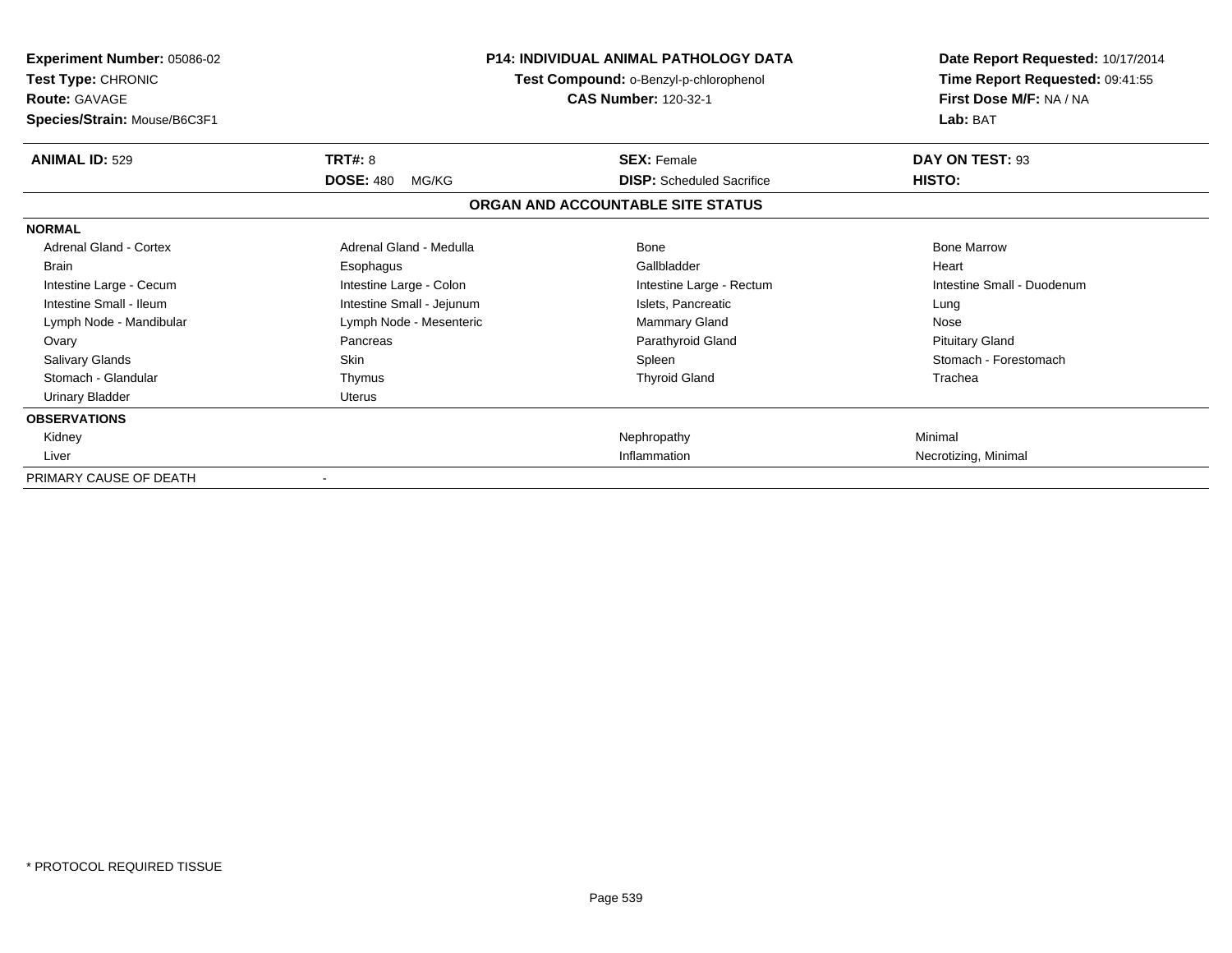| Experiment Number: 05086-02<br>Test Type: CHRONIC<br><b>Route: GAVAGE</b><br>Species/Strain: Mouse/B6C3F1 |                           | <b>P14: INDIVIDUAL ANIMAL PATHOLOGY DATA</b><br>Test Compound: o-Benzyl-p-chlorophenol<br><b>CAS Number: 120-32-1</b> | Date Report Requested: 10/17/2014<br>Time Report Requested: 09:41:55<br>First Dose M/F: NA / NA<br>Lab: BAT |  |
|-----------------------------------------------------------------------------------------------------------|---------------------------|-----------------------------------------------------------------------------------------------------------------------|-------------------------------------------------------------------------------------------------------------|--|
| <b>ANIMAL ID: 530</b>                                                                                     | TRT#: 8                   | <b>SEX: Female</b>                                                                                                    | DAY ON TEST: 727                                                                                            |  |
|                                                                                                           | <b>DOSE: 480</b><br>MG/KG | <b>DISP: Terminal Sacrifice</b>                                                                                       | <b>HISTO: 862610</b>                                                                                        |  |
|                                                                                                           |                           | ORGAN AND ACCOUNTABLE SITE STATUS                                                                                     |                                                                                                             |  |
| <b>NORMAL</b>                                                                                             |                           |                                                                                                                       |                                                                                                             |  |
| Adrenal Gland - Cortex                                                                                    | Adrenal Gland - Medulla   | <b>Bone Marrow</b>                                                                                                    | <b>Brain</b>                                                                                                |  |
| Esophagus                                                                                                 | Gallbladder               | Heart                                                                                                                 | Intestine Large - Cecum                                                                                     |  |
| Intestine Large - Colon                                                                                   | Intestine Large - Rectum  | Intestine Small - Duodenum                                                                                            | Intestine Small - Ileum                                                                                     |  |
| Intestine Small - Jejunum                                                                                 | Islets, Pancreatic        | Lung                                                                                                                  | Lymph Node - Mandibular                                                                                     |  |
| Lymph Node - Mesenteric                                                                                   | Mammary Gland             | Nose                                                                                                                  | Ovary                                                                                                       |  |
| Pancreas                                                                                                  | Parathyroid Gland         | <b>Pituitary Gland</b>                                                                                                | Salivary Glands                                                                                             |  |
| <b>Skin</b>                                                                                               | Stomach - Forestomach     | Stomach - Glandular                                                                                                   | Thymus                                                                                                      |  |
| <b>Thyroid Gland</b>                                                                                      | Trachea                   | <b>Urinary Bladder</b>                                                                                                |                                                                                                             |  |
| <b>OBSERVATIONS</b>                                                                                       |                           |                                                                                                                       |                                                                                                             |  |
| <b>Bone</b>                                                                                               |                           | Fibrous Osteodystrophy                                                                                                | Minimal                                                                                                     |  |
| Kidney                                                                                                    |                           | Nephropathy                                                                                                           | Mild                                                                                                        |  |
| Liver                                                                                                     |                           | Hyperplasia                                                                                                           | Mild                                                                                                        |  |
| Spleen                                                                                                    |                           | Hyperplasia                                                                                                           | Lymphoid, Mild                                                                                              |  |
| Uterus                                                                                                    | Endometrium               | Hyperplasia                                                                                                           | Moderate                                                                                                    |  |
| $TGLs = 1-6$                                                                                              |                           |                                                                                                                       |                                                                                                             |  |
| PRIMARY CAUSE OF DEATH                                                                                    |                           |                                                                                                                       |                                                                                                             |  |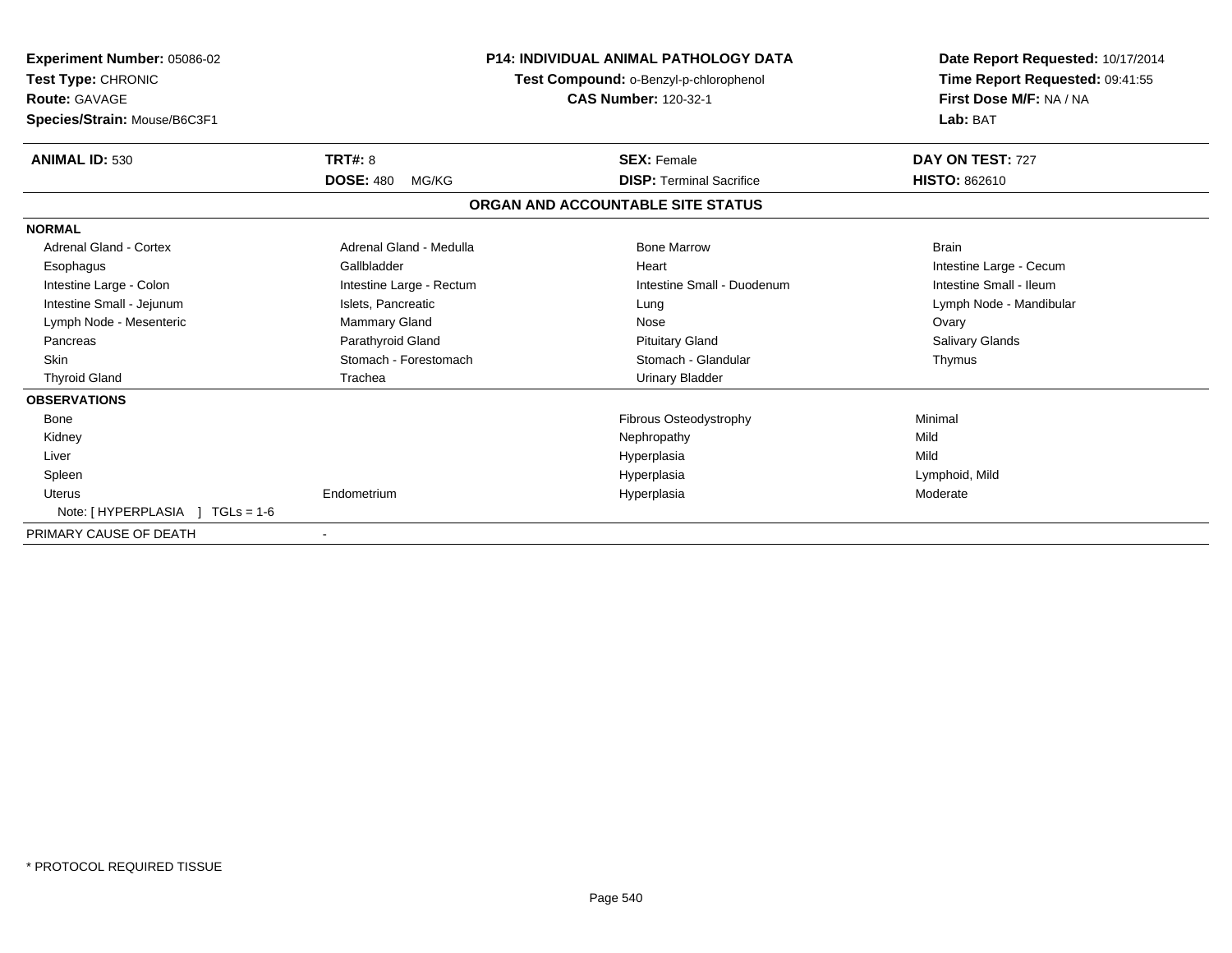| <b>Experiment Number: 05086-02</b><br>Test Type: CHRONIC<br><b>Route: GAVAGE</b><br>Species/Strain: Mouse/B6C3F1 |                           | P14: INDIVIDUAL ANIMAL PATHOLOGY DATA<br>Test Compound: o-Benzyl-p-chlorophenol<br><b>CAS Number: 120-32-1</b> | Date Report Requested: 10/17/2014<br>Time Report Requested: 09:41:55<br>First Dose M/F: NA / NA<br>Lab: BAT |  |
|------------------------------------------------------------------------------------------------------------------|---------------------------|----------------------------------------------------------------------------------------------------------------|-------------------------------------------------------------------------------------------------------------|--|
| <b>ANIMAL ID: 531</b>                                                                                            | <b>TRT#: 8</b>            | <b>SEX: Female</b>                                                                                             | <b>DAY ON TEST: 456</b>                                                                                     |  |
|                                                                                                                  | <b>DOSE: 480</b><br>MG/KG | <b>DISP:</b> Scheduled Sacrifice                                                                               | <b>HISTO: 862611</b>                                                                                        |  |
|                                                                                                                  |                           | ORGAN AND ACCOUNTABLE SITE STATUS                                                                              |                                                                                                             |  |
| <b>NORMAL</b>                                                                                                    |                           |                                                                                                                |                                                                                                             |  |
| Adrenal Gland - Cortex                                                                                           | Adrenal Gland - Medulla   | Bone                                                                                                           | <b>Bone Marrow</b>                                                                                          |  |
| <b>Brain</b>                                                                                                     | Esophagus                 | Gallbladder                                                                                                    | Heart                                                                                                       |  |
| Intestine Large - Cecum                                                                                          | Intestine Large - Colon   | Intestine Large - Rectum                                                                                       | Intestine Small - Duodenum                                                                                  |  |
| Intestine Small - Ileum                                                                                          | Intestine Small - Jejunum | Islets, Pancreatic                                                                                             | Liver                                                                                                       |  |
| Lung                                                                                                             | Lymph Node - Mandibular   | Lymph Node - Mesenteric                                                                                        | Mammary Gland                                                                                               |  |
| Nose                                                                                                             | Ovary                     | Pancreas                                                                                                       | Parathyroid Gland                                                                                           |  |
| <b>Pituitary Gland</b>                                                                                           | Salivary Glands           | <b>Skin</b>                                                                                                    | Spleen                                                                                                      |  |
| Stomach - Forestomach                                                                                            | Stomach - Glandular       | Thymus                                                                                                         | <b>Thyroid Gland</b>                                                                                        |  |
| Trachea                                                                                                          | <b>Urinary Bladder</b>    | <b>Uterus</b>                                                                                                  |                                                                                                             |  |
| <b>OBSERVATIONS</b>                                                                                              |                           |                                                                                                                |                                                                                                             |  |
| Kidney                                                                                                           |                           | Nephropathy                                                                                                    | Moderate                                                                                                    |  |
| [Nephropathy TGLS = 1-1]                                                                                         |                           |                                                                                                                |                                                                                                             |  |
| PRIMARY CAUSE OF DEATH                                                                                           | $\overline{\phantom{a}}$  |                                                                                                                |                                                                                                             |  |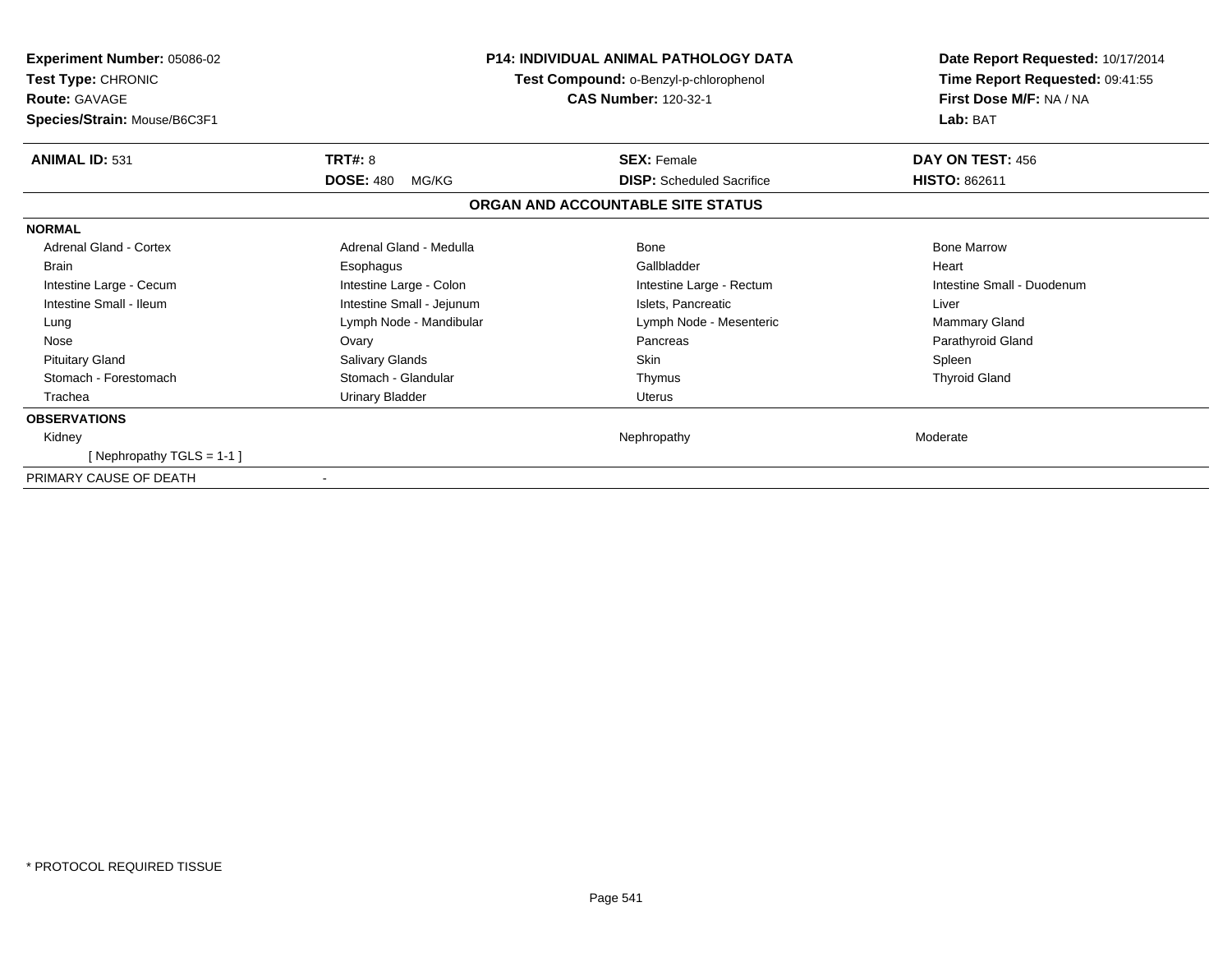| Experiment Number: 05086-02                                                  |                           | <b>P14: INDIVIDUAL ANIMAL PATHOLOGY DATA</b> | Date Report Requested: 10/17/2014                                      |  |
|------------------------------------------------------------------------------|---------------------------|----------------------------------------------|------------------------------------------------------------------------|--|
| Test Type: CHRONIC                                                           |                           | Test Compound: o-Benzyl-p-chlorophenol       | Time Report Requested: 09:41:55<br>First Dose M/F: NA / NA<br>Lab: BAT |  |
| Route: GAVAGE                                                                |                           | <b>CAS Number: 120-32-1</b>                  |                                                                        |  |
| Species/Strain: Mouse/B6C3F1                                                 |                           |                                              |                                                                        |  |
| <b>ANIMAL ID: 532</b>                                                        | <b>TRT#: 8</b>            | <b>SEX: Female</b>                           | DAY ON TEST: 658                                                       |  |
|                                                                              | <b>DOSE: 480</b><br>MG/KG | <b>DISP:</b> Moribund Sacrifice              | <b>HISTO: 862612</b>                                                   |  |
|                                                                              |                           | ORGAN AND ACCOUNTABLE SITE STATUS            |                                                                        |  |
| <b>NORMAL</b>                                                                |                           |                                              |                                                                        |  |
| <b>Adrenal Gland - Cortex</b>                                                | Adrenal Gland - Medulla   | <b>Bone Marrow</b>                           | <b>Brain</b>                                                           |  |
| Esophagus                                                                    | Gallbladder               | Heart                                        | Intestine Large - Cecum                                                |  |
| Intestine Large - Colon                                                      | Intestine Large - Rectum  | Intestine Small - Duodenum                   | Intestine Small - Ileum                                                |  |
| Intestine Small - Jejunum                                                    | Islets, Pancreatic        | Lung                                         | Lymph Node - Mandibular                                                |  |
| Lymph Node - Mesenteric                                                      | Mammary Gland             | Nose                                         | Pancreas                                                               |  |
| Parathyroid Gland                                                            | <b>Pituitary Gland</b>    | Salivary Glands                              | Skin                                                                   |  |
| <b>Thyroid Gland</b>                                                         | Trachea                   | <b>Urinary Bladder</b>                       |                                                                        |  |
| <b>MISSING</b>                                                               |                           |                                              |                                                                        |  |
| Thymus                                                                       |                           |                                              |                                                                        |  |
| <b>OBSERVATIONS</b>                                                          |                           |                                              |                                                                        |  |
| Bone                                                                         |                           | Fibrous Osteodystrophy                       | Minimal                                                                |  |
| <b>Harderian Gland</b>                                                       |                           | Adenoma                                      |                                                                        |  |
| Kidney                                                                       |                           | Nephropathy                                  | Moderate                                                               |  |
| Note: [NEPHROPATHY ] TGLs = 2-1                                              |                           |                                              |                                                                        |  |
| Liver                                                                        |                           | <b>Necrosis</b>                              | Coagulative, Minimal                                                   |  |
| Note: [ NECROSIS<br>$\vert$ TGLs = 3-1                                       |                           |                                              |                                                                        |  |
| Ovary                                                                        |                           | Cyst                                         |                                                                        |  |
| Note: [ CYST<br>$J \cdot TGLS = 1-6$                                         |                           |                                              |                                                                        |  |
| Spleen                                                                       |                           | Hematopoietic Cell Proliferation             | Mild                                                                   |  |
| Stomach                                                                      | Forestomach               | Hyperplasia                                  | Squamous, Mild                                                         |  |
|                                                                              | Glandular, Mucosa         | Mineralization                               | Moderate                                                               |  |
|                                                                              | Forestomach               | Ulcer                                        | Moderate                                                               |  |
| Note: [ ULCER<br>$1 TGLs = 4-4$                                              |                           |                                              |                                                                        |  |
| Uterus                                                                       | Endometrium               | Hyperplasia                                  | Minimal                                                                |  |
|                                                                              |                           |                                              |                                                                        |  |
| PRIMARY CAUSE OF DEATH<br>Animal Note: C O MORB: NEPHROPATHY, STOMACH ULCERS |                           |                                              |                                                                        |  |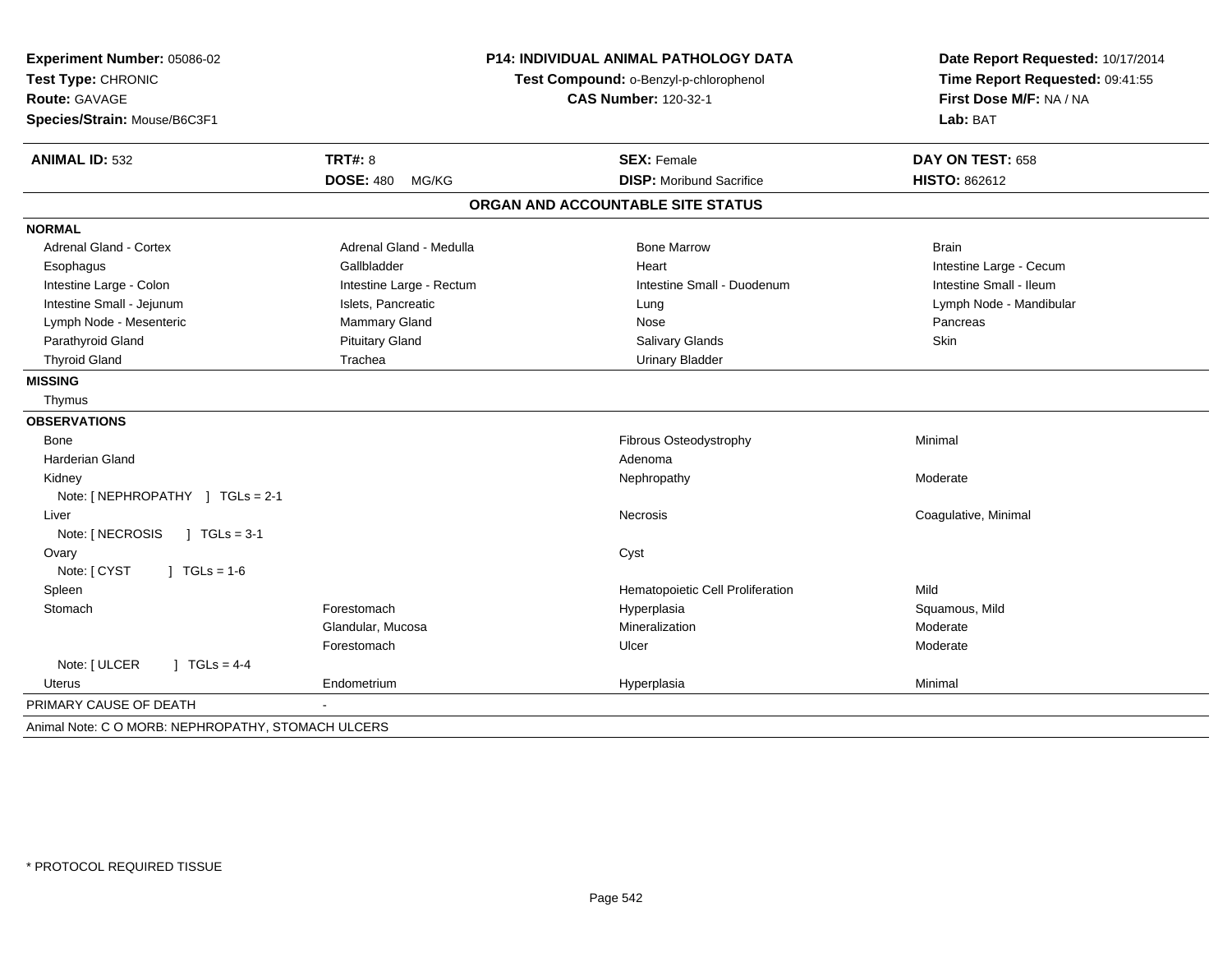| Experiment Number: 05086-02<br>Test Type: CHRONIC<br><b>Route: GAVAGE</b><br>Species/Strain: Mouse/B6C3F1 |                           | <b>P14: INDIVIDUAL ANIMAL PATHOLOGY DATA</b><br>Test Compound: o-Benzyl-p-chlorophenol<br><b>CAS Number: 120-32-1</b> | Date Report Requested: 10/17/2014<br>Time Report Requested: 09:41:55<br>First Dose M/F: NA / NA<br>Lab: BAT |  |
|-----------------------------------------------------------------------------------------------------------|---------------------------|-----------------------------------------------------------------------------------------------------------------------|-------------------------------------------------------------------------------------------------------------|--|
| <b>ANIMAL ID: 533</b>                                                                                     | <b>TRT#: 8</b>            | <b>SEX: Female</b>                                                                                                    | DAY ON TEST: 456                                                                                            |  |
|                                                                                                           | <b>DOSE: 480</b><br>MG/KG | <b>DISP:</b> Scheduled Sacrifice                                                                                      | <b>HISTO: 862613</b>                                                                                        |  |
|                                                                                                           |                           | ORGAN AND ACCOUNTABLE SITE STATUS                                                                                     |                                                                                                             |  |
| <b>NORMAL</b>                                                                                             |                           |                                                                                                                       |                                                                                                             |  |
| <b>Adrenal Gland - Cortex</b>                                                                             | Adrenal Gland - Medulla   | <b>Bone</b>                                                                                                           | <b>Bone Marrow</b>                                                                                          |  |
| <b>Brain</b>                                                                                              | Esophagus                 | Gallbladder                                                                                                           | Heart                                                                                                       |  |
| Intestine Large - Cecum                                                                                   | Intestine Large - Colon   | Intestine Large - Rectum                                                                                              | Intestine Small - Duodenum                                                                                  |  |
| Intestine Small - Ileum                                                                                   | Intestine Small - Jejunum | Islets, Pancreatic                                                                                                    | Liver                                                                                                       |  |
| Lung                                                                                                      | Lymph Node - Mandibular   | Lymph Node - Mesenteric                                                                                               | <b>Mammary Gland</b>                                                                                        |  |
| Nose                                                                                                      | Pancreas                  | Parathyroid Gland                                                                                                     | <b>Pituitary Gland</b>                                                                                      |  |
| <b>Salivary Glands</b>                                                                                    | Skin                      | Spleen                                                                                                                | Stomach - Forestomach                                                                                       |  |
| Stomach - Glandular                                                                                       | Thymus                    | <b>Thyroid Gland</b>                                                                                                  | Trachea                                                                                                     |  |
| <b>Urinary Bladder</b>                                                                                    | <b>Uterus</b>             |                                                                                                                       |                                                                                                             |  |
| <b>OBSERVATIONS</b>                                                                                       |                           |                                                                                                                       |                                                                                                             |  |
| Kidney                                                                                                    |                           | Nephropathy                                                                                                           | Mild                                                                                                        |  |
| Note: [NEPHROPATHY ] TGLs = 1-1                                                                           |                           |                                                                                                                       |                                                                                                             |  |
| Ovary                                                                                                     |                           | Cyst                                                                                                                  |                                                                                                             |  |
| [Cyst TGLS = $2-6$ ]                                                                                      |                           |                                                                                                                       |                                                                                                             |  |
| PRIMARY CAUSE OF DEATH                                                                                    |                           |                                                                                                                       |                                                                                                             |  |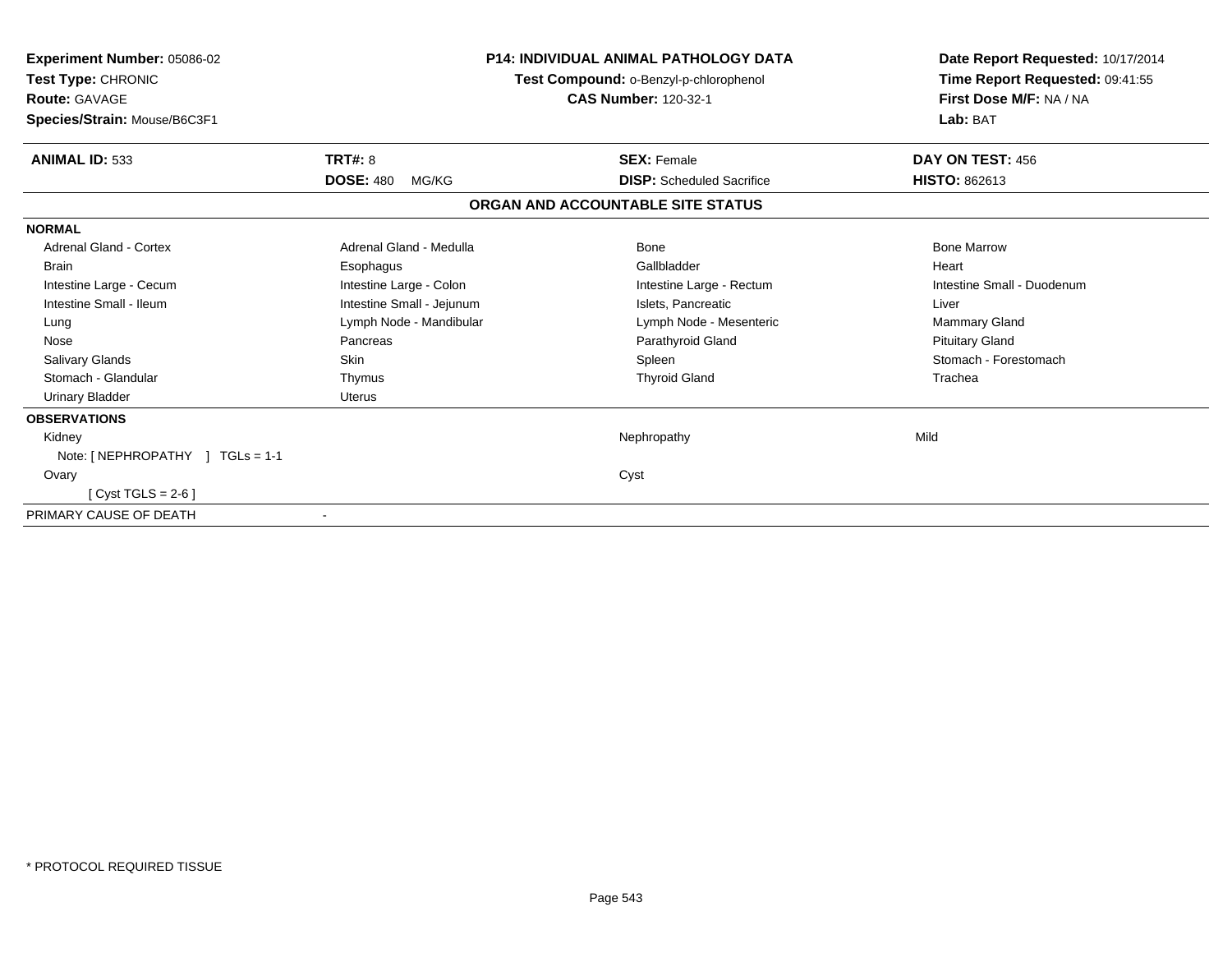| Experiment Number: 05086-02<br>Test Type: CHRONIC<br>Route: GAVAGE |                           | <b>P14: INDIVIDUAL ANIMAL PATHOLOGY DATA</b><br>Test Compound: o-Benzyl-p-chlorophenol<br><b>CAS Number: 120-32-1</b> | Date Report Requested: 10/17/2014<br>Time Report Requested: 09:41:55<br>First Dose M/F: NA / NA |  |
|--------------------------------------------------------------------|---------------------------|-----------------------------------------------------------------------------------------------------------------------|-------------------------------------------------------------------------------------------------|--|
| Species/Strain: Mouse/B6C3F1                                       |                           |                                                                                                                       | Lab: BAT                                                                                        |  |
| <b>ANIMAL ID: 534</b>                                              | <b>TRT#: 8</b>            | <b>SEX: Female</b>                                                                                                    | DAY ON TEST: 269                                                                                |  |
|                                                                    | <b>DOSE: 480</b><br>MG/KG | <b>DISP: Natural Death</b>                                                                                            | <b>HISTO: 862614</b>                                                                            |  |
|                                                                    |                           | ORGAN AND ACCOUNTABLE SITE STATUS                                                                                     |                                                                                                 |  |
| <b>NORMAL</b>                                                      |                           |                                                                                                                       |                                                                                                 |  |
| Adrenal Gland - Cortex                                             | Adrenal Gland - Medulla   | Bone                                                                                                                  | <b>Bone Marrow</b>                                                                              |  |
| <b>Brain</b>                                                       | Esophagus                 | Heart                                                                                                                 | Intestine Large - Cecum                                                                         |  |
| Intestine Large - Colon                                            | Intestine Large - Rectum  | Intestine Small - Duodenum                                                                                            | Intestine Small - Ileum                                                                         |  |
| Intestine Small - Jejunum                                          | Islets, Pancreatic        | Liver                                                                                                                 | Lung                                                                                            |  |
| Lymph Node - Mandibular                                            | Lymph Node - Mesenteric   | <b>Mammary Gland</b>                                                                                                  | Nose                                                                                            |  |
| Ovary                                                              | Pancreas                  | Parathyroid Gland                                                                                                     | <b>Pituitary Gland</b>                                                                          |  |
| <b>Salivary Glands</b>                                             | <b>Skin</b>               | Stomach - Glandular                                                                                                   | <b>Thyroid Gland</b>                                                                            |  |
| Trachea                                                            | <b>Urinary Bladder</b>    | Uterus                                                                                                                |                                                                                                 |  |
| <b>AUTO PRECLUDES DIAG.</b>                                        |                           |                                                                                                                       |                                                                                                 |  |
| Gallbladder                                                        |                           |                                                                                                                       |                                                                                                 |  |
| <b>OBSERVATIONS</b>                                                |                           |                                                                                                                       |                                                                                                 |  |
| Kidney                                                             |                           | Nephropathy                                                                                                           | Minimal                                                                                         |  |
| Spleen                                                             |                           | Depletion Lymphoid                                                                                                    | Mild                                                                                            |  |
| Stomach                                                            | Forestomach               | Hyperplasia                                                                                                           | Squamous, Mild                                                                                  |  |
| Note: [HYPERPLASIA ] TGLs = 1-4                                    |                           |                                                                                                                       |                                                                                                 |  |
| Thymus                                                             |                           | Atrophy                                                                                                               | Marked                                                                                          |  |
| PRIMARY CAUSE OF DEATH                                             |                           |                                                                                                                       |                                                                                                 |  |
| Animal Note: C O DEATH: UNKNOWN                                    |                           |                                                                                                                       |                                                                                                 |  |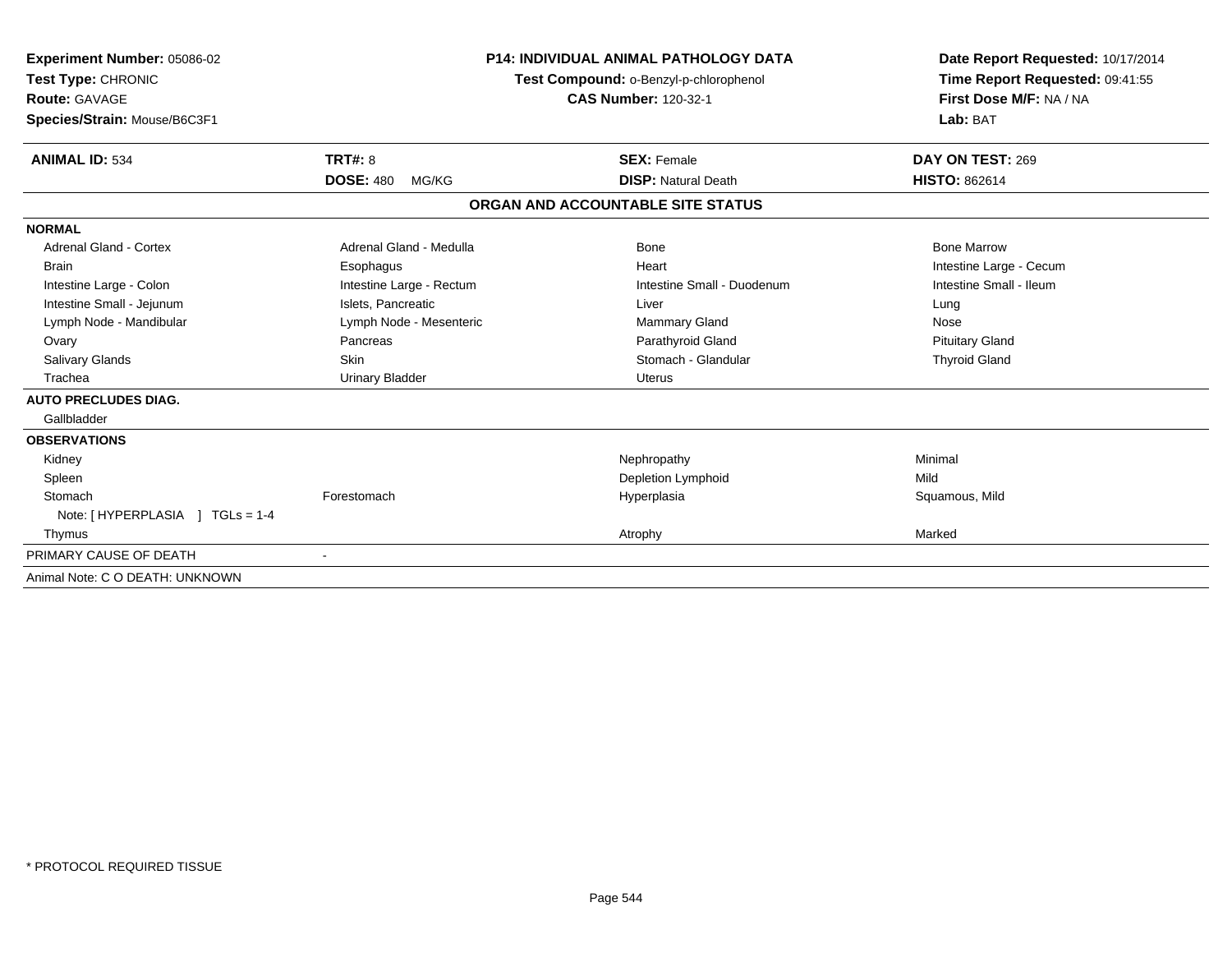| Experiment Number: 05086-02<br>Test Type: CHRONIC<br><b>Route: GAVAGE</b><br>Species/Strain: Mouse/B6C3F1 |                           | P14: INDIVIDUAL ANIMAL PATHOLOGY DATA<br>Test Compound: o-Benzyl-p-chlorophenol<br><b>CAS Number: 120-32-1</b> | Date Report Requested: 10/17/2014<br>Time Report Requested: 09:41:55<br>First Dose M/F: NA / NA<br>Lab: BAT |  |
|-----------------------------------------------------------------------------------------------------------|---------------------------|----------------------------------------------------------------------------------------------------------------|-------------------------------------------------------------------------------------------------------------|--|
| <b>ANIMAL ID: 535</b>                                                                                     | <b>TRT#: 8</b>            | <b>SEX: Female</b>                                                                                             | DAY ON TEST: 437                                                                                            |  |
|                                                                                                           | <b>DOSE: 480</b><br>MG/KG | <b>DISP:</b> Moribund Sacrifice                                                                                | HISTO:                                                                                                      |  |
|                                                                                                           |                           | ORGAN AND ACCOUNTABLE SITE STATUS                                                                              |                                                                                                             |  |
| <b>NORMAL</b>                                                                                             |                           |                                                                                                                |                                                                                                             |  |
| <b>Adrenal Gland - Cortex</b>                                                                             | Adrenal Gland - Medulla   | Bone                                                                                                           | <b>Brain</b>                                                                                                |  |
| Esophagus                                                                                                 | Gallbladder               | Heart                                                                                                          | Intestine Large - Cecum                                                                                     |  |
| Intestine Large - Colon                                                                                   | Intestine Large - Rectum  | Intestine Small - Duodenum                                                                                     | Intestine Small - Ileum                                                                                     |  |
| Intestine Small - Jejunum                                                                                 | Islets, Pancreatic        | Mammary Gland                                                                                                  | Nose                                                                                                        |  |
| Pancreas                                                                                                  | Parathyroid Gland         | Salivary Glands                                                                                                | Stomach - Forestomach                                                                                       |  |
| Stomach - Glandular                                                                                       | Thymus                    | <b>Thyroid Gland</b>                                                                                           | Trachea                                                                                                     |  |
| <b>Urinary Bladder</b>                                                                                    |                           |                                                                                                                |                                                                                                             |  |
| <b>OBSERVATIONS</b>                                                                                       |                           |                                                                                                                |                                                                                                             |  |
| <b>Bone Marrow</b>                                                                                        |                           | Lymphoma Malignant Histiocytic                                                                                 |                                                                                                             |  |
| Kidney                                                                                                    |                           | Lymphoma Malignant Histiocytic                                                                                 |                                                                                                             |  |
|                                                                                                           |                           | Nephropathy                                                                                                    | Minimal                                                                                                     |  |
| Liver                                                                                                     |                           | Hepatocellular Adenoma                                                                                         |                                                                                                             |  |
|                                                                                                           |                           | Lymphoma Malignant Histiocytic                                                                                 |                                                                                                             |  |
|                                                                                                           |                           | Necrosis                                                                                                       | Coagulative, Minimal                                                                                        |  |
| Note: HEPATOCLR ADEN $TGLs = 5-8$                                                                         |                           |                                                                                                                |                                                                                                             |  |
| Lung                                                                                                      |                           | Lymphoma Malignant Histiocytic                                                                                 |                                                                                                             |  |
| Lymph Node                                                                                                | Mandibular                | Lymphoma Malignant Histiocytic                                                                                 |                                                                                                             |  |
|                                                                                                           | Mediastinal               | Lymphoma Malignant Histiocytic                                                                                 |                                                                                                             |  |
|                                                                                                           | Mesenteric                | Lymphoma Malignant Histiocytic                                                                                 |                                                                                                             |  |
| Note: LYMPH MAL HIST TGLs = 4-9                                                                           |                           |                                                                                                                |                                                                                                             |  |
| Ovary                                                                                                     |                           | Lymphoma Malignant Histiocytic                                                                                 |                                                                                                             |  |
| <b>Pituitary Gland</b>                                                                                    |                           | Lymphoma Malignant Histiocytic                                                                                 |                                                                                                             |  |
| Skin                                                                                                      | <b>Subcut Tiss</b>        | Lymphoma Malignant Histiocytic                                                                                 |                                                                                                             |  |
| Spleen                                                                                                    |                           | Lymphoma Malignant Histiocytic                                                                                 |                                                                                                             |  |
| Note: LYMPH MAL HIST TGLs = 1,2-7                                                                         |                           |                                                                                                                |                                                                                                             |  |
| Uterus                                                                                                    |                           | Inflammation                                                                                                   | Suppurative, Mild                                                                                           |  |
| Vagina                                                                                                    |                           | Inflammation                                                                                                   | Suppurative, Mild                                                                                           |  |
|                                                                                                           |                           | Lymphoma Malignant Histiocytic                                                                                 |                                                                                                             |  |
| Note: INFLAMMATION<br>$TGLs = 3-6$                                                                        |                           |                                                                                                                |                                                                                                             |  |
| PRIMARY CAUSE OF DEATH                                                                                    |                           |                                                                                                                |                                                                                                             |  |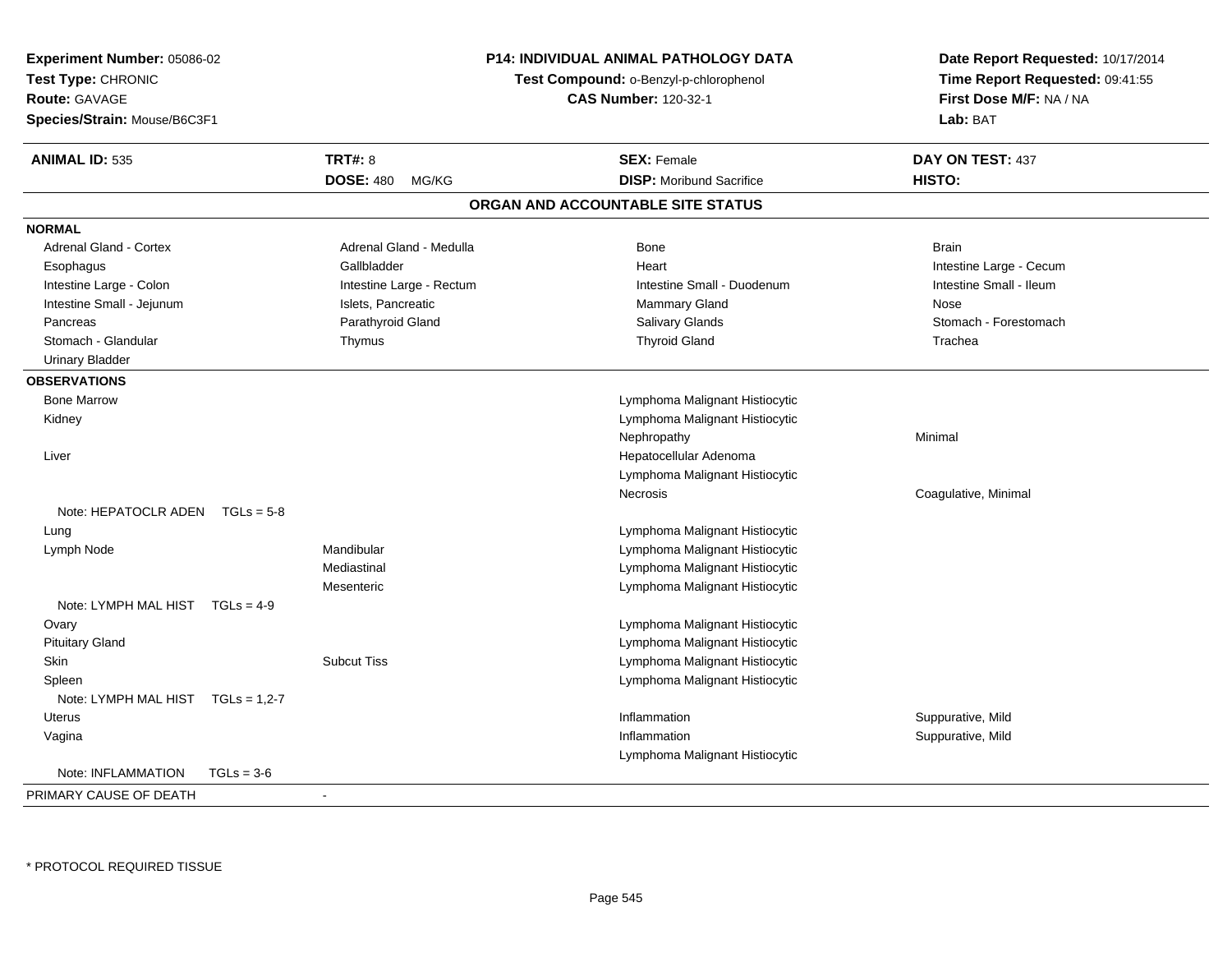| <b>Experiment Number: 05086-02</b><br><b>Test Type: CHRONIC</b><br><b>Route: GAVAGE</b><br>Species/Strain: Mouse/B6C3F1 | <b>P14: INDIVIDUAL ANIMAL PATHOLOGY DATA</b><br>Test Compound: o-Benzyl-p-chlorophenol<br><b>CAS Number: 120-32-1</b> |                                                       | Date Report Requested: 10/17/2014<br>Time Report Requested: 09:41:55<br>First Dose M/F: NA / NA<br>Lab: BAT |
|-------------------------------------------------------------------------------------------------------------------------|-----------------------------------------------------------------------------------------------------------------------|-------------------------------------------------------|-------------------------------------------------------------------------------------------------------------|
| <b>ANIMAL ID: 535</b>                                                                                                   | <b>TRT#: 8</b><br><b>DOSE: 480</b><br>MG/KG                                                                           | <b>SEX:</b> Female<br><b>DISP:</b> Moribund Sacrifice | DAY ON TEST: 437<br>HISTO:                                                                                  |
|                                                                                                                         |                                                                                                                       | ORGAN AND ACCOUNTABLE SITE STATUS                     |                                                                                                             |
| Animal Note: MORIBUND DUE TO LYMPHOMA.                                                                                  |                                                                                                                       |                                                       |                                                                                                             |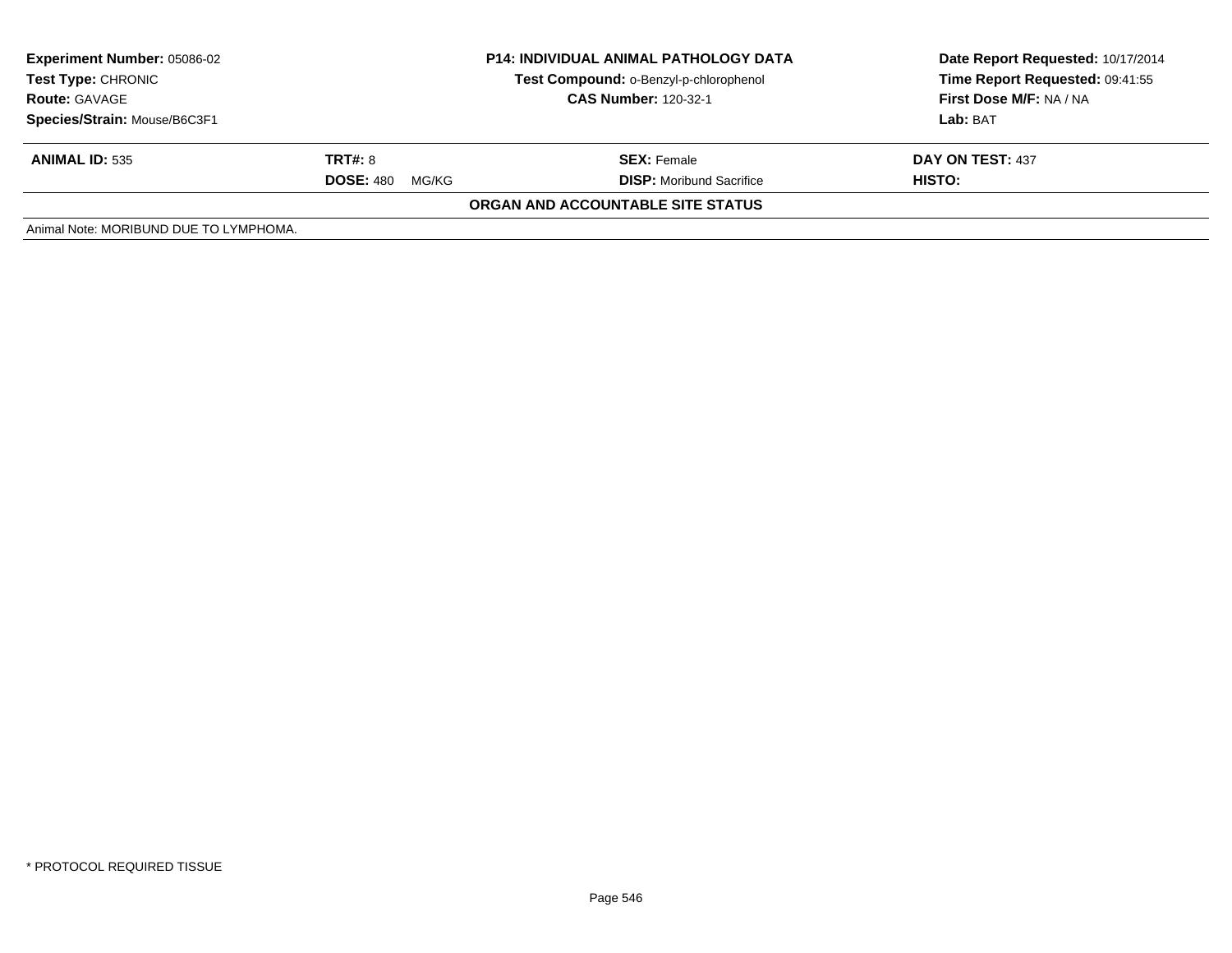| Experiment Number: 05086-02<br>Test Type: CHRONIC<br>Route: GAVAGE<br>Species/Strain: Mouse/B6C3F1                                                                                                                                     |                                                                                                                                                              | <b>P14: INDIVIDUAL ANIMAL PATHOLOGY DATA</b><br>Test Compound: o-Benzyl-p-chlorophenol<br><b>CAS Number: 120-32-1</b> | Date Report Requested: 10/17/2014<br>Time Report Requested: 09:41:55<br>First Dose M/F: NA / NA<br>Lab: BAT                                              |
|----------------------------------------------------------------------------------------------------------------------------------------------------------------------------------------------------------------------------------------|--------------------------------------------------------------------------------------------------------------------------------------------------------------|-----------------------------------------------------------------------------------------------------------------------|----------------------------------------------------------------------------------------------------------------------------------------------------------|
| <b>ANIMAL ID: 536</b>                                                                                                                                                                                                                  | <b>TRT#: 8</b><br><b>DOSE: 480</b><br>MG/KG                                                                                                                  | <b>SEX: Female</b><br><b>DISP: Natural Death</b>                                                                      | DAY ON TEST: 303<br><b>HISTO: 862616</b>                                                                                                                 |
|                                                                                                                                                                                                                                        |                                                                                                                                                              | ORGAN AND ACCOUNTABLE SITE STATUS                                                                                     |                                                                                                                                                          |
|                                                                                                                                                                                                                                        |                                                                                                                                                              |                                                                                                                       |                                                                                                                                                          |
| <b>NORMAL</b><br><b>Adrenal Gland - Cortex</b><br><b>Brain</b><br>Intestine Large - Colon<br>Islets, Pancreatic<br>Mammary Gland<br>Parathyroid Gland<br>Stomach - Forestomach<br>Trachea<br><b>MISSING</b><br>Lymph Node - Mesenteric | Adrenal Gland - Medulla<br>Esophagus<br>Intestine Large - Rectum<br>Liver<br>Nose<br><b>Pituitary Gland</b><br>Stomach - Glandular<br><b>Urinary Bladder</b> | Bone<br>Heart<br>Intestine Small - Ileum<br>Lung<br>Ovary<br><b>Salivary Glands</b><br>Thymus<br>Uterus               | <b>Bone Marrow</b><br>Intestine Large - Cecum<br>Intestine Small - Jejunum<br>Lymph Node - Mandibular<br>Pancreas<br><b>Skin</b><br><b>Thyroid Gland</b> |
| <b>AUTO PRECLUDES DIAG.</b><br>Gallbladder                                                                                                                                                                                             |                                                                                                                                                              |                                                                                                                       |                                                                                                                                                          |
| <b>OBSERVATIONS</b><br><b>Intestine Small</b><br>Kidney<br>Spleen                                                                                                                                                                      | Duodenum                                                                                                                                                     | Ulcer<br>Nephropathy<br><b>Depletion Lymphoid</b>                                                                     | Mild<br>Minimal<br>Mild                                                                                                                                  |
| Note: DEPLET LYMPH                                                                                                                                                                                                                     | $TGLs = 1-1$                                                                                                                                                 |                                                                                                                       |                                                                                                                                                          |
| PRIMARY CAUSE OF DEATH                                                                                                                                                                                                                 | $\sim$                                                                                                                                                       |                                                                                                                       |                                                                                                                                                          |
| Animal Note: C O DEATH: DUODENAL ULCER                                                                                                                                                                                                 |                                                                                                                                                              |                                                                                                                       |                                                                                                                                                          |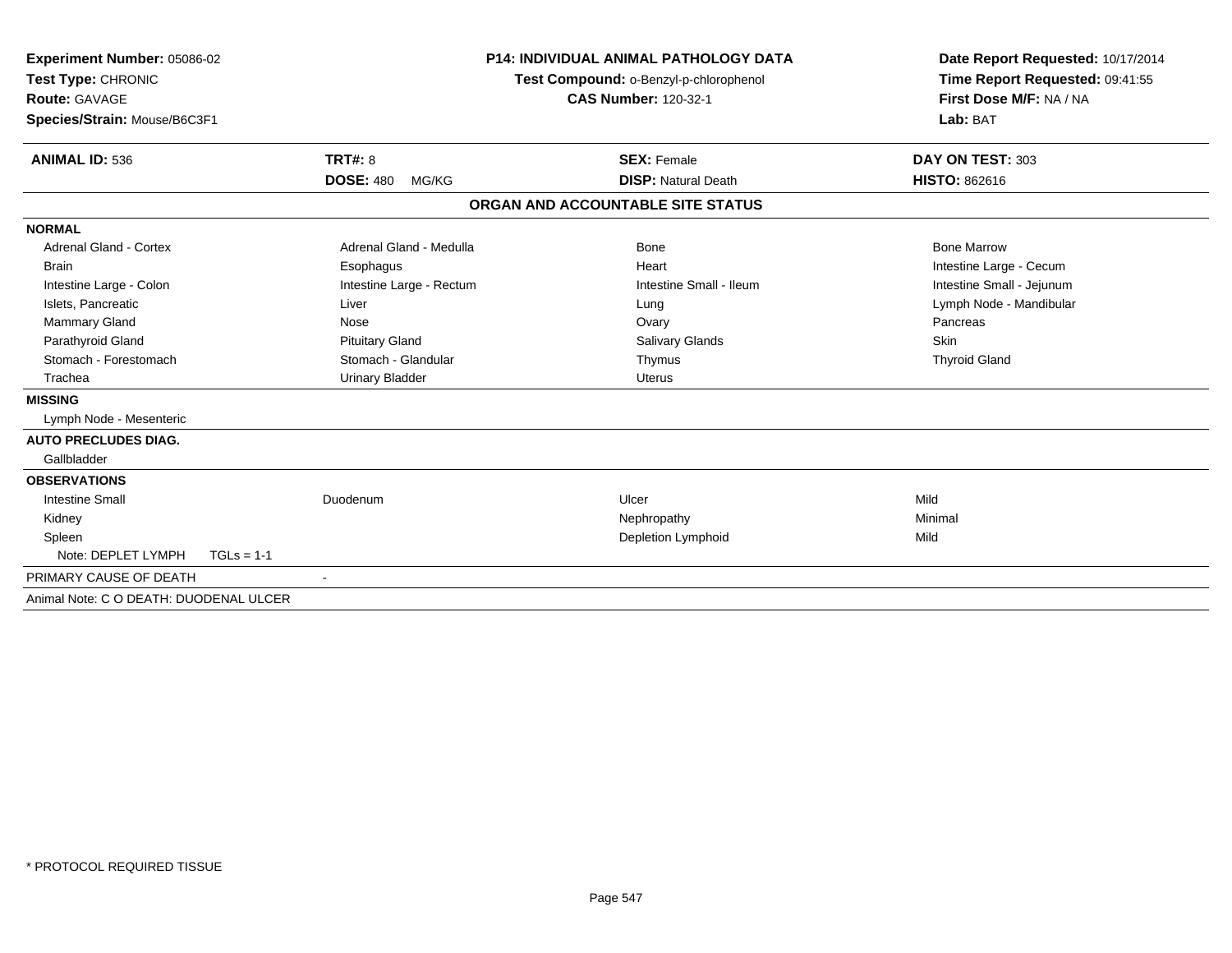| <b>Experiment Number: 05086-02</b><br>Test Type: CHRONIC<br><b>Route: GAVAGE</b><br>Species/Strain: Mouse/B6C3F1 |                           | <b>P14: INDIVIDUAL ANIMAL PATHOLOGY DATA</b><br>Test Compound: o-Benzyl-p-chlorophenol<br><b>CAS Number: 120-32-1</b> | Date Report Requested: 10/17/2014<br>Time Report Requested: 09:41:55<br>First Dose M/F: NA / NA<br>Lab: BAT |  |
|------------------------------------------------------------------------------------------------------------------|---------------------------|-----------------------------------------------------------------------------------------------------------------------|-------------------------------------------------------------------------------------------------------------|--|
| <b>ANIMAL ID: 537</b>                                                                                            | TRT#: 8                   | <b>SEX: Female</b>                                                                                                    | DAY ON TEST: 727                                                                                            |  |
|                                                                                                                  | <b>DOSE: 480</b><br>MG/KG | <b>DISP: Terminal Sacrifice</b>                                                                                       | <b>HISTO: 862617</b>                                                                                        |  |
|                                                                                                                  |                           | ORGAN AND ACCOUNTABLE SITE STATUS                                                                                     |                                                                                                             |  |
| <b>NORMAL</b>                                                                                                    |                           |                                                                                                                       |                                                                                                             |  |
| <b>Adrenal Gland - Cortex</b>                                                                                    | Adrenal Gland - Medulla   | <b>Bone Marrow</b>                                                                                                    | <b>Brain</b>                                                                                                |  |
| Esophagus                                                                                                        | Gallbladder               | Heart                                                                                                                 | Intestine Large - Cecum                                                                                     |  |
| Intestine Large - Colon                                                                                          | Intestine Large - Rectum  | Intestine Small - Duodenum                                                                                            | Intestine Small - Ileum                                                                                     |  |
| Intestine Small - Jejunum                                                                                        | Islets, Pancreatic        | Lung                                                                                                                  | Lymph Node - Mandibular                                                                                     |  |
| Lymph Node - Mesenteric                                                                                          | Mammary Gland             | Nose                                                                                                                  | Ovary                                                                                                       |  |
| Pancreas                                                                                                         | Parathyroid Gland         | <b>Pituitary Gland</b>                                                                                                | <b>Salivary Glands</b>                                                                                      |  |
| Skin                                                                                                             | Stomach - Forestomach     | Thymus                                                                                                                | <b>Thyroid Gland</b>                                                                                        |  |
| Trachea                                                                                                          | <b>Urinary Bladder</b>    |                                                                                                                       |                                                                                                             |  |
| <b>OBSERVATIONS</b>                                                                                              |                           |                                                                                                                       |                                                                                                             |  |
| Bone                                                                                                             |                           | Fibrous Osteodystrophy                                                                                                | Moderate                                                                                                    |  |
| Kidney                                                                                                           |                           | Nephropathy                                                                                                           | Mild                                                                                                        |  |
| Note: NEPHROPATHY<br>$TGLs = 1-1$                                                                                |                           |                                                                                                                       |                                                                                                             |  |
| Liver                                                                                                            |                           | Hepatocellular Adenoma                                                                                                |                                                                                                             |  |
| Note: HEPATOCLR ADEN<br>$TGLs = 2-8$                                                                             |                           |                                                                                                                       |                                                                                                             |  |
| Spleen                                                                                                           |                           | Hyperplasia                                                                                                           | Lymphoid, Mild                                                                                              |  |
| Stomach                                                                                                          | Glandular, Mucosa         | Mineralization                                                                                                        | Minimal                                                                                                     |  |
| Uterus                                                                                                           | Endometrium               | Hyperplasia                                                                                                           | Moderate                                                                                                    |  |
| PRIMARY CAUSE OF DEATH                                                                                           |                           |                                                                                                                       |                                                                                                             |  |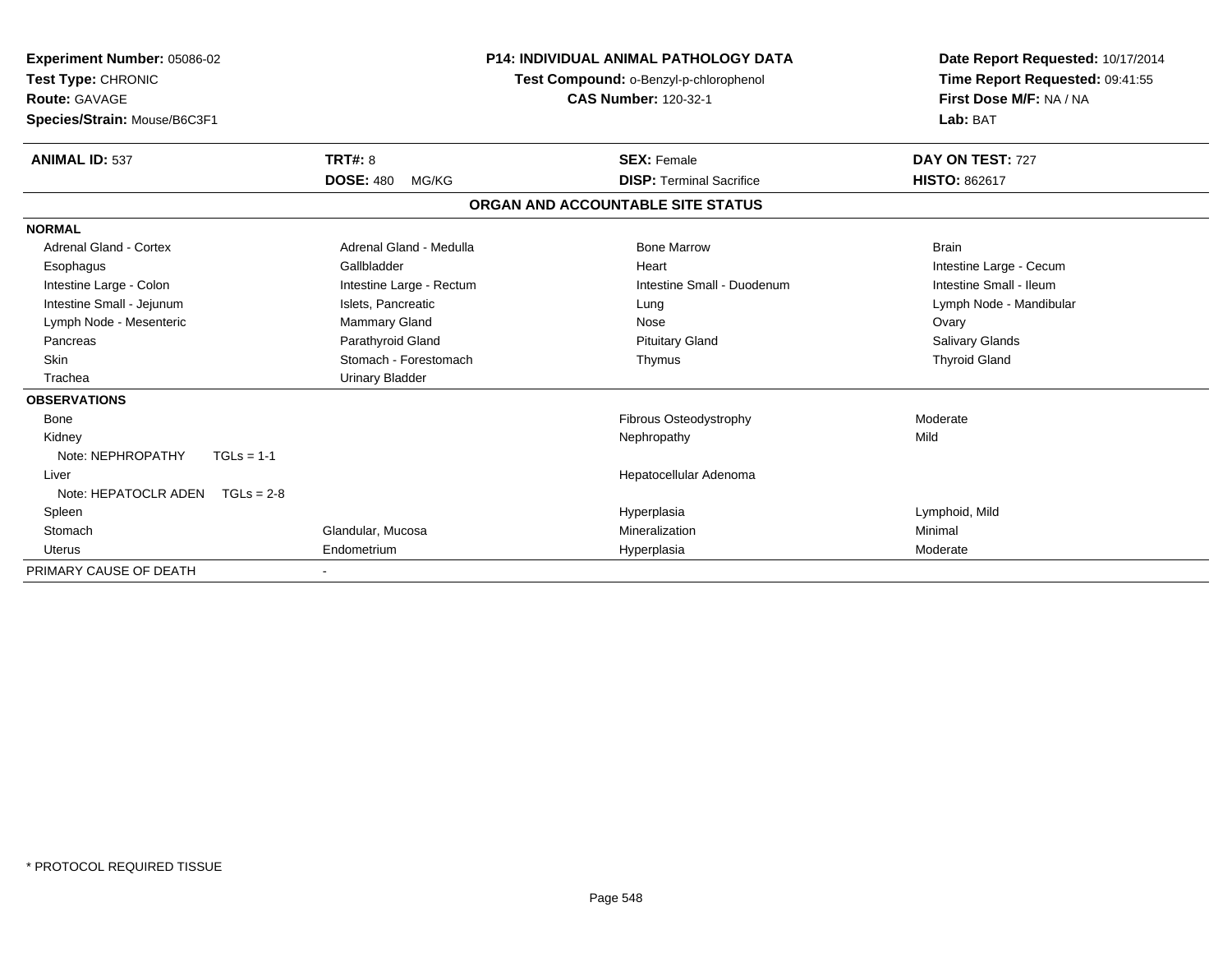| Experiment Number: 05086-02                                     |                                                                       | <b>P14: INDIVIDUAL ANIMAL PATHOLOGY DATA</b> | Date Report Requested: 10/17/2014 |  |
|-----------------------------------------------------------------|-----------------------------------------------------------------------|----------------------------------------------|-----------------------------------|--|
| Test Type: CHRONIC                                              | Test Compound: o-Benzyl-p-chlorophenol<br><b>CAS Number: 120-32-1</b> |                                              | Time Report Requested: 09:41:55   |  |
| Route: GAVAGE                                                   |                                                                       |                                              | First Dose M/F: NA / NA           |  |
| Species/Strain: Mouse/B6C3F1                                    |                                                                       |                                              | Lab: BAT                          |  |
| <b>ANIMAL ID: 538</b>                                           | <b>TRT#: 8</b>                                                        | <b>SEX: Female</b>                           | DAY ON TEST: 699                  |  |
|                                                                 | <b>DOSE: 480</b><br>MG/KG                                             | <b>DISP:</b> Moribund Sacrifice              | <b>HISTO: 863626</b>              |  |
|                                                                 |                                                                       | ORGAN AND ACCOUNTABLE SITE STATUS            |                                   |  |
| <b>NORMAL</b>                                                   |                                                                       |                                              |                                   |  |
| <b>Adrenal Gland - Cortex</b>                                   | Adrenal Gland - Medulla                                               | <b>Bone</b>                                  | <b>Bone Marrow</b>                |  |
| Esophagus                                                       | Gallbladder                                                           | Heart                                        | Intestine Large - Cecum           |  |
| Intestine Large - Colon                                         | Intestine Large - Rectum                                              | Intestine Small - Duodenum                   | Intestine Small - Ileum           |  |
| Intestine Small - Jejunum                                       | Islets, Pancreatic                                                    | Liver                                        | Lung                              |  |
| Lymph Node - Mandibular                                         | Mammary Gland                                                         | Nose                                         | Ovary                             |  |
| Pancreas                                                        | Parathyroid Gland                                                     | <b>Pituitary Gland</b>                       | Salivary Glands                   |  |
| <b>Skin</b>                                                     | Spleen                                                                | Stomach - Glandular                          | Thymus                            |  |
| Trachea                                                         | <b>Urinary Bladder</b>                                                |                                              |                                   |  |
| <b>MISSING</b>                                                  |                                                                       |                                              |                                   |  |
| Lymph Node - Mesenteric                                         |                                                                       |                                              |                                   |  |
| <b>OBSERVATIONS</b>                                             |                                                                       |                                              |                                   |  |
| Bone                                                            |                                                                       |                                              |                                   |  |
| Note: THAT WAS INCLUDED INADVERTENTLY; NOTE BRAIN TISSUE        |                                                                       |                                              |                                   |  |
| Note: IN HEART LUMEN                                            |                                                                       |                                              |                                   |  |
| Note: ON SLIDE #2 IS A PIECE OF SKULL BONE AND MENINGES         |                                                                       |                                              |                                   |  |
|                                                                 | Note: SUSPECT THAT THE TISSUE WITH OSTEOSARCOMA INCLUDED ON           |                                              |                                   |  |
| <b>Brain</b>                                                    |                                                                       | Osteosarcoma                                 | Metastatic (Bone)                 |  |
| Note: OSTEOSARC<br>$TGLs = 1-3$                                 |                                                                       |                                              |                                   |  |
| Kidney                                                          |                                                                       | Nephropathy                                  | Mild                              |  |
| Stomach                                                         | Forestomach                                                           | Hyperplasia                                  | Squamous, Minimal                 |  |
| <b>Thyroid Gland</b>                                            | Follicle                                                              | Hyperplasia                                  | Minimal                           |  |
| <b>Uterus</b>                                                   | Endometrium                                                           | Hyperplasia                                  | Mild                              |  |
| PRIMARY CAUSE OF DEATH                                          |                                                                       |                                              |                                   |  |
| Animal Note: ORIGIN                                             |                                                                       |                                              |                                   |  |
| Animal Note: C O MORB: OSTEOSARCOMA IN BRAIN (PROBABLY OF SKULL |                                                                       |                                              |                                   |  |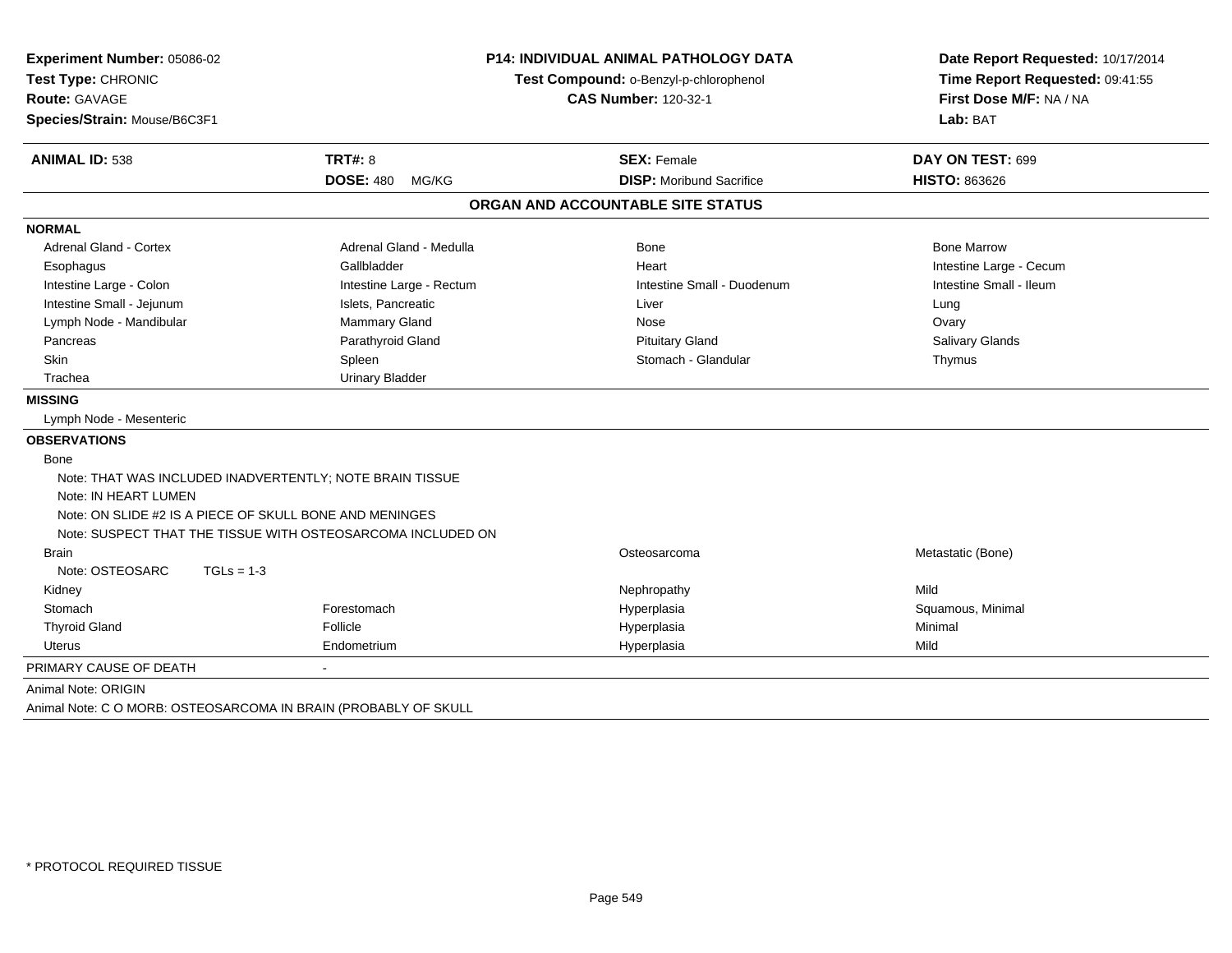| Experiment Number: 05086-02<br>Test Type: CHRONIC<br>Route: GAVAGE<br>Species/Strain: Mouse/B6C3F1 |              | <b>P14: INDIVIDUAL ANIMAL PATHOLOGY DATA</b><br>Test Compound: o-Benzyl-p-chlorophenol<br><b>CAS Number: 120-32-1</b><br>Lab: BAT |                                   | Date Report Requested: 10/17/2014<br>Time Report Requested: 09:41:55<br>First Dose M/F: NA / NA |                         |
|----------------------------------------------------------------------------------------------------|--------------|-----------------------------------------------------------------------------------------------------------------------------------|-----------------------------------|-------------------------------------------------------------------------------------------------|-------------------------|
| <b>ANIMAL ID: 539</b>                                                                              |              | TRT#: 8                                                                                                                           | <b>SEX: Female</b>                |                                                                                                 | DAY ON TEST: 727        |
|                                                                                                    |              | <b>DOSE: 480</b><br>MG/KG                                                                                                         | <b>DISP: Terminal Sacrifice</b>   |                                                                                                 | <b>HISTO: 862619</b>    |
|                                                                                                    |              |                                                                                                                                   | ORGAN AND ACCOUNTABLE SITE STATUS |                                                                                                 |                         |
| <b>NORMAL</b>                                                                                      |              |                                                                                                                                   |                                   |                                                                                                 |                         |
| Adrenal Gland - Cortex                                                                             |              | Adrenal Gland - Medulla                                                                                                           | <b>Bone Marrow</b>                |                                                                                                 | <b>Brain</b>            |
| Esophagus                                                                                          |              | Gallbladder                                                                                                                       | Heart                             |                                                                                                 | Intestine Large - Cecum |
| Intestine Large - Colon                                                                            |              | Intestine Large - Rectum                                                                                                          | Intestine Small - Duodenum        |                                                                                                 | Intestine Small - Ileum |
| Intestine Small - Jejunum                                                                          |              | Islets, Pancreatic                                                                                                                | Liver                             |                                                                                                 | Lung                    |
| Lymph Node - Mandibular                                                                            |              | Lymph Node - Mesenteric                                                                                                           | Mammary Gland                     |                                                                                                 | Nose                    |
| Pancreas                                                                                           |              | Parathyroid Gland                                                                                                                 | <b>Pituitary Gland</b>            |                                                                                                 | <b>Salivary Glands</b>  |
| <b>Skin</b>                                                                                        |              | Spleen                                                                                                                            | Stomach - Glandular               |                                                                                                 | Thymus                  |
| <b>Thyroid Gland</b>                                                                               |              | Trachea                                                                                                                           | <b>Urinary Bladder</b>            |                                                                                                 |                         |
| <b>OBSERVATIONS</b>                                                                                |              |                                                                                                                                   |                                   |                                                                                                 |                         |
| <b>Bone</b>                                                                                        |              |                                                                                                                                   | Fibrous Osteodystrophy            |                                                                                                 | Moderate                |
| Kidney                                                                                             |              |                                                                                                                                   | Nephropathy                       |                                                                                                 | Mild                    |
| [Nephropathy TGLS = 1-1]                                                                           |              |                                                                                                                                   |                                   |                                                                                                 |                         |
| Ovary                                                                                              |              |                                                                                                                                   | Hemangioma                        |                                                                                                 |                         |
| Note: HEMANGIOMA                                                                                   | $TGLs = 3-8$ |                                                                                                                                   |                                   |                                                                                                 |                         |
| Stomach                                                                                            |              | Forestomach                                                                                                                       | Hyperplasia                       |                                                                                                 | Squamous, Mild          |
| Uterus                                                                                             |              | Endometrium                                                                                                                       | Hyperplasia                       |                                                                                                 | Moderate                |
| Note: HYPERPLASIA                                                                                  | $TGLs = 2-6$ |                                                                                                                                   |                                   |                                                                                                 |                         |
| PRIMARY CAUSE OF DEATH                                                                             |              | $\blacksquare$                                                                                                                    |                                   |                                                                                                 |                         |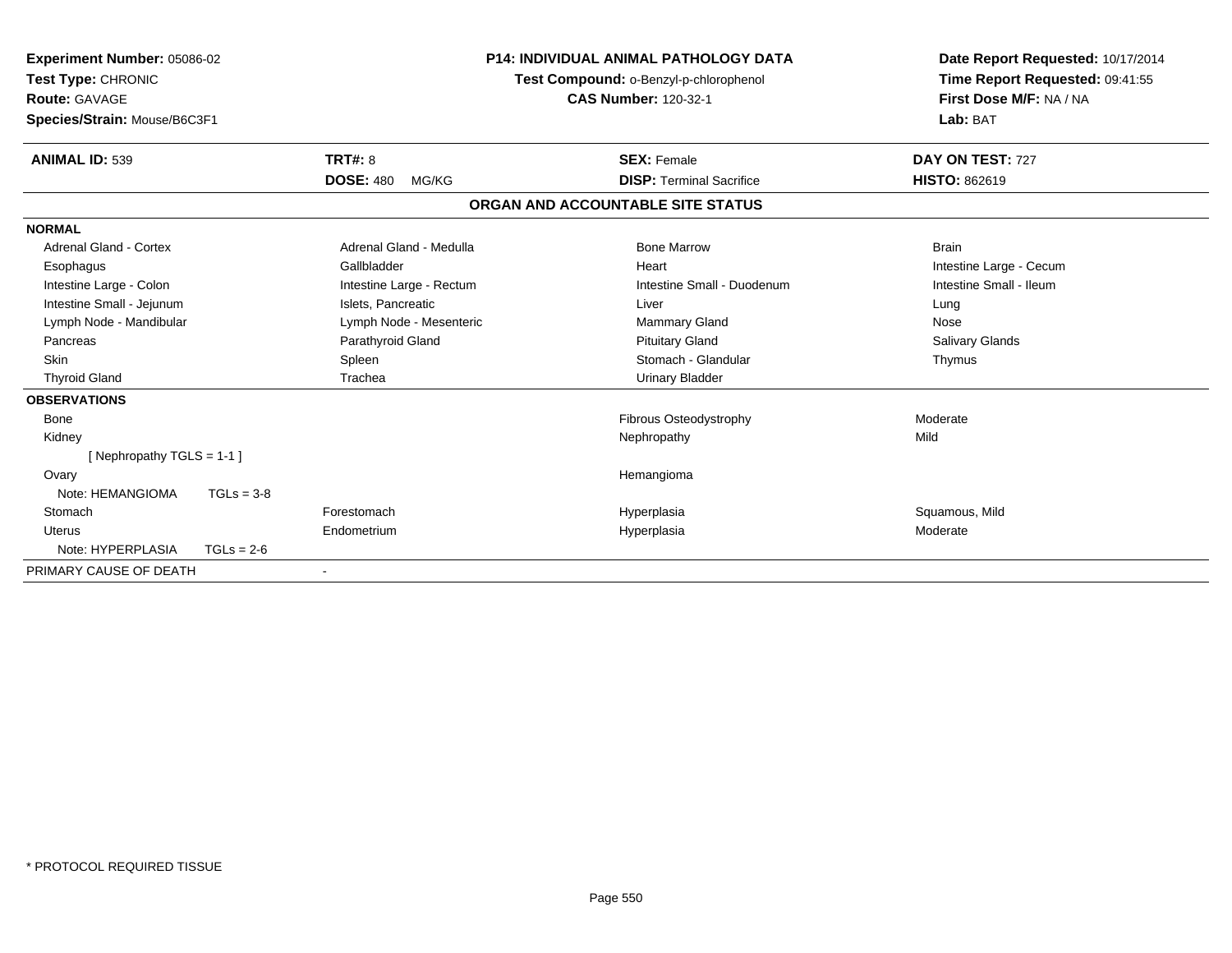| Experiment Number: 05086-02                                                 |                           | <b>P14: INDIVIDUAL ANIMAL PATHOLOGY DATA</b> |                                        | Date Report Requested: 10/17/2014 |  |
|-----------------------------------------------------------------------------|---------------------------|----------------------------------------------|----------------------------------------|-----------------------------------|--|
| Test Type: CHRONIC                                                          |                           |                                              | Test Compound: o-Benzyl-p-chlorophenol | Time Report Requested: 09:41:55   |  |
| <b>Route: GAVAGE</b>                                                        |                           | <b>CAS Number: 120-32-1</b>                  |                                        | First Dose M/F: NA / NA           |  |
| Species/Strain: Mouse/B6C3F1                                                |                           |                                              |                                        | Lab: BAT                          |  |
| <b>ANIMAL ID: 540</b>                                                       | TRT#: 8                   |                                              | <b>SEX: Female</b>                     | DAY ON TEST: 727                  |  |
|                                                                             | <b>DOSE: 480</b><br>MG/KG |                                              | <b>DISP: Terminal Sacrifice</b>        | <b>HISTO: 862620</b>              |  |
|                                                                             |                           |                                              | ORGAN AND ACCOUNTABLE SITE STATUS      |                                   |  |
| <b>NORMAL</b>                                                               |                           |                                              |                                        |                                   |  |
| <b>Adrenal Gland - Cortex</b>                                               | Adrenal Gland - Medulla   |                                              | <b>Bone Marrow</b>                     | <b>Brain</b>                      |  |
| Esophagus                                                                   | Gallbladder               |                                              | Heart                                  | Intestine Large - Cecum           |  |
| Intestine Large - Colon                                                     | Intestine Large - Rectum  |                                              | Intestine Small - Duodenum             | Intestine Small - Ileum           |  |
| Intestine Small - Jejunum                                                   | Islets, Pancreatic        |                                              | Lung                                   | Lymph Node - Mandibular           |  |
| Lymph Node - Mesenteric                                                     | Mammary Gland             |                                              | Nose                                   | Ovary                             |  |
| Pancreas                                                                    | Parathyroid Gland         |                                              | <b>Pituitary Gland</b>                 | <b>Salivary Glands</b>            |  |
| <b>Skin</b>                                                                 | Thymus                    |                                              | <b>Thyroid Gland</b>                   | Trachea                           |  |
| <b>Urinary Bladder</b>                                                      |                           |                                              |                                        |                                   |  |
| <b>OBSERVATIONS</b>                                                         |                           |                                              |                                        |                                   |  |
| <b>Bone</b>                                                                 |                           |                                              | Fibrous Osteodystrophy                 | Mild                              |  |
| Kidney                                                                      |                           |                                              | Nephropathy                            | Mild                              |  |
| Liver                                                                       |                           |                                              | Hepatocellular Adenoma                 | Multiple                          |  |
|                                                                             |                           |                                              | Hyperplasia                            | Mild                              |  |
| Note: [HYPERPLASIA ] TGLs = 4-11<br>Note: [ HEPATOCLR ADEN ] TGLs = 1,2-8+9 |                           |                                              |                                        |                                   |  |
| Spleen                                                                      |                           |                                              | Hyperplasia                            | Lymphoid, Mild                    |  |
| Stomach                                                                     | Forestomach               |                                              | Hyperplasia                            | Squamous, Moderate                |  |
|                                                                             | Glandular, Mucosa         |                                              | Mineralization                         | Minimal                           |  |
|                                                                             | Forestomach               |                                              | Ulcer                                  | Mild                              |  |
| [Ulcer TGLS = $3-10$ ]                                                      |                           |                                              |                                        |                                   |  |
| <b>Uterus</b>                                                               | Endometrium               |                                              | Hyperplasia                            | Minimal                           |  |
| PRIMARY CAUSE OF DEATH                                                      |                           |                                              |                                        |                                   |  |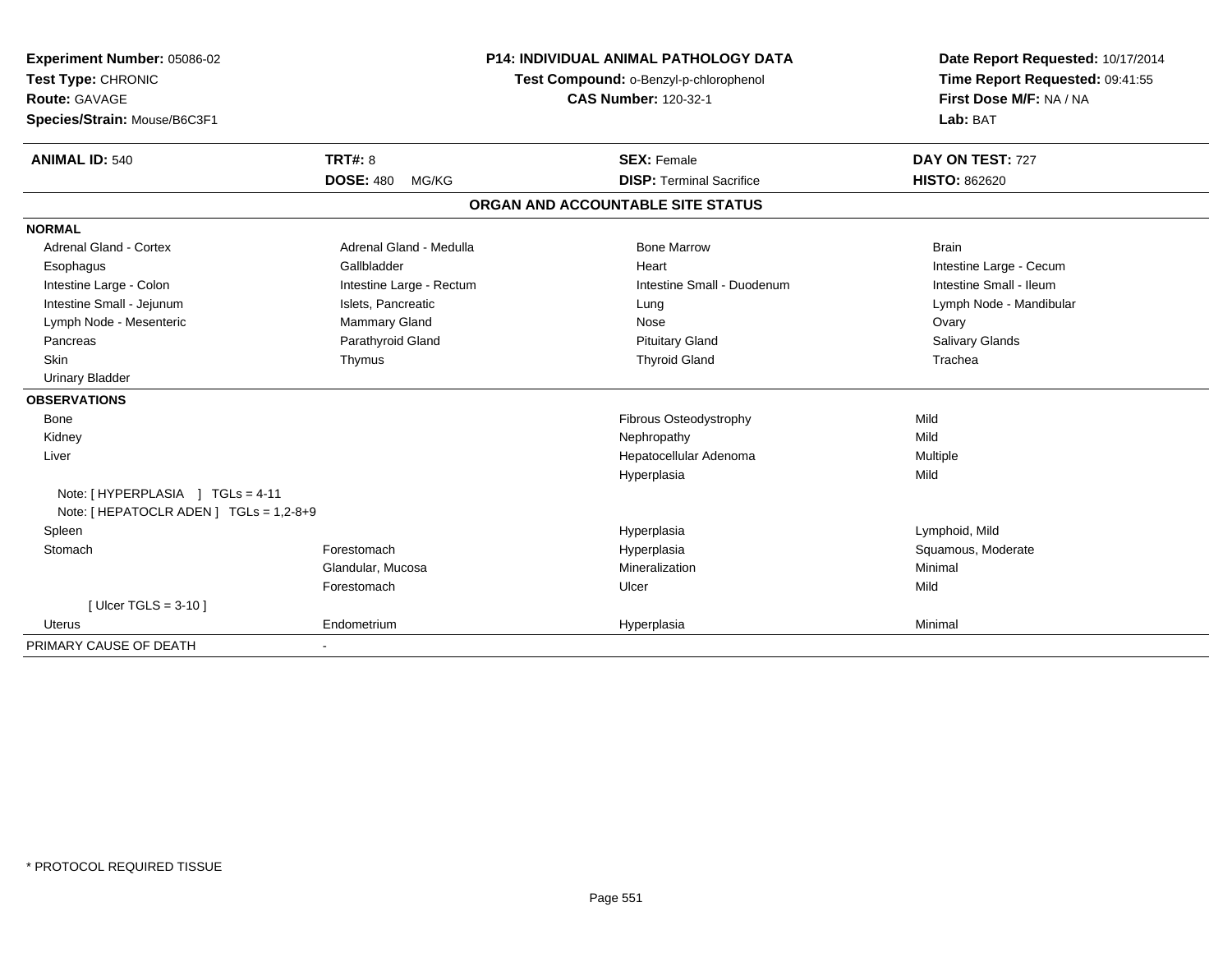| <b>Experiment Number: 05086-02</b><br>Test Type: CHRONIC<br><b>Route: GAVAGE</b><br>Species/Strain: Mouse/B6C3F1 |                           | <b>P14: INDIVIDUAL ANIMAL PATHOLOGY DATA</b><br>Test Compound: o-Benzyl-p-chlorophenol<br><b>CAS Number: 120-32-1</b> | Date Report Requested: 10/17/2014<br>Time Report Requested: 09:41:55<br>First Dose M/F: NA / NA<br>Lab: BAT |
|------------------------------------------------------------------------------------------------------------------|---------------------------|-----------------------------------------------------------------------------------------------------------------------|-------------------------------------------------------------------------------------------------------------|
| <b>ANIMAL ID: 541</b>                                                                                            | <b>TRT#: 8</b>            | <b>SEX: Female</b>                                                                                                    | DAY ON TEST: 93                                                                                             |
|                                                                                                                  | <b>DOSE: 480</b><br>MG/KG | <b>DISP:</b> Scheduled Sacrifice                                                                                      | HISTO:                                                                                                      |
|                                                                                                                  |                           | ORGAN AND ACCOUNTABLE SITE STATUS                                                                                     |                                                                                                             |
| <b>NORMAL</b>                                                                                                    |                           |                                                                                                                       |                                                                                                             |
| Adrenal Gland - Cortex                                                                                           | Adrenal Gland - Medulla   | Bone                                                                                                                  | <b>Bone Marrow</b>                                                                                          |
| <b>Brain</b>                                                                                                     | Esophagus                 | Gallbladder                                                                                                           | Heart                                                                                                       |
| Intestine Large - Cecum                                                                                          | Intestine Large - Colon   | Intestine Large - Rectum                                                                                              | Intestine Small - Duodenum                                                                                  |
| Intestine Small - Ileum                                                                                          | Intestine Small - Jejunum | Islets, Pancreatic                                                                                                    | Liver                                                                                                       |
| Lung                                                                                                             | Lymph Node - Mandibular   | Lymph Node - Mesenteric                                                                                               | <b>Mammary Gland</b>                                                                                        |
| Nose                                                                                                             | Ovary                     | Pancreas                                                                                                              | Parathyroid Gland                                                                                           |
| <b>Pituitary Gland</b>                                                                                           | Salivary Glands           | Skin                                                                                                                  | Spleen                                                                                                      |
| Stomach - Forestomach                                                                                            | Stomach - Glandular       | Thymus                                                                                                                | <b>Thyroid Gland</b>                                                                                        |
| Trachea                                                                                                          | Urinary Bladder           | Uterus                                                                                                                |                                                                                                             |
| <b>OBSERVATIONS</b>                                                                                              |                           |                                                                                                                       |                                                                                                             |
| Kidney                                                                                                           |                           | Nephropathy                                                                                                           | Minimal                                                                                                     |
| PRIMARY CAUSE OF DEATH                                                                                           |                           |                                                                                                                       |                                                                                                             |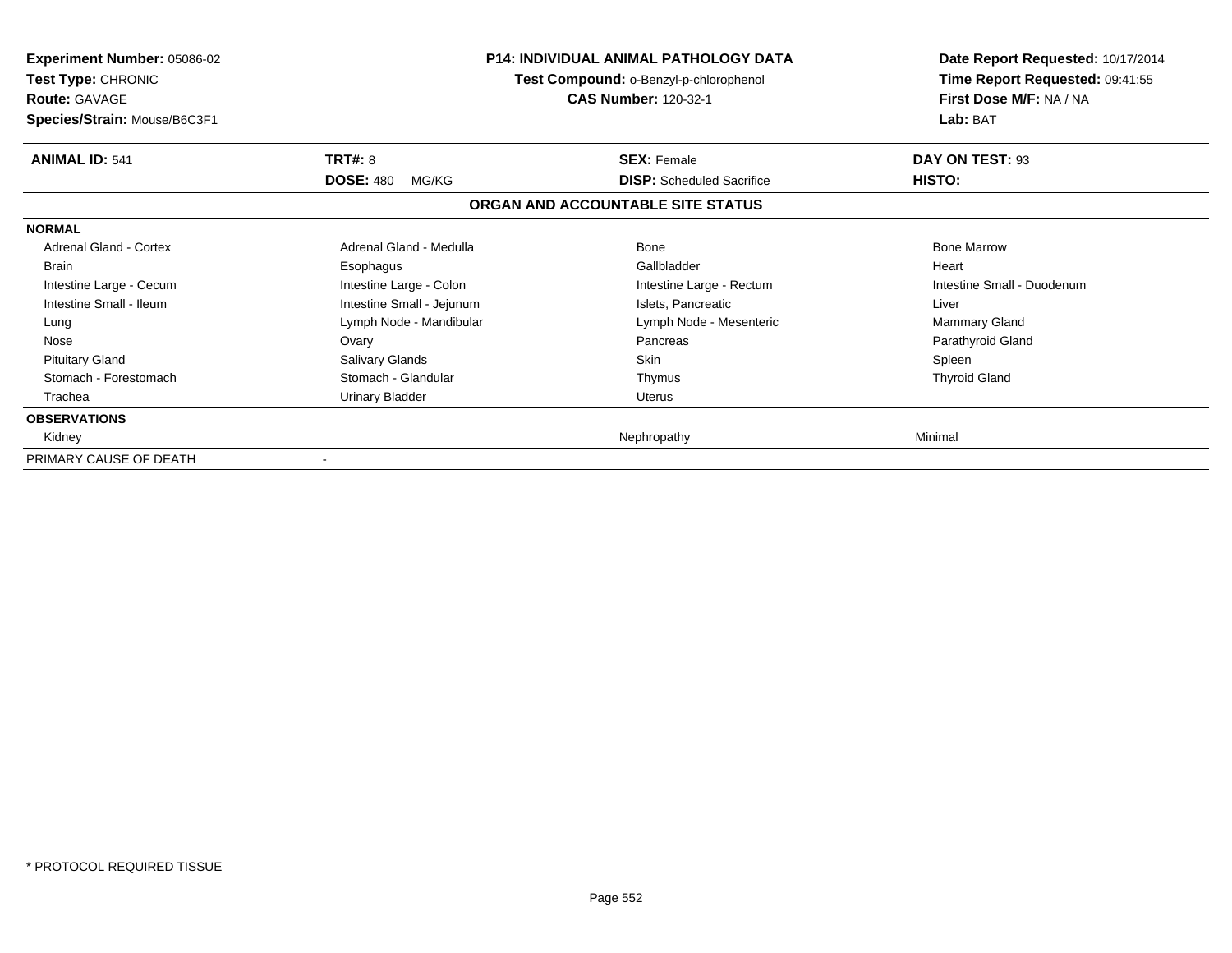| Experiment Number: 05086-02<br>Test Type: CHRONIC<br><b>Route: GAVAGE</b><br>Species/Strain: Mouse/B6C3F1 |                           | P14: INDIVIDUAL ANIMAL PATHOLOGY DATA<br>Test Compound: o-Benzyl-p-chlorophenol<br><b>CAS Number: 120-32-1</b> | Date Report Requested: 10/17/2014<br>Time Report Requested: 09:41:55<br>First Dose M/F: NA / NA<br>Lab: BAT |
|-----------------------------------------------------------------------------------------------------------|---------------------------|----------------------------------------------------------------------------------------------------------------|-------------------------------------------------------------------------------------------------------------|
| <b>ANIMAL ID: 542</b>                                                                                     | <b>TRT#: 8</b>            | <b>SEX: Female</b>                                                                                             | DAY ON TEST: 728                                                                                            |
|                                                                                                           | <b>DOSE: 480</b><br>MG/KG | <b>DISP: Terminal Sacrifice</b>                                                                                | <b>HISTO: 863627</b>                                                                                        |
|                                                                                                           |                           | ORGAN AND ACCOUNTABLE SITE STATUS                                                                              |                                                                                                             |
| <b>NORMAL</b>                                                                                             |                           |                                                                                                                |                                                                                                             |
| <b>Adrenal Gland - Cortex</b>                                                                             | Adrenal Gland - Medulla   | <b>Bone Marrow</b>                                                                                             | <b>Brain</b>                                                                                                |
| Esophagus                                                                                                 | Gallbladder               | Heart                                                                                                          | Intestine Large - Cecum                                                                                     |
| Intestine Large - Colon                                                                                   | Intestine Large - Rectum  | Intestine Small - Duodenum                                                                                     | Intestine Small - Ileum                                                                                     |
| Intestine Small - Jejunum                                                                                 | Islets, Pancreatic        | Liver                                                                                                          | Lung                                                                                                        |
| Lymph Node - Mandibular                                                                                   | Lymph Node - Mesenteric   | Mammary Gland                                                                                                  | Nose                                                                                                        |
| Pancreas                                                                                                  | Parathyroid Gland         | <b>Pituitary Gland</b>                                                                                         | <b>Salivary Glands</b>                                                                                      |
| Skin                                                                                                      | Thymus                    | <b>Thyroid Gland</b>                                                                                           | Trachea                                                                                                     |
| <b>Urinary Bladder</b>                                                                                    |                           |                                                                                                                |                                                                                                             |
| <b>OBSERVATIONS</b>                                                                                       |                           |                                                                                                                |                                                                                                             |
| Bone                                                                                                      |                           | Fibrous Osteodystrophy                                                                                         | Moderate                                                                                                    |
| Kidney                                                                                                    |                           | Nephropathy                                                                                                    | Mild                                                                                                        |
| Note: NEPHROPATHY<br>$TGLs = 1-1$                                                                         |                           |                                                                                                                |                                                                                                             |
| Ovary                                                                                                     |                           | Cyst                                                                                                           |                                                                                                             |
| Note: CYST<br>$TGLs = 4-6$                                                                                |                           |                                                                                                                |                                                                                                             |
| Spleen                                                                                                    |                           | Hematopoietic Cell Proliferation                                                                               | Mild                                                                                                        |
|                                                                                                           |                           | Hyperplasia                                                                                                    | Lymphoid, Minimal                                                                                           |
| Stomach                                                                                                   | Forestomach               | Hyperplasia                                                                                                    | Squamous, Moderate                                                                                          |
|                                                                                                           | Glandular, Mucosa         | Mineralization                                                                                                 | Minimal                                                                                                     |
|                                                                                                           | Forestomach               | Ulcer                                                                                                          | Marked                                                                                                      |
| Note: ULCER<br>$TGLs = 5-4+8$                                                                             |                           |                                                                                                                |                                                                                                             |
| Uterus                                                                                                    | Endometrium               | Hyperplasia                                                                                                    | Mild                                                                                                        |
|                                                                                                           |                           | Leiomyosarcoma                                                                                                 |                                                                                                             |
| Note: LEIOMYOSAR<br>$TGLs = 2-9$                                                                          |                           |                                                                                                                |                                                                                                             |
| Note: HYPERPLASIA<br>$TGLs = 3-6$                                                                         |                           |                                                                                                                |                                                                                                             |
| PRIMARY CAUSE OF DEATH                                                                                    | $\sim$                    |                                                                                                                |                                                                                                             |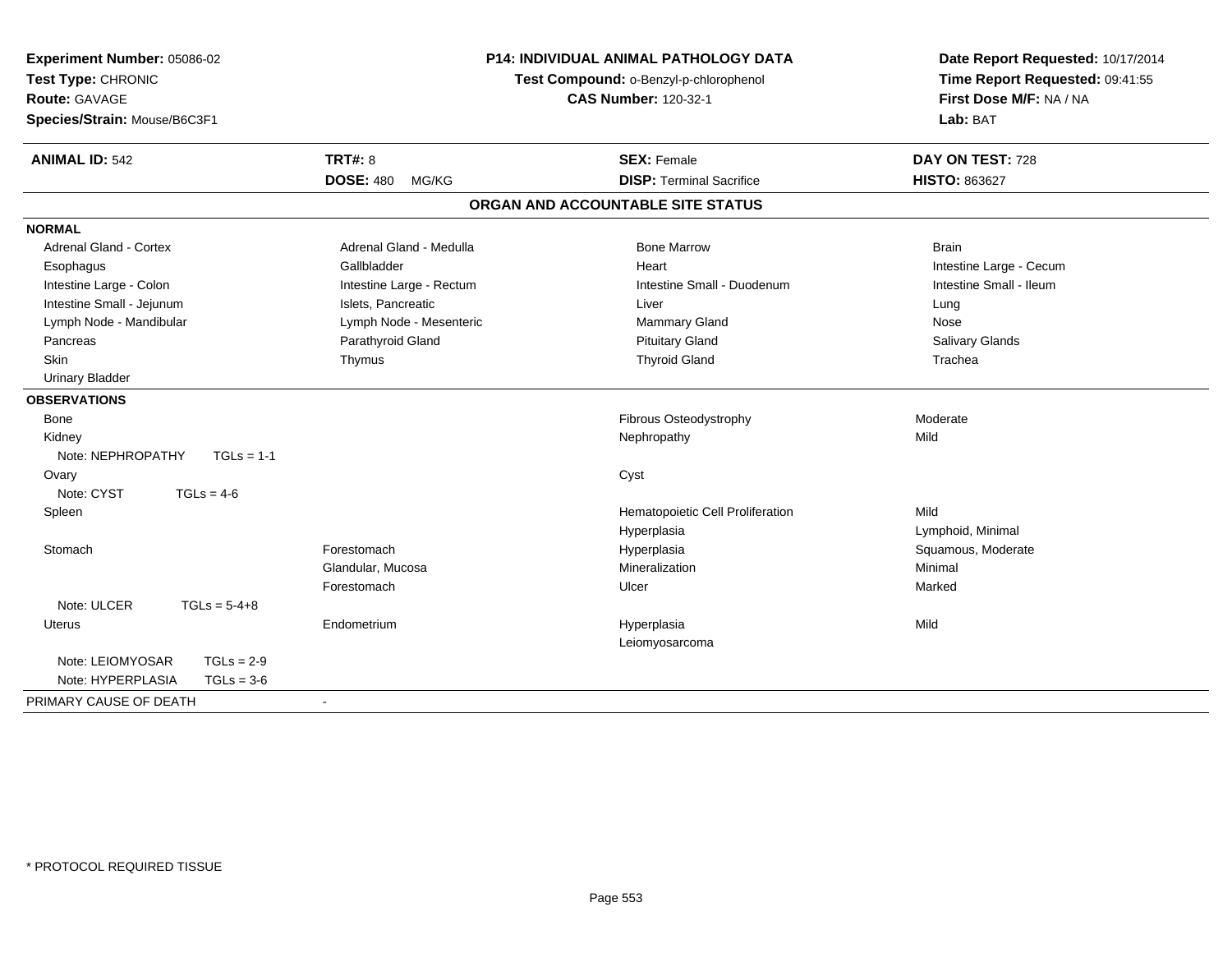| Experiment Number: 05086-02<br>Test Type: CHRONIC<br><b>Route: GAVAGE</b><br>Species/Strain: Mouse/B6C3F1 |                           | <b>P14: INDIVIDUAL ANIMAL PATHOLOGY DATA</b><br>Test Compound: o-Benzyl-p-chlorophenol<br><b>CAS Number: 120-32-1</b> |                                   | Date Report Requested: 10/17/2014<br>Time Report Requested: 09:41:55<br>First Dose M/F: NA / NA<br>Lab: BAT |
|-----------------------------------------------------------------------------------------------------------|---------------------------|-----------------------------------------------------------------------------------------------------------------------|-----------------------------------|-------------------------------------------------------------------------------------------------------------|
| <b>ANIMAL ID: 543</b>                                                                                     | <b>TRT#: 8</b>            |                                                                                                                       | <b>SEX: Female</b>                | DAY ON TEST: 728                                                                                            |
|                                                                                                           | <b>DOSE: 480</b><br>MG/KG |                                                                                                                       | <b>DISP: Terminal Sacrifice</b>   | <b>HISTO: 862623</b>                                                                                        |
|                                                                                                           |                           |                                                                                                                       | ORGAN AND ACCOUNTABLE SITE STATUS |                                                                                                             |
| <b>NORMAL</b>                                                                                             |                           |                                                                                                                       |                                   |                                                                                                             |
| <b>Adrenal Gland - Cortex</b>                                                                             | Adrenal Gland - Medulla   |                                                                                                                       | <b>Bone Marrow</b>                | <b>Brain</b>                                                                                                |
| Esophagus                                                                                                 | Gallbladder               |                                                                                                                       | Heart                             | Intestine Large - Cecum                                                                                     |
| Intestine Large - Colon                                                                                   | Intestine Large - Rectum  |                                                                                                                       | Intestine Small - Duodenum        | Intestine Small - Ileum                                                                                     |
| Intestine Small - Jejunum                                                                                 | Islets, Pancreatic        |                                                                                                                       | Lymph Node - Mandibular           | Mammary Gland                                                                                               |
| Nose                                                                                                      | Ovary                     |                                                                                                                       | Pancreas                          | <b>Pituitary Gland</b>                                                                                      |
| <b>Salivary Glands</b>                                                                                    | <b>Skin</b>               |                                                                                                                       | Spleen                            | Stomach - Forestomach                                                                                       |
| Stomach - Glandular                                                                                       | Thymus                    |                                                                                                                       | <b>Thyroid Gland</b>              | Trachea                                                                                                     |
| <b>Urinary Bladder</b>                                                                                    |                           |                                                                                                                       |                                   |                                                                                                             |
| <b>MISSING</b>                                                                                            |                           |                                                                                                                       |                                   |                                                                                                             |
| Lymph Node - Mesenteric                                                                                   | Parathyroid Gland         |                                                                                                                       |                                   |                                                                                                             |
| <b>OBSERVATIONS</b>                                                                                       |                           |                                                                                                                       |                                   |                                                                                                             |
| Bone                                                                                                      |                           |                                                                                                                       | Fibrous Osteodystrophy            | Mild                                                                                                        |
| Kidney                                                                                                    |                           |                                                                                                                       | Nephropathy                       | Marked                                                                                                      |
| Note: NEPHROPATHY<br>$TGLs = 2-1$                                                                         |                           |                                                                                                                       |                                   |                                                                                                             |
| Liver                                                                                                     |                           |                                                                                                                       | Hepatocellular Adenoma            |                                                                                                             |
|                                                                                                           |                           |                                                                                                                       | Necrosis                          | Coagulative, Marked                                                                                         |
| Note: HEPATOCLR ADEN $TGLs = 1-8$                                                                         |                           |                                                                                                                       |                                   |                                                                                                             |
| Lung                                                                                                      |                           |                                                                                                                       | Alveolar/Bronchiolar Adenoma      |                                                                                                             |
| <b>Uterus</b>                                                                                             | Endometrium               |                                                                                                                       | Hyperplasia                       | Mild                                                                                                        |
| PRIMARY CAUSE OF DEATH                                                                                    |                           |                                                                                                                       |                                   |                                                                                                             |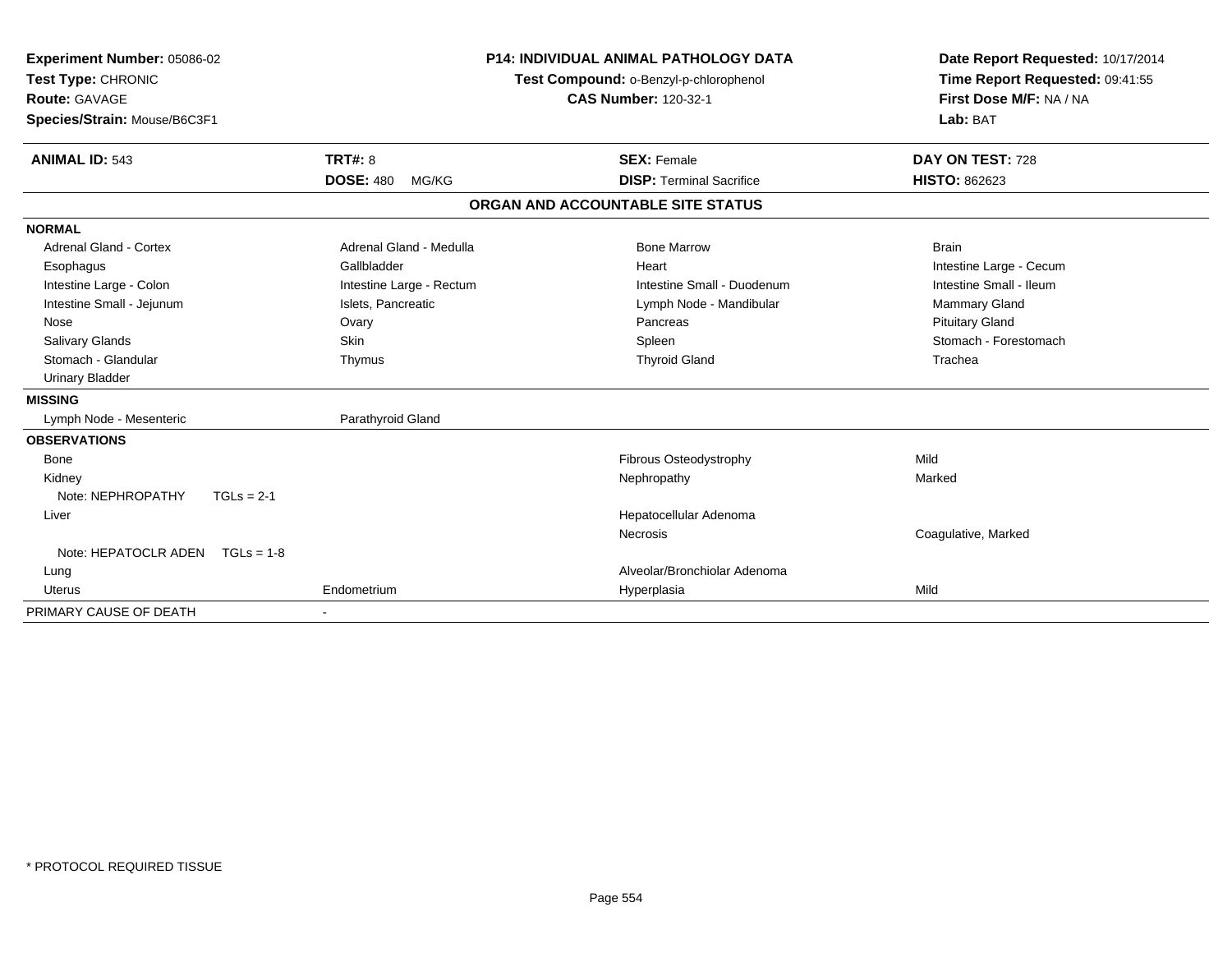| Experiment Number: 05086-02       |                            | <b>P14: INDIVIDUAL ANIMAL PATHOLOGY DATA</b> | Date Report Requested: 10/17/2014 |  |
|-----------------------------------|----------------------------|----------------------------------------------|-----------------------------------|--|
| Test Type: CHRONIC                |                            | Test Compound: o-Benzyl-p-chlorophenol       | Time Report Requested: 09:41:55   |  |
| <b>Route: GAVAGE</b>              |                            | <b>CAS Number: 120-32-1</b>                  | First Dose M/F: NA / NA           |  |
| Species/Strain: Mouse/B6C3F1      |                            |                                              | Lab: BAT                          |  |
| <b>ANIMAL ID: 544</b>             | <b>TRT#: 8</b>             | <b>SEX: Female</b>                           | DAY ON TEST: 728                  |  |
|                                   | <b>DOSE: 480</b><br>MG/KG  | <b>DISP: Terminal Sacrifice</b>              | <b>HISTO: 862624</b>              |  |
|                                   |                            | ORGAN AND ACCOUNTABLE SITE STATUS            |                                   |  |
| <b>NORMAL</b>                     |                            |                                              |                                   |  |
| Adrenal Gland - Cortex            | <b>Bone Marrow</b>         | <b>Brain</b>                                 | Esophagus                         |  |
| Gallbladder                       | Heart                      | Intestine Large - Cecum                      | Intestine Large - Colon           |  |
| Intestine Large - Rectum          | Intestine Small - Duodenum | Intestine Small - Ileum                      | Intestine Small - Jejunum         |  |
| Islets, Pancreatic                | Lung                       | Lymph Node - Mandibular                      | Lymph Node - Mesenteric           |  |
| Mammary Gland                     | Nose                       | Pancreas                                     | Parathyroid Gland                 |  |
| <b>Pituitary Gland</b>            | Salivary Glands            | <b>Skin</b>                                  | Stomach - Forestomach             |  |
| Thymus                            | <b>Thyroid Gland</b>       | Trachea                                      | <b>Urinary Bladder</b>            |  |
| <b>OBSERVATIONS</b>               |                            |                                              |                                   |  |
| <b>Adrenal Gland</b>              | Medulla                    | Hyperplasia                                  | Moderate                          |  |
| Bone                              |                            | Fibrous Osteodystrophy                       | Moderate                          |  |
| Kidney                            |                            | Nephropathy                                  | Mild                              |  |
| Note: NEPHROPATHY<br>$TGLs = 3-1$ |                            |                                              |                                   |  |
| Liver                             |                            | Hepatocellular Adenoma                       |                                   |  |
|                                   |                            | Hyperplasia                                  | Moderate                          |  |
|                                   |                            | <b>Necrosis</b>                              | Coagulative, Minimal              |  |
| Ovary                             |                            | Cyst                                         |                                   |  |
| [Cyst TGLS = $2-6$ ]              |                            |                                              |                                   |  |
| Spleen                            |                            | Hyperplasia                                  | Lymphoid, Moderate                |  |
| Stomach                           | Glandular, Mucosa          | Mineralization                               | Minimal                           |  |
| <b>Uterus</b>                     | Endometrium                | Hyperplasia                                  | Moderate                          |  |
| [Hyperplasia TGLS = $1-6$ ]       |                            |                                              |                                   |  |
| PRIMARY CAUSE OF DEATH            |                            |                                              |                                   |  |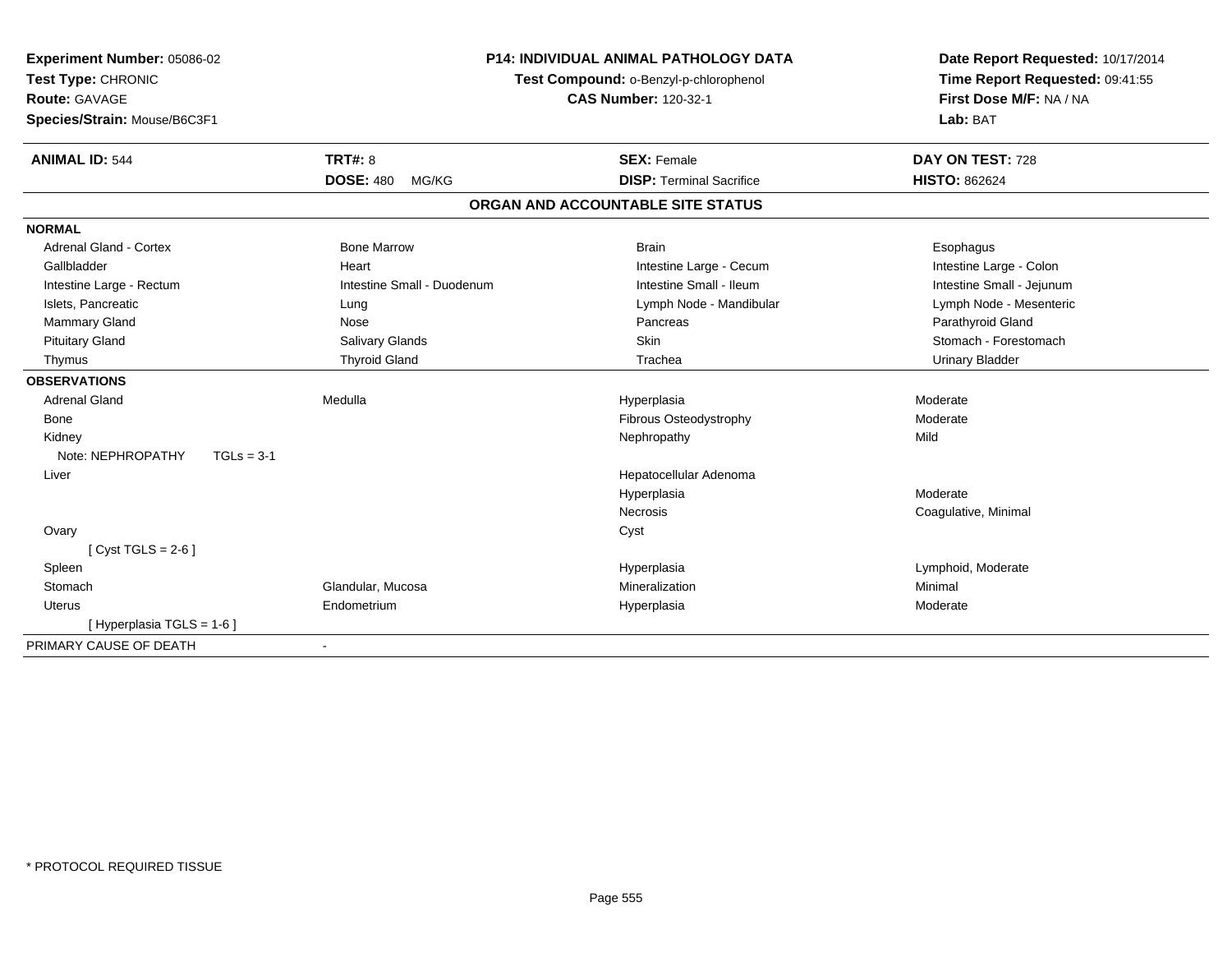| <b>Experiment Number: 05086-02</b><br>Test Type: CHRONIC<br><b>Route: GAVAGE</b><br>Species/Strain: Mouse/B6C3F1 |                           | <b>P14: INDIVIDUAL ANIMAL PATHOLOGY DATA</b><br>Test Compound: o-Benzyl-p-chlorophenol<br><b>CAS Number: 120-32-1</b> | Date Report Requested: 10/17/2014<br>Time Report Requested: 09:41:55<br>First Dose M/F: NA / NA<br>Lab: BAT |
|------------------------------------------------------------------------------------------------------------------|---------------------------|-----------------------------------------------------------------------------------------------------------------------|-------------------------------------------------------------------------------------------------------------|
| <b>ANIMAL ID: 545</b>                                                                                            | <b>TRT#: 8</b>            | <b>SEX: Female</b>                                                                                                    | DAY ON TEST: 93                                                                                             |
|                                                                                                                  | <b>DOSE: 480</b><br>MG/KG | <b>DISP:</b> Scheduled Sacrifice                                                                                      | HISTO:                                                                                                      |
|                                                                                                                  |                           | ORGAN AND ACCOUNTABLE SITE STATUS                                                                                     |                                                                                                             |
| <b>NORMAL</b>                                                                                                    |                           |                                                                                                                       |                                                                                                             |
| Adrenal Gland - Cortex                                                                                           | Adrenal Gland - Medulla   | Bone                                                                                                                  | <b>Bone Marrow</b>                                                                                          |
| <b>Brain</b>                                                                                                     | Esophagus                 | Gallbladder                                                                                                           | Heart                                                                                                       |
| Intestine Large - Cecum                                                                                          | Intestine Large - Colon   | Intestine Large - Rectum                                                                                              | Intestine Small - Duodenum                                                                                  |
| Intestine Small - Ileum                                                                                          | Intestine Small - Jejunum | Islets, Pancreatic                                                                                                    | Liver                                                                                                       |
| Lung                                                                                                             | Lymph Node - Mandibular   | Lymph Node - Mesenteric                                                                                               | <b>Mammary Gland</b>                                                                                        |
| Nose                                                                                                             | Ovary                     | Pancreas                                                                                                              | Parathyroid Gland                                                                                           |
| <b>Pituitary Gland</b>                                                                                           | Salivary Glands           | <b>Skin</b>                                                                                                           | Spleen                                                                                                      |
| Stomach - Forestomach                                                                                            | Stomach - Glandular       | Thymus                                                                                                                | <b>Thyroid Gland</b>                                                                                        |
| Trachea                                                                                                          | Urinary Bladder           | <b>Uterus</b>                                                                                                         |                                                                                                             |
| <b>OBSERVATIONS</b>                                                                                              |                           |                                                                                                                       |                                                                                                             |
| Kidney                                                                                                           |                           | Nephropathy                                                                                                           | Minimal                                                                                                     |
| PRIMARY CAUSE OF DEATH                                                                                           |                           |                                                                                                                       |                                                                                                             |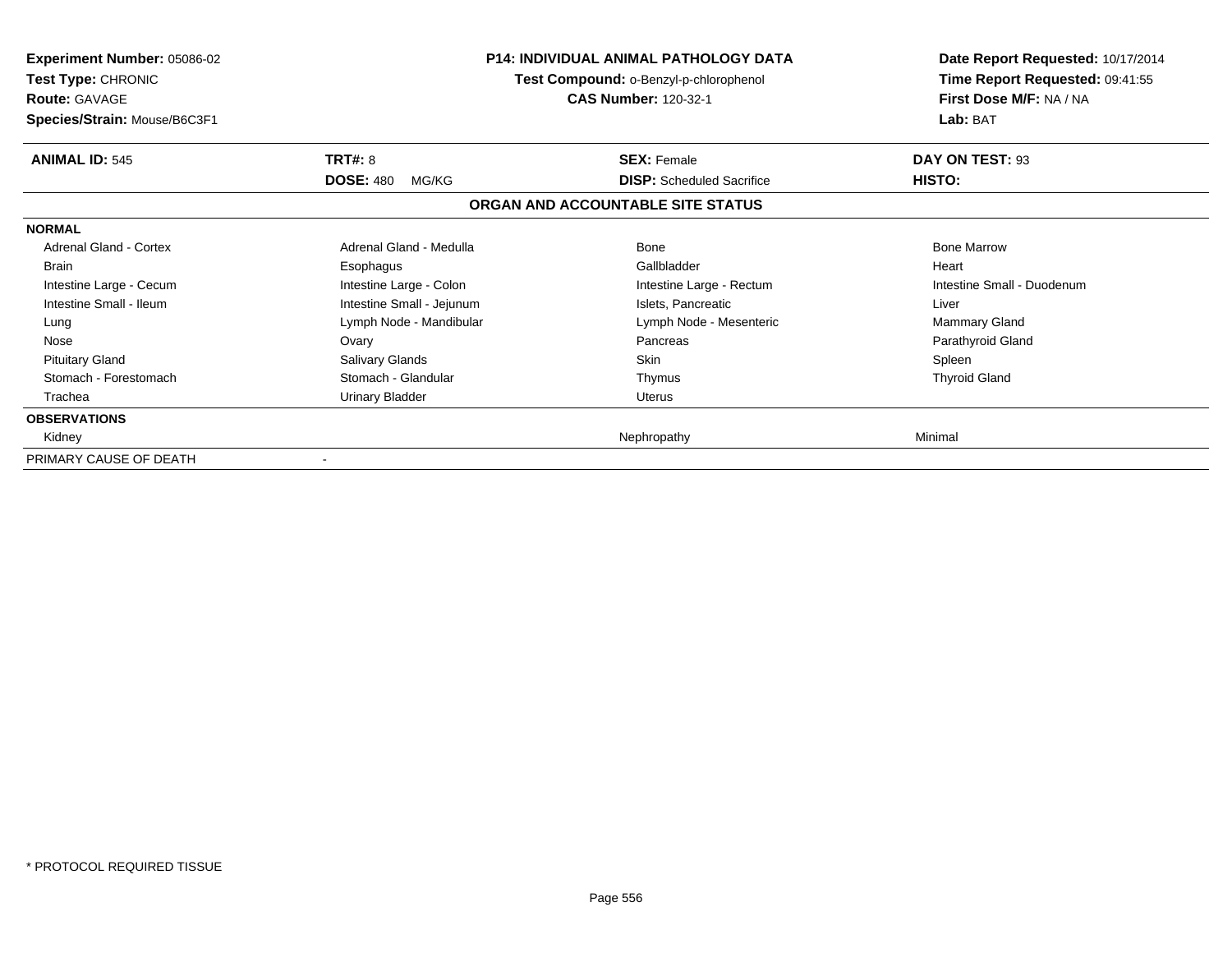| Experiment Number: 05086-02<br>Test Type: CHRONIC<br><b>Route: GAVAGE</b><br>Species/Strain: Mouse/B6C3F1 | <b>P14: INDIVIDUAL ANIMAL PATHOLOGY DATA</b><br>Test Compound: o-Benzyl-p-chlorophenol<br><b>CAS Number: 120-32-1</b> |                                   | Date Report Requested: 10/17/2014<br>Time Report Requested: 09:41:55<br>First Dose M/F: NA / NA<br>Lab: BAT |
|-----------------------------------------------------------------------------------------------------------|-----------------------------------------------------------------------------------------------------------------------|-----------------------------------|-------------------------------------------------------------------------------------------------------------|
| <b>ANIMAL ID: 546</b>                                                                                     | <b>TRT#: 8</b>                                                                                                        | <b>SEX: Female</b>                | DAY ON TEST: 728                                                                                            |
|                                                                                                           | <b>DOSE: 480</b><br>MG/KG                                                                                             | <b>DISP: Terminal Sacrifice</b>   | <b>HISTO: 863629</b>                                                                                        |
|                                                                                                           |                                                                                                                       | ORGAN AND ACCOUNTABLE SITE STATUS |                                                                                                             |
| <b>NORMAL</b>                                                                                             |                                                                                                                       |                                   |                                                                                                             |
| <b>Adrenal Gland - Cortex</b>                                                                             | Adrenal Gland - Medulla                                                                                               | <b>Bone Marrow</b>                | <b>Brain</b>                                                                                                |
| Esophagus                                                                                                 | Gallbladder                                                                                                           | Heart                             | Intestine Large - Cecum                                                                                     |
| Intestine Large - Colon                                                                                   | Intestine Large - Rectum                                                                                              | Intestine Small - Duodenum        | Intestine Small - Ileum                                                                                     |
| Intestine Small - Jejunum                                                                                 | Islets, Pancreatic                                                                                                    | Lung                              | Lymph Node - Mandibular                                                                                     |
| Lymph Node - Mesenteric                                                                                   | Mammary Gland                                                                                                         | Nose                              | Ovary                                                                                                       |
| Pancreas                                                                                                  | Parathyroid Gland                                                                                                     | Salivary Glands                   | Skin                                                                                                        |
| Stomach - Glandular                                                                                       | Thymus                                                                                                                | <b>Thyroid Gland</b>              | Trachea                                                                                                     |
| <b>Urinary Bladder</b>                                                                                    |                                                                                                                       |                                   |                                                                                                             |
| <b>OBSERVATIONS</b>                                                                                       |                                                                                                                       |                                   |                                                                                                             |
| <b>Bone</b>                                                                                               |                                                                                                                       | Fibrous Osteodystrophy            | Mild                                                                                                        |
| Kidney                                                                                                    |                                                                                                                       | Nephropathy                       | Mild                                                                                                        |
| Note: NEPHROPATHY<br>$TGLs = 2-1$                                                                         |                                                                                                                       |                                   |                                                                                                             |
| Liver                                                                                                     |                                                                                                                       | Hepatocellular Adenoma            |                                                                                                             |
|                                                                                                           |                                                                                                                       | Hyperplasia                       | Minimal                                                                                                     |
| Note: HEPATOCLR ADEN<br>$TGLs = 4-9$                                                                      |                                                                                                                       |                                   |                                                                                                             |
| <b>Pituitary Gland</b>                                                                                    | <b>Pars Distalis</b>                                                                                                  | Hyperplasia                       | Mild                                                                                                        |
| Spleen                                                                                                    |                                                                                                                       | Hyperplasia                       | Lymphoid, Moderate                                                                                          |
| Stomach                                                                                                   | Forestomach                                                                                                           | Hyperplasia                       | Squamous, Mild                                                                                              |
|                                                                                                           | Forestomach                                                                                                           | Ulcer                             | Mild                                                                                                        |
| Note: ULCER<br>$TGLs = 3-8$                                                                               |                                                                                                                       |                                   |                                                                                                             |
| Uterus                                                                                                    | Endometrium                                                                                                           | Hyperplasia                       | Moderate                                                                                                    |
| Note: HYPERPLASIA<br>$TGLs = 1-6$                                                                         |                                                                                                                       |                                   |                                                                                                             |
| PRIMARY CAUSE OF DEATH                                                                                    |                                                                                                                       |                                   |                                                                                                             |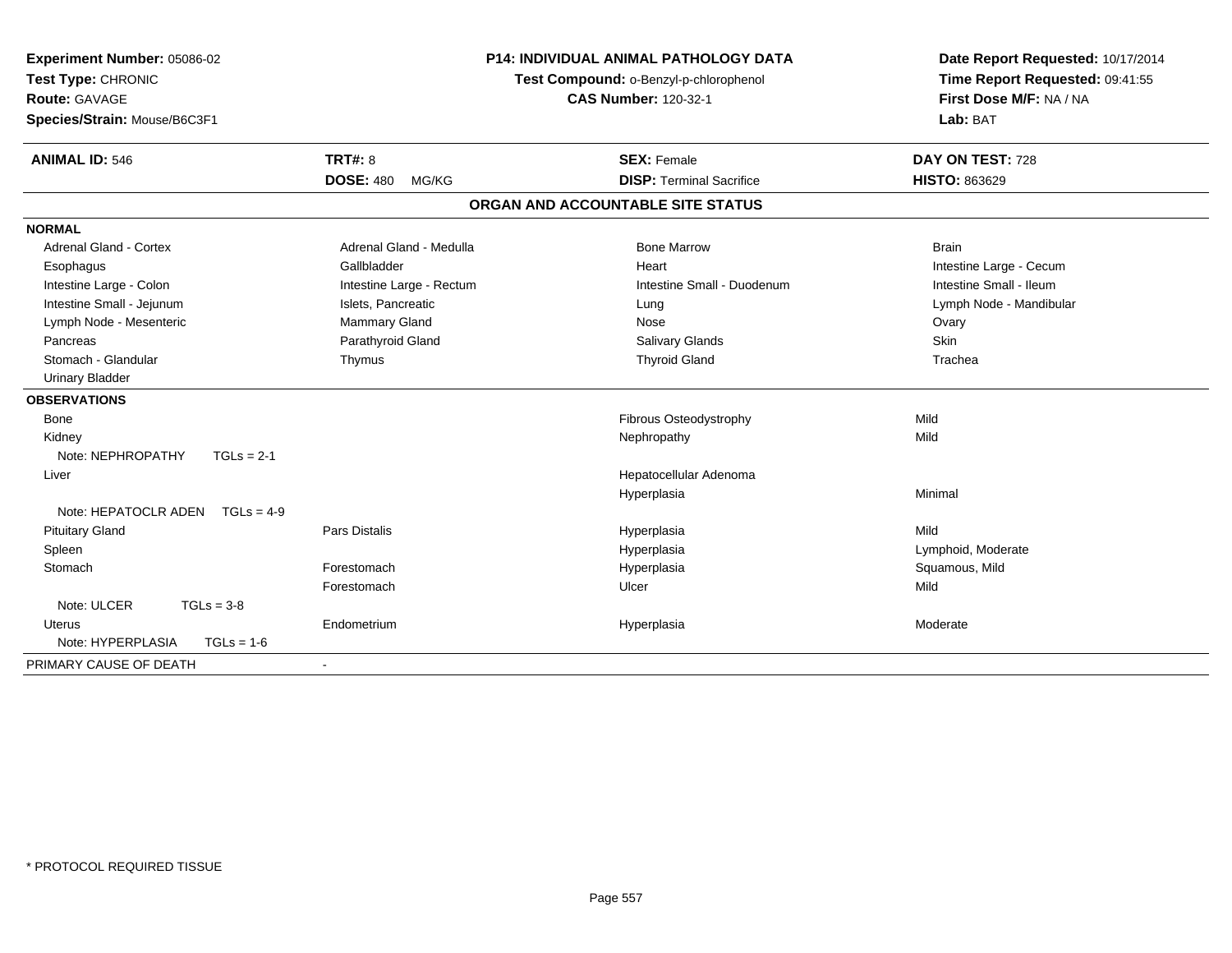| Experiment Number: 05086-02<br>Test Type: CHRONIC<br><b>Route: GAVAGE</b><br>Species/Strain: Mouse/B6C3F1 |                                             | <b>P14: INDIVIDUAL ANIMAL PATHOLOGY DATA</b><br>Test Compound: o-Benzyl-p-chlorophenol<br><b>CAS Number: 120-32-1</b> | Date Report Requested: 10/17/2014<br>Time Report Requested: 09:41:55<br>First Dose M/F: NA / NA<br>Lab: BAT |  |
|-----------------------------------------------------------------------------------------------------------|---------------------------------------------|-----------------------------------------------------------------------------------------------------------------------|-------------------------------------------------------------------------------------------------------------|--|
| <b>ANIMAL ID: 547</b>                                                                                     | <b>TRT#: 8</b><br><b>DOSE: 480</b><br>MG/KG | <b>SEX: Female</b><br><b>DISP: Dosing Accident</b>                                                                    | <b>DAY ON TEST: 8</b><br>HISTO:                                                                             |  |
|                                                                                                           |                                             | ORGAN AND ACCOUNTABLE SITE STATUS                                                                                     |                                                                                                             |  |
| <b>NORMAL</b>                                                                                             |                                             |                                                                                                                       |                                                                                                             |  |
| <b>Adrenal Gland - Cortex</b>                                                                             | Adrenal Gland - Medulla                     | Bone                                                                                                                  | <b>Bone Marrow</b>                                                                                          |  |
| <b>Brain</b>                                                                                              | Esophagus                                   | Gallbladder                                                                                                           | Heart                                                                                                       |  |
| Intestine Large - Cecum                                                                                   | Intestine Large - Colon                     | Intestine Large - Rectum                                                                                              | Intestine Small - Duodenum                                                                                  |  |
| Intestine Small - Ileum                                                                                   | Intestine Small - Jejunum                   | Islets, Pancreatic                                                                                                    | Kidney                                                                                                      |  |
| Liver                                                                                                     | Lymph Node - Mandibular                     | Lymph Node - Mesenteric                                                                                               | Mammary Gland                                                                                               |  |
| Nose                                                                                                      | Ovary                                       | Pancreas                                                                                                              | Parathyroid Gland                                                                                           |  |
| <b>Pituitary Gland</b>                                                                                    | Salivary Glands                             | <b>Skin</b>                                                                                                           | Spleen                                                                                                      |  |
| Stomach - Forestomach                                                                                     | Stomach - Glandular                         | Thymus                                                                                                                | <b>Thyroid Gland</b>                                                                                        |  |
| Trachea                                                                                                   | <b>Urinary Bladder</b>                      | <b>Uterus</b>                                                                                                         |                                                                                                             |  |
| <b>OBSERVATIONS</b>                                                                                       |                                             |                                                                                                                       |                                                                                                             |  |
| Lung<br>Note: FOREIGN BODY<br>$TGLs = 1-2$                                                                |                                             | Foreign Body                                                                                                          | Minimal                                                                                                     |  |
| PRIMARY CAUSE OF DEATH                                                                                    | $\overline{\phantom{a}}$                    |                                                                                                                       |                                                                                                             |  |
|                                                                                                           |                                             |                                                                                                                       |                                                                                                             |  |
| Animal Note: COD: GAVAGE ERROR.                                                                           |                                             |                                                                                                                       |                                                                                                             |  |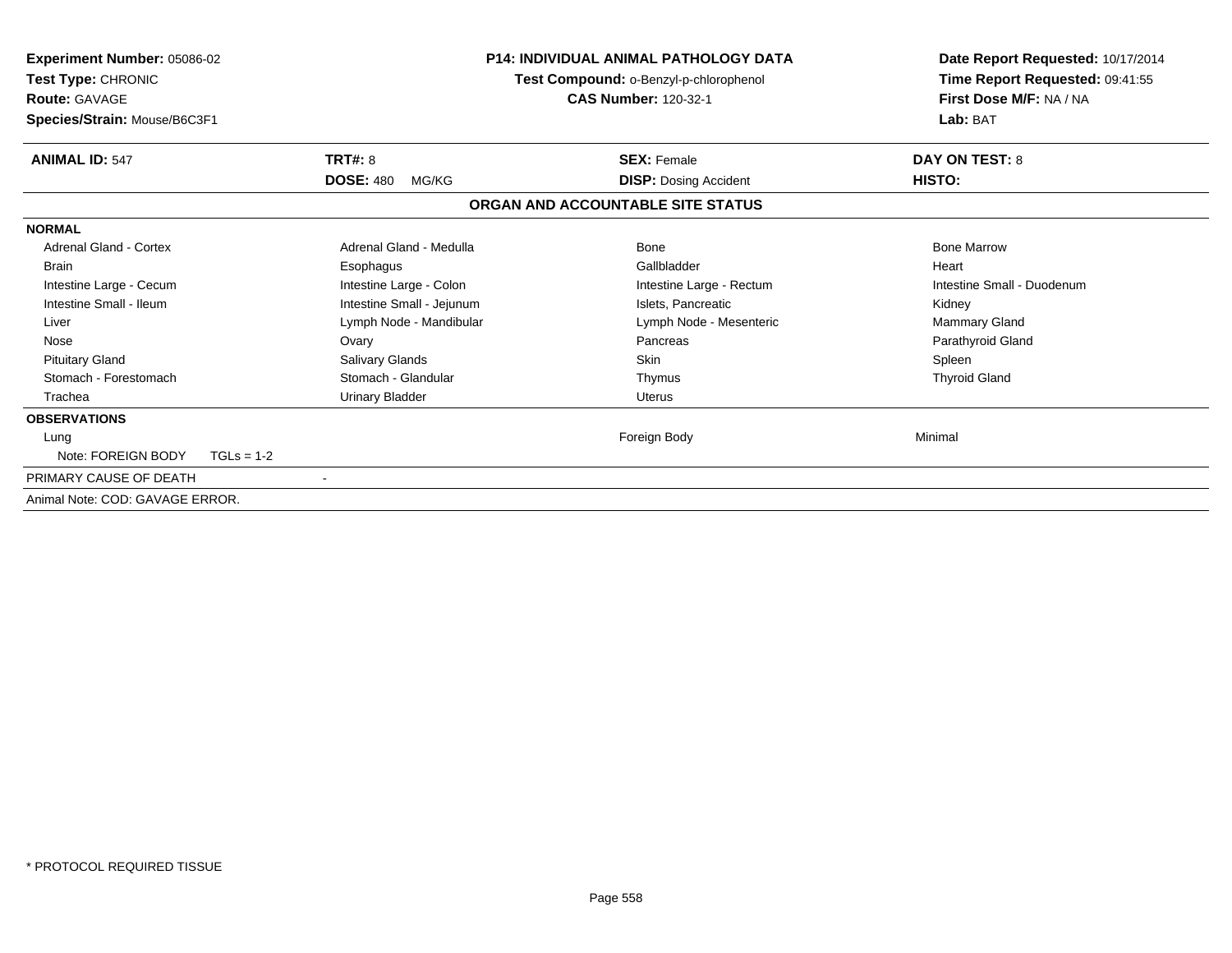| Experiment Number: 05086-02<br>Test Type: CHRONIC<br>Route: GAVAGE<br>Species/Strain: Mouse/B6C3F1 |              |                           | <b>P14: INDIVIDUAL ANIMAL PATHOLOGY DATA</b><br>Test Compound: o-Benzyl-p-chlorophenol<br><b>CAS Number: 120-32-1</b> | Date Report Requested: 10/17/2014<br>Time Report Requested: 09:41:55<br>First Dose M/F: NA / NA<br>Lab: BAT |  |
|----------------------------------------------------------------------------------------------------|--------------|---------------------------|-----------------------------------------------------------------------------------------------------------------------|-------------------------------------------------------------------------------------------------------------|--|
| <b>ANIMAL ID: 548</b>                                                                              |              | <b>TRT#: 8</b>            | <b>SEX: Female</b>                                                                                                    | DAY ON TEST: 282                                                                                            |  |
|                                                                                                    |              | <b>DOSE: 480</b><br>MG/KG | <b>DISP: Natural Death</b>                                                                                            | <b>HISTO: 862628</b>                                                                                        |  |
|                                                                                                    |              |                           | ORGAN AND ACCOUNTABLE SITE STATUS                                                                                     |                                                                                                             |  |
| <b>NORMAL</b>                                                                                      |              |                           |                                                                                                                       |                                                                                                             |  |
| <b>Adrenal Gland - Cortex</b>                                                                      |              | Adrenal Gland - Medulla   | Bone                                                                                                                  | <b>Bone Marrow</b>                                                                                          |  |
| <b>Brain</b>                                                                                       |              | Esophagus                 | Gallbladder                                                                                                           | Heart                                                                                                       |  |
| Intestine Large - Cecum                                                                            |              | Intestine Large - Colon   | Intestine Large - Rectum                                                                                              | Intestine Small - Duodenum                                                                                  |  |
| Intestine Small - Ileum                                                                            |              | Intestine Small - Jejunum | Islets, Pancreatic                                                                                                    | Liver                                                                                                       |  |
| Lung                                                                                               |              | Lymph Node - Mandibular   | Mammary Gland                                                                                                         | Nose                                                                                                        |  |
| Ovary                                                                                              |              | Pancreas                  | Parathyroid Gland                                                                                                     | <b>Pituitary Gland</b>                                                                                      |  |
| <b>Salivary Glands</b>                                                                             |              | Skin                      | Spleen                                                                                                                | Stomach - Glandular                                                                                         |  |
| Thymus                                                                                             |              | <b>Thyroid Gland</b>      | Trachea                                                                                                               | <b>Urinary Bladder</b>                                                                                      |  |
| <b>Uterus</b>                                                                                      |              |                           |                                                                                                                       |                                                                                                             |  |
| <b>MISSING</b>                                                                                     |              |                           |                                                                                                                       |                                                                                                             |  |
| Lymph Node - Mesenteric                                                                            |              |                           |                                                                                                                       |                                                                                                             |  |
| <b>OBSERVATIONS</b>                                                                                |              |                           |                                                                                                                       |                                                                                                             |  |
| Kidney                                                                                             |              |                           | Nephropathy                                                                                                           | Minimal                                                                                                     |  |
| Stomach                                                                                            |              | Forestomach               | Hyperplasia                                                                                                           | Squamous, Moderate                                                                                          |  |
|                                                                                                    |              | Forestomach               | Ulcer                                                                                                                 | Moderate                                                                                                    |  |
| Note: ULCER                                                                                        | $TGLs = 1-4$ |                           |                                                                                                                       |                                                                                                             |  |
| PRIMARY CAUSE OF DEATH                                                                             |              |                           |                                                                                                                       |                                                                                                             |  |
| Animal Note: C O DEATH: STOMACH ULCER                                                              |              |                           |                                                                                                                       |                                                                                                             |  |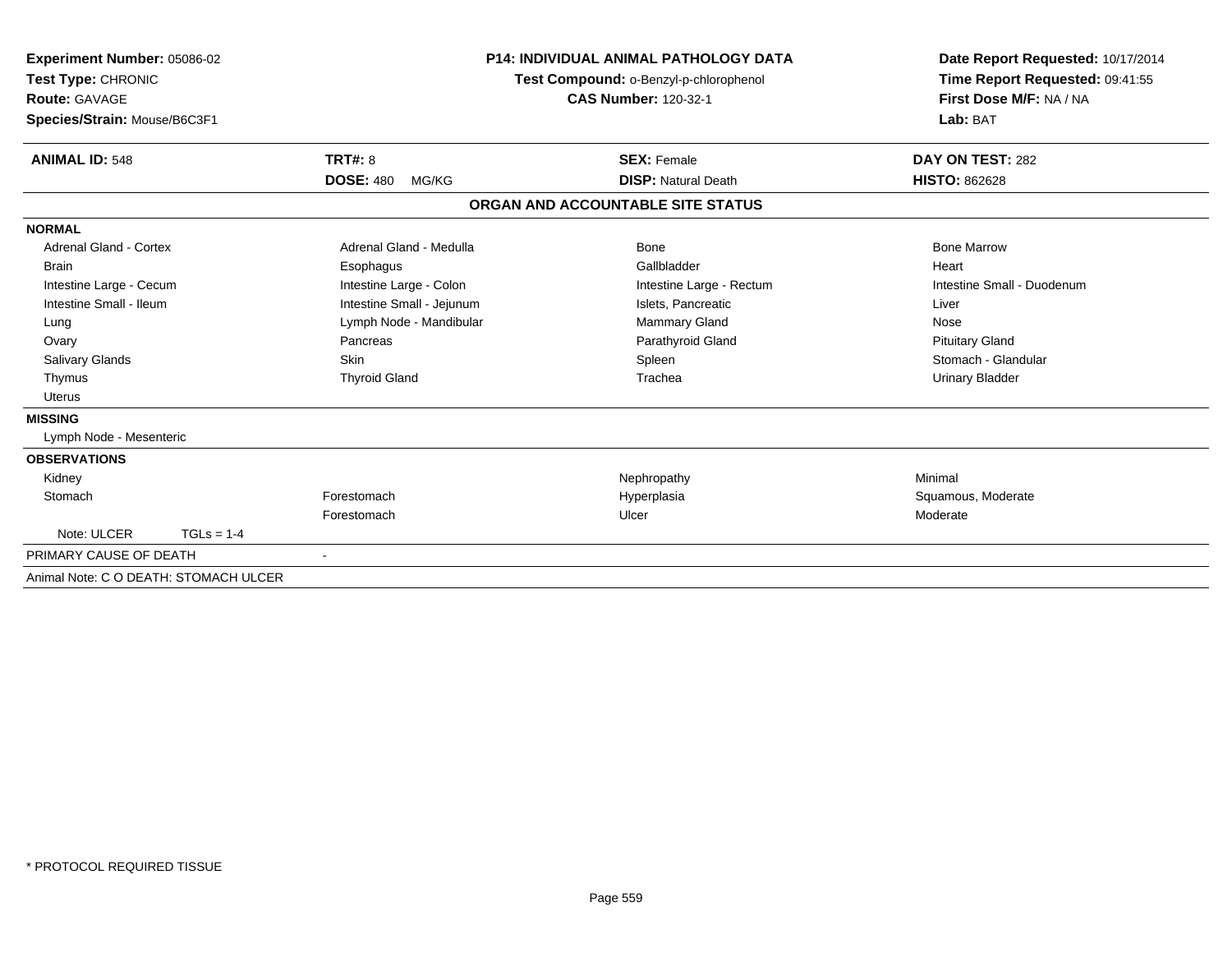| Experiment Number: 05086-02<br>Test Type: CHRONIC<br><b>Route: GAVAGE</b><br>Species/Strain: Mouse/B6C3F1 |                           | <b>P14: INDIVIDUAL ANIMAL PATHOLOGY DATA</b><br>Test Compound: o-Benzyl-p-chlorophenol<br><b>CAS Number: 120-32-1</b> | Date Report Requested: 10/17/2014<br>Time Report Requested: 09:41:55<br>First Dose M/F: NA / NA<br>Lab: BAT |
|-----------------------------------------------------------------------------------------------------------|---------------------------|-----------------------------------------------------------------------------------------------------------------------|-------------------------------------------------------------------------------------------------------------|
| <b>ANIMAL ID: 549</b>                                                                                     | TRT#: 8                   | <b>SEX: Female</b>                                                                                                    | DAY ON TEST: 728                                                                                            |
|                                                                                                           | <b>DOSE: 480</b><br>MG/KG | <b>DISP: Terminal Sacrifice</b>                                                                                       | <b>HISTO: 862629</b>                                                                                        |
|                                                                                                           |                           | ORGAN AND ACCOUNTABLE SITE STATUS                                                                                     |                                                                                                             |
| <b>NORMAL</b>                                                                                             |                           |                                                                                                                       |                                                                                                             |
| Adrenal Gland - Cortex                                                                                    | Adrenal Gland - Medulla   | <b>Bone Marrow</b>                                                                                                    | <b>Brain</b>                                                                                                |
| Esophagus                                                                                                 | Gallbladder               | Heart                                                                                                                 | Intestine Large - Cecum                                                                                     |
| Intestine Large - Colon                                                                                   | Intestine Large - Rectum  | Intestine Small - Duodenum                                                                                            | Intestine Small - Ileum                                                                                     |
| Intestine Small - Jejunum                                                                                 | Islets, Pancreatic        | Liver                                                                                                                 | Lung                                                                                                        |
| Lymph Node - Mandibular                                                                                   | Lymph Node - Mesenteric   | Mammary Gland                                                                                                         | Nose                                                                                                        |
| Ovary                                                                                                     | Pancreas                  | Parathyroid Gland                                                                                                     | <b>Pituitary Gland</b>                                                                                      |
| <b>Salivary Glands</b>                                                                                    | <b>Skin</b>               | Spleen                                                                                                                | Stomach - Forestomach                                                                                       |
| Stomach - Glandular                                                                                       | Thymus                    | <b>Thyroid Gland</b>                                                                                                  | Trachea                                                                                                     |
| <b>Urinary Bladder</b>                                                                                    |                           |                                                                                                                       |                                                                                                             |
| <b>OBSERVATIONS</b>                                                                                       |                           |                                                                                                                       |                                                                                                             |
| <b>Bone</b>                                                                                               |                           | <b>Fibrous Osteodystrophy</b>                                                                                         | Moderate                                                                                                    |
| Kidney                                                                                                    |                           | Nephropathy                                                                                                           | Moderate                                                                                                    |
| [Nephropathy TGLS = 1-1]                                                                                  |                           |                                                                                                                       |                                                                                                             |
| Uterus                                                                                                    | Endometrium               | Hyperplasia                                                                                                           | Moderate                                                                                                    |
| Note: HYPERPLASIA                                                                                         | $TGLs = 2-6$              |                                                                                                                       |                                                                                                             |
| PRIMARY CAUSE OF DEATH                                                                                    |                           |                                                                                                                       |                                                                                                             |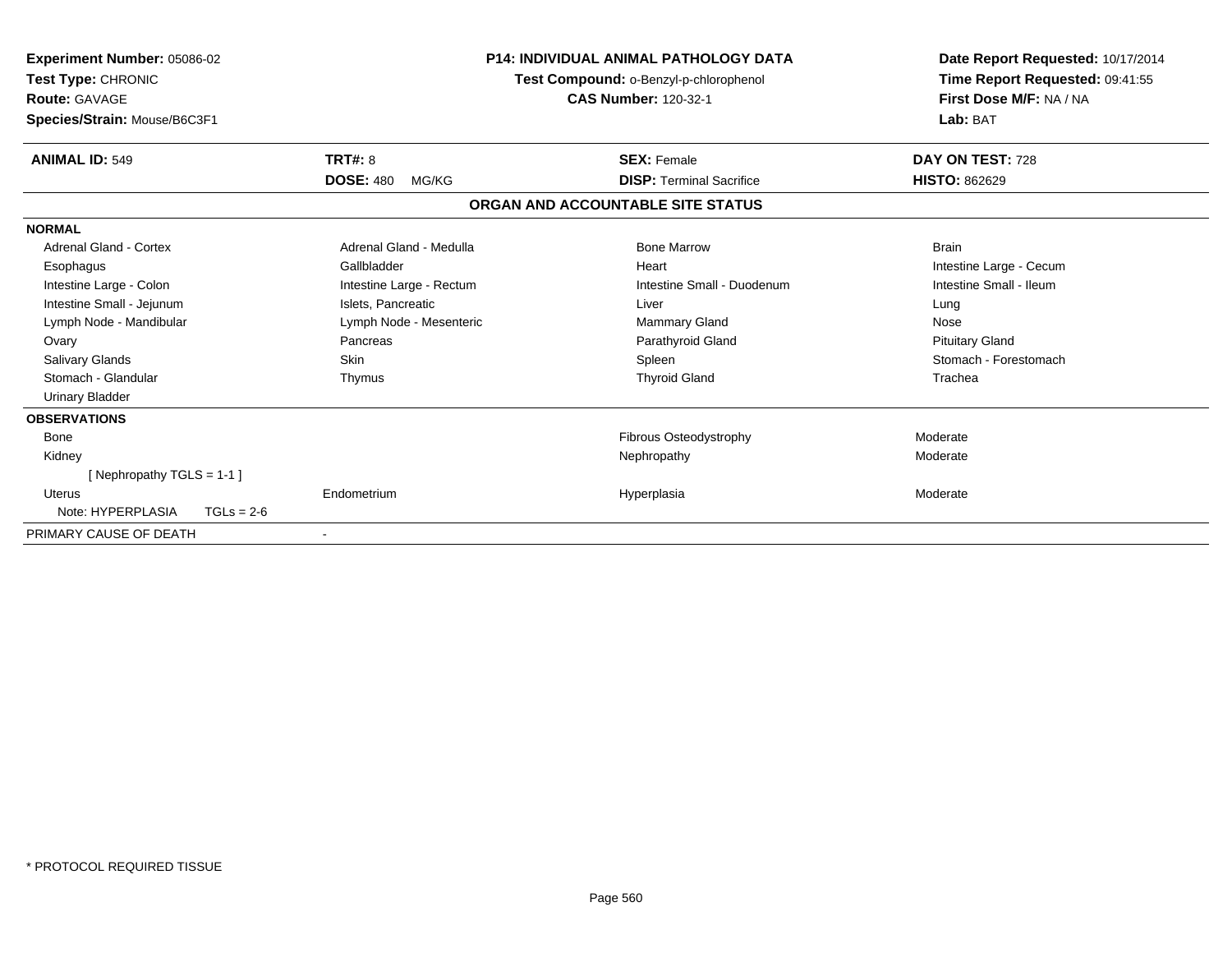| <b>Experiment Number: 05086-02</b><br>Test Type: CHRONIC<br>Route: GAVAGE<br>Species/Strain: Mouse/B6C3F1 | <b>P14: INDIVIDUAL ANIMAL PATHOLOGY DATA</b><br>Test Compound: o-Benzyl-p-chlorophenol<br><b>CAS Number: 120-32-1</b> |  | Date Report Requested: 10/17/2014<br>Time Report Requested: 09:41:55<br>First Dose M/F: NA / NA<br>Lab: BAT |                         |
|-----------------------------------------------------------------------------------------------------------|-----------------------------------------------------------------------------------------------------------------------|--|-------------------------------------------------------------------------------------------------------------|-------------------------|
| <b>ANIMAL ID: 550</b>                                                                                     | TRT#: 8                                                                                                               |  | <b>SEX: Female</b>                                                                                          | DAY ON TEST: 729        |
|                                                                                                           | <b>DOSE: 480</b><br>MG/KG                                                                                             |  | <b>DISP: Terminal Sacrifice</b>                                                                             | <b>HISTO: 862630</b>    |
|                                                                                                           |                                                                                                                       |  | ORGAN AND ACCOUNTABLE SITE STATUS                                                                           |                         |
| <b>NORMAL</b>                                                                                             |                                                                                                                       |  |                                                                                                             |                         |
| <b>Adrenal Gland - Cortex</b>                                                                             | Adrenal Gland - Medulla                                                                                               |  | <b>Bone Marrow</b>                                                                                          | <b>Brain</b>            |
| Esophagus                                                                                                 | Gallbladder                                                                                                           |  | Heart                                                                                                       | Intestine Large - Cecum |
| Intestine Large - Colon                                                                                   | Intestine Large - Rectum                                                                                              |  | Intestine Small - Duodenum                                                                                  | Intestine Small - Ileum |
| Intestine Small - Jejunum                                                                                 | Islets, Pancreatic                                                                                                    |  | Lung                                                                                                        | Lymph Node - Mandibular |
| Lymph Node - Mesenteric                                                                                   | Mammary Gland                                                                                                         |  | Nose                                                                                                        | Ovary                   |
| Pancreas                                                                                                  | Parathyroid Gland                                                                                                     |  | <b>Pituitary Gland</b>                                                                                      | <b>Salivary Glands</b>  |
| <b>Skin</b>                                                                                               | Stomach - Forestomach                                                                                                 |  | Stomach - Glandular                                                                                         | Thymus                  |
| Trachea                                                                                                   | <b>Urinary Bladder</b>                                                                                                |  |                                                                                                             |                         |
| <b>OBSERVATIONS</b>                                                                                       |                                                                                                                       |  |                                                                                                             |                         |
| <b>Bone</b>                                                                                               |                                                                                                                       |  | Fibrous Osteodystrophy                                                                                      | Moderate                |
| Kidney                                                                                                    |                                                                                                                       |  | Nephropathy                                                                                                 | Moderate                |
| [Nephropathy TGLS = $1-1$ ]                                                                               |                                                                                                                       |  |                                                                                                             |                         |
| Liver                                                                                                     |                                                                                                                       |  | Hepatocellular Adenoma                                                                                      |                         |
|                                                                                                           |                                                                                                                       |  | <b>Necrosis</b>                                                                                             | Coagulative, Minimal    |
| Note: HEPATOCLR ADEN $TGLs = 3-2+8$                                                                       |                                                                                                                       |  |                                                                                                             |                         |
| Spleen                                                                                                    |                                                                                                                       |  | Hyperplasia                                                                                                 | Lymphoid, Minimal       |
| <b>Thyroid Gland</b>                                                                                      | Follicle                                                                                                              |  | Hyperplasia                                                                                                 | Minimal                 |
| Uterus                                                                                                    | Endometrium                                                                                                           |  | Hyperplasia                                                                                                 | Marked                  |
| Note: HYPERPLASIA<br>$TGLs = 2-6+9$                                                                       |                                                                                                                       |  |                                                                                                             |                         |
| PRIMARY CAUSE OF DEATH                                                                                    |                                                                                                                       |  |                                                                                                             |                         |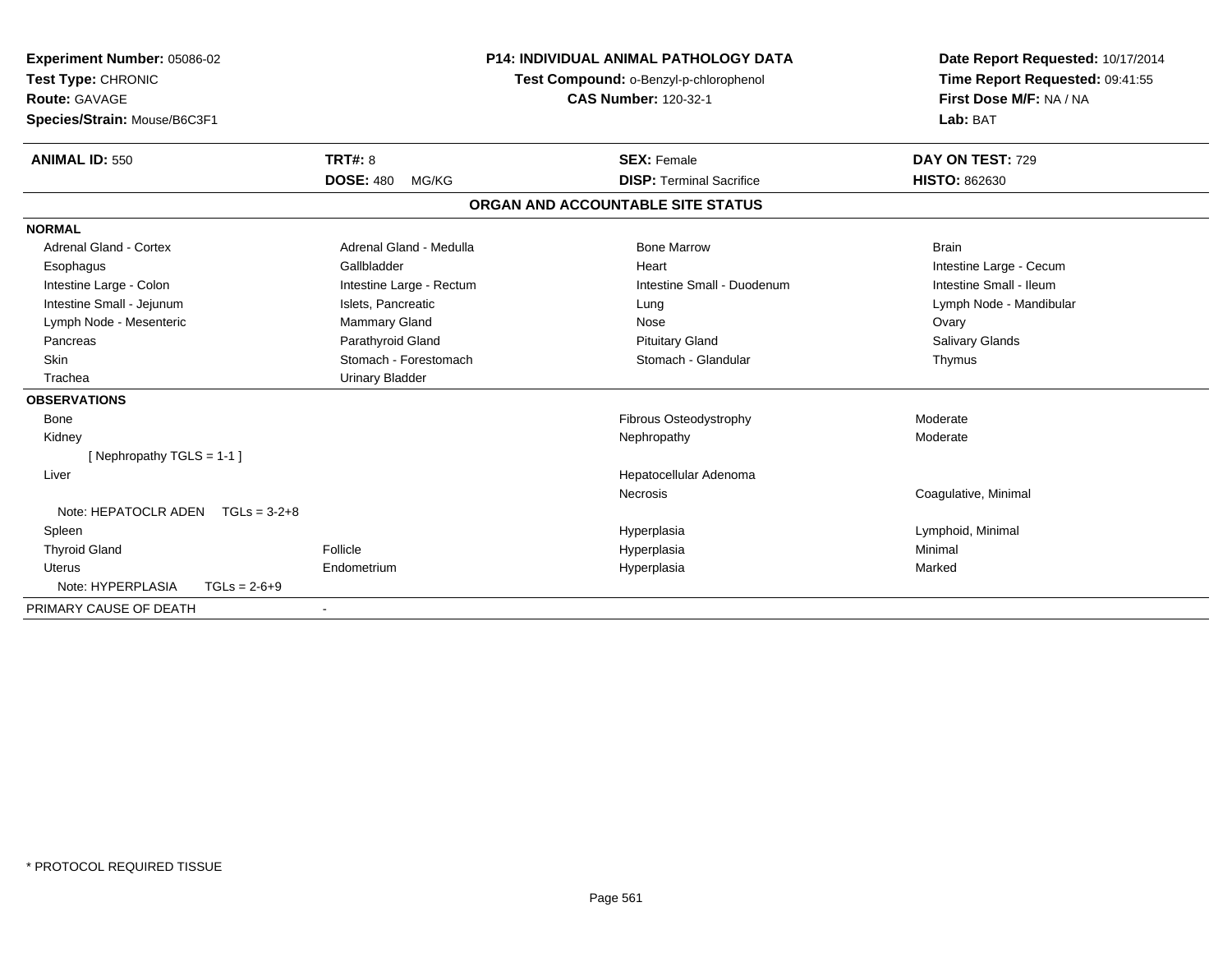| Experiment Number: 05086-02<br>Test Type: CHRONIC<br>Route: GAVAGE<br>Species/Strain: Mouse/B6C3F1 | <b>P14: INDIVIDUAL ANIMAL PATHOLOGY DATA</b><br>Test Compound: o-Benzyl-p-chlorophenol<br><b>CAS Number: 120-32-1</b> |                                   | Date Report Requested: 10/17/2014<br>Time Report Requested: 09:41:55<br>First Dose M/F: NA / NA<br>Lab: BAT |  |
|----------------------------------------------------------------------------------------------------|-----------------------------------------------------------------------------------------------------------------------|-----------------------------------|-------------------------------------------------------------------------------------------------------------|--|
|                                                                                                    |                                                                                                                       |                                   |                                                                                                             |  |
| <b>ANIMAL ID: 551</b>                                                                              | TRT#: 8                                                                                                               | <b>SEX: Female</b>                | DAY ON TEST: 729                                                                                            |  |
|                                                                                                    | <b>DOSE: 480</b><br>MG/KG                                                                                             | <b>DISP: Terminal Sacrifice</b>   | <b>HISTO: 862631</b>                                                                                        |  |
|                                                                                                    |                                                                                                                       | ORGAN AND ACCOUNTABLE SITE STATUS |                                                                                                             |  |
| <b>NORMAL</b>                                                                                      |                                                                                                                       |                                   |                                                                                                             |  |
| <b>Adrenal Gland - Cortex</b>                                                                      | Adrenal Gland - Medulla                                                                                               | <b>Bone Marrow</b>                | <b>Brain</b>                                                                                                |  |
| Esophagus                                                                                          | Gallbladder                                                                                                           | Heart                             | Intestine Large - Cecum                                                                                     |  |
| Intestine Large - Colon                                                                            | Intestine Large - Rectum                                                                                              | Intestine Small - Duodenum        | Intestine Small - Ileum                                                                                     |  |
| Intestine Small - Jejunum                                                                          | Islets, Pancreatic                                                                                                    | Lymph Node - Mandibular           | Lymph Node - Mesenteric                                                                                     |  |
| Mammary Gland                                                                                      | Nose                                                                                                                  | Ovary                             | Pancreas                                                                                                    |  |
| Parathyroid Gland                                                                                  | <b>Pituitary Gland</b>                                                                                                | Salivary Glands                   | Skin                                                                                                        |  |
| Spleen                                                                                             | Stomach - Forestomach                                                                                                 | Stomach - Glandular               | Thymus                                                                                                      |  |
| <b>Thyroid Gland</b>                                                                               | Trachea                                                                                                               | <b>Urinary Bladder</b>            |                                                                                                             |  |
| <b>OBSERVATIONS</b>                                                                                |                                                                                                                       |                                   |                                                                                                             |  |
| <b>Bone</b>                                                                                        |                                                                                                                       | Fibrous Osteodystrophy            | Moderate                                                                                                    |  |
| Kidney                                                                                             |                                                                                                                       | Nephropathy                       | Moderate                                                                                                    |  |
| [Nephropathy TGLS = $3-1$ ]                                                                        |                                                                                                                       |                                   |                                                                                                             |  |
| Liver                                                                                              |                                                                                                                       | Hepatocellular Adenoma            |                                                                                                             |  |
|                                                                                                    |                                                                                                                       | Necrosis                          | Coagulative, Minimal                                                                                        |  |
| [Hepatocellular Adenoma TGLS = 2-2]                                                                |                                                                                                                       |                                   |                                                                                                             |  |
| Lung                                                                                               |                                                                                                                       | Alveolar/Bronchiolar Carcinoma    |                                                                                                             |  |
| [ Alveolar/Bronchiolar Carcinoma TGLS = 1-2+8 ]                                                    |                                                                                                                       |                                   |                                                                                                             |  |
| <b>Uterus</b>                                                                                      | Endometrium                                                                                                           | Hyperplasia                       | Mild                                                                                                        |  |
| PRIMARY CAUSE OF DEATH                                                                             |                                                                                                                       |                                   |                                                                                                             |  |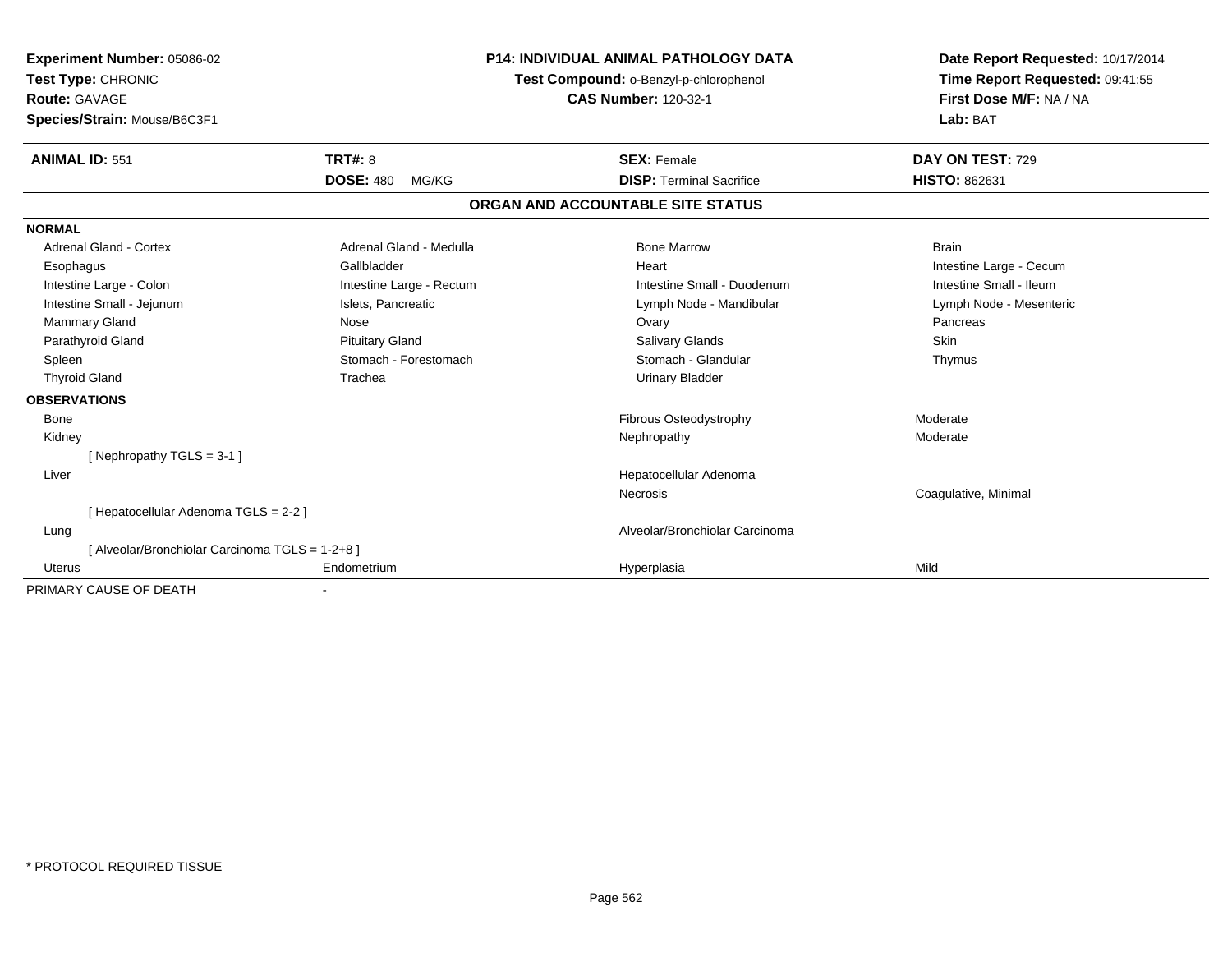| Experiment Number: 05086-02<br>Test Type: CHRONIC<br><b>Route: GAVAGE</b><br>Species/Strain: Mouse/B6C3F1 | <b>P14: INDIVIDUAL ANIMAL PATHOLOGY DATA</b><br>Test Compound: o-Benzyl-p-chlorophenol<br><b>CAS Number: 120-32-1</b> |                                   | Date Report Requested: 10/17/2014<br>Time Report Requested: 09:41:55<br>First Dose M/F: NA / NA<br>Lab: BAT |
|-----------------------------------------------------------------------------------------------------------|-----------------------------------------------------------------------------------------------------------------------|-----------------------------------|-------------------------------------------------------------------------------------------------------------|
| <b>ANIMAL ID: 552</b>                                                                                     | <b>TRT#: 8</b>                                                                                                        | <b>SEX: Female</b>                | DAY ON TEST: 456                                                                                            |
|                                                                                                           | <b>DOSE: 480</b><br>MG/KG                                                                                             | <b>DISP:</b> Scheduled Sacrifice  | <b>HISTO: 862632</b>                                                                                        |
|                                                                                                           |                                                                                                                       | ORGAN AND ACCOUNTABLE SITE STATUS |                                                                                                             |
| <b>NORMAL</b>                                                                                             |                                                                                                                       |                                   |                                                                                                             |
| Adrenal Gland - Cortex                                                                                    | Adrenal Gland - Medulla                                                                                               | Bone                              | <b>Bone Marrow</b>                                                                                          |
| <b>Brain</b>                                                                                              | Esophagus                                                                                                             | Gallbladder                       | Heart                                                                                                       |
| Intestine Large - Cecum                                                                                   | Intestine Large - Colon                                                                                               | Intestine Large - Rectum          | Intestine Small - Duodenum                                                                                  |
| Intestine Small - Ileum                                                                                   | Intestine Small - Jejunum                                                                                             | Islets. Pancreatic                | Liver                                                                                                       |
| Lung                                                                                                      | Lymph Node - Mandibular                                                                                               | Lymph Node - Mesenteric           | Mammary Gland                                                                                               |
| Nose                                                                                                      | Ovary                                                                                                                 | Parathyroid Gland                 | <b>Pituitary Gland</b>                                                                                      |
| <b>Salivary Glands</b>                                                                                    | <b>Skin</b>                                                                                                           | Spleen                            | Stomach - Forestomach                                                                                       |
| Thymus                                                                                                    | <b>Thyroid Gland</b>                                                                                                  | Trachea                           | <b>Urinary Bladder</b>                                                                                      |
| <b>Uterus</b>                                                                                             |                                                                                                                       |                                   |                                                                                                             |
| <b>OBSERVATIONS</b>                                                                                       |                                                                                                                       |                                   |                                                                                                             |
| Kidney                                                                                                    |                                                                                                                       | Nephropathy                       | Moderate                                                                                                    |
| [Nephropathy TGLS = 1-1]                                                                                  |                                                                                                                       |                                   |                                                                                                             |
| Pancreas                                                                                                  | Acinus                                                                                                                | Hyperplasia                       | Mild                                                                                                        |
| Stomach                                                                                                   | Glandular, Mucosa                                                                                                     | Mineralization                    | Minimal                                                                                                     |
| PRIMARY CAUSE OF DEATH                                                                                    |                                                                                                                       |                                   |                                                                                                             |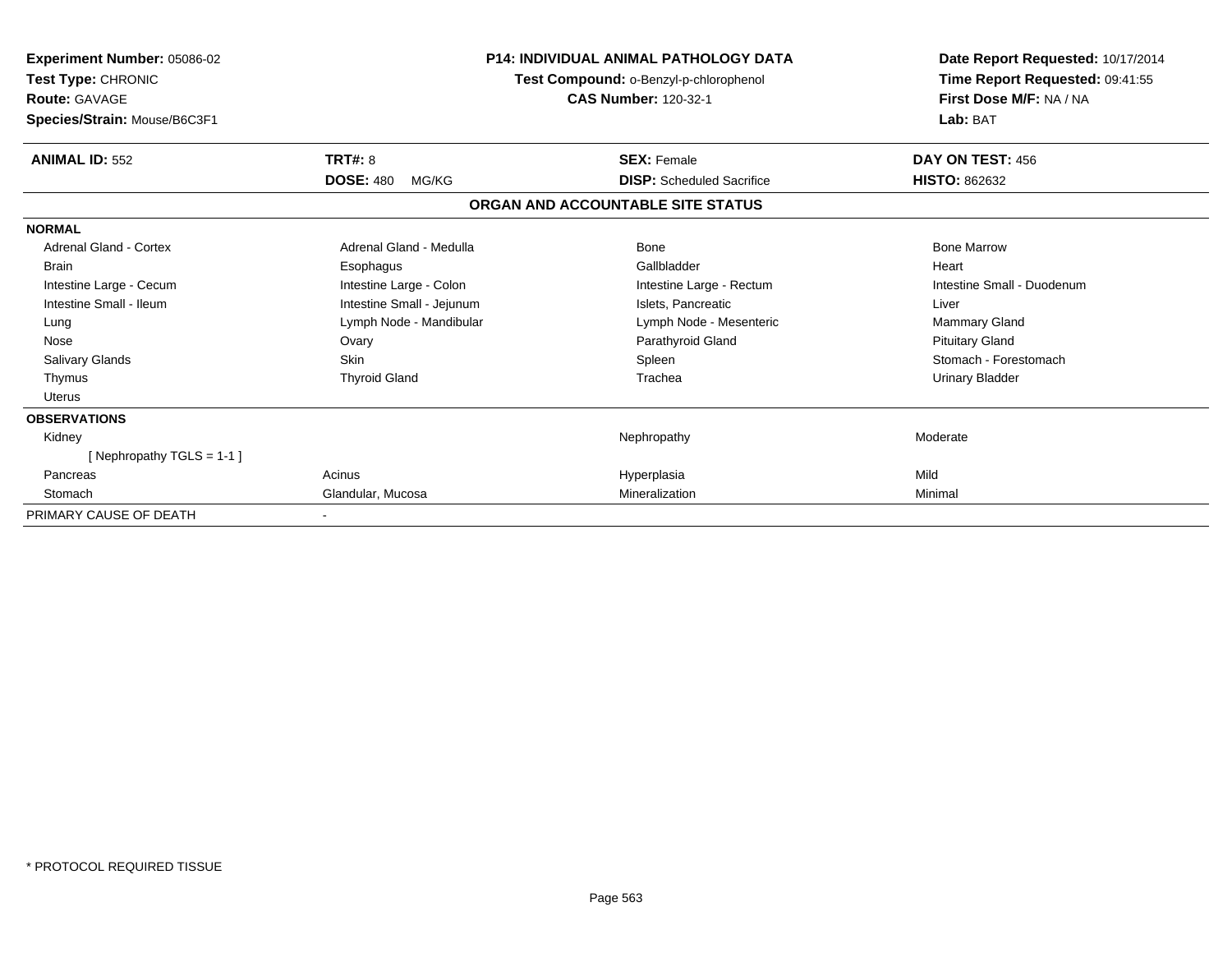| Experiment Number: 05086-02<br>Test Type: CHRONIC<br>Route: GAVAGE<br>Species/Strain: Mouse/B6C3F1 | <b>P14: INDIVIDUAL ANIMAL PATHOLOGY DATA</b><br>Test Compound: o-Benzyl-p-chlorophenol<br><b>CAS Number: 120-32-1</b> |                                   | Date Report Requested: 10/17/2014<br>Time Report Requested: 09:41:55<br>First Dose M/F: NA / NA<br>Lab: BAT |  |
|----------------------------------------------------------------------------------------------------|-----------------------------------------------------------------------------------------------------------------------|-----------------------------------|-------------------------------------------------------------------------------------------------------------|--|
| <b>ANIMAL ID: 553</b>                                                                              | <b>TRT#: 8</b>                                                                                                        | <b>SEX: Female</b>                | DAY ON TEST: 714                                                                                            |  |
|                                                                                                    | <b>DOSE: 480</b><br>MG/KG                                                                                             | <b>DISP: Moribund Sacrifice</b>   | HISTO: 862633                                                                                               |  |
|                                                                                                    |                                                                                                                       | ORGAN AND ACCOUNTABLE SITE STATUS |                                                                                                             |  |
| <b>NORMAL</b>                                                                                      |                                                                                                                       |                                   |                                                                                                             |  |
| <b>Adrenal Gland - Cortex</b>                                                                      | Adrenal Gland - Medulla                                                                                               | <b>Bone Marrow</b>                | <b>Brain</b>                                                                                                |  |
| Esophagus                                                                                          | Gallbladder                                                                                                           | Heart                             | Intestine Large - Cecum                                                                                     |  |
| Intestine Large - Colon                                                                            | Intestine Large - Rectum                                                                                              | Intestine Small - Duodenum        | Intestine Small - Ileum                                                                                     |  |
| Intestine Small - Jejunum                                                                          | Islets, Pancreatic                                                                                                    | Lung                              | Lymph Node - Mandibular                                                                                     |  |
| Lymph Node - Mesenteric                                                                            | Mammary Gland                                                                                                         | Nose                              | Ovary                                                                                                       |  |
| Pancreas                                                                                           | Parathyroid Gland                                                                                                     | <b>Salivary Glands</b>            | Skin                                                                                                        |  |
| <b>Thyroid Gland</b>                                                                               | Trachea                                                                                                               | <b>Urinary Bladder</b>            |                                                                                                             |  |
| <b>MISSING</b>                                                                                     |                                                                                                                       |                                   |                                                                                                             |  |
| <b>Pituitary Gland</b>                                                                             | Thymus                                                                                                                |                                   |                                                                                                             |  |
| <b>OBSERVATIONS</b>                                                                                |                                                                                                                       |                                   |                                                                                                             |  |
| Bone                                                                                               |                                                                                                                       | Fibrous Osteodystrophy            | Marked                                                                                                      |  |
| Kidney                                                                                             |                                                                                                                       | Nephropathy                       | Moderate                                                                                                    |  |
| Liver                                                                                              |                                                                                                                       | Inflammation                      | Chronic, Mild                                                                                               |  |
|                                                                                                    |                                                                                                                       | Necrosis                          | Coagulative, Minimal                                                                                        |  |
| Note: INFLAMMATION                                                                                 | $TGLs = 3,4-1+2+9+10$                                                                                                 |                                   |                                                                                                             |  |
| Spleen                                                                                             |                                                                                                                       | Depletion Lymphoid                | Mild                                                                                                        |  |
|                                                                                                    |                                                                                                                       | Hematopoietic Cell Proliferation  | Mild                                                                                                        |  |
| Note: HEMA CELL PROL<br>$TGLs = 1-1$                                                               |                                                                                                                       |                                   |                                                                                                             |  |
| Stomach                                                                                            | Glandular, Mucosa                                                                                                     | Mineralization                    | Minimal                                                                                                     |  |
|                                                                                                    | Forestomach                                                                                                           | Squamous Cell Papilloma           |                                                                                                             |  |
| Note: PAPILLOMA SQUA TGLs = 2-8                                                                    |                                                                                                                       |                                   |                                                                                                             |  |
| Uterus                                                                                             | Endometrium                                                                                                           | Hyperplasia                       | Mild                                                                                                        |  |
| PRIMARY CAUSE OF DEATH                                                                             |                                                                                                                       |                                   |                                                                                                             |  |
| Animal Note: C O MORB: NEPHROPATHY                                                                 |                                                                                                                       |                                   |                                                                                                             |  |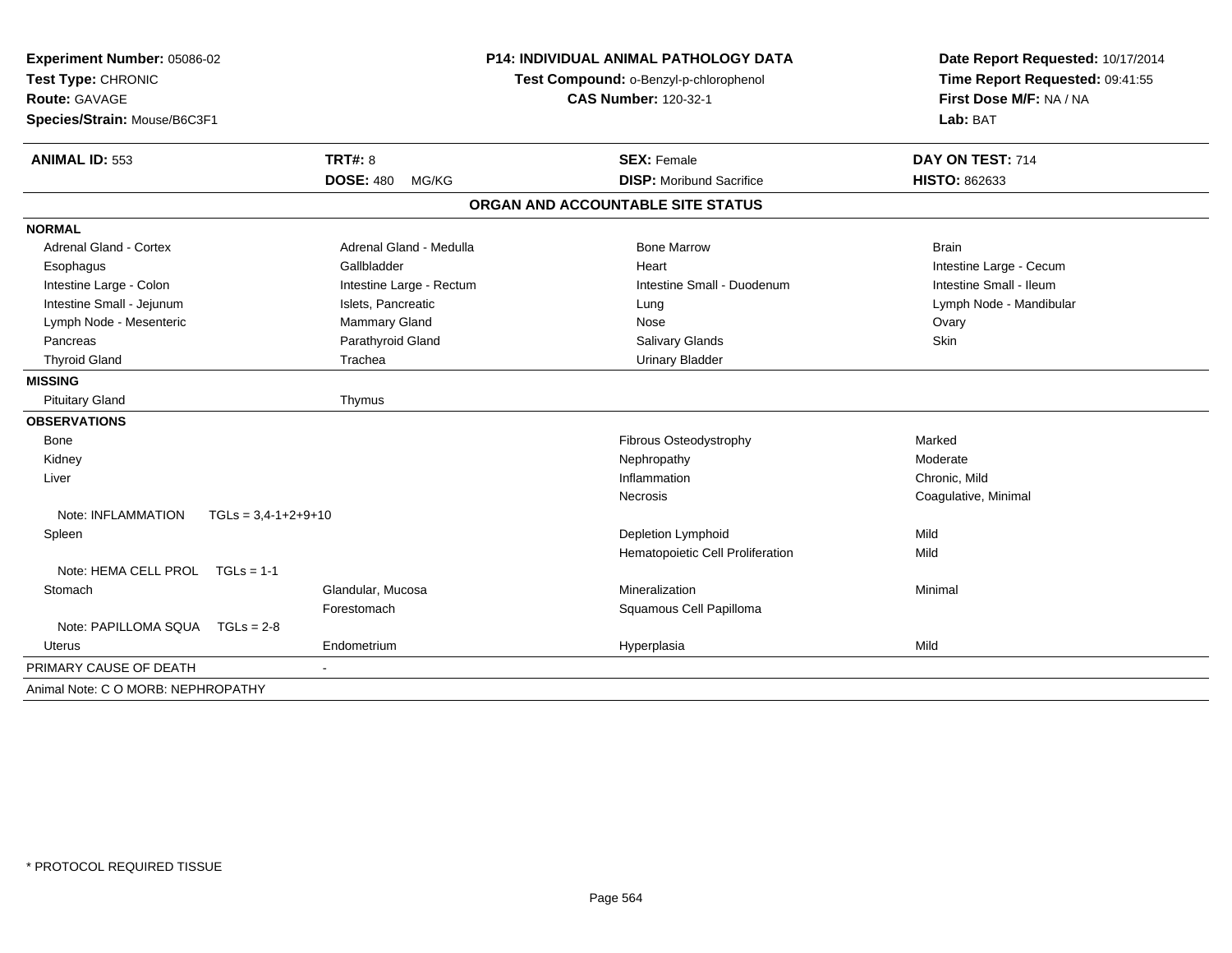| Experiment Number: 05086-02    |                           | <b>P14: INDIVIDUAL ANIMAL PATHOLOGY DATA</b> | Date Report Requested: 10/17/2014                          |  |
|--------------------------------|---------------------------|----------------------------------------------|------------------------------------------------------------|--|
| Test Type: CHRONIC             |                           | Test Compound: o-Benzyl-p-chlorophenol       | Time Report Requested: 09:41:55<br>First Dose M/F: NA / NA |  |
| Route: GAVAGE                  |                           | <b>CAS Number: 120-32-1</b>                  |                                                            |  |
| Species/Strain: Mouse/B6C3F1   |                           |                                              | Lab: BAT                                                   |  |
| <b>ANIMAL ID: 554</b>          | <b>TRT#: 8</b>            | <b>SEX: Female</b>                           | DAY ON TEST: 570                                           |  |
|                                | <b>DOSE: 480</b><br>MG/KG | <b>DISP: Natural Death</b>                   | <b>HISTO: 862634</b>                                       |  |
|                                |                           | ORGAN AND ACCOUNTABLE SITE STATUS            |                                                            |  |
| <b>NORMAL</b>                  |                           |                                              |                                                            |  |
| <b>Adrenal Gland - Cortex</b>  | Adrenal Gland - Medulla   | Bone                                         | <b>Bone Marrow</b>                                         |  |
| <b>Brain</b>                   | Esophagus                 | Gallbladder                                  | Heart                                                      |  |
| Intestine Large - Cecum        | Intestine Large - Colon   | Intestine Large - Rectum                     | Intestine Small - Duodenum                                 |  |
| Intestine Small - Ileum        | Intestine Small - Jejunum | Islets, Pancreatic                           | Lymph Node - Mandibular                                    |  |
| Lymph Node - Mesenteric        | Mammary Gland             | Nose                                         | Ovary                                                      |  |
| Pancreas                       | Parathyroid Gland         | <b>Salivary Glands</b>                       | Skin                                                       |  |
| Stomach - Forestomach          | <b>Thyroid Gland</b>      | Trachea                                      | <b>Urinary Bladder</b>                                     |  |
| <b>MISSING</b>                 |                           |                                              |                                                            |  |
| <b>Pituitary Gland</b>         | Thymus                    |                                              |                                                            |  |
| <b>OBSERVATIONS</b>            |                           |                                              |                                                            |  |
| Kidney                         |                           | Nephropathy                                  | Mild                                                       |  |
| [Nephropathy TGLS = $2-1$ ]    |                           |                                              |                                                            |  |
| Liver                          |                           | Hepatocellular Adenoma                       | Multiple                                                   |  |
|                                |                           | Necrosis                                     | Coagulative, Moderate                                      |  |
| [ Necrosis TGLS = $1,3-7+8$ ]  |                           |                                              |                                                            |  |
| Lung                           |                           | Thrombosis                                   |                                                            |  |
| Spleen                         |                           | Hematopoietic Cell Proliferation             | Minimal                                                    |  |
| Stomach                        | Glandular, Mucosa         | Mineralization                               | Minimal                                                    |  |
| <b>Uterus</b>                  | Endometrium               | Hyperplasia                                  | Minimal                                                    |  |
| PRIMARY CAUSE OF DEATH         | $\blacksquare$            |                                              |                                                            |  |
| Animal Note: PULMONARY THROMBI |                           |                                              |                                                            |  |
|                                |                           |                                              |                                                            |  |

Animal Note: C O DEATH: HEPATOCELLULAR ADENOMAS, LIVER NECROSIS,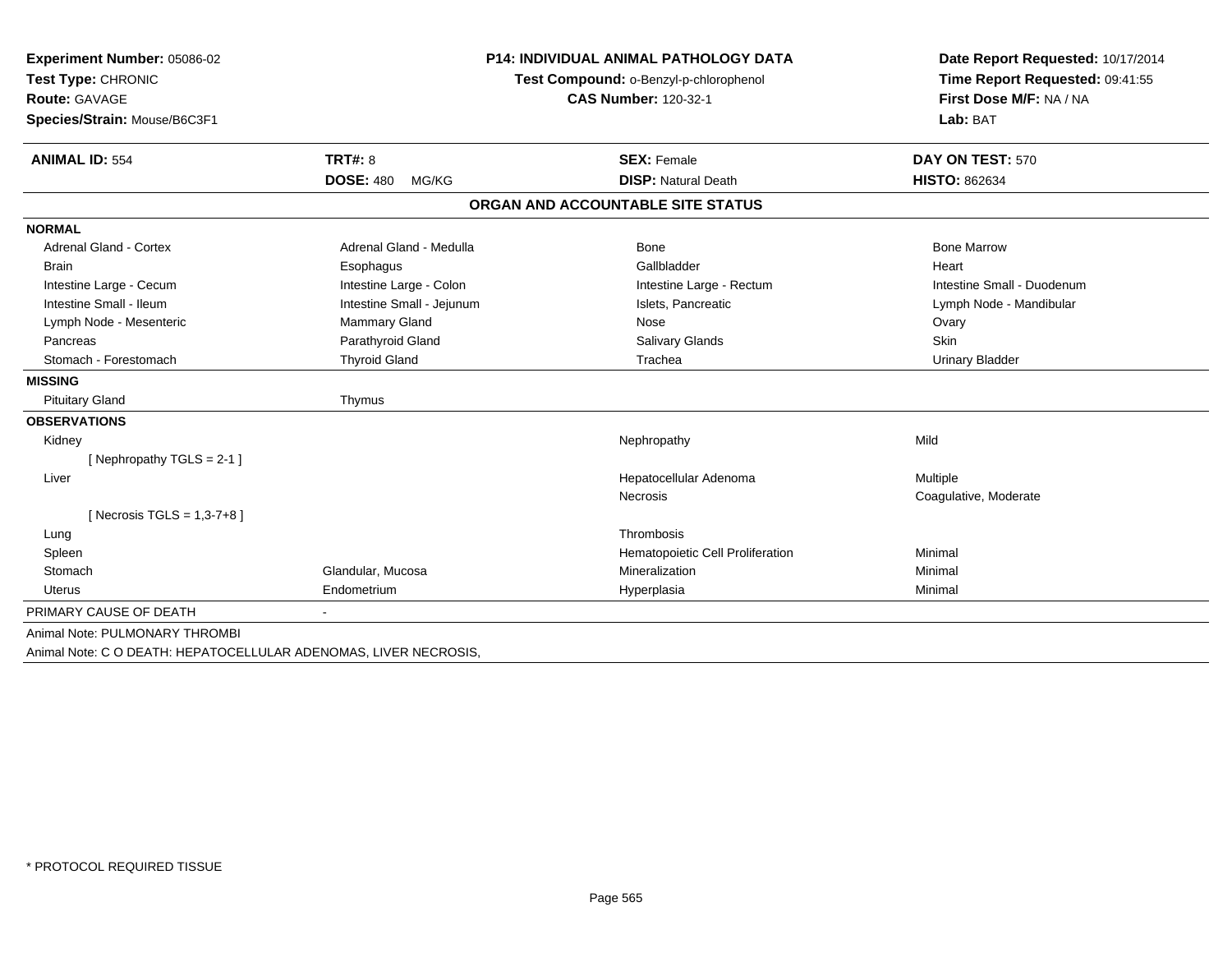| Experiment Number: 05086-02<br>Test Type: CHRONIC<br><b>Route: GAVAGE</b><br>Species/Strain: Mouse/B6C3F1 |                           | <b>P14: INDIVIDUAL ANIMAL PATHOLOGY DATA</b><br>Test Compound: o-Benzyl-p-chlorophenol<br><b>CAS Number: 120-32-1</b> | Date Report Requested: 10/17/2014<br>Time Report Requested: 09:41:55<br>First Dose M/F: NA / NA<br>Lab: BAT |
|-----------------------------------------------------------------------------------------------------------|---------------------------|-----------------------------------------------------------------------------------------------------------------------|-------------------------------------------------------------------------------------------------------------|
| <b>ANIMAL ID: 555</b>                                                                                     | TRT#: 8                   | <b>SEX: Female</b>                                                                                                    | DAY ON TEST: 729                                                                                            |
|                                                                                                           | <b>DOSE: 480</b><br>MG/KG | <b>DISP: Terminal Sacrifice</b>                                                                                       | <b>HISTO: 862635</b>                                                                                        |
|                                                                                                           |                           | ORGAN AND ACCOUNTABLE SITE STATUS                                                                                     |                                                                                                             |
| <b>NORMAL</b>                                                                                             |                           |                                                                                                                       |                                                                                                             |
| Adrenal Gland - Cortex                                                                                    | Adrenal Gland - Medulla   | <b>Bone Marrow</b>                                                                                                    | <b>Brain</b>                                                                                                |
| Esophagus                                                                                                 | Gallbladder               | Heart                                                                                                                 | Intestine Large - Cecum                                                                                     |
| Intestine Large - Colon                                                                                   | Intestine Large - Rectum  | Intestine Small - Duodenum                                                                                            | Intestine Small - Ileum                                                                                     |
| Intestine Small - Jejunum                                                                                 | Islets, Pancreatic        | Lung                                                                                                                  | Lymph Node - Mandibular                                                                                     |
| Lymph Node - Mesenteric                                                                                   | Mammary Gland             | Nose                                                                                                                  | Ovary                                                                                                       |
| Pancreas                                                                                                  | Parathyroid Gland         | <b>Pituitary Gland</b>                                                                                                | Salivary Glands                                                                                             |
| <b>Skin</b>                                                                                               | Spleen                    | Stomach - Forestomach                                                                                                 | Thymus                                                                                                      |
| <b>Thyroid Gland</b>                                                                                      | Trachea                   | <b>Urinary Bladder</b>                                                                                                |                                                                                                             |
| <b>OBSERVATIONS</b>                                                                                       |                           |                                                                                                                       |                                                                                                             |
| <b>Bone</b>                                                                                               |                           | Fibrous Osteodystrophy                                                                                                | Moderate                                                                                                    |
| Kidney                                                                                                    |                           | Nephropathy                                                                                                           | Moderate                                                                                                    |
| Note: NEPHROPATHY<br>$TGLs = 1-1$                                                                         |                           |                                                                                                                       |                                                                                                             |
| Liver                                                                                                     |                           | Necrosis                                                                                                              | Coagulative, Minimal                                                                                        |
| Stomach                                                                                                   | Glandular, Mucosa         | Mineralization                                                                                                        | Mild                                                                                                        |
| Uterus                                                                                                    | Endometrium               | Hyperplasia                                                                                                           | Moderate                                                                                                    |
| PRIMARY CAUSE OF DEATH                                                                                    |                           |                                                                                                                       |                                                                                                             |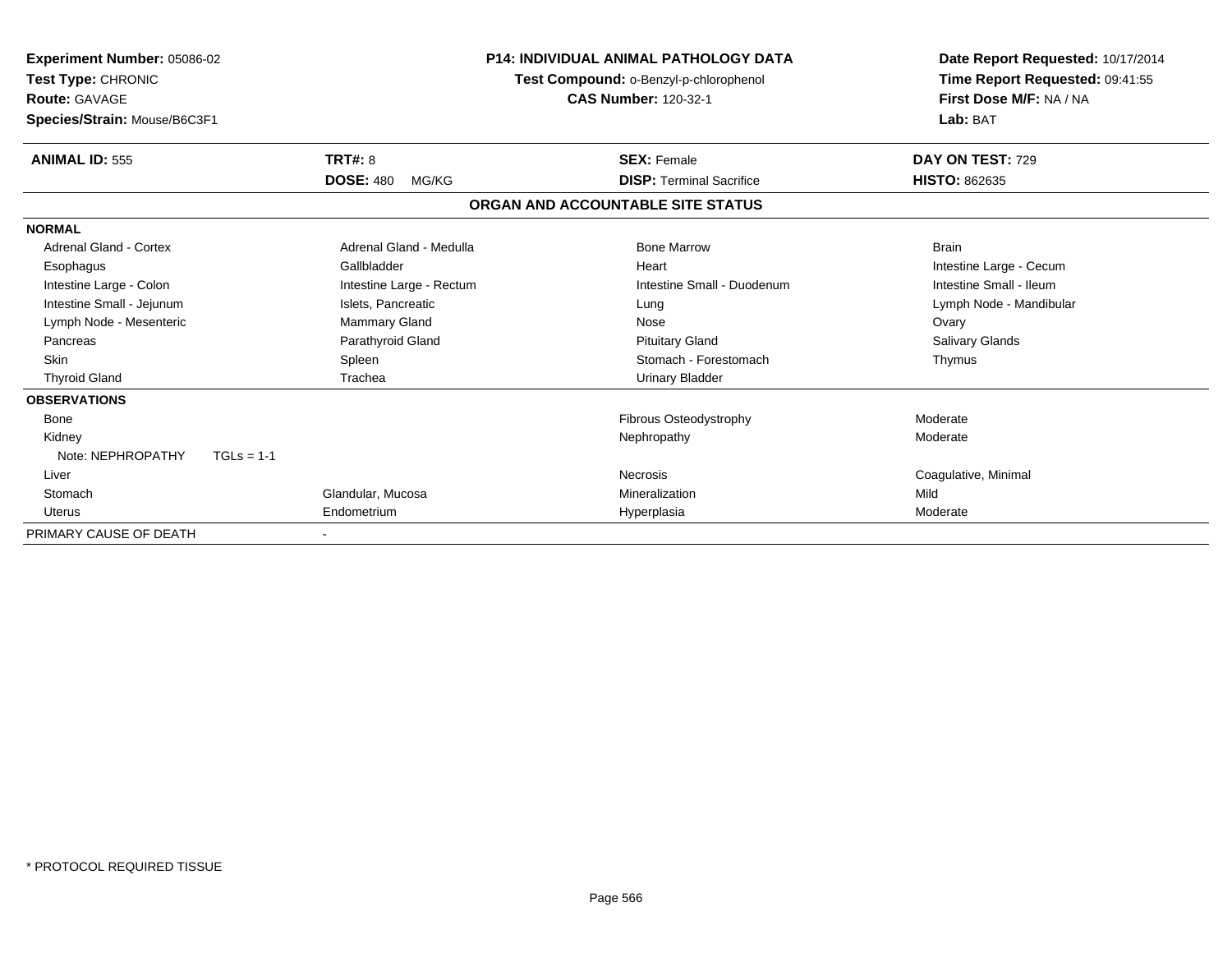| Experiment Number: 05086-02        | <b>P14: INDIVIDUAL ANIMAL PATHOLOGY DATA</b> |                                        | Date Report Requested: 10/17/2014                          |  |
|------------------------------------|----------------------------------------------|----------------------------------------|------------------------------------------------------------|--|
| Test Type: CHRONIC                 |                                              | Test Compound: o-Benzyl-p-chlorophenol |                                                            |  |
| <b>Route: GAVAGE</b>               |                                              | <b>CAS Number: 120-32-1</b>            | Time Report Requested: 09:41:55<br>First Dose M/F: NA / NA |  |
| Species/Strain: Mouse/B6C3F1       |                                              |                                        | Lab: BAT                                                   |  |
| <b>ANIMAL ID: 556</b>              | <b>TRT#: 8</b>                               | <b>SEX: Female</b>                     | DAY ON TEST: 618                                           |  |
|                                    | <b>DOSE: 480</b><br>MG/KG                    | <b>DISP:</b> Moribund Sacrifice        | <b>HISTO: 862636</b>                                       |  |
|                                    |                                              | ORGAN AND ACCOUNTABLE SITE STATUS      |                                                            |  |
| <b>NORMAL</b>                      |                                              |                                        |                                                            |  |
| <b>Adrenal Gland - Cortex</b>      | Adrenal Gland - Medulla                      | <b>Bone</b>                            | <b>Bone Marrow</b>                                         |  |
| <b>Brain</b>                       | Esophagus                                    | Gallbladder                            | Heart                                                      |  |
| Intestine Large - Cecum            | Intestine Large - Colon                      | Intestine Large - Rectum               | Intestine Small - Duodenum                                 |  |
| Intestine Small - Ileum            | Intestine Small - Jejunum                    | Islets, Pancreatic                     | Lymph Node - Mandibular                                    |  |
| Mammary Gland                      | Nose                                         | Ovary                                  | Parathyroid Gland                                          |  |
| Salivary Glands                    | Skin                                         | Thymus                                 | <b>Thyroid Gland</b>                                       |  |
| Trachea                            | <b>Urinary Bladder</b>                       | <b>Uterus</b>                          |                                                            |  |
| <b>MISSING</b>                     |                                              |                                        |                                                            |  |
| Lymph Node - Mesenteric            | <b>Pituitary Gland</b>                       |                                        |                                                            |  |
| <b>OBSERVATIONS</b>                |                                              |                                        |                                                            |  |
| Kidney                             |                                              | Nephropathy                            | Moderate                                                   |  |
| Note: NEPHROPATHY<br>$TGLs = 2-1$  |                                              |                                        |                                                            |  |
| Liver                              |                                              | Inflammation                           | Chronic, Moderate                                          |  |
|                                    |                                              | <b>Necrosis</b>                        | Coagulative, Mild                                          |  |
| Note: INFLAMMATION<br>$TGLs = 1-8$ |                                              |                                        |                                                            |  |
| Lung                               |                                              | Inflammation                           | Chronic, Moderate                                          |  |
| Pancreas                           |                                              | Inflammation                           | Chronic, Mild                                              |  |
| Spleen                             |                                              | Hematopoietic Cell Proliferation       | Minimal                                                    |  |
| Stomach                            | Forestomach                                  | Hyperplasia                            | Squamous, Mild                                             |  |
|                                    | Glandular, Mucosa                            | Mineralization                         | Mild                                                       |  |
| PRIMARY CAUSE OF DEATH             |                                              |                                        |                                                            |  |

Animal Note: NEPHROPATHY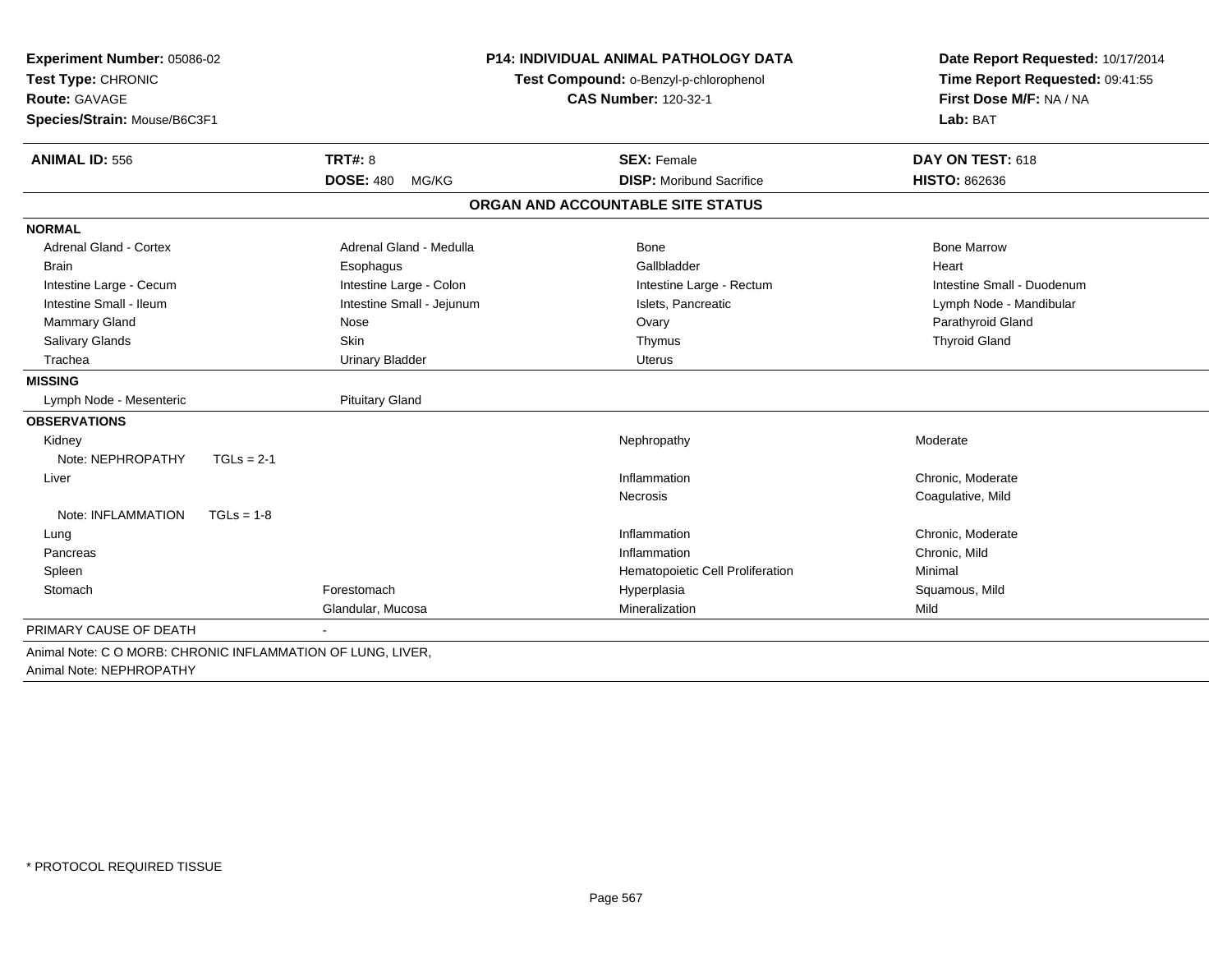| Experiment Number: 05086-02<br>Test Type: CHRONIC<br><b>Route: GAVAGE</b><br>Species/Strain: Mouse/B6C3F1 |                           | <b>P14: INDIVIDUAL ANIMAL PATHOLOGY DATA</b><br>Test Compound: o-Benzyl-p-chlorophenol<br><b>CAS Number: 120-32-1</b> | Date Report Requested: 10/17/2014<br>Time Report Requested: 09:41:55<br>First Dose M/F: NA / NA<br>Lab: BAT |
|-----------------------------------------------------------------------------------------------------------|---------------------------|-----------------------------------------------------------------------------------------------------------------------|-------------------------------------------------------------------------------------------------------------|
| <b>ANIMAL ID: 557</b>                                                                                     | TRT#: 8                   | <b>SEX: Female</b>                                                                                                    | DAY ON TEST: 729                                                                                            |
|                                                                                                           | <b>DOSE: 480</b><br>MG/KG | <b>DISP: Terminal Sacrifice</b>                                                                                       | <b>HISTO: 862637</b>                                                                                        |
|                                                                                                           |                           | ORGAN AND ACCOUNTABLE SITE STATUS                                                                                     |                                                                                                             |
| <b>NORMAL</b>                                                                                             |                           |                                                                                                                       |                                                                                                             |
| Adrenal Gland - Cortex                                                                                    | Adrenal Gland - Medulla   | <b>Bone Marrow</b>                                                                                                    | <b>Brain</b>                                                                                                |
| Esophagus                                                                                                 | Gallbladder               | Heart                                                                                                                 | Intestine Large - Cecum                                                                                     |
| Intestine Large - Colon                                                                                   | Intestine Large - Rectum  | Intestine Small - Duodenum                                                                                            | Intestine Small - Ileum                                                                                     |
| Intestine Small - Jejunum                                                                                 | Islets, Pancreatic        | Lung                                                                                                                  | Lymph Node - Mandibular                                                                                     |
| Lymph Node - Mesenteric                                                                                   | Mammary Gland             | Nose                                                                                                                  | Ovary                                                                                                       |
| Pancreas                                                                                                  | Parathyroid Gland         | <b>Pituitary Gland</b>                                                                                                | Salivary Glands                                                                                             |
| <b>Skin</b>                                                                                               | Spleen                    | Stomach - Forestomach                                                                                                 | Thymus                                                                                                      |
| <b>Thyroid Gland</b>                                                                                      | Trachea                   | <b>Urinary Bladder</b>                                                                                                | <b>Uterus</b>                                                                                               |
| <b>OBSERVATIONS</b>                                                                                       |                           |                                                                                                                       |                                                                                                             |
| <b>Bone</b>                                                                                               |                           | Fibrous Osteodystrophy                                                                                                | Minimal                                                                                                     |
| Kidney                                                                                                    |                           | Nephropathy                                                                                                           | Moderate                                                                                                    |
| Note: NEPHROPATHY<br>$TGLs = 2-1$                                                                         |                           |                                                                                                                       |                                                                                                             |
| Liver                                                                                                     |                           | Hepatocellular Adenoma                                                                                                |                                                                                                             |
| Note: HEPATOCLR ADEN TGLs = 1-1                                                                           |                           |                                                                                                                       |                                                                                                             |
| Stomach                                                                                                   | Glandular, Mucosa         | Mineralization                                                                                                        | Mild                                                                                                        |
| PRIMARY CAUSE OF DEATH                                                                                    |                           |                                                                                                                       |                                                                                                             |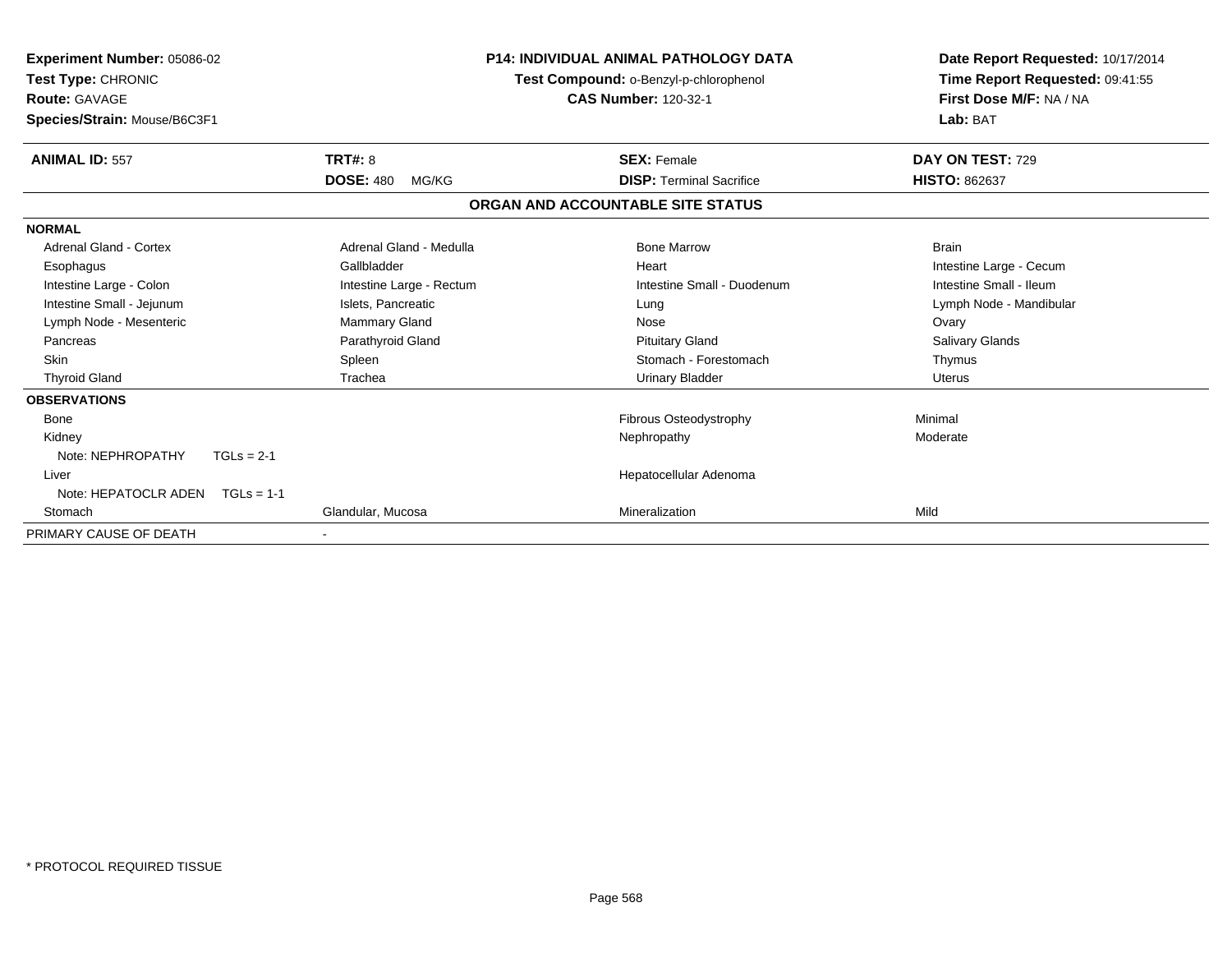| Experiment Number: 05086-02<br>Test Type: CHRONIC<br>Route: GAVAGE<br>Species/Strain: Mouse/B6C3F1 | <b>P14: INDIVIDUAL ANIMAL PATHOLOGY DATA</b><br>Test Compound: o-Benzyl-p-chlorophenol<br><b>CAS Number: 120-32-1</b> |                                                  | Date Report Requested: 10/17/2014<br>Time Report Requested: 09:41:55<br>First Dose M/F: NA / NA<br>Lab: BAT |
|----------------------------------------------------------------------------------------------------|-----------------------------------------------------------------------------------------------------------------------|--------------------------------------------------|-------------------------------------------------------------------------------------------------------------|
| <b>ANIMAL ID: 558</b>                                                                              | <b>TRT#: 8</b><br><b>DOSE: 480</b><br>MG/KG                                                                           | <b>SEX: Female</b><br><b>DISP: Natural Death</b> | DAY ON TEST: 532<br><b>HISTO: 862638</b>                                                                    |
|                                                                                                    |                                                                                                                       | ORGAN AND ACCOUNTABLE SITE STATUS                |                                                                                                             |
| <b>NORMAL</b>                                                                                      |                                                                                                                       |                                                  |                                                                                                             |
| Adrenal Gland - Cortex                                                                             | Adrenal Gland - Medulla                                                                                               | <b>Bone Marrow</b>                               | <b>Brain</b>                                                                                                |
| Esophagus                                                                                          | Gallbladder                                                                                                           | Heart                                            | Intestine Large - Cecum                                                                                     |
| Intestine Large - Colon                                                                            | Intestine Large - Rectum                                                                                              | Intestine Small - Ileum                          | Intestine Small - Jejunum                                                                                   |
| Islets, Pancreatic                                                                                 | Lung                                                                                                                  | Lymph Node - Mandibular                          | Lymph Node - Mesenteric                                                                                     |
| <b>Mammary Gland</b>                                                                               | Nose                                                                                                                  | Ovary                                            | Pancreas                                                                                                    |
| Parathyroid Gland                                                                                  | <b>Pituitary Gland</b>                                                                                                | Salivary Glands                                  | Skin                                                                                                        |
| Stomach - Glandular                                                                                | <b>Thyroid Gland</b>                                                                                                  | Trachea                                          | <b>Uterus</b>                                                                                               |
| <b>MISSING</b>                                                                                     |                                                                                                                       |                                                  |                                                                                                             |
| Thymus                                                                                             |                                                                                                                       |                                                  |                                                                                                             |
| <b>OBSERVATIONS</b>                                                                                |                                                                                                                       |                                                  |                                                                                                             |
| <b>Bone</b>                                                                                        |                                                                                                                       | <b>Fibrous Osteodystrophy</b>                    | Minimal                                                                                                     |
| <b>Intestine Small</b>                                                                             | Duodenum                                                                                                              | Ulcer                                            | Marked                                                                                                      |
| Kidney                                                                                             |                                                                                                                       | Nephropathy                                      | Mild                                                                                                        |
| Note: NEPHROPATHY<br>$TGLs = 3-1$                                                                  |                                                                                                                       |                                                  |                                                                                                             |
| Liver                                                                                              |                                                                                                                       | <b>Necrosis</b>                                  | Coagulative, Minimal                                                                                        |
| Spleen                                                                                             |                                                                                                                       | Depletion Lymphoid                               | Mild                                                                                                        |
| Stomach                                                                                            | Forestomach                                                                                                           | Hyperplasia                                      | Squamous, Mild                                                                                              |
|                                                                                                    | Forestomach                                                                                                           | Ulcer                                            | Moderate                                                                                                    |
| Note: ULCER<br>$TGLs = 1-7$                                                                        |                                                                                                                       |                                                  |                                                                                                             |
| <b>Urinary Bladder</b>                                                                             |                                                                                                                       | Inflammation                                     | Necrotizing, Mild                                                                                           |
| Note: INFLAMMATION<br>$TGLs = 2-4$                                                                 |                                                                                                                       |                                                  |                                                                                                             |
| PRIMARY CAUSE OF DEATH                                                                             |                                                                                                                       |                                                  |                                                                                                             |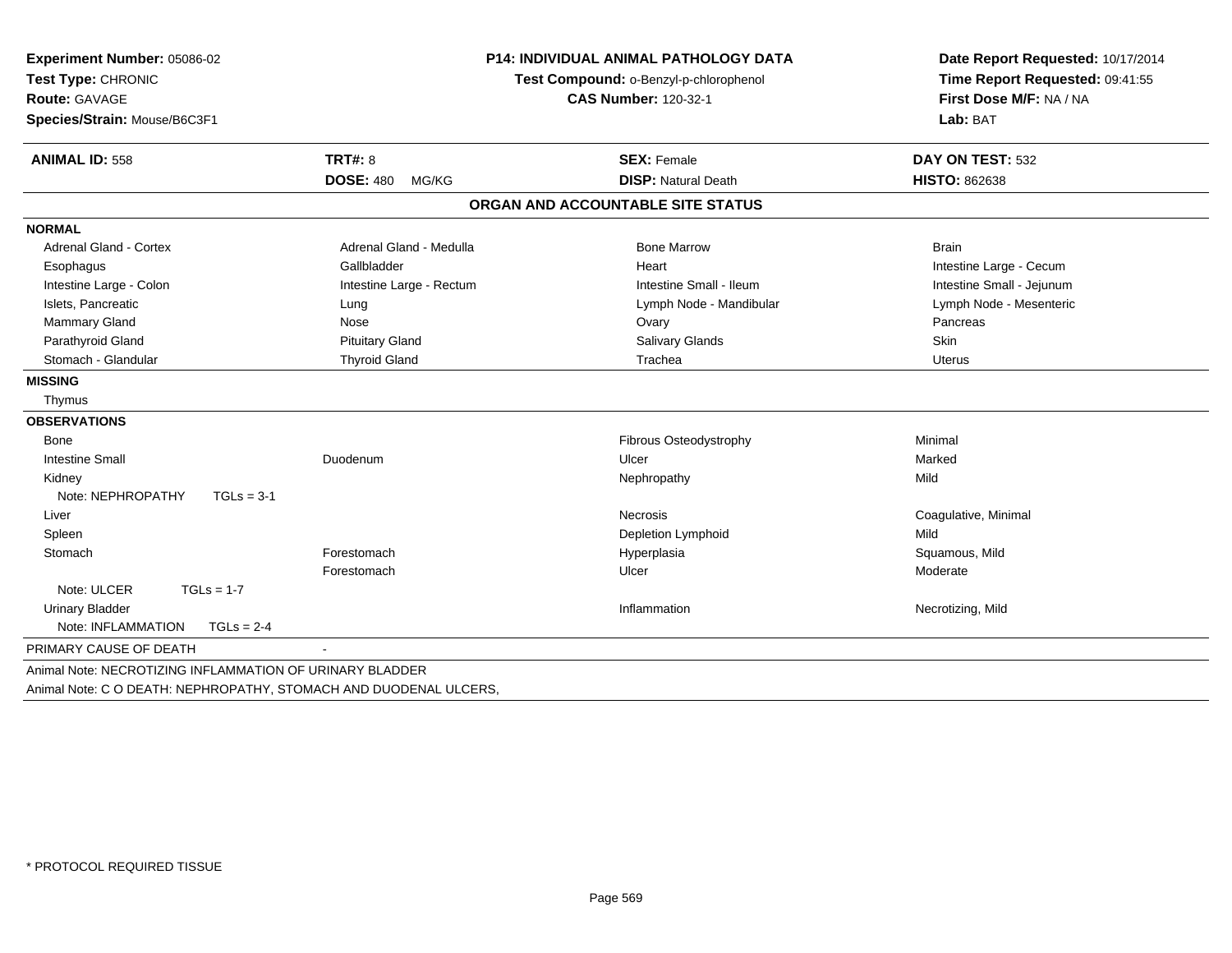| Experiment Number: 05086-02<br>Test Type: CHRONIC<br><b>Route: GAVAGE</b><br>Species/Strain: Mouse/B6C3F1 |                           | <b>P14: INDIVIDUAL ANIMAL PATHOLOGY DATA</b><br>Test Compound: o-Benzyl-p-chlorophenol<br><b>CAS Number: 120-32-1</b> | Date Report Requested: 10/17/2014<br>Time Report Requested: 09:41:55<br>First Dose M/F: NA / NA<br>Lab: BAT |
|-----------------------------------------------------------------------------------------------------------|---------------------------|-----------------------------------------------------------------------------------------------------------------------|-------------------------------------------------------------------------------------------------------------|
| <b>ANIMAL ID: 559</b>                                                                                     | <b>TRT#: 8</b>            | <b>SEX: Female</b>                                                                                                    | DAY ON TEST: 729                                                                                            |
|                                                                                                           | <b>DOSE: 480</b><br>MG/KG | <b>DISP: Terminal Sacrifice</b>                                                                                       | <b>HISTO: 862639</b>                                                                                        |
|                                                                                                           |                           | ORGAN AND ACCOUNTABLE SITE STATUS                                                                                     |                                                                                                             |
| <b>NORMAL</b>                                                                                             |                           |                                                                                                                       |                                                                                                             |
| <b>Adrenal Gland - Cortex</b>                                                                             | Adrenal Gland - Medulla   | <b>Bone Marrow</b>                                                                                                    | <b>Brain</b>                                                                                                |
| Esophagus                                                                                                 | Gallbladder               | Heart                                                                                                                 | Intestine Large - Cecum                                                                                     |
| Intestine Large - Colon                                                                                   | Intestine Large - Rectum  | Intestine Small - Duodenum                                                                                            | Intestine Small - Ileum                                                                                     |
| Intestine Small - Jejunum                                                                                 | Islets, Pancreatic        | Liver                                                                                                                 | Lung                                                                                                        |
| Lymph Node - Mandibular                                                                                   | Lymph Node - Mesenteric   | Mammary Gland                                                                                                         | Nose                                                                                                        |
| Ovary                                                                                                     | Pancreas                  | Parathyroid Gland                                                                                                     | <b>Pituitary Gland</b>                                                                                      |
| Salivary Glands                                                                                           | <b>Skin</b>               | Stomach - Forestomach                                                                                                 | Stomach - Glandular                                                                                         |
| Thymus                                                                                                    | <b>Thyroid Gland</b>      | Trachea                                                                                                               | <b>Urinary Bladder</b>                                                                                      |
| <b>OBSERVATIONS</b>                                                                                       |                           |                                                                                                                       |                                                                                                             |
| <b>Bone</b>                                                                                               |                           | Fibrous Osteodystrophy                                                                                                | Moderate                                                                                                    |
| Kidney                                                                                                    |                           | Nephropathy                                                                                                           | Mild                                                                                                        |
| [Nephropathy TGLS = $2-1$ ]                                                                               |                           |                                                                                                                       |                                                                                                             |
| Spleen                                                                                                    |                           | Hyperplasia                                                                                                           | Lymphoid, Mild                                                                                              |
| Uterus                                                                                                    | Endometrium               | Hyperplasia                                                                                                           | Mild                                                                                                        |
| Note: HYPERPLASIA<br>$TGLs = 1-6$                                                                         |                           |                                                                                                                       |                                                                                                             |
| PRIMARY CAUSE OF DEATH                                                                                    |                           |                                                                                                                       |                                                                                                             |